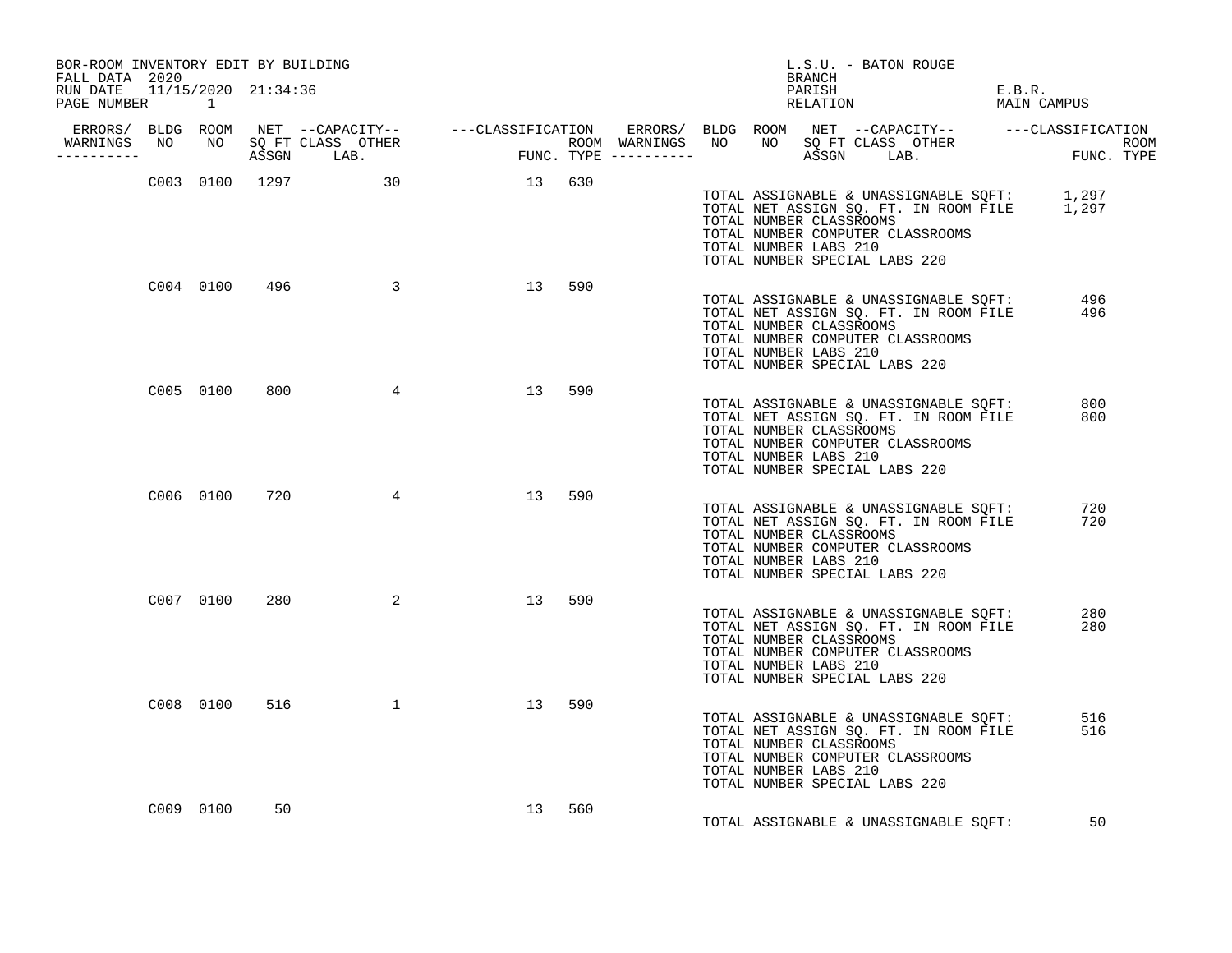| BOR-ROOM INVENTORY EDIT BY BUILDING<br>FALL DATA 2020 |              |     |                 |                |        |  | L.S.U. - BATON ROUGE<br>BRANCH                                                                                        |                                                                                |                                                |  |
|-------------------------------------------------------|--------------|-----|-----------------|----------------|--------|--|-----------------------------------------------------------------------------------------------------------------------|--------------------------------------------------------------------------------|------------------------------------------------|--|
| RUN DATE  11/15/2020  21:34:36<br>PAGE NUMBER 2       |              |     |                 |                |        |  | PARISH<br>RELATION                                                                                                    |                                                                                | E.B.R.<br>MAIN CAMPUS                          |  |
|                                                       |              |     |                 |                |        |  |                                                                                                                       |                                                                                |                                                |  |
| WARNINGS NO NO SQ FT CLASS OTHER<br>----------        |              |     |                 |                |        |  |                                                                                                                       |                                                                                |                                                |  |
|                                                       |              |     |                 |                |        |  | TOTAL NUMBER CLASSROOMS<br>TOTAL NUMBER COMPUTER CLASSROOMS<br>TOTAL NUMBER LABS 210<br>TOTAL NUMBER SPECIAL LABS 220 |                                                                                | TOTAL NET ASSIGN SQ. FT. IN ROOM FILE 50       |  |
|                                                       | C011 0100    | 68  |                 | 0 <sub>0</sub> | 030    |  | TOTAL NUMBER CLASSROOMS<br>TOTAL NUMBER COMPUTER CLASSROOMS<br>TOTAL NUMBER LABS 210<br>TOTAL NUMBER SPECIAL LABS 220 | TOTAL ASSIGNABLE & UNASSIGNABLE SQFT:<br>TOTAL NET ASSIGN SQ. FT. IN ROOM FILE | 68                                             |  |
|                                                       | C013 0100 35 |     |                 | 13             | 635    |  | TOTAL NUMBER CLASSROOMS<br>TOTAL NUMBER COMPUTER CLASSROOMS<br>TOTAL NUMBER LABS 210<br>TOTAL NUMBER SPECIAL LABS 220 | TOTAL NET ASSIGN SQ. FT. IN ROOM FILE                                          | TOTAL ASSIGNABLE & UNASSIGNABLE SQFT: 35<br>35 |  |
|                                                       | C014 0100    | 128 |                 |                | 13 635 |  | TOTAL NUMBER CLASSROOMS<br>TOTAL NUMBER COMPUTER CLASSROOMS<br>TOTAL NUMBER LABS 210<br>TOTAL NUMBER SPECIAL LABS 220 | TOTAL ASSIGNABLE & UNASSIGNABLE SQFT:<br>TOTAL NET ASSIGN SQ. FT. IN ROOM FILE | 128<br>128                                     |  |
|                                                       | C016 0100    | 200 | $\overline{a}$  | 13             | 590    |  | TOTAL NUMBER CLASSROOMS<br>TOTAL NUMBER COMPUTER CLASSROOMS<br>TOTAL NUMBER LABS 210<br>TOTAL NUMBER SPECIAL LABS 220 | TOTAL ASSIGNABLE & UNASSIGNABLE SQFT:<br>TOTAL NET ASSIGN SQ. FT. IN ROOM FILE | 200<br>200                                     |  |
|                                                       | C017 0100    | 203 | $4\overline{ }$ | 13             | 590    |  | TOTAL NUMBER CLASSROOMS<br>TOTAL NUMBER COMPUTER CLASSROOMS<br>TOTAL NUMBER LABS 210<br>TOTAL NUMBER SPECIAL LABS 220 | TOTAL ASSIGNABLE & UNASSIGNABLE SOFT:<br>TOTAL NET ASSIGN SQ. FT. IN ROOM FILE | 203<br>203                                     |  |
|                                                       | C018 0100    | 22  | $\mathbf{1}$    | 00             | 030    |  | TOTAL NUMBER CLASSROOMS<br>TOTAL NUMBER COMPUTER CLASSROOMS                                                           | TOTAL ASSIGNABLE & UNASSIGNABLE SQFT:<br>TOTAL NET ASSIGN SQ. FT. IN ROOM FILE | 22                                             |  |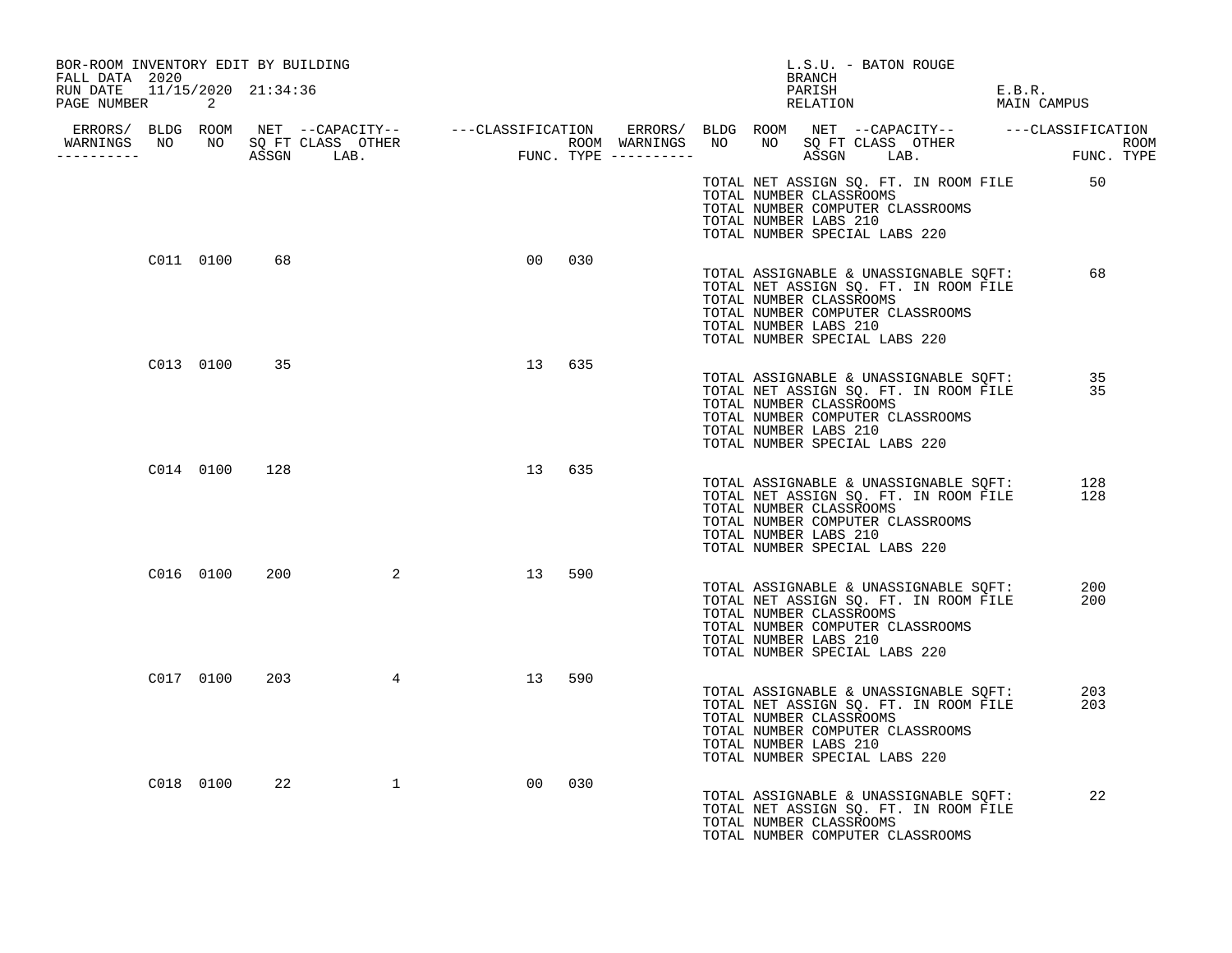| BOR-ROOM INVENTORY EDIT BY BUILDING<br>FALL DATA 2020 |           |                |                         |                 |        |  | L.S.U. - BATON ROUGE<br>BRANCH                                                                                                                                                                                                                   |                       |            |  |
|-------------------------------------------------------|-----------|----------------|-------------------------|-----------------|--------|--|--------------------------------------------------------------------------------------------------------------------------------------------------------------------------------------------------------------------------------------------------|-----------------------|------------|--|
| RUN DATE 11/15/2020 21:34:36<br>PAGE NUMBER 3         |           |                |                         |                 |        |  | PARISH<br>RELATION                                                                                                                                                                                                                               | E.B.R.<br>MAIN CAMPUS |            |  |
|                                                       |           |                |                         |                 |        |  |                                                                                                                                                                                                                                                  |                       |            |  |
|                                                       |           |                |                         |                 |        |  | TOTAL NUMBER LABS 210<br>TOTAL NUMBER SPECIAL LABS 220                                                                                                                                                                                           |                       |            |  |
|                                                       | C019 0100 |                | 200 2 13                |                 | 590    |  | TOTAL ASSIGNABLE & UNASSIGNABLE SQFT:<br>TOTAL NET ASSIGN SO. FT. IN ROOM FILE<br>TOTAL NET ASSIGN SQ. FT. IN ROOM FILE<br>TOTAL NUMBER CLASSROOMS<br>TOTAL NUMBER COMPUTER CLASSROOMS<br>TOTAL NUMBER LABS 210<br>TOTAL NUMBER SPECIAL LABS 220 |                       | 200<br>200 |  |
|                                                       |           |                | C020 0100 24 1          |                 | 00 030 |  | TOTAL ASSIGNABLE & UNASSIGNABLE SQFT: 24<br>TOTAL NET ASSIGN SQ. FT. IN ROOM FILE<br>TOTAL NUMBER CLASSROOMS<br>TOTAL NUMBER COMPUTER CLASSROOMS<br>TOTAL NUMBER LABS 210<br>TOTAL NUMBER SPECIAL LABS 220                                       |                       |            |  |
|                                                       |           | C022 0100 384  | $\overline{\mathbf{3}}$ | 13 310          |        |  | TOTAL ASSIGNABLE & UNASSIGNABLE SQFT:<br>TOTAL NET ASSIGN SQ. FT. IN ROOM FILE<br>TOTAL NUMBER CLASSROOMS<br>TOTAL NUMBER COMPUTER CLASSROOMS<br>TOTAL NUMBER LABS 210<br>TOTAL NUMBER SPECIAL LABS 220                                          |                       | 384<br>384 |  |
|                                                       | C023 0100 | 625            |                         | 13 730          |        |  | TOTAL ASSIGNABLE & UNASSIGNABLE SQFT: 625<br>TOTAL NET ASSIGN SQ. FT. IN ROOM FILE<br>TOTAL NUMBER CLASSROOMS<br>TOTAL NUMBER COMPUTER CLASSROOMS<br>TOTAL NUMBER LABS 210<br>TOTAL NUMBER SPECIAL LABS 220                                      |                       | 625        |  |
|                                                       |           | C024 0100 1386 |                         | 13 <sup>°</sup> | 590    |  | TOTAL ASSIGNABLE & UNASSIGNABLE SQFT: 1,386<br>TOTAL NET ASSIGN SQ. FT. IN ROOM FILE 1,386<br>TOTAL NUMBER CLASSROOMS<br>TOTAL NUMBER COMPUTER CLASSROOMS<br>TOTAL NUMBER LABS 210<br>TOTAL NUMBER SPECIAL LABS 220                              |                       |            |  |
|                                                       |           |                | C025 0100 7500 1        | 13              | 590    |  | TOTAL ASSIGNABLE & UNASSIGNABLE SQFT: 7,500<br>TOTAL NET ASSIGN SQ. FT. IN ROOM FILE 7,500<br>TOTAL NUMBER CLASSROOMS<br>TOTAL NUMBER COMPUTER CLASSROOMS<br>TOTAL NUMBER LABS 210<br>TOTAL NUMBER SPECIAL LABS 220                              |                       |            |  |
|                                                       |           | C026 0100 393  | 2                       | 13 590          |        |  | TOTAL ASSIGNABLE & UNASSIGNABLE SOFT:                                                                                                                                                                                                            |                       | 393        |  |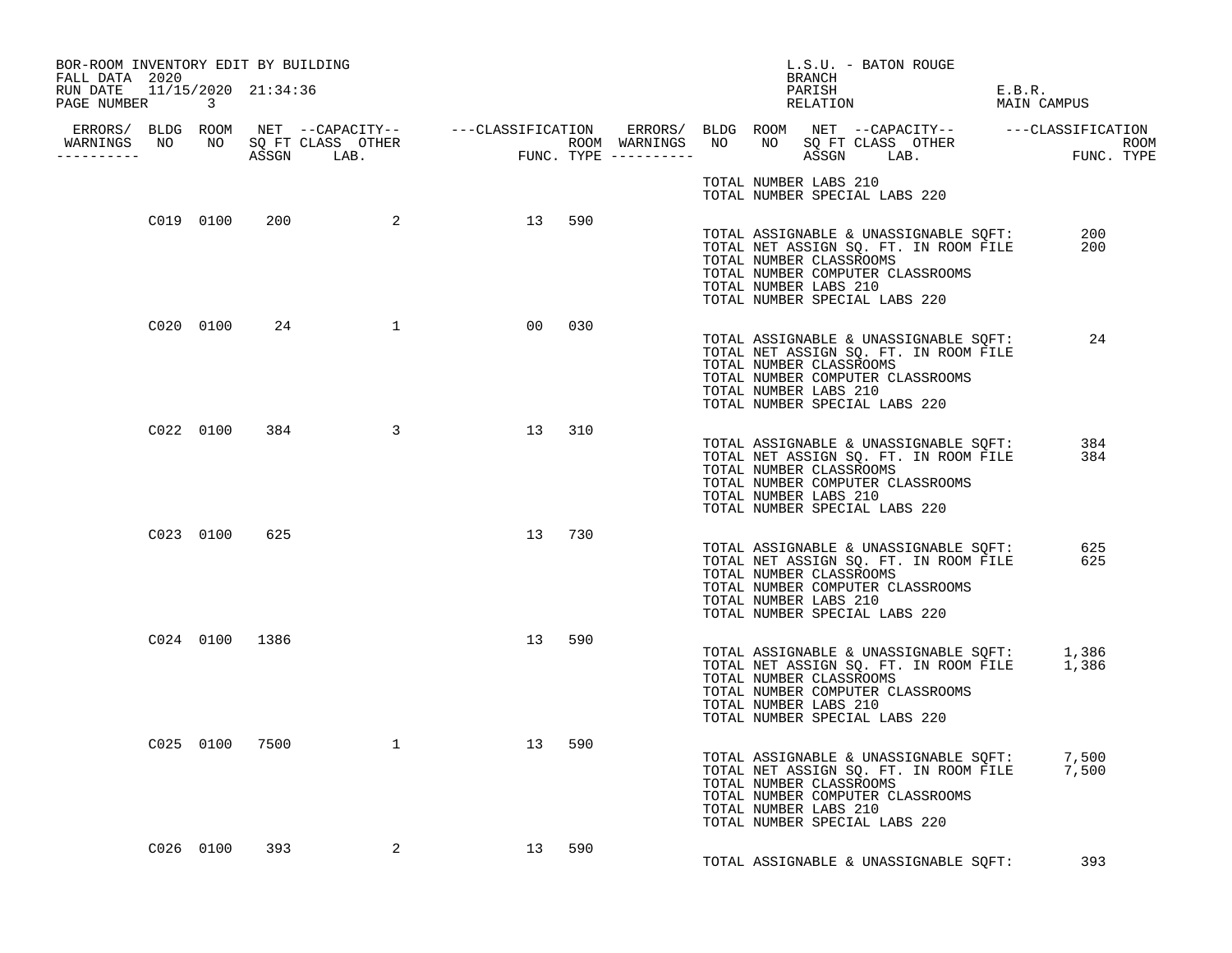| BOR-ROOM INVENTORY EDIT BY BUILDING                             |           |     |                    |    |        |                       | L.S.U. - BATON ROUGE<br>BRANCH                                                                                                                                                 |                                                  |        |
|-----------------------------------------------------------------|-----------|-----|--------------------|----|--------|-----------------------|--------------------------------------------------------------------------------------------------------------------------------------------------------------------------------|--------------------------------------------------|--------|
| FALL DATA 2020<br>RUN DATE 11/15/2020 21:34:36<br>PAGE NUMBER 4 |           |     |                    |    |        |                       | PARISH<br>PARISH<br>RELATION                                                                                                                                                   | E.B.R.<br>MAIN CAMPUS                            |        |
|                                                                 |           |     |                    |    |        |                       |                                                                                                                                                                                |                                                  |        |
|                                                                 |           |     |                    |    |        |                       |                                                                                                                                                                                |                                                  |        |
|                                                                 |           |     |                    |    |        | TOTAL NUMBER LABS 210 | TOTAL NUMBER CLASSROOMS<br>TOTAL NUMBER COMPUTER CLASSROOMS<br>TOTAL NUMBER SPECIAL LABS 220                                                                                   | TOTAL NET ASSIGN SQ. FT. IN ROOM FILE 393        |        |
|                                                                 | C027 0100 |     | 200 3              |    | 13 590 | TOTAL NUMBER LABS 210 | TOTAL ASSIGNABLE & UNASSIGNABLE SQFT:<br>TOTAL NET ASSIGN SQ. FT. IN ROOM FILE<br>TOTAL NUMBER CLASSROOMS<br>TOTAL NUMBER COMPUTER CLASSROOMS<br>TOTAL NUMBER SPECIAL LABS 220 | 200<br>200                                       |        |
|                                                                 | C028 0100 | 792 | 4                  | 13 | 590    | TOTAL NUMBER LABS 210 | TOTAL ASSIGNABLE & UNASSIGNABLE SQFT:<br>TOTAL NET ASSIGN SQ. FT. IN ROOM FILE<br>TOTAL NUMBER CLASSROOMS<br>TOTAL NUMBER COMPUTER CLASSROOMS<br>TOTAL NUMBER SPECIAL LABS 220 | 792<br>792                                       |        |
|                                                                 |           |     | C029 0100 438<br>2 | 13 | 590    | TOTAL NUMBER LABS 210 | TOTAL NET ASSIGN SQ. FT. IN ROOM FILE<br>TOTAL NUMBER CLASSROOMS<br>TOTAL NUMBER COMPUTER CLASSROOMS<br>TOTAL NUMBER SPECIAL LABS 220                                          | TOTAL ASSIGNABLE & UNASSIGNABLE SOFT: 438<br>438 |        |
|                                                                 |           |     | C030 0100 376 2    | 13 | 590    | TOTAL NUMBER LABS 210 | TOTAL ASSIGNABLE & UNASSIGNABLE SQFT:<br>TOTAL NET ASSIGN SQ. FT. IN ROOM FILE<br>TOTAL NUMBER CLASSROOMS<br>TOTAL NUMBER COMPUTER CLASSROOMS<br>TOTAL NUMBER SPECIAL LABS 220 | 376<br>376                                       |        |
|                                                                 |           |     | C031 0100 437 3    | 13 | 590    | TOTAL NUMBER LABS 210 | TOTAL ASSIGNABLE & UNASSIGNABLE SQFT:<br>TOTAL NET ASSIGN SQ. FT. IN ROOM FILE<br>TOTAL NUMBER CLASSROOMS<br>TOTAL NUMBER COMPUTER CLASSROOMS<br>TOTAL NUMBER SPECIAL LABS 220 | 437<br>437                                       |        |
|                                                                 | C034 0101 | 127 | $\mathbf{1}$       | 13 | 590    | C034 0102             | $127$ 1                                                                                                                                                                        |                                                  | 13 590 |
|                                                                 | C034 0103 | 129 | $\mathbf{1}$       | 13 | 590    |                       | TOTAL ASSIGNABLE & UNASSIGNABLE SQFT:<br>TOTAL NET ASSIGN SQ. FT. IN ROOM FILE<br>TOTAL NET ASSIGN SQ. FT. IN ROOM FILE                                                        | 383<br>383                                       |        |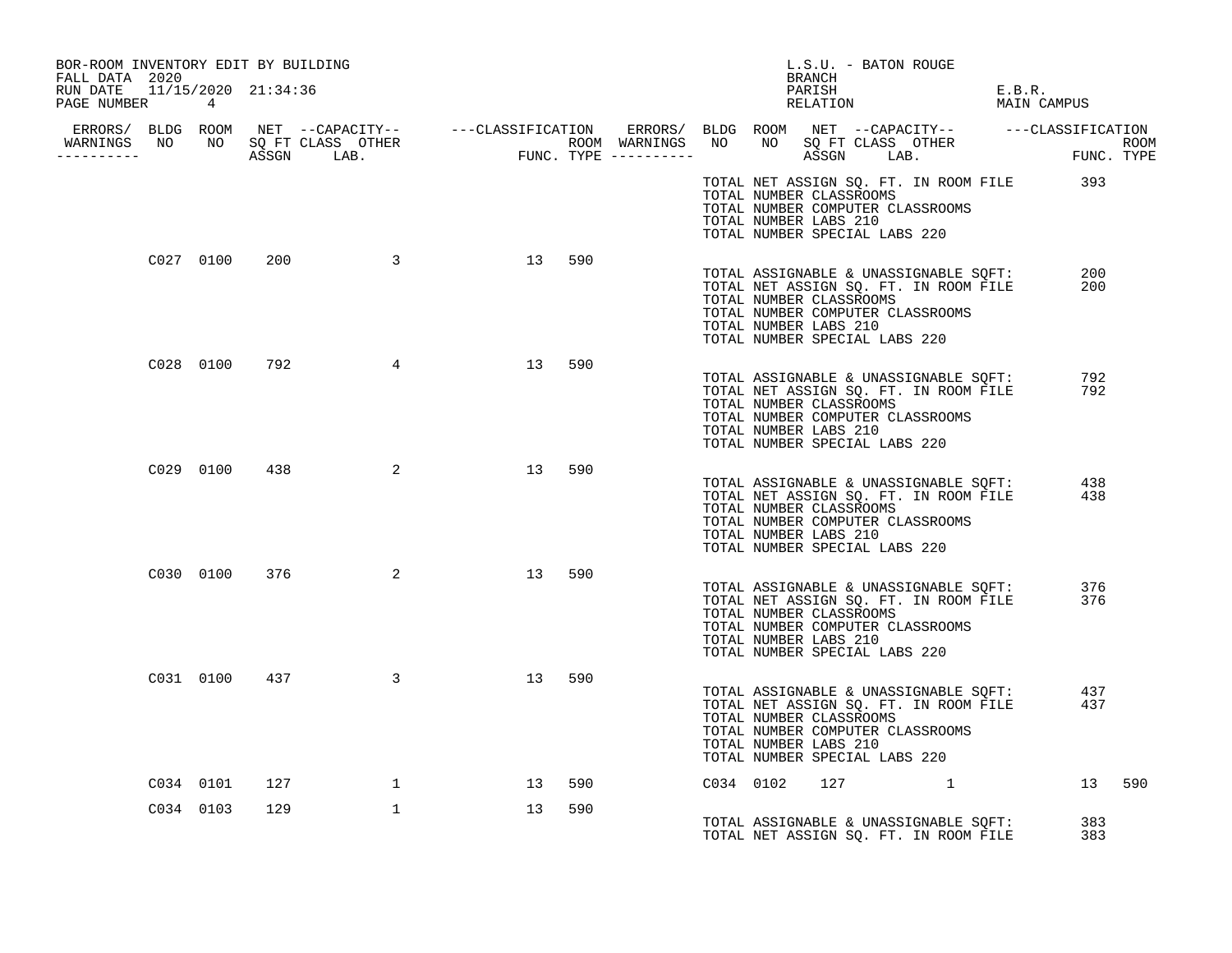| BOR-ROOM INVENTORY EDIT BY BUILDING<br>FALL DATA 2020 |           |              |                  |                 |     |  | L.S.U. - BATON ROUGE<br>BRANCH                                                                                        |                                                                                            |                       |
|-------------------------------------------------------|-----------|--------------|------------------|-----------------|-----|--|-----------------------------------------------------------------------------------------------------------------------|--------------------------------------------------------------------------------------------|-----------------------|
| RUN DATE 11/15/2020 21:34:36<br>PAGE NUMBER 5         |           |              |                  |                 |     |  | PARISH<br>RELATION                                                                                                    |                                                                                            | E.B.R.<br>MAIN CAMPUS |
| WARNINGS NO NO SQ FT CLASS OTHER<br>__________        |           |              |                  |                 |     |  |                                                                                                                       |                                                                                            |                       |
|                                                       |           |              |                  |                 |     |  | TOTAL NUMBER CLASSROOMS<br>TOTAL NUMBER COMPUTER CLASSROOMS<br>TOTAL NUMBER LABS 210<br>TOTAL NUMBER SPECIAL LABS 220 |                                                                                            |                       |
|                                                       | C038 0100 | 55           |                  | 13 730          |     |  | TOTAL NUMBER CLASSROOMS<br>TOTAL NUMBER COMPUTER CLASSROOMS<br>TOTAL NUMBER LABS 210<br>TOTAL NUMBER SPECIAL LABS 220 | TOTAL ASSIGNABLE & UNASSIGNABLE SQFT:<br>TOTAL NET ASSIGN SQ. FT. IN ROOM FILE             | 55<br>55              |
|                                                       | C039 0100 | 99           |                  | 00 <sup>o</sup> | 030 |  | TOTAL NUMBER CLASSROOMS<br>TOTAL NUMBER COMPUTER CLASSROOMS<br>TOTAL NUMBER LABS 210<br>TOTAL NUMBER SPECIAL LABS 220 | TOTAL ASSIGNABLE & UNASSIGNABLE SQFT:<br>TOTAL NET ASSIGN SQ. FT. IN ROOM FILE             | 99                    |
|                                                       | C040 0100 | 20           |                  | 13 730          |     |  | TOTAL NUMBER CLASSROOMS<br>TOTAL NUMBER COMPUTER CLASSROOMS<br>TOTAL NUMBER LABS 210<br>TOTAL NUMBER SPECIAL LABS 220 | TOTAL ASSIGNABLE & UNASSIGNABLE SQFT:<br>TOTAL NET ASSIGN SQ. FT. IN ROOM FILE             | 20<br>20              |
|                                                       |           |              | C041 0100 1900 1 | 13              | 590 |  | TOTAL NUMBER CLASSROOMS<br>TOTAL NUMBER COMPUTER CLASSROOMS<br>TOTAL NUMBER LABS 210<br>TOTAL NUMBER SPECIAL LABS 220 | TOTAL ASSIGNABLE & UNASSIGNABLE SQFT: 1,900<br>TOTAL NET ASSIGN SQ. FT. IN ROOM FILE 1,900 |                       |
|                                                       |           | C042 0100 14 |                  | 00              | 030 |  | TOTAL NUMBER CLASSROOMS<br>TOTAL NUMBER COMPUTER CLASSROOMS<br>TOTAL NUMBER LABS 210<br>TOTAL NUMBER SPECIAL LABS 220 | TOTAL ASSIGNABLE & UNASSIGNABLE SQFT:<br>TOTAL NET ASSIGN SO. FT. IN ROOM FILE             | 14                    |
|                                                       |           |              | C043 0100 14 1   | 00              | 030 |  | TOTAL NUMBER CLASSROOMS<br>TOTAL NUMBER COMPUTER CLASSROOMS<br>TOTAL NUMBER LABS 210                                  | TOTAL ASSIGNABLE & UNASSIGNABLE SQFT:<br>TOTAL NET ASSIGN SQ. FT. IN ROOM FILE             | 14                    |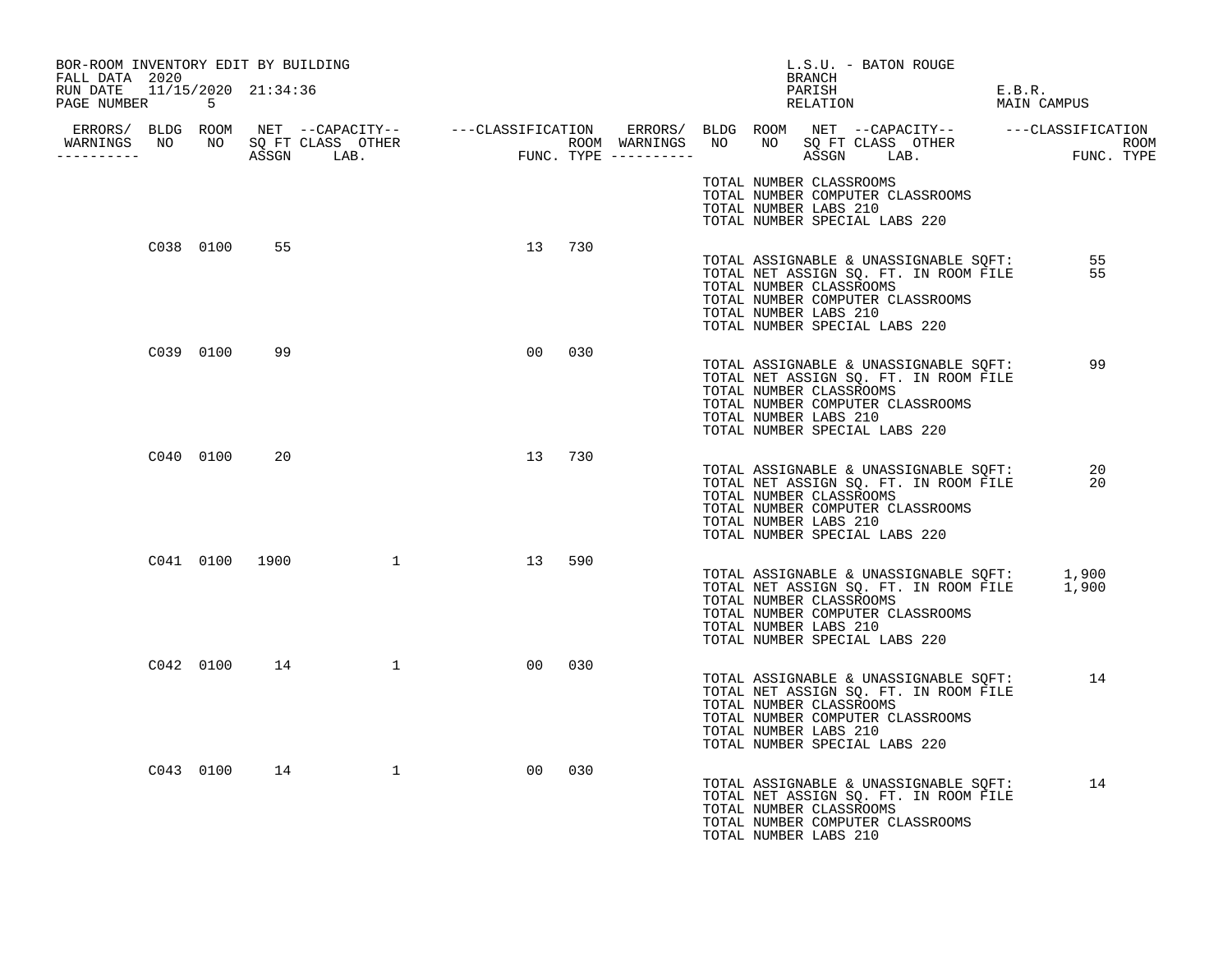| BOR-ROOM INVENTORY EDIT BY BUILDING<br>FALL DATA 2020 |                  |      |                  |                 |     |  |                  | L.S.U. - BATON ROUGE<br>BRANCH                                                    |                                                                                                                    |                                                                                            |                 |     |
|-------------------------------------------------------|------------------|------|------------------|-----------------|-----|--|------------------|-----------------------------------------------------------------------------------|--------------------------------------------------------------------------------------------------------------------|--------------------------------------------------------------------------------------------|-----------------|-----|
| RUN DATE 11/15/2020 21:34:36<br>PAGE NUMBER 6         |                  |      |                  |                 |     |  |                  | PARISH<br>RELATION                                                                |                                                                                                                    | E.B.R.<br>MAIN CAMPUS                                                                      |                 |     |
|                                                       |                  |      |                  |                 |     |  |                  |                                                                                   |                                                                                                                    |                                                                                            |                 |     |
| WARNINGS NO NO SQ FT CLASS OTHER<br>-----------       |                  |      |                  |                 |     |  |                  |                                                                                   |                                                                                                                    |                                                                                            |                 |     |
|                                                       |                  |      |                  |                 |     |  |                  | TOTAL NUMBER SPECIAL LABS 220                                                     |                                                                                                                    |                                                                                            |                 |     |
|                                                       | C044 0100        | 20   | $\overline{1}$   | 00 030          |     |  |                  | TOTAL NUMBER CLASSROOMS<br>TOTAL NUMBER LABS 210<br>TOTAL NUMBER SPECIAL LABS 220 | TOTAL ASSIGNABLE & UNASSIGNABLE SQFT:<br>TOTAL NET ASSIGN SQ. FT. IN ROOM FILE<br>TOTAL NUMBER COMPUTER CLASSROOMS |                                                                                            | 20              |     |
|                                                       | C045 0100 18     |      | $\sim$ 1         | 00 <sub>o</sub> | 030 |  |                  | TOTAL NUMBER CLASSROOMS<br>TOTAL NUMBER LABS 210<br>TOTAL NUMBER SPECIAL LABS 220 | TOTAL ASSIGNABLE & UNASSIGNABLE SQFT:<br>TOTAL NET ASSIGN SQ. FT. IN ROOM FILE<br>TOTAL NUMBER COMPUTER CLASSROOMS |                                                                                            | 18              |     |
|                                                       |                  |      | J022 0100 1363 3 | 21 950          |     |  |                  | TOTAL NUMBER CLASSROOMS<br>TOTAL NUMBER LABS 210<br>TOTAL NUMBER SPECIAL LABS 220 | TOTAL NUMBER COMPUTER CLASSROOMS                                                                                   | TOTAL ASSIGNABLE & UNASSIGNABLE SQFT: 1,363<br>TOTAL NET ASSIGN SQ. FT. IN ROOM FILE 1,363 |                 |     |
|                                                       | 0001 0105        | 912  |                  | 00              | 030 |  | 0001 0105A       | 800                                                                               |                                                                                                                    |                                                                                            | 00              | 030 |
|                                                       | 0001 0105B 2064  |      |                  | 00              | 030 |  | 0001 0105C 2475  |                                                                                   |                                                                                                                    |                                                                                            | 00              | 030 |
|                                                       | 0001 0105D 1750  |      |                  | 00              | 030 |  | 0001 0105F       | 180                                                                               |                                                                                                                    |                                                                                            | 00              | 030 |
|                                                       | 0001 0106        | 9900 |                  | 00              | 030 |  | 0001 0106A       | 620                                                                               |                                                                                                                    |                                                                                            | 00              | 030 |
|                                                       | 0001 0201        | 216  |                  | 00              | 030 |  | 0001 0202        | 95                                                                                | 1                                                                                                                  |                                                                                            | 74              | 310 |
|                                                       | 0001 0203        | 81   |                  | 00              | 030 |  | 0001 0204        | 504                                                                               |                                                                                                                    |                                                                                            | 00              | 030 |
|                                                       | 0001 C0100       | 284  |                  | 00              | 020 |  | 0001 0105C1 1540 |                                                                                   |                                                                                                                    |                                                                                            | 00              | 030 |
|                                                       | 0001 0105C2 4200 |      |                  | 0 <sub>0</sub>  | 030 |  | 0001 0105C3 1260 |                                                                                   |                                                                                                                    |                                                                                            | 00              | 030 |
|                                                       | 0001 0105C4      | 330  |                  | 00              | 030 |  | 0001 0105C5 1984 |                                                                                   |                                                                                                                    |                                                                                            | 00              | 030 |
|                                                       | 0001 0105C6 2376 |      |                  | 00              | 030 |  | 0001 0105D1 720  |                                                                                   |                                                                                                                    |                                                                                            | 00 <sub>o</sub> | 030 |
|                                                       | 0001 0105D2 720  |      |                  | 00              | 030 |  |                  | TOTAL NUMBER CLASSROOMS                                                           | TOTAL NUMBER COMPUTER CLASSROOMS                                                                                   | TOTAL ASSIGNABLE & UNASSIGNABLE SQFT: 33,011<br>--- ACALON SO FT IN ROOM FILE 95           |                 |     |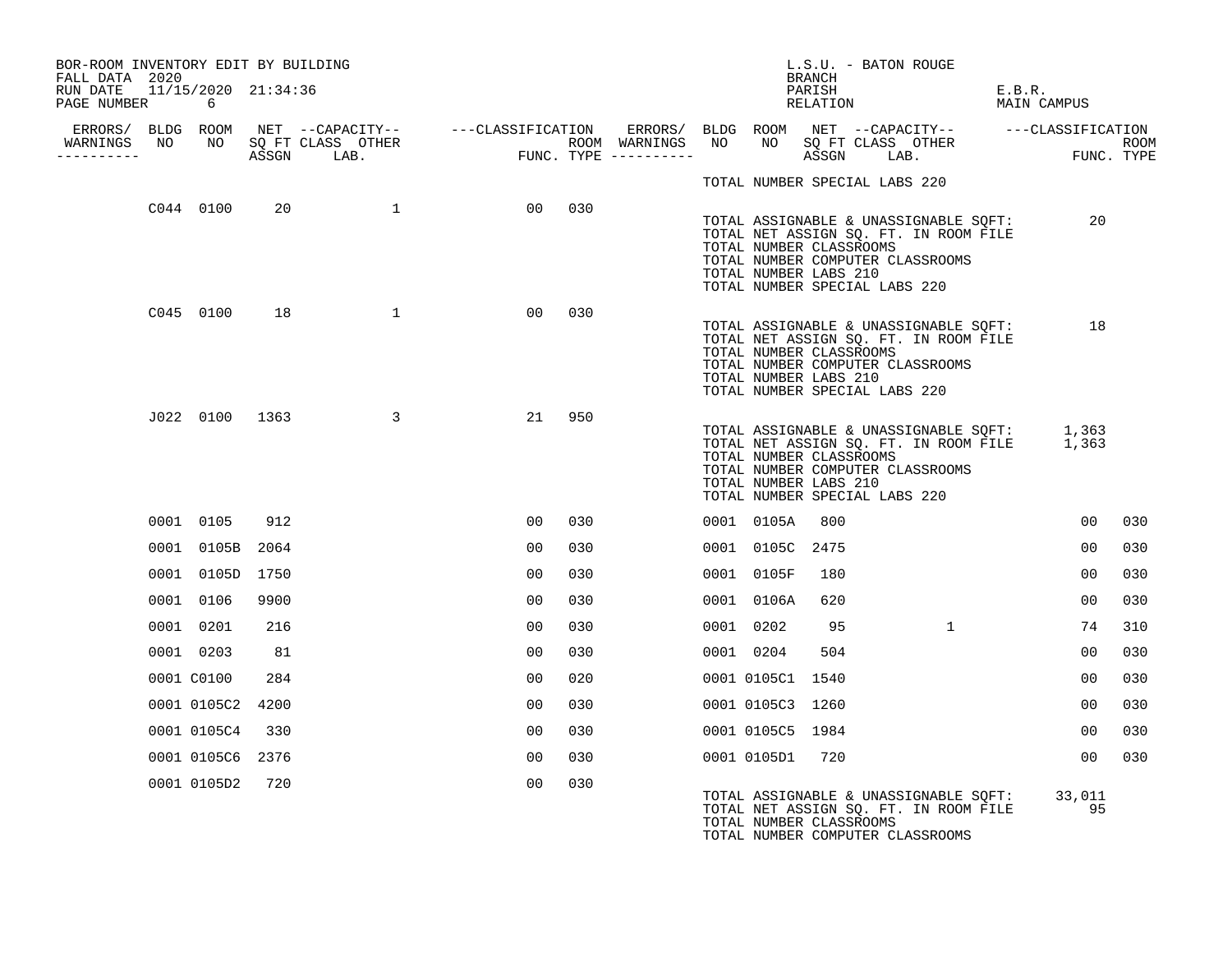| BOR-ROOM INVENTORY EDIT BY BUILDING<br>FALL DATA 2020 |                                        |       |                                       |                   |     |                          |                   |                       | <b>BRANCH</b>      | L.S.U. - BATON ROUGE                  |              |                   |             |
|-------------------------------------------------------|----------------------------------------|-------|---------------------------------------|-------------------|-----|--------------------------|-------------------|-----------------------|--------------------|---------------------------------------|--------------|-------------------|-------------|
| RUN DATE<br>PAGE NUMBER                               | 11/15/2020 21:34:36<br>$7\overline{ }$ |       |                                       |                   |     |                          |                   |                       | PARISH<br>RELATION |                                       | E.B.R.       | MAIN CAMPUS       |             |
| ERRORS/<br><b>BLDG</b><br>WARNINGS<br>NO              | ROOM<br>NO                             |       | NET --CAPACITY--<br>SO FT CLASS OTHER | ---CLASSIFICATION |     | ERRORS/<br>ROOM WARNINGS | <b>BLDG</b><br>NO | ROOM<br>NO.           |                    | NET --CAPACITY--<br>SQ FT CLASS OTHER |              | ---CLASSIFICATION | <b>ROOM</b> |
| ----------                                            |                                        | ASSGN | LAB.                                  |                   |     | FUNC. TYPE $------$      |                   |                       | ASSGN              | LAB.                                  |              |                   | FUNC. TYPE  |
|                                                       |                                        |       |                                       |                   |     |                          |                   | TOTAL NUMBER LABS 210 |                    | TOTAL NUMBER SPECIAL LABS 220         |              |                   |             |
| 0002                                                  | 0101                                   | 24    |                                       | 0 <sub>0</sub>    | 010 |                          | 0002              | 0102                  | 49                 | $\mathbf{1}$                          |              | 0 <sub>0</sub>    | 010         |
| 0002                                                  | 0103                                   | 889   | 18                                    | 22                | 250 |                          | 0002              | 0103A                 | 84                 |                                       |              | 22                | 255         |
| 0002                                                  | 0104                                   | 24    |                                       | 0 <sub>0</sub>    | 010 |                          | 0002              | 0106                  | 83                 |                                       | 2            | 0 <sub>0</sub>    | 010         |
| 0002                                                  | 0107                                   | 1033  | 30                                    | 22                | 250 |                          | 0002              | 0108                  | 224                | 5                                     |              | 22                | 250         |
| 0002                                                  | 0108A                                  | 166   | $\mathbf{1}$                          | 22                | 310 |                          | 0002              | 0110                  | 132                | 3                                     |              | 22                | 220         |
| 0002                                                  | 0110A                                  | 96    | $\mathbf{1}$                          | 11                | 320 |                          | 0002              | 0111                  | 1224               | 20                                    |              | 11                | 620         |
| 0002                                                  | 0111A                                  | 119   |                                       | 11                | 625 |                          | 0002              | 0111B                 | 275                |                                       |              | 11                | 625         |
| 0002                                                  | 0113                                   | 1110  | 35                                    | 11                | 620 |                          | 0002              | 0117                  | 175                | $\mathbf 1$                           |              | 22                | 310         |
| 0002                                                  | 0118                                   | 20    |                                       | 22                | 730 |                          | 0002              | 0119                  | 397                |                                       | $\mathbf{2}$ | 46                | 310         |
| 0002                                                  | 0119A                                  | 167   | 9                                     | 46                | 350 |                          | 0002              | 0119B                 | 95                 |                                       |              | 46                | 315         |
| 0002                                                  | 0120                                   | 2730  | 50                                    | 22                | 250 |                          | 0002              | 0120A                 | 76                 | $\mathbf{1}$                          |              | 22                | 255         |
| 0002                                                  | 0120B                                  | 18    |                                       | 22                | 255 |                          | 0002              | 0120C                 | 147                | $\mathbf{1}$                          |              | 22                | 255         |
| 0002                                                  | 0120D                                  | 147   | 1                                     | 77                | 310 |                          | 0002              | 0120E                 | 805                | 3                                     |              | 22                | 250         |
| 0002                                                  | 0120F                                  | 8     |                                       | 22                | 255 |                          | 0002              | 0120G                 | 70                 | 5                                     |              | 22                | 255         |
| 0002                                                  | 0121                                   | 38    |                                       | 0 <sub>0</sub>    | 020 |                          | 0002              | 0121A                 | 29                 |                                       |              | 0 <sub>0</sub>    | 030         |
| 0002                                                  | 0121B                                  | 54    |                                       | 0 <sub>0</sub>    | 030 |                          | 0002              | 0127                  | 3888               | $\mathbf 1$                           |              | 42                | 620         |
| 0002                                                  | 0127C                                  | 887   |                                       | 42                | 620 |                          | 0002              | 0203                  | 1621               | 24                                    |              | 11                | 210         |
| 0002                                                  | 0204                                   | 149   | $\mathbf{1}$                          | 11                | 310 |                          | 0002              | 0206                  | 134                |                                       | $\mathbf{2}$ | 46                | 310         |
| 0002                                                  | 0206A                                  | 169   | $\mathbf{1}$                          | 46                | 310 |                          | 0002              | 0208                  | 149                | 5                                     |              | 46                | 325         |
| 0002                                                  | 0208A                                  | 178   | $\mathbf{1}$                          | 46                | 325 |                          | 0002              | 0210                  | 140                |                                       | 7            | 22                | 320         |
| 0002                                                  | 0210A                                  | 272   | 1                                     | 11                | 320 |                          | 0002              | 0211                  | 882                | 24                                    |              | 11                | 210         |
| 0002                                                  | 0212                                   | 172   |                                       | 0 <sub>0</sub>    | 030 |                          | 0002              | 0213                  | 1468               | 109                                   |              | 22                | 250         |
| 0002                                                  | 0214                                   | 868   | 40                                    | 11                | 110 |                          | 0002              | 0216                  | 82                 |                                       |              | 0 <sub>0</sub>    | 030         |
| 0002                                                  | 0223                                   | 108   | $\mathbf{1}$                          | 0 <sub>0</sub>    | 010 |                          | 0002              | 0224                  | 126                |                                       | 2            | 0 <sub>0</sub>    | 030         |
|                                                       | 0002 0225                              | 85    |                                       | 0 <sub>0</sub>    | 030 |                          |                   | 0002 0227             | 1250               | 24                                    |              | 11                | 210         |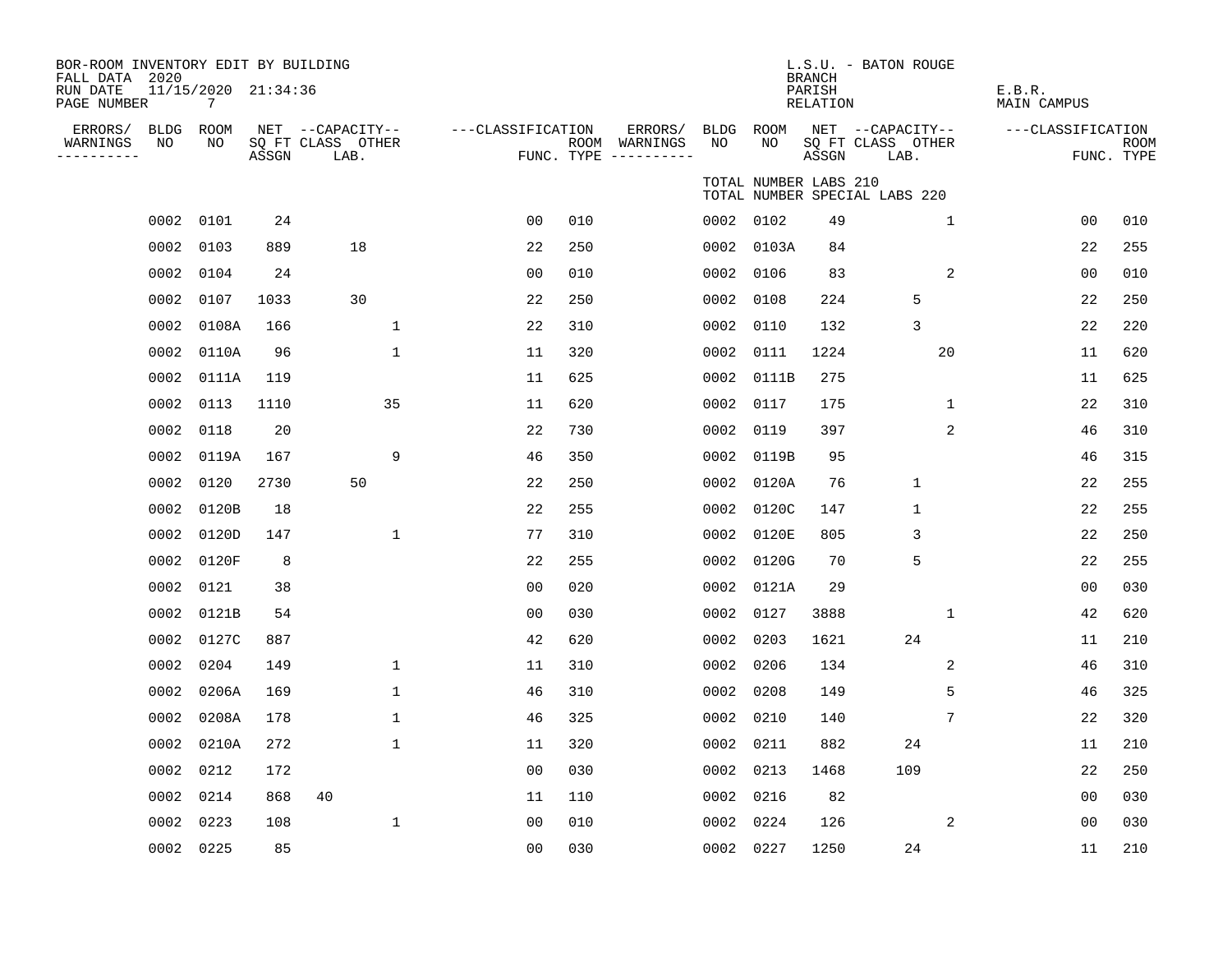| BOR-ROOM INVENTORY EDIT BY BUILDING<br>FALL DATA |      |                          |       |                           |                   |                    |                         |             |             | <b>BRANCH</b>      | L.S.U. - BATON ROUGE      |             |                       |                           |
|--------------------------------------------------|------|--------------------------|-------|---------------------------|-------------------|--------------------|-------------------------|-------------|-------------|--------------------|---------------------------|-------------|-----------------------|---------------------------|
| RUN DATE<br>PAGE NUMBER                          | 2020 | 11/15/2020 21:34:36<br>8 |       |                           |                   |                    |                         |             |             | PARISH<br>RELATION |                           |             | E.B.R.<br>MAIN CAMPUS |                           |
| ERRORS/                                          | BLDG | ROOM                     |       | NET --CAPACITY--          | ---CLASSIFICATION |                    | ERRORS/                 | <b>BLDG</b> | <b>ROOM</b> |                    | NET --CAPACITY--          |             | ---CLASSIFICATION     |                           |
| WARNINGS<br>$- - - - - - - -$                    | NO   | NO                       | ASSGN | SQ FT CLASS OTHER<br>LAB. |                   | ROOM<br>FUNC. TYPE | WARNINGS<br>----------- | NO          | NO          | ASSGN              | SQ FT CLASS OTHER<br>LAB. |             |                       | <b>ROOM</b><br>FUNC. TYPE |
|                                                  | 0002 | 0228                     | 287   | 10                        | 11                | 310                |                         | 0002        | 0228A       | 324                |                           | 1           | 11                    | 310                       |
|                                                  |      | 0002 0232                | 149   | 3                         | 11                | 310                |                         |             | 0002 0232A  | 169                |                           | 1           | 11                    | 310                       |
|                                                  |      | 0002 0233                | 1194  | 20                        | 11                | 210                |                         |             | 0002 0234   | 141                |                           | $\mathbf 1$ | 11                    | 310                       |
|                                                  |      | 0002 B0001               | 132   | 1                         | 22                | 320                |                         |             | 0002 B0002  | 307                | 10                        |             | 22                    | 250                       |
|                                                  |      | 0002 B0002A              | 436   | 9                         | 22                | 310                |                         |             | 0002 B0002B | 416                |                           |             | 00                    | 030                       |
|                                                  |      | 0002 B0003               | 155   | 1                         | 11                | 320                |                         |             | 0002 B0004  | 425                | 4                         |             | 22                    | 255                       |
|                                                  |      | 0002 B0005               | 371   | 5                         | 22                | 250                |                         |             | 0002 B0006  | 98                 |                           | 2           | 22                    | 320                       |
|                                                  |      | 0002 B0007               | 175   | 2                         | 22                | 250                |                         |             | 0002 B0008  | 455                | 9                         |             | 22                    | 250                       |
|                                                  |      | 0002 B0008A              | 209   | 2                         | 22                | 310                |                         |             | 0002 B0009  | 210                |                           | 2           | 22                    | 310                       |
|                                                  |      | 0002 B0010               | 1984  | 6                         | 22                | 290                |                         |             | 0002 B0011  | 212                | 1                         |             | 22                    | 255                       |
|                                                  |      | 0002 B0012               | 308   |                           | 22                | 290                |                         |             | 0002 B0013  | 73                 | $\mathbf 1$               |             | 22                    | 255                       |
|                                                  |      | 0002 B0015               | 230   | 5                         | 0 <sub>0</sub>    | 030                |                         |             | 0002 B0016  | 287                | $\mathbf 1$               |             | 22                    | 290                       |
|                                                  |      | 0002 B0017               | 43    |                           | 00                | 020                |                         |             | 0002 B0017A | 42                 |                           |             | 22                    | 255                       |
|                                                  |      | 0002 B0017B              | 153   |                           | 22                | 255                |                         |             | 0002 B0017C | 63                 |                           |             | 22                    | 255                       |
|                                                  |      | 0002 B0018               | 168   |                           | 22                | 290                |                         |             | 0002 B0019  | 514                |                           | 5           | 11                    | 320                       |
|                                                  |      | 0002 B0020               | 824   | 18                        | 22                | 290                |                         |             | 0002 B0021A | 126                |                           | 1           | 11                    | 310                       |
|                                                  |      | 0002 B0022               | 73    | 2                         | 0 <sub>0</sub>    | 030                |                         |             | 0002 B0023  | 138                |                           |             | 0 <sub>0</sub>        | 030                       |
|                                                  |      | 0002 B0024               | 64    | 1                         | 0 <sub>0</sub>    | 030                |                         |             | 0002 B0026  | 63                 |                           |             | 46                    | 731                       |
|                                                  |      | 0002 B0027               | 174   | $\mathbf{1}$              | 46                | 731                |                         |             | 0002 B0028  | 1821               | 36                        |             | 22                    | 290                       |
|                                                  |      | 0002 B0028A              | 179   | $\mathbf{1}$              | 22                | 731                |                         |             | 0002 B0028B | 427                |                           |             | 0 <sub>0</sub>        | 030                       |
|                                                  |      | 0002 B0029               | 143   | 1                         | 22                | 255                |                         |             | 0002 B0031  | 494                |                           | 28          | 91                    | 660                       |
|                                                  |      | 0002 B0031A              | 342   | 5                         | 91                | 660                |                         |             | 0002 B0031B | 209                |                           | $\mathbf 1$ | 91                    | 660                       |
|                                                  |      | 0002 B0031C              | 135   |                           | 91                | 660                |                         |             | 0002 B0032  | 175                |                           | 7           | 22                    | 310                       |
|                                                  |      | 0002 C0001A              | 149   |                           | 0 <sub>0</sub>    | 020                |                         |             | 0002 C0002  | 278                |                           |             | 0 <sub>0</sub>        | 020                       |
|                                                  |      | 0002 C0003               | 380   |                           | 0 <sub>0</sub>    | 020                |                         |             | 0002 C0005  | 2250               |                           |             | 0 <sub>0</sub>        | 020                       |
|                                                  |      | 0002 C0100               | 370   |                           | 0 <sub>0</sub>    | 020                |                         |             | 0002 C0101  | 440                |                           |             | 0 <sub>0</sub>        | 020                       |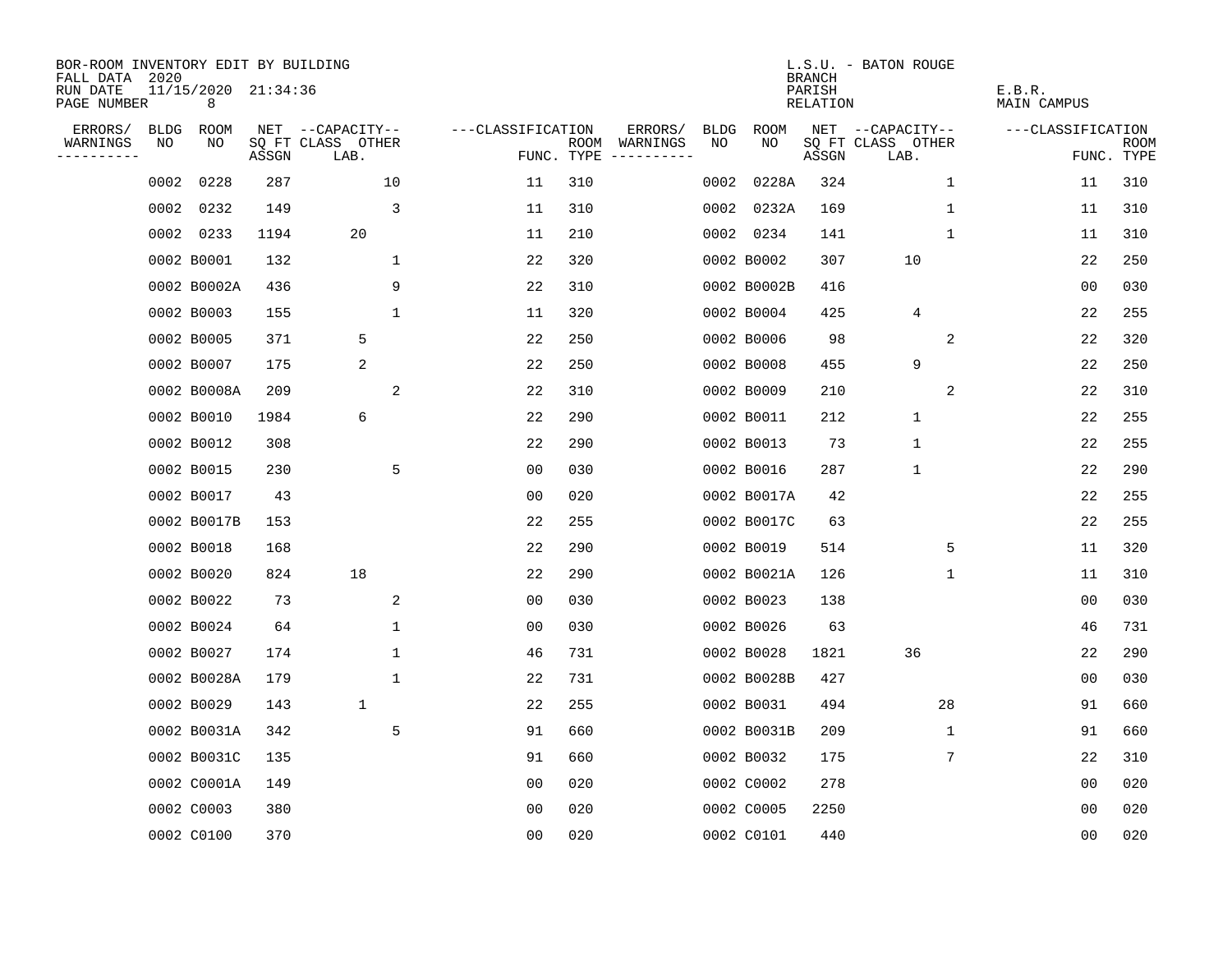| BOR-ROOM INVENTORY EDIT BY BUILDING<br>FALL DATA 2020 |      |                          |       |                           |                   |                                      |    |                                                  | <b>BRANCH</b>      | L.S.U. - BATON ROUGE                                                                                                                                |                                              |                           |
|-------------------------------------------------------|------|--------------------------|-------|---------------------------|-------------------|--------------------------------------|----|--------------------------------------------------|--------------------|-----------------------------------------------------------------------------------------------------------------------------------------------------|----------------------------------------------|---------------------------|
| RUN DATE<br>PAGE NUMBER                               |      | 11/15/2020 21:34:36<br>9 |       |                           |                   |                                      |    |                                                  | PARISH<br>RELATION |                                                                                                                                                     | E.B.R.<br><b>MAIN CAMPUS</b>                 |                           |
| ERRORS/                                               |      | BLDG ROOM                |       | NET --CAPACITY--          | ---CLASSIFICATION | ERRORS/                              |    | BLDG ROOM                                        |                    | NET --CAPACITY--                                                                                                                                    | ---CLASSIFICATION                            |                           |
| WARNINGS                                              | NO   | NO                       | ASSGN | SQ FT CLASS OTHER<br>LAB. |                   | ROOM WARNINGS<br>FUNC. TYPE $------$ | NO | NO                                               | ASSGN              | SQ FT CLASS OTHER<br>LAB.                                                                                                                           |                                              | <b>ROOM</b><br>FUNC. TYPE |
|                                                       |      | 0002 C0101A              | 124   |                           | 00                | 020                                  |    | 0002 C0103                                       | 438                |                                                                                                                                                     | 0 <sub>0</sub>                               | 020                       |
|                                                       |      | 0002 C0103A              | 124   |                           | 00                | 020                                  |    | 0002 C0104                                       | 455                |                                                                                                                                                     | 0 <sub>0</sub>                               | 020                       |
|                                                       |      | 0002 C0105               | 2896  |                           | 0 <sub>0</sub>    | 020                                  |    | 0002 C0200                                       | 1270               |                                                                                                                                                     | 00                                           | 020                       |
|                                                       |      | 0002 C0200A              | 198   |                           | 0 <sub>0</sub>    | 020                                  |    | 0002 C0200B                                      | 134                |                                                                                                                                                     | 0 <sub>0</sub>                               | 020                       |
|                                                       |      | 0002 S0001               | 110   |                           | 0 <sub>0</sub>    | 020                                  |    | 0002 S0006                                       | 110                |                                                                                                                                                     | 00                                           | 020                       |
|                                                       |      | 0002 S0100               | 86    |                           | 0 <sub>0</sub>    | 020                                  |    | 0002 S0101                                       | 110                |                                                                                                                                                     | 0 <sub>0</sub>                               | 020                       |
|                                                       |      | 0002 S0102               | 70    |                           | 00                | 020                                  |    | 0002 S0103                                       | 70                 |                                                                                                                                                     | 00                                           | 020                       |
|                                                       |      | 0002 S0104               | 40    |                           | 0 <sub>0</sub>    | 020                                  |    | 0002 S0105                                       | 110                |                                                                                                                                                     | 0 <sub>0</sub>                               | 020                       |
|                                                       |      | 0002 S0106               | 110   |                           | 0 <sub>0</sub>    | 020                                  |    | 0002 S0107                                       | 440                |                                                                                                                                                     | 0 <sub>0</sub>                               | 020                       |
|                                                       |      | 0002 S0200               | 124   |                           | 0 <sub>0</sub>    | 020                                  |    | 0002 S0205                                       | 124                |                                                                                                                                                     | 0 <sub>0</sub>                               | 020                       |
|                                                       |      | 0002 0120D1              | 98    | $\mathbf 1$               | 77                | 310                                  |    | 0002 0120G1                                      | 164                | 3                                                                                                                                                   | 46                                           | 255                       |
|                                                       |      | 0002 0120G2              | 50    |                           | 22                | 255                                  |    | 0002 0121B1                                      | 21                 |                                                                                                                                                     | 0 <sub>0</sub>                               | 010                       |
|                                                       |      | 0002 0210A1              | 120   | $\mathbf 1$               | 22                | 320                                  |    | TOTAL NUMBER CLASSROOMS<br>TOTAL NUMBER LABS 210 |                    | TOTAL ASSIGNABLE & UNASSIGNABLE SQFT:<br>TOTAL NET ASSIGN SQ. FT. IN ROOM FILE<br>TOTAL NUMBER COMPUTER CLASSROOMS<br>TOTAL NUMBER SPECIAL LABS 220 | 49,716<br>36,420<br>1<br>$\overline{4}$<br>1 |                           |
|                                                       |      | 0003 0101                | 195   | 1                         | 91                | 910                                  |    | 0003 0102                                        | 195                | 2                                                                                                                                                   | 91                                           | 910                       |
|                                                       |      | 0003 0103                | 195   | 2                         | 91                | 910                                  |    | 0003 0104                                        | 195                | 2                                                                                                                                                   | 91                                           | 910                       |
|                                                       |      | 0003 0105                | 195   | 2                         | 91                | 910                                  |    | 0003 0106                                        | 195                |                                                                                                                                                     | 91                                           | 935                       |
|                                                       |      | 0003 0107                | 195   | 2                         | 91                | 910                                  |    | 0003 0108                                        | 195                | 2                                                                                                                                                   | 91                                           | 910                       |
|                                                       |      | 0003 0109                | 195   | 2                         | 91                | 910                                  |    | 0003 0110                                        | 195                | 2                                                                                                                                                   | 91                                           | 910                       |
|                                                       |      | 0003 0111                | 195   | 2                         | 91                | 910                                  |    | 0003 0112                                        | 195                | 2                                                                                                                                                   | 91                                           | 910                       |
|                                                       |      | 0003 0201                | 195   | 2                         | 91                | 910                                  |    | 0003 0202                                        | 195                | 2                                                                                                                                                   | 91                                           | 910                       |
|                                                       |      | 0003 0203                | 195   | 2                         | 91                | 910                                  |    | 0003 0204                                        | 195                | 2                                                                                                                                                   | 91                                           | 910                       |
|                                                       | 0003 | 0205                     | 195   | 2                         | 91                | 910                                  |    | 0003 0206                                        | 195                |                                                                                                                                                     | 91                                           | 935                       |
|                                                       |      | 0003 0207                | 195   | 2                         | 91                | 910                                  |    | 0003 0208                                        | 195                | 2                                                                                                                                                   | 91                                           | 910                       |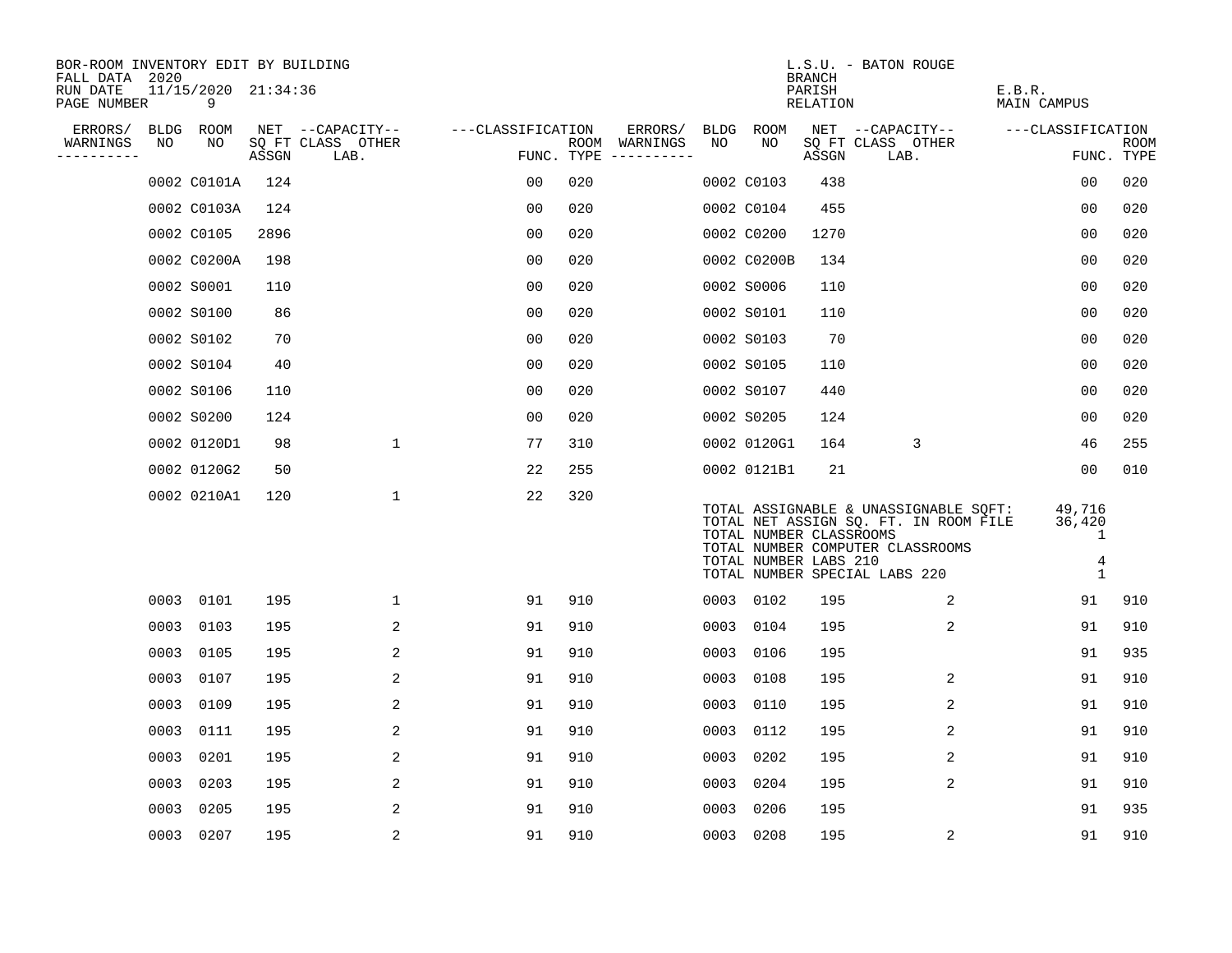| BOR-ROOM INVENTORY EDIT BY BUILDING<br>FALL DATA 2020 |             |                           |       |                           |                   |     |                                            |             | <b>BRANCH</b>             | L.S.U. - BATON ROUGE      |                              |                           |
|-------------------------------------------------------|-------------|---------------------------|-------|---------------------------|-------------------|-----|--------------------------------------------|-------------|---------------------------|---------------------------|------------------------------|---------------------------|
| RUN DATE<br>PAGE NUMBER                               |             | 11/15/2020 21:34:36<br>10 |       |                           |                   |     |                                            |             | PARISH<br><b>RELATION</b> |                           | E.B.R.<br><b>MAIN CAMPUS</b> |                           |
| ERRORS/                                               | <b>BLDG</b> | ROOM                      |       | NET --CAPACITY--          | ---CLASSIFICATION |     | ERRORS/<br><b>BLDG</b>                     | <b>ROOM</b> |                           | NET --CAPACITY--          | ---CLASSIFICATION            |                           |
| WARNINGS<br>----------                                | NO          | NO                        | ASSGN | SQ FT CLASS OTHER<br>LAB. |                   |     | ROOM WARNINGS<br>NO<br>FUNC. TYPE $------$ | NO          | ASSGN                     | SQ FT CLASS OTHER<br>LAB. |                              | <b>ROOM</b><br>FUNC. TYPE |
|                                                       | 0003        | 0209                      | 195   | 2                         | 91                | 910 | 0003                                       | 0210        | 195                       | 2                         | 91                           | 910                       |
|                                                       | 0003        | 0211                      | 195   | 2                         | 91                | 910 | 0003                                       | 0212        | 195                       | 2                         | 91                           | 910                       |
|                                                       | 0003        | 0301                      | 195   | $\mathbf 1$               | 91                | 910 | 0003                                       | 0302        | 195                       |                           | 0 <sub>0</sub>               | 030                       |
|                                                       | 0003        | 0302A                     | 95    |                           | 91                | 715 | 0003                                       | 0303        | 195                       | $\overline{c}$            | 91                           | 910                       |
|                                                       | 0003        | 0304                      | 195   | 2                         | 91                | 910 | 0003                                       | 0305        | 195                       | 2                         | 91                           | 910                       |
|                                                       | 0003        | 0306                      | 195   |                           | 91                | 935 |                                            | 0003 0307   | 195                       | 2                         | 91                           | 910                       |
|                                                       | 0003        | 0308                      | 195   | 2                         | 91                | 910 | 0003                                       | 0309        | 195                       | 2                         | 91                           | 910                       |
|                                                       |             | 0003 0310                 | 195   | 2                         | 91                | 910 |                                            | 0003 0311   | 195                       | 2                         | 91                           | 910                       |
|                                                       | 0003        | 0312                      | 195   | 2                         | 91                | 910 | 0003                                       | 0401        | 195                       | 2                         | 91                           | 910                       |
|                                                       |             | 0003 0402                 | 195   | 2                         | 91                | 910 | 0003                                       | 0403        | 195                       | 2                         | 91                           | 910                       |
|                                                       | 0003        | 0404                      | 195   | 2                         | 91                | 910 | 0003                                       | 0405        | 195                       | 2                         | 91                           | 910                       |
|                                                       |             | 0003 0406                 | 195   |                           | 91                | 935 | 0003                                       | 0407        | 195                       | 2                         | 91                           | 910                       |
|                                                       | 0003        | 0408                      | 195   | 2                         | 91                | 910 | 0003                                       | 0409        | 195                       | 2                         | 91                           | 910                       |
|                                                       | 0003        | 0410                      | 195   | 2                         | 91                | 910 | 0003                                       | 0411        | 195                       | 2                         | 91                           | 910                       |
|                                                       | 0003        | 0412                      | 195   | 2                         | 91                | 910 | 0003                                       | 0501        | 195                       | 1                         | 91                           | 910                       |
|                                                       | 0003        | 0502                      | 195   | 2                         | 91                | 910 | 0003                                       | 0503        | 195                       | $\overline{c}$            | 91                           | 910                       |
|                                                       | 0003        | 0504                      | 195   | 2                         | 91                | 910 | 0003                                       | 0505        | 195                       | 2                         | 91                           | 910                       |
|                                                       | 0003        | 0506                      | 195   |                           | 91                | 935 | 0003                                       | 0507        | 195                       | 2                         | 91                           | 910                       |
|                                                       | 0003        | 0508                      | 195   | 2                         | 91                | 910 |                                            | 0003 0509   | 195                       | 2                         | 91                           | 910                       |
|                                                       |             | 0003 0510                 | 195   | 2                         | 91                | 910 |                                            | 0003 0511   | 195                       | 2                         | 91                           | 910                       |
|                                                       |             | 0003 0512                 | 195   | 2                         | 91                | 910 |                                            | 0003 B0101  | 72                        |                           | 91                           | 919                       |
|                                                       |             | 0003 B0102                | 72    |                           | 91                | 919 |                                            | 0003 B0103  | 72                        |                           | 91                           | 919                       |
|                                                       |             | 0003 B0104                | 72    |                           | 91                | 919 |                                            | 0003 B0105  | 72                        |                           | 91                           | 919                       |
|                                                       |             | 0003 B0201                | 72    |                           | 91                | 919 |                                            | 0003 B0202  | 72                        |                           | 91                           | 919                       |
|                                                       |             | 0003 B0203                | 72    |                           | 91                | 919 |                                            | 0003 B0204  | 72                        |                           | 91                           | 919                       |
|                                                       |             | 0003 B0205                | 72    |                           | 91                | 919 |                                            | 0003 B0301  | 72                        |                           | 91                           | 919                       |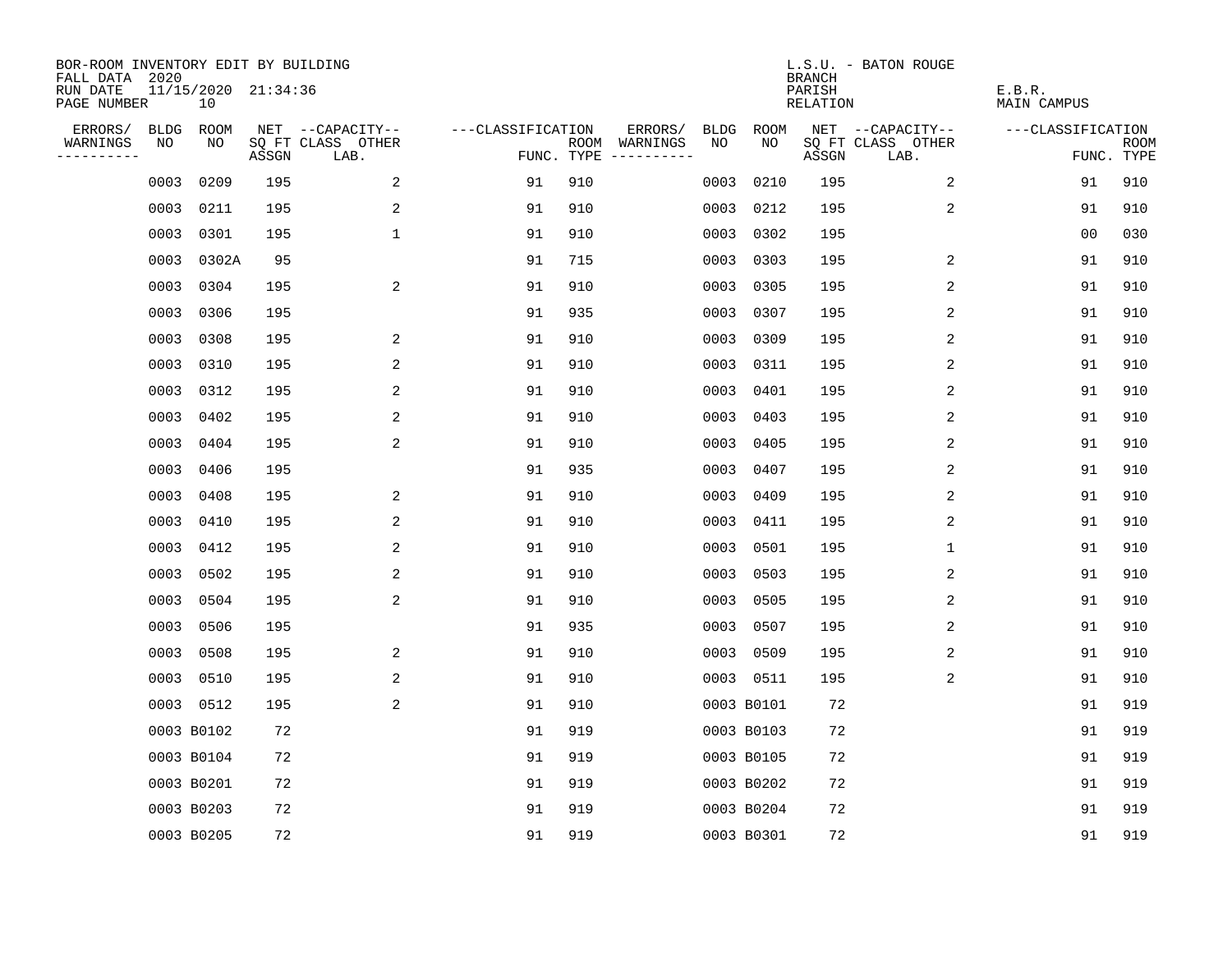| BOR-ROOM INVENTORY EDIT BY BUILDING<br>FALL DATA 2020 |                           |       |                           |                   |                                      |         |      |            | <b>BRANCH</b>                                    | L.S.U. - BATON ROUGE                                                                                                                                |                              |                           |
|-------------------------------------------------------|---------------------------|-------|---------------------------|-------------------|--------------------------------------|---------|------|------------|--------------------------------------------------|-----------------------------------------------------------------------------------------------------------------------------------------------------|------------------------------|---------------------------|
| RUN DATE<br>PAGE NUMBER                               | 11/15/2020 21:34:36<br>11 |       |                           |                   |                                      |         |      |            | PARISH<br>RELATION                               |                                                                                                                                                     | E.B.R.<br><b>MAIN CAMPUS</b> |                           |
| ERRORS/                                               | BLDG ROOM                 |       | NET --CAPACITY--          | ---CLASSIFICATION |                                      | ERRORS/ | BLDG | ROOM       |                                                  | NET --CAPACITY--                                                                                                                                    | ---CLASSIFICATION            |                           |
| WARNINGS<br>NO<br>----------                          | NO                        | ASSGN | SQ FT CLASS OTHER<br>LAB. |                   | ROOM WARNINGS<br>FUNC. TYPE $------$ |         | NO   | NO         | ASSGN                                            | SQ FT CLASS OTHER<br>LAB.                                                                                                                           |                              | <b>ROOM</b><br>FUNC. TYPE |
|                                                       | 0003 B0302                | 72    |                           | 91                | 919                                  |         |      | 0003 B0303 | 72                                               |                                                                                                                                                     | 91                           | 919                       |
|                                                       | 0003 B0304                | 72    |                           | 91                | 919                                  |         |      | 0003 B0305 | 72                                               |                                                                                                                                                     | 91                           | 919                       |
|                                                       | 0003 S0101                | 96    |                           | 00                | 020                                  |         |      | 0003 S0102 | 96                                               |                                                                                                                                                     | 0 <sub>0</sub>               | 020                       |
|                                                       | 0003 S0103                | 96    |                           | 0 <sub>0</sub>    | 020                                  |         |      | 0003 S0104 | 96                                               |                                                                                                                                                     | 0 <sub>0</sub>               | 020                       |
|                                                       | 0003 S0105                | 96    |                           | 0 <sub>0</sub>    | 020                                  |         |      | 0003 S0201 | 96                                               |                                                                                                                                                     | 0 <sub>0</sub>               | 020                       |
|                                                       | 0003 S0202                | 96    |                           | 0 <sub>0</sub>    | 020                                  |         |      | 0003 S0203 | 96                                               |                                                                                                                                                     | 0 <sub>0</sub>               | 020                       |
|                                                       | 0003 S0204                | 96    |                           | 00                | 020                                  |         |      | 0003 S0205 | 96                                               |                                                                                                                                                     | 00                           | 020                       |
|                                                       | 0003 S0301                | 96    |                           | 0 <sub>0</sub>    | 020                                  |         |      | 0003 S0302 | 96                                               |                                                                                                                                                     | 0 <sub>0</sub>               | 020                       |
|                                                       | 0003 S0303                | 96    |                           | 0 <sub>0</sub>    | 020                                  |         |      | 0003 S0304 | 96                                               |                                                                                                                                                     | 0 <sub>0</sub>               | 020                       |
|                                                       | 0003 S0305                | 96    |                           | 0 <sub>0</sub>    | 020                                  |         |      |            | TOTAL NUMBER CLASSROOMS<br>TOTAL NUMBER LABS 210 | TOTAL ASSIGNABLE & UNASSIGNABLE SQFT:<br>TOTAL NET ASSIGN SQ. FT. IN ROOM FILE<br>TOTAL NUMBER COMPUTER CLASSROOMS<br>TOTAL NUMBER SPECIAL LABS 220 | 14,315<br>12,680             |                           |
|                                                       | 0004 0101                 | 195   | $\mathbf{1}$              | 91                | 910                                  |         |      | 0004 0102  | 195                                              | 2                                                                                                                                                   | 91                           | 910                       |
|                                                       | 0004 0103                 | 195   | 2                         | 91                | 910                                  |         |      | 0004 0104  | 195                                              | 2                                                                                                                                                   | 91                           | 910                       |
|                                                       | 0004 0105                 | 195   | 2                         | 91                | 910                                  |         |      | 0004 0106  | 195                                              |                                                                                                                                                     | 91                           | 935                       |
|                                                       | 0004 0107                 | 195   | 2                         | 91                | 910                                  |         |      | 0004 0108  | 195                                              | 2                                                                                                                                                   | 91                           | 910                       |
|                                                       | 0004 0109                 | 195   | 2                         | 91                | 910                                  |         |      | 0004 0110  | 195                                              | 2                                                                                                                                                   | 91                           | 910                       |
|                                                       | 0004 0111                 | 195   | 2                         | 91                | 910                                  |         |      | 0004 0112  | 195                                              | 2                                                                                                                                                   | 91                           | 910                       |
|                                                       | 0004 0201                 | 195   | 2                         | 91                | 910                                  |         |      | 0004 0202  | 195                                              | 2                                                                                                                                                   | 91                           | 910                       |
|                                                       | 0004 0203                 | 195   | 2                         | 91                | 910                                  |         | 0004 | 0204       | 195                                              | 2                                                                                                                                                   | 91                           | 910                       |
|                                                       | 0004 0205                 | 195   | 2                         | 91                | 910                                  |         | 0004 | 0206       | 195                                              |                                                                                                                                                     | 91                           | 935                       |
|                                                       | 0004 0207                 | 195   | 2                         | 91                | 910                                  |         | 0004 | 0208       | 195                                              | 2                                                                                                                                                   | 91                           | 910                       |
|                                                       | 0004 0209                 | 195   | 2                         | 91                | 910                                  |         |      | 0004 0210  | 195                                              | 2                                                                                                                                                   | 91                           | 910                       |
|                                                       | 0004 0211                 | 195   | 2                         | 91                | 910                                  |         |      | 0004 0212  | 195                                              | 2                                                                                                                                                   | 91                           | 910                       |
|                                                       | 0004 0301                 | 195   | $\mathbf{1}$              | 91                | 910                                  |         |      | 0004 0302  | 195                                              |                                                                                                                                                     | 0 <sub>0</sub>               | 030                       |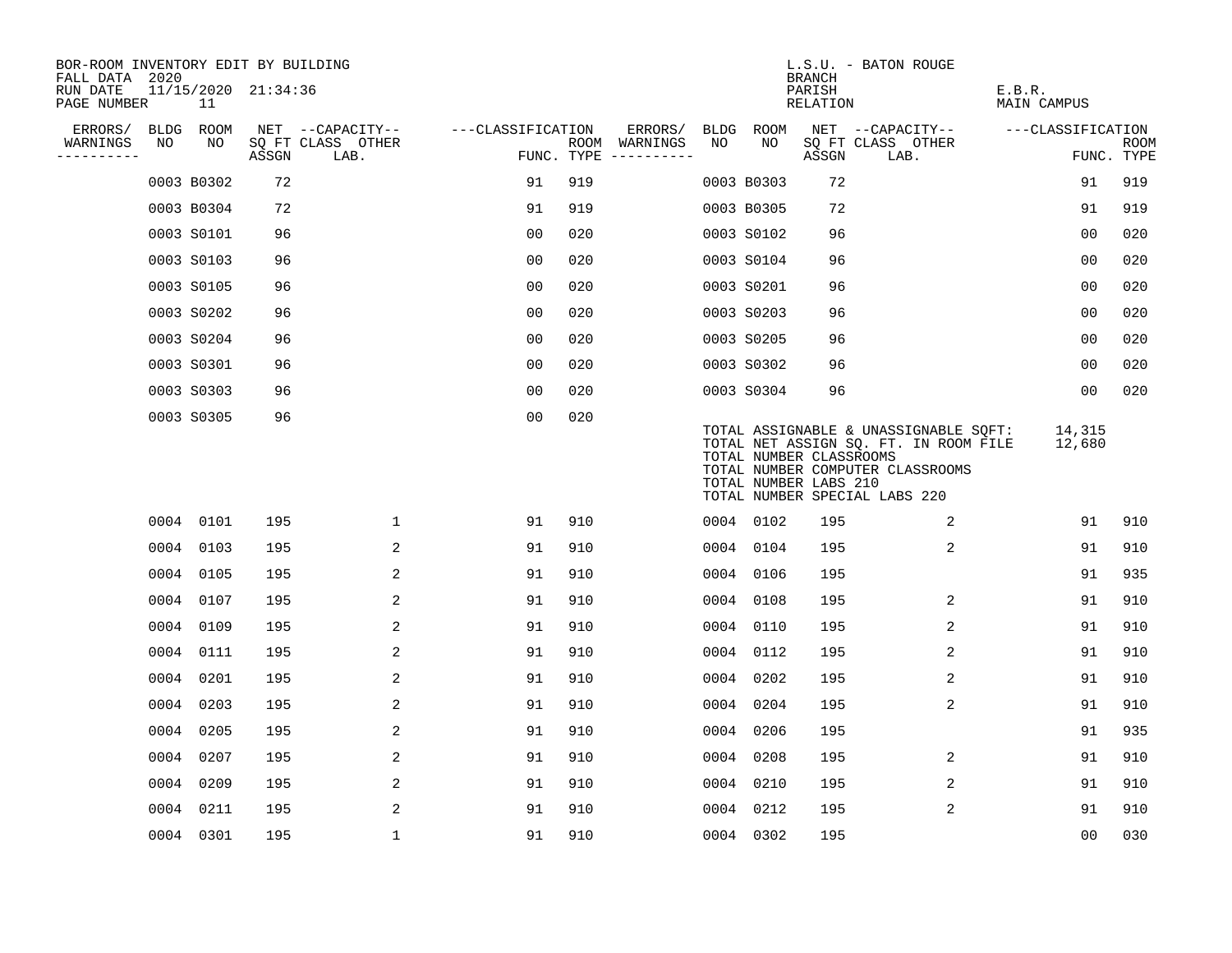| BOR-ROOM INVENTORY EDIT BY BUILDING<br>FALL DATA 2020 |             |                           |              |                           |                   |     |                                            |             |             | <b>BRANCH</b>             | L.S.U. - BATON ROUGE      |                              |                           |
|-------------------------------------------------------|-------------|---------------------------|--------------|---------------------------|-------------------|-----|--------------------------------------------|-------------|-------------|---------------------------|---------------------------|------------------------------|---------------------------|
| RUN DATE<br>PAGE NUMBER                               |             | 11/15/2020 21:34:36<br>12 |              |                           |                   |     |                                            |             |             | PARISH<br><b>RELATION</b> |                           | E.B.R.<br><b>MAIN CAMPUS</b> |                           |
| ERRORS/                                               | <b>BLDG</b> | ROOM                      |              | NET --CAPACITY--          | ---CLASSIFICATION |     | ERRORS/                                    | <b>BLDG</b> | <b>ROOM</b> |                           | NET --CAPACITY--          | ---CLASSIFICATION            |                           |
| WARNINGS<br>----------                                | NO          | NO                        | ASSGN        | SQ FT CLASS OTHER<br>LAB. |                   |     | NO<br>ROOM WARNINGS<br>FUNC. TYPE $------$ |             | NO          | ASSGN                     | SQ FT CLASS OTHER<br>LAB. |                              | <b>ROOM</b><br>FUNC. TYPE |
|                                                       | 0004        | 0302A                     | <sup>1</sup> |                           | 91                | 715 |                                            |             | 0004 0303   | 195                       | 2                         | 91                           | 910                       |
|                                                       |             | 0004 0304                 | 195          | 2                         | 91                | 910 |                                            |             | 0004 0305   | 195                       | 2                         | 91                           | 910                       |
|                                                       |             | 0004 0306                 | 195          |                           | 91                | 935 |                                            |             | 0004 0307   | 195                       | 2                         | 91                           | 910                       |
|                                                       |             | 0004 0308                 | 195          | 2                         | 91                | 910 |                                            |             | 0004 0309   | 195                       | 2                         | 91                           | 910                       |
|                                                       |             | 0004 0310                 | 195          | 2                         | 91                | 910 |                                            |             | 0004 0311   | 195                       | 2                         | 91                           | 910                       |
|                                                       |             | 0004 0312                 | 195          | 2                         | 91                | 910 |                                            |             | 0004 0401   | 195                       | 2                         | 91                           | 910                       |
|                                                       |             | 0004 0402                 | 195          | $\overline{a}$            | 91                | 910 |                                            |             | 0004 0403   | 195                       | 2                         | 91                           | 910                       |
|                                                       |             | 0004 0404                 | 195          | 2                         | 91                | 910 |                                            |             | 0004 0405   | 195                       | 2                         | 91                           | 910                       |
|                                                       |             | 0004 0406                 | 195          |                           | 91                | 935 |                                            |             | 0004 0407   | 195                       | 2                         | 91                           | 910                       |
|                                                       |             | 0004 0408                 | 195          | 2                         | 91                | 910 |                                            |             | 0004 0409   | 195                       | 2                         | 91                           | 910                       |
|                                                       |             | 0004 0410                 | 195          | 2                         | 91                | 910 |                                            |             | 0004 0411   | 195                       | 2                         | 91                           | 910                       |
|                                                       |             | 0004 0412                 | 195          | 2                         | 91                | 910 |                                            |             | 0004 0501   | 195                       | $\mathbf 1$               | 91                           | 910                       |
|                                                       |             | 0004 0502                 | 195          | 2                         | 91                | 910 |                                            |             | 0004 0503   | 195                       | 2                         | 91                           | 910                       |
|                                                       |             | 0004 0504                 | 195          | $\overline{c}$            | 91                | 910 |                                            |             | 0004 0505   | 195                       | 2                         | 91                           | 910                       |
|                                                       |             | 0004 0506                 | 195          |                           | 91                | 935 |                                            |             | 0004 0507   | 195                       | 2                         | 91                           | 910                       |
|                                                       |             | 0004 0508                 | 195          | 2                         | 91                | 910 |                                            |             | 0004 0509   | 195                       | 2                         | 91                           | 910                       |
|                                                       |             | 0004 0510                 | 195          | 2                         | 91                | 910 |                                            |             | 0004 0511   | 195                       | 2                         | 91                           | 910                       |
|                                                       |             | 0004 0512                 | 195          | 2                         | 91                | 910 |                                            |             | 0004 B0101  | 72                        |                           | 91                           | 919                       |
|                                                       |             | 0004 B0102                | 72           |                           | 91                | 919 |                                            |             | 0004 B0103  | 72                        |                           | 91                           | 919                       |
|                                                       |             | 0004 B0104                | 72           |                           | 91                | 919 |                                            |             | 0004 B0105  | 72                        |                           | 91                           | 919                       |
|                                                       |             | 0004 B0201                | 72           |                           | 91                | 919 |                                            |             | 0004 B0202  | 72                        |                           | 91                           | 919                       |
|                                                       |             | 0004 B0203                | 72           |                           | 91                | 919 |                                            |             | 0004 B0204  | 72                        |                           | 91                           | 919                       |
|                                                       |             | 0004 B0205                | 72           |                           | 91                | 919 |                                            |             | 0004 B0301  | 72                        |                           | 91                           | 919                       |
|                                                       |             | 0004 B0302                | 72           |                           | 91                | 919 |                                            |             | 0004 B0303  | 72                        |                           | 91                           | 919                       |
|                                                       |             | 0004 B0304                | 72           |                           | 91                | 919 |                                            |             | 0004 B0305  | 72                        |                           | 91                           | 919                       |
|                                                       |             | 0004 S0101                | 96           |                           | 0 <sub>0</sub>    | 020 |                                            |             | 0004 S0102  | 96                        |                           | 0 <sub>0</sub>               | 020                       |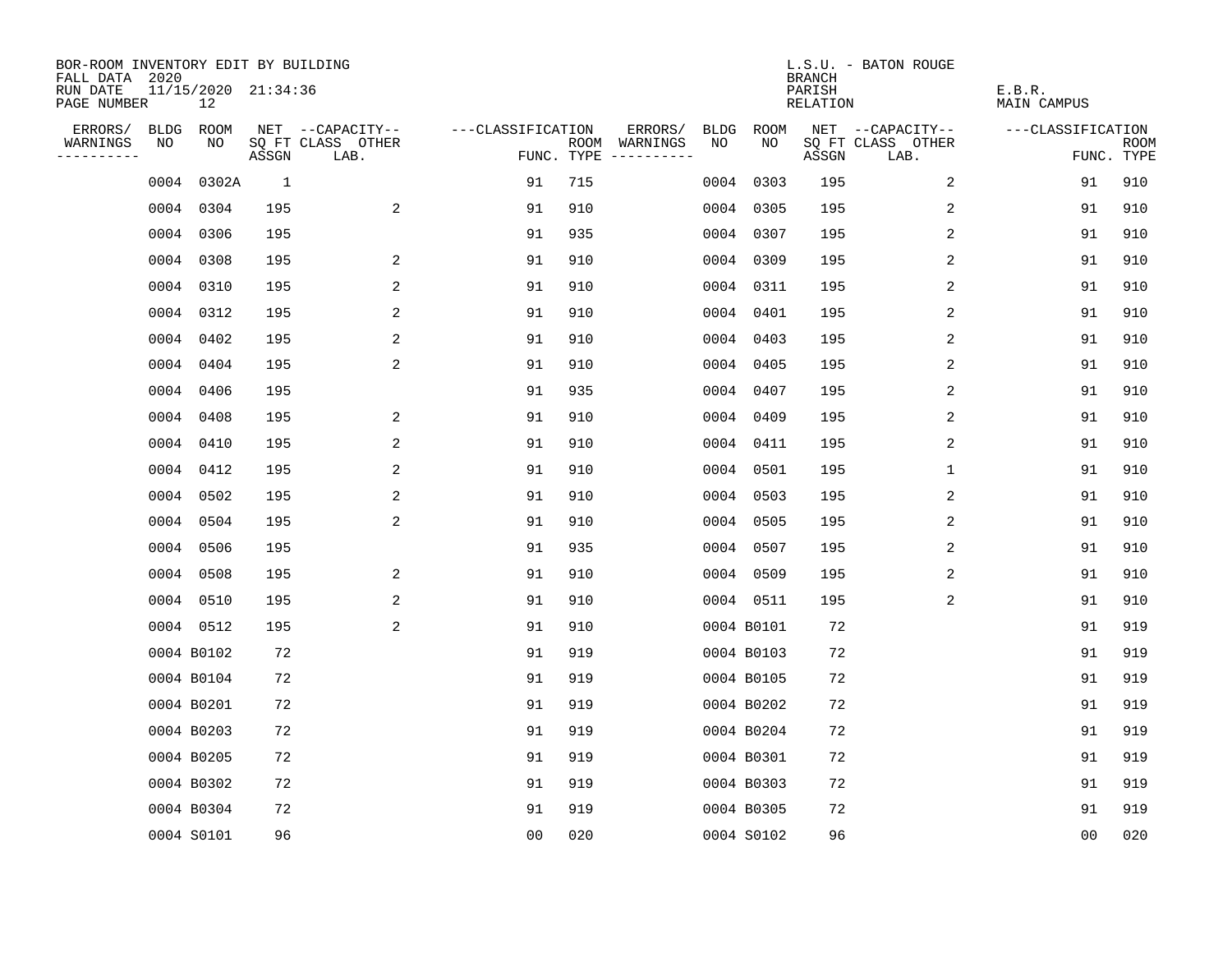| BOR-ROOM INVENTORY EDIT BY BUILDING       |      |                           |       |                           |                   |     |                                      |      |                                                  | <b>BRANCH</b>      | L.S.U. - BATON ROUGE                                                                                                                                |                              |                           |
|-------------------------------------------|------|---------------------------|-------|---------------------------|-------------------|-----|--------------------------------------|------|--------------------------------------------------|--------------------|-----------------------------------------------------------------------------------------------------------------------------------------------------|------------------------------|---------------------------|
| FALL DATA 2020<br>RUN DATE<br>PAGE NUMBER |      | 11/15/2020 21:34:36<br>13 |       |                           |                   |     |                                      |      |                                                  | PARISH<br>RELATION |                                                                                                                                                     | E.B.R.<br><b>MAIN CAMPUS</b> |                           |
| ERRORS/                                   | BLDG | ROOM                      |       | NET --CAPACITY--          | ---CLASSIFICATION |     | ERRORS/                              | BLDG | ROOM                                             |                    | NET --CAPACITY--                                                                                                                                    | ---CLASSIFICATION            |                           |
| WARNINGS<br>----------                    | NO   | NO.                       | ASSGN | SQ FT CLASS OTHER<br>LAB. |                   |     | ROOM WARNINGS<br>FUNC. TYPE $------$ | NO   | NO.                                              | ASSGN              | SQ FT CLASS OTHER<br>LAB.                                                                                                                           |                              | <b>ROOM</b><br>FUNC. TYPE |
|                                           |      | 0004 S0103                | 96    |                           | 0 <sub>0</sub>    | 020 |                                      |      | 0004 S0104                                       | 96                 |                                                                                                                                                     | 0 <sub>0</sub>               | 020                       |
|                                           |      | 0004 S0105                | 96    |                           | 0 <sub>0</sub>    | 020 |                                      |      | 0004 S0201                                       | 96                 |                                                                                                                                                     | 0 <sub>0</sub>               | 020                       |
|                                           |      | 0004 S0202                | 96    |                           | 0 <sub>0</sub>    | 020 |                                      |      | 0004 S0203                                       | 96                 |                                                                                                                                                     | 00                           | 020                       |
|                                           |      | 0004 S0204                | 96    |                           | 0 <sub>0</sub>    | 020 |                                      |      | 0004 S0205                                       | 96                 |                                                                                                                                                     | 0 <sub>0</sub>               | 020                       |
|                                           |      | 0004 S0301                | 96    |                           | 0 <sub>0</sub>    | 020 |                                      |      | 0004 S0302                                       | 96                 |                                                                                                                                                     | 00                           | 020                       |
|                                           |      | 0004 S0303                | 96    |                           | 0 <sub>0</sub>    | 020 |                                      |      | 0004 S0304                                       | 96                 |                                                                                                                                                     | 00                           | 020                       |
|                                           |      | 0004 S0305                | 96    |                           | 0 <sub>0</sub>    | 020 |                                      |      | TOTAL NUMBER CLASSROOMS<br>TOTAL NUMBER LABS 210 |                    | TOTAL ASSIGNABLE & UNASSIGNABLE SQFT:<br>TOTAL NET ASSIGN SQ. FT. IN ROOM FILE<br>TOTAL NUMBER COMPUTER CLASSROOMS<br>TOTAL NUMBER SPECIAL LABS 220 | 14,221<br>12,586             |                           |
|                                           |      | 0005 0101                 | 195   | $\mathbf{1}$              | 91                | 910 |                                      |      | 0005 0102                                        | 195                | 2                                                                                                                                                   | 91                           | 910                       |
|                                           |      | 0005 0103                 | 195   | 2                         | 91                | 910 |                                      |      | 0005 0104                                        | 195                | 2                                                                                                                                                   | 91                           | 910                       |
|                                           |      | 0005 0105                 | 195   | 2                         | 91                | 910 |                                      | 0005 | 0106                                             | 195                |                                                                                                                                                     | 91                           | 935                       |
|                                           |      | 0005 0107                 | 195   | 2                         | 91                | 910 |                                      | 0005 | 0108                                             | 195                | 2                                                                                                                                                   | 91                           | 910                       |
|                                           | 0005 | 0109                      | 195   | 2                         | 91                | 910 |                                      | 0005 | 0110                                             | 195                | 2                                                                                                                                                   | 91                           | 910                       |
|                                           | 0005 | 0111                      | 195   | 2                         | 91                | 910 |                                      | 0005 | 0112                                             | 195                | 2                                                                                                                                                   | 91                           | 910                       |
|                                           | 0005 | 0201                      | 195   | 2                         | 91                | 910 |                                      | 0005 | 0202                                             | 195                | 2                                                                                                                                                   | 91                           | 910                       |
|                                           | 0005 | 0203                      | 195   | 2                         | 91                | 910 |                                      | 0005 | 0204                                             | 195                | 2                                                                                                                                                   | 91                           | 910                       |
|                                           |      | 0005 0205                 | 195   | 2                         | 91                | 910 |                                      | 0005 | 0206                                             | 195                |                                                                                                                                                     | 91                           | 935                       |
|                                           | 0005 | 0207                      | 195   | 2                         | 91                | 910 |                                      | 0005 | 0208                                             | 195                | 2                                                                                                                                                   | 91                           | 910                       |
|                                           | 0005 | 0209                      | 195   | 2                         | 91                | 910 |                                      | 0005 | 0210                                             | 195                | 2                                                                                                                                                   | 91                           | 910                       |
|                                           | 0005 | 0211                      | 195   | 2                         | 91                | 910 |                                      | 0005 | 0212                                             | 195                | 2                                                                                                                                                   | 91                           | 910                       |
|                                           | 0005 | 0301                      | 195   | $\mathbf 1$               | 91                | 910 |                                      | 0005 | 0302                                             | 195                |                                                                                                                                                     | 91                           | 715                       |
|                                           |      | 0005 0302A                | 95    |                           | 0 <sub>0</sub>    | 030 |                                      | 0005 | 0303                                             | 195                | 2                                                                                                                                                   | 91                           | 910                       |
|                                           | 0005 | 0304                      | 195   | 2                         | 91                | 910 |                                      | 0005 | 0305                                             | 195                | 2                                                                                                                                                   | 91                           | 910                       |
|                                           |      | 0005 0306                 | 195   |                           | 91                | 935 |                                      |      | 0005 0307                                        | 195                | 2                                                                                                                                                   | 91                           | 910                       |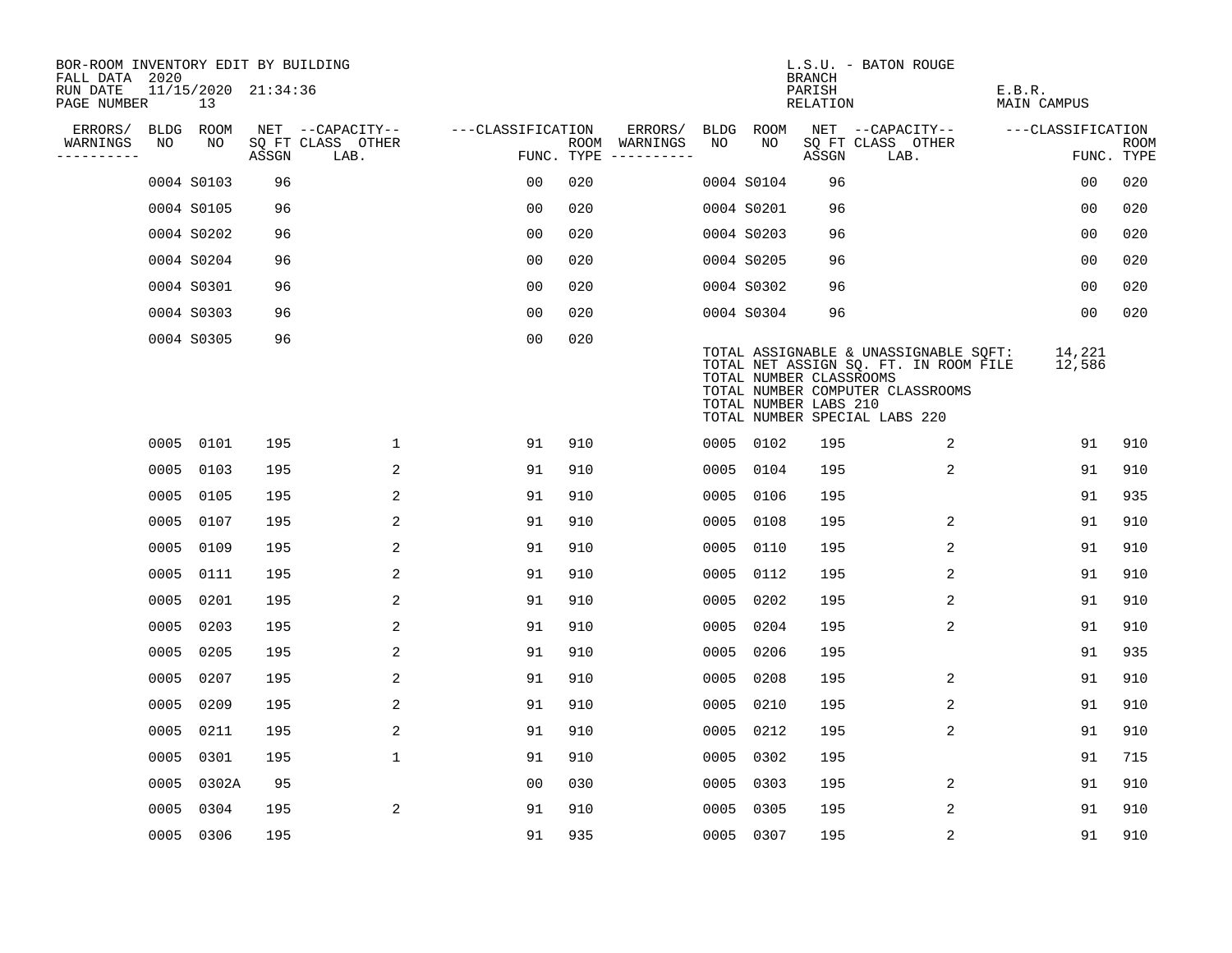| BOR-ROOM INVENTORY EDIT BY BUILDING<br>FALL DATA 2020 |             |            |                     |                           |                   |     |                                            |             | <b>BRANCH</b>             | L.S.U. - BATON ROUGE      |                              |                           |
|-------------------------------------------------------|-------------|------------|---------------------|---------------------------|-------------------|-----|--------------------------------------------|-------------|---------------------------|---------------------------|------------------------------|---------------------------|
| RUN DATE<br>PAGE NUMBER                               |             | 14         | 11/15/2020 21:34:36 |                           |                   |     |                                            |             | PARISH<br><b>RELATION</b> |                           | E.B.R.<br><b>MAIN CAMPUS</b> |                           |
| ERRORS/                                               | <b>BLDG</b> | ROOM       |                     | NET --CAPACITY--          | ---CLASSIFICATION |     | ERRORS/<br><b>BLDG</b>                     | <b>ROOM</b> |                           | NET --CAPACITY--          | ---CLASSIFICATION            |                           |
| WARNINGS<br>----------                                | NO          | NO         | ASSGN               | SQ FT CLASS OTHER<br>LAB. |                   |     | NO<br>ROOM WARNINGS<br>FUNC. TYPE $------$ | NO          | ASSGN                     | SQ FT CLASS OTHER<br>LAB. |                              | <b>ROOM</b><br>FUNC. TYPE |
|                                                       | 0005        | 0308       | 195                 | 2                         | 91                | 910 | 0005                                       | 0309        | 195                       | 2                         | 91                           | 910                       |
|                                                       | 0005        | 0310       | 195                 | 2                         | 91                | 910 |                                            | 0005 0311   | 195                       | 2                         | 91                           | 910                       |
|                                                       | 0005        | 0312       | 195                 | 2                         | 91                | 910 |                                            | 0005 0401   | 195                       | 2                         | 91                           | 910                       |
|                                                       | 0005        | 0402       | 195                 | 2                         | 91                | 910 |                                            | 0005 0403   | 195                       | 2                         | 91                           | 910                       |
|                                                       | 0005        | 0404       | 195                 | 2                         | 91                | 910 |                                            | 0005 0405   | 195                       | 2                         | 91                           | 910                       |
|                                                       | 0005        | 0406       | 195                 |                           | 91                | 935 |                                            | 0005 0407   | 195                       | 2                         | 91                           | 910                       |
|                                                       | 0005        | 0408       | 195                 | 2                         | 91                | 910 |                                            | 0005 0409   | 195                       | 2                         | 91                           | 910                       |
|                                                       | 0005        | 0410       | 195                 | 2                         | 91                | 910 |                                            | 0005 0411   | 195                       | 2                         | 91                           | 910                       |
|                                                       | 0005        | 0412       | 195                 | 2                         | 91                | 910 | 0005                                       | 0501        | 195                       | $\mathbf 1$               | 91                           | 910                       |
|                                                       | 0005        | 0502       | 195                 | 2                         | 91                | 910 |                                            | 0005 0503   | 195                       | 2                         | 91                           | 910                       |
|                                                       | 0005        | 0504       | 195                 | 2                         | 91                | 910 |                                            | 0005 0505   | 195                       | 2                         | 91                           | 910                       |
|                                                       |             | 0005 0506  | 195                 |                           | 91                | 935 |                                            | 0005 0507   | 195                       | 2                         | 91                           | 910                       |
|                                                       | 0005        | 0508       | 195                 | 2                         | 91                | 910 |                                            | 0005 0509   | 195                       | 2                         | 91                           | 910                       |
|                                                       | 0005        | 0510       | 195                 | 2                         | 91                | 910 |                                            | 0005 0511   | 195                       | 2                         | 91                           | 910                       |
|                                                       |             | 0005 0512  | 195                 | 2                         | 91                | 910 |                                            | 0005 B0101  | 72                        |                           | 91                           | 919                       |
|                                                       |             | 0005 B0102 | 72                  |                           | 91                | 919 |                                            | 0005 B0103  | 72                        |                           | 91                           | 919                       |
|                                                       |             | 0005 B0104 | 72                  |                           | 91                | 919 |                                            | 0005 B0105  | 72                        |                           | 91                           | 919                       |
|                                                       |             | 0005 B0201 | 72                  |                           | 91                | 919 |                                            | 0005 B0202  | 72                        |                           | 91                           | 919                       |
|                                                       |             | 0005 B0203 | 72                  |                           | 91                | 919 |                                            | 0005 B0204  | 72                        |                           | 91                           | 919                       |
|                                                       |             | 0005 B0205 | 72                  |                           | 91                | 919 |                                            | 0005 B0301  | 72                        |                           | 91                           | 919                       |
|                                                       |             | 0005 B0302 | 72                  |                           | 91                | 919 |                                            | 0005 B0303  | 72                        |                           | 91                           | 919                       |
|                                                       |             | 0005 B0304 | 72                  |                           | 91                | 919 |                                            | 0005 B0305  | 72                        |                           | 91                           | 919                       |
|                                                       |             | 0005 S0101 | 96                  |                           | 0 <sub>0</sub>    | 020 |                                            | 0005 S0102  | 96                        |                           | 0 <sub>0</sub>               | 020                       |
|                                                       |             | 0005 S0103 | 96                  |                           | 0 <sub>0</sub>    | 020 |                                            | 0005 S0104  | 96                        |                           | 0 <sub>0</sub>               | 020                       |
|                                                       |             | 0005 S0105 | 96                  |                           | 0 <sub>0</sub>    | 020 |                                            | 0005 S0201  | 96                        |                           | 0 <sub>0</sub>               | 020                       |
|                                                       |             | 0005 S0202 | 96                  |                           | 0 <sub>0</sub>    | 020 |                                            | 0005 S0203  | 96                        |                           | 0 <sub>0</sub>               | 020                       |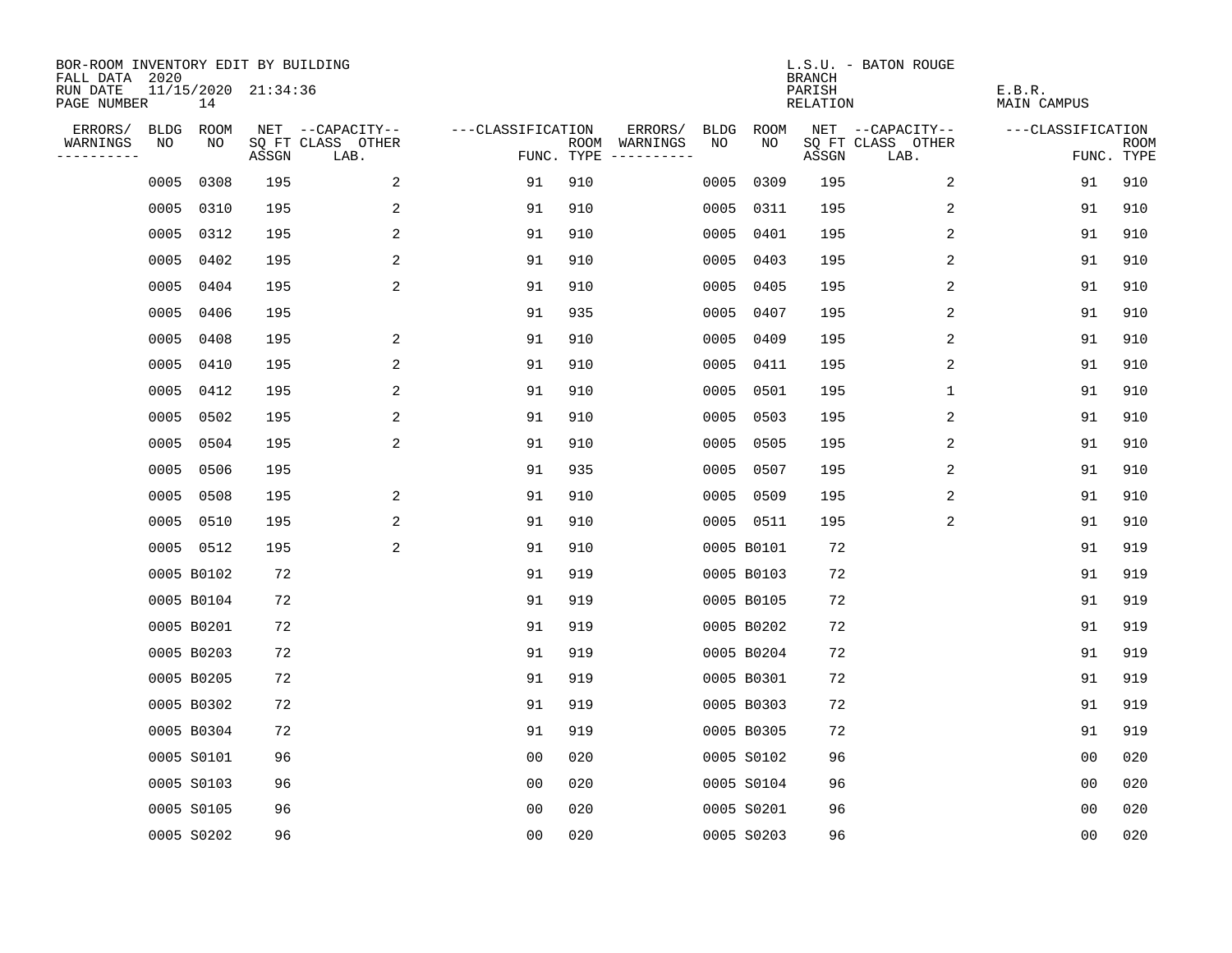| BOR-ROOM INVENTORY EDIT BY BUILDING<br>FALL DATA 2020 |      |                           |       |                           |                   |     |                                      |      |            | <b>BRANCH</b>                                    | L.S.U. - BATON ROUGE                                                                                                                                |                       |                           |
|-------------------------------------------------------|------|---------------------------|-------|---------------------------|-------------------|-----|--------------------------------------|------|------------|--------------------------------------------------|-----------------------------------------------------------------------------------------------------------------------------------------------------|-----------------------|---------------------------|
| RUN DATE<br>PAGE NUMBER                               |      | 11/15/2020 21:34:36<br>15 |       |                           |                   |     |                                      |      |            | PARISH<br>RELATION                               |                                                                                                                                                     | E.B.R.<br>MAIN CAMPUS |                           |
| ERRORS/                                               |      | BLDG ROOM                 |       | NET --CAPACITY--          | ---CLASSIFICATION |     | ERRORS/                              |      | BLDG ROOM  |                                                  | NET --CAPACITY--                                                                                                                                    | ---CLASSIFICATION     |                           |
| WARNINGS<br>----------                                | NO   | NO                        | ASSGN | SQ FT CLASS OTHER<br>LAB. |                   |     | ROOM WARNINGS<br>FUNC. TYPE $------$ | NO.  | NO.        | ASSGN                                            | SQ FT CLASS OTHER<br>LAB.                                                                                                                           |                       | <b>ROOM</b><br>FUNC. TYPE |
|                                                       |      | 0005 S0204                | 96    |                           | 0 <sub>0</sub>    | 020 |                                      |      | 0005 S0205 | 96                                               |                                                                                                                                                     | 0 <sub>0</sub>        | 020                       |
|                                                       |      | 0005 S0301                | 96    |                           | 0 <sub>0</sub>    | 020 |                                      |      | 0005 S0302 | 96                                               |                                                                                                                                                     | 0 <sub>0</sub>        | 020                       |
|                                                       |      | 0005 S0303                | 96    |                           | 0 <sub>0</sub>    | 020 |                                      |      | 0005 S0304 | 96                                               |                                                                                                                                                     | 00                    | 020                       |
|                                                       |      | 0005 S0305                | 96    |                           | 0 <sub>0</sub>    | 020 |                                      |      |            | TOTAL NUMBER CLASSROOMS<br>TOTAL NUMBER LABS 210 | TOTAL ASSIGNABLE & UNASSIGNABLE SQFT:<br>TOTAL NET ASSIGN SQ. FT. IN ROOM FILE<br>TOTAL NUMBER COMPUTER CLASSROOMS<br>TOTAL NUMBER SPECIAL LABS 220 | 14,315<br>12,780      |                           |
|                                                       |      | 0006 0101                 | 195   | 1                         | 91                | 920 |                                      |      | 0006 0102  | 195                                              | 2                                                                                                                                                   | 91                    | 910                       |
|                                                       | 0006 | 0103                      | 195   | 2                         | 91                | 910 |                                      | 0006 | 0104       | 195                                              | $\overline{2}$                                                                                                                                      | 91                    | 910                       |
|                                                       |      | 0006 0105                 | 195   | 2                         | 91                | 910 |                                      |      | 0006 0106  | 195                                              |                                                                                                                                                     | 91                    | 935                       |
|                                                       | 0006 | 0107                      | 195   | 2                         | 91                | 910 |                                      | 0006 | 0108       | 195                                              | 2                                                                                                                                                   | 91                    | 910                       |
|                                                       | 0006 | 0109                      | 195   | 2                         | 91                | 910 |                                      |      | 0006 0110  | 195                                              | 2                                                                                                                                                   | 91                    | 910                       |
|                                                       | 0006 | 0111                      | 195   | 2                         | 91                | 910 |                                      | 0006 | 0112       | 195                                              | 2                                                                                                                                                   | 91                    | 910                       |
|                                                       |      | 0006 0201                 | 195   |                           | 82                | 082 |                                      |      | 0006 0202  | 195                                              |                                                                                                                                                     | 82                    | 082                       |
|                                                       | 0006 | 0203                      | 195   | 2                         | 91                | 910 |                                      | 0006 | 0204       | 195                                              | 2                                                                                                                                                   | 91                    | 910                       |
|                                                       | 0006 | 0205                      | 195   | 2                         | 91                | 910 |                                      | 0006 | 0206       | 195                                              |                                                                                                                                                     | 91                    | 935                       |
|                                                       | 0006 | 0207                      | 195   | 2                         | 91                | 910 |                                      | 0006 | 0208       | 195                                              | 2                                                                                                                                                   | 91                    | 910                       |
|                                                       | 0006 | 0209                      | 195   | 2                         | 91                | 910 |                                      | 0006 | 0210       | 195                                              | $\overline{2}$                                                                                                                                      | 91                    | 910                       |
|                                                       | 0006 | 0211                      | 195   | 2                         | 91                | 910 |                                      | 0006 | 0212       | 195                                              | 2                                                                                                                                                   | 91                    | 910                       |
|                                                       | 0006 | 0301                      | 195   | $\mathbf 1$               | 91                | 910 |                                      |      | 0006 0302  | 100                                              |                                                                                                                                                     | 0 <sub>0</sub>        | 030                       |
|                                                       | 0006 | 0302A                     | 95    | 95                        | 91                | 715 |                                      |      | 0006 0303  | 195                                              | $\mathbf 1$                                                                                                                                         | 91                    | 950                       |
|                                                       | 0006 | 0304                      | 195   | 2                         | 91                | 910 |                                      | 0006 | 0305       | 195                                              | 2                                                                                                                                                   | 91                    | 910                       |
|                                                       | 0006 | 0306                      | 195   |                           | 91                | 935 |                                      |      | 0006 0307  | 195                                              | 2                                                                                                                                                   | 91                    | 910                       |
|                                                       | 0006 | 0308                      | 195   | 2                         | 91                | 910 |                                      |      | 0006 0309  | 195                                              | 2                                                                                                                                                   | 91                    | 910                       |
|                                                       | 0006 | 0310                      | 195   | 2                         | 91                | 910 |                                      |      | 0006 0311  | 195                                              | 2                                                                                                                                                   | 91                    | 910                       |
|                                                       |      | 0006 0312                 | 195   | $\overline{2}$            | 91                | 910 |                                      |      | 0006 0401  | 195                                              | 2                                                                                                                                                   | 91                    | 910                       |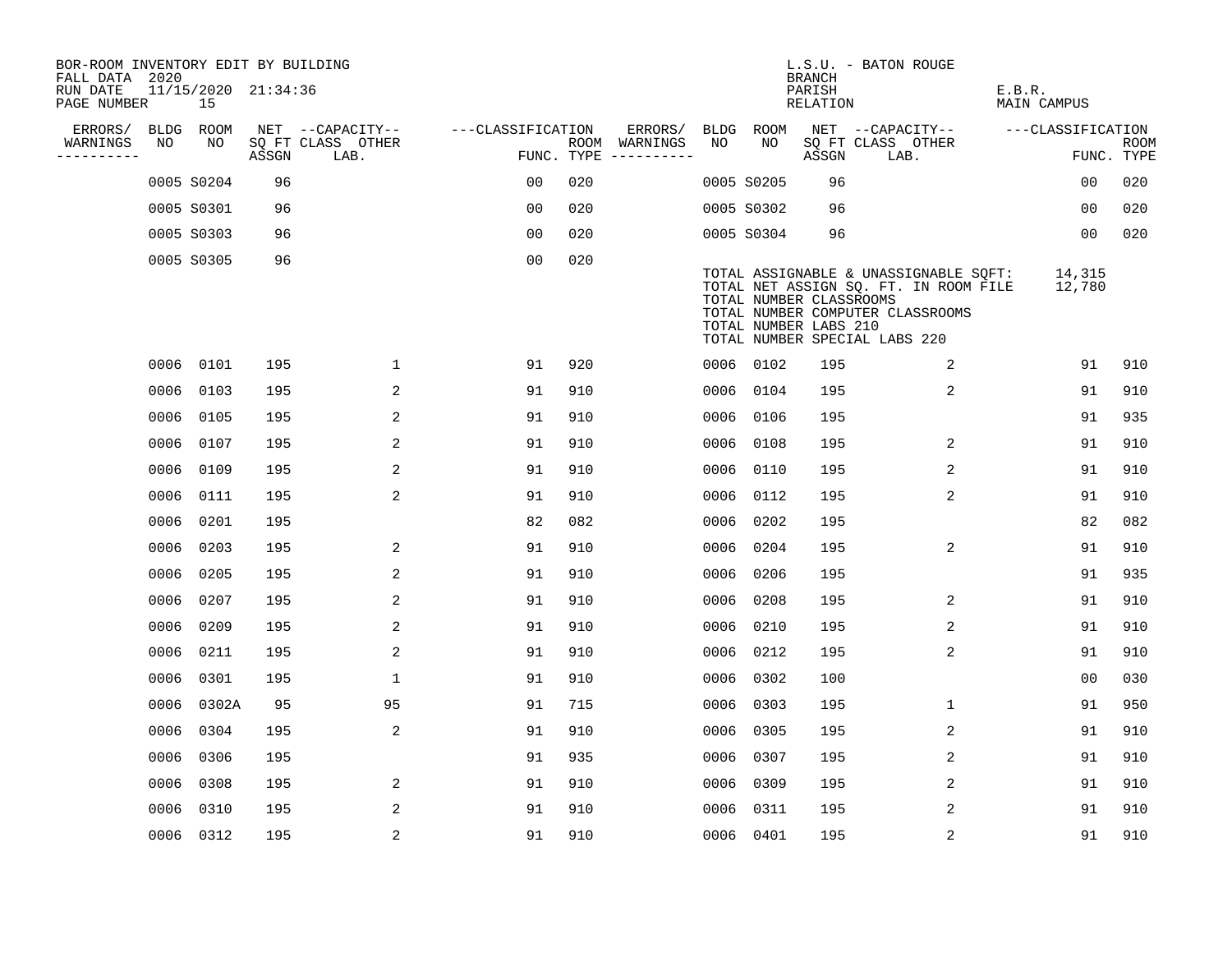| BOR-ROOM INVENTORY EDIT BY BUILDING<br>FALL DATA 2020 |             |                           |       |                           |                   |     |                                      |             |             | <b>BRANCH</b>             | L.S.U. - BATON ROUGE      |                              |                           |
|-------------------------------------------------------|-------------|---------------------------|-------|---------------------------|-------------------|-----|--------------------------------------|-------------|-------------|---------------------------|---------------------------|------------------------------|---------------------------|
| RUN DATE<br>PAGE NUMBER                               |             | 11/15/2020 21:34:36<br>16 |       |                           |                   |     |                                      |             |             | PARISH<br><b>RELATION</b> |                           | E.B.R.<br><b>MAIN CAMPUS</b> |                           |
| ERRORS/                                               | <b>BLDG</b> | ROOM                      |       | NET --CAPACITY--          | ---CLASSIFICATION |     | ERRORS/                              | <b>BLDG</b> | <b>ROOM</b> |                           | NET --CAPACITY--          | ---CLASSIFICATION            |                           |
| WARNINGS<br>----------                                | NO          | NO                        | ASSGN | SQ FT CLASS OTHER<br>LAB. |                   |     | ROOM WARNINGS<br>FUNC. TYPE $------$ | NO          | NO          | ASSGN                     | SQ FT CLASS OTHER<br>LAB. |                              | <b>ROOM</b><br>FUNC. TYPE |
|                                                       | 0006        | 0402                      | 195   | 2                         | 91                | 910 |                                      | 0006        | 0403        | 195                       | 2                         | 91                           | 910                       |
|                                                       | 0006        | 0404                      | 195   | 2                         | 91                | 910 |                                      | 0006        | 0405        | 195                       | 2                         | 91                           | 910                       |
|                                                       | 0006        | 0406                      | 195   |                           | 91                | 935 |                                      | 0006        | 0407        | 195                       | 2                         | 91                           | 910                       |
|                                                       | 0006        | 0408                      | 195   | 2                         | 91                | 910 |                                      |             | 0006 0409   | 195                       | 2                         | 91                           | 910                       |
|                                                       | 0006        | 0410                      | 195   | 2                         | 91                | 910 |                                      |             | 0006 0411   | 195                       | 2                         | 91                           | 910                       |
|                                                       | 0006        | 0412                      | 195   | 2                         | 91                | 910 |                                      |             | 0006 0501   | 195                       | 1                         | 91                           | 910                       |
|                                                       | 0006        | 0502                      | 195   | $\overline{a}$            | 91                | 910 |                                      |             | 0006 0503   | 195                       | 2                         | 91                           | 910                       |
|                                                       | 0006        | 0504                      | 195   | 2                         | 91                | 910 |                                      |             | 0006 0505   | 195                       | 2                         | 91                           | 910                       |
|                                                       | 0006        | 0506                      | 195   |                           | 91                | 935 |                                      | 0006        | 0507        | 195                       | 2                         | 91                           | 910                       |
|                                                       | 0006        | 0508                      | 195   | 2                         | 91                | 910 |                                      |             | 0006 0509   | 195                       | 2                         | 91                           | 910                       |
|                                                       | 0006        | 0510                      | 195   | 2                         | 91                | 910 |                                      |             | 0006 0511   | 195                       | 2                         | 91                           | 910                       |
|                                                       |             | 0006 0512                 | 195   | 2                         | 91                | 910 |                                      |             | 0006 B0101  | 72                        | $\mathbf{1}$              | 91                           | 919                       |
|                                                       |             | 0006 B0102                | 72    | 1                         | 91                | 919 |                                      |             | 0006 B0103  | 72                        | $\mathbf 1$               | 91                           | 919                       |
|                                                       |             | 0006 B0104                | 72    | 1                         | 91                | 919 |                                      |             | 0006 B0105  | 72                        | 1                         | 91                           | 919                       |
|                                                       |             | 0006 B0201                | 72    | 1                         | 91                | 919 |                                      |             | 0006 B0202  | 72                        | 1                         | 91                           | 919                       |
|                                                       |             | 0006 B0203                | 72    | $\mathbf 1$               | 91                | 919 |                                      |             | 0006 B0204  | 72                        | 1                         | 91                           | 919                       |
|                                                       |             | 0006 B0205                | 72    | $\mathbf 1$               | 91                | 919 |                                      |             | 0006 B0301  | 72                        | 1                         | 91                           | 919                       |
|                                                       |             | 0006 B0302                | 72    | $\mathbf 1$               | 91                | 919 |                                      |             | 0006 B0303  | 72                        | $\mathbf 1$               | 91                           | 919                       |
|                                                       |             | 0006 B0304                | 72    |                           | 91                | 919 |                                      |             | 0006 B0305  | 72                        |                           | 91                           | 919                       |
|                                                       |             | 0006 S0101                | 96    |                           | 0 <sub>0</sub>    | 020 |                                      |             | 0006 S0102  | 96                        |                           | 0 <sub>0</sub>               | 020                       |
|                                                       |             | 0006 S0103                | 96    |                           | 0 <sub>0</sub>    | 020 |                                      |             | 0006 S0104  | 96                        |                           | 0 <sub>0</sub>               | 020                       |
|                                                       |             | 0006 S0105                | 96    |                           | 0 <sub>0</sub>    | 020 |                                      |             | 0006 S0201  | 96                        |                           | 0 <sub>0</sub>               | 020                       |
|                                                       |             | 0006 S0202                | 96    |                           | 0 <sub>0</sub>    | 020 |                                      |             | 0006 S0203  | 96                        |                           | 0 <sub>0</sub>               | 020                       |
|                                                       |             | 0006 S0204                | 96    |                           | 0 <sub>0</sub>    | 020 |                                      |             | 0006 S0205  | 96                        |                           | 0 <sub>0</sub>               | 020                       |
|                                                       |             | 0006 S0301                | 96    |                           | 0 <sub>0</sub>    | 020 |                                      |             | 0006 S0302  | 96                        |                           | 0 <sub>0</sub>               | 020                       |
|                                                       |             | 0006 S0303                | 96    |                           | 0 <sub>0</sub>    | 020 |                                      |             | 0006 S0304  | 96                        |                           | 00                           | 020                       |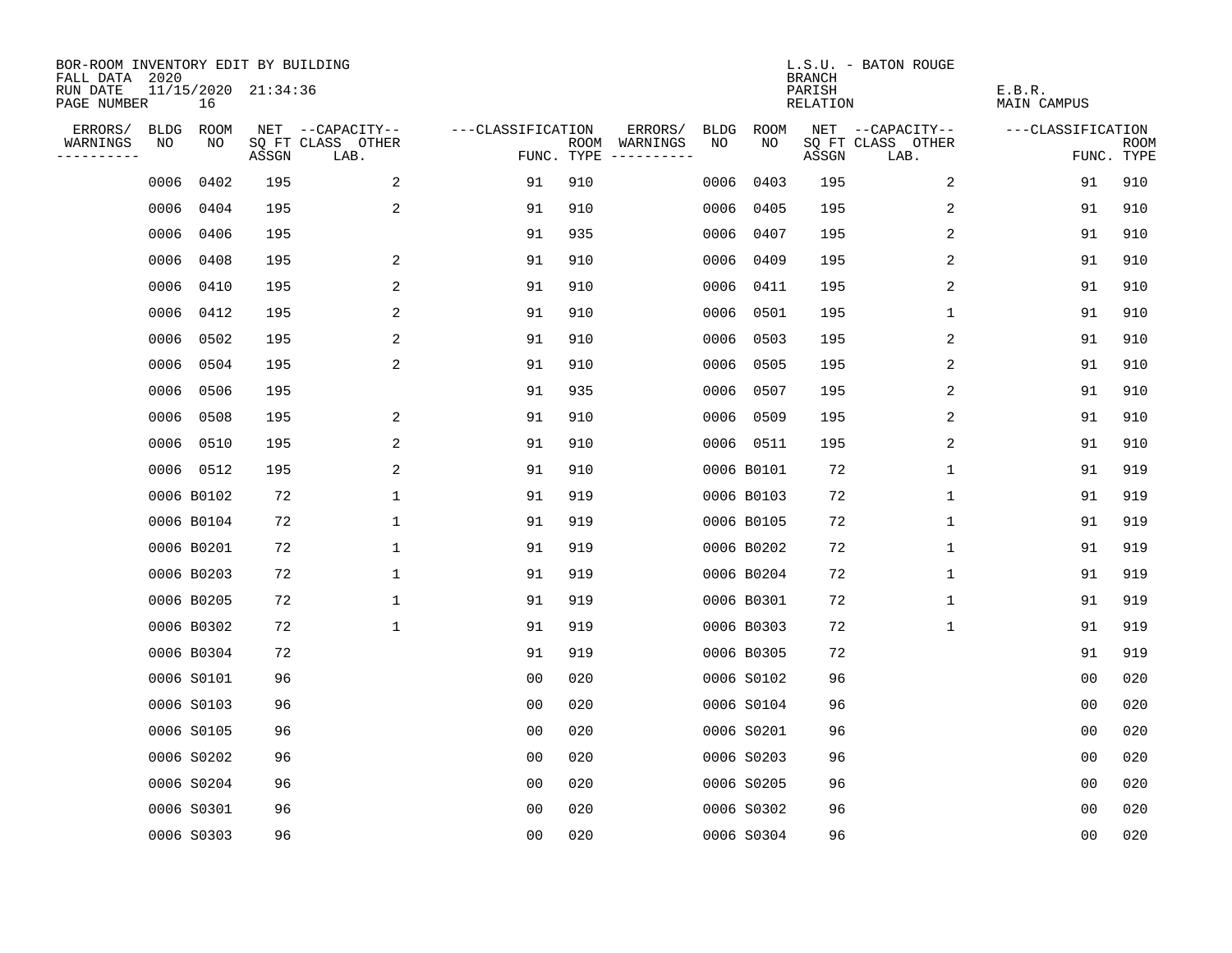| BOR-ROOM INVENTORY EDIT BY BUILDING<br>FALL DATA 2020 |      |                           |       |                   |                                                                                                                                                                                                                                   |     |                                    |      |                                                  | <b>BRANCH</b>      | L.S.U. - BATON ROUGE                                                                                                                                              |                       |                    |
|-------------------------------------------------------|------|---------------------------|-------|-------------------|-----------------------------------------------------------------------------------------------------------------------------------------------------------------------------------------------------------------------------------|-----|------------------------------------|------|--------------------------------------------------|--------------------|-------------------------------------------------------------------------------------------------------------------------------------------------------------------|-----------------------|--------------------|
| RUN DATE<br>PAGE NUMBER                               |      | 11/15/2020 21:34:36<br>17 |       |                   |                                                                                                                                                                                                                                   |     |                                    |      |                                                  | PARISH<br>RELATION |                                                                                                                                                                   | E.B.R.<br>MAIN CAMPUS |                    |
| ERRORS/<br>WARNINGS                                   | NO   | BLDG ROOM<br>NO           |       | SQ FT CLASS OTHER | NET --CAPACITY-- ---CLASSIFICATION                                                                                                                                                                                                |     | ERRORS/ BLDG ROOM<br>ROOM WARNINGS | NO   | NO.                                              |                    | NET --CAPACITY-- ---CLASSIFICATION                                                                                                                                |                       |                    |
| ----------                                            |      |                           | ASSGN | LAB.              | ।<br>स्रोत स्थान संस्कृत स्थान स्थान स्थान स्थान स्थान स्थान स्थान स्थान स्थान स्थान स्थान स्थान स्थान स्थान स्थान<br>स्थान स्थान स्थान स्थान स्थान स्थान स्थान स्थान स्थान स्थान स्थान स्थान स्थान स्थान स्थान स्थान स्थान स्थान |     | FUNC. TYPE $------$                |      |                                                  | ASSGN              | SQ FT CLASS OTHER<br>LAB.                                                                                                                                         |                       | ROOM<br>FUNC. TYPE |
|                                                       |      | 0006 S0305                | 96    |                   | 0 <sub>0</sub>                                                                                                                                                                                                                    | 020 |                                    |      | TOTAL NUMBER CLASSROOMS<br>TOTAL NUMBER LABS 210 |                    | TOTAL ASSIGNABLE & UNASSIGNABLE SQFT: 14,220<br>TOTAL NET ASSIGN SQ. FT. IN ROOM FILE 12,680<br>TOTAL NUMBER COMPUTER CLASSROOMS<br>TOTAL NUMBER SPECIAL LABS 220 |                       |                    |
|                                                       |      | 0008 0100                 | 67    |                   | 11                                                                                                                                                                                                                                | 215 | 9                                  |      | 0008 0100A                                       | 987                | 118                                                                                                                                                               | 11                    | 210                |
|                                                       | 0008 | 0101                      | 67    |                   | 11                                                                                                                                                                                                                                | 215 | 9                                  | 0008 | 0101A                                            | 882                | 125                                                                                                                                                               | 11                    | 210                |
|                                                       | 0008 | 0104                      | 197   |                   | 11                                                                                                                                                                                                                                | 215 |                                    | 0008 | 0104A                                            | 195                |                                                                                                                                                                   | 11                    | 215                |
|                                                       | 0008 | 0105                      | 189   | 1                 | 11                                                                                                                                                                                                                                | 215 |                                    | 0008 | 0108                                             | 280                | 4                                                                                                                                                                 | 00                    | 010                |
|                                                       | 0008 | 0108A                     | 20    |                   | 00                                                                                                                                                                                                                                | 010 |                                    | 0008 | 0109                                             | 610                |                                                                                                                                                                   | 11                    | 215                |
|                                                       | 0008 | 0109A                     | 59    | $\mathbf{1}$      | 11                                                                                                                                                                                                                                | 215 |                                    | 0008 | 0109B                                            | 72                 | $\mathbf{1}$                                                                                                                                                      | 11                    | 215                |
|                                                       | 0008 | 0109C                     | 54    | $\mathbf{1}$      | 11                                                                                                                                                                                                                                | 215 |                                    | 0008 | 0110                                             | 67                 |                                                                                                                                                                   | 11                    | 215                |
| 9                                                     | 0008 | 0110A                     | 790   | 125               | 11                                                                                                                                                                                                                                | 210 |                                    | 0008 | 0115                                             | 67                 |                                                                                                                                                                   | 11                    | 215                |
| 9                                                     | 0008 | 0115A                     | 835   | 106               | 11                                                                                                                                                                                                                                | 210 |                                    | 0008 | 0120                                             | 1273               |                                                                                                                                                                   | 00                    | 030                |
|                                                       | 0008 | 0125                      | 5680  | 227               | 11                                                                                                                                                                                                                                | 210 |                                    | 0008 | 0130                                             | 175                |                                                                                                                                                                   | 46                    | 215                |
|                                                       | 0008 | 0130A                     | 25    |                   | 0 <sub>0</sub>                                                                                                                                                                                                                    | 030 |                                    | 0008 | 0136                                             | 555                |                                                                                                                                                                   | 0 <sub>0</sub>        | 030                |
|                                                       | 0008 | 0138                      | 340   |                   | 00                                                                                                                                                                                                                                | 030 |                                    |      | 0008 0140                                        | 340                |                                                                                                                                                                   | 00                    | 030                |
|                                                       | 0008 | 0143                      | 340   |                   | 00                                                                                                                                                                                                                                | 030 |                                    | 0008 | 0145                                             | 490                | 5                                                                                                                                                                 | 11                    | 215                |
|                                                       | 0008 | 0145A                     | 189   | $\mathbf{1}$      | 11                                                                                                                                                                                                                                | 215 |                                    |      | 0008 0204                                        | 715                |                                                                                                                                                                   | 11                    | 215                |
|                                                       | 0008 | 0205                      | 550   |                   | 11                                                                                                                                                                                                                                | 215 |                                    |      | 0008 0205A                                       | 200                | $\mathbf{1}$                                                                                                                                                      | 46                    | 310                |
|                                                       | 0008 | 0206                      | 188   |                   | 11                                                                                                                                                                                                                                | 215 |                                    |      | 0008 0208                                        | 680                |                                                                                                                                                                   | 11                    | 215                |
|                                                       |      | 0008 0209                 | 810   |                   | 11                                                                                                                                                                                                                                | 215 |                                    |      | 0008 C0100                                       | 1250               |                                                                                                                                                                   | 00                    | 020                |
|                                                       |      | 0008 C0100A               | 255   |                   | 00                                                                                                                                                                                                                                | 020 |                                    |      | 0008 C0100B                                      | 255                |                                                                                                                                                                   | 00                    | 020                |
|                                                       |      | 0008 C0100C               | 123   |                   | 0 <sub>0</sub>                                                                                                                                                                                                                    | 020 |                                    |      | 0008 C0100D                                      | 82                 |                                                                                                                                                                   | 0 <sub>0</sub>        | 020                |
|                                                       |      | 0008 C0100E               | 82    |                   | 00                                                                                                                                                                                                                                | 020 |                                    |      | TOTAL NUMBER CLASSROOMS                          |                    | TOTAL ASSIGNABLE & UNASSIGNABLE SQFT:<br>TOTAL NET ASSIGN SQ. FT. IN ROOM FILE                                                                                    | 20,035<br>14,815      |                    |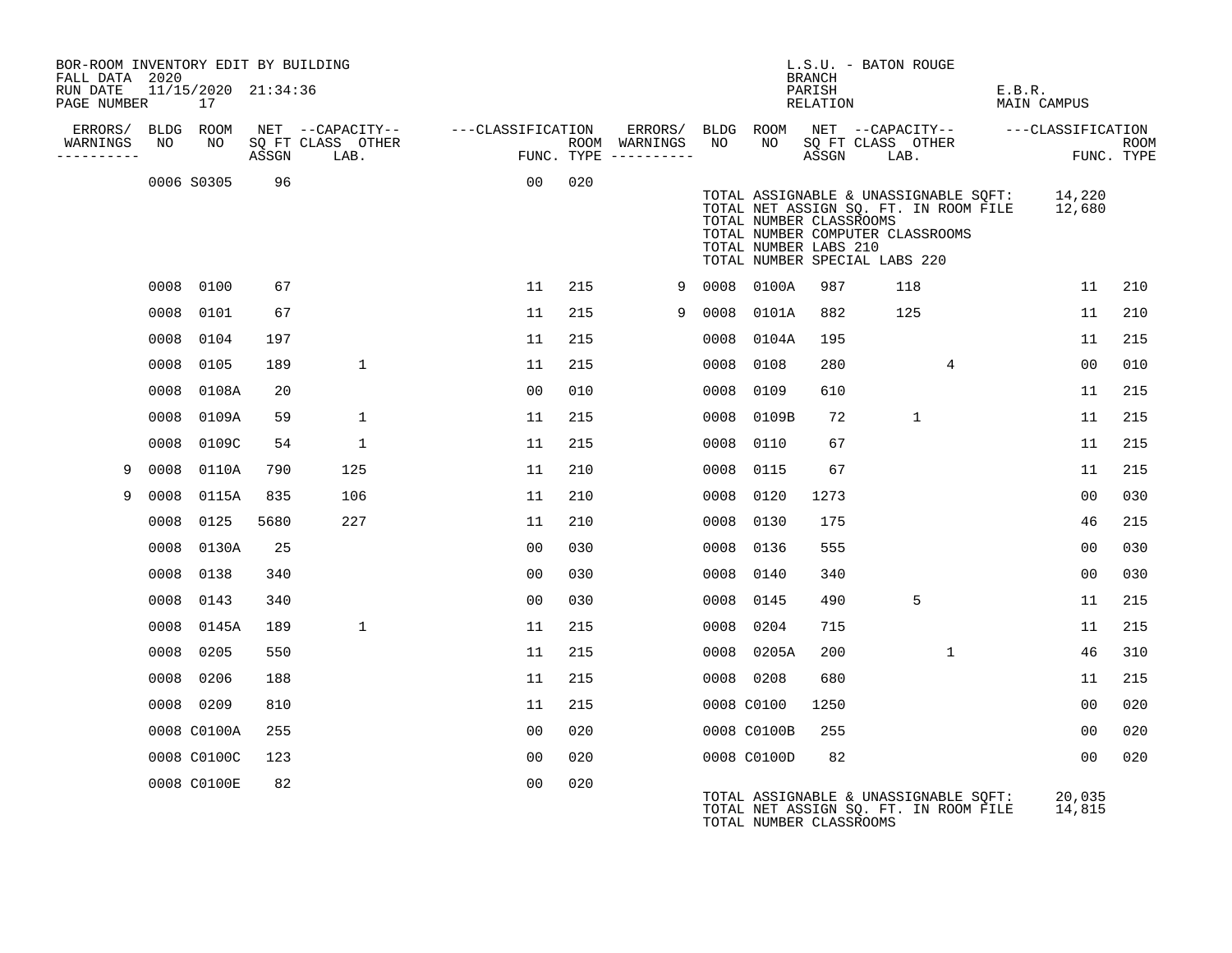| BOR-ROOM INVENTORY EDIT BY BUILDING<br>FALL DATA 2020<br>RUN DATE<br>PAGE NUMBER |      | 11/15/2020 21:34:36<br>18 |       |                                               |                   |     |                                                 |      |                                                  | <b>BRANCH</b><br>PARISH<br>RELATION | L.S.U. - BATON ROUGE                                                                                                                                | E.B.R.<br>MAIN CAMPUS |                    |
|----------------------------------------------------------------------------------|------|---------------------------|-------|-----------------------------------------------|-------------------|-----|-------------------------------------------------|------|--------------------------------------------------|-------------------------------------|-----------------------------------------------------------------------------------------------------------------------------------------------------|-----------------------|--------------------|
| ERRORS/<br>WARNINGS<br>---------                                                 | NO   | BLDG ROOM<br>NO           | ASSGN | NET --CAPACITY--<br>SQ FT CLASS OTHER<br>LAB. | ---CLASSIFICATION |     | ERRORS/<br>ROOM WARNINGS<br>FUNC. TYPE $------$ | NO   | BLDG ROOM<br>NO.                                 | ASSGN                               | NET --CAPACITY--<br>SQ FT CLASS OTHER<br>LAB.                                                                                                       | ---CLASSIFICATION     | ROOM<br>FUNC. TYPE |
|                                                                                  |      |                           |       |                                               |                   |     |                                                 |      | TOTAL NUMBER LABS 210                            |                                     | TOTAL NUMBER COMPUTER CLASSROOMS<br>TOTAL NUMBER SPECIAL LABS 220                                                                                   | 5                     |                    |
|                                                                                  | 0009 | 0101                      | 256   | $\mathbf{1}$                                  | 91                | 310 |                                                 |      | 0009 0101A                                       | 274                                 | $\mathbf{1}$                                                                                                                                        | 91                    | 310                |
|                                                                                  | 0009 | 0102                      | 30    |                                               | 91                | 315 |                                                 | 0009 | 0102A                                            | 35                                  |                                                                                                                                                     | 0 <sub>0</sub>        | 030                |
|                                                                                  | 0009 | 0104                      | 500   | 15                                            | 91                | 350 |                                                 | 0009 | 0107                                             | 77                                  |                                                                                                                                                     | 0 <sub>0</sub>        | 030                |
|                                                                                  | 0009 | 0108                      | 125   | $\mathbf{1}$                                  | 91                | 310 |                                                 | 0009 | 0200                                             | 63                                  | $\mathbf{1}$                                                                                                                                        | 0 <sub>0</sub>        | 030                |
|                                                                                  | 0009 | 0201                      | 255   | $\mathbf{1}$                                  | 91                | 680 |                                                 | 0009 | 0201A                                            | 238                                 | $\mathbf 1$                                                                                                                                         | 91                    | 310                |
|                                                                                  | 0009 | 0201B                     | 9     |                                               | 00                | 030 |                                                 | 0009 | 0201C                                            | 156                                 | 1                                                                                                                                                   | 91                    | 310                |
|                                                                                  | 0009 | 0202                      | 187   | $\mathbf{1}$                                  | 91                | 310 |                                                 | 0009 | 0202A                                            | 43                                  |                                                                                                                                                     | 91                    | 315                |
|                                                                                  | 0009 | 0202B                     | 11    | $\mathbf{1}$                                  | 91                | 315 |                                                 | 0009 | 0206                                             | 184                                 | $\mathbf 1$                                                                                                                                         | 91                    | 310                |
|                                                                                  |      | 0009 0206A                | 18    |                                               | 91                | 315 |                                                 |      | 0009 0206B                                       | 18                                  |                                                                                                                                                     | 91                    | 315                |
|                                                                                  |      | 0009 C0101                | 77    |                                               | 0 <sub>0</sub>    | 020 |                                                 |      | 0009 C0101A                                      | 88                                  |                                                                                                                                                     | 0 <sub>0</sub>        | 020                |
|                                                                                  |      | 0009 C0102                | 256   |                                               | 0 <sub>0</sub>    | 020 |                                                 |      | 0009 C0201                                       | 77                                  |                                                                                                                                                     | 0 <sub>0</sub>        | 020                |
|                                                                                  |      | 0009 S0101                | 34    |                                               | 00                | 020 |                                                 |      | 0009 S0201                                       | 98                                  |                                                                                                                                                     | 0 <sub>0</sub>        | 020                |
|                                                                                  |      | 0009 0101A1               | 59    |                                               | 0 <sub>0</sub>    | 020 |                                                 |      | 0009 0201A1                                      | 19                                  |                                                                                                                                                     | 91                    | 315                |
|                                                                                  |      | 0009 0201A2               | 86    | $\mathbf{1}$                                  | 91                | 315 |                                                 |      | 0009 0201C1                                      | 19                                  |                                                                                                                                                     | 91                    | 315                |
|                                                                                  |      | 0009 0201C2               | 118   | $\mathbf 1$                                   | 91                | 310 |                                                 |      | TOTAL NUMBER CLASSROOMS<br>TOTAL NUMBER LABS 210 |                                     | TOTAL ASSIGNABLE & UNASSIGNABLE SQFT:<br>TOTAL NET ASSIGN SQ. FT. IN ROOM FILE<br>TOTAL NUMBER COMPUTER CLASSROOMS<br>TOTAL NUMBER SPECIAL LABS 220 | 3,410<br>2,537        |                    |
|                                                                                  |      | 0010 0100                 | 563   |                                               | 0 <sub>0</sub>    | 020 |                                                 |      | 0010 0105                                        | 367                                 |                                                                                                                                                     | 61                    | 680                |
|                                                                                  | 0010 | 0105A                     | 40    |                                               | 0 <sub>0</sub>    | 020 |                                                 | 0010 | 0105B                                            | 847                                 | 48                                                                                                                                                  | 61                    | 680                |
|                                                                                  | 0010 | 0105C                     | 136   |                                               | 61                | 680 |                                                 | 0010 | 0105D                                            | 71                                  |                                                                                                                                                     | 00                    | 030                |
|                                                                                  | 0010 | 0110                      | 271   | $\mathbf 1$                                   | 61                | 310 |                                                 | 0010 | 0110A                                            | 143                                 | $\mathbf{1}$                                                                                                                                        | 61                    | 315                |
|                                                                                  | 0010 | 0110B                     | 79    |                                               | 61                | 315 |                                                 | 0010 | 0110C                                            | 72                                  |                                                                                                                                                     | 00                    | 020                |
|                                                                                  |      | 0010 0201                 | 298   |                                               | 0 <sub>0</sub>    | 030 |                                                 |      | 0010 0301                                        | 984                                 |                                                                                                                                                     | 81                    | 081                |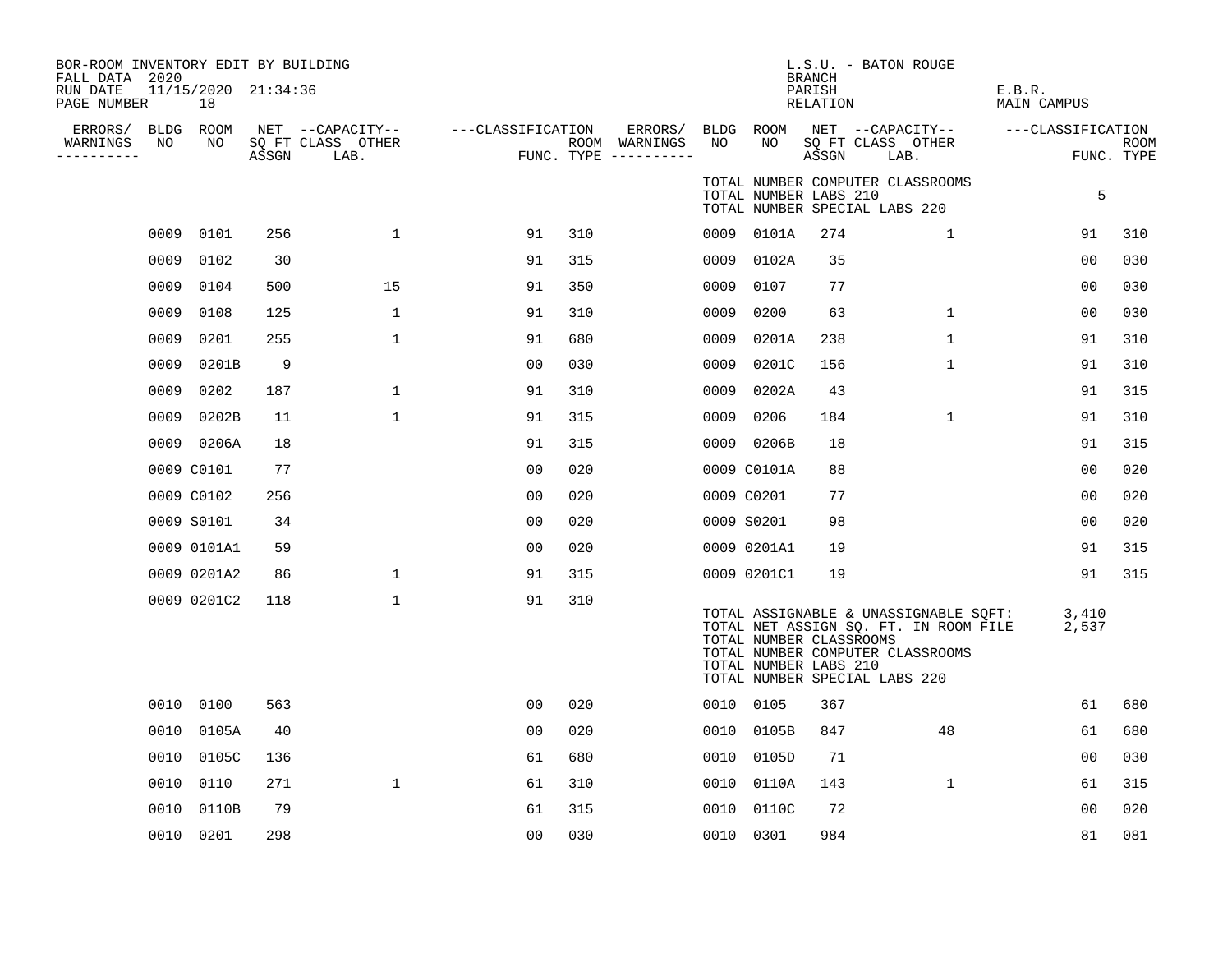| BOR-ROOM INVENTORY EDIT BY BUILDING<br>FALL DATA 2020 |      |                           |       |                           |                   |     |                                      |      |                                                  | <b>BRANCH</b>      | L.S.U. - BATON ROUGE                                                                                                                                |                              |                    |
|-------------------------------------------------------|------|---------------------------|-------|---------------------------|-------------------|-----|--------------------------------------|------|--------------------------------------------------|--------------------|-----------------------------------------------------------------------------------------------------------------------------------------------------|------------------------------|--------------------|
| RUN DATE<br>PAGE NUMBER                               |      | 11/15/2020 21:34:36<br>19 |       |                           |                   |     |                                      |      |                                                  | PARISH<br>RELATION |                                                                                                                                                     | E.B.R.<br><b>MAIN CAMPUS</b> |                    |
| ERRORS/                                               | BLDG | ROOM                      |       | NET --CAPACITY--          | ---CLASSIFICATION |     | ERRORS/                              | BLDG | ROOM                                             |                    | NET --CAPACITY--                                                                                                                                    | ---CLASSIFICATION            |                    |
| WARNINGS<br>----------                                | NO   | NO                        | ASSGN | SQ FT CLASS OTHER<br>LAB. |                   |     | ROOM WARNINGS<br>FUNC. TYPE $------$ | NO   | NO.                                              | ASSGN              | SQ FT CLASS OTHER<br>LAB.                                                                                                                           |                              | ROOM<br>FUNC. TYPE |
|                                                       |      | 0010 0302                 | 457   |                           | 81                | 081 |                                      |      | 0010 S0100                                       | 30                 |                                                                                                                                                     | 00                           | 020                |
|                                                       |      | 0010 0105A1               | 72    | $\overline{4}$            | 00                | 030 |                                      |      | 0010 0105A2                                      | 28                 |                                                                                                                                                     | 61                           | 685                |
|                                                       |      | 0010 0110A1               | 36    |                           | 00                | 020 |                                      |      | 0010 0110A2                                      | 80                 |                                                                                                                                                     | 61                           | 315                |
|                                                       |      | 0010 0110B1               | 107   |                           | 61                | 625 |                                      |      | 0010 0110B2                                      | 206                |                                                                                                                                                     | 61                           | 625                |
|                                                       |      | 0010 0110B3               | 475   |                           | 61                | 625 |                                      |      | 0010 0110C1                                      | 28                 |                                                                                                                                                     | 61                           | 730                |
|                                                       |      | 0010 0110C2               | 72    | 2                         | 0 <sub>0</sub>    | 030 |                                      |      | TOTAL NUMBER CLASSROOMS<br>TOTAL NUMBER LABS 210 |                    | TOTAL ASSIGNABLE & UNASSIGNABLE SQFT:<br>TOTAL NET ASSIGN SQ. FT. IN ROOM FILE<br>TOTAL NUMBER COMPUTER CLASSROOMS<br>TOTAL NUMBER SPECIAL LABS 220 | 5,462<br>4,208               |                    |
|                                                       |      | 0011 0101                 | 119   |                           | 0 <sub>0</sub>    | 030 |                                      |      | 0011 0103                                        | 757                | 8                                                                                                                                                   | 63                           | 310                |
|                                                       |      | 0011 0107                 | 60    | 2                         | 00                | 010 |                                      |      | 0011 0109                                        | 186                | 3                                                                                                                                                   | 0 <sub>0</sub>               | 010                |
|                                                       |      | 0011 0110                 | 537   | 8                         | 63                | 310 |                                      |      | 0011 0110D                                       | 156                | $\mathbf{1}$                                                                                                                                        | 63                           | 310                |
|                                                       |      | 0011 0110E                | 156   | $\mathbf{1}$              | 63                | 310 |                                      |      | 0011 0110F                                       | 156                | $\mathbf{1}$                                                                                                                                        | 63                           | 310                |
|                                                       |      | 0011 0110G                | 143   | $\mathbf{1}$              | 63                | 310 |                                      |      | 0011 0110H                                       | 156                | $\mathbf{1}$                                                                                                                                        | 63                           | 310                |
|                                                       |      | 0011 0110I                | 194   | 1                         | 63                | 310 |                                      |      | 0011 0110J                                       | 156                | $\mathbf{1}$                                                                                                                                        | 63                           | 310                |
|                                                       |      | 0011 0110K                | 162   | 2                         | 63                | 310 |                                      |      | 0011 0110L                                       | 148                | 1                                                                                                                                                   | 63                           | 310                |
|                                                       |      | 0011 0110M                | 149   | $\mathbf{1}$              | 63                | 310 |                                      |      | 0011 0111                                        | 125                | 3                                                                                                                                                   | 00                           | 010                |
|                                                       |      | 0011 0112                 | 790   | 7                         | 51                | 310 |                                      |      | 0011 0112A                                       | 1341               | 11                                                                                                                                                  | 51                           | 310                |
|                                                       |      | 0011 0112B                | 134   | 1                         | 51                | 310 |                                      |      | 0011 0112C                                       | 218                | 1                                                                                                                                                   | 51                           | 315                |
|                                                       |      | 0011 0113                 | 131   | 2                         | 0 <sub>0</sub>    | 010 |                                      |      | 0011 0125                                        | 300                |                                                                                                                                                     | 62                           | 315                |
|                                                       |      | 0011 0125A                | 802   | 5                         | 62                | 310 |                                      |      | 0011 0125B                                       | 128                | $\mathbf 1$                                                                                                                                         | 62                           | 310                |
|                                                       |      | 0011 0125C                | 249   | $\mathbf{1}$              | 62                | 310 |                                      |      | 0011 0125D                                       | 18                 |                                                                                                                                                     | 62                           | 315                |
|                                                       |      | 0011 0125E                | 18    |                           | 62                | 315 |                                      |      | 0011 0125F                                       | 19                 |                                                                                                                                                     | 62                           | 315                |
|                                                       |      | 0011 0125G                | 67    | $\mathbf 1$               | 62                | 310 |                                      |      | 0011 0125H                                       | 109                | $\mathbf 1$                                                                                                                                         | 62                           | 310                |
|                                                       |      | 0011 0125J                | 140   | $\mathbf{1}$              | 62                | 310 |                                      |      | 0011 0125K                                       | 126                | $\mathbf 1$                                                                                                                                         | 62                           | 310                |
|                                                       |      | 0011 0125L                | 115   | $\mathbf{1}$              | 62                | 310 |                                      |      | 0011 0128                                        | 57                 |                                                                                                                                                     | 0 <sub>0</sub>               | 030                |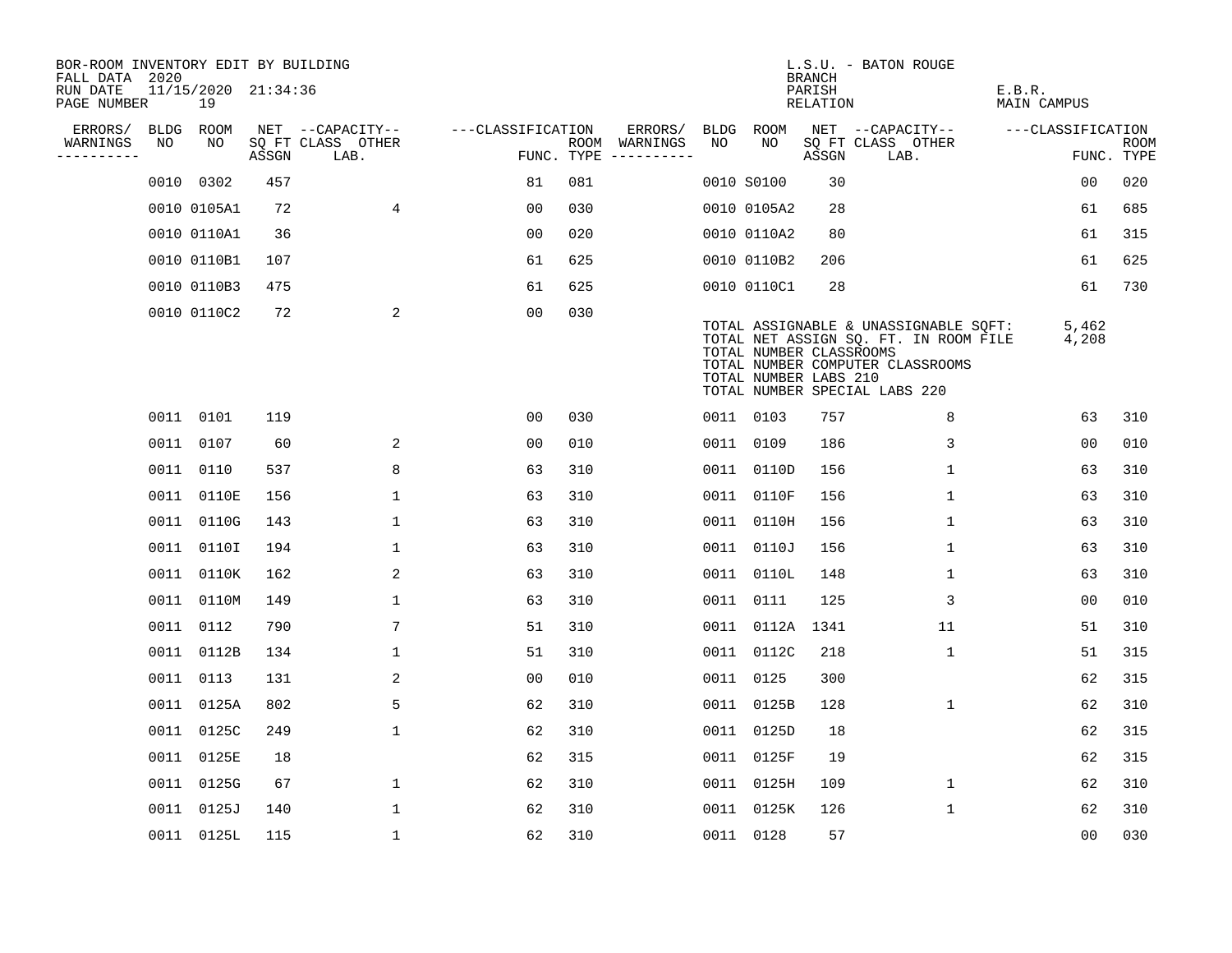| BOR-ROOM INVENTORY EDIT BY BUILDING<br>FALL DATA 2020 |           |                           |       |                           |                   |     |                                      |      |            | <b>BRANCH</b>      | L.S.U. - BATON ROUGE      |                       |                           |
|-------------------------------------------------------|-----------|---------------------------|-------|---------------------------|-------------------|-----|--------------------------------------|------|------------|--------------------|---------------------------|-----------------------|---------------------------|
| RUN DATE<br>PAGE NUMBER                               |           | 11/15/2020 21:34:36<br>20 |       |                           |                   |     |                                      |      |            | PARISH<br>RELATION |                           | E.B.R.<br>MAIN CAMPUS |                           |
| ERRORS/                                               | BLDG      | ROOM                      |       | NET --CAPACITY--          | ---CLASSIFICATION |     | ERRORS/                              | BLDG | ROOM       |                    | NET --CAPACITY--          | ---CLASSIFICATION     |                           |
| WARNINGS<br>----------                                | NO        | NO                        | ASSGN | SQ FT CLASS OTHER<br>LAB. |                   |     | ROOM WARNINGS<br>FUNC. TYPE $------$ | NO.  | NO         | ASSGN              | SQ FT CLASS OTHER<br>LAB. |                       | <b>ROOM</b><br>FUNC. TYPE |
|                                                       | 0011 0129 |                           | 48    |                           | 0 <sub>0</sub>    | 010 |                                      | 0011 | 0130       | 132                |                           | 0 <sub>0</sub>        | 030                       |
|                                                       | 0011 0131 |                           | 515   |                           | 0 <sub>0</sub>    | 020 |                                      |      | 0011 0131A | 205                |                           | 0 <sub>0</sub>        | 020                       |
|                                                       |           | 0011 0132                 | 69    | $\mathbf{1}$              | 0 <sub>0</sub>    | 010 |                                      |      | 0011 0134  | 51                 |                           | 51                    | 315                       |
|                                                       | 0011 0135 |                           | 437   | 1                         | 61                | 315 |                                      |      | 0011 0135A | 154                | 1                         | 51                    | 310                       |
|                                                       |           | 0011 0135B                | 107   | 3                         | 0 <sub>0</sub>    | 010 |                                      |      | 0011 0135C | 69                 | $\mathbf 1$               | 00                    | 010                       |
|                                                       |           | 0011 0135D                | 125   | $\mathbf{1}$              | 61                | 310 |                                      |      | 0011 0135E | 236                | 1                         | 61                    | 310                       |
|                                                       |           | 0011 0135F                | 606   | 18                        | 61                | 350 |                                      |      | 0011 0135G | 175                | 1                         | 61                    | 310                       |
|                                                       |           | 0011 0135H                | 220   | $\mathbf{1}$              | 61                | 310 |                                      |      | 0011 0135J | 220                | $\mathbf{1}$              | 61                    | 310                       |
|                                                       | 0011 0136 |                           | 20    |                           | 0 <sub>0</sub>    | 030 |                                      |      | 0011 0142  | 40                 |                           | 61                    | 730                       |
|                                                       | 0011 0146 |                           | 187   | 2                         | 51                | 310 |                                      |      | 0011 0146A | 369                | 2                         | 51                    | 310                       |
|                                                       |           | 0011 0146B                | 203   | $\mathbf 1$               | 51                | 310 |                                      |      | 0011 0150  | 255                | 4                         | 61                    | 310                       |
|                                                       |           | 0011 0151                 | 198   | $\mathbf 1$               | 61                | 310 |                                      |      | 0011 0152  | 148                | $\mathbf 1$               | 61                    | 315                       |
|                                                       |           | 0011 0153                 | 198   | 4                         | 61                | 310 |                                      |      | 0011 0154  | 157                | $\mathbf 1$               | 61                    | 315                       |
|                                                       | 0011 0155 |                           | 198   | $\mathbf 1$               | 61                | 310 |                                      |      | 0011 0156  | 408                | 2                         | 61                    | 310                       |
|                                                       |           | 0011 0156A                | 289   | 8                         | 61                | 350 |                                      |      | 0011 0156B | 10                 |                           | 61                    | 315                       |
|                                                       |           | 0011 0156C                | 15    |                           | 61                | 315 |                                      |      | 0011 0156D | 150                | 1                         | 61                    | 310                       |
|                                                       | 0011 0201 |                           | 33    | $\mathbf 1$               | 0 <sub>0</sub>    | 010 |                                      | 0011 | 0203       | 36                 | 2                         | 0 <sub>0</sub>        | 010                       |
|                                                       | 0011 0204 |                           | 4048  | 30                        | 62                | 310 |                                      | 0011 | 0204A      | 149                |                           | 62                    | 315                       |
|                                                       | 0011      | 0204B                     | 62    | $\mathbf 1$               | 62                | 310 |                                      | 0011 | 0204C      | 68                 | 1                         | 62                    | 310                       |
|                                                       |           | 0011 0204D                | 149   | $\mathbf{1}$              | 62                | 310 |                                      |      | 0011 0204E | 156                | 1                         | 62                    | 310                       |
|                                                       |           | 0011 0204F                | 153   | 1                         | 62                | 310 |                                      |      | 0011 0204G | 242                | 1                         | 62                    | 325                       |
|                                                       |           | 0011 0204H                | 217   | 2                         | 62                | 310 |                                      |      | 0011 0204I | 117                |                           | 62                    | 315                       |
|                                                       |           | 0011 0204J                | 213   |                           | 0 <sub>0</sub>    | 030 |                                      |      | 0011 0204K | 363                | 5                         | 62                    | 310                       |
|                                                       |           | 0011 0204L                | 107   | $\mathbf 1$               | 62                | 310 |                                      |      | 0011 0205  | 95                 |                           | 0 <sub>0</sub>        | 030                       |
|                                                       | 0011 0207 |                           | 54    | 4                         | 73                | 110 |                                      |      | 0011 0209  | 132                | 3                         | 0 <sub>0</sub>        | 010                       |
|                                                       | 0011 0211 |                           | 126   | 3                         | 0 <sub>0</sub>    | 010 |                                      |      | 0011 0213  | 176                | 1                         | 62                    | 310                       |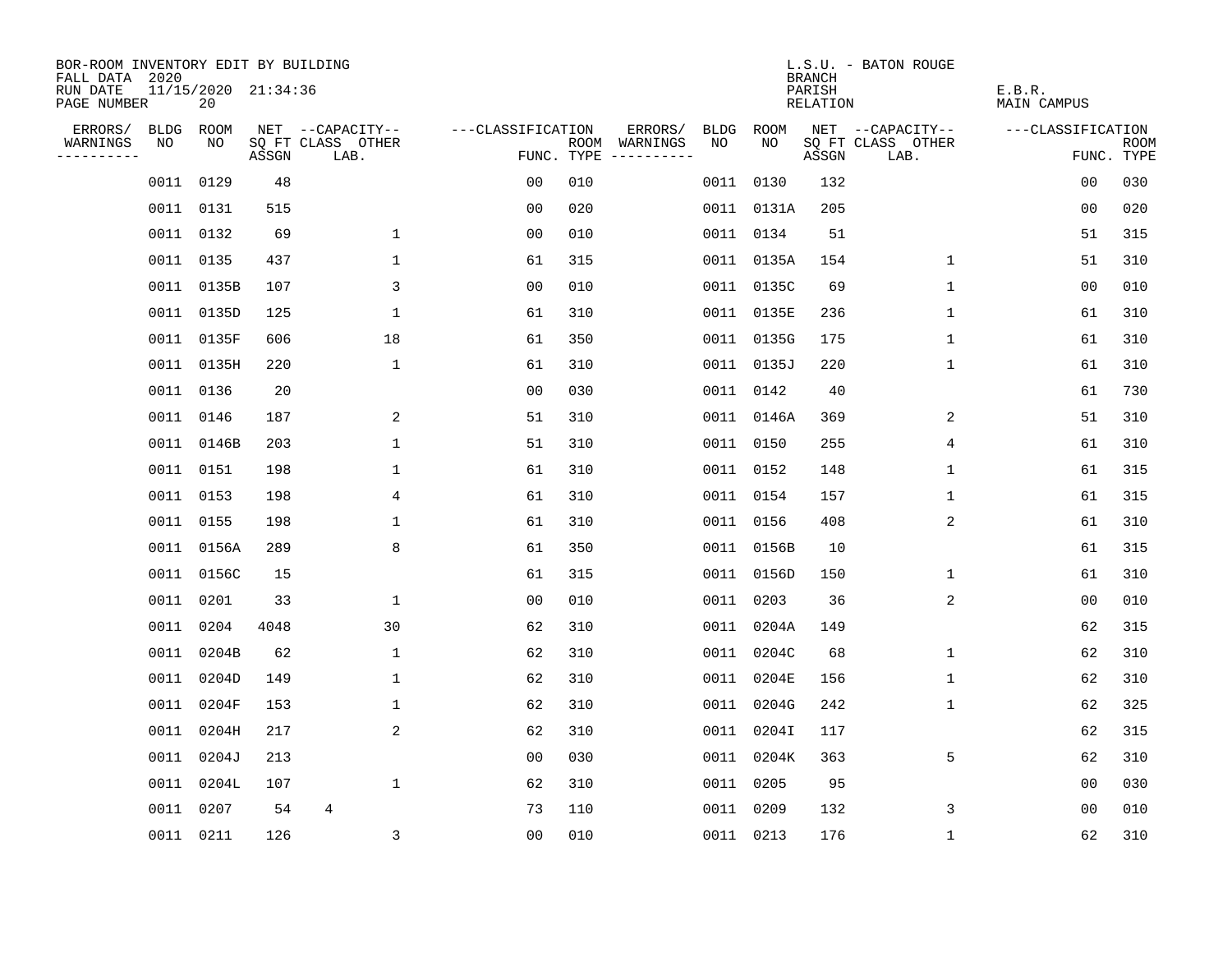| BOR-ROOM INVENTORY EDIT BY BUILDING<br>FALL DATA 2020 |      |                           |       |                           |                   |     |                                      |      |            | <b>BRANCH</b>      | L.S.U. - BATON ROUGE      |                       |                           |
|-------------------------------------------------------|------|---------------------------|-------|---------------------------|-------------------|-----|--------------------------------------|------|------------|--------------------|---------------------------|-----------------------|---------------------------|
| RUN DATE<br>PAGE NUMBER                               |      | 11/15/2020 21:34:36<br>21 |       |                           |                   |     |                                      |      |            | PARISH<br>RELATION |                           | E.B.R.<br>MAIN CAMPUS |                           |
| ERRORS/                                               | BLDG | ROOM                      |       | NET --CAPACITY--          | ---CLASSIFICATION |     | ERRORS/                              | BLDG | ROOM       |                    | NET --CAPACITY--          | ---CLASSIFICATION     |                           |
| WARNINGS<br>----------                                | NO   | NO                        | ASSGN | SQ FT CLASS OTHER<br>LAB. |                   |     | ROOM WARNINGS<br>FUNC. TYPE $------$ | NO.  | NO         | ASSGN              | SQ FT CLASS OTHER<br>LAB. |                       | <b>ROOM</b><br>FUNC. TYPE |
|                                                       | 0011 | 0213A                     | 163   | $\mathbf{1}$              | 62                | 310 |                                      | 0011 | 0213B      | 180                | $\mathbf{1}$              | 62                    | 310                       |
|                                                       |      | 0011 0213C 1400           |       | 18                        | 62                | 310 |                                      |      | 0011 0216  | 98                 |                           | 0 <sub>0</sub>        | 020                       |
|                                                       |      | 0011 0216A                | 139   | $\mathbf{1}$              | 62                | 310 |                                      |      | 0011 0216B | 102                | $\mathbf 1$               | 62                    | 310                       |
|                                                       |      | 0011 0216C                | 136   | $\mathbf{1}$              | 62                | 310 |                                      |      | 0011 0216D | 115                | 1                         | 62                    | 310                       |
|                                                       |      | 0011 0216E                | 65    |                           | 62                | 710 |                                      |      | 0011 0216F | 147                | 1                         | 62                    | 310                       |
|                                                       |      | 0011 0216G                | 233   | $\mathbf 1$               | 62                | 310 |                                      |      | 0011 0216H | 44                 |                           | 62                    | 315                       |
|                                                       |      | 0011 0216J                | 59    |                           | 62                | 710 |                                      |      | 0011 0216K | 442                | $\mathbf 1$               | 62                    | 310                       |
|                                                       |      | 0011 0217                 | 1215  | 16                        | 62                | 310 |                                      |      | 0011 0217A | 150                | $\mathbf 1$               | 62                    | 310                       |
|                                                       |      | 0011 0217B                | 130   |                           | 62                | 315 |                                      |      | 0011 0217C | 130                | $\mathbf{1}$              | 62                    | 310                       |
|                                                       |      | 0011 0217D                | 139   | $\mathbf 1$               | 62                | 310 |                                      |      | 0011 0221  | 79                 | $\mathbf 1$               | 63                    | 310                       |
|                                                       |      | 0011 0222                 | 12    |                           | 65                | 315 |                                      |      | 0011 0224  | 13                 |                           | 65                    | 315                       |
|                                                       |      | 0011 0225                 | 15    |                           | 0 <sub>0</sub>    | 030 |                                      |      | 0011 0228  | 13                 |                           | 65                    | 315                       |
|                                                       |      | 0011 0229                 | 15    |                           | 63                | 315 |                                      |      | 0011 0230  | 12                 |                           | 65                    | 315                       |
|                                                       |      | 0011 0231                 | 15    |                           | 81                | 810 |                                      |      | 0011 0235  | 682                | 2                         | 63                    | 315                       |
|                                                       |      | 0011 0235A                | 156   | 2                         | 63                | 310 |                                      |      | 0011 0235B | 75                 | 1                         | 63                    | 310                       |
|                                                       |      | 0011 0235C                | 102   | $\mathbf 1$               | 63                | 310 |                                      |      | 0011 0235D | 100                | 1                         | 63                    | 310                       |
|                                                       |      | 0011 0235E                | 257   |                           | 63                | 350 |                                      |      | 0011 0235F | 143                | 1                         | 63                    | 310                       |
|                                                       |      | 0011 0235G                | 152   | 1                         | 63                | 310 |                                      |      | 0011 0235H | 113                | 1                         | 63                    | 310                       |
|                                                       |      | 0011 0235J                | 116   | $\mathbf{1}$              | 63                | 310 |                                      |      | 0011 0235K | 116                |                           | 63                    | 315                       |
|                                                       |      | 0011 0235L                | 126   | $\mathbf{1}$              | 63                | 310 |                                      |      | 0011 0235M | 16                 |                           | 63                    | 315                       |
|                                                       |      | 0011 0235N                | 15    |                           | 63                | 315 |                                      |      | 0011 0235P | 10                 |                           | 63                    | 315                       |
|                                                       |      | 0011 0236                 | 196   | 2                         | 0 <sub>0</sub>    | 010 |                                      |      | 0011 0240  | 123                | 1                         | 46                    | 310                       |
|                                                       |      | 0011 0240B                | 138   | $\mathbf 1$               | 46                | 310 |                                      |      | 0011 0240C | 81                 | 1                         | 46                    | 310                       |
|                                                       |      | 0011 0240D                | 165   | $\mathbf 1$               | 46                | 310 |                                      |      | 0011 0240E | 158                | 1                         | 46                    | 310                       |
|                                                       |      | 0011 0240F                | 66    |                           | 0 <sub>0</sub>    | 030 |                                      |      | 0011 0244  | 153                |                           | 46                    | 315                       |
|                                                       |      | 0011 0244A                | 134   | $\mathbf{1}$              | 46                | 310 |                                      |      | 0011 0244B | 100                | 1                         | 46                    | 310                       |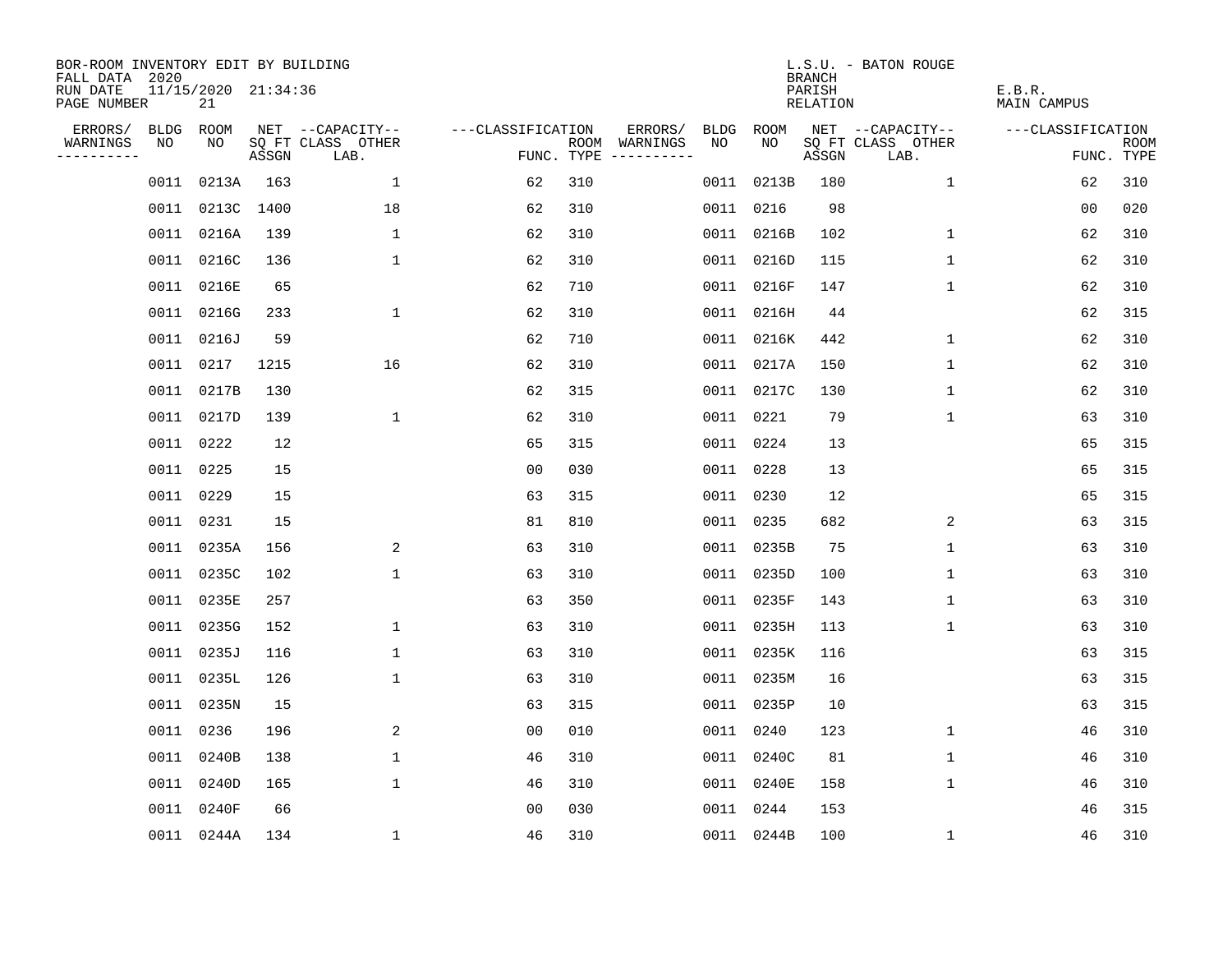| BOR-ROOM INVENTORY EDIT BY BUILDING<br>FALL DATA 2020 |      |                           |       |                           |                   |     |                                      |      |            | <b>BRANCH</b>      | L.S.U. - BATON ROUGE      |                       |                           |
|-------------------------------------------------------|------|---------------------------|-------|---------------------------|-------------------|-----|--------------------------------------|------|------------|--------------------|---------------------------|-----------------------|---------------------------|
| RUN DATE<br>PAGE NUMBER                               |      | 11/15/2020 21:34:36<br>22 |       |                           |                   |     |                                      |      |            | PARISH<br>RELATION |                           | E.B.R.<br>MAIN CAMPUS |                           |
| ERRORS/                                               | BLDG | ROOM                      |       | NET --CAPACITY--          | ---CLASSIFICATION |     | ERRORS/                              | BLDG | ROOM       |                    | NET --CAPACITY--          | ---CLASSIFICATION     |                           |
| WARNINGS<br>----------                                | NO   | NO                        | ASSGN | SQ FT CLASS OTHER<br>LAB. |                   |     | ROOM WARNINGS<br>FUNC. TYPE $------$ | NO.  | NO         | ASSGN              | SQ FT CLASS OTHER<br>LAB. |                       | <b>ROOM</b><br>FUNC. TYPE |
|                                                       | 0011 | 0244C                     | 106   | $\mathbf{1}$              | 46                | 310 |                                      | 0011 | 0244D      | 200                | $\mathbf{1}$              | 46                    | 310                       |
|                                                       |      | 0011 0301                 | 114   | 2                         | 0 <sub>0</sub>    | 010 |                                      |      | 0011 0303  | 105                |                           | 0 <sub>0</sub>        | 030                       |
|                                                       |      | 0011 0304                 | 320   | 2                         | 63                | 310 |                                      |      | 0011 0304A | 141                | $\mathbf 1$               | 63                    | 310                       |
|                                                       |      | 0011 0304B                | 142   | 1                         | 63                | 310 |                                      |      | 0011 0304C | 163                | 2                         | 63                    | 310                       |
|                                                       |      | 0011 0304D                | 126   | 2                         | 63                | 315 |                                      |      | 0011 0304E | 126                | 2                         | 63                    | 310                       |
|                                                       |      | 0011 0304F                | 256   | $\mathbf 1$               | 63                | 310 |                                      |      | 0011 0304G | 102                | $\mathbf 1$               | 63                    | 315                       |
|                                                       |      | 0011 0307                 | 140   | 3                         | 0 <sub>0</sub>    | 010 |                                      |      | 0011 0307A | 51                 |                           | 00                    | 010                       |
|                                                       |      | 0011 0309                 | 127   | 3                         | 0 <sub>0</sub>    | 030 |                                      |      | 0011 0311  | 1069               | 5                         | 62                    | 310                       |
|                                                       |      | 0011 0311A                | 116   |                           | 62                | 315 |                                      |      | 0011 0311B | 216                | $\mathbf{1}$              | 62                    | 310                       |
|                                                       |      | 0011 0311C                | 190   | $\mathbf 1$               | 62                | 310 |                                      |      | 0011 0311D | 328                | $\mathbf 1$               | 62                    | 310                       |
|                                                       |      | 0011 0311E                | 193   | $\mathbf 1$               | 62                | 310 |                                      |      | 0011 0311F | 180                | $\mathbf 1$               | 62                    | 310                       |
|                                                       |      | 0011 0311G                | 244   | 2                         | 62                | 310 |                                      |      | 0011 0311H | 65                 |                           | 62                    | 315                       |
|                                                       |      | 0011 0311I                | 102   | $\mathbf{1}$              | 62                | 310 |                                      |      | 0011 0311J | 134                |                           | 62                    | 731                       |
|                                                       |      | 0011 0316                 | 94    |                           | 0 <sub>0</sub>    | 030 |                                      |      | 0011 0320  | 321                | $\mathbf 1$               | 92                    | 660                       |
|                                                       |      | 0011 0330                 | 1277  | 7                         | 63                | 310 |                                      |      | 0011 0330B | 189                | 3                         | 63                    | 310                       |
|                                                       |      | 0011 0330C                | 129   | 1                         | 63                | 310 |                                      |      | 0011 0330D | 129                | 1                         | 63                    | 310                       |
|                                                       |      | 0011 0330E                | 141   | 2                         | 63                | 310 |                                      | 0011 | 0330F      | 214                | 1                         | 63                    | 310                       |
|                                                       |      | 0011 0330G                | 255   | $\mathbf 1$               | 63                | 350 |                                      |      | 0011 0330H | 206                | 1                         | 63                    | 310                       |
|                                                       |      | 0011 0330J                | 173   | $\mathbf{1}$              | 63                | 310 |                                      |      | 0011 0330K | 217                |                           | 63                    | 350                       |
|                                                       |      | 0011 0330L                | 274   |                           | 63                | 315 |                                      |      | 0011 0330M | 16                 |                           | 0 <sub>0</sub>        | 030                       |
|                                                       |      | 0011 0336                 | 514   | 2                         | 63                | 310 |                                      |      | 0011 0336A | 142                | 2                         | 63                    | 310                       |
|                                                       |      | 0011 0336B                | 199   | 2                         | 63                | 310 |                                      |      | 0011 0336C | 136                | $\mathbf 1$               | 11                    | 310                       |
|                                                       |      | 0011 0336D                | 203   | $\mathbf 1$               | 63                | 310 |                                      |      | 0011 0338  | 10                 |                           | 0 <sub>0</sub>        | 030                       |
|                                                       |      | 0011 0339                 | 32    |                           | 62                | 731 |                                      |      | 0011 0341  | 75                 |                           | 0 <sub>0</sub>        | 020                       |
|                                                       |      | 0011 0401                 | 922   |                           | 0 <sub>0</sub>    | 020 |                                      |      | 0011 0411  | 472                | 5                         | 62                    | 310                       |
|                                                       |      | 0011 0416                 | 1485  |                           | 63                | 731 |                                      |      | 0011 0417  | 59                 |                           | 0 <sub>0</sub>        | 030                       |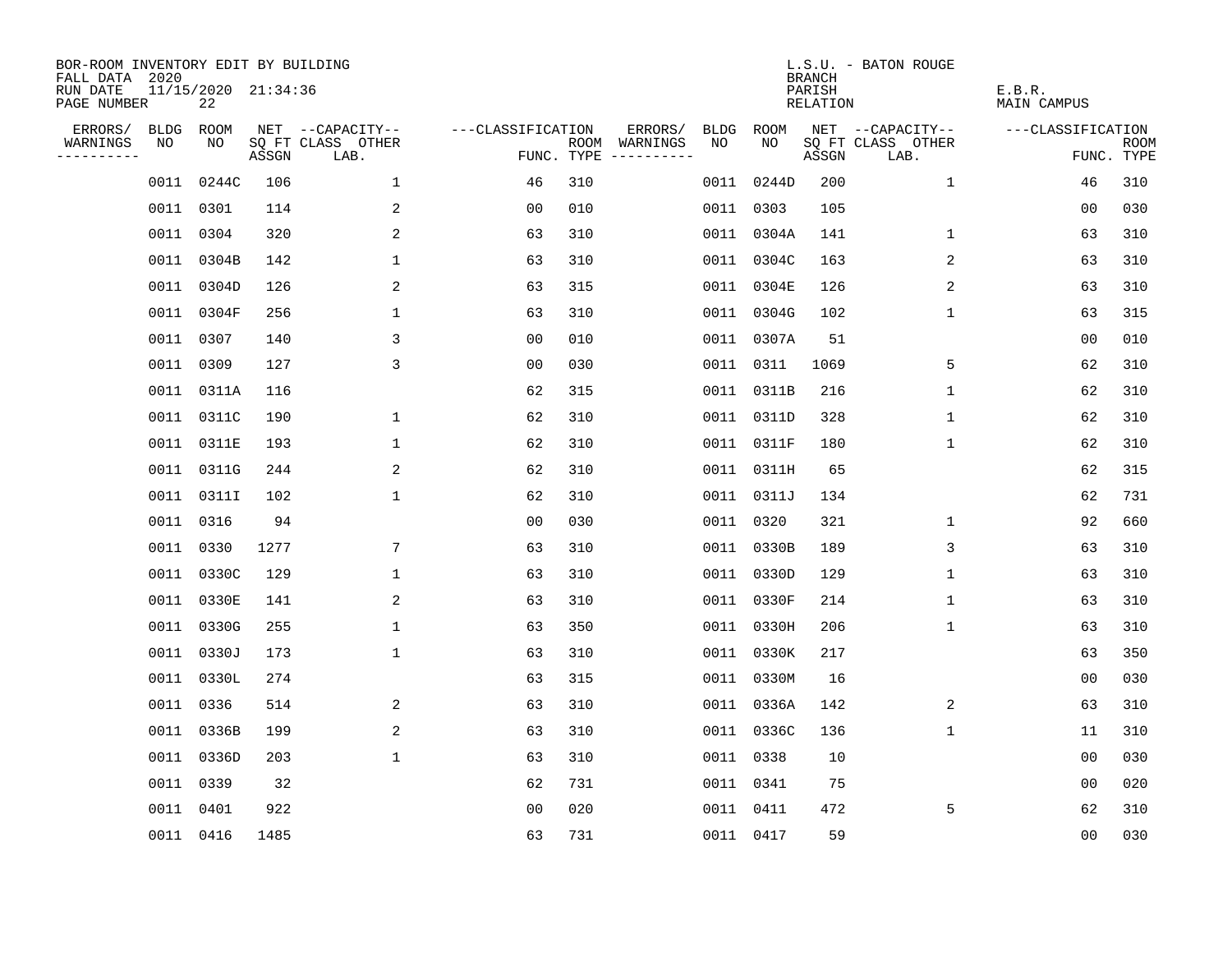| BOR-ROOM INVENTORY EDIT BY BUILDING<br>FALL DATA 2020 |             |                           |       |                           |                   |            |                              |             |             | <b>BRANCH</b>      | L.S.U. - BATON ROUGE      |                       |                           |
|-------------------------------------------------------|-------------|---------------------------|-------|---------------------------|-------------------|------------|------------------------------|-------------|-------------|--------------------|---------------------------|-----------------------|---------------------------|
| RUN DATE<br>PAGE NUMBER                               |             | 11/15/2020 21:34:36<br>23 |       |                           |                   |            |                              |             |             | PARISH<br>RELATION |                           | E.B.R.<br>MAIN CAMPUS |                           |
| ERRORS/                                               | <b>BLDG</b> | ROOM                      |       | NET --CAPACITY--          | ---CLASSIFICATION |            | ERRORS/                      | <b>BLDG</b> | ROOM        |                    | NET --CAPACITY--          | ---CLASSIFICATION     |                           |
| WARNINGS<br>----------                                | NO          | NO                        | ASSGN | SQ FT CLASS OTHER<br>LAB. |                   | FUNC. TYPE | ROOM WARNINGS<br>----------- | NO          | NO          | ASSGN              | SQ FT CLASS OTHER<br>LAB. |                       | <b>ROOM</b><br>FUNC. TYPE |
|                                                       |             | 0011 0419                 | 1104  | 7                         | 63                | 731        |                              | 0011        | 0419A       | 270                |                           | 63                    | 731                       |
|                                                       |             | 0011 0420                 | 824   |                           | 00                | 020        |                              |             | 0011 0420A  | 135                |                           | 63                    | 730                       |
|                                                       |             | 0011 0420B                | 56    |                           | 62                | 730        |                              |             | 0011 0420C  | 124                |                           | 63                    | 730                       |
|                                                       |             | 0011 0420D                | 560   |                           | 62                | 730        |                              |             | 0011 0420E  | 529                |                           | 0 <sub>0</sub>        | 030                       |
|                                                       |             | 0011 0420F                | 210   |                           | 62                | 730        |                              |             | 0011 0422   | 73                 |                           | 00                    | 020                       |
|                                                       |             | 0011 C0104                | 2457  |                           | 0 <sub>0</sub>    | 020        |                              |             | 0011 C0112A | 55                 |                           | 0 <sub>0</sub>        | 020                       |
|                                                       |             | 0011 C0125                | 324   |                           | 0 <sub>0</sub>    | 020        |                              |             | 0011 C0200  | 626                |                           | 0 <sub>0</sub>        | 020                       |
|                                                       |             | 0011 C0201                | 117   |                           | 0 <sub>0</sub>    | 020        |                              |             | 0011 C0300  | 733                |                           | 00                    | 020                       |
|                                                       |             | 0011 C0400                | 230   |                           | 0 <sub>0</sub>    | 020        |                              |             | 0011 E0100  | 30                 |                           | 0 <sub>0</sub>        | 020                       |
|                                                       |             | 0011 E0201                | 62    |                           | 0 <sub>0</sub>    | 020        |                              |             | 0011 E0300  | 30                 |                           | 0 <sub>0</sub>        | 020                       |
|                                                       |             | 0011 E0400                | 30    |                           | 00                | 020        |                              |             | 0011 S0100  | 88                 |                           | 0 <sub>0</sub>        | 020                       |
|                                                       |             | 0011 S0101                | 122   |                           | 0 <sub>0</sub>    | 020        |                              |             | 0011 S0201  | 209                |                           | 0 <sub>0</sub>        | 020                       |
|                                                       |             | 0011 S0202                | 122   |                           | 0 <sub>0</sub>    | 020        |                              |             | 0011 S0300  | 430                |                           | 0 <sub>0</sub>        | 020                       |
|                                                       |             | 0011 S0400                | 247   |                           | 0 <sub>0</sub>    | 020        |                              |             | 0011 0112A1 | 188                | $\mathbf{1}$              | 51                    | 310                       |
|                                                       |             | 0011 0112A2               | 142   | 1                         | 51                | 310        |                              |             | 0011 0112A3 | 126                | 1                         | 51                    | 315                       |
|                                                       |             | 0011 0112A4               | 98    | 1                         | 51                | 310        |                              |             | 0011 0112A5 | 115                | 1                         | 51                    | 310                       |
|                                                       |             | 0011 0112A6               | 403   | 1                         | 51                | 315        |                              |             | 0011 0112A7 | 101                | 1                         | 51                    | 310                       |
|                                                       |             | 0011 0112A8               | 140   | $\mathbf{1}$              | 0 <sub>0</sub>    | 030        |                              |             | 0011 0112C1 | 218                | 1                         | 51                    | 315                       |
|                                                       |             | 0011 0112C2               | 218   | 1                         | 51                | 315        |                              |             | 0011 0112C3 | 218                | 1                         | 51                    | 315                       |
|                                                       |             | 0011 0112C4               | 218   | 1                         | 51                | 315        |                              |             | 0011 0112C5 | 218                | $\mathbf{1}$              | 51                    | 315                       |
|                                                       |             | 0011 0125A1               | 110   | 8                         | 62                | 350        |                              |             | 0011 0125A2 | 14                 |                           | 62                    | 731                       |
|                                                       |             | 0011 0125A3               | 127   | 1                         | 62                | 310        |                              |             | 0011 0125L1 | 98                 |                           | 62                    | 315                       |
|                                                       |             | 0011 0135G1               | 236   | 1                         | 61                | 310        |                              |             | 0011 0146A1 | 227                | 1                         | 51                    | 310                       |
|                                                       |             | 0011 0146A2               | 227   | $\mathbf 1$               | 51                | 310        |                              |             | 0011 0146B1 | 315                | 3                         | 51                    | 310                       |
|                                                       |             | 0011 0156D1               | 523   | $\mathbf{1}$              | 61                | 310        |                              |             | 0011 0156D2 | 244                | 1                         | 61                    | 310                       |
|                                                       |             | 0011 0156D3               | 24    | 1                         | 61                | 315        |                              |             | 0011 0213C1 | 174                | 1                         | 62                    | 310                       |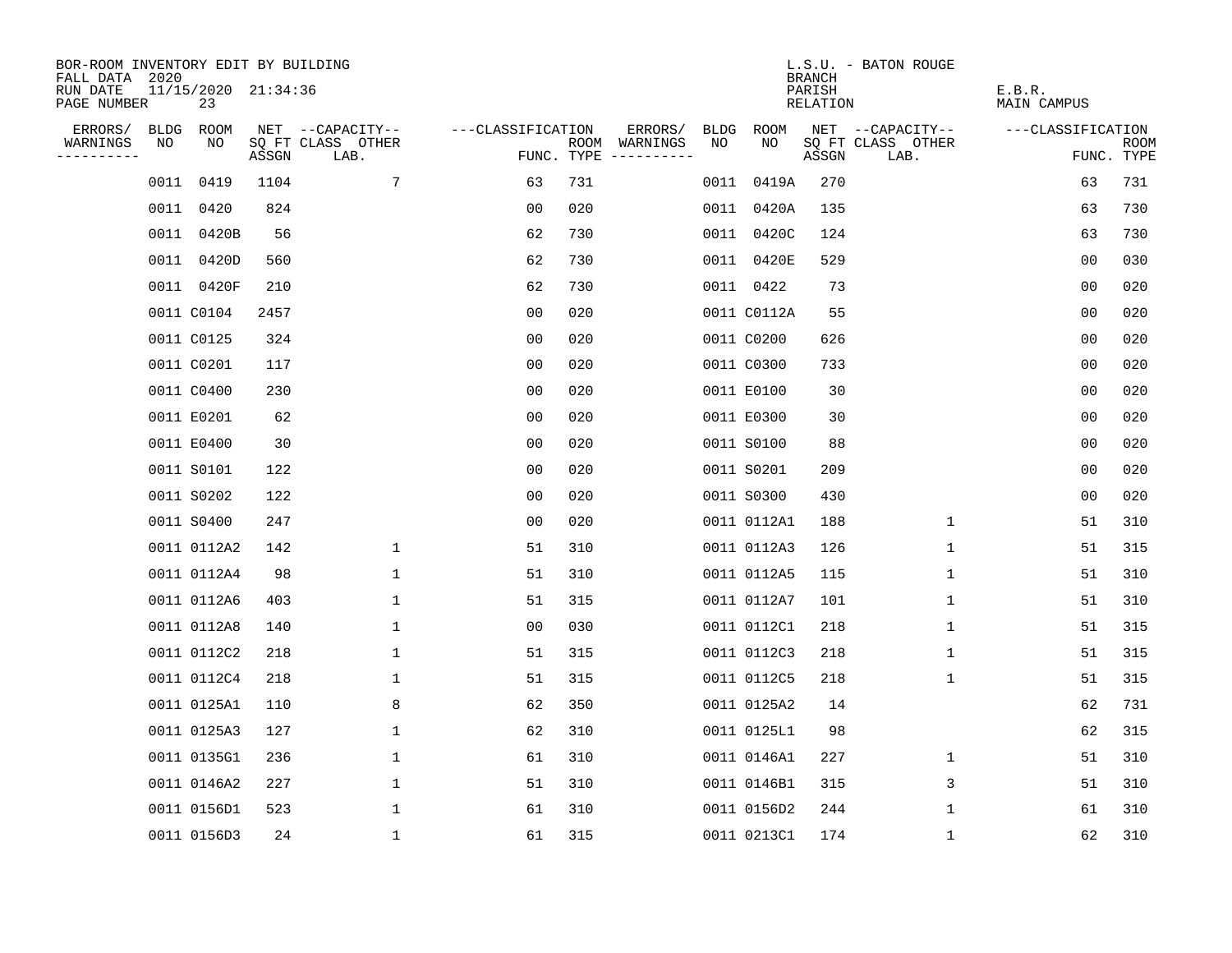| BOR-ROOM INVENTORY EDIT BY BUILDING<br>FALL DATA 2020 |    |                           |       |                           |                   |     |                                      |      |                                                  | BRANCH             | L.S.U. - BATON ROUGE                                                                                                                                |                       |                           |
|-------------------------------------------------------|----|---------------------------|-------|---------------------------|-------------------|-----|--------------------------------------|------|--------------------------------------------------|--------------------|-----------------------------------------------------------------------------------------------------------------------------------------------------|-----------------------|---------------------------|
| RUN DATE<br>PAGE NUMBER                               |    | 11/15/2020 21:34:36<br>24 |       |                           |                   |     |                                      |      |                                                  | PARISH<br>RELATION |                                                                                                                                                     | E.B.R.<br>MAIN CAMPUS |                           |
| ERRORS/                                               |    | BLDG ROOM                 |       | NET --CAPACITY--          | ---CLASSIFICATION |     | ERRORS/                              |      | BLDG ROOM                                        |                    | NET --CAPACITY--                                                                                                                                    | ---CLASSIFICATION     |                           |
| WARNINGS<br>----------                                | NO | NO                        | ASSGN | SQ FT CLASS OTHER<br>LAB. |                   |     | ROOM WARNINGS<br>FUNC. TYPE $------$ | NO   | NO.                                              | ASSGN              | SQ FT CLASS OTHER<br>LAB.                                                                                                                           |                       | <b>ROOM</b><br>FUNC. TYPE |
|                                                       |    | 0011 0213C2               | 210   | $\mathbf{1}$              | 62                | 310 |                                      |      | 0011 0213C3                                      | 154                | 3                                                                                                                                                   | 62                    | 315                       |
|                                                       |    | 0011 0213C4               | 183   | 6                         | 62                | 350 |                                      |      | 0011 0213C5                                      | 115                |                                                                                                                                                     | 62                    | 315                       |
|                                                       |    | 0011 0216H1               | 80    |                           | 0 <sub>0</sub>    | 030 |                                      |      | 0011 0217B1                                      | 8                  |                                                                                                                                                     | 00                    | 030                       |
|                                                       |    | 0011 0217C1               | 8     |                           | 0 <sub>0</sub>    | 030 |                                      |      | 0011 0244C1                                      | 109                | $\mathbf 1$                                                                                                                                         | 46                    | 310                       |
|                                                       |    | 0011 0304D1               | 297   | 9                         | 63                | 350 |                                      |      | 0011 0304D2                                      | 175                |                                                                                                                                                     | 00                    | 030                       |
|                                                       |    | 0011 0304D3               | 229   | $\mathbf{1}$              | 61                | 325 |                                      |      | 0011 0304E1                                      | 95                 | $\mathbf{1}$                                                                                                                                        | 63                    | 310                       |
|                                                       |    | 0011 0304E2               | 117   | $\mathbf{1}$              | 63                | 310 |                                      |      | 0011 0304E3                                      | 124                | $\mathbf 1$                                                                                                                                         | 63                    | 310                       |
|                                                       |    | 0011 0304E4               | 124   | $\mathbf{1}$              | 63                | 315 |                                      |      | 0011 0304E5                                      | 167                | $\mathbf{1}$                                                                                                                                        | 00                    | 030                       |
|                                                       |    | 0011 0304G1               | 120   | $\mathbf{1}$              | 63                | 310 |                                      |      | 0011 0304G2                                      | 116                | $\mathbf 1$                                                                                                                                         | 63                    | 310                       |
|                                                       |    | 0011 0304G3               | 320   |                           | 63                | 315 |                                      |      | 0011 0304G4                                      | 117                | 1                                                                                                                                                   | 63                    | 310                       |
|                                                       |    | 0011 0304G5               | 105   | $\mathbf 1$               | 63                | 310 |                                      |      | 0011 0304G6                                      | 140                | $\mathbf{1}$                                                                                                                                        | 63                    | 310                       |
|                                                       |    | 0011 0311B1               | 32    |                           | 62                | 731 |                                      |      | 0011 0311E1                                      | 189                | $\mathbf 1$                                                                                                                                         | 62                    | 310                       |
|                                                       |    | 0011 0330H1               | 356   | $\mathbf{1}$              | 63                | 325 |                                      |      | TOTAL NUMBER CLASSROOMS<br>TOTAL NUMBER LABS 210 |                    | TOTAL ASSIGNABLE & UNASSIGNABLE SQFT:<br>TOTAL NET ASSIGN SQ. FT. IN ROOM FILE<br>TOTAL NUMBER COMPUTER CLASSROOMS<br>TOTAL NUMBER SPECIAL LABS 220 | 60,935<br>48,453<br>1 |                           |
|                                                       |    | 0012 0100                 | 405   | $\mathbf 1$               | 41                | 310 |                                      |      | 0012 0101                                        | 1051               | 3                                                                                                                                                   | 41                    | 440                       |
|                                                       |    | 0012 0101A                | 35    |                           | 41                | 731 |                                      | 0012 | 0101B                                            | 56                 |                                                                                                                                                     | 0 <sub>0</sub>        | 030                       |
|                                                       |    | 0012 0102                 | 585   |                           | 41                | 650 |                                      |      | 0012 0102A                                       | 175                |                                                                                                                                                     | 41                    | 655                       |
|                                                       |    | 0012 0103                 | 852   |                           | 41                | 620 | 9                                    | 0012 | 0104                                             | 2820               | 100                                                                                                                                                 | 41                    | 610                       |
|                                                       |    | 0012 0104A                | 70    |                           | 41                | 615 |                                      |      | 0012 0104B                                       | 140                |                                                                                                                                                     | 41                    | 615                       |
|                                                       |    | 0012 0105                 | 205   |                           | 0 <sub>0</sub>    | 030 |                                      | 0012 | 0106                                             | 194                |                                                                                                                                                     | 00                    | 030                       |
|                                                       |    | 0012 0107                 | 203   | $\mathbf 1$               | 41                | 315 |                                      |      | 0012 0107A                                       | 273                | $\mathbf{1}$                                                                                                                                        | 41                    | 310                       |
|                                                       |    | 0012 0108                 | 2560  | 8                         | 41                | 440 |                                      | 0012 | 0108A 1124                                       |                    | 5                                                                                                                                                   | 41                    | 440                       |
|                                                       |    | 0012 0200                 | 852   |                           | 41                | 620 |                                      | 0012 | 0201                                             | 3008               | 150                                                                                                                                                 | 41                    | 410                       |
|                                                       |    | 0012 0201A                | 54    |                           | 41                | 455 |                                      |      | 0012 0201B                                       | 90                 | 2                                                                                                                                                   | 41                    | 410                       |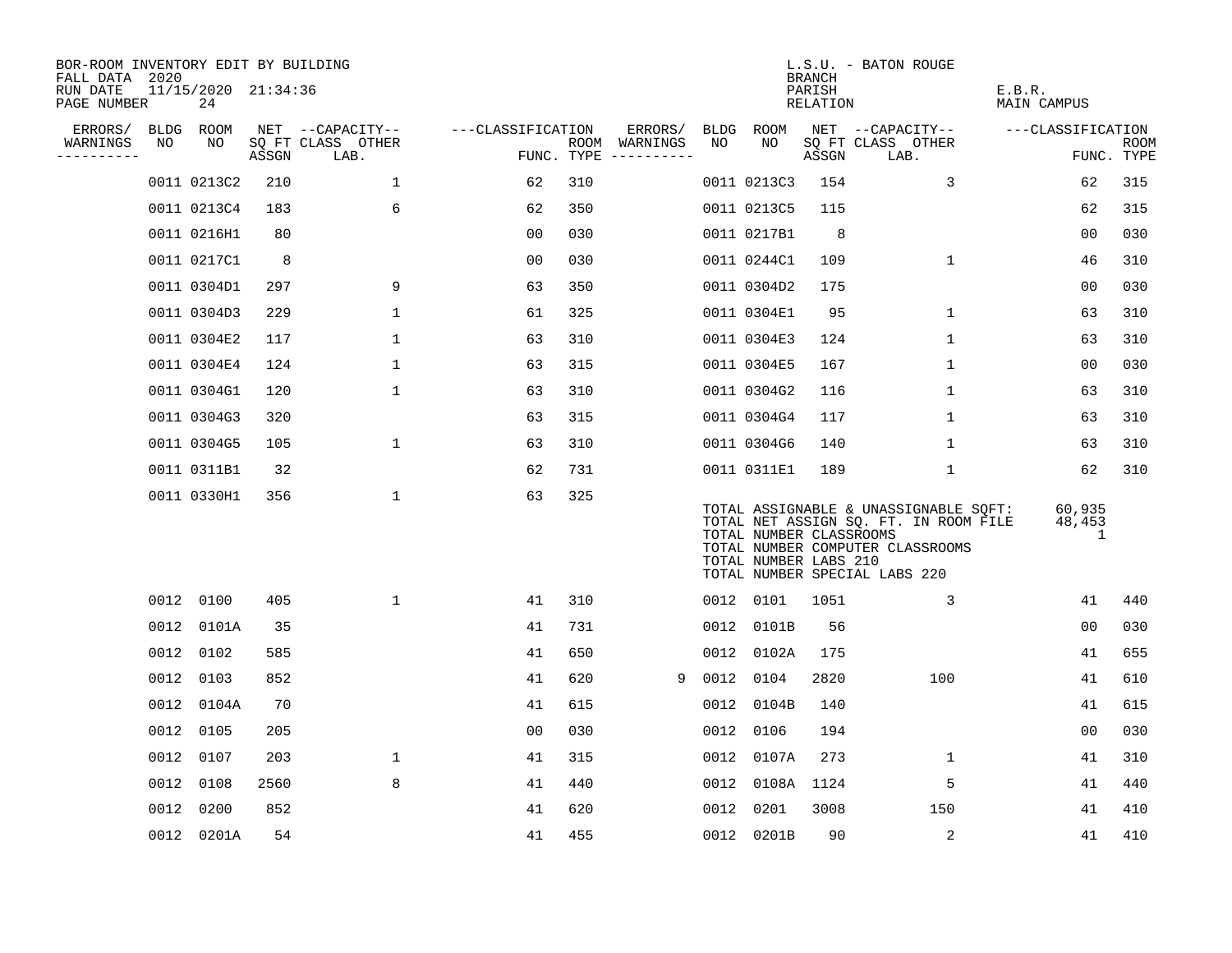| BOR-ROOM INVENTORY EDIT BY BUILDING<br>FALL DATA | 2020 |                           |       |                           |                   |     |                                      |      |             | <b>BRANCH</b>      | L.S.U. - BATON ROUGE      |                       |                           |
|--------------------------------------------------|------|---------------------------|-------|---------------------------|-------------------|-----|--------------------------------------|------|-------------|--------------------|---------------------------|-----------------------|---------------------------|
| RUN DATE<br>PAGE NUMBER                          |      | 11/15/2020 21:34:36<br>25 |       |                           |                   |     |                                      |      |             | PARISH<br>RELATION |                           | E.B.R.<br>MAIN CAMPUS |                           |
| ERRORS/                                          | BLDG | ROOM                      |       | NET --CAPACITY--          | ---CLASSIFICATION |     | ERRORS/                              | BLDG | <b>ROOM</b> |                    | NET --CAPACITY--          | ---CLASSIFICATION     |                           |
| WARNINGS<br>----------                           | NO   | NO                        | ASSGN | SQ FT CLASS OTHER<br>LAB. |                   |     | ROOM WARNINGS<br>FUNC. TYPE $------$ | NO   | NO          | ASSGN              | SQ FT CLASS OTHER<br>LAB. |                       | <b>ROOM</b><br>FUNC. TYPE |
|                                                  | 0012 | 0201C                     | 90    | 5                         | 41                | 410 |                                      | 0012 | 0201D       | 209                | 2                         | 41                    | 310                       |
|                                                  | 0012 | 0201E                     | 124   | 1                         | 41                | 310 |                                      | 0012 | 0201F       | 25                 |                           | 00                    | 030                       |
|                                                  | 0012 | 0202                      | 3147  | 157                       | 41                | 610 |                                      |      | 0012 0202A  | 54                 |                           | 41                    | 615                       |
|                                                  |      | 0012 0202B                | 460   | $\mathbf{1}$              | 41                | 310 |                                      |      | 0012 0202C  | 130                | 1                         | 41                    | 310                       |
|                                                  |      | 0012 0301                 | 878   | 5                         | 41                | 440 |                                      |      | 0012 0304   | 858                | 1                         | 41                    | 440                       |
|                                                  |      | 0012 B0001                | 742   | $\mathbf 1$               | 41                | 420 |                                      |      | 0012 B0001A | 63                 |                           | 00                    | 030                       |
|                                                  |      | 0012 B0001B               | 149   | $\mathbf 1$               | 41                | 310 |                                      |      | 0012 B0002  | 92                 |                           | 0 <sub>0</sub>        | 030                       |
|                                                  |      | 0012 B0003                | 150   |                           | 0 <sub>0</sub>    | 030 |                                      |      | 0012 B0004  | 56                 |                           | 00                    | 030                       |
|                                                  |      | 0012 B0006                | 1284  | 2                         | 41                | 420 |                                      |      | 0012 B0007  | 1488               | $\mathbf{1}$              | 41                    | 420                       |
|                                                  |      | 0012 B0008                | 104   |                           | 00                | 030 |                                      |      | 0012 B0009  | 676                |                           | 0 <sub>0</sub>        | 030                       |
|                                                  |      | 0012 B0011                | 104   |                           | 00                | 030 |                                      |      | 0012 B0012  | 1877               |                           | 41                    | 440                       |
|                                                  |      | 0012 B0012A               | 90    |                           | 41                | 315 |                                      |      | 0012 B0012B | 149                | 2                         | 41                    | 310                       |
|                                                  |      | 0012 B0012C               | 468   | 4                         | 41                | 440 |                                      |      | 0012 B0012D | 241                | 2                         | 41                    | 440                       |
|                                                  |      | 0012 B0012E               | 56    |                           | 0 <sub>0</sub>    | 030 |                                      |      | 0012 B0012F | 141                | $\mathbf{1}$              | 41                    | 440                       |
|                                                  |      | 0012 B0012G               | 109   | 1                         | 41                | 440 |                                      |      | 0012 B0013  | 160                |                           | 00                    | 030                       |
|                                                  |      | 0012 B0014                | 26    |                           | 00                | 030 |                                      |      | 0012 B0015  | 312                | 2                         | 41                    | 440                       |
|                                                  |      | 0012 B0015A               | 244   | 1                         | 41                | 440 |                                      |      | 0012 B0015B | 183                | 1                         | 41                    | 310                       |
|                                                  |      | 0012 B0015C               | 174   | $\mathbf 1$               | 41                | 440 |                                      |      | 0012 B0015D | 106                |                           | 0 <sub>0</sub>        | 030                       |
|                                                  |      | 0012 M0001                | 120   |                           | 0 <sub>0</sub>    | 030 |                                      |      | 0012 M0002  | 50                 |                           | 0 <sub>0</sub>        | 030                       |
|                                                  |      | 0012 M0002A               | 75    |                           | 0 <sub>0</sub>    | 030 |                                      |      | 0012 M0003  | 289                | $\mathbf 1$               | 41                    | 440                       |
|                                                  |      | 0012 M0003A               | 131   | 1                         | 41                | 310 |                                      |      | 0012 M0003B | 138                | 1                         | 41                    | 310                       |
|                                                  |      | 0012 M0003C               | 138   | $\mathbf 1$               | 41                | 310 |                                      |      | 0012 M0003D | 131                | 1                         | 41                    | 310                       |
|                                                  |      | 0012 M0004                | 120   |                           | 0 <sub>0</sub>    | 030 |                                      |      | 0012 M0005  | 50                 |                           | 0 <sub>0</sub>        | 030                       |
|                                                  |      | 0012 M0005A               | 75    |                           | 0 <sub>0</sub>    | 030 |                                      |      | 0012 M0006  | 982                | 2                         | 41                    | 440                       |
|                                                  |      | 0012 S0110                | 2154  | $\mathbf 1$               | 41                | 420 |                                      |      | 0012 S0120  | 2071               | 1                         | 41                    | 420                       |
|                                                  |      | 0012 S0120A               | 262   |                           | 0 <sub>0</sub>    | 020 |                                      |      | 0012 S0210  | 1825               | 1                         | 41                    | 420                       |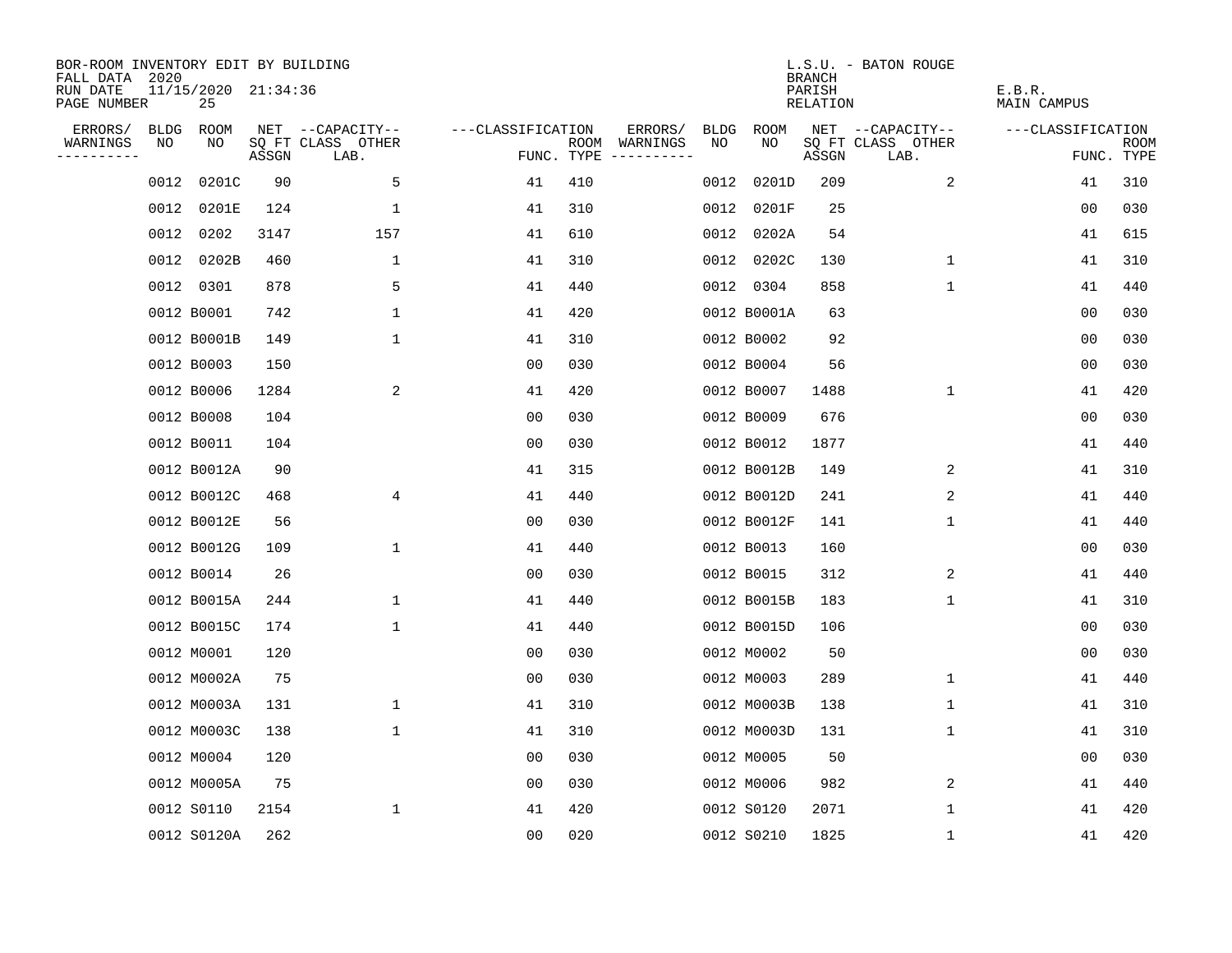| BOR-ROOM INVENTORY EDIT BY BUILDING<br>FALL DATA 2020 |      |                           |       |                           |                   |     |                                      |      |                                                                                   | <b>BRANCH</b>             | L.S.U. - BATON ROUGE      |                                                                                                                    |                              |                  |                           |
|-------------------------------------------------------|------|---------------------------|-------|---------------------------|-------------------|-----|--------------------------------------|------|-----------------------------------------------------------------------------------|---------------------------|---------------------------|--------------------------------------------------------------------------------------------------------------------|------------------------------|------------------|---------------------------|
| RUN DATE<br>PAGE NUMBER                               |      | 11/15/2020 21:34:36<br>26 |       |                           |                   |     |                                      |      |                                                                                   | PARISH<br><b>RELATION</b> |                           |                                                                                                                    | E.B.R.<br><b>MAIN CAMPUS</b> |                  |                           |
| ERRORS/                                               |      | BLDG ROOM                 |       | NET --CAPACITY--          | ---CLASSIFICATION |     | ERRORS/                              | BLDG | <b>ROOM</b>                                                                       |                           | NET --CAPACITY--          |                                                                                                                    | ---CLASSIFICATION            |                  |                           |
| WARNINGS<br>----------                                | NO   | NO                        | ASSGN | SQ FT CLASS OTHER<br>LAB. |                   |     | ROOM WARNINGS<br>FUNC. TYPE $------$ | NO   | NO                                                                                | ASSGN                     | SQ FT CLASS OTHER<br>LAB. |                                                                                                                    |                              |                  | <b>ROOM</b><br>FUNC. TYPE |
|                                                       |      | 0012 S0220                | 1964  | $\mathbf 1$               | 41                | 420 |                                      |      | 0012 S0310                                                                        | 1672                      |                           | 1                                                                                                                  |                              | 41               | 420                       |
|                                                       |      | 0012 S0320                | 1672  | $\mathbf{1}$              | 41                | 420 |                                      |      | 0012 S0410                                                                        | 1672                      |                           | $\mathbf 1$                                                                                                        |                              | 41               | 420                       |
|                                                       |      | 0012 S0420                | 1672  | $\mathbf{1}$              | 41                | 420 |                                      |      | 0012 S0510                                                                        | 1993                      |                           | 1                                                                                                                  |                              | 41               | 420                       |
|                                                       |      | 0012 S0520                | 1993  | $\mathbf 1$               | 41                | 420 |                                      |      | 0012 S0610                                                                        | 1993                      |                           | $\mathbf{1}$                                                                                                       |                              | 41               | 420                       |
|                                                       |      | 0012 S0620                | 1993  | $\mathbf 1$               | 41                | 420 |                                      |      | 0012 0108A1                                                                       | 66                        |                           |                                                                                                                    |                              | 00               | 030                       |
|                                                       |      | 0012 0202B1               | 36    | $\mathbf 1$               | 00                | 030 |                                      |      | TOTAL NUMBER CLASSROOMS<br>TOTAL NUMBER LABS 210<br>TOTAL NUMBER SPECIAL LABS 220 |                           |                           | TOTAL ASSIGNABLE & UNASSIGNABLE SQFT:<br>TOTAL NET ASSIGN SQ. FT. IN ROOM FILE<br>TOTAL NUMBER COMPUTER CLASSROOMS |                              | 55,308<br>52,381 |                           |
|                                                       |      | 0013 0101                 | 50    |                           | 0 <sub>0</sub>    | 010 |                                      |      | 0013 0101A                                                                        | 55                        |                           |                                                                                                                    |                              | 0 <sub>0</sub>   | 010                       |
|                                                       | 0013 | 0109                      | 62    |                           | 11                | 315 |                                      |      | 0013 0109A                                                                        | 92                        |                           | 1                                                                                                                  |                              | 11               | 310                       |
|                                                       |      | 0013 0109B                | 91    | $\mathbf{1}$              | 11                | 310 |                                      |      | 0013 0112                                                                         | 315                       | 21                        |                                                                                                                    |                              | 11               | 110                       |
|                                                       | 0013 | 0113                      | 59    |                           | 11                | 315 |                                      | 0013 | 0113A                                                                             | 77                        |                           | 1                                                                                                                  |                              | 11               | 310                       |
|                                                       |      | 0013 0113B                | 77    | $\mathbf 1$               | 11                | 310 |                                      |      | 0013 0114                                                                         | 377                       | 23                        |                                                                                                                    |                              | 11               | 110                       |
|                                                       |      | 0013 0116                 | 325   | 21                        | 11                | 110 |                                      |      | 0013 0117                                                                         | 58                        |                           |                                                                                                                    |                              | 11               | 315                       |
|                                                       |      | 0013 0117A                | 78    | $\mathbf{1}$              | 11                | 310 |                                      |      | 0013 0117B                                                                        | 78                        |                           | $\mathbf 1$                                                                                                        |                              | 11               | 310                       |
|                                                       |      | 0013 0118                 | 325   | 21                        | 11                | 110 |                                      |      | 0013 0120                                                                         | 325                       | 21                        |                                                                                                                    |                              | 11               | 110                       |
|                                                       | 0013 | 0121                      | 46    |                           | 0 <sub>0</sub>    | 020 |                                      |      | 0013 0121A                                                                        | 79                        |                           | 1                                                                                                                  |                              | 11               | 320                       |
|                                                       |      | 0013 0121B                | 79    | $\mathbf 1$               | 11                | 320 |                                      |      | 0013 0122                                                                         | 86                        |                           |                                                                                                                    |                              | 11               | 315                       |
|                                                       |      | 0013 0122A                | 48    | $\mathbf{1}$              | 11                | 320 |                                      |      | 0013 0122B                                                                        | 77                        |                           | $\mathbf{1}$                                                                                                       |                              | 11               | 320                       |
|                                                       |      | 0013 0122C                | 102   | 2                         | 11                | 310 |                                      |      | 0013 0124                                                                         | 82                        |                           |                                                                                                                    |                              | 46               | 315                       |
|                                                       | 0013 | 0124A                     | 48    | $\mathbf{1}$              | 46                | 320 |                                      |      | 0013 0124B                                                                        | 76                        |                           | 1                                                                                                                  |                              | 46               | 320                       |
|                                                       |      | 0013 0124C                | 104   | $\mathbf 1$               | 46                | 310 |                                      |      | 0013 0125                                                                         | 46                        |                           |                                                                                                                    |                              | 46               | 315                       |
|                                                       |      | 0013 0125A                | 79    | $\mathbf 1$               | 11                | 320 |                                      |      | 0013 0125B                                                                        | 78                        |                           | $\mathbf 1$                                                                                                        |                              | 11               | 320                       |
|                                                       |      | 0013 0126                 | 95    | $\mathbf 1$               | 11                | 315 |                                      |      | 0013 0126A                                                                        | 134                       |                           | $\mathbf 1$                                                                                                        |                              | 11               | 310                       |
|                                                       |      | 0013 0129                 | 58    |                           | 46                | 315 |                                      |      | 0013 0129A                                                                        | 75                        |                           | $\mathbf{1}$                                                                                                       |                              | 11               | 320                       |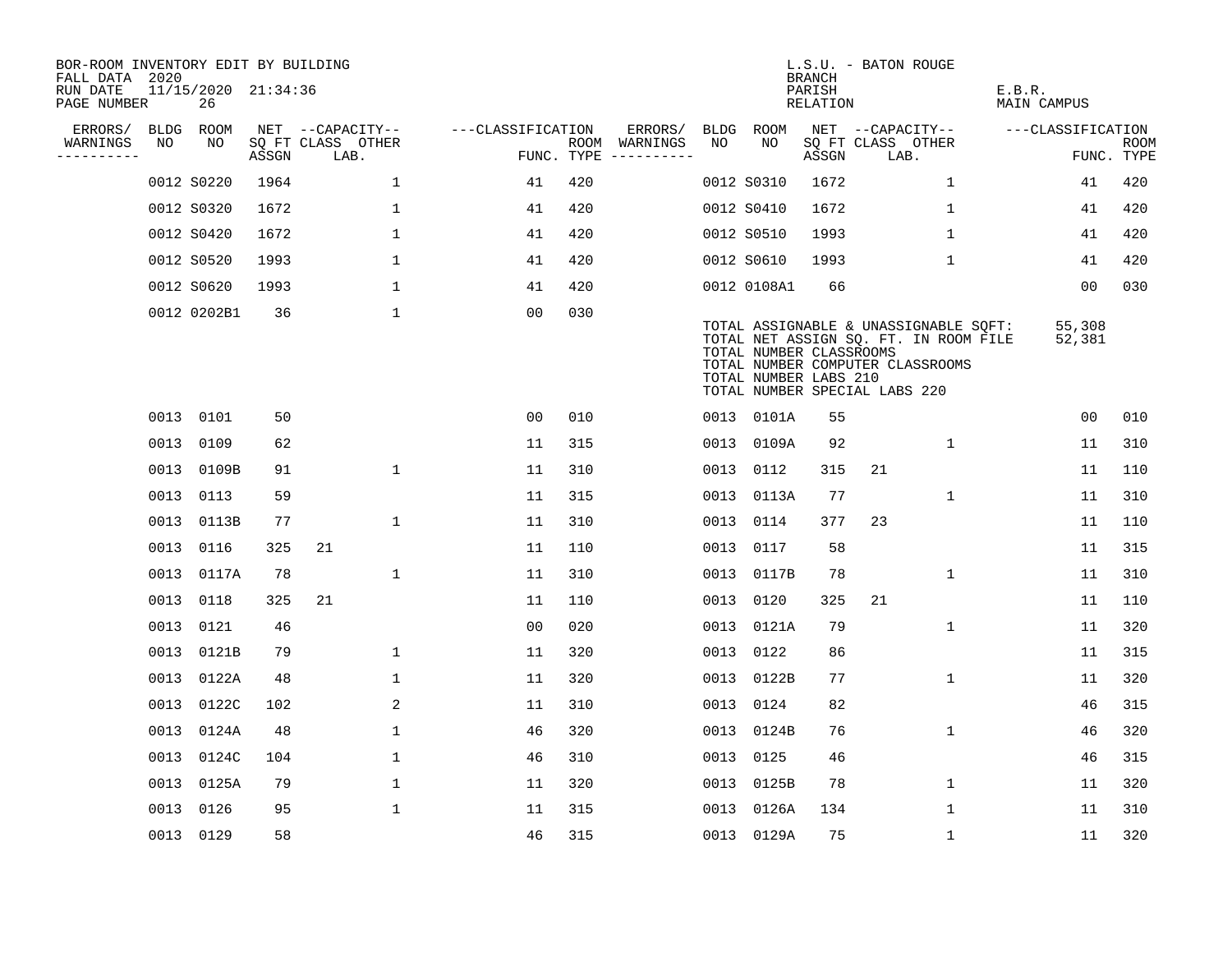| BOR-ROOM INVENTORY EDIT BY BUILDING<br>FALL DATA 2020 |             |                           |       |                           |                   |     |                                      |      |            | <b>BRANCH</b>      | L.S.U. - BATON ROUGE |                   |                       |                           |
|-------------------------------------------------------|-------------|---------------------------|-------|---------------------------|-------------------|-----|--------------------------------------|------|------------|--------------------|----------------------|-------------------|-----------------------|---------------------------|
| RUN DATE<br>PAGE NUMBER                               |             | 11/15/2020 21:34:36<br>27 |       |                           |                   |     |                                      |      |            | PARISH<br>RELATION |                      |                   | E.B.R.<br>MAIN CAMPUS |                           |
| ERRORS/                                               | <b>BLDG</b> | ROOM                      |       | NET --CAPACITY--          | ---CLASSIFICATION |     | ERRORS/                              | BLDG | ROOM       |                    |                      | NET --CAPACITY--  | ---CLASSIFICATION     |                           |
| WARNINGS<br>----------                                | NO          | NO.                       | ASSGN | SQ FT CLASS OTHER<br>LAB. |                   |     | ROOM WARNINGS<br>FUNC. TYPE $------$ | NO.  | NO.        | ASSGN              | LAB.                 | SQ FT CLASS OTHER |                       | <b>ROOM</b><br>FUNC. TYPE |
|                                                       | 0013        | 0129B                     | 76    | $\mathbf 1$               | 0 <sub>0</sub>    | 030 |                                      | 0013 | 0131       | 48                 |                      |                   | 0 <sub>0</sub>        | 020                       |
|                                                       |             | 0013 0131A                | 90    | 3                         | 0 <sub>0</sub>    | 030 |                                      | 0013 | 0132       | 1024               | 68                   |                   | 11                    | 110                       |
|                                                       | 0013 0135   |                           | 29    |                           | 0 <sub>0</sub>    | 020 |                                      | 0013 | 0135A      | 158                |                      | 3                 | 0 <sub>0</sub>        | 030                       |
|                                                       | 0013 0136   |                           | 725   | 36                        | 11                | 110 |                                      | 0013 | 0138       | 378                | 25                   |                   | 11                    | 110                       |
|                                                       | 0013        | 0141                      | 59    |                           | 46                | 315 |                                      |      | 0013 0141A | 80                 |                      | $\mathbf 1$       | 22                    | 320                       |
|                                                       |             | 0013 0141B                | 80    | $\mathbf{1}$              | 11                | 320 |                                      |      | 0013 0145  | 59                 |                      |                   | 46                    | 315                       |
|                                                       |             | 0013 0145A                | 78    | $\mathbf{1}$              | 46                | 310 |                                      |      | 0013 0145B | 78                 |                      | $\mathbf 1$       | 46                    | 310                       |
|                                                       | 0013 0149   |                           | 57    |                           | 46                | 315 |                                      |      | 0013 0149A | 77                 |                      | 1                 | 46                    | 310                       |
|                                                       |             | 0013 0149B                | 78    | $\mathbf 1$               | 46                | 320 |                                      | 0013 | 0153       | 58                 |                      |                   | 46                    | 315                       |
|                                                       |             | 0013 0153A                | 79    | $\mathbf{1}$              | 46                | 310 |                                      |      | 0013 0153B | 79                 |                      | $\mathbf 1$       | 46                    | 731                       |
|                                                       |             | 0013 0157                 | 87    | 2                         | 0 <sub>0</sub>    | 010 |                                      | 0013 | 0203       | 367                | 24                   |                   | 11                    | 110                       |
|                                                       | 0013 0205   |                           | 900   | 60                        | 11                | 110 |                                      | 0013 | 0209       | 277                |                      | $\mathbf 1$       | 22                    | 310                       |
|                                                       | 0013        | 0213                      | 227   | 2                         | 22                | 310 |                                      | 0013 | 0216       | 737                |                      | 49                | 11                    | 210                       |
|                                                       | 0013        | 0217                      | 54    |                           | 46                | 315 |                                      |      | 0013 0217A | 95                 |                      | 1                 | 46                    | 310                       |
|                                                       | 0013        | 0217B                     | 76    | $\mathbf 1$               | 46                | 731 |                                      | 0013 | 0217C      | 93                 |                      | 1                 | 46                    | 310                       |
|                                                       | 0013 0218   |                           | 347   | 23                        | 11                | 410 |                                      | 0013 | 0220A      | 155                |                      | 1                 | 11                    | 310                       |
|                                                       | 0013        | 0220B                     | 155   | $\mathbf{1}$              | 46                | 731 |                                      | 0013 | 0221       | 122                |                      | 1                 | 46                    | 310                       |
|                                                       | 0013 0222   |                           | 336   | 3                         | 46                | 310 |                                      | 0013 | 0222A      | 178                |                      | 1                 | 46                    | 310                       |
|                                                       | 0013        | 0224                      | 145   | 4                         | 46                | 731 |                                      | 0013 | 0225       | 214                |                      | 1                 | 46                    | 310                       |
|                                                       | 0013 0226   |                           | 606   | 40                        | 11                | 210 |                                      | 0013 | 0229       | 218                |                      | 1                 | 46                    | 310                       |
|                                                       | 0013        | 0230                      | 715   | 45                        | 11                | 210 |                                      |      | 0013 0233  | 157                |                      | 4                 | 0 <sub>0</sub>        | 030                       |
|                                                       | 0013        | 0233A                     | 13    |                           | 0 <sub>0</sub>    | 020 |                                      | 0013 | 0234       | 347                |                      | 2                 | 46                    | 310                       |
|                                                       |             | 0013 0234A                | 772   | 31                        | 11                | 110 |                                      |      | 0013 0235  | 193                |                      | 3                 | 00                    | 030                       |
|                                                       | 0013        | 0241                      | 59    |                           | 46                | 315 |                                      |      | 0013 0241A | 81                 |                      | $\mathbf 1$       | 46                    | 310                       |
|                                                       | 0013        | 0241B                     | 80    | 2                         | 46                | 310 |                                      |      | 0013 0245  | 58                 |                      |                   | 46                    | 315                       |
|                                                       |             | 0013 0245A                | 78    | $\mathbf{1}$              | 22                | 320 |                                      |      | 0013 0245B | 81                 |                      | $\mathbf 1$       | 11                    | 320                       |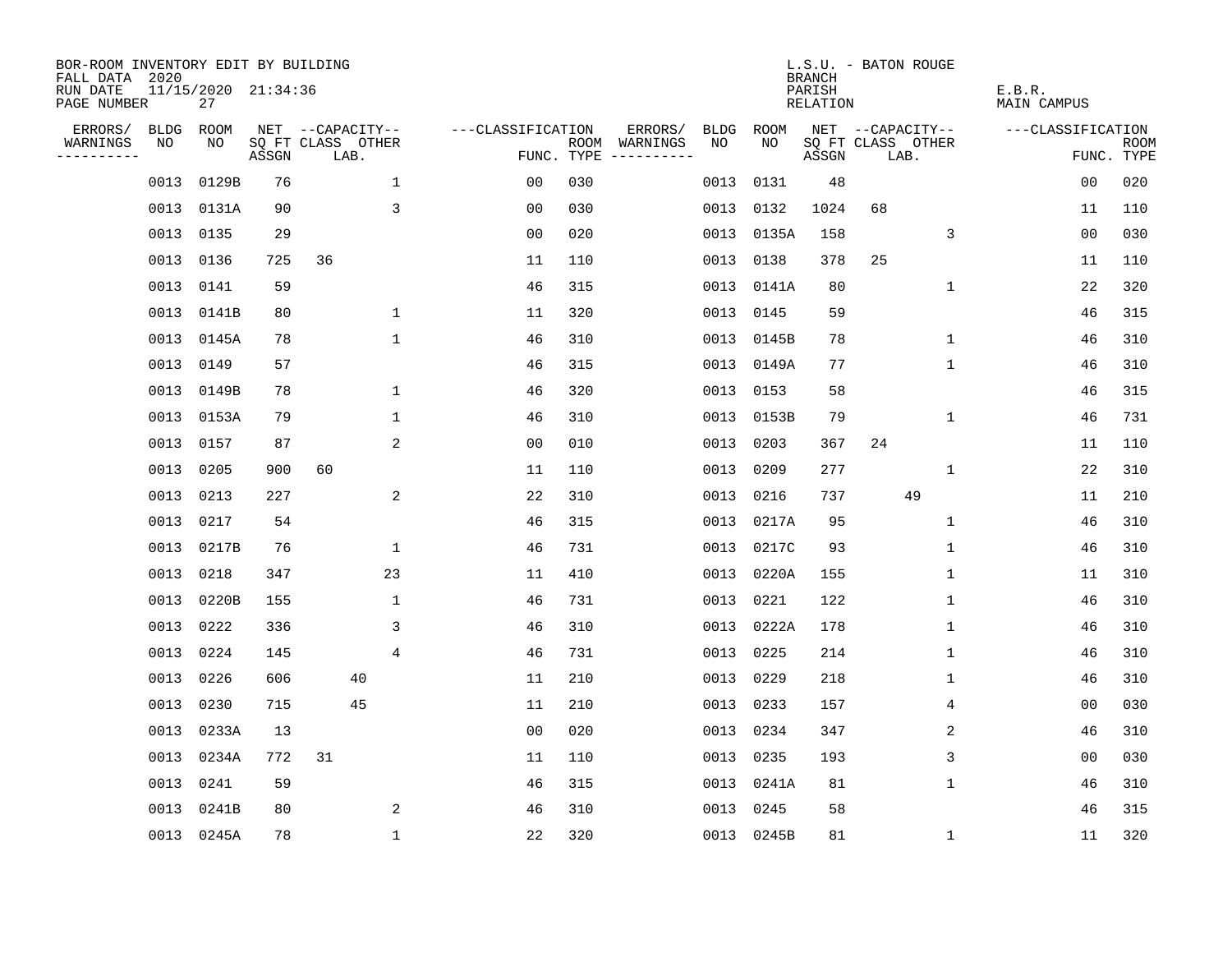| BOR-ROOM INVENTORY EDIT BY BUILDING<br>FALL DATA 2020 |      |                           |       |                           |                   |     |                                      |      |                                                  | BRANCH             | L.S.U. - BATON ROUGE                                                                                                                                |                             |                           |
|-------------------------------------------------------|------|---------------------------|-------|---------------------------|-------------------|-----|--------------------------------------|------|--------------------------------------------------|--------------------|-----------------------------------------------------------------------------------------------------------------------------------------------------|-----------------------------|---------------------------|
| RUN DATE<br>PAGE NUMBER                               |      | 11/15/2020 21:34:36<br>28 |       |                           |                   |     |                                      |      |                                                  | PARISH<br>RELATION |                                                                                                                                                     | E.B.R.<br>MAIN CAMPUS       |                           |
| ERRORS/                                               |      | BLDG ROOM                 |       | NET --CAPACITY--          | ---CLASSIFICATION |     | ERRORS/                              |      | BLDG ROOM                                        |                    | NET --CAPACITY--                                                                                                                                    | ---CLASSIFICATION           |                           |
| WARNINGS<br>----------                                | NO   | NO                        | ASSGN | SQ FT CLASS OTHER<br>LAB. |                   |     | ROOM WARNINGS<br>FUNC. TYPE $------$ | NO   | NO                                               | ASSGN              | SQ FT CLASS OTHER<br>LAB.                                                                                                                           |                             | <b>ROOM</b><br>FUNC. TYPE |
|                                                       | 0013 | 0249                      | 234   | 3                         | 46                | 310 |                                      | 0013 | 0253                                             | 27                 |                                                                                                                                                     | 46                          | 315                       |
|                                                       |      | 0013 0253A                | 71    | 2                         | 46                | 320 |                                      |      | 0013 0253B                                       | 60                 | $\overline{4}$                                                                                                                                      | 46                          | 315                       |
|                                                       |      | 0013 0257                 | 15    |                           | 0 <sub>0</sub>    | 010 |                                      |      | 0013 C0100                                       | 2292               |                                                                                                                                                     | 0 <sub>0</sub>              | 020                       |
|                                                       |      | 0013 C0200                | 2218  |                           | 0 <sub>0</sub>    | 020 |                                      |      | 0013 S0100                                       | 197                |                                                                                                                                                     | 00                          | 020                       |
|                                                       |      | 0013 S0200                | 188   |                           | 0 <sub>0</sub>    | 020 |                                      |      | TOTAL NUMBER CLASSROOMS<br>TOTAL NUMBER LABS 210 |                    | TOTAL ASSIGNABLE & UNASSIGNABLE SQFT:<br>TOTAL NET ASSIGN SQ. FT. IN ROOM FILE<br>TOTAL NUMBER COMPUTER CLASSROOMS<br>TOTAL NUMBER SPECIAL LABS 220 | 20,551<br>14,639<br>11<br>3 |                           |
|                                                       |      | 0014 0010A                | 100   | 2                         | 22                | 320 |                                      |      | 0014 0010B                                       | 132                | 1                                                                                                                                                   | 22                          | 310                       |
|                                                       |      | 0014 0011                 | 97    | $\mathbf 1$               | 11                | 310 |                                      |      | 0014 0012                                        | 53                 | $\mathbf 1$                                                                                                                                         | 00                          | 030                       |
|                                                       |      | 0014 0013                 | 92    | $\mathbf{1}$              | 11                | 310 |                                      |      | 0014 0014                                        | 56                 | $\mathbf{1}$                                                                                                                                        | 00                          | 030                       |
|                                                       |      | 0014 0015                 | 263   | $\overline{4}$            | 11                | 220 |                                      |      | 0014 0016                                        | 135                |                                                                                                                                                     | 00                          | 030                       |
|                                                       |      | 0014 0017                 | 66    |                           | 46                | 315 |                                      |      | 0014 0017A                                       | 122                | $\mathbf{1}$                                                                                                                                        | 11                          | 320                       |
|                                                       |      | 0014 0017B                | 141   | $\mathbf{1}$              | 11                | 310 |                                      |      | 0014 0017C                                       | 132                | $\mathbf 1$                                                                                                                                         | 11                          | 310                       |
|                                                       |      | 0014 0018                 | 195   | $\mathbf{1}$              | 11                | 310 |                                      | 0014 | 0019                                             | 129                |                                                                                                                                                     | 46                          | 315                       |
|                                                       |      | 0014 0019A                | 45    |                           | 46                | 731 |                                      |      | 0014 0020                                        | 133                | 1                                                                                                                                                   | 11                          | 310                       |
|                                                       |      | 0014 0021                 | 51    |                           | 0 <sub>0</sub>    | 010 |                                      | 0014 | 0022                                             | 134                |                                                                                                                                                     | 22                          | 320                       |
|                                                       |      | 0014 0024                 | 216   | 4                         | 22                | 250 |                                      |      | 0014 0024A                                       | 135                | $\mathbf{1}$                                                                                                                                        | 22                          | 250                       |
|                                                       |      | 0014 0026                 | 336   | 22                        | 11                | 350 |                                      |      | 0014 0028                                        | 176                |                                                                                                                                                     | 11                          | 320                       |
|                                                       |      | 0014 0030                 | 268   | $\mathbf{1}$              | 11                | 210 |                                      |      | 0014 0030A                                       | 140                | 1                                                                                                                                                   | 22                          | 320                       |
|                                                       |      | 0014 0102                 | 735   | 35                        | 22                | 210 |                                      |      | 0014 0103                                        | 26                 |                                                                                                                                                     | 0 <sub>0</sub>              | 030                       |
|                                                       |      | 0014 0104                 | 98    | 22                        | 11                | 320 |                                      |      | 0014 0104A                                       | 194                | $\mathbf 1$                                                                                                                                         | 11                          | 310                       |
|                                                       |      | 0014 0105                 | 97    | $\mathbf{1}$              | 46                | 315 |                                      |      | 0014 0105A                                       | 157                | 2                                                                                                                                                   | 22                          | 310                       |
|                                                       |      | 0014 0105B                | 285   | 3                         | 22                | 310 |                                      |      | 0014 0106A                                       | 98                 | $\mathbf 1$                                                                                                                                         | 22                          | 320                       |
|                                                       |      | 0014 0106B                | 140   | $\mathbf{1}$              | 22                | 310 |                                      |      | 0014 0106C                                       | 206                | $\mathbf{1}$                                                                                                                                        | 46                          | 310                       |
|                                                       |      | 0014 0107                 | 270   | 2                         | 22                | 310 |                                      |      | 0014 0107A                                       | 25                 |                                                                                                                                                     | 46                          | 315                       |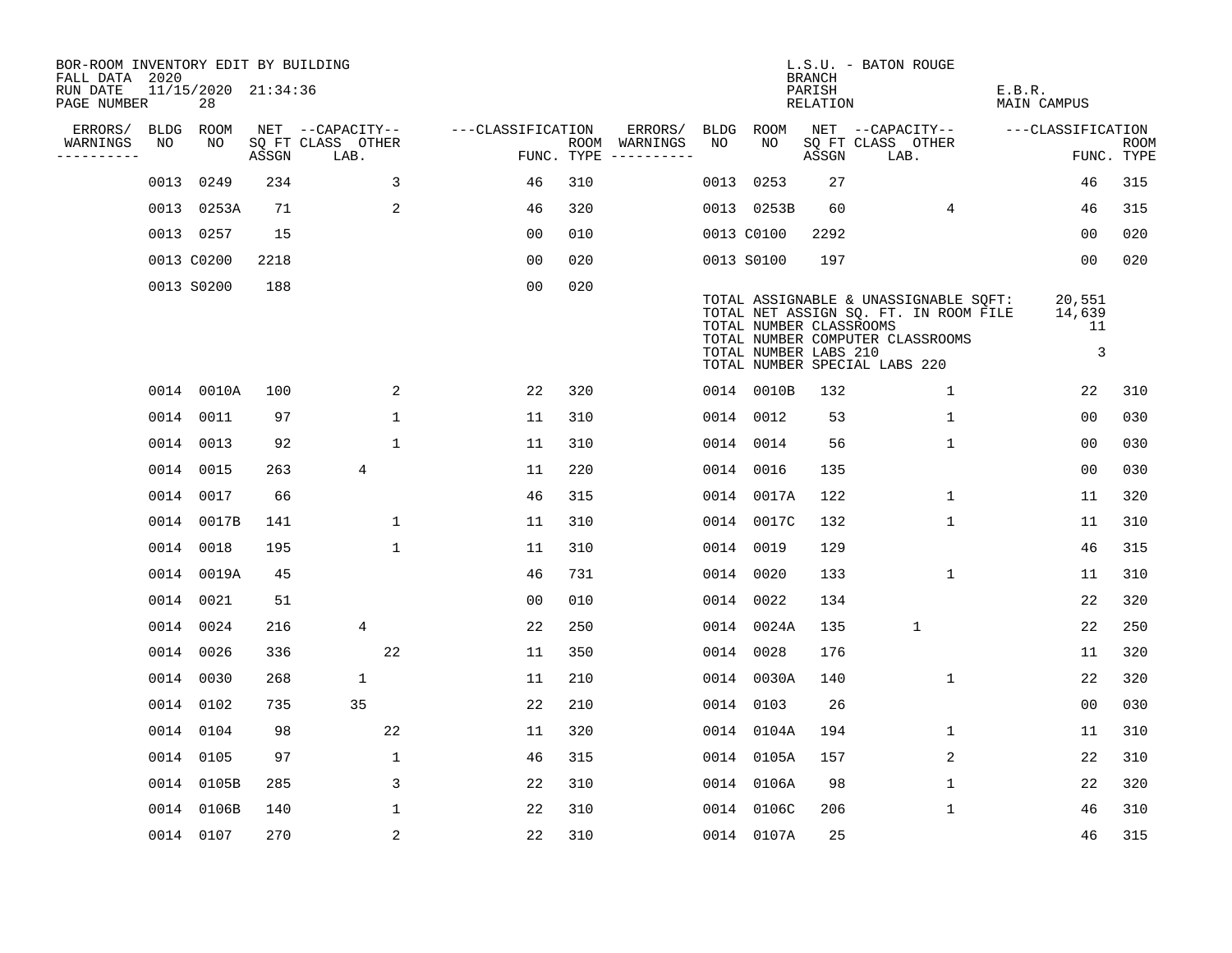| BOR-ROOM INVENTORY EDIT BY BUILDING<br>FALL DATA 2020 |                           |       |                           |                   |     |                                      |             |             | <b>BRANCH</b>             | L.S.U. - BATON ROUGE      |                              |                           |
|-------------------------------------------------------|---------------------------|-------|---------------------------|-------------------|-----|--------------------------------------|-------------|-------------|---------------------------|---------------------------|------------------------------|---------------------------|
| RUN DATE<br>PAGE NUMBER                               | 11/15/2020 21:34:36<br>29 |       |                           |                   |     |                                      |             |             | PARISH<br><b>RELATION</b> |                           | E.B.R.<br><b>MAIN CAMPUS</b> |                           |
| ERRORS/<br><b>BLDG</b>                                | ROOM                      |       | NET --CAPACITY--          | ---CLASSIFICATION |     | ERRORS/                              | <b>BLDG</b> | <b>ROOM</b> |                           | NET --CAPACITY--          | ---CLASSIFICATION            |                           |
| WARNINGS<br>NO<br>----------                          | NO                        | ASSGN | SQ FT CLASS OTHER<br>LAB. |                   |     | ROOM WARNINGS<br>FUNC. TYPE $------$ | NO          | NO          | ASSGN                     | SQ FT CLASS OTHER<br>LAB. |                              | <b>ROOM</b><br>FUNC. TYPE |
|                                                       | 0014 0108                 | 140   | 23                        | 11                | 310 |                                      | 0014        | 0110        | 138                       | 23                        | 11                           | 320                       |
|                                                       | 0014 0110A                | 167   | 1                         | 11                | 310 |                                      |             | 0014 0112   | 145                       | $\mathbf 1$               | 46                           | 650                       |
|                                                       | 0014 0112A                | 189   | $\mathbf{1}$              | 46                | 310 |                                      |             | 0014 0114   | 248                       | 3                         | 22                           | 310                       |
|                                                       | 0014 0116                 | 770   | 56                        | 11                | 110 |                                      |             | 0014 0117   | 73                        | 1                         | 22                           | 310                       |
|                                                       | 0014 0119                 | 140   | $\mathbf{1}$              | 46                | 310 |                                      |             | 0014 0120   | 76                        |                           | 46                           | 315                       |
|                                                       | 0014 0121                 | 111   | $\mathbf 1$               | 11                | 320 |                                      |             | 0014 0122   | 247                       | $\mathbf 1$               | 46                           | 325                       |
|                                                       | 0014 0123                 | 112   | $\mathbf 1$               | 21                | 320 |                                      |             | 0014 0125   | 136                       | $\mathbf{1}$              | 22                           | 310                       |
|                                                       | 0014 0126                 | 670   | 4                         | 46                | 315 |                                      |             | 0014 0126A  | 83                        |                           | 46                           | 315                       |
|                                                       | 0014 0126B                | 144   | $\mathbf{1}$              | 46                | 350 |                                      |             | 0014 0127   | 263                       |                           | 0 <sub>0</sub>               | 030                       |
|                                                       | 0014 0129                 | 194   | 5                         | 0 <sub>0</sub>    | 030 |                                      |             | 0014 0131   | 214                       | 6                         | 00                           | 030                       |
|                                                       | 0014 0133                 | 132   | $\mathbf 1$               | 11                | 310 |                                      | 0014        | 0135        | 100                       | $\mathbf 1$               | 11                           | 320                       |
|                                                       | 0014 0137                 | 112   | $\mathbf{1}$              | 11                | 310 |                                      |             | 0014 0139   | 137                       | $\mathbf 1$               | 22                           | 310                       |
|                                                       | 0014 0141                 | 141   | $\mathbf{1}$              | 22                | 310 |                                      | 0014        | 0143        | 112                       | 2                         | 46                           | 310                       |
|                                                       | 0014 0202                 | 115   | $\mathbf{1}$              | 22                | 310 |                                      |             | 0014 0204   | 106                       | $\mathbf{1}$              | 22                           | 310                       |
|                                                       | 0014 0205                 | 270   | $\mathbf{1}$              | 22                | 310 |                                      | 0014        | 0206        | 113                       | $\mathbf{1}$              | 22                           | 310                       |
|                                                       | 0014 0207                 | 227   | 1                         | 46                | 310 |                                      |             | 0014 0208   | 237                       | 1                         | 46                           | 315                       |
|                                                       | 0014 0208A                | 171   | 1                         | 22                | 310 |                                      |             | 0014 0208B  | 171                       | 1                         | 11                           | 310                       |
|                                                       | 0014 0208C                | 154   | $\mathbf{1}$              | 22                | 310 |                                      |             | 0014 0209   | 103                       | $\mathbf{1}$              | 22                           | 310                       |
|                                                       | 0014 0210                 | 357   | 25                        | 22                | 110 |                                      |             | 0014 0211   | 139                       | $\mathbf{1}$              | 11                           | 310                       |
|                                                       | 0014 0212                 | 168   | 2                         | 11                | 310 |                                      |             | 0014 0212A  | 168                       | 2                         | 22                           | 310                       |
|                                                       | 0014 0213                 | 139   | 1                         | 22                | 310 |                                      |             | 0014 0214   | 352                       | 23                        | 22                           | 310                       |
|                                                       | 0014 0215                 | 109   | $\mathbf 1$               | 11                | 310 |                                      |             | 0014 0216   | 350                       | 23                        | 51                           | 310                       |
|                                                       | 0014 0217                 | 112   | $\mathbf 1$               | 22                | 310 |                                      |             | 0014 0218   | 350                       | 25                        | 11                           | 110                       |
|                                                       | 0014 0219                 | 141   | $\mathbf{1}$              | 11                | 310 |                                      |             | 0014 0220   | 617                       | 55                        | 11                           | 110                       |
|                                                       | 0014 0221                 | 233   | $\mathbf{1}$              | 22                | 310 |                                      |             | 0014 0223   | 251                       |                           | 0 <sub>0</sub>               | 030                       |
|                                                       | 0014 0224                 | 109   | $\mathbf{1}$              | 46                | 310 |                                      |             | 0014 0225   | 169                       | 5                         | 0 <sub>0</sub>               | 030                       |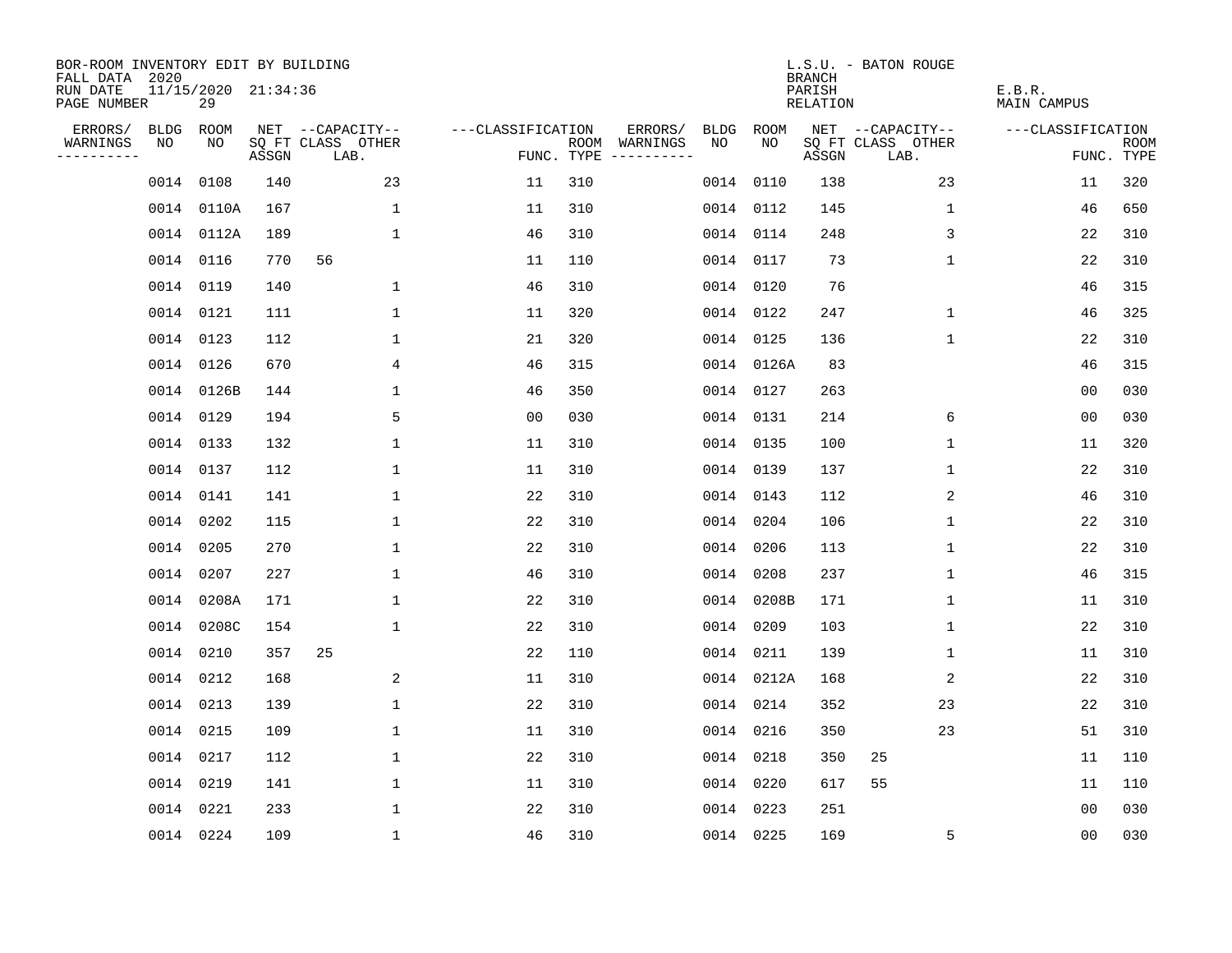| BOR-ROOM INVENTORY EDIT BY BUILDING<br>FALL DATA 2020 |      |                           |       |                           |                   |     |                                            |             |             | <b>BRANCH</b>             | L.S.U. - BATON ROUGE      |                              |                           |
|-------------------------------------------------------|------|---------------------------|-------|---------------------------|-------------------|-----|--------------------------------------------|-------------|-------------|---------------------------|---------------------------|------------------------------|---------------------------|
| RUN DATE<br>PAGE NUMBER                               |      | 11/15/2020 21:34:36<br>30 |       |                           |                   |     |                                            |             |             | PARISH<br><b>RELATION</b> |                           | E.B.R.<br><b>MAIN CAMPUS</b> |                           |
| ERRORS/                                               | BLDG | ROOM                      |       | NET --CAPACITY--          | ---CLASSIFICATION |     | ERRORS/                                    | <b>BLDG</b> | <b>ROOM</b> |                           | NET --CAPACITY--          | ---CLASSIFICATION            |                           |
| WARNINGS<br>----------                                | NO   | NO                        | ASSGN | SQ FT CLASS OTHER<br>LAB. |                   |     | ROOM WARNINGS<br>NO<br>FUNC. TYPE $------$ |             | NO          | ASSGN                     | SQ FT CLASS OTHER<br>LAB. |                              | <b>ROOM</b><br>FUNC. TYPE |
|                                                       |      | 0014 0226                 | 58    | $\mathbf{1}$              | 22                | 315 |                                            | 0014        | 0227        | 204                       | 6                         | 00                           | 030                       |
|                                                       |      | 0014 0228                 | 126   | $\mathbf 1$               | 11                | 310 |                                            |             | 0014 0229   | 137                       | 1                         | 11                           | 310                       |
|                                                       |      | 0014 0230                 | 132   | $\mathbf 1$               | 11                | 310 |                                            |             | 0014 0231   | 112                       | 1                         | 46                           | 310                       |
|                                                       |      | 0014 0232                 | 144   | $\mathbf{1}$              | 22                | 310 |                                            |             | 0014 0233   | 112                       | 1                         | 22                           | 310                       |
|                                                       |      | 0014 0234                 | 345   | 16                        | 46                | 350 |                                            |             | 0014 0235   | 137                       | $\mathbf 1$               | 22                           | 310                       |
|                                                       |      | 0014 0236                 | 115   |                           | 46                | 731 |                                            |             | 0014 0237   | 141                       | 1                         | 11                           | 310                       |
|                                                       |      | 0014 0238                 | 158   | $\mathbf 1$               | 11                | 310 |                                            |             | 0014 0239   | 112                       | $\mathbf{1}$              | 11                           | 310                       |
|                                                       |      | 0014 0240                 | 318   | 2                         | 46                | 310 |                                            |             | 0014 0240A  | 84                        |                           | 46                           | 315                       |
|                                                       |      | 0014 0240B                | 121   | $\mathbf{1}$              | 46                | 310 |                                            |             | 0014 0302   | 19                        |                           | 81                           | 810                       |
|                                                       |      | 0014 0304                 | 393   |                           | 0 <sub>0</sub>    | 030 |                                            |             | 0014 0305   | 70                        |                           | 46                           | 315                       |
|                                                       |      | 0014 0306                 | 113   |                           | 46                | 731 |                                            |             | 0014 0307   | 120                       | 2                         | 11                           | 320                       |
|                                                       |      | 0014 0308                 | 120   | 2                         | 22                | 320 |                                            |             | 0014 0309   | 119                       | 2                         | 22                           | 320                       |
|                                                       |      | 0014 0310                 | 119   | 2                         | 22                | 320 |                                            |             | 0014 0311   | 118                       | 2                         | 22                           | 320                       |
|                                                       |      | 0014 0312                 | 119   | 2                         | 11                | 320 |                                            |             | 0014 0313   | 119                       | 2                         | 11                           | 320                       |
|                                                       |      | 0014 0314                 | 119   | 2                         | 11                | 320 |                                            |             | 0014 0315   | 117                       | 2                         | 11                           | 320                       |
|                                                       |      | 0014 0316                 | 120   | 2                         | 11                | 320 |                                            |             | 0014 0317   | 119                       | 2                         | 11                           | 320                       |
|                                                       |      | 0014 0318                 | 119   | 2                         | 22                | 320 |                                            | 0014        | 0319        | 119                       | 2                         | 22                           | 320                       |
|                                                       |      | 0014 0320                 | 119   | 2                         | 22                | 320 |                                            |             | 0014 0321   | 118                       | 2                         | 22                           | 320                       |
|                                                       |      | 0014 0322                 | 119   | 2                         | 22                | 320 |                                            |             | 0014 0323   | 119                       | 2                         | 11                           | 320                       |
|                                                       |      | 0014 0324                 | 119   | 3                         | 22                | 320 |                                            |             | 0014 0325   | 120                       | 2                         | 22                           | 320                       |
|                                                       |      | 0014 0326                 | 119   | 2                         | 22                | 320 |                                            |             | 0014 0327   | 119                       | 2                         | 22                           | 320                       |
|                                                       |      | 0014 0328                 | 119   | 2                         | 22                | 320 |                                            |             | 0014 0329   | 120                       | 3                         | 22                           | 320                       |
|                                                       |      | 0014 0330                 | 119   | 2                         | 22                | 320 |                                            |             | 0014 0331   | 120                       | 2                         | 22                           | 320                       |
|                                                       |      | 0014 0332                 | 118   | 2                         | 22                | 320 |                                            |             | 0014 0333   | 222                       |                           | 46                           | 731                       |
|                                                       |      | 0014 0334                 | 477   | 31                        | 46                | 320 |                                            |             | 0014 0335   | 78                        | 1                         | 73                           | 310                       |
|                                                       |      | 0014 B0001                | 725   |                           | 0 <sub>0</sub>    | 020 |                                            |             | 0014 C0100  | 1472                      |                           | 0 <sub>0</sub>               | 020                       |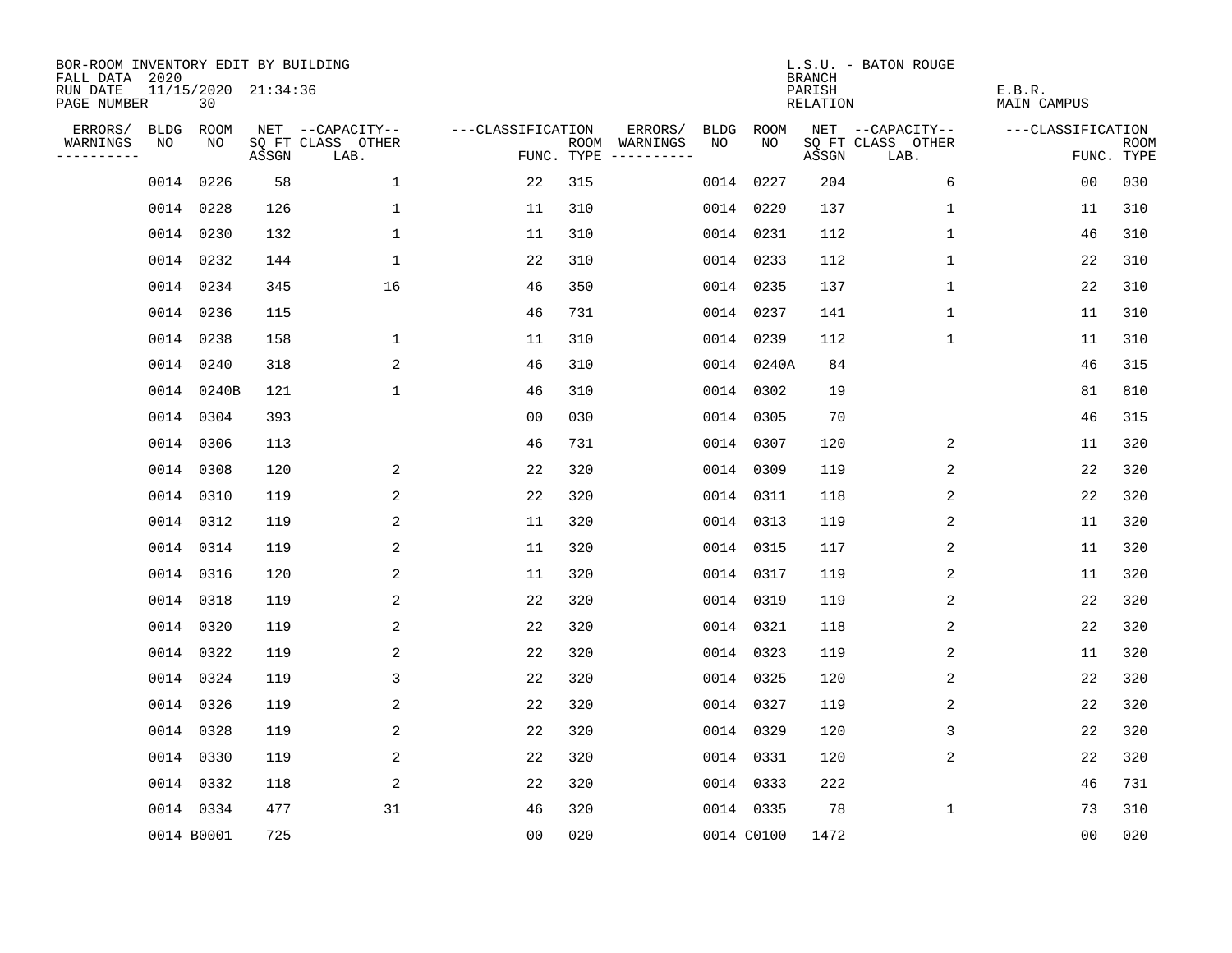| BOR-ROOM INVENTORY EDIT BY BUILDING<br>FALL DATA 2020 |      |                           |          |                           |   |                   |     |                                      |      |                                                                                                                                                                                                                        | BRANCH             | L.S.U. - BATON ROUGE      |                  |                        |                                 |
|-------------------------------------------------------|------|---------------------------|----------|---------------------------|---|-------------------|-----|--------------------------------------|------|------------------------------------------------------------------------------------------------------------------------------------------------------------------------------------------------------------------------|--------------------|---------------------------|------------------|------------------------|---------------------------------|
| RUN DATE<br>PAGE NUMBER                               |      | 11/15/2020 21:34:36<br>31 |          |                           |   |                   |     |                                      |      |                                                                                                                                                                                                                        | PARISH<br>RELATION |                           |                  | E.B.R.<br>MAIN CAMPUS  |                                 |
| ERRORS/                                               |      | BLDG ROOM                 |          | NET --CAPACITY--          |   | ---CLASSIFICATION |     | ERRORS/                              |      | BLDG ROOM                                                                                                                                                                                                              |                    |                           | NET --CAPACITY-- | ---CLASSIFICATION      |                                 |
| WARNINGS<br>---------                                 | NO   | NO                        | ASSGN    | SQ FT CLASS OTHER<br>LAB. |   |                   |     | ROOM WARNINGS<br>FUNC. TYPE $------$ | NO   | NO                                                                                                                                                                                                                     | ASSGN              | SQ FT CLASS OTHER<br>LAB. |                  |                        | <b>ROOM</b><br>FUNC. TYPE       |
|                                                       |      | 0014 C0200                | 1748     |                           |   | 00                | 020 |                                      |      | 0014 C0300                                                                                                                                                                                                             | 898                |                           |                  | 00                     | 020                             |
|                                                       |      | 0014 S0001                | 119      |                           |   | 0 <sub>0</sub>    | 020 |                                      |      | 0014 S0100                                                                                                                                                                                                             | 976                |                           |                  | 00                     | 020                             |
|                                                       |      | 0014 S0200                | 814      |                           |   | 0 <sub>0</sub>    | 020 |                                      |      | 0014 S0300                                                                                                                                                                                                             | 324                |                           |                  | 00                     | 020                             |
|                                                       |      | 0014 0017C1               | 28       |                           |   | 11                | 315 |                                      |      | 0014 0030A1                                                                                                                                                                                                            | 191                |                           | 4                | 22                     | 320                             |
|                                                       |      | 0014 0126B1               | 196      |                           | 6 | 46                | 310 |                                      |      | 0014 0240B1<br>TOTAL ASSIGNABLE & UNASSIGNABLE SQFT:<br>TOTAL NET ASSIGN SQ. FT. IN ROOM FILE<br>TOTAL NUMBER CLASSROOMS<br>TOTAL NUMBER COMPUTER CLASSROOMS<br>TOTAL NUMBER LABS 210<br>TOTAL NUMBER SPECIAL LABS 220 | 211                |                           | $\mathbf{1}$     | 11<br>30,828<br>21,743 | 325<br>4<br>$\overline{2}$<br>1 |
|                                                       |      | 0015 0100                 | 2573 354 |                           |   | 11                | 110 |                                      |      | 0015 0101                                                                                                                                                                                                              | 99                 |                           | 1                | 0 <sub>0</sub>         | 030                             |
|                                                       |      | 0015 0102                 | 155      |                           |   | 0 <sub>0</sub>    | 030 |                                      |      | 0015 0103                                                                                                                                                                                                              | 53                 |                           | $\mathbf{1}$     | 00                     | 030                             |
|                                                       |      | 0015 0106                 | 28       |                           |   | 0 <sub>0</sub>    | 010 |                                      |      | 0015 0107                                                                                                                                                                                                              | 28                 |                           |                  | 00                     | 010                             |
|                                                       |      | 0015 C0100                | 42       |                           |   | 0 <sub>0</sub>    | 020 |                                      |      | 0015 C0100A 1452                                                                                                                                                                                                       |                    |                           |                  | 00                     | 020                             |
|                                                       |      | 0015 C0101                | 62       |                           |   | 0 <sub>0</sub>    | 020 |                                      |      | 0015 C0102<br>TOTAL ASSIGNABLE & UNASSIGNABLE SQFT:<br>TOTAL NET ASSIGN SQ. FT. IN ROOM FILE<br>TOTAL NUMBER CLASSROOMS<br>TOTAL NUMBER COMPUTER CLASSROOMS<br>TOTAL NUMBER LABS 210<br>TOTAL NUMBER SPECIAL LABS 220  | 62                 |                           |                  | 00<br>4,554<br>2,573   | 020<br>1                        |
|                                                       |      | 0016 0001                 | 176      | 3                         |   | 46                | 255 |                                      |      | 0016 0001A                                                                                                                                                                                                             | 150                |                           | 3                | 22                     | 250                             |
|                                                       | 0016 | 0001B                     | 131      | 3                         |   | 46                | 250 |                                      |      | 0016 0001C                                                                                                                                                                                                             | 140                |                           | 3                | 11                     | 250                             |
|                                                       | 0016 | 0002                      | 49       |                           |   | 46                | 731 |                                      |      | 0016 0003                                                                                                                                                                                                              | 239                |                           | 4                | 22                     | 250                             |
|                                                       | 0016 | 0004                      | 493      | 20                        |   | 11                | 250 |                                      | 0016 | 0005                                                                                                                                                                                                                   | 360                |                           | 7                | 22                     | 255                             |
|                                                       | 0016 | 0005A                     | 88       | 1                         |   | 22                | 250 |                                      |      | 0016 0005B                                                                                                                                                                                                             | 229                |                           | 4                | 22                     | 250                             |
|                                                       | 0016 | 0006                      | 187      |                           |   | 0 <sub>0</sub>    | 030 |                                      | 0016 | 0007                                                                                                                                                                                                                   | 65                 |                           | $\mathbf{1}$     | 22                     | 250                             |
|                                                       | 0016 | 0008                      | 80       | 2                         |   | 22                | 250 |                                      | 0016 | 0009                                                                                                                                                                                                                   | 76                 |                           | 1                | 22                     | 320                             |
|                                                       |      | 0016 0010                 | 63       | 1                         |   | 22                | 250 |                                      | 0016 | 0011                                                                                                                                                                                                                   | 70                 |                           | $\mathbf{1}$     | 22                     | 250                             |
|                                                       |      | 0016 0012                 | 70       | $\mathbf 1$               |   | 22                | 250 |                                      | 0016 | 0013                                                                                                                                                                                                                   | 63                 |                           | $\mathbf{1}$     | 22                     | 320                             |
|                                                       |      | 0016 0014                 | 70       |                           | 1 | 11                | 320 |                                      |      | 0016 0015                                                                                                                                                                                                              | 70                 |                           | 1                | 22                     | 320                             |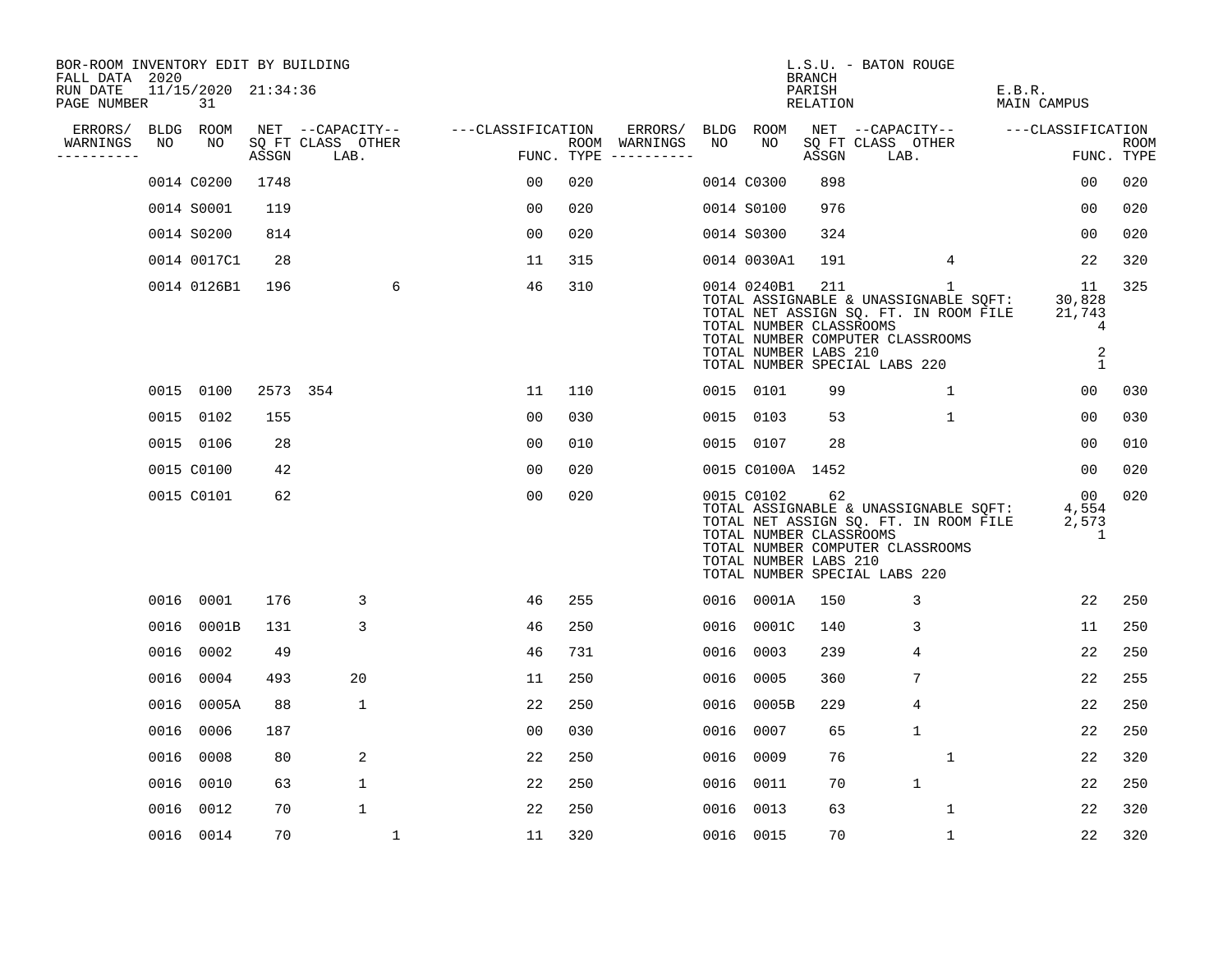| BOR-ROOM INVENTORY EDIT BY BUILDING<br>FALL DATA 2020 |             |                           |       |                           |              |                   |            |                              |             |           | <b>BRANCH</b>                   | L.S.U. - BATON ROUGE      |              |                       |                           |
|-------------------------------------------------------|-------------|---------------------------|-------|---------------------------|--------------|-------------------|------------|------------------------------|-------------|-----------|---------------------------------|---------------------------|--------------|-----------------------|---------------------------|
| RUN DATE<br>PAGE NUMBER                               |             | 11/15/2020 21:34:36<br>32 |       |                           |              |                   |            |                              |             |           | PARISH<br>RELATION              |                           |              | E.B.R.<br>MAIN CAMPUS |                           |
| ERRORS/                                               | <b>BLDG</b> | ROOM                      |       | NET --CAPACITY--          |              | ---CLASSIFICATION |            | ERRORS/                      | <b>BLDG</b> | ROOM      |                                 | NET --CAPACITY--          |              | ---CLASSIFICATION     |                           |
| WARNINGS<br>----------                                | NO          | NO                        | ASSGN | SQ FT CLASS OTHER<br>LAB. |              |                   | FUNC. TYPE | ROOM WARNINGS<br>----------- | NO          | NO.       | $\operatorname{\mathsf{ASSGN}}$ | SQ FT CLASS OTHER<br>LAB. |              |                       | <b>ROOM</b><br>FUNC. TYPE |
|                                                       | 0016        | 0016                      | 70    |                           | $\mathbf{1}$ | 22                | 320        |                              | 0016        | 0017      | 63                              |                           | $\mathbf{1}$ | 22                    | 320                       |
|                                                       | 0016        | 0018                      | 130   | 3                         |              | 22                | 250        |                              | 0016        | 0019      | 104                             | 2                         |              | 22                    | 255                       |
|                                                       | 0016        | 0100                      | 235   | 5                         |              | 11                | 255        |                              | 0016        | 0100A     | 84                              | $\mathbf{1}$              |              | 11                    | 250                       |
|                                                       | 0016        | 0100B                     | 133   | 3                         |              | 11                | 250        |                              | 0016        | 0100C     | 185                             | 4                         |              | 11                    | 250                       |
|                                                       | 0016        | 0100D                     | 119   | 2                         |              | 11                | 250        |                              | 0016        | 0101      | 345                             | 23                        |              | 11                    | 110                       |
|                                                       | 0016 0102   |                           | 337   | 22                        |              | 11                | 110        |                              | 0016        | 0103      | 240                             | 5                         |              | 11                    | 250                       |
|                                                       | 0016        | 0104                      | 1103  | 74                        |              | 11                | 110        |                              | 0016        | 0105      | 164                             | 3                         |              | 22                    | 250                       |
|                                                       | 0016        | 0106                      | 235   | 5                         |              | 11                | 250        |                              | 0016        | 0107      | 244                             |                           | $\mathbf{1}$ | 22                    | 310                       |
|                                                       | 0016        | 0108                      | 340   | 23                        |              | 11                | 110        |                              | 0016        | 0109      | 140                             |                           | 10           | 11                    | 350                       |
|                                                       | 0016 0110   |                           | 140   | 3                         |              | 22                | 250        |                              | 0016        | 0111      | 223                             |                           | 3            | 0 <sub>0</sub>        | 010                       |
|                                                       | 0016 0112   |                           | 684   | 46                        |              | 11                | 110        |                              | 0016        | 0113      | 213                             |                           | 3            | 0 <sub>0</sub>        | 030                       |
|                                                       | 0016 0114   |                           | 715   | 48                        |              | 11                | 110        |                              | 0016        | 0115      | 232                             | 4                         |              | 22                    | 250                       |
|                                                       | 0016 0116   |                           | 264   |                           |              | 0 <sub>0</sub>    | 010        |                              | 0016        | 0117      | 321                             |                           |              | 0 <sub>0</sub>        | 030                       |
|                                                       | 0016 0118   |                           | 336   | 7                         |              | 22                | 250        |                              | 0016        | 0119      | 210                             | $\mathbf 1$               |              | 11                    | 250                       |
|                                                       |             | 0016 0119A                | 123   |                           | 1            | 11                | 310        |                              | 0016        | 0123      | 30                              |                           |              | 00                    | 030                       |
|                                                       | 0016        | 0201                      | 135   | 2                         |              | 22                | 250        |                              | 0016        | 0201A     | 132                             | 2                         |              | 22                    | 250                       |
|                                                       | 0016        | 0202                      | 155   |                           | $\mathbf{1}$ | 22                | 310        |                              | 0016        | 0203      | 117                             |                           | 1            | 11                    | 310                       |
|                                                       | 0016        | 0204                      | 155   |                           | 1            | 11                | 310        |                              | 0016        | 0205      | 333                             | 18                        |              | 11                    | 110                       |
|                                                       | 0016 0206   |                           | 155   |                           | 1            | 11                | 310        |                              | 0016        | 0207      | 158                             |                           | $\mathbf{1}$ | 11                    | 310                       |
|                                                       | 0016        | 0208                      | 195   |                           | $\mathbf{1}$ | 22                | 310        |                              | 0016        | 0209      | 174                             | 2                         |              | 22                    | 220                       |
|                                                       | 0016        | 0210                      | 232   |                           | 4            | 11                | 310        |                              | 0016        | 0210A     | 145                             |                           | 2            | 22                    | 310                       |
|                                                       | 0016        | 0211                      | 150   |                           | 1            | 46                | 310        |                              | 0016        | 0212      | 490                             | 33                        |              | 11                    | 110                       |
|                                                       | 0016        | 0213                      | 165   |                           | $\mathbf{1}$ | 22                | 310        |                              | 0016        | 0214      | 180                             |                           | $\mathbf 1$  | 11                    | 310                       |
|                                                       | 0016        | 0215                      | 180   |                           | $\mathbf{1}$ | 11                | 310        |                              | 0016        | 0216      | 128                             |                           | 1            | 11                    | 310                       |
|                                                       | 0016        | 0217                      | 224   | $\overline{4}$            |              | 22                | 250        |                              | 0016        | 0218      | 156                             |                           | $\mathbf 1$  | 11                    | 310                       |
|                                                       | 0016 0219   |                           | 192   |                           | $\sqrt{2}$   | 22                | 310        |                              |             | 0016 0220 | 192                             |                           | $\mathbf{1}$ | 22                    | 310                       |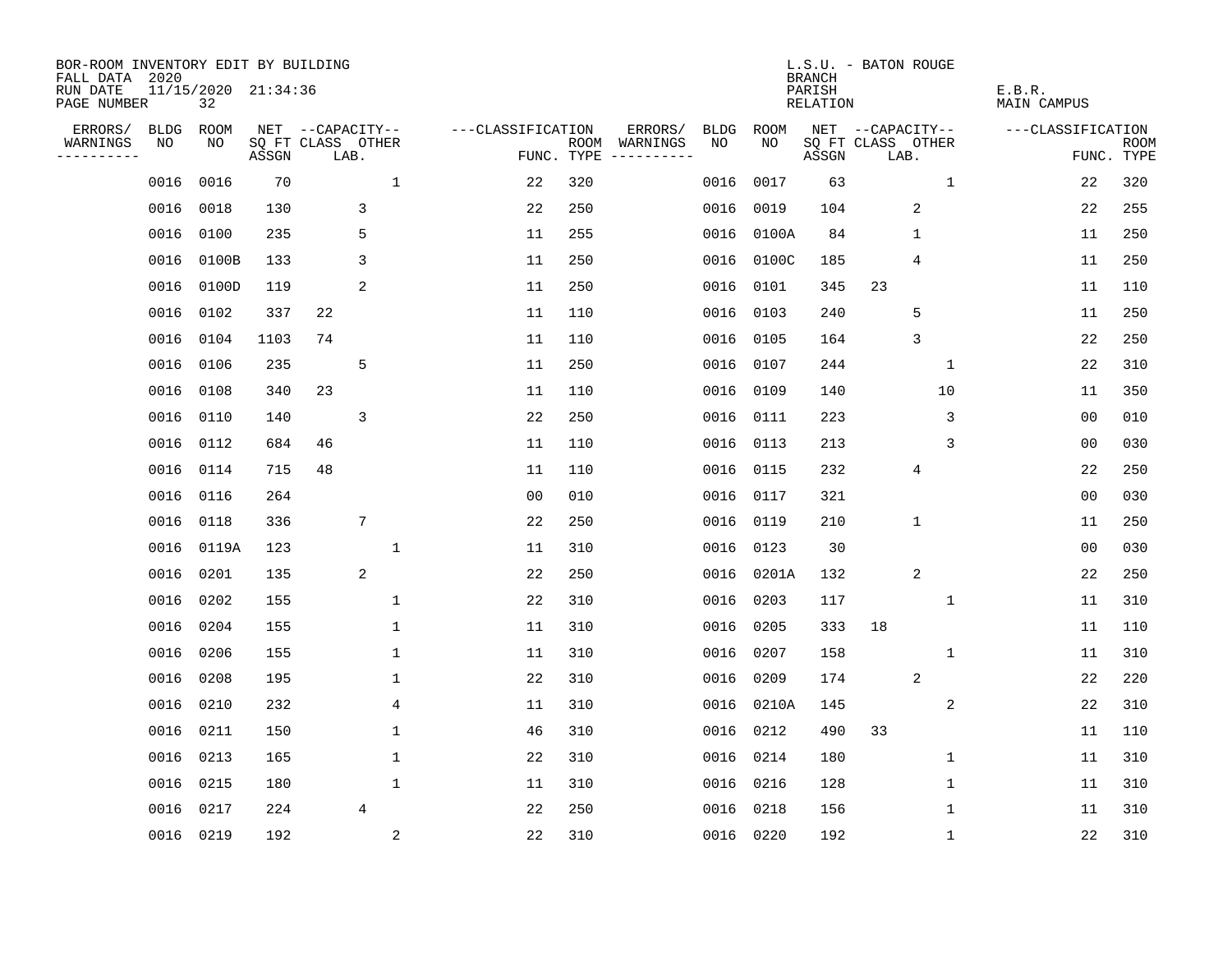| BOR-ROOM INVENTORY EDIT BY BUILDING<br>FALL DATA 2020 |      |                           |       |                           |                   |            |                              |             |             | <b>BRANCH</b>      | L.S.U. - BATON ROUGE      |                              |                           |
|-------------------------------------------------------|------|---------------------------|-------|---------------------------|-------------------|------------|------------------------------|-------------|-------------|--------------------|---------------------------|------------------------------|---------------------------|
| RUN DATE<br>PAGE NUMBER                               |      | 11/15/2020 21:34:36<br>33 |       |                           |                   |            |                              |             |             | PARISH<br>RELATION |                           | E.B.R.<br><b>MAIN CAMPUS</b> |                           |
| ERRORS/                                               | BLDG | ROOM                      |       | NET --CAPACITY--          | ---CLASSIFICATION |            | ERRORS/                      | <b>BLDG</b> | <b>ROOM</b> |                    | NET --CAPACITY--          | ---CLASSIFICATION            |                           |
| WARNINGS<br>- - - - - - - - - -                       | NO   | NO                        | ASSGN | SQ FT CLASS OTHER<br>LAB. |                   | FUNC. TYPE | ROOM WARNINGS<br>----------- | NO          | NO.         | ASSGN              | SQ FT CLASS OTHER<br>LAB. |                              | <b>ROOM</b><br>FUNC. TYPE |
|                                                       | 0016 | 0221                      | 124   | $\mathbf 1$               | 46                | 310        |                              | 0016        | 0222        | 224                |                           | 0 <sub>0</sub>               | 030                       |
|                                                       | 0016 | 0223                      | 120   | 1                         | 22                | 315        |                              | 0016        | 0223A       | 168                | 1                         | 22                           | 310                       |
|                                                       | 0016 | 0224                      | 176   | $\mathbf{1}$              | 22                | 310        |                              | 0016        | 0225        | 26                 | 3                         | 0 <sub>0</sub>               | 030                       |
|                                                       |      | 0016 0226                 | 125   | $\mathbf{1}$              | 22                | 250        |                              | 0016        | 0227        | 192                | 1                         | 22                           | 310                       |
|                                                       | 0016 | 0228                      | 172   | $\mathbf{1}$              | 22                | 310        |                              | 0016        | 0229        | 176                | 3                         | 46                           | 310                       |
|                                                       |      | 0016 0230                 | 26    | 3                         | 0 <sub>0</sub>    | 030        |                              | 0016        | 0231        | 109                | 2                         | 46                           | 310                       |
|                                                       |      | 0016 0232                 | 150   | $\mathbf{1}$              | 11                | 310        |                              | 0016        | 0233        | 153                | 1                         | 11                           | 310                       |
|                                                       |      | 0016 0234                 | 134   | $\mathbf 1$               | 46                | 315        |                              | 0016        | 0235        | 118                |                           | 0 <sub>0</sub>               | 030                       |
|                                                       | 0016 | 0235A                     | 68    |                           | 0 <sub>0</sub>    | 010        |                              | 0016        | 0236        | 360                | 2                         | 46                           | 310                       |
|                                                       |      | 0016 0236A                | 258   | $\mathbf{1}$              | 11                | 325        |                              |             | 0016 0236B  | 123                | $\mathbf 1$               | 46                           | 310                       |
|                                                       |      | 0016 0236D                | 150   | $\mathbf{1}$              | 46                | 315        |                              | 0016        | 0237        | 18                 |                           | 46                           | 315                       |
|                                                       |      | 0016 0301                 | 108   |                           | 83                | 083        |                              |             | 0016 0302   | 48                 |                           | 0 <sub>0</sub>               | 010                       |
|                                                       | 0016 | 0303                      | 208   |                           | 0 <sub>0</sub>    | 030        |                              | 0016        | 0304        | 138                | 2                         | 22                           | 255                       |
|                                                       |      | 0016 0304A                | 168   | 3                         | 22                | 250        |                              | 0016        | 0304B       | 140                | 3                         | 22                           | 250                       |
|                                                       |      | 0016 0305                 | 149   | 3                         | 22                | 731        |                              | 0016        | 0306        | 128                | 2                         | 22                           | 731                       |
|                                                       |      | 0016 0307                 | 126   | 2                         | 22                | 320        |                              | 0016        | 0308        | 149                | 3                         | 22                           | 250                       |
|                                                       | 0016 | 0309                      | 117   | 2                         | 22                | 250        |                              | 0016        | 0310        | 149                | 2                         | 22                           | 250                       |
|                                                       |      | 0016 0311                 | 117   | 2                         | 22                | 320        |                              |             | 0016 0312   | 117                | 2                         | 22                           | 320                       |
|                                                       |      | 0016 0313                 | 256   | 5                         | 22                | 250        |                              | 0016        | 0314        | 117                | 2                         | 22                           | 731                       |
|                                                       |      | 0016 0315                 | 256   | 5                         | 22                | 320        |                              | 0016        | 0316        | 229                | 4                         | 22                           | 320                       |
|                                                       | 0016 | 0317                      | 117   | 2                         | 22                | 320        |                              | 0016        | 0318        | 256                | 5                         | 22                           | 250                       |
|                                                       |      | 0016 0319                 | 74    | $\mathbf 1$               | 22                | 250        |                              | 0016        | 0320        | 145                | 3                         | 22                           | 250                       |
|                                                       |      | 0016 0321                 | 101   |                           | 22                | 315        |                              | 0016        | 0322        | 155                | $\mathbf{1}$              | 22                           | 250                       |
|                                                       |      | 0016 0322A                | 239   | $\mathbf{1}$              | 22                | 250        |                              | 0016        | 0322B       | 149                | $\mathbf{1}$              | 22                           | 250                       |
|                                                       |      | 0016 0323                 | 80    | 1                         | 22                | 310        |                              |             | 0016 0324   | 342                | 1                         | 11                           | 310                       |
|                                                       |      | 0016 C0001                | 780   |                           | 0 <sub>0</sub>    | 020        |                              |             | 0016 C0100  | 1800               |                           | 00                           | 020                       |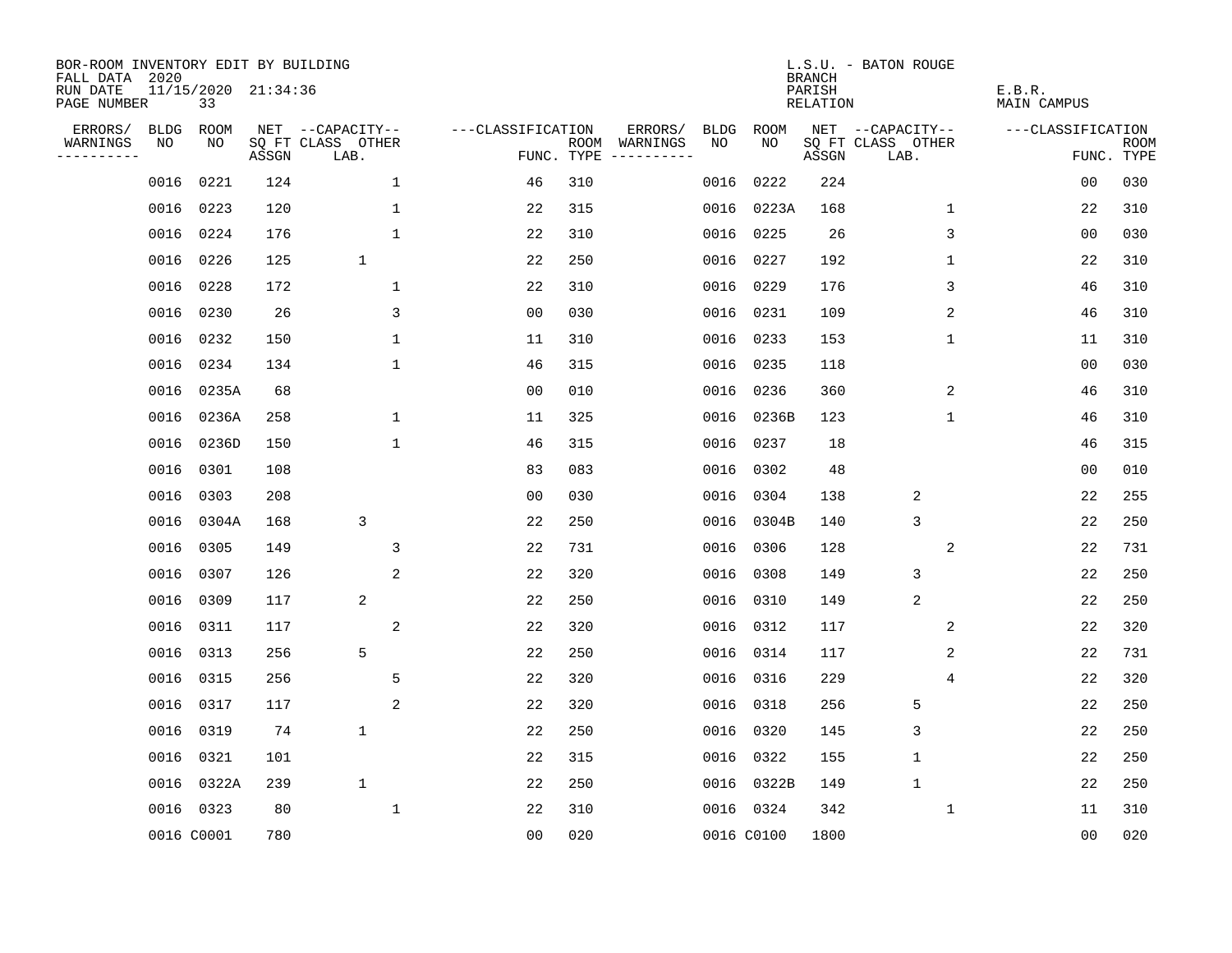| BOR-ROOM INVENTORY EDIT BY BUILDING<br>FALL DATA 2020 |      |                           |       |                           |             |                   |     |                                      |      |                                                                                                  | <b>BRANCH</b>      | L.S.U. - BATON ROUGE      |                                                                                                                    |                       |                                  |                    |
|-------------------------------------------------------|------|---------------------------|-------|---------------------------|-------------|-------------------|-----|--------------------------------------|------|--------------------------------------------------------------------------------------------------|--------------------|---------------------------|--------------------------------------------------------------------------------------------------------------------|-----------------------|----------------------------------|--------------------|
| RUN DATE<br>PAGE NUMBER                               |      | 11/15/2020 21:34:36<br>34 |       |                           |             |                   |     |                                      |      |                                                                                                  | PARISH<br>RELATION |                           |                                                                                                                    | E.B.R.<br>MAIN CAMPUS |                                  |                    |
| ERRORS/                                               |      | BLDG ROOM                 |       | NET --CAPACITY--          |             | ---CLASSIFICATION |     | ERRORS/                              | BLDG | ROOM                                                                                             |                    | NET --CAPACITY--          |                                                                                                                    |                       | ---CLASSIFICATION                |                    |
| WARNINGS<br>----------                                | NO   | NO                        | ASSGN | SQ FT CLASS OTHER<br>LAB. |             |                   |     | ROOM WARNINGS<br>FUNC. TYPE $------$ | NO   | NO                                                                                               | ASSGN              | SQ FT CLASS OTHER<br>LAB. |                                                                                                                    |                       |                                  | ROOM<br>FUNC. TYPE |
|                                                       |      | 0016 C0100A               | 205   |                           |             | 0 <sub>0</sub>    | 020 |                                      |      | 0016 C0100B                                                                                      | 253                |                           |                                                                                                                    |                       | 0 <sub>0</sub>                   | 020                |
|                                                       |      | 0016 C0200                | 1544  |                           |             | 0 <sub>0</sub>    | 020 |                                      |      | 0016 C0200A                                                                                      | 65                 |                           |                                                                                                                    |                       | 0 <sub>0</sub>                   | 020                |
|                                                       |      | 0016 C0200B               | 214   |                           |             | 0 <sub>0</sub>    | 020 |                                      |      | 0016 C0300                                                                                       | 1253               |                           |                                                                                                                    |                       | 00                               | 020                |
|                                                       |      | 0016 E0001                | 59    |                           |             | 0 <sub>0</sub>    | 020 |                                      |      | 0016 E0101                                                                                       | 41                 |                           |                                                                                                                    |                       | 0 <sub>0</sub>                   | 020                |
|                                                       |      | 0016 E0201                | 44    |                           |             | 0 <sub>0</sub>    | 020 |                                      |      | 0016 E0301                                                                                       | 44                 |                           |                                                                                                                    |                       | 0 <sub>0</sub>                   | 020                |
|                                                       |      | 0016 S0001                | 95    |                           |             | 0 <sub>0</sub>    | 020 |                                      |      | 0016 S0101                                                                                       | 174                |                           |                                                                                                                    |                       | 0 <sub>0</sub>                   | 020                |
|                                                       |      | 0016 S0102                | 63    |                           |             | 0 <sub>0</sub>    | 020 |                                      |      | 0016 S0201                                                                                       | 174                |                           |                                                                                                                    |                       | 00                               | 020                |
|                                                       |      | 0016 S0202                | 388   |                           |             | 0 <sub>0</sub>    | 020 |                                      |      | 0016 S0301                                                                                       | 262                |                           |                                                                                                                    |                       | 0 <sub>0</sub>                   | 020                |
|                                                       |      | 0016 S0302                | 320   |                           |             | 0 <sub>0</sub>    | 020 |                                      |      | 0016 0001A1                                                                                      | 25                 |                           |                                                                                                                    |                       | 0 <sub>0</sub>                   | 020                |
|                                                       |      | 0016 0001A2               | 40    |                           |             | 0 <sub>0</sub>    | 030 |                                      |      | 0016 0236C1                                                                                      | 66                 |                           |                                                                                                                    |                       | 46                               | 315                |
|                                                       |      | 0016 0236D1               | 66    |                           |             | 46                | 315 |                                      |      | 0016 0304A1<br>TOTAL NUMBER CLASSROOMS<br>TOTAL NUMBER LABS 210<br>TOTAL NUMBER SPECIAL LABS 220 | 72                 |                           | TOTAL ASSIGNABLE & UNASSIGNABLE SQFT:<br>TOTAL NET ASSIGN SQ. FT. IN ROOM FILE<br>TOTAL NUMBER COMPUTER CLASSROOMS |                       | 22<br>30,369<br>20,570<br>8<br>1 | 255                |
|                                                       |      | 0017 0015                 | 802   | 16                        |             | 11                | 210 |                                      |      | 0017 0015A                                                                                       | 174                |                           | 3                                                                                                                  |                       | 11                               | 210                |
|                                                       | 0017 | 0016                      | 151   |                           | $\mathbf 1$ | 81                | 810 |                                      | 0017 | 0016A                                                                                            | 38                 |                           | 1                                                                                                                  |                       | 81                               | 810                |
|                                                       | 0017 | 0017                      | 324   |                           | 3           | 11                | 650 | 9                                    | 0017 | 0018                                                                                             | 1570               | 26                        |                                                                                                                    |                       | 11                               | 110                |
|                                                       | 0017 | 0018A                     | 170   | 3                         |             | 11                | 210 |                                      | 0017 | 0018C                                                                                            | 249                |                           | 4                                                                                                                  |                       | 11                               | 210                |
|                                                       | 0017 | 0018D                     | 84    | $\mathbf 1$               |             | 11                | 215 |                                      | 0017 | 0018E                                                                                            | 111                |                           | 2                                                                                                                  |                       | 11                               | 210                |
|                                                       | 0017 | 0019                      | 336   |                           | 8           | 46                | 731 |                                      | 0017 | 0019A                                                                                            | 261                |                           |                                                                                                                    |                       | 46                               | 731                |
|                                                       | 0017 | 0020                      | 351   | 9                         |             | 11                | 270 |                                      | 0017 | 0022                                                                                             | 20                 |                           |                                                                                                                    |                       | 0 <sub>0</sub>                   | 010                |
|                                                       | 0017 | 0023                      | 71    |                           |             | 46                | 731 |                                      | 0017 | 0024                                                                                             | 145                |                           | 3                                                                                                                  |                       | 0 <sub>0</sub>                   | 010                |
|                                                       | 0017 | 0025                      | 106   | 2                         |             | 11                | 270 |                                      |      | 0017 0027                                                                                        | 241                |                           |                                                                                                                    |                       | 46                               | 731                |
|                                                       | 0017 | 0028                      | 147   |                           | 3           | 0 <sub>0</sub>    | 010 |                                      | 0017 | 0029                                                                                             | 193                |                           | $\mathbf{1}$                                                                                                       |                       | 11                               | 731                |
|                                                       | 0017 | 0030                      | 2244  | 45                        |             | 11                | 210 |                                      | 0017 | 0031                                                                                             | 11                 |                           |                                                                                                                    |                       | 0 <sub>0</sub>                   | 010                |
|                                                       |      | 0017 0033                 | 22    |                           |             | 0 <sub>0</sub>    | 030 |                                      |      | 0017 0035                                                                                        | 108                |                           |                                                                                                                    |                       | 0 <sub>0</sub>                   | 030                |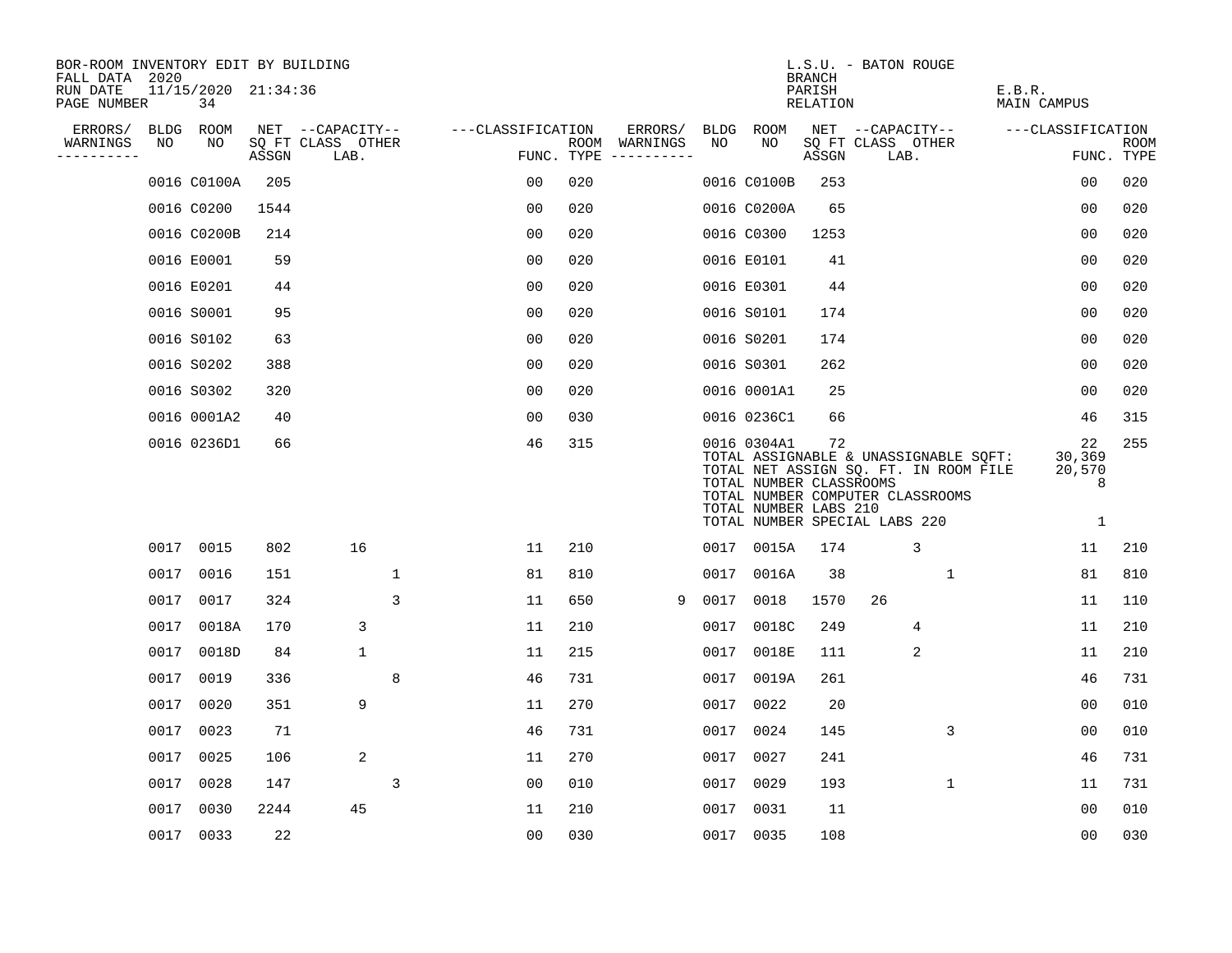| BOR-ROOM INVENTORY EDIT BY BUILDING<br>FALL DATA 2020 |             |                           |       |                           |                   |     |                                      |             |            | <b>BRANCH</b>             | L.S.U. - BATON ROUGE      |                              |                           |
|-------------------------------------------------------|-------------|---------------------------|-------|---------------------------|-------------------|-----|--------------------------------------|-------------|------------|---------------------------|---------------------------|------------------------------|---------------------------|
| RUN DATE<br>PAGE NUMBER                               |             | 11/15/2020 21:34:36<br>35 |       |                           |                   |     |                                      |             |            | PARISH<br><b>RELATION</b> |                           | E.B.R.<br><b>MAIN CAMPUS</b> |                           |
| ERRORS/                                               | <b>BLDG</b> | ROOM                      |       | NET --CAPACITY--          | ---CLASSIFICATION |     | ERRORS/                              | <b>BLDG</b> | ROOM       |                           | NET --CAPACITY--          | ---CLASSIFICATION            |                           |
| WARNINGS<br>----------                                | NO          | NO                        | ASSGN | SQ FT CLASS OTHER<br>LAB. |                   |     | ROOM WARNINGS<br>FUNC. TYPE $------$ | NO          | NO         | ASSGN                     | SQ FT CLASS OTHER<br>LAB. |                              | <b>ROOM</b><br>FUNC. TYPE |
|                                                       | 0017        | 0045                      | 2700  | 54                        | 11                | 210 |                                      | 0017        | 0045A      | 372                       |                           | 11                           | 731                       |
|                                                       | 0017        | 0052                      | 293   | 1                         | 22                | 250 |                                      |             | 0017 0053  | 113                       | $\mathbf 1$               | 46                           | 731                       |
|                                                       | 0017        | 0101                      | 430   | 9                         | 11                | 210 |                                      |             | 0017 0102  | 430                       | 28                        | 11                           | 350                       |
|                                                       | 0017        | 0103                      | 315   | 7                         | 11                | 210 |                                      |             | 0017 0107  | 1080                      | 22                        | 11                           | 210                       |
|                                                       | 0017        | 0108                      | 150   |                           | 11                | 315 |                                      | 0017        | 0108A      | 109                       | $\mathbf{1}$              | 11                           | 310                       |
|                                                       | 0017        | 0108B                     | 109   | 1                         | 11                | 310 |                                      |             | 0017 0110  | 330                       | 1                         | 11                           | 310                       |
|                                                       | 0017        | 0110A                     | 150   | $\mathbf 1$               | 11                | 310 |                                      |             | 0017 0110B | 150                       | $\mathbf{1}$              | 11                           | 310                       |
|                                                       | 0017        | 0114                      | 323   | $\mathbf{1}$              | 22                | 310 |                                      |             | 0017 0118  | 353                       | $\mathbf 1$               | 22                           | 310                       |
|                                                       | 0017        | 0119                      | 16    |                           | 0 <sub>0</sub>    | 010 |                                      |             | 0017 0120  | 145                       |                           | 11                           | 315                       |
|                                                       | 0017        | 0120A                     | 191   | 1                         | 11                | 310 |                                      |             | 0017 0121  | 19                        |                           | 00                           | 010                       |
|                                                       | 0017        | 0123                      | 179   | $\mathbf 1$               | 11                | 310 |                                      |             | 0017 0124  | 129                       | 2                         | 0 <sub>0</sub>               | 010                       |
|                                                       | 0017        | 0128                      | 140   | 2                         | 0 <sub>0</sub>    | 010 |                                      |             | 0017 0129  | 179                       | $\mathbf 1$               | 11                           | 310                       |
|                                                       | 0017        | 0130                      | 273   | $\mathbf 1$               | 46                | 325 |                                      | 0017        | 0131       | 13                        |                           | 0 <sub>0</sub>               | 010                       |
|                                                       | 0017        | 0132                      | 170   | 1                         | 46                | 310 |                                      |             | 0017 0133  | 22                        |                           | 0 <sub>0</sub>               | 030                       |
|                                                       | 0017        | 0136                      | 516   | 3                         | 46                | 310 |                                      |             | 0017 0136A | 88                        |                           | 46                           | 315                       |
|                                                       | 0017        | 0136B                     | 11    |                           | 46                | 731 |                                      | 0017        | 0136C      | 150                       |                           | 46                           | 731                       |
|                                                       | 0017        | 0140                      | 178   |                           | 46                | 315 |                                      | 0017        | 0142       | 694                       | 30                        | 11                           | 210                       |
|                                                       | 0017        | 0143                      | 295   | 20                        | 11                | 210 |                                      | 0017        | 0145       | 289                       | 6                         | 11                           | 220                       |
|                                                       | 0017        | 0145A                     | 153   |                           | 11                | 731 |                                      |             | 0017 0150  | 478                       | 3                         | 46                           | 350                       |
|                                                       | 0017        | 0151                      | 478   | 10                        | 11                | 210 |                                      |             | 0017 0151A | 346                       | $7\phantom{.0}$           | 11                           | 210                       |
|                                                       | 0017        | 0201                      | 2040  | 40                        | 11                | 210 |                                      |             | 0017 0213  | 1024                      | 17                        | 11                           | 210                       |
|                                                       | 0017        | 0214                      | 540   | 11                        | 11                | 210 |                                      | 0017        | 0218       | 384                       | 8                         | 11                           | 210                       |
|                                                       | 0017        | 0219                      | 16    |                           | 0 <sub>0</sub>    | 010 |                                      |             | 0017 0220  | 176                       | 1                         | 11                           | 315                       |
|                                                       | 0017        | 0220A                     | 176   | $\mathbf 1$               | 11                | 310 |                                      |             | 0017 0221  | 22                        |                           | 0 <sub>0</sub>               | 030                       |
|                                                       | 0017        | 0223                      | 176   | 1                         | 11                | 310 |                                      |             | 0017 0224  | 124                       | 2                         | 0 <sub>0</sub>               | 010                       |
|                                                       | 0017 0226   |                           | 170   | 2                         | 0 <sub>0</sub>    | 010 |                                      |             | 0017 0228  | 90                        |                           | 0 <sub>0</sub>               | 010                       |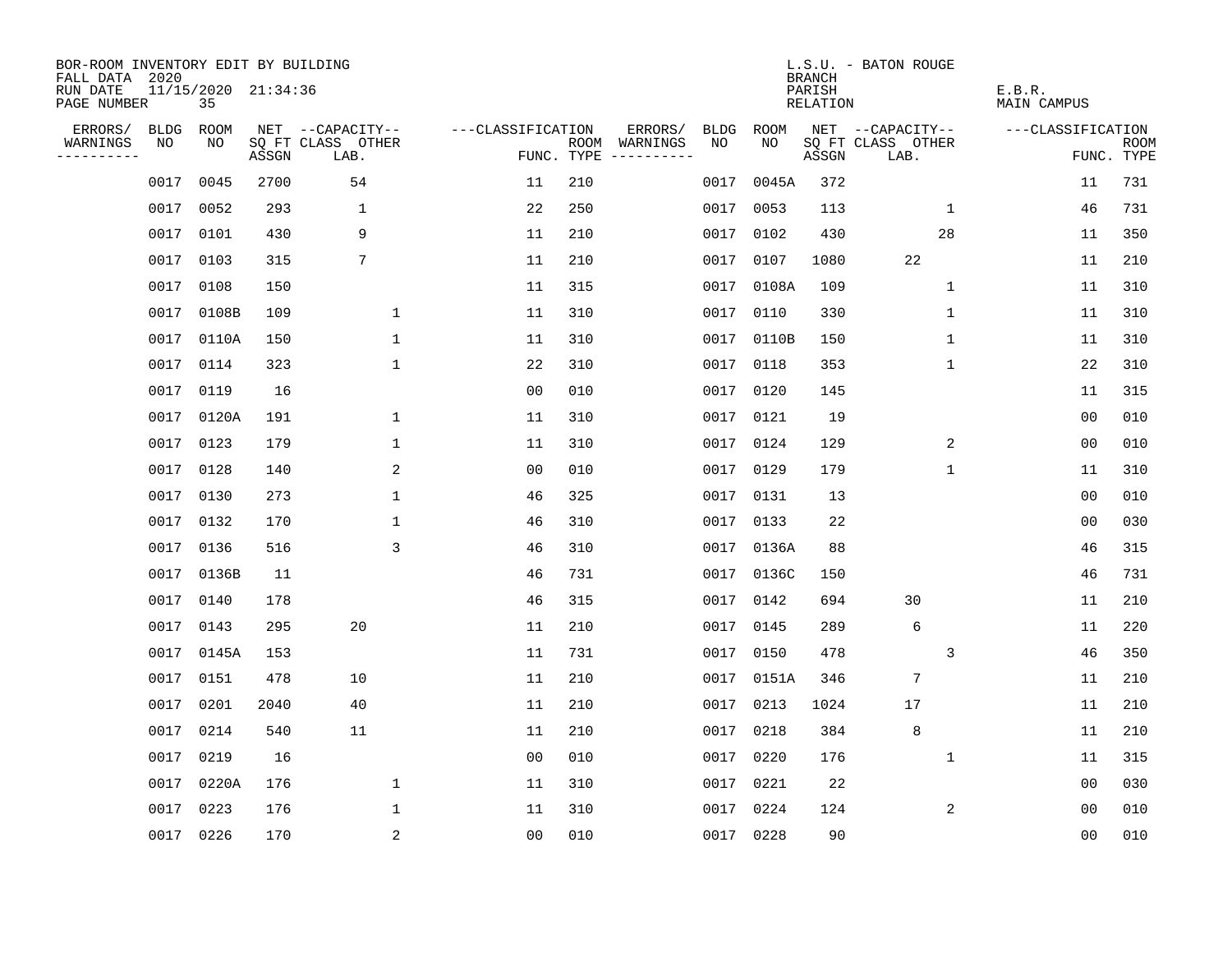| BOR-ROOM INVENTORY EDIT BY BUILDING<br>FALL DATA 2020 |             |                           |       |                           |              |                   |     |               |      |                                                                 | <b>BRANCH</b>      | L.S.U. - BATON ROUGE                                                                                                                                     |                                                   |                           |
|-------------------------------------------------------|-------------|---------------------------|-------|---------------------------|--------------|-------------------|-----|---------------|------|-----------------------------------------------------------------|--------------------|----------------------------------------------------------------------------------------------------------------------------------------------------------|---------------------------------------------------|---------------------------|
| RUN DATE<br>PAGE NUMBER                               |             | 11/15/2020 21:34:36<br>36 |       |                           |              |                   |     |               |      |                                                                 | PARISH<br>RELATION |                                                                                                                                                          | E.B.R.<br>MAIN CAMPUS                             |                           |
| ERRORS/                                               | <b>BLDG</b> | ROOM                      |       | NET --CAPACITY--          |              | ---CLASSIFICATION |     | ERRORS/       | BLDG | <b>ROOM</b>                                                     |                    | NET --CAPACITY--                                                                                                                                         | ---CLASSIFICATION                                 |                           |
| WARNINGS<br>. _ _ _ _ _ _ _ _ _                       | NO          | NO                        | ASSGN | SQ FT CLASS OTHER<br>LAB. |              | FUNC. TYPE        |     | ROOM WARNINGS | NO   | NO                                                              | ASSGN              | SQ FT CLASS OTHER<br>LAB.                                                                                                                                |                                                   | <b>ROOM</b><br>FUNC. TYPE |
|                                                       | 0017        | 0229                      | 177   |                           | $\mathbf{1}$ | 22                | 310 |               | 0017 | 0230                                                            | 726                | 15                                                                                                                                                       | 11                                                | 210                       |
|                                                       | 0017        | 0231                      | 15    |                           |              | 00                | 010 |               |      | 0017 0233                                                       | 22                 |                                                                                                                                                          | 0 <sub>0</sub>                                    | 030                       |
|                                                       | 0017        | 0240                      | 901   | 18                        |              | 11                | 210 |               |      | 0017 0243                                                       | 787                | 16                                                                                                                                                       | 11                                                | 210                       |
|                                                       |             | 0017 0253                 | 2040  | 41                        |              | 11                | 210 |               |      | 0017 C0001                                                      | 1238               |                                                                                                                                                          | 0 <sub>0</sub>                                    | 020                       |
|                                                       |             | 0017 C0002                | 299   |                           |              | 0 <sub>0</sub>    | 020 |               |      | 0017 C0003                                                      | 180                |                                                                                                                                                          | 00                                                | 020                       |
|                                                       |             | 0017 C0004                | 147   |                           |              | 0 <sub>0</sub>    | 020 |               |      | 0017 C0005                                                      | 115                |                                                                                                                                                          | 0 <sub>0</sub>                                    | 020                       |
|                                                       |             | 0017 C0006                | 77    |                           |              | 0 <sub>0</sub>    | 020 |               |      | 0017 C0100                                                      | 3330               |                                                                                                                                                          | 0 <sub>0</sub>                                    | 020                       |
|                                                       |             | 0017 C0101                | 635   |                           |              | 0 <sub>0</sub>    | 020 |               |      | 0017 C0200                                                      | 2196               |                                                                                                                                                          | 0 <sub>0</sub>                                    | 020                       |
|                                                       |             | 0017 C0201                | 542   |                           |              | 0 <sub>0</sub>    | 020 |               |      | 0017 C0202                                                      | 156                |                                                                                                                                                          | 0 <sub>0</sub>                                    | 020                       |
|                                                       |             | 0017 C0203                | 156   |                           |              | 00                | 020 |               |      | 0017 C0204                                                      | 150                |                                                                                                                                                          | 0 <sub>0</sub>                                    | 020                       |
|                                                       |             | 0017 E0001                | 89    |                           |              | 0 <sub>0</sub>    | 020 |               |      | 0017 E0100                                                      | 154                |                                                                                                                                                          | 0 <sub>0</sub>                                    | 020                       |
|                                                       |             | 0017 E0200                | 125   |                           |              | 0 <sub>0</sub>    | 020 |               |      | 0017 S0001                                                      | 44                 |                                                                                                                                                          | 00                                                | 020                       |
|                                                       |             | 0017 S0002                | 44    |                           |              | 00                | 020 |               |      | 0017 S0003                                                      | 44                 |                                                                                                                                                          | 0 <sub>0</sub>                                    | 020                       |
|                                                       |             | 0017 S0100                | 128   |                           |              | 0 <sub>0</sub>    | 020 |               |      | 0017 S0200                                                      | 247                |                                                                                                                                                          | 0 <sub>0</sub>                                    | 020                       |
|                                                       |             | 0017 0015A1               | 62    |                           | 1            | 0 <sub>0</sub>    | 030 |               |      | 0017 0015A2                                                     | 216                | 4                                                                                                                                                        | 11                                                | 210                       |
|                                                       |             | 0017 0018C1               | 212   | 4                         |              | 11                | 210 |               |      | 0017 0018C2<br>TOTAL NUMBER CLASSROOMS<br>TOTAL NUMBER LABS 210 | 143                | 2<br>TOTAL ASSIGNABLE & UNASSIGNABLE SQFT:<br>TOTAL NET ASSIGN SQ. FT. IN ROOM FILE<br>TOTAL NUMBER COMPUTER CLASSROOMS<br>TOTAL NUMBER SPECIAL LABS 220 | 11<br>40,823<br>29,414<br>1<br>25<br>$\mathbf{1}$ | 210                       |
|                                                       | 0018        | 0106                      | 447   |                           | 9            | 11                | 530 |               |      | 0018 0108                                                       | 715                | 47                                                                                                                                                       | 11                                                | 110                       |
|                                                       | 0018        | 0108A                     | 222   |                           | 6            | 11                | 350 |               | 0018 | 0109                                                            | 153                | $\mathbf{1}$                                                                                                                                             | 46                                                | 310                       |
|                                                       | 0018        | 0109A                     | 68    |                           |              | 11                | 315 |               | 0018 | 0110                                                            | 2570               | 25                                                                                                                                                       | 11                                                | 720                       |
|                                                       | 0018        | 0110A                     | 117   |                           |              | 11                | 725 |               | 0018 | 0110B                                                           | 124                | 5                                                                                                                                                        | 11                                                | 725                       |
|                                                       | 0018        | 0110C                     | 237   |                           | 1            | 11                | 720 |               | 0018 | 0110D                                                           | 90                 | $\mathbf 1$                                                                                                                                              | 45                                                | 310                       |
|                                                       | 0018        | 0110E                     | 63    |                           |              | 11                | 725 |               | 0018 | 0111                                                            | 237                | 3                                                                                                                                                        | 11                                                | 115                       |
|                                                       |             | 0018 0113                 | 500   | 33                        |              | 11                | 140 |               |      | 0018 0115                                                       | 92                 | 2                                                                                                                                                        | 0 <sub>0</sub>                                    | 030                       |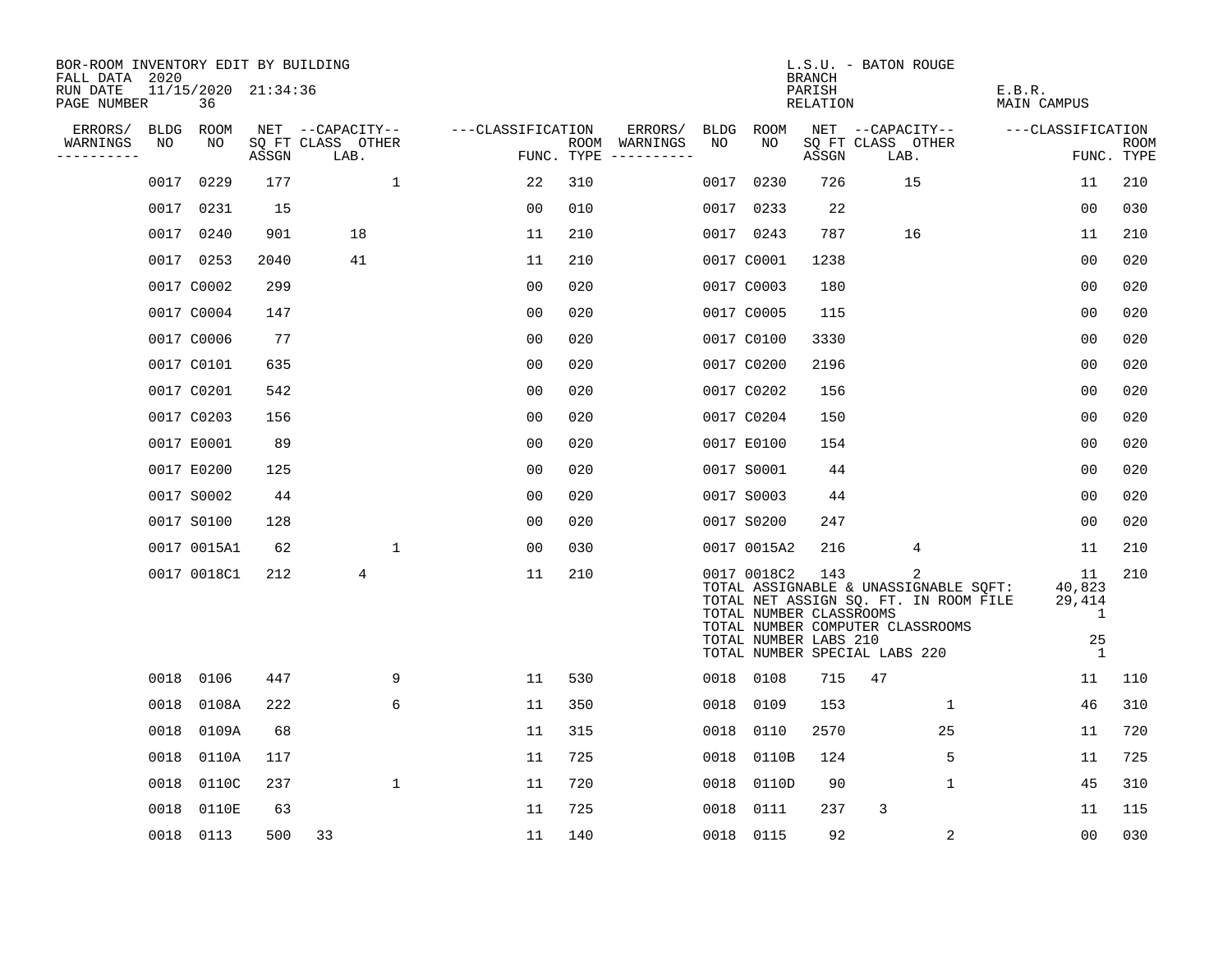| BOR-ROOM INVENTORY EDIT BY BUILDING<br>FALL DATA 2020 |      |                           |       |                           |                |                   |            |                              |             |           | <b>BRANCH</b>      | L.S.U. - BATON ROUGE      |              |                       |                           |
|-------------------------------------------------------|------|---------------------------|-------|---------------------------|----------------|-------------------|------------|------------------------------|-------------|-----------|--------------------|---------------------------|--------------|-----------------------|---------------------------|
| RUN DATE<br>PAGE NUMBER                               |      | 11/15/2020 21:34:36<br>37 |       |                           |                |                   |            |                              |             |           | PARISH<br>RELATION |                           |              | E.B.R.<br>MAIN CAMPUS |                           |
| ERRORS/                                               | BLDG | ROOM                      |       | NET --CAPACITY--          |                | ---CLASSIFICATION |            | ERRORS/                      | <b>BLDG</b> | ROOM      |                    | NET --CAPACITY--          |              | ---CLASSIFICATION     |                           |
| WARNINGS<br>----------                                | NO   | NO                        | ASSGN | SQ FT CLASS OTHER<br>LAB. |                |                   | FUNC. TYPE | ROOM WARNINGS<br>----------- | NO.         | NO.       | ASSGN              | SQ FT CLASS OTHER<br>LAB. |              |                       | <b>ROOM</b><br>FUNC. TYPE |
|                                                       | 0018 | 0117                      | 137   |                           |                | 0 <sub>0</sub>    | 030        |                              | 0018        | 0119      | 189                |                           | $\mathbf{1}$ | 46                    | 731                       |
|                                                       | 0018 | 0121                      | 229   |                           | $\mathbf 1$    | 46                | 325        |                              | 0018        | 0123      | 710                |                           | 3            | 46                    | 310                       |
|                                                       | 0018 | 0127                      | 257   |                           | 4              | 46                | 310        |                              | 0018        | 0129      | 50                 |                           |              | 00                    | 010                       |
|                                                       | 0018 | 0135                      | 117   |                           |                | 0 <sub>0</sub>    | 030        | 9                            | 0018        | 0208      | 742                | 14                        |              | 11                    | 110                       |
|                                                       | 0018 | 0210                      | 710   | 24                        |                | 11                | 110        |                              | 0018        | 0211      | 702                | 35                        |              | 11                    | 110                       |
|                                                       | 0018 | 0214                      | 230   |                           | $\mathbf 1$    | 0 <sub>0</sub>    | 030        |                              | 0018        | 0215      | 258                |                           | 1            | 11                    | 310                       |
|                                                       | 0018 | 0217                      | 223   |                           | $\overline{3}$ | 0 <sub>0</sub>    | 030        |                              | 0018        | 0218      | 539                |                           | 20           | 11                    | 220                       |
|                                                       | 0018 | 0218A                     | 35    |                           |                | 11                | 225        |                              | 0018        | 0218B     | 49                 |                           | 3            | 11                    | 225                       |
|                                                       | 0018 | 0218C                     | 110   | 4                         |                | 11                | 225        |                              | 0018        | 0218D     | 368                |                           | 4            | 11                    | 225                       |
|                                                       |      | 0018 0218E                | 287   | 1                         |                | 11                | 220        |                              | 0018        | 0218F     | 132                |                           |              | 11                    | 225                       |
|                                                       | 0018 | 0219                      | 88    |                           | $\mathbf 1$    | 0 <sub>0</sub>    | 030        |                              | 0018        | 0221      | 148                |                           | $\mathbf{1}$ | 11                    | 310                       |
|                                                       |      | 0018 0223                 | 114   |                           | $\mathbf{1}$   | 11                | 310        |                              | 0018        | 0223A     | 133                |                           | $\mathbf{1}$ | 11                    | 310                       |
|                                                       | 0018 | 0225                      | 222   |                           | $\mathbf 1$    | 11                | 310        |                              | 0018        | 0226      | 59                 |                           |              | 11                    | 215                       |
|                                                       | 0018 | 0226A                     | 27    |                           |                | 11                | 215        |                              | 0018        | 0226B     | 25                 |                           |              | 11                    | 215                       |
|                                                       | 0018 | 0226C                     | 23    |                           |                | 11                | 260        |                              | 0018        | 0227      | 231                |                           | 1            | 11                    | 310                       |
|                                                       | 0018 | 0228                      | 115   | $\mathbf{1}$              |                | 11                | 215        |                              | 0018        | 0229      | 241                | 16                        |              | 11                    | 110                       |
|                                                       | 0018 | 0230                      | 470   |                           | 14             | 11                | 320        |                              | 0018        | 0230A     | 150                |                           | $\mathsf 3$  | 11                    | 220                       |
|                                                       | 0018 | 0230B                     | 122   |                           |                | 11                | 320        |                              | 0018        | 0230C     | 131                |                           | 1            | 11                    | 320                       |
|                                                       | 0018 | 0230D                     | 115   |                           |                | 11                | 320        |                              | 0018        | 0230E     | 121                |                           | 3            | 11                    | 320                       |
|                                                       | 0018 | 0231                      | 455   | 30                        |                | 11                | 110        |                              | 0018        | 0302      | 697                | 24                        |              | 11                    | 110                       |
|                                                       | 0018 | 0310                      | 677   |                           | 15             | 11                | 320        |                              | 0018        | 0313      | 474                |                           | 18           | 11                    | 210                       |
|                                                       | 0018 | 0315                      | 29    |                           |                | 0 <sub>0</sub>    | 010        |                              | 0018        | 0317      | 206                |                           | 3            | 00                    | 030                       |
|                                                       | 0018 | 0318                      | 106   | $\mathbf 1$               |                | 11                | 220        |                              | 0018        | 0319      | 709                |                           | 35           | 11                    | 210                       |
|                                                       | 0018 | 0320                      | 302   |                           | 15             | 11                | 310        |                              | 0018        | 0321      | 56                 |                           | 2            | 11                    | 315                       |
|                                                       | 0018 | 0321A                     | 165   |                           | $\mathbf 1$    | 22                | 310        |                              | 0018        | 0321B     | 225                |                           | 1            | 11                    | 310                       |
|                                                       |      | 0018 0322                 | 119   |                           | $\mathbf{1}$   | 11                | 310        |                              |             | 0018 0324 | 147                |                           | $\mathbf{1}$ | 22                    | 310                       |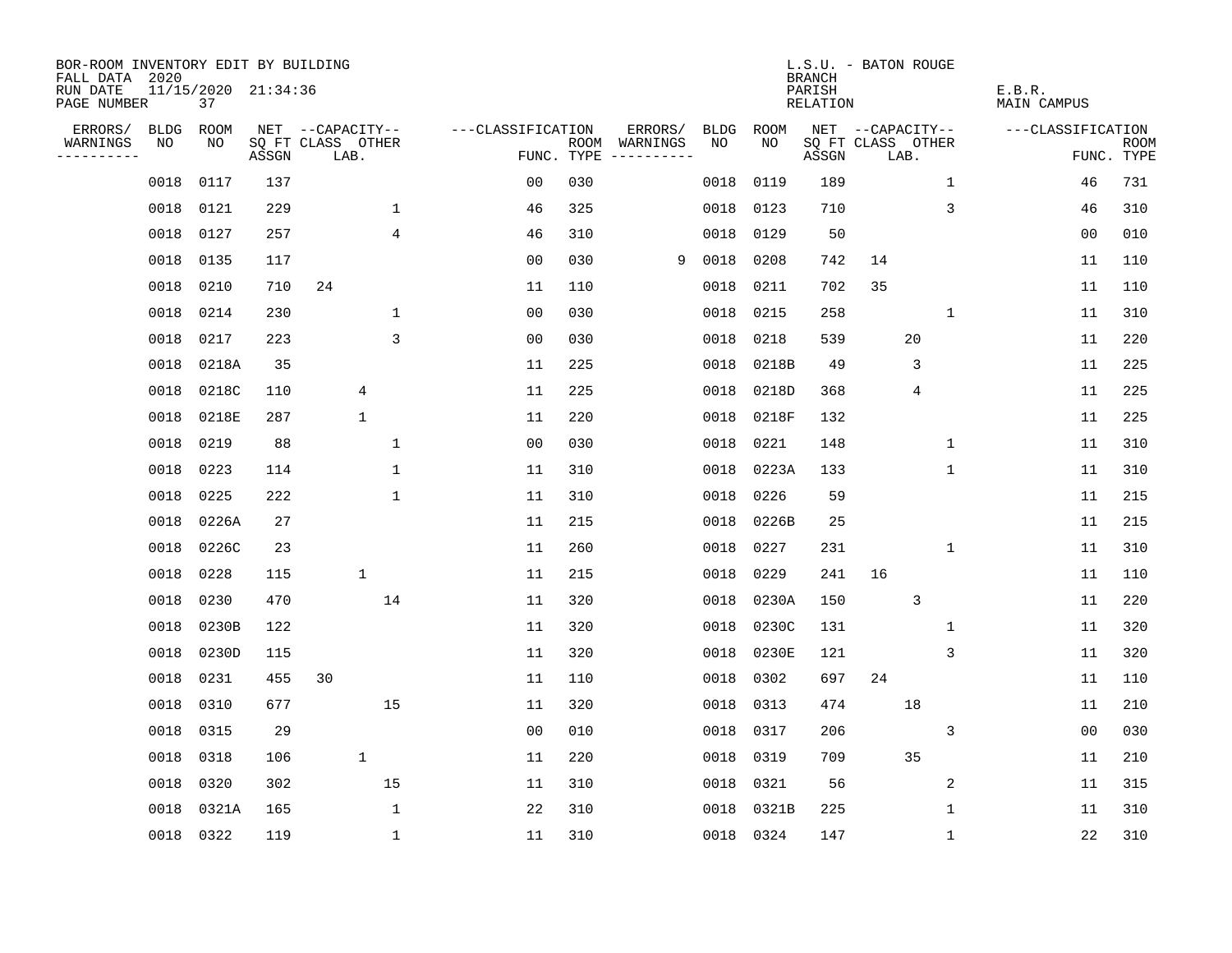| BOR-ROOM INVENTORY EDIT BY BUILDING<br>FALL DATA 2020 |                           |       |                           |                                    |     |                                      |      |                                                  | BRANCH             | L.S.U. - BATON ROUGE                                                                                                                                |                       |                                                                             |                           |
|-------------------------------------------------------|---------------------------|-------|---------------------------|------------------------------------|-----|--------------------------------------|------|--------------------------------------------------|--------------------|-----------------------------------------------------------------------------------------------------------------------------------------------------|-----------------------|-----------------------------------------------------------------------------|---------------------------|
| RUN DATE<br>PAGE NUMBER                               | 11/15/2020 21:34:36<br>38 |       |                           |                                    |     |                                      |      |                                                  | PARISH<br>RELATION |                                                                                                                                                     | E.B.R.<br>MAIN CAMPUS |                                                                             |                           |
| ERRORS/ BLDG ROOM<br>WARNINGS<br>NO<br>----------     | NO                        | ASSGN | SO FT CLASS OTHER<br>LAB. | NET --CAPACITY-- ---CLASSIFICATION |     | ROOM WARNINGS<br>FUNC. TYPE $------$ | NO   | NO                                               | ASSGN              | ERRORS/ BLDG ROOM NET --CAPACITY--  ---CLASSIFICATION<br>SQ FT CLASS OTHER<br>LAB.                                                                  |                       |                                                                             | <b>ROOM</b><br>FUNC. TYPE |
|                                                       | 0018 0325                 | 479   | 11                        | 11                                 | 310 |                                      | 0018 | 0326                                             | 266                |                                                                                                                                                     |                       | 00                                                                          | 030                       |
|                                                       | 0018 0329                 | 41    | 1                         | 11                                 | 210 |                                      |      | 0018 0329A                                       | 137                | $\mathbf{1}$                                                                                                                                        |                       | 11                                                                          | 210                       |
|                                                       | 0018 0329B                | 281   | $\mathbf{1}$              | 11                                 | 210 |                                      |      | 0018 0330                                        | 1396               | 28                                                                                                                                                  |                       | 11                                                                          | 210                       |
|                                                       | 0018 0334                 | 746   | 24                        | 11                                 | 210 |                                      |      | 0018 C0100                                       | 1557               |                                                                                                                                                     |                       | 00                                                                          | 020                       |
|                                                       | 0018 C0200                | 1406  |                           | 00                                 | 020 |                                      |      | 0018 C0300                                       | 1509               |                                                                                                                                                     |                       | 00                                                                          | 020                       |
|                                                       | 0018 C0301                | 101   |                           | 00                                 | 020 |                                      |      | 0018 S0100                                       | 251                |                                                                                                                                                     |                       | 00                                                                          | 020                       |
|                                                       | 0018 S0200                | 251   |                           | 00                                 | 020 |                                      |      | 0018 S0300                                       | 261                |                                                                                                                                                     |                       | 00                                                                          | 020                       |
|                                                       | 0018 0218C1               | 115   |                           | 11                                 | 225 |                                      |      | TOTAL NUMBER CLASSROOMS<br>TOTAL NUMBER LABS 210 |                    | TOTAL ASSIGNABLE & UNASSIGNABLE SQFT:<br>TOTAL NET ASSIGN SQ. FT. IN ROOM FILE<br>TOTAL NUMBER COMPUTER CLASSROOMS<br>TOTAL NUMBER SPECIAL LABS 220 |                       | 27,408<br>20,634<br>7<br>$\overline{1}$<br>$\overline{7}$<br>$\overline{4}$ |                           |
|                                                       | 0019 0101                 | 122   | 2                         | 22                                 | 255 |                                      |      |                                                  |                    | 0019 0101A 143 1                                                                                                                                    |                       | 22 255                                                                      |                           |
|                                                       | 0019 B0100                | 168   |                           | 81                                 | 810 |                                      |      | TOTAL NUMBER CLASSROOMS<br>TOTAL NUMBER LABS 210 |                    | TOTAL ASSIGNABLE & UNASSIGNABLE SQFT:<br>TOTAL NET ASSIGN SO. FT. IN ROOM FILE<br>TOTAL NUMBER COMPUTER CLASSROOMS<br>TOTAL NUMBER SPECIAL LABS 220 |                       | 433<br>433                                                                  |                           |
|                                                       | 0020 0101                 | 6517  | 41                        | 11                                 | 210 |                                      |      | 0020 0115                                        | 139                |                                                                                                                                                     |                       | 11                                                                          | 731                       |
|                                                       | 0020 0121                 | 381   | 20                        | 11                                 | 215 |                                      |      | 0020 0121A                                       | 152                | $\mathbf{1}$                                                                                                                                        |                       | 11                                                                          | 270                       |
|                                                       | 0020 0123                 | 77    |                           | 22                                 | 225 |                                      |      | 0020 0123A                                       | 193                | 2                                                                                                                                                   |                       | 22                                                                          | 225                       |
|                                                       | 0020 0123B                | 133   | $\mathbf{1}$              | 11                                 | 220 |                                      | 0020 | 0123C                                            | 138                | $\mathbf{1}$                                                                                                                                        |                       | 11                                                                          | 320                       |
| 0020                                                  | 0129                      | 111   | $\overline{4}$            | 00                                 | 030 |                                      | 0020 | 0133                                             | 4108               | 82                                                                                                                                                  |                       | 11                                                                          | 220                       |
|                                                       | 0020 0133A                | 348   |                           | 11                                 | 225 |                                      |      | 0020 0133B                                       | 287                |                                                                                                                                                     |                       | 11                                                                          | 225                       |
|                                                       | 0020 0137                 | 586   |                           | 11                                 | 225 |                                      |      | 0020 0150<br>TOTAL NUMBER CLASSROOMS             | 80                 | TOTAL ASSIGNABLE & UNASSIGNABLE SQFT: 13,250<br>TOTAL NET ASSIGN SQ. FT. IN ROOM FILE 13,059<br>TOTAL NUMBER COMPUTER CLASSROOMS                    |                       | 00 <sub>o</sub>                                                             | 030                       |

TOTAL NUMBER LABS 210 1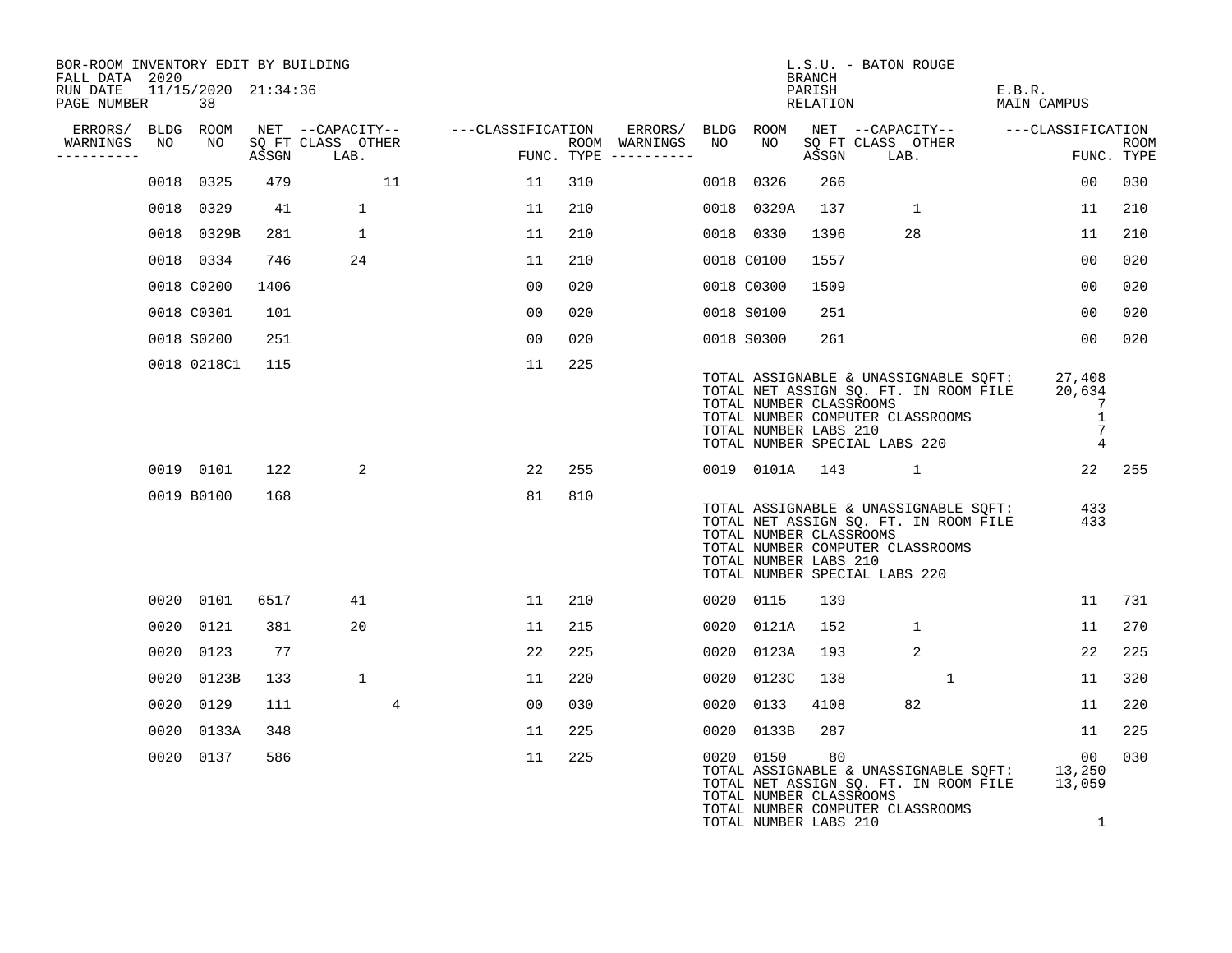| BOR-ROOM INVENTORY EDIT BY BUILDING<br>FALL DATA 2020<br>RUN DATE<br>PAGE NUMBER | 11/15/2020 21:34:36<br>39 |       |                                               |                   |     |                                                 |      |                                                                | <b>BRANCH</b><br>PARISH<br>RELATION | L.S.U. - BATON ROUGE                                                                                                                                |              | E.B.R.<br>MAIN CAMPUS                     |                           |
|----------------------------------------------------------------------------------|---------------------------|-------|-----------------------------------------------|-------------------|-----|-------------------------------------------------|------|----------------------------------------------------------------|-------------------------------------|-----------------------------------------------------------------------------------------------------------------------------------------------------|--------------|-------------------------------------------|---------------------------|
| ERRORS/<br>NO<br>WARNINGS<br>----------                                          | BLDG ROOM<br>NO           | ASSGN | NET --CAPACITY--<br>SQ FT CLASS OTHER<br>LAB. | ---CLASSIFICATION |     | ERRORS/<br>ROOM WARNINGS<br>FUNC. TYPE $------$ | NO   | BLDG ROOM<br>NO                                                | ASSGN                               | SQ FT CLASS OTHER<br>LAB.                                                                                                                           |              | NET --CAPACITY-- ---CLASSIFICATION        | <b>ROOM</b><br>FUNC. TYPE |
|                                                                                  |                           |       |                                               |                   |     |                                                 |      |                                                                |                                     | TOTAL NUMBER SPECIAL LABS 220                                                                                                                       |              | 2                                         |                           |
|                                                                                  | 0021 0001B 1095           |       |                                               | 11                | 270 |                                                 |      | 0021 0102                                                      | 54                                  |                                                                                                                                                     |              | 00                                        | 030                       |
|                                                                                  | 0021 0104                 | 136   | 5                                             | 11                | 730 |                                                 |      | 0021 0104A                                                     | 54                                  |                                                                                                                                                     | 1            | 11                                        | 310                       |
|                                                                                  | 0021 0108                 | 139   | $\mathbf{1}$                                  | 11                | 270 |                                                 |      | 0021 0110                                                      | 118                                 | $\mathbf{1}$                                                                                                                                        |              | 11                                        | 270                       |
| 0021                                                                             | 0112                      | 110   | $\mathbf 1$                                   | 11                | 270 |                                                 |      | 0021 0116                                                      | 518                                 |                                                                                                                                                     | $\mathbf{1}$ | 11                                        | 310                       |
|                                                                                  | 0021 0118                 | 118   | 2                                             | 11                | 270 |                                                 |      | 0021 0120                                                      | 118                                 | $\mathbf{1}$                                                                                                                                        |              | 11                                        | 270                       |
|                                                                                  | 0021 0122                 | 112   | 1                                             | 11                | 270 |                                                 |      | 0021 0126                                                      | 724                                 | 15                                                                                                                                                  |              | 11                                        | 720                       |
|                                                                                  | 0021 0128                 | 830   | 20                                            | 11                | 220 |                                                 |      | 0021 0134                                                      | 143                                 |                                                                                                                                                     | 4            | 00                                        | 030                       |
|                                                                                  | 0021 0136                 | 148   | 2                                             | 0 <sub>0</sub>    | 030 |                                                 | 0021 | 0204                                                           | 558                                 | 10                                                                                                                                                  |              | 11                                        | 210                       |
|                                                                                  | 0021 0210                 | 170   | 4                                             | 11                | 731 |                                                 |      | 0021 0212                                                      | 94                                  | $\mathbf{1}$                                                                                                                                        |              | 11                                        | 270                       |
|                                                                                  | 0021 0216                 | 552   | 20                                            | 11                | 210 |                                                 |      | 0021 0218                                                      | 100                                 |                                                                                                                                                     | 1            | 11                                        | 731                       |
|                                                                                  | 0021 0220                 | 99    | $\mathbf{1}$                                  | 11                | 731 |                                                 |      | 0021 0222                                                      | 90                                  |                                                                                                                                                     | $\mathbf 1$  | 11                                        | 731                       |
|                                                                                  | 0021 0224                 | 94    |                                               | 11                | 731 |                                                 |      | 0021 0226                                                      | 1119                                | 40                                                                                                                                                  |              | 11                                        | 210                       |
|                                                                                  | 0021 0230                 | 522   | 10                                            | 11                | 270 |                                                 |      | 0021 0234                                                      | 131                                 |                                                                                                                                                     | 8            | 00                                        | 030                       |
|                                                                                  | 0021 C0100                | 743   |                                               | 00                | 020 |                                                 |      | 0021 C0200                                                     | 700                                 |                                                                                                                                                     |              | 00                                        | 020                       |
|                                                                                  | 0021 S0100                | 108   |                                               | 00                | 020 |                                                 |      | 0021 S0200<br>TOTAL NUMBER CLASSROOMS<br>TOTAL NUMBER LABS 210 | 96                                  | TOTAL ASSIGNABLE & UNASSIGNABLE SQFT:<br>TOTAL NET ASSIGN SQ. FT. IN ROOM FILE<br>TOTAL NUMBER COMPUTER CLASSROOMS<br>TOTAL NUMBER SPECIAL LABS 220 |              | 00<br>9,593<br>7,470<br>3<br>$\mathbf{1}$ | 020                       |
|                                                                                  | 0022 0134 1350            |       | $\mathbf{1}$                                  | 11                | 210 |                                                 |      | TOTAL NUMBER CLASSROOMS<br>TOTAL NUMBER LABS 210               |                                     | TOTAL ASSIGNABLE & UNASSIGNABLE SQFT:<br>TOTAL NET ASSIGN SQ. FT. IN ROOM FILE<br>TOTAL NUMBER COMPUTER CLASSROOMS<br>TOTAL NUMBER SPECIAL LABS 220 |              | 1,350<br>1,350<br>1                       |                           |
| 0023                                                                             | 0028                      | 400   | 1                                             | 11                | 270 |                                                 |      | 0023 0038                                                      | 16                                  |                                                                                                                                                     |              | 11                                        | 225                       |
| 0023                                                                             | 0048                      | 400   | 1                                             | 11                | 270 |                                                 |      | 0023 0140                                                      | 256                                 | 2                                                                                                                                                   |              | 11                                        | 270                       |
|                                                                                  | 0023 0140A                | 217   | 2                                             | 11                | 270 |                                                 |      | 0023 0142                                                      | 158                                 |                                                                                                                                                     | 2            | 46                                        | 310                       |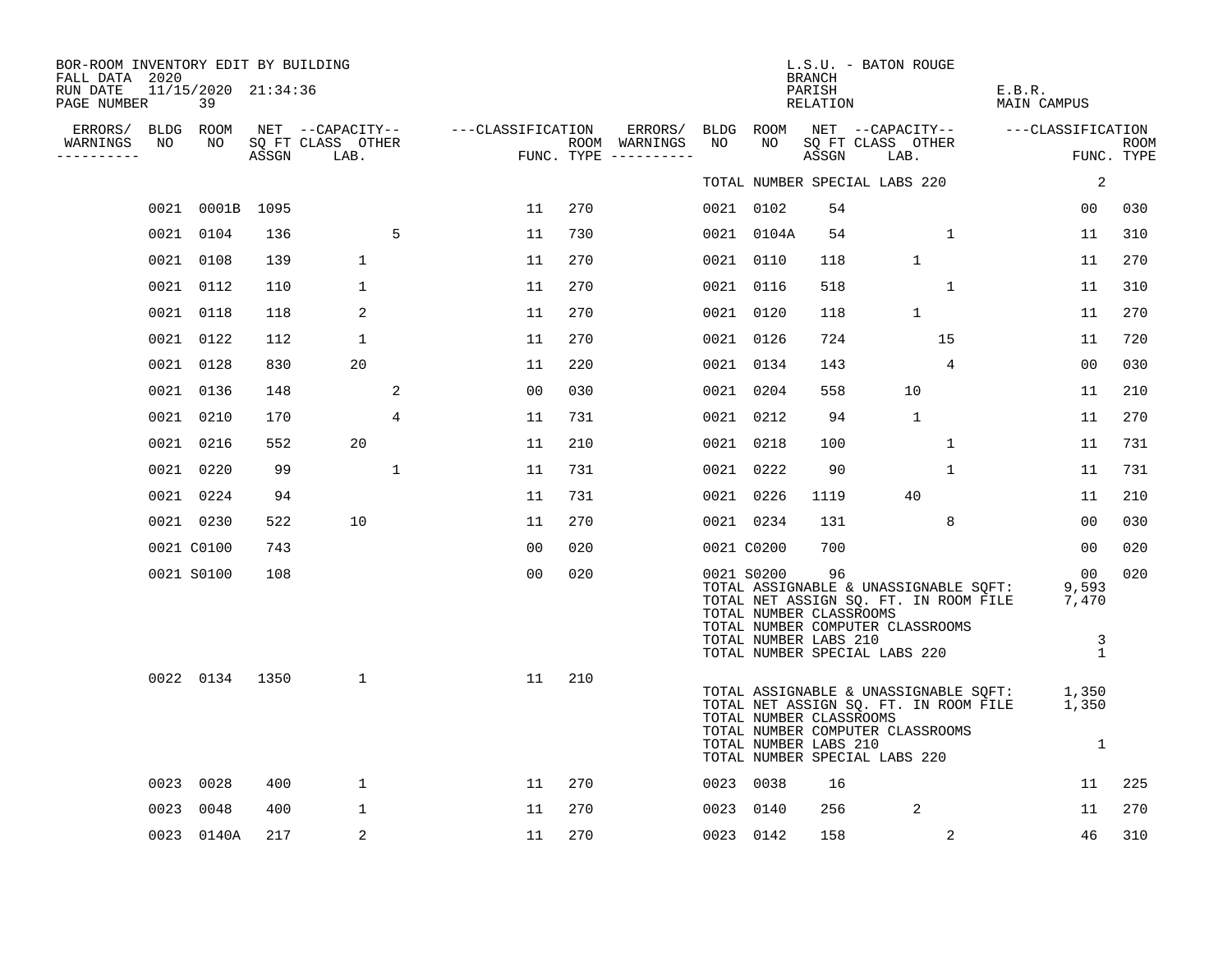| BOR-ROOM INVENTORY EDIT BY BUILDING<br>FALL DATA 2020 |             |                           |       |                           |              |                   |     |                                      |      |                                                                | <b>BRANCH</b>      | L.S.U. - BATON ROUGE                                                                                                                                |                                                        |                    |
|-------------------------------------------------------|-------------|---------------------------|-------|---------------------------|--------------|-------------------|-----|--------------------------------------|------|----------------------------------------------------------------|--------------------|-----------------------------------------------------------------------------------------------------------------------------------------------------|--------------------------------------------------------|--------------------|
| RUN DATE<br>PAGE NUMBER                               |             | 11/15/2020 21:34:36<br>40 |       |                           |              |                   |     |                                      |      |                                                                | PARISH<br>RELATION |                                                                                                                                                     | E.B.R.<br>MAIN CAMPUS                                  |                    |
| ERRORS/                                               | <b>BLDG</b> | ROOM                      |       | NET --CAPACITY--          |              | ---CLASSIFICATION |     | ERRORS/                              |      | BLDG ROOM                                                      |                    | NET --CAPACITY--                                                                                                                                    | ---CLASSIFICATION                                      |                    |
| WARNINGS<br>---------                                 | NO          | NO.                       | ASSGN | SO FT CLASS OTHER<br>LAB. |              |                   |     | ROOM WARNINGS<br>FUNC. TYPE $------$ | NO.  | NO.                                                            | ASSGN              | SO FT CLASS OTHER<br>LAB.                                                                                                                           |                                                        | ROOM<br>FUNC. TYPE |
|                                                       | 0023        | 0144                      | 160   | 2                         |              | 11                | 270 |                                      | 0023 | 0146                                                           | 512                | 2                                                                                                                                                   | 11                                                     | 210                |
|                                                       | 0023        | 0148                      | 168   |                           | 2            | 11                | 310 |                                      |      | 0023 0152                                                      | 174                | $\mathbf{1}$                                                                                                                                        | 11                                                     | 215                |
|                                                       |             | 0023 0154                 | 1033  | 30                        |              | 11                | 210 |                                      |      | 0023 0156                                                      | 158                | 2                                                                                                                                                   | 11                                                     | 270                |
|                                                       | 0023        | 0158                      | 225   |                           |              | 11                | 215 |                                      |      | 0023 0158A                                                     | 410                | 2                                                                                                                                                   | 00                                                     | 030                |
|                                                       | 0023        | 0162                      | 217   | $\mathbf{1}$              |              | 11                | 225 |                                      |      | 0023 0238                                                      | 88                 | $\mathbf{1}$                                                                                                                                        | 11                                                     | 270                |
|                                                       |             | 0023 0240                 | 930   | 18                        |              | 11                | 270 |                                      |      | 0023 0244                                                      | 85                 | $\mathbf{1}$                                                                                                                                        | 11                                                     | 270                |
|                                                       |             | 0023 0246                 | 102   |                           | $\mathbf{1}$ | 11                | 310 |                                      |      | 0023 0248                                                      | 96                 | $\mathbf{1}$                                                                                                                                        | 11                                                     | 310                |
|                                                       |             | 0023 0250                 | 15    |                           |              | 00                | 020 |                                      |      | 0023 0250A                                                     | 146                | 6                                                                                                                                                   | 81                                                     | 081                |
|                                                       |             | 0023 0254                 | 1365  | 17                        |              | 11                | 270 |                                      |      | 0023 0258                                                      | 988                | 18                                                                                                                                                  | 11                                                     | 220                |
|                                                       |             | 0023 C0000                | 45    |                           |              | 0 <sub>0</sub>    | 020 |                                      |      | 0023 C0100                                                     | 612                |                                                                                                                                                     | 00                                                     | 020                |
|                                                       |             | 0023 C0200                | 520   |                           |              | 00                | 020 |                                      |      | 0023 S0000                                                     | 78                 |                                                                                                                                                     | 00                                                     | 020                |
|                                                       |             | 0023 S0100                | 170   |                           |              | 00                | 020 |                                      |      | 0023 S0200<br>TOTAL NUMBER CLASSROOMS<br>TOTAL NUMBER LABS 210 | 41                 | TOTAL ASSIGNABLE & UNASSIGNABLE SQFT:<br>TOTAL NET ASSIGN SQ. FT. IN ROOM FILE<br>TOTAL NUMBER COMPUTER CLASSROOMS<br>TOTAL NUMBER SPECIAL LABS 220 | 00<br>9,785<br>7,894<br>$\overline{a}$<br>$\mathbf{1}$ | 020                |
|                                                       |             | 0024 0056                 | 300   | 12                        |              | 11                | 270 |                                      |      | 0024 0060                                                      | 222                |                                                                                                                                                     | 00                                                     | 020                |
|                                                       |             | 0024 0066                 | 135   |                           | $\mathbf 1$  | 11                | 315 |                                      |      | 0024 0066A                                                     | 42                 | $\mathbf{1}$                                                                                                                                        | 11                                                     | 270                |
|                                                       |             | 0024 0066B                | 42    |                           | $\mathbf{1}$ | 00                | 030 |                                      |      | 0024 0066C                                                     | 56                 |                                                                                                                                                     | 11                                                     | 270                |
|                                                       |             | 0024 0168                 | 135   |                           | 4            | 0 <sub>0</sub>    | 030 |                                      |      | 0024 0170                                                      | 2773               | 16                                                                                                                                                  | 11                                                     | 270                |
|                                                       |             | 0024 0170B 1360           |       | 12                        |              | 11                | 270 |                                      |      | TOTAL NUMBER CLASSROOMS<br>TOTAL NUMBER LABS 210               |                    | TOTAL ASSIGNABLE & UNASSIGNABLE SQFT:<br>TOTAL NET ASSIGN SQ. FT. IN ROOM FILE<br>TOTAL NUMBER COMPUTER CLASSROOMS<br>TOTAL NUMBER SPECIAL LABS 220 | 5,065<br>4,666                                         |                    |
|                                                       |             | 0025 0178                 | 2800  | 57                        |              | 11                | 220 |                                      |      | 0025 0178A                                                     | 204                | $\mathbf{1}$                                                                                                                                        | 11                                                     | 270                |
|                                                       | 0025        | 0178B                     | 143   | 1                         |              | 11                | 270 |                                      | 0025 | 0178C                                                          | 110                | $\mathbf{1}$                                                                                                                                        | 11                                                     | 620                |
|                                                       |             | 0025 0178D                | 184   |                           | $\mathbf 1$  | 11                | 731 |                                      |      | 0025 0178E                                                     | 61                 | $\mathbf{1}$                                                                                                                                        | 11                                                     | 220                |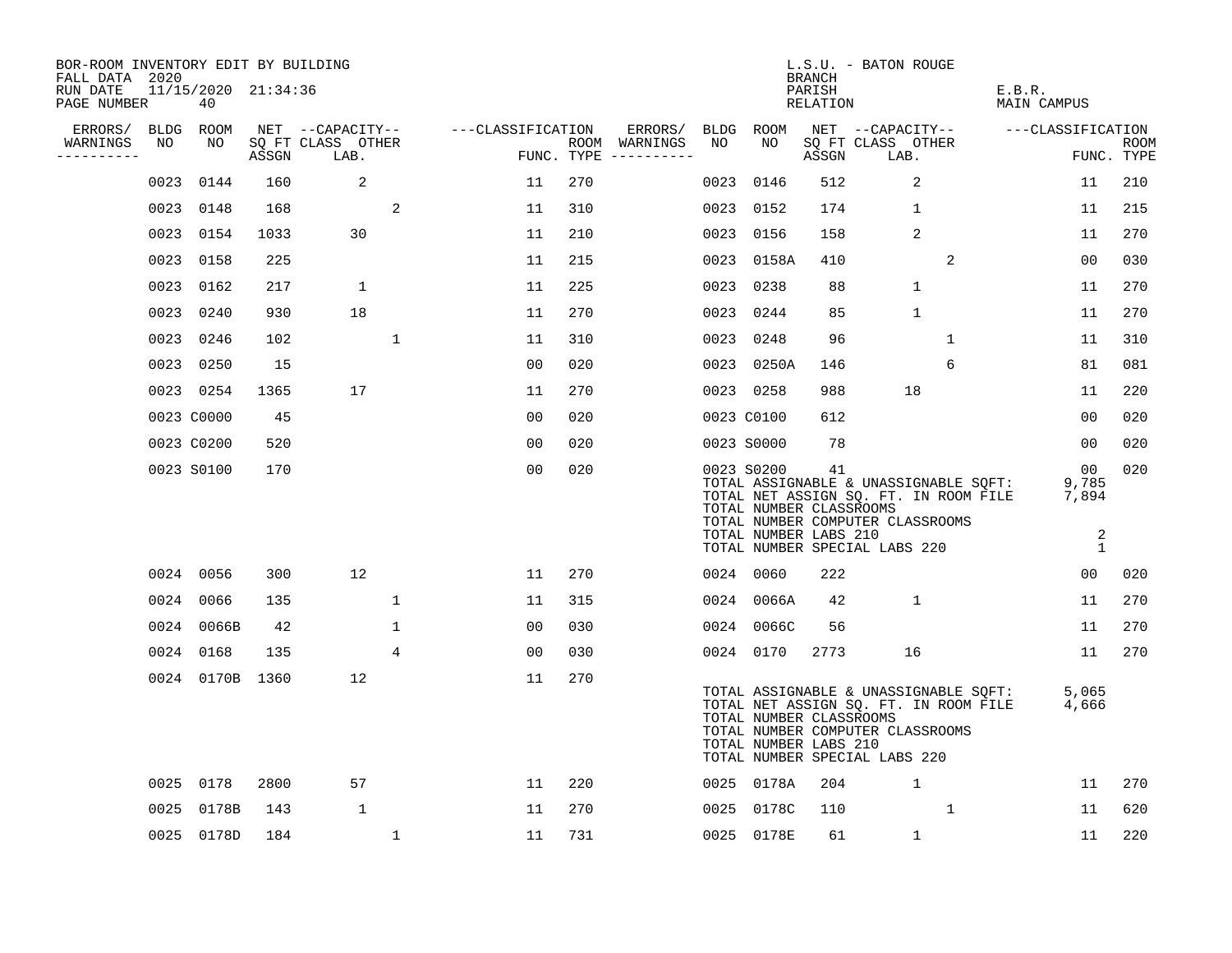| BOR-ROOM INVENTORY EDIT BY BUILDING<br>FALL DATA 2020 |             |                           |       |                           |                   |            |               |      |                                                  | BRANCH             | L.S.U. - BATON ROUGE                                                                                                                                |                                  |                           |
|-------------------------------------------------------|-------------|---------------------------|-------|---------------------------|-------------------|------------|---------------|------|--------------------------------------------------|--------------------|-----------------------------------------------------------------------------------------------------------------------------------------------------|----------------------------------|---------------------------|
| RUN DATE<br>PAGE NUMBER                               |             | 11/15/2020 21:34:36<br>41 |       |                           |                   |            |               |      |                                                  | PARISH<br>RELATION |                                                                                                                                                     | E.B.R.<br><b>MAIN CAMPUS</b>     |                           |
| ERRORS/                                               | <b>BLDG</b> | ROOM                      |       | NET --CAPACITY--          | ---CLASSIFICATION |            | ERRORS/       |      | BLDG ROOM                                        |                    | NET --CAPACITY--                                                                                                                                    | ---CLASSIFICATION                |                           |
| WARNINGS<br>----------                                | NO          | NO                        | ASSGN | SQ FT CLASS OTHER<br>LAB. |                   | FUNC. TYPE | ROOM WARNINGS | NO   | NO.                                              | ASSGN              | SQ FT CLASS OTHER<br>LAB.                                                                                                                           |                                  | <b>ROOM</b><br>FUNC. TYPE |
|                                                       | 0025        | 0178F                     | 162   | $\mathbf{1}$              | 11                | 270        |               |      | 0025 0276                                        | 276                | $\overline{4}$                                                                                                                                      | 11                               | 730                       |
|                                                       |             | 0025 M0233                | 1257  |                           | 11                | 731        |               |      | 0025 M0241                                       | 643                |                                                                                                                                                     | 11                               | 731                       |
|                                                       |             | 0025 M0278                | 762   |                           | 11                | 731        |               |      | 0025 M0280                                       | 1227               |                                                                                                                                                     | 11                               | 731                       |
|                                                       |             | 0025 0178E1               | 124   | $\mathbf{1}$              | 11                | 220        |               |      | TOTAL NUMBER CLASSROOMS<br>TOTAL NUMBER LABS 210 |                    | TOTAL ASSIGNABLE & UNASSIGNABLE SQFT:<br>TOTAL NET ASSIGN SQ. FT. IN ROOM FILE<br>TOTAL NUMBER COMPUTER CLASSROOMS<br>TOTAL NUMBER SPECIAL LABS 220 | 7,953<br>7,953<br>$\overline{3}$ |                           |
|                                                       | 0026        | 0001                      | 418   |                           | 81                | 081        |               |      | 0026 0001A                                       | 137                |                                                                                                                                                     | 81                               | 081                       |
|                                                       | 0026        | 0001B                     | 115   |                           | 81                | 081        |               | 0026 | 0001C                                            | 187                |                                                                                                                                                     | 81                               | 081                       |
|                                                       | 0026        | 0002                      | 575   |                           | 44                | 350        |               | 0026 | 0003                                             | 47                 |                                                                                                                                                     | 0 <sub>0</sub>                   | 030                       |
|                                                       | 0026        | 0004                      | 351   |                           | 81                | 081        |               | 0026 | 0004A                                            | 117                |                                                                                                                                                     | 81                               | 081                       |
|                                                       | 0026        | 0005                      | 360   |                           | 81                | 081        |               | 0026 | 0005A                                            | 162                |                                                                                                                                                     | 81                               | 081                       |
|                                                       | 0026        | 0006                      | 174   |                           | 81                | 081        |               | 0026 | 0007                                             | 190                |                                                                                                                                                     | 81                               | 081                       |
|                                                       | 0026        | 0007A                     | 170   |                           | 81                | 081        |               | 0026 | 0007B                                            | 107                |                                                                                                                                                     | 81                               | 081                       |
|                                                       | 0026        | 0008                      | 68    |                           | 81                | 081        |               | 0026 | 0009                                             | 17                 |                                                                                                                                                     | 81                               | 081                       |
|                                                       | 0026        | 0009A                     | 135   |                           | 81                | 081        |               | 0026 | 0010                                             | 231                |                                                                                                                                                     | 81                               | 081                       |
|                                                       | 0026        | 0011                      | 100   |                           | 81                | 081        |               | 0026 | 0012                                             | 128                |                                                                                                                                                     | 81                               | 081                       |
|                                                       | 0026        | 0012A                     | 133   |                           | 81                | 081        |               | 0026 | 0013                                             | 71                 |                                                                                                                                                     | 0 <sub>0</sub>                   | 010                       |
|                                                       | 0026        | 0014                      | 155   |                           | 81                | 081        |               | 0026 | 0014A                                            | 143                |                                                                                                                                                     | 81                               | 081                       |
|                                                       | 0026        | 0014B                     | 145   |                           | 81                | 081        |               | 0026 | 0015                                             | 230                | $\overline{4}$                                                                                                                                      | 0 <sub>0</sub>                   | 030                       |
|                                                       | 0026        | 0016                      | 137   | 7                         | 22                | 250        |               | 0026 | 0018                                             | 193                | 10                                                                                                                                                  | 22                               | 250                       |
|                                                       | 0026        | 0020                      | 375   | 8                         | 46                | 350        |               | 0026 | 0021                                             | 166                | $\overline{4}$                                                                                                                                      | 00                               | 030                       |
|                                                       | 0026        | 0022                      | 227   | 11                        | 11                | 310        |               | 0026 | 0023                                             | 248                |                                                                                                                                                     | 00                               | 030                       |
|                                                       | 0026        | 0023A                     | 375   |                           | 0 <sub>0</sub>    | 030        |               | 0026 | 0024                                             | 248                | 3                                                                                                                                                   | 44                               | 310                       |
|                                                       | 0026        | 0025                      | 281   | 5                         | 44                | 731        |               | 0026 | 0025A                                            | 21                 | $\mathbf 1$                                                                                                                                         | 51                               | 315                       |
|                                                       |             | 0026 0025B                | 21    | $\mathbf 1$               | 51                | 315        |               |      | 0026 0025C                                       | 223                | $\overline{2}$                                                                                                                                      | 51                               | 315                       |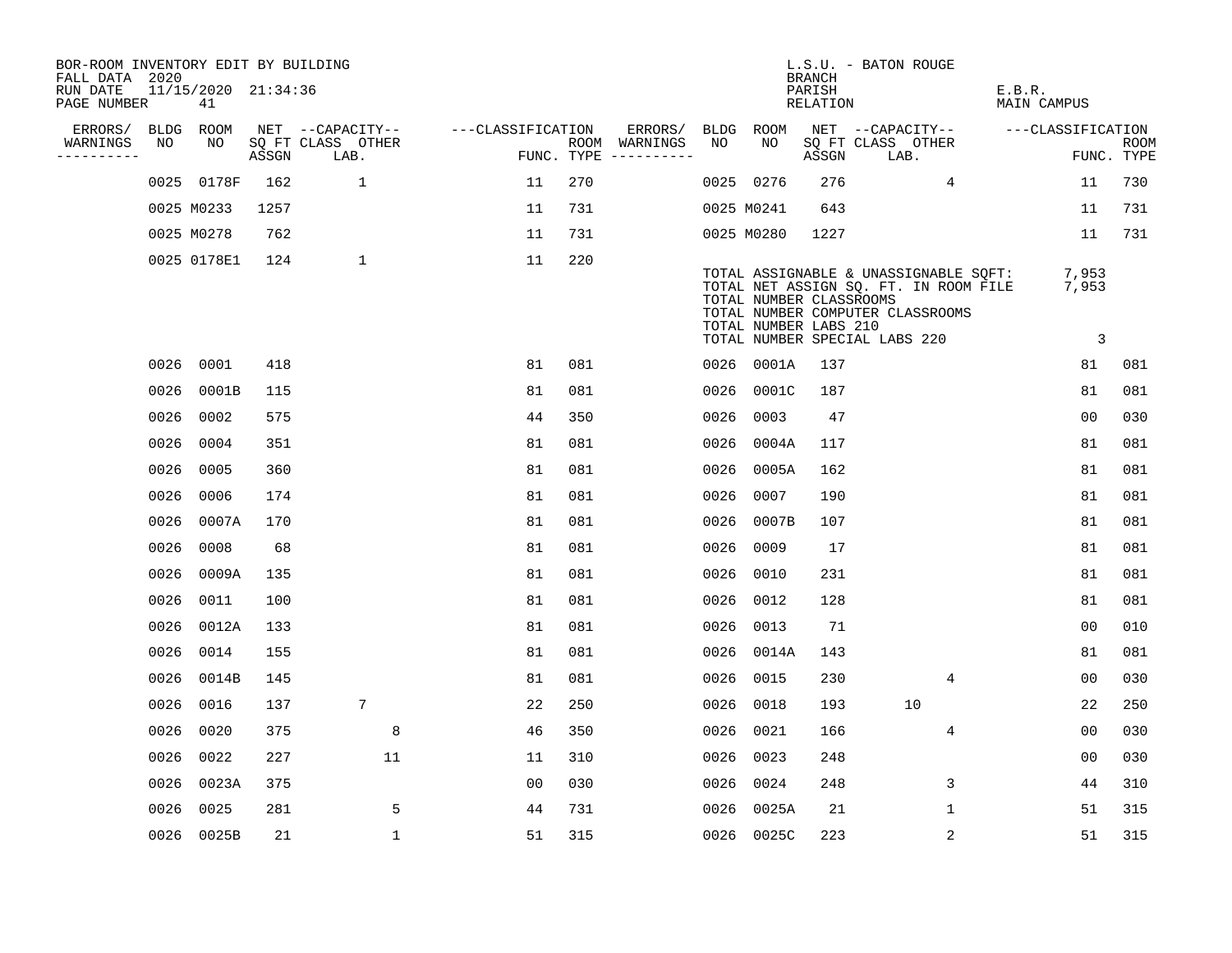| BOR-ROOM INVENTORY EDIT BY BUILDING       |             |                           |       |                           |                   |            |               |             |           | <b>BRANCH</b>      | L.S.U. - BATON ROUGE      |                              |                           |
|-------------------------------------------|-------------|---------------------------|-------|---------------------------|-------------------|------------|---------------|-------------|-----------|--------------------|---------------------------|------------------------------|---------------------------|
| FALL DATA 2020<br>RUN DATE<br>PAGE NUMBER |             | 11/15/2020 21:34:36<br>42 |       |                           |                   |            |               |             |           | PARISH<br>RELATION |                           | E.B.R.<br><b>MAIN CAMPUS</b> |                           |
| ERRORS/                                   | <b>BLDG</b> | ROOM                      |       | NET --CAPACITY--          | ---CLASSIFICATION |            | ERRORS/       | <b>BLDG</b> | ROOM      |                    | NET --CAPACITY--          | ---CLASSIFICATION            |                           |
| WARNINGS<br>----------                    | NO          | NO                        | ASSGN | SQ FT CLASS OTHER<br>LAB. |                   | FUNC. TYPE | ROOM WARNINGS | NO          | NO.       | ASSGN              | SQ FT CLASS OTHER<br>LAB. |                              | <b>ROOM</b><br>FUNC. TYPE |
|                                           | 0026        | 0025D                     | 46    |                           | 0 <sub>0</sub>    | 030        |               | 0026        | 0025E     | 458                |                           | 51                           | 315                       |
|                                           | 0026        | 0026                      | 504   | 12                        | 44                | 310        |               | 0026        | 0027      | 103                |                           | 44                           | 315                       |
|                                           | 0026        | 0027A                     | 183   | $\mathbf{1}$              | 44                | 310        |               | 0026        | 0027B     | 187                | 2                         | 44                           | 310                       |
|                                           | 0026        | 0028                      | 20    |                           | 44                | 315        |               | 0026        | 0028A     | 135                | 2                         | 44                           | 320                       |
|                                           | 0026        | 0029                      | 322   | 20                        | 44                | 350        |               | 0026        | 0030      | 49                 |                           | 0 <sub>0</sub>               | 030                       |
|                                           | 0026        | 0031                      | 392   | 1                         | 44                | 314        |               | 0026        | 0031A     | 147                |                           | 44                           | 315                       |
|                                           | 0026        | 0031B                     | 221   | 1                         | 44                | 310        |               | 0026        | 0031C     | 114                | 2                         | 44                           | 310                       |
|                                           | 0026        | 0031D                     | 114   | $\mathbf{1}$              | 44                | 310        |               | 0026        | 0031E     | 149                | $\mathbf{1}$              | 44                           | 310                       |
|                                           | 0026        | 0031F                     | 126   | 2                         | 44                | 310        |               | 0026        | 0033      | 282                |                           | 0 <sub>0</sub>               | 030                       |
|                                           | 0026        | 0033A                     | 86    |                           | 0 <sub>0</sub>    | 030        |               | 0026        | 0040      | 186                |                           | 0 <sub>0</sub>               | 030                       |
|                                           | 0026        | 0056                      | 2455  |                           | 92                | 720        |               | 0026        | 0056A     | 1229               |                           | 92                           | 731                       |
|                                           | 0026        | 0056B 1429                |       |                           | 92                | 720        |               | 0026        | 0056C     | 127                |                           | 92                           | 725                       |
|                                           | 0026        | 0056D                     | 94    |                           | 92                | 725        |               | 0026        | 0056E     | 307                |                           | 92                           | 720                       |
|                                           | 0026        | 0101                      | 123   | 1                         | 11                | 310        |               | 0026        | 0102      | 565                | $\mathbf 1$               | 46                           | 314                       |
|                                           | 0026        | 0103                      | 575   | 44                        | 11                | 110        |               | 0026        | 0104      | 46                 |                           | 00                           | 030                       |
|                                           | 0026        | 0105                      | 177   | 1                         | 11                | 310        |               | 0026        | 0106      | 181                | 1                         | 11                           | 310                       |
|                                           | 0026        | 0107                      | 166   | 1                         | 11                | 310        |               | 0026        | 0108      | 168                | 1                         | 11                           | 310                       |
|                                           | 0026        | 0109                      | 543   | 42                        | 11                | 110        |               | 0026        | 0110      | 160                | $\mathbf{1}$              | 11                           | 310                       |
|                                           | 0026        | 0111                      | 501   | 35                        | 11                | 110        |               | 0026        | 0112      | 162                | $\mathbf{1}$              | 77                           | 310                       |
|                                           | 0026        | 0113                      | 164   | $\mathbf{1}$              | 11                | 310        |               | 0026        | 0114      | 223                | 5                         | 0 <sub>0</sub>               | 030                       |
|                                           | 0026        | 0115                      | 168   | 1                         | 11                | 310        |               | 0026        | 0116      | 160                | 15                        | 46                           | 325                       |
|                                           | 0026        | 0117                      | 192   | 1                         | 11                | 310        |               | 0026        | 0118      | 118                | $\mathbf 1$               | 11                           | 310                       |
|                                           | 0026        | 0119                      | 277   |                           | 0 <sub>0</sub>    | 030        |               | 0026        | 0120      | 294                |                           | 0 <sub>0</sub>               | 030                       |
|                                           | 0026        | 0121                      | 117   | $\mathbf 1$               | 11                | 310        |               | 0026        | 0122      | 146                | $\mathbf 1$               | 11                           | 310                       |
|                                           | 0026        | 0123                      | 179   | $\mathbf{1}$              | 11                | 310        |               | 0026        | 0124      | 190                | $\mathbf 1$               | 11                           | 310                       |
|                                           |             | 0026 0125                 | 222   | 9                         | 0 <sub>0</sub>    | 030        |               |             | 0026 0126 | 160                | $\mathbf{1}$              | 11                           | 310                       |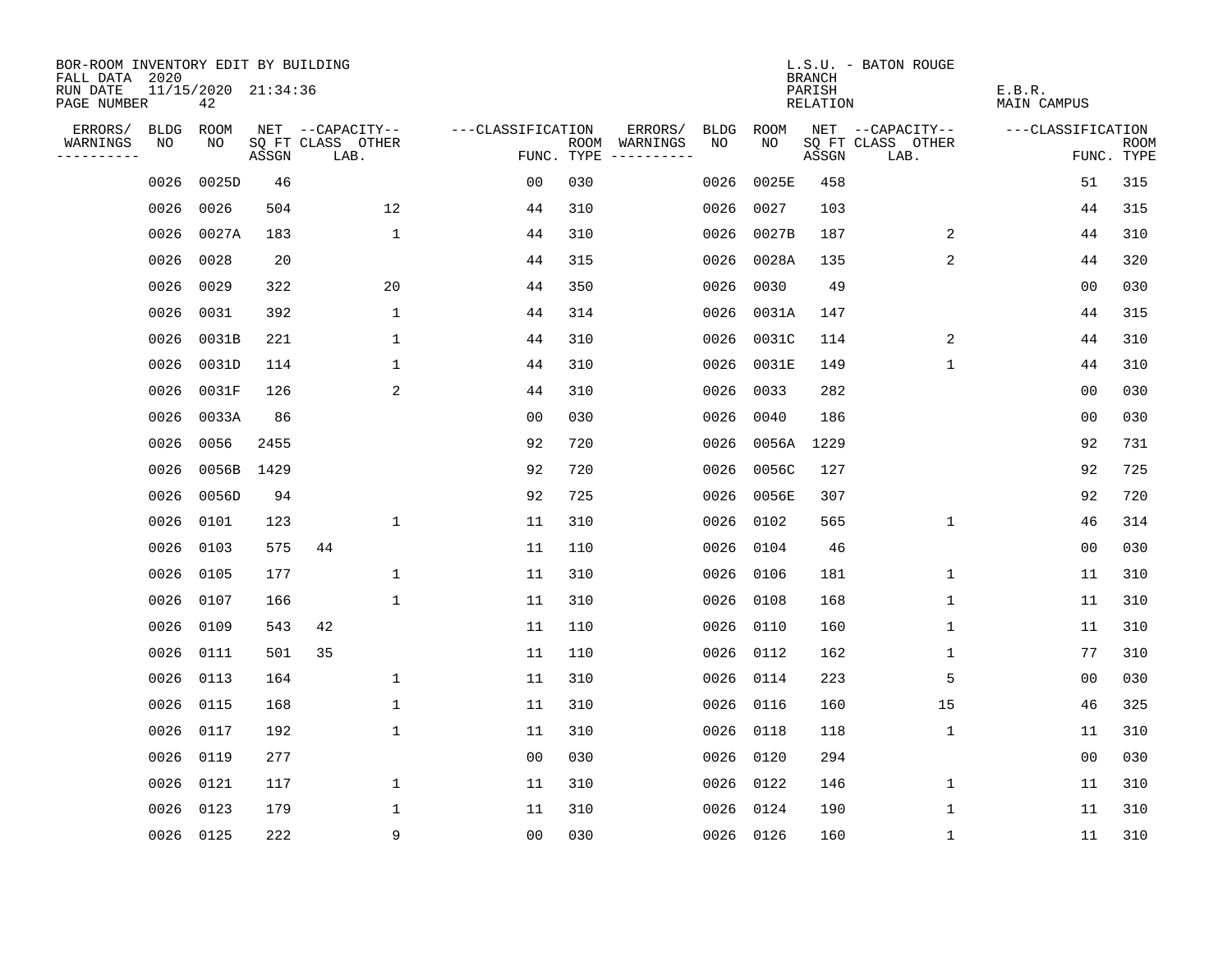| BOR-ROOM INVENTORY EDIT BY BUILDING<br>FALL DATA 2020 |             |                           |       |                           |              |                   |                    |                                  |             |             | <b>BRANCH</b>      | L.S.U. - BATON ROUGE      |              |                       |             |
|-------------------------------------------------------|-------------|---------------------------|-------|---------------------------|--------------|-------------------|--------------------|----------------------------------|-------------|-------------|--------------------|---------------------------|--------------|-----------------------|-------------|
| RUN DATE<br>PAGE NUMBER                               |             | 11/15/2020 21:34:36<br>43 |       |                           |              |                   |                    |                                  |             |             | PARISH<br>RELATION |                           |              | E.B.R.<br>MAIN CAMPUS |             |
| ERRORS/                                               | <b>BLDG</b> | ROOM                      |       | NET --CAPACITY--          |              | ---CLASSIFICATION |                    | ERRORS/                          | <b>BLDG</b> | <b>ROOM</b> |                    | NET --CAPACITY--          |              | ---CLASSIFICATION     |             |
| WARNINGS<br>.                                         | NO          | NO                        | ASSGN | SQ FT CLASS OTHER<br>LAB. |              |                   | ROOM<br>FUNC. TYPE | WARNINGS<br>$-- - - - - - - - -$ | NO          | NO.         | ASSGN              | SQ FT CLASS OTHER<br>LAB. |              | FUNC. TYPE            | <b>ROOM</b> |
|                                                       | 0026        | 0127                      | 495   | 36                        |              | 11                | 110                |                                  | 0026        | 0128        | 154                |                           | $\mathbf 1$  | 11                    | 310         |
|                                                       | 0026        | 0129                      | 174   |                           | $\mathbf 1$  | 11                | 310                |                                  | 0026        | 0130        | 554                | 37                        |              | 11                    | 110         |
|                                                       | 0026        | 0131                      | 168   |                           | 1            | 46                | 310                |                                  | 0026        | 0132        | 160                |                           | $\mathbf{1}$ | 22                    | 310         |
|                                                       | 0026        | 0133                      | 187   |                           | 4            | 46                | 315                |                                  | 0026        | 0134        | 50                 |                           |              | 0 <sub>0</sub>        | 030         |
|                                                       | 0026        | 0135                      | 175   |                           | 1            | 11                | 310                |                                  | 0026        | 0136        | 799                |                           | 3            | 11                    | 314         |
|                                                       | 0026        | 0136A                     | 194   |                           | 1            | 22                | 325                |                                  | 0026        | 0136B       | 202                |                           | $\mathbf 1$  | 11                    | 310         |
|                                                       | 0026        | 0136C                     | 116   |                           | $\mathbf{1}$ | 46                | 310                |                                  | 0026        | 0136D       | 79                 |                           |              | 46                    | 731         |
|                                                       | 0026        | 0137                      | 1712  | 114                       |              | 11                | 210                |                                  | 0026        | 0139        | 228                | 13                        |              | 11                    | 215         |
|                                                       | 0026        | 0140                      | 510   |                           | 10           | 22                | 310                |                                  | 0026        | 0140A       | 224                |                           | 8            | 22                    | 310         |
|                                                       | 0026        | 0140B                     | 220   |                           | 1            | 22                | 310                |                                  | 0026        | 0140C       | 599                | 12                        |              | 22                    | 250         |
|                                                       | 0026        | 0140D                     | 614   |                           |              | 46                | 731                |                                  | 0026        | 0142        | 613                |                           |              | 44                    | 710         |
|                                                       | 0026        | 0143                      | 3644  | 290                       |              | 11                | 110                |                                  | 0026        | 0144        | 394                |                           | 25           | 11                    | 310         |
|                                                       | 0026        | 0145                      | 1209  | 94                        |              | 11                | 110                |                                  | 0026        | 0146        | 94                 |                           | 1            | 46                    | 731         |
|                                                       | 0026        | 0147                      | 108   |                           | 1            | 11                | 310                |                                  | 0026        | 0148        | 117                |                           | 1            | 11                    | 310         |
|                                                       | 0026        | 0149                      | 275   |                           |              | 0 <sub>0</sub>    | 030                |                                  | 0026        | 0150        | 34                 |                           |              | 0 <sub>0</sub>        | 010         |
|                                                       | 0026        | 0151                      | 1450  | 97                        |              | 11                | 220                |                                  | 0026        | 0151A       | 133                | $\mathbf{1}$              |              | 11                    | 220         |
|                                                       | 0026        | 0151B                     | 95    | 1                         |              | 11                | 225                |                                  | 0026        | 0151C       | 95                 | $\mathbf{1}$              |              | 11                    | 220         |
|                                                       | 0026        | 0151D                     | 99    | $\mathbf 1$               |              | 11                | 220                |                                  | 0026        | 0151E       | 92                 | $\mathbf{1}$              |              | 11                    | 220         |
|                                                       | 0026        | 0151F                     | 102   |                           | 1            | 11                | 310                |                                  | 0026        | 0151G       | 93                 |                           | 1            | 11                    | 310         |
|                                                       | 0026        | 0151H                     | 67    |                           |              | 46                | 731                |                                  | 0026        | 0151J       | 67                 |                           |              | 46                    | 731         |
|                                                       | 0026        | 0151K                     | 93    | $\mathbf{1}$              |              | 46                | 225                |                                  | 0026        | 0152        | 1671 132           |                           |              | 11                    | 110         |
|                                                       | 0026        | 0153                      | 343   |                           | 15           | 11                | 350                |                                  | 0026        | 0154        | 413                |                           |              | 0 <sub>0</sub>        | 030         |
|                                                       | 0026        | 0155                      | 1272  | 84                        |              | 11                | 110                |                                  | 0026        | 0156        | 340                |                           | 1            | 73                    | 310         |
|                                                       | 0026        | 0157                      | 115   | 2                         |              | 22                | 220                |                                  | 0026        | 0158        | 222                | 4                         |              | 22                    | 220         |
|                                                       | 0026        | 0159                      | 125   | $\overline{2}$            |              | 22                | 220                |                                  | 0026        | 0160        | 108                |                           |              | 0 <sub>0</sub>        | 030         |
|                                                       |             | 0026 0161                 | 102   |                           | 2            | 0 <sub>0</sub>    | 030                |                                  |             | 0026 0162   | 471                | 39                        |              | 11                    | 110         |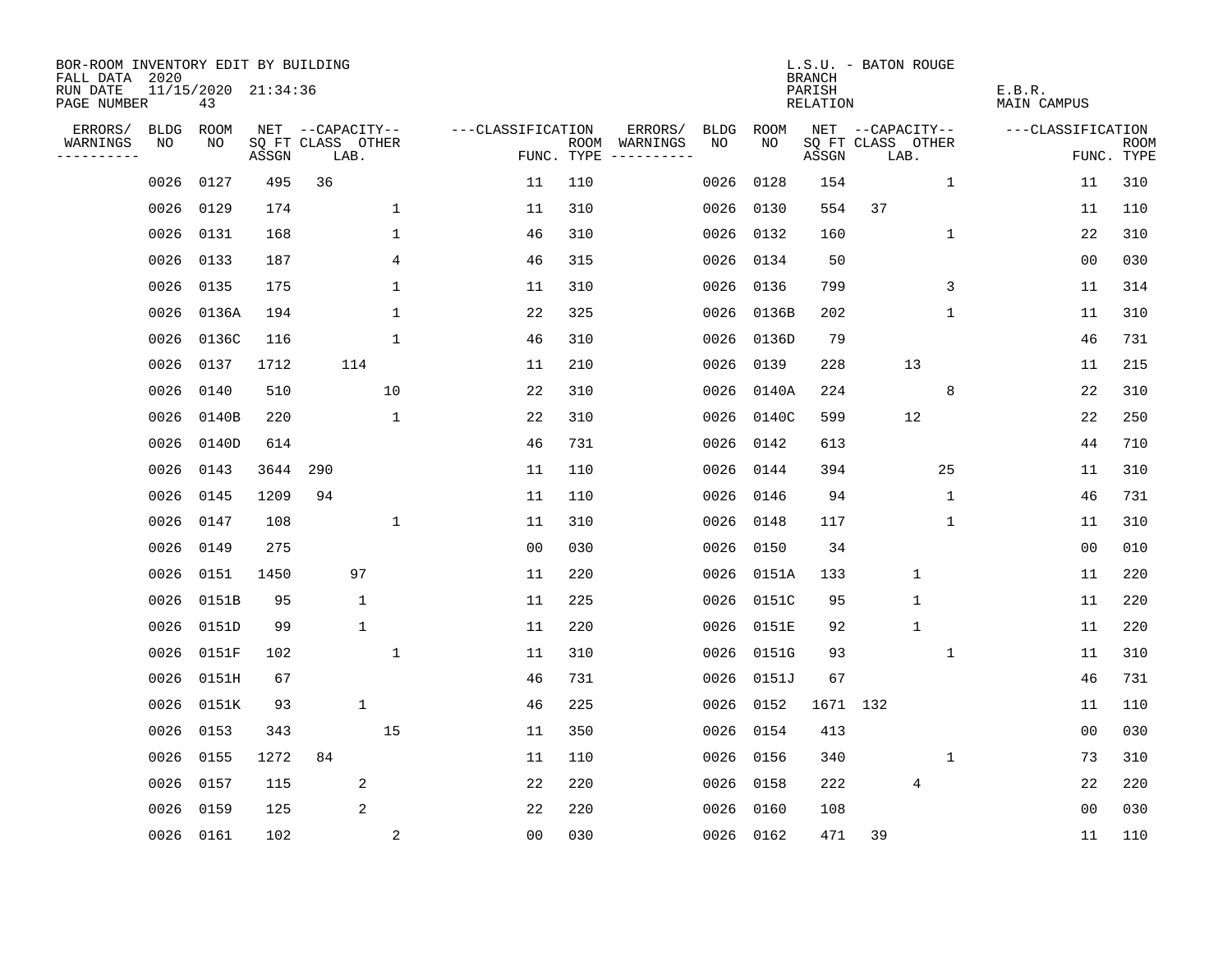| BOR-ROOM INVENTORY EDIT BY BUILDING<br>FALL DATA 2020 |                           |       |                           |              |                   |     |                                      |             |            | <b>BRANCH</b>      | L.S.U. - BATON ROUGE      |             |                       |                           |
|-------------------------------------------------------|---------------------------|-------|---------------------------|--------------|-------------------|-----|--------------------------------------|-------------|------------|--------------------|---------------------------|-------------|-----------------------|---------------------------|
| RUN DATE<br>PAGE NUMBER                               | 11/15/2020 21:34:36<br>44 |       |                           |              |                   |     |                                      |             |            | PARISH<br>RELATION |                           |             | E.B.R.<br>MAIN CAMPUS |                           |
| ERRORS/<br>BLDG                                       | ROOM                      |       | NET --CAPACITY--          |              | ---CLASSIFICATION |     | ERRORS/                              | <b>BLDG</b> | ROOM       |                    | NET --CAPACITY--          |             | ---CLASSIFICATION     |                           |
| WARNINGS<br>NO<br>----------                          | NO                        | ASSGN | SQ FT CLASS OTHER<br>LAB. |              |                   |     | ROOM WARNINGS<br>FUNC. TYPE $------$ | NO.         | NO.        | ASSGN              | SQ FT CLASS OTHER<br>LAB. |             |                       | <b>ROOM</b><br>FUNC. TYPE |
| 0026                                                  | 0164                      | 252   |                           | 2            | 11                | 250 |                                      | 0026        | 0164A      | 164                |                           | 3           | 22                    | 310                       |
| 0026                                                  | 0164B                     | 624   |                           | 10           | 22                | 250 |                                      | 0026        | 0165       | 15                 |                           |             | 0 <sub>0</sub>        | 030                       |
| 0026                                                  | 0166                      | 198   |                           | 4            | 0 <sub>0</sub>    | 030 |                                      | 0026        | 0168       | 682                | 48                        |             | 11                    | 110                       |
| 0026                                                  | 0169                      | 654   | 16                        |              | 11                | 140 |                                      | 0026        | 0171       | 1164               | 29                        |             | 11                    | 140                       |
| 0026                                                  | 0172                      | 18    |                           |              | 0 <sub>0</sub>    | 030 |                                      | 0026        | 0173       | 264                |                           | 5           | 22                    | 310                       |
| 0026                                                  | 0173A                     | 156   |                           | 1            | 22                | 310 |                                      | 0026        | 0174       | 169                |                           |             | 22                    | 115                       |
| 0026                                                  | 0174A                     | 471   | 16                        |              | 22                | 110 |                                      | 0026        | 0174B      | 791                | 16                        |             | 22                    | 110                       |
| 0026                                                  | 0175                      | 495   |                           | 10           | 22                | 250 |                                      | 0026        | 0175A      | 123                |                           |             | 0 <sub>0</sub>        | 030                       |
| 0026                                                  | 0176                      | 346   |                           |              | 0 <sub>0</sub>    | 030 |                                      | 0026        | 0202       | 787                | 32                        |             | 11                    | 110                       |
| 0026                                                  | 0202A                     | 212   |                           |              | 11                | 115 |                                      |             | 0026 0204  | 561                | 30                        |             | 11                    | 110                       |
| 0026                                                  | 0205                      | 873   | 58                        |              | 11                | 110 |                                      | 0026        | 0206H      | 42                 |                           |             | 0 <sub>0</sub>        | 030                       |
| 0026                                                  | 0207                      | 18    |                           |              | 0 <sub>0</sub>    | 010 |                                      | 0026        | 0208       | 274                |                           | $\mathbf 1$ | 46                    | 314                       |
| 0026                                                  | 0208A                     | 174   |                           | 1            | 46                | 310 |                                      | 0026        | 0209       | 904                | 56                        |             | 11                    | 110                       |
| 0026                                                  | 0210                      | 240   |                           | 1            | 11                | 310 |                                      |             | 0026 0210A | 248                |                           | 3           | 11                    | 310                       |
| 0026                                                  | 0210B                     | 244   |                           | 1            | 11                | 310 |                                      | 0026        | 0211       | 306                |                           | 8           | 46                    | 350                       |
| 0026                                                  | 0212                      | 1160  | 77                        |              | 11                | 110 |                                      | 0026        | 0213       | 223                |                           | 6           | 0 <sub>0</sub>        | 030                       |
| 0026                                                  | 0214                      | 1024  | 72                        |              | 11                | 110 |                                      | 0026        | 0215       | 259                |                           |             | 0 <sub>0</sub>        | 030                       |
| 0026                                                  | 0216                      | 175   |                           | 1            | 22                | 310 |                                      | 0026        | 0217       | 154                |                           |             | 46                    | 731                       |
| 0026                                                  | 0218                      | 731   | 50                        |              | 11                | 110 |                                      | 0026        | 0219       | 264                |                           |             | 0 <sub>0</sub>        | 030                       |
| 0026                                                  | 0220                      | 1013  | 66                        |              | 11                | 110 |                                      | 0026        | 0221       | 215                |                           | 4           | 0 <sub>0</sub>        | 030                       |
| 0026                                                  | 0223                      | 130   |                           | $\mathbf{1}$ | 11                | 310 |                                      | 0026        | 0224       | 172                |                           | 1           | 22                    | 310                       |
| 0026                                                  | 0225                      | 725   | 42                        |              | 11                | 110 |                                      | 0026        | 0226       | 155                |                           | 1           | 46                    | 310                       |
| 0026                                                  | 0227                      | 169   |                           | 1            | 22                | 310 |                                      | 0026        | 0228       | 1410               | 94                        |             | 11                    | 110                       |
| 0026                                                  | 0229                      | 180   |                           | $\mathbf 1$  | 11                | 310 |                                      | 0026        | 0230       | 180                |                           | 1           | 11                    | 310                       |
| 0026                                                  | 0231                      | 184   |                           | $\mathbf{1}$ | 11                | 310 |                                      | 0026        | 0233       | 1162               |                           |             | 0 <sub>0</sub>        | 030                       |
|                                                       | 0026 0234                 | 577   | 45                        |              | 11                | 110 |                                      |             | 0026 0236  | 629                | 49                        |             | 11                    | 110                       |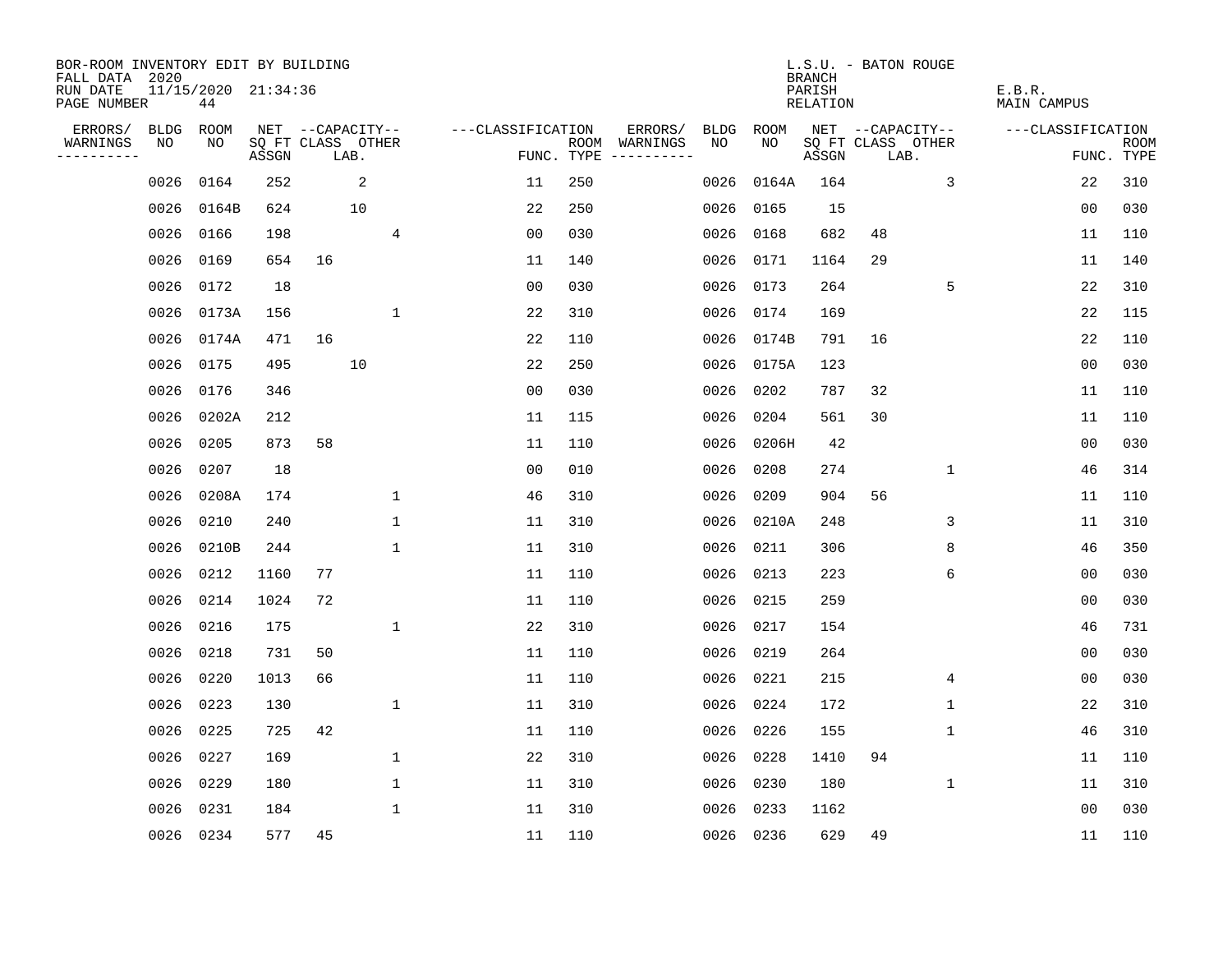| BOR-ROOM INVENTORY EDIT BY BUILDING<br>FALL DATA 2020 |             |                           |       |                           |                      |      |                                 |             |             | <b>BRANCH</b>      | L.S.U. - BATON ROUGE      |                              |                           |
|-------------------------------------------------------|-------------|---------------------------|-------|---------------------------|----------------------|------|---------------------------------|-------------|-------------|--------------------|---------------------------|------------------------------|---------------------------|
| RUN DATE<br>PAGE NUMBER                               |             | 11/15/2020 21:34:36<br>45 |       |                           |                      |      |                                 |             |             | PARISH<br>RELATION |                           | E.B.R.<br><b>MAIN CAMPUS</b> |                           |
| ERRORS/                                               | <b>BLDG</b> | ROOM                      |       | NET --CAPACITY--          | ---CLASSIFICATION    |      | ERRORS/                         | <b>BLDG</b> | <b>ROOM</b> |                    | NET --CAPACITY--          | ---CLASSIFICATION            |                           |
| WARNINGS<br>----------                                | NO          | NO                        | ASSGN | SQ FT CLASS OTHER<br>LAB. |                      | ROOM | WARNINGS<br>FUNC. TYPE $------$ | NO.         | NO.         | ASSGN              | SQ FT CLASS OTHER<br>LAB. |                              | <b>ROOM</b><br>FUNC. TYPE |
|                                                       | 0026        | 0237                      | 579   | 32                        | 11                   | 110  |                                 | 0026        | 0256        | 570                | 30                        | 46                           | 350                       |
|                                                       | 0026        | 0256A                     | 376   |                           | $\overline{4}$<br>46 | 315  |                                 | 0026        | 0257        | 188                | 1                         | 11                           | 310                       |
|                                                       | 0026        | 0258                      | 11    |                           | 0 <sub>0</sub>       | 030  |                                 | 0026        | 0259        | 230                | 5                         | 0 <sub>0</sub>               | 030                       |
|                                                       | 0026        | 0260                      | 26    |                           | 0 <sub>0</sub>       | 010  |                                 | 0026        | 0261        | 198                | 8                         | 00                           | 030                       |
|                                                       | 0026        | 0262                      | 13    |                           | 0 <sub>0</sub>       | 030  |                                 | 0026        | 0263        | 1297               | 66                        | 11                           | 410                       |
|                                                       | 0026        | 0263A                     | 606   | 40                        | 11                   | 110  |                                 | 0026        | 0263B       | 1201               | 80                        | 11                           | 110                       |
|                                                       | 0026        | 0263C                     | 86    |                           | 63                   | 710  |                                 | 0026        | 0263D       | 98                 | 2                         | 63                           | 715                       |
|                                                       | 0026        | 0264                      | 451   | 10                        | 22                   | 215  |                                 | 0026        | 0264A       | 148                | 2                         | 46                           | 315                       |
|                                                       | 0026        | 0264B                     | 196   | $\mathbf{1}$              | 11                   | 210  |                                 | 0026        | 0265        | 10                 |                           | 0 <sub>0</sub>               | 030                       |
|                                                       | 0026        | 0266                      | 76    | 13                        | 11                   | 315  |                                 | 0026        | 0266A       | 353                | 6                         | 46                           | 350                       |
|                                                       | 0026        | 0266B                     | 304   |                           | 6<br>11              | 320  |                                 | 0026        | 0266C       | 20                 |                           | 46                           | 731                       |
|                                                       | 0026        | 0266D                     | 20    |                           | 0 <sub>0</sub>       | 030  |                                 | 0026        | 0267        | 220                | $\mathbf 1$               | 46                           | 310                       |
|                                                       | 0026        | 0267A                     | 220   |                           | $\mathbf 1$<br>46    | 325  |                                 | 0026        | 0268        | 409                | 2                         | 46                           | 310                       |
|                                                       | 0026        | 0268A                     | 100   |                           | 46                   | 315  |                                 | 0026        | 0269        | 138                | 1                         | 22                           | 310                       |
|                                                       | 0026        | 0270                      | 132   |                           | 1<br>11              | 310  |                                 | 0026        | 0271        | 134                | 1                         | 11                           | 310                       |
|                                                       | 0026        | 0272                      | 137   |                           | 22<br>1              | 310  |                                 | 0026 0273   |             | 134                | 1                         | 11                           | 310                       |
|                                                       | 0026        | 0274                      | 119   |                           | $\mathbf{1}$<br>11   | 310  |                                 |             | 0026 0275   | 148                | 1                         | 31                           | 310                       |
|                                                       | 0026        | 0276                      | 142   |                           | $\mathbf{1}$<br>11   | 530  |                                 | 0026        | 0277        | 117                | 1                         | 11                           | 310                       |
|                                                       | 0026        | 0278                      | 123   |                           | 11<br>1              | 310  |                                 | 0026        | 0279        | 93                 | 1                         | 22                           | 310                       |
|                                                       | 0026        | 0281                      | 270   |                           | 6<br>11              | 350  |                                 | 0026        | 0282        | 93                 | 1                         | 22                           | 310                       |
|                                                       | 0026        | 0283                      | 97    |                           | 1<br>22              | 310  |                                 | 0026        | 0284        | 137                | 1                         | 11                           | 320                       |
|                                                       | 0026        | 0285                      | 132   |                           | $\mathbf{1}$<br>11   | 320  |                                 | 0026        | 0286        | 87                 | 1                         | 22                           | 310                       |
|                                                       | 0026        | 0287                      | 87    |                           | 1<br>22              | 310  |                                 | 0026        | 0288        | 132                | 1                         | 22                           | 310                       |
|                                                       | 0026        | 0289                      | 132   |                           | $\mathbf 1$<br>11    | 731  |                                 | 0026        | 0290        | 90                 | 1                         | 11                           | 310                       |
|                                                       | 0026        | 0291                      | 102   |                           | 1<br>11              | 310  |                                 | 0026        | 0292        | 128                | 1                         | 11                           | 315                       |
|                                                       |             | 0026 0293                 | 132   |                           | $\mathbf 1$<br>11    | 731  |                                 |             | 0026 0294   | 97                 | $\mathbf 1$               | 11                           | 310                       |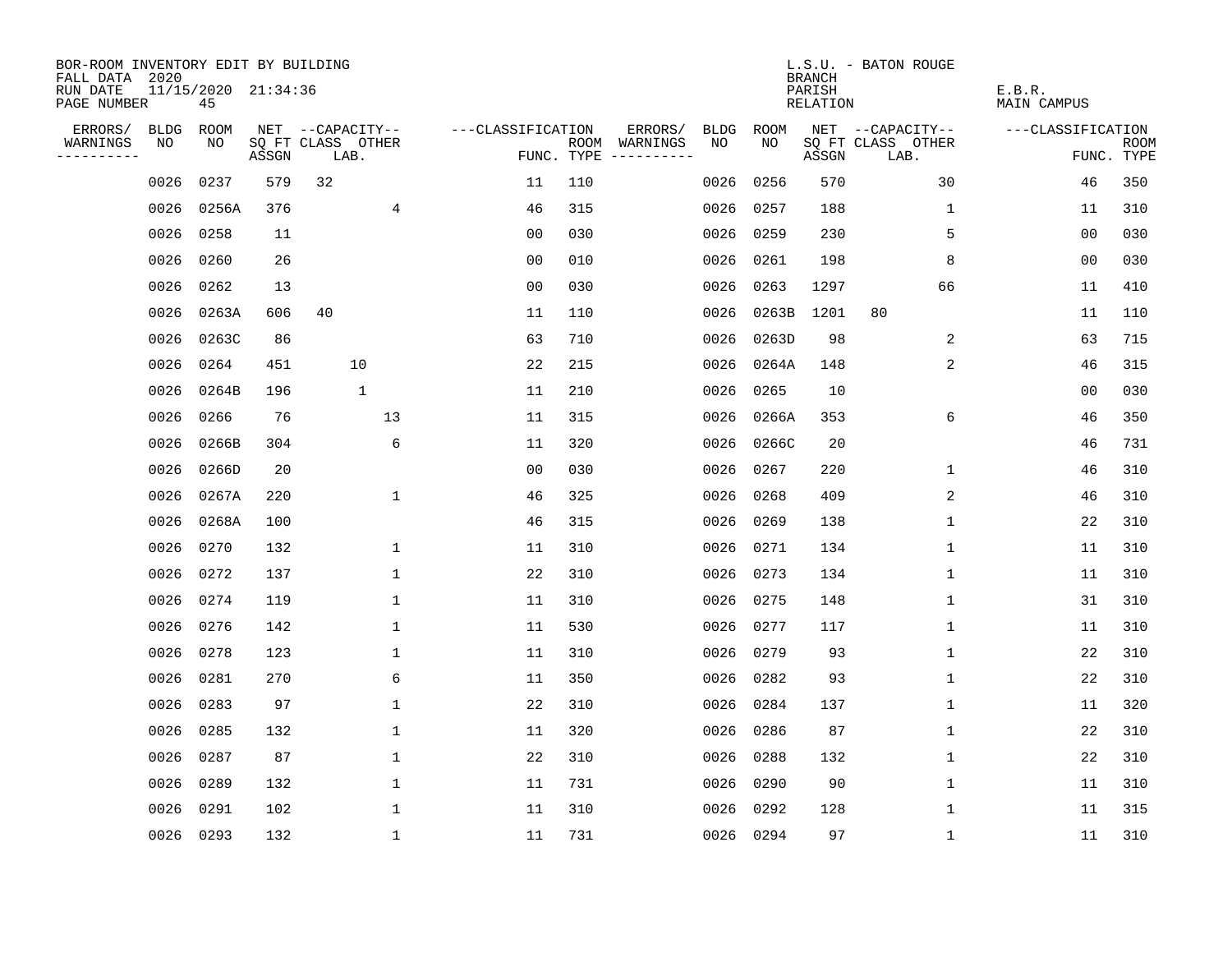| BOR-ROOM INVENTORY EDIT BY BUILDING<br>FALL DATA 2020 |             |                           |       |                           |                   |     |                                      |             |             | <b>BRANCH</b>             | L.S.U. - BATON ROUGE      |                              |                           |
|-------------------------------------------------------|-------------|---------------------------|-------|---------------------------|-------------------|-----|--------------------------------------|-------------|-------------|---------------------------|---------------------------|------------------------------|---------------------------|
| RUN DATE<br>PAGE NUMBER                               |             | 11/15/2020 21:34:36<br>46 |       |                           |                   |     |                                      |             |             | PARISH<br><b>RELATION</b> |                           | E.B.R.<br><b>MAIN CAMPUS</b> |                           |
| ERRORS/                                               | <b>BLDG</b> | ROOM                      |       | NET --CAPACITY--          | ---CLASSIFICATION |     | ERRORS/                              | <b>BLDG</b> | <b>ROOM</b> |                           | NET --CAPACITY--          | ---CLASSIFICATION            |                           |
| WARNINGS<br>----------                                | NO          | NO                        | ASSGN | SQ FT CLASS OTHER<br>LAB. |                   |     | ROOM WARNINGS<br>FUNC. TYPE $------$ | NO          | NO          | ASSGN                     | SQ FT CLASS OTHER<br>LAB. |                              | <b>ROOM</b><br>FUNC. TYPE |
|                                                       | 0026        | 0295                      | 97    | $\mathbf{1}$              | 11                | 315 |                                      | 0026        | 0296        | 135                       | $\mathbf 1$               | 11                           | 315                       |
|                                                       | 0026        | 0298                      | 291   | $\mathbf 1$               | 46                | 310 |                                      | 0026        | 0298A       | 200                       | $\mathbf 1$               | 22                           | 325                       |
|                                                       | 0026        | 0298B                     | 191   | $\mathbf{1}$              | 46                | 310 |                                      | 0026        | 0298C       | 238                       | $\mathbf 1$               | 11                           | 350                       |
|                                                       | 0026        | 0301                      | 642   | $\mathbf 1$               | 46                | 310 |                                      |             | 0026 0302   | 34                        |                           | 0 <sub>0</sub>               | 010                       |
|                                                       | 0026        | 0303                      | 53    | 1                         | 0 <sub>0</sub>    | 030 |                                      |             | 0026 0304   | 48                        | $\mathbf 1$               | 00                           | 030                       |
|                                                       | 0026        | 0305                      | 142   | 3                         | 22                | 320 |                                      |             | 0026 0306   | 142                       | $\mathbf 1$               | 22                           | 320                       |
|                                                       | 0026        | 0307                      | 142   | 3                         | 22                | 320 |                                      |             | 0026 0308   | 142                       | $\mathbf 1$               | 11                           | 320                       |
|                                                       | 0026        | 0309                      | 142   | $\mathbf 1$               | 11                | 320 |                                      |             | 0026 0310   | $7\phantom{.0}$           |                           | 0 <sub>0</sub>               | 030                       |
|                                                       | 0026        | 0311                      | 132   | $\mathbf 1$               | 11                | 320 |                                      | 0026        | 0312        | 142                       | $\mathbf 1$               | 11                           | 320                       |
|                                                       | 0026        | 0313                      | 37    |                           | 0 <sub>0</sub>    | 030 |                                      |             | 0026 0313A  | 276                       |                           | 00                           | 030                       |
|                                                       | 0026        | 0314                      | 146   | $\mathbf 1$               | 11                | 320 |                                      | 0026        | 0315        | 142                       | 1                         | 11                           | 310                       |
|                                                       | 0026        | 0316                      | 149   | 1                         | 11                | 310 |                                      |             | 0026 0317   | 142                       | $\mathbf 1$               | 11                           | 320                       |
|                                                       | 0026        | 0318                      | 146   | $\mathbf 1$               | 11                | 320 |                                      | 0026        | 0319        | 138                       | $\mathbf 1$               | 11                           | 320                       |
|                                                       | 0026        | 0320                      | 142   | $\mathbf 1$               | 11                | 320 |                                      |             | 0026 0321   | 137                       | $\mathbf 1$               | 11                           | 320                       |
|                                                       | 0026        | 0322                      | 128   | 1                         | 11                | 320 |                                      |             | 0026 0323   | $7\phantom{.0}$           |                           | 00                           | 030                       |
|                                                       | 0026        | 0324                      | 133   | 1                         | 22                | 320 |                                      |             | 0026 0325   | 133                       | 1                         | 22                           | 320                       |
|                                                       | 0026        | 0326                      | 151   | 1                         | 22                | 320 |                                      |             | 0026 0327   | 137                       | 1                         | 22                           | 320                       |
|                                                       | 0026        | 0328                      | 137   | $\mathbf{1}$              | 22                | 320 |                                      |             | 0026 0329   | 48                        | 1                         | 00                           | 030                       |
|                                                       | 0026        | 0330                      | 53    | $\mathbf{1}$              | 0 <sub>0</sub>    | 030 |                                      |             | 0026 0331   | 636                       |                           | 22                           | 731                       |
|                                                       | 0026        | 0331A                     | 43    |                           | 46                | 315 |                                      |             | 0026 C0001  | 973                       |                           | 0 <sub>0</sub>               | 020                       |
|                                                       |             | 0026 C0001A 1374          |       |                           | 0 <sub>0</sub>    | 020 |                                      |             | 0026 C0001B | 1318                      |                           | 00                           | 020                       |
|                                                       |             | 0026 C0003                | 95    |                           | 0 <sub>0</sub>    | 020 |                                      |             | 0026 C0100  | 3393                      |                           | 0 <sub>0</sub>               | 020                       |
|                                                       |             | 0026 C0100A               | 400   |                           | 0 <sub>0</sub>    | 020 |                                      |             | 0026 C0100B | 297                       |                           | 0 <sub>0</sub>               | 020                       |
|                                                       |             | 0026 C0101                | 583   |                           | 0 <sub>0</sub>    | 020 |                                      |             | 0026 C0102  | 1613                      |                           | 0 <sub>0</sub>               | 020                       |
|                                                       |             | 0026 C0103                | 1637  |                           | 0 <sub>0</sub>    | 020 |                                      |             | 0026 C0104  | 1389                      |                           | 0 <sub>0</sub>               | 020                       |
|                                                       |             | 0026 C0105                | 559   |                           | 0 <sub>0</sub>    | 020 |                                      |             | 0026 C0200  | 3264                      |                           | 0 <sub>0</sub>               | 020                       |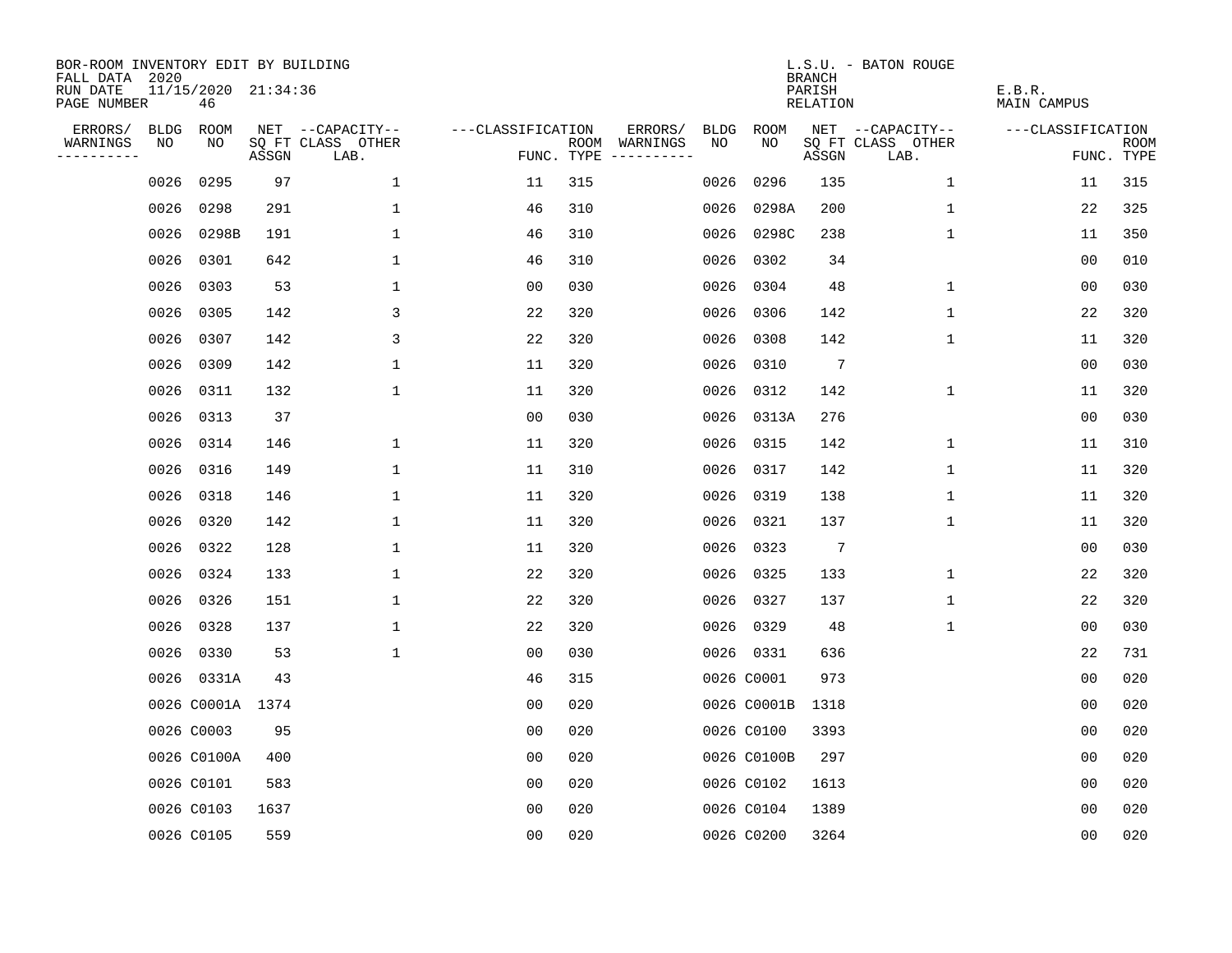| BOR-ROOM INVENTORY EDIT BY BUILDING<br>FALL DATA 2020 |    |                           |       |                           |                   |                |                                      |     |                  | <b>BRANCH</b>      | L.S.U. - BATON ROUGE                  |                              |                    |
|-------------------------------------------------------|----|---------------------------|-------|---------------------------|-------------------|----------------|--------------------------------------|-----|------------------|--------------------|---------------------------------------|------------------------------|--------------------|
| RUN DATE<br>PAGE NUMBER                               |    | 11/15/2020 21:34:36<br>47 |       |                           |                   |                |                                      |     |                  | PARISH<br>RELATION |                                       | E.B.R.<br><b>MAIN CAMPUS</b> |                    |
| ERRORS/ BLDG ROOM                                     |    |                           |       | NET --CAPACITY--          | ---CLASSIFICATION |                | ERRORS/                              |     | BLDG ROOM        |                    | NET --CAPACITY--                      | ---CLASSIFICATION            |                    |
| WARNINGS<br>----------                                | NO | NO                        | ASSGN | SQ FT CLASS OTHER<br>LAB. |                   |                | ROOM WARNINGS<br>FUNC. TYPE $------$ | NO. | NO.              | ASSGN              | SQ FT CLASS OTHER<br>LAB.             |                              | ROOM<br>FUNC. TYPE |
|                                                       |    | 0026 C0200A               | 280   |                           |                   | 00             | 020                                  |     | 0026 C0200B      | 405                |                                       | 0 <sub>0</sub>               | 020                |
|                                                       |    | 0026 C0203                | 568   |                           |                   | 00             | 020                                  |     | 0026 C0203A 1600 |                    |                                       | 00                           | 020                |
|                                                       |    | 0026 C0203B               | 398   |                           |                   | 0 <sub>0</sub> | 020                                  |     | 0026 C0300       | 1091               |                                       | 0 <sub>0</sub>               | 020                |
|                                                       |    | 0026 E0001                | 39    |                           |                   | 0 <sub>0</sub> | 020                                  |     | 0026 E0002       | 106                |                                       | 0 <sub>0</sub>               | 020                |
|                                                       |    | 0026 E0100                | 39    |                           |                   | 00             | 020                                  |     | 0026 E0102       | 106                |                                       | 0 <sub>0</sub>               | 020                |
|                                                       |    | 0026 E0200                | 39    |                           |                   | 0 <sub>0</sub> | 020                                  |     | 0026 E0202       | 106                |                                       | 0 <sub>0</sub>               | 020                |
|                                                       |    | 0026 M0101                | 412   |                           |                   | 0 <sub>0</sub> | 020                                  |     | 0026 M0102       | 389                |                                       | 0 <sub>0</sub>               | 020                |
|                                                       |    | 0026 M0263                | 1043  |                           | 69                | 11             | 410                                  |     | 0026 S0002       | 69                 |                                       | 0 <sub>0</sub>               | 020                |
|                                                       |    | 0026 S0003                | 155   |                           |                   | 0 <sub>0</sub> | 020                                  |     | 0026 S0005       | 180                |                                       | 0 <sub>0</sub>               | 020                |
|                                                       |    | 0026 S0006                | 203   |                           |                   | 0 <sub>0</sub> | 020                                  |     | 0026 S0007       | 180                |                                       | 00                           | 020                |
|                                                       |    | 0026 S0010                | 43    |                           |                   | 0 <sub>0</sub> | 020                                  |     | 0026 S0011       | 43                 |                                       | 0 <sub>0</sub>               | 020                |
|                                                       |    | 0026 S0101                | 145   |                           |                   | 00             | 020                                  |     | 0026 S0102       | 69                 |                                       | 0 <sub>0</sub>               | 020                |
|                                                       |    | 0026 S0103                | 139   |                           |                   | 00             | 020                                  |     | 0026 S0104       | 120                |                                       | 0 <sub>0</sub>               | 020                |
|                                                       |    | 0026 S0105                | 180   |                           |                   | 0 <sub>0</sub> | 020                                  |     | 0026 S0106       | 203                |                                       | 0 <sub>0</sub>               | 020                |
|                                                       |    | 0026 S0107                | 180   |                           |                   | 00             | 020                                  |     | 0026 S0108       | 89                 |                                       | 0 <sub>0</sub>               | 020                |
|                                                       |    | 0026 S0109                | 89    |                           |                   | 0 <sub>0</sub> | 020                                  |     | 0026 S0110       | 43                 |                                       | 0 <sub>0</sub>               | 020                |
|                                                       |    | 0026 S0111                | 43    |                           |                   | 00             | 020                                  |     | 0026 S0201       | 145                |                                       | 0 <sub>0</sub>               | 020                |
|                                                       |    | 0026 S0203                | 139   |                           |                   | 0 <sub>0</sub> | 020                                  |     | 0026 S0204       | 120                |                                       | 00                           | 020                |
|                                                       |    | 0026 S0205                | 170   |                           |                   | 00             | 020                                  |     | 0026 S0207       | 180                |                                       | 0 <sub>0</sub>               | 020                |
|                                                       |    | 0026 S0208                | 220   |                           |                   | 0 <sub>0</sub> | 020                                  |     | 0026 S0209       | 215                |                                       | 0 <sub>0</sub>               | 020                |
|                                                       |    | 0026 S0305                | 558   |                           |                   | 0 <sub>0</sub> | 020                                  |     | 0026 S0307       | 552                |                                       | 00                           | 020                |
|                                                       |    | 0026 0056A1               | 519   |                           |                   | 0 <sub>0</sub> | 030                                  |     | 0026 0056A2      | 76                 |                                       | 00                           | 030                |
|                                                       |    | 0026 0056B1 27580         |       |                           |                   | 83             | 083                                  |     | 0026 0164B1      | 354                | 3                                     | 11                           | 250                |
|                                                       |    | 0026 0164B2               | 290   | 6                         |                   | 11             | 250                                  |     | 0026 0164B3      | 135                | 1                                     | 22                           | 310                |
|                                                       |    | 0026 0164B4               | 46    | $\mathbf 1$               |                   | 22             | 250                                  |     | 0026 0174B1      | 64                 | TOTAL ASSIGNABLE & UNASSIGNABLE SOFT: | 00<br>140,825                | 030                |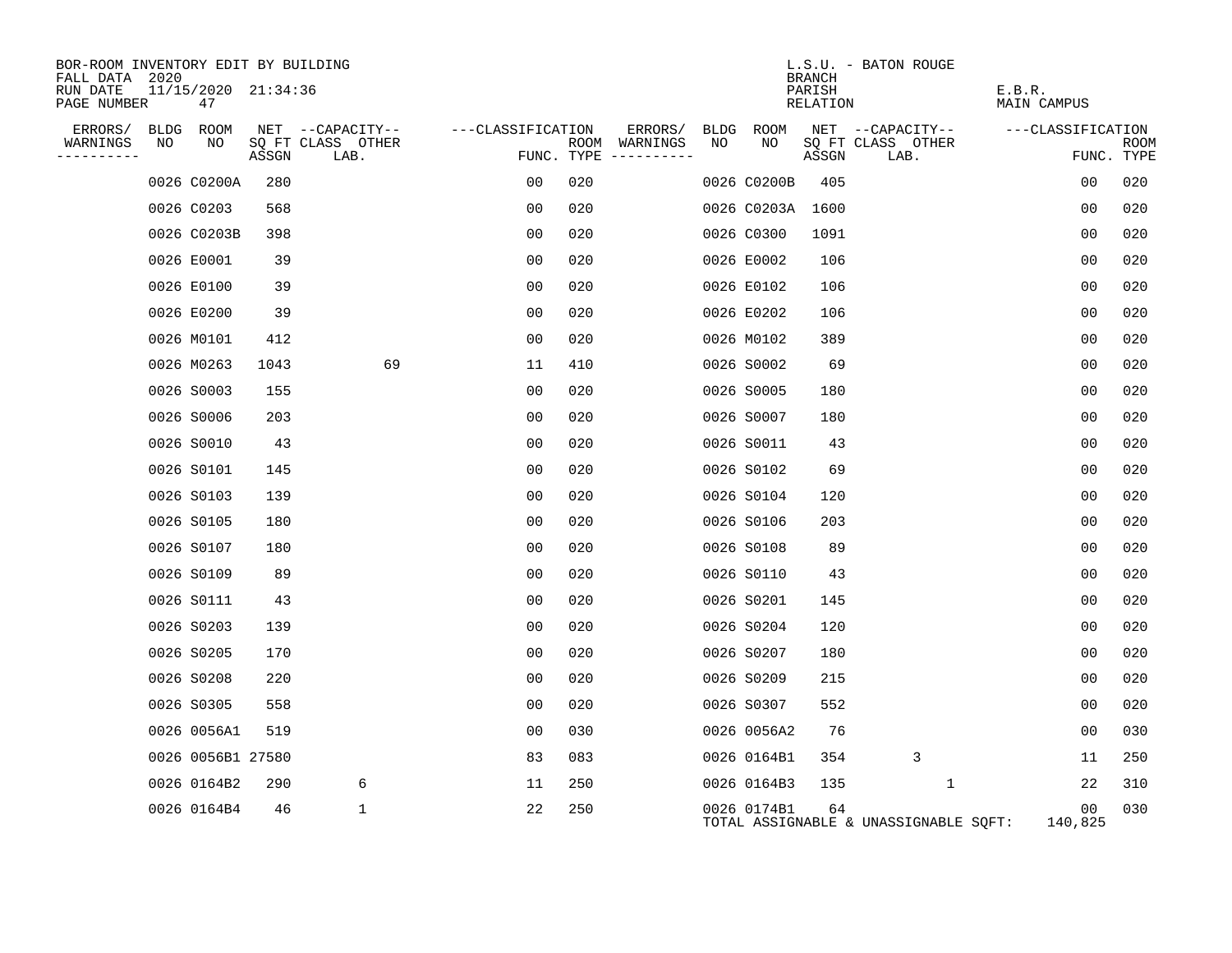| BOR-ROOM INVENTORY EDIT BY BUILDING<br>FALL DATA 2020<br>RUN DATE<br>PAGE NUMBER |                 | 11/15/2020 21:34:36<br>48 |       |                                               |                   |     |                                                 |                 |                                                  | <b>BRANCH</b><br>PARISH<br>RELATION | L.S.U. - BATON ROUGE                                                                                               | E.B.R.<br>MAIN CAMPUS |                           |
|----------------------------------------------------------------------------------|-----------------|---------------------------|-------|-----------------------------------------------|-------------------|-----|-------------------------------------------------|-----------------|--------------------------------------------------|-------------------------------------|--------------------------------------------------------------------------------------------------------------------|-----------------------|---------------------------|
| ERRORS/<br>WARNINGS<br>----------                                                | BLDG ROOM<br>NO | NO                        | ASSGN | NET --CAPACITY--<br>SQ FT CLASS OTHER<br>LAB. | ---CLASSIFICATION |     | ERRORS/<br>ROOM WARNINGS<br>FUNC. TYPE $------$ | BLDG ROOM<br>NO | NO                                               | ASSGN                               | NET --CAPACITY--<br>SQ FT CLASS OTHER<br>LAB.                                                                      | ---CLASSIFICATION     | <b>ROOM</b><br>FUNC. TYPE |
|                                                                                  |                 |                           |       |                                               |                   |     |                                                 |                 | TOTAL NUMBER CLASSROOMS<br>TOTAL NUMBER LABS 210 |                                     | TOTAL NET ASSIGN SQ. FT. IN ROOM FILE 105,437<br>TOTAL NUMBER COMPUTER CLASSROOMS<br>TOTAL NUMBER SPECIAL LABS 220 | 28                    | 2<br>2<br>8               |
|                                                                                  | 0027 0102       |                           | 101   |                                               | 0 <sub>0</sub>    | 010 |                                                 | 0027 0104       |                                                  | 200                                 | $\mathbf{1}$                                                                                                       | 46                    | 315                       |
|                                                                                  | 0027            | 0104A                     | 116   | $\mathbf{1}$                                  | 46                | 314 |                                                 | 0027 0106       |                                                  | 98                                  | $\mathbf 1$                                                                                                        | 46                    | 314                       |
|                                                                                  | 0027 0114       |                           | 565   | 2                                             | 46                | 315 |                                                 |                 | 0027 0114A                                       | 93                                  | $\mathbf{1}$                                                                                                       | 46                    | 315                       |
|                                                                                  | 0027            | 0114B                     | 228   | 1                                             | 46                | 314 |                                                 |                 | 0027 0114C                                       | 190                                 | $\mathbf 1$                                                                                                        | 46                    | 315                       |
|                                                                                  |                 | 0027 0114D                | 174   | 1                                             | 46                | 314 |                                                 | 0027            | 0114E                                            | 93                                  |                                                                                                                    | 00                    | 030                       |
|                                                                                  | 0027            | 0118                      | 146   | 2                                             | 46                | 310 |                                                 | 0027            | 0118A                                            | 110                                 | $\mathbf 1$                                                                                                        | 46                    | 314                       |
|                                                                                  | 0027            | 0118B                     | 113   | 1                                             | 46                | 314 |                                                 | 0027            | 0118C                                            | 134                                 | $\mathbf{1}$                                                                                                       | 46                    | 314                       |
|                                                                                  | 0027            | 0118D                     | 123   | 1                                             | 46                | 314 |                                                 | 0027            | 0119                                             | 317                                 | $\overline{2}$                                                                                                     | 46                    | 310                       |
|                                                                                  |                 | 0027 0119A                | 582   | $\mathbf{1}$                                  | 46                | 325 |                                                 | 0027            | 0119B                                            | 134                                 | $\mathbf 1$                                                                                                        | 46                    | 314                       |
|                                                                                  | 0027            | 0121                      | 245   | 1                                             | 46                | 314 |                                                 | 0027            | 0123                                             | 256                                 | 1                                                                                                                  | 46                    | 314                       |
|                                                                                  | 0027            | 0124                      | 184   |                                               | 0 <sub>0</sub>    | 010 |                                                 | 0027            | 0125                                             | 162                                 | $\mathbf 1$                                                                                                        | 61                    | 310                       |
|                                                                                  | 0027 0126       |                           | 187   | 1                                             | 61                | 310 |                                                 | 0027 0130       |                                                  | 292                                 | 3                                                                                                                  | 61                    | 310                       |
|                                                                                  |                 | 0027 0130B                | 234   | $\mathbf{1}$                                  | 61                | 310 |                                                 | 0027 0131       |                                                  | 585                                 | 4                                                                                                                  | 61                    | 310                       |
|                                                                                  | 0027            | 0131A                     | 144   | 1                                             | 61                | 310 |                                                 |                 | 0027 0131C                                       | 43                                  |                                                                                                                    | 0 <sub>0</sub>        | 020                       |
|                                                                                  | 0027            | 0132                      | 173   | 1                                             | 61                | 310 |                                                 | 0027 0134       |                                                  | 160                                 | $\mathbf 1$                                                                                                        | 61                    | 310                       |
|                                                                                  |                 | 0027 0134A                | 224   | 1                                             | 61                | 310 |                                                 | 0027 0137       |                                                  | 86                                  |                                                                                                                    | 0 <sub>0</sub>        | 030                       |
|                                                                                  | 0027            | 0137A                     | 36    |                                               | 61                | 315 |                                                 | 0027            | 0139                                             | 245                                 | $\mathbf{1}$                                                                                                       | 61                    | 310                       |
|                                                                                  | 0027            | 0203                      | 347   | 3                                             | 46                | 315 |                                                 |                 | 0027 0203A                                       | 248                                 | $\mathbf 1$                                                                                                        | 46                    | 315                       |
|                                                                                  | 0027            | 0203B                     | 260   | 8                                             | 46                | 350 |                                                 |                 | 0027 0203C                                       | 148                                 | $\mathbf 1$                                                                                                        | 46                    | 315                       |
|                                                                                  | 0027            | 0203D                     | 244   | 1                                             | 46                | 314 |                                                 | 0027 0204       |                                                  | 516                                 | 7                                                                                                                  | 63                    | 310                       |
|                                                                                  | 0027            | 0204A                     | 126   | 1                                             | 63                | 310 |                                                 | 0027            | 0205                                             | 1400                                | 4                                                                                                                  | 63                    | 710                       |
|                                                                                  | 0027            | 0205A 1117                |       |                                               | 63                | 710 |                                                 | 0027            | 0205B                                            | 85                                  |                                                                                                                    | 63                    | 731                       |
|                                                                                  |                 | 0027 0205C                | 124   | 1                                             | 63                | 310 |                                                 | 0027 0206       |                                                  | 31                                  |                                                                                                                    | 63                    | 715                       |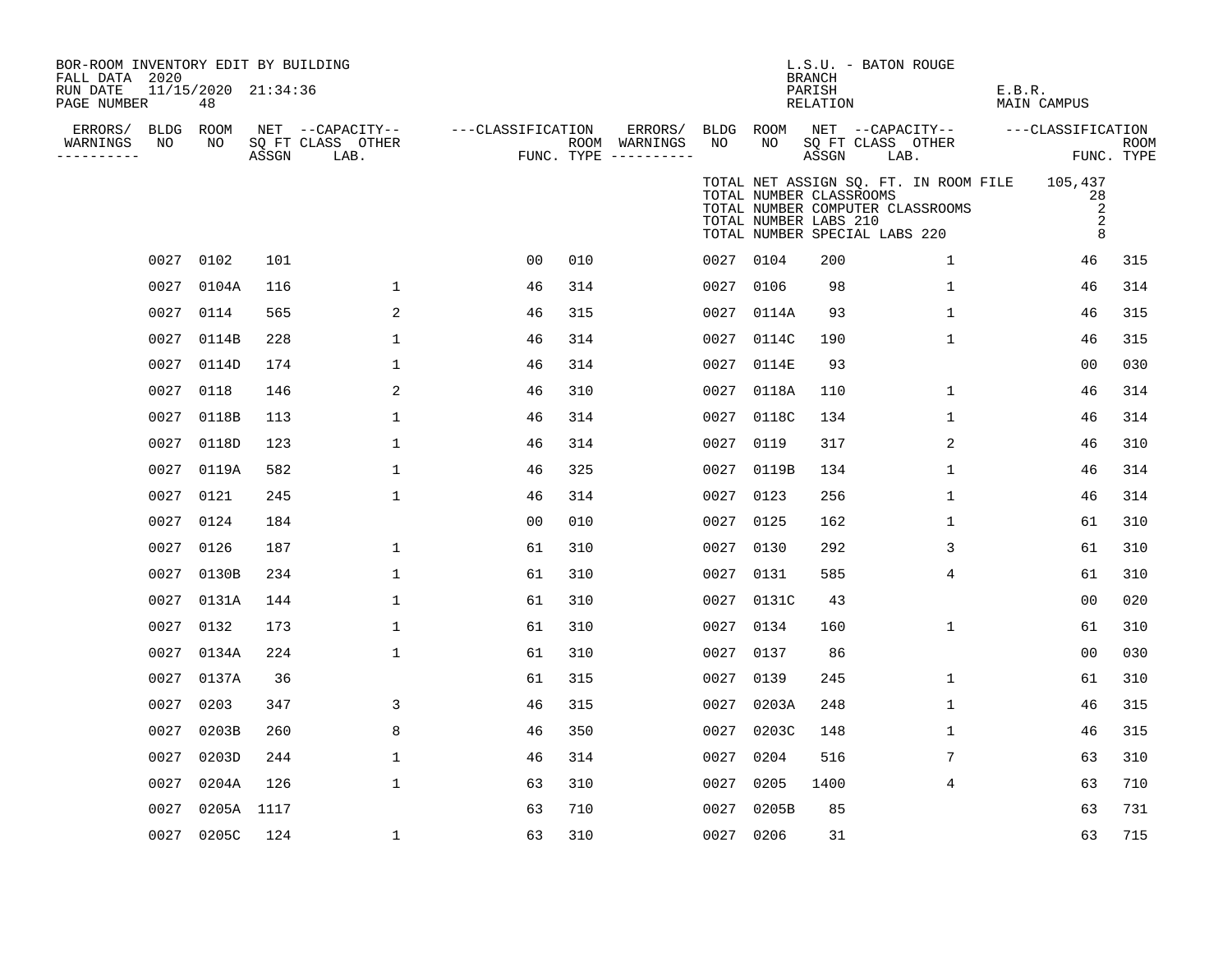| BOR-ROOM INVENTORY EDIT BY BUILDING<br>FALL DATA 2020 |      |                           |       |                           |                   |            |                                        |      |                                                                                   | <b>BRANCH</b>      | L.S.U. - BATON ROUGE      |                                                                                                                    |        |                   |                           |
|-------------------------------------------------------|------|---------------------------|-------|---------------------------|-------------------|------------|----------------------------------------|------|-----------------------------------------------------------------------------------|--------------------|---------------------------|--------------------------------------------------------------------------------------------------------------------|--------|-------------------|---------------------------|
| RUN DATE<br>PAGE NUMBER                               |      | 11/15/2020 21:34:36<br>49 |       |                           |                   |            |                                        |      |                                                                                   | PARISH<br>RELATION |                           |                                                                                                                    | E.B.R. | MAIN CAMPUS       |                           |
| ERRORS/                                               |      | BLDG ROOM                 |       | NET --CAPACITY--          | ---CLASSIFICATION |            | ERRORS/                                |      | BLDG ROOM                                                                         |                    | NET --CAPACITY--          |                                                                                                                    |        | ---CLASSIFICATION |                           |
| WARNINGS<br>----------                                | NO   | NO                        | ASSGN | SQ FT CLASS OTHER<br>LAB. |                   | FUNC. TYPE | ROOM WARNINGS<br>$- - - - - - - - - -$ | NO   | NO.                                                                               | ASSGN              | SQ FT CLASS OTHER<br>LAB. |                                                                                                                    |        |                   | <b>ROOM</b><br>FUNC. TYPE |
|                                                       |      | 0027 C0100                | 1005  |                           | 0 <sub>0</sub>    | 020        |                                        |      | 0027 C0100A                                                                       | 162                |                           |                                                                                                                    |        | 0 <sub>0</sub>    | 020                       |
|                                                       |      | 0027 C0100B               | 51    |                           | 0 <sub>0</sub>    | 020        |                                        |      | 0027 C0101                                                                        | 805                |                           |                                                                                                                    |        | 0 <sub>0</sub>    | 020                       |
|                                                       |      | 0027 C0200                | 98    |                           | 0 <sub>0</sub>    | 020        |                                        |      | 0027 S0100                                                                        | 80                 |                           |                                                                                                                    |        | 00                | 020                       |
|                                                       |      | 0027 S0200                | 80    |                           | 00                | 020        |                                        |      | 0027 0119B1                                                                       | 74                 |                           |                                                                                                                    |        | 46                | 315                       |
|                                                       |      | 0027 0203C1               | 105   | $\mathbf{1}$              | 46                | 310        |                                        |      | TOTAL NUMBER CLASSROOMS<br>TOTAL NUMBER LABS 210<br>TOTAL NUMBER SPECIAL LABS 220 |                    |                           | TOTAL ASSIGNABLE & UNASSIGNABLE SQFT:<br>TOTAL NET ASSIGN SQ. FT. IN ROOM FILE<br>TOTAL NUMBER COMPUTER CLASSROOMS |        | 13,879<br>11,091  |                           |
|                                                       | 0028 | 0001                      | 156   |                           | 0 <sub>0</sub>    | 030        |                                        |      | 0028 0002                                                                         | 355                |                           |                                                                                                                    |        | 0 <sub>0</sub>    | 030                       |
|                                                       | 0028 | 0003                      | 47    |                           | 0 <sub>0</sub>    | 030        |                                        | 0028 | 0004                                                                              | 104                |                           |                                                                                                                    |        | 0 <sub>0</sub>    | 030                       |
|                                                       | 0028 | 0040                      | 105   |                           | 0 <sub>0</sub>    | 020        |                                        | 0028 | 0049                                                                              | 80                 |                           | $\mathbf{1}$                                                                                                       |        | 0 <sub>0</sub>    | 030                       |
|                                                       | 0028 | 0050                      | 420   | 8                         | 71                | 250        |                                        | 0028 | 0051                                                                              | 329                |                           | $\mathbf{1}$                                                                                                       |        | 71                | 250                       |
|                                                       | 0028 | 0051A                     | 97    | $\mathbf 1$               | 71                | 250        |                                        | 0028 | 0051B                                                                             | 150                |                           |                                                                                                                    |        | 0 <sub>0</sub>    | 030                       |
|                                                       | 0028 | 0052                      | 413   | 8                         | 71                | 250        |                                        | 0028 | 0101                                                                              | 410                |                           | 26                                                                                                                 |        | 71                | 255                       |
|                                                       | 0028 | 0102                      | 492   | 20                        | 71                | 255        |                                        | 0028 | 0102A                                                                             | 419                |                           | 8                                                                                                                  |        | 71                | 255                       |
|                                                       | 0028 | 0103                      | 267   | 2                         | 71                | 250        |                                        | 0028 | 0104                                                                              | 100                |                           |                                                                                                                    |        | 81                | 081                       |
|                                                       | 0028 | 0106                      | 87    | $\mathbf{1}$              | 0 <sub>0</sub>    | 030        |                                        | 0028 | 0107                                                                              | 207                |                           | $\overline{2}$                                                                                                     |        | 71                | 250                       |
|                                                       | 0028 | 0107A                     | 67    | 2                         | 71                | 250        |                                        | 0028 | 0108                                                                              | 168                |                           | 2                                                                                                                  |        | 81                | 081                       |
|                                                       | 0028 | 0109                      | 95    | 1                         | 71                | 731        |                                        | 0028 | 0110                                                                              | 1008               |                           | 1                                                                                                                  |        | 71                | 315                       |
|                                                       | 0028 | 0112                      | 133   | $\mathbf{1}$              | 71                | 315        |                                        | 0028 | 0112A                                                                             | 84                 |                           | $\mathbf{1}$                                                                                                       |        | 71                | 315                       |
|                                                       | 0028 | 0112B                     | 89    | 2                         | 71                | 310        |                                        | 0028 | 0113                                                                              | 211                |                           |                                                                                                                    |        | 71                | 315                       |
|                                                       | 0028 | 0114                      | 310   | 10                        | 71                | 350        |                                        | 0028 | 0115                                                                              | 235                |                           | 2                                                                                                                  |        | 46                | 315                       |
|                                                       | 0028 | 0116                      | 258   | $\mathbf{1}$              | 71                | 720        |                                        | 0028 | 0118                                                                              | 385                | 24                        |                                                                                                                    |        | 11                | 110                       |
|                                                       | 0028 | 0119                      | 189   | 7                         | 22                | 410        |                                        | 0028 | 0121                                                                              | 153                |                           | $\mathbf{1}$                                                                                                       |        | 22                | 320                       |
|                                                       | 0028 | 0123                      | 120   | 1                         | 71                | 310        |                                        | 0028 | 0125                                                                              | 109                |                           | $\mathbf 1$                                                                                                        |        | 71                | 325                       |
|                                                       | 0028 | 0127                      | 129   | $\mathbf 1$               | 22                | 320        |                                        |      | 0028 0201                                                                         | 310                |                           | 21                                                                                                                 |        | 22                | 250                       |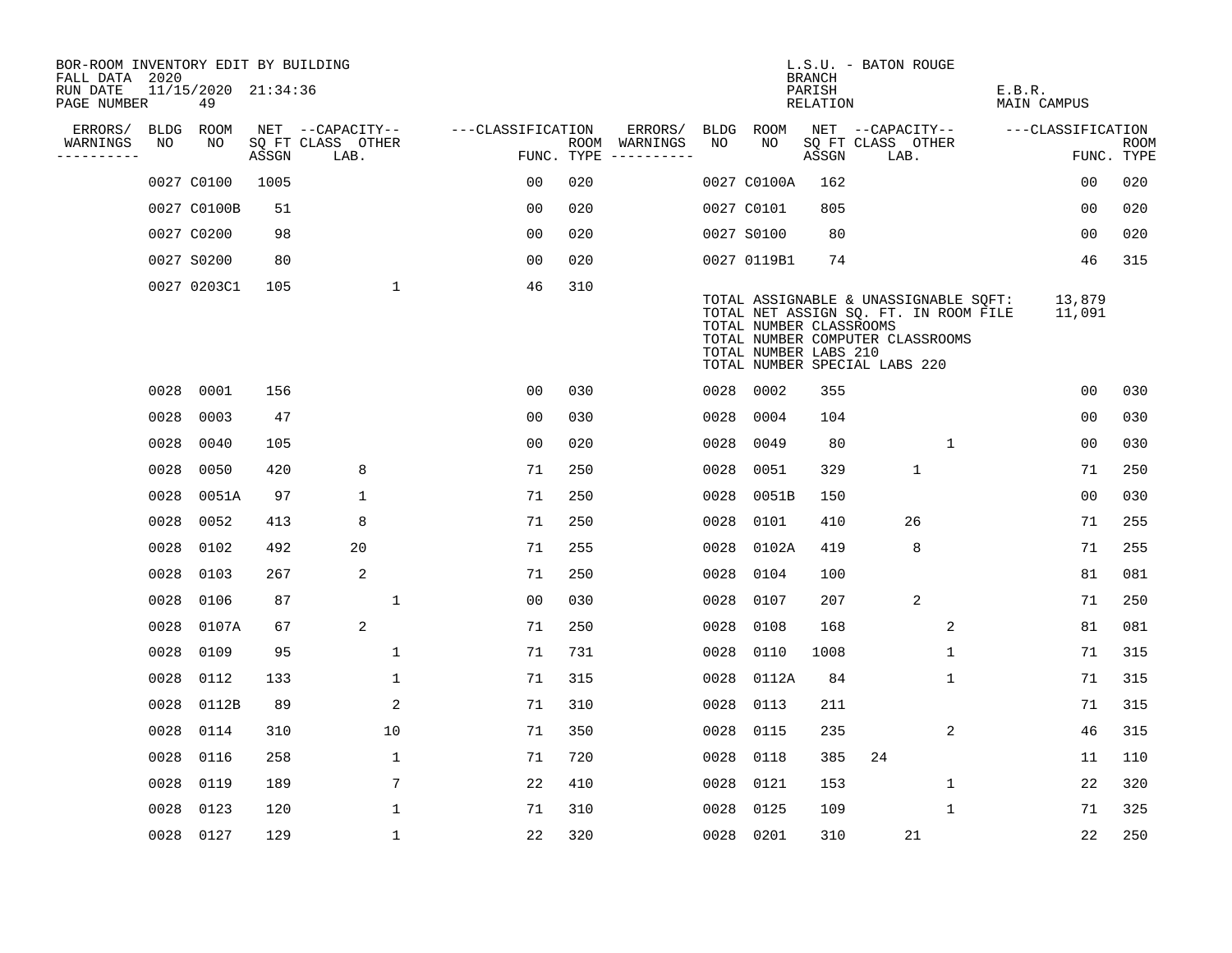| BOR-ROOM INVENTORY EDIT BY BUILDING<br>FALL DATA 2020 |             |                           |       |                           |                   |            |               |             |                                                  | <b>BRANCH</b>      | L.S.U. - BATON ROUGE                                                                                                                                |                              |                    |
|-------------------------------------------------------|-------------|---------------------------|-------|---------------------------|-------------------|------------|---------------|-------------|--------------------------------------------------|--------------------|-----------------------------------------------------------------------------------------------------------------------------------------------------|------------------------------|--------------------|
| RUN DATE<br>PAGE NUMBER                               |             | 11/15/2020 21:34:36<br>50 |       |                           |                   |            |               |             |                                                  | PARISH<br>RELATION |                                                                                                                                                     | E.B.R.<br><b>MAIN CAMPUS</b> |                    |
| ERRORS/                                               | <b>BLDG</b> | ROOM                      |       | NET --CAPACITY--          | ---CLASSIFICATION |            | ERRORS/       | <b>BLDG</b> | ROOM                                             |                    | NET --CAPACITY--                                                                                                                                    | ---CLASSIFICATION            |                    |
| WARNINGS<br>----------                                | NO          | NO                        | ASSGN | SQ FT CLASS OTHER<br>LAB. |                   | FUNC. TYPE | ROOM WARNINGS | NO          | NO                                               | ASSGN              | SQ FT CLASS OTHER<br>LAB.                                                                                                                           |                              | ROOM<br>FUNC. TYPE |
|                                                       | 0028        | 0202                      | 287   | 8                         | 22                | 210        |               | 0028        | 0205                                             | 213                | $\sqrt{2}$                                                                                                                                          | 22                           | 250                |
|                                                       | 0028        | 0206                      | 80    | 2                         | 71                | 255        |               | 0028        | 0207                                             | 128                | $\overline{a}$                                                                                                                                      | 71                           | 315                |
|                                                       | 0028        | 0207A                     | 16    |                           | 00                | 010        |               | 0028        | 0211                                             | 231                | $\overline{2}$                                                                                                                                      | 22                           | 250                |
|                                                       | 0028        | 0212                      | 230   | 2                         | 22                | 255        |               | 0028        | 0213                                             | 315                | 2                                                                                                                                                   | 22                           | 250                |
|                                                       | 0028        | 0214                      | 333   | 2                         | 22                | 250        |               | 0028        | 0216                                             | 618                | 12                                                                                                                                                  | 71                           | 250                |
|                                                       | 0028        | 0218                      | 124   |                           | 0 <sub>0</sub>    | 030        |               | 0028        | 0221                                             | 218                | $\mathbf 1$                                                                                                                                         | 71                           | 310                |
|                                                       | 0028        | 0223                      | 118   | $\mathbf 1$               | 71                | 320        |               | 0028        | 0225                                             | 99                 | $\mathbf 1$                                                                                                                                         | 71                           | 320                |
|                                                       |             | 0028 0226                 | 129   |                           | 71                | 315        |               |             | 0028 0227                                        | 133                | $\mathbf 1$                                                                                                                                         | 71                           | 310                |
|                                                       |             | 0028 C0100                | 799   |                           | 0 <sub>0</sub>    | 020        |               |             | 0028 C0101                                       | 318                |                                                                                                                                                     | 00                           | 020                |
|                                                       |             | 0028 C0108                | 489   |                           | 00                | 020        |               |             | 0028 C0200                                       | 526                |                                                                                                                                                     | 00                           | 020                |
|                                                       |             | 0028 L0100                | 418   |                           | 0 <sub>0</sub>    | 020        |               |             | 0028 S0100                                       | 370                |                                                                                                                                                     | 00                           | 020                |
|                                                       |             | 0028 S0200                | 207   |                           | 0 <sub>0</sub>    | 020        |               |             | TOTAL NUMBER CLASSROOMS<br>TOTAL NUMBER LABS 210 |                    | TOTAL ASSIGNABLE & UNASSIGNABLE SQFT:<br>TOTAL NET ASSIGN SQ. FT. IN ROOM FILE<br>TOTAL NUMBER COMPUTER CLASSROOMS<br>TOTAL NUMBER SPECIAL LABS 220 | 14,690<br>10,339<br>1<br>1   |                    |
|                                                       | 0029        | 0100                      | 1955  | 2                         | 45                | 315        |               | 0029        | 0100A                                            | 204                | $\mathbf{1}$                                                                                                                                        | 45                           | 310                |
|                                                       | 0029        | 0100B                     | 218   | 1                         | 45                | 310        |               | 0029        | 0100C                                            | 220                | 1                                                                                                                                                   | 45                           | 310                |
|                                                       | 0029        | 0100D                     | 222   | $\mathbf 1$               | 45                | 350        |               | 0029        | 0100E                                            | 204                | $\mathbf 1$                                                                                                                                         | 45                           | 310                |
|                                                       | 0029        | 0100F                     | 280   |                           | 45                | 315        |               | 0029        | 0100G                                            | 180                | $\mathbf 1$                                                                                                                                         | 45                           | 310                |
|                                                       | 0029        | 0100H                     | 194   | $\mathbf{1}$              | 45                | 310        |               | 0029        | 0100J                                            | 200                | $\mathbf{1}$                                                                                                                                        | 45                           | 310                |
|                                                       | 0029        | 0100K                     | 198   | $\mathbf 1$               | 45                | 310        |               | 0029        | 0100L                                            | 180                | $\mathbf 1$                                                                                                                                         | 45                           | 310                |
|                                                       | 0029        | 0100M                     | 69    |                           | 0 <sub>0</sub>    | 020        |               | 0029        | 0101                                             | 8272 1008          |                                                                                                                                                     | 11                           | 110                |
|                                                       | 0029        | 0101A                     | 140   | 10                        | 11                | 115        |               | 0029        | 0101B                                            | 140                |                                                                                                                                                     | 11                           | 115                |
|                                                       | 0029        | 0103                      | 1711  | 34                        | 45                | 310        |               | 0029        | 0104                                             | 1330               | 27                                                                                                                                                  | 45                           | 410                |
|                                                       | 0029        | 0104A                     | 165   | $\mathbf 1$               | 45                | 310        |               | 0029        | 0104B                                            | 167                | $\mathbf 1$                                                                                                                                         | 45                           | 310                |
|                                                       | 0029        | 0104C                     | 34    |                           | 45                | 731        |               | 0029        | 0105                                             | 163                |                                                                                                                                                     | 0 <sub>0</sub>               | 030                |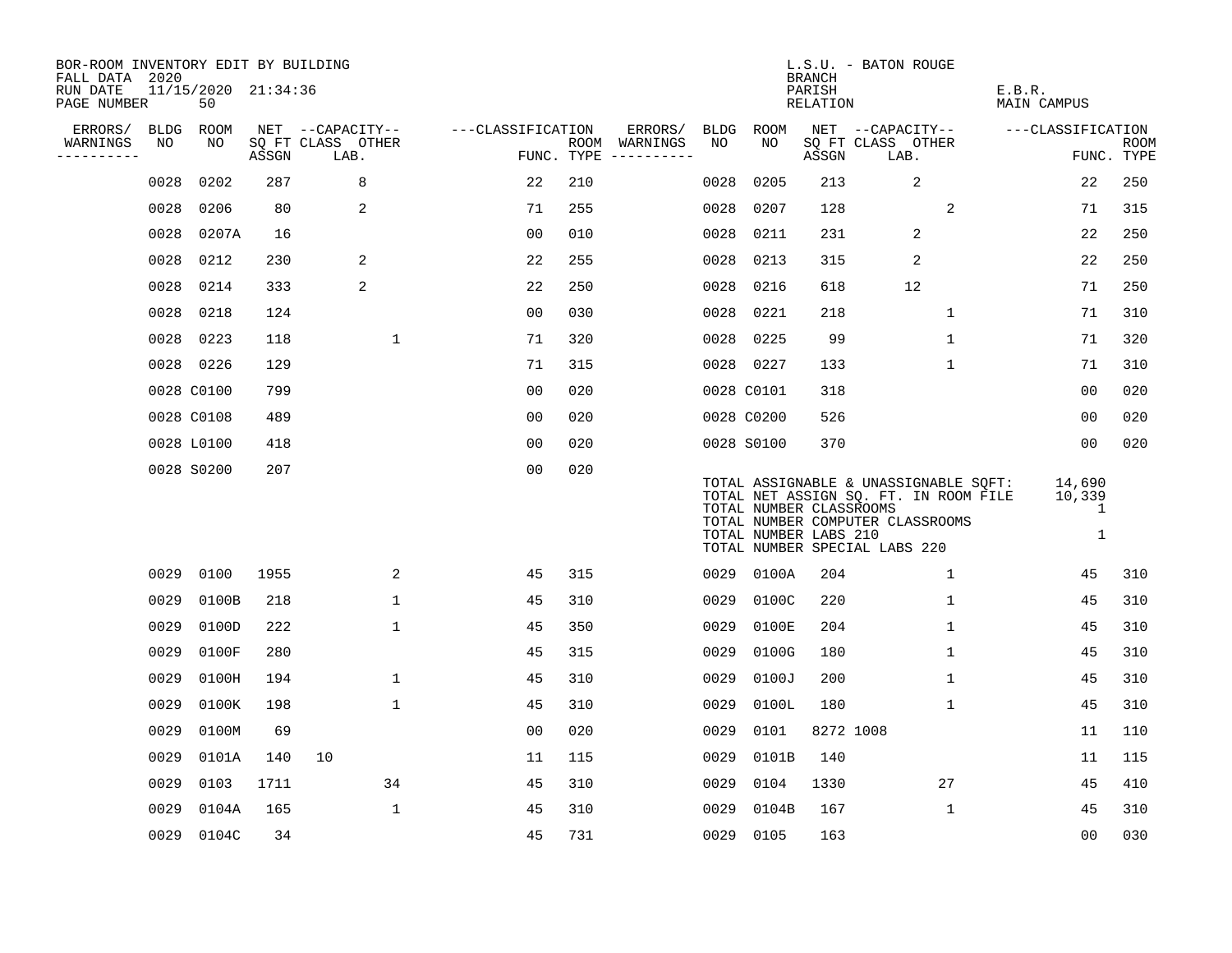| BOR-ROOM INVENTORY EDIT BY BUILDING<br>FALL DATA 2020 |             |                           |       |                           |                   |     |                                      |             |            | <b>BRANCH</b>      | L.S.U. - BATON ROUGE      |                              |                           |
|-------------------------------------------------------|-------------|---------------------------|-------|---------------------------|-------------------|-----|--------------------------------------|-------------|------------|--------------------|---------------------------|------------------------------|---------------------------|
| RUN DATE<br>PAGE NUMBER                               |             | 11/15/2020 21:34:36<br>51 |       |                           |                   |     |                                      |             |            | PARISH<br>RELATION |                           | E.B.R.<br><b>MAIN CAMPUS</b> |                           |
| ERRORS/                                               | <b>BLDG</b> | ROOM                      |       | NET --CAPACITY--          | ---CLASSIFICATION |     | ERRORS/                              | <b>BLDG</b> | ROOM       |                    | NET --CAPACITY--          | ---CLASSIFICATION            |                           |
| WARNINGS<br>----------                                | NO          | NO                        | ASSGN | SQ FT CLASS OTHER<br>LAB. |                   |     | ROOM WARNINGS<br>FUNC. TYPE $------$ | NO.         | NO.        | ASSGN              | SQ FT CLASS OTHER<br>LAB. |                              | <b>ROOM</b><br>FUNC. TYPE |
|                                                       | 0029        | 0107                      | 330   | 3                         | 45                | 315 |                                      | 0029        | 0107A      | 219                | 2                         | 45                           | 310                       |
|                                                       | 0029        | 0107B                     | 206   | 2                         | 45                | 310 |                                      | 0029        | 0107C      | 218                | 2                         | 45                           | 530                       |
|                                                       | 0029        | 0108                      | 518   | 12                        | 46                | 350 |                                      | 0029        | 0109       | 51                 | 3                         | 73                           | 110                       |
|                                                       | 0029        | 0111                      | 324   |                           | 0 <sub>0</sub>    | 030 |                                      | 0029        | 0113       | 387                |                           | 00                           | 010                       |
|                                                       | 0029        | 0114                      | 373   | 6                         | 11                | 315 |                                      | 0029        | 0114A      | 233                |                           | 11                           | 315                       |
|                                                       | 0029        | 0115                      | 479   |                           | 0 <sub>0</sub>    | 010 |                                      | 0029        | 0117       | 164                |                           | 0 <sub>0</sub>               | 030                       |
|                                                       | 0029        | 0125                      | 108   |                           | 0 <sub>0</sub>    | 010 |                                      | 0029        | 0130       | 109                |                           | 00                           | 010                       |
|                                                       | 0029        | 0200                      | 2925  | 146                       | 45                | 410 |                                      | 0029        | 0200A      | 336                | 22                        | 45                           | 410                       |
|                                                       | 0029        | 0200B                     | 137   | 22                        | 45                | 455 |                                      | 0029        | 0203       | 2436               | 122                       | 45                           | 220                       |
|                                                       | 0029        | 0203A                     | 52    | 3                         | 45                | 410 |                                      | 0029        | 0203B      | 52                 | 3                         | 45                           | 410                       |
|                                                       | 0029        | 0203C                     | 52    | 3                         | 45                | 410 |                                      | 0029        | 0203D      | 52                 | 3                         | 45                           | 410                       |
|                                                       | 0029        | 0203E                     | 52    | 3                         | 45                | 410 |                                      | 0029        | 0203F      | 52                 | 4                         | 45                           | 410                       |
|                                                       | 0029        | 0203G                     | 52    | 3                         | 45                | 410 |                                      | 0029        | 0203H      | 52                 | 3                         | 45                           | 410                       |
|                                                       | 0029        | 0203J                     | 52    | 3                         | 45                | 410 |                                      | 0029        | 0203K      | 52                 | 3                         | 45                           | 410                       |
|                                                       | 0029        | 0203L                     | 52    | 3                         | 45                | 410 |                                      | 0029        | 0203M      | 52                 | 3                         | 45                           | 410                       |
|                                                       | 0029        | 0203N                     | 202   | 5                         | 0 <sub>0</sub>    | 010 |                                      | 0029        | 0204       | 2174               | 109                       | 45                           | 410                       |
|                                                       | 0029        | 0204A                     | 102   | 5                         | 45                | 410 |                                      | 0029        | 0204B      | 110                | 5                         | 45                           | 410                       |
|                                                       | 0029        | 0204C                     | 119   | 5                         | 45                | 410 |                                      | 0029        | 0204D      | 94                 | 5                         | 45                           | 410                       |
|                                                       | 0029        | 0204E                     | 119   | 5                         | 45                | 410 |                                      | 0029        | 0204F      | 94                 | 5                         | 45                           | 410                       |
|                                                       | 0029        | 0204G                     | 127   | 5                         | 45                | 410 |                                      | 0029        | 0204H      | 100                | 5                         | 45                           | 410                       |
|                                                       | 0029        | 0204J                     | 100   | 5                         | 45                | 410 |                                      | 0029        | 0204K      | 72                 | 5                         | 45                           | 410                       |
|                                                       | 0029        | 0204L                     | 205   | 14                        | 45                | 310 |                                      | 0029        | 0204M      | 78                 | 1                         | 00                           | 010                       |
|                                                       | 0029        | 0205                      | 105   | 2                         | 0 <sub>0</sub>    | 010 |                                      | 0029        | 0217       | 150                | 2                         | 0 <sub>0</sub>               | 010                       |
|                                                       | 0029        | 0300                      | 1650  | 110                       | 45                | 410 |                                      | 0029        | 0300A      | 349                | 23                        | 45                           | 410                       |
|                                                       | 0029        | 0300B                     | 32    |                           | 0 <sub>0</sub>    | 030 |                                      | 0029        | 0300C      | 80                 |                           | 0 <sub>0</sub>               | 030                       |
|                                                       |             | 0029 0300D                | 306   | 20                        | 45                | 310 |                                      |             | 0029 B0001 | 573                | 12                        | 11                           | 110                       |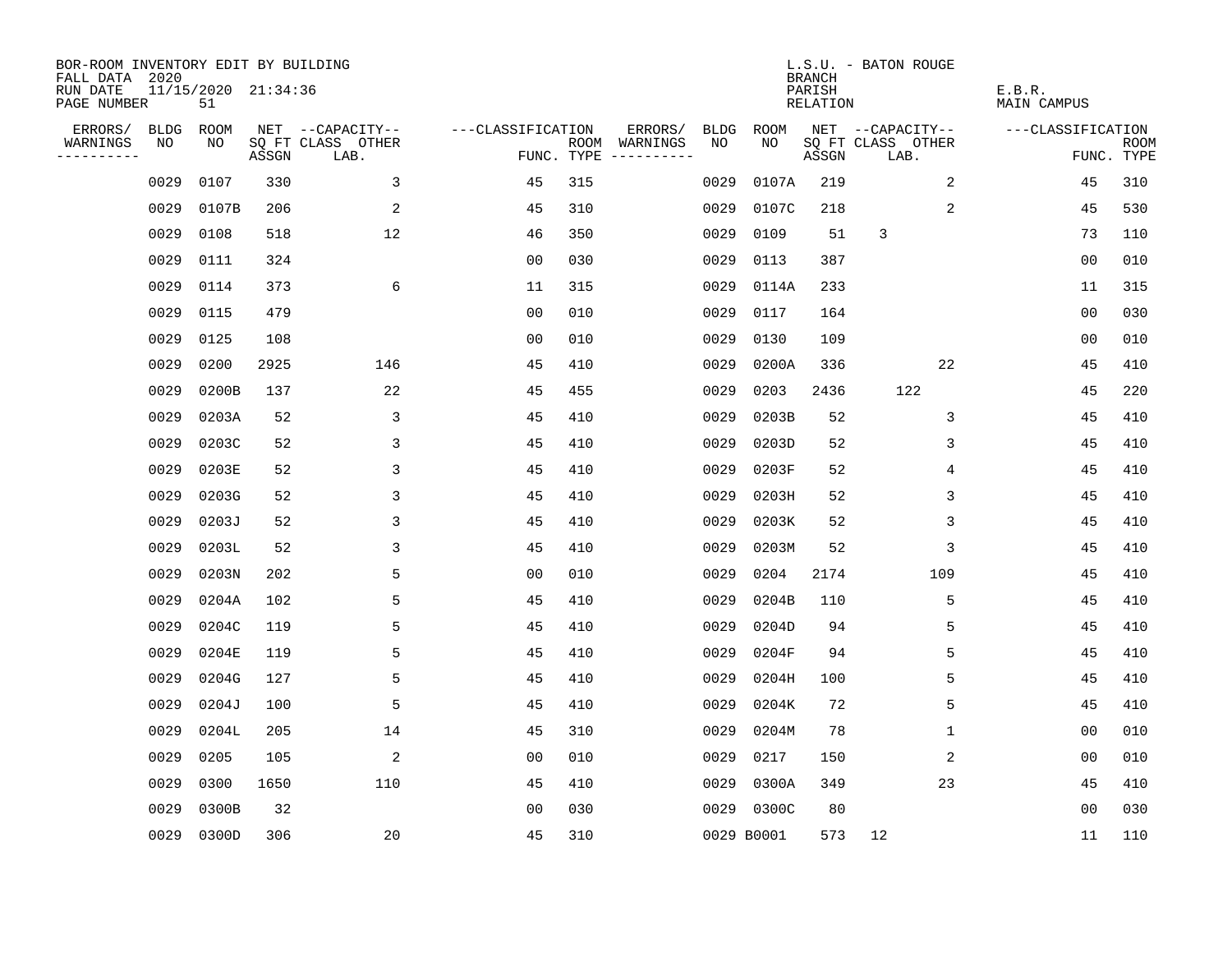| BOR-ROOM INVENTORY EDIT BY BUILDING       |    |                           |       |                           |                   |     |                                      |      |              | <b>BRANCH</b>      | L.S.U. - BATON ROUGE      |                       |                           |
|-------------------------------------------|----|---------------------------|-------|---------------------------|-------------------|-----|--------------------------------------|------|--------------|--------------------|---------------------------|-----------------------|---------------------------|
| FALL DATA 2020<br>RUN DATE<br>PAGE NUMBER |    | 11/15/2020 21:34:36<br>52 |       |                           |                   |     |                                      |      |              | PARISH<br>RELATION |                           | E.B.R.<br>MAIN CAMPUS |                           |
| ERRORS/                                   |    | BLDG ROOM                 |       | NET --CAPACITY--          | ---CLASSIFICATION |     | ERRORS/                              | BLDG | ROOM         |                    | NET --CAPACITY--          | ---CLASSIFICATION     |                           |
| WARNINGS<br>----------                    | NO | NO                        | ASSGN | SQ FT CLASS OTHER<br>LAB. |                   |     | ROOM WARNINGS<br>FUNC. TYPE $------$ | NO   | NO.          | ASSGN              | SQ FT CLASS OTHER<br>LAB. |                       | <b>ROOM</b><br>FUNC. TYPE |
|                                           |    | 0029 B0002                | 3628  | 80                        | 22                | 250 |                                      |      | 9 0029 B0005 | 588                | $\mathbf{1}$              | 22                    | 250                       |
|                                           |    | 0029 B0007                | 595   | 12                        | 22                | 250 |                                      |      | 0029 B0009   | 7                  | 1                         | 11                    | 710                       |
|                                           |    | 0029 B0011                | 310   | $\mathbf 1$               | 22                | 250 |                                      |      | 0029 B0011A  | 94                 | $\mathbf{1}$              | 22                    | 250                       |
|                                           |    | 0029 B0011B               | 82    |                           | 22                | 320 |                                      |      | 0029 B0011C  | 134                |                           | 22                    | 320                       |
|                                           |    | 0029 B0011D               | 66    | 1                         | 22                | 250 |                                      |      | 0029 B0012   | 1205               | 1                         | 22                    | 255                       |
|                                           |    | 0029 B0013                | 1944  | 20                        | 11                | 210 |                                      |      | 0029 B0017   | 155                | $\mathbf 1$               | 22                    | 255                       |
|                                           |    | 0029 B0019                | 387   | 2                         | 11                | 310 |                                      |      | 0029 B0019A  | 197                | $\mathbf 1$               | 22                    | 255                       |
|                                           |    | 0029 B0020                | 1417  | 28                        | 22                | 255 |                                      |      | 0029 B0025   | 1189               | $\mathbf{1}$              | 22                    | 250                       |
|                                           |    | 0029 B0027                | 47    |                           | 0 <sub>0</sub>    | 010 |                                      |      | 0029 C0001   | 641                |                           | 0 <sub>0</sub>        | 020                       |
|                                           |    | 0029 C0001A               | 122   |                           | 0 <sub>0</sub>    | 020 |                                      |      | 0029 C0002   | 816                |                           | 0 <sub>0</sub>        | 020                       |
|                                           |    | 0029 C0003                | 434   |                           | 00                | 020 |                                      |      | 0029 C0101   | 409                |                           | 0 <sub>0</sub>        | 020                       |
|                                           |    | 0029 C0101A 1540          |       |                           | 0 <sub>0</sub>    | 020 |                                      |      | 0029 C0102   | 412                |                           | 0 <sub>0</sub>        | 020                       |
|                                           |    | 0029 C0102A 1534          |       |                           | 0 <sub>0</sub>    | 020 |                                      |      | 0029 C0103   | 70                 |                           | 0 <sub>0</sub>        | 020                       |
|                                           |    | 0029 C0104                | 574   |                           | 0 <sub>0</sub>    | 020 |                                      |      | 0029 C0104A  | 42                 |                           | 0 <sub>0</sub>        | 020                       |
|                                           |    | 0029 C0104B               | 30    |                           | 00                | 020 |                                      |      | 0029 C0104C  | 30                 |                           | 00                    | 020                       |
|                                           |    | 0029 C0105                | 68    |                           | 00                | 020 |                                      |      | 0029 C0201   | 130                |                           | 0 <sub>0</sub>        | 020                       |
|                                           |    | 0029 C0202                | 130   |                           | 0 <sub>0</sub>    | 020 |                                      |      | 0029 E0100   | 32                 |                           | 0 <sub>0</sub>        | 020                       |
|                                           |    | 0029 E0200                | 36    |                           | 0 <sub>0</sub>    | 020 |                                      |      | 0029 S0005   | 227                |                           | 0 <sub>0</sub>        | 020                       |
|                                           |    | 0029 S0006                | 227   |                           | 0 <sub>0</sub>    | 020 |                                      |      | 0029 S0101   | 396                |                           | 0 <sub>0</sub>        | 020                       |
|                                           |    | 0029 S0102                | 109   |                           | 0 <sub>0</sub>    | 020 |                                      |      | 0029 S0102A  | 20                 |                           | 00                    | 030                       |
|                                           |    | 0029 S0103                | 402   |                           | 0 <sub>0</sub>    | 020 |                                      |      | 0029 S0104   | 107                |                           | 0 <sub>0</sub>        | 020                       |
|                                           |    | 0029 S0105                | 224   |                           | 0 <sub>0</sub>    | 020 |                                      |      | 0029 S0106   | 222                |                           | 0 <sub>0</sub>        | 020                       |
|                                           |    | 0029 S0201                | 547   |                           | 0 <sub>0</sub>    | 020 |                                      |      | 0029 S0202   | 108                |                           | 0 <sub>0</sub>        | 020                       |
|                                           |    | 0029 S0202A               | 75    |                           | 0 <sub>0</sub>    | 020 |                                      |      | 0029 S0203   | 547                |                           | 0 <sub>0</sub>        | 020                       |
|                                           |    | 0029 S0204                | 108   |                           | 0 <sub>0</sub>    | 020 |                                      |      | 0029 S0205   | 169                |                           | 0 <sub>0</sub>        | 020                       |
|                                           |    | 0029 S0206                | 169   |                           | 0 <sub>0</sub>    | 020 |                                      |      | 0029 S0302   | 114                |                           | 0 <sub>0</sub>        | 020                       |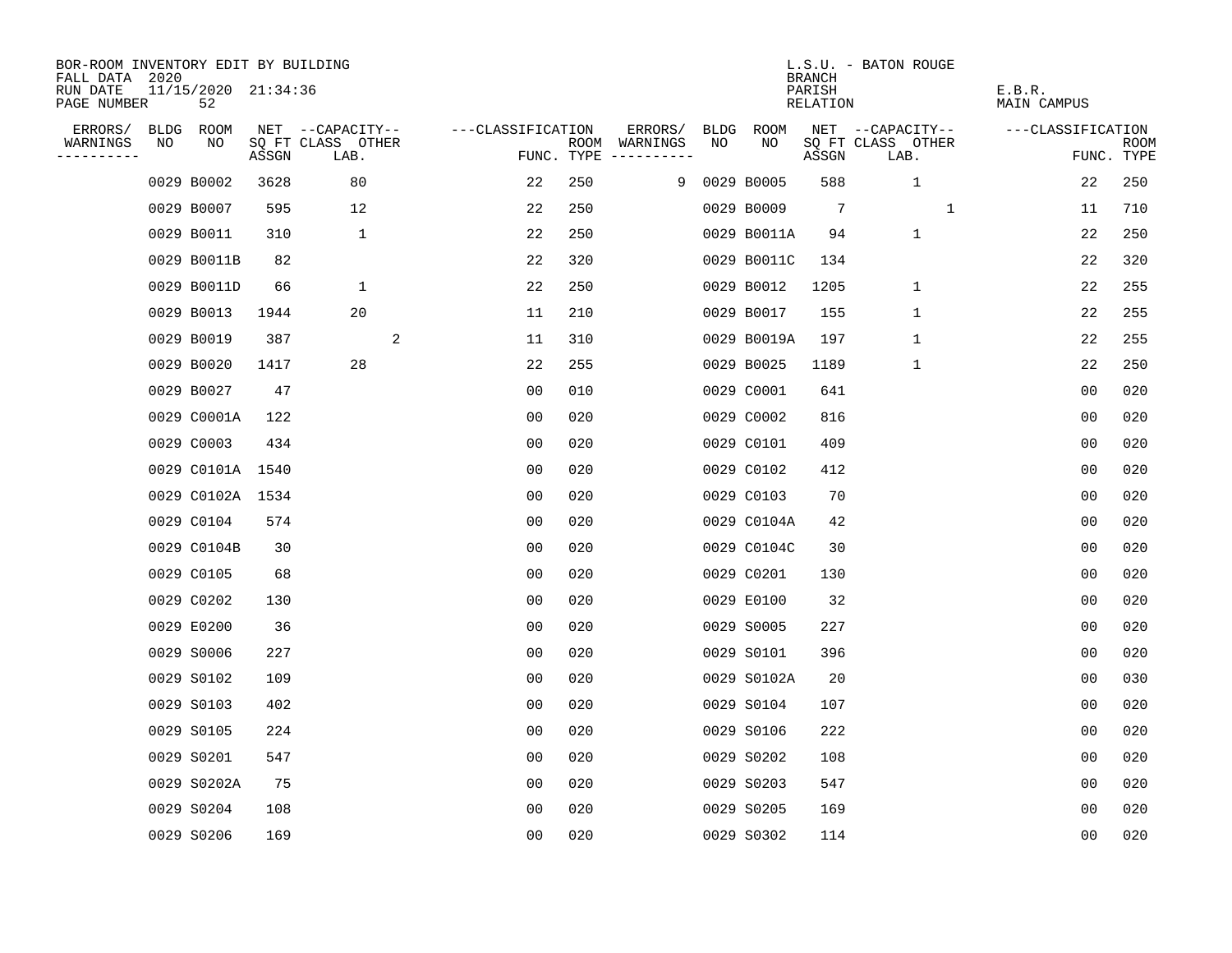| BOR-ROOM INVENTORY EDIT BY BUILDING<br>FALL DATA 2020 |      |                           |       |                           |                   |            |                              |      |                                                  | <b>BRANCH</b>      | L.S.U. - BATON ROUGE                                                                                                                                |                                           |                           |
|-------------------------------------------------------|------|---------------------------|-------|---------------------------|-------------------|------------|------------------------------|------|--------------------------------------------------|--------------------|-----------------------------------------------------------------------------------------------------------------------------------------------------|-------------------------------------------|---------------------------|
| RUN DATE<br>PAGE NUMBER                               |      | 11/15/2020 21:34:36<br>53 |       |                           |                   |            |                              |      |                                                  | PARISH<br>RELATION |                                                                                                                                                     | E.B.R.<br>MAIN CAMPUS                     |                           |
| ERRORS/                                               | BLDG | ROOM                      |       | NET --CAPACITY--          | ---CLASSIFICATION |            | ERRORS/                      |      | BLDG ROOM                                        |                    | NET --CAPACITY--                                                                                                                                    | ---CLASSIFICATION                         |                           |
| WARNINGS<br>----------                                | NO   | NO                        | ASSGN | SQ FT CLASS OTHER<br>LAB. |                   | FUNC. TYPE | ROOM WARNINGS<br>----------- | NO   | NO.                                              | ASSGN              | SQ FT CLASS OTHER<br>LAB.                                                                                                                           |                                           | <b>ROOM</b><br>FUNC. TYPE |
|                                                       |      | 0029 S0304                | 114   |                           | 0 <sub>0</sub>    | 020        |                              |      | 0029 0100F1                                      | 40                 |                                                                                                                                                     | 00                                        | 030                       |
|                                                       |      | 0029 0100M1               | 202   |                           | 0 <sub>0</sub>    | 030        |                              |      | 0029 0100M2                                      | 12                 |                                                                                                                                                     | 00                                        | 030                       |
|                                                       |      | 0029 0107C1               | 102   | 1                         | 45                | 731        |                              |      | 0029 0300A1                                      | 193                |                                                                                                                                                     | 00                                        | 030                       |
|                                                       |      | 0029 0300B1               | 337   | 22                        | 00                | 030        |                              |      | 0029 0300C1                                      | 340                | 23                                                                                                                                                  | 00                                        | 030                       |
|                                                       |      | 0029 0300D1               | 194   |                           | 0 <sub>0</sub>    | 030        |                              |      | TOTAL NUMBER CLASSROOMS<br>TOTAL NUMBER LABS 210 |                    | TOTAL ASSIGNABLE & UNASSIGNABLE SQFT:<br>TOTAL NET ASSIGN SQ. FT. IN ROOM FILE<br>TOTAL NUMBER COMPUTER CLASSROOMS<br>TOTAL NUMBER SPECIAL LABS 220 | 57,964<br>43,214<br>3<br>1<br>$\mathbf 1$ |                           |
|                                                       | 0030 | 0104                      | 8808  |                           | 93                | 520        |                              |      | 0030 0106                                        | 229                | $\mathbf 1$                                                                                                                                         | 93                                        | 310                       |
|                                                       | 0030 | 0108                      | 192   | $\mathbf 1$               | 93                | 310        |                              |      | 0030 0109                                        | 141                | $\mathbf{1}$                                                                                                                                        | 93                                        | 310                       |
| 9                                                     | 0030 | 0145                      | 3496  | 120                       | 93                | 610        |                              | 0030 | 0157                                             | 510                | $\mathbf 1$                                                                                                                                         | 93                                        | 310                       |
|                                                       | 0030 | 0200                      | 300   | $\mathbf{1}$              | 93                | 310        |                              |      | 0030 0204                                        | 514                | $\mathbf{1}$                                                                                                                                        | 93                                        | 310                       |
|                                                       |      | 0030 1100                 | 5908  | 30                        | 93                | 520        |                              |      | 0030 1100A                                       | 347                |                                                                                                                                                     | 93                                        | 520                       |
|                                                       |      | 0030 1100B                | 84    |                           | 93                | 525        |                              |      | 0030 1100C                                       | 192                |                                                                                                                                                     | 93                                        | 525                       |
|                                                       |      | 0030 1100D                | 265   |                           | 93                | 525        |                              |      | 0030 1100E                                       | 23                 |                                                                                                                                                     | 93                                        | 525                       |
|                                                       |      | 0030 1100F                | 18    |                           | 93                | 525        |                              |      | 0030 1100G                                       | 17                 |                                                                                                                                                     | 93                                        | 525                       |
|                                                       |      | 0030 1100H                | 201   |                           | 93                | 525        |                              |      | 0030 1100J                                       | 3858               |                                                                                                                                                     | 93                                        | 850                       |
|                                                       |      | 0030 1101                 | 161   |                           | 93                | 520        |                              |      | 0030 1102                                        | 361                |                                                                                                                                                     | 93                                        | 520                       |
|                                                       |      | 0030 1103                 | 383   |                           | 93                | 520        |                              |      | 0030 1104                                        | 133                |                                                                                                                                                     | 93                                        | 520                       |
|                                                       |      | 0030 1110                 | 8808  | 30                        | 93                | 520        |                              |      | 0030 1110A                                       | 229                | $\mathbf 1$                                                                                                                                         | 93                                        | 310                       |
|                                                       |      | 0030 1110B                | 192   | $\mathbf{1}$              | 93                | 310        |                              |      | 0030 1110C                                       | 141                | $\mathbf 1$                                                                                                                                         | 93                                        | 310                       |
|                                                       |      | 0030 1110D                | 267   |                           | 93                | 520        |                              |      | 0030 1110E                                       | 40                 |                                                                                                                                                     | 93                                        | 520                       |
|                                                       |      | 0030 1110F                | 48    |                           | 93                | 525        |                              |      | 0030 1110G                                       | 48                 |                                                                                                                                                     | 93                                        | 525                       |
|                                                       |      | 0030 1111                 | 75    |                           | 93                | 520        |                              |      | 0030 1113                                        | 80                 |                                                                                                                                                     | 93                                        | 525                       |
|                                                       |      | 0030 1114                 | 863   |                           | 93                | 525        |                              |      | 0030 1115                                        | 462                |                                                                                                                                                     | 93                                        | 525                       |
|                                                       |      | 0030 1117                 | 130   |                           | 93                | 525        |                              |      | 0030 1120                                        | 3443               | 30                                                                                                                                                  | 93                                        | 520                       |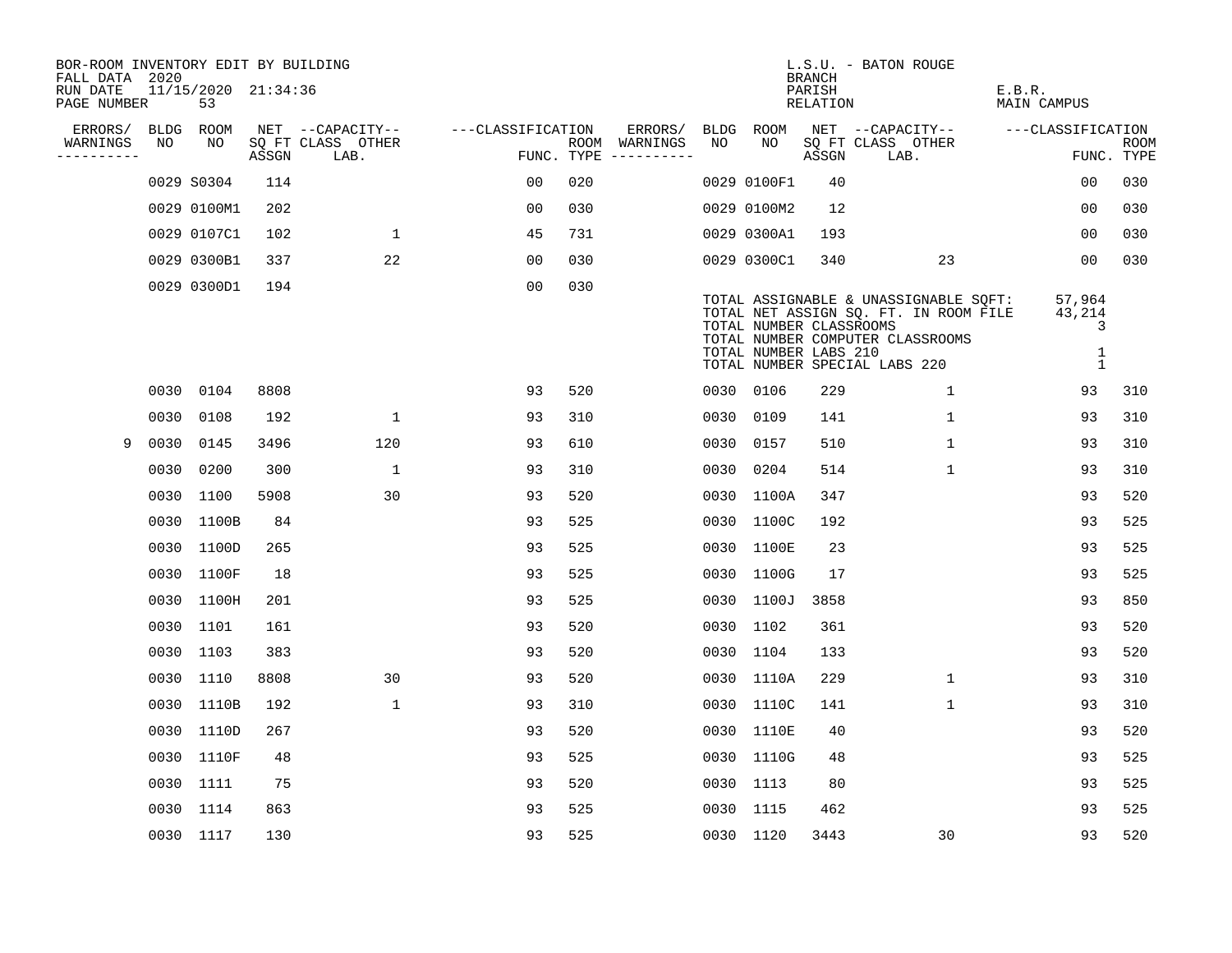| BOR-ROOM INVENTORY EDIT BY BUILDING<br>FALL DATA 2020 |           |                           |       |                           |                   |     |                                      |      |            | <b>BRANCH</b>      | L.S.U. - BATON ROUGE      |                              |                           |
|-------------------------------------------------------|-----------|---------------------------|-------|---------------------------|-------------------|-----|--------------------------------------|------|------------|--------------------|---------------------------|------------------------------|---------------------------|
| RUN DATE<br>PAGE NUMBER                               |           | 11/15/2020 21:34:36<br>54 |       |                           |                   |     |                                      |      |            | PARISH<br>RELATION |                           | E.B.R.<br><b>MAIN CAMPUS</b> |                           |
| ERRORS/                                               | BLDG      | ROOM                      |       | NET --CAPACITY--          | ---CLASSIFICATION |     | ERRORS/                              | BLDG | ROOM       |                    | NET --CAPACITY--          | ---CLASSIFICATION            |                           |
| WARNINGS<br>----------                                | NO        | NO.                       | ASSGN | SQ FT CLASS OTHER<br>LAB. |                   |     | ROOM WARNINGS<br>FUNC. TYPE $------$ | NO   | NO.        | ASSGN              | SQ FT CLASS OTHER<br>LAB. |                              | <b>ROOM</b><br>FUNC. TYPE |
|                                                       | 0030      | 1120A 1435                |       |                           | 93                | 520 |                                      |      | 0030 1120B | 710                |                           | 93                           | 525                       |
|                                                       |           | 0030 1120C                | 480   |                           | 93                | 520 |                                      |      | 0030 1121  | 2243               |                           | 93                           | 525                       |
|                                                       |           | 0030 1121A                | 158   |                           | 93                | 525 |                                      |      | 0030 1121B | 96                 |                           | 0 <sub>0</sub>               | 030                       |
|                                                       |           | 0030 1121C                | 190   |                           | 93                | 525 |                                      |      | 0030 1121D | 190                |                           | 93                           | 525                       |
|                                                       |           | 0030 1121E                | 705   |                           | 93                | 525 |                                      |      | 0030 1130  | 652                |                           | 93                           | 525                       |
|                                                       |           | 0030 1130A                | 90    |                           | 93                | 525 |                                      |      | 0030 1131  | 185                |                           | 93                           | 525                       |
|                                                       |           | 0030 1132                 | 504   |                           | 93                | 525 |                                      |      | 0030 1132A | 42                 |                           | 93                           | 525                       |
|                                                       | 0030 1133 |                           | 180   |                           | 93                | 525 |                                      |      | 0030 1134  | 3496               | 175                       | 93                           | 610                       |
|                                                       |           | 0030 1134A                | 50    |                           | 93                | 615 |                                      |      | 0030 1134B | 100                | $\mathbf{1}$              | 93                           | 310                       |
|                                                       |           | 0030 1134C                | 182   |                           | 93                | 615 |                                      |      | 0030 1134D | 34                 |                           | 93                           | 615                       |
|                                                       |           | 0030 1134E                | 34    |                           | 93                | 615 |                                      |      | 0030 1135  | 2406               | 120                       | 93                           | 610                       |
|                                                       |           | 0030 1135A                | 10    |                           | 93                | 615 |                                      |      | 0030 1135B | 133                |                           | 93                           | 615                       |
|                                                       |           | 0030 1135C                | 127   |                           | 93                | 615 |                                      |      | 0030 1135D | 36                 |                           | 93                           | 615                       |
|                                                       |           | 0030 1135E                | 264   | $\mathbf{1}$              | 93                | 310 |                                      |      | 0030 1135F | 285                | $\mathbf{1}$              | 93                           | 310                       |
|                                                       |           | 0030 1135G                | 243   | 1                         | 93                | 310 |                                      |      | 0030 1135H | 220                | 1                         | 93                           | 310                       |
|                                                       | 0030      | 1135J                     | 181   | $\mathbf{1}$              | 93                | 310 |                                      |      | 0030 1136  | 156                |                           | 93                           | 525                       |
|                                                       | 0030      | 1137                      | 121   |                           | 93                | 525 |                                      |      | 0030 1138  | 132                |                           | 93                           | 525                       |
|                                                       | 0030      | 1139                      | 134   |                           | 93                | 525 |                                      |      | 0030 1140  | 539                |                           | 93                           | 525                       |
|                                                       |           | 0030 1140A                | 659   |                           | 93                | 525 |                                      |      | 0030 1141  | 1305               |                           | 93                           | 525                       |
|                                                       | 0030      | 2101                      | 122   |                           | 93                | 525 |                                      | 0030 | 2102       | 130                |                           | 93                           | 525                       |
|                                                       | 0030      | 2104                      | 100   |                           | 93                | 525 |                                      | 0030 | 2106       | 86                 |                           | 93                           | 525                       |
|                                                       | 0030      | 2107                      | 464   |                           | 93                | 525 |                                      | 0030 | 2107A      | 336                |                           | 93                           | 525                       |
|                                                       | 0030      | 2108                      | 100   |                           | 93                | 525 |                                      | 0030 | 2110       | 276                |                           | 93                           | 525                       |
|                                                       | 0030      | 2110A                     | 3682  | 30                        | 93                | 525 |                                      | 0030 | 2111       | 386                |                           | 93                           | 525                       |
|                                                       | 0030      | 2111A                     | 47    |                           | 93                | 525 |                                      | 0030 | 2112       | 281                |                           | 93                           | 525                       |
|                                                       | 0030 2119 |                           | 730   |                           | 93                | 525 |                                      |      | 0030 2119A | 41                 |                           | 93                           | 525                       |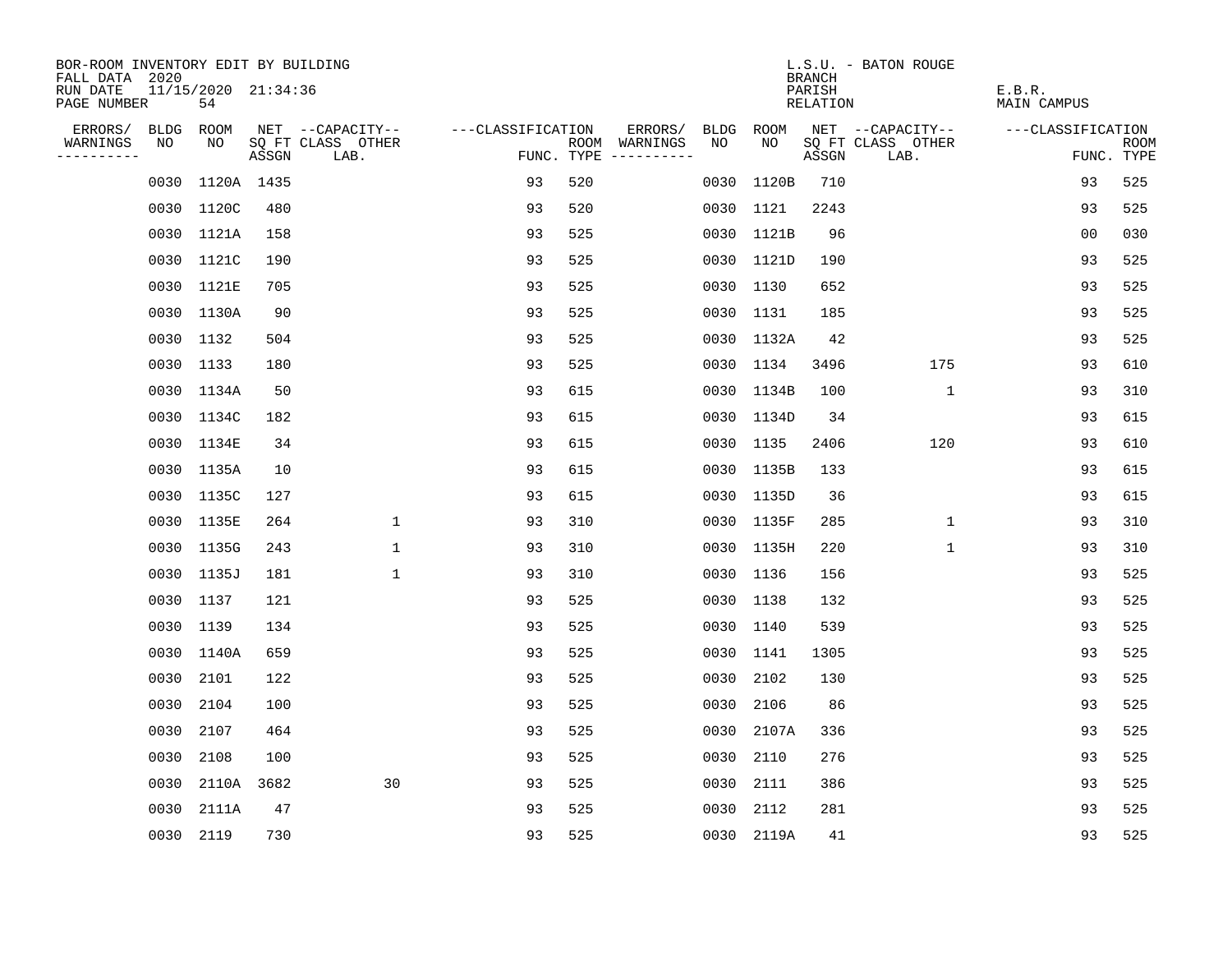| BOR-ROOM INVENTORY EDIT BY BUILDING<br>FALL DATA 2020 |                           |       |                           |                   |     |                                      |           |             | <b>BRANCH</b>      | L.S.U. - BATON ROUGE      |                              |                |                           |
|-------------------------------------------------------|---------------------------|-------|---------------------------|-------------------|-----|--------------------------------------|-----------|-------------|--------------------|---------------------------|------------------------------|----------------|---------------------------|
| RUN DATE<br>PAGE NUMBER                               | 11/15/2020 21:34:36<br>55 |       |                           |                   |     |                                      |           |             | PARISH<br>RELATION |                           | E.B.R.<br><b>MAIN CAMPUS</b> |                |                           |
| ERRORS/<br><b>BLDG</b>                                | ROOM                      |       | NET --CAPACITY--          | ---CLASSIFICATION |     | ERRORS/                              | BLDG      | <b>ROOM</b> |                    | NET --CAPACITY--          | ---CLASSIFICATION            |                |                           |
| WARNINGS<br>NO<br>----------                          | NO                        | ASSGN | SQ FT CLASS OTHER<br>LAB. |                   |     | ROOM WARNINGS<br>FUNC. TYPE $------$ | NO        | NO          | ASSGN              | SQ FT CLASS OTHER<br>LAB. |                              |                | <b>ROOM</b><br>FUNC. TYPE |
| 0030                                                  | 2119B                     | 129   |                           | 93                | 525 |                                      | 0030      | 2120        | 682                |                           |                              | 93             | 525                       |
|                                                       | 0030 2120A                | 40    |                           | 93                | 525 |                                      | 0030      | 2126        | 280                |                           |                              | 93             | 525                       |
|                                                       | 0030 2127                 | 186   |                           | 93                | 525 |                                      | 0030      | 2129        | 140                |                           |                              | 93             | 525                       |
|                                                       | 0030 2133                 | 266   |                           | 93                | 525 |                                      |           | 0030 2133A  | 40                 |                           |                              | 93             | 525                       |
| 0030                                                  | 2135                      | 425   |                           | 93                | 525 |                                      |           | 0030 2135A  | 69                 |                           |                              | 93             | 525                       |
|                                                       | 0030 2138                 | 1458  |                           | 93                | 525 |                                      | 0030 2139 |             | 130                |                           |                              | 93             | 525                       |
| 0030                                                  | 2140                      | 153   |                           | 93                | 525 |                                      | 0030      | 2142        | 64                 |                           |                              | 93             | 525                       |
|                                                       | 0030 2143                 | 297   |                           | 93                | 525 |                                      | 0030 2144 |             | 514                |                           |                              | 93             | 525                       |
| 0030                                                  | 2144A                     | 60    |                           | 93                | 525 |                                      | 0030      | 2144B       | 69                 |                           |                              | 93             | 525                       |
|                                                       | 0030 2146                 | 306   |                           | 93                | 525 |                                      |           | 0030 2146A  | 249                |                           |                              | 93             | 525                       |
|                                                       | 0030 2147                 | 976   |                           | 93                | 525 |                                      | 0030      | 2150        | 247                |                           |                              | 93             | 525                       |
|                                                       | 0030 2151                 | 295   |                           | 93                | 525 |                                      | 0030 2152 |             | 307                |                           |                              | 93             | 525                       |
| 0030                                                  | 2155                      | 325   |                           | 93                | 525 |                                      | 0030      | 2157        | 442                |                           |                              | 93             | 525                       |
| 0030                                                  | 2162                      | 40    |                           | 93                | 525 |                                      | 0030      | 2164        | 579                |                           |                              | 93             | 525                       |
| 0030                                                  | 2165                      | 39    |                           | 93                | 525 |                                      | 0030      | 2173        | 341                |                           |                              | 93             | 525                       |
| 0030                                                  | 2174                      | 245   |                           | 93                | 525 |                                      | 0030      | 2184        | 105                |                           |                              | 81             | 081                       |
| 0030                                                  | 2185                      | 303   |                           | 93                | 525 |                                      | 0030      | 2186        | 331                |                           |                              | 81             | 081                       |
| 0030                                                  | 2188                      | 317   |                           | 81                | 081 |                                      | 0030      | 2189        | 278                |                           |                              | 0 <sub>0</sub> | 030                       |
|                                                       | 0030 2190                 | 298   |                           | 81                | 081 |                                      | 0030 2191 |             | 31                 |                           |                              | 0 <sub>0</sub> | 010                       |
| 0030                                                  | 2193                      | 257   |                           | 81                | 081 |                                      | 0030      | 2194        | 315                |                           |                              | 81             | 081                       |
|                                                       | 0030 2195                 | 287   |                           | 81                | 081 |                                      | 0030      | 2196        | 320                |                           |                              | 81             | 081                       |
| 0030                                                  | 2198                      | 266   |                           | 93                | 525 |                                      | 0030      | 2199        | 185                |                           |                              | 93             | 525                       |
| 0030                                                  | 2200                      | 298   |                           | 93                | 525 |                                      | 0030      | 2201        | 305                |                           |                              | 81             | 081                       |
| 0030                                                  | 2202                      | 315   |                           | 93                | 525 |                                      | 0030      | 2204        | 316                |                           |                              | 93             | 525                       |
| 0030                                                  | 2205                      | 287   |                           | 93                | 525 |                                      | 0030      | 2208        | 261                |                           |                              | 93             | 525                       |
|                                                       | 0030 2209                 | 384   |                           | 81                | 081 |                                      | 0030 2210 |             | 299                |                           |                              | 93             | 525                       |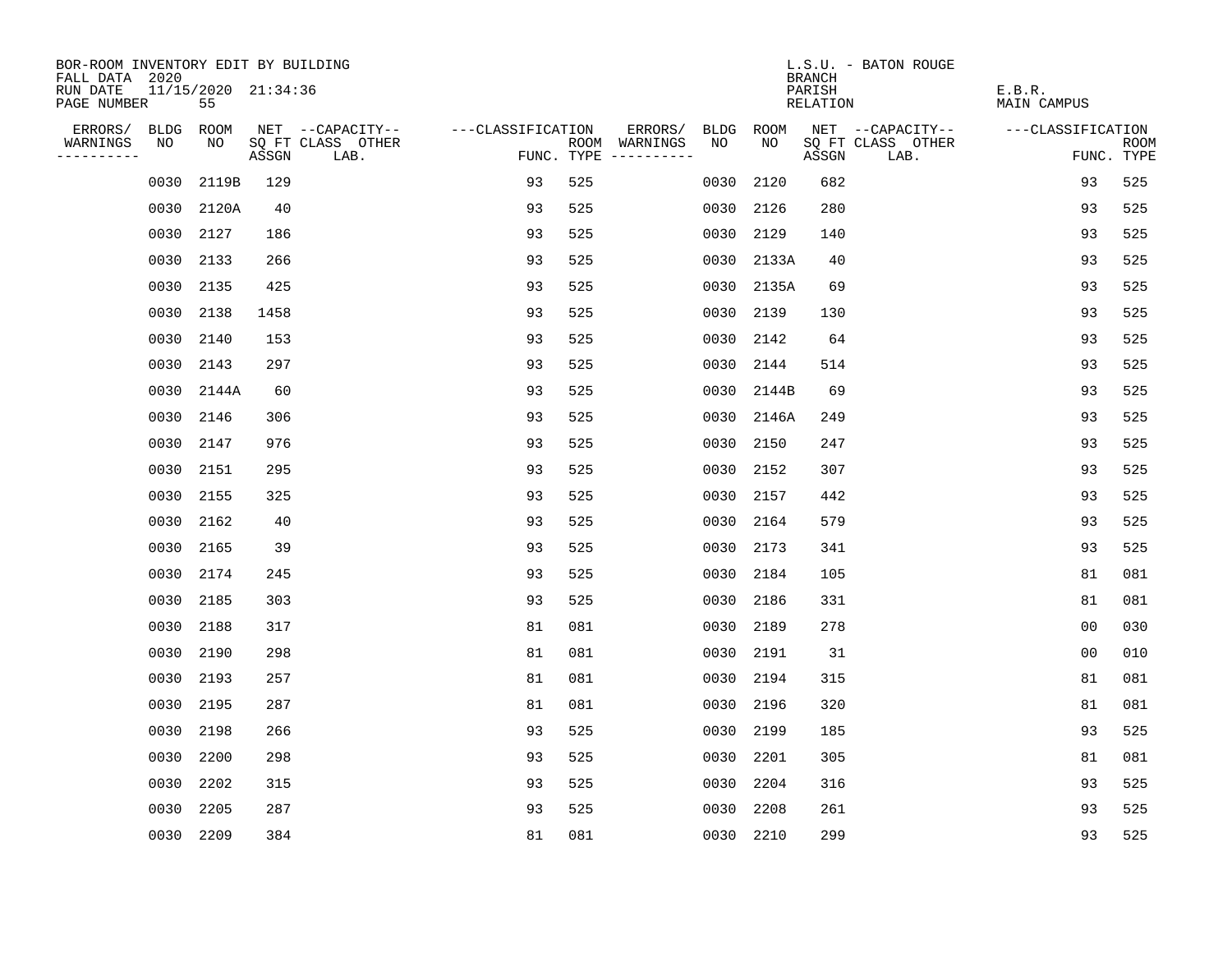| BOR-ROOM INVENTORY EDIT BY BUILDING<br>FALL DATA 2020 |                           |       |                           |                   |     |                                      |      |             | <b>BRANCH</b>             | L.S.U. - BATON ROUGE      |                              |                |                           |
|-------------------------------------------------------|---------------------------|-------|---------------------------|-------------------|-----|--------------------------------------|------|-------------|---------------------------|---------------------------|------------------------------|----------------|---------------------------|
| RUN DATE<br>PAGE NUMBER                               | 11/15/2020 21:34:36<br>56 |       |                           |                   |     |                                      |      |             | PARISH<br><b>RELATION</b> |                           | E.B.R.<br><b>MAIN CAMPUS</b> |                |                           |
| ERRORS/<br><b>BLDG</b>                                | ROOM                      |       | NET --CAPACITY--          | ---CLASSIFICATION |     | ERRORS/                              | BLDG | <b>ROOM</b> |                           | NET --CAPACITY--          | ---CLASSIFICATION            |                |                           |
| WARNINGS<br>NO<br>----------                          | NO                        | ASSGN | SQ FT CLASS OTHER<br>LAB. |                   |     | ROOM WARNINGS<br>FUNC. TYPE $------$ | NO   | NO          | ASSGN                     | SQ FT CLASS OTHER<br>LAB. |                              |                | <b>ROOM</b><br>FUNC. TYPE |
| 0030                                                  | 2211                      | 300   |                           | 81                | 081 |                                      | 0030 | 2212        | 310                       |                           |                              | 81             | 081                       |
|                                                       | 0030 2213                 | 278   |                           | 0 <sub>0</sub>    | 030 |                                      | 0030 | 2214        | 278                       |                           |                              | 81             | 081                       |
| 0030                                                  | 2216                      | 102   |                           | 81                | 081 |                                      | 0030 | 2218        | 258                       |                           |                              | 81             | 081                       |
| 0030                                                  | 2220                      | 295   |                           | 81                | 081 |                                      | 0030 | 2222        | 324                       |                           |                              | 81             | 081                       |
| 0030                                                  | 2300                      | 956   |                           | 0 <sub>0</sub>    | 030 |                                      | 0030 | 2303        | 84                        |                           |                              | 93             | 525                       |
|                                                       | 0030 2336                 | 159   |                           | 93                | 525 |                                      |      | 0030 2340   | 800                       |                           |                              | 0 <sub>0</sub> | 030                       |
| 0030                                                  | 2344                      | 169   |                           | 93                | 525 |                                      | 0030 | 2360        | 83                        |                           |                              | 93             | 525                       |
| 0030                                                  | 2369                      | 381   |                           | 93                | 525 |                                      |      | 0030 2375   | 428                       |                           |                              | 93             | 525                       |
| 0030                                                  | 2376                      | 166   |                           | 93                | 525 |                                      | 0030 | 2378        | 146                       |                           |                              | 93             | 525                       |
| 0030                                                  | 2378A                     | 19    |                           | 93                | 525 |                                      |      | 0030 2379   | 309                       |                           |                              | 93             | 525                       |
| 0030                                                  | 2380                      | 800   |                           | 00                | 030 |                                      | 0030 | 2396        | 155                       |                           |                              | 93             | 525                       |
| 0030                                                  | 2420                      | 968   |                           | 0 <sub>0</sub>    | 030 |                                      | 0030 | 2423        | 82                        |                           |                              | 93             | 525                       |
| 0030                                                  | 3102                      | 303   |                           | 81                | 081 |                                      | 0030 | 3104        | 304                       |                           |                              | 81             | 081                       |
| 0030                                                  | 3106                      | 250   |                           | 81                | 081 |                                      | 0030 | 3108        | 107                       |                           |                              | 81             | 081                       |
| 0030                                                  | 3110                      | 245   |                           | 81                | 081 |                                      | 0030 | 3111        | 277                       |                           |                              | 0 <sub>0</sub> | 030                       |
| 0030                                                  | 3112                      | 302   |                           | 81                | 081 |                                      | 0030 | 3114        | 248                       |                           |                              | 81             | 081                       |
| 0030                                                  | 3116                      | 341   |                           | 81                | 081 |                                      | 0030 | 3118        | 297                       |                           |                              | 81             | 081                       |
| 0030                                                  | 3122                      | 568   |                           | 81                | 081 |                                      | 0030 | 3126        | 297                       |                           |                              | 81             | 081                       |
|                                                       | 0030 3128                 | 355   |                           | 81                | 081 |                                      | 0030 | 3130        | 300                       |                           |                              | 81             | 081                       |
| 0030                                                  | 3131                      | 32    |                           | 81                | 081 |                                      | 0030 | 3132        | 301                       |                           |                              | 81             | 081                       |
|                                                       | 0030 3135                 | 292   |                           | 0 <sub>0</sub>    | 030 |                                      | 0030 | 3136        | 303                       |                           |                              | 81             | 081                       |
| 0030                                                  | 3138                      | 350   |                           | 81                | 081 |                                      | 0030 | 3140        | 160                       |                           |                              | 81             | 081                       |
|                                                       | 0030 3142                 | 350   |                           | 81                | 081 |                                      | 0030 | 3144        | 312                       |                           |                              | 81             | 081                       |
| 0030                                                  | 3146                      | 310   |                           | 81                | 081 |                                      | 0030 | 3148        | 248                       |                           |                              | 81             | 081                       |
| 0030                                                  | 3150                      | 271   |                           | 81                | 081 |                                      | 0030 | 3151        | 306                       |                           |                              | 81             | 081                       |
|                                                       | 0030 3152                 | 317   |                           | 81                | 081 |                                      |      | 0030 3156   | 283                       |                           |                              | 81             | 081                       |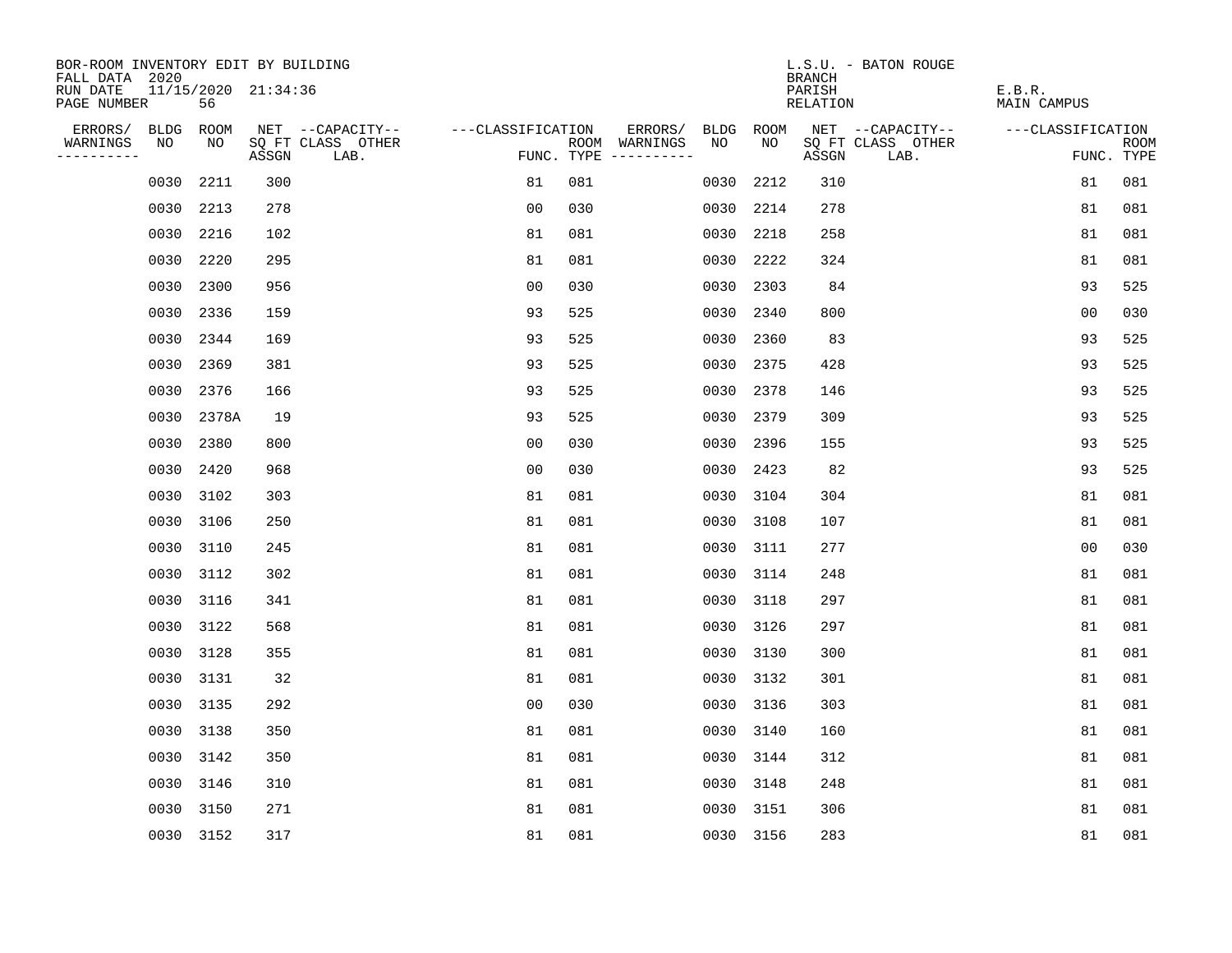| BOR-ROOM INVENTORY EDIT BY BUILDING<br>FALL DATA 2020 |           |                     |                           |                   |                                      |         |      |             | <b>BRANCH</b>      | L.S.U. - BATON ROUGE      |                              |                           |
|-------------------------------------------------------|-----------|---------------------|---------------------------|-------------------|--------------------------------------|---------|------|-------------|--------------------|---------------------------|------------------------------|---------------------------|
| RUN DATE<br>PAGE NUMBER                               | 57        | 11/15/2020 21:34:36 |                           |                   |                                      |         |      |             | PARISH<br>RELATION |                           | E.B.R.<br><b>MAIN CAMPUS</b> |                           |
| ERRORS/<br><b>BLDG</b>                                | ROOM      |                     | NET --CAPACITY--          | ---CLASSIFICATION |                                      | ERRORS/ | BLDG | <b>ROOM</b> |                    | NET --CAPACITY--          | ---CLASSIFICATION            |                           |
| WARNINGS<br>NO<br>----------                          | NO        | ASSGN               | SQ FT CLASS OTHER<br>LAB. |                   | ROOM WARNINGS<br>FUNC. TYPE $------$ |         | NO   | NO          | ASSGN              | SQ FT CLASS OTHER<br>LAB. |                              | <b>ROOM</b><br>FUNC. TYPE |
| 0030                                                  | 3158      | 256                 |                           | 81                | 081                                  |         | 0030 | 3160        | 315                |                           | 81                           | 081                       |
|                                                       | 0030 3162 | 264                 |                           | 81                | 081                                  |         | 0030 | 3164        | 261                |                           | 81                           | 081                       |
| 0030                                                  | 3165      | 850                 |                           | 81                | 081                                  |         | 0030 | 3166        | 317                |                           | 81                           | 081                       |
|                                                       | 0030 3168 | 276                 |                           | 81                | 081                                  |         | 0030 | 3170        | 248                |                           | 81                           | 081                       |
| 0030                                                  | 3171      | 316                 |                           | 81                | 081                                  |         | 0030 | 3173        | 314                |                           | 81                           | 081                       |
|                                                       | 0030 3174 | 316                 |                           | 81                | 081                                  |         |      | 0030 3176   | 244                |                           | 81                           | 081                       |
|                                                       | 0030 3178 | 312                 |                           | 81                | 081                                  |         | 0030 | 3180        | 312                |                           | 81                           | 081                       |
|                                                       | 0030 3182 | 352                 |                           | 81                | 081                                  |         | 0030 | 3184        | 259                |                           | 81                           | 081                       |
| 0030                                                  | 3186      | 340                 |                           | 81                | 081                                  |         | 0030 | 3188        | 328                |                           | 81                           | 081                       |
|                                                       | 0030 3189 | 288                 |                           | 0 <sub>0</sub>    | 030                                  |         | 0030 | 3190        | 311                |                           | 81                           | 081                       |
|                                                       | 0030 3191 | 32                  |                           | 81                | 081                                  |         | 0030 | 3194        | 319                |                           | 81                           | 081                       |
|                                                       | 0030 3196 | 314                 |                           | 81                | 081                                  |         | 0030 | 3198        | 269                |                           | 81                           | 081                       |
| 0030                                                  | 3200      | 299                 |                           | 81                | 081                                  |         | 0030 | 3202        | 317                |                           | 81                           | 081                       |
| 0030                                                  | 3204      | 315                 |                           | 81                | 081                                  |         | 0030 | 3208        | 273                |                           | 81                           | 081                       |
| 0030                                                  | 3210      | 302                 |                           | 81                | 081                                  |         | 0030 | 3212        | 317                |                           | 81                           | 081                       |
| 0030                                                  | 3213      | 281                 |                           | 0 <sub>0</sub>    | 030                                  |         | 0030 | 3214        | 339                |                           | 81                           | 081                       |
| 0030                                                  | 3216      | 106                 |                           | 81                | 081                                  |         | 0030 | 3218        | 252                |                           | 81                           | 081                       |
| 0030                                                  | 3220      | 302                 |                           | 81                | 081                                  |         | 0030 | 3222        | 304                |                           | 81                           | 081                       |
|                                                       | 0030 4102 | 230                 |                           | 81                | 081                                  |         | 0030 | 4104        | 230                |                           | 81                           | 081                       |
| 0030                                                  | 4106      | 193                 |                           | 81                | 081                                  |         | 0030 | 4108        | 100                |                           | 81                           | 081                       |
| 0030                                                  | 4110      | 193                 |                           | 81                | 081                                  |         | 0030 | 4112        | 230                |                           | 81                           | 081                       |
| 0030                                                  | 4114      | 193                 |                           | 81                | 081                                  |         | 0030 | 4115        | 68                 |                           | 81                           | 081                       |
|                                                       | 0030 4116 | 193                 |                           | 81                | 081                                  |         | 0030 | 4117        | 577                |                           | 0 <sub>0</sub>               | 030                       |
| 0030                                                  | 4118      | 230                 |                           | 81                | 081                                  |         | 0030 | 4120        | 193                |                           | 81                           | 081                       |
|                                                       | 0030 4122 | 156                 |                           | 81                | 081                                  |         | 0030 | 4122A       | 30                 |                           | 81                           | 081                       |
|                                                       | 0030 4124 | 230                 |                           | 81                | 081                                  |         |      | 0030 4126   | 193                |                           | 81                           | 081                       |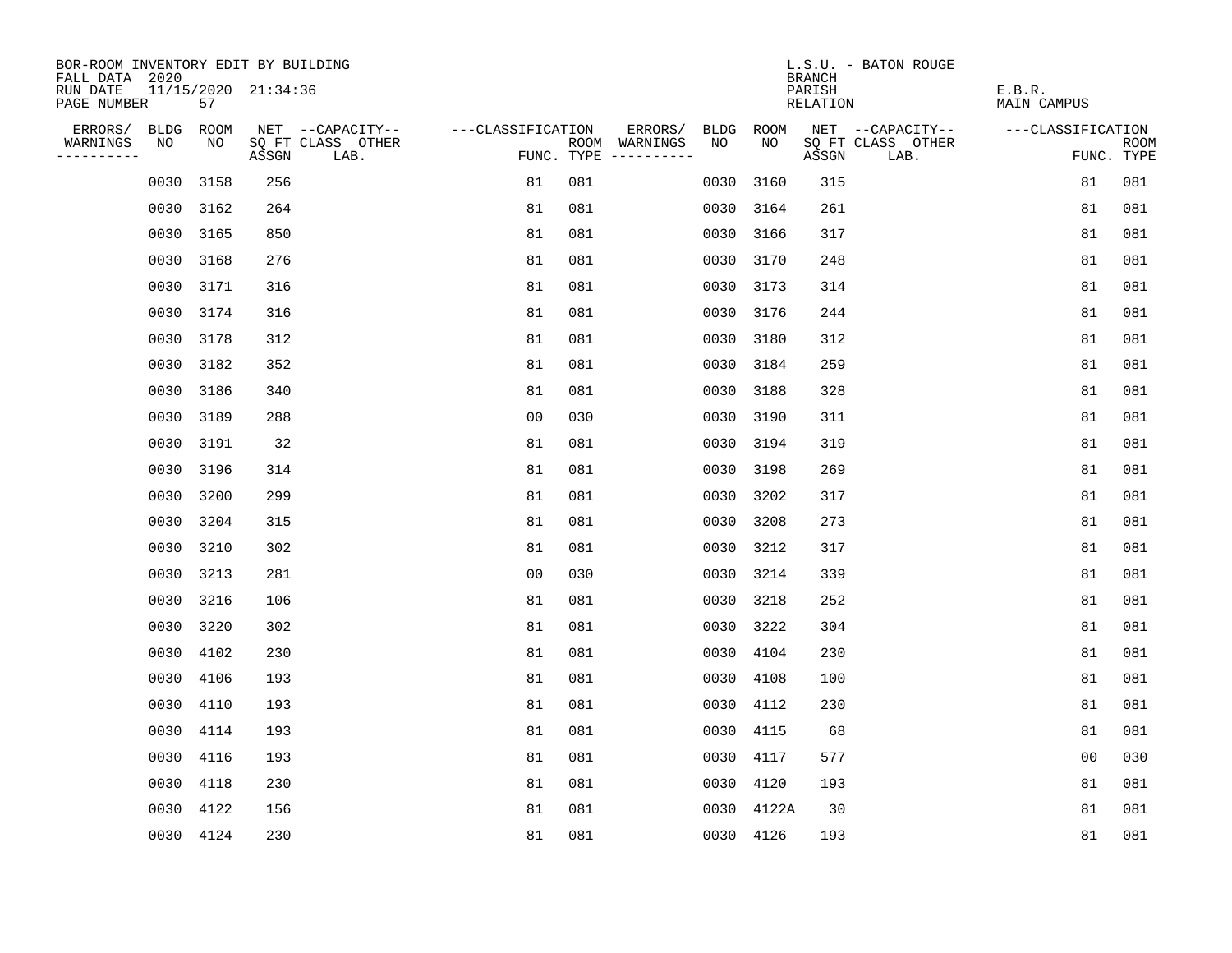| BOR-ROOM INVENTORY EDIT BY BUILDING<br>FALL DATA 2020 |           |                     |                           |                   |                                      |           |             | L.S.U. - BATON ROUGE<br><b>BRANCH</b> |                              |             |
|-------------------------------------------------------|-----------|---------------------|---------------------------|-------------------|--------------------------------------|-----------|-------------|---------------------------------------|------------------------------|-------------|
| RUN DATE<br>PAGE NUMBER                               | 58        | 11/15/2020 21:34:36 |                           |                   |                                      |           |             | PARISH<br>RELATION                    | E.B.R.<br><b>MAIN CAMPUS</b> |             |
| ERRORS/<br><b>BLDG</b>                                | ROOM      |                     | NET --CAPACITY--          | ---CLASSIFICATION | ERRORS/                              | BLDG      | <b>ROOM</b> | NET --CAPACITY--                      | ---CLASSIFICATION            |             |
| WARNINGS<br>NO<br>----------                          | NO        | ASSGN               | SQ FT CLASS OTHER<br>LAB. |                   | ROOM WARNINGS<br>FUNC. TYPE $------$ | NO        | NO          | SQ FT CLASS OTHER<br>ASSGN<br>LAB.    | FUNC. TYPE                   | <b>ROOM</b> |
| 0030                                                  | 4128      | 193                 |                           | 81                | 081                                  | 0030      | 4130        | 230                                   | 81                           | 081         |
|                                                       | 0030 4132 | 193                 |                           | 81                | 081                                  | 0030      | 4134        | 193                                   | 81                           | 081         |
|                                                       | 0030 4136 | 230                 |                           | 81                | 081                                  | 0030      | 4138        | 193                                   | 81                           | 081         |
|                                                       | 0030 4140 | 137                 |                           | 81                | 081                                  | 0030      | 4142        | 193                                   | 81                           | 081         |
| 0030                                                  | 4144      | 230                 |                           | 81                | 081                                  | 0030      | 4146        | 193                                   | 81                           | 081         |
|                                                       | 0030 4148 | 193                 |                           | 81                | 081                                  | 0030 4150 |             | 230                                   | 81                           | 081         |
|                                                       | 0030 4151 | 407                 |                           | 81                | 081                                  | 0030      | 4152        | 193                                   | 81                           | 081         |
|                                                       | 0030 4154 | 193                 |                           | 81                | 081                                  | 0030      | 4156        | 230                                   | 81                           | 081         |
|                                                       | 0030 4158 | 193                 |                           | 81                | 081                                  | 0030      | 4160        | 193                                   | 81                           | 081         |
|                                                       | 0030 4162 | 230                 |                           | 81                | 081                                  | 0030      | 4164        | 193                                   | 81                           | 081         |
|                                                       | 0030 4166 | 193                 |                           | 81                | 081                                  | 0030      | 4168        | 230                                   | 81                           | 081         |
| 0030                                                  | 4170      | 193                 |                           | 81                | 081                                  | 0030      | 4172        | 193                                   | 81                           | 081         |
| 0030                                                  | 4173      | 407                 |                           | 81                | 081                                  | 0030      | 4174        | 230                                   | 81                           | 081         |
| 0030                                                  | 4176      | 193                 |                           | 81                | 081                                  | 0030      | 4178        | 193                                   | 81                           | 081         |
| 0030                                                  | 4180      | 230                 |                           | 81                | 081                                  | 0030      | 4182        | 193                                   | 81                           | 081         |
| 0030                                                  | 4184      | 137                 |                           | 81                | 081                                  | 0030      | 4186        | 193                                   | 81                           | 081         |
| 0030                                                  | 4188      | 230                 |                           | 81                | 081                                  | 0030      | 4190        | 193                                   | 81                           | 081         |
| 0030                                                  | 4192      | 193                 |                           | 81                | 081                                  | 0030      | 4194        | 230                                   | 81                           | 081         |
|                                                       | 0030 4196 | 193                 |                           | 81                | 081                                  | 0030      | 4198        | 193                                   | 81                           | 081         |
| 0030                                                  | 4200      | 230                 |                           | 81                | 081                                  | 0030      | 4202        | 193                                   | 81                           | 081         |
| 0030                                                  | 4204      | 193                 |                           | 81                | 081                                  | 0030      | 4206        | 230                                   | 81                           | 081         |
| 0030                                                  | 4207      | 577                 |                           | 0 <sub>0</sub>    | 030                                  | 0030      | 4208        | 193                                   | 81                           | 081         |
|                                                       | 0030 4210 | 193                 |                           | 81                | 081                                  | 0030      | 4212        | 230                                   | 81                           | 081         |
| 0030                                                  | 4214      | 193                 |                           | 81                | 081                                  | 0030      | 4216        | 100                                   | 81                           | 081         |
| 0030                                                  | 4218      | 193                 |                           | 81                | 081                                  | 0030      | 4220        | 230                                   | 81                           | 081         |
|                                                       | 0030 4222 | 230                 |                           | 81                | 081                                  | 0030 5102 |             | 519                                   | 81                           | 081         |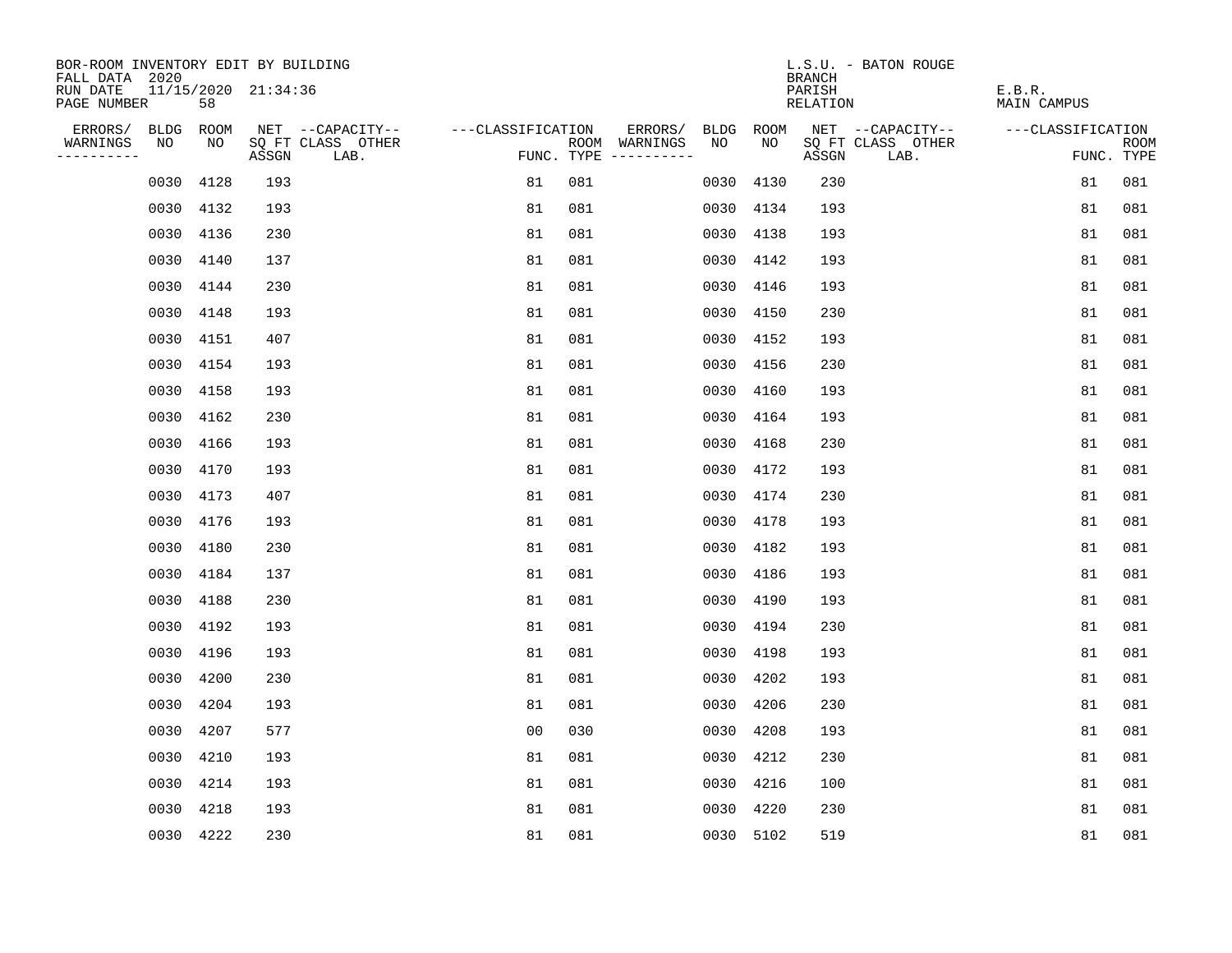| BOR-ROOM INVENTORY EDIT BY BUILDING<br>FALL DATA 2020 |                           |       |                           |                   |                                      |            |                   | <b>BRANCH</b>             | L.S.U. - BATON ROUGE      |                              |                           |
|-------------------------------------------------------|---------------------------|-------|---------------------------|-------------------|--------------------------------------|------------|-------------------|---------------------------|---------------------------|------------------------------|---------------------------|
| RUN DATE<br>PAGE NUMBER                               | 11/15/2020 21:34:36<br>59 |       |                           |                   |                                      |            |                   | PARISH<br><b>RELATION</b> |                           | E.B.R.<br><b>MAIN CAMPUS</b> |                           |
| ERRORS/<br><b>BLDG</b>                                | ROOM                      |       | NET --CAPACITY--          | ---CLASSIFICATION | ERRORS/                              | BLDG       | ROOM              |                           | NET --CAPACITY--          | ---CLASSIFICATION            |                           |
| WARNINGS<br>NO<br>----------                          | NO                        | ASSGN | SQ FT CLASS OTHER<br>LAB. |                   | ROOM WARNINGS<br>FUNC. TYPE $------$ | NO         | NO                | ASSGN                     | SQ FT CLASS OTHER<br>LAB. |                              | <b>ROOM</b><br>FUNC. TYPE |
| 0030                                                  | 5111                      | 601   |                           | 00                | 030                                  | 0030       | 5122              | 61                        |                           | 81                           | 081                       |
|                                                       | 0030 5123                 | 174   |                           | 81                | 081                                  | 0030       | 5129              | 455                       |                           | 81                           | 081                       |
| 0030                                                  | 5135                      | 624   |                           | 81                | 081                                  | 0030       | 5147              | 360                       |                           | 0 <sub>0</sub>               | 030                       |
| 0030                                                  | 5155                      | 360   |                           | 81                | 081                                  | 0030       | 5167              | 247                       |                           | 81                           | 081                       |
| 0030                                                  | 5169                      | 215   |                           | 81                | 081                                  | 0030       | 5175              | 362                       |                           | 81                           | 081                       |
| 0030                                                  | 5189                      | 607   |                           | 0 <sub>0</sub>    | 030                                  | 0030       | 5195              | 174                       |                           | 81                           | 081                       |
| 0030                                                  | 5199                      | 455   |                           | 81                | 081                                  | 0030       | 5213              | 612                       |                           | 0 <sub>0</sub>               | 030                       |
|                                                       | 0030 5222                 | 524   |                           | 81                | 081                                  |            | 0030 6102         | 519                       |                           | 81                           | 081                       |
| 0030                                                  | 6111                      | 601   |                           | 0 <sub>0</sub>    | 030                                  |            | 0030 6122         | 61                        |                           | 81                           | 081                       |
| 0030                                                  | 6123                      | 174   |                           | 81                | 081                                  | 0030 6129  |                   | 455                       |                           | 81                           | 081                       |
| 0030                                                  | 6135                      | 624   |                           | 81                | 081                                  |            | 0030 6147         | 360                       |                           | 0 <sub>0</sub>               | 030                       |
| 0030                                                  | 6155                      | 360   |                           | 81                | 081                                  | 0030 6167  |                   | 247                       |                           | 81                           | 081                       |
| 0030                                                  | 6169                      | 214   |                           | 81                | 081                                  |            | 0030 6175         | 362                       |                           | 81                           | 081                       |
| 0030                                                  | 6189                      | 607   |                           | 0 <sub>0</sub>    | 030                                  |            | 0030 6195         | 174                       |                           | 81                           | 081                       |
| 0030                                                  | 6199                      | 455   |                           | 81                | 081                                  |            | 0030 6213         | 612                       |                           | 0 <sub>0</sub>               | 030                       |
|                                                       | 0030 6222                 | 524   |                           | 81                | 081                                  |            | 0030 C1100A 20983 |                           |                           | 00                           | 020                       |
|                                                       | 0030 C1100B 13398         |       |                           | 0 <sub>0</sub>    | 020                                  |            | 0030 C1120        | 2380                      |                           | 0 <sub>0</sub>               | 020                       |
|                                                       | 0030 C1120A 1549          |       |                           | 0 <sub>0</sub>    | 020                                  |            | 0030 C1120B       | 66                        |                           | 0 <sub>0</sub>               | 020                       |
|                                                       | 0030 C1120C               | 77    |                           | 0 <sub>0</sub>    | 020                                  |            | 0030 C1121        | 162                       |                           | 0 <sub>0</sub>               | 020                       |
|                                                       | 0030 C1130                | 2065  |                           | 0 <sub>0</sub>    | 020                                  |            | 0030 C1130A 1120  |                           |                           | 0 <sub>0</sub>               | 020                       |
|                                                       | 0030 C1130B               | 1120  |                           | 0 <sub>0</sub>    | 020                                  |            | 0030 C1135        | 100                       |                           | 0 <sub>0</sub>               | 020                       |
|                                                       | 0030 C1135A               | 371   |                           | 0 <sub>0</sub>    | 020                                  |            | 0030 C1135B       | 220                       |                           | 0 <sub>0</sub>               | 020                       |
|                                                       | 0030 C1140                | 763   |                           | 0 <sub>0</sub>    | 020                                  |            | 0030 C2100 32326  |                           |                           | 0 <sub>0</sub>               | 020                       |
|                                                       | 0030 C2101                | 758   |                           | 0 <sub>0</sub>    | 020                                  | 0030 C2108 |                   | 100                       |                           | 0 <sub>0</sub>               | 020                       |
|                                                       | 0030 C2120                | 60    |                           | 0 <sub>0</sub>    | 020                                  |            | 0030 C2125        | 2889                      |                           | 0 <sub>0</sub>               | 020                       |
|                                                       | 0030 C2140                | 261   |                           | 0 <sub>0</sub>    | 020                                  |            | 0030 C2140A       | 77                        |                           | 0 <sub>0</sub>               | 020                       |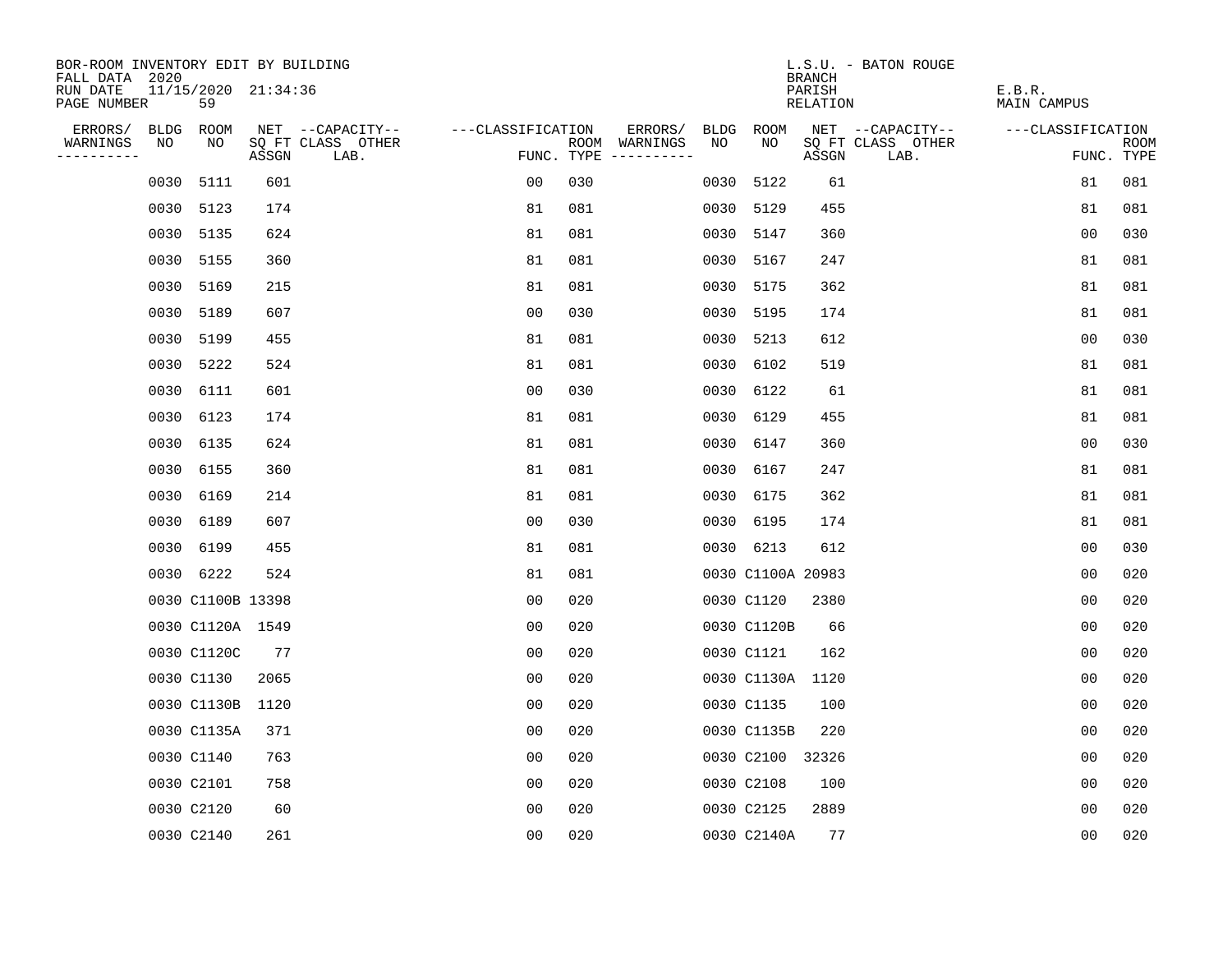| BOR-ROOM INVENTORY EDIT BY BUILDING                                    |       |                           |                   |     |                                      |      |                  | <b>BRANCH</b>      | L.S.U. - BATON ROUGE      |                       |                           |
|------------------------------------------------------------------------|-------|---------------------------|-------------------|-----|--------------------------------------|------|------------------|--------------------|---------------------------|-----------------------|---------------------------|
| FALL DATA 2020<br>11/15/2020 21:34:36<br>RUN DATE<br>PAGE NUMBER<br>60 |       |                           |                   |     |                                      |      |                  | PARISH<br>RELATION |                           | E.B.R.<br>MAIN CAMPUS |                           |
| ERRORS/<br>BLDG<br>ROOM                                                |       | NET --CAPACITY--          | ---CLASSIFICATION |     | ERRORS/                              | BLDG | ROOM             |                    | NET --CAPACITY--          | ---CLASSIFICATION     |                           |
| WARNINGS<br>NO<br>NO<br>----------                                     | ASSGN | SQ FT CLASS OTHER<br>LAB. |                   |     | ROOM WARNINGS<br>FUNC. TYPE $------$ | NO   | NO.              | ASSGN              | SQ FT CLASS OTHER<br>LAB. |                       | <b>ROOM</b><br>FUNC. TYPE |
| 0030 C2150                                                             | 1492  |                           | 00                | 020 |                                      |      | 0030 C2150A      | 239                |                           | 0 <sub>0</sub>        | 020                       |
| 0030 C2160                                                             | 5039  |                           | 0 <sub>0</sub>    | 020 |                                      |      | 0030 C2180       | 167                |                           | 0 <sub>0</sub>        | 020                       |
| 0030 C2190                                                             | 1210  |                           | 0 <sub>0</sub>    | 020 |                                      |      | 0030 C2200       | 261                |                           | 00                    | 020                       |
| 0030 C2220                                                             | 251   |                           | 00                | 020 |                                      |      | 0030 C2300       | 124                |                           | 00                    | 020                       |
| 0030 C2340                                                             | 178   |                           | 00                | 020 |                                      |      | 0030 C2380       | 178                |                           | 0 <sub>0</sub>        | 020                       |
| 0030 C2420                                                             | 120   |                           | 0 <sub>0</sub>    | 020 |                                      |      | 0030 C3100       | 34037              |                           | 0 <sub>0</sub>        | 020                       |
| 0030 C3101                                                             | 257   |                           | 0 <sub>0</sub>    | 020 |                                      |      | 0030 C3120       | 1235               |                           | 00                    | 020                       |
| 0030 C3160                                                             | 1804  |                           | 0 <sub>0</sub>    | 020 |                                      |      | 0030 C3200       | 1229               |                           | 00                    | 020                       |
| 0030 C3220                                                             | 229   |                           | 0 <sub>0</sub>    | 020 |                                      |      | 0030 C4100       | 28483              |                           | 0 <sub>0</sub>        | 020                       |
| 0030 C4101                                                             | 226   |                           | 0 <sub>0</sub>    | 020 |                                      |      | 0030 C4120       | 1072               |                           | 0 <sub>0</sub>        | 020                       |
| 0030 C4160                                                             | 1564  |                           | 00                | 020 |                                      |      | 0030 C4200       | 1072               |                           | 0 <sub>0</sub>        | 020                       |
| 0030 C4220                                                             | 226   |                           | 0 <sub>0</sub>    | 020 |                                      |      | 0030 C5101 12594 |                    |                           | 0 <sub>0</sub>        | 020                       |
| 0030 C5101A                                                            | 42    |                           | 0 <sub>0</sub>    | 020 |                                      |      | 0030 C5101B      | 37                 |                           | 0 <sub>0</sub>        | 020                       |
| 0030 C5101C                                                            | 23    |                           | 0 <sub>0</sub>    | 020 |                                      |      | 0030 C5101D      | 21                 |                           | 0 <sub>0</sub>        | 020                       |
| 0030 C5101E                                                            | 22    |                           | 00                | 020 |                                      |      | 0030 C5101F      | 24                 |                           | 00                    | 020                       |
| 0030 C5101G                                                            | 36    |                           | 0 <sub>0</sub>    | 020 |                                      |      | 0030 C5101H      | 41                 |                           | 0 <sub>0</sub>        | 020                       |
| 0030 C6101 12594                                                       |       |                           | 0 <sub>0</sub>    | 020 |                                      |      | 0030 C6101A      | 42                 |                           | 0 <sub>0</sub>        | 020                       |
| 0030 C6101B                                                            | 37    |                           | 0 <sub>0</sub>    | 020 |                                      |      | 0030 C6101C      | 23                 |                           | 0 <sub>0</sub>        | 020                       |
| 0030 C6101D                                                            | 21    |                           | 0 <sub>0</sub>    | 020 |                                      |      | 0030 C6101E      | 22                 |                           | 0 <sub>0</sub>        | 020                       |
| 0030 C6101F                                                            | 24    |                           | 0 <sub>0</sub>    | 020 |                                      |      | 0030 C6101G      | 36                 |                           | 00                    | 020                       |
| 0030 C6101H                                                            | 41    |                           | 0 <sub>0</sub>    | 020 |                                      |      | 0030 E0212       | 210                |                           | 0 <sub>0</sub>        | 030                       |
| 0030 E0212A                                                            | 276   |                           | 93                | 525 |                                      |      | 0030 E0212B      | 49                 |                           | 93                    | 525                       |
| 0030 E0212C                                                            | 70    |                           | 93                | 525 |                                      |      | 0030 E1101       | 71                 |                           | 0 <sub>0</sub>        | 020                       |
| 0030 E1102                                                             | 60    |                           | 0 <sub>0</sub>    | 020 |                                      |      | 0030 E2101       | 71                 |                           | 0 <sub>0</sub>        | 020                       |
| 0030 E2102                                                             | 60    |                           | 0 <sub>0</sub>    | 020 |                                      |      | 0030 E3101       | 71                 |                           | 0 <sub>0</sub>        | 020                       |
| 0030 E3102                                                             | 60    |                           | 0 <sub>0</sub>    | 020 |                                      |      | 0030 E4101       | 71                 |                           | 0 <sub>0</sub>        | 020                       |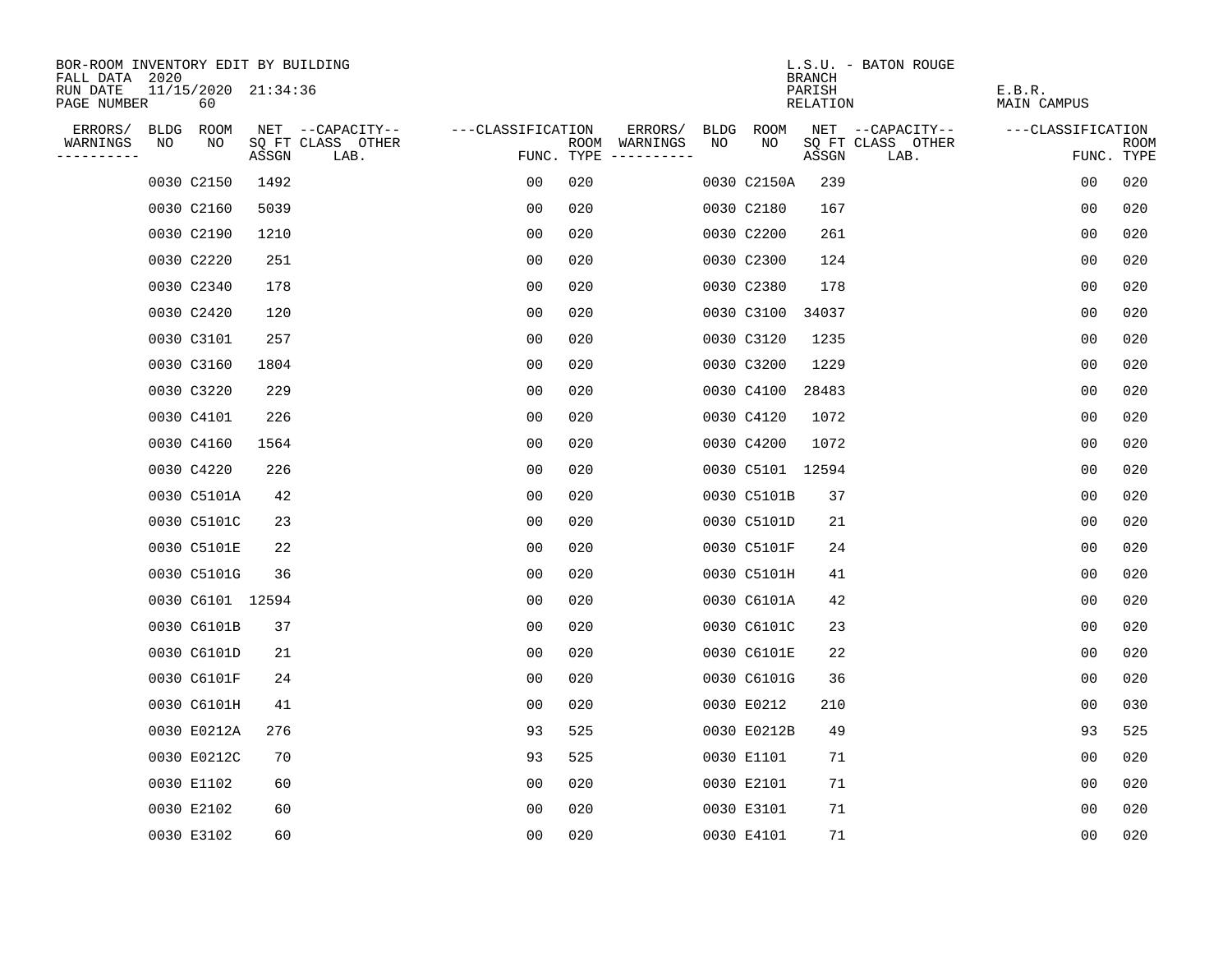| BOR-ROOM INVENTORY EDIT BY BUILDING<br>FALL DATA 2020 |    |                           |       |                           |                   |     |                                      |    |                                                  | <b>BRANCH</b>      | L.S.U. - BATON ROUGE                                                                                                                                |                       |                           |
|-------------------------------------------------------|----|---------------------------|-------|---------------------------|-------------------|-----|--------------------------------------|----|--------------------------------------------------|--------------------|-----------------------------------------------------------------------------------------------------------------------------------------------------|-----------------------|---------------------------|
| RUN DATE<br>PAGE NUMBER                               |    | 11/15/2020 21:34:36<br>61 |       |                           |                   |     |                                      |    |                                                  | PARISH<br>RELATION |                                                                                                                                                     | E.B.R.<br>MAIN CAMPUS |                           |
| ERRORS/                                               |    | BLDG ROOM                 |       | NET --CAPACITY--          | ---CLASSIFICATION |     | ERRORS/                              |    | BLDG ROOM                                        |                    | NET --CAPACITY--                                                                                                                                    | ---CLASSIFICATION     |                           |
| WARNINGS<br>----------                                | NO | NO                        | ASSGN | SQ FT CLASS OTHER<br>LAB. |                   |     | ROOM WARNINGS<br>FUNC. TYPE $------$ | NO | NO                                               | ASSGN              | SQ FT CLASS OTHER<br>LAB.                                                                                                                           |                       | <b>ROOM</b><br>FUNC. TYPE |
|                                                       |    | 0030 E5101                | 71    |                           | 0 <sub>0</sub>    | 020 |                                      |    | 0030 E6101                                       | 71                 |                                                                                                                                                     | 0 <sub>0</sub>        | 020                       |
|                                                       |    | 0030 S1101                | 278   |                           | 0 <sub>0</sub>    | 020 |                                      |    | 0030 S1102                                       | 318                |                                                                                                                                                     | 00                    | 020                       |
|                                                       |    | 0030 S1103                | 300   |                           | 0 <sub>0</sub>    | 020 |                                      |    | 0030 S1104                                       | 92                 |                                                                                                                                                     | 0 <sub>0</sub>        | 020                       |
|                                                       |    | 0030 S1105                | 479   |                           | 0 <sub>0</sub>    | 020 |                                      |    | 0030 S2101                                       | 186                |                                                                                                                                                     | 00                    | 020                       |
|                                                       |    | 0030 S2102                | 162   |                           | 0 <sub>0</sub>    | 020 |                                      |    | 0030 S2103                                       | 214                |                                                                                                                                                     | 0 <sub>0</sub>        | 020                       |
|                                                       |    | 0030 S2104                | 101   |                           | 0 <sub>0</sub>    | 020 |                                      |    | 0030 S2105                                       | 128                |                                                                                                                                                     | 0 <sub>0</sub>        | 020                       |
|                                                       |    | 0030 S3101                | 380   |                           | 0 <sub>0</sub>    | 020 |                                      |    | 0030 S3102                                       | 352                |                                                                                                                                                     | 0 <sub>0</sub>        | 020                       |
|                                                       |    | 0030 S3103                | 340   |                           | 0 <sub>0</sub>    | 020 |                                      |    | 0030 S3105                                       | 381                |                                                                                                                                                     | 0 <sub>0</sub>        | 020                       |
|                                                       |    | 0030 S4101                | 284   |                           | 0 <sub>0</sub>    | 020 |                                      |    | 0030 S4102                                       | 252                |                                                                                                                                                     | 00                    | 020                       |
|                                                       |    | 0030 S4103                | 252   |                           | 0 <sub>0</sub>    | 020 |                                      |    | 0030 S4105                                       | 284                |                                                                                                                                                     | 0 <sub>0</sub>        | 020                       |
|                                                       |    | 0030 1100B1               | 145   |                           | 93                | 525 |                                      |    | 0030 1100B2                                      | 30                 |                                                                                                                                                     | 93                    | 525                       |
|                                                       |    | 0030 1100B3               | 145   |                           | 93                | 525 |                                      |    | 0030 1100J1                                      | 592                |                                                                                                                                                     | 93                    | 855                       |
|                                                       |    | 0030 1110D1               | 56    |                           | 93                | 520 |                                      |    | 0030 1110D2                                      | 69                 |                                                                                                                                                     | 93                    | 520                       |
|                                                       |    | 0030 1120A1               | 188   |                           | 93                | 525 |                                      |    | 0030 1120A2                                      | 91                 |                                                                                                                                                     | 93                    | 525                       |
|                                                       |    | 0030 1121A1               | 484   |                           | 93                | 525 |                                      |    | 0030 1121E1                                      | 222                |                                                                                                                                                     | 93                    | 525                       |
|                                                       |    | 0030 4122A1               | 61    |                           | 81                | 081 |                                      |    | TOTAL NUMBER CLASSROOMS<br>TOTAL NUMBER LABS 210 |                    | TOTAL ASSIGNABLE & UNASSIGNABLE SQFT:<br>TOTAL NET ASSIGN SQ. FT. IN ROOM FILE<br>TOTAL NUMBER COMPUTER CLASSROOMS<br>TOTAL NUMBER SPECIAL LABS 220 | 330,580<br>126,904    |                           |
|                                                       |    | 0031 0100                 | 2541  | 15                        | 0 <sub>0</sub>    | 030 |                                      |    | 0031 0101                                        | 1530               | 3                                                                                                                                                   | 00                    | 030                       |
|                                                       |    | 0031 0101A                | 430   | 4                         | 0 <sub>0</sub>    | 030 |                                      |    | 0031 0101B                                       | 175                |                                                                                                                                                     | 0 <sub>0</sub>        | 030                       |
|                                                       |    | 0031 0102                 | 72    |                           | 0 <sub>0</sub>    | 030 |                                      |    | 0031 0103                                        | 53                 | $\mathbf 1$                                                                                                                                         | 0 <sub>0</sub>        | 030                       |
|                                                       |    | 0031 0104                 | 448   |                           | 00                | 030 |                                      |    | 0031 0105                                        | 202                | 2                                                                                                                                                   | 00                    | 030                       |
|                                                       |    | 0031 0106                 | 406   | 7                         | 0 <sub>0</sub>    | 030 |                                      |    | 0031 0107                                        | 928                | 7                                                                                                                                                   | 00                    | 030                       |
|                                                       |    | 0031 0109                 | 3190  | 15                        | 0 <sub>0</sub>    | 030 |                                      |    | 0031 0110                                        | 214                | $\overline{2}$                                                                                                                                      | 00                    | 030                       |
|                                                       |    | 0031 0110A                | 243   | 2                         | 0 <sub>0</sub>    | 030 |                                      |    | 0031 0113                                        | 77                 |                                                                                                                                                     | 0 <sub>0</sub>        | 030                       |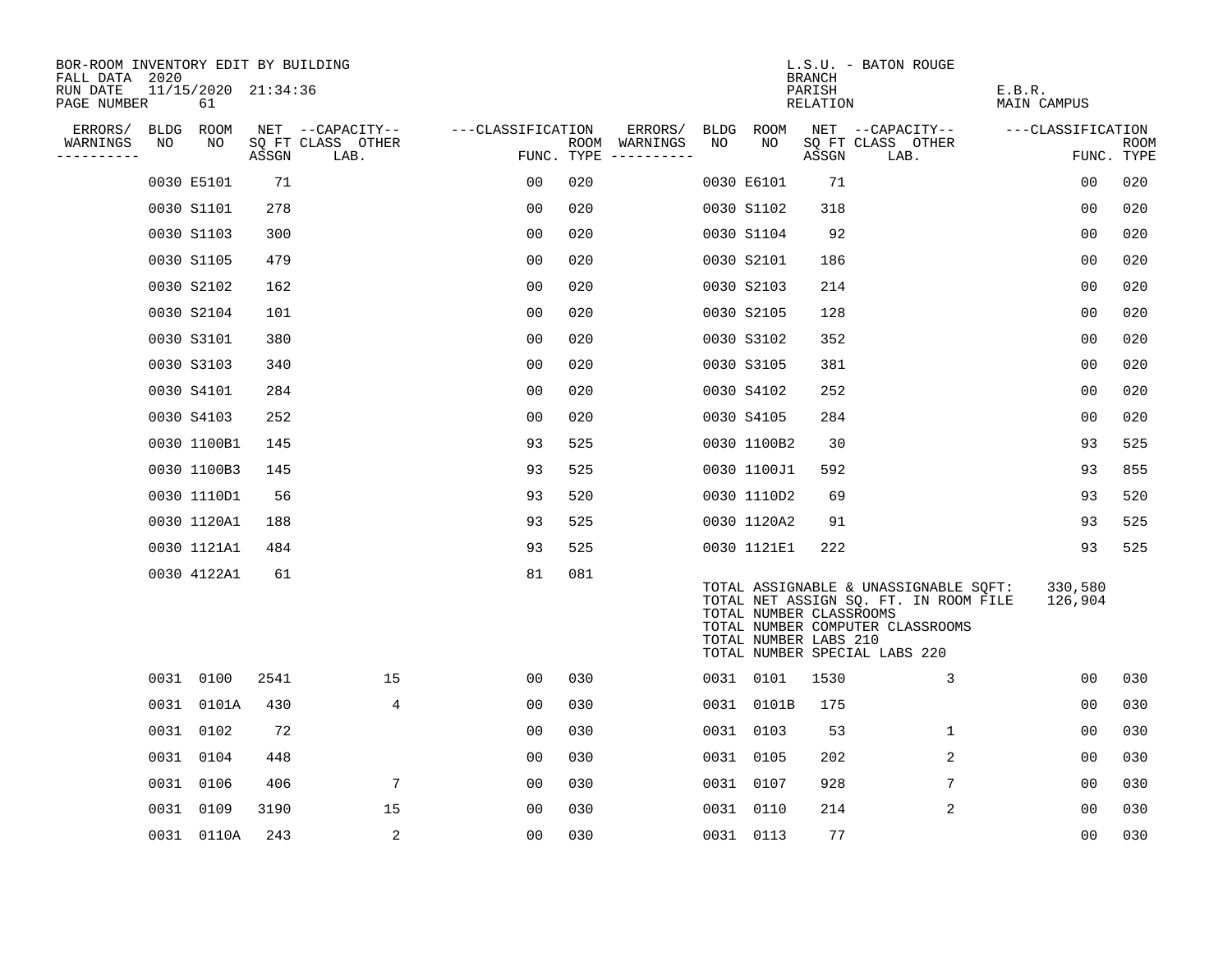| BOR-ROOM INVENTORY EDIT BY BUILDING<br>FALL DATA 2020 |                           |       |                           |                   |                                      |         |    |            | BRANCH                                                  | L.S.U. - BATON ROUGE          |                                                                           |                                       |                      |             |
|-------------------------------------------------------|---------------------------|-------|---------------------------|-------------------|--------------------------------------|---------|----|------------|---------------------------------------------------------|-------------------------------|---------------------------------------------------------------------------|---------------------------------------|----------------------|-------------|
| RUN DATE<br>PAGE NUMBER                               | 11/15/2020 21:34:36<br>62 |       |                           |                   |                                      |         |    |            | PARISH<br>RELATION                                      |                               |                                                                           | E.B.R.<br>MAIN CAMPUS                 |                      |             |
| ERRORS/ BLDG ROOM                                     |                           |       | NET --CAPACITY--          | ---CLASSIFICATION |                                      | ERRORS/ |    | BLDG ROOM  |                                                         |                               | NET --CAPACITY--                                                          | ---CLASSIFICATION                     |                      |             |
| WARNINGS<br>NO<br>----------                          | NO                        | ASSGN | SO FT CLASS OTHER<br>LAB. |                   | ROOM WARNINGS<br>FUNC. TYPE $------$ |         | NO | NO.        | ASSGN                                                   | SQ FT CLASS OTHER<br>LAB.     |                                                                           |                                       | FUNC. TYPE           | <b>ROOM</b> |
|                                                       | 0031 0121                 | 172   |                           | 00                | 030                                  |         |    | 0031 0124  | 462                                                     |                               |                                                                           |                                       | 0 <sub>0</sub>       | 030         |
|                                                       | 0031 0136                 | 77    | $\mathbf 1$               | 00                | 030                                  |         |    | 0031 0201  | 767                                                     |                               |                                                                           |                                       | 00                   | 020         |
|                                                       | 0031 0202                 | 72    | $\mathbf 1$               | 0 <sub>0</sub>    | 030                                  |         |    | 0031 0203  | 454                                                     |                               | $\overline{4}$                                                            |                                       | 00                   | 030         |
|                                                       | 0031 0204                 | 674   | $7\overline{ }$           | 0 <sub>0</sub>    | 030                                  |         |    | 0031 0207  | 1090                                                    |                               | 8                                                                         |                                       | 00                   | 030         |
|                                                       | 0031 0301                 | 849   |                           | 0 <sub>0</sub>    | 020                                  |         |    | 0031 0302  | 72                                                      |                               | $\mathbf{1}$                                                              |                                       | 00                   | 030         |
|                                                       | 0031 0303                 | 442   | 4                         | 0 <sub>0</sub>    | 030                                  |         |    | 0031 0304  | 95                                                      |                               | 2                                                                         |                                       | 00                   | 030         |
|                                                       | 0031 0304A                | 102   | 2                         | 0 <sub>0</sub>    | 030                                  |         |    | 0031 0305  | 63                                                      |                               | $\mathbf 1$                                                               |                                       | 0 <sub>0</sub>       | 030         |
|                                                       | 0031 0306                 | 383   | $\overline{4}$            | 00                | 030                                  |         |    | 0031 0307  | 72                                                      |                               | $\mathbf{1}$                                                              |                                       | 00                   | 030         |
|                                                       | 0031 0308                 | 226   | 4                         | 0 <sub>0</sub>    | 030                                  |         |    | 0031 0309  | 289                                                     |                               | 1                                                                         |                                       | 00                   | 030         |
|                                                       | 0031 0310                 | 80    | $\mathbf 1$               | 0 <sub>0</sub>    | 030                                  |         |    | 0031 0311  | 80                                                      |                               | $\mathbf 1$                                                               |                                       | 0 <sub>0</sub>       | 030         |
|                                                       | 0031 0312                 | 729   | 4                         | 0 <sub>0</sub>    | 030                                  |         |    | 0031 0313  | 222                                                     |                               | 1                                                                         |                                       | 0 <sub>0</sub>       | 030         |
|                                                       | 0031 0401                 | 3873  |                           | 0 <sub>0</sub>    | 030                                  |         |    | 0031 0402  | 72                                                      |                               |                                                                           |                                       | 00                   | 030         |
|                                                       | 0031 0403                 | 36    |                           | 0 <sub>0</sub>    | 030                                  |         |    | 0031 C0100 | 78                                                      |                               |                                                                           |                                       | 0 <sub>0</sub>       | 020         |
|                                                       | 0031 S0100                | 48    |                           | 00                | 020                                  |         |    | 0031 S0200 | 126                                                     |                               |                                                                           |                                       | 00                   | 020         |
|                                                       | 0031 S0300                | 126   |                           | 00                | 020                                  |         |    | 0031 S0400 | 126<br>TOTAL NUMBER CLASSROOMS<br>TOTAL NUMBER LABS 210 | TOTAL NUMBER SPECIAL LABS 220 | TOTAL NET ASSIGN SQ. FT. IN ROOM FILE<br>TOTAL NUMBER COMPUTER CLASSROOMS | TOTAL ASSIGNABLE & UNASSIGNABLE SQFT: | 00<br>22,466         | 020         |
|                                                       | 0032 0101                 | 125   | $\mathbf{1}$              | 46                | 731                                  |         |    | 0032 0102  | 125                                                     |                               | $\mathbf{1}$                                                              |                                       | 46                   | 731         |
|                                                       | 0032 0107                 | 87    | $\mathbf 1$               | 46                | 731                                  |         |    | 0032 0108  | 83                                                      |                               | $\mathbf{1}$                                                              |                                       | 22                   | 250         |
|                                                       | 0032 0111                 | 104   | $\mathbf{1}$              | 22                | 250                                  |         |    | 0032 0112  | 102                                                     |                               | $\mathbf{1}$                                                              |                                       | 22                   | 250         |
|                                                       | 0032 0113                 | 61    | $\mathbf{1}$              | 46                | 731                                  |         |    | 0032 0118  | 140                                                     |                               | $\mathbf{1}$                                                              |                                       | 46                   | 731         |
|                                                       | 0032 0120                 | 371   | $\mathbf 1$               | 46                | 731                                  |         |    | 0032 0120A | 121                                                     |                               | $\mathbf{1}$                                                              |                                       | 00                   | 030         |
|                                                       | 0032 0120B                | 94    | $\mathbf 1$               | 46                | 731                                  |         |    | 0032 C0100 | 293<br>TOTAL NUMBER CLASSROOMS                          |                               | TOTAL NET ASSIGN SQ. FT. IN ROOM FILE                                     | TOTAL ASSIGNABLE & UNASSIGNABLE SOFT: | 00<br>1,706<br>1,292 | 020         |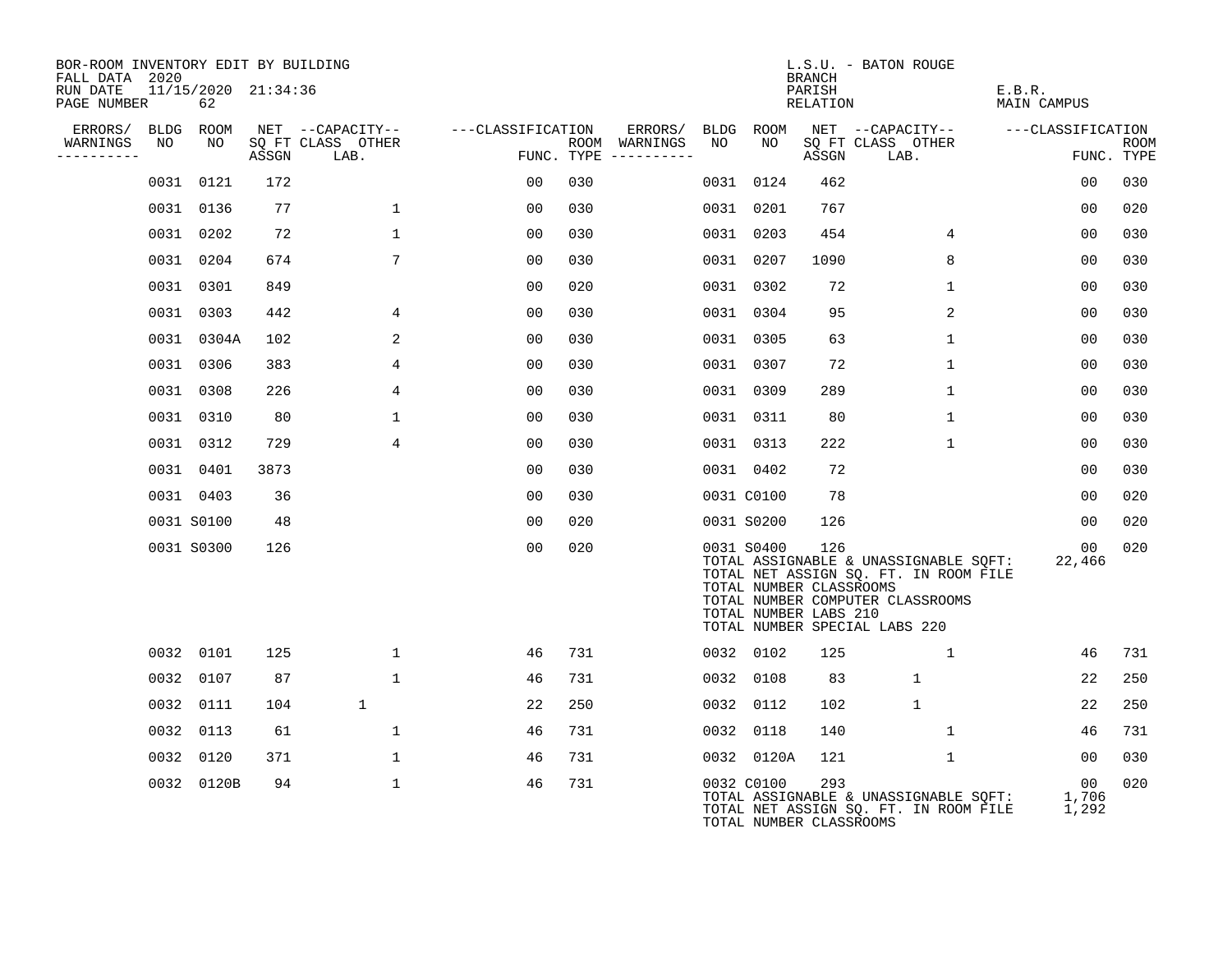| PAGE NUMBER | 63             |                                                                                                                                                                                                                                                                                                    |              |                                                                                                    |                   |                                     |    |                                                  |                                                                                                                                                                                                                                                                              |                         | E.B.R.<br><b>MAIN CAMPUS</b>                                                                                                                                                                                                                                                               |                                                                                                                                                                                                                                             |
|-------------|----------------|----------------------------------------------------------------------------------------------------------------------------------------------------------------------------------------------------------------------------------------------------------------------------------------------------|--------------|----------------------------------------------------------------------------------------------------|-------------------|-------------------------------------|----|--------------------------------------------------|------------------------------------------------------------------------------------------------------------------------------------------------------------------------------------------------------------------------------------------------------------------------------|-------------------------|--------------------------------------------------------------------------------------------------------------------------------------------------------------------------------------------------------------------------------------------------------------------------------------------|---------------------------------------------------------------------------------------------------------------------------------------------------------------------------------------------------------------------------------------------|
| NO          | NO             |                                                                                                                                                                                                                                                                                                    |              |                                                                                                    |                   |                                     | NO | NO                                               |                                                                                                                                                                                                                                                                              |                         |                                                                                                                                                                                                                                                                                            | <b>ROOM</b><br>FUNC. TYPE                                                                                                                                                                                                                   |
|             |                |                                                                                                                                                                                                                                                                                                    |              |                                                                                                    |                   |                                     |    |                                                  |                                                                                                                                                                                                                                                                              |                         |                                                                                                                                                                                                                                                                                            |                                                                                                                                                                                                                                             |
|             |                |                                                                                                                                                                                                                                                                                                    | 8            | 00                                                                                                 | 030               |                                     |    |                                                  |                                                                                                                                                                                                                                                                              |                         |                                                                                                                                                                                                                                                                                            |                                                                                                                                                                                                                                             |
|             |                |                                                                                                                                                                                                                                                                                                    | $\mathbf{1}$ | 11                                                                                                 | 310               |                                     |    |                                                  | 788                                                                                                                                                                                                                                                                          | 33                      |                                                                                                                                                                                                                                                                                            | 210                                                                                                                                                                                                                                         |
|             |                | 94                                                                                                                                                                                                                                                                                                 |              | 11                                                                                                 | 215               |                                     |    |                                                  | 194                                                                                                                                                                                                                                                                          | $\mathbf{1}$            |                                                                                                                                                                                                                                                                                            | 310                                                                                                                                                                                                                                         |
|             |                | 529                                                                                                                                                                                                                                                                                                | 30           | 11                                                                                                 | 110               |                                     |    |                                                  | 94                                                                                                                                                                                                                                                                           |                         |                                                                                                                                                                                                                                                                                            | 115                                                                                                                                                                                                                                         |
|             |                | 195                                                                                                                                                                                                                                                                                                | $\mathbf{1}$ | 11                                                                                                 | 310               |                                     |    |                                                  | 317                                                                                                                                                                                                                                                                          | 8                       | 00                                                                                                                                                                                                                                                                                         | 030                                                                                                                                                                                                                                         |
|             |                | 190                                                                                                                                                                                                                                                                                                | 3            | 11                                                                                                 | 310               |                                     |    |                                                  | 190                                                                                                                                                                                                                                                                          | $\mathbf 1$             |                                                                                                                                                                                                                                                                                            | 310                                                                                                                                                                                                                                         |
|             |                | 190                                                                                                                                                                                                                                                                                                | $\mathbf 1$  | 11                                                                                                 | 310               |                                     |    |                                                  | 96                                                                                                                                                                                                                                                                           |                         | 00                                                                                                                                                                                                                                                                                         | 010                                                                                                                                                                                                                                         |
|             |                | 195                                                                                                                                                                                                                                                                                                | $\mathbf{1}$ | 11                                                                                                 | 310               |                                     |    |                                                  | 156                                                                                                                                                                                                                                                                          |                         |                                                                                                                                                                                                                                                                                            | 315                                                                                                                                                                                                                                         |
|             |                | 345                                                                                                                                                                                                                                                                                                | 3            | 46                                                                                                 | 315               |                                     |    |                                                  | 12                                                                                                                                                                                                                                                                           |                         | 46                                                                                                                                                                                                                                                                                         | 315                                                                                                                                                                                                                                         |
|             |                | 134                                                                                                                                                                                                                                                                                                | $\mathbf{1}$ | 46                                                                                                 | 310               |                                     |    |                                                  | 194                                                                                                                                                                                                                                                                          | 1                       |                                                                                                                                                                                                                                                                                            | 310                                                                                                                                                                                                                                         |
|             |                | 156                                                                                                                                                                                                                                                                                                | $\mathbf{1}$ | 46                                                                                                 | 310               |                                     |    |                                                  | 156                                                                                                                                                                                                                                                                          | $\mathbf{1}$            |                                                                                                                                                                                                                                                                                            | 310                                                                                                                                                                                                                                         |
|             |                | 156                                                                                                                                                                                                                                                                                                | 1            | 11                                                                                                 | 310               |                                     |    |                                                  | 144                                                                                                                                                                                                                                                                          | 1                       |                                                                                                                                                                                                                                                                                            | 310                                                                                                                                                                                                                                         |
|             |                | 144                                                                                                                                                                                                                                                                                                | $\mathbf{1}$ | 11                                                                                                 | 310               |                                     |    |                                                  | 156                                                                                                                                                                                                                                                                          | $\mathbf 1$             |                                                                                                                                                                                                                                                                                            | 310                                                                                                                                                                                                                                         |
|             |                | 156                                                                                                                                                                                                                                                                                                | $\mathbf{1}$ | 11                                                                                                 | 310               |                                     |    |                                                  | 143                                                                                                                                                                                                                                                                          | 1                       |                                                                                                                                                                                                                                                                                            | 310                                                                                                                                                                                                                                         |
|             |                | 143                                                                                                                                                                                                                                                                                                | $\mathbf{1}$ | 11                                                                                                 | 310               |                                     |    |                                                  | 143                                                                                                                                                                                                                                                                          | $\mathbf 1$             |                                                                                                                                                                                                                                                                                            | 310                                                                                                                                                                                                                                         |
|             |                | 143                                                                                                                                                                                                                                                                                                | 1            | 11                                                                                                 | 310               |                                     |    |                                                  | 379                                                                                                                                                                                                                                                                          | 6                       | 00                                                                                                                                                                                                                                                                                         | 030                                                                                                                                                                                                                                         |
|             |                | 16                                                                                                                                                                                                                                                                                                 |              | 0 <sub>0</sub>                                                                                     | 010               |                                     |    |                                                  | 384                                                                                                                                                                                                                                                                          |                         |                                                                                                                                                                                                                                                                                            | 315                                                                                                                                                                                                                                         |
|             |                | 84                                                                                                                                                                                                                                                                                                 |              | 0 <sub>0</sub>                                                                                     | 020               |                                     |    |                                                  | 156                                                                                                                                                                                                                                                                          | $\mathbf 1$             |                                                                                                                                                                                                                                                                                            | 310                                                                                                                                                                                                                                         |
|             |                | 144                                                                                                                                                                                                                                                                                                | $\mathbf{1}$ | 11                                                                                                 | 310               |                                     |    |                                                  | 143                                                                                                                                                                                                                                                                          | $\mathbf 1$             |                                                                                                                                                                                                                                                                                            | 310                                                                                                                                                                                                                                         |
|             |                | 204                                                                                                                                                                                                                                                                                                | 1            | 11                                                                                                 | 310               |                                     |    |                                                  | 540                                                                                                                                                                                                                                                                          | 25                      |                                                                                                                                                                                                                                                                                            | 250                                                                                                                                                                                                                                         |
|             |                | 247                                                                                                                                                                                                                                                                                                | 3            | 64                                                                                                 | 310               |                                     |    |                                                  | 101                                                                                                                                                                                                                                                                          |                         |                                                                                                                                                                                                                                                                                            | 315                                                                                                                                                                                                                                         |
|             | FALL DATA 2020 | ERRORS/ BLDG ROOM<br>0034 0101<br>0034 0102A<br>0034 0104<br>0034 0105<br>0034 0107<br>0034 0107B<br>0034 0109<br>0034 0111<br>0034 0111B<br>0034 0111D<br>0034 0111F<br>0034 0111H<br>0034 0111K<br>0034 0111N<br>0034 01110<br>0034 0112A<br>0034 0113A<br>0034 0113C<br>0034 0113E<br>0034 0115 |              | BOR-ROOM INVENTORY EDIT BY BUILDING<br>11/15/2020 21:34:36<br>ASSGN LAB.<br>0033 0100 18201<br>195 | SQ FT CLASS OTHER | NET --CAPACITY-- ----CLASSIFICATION |    | ERRORS/<br>ROOM WARNINGS<br>FUNC. TYPE --------- | 0034 0102<br>0034 0103<br>0034 0104A<br>0034 0106<br>0034 0107A<br>0034 0108<br>0034 0110<br>0034 0111A<br>0034 0111C<br>0034 0111E<br>0034 0111G<br>0034 0111J<br>0034 0111M<br>0034 0111P<br>0034 0112<br>0034 0113<br>0034 0113B<br>0034 0113D<br>0034 0114<br>0034 0115A | <b>BRANCH</b><br>PARISH | L.S.U. - BATON ROUGE<br>RELATION<br>SQ FT CLASS OTHER<br>ASSGN LAB.<br>TOTAL NUMBER COMPUTER CLASSROOMS<br>TOTAL NUMBER LABS 210<br>TOTAL NUMBER SPECIAL LABS 220<br>TOTAL NUMBER CLASSROOMS<br>TOTAL NUMBER COMPUTER CLASSROOMS<br>TOTAL NUMBER LABS 210<br>TOTAL NUMBER SPECIAL LABS 220 | BLDG ROOM NET --CAPACITY--<br>---CLASSIFICATION<br>TOTAL ASSIGNABLE & UNASSIGNABLE SQFT:<br>18,201<br>TOTAL NET ASSIGN SQ. FT. IN ROOM FILE<br>11<br>45<br>11<br>11<br>46<br>46<br>46<br>11<br>11<br>46<br>11<br>64<br>11<br>11<br>22<br>64 |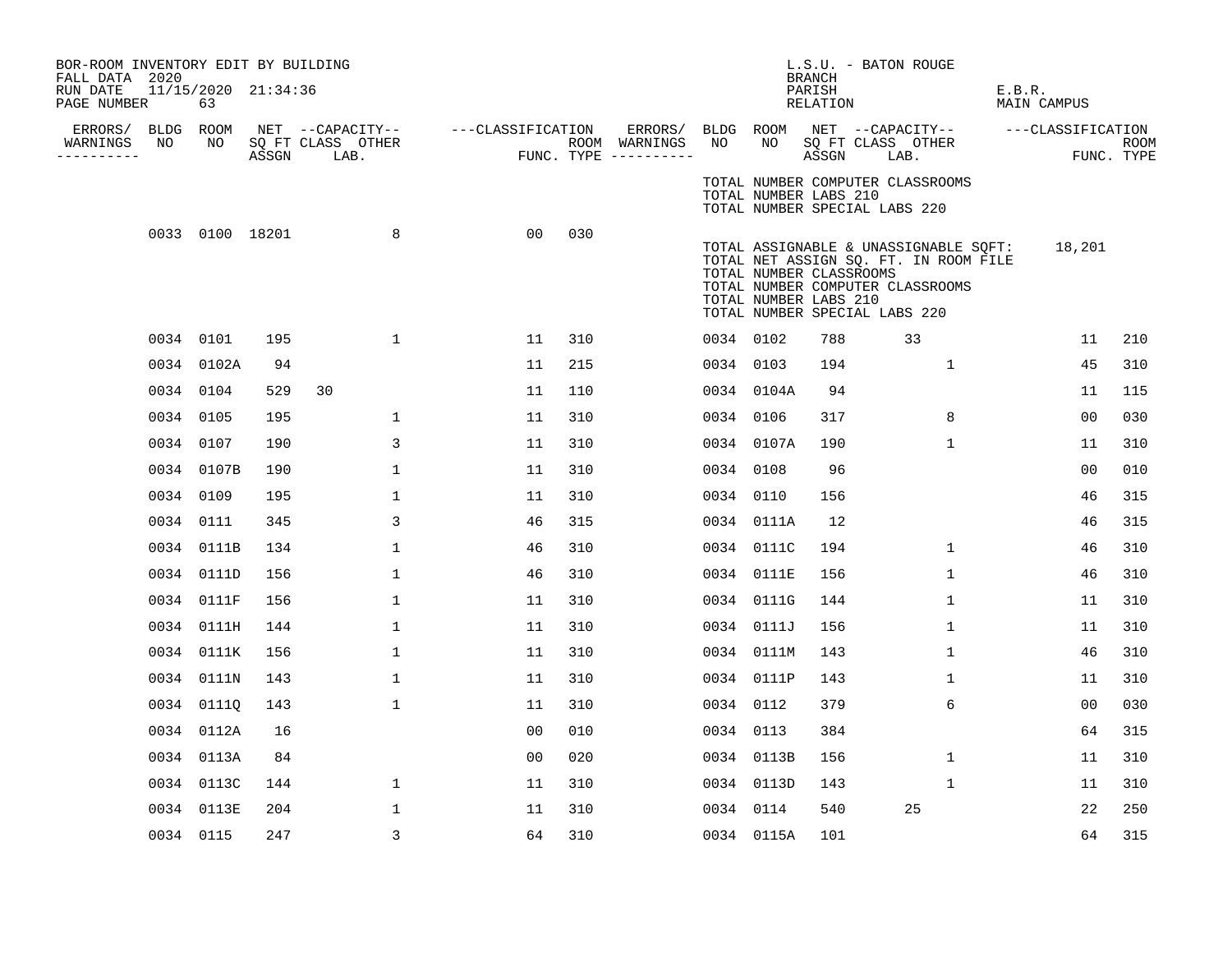| BOR-ROOM INVENTORY EDIT BY BUILDING<br>FALL DATA 2020 |           |                           |       |                           |                   |     |                                      |      |            | <b>BRANCH</b>      | L.S.U. - BATON ROUGE      |                       |                           |
|-------------------------------------------------------|-----------|---------------------------|-------|---------------------------|-------------------|-----|--------------------------------------|------|------------|--------------------|---------------------------|-----------------------|---------------------------|
| RUN DATE<br>PAGE NUMBER                               |           | 11/15/2020 21:34:36<br>64 |       |                           |                   |     |                                      |      |            | PARISH<br>RELATION |                           | E.B.R.<br>MAIN CAMPUS |                           |
| ERRORS/                                               | BLDG      | ROOM                      |       | NET --CAPACITY--          | ---CLASSIFICATION |     | ERRORS/                              | BLDG | ROOM       |                    | NET --CAPACITY--          | ---CLASSIFICATION     |                           |
| WARNINGS<br>----------                                | NO        | NO                        | ASSGN | SQ FT CLASS OTHER<br>LAB. |                   |     | ROOM WARNINGS<br>FUNC. TYPE $------$ | NO   | NO.        | ASSGN              | SQ FT CLASS OTHER<br>LAB. |                       | <b>ROOM</b><br>FUNC. TYPE |
|                                                       | 0034      | 0115B                     | 162   | $\mathbf{1}$              | 64                | 310 |                                      |      | 0034 0115C | 120                | $\mathbf{1}$              | 64                    | 315                       |
|                                                       |           | 0034 0116                 | 506   | 8                         | 11                | 220 |                                      |      | 0034 0117  | 95                 |                           | 00                    | 030                       |
|                                                       |           | 0034 0118                 | 743   | 22                        | 11                | 140 |                                      |      | 0034 0119  | 247                | $\mathbf{1}$              | 64                    | 315                       |
|                                                       |           | 0034 0119A                | 12    | 2                         | 64                | 315 |                                      |      | 0034 0120  | 540                | 20                        | 11                    | 210                       |
|                                                       |           | 0034 0121                 | 209   | 1                         | 45                | 315 |                                      |      | 0034 0121A | 144                | 1                         | 46                    | 350                       |
|                                                       |           | 0034 0121B                | 95    | $\mathbf 1$               | 31                | 310 |                                      |      | 0034 0121C | 150                | 1                         | 11                    | 310                       |
|                                                       |           | 0034 0121D                | 144   | $\mathbf 1$               | 11                | 310 |                                      |      | 0034 0122  | 336                | $\mathbf 1$               | 46                    | 315                       |
|                                                       |           | 0034 0122A                | 130   | $\mathbf{1}$              | 11                | 310 |                                      |      | 0034 0122B | 130                | $\mathbf 1$               | 11                    | 310                       |
|                                                       |           | 0034 0122C                | 228   | $\mathbf{1}$              | 11                | 310 |                                      |      | 0034 0122D | 182                | $\mathbf{1}$              | 11                    | 310                       |
|                                                       |           | 0034 0122E                | 208   | 10                        | 46                | 350 |                                      |      | 0034 0122F | 172                | 4                         | 11                    | 550                       |
|                                                       |           | 0034 0122G                | 40    | 2                         | 11                | 555 |                                      |      | 0034 0122H | 40                 | 2                         | 11                    | 555                       |
|                                                       |           | 0034 0122J                | 42    | 2                         | 11                | 555 |                                      |      | 0034 0122K | 55                 |                           | 0 <sub>0</sub>        | 030                       |
|                                                       |           | 0034 0122L                | 12    |                           | 0 <sub>0</sub>    | 030 |                                      |      | 0034 0123  | 130                | $\mathbf 1$               | 11                    | 315                       |
|                                                       |           | 0034 0123A                | 144   | 1                         | 11                | 310 |                                      |      | 0034 0123B | 192                | $\mathbf 1$               | 11                    | 310                       |
|                                                       |           | 0034 0125                 | 130   | 1                         | 11                | 320 |                                      |      | 0034 0201  | 183                | 1                         | 46                    | 315                       |
|                                                       |           | 0034 0202                 | 174   | 1                         | 46                | 315 |                                      |      | 0034 0202A | 130                | 1                         | 46                    | 315                       |
|                                                       |           | 0034 0202B                | 149   | 1                         | 46                | 310 |                                      | 0034 | 0202C      | 96                 | 1                         | 46                    | 310                       |
|                                                       |           | 0034 0202D                | 100   | 1                         | 46                | 320 |                                      | 0034 | 0203       | 156                | 1                         | 11                    | 310                       |
|                                                       |           | 0034 0204                 | 230   | $\mathbf{1}$              | 45                | 315 |                                      |      | 0034 0204A | 168                | 1                         | 45                    | 310                       |
|                                                       |           | 0034 0204B                | 96    | 1                         | 45                | 310 |                                      |      | 0034 0204C | 117                | 1                         | 45                    | 310                       |
|                                                       | 0034 0205 |                           | 141   | 8                         | 11                | 320 |                                      |      | 0034 0206  | 317                | 8                         | 0 <sub>0</sub>        | 030                       |
|                                                       | 0034 0207 |                           | 156   | $\mathbf 1$               | 11                | 310 |                                      |      | 0034 0208  | 63                 |                           | 0 <sub>0</sub>        | 030                       |
|                                                       | 0034 0209 |                           | 169   | 1                         | 11                | 310 |                                      |      | 0034 0210  | 182                | 10                        | 11                    | 310                       |
|                                                       |           | 0034 0211                 | 56    | 10                        | 46                | 315 |                                      |      | 0034 0212  | 379                | 6                         | 0 <sub>0</sub>        | 030                       |
|                                                       |           | 0034 0212A                | 6     |                           | 0 <sub>0</sub>    | 010 |                                      |      | 0034 0213  | 169                | 1                         | 11                    | 310                       |
|                                                       |           | 0034 0214                 | 575   | 30                        | 11                | 110 |                                      |      | 0034 0215  | 132                | 3                         | 11                    | 320                       |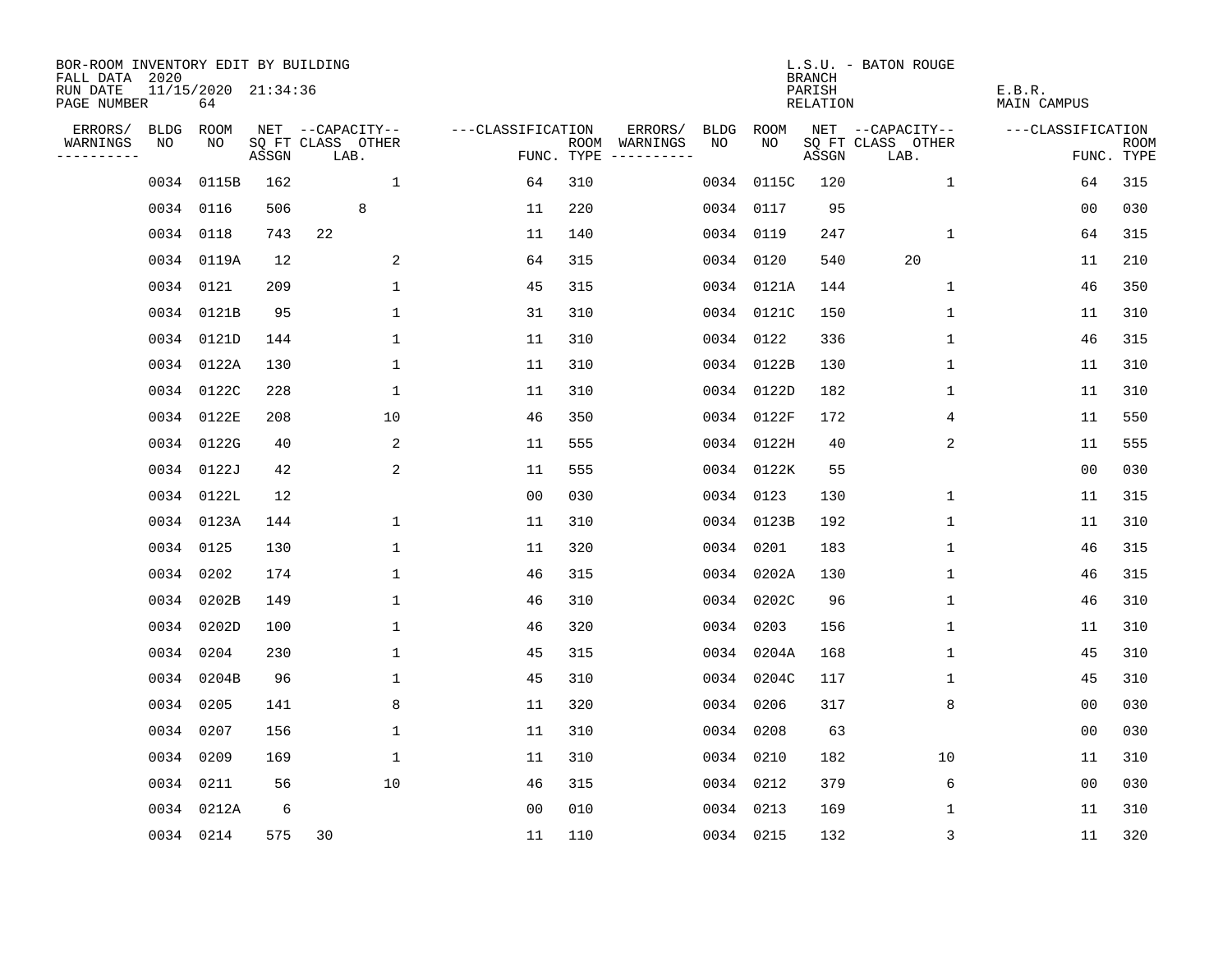| BOR-ROOM INVENTORY EDIT BY BUILDING<br>FALL DATA 2020 |           |                           |       |                           |                   |     |                                      |             |             | <b>BRANCH</b>             | L.S.U. - BATON ROUGE      |                              |                           |
|-------------------------------------------------------|-----------|---------------------------|-------|---------------------------|-------------------|-----|--------------------------------------|-------------|-------------|---------------------------|---------------------------|------------------------------|---------------------------|
| RUN DATE<br>PAGE NUMBER                               |           | 11/15/2020 21:34:36<br>65 |       |                           |                   |     |                                      |             |             | PARISH<br><b>RELATION</b> |                           | E.B.R.<br><b>MAIN CAMPUS</b> |                           |
| ERRORS/                                               | BLDG      | ROOM                      |       | NET --CAPACITY--          | ---CLASSIFICATION |     | ERRORS/                              | <b>BLDG</b> | <b>ROOM</b> |                           | NET --CAPACITY--          | ---CLASSIFICATION            |                           |
| WARNINGS<br>----------                                | NO        | NO                        | ASSGN | SQ FT CLASS OTHER<br>LAB. |                   |     | ROOM WARNINGS<br>FUNC. TYPE $------$ | NO          | NO          | ASSGN                     | SQ FT CLASS OTHER<br>LAB. |                              | <b>ROOM</b><br>FUNC. TYPE |
|                                                       | 0034      | 0216                      | 495   | 33                        | 11                | 110 |                                      | 0034        | 0217        | 169                       | $\mathbf{1}$              | 11                           | 310                       |
|                                                       | 0034 0218 |                           | 541   | 30                        | 11                | 110 |                                      |             | 0034 0219   | 368                       | 18                        | 46                           | 350                       |
|                                                       |           | 0034 0219A                | 192   | 2                         | 11                | 310 |                                      |             | 0034 0220   | 110                       | 1                         | 11                           | 310                       |
|                                                       | 0034 0221 |                           | 824   | 3                         | 46                | 310 |                                      |             | 0034 0221A  | 156                       | 1                         | 46                           | 315                       |
|                                                       |           | 0034 0221B                | 45    | $\mathbf{1}$              | 46                | 315 |                                      |             | 0034 0221C  | 104                       | 3                         | 46                           | 315                       |
|                                                       |           | 0034 0221D                | 50    | $\mathbf{1}$              | 46                | 315 |                                      |             | 0034 0221E  | 300                       | $\mathbf 1$               | 46                           | 325                       |
|                                                       |           | 0034 0221F                | 16    |                           | 46                | 315 |                                      |             | 0034 0221H  | 144                       | $\mathbf{1}$              | 46                           | 310                       |
|                                                       |           | 0034 0221J                | 144   | 1                         | 46                | 310 |                                      |             | 0034 0221K  | 144                       | 1                         | 46                           | 310                       |
|                                                       |           | 0034 0221L                | 192   | 14                        | 46                | 350 |                                      |             | 0034 0221M  | 144                       | $\mathbf 1$               | 46                           | 310                       |
|                                                       |           | 0034 0221N                | 84    |                           | 46                | 315 |                                      |             | 0034 0221P  | 228                       |                           | 46                           | 731                       |
|                                                       |           | 0034 0221R                | 258   | $\mathbf 1$               | 46                | 310 |                                      |             | 0034 0222   | 126                       | $\mathbf 1$               | 11                           | 420                       |
|                                                       | 0034 0223 |                           | 432   | 3                         | 46                | 310 |                                      |             | 0034 0223A  | 114                       |                           | 11                           | 320                       |
|                                                       |           | 0034 0223B                | 114   | 1                         | 46                | 315 |                                      |             | 0034 0223C  | 144                       | 1                         | 11                           | 310                       |
|                                                       |           | 0034 0223D                | 144   | $\mathbf{1}$              | 11                | 310 |                                      | 0034        | 0223E       | 138                       | 1                         | 11                           | 310                       |
|                                                       |           | 0034 0223F                | 138   | 1                         | 46                | 310 |                                      | 0034        | 0223G       | 138                       | 1                         | 46                           | 310                       |
|                                                       |           | 0034 0223H                | 132   | 1                         | 46                | 310 |                                      | 0034        | 0223J       | 132                       | 2                         | 46                           | 310                       |
|                                                       |           | 0034 0223K                | 178   | $\mathbf 1$               | 11                | 325 |                                      | 0034        | 0223M       | 118                       |                           | 46                           | 315                       |
|                                                       | 0034 0224 |                           | 110   | $\mathbf{1}$              | 11                | 310 | 9                                    | 0034        | 0225        | 184                       | 1                         | 46                           | 110                       |
|                                                       |           | 0034 0225A                | 714   | 50                        | 46                | 350 |                                      |             | 0034 0225B  | 850                       | 50                        | 46                           | 350                       |
|                                                       |           | 0034 0225C                | 88    |                           | 46                | 355 |                                      |             | 0034 0226   | 117                       | 1                         | 11                           | 420                       |
|                                                       | 0034 0228 |                           | 110   | 1                         | 11                | 310 |                                      |             | 0034 0230   | 117                       | 1                         | 11                           | 315                       |
|                                                       | 0034 0232 |                           | 150   | $\mathbf 1$               | 11                | 310 |                                      | 0034        | 0234        | 72                        | 2                         | 46                           | 731                       |
|                                                       | 0034 0236 |                           | 405   | 3                         | 46                | 315 |                                      |             | 0034 0236A  | 154                       | 1                         | 46                           | 315                       |
|                                                       |           | 0034 0236C                | 342   | $\mathbf{1}$              | 46                | 310 |                                      |             | 0034 0236D  | 192                       | $\mathbf 1$               | 46                           | 310                       |
|                                                       |           | 0034 0236E                | 80    |                           | 46                | 315 |                                      |             | 0034 0301   | 110                       | 1                         | 11                           | 310                       |
|                                                       | 0034 0302 |                           | 110   | $\overline{\mathbf{c}}$   | 11                | 310 |                                      |             | 0034 0303   | 120                       | 1                         | 11                           | 320                       |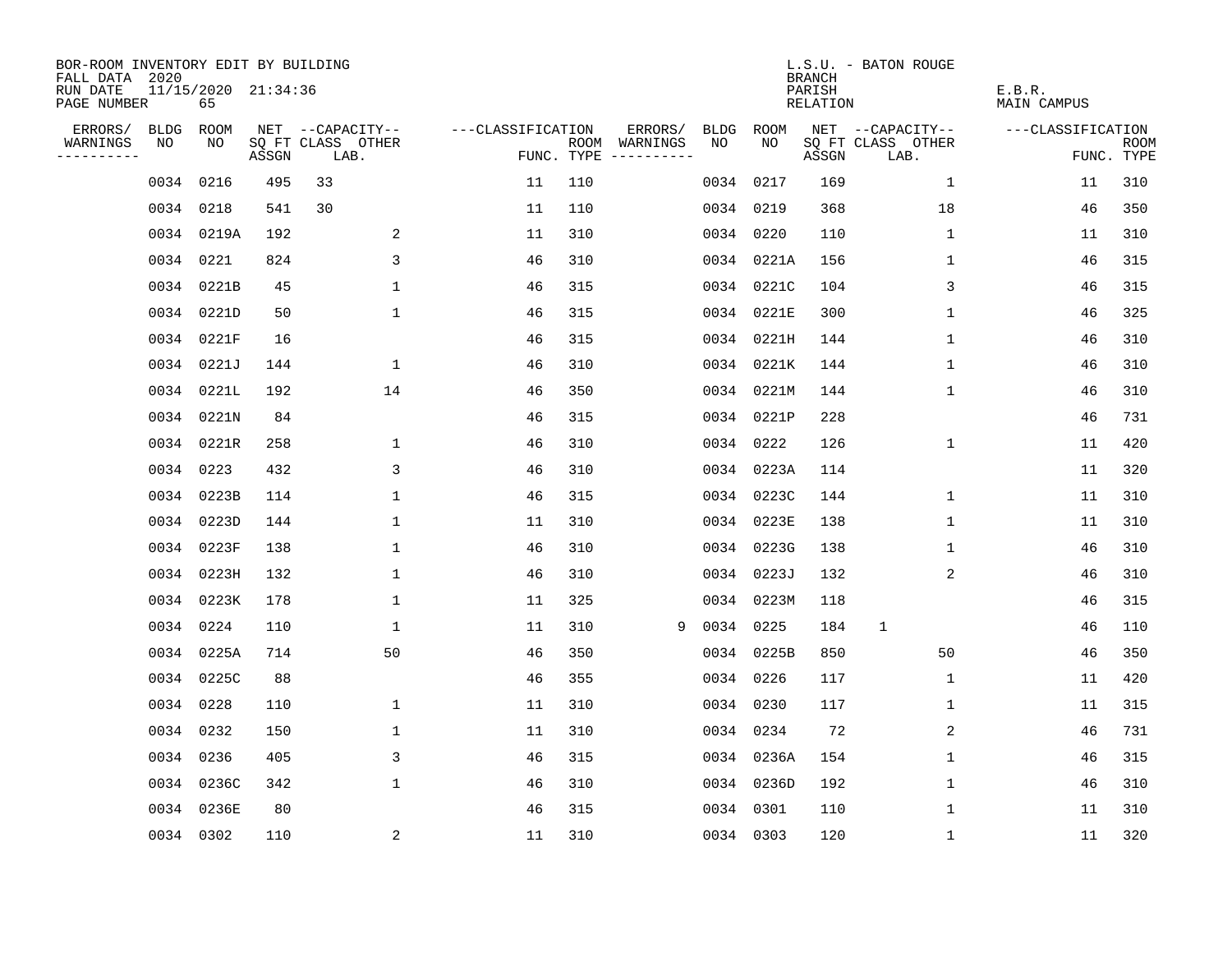| BOR-ROOM INVENTORY EDIT BY BUILDING<br>FALL DATA 2020 |             |                           |       |                           |                   |     |                                      |             |             | <b>BRANCH</b>             | L.S.U. - BATON ROUGE      |                              |                           |
|-------------------------------------------------------|-------------|---------------------------|-------|---------------------------|-------------------|-----|--------------------------------------|-------------|-------------|---------------------------|---------------------------|------------------------------|---------------------------|
| RUN DATE<br>PAGE NUMBER                               |             | 11/15/2020 21:34:36<br>66 |       |                           |                   |     |                                      |             |             | PARISH<br><b>RELATION</b> |                           | E.B.R.<br><b>MAIN CAMPUS</b> |                           |
| ERRORS/                                               | <b>BLDG</b> | ROOM                      |       | NET --CAPACITY--          | ---CLASSIFICATION |     | ERRORS/                              | <b>BLDG</b> | ROOM        |                           | NET --CAPACITY--          | ---CLASSIFICATION            |                           |
| WARNINGS<br>----------                                | NO          | NO                        | ASSGN | SQ FT CLASS OTHER<br>LAB. |                   |     | ROOM WARNINGS<br>FUNC. TYPE $------$ | NO          | NO          | ASSGN                     | SQ FT CLASS OTHER<br>LAB. |                              | <b>ROOM</b><br>FUNC. TYPE |
|                                                       |             | 0034 0304                 | 110   | $\mathbf{1}$              | 11                | 310 |                                      |             | 0034 0305   | 120                       | 2                         | 11                           | 310                       |
|                                                       |             | 0034 0306                 | 143   | 6                         | 11                | 315 |                                      |             | 0034 0307   | 120                       | 6                         | 11                           | 310                       |
|                                                       |             | 0034 0308                 | 120   | 2                         | 11                | 320 |                                      |             | 0034 0309   | 120                       | 2                         | 11                           | 320                       |
|                                                       |             | 0034 0310                 | 400   | 20                        | 11                | 350 |                                      |             | 0034 0310A  | 50                        |                           | 0 <sub>0</sub>               | 030                       |
|                                                       |             | 0034 0311                 | 104   | $\mathbf{1}$              | 46                | 731 |                                      |             | 0034 0312   | 108                       | $\mathbf{1}$              | 11                           | 320                       |
|                                                       |             | 0034 0313                 | 108   | $\mathbf 1$               | 11                | 310 |                                      |             | 0034 0314   | 108                       | $\mathbf 1$               | 11                           | 320                       |
|                                                       |             | 0034 0315                 | 108   | $\mathbf 1$               | 11                | 320 |                                      |             | 0034 0316   | 46                        |                           | 0 <sub>0</sub>               | 030                       |
|                                                       |             | 0034 0316A                | 82    |                           | 0 <sub>0</sub>    | 030 |                                      |             | 0034 0317   | 108                       | 2                         | 11                           | 320                       |
|                                                       |             | 0034 0318                 | 46    | 2                         | 0 <sub>0</sub>    | 030 |                                      |             | 0034 0318A  | 96                        | 2                         | 0 <sub>0</sub>               | 030                       |
|                                                       |             | 0034 0319                 | 108   | 2                         | 46                | 731 |                                      |             | 0034 0320   | 121                       | 6                         | 11                           | 310                       |
|                                                       |             | 0034 0321                 | 108   | 2                         | 46                | 731 |                                      |             | 0034 0322   | 121                       | $\mathbf 1$               | 11                           | 320                       |
|                                                       |             | 0034 0323                 | 108   | $\mathbf{1}$              | 11                | 310 |                                      |             | 0034 0324   | 121                       | 2                         | 11                           | 320                       |
|                                                       |             | 0034 0325                 | 108   | 2                         | 11                | 310 |                                      |             | 0034 0326   | 121                       | 2                         | 11                           | 320                       |
|                                                       |             | 0034 0327                 | 108   | 2                         | 11                | 320 |                                      |             | 0034 0328   | 121                       | 2                         | 11                           | 320                       |
|                                                       |             | 0034 0329                 | 108   | 2                         | 11                | 320 |                                      |             | 0034 0330   | 121                       | 1                         | 45                           | 310                       |
|                                                       |             | 0034 0331                 | 108   | 2                         | 31                | 310 |                                      |             | 0034 0332   | 121                       | 2                         | 45                           | 310                       |
|                                                       |             | 0034 0333                 | 108   | $\mathbf 1$               | 11                | 320 |                                      |             | 0034 0334   | 121                       | 2                         | 45                           | 310                       |
|                                                       |             | 0034 0335                 | 108   | 2                         | 11                | 320 |                                      |             | 0034 0336   | 108                       | 1                         | 11                           | 320                       |
|                                                       |             | 0034 C0100                | 1896  |                           | 0 <sub>0</sub>    | 020 |                                      |             | 0034 C0100E | 966                       |                           | 0 <sub>0</sub>               | 020                       |
|                                                       |             | 0034 C0100S               | 105   |                           | 0 <sub>0</sub>    | 020 |                                      |             | 0034 C0111  | 24                        |                           | 0 <sub>0</sub>               | 020                       |
|                                                       |             | 0034 C0111A               | 353   |                           | 0 <sub>0</sub>    | 020 |                                      |             | 0034 C0200  | 1960                      |                           | 0 <sub>0</sub>               | 020                       |
|                                                       |             | 0034 C0200E               | 800   |                           | 0 <sub>0</sub>    | 020 |                                      |             | 0034 C0221  | 248                       |                           | 0 <sub>0</sub>               | 020                       |
|                                                       |             | 0034 C0223                | 316   |                           | 0 <sub>0</sub>    | 020 |                                      |             | 0034 C0300  | 1229                      |                           | 0 <sub>0</sub>               | 020                       |
|                                                       |             | 0034 C0300E               | 378   |                           | 0 <sub>0</sub>    | 020 |                                      |             | 0034 C0310  | 72                        |                           | 0 <sub>0</sub>               | 020                       |
|                                                       |             | 0034 C0310E               | 378   |                           | 0 <sub>0</sub>    | 020 |                                      |             | 0034 S0100E | 203                       |                           | 0 <sub>0</sub>               | 020                       |
|                                                       |             | 0034 S0100N               | 306   |                           | 0 <sub>0</sub>    | 020 |                                      |             | 0034 S0100W | 273                       |                           | 0 <sub>0</sub>               | 020                       |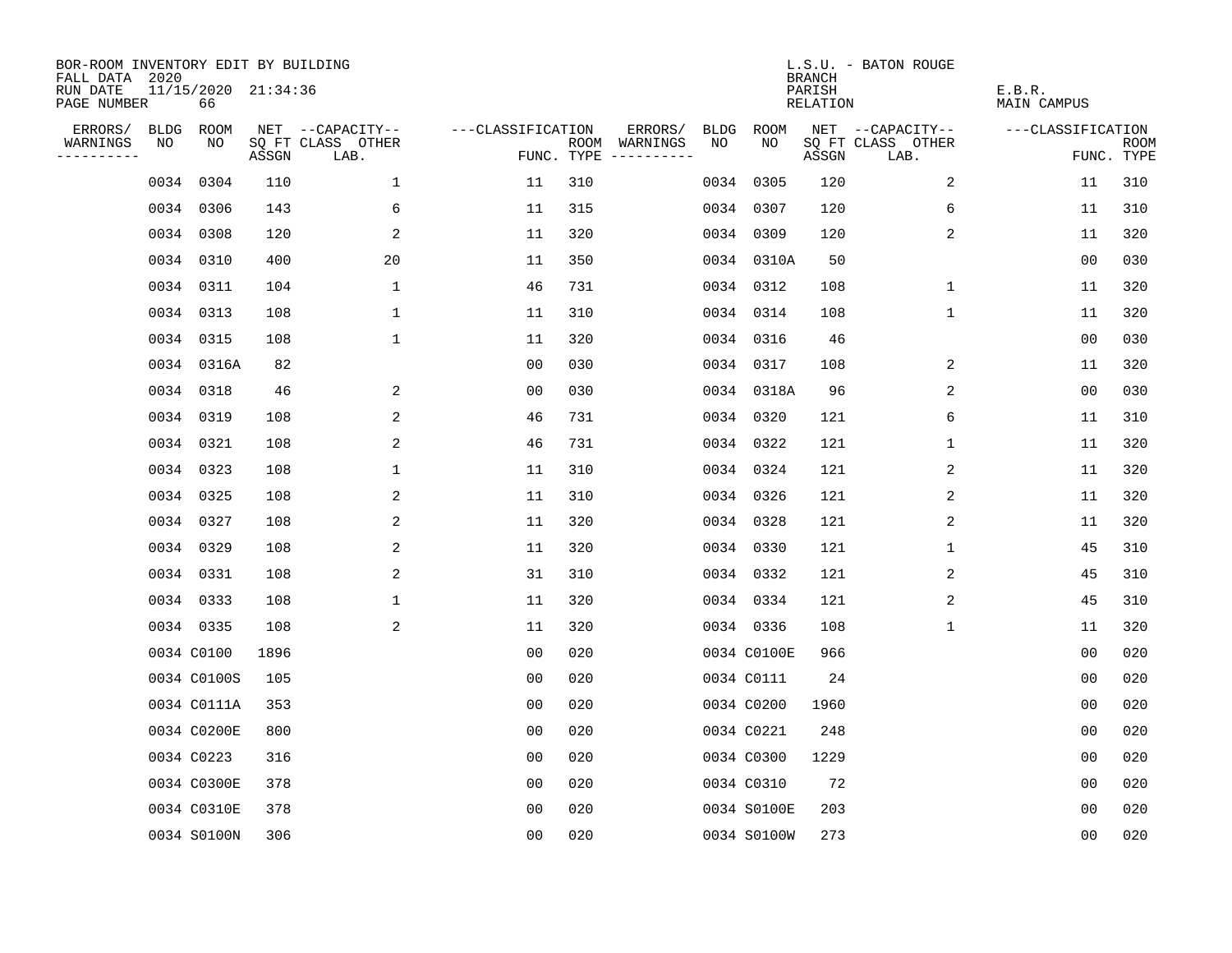| BOR-ROOM INVENTORY EDIT BY BUILDING<br>FALL DATA 2020 |    |                           |       |                           |                   |     |                                        |    |                                                                 | <b>BRANCH</b>      | L.S.U. - BATON ROUGE                                                                                                                                     |                                            |                           |
|-------------------------------------------------------|----|---------------------------|-------|---------------------------|-------------------|-----|----------------------------------------|----|-----------------------------------------------------------------|--------------------|----------------------------------------------------------------------------------------------------------------------------------------------------------|--------------------------------------------|---------------------------|
| RUN DATE<br>PAGE NUMBER                               |    | 11/15/2020 21:34:36<br>67 |       |                           |                   |     |                                        |    |                                                                 | PARISH<br>RELATION |                                                                                                                                                          | E.B.R.<br><b>MAIN CAMPUS</b>               |                           |
| ERRORS/                                               |    | BLDG ROOM                 |       | NET --CAPACITY--          | ---CLASSIFICATION |     | ERRORS/                                |    | BLDG ROOM                                                       |                    | NET --CAPACITY--                                                                                                                                         | ---CLASSIFICATION                          |                           |
| WARNINGS<br>---------                                 | NO | NO                        | ASSGN | SQ FT CLASS OTHER<br>LAB. |                   |     | ROOM WARNINGS<br>FUNC. TYPE ---------- | NO | NO                                                              | ASSGN              | SQ FT CLASS OTHER<br>LAB.                                                                                                                                |                                            | <b>ROOM</b><br>FUNC. TYPE |
|                                                       |    | 0034 S0200E               | 221   |                           | 00                | 020 |                                        |    | 0034 S0200N                                                     | 286                |                                                                                                                                                          | 00                                         | 020                       |
|                                                       |    | 0034 S0200W               | 260   |                           | 00                | 020 |                                        |    | 0034 S0300E                                                     | 180                |                                                                                                                                                          | 0 <sub>0</sub>                             | 020                       |
|                                                       |    | 0034 S0300N               | 95    |                           | 00                | 020 |                                        |    | 0034 S0300W                                                     | 336                |                                                                                                                                                          | 00                                         | 020                       |
|                                                       |    | 0034 0121A1               | 9     |                           | 46                | 315 |                                        |    | 0034 0121D1                                                     | 12                 |                                                                                                                                                          | 11                                         | 315                       |
|                                                       |    | 0034 0202D1               | 174   | $\mathbf{1}$              | 46                | 310 |                                        |    | 0034 0223M1                                                     | 48                 |                                                                                                                                                          | 46                                         | 315                       |
|                                                       |    | 0034 0236A1               | 96    | $\mathbf{1}$              | 46                | 310 |                                        |    | 0034 0236A2<br>TOTAL NUMBER CLASSROOMS<br>TOTAL NUMBER LABS 210 | 96                 | 1<br>TOTAL ASSIGNABLE & UNASSIGNABLE SQFT:<br>TOTAL NET ASSIGN SQ. FT. IN ROOM FILE<br>TOTAL NUMBER COMPUTER CLASSROOMS<br>TOTAL NUMBER SPECIAL LABS 220 | 46<br>43,674<br>30,650<br>5<br>1<br>2<br>1 | 310                       |
|                                                       |    | 0035 0100                 | 99    |                           | 81                | 081 |                                        |    | 0035 0100A                                                      | 280                | 20                                                                                                                                                       | 81                                         | 081                       |
|                                                       |    | 0035 0100B                | 16    |                           | 81                | 081 |                                        |    | 0035 0100C                                                      | 129                |                                                                                                                                                          | 81                                         | 081                       |
|                                                       |    | 0035 0100D                | 95    |                           | 81                | 081 |                                        |    | 0035 0100E                                                      | 8                  |                                                                                                                                                          | 81                                         | 081                       |
|                                                       |    | 0035 0200                 | 74    |                           | 81                | 081 |                                        |    | 0035 0200A                                                      | 248                | 20                                                                                                                                                       | 81                                         | 081                       |
|                                                       |    | 0035 0200B                | 195   | 10                        | 81                | 081 |                                        |    | 0035 0200C                                                      | 40                 |                                                                                                                                                          | 81                                         | 081                       |
|                                                       |    | 0035 0200D                | 169   | 1                         | 81                | 081 |                                        |    | 0035 0200E                                                      | 6                  |                                                                                                                                                          | 81                                         | 081                       |
|                                                       |    | 0035 0200F                | 202   | $\overline{a}$            | 81                | 081 |                                        |    | 0035 B0001                                                      | 196                |                                                                                                                                                          | 81                                         | 081                       |
|                                                       |    | 0035 C0100                | 40    |                           | 81                | 081 |                                        |    | 0035 S01001                                                     | 32                 |                                                                                                                                                          | 81                                         | 081                       |
|                                                       |    | 0035 S01002               | 28    |                           | 81                | 081 |                                        |    | 0035 S0200                                                      | 98                 |                                                                                                                                                          | 81                                         | 081                       |
|                                                       |    | 0035 0100A1               | 170   | 10                        | 81                | 081 |                                        |    | 0035 0100A2                                                     | 210                | 20                                                                                                                                                       | 81                                         | 081                       |
|                                                       |    | 0035 0100C1               | 58    | 5                         | 81                | 081 |                                        |    | 0035 0100C2                                                     | 40                 |                                                                                                                                                          | 81                                         | 081                       |
|                                                       |    | 0035 0100C4               | 80    |                           | 81                | 081 |                                        |    | 0035 0100C5                                                     | 25                 |                                                                                                                                                          | 81                                         | 081                       |
|                                                       |    | 0035 0100D1               | 20    |                           | 81                | 081 |                                        |    | 0035 0200A1                                                     | 9                  |                                                                                                                                                          | 81                                         | 081                       |
|                                                       |    | 0035 0200A2               | 9     |                           | 81                | 081 |                                        |    | 0035 0200A3                                                     | 100                |                                                                                                                                                          | 81                                         | 081                       |
|                                                       |    | 0035 0200D1               | 8     |                           | 81                | 081 |                                        |    | 0035 0200F1<br>TOTAL NUMBER CLASSROOMS                          | 8                  | TOTAL ASSIGNABLE & UNASSIGNABLE SQFT:<br>TOTAL NET ASSIGN SQ. FT. IN ROOM FILE                                                                           | 81<br>2,692<br>2,692                       | 081                       |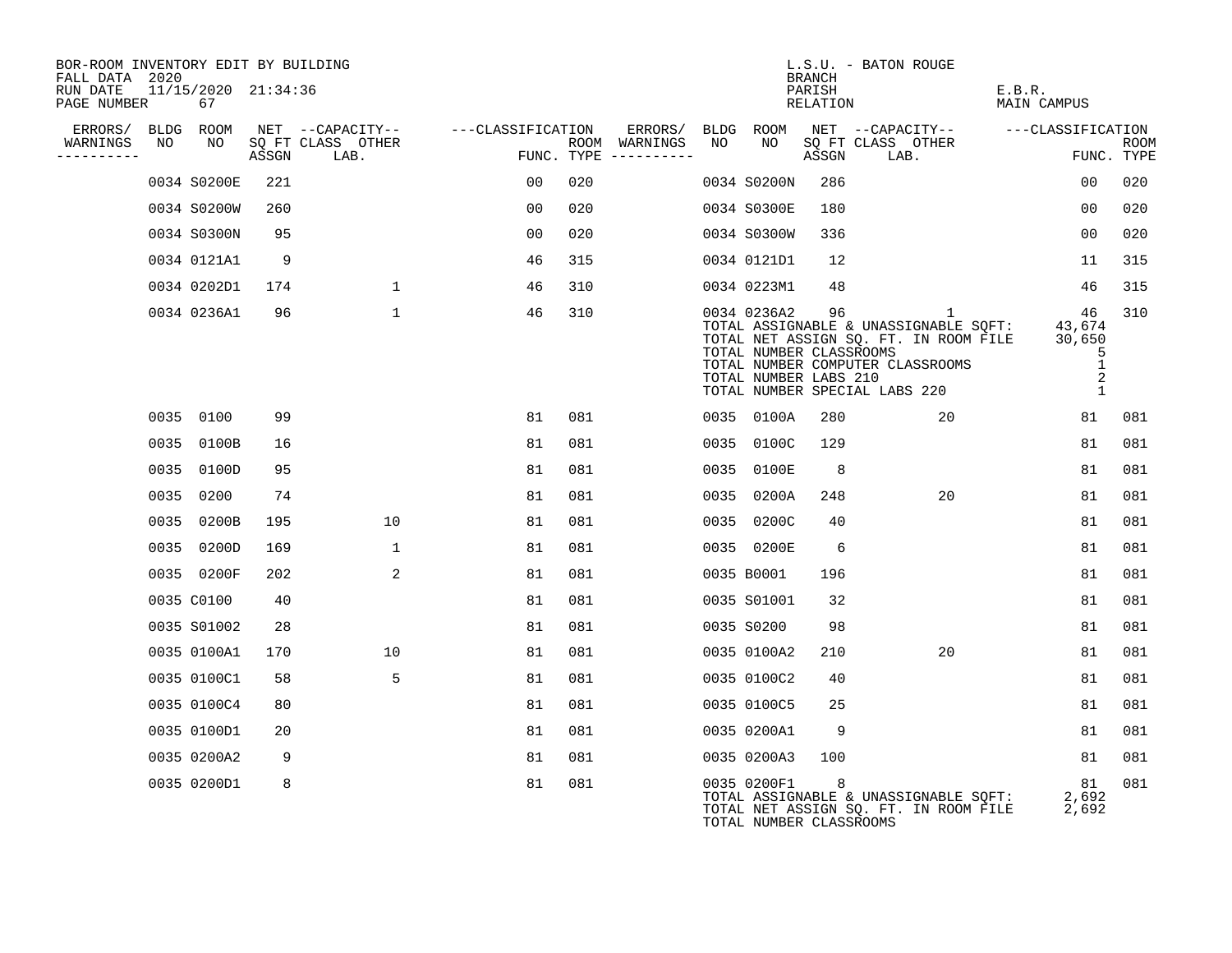| BOR-ROOM INVENTORY EDIT BY BUILDING<br>FALL DATA 2020<br>RUN DATE<br>PAGE NUMBER | 11/15/2020 21:34:36<br>68 |       |                                               |                   |     |                                                 |      |                       | <b>BRANCH</b><br>PARISH<br><b>RELATION</b> | L.S.U. - BATON ROUGE                                              | E.B.R.<br><b>MAIN CAMPUS</b> |                           |
|----------------------------------------------------------------------------------|---------------------------|-------|-----------------------------------------------|-------------------|-----|-------------------------------------------------|------|-----------------------|--------------------------------------------|-------------------------------------------------------------------|------------------------------|---------------------------|
| ERRORS/<br>BLDG<br>ΝO<br>WARNINGS<br>----------                                  | ROOM<br>NO                | ASSGN | NET --CAPACITY--<br>SQ FT CLASS OTHER<br>LAB. | ---CLASSIFICATION |     | ERRORS/<br>ROOM WARNINGS<br>FUNC. TYPE $------$ | NO   | BLDG ROOM<br>NO       | ASSGN                                      | NET --CAPACITY--<br>SQ FT CLASS OTHER<br>LAB.                     | ---CLASSIFICATION            | <b>ROOM</b><br>FUNC. TYPE |
|                                                                                  |                           |       |                                               |                   |     |                                                 |      | TOTAL NUMBER LABS 210 |                                            | TOTAL NUMBER COMPUTER CLASSROOMS<br>TOTAL NUMBER SPECIAL LABS 220 |                              |                           |
| 0036                                                                             | 0034                      | 128   |                                               | 0 <sub>0</sub>    | 030 |                                                 |      | 0036 0038             | 119                                        |                                                                   | 0 <sub>0</sub>               | 020                       |
|                                                                                  | 0036 0038A                | 102   | $\mathbf{1}$                                  | 73                | 310 |                                                 |      | 0036 0038B            | 263                                        | 5                                                                 | 73                           | 731                       |
| 0036                                                                             | 0039                      | 24    |                                               | 00                | 020 |                                                 |      | 0036 0039A            | 236                                        |                                                                   | 00                           | 030                       |
| 0036                                                                             | 0039B                     | 368   |                                               | 46                | 731 |                                                 | 0036 | 0045                  | 65                                         |                                                                   | 0 <sub>0</sub>               | 030                       |
| 0036                                                                             | 0048                      | 37    |                                               | 46                | 731 |                                                 | 0036 | 0049                  | 1705                                       | 12                                                                | 11                           | 320                       |
| 0036                                                                             | 0049A                     | 133   | $\mathbf{1}$                                  | 11                | 731 |                                                 | 0036 | 0049B                 | 56                                         |                                                                   | 11                           | 315                       |
| 0036                                                                             | 0049C                     | 265   | 2                                             | 11                | 320 |                                                 | 0036 | 0051                  | 157                                        | 2                                                                 | 0 <sub>0</sub>               | 010                       |
| 0036                                                                             | 0070                      | 283   | 12                                            | 22                | 250 |                                                 | 0036 | 0070A                 | 74                                         | 2                                                                 | 0 <sub>0</sub>               | 010                       |
| 0036                                                                             | 0070B                     | 230   | 5                                             | 22                | 250 |                                                 | 0036 | 0071                  | 291                                        | 2                                                                 | 31                           | 310                       |
| 0036                                                                             | 0072                      | 146   | $\mathbf{1}$                                  | 31                | 310 |                                                 | 0036 | 0073                  | 199                                        | 2                                                                 | 11                           | 310                       |
| 0036                                                                             | 0074                      | 123   | $\mathbf{1}$                                  | 22                | 250 |                                                 | 0036 | 0077                  | 130                                        |                                                                   | 0 <sub>0</sub>               | 030                       |
| 0036                                                                             | 0078                      | 121   | 2                                             | 22                | 250 |                                                 | 0036 | 0079                  | 22                                         |                                                                   | 0 <sub>0</sub>               | 020                       |
| 0036                                                                             | 0079A                     | 142   | 1                                             | 11                | 310 |                                                 |      | 0036 0079B            | 129                                        |                                                                   | 46                           | 731                       |
| 0036                                                                             | 0079C                     | 8     |                                               | 46                | 731 |                                                 | 0036 | 0081                  | 109                                        | $\mathbf 1$                                                       | 31                           | 310                       |
| 0036                                                                             | 0083                      | 99    | $\mathbf 1$                                   | 22                | 310 |                                                 | 0036 | 0085                  | 104                                        | $\mathbf 1$                                                       | 31                           | 310                       |
| 0036                                                                             | 0090                      | 126   | $\mathbf{1}$                                  | 11                | 310 |                                                 | 0036 | 0091                  | 118                                        | $\mathbf{1}$                                                      | 11                           | 310                       |
| 0036                                                                             | 0092                      | 109   | 1                                             | 11                | 310 |                                                 | 0036 | 0093                  | 137                                        |                                                                   | 46                           | 315                       |
| 0036                                                                             | 0093A                     | 207   | $\mathbf 1$                                   | 11                | 310 |                                                 | 0036 | 0093B                 | 171                                        | $\mathbf 1$                                                       | 11                           | 310                       |
| 0036                                                                             | 0094                      | 129   | $\mathbf{1}$                                  | 11                | 310 |                                                 | 0036 | 0095                  | 134                                        | $\mathbf{1}$                                                      | 31                           | 310                       |
| 0036                                                                             | 0098                      | 355   |                                               | 0 <sub>0</sub>    | 020 |                                                 | 0036 | 0098A                 | 35                                         |                                                                   | 0 <sub>0</sub>               | 030                       |
| 0036                                                                             | 0098B                     | 420   | 8                                             | 22                | 250 |                                                 | 0036 | 0098C                 | 115                                        | 2                                                                 | 0 <sub>0</sub>               | 010                       |
| 0036                                                                             | 0101                      | 103   | $\mathbf{1}$                                  | 11                | 310 |                                                 | 0036 | 0102                  | 149                                        |                                                                   | 00                           | 020                       |
| 0036                                                                             | 0102A                     | 37    |                                               | 46                | 731 |                                                 | 0036 | 0102B                 | 30                                         |                                                                   | 00                           | 030                       |
|                                                                                  | 0036 0102D                | 54    |                                               | 46                | 731 |                                                 |      | 0036 0105             | 61                                         | $\mathbf 1$                                                       | 00                           | 020                       |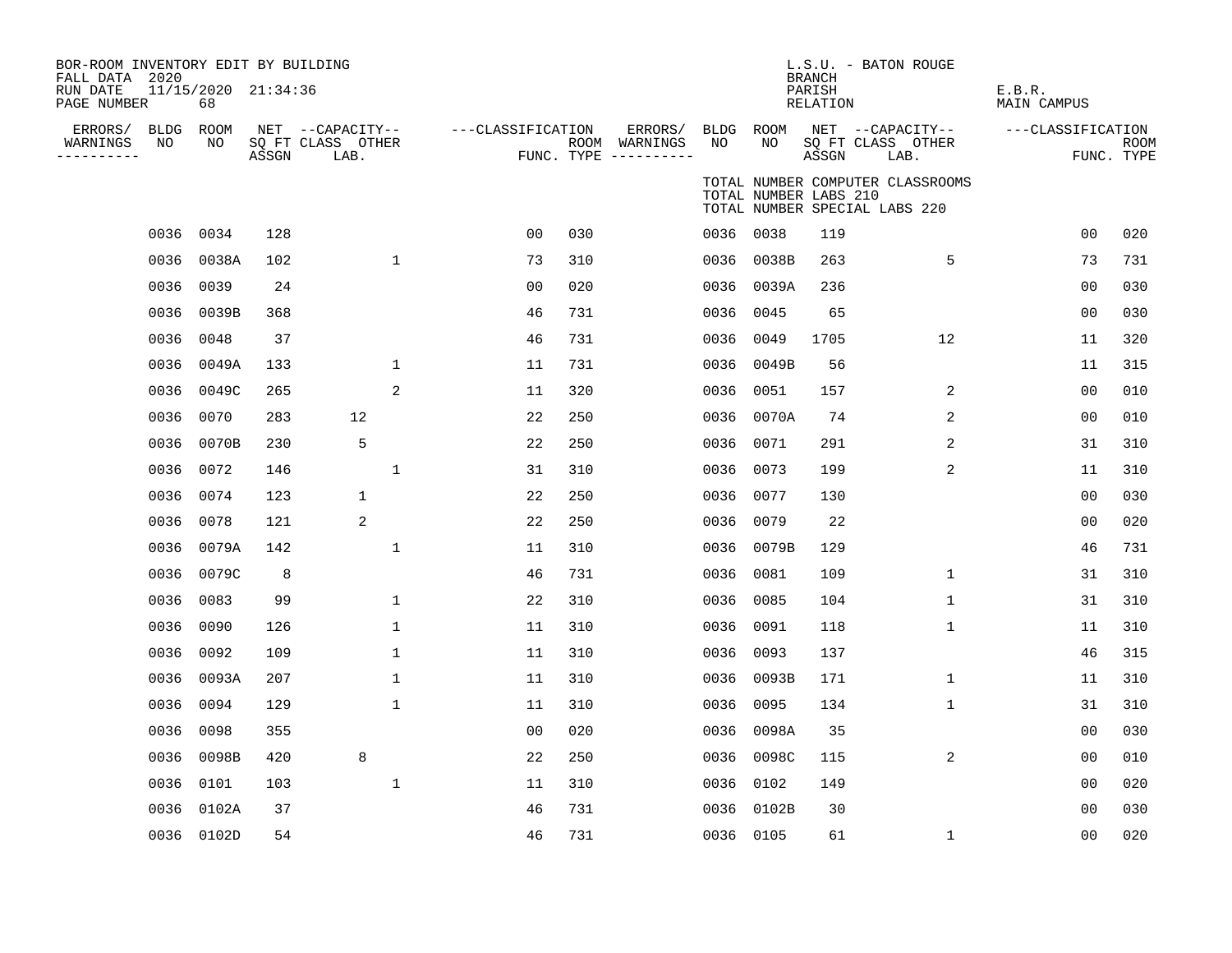| BOR-ROOM INVENTORY EDIT BY BUILDING<br>FALL DATA 2020 |      |                           |       |                           |              |                   |            |                              |             |            | L.S.U. - BATON ROUGE<br><b>BRANCH</b> |                   |              |              |                              |    |                           |
|-------------------------------------------------------|------|---------------------------|-------|---------------------------|--------------|-------------------|------------|------------------------------|-------------|------------|---------------------------------------|-------------------|--------------|--------------|------------------------------|----|---------------------------|
| RUN DATE<br>PAGE NUMBER                               |      | 11/15/2020 21:34:36<br>69 |       |                           |              |                   |            |                              |             |            | PARISH<br><b>RELATION</b>             |                   |              |              | E.B.R.<br><b>MAIN CAMPUS</b> |    |                           |
| ERRORS/                                               | BLDG | ROOM                      |       | NET --CAPACITY--          |              | ---CLASSIFICATION |            | ERRORS/                      | <b>BLDG</b> | ROOM       |                                       | NET --CAPACITY--  |              |              | ---CLASSIFICATION            |    |                           |
| WARNINGS<br>----------                                | NO   | NO                        | ASSGN | SQ FT CLASS OTHER<br>LAB. |              |                   | FUNC. TYPE | ROOM WARNINGS<br>----------- | NO.         | NO.        | ASSGN                                 | SQ FT CLASS OTHER | LAB.         |              |                              |    | <b>ROOM</b><br>FUNC. TYPE |
|                                                       | 0036 | 0105A                     | 144   |                           | $\mathbf 1$  | 11                | 310        |                              | 0036        | 0105B      | 195                                   |                   |              | $\mathbf 1$  | 11                           |    | 310                       |
|                                                       | 0036 | 0107                      | 133   |                           | 2            | 0 <sub>0</sub>    | 010        |                              | 0036        | 0108       | 780                                   | 55                |              |              | 11                           |    | 110                       |
|                                                       | 0036 | 0109                      | 153   |                           | 3            | 0 <sub>0</sub>    | 010        |                              | 0036        | 0112       | 548                                   |                   |              | 3            | 46                           |    | 310                       |
|                                                       |      | 0036 0112A                | 130   |                           | $\mathbf{1}$ | 46                | 315        |                              | 0036        | 0112B      | 75                                    |                   |              |              | 46                           |    | 731                       |
|                                                       | 0036 | 0112C                     | 122   |                           | $\mathbf{1}$ | 11                | 310        |                              | 0036        | 0113       | 67                                    |                   |              |              | 0 <sub>0</sub>               |    | 010                       |
|                                                       |      | 0036 0115                 | 147   |                           | $\mathbf{1}$ | 46                | 310        |                              | 0036        | 0118       | 75                                    |                   |              |              | 46                           |    | 731                       |
|                                                       | 0036 | 0120                      | 3141  | 63                        |              | 11                | 210        |                              | 0036        | 0124       | 1257                                  |                   |              | 12           | 46                           |    | 350                       |
|                                                       |      | 0036 0124A                | 83    |                           | $\mathbf 1$  | 46                | 731        |                              | 0036        | 0125       | 110                                   |                   |              | 1            | 31                           |    | 310                       |
|                                                       | 0036 | 0127                      | 172   |                           | $\mathbf{1}$ | 46                | 310        |                              | 0036        | 0129       | 174                                   |                   |              | $\mathbf{1}$ | 31                           |    | 310                       |
|                                                       |      | 0036 0131                 | 169   |                           | $\mathbf{1}$ | 31                | 310        |                              |             | 0036 0133  | 167                                   |                   |              | $\mathbf 1$  | 31                           |    | 310                       |
|                                                       | 0036 | 0135                      | 163   |                           | $\mathbf{1}$ | 31                | 310        |                              | 0036        | 0136       | 270                                   |                   | $\mathbf{1}$ |              | 22                           |    | 220                       |
|                                                       |      | 0036 0136A                | 114   |                           |              | 0 <sub>0</sub>    | 030        |                              | 0036        | 0136B      | 212                                   |                   |              | $\mathbf 1$  |                              | 22 | 315                       |
|                                                       | 0036 | 0136C                     | 190   |                           | $\mathbf 1$  | 31                | 310        |                              | 0036        | 0136D      | 77                                    |                   |              | $\mathbf 1$  |                              | 22 | 320                       |
|                                                       |      | 0036 0136E                | 87    |                           | $\mathbf 1$  | 22                | 320        |                              |             | 0036 0136F | 88                                    |                   |              | $\mathbf 1$  | 22                           |    | 320                       |
|                                                       |      | 0036 0137                 | 163   |                           | $\mathbf 1$  | 31                | 310        |                              | 0036        | 0139       | 180                                   |                   |              | 36           | 31                           |    | 310                       |
|                                                       |      | 0036 0140                 | 555   | 25                        |              | 11                | 110        |                              | 0036        | 0142       | 37                                    |                   |              | $\mathbf{1}$ | 0 <sub>0</sub>               |    | 010                       |
|                                                       | 0036 | 0144                      | 159   |                           | 3            | 0 <sub>0</sub>    | 010        |                              | 0036        | 0147       | 27                                    |                   |              |              | 11                           |    | 731                       |
|                                                       |      | 0036 0148                 | 55    |                           |              | 0 <sub>0</sub>    | 020        |                              | 0036        | 0148A      | 310                                   |                   |              |              | 11                           |    | 315                       |
|                                                       | 0036 | 0148B                     | 319   | 1                         |              | 22                | 250        |                              | 0036        | 0148C      | 371                                   |                   |              |              | 0 <sub>0</sub>               |    | 030                       |
|                                                       | 0036 | 0149                      | 74    |                           |              | 22                | 255        |                              | 0036        | 0151       | 1025                                  | 68                |              |              | 11                           |    | 110                       |
|                                                       | 0036 | 0151A                     | 14    |                           |              | 11                | 115        |                              | 0036        | 0152       | 570                                   | 38                |              |              | 11                           |    | 110                       |
|                                                       | 0036 | 0155                      | 1105  | 74                        |              | 11                | 110        |                              | 0036        | 0160       | 508                                   |                   | 34           |              | 11                           |    | 220                       |
|                                                       | 0036 | 0165                      | 775   | 52                        |              | 22                | 250        |                              | 0036        | 0170       | 219                                   |                   |              |              | 11                           |    | 650                       |
|                                                       | 0036 | 0172                      | 232   |                           | 10           | 11                | 650        |                              | 0036        | 0175       | 460                                   |                   |              |              | 0 <sub>0</sub>               |    | 020                       |
|                                                       | 0036 | 0175A                     | 175   |                           |              | 0 <sub>0</sub>    | 030        |                              | 0036        | 0175B      | 517                                   | 34                |              |              | 11                           |    | 110                       |
|                                                       |      | 0036 0175C                | 176   | 1                         |              | 22                | 250        |                              |             | 0036 0175D | 244                                   |                   |              |              | 11                           |    | 650                       |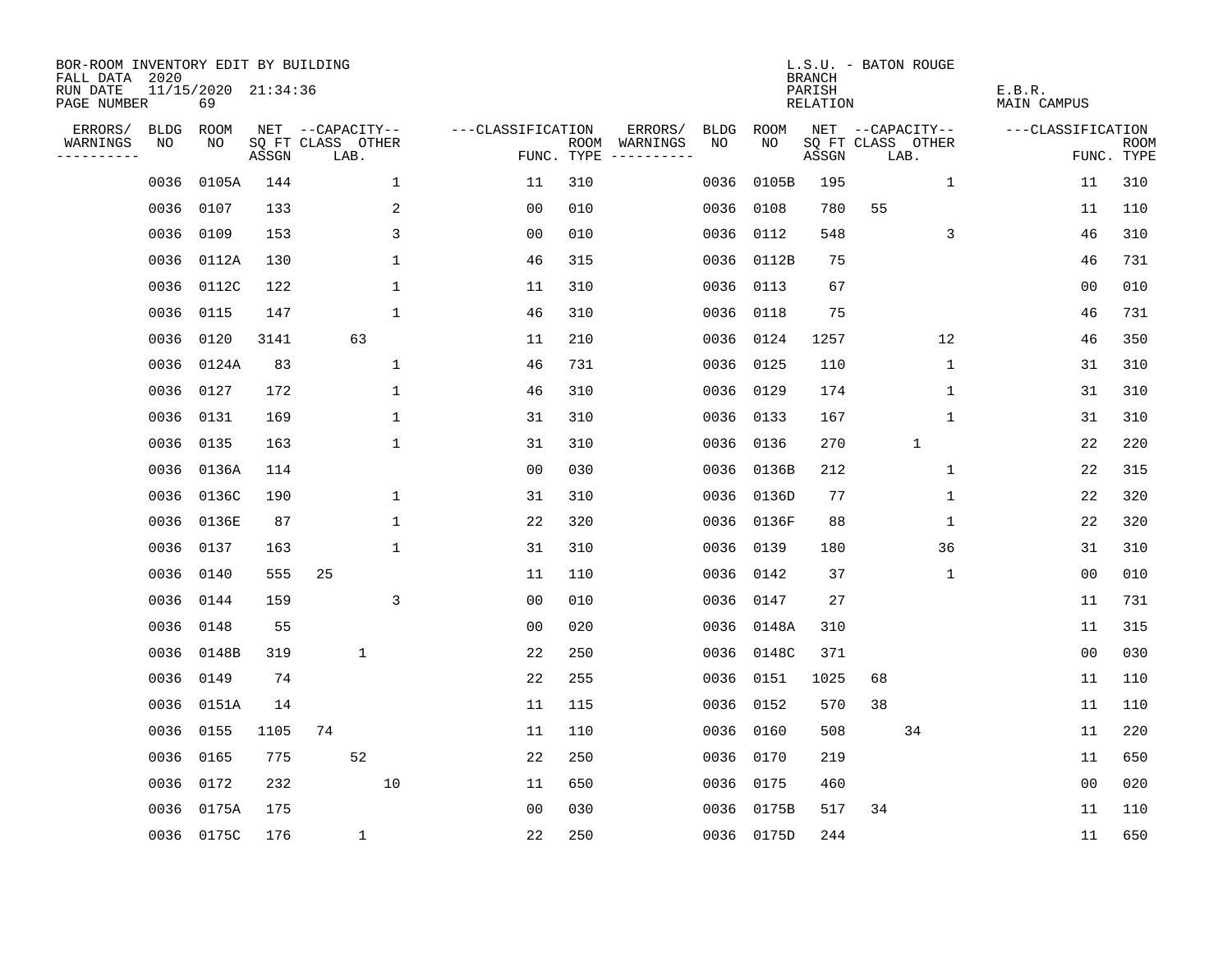| BOR-ROOM INVENTORY EDIT BY BUILDING<br>FALL DATA 2020 |      |                           |       |                           |                   |     |                                      |             |           | <b>BRANCH</b>                   | L.S.U. - BATON ROUGE      |                       |                           |
|-------------------------------------------------------|------|---------------------------|-------|---------------------------|-------------------|-----|--------------------------------------|-------------|-----------|---------------------------------|---------------------------|-----------------------|---------------------------|
| RUN DATE<br>PAGE NUMBER                               |      | 11/15/2020 21:34:36<br>70 |       |                           |                   |     |                                      |             |           | PARISH<br>RELATION              |                           | E.B.R.<br>MAIN CAMPUS |                           |
| ERRORS/                                               | BLDG | ROOM                      |       | NET --CAPACITY--          | ---CLASSIFICATION |     | ERRORS/                              | <b>BLDG</b> | ROOM      |                                 | NET --CAPACITY--          | ---CLASSIFICATION     |                           |
| WARNINGS<br>----------                                | NO   | NO                        | ASSGN | SQ FT CLASS OTHER<br>LAB. |                   |     | ROOM WARNINGS<br>FUNC. TYPE $------$ | NO.         | NO.       | $\operatorname{\mathsf{ASSGN}}$ | SQ FT CLASS OTHER<br>LAB. |                       | <b>ROOM</b><br>FUNC. TYPE |
|                                                       | 0036 | 0179                      | 483   | 32                        | 11                | 110 |                                      | 0036        | 0180      | 110                             | $\mathbf 1$               | 11                    | 310                       |
|                                                       | 0036 | 0184                      | 692   | 46                        | 11                | 110 |                                      | 0036        | 0199      | 70                              |                           | 0 <sub>0</sub>        | 030                       |
|                                                       | 0036 | 0201                      | 203   | $\mathbf{1}$              | 11                | 310 |                                      | 0036        | 0202      | 217                             | $\mathbf 1$               | 22                    | 310                       |
|                                                       |      | 0036 0202A                | 70    |                           | 46                | 731 |                                      | 0036        | 0205      | 234                             | 1                         | 22                    | 310                       |
|                                                       | 0036 | 0206                      | 190   | $\mathbf{1}$              | 11                | 310 |                                      | 0036        | 0207      | 218                             | 1                         | 11                    | 310                       |
|                                                       |      | 0036 0208                 | 190   | $\mathbf 1$               | 11                | 310 |                                      | 0036        | 0209      | 190                             | 1                         | 11                    | 310                       |
|                                                       | 0036 | 0210                      | 190   | $\mathbf 1$               | 11                | 310 |                                      | 0036        | 0213      | 133                             | $\mathbf 1$               | 32                    | 320                       |
|                                                       |      | 0036 0215                 | 130   | $\mathbf{1}$              | 32                | 310 |                                      | 0036        | 0217      | 185                             | $\mathbf 1$               | 22                    | 310                       |
|                                                       | 0036 | 0219                      | 129   | $\mathbf{1}$              | 32                | 320 |                                      | 0036        | 0219A     | 8                               |                           | 0 <sub>0</sub>        | 030                       |
|                                                       |      | 0036 0221                 | 62    |                           | 32                | 315 |                                      | 0036        | 0224      | 117                             | 2                         | 0 <sub>0</sub>        | 010                       |
|                                                       |      | 0036 0225                 | 89    |                           | 0 <sub>0</sub>    | 010 |                                      | 0036        | 0226      | 102                             | $\mathbf 1$               | 0 <sub>0</sub>        | 010                       |
|                                                       |      | 0036 0227                 | 149   |                           | 0 <sub>0</sub>    | 030 |                                      | 0036        | 0228      | 210                             | $\mathbf 1$               | 11                    | 310                       |
|                                                       | 0036 | 0229                      | 210   | $\mathbf 1$               | 53                | 310 |                                      | 0036        | 0230      | 170                             | $\mathbf 1$               | 22                    | 310                       |
|                                                       |      | 0036 0231                 | 190   | $\mathbf{1}$              | 53                | 310 |                                      | 0036        | 0232      | 200                             | 1                         | 11                    | 310                       |
|                                                       |      | 0036 0234                 | 92    |                           | 46                | 731 |                                      | 0036        | 0235      | 200                             | 1                         | 53                    | 320                       |
|                                                       |      | 0036 0236                 | 145   | $\mathbf{1}$              | 11                | 310 |                                      | 0036        | 0237      | 145                             | 1                         | 11                    | 310                       |
|                                                       | 0036 | 0238                      | 90    | $\mathbf 1$               | 32                | 320 |                                      | 0036        | 0239      | 90                              | 1                         | 32                    | 310                       |
|                                                       | 0036 | 0301                      | 203   | $\mathbf{1}$              | 46                | 310 |                                      | 0036        | 0302      | 217                             | 6                         | 46                    | 310                       |
|                                                       |      | 0036 0302A                | 55    |                           | 53                | 731 |                                      | 0036        | 0305      | 234                             | 1                         | 46                    | 310                       |
|                                                       | 0036 | 0306                      | 190   | $\mathbf{1}$              | 11                | 310 |                                      | 0036        | 0307      | 218                             | 1                         | 11                    | 310                       |
|                                                       | 0036 | 0308                      | 190   | 1                         | 11                | 310 |                                      | 0036        | 0309      | 190                             | 1                         | 11                    | 310                       |
|                                                       | 0036 | 0310                      | 190   | $\mathbf 1$               | 11                | 310 |                                      | 0036        | 0313      | 850                             | 8                         | 46                    | 310                       |
|                                                       | 0036 | 0313A                     | 20    |                           | 46                | 325 |                                      | 0036        | 0313B     | 22                              |                           | 46                    | 325                       |
|                                                       | 0036 | 0313C                     | 14    |                           | 46                | 325 |                                      | 0036        | 0313D     | 14                              |                           | 46                    | 325                       |
|                                                       | 0036 | 0324                      | 117   | $\mathbf{1}$              | 0 <sub>0</sub>    | 010 |                                      | 0036        | 0326      | 102                             | 1                         | 0 <sub>0</sub>        | 010                       |
|                                                       |      | 0036 0327                 | 149   |                           | 0 <sub>0</sub>    | 030 |                                      |             | 0036 0328 | 210                             | $\mathbf{1}$              | 53                    | 310                       |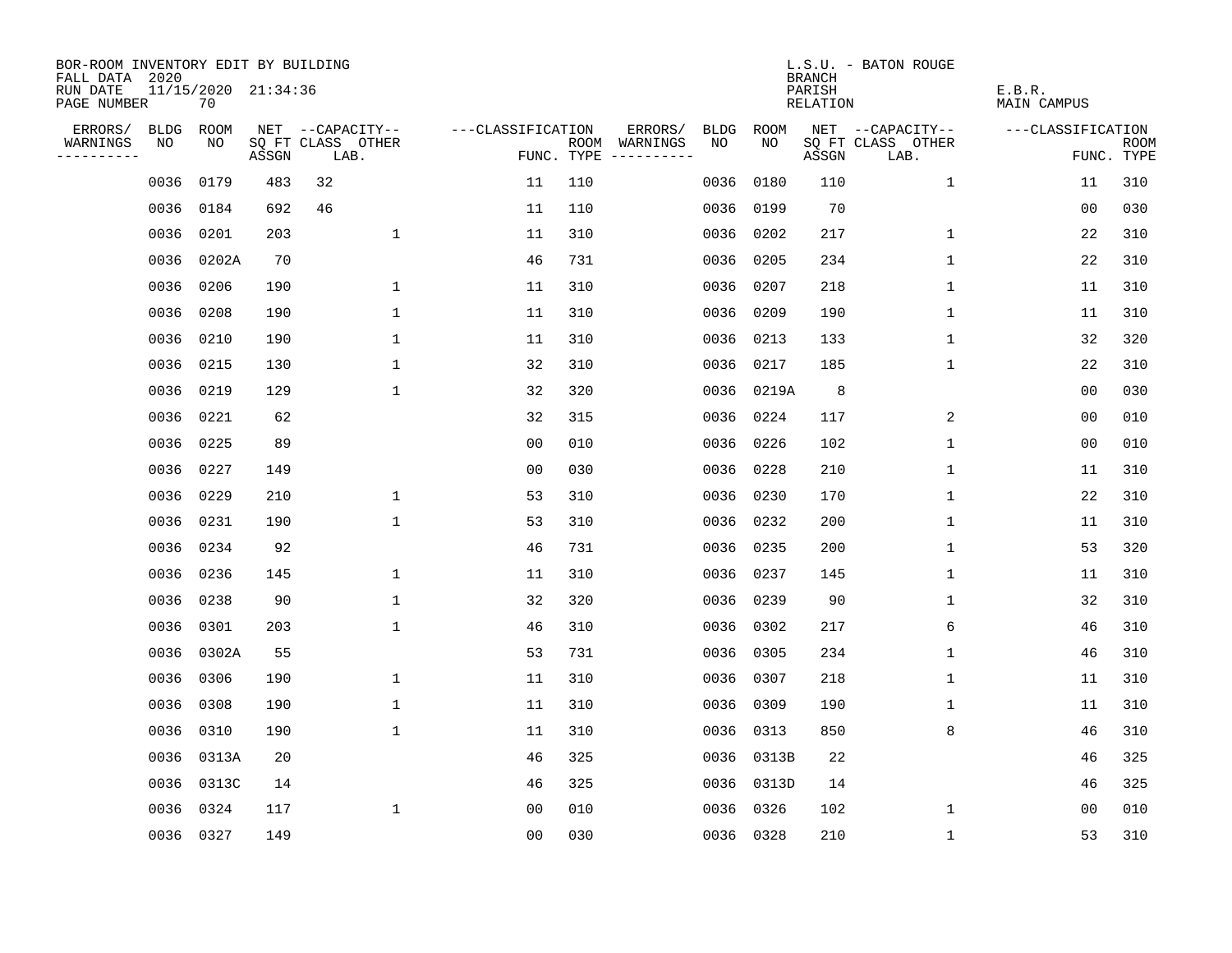| BOR-ROOM INVENTORY EDIT BY BUILDING<br>FALL DATA 2020 |      |                           |       |                           |                   |     |                                                                                                                  |      |             | <b>BRANCH</b>             | L.S.U. - BATON ROUGE                  |                       |                    |
|-------------------------------------------------------|------|---------------------------|-------|---------------------------|-------------------|-----|------------------------------------------------------------------------------------------------------------------|------|-------------|---------------------------|---------------------------------------|-----------------------|--------------------|
| RUN DATE<br>PAGE NUMBER                               |      | 11/15/2020 21:34:36<br>71 |       |                           |                   |     |                                                                                                                  |      |             | PARISH<br><b>RELATION</b> |                                       | E.B.R.<br>MAIN CAMPUS |                    |
| ERRORS/                                               | BLDG | ROOM                      |       | NET --CAPACITY--          | ---CLASSIFICATION |     | ERRORS/                                                                                                          | BLDG | ROOM        |                           | NET --CAPACITY--                      | ---CLASSIFICATION     |                    |
| WARNINGS<br>---------                                 | NO   | NO                        | ASSGN | SQ FT CLASS OTHER<br>LAB. | FUNC. TYPE        |     | ROOM WARNINGS<br>$\begin{tabular}{cccccc} - & - & - & - & - & - & - \\ & - & - & - & - & - & - \\ \end{tabular}$ | NO   | NO          | ASSGN                     | SQ FT CLASS OTHER<br>LAB.             |                       | ROOM<br>FUNC. TYPE |
|                                                       | 0036 | 0329                      | 210   | $\mathbf 1$               | 53                | 310 |                                                                                                                  | 0036 | 0330        | 170                       | $\mathbf 1$                           | 46                    | 310                |
|                                                       |      | 0036 0331                 | 190   | $\mathbf{1}$              | 11                | 310 |                                                                                                                  |      | 0036 0332   | 176                       | $\mathbf 1$                           | 46                    | 310                |
|                                                       |      | 0036 0332A                | 69    |                           | 46                | 731 |                                                                                                                  |      | 0036 0333   | 10                        |                                       | 46                    | 731                |
|                                                       |      | 0036 0334                 | 10    |                           | 46                | 731 |                                                                                                                  |      | 0036 0335   | 200                       | 1                                     | 11                    | 310                |
|                                                       |      | 0036 0339                 | 555   | 23                        | 46                | 350 |                                                                                                                  |      | 0036 C0001C | 153                       |                                       | 00                    | 020                |
|                                                       |      | 0036 C0001D               | 745   |                           | 00                | 020 |                                                                                                                  |      | 0036 C0100  | 238                       |                                       | 0 <sub>0</sub>        | 020                |
|                                                       |      | 0036 C0101                | 1740  |                           | 0 <sub>0</sub>    | 020 |                                                                                                                  |      | 0036 C0101B | 260                       |                                       | 0 <sub>0</sub>        | 020                |
|                                                       |      | 0036 C0101C               | 375   |                           | 0 <sub>0</sub>    | 020 |                                                                                                                  |      | 0036 C0101D | 275                       |                                       | 0 <sub>0</sub>        | 020                |
|                                                       |      | 0036 C0101E               | 725   |                           | 00                | 020 |                                                                                                                  |      | 0036 C0101F | 128                       |                                       | 00                    | 020                |
|                                                       |      | 0036 C0201                | 1505  |                           | 0 <sub>0</sub>    | 020 |                                                                                                                  |      | 0036 C0201A | 243                       |                                       | 00                    | 020                |
|                                                       |      | 0036 C0201B               | 68    |                           | 0 <sub>0</sub>    | 020 |                                                                                                                  |      | 0036 C0301  | 1510                      |                                       | 0 <sub>0</sub>        | 020                |
|                                                       |      | 0036 E0100                | 45    |                           | 0 <sub>0</sub>    | 020 |                                                                                                                  |      | 0036 E0200  | 45                        |                                       | 0 <sub>0</sub>        | 020                |
|                                                       |      | 0036 E0300                | 45    |                           | 0 <sub>0</sub>    | 020 |                                                                                                                  |      | 0036 M0038  | 555                       | 11                                    | 31                    | 250                |
|                                                       |      | 0036 M0038A               | 85    | 1                         | 31                | 255 |                                                                                                                  |      | 0036 M0038B | 32                        | 4                                     | 31                    | 255                |
|                                                       |      | 0036 S0001                | 50    |                           | 00                | 020 |                                                                                                                  |      | 0036 S0002  | 50                        |                                       | 00                    | 020                |
|                                                       |      | 0036 S0007                | 135   |                           | 0 <sub>0</sub>    | 020 |                                                                                                                  |      | 0036 S0008  | 105                       |                                       | 0 <sub>0</sub>        | 020                |
|                                                       |      | 0036 S0101                | 80    |                           | 0 <sub>0</sub>    | 020 |                                                                                                                  |      | 0036 S0102  | 55                        |                                       | 0 <sub>0</sub>        | 020                |
|                                                       |      | 0036 S0106                | 86    |                           | 0 <sub>0</sub>    | 020 |                                                                                                                  |      | 0036 S0107  | 106                       |                                       | 0 <sub>0</sub>        | 020                |
|                                                       |      | 0036 S0206                | 120   |                           | 00                | 020 |                                                                                                                  |      | 0036 S0207  | 180                       |                                       | 0 <sub>0</sub>        | 020                |
|                                                       |      | 0036 S0306                | 120   |                           | 0 <sub>0</sub>    | 020 |                                                                                                                  |      | 0036 S0307  | 180                       |                                       | 0 <sub>0</sub>        | 020                |
|                                                       |      | 0036 0038A1               | 76    | $\mathbf 1$               | 73                | 310 |                                                                                                                  |      | 0036 0038A2 | 65                        |                                       | 73                    | 315                |
|                                                       |      | 0036 0038A3               | 49    | $\mathbf 1$               | 73                | 310 |                                                                                                                  |      | 0036 0038B1 | 90                        | 2                                     | 73                    | 731                |
|                                                       |      | 0036 0070A1               | 53    |                           | 00                | 010 |                                                                                                                  |      | 0036 0070B1 | 30                        |                                       | 00                    | 020                |
|                                                       |      | 0036 0098B1               | 37    |                           | 22                | 255 |                                                                                                                  |      | 0036 0124A1 | 32                        |                                       | 46                    | 731                |
|                                                       |      | 0036 0175C1               | 65    | $\mathbf 1$               | 22                | 320 |                                                                                                                  |      | 0036 0175D1 | 17                        |                                       | 0 <sub>0</sub>        | 010                |
|                                                       |      | 0036 0175D2               | 65    |                           | 0 <sub>0</sub>    | 010 |                                                                                                                  |      |             |                           | TOTAL ASSIGNABLE & UNASSIGNABLE SQFT: | 46,967                |                    |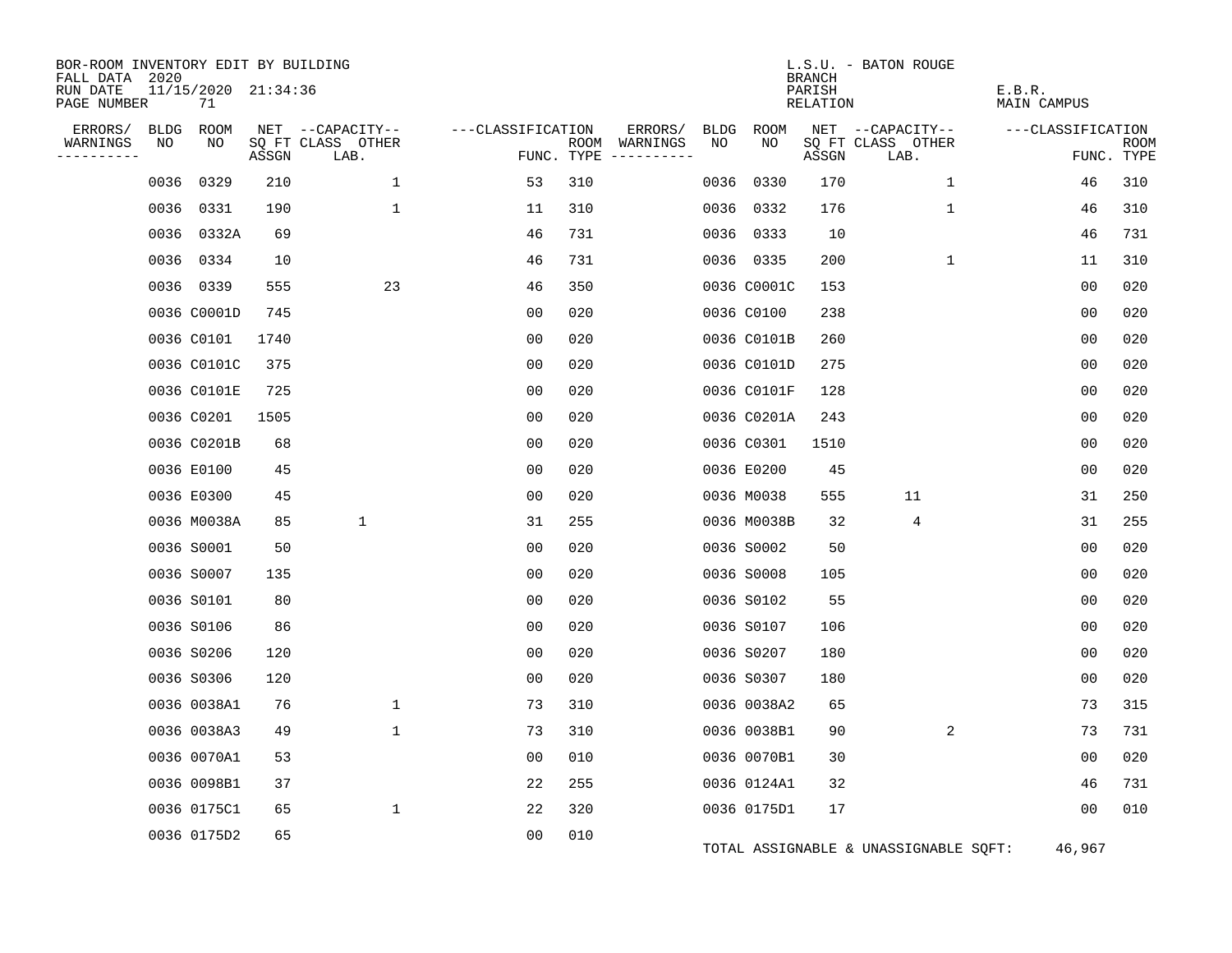| BOR-ROOM INVENTORY EDIT BY BUILDING<br>FALL DATA 2020 |      |                           |      |                                                                                                                                                             |    |        |    |             | L.S.U. - BATON ROUGE<br>BRANCH                                                                                                                                                                          |   |                                                             |        |
|-------------------------------------------------------|------|---------------------------|------|-------------------------------------------------------------------------------------------------------------------------------------------------------------|----|--------|----|-------------|---------------------------------------------------------------------------------------------------------------------------------------------------------------------------------------------------------|---|-------------------------------------------------------------|--------|
| RUN DATE<br>PAGE NUMBER                               |      | 11/15/2020 21:34:36<br>72 |      |                                                                                                                                                             |    |        |    |             | PARISH<br>RELATION                                                                                                                                                                                      |   | E.B.R.<br>MAIN CAMPUS                                       |        |
|                                                       |      |                           |      |                                                                                                                                                             |    |        |    |             |                                                                                                                                                                                                         |   | ERRORS/ BLDG ROOM NET --CAPACITY-- ----CLASSIFICATION       |        |
| WARNINGS<br>----------                                |      |                           |      | ERRORS/ BLDG ROOM NET --CAPACITY-- ----CLASSIFICATION ERRORS/<br>VARNINGS NO NO SQFTCLASS OTHER ROOM WARNINGS<br>--------- ASSGN LAB. FUNC. TYPE ---------- |    |        | NO |             | NO SOFT CLASS OTHER<br>ASSGN LAB.                                                                                                                                                                       |   | FUNC. TYPE                                                  | ROOM   |
|                                                       |      |                           |      |                                                                                                                                                             |    |        |    |             | TOTAL NUMBER CLASSROOMS<br>TOTAL NUMBER COMPUTER CLASSROOMS<br>TOTAL NUMBER LABS 210<br>TOTAL NUMBER SPECIAL LABS 220                                                                                   |   | TOTAL NET ASSIGN SQ. FT. IN ROOM FILE 33,108<br>8<br>1<br>2 |        |
|                                                       |      | 0037 0020                 | 2935 |                                                                                                                                                             | 81 | 081    |    | 0037 0020A  | 640                                                                                                                                                                                                     |   | 81                                                          | 081    |
|                                                       |      | 0037 0020C                | 19   |                                                                                                                                                             | 81 | 081    |    | 0037 0020D  | 236                                                                                                                                                                                                     |   | 81                                                          | 081    |
|                                                       |      | 0037 0020E                | 710  |                                                                                                                                                             | 81 | 081    |    | 0037 0020F  | 74                                                                                                                                                                                                      |   | 81                                                          | 081    |
|                                                       |      | 0037 0020G                | 910  |                                                                                                                                                             | 81 | 081    |    | 0037 0020H  | 910                                                                                                                                                                                                     |   | 81                                                          | 081    |
|                                                       |      | 0037 0020J                | 910  |                                                                                                                                                             | 81 | 081    |    | 0037 0020K  | 910                                                                                                                                                                                                     |   | 81                                                          | 081    |
|                                                       | 0037 | 0020L                     | 910  |                                                                                                                                                             | 81 | 081    |    | 0037 0020M  | 910                                                                                                                                                                                                     |   | 81                                                          | 081    |
|                                                       |      | 0037 0020N                | 555  |                                                                                                                                                             | 81 | 081    |    | 0037 0020P  | 910                                                                                                                                                                                                     |   | 81                                                          | 081    |
|                                                       |      | 0037 0020R                | 20   |                                                                                                                                                             | 81 | 081    |    | 0037 0020S  | 155                                                                                                                                                                                                     |   | 81                                                          | 081    |
|                                                       |      | 0037 0020T                | 390  |                                                                                                                                                             | 81 | 081    |    | 0037 0020U  | 77                                                                                                                                                                                                      |   | 81                                                          | 081    |
|                                                       | 0037 | 0020V                     | 7172 |                                                                                                                                                             | 81 | 081    |    | 0037 0020W  | 68                                                                                                                                                                                                      |   | 81                                                          | 081    |
|                                                       |      | 0037 0020X                | 980  |                                                                                                                                                             | 81 | 081    |    | 0037 0020Y  | 218                                                                                                                                                                                                     |   | 81                                                          | 081    |
|                                                       |      | 0037 0120                 | 3134 |                                                                                                                                                             | 81 | 081    |    | 0037 0120U  | 1114                                                                                                                                                                                                    |   | 81                                                          | 081    |
|                                                       |      | 0037 0120Y                | 38   |                                                                                                                                                             | 81 | 081    |    | 0037 C0001G | 840                                                                                                                                                                                                     |   | 81                                                          | 081    |
|                                                       |      | 0037 C0101G 1110          |      |                                                                                                                                                             | 81 | 081    |    | 0037 S0003  | 105                                                                                                                                                                                                     |   | 81                                                          | 081    |
|                                                       |      | 0037 S0004                | 140  |                                                                                                                                                             | 81 | 081    |    | 0037 S0005  | 180                                                                                                                                                                                                     |   | 81                                                          | 081    |
|                                                       |      | 0037 S0103                | 320  |                                                                                                                                                             | 81 | 081    |    | 0037 S0104  | 95                                                                                                                                                                                                      |   | 81                                                          | 081    |
|                                                       |      | 0037 S0105                | 345  |                                                                                                                                                             | 81 | 081    |    | 0037 0020X1 | 234                                                                                                                                                                                                     |   | 81                                                          | 081    |
|                                                       |      | 0037 0120U1               | 330  |                                                                                                                                                             | 81 | 081    |    | 0037 0120Y1 | 250                                                                                                                                                                                                     |   | 81                                                          | 081    |
|                                                       |      | 0037 0120Y2               | 10   |                                                                                                                                                             | 81 | 081    |    |             | TOTAL ASSIGNABLE & UNASSIGNABLE SQFT:<br>TOTAL NET ASSIGN SQ. FT. IN ROOM FILE<br>TOTAL NUMBER CLASSROOMS<br>TOTAL NUMBER COMPUTER CLASSROOMS<br>TOTAL NUMBER LABS 210<br>TOTAL NUMBER SPECIAL LABS 220 |   | 28,864<br>28,864                                            |        |
|                                                       |      | 0040 1100                 | 190  | 2                                                                                                                                                           |    | 55 310 |    | 0040 1100A  | 224                                                                                                                                                                                                     | 2 |                                                             | 55 310 |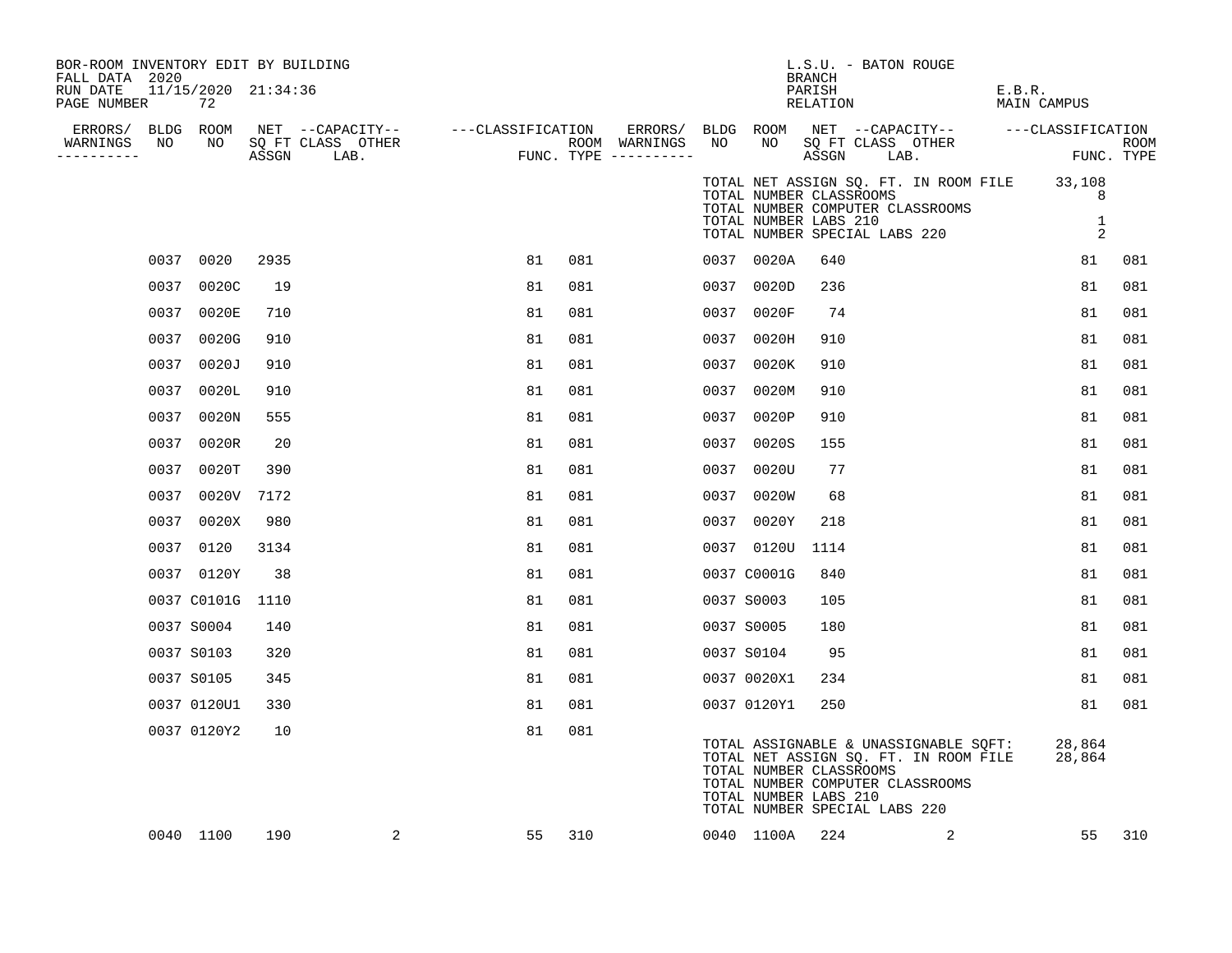| BOR-ROOM INVENTORY EDIT BY BUILDING<br>FALL DATA 2020 |             |                           |                 |                           |                   |     |                                      |      |            | <b>BRANCH</b>             | L.S.U. - BATON ROUGE      |                              |                           |
|-------------------------------------------------------|-------------|---------------------------|-----------------|---------------------------|-------------------|-----|--------------------------------------|------|------------|---------------------------|---------------------------|------------------------------|---------------------------|
| RUN DATE<br>PAGE NUMBER                               |             | 11/15/2020 21:34:36<br>73 |                 |                           |                   |     |                                      |      |            | PARISH<br><b>RELATION</b> |                           | E.B.R.<br><b>MAIN CAMPUS</b> |                           |
| ERRORS/                                               | <b>BLDG</b> | ROOM                      |                 | NET --CAPACITY--          | ---CLASSIFICATION |     | ERRORS/                              | BLDG | ROOM       |                           | NET --CAPACITY--          | ---CLASSIFICATION            |                           |
| WARNINGS<br>----------                                | NO          | NO                        | ASSGN           | SQ FT CLASS OTHER<br>LAB. |                   |     | ROOM WARNINGS<br>FUNC. TYPE $------$ | NO   | NO         | ASSGN                     | SQ FT CLASS OTHER<br>LAB. |                              | <b>ROOM</b><br>FUNC. TYPE |
|                                                       | 0040        | 1101                      | 208             | $\mathbf{1}$              | 55                | 310 |                                      | 0040 | 1101A      | 192                       | 2                         | 55                           | 310                       |
|                                                       | 0040 1102   |                           | 231             |                           | 51                | 350 |                                      |      | 0040 1102A | $7\phantom{.0}$           |                           | 51                           | 355                       |
|                                                       | 0040        | 1104                      | 190             | 1                         | 51                | 314 |                                      |      | 0040 1104A | 15                        |                           | 51                           | 315                       |
|                                                       | 0040        | 1104B                     | 208             | $\mathbf 1$               | 51                | 325 |                                      | 0040 | 1104C      | 8                         |                           | 51                           | 315                       |
|                                                       | 0040        | 1105                      | 415             | 6                         | 55                | 310 |                                      | 0040 | 1106       | 206                       | $\mathbf 1$               | 55                           | 314                       |
|                                                       |             | 0040 1106A                | 26              |                           | 55                | 315 |                                      |      | 0040 1106B | 8                         |                           | 55                           | 315                       |
|                                                       |             | 0040 1106C                | 9               |                           | 55                | 315 |                                      |      | 0040 1106D | 9                         |                           | 55                           | 315                       |
|                                                       | 0040 1108   |                           | 185             | $\mathbf{1}$              | 54                | 310 |                                      |      | 0040 1108A | 9                         |                           | 54                           | 315                       |
|                                                       | 0040        | 1108B                     | 21              |                           | 54                | 315 |                                      | 0040 | 1109       | 263                       | $\mathbf 1$               | 54                           | 314                       |
|                                                       | 0040 1110   |                           | 209             | 2                         | 55                | 310 |                                      |      | 0040 1112  | 179                       | $\mathbf 1$               | 54                           | 310                       |
|                                                       | 0040        | 1113                      | 268             | $\mathbf 1$               | 54                | 310 |                                      | 0040 | 1114       | 165                       | 4                         | 0 <sub>0</sub>               | 010                       |
|                                                       | 0040 1115   |                           | 395             | $\mathbf{1}$              | 55                | 314 |                                      |      | 0040 1116  | 39                        |                           | 51                           | 315                       |
|                                                       | 0040        | 1118                      | 21              |                           | 00                | 030 |                                      | 0040 | 1119       | 220                       | 1                         | 54                           | 310                       |
|                                                       | 0040        | 1119A                     | 17              |                           | 54                | 315 |                                      |      | 0040 1119B | 6                         |                           | 54                           | 315                       |
|                                                       |             | 0040 1119C                | 11              |                           | 54                | 315 |                                      |      | 0040 1122  | 25                        |                           | 51                           | 731                       |
|                                                       | 0040        | 1124                      | 24              |                           | 51                | 731 |                                      |      | 0040 1125  | 232                       | 2                         | 54                           | 310                       |
|                                                       |             | 0040 1125A                | 9               |                           | 54                | 315 |                                      |      | 0040 1125B | 13                        |                           | 54                           | 315                       |
|                                                       | 0040        | 1125C                     | 7               |                           | 54                | 315 |                                      | 0040 | 1126       | 182                       | $\mathbf 1$               | 54                           | 310                       |
|                                                       |             | 0040 1126A                | 14              |                           | 54                | 315 |                                      |      | 0040 1126B | 8                         |                           | 54                           | 315                       |
|                                                       | 0040        | 1127                      | 251             | $\mathbf{1}$              | 54                | 310 |                                      |      | 0040 1127A | 13                        |                           | 54                           | 315                       |
|                                                       |             | 0040 1127B                | 8               |                           | 54                | 315 |                                      |      | 0040 1127C | 7                         |                           | 0 <sub>0</sub>               | 030                       |
|                                                       | 0040        | 1128                      | 231             | $\overline{a}$            | 54                | 310 |                                      |      | 0040 1128A | 9                         |                           | 54                           | 315                       |
|                                                       |             | 0040 1128B                | $7\phantom{.0}$ |                           | 54                | 315 |                                      |      | 0040 1128C | 16                        |                           | 54                           | 315                       |
|                                                       | 0040        | 1130                      | 258             | $\mathbf 1$               | 54                | 314 |                                      |      | 0040 1130A | 14                        |                           | 54                           | 315                       |
|                                                       | 0040        | 1130B                     | $7\phantom{.0}$ |                           | 54                | 315 |                                      |      | 0040 1130C | 10                        |                           | 54                           | 315                       |
|                                                       |             | 0040 1132                 | 199             | 2                         | 54                | 310 |                                      |      | 0040 1132A | 2                         |                           | 54                           | 315                       |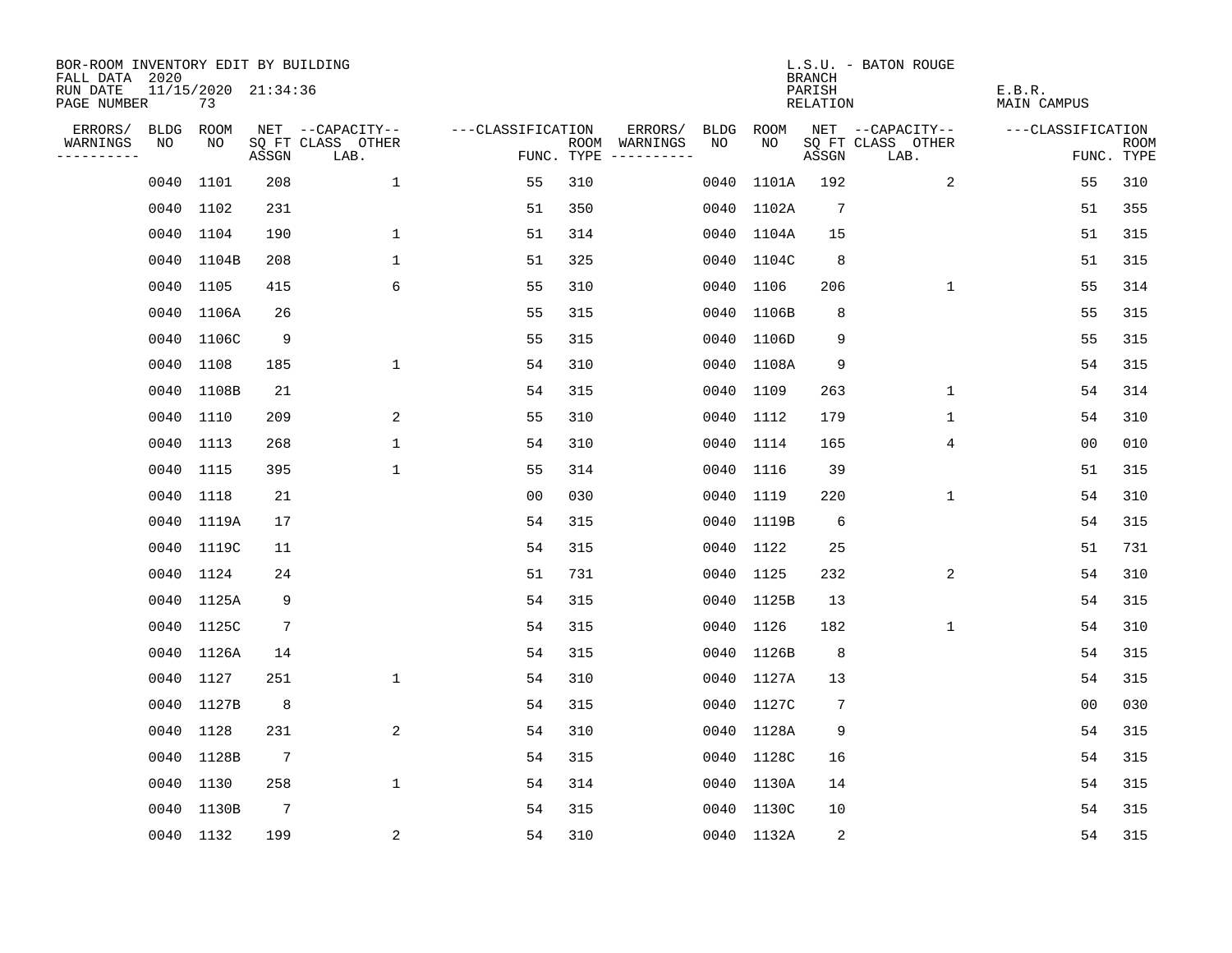| BOR-ROOM INVENTORY EDIT BY BUILDING<br>FALL DATA 2020 |           |                           |                 |                           |                   |     |                                      |      |            | <b>BRANCH</b>           | L.S.U. - BATON ROUGE      |                              |                           |
|-------------------------------------------------------|-----------|---------------------------|-----------------|---------------------------|-------------------|-----|--------------------------------------|------|------------|-------------------------|---------------------------|------------------------------|---------------------------|
| RUN DATE<br>PAGE NUMBER                               |           | 11/15/2020 21:34:36<br>74 |                 |                           |                   |     |                                      |      |            | PARISH<br>RELATION      |                           | E.B.R.<br><b>MAIN CAMPUS</b> |                           |
| ERRORS/                                               | BLDG      | ROOM                      |                 | NET --CAPACITY--          | ---CLASSIFICATION |     | ERRORS/                              | BLDG | ROOM       |                         | NET --CAPACITY--          | ---CLASSIFICATION            |                           |
| WARNINGS<br>----------                                | NO        | NO                        | ASSGN           | SQ FT CLASS OTHER<br>LAB. |                   |     | ROOM WARNINGS<br>FUNC. TYPE $------$ | NO.  | NO.        | ASSGN                   | SQ FT CLASS OTHER<br>LAB. |                              | <b>ROOM</b><br>FUNC. TYPE |
|                                                       | 0040      | 1132B                     | 12              |                           | 54                | 315 |                                      | 0040 | 1132C      | 6                       |                           | 54                           | 315                       |
|                                                       |           | 0040 1133                 | 74              |                           | 54                | 731 |                                      |      | 0040 1134  | 193                     | 2                         | 54                           | 310                       |
|                                                       |           | 0040 1134A                | 16              |                           | 54                | 315 |                                      |      | 0040 1134B | 7                       |                           | 54                           | 315                       |
|                                                       |           | 0040 1134C                | 4               |                           | 54                | 315 |                                      |      | 0040 1135  | 78                      |                           | 54                           | 315                       |
|                                                       |           | 0040 1136                 | 181             | 2                         | 54                | 310 |                                      |      | 0040 1136A | 6                       |                           | 54                           | 315                       |
|                                                       |           | 0040 1136B                | 11              |                           | 54                | 315 |                                      |      | 0040 1137  | 185                     | 2                         | 54                           | 310                       |
|                                                       |           | 0040 1137A                | 12              |                           | 54                | 315 |                                      |      | 0040 1137B | 6                       |                           | 54                           | 315                       |
|                                                       |           | 0040 1138                 | 195             | $\mathbf 1$               | 54                | 314 |                                      |      | 0040 1138A | 16                      |                           | 54                           | 315                       |
|                                                       | 0040      | 1138B                     | $7\phantom{.0}$ |                           | 54                | 315 |                                      |      | 0040 1138C | 2                       |                           | 54                           | 315                       |
|                                                       |           | 0040 1139                 | 198             | $\mathbf 1$               | 54                | 310 |                                      |      | 0040 1139A | $\overline{\mathbf{c}}$ |                           | 54                           | 315                       |
|                                                       |           | 0040 1139B                | $7\phantom{.0}$ |                           | 54                | 315 |                                      |      | 0040 1139C | 16                      |                           | 54                           | 315                       |
|                                                       |           | 0040 1140                 | 171             | 1                         | 55                | 310 |                                      |      | 0040 1140A | 31                      |                           | 55                           | 315                       |
|                                                       | 0040      | 1140B                     | 23              |                           | 55                | 315 |                                      |      | 0040 1141  | 167                     | 2                         | 55                           | 310                       |
|                                                       |           | 0040 1141A                | 5               |                           | 55                | 315 |                                      |      | 0040 1142  | 188                     | 2                         | 55                           | 310                       |
|                                                       |           | 0040 1142A                | 6               |                           | 55                | 315 |                                      |      | 0040 1142B | 11                      |                           | 55                           | 315                       |
|                                                       |           | 0040 1142C                | 2               |                           | 55                | 315 |                                      |      | 0040 1143  | 167                     | 1                         | 55                           | 310                       |
|                                                       |           | 0040 1143A                | 5               |                           | 55                | 315 |                                      |      | 0040 1143B | 35                      |                           | 55                           | 315                       |
|                                                       | 0040      | 1144                      | 185             | 2                         | 55                | 314 |                                      |      | 0040 1144A | $7\phantom{.0}$         |                           | 55                           | 315                       |
|                                                       |           | 0040 1144B                | 16              |                           | 55                | 315 |                                      |      | 0040 1144C | 2                       |                           | 55                           | 315                       |
|                                                       |           | 0040 1145                 | 107             | $\overline{4}$            | 0 <sub>0</sub>    | 010 |                                      |      | 0040 1146  | 128                     | $\mathbf 1$               | 51                           | 310                       |
|                                                       | 0040 1148 |                           | 280             | 9                         | 51                | 310 |                                      |      | 0040 1148A | 120                     | 3                         | 51                           | 310                       |
|                                                       | 0040      | 1155                      | 4076            | 108                       | 51                | 210 |                                      |      | 0040 1155A | 276                     |                           | 0 <sub>0</sub>               | 030                       |
|                                                       | 0040 1160 |                           | 544             | 12                        | 51                | 350 |                                      |      | 0040 1161  | 109                     | 4                         | 0 <sub>0</sub>               | 010                       |
|                                                       | 0040      | 1162                      | 183             | $\mathbf 1$               | 55                | 310 |                                      |      | 0040 1162A | 10                      |                           | 55                           | 315                       |
|                                                       |           | 0040 1162B                | $7\phantom{.0}$ |                           | 55                | 315 |                                      |      | 0040 1165  | 185                     | 6                         | 51                           | 310                       |
|                                                       |           | 0040 1165A                | 47              |                           | 51                | 315 |                                      |      | 0040 1166  | 221                     | $\sqrt{2}$                | 55                           | 310                       |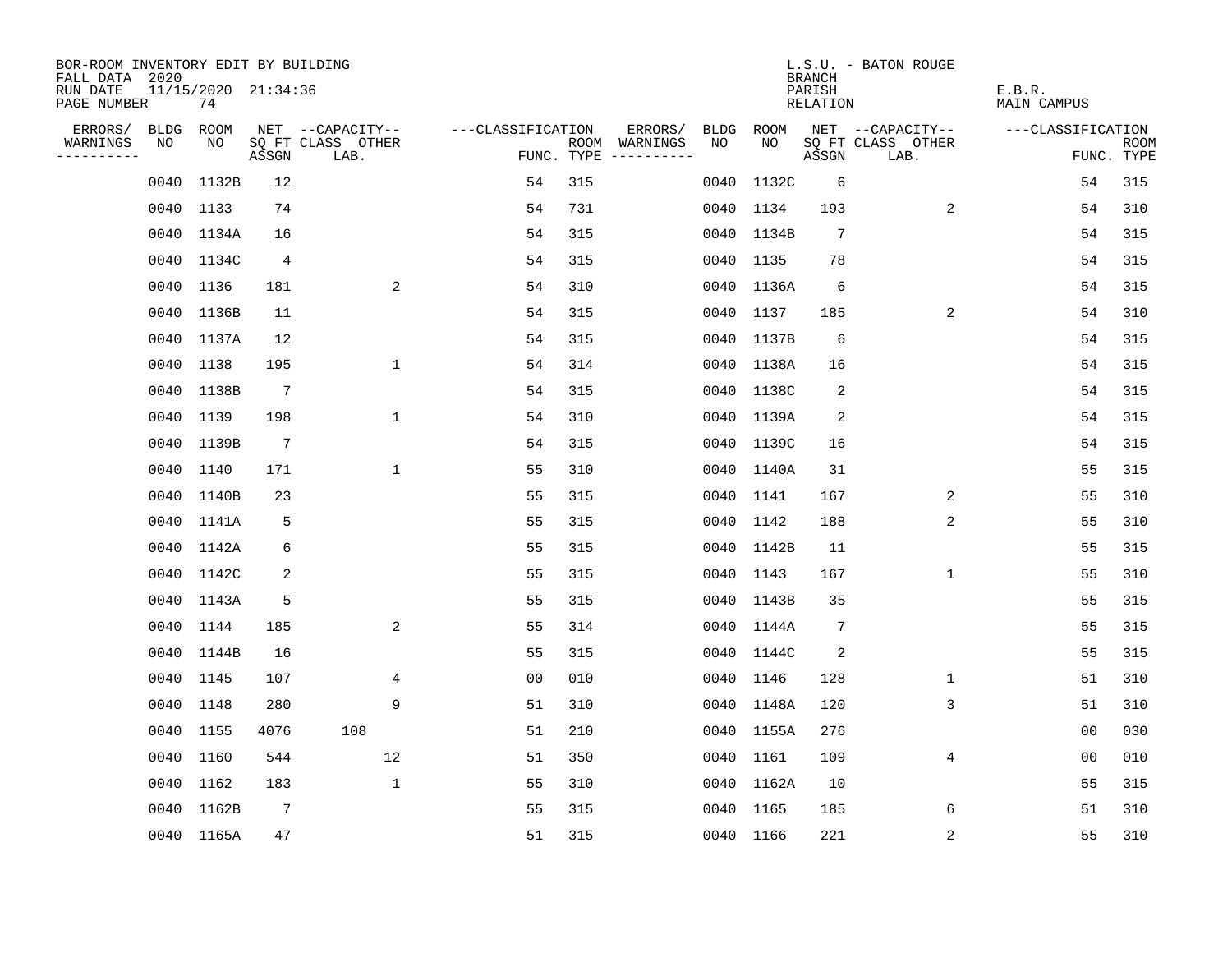| BOR-ROOM INVENTORY EDIT BY BUILDING<br>FALL DATA 2020 |           |            |                     |                           |              |                   |     |                                      |      |            | <b>BRANCH</b>      | L.S.U. - BATON ROUGE      |                       |                           |
|-------------------------------------------------------|-----------|------------|---------------------|---------------------------|--------------|-------------------|-----|--------------------------------------|------|------------|--------------------|---------------------------|-----------------------|---------------------------|
| RUN DATE<br>PAGE NUMBER                               |           | 75         | 11/15/2020 21:34:36 |                           |              |                   |     |                                      |      |            | PARISH<br>RELATION |                           | E.B.R.<br>MAIN CAMPUS |                           |
| ERRORS/                                               |           | BLDG ROOM  |                     | NET --CAPACITY--          |              | ---CLASSIFICATION |     | ERRORS/                              | BLDG | ROOM       |                    | NET --CAPACITY--          | ---CLASSIFICATION     |                           |
| WARNINGS<br>----------                                | NO        | NO         | ASSGN               | SQ FT CLASS OTHER<br>LAB. |              |                   |     | ROOM WARNINGS<br>FUNC. TYPE $------$ | NO.  | NO.        | ASSGN              | SQ FT CLASS OTHER<br>LAB. |                       | <b>ROOM</b><br>FUNC. TYPE |
|                                                       | 0040      | 1166A      | 10                  |                           |              | 55                | 315 |                                      | 0040 | 1166B      | 4                  |                           | 55                    | 315                       |
|                                                       | 0040 1167 |            | 179                 |                           | 2            | 51                | 310 |                                      |      | 0040 1167B | 14                 |                           | 51                    | 315                       |
|                                                       | 0040 1168 |            | 186                 |                           | $\mathbf 1$  | 51                | 314 |                                      |      | 0040 1168A | 11                 |                           | 51                    | 315                       |
|                                                       |           | 0040 1168B | $7\phantom{.0}$     |                           |              | 51                | 315 |                                      |      | 0040 1171  | 33                 |                           | 46                    | 731                       |
|                                                       | 0040 1173 |            | 25                  |                           |              | 46                | 731 |                                      |      | 0040 1175  | 22                 |                           | 46                    | 731                       |
|                                                       | 0040 1177 |            | 210                 |                           |              | 0 <sub>0</sub>    | 020 |                                      |      | 0040 1177A | 992                | 30                        | 12                    | 140                       |
|                                                       |           | 0040 1177B | 696                 | 20                        |              | 12                | 140 |                                      |      | 0040 1177C | 393                | 10                        | 12                    | 210                       |
|                                                       |           | 0040 1177D | 140                 |                           | 4            | 0 <sub>0</sub>    | 010 |                                      |      | 0040 1177E | 57                 |                           | 12                    | 315                       |
|                                                       | 0040      | 1177F      | 122                 |                           | 4            | 0 <sub>0</sub>    | 010 |                                      |      | 0040 1184  | 81                 |                           | 12                    | 731                       |
|                                                       | 0040 1190 |            | 404                 | 27                        |              | 12                | 110 |                                      |      | 0040 1190A | 49                 |                           | 12                    | 115                       |
|                                                       | 0040 1191 |            | 17                  |                           |              | 0 <sub>0</sub>    | 030 |                                      |      | 0040 1194  | 208                | $\mathbf{1}$              | 14                    | 310                       |
|                                                       |           | 0040 1194A | $7\phantom{.0}$     |                           |              | 14                | 315 |                                      |      | 0040 1194B | 10                 |                           | 14                    | 315                       |
|                                                       |           | 0040 1194C | 10                  |                           |              | 14                | 315 |                                      |      | 0040 1196  | 256                | $\mathbf 1$               | 12                    | 310                       |
|                                                       |           | 0040 1196A | $7\phantom{.0}$     |                           |              | 12                | 315 |                                      |      | 0040 1196C | 10                 | $\mathbf 1$               | 12                    | 315                       |
|                                                       |           | 0040 1197  | 430                 | 20                        |              | 12                | 140 |                                      |      | 0040 1198  | 204                | $\mathbf 1$               | 14                    | 310                       |
|                                                       |           | 0040 1198A | 15                  |                           |              | 14                | 315 |                                      |      | 0040 1199  | 244                | $\mathbf 1$               | 14                    | 310                       |
|                                                       |           | 0040 1199A | 40                  |                           |              | 14                | 315 |                                      |      | 0040 1199B | 6                  |                           | 14                    | 315                       |
|                                                       |           | 0040 1199C | $7\phantom{.0}$     |                           |              | 14                | 315 |                                      |      | 0040 1200  | 305                | 1                         | 12                    | 310                       |
|                                                       |           | 0040 1200A | 56                  |                           | $\mathbf 1$  | 12                | 315 |                                      |      | 0040 1200B | 17                 |                           | 12                    | 315                       |
|                                                       | 0040      | 1202       | 17                  |                           |              | 14                | 731 |                                      |      | 0040 1203  | 252                | 12                        | 14                    | 310                       |
|                                                       |           | 0040 1203A | 9                   |                           |              | 14                | 315 |                                      |      | 0040 1203B | 9                  |                           | 14                    | 315                       |
|                                                       |           | 0040 1203C | 8                   |                           |              | 14                | 315 |                                      |      | 0040 1203D | 39                 | 1                         | 14                    | 315                       |
|                                                       | 0040 1207 |            | 205                 |                           | 1            | 12                | 310 |                                      |      | 0040 1207A | 208                | 1                         | 12                    | 310                       |
|                                                       | 0040      | 1209       | 227                 |                           | $\mathbf 1$  | 14                | 310 |                                      |      | 0040 1210  | 183                | 1                         | 14                    | 350                       |
|                                                       |           | 0040 1210A | 29                  |                           | 1            | 14                | 355 |                                      |      | 0040 1210B | 8                  | 1                         | 14                    | 355                       |
|                                                       | 0040 1211 |            | 183                 |                           | $\mathbf{1}$ | 11                | 315 |                                      |      | 0040 1211A | 7                  |                           | 11                    | 315                       |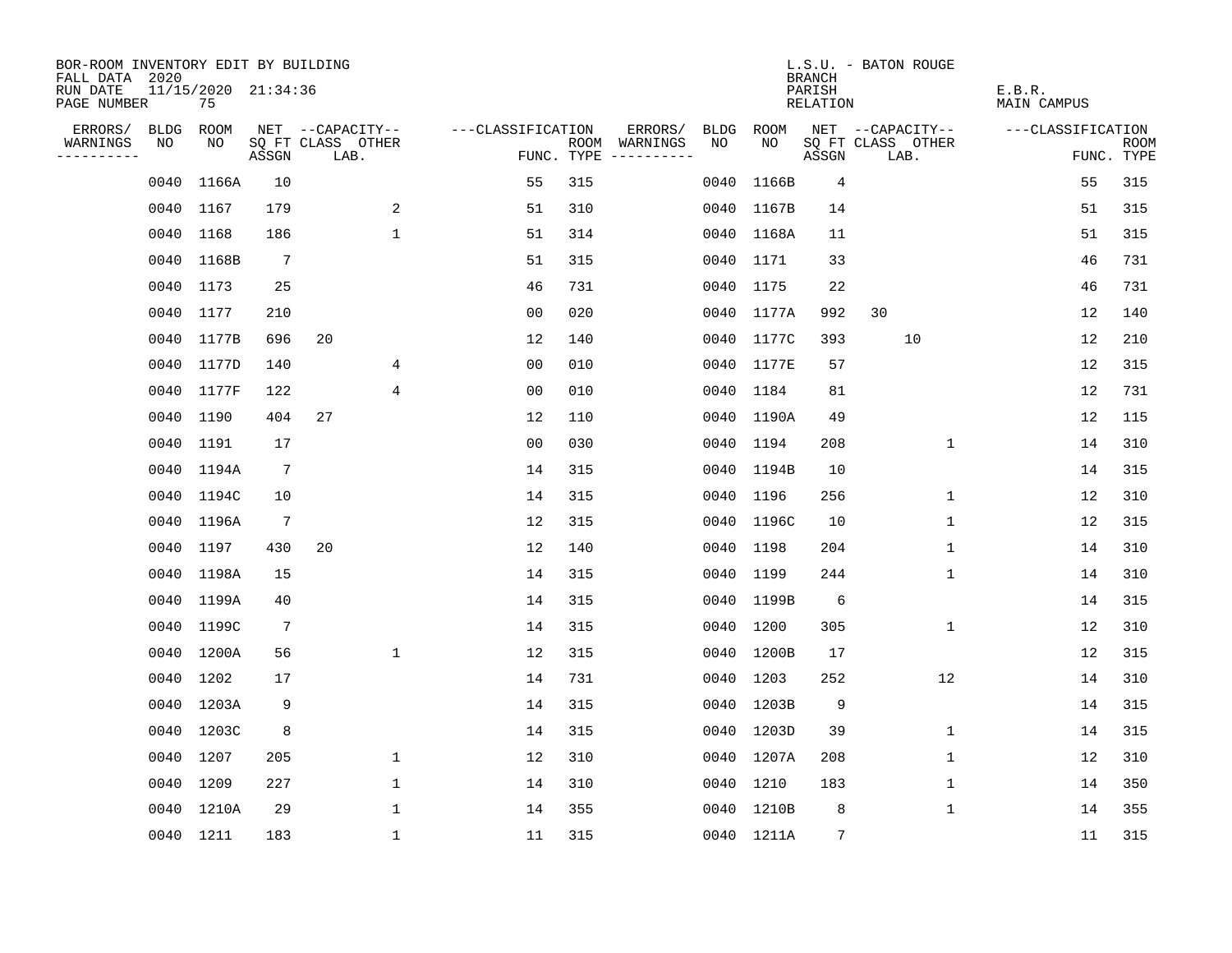| BOR-ROOM INVENTORY EDIT BY BUILDING<br>FALL DATA 2020 |      |                           |                 |                           |                   |     |                                      |      |            | <b>BRANCH</b>      | L.S.U. - BATON ROUGE      |                       |                           |
|-------------------------------------------------------|------|---------------------------|-----------------|---------------------------|-------------------|-----|--------------------------------------|------|------------|--------------------|---------------------------|-----------------------|---------------------------|
| RUN DATE<br>PAGE NUMBER                               |      | 11/15/2020 21:34:36<br>76 |                 |                           |                   |     |                                      |      |            | PARISH<br>RELATION |                           | E.B.R.<br>MAIN CAMPUS |                           |
| ERRORS/                                               | BLDG | ROOM                      |                 | NET --CAPACITY--          | ---CLASSIFICATION |     | ERRORS/                              | BLDG | ROOM       |                    | NET --CAPACITY--          | ---CLASSIFICATION     |                           |
| WARNINGS<br>----------                                | NO   | NO                        | ASSGN           | SQ FT CLASS OTHER<br>LAB. |                   |     | ROOM WARNINGS<br>FUNC. TYPE $------$ | NO.  | NO         | ASSGN              | SQ FT CLASS OTHER<br>LAB. |                       | <b>ROOM</b><br>FUNC. TYPE |
|                                                       | 0040 | 1211B                     | 11              | $\mathbf{1}$              | 11                | 315 |                                      | 0040 | 1214       | 192                | $\mathbf{1}$              | 46                    | 310                       |
|                                                       |      | 0040 1214A                | 3               |                           | 46                | 315 |                                      |      | 0040 1214B | $7\phantom{.0}$    | 1                         | 46                    | 315                       |
|                                                       |      | 0040 1214C                | 16              | $\mathbf 1$               | 46                | 315 |                                      | 0040 | 1215       | 192                | $\mathbf 1$               | 14                    | 310                       |
|                                                       |      | 0040 1215A                | 16              | $\mathbf{1}$              | 14                | 315 |                                      |      | 0040 1215B | 8                  | 1                         | 14                    | 315                       |
|                                                       |      | 0040 1215C                | $\overline{a}$  |                           | 14                | 315 |                                      |      | 0040 1219  | 282                | 1                         | 11                    | 310                       |
|                                                       |      | 0040 1221                 | 282             | $\mathbf 1$               | 11                | 310 |                                      |      | 0040 1225  | 282                | 1                         | 11                    | 310                       |
|                                                       |      | 0040 1226                 | 435             | 20                        | 11                | 110 |                                      |      | 0040 1227  | 282                | $\mathbf{1}$              | 11                    | 315                       |
|                                                       |      | 0040 1228                 | 69              | $\mathbf 1$               | 0 <sub>0</sub>    | 010 |                                      |      | 0040 1230  | 27                 | $\mathbf{1}$              | 00                    | 010                       |
|                                                       | 0040 | 1232                      | 68              | 2                         | 0 <sub>0</sub>    | 010 |                                      |      | 0040 1234  | 28                 |                           | 11                    | 731                       |
|                                                       |      | 0040 1240                 | 1627            | 100                       | 14                | 110 |                                      |      | 0040 1242  | 42                 |                           | 11                    | 731                       |
|                                                       |      | 0040 1244                 | 9               |                           | 0 <sub>0</sub>    | 030 |                                      |      | 0040 1245  | 205                | $\mathbf 1$               | 11                    | 310                       |
|                                                       |      | 0040 1245A                | 8               |                           | 11                | 315 |                                      |      | 0040 1245B | 11                 |                           | 11                    | 315                       |
|                                                       |      | 0040 1246                 | 208             | $\mathbf 1$               | 11                | 310 |                                      |      | 0040 1246A | 19                 |                           | 11                    | 315                       |
|                                                       |      | 0040 1247                 | 205             | $\mathbf 1$               | 11                | 310 |                                      |      | 0040 1247A | 11                 |                           | 11                    | 315                       |
|                                                       |      | 0040 1248                 | 211             | 1                         | 11                | 310 |                                      |      | 0040 1249  | 190                | $\mathbf{1}$              | 11                    | 310                       |
|                                                       |      | 0040 1249A                | 19              | $\mathbf 1$               | 11                | 315 |                                      |      | 0040 1249B | 39                 |                           | 11                    | 315                       |
|                                                       | 0040 | 1250                      | 206             | $\mathbf{1}$              | 11                | 310 |                                      | 0040 | 1250A      | 11                 |                           | 11                    | 315                       |
|                                                       | 0040 | 1250B                     | 8               |                           | 11                | 315 |                                      | 0040 | 1254       | 194                |                           | 11                    | 315                       |
|                                                       | 0040 | 1254A                     | 11              |                           | 11                | 315 |                                      | 0040 | 2100       | 214                | 2                         | 51                    | 310                       |
|                                                       | 0040 | 2100A                     | $\overline{4}$  |                           | 51                | 315 |                                      | 0040 | 2100B      | $7\phantom{.0}$    |                           | 51                    | 315                       |
|                                                       | 0040 | 2101                      | 214             | $\mathbf 1$               | 51                | 314 |                                      | 0040 | 2101A      | $\overline{7}$     |                           | 51                    | 315                       |
|                                                       | 0040 | 2101B                     | 4               |                           | 51                | 315 |                                      | 0040 | 2102       | 183                | 2                         | 51                    | 310                       |
|                                                       | 0040 | 2102A                     | $7\phantom{.0}$ |                           | 51                | 315 |                                      | 0040 | 2102B      | 11                 |                           | 51                    | 315                       |
|                                                       | 0040 | 2103                      | 183             | $\mathbf{1}$              | 51                | 314 |                                      | 0040 | 2103A      | 11                 |                           | 51                    | 315                       |
|                                                       | 0040 | 2103B                     | $7\phantom{.0}$ |                           | 51                | 315 |                                      | 0040 | 2104       | 204                | 1                         | 55                    | 310                       |
|                                                       |      | 0040 2104A                | 8               |                           | 55                | 315 |                                      | 0040 | 2104B      | $7\overline{ }$    |                           | 55                    | 315                       |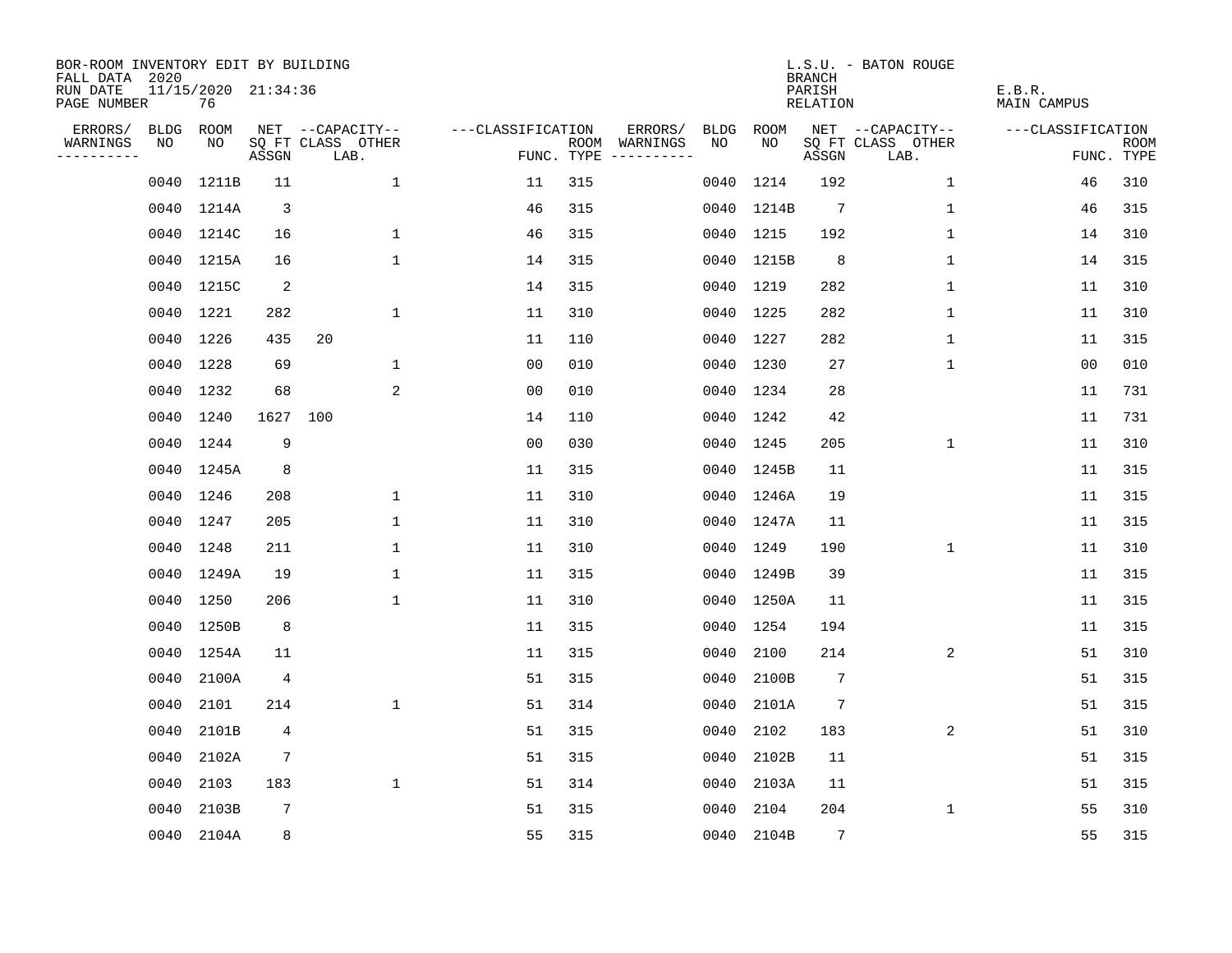| BOR-ROOM INVENTORY EDIT BY BUILDING<br>FALL DATA 2020 |                           |                 |                           |                   |     |                                      |             |       | <b>BRANCH</b>             | L.S.U. - BATON ROUGE      |                              |                           |
|-------------------------------------------------------|---------------------------|-----------------|---------------------------|-------------------|-----|--------------------------------------|-------------|-------|---------------------------|---------------------------|------------------------------|---------------------------|
| RUN DATE<br>PAGE NUMBER                               | 11/15/2020 21:34:36<br>77 |                 |                           |                   |     |                                      |             |       | PARISH<br><b>RELATION</b> |                           | E.B.R.<br><b>MAIN CAMPUS</b> |                           |
| ERRORS/<br><b>BLDG</b>                                | ROOM                      |                 | NET --CAPACITY--          | ---CLASSIFICATION |     | ERRORS/                              | <b>BLDG</b> | ROOM  |                           | NET --CAPACITY--          | ---CLASSIFICATION            |                           |
| WARNINGS<br>NO<br>----------                          | NO                        | ASSGN           | SQ FT CLASS OTHER<br>LAB. |                   |     | ROOM WARNINGS<br>FUNC. TYPE $------$ | NO          | NO    | ASSGN                     | SQ FT CLASS OTHER<br>LAB. |                              | <b>ROOM</b><br>FUNC. TYPE |
| 0040                                                  | 2105                      | 61              |                           | 51                | 731 |                                      | 0040        | 2106  | 189                       | 2                         | 51                           | 310                       |
| 0040                                                  | 2106A                     | 14              |                           | 51                | 315 |                                      | 0040        | 2106B | 207                       | $\mathbf 1$               | 51                           | 314                       |
| 0040                                                  | 2107                      | 62              |                           | 51                | 315 |                                      | 0040        | 2108  | 250                       | 1                         | 51                           | 314                       |
| 0040                                                  | 2108A                     | 8               |                           | 51                | 315 |                                      | 0040        | 2108B | 9                         |                           | 51                           | 315                       |
| 0040                                                  | 2108C                     | 9               |                           | 51                | 315 |                                      | 0040        | 2109  | 254                       | 2                         | 51                           | 310                       |
| 0040                                                  | 2109A                     | 7               |                           | 51                | 315 |                                      | 0040        | 2109B | $7\phantom{.0}$           |                           | 51                           | 315                       |
| 0040                                                  | 2109C                     | $7\phantom{.0}$ |                           | 51                | 315 |                                      | 0040        | 2110  | 185                       | $\mathbf{1}$              | 51                           | 310                       |
| 0040                                                  | 2110A                     | 7               |                           | 51                | 315 |                                      | 0040        | 2110B | 11                        |                           | 51                           | 315                       |
| 0040                                                  | 2110C                     | 9               |                           | 51                | 315 |                                      | 0040        | 2111  | 499                       | 9                         | 51                           | 310                       |
| 0040                                                  | 2111A                     | 37              | 3                         | 51                | 310 |                                      | 0040        | 2112  | 319                       | 5                         | 51                           | 310                       |
| 0040                                                  | 2112A                     | 60              |                           | 51                | 315 |                                      | 0040        | 2113  | 224                       | 4                         | 51                           | 310                       |
| 0040                                                  | 2113A                     | 5               |                           | 0 <sub>0</sub>    | 030 |                                      | 0040        | 2113B | 6                         |                           | 51                           | 315                       |
| 0040                                                  | 2113C                     | 6               |                           | 51                | 315 |                                      | 0040        | 2113D | 19                        |                           | 51                           | 315                       |
| 0040                                                  | 2114                      | 164             | 2                         | 00                | 010 |                                      | 0040        | 2116  | 30                        |                           | 00                           | 010                       |
| 0040                                                  | 2118                      | 19              |                           | 0 <sub>0</sub>    | 030 |                                      | 0040        | 2119  | 218                       | $\mathbf 1$               | 46                           | 310                       |
| 0040                                                  | 2119A                     | 16              | $\mathbf{1}$              | 46                | 315 |                                      | 0040        | 2119B | 8                         |                           | 46                           | 315                       |
| 0040                                                  | 2119C                     | 10              |                           | 46                | 315 |                                      | 0040        | 2122  | 25                        |                           | 0 <sub>0</sub>               | 030                       |
| 0040                                                  | 2124                      | 24              |                           | 46                | 731 |                                      | 0040        | 2125  | 234                       | 1                         | 46                           | 310                       |
| 0040                                                  | 2125A                     | 10              |                           | 0 <sub>0</sub>    | 030 |                                      | 0040        | 2125B | 13                        |                           | 46                           | 315                       |
| 0040                                                  | 2125C                     | 8               |                           | 46                | 315 |                                      | 0040        | 2126  | 182                       | $\mathbf{1}$              | 46                           | 315                       |
| 0040                                                  | 2126A                     | 15              |                           | 46                | 315 |                                      | 0040        | 2126B | 8                         |                           | 46                           | 315                       |
| 0040                                                  | 2127                      | 244             | $\mathbf{1}$              | 46                | 350 |                                      | 0040        | 2127A | 13                        |                           | 46                           | 355                       |
| 0040                                                  | 2127B                     | 8               |                           | 46                | 355 |                                      | 0040        | 2127C | 8                         |                           | 46                           | 355                       |
| 0040                                                  | 2128                      | 231             | $\mathbf 1$               | 46                | 310 |                                      | 0040        | 2128A | 6                         |                           | 46                           | 315                       |
| 0040                                                  | 2128B                     | $7\phantom{.0}$ |                           | 46                | 315 |                                      | 0040        | 2128C | 16                        |                           | 46                           | 315                       |
|                                                       | 0040 2130                 | 258             | $\mathbf 1$               | 46                | 310 |                                      | 0040        | 2130A | 8                         |                           | 46                           | 315                       |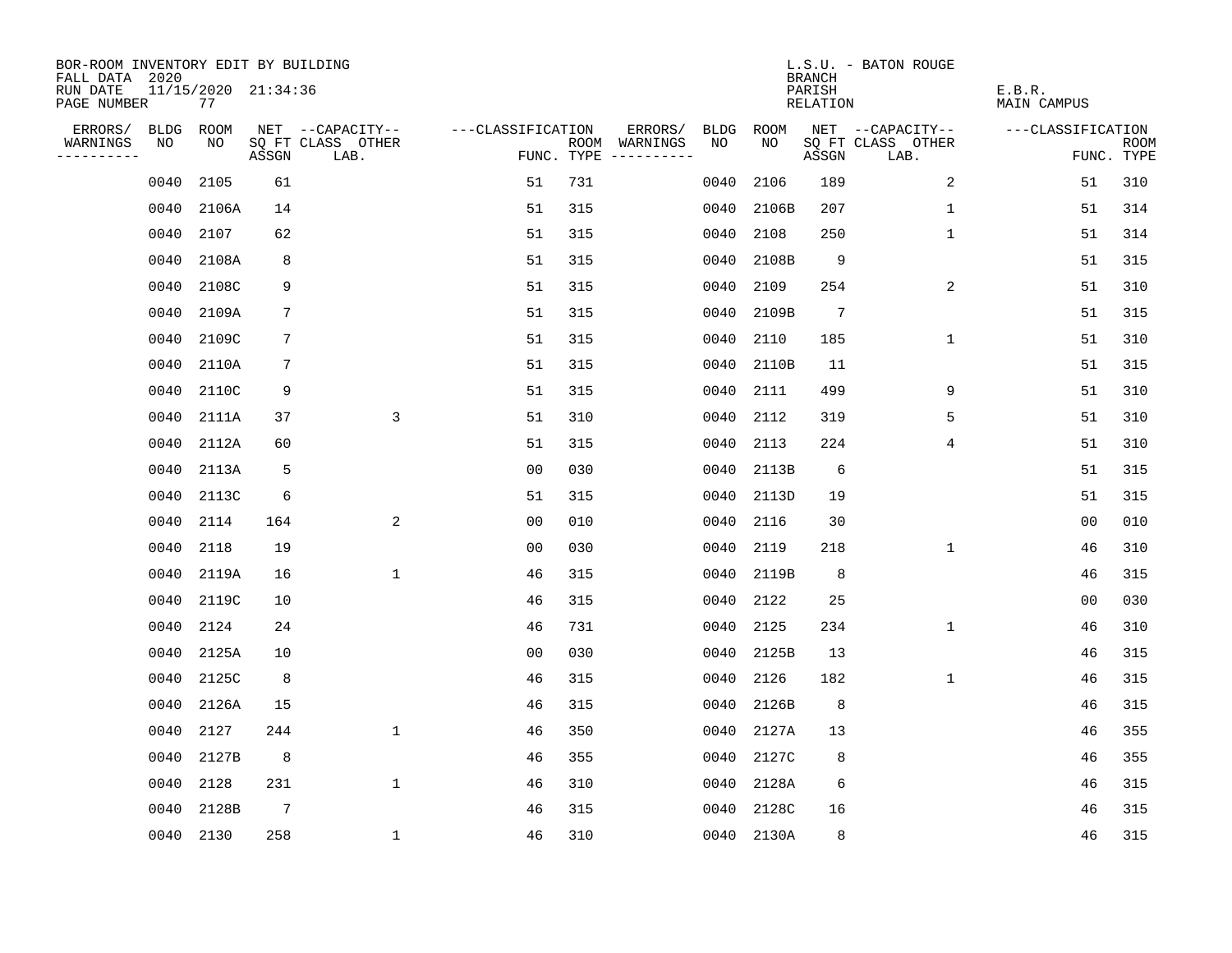| BOR-ROOM INVENTORY EDIT BY BUILDING<br>FALL DATA 2020 |             |                           |                 |                           |                   |     |                                      |      |            | <b>BRANCH</b>      | L.S.U. - BATON ROUGE      |                              |                           |
|-------------------------------------------------------|-------------|---------------------------|-----------------|---------------------------|-------------------|-----|--------------------------------------|------|------------|--------------------|---------------------------|------------------------------|---------------------------|
| RUN DATE<br>PAGE NUMBER                               |             | 11/15/2020 21:34:36<br>78 |                 |                           |                   |     |                                      |      |            | PARISH<br>RELATION |                           | E.B.R.<br><b>MAIN CAMPUS</b> |                           |
| ERRORS/                                               | <b>BLDG</b> | ROOM                      |                 | NET --CAPACITY--          | ---CLASSIFICATION |     | ERRORS/                              | BLDG | ROOM       |                    | NET --CAPACITY--          | ---CLASSIFICATION            |                           |
| WARNINGS<br>----------                                | NO          | NO                        | ASSGN           | SQ FT CLASS OTHER<br>LAB. |                   |     | ROOM WARNINGS<br>FUNC. TYPE $------$ | NO.  | NO.        | ASSGN              | SQ FT CLASS OTHER<br>LAB. |                              | <b>ROOM</b><br>FUNC. TYPE |
|                                                       | 0040        | 2130B                     | 13              |                           | 46                | 315 |                                      | 0040 | 2130C      | 10                 |                           | 46                           | 315                       |
|                                                       | 0040        | 2132                      | 193             | $\mathbf 1$               | 46                | 310 |                                      | 0040 | 2132A      | 2                  |                           | 46                           | 315                       |
|                                                       | 0040        | 2132B                     | 11              |                           | 46                | 315 |                                      | 0040 | 2132C      | 7                  |                           | 46                           | 315                       |
|                                                       | 0040        | 2133                      | 79              |                           | 46                | 315 |                                      | 0040 | 2134       | 193                | $\mathbf{1}$              | 46                           | 310                       |
|                                                       | 0040        | 2134A                     | 16              |                           | 46                | 315 |                                      | 0040 | 2134B      | $7\phantom{.0}$    |                           | 46                           | 315                       |
|                                                       | 0040        | 2134C                     | $\overline{3}$  |                           | 46                | 315 |                                      | 0040 | 2135       | 73                 |                           | 46                           | 315                       |
|                                                       | 0040        | 2136                      | 181             | $\mathbf 1$               | 46                | 310 |                                      | 0040 | 2136B      | $7\phantom{.0}$    |                           | 46                           | 315                       |
|                                                       | 0040        | 2136C                     | 11              |                           | 46                | 315 |                                      | 0040 | 2137       | 188                | $\mathbf{1}$              | 46                           | 310                       |
|                                                       | 0040        | 2137A                     | 11              |                           | 46                | 315 |                                      | 0040 | 2137B      | 8                  |                           | 46                           | 315                       |
|                                                       | 0040        | 2138                      | 194             | $\mathbf 1$               | 46                | 310 |                                      | 0040 | 2138A      | 17                 |                           | 46                           | 315                       |
|                                                       | 0040        | 2138B                     | 8               |                           | 46                | 315 |                                      | 0040 | 2139       | 206                | 1                         | 46                           | 310                       |
|                                                       | 0040        | 2139B                     | 8               |                           | 46                | 315 |                                      | 0040 | 2139C      | 16                 |                           | 46                           | 315                       |
|                                                       | 0040        | 2140                      | 152             | $\mathbf{1}$              | 46                | 310 |                                      | 0040 | 2140A      | 31                 |                           | 46                           | 315                       |
|                                                       | 0040        | 2140B                     | 23              |                           | 46                | 315 |                                      | 0040 | 2141       | 184                | $\mathbf{1}$              | 46                           | 310                       |
|                                                       | 0040        | 2141A                     | 10              | 1                         | 46                | 315 |                                      | 0040 | 2141B      | 7                  |                           | 46                           | 315                       |
|                                                       | 0040        | 2142                      | 203             | 1                         | 46                | 310 |                                      | 0040 | 2142A      | 5                  |                           | 46                           | 315                       |
|                                                       | 0040        | 2142B                     | 11              | 1                         | 46                | 315 |                                      | 0040 | 2142C      | 7                  | $\mathbf 1$               | 46                           | 315                       |
|                                                       | 0040        | 2143                      | 178             | $\mathbf{1}$              | 46                | 310 |                                      | 0040 | 2143A      | 10                 | $\mathbf 1$               | 46                           | 315                       |
|                                                       | 0040        | 2144                      | 171             | $\mathbf{1}$              | 46                | 310 |                                      | 0040 | 2144B      | 16                 | 1                         | 46                           | 315                       |
|                                                       | 0040        | 2144C                     | $7\phantom{.0}$ | $\mathbf{1}$              | 46                | 315 |                                      | 0040 | 2144D      | 2                  |                           | 46                           | 315                       |
|                                                       | 0040        | 2145                      | 218             | $\mathbf 1$               | 46                | 315 |                                      | 0040 | 2146       | 229                | 1                         | 46                           | 310                       |
|                                                       | 0040        | 2146A                     | 16              |                           | 46                | 315 |                                      | 0040 | 2146B      | 9                  |                           | 46                           | 315                       |
|                                                       | 0040        | 2146C                     | 9               |                           | 46                | 315 |                                      | 0040 | 2147       | 201                | $\mathbf 1$               | 15                           | 310                       |
|                                                       | 0040        | 2147A                     | 8               |                           | 15                | 315 |                                      | 0040 | 2147B      | 10                 |                           | 15                           | 315                       |
|                                                       | 0040        | 2147C                     | 8               |                           | 15                | 315 |                                      | 0040 | 2148       | 228                | 1                         | 46                           | 310                       |
|                                                       |             | 0040 2148A                | 265             | $\mathbf{1}$              | 46                | 310 |                                      |      | 0040 2148B | 9                  |                           | 46                           | 315                       |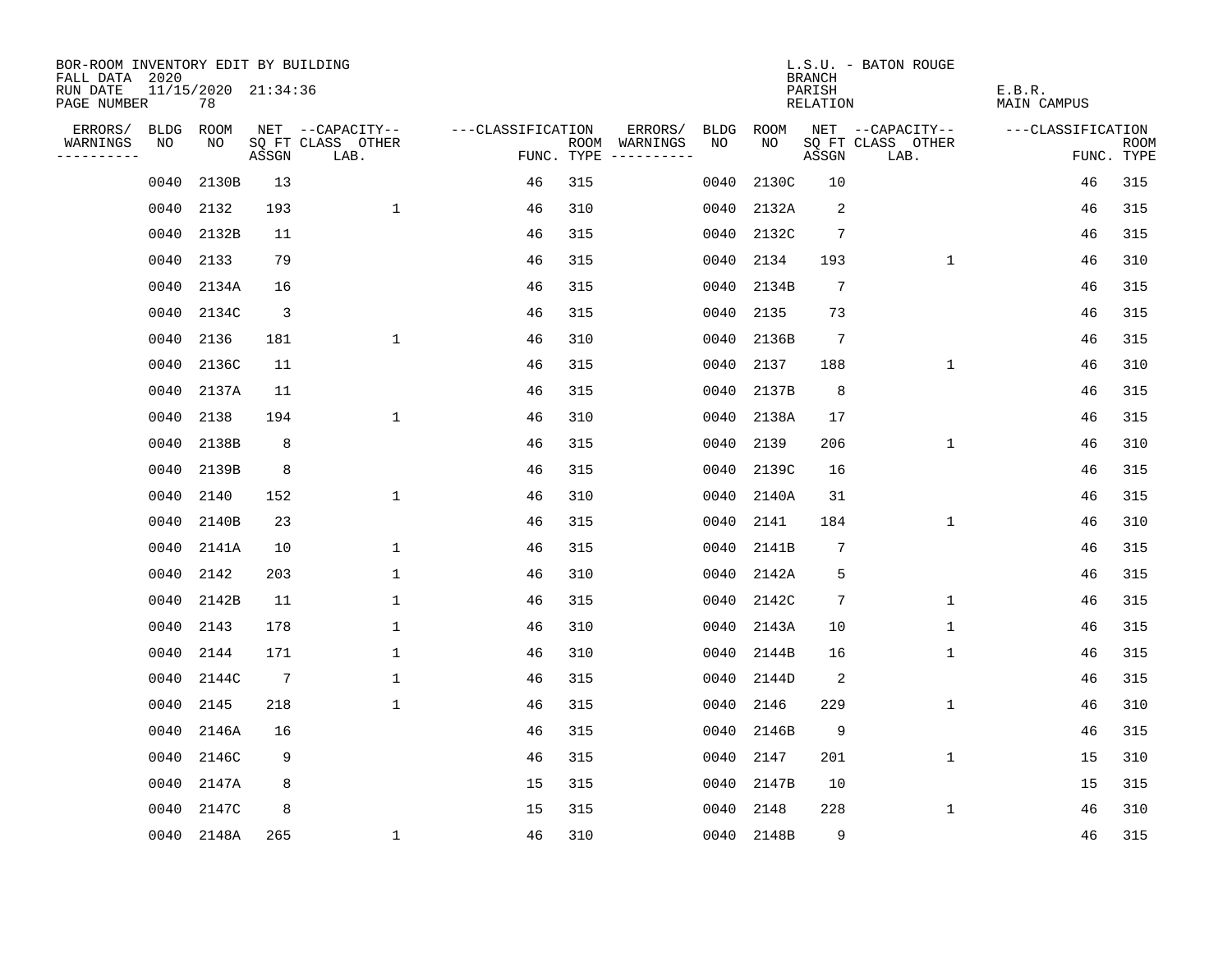| BOR-ROOM INVENTORY EDIT BY BUILDING<br>FALL DATA 2020 |      |                           |                 |                           |                   |            |                              |      |            | <b>BRANCH</b>      | L.S.U. - BATON ROUGE      |                              |                           |
|-------------------------------------------------------|------|---------------------------|-----------------|---------------------------|-------------------|------------|------------------------------|------|------------|--------------------|---------------------------|------------------------------|---------------------------|
| RUN DATE<br>PAGE NUMBER                               |      | 11/15/2020 21:34:36<br>79 |                 |                           |                   |            |                              |      |            | PARISH<br>RELATION |                           | E.B.R.<br><b>MAIN CAMPUS</b> |                           |
| ERRORS/                                               | BLDG | ROOM                      |                 | NET --CAPACITY--          | ---CLASSIFICATION |            | ERRORS/                      | BLDG | ROOM       |                    | NET --CAPACITY--          | ---CLASSIFICATION            |                           |
| WARNINGS<br>----------                                | NO   | NO.                       | ASSGN           | SQ FT CLASS OTHER<br>LAB. |                   | FUNC. TYPE | ROOM WARNINGS<br>----------- | NO   | NO.        | ASSGN              | SQ FT CLASS OTHER<br>LAB. |                              | <b>ROOM</b><br>FUNC. TYPE |
|                                                       | 0040 | 2148C                     | 9               |                           | 46                | 315        |                              | 0040 | 2148D      | 16                 |                           | 46                           | 315                       |
|                                                       | 0040 | 2149                      | 191             | $\mathbf 1$               | 15                | 310        |                              | 0040 | 2149B      | 37                 | $\mathbf{1}$              | 15                           | 315                       |
|                                                       | 0040 | 2149C                     | 11              |                           | 15                | 315        |                              | 0040 | 2149D      | 11                 |                           | 15                           | 315                       |
|                                                       | 0040 | 2153                      | 187             | $\overline{2}$            | 0 <sub>0</sub>    | 010        |                              | 0040 | 2154       | 101                |                           | 46                           | 315                       |
|                                                       | 0040 | 2155                      | 213             | 12                        | 46                | 350        |                              | 0040 | 2155A      | 20                 |                           | 46                           | 355                       |
|                                                       | 0040 | 2155B                     | 20              |                           | 46                | 355        |                              | 0040 | 2155C      | 51                 |                           | 46                           | 355                       |
|                                                       | 0040 | 2156                      | 226             | $\mathbf 1$               | 46                | 310        |                              | 0040 | 2156A      | 53                 |                           | 46                           | 315                       |
|                                                       | 0040 | 2158                      | 223             | $\mathbf{1}$              | 46                | 310        |                              | 0040 | 2158A      | 16                 |                           | 46                           | 315                       |
|                                                       | 0040 | 2158B                     | 9               |                           | 46                | 315        |                              | 0040 | 2158C      | 9                  |                           | 46                           | 315                       |
|                                                       | 0040 | 2159                      | 191             | $\mathbf{1}$              | 46                | 310        |                              | 0040 | 2159A      | 11                 | $\mathbf 1$               | 46                           | 315                       |
|                                                       | 0040 | 2159B                     | 11              |                           | 46                | 315        |                              | 0040 | 2159C      | 37                 |                           | 46                           | 315                       |
|                                                       | 0040 | 2160                      | 230             | $\mathbf{1}$              | 46                | 310        |                              | 0040 | 2160B      | 9                  |                           | 46                           | 315                       |
|                                                       | 0040 | 2160C                     | 9               |                           | 46                | 315        |                              | 0040 | 2160D      | 16                 |                           | 46                           | 315                       |
|                                                       | 0040 | 2161                      | 206             | $\mathbf{1}$              | 46                | 310        |                              | 0040 | 2161A      | 8                  |                           | 46                           | 315                       |
|                                                       | 0040 | 2161B                     | 10              |                           | 46                | 315        |                              | 0040 | 2161C      | 8                  |                           | 46                           | 315                       |
|                                                       | 0040 | 2162                      | 171             | $\mathbf{1}$              | 46                | 310        |                              | 0040 | 2162B      | 7                  |                           | 46                           | 315                       |
|                                                       | 0040 | 2162C                     | 17              |                           | 46                | 315        |                              | 0040 | 2163       | 214                | $\mathbf 1$               | 46                           | 310                       |
|                                                       | 0040 | 2164                      | 203             | $\mathbf{1}$              | 15                | 310        |                              | 0040 | 2164A      | 11                 |                           | 15                           | 315                       |
|                                                       | 0040 | 2164B                     | 9               |                           | 15                | 315        |                              | 0040 | 2164C      | 2                  |                           | 15                           | 315                       |
|                                                       | 0040 | 2165                      | 168             | $\mathbf{1}$              | 15                | 310        |                              | 0040 | 2165A      | 16                 | $\mathbf{1}$              | 15                           | 315                       |
|                                                       | 0040 | 2165B                     | 8               | $\mathbf{1}$              | 15                | 315        |                              | 0040 | 2165C      | 5                  |                           | 15                           | 315                       |
|                                                       | 0040 | 2167                      | 189             | $\mathbf 1$               | 46                | 310        |                              | 0040 | 2167A      | 2                  |                           | 46                           | 315                       |
|                                                       | 0040 | 2167B                     | 11              | $\mathbf{1}$              | 46                | 315        |                              | 0040 | 2167C      | 7                  | $\mathbf 1$               | 46                           | 315                       |
|                                                       | 0040 | 2168                      | 178             | $\mathbf{1}$              | 15                | 310        |                              | 0040 | 2168A      | 11                 |                           | 15                           | 315                       |
|                                                       | 0040 | 2168B                     | $7\phantom{.0}$ |                           | 15                | 315        |                              | 0040 | 2170       | 231                | $\mathbf 1$               | 14                           | 310                       |
|                                                       |      | 0040 2170A                | 13              |                           | 14                | 315        |                              |      | 0040 2170B | $7\overline{ }$    |                           | 14                           | 315                       |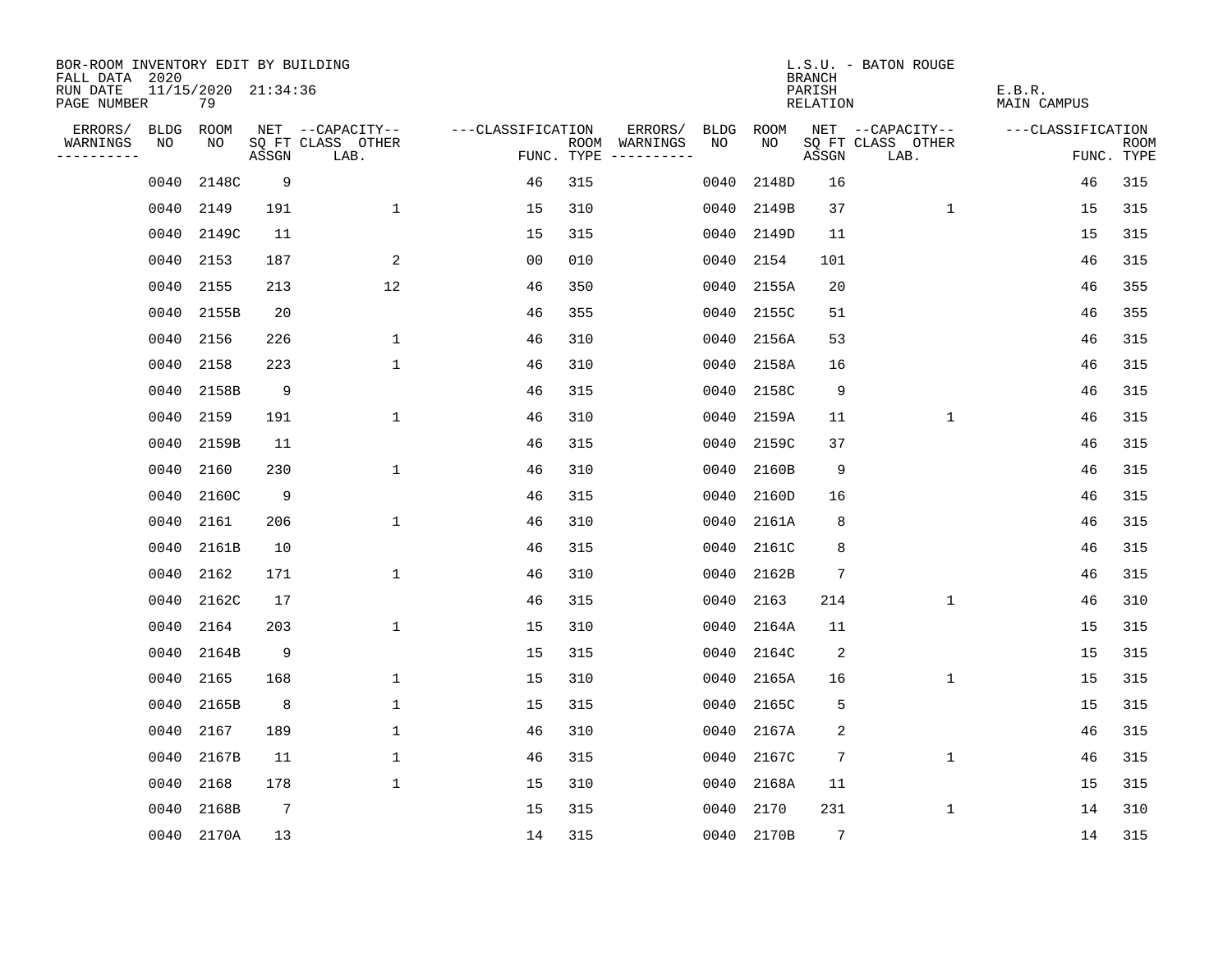| BOR-ROOM INVENTORY EDIT BY BUILDING<br>FALL DATA 2020 |      |                           |                 |                           |                   |            |               |             |       | <b>BRANCH</b>      | L.S.U. - BATON ROUGE      |                              |                           |
|-------------------------------------------------------|------|---------------------------|-----------------|---------------------------|-------------------|------------|---------------|-------------|-------|--------------------|---------------------------|------------------------------|---------------------------|
| RUN DATE<br>PAGE NUMBER                               |      | 11/15/2020 21:34:36<br>80 |                 |                           |                   |            |               |             |       | PARISH<br>RELATION |                           | E.B.R.<br><b>MAIN CAMPUS</b> |                           |
| ERRORS/                                               | BLDG | ROOM                      |                 | NET --CAPACITY--          | ---CLASSIFICATION |            | ERRORS/       | <b>BLDG</b> | ROOM  |                    | NET --CAPACITY--          | ---CLASSIFICATION            |                           |
| WARNINGS<br>----------                                | NO   | NO.                       | ASSGN           | SQ FT CLASS OTHER<br>LAB. |                   | FUNC. TYPE | ROOM WARNINGS | NO          | NO.   | ASSGN              | SQ FT CLASS OTHER<br>LAB. |                              | <b>ROOM</b><br>FUNC. TYPE |
|                                                       | 0040 | 2170C                     | 9               |                           | 0 <sub>0</sub>    | 030        |               | 0040        | 2173  | 55                 |                           | 0 <sub>0</sub>               | 030                       |
|                                                       | 0040 | 2175                      | 180             | $\mathbf{1}$              | 14                | 310        |               | 0040        | 2175A | 14                 |                           | 0 <sub>0</sub>               | 030                       |
|                                                       | 0040 | 2175B                     | 10              |                           | 14                | 315        |               | 0040        | 2176  | 246                | $\mathbf{1}$              | 14                           | 310                       |
|                                                       | 0040 | 2176A                     | $7\phantom{.0}$ | 1                         | 14                | 315        |               | 0040        | 2176B | 13                 | $\mathbf{1}$              | 14                           | 315                       |
|                                                       | 0040 | 2177                      | 249             | $\mathbf{1}$              | 14                | 310        |               | 0040        | 2177A | 38                 |                           | 14                           | 315                       |
|                                                       | 0040 | 2177B                     | 8               |                           | 14                | 315        |               | 0040        | 2179  | 225                | $\mathbf{1}$              | 14                           | 310                       |
|                                                       | 0040 | 2179A                     | 10              |                           | 14                | 315        |               | 0040        | 2179B | 11                 |                           | 0 <sub>0</sub>               | 030                       |
|                                                       | 0040 | 2179C                     | 29              | $\mathbf{1}$              | 14                | 315        |               | 0040        | 2180  | 78                 |                           | 0 <sub>0</sub>               | 030                       |
|                                                       | 0040 | 2181                      | 189             | $\mathbf{1}$              | 14                | 310        |               | 0040        | 2181A | 10                 | $\mathbf{1}$              | 14                           | 315                       |
|                                                       | 0040 | 2182                      | 75              |                           | 0 <sub>0</sub>    | 010        |               | 0040        | 2183  | 196                | $\mathbf 1$               | 14                           | 310                       |
|                                                       | 0040 | 2183A                     | 10              | $\mathbf 1$               | 14                | 315        |               | 0040        | 2185  | 182                | $\mathbf 1$               | 14                           | 310                       |
|                                                       | 0040 | 2185A                     | 11              | $\mathbf{1}$              | 14                | 315        |               | 0040        | 2188  | 449                | $\mathbf 1$               | 11                           | 350                       |
|                                                       | 0040 | 2189                      | 198             | $\mathbf{1}$              | 14                | 310        |               | 0040        | 2189A | 11                 | $\mathbf{1}$              | 14                           | 315                       |
|                                                       | 0040 | 2190                      | 219             | $\mathbf{1}$              | 0 <sub>0</sub>    | 030        |               | 0040        | 2190A | 13                 |                           | 0 <sub>0</sub>               | 030                       |
|                                                       | 0040 | 2190B                     | $7\phantom{.0}$ | 1                         | 00                | 030        |               | 0040        | 2190C | 10                 | 1                         | 00                           | 030                       |
|                                                       | 0040 | 2191                      | 13              |                           | 00                | 030        |               | 0040        | 2194  | 249                | $\mathbf 1$               | 14                           | 310                       |
|                                                       | 0040 | 2194A                     | 10              | 1                         | 14                | 315        |               | 0040        | 2194B | 10                 |                           | 0 <sub>0</sub>               | 030                       |
|                                                       | 0040 | 2195                      | 140             | $\overline{a}$            | 0 <sub>0</sub>    | 010        |               | 0040        | 2196  | 216                | $\mathbf{1}$              | 14                           | 310                       |
|                                                       | 0040 | 2196A                     | $7\phantom{.0}$ |                           | 14                | 315        |               | 0040        | 2196B | 10                 | $\mathbf 1$               | 14                           | 315                       |
|                                                       | 0040 | 2197                      | 220             | $\mathbf{1}$              | 46                | 350        |               | 0040        | 2197A | 31                 | $\mathbf{1}$              | 46                           | 355                       |
|                                                       | 0040 | 2197B                     | 29              |                           | 46                | 355        |               | 0040        | 2197C | 15                 |                           | 46                           | 355                       |
|                                                       | 0040 | 2198                      | 204             | $\mathbf 1$               | 14                | 310        |               | 0040        | 2198A | 15                 | $\mathbf 1$               | 14                           | 315                       |
|                                                       | 0040 | 2199                      | 160             | $\mathbf{1}$              | 14                | 310        |               | 0040        | 2199A | 14                 |                           | 14                           | 315                       |
|                                                       | 0040 | 2199B                     | 14              |                           | 14                | 315        |               | 0040        | 2199C | 32                 |                           | 14                           | 315                       |
|                                                       | 0040 | 2200                      | 265             | $\mathbf{1}$              | 14                | 310        |               | 0040        | 2200A | 10                 | $\mathbf 1$               | 14                           | 315                       |
|                                                       |      | 0040 2203                 | 201             | $\mathbf{1}$              | 14                | 310        |               | 0040        | 2203A | 9                  |                           | 14                           | 315                       |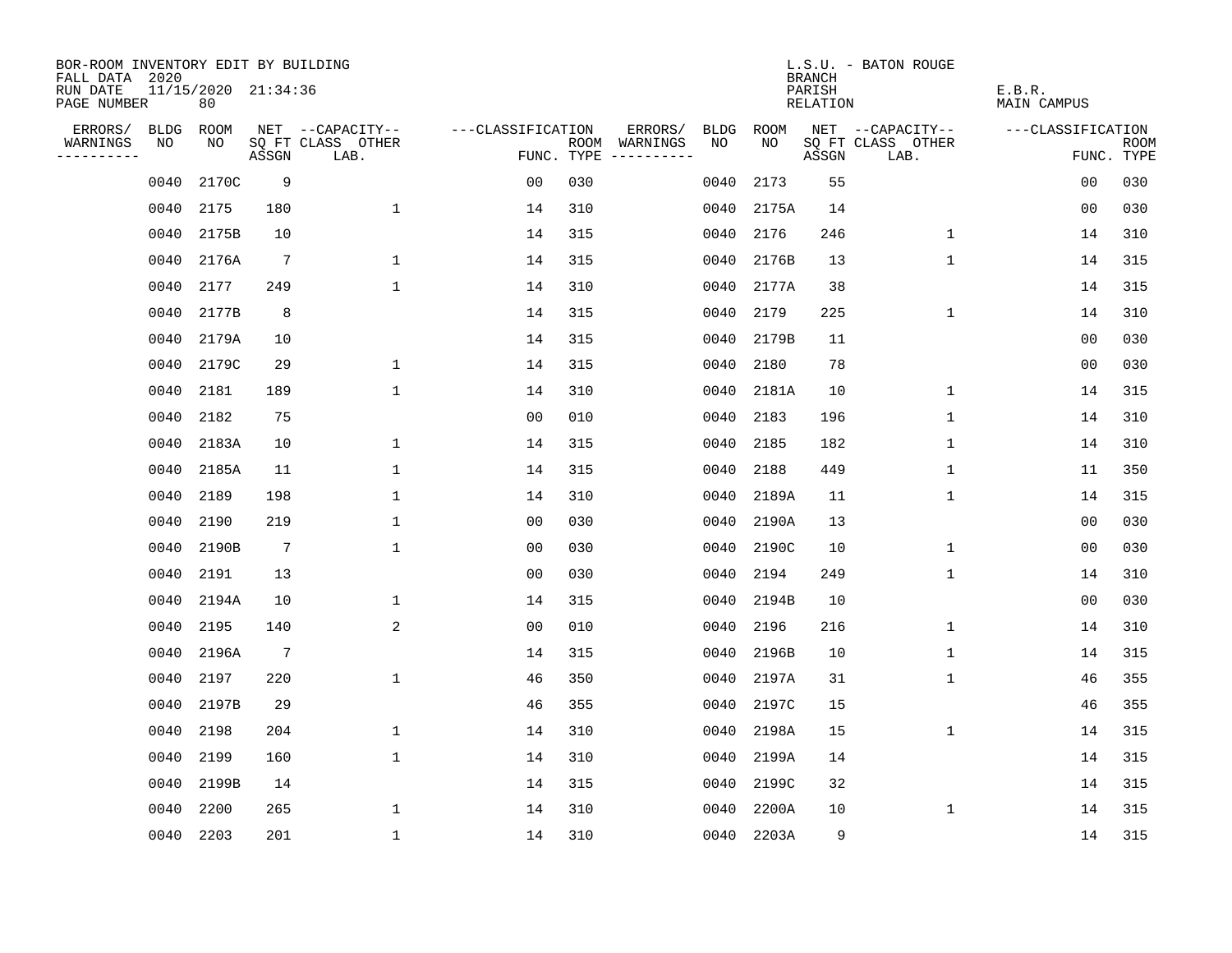| BOR-ROOM INVENTORY EDIT BY BUILDING<br>FALL DATA 2020 |             |                           |       |                           |                   |     |                                            |             | <b>BRANCH</b>             | L.S.U. - BATON ROUGE      |                              |                           |
|-------------------------------------------------------|-------------|---------------------------|-------|---------------------------|-------------------|-----|--------------------------------------------|-------------|---------------------------|---------------------------|------------------------------|---------------------------|
| RUN DATE<br>PAGE NUMBER                               |             | 11/15/2020 21:34:36<br>81 |       |                           |                   |     |                                            |             | PARISH<br><b>RELATION</b> |                           | E.B.R.<br><b>MAIN CAMPUS</b> |                           |
| ERRORS/                                               | <b>BLDG</b> | ROOM                      |       | NET --CAPACITY--          | ---CLASSIFICATION |     | ERRORS/<br><b>BLDG</b>                     | <b>ROOM</b> |                           | NET --CAPACITY--          | ---CLASSIFICATION            |                           |
| WARNINGS<br>----------                                | NO          | NO                        | ASSGN | SQ FT CLASS OTHER<br>LAB. |                   |     | ROOM WARNINGS<br>NO<br>FUNC. TYPE $------$ | NO          | ASSGN                     | SQ FT CLASS OTHER<br>LAB. |                              | <b>ROOM</b><br>FUNC. TYPE |
|                                                       | 0040        | 2203B                     | 9     |                           | 14                | 315 | 0040                                       | 2203C       | 8                         |                           | 14                           | 315                       |
|                                                       | 0040        | 2203D                     | 39    | $\mathbf 1$               | 14                | 315 | 0040                                       | 2206        | 57                        |                           | 46                           | 315                       |
|                                                       | 0040        | 2207                      | 190   | $\mathbf 1$               | 14                | 310 | 0040                                       | 2207A       | 208                       | $\mathbf 1$               | 14                           | 310                       |
|                                                       | 0040        | 2208                      | 55    | $\mathbf 1$               | 46                | 315 | 0040                                       | 2209        | 200                       | $\mathbf 1$               | 14                           | 310                       |
|                                                       | 0040        | 2209A                     | 10    |                           | 14                | 315 | 0040                                       | 2210        | 183                       | $\mathbf{1}$              | 14                           | 310                       |
|                                                       | 0040        | 2210A                     | 10    |                           | 14                | 315 | 0040                                       | 2211        | 183                       | $\mathbf 1$               | 14                           | 315                       |
|                                                       | 0040        | 2211A                     | 8     |                           | 14                | 315 | 0040                                       | 2211B       | 12                        | $\mathbf{1}$              | 14                           | 315                       |
|                                                       | 0040        | 2213                      | 192   | $\mathbf{1}$              | 14                | 310 | 0040                                       | 2213A       | 10                        | 1                         | 14                           | 315                       |
|                                                       | 0040        | 2214                      | 192   | $\mathbf 1$               | 14                | 310 | 0040                                       | 2214A       | 10                        | $\mathbf 1$               | 14                           | 315                       |
|                                                       | 0040        | 2217                      | 204   | $\mathbf 1$               | 11                | 350 | 0040                                       | 2219        | $7\phantom{.0}$           |                           | 11                           | 731                       |
|                                                       | 0040        | 2225                      | 206   | $\mathbf 1$               | 11                | 310 | 0040                                       | 2226        | 211                       | $\mathbf 1$               | 11                           | 310                       |
|                                                       | 0040        | 2226A                     | 216   | $\mathbf{1}$              | 11                | 310 | 0040                                       | 2227        | 208                       | $\mathbf{1}$              | 11                           | 310                       |
|                                                       | 0040        | 2228                      | 214   | $\mathbf 1$               | 11                | 310 | 0040                                       | 2229        | 206                       | $\mathbf 1$               | 11                           | 310                       |
|                                                       | 0040        | 2230                      | 208   | $\mathbf{1}$              | 11                | 310 | 0040                                       | 2233        | 199                       | 1                         | 11                           | 310                       |
|                                                       | 0040        | 2234                      | 202   | $\mathbf 1$               | 11                | 310 | 0040                                       | 2235        | 195                       | 1                         | 11                           | 350                       |
|                                                       | 0040        | 2236                      | 196   | $\mathbf 1$               | 11                | 310 | 0040                                       | 2237        | 189                       | 1                         | 46                           | 310                       |
|                                                       | 0040        | 2237A                     | 19    |                           | 46                | 315 | 0040                                       | 2238        | 197                       | 1                         | 11                           | 310                       |
|                                                       | 0040        | 2240                      | 198   | $\mathbf{1}$              | 11                | 310 | 0040                                       | 2242        | 195                       | 12                        | 11                           | 310                       |
|                                                       | 0040        | 2242A                     | 28    |                           | 11                | 315 | 0040                                       | 2247        | 453                       | 1                         | 46                           | 310                       |
|                                                       | 0040        | 2248                      | 207   | $\mathbf 1$               | 11                | 310 | 0040                                       | 3108        | 224                       | 1                         | 45                           | 310                       |
|                                                       | 0040        | 3109                      | 183   | $\mathbf 1$               | 45                | 310 | 0040                                       | 3109A       | 34                        |                           | 45                           | 315                       |
|                                                       | 0040        | 3110                      | 85    | $\overline{4}$            | 0 <sub>0</sub>    | 010 | 0040                                       | 3111        | 227                       | 2                         | 45                           | 310                       |
|                                                       | 0040        | 3111A                     | 6     |                           | 45                | 315 | 0040                                       | 3111B       | $7\phantom{.0}$           |                           | 45                           | 315                       |
|                                                       | 0040        | 3112                      | 240   | 6                         | 45                | 350 | 0040                                       | 3113        | 251                       | $\mathbf 1$               | 45                           | 310                       |
|                                                       | 0040        | 3113A                     | 6     |                           | 45                | 315 | 0040                                       | 3113B       | 6                         |                           | 45                           | 315                       |
|                                                       |             | 0040 3113C                | 5     |                           | 45                | 315 | 0040                                       | 3114        | 161                       | 4                         | 00                           | 010                       |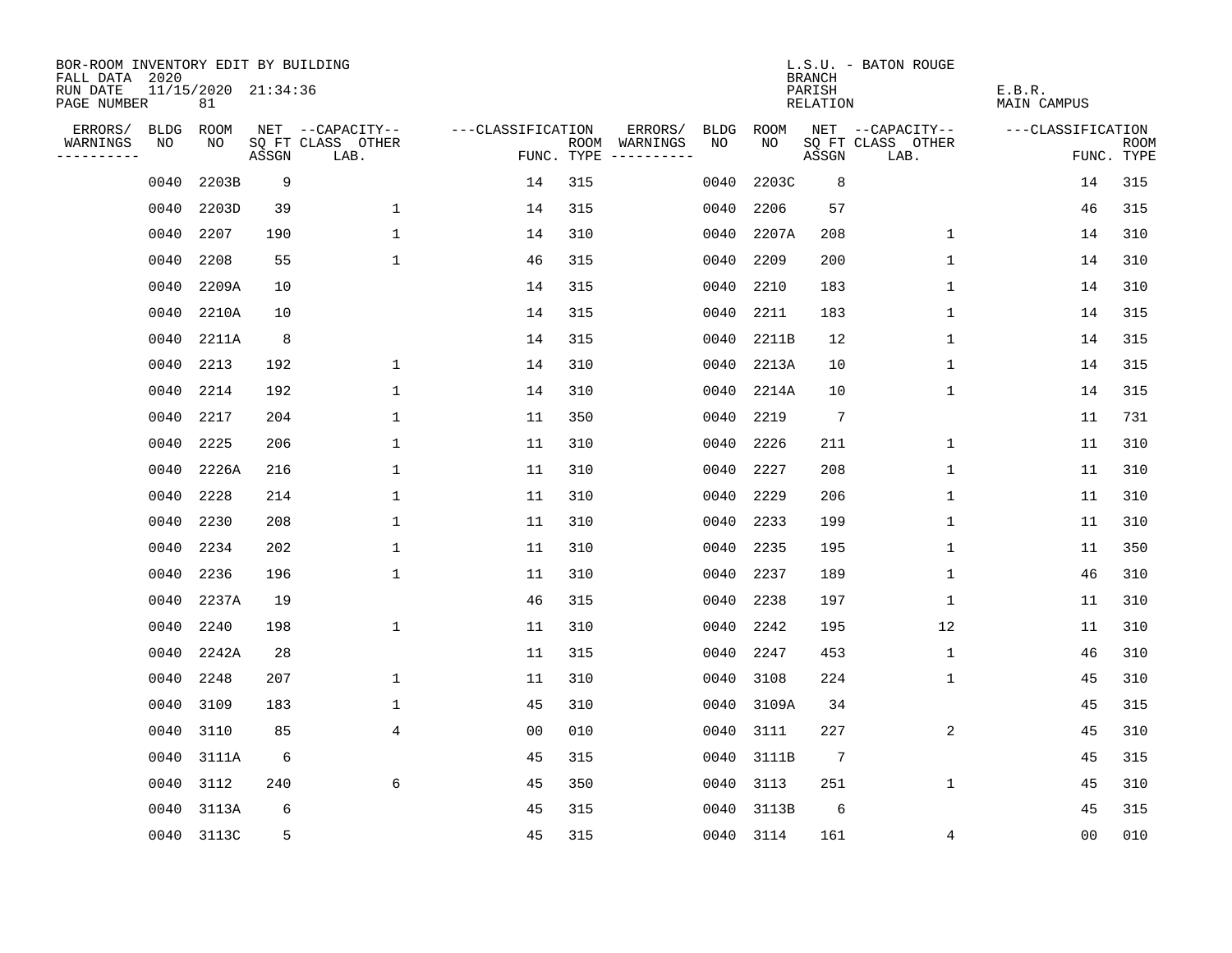| BOR-ROOM INVENTORY EDIT BY BUILDING<br>FALL DATA 2020 |      |                           |       |                           |                   |     |                                      |      |            | <b>BRANCH</b>      | L.S.U. - BATON ROUGE      |                              |                           |
|-------------------------------------------------------|------|---------------------------|-------|---------------------------|-------------------|-----|--------------------------------------|------|------------|--------------------|---------------------------|------------------------------|---------------------------|
| RUN DATE<br>PAGE NUMBER                               |      | 11/15/2020 21:34:36<br>82 |       |                           |                   |     |                                      |      |            | PARISH<br>RELATION |                           | E.B.R.<br><b>MAIN CAMPUS</b> |                           |
| ERRORS/                                               | BLDG | ROOM                      |       | NET --CAPACITY--          | ---CLASSIFICATION |     | ERRORS/                              | BLDG | ROOM       |                    | NET --CAPACITY--          | ---CLASSIFICATION            |                           |
| WARNINGS<br>----------                                | NO   | NO                        | ASSGN | SQ FT CLASS OTHER<br>LAB. |                   |     | ROOM WARNINGS<br>FUNC. TYPE $------$ | NO.  | NO         | ASSGN              | SQ FT CLASS OTHER<br>LAB. |                              | <b>ROOM</b><br>FUNC. TYPE |
|                                                       | 0040 | 3115                      | 235   | $\mathbf{1}$              | 45                | 310 |                                      | 0040 | 3115A      | 5                  |                           | 0 <sub>0</sub>               | 030                       |
|                                                       | 0040 | 3115B                     | 6     |                           | 45                | 315 |                                      | 0040 | 3115C      | 6                  |                           | 45                           | 315                       |
|                                                       | 0040 | 3116                      | 20    |                           | 0 <sub>0</sub>    | 010 |                                      | 0040 | 3118       | 19                 |                           | 0 <sub>0</sub>               | 030                       |
|                                                       | 0040 | 3119                      | 225   | $\mathbf{1}$              | 45                | 310 |                                      | 0040 | 3119A      | 9                  |                           | 45                           | 315                       |
|                                                       | 0040 | 3119B                     | 11    |                           | 45                | 315 |                                      | 0040 | 3119C      | 7                  |                           | 45                           | 315                       |
|                                                       | 0040 | 3125                      | 242   | $\mathbf{1}$              | 45                | 310 |                                      | 0040 | 3125A      | 9                  |                           | 00                           | 030                       |
|                                                       | 0040 | 3125B                     | 9     |                           | 45                | 315 |                                      | 0040 | 3126       | 181                | $\mathbf 1$               | 45                           | 310                       |
|                                                       | 0040 | 3126A                     | 10    |                           | 45                | 315 |                                      | 0040 | 3126B      | $7\phantom{.0}$    |                           | 45                           | 315                       |
|                                                       | 0040 | 3127                      | 250   | $\mathbf{1}$              | 46                | 325 |                                      | 0040 | 3127A      | 9                  |                           | 46                           | 315                       |
|                                                       | 0040 | 3127B                     | 8     |                           | 46                | 315 |                                      | 0040 | 3127C      | $\overline{7}$     |                           | 46                           | 315                       |
|                                                       | 0040 | 3128                      | 240   | 2                         | 46                | 310 |                                      | 0040 | 3128A      | 9                  |                           | 46                           | 315                       |
|                                                       | 0040 | 3128B                     | 10    |                           | 46                | 315 |                                      | 0040 | 3130       | 268                | $\mathbf{1}$              | 46                           | 325                       |
|                                                       | 0040 | 3130A                     | 10    |                           | 46                | 315 |                                      | 0040 | 3130B      | 13                 |                           | 0 <sub>0</sub>               | 030                       |
|                                                       | 0040 | 3132                      | 203   | $\mathbf{1}$              | 46                | 310 |                                      | 0040 | 3132A      | 10                 |                           | 46                           | 315                       |
|                                                       | 0040 | 3133                      | 74    |                           | 46                | 731 |                                      | 0040 | 3134       | 200                | 6                         | 46                           | 310                       |
|                                                       | 0040 | 3134A                     | 10    |                           | 46                | 315 |                                      | 0040 | 3135       | 78                 |                           | 46                           | 731                       |
|                                                       | 0040 | 3136                      | 190   | $\mathbf{1}$              | 14                | 310 |                                      | 0040 | 3136A      | 10                 |                           | 14                           | 215                       |
|                                                       | 0040 | 3136B                     | 203   | $\mathbf 1$               | 14                | 210 |                                      | 0040 | 3137       | 196                | $\mathbf 1$               | 46                           | 310                       |
|                                                       |      | 0040 3137A                | 205   | 2                         | 46                | 310 |                                      | 0040 | 3137B      | 10                 |                           | 46                           | 315                       |
|                                                       | 0040 | 3140                      | 172   | $\mathbf{1}$              | 46                | 310 |                                      | 0040 | 3140A      | 13                 |                           | 46                           | 315                       |
|                                                       | 0040 | 3140B                     | 23    |                           | 46                | 315 |                                      | 0040 | 3141       | 179                | 1                         | 14                           | 310                       |
|                                                       | 0040 | 3141A                     | 10    |                           | 14                | 315 |                                      | 0040 | 3142       | 211                | $\mathbf 1$               | 46                           | 310                       |
|                                                       |      | 0040 3142A                | 14    |                           | 46                | 315 |                                      | 0040 | 3143       | 179                | 1                         | 14                           | 310                       |
|                                                       | 0040 | 3143A                     | 10    |                           | 14                | 315 |                                      | 0040 | 3144       | 191                | $\mathbf 1$               | 46                           | 310                       |
|                                                       | 0040 | 3144A                     | 14    |                           | 46                | 315 |                                      | 0040 | 3145       | 192                | 1                         | 14                           | 310                       |
|                                                       |      | 0040 3145A                | 10    |                           | 14                | 315 |                                      |      | 0040 3145B | 10                 |                           | 14                           | 315                       |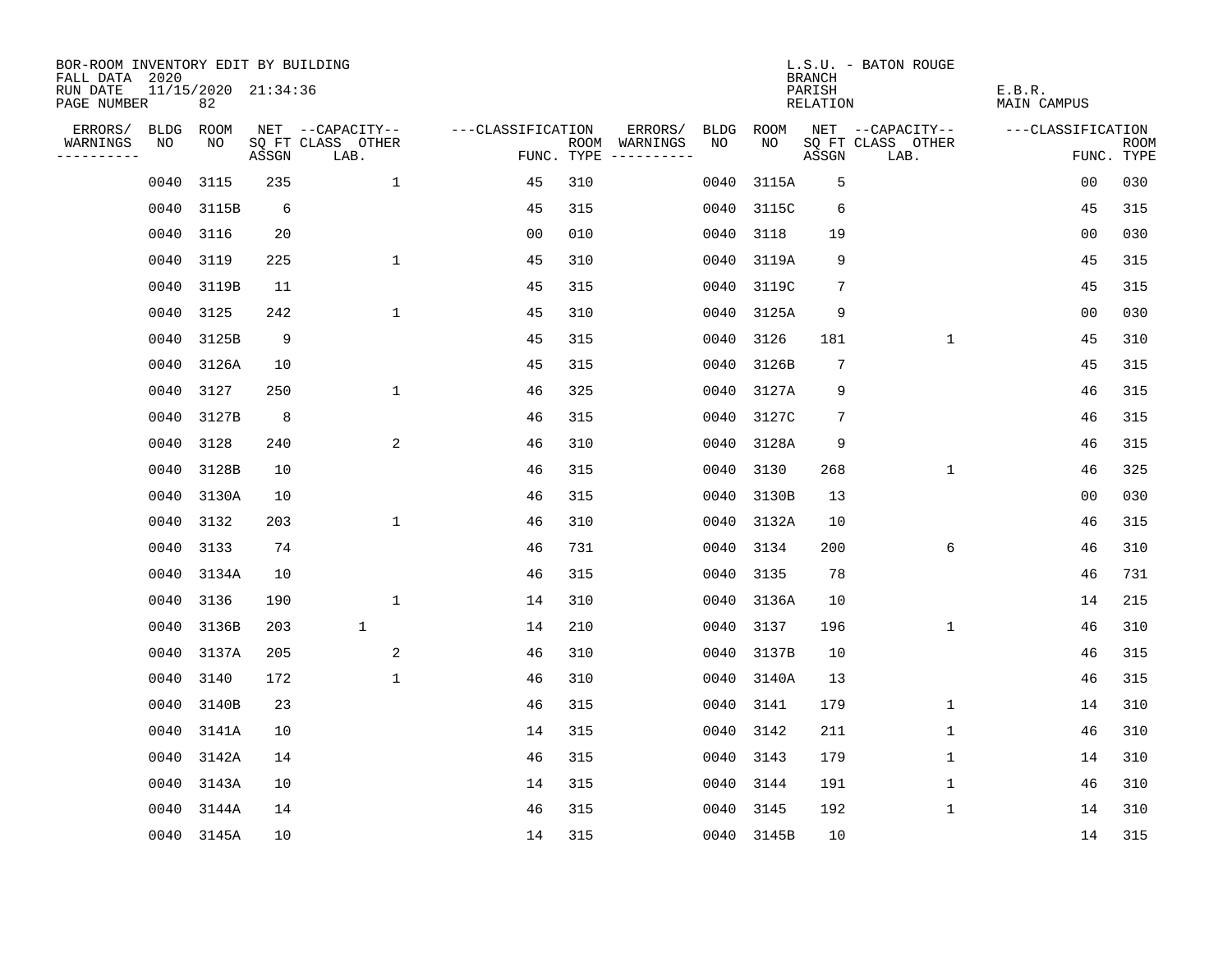| BOR-ROOM INVENTORY EDIT BY BUILDING<br>FALL DATA 2020 |                           |       |                           |                   |     |                                      |      |            | <b>BRANCH</b>      | L.S.U. - BATON ROUGE      |                       |                           |
|-------------------------------------------------------|---------------------------|-------|---------------------------|-------------------|-----|--------------------------------------|------|------------|--------------------|---------------------------|-----------------------|---------------------------|
| RUN DATE<br>PAGE NUMBER                               | 11/15/2020 21:34:36<br>83 |       |                           |                   |     |                                      |      |            | PARISH<br>RELATION |                           | E.B.R.<br>MAIN CAMPUS |                           |
| ERRORS/                                               | BLDG ROOM                 |       | NET --CAPACITY--          | ---CLASSIFICATION |     | ERRORS/                              | BLDG | ROOM       |                    | NET --CAPACITY--          | ---CLASSIFICATION     |                           |
| WARNINGS<br>NO<br>----------                          | NO                        | ASSGN | SQ FT CLASS OTHER<br>LAB. |                   |     | ROOM WARNINGS<br>FUNC. TYPE $------$ | NO.  | NO.        | ASSGN              | SQ FT CLASS OTHER<br>LAB. |                       | <b>ROOM</b><br>FUNC. TYPE |
| 0040                                                  | 3146                      | 239   | $\mathbf{1}$              | 14                | 310 |                                      | 0040 | 3146A      | 16                 |                           | 00                    | 030                       |
| 0040                                                  | 3146B                     | 9     |                           | 14                | 315 |                                      | 0040 | 3147       | 202                | $\mathbf{1}$              | 14                    | 310                       |
| 0040                                                  | 3147A                     | 8     |                           | 14                | 315 |                                      | 0040 | 3147B      | 10                 |                           | 14                    | 315                       |
| 0040                                                  | 3147C                     | 8     |                           | 14                | 315 |                                      | 0040 | 3148       | 238                | $\mathbf 1$               | 14                    | 310                       |
| 0040                                                  | 3148A                     | 9     |                           | 14                | 315 |                                      | 0040 | 3148B      | 17                 |                           | 0 <sub>0</sub>        | 030                       |
|                                                       | 0040 3149                 | 192   | $\mathbf{1}$              | 14                | 310 |                                      | 0040 | 3149A      | 37                 | $\mathbf 1$               | 14                    | 315                       |
| 0040                                                  | 3149B                     | 11    |                           | 14                | 315 |                                      | 0040 | 3149C      | 11                 |                           | 14                    | 315                       |
| 0040                                                  | 3150                      | 260   | $\mathbf{1}$              | 14                | 310 |                                      | 0040 | 3150A      | 34                 | 1                         | 14                    | 315                       |
| 0040                                                  | 3152                      | 84    |                           | 46                | 315 |                                      | 0040 | 3153       | 183                | 4                         | 0 <sub>0</sub>        | 010                       |
| 0040                                                  | 3154                      | 96    |                           | 46                | 731 |                                      | 0040 | 3155       | 216                | 2                         | 14                    | 310                       |
|                                                       | 0040 3155A                | 20    |                           | 14                | 315 |                                      | 0040 | 3155B      | 20                 |                           | 14                    | 315                       |
| 0040                                                  | 3155C                     | 53    | $\mathbf 1$               | 14                | 315 |                                      | 0040 | 3156       | 203                | $\mathbf 1$               | 14                    | 310                       |
| 0040                                                  | 3156A                     | 48    | $\mathbf{1}$              | 14                | 315 |                                      | 0040 | 3156B      | 15                 |                           | 14                    | 315                       |
| 0040                                                  | 3156C                     | 14    |                           | 14                | 315 |                                      | 0040 | 3157       | 193                | $\mathbf 1$               | 14                    | 310                       |
| 0040                                                  | 3157A                     | 11    |                           | 14                | 315 |                                      | 0040 | 3157B      | 11                 |                           | 14                    | 315                       |
| 0040                                                  | 3157C                     | 37    | $\mathbf{1}$              | 14                | 315 |                                      | 0040 | 3158       | 235                | $\mathbf{1}$              | 46                    | 310                       |
| 0040                                                  | 3158A                     | 17    |                           | 46                | 315 |                                      | 0040 | 3158B      | 9                  |                           | 46                    | 315                       |
| 0040                                                  | 3159                      | 206   | $\mathbf 1$               | 14                | 310 |                                      | 0040 | 3159A      | 8                  |                           | 14                    | 315                       |
| 0040                                                  | 3159B                     | 10    |                           | 14                | 315 |                                      | 0040 | 3159C      | 8                  |                           | 14                    | 315                       |
| 0040                                                  | 3160                      | 241   | $\mathbf{1}$              | 46                | 310 |                                      | 0040 | 3160A      | 9                  |                           | 46                    | 315                       |
| 0040                                                  | 3160B                     | 19    |                           | 46                | 315 |                                      | 0040 | 3161       | 187                | $\mathbf{1}$              | 14                    | 310                       |
| 0040                                                  | 3161A                     | 10    |                           | 14                | 315 |                                      | 0040 | 3161B      | 10                 |                           | 14                    | 315                       |
| 0040                                                  | 3162                      | 171   | $\mathbf 1$               | 14                | 310 |                                      | 0040 | 3162A      | $7\phantom{.0}$    |                           | 14                    | 315                       |
| 0040                                                  | 3162B                     | 10    |                           | 14                | 315 |                                      | 0040 | 3165       | 168                | $\mathbf 1$               | 14                    | 310                       |
|                                                       | 0040 3165A                | 9     |                           | 14                | 315 |                                      | 0040 | 3165B      | 10                 |                           | 14                    | 315                       |
|                                                       | 0040 3166                 | 203   | $\mathbf{1}$              | 14                | 310 |                                      |      | 0040 3166A | $7\phantom{.0}$    |                           | 14                    | 315                       |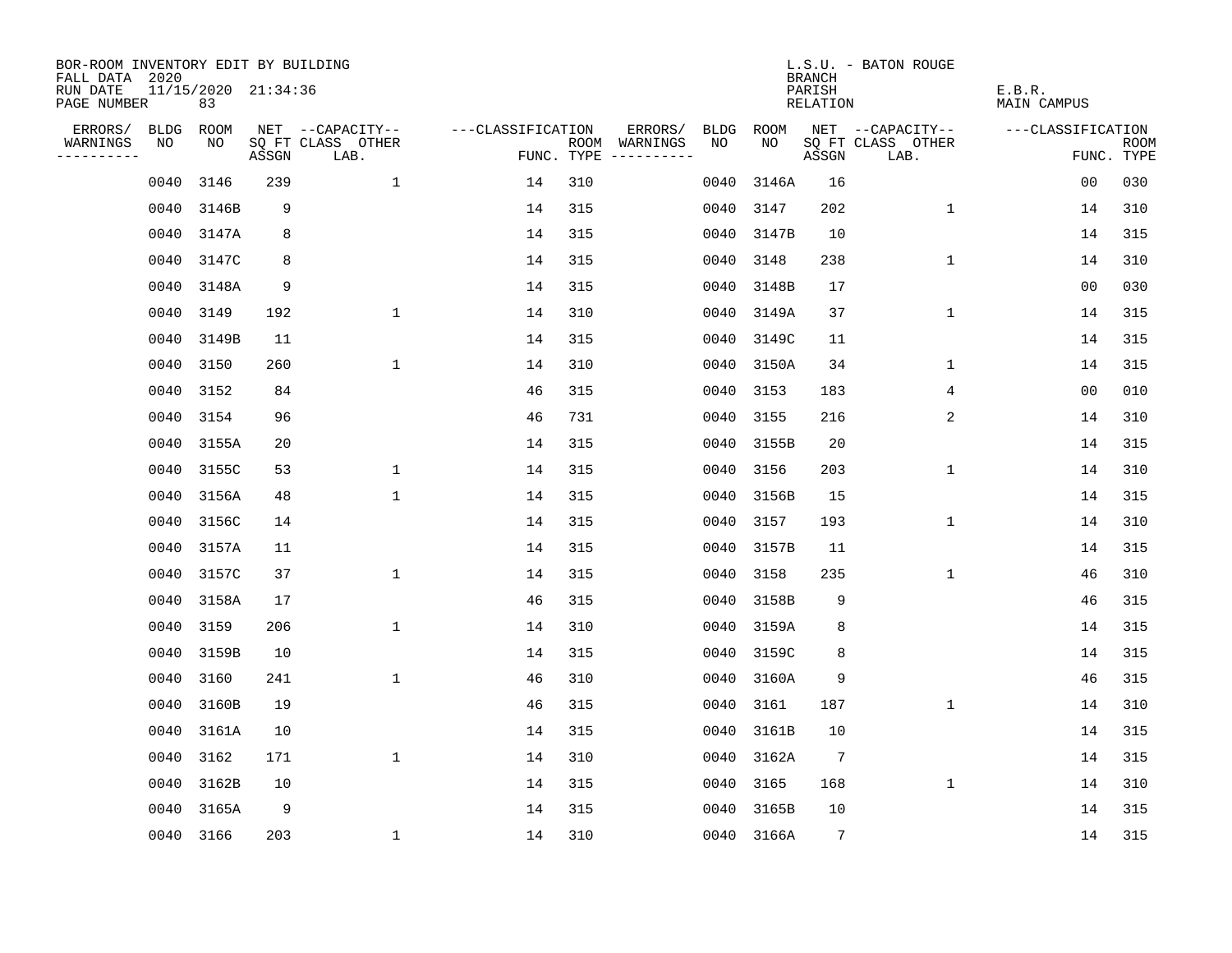| BOR-ROOM INVENTORY EDIT BY BUILDING<br>FALL DATA 2020 |                           |                 |                           |                   |     |                                      |             |            | <b>BRANCH</b>      | L.S.U. - BATON ROUGE      |                       |                           |
|-------------------------------------------------------|---------------------------|-----------------|---------------------------|-------------------|-----|--------------------------------------|-------------|------------|--------------------|---------------------------|-----------------------|---------------------------|
| RUN DATE<br>PAGE NUMBER                               | 11/15/2020 21:34:36<br>84 |                 |                           |                   |     |                                      |             |            | PARISH<br>RELATION |                           | E.B.R.<br>MAIN CAMPUS |                           |
| ERRORS/                                               | BLDG ROOM                 |                 | NET --CAPACITY--          | ---CLASSIFICATION |     | ERRORS/                              | <b>BLDG</b> | ROOM       |                    | NET --CAPACITY--          | ---CLASSIFICATION     |                           |
| WARNINGS<br>NO<br>----------                          | NO                        | ASSGN           | SQ FT CLASS OTHER<br>LAB. |                   |     | ROOM WARNINGS<br>FUNC. TYPE $------$ | NO.         | NO.        | ASSGN              | SQ FT CLASS OTHER<br>LAB. |                       | <b>ROOM</b><br>FUNC. TYPE |
| 0040                                                  | 3166B                     | 10              |                           | 14                | 315 |                                      | 0040        | 3167       | 190                | $\mathbf{1}$              | 46                    | 315                       |
| 0040                                                  | 3167A                     | 8               |                           | 46                | 315 |                                      | 0040        | 3167B      | 10                 |                           | 46                    | 315                       |
| 0040                                                  | 3168                      | 190             | $\mathbf 1$               | 14                | 310 |                                      | 0040        | 3168A      | 11                 |                           | 14                    | 315                       |
| 0040                                                  | 3168B                     | $7\phantom{.0}$ |                           | 14                | 315 |                                      | 0040        | 3170       | 231                | $\mathbf 1$               | 46                    | 310                       |
| 0040                                                  | 3170A                     | 10              | $\mathbf{1}$              | 46                | 315 |                                      | 0040        | 3170B      | $\overline{7}$     |                           | 00                    | 030                       |
| 0040                                                  | 3175                      | 448             | 6                         | 46                | 350 |                                      | 0040        | 3175A      | 9                  |                           | 46                    | 355                       |
| 0040                                                  | 3175B                     | $\overline{3}$  |                           | 46                | 355 |                                      | 0040        | 3175C      | 14                 |                           | 46                    | 355                       |
| 0040                                                  | 3176                      | 246             | $\mathbf{1}$              | 46                | 310 |                                      | 0040        | 3176A      | 10                 | $\mathbf 1$               | 46                    | 315                       |
| 0040                                                  | 3179                      | 188             | $\mathbf{1}$              | 46                | 310 |                                      | 0040        | 3179A      | 219                | $\mathbf{1}$              | 46                    | 315                       |
| 0040                                                  | 3179B                     | 10              | $\mathbf{1}$              | 46                | 315 |                                      | 0040        | 3181       | 196                | $\mathbf{1}$              | 46                    | 310                       |
| 0040                                                  | 3181A                     | 10              | $\mathbf 1$               | 46                | 315 |                                      | 0040        | 3182       | 125                |                           | 46                    | 315                       |
| 0040                                                  | 3182A                     | 28              |                           | 46                | 315 |                                      | 0040        | 3185       | 180                | $\mathbf 1$               | 46                    | 310                       |
| 0040                                                  | 3185A                     | 10              | $\mathbf 1$               | 46                | 315 |                                      | 0040        | 3186       | 212                | $\mathbf 1$               | 46                    | 310                       |
| 0040                                                  | 3188                      | 227             | $\mathbf{1}$              | 46                | 310 |                                      | 0040        | 3189       | 189                | 2                         | 46                    | 310                       |
| 0040                                                  | 3189A                     | 10              | $\mathbf 1$               | 46                | 315 |                                      | 0040        | 3190       | 219                | 1                         | 45                    | 310                       |
| 0040                                                  | 3190A                     | $7\phantom{.0}$ |                           | 45                | 315 |                                      | 0040        | 3190B      | 10                 | 1                         | 45                    | 315                       |
| 0040                                                  | 3191                      | 13              |                           | 0 <sub>0</sub>    | 030 |                                      | 0040        | 3193       | 18                 |                           | 0 <sub>0</sub>        | 030                       |
| 0040                                                  | 3194                      | 249             | $\mathbf{1}$              | 45                | 310 |                                      | 0040        | 3194A      | 10                 | 1                         | 45                    | 315                       |
| 0040                                                  | 3194B                     | 10              |                           | 0 <sub>0</sub>    | 030 |                                      | 0040        | 3195       | 130                | 2                         | 0 <sub>0</sub>        | 010                       |
| 0040                                                  | 3196                      | 216             | $\mathbf 1$               | 46                | 310 |                                      | 0040        | 3196A      | 7                  |                           | 46                    | 315                       |
| 0040                                                  | 3196B                     | 10              | $\mathbf{1}$              | 46                | 315 |                                      | 0040        | 3197       | 229                | 1                         | 46                    | 310                       |
| 0040                                                  | 3197A                     | 41              | $\mathbf{1}$              | 46                | 315 |                                      | 0040        | 3197B      | 38                 |                           | 46                    | 315                       |
| 0040                                                  | 3198                      | 204             | 2                         | 46                | 310 |                                      | 0040        | 3198A      | 15                 |                           | 46                    | 315                       |
| 0040                                                  | 3199                      | 213             | 2                         | 14                | 310 |                                      | 0040        | 3199A      | 29                 | $\mathbf{1}$              | 14                    | 315                       |
| 0040                                                  | 3199B                     | 31              |                           | 14                | 315 |                                      | 0040        | 3199C      | 29                 |                           | 0 <sub>0</sub>        | 030                       |
|                                                       | 0040 3200                 | 173             | 6                         | 46                | 350 |                                      |             | 0040 3200A | 31                 |                           | 46                    | 355                       |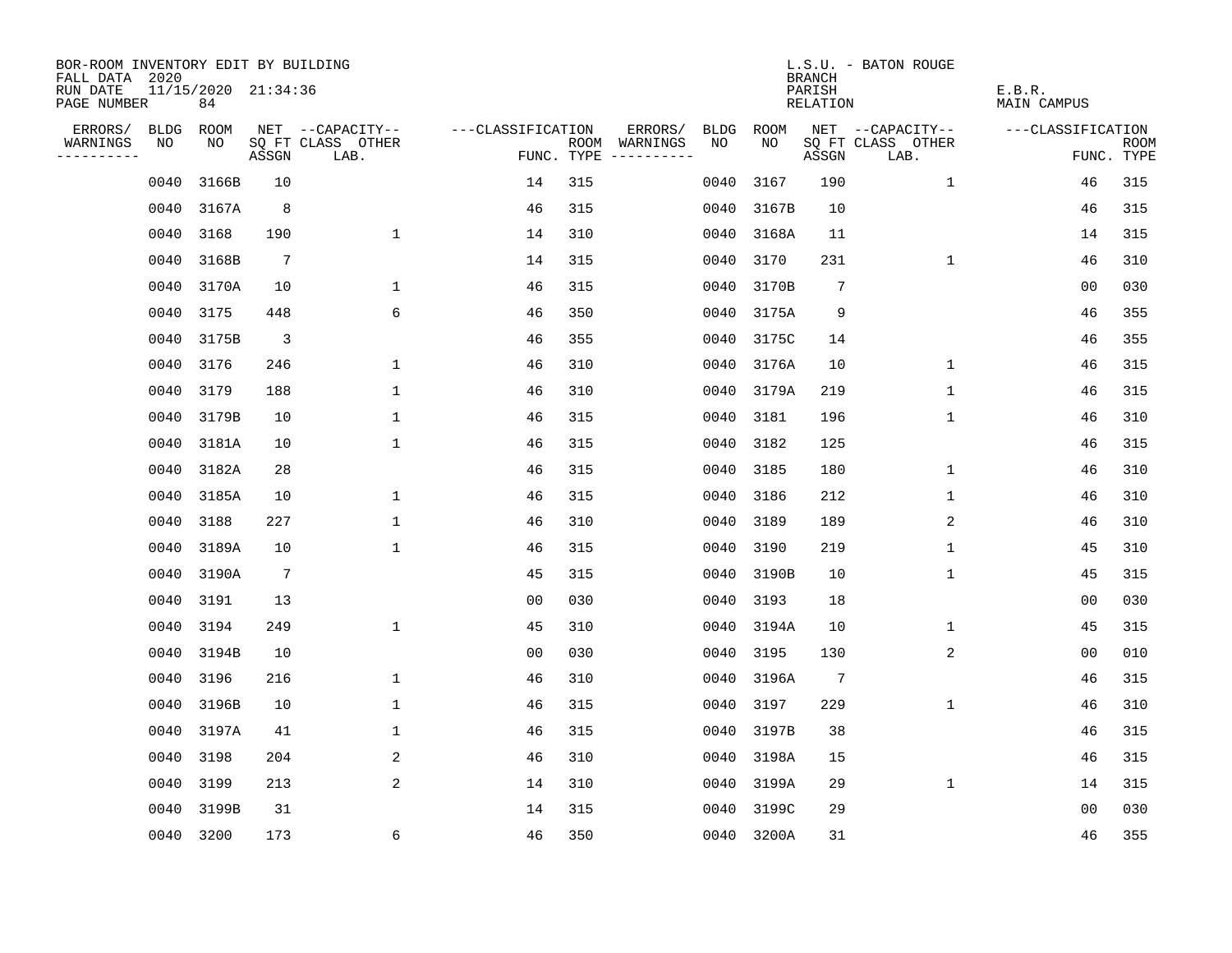| BOR-ROOM INVENTORY EDIT BY BUILDING       |    |                           |       |                           |                   |     |                                      |      |             | <b>BRANCH</b>      | L.S.U. - BATON ROUGE      |                              |                    |
|-------------------------------------------|----|---------------------------|-------|---------------------------|-------------------|-----|--------------------------------------|------|-------------|--------------------|---------------------------|------------------------------|--------------------|
| FALL DATA 2020<br>RUN DATE<br>PAGE NUMBER |    | 11/15/2020 21:34:36<br>85 |       |                           |                   |     |                                      |      |             | PARISH<br>RELATION |                           | E.B.R.<br><b>MAIN CAMPUS</b> |                    |
| ERRORS/                                   |    | BLDG ROOM                 |       | NET --CAPACITY--          | ---CLASSIFICATION |     | ERRORS/                              | BLDG | ROOM        |                    | NET --CAPACITY--          | ---CLASSIFICATION            |                    |
| WARNINGS<br>----------                    | NO | NO                        | ASSGN | SQ FT CLASS OTHER<br>LAB. |                   |     | ROOM WARNINGS<br>FUNC. TYPE $------$ | NO   | NO.         | ASSGN              | SQ FT CLASS OTHER<br>LAB. |                              | ROOM<br>FUNC. TYPE |
|                                           |    | 0040 B0127                | 1041  |                           | 55                | 731 |                                      |      | 0040 B0127A | 177                |                           | 00                           | 030                |
|                                           |    | 0040 B0127B               | 508   |                           | 00                | 030 |                                      |      | 0040 B0127C | 105                |                           | 00                           | 030                |
|                                           |    | 0040 B0140                | 209   |                           | 0 <sub>0</sub>    | 030 |                                      |      | 0040 B0140A | 130                |                           | 0 <sub>0</sub>               | 030                |
|                                           |    | 0040 B0141                | 183   |                           | 51                | 731 |                                      |      | 0040 B0142  | 188                | 4                         | 0 <sub>0</sub>               | 010                |
|                                           |    | 0040 B0143                | 275   |                           | 72                | 731 |                                      |      | 0040 B0144  | 245                | 4                         | 00                           | 010                |
|                                           |    | 0040 B0145                | 65    |                           | 0 <sub>0</sub>    | 030 |                                      |      | 0040 B0148  | 546                |                           | 73                           | 730                |
|                                           |    | 0040 B0149                | 499   | 12                        | 51                | 210 |                                      |      | 0040 B0155  | 3384               | 226                       | 51                           | 210                |
|                                           |    | 0040 B0156                | 532   |                           | 0 <sub>0</sub>    | 030 |                                      |      | 0040 B0156A | 27                 |                           | 72                           | 731                |
|                                           |    | 0040 B0159                | 20    |                           | 00                | 030 |                                      |      | 0040 B0160  | 544                |                           | 0 <sub>0</sub>               | 030                |
|                                           |    | 0040 B0161                | 741   |                           | 72                | 731 |                                      |      | 0040 B0162  | 46                 | $\mathbf{1}$              | 0 <sub>0</sub>               | 010                |
|                                           |    | 0040 B0164                | 213   | 4                         | 00                | 030 |                                      |      | 0040 B0165  | 63                 |                           | 0 <sub>0</sub>               | 030                |
|                                           |    | 0040 B0165A               | 125   |                           | 0 <sub>0</sub>    | 020 |                                      |      | 0040 B0166  | 180                | $\mathbf 1$               | 72                           | 731                |
|                                           |    | 0040 B0167                | 400   |                           | 11                | 731 |                                      |      | 0040 B0168  | 260                | $\mathbf 1$               | 46                           | 731                |
|                                           |    | 0040 B0168A               | 56    |                           | 46                | 731 |                                      |      | 0040 B0179  | 186                |                           | 46                           | 731                |
|                                           |    | 0040 B0179A               | 21    |                           | 46                | 731 |                                      |      | 0040 B0179B | 28                 |                           | 46                           | 731                |
|                                           |    | 0040 B0179C               | 508   |                           | 46                | 731 |                                      |      | 0040 B0179D | 249                |                           | 46                           | 731                |
|                                           |    | 0040 B0179E               | 499   |                           | 46                | 731 |                                      |      | 0040 B0179F | 63                 | 2                         | 0 <sub>0</sub>               | 030                |
|                                           |    | 0040 B0179G               | 211   |                           | 0 <sub>0</sub>    | 030 |                                      |      | 0040 C0101  | 1172               |                           | 0 <sub>0</sub>               | 020                |
|                                           |    | 0040 C0102                | 874   |                           | 00                | 020 |                                      |      | 0040 C0103  | 299                |                           | 00                           | 020                |
|                                           |    | 0040 C1101                | 215   |                           | 0 <sub>0</sub>    | 020 |                                      |      | 0040 C1102  | 489                |                           | 0 <sub>0</sub>               | 020                |
|                                           |    | 0040 C1103                | 37    |                           | 0 <sub>0</sub>    | 020 |                                      |      | 0040 C1104  | 386                |                           | 0 <sub>0</sub>               | 020                |
|                                           |    | 0040 C1105                | 386   |                           | 0 <sub>0</sub>    | 020 |                                      |      | 0040 C1106  | 109                |                           | 00                           | 020                |
|                                           |    | 0040 C1107                | 251   |                           | 00                | 020 |                                      |      | 0040 C1108  | 1142               |                           | 0 <sub>0</sub>               | 020                |
|                                           |    | 0040 C1108A               | 260   |                           | 0 <sub>0</sub>    | 020 |                                      |      | 0040 C1108B | 83                 |                           | 51                           | 355                |
|                                           |    | 0040 C1108C               | 104   |                           | 0 <sub>0</sub>    | 020 |                                      |      | 0040 C1108D | 83                 |                           | 51                           | 315                |
|                                           |    | 0040 C1108E               | 290   |                           | 51                | 650 |                                      |      | 0040 C1108F | 280                |                           | 51                           | 650                |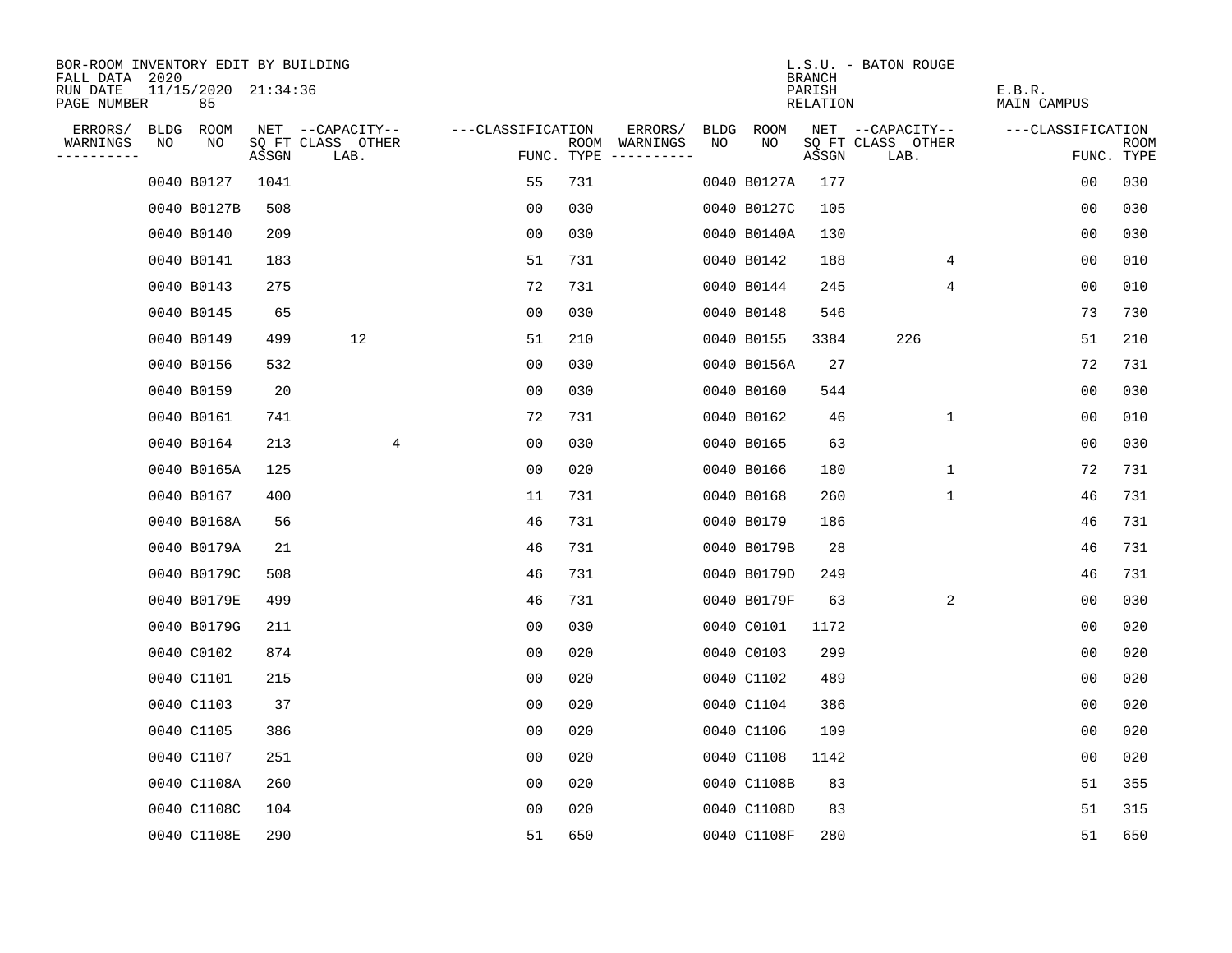| BOR-ROOM INVENTORY EDIT BY BUILDING       |    |                           |       |                           |                   |     |                                      |    |             | <b>BRANCH</b>      | L.S.U. - BATON ROUGE      |                       |                           |
|-------------------------------------------|----|---------------------------|-------|---------------------------|-------------------|-----|--------------------------------------|----|-------------|--------------------|---------------------------|-----------------------|---------------------------|
| FALL DATA 2020<br>RUN DATE<br>PAGE NUMBER |    | 11/15/2020 21:34:36<br>86 |       |                           |                   |     |                                      |    |             | PARISH<br>RELATION |                           | E.B.R.<br>MAIN CAMPUS |                           |
| ERRORS/                                   |    | BLDG ROOM                 |       | NET --CAPACITY--          | ---CLASSIFICATION |     | ERRORS/                              |    | BLDG ROOM   |                    | NET --CAPACITY--          | ---CLASSIFICATION     |                           |
| WARNINGS<br>----------                    | NO | NO                        | ASSGN | SQ FT CLASS OTHER<br>LAB. |                   |     | ROOM WARNINGS<br>FUNC. TYPE $------$ | NO | NO.         | ASSGN              | SQ FT CLASS OTHER<br>LAB. |                       | <b>ROOM</b><br>FUNC. TYPE |
|                                           |    | 0040 C1108G               | 269   |                           | 0 <sub>0</sub>    | 020 |                                      |    | 0040 C1108H | 230                |                           | 0 <sub>0</sub>        | 020                       |
|                                           |    | 0040 C1110                | 82    |                           | 0 <sub>0</sub>    | 020 |                                      |    | 0040 C1111  | 254                |                           | 0 <sub>0</sub>        | 020                       |
|                                           |    | 0040 C1112                | 142   |                           | 0 <sub>0</sub>    | 020 |                                      |    | 0040 C1113  | 190                |                           | 0 <sub>0</sub>        | 020                       |
|                                           |    | 0040 C1114                | 582   |                           | 00                | 020 |                                      |    | 0040 C1115  | 275                |                           | 0 <sub>0</sub>        | 020                       |
|                                           |    | 0040 C1116                | 686   |                           | 00                | 020 |                                      |    | 0040 C1117  | 69                 |                           | 0 <sub>0</sub>        | 020                       |
|                                           |    | 0040 C1118                | 140   |                           | 0 <sub>0</sub>    | 020 |                                      |    | 0040 C1119  | 155                |                           | 0 <sub>0</sub>        | 020                       |
|                                           |    | 0040 C1120                | 379   |                           | 0 <sub>0</sub>    | 020 |                                      |    | 0040 C2101  | 214                |                           | 00                    | 020                       |
|                                           |    | 0040 C2102                | 471   |                           | 0 <sub>0</sub>    | 020 |                                      |    | 0040 C2103  | 36                 |                           | 0 <sub>0</sub>        | 020                       |
|                                           |    | 0040 C2104                | 427   |                           | 0 <sub>0</sub>    | 020 |                                      |    | 0040 C2105  | 170                |                           | 0 <sub>0</sub>        | 020                       |
|                                           |    | 0040 C2106                | 106   |                           | 0 <sub>0</sub>    | 020 |                                      |    | 0040 C2107  | 4                  |                           | 0 <sub>0</sub>        | 020                       |
|                                           |    | 0040 C2108                | 211   |                           | 00                | 020 |                                      |    | 0040 C2109  | 450                |                           | 0 <sub>0</sub>        | 020                       |
|                                           |    | 0040 C2110                | 457   |                           | 0 <sub>0</sub>    | 020 |                                      |    | 0040 C2111  | 45                 |                           | 0 <sub>0</sub>        | 020                       |
|                                           |    | 0040 C2112                | 108   |                           | 0 <sub>0</sub>    | 020 |                                      |    | 0040 C2113  | 623                |                           | 0 <sub>0</sub>        | 020                       |
|                                           |    | 0040 C2114                | 570   |                           | 0 <sub>0</sub>    | 020 |                                      |    | 0040 C2115  | 275                |                           | 0 <sub>0</sub>        | 020                       |
|                                           |    | 0040 C2116                | 139   |                           | 00                | 020 |                                      |    | 0040 C2117  | 46                 |                           | 00                    | 020                       |
|                                           |    | 0040 C2118                | 197   |                           | 0 <sub>0</sub>    | 020 |                                      |    | 0040 C2119  | 315                |                           | 0 <sub>0</sub>        | 020                       |
|                                           |    | 0040 C2120                | 333   |                           | 0 <sub>0</sub>    | 020 |                                      |    | 0040 C3102  | 318                |                           | 0 <sub>0</sub>        | 020                       |
|                                           |    | 0040 C3104                | 427   |                           | 0 <sub>0</sub>    | 020 |                                      |    | 0040 C3105  | 170                |                           | 0 <sub>0</sub>        | 020                       |
|                                           |    | 0040 C3106                | 83    |                           | 0 <sub>0</sub>    | 020 |                                      |    | 0040 C3108  | 256                |                           | 0 <sub>0</sub>        | 020                       |
|                                           |    | 0040 C3109                | 182   |                           | 0 <sub>0</sub>    | 020 |                                      |    | 0040 C3110  | 258                |                           | 0 <sub>0</sub>        | 020                       |
|                                           |    | 0040 C3111                | 223   |                           | 0 <sub>0</sub>    | 020 |                                      |    | 0040 C3112  | 353                |                           | 0 <sub>0</sub>        | 020                       |
|                                           |    | 0040 C3113                | 621   |                           | 0 <sub>0</sub>    | 020 |                                      |    | 0040 C3114  | 399                |                           | 0 <sub>0</sub>        | 020                       |
|                                           |    | 0040 C3115                | 37    |                           | 0 <sub>0</sub>    | 020 |                                      |    | 0040 E0101  | 50                 |                           | 0 <sub>0</sub>        | 020                       |
|                                           |    | 0040 E0102                | 24    |                           | 0 <sub>0</sub>    | 020 |                                      |    | 0040 E1101  | 57                 |                           | 0 <sub>0</sub>        | 020                       |
|                                           |    | 0040 E1102                | 30    |                           | 0 <sub>0</sub>    | 020 |                                      |    | 0040 E2101  | 52                 |                           | 0 <sub>0</sub>        | 020                       |
|                                           |    | 0040 E2102                | 30    |                           | 0 <sub>0</sub>    | 020 |                                      |    | 0040 E3101  | 52                 |                           | 0 <sub>0</sub>        | 020                       |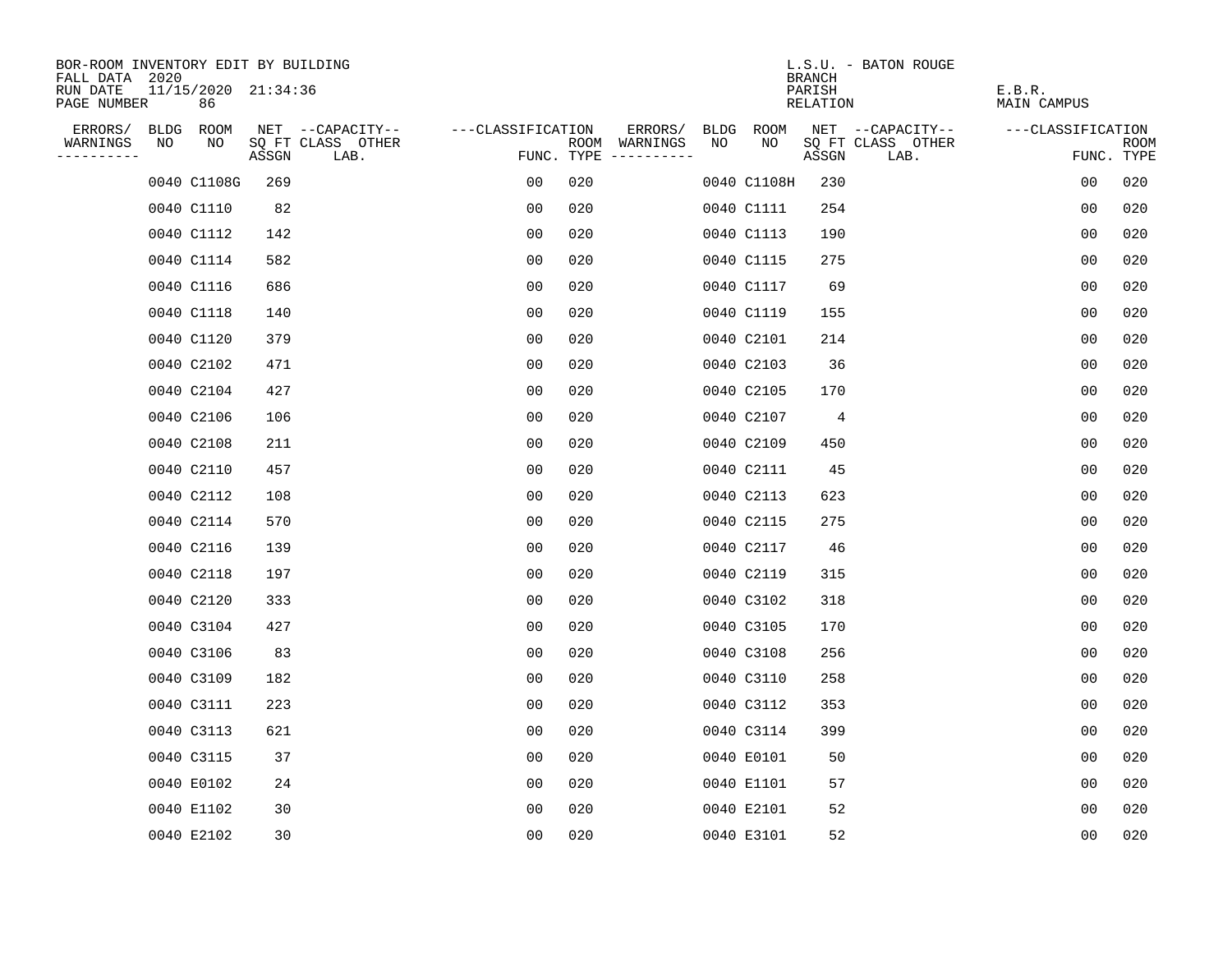| BOR-ROOM INVENTORY EDIT BY BUILDING<br>FALL DATA 2020 |    |                               |       |                           |                   |                                        |         |    |                                                                 | <b>BRANCH</b>      | L.S.U. - BATON ROUGE             |                                                                                |                       |                                       |             |
|-------------------------------------------------------|----|-------------------------------|-------|---------------------------|-------------------|----------------------------------------|---------|----|-----------------------------------------------------------------|--------------------|----------------------------------|--------------------------------------------------------------------------------|-----------------------|---------------------------------------|-------------|
| RUN DATE<br>PAGE NUMBER                               |    | $11/15/2020$ $21:34:36$<br>87 |       |                           |                   |                                        |         |    |                                                                 | PARISH<br>RELATION |                                  |                                                                                | E.B.R.<br>MAIN CAMPUS |                                       |             |
| ERRORS/                                               |    | BLDG ROOM                     |       | NET --CAPACITY--          | ---CLASSIFICATION |                                        | ERRORS/ |    | BLDG ROOM                                                       |                    | NET --CAPACITY--                 |                                                                                | ---CLASSIFICATION     |                                       |             |
| WARNINGS<br>----------                                | NO | NO                            | ASSGN | SO FT CLASS OTHER<br>LAB. |                   | ROOM WARNINGS<br>FUNC. TYPE ---------- |         | NO | NO                                                              | ASSGN              | SQ FT CLASS OTHER<br>LAB.        |                                                                                |                       | FUNC. TYPE                            | <b>ROOM</b> |
|                                                       |    | 0040 E3102                    | 30    |                           | 00                | 020                                    |         |    | 0040 S0103                                                      | 119                |                                  |                                                                                |                       | 0 <sub>0</sub>                        | 020         |
|                                                       |    | 0040 S0104                    | 118   |                           | 00                | 020                                    |         |    | 0040 S1101                                                      | 102                |                                  |                                                                                |                       | 00                                    | 020         |
|                                                       |    | 0040 S1102                    | 93    |                           | 00                | 020                                    |         |    | 0040 S1103                                                      | 165                |                                  |                                                                                |                       | 00                                    | 020         |
|                                                       |    | 0040 S1104                    | 161   |                           | 00                | 020                                    |         |    | 0040 S1105                                                      | 99                 |                                  |                                                                                |                       | 0 <sub>0</sub>                        | 020         |
|                                                       |    | 0040 S1106                    | 160   |                           | 0 <sub>0</sub>    | 020                                    |         |    | 0040 S2101                                                      | 104                |                                  |                                                                                |                       | 0 <sub>0</sub>                        | 020         |
|                                                       |    | 0040 S2102                    | 109   |                           | 00                | 020                                    |         |    | 0040 S2103                                                      | 163                |                                  |                                                                                |                       | 00                                    | 020         |
|                                                       |    | 0040 S2104                    | 162   |                           | 0 <sub>0</sub>    | 020                                    |         |    | 0040 S2105                                                      | 111                |                                  |                                                                                |                       | 0 <sub>0</sub>                        | 020         |
|                                                       |    | 0040 S2106                    | 167   |                           | 00                | 020                                    |         |    | 0040 S3102                                                      | 109                |                                  |                                                                                |                       | 0 <sub>0</sub>                        | 020         |
|                                                       |    | 0040 S3103                    | 184   |                           | 0 <sub>0</sub>    | 020                                    |         |    | 0040 S3104                                                      | 177                |                                  |                                                                                |                       | 0 <sub>0</sub>                        | 020         |
|                                                       |    | 0040 S3107                    | 51    |                           | 00                | 020                                    |         |    | 0040 S3108                                                      | 52                 |                                  |                                                                                |                       | 0 <sub>0</sub>                        | 020         |
|                                                       |    | 0040 1101A1                   | 38    |                           | 55                | 315                                    |         |    | 0040 1104B1                                                     | 12                 |                                  |                                                                                |                       | 51                                    | 315         |
|                                                       |    | 0040 1155A1                   | 100   |                           | 00                | 030                                    |         |    | 0040 1177E1                                                     | 128                |                                  | $\mathbf{1}$                                                                   |                       | 12                                    | 310         |
|                                                       |    | 0040 1177E2                   | 92    | $\mathbf{1}$              | 12                | 731                                    |         |    | 0040 1177E3                                                     | 17                 |                                  |                                                                                |                       | 12                                    | 315         |
|                                                       |    | 0040 1177E4                   | 8     |                           | 12                | 315                                    |         |    | 0040 1177E5                                                     | 27                 |                                  |                                                                                |                       | 12                                    | 315         |
|                                                       |    | 0040 1177E6                   | 45    |                           | 12                | 731                                    |         |    | 0040 1177E7                                                     | 7                  |                                  |                                                                                |                       | 12                                    | 731         |
|                                                       |    | 0040 1207A1                   | 36    | $\mathbf 1$               | 12                | 315                                    |         |    | 0040 1207A2                                                     | 14                 |                                  |                                                                                |                       | 12                                    | 315         |
|                                                       |    | 0040 2106B1                   | 12    |                           | 51                | 315                                    |         |    | 0040 2106B2                                                     | 36                 |                                  |                                                                                |                       | 51                                    | 315         |
|                                                       |    | 0040 2148A1                   | 48    |                           | 46                | 315                                    |         |    | 0040 2207A1                                                     | 36                 |                                  | 1                                                                              |                       | 14                                    | 315         |
|                                                       |    | 0040 2207A2                   | 12    |                           | 14                | 315                                    |         |    | 0040 3109A1                                                     | 5                  |                                  |                                                                                |                       | 45                                    | 315         |
|                                                       |    | 0040 3109A2                   | 6     |                           | 45                | 315                                    |         |    | 0040 3136B1                                                     | 10                 |                                  |                                                                                |                       | 14                                    | 215         |
|                                                       |    | 0040 3137A1                   | 10    |                           | 46                | 315                                    |         |    | 0040 3179A1                                                     | 10                 |                                  |                                                                                |                       | 46                                    | 315         |
|                                                       |    | 0040 3179A2                   | 11    |                           | 46                | 315                                    |         |    | 0040 3179A3                                                     | 29                 |                                  |                                                                                |                       | 46                                    | 315         |
|                                                       |    | 0040 3200A1                   | 5     |                           | 46                | 355                                    |         |    | 0040 3200A2<br>TOTAL NUMBER CLASSROOMS<br>TOTAL NUMBER LABS 210 | 5                  | TOTAL NUMBER COMPUTER CLASSROOMS | TOTAL ASSIGNABLE & UNASSIGNABLE SQFT:<br>TOTAL NET ASSIGN SQ. FT. IN ROOM FILE |                       | 46<br>98,702<br>71,550<br>3<br>3<br>5 | 355         |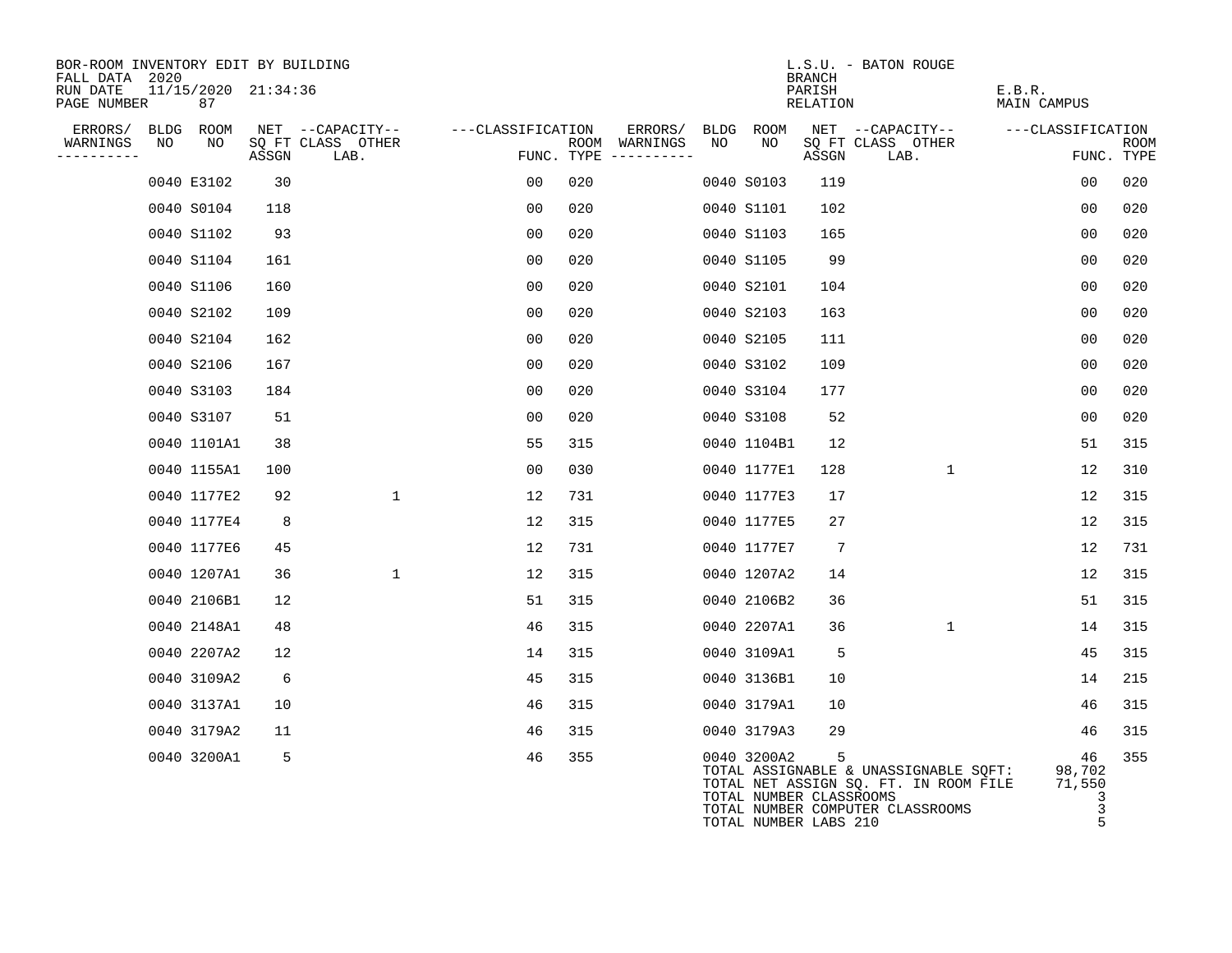| BOR-ROOM INVENTORY EDIT BY BUILDING<br>FALL DATA 2020<br>RUN DATE |           | 11/15/2020 21:34:36 |       |                                               |                   |     |                                                 |            |                 | <b>BRANCH</b><br>PARISH | L.S.U. - BATON ROUGE                          | E.B.R.             |                           |
|-------------------------------------------------------------------|-----------|---------------------|-------|-----------------------------------------------|-------------------|-----|-------------------------------------------------|------------|-----------------|-------------------------|-----------------------------------------------|--------------------|---------------------------|
| PAGE NUMBER                                                       |           | 88                  |       |                                               |                   |     |                                                 |            |                 | RELATION                |                                               | <b>MAIN CAMPUS</b> |                           |
| ERRORS/ BLDG ROOM<br>WARNINGS<br>----------                       | NO        | NO                  | ASSGN | NET --CAPACITY--<br>SQ FT CLASS OTHER<br>LAB. | ---CLASSIFICATION |     | ERRORS/<br>ROOM WARNINGS<br>FUNC. TYPE $------$ | BLDG<br>NO | ROOM<br>NO      | ASSGN                   | NET --CAPACITY--<br>SQ FT CLASS OTHER<br>LAB. | ---CLASSIFICATION  | <b>ROOM</b><br>FUNC. TYPE |
|                                                                   |           |                     |       |                                               |                   |     |                                                 |            |                 |                         | TOTAL NUMBER SPECIAL LABS 220                 |                    |                           |
|                                                                   | 0041 0001 |                     | 3000  |                                               | 81                | 081 |                                                 |            | 0041 0100A 2064 |                         |                                               | 81                 | 081                       |
|                                                                   |           | 0041 0100B          | 2064  |                                               | 93                | 730 |                                                 |            | 0041 0100C      | 500                     | 9                                             | 81                 | 081                       |
|                                                                   | 0041 0101 |                     | 238   | $\mathbf 1$                                   | 81                | 081 |                                                 |            | 0041 0102       | 255                     | 2                                             | 81                 | 081                       |
|                                                                   | 0041 0103 |                     | 221   | 2                                             | 81                | 081 |                                                 |            | 0041 0104       | 221                     | 1                                             | 81                 | 081                       |
|                                                                   | 0041 0105 |                     | 221   |                                               | 81                | 081 |                                                 |            | 0041 0106       | 221                     | $\mathbf 1$                                   | 81                 | 081                       |
|                                                                   | 0041 0107 |                     | 221   | $\mathbf 1$                                   | 81                | 081 |                                                 |            | 0041 0108       | 221                     | $\mathbf 1$                                   | 81                 | 081                       |
|                                                                   | 0041 0109 |                     | 221   |                                               | 81                | 081 |                                                 |            | 0041 0110       | 204                     |                                               | 81                 | 081                       |
|                                                                   | 0041      | 0111                | 213   | 2                                             | 81                | 081 |                                                 |            | 0041 0112       | 213                     | 3                                             | 81                 | 081                       |
|                                                                   | 0041 0113 |                     | 238   | 2                                             | 81                | 081 |                                                 |            | 0041 0114       | 247                     | 2                                             | 81                 | 081                       |
|                                                                   | 0041 0115 |                     | 238   | 2                                             | 81                | 081 |                                                 |            | 0041 0200A      | 495                     | 2                                             | 81                 | 081                       |
|                                                                   |           | 0041 0200B          | 429   | 2                                             | 81                | 081 |                                                 |            | 0041 0200C      | 429                     | 2                                             | 81                 | 081                       |
|                                                                   | 0041      | 0200D               | 429   | 2                                             | 81                | 081 |                                                 |            | 0041 0200E      | 541                     | 2                                             | 81                 | 081                       |
|                                                                   | 0041      | 0200F               | 394   | $\mathbf{1}$                                  | 81                | 081 |                                                 |            | 0041 0200G      | 310                     | 2                                             | 81                 | 081                       |
|                                                                   |           | 0041 0200H          | 97    |                                               | 81                | 081 |                                                 |            | 0041 0200I      | 308                     | 6                                             | 81                 | 081                       |
|                                                                   |           | 0041 0200J          | 541   | $\mathbf 1$                                   | 81                | 081 |                                                 |            | 0041 0200K      | 176                     |                                               | 81                 | 081                       |
|                                                                   |           | 0041 0200L          | 396   | 2                                             | 81                | 081 |                                                 |            | 0041 0200M      | 561                     | 2                                             | 81                 | 081                       |
|                                                                   |           | 0041 0200N          | 561   | 10                                            | 81                | 081 |                                                 |            | 0041 0200P      | 330                     | 3                                             | 81                 | 081                       |
|                                                                   | 0041 0201 |                     | 238   | $\mathbf{1}$                                  | 81                | 081 |                                                 |            | 0041 0202       | 255                     | $\mathbf{1}$                                  | 81                 | 081                       |
|                                                                   | 0041 0203 |                     | 221   | $\mathbf 1$                                   | 81                | 081 |                                                 |            | 0041 0204       | 221                     | $\mathbf 1$                                   | 81                 | 081                       |
|                                                                   | 0041 0205 |                     | 221   | $\mathbf{1}$                                  | 81                | 081 |                                                 |            | 0041 0206       | 221                     | $\mathbf 1$                                   | 81                 | 081                       |
|                                                                   | 0041 0207 |                     | 221   | $\mathbf{1}$                                  | 81                | 081 |                                                 |            | 0041 0208       | 221                     | $\mathbf{1}$                                  | 81                 | 081                       |
|                                                                   | 0041 0209 |                     | 221   | $\mathbf{1}$                                  | 81                | 081 |                                                 |            | 0041 0210       | 204                     | $\mathbf{1}$                                  | 81                 | 081                       |
|                                                                   | 0041 0211 |                     | 213   | $\mathbf 1$                                   | 81                | 081 |                                                 |            | 0041 0212       | 213                     | 1                                             | 81                 | 081                       |
|                                                                   | 0041 0213 |                     | 238   | 2                                             | 81                | 081 |                                                 |            | 0041 0214       | 247                     | 2                                             | 81                 | 081                       |
|                                                                   | 0041 0215 |                     | 238   | 4                                             | 81                | 081 |                                                 |            | 0041 0300A      | 249                     | $\mathbf 1$                                   | 81                 | 081                       |
|                                                                   |           |                     |       |                                               |                   |     |                                                 |            |                 |                         |                                               |                    |                           |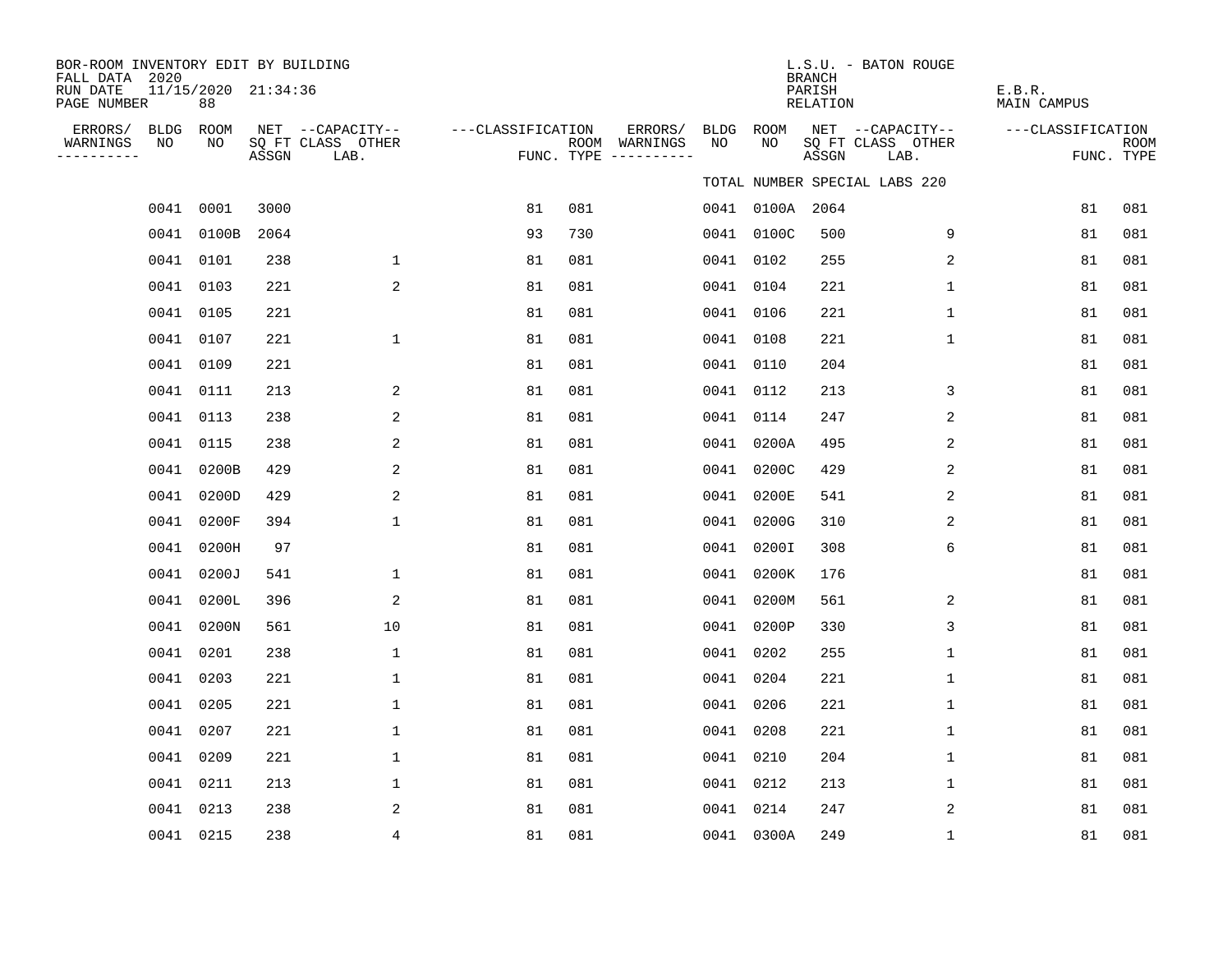| BOR-ROOM INVENTORY EDIT BY BUILDING<br>FALL DATA 2020 |      |                           |       |                           |                   |     |                                      |             |             | <b>BRANCH</b>             | L.S.U. - BATON ROUGE      |                              |                           |
|-------------------------------------------------------|------|---------------------------|-------|---------------------------|-------------------|-----|--------------------------------------|-------------|-------------|---------------------------|---------------------------|------------------------------|---------------------------|
| RUN DATE<br>PAGE NUMBER                               |      | 11/15/2020 21:34:36<br>89 |       |                           |                   |     |                                      |             |             | PARISH<br><b>RELATION</b> |                           | E.B.R.<br><b>MAIN CAMPUS</b> |                           |
| ERRORS/                                               | BLDG | ROOM                      |       | NET --CAPACITY--          | ---CLASSIFICATION |     | ERRORS/                              | <b>BLDG</b> | <b>ROOM</b> |                           | NET --CAPACITY--          | ---CLASSIFICATION            |                           |
| WARNINGS<br>----------                                | NO   | NO                        | ASSGN | SQ FT CLASS OTHER<br>LAB. |                   |     | ROOM WARNINGS<br>FUNC. TYPE $------$ | NO          | NO.         | ASSGN                     | SQ FT CLASS OTHER<br>LAB. |                              | <b>ROOM</b><br>FUNC. TYPE |
|                                                       | 0041 | 0300B                     | 214   | $\mathbf{1}$              | 81                | 081 |                                      | 0041        | 0300C       | 214                       | 1                         | 81                           | 081                       |
|                                                       | 0041 | 0300D                     | 269   |                           | 81                | 081 |                                      |             | 0041 0300E  | 77                        | $\mathbf 1$               | 81                           | 081                       |
|                                                       |      | 0041 0300F                | 575   | 6                         | 81                | 081 |                                      |             | 0041 0300G  | 250                       |                           | 81                           | 081                       |
|                                                       | 0041 | 0300H                     | 488   | 6                         | 81                | 081 |                                      |             | 0041 0300I  | 552                       | 6                         | 81                           | 081                       |
|                                                       |      | 0041 0300J                | 88    |                           | 81                | 081 |                                      |             | 0041 0300K  | 941                       |                           | 81                           | 081                       |
|                                                       |      | 0041 0301                 | 238   | $\mathbf{1}$              | 81                | 081 |                                      |             | 0041 0302   | 255                       | $\mathbf{1}$              | 81                           | 081                       |
|                                                       |      | 0041 0303                 | 221   | $\mathbf 1$               | 81                | 081 |                                      |             | 0041 0304   | 221                       | $\mathbf{1}$              | 81                           | 081                       |
|                                                       |      | 0041 0305                 | 221   | $\mathbf 1$               | 81                | 081 |                                      |             | 0041 0306   | 221                       | 1                         | 81                           | 081                       |
|                                                       |      | 0041 0307                 | 221   | $\mathbf 1$               | 81                | 081 |                                      |             | 0041 0308   | 221                       |                           | 81                           | 081                       |
|                                                       |      | 0041 0309                 | 221   | $\mathbf 1$               | 81                | 081 |                                      |             | 0041 0310   | 204                       | $\mathbf 1$               | 81                           | 081                       |
|                                                       |      | 0041 0311                 | 221   | 3                         | 81                | 081 |                                      |             | 0041 0312   | 221                       |                           | 81                           | 081                       |
|                                                       |      | 0041 0313                 | 238   |                           | 81                | 081 |                                      |             | 0041 0314   | 255                       |                           | 81                           | 081                       |
|                                                       |      | 0041 0315                 | 238   |                           | 81                | 081 |                                      |             | 0041 0400A  | 230                       |                           | 81                           | 081                       |
|                                                       |      | 0041 0400B                | 215   | 12                        | 81                | 081 |                                      |             | 0041 0400C  | 450                       | 2                         | 81                           | 081                       |
|                                                       |      | 0041 0400D                | 450   | 2                         | 81                | 081 |                                      | 0041        | 0400E       | 280                       | 1                         | 81                           | 081                       |
|                                                       |      | 0041 0400F                | 245   | $\mathbf 1$               | 81                | 081 |                                      |             | 0041 0401   | 238                       | 1                         | 81                           | 081                       |
|                                                       | 0041 | 0402                      | 255   | 2                         | 81                | 081 |                                      | 0041        | 0403        | 221                       | 2                         | 81                           | 081                       |
|                                                       |      | 0041 0404                 | 221   | 2                         | 81                | 081 |                                      |             | 0041 0405   | 221                       | 2                         | 81                           | 081                       |
|                                                       |      | 0041 0406                 | 221   | 2                         | 81                | 081 |                                      |             | 0041 0407   | 221                       | 2                         | 81                           | 081                       |
|                                                       |      | 0041 0408                 | 221   | $\overline{a}$            | 81                | 081 |                                      |             | 0041 0409   | 221                       | 2                         | 81                           | 081                       |
|                                                       |      | 0041 0410                 | 204   | 2                         | 81                | 081 |                                      |             | 0041 0411   | 221                       | 2                         | 81                           | 081                       |
|                                                       |      | 0041 0412                 | 221   | 2                         | 81                | 081 |                                      |             | 0041 0413   | 238                       | 2                         | 81                           | 081                       |
|                                                       |      | 0041 0414                 | 255   | 2                         | 81                | 081 |                                      |             | 0041 0415   | 238                       | 2                         | 81                           | 081                       |
|                                                       |      | 0041 0500A                | 439   |                           | 81                | 081 |                                      |             | 0041 0500B  | 462                       | 10                        | 81                           | 081                       |
|                                                       |      | 0041 0501                 | 238   |                           | 81                | 081 |                                      |             | 0041 0502   | 255                       |                           | 81                           | 081                       |
|                                                       |      | 0041 0503                 | 221   |                           | 81                | 081 |                                      |             | 0041 0504   | 221                       |                           | 81                           | 081                       |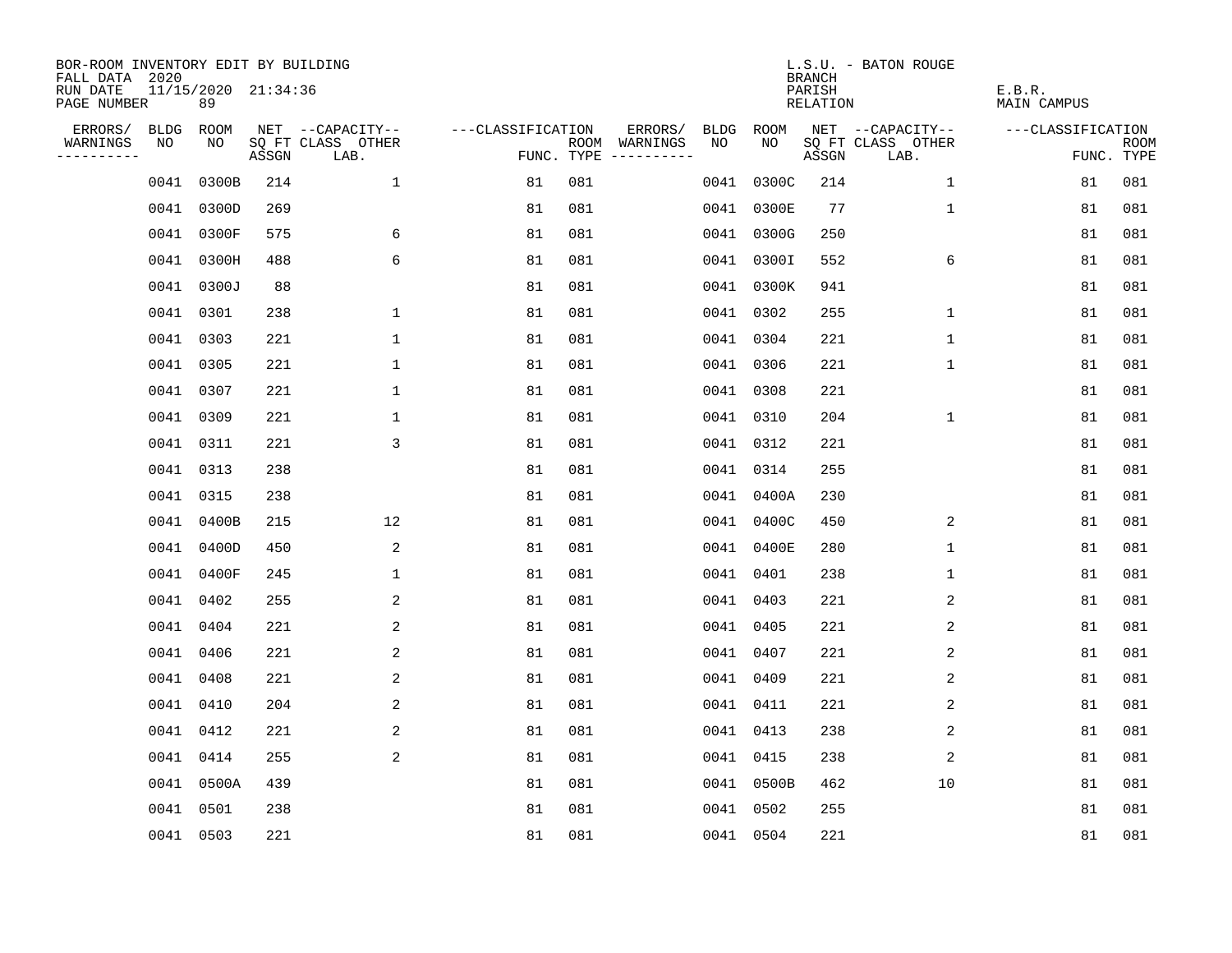| BOR-ROOM INVENTORY EDIT BY BUILDING<br>FALL DATA 2020 |    |                           |       |                           |                   |                                      |    |                  | <b>BRANCH</b>      | L.S.U. - BATON ROUGE                  |                       |                           |
|-------------------------------------------------------|----|---------------------------|-------|---------------------------|-------------------|--------------------------------------|----|------------------|--------------------|---------------------------------------|-----------------------|---------------------------|
| RUN DATE<br>PAGE NUMBER                               |    | 11/15/2020 21:34:36<br>90 |       |                           |                   |                                      |    |                  | PARISH<br>RELATION |                                       | E.B.R.<br>MAIN CAMPUS |                           |
| ERRORS/ BLDG ROOM                                     |    |                           |       | NET --CAPACITY--          | ---CLASSIFICATION | ERRORS/                              |    | BLDG ROOM        |                    | NET --CAPACITY--                      | ---CLASSIFICATION     |                           |
| WARNINGS<br>----------                                | NO | NO                        | ASSGN | SO FT CLASS OTHER<br>LAB. |                   | ROOM WARNINGS<br>FUNC. TYPE $------$ | NO | NO               | ASSGN              | SQ FT CLASS OTHER<br>LAB.             |                       | <b>ROOM</b><br>FUNC. TYPE |
|                                                       |    | 0041 0505                 | 221   |                           | 81                | 081                                  |    | 0041 0506        | 221                |                                       | 81                    | 081                       |
|                                                       |    | 0041 0507                 | 221   |                           | 81                | 081                                  |    | 0041 0508        | 221                | $\mathbf{1}$                          | 81                    | 081                       |
|                                                       |    | 0041 0509                 | 221   |                           | 81                | 081                                  |    | 0041 0510        | 204                |                                       | 81                    | 081                       |
|                                                       |    | 0041 0511                 | 221   | $\mathbf{1}$              | 81                | 081                                  |    | 0041 0512        | 221                | 3                                     | 81                    | 081                       |
|                                                       |    | 0041 0513                 | 238   | 3                         | 81                | 081                                  |    | 0041 0514        | 255                |                                       | 81                    | 081                       |
|                                                       |    | 0041 0515                 | 238   |                           | 81                | 081                                  |    | 0041 B00011      | 168                | 6                                     | 0 <sub>0</sub>        | 030                       |
|                                                       |    | 0041 B00012               | 156   | 5                         | 00                | 030                                  |    | 0041 B00013      | 168                | 6                                     | 00                    | 030                       |
|                                                       |    | 0041 B00021               | 168   | 6                         | 0 <sub>0</sub>    | 030                                  |    | 0041 B00022      | 156                | 5                                     | 00                    | 030                       |
|                                                       |    | 0041 B00023               | 168   | 6                         | 0 <sub>0</sub>    | 030                                  |    | 0041 B00031      | 168                | 6                                     | 0 <sub>0</sub>        | 030                       |
|                                                       |    | 0041 B00032               | 156   | 5                         | 00                | 030                                  |    | 0041 B00033      | 168                | 6                                     | 00                    | 030                       |
|                                                       |    | 0041 B00041               | 168   | 6                         | 0 <sub>0</sub>    | 030                                  |    | 0041 B00042      | 156                | 5                                     | 0 <sub>0</sub>        | 030                       |
|                                                       |    | 0041 B00043               | 168   | 6                         | 0 <sub>0</sub>    | 030                                  |    | 0041 B00051      | 168                | 6                                     | 00                    | 030                       |
|                                                       |    | 0041 B00052               | 156   | 5                         | 0 <sub>0</sub>    | 030                                  |    | 0041 B00053      | 168                | 6                                     | 00                    | 030                       |
|                                                       |    | 0041 C0100                | 1330  |                           | 0 <sub>0</sub>    | 020                                  |    | 0041 C0200       | 1330               |                                       | 0 <sub>0</sub>        | 020                       |
|                                                       |    | 0041 C0300                | 1330  |                           | 00                | 020                                  |    | 0041 C0400       | 1330               |                                       | 0 <sub>0</sub>        | 020                       |
|                                                       |    | 0041 C0500                | 1330  |                           | 0 <sub>0</sub>    | 020                                  |    | 0041 J00011      | 12                 | $\mathbf{1}$                          | 00                    | 010                       |
|                                                       |    | 0041 J00021               | 12    | $\mathbf{1}$              | 00                | 010                                  |    | 0041 J00031      | 12                 | $\mathbf 1$                           | 0 <sub>0</sub>        | 010                       |
|                                                       |    | 0041 J00041               | 12    | $\mathbf{1}$              | 0 <sub>0</sub>    | 010                                  |    | 0041 J00051      | 12                 | $\mathbf{1}$                          | 00                    | 010                       |
|                                                       |    | 0041 S0101                | 306   |                           | 0 <sub>0</sub>    | 020                                  |    | 0041 S0102       | 306                |                                       | 0 <sub>0</sub>        | 020                       |
|                                                       |    | 0041 S0201                | 306   |                           | 0 <sub>0</sub>    | 020                                  |    | 0041 S0202       | 306                |                                       | 0 <sub>0</sub>        | 020                       |
|                                                       |    | 0041 S0301                | 306   |                           | 00                | 020                                  |    | 0041 S0302       | 306                |                                       | 00                    | 020                       |
|                                                       |    | 0041 S0401                | 306   |                           | 0 <sub>0</sub>    | 020                                  |    | 0041 S0402       | 306                |                                       | 0 <sub>0</sub>        | 020                       |
|                                                       |    | 0041 S0501                | 306   |                           | 0 <sub>0</sub>    | 020                                  |    | 0041 S0502       | 306                |                                       | 00                    | 020                       |
|                                                       |    | 0041 0100A1               | 144   |                           | 93                | 730                                  |    | 0041 0100C1 2106 |                    | $\mathbf{1}$                          | 81                    | 081                       |
|                                                       |    | 0041 0200G1               | 250   | $\mathbf{1}$              | 81                | 081                                  |    | 0041 0200J1      | 96                 | TOTAL ASSIGNABLE & UNASSIGNABLE SOFT: | 81<br>52,176          | 081                       |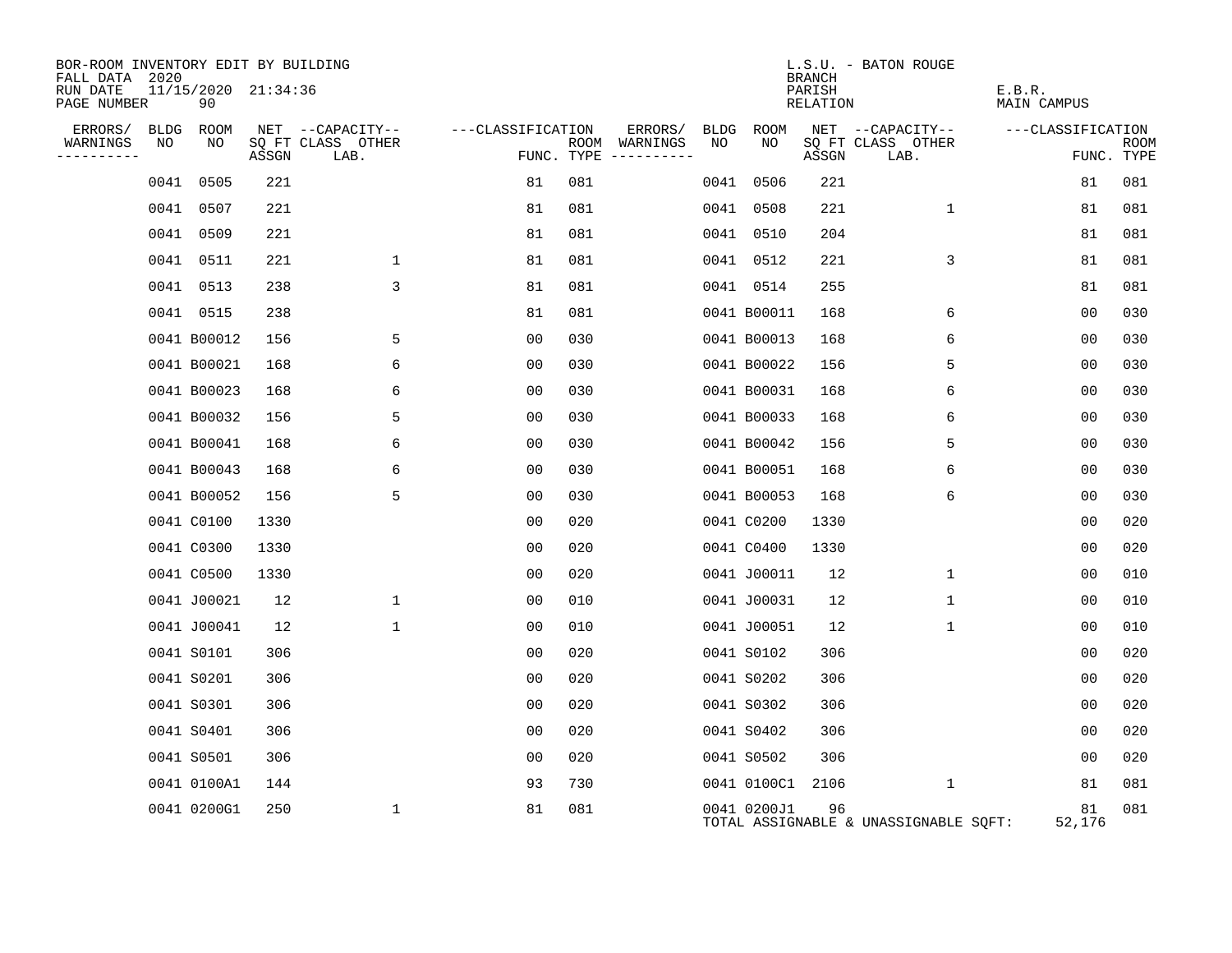| BOR-ROOM INVENTORY EDIT BY BUILDING<br>FALL DATA 2020 |           |                           |       |                           |                   |     |                                      |           |                                                                                   | <b>BRANCH</b>      | $L.S.U.$ - BATON ROUGE    |                                  |        |                                              |                    |
|-------------------------------------------------------|-----------|---------------------------|-------|---------------------------|-------------------|-----|--------------------------------------|-----------|-----------------------------------------------------------------------------------|--------------------|---------------------------|----------------------------------|--------|----------------------------------------------|--------------------|
| RUN DATE<br>PAGE NUMBER                               |           | 11/15/2020 21:34:36<br>91 |       |                           |                   |     |                                      |           |                                                                                   | PARISH<br>RELATION |                           |                                  | E.B.R. | MAIN CAMPUS                                  |                    |
| ERRORS/                                               | BLDG ROOM |                           |       | NET --CAPACITY--          | ---CLASSIFICATION |     | ERRORS/                              |           | BLDG ROOM                                                                         |                    |                           | NET --CAPACITY--                 |        | ---CLASSIFICATION                            |                    |
| WARNINGS<br>----------                                | NO        | NO                        | ASSGN | SQ FT CLASS OTHER<br>LAB. |                   |     | ROOM WARNINGS<br>FUNC. TYPE $------$ | NO        | NO                                                                                | ASSGN              | SQ FT CLASS OTHER<br>LAB. |                                  |        |                                              | ROOM<br>FUNC. TYPE |
|                                                       |           |                           |       |                           |                   |     |                                      |           | TOTAL NUMBER CLASSROOMS<br>TOTAL NUMBER LABS 210<br>TOTAL NUMBER SPECIAL LABS 220 |                    |                           | TOTAL NUMBER COMPUTER CLASSROOMS |        | TOTAL NET ASSIGN SQ. FT. IN ROOM FILE 39,946 |                    |
|                                                       | 0042 0100 |                           | 3760  |                           | 91                | 720 |                                      | 0042 0101 |                                                                                   | 810                |                           | 3                                |        | 93                                           | 720                |
|                                                       | 0042      | 0104                      | 190   | 8                         | 93                | 650 |                                      |           | 0042 0104A                                                                        | 30                 |                           |                                  |        | 93                                           | 655                |
|                                                       | 0042      | 0105                      | 220   | 1                         | 93                | 310 |                                      | 0042 0106 |                                                                                   | 220                |                           | 1                                |        | 93                                           | 720                |
|                                                       | 0042      | 0107                      | 220   | $\mathbf 1$               | 93                | 720 |                                      | 0042 0108 |                                                                                   | 220                |                           | $\mathbf{1}$                     |        | 93                                           | 720                |
|                                                       | 0042      | 0109                      | 220   |                           | 93                | 725 |                                      | 0042 0110 |                                                                                   | 220                |                           | $\mathbf{1}$                     |        | 93                                           | 720                |
|                                                       | 0042      | 0111                      | 853   | 24                        | 91                | 720 |                                      |           | 0042 0111A                                                                        | 902                |                           | 24                               |        | 91                                           | 725                |
|                                                       |           | 0042 0111B                | 71    |                           | 0 <sub>0</sub>    | 010 |                                      | 0042 0201 |                                                                                   | 245                |                           | $\mathbf{1}$                     |        | 11                                           | 215                |
|                                                       |           | 0042 0202                 | 254   | $\mathbf{1}$              | 11                | 215 |                                      | 0042 0203 |                                                                                   | 219                |                           | $\mathbf{1}$                     |        | 11                                           | 215                |
|                                                       | 0042 0204 |                           | 219   | $\mathbf{1}$              | 93                | 310 |                                      | 0042 0205 |                                                                                   | 219                |                           | $\mathbf{1}$                     |        | 93                                           | 310                |
|                                                       | 0042      | 0206                      | 219   | 1                         | 11                | 215 |                                      | 0042 0207 |                                                                                   | 219                |                           | $\mathbf{1}$                     |        | 11                                           | 215                |
|                                                       | 0042 0208 |                           | 219   | 1                         | 11                | 215 |                                      | 0042 0209 |                                                                                   | 219                |                           | $\mathbf{1}$                     |        | 11                                           | 215                |
|                                                       | 0042 0210 |                           | 210   | 1                         | 63                | 730 |                                      | 0042 0211 |                                                                                   | 210                |                           | $\mathbf{1}$                     |        | 11                                           | 215                |
|                                                       | 0042 0212 |                           | 219   | $\mathbf{1}$              | 11                | 215 |                                      | 0042 0213 |                                                                                   | 228                |                           | $\mathbf{1}$                     |        | 11                                           | 215                |
|                                                       | 0042 0214 |                           | 254   | 1                         | 11                | 215 |                                      | 0042 0215 |                                                                                   | 228                |                           | $\mathbf{1}$                     |        | 11                                           | 215                |
|                                                       | 0042 0301 |                           | 245   | 1                         | 71                | 730 |                                      | 0042 0302 |                                                                                   | 254                |                           | 1                                |        | 71                                           | 730                |
|                                                       | 0042 0303 |                           | 219   | $\mathbf{1}$              | 76                | 730 |                                      | 0042 0304 |                                                                                   | 219                |                           | $\mathbf{1}$                     |        | 76                                           | 730                |
|                                                       | 0042 0305 |                           | 219   | $\mathbf{1}$              | 76                | 730 |                                      | 0042 0306 |                                                                                   | 219                |                           | $\mathbf{1}$                     |        | 11                                           | 215                |
|                                                       | 0042      | 0307                      | 219   | $\mathbf{1}$              | 11                | 215 |                                      | 0042 0308 |                                                                                   | 219                |                           | $\mathbf{1}$                     |        | 11                                           | 215                |
|                                                       | 0042      | 0309                      | 219   | $\mathbf{1}$              | 11                | 215 |                                      | 0042 0310 |                                                                                   | 210                |                           | $\mathbf{1}$                     |        | 81                                           | 081                |
|                                                       | 0042      | 0311                      | 210   | $\mathbf{1}$              | 11                | 215 |                                      | 0042 0312 |                                                                                   | 219                |                           | $\mathbf{1}$                     |        | 81                                           | 081                |
|                                                       | 0042      | 0313                      | 228   | $\mathbf 1$               | 81                | 081 |                                      | 0042 0314 |                                                                                   | 254                |                           | 1                                |        | 81                                           | 081                |
|                                                       | 0042 0315 |                           | 228   | 1                         | 81                | 081 |                                      | 0042 0401 |                                                                                   | 245                |                           | $\mathbf{1}$                     |        | 81                                           | 081                |
|                                                       |           | 0042 0402                 | 254   | 1                         | 81                | 081 |                                      | 0042 0403 |                                                                                   | 219                |                           | 1                                |        | 81                                           | 081                |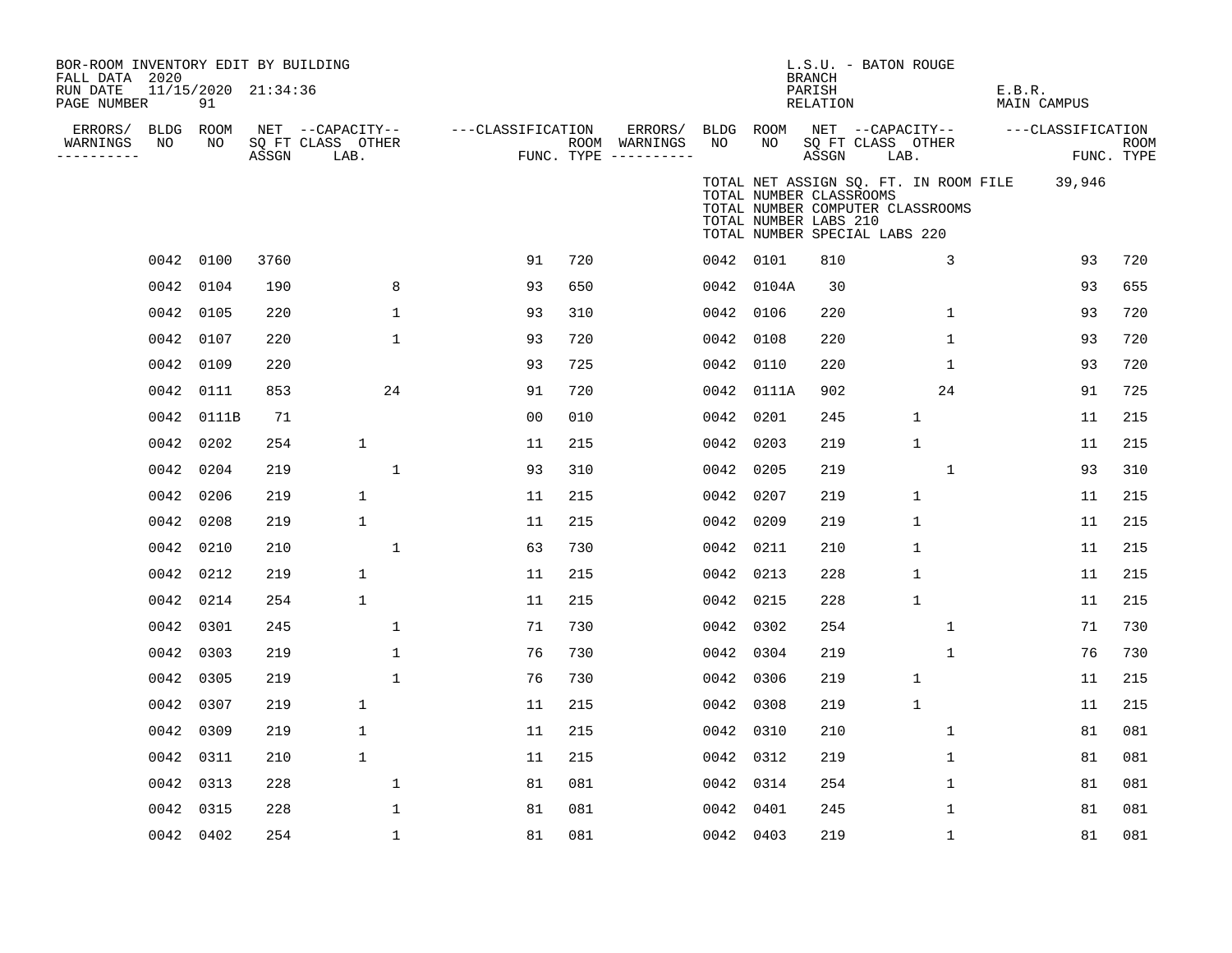| BOR-ROOM INVENTORY EDIT BY BUILDING<br>FALL DATA 2020 |             |             |                     |                           |                   |            |                                    |      |             | <b>BRANCH</b>             | L.S.U. - BATON ROUGE      |                              |                           |
|-------------------------------------------------------|-------------|-------------|---------------------|---------------------------|-------------------|------------|------------------------------------|------|-------------|---------------------------|---------------------------|------------------------------|---------------------------|
| RUN DATE<br>PAGE NUMBER                               |             | 92          | 11/15/2020 21:34:36 |                           |                   |            |                                    |      |             | PARISH<br><b>RELATION</b> |                           | E.B.R.<br><b>MAIN CAMPUS</b> |                           |
| ERRORS/                                               | <b>BLDG</b> | <b>ROOM</b> |                     | NET --CAPACITY--          | ---CLASSIFICATION |            | ERRORS/<br><b>BLDG</b>             |      | <b>ROOM</b> |                           | NET --CAPACITY--          | ---CLASSIFICATION            |                           |
| WARNINGS<br>----------                                | NO          | NO          | ASSGN               | SQ FT CLASS OTHER<br>LAB. |                   | FUNC. TYPE | NO<br>ROOM WARNINGS<br>----------- |      | NO          | ASSGN                     | SQ FT CLASS OTHER<br>LAB. |                              | <b>ROOM</b><br>FUNC. TYPE |
|                                                       | 0042        | 0404        | 219                 | $\mathbf{1}$              | 81                | 081        |                                    | 0042 | 0405        | 219                       | $\mathbf 1$               | 81                           | 081                       |
|                                                       | 0042        | 0406        | 219                 | $\mathbf 1$               | 81                | 081        |                                    | 0042 | 0407        | 219                       | 1                         | 81                           | 081                       |
|                                                       | 0042        | 0408        | 219                 | 1                         | 81                | 081        |                                    | 0042 | 0409        | 219                       | 1                         | 81                           | 081                       |
|                                                       | 0042        | 0410        | 210                 | 1                         | 81                | 081        |                                    | 0042 | 0411        | 210                       | 1                         | 81                           | 081                       |
|                                                       | 0042        | 0412        | 219                 | $\mathbf 1$               | 81                | 081        |                                    |      | 0042 0413   | 228                       | $\mathbf{1}$              | 81                           | 081                       |
|                                                       | 0042        | 0414        | 254                 | 1                         | 81                | 081        |                                    |      | 0042 0415   | 228                       | $\mathbf{1}$              | 81                           | 081                       |
|                                                       | 0042        | 0501        | 245                 | $\mathbf 1$               | 81                | 081        |                                    |      | 0042 0502   | 254                       | $\mathbf 1$               | 81                           | 081                       |
|                                                       | 0042        | 0503        | 219                 | 1                         | 81                | 081        |                                    | 0042 | 0504        | 219                       | 1                         | 81                           | 081                       |
|                                                       | 0042        | 0505        | 219                 | 1                         | 81                | 081        |                                    | 0042 | 0506        | 219                       | $\mathbf 1$               | 81                           | 081                       |
|                                                       | 0042        | 0507        | 219                 | 1                         | 81                | 081        |                                    | 0042 | 0508        | 219                       | $\mathbf 1$               | 81                           | 081                       |
|                                                       | 0042        | 0509        | 219                 | 1                         | 81                | 081        |                                    | 0042 | 0510        | 210                       | $\mathbf 1$               | 81                           | 081                       |
|                                                       | 0042        | 0511        | 210                 | $\mathbf 1$               | 81                | 081        |                                    | 0042 | 0512        | 219                       | $\mathbf 1$               | 81                           | 081                       |
|                                                       | 0042        | 0513        | 228                 | 1                         | 81                | 081        |                                    | 0042 | 0514        | 254                       | 1                         | 81                           | 081                       |
|                                                       | 0042 0515   |             | 228                 | 1                         | 81                | 081        |                                    |      | 0042 1302   | 1420                      | 4                         | 93                           | 310                       |
|                                                       | 0042 B00011 |             | 168                 | 4                         | 0 <sub>0</sub>    | 030        |                                    |      | 0042 B00012 | 220                       | 4                         | 93                           | 720                       |
|                                                       | 0042 B00021 |             | 176                 |                           | 0 <sub>0</sub>    | 030        |                                    |      | 0042 B00022 | 170                       |                           | 81                           | 081                       |
|                                                       | 0042 B00023 |             | 176                 |                           | 81                | 081        |                                    |      | 0042 B00031 | 176                       |                           | 81                           | 081                       |
|                                                       | 0042 B00032 |             | 170                 |                           | 81                | 081        |                                    |      | 0042 B00033 | 176                       |                           | 81                           | 081                       |
|                                                       | 0042 B00041 |             | 176                 |                           | 81                | 081        |                                    |      | 0042 B00042 | 170                       |                           | 81                           | 081                       |
|                                                       | 0042 B00043 |             | 176                 |                           | 81                | 081        |                                    |      | 0042 B00051 | 176                       |                           | 81                           | 081                       |
|                                                       | 0042 B00052 |             | 170                 |                           | 81                | 081        |                                    |      | 0042 B00053 | 176                       |                           | 81                           | 081                       |
|                                                       | 0042 C0100  |             | 858                 |                           | 0 <sub>0</sub>    | 020        |                                    |      | 0042 C0200  | 1330                      |                           | 0 <sub>0</sub>               | 020                       |
|                                                       | 0042 C0300  |             | 1330                |                           | 0 <sub>0</sub>    | 020        |                                    |      | 0042 C0400  | 1330                      |                           | 0 <sub>0</sub>               | 020                       |
|                                                       | 0042 C0500  |             | 1330                |                           | 0 <sub>0</sub>    | 020        |                                    |      | 0042 J00011 | 12                        | $\mathbf 1$               | 0 <sub>0</sub>               | 010                       |
|                                                       | 0042 J00021 |             | 12                  | 1                         | 0 <sub>0</sub>    | 010        |                                    |      | 0042 J00031 | 12                        | $\mathbf 1$               | 0 <sub>0</sub>               | 010                       |
|                                                       | 0042 J00041 |             | 12                  | $\mathbf 1$               | 0 <sub>0</sub>    | 010        |                                    |      | 0042 J00051 | 12                        | 1                         | 00                           | 010                       |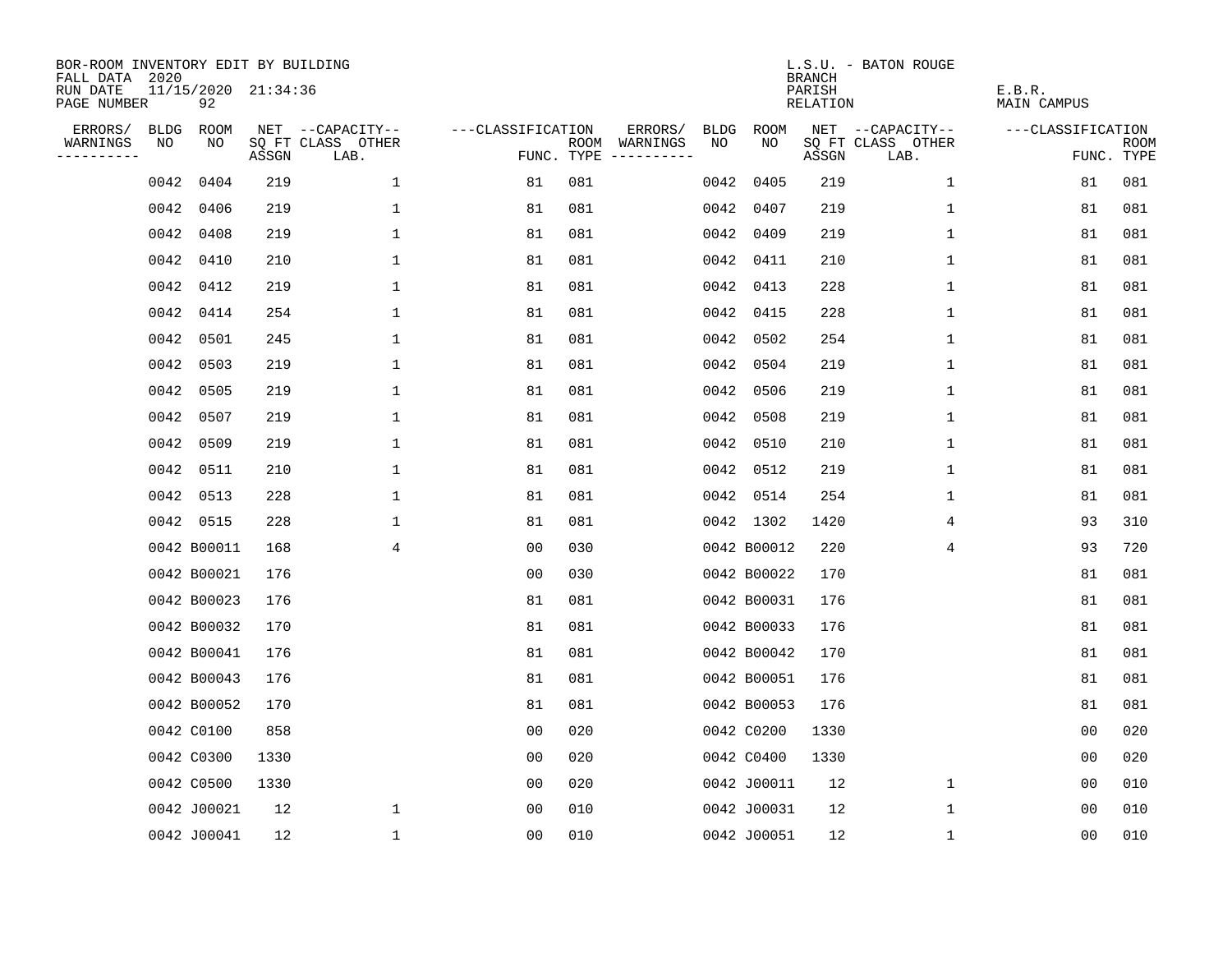| BOR-ROOM INVENTORY EDIT BY BUILDING<br>FALL DATA 2020 |      |                           |       |                           |              |                   |     |                                      |      |                                                                                   | <b>BRANCH</b>             | L.S.U. - BATON ROUGE |                                                                                                                    |        |                    |                           |
|-------------------------------------------------------|------|---------------------------|-------|---------------------------|--------------|-------------------|-----|--------------------------------------|------|-----------------------------------------------------------------------------------|---------------------------|----------------------|--------------------------------------------------------------------------------------------------------------------|--------|--------------------|---------------------------|
| RUN DATE<br>PAGE NUMBER                               |      | 11/15/2020 21:34:36<br>93 |       |                           |              |                   |     |                                      |      |                                                                                   | PARISH<br><b>RELATION</b> |                      |                                                                                                                    | E.B.R. | <b>MAIN CAMPUS</b> |                           |
| ERRORS/                                               |      | BLDG ROOM                 |       | NET --CAPACITY--          |              | ---CLASSIFICATION |     | ERRORS/                              | BLDG | ROOM                                                                              |                           |                      | NET --CAPACITY--                                                                                                   |        | ---CLASSIFICATION  |                           |
| WARNINGS<br>----------                                | NO   | NO                        | ASSGN | SQ FT CLASS OTHER<br>LAB. |              |                   |     | ROOM WARNINGS<br>FUNC. TYPE $------$ | NO   | NO                                                                                | ASSGN                     | LAB.                 | SQ FT CLASS OTHER                                                                                                  |        |                    | <b>ROOM</b><br>FUNC. TYPE |
|                                                       |      | 0042 S0101                | 306   |                           |              | 0 <sub>0</sub>    | 020 |                                      |      | 0042 S0102                                                                        | 306                       |                      |                                                                                                                    |        | 0 <sub>0</sub>     | 020                       |
|                                                       |      | 0042 S0201                | 306   |                           |              | 0 <sub>0</sub>    | 020 |                                      |      | 0042 S0202                                                                        | 306                       |                      |                                                                                                                    |        | 00                 | 020                       |
|                                                       |      | 0042 S0301                | 306   |                           |              | 00                | 020 |                                      |      | 0042 S0302                                                                        | 306                       |                      |                                                                                                                    |        | 00                 | 020                       |
|                                                       |      | 0042 S0401                | 306   |                           |              | 0 <sub>0</sub>    | 020 |                                      |      | 0042 S0402                                                                        | 306                       |                      |                                                                                                                    |        | 0 <sub>0</sub>     | 020                       |
|                                                       |      | 0042 S0501                | 306   |                           |              | 0 <sub>0</sub>    | 020 |                                      |      | 0042 S0502                                                                        | 306                       |                      |                                                                                                                    |        | 00                 | 020                       |
|                                                       |      | 0042 0111A1               | 71    |                           |              | 0 <sub>0</sub>    | 030 |                                      |      | TOTAL NUMBER CLASSROOMS<br>TOTAL NUMBER LABS 210<br>TOTAL NUMBER SPECIAL LABS 220 |                           |                      | TOTAL ASSIGNABLE & UNASSIGNABLE SQFT:<br>TOTAL NET ASSIGN SQ. FT. IN ROOM FILE<br>TOTAL NUMBER COMPUTER CLASSROOMS |        | 34,725<br>24,941   |                           |
|                                                       |      | 0043 0100                 | 626   | 26                        |              | 11                | 110 |                                      |      | 0043 0100A                                                                        | 55                        |                      |                                                                                                                    |        | 0 <sub>0</sub>     | 030                       |
|                                                       | 0043 | 0107                      | 570   | 32                        |              | 11                | 110 |                                      | 0043 | 0108                                                                              | 30                        |                      |                                                                                                                    |        | 0 <sub>0</sub>     | 030                       |
|                                                       |      | 0043 0110                 | 1330  |                           | 223          | 11                | 610 |                                      |      | 0043 0111                                                                         | 600                       | 30                   |                                                                                                                    |        | 11                 | 110                       |
|                                                       | 0043 | 0111A                     | 12    |                           |              | 00                | 030 |                                      | 0043 | 0116                                                                              | 275                       |                      | 18                                                                                                                 |        | 46                 | 310                       |
|                                                       | 0043 | 0117                      | 85    |                           |              | 00                | 020 |                                      |      | 0043 0117A                                                                        | 138                       |                      | 1                                                                                                                  |        | 46                 | 320                       |
|                                                       |      | 0043 0117B                | 138   |                           | $\mathbf{1}$ | 11                | 310 |                                      |      | 0043 0117C                                                                        | 160                       |                      | 1                                                                                                                  |        | 46                 | 310                       |
|                                                       |      | 0043 0117D                | 130   |                           | $\mathbf{1}$ | 46                | 310 |                                      |      | 0043 0122                                                                         | 560                       | 37                   |                                                                                                                    |        | 11                 | 110                       |
|                                                       | 0043 | 0125                      | 100   |                           |              | 0 <sub>0</sub>    | 010 |                                      |      | 0043 0125A                                                                        | 14                        |                      |                                                                                                                    |        | 0 <sub>0</sub>     | 020                       |
|                                                       | 0043 | 0125B                     | 9     |                           |              | 0 <sub>0</sub>    | 010 |                                      |      | 0043 0125C                                                                        | 192                       |                      |                                                                                                                    |        | 00                 | 030                       |
|                                                       |      | 0043 0135                 | 624   | 42                        |              | 11                | 110 |                                      |      | 0043 0135A                                                                        | 43                        |                      |                                                                                                                    |        | 00                 | 030                       |
|                                                       | 0043 | 0140                      | 618   | 41                        |              | 11                | 110 |                                      |      | 0043 0200                                                                         | 194                       |                      | 12                                                                                                                 |        | 46                 | 315                       |
|                                                       | 0043 | 0200A                     | 146   |                           | 9            | 46                | 315 |                                      |      | 0043 0200B                                                                        | 237                       |                      | $\mathbf 1$                                                                                                        |        | 22                 | 310                       |
|                                                       | 0043 | 0207                      | 98    |                           |              | 00                | 020 |                                      | 0043 | 0207A                                                                             | 113                       |                      | 1                                                                                                                  |        | 46                 | 310                       |
|                                                       |      | 0043 0207B                | 115   |                           | $\mathbf 1$  | 46                | 310 |                                      |      | 0043 0207C                                                                        | 133                       |                      | 1                                                                                                                  |        | 46                 | 310                       |
|                                                       |      | 0043 0208                 | 35    |                           |              | 0 <sub>0</sub>    | 030 |                                      |      | 0043 0210                                                                         | 307                       |                      | 20                                                                                                                 |        | 11                 | 610                       |
|                                                       | 0043 | 0211                      | 220   |                           | $\mathbf{1}$ | 46                | 310 |                                      |      | 0043 0211A                                                                        | 120                       |                      |                                                                                                                    |        | 46                 | 315                       |
|                                                       |      | 0043 0213                 | 363   |                           | $\mathbf 1$  | 11                | 325 |                                      |      | 0043 0213A                                                                        | 142                       |                      | $\mathbf{1}$                                                                                                       |        | 46                 | 310                       |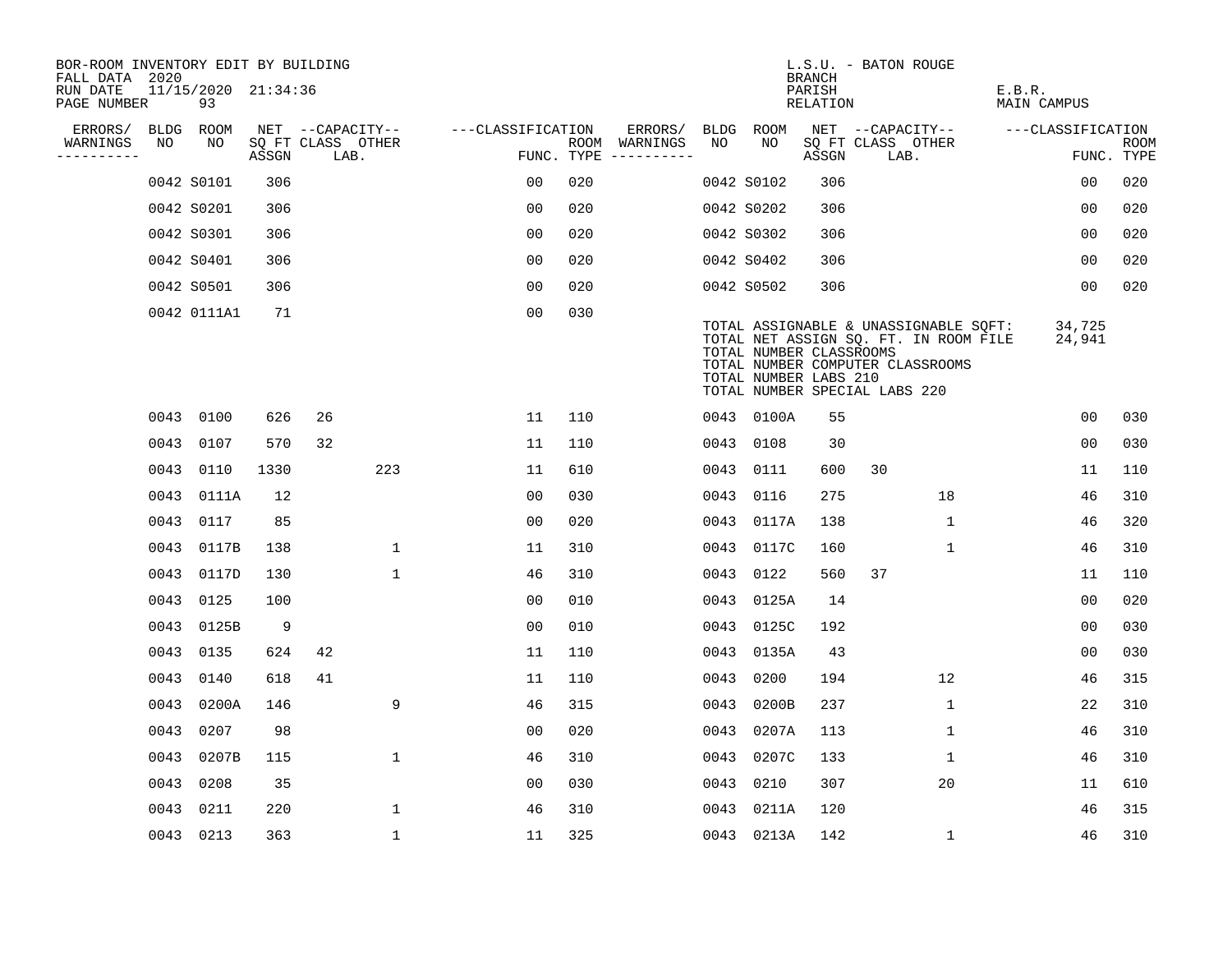| BOR-ROOM INVENTORY EDIT BY BUILDING<br>FALL DATA 2020 |             |                           |       |                           |                   |     |                                      |      |                                                  | <b>BRANCH</b>      | L.S.U. - BATON ROUGE                                                                                                                                |                       |                    |
|-------------------------------------------------------|-------------|---------------------------|-------|---------------------------|-------------------|-----|--------------------------------------|------|--------------------------------------------------|--------------------|-----------------------------------------------------------------------------------------------------------------------------------------------------|-----------------------|--------------------|
| RUN DATE<br>PAGE NUMBER                               |             | 11/15/2020 21:34:36<br>94 |       |                           |                   |     |                                      |      |                                                  | PARISH<br>RELATION |                                                                                                                                                     | E.B.R.<br>MAIN CAMPUS |                    |
| ERRORS/                                               | <b>BLDG</b> | ROOM                      |       | NET --CAPACITY--          | ---CLASSIFICATION |     | ERRORS/                              |      | BLDG ROOM                                        |                    | NET --CAPACITY--                                                                                                                                    | ---CLASSIFICATION     |                    |
| WARNINGS<br>----------                                | NO          | NO                        | ASSGN | SQ FT CLASS OTHER<br>LAB. |                   |     | ROOM WARNINGS<br>FUNC. TYPE $------$ | NO.  | NO                                               | ASSGN              | SQ FT CLASS OTHER<br>LAB.                                                                                                                           |                       | ROOM<br>FUNC. TYPE |
|                                                       | 0043        | 0215                      | 251   | 16                        | 46                | 350 |                                      | 0043 | 0216                                             | 112                | $\mathbf{1}$                                                                                                                                        | 46                    | 310                |
|                                                       | 0043        | 0217                      | 50    |                           | 00                | 020 |                                      |      | 0043 0217A                                       | 165                | 1                                                                                                                                                   | 11                    | 310                |
|                                                       |             | 0043 0217B                | 129   | 1                         | 46                | 310 |                                      |      | 0043 0222                                        | 153                | $\mathbf 1$                                                                                                                                         | 46                    | 315                |
|                                                       | 0043        | 0222A                     | 221   | 1                         | 46                | 310 |                                      |      | 0043 0222B                                       | 151                | $\mathbf 1$                                                                                                                                         | 46                    | 310                |
|                                                       |             | 0043 0222C                | 196   | $\mathbf{1}$              | 46                | 310 |                                      |      | 0043 0225                                        | 100                |                                                                                                                                                     | 00                    | 020                |
|                                                       |             | 0043 0225A                | 14    |                           | 00                | 020 |                                      |      | 0043 0225B                                       | 11                 |                                                                                                                                                     | 00                    | 010                |
|                                                       |             | 0043 0225C                | 196   |                           | 00                | 030 |                                      |      | 0043 0308                                        | 35                 |                                                                                                                                                     | 00                    | 030                |
|                                                       |             | 0043 0313                 | 167   |                           | 46                | 731 |                                      |      | 0043 0313A                                       | 162                |                                                                                                                                                     | 00                    | 030                |
|                                                       |             | 0043 C0100                | 930   |                           | 00                | 020 |                                      |      | 0043 C0200                                       | 814                |                                                                                                                                                     | 00                    | 020                |
|                                                       |             | 0043 C0300                | 1235  |                           | 0 <sub>0</sub>    | 020 |                                      |      | 0043 C0300A                                      | 2100               |                                                                                                                                                     | 0 <sub>0</sub>        | 020                |
|                                                       |             | 0043 E01001               | 36    |                           | 00                | 020 |                                      |      | 0043 E0200                                       | 36                 |                                                                                                                                                     | 00                    | 020                |
|                                                       |             | 0043 E03001               | 36    |                           | 00                | 020 |                                      |      | 0043 S01001                                      | 220                |                                                                                                                                                     | 00                    | 020                |
|                                                       |             | 0043 S01002               | 220   |                           | 00                | 020 |                                      |      | 0043 S02001                                      | 220                |                                                                                                                                                     | 00                    | 020                |
|                                                       |             | 0043 S02002               | 220   |                           | 0 <sup>0</sup>    | 020 |                                      |      | 0043 S03001                                      | 220                |                                                                                                                                                     | 00                    | 020                |
|                                                       |             | 0043 S03002               | 220   |                           | 00                | 030 |                                      |      | 0043 0125A1                                      | 157                |                                                                                                                                                     | 00                    | 030                |
|                                                       |             | 0043 0200A1               | 194   | 12 <sup>°</sup>           | 46                | 315 |                                      |      | 0043 0213A1                                      | 153                | 1                                                                                                                                                   | 46                    | 310                |
|                                                       |             | 0043 0225A1               | 155   |                           | 00                | 030 |                                      |      | TOTAL NUMBER CLASSROOMS<br>TOTAL NUMBER LABS 210 |                    | TOTAL ASSIGNABLE & UNASSIGNABLE SQFT:<br>TOTAL NET ASSIGN SQ. FT. IN ROOM FILE<br>TOTAL NUMBER COMPUTER CLASSROOMS<br>TOTAL NUMBER SPECIAL LABS 220 | 17,811<br>9,751<br>6  |                    |
|                                                       |             | 0044 0001                 | 1598  |                           | 11                | 320 |                                      |      | 0044 0002A                                       | 16                 | $\mathbf{1}$                                                                                                                                        | 00                    | 030                |
|                                                       |             | 0044 0002B                | 203   | 1                         | 00                | 010 |                                      |      | 0044 0002C                                       | 150                |                                                                                                                                                     | 00                    | 030                |
|                                                       |             | 0044 0004                 | 1230  | 54                        | 11                | 310 |                                      |      | 0044 0009                                        | 200                | 1                                                                                                                                                   | 45                    | 320                |
|                                                       |             | 0044 0010                 | 37    | $\mathbf{1}$              | 22                | 250 |                                      |      | 0044 0010A                                       | 57                 | $\mathbf{1}$                                                                                                                                        | 22                    | 255                |
|                                                       | 0044        | 0010B                     | 183   | 2                         | 22                | 255 |                                      |      | 0044 0011                                        | 187                | 6                                                                                                                                                   | 11                    | 320                |
|                                                       |             | 0044 0012                 | 79    | $\mathbf 1$               | 46                | 731 |                                      |      | 0044 0013                                        | 204                | $\mathbf 1$                                                                                                                                         | 11                    | 310                |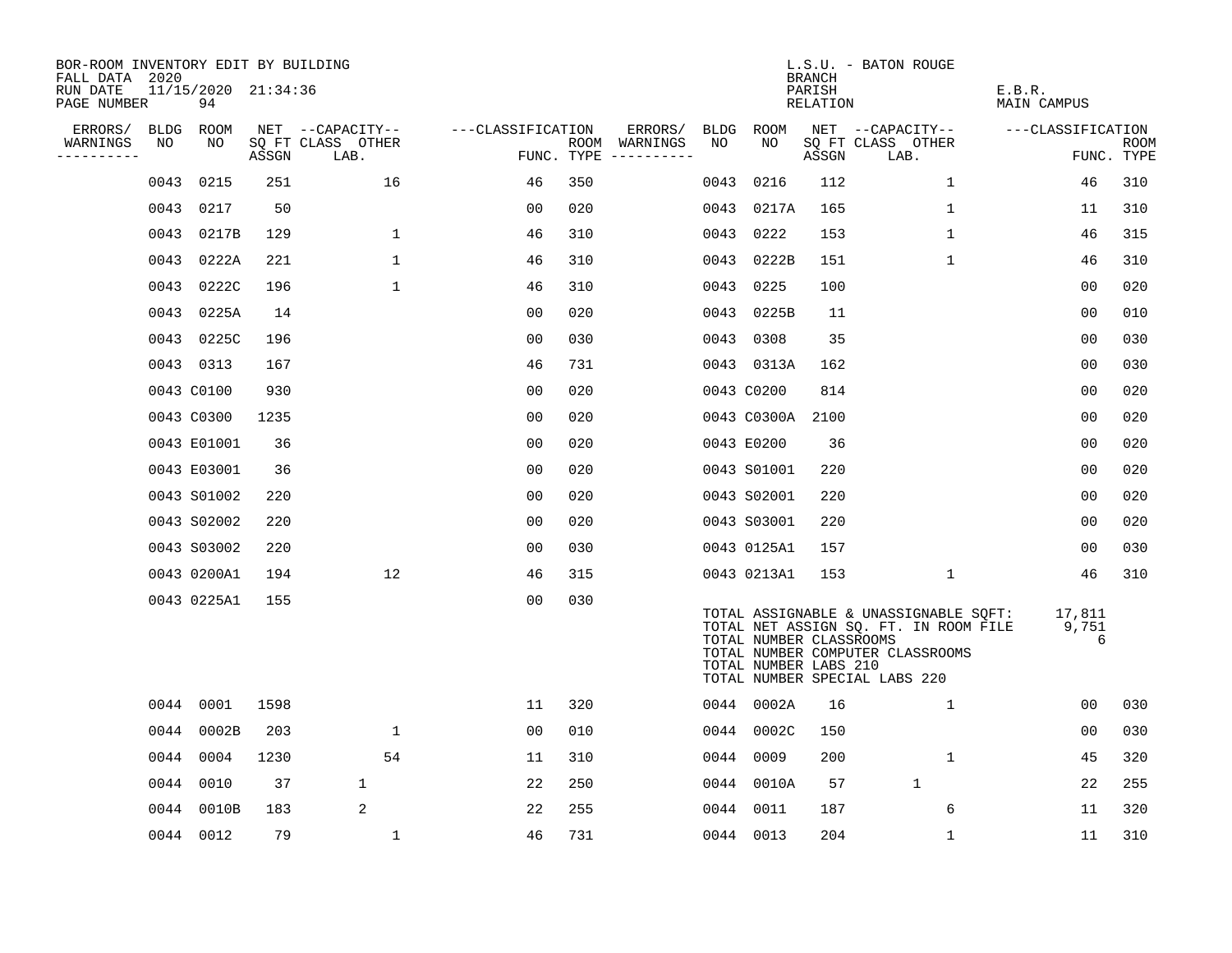| BOR-ROOM INVENTORY EDIT BY BUILDING<br>FALL DATA 2020 |           |                           |       |     |                           |                   |            |                                    |             | L.S.U. - BATON ROUGE<br><b>BRANCH</b> |    |                           |                              |                   |                           |
|-------------------------------------------------------|-----------|---------------------------|-------|-----|---------------------------|-------------------|------------|------------------------------------|-------------|---------------------------------------|----|---------------------------|------------------------------|-------------------|---------------------------|
| RUN DATE<br>PAGE NUMBER                               |           | 11/15/2020 21:34:36<br>95 |       |     |                           |                   |            |                                    |             | PARISH<br><b>RELATION</b>             |    |                           | E.B.R.<br><b>MAIN CAMPUS</b> |                   |                           |
| ERRORS/                                               | BLDG      | <b>ROOM</b>               |       |     | NET --CAPACITY--          | ---CLASSIFICATION |            | ERRORS/<br><b>BLDG</b>             | <b>ROOM</b> |                                       |    | NET --CAPACITY--          |                              | ---CLASSIFICATION |                           |
| WARNINGS<br>----------                                | NO        | NO                        | ASSGN |     | SQ FT CLASS OTHER<br>LAB. |                   | FUNC. TYPE | NO<br>ROOM WARNINGS<br>----------- | NO          | ASSGN                                 |    | SQ FT CLASS OTHER<br>LAB. |                              |                   | <b>ROOM</b><br>FUNC. TYPE |
|                                                       | 0044      | 0013A                     | 190   |     |                           | 46                | 731        | 0044                               | 0015        | 12                                    |    |                           |                              | 0 <sub>0</sub>    | 030                       |
|                                                       | 0044      | 0016                      | 79    |     |                           | 45                | 730        | 0044                               | 0018        | 262                                   |    | 3                         |                              | 0 <sub>0</sub>    | 010                       |
|                                                       | 0044      | 0019                      | 732   | 40  |                           | 11                | 110        | 0044                               | 0022        | 365                                   |    | 3                         |                              | 0 <sub>0</sub>    | 010                       |
|                                                       | 0044      | 0023                      | 752   | 40  |                           | 11                | 110        | 0044                               | 0026        | 294                                   |    | 5                         |                              | 11                | 320                       |
|                                                       | 0044      | 0027                      | 747   | 40  |                           | 11                | 110        | 0044                               | 0028        | 258                                   |    |                           |                              | 0 <sub>0</sub>    | 030                       |
|                                                       | 0044 0031 |                           | 742   | 40  |                           | 11                | 110        |                                    | 0044 0032   | 432                                   | 24 |                           |                              | 11                | 110                       |
|                                                       | 0044 0034 |                           | 432   | 24  |                           | 11                | 110        |                                    | 0044 0035   | 769                                   | 40 |                           |                              | 11                | 110                       |
|                                                       | 0044      | 0036                      | 426   | 24  |                           | 11                | 110        | 0044                               | 0038        | 472                                   | 24 |                           |                              | 11                | 110                       |
|                                                       | 0044      | 0039                      | 1163  |     | 30                        | 44                | 220        | 0044                               | 0039A       | 87                                    |    | 3                         |                              | 44                | 310                       |
|                                                       | 0044 0043 |                           | 529   |     | 3                         | 11                | 320        | 0044                               | 0043A       | 107                                   |    | $\mathbf 1$               |                              | 45                | 315                       |
|                                                       |           | 0044 0043B                | 107   |     | $\mathbf 1$               | 11                | 310        |                                    | 0044 0043C  | 103                                   |    | 1                         |                              | 11                | 310                       |
|                                                       | 0044 0044 |                           | 445   |     | 26                        | 0 <sub>0</sub>    | 030        | 0044                               | 0046        | 487                                   | 24 |                           |                              | 11                | 110                       |
|                                                       | 0044      | 0049                      | 93    |     | 1                         | 73                | 310        | 0044                               | 0051        | 519                                   | 24 |                           |                              | 11                | 110                       |
|                                                       | 0044 0054 |                           | 1415  | 94  |                           | 11                | 110        | 0044                               | 0055        | 500                                   | 24 |                           |                              | 11                | 110                       |
|                                                       | 0044 0102 |                           | 2225  | 140 |                           | 11                | 110        | 0044                               | 0110        | 49                                    |    |                           |                              | 0 <sub>0</sub>    | 030                       |
|                                                       | 0044 0112 |                           | 105   |     |                           | 0 <sub>0</sub>    | 010        | 0044                               | 0113        | 663                                   | 35 |                           |                              | 46                | 110                       |
|                                                       | 0044 0114 |                           | 202   |     | 4                         | 11                | 310        | 0044                               | 0116        | 76                                    |    |                           |                              | 46                | 730                       |
|                                                       | 0044 0117 |                           | 684   |     | 2                         | 11                | 310        | 0044                               | 0118        | 588                                   |    | 4                         |                              | 0 <sub>0</sub>    | 010                       |
|                                                       | 0044 0121 |                           | 680   | 42  |                           | 11                | 110        | 0044                               | 0123        | 683                                   | 42 |                           |                              | 11                | 110                       |
|                                                       | 0044 0126 |                           | 60    |     |                           | 0 <sub>0</sub>    | 020        |                                    | 0044 0126A  | 382                                   |    | 3                         |                              | 0 <sub>0</sub>    | 010                       |
|                                                       |           | 0044 0126B                | 415   |     | 1                         | 0 <sub>0</sub>    | 010        | 0044                               | 0128        | 415                                   | 25 |                           |                              | 11                | 110                       |
|                                                       | 0044 0129 |                           | 646   | 46  |                           | 11                | 110        | 0044                               | 0131        | 680                                   | 42 |                           |                              | 11                | 110                       |
|                                                       | 0044 0132 |                           | 409   | 25  |                           | 11                | 110        | 0044                               | 0134        | 417                                   | 25 |                           |                              | 11                | 110                       |
|                                                       | 0044 0136 |                           | 290   |     | $\mathbf{1}$              | 11                | 315        |                                    | 0044 0136A  | 119                                   |    | 6                         |                              | 46                | 220                       |
|                                                       |           | 0044 0136B                | 97    |     | $\mathbf{1}$              | 46                | 220        | 0044                               | 0136C       | 97                                    |    | 1                         |                              | 46                | 310                       |
|                                                       |           | 0044 0136D                | 129   |     | $\mathbf{1}$              | 46                | 731        |                                    | 0044 0137   | 698                                   | 42 |                           |                              | 11                | 110                       |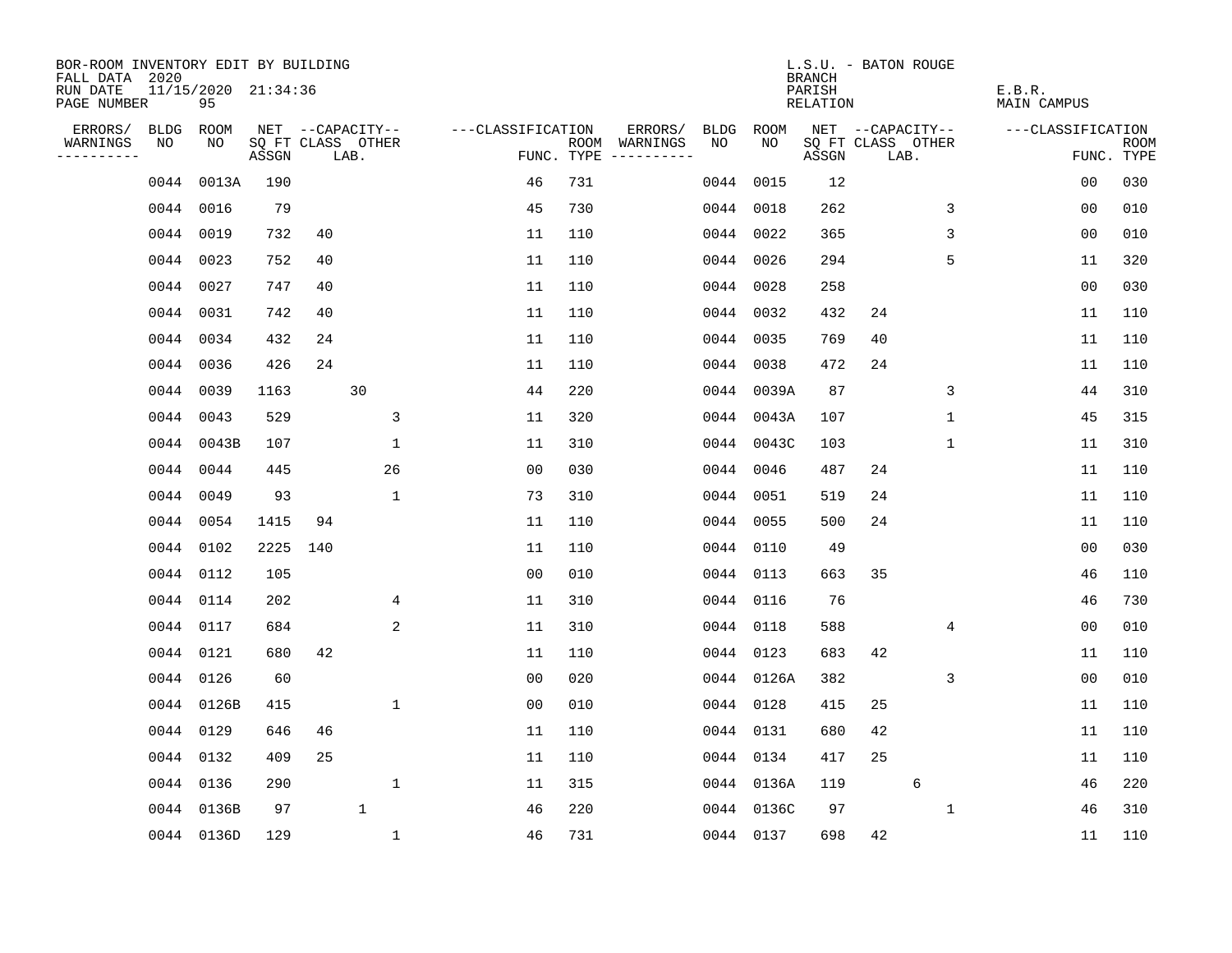| BOR-ROOM INVENTORY EDIT BY BUILDING<br>FALL DATA 2020 |      |                           |          |                           |                   |     |                                      |      |            | <b>BRANCH</b>      | L.S.U. - BATON ROUGE      |                              |                           |
|-------------------------------------------------------|------|---------------------------|----------|---------------------------|-------------------|-----|--------------------------------------|------|------------|--------------------|---------------------------|------------------------------|---------------------------|
| RUN DATE<br>PAGE NUMBER                               |      | 11/15/2020 21:34:36<br>96 |          |                           |                   |     |                                      |      |            | PARISH<br>RELATION |                           | E.B.R.<br><b>MAIN CAMPUS</b> |                           |
| ERRORS/                                               | BLDG | ROOM                      |          | NET --CAPACITY--          | ---CLASSIFICATION |     | ERRORS/                              | BLDG | ROOM       |                    | NET --CAPACITY--          | ---CLASSIFICATION            |                           |
| WARNINGS<br>----------                                | NO   | NO                        | ASSGN    | SQ FT CLASS OTHER<br>LAB. |                   |     | ROOM WARNINGS<br>FUNC. TYPE $------$ | NO.  | NO.        | ASSGN              | SQ FT CLASS OTHER<br>LAB. |                              | <b>ROOM</b><br>FUNC. TYPE |
|                                                       |      | 0044 0139                 | 1976 136 |                           | 11                | 110 |                                      |      | 0044 0150  | 1738               | 12                        | 46                           | 315                       |
|                                                       |      | 0044 0150A                | 155      | $\mathbf 1$               | 46                | 310 |                                      |      | 0044 0150B | 148                | 1                         | 46                           | 310                       |
|                                                       |      | 0044 0150C                | 157      | 3                         | 46                | 310 |                                      |      | 0044 0150D | 153                | 1                         | 46                           | 310                       |
|                                                       |      | 0044 0150E                | 154      | $\mathbf{1}$              | 46                | 310 |                                      |      | 0044 0150F | 175                | 1                         | 46                           | 310                       |
|                                                       |      | 0044 0150G                | 232      | $\mathbf 1$               | 46                | 310 |                                      |      | 0044 0150H | 279                | 1                         | 46                           | 325                       |
|                                                       |      | 0044 0150J                | 172      | $\mathbf 1$               | 46                | 310 |                                      |      | 0044 0150K | 249                | 7                         | 46                           | 315                       |
|                                                       |      | 0044 0150L                | 162      | $\mathbf 1$               | 46                | 310 |                                      |      | 0044 0150M | 158                | $\mathbf 1$               | 46                           | 320                       |
|                                                       |      | 0044 0150N                | 149      | $\mathbf{1}$              | 46                | 310 |                                      |      | 0044 01500 | 145                | 1                         | 46                           | 310                       |
|                                                       |      | 0044 0150P                | 166      | $\mathbf{1}$              | 46                | 310 |                                      |      | 0044 01500 | 145                | $\mathbf{1}$              | 46                           | 320                       |
|                                                       |      | 0044 0150R                | 165      | 1                         | 46                | 320 |                                      |      | 0044 0150S | 216                | 1                         | 46                           | 310                       |
|                                                       |      | 0044 0150T                | 203      | 3                         | 46                | 310 |                                      |      | 0044 0150U | 162                | $\mathbf 1$               | 46                           | 310                       |
|                                                       |      | 0044 0150V                | 86       | 2                         | 0 <sub>0</sub>    | 030 |                                      |      | 0044 0150W | 88                 | 2                         | 0 <sub>0</sub>               | 030                       |
|                                                       |      | 0044 0150X                | 218      | 3                         | 46                | 310 |                                      |      | 0044 0150Y | 18                 |                           | 0 <sub>0</sub>               | 030                       |
|                                                       |      | 0044 0150Z                | 26       |                           | 0 <sub>0</sub>    | 030 |                                      |      | 0044 0160  | 160                | $\mathbf{1}$              | 46                           | 315                       |
|                                                       |      | 0044 0160A                | 246      | 12                        | 46                | 350 |                                      |      | 0044 0160C | 130                | 1                         | 46                           | 731                       |
|                                                       |      | 0044 0160D                | 115      | $\mathbf 1$               | 46                | 731 |                                      |      | 0044 0160E | 20                 |                           | 46                           | 731                       |
|                                                       |      | 0044 0160F                | 79       |                           | 46                | 315 |                                      | 0044 | 0202       | 364                | 24                        | 46                           | 110                       |
|                                                       |      | 0044 0210                 | 883      | 4                         | 46                | 315 |                                      | 0044 | 0210A      | 200                | 1                         | 11                           | 310                       |
|                                                       |      | 0044 0210B                | 137      | $\mathbf{1}$              | 11                | 310 |                                      |      | 0044 0210C | 145                | 1                         | 11                           | 310                       |
|                                                       |      | 0044 0210D                | 120      | $\mathbf{1}$              | 11                | 310 |                                      |      | 0044 0210E | 215                | 5                         | 11                           | 310                       |
|                                                       |      | 0044 0210F                | 169      | 2                         | 11                | 310 |                                      |      | 0044 0210G | 137                | 1                         | 11                           | 310                       |
|                                                       |      | 0044 0210H                | 184      | 2                         | 11                | 310 |                                      |      | 0044 0210I | 67                 | 1                         | 11                           | 310                       |
|                                                       |      | 0044 0210J                | 144      | $\mathbf 1$               | 22                | 310 |                                      |      | 0044 0210K | 214                | 4                         | 46                           | 315                       |
|                                                       |      | 0044 0211                 | 310      | 2                         | 46                | 315 |                                      |      | 0044 0211A | 272                | $\mathbf 1$               | 11                           | 310                       |
|                                                       |      | 0044 0211B                | 22       |                           | 11                | 315 |                                      |      | 0044 0212  | 835                |                           | 0 <sub>0</sub>               | 020                       |
|                                                       |      | 0044 0212A                | 120      | $\mathbf{1}$              | 11                | 310 |                                      |      | 0044 0212B | 188                | 1                         | 11                           | 310                       |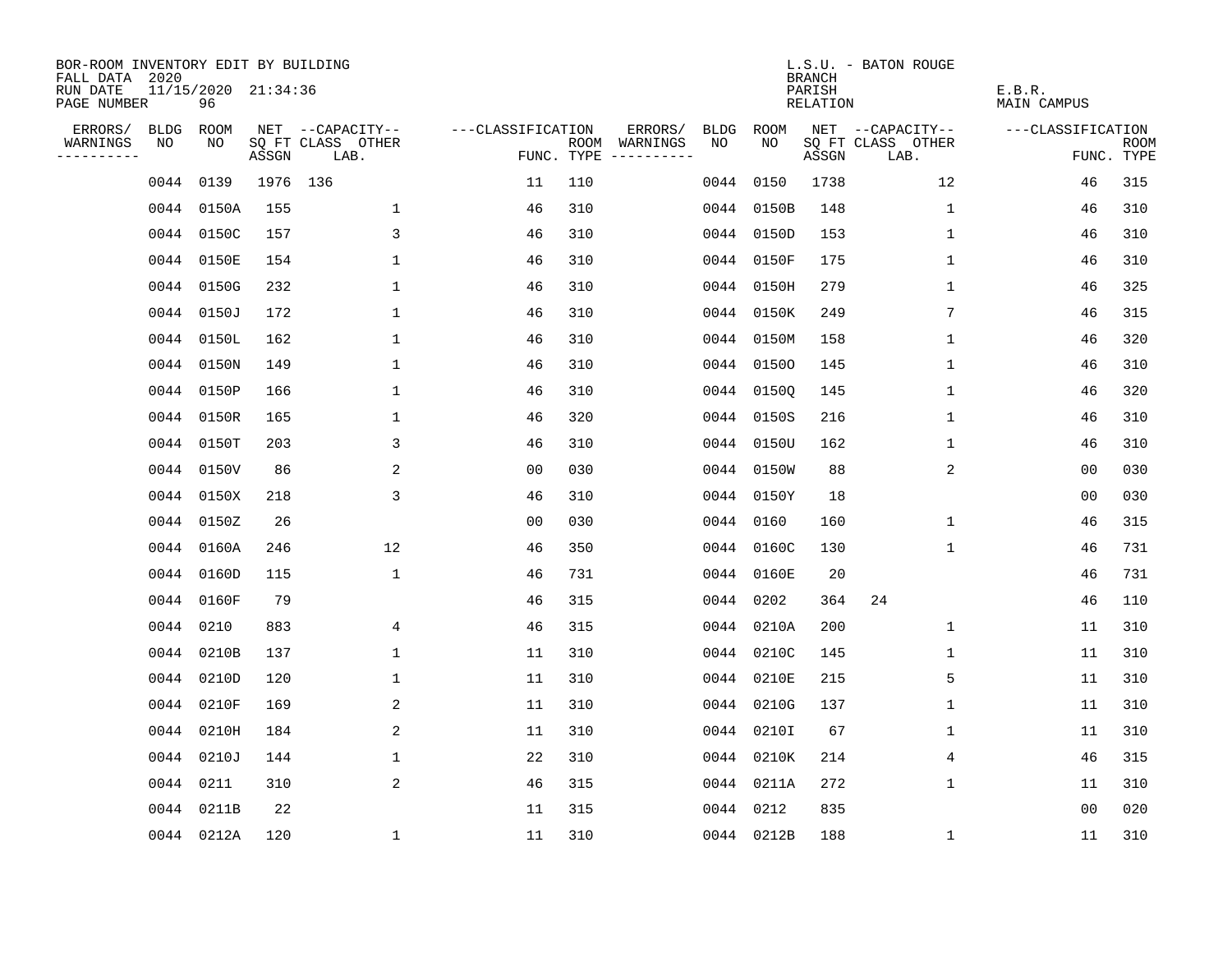| BOR-ROOM INVENTORY EDIT BY BUILDING<br>FALL DATA 2020 |      |                           |       |                           |                   |     |                                      |      |            | <b>BRANCH</b>      | L.S.U. - BATON ROUGE      |                       |                           |
|-------------------------------------------------------|------|---------------------------|-------|---------------------------|-------------------|-----|--------------------------------------|------|------------|--------------------|---------------------------|-----------------------|---------------------------|
| RUN DATE<br>PAGE NUMBER                               |      | 11/15/2020 21:34:36<br>97 |       |                           |                   |     |                                      |      |            | PARISH<br>RELATION |                           | E.B.R.<br>MAIN CAMPUS |                           |
| ERRORS/                                               | BLDG | ROOM                      |       | NET --CAPACITY--          | ---CLASSIFICATION |     | ERRORS/                              | BLDG | ROOM       |                    | NET --CAPACITY--          | ---CLASSIFICATION     |                           |
| WARNINGS<br>----------                                | NO   | NO                        | ASSGN | SQ FT CLASS OTHER<br>LAB. |                   |     | ROOM WARNINGS<br>FUNC. TYPE $------$ | NO.  | NO         | ASSGN              | SQ FT CLASS OTHER<br>LAB. |                       | <b>ROOM</b><br>FUNC. TYPE |
|                                                       | 0044 | 0212C                     | 358   | 17                        | 11                | 110 |                                      | 0044 | 0212D      | 222                | $\mathbf{1}$              | 22                    | 310                       |
|                                                       |      | 0044 0212E                | 19    |                           | 0 <sub>0</sub>    | 010 |                                      | 0044 | 0212F      | 14                 |                           | 0 <sub>0</sub>        | 030                       |
|                                                       |      | 0044 0212G                | 111   | 2                         | 0 <sub>0</sub>    | 010 |                                      |      | 0044 0212H | 213                | $\mathbf 1$               | 11                    | 310                       |
|                                                       |      | 0044 0212I                | 108   | $\mathbf{1}$              | 00                | 010 |                                      |      | 0044 0212J | 185                | 1                         | 22                    | 310                       |
|                                                       |      | 0044 0212K                | 175   | $\mathbf 1$               | 11                | 320 |                                      |      | 0044 0212L | 185                | 2                         | 11                    | 310                       |
|                                                       |      | 0044 0212M                | 133   | 2                         | 11                | 310 |                                      |      | 0044 0212N | 185                | 2                         | 22                    | 310                       |
|                                                       |      | 0044 02120                | 167   | 2                         | 22                | 310 |                                      |      | 0044 0212P | 185                | $\mathbf 1$               | 22                    | 310                       |
|                                                       |      | 0044 02120                | 167   | $\mathbf{1}$              | 22                | 310 |                                      |      | 0044 0212R | 185                | 2                         | 46                    | 310                       |
|                                                       |      | 0044 0212S                | 167   | $\mathbf{1}$              | 11                | 310 |                                      |      | 0044 0212T | 185                | 2                         | 11                    | 310                       |
|                                                       |      | 0044 0212U                | 167   | $\mathbf 1$               | 11                | 310 |                                      |      | 0044 0212V | 175                | 2                         | 11                    | 310                       |
|                                                       |      | 0044 0212W                | 158   | $\mathbf{1}$              | 22                | 250 |                                      |      | 0044 0213  | 365                | 2                         | 46                    | 315                       |
|                                                       |      | 0044 0213A                | 218   | $\mathbf 1$               | 11                | 310 |                                      |      | 0044 0213B | 218                | 1                         | 11                    | 310                       |
|                                                       |      | 0044 0213C                | 209   | $\mathbf{1}$              | 11                | 310 |                                      |      | 0044 0213D | 209                | $\mathbf 1$               | 11                    | 310                       |
|                                                       |      | 0044 0214                 | 195   |                           | 46                | 315 |                                      |      | 0044 0214A | 132                | 4                         | 45                    | 310                       |
|                                                       |      | 0044 0216                 | 63    |                           | 00                | 030 |                                      | 0044 | 0219       | 152                | 1                         | 46                    | 315                       |
|                                                       |      | 0044 0219A                | 137   | 1                         | 22                | 310 |                                      | 0044 | 0219B      | 123                | 1                         | 11                    | 310                       |
|                                                       |      | 0044 0219C                | 109   | $\mathbf 1$               | 11                | 310 |                                      | 0044 | 0220       | 355                | 5                         | 0 <sub>0</sub>        | 010                       |
|                                                       |      | 0044 0223                 | 175   |                           | 46                | 315 |                                      | 0044 | 0223A      | 54                 | 1                         | 11                    | 310                       |
|                                                       |      | 0044 0223B                | 54    | $\mathbf 1$               | 11                | 310 |                                      | 0044 | 0223C      | 95                 | 1                         | 11                    | 310                       |
|                                                       |      | 0044 0223D                | 136   | $\mathbf{1}$              | 11                | 310 |                                      |      | 0044 0223E | 109                | 1                         | 11                    | 310                       |
|                                                       |      | 0044 0223F                | 109   | 1                         | 11                | 310 |                                      |      | 0044 0223G | 92                 | 2                         | 11                    | 320                       |
|                                                       |      | 0044 0224                 | 390   | 3                         | 0 <sub>0</sub>    | 010 |                                      | 0044 | 0226       | 269                | 15                        | 11                    | 350                       |
|                                                       |      | 0044 0228                 | 67    |                           | 46                | 315 |                                      |      | 0044 0228A | 81                 | 1                         | 11                    | 310                       |
|                                                       |      | 0044 0228B                | 92    | $\mathbf 1$               | 11                | 310 |                                      |      | 0044 0228C | 77                 | 1                         | 46                    | 310                       |
|                                                       |      | 0044 0229                 | 197   |                           | 46                | 315 |                                      |      | 0044 0229A | 61                 | 1                         | 11                    | 310                       |
|                                                       |      | 0044 0229B                | 61    | $\mathbf{1}$              | 11                | 310 |                                      |      | 0044 0229C | 137                | 1                         | 11                    | 310                       |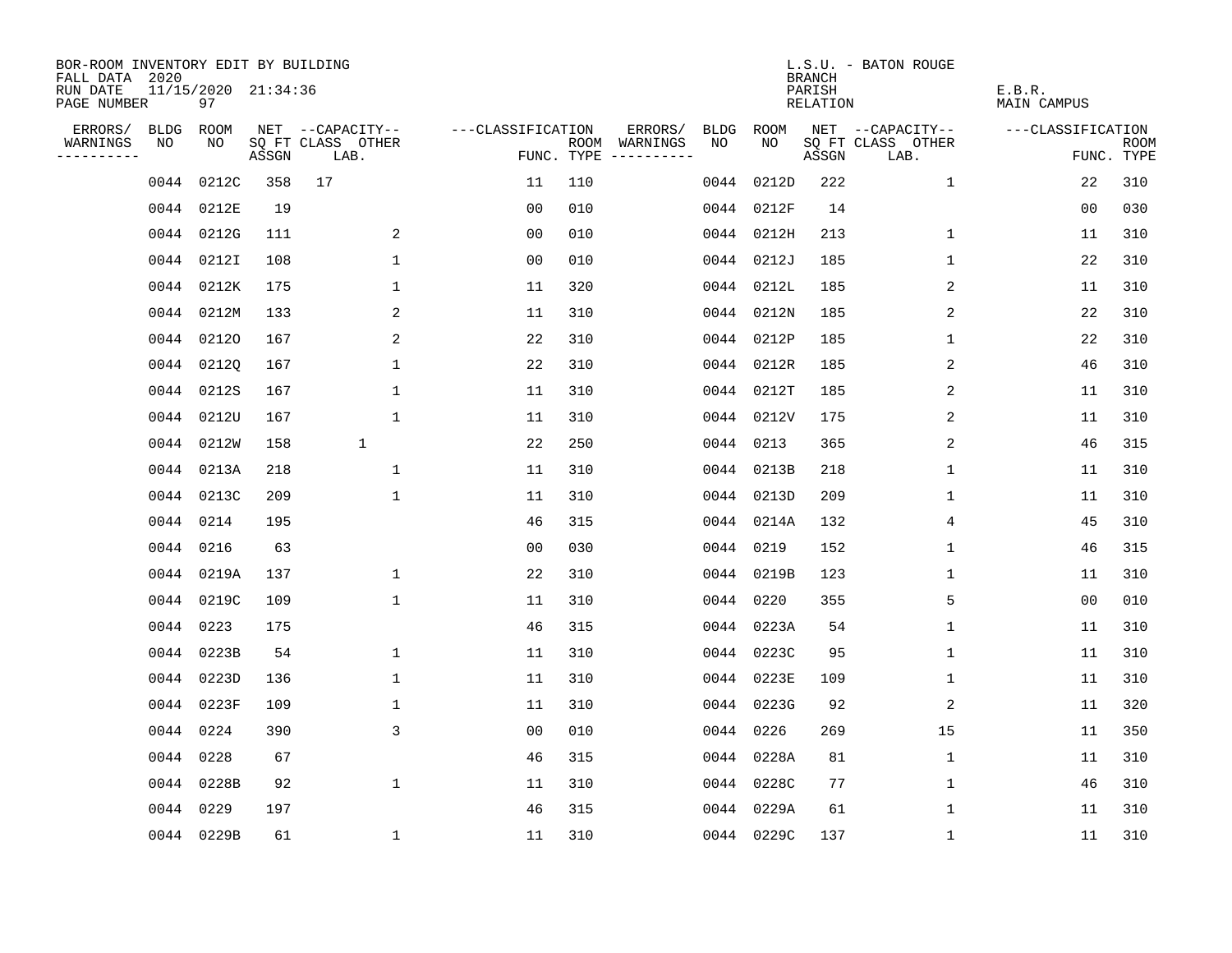| BOR-ROOM INVENTORY EDIT BY BUILDING<br>FALL DATA 2020 |             |                           |       |                           |                   |     |                                      |             |            | <b>BRANCH</b>             | L.S.U. - BATON ROUGE      |                              |                           |
|-------------------------------------------------------|-------------|---------------------------|-------|---------------------------|-------------------|-----|--------------------------------------|-------------|------------|---------------------------|---------------------------|------------------------------|---------------------------|
| RUN DATE<br>PAGE NUMBER                               |             | 11/15/2020 21:34:36<br>98 |       |                           |                   |     |                                      |             |            | PARISH<br><b>RELATION</b> |                           | E.B.R.<br><b>MAIN CAMPUS</b> |                           |
| ERRORS/                                               | <b>BLDG</b> | ROOM                      |       | NET --CAPACITY--          | ---CLASSIFICATION |     | ERRORS/                              | <b>BLDG</b> | ROOM       |                           | NET --CAPACITY--          | ---CLASSIFICATION            |                           |
| WARNINGS<br>----------                                | NO          | NO                        | ASSGN | SQ FT CLASS OTHER<br>LAB. |                   |     | ROOM WARNINGS<br>FUNC. TYPE $------$ | NO          | NO         | ASSGN                     | SQ FT CLASS OTHER<br>LAB. |                              | <b>ROOM</b><br>FUNC. TYPE |
|                                                       | 0044        | 0229D                     | 123   | $\mathbf{1}$              | 11                | 310 |                                      | 0044        | 0229E      | 137                       | $\mathbf 1$               | 11                           | 310                       |
|                                                       |             | 0044 0229F                | 109   | $\mathbf 1$               | 11                | 310 |                                      |             | 0044 0229G | 100                       | 2                         | 11                           | 320                       |
|                                                       | 0044 0232   |                           | 114   |                           | 46                | 315 |                                      |             | 0044 0232A | 63                        | 1                         | 11                           | 310                       |
|                                                       |             | 0044 0232B                | 105   | $\mathbf{1}$              | 11                | 310 |                                      |             | 0044 0232C | 100                       | 2                         | 11                           | 310                       |
|                                                       | 0044 0236   |                           | 124   |                           | 46                | 315 |                                      |             | 0044 0236A | 88                        | $\mathbf 1$               | 11                           | 310                       |
|                                                       |             | 0044 0236B                | 105   | $\mathbf 1$               | 11                | 310 |                                      |             | 0044 0236C | 105                       | $\mathbf{1}$              | 22                           | 310                       |
|                                                       | 0044 0237   |                           | 155   |                           | 46                | 315 |                                      |             | 0044 0237A | 61                        | 2                         | 11                           | 310                       |
|                                                       |             | 0044 0237B                | 77    | 1                         | 11                | 310 |                                      |             | 0044 0237C | 157                       | 2                         | 46                           | 310                       |
|                                                       |             | 0044 0237D                | 109   | 1                         | 11                | 310 |                                      |             | 0044 0237E | 109                       | 1                         | 11                           | 310                       |
|                                                       |             | 0044 0237F                | 164   | 1                         | 11                | 310 |                                      |             | 0044 0237G | 82                        | 2                         | 11                           | 310                       |
|                                                       |             | 0044 0237H                | 69    | $\mathbf{1}$              | 11                | 310 |                                      |             | 0044 0240  | 112                       |                           | 46                           | 315                       |
|                                                       |             | 0044 0240A                | 100   | $\mathbf{1}$              | 11                | 310 |                                      |             | 0044 0240B | 105                       | $\mathbf 1$               | 11                           | 310                       |
|                                                       |             | 0044 0240C                | 105   | 2                         | 11                | 310 |                                      |             | 0044 0244  | 162                       |                           | 46                           | 315                       |
|                                                       |             | 0044 0244A                | 112   | 2                         | 11                | 310 |                                      |             | 0044 0244B | 105                       | 1                         | 11                           | 310                       |
|                                                       |             | 0044 0244C                | 105   | $\mathbf 1$               | 22                | 310 |                                      |             | 0044 0245  | 244                       |                           | 46                           | 315                       |
|                                                       |             | 0044 0245A                | 132   | 1                         | 11                | 310 |                                      |             | 0044 0245B | 73                        |                           | 46                           | 315                       |
|                                                       |             | 0044 0245C                | 115   | 1                         | 22                | 310 |                                      | 0044        | 0245D      | 91                        | 1                         | 11                           | 310                       |
|                                                       | 0044 0247   |                           | 128   | $\mathbf{1}$              | 46                | 315 |                                      | 0044        | 0249       | 264                       | 4                         | 46                           | 315                       |
|                                                       |             | 0044 0249A                | 180   | 1                         | 46                | 310 |                                      |             | 0044 0249B | 212                       | 1                         | 11                           | 310                       |
|                                                       | 0044 0260   |                           | 920   | 3                         | 46                | 315 |                                      |             | 0044 0260A | 65                        | 1                         | 0 <sub>0</sub>               | 030                       |
|                                                       |             | 0044 0260B                | 224   | 2                         | 46                | 315 |                                      |             | 0044 0260C | 450                       | 4                         | 46                           | 315                       |
|                                                       |             | 0044 0260D                | 420   | $\mathbf 1$               | 46                | 325 |                                      | 0044        | 0260E      | 130                       | $\mathbf 1$               | 46                           | 315                       |
|                                                       |             | 0044 0260F                | 187   | 1                         | 46                | 310 |                                      |             | 0044 0260G | 120                       | 1                         | 46                           | 310                       |
|                                                       |             | 0044 0260H                | 115   | $\mathbf 1$               | 46                | 310 |                                      |             | 0044 0260I | 9                         |                           | 46                           | 315                       |
|                                                       |             | 0044 0260J                | 137   | $\mathbf{1}$              | 11                | 310 |                                      |             | 0044 0260K | 200                       | 1                         | 46                           | 310                       |
|                                                       |             | 0044 0260L                | 238   | $\mathbf{1}$              | 46                | 310 |                                      |             | 0044 0301  | 200                       |                           | 0 <sub>0</sub>               | 030                       |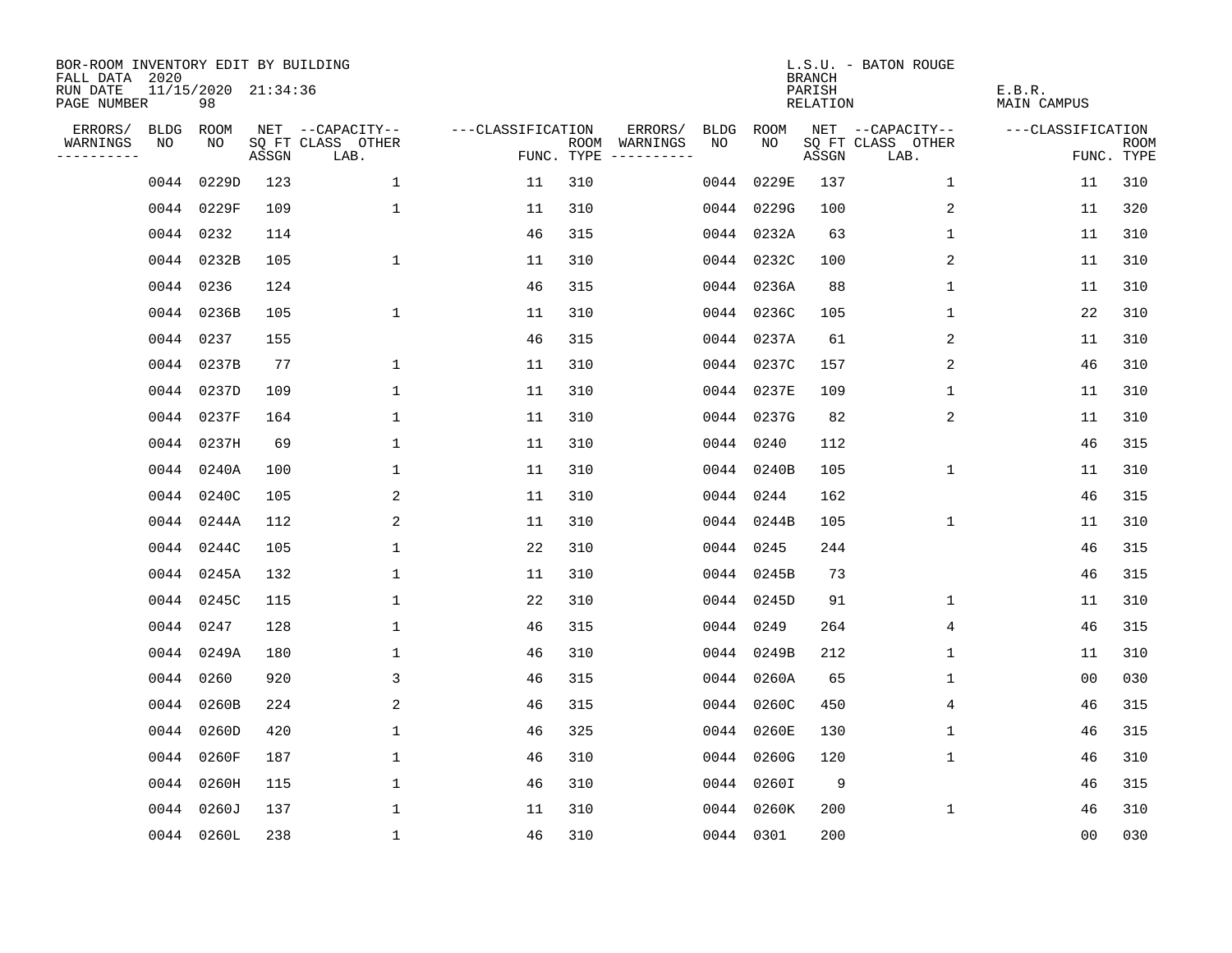| BOR-ROOM INVENTORY EDIT BY BUILDING<br>FALL DATA 2020 |    |                           |       |                           |                   |     |                                            |             | <b>BRANCH</b>             | L.S.U. - BATON ROUGE      |                              |                           |
|-------------------------------------------------------|----|---------------------------|-------|---------------------------|-------------------|-----|--------------------------------------------|-------------|---------------------------|---------------------------|------------------------------|---------------------------|
| RUN DATE<br>PAGE NUMBER                               |    | 11/15/2020 21:34:36<br>99 |       |                           |                   |     |                                            |             | PARISH<br><b>RELATION</b> |                           | E.B.R.<br><b>MAIN CAMPUS</b> |                           |
| ERRORS/                                               |    | BLDG ROOM                 |       | NET --CAPACITY--          | ---CLASSIFICATION |     | ERRORS/<br><b>BLDG</b>                     | <b>ROOM</b> |                           | NET --CAPACITY--          | ---CLASSIFICATION            |                           |
| WARNINGS<br>----------                                | NO | NO                        | ASSGN | SQ FT CLASS OTHER<br>LAB. |                   |     | NO<br>ROOM WARNINGS<br>FUNC. TYPE $------$ | NO          | ASSGN                     | SQ FT CLASS OTHER<br>LAB. |                              | <b>ROOM</b><br>FUNC. TYPE |
|                                                       |    | 0044 0302                 | 415   |                           | 00                | 030 | 0044                                       | 0303        | 85                        | 2                         | 22                           | 310                       |
|                                                       |    | 0044 0305                 | 80    | 2                         | 11                | 310 |                                            | 0044 0307   | 84                        | 2                         | 11                           | 320                       |
|                                                       |    | 0044 0309                 | 80    | 2                         | 11                | 310 |                                            | 0044 0311   | 80                        | 2                         | 11                           | 310                       |
|                                                       |    | 0044 0313                 | 80    | 2                         | 11                | 310 |                                            | 0044 0315   | 80                        | 2                         | 11                           | 320                       |
|                                                       |    | 0044 0316                 | 415   |                           | 0 <sub>0</sub>    | 030 |                                            | 0044 0317   | 80                        | 2                         | 11                           | 310                       |
|                                                       |    | 0044 0318                 | 112   | $\overline{a}$            | 11                | 320 |                                            | 0044 0319   | 80                        | 2                         | 11                           | 310                       |
|                                                       |    | 0044 0320                 | 80    | 2                         | 11                | 320 |                                            | 0044 0321   | 80                        | $\overline{2}$            | 11                           | 310                       |
|                                                       |    | 0044 0322                 | 84    | 2                         | 11                | 310 |                                            | 0044 0323   | 230                       |                           | 0 <sub>0</sub>               | 030                       |
|                                                       |    | 0044 0324                 | 84    | 2                         | 11                | 310 |                                            | 0044 0325   | 108                       | 2                         | 11                           | 320                       |
|                                                       |    | 0044 0326                 | 86    | 2                         | 11                | 310 |                                            | 0044 0327   | 108                       | 2                         | 11                           | 320                       |
|                                                       |    | 0044 0328                 | 86    | 2                         | 11                | 310 |                                            | 0044 0329   | 108                       | 2                         | 11                           | 310                       |
|                                                       |    | 0044 0330                 | 112   | 2                         | 11                | 320 |                                            | 0044 0331   | 108                       | 2                         | 11                           | 320                       |
|                                                       |    | 0044 0332                 | 114   | 2                         | 11                | 320 |                                            | 0044 0333   | 108                       | 2                         | 11                           | 310                       |
|                                                       |    | 0044 0334                 | 114   | 2                         | 11                | 320 |                                            | 0044 0335   | 108                       | 2                         | 11                           | 320                       |
|                                                       |    | 0044 0336                 | 110   | 3                         | 11                | 320 |                                            | 0044 0337   | 650                       |                           | 46                           | 731                       |
|                                                       |    | 0044 0338                 | 190   |                           | 0 <sub>0</sub>    | 030 |                                            | 0044 C0001  | 3169                      |                           | 0 <sub>0</sub>               | 020                       |
|                                                       |    | 0044 C0100                | 2278  |                           | 0 <sub>0</sub>    | 020 |                                            | 0044 C0101  | 1184                      |                           | 0 <sub>0</sub>               | 020                       |
|                                                       |    | 0044 C0102                | 1028  |                           | 0 <sub>0</sub>    | 020 |                                            | 0044 C0200  | 1623                      |                           | 0 <sub>0</sub>               | 020                       |
|                                                       |    | 0044 C0200A               | 717   |                           | 0 <sub>0</sub>    | 020 |                                            | 0044 C0201  | 969                       |                           | 0 <sub>0</sub>               | 020                       |
|                                                       |    | 0044 C0300                | 1143  |                           | 0 <sub>0</sub>    | 020 |                                            | 0044 E0001  | 15                        |                           | 0 <sub>0</sub>               | 020                       |
|                                                       |    | 0044 E0100                | 15    |                           | 0 <sub>0</sub>    | 020 |                                            | 0044 E0200  | 15                        |                           | 0 <sub>0</sub>               | 020                       |
|                                                       |    | 0044 S0001                | 50    |                           | 0 <sub>0</sub>    | 020 |                                            | 0044 S0002  | 60                        |                           | 0 <sub>0</sub>               | 020                       |
|                                                       |    | 0044 S0100                | 165   |                           | 0 <sub>0</sub>    | 020 |                                            | 0044 S0102  | 80                        |                           | 0 <sub>0</sub>               | 020                       |
|                                                       |    | 0044 S0103                | 193   |                           | 0 <sub>0</sub>    | 020 |                                            | 0044 S0200  | 235                       |                           | 0 <sub>0</sub>               | 020                       |
|                                                       |    | 0044 S0202                | 270   |                           | 0 <sub>0</sub>    | 020 |                                            | 0044 S0203  | 135                       |                           | 0 <sub>0</sub>               | 020                       |
|                                                       |    | 0044 S0300                | 197   |                           | 0 <sub>0</sub>    | 020 |                                            | 0044 S0302  | 230                       |                           | 0 <sub>0</sub>               | 020                       |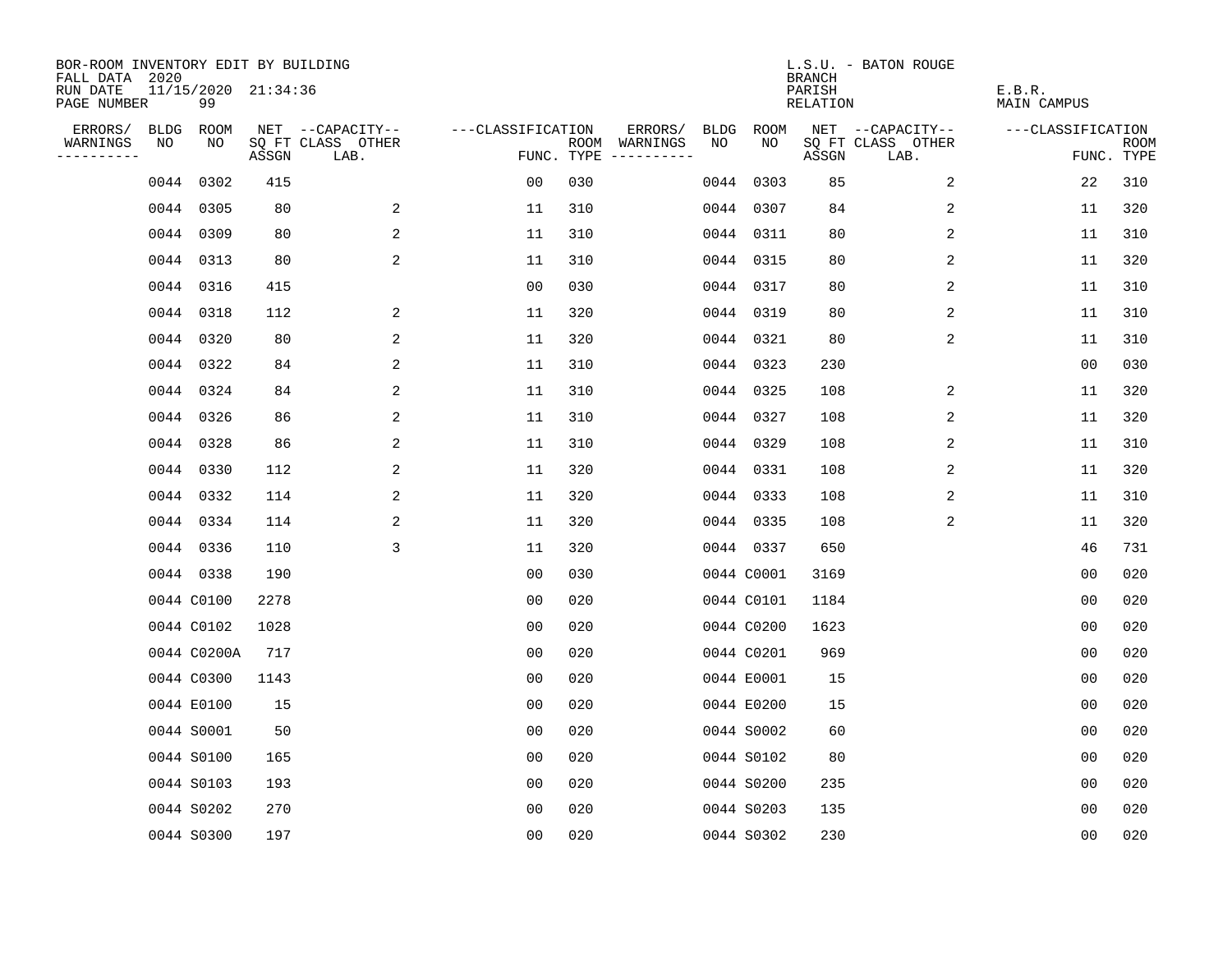| BOR-ROOM INVENTORY EDIT BY BUILDING<br>FALL DATA 2020 |      |                            |       |                           |                   |     |                                      |      |                                                                                                                                                                                                         | <b>BRANCH</b>      | L.S.U. - BATON ROUGE      |              |                       |                                                   |                    |
|-------------------------------------------------------|------|----------------------------|-------|---------------------------|-------------------|-----|--------------------------------------|------|---------------------------------------------------------------------------------------------------------------------------------------------------------------------------------------------------------|--------------------|---------------------------|--------------|-----------------------|---------------------------------------------------|--------------------|
| RUN DATE<br>PAGE NUMBER                               |      | 11/15/2020 21:34:36<br>100 |       |                           |                   |     |                                      |      |                                                                                                                                                                                                         | PARISH<br>RELATION |                           |              | E.B.R.<br>MAIN CAMPUS |                                                   |                    |
| ERRORS/                                               |      | BLDG ROOM                  |       | NET --CAPACITY--          | ---CLASSIFICATION |     | ERRORS/                              |      | BLDG ROOM                                                                                                                                                                                               |                    | NET --CAPACITY--          |              |                       | ---CLASSIFICATION                                 |                    |
| WARNINGS<br>----------                                | NO   | NO                         | ASSGN | SQ FT CLASS OTHER<br>LAB. |                   |     | ROOM WARNINGS<br>FUNC. TYPE $------$ | NO   | NO.                                                                                                                                                                                                     | ASSGN              | SQ FT CLASS OTHER<br>LAB. |              |                       |                                                   | ROOM<br>FUNC. TYPE |
|                                                       |      | 0044 0002A1                | 78    |                           | 0 <sub>0</sub>    | 030 |                                      |      | 0044 0136D1                                                                                                                                                                                             | 80                 |                           | $\mathbf{1}$ |                       | 46                                                | 731                |
|                                                       |      | 0044 0245B1                | 183   | 3                         | 11                | 310 |                                      |      | 0044 0245B2                                                                                                                                                                                             | 164                |                           | 3            |                       | 77                                                | 310                |
|                                                       |      | 0044 0245D1                | 9     |                           | 11                | 315 |                                      |      | 0044 0260B1                                                                                                                                                                                             | 32                 |                           |              |                       | 46                                                | 315                |
|                                                       |      | 0044 0260C1                | 164   | $\mathbf 1$               | 46                | 310 |                                      |      | TOTAL ASSIGNABLE & UNASSIGNABLE SQFT:<br>TOTAL NET ASSIGN SQ. FT. IN ROOM FILE<br>TOTAL NUMBER CLASSROOMS<br>TOTAL NUMBER COMPUTER CLASSROOMS<br>TOTAL NUMBER LABS 210<br>TOTAL NUMBER SPECIAL LABS 220 |                    |                           |              |                       | 75,684<br>54,897<br>26<br>$\overline{\mathbf{3}}$ |                    |
|                                                       |      | 0045 0100                  | 2873  | 321                       | 11                | 610 |                                      |      | 0045 0100A                                                                                                                                                                                              | 64                 |                           |              |                       | 0 <sub>0</sub>                                    | 020                |
|                                                       | 0045 | 0100B                      | 2395  | 120                       | 11                | 210 |                                      |      | 0045 0100C                                                                                                                                                                                              | 275                |                           |              |                       | 0 <sub>0</sub>                                    | 020                |
|                                                       |      | 0045 0100D                 | 52    |                           | 11                | 215 |                                      |      | 0045 0100E                                                                                                                                                                                              | 180                |                           |              |                       | 11                                                | 215                |
|                                                       |      | 0045 0100F                 | 51    |                           | 11                | 215 |                                      | 0045 | 0101                                                                                                                                                                                                    | 87                 |                           | $\mathbf{1}$ |                       | 11                                                | 215                |
|                                                       |      | 0045 0103                  | 465   | 12                        | 46                | 350 |                                      | 0045 | 0105                                                                                                                                                                                                    | 530                |                           | 2            |                       | 46                                                | 310                |
|                                                       | 0045 | 0105A                      | 92    |                           | 46                | 315 |                                      | 0045 | 0105B                                                                                                                                                                                                   | 230                |                           | $\mathbf{1}$ |                       | 46                                                | 325                |
|                                                       |      | 0045 0105C                 | 119   | $\mathbf{1}$              | 46                | 310 |                                      |      | 0045 0105D                                                                                                                                                                                              | 165                |                           |              |                       | 46                                                | 315                |
|                                                       |      | 0045 0106                  | 55    |                           | 00                | 030 |                                      | 0045 | 0109                                                                                                                                                                                                    | 67                 |                           | $\mathbf 1$  |                       | 45                                                | 310                |
|                                                       |      | 0045 0111                  | 150   | $\mathbf 1$               | 45                | 310 |                                      |      | 0045 0111A                                                                                                                                                                                              | 58                 |                           | $\mathbf 1$  |                       | 45                                                | 731                |
|                                                       |      | 0045 0113                  | 78    | $\mathbf{1}$              | 45                | 320 |                                      | 0045 | 0114                                                                                                                                                                                                    | 75                 |                           | $\mathbf{1}$ |                       | 11                                                | 270                |
|                                                       |      | 0045 0115                  | 60    | $\mathbf{1}$              | 11                | 270 |                                      | 0045 | 0116                                                                                                                                                                                                    | 63                 |                           | $\mathbf{1}$ |                       | 11                                                | 270                |
|                                                       |      | 0045 0117                  | 60    | $\mathbf{1}$              | 11                | 270 |                                      | 0045 | 0118                                                                                                                                                                                                    | 60                 |                           | $\mathbf{1}$ |                       | 11                                                | 270                |
|                                                       |      | 0045 0119                  | 83    | $\mathbf{1}$              | 45                | 310 |                                      | 0045 | 0120                                                                                                                                                                                                    | 70                 |                           | $\mathbf{1}$ |                       | 46                                                | 310                |
|                                                       |      | 0045 0123                  | 176   |                           | 11                | 215 |                                      | 0045 | 0123A                                                                                                                                                                                                   | 2590               |                           | 173          |                       | 11                                                | 210                |
|                                                       |      | 0045 0124                  | 112   | 1                         | 11                | 270 |                                      | 0045 | 0125                                                                                                                                                                                                    | 897                | 60                        |              |                       | 11                                                | 110                |
|                                                       |      | 0045 0126                  | 112   | 2                         | 11                | 320 |                                      | 0045 | 0128                                                                                                                                                                                                    | 110                |                           | 2            |                       | 11                                                | 320                |
|                                                       |      | 0045 0129                  | 206   |                           | 11                | 215 |                                      | 0045 | 0129A                                                                                                                                                                                                   | 2600               |                           | 173          |                       | 11                                                | 210                |
|                                                       |      | 0045 0132                  | 314   |                           | 0 <sub>0</sub>    | 030 |                                      | 0045 | 0135                                                                                                                                                                                                    | 1008               | 67                        |              |                       | 11                                                | 110                |
|                                                       |      | 0045 0136                  | 362   |                           | 0 <sub>0</sub>    | 030 |                                      |      | 0045 0137                                                                                                                                                                                               | 86                 |                           |              |                       | 0 <sub>0</sub>                                    | 010                |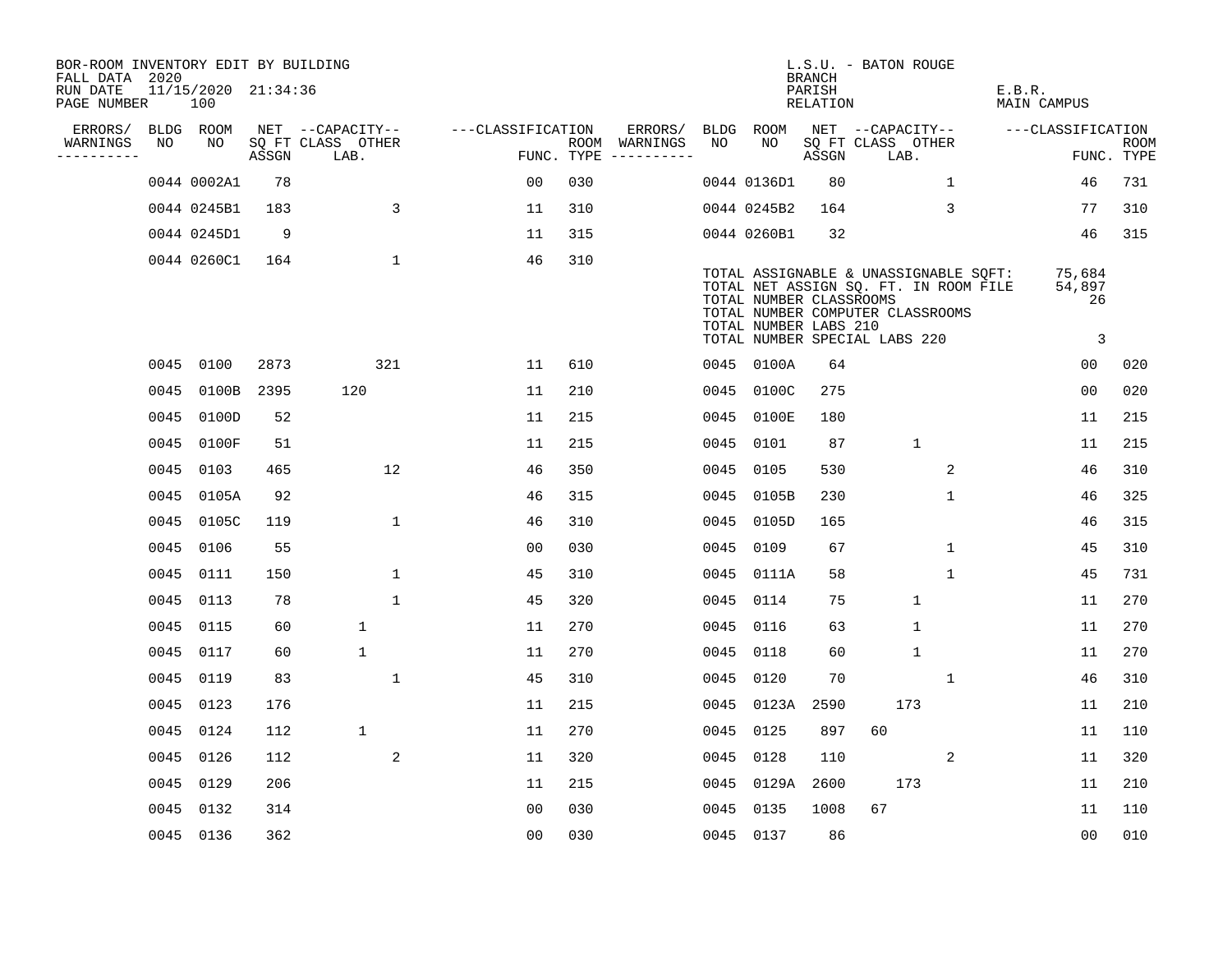| BOR-ROOM INVENTORY EDIT BY BUILDING<br>FALL DATA 2020 |      |                            |       |                           |              |                   |            |                              |      |            | <b>BRANCH</b>      | L.S.U. - BATON ROUGE      |              |                              |                |                           |
|-------------------------------------------------------|------|----------------------------|-------|---------------------------|--------------|-------------------|------------|------------------------------|------|------------|--------------------|---------------------------|--------------|------------------------------|----------------|---------------------------|
| RUN DATE<br>PAGE NUMBER                               |      | 11/15/2020 21:34:36<br>101 |       |                           |              |                   |            |                              |      |            | PARISH<br>RELATION |                           |              | E.B.R.<br><b>MAIN CAMPUS</b> |                |                           |
| ERRORS/                                               |      | BLDG ROOM                  |       | NET --CAPACITY--          |              | ---CLASSIFICATION |            | ERRORS/                      | BLDG | ROOM       |                    | NET --CAPACITY--          |              | ---CLASSIFICATION            |                |                           |
| WARNINGS<br>----------                                | NO   | NO                         | ASSGN | SQ FT CLASS OTHER<br>LAB. |              |                   | FUNC. TYPE | ROOM WARNINGS<br>----------- | NO   | NO.        | ASSGN              | SQ FT CLASS OTHER<br>LAB. |              |                              |                | <b>ROOM</b><br>FUNC. TYPE |
|                                                       | 0045 | 0140                       | 84    |                           |              | 0 <sub>0</sub>    | 030        |                              | 0045 | 0153       | 200                |                           |              |                              | 0 <sub>0</sub> | 010                       |
|                                                       | 0045 | 0155                       | 2185  | 10                        |              | 11                | 210        |                              |      | 0045 0155A | 172                |                           |              |                              | 11             | 215                       |
|                                                       | 0045 | 0155B                      | 97    |                           |              | 11                | 215        |                              |      | 0045 0155C | 80                 |                           | 1            |                              | 22             | 310                       |
|                                                       | 0045 | 0155D                      | 80    |                           | $\mathbf{1}$ | 22                | 310        |                              |      | 0045 0155E | 80                 | $\mathbf{1}$              |              |                              | 11             | 215                       |
|                                                       | 0045 | 0156                       | 158   | 2                         |              | 11                | 215        |                              |      | 0045 0158  | 158                | 2                         |              |                              | 11             | 215                       |
|                                                       | 0045 | 0160                       | 158   | 2                         |              | 11                | 215        |                              |      | 0045 0162  | 580                | 3                         |              |                              | 11             | 215                       |
|                                                       | 0045 | 0164                       | 580   | 3                         |              | 11                | 215        |                              |      | 0045 0165  | 408                | 12                        |              |                              | 11             | 215                       |
|                                                       | 0045 | 0166                       | 1215  | 81                        |              | 11                | 210        |                              |      | 0045 0167  | 167                | $\overline{2}$            |              |                              | 11             | 210                       |
|                                                       | 0045 | 0170                       | 162   | $\mathbf{1}$              |              | 11                | 215        |                              |      | 0045 0171  | 624                | 12                        |              |                              | 11             | 210                       |
|                                                       |      | 0045 0171A                 | 24    |                           |              | 11                | 215        |                              |      | 0045 0172  | 52                 |                           | $\mathbf{1}$ |                              | 0 <sub>0</sub> | 010                       |
|                                                       | 0045 | 0173                       | 1360  | 27                        |              | 11                | 210        |                              |      | 0045 0173A | 210                |                           |              |                              | 11             | 215                       |
|                                                       | 0045 | 0173B                      | 435   | 9                         |              | 11                | 215        |                              |      | 0045 0173C | 330                |                           |              |                              | 11             | 215                       |
|                                                       | 0045 | 0173D                      | 104   |                           | 1            | 11                | 310        |                              | 0045 | 0173E      | 41                 |                           |              |                              | 0 <sub>0</sub> | 030                       |
|                                                       | 0045 | 0174                       | 79    |                           |              | 11                | 731        |                              |      | 0045 0176  | 63                 | $\mathbf 1$               |              |                              | 11             | 270                       |
|                                                       | 0045 | 0178                       | 66    | $\mathbf 1$               |              | 11                | 270        |                              | 0045 | 0179       | 65                 |                           |              |                              | 0 <sub>0</sub> | 030                       |
|                                                       | 0045 | 0180                       | 85    |                           |              | 0 <sub>0</sub>    | 030        |                              |      | 0045 0181  | 1012               | 67                        |              |                              | 11             | 240                       |
|                                                       | 0045 | 0182                       | 67    | $\mathbf{1}$              |              | 11                | 270        |                              | 0045 | 0184       | 67                 | $\mathbf{1}$              |              |                              | 11             | 270                       |
|                                                       | 0045 | 0185                       | 393   |                           | $\mathbf{1}$ | 46                | 325        |                              |      | 0045 0186  | 67                 | $\mathbf 1$               |              |                              | 11             | 270                       |
|                                                       | 0045 | 0188                       | 67    | $\mathbf{1}$              |              | 11                | 270        |                              | 0045 | 0190       | 32                 |                           |              |                              | 0 <sub>0</sub> | 030                       |
|                                                       | 0045 | 0191                       | 298   |                           | $\mathbf 1$  | 46                | 310        |                              |      | 0045 0193  | 410                | 27                        |              |                              | 11             | 110                       |
|                                                       | 0045 | 0195                       | 88    |                           |              | 11                | 615        |                              | 0045 | 0200       | 123                |                           | 2            |                              | 11             | 320                       |
|                                                       | 0045 | 0201                       | 1009  | 20                        |              | 11                | 210        |                              | 0045 | 0202       | 1054               |                           | 98           |                              | 11             | 610                       |
|                                                       | 0045 | 0204                       | 159   |                           |              | 11                | 720        |                              | 0045 | 0206       | 46                 |                           |              |                              | 0 <sub>0</sub> | 030                       |
|                                                       | 0045 | 0208                       | 119   |                           | 2            | 11                | 320        |                              | 0045 | 0210       | 512                |                           |              |                              | 11             | 215                       |
|                                                       | 0045 | 0210A                      | 26    |                           |              | 11                | 731        |                              | 0045 | 0210B      | 27                 |                           |              |                              | 46             | 731                       |
|                                                       |      | 0045 0210C                 | 27    |                           |              | 46                | 731        |                              |      | 0045 0210D | 177                |                           |              |                              | 11             | 215                       |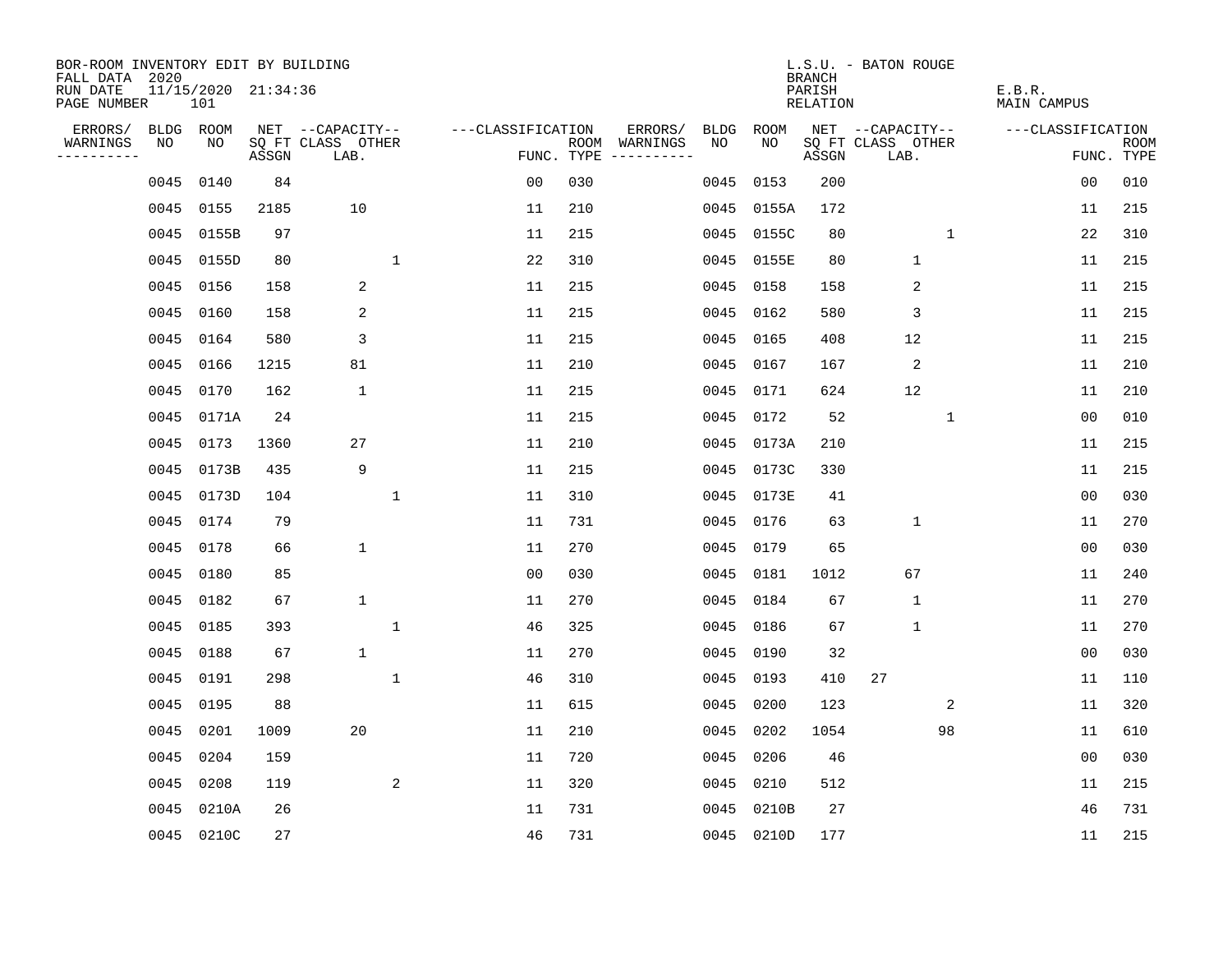| BOR-ROOM INVENTORY EDIT BY BUILDING<br>FALL DATA 2020 |             |                            |       |                           |              |                   |            |               |             |           | <b>BRANCH</b>      | L.S.U. - BATON ROUGE      |             |                       |                           |
|-------------------------------------------------------|-------------|----------------------------|-------|---------------------------|--------------|-------------------|------------|---------------|-------------|-----------|--------------------|---------------------------|-------------|-----------------------|---------------------------|
| RUN DATE<br>PAGE NUMBER                               |             | 11/15/2020 21:34:36<br>102 |       |                           |              |                   |            |               |             |           | PARISH<br>RELATION |                           |             | E.B.R.<br>MAIN CAMPUS |                           |
| ERRORS/                                               | <b>BLDG</b> | ROOM                       |       | NET --CAPACITY--          |              | ---CLASSIFICATION |            | ERRORS/       | <b>BLDG</b> | ROOM      |                    | NET --CAPACITY--          |             | ---CLASSIFICATION     |                           |
| WARNINGS<br>----------                                | NO          | NO                         | ASSGN | SQ FT CLASS OTHER<br>LAB. |              |                   | FUNC. TYPE | ROOM WARNINGS | NO.         | NO.       | ASSGN              | SQ FT CLASS OTHER<br>LAB. |             |                       | <b>ROOM</b><br>FUNC. TYPE |
|                                                       | 0045        | 0212                       | 179   |                           | 3            | 11                | 320        |               | 0045        | 0214      | 179                |                           |             | 0 <sub>0</sub>        | 030                       |
|                                                       | 0045        | 0215                       | 770   | 51                        |              | 11                | 110        |               | 0045        | 0220      | 180                |                           |             | 0 <sub>0</sub>        | 030                       |
|                                                       | 0045        | 0221                       | 770   | 51                        |              | 11                | 110        |               | 0045        | 0222      | 54                 |                           |             | 0 <sub>0</sub>        | 030                       |
|                                                       |             | 0045 0224                  | 1552  |                           |              | 0 <sub>0</sub>    | 030        |               | 0045        | 0225      | 193                |                           | 1           | 22                    | 310                       |
|                                                       | 0045        | 0226                       | 124   |                           | $\mathbf{1}$ | 11                | 310        |               | 0045        | 0228      | 209                |                           | 1           | 11                    | 310                       |
|                                                       | 0045        | 0230                       | 289   |                           | $\mathbf{1}$ | 11                | 310        |               | 0045        | 0240      | 507                |                           |             | 0 <sub>0</sub>        | 030                       |
|                                                       | 0045        | 0242                       | 266   |                           |              | 11                | 270        |               | 0045        | 0244      | 164                |                           | 3           | 46                    | 530                       |
|                                                       | 0045        | 0245                       | 708   | 47                        |              | 11                | 110        |               | 0045        | 0247      | 1175               | 78                        |             | 11                    | 110                       |
|                                                       | 0045        | 0247A                      | 93    |                           |              | 11                | 115        |               | 0045        | 0248      | 677                | 45                        |             | 11                    | 110                       |
|                                                       |             | 0045 0249                  | 978   | 65                        |              | 11                | 110        |               | 0045        | 0251      | 373                |                           | 25          | 46                    | 350                       |
|                                                       |             | 0045 0253                  | 188   |                           | 3            | 11                | 320        |               | 0045        | 0255      | 179                |                           | $\mathbf 1$ | 22                    | 310                       |
|                                                       |             | 0045 0257                  | 168   |                           | $\mathbf{1}$ | 22                | 310        |               | 0045        | 0259      | 165                |                           | $\mathbf 1$ | 22                    | 310                       |
|                                                       | 0045        | 0261                       | 158   |                           | $\mathbf{1}$ | 11                | 310        |               | 0045        | 0263      | 49                 |                           |             | 0 <sub>0</sub>        | 030                       |
|                                                       | 0045        | 0265                       | 178   |                           | $\mathbf 1$  | 22                | 310        |               | 0045        | 0267      | 178                |                           | $\mathbf 1$ | 22                    | 310                       |
|                                                       | 0045        | 0269                       | 147   |                           | 1            | 22                | 310        | 9             | 0045        | 0272      | 188                |                           | 1           | 11                    | 430                       |
|                                                       | 0045        | 0273                       | 467   | 31                        |              | 11                | 110        |               | 0045        | 0274      | 180                |                           | 1           | 22                    | 310                       |
|                                                       | 0045        | 0275                       | 177   |                           | 3            | 22                | 310        |               | 0045        | 0276      | 140                |                           | 2           | 11                    | 320                       |
|                                                       | 0045        | 0277                       | 193   |                           | $\mathbf 1$  | 11                | 310        |               | 0045        | 0278      | 67                 |                           |             | 0 <sub>0</sub>        | 030                       |
|                                                       | 0045        | 0279                       | 89    |                           | $\mathbf 1$  | 11                | 270        |               | 0045        | 0280      | 75                 | $\mathbf{1}$              |             | 11                    | 270                       |
|                                                       | 0045        | 0281                       | 180   |                           | $\mathbf{1}$ | 22                | 310        |               | 0045        | 0282      | 75                 | $\mathbf{1}$              |             | 11                    | 270                       |
|                                                       | 0045        | 0283                       | 213   |                           | $\mathbf 1$  | 11                | 310        |               | 0045        | 0284      | 75                 | $\mathbf 1$               |             | 11                    | 270                       |
|                                                       | 0045        | 0285                       | 168   |                           | $\mathbf{1}$ | 22                | 310        |               | 0045        | 0286      | 75                 | $\mathbf{1}$              |             | 11                    | 270                       |
|                                                       | 0045        | 0287                       | 76    |                           | $\mathbf 1$  | 11                | 270        |               | 0045        | 0288      | 75                 | $\mathbf 1$               |             | 11                    | 270                       |
|                                                       | 0045        | 0291                       | 262   |                           | $\mathbf 1$  | 11                | 310        |               | 0045        | 0292      | 70                 |                           |             | 0 <sub>0</sub>        | 010                       |
|                                                       | 0045        | 0293                       | 85    |                           | $\mathbf{1}$ | 11                | 315        |               | 0045        | 0295      | 132                | $\overline{2}$            |             | 22                    | 250                       |
|                                                       |             | 0045 0297                  | 194   |                           | $\mathbf{1}$ | 22                | 310        |               |             | 0045 0299 | 153                |                           | 3           | 11                    | 320                       |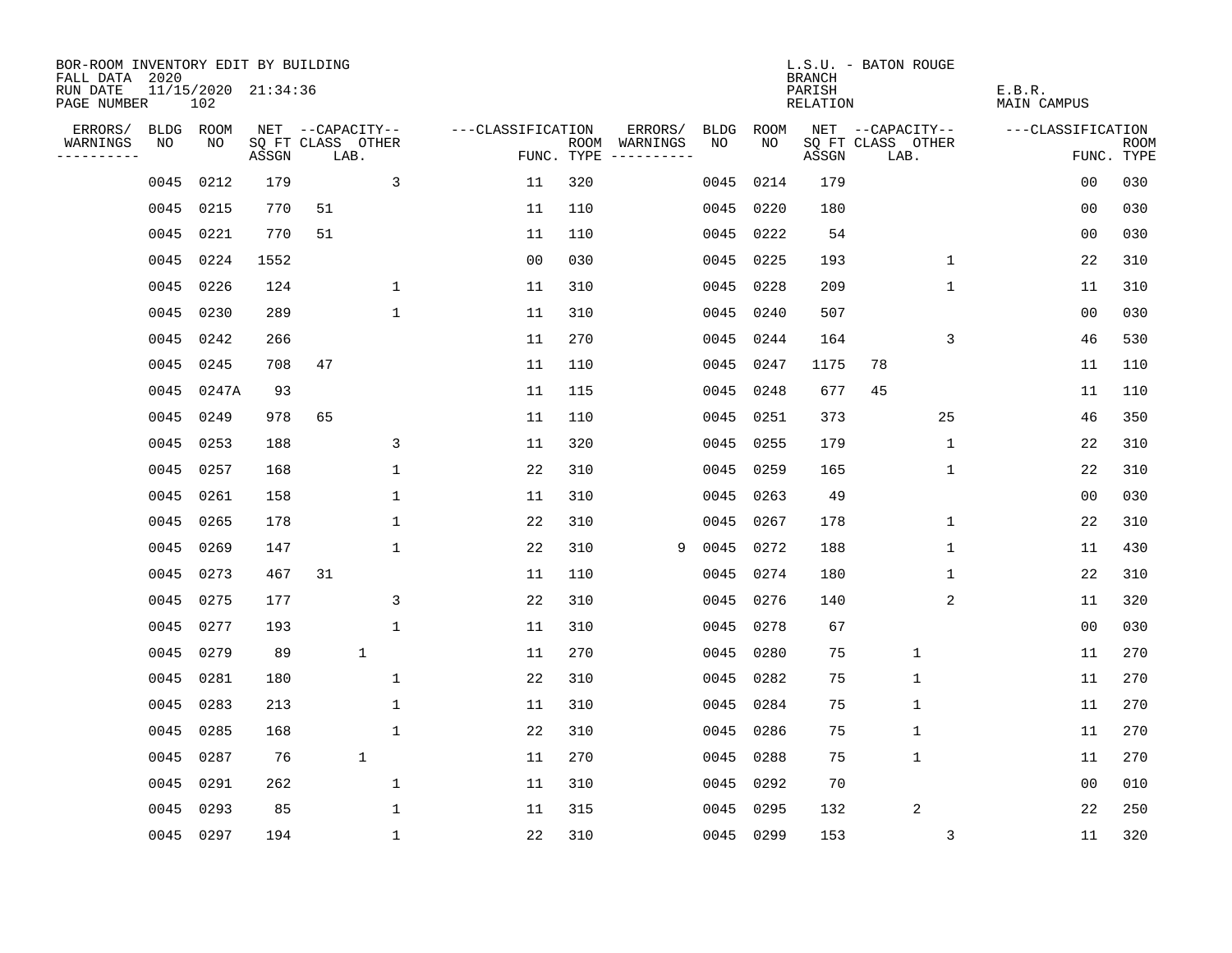| BOR-ROOM INVENTORY EDIT BY BUILDING<br>FALL DATA 2020 |             |                            |       |                           |                   |            |                        |             | <b>BRANCH</b>             | L.S.U. - BATON ROUGE      |                              |                           |
|-------------------------------------------------------|-------------|----------------------------|-------|---------------------------|-------------------|------------|------------------------|-------------|---------------------------|---------------------------|------------------------------|---------------------------|
| RUN DATE<br>PAGE NUMBER                               |             | 11/15/2020 21:34:36<br>103 |       |                           |                   |            |                        |             | PARISH<br><b>RELATION</b> |                           | E.B.R.<br><b>MAIN CAMPUS</b> |                           |
| ERRORS/                                               | <b>BLDG</b> | ROOM                       |       | NET --CAPACITY--          | ---CLASSIFICATION |            | ERRORS/<br><b>BLDG</b> | <b>ROOM</b> |                           | NET --CAPACITY--          | ---CLASSIFICATION            |                           |
| WARNINGS<br>----------                                | NO          | NO                         | ASSGN | SQ FT CLASS OTHER<br>LAB. |                   | FUNC. TYPE | NO<br>ROOM WARNINGS    | NO          | ASSGN                     | SQ FT CLASS OTHER<br>LAB. |                              | <b>ROOM</b><br>FUNC. TYPE |
|                                                       | 0045        | 0301                       | 1065  | 71                        | 11                | 110        | 0045                   | 0302        | 140                       | 3                         | 11                           | 320                       |
|                                                       | 0045        | 0304                       | 167   |                           | 11                | 215        | 0045                   | 0306        | 49                        |                           | 0 <sub>0</sub>               | 030                       |
|                                                       | 0045        | 0308                       | 213   | 14                        | 11                | 310        | 0045                   | 0310        | 380                       |                           | 11                           | 731                       |
|                                                       | 0045        | 0310A                      | 623   |                           | 0 <sub>0</sub>    | 030        | 0045                   | 0312        | 124                       | 1                         | 11                           | 320                       |
|                                                       | 0045        | 0313                       | 120   | $\mathbf 1$               | 22                | 310        | 0045                   | 0314        | 315                       | 6                         | 11                           | 210                       |
|                                                       | 0045        | 0315                       | 120   | 1                         | 11                | 310        | 0045                   | 0316        | 172                       |                           | 0 <sub>0</sub>               | 030                       |
|                                                       | 0045        | 0317                       | 90    | $\mathbf{1}$              | 11                | 310        | 0045                   | 0319        | 122                       | $\mathbf 1$               | 11                           | 310                       |
|                                                       | 0045        | 0320                       | 172   |                           | 0 <sub>0</sub>    | 030        | 0045                   | 0321        | 126                       | $\mathbf{1}$              | 22                           | 310                       |
|                                                       | 0045        | 0322                       | 62    |                           | 46                | 731        | 0045                   | 0323        | 126                       | $\mathbf{1}$              | 11                           | 310                       |
|                                                       | 0045        | 0324                       | 65    |                           | 0 <sub>0</sub>    | 030        | 0045                   | 0325        | 126                       | 1                         | 22                           | 310                       |
|                                                       | 0045        | 0349                       | 378   |                           | 0 <sub>0</sub>    | 030        | 0045                   | 0349A       | 205                       |                           | 0 <sub>0</sub>               | 030                       |
|                                                       | 0045        | 0352                       | 134   | $\mathbf{1}$              | 11                | 310        | 0045                   | 0360        | 138                       | $\mathbf{1}$              | 11                           | 220                       |
|                                                       | 0045        | 0374                       | 10    |                           | 0 <sub>0</sub>    | 030        | 0045                   | 0375        | 125                       | $\mathbf 1$               | 11                           | 310                       |
|                                                       | 0045        | 0377                       | 130   | 1                         | 11                | 310        |                        | 0045 0378   | 118                       | $\mathbf 1$               | 11                           | 310                       |
|                                                       | 0045        | 0379                       | 128   | $\mathbf 1$               | 11                | 310        | 0045                   | 0380        | 121                       | $\mathbf 1$               | 11                           | 320                       |
|                                                       | 0045        | 0381                       | 120   | 1                         | 22                | 310        | 0045                   | 0382        | 130                       | 1                         | 22                           | 310                       |
|                                                       | 0045        | 0383                       | 93    | 1                         | 22                | 310        | 0045                   | 0384        | 127                       | 1                         | 22                           | 310                       |
|                                                       | 0045        | 0390                       | 70    |                           | 0 <sub>0</sub>    | 010        | 0045                   | 0391        | 123                       | 1                         | 11                           | 310                       |
|                                                       |             | 0045 0393                  | 123   | 1                         | 11                | 530        |                        | 0045 0399   | 390                       | 5                         | 11                           | 220                       |
|                                                       |             | 0045 B0004                 | 250   | 1                         | 11                | 320        |                        | 0045 B0006  | 156                       | $\mathbf{1}$              | 22                           | 250                       |
|                                                       |             | 0045 B0008                 | 82    |                           | 0 <sub>0</sub>    | 030        |                        | 0045 B0010  | 364                       | 10                        | 11                           | 430                       |
|                                                       |             | 0045 B0014                 | 1956  |                           | 0 <sub>0</sub>    | 030        |                        | 0045 B0014A | 70                        |                           | 00                           | 030                       |
|                                                       |             | 0045 B0015                 | 250   | 1                         | 11                | 731        |                        | 0045 B0017  | 79                        | $\mathbf{1}$              | 11                           | 270                       |
|                                                       |             | 0045 B0019                 | 76    | $\mathbf 1$               | 11                | 270        |                        | 0045 B0020  | 170                       | $\mathbf 1$               | 11                           | 320                       |
|                                                       |             | 0045 B0024                 | 215   |                           | 0 <sub>0</sub>    | 030        |                        | 0045 B0026  | 162                       |                           | 00                           | 030                       |
|                                                       |             | 0045 B0028                 | 1198  | 23                        | 11                | 210        |                        | 0045 B0028A | 174                       |                           | 11                           | 215                       |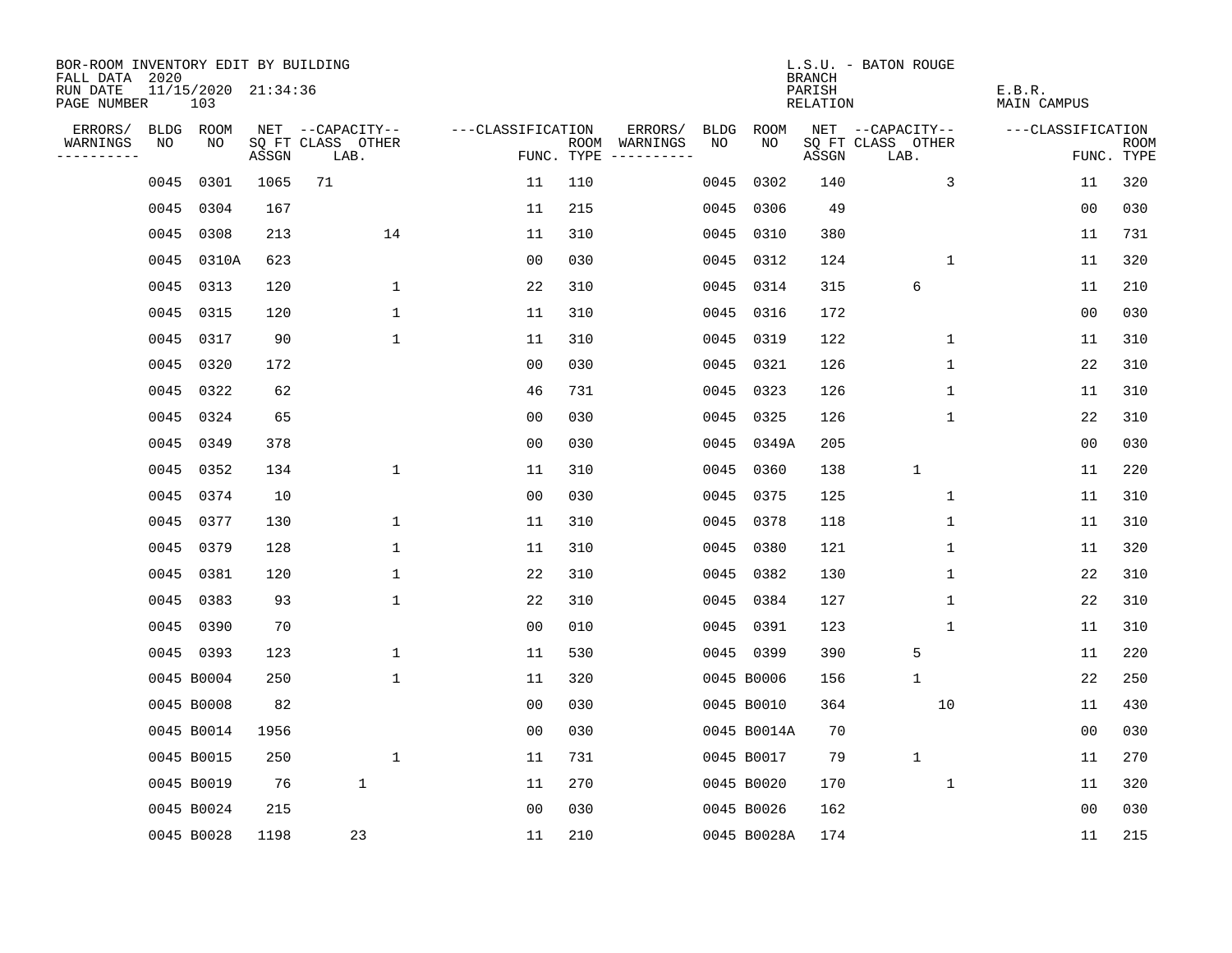| BOR-ROOM INVENTORY EDIT BY BUILDING<br>FALL DATA 2020 |    |                            |       |                           |                   |     |                                      |             |             | <b>BRANCH</b>             | L.S.U. - BATON ROUGE      |                              |                           |
|-------------------------------------------------------|----|----------------------------|-------|---------------------------|-------------------|-----|--------------------------------------|-------------|-------------|---------------------------|---------------------------|------------------------------|---------------------------|
| RUN DATE<br>PAGE NUMBER                               |    | 11/15/2020 21:34:36<br>104 |       |                           |                   |     |                                      |             |             | PARISH<br><b>RELATION</b> |                           | E.B.R.<br><b>MAIN CAMPUS</b> |                           |
| ERRORS/                                               |    | BLDG ROOM                  |       | NET --CAPACITY--          | ---CLASSIFICATION |     | ERRORS/                              | <b>BLDG</b> | <b>ROOM</b> |                           | NET --CAPACITY--          | ---CLASSIFICATION            |                           |
| WARNINGS<br>----------                                | NO | NO                         | ASSGN | SQ FT CLASS OTHER<br>LAB. |                   |     | ROOM WARNINGS<br>FUNC. TYPE $------$ | NO          | NO          | ASSGN                     | SQ FT CLASS OTHER<br>LAB. |                              | <b>ROOM</b><br>FUNC. TYPE |
|                                                       |    | 0045 B0029                 | 300   | $\mathbf{1}$              | 11                | 310 |                                      |             | 0045 B0030  | 132                       | $\mathbf{1}$              | 11                           | 270                       |
|                                                       |    | 0045 B0032                 | 127   | $\mathbf 1$               | 11                | 270 |                                      |             | 0045 B0033  | 119                       | $\mathbf 1$               | 11                           | 270                       |
|                                                       |    | 0045 B0034                 | 127   | $\mathbf 1$               | 11                | 270 |                                      |             | 0045 B0035  | 121                       | $\mathbf 1$               | 11                           | 270                       |
|                                                       |    | 0045 B0036                 | 71    | 1                         | 11                | 270 |                                      |             | 0045 B0037  | 121                       | $\mathbf 1$               | 11                           | 270                       |
|                                                       |    | 0045 B0039                 | 121   | $\mathbf 1$               | 11                | 270 |                                      |             | 0045 B0040  | 71                        | $\mathbf{1}$              | 11                           | 270                       |
|                                                       |    | 0045 B0041                 | 117   | 1                         | 11                | 270 |                                      |             | 0045 B0044  | 113                       | $\mathbf{1}$              | 11                           | 270                       |
|                                                       |    | 0045 B0046                 | 113   | $\mathbf 1$               | 11                | 270 |                                      |             | 0045 B0050  | 245                       |                           | 11                           | 731                       |
|                                                       |    | 0045 B0054                 | 240   |                           | 0 <sub>0</sub>    | 030 |                                      |             | 0045 B0056  | 1044                      |                           | 11                           | 215                       |
|                                                       |    | 0045 B0058                 | 293   |                           | 11                | 215 |                                      |             | 0045 B0058A | 244                       |                           | 11                           | 731                       |
|                                                       |    | 0045 B0058B                | 580   | 12                        | 11                | 210 |                                      |             | 0045 C0001  | 364                       |                           | 0 <sub>0</sub>               | 020                       |
|                                                       |    | 0045 C0002                 | 506   |                           | 00                | 020 |                                      |             | 0045 C0003  | 708                       |                           | 0 <sub>0</sub>               | 020                       |
|                                                       |    | 0045 C0004                 | 357   |                           | 0 <sub>0</sub>    | 020 |                                      |             | 0045 C0005  | 105                       |                           | 0 <sub>0</sub>               | 020                       |
|                                                       |    | 0045 C0006                 | 183   |                           | 0 <sub>0</sub>    | 020 |                                      |             | 0045 C0007  | 160                       |                           | 0 <sub>0</sub>               | 020                       |
|                                                       |    | 0045 C0100                 | 1778  |                           | 0 <sub>0</sub>    | 020 |                                      |             | 0045 C0101  | 183                       |                           | 0 <sub>0</sub>               | 020                       |
|                                                       |    | 0045 C0102                 | 278   |                           | 0 <sub>0</sub>    | 020 |                                      |             | 0045 C0103  | 900                       |                           | 0 <sub>0</sub>               | 020                       |
|                                                       |    | 0045 C0104                 | 145   |                           | 0 <sub>0</sub>    | 020 |                                      |             | 0045 C0105  | 170                       |                           | 0 <sub>0</sub>               | 020                       |
|                                                       |    | 0045 C0106                 | 395   |                           | 0 <sub>0</sub>    | 020 |                                      |             | 0045 C0107  | 1010                      |                           | 0 <sub>0</sub>               | 020                       |
|                                                       |    | 0045 C0107A                | 512   |                           | 11                | 215 |                                      |             | 0045 C0108  | 242                       |                           | 0 <sub>0</sub>               | 020                       |
|                                                       |    | 0045 C0109                 | 212   |                           | 0 <sub>0</sub>    | 020 |                                      |             | 0045 C0110  | 585                       |                           | 0 <sub>0</sub>               | 020                       |
|                                                       |    | 0045 C0111                 | 585   |                           | 0 <sub>0</sub>    | 020 |                                      |             | 0045 C0112  | 223                       |                           | 0 <sub>0</sub>               | 020                       |
|                                                       |    | 0045 C0112A                | 636   |                           | 0 <sub>0</sub>    | 020 |                                      |             | 0045 C0200  | 2087                      |                           | 0 <sub>0</sub>               | 020                       |
|                                                       |    | 0045 C0204                 | 182   |                           | 0 <sub>0</sub>    | 020 |                                      |             | 0045 C0206  | 230                       |                           | 0 <sub>0</sub>               | 020                       |
|                                                       |    | 0045 C0209                 | 333   |                           | 0 <sub>0</sub>    | 020 |                                      |             | 0045 C0210  | 1033                      |                           | 0 <sub>0</sub>               | 020                       |
|                                                       |    | 0045 C0211                 | 300   |                           | 0 <sub>0</sub>    | 020 |                                      |             | 0045 C0300  | 2087                      |                           | 0 <sub>0</sub>               | 020                       |
|                                                       |    | 0045 C0304                 | 184   |                           | 0 <sub>0</sub>    | 020 |                                      |             | 0045 C0309  | 197                       |                           | 0 <sub>0</sub>               | 020                       |
|                                                       |    | 0045 E0001                 | 80    |                           | 0 <sub>0</sub>    | 020 |                                      |             | 0045 E0101  | 79                        |                           | 0 <sub>0</sub>               | 020                       |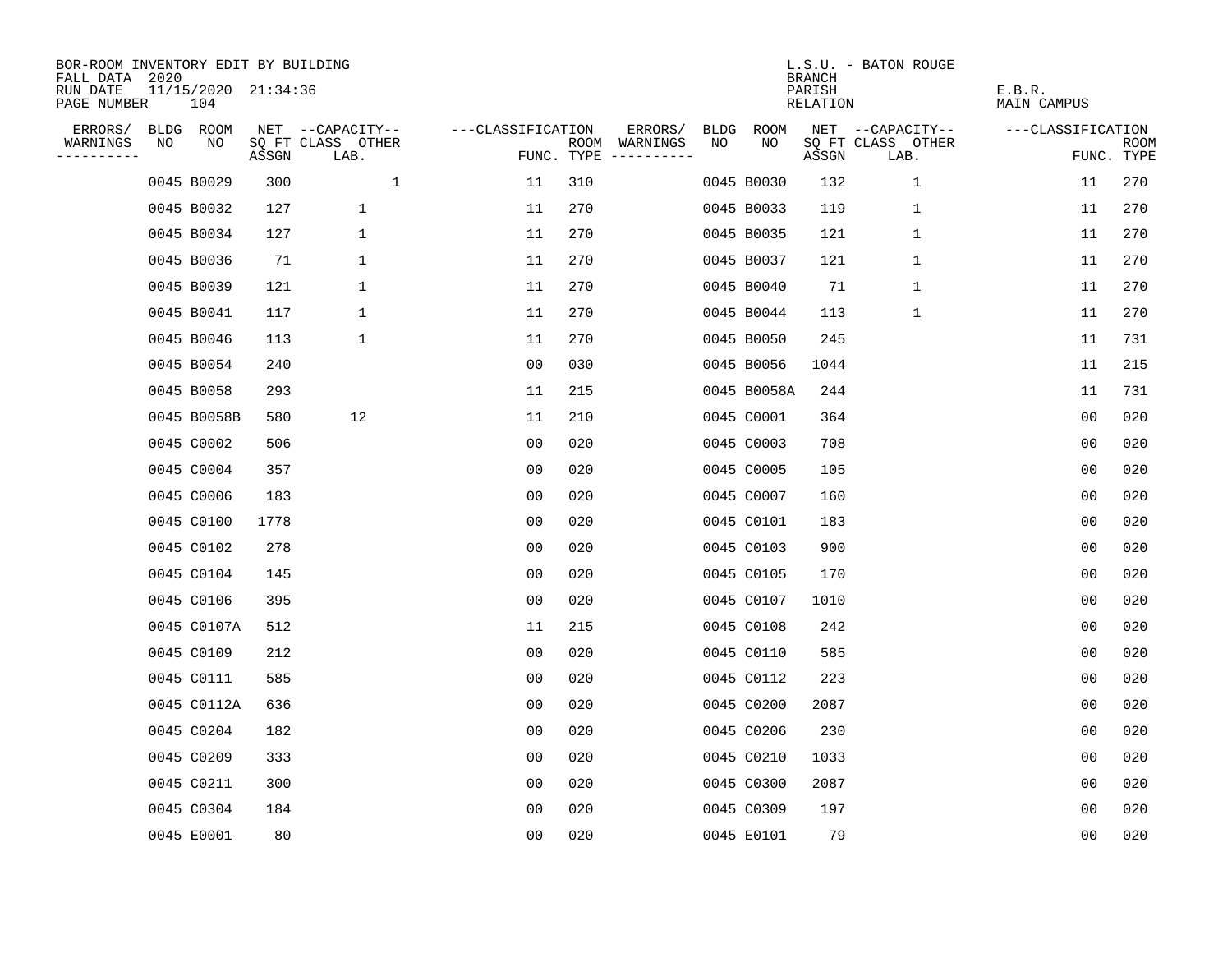| BOR-ROOM INVENTORY EDIT BY BUILDING<br>FALL DATA 2020 |      |                            |       |                           |                   |     |                                      |      |             | BRANCH                                           | L.S.U. - BATON ROUGE                                                                                                                                |                                   |                           |
|-------------------------------------------------------|------|----------------------------|-------|---------------------------|-------------------|-----|--------------------------------------|------|-------------|--------------------------------------------------|-----------------------------------------------------------------------------------------------------------------------------------------------------|-----------------------------------|---------------------------|
| RUN DATE<br>PAGE NUMBER                               |      | 11/15/2020 21:34:36<br>105 |       |                           |                   |     |                                      |      |             | PARISH<br>RELATION                               |                                                                                                                                                     | E.B.R.<br>MAIN CAMPUS             |                           |
| ERRORS/                                               |      | BLDG ROOM                  |       | NET --CAPACITY--          | ---CLASSIFICATION |     | ERRORS/                              |      | BLDG ROOM   |                                                  | NET --CAPACITY--                                                                                                                                    | ---CLASSIFICATION                 |                           |
| WARNINGS<br>----------                                | NO   | NO                         | ASSGN | SQ FT CLASS OTHER<br>LAB. |                   |     | ROOM WARNINGS<br>FUNC. TYPE $------$ | NO.  | NO.         | ASSGN                                            | SQ FT CLASS OTHER<br>LAB.                                                                                                                           |                                   | <b>ROOM</b><br>FUNC. TYPE |
|                                                       |      | 0045 E0102                 | 79    |                           | 0 <sub>0</sub>    | 020 |                                      |      | 0045 E0201  | 80                                               |                                                                                                                                                     | 0 <sub>0</sub>                    | 020                       |
|                                                       |      | 0045 E0202                 | 60    |                           | 0 <sub>0</sub>    | 020 |                                      |      | 0045 E0302  | 170                                              |                                                                                                                                                     | 0 <sub>0</sub>                    | 020                       |
|                                                       |      | 0045 S0001                 | 255   |                           | 0 <sub>0</sub>    | 020 |                                      |      | 0045 S0005  | 94                                               |                                                                                                                                                     | 0 <sub>0</sub>                    | 020                       |
|                                                       |      | 0045 S0009                 | 38    |                           | 0 <sub>0</sub>    | 020 |                                      |      | 0045 S0010  | 50                                               |                                                                                                                                                     | 0 <sub>0</sub>                    | 020                       |
|                                                       |      | 0045 S0101                 | 83    |                           | 0 <sub>0</sub>    | 020 |                                      |      | 0045 S0102  | 153                                              |                                                                                                                                                     | 00                                | 020                       |
|                                                       |      | 0045 S0103                 | 115   |                           | 0 <sub>0</sub>    | 020 |                                      |      | 0045 S0104  | 114                                              |                                                                                                                                                     | 0 <sub>0</sub>                    | 020                       |
|                                                       |      | 0045 S0105                 | 43    |                           | 0 <sub>0</sub>    | 020 |                                      |      | 0045 S0106  | 100                                              |                                                                                                                                                     | 0 <sub>0</sub>                    | 020                       |
|                                                       |      | 0045 S0107                 | 81    |                           | 0 <sub>0</sub>    | 020 |                                      |      | 0045 S0108  | 164                                              |                                                                                                                                                     | 0 <sub>0</sub>                    | 020                       |
|                                                       |      | 0045 S0201                 | 158   |                           | 00                | 020 |                                      |      | 0045 S0202  | 174                                              |                                                                                                                                                     | 0 <sub>0</sub>                    | 020                       |
|                                                       |      | 0045 S0205                 | 43    |                           | 0 <sub>0</sub>    | 020 |                                      |      | 0045 S0208  | 163                                              |                                                                                                                                                     | 0 <sub>0</sub>                    | 020                       |
|                                                       |      | 0045 S0302                 | 170   |                           | 0 <sub>0</sub>    | 020 |                                      |      | 0045 S0305  | 57                                               |                                                                                                                                                     | 0 <sub>0</sub>                    | 020                       |
|                                                       |      | 0045 S0308                 | 168   |                           | 0 <sub>0</sub>    | 020 |                                      |      | 0045 S0309  | 36                                               |                                                                                                                                                     | 0 <sub>0</sub>                    | 020                       |
|                                                       |      | 0045 S0310                 | 80    |                           | 0 <sub>0</sub>    | 020 |                                      |      | 0045 V0101  | 53                                               |                                                                                                                                                     | 91                                | 660                       |
|                                                       |      | 0045 W0001*                | 31    |                           | 0 <sub>0</sub>    | 020 |                                      |      | 0045 0100B1 | 62                                               |                                                                                                                                                     | 11                                | 215                       |
|                                                       |      | 0045 0123A1                | 137   |                           | 11                | 215 |                                      |      |             | TOTAL NUMBER CLASSROOMS<br>TOTAL NUMBER LABS 210 | TOTAL ASSIGNABLE & UNASSIGNABLE SQFT:<br>TOTAL NET ASSIGN SQ. FT. IN ROOM FILE<br>TOTAL NUMBER COMPUTER CLASSROOMS<br>TOTAL NUMBER SPECIAL LABS 220 | 83,752<br>55,588<br>11<br>12<br>2 |                           |
|                                                       | 0046 | 0001                       | 210   | 2                         | 91                | 910 |                                      |      | 0046 0002   | 306                                              | 2                                                                                                                                                   | 91                                | 910                       |
|                                                       | 0046 | 0003                       | 187   | 2                         | 91                | 910 |                                      | 0046 | 0004        | 315                                              | $\mathbf 1$                                                                                                                                         | 91                                | 910                       |
|                                                       | 0046 | 0005                       | 175   | 2                         | 91                | 935 |                                      | 0046 | 0006        | 212                                              | 1                                                                                                                                                   | 91                                | 310                       |
|                                                       | 0046 | 0007                       | 300   | 20                        | 91                | 110 |                                      | 0046 | 0009        | 293                                              | $\mathbf 1$                                                                                                                                         | 91                                | 310                       |
|                                                       | 0046 | 0010                       | 204   | $\mathbf 1$               | 91                | 310 |                                      | 0046 | 0011        | 411                                              | 8                                                                                                                                                   | 91                                | 350                       |
|                                                       | 0046 | 0013                       | 310   | 21                        | 91                | 110 |                                      | 0046 | 0014        | 310                                              | 1                                                                                                                                                   | 91                                | 310                       |
|                                                       | 0046 | 0015                       | 290   |                           | 91                | 935 |                                      | 0046 | 0016        | 290                                              | $\overline{2}$                                                                                                                                      | 91                                | 910                       |
|                                                       | 0046 | 0017                       | 230   | 2                         | 91                | 910 |                                      |      | 0046 0018   | 400                                              | 3                                                                                                                                                   | 91                                | 910                       |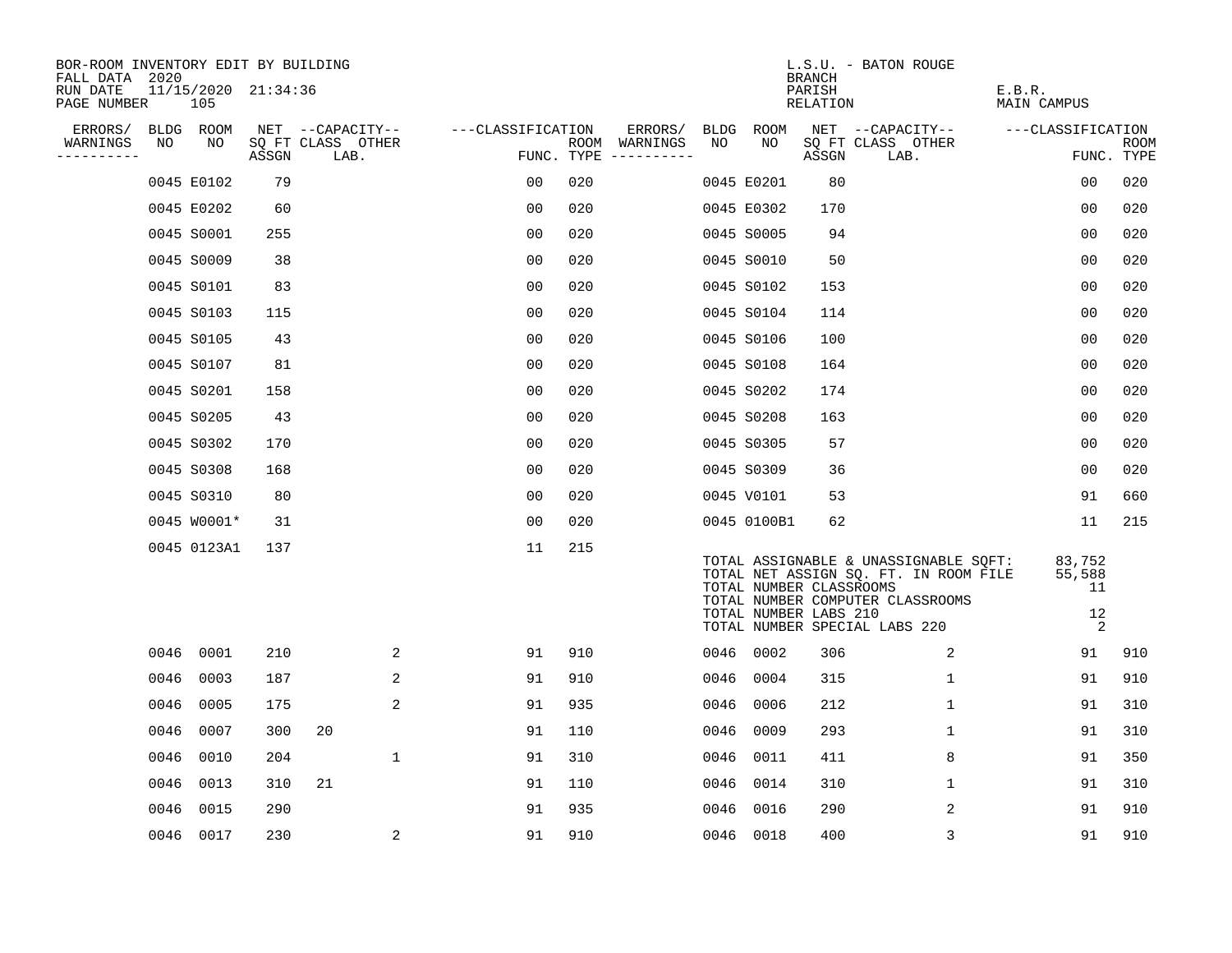| BOR-ROOM INVENTORY EDIT BY BUILDING<br>FALL DATA 2020 |           |      |                     |                           |                   |      |                                 |             |             | <b>BRANCH</b>             | L.S.U. - BATON ROUGE      |                              |                           |
|-------------------------------------------------------|-----------|------|---------------------|---------------------------|-------------------|------|---------------------------------|-------------|-------------|---------------------------|---------------------------|------------------------------|---------------------------|
| RUN DATE<br>PAGE NUMBER                               |           | 106  | 11/15/2020 21:34:36 |                           |                   |      |                                 |             |             | PARISH<br><b>RELATION</b> |                           | E.B.R.<br><b>MAIN CAMPUS</b> |                           |
| ERRORS/                                               | BLDG ROOM |      |                     | NET --CAPACITY--          | ---CLASSIFICATION |      | ERRORS/                         | <b>BLDG</b> | <b>ROOM</b> |                           | NET --CAPACITY--          | ---CLASSIFICATION            |                           |
| WARNINGS<br>----------                                | NO        | NO   | ASSGN               | SQ FT CLASS OTHER<br>LAB. |                   | ROOM | WARNINGS<br>FUNC. TYPE $------$ | NO          | NO          | ASSGN                     | SQ FT CLASS OTHER<br>LAB. |                              | <b>ROOM</b><br>FUNC. TYPE |
|                                                       | 0046      | 0100 | 264                 |                           | 91                | 935  |                                 | 0046        | 0101        | 212                       | 2                         | 91                           | 920                       |
|                                                       | 0046      | 0102 | 212                 | 2                         | 91                | 920  |                                 | 0046        | 0103        | 212                       | 2                         | 91                           | 920                       |
|                                                       | 0046      | 0104 | 275                 | 2                         | 91                | 920  |                                 | 0046        | 0105        | 275                       | $\overline{c}$            | 91                           | 920                       |
|                                                       | 0046      | 0106 | 275                 | 2                         | 91                | 920  |                                 | 0046        | 0107        | 275                       | 2                         | 91                           | 920                       |
|                                                       | 0046      | 0108 | 570                 | $\mathbf 1$               | 91                | 920  |                                 | 0046        | 0109        | 275                       | $\overline{2}$            | 91                           | 910                       |
|                                                       | 0046      | 0110 | 212                 | $\mathbf 1$               | 91                | 310  |                                 |             | 0046 0111   | 212                       | 2                         | 91                           | 920                       |
|                                                       | 0046      | 0112 | 275                 | $\mathbf 1$               | 91                | 920  |                                 | 0046        | 0113        | 275                       | 2                         | 91                           | 920                       |
|                                                       | 0046      | 0114 | 275                 | 2                         | 91                | 920  |                                 |             | 0046 0115   | 275                       | 2                         | 91                           | 920                       |
|                                                       | 0046      | 0116 | 275                 | 2                         | 91                | 920  |                                 | 0046        | 0201        | 275                       | 2                         | 91                           | 920                       |
|                                                       | 0046      | 0202 | 275                 | 2                         | 91                | 920  |                                 | 0046        | 0203        | 275                       | 2                         | 91                           | 920                       |
|                                                       | 0046      | 0204 | 275                 | 2                         | 91                | 920  |                                 | 0046        | 0205        | 275                       | 2                         | 91                           | 920                       |
|                                                       | 0046      | 0206 | 275                 | 2                         | 91                | 920  |                                 | 0046        | 0207        | 275                       | 2                         | 91                           | 920                       |
|                                                       | 0046      | 0208 | 275                 | 2                         | 91                | 920  |                                 | 0046        | 0209        | 330                       | 2                         | 91                           | 920                       |
|                                                       | 0046      | 0210 | 330                 | 3                         | 91                | 920  |                                 | 0046        | 0211        | 305                       | 3                         | 91                           | 920                       |
|                                                       | 0046      | 0212 | 330                 | 3                         | 91                | 920  |                                 | 0046        | 0213        | 275                       | 2                         | 91                           | 920                       |
|                                                       | 0046      | 0214 | 330                 | 1                         | 91                | 920  |                                 | 0046        | 0215        | 275                       | 2                         | 91                           | 920                       |
|                                                       | 0046      | 0216 | 275                 | 2                         | 91                | 920  |                                 | 0046        | 0217        | 275                       | 2                         | 91                           | 920                       |
|                                                       | 0046      | 0218 | 275                 | 2                         | 91                | 920  |                                 | 0046        | 0219        | 275                       | 2                         | 91                           | 920                       |
|                                                       | 0046      | 0220 | 275                 | 2                         | 91                | 920  |                                 | 0046        | 0222        | 275                       | 2                         | 91                           | 920                       |
|                                                       | 0046      | 0301 | 275                 | 2                         | 91                | 920  |                                 | 0046        | 0302        | 275                       | 2                         | 91                           | 920                       |
|                                                       | 0046      | 0303 | 275                 | 2                         | 91                | 920  |                                 | 0046        | 0304        | 275                       | 2                         | 91                           | 920                       |
|                                                       | 0046      | 0305 | 275                 | 2                         | 91                | 920  |                                 | 0046        | 0306        | 275                       | 2                         | 91                           | 920                       |
|                                                       | 0046      | 0307 | 275                 | 2                         | 91                | 920  |                                 | 0046        | 0308        | 275                       | 2                         | 91                           | 920                       |
|                                                       | 0046      | 0309 | 270                 | 2                         | 91                | 920  |                                 | 0046        | 0310        | 330                       | 3                         | 91                           | 920                       |
|                                                       | 0046      | 0311 | 305                 | 3                         | 91                | 920  |                                 | 0046        | 0312        | 330                       | 3                         | 91                           | 920                       |
|                                                       | 0046 0313 |      | 275                 | 2                         | 91                | 920  |                                 |             | 0046 0314   | 330                       | 1                         | 91                           | 920                       |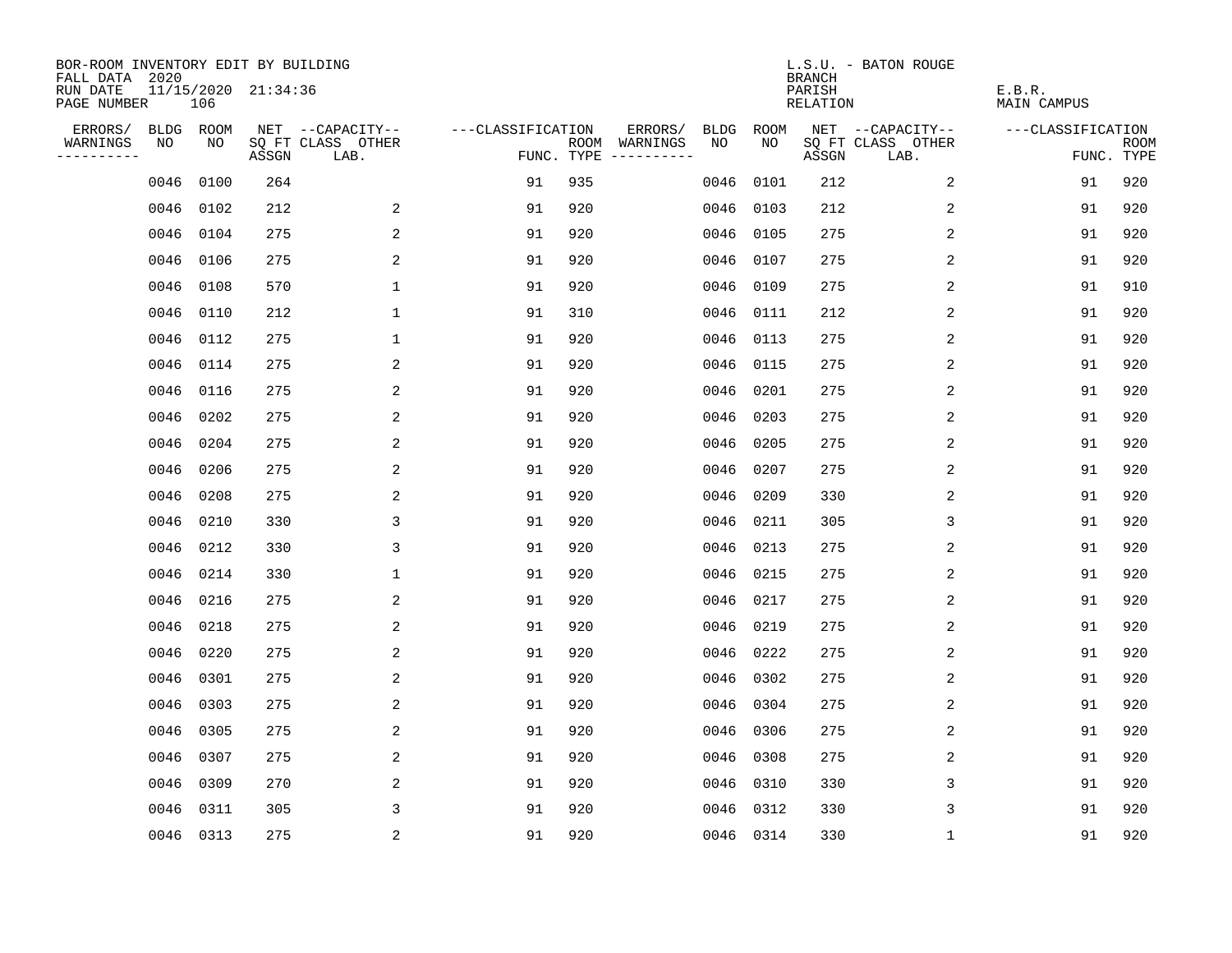| BOR-ROOM INVENTORY EDIT BY BUILDING<br>FALL DATA 2020 |      |                            |       |                           |                   |     |                                      |             |             | <b>BRANCH</b>      | L.S.U. - BATON ROUGE      |                              |                           |
|-------------------------------------------------------|------|----------------------------|-------|---------------------------|-------------------|-----|--------------------------------------|-------------|-------------|--------------------|---------------------------|------------------------------|---------------------------|
| RUN DATE<br>PAGE NUMBER                               |      | 11/15/2020 21:34:36<br>107 |       |                           |                   |     |                                      |             |             | PARISH<br>RELATION |                           | E.B.R.<br><b>MAIN CAMPUS</b> |                           |
| ERRORS/                                               |      | BLDG ROOM                  |       | NET --CAPACITY--          | ---CLASSIFICATION |     | ERRORS/                              | <b>BLDG</b> | <b>ROOM</b> |                    | NET --CAPACITY--          | ---CLASSIFICATION            |                           |
| WARNINGS<br>----------                                | NO   | NO                         | ASSGN | SQ FT CLASS OTHER<br>LAB. |                   |     | ROOM WARNINGS<br>FUNC. TYPE $------$ | NO          | NO          | ASSGN              | SQ FT CLASS OTHER<br>LAB. |                              | <b>ROOM</b><br>FUNC. TYPE |
|                                                       | 0046 | 0315                       | 275   | 2                         | 91                | 920 |                                      | 0046        | 0316        | 275                | 2                         | 91                           | 920                       |
|                                                       |      | 0046 0317                  | 275   | 2                         | 91                | 920 |                                      |             | 0046 0318   | 275                | 2                         | 91                           | 920                       |
|                                                       |      | 0046 0319                  | 275   | 2                         | 91                | 920 |                                      |             | 0046 0320   | 275                | 2                         | 91                           | 920                       |
|                                                       |      | 0046 0322                  | 275   | $\overline{c}$            | 91                | 920 |                                      |             | 0046 C0001  | 1146               |                           | 00                           | 020                       |
|                                                       |      | 0046 C0100                 | 1560  |                           | 0 <sub>0</sub>    | 020 |                                      |             | 0046 C0200  | 1146               |                           | 0 <sub>0</sub>               | 020                       |
|                                                       |      | 0046 C0300                 | 1146  |                           | 0 <sub>0</sub>    | 020 |                                      |             | 0046 E0001  | 40                 |                           | 0 <sub>0</sub>               | 020                       |
|                                                       |      | 0046 E0100                 | 40    |                           | 0 <sub>0</sub>    | 020 |                                      |             | 0046 E0200  | 40                 |                           | 0 <sub>0</sub>               | 020                       |
|                                                       |      | 0046 E0300                 | 40    |                           | 0 <sub>0</sub>    | 020 |                                      |             | 0046 S0001  | 145                |                           | 0 <sub>0</sub>               | 020                       |
|                                                       |      | 0046 S0002                 | 145   |                           | 00                | 020 |                                      |             | 0046 S0101  | 145                |                           | 0 <sub>0</sub>               | 020                       |
|                                                       |      | 0046 S0102                 | 145   |                           | 0 <sub>0</sub>    | 020 |                                      |             | 0046 S0201  | 145                |                           | 0 <sub>0</sub>               | 020                       |
|                                                       |      | 0046 S0202                 | 145   |                           | 0 <sub>0</sub>    | 020 |                                      |             | 0046 S0301  | 145                |                           | 0 <sub>0</sub>               | 020                       |
|                                                       |      | 0046 S0302                 | 145   |                           | 0 <sub>0</sub>    | 020 |                                      |             | 0046 000001 | 33                 |                           | 0 <sub>0</sub>               | 030                       |
|                                                       |      | 0046 000002                | 96    |                           | 91                | 660 |                                      |             | 0046 000003 | 135                |                           | 00                           | 030                       |
|                                                       |      | 0046 000004                | 111   | 4                         | 11                | 935 |                                      |             | 0046 000005 | 33                 |                           | 91                           | 935                       |
|                                                       |      | 0046 000006                | 56    | 4                         | 91                | 630 |                                      |             | 0046 000007 | 244                |                           | 91                           | 919                       |
|                                                       |      | 0046 000008                | 491   |                           | 0 <sub>0</sub>    | 030 |                                      |             | 0046 000009 | 21                 |                           | 0 <sub>0</sub>               | 030                       |
|                                                       |      | 0046 000010                | 42    |                           | 91                | 935 |                                      |             | 0046 000011 | 19                 |                           | 91                           | 665                       |
|                                                       |      | 0046 000101                | 6     |                           | 91                | 935 |                                      |             | 0046 000102 | 119                |                           | 91                           | 630                       |
|                                                       |      | 0046 000103                | 256   | 6                         | 91                | 650 |                                      |             | 0046 000104 | 284                | 5                         | 91                           | 310                       |
|                                                       |      | 0046 000105                | 450   | 10                        | 91                | 650 |                                      |             | 0046 000106 | 46                 | $\mathbf 1$               | 0 <sub>0</sub>               | 030                       |
|                                                       |      | 0046 000107                | 6     |                           | 91                | 935 |                                      |             | 0046 000108 | 119                |                           | 91                           | 630                       |
|                                                       |      | 0046 000109                | 8     |                           | 91                | 315 |                                      |             | 0046 000110 | 32                 | 1                         | 00                           | 010                       |
|                                                       |      | 0046 000201                | 67    |                           | 91                | 935 |                                      |             | 0046 000202 | 119                |                           | 91                           | 630                       |
|                                                       |      | 0046 000204                | 11    |                           | 91                | 935 |                                      |             | 0046 000206 | 9                  |                           | 91                           | 935                       |
|                                                       |      | 0046 000208                | 119   | 2                         | 91                | 630 |                                      |             | 0046 000301 | 67                 |                           | 91                           | 935                       |
|                                                       |      | 0046 000302                | 119   | 2                         | 91                | 630 |                                      |             | 0046 000304 | 11                 |                           | 91                           | 935                       |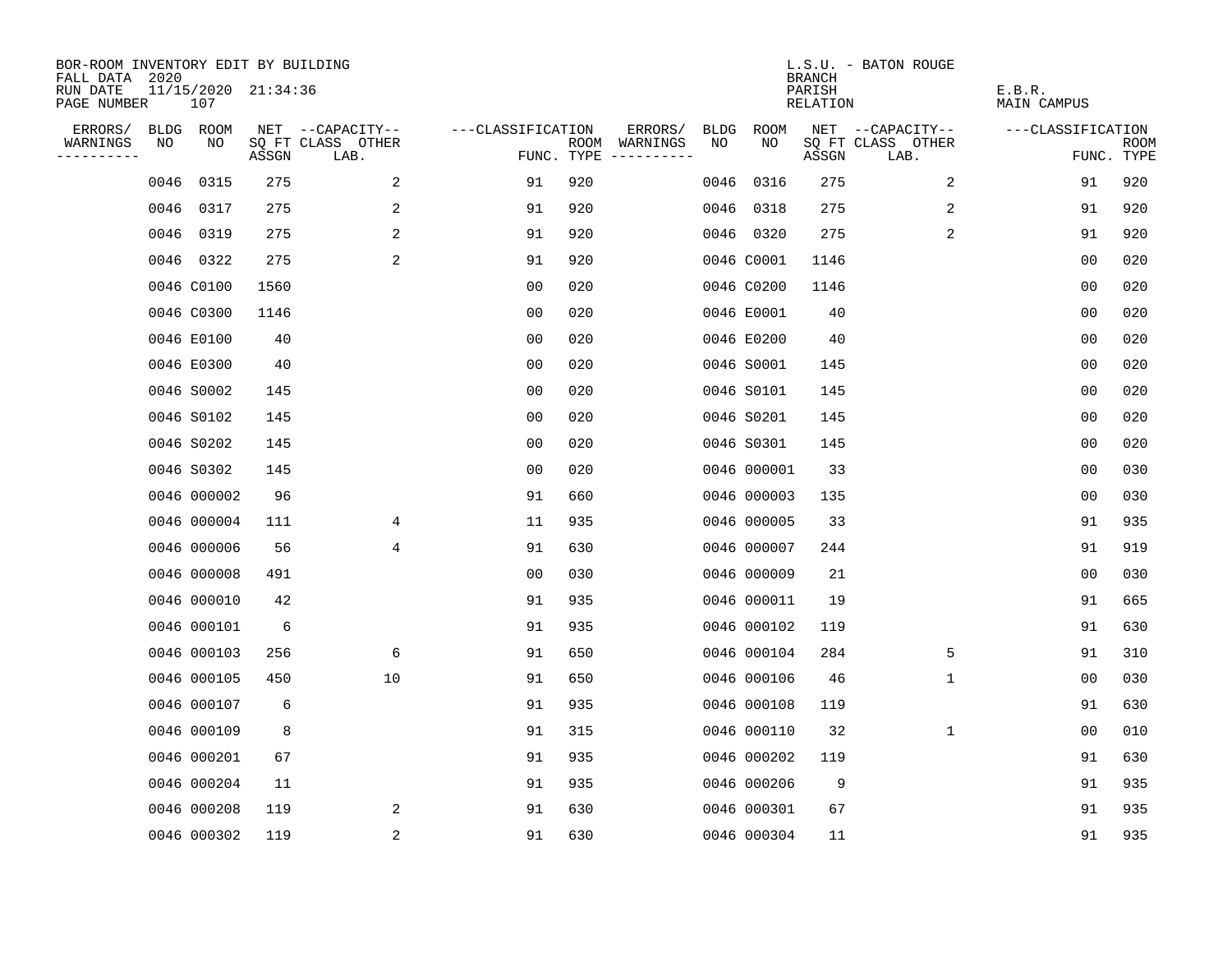| BOR-ROOM INVENTORY EDIT BY BUILDING<br>FALL DATA 2020 |      |                            |       |                                       |                |                   |     |                                      |      |                                                                                                      | <b>BRANCH</b>      | L.S.U. - BATON ROUGE |                                                                                                                         |        |                             |                           |
|-------------------------------------------------------|------|----------------------------|-------|---------------------------------------|----------------|-------------------|-----|--------------------------------------|------|------------------------------------------------------------------------------------------------------|--------------------|----------------------|-------------------------------------------------------------------------------------------------------------------------|--------|-----------------------------|---------------------------|
| RUN DATE<br>PAGE NUMBER                               |      | 11/15/2020 21:34:36<br>108 |       |                                       |                |                   |     |                                      |      |                                                                                                      | PARISH<br>RELATION |                      |                                                                                                                         | E.B.R. | MAIN CAMPUS                 |                           |
| ERRORS/                                               | NO   | BLDG ROOM<br>NO            |       | NET --CAPACITY--<br>SQ FT CLASS OTHER |                | ---CLASSIFICATION |     | ERRORS/                              | NO   | BLDG ROOM<br>NO                                                                                      |                    |                      | NET --CAPACITY--<br>SQ FT CLASS OTHER                                                                                   |        | ---CLASSIFICATION           |                           |
| WARNINGS<br>-----------                               |      |                            | ASSGN | LAB.                                  |                |                   |     | ROOM WARNINGS<br>FUNC. TYPE $------$ |      |                                                                                                      | ASSGN              | LAB.                 |                                                                                                                         |        |                             | <b>ROOM</b><br>FUNC. TYPE |
|                                                       |      | 0046 000306                | 9     |                                       |                | 91                | 935 |                                      |      | 0046 000308 119<br>TOTAL NUMBER CLASSROOMS<br>TOTAL NUMBER LABS 210<br>TOTAL NUMBER SPECIAL LABS 220 |                    |                      | 2<br>TOTAL ASSIGNABLE & UNASSIGNABLE SQFT:<br>TOTAL NET ASSIGN SQ. FT. IN ROOM FILE<br>TOTAL NUMBER COMPUTER CLASSROOMS |        | 91<br>30,652<br>23,576<br>2 | 630                       |
|                                                       |      | 0048 0001                  | 570   |                                       | 11             | 11                | 320 |                                      |      | 0048 0001A                                                                                           | 245                |                      | 3                                                                                                                       |        | 22                          | 320                       |
|                                                       | 0048 | 0001B                      | 20    |                                       |                | 22                | 315 |                                      | 0048 | 0001C                                                                                                | 59                 |                      |                                                                                                                         |        | 22                          | 315                       |
|                                                       | 0048 | 0002                       | 138   |                                       | 5              | 0 <sub>0</sub>    | 010 |                                      | 0048 | 0004                                                                                                 | 65                 |                      |                                                                                                                         |        | 81                          | 810                       |
|                                                       | 0048 | 0006                       | 1036  | 21                                    |                | 11                | 210 |                                      | 0048 | 0006A                                                                                                | 65                 |                      |                                                                                                                         |        | 11                          | 215                       |
|                                                       | 0048 | 0011                       | 678   | 28                                    |                | 11                | 140 |                                      | 0048 | 0014                                                                                                 | 100                |                      | 5                                                                                                                       |        | 81                          | 810                       |
|                                                       | 0048 | 0020                       | 206   | 20                                    |                | 11                | 215 |                                      | 0048 | 0021                                                                                                 | 414                |                      | 2                                                                                                                       |        | 22                          | 320                       |
|                                                       | 0048 | 0025                       | 275   |                                       | 6              | 11                | 320 |                                      | 0048 | 0028                                                                                                 | 162                |                      | 3                                                                                                                       |        | 11                          | 320                       |
|                                                       | 0048 | 0030                       | 165   |                                       | 2              | 11                | 320 |                                      | 0048 | 0031                                                                                                 | 270                |                      | 5                                                                                                                       |        | 11                          | 320                       |
|                                                       | 0048 | 0032                       | 156   |                                       | 2              | 11                | 320 |                                      | 0048 | 0033                                                                                                 | 29                 |                      |                                                                                                                         |        | 11                          | 731                       |
|                                                       | 0048 | 0034                       | 154   |                                       | 2              | 46                | 310 |                                      | 0048 | 0035                                                                                                 | 53                 |                      | $\mathbf 1$                                                                                                             |        | 0 <sub>0</sub>              | 010                       |
|                                                       | 0048 | 0036                       | 170   |                                       | 1              | 22                | 320 |                                      | 0048 | 0037                                                                                                 | 154                |                      | 1                                                                                                                       |        | 11                          | 310                       |
|                                                       |      | 0048 0038                  | 169   |                                       | $\mathbf{1}$   | 46                | 310 |                                      | 0048 | 0039                                                                                                 | 335                |                      | 14                                                                                                                      |        | 46                          | 350                       |
|                                                       | 0048 | 0040                       | 159   |                                       | 1              | 11                | 310 |                                      | 0048 | 0042                                                                                                 | 156                |                      | $\mathbf 1$                                                                                                             |        | 11                          | 310                       |
|                                                       | 0048 | 0043                       | 160   |                                       | 8              | 46                | 350 |                                      | 0048 | 0044                                                                                                 | 514                | 34                   |                                                                                                                         |        | 11                          | 140                       |
|                                                       | 0048 | 0045                       | 212   |                                       | 1              | 11                | 310 |                                      | 0048 | 0048                                                                                                 | 888                | 59                   |                                                                                                                         |        | 11                          | 140                       |
|                                                       | 0048 | 0049                       | 17    |                                       |                | 46                | 731 |                                      | 0048 | 0051                                                                                                 | 92                 |                      | $\mathbf 1$                                                                                                             |        | 11                          | 731                       |
|                                                       | 0048 | 0053                       | 126   |                                       | 1              | 11                | 310 |                                      | 0048 | 0057                                                                                                 | 86                 |                      | $\mathbf{1}$                                                                                                            |        | 11                          | 731                       |
|                                                       | 0048 | 0059                       | 84    |                                       | $\overline{2}$ | 11                | 731 |                                      | 0048 | 0061                                                                                                 | 143                |                      | $\mathbf{1}$                                                                                                            |        | 11                          | 310                       |
|                                                       | 0048 | 0065                       | 135   |                                       | 4              | 11                | 320 |                                      | 0048 | 0067                                                                                                 | 157                |                      | $\mathbf{1}$                                                                                                            |        | 11                          | 315                       |
|                                                       | 0048 | 0067A                      | 72    |                                       | $\mathbf{1}$   | 11                | 310 |                                      | 0048 | 0071                                                                                                 | 148                |                      | 5                                                                                                                       |        | 11                          | 315                       |
|                                                       | 0048 | 0071A                      | 148   |                                       | 3              | 11                | 320 |                                      |      | 0048 0071B                                                                                           | 184                |                      | 3                                                                                                                       |        | 11                          | 320                       |
|                                                       |      | 0048 0075                  | 40    |                                       |                | 0 <sub>0</sub>    | 030 |                                      |      | 0048 0077                                                                                            | 26                 |                      |                                                                                                                         |        | 00                          | 010                       |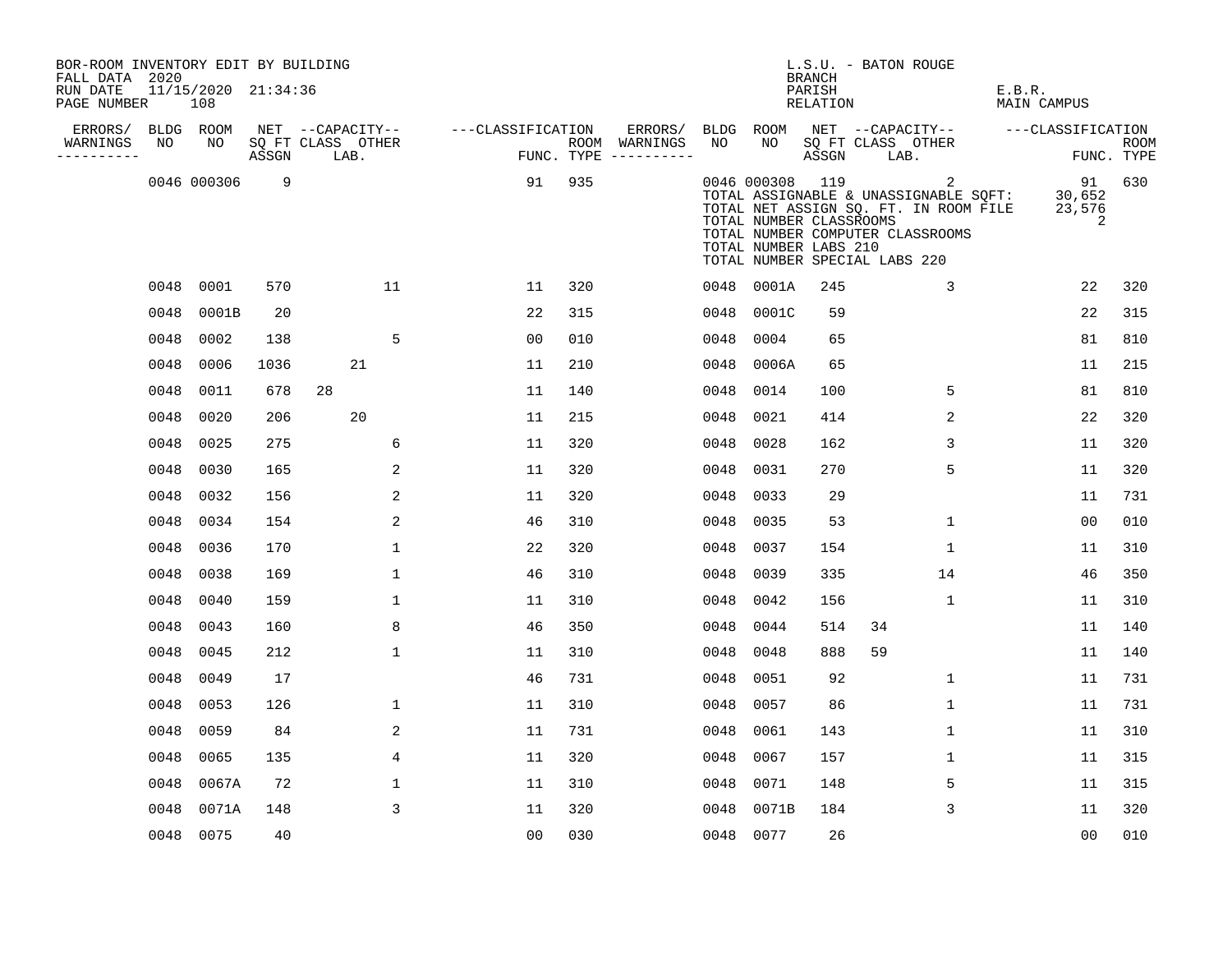| BOR-ROOM INVENTORY EDIT BY BUILDING<br>FALL DATA 2020 |      |                            |       |                           |                   |     |                                      |             |           | <b>BRANCH</b>      | L.S.U. - BATON ROUGE      |                              |                           |
|-------------------------------------------------------|------|----------------------------|-------|---------------------------|-------------------|-----|--------------------------------------|-------------|-----------|--------------------|---------------------------|------------------------------|---------------------------|
| RUN DATE<br>PAGE NUMBER                               |      | 11/15/2020 21:34:36<br>109 |       |                           |                   |     |                                      |             |           | PARISH<br>RELATION |                           | E.B.R.<br><b>MAIN CAMPUS</b> |                           |
| ERRORS/                                               |      | BLDG ROOM                  |       | NET --CAPACITY--          | ---CLASSIFICATION |     | ERRORS/                              | <b>BLDG</b> | ROOM      |                    | NET --CAPACITY--          | ---CLASSIFICATION            |                           |
| WARNINGS<br>----------                                | NO   | NO                         | ASSGN | SQ FT CLASS OTHER<br>LAB. |                   |     | ROOM WARNINGS<br>FUNC. TYPE $------$ | NO.         | NO.       | ASSGN              | SQ FT CLASS OTHER<br>LAB. |                              | <b>ROOM</b><br>FUNC. TYPE |
|                                                       | 0048 | 0079                       | 165   | $\overline{4}$            | 11                | 320 |                                      | 0048        | 0079A     | 42                 | 1                         | 46                           | 315                       |
|                                                       | 0048 | 0101                       | 315   | 3                         | 46                | 310 |                                      | 0048        | 0104      | 180                | 1                         | 46                           | 310                       |
|                                                       | 0048 | 0105                       | 265   | $\mathbf 1$               | 11                | 325 |                                      | 0048        | 0106      | 436                | 4                         | 46                           | 310                       |
|                                                       | 0048 | 0107                       | 184   | $\mathbf 1$               | 46                | 310 |                                      | 0048        | 0107A     | 33                 | 1                         | 00                           | 030                       |
|                                                       | 0048 | 0109                       | 22    |                           | 46                | 731 |                                      | 0048        | 0110      | 308                | 1                         | 46                           | 310                       |
|                                                       | 0048 | 0111                       | 275   | $\mathbf{1}$              | 22                | 310 |                                      | 0048        | 0114      | 172                | 4                         | 00                           | 030                       |
|                                                       | 0048 | 0115                       | 159   | $\mathbf 1$               | 46                | 315 |                                      | 0048        | 0115A     | 14                 |                           | 46                           | 315                       |
|                                                       | 0048 | 0117                       | 154   | $\mathbf 1$               | 46                | 310 |                                      | 0048        | 0117A     | 120                | $\mathbf 1$               | 11                           | 310                       |
|                                                       | 0048 | 0120                       | 270   | 2                         | 45                | 310 |                                      | 0048        | 0121      | 233                | $\mathbf 1$               | 46                           | 310                       |
|                                                       | 0048 | 0121A                      | 12    |                           | 46                | 315 |                                      | 0048        | 0121B     | 14                 |                           | 46                           | 315                       |
|                                                       | 0048 | 0124                       | 43    | 1                         | 46                | 310 |                                      | 0048        | 0124A     | 150                | $\mathbf 1$               | 46                           | 315                       |
|                                                       | 0048 | 0125                       | 197   | $\mathbf 1$               | 11                | 310 |                                      | 0048        | 0125A     | 12                 |                           | 11                           | 315                       |
|                                                       | 0048 | 0125B                      | 14    |                           | 11                | 315 |                                      | 0048        | 0127      | 200                | $\mathbf 1$               | 32                           | 310                       |
|                                                       | 0048 | 0128                       | 505   | 4                         | 22                | 310 |                                      | 0048        | 0130      | 298                | 1                         | 22                           | 310                       |
|                                                       | 0048 | 0131                       | 185   | $\mathbf 1$               | 46                | 310 |                                      | 0048        | 0133      | 60                 |                           | 0 <sub>0</sub>               | 030                       |
|                                                       | 0048 | 0134                       | 242   | 1                         | 11                | 310 |                                      | 0048        | 0134A     | 17                 |                           | 11                           | 315                       |
|                                                       | 0048 | 0137                       | 137   | $\overline{4}$            | 0 <sub>0</sub>    | 030 |                                      | 0048        | 0138      | 188                | 1                         | 11                           | 315                       |
|                                                       | 0048 | 0139                       | 154   |                           | 92                | 660 |                                      | 0048        | 0140      | 168                | 1                         | 46                           | 310                       |
|                                                       | 0048 | 0141                       | 212   | $\mathbf{1}$              | 11                | 310 |                                      | 0048        | 0142      | 238                | 1                         | 46                           | 310                       |
|                                                       | 0048 | 0143                       | 187   | $\mathbf 1$               | 11                | 310 |                                      | 0048        | 0146      | 325                | 1                         | 11                           | 325                       |
|                                                       | 0048 | 0147                       | 155   | 1                         | 46                | 315 |                                      | 0048        | 0149      | 158                | 1                         | 46                           | 315                       |
|                                                       | 0048 | 0149A                      | 200   | $\mathbf{1}$              | 11                | 325 |                                      | 0048        | 0150      | 563                | 25                        | 46                           | 350                       |
|                                                       | 0048 | 0159                       | 140   | 1                         | 46                | 315 |                                      | 0048        | 0159A     | 107                | 1                         | 11                           | 310                       |
|                                                       | 0048 | 0161                       | 384   | 3                         | 46                | 310 |                                      | 0048        | 0161A     | 235                | $\mathbf 1$               | 46                           | 310                       |
|                                                       | 0048 | 0161B                      | 124   | $\mathbf{1}$              | 46                | 310 |                                      | 0048        | 0171      | 200                | $\mathbf{1}$              | 11                           | 310                       |
|                                                       |      | 0048 0173                  | 194   | $\mathbf 1$               | 11                | 310 |                                      |             | 0048 0175 | 40                 |                           | 0 <sub>0</sub>               | 030                       |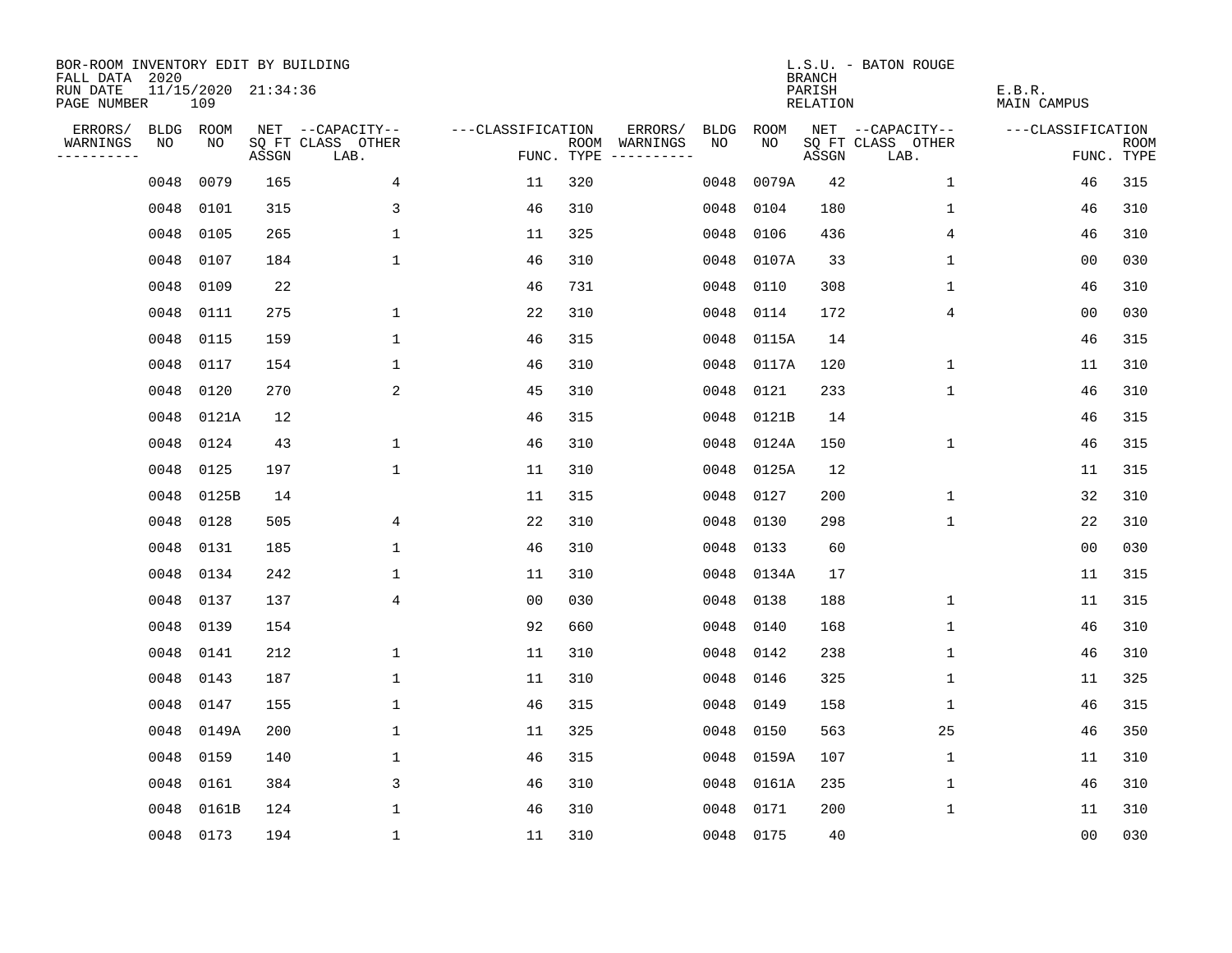| BOR-ROOM INVENTORY EDIT BY BUILDING<br>FALL DATA 2020 |      |                            |       |                           |                   |            |               |             |             | <b>BRANCH</b>      | L.S.U. - BATON ROUGE      |              |                       |                           |
|-------------------------------------------------------|------|----------------------------|-------|---------------------------|-------------------|------------|---------------|-------------|-------------|--------------------|---------------------------|--------------|-----------------------|---------------------------|
| RUN DATE<br>PAGE NUMBER                               |      | 11/15/2020 21:34:36<br>110 |       |                           |                   |            |               |             |             | PARISH<br>RELATION |                           |              | E.B.R.<br>MAIN CAMPUS |                           |
| ERRORS/                                               |      | BLDG ROOM                  |       | NET --CAPACITY--          | ---CLASSIFICATION |            | ERRORS/       | <b>BLDG</b> | ROOM        |                    | NET --CAPACITY--          |              | ---CLASSIFICATION     |                           |
| WARNINGS<br>----------                                | NO   | NO                         | ASSGN | SQ FT CLASS OTHER<br>LAB. |                   | FUNC. TYPE | ROOM WARNINGS | NO.         | NO.         | ASSGN              | SQ FT CLASS OTHER<br>LAB. |              |                       | <b>ROOM</b><br>FUNC. TYPE |
|                                                       | 0048 | 0177                       | 26    |                           | 0 <sub>0</sub>    | 010        |               | 0048        | 0179        | 188                |                           | $\mathbf 1$  | 22                    | 310                       |
|                                                       | 0048 | 0181                       | 326   | $\mathbf 1$               | 11                | 310        |               | 0048        | 0203        | 486                | 32                        |              | 11                    | 110                       |
|                                                       | 0048 | 0204                       | 498   | 33                        | 11                | 110        |               | 0048        | 0207        | 189                |                           | 2            | 22                    | 315                       |
|                                                       | 0048 | 0207A                      | 80    | 2                         | 22                | 320        |               | 0048        | 0207B       | 80                 |                           | 1            | 22                    | 320                       |
|                                                       | 0048 | 0207C                      | 190   | 1                         | 22                | 320        |               | 0048        | 0208        | 608                | 18                        |              | 22                    | 210                       |
|                                                       | 0048 | 0209                       | 334   | 16                        | 11                | 430        |               | 0048        | 0210        | 357                |                           | 1            | 46                    | 310                       |
|                                                       | 0048 | 0211                       | 290   | $\mathbf{1}$              | 22                | 320        |               | 0048        | 0214        | 138                |                           | 3            | 0 <sub>0</sub>        | 030                       |
|                                                       | 0048 | 0215                       | 357   | 3                         | 11                | 320        |               | 0048        | 0220        | 312                |                           | $\mathbf{1}$ | 32                    | 310                       |
|                                                       | 0048 | 0221                       | 219   | 2                         | 22                | 310        |               | 0048        | 0223        | 167                |                           | $\mathbf{1}$ | 22                    | 310                       |
|                                                       | 0048 | 0224                       | 252   | 3                         | 22                | 310        |               | 0048        | 0225        | 277                |                           | 2            | 22                    | 310                       |
|                                                       | 0048 | 0226                       | 200   | $\mathbf 1$               | 22                | 310        |               | 0048        | 0229        | 279                |                           | $\mathbf 1$  | 22                    | 310                       |
|                                                       | 0048 | 0230                       | 317   | $\mathbf 1$               | 22                | 310        |               | 0048        | 0234        | 274                |                           | 2            | 22                    | 310                       |
|                                                       | 0048 | 0238                       | 354   | 2                         | 11                | 310        |               | 0048        | 0242        | 34                 |                           |              | 11                    | 315                       |
|                                                       | 0048 | 0242A                      | 155   | $\mathbf 1$               | 32                | 310        |               | 0048        | 0242B       | 155                |                           | $\mathbf 1$  | 11                    | 310                       |
|                                                       | 0048 | 0246                       | 323   | 1                         | 32                | 310        |               | 0048        | 0248        | 516                | 34                        |              | 11                    | 110                       |
|                                                       | 0048 | 0254A                      | 100   | $\mathbf 1$               | 32                | 310        |               | 0048        | 0254B       | 91                 |                           | 1            | 32                    | 310                       |
|                                                       | 0048 | 0254C                      | 104   | $\mathbf{1}$              | 32                | 310        |               | 0048        | 0264        | 353                | $7\phantom{.0}$           |              | 22                    | 250                       |
|                                                       | 0048 | 0267                       | 352   | 23                        | 11                | 110        |               | 0048        | 0268        | 302                | 5                         |              | 11                    | 250                       |
|                                                       | 0048 | 0269                       | 300   | 20                        | 11                | 110        |               | 0048        | 0270        | 287                |                           | 1            | 46                    | 315                       |
|                                                       | 0048 | 0272                       | 170   |                           | 46                | 315        |               | 0048        | 0273        | 198                |                           | 2            | 32                    | 310                       |
|                                                       | 0048 | 0273A                      | 155   | 3                         | 32                | 310        |               | 0048        | 0274        | 50                 |                           |              | 0 <sub>0</sub>        | 030                       |
|                                                       | 0048 | 0275                       | 40    |                           | 0 <sub>0</sub>    | 030        |               | 0048        | 0276        | 52                 |                           | 2            | 0 <sub>0</sub>        | 010                       |
|                                                       |      | 0048 0277                  | 26    |                           | 0 <sub>0</sub>    | 010        |               |             | 0048 C0001  | 1427               |                           |              | 0 <sub>0</sub>        | 020                       |
|                                                       |      | 0048 C0001A                | 142   |                           | 0 <sub>0</sub>    | 020        |               |             | 0048 C0001B | 626                |                           |              | 0 <sub>0</sub>        | 020                       |
|                                                       |      | 0048 C0001C                | 134   |                           | 0 <sub>0</sub>    | 020        |               |             | 0048 C0100  | 1802               |                           |              | 0 <sub>0</sub>        | 020                       |
|                                                       |      | 0048 C0100A                | 102   |                           | 0 <sub>0</sub>    | 020        |               |             | 0048 C0100B | 522                |                           |              | 0 <sub>0</sub>        | 020                       |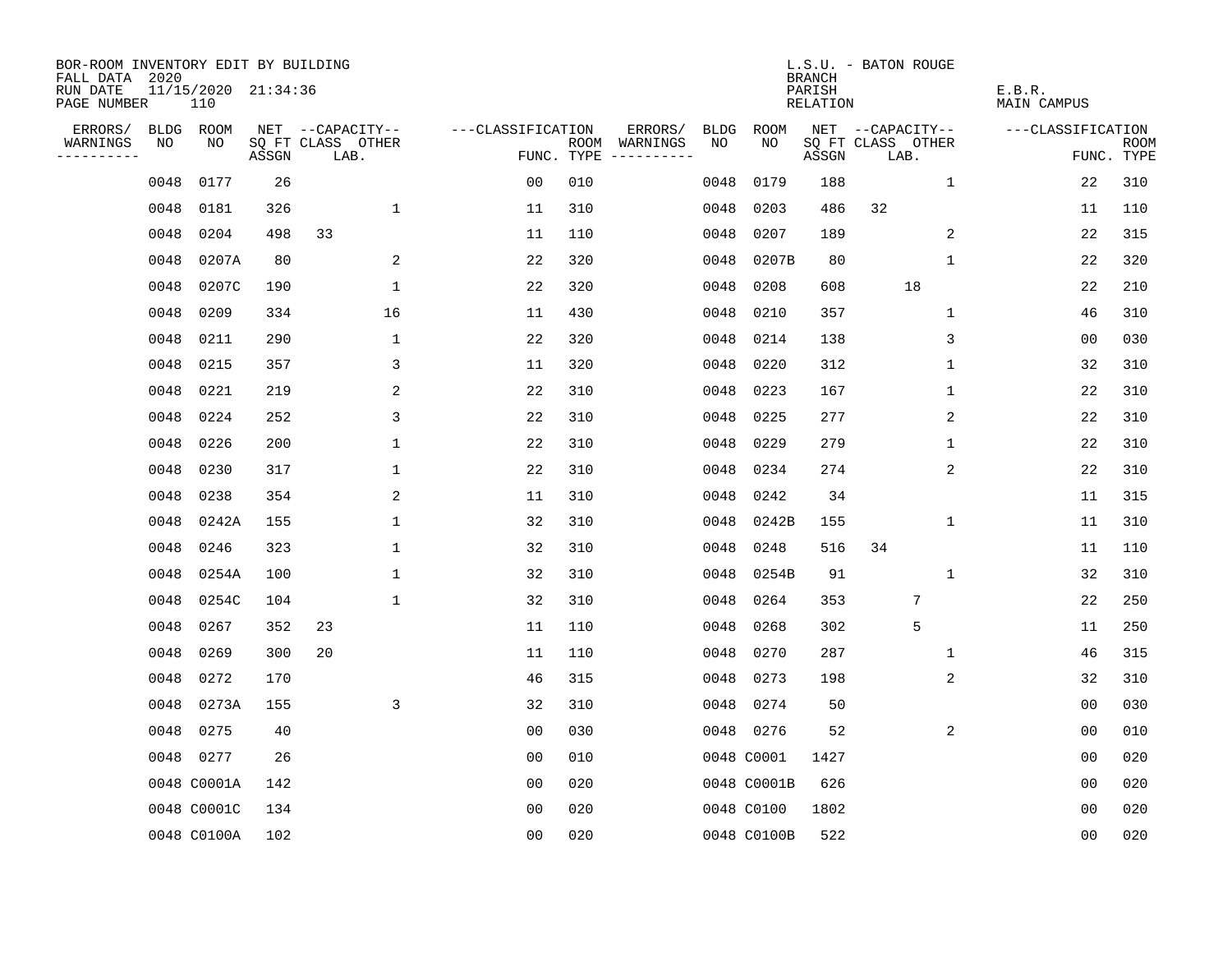| BOR-ROOM INVENTORY EDIT BY BUILDING<br>FALL DATA 2020 |      |                            |       |                           |              |                   |     |                                      |      |                                                  | <b>BRANCH</b>             | L.S.U. - BATON ROUGE                                                                                                                                |                                              |                           |
|-------------------------------------------------------|------|----------------------------|-------|---------------------------|--------------|-------------------|-----|--------------------------------------|------|--------------------------------------------------|---------------------------|-----------------------------------------------------------------------------------------------------------------------------------------------------|----------------------------------------------|---------------------------|
| RUN DATE<br>PAGE NUMBER                               |      | 11/15/2020 21:34:36<br>111 |       |                           |              |                   |     |                                      |      |                                                  | PARISH<br><b>RELATION</b> |                                                                                                                                                     | E.B.R.<br><b>MAIN CAMPUS</b>                 |                           |
| ERRORS/                                               |      | BLDG ROOM                  |       | NET --CAPACITY--          |              | ---CLASSIFICATION |     | ERRORS/                              | BLDG | ROOM                                             |                           | NET --CAPACITY--                                                                                                                                    | ---CLASSIFICATION                            |                           |
| WARNINGS<br>----------                                | NO   | NO                         | ASSGN | SQ FT CLASS OTHER<br>LAB. |              |                   |     | ROOM WARNINGS<br>FUNC. TYPE $------$ | NO   | NO                                               | ASSGN                     | SQ FT CLASS OTHER<br>LAB.                                                                                                                           |                                              | <b>ROOM</b><br>FUNC. TYPE |
|                                                       |      | 0048 C0200                 | 2104  |                           |              | 0 <sub>0</sub>    | 020 |                                      |      | 0048 C0200B                                      | 619                       |                                                                                                                                                     | 0 <sub>0</sub>                               | 020                       |
|                                                       |      | 0048 S0001                 | 85    |                           |              | 0 <sub>0</sub>    | 020 |                                      |      | 0048 S0002                                       | 135                       |                                                                                                                                                     | 00                                           | 020                       |
|                                                       |      | 0048 S0100                 | 180   |                           |              | 00                | 020 |                                      |      | 0048 S0101                                       | 185                       |                                                                                                                                                     | 00                                           | 020                       |
|                                                       |      | 0048 S0102                 | 185   |                           |              | 0 <sub>0</sub>    | 020 |                                      |      | 0048 S0200                                       | 185                       |                                                                                                                                                     | 00                                           | 020                       |
|                                                       |      | 0048 S0202                 | 185   |                           |              | 0 <sub>0</sub>    | 020 |                                      |      | 0048 0001A1                                      | 55                        |                                                                                                                                                     | 00                                           | 030                       |
|                                                       |      | 0048 0124A1                | 26    |                           |              | 46                | 315 |                                      |      | TOTAL NUMBER CLASSROOMS<br>TOTAL NUMBER LABS 210 |                           | TOTAL ASSIGNABLE & UNASSIGNABLE SQFT:<br>TOTAL NET ASSIGN SQ. FT. IN ROOM FILE<br>TOTAL NUMBER COMPUTER CLASSROOMS<br>TOTAL NUMBER SPECIAL LABS 220 | 37,900<br>28,196<br>5<br>3<br>$\overline{2}$ |                           |
|                                                       | 0050 | 0001                       | 32    |                           |              | 0 <sub>0</sub>    | 010 |                                      |      | 0050 0002                                        | 98                        |                                                                                                                                                     | 0 <sub>0</sub>                               | 020                       |
|                                                       | 0050 | 0002A                      | 146   |                           | $\mathbf 1$  | 0 <sub>0</sub>    | 030 |                                      | 0050 | 0003                                             | 294                       | 1                                                                                                                                                   | 46                                           | 731                       |
|                                                       | 0050 | 0004                       | 157   |                           | 2            | 0 <sub>0</sub>    | 030 |                                      | 0050 | 0005                                             | 82                        |                                                                                                                                                     | 00                                           | 010                       |
|                                                       | 0050 | 0006                       | 17    |                           |              | 81                | 081 |                                      | 0050 | 0007                                             | 581                       | 36                                                                                                                                                  | 46                                           | 731                       |
|                                                       | 0050 | 0008                       | 22    |                           |              | 81                | 081 |                                      | 0050 | 0010                                             | 214                       | 2                                                                                                                                                   | 46                                           | 320                       |
|                                                       | 0050 | 0012                       | 575   | 38                        |              | 11                | 110 |                                      | 0050 | 0016                                             | 361                       | 32                                                                                                                                                  | 46                                           | 350                       |
|                                                       | 0050 | 0017                       | 459   | $12 \overline{ }$         |              | 46                | 731 |                                      | 0050 | 0021                                             | 75                        |                                                                                                                                                     | 00                                           | 030                       |
|                                                       | 0050 | 0024                       | 200   |                           | 2            | 46                | 731 |                                      | 0050 | 0025                                             | 110                       | 3                                                                                                                                                   | 0 <sub>0</sub>                               | 030                       |
|                                                       | 0050 | 0027                       | 361   |                           | 7            | 0 <sub>0</sub>    | 030 |                                      | 0050 | 0030                                             | 162                       | $\mathbf 1$                                                                                                                                         | 46                                           | 731                       |
|                                                       | 0050 | 0031                       | 650   | 8                         |              | 22                | 255 |                                      |      | 0050 0031A                                       | 93                        |                                                                                                                                                     | 22                                           | 255                       |
|                                                       | 0050 | 0032                       | 299   |                           |              | 46                | 731 |                                      | 0050 | 0033                                             | 70                        |                                                                                                                                                     | 0 <sub>0</sub>                               | 030                       |
|                                                       | 0050 | 0036                       | 1328  |                           |              | 0 <sub>0</sub>    | 030 |                                      | 0050 | 0038                                             | 122                       |                                                                                                                                                     | 0 <sub>0</sub>                               | 030                       |
|                                                       | 0050 | 0041                       | 317   |                           |              | 00                | 030 |                                      | 0050 | 0044                                             | 336                       | 10                                                                                                                                                  | 11                                           | 810                       |
|                                                       | 0050 | 0102                       | 38    |                           |              | 00                | 020 |                                      |      | 0050 0102A                                       | 88                        | 2                                                                                                                                                   | 46                                           | 315                       |
|                                                       | 0050 | 0102B                      | 105   |                           | 2            | 46                | 315 |                                      | 0050 | 0105                                             | 290                       | 4                                                                                                                                                   | 46                                           | 310                       |
|                                                       | 0050 | 0105A                      | 367   |                           | $\mathbf{1}$ | 46                | 350 |                                      |      | 0050 0105B                                       | 85                        |                                                                                                                                                     | 46                                           | 731                       |
|                                                       |      | 0050 0105C                 | 22    |                           |              | 46                | 731 |                                      |      | 0050 0106                                        | 94                        |                                                                                                                                                     | 46                                           | 731                       |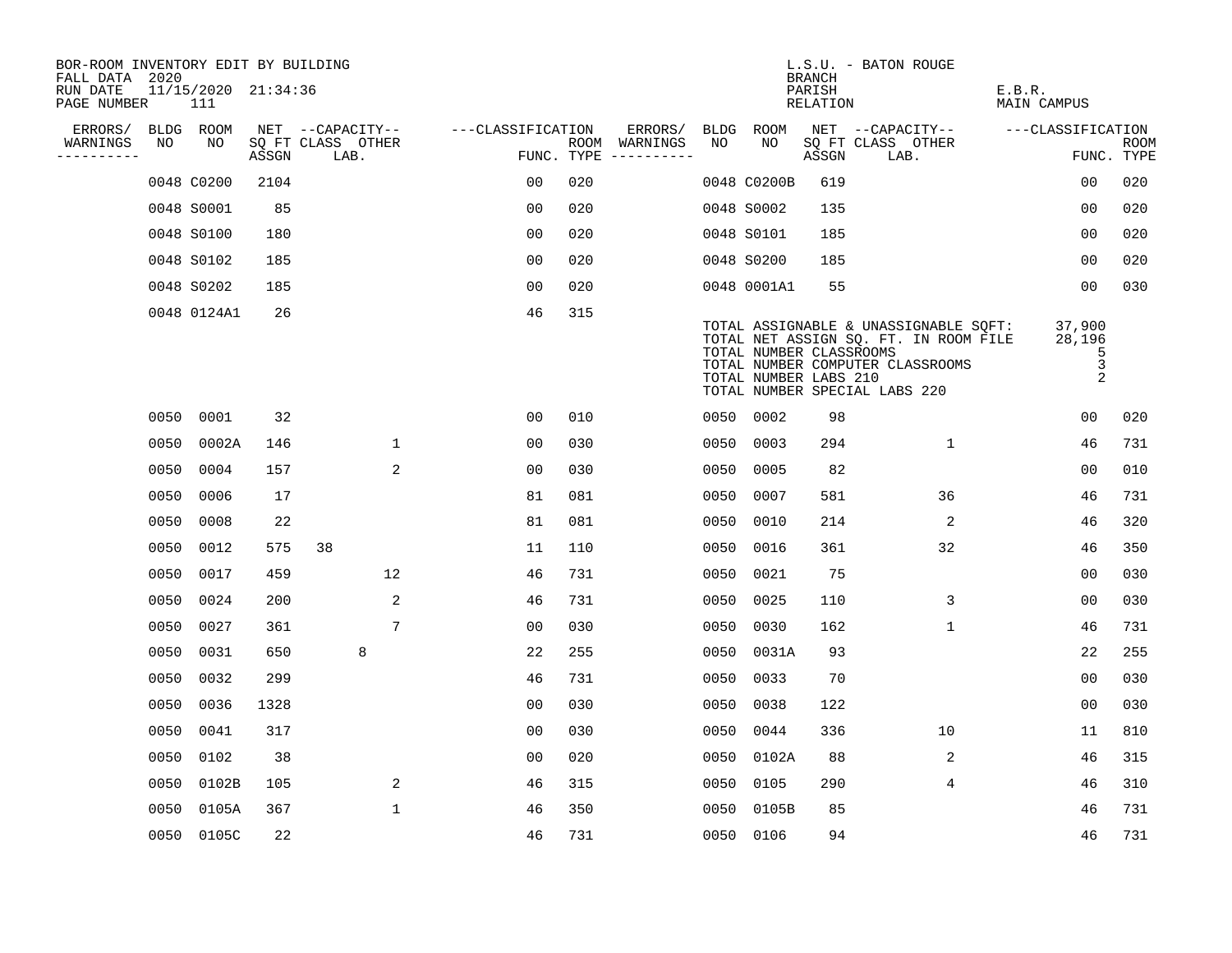| BOR-ROOM INVENTORY EDIT BY BUILDING<br>FALL DATA 2020 |             |                            |       |                           |                   |            |                              |             |             | <b>BRANCH</b>      | L.S.U. - BATON ROUGE      |                       |                           |
|-------------------------------------------------------|-------------|----------------------------|-------|---------------------------|-------------------|------------|------------------------------|-------------|-------------|--------------------|---------------------------|-----------------------|---------------------------|
| RUN DATE<br>PAGE NUMBER                               |             | 11/15/2020 21:34:36<br>112 |       |                           |                   |            |                              |             |             | PARISH<br>RELATION |                           | E.B.R.<br>MAIN CAMPUS |                           |
| ERRORS/                                               | <b>BLDG</b> | ROOM                       |       | NET --CAPACITY--          | ---CLASSIFICATION |            | ERRORS/                      | <b>BLDG</b> | ROOM        |                    | NET --CAPACITY--          | ---CLASSIFICATION     |                           |
| WARNINGS<br>----------                                | NO          | NO                         | ASSGN | SQ FT CLASS OTHER<br>LAB. |                   | FUNC. TYPE | ROOM WARNINGS<br>----------- | NO.         | NO.         | ASSGN              | SQ FT CLASS OTHER<br>LAB. |                       | <b>ROOM</b><br>FUNC. TYPE |
|                                                       | 0050        | 0106A                      | 95    |                           | 46                | 731        |                              | 0050        | 0107        | 206                | $\mathbf 1$               | 46                    | 315                       |
|                                                       | 0050        | 0107A                      | 46    |                           | 46                | 315        |                              | 0050        | 0111        | 129                |                           | 11                    | 255                       |
|                                                       | 0050        | 0116                       | 45    |                           | 0 <sub>0</sub>    | 020        |                              | 0050        | 0116A       | 149                | 2                         | 11                    | 310                       |
|                                                       | 0050        | 0116B                      | 219   | $\mathbf{1}$              | 11                | 310        |                              | 0050        | 0116C       | 142                | 1                         | 11                    | 310                       |
|                                                       | 0050        | 0124                       | 17    |                           | 46                | 731        |                              | 0050        | 0130        | 318                |                           | 22                    | 255                       |
|                                                       | 0050        | 0130A                      | 149   |                           | 22                | 255        |                              | 0050        | 0130B       | 127                |                           | 11                    | 255                       |
|                                                       | 0050        | 0130C                      | 381   |                           | 22                | 255        |                              | 0050        | 0131        | 977                | 30                        | 11                    | 210                       |
|                                                       | 0050        | 0131A                      | 318   |                           | 11                | 215        |                              | 0050        | 0133        | 322                |                           | 00                    | 030                       |
|                                                       | 0050        | 0138                       | 1599  | 15                        | 11                | 210        |                              | 0050        | 0138A       | 26                 | $\mathbf{1}$              | 11                    | 215                       |
|                                                       | 0050        | 0138B                      | 67    |                           | 0 <sub>0</sub>    | 030        |                              | 0050        | 0203        | 151                | 1                         | 22                    | 310                       |
|                                                       | 0050        | 0203A                      | 167   | $\mathbf 1$               | 45                | 310        |                              | 0050        | 0204        | 240                | 2                         | 31                    | 310                       |
|                                                       | 0050        | 0204A                      | 11    |                           | 22                | 315        |                              | 0050        | 0205        | 164                | $\mathbf 1$               | 22                    | 310                       |
|                                                       | 0050        | 0206                       | 164   | $\mathbf 1$               | 31                | 310        |                              | 0050        | 0207        | 143                | $\mathbf 1$               | 22                    | 310                       |
|                                                       | 0050        | 0209                       | 340   | 6                         | 22                | 250        |                              | 0050        | 0209A       | 136                |                           | 11                    | 255                       |
|                                                       | 0050        | 0212                       | 351   | $\mathbf{1}$              | 22                | 250        |                              | 0050        | 0216        | 250                | $\mathbf{1}$              | 22                    | 250                       |
|                                                       | 0050        | 0216A                      | 197   | 1                         | 22                | 320        |                              | 0050        | 0220        | 152                | 1                         | 46                    | 310                       |
|                                                       | 0050        | 0221                       | 798   | 6                         | 22                | 250        |                              | 0050        | 0221A       | 33                 |                           | 22                    | 255                       |
|                                                       | 0050        | 0222                       | 58    | 2                         | 0 <sub>0</sub>    | 030        |                              | 0050        | 0224        | 17                 |                           | 0 <sub>0</sub>        | 010                       |
|                                                       | 0050        | 0225                       | 334   | $\overline{4}$            | 22                | 250        |                              | 0050        | 0226        | 142                |                           | 46                    | 731                       |
|                                                       | 0050        | 0227                       | 103   |                           | 0 <sub>0</sub>    | 030        |                              | 0050        | 0229        | 198                |                           | 0 <sub>0</sub>        | 030                       |
|                                                       |             | 0050 0230                  | 255   | 10                        | 22                | 310        |                              |             | 0050 C0000  | 1280               |                           | 0 <sub>0</sub>        | 020                       |
|                                                       |             | 0050 C0100                 | 1213  |                           | 0 <sub>0</sub>    | 020        |                              |             | 0050 C0200  | 651                |                           | 0 <sub>0</sub>        | 020                       |
|                                                       |             | 0050 E0000                 | 46    |                           | 0 <sub>0</sub>    | 020        |                              |             | 0050 E0100  | 46                 |                           | 0 <sub>0</sub>        | 020                       |
|                                                       |             | 0050 E0200                 | 57    |                           | 0 <sub>0</sub>    | 020        |                              |             | 0050 S0000  | 169                |                           | 0 <sub>0</sub>        | 020                       |
|                                                       |             | 0050 S0100                 | 156   |                           | 0 <sub>0</sub>    | 020        |                              |             | 0050 S0200  | 88                 |                           | 0 <sub>0</sub>        | 020                       |
|                                                       |             | 0050 0102B1                | 158   | $\mathbf{1}$              | 32                | 310        |                              |             | 0050 0102B2 | 123                | 1                         | 46                    | 310                       |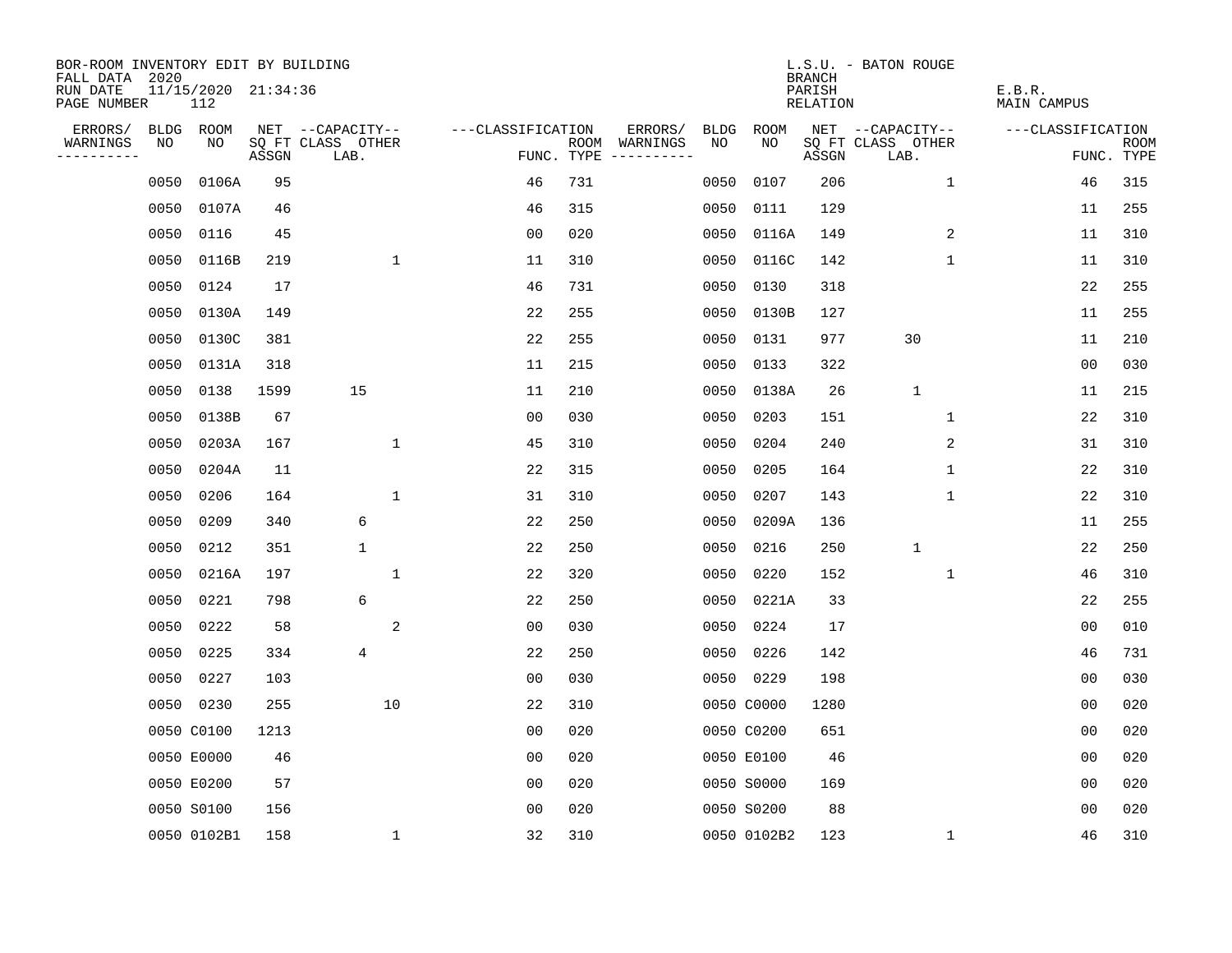| BOR-ROOM INVENTORY EDIT BY BUILDING<br>FALL DATA 2020 |    |                            |       |    |                           |                   |                |     |                                      |      |                                                                                   | <b>BRANCH</b>      | L.S.U. - BATON ROUGE |                                                                                                                    |        |                                                   |                           |
|-------------------------------------------------------|----|----------------------------|-------|----|---------------------------|-------------------|----------------|-----|--------------------------------------|------|-----------------------------------------------------------------------------------|--------------------|----------------------|--------------------------------------------------------------------------------------------------------------------|--------|---------------------------------------------------|---------------------------|
| RUN DATE<br>PAGE NUMBER                               |    | 11/15/2020 21:34:36<br>113 |       |    |                           |                   |                |     |                                      |      |                                                                                   | PARISH<br>RELATION |                      |                                                                                                                    | E.B.R. | <b>MAIN CAMPUS</b>                                |                           |
| ERRORS/                                               |    | BLDG ROOM                  |       |    | NET --CAPACITY--          | ---CLASSIFICATION |                |     | ERRORS/                              | BLDG | ROOM                                                                              |                    |                      | NET --CAPACITY--                                                                                                   |        | ---CLASSIFICATION                                 |                           |
| WARNINGS<br>----------                                | NO | NO.                        | ASSGN |    | SQ FT CLASS OTHER<br>LAB. |                   |                |     | ROOM WARNINGS<br>FUNC. TYPE $------$ | NO   | NO.                                                                               | ASSGN              | LAB.                 | SQ FT CLASS OTHER                                                                                                  |        |                                                   | <b>ROOM</b><br>FUNC. TYPE |
|                                                       |    | 0050 0102B3                | 75    |    |                           |                   | 46             | 315 |                                      |      | 0050 0102B4                                                                       | 129                |                      | $\mathbf{1}$                                                                                                       |        | 46                                                | 310                       |
|                                                       |    | 0050 0102B5                | 58    |    |                           |                   | 46             | 731 |                                      |      | TOTAL NUMBER CLASSROOMS<br>TOTAL NUMBER LABS 210<br>TOTAL NUMBER SPECIAL LABS 220 |                    |                      | TOTAL ASSIGNABLE & UNASSIGNABLE SQFT:<br>TOTAL NET ASSIGN SQ. FT. IN ROOM FILE<br>TOTAL NUMBER COMPUTER CLASSROOMS |        | 22,235<br>14,783<br>$\mathbf 1$<br>$\overline{a}$ |                           |
|                                                       |    | 0051 0100                  | 171   |    | 3                         |                   | 00             | 010 |                                      |      | 0051 0103                                                                         | 135                |                      | $\mathbf{1}$                                                                                                       |        | 00                                                | 010                       |
|                                                       |    | 0051 0107                  | 685   |    | 17                        |                   | 45             | 650 |                                      |      | 0051 0107A                                                                        | 190                |                      |                                                                                                                    |        | 0 <sub>0</sub>                                    | 030                       |
|                                                       |    | 0051 0120                  | 1462  | 37 |                           |                   | 45             | 110 |                                      |      | 0051 0122                                                                         | 251                |                      | 10                                                                                                                 |        | 45                                                | 610                       |
|                                                       |    | 0051 0126                  | 190   |    |                           |                   | 0 <sub>0</sub> | 030 |                                      |      | 0051 0135                                                                         | 930                | 62                   |                                                                                                                    |        | 11                                                | 110                       |
|                                                       |    | 0051 0137                  | 23    |    |                           |                   | 0 <sub>0</sub> | 030 |                                      |      | 0051 0140                                                                         | 72                 |                      |                                                                                                                    |        | 0 <sub>0</sub>                                    | 030                       |
|                                                       |    | 0051 0145                  | 50    |    |                           |                   | 0 <sub>0</sub> | 030 |                                      |      | 0051 0200                                                                         | 537                | 36                   |                                                                                                                    |        | 11                                                | 110                       |
|                                                       |    | 0051 0203                  | 338   | 23 |                           |                   | 11             | 110 |                                      |      | 0051 0205                                                                         | 20                 |                      |                                                                                                                    |        | 0 <sub>0</sub>                                    | 030                       |
|                                                       |    | 0051 0207                  | 215   |    |                           |                   | 0 <sub>0</sub> | 030 |                                      |      | 0051 0218                                                                         | 763                | 51                   |                                                                                                                    |        | 11                                                | 110                       |
|                                                       |    | 0051 0220                  | 400   | 27 |                           |                   | 11             | 110 |                                      |      | 0051 0221                                                                         | 741                | 49                   |                                                                                                                    |        | 11                                                | 110                       |
|                                                       |    | 0051 0222                  | 285   | 19 |                           |                   | 11             | 110 |                                      |      | 0051 0224                                                                         | 20                 |                      |                                                                                                                    |        | 0 <sub>0</sub>                                    | 030                       |
|                                                       |    | 0051 0226                  | 144   |    | 2                         |                   | 0 <sub>0</sub> | 010 |                                      |      | 0051 0229                                                                         | 32                 |                      |                                                                                                                    |        | 0 <sub>0</sub>                                    | 010                       |
|                                                       |    | 0051 0230                  | 112   |    | 3                         |                   | 0 <sub>0</sub> | 010 |                                      |      | 0051 0233                                                                         | 30                 |                      |                                                                                                                    |        | 0 <sub>0</sub>                                    | 030                       |
|                                                       |    | 0051 0240                  | 141   |    |                           |                   | 0 <sub>0</sub> | 030 |                                      |      | 0051 0300                                                                         | 324                |                      | 19                                                                                                                 |        | 11                                                | 680                       |
|                                                       |    | 0051 0303                  | 227   |    |                           |                   | 11             | 315 |                                      |      | 0051 0307                                                                         | 169                |                      | 1                                                                                                                  |        | 11                                                | 310                       |
|                                                       |    | 0051 0307A                 | 310   |    | $\mathbf{1}$              |                   | 11             | 310 |                                      |      | 0051 0307B                                                                        | 47                 |                      |                                                                                                                    |        | 11                                                | 315                       |
|                                                       |    | 0051 0311                  | 188   |    | $\mathbf 1$               |                   | 11             | 310 |                                      |      | 0051 0312                                                                         | 64                 |                      | $\mathbf 1$                                                                                                        |        | 0 <sub>0</sub>                                    | 010                       |
|                                                       |    | 0051 0315                  | 171   |    | $\mathbf{1}$              |                   | 11             | 315 |                                      |      | 0051 0318                                                                         | 170                |                      | $\mathbf{1}$                                                                                                       |        | 11                                                | 310                       |
|                                                       |    | 0051 0319                  | 174   |    | 1                         |                   | 11             | 310 |                                      |      | 0051 0320                                                                         | 170                |                      | 1                                                                                                                  |        | 11                                                | 310                       |
|                                                       |    | 0051 0321                  | 97    |    | 2                         |                   | 0 <sub>0</sub> | 010 |                                      |      | 0051 0322                                                                         | 39                 |                      |                                                                                                                    |        | 0 <sub>0</sub>                                    | 010                       |
|                                                       |    | 0051 0325                  | 151   |    | $\mathbf{1}$              |                   | 11             | 310 |                                      |      | 0051 0326                                                                         | 107                |                      | $\mathbf{1}$                                                                                                       |        | 11                                                | 310                       |
|                                                       |    | 0051 0329                  | 157   |    | $\mathbf{1}$              |                   | 11             | 310 |                                      |      | 0051 0330                                                                         | 180                |                      | $\mathbf{1}$                                                                                                       |        | 11                                                | 310                       |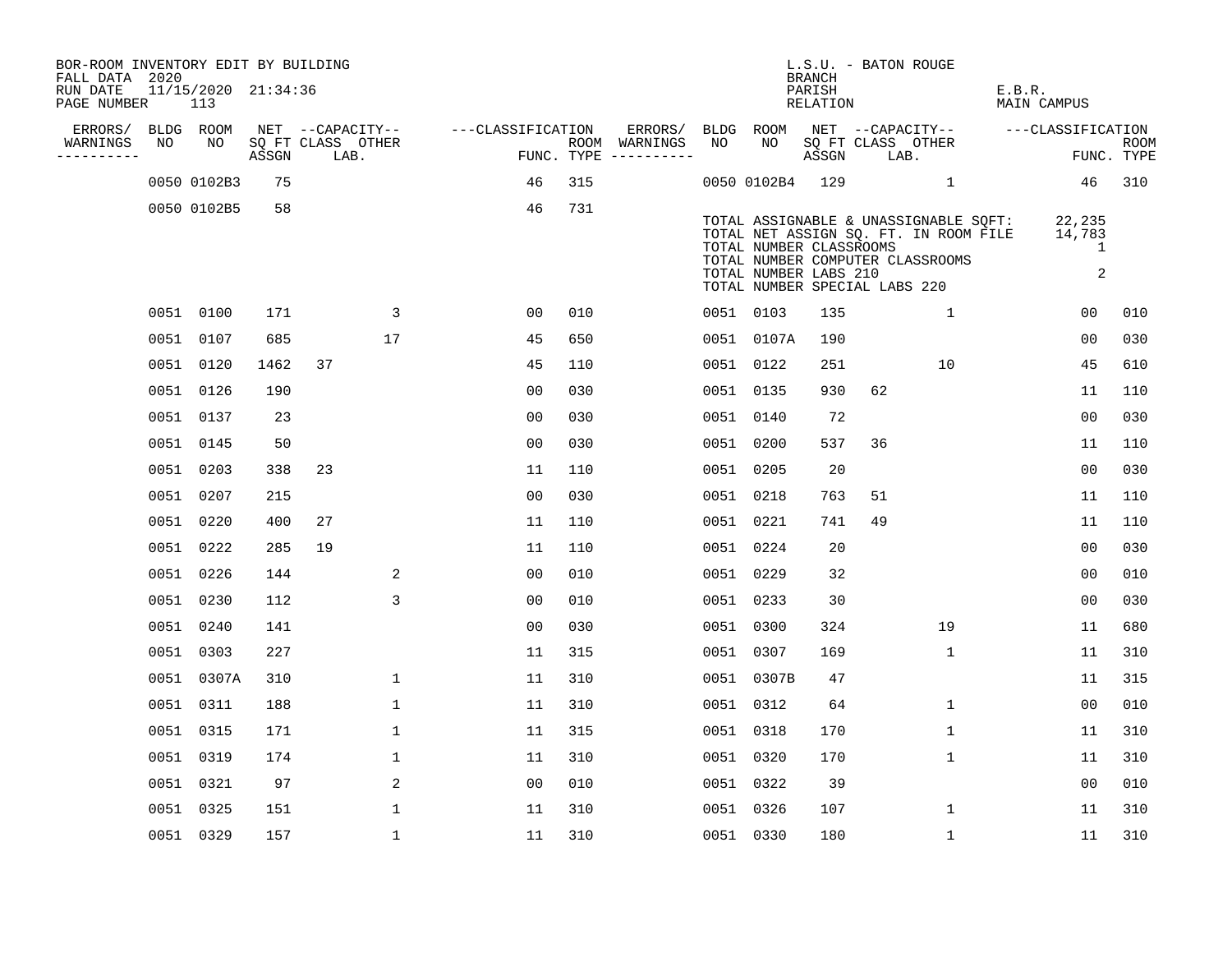| BOR-ROOM INVENTORY EDIT BY BUILDING<br>FALL DATA 2020 |      |                            |              |                           |                   |     |                                      |      |                                                                | <b>BRANCH</b>      | L.S.U. - BATON ROUGE                                                                                                                                |                            |                           |
|-------------------------------------------------------|------|----------------------------|--------------|---------------------------|-------------------|-----|--------------------------------------|------|----------------------------------------------------------------|--------------------|-----------------------------------------------------------------------------------------------------------------------------------------------------|----------------------------|---------------------------|
| RUN DATE<br>PAGE NUMBER                               |      | 11/15/2020 21:34:36<br>114 |              |                           |                   |     |                                      |      |                                                                | PARISH<br>RELATION |                                                                                                                                                     | E.B.R.<br>MAIN CAMPUS      |                           |
| ERRORS/                                               |      | BLDG ROOM                  |              | NET --CAPACITY--          | ---CLASSIFICATION |     | ERRORS/                              | BLDG | ROOM                                                           |                    | NET --CAPACITY--                                                                                                                                    | ---CLASSIFICATION          |                           |
| WARNINGS<br>----------                                | NO   | NO                         | ASSGN        | SQ FT CLASS OTHER<br>LAB. |                   |     | ROOM WARNINGS<br>FUNC. TYPE $------$ | NO   | NO                                                             | ASSGN              | SQ FT CLASS OTHER<br>LAB.                                                                                                                           |                            | <b>ROOM</b><br>FUNC. TYPE |
|                                                       | 0051 | 0331                       | 110          | $\mathbf 1$               | 11                | 310 |                                      |      | 0051 0333                                                      | 17                 |                                                                                                                                                     | 0 <sub>0</sub>             | 030                       |
|                                                       |      | 0051 0335                  | 17           |                           | 00                | 030 |                                      |      | 0051 0340                                                      | 141                |                                                                                                                                                     | 0 <sub>0</sub>             | 030                       |
|                                                       |      | 0051 C0100                 | 596          |                           | 0 <sub>0</sub>    | 020 |                                      |      | 0051 C0101                                                     | 472                |                                                                                                                                                     | 00                         | 020                       |
|                                                       |      | 0051 C0102                 | 164          |                           | 0 <sub>0</sub>    | 020 |                                      |      | 0051 C0107                                                     | 119                |                                                                                                                                                     | 0 <sub>0</sub>             | 020                       |
|                                                       |      | 0051 C0200                 | 866          |                           | 0 <sub>0</sub>    | 020 |                                      |      | 0051 C0201                                                     | 623                |                                                                                                                                                     | 00                         | 020                       |
|                                                       |      | 0051 C0300                 | 596          |                           | 0 <sub>0</sub>    | 020 |                                      |      | 0051 C0301                                                     | 511                |                                                                                                                                                     | 0 <sub>0</sub>             | 020                       |
|                                                       |      | 0051 E0100                 | 66           |                           | 00                | 020 |                                      |      | 0051 E0200                                                     | 67                 |                                                                                                                                                     | 00                         | 020                       |
|                                                       |      | 0051 E0300                 | 67           |                           | 0 <sub>0</sub>    | 020 |                                      |      | 0051 S0100                                                     | 89                 |                                                                                                                                                     | 0 <sub>0</sub>             | 020                       |
|                                                       |      | 0051 S0101                 | 99           |                           | 00                | 020 |                                      |      | 0051 S0102                                                     | 105                |                                                                                                                                                     | 0 <sub>0</sub>             | 020                       |
|                                                       |      | 0051 S0200                 | 123          |                           | 0 <sub>0</sub>    | 020 |                                      |      | 0051 S0201                                                     | 99                 |                                                                                                                                                     | 0 <sub>0</sub>             | 020                       |
|                                                       |      | 0051 S0202                 | 140          |                           | 0 <sub>0</sub>    | 020 |                                      |      | 0051 S0300                                                     | 158                |                                                                                                                                                     | 00                         | 020                       |
|                                                       |      | 0051 S0301                 | 103          |                           | 0 <sub>0</sub>    | 020 |                                      |      | 0051 S0302<br>TOTAL NUMBER CLASSROOMS<br>TOTAL NUMBER LABS 210 | 140                | TOTAL ASSIGNABLE & UNASSIGNABLE SQFT:<br>TOTAL NET ASSIGN SQ. FT. IN ROOM FILE<br>TOTAL NUMBER COMPUTER CLASSROOMS<br>TOTAL NUMBER SPECIAL LABS 220 | 00<br>16,170<br>9,047<br>8 | 020                       |
|                                                       |      | 0052 0001                  | 274          | 9                         | 91                | 355 |                                      |      | 0052 0001A                                                     | 462                |                                                                                                                                                     | 91                         | 730                       |
|                                                       | 0052 | 00011                      | $\mathbf{1}$ |                           | 91                | 315 |                                      |      | 0052 00012                                                     | 22                 | $\mathbf{1}$                                                                                                                                        | 0 <sub>0</sub>             | 010                       |
|                                                       | 0052 | 00013                      | 39           | $\mathbf{1}$              | 91                | 630 |                                      |      | 0052 00014                                                     | 29                 |                                                                                                                                                     | 91                         | 315                       |
|                                                       | 0052 | 00015                      | 1            |                           | 00                | 030 |                                      |      | 0052 00016                                                     | 63                 |                                                                                                                                                     | 91                         | 315                       |
|                                                       | 0052 | 00017                      | 46           |                           | 91                | 730 |                                      |      | 0052 00018                                                     | 35                 | $\mathbf{1}$                                                                                                                                        | 00                         | 030                       |
|                                                       | 0052 | 00019                      | 7            |                           | 91                | 315 |                                      |      | 0052 0002                                                      | 123                |                                                                                                                                                     | 00                         | 030                       |
|                                                       | 0052 | 00021                      | 56           |                           | 91                | 315 |                                      |      | 0052 00022                                                     | $\mathbf{1}$       |                                                                                                                                                     | 91                         | 315                       |
|                                                       |      | 0052 00023                 | 12           |                           | 91                | 315 |                                      |      | 0052 00024                                                     | 22                 |                                                                                                                                                     | 0 <sub>0</sub>             | 010                       |
|                                                       | 0052 | 00025                      | 56           |                           | 00                | 010 |                                      | 0052 | 00026                                                          | $\mathbf{1}$       | $\overline{2}$                                                                                                                                      | 91                         | 630                       |
|                                                       | 0052 | 0003                       | 128          |                           | 91                | 315 |                                      | 0052 | 0003A                                                          | 72                 |                                                                                                                                                     | 0 <sub>0</sub>             | 010                       |
|                                                       |      | 0052 00031                 | 56           | 2                         | 91                | 315 |                                      |      | 0052 00032                                                     | $\mathbf{1}$       |                                                                                                                                                     | 91                         | 315                       |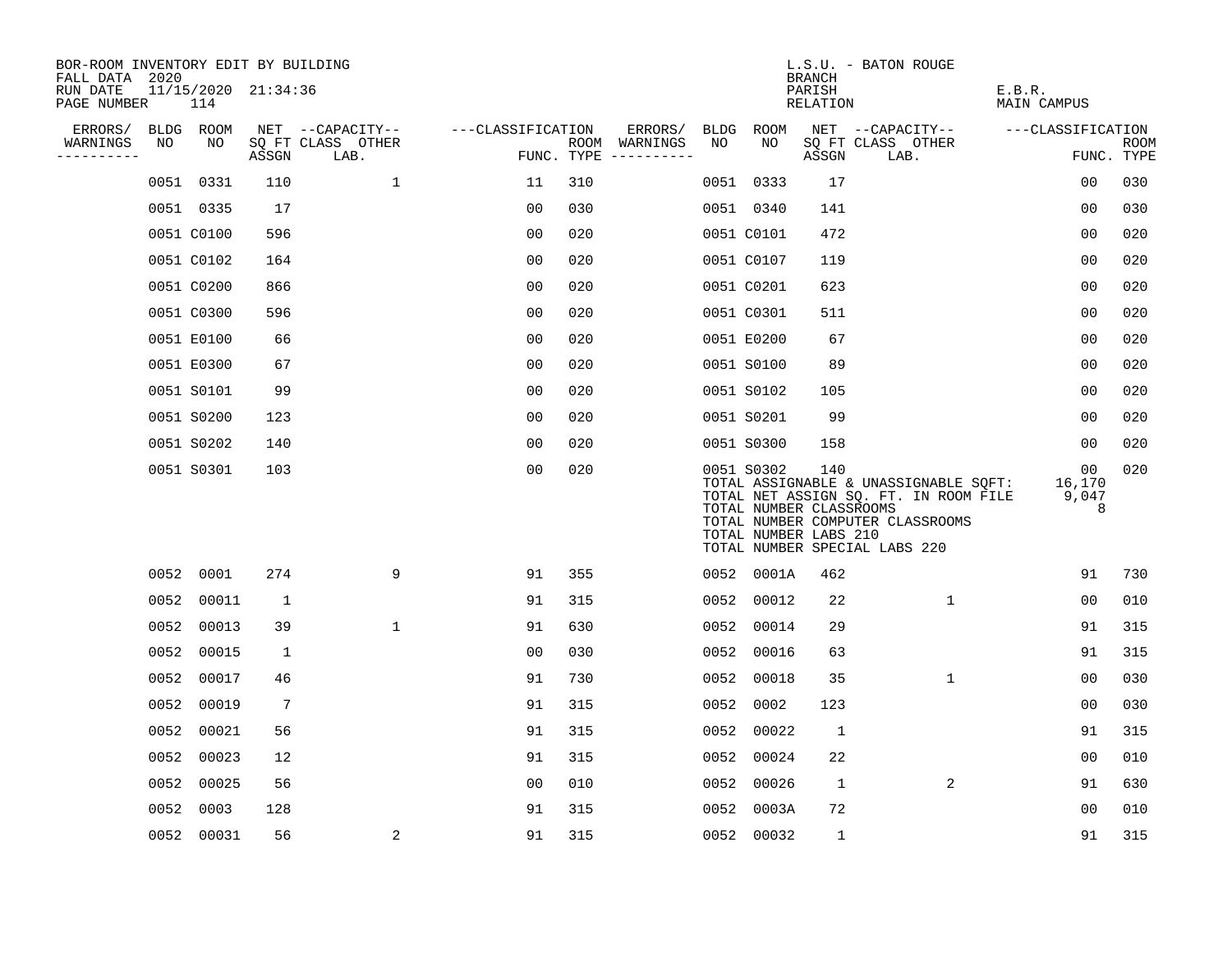| BOR-ROOM INVENTORY EDIT BY BUILDING       |      |                            |                 |                           |                   |     |                                      |      |            | <b>BRANCH</b>      | L.S.U. - BATON ROUGE      |                       |                           |
|-------------------------------------------|------|----------------------------|-----------------|---------------------------|-------------------|-----|--------------------------------------|------|------------|--------------------|---------------------------|-----------------------|---------------------------|
| FALL DATA 2020<br>RUN DATE<br>PAGE NUMBER |      | 11/15/2020 21:34:36<br>115 |                 |                           |                   |     |                                      |      |            | PARISH<br>RELATION |                           | E.B.R.<br>MAIN CAMPUS |                           |
| ERRORS/                                   |      | BLDG ROOM                  |                 | NET --CAPACITY--          | ---CLASSIFICATION |     | ERRORS/                              | BLDG | ROOM       |                    | NET --CAPACITY--          | ---CLASSIFICATION     |                           |
| WARNINGS<br>----------                    | NO   | NO                         | ASSGN           | SQ FT CLASS OTHER<br>LAB. |                   |     | ROOM WARNINGS<br>FUNC. TYPE $------$ | NO.  | NO.        | ASSGN              | SQ FT CLASS OTHER<br>LAB. |                       | <b>ROOM</b><br>FUNC. TYPE |
|                                           | 0052 | 00033                      | 12              |                           | 91                | 315 |                                      | 0052 | 00034      | 22                 |                           | 0 <sub>0</sub>        | 010                       |
|                                           | 0052 | 00035                      | 56              |                           | 91                | 315 |                                      | 0052 | 00036      | $\mathbf{1}$       | 2                         | 91                    | 630                       |
|                                           | 0052 | 0004                       | 334             | 10                        | 91                | 650 |                                      |      | 0052 0004A | 640                |                           | 00                    | 030                       |
|                                           | 0052 | 0005                       | <sup>1</sup>    |                           | 00                | 030 |                                      | 0052 | 0098       | 202                | 2                         | 91                    | 310                       |
|                                           | 0052 | 0098A                      | 11              |                           | 91                | 315 |                                      | 0052 | 0099       | 290                | 1                         | 91                    | 310                       |
|                                           | 0052 | 0100                       | 173             | $\mathbf 1$               | 91                | 310 |                                      |      | 0052 0100A | 13                 | 1                         | 91                    | 310                       |
|                                           | 0052 | 0100B                      | 13              |                           | 91                | 315 |                                      |      | 0052 0101  | 183                | 2                         | 91                    | 310                       |
|                                           | 0052 | 0101A                      | 150             |                           | 91                | 315 |                                      |      | 0052 0102  | 224                | $\mathbf{1}$              | 91                    | 310                       |
|                                           | 0052 | 0103                       | 164             | $\mathbf{1}$              | 91                | 310 |                                      |      | 0052 0103A | 46                 |                           | 91                    | 315                       |
|                                           |      | 0052 0103B                 | $7\phantom{.0}$ | $\mathbf{1}$              | 91                | 630 |                                      |      | 0052 0103C | 14                 |                           | 91                    | 315                       |
|                                           |      | 0052 0103D                 | 14              |                           | 91                | 315 |                                      | 0052 | 0104       | 195                | 1                         | 91                    | 310                       |
|                                           |      | 0052 0104A                 | 13              |                           | 91                | 315 |                                      |      | 0052 0104B | 13                 |                           | 91                    | 315                       |
|                                           | 0052 | 0105                       | 195             | $\mathbf 1$               | 91                | 310 |                                      |      | 0052 0105A | 13                 |                           | 91                    | 315                       |
|                                           | 0052 | 0105B                      | 13              |                           | 91                | 315 |                                      |      | 0052 0106  | 256                | $\mathbf 1$               | 91                    | 310                       |
|                                           | 0052 | 0107                       | 224             | $\mathbf{1}$              | 91                | 310 |                                      | 0052 | 0107A      | 56                 |                           | 91                    | 315                       |
|                                           | 0052 | 0200                       | 70              |                           | 91                | 315 |                                      | 0052 | 0201       | 224                | 1                         | 91                    | 310                       |
|                                           | 0052 | 0202                       | 224             | 6                         | 91                | 310 |                                      | 0052 | 0202A      | 56                 |                           | 91                    | 315                       |
|                                           | 0052 | 0203                       | 128             | $\mathbf 1$               | 91                | 310 |                                      | 0052 | 0204       | 256                | $\mathbf 1$               | 91                    | 310                       |
|                                           |      | 0052 0204A                 | 56              |                           | 91                | 315 |                                      | 0052 | 0205       | 288                | 1                         | 91                    | 310                       |
|                                           |      | 0052 0206                  | 224             | $\mathbf{1}$              | 91                | 310 |                                      |      | 0052 0206A | 56                 |                           | 91                    | 315                       |
|                                           | 0052 | 0207                       | 256             | $\mathbf 1$               | 91                | 310 |                                      | 0052 | 0208       | 256                | 1                         | 91                    | 310                       |
|                                           | 0052 | 0209                       | 256             | $\mathbf 1$               | 91                | 310 |                                      | 0052 | 0210       | 256                | 1                         | 91                    | 310                       |
|                                           |      | 0052 0211                  | 224             | 1                         | 91                | 310 |                                      |      | 0052 0211A | 56                 |                           | 91                    | 315                       |
|                                           | 0052 | 0301                       | 224             | $\mathbf 1$               | 91                | 310 |                                      |      | 0052 0302  | 224                | 1                         | 91                    | 315                       |
|                                           | 0052 | 0303                       | 128             | 1                         | 91                | 310 |                                      |      | 0052 0304  | 256                | 1                         | 91                    | 315                       |
|                                           |      | 0052 0305                  | 224             | $\mathbf{1}$              | 91                | 310 |                                      |      | 0052 0306  | 224                |                           | 91                    | 315                       |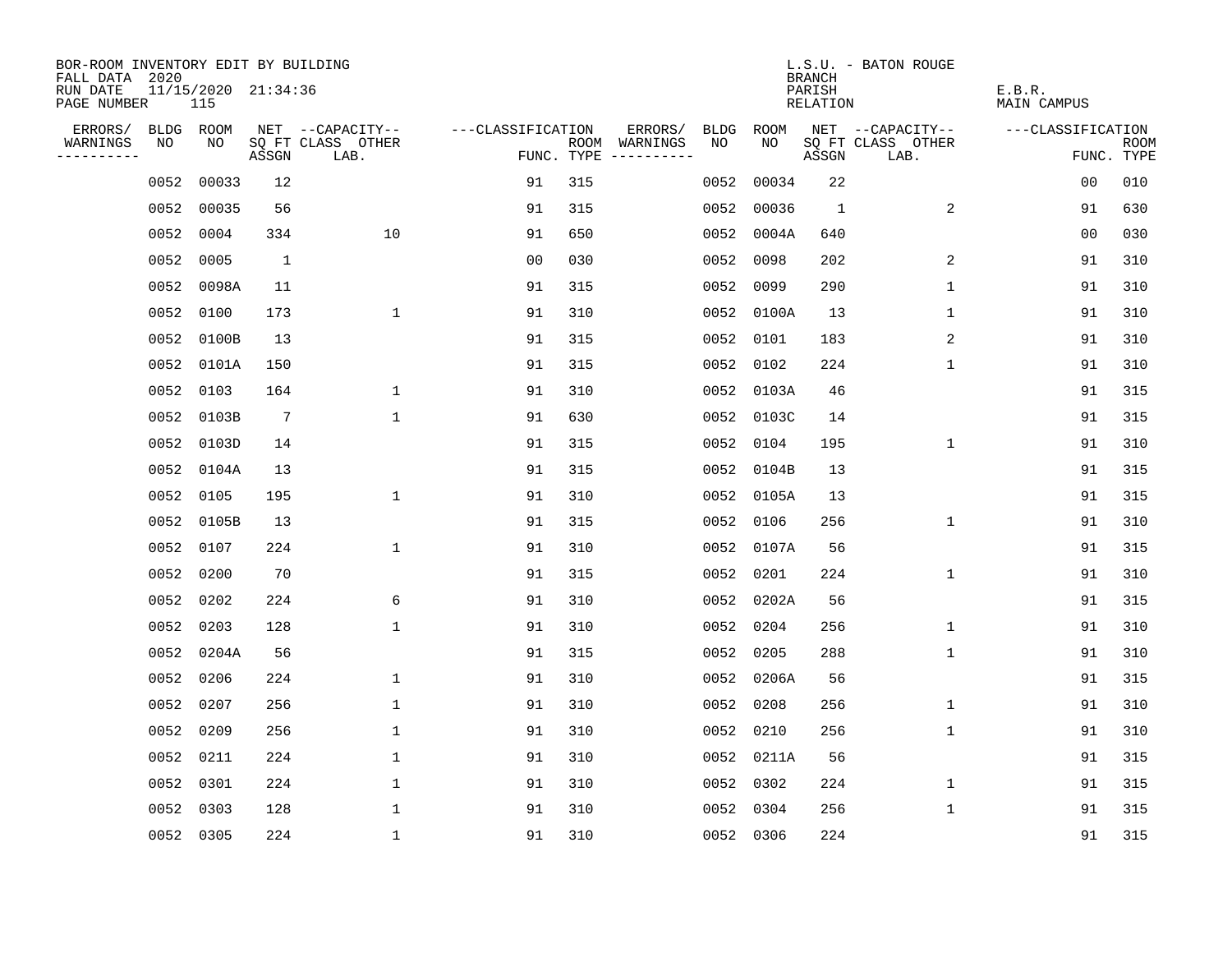| BOR-ROOM INVENTORY EDIT BY BUILDING<br>FALL DATA 2020 |    |                            |       |                           |                   |     |                                      |             |                                                  | <b>BRANCH</b>      | L.S.U. - BATON ROUGE                                                                                                                                |                              |                           |
|-------------------------------------------------------|----|----------------------------|-------|---------------------------|-------------------|-----|--------------------------------------|-------------|--------------------------------------------------|--------------------|-----------------------------------------------------------------------------------------------------------------------------------------------------|------------------------------|---------------------------|
| RUN DATE<br>PAGE NUMBER                               |    | 11/15/2020 21:34:36<br>116 |       |                           |                   |     |                                      |             |                                                  | PARISH<br>RELATION |                                                                                                                                                     | E.B.R.<br><b>MAIN CAMPUS</b> |                           |
| ERRORS/                                               |    | BLDG ROOM                  |       | NET --CAPACITY--          | ---CLASSIFICATION |     | ERRORS/                              | <b>BLDG</b> | <b>ROOM</b>                                      |                    | NET --CAPACITY--                                                                                                                                    | ---CLASSIFICATION            |                           |
| WARNINGS<br>----------                                | NO | NO                         | ASSGN | SQ FT CLASS OTHER<br>LAB. |                   |     | ROOM WARNINGS<br>FUNC. TYPE $------$ | NO          | NO                                               | ASSGN              | SQ FT CLASS OTHER<br>LAB.                                                                                                                           |                              | <b>ROOM</b><br>FUNC. TYPE |
|                                                       |    | 0052 0307                  | 256   | $\mathbf{1}$              | 91                | 310 |                                      |             | 0052 0308                                        | 250                | 1                                                                                                                                                   | 91                           | 310                       |
|                                                       |    | 0052 0309                  | 256   | $\mathbf 1$               | 91                | 310 |                                      |             | 0052 0310                                        | 256                | $\mathbf 1$                                                                                                                                         | 91                           | 310                       |
|                                                       |    | 0052 0311                  | 224   | $\mathbf{1}$              | 91                | 310 |                                      |             | 0052 C0001                                       | 210                |                                                                                                                                                     | 0 <sub>0</sub>               | 020                       |
|                                                       |    | 0052 C0100                 | 672   |                           | 0 <sub>0</sub>    | 020 |                                      |             | 0052 C0200                                       | 576                |                                                                                                                                                     | 00                           | 020                       |
|                                                       |    | 0052 C0300                 | 576   |                           | 0 <sub>0</sub>    | 020 |                                      |             | 0052 S0001                                       | 136                |                                                                                                                                                     | 0 <sub>0</sub>               | 020                       |
|                                                       |    | 0052 S0101                 | 136   |                           | 0 <sub>0</sub>    | 020 |                                      |             | 0052 S0102                                       | 120                |                                                                                                                                                     | 0 <sub>0</sub>               | 020                       |
|                                                       |    | 0052 S0201                 | 136   |                           | 0 <sub>0</sub>    | 020 |                                      |             | 0052 S0202                                       | 128                |                                                                                                                                                     | 0 <sub>0</sub>               | 020                       |
|                                                       |    | 0052 S0301                 | 136   |                           | 0 <sub>0</sub>    | 020 |                                      |             | 0052 S0302                                       | 128                |                                                                                                                                                     | 00                           | 020                       |
|                                                       |    | 0052 0004A1                | 225   |                           | 00                | 030 |                                      |             | TOTAL NUMBER CLASSROOMS<br>TOTAL NUMBER LABS 210 |                    | TOTAL ASSIGNABLE & UNASSIGNABLE SQFT:<br>TOTAL NET ASSIGN SQ. FT. IN ROOM FILE<br>TOTAL NUMBER COMPUTER CLASSROOMS<br>TOTAL NUMBER SPECIAL LABS 220 | 13,642<br>9,469              |                           |
|                                                       |    | 0053 0010A                 | 75    | $\mathbf 1$               | 91                | 310 |                                      |             | 0053 0100                                        | 319                |                                                                                                                                                     | 91                           | 935                       |
|                                                       |    | 0053 0101                  | 418   | 1                         | 91                | 310 |                                      |             | 0053 0102                                        | 256                | 2                                                                                                                                                   | 91                           | 910                       |
|                                                       |    | 0053 0103                  | 256   | 2                         | 91                | 910 |                                      | 0053        | 0104                                             | 256                | 2                                                                                                                                                   | 91                           | 920                       |
|                                                       |    | 0053 0105                  | 319   | 2                         | 91                | 920 |                                      |             | 0053 0106                                        | 319                | 2                                                                                                                                                   | 91                           | 920                       |
|                                                       |    | 0053 0107                  | 256   | 1                         | 91                | 920 |                                      | 0053        | 0108                                             | 256                | 2                                                                                                                                                   | 91                           | 920                       |
|                                                       |    | 0053 0109                  | 319   | 2                         | 91                | 920 |                                      | 0053        | 0110                                             | 360                | 2                                                                                                                                                   | 91                           | 910                       |
|                                                       |    | 0053 0111                  | 319   | 2                         | 91                | 920 |                                      | 0053        | 0112                                             | 256                | 2                                                                                                                                                   | 91                           | 920                       |
|                                                       |    | 0053 0113                  | 256   | 2                         | 91                | 920 |                                      | 0053        | 0114                                             | 319                | 2                                                                                                                                                   | 91                           | 920                       |
|                                                       |    | 0053 0115                  | 319   | 2                         | 91                | 920 |                                      | 0053        | 0116                                             | 256                | 2                                                                                                                                                   | 91                           | 920                       |
|                                                       |    | 0053 0117                  | 256   | 2                         | 91                | 910 |                                      | 0053        | 0118                                             | 256                | 2                                                                                                                                                   | 91                           | 910                       |
|                                                       |    | 0053 0119                  | 418   |                           | 91                | 630 | 9                                    |             | 0053 0120                                        | 216                | $\mathbf{1}$                                                                                                                                        | 91                           | 410                       |
|                                                       |    | 0053 0121                  | 124   |                           | 0 <sub>0</sub>    | 020 |                                      |             | 0053 0121A                                       | 44                 | $\mathbf{1}$                                                                                                                                        | 0 <sub>0</sub>               | 030                       |
|                                                       |    | 0053 0121B                 | 5     |                           | 91                | 730 |                                      | 0053        | 0122                                             | 216                | $\mathbf{1}$                                                                                                                                        | 91                           | 310                       |
|                                                       |    | 0053 0124                  | 750   | 1                         | 91                | 950 |                                      |             | 0053 0200                                        | 677                |                                                                                                                                                     | 91                           | 935                       |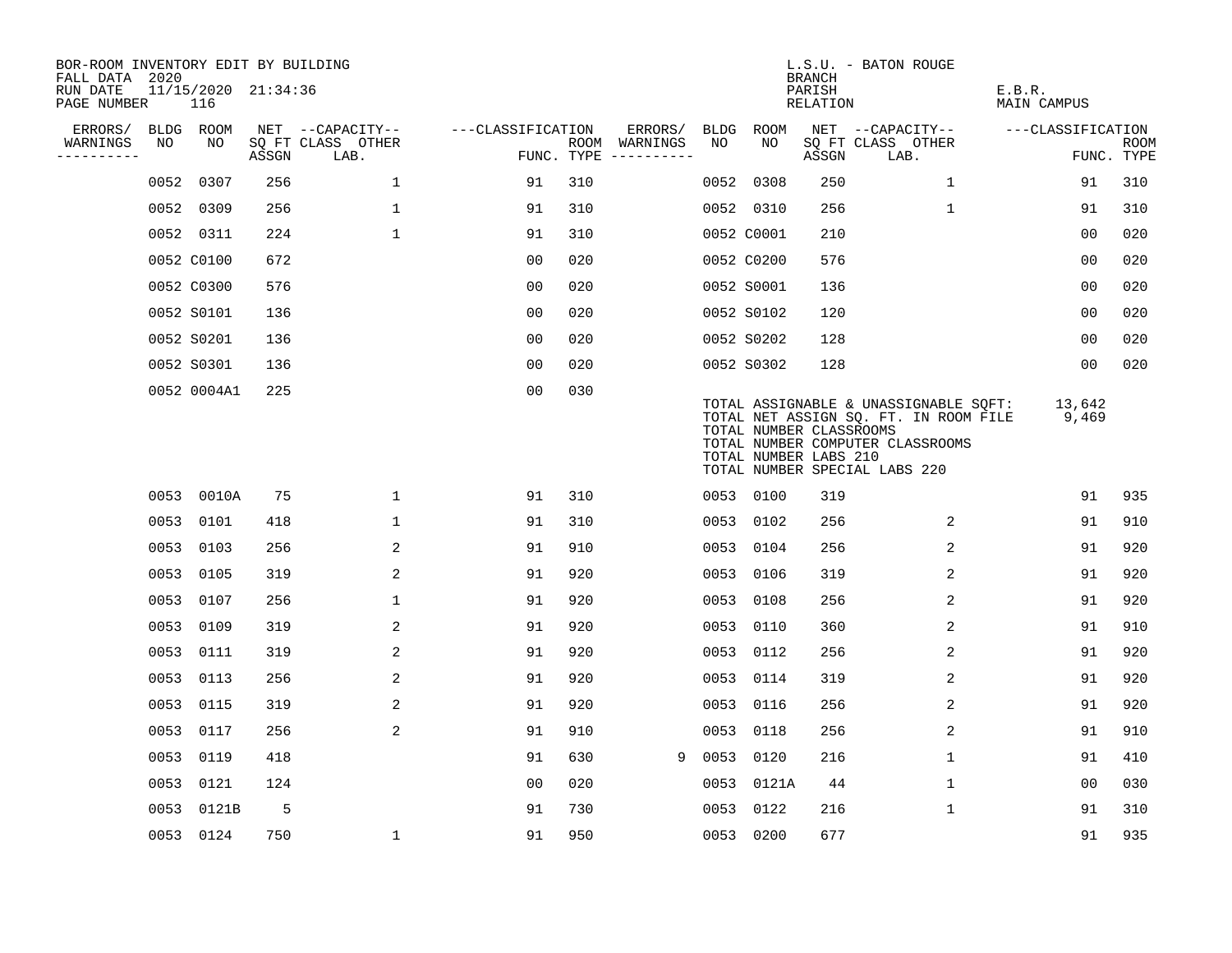| BOR-ROOM INVENTORY EDIT BY BUILDING<br>FALL DATA 2020 |           |      |                     |                           |                   |     |                                      |             |             | <b>BRANCH</b>             | L.S.U. - BATON ROUGE      |                              |                           |
|-------------------------------------------------------|-----------|------|---------------------|---------------------------|-------------------|-----|--------------------------------------|-------------|-------------|---------------------------|---------------------------|------------------------------|---------------------------|
| RUN DATE<br>PAGE NUMBER                               |           | 117  | 11/15/2020 21:34:36 |                           |                   |     |                                      |             |             | PARISH<br><b>RELATION</b> |                           | E.B.R.<br><b>MAIN CAMPUS</b> |                           |
| ERRORS/                                               | BLDG ROOM |      |                     | NET --CAPACITY--          | ---CLASSIFICATION |     | ERRORS/                              | <b>BLDG</b> | <b>ROOM</b> |                           | NET --CAPACITY--          | ---CLASSIFICATION            |                           |
| WARNINGS<br>----------                                | NO        | NO   | ASSGN               | SQ FT CLASS OTHER<br>LAB. |                   |     | ROOM WARNINGS<br>FUNC. TYPE $------$ | NO          | NO          | ASSGN                     | SQ FT CLASS OTHER<br>LAB. |                              | <b>ROOM</b><br>FUNC. TYPE |
|                                                       | 0053      | 0201 | 320                 | 3                         | 91                | 910 |                                      | 0053        | 0202        | 224                       | 2                         | 91                           | 910                       |
|                                                       | 0053      | 0203 | 224                 | 2                         | 91                | 910 |                                      | 0053        | 0204        | 224                       | 2                         | 91                           | 910                       |
|                                                       | 0053      | 0205 | 224                 | 2                         | 91                | 920 |                                      | 0053        | 0206        | 278                       | 2                         | 91                           | 920                       |
|                                                       | 0053      | 0207 | 278                 | 2                         | 91                | 920 |                                      |             | 0053 0208   | 224                       | 2                         | 91                           | 920                       |
|                                                       | 0053      | 0209 | 224                 | 2                         | 91                | 920 |                                      |             | 0053 0210   | 278                       | $\mathbf 1$               | 91                           | 920                       |
|                                                       | 0053 0211 |      | 324                 | 3                         | 91                | 910 |                                      |             | 0053 0212   | 324                       | 3                         | 91                           | 920                       |
|                                                       | 0053 0213 |      | 394                 | 3                         | 91                | 920 |                                      |             | 0053 0214   | 324                       | 2                         | 91                           | 910                       |
|                                                       | 0053 0215 |      | 324                 | 3                         | 91                | 920 |                                      |             | 0053 0216   | 324                       | 3                         | 91                           | 920                       |
|                                                       | 0053      | 0217 | 324                 | 3                         | 91                | 910 |                                      | 0053        | 0218        | 224                       | 1                         | 91                           | 920                       |
|                                                       | 0053      | 0219 | 278                 | 2                         | 91                | 920 |                                      |             | 0053 0220   | 224                       | 2                         | 91                           | 920                       |
|                                                       | 0053      | 0221 | 278                 | 2                         | 91                | 920 |                                      |             | 0053 0222   | 278                       | 2                         | 91                           | 920                       |
|                                                       | 0053 0223 |      | 224                 | 2                         | 91                | 920 |                                      |             | 0053 0224   | 224                       | 2                         | 91                           | 910                       |
|                                                       | 0053      | 0225 | 224                 | 2                         | 91                | 910 |                                      | 0053        | 0226        | 224                       | 2                         | 91                           | 910                       |
|                                                       | 0053 0227 |      | 360                 | 3                         | 91                | 910 |                                      |             | 0053 0301   | 320                       | 3                         | 91                           | 910                       |
|                                                       | 0053      | 0302 | 224                 | 2                         | 91                | 910 |                                      | 0053        | 0303        | 224                       | 2                         | 91                           | 910                       |
|                                                       | 0053      | 0304 | 224                 | 2                         | 91                | 910 |                                      |             | 0053 0305   | 224                       | 2                         | 91                           | 920                       |
|                                                       | 0053      | 0306 | 278                 | 2                         | 91                | 920 |                                      | 0053        | 0307        | 278                       | 2                         | 91                           | 920                       |
|                                                       | 0053      | 0308 | 224                 | 2                         | 91                | 920 |                                      |             | 0053 0309   | 224                       | 2                         | 91                           | 920                       |
|                                                       | 0053      | 0310 | 278                 | $\mathbf{1}$              | 91                | 920 |                                      |             | 0053 0311   | 324                       | 3                         | 91                           | 910                       |
|                                                       | 0053      | 0312 | 324                 | 3                         | 91                | 920 |                                      |             | 0053 0313   | 394                       | 3                         | 91                           | 920                       |
|                                                       | 0053      | 0314 | 324                 | 2                         | 91                | 910 |                                      |             | 0053 0315   | 324                       | 3                         | 91                           | 920                       |
|                                                       | 0053      | 0316 | 324                 | 3                         | 91                | 920 |                                      | 0053        | 0317        | 324                       | 3                         | 91                           | 910                       |
|                                                       | 0053      | 0318 | 224                 | 1                         | 91                | 920 |                                      |             | 0053 0319   | 278                       | 2                         | 91                           | 920                       |
|                                                       | 0053      | 0320 | 224                 | 2                         | 91                | 920 |                                      |             | 0053 0321   | 278                       | 2                         | 91                           | 920                       |
|                                                       | 0053      | 0322 | 278                 | 2                         | 91                | 920 |                                      |             | 0053 0323   | 224                       | 2                         | 91                           | 920                       |
|                                                       | 0053 0324 |      | 224                 | $\overline{c}$            | 91                | 910 |                                      |             | 0053 0325   | 224                       | $\sqrt{2}$                | 91                           | 910                       |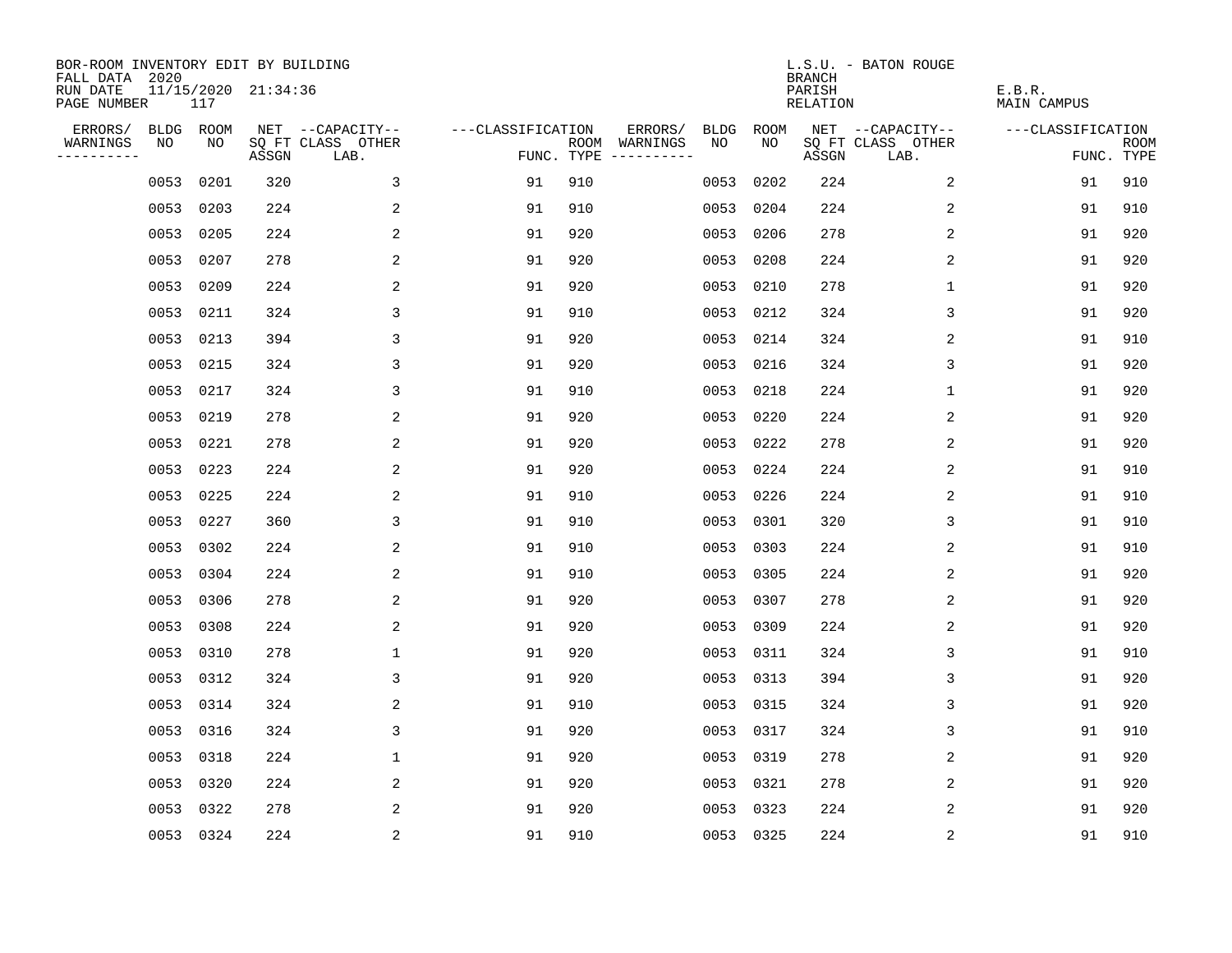| BOR-ROOM INVENTORY EDIT BY BUILDING<br>FALL DATA 2020 |      |            |                     |                           |                   |     |                                      |      |            | <b>BRANCH</b>      | L.S.U. - BATON ROUGE      |                       |                           |
|-------------------------------------------------------|------|------------|---------------------|---------------------------|-------------------|-----|--------------------------------------|------|------------|--------------------|---------------------------|-----------------------|---------------------------|
| RUN DATE<br>PAGE NUMBER                               |      | 118        | 11/15/2020 21:34:36 |                           |                   |     |                                      |      |            | PARISH<br>RELATION |                           | E.B.R.<br>MAIN CAMPUS |                           |
| ERRORS/                                               |      | BLDG ROOM  |                     | NET --CAPACITY--          | ---CLASSIFICATION |     | ERRORS/                              | BLDG | ROOM       |                    | NET --CAPACITY--          | ---CLASSIFICATION     |                           |
| WARNINGS<br>----------                                | NO   | NO         | ASSGN               | SQ FT CLASS OTHER<br>LAB. |                   |     | ROOM WARNINGS<br>FUNC. TYPE $------$ | NO.  | NO.        | ASSGN              | SQ FT CLASS OTHER<br>LAB. |                       | <b>ROOM</b><br>FUNC. TYPE |
|                                                       | 0053 | 0326       | 224                 | 2                         | 91                | 910 |                                      | 0053 | 0327       | 360                | 3                         | 91                    | 910                       |
|                                                       |      | 0053 0328  | 278                 | 2                         | 91                | 910 |                                      |      | 0053 0329  | 404                | 2                         | 91                    | 910                       |
|                                                       |      | 0053 0330  | 404                 | 2                         | 91                | 910 |                                      |      | 0053 0401  | 352                | 3                         | 91                    | 910                       |
|                                                       |      | 0053 0402  | 280                 | 2                         | 91                | 910 |                                      |      | 0053 0403  | 280                | 1                         | 91                    | 910                       |
|                                                       | 0053 | 0404       | 280                 | 2                         | 91                | 910 |                                      |      | 0053 0405  | 352                | 3                         | 91                    | 910                       |
|                                                       |      | 0053 0406  | 288                 | 3                         | 91                | 910 |                                      |      | 0053 0407  | 404                | 3                         | 91                    | 920                       |
|                                                       |      | 0053 0408  | 324                 | 3                         | 91                | 920 |                                      |      | 0053 0409  | 324                | 3                         | 91                    | 910                       |
|                                                       |      | 0053 0410  | 404                 | 3                         | 91                | 920 |                                      |      | 0053 0411  | 324                | 3                         | 91                    | 920                       |
|                                                       |      | 0053 0412  | 288                 | 3                         | 91                | 910 |                                      |      | 0053 0501  | 352                | 3                         | 91                    | 910                       |
|                                                       |      | 0053 0502  | 280                 | 2                         | 91                | 910 |                                      |      | 0053 0503  | 280                | $\mathbf 1$               | 91                    | 910                       |
|                                                       |      | 0053 0504  | 280                 | 2                         | 91                | 910 |                                      |      | 0053 0505  | 352                | 3                         | 91                    | 910                       |
|                                                       |      | 0053 0506  | 288                 | 3                         | 91                | 910 |                                      |      | 0053 0507  | 404                | 3                         | 91                    | 920                       |
|                                                       | 0053 | 0508       | 324                 | 3                         | 91                | 920 |                                      |      | 0053 0509  | 324                | 3                         | 91                    | 910                       |
|                                                       |      | 0053 0510  | 404                 | 3                         | 91                | 920 |                                      |      | 0053 0511  | 324                | 3                         | 91                    | 920                       |
|                                                       |      | 0053 0512  | 288                 | 3                         | 91                | 910 |                                      |      | 0053 B0040 | 839                | 50                        | 11                    | 110                       |
|                                                       |      | 0053 C0001 | 852                 |                           | 0 <sub>0</sub>    | 020 |                                      |      | 0053 C0100 | 3368               |                           | 0 <sub>0</sub>        | 020                       |
|                                                       |      | 0053 C0200 | 1746                |                           | 0 <sub>0</sub>    | 020 |                                      |      | 0053 C0300 | 1746               |                           | 0 <sub>0</sub>        | 020                       |
|                                                       |      | 0053 C0400 | 860                 |                           | 0 <sub>0</sub>    | 020 |                                      |      | 0053 C0500 | 860                |                           | 0 <sub>0</sub>        | 020                       |
|                                                       |      | 0053 E0001 | 53                  |                           | 0 <sub>0</sub>    | 020 |                                      |      | 0053 E0002 | 53                 |                           | 0 <sub>0</sub>        | 020                       |
|                                                       |      | 0053 E0101 | 53                  |                           | 0 <sub>0</sub>    | 020 |                                      |      | 0053 E0102 | 53                 |                           | 0 <sub>0</sub>        | 020                       |
|                                                       |      | 0053 E0201 | 53                  |                           | 0 <sub>0</sub>    | 020 |                                      |      | 0053 E0202 | 53                 |                           | 0 <sub>0</sub>        | 020                       |
|                                                       |      | 0053 E0301 | 53                  |                           | 0 <sub>0</sub>    | 020 |                                      |      | 0053 E0302 | 53                 |                           | 0 <sub>0</sub>        | 020                       |
|                                                       |      | 0053 E0401 | 53                  |                           | 0 <sub>0</sub>    | 020 |                                      |      | 0053 E0402 | 53                 |                           | 0 <sub>0</sub>        | 020                       |
|                                                       |      | 0053 E0501 | 53                  |                           | 0 <sub>0</sub>    | 020 |                                      |      | 0053 E0502 | 53                 |                           | 0 <sub>0</sub>        | 020                       |
|                                                       |      | 0053 S0001 | 135                 |                           | 0 <sub>0</sub>    | 020 |                                      |      | 0053 S0002 | 126                |                           | 0 <sub>0</sub>        | 020                       |
|                                                       |      | 0053 S0100 | 152                 |                           | 0 <sub>0</sub>    | 020 |                                      |      | 0053 S0101 | 180                |                           | 0 <sub>0</sub>        | 020                       |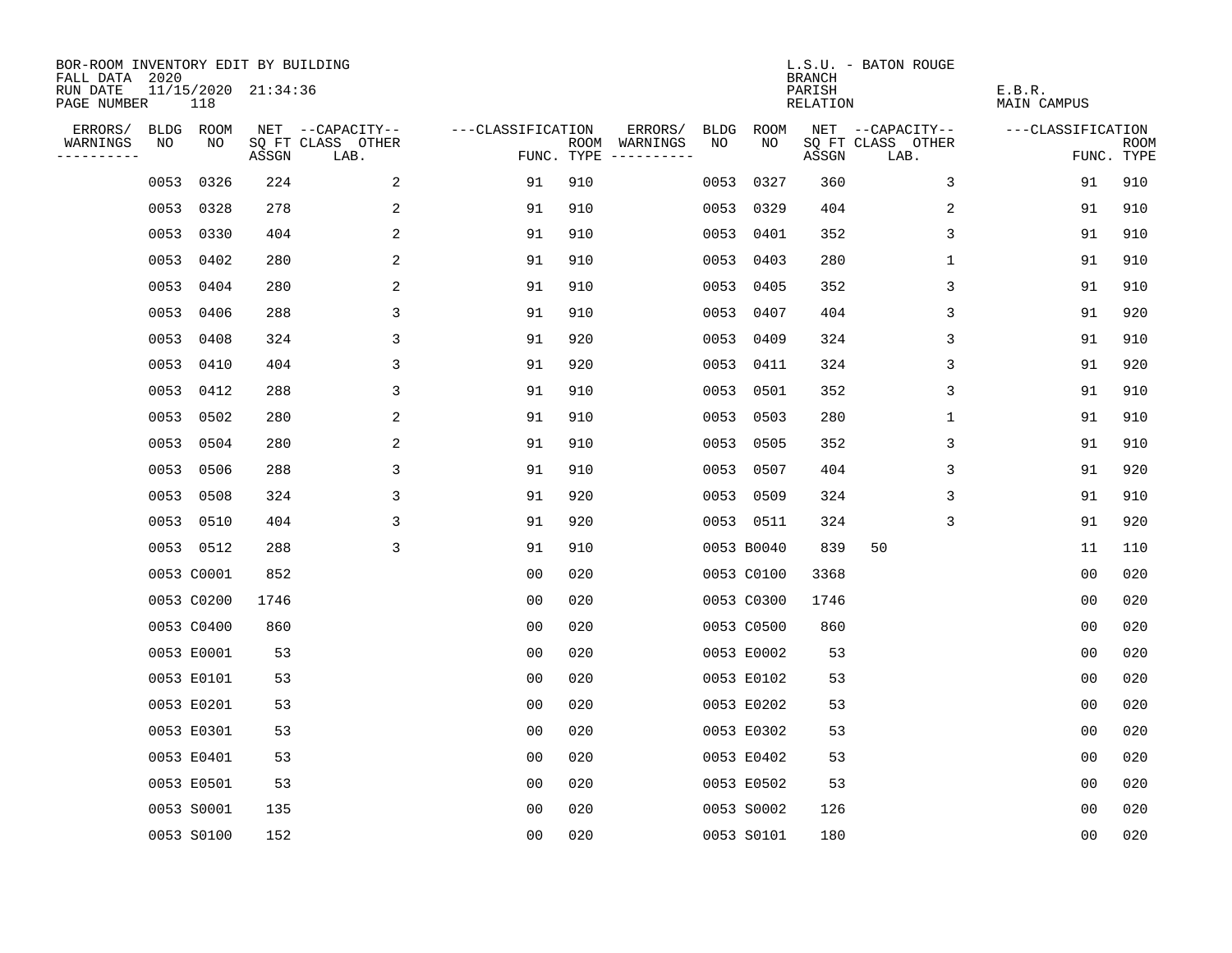| BOR-ROOM INVENTORY EDIT BY BUILDING  |                                    |    |       |                           |                   |     |                                      |      |             |                                     | L.S.U. - BATON ROUGE      |                       |                    |
|--------------------------------------|------------------------------------|----|-------|---------------------------|-------------------|-----|--------------------------------------|------|-------------|-------------------------------------|---------------------------|-----------------------|--------------------|
| FALL DATA<br>RUN DATE<br>PAGE NUMBER | 2020<br>11/15/2020 21:34:36<br>119 |    |       |                           |                   |     |                                      |      |             | <b>BRANCH</b><br>PARISH<br>RELATION |                           | E.B.R.<br>MAIN CAMPUS |                    |
| ERRORS/                              | BLDG ROOM                          |    |       | NET --CAPACITY--          | ---CLASSIFICATION |     | ERRORS/                              | BLDG | <b>ROOM</b> |                                     | NET --CAPACITY--          | ---CLASSIFICATION     |                    |
| WARNINGS<br>----------               | NO                                 | NO | ASSGN | SQ FT CLASS OTHER<br>LAB. |                   |     | ROOM WARNINGS<br>FUNC. TYPE $------$ | NO   | NO          | ASSGN                               | SQ FT CLASS OTHER<br>LAB. |                       | ROOM<br>FUNC. TYPE |
|                                      | 0053 S0102                         |    | 180   |                           | 00                | 020 |                                      |      | 0053 S0103  | 152                                 |                           | 0 <sub>0</sub>        | 020                |
|                                      | 0053 S0200                         |    | 152   |                           | 0 <sub>0</sub>    | 020 |                                      |      | 0053 S0201  | 180                                 |                           | 0 <sub>0</sub>        | 020                |
|                                      | 0053 S0202                         |    | 180   |                           | 0 <sub>0</sub>    | 020 |                                      |      | 0053 S0203  | 152                                 |                           | 0 <sub>0</sub>        | 020                |
|                                      | 0053 S0300                         |    | 152   |                           | 00                | 020 |                                      |      | 0053 S0301  | 180                                 |                           | 00                    | 020                |
|                                      | 0053 S0302                         |    | 180   |                           | 00                | 020 |                                      |      | 0053 S0303  | 152                                 |                           | 0 <sub>0</sub>        | 020                |
|                                      | 0053 S0401                         |    | 180   |                           | 0 <sub>0</sub>    | 020 |                                      |      | 0053 S0402  | 180                                 |                           | 0 <sub>0</sub>        | 020                |
|                                      | 0053 S0501                         |    | 180   |                           | 00                | 020 |                                      |      | 0053 S0502  | 180                                 |                           | 00                    | 020                |
|                                      | 0053 000001                        |    | 1883  | 47                        | 11                | 110 |                                      |      | 0053 000002 | 333                                 |                           | 91                    | 935                |
|                                      | 0053 000003                        |    | 30    |                           | 91                | 935 |                                      |      | 0053 000004 | 17                                  |                           | 91                    | 935                |
|                                      | 0053 000005                        |    | 118   | 2                         | 0 <sub>0</sub>    | 010 |                                      |      | 0053 000006 | 147                                 |                           | 0 <sub>0</sub>        | 010                |
|                                      | 0053 000007                        |    | 88    |                           | 00                | 010 |                                      |      | 0053 000008 | 359                                 |                           | 91                    | 935                |
|                                      | 0053 000009                        |    | 96    | 2                         | 0 <sub>0</sub>    | 010 |                                      |      | 0053 000010 | 1306                                |                           | 91                    | 730                |
|                                      | 0053 000011                        |    | 588   |                           | 0 <sub>0</sub>    | 030 |                                      |      | 0053 000012 | 168                                 |                           | 11                    | 315                |
|                                      | 0053 000013                        |    | 160   |                           | 91                | 315 |                                      |      | 0053 000014 | 170                                 |                           | 91                    | 935                |
|                                      | 0053 000015                        |    | 171   | 4                         | 0 <sub>0</sub>    | 010 |                                      |      | 0053 000016 | 110                                 |                           | 0 <sub>0</sub>        | 030                |
|                                      | 0053 000017                        |    | 140   | 3                         | 0 <sub>0</sub>    | 010 |                                      |      | 0053 000018 | 8                                   |                           | 0 <sub>0</sub>        | 010                |
|                                      | 0053 000101                        |    | 1868  | 36                        | 91                | 650 |                                      |      | 0053 000102 | 216                                 | 1                         | 91                    | 630                |
|                                      | 0053 000103                        |    | 63    |                           | 91                | 935 |                                      |      | 0053 000104 | 8                                   |                           | 91                    | 935                |
|                                      | 0053 000105                        |    | 32    |                           | 91                | 919 |                                      |      | 0053 000106 | 20                                  | 1                         | 0 <sub>0</sub>        | 010                |
|                                      | 0053 000107                        |    | 42    | 2                         | 91                | 935 |                                      |      | 0053 000108 | 40                                  | 2                         | 91                    | 935                |
|                                      | 0053 000109                        |    | 40    |                           | 91                | 630 |                                      |      | 0053 000110 | 516                                 | 1                         | 91                    | 935                |
|                                      | 0053 000111                        |    | 51    |                           | 91                | 935 |                                      |      | 0053 000112 | 66                                  | 2                         | 0 <sub>0</sub>        | 030                |
|                                      | 0053 000113                        |    | 199   |                           | 91                | 315 |                                      |      | 0053 000114 | 165                                 | 3                         | 91                    | 680                |
|                                      | 0053 000115                        |    | 48    |                           | 91                | 935 |                                      |      | 0053 000117 | 8                                   |                           | 00                    | 010                |
|                                      | 0053 000118                        |    | 8     | 1                         | 0 <sub>0</sub>    | 010 |                                      |      | 0053 000119 | 40                                  |                           | 91                    | 630                |
|                                      | 0053 000120                        |    | 40    | 2                         | 91                | 935 |                                      |      | 0053 000121 | 42                                  | 2                         | 91                    | 935                |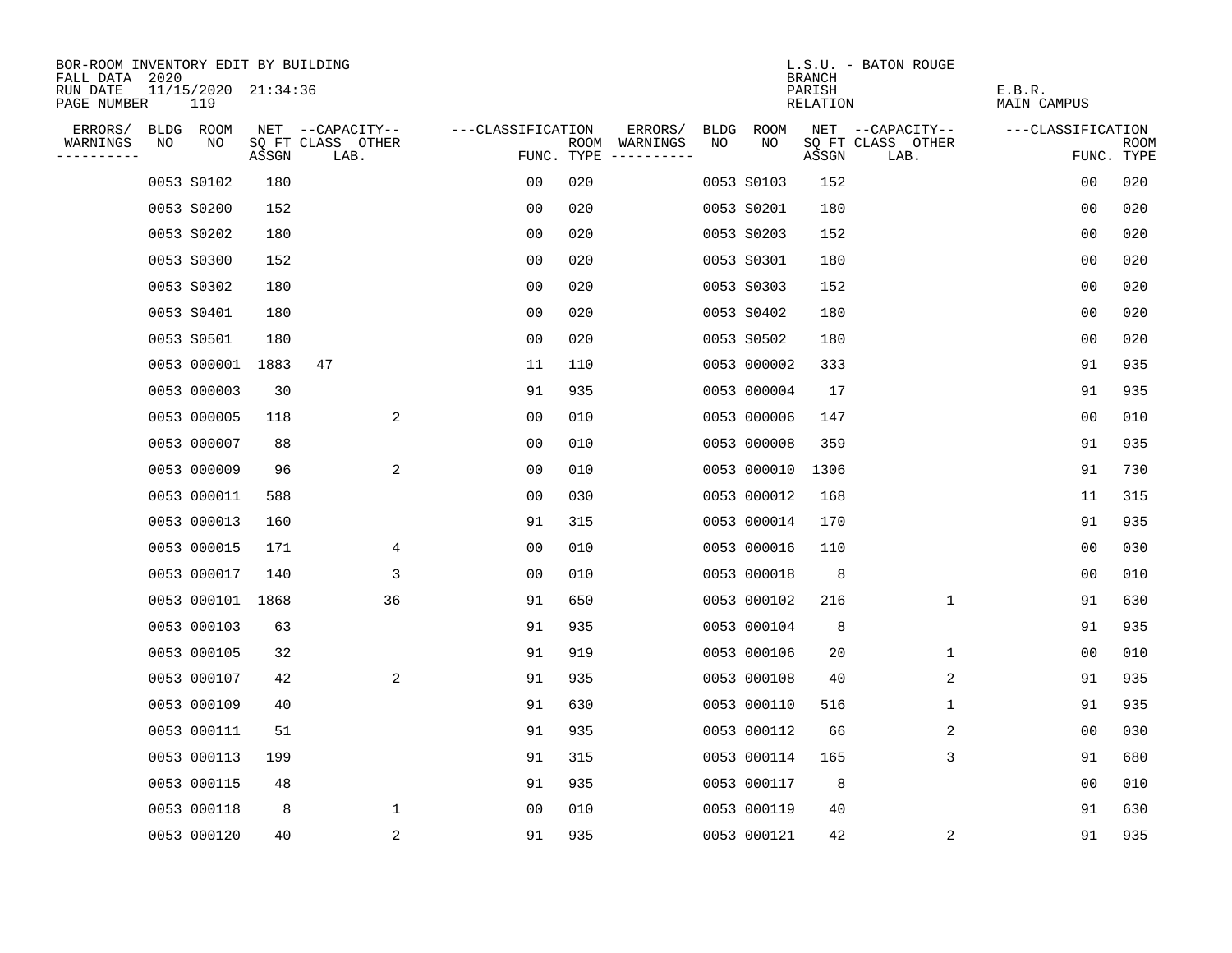| BOR-ROOM INVENTORY EDIT BY BUILDING<br>FALL DATA | 2020 |                            |       |                           |                   |      |                                 |             |             | <b>BRANCH</b>      | L.S.U. - BATON ROUGE      |                       |                           |
|--------------------------------------------------|------|----------------------------|-------|---------------------------|-------------------|------|---------------------------------|-------------|-------------|--------------------|---------------------------|-----------------------|---------------------------|
| RUN DATE<br>PAGE NUMBER                          |      | 11/15/2020 21:34:36<br>120 |       |                           |                   |      |                                 |             |             | PARISH<br>RELATION |                           | E.B.R.<br>MAIN CAMPUS |                           |
| ERRORS/                                          |      | BLDG ROOM                  |       | NET --CAPACITY--          | ---CLASSIFICATION |      | ERRORS/                         | <b>BLDG</b> | ROOM        |                    | NET --CAPACITY--          | ---CLASSIFICATION     |                           |
| WARNINGS<br>----------                           | NO   | NO                         | ASSGN | SQ FT CLASS OTHER<br>LAB. |                   | ROOM | WARNINGS<br>FUNC. TYPE $------$ | NO          | NO          | ASSGN              | SQ FT CLASS OTHER<br>LAB. |                       | <b>ROOM</b><br>FUNC. TYPE |
|                                                  |      | 0053 000122                | 20    | $\mathbf{1}$              | 0 <sub>0</sub>    | 010  |                                 |             | 0053 000123 | 32                 |                           | 91                    | 919                       |
|                                                  |      | 0053 000124                | 8     |                           | 91                | 935  |                                 |             | 0053 000125 | 69                 | 1                         | 91                    | 935                       |
|                                                  |      | 0053 000126                | 66    | 2                         | 0 <sub>0</sub>    | 030  |                                 |             | 0053 000127 | 12                 |                           | 91                    | 315                       |
|                                                  |      | 0053 000128                | 165   | 3                         | 91                | 680  |                                 |             | 0053 000129 | 60                 | 1                         | 91                    | 919                       |
|                                                  |      | 0053 000201                | 20    | 1                         | 00                | 010  |                                 |             | 0053 000202 | 8                  |                           | 91                    | 919                       |
|                                                  |      | 0053 000203                | 42    | 2                         | 91                | 935  |                                 |             | 0053 000204 | 40                 |                           | 91                    | 935                       |
|                                                  |      | 0053 000205                | 40    | $\mathbf 1$               | 91                | 935  |                                 |             | 0053 000206 | 8                  | $\mathbf 1$               | 91                    | 630                       |
|                                                  |      | 0053 000207                | 8     |                           | 91                | 935  |                                 |             | 0053 000208 | 8                  |                           | 91                    | 935                       |
|                                                  |      | 0053 000209                | 8     |                           | 91                | 935  |                                 |             | 0053 000210 | 40                 |                           | 91                    | 935                       |
|                                                  |      | 0053 000211                | 40    | 2                         | 91                | 630  |                                 |             | 0053 000212 | 42                 |                           | 91                    | 935                       |
|                                                  |      | 0053 000213                | 8     |                           | 91                | 935  |                                 |             | 0053 000214 | 20                 | 1                         | 0 <sub>0</sub>        | 010                       |
|                                                  |      | 0053 000215                | 32    | 2                         | 91                | 919  |                                 |             | 0053 000216 | 20                 |                           | 0 <sub>0</sub>        | 010                       |
|                                                  |      | 0053 000301                | 20    | $\mathbf 1$               | 0 <sub>0</sub>    | 010  |                                 |             | 0053 000302 | 8                  |                           | 91                    | 919                       |
|                                                  |      | 0053 000303                | 42    |                           | 91                | 935  |                                 |             | 0053 000304 | 40                 |                           | 91                    | 935                       |
|                                                  |      | 0053 000305                | 40    |                           | 91                | 935  |                                 |             | 0053 000306 | 8                  | 1                         | 91                    | 630                       |
|                                                  |      | 0053 000307                | 8     |                           | 91                | 935  |                                 |             | 0053 000308 | 8                  |                           | 91                    | 935                       |
|                                                  |      | 0053 000309                | 8     |                           | 91                | 935  |                                 |             | 0053 000310 | 40                 |                           | 91                    | 935                       |
|                                                  |      | 0053 000311                | 40    | 2                         | 91                | 630  |                                 |             | 0053 000312 | 42                 |                           | 91                    | 935                       |
|                                                  |      | 0053 000313                | 8     |                           | 91                | 935  |                                 |             | 0053 000314 | 20                 | $\mathbf 1$               | 0 <sub>0</sub>        | 010                       |
|                                                  |      | 0053 000315                | 32    | 2                         | 91                | 919  |                                 |             | 0053 000316 | 20                 |                           | 00                    | 010                       |
|                                                  |      | 0053 000401                | 15    | 1                         | 0 <sub>0</sub>    | 010  |                                 |             | 0053 000402 | 81                 |                           | 91                    | 630                       |
|                                                  |      | 0053 000403                | 92    | 2                         | 91                | 935  |                                 |             | 0053 000404 | 324                | 1                         | 91                    | 919                       |
|                                                  |      | 0053 000405                | 8     | $\mathbf 1$               | 0 <sub>0</sub>    | 010  |                                 |             | 0053 000406 | 8                  |                           | 91                    | 935                       |
|                                                  |      | 0053 000407                | 8     |                           | 91                | 935  |                                 |             | 0053 000408 | 8                  |                           | 91                    | 935                       |
|                                                  |      | 0053 000409                | 8     |                           | 91                | 935  |                                 |             | 0053 000410 | 8                  | 1                         | 91                    | 935                       |
|                                                  |      | 0053 000501                | 15    | $\mathbf{1}$              | 0 <sub>0</sub>    | 010  |                                 |             | 0053 000502 | 81                 |                           | 91                    | 630                       |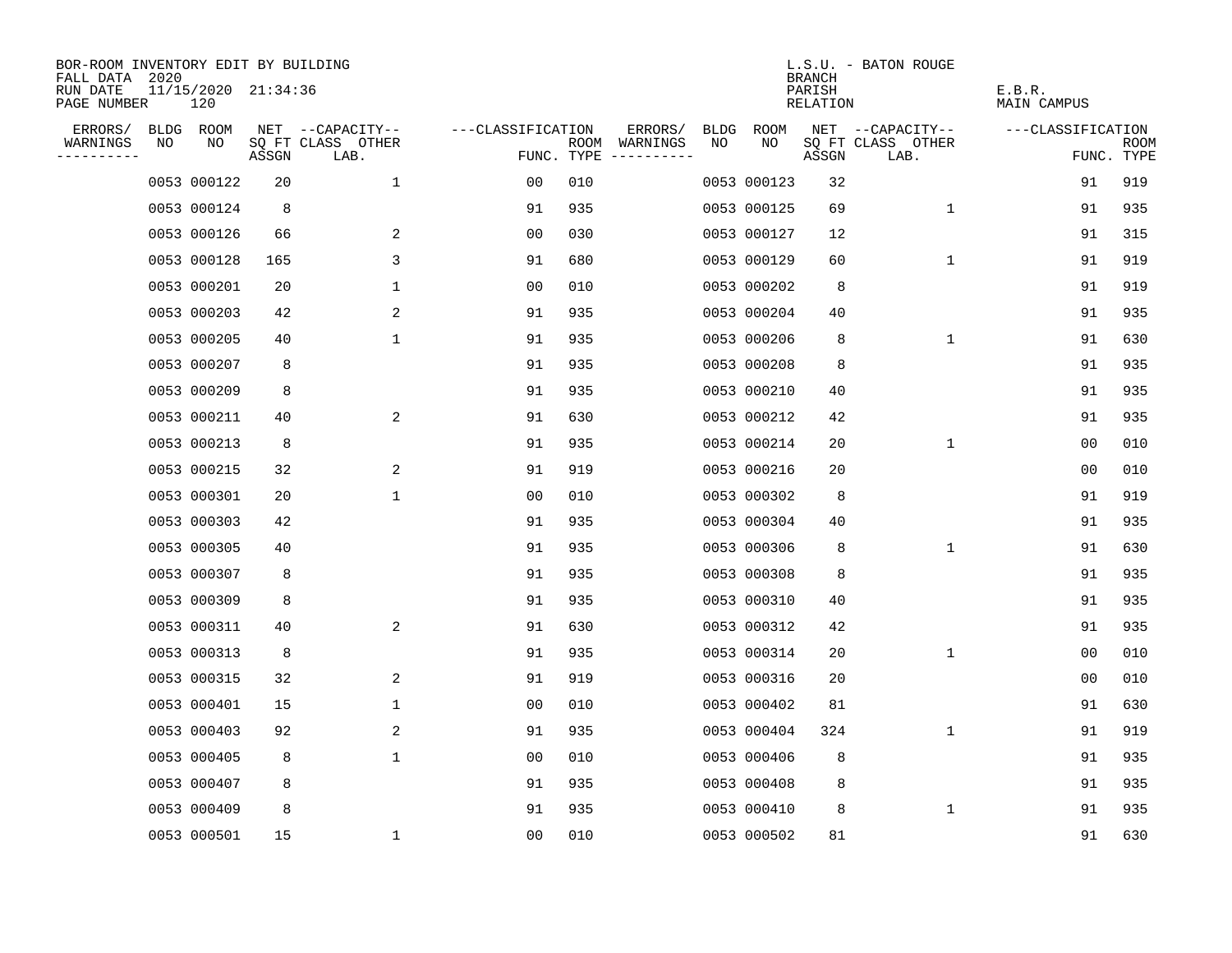| BOR-ROOM INVENTORY EDIT BY BUILDING<br>FALL DATA 2020 |    |                            |       |                           |                   |     |                                      |      |                                                                 | BRANCH             | L.S.U. - BATON ROUGE                                                                                                                                     |                        |                           |
|-------------------------------------------------------|----|----------------------------|-------|---------------------------|-------------------|-----|--------------------------------------|------|-----------------------------------------------------------------|--------------------|----------------------------------------------------------------------------------------------------------------------------------------------------------|------------------------|---------------------------|
| RUN DATE<br>PAGE NUMBER                               |    | 11/15/2020 21:34:36<br>121 |       |                           |                   |     |                                      |      |                                                                 | PARISH<br>RELATION |                                                                                                                                                          | E.B.R.<br>MAIN CAMPUS  |                           |
| ERRORS/                                               |    | BLDG ROOM                  |       | NET --CAPACITY--          | ---CLASSIFICATION |     | ERRORS/                              |      | BLDG ROOM                                                       |                    | NET --CAPACITY--                                                                                                                                         | ---CLASSIFICATION      |                           |
| WARNINGS<br>-----------                               | NO | NO                         | ASSGN | SQ FT CLASS OTHER<br>LAB. |                   |     | ROOM WARNINGS<br>FUNC. TYPE $------$ | NO   | NO                                                              | ASSGN              | SQ FT CLASS OTHER<br>LAB.                                                                                                                                |                        | <b>ROOM</b><br>FUNC. TYPE |
|                                                       |    | 0053 000503                | 92    |                           | 91                | 935 |                                      |      | 0053 000504                                                     | 324                |                                                                                                                                                          | 91                     | 919                       |
|                                                       |    | 0053 000505                | 8     | $\mathbf{1}$              | 0 <sub>0</sub>    | 010 |                                      |      | 0053 000506                                                     | 8                  |                                                                                                                                                          | 91                     | 935                       |
|                                                       |    | 0053 000507                | 8     |                           | 91                | 935 |                                      |      | 0053 000508                                                     | 8                  |                                                                                                                                                          | 91                     | 935                       |
|                                                       |    | 0053 000509                | 8     |                           | 91                | 935 |                                      |      | 0053 000510<br>TOTAL NUMBER CLASSROOMS<br>TOTAL NUMBER LABS 210 | 8                  | 1<br>TOTAL ASSIGNABLE & UNASSIGNABLE SQFT:<br>TOTAL NET ASSIGN SQ. FT. IN ROOM FILE<br>TOTAL NUMBER COMPUTER CLASSROOMS<br>TOTAL NUMBER SPECIAL LABS 220 | 91<br>57,334<br>42,305 | 935<br>2                  |
|                                                       |    | 0054 0001                  | 269   |                           | 91                | 935 |                                      |      | 0054 0001A                                                      | 495                |                                                                                                                                                          | 0 <sub>0</sub>         | 030                       |
|                                                       |    | 0054 00011                 | 1     | $\mathbf{1}$              | 91                | 919 |                                      |      | 0054 00012                                                      | 22                 |                                                                                                                                                          | 0 <sub>0</sub>         | 010                       |
|                                                       |    | 0054 00013                 | 39    |                           | 91                | 630 |                                      |      | 0054 00014                                                      | 29                 |                                                                                                                                                          | 91                     | 935                       |
|                                                       |    | 0054 00015                 | 1     | $\mathbf 1$               | 91                | 935 |                                      |      | 0054 00016                                                      | 63                 |                                                                                                                                                          | 91                     | 919                       |
|                                                       |    | 0054 00017                 | 46    | $\mathbf{1}$              | 00                | 030 |                                      |      | 0054 00018                                                      | 35                 |                                                                                                                                                          | 91                     | 935                       |
|                                                       |    | 0054 00019                 | 7     |                           | 91                | 730 |                                      | 0054 | 0002                                                            | 123                |                                                                                                                                                          | 0 <sub>0</sub>         | 030                       |
|                                                       |    | 0054 00021                 | 56    | 2                         | 91                | 935 |                                      |      | 0054 00023                                                      | 12                 | $\mathbf{1}$                                                                                                                                             | 91                     | 919                       |
|                                                       |    | 0054 00024                 | 22    |                           | 0 <sub>0</sub>    | 010 |                                      | 0054 | 00025                                                           | 56                 |                                                                                                                                                          | 91                     | 935                       |
|                                                       |    | 0054 0003                  | 128   |                           | 91                | 935 |                                      |      | 0054 0003A                                                      | 72                 |                                                                                                                                                          | 0 <sub>0</sub>         | 010                       |
|                                                       |    | 0054 00031                 | 56    | 2                         | 91                | 935 |                                      |      | 0054 00033                                                      | 12                 | 1                                                                                                                                                        | 91                     | 935                       |
|                                                       |    | 0054 00034                 | 22    |                           | 0 <sub>0</sub>    | 010 |                                      |      | 0054 00035                                                      | 56                 |                                                                                                                                                          | 91                     | 630                       |
|                                                       |    | 0054 0004                  | 334   |                           | 91                | 935 |                                      |      | 0054 0098                                                       | 202                | 10                                                                                                                                                       | 15                     | 650                       |
|                                                       |    | 0054 0098A                 | 11    |                           | 91                | 315 |                                      |      | 0054 0099                                                       | 290                |                                                                                                                                                          | 91                     | 935                       |
|                                                       |    | 0054 0100                  | 173   | $\mathbf 1$               | 91                | 910 |                                      |      | 0054 0100A                                                      | 13                 |                                                                                                                                                          | 91                     | 315                       |
|                                                       |    | 0054 0100B                 | 13    |                           | 91                | 315 |                                      |      | 0054 0101                                                       | 262                | 2                                                                                                                                                        | 91                     | 920                       |
|                                                       |    | 0054 0102                  | 370   | 2                         | 91                | 920 |                                      |      | 0054 0103                                                       | 164                | 1                                                                                                                                                        | 91                     | 920                       |
|                                                       |    | 0054 0103A                 | 46    |                           | 91                | 919 |                                      |      | 0054 0103B                                                      | 7                  |                                                                                                                                                          | 91                     | 630                       |
|                                                       |    | 0054 0103C                 | 14    |                           | 91                | 315 |                                      |      | 0054 0103D                                                      | 14                 |                                                                                                                                                          | 91                     | 315                       |
|                                                       |    | 0054 0104                  | 195   | 2                         | 91                | 910 |                                      |      | 0054 0104A                                                      | 13                 |                                                                                                                                                          | 91                     | 315                       |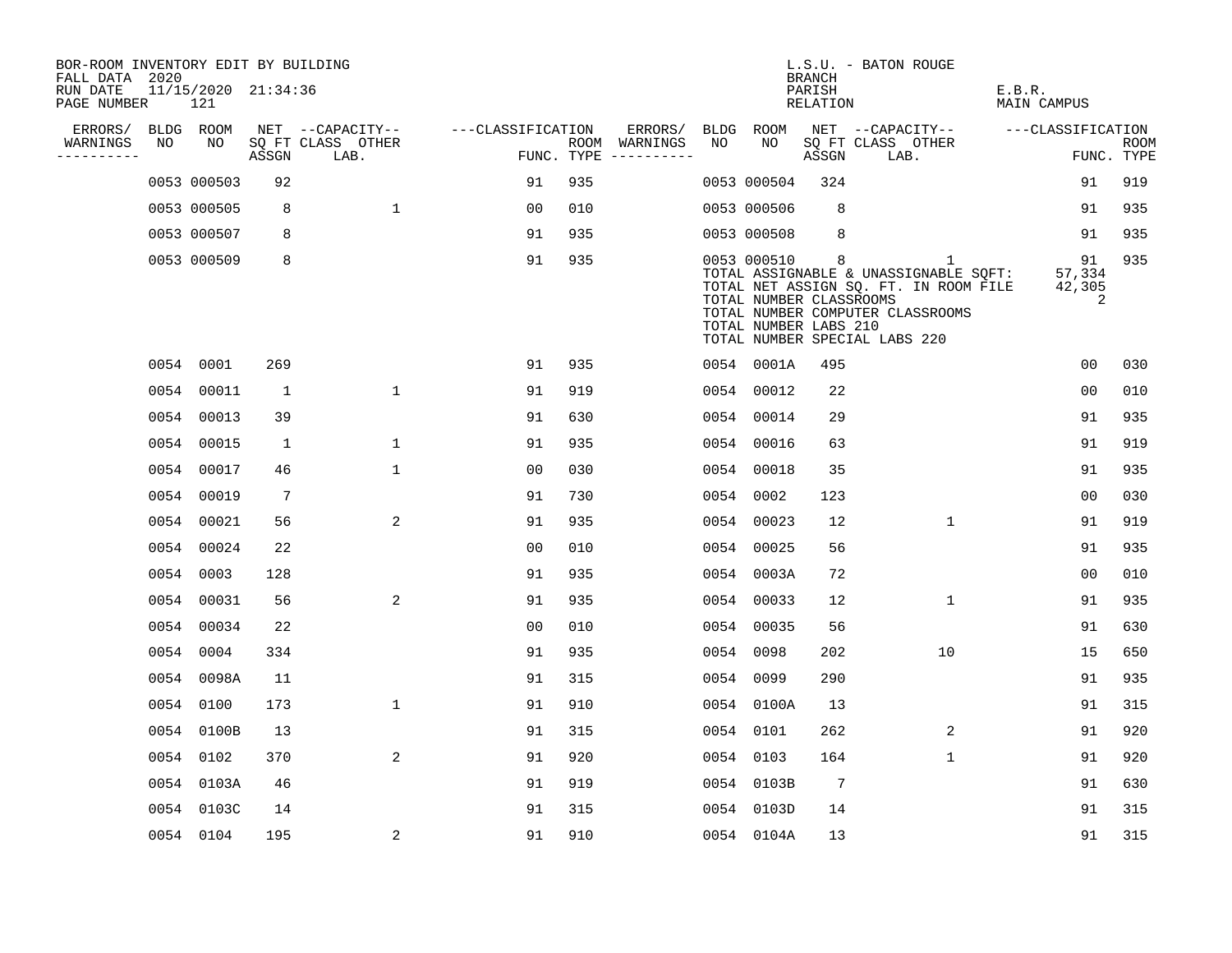| BOR-ROOM INVENTORY EDIT BY BUILDING<br>FALL DATA 2020 |      | 11/15/2020 21:34:36 |       |                                       |                   |     |                          |            |                                                  | BRANCH<br>PARISH | L.S.U. - BATON ROUGE                                                                                                                                | E.B.R.            |             |
|-------------------------------------------------------|------|---------------------|-------|---------------------------------------|-------------------|-----|--------------------------|------------|--------------------------------------------------|------------------|-----------------------------------------------------------------------------------------------------------------------------------------------------|-------------------|-------------|
| RUN DATE<br>PAGE NUMBER                               |      | 122                 |       |                                       |                   |     |                          |            |                                                  | RELATION         |                                                                                                                                                     | MAIN CAMPUS       |             |
| ERRORS/<br>WARNINGS                                   | NO   | BLDG ROOM<br>NO     |       | NET --CAPACITY--<br>SQ FT CLASS OTHER | ---CLASSIFICATION |     | ERRORS/<br>ROOM WARNINGS | BLDG<br>NO | ROOM<br>NO                                       |                  | NET --CAPACITY--<br>SQ FT CLASS OTHER                                                                                                               | ---CLASSIFICATION | <b>ROOM</b> |
| ----------                                            |      |                     | ASSGN | LAB.                                  |                   |     | FUNC. TYPE $------$      |            |                                                  | ASSGN            | LAB.                                                                                                                                                |                   | FUNC. TYPE  |
|                                                       | 0054 | 0104B               | 13    |                                       | 91                | 315 |                          | 0054       | 0105                                             | 195              | $\overline{a}$                                                                                                                                      | 91                | 910         |
|                                                       |      | 0054 0105A          | 13    |                                       | 91                | 315 |                          |            | 0054 0105B                                       | 13               |                                                                                                                                                     | 91                | 315         |
|                                                       | 0054 | 0106                | 256   | 2                                     | 91                | 920 |                          |            | 0054 0107                                        | 354              | 2                                                                                                                                                   | 91                | 920         |
|                                                       | 0054 | 0201                | 272   | 2                                     | 91                | 920 |                          |            | 0054 0202                                        | 272              | $\overline{2}$                                                                                                                                      | 91                | 920         |
|                                                       | 0054 | 0203                | 272   | $\mathbf 1$                           | 91                | 910 |                          |            | 0054 0204                                        | 272              | 2                                                                                                                                                   | 91                | 920         |
|                                                       | 0054 | 0205                | 272   | 2                                     | 91                | 920 |                          |            | 0054 0206                                        | 272              | 2                                                                                                                                                   | 91                | 920         |
|                                                       | 0054 | 0207                | 272   | 2                                     | 91                | 920 |                          |            | 0054 0208                                        | 272              | $\overline{2}$                                                                                                                                      | 91                | 920         |
|                                                       | 0054 | 0209                | 272   | 2                                     | 91                | 910 |                          |            | 0054 0210                                        | 272              | 2                                                                                                                                                   | 91                | 920         |
|                                                       | 0054 | 0211                | 272   | 2                                     | 91                | 920 |                          |            | 0054 0301                                        | 272              | 2                                                                                                                                                   | 91                | 920         |
|                                                       | 0054 | 0302                | 272   | 2                                     | 91                | 920 |                          |            | 0054 0303                                        | 136              | $\mathbf 1$                                                                                                                                         | 91                | 910         |
|                                                       |      | 0054 0304           | 272   | 2                                     | 91                | 920 |                          |            | 0054 0305                                        | 272              | 2                                                                                                                                                   | 91                | 920         |
|                                                       |      | 0054 0306           | 272   | 2                                     | 91                | 920 |                          |            | 0054 0307                                        | 272              | 2                                                                                                                                                   | 91                | 920         |
|                                                       | 0054 | 0308                | 272   | 2                                     | 91                | 910 |                          |            | 0054 0309                                        | 272              | 2                                                                                                                                                   | 91                | 910         |
|                                                       |      | 0054 0310           | 272   | 2                                     | 91                | 920 |                          |            | 0054 0311                                        | 272              | $\overline{2}$                                                                                                                                      | 91                | 920         |
|                                                       |      | 0054 C0001          | 210   |                                       | 0 <sub>0</sub>    | 020 |                          |            | 0054 C0100                                       | 672              |                                                                                                                                                     | 0 <sub>0</sub>    | 020         |
|                                                       |      | 0054 C0200          | 576   |                                       | 0 <sub>0</sub>    | 020 |                          |            | 0054 C0300                                       | 576              |                                                                                                                                                     | 0 <sub>0</sub>    | 020         |
|                                                       |      | 0054 S0001          | 136   |                                       | 0 <sub>0</sub>    | 020 |                          |            | 0054 S0100                                       | 128              |                                                                                                                                                     | 0 <sub>0</sub>    | 020         |
|                                                       |      | 0054 S0101          | 136   |                                       | 0 <sub>0</sub>    | 020 |                          |            | 0054 S0200                                       | 128              |                                                                                                                                                     | 0 <sub>0</sub>    | 020         |
|                                                       |      | 0054 S0201          | 136   |                                       | 0 <sub>0</sub>    | 020 |                          |            | 0054 S0300                                       | 128              |                                                                                                                                                     | 00                | 020         |
|                                                       |      | 0054 S0301          | 136   |                                       | 0 <sub>0</sub>    | 020 |                          |            | TOTAL NUMBER CLASSROOMS<br>TOTAL NUMBER LABS 210 |                  | TOTAL ASSIGNABLE & UNASSIGNABLE SQFT:<br>TOTAL NET ASSIGN SQ. FT. IN ROOM FILE<br>TOTAL NUMBER COMPUTER CLASSROOMS<br>TOTAL NUMBER SPECIAL LABS 220 | 13,397<br>9,633   |             |
|                                                       | 0055 | 0001                | 149   |                                       | 00                | 030 |                          |            | 0055 0002                                        | 158              |                                                                                                                                                     | 0 <sub>0</sub>    | 030         |
|                                                       | 0055 | 0003                | 67    |                                       | 0 <sub>0</sub>    | 010 |                          | 0055       | 0004                                             | 693              | 46                                                                                                                                                  | 11                | 210         |
|                                                       |      | 0055 0005           | 60    |                                       | 00                | 030 |                          |            | 0055 0006                                        | 488              | 33                                                                                                                                                  | 11                | 210         |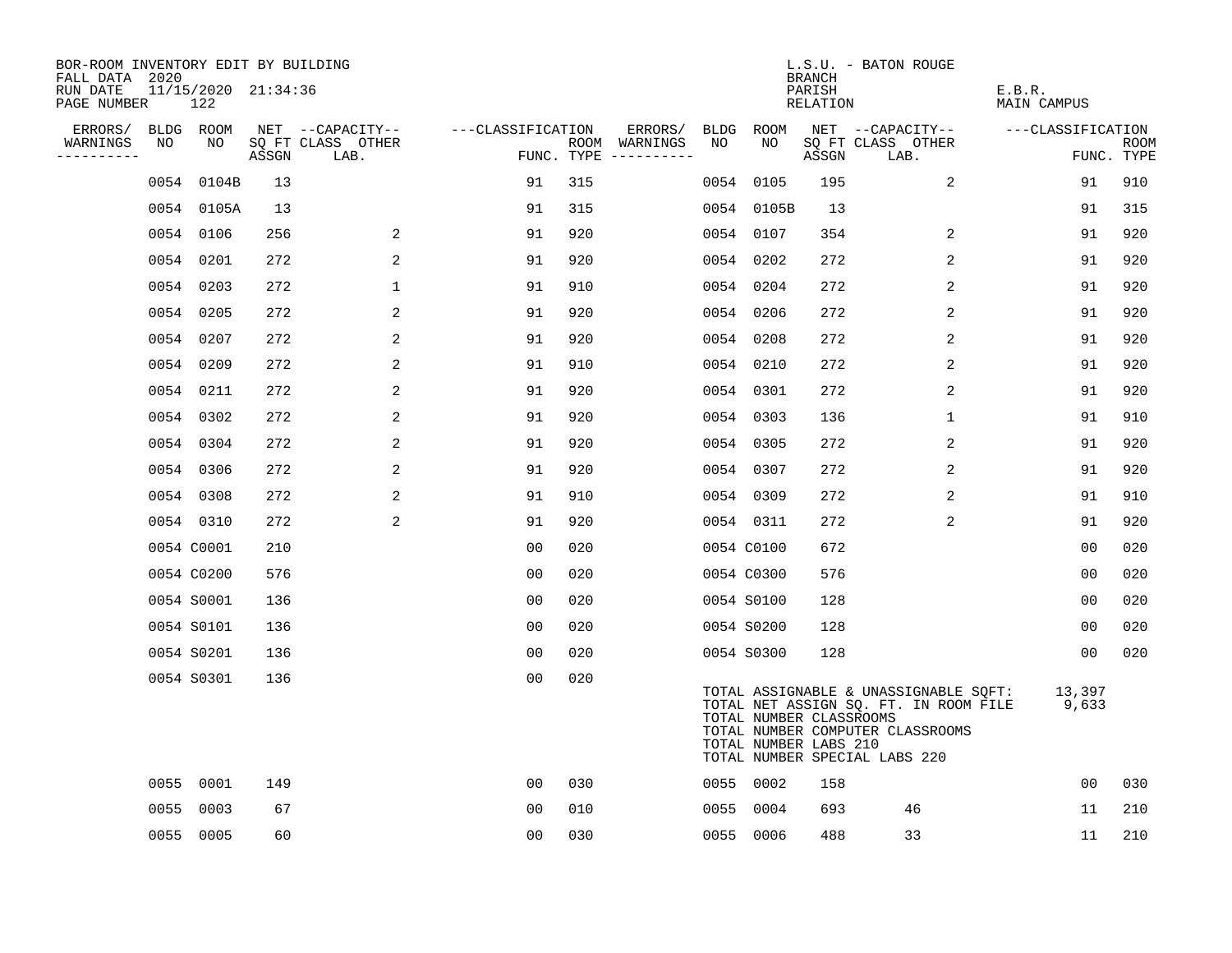| BOR-ROOM INVENTORY EDIT BY BUILDING<br>FALL DATA 2020 |           |                            |       |                           |                   |            |                              |             |       | <b>BRANCH</b>      | L.S.U. - BATON ROUGE      |                       |                           |
|-------------------------------------------------------|-----------|----------------------------|-------|---------------------------|-------------------|------------|------------------------------|-------------|-------|--------------------|---------------------------|-----------------------|---------------------------|
| RUN DATE<br>PAGE NUMBER                               |           | 11/15/2020 21:34:36<br>123 |       |                           |                   |            |                              |             |       | PARISH<br>RELATION |                           | E.B.R.<br>MAIN CAMPUS |                           |
| ERRORS/                                               | BLDG      | ROOM                       |       | NET --CAPACITY--          | ---CLASSIFICATION |            | ERRORS/                      | <b>BLDG</b> | ROOM  |                    | NET --CAPACITY--          | ---CLASSIFICATION     |                           |
| WARNINGS<br>----------                                | NO        | NO                         | ASSGN | SQ FT CLASS OTHER<br>LAB. |                   | FUNC. TYPE | ROOM WARNINGS<br>----------- | NO.         | NO.   | ASSGN              | SQ FT CLASS OTHER<br>LAB. |                       | <b>ROOM</b><br>FUNC. TYPE |
|                                                       | 0055      | 0007                       | 530   | 35                        | 11                | 210        |                              | 0055        | 0007A | 31                 |                           | 11                    | 215                       |
|                                                       | 0055      | 0007B                      | 49    |                           | 11                | 215        |                              | 0055        | 0008  | 375                | 25                        | 11                    | 210                       |
|                                                       | 0055      | 0010                       | 384   | 26                        | 11                | 210        |                              | 0055        | 0011  | 890                | 48                        | 11                    | 210                       |
|                                                       | 0055      | 0014                       | 528   | 34                        | 11                | 210        |                              | 0055        | 0015  | 315                | $\mathbf{1}$              | 22                    | 215                       |
|                                                       | 0055      | 0015A                      | 58    |                           | 0 <sub>0</sub>    | 030        |                              | 0055        | 0015B | 222                |                           | 11                    | 725                       |
|                                                       | 0055      | 0015C                      | 730   |                           | 0 <sub>0</sub>    | 030        |                              | 0055        | 0016  | 460                | 31                        | 11                    | 210                       |
|                                                       | 0055      | 0017                       | 588   | 39                        | 11                | 210        |                              | 0055        | 0019  | 261                |                           | 22                    | 731                       |
|                                                       | 0055      | 0020                       | 270   |                           | 0 <sub>0</sub>    | 030        |                              | 0055        | 0021  | 474                | 9                         | 22                    | 250                       |
|                                                       | 0055      | 0022                       | 567   | 11                        | 22                | 250        |                              | 0055        | 0022A | 65                 | $\mathbf{1}$              | 22                    | 310                       |
|                                                       | 0055      | 0022B                      | 142   | $\mathbf 1$               | 22                | 255        |                              | 0055        | 0022C | 136                | $\mathbf 1$               | 22                    | 255                       |
|                                                       | 0055      | 0025                       | 740   | 15                        | 22                | 250        |                              | 0055        | 0025A | 134                | $\mathbf 1$               | 22                    | 255                       |
|                                                       | 0055      | 0026                       | 525   | $\mathbf 1$               | 92                | 255        |                              | 0055        | 0026A | 121                |                           | 92                    | 255                       |
|                                                       | 0055      | 0027                       | 197   | $\mathbf 1$               | 11                | 250        |                              | 0055        | 0027A | 120                | $\mathbf{1}$              | 11                    | 255                       |
|                                                       | 0055      | 0027B                      | 177   | $\mathbf 1$               | 11                | 250        |                              | 0055        | 0033  | 3070               | 1                         | 0 <sub>0</sub>        | 020                       |
|                                                       | 0055      | 0033A                      | 790   | 16                        | 22                | 250        |                              | 0055        | 0033B | 183                |                           | 00                    | 030                       |
|                                                       | 0055      | 0033C                      | 417   | 1                         | 22                | 320        |                              | 0055        | 0033D | 188                |                           | 00                    | 030                       |
|                                                       | 0055      | 0034                       | 174   |                           | 0 <sub>0</sub>    | 030        |                              | 0055        | 0035  | 126                |                           | 0 <sub>0</sub>        | 010                       |
|                                                       | 0055      | 0037                       | 74    |                           | 0 <sub>0</sub>    | 030        |                              | 0055        | 0038  | 202                |                           | 0 <sub>0</sub>        | 030                       |
|                                                       | 0055      | 0039                       | 196   | $\mathbf 1$               | 22                | 320        |                              | 0055        | 0039A | 130                | 1                         | 22                    | 320                       |
|                                                       | 0055      | 0039B                      | 196   | $\mathbf{1}$              | 22                | 320        |                              | 0055        | 0045  | 3376               | $\mathbf{1}$              | 0 <sub>0</sub>        | 020                       |
|                                                       | 0055      | 0045A                      | 571   | 11                        | 22                | 250        |                              | 0055        | 0045B | 253                | $\mathbf{1}$              | 22                    | 250                       |
| 9                                                     | 0055      | 0045C                      | 720   | 1                         | 22                | 250        |                              | 0055        | 0047  | 827                | 17                        | 22                    | 250                       |
|                                                       | 0055      | 0050                       | 819   | 16                        | 22                | 250        |                              | 0055        | 0051  | 387                | 1                         | 11                    | 720                       |
|                                                       | 0055      | 0051A                      | 86    |                           | 0 <sub>0</sub>    | 030        |                              | 0055        | 0051B | 289                |                           | 0 <sub>0</sub>        | 030                       |
|                                                       | 0055      | 0052                       | 271   | $\mathbf 1$               | 22                | 731        |                              | 0055        | 0054  | 257                | $\mathbf{1}$              | 22                    | 310                       |
|                                                       | 0055 0056 |                            | 133   |                           | 22                | 255        | 9                            | 0055 0057   |       | 421                | $1\,$                     | 22                    | 250                       |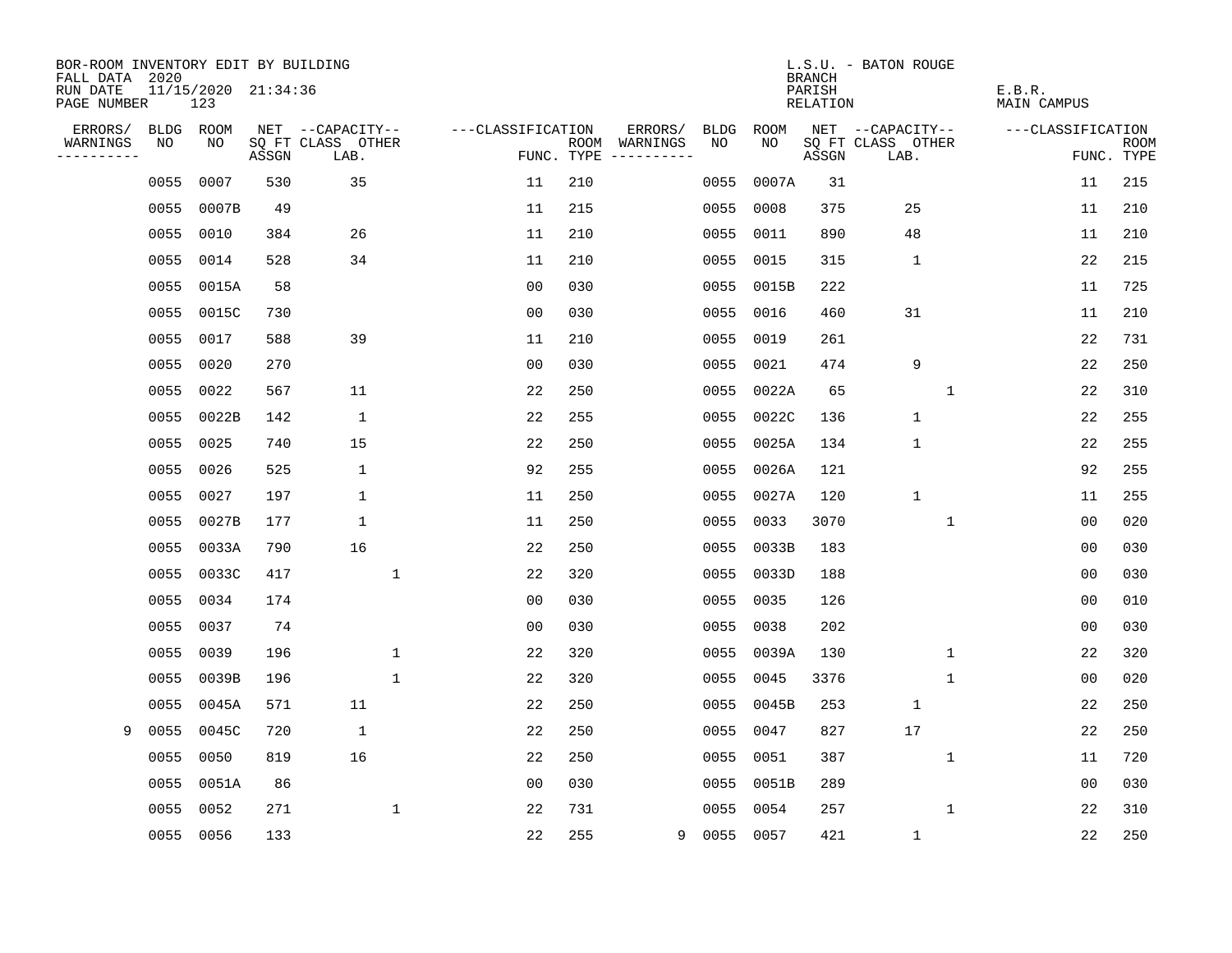| BOR-ROOM INVENTORY EDIT BY BUILDING<br>FALL DATA 2020 |             |                            |       |                           |             |                   |            |                              |             |            | <b>BRANCH</b>      | L.S.U. - BATON ROUGE      |              |                              |                           |
|-------------------------------------------------------|-------------|----------------------------|-------|---------------------------|-------------|-------------------|------------|------------------------------|-------------|------------|--------------------|---------------------------|--------------|------------------------------|---------------------------|
| RUN DATE<br>PAGE NUMBER                               |             | 11/15/2020 21:34:36<br>124 |       |                           |             |                   |            |                              |             |            | PARISH<br>RELATION |                           |              | E.B.R.<br><b>MAIN CAMPUS</b> |                           |
| ERRORS/                                               | <b>BLDG</b> | ROOM                       |       | NET --CAPACITY--          |             | ---CLASSIFICATION |            | ERRORS/                      | <b>BLDG</b> | ROOM       |                    | NET --CAPACITY--          |              | ---CLASSIFICATION            |                           |
| WARNINGS<br>--------                                  | NO          | NO                         | ASSGN | SQ FT CLASS OTHER<br>LAB. |             |                   | FUNC. TYPE | ROOM WARNINGS<br>----------- | NO          | NO.        | ASSGN              | SQ FT CLASS OTHER<br>LAB. |              |                              | <b>ROOM</b><br>FUNC. TYPE |
|                                                       | 0055        | 0058                       | 812   |                           | 16          | 22                | 310        |                              | 0055        | 0062       | 654                | 13                        |              | 22                           | 250                       |
|                                                       | 0055        | 0062A                      | 226   | 1                         |             | 22                | 255        |                              | 0055        | 0071       | 1155               | $\mathbf{1}$              |              | 22                           | 250                       |
|                                                       | 0055        | 0071A                      | 176   |                           |             | 00                | 030        |                              | 0055        | 0072       | 565                | 11                        |              | 22                           | 250                       |
|                                                       | 0055        | 0076                       | 438   | 9                         |             | 22                | 250        |                              | 0055        | 0078       | 222                |                           | $\mathbf{1}$ | 0 <sub>0</sub>               | 030                       |
|                                                       | 0055        | 0079                       | 1099  | 1                         |             | 22                | 250        |                              | 0055        | 0079A      | 265                | 1                         |              | 22                           | 255                       |
|                                                       | 0055 0101   |                            | 185   |                           |             | 00                | 030        |                              |             | 0055 0102  | 874                | 17                        |              | 11                           | 220                       |
|                                                       |             | 0055 0102A                 | 185   |                           | 1           | 11                | 731        |                              | 0055        | 0103       | 336                |                           | $\mathbf 1$  | 45                           | 310                       |
|                                                       |             | 0055 0104                  | 117   |                           |             | 00                | 030        |                              | 0055        | 0106       | 480                | 32                        |              | 11                           | 110                       |
|                                                       | 0055        | 0108                       | 495   | 33                        |             | 11                | 110        |                              | 0055        | 0109       | 903                | 89                        |              | 11                           | 110                       |
|                                                       |             | 0055 0115                  | 288   |                           |             | 00                | 030        |                              |             | 0055 0118  | 540                | 36                        |              | 11                           | 110                       |
|                                                       | 0055        | 0119                       | 890   | 85                        |             | 11                | 110        |                              | 0055        | 0122       | 495                |                           | 33           | 11                           | 731                       |
|                                                       | 0055        | 0126                       | 143   |                           |             | 0 <sub>0</sub>    | 030        |                              | 0055        | 0129       | 148                |                           |              | 0 <sub>0</sub>               | 020                       |
|                                                       | 0055        | 0130                       | 3227  | 343                       |             | 11                | 110        |                              | 0055        | 0132       | 96                 |                           |              | 0 <sub>0</sub>               | 030                       |
|                                                       | 0055        | 0133                       | 525   |                           | $\mathbf 1$ | 92                | 310        |                              |             | 0055 0133A | 109                |                           | $\mathbf 1$  | 11                           | 731                       |
|                                                       | 0055        | 0133B                      | 457   |                           | $\mathbf 1$ | 46                | 310        |                              |             | 0055 0133C | 489                |                           |              | 22                           | 725                       |
|                                                       | 0055        | 0133D                      | 972   |                           |             | 22                | 725        |                              | 0055        | 0133E      | 186                | $\mathbf{1}$              |              | 22                           | 250                       |
|                                                       | 0055        | 0134                       | 215   |                           |             | 00                | 030        |                              | 0055        | 0138       | 192                |                           |              | 00                           | 030                       |
|                                                       | 0055        | 0142                       | 200   |                           |             | 00                | 030        |                              | 0055        | 0151       | 300                | $\mathbf{1}$              |              | 11                           | 250                       |
|                                                       |             | 0055 0154                  | 922   | 18                        |             | 11                | 250        | 9                            | 0055        | 0157       | 428                | $\mathbf{1}$              |              | 11                           | 210                       |
|                                                       |             | 0055 0158                  | 425   | 9                         |             | 22                | 250        |                              | 0055        | 0158A      | 110                |                           | 1            | 22                           | 731                       |
|                                                       |             | 0055 0158B                 | 185   |                           | 1           | 22                | 731        |                              | 0055        | 0162       | 665                | 13                        |              | 22                           | 250                       |
|                                                       | 0055        | 0163                       | 218   |                           |             | 11                | 255        |                              | 0055        | 0171       | 172                |                           | 1            | 11                           | 320                       |
|                                                       | 0055        | 0176                       | 1016  | 1                         |             | 11                | 250        |                              | 0055        | 0179       | 2177               | 51                        |              | 11                           | 250                       |
| 9                                                     | 0055        | 0179A                      | 570   | $\mathbf 1$               |             | 11                | 250        |                              | 0055        | 0200       | 196                |                           | $\mathbf 1$  | 46                           | 350                       |
|                                                       | 0055        | 0200A                      | 48    |                           |             | 0 <sub>0</sub>    | 030        |                              | 0055        | 0200B      | 56                 |                           | 1            | 46                           | 315                       |
|                                                       | 0055 0201   |                            | 446   |                           |             | 46                | 350        |                              |             | 0055 0202  | 630                |                           | 1            | 46                           | 310                       |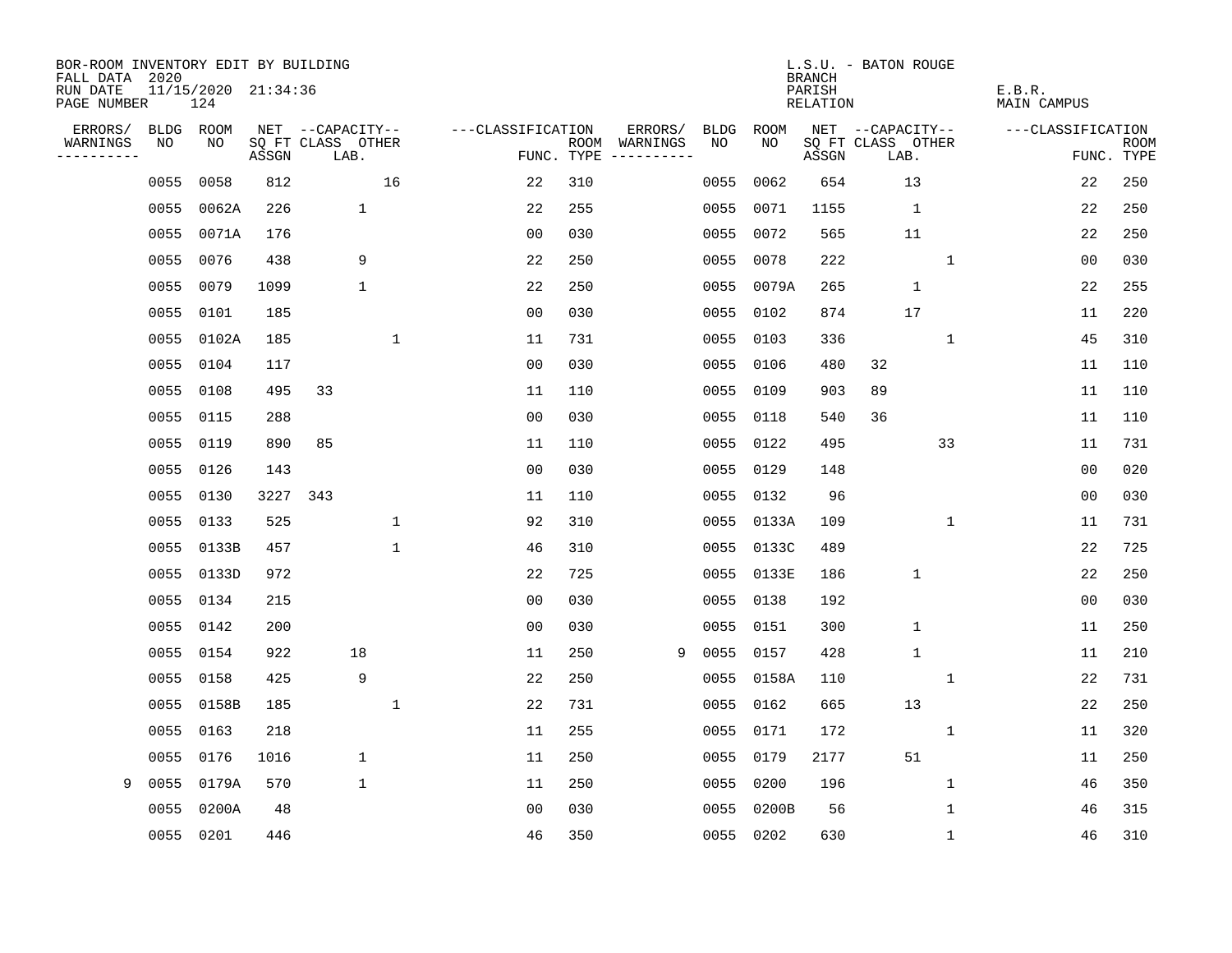| BOR-ROOM INVENTORY EDIT BY BUILDING<br>FALL DATA 2020 |           |                            |       |                           |                   |     |                                      |             |             | <b>BRANCH</b>             | L.S.U. - BATON ROUGE      |                              |                           |
|-------------------------------------------------------|-----------|----------------------------|-------|---------------------------|-------------------|-----|--------------------------------------|-------------|-------------|---------------------------|---------------------------|------------------------------|---------------------------|
| RUN DATE<br>PAGE NUMBER                               |           | 11/15/2020 21:34:36<br>125 |       |                           |                   |     |                                      |             |             | PARISH<br><b>RELATION</b> |                           | E.B.R.<br><b>MAIN CAMPUS</b> |                           |
| ERRORS/                                               | BLDG ROOM |                            |       | NET --CAPACITY--          | ---CLASSIFICATION |     | ERRORS/                              | <b>BLDG</b> | <b>ROOM</b> |                           | NET --CAPACITY--          | ---CLASSIFICATION            |                           |
| WARNINGS<br>----------                                | NO        | NO                         | ASSGN | SQ FT CLASS OTHER<br>LAB. |                   |     | ROOM WARNINGS<br>FUNC. TYPE $------$ | NO          | NO          | ASSGN                     | SQ FT CLASS OTHER<br>LAB. |                              | <b>ROOM</b><br>FUNC. TYPE |
|                                                       | 0055      | 0202A                      | 135   |                           | 46                | 315 |                                      | 0055        | 0202B       | 107                       | 1                         | 46                           | 731                       |
|                                                       | 0055      | 0202C                      | 104   | $\mathbf 1$               | 46                | 310 |                                      | 0055        | 0202D       | 108                       | 1                         | 46                           | 310                       |
|                                                       | 0055      | 0202E                      | 170   | $\mathbf 1$               | 46                | 310 |                                      | 0055        | 0202F       | 124                       | 1                         | 46                           | 310                       |
|                                                       | 0055      | 0202G                      | 156   | $\mathbf{1}$              | 46                | 310 |                                      |             | 0055 0202H  | 226                       | 1                         | 46                           | 310                       |
|                                                       | 0055      | 0202J                      | 172   | $\mathbf{1}$              | 46                | 310 |                                      |             | 0055 0202K  | 163                       | $\mathbf{1}$              | 46                           | 310                       |
|                                                       | 0055      | 0202L                      | 118   | $\mathbf{1}$              | 46                | 310 |                                      |             | 0055 0205   | 330                       |                           | 46                           | 315                       |
|                                                       | 0055      | 0205A                      | 80    |                           | 46                | 315 |                                      |             | 0055 0207   | 185                       |                           | 0 <sub>0</sub>               | 030                       |
|                                                       | 0055      | 0209                       | 27    |                           | 0 <sub>0</sub>    | 010 |                                      |             | 0055 0210   | 335                       |                           | 46                           | 315                       |
|                                                       | 0055      | 0210A                      | 100   | 1                         | 22                | 320 |                                      | 0055        | 0210B       | 130                       | $\mathbf 1$               | 11                           | 310                       |
|                                                       | 0055      | 0210C                      | 120   | 1                         | 11                | 310 |                                      |             | 0055 0210D  | 120                       | $\mathbf 1$               | 22                           | 310                       |
|                                                       | 0055      | 0210E                      | 126   | $\mathbf{1}$              | 11                | 310 |                                      | 0055        | 0210F       | 120                       | $\mathbf 1$               | 46                           | 310                       |
|                                                       | 0055      | 0210G                      | 106   |                           | 22                | 320 |                                      |             | 0055 0211   | 75                        |                           | 0 <sub>0</sub>               | 020                       |
|                                                       | 0055      | 0211A                      | 124   | 1                         | 11                | 310 |                                      | 0055        | 0211B       | 146                       | 1                         | 22                           | 310                       |
|                                                       | 0055      | 0211C                      | 142   | 1                         | 22                | 310 |                                      |             | 0055 0211D  | 104                       | 1                         | 22                           | 310                       |
|                                                       | 0055      | 0214                       | 266   |                           | 0 <sub>0</sub>    | 030 |                                      | 0055        | 0215        | 130                       | 1                         | 46                           | 315                       |
|                                                       | 0055      | 0215A                      | 175   | 1                         | 22                | 320 |                                      |             | 0055 0215B  | 162                       | 1                         | 11                           | 310                       |
|                                                       | 0055      | 0216                       | 104   |                           | 0 <sub>0</sub>    | 030 |                                      | 0055        | 0217        | 133                       | 1                         | 46                           | 315                       |
|                                                       | 0055      | 0217A                      | 118   | 1                         | 22                | 310 |                                      |             | 0055 0217B  | 150                       | 1                         | 11                           | 310                       |
|                                                       | 0055      | 0217C                      | 144   | $\mathbf{1}$              | 45                | 310 |                                      | 0055        | 0218        | 145                       |                           | 46                           | 315                       |
|                                                       | 0055      | 0218A                      | 128   | 1                         | 77                | 310 |                                      | 0055        | 0218B       | 148                       | 1                         | 46                           | 310                       |
|                                                       | 0055      | 0219                       | 185   | 1                         | 11                | 350 |                                      | 0055        | 0219A       | 12                        |                           | 00                           | 030                       |
|                                                       | 0055      | 0219B                      | 205   | $\mathbf 1$               | 11                | 310 |                                      | 0055        | 0220        | 124                       | $\mathbf 1$               | 46                           | 315                       |
|                                                       | 0055      | 0220A                      | 122   | 1                         | 22                | 320 |                                      | 0055        | 0220B       | 134                       | 1                         | 22                           | 310                       |
|                                                       | 0055      | 0220C                      | 142   | $\mathbf 1$               | 22                | 310 |                                      | 0055        | 0221        | 230                       | 1                         | 46                           | 350                       |
|                                                       | 0055      | 0221A                      | 132   |                           | 0 <sub>0</sub>    | 030 |                                      | 0055        | 0221B       | 186                       | 1                         | 77                           | 310                       |
|                                                       |           | 0055 0221C                 | 131   | 1                         | 11                | 310 |                                      |             | 0055 0221D  | 20                        |                           | 00                           | 030                       |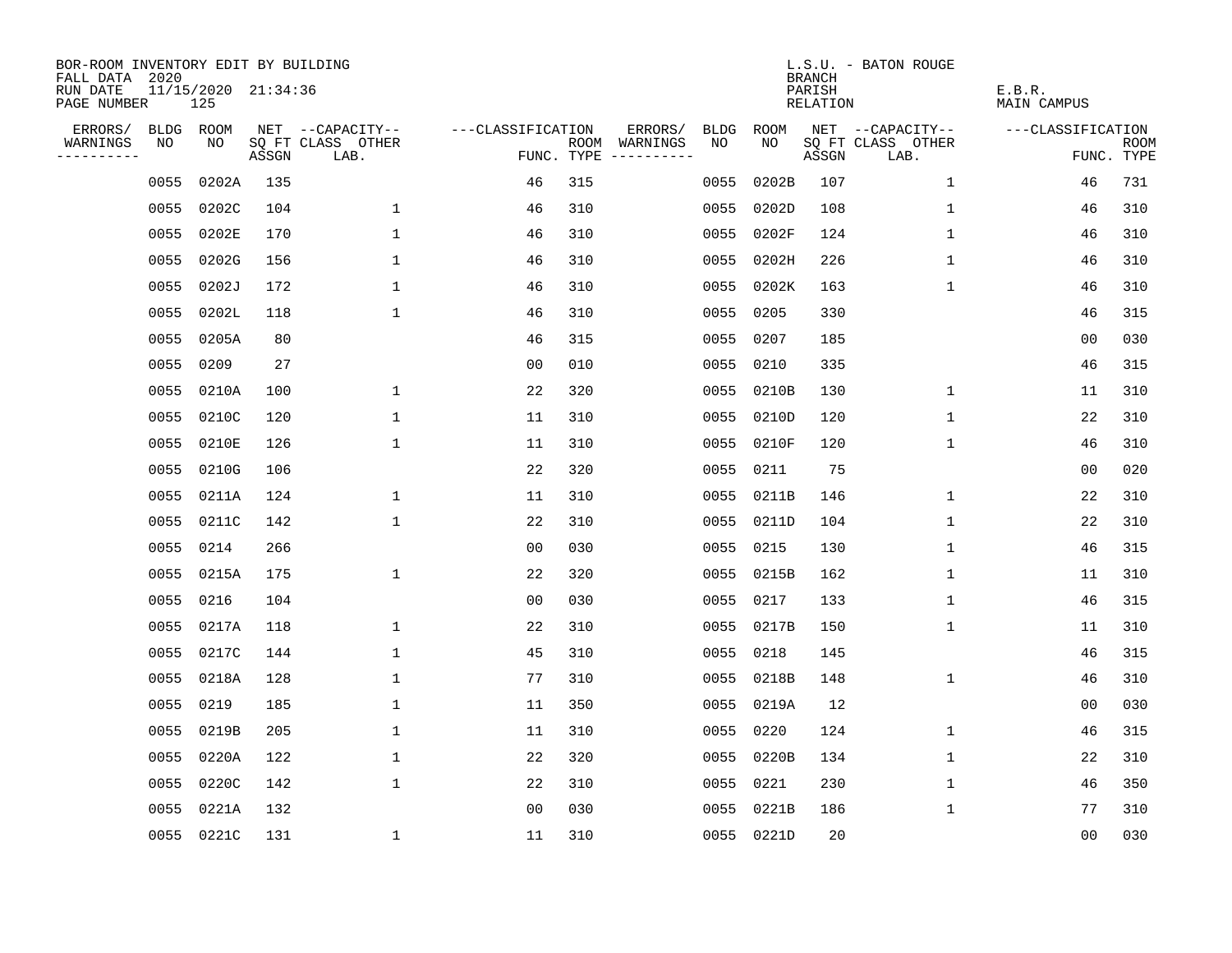| BOR-ROOM INVENTORY EDIT BY BUILDING<br>FALL DATA 2020 |           |                            |       |                           |                   |     |                                      |             |             | <b>BRANCH</b>             | L.S.U. - BATON ROUGE      |                              |                           |
|-------------------------------------------------------|-----------|----------------------------|-------|---------------------------|-------------------|-----|--------------------------------------|-------------|-------------|---------------------------|---------------------------|------------------------------|---------------------------|
| RUN DATE<br>PAGE NUMBER                               |           | 11/15/2020 21:34:36<br>126 |       |                           |                   |     |                                      |             |             | PARISH<br><b>RELATION</b> |                           | E.B.R.<br><b>MAIN CAMPUS</b> |                           |
| ERRORS/                                               | BLDG ROOM |                            |       | NET --CAPACITY--          | ---CLASSIFICATION |     | ERRORS/                              | <b>BLDG</b> | <b>ROOM</b> |                           | NET --CAPACITY--          | ---CLASSIFICATION            |                           |
| WARNINGS<br>----------                                | NO        | NO                         | ASSGN | SQ FT CLASS OTHER<br>LAB. |                   |     | ROOM WARNINGS<br>FUNC. TYPE $------$ | NO          | NO          | ASSGN                     | SQ FT CLASS OTHER<br>LAB. |                              | <b>ROOM</b><br>FUNC. TYPE |
|                                                       | 0055      | 0221E                      | 174   | 1                         | 22                | 310 |                                      | 0055        | 0221F       | 204                       | $\mathbf 1$               | 22                           | 320                       |
|                                                       | 0055      | 0221G                      | 190   | $\mathbf 1$               | 22                | 320 |                                      | 0055        | 0221H       | 30                        |                           | 00                           | 030                       |
|                                                       | 0055      | 0222                       | 127   |                           | 46                | 315 |                                      |             | 0055 0222A  | 103                       | 1                         | 22                           | 320                       |
|                                                       | 0055      | 0222B                      | 177   | $\mathbf 1$               | 22                | 310 |                                      |             | 0055 0222C  | 103                       | 1                         | 22                           | 310                       |
|                                                       | 0055      | 0223                       | 258   | $\mathbf{1}$              | 11                | 310 |                                      |             | 0055 0224   | 153                       | $\mathbf 1$               | 11                           | 310                       |
|                                                       | 0055      | 0225                       | 280   | $\mathbf{1}$              | 77                | 310 |                                      |             | 0055 0226   | 153                       | $\mathbf{1}$              | 77                           | 310                       |
|                                                       | 0055      | 0227                       | 17    |                           | 0 <sub>0</sub>    | 010 |                                      |             | 0055 0228   | 134                       | $\mathbf{1}$              | 22                           | 310                       |
|                                                       | 0055      | 0229                       | 157   |                           | 46                | 315 |                                      |             | 0055 0229A  | 210                       | 1                         | 22                           | 310                       |
|                                                       | 0055      | 0229B                      | 197   | 1                         | 22                | 310 |                                      | 0055        | 0229C       | 215                       | $\mathbf 1$               | 22                           | 310                       |
|                                                       | 0055      | 0229D                      | 143   | 1                         | 22                | 310 |                                      | 0055        | 0232        | 1017                      | 51                        | 46                           | 430                       |
|                                                       | 0055      | 0233                       | 148   | $\mathbf{1}$              | 46                | 310 |                                      |             | 0055 0233A  | 230                       | $\mathbf 1$               | 22                           | 310                       |
|                                                       | 0055      | 0233B                      | 180   | $\mathbf{1}$              | 22                | 320 |                                      |             | 0055 0233C  | 95                        | $\mathbf 1$               | 22                           | 320                       |
|                                                       | 0055      | 0234                       | 1645  | 33                        | 11                | 220 |                                      | 0055        | 0234A       | 155                       | $\mathbf 1$               | 46                           | 310                       |
|                                                       | 0055      | 0234B                      | 99    |                           | 11                | 225 |                                      |             | 0055 0235   | 65                        |                           | 00                           | 030                       |
|                                                       | 0055      | 0236                       | 137   |                           | 46                | 315 |                                      | 0055        | 0237        | 95                        | 1                         | 11                           | 320                       |
|                                                       | 0055      | 0241                       | 354   | 1                         | 46                | 350 |                                      |             | 0055 0241A  | 165                       | 1                         | 22                           | 310                       |
|                                                       | 0055      | 0241B                      | 250   | $\mathbf{1}$              | 11                | 310 |                                      | 0055        | 0241C       | 148                       | 1                         | 11                           | 310                       |
|                                                       | 0055      | 0241D                      | 120   | 1                         | 22                | 310 |                                      |             | 0055 0241E  | 120                       | 1                         | 22                           | 310                       |
|                                                       | 0055      | 0243                       | 135   | $\mathbf{1}$              | 46                | 315 |                                      |             | 0055 0243A  | 132                       | 1                         | 11                           | 310                       |
|                                                       | 0055      | 0247                       | 175   | $\mathbf 1$               | 46                | 315 |                                      | 0055        | 0247A       | 175                       | 1                         | 11                           | 310                       |
|                                                       | 0055      | 0251                       | 315   | 1                         | 22                | 310 |                                      | 0055        | 0253        | 252                       | 1                         | 46                           | 350                       |
|                                                       | 0055      | 0255                       | 104   | $\mathbf 1$               | 46                | 315 |                                      | 0055        | 0255A       | 108                       | $\mathbf 1$               | 22                           | 310                       |
|                                                       | 0055      | 0259                       | 188   | 1                         | 77                | 315 |                                      | 0055        | 0259A       | 122                       | 1                         | 77                           | 310                       |
|                                                       | 0055      | 0260                       | 1495  | 29                        | 22                | 320 |                                      |             | 0055 0260A  | 106                       |                           | 0 <sub>0</sub>               | 030                       |
|                                                       | 0055      | 0260B                      | 415   |                           | 46                | 315 |                                      | 0055        | 0261        | 186                       | 1                         | 22                           | 315                       |
|                                                       |           | 0055 0261A                 | 143   | 1                         | 22                | 310 |                                      |             | 0055 0261B  | 109                       | $\mathbf 1$               | 22                           | 310                       |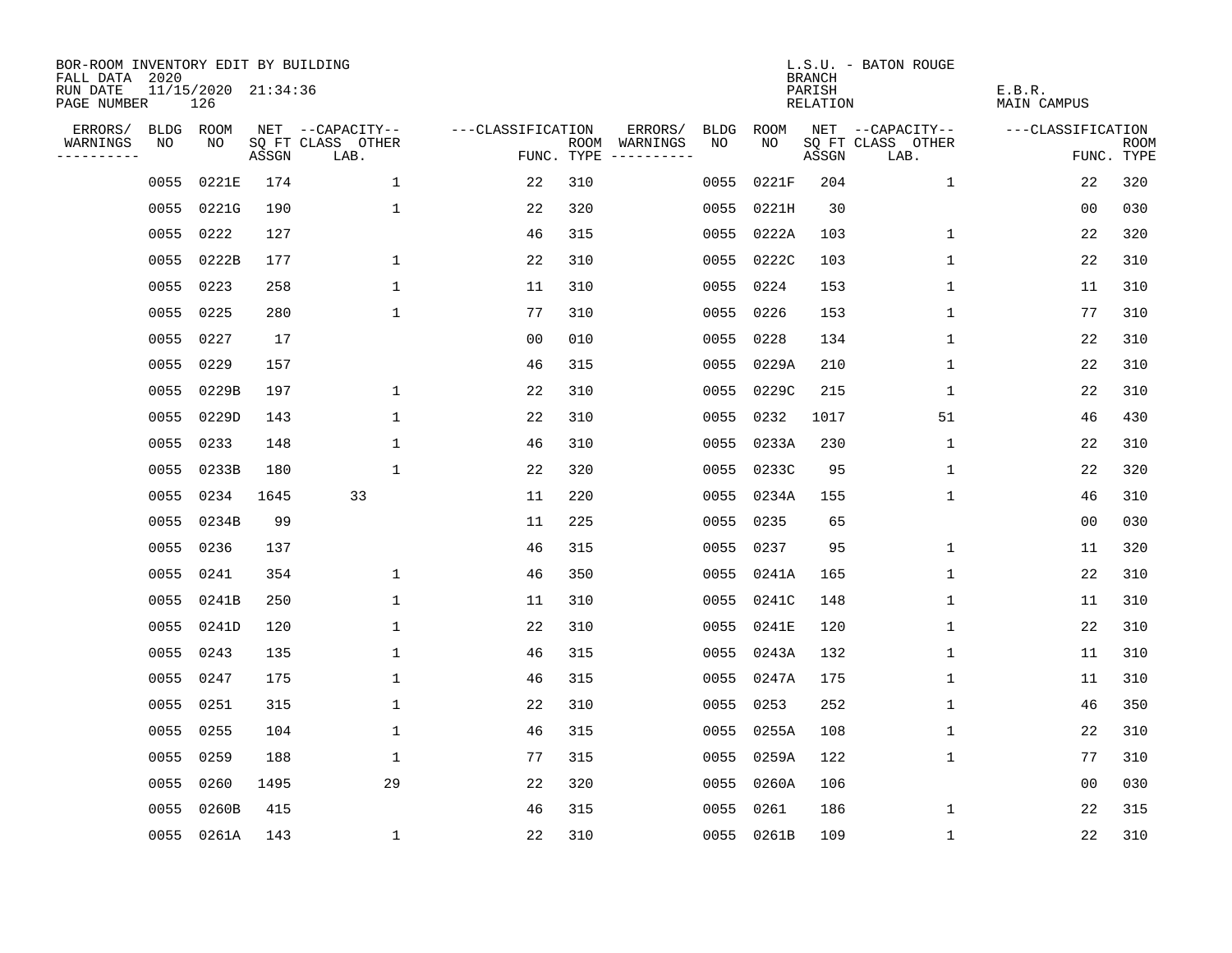| BOR-ROOM INVENTORY EDIT BY BUILDING<br>FALL DATA 2020 |      |                            |       |                           |                   |     |                                      |             |            | <b>BRANCH</b>      | L.S.U. - BATON ROUGE      |                       |                           |
|-------------------------------------------------------|------|----------------------------|-------|---------------------------|-------------------|-----|--------------------------------------|-------------|------------|--------------------|---------------------------|-----------------------|---------------------------|
| RUN DATE<br>PAGE NUMBER                               |      | 11/15/2020 21:34:36<br>127 |       |                           |                   |     |                                      |             |            | PARISH<br>RELATION |                           | E.B.R.<br>MAIN CAMPUS |                           |
| ERRORS/                                               |      | BLDG ROOM                  |       | NET --CAPACITY--          | ---CLASSIFICATION |     | ERRORS/                              | <b>BLDG</b> | ROOM       |                    | NET --CAPACITY--          | ---CLASSIFICATION     |                           |
| WARNINGS<br>----------                                | NO   | NO                         | ASSGN | SQ FT CLASS OTHER<br>LAB. |                   |     | ROOM WARNINGS<br>FUNC. TYPE $------$ | NO.         | NO.        | ASSGN              | SQ FT CLASS OTHER<br>LAB. |                       | <b>ROOM</b><br>FUNC. TYPE |
|                                                       | 0055 | 0262                       | 620   | 40                        | 46                | 350 |                                      | 0055        | 0262A      | 160                |                           | 46                    | 355                       |
|                                                       | 0055 | 0264                       | 175   | 1                         | 22                | 310 |                                      | 0055        | 0265       | 654                | 1                         | 11                    | 320                       |
|                                                       | 0055 | 0266                       | 140   | $\mathbf{1}$              | 22                | 310 |                                      | 0055        | 0268       | 133                | $\mathbf 1$               | 22                    | 310                       |
|                                                       | 0055 | 0269                       | 132   | 1                         | 11                | 310 |                                      |             | 0055 0271  | 182                | 1                         | 46                    | 315                       |
|                                                       | 0055 | 0271A                      | 200   | 1                         | 22                | 310 |                                      |             | 0055 0271B | 256                | 1                         | 11                    | 310                       |
|                                                       | 0055 | 0271C                      | 135   | $\mathbf 1$               | 11                | 310 |                                      |             | 0055 0273  | 139                | 1                         | 11                    | 320                       |
|                                                       | 0055 | 0275                       | 140   | $\mathbf 1$               | 46                | 310 |                                      | 0055        | 0277       | 15                 |                           | 46                    | 731                       |
|                                                       | 0055 | 0279                       | 135   | $\mathbf{1}$              | 11                | 310 |                                      | 0055        | 0280       | 1383               |                           | 22                    | 320                       |
|                                                       | 0055 | 0281                       | 135   | $\mathbf{1}$              | 77                | 310 |                                      | 0055        | 0285       | 106                | $\mathbf{1}$              | 11                    | 315                       |
|                                                       |      | 0055 0285A                 | 205   | 1                         | 22                | 310 |                                      |             | 0055 0285B | 102                | $\mathbf 1$               | 22                    | 310                       |
|                                                       |      | 0055 0287                  | 195   |                           | 00                | 030 |                                      | 0055        | 0289       | 224                |                           | 0 <sub>0</sub>        | 030                       |
|                                                       |      | 0055 0292                  | 250   |                           | 0 <sub>0</sub>    | 030 |                                      |             | 0055 0293  | 235                | $\mathbf 1$               | 22                    | 310                       |
|                                                       | 0055 | 0295                       | 140   | $\mathbf{1}$              | 22                | 310 |                                      | 0055        | 0300       | 3495               |                           | 0 <sub>0</sub>        | 030                       |
|                                                       | 0055 | 0315                       | 95    | $\mathbf 1$               | 45                | 315 |                                      |             | 0055 0316  | 436                | 9                         | 22                    | 210                       |
|                                                       | 0055 | 0316A                      | 36    |                           | 00                | 030 |                                      | 0055        | 0317       | 212                | 5                         | 22                    | 720                       |
|                                                       | 0055 | 0319                       | 19    |                           | 46                | 731 |                                      |             | 0055 0321  | 10                 |                           | 46                    | 731                       |
|                                                       | 0055 | 0323                       | 120   | 2                         | 22                | 250 |                                      | 0055        | 0326       | 772                | 15                        | 22                    | 250                       |
|                                                       | 0055 | 0326A                      | 584   | $\mathbf{1}$              | 22                | 255 |                                      |             | 0055 0326B | 102                | 1                         | 22                    | 310                       |
|                                                       | 0055 | 0327                       | 384   | $\mathbf{1}$              | 22                | 310 |                                      | 0055        | 0328       | 247                | $\mathbf{1}$              | 22                    | 250                       |
|                                                       | 0055 | 0328A                      | 118   |                           | 22                | 731 |                                      | 0055        | 0328B      | 357                | $\mathbf{1}$              | 22                    | 250                       |
|                                                       | 0055 | 0329                       | 198   | $\mathbf 1$               | 11                | 250 |                                      | 0055        | 0329A      | 195                |                           | 11                    | 255                       |
|                                                       | 0055 | 0334                       | 852   | 17                        | 22                | 250 |                                      | 0055        | 0335       | 876                | 18                        | 11                    | 250                       |
|                                                       | 0055 | 0335A                      | 72    | 1                         | 11                | 320 |                                      |             | 0055 0335B | 72                 | 1                         | 11                    | 320                       |
|                                                       | 0055 | 0335C                      | 120   | $\mathbf 1$               | 11                | 731 |                                      |             | 0055 0335D | 131                | 1                         | 11                    | 731                       |
|                                                       | 0055 | 0335E                      | 101   | 1                         | 11                | 310 |                                      |             | 0055 0335F | 101                | 1                         | 11                    | 310                       |
|                                                       |      | 0055 0337                  | 138   | $\mathbf{1}$              | 77                | 310 |                                      |             | 0055 0339  | 100                | 1                         | 22                    | 310                       |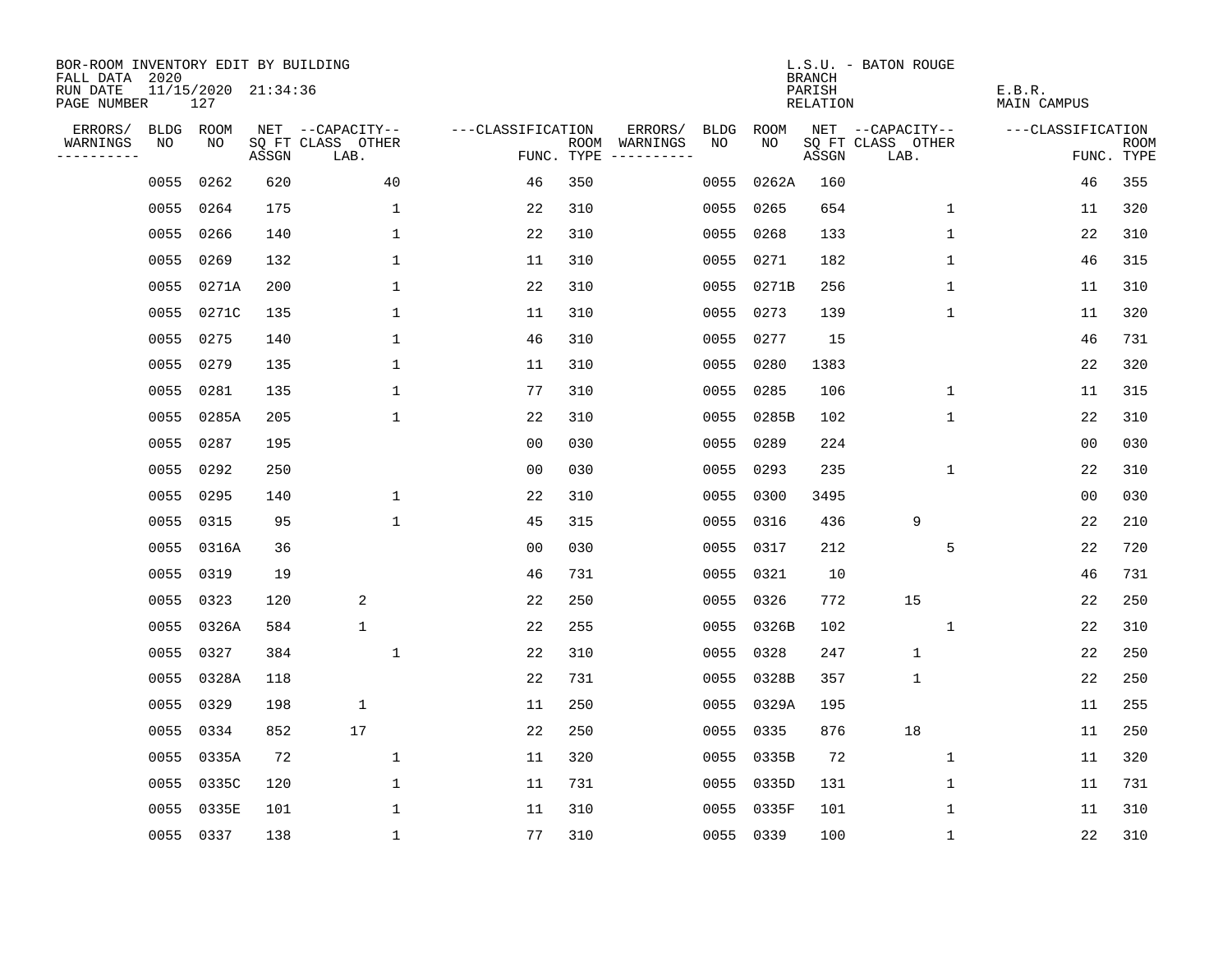| BOR-ROOM INVENTORY EDIT BY BUILDING<br>FALL DATA 2020 |      |                            |       |                           |                   |     |                                            |             | <b>BRANCH</b>             | L.S.U. - BATON ROUGE      |                              |                           |
|-------------------------------------------------------|------|----------------------------|-------|---------------------------|-------------------|-----|--------------------------------------------|-------------|---------------------------|---------------------------|------------------------------|---------------------------|
| RUN DATE<br>PAGE NUMBER                               |      | 11/15/2020 21:34:36<br>128 |       |                           |                   |     |                                            |             | PARISH<br><b>RELATION</b> |                           | E.B.R.<br><b>MAIN CAMPUS</b> |                           |
| ERRORS/                                               |      | BLDG ROOM                  |       | NET --CAPACITY--          | ---CLASSIFICATION |     | ERRORS/<br><b>BLDG</b>                     | <b>ROOM</b> |                           | NET --CAPACITY--          | ---CLASSIFICATION            |                           |
| WARNINGS<br>----------                                | NO   | NO                         | ASSGN | SQ FT CLASS OTHER<br>LAB. |                   |     | ROOM WARNINGS<br>NO<br>FUNC. TYPE $------$ | NO          | ASSGN                     | SQ FT CLASS OTHER<br>LAB. |                              | <b>ROOM</b><br>FUNC. TYPE |
|                                                       | 0055 | 0341                       | 107   | 1                         | 46                | 310 | 0055                                       | 0343        | 112                       | $\mathbf 1$               | 11                           | 315                       |
|                                                       | 0055 | 0343A                      | 86    | $\mathbf 1$               | 11                | 310 | 0055                                       | 0343B       | 270                       | 1                         | 46                           | 310                       |
|                                                       | 0055 | 0343C                      | 100   | $\mathbf 1$               | 22                | 310 | 0055                                       | 0347        | 250                       | 1                         | 46                           | 310                       |
|                                                       | 0055 | 0351                       | 260   | $\mathbf 1$               | 11                | 310 | 0055                                       | 0353        | 256                       | 1                         | 46                           | 350                       |
|                                                       | 0055 | 0359                       | 277   | $\mathbf{1}$              | 11                | 315 | 0055                                       | 0359A       | 250                       | $\mathbf{1}$              | 11                           | 310                       |
|                                                       | 0055 | 0359B                      | 203   | $\mathbf 1$               | 11                | 310 |                                            | 0055 0359C  | 228                       | $\mathbf{1}$              | 22                           | 310                       |
|                                                       | 0055 | 0360                       | 1809  | 36                        | 22                | 250 | 0055                                       | 0360A       | 105                       | $\mathbf{1}$              | 0 <sub>0</sub>               | 030                       |
|                                                       |      | 0055 0361                  | 429   | $\mathbf{1}$              | 11                | 310 | 0055                                       | 0362        | 150                       | 1                         | 11                           | 310                       |
|                                                       | 0055 | 0363                       | 847   | $\mathbf 1$               | 11                | 620 | 0055                                       | 0364        | 459                       | 1                         | 22                           | 310                       |
|                                                       |      | 0055 0365                  | 803   | 53                        | 11                | 210 | 0055                                       | 0366        | 102                       | $\mathbf 1$               | 11                           | 310                       |
|                                                       |      | 0055 0368                  | 102   | $\mathbf 1$               | 11                | 310 | 0055                                       | 0373        | 282                       | $\mathbf 1$               | 0 <sub>0</sub>               | 030                       |
|                                                       |      | 0055 0381                  | 486   | 10                        | 11                | 250 | 0055                                       | 0385        | 280                       | $\mathbf{1}$              | 11                           | 250                       |
|                                                       | 0055 | 0387                       | 258   | $\mathbf{1}$              | 0 <sub>0</sub>    | 030 | 0055                                       | 0387A       | 18                        |                           | 0 <sub>0</sub>               | 010                       |
|                                                       | 0055 | 0389                       | 200   |                           | 0 <sub>0</sub>    | 030 | 0055                                       | 0425        | 531                       | 1                         | 11                           | 320                       |
|                                                       | 0055 | 0425A                      | 124   | $\mathbf 1$               | 22                | 315 | 0055                                       | 0425B       | 78                        |                           | 22                           | 315                       |
|                                                       | 0055 | 0425C                      | 97    |                           | 22                | 315 | 0055                                       | 0430        | 1193                      | 1                         | 22                           | 320                       |
|                                                       | 0055 | 0430A                      | 124   |                           | 46                | 315 | 0055                                       | 0430B       | 150                       | 1                         | 11                           | 310                       |
|                                                       | 0055 | 0435                       | 1412  | $\mathbf 1$               | 11                | 350 | 0055                                       | 0435A       | 53                        | 1                         | 22                           | 315                       |
|                                                       | 0055 | 0437                       | 180   | $\mathbf{1}$              | 11                | 310 | 0055                                       | 0439        | 171                       | 1                         | 46                           | 310                       |
|                                                       | 0055 | 0439A                      | 153   | $\mathbf 1$               | 46                | 310 | 0055                                       | 0439B       | 174                       | 1                         | 46                           | 310                       |
|                                                       | 0055 | 0443                       | 153   | $\mathbf 1$               | 46                | 315 | 0055                                       | 0443A       | 160                       | 1                         | 11                           | 310                       |
|                                                       | 0055 | 0443B                      | 133   | $\mathbf 1$               | 22                | 310 | 0055                                       | 0443C       | 148                       | 1                         | 22                           | 320                       |
|                                                       | 0055 | 0444                       | 130   | $\mathbf 1$               | 22                | 315 | 0055                                       | 0447        | 188                       | 1                         | 22                           | 315                       |
|                                                       | 0055 | 0447A                      | 177   | $\mathbf 1$               | 22                | 310 | 0055                                       | 0451        | 296                       | 1                         | 22                           | 310                       |
|                                                       | 0055 | 0453                       | 244   | $\mathbf 1$               | 22                | 310 | 0055                                       | 0458        | 180                       | $\mathbf{1}$              | 46                           | 350                       |
|                                                       |      | 0055 0459                  | 1000  | 20                        | 22                | 320 |                                            | 0055 0459A  | 160                       | 1                         | 22                           | 310                       |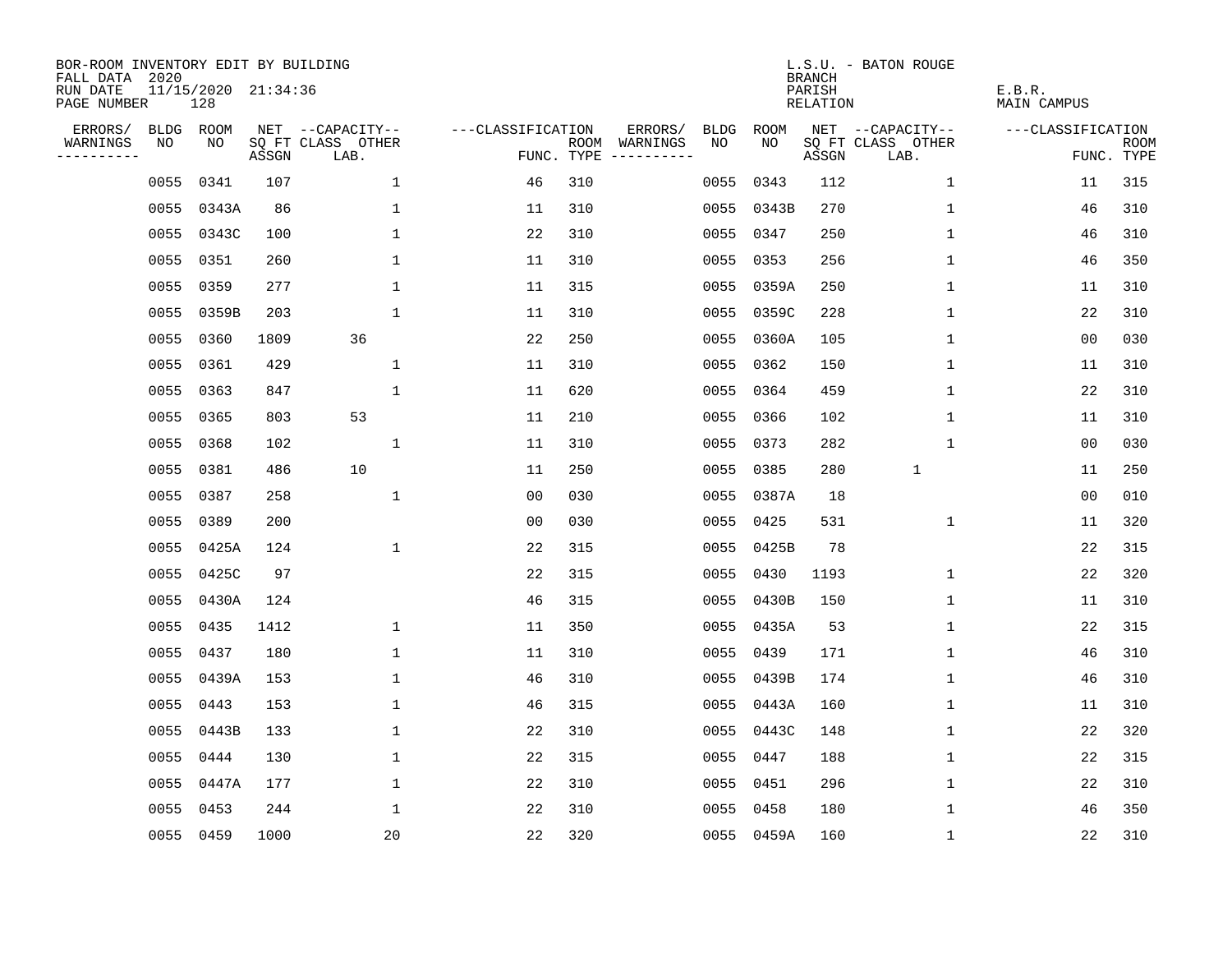| BOR-ROOM INVENTORY EDIT BY BUILDING<br>FALL DATA 2020 |      |                            |       |                           |                   |     |                                      |      |             | <b>BRANCH</b>             | L.S.U. - BATON ROUGE      |                              |                           |
|-------------------------------------------------------|------|----------------------------|-------|---------------------------|-------------------|-----|--------------------------------------|------|-------------|---------------------------|---------------------------|------------------------------|---------------------------|
| RUN DATE<br>PAGE NUMBER                               |      | 11/15/2020 21:34:36<br>129 |       |                           |                   |     |                                      |      |             | PARISH<br><b>RELATION</b> |                           | E.B.R.<br><b>MAIN CAMPUS</b> |                           |
| ERRORS/                                               |      | BLDG ROOM                  |       | NET --CAPACITY--          | ---CLASSIFICATION |     | ERRORS/                              | BLDG | <b>ROOM</b> |                           | NET --CAPACITY--          | ---CLASSIFICATION            |                           |
| WARNINGS<br>----------                                | NO   | NO                         | ASSGN | SQ FT CLASS OTHER<br>LAB. |                   |     | ROOM WARNINGS<br>FUNC. TYPE $------$ | NO   | NO          | ASSGN                     | SQ FT CLASS OTHER<br>LAB. |                              | <b>ROOM</b><br>FUNC. TYPE |
|                                                       | 0055 | 0459B                      | 210   | $\mathbf{1}$              | 22                | 310 |                                      | 0055 | 0459C       | 210                       | $\mathbf{1}$              | 22                           | 310                       |
|                                                       |      | 0055 0460                  | 660   | $\mathbf 1$               | 11                | 320 |                                      |      | 0055 0460A  | 124                       |                           | 0 <sub>0</sub>               | 030                       |
|                                                       |      | 0055 0461                  | 134   |                           | 0 <sub>0</sub>    | 030 |                                      |      | 0055 0462   | 128                       |                           | 0 <sub>0</sub>               | 030                       |
|                                                       |      | 0055 0491                  | 20    |                           | 0 <sub>0</sub>    | 010 |                                      |      | 0055 C0001  | 1909                      |                           | 0 <sub>0</sub>               | 020                       |
|                                                       |      | 0055 C0002                 | 2576  |                           | 0 <sub>0</sub>    | 020 |                                      |      | 0055 C0100  | 1749                      |                           | 00                           | 020                       |
|                                                       |      | 0055 C0101                 | 870   |                           | 00                | 020 |                                      |      | 0055 C0102  | 707                       |                           | 0 <sub>0</sub>               | 020                       |
|                                                       |      | 0055 C0103                 | 2179  |                           | 0 <sub>0</sub>    | 020 |                                      |      | 0055 C0200  | 1873                      |                           | 0 <sub>0</sub>               | 020                       |
|                                                       |      | 0055 C0201                 | 690   |                           | 0 <sub>0</sub>    | 020 |                                      |      | 0055 C0202  | 1148                      |                           | 0 <sub>0</sub>               | 020                       |
|                                                       |      | 0055 C0203                 | 1187  |                           | 0 <sub>0</sub>    | 020 |                                      |      | 0055 C0204  | 625                       |                           | 0 <sub>0</sub>               | 020                       |
|                                                       |      | 0055 C0205                 | 895   |                           | 0 <sub>0</sub>    | 020 |                                      |      | 0055 C0300  | 309                       |                           | 0 <sub>0</sub>               | 020                       |
|                                                       |      | 0055 C0301                 | 746   |                           | 00                | 020 |                                      |      | 0055 C0302  | 664                       |                           | 0 <sub>0</sub>               | 020                       |
|                                                       |      | 0055 C0303                 | 778   |                           | 0 <sub>0</sub>    | 020 |                                      |      | 0055 C0304  | 893                       |                           | 0 <sub>0</sub>               | 020                       |
|                                                       |      | 0055 C0400                 | 336   |                           | 0 <sub>0</sub>    | 020 |                                      |      | 0055 C0401  | 370                       |                           | 0 <sub>0</sub>               | 020                       |
|                                                       |      | 0055 C0402                 | 557   |                           | 00                | 020 |                                      |      | 0055 E0011  | 49                        |                           | 00                           | 020                       |
|                                                       |      | 0055 E0012                 | 53    |                           | 0 <sub>0</sub>    | 020 |                                      |      | 0055 E0013  | 84                        |                           | 0 <sub>0</sub>               | 020                       |
|                                                       |      | 0055 E0101                 | 50    |                           | 0 <sub>0</sub>    | 020 |                                      |      | 0055 E0102  | 54                        |                           | 0 <sub>0</sub>               | 020                       |
|                                                       |      | 0055 E0103                 | 87    |                           | 0 <sub>0</sub>    | 020 |                                      |      | 0055 E0201  | 50                        |                           | 0 <sub>0</sub>               | 020                       |
|                                                       |      | 0055 E0202                 | 55    |                           | 0 <sub>0</sub>    | 020 |                                      |      | 0055 E0203  | 114                       |                           | 00                           | 020                       |
|                                                       |      | 0055 E0301                 | 52    |                           | 0 <sub>0</sub>    | 020 |                                      |      | 0055 E0302  | 50                        |                           | 0 <sub>0</sub>               | 020                       |
|                                                       |      | 0055 E0303                 | 86    |                           | 0 <sub>0</sub>    | 020 |                                      |      | 0055 E0403  | 86                        |                           | 0 <sub>0</sub>               | 020                       |
|                                                       |      | 0055 E0503                 | 86    |                           | 0 <sub>0</sub>    | 020 |                                      |      | 0055 S0002S | 156                       |                           | 0 <sub>0</sub>               | 020                       |
|                                                       |      | 0055 S0011                 | 70    |                           | 0 <sub>0</sub>    | 020 |                                      |      | 0055 S0012  | 193                       |                           | 0 <sub>0</sub>               | 020                       |
|                                                       |      | 0055 S0013                 | 40    |                           | 0 <sub>0</sub>    | 020 |                                      |      | 0055 S0014  | 73                        |                           | 0 <sub>0</sub>               | 020                       |
|                                                       |      | 0055 S0015                 | 185   |                           | 0 <sub>0</sub>    | 020 |                                      |      | 0055 S0016  | 172                       |                           | 0 <sub>0</sub>               | 020                       |
|                                                       |      | 0055 S0101                 | 177   |                           | 0 <sub>0</sub>    | 020 |                                      |      | 0055 S0102  | 202                       |                           | 0 <sub>0</sub>               | 020                       |
|                                                       |      | 0055 S0103                 | 68    |                           | 0 <sub>0</sub>    | 020 |                                      |      | 0055 S0104  | 192                       |                           | 0 <sub>0</sub>               | 020                       |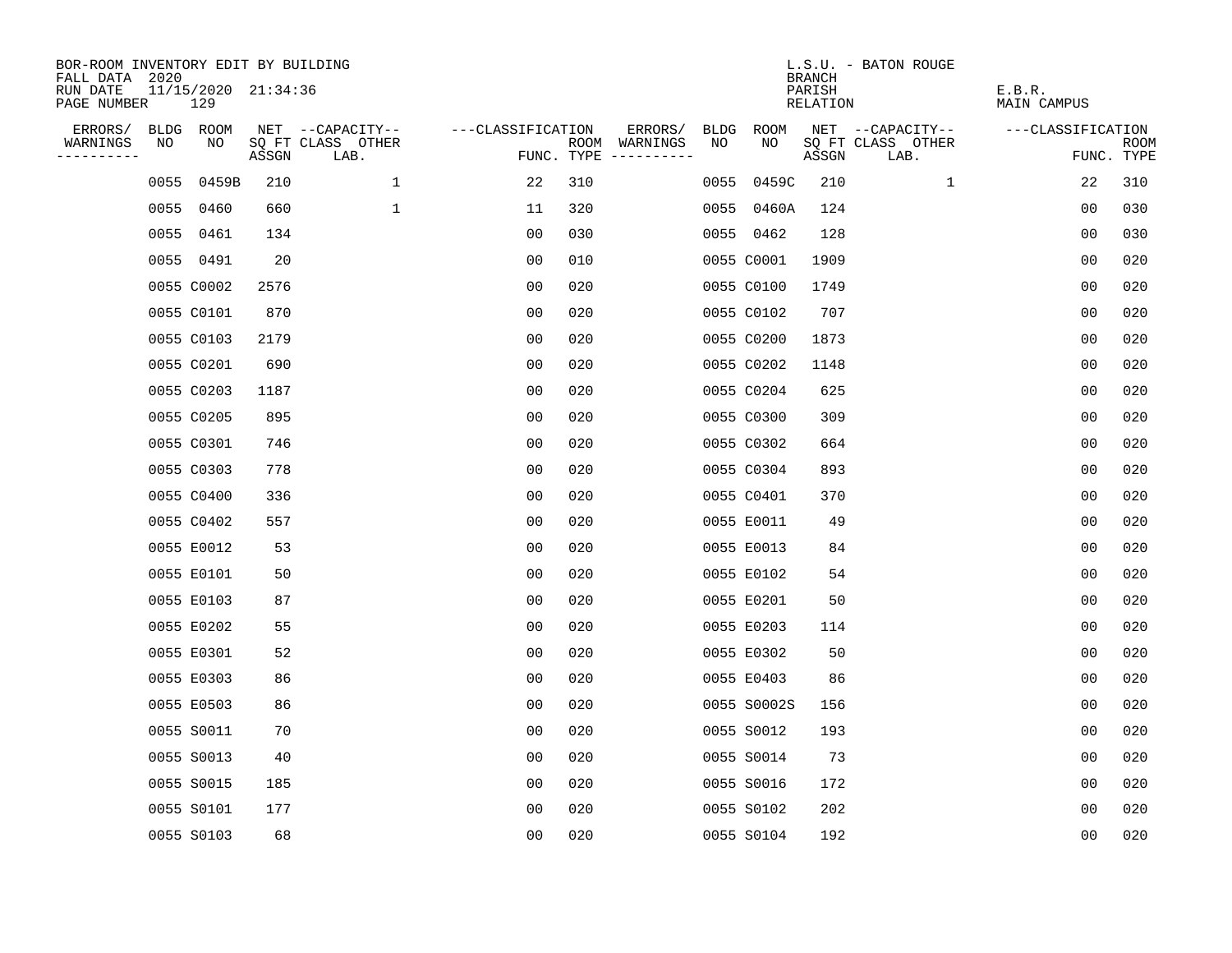| BOR-ROOM INVENTORY EDIT BY BUILDING<br>FALL DATA 2020 |      |                            |       |                           |                   |                                      |      |                                                  | BRANCH             | L.S.U. - BATON ROUGE                                                                                                                                |                                   |                           |
|-------------------------------------------------------|------|----------------------------|-------|---------------------------|-------------------|--------------------------------------|------|--------------------------------------------------|--------------------|-----------------------------------------------------------------------------------------------------------------------------------------------------|-----------------------------------|---------------------------|
| RUN DATE<br>PAGE NUMBER                               |      | 11/15/2020 21:34:36<br>130 |       |                           |                   |                                      |      |                                                  | PARISH<br>RELATION |                                                                                                                                                     | E.B.R.<br>MAIN CAMPUS             |                           |
| ERRORS/                                               |      | BLDG ROOM                  |       | NET --CAPACITY--          | ---CLASSIFICATION | ERRORS/                              |      | BLDG ROOM                                        |                    | NET --CAPACITY--                                                                                                                                    | ---CLASSIFICATION                 |                           |
| WARNINGS<br>----------                                | NO   | NO                         | ASSGN | SQ FT CLASS OTHER<br>LAB. |                   | ROOM WARNINGS<br>FUNC. TYPE $------$ | NO   | NO.                                              | ASSGN              | SQ FT CLASS OTHER<br>LAB.                                                                                                                           |                                   | <b>ROOM</b><br>FUNC. TYPE |
|                                                       |      | 0055 S0105                 | 182   |                           | 0 <sub>0</sub>    | 020                                  |      | 0055 S0106                                       | 175                |                                                                                                                                                     | 0 <sub>0</sub>                    | 020                       |
|                                                       |      | 0055 S0201                 | 84    |                           | 0 <sub>0</sub>    | 020                                  |      | 0055 S0202                                       | 168                |                                                                                                                                                     | 0 <sub>0</sub>                    | 020                       |
|                                                       |      | 0055 S0203                 | 185   |                           | 0 <sub>0</sub>    | 020                                  |      | 0055 S0204                                       | 208                |                                                                                                                                                     | 00                                | 020                       |
|                                                       |      | 0055 S0205                 | 173   |                           | 0 <sub>0</sub>    | 020                                  |      | 0055 S0206                                       | 172                |                                                                                                                                                     | 0 <sub>0</sub>                    | 020                       |
|                                                       |      | 0055 S0301                 | 77    |                           | 0 <sub>0</sub>    | 020                                  |      | 0055 S0302                                       | 174                |                                                                                                                                                     | 00                                | 020                       |
|                                                       |      | 0055 S0303                 | 188   |                           | 0 <sub>0</sub>    | 020                                  |      | 0055 S0304                                       | 204                |                                                                                                                                                     | 0 <sub>0</sub>                    | 020                       |
|                                                       |      | 0055 S0305                 | 180   |                           | 0 <sub>0</sub>    | 020                                  |      | 0055 S0306                                       | 180                |                                                                                                                                                     | 0 <sub>0</sub>                    | 020                       |
|                                                       |      | 0055 S0307                 | 96    |                           | 0 <sub>0</sub>    | 020                                  |      | 0055 S0403                                       | 160                |                                                                                                                                                     | 0 <sub>0</sub>                    | 020                       |
|                                                       |      | 0055 S0404                 | 207   |                           | 0 <sub>0</sub>    | 020                                  |      | 0055 S0405                                       | 198                |                                                                                                                                                     | 0 <sub>0</sub>                    | 020                       |
|                                                       |      | 0055 S0406                 | 188   |                           | 0 <sub>0</sub>    | 020                                  |      | 0055 S0505                                       | 195                |                                                                                                                                                     | 0 <sub>0</sub>                    | 020                       |
|                                                       |      | 0055 0015C1                | 730   |                           | 00                | 030                                  |      | 0055 0021SB                                      | 471                | 9                                                                                                                                                   | 22                                | 250                       |
|                                                       |      | 0055 0027SB                | 602   | 12                        | 22                | 250                                  |      | 0055 0045C1                                      | 70                 | $\mathbf{1}$                                                                                                                                        | 22                                | 255                       |
|                                                       |      | 0055 0133B1                | 242   | 1                         | 92                | 310                                  |      | 0055 0133B2                                      | 139                | 1                                                                                                                                                   | 92                                | 310                       |
| 9                                                     |      | 0055 0133B3                | 852   | $\mathbf 1$               | 11                | 250                                  |      | 0055 0179A1                                      | 122                | $\mathbf 1$                                                                                                                                         | 11                                | 320                       |
|                                                       |      | 0055 0179A2                | 140   |                           | 0 <sub>0</sub>    | 030                                  |      | 0055 0202K1                                      | 230                | $\mathbf 1$                                                                                                                                         | 46                                | 325                       |
|                                                       |      | 0055 0215A1                | 91    | $\mathbf{1}$              | 22                | 320                                  |      | TOTAL NUMBER CLASSROOMS<br>TOTAL NUMBER LABS 210 |                    | TOTAL ASSIGNABLE & UNASSIGNABLE SQFT:<br>TOTAL NET ASSIGN SQ. FT. IN ROOM FILE<br>TOTAL NUMBER COMPUTER CLASSROOMS<br>TOTAL NUMBER SPECIAL LABS 220 | 135,756<br>90,149<br>6<br>12<br>2 |                           |
|                                                       | 0056 | 0001                       | 52    |                           | 00                | 020                                  |      | 0056 0001A                                       | 37                 |                                                                                                                                                     | 91                                | 315                       |
|                                                       | 0056 | 0001B                      | 137   | 3                         | 91                | 310                                  | 0056 | 0001C                                            | 149                | 3                                                                                                                                                   | 91                                | 310                       |
|                                                       | 0056 | 0001D                      | 18    |                           | 91                | 315                                  | 0056 | 0002                                             | 307                | $\overline{2}$                                                                                                                                      | 91                                | 310                       |
|                                                       | 0056 | 0002A                      | 211   | 20                        | 57                | 350                                  | 0056 | 0002B                                            | 42                 | $\mathbf 1$                                                                                                                                         | 91                                | 310                       |
|                                                       | 0056 | 0002C                      | 25    |                           | 0 <sub>0</sub>    | 030                                  | 0056 | 0002D                                            | 120                | $\mathbf{1}$                                                                                                                                        | 91                                | 310                       |
|                                                       | 0056 | 0003                       | 54    |                           | 0 <sub>0</sub>    | 020                                  | 0056 | 0003A                                            | 108                | $\mathbf 1$                                                                                                                                         | 91                                | 310                       |
|                                                       | 0056 | 0003B                      | 128   | $\mathbf 1$               | 91                | 310                                  |      | 0056 0003C                                       | 23                 |                                                                                                                                                     | 0 <sub>0</sub>                    | 030                       |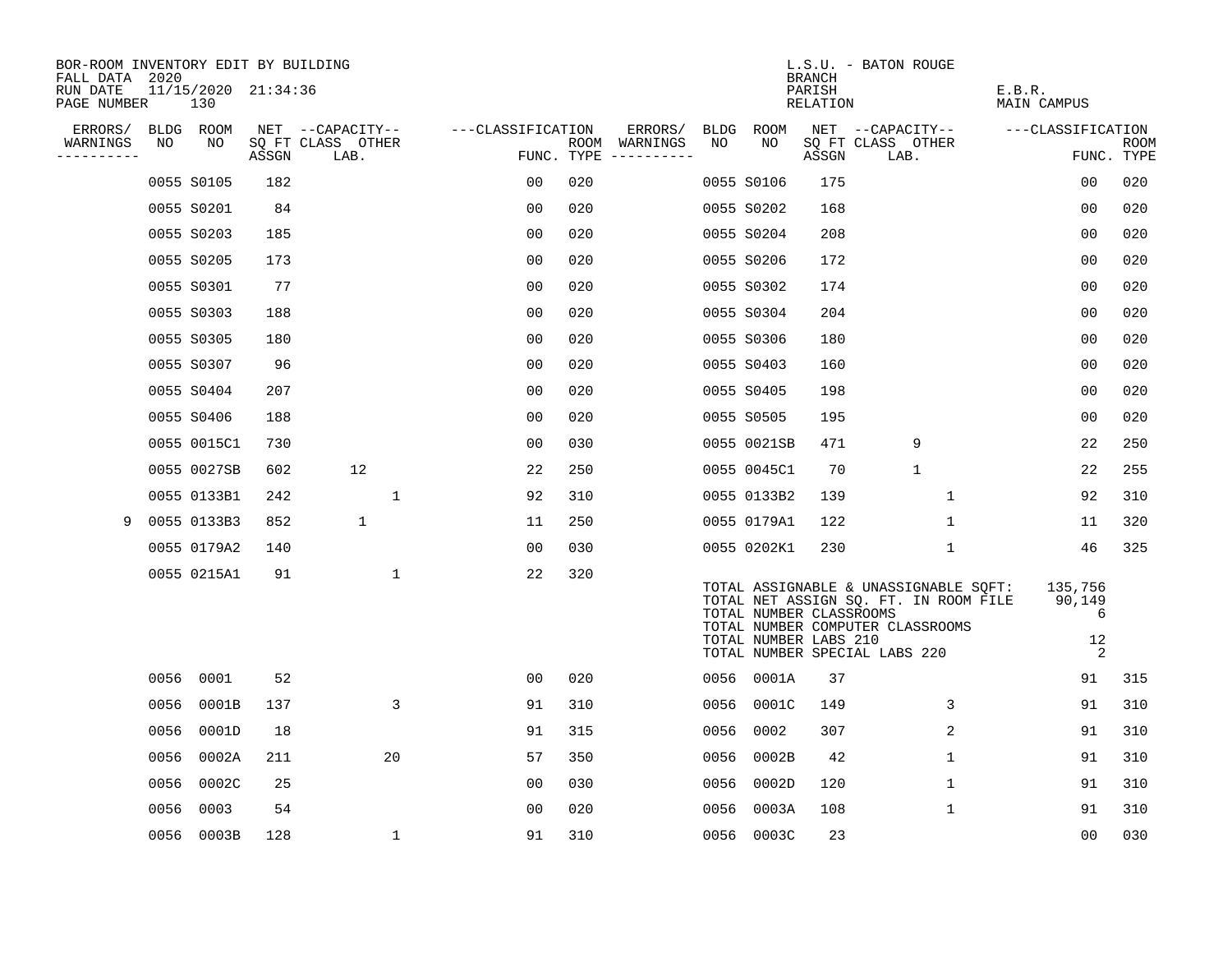| BOR-ROOM INVENTORY EDIT BY BUILDING<br>FALL DATA 2020 |           |                            |       |                           |                   |     |                                      |             |            | <b>BRANCH</b>      | L.S.U. - BATON ROUGE      |                              |                           |
|-------------------------------------------------------|-----------|----------------------------|-------|---------------------------|-------------------|-----|--------------------------------------|-------------|------------|--------------------|---------------------------|------------------------------|---------------------------|
| RUN DATE<br>PAGE NUMBER                               |           | 11/15/2020 21:34:36<br>131 |       |                           |                   |     |                                      |             |            | PARISH<br>RELATION |                           | E.B.R.<br><b>MAIN CAMPUS</b> |                           |
| ERRORS/                                               |           | BLDG ROOM                  |       | NET --CAPACITY--          | ---CLASSIFICATION |     | ERRORS/                              | <b>BLDG</b> | ROOM       |                    | NET --CAPACITY--          | ---CLASSIFICATION            |                           |
| WARNINGS<br>----------                                | NO        | NO                         | ASSGN | SQ FT CLASS OTHER<br>LAB. |                   |     | ROOM WARNINGS<br>FUNC. TYPE $------$ | NO.         | NO.        | ASSGN              | SQ FT CLASS OTHER<br>LAB. |                              | <b>ROOM</b><br>FUNC. TYPE |
|                                                       | 0056      | 0004                       | 25    |                           | 0 <sub>0</sub>    | 010 |                                      | 0056        | 0005       | 44                 |                           | 0 <sub>0</sub>               | 020                       |
|                                                       | 0056      | 0005A                      | 89    | $\mathbf 1$               | 91                | 310 |                                      | 0056        | 0005B      | 38                 | $\mathbf 1$               | 00                           | 030                       |
|                                                       | 0056      | 0005C                      | 41    | 2                         | 0 <sub>0</sub>    | 030 |                                      | 0056        | 0005D      | 91                 | 2                         | 91                           | 310                       |
|                                                       | 0056      | 0007                       | 181   | 4                         | 91                | 310 |                                      | 0056        | 0009       | 52                 |                           | 0 <sub>0</sub>               | 020                       |
|                                                       | 0056      | 0009A                      | 528   |                           | 0 <sub>0</sub>    | 030 |                                      | 0056        | 0011       | 13                 | 4                         | 00                           | 030                       |
|                                                       | 0056      | 0013                       | 79    |                           | 91                | 730 |                                      | 0056        | 0015       | 78                 |                           | 57                           | 760                       |
|                                                       | 0056      | 0017                       | 179   |                           | 91                | 730 |                                      | 0056        | 0019       | 36                 |                           | 00                           | 030                       |
|                                                       | 0056      | 0020                       | 185   | 10                        | 91                | 650 |                                      |             | 0056 0100  | 491                | 24                        | 57                           | 880                       |
|                                                       | 0056      | 0102                       | 559   | 3                         | 91                | 310 |                                      | 0056        | 0102A      | 86                 | $\mathbf 1$               | 91                           | 310                       |
|                                                       |           | 0056 0106                  | 77    |                           | 91                | 655 |                                      | 0056        | 0110       | 95                 | 2                         | 57                           | 310                       |
|                                                       | 0056      | 0111                       | 46    | 2                         | 0 <sub>0</sub>    | 030 |                                      | 0056        | 0112       | 79                 | 3                         | 57                           | 830                       |
|                                                       | 0056 0113 |                            | 38    | $\mathbf{1}$              | 00                | 030 |                                      | 0056        | 0114       | 136                | 2                         | 57                           | 850                       |
|                                                       | 0056      | 0115                       | 83    | 2                         | 57                | 830 |                                      | 0056        | 0115A      | 132                | 3                         | 57                           | 850                       |
|                                                       | 0056      | 0115B                      | 119   | 3                         | 57                | 850 |                                      | 0056        | 0116       | 118                | 3                         | 57                           | 850                       |
|                                                       | 0056      | 0118                       | 162   | 2                         | 57                | 810 |                                      | 0056        | 0118A      | 32                 |                           | 0 <sub>0</sub>               | 030                       |
|                                                       | 0056      | 0119                       | 215   | 6                         | 57                | 850 |                                      |             | 0056 0121  | 340                | 10                        | 57                           | 880                       |
|                                                       | 0056      | 0121A                      | 39    |                           | 0 <sub>0</sub>    | 020 |                                      | 0056        | 0123       | 123                | 2                         | 57                           | 860                       |
|                                                       | 0056      | 0123A                      | 20    | $\mathbf 1$               | 0 <sub>0</sub>    | 030 |                                      | 0056        | 0124       | 165                | 3                         | 57                           | 845                       |
|                                                       |           | 0056 0124A                 | 31    | 1                         | 0 <sub>0</sub>    | 030 |                                      |             | 0056 0124B | 42                 | 1                         | 0 <sub>0</sub>               | 020                       |
|                                                       | 0056      | 0125                       | 190   | 3                         | 57                | 860 |                                      |             | 0056 0125A | 160                | 3                         | 57                           | 860                       |
|                                                       | 0056      | 0126                       | 136   | $\mathbf{1}$              | 91                | 310 |                                      | 0056        | 0127       | 156                | 3                         | 91                           | 310                       |
|                                                       | 0056      | 0127A                      | 5     |                           | 91                | 315 |                                      | 0056        | 0130       | 136                | 3                         | 57                           | 850                       |
|                                                       |           | 0056 0131                  | 136   |                           | 0 <sub>0</sub>    | 030 |                                      |             | 0056 0132  | 136                | 3                         | 57                           | 850                       |
|                                                       | 0056      | 0133                       | 136   | 3                         | 57                | 850 |                                      |             | 0056 0134  | 136                | 3                         | 57                           | 850                       |
|                                                       | 0056      | 0135                       | 136   | 3                         | 57                | 850 |                                      |             | 0056 0136  | 101                | 3                         | 57                           | 850                       |
|                                                       |           | 0056 0137                  | 101   | $\overline{3}$            | 57                | 850 |                                      |             | 0056 0138  | 101                | 3                         | 57                           | 850                       |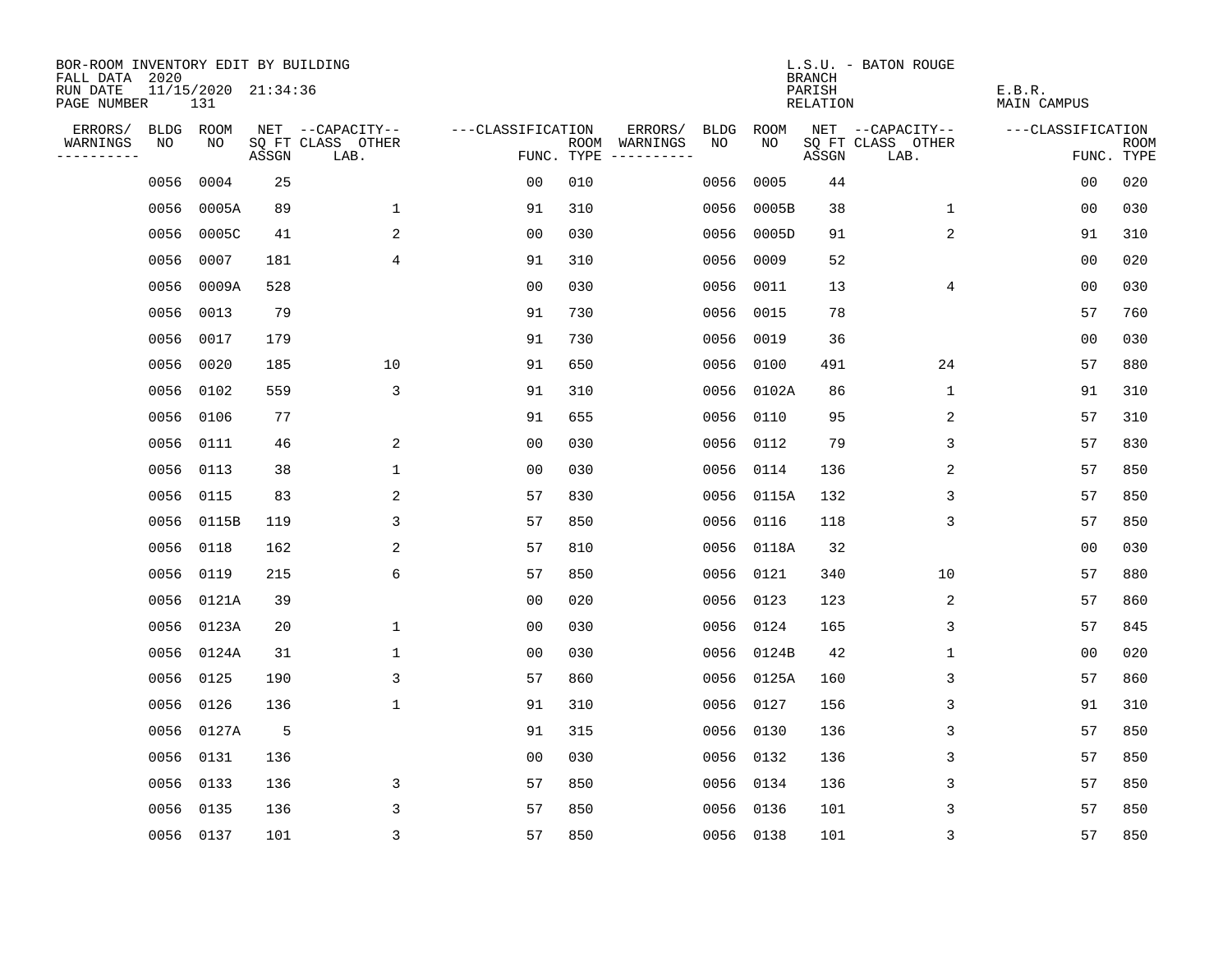| BOR-ROOM INVENTORY EDIT BY BUILDING<br>FALL DATA 2020 |      |                            |       |                           |                   |            |               |             |            | <b>BRANCH</b>      | L.S.U. - BATON ROUGE      |                              |                           |
|-------------------------------------------------------|------|----------------------------|-------|---------------------------|-------------------|------------|---------------|-------------|------------|--------------------|---------------------------|------------------------------|---------------------------|
| RUN DATE<br>PAGE NUMBER                               |      | 11/15/2020 21:34:36<br>132 |       |                           |                   |            |               |             |            | PARISH<br>RELATION |                           | E.B.R.<br><b>MAIN CAMPUS</b> |                           |
| ERRORS/                                               | BLDG | ROOM                       |       | NET --CAPACITY--          | ---CLASSIFICATION |            | ERRORS/       | <b>BLDG</b> | ROOM       |                    | NET --CAPACITY--          | ---CLASSIFICATION            |                           |
| WARNINGS<br>----------                                | NO   | NO                         | ASSGN | SQ FT CLASS OTHER<br>LAB. |                   | FUNC. TYPE | ROOM WARNINGS | NO          | NO.        | ASSGN              | SQ FT CLASS OTHER<br>LAB. |                              | <b>ROOM</b><br>FUNC. TYPE |
|                                                       | 0056 | 0139                       | 101   | 3                         | 57                | 850        |               | 0056        | 0140       | 136                | 1                         | 91                           | 310                       |
|                                                       | 0056 | 0141                       | 136   |                           | 57                | 870        |               | 0056        | 0142       | 42                 |                           | 91                           | 730                       |
|                                                       | 0056 | 0145                       | 366   | 5                         | 57                | 880        |               | 0056        | 0150       | 282                | $\mathbf{1}$              | 91                           | 310                       |
|                                                       |      | 0056 0150A                 | 227   | 14                        | 57                | 350        |               | 0056        | 0150C      | 240                | 1                         | 91                           | 310                       |
|                                                       | 0056 | 0151                       | 247   | 12                        | 57                | 650        |               | 0056        | 0151A      | 11                 |                           | 0 <sub>0</sub>               | 010                       |
|                                                       |      | 0056 0152                  | 187   | $\mathbf{1}$              | 57                | 310        |               |             | 0056 0152A | 18                 | $\mathbf 1$               | 0 <sub>0</sub>               | 030                       |
|                                                       |      | 0056 0152B                 | 36    | $\mathbf{1}$              | 0 <sub>0</sub>    | 030        |               | 0056        | 0153       | 17                 |                           | 0 <sub>0</sub>               | 010                       |
|                                                       |      | 0056 0154                  | 26    |                           | 0 <sub>0</sub>    | 030        |               | 0056        | 0155       | 97                 |                           | 0 <sub>0</sub>               | 020                       |
|                                                       |      | 0056 0155A                 | 194   | 3                         | 57                | 850        |               | 0056        | 0155B      | 161                | 7                         | 57                           | 880                       |
|                                                       |      | 0056 0155C                 | 105   | 2                         | 57                | 830        |               | 0056        | 0155D      | 153                |                           | 57                           | 850                       |
|                                                       |      | 0056 0155E                 | 222   | 2                         | 0 <sub>0</sub>    | 030        |               | 0056        | 0170       | 67                 |                           | 57                           | 315                       |
|                                                       |      | 0056 0170A                 | 28    |                           | 0 <sub>0</sub>    | 010        |               | 0056        | 0171       | 155                |                           | 0 <sub>0</sub>               | 020                       |
|                                                       |      | 0056 0172                  | 534   | 11                        | 57                | 860        |               | 0056        | 0172A      | 231                |                           | 57                           | 870                       |
|                                                       |      | 0056 0173                  | 347   | 3                         | 57                | 310        |               | 0056        | 0174       | 214                |                           | 0 <sub>0</sub>               | 030                       |
|                                                       | 0056 | 0175                       | 16    |                           | 00                | 010        |               | 0056        | 0176       | 202                | 2                         | 57                           | 310                       |
|                                                       | 0056 | 0177                       | 63    | 1                         | 00                | 030        |               | 0056        | 0178       | 77                 |                           | 57                           | 730                       |
|                                                       | 0056 | 0179                       | 56    | 1                         | 57                | 860        |               | 0056        | 0180       | 223                | 2                         | 57                           | 310                       |
|                                                       | 0056 | 0190                       | 33    |                           | 0 <sub>0</sub>    | 030        |               | 0056        | 0191       | 171                | 10                        | 57                           | 880                       |
|                                                       |      | 0056 0192                  | 158   | $\mathbf{1}$              | 57                | 310        |               | 0056        | 0193       | 51                 |                           | 0 <sub>0</sub>               | 010                       |
|                                                       | 0056 | 0193A                      | 25    | $\mathbf{1}$              | 0 <sub>0</sub>    | 030        |               | 0056        | 0194       | 61                 | 3                         | 57                           | 650                       |
|                                                       | 0056 | 0194A                      | 40    | 1                         | 0 <sub>0</sub>    | 030        |               | 0056        | 0195       | 154                | 4                         | 57                           | 850                       |
|                                                       | 0056 | 0196                       | 188   | 1                         | 57                | 310        |               | 0056        | 0197       | 77                 |                           | 0 <sub>0</sub>               | 020                       |
|                                                       | 0056 | 0197A                      | 34    |                           | 57                | 855        |               | 0056        | 0197B      | 33                 |                           | 57                           | 855                       |
|                                                       | 0056 | 0197C                      | 76    | 1                         | 57                | 310        |               | 0056        | 0197D      | 132                | 3                         | 57                           | 850                       |
|                                                       | 0056 | 0197E                      | 86    | 3                         | 57                | 850        |               | 0056        | 0198       | 86                 |                           | 0 <sub>0</sub>               | 020                       |
|                                                       |      | 0056 0198A                 | 104   | 3                         | 57                | 850        |               |             | 0056 0198B | 133                | 4                         | 57                           | 850                       |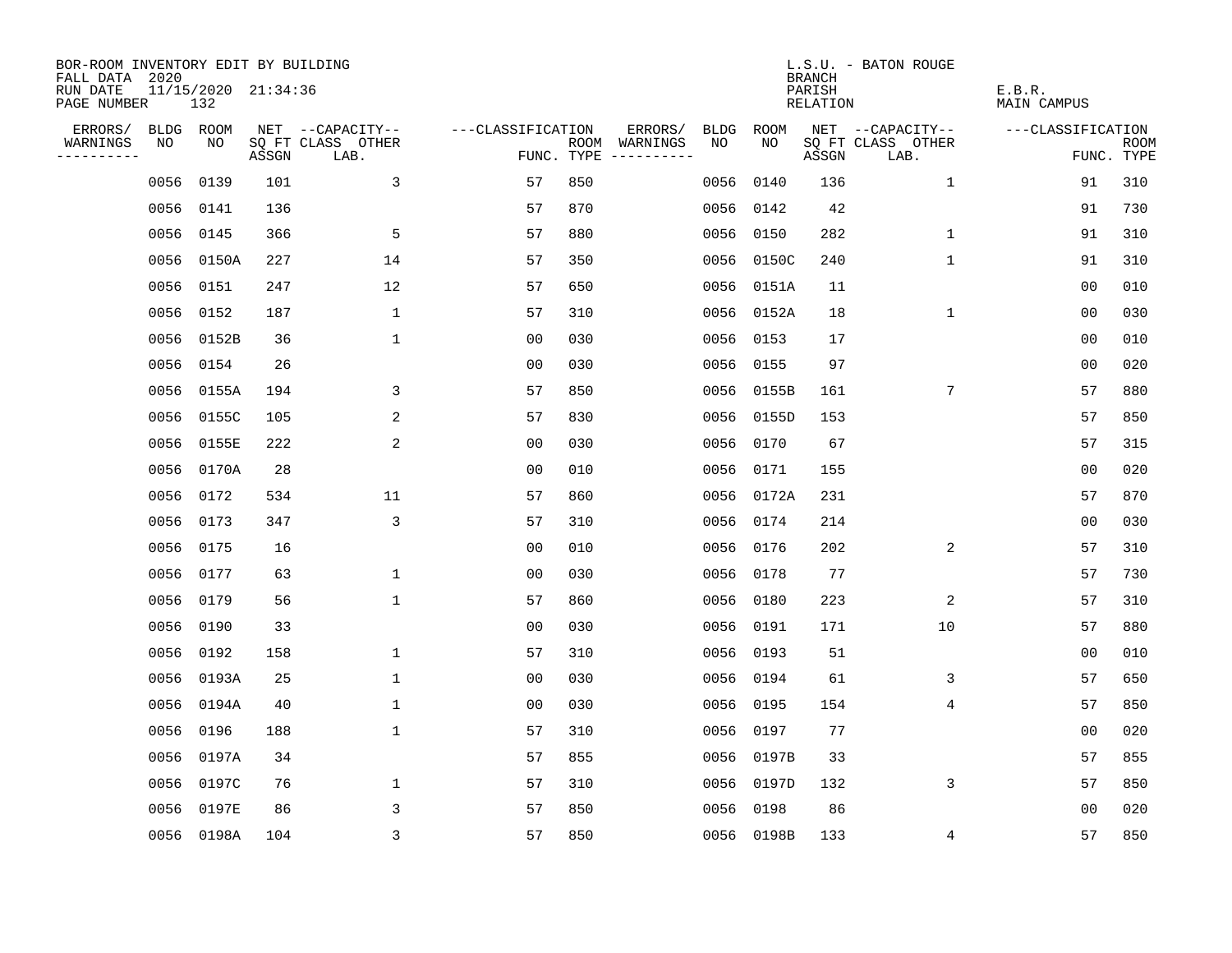| BOR-ROOM INVENTORY EDIT BY BUILDING<br>FALL DATA 2020 |      |                            |       |                           |                   |            |                              |             |             | <b>BRANCH</b>      | L.S.U. - BATON ROUGE      |                              |                           |
|-------------------------------------------------------|------|----------------------------|-------|---------------------------|-------------------|------------|------------------------------|-------------|-------------|--------------------|---------------------------|------------------------------|---------------------------|
| RUN DATE<br>PAGE NUMBER                               |      | 11/15/2020 21:34:36<br>133 |       |                           |                   |            |                              |             |             | PARISH<br>RELATION |                           | E.B.R.<br><b>MAIN CAMPUS</b> |                           |
| ERRORS/                                               | BLDG | ROOM                       |       | NET --CAPACITY--          | ---CLASSIFICATION |            | ERRORS/                      | <b>BLDG</b> | ROOM        |                    | NET --CAPACITY--          | ---CLASSIFICATION            |                           |
| WARNINGS<br>----------                                | NO   | NO                         | ASSGN | SQ FT CLASS OTHER<br>LAB. |                   | FUNC. TYPE | ROOM WARNINGS<br>----------- | NO          | NO.         | ASSGN              | SQ FT CLASS OTHER<br>LAB. |                              | <b>ROOM</b><br>FUNC. TYPE |
|                                                       | 0056 | 0198C                      | 78    | $\mathbf{1}$              | 57                | 310        |                              | 0056        | 0198D       | 72                 |                           | 57                           | 855                       |
|                                                       | 0056 | 0250                       | 271   | 12                        | 57                | 880        |                              | 0056        | 0251        | 252                | 12                        | 57                           | 650                       |
|                                                       | 0056 | 0251A                      | 11    |                           | 57                | 315        |                              | 0056        | 0252        | 351                | $\overline{4}$            | 57                           | 310                       |
|                                                       | 0056 | 0253                       | 187   | $\overline{a}$            | 57                | 310        |                              | 0056        | 0253A       | 8                  |                           | 57                           | 315                       |
|                                                       | 0056 | 0253B                      | 9     |                           | 57                | 315        |                              | 0056        | 0253C       | 36                 | 1                         | 57                           | 315                       |
|                                                       |      | 0056 0254                  | 266   | 10                        | 57                | 310        |                              | 0056        | 0255        | 51                 |                           | 0 <sub>0</sub>               | 020                       |
|                                                       |      | 0056 0255A                 | 125   | 2                         | 0 <sub>0</sub>    | 030        |                              | 0056        | 0256        | 26                 |                           | 57                           | 315                       |
|                                                       |      | 0056 0257                  | 169   | 2                         | 57                | 310        |                              | 0056        | 0258        | 90                 | 2                         | 57                           | 310                       |
|                                                       | 0056 | 0259                       | 84    | 2                         | 57                | 310        |                              | 0056        | 0260        | 90                 | 2                         | 57                           | 310                       |
|                                                       |      | 0056 0261                  | 157   | 2                         | 57                | 310        |                              | 0056        | 0270        | 100                | $\mathbf 1$               | 57                           | 310                       |
|                                                       |      | 0056 0270A                 | 25    | 1                         | 0 <sub>0</sub>    | 030        |                              | 0056        | 0270B       | 6                  |                           | 57                           | 730                       |
|                                                       |      | 0056 0271                  | 280   | 2                         | 57                | 310        |                              | 0056        | 0272        | 148                | 2                         | 57                           | 310                       |
|                                                       | 0056 | 0273                       | 235   | 2                         | 57                | 310        |                              | 0056        | 0274        | 51                 |                           | 0 <sub>0</sub>               | 020                       |
|                                                       |      | 0056 0274A                 | 105   | $\mathbf{1}$              | 57                | 310        |                              | 0056        | 0274B       | 52                 | $\mathbf{1}$              | 57                           | 315                       |
|                                                       |      | 0056 0274C                 | 121   | 1                         | 57                | 310        |                              | 0056        | 0275        | 254                | 2                         | 57                           | 310                       |
|                                                       | 0056 | 0276                       | 211   | 2                         | 00                | 030        |                              | 0056        | 0277        | 16                 |                           | 57                           | 315                       |
|                                                       | 0056 | 0278                       | 204   | 3                         | 57                | 310        |                              | 0056        | 0280        | 177                |                           | 57                           | 730                       |
|                                                       | 0056 | 0282                       | 225   | 3                         | 57                | 310        |                              | 0056        | 0290        | 20                 |                           | 0 <sub>0</sub>               | 010                       |
|                                                       | 0056 | 0291                       | 173   | 2                         | 57                | 310        |                              | 0056        | 0291A       | 33                 | $\mathbf{1}$              | 0 <sub>0</sub>               | 030                       |
|                                                       | 0056 | 0291B                      | 9     | $\mathbf{1}$              | 57                | 315        |                              | 0056        | 0292        | 172                | $\mathbf{1}$              | 57                           | 310                       |
|                                                       |      | 0056 0292A                 | 39    | 1                         | 0 <sub>0</sub>    | 030        |                              | 0056        | 0292B       | 40                 | 1                         | 0 <sub>0</sub>               | 030                       |
|                                                       | 0056 | 0293                       | 165   | 2                         | 0 <sub>0</sub>    | 030        |                              | 0056        | 0294        | 174                | 2                         | 57                           | 310                       |
|                                                       | 0056 | 0295                       | 207   | 14                        | 57                | 350        |                              |             | 0056 0296   | 480                | 25                        | 57                           | 680                       |
|                                                       |      | 0056 0297                  | 246   | $\mathbf 1$               | 57                | 310        |                              |             | 0056 C00011 | 750                |                           | 0 <sub>0</sub>               | 020                       |
|                                                       |      | 0056 C00012                | 159   |                           | 0 <sub>0</sub>    | 020        |                              |             | 0056 C01001 | 423                |                           | 0 <sub>0</sub>               | 020                       |
|                                                       |      | 0056 C01002                | 450   |                           | 0 <sub>0</sub>    | 020        |                              |             | 0056 C01003 | 501                |                           | 0 <sub>0</sub>               | 020                       |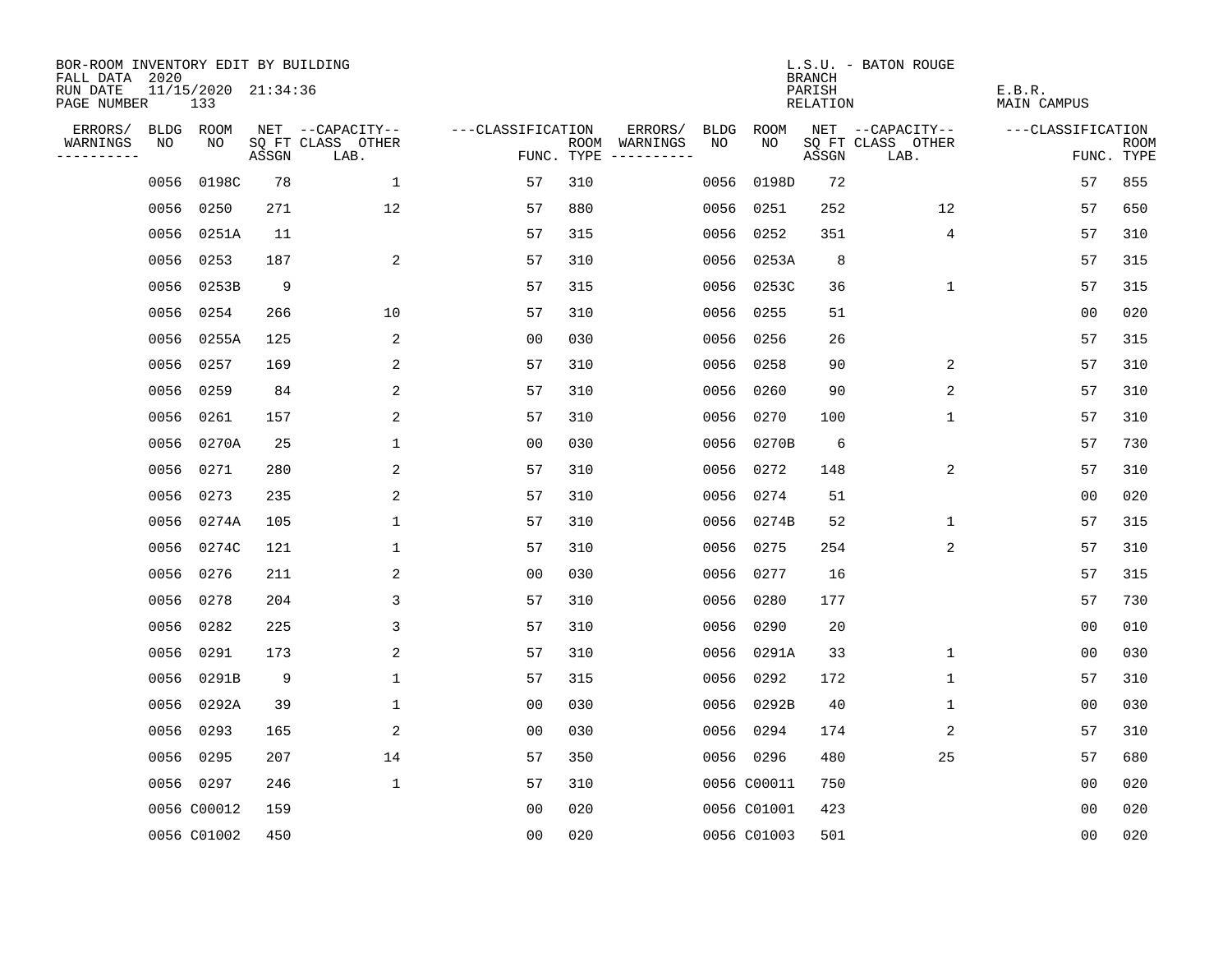| BOR-ROOM INVENTORY EDIT BY BUILDING<br>FALL DATA 2020 |      |                            |       |                           |                 |                   |     |                                      |      |                                                                 | <b>BRANCH</b>      | L.S.U. - BATON ROUGE                                                                                                                                |                        |                    |
|-------------------------------------------------------|------|----------------------------|-------|---------------------------|-----------------|-------------------|-----|--------------------------------------|------|-----------------------------------------------------------------|--------------------|-----------------------------------------------------------------------------------------------------------------------------------------------------|------------------------|--------------------|
| RUN DATE<br>PAGE NUMBER                               |      | 11/15/2020 21:34:36<br>134 |       |                           |                 |                   |     |                                      |      |                                                                 | PARISH<br>RELATION |                                                                                                                                                     | E.B.R.<br>MAIN CAMPUS  |                    |
| ERRORS/                                               |      | BLDG ROOM                  |       | NET --CAPACITY--          |                 | ---CLASSIFICATION |     | ERRORS/                              |      | BLDG ROOM                                                       |                    | NET --CAPACITY--                                                                                                                                    | ---CLASSIFICATION      |                    |
| WARNINGS<br>----------                                | NO   | NO                         | ASSGN | SQ FT CLASS OTHER<br>LAB. |                 |                   |     | ROOM WARNINGS<br>FUNC. TYPE $------$ | NO.  | NO.                                                             | ASSGN              | SQ FT CLASS OTHER<br>LAB.                                                                                                                           |                        | ROOM<br>FUNC. TYPE |
|                                                       |      | 0056 C01004                | 278   |                           |                 | 0 <sub>0</sub>    | 020 |                                      |      | 0056 C01005                                                     | 845                |                                                                                                                                                     | 00                     | 020                |
|                                                       |      | 0056 C01006                | 524   |                           |                 | 0 <sub>0</sub>    | 020 |                                      |      | 0056 C01007                                                     | 435                |                                                                                                                                                     | 0 <sub>0</sub>         | 020                |
|                                                       |      | 0056 C02001                | 660   |                           |                 | 0 <sub>0</sub>    | 020 |                                      |      | 0056 C02002                                                     | 519                |                                                                                                                                                     | 0 <sub>0</sub>         | 020                |
|                                                       |      | 0056 C02003                | 555   |                           |                 | 0 <sub>0</sub>    | 020 |                                      |      | 0056 E0000                                                      | 32                 |                                                                                                                                                     | 0 <sub>0</sub>         | 020                |
|                                                       |      | 0056 E0100                 | 32    |                           |                 | 0 <sub>0</sub>    | 020 |                                      |      | 0056 E0200                                                      | 32                 |                                                                                                                                                     | 0 <sub>0</sub>         | 020                |
|                                                       |      | 0056 S0000                 | 66    |                           |                 | 0 <sub>0</sub>    | 020 |                                      |      | 0056 S0100                                                      | 313                |                                                                                                                                                     | 0 <sub>0</sub>         | 020                |
|                                                       |      | 0056 S0200                 | 318   |                           |                 | 00                | 020 |                                      |      | 0056 0002B1                                                     | 115                | 1                                                                                                                                                   | 91                     | 310                |
|                                                       |      | 0056 0009A1                | 198   |                           |                 | 0 <sub>0</sub>    | 030 |                                      |      | 0056 0115A1                                                     | 24                 |                                                                                                                                                     | 57                     | 850                |
|                                                       |      | 0056 0124B1                | 44    |                           | $\mathbf{1}$    | 57                | 870 |                                      |      | 0056 0255A1<br>TOTAL NUMBER CLASSROOMS<br>TOTAL NUMBER LABS 210 | 30                 | TOTAL ASSIGNABLE & UNASSIGNABLE SQFT:<br>TOTAL NET ASSIGN SQ. FT. IN ROOM FILE<br>TOTAL NUMBER COMPUTER CLASSROOMS<br>TOTAL NUMBER SPECIAL LABS 220 | 00<br>28,527<br>18,117 | 030                |
|                                                       |      | 0059 0140                  | 39    |                           | $\mathbf 1$     | 00                | 030 |                                      |      | 0059 0149                                                       | 1254               | 40                                                                                                                                                  | 72                     | 720                |
|                                                       | 0059 | 0149A                      | 130   |                           | 2               | 72                | 310 |                                      |      | 0059 0150                                                       | 64                 |                                                                                                                                                     | 00                     | 030                |
|                                                       | 0059 | 0151                       | 57    |                           |                 | 00                | 030 |                                      | 0059 | 0152                                                            | 978                | 6                                                                                                                                                   | 72                     | 720                |
|                                                       | 0059 | 0154                       | 151   |                           | $\mathbf{1}$    | 46                | 310 |                                      | 0059 | 0158                                                            | 241                | $\mathbf{1}$                                                                                                                                        | 45                     | 310                |
|                                                       | 0059 | 0159                       | 517   | 6                         |                 | 22                | 250 |                                      | 0059 | 0160                                                            | 173                | 12                                                                                                                                                  | 11                     | 310                |
|                                                       | 0059 | 0161                       | 25    |                           |                 | 0 <sub>0</sub>    | 030 |                                      | 0059 | 0162                                                            | 286                | 6                                                                                                                                                   | 22                     | 250                |
|                                                       | 0059 | 0163                       | 218   | $\overline{4}$            |                 | 11                | 255 |                                      | 0059 | 0164                                                            | 3656               | 40                                                                                                                                                  | 46                     | 731                |
|                                                       | 0059 | 0164B                      | 454   |                           | $7\phantom{.0}$ | 46                | 731 |                                      | 0059 | 0164C                                                           | 350                | 7                                                                                                                                                   | 46                     | 731                |
|                                                       | 0059 | 0164D                      | 760   |                           | 15              | 46                | 731 |                                      | 0059 | 0164E                                                           | 530                | 11                                                                                                                                                  | 46                     | 731                |
|                                                       | 0059 | 0164F                      | 349   | $\mathbf 1$               |                 | 22                | 250 |                                      | 0059 | 0164G                                                           | 75                 |                                                                                                                                                     | 00                     | 020                |
|                                                       | 0059 | 0166                       | 108   |                           |                 | 00                | 030 |                                      | 0059 | 0261                                                            | 428                | 2                                                                                                                                                   | 22                     | 250                |
|                                                       | 0059 | 0261A                      | 92    | 2                         |                 | 22                | 255 |                                      | 0059 | 0262                                                            | 268                | 1                                                                                                                                                   | 22                     | 310                |
|                                                       | 0059 | 0265                       | 540   | 33                        |                 | 11                | 110 |                                      | 0059 | 0266                                                            | 232                | 1                                                                                                                                                   | 22                     | 310                |
|                                                       |      | 0059 0270                  | 263   |                           | $\mathbf{1}$    | 46                | 310 |                                      |      | 0059 0271                                                       | 182                | 4                                                                                                                                                   | 0 <sub>0</sub>         | 030                |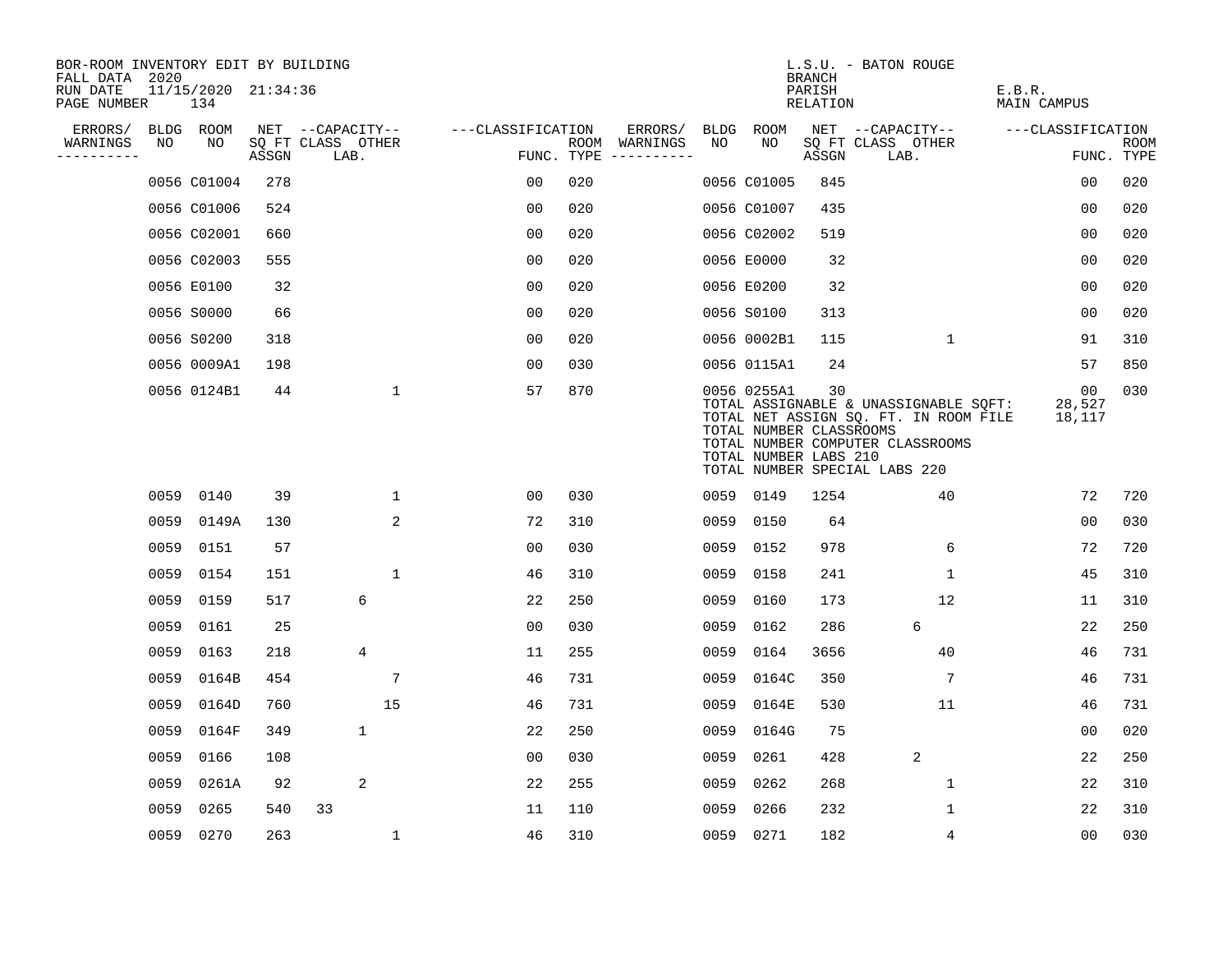| BOR-ROOM INVENTORY EDIT BY BUILDING<br>FALL DATA 2020 |             |                            |       |                           |                   |            |                                    |             | <b>BRANCH</b>             | L.S.U. - BATON ROUGE      |                              |                           |
|-------------------------------------------------------|-------------|----------------------------|-------|---------------------------|-------------------|------------|------------------------------------|-------------|---------------------------|---------------------------|------------------------------|---------------------------|
| RUN DATE<br>PAGE NUMBER                               |             | 11/15/2020 21:34:36<br>135 |       |                           |                   |            |                                    |             | PARISH<br><b>RELATION</b> |                           | E.B.R.<br><b>MAIN CAMPUS</b> |                           |
| ERRORS/                                               | <b>BLDG</b> | ROOM                       |       | NET --CAPACITY--          | ---CLASSIFICATION |            | ERRORS/<br><b>BLDG</b>             | <b>ROOM</b> |                           | NET --CAPACITY--          | ---CLASSIFICATION            |                           |
| WARNINGS<br>----------                                | NO          | NO                         | ASSGN | SQ FT CLASS OTHER<br>LAB. |                   | FUNC. TYPE | ROOM WARNINGS<br>NO<br>----------- | NO          | ASSGN                     | SQ FT CLASS OTHER<br>LAB. |                              | <b>ROOM</b><br>FUNC. TYPE |
|                                                       | 0059        | 0273                       | 74    |                           | 46                | 731        | 0059                               | 0274        | 141                       | 2                         | 22                           | 731                       |
|                                                       | 0059        | 0275                       | 75    | 1                         | 22                | 320        | 0059                               | 0276        | 163                       | 1                         | 22                           | 320                       |
|                                                       | 0059        | 0277                       | 77    | 1                         | 22                | 310        | 0059                               | 0278        | 37                        |                           | 0 <sub>0</sub>               | 030                       |
|                                                       | 0059        | 0279                       | 88    | $\mathbf 1$               | 11                | 320        | 0059                               | 0281        | 77                        | $\mathbf{1}$              | 11                           | 255                       |
|                                                       | 0059        | 0282                       | 600   | 40                        | 11                | 255        | 0059                               | 0287        | 401                       |                           | 00                           | 030                       |
|                                                       | 0059        | 0288                       | 716   | 47                        | 11                | 220        | 0059                               | 0289        | 219                       | 1                         | 11                           | 310                       |
|                                                       | 0059        | 0291                       | 219   | 6                         | 46                | 320        | 0059                               | 0292        | 282                       | 18                        | 22                           | 320                       |
|                                                       | 0059        | 0293                       | 219   | 4                         | 11                | 350        |                                    | 0059 0295   | 129                       | 2                         | 45                           | 310                       |
|                                                       | 0059        | 0298                       | 299   |                           | 0 <sub>0</sub>    | 020        |                                    | 0059 C0100  | 865                       |                           | 0 <sub>0</sub>               | 020                       |
|                                                       |             | 0059 C0101                 | 1345  |                           | 0 <sub>0</sub>    | 020        |                                    | 0059 C0200  | 1024                      |                           | 0 <sub>0</sub>               | 020                       |
|                                                       |             | 0059 C0200A                | 431   |                           | 0 <sub>0</sub>    | 030        |                                    | 0059 C0201  | 1353                      |                           | 0 <sub>0</sub>               | 020                       |
|                                                       |             | 0059 C0300                 | 1336  |                           | 0 <sub>0</sub>    | 020        |                                    | 0059 C0300A | 431                       |                           | 0 <sub>0</sub>               | 030                       |
|                                                       |             | 0059 E0100                 | 29    |                           | 0 <sub>0</sub>    | 020        |                                    | 0059 E0200  | 29                        |                           | 0 <sub>0</sub>               | 020                       |
|                                                       |             | 0059 E0300                 | 29    |                           | 00                | 020        |                                    | 0059 S0100  | 175                       |                           | 0 <sub>0</sub>               | 020                       |
|                                                       |             | 0059 S0101                 | 59    |                           | 0 <sub>0</sub>    | 020        |                                    | 0059 S0102  | 59                        |                           | 0 <sub>0</sub>               | 020                       |
|                                                       |             | 0059 S0200                 | 127   |                           | 0 <sub>0</sub>    | 020        |                                    | 0059 S0201  | 113                       |                           | 0 <sub>0</sub>               | 020                       |
|                                                       |             | 0059 S0202                 | 113   |                           | 0 <sub>0</sub>    | 020        |                                    | 0059 S0300  | 113                       |                           | 0 <sub>0</sub>               | 020                       |
|                                                       |             | 0059 S0301                 | 113   |                           | 0 <sub>0</sub>    | 020        |                                    | 0059 W0101  | 426                       | 2                         | 64                           | 315                       |
|                                                       |             | 0059 W0101A                | 191   | 2                         | 64                | 310        |                                    | 0059 W0101B | 81                        |                           | 64                           | 315                       |
|                                                       |             | 0059 W0102                 | 47    |                           | 0 <sub>0</sub>    | 010        |                                    | 0059 W0103  | 426                       | 6                         | 22                           | 320                       |
|                                                       |             | 0059 W0104                 | 78    | 2                         | 81                | 081        |                                    | 0059 W0106  | 316                       | 1                         | 46                           | 325                       |
|                                                       |             | 0059 W0110                 | 583   | 4                         | 46                | 315        |                                    | 0059 W0111  | 378                       | 6                         | 22                           | 250                       |
|                                                       |             | 0059 W0116                 | 132   | 1                         | 46                | 310        |                                    | 0059 W0117  | 380                       | 6                         | 22                           | 250                       |
|                                                       |             | 0059 W0118                 | 132   | 1                         | 46                | 315        |                                    | 0059 W0120  | 138                       | 1                         | 46                           | 310                       |
|                                                       |             | 0059 W0123                 | 1464  | 6                         | 22                | 320        |                                    | 0059 W0124  | 319                       | 5                         | 46                           | 315                       |
|                                                       |             | 0059 W0130                 | 85    | $\sqrt{2}$                | 00                | 030        |                                    | 0059 W0130A | 48                        |                           | 00                           | 030                       |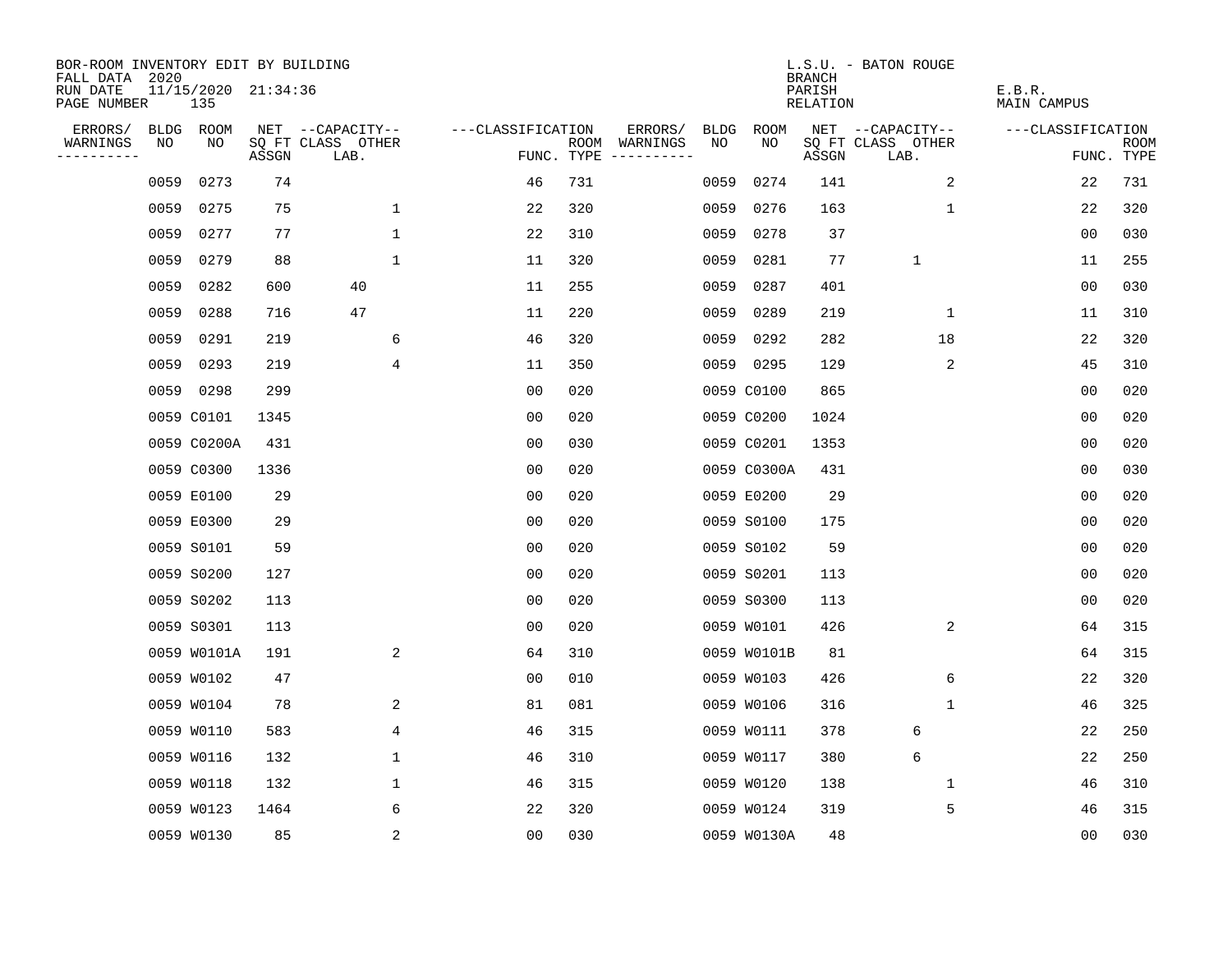| BOR-ROOM INVENTORY EDIT BY BUILDING<br>FALL DATA | 2020 |                            |       |                           |                  |                   |     |                                      |    |             | <b>BRANCH</b>           | L.S.U. - BATON ROUGE                                                           |              |                       |                              |                           |
|--------------------------------------------------|------|----------------------------|-------|---------------------------|------------------|-------------------|-----|--------------------------------------|----|-------------|-------------------------|--------------------------------------------------------------------------------|--------------|-----------------------|------------------------------|---------------------------|
| RUN DATE<br>PAGE NUMBER                          |      | 11/15/2020 21:34:36<br>136 |       |                           |                  |                   |     |                                      |    |             | PARISH<br>RELATION      |                                                                                |              | E.B.R.<br>MAIN CAMPUS |                              |                           |
| ERRORS/                                          |      | BLDG ROOM                  |       |                           | NET --CAPACITY-- | ---CLASSIFICATION |     | ERRORS/                              |    | BLDG ROOM   |                         | NET --CAPACITY--                                                               |              | ---CLASSIFICATION     |                              |                           |
| WARNINGS<br>----------                           | NO   | NO                         | ASSGN | SQ FT CLASS OTHER<br>LAB. |                  |                   |     | ROOM WARNINGS<br>FUNC. TYPE $------$ | NO | NO          | ASSGN                   | SQ FT CLASS OTHER<br>LAB.                                                      |              |                       |                              | <b>ROOM</b><br>FUNC. TYPE |
|                                                  |      | 0059 W0190                 | 840   |                           |                  | 0 <sub>0</sub>    | 030 |                                      |    | 0059 W0202  | 50                      |                                                                                |              |                       | 0 <sub>0</sub>               | 010                       |
|                                                  |      | 0059 W0204                 | 100   |                           | 2                | 00                | 030 |                                      |    | 0059 W0206  | 180                     |                                                                                | $\mathbf{1}$ |                       | 11                           | 310                       |
|                                                  |      | 0059 W0209                 | 766   |                           | 15               | 22                | 210 |                                      |    | 0059 W0210  | 264                     |                                                                                | $\mathbf{1}$ |                       | 11                           | 310                       |
|                                                  |      | 0059 W0212                 | 132   |                           | $\mathbf 1$      | 22                | 310 |                                      |    | 0059 W0214  | 132                     |                                                                                | $\mathbf{1}$ |                       | 22                           | 310                       |
|                                                  |      | 0059 W0216                 | 132   |                           | $\mathbf{1}$     | 22                | 310 |                                      |    | 0059 W0217  | 384                     | 2                                                                              |              |                       | 22                           | 250                       |
|                                                  |      | 0059 W0218                 | 132   |                           | $\mathbf{1}$     | 11                | 310 |                                      |    | 0059 W0220  | 274                     |                                                                                | 4            |                       | 11                           | 310                       |
|                                                  |      | 0059 W0221                 | 379   |                           | 2                | 22                | 210 |                                      |    | 0059 W0223  | 120                     | $\mathbf{1}$                                                                   |              |                       | 22                           | 255                       |
|                                                  |      | 0059 W0224                 | 319   |                           | 16               | 46                | 350 |                                      |    | 0059 W0227  | 380                     | 2                                                                              |              |                       | 22                           | 210                       |
|                                                  |      | 0059 W0230                 | 82    |                           | 2                | 00                | 030 |                                      |    | 0059 W0231  | 380                     |                                                                                | 2            |                       | 22                           | 320                       |
|                                                  |      | 0059 W0235                 | 380   |                           | 2                | 22                | 250 |                                      |    | 0059 W0239  | 380                     | 2                                                                              |              |                       | 22                           | 210                       |
|                                                  |      | 0059 W0241                 | 376   |                           | 3                | 22                | 250 |                                      |    | 0059 W0302  | 50                      |                                                                                |              |                       | 00                           | 010                       |
|                                                  |      | 0059 W0304                 | 93    |                           |                  | 22                | 731 |                                      |    | 0059 W0306  | 182                     |                                                                                | 2            |                       | 22                           | 310                       |
|                                                  |      | 0059 W0308                 | 131   |                           | $\mathbf 1$      | 11                | 310 |                                      |    | 0059 W0309  | 766                     | 4                                                                              |              |                       | 22                           | 210                       |
|                                                  |      | 0059 W0310                 | 131   |                           | $\mathbf{1}$     | 22                | 320 |                                      |    | 0059 W0312  | 133                     |                                                                                | $\mathbf 1$  |                       | 45                           | 310                       |
|                                                  |      | 0059 W0314                 | 133   |                           | 2                | 45                | 310 |                                      |    | 0059 W0316  | 133                     |                                                                                | $\mathbf{1}$ |                       | 11                           | 310                       |
|                                                  |      | 0059 W0317                 | 384   |                           | 2                | 22                | 250 |                                      |    | 0059 W0318  | 127                     |                                                                                | $\mathbf{1}$ |                       | 11                           | 310                       |
|                                                  |      | 0059 W0320                 | 133   |                           | $\mathbf 1$      | 11                | 310 |                                      |    | 0059 W0321  | 384                     | $\overline{a}$                                                                 |              |                       | 11                           | 210                       |
|                                                  |      | 0059 W0322                 | 133   |                           | $\mathbf{1}$     | 11                | 310 |                                      |    | 0059 W0323  | 386                     | $\mathbf{1}$                                                                   |              |                       | 22                           | 250                       |
|                                                  |      | 0059 W0324                 | 122   |                           | $\mathbf{1}$     | 46                | 310 |                                      |    | 0059 W0326  | 313                     |                                                                                | $\mathbf{1}$ |                       | 11                           | 310                       |
|                                                  |      | 0059 W0327                 | 378   |                           | 2                | 22                | 210 |                                      |    | 0059 W0330  | 89                      |                                                                                | 2            |                       | 00                           | 030                       |
|                                                  |      | 0059 W0331                 | 384   |                           | 2                | 22                | 250 |                                      |    | 0059 W0335  | 384                     | 2                                                                              |              |                       | 22                           | 250                       |
|                                                  |      | 0059 W0339                 | 384   |                           | 2                | 22                | 210 |                                      |    | 0059 W0341  | 384                     | $\mathbf{1}$                                                                   |              |                       | 22                           | 250                       |
|                                                  |      | 0059 0164F1                | 193   |                           | 1                | 46                | 731 |                                      |    | 0059 0164G1 | 300                     |                                                                                | 1            |                       | 22                           | 320                       |
|                                                  |      | 0059 0164G2                | 70    |                           |                  | 46                | 731 |                                      |    |             | TOTAL NUMBER CLASSROOMS | TOTAL ASSIGNABLE & UNASSIGNABLE SQFT:<br>TOTAL NET ASSIGN SQ. FT. IN ROOM FILE |              |                       | 41,686<br>31,264<br>$\sim$ 1 |                           |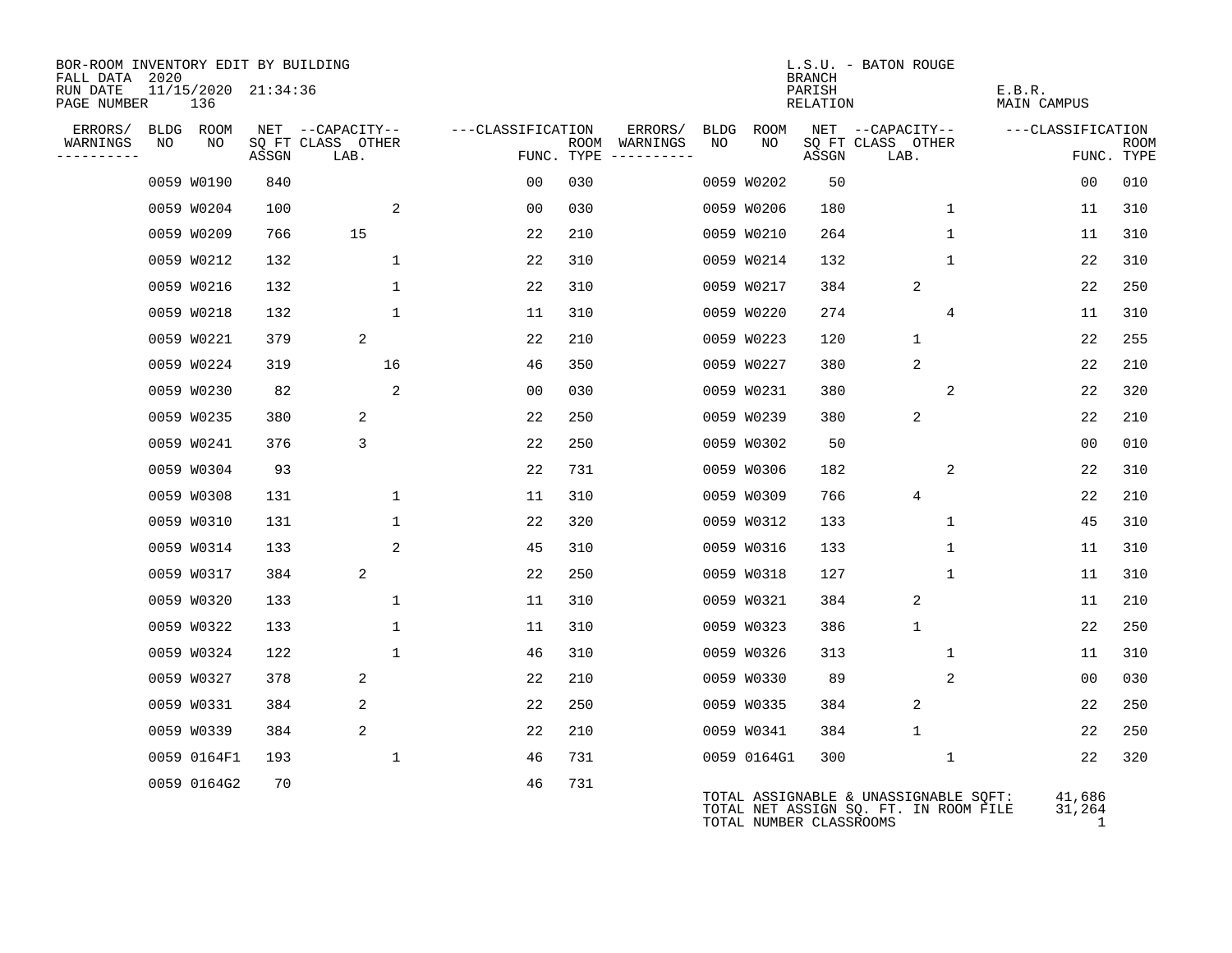| BOR-ROOM INVENTORY EDIT BY BUILDING<br>FALL DATA 2020 |      |                            |       |                           |              |                   |     |                                      |           |                       | <b>BRANCH</b>             | L.S.U. - BATON ROUGE          |                                  |                              |                   |                           |
|-------------------------------------------------------|------|----------------------------|-------|---------------------------|--------------|-------------------|-----|--------------------------------------|-----------|-----------------------|---------------------------|-------------------------------|----------------------------------|------------------------------|-------------------|---------------------------|
| RUN DATE<br>PAGE NUMBER                               |      | 11/15/2020 21:34:36<br>137 |       |                           |              |                   |     |                                      |           |                       | PARISH<br><b>RELATION</b> |                               |                                  | E.B.R.<br><b>MAIN CAMPUS</b> |                   |                           |
| ERRORS/                                               |      | BLDG ROOM                  |       | NET --CAPACITY--          |              | ---CLASSIFICATION |     | ERRORS/                              | BLDG ROOM |                       |                           | NET --CAPACITY--              |                                  | ---CLASSIFICATION            |                   |                           |
| WARNINGS<br>----------                                | NO   | NO                         | ASSGN | SQ FT CLASS OTHER<br>LAB. |              |                   |     | ROOM WARNINGS<br>FUNC. TYPE $------$ | NO        | NO                    | ASSGN                     | SQ FT CLASS OTHER<br>LAB.     |                                  |                              |                   | <b>ROOM</b><br>FUNC. TYPE |
|                                                       |      |                            |       |                           |              |                   |     |                                      |           | TOTAL NUMBER LABS 210 |                           | TOTAL NUMBER SPECIAL LABS 220 | TOTAL NUMBER COMPUTER CLASSROOMS |                              | 8<br>$\mathbf{1}$ |                           |
|                                                       |      | 0061 0107                  | 613   |                           |              | 0 <sub>0</sub>    | 030 |                                      | 0061 0108 |                       | 632                       |                               |                                  |                              | 0 <sub>0</sub>    | 030                       |
|                                                       |      | 0061 0112                  | 395   | 6                         |              | 31                | 255 |                                      |           | 0061 0112A            | 197                       |                               |                                  |                              | 22                | 255                       |
|                                                       |      | 0061 0113                  | 843   |                           | 3            | 46                | 731 |                                      | 0061 0116 |                       | 430                       |                               | 3                                |                              | 22                | 250                       |
|                                                       |      | 0061 0121                  | 506   | 10                        |              | 22                | 250 |                                      |           | 0061 0121A            | 53                        |                               |                                  |                              | 22                | 255                       |
|                                                       |      | 0061 0121B                 | 73    |                           |              | 22                | 255 |                                      | 0061 0122 |                       | 58                        |                               |                                  |                              | 46                | 731                       |
|                                                       |      | 0061 0122A                 | 149   |                           |              | 46                | 731 |                                      |           | 0061 0122B            | 207                       |                               |                                  |                              | 46                | 731                       |
|                                                       | 0061 | 0122C                      | 27    |                           |              | 46                | 731 |                                      | 0061      | 0130                  | 483                       |                               | 8                                |                              | 22                | 250                       |
|                                                       | 0061 | 0130A                      | 178   |                           |              | 22                | 255 |                                      |           | 0061 0130B            | 77                        |                               |                                  |                              | 46                | 620                       |
|                                                       | 0061 | 0130C                      | 58    |                           |              | 42                | 620 |                                      | 0061      | 0130D                 | 93                        |                               | $\mathbf{1}$                     |                              | 22                | 255                       |
|                                                       | 0061 | 0133                       | 193   |                           | 2            | 46                | 310 |                                      |           | 0061 0133A            | 597                       |                               | 2                                |                              | 46                | 315                       |
|                                                       | 0061 | 0133B                      | 40    |                           |              | 46                | 620 |                                      |           | 0061 0133C            | 20                        |                               |                                  |                              | 46                | 315                       |
|                                                       |      | 0061 0142                  | 164   | $\mathbf 1$               |              | 22                | 250 |                                      |           | 0061 0142A            | 36                        |                               |                                  |                              | 46                | 620                       |
|                                                       |      | 0061 0142B                 | 51    |                           |              | 42                | 620 |                                      | 0061 0143 |                       | 191                       |                               | 3                                |                              | 61                | 310                       |
|                                                       |      | 0061 0143A                 | 275   |                           | 2            | 61                | 310 |                                      |           | 0061 0143B            | 217                       |                               | 3                                |                              | 61                | 315                       |
|                                                       |      | 0061 0143C                 | 84    |                           | $\mathbf 1$  | 61                | 315 |                                      |           | 0061 0143D            | 51                        |                               |                                  |                              | 61                | 315                       |
|                                                       |      | 0061 0143E                 | 39    |                           |              | 61                | 620 |                                      |           | 0061 0143F            | 21                        |                               |                                  |                              | 61                | 315                       |
|                                                       |      | 0061 0144                  | 490   | 8                         |              | 22                | 250 |                                      |           | 0061 0144A            | 105                       |                               |                                  |                              | 22                | 255                       |
|                                                       |      | 0061 0150                  | 51    |                           |              | 46                | 731 |                                      |           | 0061 0154             | 579                       |                               | 18                               |                              | 46                | 350                       |
|                                                       |      | 0061 0154A                 | 180   |                           | $\mathbf 1$  | 46                | 355 |                                      |           | 0061 0154B            | 32                        |                               |                                  |                              | 0 <sub>0</sub>    | 030                       |
|                                                       |      | 0061 0155                  | 36    | $\mathbf 1$               |              | 22                | 255 |                                      |           | 0061 0155A            | 129                       |                               | $\mathbf{1}$                     |                              | 22                | 255                       |
|                                                       |      | 0061 0155B                 | 176   |                           |              | 22                | 255 |                                      |           | 0061 0155C            | 32                        |                               |                                  |                              | 22                | 255                       |
|                                                       |      | 0061 0158                  | 209   |                           | $\mathbf{1}$ | 46                | 355 |                                      | 0061 0159 |                       | 197                       |                               | 2                                |                              | 22                | 250                       |
|                                                       |      | 0061 0159A                 | 174   | 2                         |              | 22                | 250 |                                      |           | 0061 0159B            | 23                        |                               |                                  |                              | 22                | 255                       |
|                                                       |      | 0061 0159C                 | 137   | 2                         |              | 22                | 250 |                                      | 0061 0162 |                       | 107                       |                               | $\mathbf{1}$                     |                              | 46                | 731                       |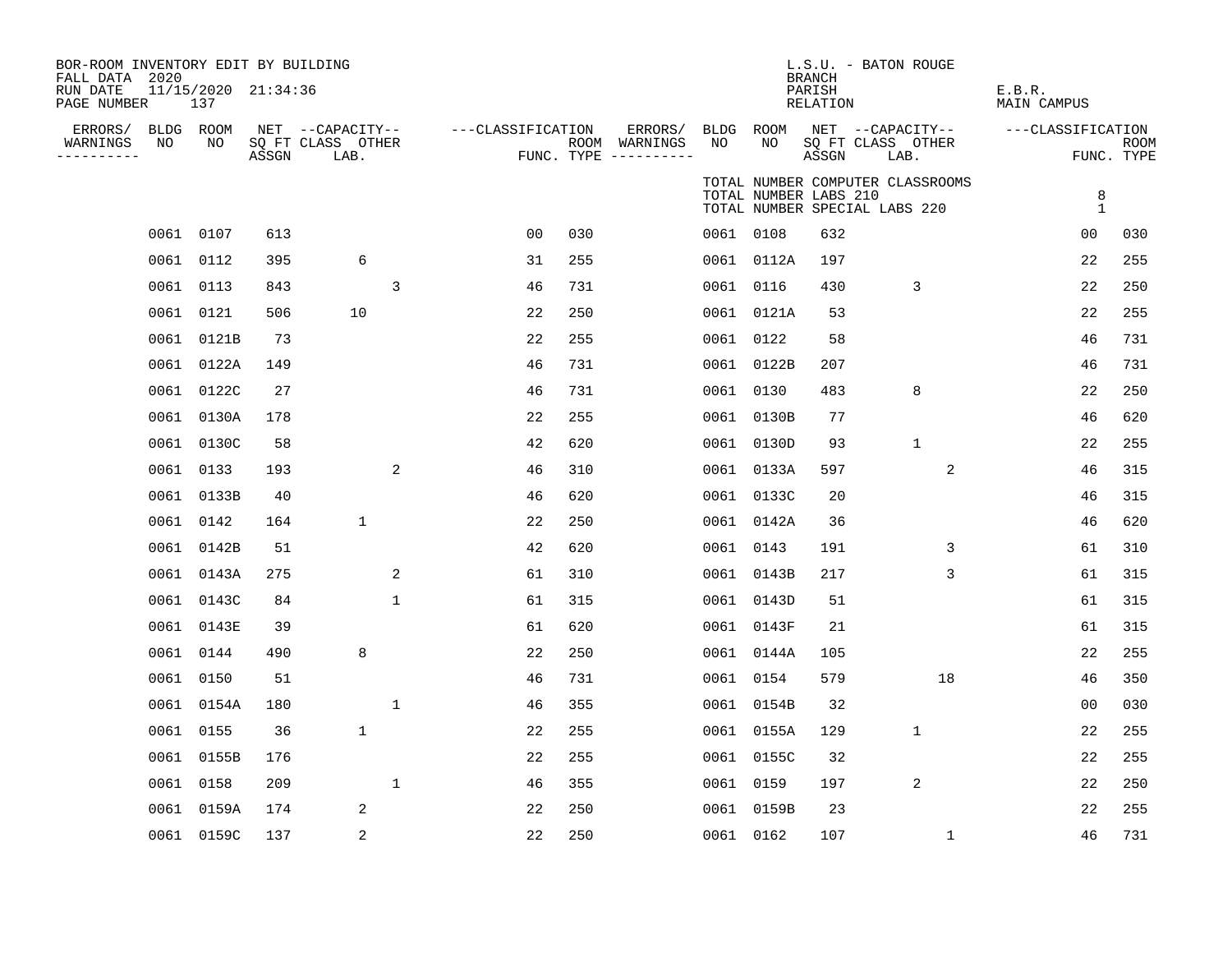| BOR-ROOM INVENTORY EDIT BY BUILDING<br>FALL DATA 2020 |             |                            |       |                           |                   |            |                              |             |            | <b>BRANCH</b>      | L.S.U. - BATON ROUGE      |                       |                           |
|-------------------------------------------------------|-------------|----------------------------|-------|---------------------------|-------------------|------------|------------------------------|-------------|------------|--------------------|---------------------------|-----------------------|---------------------------|
| RUN DATE<br>PAGE NUMBER                               |             | 11/15/2020 21:34:36<br>138 |       |                           |                   |            |                              |             |            | PARISH<br>RELATION |                           | E.B.R.<br>MAIN CAMPUS |                           |
| ERRORS/                                               | <b>BLDG</b> | ROOM                       |       | NET --CAPACITY--          | ---CLASSIFICATION |            | ERRORS/                      | <b>BLDG</b> | ROOM       |                    | NET --CAPACITY--          | ---CLASSIFICATION     |                           |
| WARNINGS<br>----------                                | NO          | NO.                        | ASSGN | SQ FT CLASS OTHER<br>LAB. |                   | FUNC. TYPE | ROOM WARNINGS<br>----------- | NO          | NO.        | ASSGN              | SQ FT CLASS OTHER<br>LAB. |                       | <b>ROOM</b><br>FUNC. TYPE |
|                                                       | 0061        | 0162A                      | 43    |                           | 46                | 731        |                              | 0061        | 0162B      | 23                 | 1                         | 0 <sub>0</sub>        | 030                       |
|                                                       |             | 0061 0164                  | 415   | 4                         | 46                | 350        |                              |             | 0061 0164A | 163                | $\mathbf 1$               | 46                    | 355                       |
|                                                       |             | 0061 0164B                 | 96    | $\mathbf{1}$              | 46                | 731        |                              |             | 0061 0164C | 58                 |                           | 46                    | 620                       |
|                                                       |             | 0061 0165                  | 144   | 2                         | 61                | 731        |                              |             | 0061 0165A | 62                 | $\mathbf 1$               | 61                    | 731                       |
|                                                       |             | 0061 0167                  | 451   | 9                         | 20                | 250        |                              |             | 0061 0167A | 180                | $\mathbf{1}$              | 20                    | 255                       |
|                                                       |             | 0061 0167B                 | 66    | 2                         | 20                | 255        |                              |             | 0061 0167C | 96                 | $\mathbf{1}$              | 20                    | 255                       |
|                                                       |             | 0061 0204                  | 142   | $\mathbf{1}$              | 61                | 315        |                              |             | 0061 0204A | 262                | $\mathbf{1}$              | 61                    | 315                       |
|                                                       |             | 0061 0205                  | 121   | $\mathbf{1}$              | 61                | 310        |                              |             | 0061 0207  | 316                | 3                         | 73                    | 315                       |
|                                                       |             | 0061 0207A                 | 160   | $\mathbf{1}$              | 73                | 310        |                              |             | 0061 0208  | 145                | $\mathbf 1$               | 61                    | 310                       |
|                                                       |             | 0061 0208A                 | 309   | 2                         | 61                | 250        |                              |             | 0061 0210  | 132                | $\mathbf{1}$              | 61                    | 310                       |
|                                                       |             | 0061 0211                  | 160   | $\mathbf{1}$              | 61                | 310        |                              |             | 0061 0212  | 160                | $\mathbf{1}$              | 61                    | 310                       |
|                                                       |             | 0061 0213                  | 309   | $\overline{a}$            | 61                | 315        |                              |             | 0061 0214  | 154                | 1                         | 61                    | 310                       |
|                                                       |             | 0061 0216                  | 154   | $\mathbf{1}$              | 61                | 310        |                              |             | 0061 0217  | 154                | $\mathbf 1$               | 46                    | 310                       |
|                                                       |             | 0061 0218                  | 166   | 1                         | 61                | 310        |                              |             | 0061 0219  | 308                |                           | 46                    | 350                       |
|                                                       |             | 0061 0220                  | 148   | 1                         | 61                | 310        |                              |             | 0061 0222  | 160                | 8                         | 0 <sub>0</sub>        | 030                       |
|                                                       |             | 0061 0223                  | 77    | 2                         | 0 <sub>0</sub>    | 030        |                              |             | 0061 0224  | 11                 |                           | 00                    | 010                       |
|                                                       |             | 0061 0225                  | 87    |                           | 81                | 810        |                              |             | 0061 0228  | 176                | 2                         | 61                    | 310                       |
|                                                       |             | 0061 0229                  | 167   | 2                         | 81                | 810        |                              |             | 0061 0230  | 169                | 3                         | 61                    | 310                       |
|                                                       |             | 0061 0232                  | 188   | 2                         | 22                | 310        |                              |             | 0061 0233  | 176                | 2                         | 46                    | 731                       |
|                                                       |             | 0061 0234                  | 166   | 2                         | 22                | 310        |                              |             | 0061 0235  | 170                | 8                         | 61                    | 310                       |
|                                                       |             | 0061 0236                  | 196   | 2                         | 22                | 310        |                              |             | 0061 0237  | 165                | 2                         | 61                    | 310                       |
|                                                       |             | 0061 0238                  | 189   | $\mathbf{1}$              | 22                | 310        |                              |             | 0061 0239  | 169                | 1                         | 61                    | 310                       |
|                                                       |             | 0061 0240                  | 172   | 2                         | 61                | 310        |                              |             | 0061 0241  | 137                | 2                         | 61                    | 310                       |
|                                                       |             | 0061 0242                  | 159   | $\mathbf 1$               | 61                | 315        |                              |             | 0061 0243  | 190                | 1                         | 61                    | 310                       |
|                                                       |             | 0061 0244                  | 194   | $\mathbf{1}$              | 61                | 310        |                              |             | 0061 0245  | 175                | 2                         | 61                    | 310                       |
|                                                       |             | 0061 0246                  | 183   | 3                         | 61                | 310        |                              |             | 0061 0247  | 170                | $\mathbf{1}$              | 61                    | 315                       |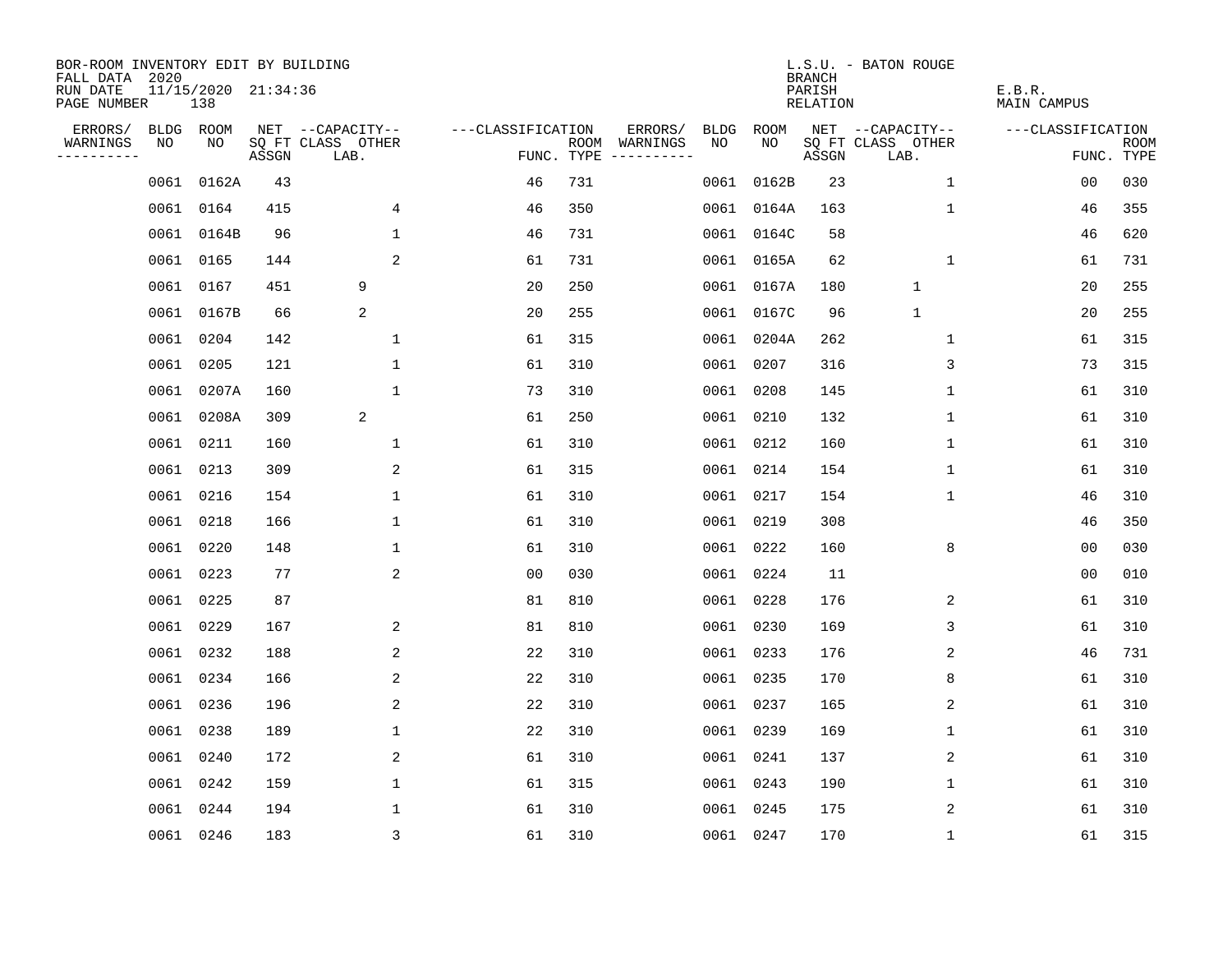| BOR-ROOM INVENTORY EDIT BY BUILDING<br>FALL DATA 2020 |      |                            |       |                           |                   |     |                                            |              | <b>BRANCH</b>             | L.S.U. - BATON ROUGE      |                              |                           |
|-------------------------------------------------------|------|----------------------------|-------|---------------------------|-------------------|-----|--------------------------------------------|--------------|---------------------------|---------------------------|------------------------------|---------------------------|
| RUN DATE<br>PAGE NUMBER                               |      | 11/15/2020 21:34:36<br>139 |       |                           |                   |     |                                            |              | PARISH<br><b>RELATION</b> |                           | E.B.R.<br><b>MAIN CAMPUS</b> |                           |
| ERRORS/                                               |      | BLDG ROOM                  |       | NET --CAPACITY--          | ---CLASSIFICATION |     | ERRORS/<br><b>BLDG</b>                     | <b>ROOM</b>  |                           | NET --CAPACITY--          | ---CLASSIFICATION            |                           |
| WARNINGS<br>----------                                | NO   | NO                         | ASSGN | SQ FT CLASS OTHER<br>LAB. |                   |     | NO<br>ROOM WARNINGS<br>FUNC. TYPE $------$ | NO           | ASSGN                     | SQ FT CLASS OTHER<br>LAB. |                              | <b>ROOM</b><br>FUNC. TYPE |
|                                                       | 0061 | 0249                       | 187   | 3                         | 46                | 310 |                                            | 0251<br>0061 | 11                        |                           | 0 <sub>0</sub>               | 010                       |
|                                                       |      | 0061 0252                  | 185   | 3                         | 46                | 731 |                                            | 0061 0252A   | 168                       |                           | 46                           | 731                       |
|                                                       |      | 0061 0255                  | 159   | 8                         | 0 <sub>0</sub>    | 030 |                                            | 0061 0256    | 282                       | 3                         | 22                           | 250                       |
|                                                       |      | 0061 0257                  | 158   | 2                         | 46                | 731 |                                            | 0061 0259    | 165                       | 1                         | 46                           | 731                       |
|                                                       | 0061 | 0260                       | 163   | 3                         | 61                | 310 |                                            | 0061 0260A   | 160                       | $\mathbf{1}$              | 61                           | 315                       |
|                                                       |      | 0061 0261                  | 151   | $\mathbf{1}$              | 46                | 731 |                                            | 0061 0262    | 149                       | 2                         | 61                           | 310                       |
|                                                       |      | 0061 0263                  | 149   | $\mathbf{1}$              | 61                | 731 |                                            | 0061 0264    | 266                       | 4                         | 61                           | 731                       |
|                                                       |      | 0061 0264A                 | 91    |                           | 61                | 731 |                                            | 0061 0264B   | 94                        |                           | 61                           | 731                       |
|                                                       |      | 0061 0264C                 | 45    |                           | 61                | 731 |                                            | 0061 0265    | 149                       | $\mathbf 1$               | 61                           | 731                       |
|                                                       |      | 0061 0267                  | 169   | $\mathbf 1$               | 61                | 731 |                                            | 0061 0269    | 149                       | 2                         | 46                           | 731                       |
|                                                       |      | 0061 0271                  | 156   | 2                         | 46                | 731 |                                            | 0061 0272    | 483                       | 3                         | 61                           | 350                       |
|                                                       |      | 0061 0273                  | 160   | $\mathbf{1}$              | 46                | 731 |                                            | 0061 1000    | 28591                     |                           | 46                           | 620                       |
|                                                       |      | 0061 1000A                 | 500   | 20                        | 46                | 625 |                                            | 0061 1105    | 356                       |                           | 46                           | 730                       |
|                                                       |      | 0061 1105A                 | 54    |                           | 46                | 620 |                                            | 0061 1105B   | 54                        |                           | 46                           | 620                       |
|                                                       |      | 0061 1105C                 | 54    |                           | 46                | 620 |                                            | 0061 1105D   | 54                        |                           | 46                           | 620                       |
|                                                       |      | 0061 1122                  | 642   |                           | 46                | 731 |                                            | 0061 1122A   | 54                        |                           | 46                           | 620                       |
|                                                       |      | 0061 1122B                 | 54    |                           | 46                | 620 |                                            | 0061 1122C   | 54                        |                           | 46                           | 620                       |
|                                                       |      | 0061 1122D                 | 54    |                           | 46                | 620 |                                            | 0061 1122E   | 54                        |                           | 46                           | 620                       |
|                                                       |      | 0061 1122F                 | 54    |                           | 46                | 620 |                                            | 0061 1122G   | 54                        |                           | 46                           | 620                       |
|                                                       |      | 0061 1124                  | 23    | 2                         | 0 <sub>0</sub>    | 030 |                                            | 0061 1125    | 254                       |                           | 0 <sub>0</sub>               | 010                       |
|                                                       |      | 0061 1125A                 | 54    |                           | 46                | 620 |                                            | 0061 1125B   | 54                        |                           | 46                           | 620                       |
|                                                       |      | 0061 1125C                 | 54    |                           | 46                | 620 |                                            | 0061 1127    | 44                        |                           | 0 <sub>0</sub>               | 010                       |
|                                                       |      | 0061 1129                  | 291   | 9                         | 0 <sub>0</sub>    | 030 |                                            | 0061 1129A   | 41                        |                           | 46                           | 620                       |
|                                                       |      | 0061 1129B                 | 41    |                           | 46                | 620 |                                            | 0061 1130    | 295                       | 9                         | 0 <sub>0</sub>               | 030                       |
|                                                       |      | 0061 1130A                 | 39    |                           | 46                | 620 |                                            | 0061 1130B   | 40                        |                           | 46                           | 620                       |
|                                                       |      | 0061 1140                  | 299   |                           | 0 <sub>0</sub>    | 010 |                                            | 0061 1140A   | 56                        |                           | 46                           | 620                       |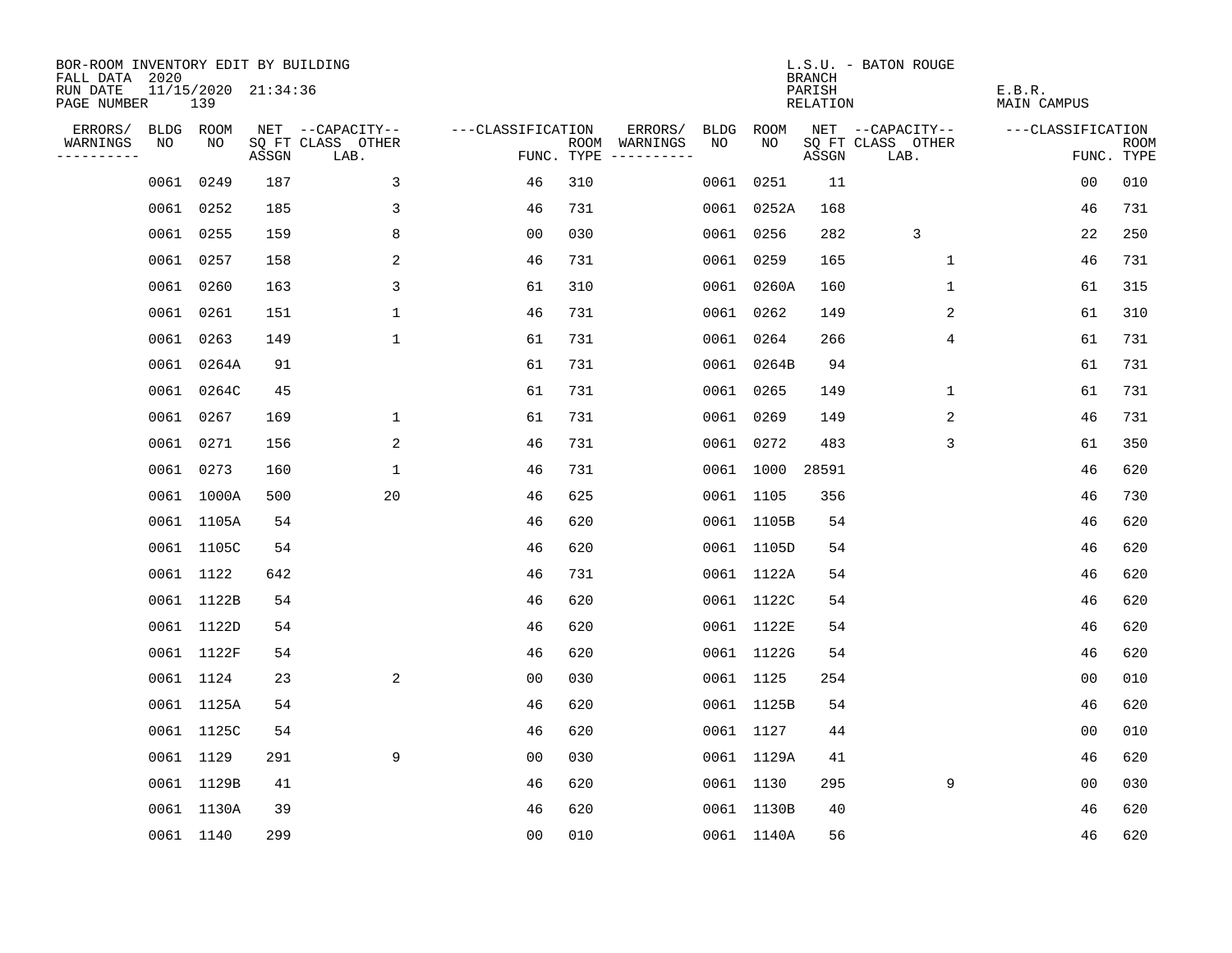| BOR-ROOM INVENTORY EDIT BY BUILDING<br>FALL DATA 2020 |                            |       |                           |                   |     |                                      |    |                 | <b>BRANCH</b>      | L.S.U. - BATON ROUGE      |                       |                           |
|-------------------------------------------------------|----------------------------|-------|---------------------------|-------------------|-----|--------------------------------------|----|-----------------|--------------------|---------------------------|-----------------------|---------------------------|
| RUN DATE<br>PAGE NUMBER                               | 11/15/2020 21:34:36<br>140 |       |                           |                   |     |                                      |    |                 | PARISH<br>RELATION |                           | E.B.R.<br>MAIN CAMPUS |                           |
| ERRORS/                                               | BLDG ROOM                  |       | NET --CAPACITY--          | ---CLASSIFICATION |     | ERRORS/                              |    | BLDG ROOM       |                    | NET --CAPACITY--          | ---CLASSIFICATION     |                           |
| WARNINGS<br>NO<br>----------                          | NO                         | ASSGN | SQ FT CLASS OTHER<br>LAB. |                   |     | ROOM WARNINGS<br>FUNC. TYPE $------$ | NO | NO.             | ASSGN              | SQ FT CLASS OTHER<br>LAB. |                       | <b>ROOM</b><br>FUNC. TYPE |
|                                                       | 0061 1140B                 | 56    |                           | 46                | 620 |                                      |    | 0061 1140C      | 56                 |                           | 46                    | 620                       |
|                                                       | 0061 1141                  | 292   |                           | 46                | 731 |                                      |    | 0061 1141A      | 55                 |                           | 46                    | 620                       |
|                                                       | 0061 1141B                 | 55    |                           | 46                | 620 |                                      |    | 0061 1141C      | 55                 |                           | 46                    | 620                       |
|                                                       | 0061 1142                  | 36    |                           | 0 <sub>0</sub>    | 010 |                                      |    | 0061 1143       | 37                 |                           | 00                    | 010                       |
|                                                       | 0061 1146                  | 324   | 19                        | 00                | 030 |                                      |    | 0061 1147       | 322                | 19                        | 00                    | 030                       |
|                                                       | 0061 1148                  | 14    |                           | 46                | 730 |                                      |    | 0061 1149       | 15                 |                           | 81                    | 810                       |
|                                                       | 0061 1154                  | 301   |                           | 46                | 731 |                                      |    | 0061 1154A      | 68                 | $\mathbf{1}$              | 00                    | 030                       |
|                                                       | 0061 1154B                 | 52    |                           | 46                | 620 |                                      |    | 0061 1154C      | 52                 |                           | 46                    | 620                       |
|                                                       | 0061 1155A                 | 70    | 2                         | 00                | 030 |                                      |    | 0061 1155C      | 43                 |                           | 46                    | 620                       |
|                                                       | 0061 1164                  | 43    |                           | 46                | 620 |                                      |    | 0061 2000 44456 |                    | 6772                      | 46                    | 610                       |
|                                                       | 0061 2201                  | 204   |                           | 61                | 731 |                                      |    | 0061 2207       | 206                |                           | 61                    | 731                       |
|                                                       | 0061 2208                  | 205   |                           | 0 <sub>0</sub>    | 030 |                                      |    | 0061 2210       | 64                 |                           | 61                    | 731                       |
|                                                       | 0061 2212                  | 63    |                           | 61                | 731 |                                      |    | 0061 2213       | 208                |                           | 61                    | 731                       |
|                                                       | 0061 2214                  | 64    |                           | 61                | 731 |                                      |    | 0061 2216       | 62                 |                           | 0 <sub>0</sub>        | 010                       |
|                                                       | 0061 2218                  | 61    |                           | 61                | 731 |                                      |    | 0061 2219       | 208                |                           | 46                    | 731                       |
|                                                       | 0061 2220                  | 60    |                           | 61                | 731 |                                      |    | 0061 2226       | 268                |                           | 61                    | 731                       |
|                                                       | 0061 2227                  | 201   |                           | 46                | 731 |                                      |    | 0061 2228       | 79                 |                           | 61                    | 731                       |
|                                                       | 0061 2229                  | 65    |                           | 61                | 731 |                                      |    | 0061 2230       | 76                 |                           | 61                    | 731                       |
|                                                       | 0061 2231                  | 38    |                           | 0 <sub>0</sub>    | 010 |                                      |    | 0061 2232       | 76                 |                           | 61                    | 731                       |
|                                                       | 0061 2233                  | 37    |                           | 61                | 730 |                                      |    | 0061 2234       | 76                 |                           | 46                    | 731                       |
|                                                       | 0061 2235                  | 75    |                           | 61                | 731 |                                      |    | 0061 2236       | 74                 |                           | 22                    | 731                       |
|                                                       | 0061 2237                  | 75    |                           | 61                | 731 |                                      |    | 0061 2238       | 74                 |                           | 46                    | 731                       |
|                                                       | 0061 2239                  | 76    |                           | 61                | 731 |                                      |    | 0061 2240       | 75                 |                           | 22                    | 731                       |
|                                                       | 0061 2241                  | 75    |                           | 61                | 731 |                                      |    | 0061 2242       | 76                 |                           | 46                    | 731                       |
|                                                       | 0061 2243                  | 76    |                           | 61                | 731 |                                      |    | 0061 2244       | 74                 |                           | 20                    | 255                       |
|                                                       | 0061 2245                  | 78    |                           | 61                | 731 |                                      |    | 0061 2246       | 78                 |                           | 46                    | 731                       |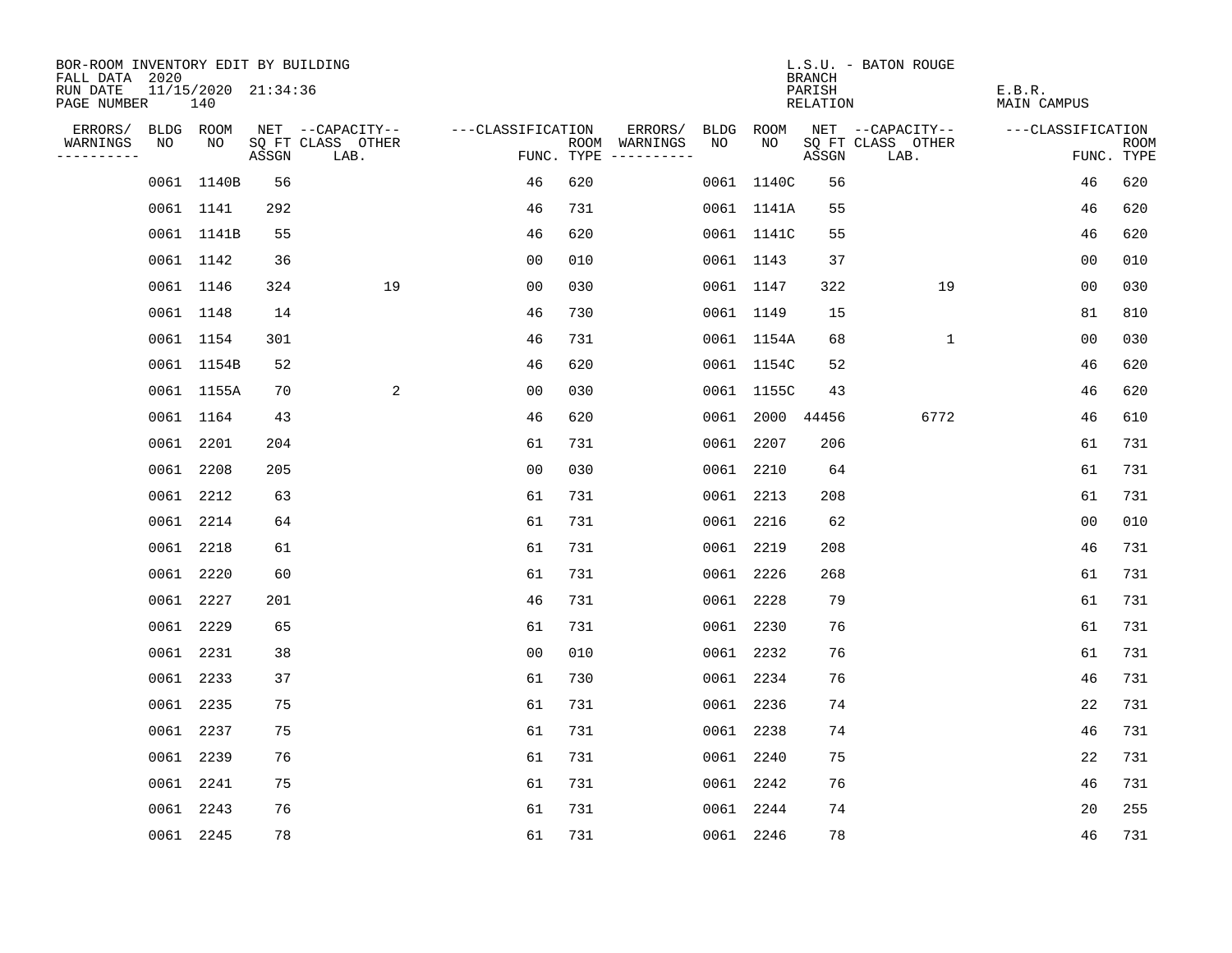| BOR-ROOM INVENTORY EDIT BY BUILDING<br>FALL DATA 2020 |      |            |                     |                           |                   |     |                                      |      |                  | <b>BRANCH</b>                                    | L.S.U. - BATON ROUGE                                                                                                                                |                              |                           |
|-------------------------------------------------------|------|------------|---------------------|---------------------------|-------------------|-----|--------------------------------------|------|------------------|--------------------------------------------------|-----------------------------------------------------------------------------------------------------------------------------------------------------|------------------------------|---------------------------|
| RUN DATE<br>PAGE NUMBER                               |      | 141        | 11/15/2020 21:34:36 |                           |                   |     |                                      |      |                  | PARISH<br><b>RELATION</b>                        |                                                                                                                                                     | E.B.R.<br><b>MAIN CAMPUS</b> |                           |
| ERRORS/                                               |      | BLDG ROOM  |                     | NET --CAPACITY--          | ---CLASSIFICATION |     | ERRORS/                              | BLDG | ROOM             |                                                  | NET --CAPACITY--                                                                                                                                    | ---CLASSIFICATION            |                           |
| WARNINGS<br>----------                                | NO   | NO         | ASSGN               | SQ FT CLASS OTHER<br>LAB. |                   |     | ROOM WARNINGS<br>FUNC. TYPE $------$ | NO   | NO               | ASSGN                                            | SQ FT CLASS OTHER<br>LAB.                                                                                                                           |                              | <b>ROOM</b><br>FUNC. TYPE |
|                                                       | 0061 | 2247       | 80                  |                           | 61                | 731 |                                      |      | 0061 2249        | 80                                               |                                                                                                                                                     | 46                           | 731                       |
|                                                       |      | 0061 2251  | 92                  |                           | 46                | 731 |                                      |      | 0061 2255        | 103                                              |                                                                                                                                                     | 46                           | 731                       |
|                                                       |      | 0061 2256  | 101                 |                           | 46                | 731 |                                      |      | 0061 2257        | 59                                               |                                                                                                                                                     | 46                           | 730                       |
|                                                       |      | 0061 2258  | 32                  |                           | 46                | 731 |                                      |      | 0061 2259        | 70                                               |                                                                                                                                                     | 46                           | 730                       |
|                                                       |      | 0061 2260  | 92                  |                           | 46                | 731 |                                      |      | 0061 2261        | 63                                               |                                                                                                                                                     | 46                           | 731                       |
|                                                       |      | 0061 2262  | 59                  |                           | 61                | 730 |                                      |      | 0061 2263        | 61                                               |                                                                                                                                                     | 61                           | 731                       |
|                                                       |      | 0061 2264  | 54                  |                           | 61                | 730 |                                      |      | 0061 2265        | 74                                               |                                                                                                                                                     | 61                           | 731                       |
|                                                       |      | 0061 2267  | 58                  |                           | 61                | 731 |                                      |      | 0061 2269        | 59                                               |                                                                                                                                                     | 0 <sub>0</sub>               | 030                       |
|                                                       |      | 0061 2270  | 206                 |                           | 46                | 625 |                                      |      | 0061 C0100 11839 |                                                  |                                                                                                                                                     | 0 <sub>0</sub>               | 020                       |
|                                                       |      | 0061 C0200 | 4168                |                           | 0 <sub>0</sub>    | 020 |                                      |      | 0061 S0100       | 1938                                             |                                                                                                                                                     | 0 <sub>0</sub>               | 020                       |
|                                                       |      | 0061 S0200 | 252                 |                           | 0 <sub>0</sub>    | 020 |                                      |      |                  | TOTAL NUMBER CLASSROOMS<br>TOTAL NUMBER LABS 210 | TOTAL ASSIGNABLE & UNASSIGNABLE SQFT:<br>TOTAL NET ASSIGN SQ. FT. IN ROOM FILE<br>TOTAL NUMBER COMPUTER CLASSROOMS<br>TOTAL NUMBER SPECIAL LABS 220 | 123,737<br>101,395           |                           |
|                                                       |      | 0062 0002  | 138                 | $\mathbf{1}$              | 91                | 935 |                                      |      | 0062 0002A       | 23                                               | 1                                                                                                                                                   | 91                           | 935                       |
|                                                       |      | 0062 0004  | 282                 | 2                         | 91                | 920 |                                      | 0062 | 0006             | 268                                              | 2                                                                                                                                                   | 91                           | 920                       |
|                                                       | 0062 | 0008       | 242                 | 2                         | 91                | 920 |                                      | 0062 | 0010             | 320                                              | 2                                                                                                                                                   | 91                           | 920                       |
|                                                       | 0062 | 0011       | 252                 | $\mathbf 1$               | 91                | 920 |                                      | 0062 | 0015             | 256                                              | 2                                                                                                                                                   | 91                           | 920                       |
|                                                       |      | 0062 0017  | 197                 | $\mathbf 1$               | 91                | 920 |                                      | 0062 | 0019             | 5                                                | 1                                                                                                                                                   | 0 <sub>0</sub>               | 030                       |
|                                                       |      | 0062 0021  | 70                  | $\mathbf 1$               | 91                | 935 |                                      |      | 0062 0021A       | 63                                               | $\mathbf 1$                                                                                                                                         | 0 <sub>0</sub>               | 010                       |
|                                                       |      | 0062 0023  | 105                 | $\mathbf 1$               | 91                | 935 |                                      | 0062 | 0025             | 76                                               | 1                                                                                                                                                   | 91                           | 935                       |
|                                                       | 0062 | 0025A      | 14                  | $\mathbf{1}$              | 91                | 935 |                                      | 0062 | 0027             | 144                                              | $\overline{4}$                                                                                                                                      | 91                           | 410                       |
|                                                       |      | 0062 0029  | 302                 | $\mathbf{1}$              | 91                | 935 |                                      | 0062 | 0029A            | 53                                               | 1                                                                                                                                                   | 91                           | 919                       |
|                                                       | 0062 | 0031       | 177                 | $\mathbf{1}$              | 0 <sub>0</sub>    | 030 |                                      | 0062 | 0033             | 271                                              |                                                                                                                                                     | 91                           | 935                       |
|                                                       |      | 0062 0035  | 236                 |                           | 91                | 935 |                                      | 0062 | 0039             | 70                                               | $\mathbf{1}$                                                                                                                                        | 0 <sub>0</sub>               | 030                       |
|                                                       |      | 0062 0039A | 74                  |                           | 0 <sub>0</sub>    | 030 |                                      |      | 0062 0042        | 319                                              |                                                                                                                                                     | 91                           | 935                       |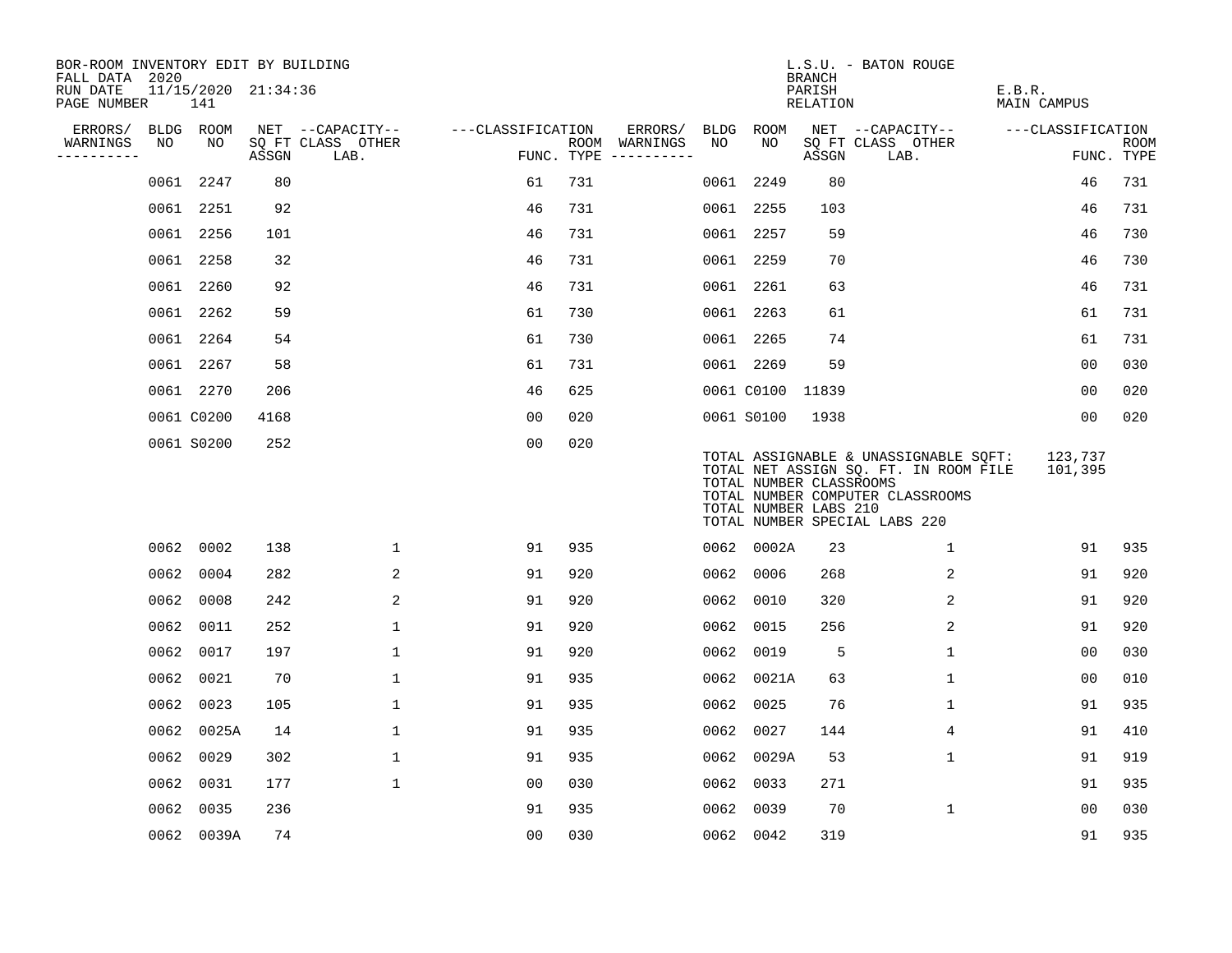| BOR-ROOM INVENTORY EDIT BY BUILDING<br>FALL DATA 2020 |           |                            |       |                           |                   |     |                                      |      |            | <b>BRANCH</b>      | L.S.U. - BATON ROUGE      |                       |                           |
|-------------------------------------------------------|-----------|----------------------------|-------|---------------------------|-------------------|-----|--------------------------------------|------|------------|--------------------|---------------------------|-----------------------|---------------------------|
| RUN DATE<br>PAGE NUMBER                               |           | 11/15/2020 21:34:36<br>142 |       |                           |                   |     |                                      |      |            | PARISH<br>RELATION |                           | E.B.R.<br>MAIN CAMPUS |                           |
| ERRORS/                                               | BLDG ROOM |                            |       | NET --CAPACITY--          | ---CLASSIFICATION |     | ERRORS/                              | BLDG | ROOM       |                    | NET --CAPACITY--          | ---CLASSIFICATION     |                           |
| WARNINGS<br>----------                                | NO        | NO                         | ASSGN | SQ FT CLASS OTHER<br>LAB. |                   |     | ROOM WARNINGS<br>FUNC. TYPE $------$ | NO.  | NO.        | ASSGN              | SQ FT CLASS OTHER<br>LAB. |                       | <b>ROOM</b><br>FUNC. TYPE |
|                                                       | 0062      | 0044                       | 243   |                           | 91                | 935 |                                      | 0062 | 0046       | 267                |                           | 91                    | 935                       |
|                                                       | 0062      | 0048                       | 316   |                           | 91                | 935 |                                      | 0062 | 0050       | 303                | $\mathbf 1$               | 91                    | 650                       |
|                                                       | 0062      | 0054                       | 312   |                           | 0 <sub>0</sub>    | 030 |                                      |      | 0062 0054A | 220                |                           | 00                    | 030                       |
|                                                       |           | 0062 0070                  | 137   |                           | 0 <sub>0</sub>    | 030 |                                      |      | 0062 1000  | 165                | 1                         | 91                    | 310                       |
|                                                       |           | 0062 1000A                 | 36    |                           | 91                | 315 |                                      |      | 0062 1002  | 58                 | 1                         | 91                    | 919                       |
|                                                       |           | 0062 1004                  | 306   | 2                         | 91                | 920 |                                      |      | 0062 1006  | 268                | 2                         | 91                    | 920                       |
|                                                       |           | 0062 1008                  | 242   | 2                         | 91                | 920 |                                      |      | 0062 1010  | 305                | 2                         | 91                    | 920                       |
|                                                       |           | 0062 1011                  | 244   | $\mathbf 1$               | 91                | 920 |                                      |      | 0062 1015  | 256                | 2                         | 91                    | 920                       |
|                                                       |           | 0062 1017                  | 200   | $\mathbf 1$               | 91                | 920 |                                      |      | 0062 1019  | 5                  |                           | 0 <sub>0</sub>        | 030                       |
|                                                       |           | 0062 1021                  | 69    |                           | 91                | 935 |                                      |      | 0062 1021A | 63                 |                           | 00                    | 010                       |
|                                                       |           | 0062 1025                  | 762   |                           | 91                | 650 |                                      |      | 0062 1031  | 163                | $\mathbf{1}$              | 91                    | 920                       |
|                                                       |           | 0062 1033                  | 258   | 2                         | 91                | 920 |                                      |      | 0062 1035  | 249                | 2                         | 91                    | 920                       |
|                                                       |           | 0062 1039                  | 70    |                           | 0 <sub>0</sub>    | 030 |                                      |      | 0062 1039A | 74                 |                           | 0 <sub>0</sub>        | 030                       |
|                                                       |           | 0062 1042                  | 304   | 2                         | 91                | 920 |                                      |      | 0062 1044  | 254                | 2                         | 91                    | 920                       |
|                                                       |           | 0062 1046                  | 266   | 2                         | 91                | 920 |                                      |      | 0062 1048  | 262                | 2                         | 91                    | 920                       |
|                                                       |           | 0062 1050                  | 94    | $\mathbf{1}$              | 91                | 240 |                                      |      | 0062 1054  | 165                | 5                         | 91                    | 410                       |
|                                                       | 0062      | 2002                       | 290   | $\overline{a}$            | 91                | 920 |                                      | 0062 | 2004       | 307                | 2                         | 91                    | 920                       |
|                                                       | 0062      | 2006                       | 268   | 2                         | 91                | 920 |                                      | 0062 | 2008       | 242                | 2                         | 91                    | 920                       |
|                                                       | 0062      | 2010                       | 307   | 2                         | 91                | 920 |                                      | 0062 | 2011       | 245                | 1                         | 91                    | 920                       |
|                                                       | 0062      | 2015                       | 256   | 2                         | 91                | 920 |                                      | 0062 | 2017       | 201                | 1                         | 91                    | 920                       |
|                                                       | 0062      | 2019                       | 5     |                           | 0 <sub>0</sub>    | 030 |                                      | 0062 | 2021       | 69                 |                           | 91                    | 935                       |
|                                                       | 0062      | 2021A                      | 63    |                           | 0 <sub>0</sub>    | 010 |                                      | 0062 | 2025       | 269                | 2                         | 91                    | 920                       |
|                                                       | 0062      | 2027                       | 272   | 2                         | 91                | 920 |                                      | 0062 | 2029       | 314                | 2                         | 91                    | 920                       |
|                                                       | 0062      | 2031                       | 164   | $\mathbf 1$               | 91                | 920 |                                      | 0062 | 2033       | 258                | 2                         | 91                    | 920                       |
|                                                       | 0062      | 2035                       | 249   | 2                         | 91                | 920 |                                      | 0062 | 2039       | 71                 |                           | 0 <sub>0</sub>        | 030                       |
|                                                       |           | 0062 2039A                 | 75    |                           | 0 <sub>0</sub>    | 030 |                                      |      | 0062 2042  | 306                | 2                         | 91                    | 920                       |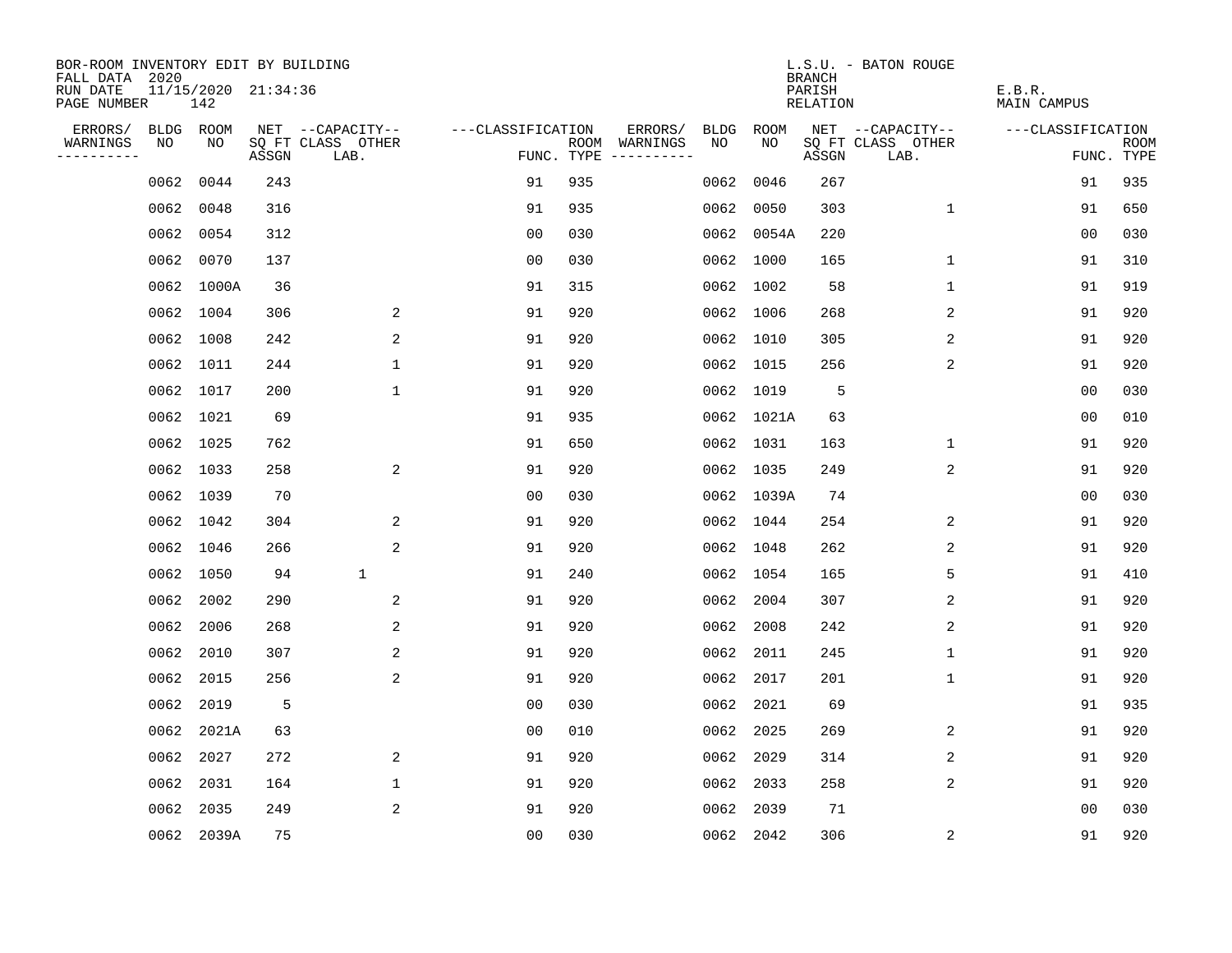| BOR-ROOM INVENTORY EDIT BY BUILDING<br>FALL DATA 2020 |      |                            |       |                           |                   |     |                                      |             |             | <b>BRANCH</b>             | L.S.U. - BATON ROUGE      |                              |                           |
|-------------------------------------------------------|------|----------------------------|-------|---------------------------|-------------------|-----|--------------------------------------|-------------|-------------|---------------------------|---------------------------|------------------------------|---------------------------|
| RUN DATE<br>PAGE NUMBER                               |      | 11/15/2020 21:34:36<br>143 |       |                           |                   |     |                                      |             |             | PARISH<br><b>RELATION</b> |                           | E.B.R.<br><b>MAIN CAMPUS</b> |                           |
| ERRORS/                                               |      | BLDG ROOM                  |       | NET --CAPACITY--          | ---CLASSIFICATION |     | ERRORS/                              | <b>BLDG</b> | <b>ROOM</b> |                           | NET --CAPACITY--          | ---CLASSIFICATION            |                           |
| WARNINGS<br>----------                                | NO   | NO                         | ASSGN | SQ FT CLASS OTHER<br>LAB. |                   |     | ROOM WARNINGS<br>FUNC. TYPE $------$ | NO          | NO          | ASSGN                     | SQ FT CLASS OTHER<br>LAB. |                              | <b>ROOM</b><br>FUNC. TYPE |
|                                                       | 0062 | 2044                       | 246   | 2                         | 91                | 920 |                                      | 0062        | 2046        | 266                       | 2                         | 91                           | 920                       |
|                                                       |      | 0062 2048                  | 318   | 2                         | 91                | 920 |                                      | 0062        | 2050        | 303                       | 2                         | 91                           | 920                       |
|                                                       | 0062 | 2054                       | 235   | $\mathbf 1$               | 91                | 650 |                                      | 0062        | 2054A       | 159                       | 5                         | 91                           | 410                       |
|                                                       | 0062 | 3002                       | 285   | 2                         | 91                | 920 |                                      | 0062        | 3004        | 294                       | 2                         | 91                           | 920                       |
|                                                       | 0062 | 3006                       | 266   | 2                         | 91                | 920 |                                      | 0062        | 3008        | 240                       | 2                         | 91                           | 920                       |
|                                                       |      | 0062 3010                  | 300   | 2                         | 91                | 920 |                                      |             | 0062 3011   | 236                       | $\mathbf{1}$              | 91                           | 920                       |
|                                                       |      | 0062 3015                  | 254   | 2                         | 91                | 920 |                                      | 0062        | 3017        | 198                       | $\mathbf 1$               | 91                           | 920                       |
|                                                       |      | 0062 3019                  | 5     | $\mathbf 1$               | 0 <sub>0</sub>    | 030 |                                      | 0062        | 3021        | 69                        |                           | 91                           | 935                       |
|                                                       | 0062 | 3021A                      | 62    |                           | 0 <sub>0</sub>    | 010 |                                      | 0062        | 3025        | 258                       | 2                         | 91                           | 920                       |
|                                                       |      | 0062 3027                  | 270   | 2                         | 91                | 920 |                                      | 0062        | 3029        | 294                       | 2                         | 91                           | 920                       |
|                                                       |      | 0062 3031                  | 162   | $\mathbf 1$               | 91                | 920 |                                      | 0062        | 3033        | 257                       | 2                         | 91                           | 920                       |
|                                                       |      | 0062 3035                  | 246   | 2                         | 91                | 920 |                                      | 0062        | 3039        | 70                        | $\mathbf{1}$              | 0 <sub>0</sub>               | 030                       |
|                                                       |      | 0062 3039A                 | 73    |                           | 0 <sub>0</sub>    | 030 |                                      | 0062        | 3040        | 33                        |                           | 0 <sub>0</sub>               | 030                       |
|                                                       | 0062 | 3042                       | 300   | 2                         | 91                | 920 |                                      | 0062        | 3044        | 244                       | 2                         | 91                           | 920                       |
|                                                       | 0062 | 3046                       | 263   | 2                         | 91                | 920 |                                      | 0062        | 3048        | 316                       | 2                         | 91                           | 920                       |
|                                                       | 0062 | 3050                       | 298   | 2                         | 91                | 920 |                                      | 0062        | 3054        | 235                       | $\mathbf 1$               | 91                           | 650                       |
|                                                       |      | 0062 3054A                 | 156   | 5                         | 91                | 410 |                                      | 0062        | 4000        | 2518                      |                           | 0 <sub>0</sub>               | 030                       |
|                                                       |      | 0062 4000A                 | 1308  |                           | 0 <sub>0</sub>    | 030 |                                      |             | 0062 4000B  | 1284                      |                           | 0 <sub>0</sub>               | 030                       |
|                                                       |      | 0062 C0001                 | 256   |                           | 0 <sub>0</sub>    | 020 |                                      |             | 0062 C0002  | 403                       |                           | 0 <sub>0</sub>               | 020                       |
|                                                       |      | 0062 C0003                 | 232   |                           | 0 <sub>0</sub>    | 020 |                                      |             | 0062 C1000  | 88                        |                           | 0 <sub>0</sub>               | 020                       |
|                                                       |      | 0062 C1001                 | 552   |                           | 0 <sub>0</sub>    | 020 |                                      |             | 0062 C1002  | 835                       |                           | 0 <sub>0</sub>               | 020                       |
|                                                       |      | 0062 C1003                 | 559   |                           | 0 <sub>0</sub>    | 020 |                                      |             | 0062 C2002  | 1569                      |                           | 0 <sub>0</sub>               | 020                       |
|                                                       |      | 0062 C3002                 | 1534  |                           | 0 <sub>0</sub>    | 020 |                                      |             | 0062 E0001  | 32                        |                           | 0 <sub>0</sub>               | 020                       |
|                                                       |      | 0062 E1000                 | 32    |                           | 0 <sub>0</sub>    | 020 |                                      |             | 0062 E2000  | 32                        |                           | 0 <sub>0</sub>               | 020                       |
|                                                       |      | 0062 E3000                 | 32    |                           | 0 <sub>0</sub>    | 020 |                                      |             | 0062 S0001  | 200                       |                           | 0 <sub>0</sub>               | 020                       |
|                                                       |      | 0062 S0002                 | 203   |                           | 0 <sub>0</sub>    | 020 |                                      |             | 0062 S0003  | 163                       |                           | 00                           | 020                       |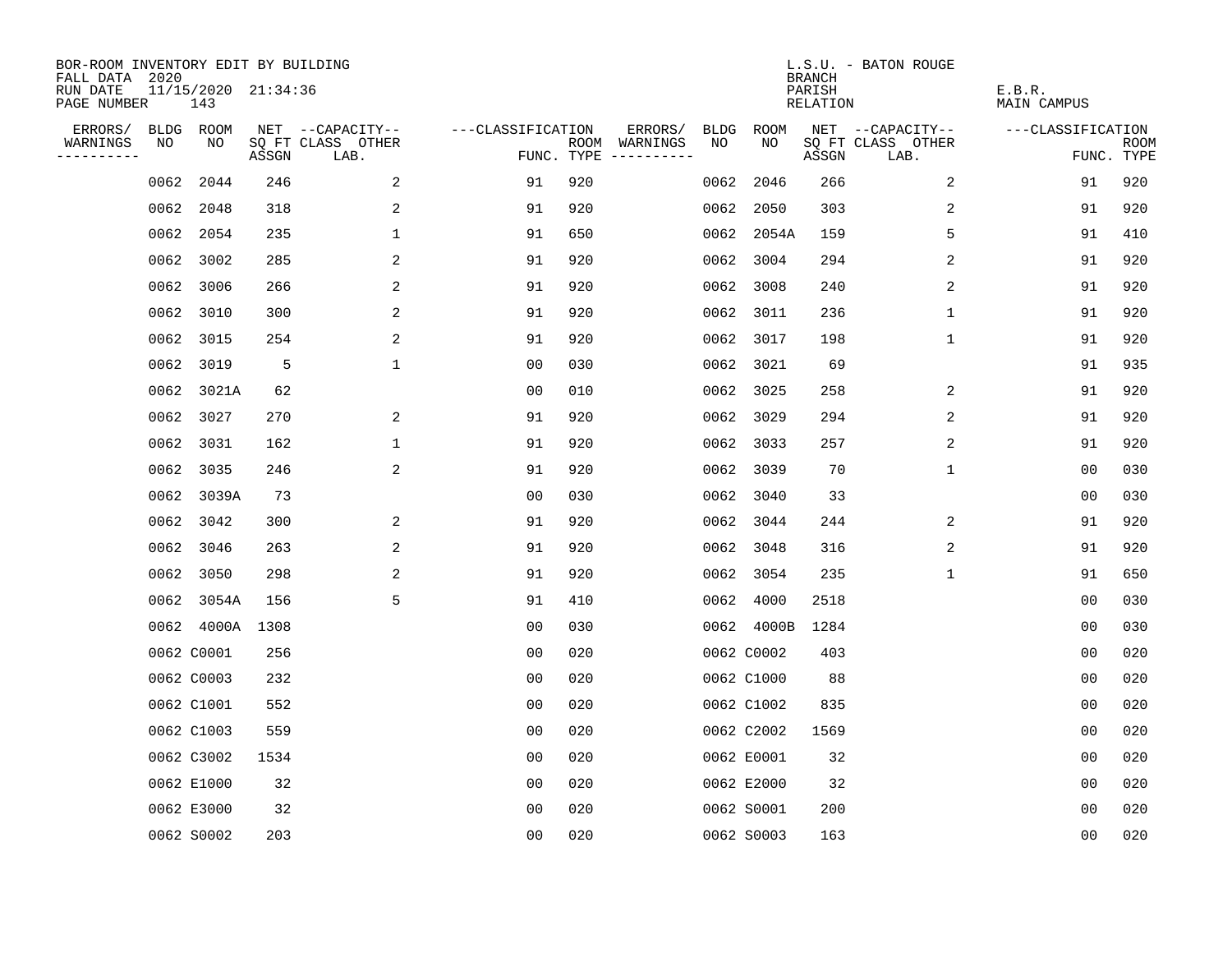| BOR-ROOM INVENTORY EDIT BY BUILDING<br>FALL DATA 2020 |      |                            |          |                           |                   |                                      |                 |                                                                      | <b>BRANCH</b>             | L.S.U. - BATON ROUGE                                                                                                                                |                              |                           |
|-------------------------------------------------------|------|----------------------------|----------|---------------------------|-------------------|--------------------------------------|-----------------|----------------------------------------------------------------------|---------------------------|-----------------------------------------------------------------------------------------------------------------------------------------------------|------------------------------|---------------------------|
| RUN DATE<br>PAGE NUMBER                               |      | 11/15/2020 21:34:36<br>144 |          |                           |                   |                                      |                 |                                                                      | PARISH<br><b>RELATION</b> |                                                                                                                                                     | E.B.R.<br><b>MAIN CAMPUS</b> |                           |
| ERRORS/                                               |      | BLDG ROOM                  |          | NET --CAPACITY--          | ---CLASSIFICATION |                                      | ERRORS/<br>BLDG | <b>ROOM</b>                                                          |                           | NET --CAPACITY--                                                                                                                                    | ---CLASSIFICATION            |                           |
| WARNINGS<br>----------                                | NO   | NO                         | ASSGN    | SQ FT CLASS OTHER<br>LAB. |                   | ROOM WARNINGS<br>FUNC. TYPE $------$ | NO              | NO                                                                   | ASSGN                     | SQ FT CLASS OTHER<br>LAB.                                                                                                                           |                              | <b>ROOM</b><br>FUNC. TYPE |
|                                                       |      | 0062 S1000                 | 157      |                           | 0 <sub>0</sub>    | 020                                  |                 | 0062 S1002                                                           | 123                       |                                                                                                                                                     | 0 <sub>0</sub>               | 020                       |
|                                                       |      | 0062 S1003                 | 157      |                           | 0 <sub>0</sub>    | 020                                  |                 | 0062 S2000                                                           | 160                       |                                                                                                                                                     | 00                           | 020                       |
|                                                       |      | 0062 S2002                 | 124      |                           | 0 <sub>0</sub>    | 020                                  |                 | 0062 S2003                                                           | 161                       |                                                                                                                                                     | 0 <sub>0</sub>               | 020                       |
|                                                       |      | 0062 S3000                 | 157      |                           | 0 <sub>0</sub>    | 020                                  |                 | 0062 S3002                                                           | 124                       |                                                                                                                                                     | 0 <sub>0</sub>               | 020                       |
|                                                       |      | 0062 S3003                 | 158      |                           | 0 <sub>0</sub>    | 020                                  |                 | 0062 S4000                                                           | 150                       |                                                                                                                                                     | 00                           | 020                       |
|                                                       |      | 0062 4000A1 1494           |          |                           | 0 <sub>0</sub>    | 030                                  |                 | 0062 4000B1 1503<br>TOTAL NUMBER CLASSROOMS<br>TOTAL NUMBER LABS 210 |                           | TOTAL ASSIGNABLE & UNASSIGNABLE SOFT:<br>TOTAL NET ASSIGN SQ. FT. IN ROOM FILE<br>TOTAL NUMBER COMPUTER CLASSROOMS<br>TOTAL NUMBER SPECIAL LABS 220 | 00<br>38,635<br>20,608       | 030                       |
|                                                       | 0070 | 0030                       | 1340     |                           | 0 <sub>0</sub>    | 030                                  |                 | 0070 0101                                                            | 240                       | 1                                                                                                                                                   | 11                           | 315                       |
|                                                       | 0070 | 0101A                      | 162      | $\mathbf 1$               | 11                | 731                                  |                 | 0070 0101B                                                           | 148                       | $\mathbf{1}$                                                                                                                                        | 11                           | 310                       |
|                                                       | 0070 | 0102                       | 252      | $\mathbf{1}$              | 22                | 315                                  |                 | 0070 0102A                                                           | 180                       | $\mathbf{1}$                                                                                                                                        | 22                           | 315                       |
|                                                       | 0070 | 0102B                      | 180      | $\mathbf 1$               | 22                | 310                                  |                 | 0070 0102C                                                           | 180                       | 2                                                                                                                                                   | 22                           | 315                       |
|                                                       | 0070 | 0107                       | 506      | 6                         | 22                | 320                                  |                 | 0070 0107A                                                           | 82                        |                                                                                                                                                     | 00                           | 030                       |
|                                                       | 0070 | 0107B                      | 150      | 2                         | 11                | 310                                  | 0070            | 0109                                                                 | 266                       | 1                                                                                                                                                   | 11                           | 310                       |
|                                                       | 0070 | 0109A                      | 100      |                           | 0 <sub>0</sub>    | 030                                  |                 | 0070 0112                                                            | 600                       |                                                                                                                                                     | 46                           | 315                       |
|                                                       | 0070 | 0112A                      | 144      | 2                         | 22                | 320                                  | 0070            | 0112B                                                                | 256                       | 4                                                                                                                                                   | 11                           | 320                       |
|                                                       | 0070 | 0112C                      | 303      | 2                         | 11                | 250                                  | 0070            | 0112D                                                                | 242                       | $\mathbf 1$                                                                                                                                         | 11                           | 320                       |
|                                                       | 0070 | 0112E                      | 242      | 2                         | 11                | 320                                  |                 | 0070 0112F                                                           | 242                       |                                                                                                                                                     | 22                           | 255                       |
|                                                       | 0070 | 0112G                      | 71       |                           | 0 <sub>0</sub>    | 030                                  | 0070            | 0113                                                                 | 529                       | 8                                                                                                                                                   | 22                           | 250                       |
|                                                       | 0070 | 0115                       | 529      | 2                         | 22                | 250                                  |                 | 0070 0119                                                            | 253                       | 1                                                                                                                                                   | 22                           | 310                       |
|                                                       | 0070 | 0121                       | 115      | $\mathbf 1$               | 22                | 250                                  | 0070            | 0121A                                                                | 167                       | $\mathbf{1}$                                                                                                                                        | 22                           | 250                       |
|                                                       | 0070 | 0124                       | 17       |                           | 0 <sub>0</sub>    | 020                                  |                 | 0070 0124A                                                           | 121                       | 5                                                                                                                                                   | 0 <sub>0</sub>               | 030                       |
|                                                       | 0070 | 0124B                      | 96       |                           | 0 <sub>0</sub>    | 010                                  |                 | 0070 0127                                                            | 71                        |                                                                                                                                                     | 0 <sub>0</sub>               | 010                       |
|                                                       | 0070 | 0127A                      | 22       |                           | 0 <sub>0</sub>    | 010                                  |                 | 0070 0128                                                            | 82                        | 1                                                                                                                                                   | 0 <sub>0</sub>               | 030                       |
|                                                       |      | 0070 0130                  | 2756 356 |                           | 11                | 110                                  |                 | 0070 0130A                                                           | 84                        | 6                                                                                                                                                   | 73                           | 110                       |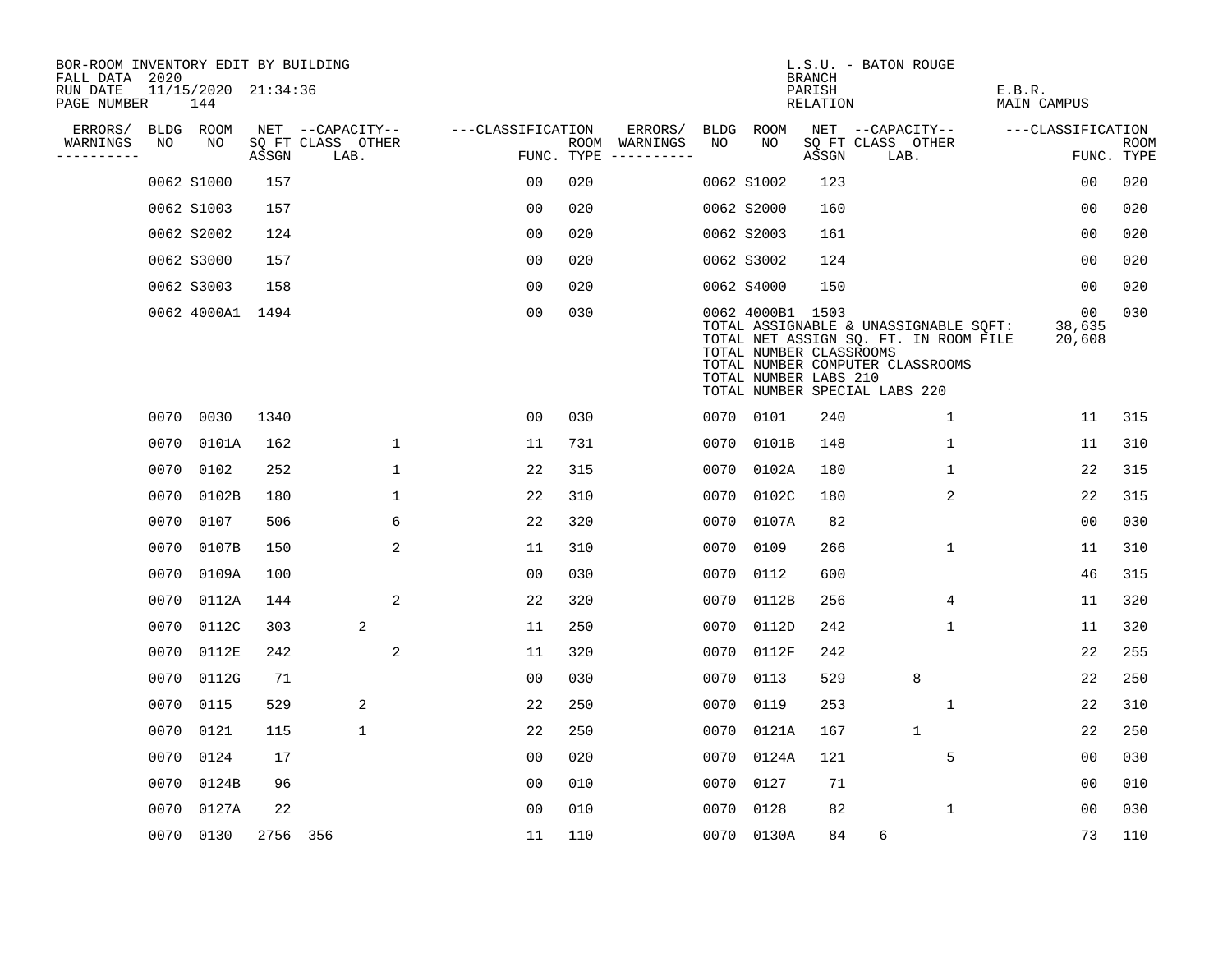| BOR-ROOM INVENTORY EDIT BY BUILDING       |             |                            |       |                           |                   |            |                              |             |            | <b>BRANCH</b>      | L.S.U. - BATON ROUGE      |                       |                |                           |
|-------------------------------------------|-------------|----------------------------|-------|---------------------------|-------------------|------------|------------------------------|-------------|------------|--------------------|---------------------------|-----------------------|----------------|---------------------------|
| FALL DATA 2020<br>RUN DATE<br>PAGE NUMBER |             | 11/15/2020 21:34:36<br>145 |       |                           |                   |            |                              |             |            | PARISH<br>RELATION |                           | E.B.R.<br>MAIN CAMPUS |                |                           |
| ERRORS/                                   | <b>BLDG</b> | ROOM                       |       | NET --CAPACITY--          | ---CLASSIFICATION |            | ERRORS/                      | <b>BLDG</b> | ROOM       |                    | NET --CAPACITY--          | ---CLASSIFICATION     |                |                           |
| WARNINGS<br>----------                    | NO          | NO                         | ASSGN | SQ FT CLASS OTHER<br>LAB. |                   | FUNC. TYPE | ROOM WARNINGS<br>----------- | NO.         | NO.        | ASSGN              | SQ FT CLASS OTHER<br>LAB. |                       |                | <b>ROOM</b><br>FUNC. TYPE |
|                                           | 0070        | 0130B                      | 85    |                           | 11                | 115        |                              | 0070        | 0132       | 210                |                           |                       | 0 <sub>0</sub> | 020                       |
|                                           | 0070        | 0132A                      | 39    |                           | 0 <sub>0</sub>    | 030        |                              |             | 0070 0132B | 40                 |                           |                       | 00             | 020                       |
|                                           | 0070        | 0135                       | 249   | 3                         | 46                | 310        |                              | 0070        | 0136       | 113                | $\mathbf{1}$              |                       | 0 <sub>0</sub> | 030                       |
|                                           | 0070        | 0137                       | 216   | $\overline{3}$            | 46                | 310        |                              |             | 0070 0138  | 83                 | 2                         |                       | 00             | 030                       |
|                                           | 0070        | 0141                       | 327   | $\mathbf 1$               | 22                | 250        |                              |             | 0070 0141A | 215                | $\mathbf{1}$              |                       | 22             | 250                       |
|                                           | 0070        | 0141B                      | 215   | $\mathbf{1}$              | 22                | 310        |                              |             | 0070 0143  | 343                | 3                         |                       | 22             | 250                       |
|                                           | 0070        | 0143A                      | 13    |                           | 22                | 731        |                              | 0070        | 0144       | 592                | 2                         |                       | 22             | 731                       |
|                                           | 0070        | 0144A                      | 100   | 2                         | 11                | 731        |                              |             | 0070 0144B | 210                | 2                         |                       | 22             | 320                       |
|                                           | 0070        | 0145                       | 334   | $\mathbf{1}$              | 22                | 250        |                              | 0070        | 0147       | 235                | 3                         |                       | 22             | 250                       |
|                                           | 0070        | 0147A                      | 40    |                           | 22                | 255        |                              |             | 0070 0151  | 309                | 2                         |                       | 46             | 350                       |
|                                           | 0070        | 0152                       | 689   | 6                         | 45                | 320        |                              |             | 0070 0152A | 210                | 3                         |                       | 11             | 320                       |
|                                           | 0070        | 0152B                      | 45    | $\mathbf{1}$              | 22                | 731        |                              |             | 0070 0153  | 130                |                           |                       | 46             | 315                       |
|                                           | 0070        | 0153A                      | 160   | $\mathbf{1}$              | 46                | 310        |                              |             | 0070 0153B | 160                | $\mathbf 1$               |                       | 46             | 310                       |
|                                           | 0070        | 0155                       | 381   | 4                         | 22                | 250        |                              |             | 0070 0155A | 82                 | 1                         |                       | 22             | 310                       |
|                                           | 0070        | 0155B                      | 185   | 16                        | 22                | 320        |                              | 0070        | 0160       | 506                | 6                         |                       | 22             | 250                       |
|                                           | 0070        | 0161                       | 49    | $\mathbf{1}$              | 22                | 310        |                              | 0070        | 0163       | 248                | $\mathbf 1$               |                       | 22             | 250                       |
|                                           | 0070        | 0164                       | 338   | 6                         | 22                | 255        |                              | 0070        | 0164A      | 230                | $\overline{2}$            |                       | 11             | 250                       |
|                                           | 0070        | 0164B                      | 230   | 2                         | 11                | 250        |                              | 0070        | 0168       | 387                | 1                         |                       | 22             | 310                       |
|                                           | 0070        | 0201                       | 268   | 2                         | 22                | 250        |                              | 0070        | 0202       | 96                 |                           |                       | 22             | 255                       |
|                                           | 0070        | 0202A                      | 288   | $\mathbf 1$               | 22                | 250        |                              | 0070        | 0202B      | 180                | $\overline{4}$            |                       | 22             | 255                       |
|                                           | 0070        | 0203                       | 269   | $\mathbf{1}$              | 11                | 250        |                              | 0070        | 0205       | 124                | 1                         |                       | 11             | 310                       |
|                                           | 0070        | 0205A                      | 353   | 3                         | 11                | 310        |                              | 0070        | 0208       | 60                 |                           |                       | 22             | 315                       |
|                                           | 0070        | 0208A                      | 278   | 5                         | 22                | 320        |                              | 0070        | 0208B      | 208                | 1                         |                       | 22             | 310                       |
|                                           | 0070        | 0208C                      | 227   | $\mathbf{1}$              | 22                | 310        |                              | 0070        | 0209       | 73                 | $\mathbf 1$               |                       | 0 <sub>0</sub> | 020                       |
|                                           | 0070        | 0209A                      | 232   | $\mathbf 1$               | 22                | 250        |                              | 0070        | 0209B      | 147                | $\mathbf{1}$              |                       | 22             | 250                       |
|                                           | 0070        | 0210                       | 230   | $\mathbf{1}$              | 22                | 250        |                              |             | 0070 0211  | 110                | $\mathbf{1}$              |                       | 22             | 310                       |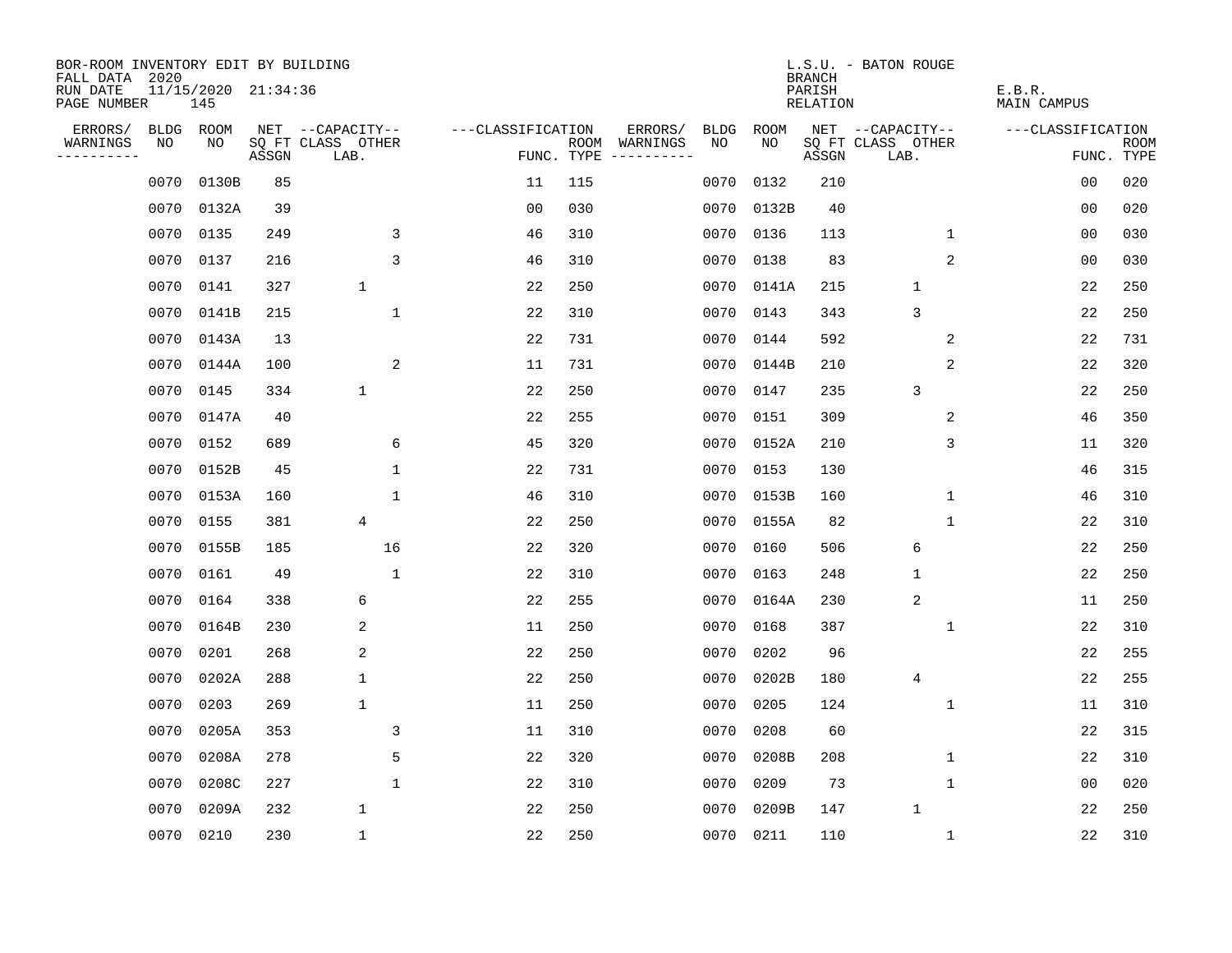| BOR-ROOM INVENTORY EDIT BY BUILDING<br>FALL DATA 2020 |             |                            |       |                           |                   |            |               |      |            | <b>BRANCH</b>             | L.S.U. - BATON ROUGE      |                              |                           |
|-------------------------------------------------------|-------------|----------------------------|-------|---------------------------|-------------------|------------|---------------|------|------------|---------------------------|---------------------------|------------------------------|---------------------------|
| RUN DATE<br>PAGE NUMBER                               |             | 11/15/2020 21:34:36<br>146 |       |                           |                   |            |               |      |            | PARISH<br><b>RELATION</b> |                           | E.B.R.<br><b>MAIN CAMPUS</b> |                           |
| ERRORS/                                               | <b>BLDG</b> | ROOM                       |       | NET --CAPACITY--          | ---CLASSIFICATION |            | ERRORS/       | BLDG | ROOM       |                           | NET --CAPACITY--          | ---CLASSIFICATION            |                           |
| WARNINGS<br>----------                                | NO          | NO.                        | ASSGN | SQ FT CLASS OTHER<br>LAB. |                   | FUNC. TYPE | ROOM WARNINGS | NO   | NO.        | ASSGN                     | SQ FT CLASS OTHER<br>LAB. |                              | <b>ROOM</b><br>FUNC. TYPE |
|                                                       | 0070        | 0211A                      | 269   | $\mathbf 1$               | 22                | 310        |               | 0070 | 0214       | 246                       | 4                         | 22                           | 731                       |
|                                                       | 0070        | 0215                       | 270   | 3                         | 11                | 320        |               | 0070 | 0215A      | 124                       | 1                         | 11                           | 315                       |
|                                                       | 0070        | 0216                       | 268   | 2                         | 22                | 310        |               | 0070 | 0217       | 252                       | $\mathbf{1}$              | 22                           | 310                       |
|                                                       | 0070        | 0218                       | 276   | $\mathbf{1}$              | 22                | 320        |               | 0070 | 0218A      | 522                       | 5                         | 22                           | 320                       |
|                                                       | 0070        | 0218B                      | 106   |                           | 0 <sub>0</sub>    | 030        |               | 0070 | 0218C      | 25                        |                           | 22                           | 731                       |
|                                                       | 0070        | 0219                       | 251   | 2                         | 22                | 320        |               | 0070 | 0221       | 269                       |                           | 0 <sub>0</sub>               | 030                       |
|                                                       | 0070        | 0224                       | 122   | 4                         | 0 <sub>0</sub>    | 030        |               | 0070 | 0226       | 196                       | 2                         | 22                           | 320                       |
|                                                       | 0070        | 0227                       | 209   | 2                         | 46                | 310        |               | 0070 | 0227A      | 62                        | 1                         | 46                           | 315                       |
|                                                       | 0070        | 0227B                      | 72    | $\mathbf{1}$              | 46                | 310        |               | 0070 | 0228       | 113                       | $\mathbf{1}$              | 11                           | 320                       |
|                                                       |             | 0070 0230                  | 114   | 3                         | 46                | 731        |               | 0070 | 0231       | 143                       | $\mathbf{1}$              | 46                           | 310                       |
|                                                       | 0070        | 0232                       | 115   |                           | 46                | 315        |               | 0070 | 0233       | 140                       | $\mathbf{1}$              | 46                           | 310                       |
|                                                       |             | 0070 0234                  | 114   | 1                         | 22                | 310        |               | 0070 | 0235       | 157                       | $\mathbf{1}$              | 22                           | 310                       |
|                                                       | 0070        | 0236                       | 135   | 1                         | 22                | 320        |               | 0070 | 0237       | 176                       | $\mathbf 1$               | 11                           | 310                       |
|                                                       | 0070        | 0238                       | 185   | 1                         | 46                | 310        |               | 0070 | 0239       | 257                       | $\mathbf 1$               | 46                           | 315                       |
|                                                       | 0070        | 0241                       | 252   | $\mathbf{1}$              | 11                | 310        |               | 0070 | 0242       | 149                       | 5                         | 0 <sub>0</sub>               | 030                       |
|                                                       | 0070        | 0243                       | 255   | $\mathbf{1}$              | 22                | 310        |               | 0070 | 0244       | 26                        | $\mathbf 1$               | 0 <sub>0</sub>               | 030                       |
|                                                       | 0070        | 0245                       | 782   | 49                        | 11                | 110        |               | 0070 | 0245A      | 58                        |                           | 46                           | 731                       |
|                                                       | 0070        | 0246                       | 188   |                           | 00                | 030        |               | 0070 | 0248       | 259                       | 1                         | 22                           | 310                       |
|                                                       | 0070        | 0250                       | 256   | 2                         | 22                | 310        |               | 0070 | 0252       | 261                       | 1                         | 11                           | 310                       |
|                                                       | 0070        | 0253                       | 545   | 20                        | 22                | 250        |               | 0070 | 0254       | 538                       | 35                        | 11                           | 110                       |
|                                                       | 0070        | 0255                       | 274   | 1                         | 11                | 310        |               | 0070 | 0257       | 252                       | $\mathbf 1$               | 11                           | 310                       |
|                                                       | 0070        | 0259                       | 276   | $\mathbf{1}$              | 11                | 310        |               | 0070 | 0260       | 824                       | 49                        | 11                           | 140                       |
|                                                       | 0070        | 0261                       | 296   | $\mathbf{1}$              | 11                | 310        |               | 0070 | 0262       | 61                        | $\mathbf{1}$              | 22                           | 310                       |
|                                                       | 0070        | 0263                       | 641   |                           | 11                | 620        |               | 0070 | 0302       | 257                       | $\mathbf 1$               | 22                           | 310                       |
|                                                       | 0070        | 0304                       | 257   | 1                         | 22                | 310        |               | 0070 | 0306       | 273                       | 1                         | 22                           | 310                       |
|                                                       |             | 0070 0308                  | 397   | 1                         | 22                | 315        |               |      | 0070 0308A | 123                       | $\mathbf 1$               | 22                           | 310                       |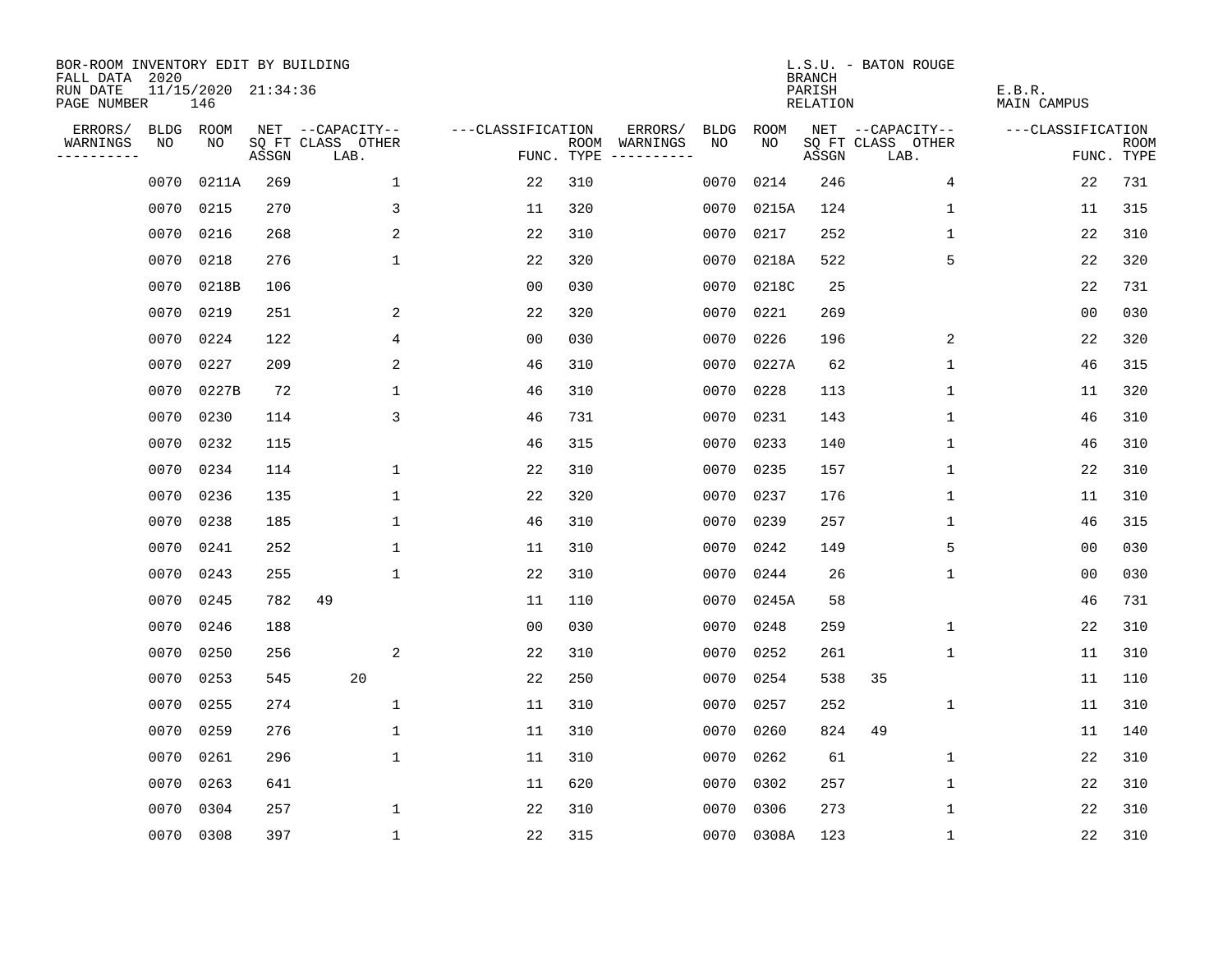| BOR-ROOM INVENTORY EDIT BY BUILDING<br>FALL DATA 2020 |             |                            |       |                           |                   |                    |                         |             |             | <b>BRANCH</b>             | L.S.U. - BATON ROUGE      |                              |                           |
|-------------------------------------------------------|-------------|----------------------------|-------|---------------------------|-------------------|--------------------|-------------------------|-------------|-------------|---------------------------|---------------------------|------------------------------|---------------------------|
| RUN DATE<br>PAGE NUMBER                               |             | 11/15/2020 21:34:36<br>147 |       |                           |                   |                    |                         |             |             | PARISH<br><b>RELATION</b> |                           | E.B.R.<br><b>MAIN CAMPUS</b> |                           |
| ERRORS/                                               | <b>BLDG</b> | ROOM                       |       | NET --CAPACITY--          | ---CLASSIFICATION |                    | ERRORS/                 | <b>BLDG</b> | <b>ROOM</b> |                           | NET --CAPACITY--          | ---CLASSIFICATION            |                           |
| WARNINGS<br>----------                                | NO          | NO                         | ASSGN | SQ FT CLASS OTHER<br>LAB. |                   | ROOM<br>FUNC. TYPE | WARNINGS<br>----------- | NO          | NO          | ASSGN                     | SQ FT CLASS OTHER<br>LAB. |                              | <b>ROOM</b><br>FUNC. TYPE |
|                                                       | 0070        | 0308B                      | 263   | $\mathbf{1}$              | 22                | 310                |                         | 0070        | 0310        | 555                       | 25                        | 46                           | 350                       |
|                                                       | 0070        | 0313                       | 489   | 31                        | 11                | 430                |                         |             | 0070 0313A  | 228                       | 1                         | 46                           | 310                       |
|                                                       | 0070        | 0313B                      | 2286  | 12                        | 11                | 420                |                         |             | 0070 0313C  | 545                       | 15                        | 46                           | 350                       |
|                                                       | 0070        | 0316                       | 265   | $\mathbf{1}$              | 22                | 310                |                         |             | 0070 0318   | 265                       | $\mathbf{1}$              | 22                           | 250                       |
|                                                       | 0070        | 0320                       | 262   | 1                         | 11                | 310                |                         | 0070        | 0322        | 248                       | 3                         | 00                           | 030                       |
|                                                       | 0070        | 0324                       | 121   | $\mathbf{1}$              | 22                | 320                |                         |             | 0070 0326   | 121                       | $\mathbf{1}$              | 22                           | 250                       |
|                                                       | 0070        | 0328                       | 87    |                           | 46                | 315                |                         |             | 0070 0329   | 134                       | $\mathbf 1$               | 22                           | 310                       |
|                                                       | 0070        | 0329A                      | 60    |                           | 22                | 315                |                         |             | 0070 0330   | 98                        | $\mathbf{1}$              | 46                           | 320                       |
|                                                       | 0070        | 0331                       | 312   | $\mathbf{1}$              | 46                | 310                |                         |             | 0070 0332   | 79                        |                           | 46                           | 315                       |
|                                                       | 0070        | 0333                       | 138   |                           | 46                | 315                |                         |             | 0070 0334   | 101                       | $\mathbf{1}$              | 22                           | 320                       |
|                                                       | 0070        | 0335                       | 269   | $\mathbf 1$               | 22                | 310                |                         |             | 0070 0336   | 101                       | $\mathbf{1}$              | 22                           | 250                       |
|                                                       | 0070        | 0337                       | 215   | $\mathbf 1$               | 22                | 250                |                         |             | 0070 0337A  | 106                       | $\mathbf 1$               | 11                           | 250                       |
|                                                       | 0070        | 0338                       | 101   | $\mathbf{1}$              | 22                | 310                |                         | 0070        | 0339        | 150                       | $\mathbf{1}$              | 22                           | 250                       |
|                                                       | 0070        | 0340                       | 138   | 2                         | 22                | 290                |                         | 0070        | 0341        | 256                       | 1                         | 11                           | 310                       |
|                                                       | 0070        | 0342                       | 147   | 5                         | 0 <sub>0</sub>    | 030                |                         |             | 0070 0343   | 242                       | 1                         | 22                           | 310                       |
|                                                       | 0070        | 0344                       | 25    |                           | 0 <sub>0</sub>    | 010                |                         | 0070        | 0345        | 266                       | $\mathbf{1}$              | 11                           | 310                       |
|                                                       | 0070        | 0346                       | 196   | 3                         | 0 <sub>0</sub>    | 030                |                         |             | 0070 0347   | 536                       | 35                        | 11                           | 110                       |
|                                                       | 0070        | 0348                       | 88    | $\mathbf 1$               | 22                | 250                |                         | 0070        | 0348A       | 163                       | 2                         | 11                           | 250                       |
|                                                       | 0070        | 0352                       | 84    |                           | 11                | 255                |                         |             | 0070 0352A  | 192                       | 2                         | 77                           | 250                       |
|                                                       | 0070        | 0352B                      | 242   | 2                         | 22                | 310                |                         | 0070        | 0354        | 68                        | $\mathbf 1$               | 22                           | 315                       |
|                                                       | 0070        | 0354A                      | 264   | $\mathbf{1}$              | 77                | 310                |                         |             | 0070 0354B  | 196                       | $\mathbf{1}$              | 77                           | 310                       |
|                                                       | 0070        | 0355                       | 73    |                           | 11                | 315                |                         | 0070        | 0355A       | 140                       |                           | 11                           | 255                       |
|                                                       | 0070        | 0355B                      | 191   | 1                         | 22                | 310                |                         |             | 0070 0355C  | 529                       | 2                         | 22                           | 250                       |
|                                                       | 0070        | 0359                       | 139   | $\mathbf{1}$              | 11                | 315                |                         | 0070        | 0359A       | 277                       | $\mathbf 1$               | 11                           | 310                       |
|                                                       | 0070        | 0360                       | 892   | 30                        | 11                | 210                |                         |             | 0070 0361   | 151                       | $\mathbf 1$               | 11                           | 320                       |
|                                                       |             | 0070 0361A                 | 198   | $\mathbf{1}$              | 11                | 315                |                         |             | 0070 0362   | 84                        |                           | 22                           | 320                       |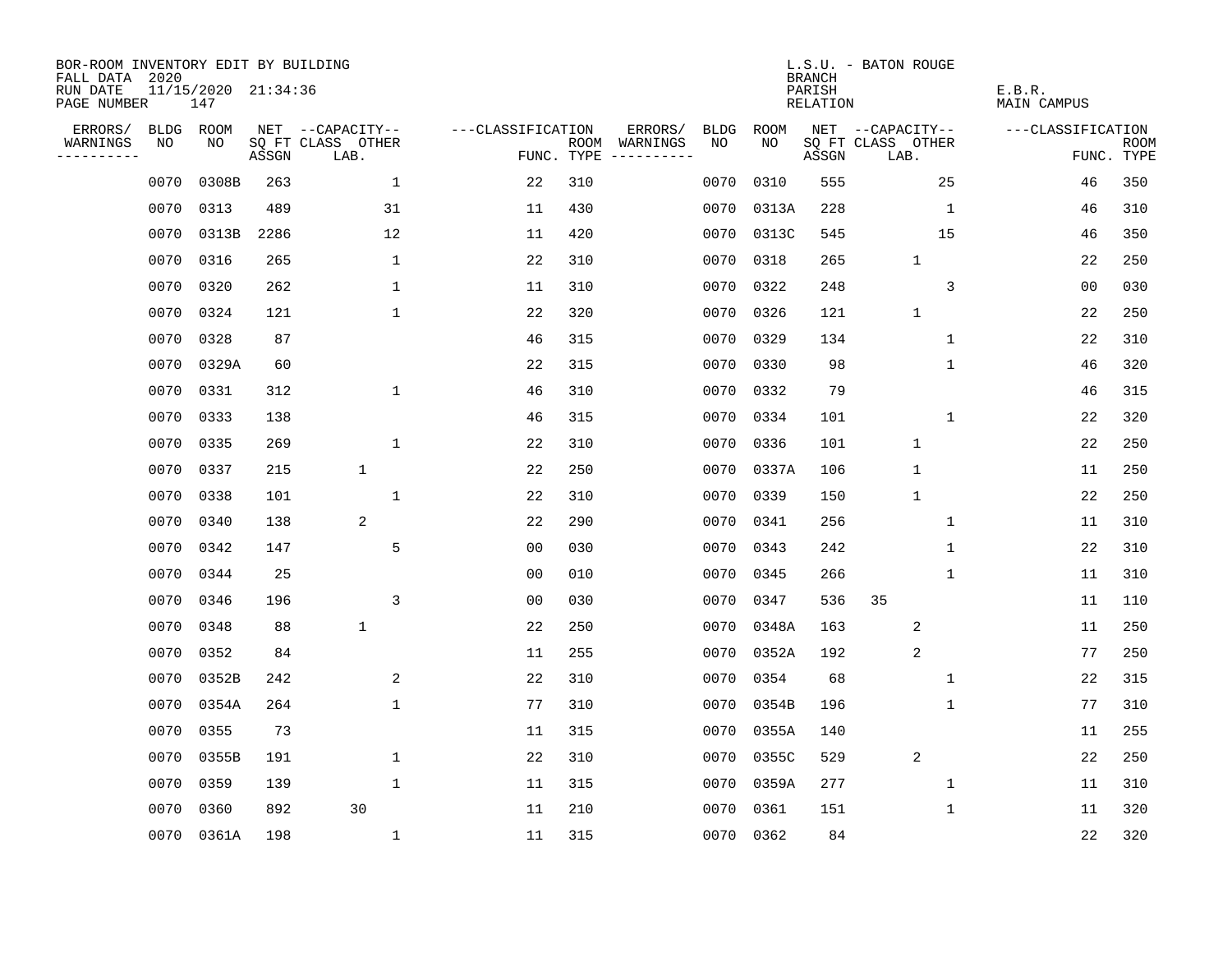| BOR-ROOM INVENTORY EDIT BY BUILDING<br>FALL DATA 2020 |      |                            |       |                           |                   |            |                              |             |            | <b>BRANCH</b>      | L.S.U. - BATON ROUGE      |                              |                           |
|-------------------------------------------------------|------|----------------------------|-------|---------------------------|-------------------|------------|------------------------------|-------------|------------|--------------------|---------------------------|------------------------------|---------------------------|
| RUN DATE<br>PAGE NUMBER                               |      | 11/15/2020 21:34:36<br>148 |       |                           |                   |            |                              |             |            | PARISH<br>RELATION |                           | E.B.R.<br><b>MAIN CAMPUS</b> |                           |
| ERRORS/                                               | BLDG | ROOM                       |       | NET --CAPACITY--          | ---CLASSIFICATION |            | ERRORS/                      | <b>BLDG</b> | ROOM       |                    | NET --CAPACITY--          | ---CLASSIFICATION            |                           |
| WARNINGS<br>----------                                | NO   | NO                         | ASSGN | SQ FT CLASS OTHER<br>LAB. |                   | FUNC. TYPE | ROOM WARNINGS<br>----------- | NO.         | NO.        | ASSGN              | SQ FT CLASS OTHER<br>LAB. |                              | <b>ROOM</b><br>FUNC. TYPE |
|                                                       | 0070 | 0362A                      | 297   | $\mathbf{1}$              | 22                | 320        |                              | 0070        | 0362B      | 160                | $\mathbf{1}$              | 22                           | 250                       |
|                                                       | 0070 | 0362C                      | 297   | $\mathbf{1}$              | 22                | 250        |                              | 0070        | 0363       | 136                | 2                         | 22                           | 250                       |
|                                                       | 0070 | 0363A                      | 177   | $\mathbf{1}$              | 22                | 310        |                              | 0070        | 0412       | 500                | 2                         | 22                           | 315                       |
|                                                       | 0070 | 0412A                      | 135   | $\mathbf{1}$              | 22                | 225        |                              |             | 0070 0412B | 139                | $\overline{2}$            | 22                           | 320                       |
|                                                       | 0070 | 0412C                      | 336   | $\mathbf{1}$              | 45                | 310        |                              |             | 0070 0412D | 146                | 1                         | 22                           | 310                       |
|                                                       | 0070 | 0412E                      | 150   | $\mathbf{1}$              | 22                | 310        |                              |             | 0070 0412F | 181                | 1                         | 22                           | 310                       |
|                                                       | 0070 | 0412G                      | 474   | 8                         | 22                | 225        |                              | 0070        | 0415       | 138                | $\mathbf 1$               | 45                           | 310                       |
|                                                       | 0070 | 0417                       | 480   | $\mathbf{1}$              | 22                | 315        |                              |             | 0070 0417A | 124                | 3                         | 22                           | 731                       |
|                                                       | 0070 | 0417B                      | 104   | 2                         | 22                | 320        |                              |             | 0070 0417C | 104                | 3                         | 22                           | 320                       |
|                                                       | 0070 | 0417D                      | 120   | 2                         | 22                | 320        |                              |             | 0070 0417E | 154                | 2                         | 22                           | 320                       |
|                                                       | 0070 | 0417F                      | 120   | $\mathbf 1$               | 22                | 320        |                              |             | 0070 0417G | 120                | $\mathbf 1$               | 11                           | 320                       |
|                                                       | 0070 | 0417H                      | 280   | 2                         | 11                | 320        |                              |             | 0070 0421  | 288                |                           | 0 <sub>0</sub>               | 020                       |
|                                                       | 0070 | 0427                       | 160   | $\mathbf{1}$              | 22                | 310        |                              |             | 0070 0427A | 57                 | $\mathbf{1}$              | 22                           | 255                       |
|                                                       | 0070 | 0429                       | 133   | $\mathbf 1$               | 22                | 255        |                              |             | 0070 0430  | 321                | 2                         | 77                           | 310                       |
|                                                       | 0070 | 0431                       | 378   | $\overline{4}$            | 22                | 310        |                              | 0070        | 0432       | 90                 |                           | 00                           | 030                       |
|                                                       | 0070 | 0435                       | 125   | $\mathbf 1$               | 22                | 250        |                              |             | 0070 0436  | 176                | 1                         | 22                           | 310                       |
|                                                       | 0070 | 0436A                      | 110   | $\mathbf{1}$              | 46                | 315        |                              | 0070        | 0439       | 471                | 3                         | 0 <sub>0</sub>               | 020                       |
|                                                       | 0070 | 0440                       | 382   |                           | 0 <sub>0</sub>    | 030        |                              | 0070        | 0441       | 170                | 1                         | 22                           | 310                       |
|                                                       | 0070 | 0442                       | 125   | 10                        | 46                | 731        |                              |             | 0070 0442A | 690                |                           | 46                           | 315                       |
|                                                       | 0070 | 0443                       | 1341  | 27                        | 22                | 250        |                              |             | 0070 0443A | 590                |                           | 22                           | 255                       |
|                                                       | 0070 | 0443B                      | 775   |                           | 22                | 255        |                              | 0070        | 0444       | 269                | $\overline{c}$            | 11                           | 320                       |
|                                                       | 0070 | 0445                       | 168   | 3                         | 11                | 320        |                              | 0070        | 0445A      | 228                |                           | 46                           | 315                       |
|                                                       | 0070 | 0446                       | 125   | 3                         | 11                | 320        |                              |             | 0070 0447  | 101                | 1                         | 22                           | 315                       |
|                                                       | 0070 | 0447A                      | 216   | 2                         | 45                | 310        |                              |             | 0070 0447B | 88                 | $\mathbf 1$               | 22                           | 320                       |
|                                                       | 0070 | 0448                       | 192   | 2                         | 22                | 255        |                              |             | 0070 0448A | 188                |                           | 11                           | 731                       |
|                                                       |      | 0070 0452                  | 271   | $\overline{4}$            | 11                | 320        |                              |             | 0070 0454  | 124                | 3                         | 11                           | 320                       |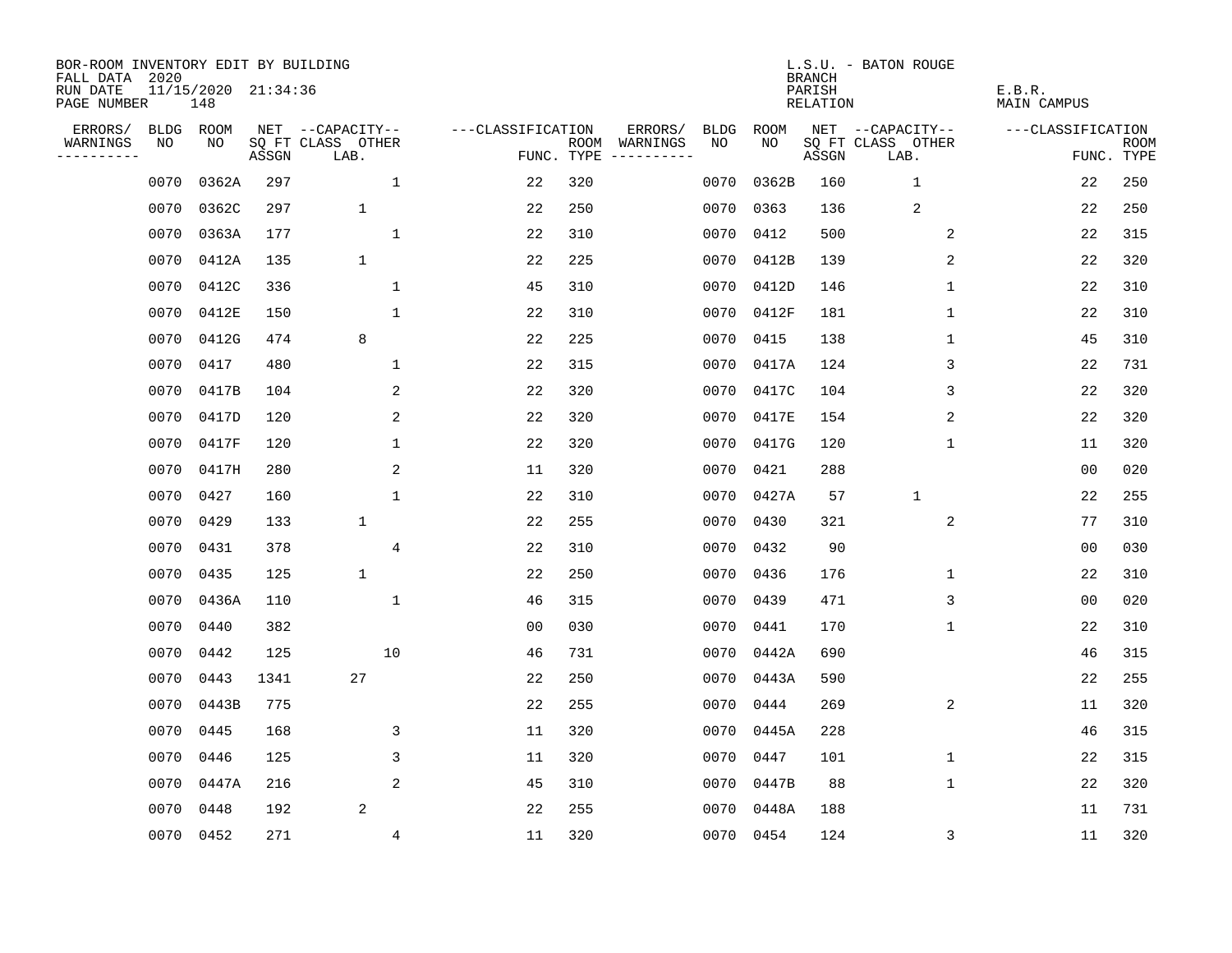| BOR-ROOM INVENTORY EDIT BY BUILDING<br>FALL DATA | 2020 |                            |       |                           |                     |                                   |                        |             | <b>BRANCH</b>                   | L.S.U. - BATON ROUGE      |                       |                    |
|--------------------------------------------------|------|----------------------------|-------|---------------------------|---------------------|-----------------------------------|------------------------|-------------|---------------------------------|---------------------------|-----------------------|--------------------|
| RUN DATE<br>PAGE NUMBER                          |      | 11/15/2020 21:34:36<br>149 |       |                           |                     |                                   |                        |             | PARISH<br>RELATION              |                           | E.B.R.<br>MAIN CAMPUS |                    |
| ERRORS/                                          |      | BLDG ROOM                  |       | NET --CAPACITY--          | ---CLASSIFICATION   |                                   | ERRORS/<br><b>BLDG</b> | <b>ROOM</b> |                                 | NET --CAPACITY--          | ---CLASSIFICATION     |                    |
| WARNINGS<br>----------                           | NO   | NO                         | ASSGN | SQ FT CLASS OTHER<br>LAB. |                     | ROOM<br>FUNC. TYPE<br>----------- | NO<br>WARNINGS         | NO.         | $\operatorname{\mathsf{ASSGN}}$ | SQ FT CLASS OTHER<br>LAB. |                       | ROOM<br>FUNC. TYPE |
|                                                  | 0070 | 0456                       | 124   |                           | 2<br>11             | 320                               | 0070                   | 0458        | 122                             | 2                         | 11                    | 320                |
|                                                  | 0070 | 0458A                      | 828   |                           | 46                  | 315                               |                        | 0070 0460   | 124                             | 2                         | 46                    | 731                |
|                                                  | 0070 | 0501                       | 624   |                           | 0 <sub>0</sub>      | 030                               |                        | 0070 A0100  | 2956                            |                           | 0 <sub>0</sub>        | 020                |
|                                                  |      | 0070 C0100                 | 5030  |                           | 0 <sub>0</sub>      | 020                               |                        | 0070 C0101  | 935                             |                           | 0 <sub>0</sub>        | 020                |
|                                                  |      | 0070 C0102                 | 382   |                           | 0 <sub>0</sub>      | 020                               |                        | 0070 C0103  | 390                             |                           | 0 <sub>0</sub>        | 020                |
|                                                  |      | 0070 C0104                 | 262   |                           | 0 <sub>0</sub>      | 020                               |                        | 0070 C0105  | 396                             |                           | 0 <sub>0</sub>        | 020                |
|                                                  |      | 0070 C0106                 | 276   |                           | 0 <sub>0</sub>      | 020                               |                        | 0070 C0200  | 4387                            |                           | 0 <sub>0</sub>        | 020                |
|                                                  |      | 0070 C0201                 | 926   |                           | 0 <sub>0</sub>      | 020                               |                        | 0070 C0202  | 364                             |                           | 0 <sub>0</sub>        | 020                |
|                                                  |      | 0070 C0203                 | 80    |                           | 0 <sub>0</sub>      | 020                               |                        | 0070 C0204  | 399                             |                           | 0 <sub>0</sub>        | 020                |
|                                                  |      | 0070 C0205                 | 1192  |                           | 0 <sub>0</sub>      | 020                               |                        | 0070 C0206  | 638                             |                           | 0 <sub>0</sub>        | 020                |
|                                                  |      | 0070 C0207                 | 449   |                           | 0 <sub>0</sub>      | 020                               |                        | 0070 C0300  | 3694                            |                           | 0 <sub>0</sub>        | 020                |
|                                                  |      | 0070 C0301                 | 845   |                           | 0 <sub>0</sub>      | 020                               |                        | 0070 C0302  | 322                             |                           | 0 <sub>0</sub>        | 020                |
|                                                  |      | 0070 C0303                 | 126   |                           | 0 <sub>0</sub>      | 020                               |                        | 0070 C0304  | 1298                            |                           | 0 <sub>0</sub>        | 020                |
|                                                  |      | 0070 C0305                 | 660   |                           | 0 <sub>0</sub>      | 020                               |                        | 0070 C0306  | 434                             |                           | 0 <sub>0</sub>        | 020                |
|                                                  |      | 0070 C0400                 | 621   |                           | 00                  | 020                               |                        | 0070 C0400A | 81                              |                           | 0 <sub>0</sub>        | 020                |
|                                                  |      | 0070 C0439                 | 1192  |                           | 0 <sub>0</sub>      | 020                               |                        | 0070 E0100  | 42                              |                           | 0 <sub>0</sub>        | 020                |
|                                                  |      | 0070 E0101                 | 182   |                           | $\mathbf 1$<br>11   | 310                               |                        | 0070 E0102  | 200                             | 4                         | 0 <sub>0</sub>        | 030                |
|                                                  |      | 0070 E0103                 | 477   | 10                        | 22                  | 250                               |                        | 0070 E0104  | 175                             | 1                         | 22                    | 310                |
|                                                  |      | 0070 E0105                 | 123   |                           | $\mathbf{1}$<br>22  | 310                               |                        | 0070 E0106  | 440                             | 29                        | 11                    | 210                |
|                                                  |      | 0070 E0106A                | 144   | $\mathbf 1$               | 22                  | 215                               |                        | 0070 E0107  | 123                             | 2                         | 11                    | 310                |
|                                                  |      | 0070 E0108                 | 120   |                           | $\mathbf{1}$<br>11  | 310                               |                        | 0070 E0109  | 230                             | 3                         | 11                    | 320                |
|                                                  |      | 0070 E0110                 | 128   | $\mathbf 1$               | 22                  | 250                               |                        | 0070 E0111  | 128                             | $\mathbf 1$               | 22                    | 310                |
|                                                  |      | 0070 E0112                 | 120   |                           | 1<br>22             | 310                               |                        | 0070 E0113  | 144                             | 2                         | 77                    | 320                |
|                                                  |      | 0070 E0114                 | 187   |                           | 4<br>0 <sub>0</sub> | 030                               |                        | 0070 E0115  | 144                             | $\mathbf 1$               | 46                    | 731                |
|                                                  |      | 0070 E0116                 | 315   |                           | 0 <sub>0</sub>      | 030                               |                        | 0070 E0116A | 108                             |                           | 0 <sub>0</sub>        | 030                |
|                                                  |      | 0070 E0117                 | 480   | 10                        | 22                  | 250                               |                        | 0070 E0117A | 56                              | $\mathbf{1}$              | 22                    | 255                |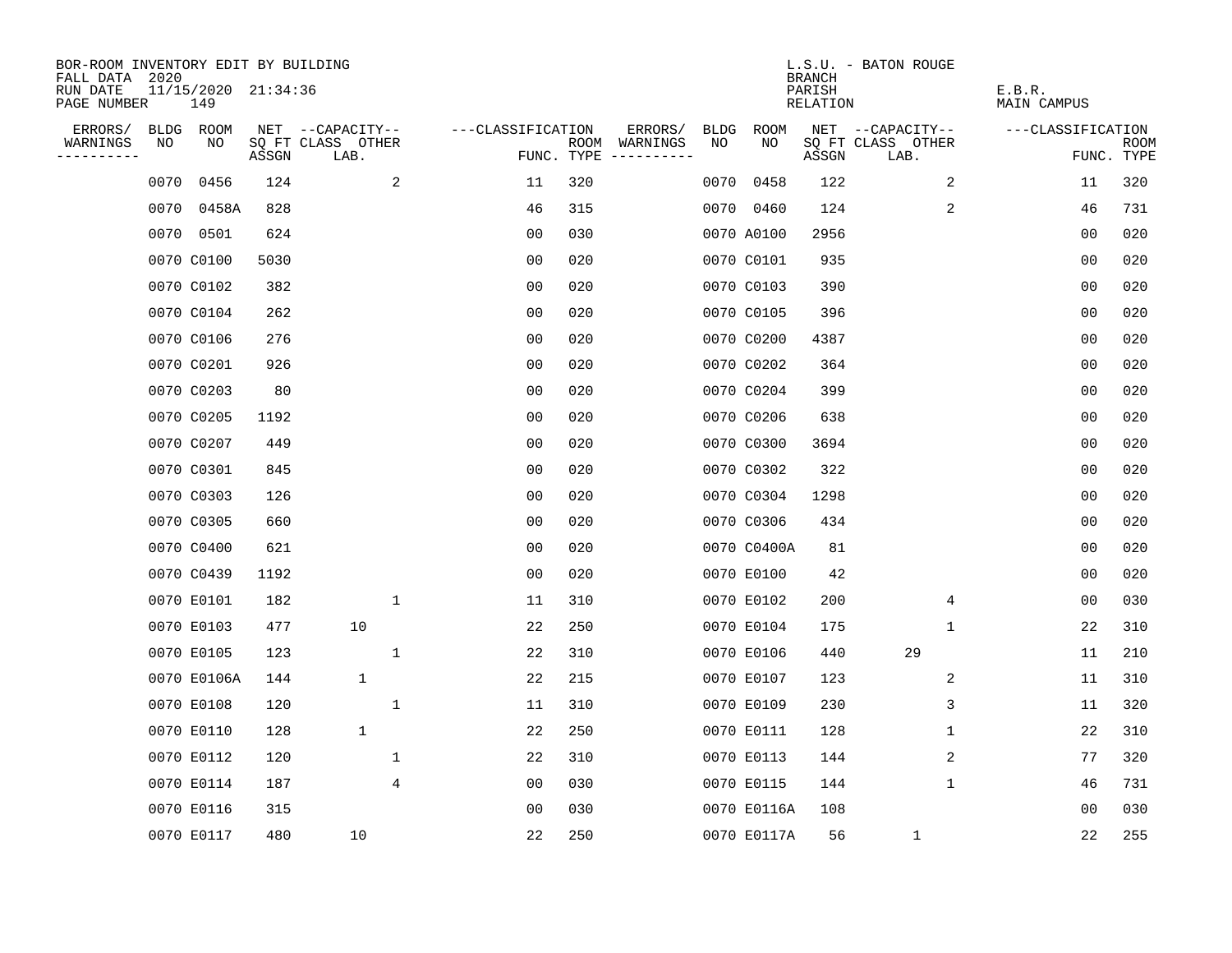| BOR-ROOM INVENTORY EDIT BY BUILDING<br>FALL DATA 2020 |    |                            |       |     |                           |                   |                    |                         |      |             | <b>BRANCH</b>      | L.S.U. - BATON ROUGE      |   |                       |                           |
|-------------------------------------------------------|----|----------------------------|-------|-----|---------------------------|-------------------|--------------------|-------------------------|------|-------------|--------------------|---------------------------|---|-----------------------|---------------------------|
| RUN DATE<br>PAGE NUMBER                               |    | 11/15/2020 21:34:36<br>150 |       |     |                           |                   |                    |                         |      |             | PARISH<br>RELATION |                           |   | E.B.R.<br>MAIN CAMPUS |                           |
| ERRORS/                                               |    | BLDG ROOM                  |       |     | NET --CAPACITY--          | ---CLASSIFICATION |                    | ERRORS/                 | BLDG | <b>ROOM</b> |                    | NET --CAPACITY--          |   | ---CLASSIFICATION     |                           |
| WARNINGS<br>--------                                  | NO | NO                         | ASSGN |     | SQ FT CLASS OTHER<br>LAB. |                   | ROOM<br>FUNC. TYPE | WARNINGS<br>----------- | NO   | NO.         | ASSGN              | SQ FT CLASS OTHER<br>LAB. |   |                       | <b>ROOM</b><br>FUNC. TYPE |
|                                                       |    | 0070 E0117B                | 107   |     | 1                         | 22                | 255                |                         |      | 0070 E0118  | 140                | 2                         |   | 11                    | 250                       |
|                                                       |    | 0070 E0119                 | 225   |     | 1                         | 11                | 250                |                         |      | 0070 E0120  | 348                |                           | 2 | 22                    | 310                       |
|                                                       |    | 0070 E0121                 | 375   |     | 3                         | 11                | 250                |                         |      | 0070 E0122  | 580                |                           | 3 | 11                    | 731                       |
|                                                       |    | 0070 E0122A                | 42    |     |                           | 11                | 255                |                         |      | 0070 E0123  | 238                | 2                         |   | 11                    | 250                       |
|                                                       |    | 0070 E0124                 | 783   |     | 4                         | 11                | 255                |                         |      | 0070 E0124A | 705                |                           |   | 11                    | 255                       |
|                                                       |    | 0070 E0125                 | 43    |     |                           | 0 <sub>0</sub>    | 010                |                         |      | 0070 E0126  | 459                | 4                         |   | 22                    | 250                       |
|                                                       |    | 0070 E0127                 | 1066  |     | 4                         | 22                | 250                |                         |      | 0070 E0127A | 99                 | $\mathbf 1$               |   | 22                    | 250                       |
|                                                       |    | 0070 E0127B                | 44    |     | 1                         | 22                | 250                |                         |      | 0070 E0128  | 378                | $\mathbf{1}$              |   | 22                    | 250                       |
|                                                       |    | 0070 E0129                 | 380   |     | 3                         | 22                | 250                |                         |      | 0070 E0129A | 173                | $\mathbf{1}$              |   | 22                    | 250                       |
|                                                       |    | 0070 E0130                 | 1466  | 209 |                           | 11                | 110                |                         |      | 0070 E0130A | 196                | 5                         |   | 11                    | 115                       |
|                                                       |    | 0070 E0131                 | 591   | 84  |                           | 11                | 110                |                         |      | 0070 E0131A | 60                 |                           |   | 11                    | 115                       |
|                                                       |    | 0070 E0132                 | 114   |     | 3                         | 0 <sub>0</sub>    | 030                |                         |      | 0070 E0133  | 114                |                           | 3 | 0 <sub>0</sub>        | 030                       |
|                                                       |    | 0070 E0134                 | 936   | 134 |                           | 11                | 110                |                         |      | 0070 E0136  | 200                |                           | 4 | 11                    | 320                       |
|                                                       |    | 0070 E0137                 | 1466  | 209 |                           | 11                | 110                |                         |      | 0070 E0137A | 196                |                           |   | 11                    | 115                       |
|                                                       |    | 0070 E0138                 | 200   |     | 8                         | 45                | 350                |                         |      | 0070 E0139  | 166                |                           | 6 | 46                    | 650                       |
|                                                       |    | 0070 E0139A                | 105   |     |                           | 46                | 315                |                         |      | 0070 E0140  | 270                |                           | 8 | 46                    | 350                       |
|                                                       |    | 0070 E0141                 | 280   |     | 20                        | 46                | 350                |                         |      | 0070 E0142  | 258                |                           |   | 0 <sub>0</sub>        | 030                       |
|                                                       |    | 0070 E0142A                | 67    |     |                           | 00                | 030                |                         |      | 0070 E0143  | 65                 |                           |   | 0 <sub>0</sub>        | 010                       |
|                                                       |    | 0070 E0144                 | 195   |     | 2                         | 22                | 250                |                         |      | 0070 E0144A | 185                | $\mathbf{1}$              |   | 22                    | 250                       |
|                                                       |    | 0070 E0144B                | 123   |     | $\mathbf{1}$              | 22                | 310                |                         |      | 0070 E0144C | 78                 | $\mathbf{1}$              |   | 22                    | 255                       |
|                                                       |    | 0070 E0144D                | 72    |     |                           | 22                | 315                |                         |      | 0070 E0145  | 276                |                           | 3 | 22                    | 320                       |
|                                                       |    | 0070 E0146                 | 130   |     | $\mathbf 1$               | 45                | 310                |                         |      | 0070 E0147  | 165                | $\mathbf{1}$              |   | 11                    | 255                       |
|                                                       |    | 0070 E0147A                | 150   |     | 1                         | 11                | 250                |                         |      | 0070 E0147B | 328                | $\mathbf 1$               |   | 11                    | 250                       |
|                                                       |    | 0070 E0148                 | 255   |     | 3                         | 11                | 250                |                         |      | 0070 E0149  | 162                | $\mathbf 1$               |   | 11                    | 250                       |
|                                                       |    | 0070 E0149A                | 150   |     | 1                         | 11                | 250                |                         |      | 0070 E0150  | 174                | $\mathbf 1$               |   | 11                    | 250                       |
|                                                       |    | 0070 E0151                 | 45    |     |                           | 0 <sub>0</sub>    | 030                |                         |      | 0070 E0152  | 60                 |                           |   | 0 <sub>0</sub>        | 030                       |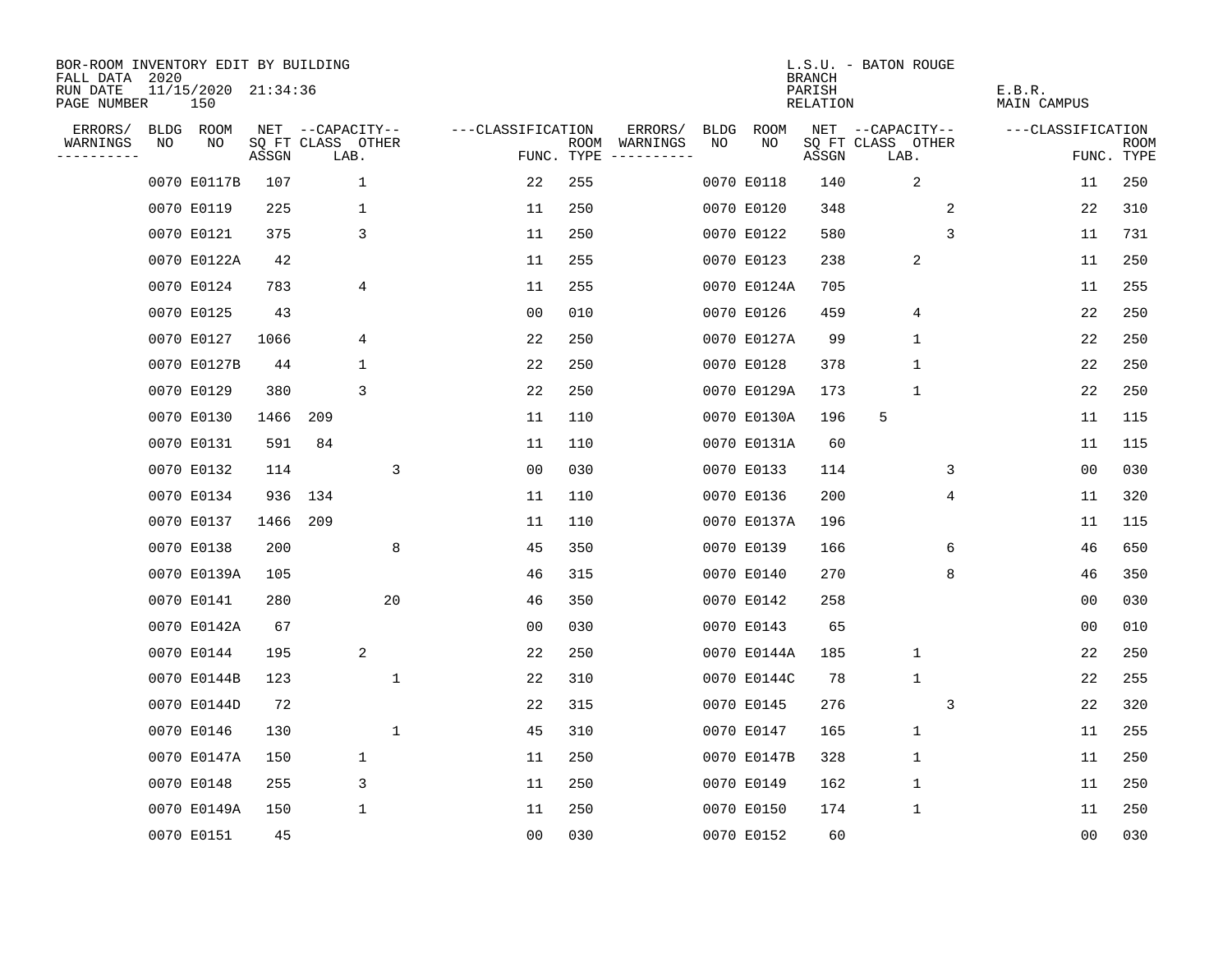| BOR-ROOM INVENTORY EDIT BY BUILDING          |                            |       |                           |             |                   |     |                                      |             |             |                                     | L.S.U. - BATON ROUGE      |             |                       |            |      |
|----------------------------------------------|----------------------------|-------|---------------------------|-------------|-------------------|-----|--------------------------------------|-------------|-------------|-------------------------------------|---------------------------|-------------|-----------------------|------------|------|
| FALL DATA<br>2020<br>RUN DATE<br>PAGE NUMBER | 11/15/2020 21:34:36<br>151 |       |                           |             |                   |     |                                      |             |             | <b>BRANCH</b><br>PARISH<br>RELATION |                           |             | E.B.R.<br>MAIN CAMPUS |            |      |
| ERRORS/                                      | BLDG ROOM                  |       | NET --CAPACITY--          |             | ---CLASSIFICATION |     | ERRORS/                              | <b>BLDG</b> | <b>ROOM</b> |                                     | NET --CAPACITY--          |             | ---CLASSIFICATION     |            |      |
| WARNINGS<br>NO<br>---------                  | NO                         | ASSGN | SQ FT CLASS OTHER<br>LAB. |             |                   |     | ROOM WARNINGS<br>FUNC. TYPE $------$ | NO          | NO          | ASSGN                               | SQ FT CLASS OTHER<br>LAB. |             |                       | FUNC. TYPE | ROOM |
|                                              | 0070 E0153                 | 275   |                           |             | 00                | 030 |                                      |             | 0070 E0153A | 135                                 |                           |             | 00                    |            | 030  |
|                                              | 0070 E0154                 | 76    |                           |             | 0 <sub>0</sub>    | 030 |                                      |             | 0070 E0155  | 356                                 |                           |             | 0 <sub>0</sub>        |            | 030  |
|                                              | 0070 E0200                 | 42    |                           |             | 0 <sub>0</sub>    | 020 |                                      |             | 0070 E0201  | 48                                  |                           |             | 46                    |            | 731  |
|                                              | 0070 E0202                 | 500   | 17                        |             | 11                | 210 |                                      |             | 0070 E0202A | 144                                 |                           |             | 11                    |            | 215  |
|                                              | 0070 E0202B                | 100   |                           |             | 11                | 215 |                                      |             | 0070 E0202C | 130                                 | 3                         |             | 11                    |            | 215  |
|                                              | 0070 E0203                 | 49    |                           |             | 0 <sub>0</sub>    | 010 |                                      |             | 0070 E0204  | 30                                  |                           |             | 00                    |            | 020  |
|                                              | 0070 E0204A                | 126   |                           | 3           | 0 <sub>0</sub>    | 030 |                                      |             | 0070 E0205  | 135                                 |                           | 3           | 00                    |            | 030  |
|                                              | 0070 E0206                 | 480   | 22                        |             | 11                | 210 |                                      |             | 0070 E0206A | 130                                 | $\overline{2}$            |             | 11                    |            | 215  |
|                                              | 0070 E0206B                | 184   |                           |             | 11                | 215 |                                      |             | 0070 E0206C | 100                                 | $\mathbf{1}$              |             | 11                    |            | 215  |
|                                              | 0070 E0207                 | 960   | 64                        |             | 11                | 140 |                                      |             | 0070 E0208  | 540                                 | 27                        |             | 11                    |            | 210  |
|                                              | 0070 E0208A                | 184   |                           |             | 11                | 215 |                                      |             | 0070 E0208B | 126                                 |                           | $\mathbf 1$ | 22                    |            | 731  |
|                                              | 0070 E0208C                | 85    |                           | 1           | 22                | 731 |                                      |             | 0070 E0209  | 144                                 |                           | 1           | 11                    |            | 310  |
|                                              | 0070 E0210                 | 144   |                           | $\mathbf 1$ | 11                | 731 |                                      |             | 0070 E0211  | 315                                 |                           |             | 0 <sub>0</sub>        |            | 030  |
|                                              | 0070 E0211A                | 108   |                           |             | 00                | 030 |                                      |             | 0070 E0212  | 770                                 | 20                        |             | 22                    |            | 210  |
|                                              | 0070 E0212A                | 170   | 1                         |             | 22                | 250 |                                      |             | 0070 E0212B | 455                                 | 4                         |             | 22                    |            | 250  |
|                                              | 0070 E0213                 | 1007  | 28                        |             | 11                | 210 |                                      |             | 0070 E0214  | 882                                 | 30                        |             | 22                    |            | 250  |
|                                              | 0070 E0214A                | 387   | 4                         |             | 22                | 250 |                                      |             | 0070 E0214B | 189                                 | 3                         |             | 11                    |            | 255  |
|                                              | 0070 E0214C                | 408   | 4                         |             | 22                | 250 |                                      |             | 0070 E0214D | 204                                 | $\mathbf{1}$              |             | 22                    |            | 250  |
|                                              | 0070 E0215                 | 292   |                           |             | 11                | 215 |                                      |             | 0070 E0216  | 135                                 |                           | 2           | 11                    |            | 310  |
|                                              | 0070 E0217                 | 864   | 12                        |             | 11                | 210 |                                      |             | 0070 E0217A | 81                                  |                           |             | 11                    |            | 215  |
|                                              | 0070 E0218                 | 144   |                           | 1           | 11                | 320 |                                      |             | 0070 E0219  | 135                                 |                           | 1           | 46                    |            | 731  |
|                                              | 0070 E0220                 | 788   | 16                        |             | 11                | 140 |                                      |             | 0070 E0220A | 135                                 |                           |             | 11                    |            | 320  |
|                                              | 0070 E0221                 | 504   | 20                        |             | 22                | 220 |                                      |             | 0070 E0222  | 135                                 |                           | 1           | 22                    |            | 310  |
|                                              | 0070 E0223                 | 210   |                           |             | 00                | 020 |                                      |             | 0070 E0223A | 80                                  |                           |             | 00                    |            | 030  |
|                                              | 0070 E0224                 | 132   |                           | 2           | 0 <sub>0</sub>    | 030 |                                      |             | 0070 E0225  | 50                                  |                           |             | 0 <sub>0</sub>        |            | 010  |
|                                              | 0070 E0226                 | 570   |                           | 10          | 46                | 650 |                                      |             | 0070 E0227  | 130                                 |                           | 3           | 0 <sub>0</sub>        |            | 030  |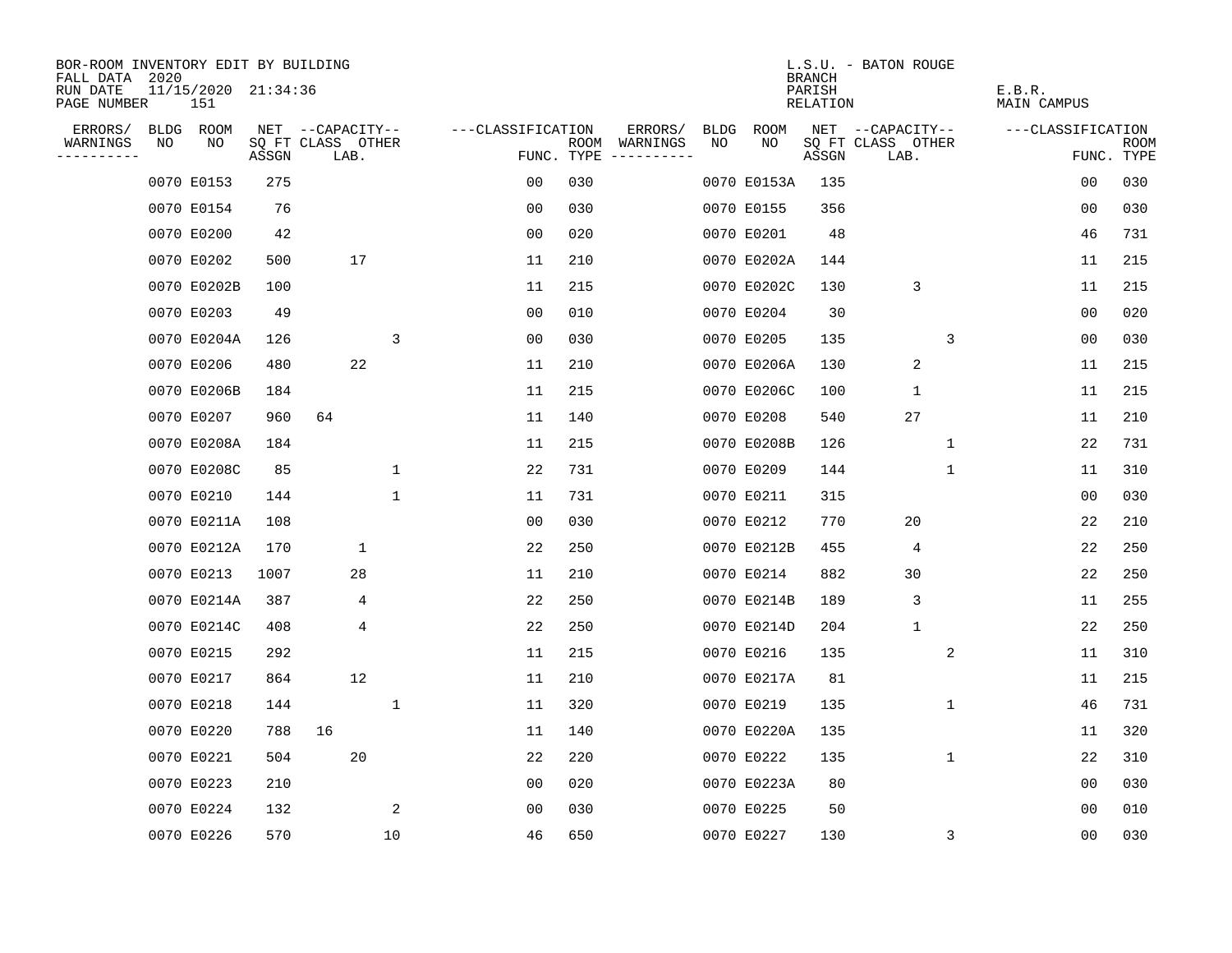| BOR-ROOM INVENTORY EDIT BY BUILDING<br>FALL DATA |             |                            |       |                           |                   |                    |                         |             |             | <b>BRANCH</b>      | L.S.U. - BATON ROUGE      |                       |                           |
|--------------------------------------------------|-------------|----------------------------|-------|---------------------------|-------------------|--------------------|-------------------------|-------------|-------------|--------------------|---------------------------|-----------------------|---------------------------|
| RUN DATE<br>PAGE NUMBER                          | 2020        | 11/15/2020 21:34:36<br>152 |       |                           |                   |                    |                         |             |             | PARISH<br>RELATION |                           | E.B.R.<br>MAIN CAMPUS |                           |
| ERRORS/                                          | <b>BLDG</b> | ROOM                       |       | NET --CAPACITY--          | ---CLASSIFICATION |                    | ERRORS/                 | <b>BLDG</b> | ROOM        |                    | NET --CAPACITY--          | ---CLASSIFICATION     |                           |
| WARNINGS<br>---------                            | NO          | NO                         | ASSGN | SQ FT CLASS OTHER<br>LAB. |                   | ROOM<br>FUNC. TYPE | WARNINGS<br>----------- | NO          | NO          | ASSGN              | SQ FT CLASS OTHER<br>LAB. |                       | <b>ROOM</b><br>FUNC. TYPE |
|                                                  |             | 0070 E0228                 | 437   | 4                         | 11                | 250                |                         |             | 0070 E0228A | 513                | 4                         | 22                    | 250                       |
|                                                  |             | 0070 E0228B                | 86    |                           | 22                | 255                |                         |             | 0070 E0229  | 156                | $\mathbf 1$               | 22                    | 310                       |
|                                                  |             | 0070 E0229A                | 240   | $\mathbf 1$               | 22                | 250                |                         |             | 0070 E0230  | 120                | 2                         | 11                    | 320                       |
|                                                  |             | 0070 E0231                 | 704   | 8                         | 11                | 250                |                         |             | 0070 E0231A | 150                |                           | 11                    | 255                       |
|                                                  |             | 0070 E0231B                | 165   | 2                         | 11                | 250                |                         |             | 0070 E0231C | 195                | 2                         | 22                    | 250                       |
|                                                  |             | 0070 E0232                 | 912   | 6                         | 22                | 240                |                         |             | 0070 E0232A | 154                | $\mathbf 1$               | 22                    | 215                       |
|                                                  |             | 0070 E0232B                | 170   |                           | 11                | 731                |                         |             | 0070 E0233  | 120                | $\mathbf 1$               | 11                    | 310                       |
|                                                  |             | 0070 E0233A                | 253   | 1                         | 22                | 250                |                         |             | 0070 E0234  | 425                | 20                        | 46                    | 350                       |
|                                                  |             | 0070 E0235                 | 915   | 3                         | 46                | 315                |                         |             | 0070 E0235A | 99                 |                           | 46                    | 315                       |
|                                                  |             | 0070 E0235B                | 91    |                           | 46                | 315                |                         |             | 0070 E0235C | 117                | 1                         | 46                    | 310                       |
|                                                  |             | 0070 E0235D                | 163   | 1                         | 46                | 310                |                         |             | 0070 E0235E | 154                | $\mathbf 1$               | 46                    | 310                       |
|                                                  |             | 0070 E0236                 | 312   | 4                         | 11                | 320                |                         |             | 0070 E0236A | 132                | 1                         | 22                    | 310                       |
|                                                  |             | 0070 E0236B                | 132   | $\mathbf{1}$              | 22                | 320                |                         |             | 0070 E0237  | 224                | $\mathbf{1}$              | 11                    | 325                       |
|                                                  |             | 0070 E0238                 | 143   | $\mathbf{1}$              | 11                | 310                |                         |             | 0070 E0239  | 150                | $\mathbf{1}$              | 46                    | 350                       |
|                                                  |             | 0070 E0240                 | 150   | 1                         | 46                | 310                |                         |             | 0070 E0241  | 265                |                           | 00                    | 030                       |
|                                                  |             | 0070 E0241A                | 78    |                           | 00                | 030                |                         |             | 0070 E0300  | 270                | 1                         | 22                    | 310                       |
|                                                  |             | 0070 E0300A                | 114   | 3                         | 11                | 310                |                         |             | 0070 E0300B | 167                | 1                         | 22                    | 350                       |
|                                                  |             | 0070 E0300C                | 124   | 1                         | 22                | 320                |                         |             | 0070 E0300D | 146                | 2                         | 22                    | 320                       |
|                                                  |             | 0070 E0301                 | 187   | 8                         | 22                | 350                |                         |             | 0070 E0302  | 570                | 11                        | 22                    | 250                       |
|                                                  |             | 0070 E0302A                | 221   | $\mathbf{1}$              | 22                | 310                |                         |             | 0070 E0302D | 130                | $\mathbf{1}$              | 22                    | 250                       |
|                                                  |             | 0070 E0302E                | 137   | 1                         | 22                | 250                |                         |             | 0070 E0302F | 35                 | $\mathbf 1$               | 22                    | 250                       |
|                                                  |             | 0070 E0303                 | 452   | 3                         | 11                | 250                |                         |             | 0070 E0303A | 130                | 1                         | 11                    | 255                       |
|                                                  |             | 0070 E0303B                | 228   | 1                         | 22                | 310                |                         |             | 0070 E0304  | 408                | 2                         | 22                    | 250                       |
|                                                  |             | 0070 E0304A                | 120   | $\mathbf 1$               | 22                | 250                |                         |             | 0070 E0304B | 120                | $\mathbf 1$               | 22                    | 255                       |
|                                                  |             | 0070 E0305                 | 187   | 1                         | 22                | 255                |                         |             | 0070 E0306  | 120                | $\mathbf 1$               | 22                    | 320                       |
|                                                  |             | 0070 E0307                 | 320   | 2                         | 22                | 310                |                         |             | 0070 E0308  | 120                | 1                         | 22                    | 320                       |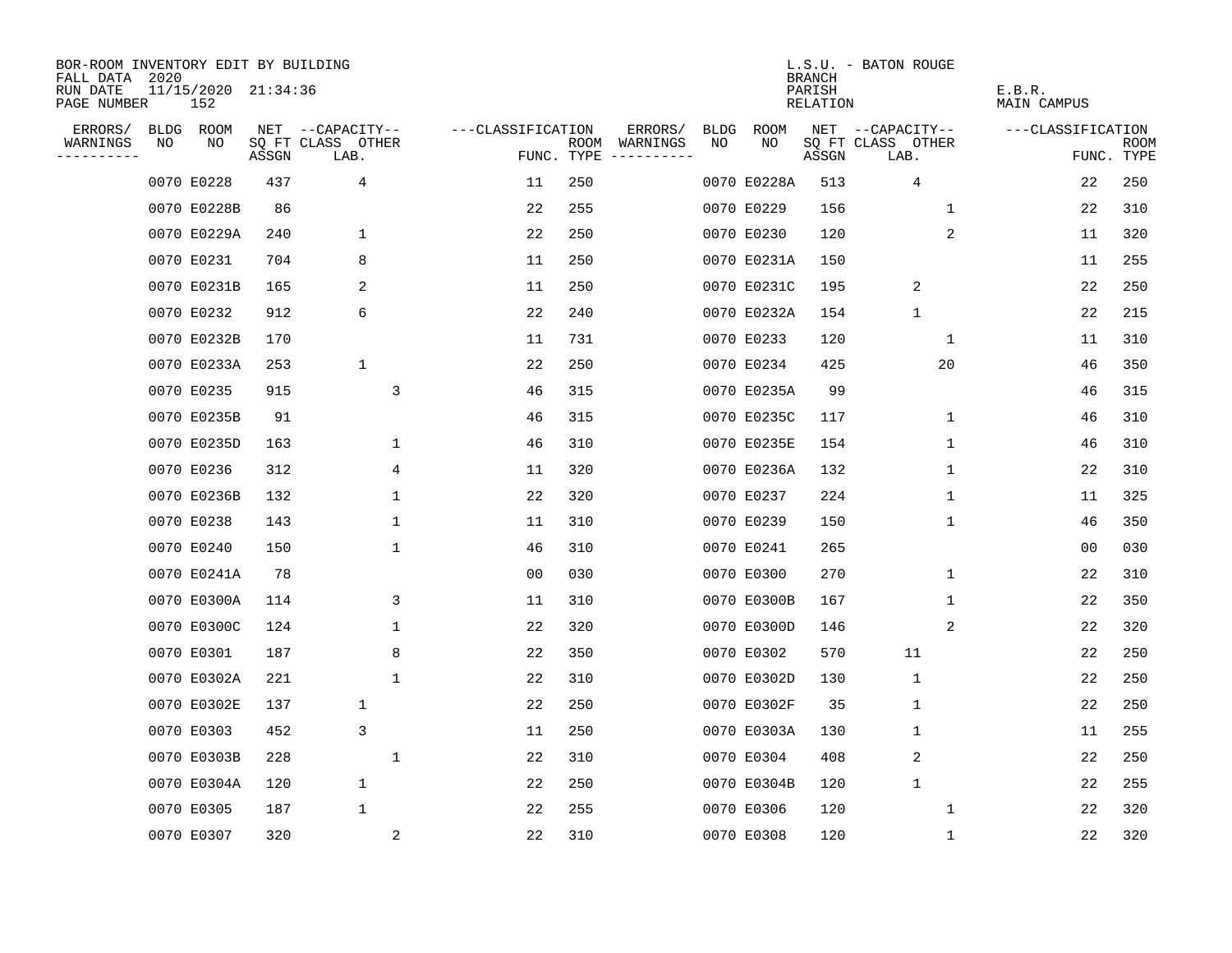| BOR-ROOM INVENTORY EDIT BY BUILDING<br>FALL DATA | 2020 |                            |       |                           |                   |     |                                      |      |             | <b>BRANCH</b>      | L.S.U. - BATON ROUGE      |                       |                    |
|--------------------------------------------------|------|----------------------------|-------|---------------------------|-------------------|-----|--------------------------------------|------|-------------|--------------------|---------------------------|-----------------------|--------------------|
| RUN DATE<br>PAGE NUMBER                          |      | 11/15/2020 21:34:36<br>153 |       |                           |                   |     |                                      |      |             | PARISH<br>RELATION |                           | E.B.R.<br>MAIN CAMPUS |                    |
| ERRORS/                                          |      | BLDG ROOM                  |       | NET --CAPACITY--          | ---CLASSIFICATION |     | ERRORS/                              | BLDG | <b>ROOM</b> |                    | NET --CAPACITY--          | ---CLASSIFICATION     |                    |
| WARNINGS<br>--------                             | NO   | NO                         | ASSGN | SQ FT CLASS OTHER<br>LAB. |                   |     | ROOM WARNINGS<br>FUNC. TYPE $------$ | NO   | NO          | ASSGN              | SQ FT CLASS OTHER<br>LAB. |                       | ROOM<br>FUNC. TYPE |
|                                                  |      | 0070 E0309                 | 150   | 2                         | 0 <sub>0</sub>    | 030 |                                      |      | 0070 E0310  | 26                 |                           | 00                    | 010                |
|                                                  |      | 0070 E0311                 | 150   | $\mathbf{1}$              | 00                | 030 |                                      |      | 0070 E0312  | 315                |                           | 0 <sub>0</sub>        | 030                |
|                                                  |      | 0070 E0312A                | 108   |                           | 0 <sub>0</sub>    | 030 |                                      |      | 0070 E0313  | 950                | 4                         | 11                    | 250                |
|                                                  |      | 0070 E0313A                | 144   | 1                         | 11                | 310 |                                      |      | 0070 E0313B | 144                | 1                         | 21                    | 315                |
|                                                  |      | 0070 E0313C                | 144   | $\mathbf{1}$              | 11                | 320 |                                      |      | 0070 E0313D | 144                | $\mathbf{1}$              | 22                    | 250                |
|                                                  |      | 0070 E0313E                | 117   | $\mathbf 1$               | 22                | 250 |                                      |      | 0070 E0313F | 120                | $\mathbf 1$               | 22                    | 250                |
|                                                  |      | 0070 E0313G                | 117   | $\mathbf{1}$              | 22                | 250 |                                      |      | 0070 E0313H | 117                | $\mathbf{1}$              | 22                    | 250                |
|                                                  |      | 0070 E0314                 | 144   | $\mathbf{1}$              | 22                | 310 |                                      |      | 0070 E0315  | 170                | 1                         | 11                    | 310                |
|                                                  |      | 0070 E0316                 | 323   | 3                         | 22                | 250 |                                      |      | 0070 E0316A | 150                | $\overline{2}$            | 11                    | 250                |
|                                                  |      | 0070 E0316B                | 153   | 2                         | 11                | 250 |                                      |      | 0070 E0317  | 144                | 1                         | 11                    | 310                |
|                                                  |      | 0070 E0318                 | 490   | 10                        | 11                | 250 |                                      |      | 0070 E0318A | 812                | 16                        | 11                    | 250                |
|                                                  |      | 0070 E0319                 | 369   | $\mathbf 1$               | 11                | 250 |                                      |      | 0070 E0319A | 389                | $\mathbf{1}$              | 11                    | 250                |
|                                                  |      | 0070 E0320                 | 140   | 3                         | 0 <sub>0</sub>    | 030 |                                      |      | 0070 E0321  | 270                |                           | 0 <sub>0</sub>        | 030                |
|                                                  |      | 0070 E0321A                | 60    |                           | 0 <sub>0</sub>    | 030 |                                      |      | 0070 E0322  | 155                | 3                         | 0 <sub>0</sub>        | 030                |
|                                                  |      | 0070 E0323                 | 77    |                           | 0 <sub>0</sub>    | 010 |                                      |      | 0070 E0324  | 144                | $\mathbf 1$               | 22                    | 310                |
|                                                  |      | 0070 E0325                 | 160   | 1                         | 22                | 310 |                                      |      | 0070 E0326  | 160                | 1                         | 11                    | 310                |
|                                                  |      | 0070 E0327                 | 187   | 1                         | 45                | 310 |                                      |      | 0070 E0328  | 966                | 5                         | 22                    | 310                |
|                                                  |      | 0070 E0328A                | 165   | 1                         | 22                | 310 |                                      |      | 0070 E0328B | 165                | 1                         | 22                    | 310                |
|                                                  |      | 0070 E0328C                | 120   | 3                         | 46                | 315 |                                      |      | 0070 E0329  | 144                | 1                         | 0 <sub>0</sub>        | 030                |
|                                                  |      | 0070 E0330                 | 390   | 1                         | 22                | 320 |                                      |      | 0070 E0331  | 390                | 12                        | 32                    | 310                |
|                                                  |      | 0070 E0332                 | 667   | 35                        | 46                | 350 |                                      |      | 0070 E0333  | 383                | 1                         | 22                    | 310                |
|                                                  |      | 0070 E0334                 | 250   |                           | 0 <sub>0</sub>    | 030 |                                      |      | 0070 E0334A | 84                 |                           | 0 <sub>0</sub>        | 030                |
|                                                  |      | 0070 E0335                 | 143   | 1                         | 11                | 310 |                                      |      | 0070 E0336  | 574                | 10                        | 11                    | 240                |
|                                                  |      | 0070 E0337                 | 245   | $\mathbf 1$               | 22                | 320 |                                      |      | 0070 E0337A | 210                | 1                         | 22                    | 320                |
|                                                  |      | 0070 E0338                 | 232   | 1                         | 11                | 315 |                                      |      | 0070 E0338A | 199                | 1                         | 11                    | 310                |
|                                                  |      | 0070 E0339                 | 319   | $\mathbf{1}$              | 11                | 315 |                                      |      | 0070 E0339A | 123                | 1                         | 11                    | 310                |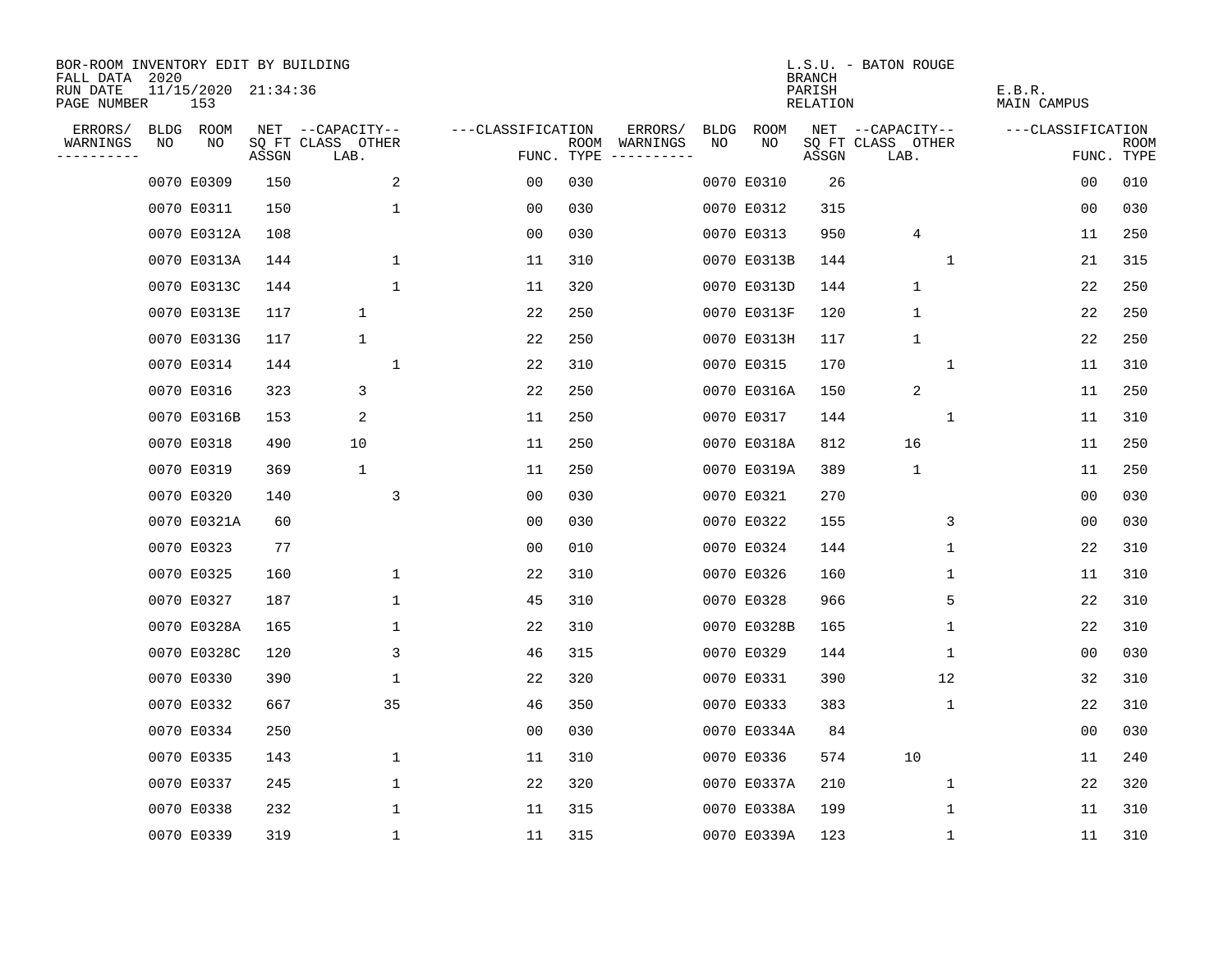| BOR-ROOM INVENTORY EDIT BY BUILDING       |      |                            |            |                           |                   |     |                                      |    |                                                  |                                     | L.S.U. - BATON ROUGE                                                                                                                                |                                                   |                           |
|-------------------------------------------|------|----------------------------|------------|---------------------------|-------------------|-----|--------------------------------------|----|--------------------------------------------------|-------------------------------------|-----------------------------------------------------------------------------------------------------------------------------------------------------|---------------------------------------------------|---------------------------|
| FALL DATA 2020<br>RUN DATE<br>PAGE NUMBER |      | 11/15/2020 21:34:36<br>154 |            |                           |                   |     |                                      |    |                                                  | <b>BRANCH</b><br>PARISH<br>RELATION |                                                                                                                                                     | E.B.R.<br>MAIN CAMPUS                             |                           |
| ERRORS/                                   |      | BLDG ROOM                  |            | NET --CAPACITY--          | ---CLASSIFICATION |     | ERRORS/                              |    | BLDG ROOM                                        |                                     | NET --CAPACITY--                                                                                                                                    | ---CLASSIFICATION                                 |                           |
| WARNINGS<br>----------                    | NO   | NO                         | ASSGN      | SQ FT CLASS OTHER<br>LAB. |                   |     | ROOM WARNINGS<br>FUNC. TYPE $------$ | NO | NO                                               | ASSGN                               | SQ FT CLASS OTHER<br>LAB.                                                                                                                           |                                                   | <b>ROOM</b><br>FUNC. TYPE |
|                                           |      | 0070 E0340                 | 195        | 2                         | 11                | 315 |                                      |    | 0070 E0340A                                      | 131                                 | 2                                                                                                                                                   | 11                                                | 320                       |
|                                           |      | 0070 E0340B                | 150        | 2                         | 11                | 320 |                                      |    | 0070 E0340C                                      | 115                                 | 2                                                                                                                                                   | 11                                                | 320                       |
|                                           |      | 0070 E0340D                | 125        | 2                         | 22                | 320 |                                      |    | 0070 E0341                                       | 70                                  |                                                                                                                                                     | 22                                                | 255                       |
|                                           |      | 0070 E0400                 | 42         |                           | 0 <sub>0</sub>    | 030 |                                      |    | 0070 L0101                                       | 1442                                |                                                                                                                                                     | 0 <sub>0</sub>                                    | 020                       |
|                                           |      | 0070 L0102                 | 273        |                           | 0 <sub>0</sub>    | 020 |                                      |    | 0070 L0103                                       | 243                                 |                                                                                                                                                     | 00                                                | 020                       |
|                                           |      | 0070 L0104                 | 1266       |                           | 0 <sub>0</sub>    | 020 |                                      |    | 0070 L0201                                       | 326                                 |                                                                                                                                                     | 0 <sub>0</sub>                                    | 020                       |
|                                           |      | 0070 L0301                 | 353        |                           | 0 <sub>0</sub>    | 020 |                                      |    | 0070 S0100                                       | 372                                 |                                                                                                                                                     | 0 <sub>0</sub>                                    | 020                       |
|                                           |      | 0070 S0101                 | 168        |                           | 0 <sub>0</sub>    | 020 |                                      |    | 0070 S0102                                       | 168                                 |                                                                                                                                                     | 00                                                | 020                       |
|                                           |      | 0070 S0103                 | 160        |                           | 0 <sub>0</sub>    | 020 |                                      |    | 0070 S0104                                       | 61                                  |                                                                                                                                                     | 0 <sub>0</sub>                                    | 020                       |
|                                           |      | 0070 S0105                 | 53         |                           | 0 <sub>0</sub>    | 020 |                                      |    | 0070 S0106                                       | 28                                  |                                                                                                                                                     | 0 <sub>0</sub>                                    | 020                       |
|                                           |      | 0070 S0200                 | 537        |                           | 0 <sub>0</sub>    | 020 |                                      |    | 0070 S0201                                       | 182                                 |                                                                                                                                                     | 00                                                | 020                       |
|                                           |      | 0070 S0202                 | 196        |                           | 0 <sub>0</sub>    | 020 |                                      |    | 0070 S0203                                       | 212                                 |                                                                                                                                                     | 00                                                | 020                       |
|                                           |      | 0070 S0300                 | 533        |                           | 0 <sub>0</sub>    | 020 |                                      |    | 0070 S0301                                       | 168                                 |                                                                                                                                                     | 00                                                | 020                       |
|                                           |      | 0070 S0302                 | 124        |                           | 0 <sub>0</sub>    | 020 |                                      |    | 0070 S0303                                       | 239                                 |                                                                                                                                                     | 0 <sub>0</sub>                                    | 020                       |
|                                           |      | 0070 S0400                 | 379        |                           | 0 <sub>0</sub>    | 020 |                                      |    | 0070 S0438                                       | 150                                 |                                                                                                                                                     | 0 <sub>0</sub>                                    | 020                       |
|                                           |      | 0070 S0500                 | 62         |                           | 0 <sub>0</sub>    | 020 |                                      |    | 0070 0152B1                                      | 44                                  |                                                                                                                                                     | 11                                                | 731                       |
|                                           |      | 0070 0205A1                | 19         | $\mathbf{1}$              | 22                | 731 |                                      |    | 0070 0209A1                                      | 10                                  |                                                                                                                                                     | 22                                                | 255                       |
|                                           |      | 0070 0215A1                | 132        | $\mathbf 1$               | 11                | 310 |                                      |    | 0070 0227B1                                      | 152                                 | 2                                                                                                                                                   | 46                                                | 310                       |
|                                           |      | 0070 0412F1                | 99         | 1                         | 0 <sub>0</sub>    | 030 |                                      |    | TOTAL NUMBER CLASSROOMS<br>TOTAL NUMBER LABS 210 |                                     | TOTAL ASSIGNABLE & UNASSIGNABLE SQFT:<br>TOTAL NET ASSIGN SQ. FT. IN ROOM FILE<br>TOTAL NUMBER COMPUTER CLASSROOMS<br>TOTAL NUMBER SPECIAL LABS 220 | 159,588<br>111,387<br>9<br>3<br>8<br>$\mathbf{1}$ |                           |
|                                           |      | 0076 0050                  | 732        | 2                         | 11                | 310 |                                      |    | 0076 0050A                                       | 116                                 |                                                                                                                                                     | 46                                                | 731                       |
|                                           | 0076 | 0050B                      | 57         |                           | 0 <sub>0</sub>    | 030 |                                      |    | 0076 0051                                        | 560                                 | 6                                                                                                                                                   | 46                                                | 310                       |
|                                           | 0076 |                            | 0052 10898 | 218                       | 43                | 220 |                                      |    | 0076 0052A                                       | 187                                 |                                                                                                                                                     | 00                                                | 030                       |
|                                           |      | 0076 0052B                 | 296        | 10                        | 81                | 081 |                                      |    | 0076 0052C                                       | 119                                 |                                                                                                                                                     | 00                                                | 030                       |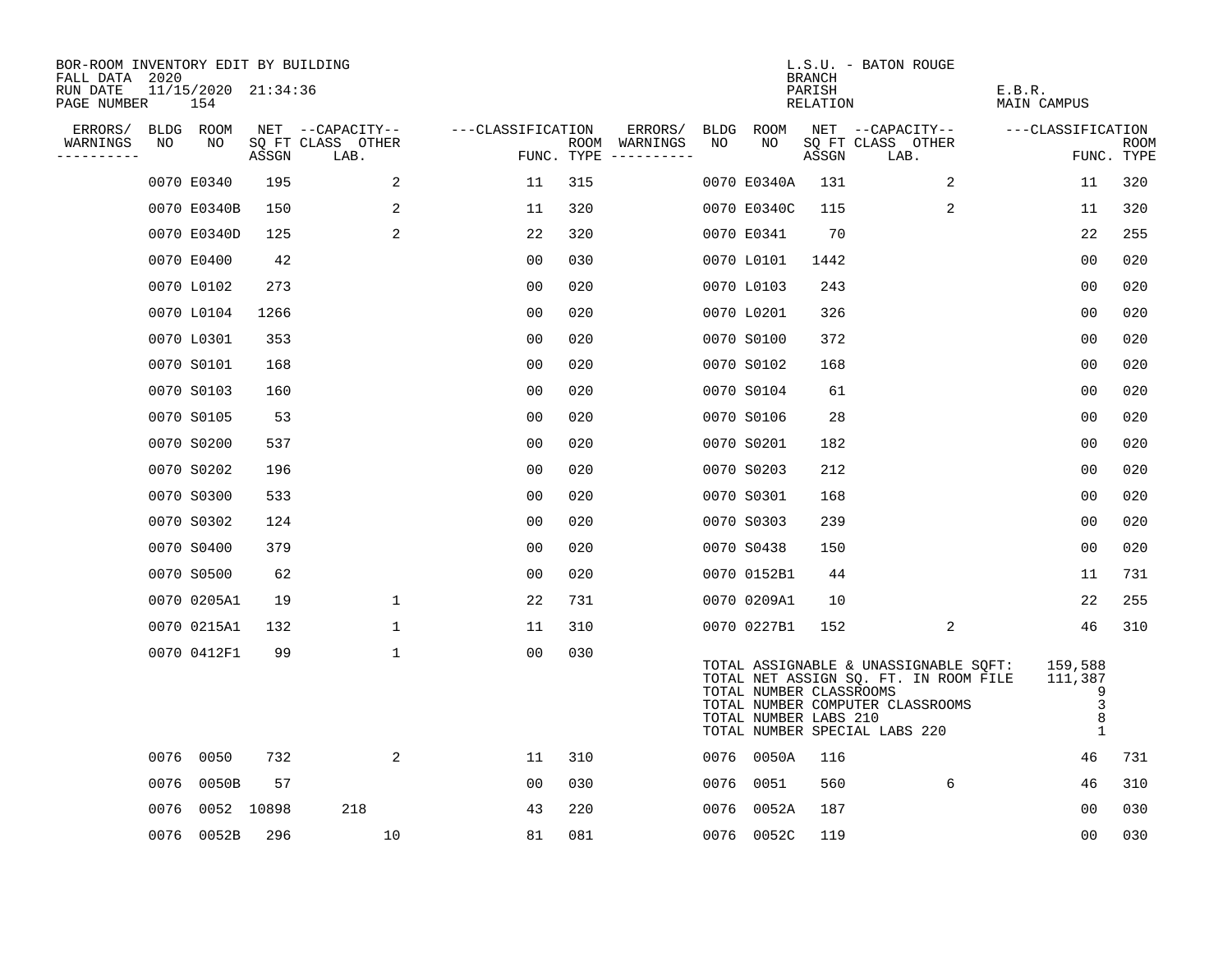| BOR-ROOM INVENTORY EDIT BY BUILDING<br>FALL DATA 2020 |                            |       |                           |                   |     |                                      |             |            | <b>BRANCH</b>      | L.S.U. - BATON ROUGE      |                       |                           |
|-------------------------------------------------------|----------------------------|-------|---------------------------|-------------------|-----|--------------------------------------|-------------|------------|--------------------|---------------------------|-----------------------|---------------------------|
| RUN DATE<br>PAGE NUMBER                               | 11/15/2020 21:34:36<br>155 |       |                           |                   |     |                                      |             |            | PARISH<br>RELATION |                           | E.B.R.<br>MAIN CAMPUS |                           |
| ERRORS/                                               | BLDG ROOM                  |       | NET --CAPACITY--          | ---CLASSIFICATION |     | ERRORS/                              | <b>BLDG</b> | ROOM       |                    | NET --CAPACITY--          | ---CLASSIFICATION     |                           |
| WARNINGS<br>NO<br>----------                          | NO                         | ASSGN | SQ FT CLASS OTHER<br>LAB. |                   |     | ROOM WARNINGS<br>FUNC. TYPE $------$ | NO.         | NO.        | ASSGN              | SQ FT CLASS OTHER<br>LAB. |                       | <b>ROOM</b><br>FUNC. TYPE |
| 0076                                                  | 0052D                      | 117   |                           | 0 <sub>0</sub>    | 030 |                                      | 0076        | 0052E      | 263                | 8                         | 00                    | 030                       |
| 0076                                                  | 0052F                      | 187   | 1                         | 46                | 310 |                                      | 0076        | 0052G      | 424                |                           | 0 <sub>0</sub>        | 030                       |
| 0076                                                  | 0053                       | 930   | 8                         | 46                | 310 |                                      | 0076        | 0054       | 70                 |                           | 0 <sub>0</sub>        | 010                       |
| 0076                                                  | 0055                       | 190   | $\mathbf 1$               | 46                | 310 |                                      | 0076        | 0055A      | 167                | 1                         | 46                    | 310                       |
| 0076                                                  | 0056                       | 227   |                           | 43                | 535 |                                      | 0076        | 0058       | 760                | 15                        | 46                    | 225                       |
| 0076                                                  | 0059                       | 885   | 3                         | 46                | 310 |                                      |             | 0076 0068  | 220                |                           | 0 <sub>0</sub>        | 030                       |
| 0076                                                  | 0102                       | 1392  | 28                        | 43                | 220 |                                      | 0076        | 0104       | 179                |                           | 43                    | 735                       |
| 0076                                                  | 0104A                      | 824   | 3                         | 43                | 730 |                                      |             | 0076 0110  | 54                 |                           | 00                    | 030                       |
| 0076                                                  | 0112                       | 202   | 8                         | 43                | 420 |                                      |             | 0076 0114  | 301                |                           | 0 <sub>0</sub>        | 030                       |
| 0076                                                  | 0114A                      | 179   | 5                         | 0 <sub>0</sub>    | 030 |                                      |             | 0076 0118  | 290                | 3                         | 11                    | 310                       |
| 0076                                                  | 0118B                      | 67    | $\mathbf{1}$              | 11                | 315 |                                      |             | 0076 0118C | 67                 | $\mathbf{1}$              | 11                    | 315                       |
| 0076                                                  | 0118D                      | 67    | 1                         | 11                | 315 |                                      |             | 0076 0118E | 124                | 1                         | 46                    | 310                       |
| 0076                                                  | 0118F                      | 124   | 1                         | 46                | 310 |                                      | 0076        | 0118G      | 130                | $\mathbf 1$               | 11                    | 310                       |
| 0076                                                  | 0118H                      | 124   | 1                         | 11                | 310 |                                      |             | 0076 0119  | 157                | 2                         | 43                    | 310                       |
| 0076                                                  | 0119A                      | 79    | $\mathbf{1}$              | 46                | 730 |                                      | 0076        | 0121       | 79                 | $\mathbf 1$               | 46                    | 315                       |
| 0076                                                  | 0121A                      | 197   | 2                         | 46                | 310 |                                      |             | 0076 0124  | 128                |                           | 46                    | 315                       |
| 0076                                                  | 0124A                      | 69    | $\mathbf 1$               | 46                | 320 |                                      | 0076        | 0124B      | 67                 |                           | 46                    | 315                       |
| 0076                                                  | 0124C                      | 13    | 1                         | 46                | 731 |                                      |             | 0076 0124D | 111                | 1                         | 46                    | 310                       |
| 0076                                                  | 0124E                      | 124   | $\mathbf{1}$              | 46                | 310 |                                      |             | 0076 0124F | 124                | 1                         | 46                    | 320                       |
| 0076                                                  | 0125                       | 614   | 2                         | 43                | 215 |                                      |             | 0076 0129  | 614                | 20                        | 61                    | 350                       |
| 0076                                                  | 0132                       | 239   | 6                         | 0 <sub>0</sub>    | 030 |                                      |             | 0076 0133  | 611                | 5                         | 43                    | 210                       |
| 0076                                                  | 0134                       | 44    |                           | 0 <sub>0</sub>    | 010 |                                      |             | 0076 0136  | 104                |                           | 46                    | 315                       |
| 0076                                                  | 0136A                      | 48    |                           | 46                | 731 |                                      |             | 0076 0137  | 211                | 9                         | 43                    | 225                       |
| 0076                                                  | 0139                       | 367   |                           | 0 <sub>0</sub>    | 030 |                                      |             | 0076 0141  | 184                | 2                         | 43                    | 535                       |
| 0076                                                  | 0141A                      | 85    | 1                         | 43                | 535 |                                      |             | 0076 0141B | 934                | $\mathbf{1}$              | 43                    | 530                       |
|                                                       | 0076 0141C                 | 174   | $\mathbf{1}$              | 43                | 530 |                                      |             | 0076 0141D | 143                | 1                         | 43                    | 535                       |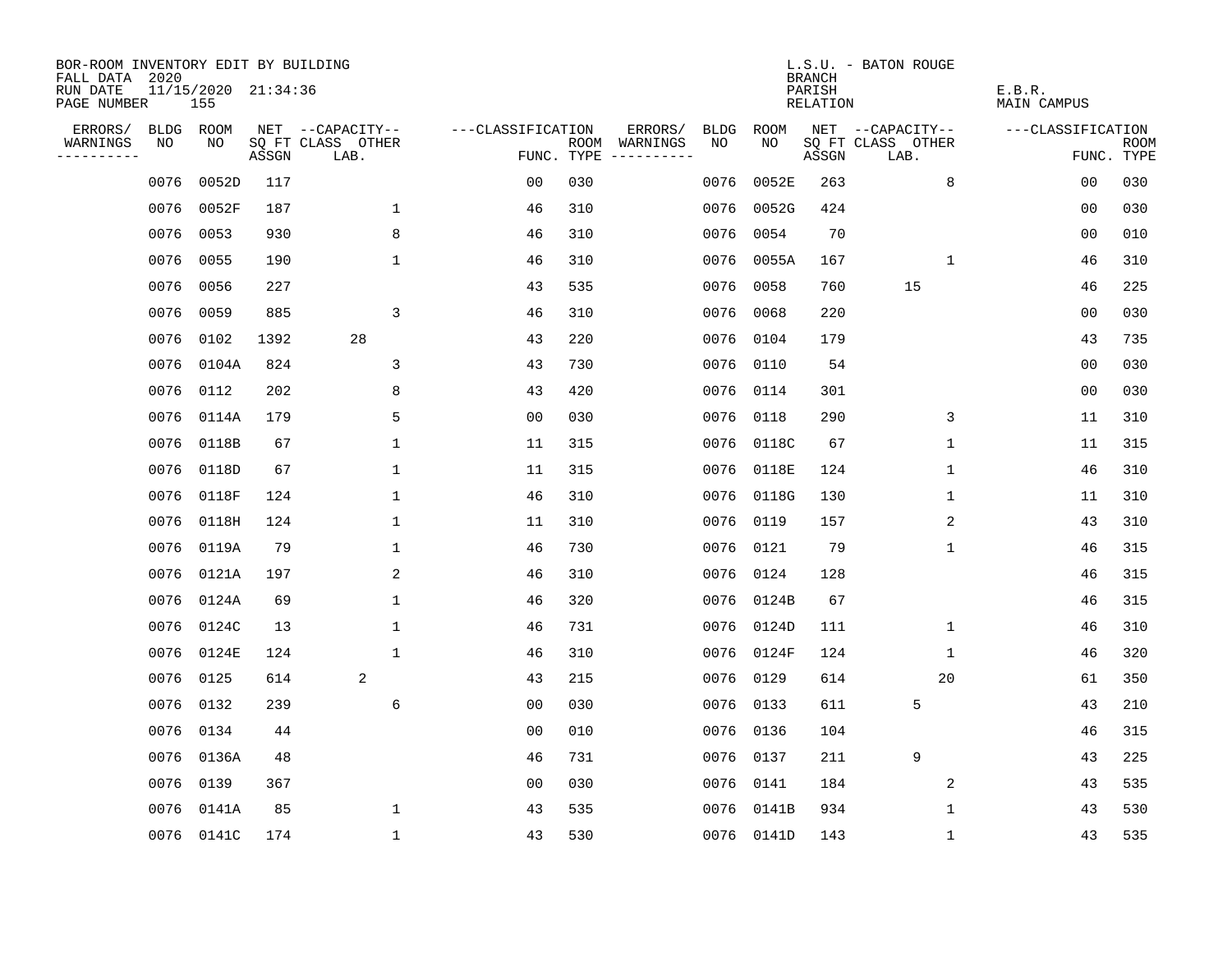| BOR-ROOM INVENTORY EDIT BY BUILDING       |                            |       |                           |                   |     |                                      |      |            | <b>BRANCH</b>      | L.S.U. - BATON ROUGE      |                       |                           |
|-------------------------------------------|----------------------------|-------|---------------------------|-------------------|-----|--------------------------------------|------|------------|--------------------|---------------------------|-----------------------|---------------------------|
| FALL DATA 2020<br>RUN DATE<br>PAGE NUMBER | 11/15/2020 21:34:36<br>156 |       |                           |                   |     |                                      |      |            | PARISH<br>RELATION |                           | E.B.R.<br>MAIN CAMPUS |                           |
| ERRORS/                                   | BLDG ROOM                  |       | NET --CAPACITY--          | ---CLASSIFICATION |     | ERRORS/                              | BLDG | ROOM       |                    | NET --CAPACITY--          | ---CLASSIFICATION     |                           |
| WARNINGS<br>NO<br>----------              | NO                         | ASSGN | SQ FT CLASS OTHER<br>LAB. |                   |     | ROOM WARNINGS<br>FUNC. TYPE $------$ | NO.  | NO.        | ASSGN              | SQ FT CLASS OTHER<br>LAB. |                       | <b>ROOM</b><br>FUNC. TYPE |
| 0076                                      | 0141E                      | 56    |                           | 43                | 535 |                                      | 0076 | 0141F      | 54                 | $\mathbf 1$               | 43                    | 535                       |
| 0076                                      | 0141G                      | 58    |                           | 43                | 535 |                                      | 0076 | 0150       | 750                | 8                         | 46                    | 310                       |
| 0076                                      | 0150A                      | 132   | 8                         | 46                | 320 |                                      |      | 0076 0150B | 133                | 1                         | 46                    | 310                       |
| 0076                                      | 0150C                      | 104   | $\mathbf 1$               | 46                | 310 |                                      |      | 0076 0150D | 169                | 1                         | 46                    | 310                       |
| 0076                                      | 0150E                      | 176   | $\mathbf{1}$              | 46                | 310 |                                      |      | 0076 0150F | 120                | 1                         | 46                    | 310                       |
| 0076                                      | 0150G                      | 110   | $\mathbf 1$               | 46                | 310 |                                      |      | 0076 0150H | 110                | 1                         | 46                    | 310                       |
| 0076                                      | 0150I                      | 99    | $\mathbf{1}$              | 46                | 310 |                                      |      | 0076 0153  | 156                | 1                         | 61                    | 310                       |
| 0076                                      | 0202                       | 1446  | 11                        | 63                | 315 |                                      |      | 0076 0202A | 325                |                           | 63                    | 350                       |
| 0076                                      | 0202B                      | 176   | $\mathbf{1}$              | 63                | 310 |                                      |      | 0076 0202C | 221                | $\mathbf 1$               | 63                    | 310                       |
| 0076                                      | 0202D                      | 132   | $\mathbf{1}$              | 63                | 310 |                                      |      | 0076 0202E | 103                | $\mathbf{1}$              | 63                    | 310                       |
| 0076                                      | 0202F                      | 101   | $\mathbf{1}$              | 63                | 310 |                                      |      | 0076 0202G | 108                | $\mathbf{1}$              | 63                    | 310                       |
| 0076                                      | 0202H                      | 99    | 1                         | 63                | 315 |                                      |      | 0076 0202I | 143                | 1                         | 63                    | 310                       |
| 0076                                      | 0202J                      | 96    | $\mathbf{1}$              | 63                | 310 |                                      | 0076 | 0202K      | 126                | $\mathbf 1$               | 63                    | 310                       |
|                                           | 0076 0214                  | 129   |                           | 0 <sub>0</sub>    | 020 |                                      |      | 0076 0214A | 214                | 5                         | 81                    | 081                       |
| 0076                                      | 0216                       | 224   | $\mathbf 1$               | 11                | 315 |                                      | 0076 | 0216A      | 184                | $\mathbf 1$               | 45                    | 310                       |
| 0076                                      | 0216B                      | 165   | 1                         | 45                | 310 |                                      |      | 0076 0217  | 137                |                           | 11                    | 315                       |
| 0076                                      | 0217A                      | 95    | 1                         | 11                | 315 |                                      | 0076 | 0217B      | 97                 | 1                         | 22                    | 310                       |
| 0076                                      | 0217C                      | 127   | 1                         | 11                | 730 |                                      |      | 0076 0217D | 93                 | 1                         | 22                    | 310                       |
| 0076                                      | 0217E                      | 118   | 1                         | 22                | 310 |                                      |      | 0076 0217F | 87                 | 1                         | 22                    | 310                       |
| 0076                                      | 0220                       | 249   | $\mathbf{1}$              | 22                | 310 |                                      |      | 0076 0221  | 184                |                           | 11                    | 315                       |
| 0076                                      | 0221A                      | 149   | $\mathbf{1}$              | 11                | 310 |                                      |      | 0076 0221B | 324                | 22                        | 11                    | 350                       |
| 0076                                      | 0221C                      | 160   | $\mathbf 1$               | 45                | 310 |                                      | 0076 | 0223       | 195                | 2                         | 11                    | 315                       |
| 0076                                      | 0223A                      | 118   | 1                         | 45                | 310 |                                      |      | 0076 0223B | 115                | 1                         | 22                    | 310                       |
| 0076                                      | 0224                       | 545   | 3                         | 22                | 310 |                                      |      | 0076 0224A | 147                | 1                         | 46                    | 315                       |
| 0076                                      | 0224B                      | 124   | $\mathbf{1}$              | 46                | 315 |                                      |      | 0076 0224C | 124                | 1                         | 46                    | 310                       |
|                                           | 0076 0224D                 | 42    |                           | 46                | 731 |                                      |      | 0076 0225  | 185                | 4                         | 11                    | 315                       |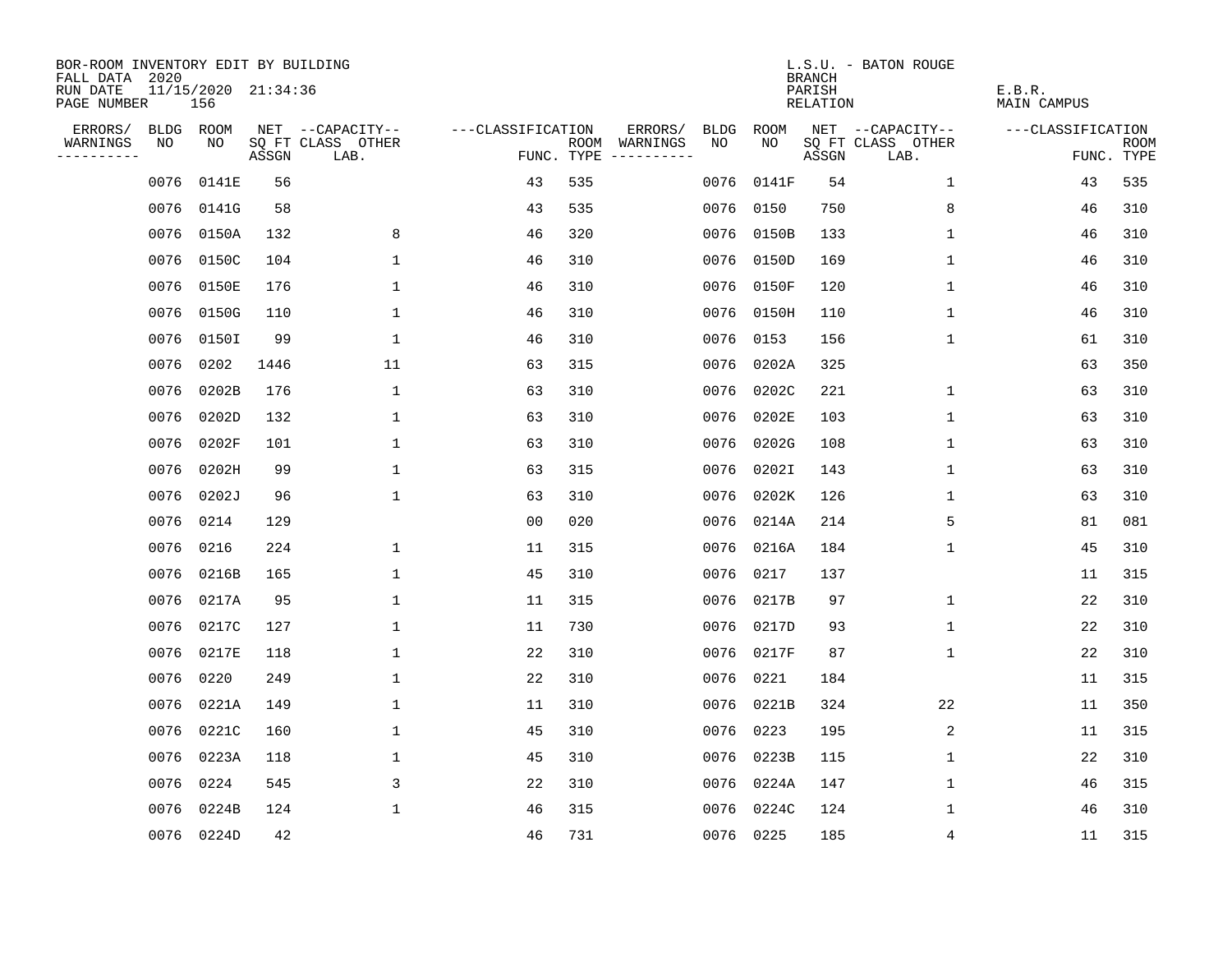| BOR-ROOM INVENTORY EDIT BY BUILDING<br>FALL DATA 2020 |           |       |                     |                           |                   |     |                                      |             |            | <b>BRANCH</b>      | L.S.U. - BATON ROUGE      |                       |                           |
|-------------------------------------------------------|-----------|-------|---------------------|---------------------------|-------------------|-----|--------------------------------------|-------------|------------|--------------------|---------------------------|-----------------------|---------------------------|
| RUN DATE<br>PAGE NUMBER                               |           | 157   | 11/15/2020 21:34:36 |                           |                   |     |                                      |             |            | PARISH<br>RELATION |                           | E.B.R.<br>MAIN CAMPUS |                           |
| ERRORS/                                               | BLDG ROOM |       |                     | NET --CAPACITY--          | ---CLASSIFICATION |     | ERRORS/                              | <b>BLDG</b> | ROOM       |                    | NET --CAPACITY--          | ---CLASSIFICATION     |                           |
| WARNINGS<br>----------                                | NO        | NO    | ASSGN               | SQ FT CLASS OTHER<br>LAB. |                   |     | ROOM WARNINGS<br>FUNC. TYPE $------$ | NO.         | NO.        | ASSGN              | SQ FT CLASS OTHER<br>LAB. |                       | <b>ROOM</b><br>FUNC. TYPE |
|                                                       | 0076      | 0225A | 139                 | $\mathbf 1$               | 11                | 310 |                                      | 0076        | 0225B      | 114                | $\mathbf 1$               | 11                    | 310                       |
|                                                       | 0076      | 0225C | 118                 | 1                         | 11                | 310 |                                      | 0076        | 0225D      | 136                | 1                         | 11                    | 310                       |
|                                                       | 0076      | 0230  | 312                 | 1                         | 11                | 310 |                                      | 0076        | 0231       | 250                | 1                         | 11                    | 315                       |
|                                                       | 0076      | 0231A | 118                 | 1                         | 22                | 310 |                                      |             | 0076 0231B | 118                | 1                         | 22                    | 310                       |
|                                                       | 0076      | 0231C | 136                 | 2                         | 22                | 310 |                                      |             | 0076 0231D | 254                | 4                         | 00                    | 030                       |
|                                                       | 0076      | 0232  | 218                 | 4                         | 0 <sub>0</sub>    | 030 |                                      |             | 0076 0234  | 30                 |                           | 00                    | 010                       |
|                                                       | 0076      | 0237  | 250                 | $\mathbf{1}$              | 11                | 315 |                                      |             | 0076 0237A | 116                | 1                         | 22                    | 310                       |
|                                                       | 0076      | 0237B | 135                 | 1                         | 22                | 310 |                                      |             | 0076 0237C | 115                | 1                         | 22                    | 310                       |
|                                                       | 0076      | 0237D | 133                 | $\mathbf{1}$              | 22                | 310 |                                      | 0076        | 0238       | 218                | 47                        | 11                    | 315                       |
|                                                       | 0076      | 0238A | 157                 | $\mathbf{1}$              | 11                | 310 |                                      |             | 0076 0238B | 155                | 1                         | 11                    | 310                       |
|                                                       | 0076      | 0238C | 160                 | 6                         | 11                | 310 |                                      |             | 0076 0241  | 1650               | 110                       | 11                    | 110                       |
|                                                       | 0076      | 0250  | 381                 |                           | 46                | 315 |                                      |             | 0076 0250A | 184                | 20                        | 11                    | 350                       |
|                                                       | 0076      | 0250C | 97                  | 5                         | 22                | 310 |                                      | 0076        | 0250D      | 181                | $\mathbf 1$               | 22                    | 310                       |
|                                                       | 0076      | 0250E | 145                 | 1                         | 22                | 310 |                                      |             | 0076 0250F | 163                | $\mathbf 1$               | 22                    | 310                       |
|                                                       | 0076      | 0250G | 157                 | $\mathbf{1}$              | 22                | 310 |                                      | 0076        | 0250H      | 204                | $\mathbf 1$               | 22                    | 310                       |
|                                                       | 0076      | 0250I | 49                  |                           | 0 <sub>0</sub>    | 020 |                                      |             | 0076 0253  | 593                | 40                        | 11                    | 110                       |
|                                                       | 0076      | 0301  | 120                 | 2                         | 46                | 731 |                                      | 0076        | 0302       | 605                | 2                         | 46                    | 731                       |
|                                                       | 0076      | 0302A | 1546                |                           | 0 <sub>0</sub>    | 030 |                                      | 0076        | 0303       | 119                | 2                         | 11                    | 320                       |
|                                                       | 0076      | 0304  | 548                 |                           | 0 <sub>0</sub>    | 030 |                                      |             | 0076 0305  | 119                |                           | 11                    | 650                       |
|                                                       | 0076      | 0307  | 23                  |                           | 0 <sub>0</sub>    | 030 |                                      |             | 0076 0308  | 254                | 1                         | 11                    | 350                       |
|                                                       | 0076      | 0309  | 111                 | $\mathbf{1}$              | 11                | 320 |                                      |             | 0076 0310  | 117                | 1                         | 11                    | 320                       |
|                                                       | 0076      | 0311  | 119                 | $\mathbf 1$               | 11                | 320 |                                      |             | 0076 0312  | 116                | 1                         | 11                    | 320                       |
|                                                       | 0076      | 0313  | 120                 | 1                         | 11                | 320 |                                      |             | 0076 0314  | 117                | 1                         | 11                    | 320                       |
|                                                       | 0076      | 0315  | 120                 | $\mathbf 1$               | 11                | 320 |                                      |             | 0076 0316  | 116                | 2                         | 11                    | 320                       |
|                                                       | 0076      | 0317  | 120                 | 1                         | 11                | 320 |                                      |             | 0076 0318  | 116                | 1                         | 11                    | 320                       |
|                                                       | 0076 0319 |       | 120                 | 2                         | 11                | 320 |                                      |             | 0076 0320  | 116                | 1                         | 11                    | 320                       |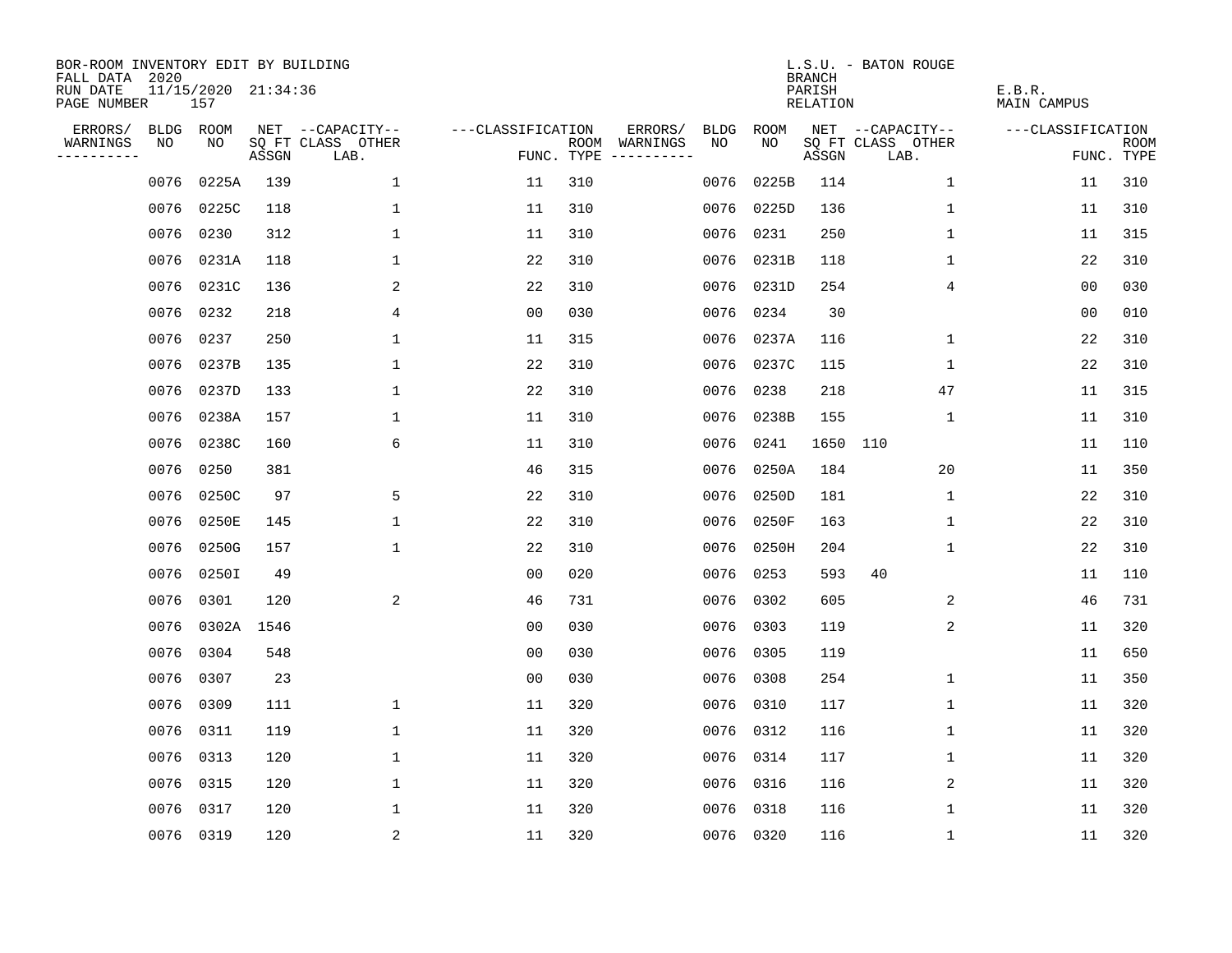| BOR-ROOM INVENTORY EDIT BY BUILDING<br>FALL DATA 2020 |               |                     |                           |                   |            |                                    |             | <b>BRANCH</b>                                          | L.S.U. - BATON ROUGE                                                                                                                                |                                       |                    |
|-------------------------------------------------------|---------------|---------------------|---------------------------|-------------------|------------|------------------------------------|-------------|--------------------------------------------------------|-----------------------------------------------------------------------------------------------------------------------------------------------------|---------------------------------------|--------------------|
| RUN DATE<br>PAGE NUMBER                               | 158           | 11/15/2020 21:34:36 |                           |                   |            |                                    |             | PARISH<br>RELATION                                     |                                                                                                                                                     | E.B.R.<br>MAIN CAMPUS                 |                    |
| ERRORS/                                               | BLDG ROOM     |                     | NET --CAPACITY--          | ---CLASSIFICATION |            | ERRORS/                            | BLDG ROOM   |                                                        | NET --CAPACITY--                                                                                                                                    | ---CLASSIFICATION                     |                    |
| WARNINGS<br>NO<br>----------                          | NO            | ASSGN               | SQ FT CLASS OTHER<br>LAB. |                   | FUNC. TYPE | ROOM WARNINGS<br>NO<br>----------- | NO          | ASSGN                                                  | SQ FT CLASS OTHER<br>LAB.                                                                                                                           |                                       | ROOM<br>FUNC. TYPE |
|                                                       | 0076<br>0321  | 120                 | 1                         | 11                | 320        | 0076                               | 0322        | 74                                                     | 1                                                                                                                                                   | 11                                    | 310                |
|                                                       | 0076<br>0323  | 117                 | 1                         | 11                | 320        | 0076                               | 0324        | 2753                                                   |                                                                                                                                                     | 0 <sub>0</sub>                        | 030                |
|                                                       | 0325<br>0076  | 22                  |                           | 0 <sub>0</sub>    | 030        |                                    | 0076 0327   | 131                                                    |                                                                                                                                                     | 11                                    | 315                |
|                                                       | 0076 0327A    | 73                  |                           | 0 <sub>0</sub>    | 030        |                                    | 0076 C0010  | 440                                                    |                                                                                                                                                     | 00                                    | 020                |
|                                                       | 0076 C0010A   | 46                  |                           | 00                | 020        |                                    | 0076 C0100  | 2774                                                   |                                                                                                                                                     | 00                                    | 020                |
|                                                       | 0076 C0141    | 40                  |                           | 0 <sub>0</sub>    | 020        |                                    | 0076 C0141A | 53                                                     |                                                                                                                                                     | 0 <sub>0</sub>                        | 020                |
|                                                       | 0076 C0200    | 2058                |                           | 0 <sub>0</sub>    | 020        |                                    | 0076 C0300  | 961                                                    |                                                                                                                                                     | 00                                    | 020                |
|                                                       | 0076 S0001    | 200                 |                           | 0 <sub>0</sub>    | 020        |                                    | 0076 S0002  | 350                                                    |                                                                                                                                                     | 0 <sub>0</sub>                        | 020                |
|                                                       | 0076 S0003    | 214                 |                           | 0 <sub>0</sub>    | 020        |                                    | 0076 S0004  | 105                                                    |                                                                                                                                                     | 0 <sub>0</sub>                        | 020                |
|                                                       | 0076 S0005    | 140                 |                           | 0 <sub>0</sub>    | 020        |                                    | 0076 S0100  | 264                                                    |                                                                                                                                                     | 0 <sub>0</sub>                        | 020                |
|                                                       | 0076 S0200    | 264                 |                           | 0 <sub>0</sub>    | 020        |                                    | 0076 S0300  | 397                                                    |                                                                                                                                                     | 0 <sub>0</sub>                        | 020                |
|                                                       | 0076 0052F1   | 20                  |                           | 0 <sub>0</sub>    | 030        |                                    | 0076 0052F2 | 88                                                     | $\mathbf{1}$                                                                                                                                        | 00                                    | 030                |
|                                                       | 0076 0104A1   | 51                  |                           | 43                | 735        |                                    | 0076 0119A1 | 43                                                     |                                                                                                                                                     | 46                                    | 731                |
|                                                       | 0076 0141A1   | 55                  | $\mathbf{1}$              | 43                | 530        |                                    | 0076 0141B1 | 10                                                     |                                                                                                                                                     | 43                                    | 535                |
|                                                       | 0076 0141B2   | 74                  |                           | 43                | 535        |                                    | 0076 0141C1 | 24                                                     | 1                                                                                                                                                   | 43                                    | 535                |
|                                                       | 0076 0150A1   | 217                 | 1                         | 46                | 310        |                                    | 0076 0250B1 | 19<br>TOTAL NUMBER CLASSROOMS<br>TOTAL NUMBER LABS 210 | TOTAL ASSIGNABLE & UNASSIGNABLE SQFT:<br>TOTAL NET ASSIGN SQ. FT. IN ROOM FILE<br>TOTAL NUMBER COMPUTER CLASSROOMS<br>TOTAL NUMBER SPECIAL LABS 220 | 46<br>60,808<br>44,108<br>2<br>1<br>2 | 731                |
|                                                       | 0077<br>0100  | 5861                | 12                        | 72                | 720        |                                    | 0077 0100A  | 378                                                    |                                                                                                                                                     | 72                                    | 725                |
|                                                       | 0077<br>0100B | 162                 |                           | 72                | 725        | 0077                               | 0100C       | 700                                                    |                                                                                                                                                     | 72                                    | 720                |
|                                                       | 0077<br>0100D | 30                  |                           | 72                | 725        | 0077                               | 0100E       | 30                                                     |                                                                                                                                                     | 72                                    | 725                |
|                                                       | 0077<br>0101  | 132                 |                           | 72                | 725        |                                    | 0077 0102   | 148                                                    | 4                                                                                                                                                   | 00                                    | 010                |
|                                                       | 0104<br>0077  | 330                 | 4                         | 72                | 725        | 0077                               | 0106        | 237                                                    | 4                                                                                                                                                   | 72                                    | 310                |
| 0077                                                  | 0106A         | 303                 | 2                         | 72                | 310        |                                    | 0077 0108   | 243                                                    | $\mathbf 1$                                                                                                                                         | 72                                    | 310                |
|                                                       | 0077<br>0109  | 96                  | $\mathbf 1$               | 72                | 310        |                                    | 0077 0109A  | 547                                                    | 3                                                                                                                                                   | 72                                    | 720                |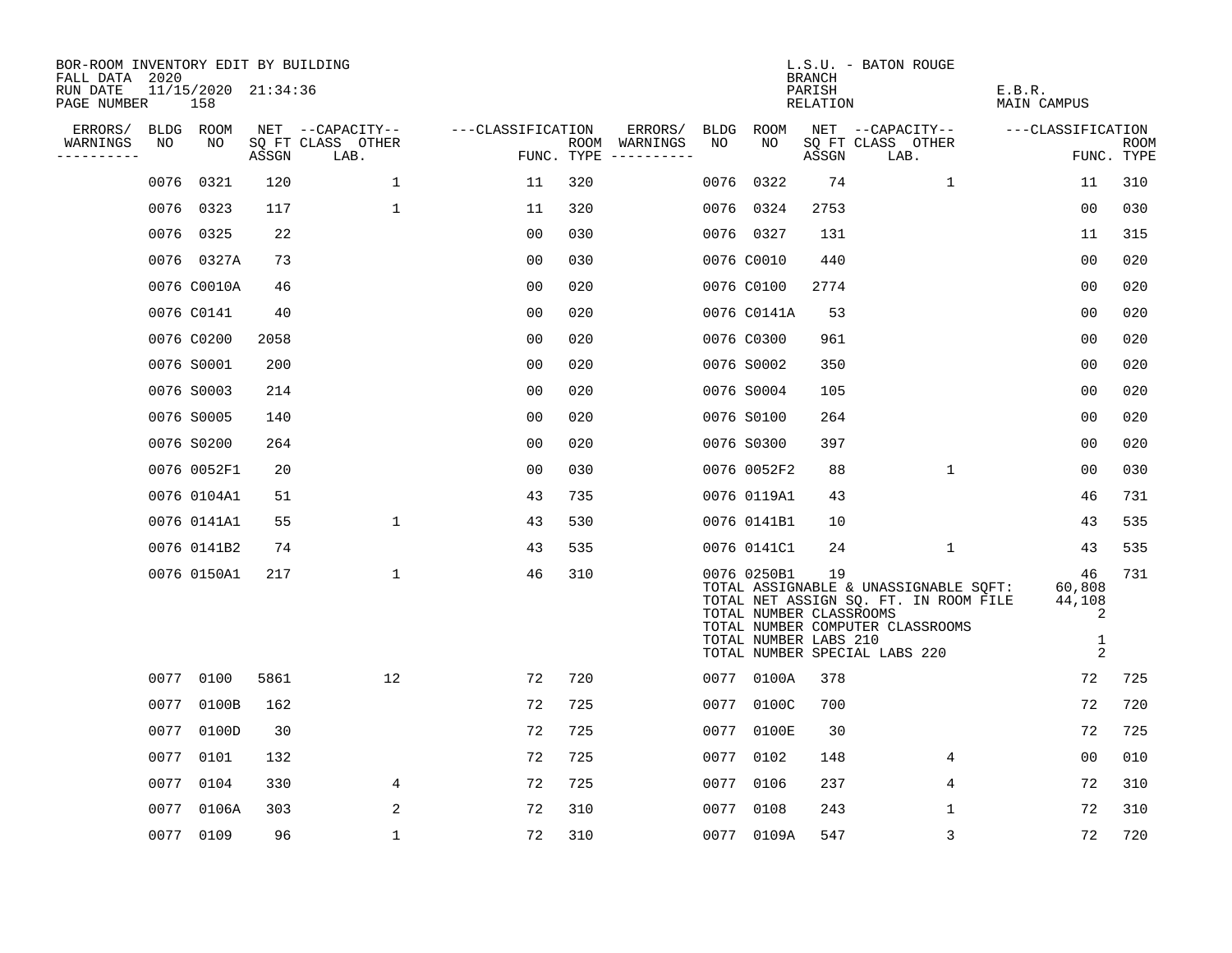| BOR-ROOM INVENTORY EDIT BY BUILDING<br>FALL DATA 2020 |      |                            |       |                           |                   |     |                                      |      |                                                                 | <b>BRANCH</b>      | L.S.U. - BATON ROUGE                                                                                                                                |                        |                           |
|-------------------------------------------------------|------|----------------------------|-------|---------------------------|-------------------|-----|--------------------------------------|------|-----------------------------------------------------------------|--------------------|-----------------------------------------------------------------------------------------------------------------------------------------------------|------------------------|---------------------------|
| RUN DATE<br>PAGE NUMBER                               |      | 11/15/2020 21:34:36<br>159 |       |                           |                   |     |                                      |      |                                                                 | PARISH<br>RELATION |                                                                                                                                                     | E.B.R.<br>MAIN CAMPUS  |                           |
| ERRORS/                                               |      | BLDG ROOM                  |       | NET --CAPACITY--          | ---CLASSIFICATION |     | ERRORS/                              | BLDG | <b>ROOM</b>                                                     |                    | NET --CAPACITY--                                                                                                                                    | ---CLASSIFICATION      |                           |
| WARNINGS<br>----------                                | NO   | NO                         | ASSGN | SQ FT CLASS OTHER<br>LAB. |                   |     | ROOM WARNINGS<br>FUNC. TYPE $------$ | NO.  | NO                                                              | ASSGN              | SQ FT CLASS OTHER<br>LAB.                                                                                                                           |                        | <b>ROOM</b><br>FUNC. TYPE |
|                                                       | 0077 | 0109B                      | 96    | $\mathbf{1}$              | 72                | 310 |                                      | 0077 | 0111                                                            | 753                |                                                                                                                                                     | 72                     | 725                       |
|                                                       | 0077 | 0111A                      | 384   | $\mathbf 1$               | 72                | 725 |                                      |      | 0077 0111B                                                      | 305                |                                                                                                                                                     | 72                     | 725                       |
|                                                       | 0077 | 0115                       | 158   |                           | 00                | 030 |                                      |      | 0077 0201                                                       | 280                | $\mathbf{1}$                                                                                                                                        | 72                     | 725                       |
|                                                       | 0077 | 0201A                      | 283   |                           | 72                | 725 |                                      |      | 0077 0201B                                                      | 28                 | $\mathbf{1}$                                                                                                                                        | 00                     | 010                       |
|                                                       | 0077 | 0201C                      | 8     |                           | 72                | 725 |                                      |      | 0077 0203                                                       | 50                 |                                                                                                                                                     | 72                     | 725                       |
|                                                       |      | 0077 0204                  | 28    |                           | 0 <sub>0</sub>    | 010 |                                      |      | 0077 0205                                                       | 116                | $\mathbf{1}$                                                                                                                                        | 72                     | 725                       |
|                                                       |      | 0077 0206                  | 233   | $\mathbf{1}$              | 72                | 725 |                                      |      | 0077 C0200                                                      | 47                 |                                                                                                                                                     | 0 <sub>0</sub>         | 020                       |
|                                                       |      | 0077 S0100                 | 50    |                           | 0 <sub>0</sub>    | 020 |                                      |      | 0077 S0200                                                      | 82                 |                                                                                                                                                     | 0 <sub>0</sub>         | 020                       |
|                                                       |      | 0077 0100C1                | 88    |                           | 72                | 720 |                                      |      | 0077 0100C2                                                     | 86                 |                                                                                                                                                     | 72                     | 720                       |
|                                                       |      | 0077 0100C3                | 131   |                           | 72                | 720 |                                      |      | 0077 0100C4                                                     | 437                |                                                                                                                                                     | 72                     | 720                       |
|                                                       |      | 0077 0109A1                | 883   |                           | 72                | 725 |                                      |      | 0077 0109A2<br>TOTAL NUMBER CLASSROOMS<br>TOTAL NUMBER LABS 210 | 18                 | TOTAL ASSIGNABLE & UNASSIGNABLE SQFT:<br>TOTAL NET ASSIGN SQ. FT. IN ROOM FILE<br>TOTAL NUMBER COMPUTER CLASSROOMS<br>TOTAL NUMBER SPECIAL LABS 220 | 72<br>13,741<br>13,200 | 725                       |
|                                                       | 0079 | 0101                       | 1915  |                           | 92                | 655 |                                      |      | 0079 0101A                                                      | 159                |                                                                                                                                                     | 0 <sub>0</sub>         | 030                       |
|                                                       | 0079 | 0101B                      | 319   |                           | 92                | 635 |                                      | 0079 | 0101C                                                           | 72                 | 1                                                                                                                                                   | 92                     | 310                       |
|                                                       | 0079 | 0101D                      | 32    |                           | 0 <sub>0</sub>    | 020 |                                      | 0079 | 0102                                                            | 130                |                                                                                                                                                     | 92                     | 635                       |
|                                                       | 0079 | 0102A                      | 200   | $\mathbf{1}$              | 92                | 310 |                                      | 0079 | 0106                                                            | 648                |                                                                                                                                                     | 92                     | 650                       |
|                                                       | 0079 | 0106A                      | 164   |                           | 92                | 655 |                                      | 0079 | 0106B                                                           | 119                |                                                                                                                                                     | 0 <sub>0</sub>         | 020                       |
|                                                       | 0079 | 0108                       | 67    |                           | 00                | 020 |                                      | 0079 | 0109                                                            | 1350               |                                                                                                                                                     | 92                     | 630                       |
|                                                       | 0079 | 0110                       | 630   |                           | 92                | 630 |                                      | 0079 | 0115                                                            | 214                |                                                                                                                                                     | 0 <sub>0</sub>         | 010                       |
|                                                       | 0079 | 0117                       | 80    |                           | 92                | 315 |                                      | 0079 | 0119                                                            | 117                |                                                                                                                                                     | 00                     | 010                       |
|                                                       | 0079 | 0125                       | 125   | $\mathbf{1}$              | 92                | 310 |                                      |      | 0079 0125A                                                      | 105                | $\mathbf{1}$                                                                                                                                        | 92                     | 310                       |
|                                                       | 0079 | 0201                       | 234   | 2                         | 92                | 910 |                                      | 0079 | 0201A                                                           | 50                 | $\mathbf 1$                                                                                                                                         | 92                     | 919                       |
|                                                       | 0079 | 0201B                      | 10    |                           | 92                | 730 |                                      | 0079 | 0201C                                                           | 1                  |                                                                                                                                                     | 92                     | 730                       |
|                                                       |      | 0079 0203                  | 511   |                           | 0 <sub>0</sub>    | 030 |                                      |      | 0079 0204                                                       | 171                | 2                                                                                                                                                   | 92                     | 910                       |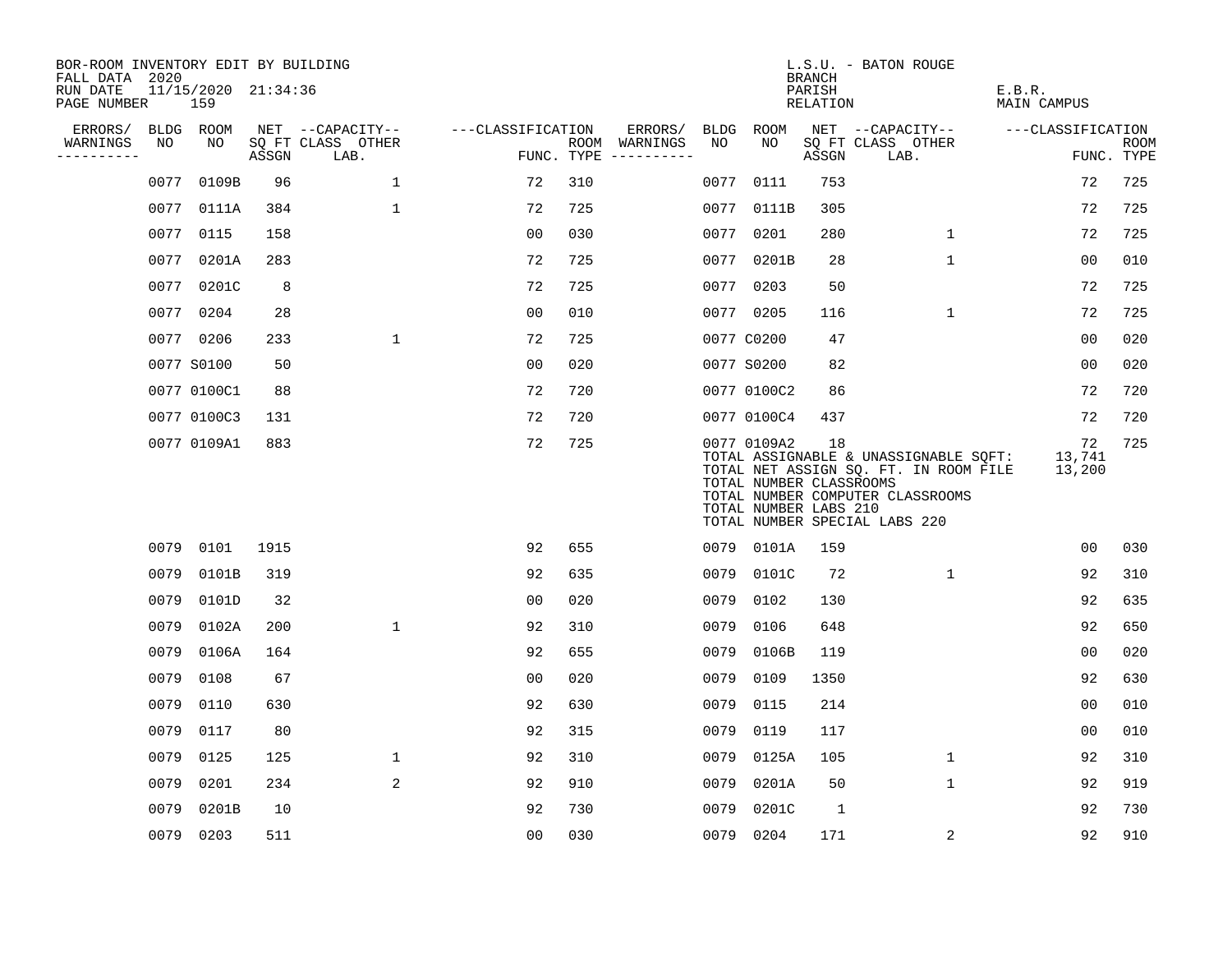| BOR-ROOM INVENTORY EDIT BY BUILDING       |      |                            |              |                           |                   |            |                              |             |            | <b>BRANCH</b>      | L.S.U. - BATON ROUGE      |                       |                           |
|-------------------------------------------|------|----------------------------|--------------|---------------------------|-------------------|------------|------------------------------|-------------|------------|--------------------|---------------------------|-----------------------|---------------------------|
| FALL DATA 2020<br>RUN DATE<br>PAGE NUMBER |      | 11/15/2020 21:34:36<br>160 |              |                           |                   |            |                              |             |            | PARISH<br>RELATION |                           | E.B.R.<br>MAIN CAMPUS |                           |
| ERRORS/                                   | BLDG | ROOM                       |              | NET --CAPACITY--          | ---CLASSIFICATION |            | ERRORS/                      | <b>BLDG</b> | ROOM       |                    | NET --CAPACITY--          | ---CLASSIFICATION     |                           |
| WARNINGS<br>----------                    | NO   | NO.                        | ASSGN        | SQ FT CLASS OTHER<br>LAB. |                   | FUNC. TYPE | ROOM WARNINGS<br>----------- | NO          | NO.        | ASSGN              | SQ FT CLASS OTHER<br>LAB. |                       | <b>ROOM</b><br>FUNC. TYPE |
|                                           | 0079 | 0204A                      | <sup>1</sup> |                           | 92                | 730        |                              | 0079        | 0204B      | 54                 | 1                         | 92                    | 919                       |
|                                           | 0079 | 0205                       | 221          | 2                         | 92                | 910        |                              | 0079        | 0205A      | 19                 |                           | 92                    | 730                       |
|                                           | 0079 | 0205B                      | 44           | $\mathbf{1}$              | 92                | 919        |                              | 0079        | 0206       | 177                | 2                         | 92                    | 910                       |
|                                           | 0079 | 0206A                      | 44           | 1                         | 92                | 919        |                              | 0079        | 0206B      | 20                 |                           | 92                    | 730                       |
|                                           | 0079 | 0207                       | 216          | 2                         | 92                | 910        |                              | 0079        | 0207A      | 127                | 1                         | 92                    | 919                       |
|                                           | 0079 | 0207B                      | 13           |                           | 92                | 730        |                              | 0079        | 0208       | 213                | 4                         | 92                    | 650                       |
|                                           | 0079 | 0208A                      | 20           |                           | 92                | 730        |                              | 0079        | 0208B      | 195                | 2                         | 92                    | 910                       |
|                                           | 0079 | 0208C                      | 11           |                           | 92                | 730        |                              | 0079        | 0208D      | 63                 | $\mathbf{1}$              | 92                    | 919                       |
|                                           | 0079 | 0209                       | 176          | 2                         | 92                | 920        |                              | 0079        | 0210       | 240                | 2                         | 92                    | 910                       |
|                                           | 0079 | 0210A                      | 14           |                           | 92                | 919        |                              | 0079        | 0210B      | 42                 | $\mathbf 1$               | 0 <sub>0</sub>        | 020                       |
|                                           | 0079 | 0211                       | 225          | 2                         | 92                | 910        |                              | 0079        | 0211A      | 40                 | $\mathbf 1$               | 92                    | 919                       |
|                                           | 0079 | 0211B                      | 14           |                           | 92                | 730        |                              | 0079        | 0212       | 239                | 2                         | 92                    | 910                       |
|                                           | 0079 | 0212A                      | 44           | $\mathbf{1}$              | 92                | 919        |                              | 0079        | 0212B      | 25                 |                           | 92                    | 730                       |
|                                           | 0079 | 0213                       | 237          | 2                         | 92                | 910        |                              | 0079        | 0213A      | 13                 |                           | 92                    | 730                       |
|                                           | 0079 | 0213B                      | 44           | 1                         | 92                | 919        |                              | 0079        | 0214       | 237                | 2                         | 92                    | 919                       |
|                                           | 0079 | 0214A                      | 15           |                           | 81                | 081        |                              | 0079        | 0214B      | 43                 | 1                         | 0 <sub>0</sub>        | 030                       |
|                                           | 0079 | 0215                       | 233          | 2                         | 92                | 910        |                              | 0079        | 0215A      | 50                 | 1                         | 92                    | 919                       |
|                                           | 0079 | 0215B                      | 26           |                           | 92                | 730        |                              | 0079        | 0216       | 231                | 2                         | 92                    | 910                       |
|                                           | 0079 | 0216A                      | 48           | $\mathbf{1}$              | 92                | 919        |                              | 0079        | 0216B      | 20                 |                           | 92                    | 730                       |
|                                           | 0079 | 0217                       | 195          | 2                         | 92                | 910        |                              | 0079        | 0217A      | 20                 |                           | 92                    | 730                       |
|                                           | 0079 | 0217B                      | 44           | $\mathbf 1$               | 92                | 919        |                              | 0079        | 0218       | 233                | 2                         | 92                    | 910                       |
|                                           | 0079 | 0218A                      | 8            |                           | 92                | 730        |                              | 0079        | 0218B      | 44                 | $\mathbf{1}$              | 92                    | 919                       |
|                                           | 0079 | 0219                       | 247          | 2                         | 92                | 910        |                              | 0079        | 0219A      | 43                 | $\mathbf{1}$              | 92                    | 919                       |
|                                           | 0079 | 0219B                      | 19           |                           | 92                | 730        |                              | 0079        | 0220       | 246                | 2                         | 92                    | 910                       |
|                                           | 0079 | 0220A                      | 38           | $\mathbf{1}$              | 92                | 919        |                              |             | 0079 0220B | 18                 |                           | 92                    | 730                       |
|                                           |      | 0079 0222                  | 241          | $\mathbf{1}$              | 92                | 310        |                              |             | 0079 C0100 | 2575               |                           | 0 <sub>0</sub>        | 020                       |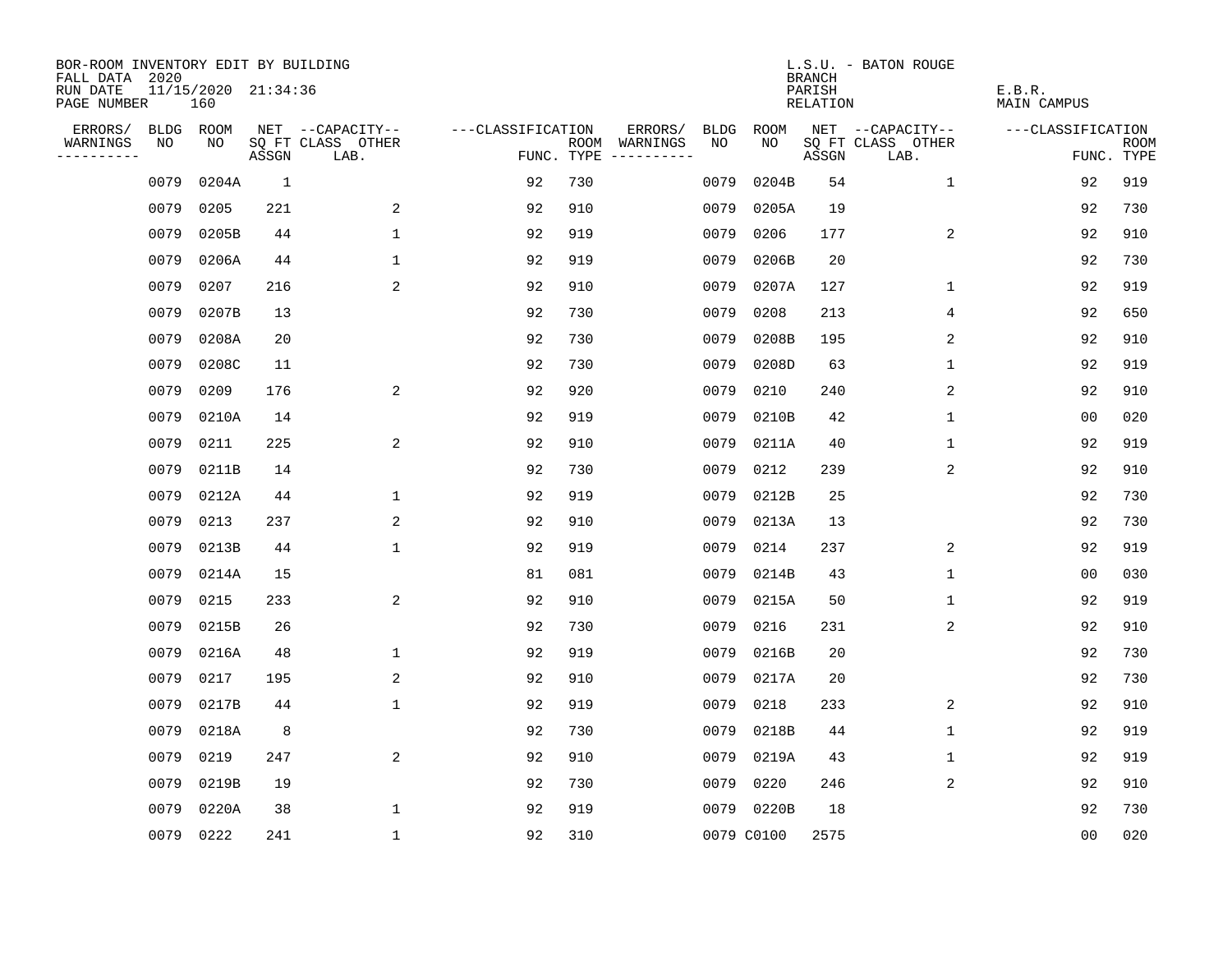| BOR-ROOM INVENTORY EDIT BY BUILDING       |                            |       |                           |                   |      |                                 |      |                                                  |                                     | L.S.U. - BATON ROUGE                                                                                                                                |                       |                           |
|-------------------------------------------|----------------------------|-------|---------------------------|-------------------|------|---------------------------------|------|--------------------------------------------------|-------------------------------------|-----------------------------------------------------------------------------------------------------------------------------------------------------|-----------------------|---------------------------|
| FALL DATA 2020<br>RUN DATE<br>PAGE NUMBER | 11/15/2020 21:34:36<br>161 |       |                           |                   |      |                                 |      |                                                  | <b>BRANCH</b><br>PARISH<br>RELATION |                                                                                                                                                     | E.B.R.<br>MAIN CAMPUS |                           |
| ERRORS/                                   | BLDG ROOM                  |       | NET --CAPACITY--          | ---CLASSIFICATION |      |                                 |      |                                                  |                                     | ERRORS/ BLDG ROOM NET --CAPACITY--                                                                                                                  | ---CLASSIFICATION     |                           |
| NO<br>WARNINGS<br>----------              | NO                         | ASSGN | SQ FT CLASS OTHER<br>LAB. |                   | ROOM | WARNINGS<br>FUNC. TYPE $------$ | NO   | NO                                               | ASSGN                               | SQ FT CLASS OTHER<br>LAB.                                                                                                                           |                       | <b>ROOM</b><br>FUNC. TYPE |
|                                           | 0079 C0100A                | 785   |                           | 00                | 020  |                                 |      | 0079 C0100B                                      | 735                                 |                                                                                                                                                     | 00                    | 020                       |
|                                           | 0079 C0200                 | 2035  |                           | 00                | 020  |                                 |      | 0079 C0200A                                      | 45                                  |                                                                                                                                                     | 92                    | 730                       |
|                                           | 0079 C0200B                | 18    |                           | 00                | 030  |                                 |      | 0079 C0200C                                      | 12                                  |                                                                                                                                                     | 92                    | 730                       |
|                                           | 0079 C0200D                | 12    |                           | 92                | 730  |                                 |      | 0079 C0200E                                      | 63                                  |                                                                                                                                                     | 92                    | 730                       |
|                                           | 0079 C0200F                | 42    |                           | 92                | 730  |                                 |      | 0079 S0100                                       | 286                                 |                                                                                                                                                     | 0 <sub>0</sub>        | 020                       |
|                                           | 0079 S0101                 | 88    |                           | 00                | 020  |                                 |      | 0079 S0102                                       | 468                                 |                                                                                                                                                     | 00                    | 020                       |
|                                           | 0079 S0200                 | 84    |                           | 00                | 020  |                                 |      | 0079 0101A1                                      | 116                                 |                                                                                                                                                     | 0 <sub>0</sub>        | 030                       |
|                                           | 0079 0101D1                | 119   |                           | 92                | 635  |                                 |      | 0079 0102A1                                      | 386                                 |                                                                                                                                                     | 92                    | 635                       |
|                                           | 0079 0106A1                | 79    |                           | 92                | 655  |                                 |      | TOTAL NUMBER CLASSROOMS<br>TOTAL NUMBER LABS 210 |                                     | TOTAL ASSIGNABLE & UNASSIGNABLE SOFT:<br>TOTAL NET ASSIGN SQ. FT. IN ROOM FILE<br>TOTAL NUMBER COMPUTER CLASSROOMS<br>TOTAL NUMBER SPECIAL LABS 220 | 20,461<br>11,967      |                           |
| 0080                                      | 0100                       | 340   |                           | 00                | 020  |                                 |      | 0080 0101                                        | 224                                 |                                                                                                                                                     | 91                    | 650                       |
| 0080                                      | 0101A                      | 110   |                           | 91                | 655  |                                 | 0080 | 0102                                             | 340                                 |                                                                                                                                                     | 91                    | 650                       |
| 0080                                      | 0103                       | 112   | 1                         | 91                | 935  |                                 | 0080 | 0103A                                            | 50                                  | $\mathbf{1}$                                                                                                                                        | 91                    | 919                       |
| 0080                                      | 0104                       | 112   | 3                         | 15                | 410  |                                 | 0080 | 0105                                             | 225                                 | 2                                                                                                                                                   | 91                    | 630                       |
| 0080                                      | 0106                       | 224   |                           | 00                | 030  |                                 | 0080 | 0107                                             | 340                                 |                                                                                                                                                     | 0 <sub>0</sub>        | 030                       |
| 0080                                      | 0200                       | 128   | $\mathbf{1}$              | 91                | 910  |                                 | 0080 | 0201                                             | 125                                 | $\mathbf{1}$                                                                                                                                        | 91                    | 910                       |
| 0080                                      | 0202                       | 205   | 2                         | 91                | 910  |                                 | 0080 | 0203                                             | 60                                  |                                                                                                                                                     | 91                    | 919                       |
| 0080                                      | 0204                       | 100   |                           | 91                | 919  |                                 | 0080 | 0205                                             | 40                                  |                                                                                                                                                     | 91                    | 935                       |
| 0080                                      | 0206                       | 100   | $\mathbf{1}$              | 91                | 910  |                                 | 0080 | 0207                                             | 80                                  |                                                                                                                                                     | 91                    | 919                       |
| 0080                                      | 0208                       | 205   | 2                         | 91                | 910  |                                 | 0080 | 0209                                             | 125                                 | $\mathbf{1}$                                                                                                                                        | 91                    | 910                       |
|                                           | 0080 0210                  | 128   | $\mathbf{1}$              | 91                | 910  |                                 |      | 0080 0211<br>TOTAL NUMBER CLASSROOMS             | 12                                  | TOTAL ASSIGNABLE & UNASSIGNABLE SQFT:<br>TOTAL NET ASSIGN SQ. FT. IN ROOM FILE                                                                      | 91<br>3,385<br>2,481  | 935                       |

TOTAL NUMBER COMPUTER CLASSROOMS

TOTAL NUMBER LABS 210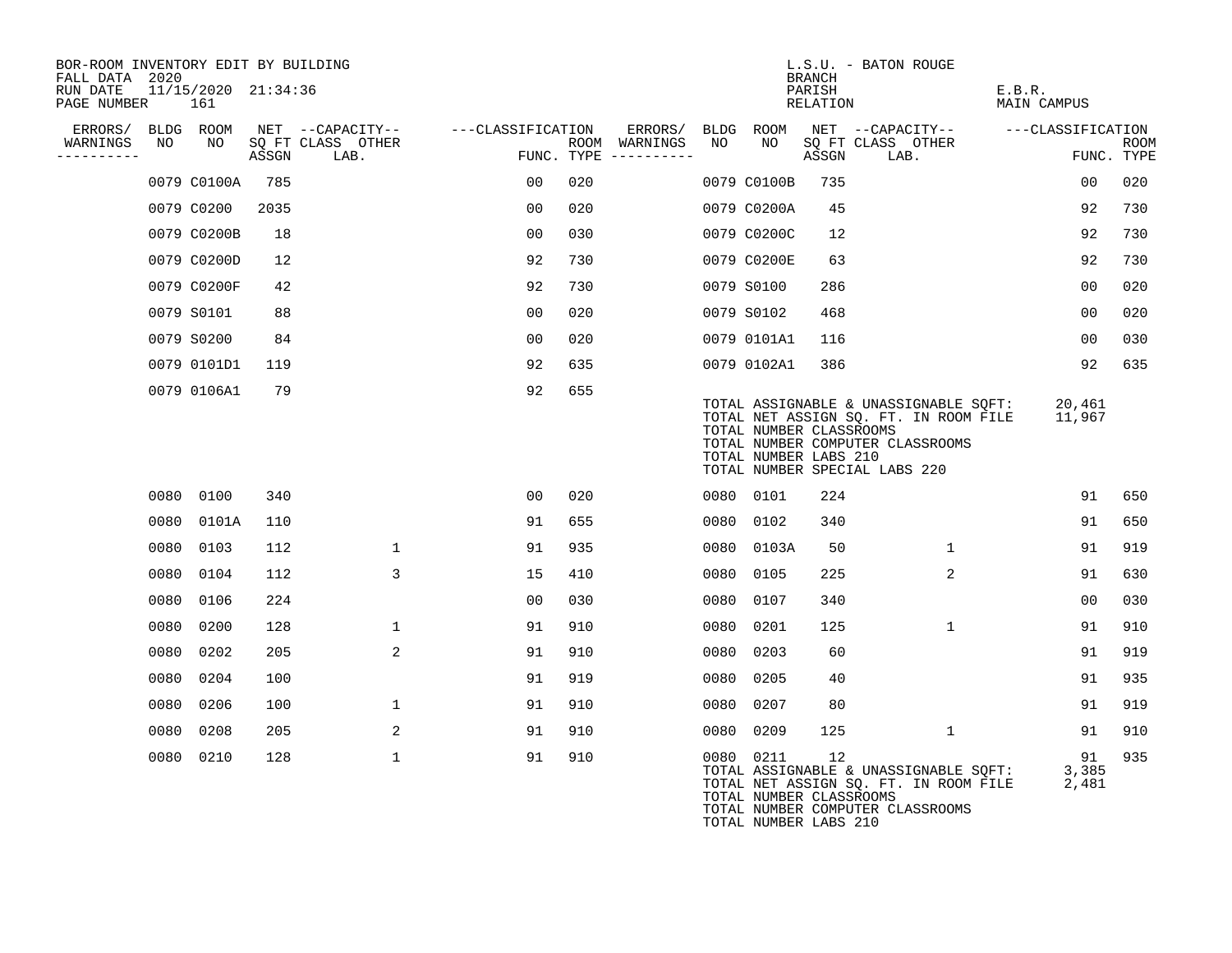| BOR-ROOM INVENTORY EDIT BY BUILDING<br>FALL DATA 2020 |           |                            |       |                           |                   |     |                                      |             |             | <b>BRANCH</b>      | L.S.U. - BATON ROUGE          |                |                       |                    |
|-------------------------------------------------------|-----------|----------------------------|-------|---------------------------|-------------------|-----|--------------------------------------|-------------|-------------|--------------------|-------------------------------|----------------|-----------------------|--------------------|
| RUN DATE<br>PAGE NUMBER                               |           | 11/15/2020 21:34:36<br>162 |       |                           |                   |     |                                      |             |             | PARISH<br>RELATION |                               |                | E.B.R.<br>MAIN CAMPUS |                    |
| ERRORS/                                               | BLDG ROOM |                            |       | NET --CAPACITY--          | ---CLASSIFICATION |     | ERRORS/                              | <b>BLDG</b> | <b>ROOM</b> |                    | NET --CAPACITY--              |                | ---CLASSIFICATION     |                    |
| WARNINGS<br>----------                                | NO        | NO                         | ASSGN | SQ FT CLASS OTHER<br>LAB. |                   |     | ROOM WARNINGS<br>FUNC. TYPE $------$ | NO          | NO          | ASSGN              | SQ FT CLASS OTHER<br>LAB.     |                |                       | ROOM<br>FUNC. TYPE |
|                                                       |           |                            |       |                           |                   |     |                                      |             |             |                    | TOTAL NUMBER SPECIAL LABS 220 |                |                       |                    |
|                                                       | 0084      | 0001                       | 250   |                           | 0 <sub>0</sub>    | 030 |                                      |             | 0084 0001A  | 74                 |                               |                | 91                    | 725                |
|                                                       | 0084      | 0001B                      | 72    |                           | 91                | 725 |                                      | 0084        | 0002        | 72                 |                               |                | 0 <sub>0</sub>        | 030                |
|                                                       | 0084      | 0003                       | 200   |                           | 0 <sub>0</sub>    | 010 |                                      | 0084        | 0004        | 105                |                               |                | 91                    | 660                |
|                                                       | 0084      | 0005                       | 73    |                           | 0 <sub>0</sub>    | 030 |                                      | 0084        | 0006        | 600                |                               |                | 91                    | 650                |
|                                                       |           | 0084 0006A                 | 50    | $\mathbf{1}$              | 91                | 630 |                                      | 0084        | 0007        | 88                 |                               |                | 0 <sub>0</sub>        | 030                |
|                                                       | 0084      | 0008                       | 588   |                           | 00                | 030 |                                      | 0084        | 0009        | 48                 |                               |                | 0 <sub>0</sub>        | 010                |
|                                                       | 0084      | 0010                       | 72    |                           | 0 <sub>0</sub>    | 030 |                                      | 0084        | 0011        | 194                |                               |                | 0 <sub>0</sub>        | 010                |
|                                                       | 0084      | 0012                       | 70    |                           | 0 <sub>0</sub>    | 030 |                                      | 0084        | 0101        | 208                |                               | 2              | 91                    | 635                |
|                                                       | 0084      | 0102                       | 1084  | 2                         | 91                | 935 |                                      | 0084        | 0102A       | 204                |                               | $\mathbf 1$    | 91                    | 910                |
|                                                       | 0084      | 0102B                      | 208   |                           | 91                | 935 |                                      | 0084        | 0103        | 553                |                               |                | 91                    | 935                |
|                                                       | 0084      | 0104                       | 700   | $\mathbf{1}$              | 91                | 910 |                                      | 0084        | 0105        | 450                |                               |                | 91                    | 935                |
|                                                       | 0084      | 0108                       | 90    |                           | 91                | 630 |                                      | 0084        | 0110        | 110                |                               | $\overline{4}$ | 0 <sub>0</sub>        | 030                |
|                                                       | 0084      | 0111                       | 240   | $\mathbf{1}$              | 91                | 310 |                                      | 0084        | 0112        | 360                |                               |                | 0 <sub>0</sub>        | 030                |
|                                                       | 0084      | 0113                       | 416   | 30                        | 11                | 110 |                                      |             | 0084 0113A  | 5                  |                               |                | 11                    | 115                |
|                                                       | 0084      | 0113B                      | 5     |                           | 11                | 115 |                                      | 0084        | 0114        | 50                 |                               | 2              | 0 <sub>0</sub>        | 030                |
|                                                       | 0084      | 0115                       | 51    | $\mathbf{1}$              | 91                | 630 |                                      | 0084        | 0116        | 178                | 10                            |                | 11                    | 240                |
|                                                       | 0084      | 0116A                      | 175   | $\mathbf{1}$              | 91                | 310 |                                      | 0084        | 0117        | 1040               |                               | 40             | 91                    | 650                |
|                                                       | 0084 0118 |                            | 321   | 16                        | 15                | 410 |                                      | 0084        | 0119        | 1525               |                               | 50             | 91                    | 650                |
|                                                       | 0084      | 0124                       | 205   | $\overline{2}$            | 91                | 910 |                                      | 0084        | 0125        | 205                |                               | 2              | 91                    | 910                |
|                                                       | 0084      | 0126                       | 205   | $\overline{2}$            | 91                | 910 |                                      | 0084        | 0127        | 205                |                               | 2              | 91                    | 910                |
|                                                       | 0084      | 0128                       | 205   | 2                         | 91                | 910 |                                      | 0084        | 0129        | 205                |                               | 2              | 91                    | 910                |
|                                                       | 0084 0130 |                            | 108   |                           | 91                | 919 |                                      | 0084        | 0131        | 108                |                               |                | 91                    | 919                |
|                                                       | 0084      | 0132                       | 205   | 2                         | 91                | 910 |                                      | 0084        | 0133        | 205                |                               | $\mathbf 1$    | 91                    | 910                |
|                                                       | 0084      | 0134                       | 99    |                           | 0 <sub>0</sub>    | 030 |                                      | 0084        | 0135        | 205                |                               | $\overline{a}$ | 91                    | 910                |
|                                                       | 0084 0136 |                            | 205   | 2                         | 91                | 910 |                                      | 0084 0137   |             | 33                 |                               |                | 0 <sub>0</sub>        | 010                |
|                                                       |           |                            |       |                           |                   |     |                                      |             |             |                    |                               |                |                       |                    |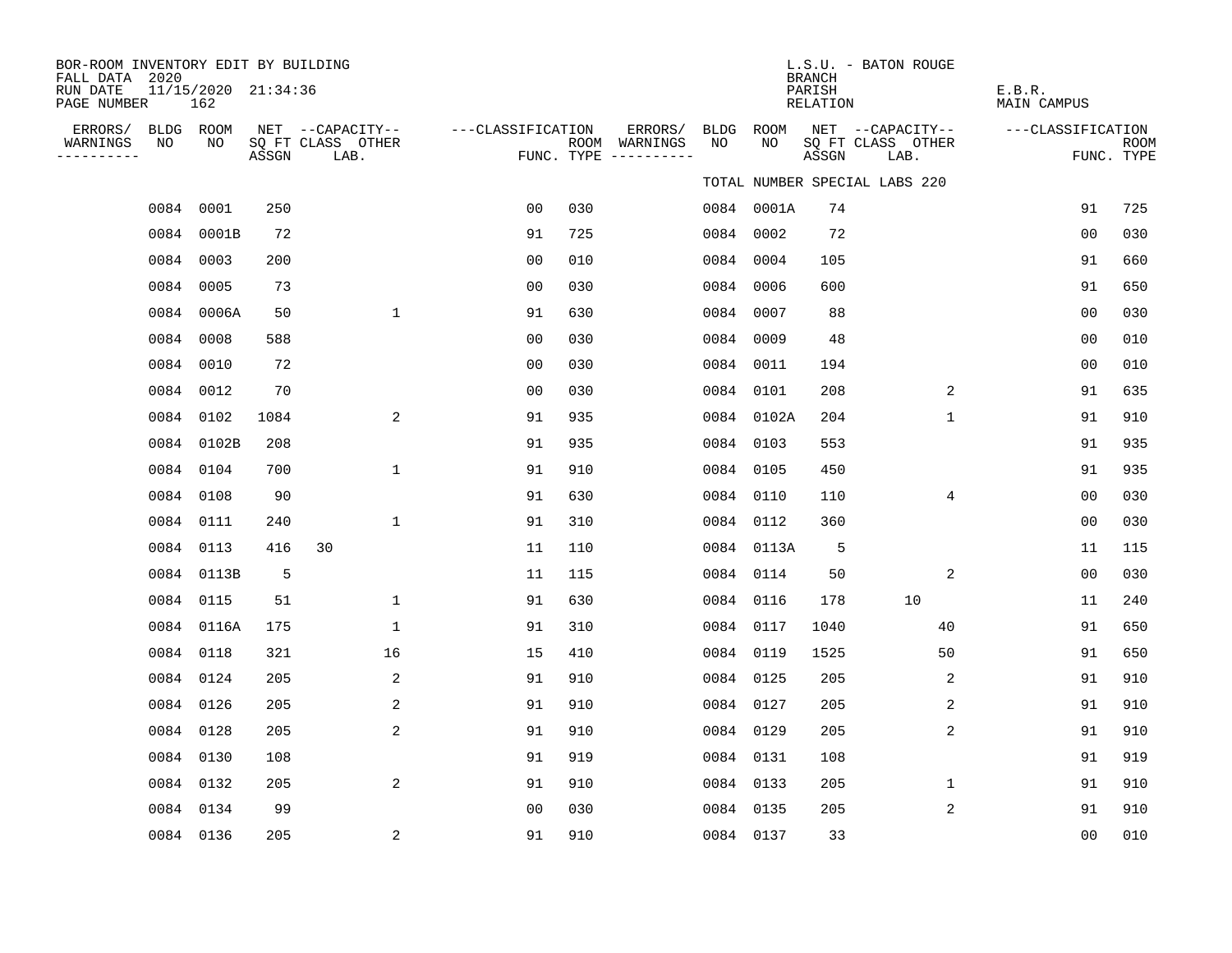| BOR-ROOM INVENTORY EDIT BY BUILDING<br>FALL DATA 2020 |           |           |                     |                           |                   |                                      |                 |           | <b>BRANCH</b>      | L.S.U. - BATON ROUGE      |                       |                           |
|-------------------------------------------------------|-----------|-----------|---------------------|---------------------------|-------------------|--------------------------------------|-----------------|-----------|--------------------|---------------------------|-----------------------|---------------------------|
| RUN DATE<br>PAGE NUMBER                               |           | 163       | 11/15/2020 21:34:36 |                           |                   |                                      |                 |           | PARISH<br>RELATION |                           | E.B.R.<br>MAIN CAMPUS |                           |
| ERRORS/                                               | BLDG ROOM |           |                     | NET --CAPACITY--          | ---CLASSIFICATION |                                      | ERRORS/<br>BLDG | ROOM      |                    | NET --CAPACITY--          | ---CLASSIFICATION     |                           |
| WARNINGS<br>----------                                | NO        | NO        | ASSGN               | SQ FT CLASS OTHER<br>LAB. |                   | ROOM WARNINGS<br>FUNC. TYPE $------$ | NO.             | NO.       | ASSGN              | SQ FT CLASS OTHER<br>LAB. |                       | <b>ROOM</b><br>FUNC. TYPE |
|                                                       |           | 0084 0138 | 17                  |                           | 91                | 630                                  | 0084            | 0139      | 19                 | $\mathbf 1$               | 91                    | 935                       |
|                                                       |           | 0084 0140 | 205                 | $\mathbf 1$               | 91                | 910                                  |                 | 0084 0141 | 205                | 2                         | 91                    | 910                       |
|                                                       |           | 0084 0142 | 205                 | 2                         | 91                | 910                                  |                 | 0084 0143 | 205                | 2                         | 91                    | 910                       |
|                                                       |           | 0084 0144 | 95                  |                           | 91                | 919                                  |                 | 0084 0145 | 205                | 2                         | 91                    | 910                       |
|                                                       |           | 0084 0146 | 90                  |                           | 91                | 919                                  |                 | 0084 0147 | 205                | 2                         | 91                    | 910                       |
|                                                       |           | 0084 0148 | 205                 | 2                         | 91                | 910                                  |                 | 0084 0149 | 26                 |                           | 91                    | 935                       |
|                                                       |           | 0084 0150 | 205                 | 2                         | 91                | 910                                  |                 | 0084 0152 | 26                 |                           | 00                    | 030                       |
|                                                       |           | 0084 0202 | 195                 | $\overline{\mathbf{c}}$   | 91                | 910                                  |                 | 0084 0203 | 96                 |                           | 0 <sub>0</sub>        | 020                       |
|                                                       |           | 0084 0204 | 275                 | 2                         | 91                | 910                                  |                 | 0084 0205 | 33                 | $\mathbf 1$               | 91                    | 630                       |
|                                                       |           | 0084 0206 | 230                 | 2                         | 91                | 910                                  |                 | 0084 0207 | 230                | 2                         | 91                    | 910                       |
|                                                       |           | 0084 0208 | 208                 | 2                         | 91                | 910                                  |                 | 0084 0209 | 230                | 2                         | 91                    | 910                       |
|                                                       |           | 0084 0210 | 230                 | $\mathbf{1}$              | 91                | 910                                  |                 | 0084 0212 | 230                | 2                         | 91                    | 910                       |
|                                                       |           | 0084 0213 | 347                 |                           | 91                | 919                                  |                 | 0084 0214 | 230                | 2                         | 91                    | 910                       |
|                                                       |           | 0084 0215 | 42                  |                           | 0 <sub>0</sub>    | 010                                  | 0084            | 0216      | 275                | 2                         | 91                    | 910                       |
|                                                       |           | 0084 0217 | 320                 | 2                         | 91                | 910                                  | 0084            | 0218      | 195                | 2                         | 91                    | 910                       |
|                                                       |           | 0084 0222 | 138                 | 4                         | 91                | 650                                  | 0084            | 0223      | 68                 |                           | 91                    | 630                       |
|                                                       |           | 0084 0224 | 205                 | 2                         | 91                | 910                                  | 0084            | 0225      | 205                | 2                         | 91                    | 910                       |
|                                                       |           | 0084 0226 | 205                 | 2                         | 91                | 910                                  | 0084            | 0227      | 205                | 2                         | 91                    | 910                       |
|                                                       |           | 0084 0228 | 205                 | 2                         | 91                | 910                                  |                 | 0084 0229 | 205                | 1                         | 91                    | 910                       |
|                                                       |           | 0084 0230 | 100                 |                           | 91                | 919                                  |                 | 0084 0231 | 90                 |                           | 91                    | 919                       |
|                                                       |           | 0084 0232 | 205                 | 2                         | 91                | 910                                  |                 | 0084 0233 | 205                | 2                         | 91                    | 910                       |
|                                                       |           | 0084 0234 | 90                  |                           | 0 <sub>0</sub>    | 030                                  |                 | 0084 0235 | 205                | $\overline{c}$            | 91                    | 910                       |
|                                                       |           | 0084 0236 | 205                 | 2                         | 91                | 910                                  |                 | 0084 0237 | 33                 |                           | 0 <sub>0</sub>        | 010                       |
|                                                       |           | 0084 0238 | 16                  |                           | 91                | 935                                  |                 | 0084 0239 | 19                 |                           | 91                    | 935                       |
|                                                       |           | 0084 0240 | 205                 | 1                         | 91                | 910                                  |                 | 0084 0241 | 205                | 2                         | 91                    | 910                       |
|                                                       |           | 0084 0242 | 205                 | 2                         | 91                | 910                                  |                 | 0084 0243 | 205                | 2                         | 91                    | 910                       |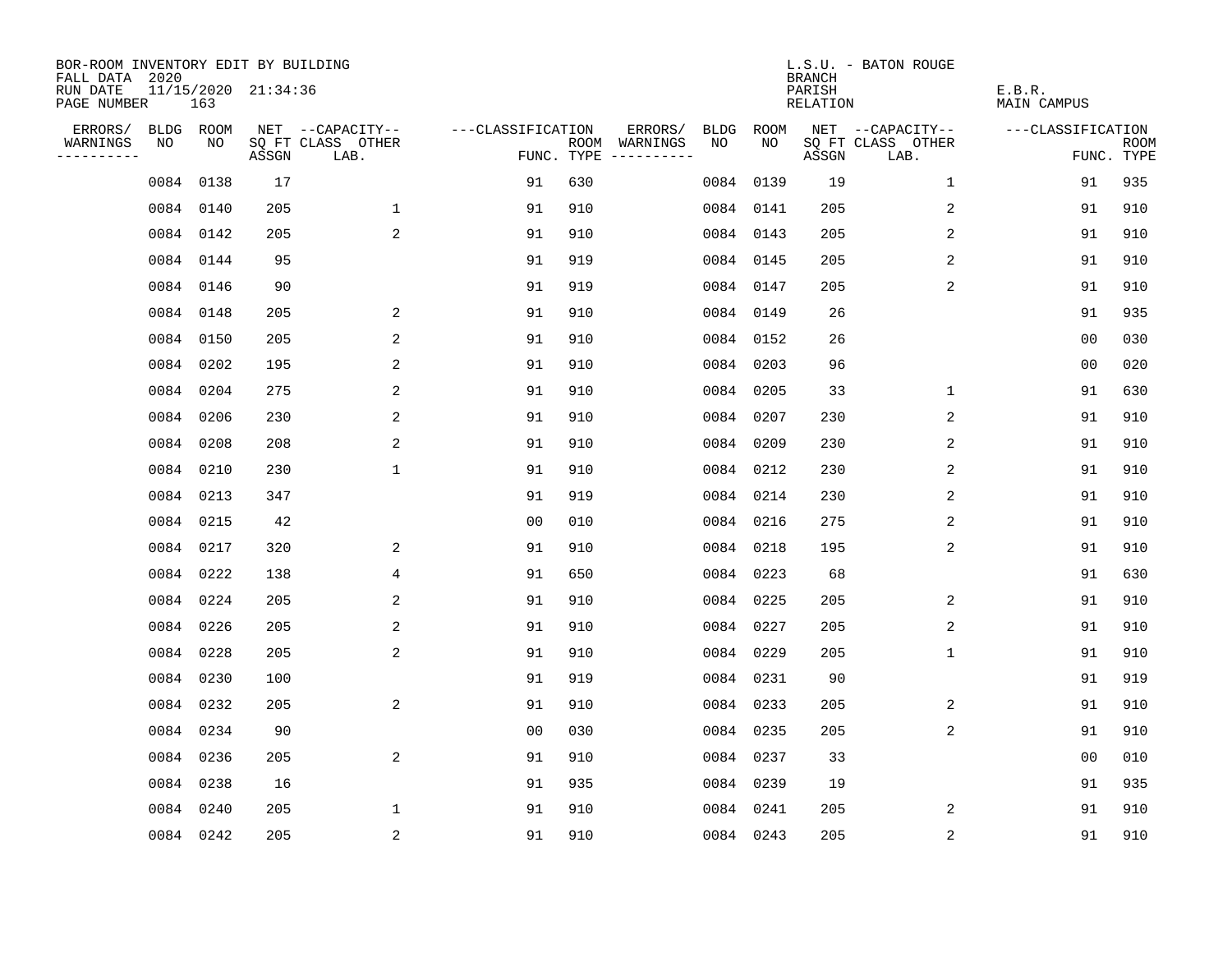| BOR-ROOM INVENTORY EDIT BY BUILDING       |      |           |                     |                           |                   |     |                                      |      |            | <b>BRANCH</b>      | L.S.U. - BATON ROUGE      |                       |                           |
|-------------------------------------------|------|-----------|---------------------|---------------------------|-------------------|-----|--------------------------------------|------|------------|--------------------|---------------------------|-----------------------|---------------------------|
| FALL DATA 2020<br>RUN DATE<br>PAGE NUMBER |      | 164       | 11/15/2020 21:34:36 |                           |                   |     |                                      |      |            | PARISH<br>RELATION |                           | E.B.R.<br>MAIN CAMPUS |                           |
| ERRORS/                                   |      | BLDG ROOM |                     | NET --CAPACITY--          | ---CLASSIFICATION |     | ERRORS/                              | BLDG | ROOM       |                    | NET --CAPACITY--          | ---CLASSIFICATION     |                           |
| WARNINGS<br>----------                    | NO   | NO        | ASSGN               | SQ FT CLASS OTHER<br>LAB. |                   |     | ROOM WARNINGS<br>FUNC. TYPE $------$ | NO.  | NO.        | ASSGN              | SQ FT CLASS OTHER<br>LAB. |                       | <b>ROOM</b><br>FUNC. TYPE |
|                                           | 0084 | 0244      | 95                  | $\overline{4}$            | 91                | 919 |                                      |      | 0084 0245  | 205                | 2                         | 91                    | 910                       |
|                                           |      | 0084 0246 | 90                  | 4                         | 91                | 919 |                                      |      | 0084 0247  | 205                | 2                         | 91                    | 910                       |
|                                           |      | 0084 0248 | 205                 | 2                         | 91                | 910 |                                      |      | 0084 0249  | 26                 |                           | 91                    | 935                       |
|                                           |      | 0084 0250 | 205                 | 2                         | 91                | 910 |                                      |      | 0084 0252  | 26                 |                           | 91                    | 715                       |
|                                           |      | 0084 0301 | 150                 |                           | 91                | 935 |                                      |      | 0084 0301A | 224                |                           | 91                    | 935                       |
|                                           |      | 0084 0322 | 138                 | 4                         | 91                | 650 |                                      |      | 0084 0323  | 68                 |                           | 91                    | 630                       |
|                                           |      | 0084 0324 | 205                 | 2                         | 91                | 910 |                                      |      | 0084 0325  | 205                | 2                         | 91                    | 910                       |
|                                           |      | 0084 0326 | 205                 | 2                         | 91                | 910 |                                      |      | 0084 0327  | 205                | 2                         | 91                    | 910                       |
|                                           |      | 0084 0328 | 205                 | 2                         | 91                | 910 |                                      |      | 0084 0329  | 205                | $\mathbf 1$               | 91                    | 910                       |
|                                           |      | 0084 0330 | 95                  |                           | 91                | 919 |                                      |      | 0084 0331  | 90                 |                           | 91                    | 919                       |
|                                           |      | 0084 0332 | 205                 | 2                         | 91                | 910 |                                      |      | 0084 0333  | 205                | 2                         | 91                    | 910                       |
|                                           |      | 0084 0334 | 99                  |                           | 0 <sub>0</sub>    | 030 |                                      |      | 0084 0335  | 205                | 2                         | 91                    | 910                       |
|                                           |      | 0084 0336 | 205                 | 2                         | 91                | 910 |                                      |      | 0084 0337  | 33                 |                           | 0 <sub>0</sub>        | 010                       |
|                                           |      | 0084 0338 | 16                  |                           | 91                | 935 |                                      |      | 0084 0339  | 19                 |                           | 91                    | 935                       |
|                                           |      | 0084 0340 | 205                 | 2                         | 91                | 910 |                                      |      | 0084 0341  | 205                | 2                         | 91                    | 910                       |
|                                           |      | 0084 0342 | 205                 | 2                         | 91                | 910 |                                      |      | 0084 0343  | 205                | 2                         | 91                    | 910                       |
|                                           |      | 0084 0344 | 95                  |                           | 91                | 919 |                                      |      | 0084 0345  | 205                | 2                         | 91                    | 910                       |
|                                           |      | 0084 0346 | 90                  |                           | 91                | 919 |                                      |      | 0084 0347  | 205                | 2                         | 91                    | 910                       |
|                                           |      | 0084 0348 | 205                 | 2                         | 91                | 910 |                                      |      | 0084 0349  | 26                 |                           | 91                    | 935                       |
|                                           |      | 0084 0350 | 205                 | 2                         | 91                | 910 |                                      |      | 0084 0352  | 26                 |                           | 91                    | 715                       |
|                                           |      | 0084 0422 | 138                 | 4                         | 91                | 650 |                                      |      | 0084 0423  | 68                 |                           | 91                    | 630                       |
|                                           |      | 0084 0424 | 205                 | 2                         | 91                | 910 |                                      |      | 0084 0425  | 205                | 2                         | 91                    | 910                       |
|                                           |      | 0084 0426 | 205                 | 2                         | 91                | 910 |                                      |      | 0084 0427  | 205                | 2                         | 91                    | 910                       |
|                                           |      | 0084 0428 | 205                 | 2                         | 91                | 910 |                                      |      | 0084 0429  | 205                | $\mathbf 1$               | 91                    | 910                       |
|                                           |      | 0084 0430 | 90                  |                           | 91                | 919 |                                      |      | 0084 0431  | 90                 |                           | 91                    | 919                       |
|                                           |      | 0084 0432 | 205                 | 2                         | 91                | 910 |                                      |      | 0084 0433  | 205                | 2                         | 91                    | 910                       |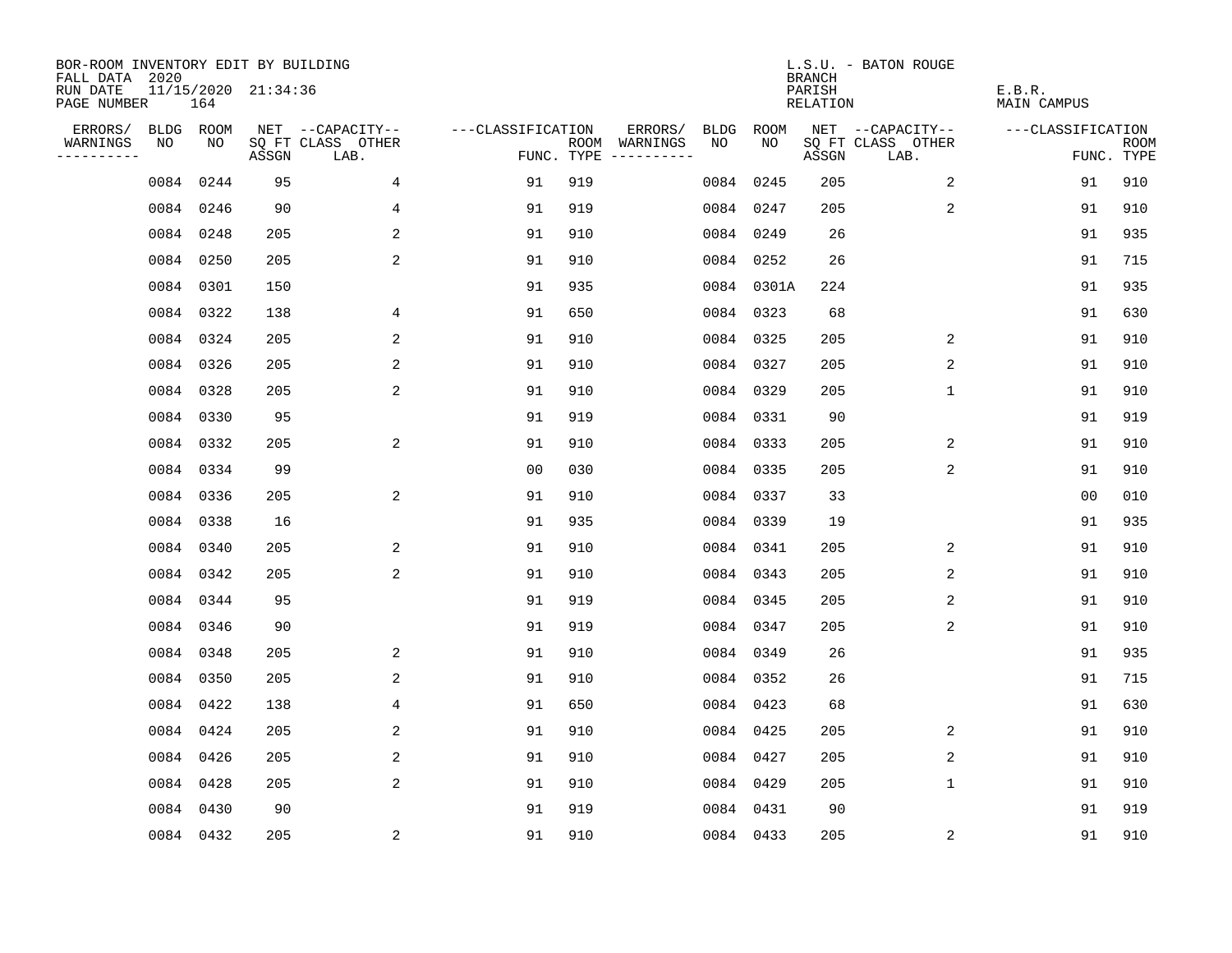| BOR-ROOM INVENTORY EDIT BY BUILDING       |      |            |                     |                           |                   |     |                                      |      |            | <b>BRANCH</b>      | L.S.U. - BATON ROUGE      |                              |                           |
|-------------------------------------------|------|------------|---------------------|---------------------------|-------------------|-----|--------------------------------------|------|------------|--------------------|---------------------------|------------------------------|---------------------------|
| FALL DATA 2020<br>RUN DATE<br>PAGE NUMBER |      | 165        | 11/15/2020 21:34:36 |                           |                   |     |                                      |      |            | PARISH<br>RELATION |                           | E.B.R.<br><b>MAIN CAMPUS</b> |                           |
| ERRORS/                                   |      | BLDG ROOM  |                     | NET --CAPACITY--          | ---CLASSIFICATION |     | ERRORS/                              | BLDG | ROOM       |                    | NET --CAPACITY--          | ---CLASSIFICATION            |                           |
| WARNINGS<br>----------                    | NO   | NO         | ASSGN               | SQ FT CLASS OTHER<br>LAB. |                   |     | ROOM WARNINGS<br>FUNC. TYPE $------$ | NO   | NO.        | ASSGN              | SQ FT CLASS OTHER<br>LAB. |                              | <b>ROOM</b><br>FUNC. TYPE |
|                                           | 0084 | 0434       | 99                  |                           | 0 <sub>0</sub>    | 030 |                                      |      | 0084 0435  | 205                | $\overline{2}$            | 91                           | 910                       |
|                                           |      | 0084 0436  | 205                 | 2                         | 91                | 910 |                                      |      | 0084 0437  | 33                 |                           | 0 <sub>0</sub>               | 010                       |
|                                           |      | 0084 0438  | 16                  |                           | 91                | 935 |                                      |      | 0084 0439  | 19                 |                           | 91                           | 935                       |
|                                           |      | 0084 0440  | 205                 | $\mathbf{1}$              | 91                | 910 |                                      |      | 0084 0441  | 205                | 2                         | 91                           | 910                       |
|                                           |      | 0084 0442  | 205                 | 2                         | 91                | 910 |                                      |      | 0084 0443  | 205                | 2                         | 91                           | 910                       |
|                                           |      | 0084 0444  | 95                  |                           | 91                | 919 |                                      |      | 0084 0445  | 205                | 2                         | 91                           | 910                       |
|                                           |      | 0084 0446  | 90                  |                           | 91                | 919 |                                      |      | 0084 0447  | 205                | 2                         | 91                           | 910                       |
|                                           |      | 0084 0448  | 205                 | 2                         | 91                | 910 |                                      |      | 0084 0449  | 26                 |                           | 91                           | 935                       |
|                                           |      | 0084 0450  | 205                 | 2                         | 91                | 910 |                                      |      | 0084 0452  | 26                 |                           | 0 <sub>0</sub>               | 030                       |
|                                           |      | 0084 0522  | 138                 | 4                         | 91                | 650 |                                      |      | 0084 0523  | 68                 |                           | 91                           | 630                       |
|                                           |      | 0084 0524  | 205                 | 2                         | 91                | 910 |                                      |      | 0084 0525  | 205                | 2                         | 91                           | 910                       |
|                                           |      | 0084 0526  | 205                 | 2                         | 91                | 910 |                                      |      | 0084 0527  | 205                | 2                         | 91                           | 910                       |
|                                           |      | 0084 0528  | 205                 | 2                         | 91                | 910 |                                      |      | 0084 0529  | 205                | $\mathbf 1$               | 91                           | 910                       |
|                                           |      | 0084 0530  | 100                 | 3                         | 91                | 919 |                                      |      | 0084 0531  | 90                 | 4                         | 91                           | 919                       |
|                                           |      | 0084 0532  | 205                 | 2                         | 91                | 910 |                                      |      | 0084 0533  | 205                | 2                         | 91                           | 910                       |
|                                           |      | 0084 0534  | 99                  |                           | 0 <sub>0</sub>    | 030 |                                      |      | 0084 0535  | 205                | 2                         | 91                           | 910                       |
|                                           |      | 0084 0536  | 205                 | 2                         | 91                | 910 |                                      |      | 0084 0537  | 31                 |                           | 00                           | 010                       |
|                                           |      | 0084 0538  | 16                  |                           | 91                | 935 |                                      |      | 0084 0539  | 19                 |                           | 91                           | 935                       |
|                                           |      | 0084 0540  | 205                 | 1                         | 91                | 910 |                                      |      | 0084 0541  | 205                | 2                         | 91                           | 910                       |
|                                           |      | 0084 0542  | 205                 | 2                         | 91                | 910 |                                      |      | 0084 0543  | 205                | 2                         | 91                           | 910                       |
|                                           |      | 0084 0544  | 95                  |                           | 91                | 919 |                                      |      | 0084 0545  | 205                | 2                         | 91                           | 910                       |
|                                           |      | 0084 0546  | 90                  | 4                         | 91                | 919 |                                      |      | 0084 0547  | 205                | 2                         | 91                           | 910                       |
|                                           |      | 0084 0548  | 205                 | 2                         | 91                | 910 |                                      |      | 0084 0549  | 26                 |                           | 91                           | 935                       |
|                                           |      | 0084 0550  | 205                 | $\overline{2}$            | 91                | 910 |                                      |      | 0084 0552  | 26                 |                           | 91                           | 715                       |
|                                           |      | 0084 C0001 | 832                 |                           | 0 <sub>0</sub>    | 020 |                                      |      | 0084 C0100 | 1790               |                           | 00                           | 020                       |
|                                           |      | 0084 C0101 | 108                 |                           | 0 <sub>0</sub>    | 020 |                                      |      | 0084 C0102 | 177                |                           | 0 <sub>0</sub>               | 020                       |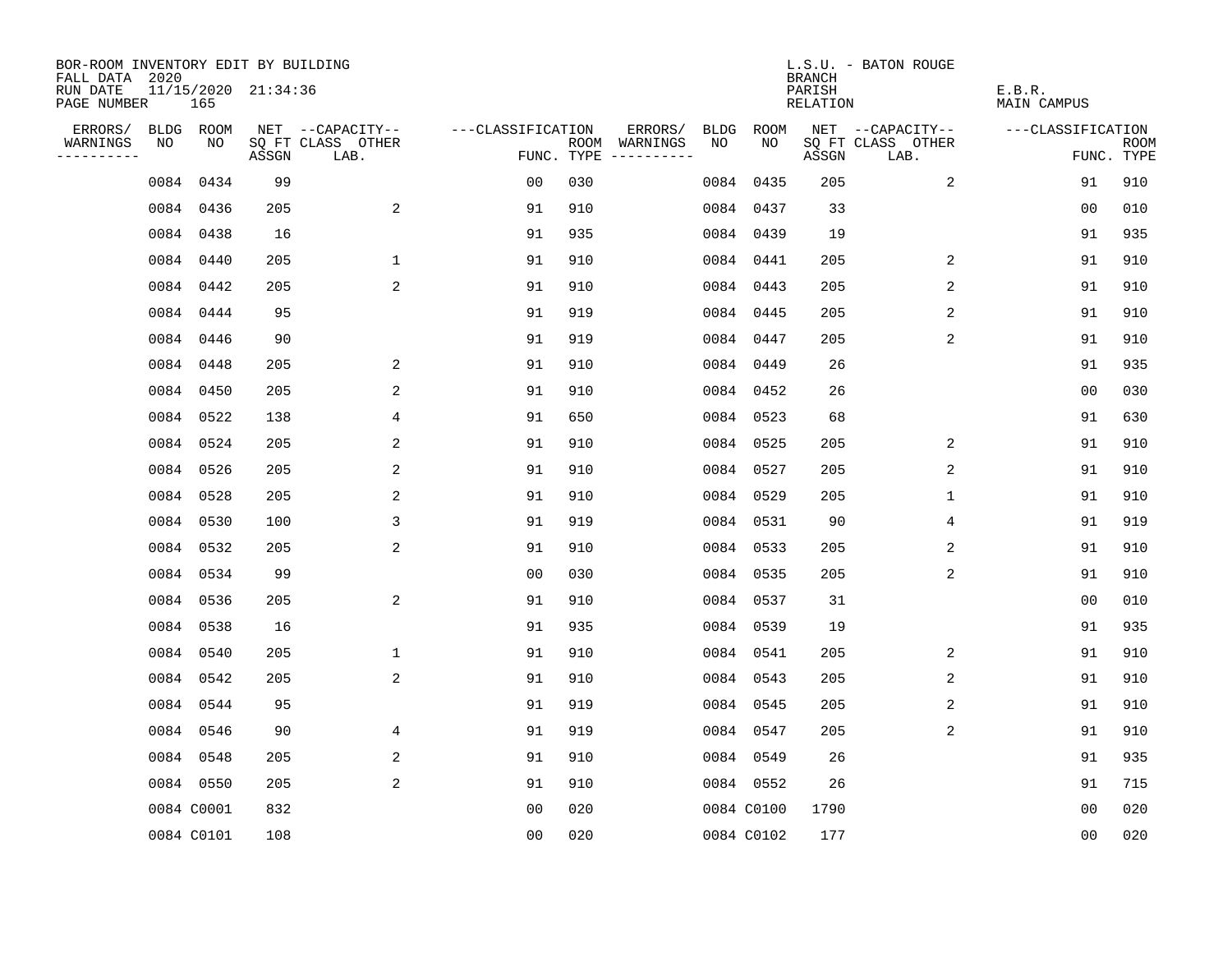| BOR-ROOM INVENTORY EDIT BY BUILDING<br>FALL DATA 2020 |    |                            |       |                           |                   |                                      |    |                                                                 | <b>BRANCH</b>      | L.S.U. - BATON ROUGE                                                                                                                                       |                       |                           |
|-------------------------------------------------------|----|----------------------------|-------|---------------------------|-------------------|--------------------------------------|----|-----------------------------------------------------------------|--------------------|------------------------------------------------------------------------------------------------------------------------------------------------------------|-----------------------|---------------------------|
| RUN DATE<br>PAGE NUMBER                               |    | 11/15/2020 21:34:36<br>166 |       |                           |                   |                                      |    |                                                                 | PARISH<br>RELATION |                                                                                                                                                            | E.B.R.<br>MAIN CAMPUS |                           |
| ERRORS/                                               |    | BLDG ROOM                  |       | NET --CAPACITY--          | ---CLASSIFICATION | ERRORS/                              |    | BLDG ROOM                                                       |                    | NET --CAPACITY-- ---CLASSIFICATION                                                                                                                         |                       |                           |
| WARNINGS<br>----------                                | NO | NO                         | ASSGN | SQ FT CLASS OTHER<br>LAB. |                   | ROOM WARNINGS<br>FUNC. TYPE $------$ | NO | NO                                                              | ASSGN              | SQ FT CLASS OTHER<br>LAB.                                                                                                                                  |                       | <b>ROOM</b><br>FUNC. TYPE |
|                                                       |    | 0084 C0103                 | 1976  |                           | 00                | 020                                  |    | 0084 C0200                                                      | 1113               |                                                                                                                                                            | 00                    | 020                       |
|                                                       |    | 0084 C0201                 | 543   |                           | 00                | 020                                  |    | 0084 C0300                                                      | 1113               |                                                                                                                                                            | 0 <sub>0</sub>        | 020                       |
|                                                       |    | 0084 C0400                 | 1113  |                           | 00                | 020                                  |    | 0084 C0500                                                      | 1113               |                                                                                                                                                            | 00                    | 020                       |
|                                                       |    | 0084 E0001                 | 65    |                           | 0 <sub>0</sub>    | 020                                  |    | 0084 E0100                                                      | 65                 |                                                                                                                                                            | 0 <sub>0</sub>        | 020                       |
|                                                       |    | 0084 E0200                 | 65    |                           | 0 <sub>0</sub>    | 020                                  |    | 0084 E0300                                                      | 65                 |                                                                                                                                                            | 0 <sub>0</sub>        | 020                       |
|                                                       |    | 0084 E0400                 | 65    |                           | 0 <sub>0</sub>    | 020                                  |    | 0084 E0500                                                      | 65                 |                                                                                                                                                            | 0 <sub>0</sub>        | 020                       |
|                                                       |    | 0084 S0001                 | 42    |                           | 00                | 020                                  |    | 0084 S0002                                                      | 42                 |                                                                                                                                                            | 0 <sub>0</sub>        | 020                       |
|                                                       |    | 0084 S0100                 | 108   |                           | 0 <sub>0</sub>    | 020                                  |    | 0084 S0101                                                      | 103                |                                                                                                                                                            | 0 <sub>0</sub>        | 020                       |
|                                                       |    | 0084 S0102                 | 124   |                           | 0 <sub>0</sub>    | 020                                  |    | 0084 S0103                                                      | 109                |                                                                                                                                                            | 0 <sub>0</sub>        | 020                       |
|                                                       |    | 0084 S0104                 | 126   |                           | 0 <sub>0</sub>    | 020                                  |    | 0084 S0200                                                      | 248                |                                                                                                                                                            | 0 <sub>0</sub>        | 020                       |
|                                                       |    | 0084 S0201                 | 85    |                           | 00                | 020                                  |    | 0084 S0202                                                      | 138                |                                                                                                                                                            | 0 <sub>0</sub>        | 020                       |
|                                                       |    | 0084 S0203                 | 109   |                           | 0 <sub>0</sub>    | 020                                  |    | 0084 S0204                                                      | 96                 |                                                                                                                                                            | 0 <sub>0</sub>        | 020                       |
|                                                       |    | 0084 S0302                 | 138   |                           | 00                | 020                                  |    | 0084 S0303                                                      | 109                |                                                                                                                                                            | 0 <sub>0</sub>        | 020                       |
|                                                       |    | 0084 S0304                 | 84    |                           | 0 <sub>0</sub>    | 020                                  |    | 0084 S0402                                                      | 138                |                                                                                                                                                            | 00                    | 020                       |
|                                                       |    | 0084 S0403                 | 109   |                           | 00                | 020                                  |    | 0084 S0502                                                      | 138                |                                                                                                                                                            | 00                    | 020                       |
|                                                       |    | 0084 S0503                 | 109   |                           | 00                | 020                                  |    | 0084 0102C2                                                     | 60                 | $\mathbf{1}$                                                                                                                                               | 91                    | 919                       |
|                                                       |    | 0084 0102C3                | 36    |                           | 00                | 030                                  |    | 0084 0301A1<br>TOTAL NUMBER CLASSROOMS<br>TOTAL NUMBER LABS 210 | 126                | TOTAL ASSIGNABLE & UNASSIGNABLE SQFT: 49,159<br>TOTAL NET ASSIGN SQ. FT. IN ROOM FILE<br>TOTAL NUMBER COMPUTER CLASSROOMS<br>TOTAL NUMBER SPECIAL LABS 220 | 91<br>33,686<br>-1    | 935                       |
|                                                       |    | 0086 0101                  | 182   |                           | 00                | 030                                  |    | 0086 0102                                                       | 43                 | $\sim$ 1                                                                                                                                                   | 00                    | 030                       |
|                                                       |    | 0086 0103                  | 94    |                           | 00                | 030                                  |    | 0086 0104<br>TOTAL NUMBER CLASSROOMS<br>TOTAL NUMBER LABS 210   | 323                | TOTAL ASSIGNABLE & UNASSIGNABLE SQFT:<br>TOTAL NET ASSIGN SQ. FT. IN ROOM FILE<br>TOTAL NUMBER COMPUTER CLASSROOMS<br>TOTAL NUMBER SPECIAL LABS 220        | 00<br>642             | 030                       |
|                                                       |    | 0090 0101                  | 248   | 1                         | 22                | 255                                  |    | 0090 0102                                                       | 394                | 2                                                                                                                                                          | 92                    | 730                       |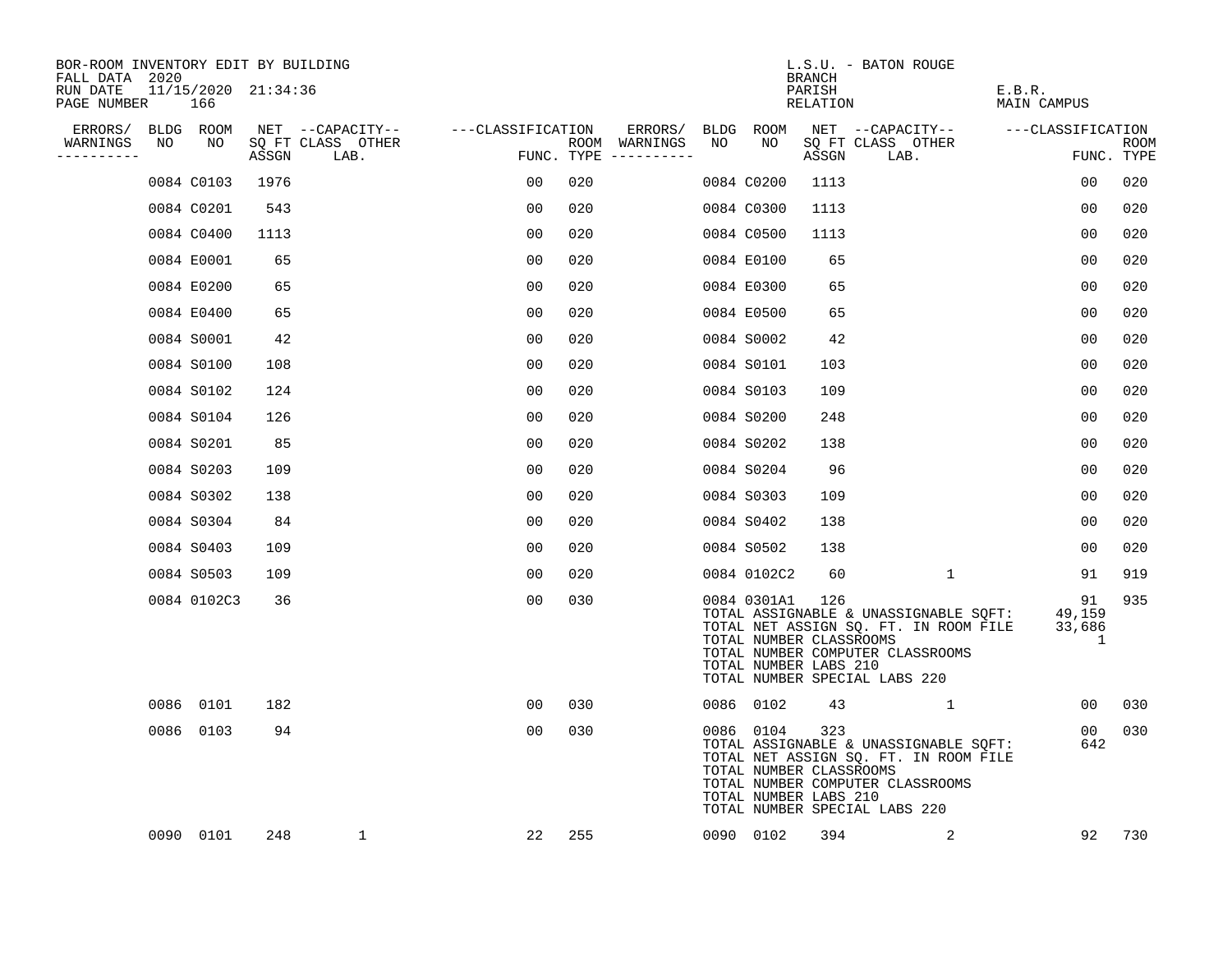| BOR-ROOM INVENTORY EDIT BY BUILDING<br>FALL DATA 2020 |             |                            |                 |                           |              |                   |            |                              |             |      | <b>BRANCH</b>      | L.S.U. - BATON ROUGE      |             |                       |                           |
|-------------------------------------------------------|-------------|----------------------------|-----------------|---------------------------|--------------|-------------------|------------|------------------------------|-------------|------|--------------------|---------------------------|-------------|-----------------------|---------------------------|
| RUN DATE<br>PAGE NUMBER                               |             | 11/15/2020 21:34:36<br>167 |                 |                           |              |                   |            |                              |             |      | PARISH<br>RELATION |                           |             | E.B.R.<br>MAIN CAMPUS |                           |
| ERRORS/                                               | <b>BLDG</b> | ROOM                       |                 | NET --CAPACITY--          |              | ---CLASSIFICATION |            | ERRORS/                      | <b>BLDG</b> | ROOM |                    | NET --CAPACITY--          |             | ---CLASSIFICATION     |                           |
| WARNINGS<br>----------                                | NO          | NO                         | ASSGN           | SQ FT CLASS OTHER<br>LAB. |              |                   | FUNC. TYPE | ROOM WARNINGS<br>----------- | NO.         | NO.  | ASSGN              | SQ FT CLASS OTHER<br>LAB. |             |                       | <b>ROOM</b><br>FUNC. TYPE |
|                                                       | 0090        | 0103                       | 185             | $\mathbf 1$               |              | 22                | 255        |                              | 0090        | 0104 | 185                |                           |             | 0 <sub>0</sub>        | 020                       |
|                                                       | 0090        | 0105                       | 185             |                           | $\mathbf 1$  | 46                | 310        |                              | 0090        | 0106 | 69                 |                           | $\mathbf 1$ | 73                    | 315                       |
|                                                       | 0090        | 0107                       | 185             | $\mathbf{1}$              |              | 22                | 255        |                              | 0090        | 0108 | 165                |                           |             | 0 <sub>0</sub>        | 030                       |
|                                                       | 0090        | 0108A                      | 24              |                           |              | 0 <sub>0</sub>    | 030        |                              | 0090        | 0109 | 185                | $\mathbf{1}$              |             | 22                    | 255                       |
|                                                       | 0090        | 0111                       | 185             | $\mathbf 1$               |              | 22                | 255        |                              | 0090        | 0112 | 176                |                           |             | 00                    | 030                       |
|                                                       | 0090        | 0113                       | 95              |                           | $\mathbf{1}$ | 72                | 315        |                              | 0090        | 0114 | 185                |                           |             | 0 <sub>0</sub>        | 030                       |
|                                                       | 0090        | 0116                       | 267             |                           |              | 46                | 731        |                              | 0090        | 0117 | 639                | 25                        |             | 11                    | 210                       |
|                                                       | 0090        | 0117A                      | 20              | $\mathbf 1$               |              | 11                | 210        |                              | 0090        | 0118 | 316                |                           | $\mathbf 1$ | 46                    | 730                       |
|                                                       | 0090        | 0122                       | 185             | $\mathbf 1$               |              | 11                | 210        |                              | 0090        | 0124 | 330                | $7\phantom{.0}$           |             | 11                    | 210                       |
|                                                       | 0090        | 0125                       | 204             | $\mathbf 1$               |              | 11                | 210        |                              | 0090        | 0127 | 185                |                           |             | 0 <sub>0</sub>        | 030                       |
|                                                       | 0090        | 0128                       | 175             | $\mathbf 1$               |              | 11                | 210        |                              | 0090        | 0129 | 185                |                           |             | 46                    | 731                       |
|                                                       | 0090        | 0130                       | 258             |                           |              | 46                | 731        |                              | 0090        | 0131 | 204                |                           |             | 46                    | 731                       |
|                                                       | 0090        | 0133                       | 258             |                           |              | 46                | 731        |                              | 0090        | 0134 | 190                |                           |             | 46                    | 731                       |
|                                                       | 0090        | 0136                       | 180             |                           |              | 46                | 731        |                              | 0090        | 0201 | 360                |                           | $\mathbf 1$ | 11                    | 310                       |
|                                                       | 0090        | 0202                       | 230             |                           | $\mathbf{1}$ | 46                | 730        |                              | 0090        | 0203 | 335                |                           | 1           | 46                    | 730                       |
|                                                       | 0090        | 0204                       | 405             | $\mathbf 1$               |              | 11                | 260        |                              | 0090        | 0207 | 198                |                           | 2           | 00                    | 030                       |
|                                                       | 0090        | 0208                       | $7\phantom{.0}$ |                           |              | 0 <sub>0</sub>    | 010        |                              | 0090        | 0209 | 325                | $\mathbf{1}$              |             | 11                    | 270                       |
|                                                       | 0090        | 0210                       | 154             |                           |              | 0 <sub>0</sub>    | 030        |                              | 0090        | 0211 | 313                | $1\,$                     |             | 11                    | 270                       |
|                                                       | 0090        | 0214                       | 145             |                           |              | 0 <sub>0</sub>    | 030        |                              | 0090        | 0216 | 200                |                           |             | 0 <sub>0</sub>        | 030                       |
|                                                       | 0090        | 0216A                      | 83              |                           |              | 0 <sub>0</sub>    | 030        |                              | 0090        | 0217 | 198                | $\mathbf{1}$              |             | 11                    | 270                       |
|                                                       | 0090        | 0218                       | 190             | $\mathbf 1$               |              | 11                | 270        |                              | 0090        | 0219 | 208                | $\mathbf 1$               |             | 11                    | 270                       |
|                                                       | 0090        | 0220                       | 282             | $\mathbf 1$               |              | 11                | 270        |                              | 0090        | 0221 | 143                | $\mathbf{1}$              |             | 11                    | 270                       |
|                                                       | 0090        | 0222                       | 252             | 1                         |              | 11                | 270        |                              | 0090        | 0223 | 198                | $\mathbf 1$               |             | 11                    | 270                       |
|                                                       | 0090        | 0225                       | 198             |                           |              | 0 <sub>0</sub>    | 030        |                              | 0090        | 0226 | 190                | $\mathbf 1$               |             | 11                    | 270                       |
|                                                       | 0090        | 0227                       | 143             | 1                         |              | 11                | 270        |                              | 0090        | 0228 | 190                | $\mathbf{1}$              |             | 11                    | 270                       |
|                                                       |             | 0090 0229                  | 198             | $\mathbf{1}$              |              | 11                | 270        |                              | 0090        | 0230 | 190                | $\mathbf 1$               |             | 11                    | 270                       |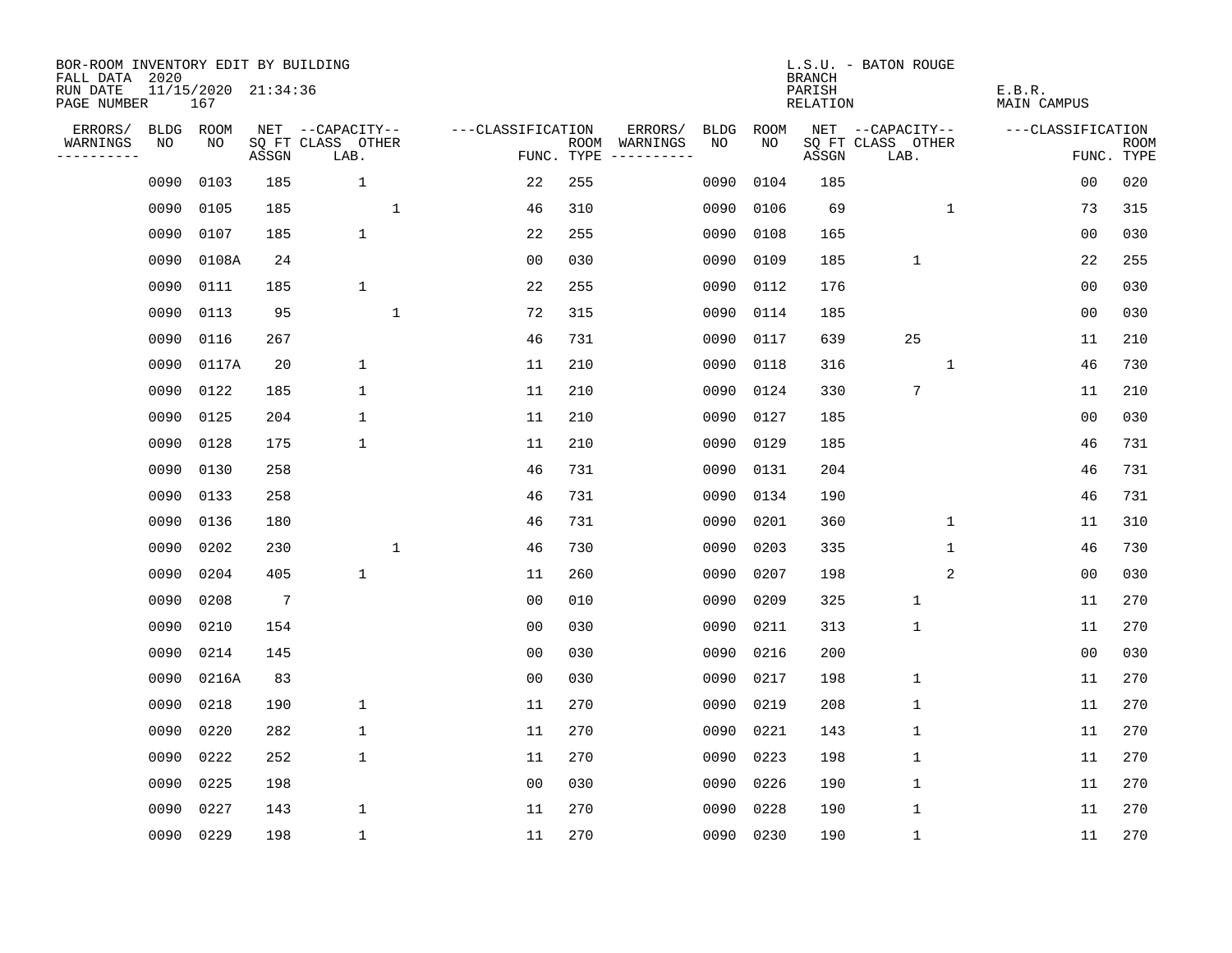| BOR-ROOM INVENTORY EDIT BY BUILDING<br>FALL DATA 2020 |      |                            |       |                           |                   |                                      |      |                                                  | <b>BRANCH</b>      | L.S.U. - BATON ROUGE                                                                                                                                |                       |                    |
|-------------------------------------------------------|------|----------------------------|-------|---------------------------|-------------------|--------------------------------------|------|--------------------------------------------------|--------------------|-----------------------------------------------------------------------------------------------------------------------------------------------------|-----------------------|--------------------|
| RUN DATE<br>PAGE NUMBER                               |      | 11/15/2020 21:34:36<br>168 |       |                           |                   |                                      |      |                                                  | PARISH<br>RELATION |                                                                                                                                                     | E.B.R.<br>MAIN CAMPUS |                    |
| ERRORS/                                               |      | BLDG ROOM                  |       | NET --CAPACITY--          | ---CLASSIFICATION | ERRORS/                              |      | BLDG ROOM                                        |                    | NET --CAPACITY--                                                                                                                                    | ---CLASSIFICATION     |                    |
| WARNINGS<br>----------                                | NO   | NO                         | ASSGN | SQ FT CLASS OTHER<br>LAB. |                   | ROOM WARNINGS<br>FUNC. TYPE $------$ | NO   | NO                                               | ASSGN              | SQ FT CLASS OTHER<br>LAB.                                                                                                                           |                       | ROOM<br>FUNC. TYPE |
|                                                       | 0090 | 0231                       | 203   | $\mathbf{1}$              | 11                | 270                                  | 0090 | 0232                                             | 190                | $\mathbf{1}$                                                                                                                                        | 11                    | 270                |
|                                                       |      | 0090 0234                  | 190   | 1                         | 11                | 270                                  |      | 0090 0236                                        | 196                | $\mathbf{1}$                                                                                                                                        | 11                    | 270                |
|                                                       |      | 0090 C0100                 | 263   |                           | 00                | 020                                  |      | 0090 C0101                                       | 1843               |                                                                                                                                                     | 0 <sub>0</sub>        | 020                |
|                                                       |      | 0090 C0201                 | 1546  |                           | 0 <sub>0</sub>    | 020                                  |      | 0090 S0100                                       | 98                 |                                                                                                                                                     | 0 <sub>0</sub>        | 020                |
|                                                       |      | 0090 S0200                 | 115   |                           | 0 <sub>0</sub>    | 020                                  |      | TOTAL NUMBER CLASSROOMS<br>TOTAL NUMBER LABS 210 |                    | TOTAL ASSIGNABLE & UNASSIGNABLE SQFT:<br>TOTAL NET ASSIGN SQ. FT. IN ROOM FILE<br>TOTAL NUMBER COMPUTER CLASSROOMS<br>TOTAL NUMBER SPECIAL LABS 220 | 16,041<br>10,271<br>6 |                    |
|                                                       |      | 0091 0101                  | 107   | $\mathbf{1}$              | 21                | 315                                  |      | 0091 0101A                                       | 365                | 5                                                                                                                                                   | 21                    | 315                |
|                                                       |      | 0091 0102                  | 96    | $\mathbf 1$               | 21                | 310                                  |      | 0091 0103                                        | 183                | $\mathbf 1$                                                                                                                                         | 21                    | 310                |
|                                                       |      | 0091 0104                  | 184   | $\mathbf{1}$              | 21                | 310                                  |      | 0091 0105                                        | 97                 | $\mathbf{1}$                                                                                                                                        | 21                    | 310                |
|                                                       |      | 0091 0106                  | 97    | $\mathbf 1$               | 21                | 310                                  |      | 0091 0107                                        | 144                |                                                                                                                                                     | 0 <sub>0</sub>        | 030                |
|                                                       |      | 0091 0108                  | 112   |                           | 21                | 315                                  |      | 0091 0108A                                       | 25                 |                                                                                                                                                     | 0 <sub>0</sub>        | 030                |
|                                                       |      | 0091 0110                  | 500   | $\mathbf 1$               | 21                | 420                                  |      | 0091 0111                                        | 35                 |                                                                                                                                                     | 0 <sub>0</sub>        | 010                |
|                                                       |      | 0091 0112                  | 154   | $\mathbf{1}$              | 21                | 310                                  |      | 0091 0113                                        | 88                 | $\overline{2}$                                                                                                                                      | 0 <sub>0</sub>        | 030                |
|                                                       |      | 0091 0114                  | 236   | $\mathbf{1}$              | 21                | 310                                  |      | 0091 0115                                        | 125                |                                                                                                                                                     | 00                    | 030                |
|                                                       |      | 0091 0118                  | 657   | 15                        | 21                | 350                                  | 0091 | 0122                                             | 335                | 4                                                                                                                                                   | 21                    | 420                |
|                                                       |      | 0091 0124                  | 567   |                           | 0 <sub>0</sub>    | 020                                  |      | 0091 0124A                                       | 168                |                                                                                                                                                     | 0 <sub>0</sub>        | 030                |
|                                                       |      | 0091 0124B                 | 165   | 2                         | 21                | 310                                  |      | 0091 0124C                                       | 279                | $\overline{2}$                                                                                                                                      | 21                    | 310                |
|                                                       |      | 0091 0124D                 | 221   | $\mathbf{1}$              | 21                | 310                                  |      | 0091 0124E                                       | 168                |                                                                                                                                                     | 63                    | 710                |
|                                                       |      | 0091 0124F                 | 120   |                           | 21                | 731                                  |      | 0091 0124G                                       | 132                |                                                                                                                                                     | 21                    | 731                |
|                                                       |      | 0091 0124H                 | 408   | 3                         | 21                | 310                                  |      | 0091 0124J                                       | 1197               |                                                                                                                                                     | 21                    | 731                |
|                                                       |      | 0091 0124K                 | 483   |                           | 21                | 731                                  |      | 0091 0130                                        | 175                |                                                                                                                                                     | 0 <sub>0</sub>        | 030                |
|                                                       |      | 0091 0132                  | 175   |                           | 0 <sub>0</sub>    | 030                                  |      | 0091 0140                                        | 518                |                                                                                                                                                     | 0 <sub>0</sub>        | 030                |
|                                                       | 0091 | 0201                       | 216   | $\mathbf 1$               | 21                | 310                                  |      | 0091 0202                                        | 144                | 1                                                                                                                                                   | 21                    | 310                |
|                                                       |      | 0091 0204                  | 118   | $\mathbf{1}$              | 21                | 310                                  |      | 0091 0205                                        | 104                | $\mathbf{1}$                                                                                                                                        | 21                    | 310                |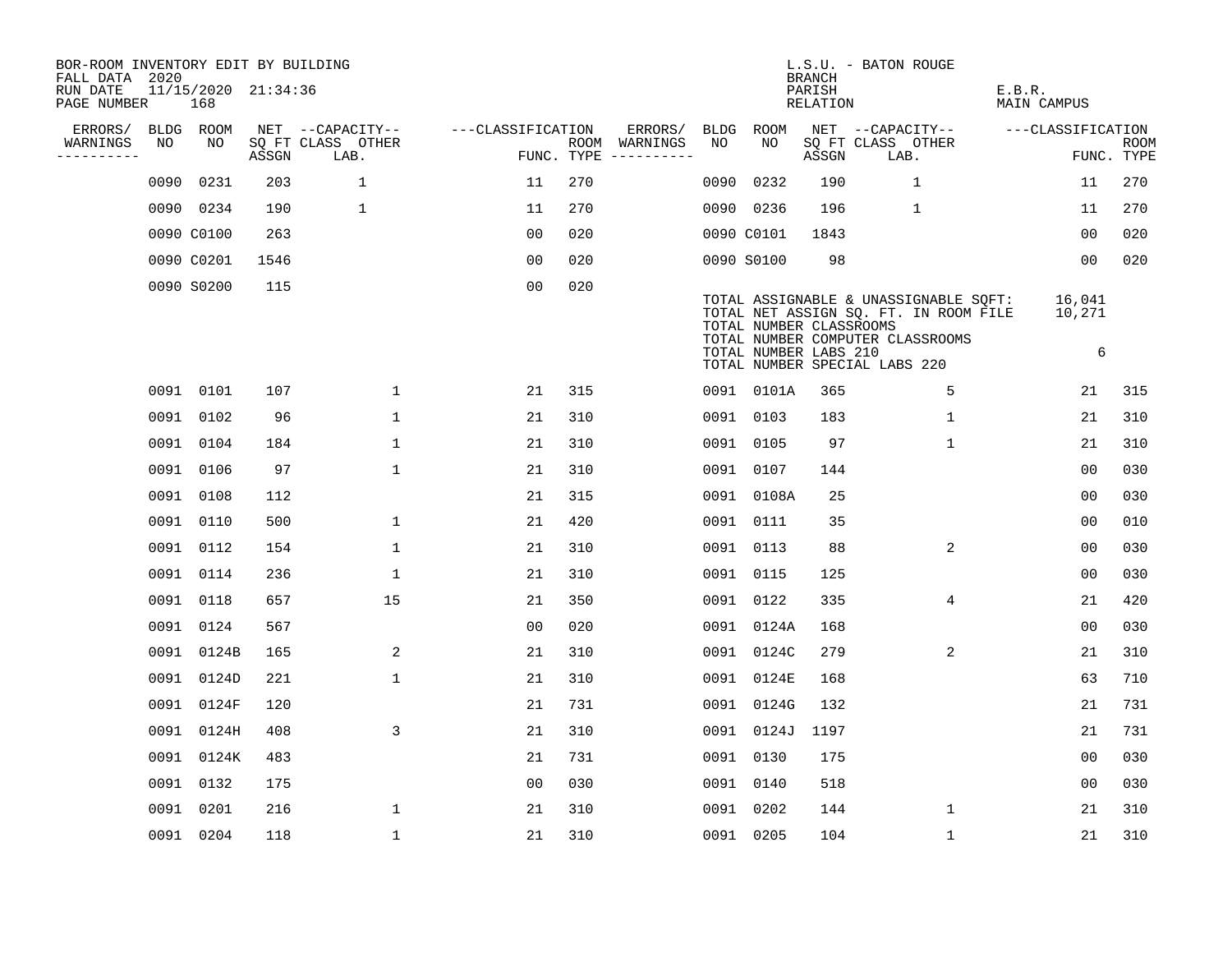| BOR-ROOM INVENTORY EDIT BY BUILDING<br>FALL DATA 2020 |      |            |                     |                           |                   |                                      |      |            | <b>BRANCH</b>                 | L.S.U. - BATON ROUGE                                                           |                        |                           |
|-------------------------------------------------------|------|------------|---------------------|---------------------------|-------------------|--------------------------------------|------|------------|-------------------------------|--------------------------------------------------------------------------------|------------------------|---------------------------|
| RUN DATE<br>PAGE NUMBER                               |      | 169        | 11/15/2020 21:34:36 |                           |                   |                                      |      |            | PARISH<br>RELATION            |                                                                                | E.B.R.<br>MAIN CAMPUS  |                           |
| ERRORS/                                               |      | BLDG ROOM  |                     | NET --CAPACITY--          | ---CLASSIFICATION | ERRORS/                              | BLDG | ROOM       |                               | NET --CAPACITY--                                                               | ---CLASSIFICATION      |                           |
| WARNINGS<br>----------                                | NO   | NO         | ASSGN               | SQ FT CLASS OTHER<br>LAB. |                   | ROOM WARNINGS<br>FUNC. TYPE $------$ | NO   | NO         | ASSGN                         | SQ FT CLASS OTHER<br>LAB.                                                      |                        | <b>ROOM</b><br>FUNC. TYPE |
|                                                       |      | 0091 0206  | 110                 | $\mathbf 1$               | 21                | 310                                  |      | 0091 0207  | 256                           | $\mathbf 1$                                                                    | 21                     | 731                       |
|                                                       |      | 0091 0208  | 84                  | $\mathbf 1$               | 11                | 310                                  |      | 0091 0210  | 111                           | $\mathbf 1$                                                                    | 21                     | 731                       |
|                                                       |      | 0091 0211  | 115                 | $\mathbf 1$               | 21                | 731                                  |      | 0091 0212  | 111                           | $\mathbf{1}$                                                                   | 21                     | 310                       |
|                                                       |      | 0091 0213  | 120                 | 2                         | 21                | 310                                  |      | 0091 0214  | 116                           | 2                                                                              | 21                     | 310                       |
|                                                       |      | 0091 0215  | 135                 | $\mathbf 1$               | 21                | 310                                  |      | 0091 0216  | 140                           | $\mathbf 1$                                                                    | 21                     | 310                       |
|                                                       |      | 0091 0217  | 233                 | $\mathbf{1}$              | 21                | 310                                  |      | 0091 0218  | 215                           | $\mathbf{1}$                                                                   | 21                     | 310                       |
|                                                       |      | 0091 0219  | 116                 | $\mathbf{1}$              | 21                | 310                                  |      | 0091 0220  | 190                           | $\mathbf 1$                                                                    | 21                     | 310                       |
|                                                       |      | 0091 0221  | 163                 |                           | 0 <sub>0</sub>    | 030                                  |      | 0091 0222  | 13                            |                                                                                | 00                     | 010                       |
|                                                       |      | 0091 0223  | 96                  | 2                         | 0 <sub>0</sub>    | 030                                  |      | 0091 0224  | 227                           |                                                                                | 0 <sub>0</sub>         | 030                       |
|                                                       |      | 0091 0224A | 251                 |                           | 00                | 030                                  |      | 0091 0225  | 128                           | 2                                                                              | 0 <sub>0</sub>         | 030                       |
|                                                       |      | 0091 0226  | 135                 | $\mathbf 1$               | 21                | 250                                  |      | 0091 0227A | 184                           |                                                                                | 21                     | 315                       |
|                                                       |      | 0091 0227B | 148                 | $\mathbf 1$               | 21                | 310                                  |      | 0091 0227C | 144                           | $\mathbf{1}$                                                                   | 21                     | 310                       |
|                                                       |      | 0091 0228  | 147                 |                           | 21                | 731                                  |      | 0091 0229  | 148                           |                                                                                | 00                     | 030                       |
|                                                       |      | 0091 0230  | 218                 | 6                         | 21                | 350                                  |      | 0091 0231  | 292                           |                                                                                | 21                     | 315                       |
|                                                       | 0091 | 0232       | 197                 | $\mathbf 1$               | 21                | 310                                  |      | 0091 0233  | 180                           | 2                                                                              | 21                     | 310                       |
|                                                       |      | 0091 0234  | 197                 | $\mathbf 1$               | 21                | 310                                  |      | 0091 0235  | 179                           | 2                                                                              | 21                     | 310                       |
|                                                       |      | 0091 0236  | 160                 | $\mathbf{1}$              | 21                | 310                                  |      | 0091 0237  | 179                           | $\mathbf{1}$                                                                   | 21                     | 310                       |
|                                                       |      | 0091 0238  | 172                 | $\mathbf 1$               | 21                | 310                                  |      | 0091 0239  | 329                           | $\mathbf 1$                                                                    | 21                     | 325                       |
|                                                       |      | 0091 0240  | 140                 | $\mathbf 1$               | 21                | 310                                  |      | 0091 0241  | 159                           |                                                                                | 21                     | 315                       |
|                                                       |      | 0091 0242  | 160                 | $\mathbf{1}$              | 21                | 310                                  |      | 0091 C0100 | 495                           |                                                                                | 00                     | 020                       |
|                                                       |      | 0091 C0101 | 270                 |                           | 00                | 020                                  |      | 0091 C0102 | 325                           |                                                                                | 0 <sub>0</sub>         | 020                       |
|                                                       |      | 0091 C0200 | 882                 |                           | 0 <sub>0</sub>    | 020                                  |      | 0091 C0201 | 200                           |                                                                                | 0 <sub>0</sub>         | 020                       |
|                                                       |      | 0091 C0202 | 132                 |                           | 0 <sub>0</sub>    | 020                                  |      | 0091 C0203 | 246                           |                                                                                | 00                     | 020                       |
|                                                       |      | 0091 S0100 | 73                  |                           | 0 <sub>0</sub>    | 020                                  |      | 0091 S0200 | 80<br>TOTAL NUMBER CLASSROOMS | TOTAL ASSIGNABLE & UNASSIGNABLE SQFT:<br>TOTAL NET ASSIGN SQ. FT. IN ROOM FILE | 00<br>17,999<br>12,250 | 020                       |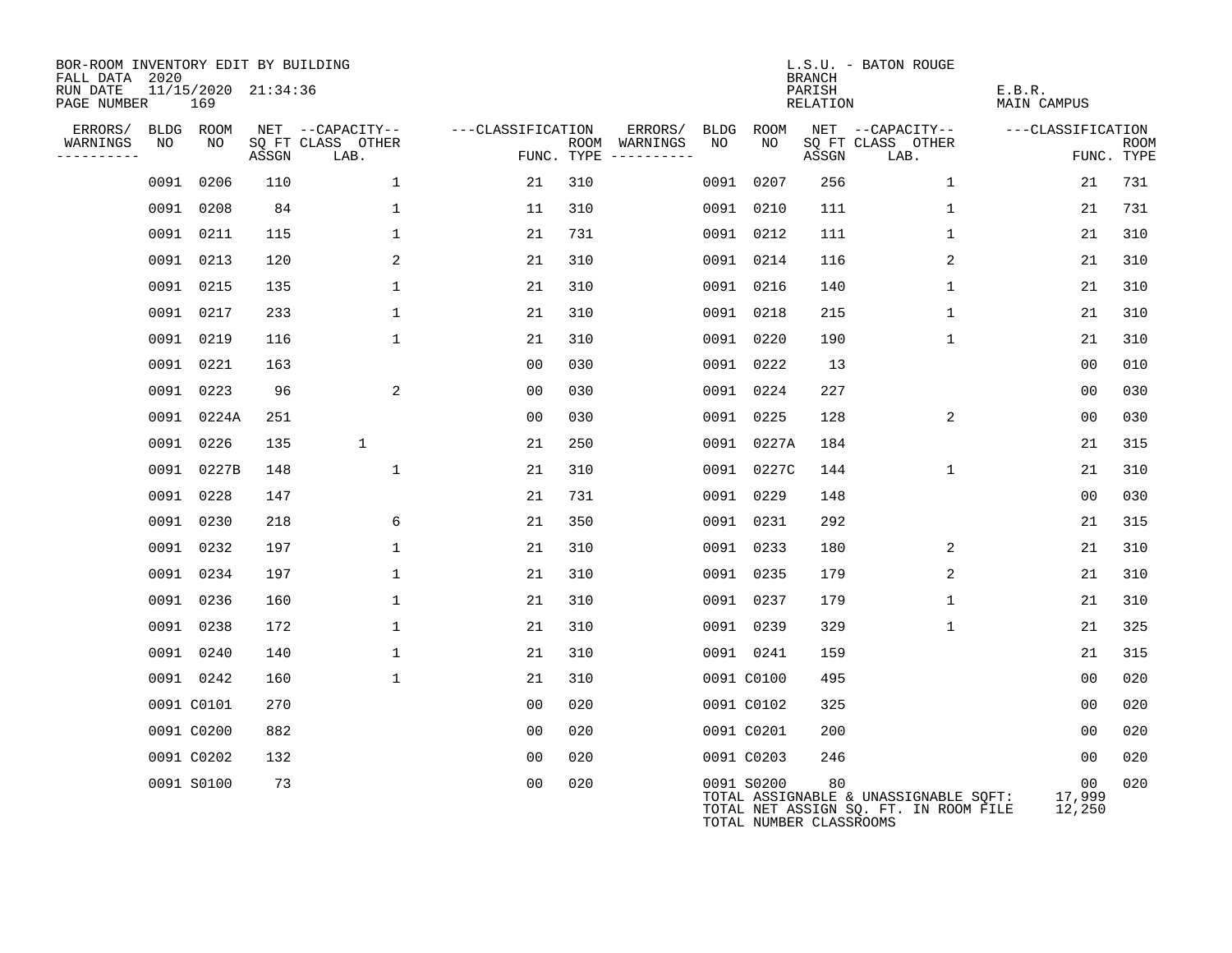| BOR-ROOM INVENTORY EDIT BY BUILDING<br>FALL DATA 2020 |                 |                     |                                       |                   |     |                          |            |                       | <b>BRANCH</b>      | L.S.U. - BATON ROUGE                                              |                              |             |
|-------------------------------------------------------|-----------------|---------------------|---------------------------------------|-------------------|-----|--------------------------|------------|-----------------------|--------------------|-------------------------------------------------------------------|------------------------------|-------------|
| RUN DATE<br>PAGE NUMBER                               | 170             | 11/15/2020 21:34:36 |                                       |                   |     |                          |            |                       | PARISH<br>RELATION |                                                                   | E.B.R.<br><b>MAIN CAMPUS</b> |             |
| ERRORS/<br>NO<br>WARNINGS                             | BLDG ROOM<br>NO |                     | NET --CAPACITY--<br>SQ FT CLASS OTHER | ---CLASSIFICATION |     | ERRORS/<br>ROOM WARNINGS | BLDG<br>NO | ROOM<br>NO            |                    | NET --CAPACITY--<br>SQ FT CLASS OTHER                             | ---CLASSIFICATION            | <b>ROOM</b> |
| ----------                                            |                 | ASSGN               | LAB.                                  |                   |     | FUNC. TYPE $------$      |            |                       | ASSGN              | LAB.                                                              |                              | FUNC. TYPE  |
|                                                       |                 |                     |                                       |                   |     |                          |            | TOTAL NUMBER LABS 210 |                    | TOTAL NUMBER COMPUTER CLASSROOMS<br>TOTAL NUMBER SPECIAL LABS 220 |                              |             |
| 0098                                                  | 0001            | 585                 |                                       | 00                | 030 |                          |            | 0098 0002             | 158                | $\mathbf 1$                                                       | 22                           | 310         |
| 0098                                                  | 0003            | 231                 | 3                                     | 46                | 731 |                          | 0098       | 0004                  | 150                | $\mathbf 1$                                                       | 46                           | 731         |
| 0098                                                  | 0005            | 205                 | 3                                     | 46                | 731 |                          | 0098       | 0006                  | 157                |                                                                   | 46                           | 731         |
| 0098                                                  | 0101            | 257                 | 4                                     | 20                | 250 |                          | 0098       | 0102                  | 59                 | $\mathbf{1}$                                                      | 00                           | 030         |
| 0098                                                  | 0104            | 710                 | 8                                     | 20                | 250 |                          | 0098       | 0104A                 | 160                | $\mathbf 1$                                                       | 20                           | 310         |
| 0098                                                  | 0105            | 251                 | $\mathbf 1$                           | 20                | 255 |                          | 0098       | 0109                  | 295                | 4                                                                 | 22                           | 250         |
| 0098                                                  | 0111            | 345                 | $\overline{c}$                        | 46                | 310 |                          | 0098       | 0111A                 | 21                 |                                                                   | 46                           | 315         |
| 0098                                                  | 0113            | 191                 | 8                                     | 46                | 315 |                          | 0098       | 0113A                 | $\,8\,$            |                                                                   | 46                           | 315         |
| 0098                                                  | 0114            | 456                 | 2                                     | 20                | 250 |                          | 0098       | 0114A                 | 144                | 1                                                                 | 20                           | 310         |
| 0098                                                  | 0115            | 459                 | 9                                     | 22                | 250 |                          | 0098       | 0115A                 | 144                | $\mathbf{1}$                                                      | 20                           | 255         |
| 0098                                                  | 0115B           | 100                 | $\mathbf{1}$                          | 20                | 310 |                          | 0098       | 0115C                 | 115                | $\mathbf 1$                                                       | 20                           | 310         |
| 0098                                                  | 0116            | 143                 | $\mathbf{1}$                          | 45                | 320 |                          | 0098       | 0117                  | 42                 |                                                                   | 0 <sub>0</sub>               | 030         |
| 0098                                                  | 0117A           | 33                  |                                       | 0 <sub>0</sub>    | 030 |                          | 0098       | 0118                  | 671                | 16                                                                | 22                           | 250         |
| 0098                                                  | 0118A           | 243                 | $\mathbf 1$                           | 32                | 310 |                          | 0098       | 0119                  | 258                |                                                                   | 22                           | 255         |
| 0098                                                  | 0119B           | 72                  |                                       | 22                | 255 |                          | 0098       | 0119C                 | 78                 |                                                                   | 22                           | 255         |
| 0098                                                  | 0121            | 344                 | $\mathbf 1$                           | 22                | 325 |                          | 0098       | 0123A                 | 100                | $\mathbf 1$                                                       | 32                           | 310         |
| 0098                                                  | 0123B           | 104                 | $\mathbf 1$                           | 45                | 310 |                          | 0098       | 0127                  | 54                 | $\mathbf 1$                                                       | 46                           | 315         |
| 0098                                                  | 0128            | 119                 | 2                                     | 0 <sub>0</sub>    | 030 |                          | 0098       | 0129                  | 133                | $\mathbf{1}$                                                      | 46                           | 310         |
| 0098                                                  | 0130            | 27                  |                                       | 46                | 315 |                          | 0098       | 0131                  | 133                | 1                                                                 | 46                           | 310         |
| 0098                                                  | 0132            | 21                  |                                       | 0 <sub>0</sub>    | 030 |                          | 0098       | 0132A                 | 12                 |                                                                   | 46                           | 315         |
| 0098                                                  | 0132B           | 95                  | 3                                     | 0 <sub>0</sub>    | 030 |                          | 0098       | 0201                  | 301                | 11                                                                | 46                           | 350         |
| 0098                                                  | 0202            | 36                  |                                       | 0 <sub>0</sub>    | 010 |                          | 0098       | 0203                  | 147                | 4                                                                 | 0 <sub>0</sub>               | 030         |
| 0098                                                  | 0204            | 161                 | 2                                     | 20                | 250 |                          | 0098       | 0205                  | 132                | 3                                                                 | 00                           | 030         |
|                                                       | 0098 0206       | 161                 | 1                                     | 45                | 310 |                          | 0098       | 0207                  | 834                | 18                                                                | 20                           | 220         |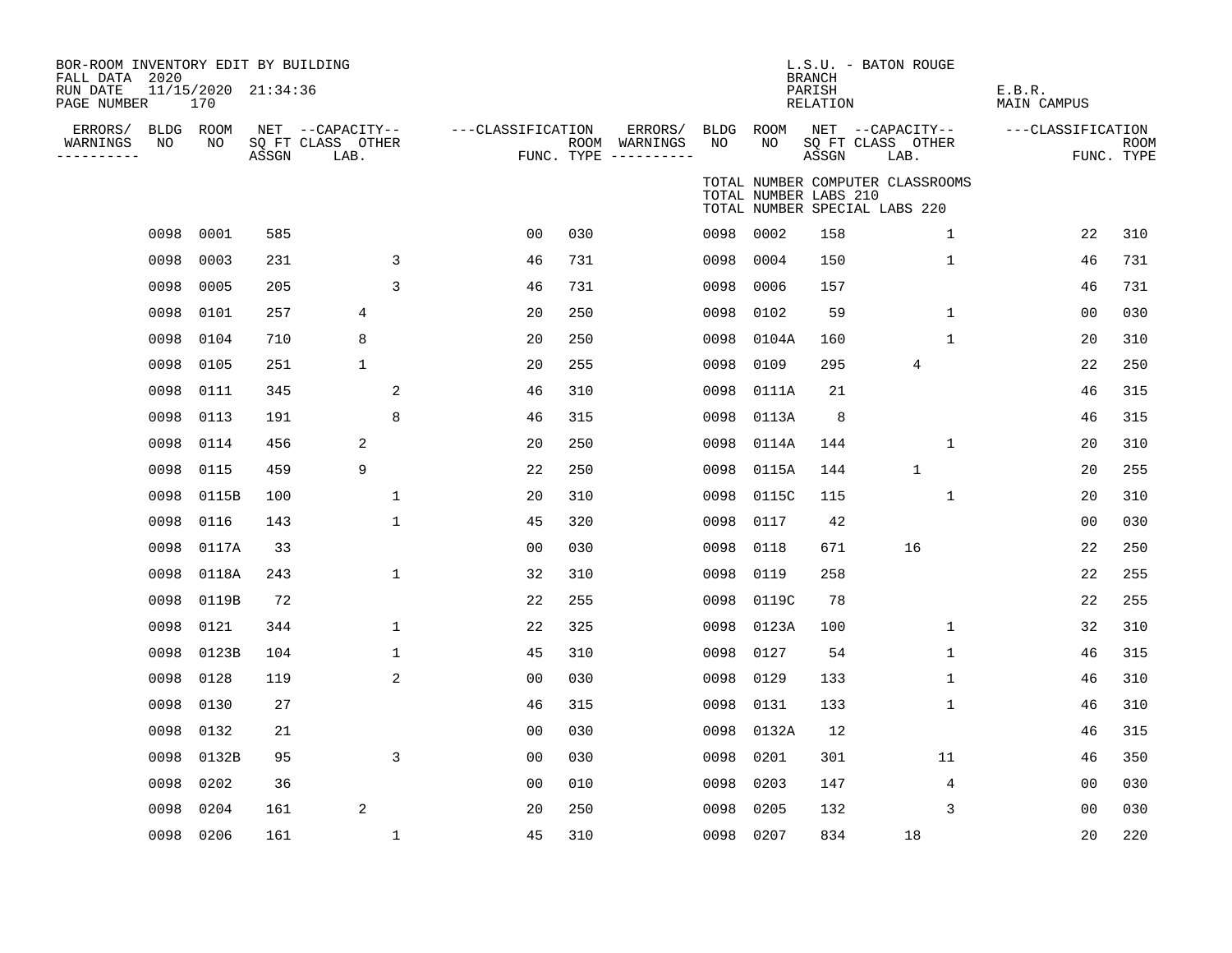| BOR-ROOM INVENTORY EDIT BY BUILDING<br>FALL DATA 2020 |      |                            |       |                           |                   |     |                                        |      |                                                                | <b>BRANCH</b>      | L.S.U. - BATON ROUGE                                                                                                                                |                             |                    |
|-------------------------------------------------------|------|----------------------------|-------|---------------------------|-------------------|-----|----------------------------------------|------|----------------------------------------------------------------|--------------------|-----------------------------------------------------------------------------------------------------------------------------------------------------|-----------------------------|--------------------|
| RUN DATE<br>PAGE NUMBER                               |      | 11/15/2020 21:34:36<br>171 |       |                           |                   |     |                                        |      |                                                                | PARISH<br>RELATION |                                                                                                                                                     | E.B.R.<br>MAIN CAMPUS       |                    |
| ERRORS/                                               |      | BLDG ROOM                  |       | NET --CAPACITY--          | ---CLASSIFICATION |     | ERRORS/                                |      | BLDG ROOM                                                      |                    | NET --CAPACITY--                                                                                                                                    | ---CLASSIFICATION           |                    |
| WARNINGS<br>----------                                | NO   | NO                         | ASSGN | SQ FT CLASS OTHER<br>LAB. |                   |     | ROOM WARNINGS<br>FUNC. TYPE ---------- | NO   | NO.                                                            | ASSGN              | SQ FT CLASS OTHER<br>LAB.                                                                                                                           |                             | ROOM<br>FUNC. TYPE |
|                                                       | 0098 | 0208                       | 161   | $\mathbf{1}$              | 20                | 310 |                                        | 0098 | 0209                                                           | 181                |                                                                                                                                                     | 11                          | 225                |
|                                                       |      | 0098 0209A                 | 334   |                           | 46                | 315 |                                        | 0098 | 0210                                                           | 161                | 2                                                                                                                                                   | 11                          | 250                |
|                                                       |      | 0098 0212                  | 161   | 1                         | 20                | 310 |                                        | 0098 | 0214                                                           | 472                | 8                                                                                                                                                   | 20                          | 220                |
|                                                       |      | 0098 0215                  | 713   | 47                        | 11                | 410 |                                        |      | 0098 0216                                                      | 166                | 2                                                                                                                                                   | 11                          | 250                |
|                                                       |      | 0098 0217                  | 234   | $\mathbf{1}$              | 11                | 250 |                                        |      | 0098 B0012                                                     | 309                |                                                                                                                                                     | 00                          | 030                |
|                                                       |      | 0098 C0000                 | 153   |                           | 0 <sub>0</sub>    | 020 |                                        |      | 0098 C0100                                                     | 1876               |                                                                                                                                                     | 00                          | 020                |
|                                                       |      | 0098 C0200                 | 682   |                           | 00                | 020 |                                        |      | 0098 S0000                                                     | 118                |                                                                                                                                                     | 00                          | 020                |
|                                                       |      | 0098 S0100                 | 224   |                           | 0 <sub>0</sub>    | 020 |                                        |      | 0098 S0200<br>TOTAL NUMBER CLASSROOMS<br>TOTAL NUMBER LABS 210 | 100                | TOTAL ASSIGNABLE & UNASSIGNABLE SQFT:<br>TOTAL NET ASSIGN SQ. FT. IN ROOM FILE<br>TOTAL NUMBER COMPUTER CLASSROOMS<br>TOTAL NUMBER SPECIAL LABS 220 | 00<br>15,700<br>10,969<br>2 | 020                |
| 9                                                     |      | 0116 0101                  | 463   | $\mathbf{1}$              | 22                | 250 |                                        |      | 0116 0102                                                      | 372                | 25                                                                                                                                                  | 11                          | 110                |
|                                                       |      | 0116 0103                  | 166   | $\mathbf{1}$              | 46                | 731 |                                        |      | 0116 0106                                                      | 154                | 2                                                                                                                                                   | 0 <sub>0</sub>              | 010                |
|                                                       |      | 0116 0108                  | 175   | 3                         | 0 <sub>0</sub>    | 030 |                                        |      | 0116 0109                                                      | 582                | 11                                                                                                                                                  | 11                          | 530                |
|                                                       |      | 0116 0111                  | 63    |                           | 0 <sub>0</sub>    | 030 |                                        |      | 0116 0111A                                                     | 59                 |                                                                                                                                                     | 0 <sub>0</sub>              | 030                |
|                                                       |      | 0116 0112                  | 372   | 3                         | 46                | 350 |                                        |      | 0116 0113                                                      | 197                |                                                                                                                                                     | 00                          | 030                |
|                                                       |      | 0116 0115                  | 174   | $\mathbf{1}$              | 46                | 310 |                                        | 0116 | 0116                                                           | 695                | 1                                                                                                                                                   | 46                          | 310                |
|                                                       |      | 0116 0116A                 | 75    |                           | 46                | 315 |                                        |      | 0116 0116B                                                     | 99                 | $\mathbf{1}$                                                                                                                                        | 46                          | 310                |
|                                                       |      | 0116 0116C                 | 120   | $\mathbf{1}$              | 46                | 310 |                                        |      | 0116 0116D                                                     | 130                | $\mathbf{1}$                                                                                                                                        | 46                          | 310                |
|                                                       |      | 0116 0116E                 | 120   | $\mathbf{1}$              | 46                | 310 |                                        |      | 0116 0119                                                      | 555                | $\mathbf{1}$                                                                                                                                        | 46                          | 310                |
|                                                       |      | 0116 0119A                 | 140   | $\mathbf{1}$              | 46                | 310 |                                        |      | 0116 0119B                                                     | 144                | 1                                                                                                                                                   | 46                          | 310                |
|                                                       |      | 0116 0127                  | 89    |                           | 00                | 020 |                                        |      | 0116 0129                                                      | 266                | 10                                                                                                                                                  | 46                          | 310                |
|                                                       |      | 0116 0131                  | 82    |                           | 0 <sub>0</sub>    | 020 |                                        |      | 0116 0132                                                      | 343                | $\mathbf 1$                                                                                                                                         | 46                          | 310                |
|                                                       |      | 0116 0132A                 | 156   | $\mathbf{1}$              | 46                | 310 |                                        |      | 0116 0132B                                                     | 134                | $\mathbf{1}$                                                                                                                                        | 46                          | 310                |
|                                                       |      | 0116 0132C                 | 170   | 6                         | 46                | 350 |                                        |      | 0116 0132D                                                     | 250                | $\mathbf{1}$                                                                                                                                        | 46                          | 325                |
|                                                       |      | 0116 0134                  | 451   |                           | 46                | 315 |                                        |      | 0116 0134A                                                     | 194                | $\mathbf{1}$                                                                                                                                        | 46                          | 310                |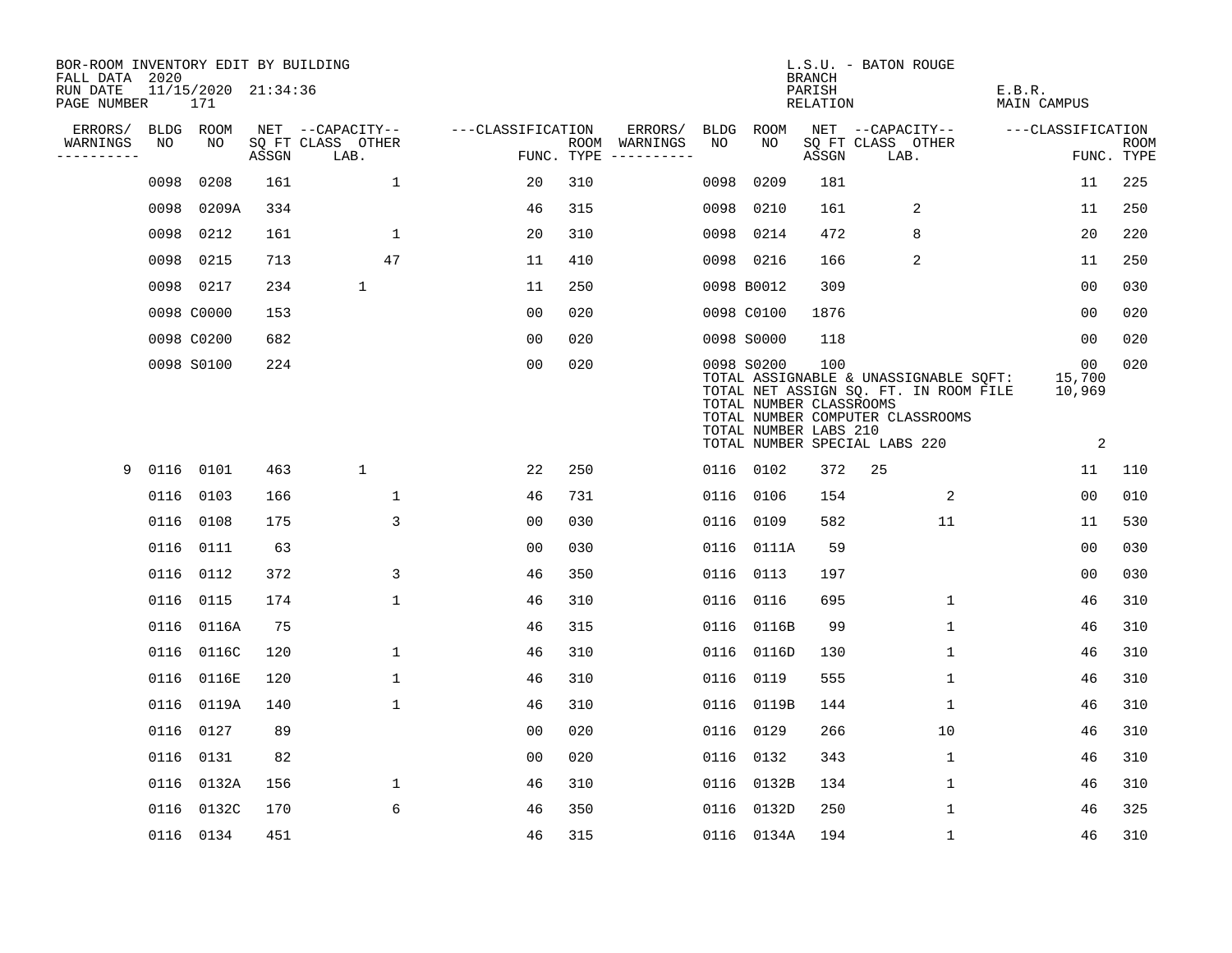| BOR-ROOM INVENTORY EDIT BY BUILDING<br>FALL DATA 2020 |           |                            |       |                           |                   |     |                                      |      |            | <b>BRANCH</b>      | L.S.U. - BATON ROUGE      |                       |                           |
|-------------------------------------------------------|-----------|----------------------------|-------|---------------------------|-------------------|-----|--------------------------------------|------|------------|--------------------|---------------------------|-----------------------|---------------------------|
| RUN DATE<br>PAGE NUMBER                               |           | 11/15/2020 21:34:36<br>172 |       |                           |                   |     |                                      |      |            | PARISH<br>RELATION |                           | E.B.R.<br>MAIN CAMPUS |                           |
| ERRORS/                                               | BLDG ROOM |                            |       | NET --CAPACITY--          | ---CLASSIFICATION |     | ERRORS/                              | BLDG | ROOM       |                    | NET --CAPACITY--          | ---CLASSIFICATION     |                           |
| WARNINGS<br>----------                                | NO        | NO                         | ASSGN | SQ FT CLASS OTHER<br>LAB. |                   |     | ROOM WARNINGS<br>FUNC. TYPE $------$ | NO.  | NO.        | ASSGN              | SQ FT CLASS OTHER<br>LAB. |                       | <b>ROOM</b><br>FUNC. TYPE |
|                                                       | 0116      | 0134B                      | 134   | $\mathbf{1}$              | 46                | 310 |                                      | 0116 | 0134C      | 138                | $\mathbf{1}$              | 46                    | 310                       |
|                                                       |           | 0116 0134D                 | 188   |                           | 46                | 315 |                                      | 0116 | 0138       | 188                |                           | 0 <sub>0</sub>        | 030                       |
|                                                       |           | 0116 0141                  | 203   | $\mathbf{1}$              | 46                | 310 |                                      | 0116 | 0142       | 59                 |                           | 00                    | 030                       |
|                                                       |           | 0116 0142A                 | 62    |                           | 00                | 030 |                                      |      | 0116 0143  | 180                | 1                         | 46                    | 310                       |
|                                                       |           | 0116 0145                  | 180   | $\mathbf{1}$              | 46                | 310 |                                      |      | 0116 0146  | 235                | $\mathbf 1$               | 45                    | 310                       |
|                                                       |           | 0116 0147                  | 13    |                           | 0 <sub>0</sub>    | 010 |                                      |      | 0116 0148  | 184                | 1                         | 45                    | 310                       |
|                                                       |           | 0116 0150                  | 185   | $\mathbf 1$               | 45                | 310 |                                      |      | 0116 0151  | 145                | 4                         | 00                    | 030                       |
|                                                       |           | 0116 0152                  | 185   | 2                         | 46                | 310 |                                      |      | 0116 0154  | 48                 |                           | 00                    | 020                       |
|                                                       |           | 0116 0154A                 | 80    |                           | 0 <sub>0</sub>    | 030 |                                      | 0116 | 0155       | 367                | 12                        | 46                    | 350                       |
|                                                       |           | 0116 0155A                 | 204   | $\mathbf 1$               | 46                | 315 |                                      | 0116 | 0201       | 65                 |                           | 0 <sub>0</sub>        | 020                       |
|                                                       |           | 0116 0201A                 | 154   | $\mathbf 1$               | 11                | 310 |                                      | 0116 | 0201B      | 94                 |                           | 0 <sub>0</sub>        | 030                       |
|                                                       |           | 0116 0201C                 | 154   | $\mathbf{1}$              | 11                | 310 |                                      | 0116 | 0202       | 186                | $\mathbf 1$               | 11                    | 310                       |
|                                                       |           | 0116 0203                  | 186   | $\mathbf 1$               | 11                | 310 |                                      | 0116 | 0204       | 186                | $\mathbf 1$               | 11                    | 310                       |
|                                                       |           | 0116 0205                  | 180   | $\mathbf 1$               | 11                | 310 |                                      | 0116 | 0206       | 180                | 1                         | 11                    | 310                       |
|                                                       |           | 0116 0207                  | 180   | 1                         | 11                | 310 |                                      | 0116 | 0208       | 180                | 1                         | 11                    | 310                       |
|                                                       |           | 0116 0209                  | 224   | $\mathbf 1$               | 11                | 310 |                                      | 0116 | 0210       | 180                | 1                         | 11                    | 310                       |
|                                                       | 0116 0211 |                            | 63    |                           | 0 <sub>0</sub>    | 030 |                                      | 0116 | 0211A      | 59                 |                           | 0 <sub>0</sub>        | 030                       |
|                                                       |           | 0116 0212                  | 180   | $\mathbf 1$               | 22                | 310 |                                      | 0116 | 0213       | 197                |                           | 0 <sub>0</sub>        | 030                       |
|                                                       |           | 0116 0214                  | 197   | $\mathbf{1}$              | 11                | 310 |                                      | 0116 | 0215       | 174                | 1                         | 11                    | 310                       |
|                                                       |           | 0116 0216                  | 944   | 63                        | 11                | 110 |                                      | 0116 | 0216A      | 14                 |                           | 11                    | 115                       |
|                                                       |           | 0116 0219                  | 194   | 4                         | 0 <sub>0</sub>    | 030 |                                      | 0116 | 0220       | 160                |                           | 0 <sub>0</sub>        | 030                       |
|                                                       | 0116      | 0221                       | 20    |                           | 0 <sub>0</sub>    | 010 |                                      | 0116 | 0222       | 147                | 1                         | 11                    | 310                       |
|                                                       |           | 0116 0223                  | 178   | $\mathbf 1$               | 11                | 310 |                                      | 0116 | 0224       | 520                | 12                        | 46                    | 350                       |
|                                                       |           | 0116 0225                  | 248   | 17                        | 11                | 110 |                                      | 0116 | 0226       | 145                | $\mathbf 1$               | 22                    | 310                       |
|                                                       |           | 0116 0228                  | 57    | $\mathbf{1}$              | 0 <sub>0</sub>    | 030 |                                      | 0116 | 0228A      | 98                 |                           | 0 <sub>0</sub>        | 030                       |
|                                                       |           | 0116 0229                  | 220   |                           | 46                | 650 |                                      |      | 0116 0229A | 42                 |                           | 0 <sub>0</sub>        | 030                       |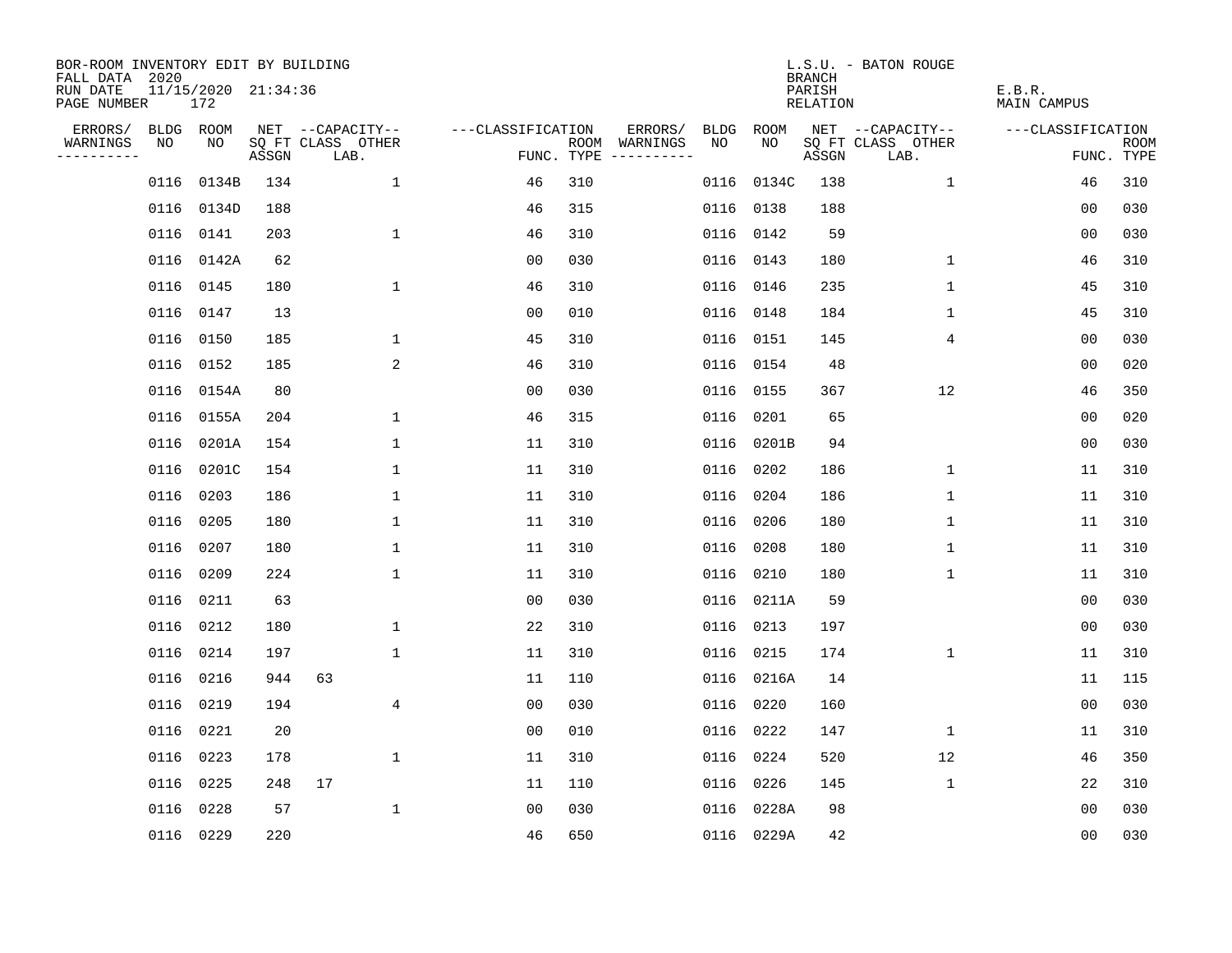| BOR-ROOM INVENTORY EDIT BY BUILDING<br>FALL DATA 2020 |           |                            |       |                           |                   |     |                                      |      |            | <b>BRANCH</b>      | L.S.U. - BATON ROUGE      |              |                       |                           |
|-------------------------------------------------------|-----------|----------------------------|-------|---------------------------|-------------------|-----|--------------------------------------|------|------------|--------------------|---------------------------|--------------|-----------------------|---------------------------|
| RUN DATE<br>PAGE NUMBER                               |           | 11/15/2020 21:34:36<br>173 |       |                           |                   |     |                                      |      |            | PARISH<br>RELATION |                           |              | E.B.R.<br>MAIN CAMPUS |                           |
| ERRORS/                                               | BLDG ROOM |                            |       | NET --CAPACITY--          | ---CLASSIFICATION |     | ERRORS/                              | BLDG | ROOM       |                    | NET --CAPACITY--          |              | ---CLASSIFICATION     |                           |
| WARNINGS<br>----------                                | NO        | NO                         | ASSGN | SQ FT CLASS OTHER<br>LAB. |                   |     | ROOM WARNINGS<br>FUNC. TYPE $------$ | NO.  | NO.        | ASSGN              | SQ FT CLASS OTHER<br>LAB. |              |                       | <b>ROOM</b><br>FUNC. TYPE |
|                                                       | 0116      | 0231                       | 82    |                           | 00                | 020 |                                      | 0116 | 0233       | 248                | 17                        |              | 11                    | 110                       |
|                                                       |           | 0116 0235                  | 170   | $\mathbf 1$               | 11                | 310 |                                      | 0116 | 0236       | 938                | 63                        |              | 11                    | 110                       |
|                                                       | 0116      | 0236A                      | 14    |                           | 11                | 115 |                                      | 0116 | 0237       | 21                 |                           |              | 0 <sub>0</sub>        | 010                       |
|                                                       |           | 0116 0239                  | 190   | 4                         | 0 <sub>0</sub>    | 030 |                                      | 0116 | 0240       | 188                |                           | 1            | 11                    | 310                       |
|                                                       | 0116      | 0241                       | 203   | $\mathbf{1}$              | 11                | 310 |                                      |      | 0116 0242  | 186                |                           |              | 0 <sub>0</sub>        | 030                       |
|                                                       |           | 0116 0243                  | 180   | $\mathbf 1$               | 11                | 310 |                                      |      | 0116 0244  | 59                 |                           |              | 0 <sub>0</sub>        | 030                       |
|                                                       |           | 0116 0244A                 | 62    |                           | 0 <sub>0</sub>    | 030 |                                      |      | 0116 0245  | 184                |                           | $\mathbf 1$  | 11                    | 310                       |
|                                                       |           | 0116 0246                  | 219   | 1                         | 11                | 310 |                                      |      | 0116 0247  | 184                |                           | 1            | 11                    | 310                       |
|                                                       | 0116      | 0248                       | 180   | $\mathbf{1}$              | 11                | 310 |                                      | 0116 | 0249       | 180                |                           | $\mathbf{1}$ | 11                    | 320                       |
|                                                       |           | 0116 0250                  | 184   | $\mathbf 1$               | 11                | 320 |                                      |      | 0116 0251  | 184                |                           | 1            | 11                    | 320                       |
|                                                       |           | 0116 0252                  | 184   | $\mathbf 1$               | 11                | 320 |                                      | 0116 | 0254       | 38                 |                           | $\mathbf 1$  | 0 <sub>0</sub>        | 020                       |
|                                                       |           | 0116 0254A                 | 80    |                           | 0 <sub>0</sub>    | 030 |                                      | 0116 | 0255       | 186                |                           | $\mathbf 1$  | 22                    | 320                       |
|                                                       |           | 0116 0257                  | 204   |                           | 22                | 320 |                                      | 0116 | 0301       | 65                 |                           |              | 0 <sub>0</sub>        | 020                       |
|                                                       |           | 0116 0301A                 | 154   | 2                         | 11                | 310 |                                      |      | 0116 0301B | 94                 |                           |              | 0 <sub>0</sub>        | 030                       |
|                                                       |           | 0116 0301C                 | 154   | 3                         | 22                | 310 |                                      | 0116 | 0302       | 186                |                           | 2            | 22                    | 310                       |
|                                                       |           | 0116 0303                  | 186   | 1                         | 22                | 310 |                                      | 0116 | 0304       | 186                |                           | 1            | 22                    | 310                       |
|                                                       | 0116      | 0305                       | 180   | $\mathbf 1$               | 22                | 310 |                                      | 0116 | 0306       | 180                |                           | 2            | 22                    | 310                       |
|                                                       |           | 0116 0307                  | 180   | $\mathbf 1$               | 11                | 310 |                                      | 0116 | 0308       | 180                |                           | 1            | 11                    | 310                       |
|                                                       |           | 0116 0309                  | 224   | $\mathbf{1}$              | 11                | 310 |                                      | 0116 | 0310       | 180                |                           | 1            | 11                    | 310                       |
|                                                       |           | 0116 0311                  | 63    |                           | 0 <sub>0</sub>    | 030 |                                      |      | 0116 0311A | 59                 |                           |              | 0 <sub>0</sub>        | 030                       |
|                                                       |           | 0116 0312                  | 180   | 1                         | 11                | 310 |                                      | 0116 | 0313       | 197                |                           |              | 0 <sub>0</sub>        | 030                       |
|                                                       | 0116      | 0314                       | 182   | $\mathbf 1$               | 22                | 310 |                                      | 0116 | 0315       | 174                |                           | $\mathbf 1$  | 22                    | 310                       |
|                                                       |           | 0116 0316                  | 113   | $\mathbf 1$               | 46                | 315 |                                      | 0116 | 0316A      | 202                |                           |              | 46                    | 315                       |
|                                                       |           | 0116 0316B                 | 132   | $\mathbf 1$               | 46                | 310 |                                      |      | 0116 0316C | 148                |                           | $\mathbf 1$  | 46                    | 310                       |
|                                                       |           | 0116 0316D                 | 170   | $\mathbf{1}$              | 46                | 325 |                                      | 0116 | 0316E      | 68                 |                           |              | 46                    | 315                       |
|                                                       |           | 0116 0318                  | 94    |                           | 0 <sub>0</sub>    | 030 |                                      |      | 0116 0319  | 194                |                           | 4            | 0 <sub>0</sub>        | 030                       |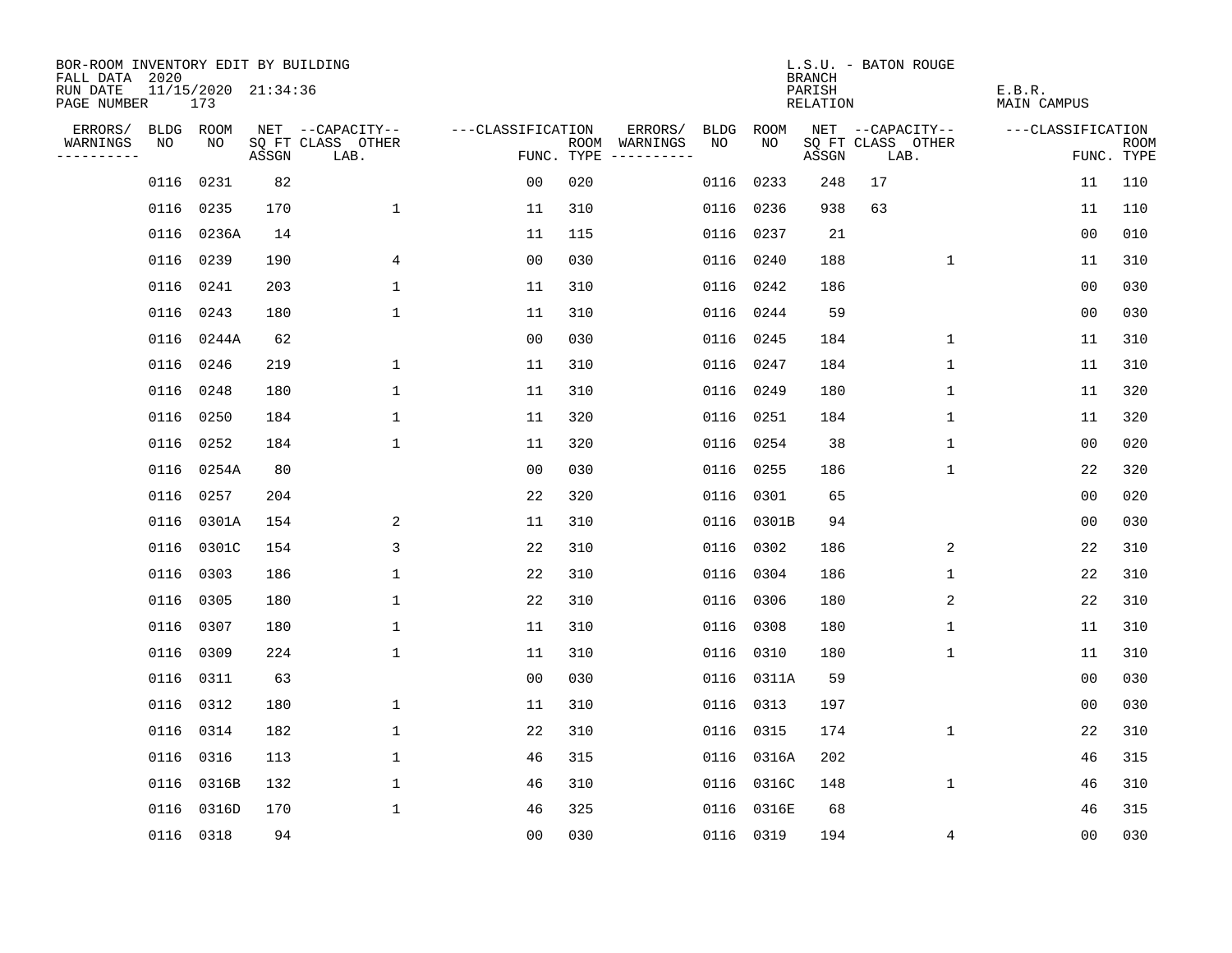| BOR-ROOM INVENTORY EDIT BY BUILDING<br>FALL DATA 2020 |           |            |                     |                           |                   |     |                                      |      |            | <b>BRANCH</b>      | L.S.U. - BATON ROUGE      |                       |                           |
|-------------------------------------------------------|-----------|------------|---------------------|---------------------------|-------------------|-----|--------------------------------------|------|------------|--------------------|---------------------------|-----------------------|---------------------------|
| RUN DATE<br>PAGE NUMBER                               |           | 174        | 11/15/2020 21:34:36 |                           |                   |     |                                      |      |            | PARISH<br>RELATION |                           | E.B.R.<br>MAIN CAMPUS |                           |
| ERRORS/                                               | BLDG ROOM |            |                     | NET --CAPACITY--          | ---CLASSIFICATION |     | ERRORS/                              | BLDG | ROOM       |                    | NET --CAPACITY--          | ---CLASSIFICATION     |                           |
| WARNINGS<br>----------                                | NO        | NO         | ASSGN               | SQ FT CLASS OTHER<br>LAB. |                   |     | ROOM WARNINGS<br>FUNC. TYPE $------$ | NO.  | NO         | ASSGN              | SQ FT CLASS OTHER<br>LAB. |                       | <b>ROOM</b><br>FUNC. TYPE |
|                                                       | 0116      | 0320       | 160                 | $\mathbf{1}$              | 22                | 310 |                                      | 0116 | 0321       | 17                 |                           | 0 <sub>0</sub>        | 010                       |
|                                                       |           | 0116 0322  | 147                 | $\mathbf 1$               | 11                | 310 |                                      | 0116 | 0323       | 172                | 1                         | 22                    | 310                       |
|                                                       |           | 0116 0324  | 520                 | 35                        | 11                | 110 |                                      | 0116 | 0325       | 248                | 17                        | 46                    | 350                       |
|                                                       |           | 0116 0326  | 145                 | 1                         | 11                | 310 |                                      |      | 0116 0328  | 98                 | 1                         | 22                    | 310                       |
|                                                       | 0116      | 0329       | 220                 |                           | 46                | 650 |                                      |      | 0116 0329A | 42                 |                           | 0 <sub>0</sub>        | 030                       |
|                                                       |           | 0116 0330  | 57                  | 2                         | 0 <sub>0</sub>    | 030 |                                      |      | 0116 0331  | 82                 |                           | 0 <sub>0</sub>        | 020                       |
|                                                       |           | 0116 0332  | 70                  |                           | 0 <sub>0</sub>    | 030 |                                      |      | 0116 0333  | 248                | 6                         | 46                    | 350                       |
|                                                       |           | 0116 0334  | 270                 | 18                        | 46                | 350 |                                      |      | 0116 0335  | 170                | $\mathbf{1}$              | 22                    | 310                       |
|                                                       |           | 0116 0336  | 300                 | 20                        | 46                | 350 |                                      | 0116 | 0337       | 20                 |                           | 0 <sub>0</sub>        | 010                       |
|                                                       |           | 0116 0338  | 192                 | 3                         | 46                | 310 |                                      |      | 0116 0339  | 190                | 4                         | 0 <sub>0</sub>        | 030                       |
|                                                       |           | 0116 0340  | 188                 | $\mathbf 1$               | 11                | 310 |                                      | 0116 | 0341       | 203                | $\mathbf 1$               | 22                    | 310                       |
|                                                       |           | 0116 0342  | 186                 |                           | 0 <sub>0</sub>    | 030 |                                      |      | 0116 0343  | 180                | $\mathbf 1$               | 11                    | 310                       |
|                                                       |           | 0116 0344  | 59                  |                           | 0 <sub>0</sub>    | 030 |                                      | 0116 | 0344A      | 62                 |                           | 0 <sub>0</sub>        | 030                       |
|                                                       |           | 0116 0345  | 184                 | 2                         | 22                | 320 |                                      |      | 0116 0346  | 219                | $\mathbf 1$               | 22                    | 310                       |
|                                                       |           | 0116 0347  | 184                 | 2                         | 22                | 320 |                                      | 0116 | 0348       | 180                | 2                         | 11                    | 310                       |
|                                                       |           | 0116 0349  | 180                 | 2                         | 11                | 310 |                                      | 0116 | 0350       | 184                | 2                         | 11                    | 310                       |
|                                                       | 0116 0351 |            | 184                 | 2                         | 11                | 310 |                                      | 0116 | 0352       | 184                | 2                         | 11                    | 310                       |
|                                                       |           | 0116 0354  | 38                  |                           | 0 <sub>0</sub>    | 020 |                                      |      | 0116 0354A | 80                 |                           | 0 <sub>0</sub>        | 030                       |
|                                                       |           | 0116 0355  | 186                 | 2                         | 11                | 310 |                                      | 0116 | 0357       | 204                | 2                         | 11                    | 310                       |
|                                                       | 0116      | 0401       | 65                  |                           | 0 <sub>0</sub>    | 020 |                                      | 0116 | 0401A      | 154                | 1                         | 11                    | 310                       |
|                                                       |           | 0116 0401B | 94                  |                           | 0 <sub>0</sub>    | 030 |                                      | 0116 | 0401C      | 154                | 1                         | 11                    | 310                       |
|                                                       |           | 0116 0402  | 186                 | $\mathbf 1$               | 46                | 320 |                                      | 0116 | 0403       | 186                | 1                         | 22                    | 310                       |
|                                                       |           | 0116 0404  | 186                 | $\mathbf 1$               | 46                | 310 |                                      | 0116 | 0405       | 180                | 1                         | 22                    | 310                       |
|                                                       |           | 0116 0406  | 180                 | $\mathbf 1$               | 22                | 310 |                                      |      | 0116 0407  | 180                | 1                         | 46                    | 310                       |
|                                                       |           | 0116 0408  | 180                 | $\mathbf 1$               | 11                | 310 |                                      | 0116 | 0409       | 224                | 1                         | 11                    | 310                       |
|                                                       |           | 0116 0410  | 180                 | $\mathbf{1}$              | 11                | 310 |                                      |      | 0116 0411  | 63                 |                           | 0 <sub>0</sub>        | 030                       |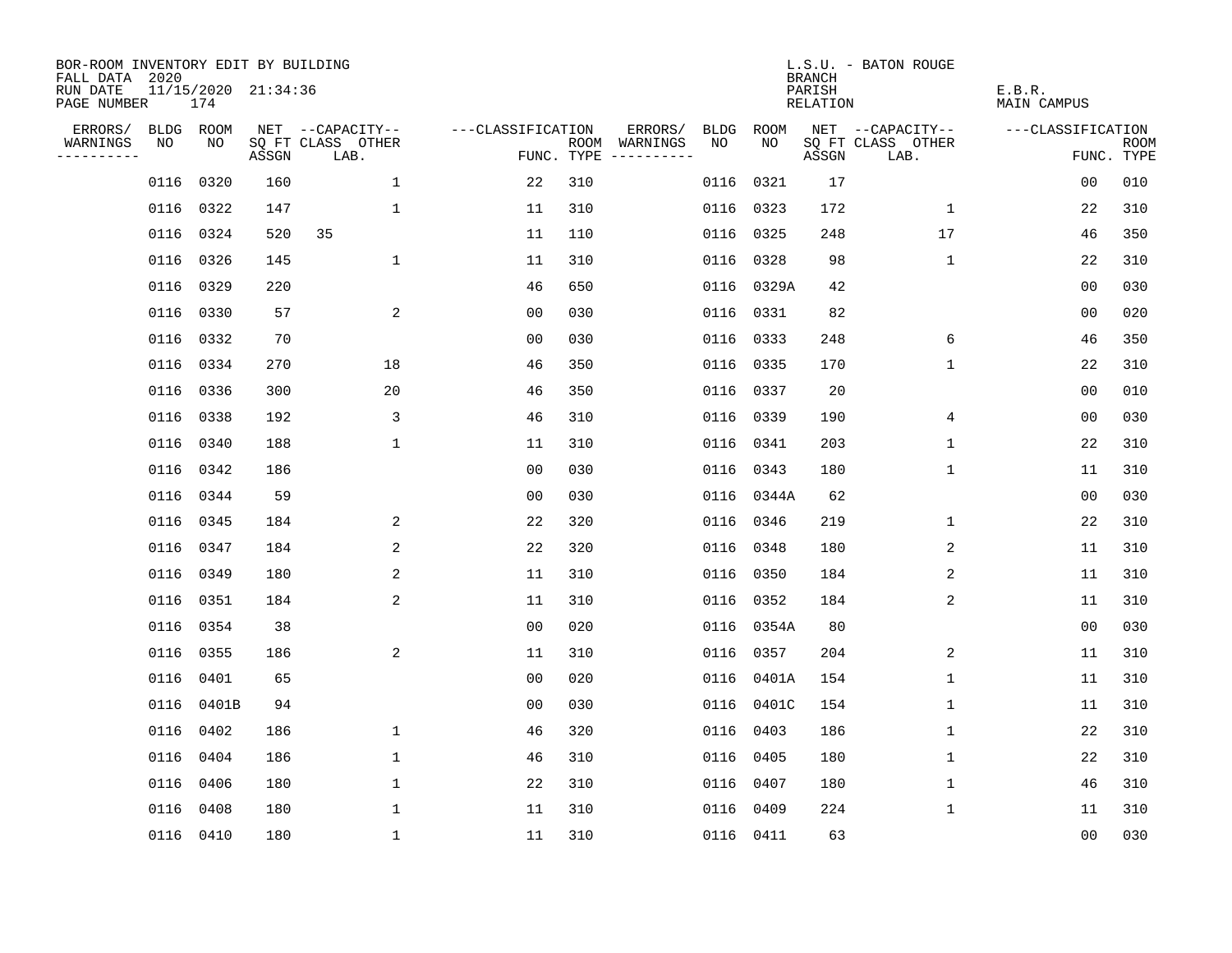| BOR-ROOM INVENTORY EDIT BY BUILDING<br>FALL DATA 2020 |      |                            |       |                           |                   |     |                                      |      |            | <b>BRANCH</b>      | L.S.U. - BATON ROUGE      |                       |                           |
|-------------------------------------------------------|------|----------------------------|-------|---------------------------|-------------------|-----|--------------------------------------|------|------------|--------------------|---------------------------|-----------------------|---------------------------|
| RUN DATE<br>PAGE NUMBER                               |      | 11/15/2020 21:34:36<br>175 |       |                           |                   |     |                                      |      |            | PARISH<br>RELATION |                           | E.B.R.<br>MAIN CAMPUS |                           |
| ERRORS/                                               |      | BLDG ROOM                  |       | NET --CAPACITY--          | ---CLASSIFICATION |     | ERRORS/                              | BLDG | ROOM       |                    | NET --CAPACITY--          | ---CLASSIFICATION     |                           |
| WARNINGS<br>----------                                | NO   | NO                         | ASSGN | SQ FT CLASS OTHER<br>LAB. |                   |     | ROOM WARNINGS<br>FUNC. TYPE $------$ | NO.  | NO         | ASSGN              | SQ FT CLASS OTHER<br>LAB. |                       | <b>ROOM</b><br>FUNC. TYPE |
|                                                       | 0116 | 0411A                      | 59    |                           | 00                | 030 |                                      | 0116 | 0412       | 180                | $\mathbf{1}$              | 11                    | 320                       |
|                                                       |      | 0116 0413                  | 197   |                           | 0 <sub>0</sub>    | 030 |                                      | 0116 | 0415A      | 174                | 1                         | 11                    | 310                       |
|                                                       |      | 0116 0415B                 | 182   | $\mathbf{1}$              | 22                | 310 |                                      | 0116 | 0416       | 113                |                           | 46                    | 315                       |
|                                                       |      | 0116 0416A                 | 202   |                           | 46                | 315 |                                      |      | 0116 0416B | 132                | 1                         | 46                    | 310                       |
|                                                       |      | 0116 0416C                 | 148   | $\mathbf 1$               | 46                | 310 |                                      |      | 0116 0416D | 170                | $\mathbf 1$               | 46                    | 325                       |
|                                                       |      | 0116 0416E                 | 68    |                           | 46                | 315 |                                      |      | 0116 0418  | 94                 |                           | 0 <sub>0</sub>        | 030                       |
|                                                       |      | 0116 0419                  | 194   |                           | 0 <sub>0</sub>    | 030 |                                      |      | 0116 0420  | 160                | $\mathbf 1$               | 11                    | 310                       |
|                                                       |      | 0116 0421                  | 20    |                           | 0 <sub>0</sub>    | 010 |                                      |      | 0116 0422  | 147                | $\mathbf{1}$              | 22                    | 310                       |
|                                                       |      | 0116 0423                  | 172   | $\mathbf{1}$              | 22                | 310 |                                      | 0116 | 0424       | 520                | 35                        | 11                    | 110                       |
|                                                       |      | 0116 0425                  | 248   | $\mathbf 1$               | 46                | 420 |                                      | 0116 | 0426       | 145                | $\mathbf 1$               | 11                    | 310                       |
|                                                       |      | 0116 0428                  | 165   | $\mathbf 1$               | 11                | 310 |                                      | 0116 | 0429       | 220                |                           | 46                    | 650                       |
|                                                       |      | 0116 0429A                 | 42    |                           | 0 <sub>0</sub>    | 030 |                                      | 0116 | 0430       | 57                 |                           | 0 <sub>0</sub>        | 030                       |
|                                                       |      | 0116 0431                  | 82    |                           | 0 <sub>0</sub>    | 020 |                                      | 0116 | 0432       | 70                 |                           | 0 <sub>0</sub>        | 030                       |
|                                                       |      | 0116 0433                  | 248   | 5                         | 46                | 350 |                                      |      | 0116 0434  | 270                | 20                        | 11                    | 110                       |
|                                                       |      | 0116 0435                  | 170   | $\mathbf{1}$              | 11                | 310 |                                      | 0116 | 0436       | 300                | 20                        | 11                    | 110                       |
|                                                       |      | 0116 0437                  | 20    |                           | 0 <sub>0</sub>    | 010 |                                      |      | 0116 0438  | 192                | 1                         | 22                    | 320                       |
|                                                       |      | 0116 0439                  | 190   | 4                         | 0 <sub>0</sub>    | 030 |                                      | 0116 | 0441A      | 188                | 4                         | 22                    | 310                       |
|                                                       |      | 0116 0441B                 | 203   | 4                         | 22                | 320 |                                      |      | 0116 0442  | 186                |                           | 0 <sub>0</sub>        | 030                       |
|                                                       |      | 0116 0443                  | 180   | $\mathbf{1}$              | 11                | 310 |                                      |      | 0116 0444  | 59                 |                           | 0 <sub>0</sub>        | 030                       |
|                                                       |      | 0116 0444A                 | 62    |                           | 0 <sub>0</sub>    | 030 |                                      |      | 0116 0445  | 184                | $\mathbf 1$               | 11                    | 310                       |
|                                                       |      | 0116 0446                  | 219   | $\mathbf 1$               | 11                | 320 |                                      |      | 0116 0447  | 184                | 1                         | 11                    | 320                       |
|                                                       | 0116 | 0448                       | 180   | $\mathbf 1$               | 11                | 320 |                                      | 0116 | 0449       | 180                | $\mathbf 1$               | 22                    | 320                       |
|                                                       |      | 0116 0450                  | 184   | 2                         | 22                | 310 |                                      | 0116 | 0451       | 184                | 2                         | 11                    | 320                       |
|                                                       |      | 0116 0452                  | 184   | 2                         | 11                | 310 |                                      |      | 0116 0454  | 38                 |                           | 0 <sub>0</sub>        | 020                       |
|                                                       |      | 0116 0454A                 | 80    |                           | 0 <sub>0</sub>    | 030 |                                      |      | 0116 0455  | 186                | 2                         | 11                    | 310                       |
|                                                       |      | 0116 0457                  | 204   | $\overline{a}$            | 11                | 310 |                                      |      | 0116 B0001 | 214                | $\mathbf{1}$              | 11                    | 535                       |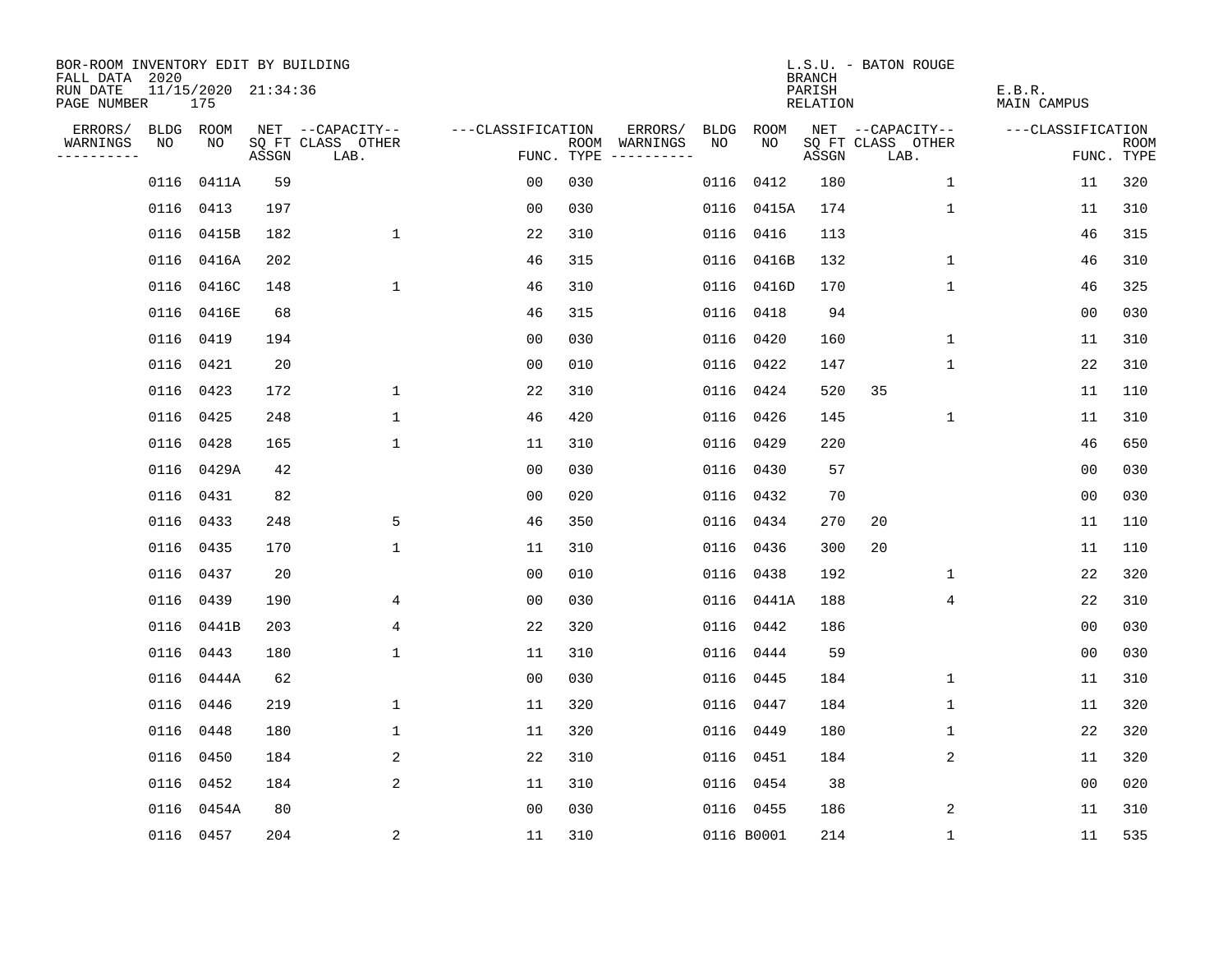| BOR-ROOM INVENTORY EDIT BY BUILDING<br>FALL DATA 2020 |    |                            |       |                           |                   |                    |                        |             |             | <b>BRANCH</b>      | L.S.U. - BATON ROUGE      |                       |                           |
|-------------------------------------------------------|----|----------------------------|-------|---------------------------|-------------------|--------------------|------------------------|-------------|-------------|--------------------|---------------------------|-----------------------|---------------------------|
| RUN DATE<br>PAGE NUMBER                               |    | 11/15/2020 21:34:36<br>176 |       |                           |                   |                    |                        |             |             | PARISH<br>RELATION |                           | E.B.R.<br>MAIN CAMPUS |                           |
| ERRORS/                                               |    | BLDG ROOM                  |       | NET --CAPACITY--          | ---CLASSIFICATION |                    | ERRORS/                | <b>BLDG</b> | <b>ROOM</b> |                    | NET --CAPACITY--          | ---CLASSIFICATION     |                           |
| WARNINGS<br>.                                         | NO | NO                         | ASSGN | SQ FT CLASS OTHER<br>LAB. |                   | ROOM<br>FUNC. TYPE | WARNINGS<br>---------- | NO          | NO          | ASSGN              | SQ FT CLASS OTHER<br>LAB. |                       | <b>ROOM</b><br>FUNC. TYPE |
|                                                       |    | 0116 B0002                 | 203   | 1                         | 46                | 310                |                        |             | 0116 B0003  | 66                 | 1                         | 11                    | 535                       |
|                                                       |    | 0116 B0003A                | 49    | 1                         | 11                | 530                |                        |             | 0116 B0003B | 46                 | 1                         | 11                    | 530                       |
|                                                       |    | 0116 B0004                 | 184   | $\mathbf{1}$              | 11                | 320                |                        |             | 0116 B0005  | 103                | 1                         | 11                    | 530                       |
|                                                       |    | 0116 B0005A                | 34    | 1                         | 11                | 535                |                        |             | 0116 B0005B | 46                 | 1                         | 11                    | 530                       |
|                                                       |    | 0116 B0005C                | 45    |                           | 11                | 530                |                        |             | 0116 B0006  | 190                | 1                         | 11                    | 310                       |
|                                                       |    | 0116 B0008                 | 149   | 2                         | 91                | 310                |                        |             | 0116 B0011  | 446                | 30                        | 22                    | 110                       |
|                                                       |    | 0116 B0012                 | 559   | 20                        | 11                | 140                |                        |             | 0116 B0013  | 197                |                           | 0 <sub>0</sub>        | 030                       |
|                                                       |    | 0116 B0015                 | 174   | $\mathbf 1$               | 11                | 310                |                        |             | 0116 B0016  | 944                | 15                        | 91                    | 315                       |
|                                                       |    | 0116 B0016A                | 86    | 1                         | 91                | 730                |                        |             | 0116 B0016B | 97                 | $\mathbf 1$               | 91                    | 310                       |
|                                                       |    | 0116 B0016C                | 68    | 1                         | 91                | 310                |                        |             | 0116 B0019  | 222                | 2                         | 91                    | 530                       |
|                                                       |    | 0116 B0021                 | 168   | 1                         | 00                | 030                |                        |             | 0116 B0022  | 426                | 7                         | 91                    | 315                       |
|                                                       |    | 0116 B0023                 | 180   | 4                         | 91                | 310                |                        |             | 0116 B0025  | 150                | 1                         | 91                    | 310                       |
|                                                       |    | 0116 B0026                 | 576   | 9                         | 91                | 315                |                        |             | 0116 B0026A | 154                | $\mathbf 1$               | 0 <sub>0</sub>        | 030                       |
|                                                       |    | 0116 B0033                 | 150   | 1                         | 92                | 310                |                        |             | 0116 B0034  | 538                | 12                        | 91                    | 315                       |
|                                                       |    | 0116 B0034A                | 169   | 4                         | 91                | 310                |                        |             | 0116 B0034B | 200                | 3                         | 91                    | 315                       |
|                                                       |    | 0116 B0034C                | 96    | 1                         | 91                | 731                |                        |             | 0116 B0035  | 180                | 1                         | 92                    | 310                       |
|                                                       |    | 0116 B0036                 | 86    |                           | 0 <sub>0</sub>    | 030                |                        |             | 0116 B0037  | 158                | 2                         | 0 <sub>0</sub>        | 030                       |
|                                                       |    | 0116 B0038                 | 80    |                           | 00                | 010                |                        |             | 0116 B0039  | 205                | 1                         | 11                    | 310                       |
|                                                       |    | 0116 B0039A                | 170   | 1                         | 92                | 310                |                        |             | 0116 B0040  | 75                 |                           | 0 <sub>0</sub>        | 030                       |
|                                                       |    | 0116 B0041                 | 180   | $\mathbf{1}$              | 92                | 320                |                        |             | 0116 B0041A | 60                 | 1                         | 92                    | 731                       |
|                                                       |    | 0116 B0042                 | 318   | 2                         | 91                | 530                |                        |             | 0116 B0043  | 174                | 8                         | 92                    | 350                       |
|                                                       |    | 0116 B0045                 | 151   | 2                         | 91                | 731                |                        |             | 0116 B0046  | 70                 | 1                         | 91                    | 535                       |
|                                                       |    | 0116 B0046A                | 180   | 1                         | 91                | 530                |                        |             | 0116 B0047  | 209                | 1                         | 91                    | 310                       |
|                                                       |    | 0116 B0050                 | 260   | 3                         | 91                | 530                |                        |             | 0116 B0050A | 57                 | 1                         | 91                    | 535                       |
|                                                       |    | 0116 B0050B                | 28    | $\mathbf 1$               | 91                | 731                |                        |             | 0116 B0051  | 350                | 3                         | 91                    | 310                       |
|                                                       |    | 0116 B0051A                | 58    | 1                         | 91                | 731                |                        |             | 0116 B0054  | 65                 |                           | 0 <sub>0</sub>        | 020                       |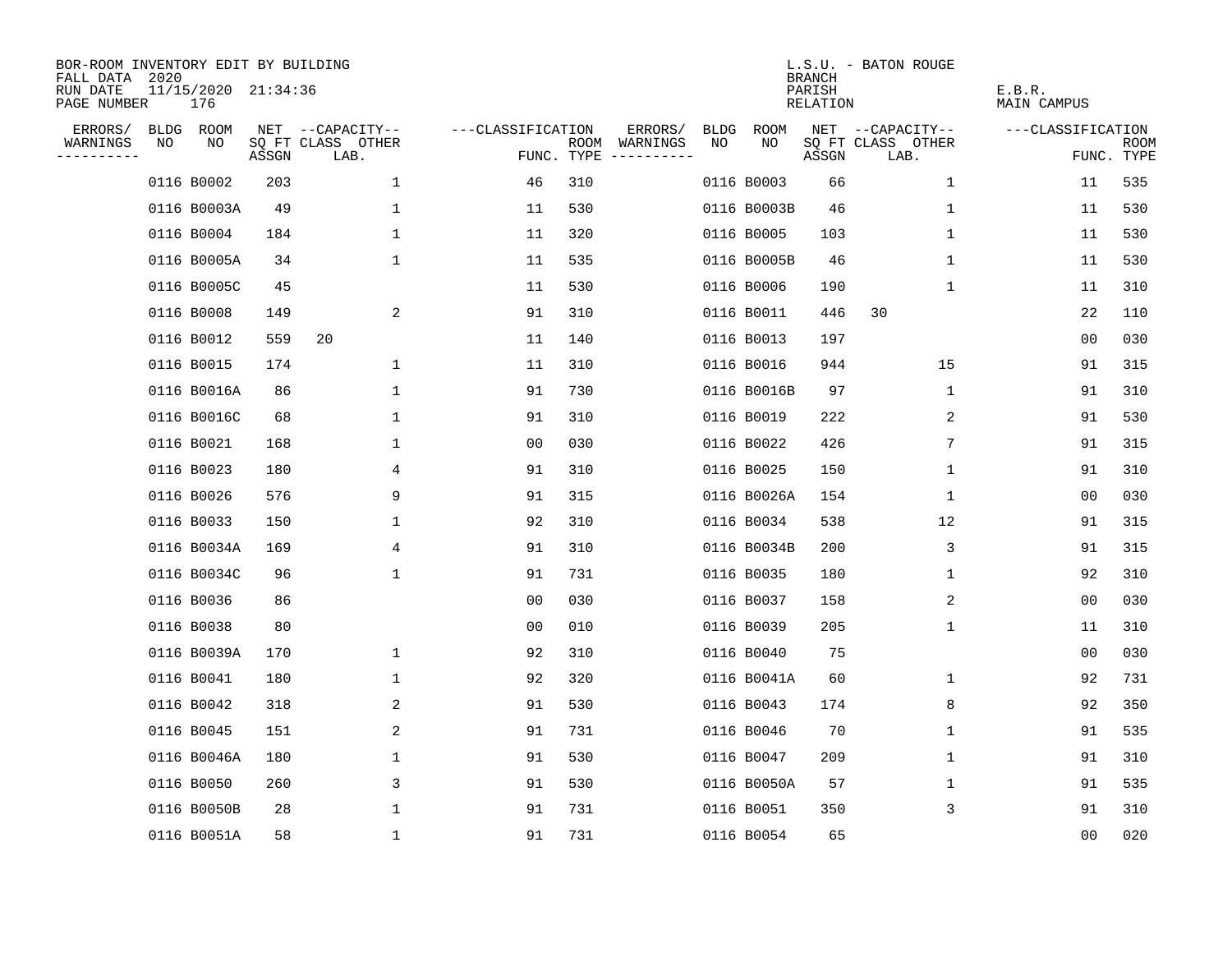| BOR-ROOM INVENTORY EDIT BY BUILDING<br>FALL DATA 2020 |                            |       |                           |                   |                                        |      |             | L.S.U. - BATON ROUGE<br><b>BRANCH</b> |                                       |                       |                    |
|-------------------------------------------------------|----------------------------|-------|---------------------------|-------------------|----------------------------------------|------|-------------|---------------------------------------|---------------------------------------|-----------------------|--------------------|
| RUN DATE<br>PAGE NUMBER                               | 11/15/2020 21:34:36<br>177 |       |                           |                   |                                        |      |             | PARISH<br>RELATION                    |                                       | E.B.R.<br>MAIN CAMPUS |                    |
| ERRORS/                                               | BLDG ROOM                  |       | NET --CAPACITY--          | ---CLASSIFICATION | ERRORS/                                | BLDG | ROOM        |                                       | NET --CAPACITY--                      | ---CLASSIFICATION     |                    |
| WARNINGS<br>NO<br>----------                          | NO                         | ASSGN | SQ FT CLASS OTHER<br>LAB. |                   | ROOM WARNINGS<br>FUNC. TYPE ---------- | NO.  | NO.         | SQ FT CLASS OTHER<br>ASSGN            | LAB.                                  |                       | ROOM<br>FUNC. TYPE |
|                                                       | 0116 B0054A                | 27    |                           | 00                | 020                                    |      | 0116 B0056  | 184                                   |                                       | 0 <sub>0</sub>        | 020                |
|                                                       | 0116 B0057                 | 154   |                           | 00                | 030                                    |      | 0116 C00011 | 501                                   |                                       | 00                    | 020                |
|                                                       | 0116 C00012 1242           |       |                           | 0 <sub>0</sub>    | 020                                    |      | 0116 C00013 | 315                                   |                                       | 0 <sub>0</sub>        | 020                |
|                                                       | 0116 C00014                | 572   |                           | 0 <sub>0</sub>    | 020                                    |      | 0116 C01001 | 310                                   |                                       | 0 <sub>0</sub>        | 020                |
|                                                       | 0116 C01002                | 416   |                           | 00                | 020                                    |      | 0116 C01003 | 190                                   |                                       | 0 <sub>0</sub>        | 020                |
|                                                       | 0116 C01004                | 814   |                           | 0 <sub>0</sub>    | 020                                    |      | 0116 C01005 | 615                                   |                                       | 0 <sub>0</sub>        | 020                |
|                                                       | 0116 C01006                | 216   |                           | 00                | 020                                    |      | 0116 C02001 | 528                                   |                                       | 0 <sub>0</sub>        | 020                |
|                                                       | 0116 C02002                | 1307  |                           | 0 <sub>0</sub>    | 020                                    |      | 0116 C02003 | 213                                   |                                       | 0 <sub>0</sub>        | 020                |
|                                                       | 0116 C03001                | 438   |                           | 0 <sub>0</sub>    | 020                                    |      | 0116 C03002 | 1213                                  |                                       | 0 <sub>0</sub>        | 020                |
|                                                       | 0116 C03003                | 213   |                           | 0 <sub>0</sub>    | 020                                    |      | 0116 C03004 | 556                                   |                                       | 00                    | 020                |
|                                                       | 0116 C03005                | 70    |                           | 0 <sub>0</sub>    | 020                                    |      | 0116 C04001 | 483                                   |                                       | 0 <sub>0</sub>        | 020                |
|                                                       | 0116 C04002                | 1213  |                           | 00                | 020                                    |      | 0116 C04003 | 213                                   |                                       | 00                    | 020                |
|                                                       | 0116 C04004                | 556   |                           | 0 <sub>0</sub>    | 020                                    |      | 0116 E00011 | 50                                    |                                       | 0 <sub>0</sub>        | 020                |
|                                                       | 0116 E01001                | 50    |                           | 0 <sub>0</sub>    | 020                                    |      | 0116 E01002 | 46                                    |                                       | 0 <sub>0</sub>        | 020                |
|                                                       | 0116 E02001                | 50    |                           | 00                | 020                                    |      | 0116 E02002 | 45                                    |                                       | 00                    | 020                |
|                                                       | 0116 E03001                | 50    |                           | 0 <sub>0</sub>    | 020                                    |      | 0116 E03002 | 48                                    |                                       | 0 <sub>0</sub>        | 020                |
|                                                       | 0116 E04001                | 50    |                           | 00                | 020                                    |      | 0116 E04002 | 45                                    |                                       | 0 <sub>0</sub>        | 020                |
|                                                       | 0116 S00011                | 170   |                           | 0 <sub>0</sub>    | 020                                    |      | 0116 S00012 | 154                                   |                                       | 00                    | 020                |
|                                                       | 0116 S00013                | 65    |                           | 0 <sub>0</sub>    | 020                                    |      | 0116 S01001 | 170                                   |                                       | 0 <sub>0</sub>        | 020                |
|                                                       | 0116 S01002                | 154   |                           | 00                | 020                                    |      | 0116 S01003 | 209                                   |                                       | 0 <sub>0</sub>        | 020                |
|                                                       | 0116 S02001                | 170   |                           | 0 <sub>0</sub>    | 020                                    |      | 0116 S02002 | 154                                   |                                       | 00                    | 020                |
|                                                       | 0116 S02003                | 283   |                           | 0 <sub>0</sub>    | 020                                    |      | 0116 S03001 | 171                                   |                                       | 0 <sub>0</sub>        | 020                |
|                                                       | 0116 S03002                | 154   |                           | 00                | 020                                    |      | 0116 S03003 | 209                                   |                                       | 00                    | 020                |
|                                                       | 0116 S04001                | 170   |                           | 00                | 020                                    |      | 0116 S04002 | 154                                   |                                       | 0 <sub>0</sub>        | 020                |
|                                                       | 0116 S04003                | 209   |                           | 0 <sub>0</sub>    | 020                                    |      |             |                                       | TOTAL ASSIGNABLE & UNASSIGNABLE SQFT: | 66,980                |                    |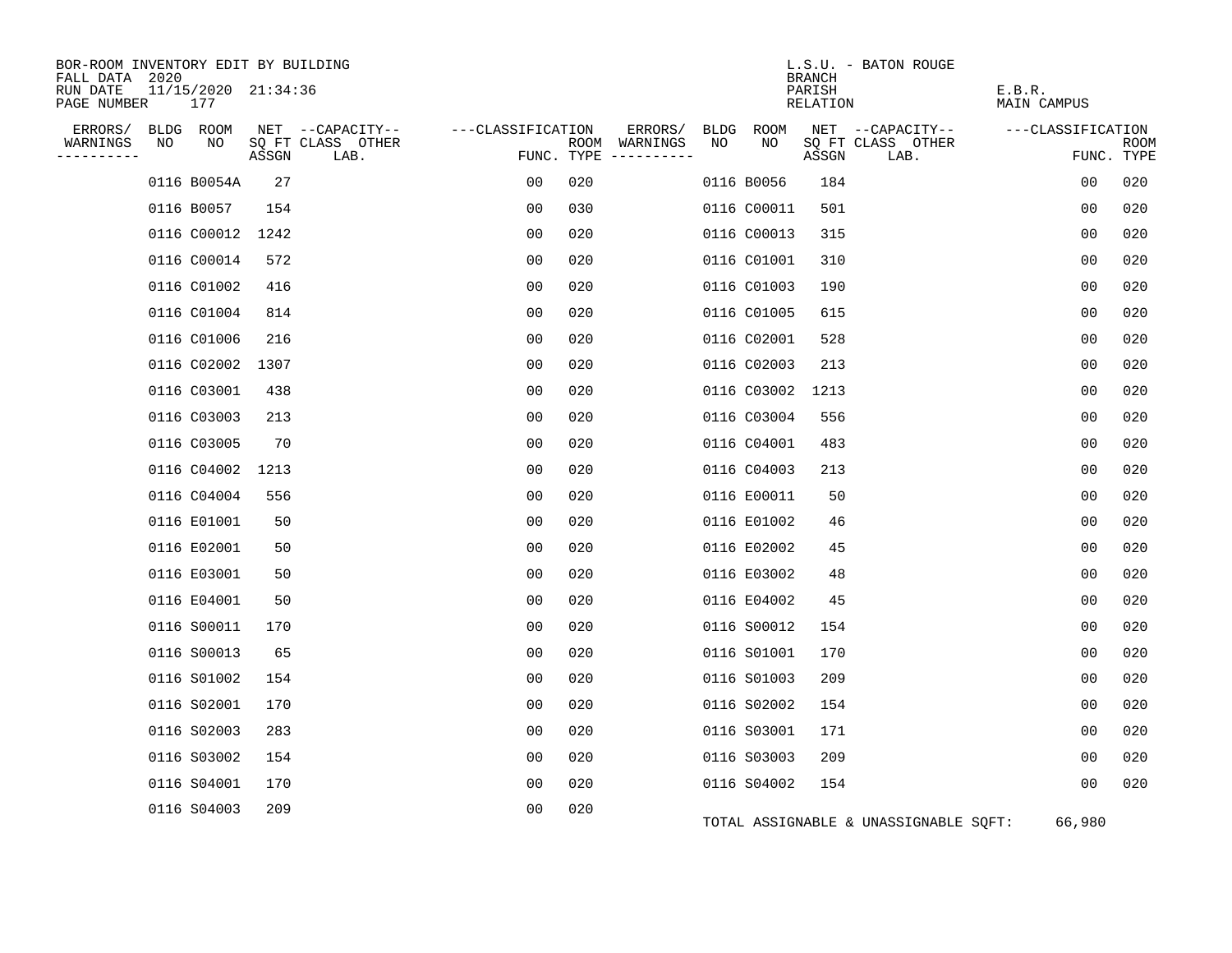| BOR-ROOM INVENTORY EDIT BY BUILDING<br>FALL DATA 2020 |           |                            |          |                           |    |                   |     |                                        |           |                                                  | BRANCH             | L.S.U. - BATON ROUGE                                                                                              |              |        |                      |                           |
|-------------------------------------------------------|-----------|----------------------------|----------|---------------------------|----|-------------------|-----|----------------------------------------|-----------|--------------------------------------------------|--------------------|-------------------------------------------------------------------------------------------------------------------|--------------|--------|----------------------|---------------------------|
| RUN DATE<br>PAGE NUMBER                               |           | 11/15/2020 21:34:36<br>178 |          |                           |    |                   |     |                                        |           |                                                  | PARISH<br>RELATION |                                                                                                                   |              | E.B.R. | MAIN CAMPUS          |                           |
| ERRORS/                                               |           | BLDG ROOM                  |          | NET --CAPACITY--          |    | ---CLASSIFICATION |     | ERRORS/                                | BLDG ROOM |                                                  |                    | NET --CAPACITY-- ---CLASSIFICATION                                                                                |              |        |                      |                           |
| WARNINGS<br>---------                                 | NO        | NO                         | ASSGN    | SQ FT CLASS OTHER<br>LAB. |    |                   |     | ROOM WARNINGS<br>FUNC. TYPE ---------- | NO        | NO                                               | ASSGN              | SQ FT CLASS OTHER<br>LAB.                                                                                         |              |        |                      | <b>ROOM</b><br>FUNC. TYPE |
|                                                       |           |                            |          |                           |    |                   |     |                                        |           | TOTAL NUMBER CLASSROOMS<br>TOTAL NUMBER LABS 210 |                    | TOTAL NET ASSIGN SQ. FT. IN ROOM FILE 43,886<br>TOTAL NUMBER COMPUTER CLASSROOMS<br>TOTAL NUMBER SPECIAL LABS 220 |              |        | 10<br>$\overline{1}$ |                           |
|                                                       | 0117 0001 |                            | 780      | 49                        |    | 11                | 110 |                                        | 0117 0005 |                                                  | 700                |                                                                                                                   | 47           |        | 31                   | 545                       |
|                                                       | 0117      | 0008                       | 245      |                           |    | 00                | 030 |                                        | 0117 0009 |                                                  | 278                |                                                                                                                   | $\mathbf{1}$ |        | 73                   | 310                       |
|                                                       | 0117 0012 |                            | 840      |                           | 17 | 11                | 310 |                                        | 0117 0015 |                                                  | 840                | 17                                                                                                                |              |        | 11                   | 210                       |
|                                                       | 0117      | 0018                       | 936      | 19                        |    | 11                | 210 |                                        | 0117 0019 |                                                  | 598                | 12                                                                                                                |              |        | 11                   | 210                       |
|                                                       | 0117      | 0020                       | 3450     | 69                        |    | 11                | 210 |                                        |           | 0117 0020A                                       | 56                 |                                                                                                                   |              |        | 11                   | 215                       |
|                                                       | 0117      | 0020B                      | 140      |                           |    | 11                | 215 |                                        | 0117 0022 |                                                  | 1633               | 10                                                                                                                |              |        | 11                   | 210                       |
|                                                       |           | 0117 0022A                 | 81       | $\mathbf 1$               |    | 11                | 215 |                                        | 0117 0023 |                                                  | 27                 |                                                                                                                   |              |        | 0 <sub>0</sub>       | 030                       |
|                                                       | 0117      | 0024                       | 182      | 4                         |    | 11                | 210 |                                        |           | 0117 0024A                                       | 35                 | $\mathbf{1}$                                                                                                      |              |        | 11                   | 210                       |
|                                                       | 0117      | 0026                       | 1736 116 |                           |    | 11                | 110 |                                        | 0117 0027 |                                                  | 30                 |                                                                                                                   |              |        | 0 <sub>0</sub>       | 030                       |
|                                                       | 0117      | 0028                       | 18       |                           |    | 0 <sub>0</sub>    | 030 |                                        | 0117      | 0029                                             | 80                 |                                                                                                                   | 2            |        | 31                   | 540                       |
|                                                       | 0117      | 0030                       | 80       |                           | 2  | 31                | 540 |                                        | 0117      | 0031                                             | 80                 |                                                                                                                   | 2            |        | 31                   | 540                       |
|                                                       | 0117      | 0032                       | 195      |                           | 10 | 31                | 540 |                                        | 0117 0033 |                                                  | 165                | 8                                                                                                                 |              |        | 22                   | 250                       |
|                                                       | 0117 0034 |                            | 165      |                           | 8  | 31                | 540 |                                        | 0117 0035 |                                                  | 165                |                                                                                                                   | 3            |        | 31                   | 540                       |
|                                                       | 0117      | 0036                       | 165      |                           | 8  | 31                | 540 |                                        | 0117 0037 |                                                  | 134                | 6                                                                                                                 |              |        | 22                   | 250                       |
|                                                       | 0117      | 0038                       | 124      | 6                         |    | 22                | 250 |                                        |           | 0117 0038A                                       | 35                 | $\mathbf{1}$                                                                                                      |              |        | 22                   | 250                       |
|                                                       | 0117      | 0039                       | 124      | 6                         |    | 22                | 250 |                                        |           | 0117 0039A                                       | 33                 | $\mathbf{1}$                                                                                                      |              |        | 22                   | 250                       |
|                                                       | 0117      | 0040                       | 80       |                           | 2  | 31                | 540 |                                        | 0117 0041 |                                                  | 80                 |                                                                                                                   | 2            |        | 31                   | 540                       |
|                                                       | 0117      | 0042                       | 384      | 24                        |    | 11                | 110 |                                        | 0117 0043 |                                                  | 80                 |                                                                                                                   | 2            |        | 31                   | 540                       |
|                                                       | 0117      | 0044                       | 80       |                           | 2  | 31                | 540 |                                        | 0117 0045 |                                                  | 178                |                                                                                                                   | 10           |        | 31                   | 540                       |
|                                                       | 0117      | 0046                       | 100      |                           | 2  | 31                | 540 |                                        | 0117 0047 |                                                  | 300                |                                                                                                                   | 20           |        | 46                   | 350                       |
|                                                       | 0117      | 0048                       | 48       |                           |    | 0 <sub>0</sub>    | 030 |                                        | 0117 0049 |                                                  | 120                |                                                                                                                   | 10           |        | 31                   | 545                       |
|                                                       | 0117      | 0050                       | 120      |                           | 3  | 31                | 540 |                                        | 0117 0051 |                                                  | 120                |                                                                                                                   | 3            |        | 31                   | 540                       |
|                                                       |           | 0117 0052                  | 70       |                           |    | 31                | 545 |                                        | 0117 0053 |                                                  | 42                 |                                                                                                                   | $\mathbf 1$  |        | 00                   | 030                       |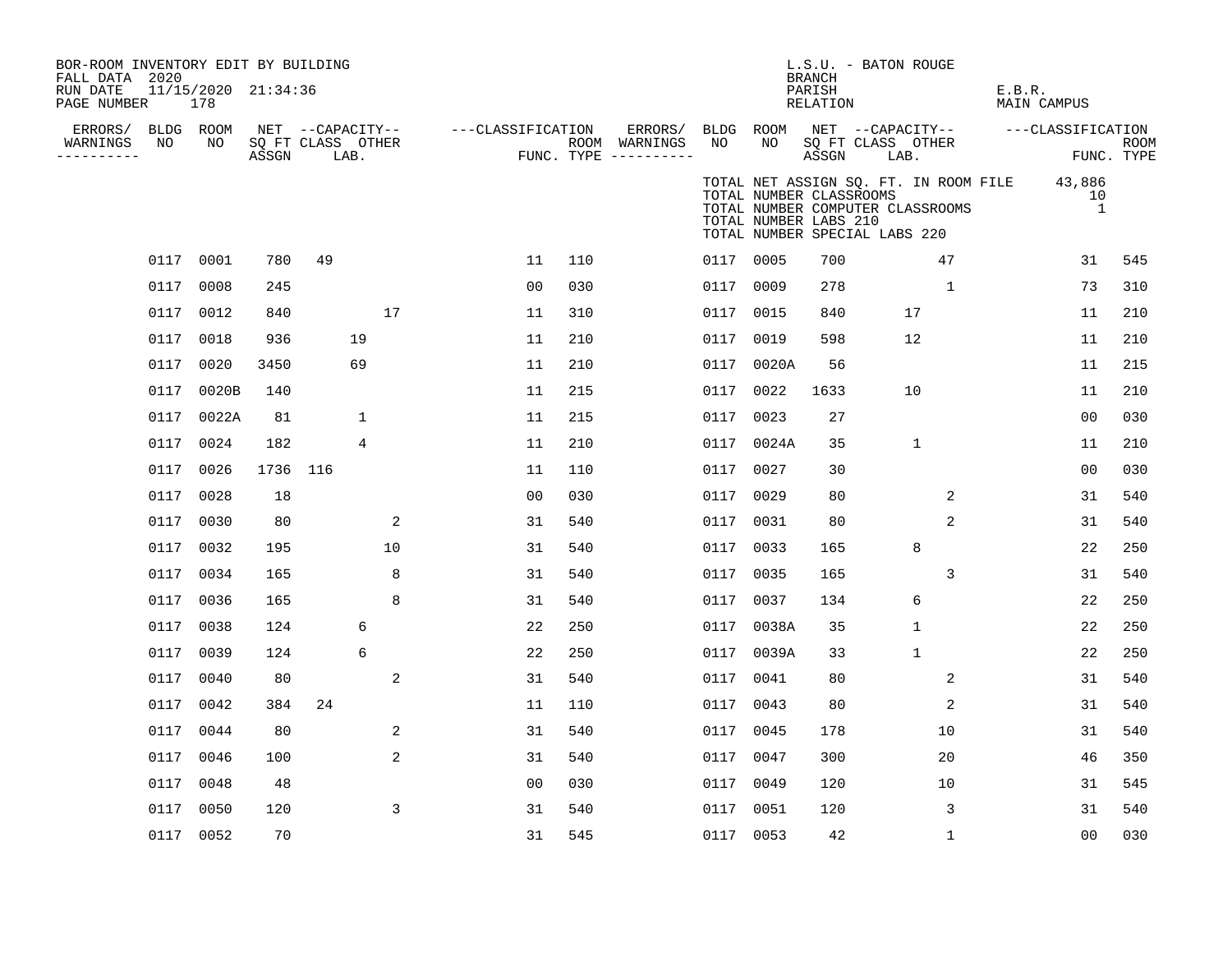| BOR-ROOM INVENTORY EDIT BY BUILDING<br>FALL DATA 2020 |      |                            |       |                           |                   |      |                                 |             |            | <b>BRANCH</b>      | L.S.U. - BATON ROUGE      |                              |                           |
|-------------------------------------------------------|------|----------------------------|-------|---------------------------|-------------------|------|---------------------------------|-------------|------------|--------------------|---------------------------|------------------------------|---------------------------|
| RUN DATE<br>PAGE NUMBER                               |      | 11/15/2020 21:34:36<br>179 |       |                           |                   |      |                                 |             |            | PARISH<br>RELATION |                           | E.B.R.<br><b>MAIN CAMPUS</b> |                           |
| ERRORS/                                               |      | BLDG ROOM                  |       | NET --CAPACITY--          | ---CLASSIFICATION |      | ERRORS/                         | <b>BLDG</b> | ROOM       |                    | NET --CAPACITY--          | ---CLASSIFICATION            |                           |
| WARNINGS<br>----------                                | NO   | NO                         | ASSGN | SQ FT CLASS OTHER<br>LAB. |                   | ROOM | WARNINGS<br>FUNC. TYPE $------$ | NO.         | NO.        | ASSGN              | SQ FT CLASS OTHER<br>LAB. |                              | <b>ROOM</b><br>FUNC. TYPE |
|                                                       | 0117 | 0054                       | 117   | 5                         | 46                | 310  |                                 | 0117        | 0055       | 290                | 15                        | 31                           | 310                       |
|                                                       | 0117 | 0055A                      | 47    | $\mathbf{1}$              | 31                | 540  |                                 | 0117        | 0055B      | 56                 | 1                         | 31                           | 540                       |
|                                                       | 0117 | 0056                       | 287   | 15                        | 22                | 250  |                                 | 0117        | 0056A      | 54                 | 1                         | 22                           | 250                       |
|                                                       | 0117 | 0056B                      | 45    | 1                         | 22                | 250  |                                 | 0117        | 0057       | 90                 | 2                         | 22                           | 250                       |
|                                                       | 0117 | 0058                       | 81    | 2                         | 22                | 250  |                                 | 0117        | 0059       | 81                 | 2                         | 31                           | 545                       |
|                                                       | 0117 | 0060                       | 81    | 2                         | 31                | 545  |                                 |             | 0117 0061  | 81                 | 2                         | 11                           | 310                       |
|                                                       | 0117 | 0062                       | 108   | 3                         | 11                | 310  |                                 | 0117        | 0063       | 108                | 3                         | 46                           | 310                       |
|                                                       | 0117 | 0063A                      | 137   | $\mathbf 1$               | 11                | 310  |                                 |             | 0117 0064  | 118                | 1                         | 31                           | 545                       |
|                                                       | 0117 | 0064A                      | 440   | 29                        | 11                | 110  |                                 | 0117        | 0065       | 120                | $\mathbf 1$               | 46                           | 315                       |
|                                                       | 0117 | 0066                       | 180   | 1                         | 31                | 545  |                                 |             | 0117 0067  | 117                | 5                         | 46                           | 315                       |
|                                                       | 0117 | 0068                       | 473   | 25                        | 46                | 310  |                                 | 0117        | 0069       | 28                 |                           | 11                           | 115                       |
|                                                       | 0117 | 0070                       | 130   | $\mathbf{1}$              | 22                | 250  |                                 |             | 0117 0070A | 130                | 1                         | 11                           | 310                       |
|                                                       | 0117 | 0071                       | 110   | 1                         | 11                | 320  |                                 | 0117        | 0072       | 110                | $\mathbf 1$               | 46                           | 310                       |
|                                                       | 0117 | 0073                       | 136   | 1                         | 11                | 310  |                                 |             | 0117 0074  | 116                | 1                         | 11                           | 310                       |
|                                                       | 0117 | 0075                       | 120   | 1                         | 11                | 310  |                                 | 0117        | 0076       | 108                | 1                         | 11                           | 310                       |
|                                                       | 0117 | 0077                       | 110   | 1                         | 11                | 320  |                                 | 0117        | 0078       | 136                | 1                         | 11                           | 310                       |
|                                                       | 0117 | 0079                       | 113   | 1                         | 11                | 310  |                                 | 0117        | 0080       | 113                | 1                         | 11                           | 310                       |
|                                                       | 0117 | 0081                       | 142   | $\mathbf 1$               | 11                | 310  |                                 | 0117        | 0082       | 112                | 1                         | 11                           | 310                       |
|                                                       | 0117 | 0083                       | 110   | $\mathbf 1$               | 11                | 310  |                                 | 0117        | 0084       | 152                | 1                         | 11                           | 310                       |
|                                                       | 0117 | 0085                       | 158   | $\mathbf 1$               | 11                | 310  |                                 | 0117        | 0086       | 120                | 1                         | 11                           | 310                       |
|                                                       | 0117 | 0088                       | 115   |                           | 0 <sub>0</sub>    | 030  |                                 | 0117        | 0090       | 45                 |                           | 0 <sub>0</sub>               | 010                       |
|                                                       | 0117 | 0092                       | 113   | 2                         | 00                | 030  |                                 | 0117        | 0092A      | 19                 |                           | 46                           | 731                       |
|                                                       | 0117 | 0094                       | 400   | 5                         | 0 <sub>0</sub>    | 030  |                                 | 0117        | 0096       | 728                |                           | 0 <sub>0</sub>               | 030                       |
|                                                       | 0117 | 0098                       | 134   |                           | 0 <sub>0</sub>    | 030  |                                 | 0117        | 0100       | 167                |                           | 0 <sub>0</sub>               | 030                       |
|                                                       | 0117 | 0101                       | 66    | 1                         | 51                | 315  |                                 |             | 0117 0102  | 119                | 2                         | 51                           | 310                       |
|                                                       |      | 0117 0103                  | 109   | 2                         | 51                | 315  |                                 |             | 0117 0104  | 136                | 2                         | 51                           | 310                       |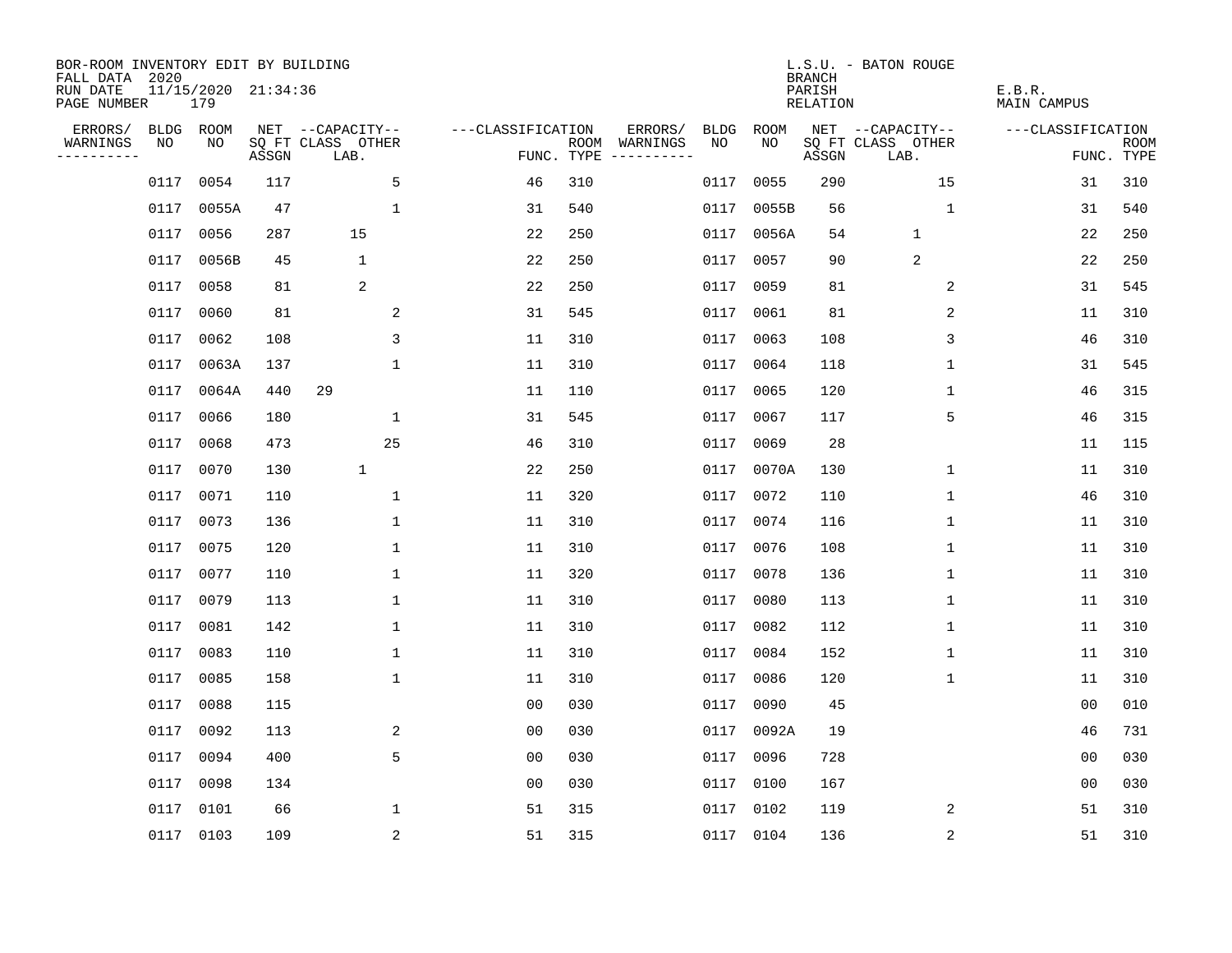| BOR-ROOM INVENTORY EDIT BY BUILDING<br>FALL DATA 2020 |           |                            |       |                           |                   |     |                                      |      |            | <b>BRANCH</b>             | L.S.U. - BATON ROUGE      |                              |                           |
|-------------------------------------------------------|-----------|----------------------------|-------|---------------------------|-------------------|-----|--------------------------------------|------|------------|---------------------------|---------------------------|------------------------------|---------------------------|
| RUN DATE<br>PAGE NUMBER                               |           | 11/15/2020 21:34:36<br>180 |       |                           |                   |     |                                      |      |            | PARISH<br><b>RELATION</b> |                           | E.B.R.<br><b>MAIN CAMPUS</b> |                           |
| ERRORS/                                               | BLDG ROOM |                            |       | NET --CAPACITY--          | ---CLASSIFICATION |     | ERRORS/                              | BLDG | ROOM       |                           | NET --CAPACITY--          | ---CLASSIFICATION            |                           |
| WARNINGS<br>----------                                | NO        | NO                         | ASSGN | SQ FT CLASS OTHER<br>LAB. |                   |     | ROOM WARNINGS<br>FUNC. TYPE $------$ | NO.  | NO         | ASSGN                     | SQ FT CLASS OTHER<br>LAB. |                              | <b>ROOM</b><br>FUNC. TYPE |
|                                                       | 0117      | 0105                       | 178   | 2                         | 51                | 310 |                                      | 0117 | 0106       | 219                       | 2                         | 51                           | 310                       |
|                                                       | 0117      | 0107                       | 192   | 1                         | 51                | 310 |                                      | 0117 | 0108       | 262                       | 3                         | 51                           | 325                       |
|                                                       | 0117      | 0109                       | 179   | 2                         | 51                | 310 |                                      | 0117 | 0110       | 93                        | $\mathbf 1$               | 51                           | 315                       |
|                                                       |           | 0117 0110A                 | 269   | 2                         | 51                | 310 |                                      | 0117 | 0111       | 186                       | 1                         | 51                           | 310                       |
|                                                       |           | 0117 0112                  | 176   | 2                         | 51                | 310 |                                      | 0117 | 0113       | 174                       | $\mathbf 1$               | 51                           | 310                       |
|                                                       |           | 0117 0114                  | 166   | $\mathbf{1}$              | 51                | 310 |                                      |      | 0117 0115  | 180                       | 1                         | 51                           | 310                       |
|                                                       | 0117 0116 |                            | 188   | $\mathbf 1$               | 51                | 310 |                                      | 0117 | 0117       | 42                        |                           | 51                           | 731                       |
|                                                       | 0117 0118 |                            | 120   |                           | 0 <sub>0</sub>    | 030 |                                      | 0117 | 0119       | 139                       | 3                         | 51                           | 315                       |
|                                                       | 0117      | 0120                       | 183   | 3                         | 0 <sub>0</sub>    | 010 |                                      | 0117 | 0121       | 22                        |                           | 51                           | 315                       |
|                                                       | 0117 0122 |                            | 183   | 3                         | 0 <sub>0</sub>    | 010 |                                      |      | 0117 0123  | 130                       | $\mathbf 1$               | 51                           | 310                       |
|                                                       | 0117      | 0124                       | 990   | $\overline{4}$            | 46                | 315 |                                      |      | 0117 0124A | 164                       | $\mathbf{1}$              | 46                           | 310                       |
|                                                       |           | 0117 0124B                 | 353   | $\mathbf{1}$              | 46                | 325 |                                      |      | 0117 0125  | 19                        |                           | 0 <sub>0</sub>               | 030                       |
|                                                       | 0117      | 0127                       | 279   | $\mathbf 1$               | 46                | 310 |                                      | 0117 | 0129       | 267                       | $\mathbf 1$               | 46                           | 310                       |
|                                                       | 0117 0131 |                            | 196   | $\mathbf 1$               | 46                | 310 |                                      |      | 0117 0132  | 284                       | $\mathbf 1$               | 46                           | 310                       |
|                                                       | 0117      | 0133                       | 86    |                           | 0 <sub>0</sub>    | 030 |                                      | 0117 | 0134       | 218                       | $\mathbf 1$               | 46                           | 310                       |
|                                                       | 0117 0140 |                            | 212   |                           | 46                | 315 |                                      |      | 0117 0140A | 88                        |                           | 46                           | 731                       |
|                                                       | 0117      | 0140B                      | 250   |                           | 46                | 315 |                                      | 0117 | 0140C      | 276                       | $\mathbf 1$               | 46                           | 310                       |
|                                                       |           | 0117 0140D                 | 164   | 3                         | 0 <sub>0</sub>    | 010 |                                      | 0117 | 0140E      | 154                       | 3                         | 00                           | 010                       |
|                                                       | 0117      | 0143                       | 184   | $\mathbf{1}$              | 46                | 350 |                                      | 0117 | 0144       | 158                       | 1                         | 46                           | 310                       |
|                                                       | 0117      | 0145                       | 180   | $\mathbf 1$               | 46                | 310 |                                      | 0117 | 0146       | 158                       | 1                         | 46                           | 310                       |
|                                                       | 0117      | 0148                       | 278   |                           | 46                | 315 |                                      | 0117 | 0148A      | 346                       |                           | 46                           | 315                       |
|                                                       | 0117      | 0148B                      | 465   | 8                         | 46                | 350 |                                      | 0117 | 0148C      | 17                        |                           | 46                           | 731                       |
|                                                       | 0117      | 0149                       | 180   | $\mathbf{1}$              | 46                | 310 |                                      | 0117 | 0150       | 249                       |                           | 0 <sub>0</sub>               | 030                       |
|                                                       | 0117      | 0151                       | 180   | $\mathbf 1$               | 46                | 310 |                                      | 0117 | 0153       | 180                       | 1                         | 46                           | 310                       |
|                                                       | 0117      | 0154                       | 170   | $\mathbf{1}$              | 46                | 315 |                                      | 0117 | 0155       | 217                       | 1                         | 46                           | 310                       |
|                                                       |           | 0117 0160                  | 1708  |                           | 0 <sub>0</sub>    | 020 |                                      |      | 0117 0160B | 672                       |                           | 0 <sub>0</sub>               | 030                       |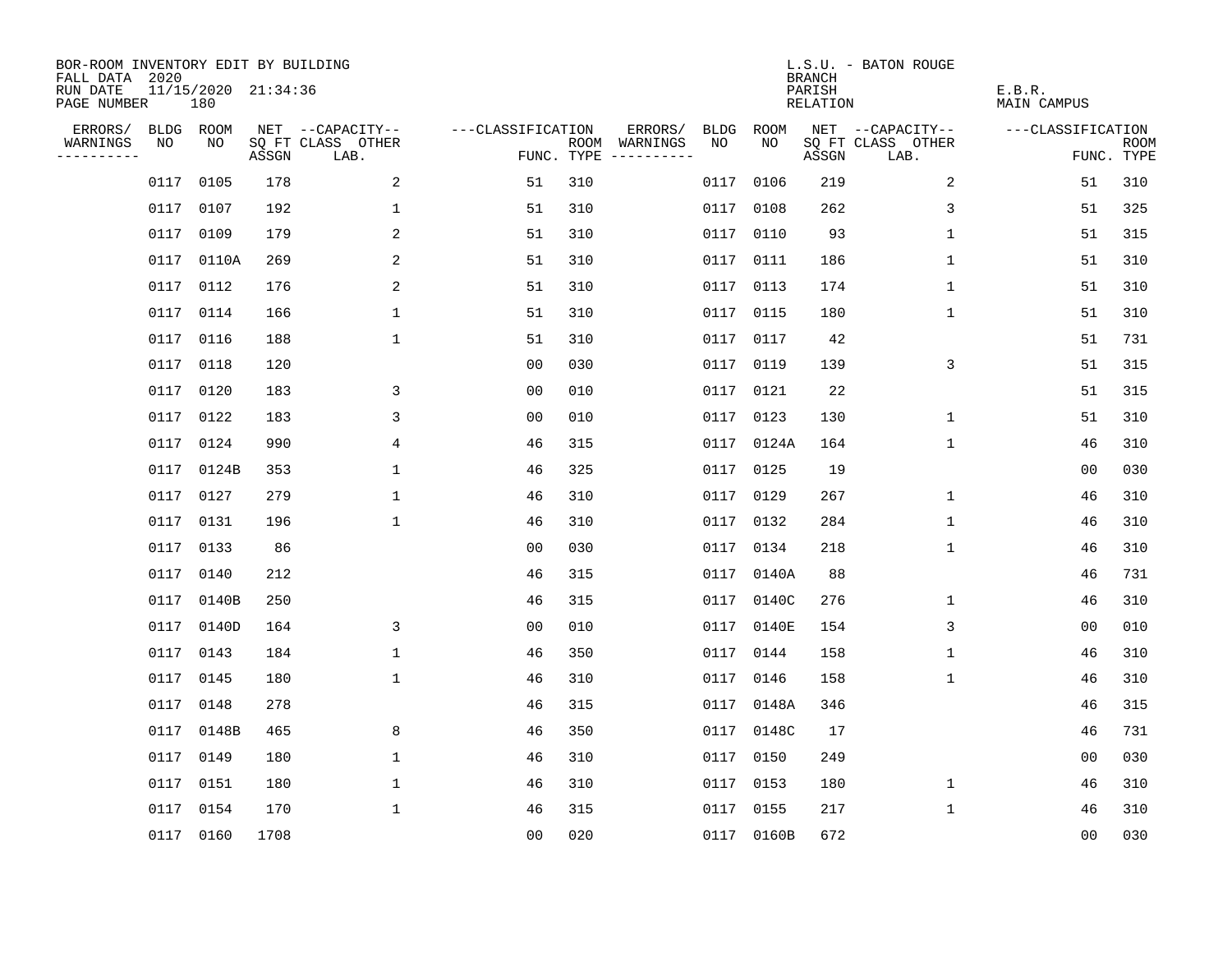| BOR-ROOM INVENTORY EDIT BY BUILDING<br>FALL DATA 2020 |      |                            |       |                           |                   |            |                              |      |            | <b>BRANCH</b>      | L.S.U. - BATON ROUGE      |                              |                           |
|-------------------------------------------------------|------|----------------------------|-------|---------------------------|-------------------|------------|------------------------------|------|------------|--------------------|---------------------------|------------------------------|---------------------------|
| RUN DATE<br>PAGE NUMBER                               |      | 11/15/2020 21:34:36<br>181 |       |                           |                   |            |                              |      |            | PARISH<br>RELATION |                           | E.B.R.<br><b>MAIN CAMPUS</b> |                           |
| ERRORS/                                               | BLDG | ROOM                       |       | NET --CAPACITY--          | ---CLASSIFICATION |            | ERRORS/                      | BLDG | ROOM       |                    | NET --CAPACITY--          | ---CLASSIFICATION            |                           |
| WARNINGS<br>----------                                | NO   | NO.                        | ASSGN | SQ FT CLASS OTHER<br>LAB. |                   | FUNC. TYPE | ROOM WARNINGS<br>----------- | NO   | NO.        | ASSGN              | SQ FT CLASS OTHER<br>LAB. |                              | <b>ROOM</b><br>FUNC. TYPE |
|                                                       | 0117 | 0160C                      | 125   |                           | 63                | 315        |                              | 0117 | 0160D      | 81                 |                           | 0 <sub>0</sub>               | 010                       |
|                                                       | 0117 | 0160E                      | 93    |                           | 63                | 315        |                              | 0117 | 0160F      | 139                | $\mathbf{1}$              | 51                           | 310                       |
| 9                                                     | 0117 | 0160G                      | 830   | 10                        | 51                | 110        |                              | 0117 | 0160H      | 878                | 16                        | 11                           | 210                       |
|                                                       | 0117 | 0160J                      | 160   | 5                         | 11                | 270        |                              | 0117 | 0160K      | 163                | 5                         | 11                           | 270                       |
|                                                       | 0117 | 0160L                      | 822   |                           | 0 <sub>0</sub>    | 030        |                              | 0117 | 0160M      | 69                 |                           | 0 <sub>0</sub>               | 010                       |
|                                                       |      | 0117 0160N                 | 4562  |                           | 0 <sub>0</sub>    | 030        |                              |      | 0117 0160P | 574                | 5                         | 63                           | 315                       |
|                                                       |      | 0117 0160R                 | 146   |                           | 0 <sub>0</sub>    | 030        |                              | 0117 | 0160S      | 476                | 5                         | 51                           | 315                       |
|                                                       |      | 0117 0201                  | 188   | 2                         | 46                | 310        |                              | 0117 | 0202       | 135                |                           | 46                           | 731                       |
|                                                       |      | 0117 0203                  | 180   | $\mathbf 1$               | 46                | 310        |                              | 0117 | 0205       | 185                | $\mathbf 1$               | 46                           | 310                       |
|                                                       |      | 0117 0206                  | 150   | 4                         | 0 <sub>0</sub>    | 030        |                              |      | 0117 0207  | 180                | $\mathbf{1}$              | 46                           | 310                       |
|                                                       |      | 0117 0208                  | 160   |                           | 46                | 315        |                              | 0117 | 0209       | 190                | 2                         | 46                           | 310                       |
|                                                       |      | 0117 0210                  | 186   | 2                         | 46                | 310        |                              |      | 0117 0211  | 180                | 4                         | 46                           | 310                       |
|                                                       |      | 0117 0212                  | 195   | 4                         | 46                | 310        |                              | 0117 | 0213       | 195                | 4                         | 46                           | 310                       |
|                                                       |      | 0117 0214                  | 54    |                           | 00                | 030        |                              |      | 0117 0215  | 260                | 1                         | 46                           | 325                       |
|                                                       |      | 0117 0215A                 | 267   | $\mathbf{1}$              | 46                | 310        | 9                            | 0117 | 0217       | 418                | 2                         | 46                           | 410                       |
|                                                       |      | 0117 0221                  | 235   |                           | 0 <sub>0</sub>    | 030        |                              | 0117 | 0222       | 220                |                           | 46                           | 315                       |
|                                                       |      | 0117 0223                  | 378   | 12                        | 46                | 350        |                              | 0117 | 0224       | 148                | 4                         | 0 <sub>0</sub>               | 030                       |
|                                                       | 0117 | 0225                       | 189   | 6                         | 46                | 350        |                              | 0117 | 0226       | 567                | 25                        | 46                           | 680                       |
|                                                       |      | 0117 0227                  | 189   | 1                         | 11                | 315        |                              | 0117 | 0228       | 200                | 2                         | 11                           | 731                       |
|                                                       |      | 0117 0229                  | 200   | 10                        | 46                | 650        |                              | 0117 | 0230       | 189                | $\mathbf 1$               | 46                           | 310                       |
|                                                       |      | 0117 0231                  | 189   | 3                         | 11                | 220        |                              |      | 0117 0232  | 189                | $\mathbf 1$               | 11                           | 310                       |
|                                                       | 0117 | 0233                       | 189   | 1                         | 11                | 320        |                              | 0117 | 0234       | 189                | 1                         | 46                           | 731                       |
|                                                       |      | 0117 0235                  | 189   | 1                         | 11                | 325        |                              |      | 0117 0236  | 189                | 1                         | 11                           | 310                       |
|                                                       |      | 0117 0237                  | 189   | 1                         | 11                | 310        |                              | 0117 | 0238       | 189                | 1                         | 11                           | 731                       |
|                                                       |      | 0117 0239                  | 189   | 1                         | 11                | 310        |                              |      | 0117 0240  | 150                | 4                         | 0 <sub>0</sub>               | 030                       |
|                                                       |      | 0117 0241                  | 170   | 2                         | 11                | 310        |                              |      | 0117 0242  | 222                |                           | 11                           | 731                       |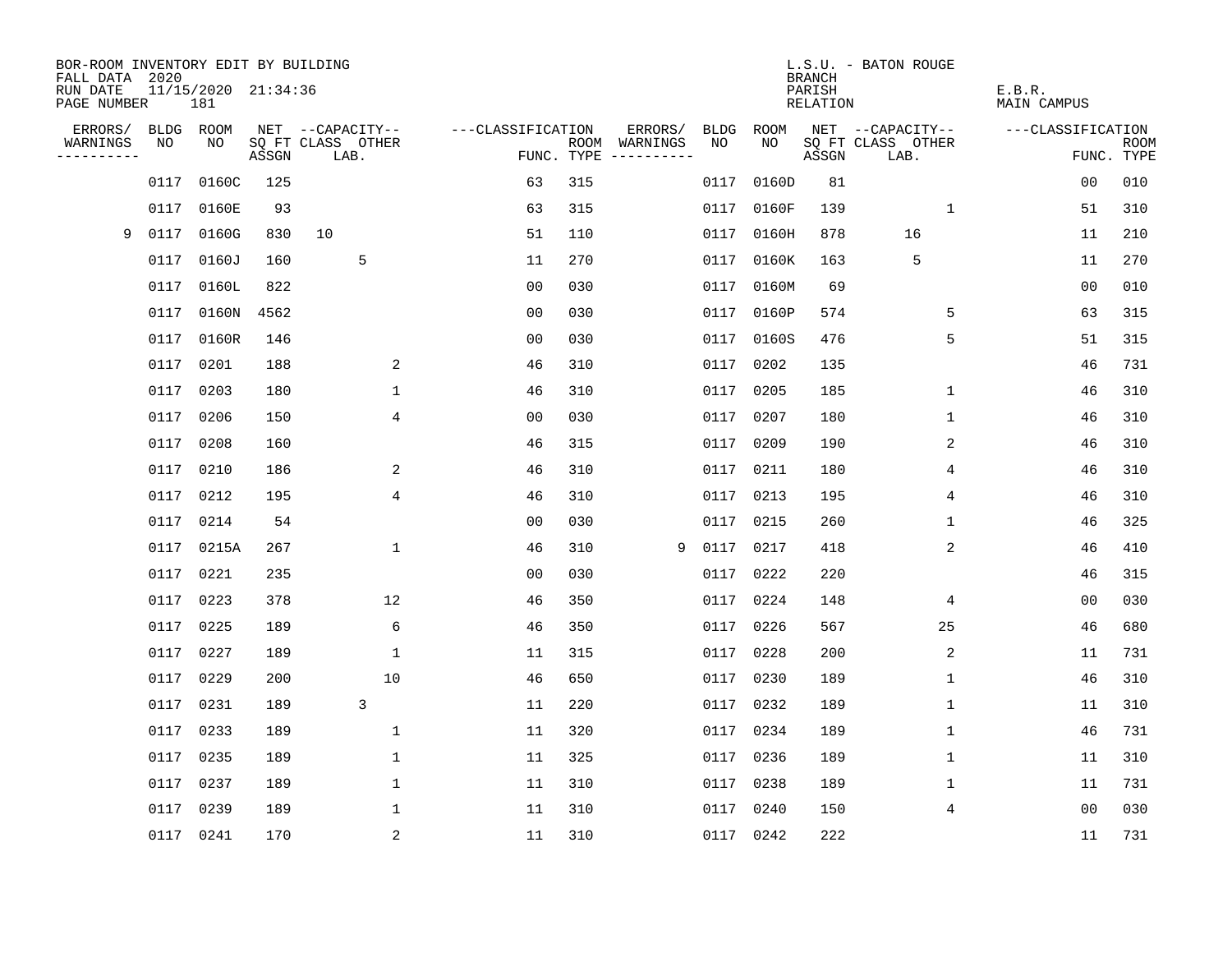| BOR-ROOM INVENTORY EDIT BY BUILDING<br>FALL DATA 2020 |      |                            |       |                           |                   |     |                                      |      |           | <b>BRANCH</b>             | L.S.U. - BATON ROUGE      |                              |                           |
|-------------------------------------------------------|------|----------------------------|-------|---------------------------|-------------------|-----|--------------------------------------|------|-----------|---------------------------|---------------------------|------------------------------|---------------------------|
| RUN DATE<br>PAGE NUMBER                               |      | 11/15/2020 21:34:36<br>182 |       |                           |                   |     |                                      |      |           | PARISH<br><b>RELATION</b> |                           | E.B.R.<br><b>MAIN CAMPUS</b> |                           |
| ERRORS/                                               |      | BLDG ROOM                  |       | NET --CAPACITY--          | ---CLASSIFICATION |     | ERRORS/                              | BLDG | ROOM      |                           | NET --CAPACITY--          | ---CLASSIFICATION            |                           |
| WARNINGS<br>----------                                | NO   | NO                         | ASSGN | SQ FT CLASS OTHER<br>LAB. |                   |     | ROOM WARNINGS<br>FUNC. TYPE $------$ | NO.  | NO.       | ASSGN                     | SQ FT CLASS OTHER<br>LAB. |                              | <b>ROOM</b><br>FUNC. TYPE |
|                                                       | 0117 | 0243                       | 235   |                           | 0 <sub>0</sub>    | 030 |                                      | 0117 | 0245      | 190                       | 2                         | 81                           | 810                       |
|                                                       | 0117 | 0249                       | 136   | 2                         | 46                | 315 |                                      | 0117 | 0249A     | 147                       | 1                         | 46                           | 310                       |
|                                                       | 0117 | 0249B                      | 150   | $\mathbf{1}$              | 46                | 310 |                                      | 0117 | 0250      | 100                       |                           | 0 <sub>0</sub>               | 030                       |
|                                                       | 0117 | 0252                       | 195   | $\mathbf 1$               | 81                | 810 |                                      | 0117 | 0254      | 190                       | $\mathbf 1$               | 81                           | 810                       |
|                                                       | 0117 | 0255                       | 357   | 15                        | 46                | 731 |                                      | 0117 | 0256      | 190                       | $\mathbf 1$               | 81                           | 810                       |
|                                                       | 0117 | 0257                       | 174   | $\mathbf{1}$              | 81                | 810 |                                      |      | 0117 0258 | 180                       | 1                         | 81                           | 810                       |
|                                                       |      | 0117 0259                  | 150   | 4                         | 0 <sub>0</sub>    | 010 |                                      | 0117 | 0262      | 190                       | 1                         | 81                           | 810                       |
|                                                       | 0117 | 0263                       | 190   | $\mathbf 1$               | 81                | 810 |                                      |      | 0117 0264 | 180                       | 1                         | 81                           | 810                       |
|                                                       | 0117 | 0265                       | 83    | $\mathbf{1}$              | 81                | 810 |                                      | 0117 | 0301      | 188                       | 2                         | 51                           | 310                       |
|                                                       |      | 0117 0302                  | 135   | $\mathbf 1$               | 32                | 731 |                                      |      | 0117 0303 | 180                       | 2                         | 32                           | 731                       |
|                                                       | 0117 | 0305                       | 185   | 2                         | 32                | 731 |                                      | 0117 | 0306      | 150                       | $\overline{4}$            | 0 <sub>0</sub>               | 030                       |
|                                                       |      | 0117 0307                  | 180   | 2                         | 32                | 315 |                                      |      | 0117 0308 | 160                       |                           | 81                           | 810                       |
|                                                       | 0117 | 0309                       | 190   | 2                         | 32                | 310 |                                      | 0117 | 0310      | 186                       | 2                         | 32                           | 310                       |
|                                                       |      | 0117 0311                  | 180   | 2                         | 32                | 310 |                                      |      | 0117 0312 | 195                       | $\mathbf 1$               | 32                           | 310                       |
|                                                       |      | 0117 0313                  | 195   | $\mathbf 1$               | 32                | 310 |                                      | 0117 | 0314      | 100                       |                           | 0 <sub>0</sub>               | 030                       |
|                                                       |      | 0117 0315                  | 260   | $\mathbf 1$               | 51                | 310 |                                      |      | 0117 0316 | 267                       | $\mathbf 1$               | 51                           | 650                       |
|                                                       | 0117 | 0318                       | 220   |                           | 51                | 731 |                                      | 0117 | 0319      | 439                       | 11                        | 51                           | 680                       |
|                                                       |      | 0117 0320                  | 148   | 4                         | 0 <sub>0</sub>    | 030 |                                      | 0117 | 0321      | 235                       |                           | 00                           | 030                       |
|                                                       | 0117 | 0322                       | 189   | 1                         | 51                | 310 |                                      | 0117 | 0323      | 565                       | 12                        | 51                           | 310                       |
|                                                       | 0117 | 0324                       | 186   | 1                         | 45                | 310 |                                      | 0117 | 0326      | 186                       | 2                         | 45                           | 310                       |
|                                                       | 0117 | 0327                       | 189   | 6                         | 45                | 310 |                                      | 0117 | 0328      | 200                       | 2                         | 45                           | 310                       |
|                                                       | 0117 | 0329                       | 200   | 10                        | 46                | 310 |                                      | 0117 | 0330      | 189                       | 1                         | 46                           | 350                       |
|                                                       | 0117 | 0331                       | 189   | $\mathbf 1$               | 46                | 310 |                                      | 0117 | 0332      | 189                       | 1                         | 46                           | 310                       |
|                                                       | 0117 | 0333                       | 189   | $\mathbf 1$               | 46                | 310 |                                      | 0117 | 0334      | 189                       | 10                        | 46                           | 315                       |
|                                                       | 0117 | 0336                       | 189   | 1                         | 51                | 310 |                                      | 0117 | 0337      | 385                       | 1                         | 51                           | 310                       |
|                                                       |      | 0117 0338                  | 189   |                           | 81                | 081 |                                      |      | 0117 0339 | 189                       |                           | 46                           | 315                       |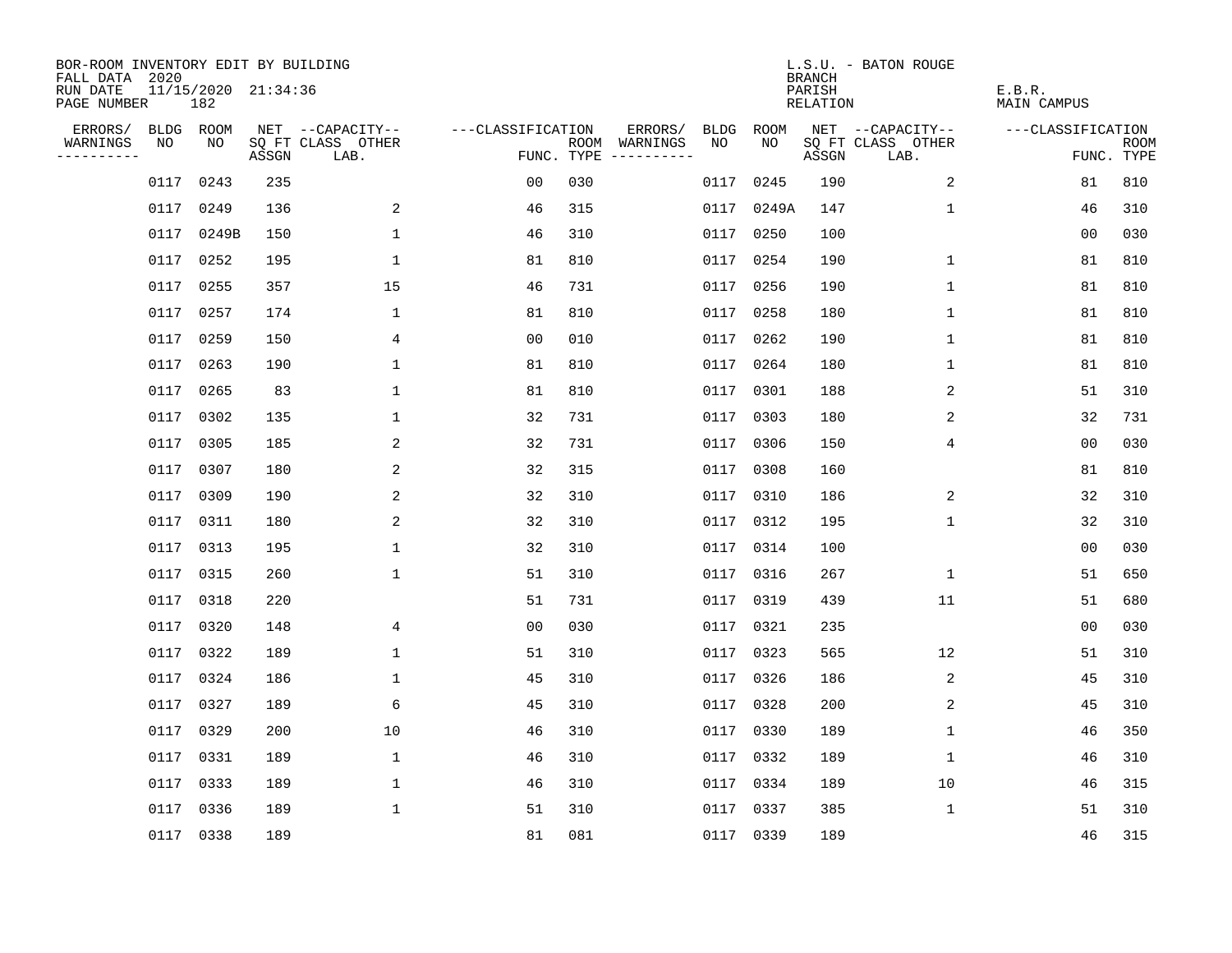| BOR-ROOM INVENTORY EDIT BY BUILDING<br>FALL DATA 2020 |           |           |                     |                           |                   |     |                                      |      |           | <b>BRANCH</b>             | L.S.U. - BATON ROUGE      |                              |                           |
|-------------------------------------------------------|-----------|-----------|---------------------|---------------------------|-------------------|-----|--------------------------------------|------|-----------|---------------------------|---------------------------|------------------------------|---------------------------|
| RUN DATE<br>PAGE NUMBER                               |           | 183       | 11/15/2020 21:34:36 |                           |                   |     |                                      |      |           | PARISH<br><b>RELATION</b> |                           | E.B.R.<br><b>MAIN CAMPUS</b> |                           |
| ERRORS/                                               | BLDG ROOM |           |                     | NET --CAPACITY--          | ---CLASSIFICATION |     | ERRORS/                              | BLDG | ROOM      |                           | NET --CAPACITY--          | ---CLASSIFICATION            |                           |
| WARNINGS<br>----------                                | NO        | NO        | ASSGN               | SQ FT CLASS OTHER<br>LAB. |                   |     | ROOM WARNINGS<br>FUNC. TYPE $------$ | NO.  | NO.       | ASSGN                     | SQ FT CLASS OTHER<br>LAB. |                              | <b>ROOM</b><br>FUNC. TYPE |
|                                                       | 0117      | 0340      | 150                 | 2                         | 0 <sub>0</sub>    | 030 |                                      | 0117 | 0341      | 170                       | $\mathbf 1$               | 46                           | 310                       |
|                                                       | 0117      | 0342      | 242                 |                           | 81                | 081 |                                      | 0117 | 0343      | 235                       |                           | 00                           | 030                       |
|                                                       | 0117      | 0344      | 439                 | 4                         | 81                | 810 |                                      | 0117 | 0345      | 184                       | $\mathbf 1$               | 46                           | 310                       |
|                                                       | 0117      | 0346      | 268                 | 15                        | 46                | 350 |                                      |      | 0117 0350 | 100                       |                           | 0 <sub>0</sub>               | 030                       |
|                                                       | 0117      | 0351      | 189                 | $\mathbf{1}$              | 81                | 810 |                                      | 0117 | 0352      | 195                       | $\mathbf 1$               | 46                           | 310                       |
|                                                       | 0117      | 0354      | 190                 | $\mathbf{1}$              | 46                | 310 |                                      |      | 0117 0355 | 168                       | 1                         | 81                           | 810                       |
|                                                       |           | 0117 0356 | 190                 | $\mathbf 1$               | 46                | 310 |                                      | 0117 | 0357      | 196                       | 10                        | 81                           | 810                       |
|                                                       | 0117      | 0358      | 180                 | $\mathbf 1$               | 46                | 310 |                                      |      | 0117 0359 | 150                       | 2                         | 0 <sub>0</sub>               | 030                       |
|                                                       | 0117      | 0360      | 190                 | $\mathbf{1}$              | 46                | 310 |                                      |      | 0117 0361 | 190                       | $\mathbf{1}$              | 11                           | 310                       |
|                                                       |           | 0117 0362 | 180                 | $\mathbf{1}$              | 81                | 810 |                                      |      | 0117 0363 | 84                        |                           | 46                           | 731                       |
|                                                       | 0117      | 0401      | 188                 | $\mathbf{1}$              | 22                | 250 |                                      |      | 0117 0402 | 135                       | $\overline{2}$            | 46                           | 731                       |
|                                                       |           | 0117 0403 | 553                 |                           | 82                | 730 |                                      |      | 0117 0404 | 150                       |                           | 0 <sub>0</sub>               | 030                       |
|                                                       | 0117      | 0405      | 163                 | $\mathbf 1$               | 22                | 250 |                                      | 0117 | 0406      | 160                       |                           | 46                           | 730                       |
|                                                       |           | 0117 0407 | 162                 | $\mathbf 1$               | 22                | 250 |                                      |      | 0117 0408 | 186                       | $\mathbf 1$               | 11                           | 310                       |
|                                                       | 0117      | 0409      | 161                 | $\mathbf 1$               | 11                | 310 |                                      | 0117 | 0410      | 195                       | $\mathbf 1$               | 11                           | 310                       |
|                                                       |           | 0117 0411 | 32                  |                           | 0 <sub>0</sub>    | 010 |                                      |      | 0117 0413 | 71                        |                           | 46                           | 315                       |
|                                                       | 0117      | 0413A     | 267                 | $\mathbf 1$               | 22                | 250 |                                      | 0117 | 0413B     | 184                       | $\mathbf 1$               | 11                           | 320                       |
|                                                       |           | 0117 0414 | 55                  |                           | 21                | 730 |                                      | 0117 | 0415      | 210                       | 1                         | 21                           | 310                       |
|                                                       | 0117      | 0417      | 204                 | $\mathbf{1}$              | 21                | 310 |                                      | 0117 | 0418      | 220                       | 1                         | 81                           | 810                       |
|                                                       | 0117      | 0419      | 235                 |                           | 0 <sub>0</sub>    | 030 |                                      | 0117 | 0420      | 148                       | 4                         | 0 <sub>0</sub>               | 030                       |
|                                                       | 0117      | 0421      | 187                 | $\mathbf 1$               | 11                | 320 |                                      | 0117 | 0422      | 195                       | 1                         | 22                           | 320                       |
|                                                       | 0117      | 0423      | 187                 | $\mathbf{1}$              | 81                | 810 |                                      | 0117 | 0424      | 180                       | $\mathbf{1}$              | 22                           | 250                       |
|                                                       | 0117      | 0425      | 189                 | 2                         | 21                | 730 |                                      | 0117 | 0426      | 180                       | 1                         | 11                           | 350                       |
|                                                       | 0117      | 0427      | 189                 |                           | 11                | 731 |                                      | 0117 | 0428      | 200                       | $\mathbf 1$               | 22                           | 250                       |
|                                                       | 0117      | 0429      | 200                 | 2                         | 11                | 210 |                                      | 0117 | 0430      | 189                       | $\mathbf 1$               | 11                           | 210                       |
|                                                       |           | 0117 0431 | 189                 | 1                         | 11                | 210 |                                      |      | 0117 0432 | 189                       | $\mathbf 1$               | 11                           | 210                       |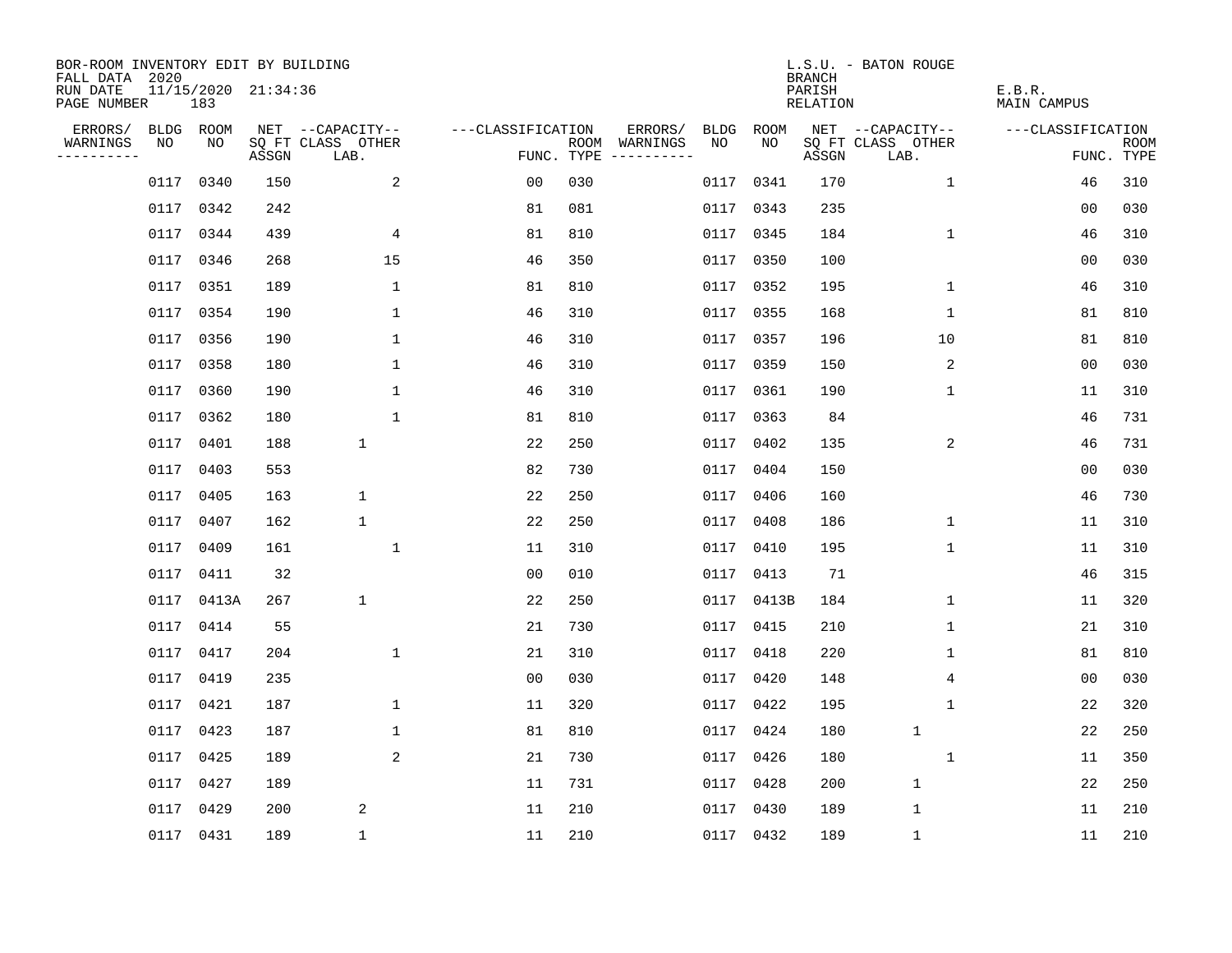| BOR-ROOM INVENTORY EDIT BY BUILDING       |                            |       |                           |                   |     |                                            |             |             |                                            | L.S.U. - BATON ROUGE      |                              |                           |
|-------------------------------------------|----------------------------|-------|---------------------------|-------------------|-----|--------------------------------------------|-------------|-------------|--------------------------------------------|---------------------------|------------------------------|---------------------------|
| FALL DATA 2020<br>RUN DATE<br>PAGE NUMBER | 11/15/2020 21:34:36<br>184 |       |                           |                   |     |                                            |             |             | <b>BRANCH</b><br>PARISH<br><b>RELATION</b> |                           | E.B.R.<br><b>MAIN CAMPUS</b> |                           |
| ERRORS/                                   | BLDG ROOM                  |       | NET --CAPACITY--          | ---CLASSIFICATION |     | ERRORS/                                    | <b>BLDG</b> | <b>ROOM</b> |                                            | NET --CAPACITY--          | ---CLASSIFICATION            |                           |
| NO<br>WARNINGS<br>----------              | NO                         | ASSGN | SQ FT CLASS OTHER<br>LAB. |                   |     | NO<br>ROOM WARNINGS<br>FUNC. TYPE $------$ |             | NO          | ASSGN                                      | SQ FT CLASS OTHER<br>LAB. |                              | <b>ROOM</b><br>FUNC. TYPE |
| 0117                                      | 0433                       | 189   | $\mathbf{1}$              | 11                | 210 |                                            | 0117        | 0434        | 189                                        | $\mathbf{1}$              | 11                           | 210                       |
| 0117                                      | 0435                       | 189   | 1                         | 11                | 210 |                                            |             | 0117 0436   | 189                                        | $\mathbf 1$               | 11                           | 210                       |
|                                           | 0117 0437                  | 189   | 1                         | 11                | 210 |                                            |             | 0117 0438   | 189                                        |                           | 11                           | 270                       |
|                                           | 0117 0439                  | 189   | 1                         | 11                | 210 |                                            |             | 0117 0440   | 150                                        | 4                         | 0 <sub>0</sub>               | 030                       |
| 0117                                      | 0441                       | 170   | $\mathbf 1$               | 11                | 210 |                                            |             | 0117 0442   | 222                                        |                           | 11                           | 215                       |
|                                           | 0117 0443                  | 235   |                           | 00                | 030 |                                            |             | 0117 0444   | 414                                        |                           | 11                           | 215                       |
| 0117                                      | 0446                       | 50    |                           | 0 <sub>0</sub>    | 020 |                                            |             | 0117 0446A  | 270                                        |                           | 11                           | 215                       |
|                                           | 0117 0446B                 | 180   |                           | 11                | 215 |                                            |             | 0117 0447   | 100                                        |                           | 11                           | 215                       |
| 0117                                      | 0448                       | 195   |                           | 11                | 215 |                                            | 0117        | 0449        | 195                                        |                           | 11                           | 215                       |
|                                           | 0117 0450                  | 190   |                           | 11                | 215 |                                            |             | 0117 0451   | 186                                        |                           | 11                           | 215                       |
|                                           | 0117 0452                  | 190   |                           | 11                | 215 |                                            |             | 0117 0453   | 162                                        |                           | 11                           | 215                       |
|                                           | 0117 0454                  | 180   |                           | 11                | 215 |                                            |             | 0117 0455   | 150                                        | 4                         | 0 <sub>0</sub>               | 030                       |
|                                           | 0117 0456                  | 190   |                           | 11                | 215 |                                            |             | 0117 0457   | 190                                        |                           | 11                           | 215                       |
|                                           | 0117 0458                  | 180   |                           | 11                | 215 |                                            |             | 0117 0463   | 83                                         |                           | 11                           | 215                       |
|                                           | 0117 C0001                 | 2632  |                           | 0 <sub>0</sub>    | 020 |                                            |             | 0117 C0002  | 689                                        |                           | 0 <sub>0</sub>               | 020                       |
|                                           | 0117 C0003                 | 334   |                           | 0 <sub>0</sub>    | 020 |                                            |             | 0117 C0004  | 537                                        |                           | 0 <sub>0</sub>               | 020                       |
|                                           | 0117 C0005                 | 705   |                           | 0 <sub>0</sub>    | 020 |                                            |             | 0117 C0006  | 948                                        |                           | 0 <sub>0</sub>               | 020                       |
|                                           | 0117 C0007                 | 408   |                           | 0 <sub>0</sub>    | 020 |                                            |             | 0117 C0008  | 300                                        |                           | 0 <sub>0</sub>               | 020                       |
|                                           | 0117 C0009                 | 885   |                           | 0 <sub>0</sub>    | 020 |                                            |             | 0117 C0201  | 1720                                       |                           | 0 <sub>0</sub>               | 020                       |
|                                           | 0117 C0202                 | 646   |                           | 0 <sub>0</sub>    | 020 |                                            |             | 0117 C0203  | 530                                        |                           | 0 <sub>0</sub>               | 020                       |
|                                           | 0117 C0301                 | 1720  |                           | 0 <sub>0</sub>    | 020 |                                            |             | 0117 C0302  | 772                                        |                           | 0 <sub>0</sub>               | 020                       |
|                                           | 0117 C0303                 | 530   |                           | 0 <sub>0</sub>    | 020 |                                            |             | 0117 C0401  | 1720                                       |                           | 0 <sub>0</sub>               | 020                       |
|                                           | 0117 C0402                 | 520   |                           | 0 <sub>0</sub>    | 020 |                                            |             | 0117 C0403  | 530                                        |                           | 0 <sub>0</sub>               | 020                       |
|                                           | 0117 E0001                 | 50    |                           | 0 <sub>0</sub>    | 020 |                                            |             | 0117 E0002  | 45                                         |                           | 0 <sub>0</sub>               | 020                       |
|                                           | 0117 E0101                 | 50    |                           | 0 <sub>0</sub>    | 020 |                                            |             | 0117 E0102  | 45                                         |                           | 0 <sub>0</sub>               | 020                       |
|                                           | 0117 E0201                 | 50    |                           | 0 <sub>0</sub>    | 020 |                                            |             | 0117 E0202  | 45                                         |                           | 0 <sub>0</sub>               | 020                       |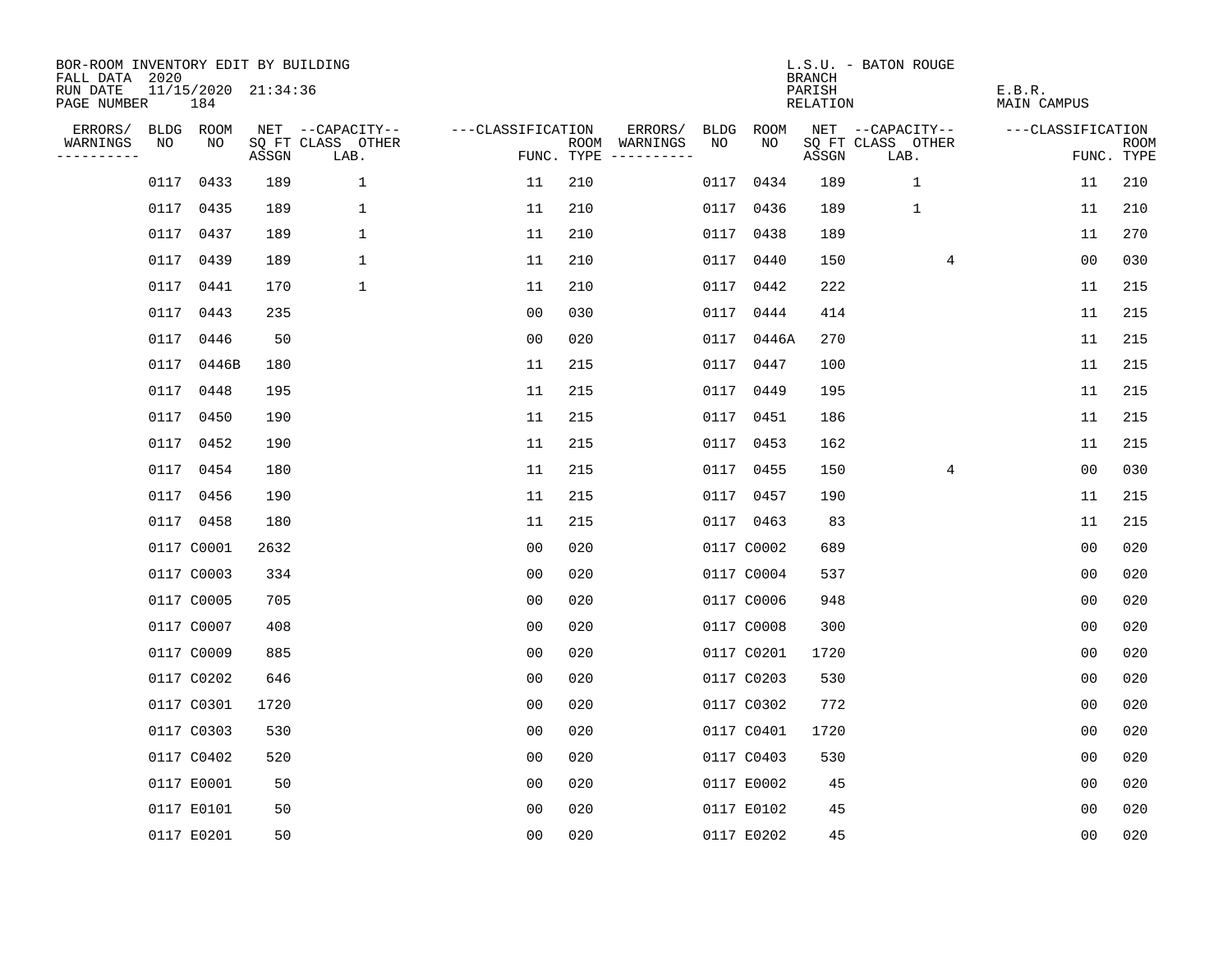| BOR-ROOM INVENTORY EDIT BY BUILDING<br>FALL DATA 2020 |                            |       |                           |                   |                                      |     |             | <b>BRANCH</b>                                    | L.S.U. - BATON ROUGE                                                                                                                                |                                                |                    |
|-------------------------------------------------------|----------------------------|-------|---------------------------|-------------------|--------------------------------------|-----|-------------|--------------------------------------------------|-----------------------------------------------------------------------------------------------------------------------------------------------------|------------------------------------------------|--------------------|
| RUN DATE<br>PAGE NUMBER                               | 11/15/2020 21:34:36<br>185 |       |                           |                   |                                      |     |             | PARISH<br>RELATION                               |                                                                                                                                                     | E.B.R.<br>MAIN CAMPUS                          |                    |
| ERRORS/                                               | BLDG ROOM                  |       | NET --CAPACITY--          | ---CLASSIFICATION | ERRORS/                              |     | BLDG ROOM   |                                                  | NET --CAPACITY--                                                                                                                                    | ---CLASSIFICATION                              |                    |
| WARNINGS<br>NO<br>----------                          | NO                         | ASSGN | SQ FT CLASS OTHER<br>LAB. |                   | ROOM WARNINGS<br>FUNC. TYPE $------$ | NO. | NO          | ASSGN                                            | SQ FT CLASS OTHER<br>LAB.                                                                                                                           |                                                | ROOM<br>FUNC. TYPE |
|                                                       | 0117 E0301                 | 50    |                           | 00                | 020                                  |     | 0117 E0302  | 45                                               |                                                                                                                                                     | 00                                             | 020                |
|                                                       | 0117 E0401                 | 50    |                           | 00                | 020                                  |     | 0117 E0402  | 45                                               |                                                                                                                                                     | 0 <sub>0</sub>                                 | 020                |
|                                                       | 0117 S0001                 | 84    |                           | 00                | 020                                  |     | 0117 S0002  | 273                                              |                                                                                                                                                     | 0 <sub>0</sub>                                 | 020                |
|                                                       | 0117 S0003                 | 176   |                           | 0 <sub>0</sub>    | 020                                  |     | 0117 S0004  | 76                                               |                                                                                                                                                     | 0 <sub>0</sub>                                 | 020                |
|                                                       | 0117 S0101                 | 205   |                           | 0 <sub>0</sub>    | 020                                  |     | 0117 S0102  | 292                                              |                                                                                                                                                     | 00                                             | 020                |
|                                                       | 0117 S0103                 | 292   |                           | 00                | 020                                  |     | 0117 S0104  | 214                                              |                                                                                                                                                     | 0 <sub>0</sub>                                 | 020                |
|                                                       | 0117 S0201                 | 205   |                           | 0 <sub>0</sub>    | 020                                  |     | 0117 S0202  | 292                                              |                                                                                                                                                     | 00                                             | 020                |
|                                                       | 0117 S0203                 | 292   |                           | 0 <sub>0</sub>    | 020                                  |     | 0117 S0204  | 214                                              |                                                                                                                                                     | 00                                             | 020                |
|                                                       | 0117 S0301                 | 205   |                           | 00                | 020                                  |     | 0117 S0302  | 292                                              |                                                                                                                                                     | 0 <sub>0</sub>                                 | 020                |
|                                                       | 0117 S0303                 | 292   |                           | 0 <sub>0</sub>    | 020                                  |     | 0117 S0304  | 214                                              |                                                                                                                                                     | 0 <sub>0</sub>                                 | 020                |
|                                                       | 0117 S0401                 | 205   |                           | 00                | 020                                  |     | 0117 S0402  | 292                                              |                                                                                                                                                     | 0 <sub>0</sub>                                 | 020                |
|                                                       | 0117 S0403                 | 292   |                           | 00                | 020                                  |     | 0117 S0404  | 214                                              |                                                                                                                                                     | 0 <sub>0</sub>                                 | 020                |
|                                                       | 0117 0124B1                | 14    | 8                         | 46                | 350                                  |     | 0117 0148A1 | 119                                              |                                                                                                                                                     | 46                                             | 731                |
|                                                       | 0117 0148A2                | 9     |                           | 46                | 731                                  |     | 0117 0160C1 | 245                                              | 1                                                                                                                                                   | 63                                             | 325                |
|                                                       | 0117 0160C2                | 129   | 1                         | 63                | 310                                  |     | 0117 0160C3 | 129                                              | 1                                                                                                                                                   | 63                                             | 310                |
|                                                       | 0117 0160D1                | 65    |                           | 0 <sub>0</sub>    | 030                                  |     | 0117 0160P1 | 214                                              | 6                                                                                                                                                   | 63                                             | 350                |
|                                                       | 0117 0160P2                | 112   | $\mathbf{1}$              | 63                | 310                                  |     | 0117 0160P3 | 114                                              | 1                                                                                                                                                   | 63                                             | 310                |
|                                                       | 0117 0160P4                | 114   | $\mathbf{1}$              | 63                | 310                                  |     | 0117 0160P5 | 111                                              | $\mathbf{1}$                                                                                                                                        | 63                                             | 310                |
|                                                       | 0117 0160S1                | 177   | 1                         | 46                | 310                                  |     | 0117 0160S2 | 191                                              | 1                                                                                                                                                   | 46                                             | 315                |
|                                                       | 0117 0160S3                | 132   | $\mathbf 1$               | 46                | 310                                  |     | 0117 0160S4 | 137                                              | $\mathbf 1$                                                                                                                                         | 46                                             | 310                |
|                                                       | 0117 0249B1                | 84    |                           | 46                | 315                                  |     |             | TOTAL NUMBER CLASSROOMS<br>TOTAL NUMBER LABS 210 | TOTAL ASSIGNABLE & UNASSIGNABLE SQFT:<br>TOTAL NET ASSIGN SQ. FT. IN ROOM FILE<br>TOTAL NUMBER COMPUTER CLASSROOMS<br>TOTAL NUMBER SPECIAL LABS 220 | 101,898<br>65,641<br>5<br>19<br>$\overline{1}$ |                    |
|                                                       | 0118 0002                  | 384   |                           | 51                | 731                                  |     | 0118 0003   | 182                                              | 1                                                                                                                                                   | 51                                             | 310                |
|                                                       | 0118 0004                  | 185   |                           | 46                | 731                                  |     | 0118 0005   | 182                                              | $\mathbf{1}$                                                                                                                                        | 51                                             | 310                |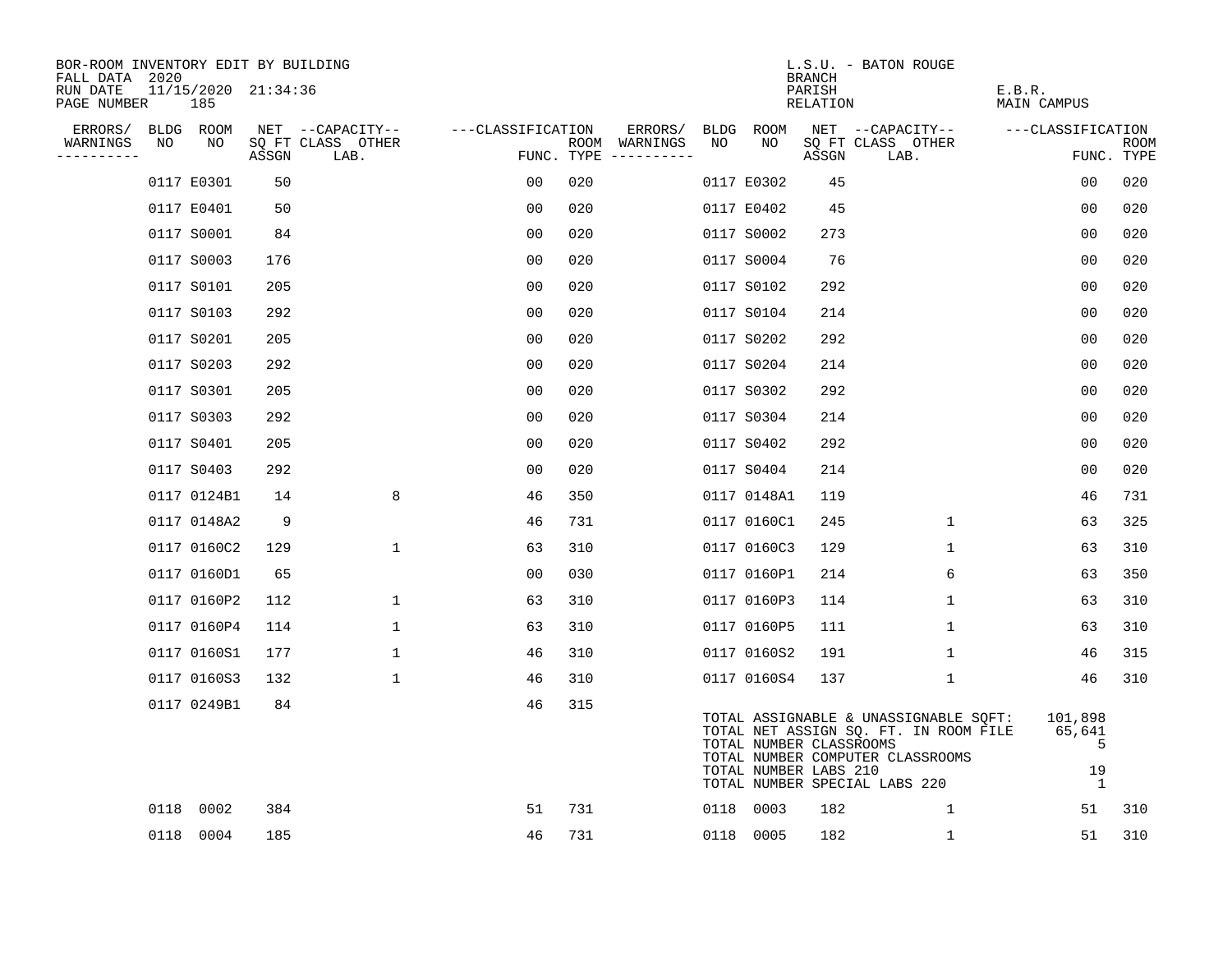| BOR-ROOM INVENTORY EDIT BY BUILDING<br>FALL DATA 2020 |             |                            |       |                           |                   |     |                                                                                                                                                                                                                                                                                                                                                                                                                                                                                                       |             |             | <b>BRANCH</b>             | L.S.U. - BATON ROUGE      |                              |                           |
|-------------------------------------------------------|-------------|----------------------------|-------|---------------------------|-------------------|-----|-------------------------------------------------------------------------------------------------------------------------------------------------------------------------------------------------------------------------------------------------------------------------------------------------------------------------------------------------------------------------------------------------------------------------------------------------------------------------------------------------------|-------------|-------------|---------------------------|---------------------------|------------------------------|---------------------------|
| RUN DATE<br>PAGE NUMBER                               |             | 11/15/2020 21:34:36<br>186 |       |                           |                   |     |                                                                                                                                                                                                                                                                                                                                                                                                                                                                                                       |             |             | PARISH<br><b>RELATION</b> |                           | E.B.R.<br><b>MAIN CAMPUS</b> |                           |
| ERRORS/                                               | <b>BLDG</b> | ROOM                       |       | NET --CAPACITY--          | ---CLASSIFICATION |     | ERRORS/                                                                                                                                                                                                                                                                                                                                                                                                                                                                                               | <b>BLDG</b> | <b>ROOM</b> |                           | NET --CAPACITY--          | ---CLASSIFICATION            |                           |
| WARNINGS<br>----------                                | NO          | NO                         | ASSGN | SQ FT CLASS OTHER<br>LAB. | FUNC. TYPE        |     | ROOM WARNINGS<br>$\begin{tabular}{cccccc} \multicolumn{2}{c}{} & \multicolumn{2}{c}{} & \multicolumn{2}{c}{} & \multicolumn{2}{c}{} & \multicolumn{2}{c}{} & \multicolumn{2}{c}{} & \multicolumn{2}{c}{} & \multicolumn{2}{c}{} & \multicolumn{2}{c}{} & \multicolumn{2}{c}{} & \multicolumn{2}{c}{} & \multicolumn{2}{c}{} & \multicolumn{2}{c}{} & \multicolumn{2}{c}{} & \multicolumn{2}{c}{} & \multicolumn{2}{c}{} & \multicolumn{2}{c}{} & \multicolumn{2}{c}{} & \multicolumn{2}{c}{} & \mult$ | NO          | NO          | ASSGN                     | SQ FT CLASS OTHER<br>LAB. |                              | <b>ROOM</b><br>FUNC. TYPE |
|                                                       | 0118        | 0007                       | 182   | $\mathbf{1}$              | 51                | 310 |                                                                                                                                                                                                                                                                                                                                                                                                                                                                                                       | 0118        | 0008        | 366                       |                           | 46                           | 731                       |
|                                                       | 0118        | 0009                       | 182   | 1                         | 31                | 310 |                                                                                                                                                                                                                                                                                                                                                                                                                                                                                                       | 0118        | 0010        | 182                       | $\mathbf 1$               | 31                           | 310                       |
|                                                       | 0118        | 0011                       | 182   | 1                         | 31                | 310 |                                                                                                                                                                                                                                                                                                                                                                                                                                                                                                       | 0118        | 0012        | 67                        |                           | 31                           | 315                       |
|                                                       | 0118        | 0013                       | 183   | 1                         | 31                | 310 |                                                                                                                                                                                                                                                                                                                                                                                                                                                                                                       | 0118        | 0014        | 173                       | $\mathbf 1$               | 31                           | 325                       |
|                                                       | 0118        | 0014A                      | 19    |                           | 31                | 315 |                                                                                                                                                                                                                                                                                                                                                                                                                                                                                                       | 0118        | 0014B       | 19                        |                           | 31                           | 315                       |
|                                                       | 0118        | 0015                       | 187   | $\mathbf 1$               | 31                | 310 |                                                                                                                                                                                                                                                                                                                                                                                                                                                                                                       | 0118        | 0016        | 560                       | 6                         | 31                           | 350                       |
|                                                       | 0118        | 0017                       | 180   |                           | 0 <sub>0</sub>    | 030 |                                                                                                                                                                                                                                                                                                                                                                                                                                                                                                       | 0118        | 0018        | 320                       |                           | 0 <sub>0</sub>               | 030                       |
|                                                       | 0118        | 0019                       | 516   |                           | 31                | 320 |                                                                                                                                                                                                                                                                                                                                                                                                                                                                                                       | 0118        | 0020        | 162                       |                           | 0 <sub>0</sub>               | 030                       |
|                                                       | 0118        | 0022                       | 174   | 1                         | 31                | 320 |                                                                                                                                                                                                                                                                                                                                                                                                                                                                                                       | 0118        | 0024        | 209                       | $\mathbf 1$               | 31                           | 325                       |
|                                                       | 0118        | 0025                       | 355   |                           | 31                | 731 |                                                                                                                                                                                                                                                                                                                                                                                                                                                                                                       | 0118        | 0026        | 209                       | $\mathbf{1}$              | 31                           | 545                       |
|                                                       | 0118        | 0027                       | 170   | 1                         | 31                | 315 |                                                                                                                                                                                                                                                                                                                                                                                                                                                                                                       | 0118        | 0028        | 174                       | $\mathbf 1$               | 31                           | 545                       |
|                                                       | 0118        | 0029                       | 443   | 4                         | 31                | 350 |                                                                                                                                                                                                                                                                                                                                                                                                                                                                                                       | 0118        | 0030        | 169                       |                           | 0 <sub>0</sub>               | 010                       |
|                                                       | 0118        | 0031                       | 138   | 2                         | 22                | 310 |                                                                                                                                                                                                                                                                                                                                                                                                                                                                                                       | 0118        | 0031A       | 41                        |                           | 0 <sub>0</sub>               | 030                       |
|                                                       | 0118        | 0032                       | 174   | 2                         | 00                | 030 |                                                                                                                                                                                                                                                                                                                                                                                                                                                                                                       | 0118        | 0033        | 182                       | 1                         | 31                           | 545                       |
|                                                       | 0118        | 0034                       | 160   | 2                         | 31                | 310 |                                                                                                                                                                                                                                                                                                                                                                                                                                                                                                       | 0118        | 0034A       | 19                        |                           | 31                           | 315                       |
|                                                       | 0118        | 0034B                      | 19    |                           | 31                | 315 |                                                                                                                                                                                                                                                                                                                                                                                                                                                                                                       | 0118        | 0035        | 80                        |                           | 21                           | 731                       |
|                                                       | 0118        | 0035A                      | 15    |                           | 21                | 731 |                                                                                                                                                                                                                                                                                                                                                                                                                                                                                                       | 0118        | 0037        | 180                       | $\mathbf 1$               | 31                           | 540                       |
|                                                       | 0118        | 0038                       | 177   | 1                         | 31                | 540 |                                                                                                                                                                                                                                                                                                                                                                                                                                                                                                       | 0118        | 0039        | 185                       | $\mathbf 1$               | 31                           | 540                       |
|                                                       | 0118        | 0040                       | 180   | $\mathbf 1$               | 31                | 540 |                                                                                                                                                                                                                                                                                                                                                                                                                                                                                                       | 0118        | 0041        | 185                       | 1                         | 31                           | 540                       |
|                                                       | 0118        | 0042                       | 183   | 1                         | 31                | 540 |                                                                                                                                                                                                                                                                                                                                                                                                                                                                                                       | 0118        | 0043        | 185                       | 1                         | 31                           | 540                       |
|                                                       | 0118        | 0044                       | 183   | 1                         | 31                | 540 |                                                                                                                                                                                                                                                                                                                                                                                                                                                                                                       | 0118        | 0045        | 180                       | 1                         | 31                           | 540                       |
|                                                       | 0118        | 0046                       | 185   | $\mathbf 1$               | 31                | 310 |                                                                                                                                                                                                                                                                                                                                                                                                                                                                                                       | 0118        | 0050        | 924                       |                           | 81                           | 081                       |
|                                                       | 0118        | 0101                       | 188   | $\mathbf 1$               | 51                | 310 |                                                                                                                                                                                                                                                                                                                                                                                                                                                                                                       | 0118        | 0104        | 168                       | 2                         | 51                           | 310                       |
|                                                       | 0118        | 0105                       | 185   | 2                         | 51                | 220 |                                                                                                                                                                                                                                                                                                                                                                                                                                                                                                       | 0118        | 0106        | 167                       | 7                         | 0 <sub>0</sub>               | 030                       |
|                                                       | 0118        | 0107                       | 169   | 2                         | 51                | 220 |                                                                                                                                                                                                                                                                                                                                                                                                                                                                                                       | 0118        | 0108        | 158                       | 5                         | 51                           | 220                       |
|                                                       | 0118 0109   |                            | 185   | 7                         | 51                | 220 |                                                                                                                                                                                                                                                                                                                                                                                                                                                                                                       | 0118 0110   |             | 195                       | $\mathbf 1$               | 51                           | 310                       |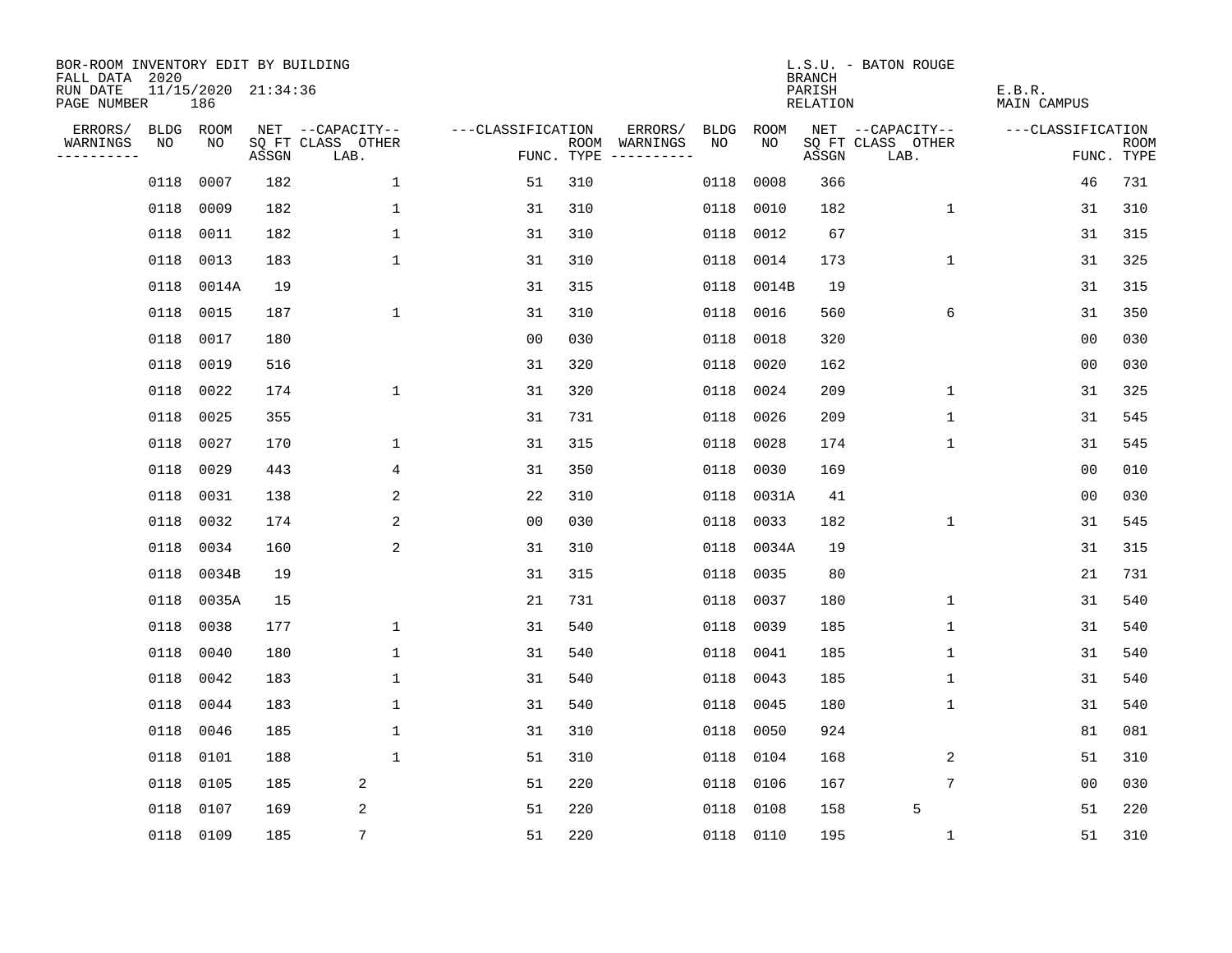| BOR-ROOM INVENTORY EDIT BY BUILDING<br>FALL DATA 2020 |      |                            |       |                           |                   |     |                                      |      |           | <b>BRANCH</b>      | L.S.U. - BATON ROUGE      |                              |                           |
|-------------------------------------------------------|------|----------------------------|-------|---------------------------|-------------------|-----|--------------------------------------|------|-----------|--------------------|---------------------------|------------------------------|---------------------------|
| RUN DATE<br>PAGE NUMBER                               |      | 11/15/2020 21:34:36<br>187 |       |                           |                   |     |                                      |      |           | PARISH<br>RELATION |                           | E.B.R.<br><b>MAIN CAMPUS</b> |                           |
| ERRORS/                                               |      | BLDG ROOM                  |       | NET --CAPACITY--          | ---CLASSIFICATION |     | ERRORS/                              | BLDG | ROOM      |                    | NET --CAPACITY--          | ---CLASSIFICATION            |                           |
| WARNINGS<br>----------                                | NO   | NO                         | ASSGN | SQ FT CLASS OTHER<br>LAB. |                   |     | ROOM WARNINGS<br>FUNC. TYPE $------$ | NO   | NO.       | ASSGN              | SQ FT CLASS OTHER<br>LAB. |                              | <b>ROOM</b><br>FUNC. TYPE |
|                                                       | 0118 | 0111                       | 177   | 8                         | 51                | 220 |                                      | 0118 | 0111A     | 190                | 8                         | 51                           | 220                       |
|                                                       | 0118 | 0112                       | 167   | 2                         | 51                | 310 |                                      | 0118 | 0113      | 179                | 2                         | 51                           | 310                       |
|                                                       | 0118 | 0114                       | 185   | 2                         | 51                | 310 |                                      | 0118 | 0115      | 209                | 3                         | 51                           | 310                       |
|                                                       |      | 0118 0115A                 | 164   | $\mathbf{1}$              | 51                | 310 |                                      | 0118 | 0116      | 117                | 1                         | 51                           | 310                       |
|                                                       | 0118 | 0117                       | 270   | 2                         | 51                | 220 |                                      | 0118 | 0118      | 148                |                           | 51                           | 315                       |
|                                                       |      | 0118 0119                  | 154   | $\overline{c}$            | 0 <sub>0</sub>    | 030 |                                      | 0118 | 0120      | 161                | 2                         | 51                           | 310                       |
|                                                       |      | 0118 0121                  | 169   | $\mathbf 1$               | 51                | 310 |                                      | 0118 | 0122      | 353                | 2                         | 51                           | 320                       |
|                                                       |      | 0118 0123                  | 171   | 2                         | 51                | 310 |                                      | 0118 | 0124      | 353                | 12                        | 51                           | 680                       |
|                                                       | 0118 | 0125                       | 160   | 2                         | 51                | 310 |                                      | 0118 | 0126      | 285                | 2                         | 51                           | 310                       |
|                                                       |      | 0118 0127                  | 153   | 10                        | 0 <sub>0</sub>    | 030 |                                      |      | 0118 0128 | 274                | 2                         | 51                           | 310                       |
|                                                       | 0118 | 0129                       | 148   | 3                         | 51                | 315 |                                      | 0118 | 0130      | 108                | $\mathbf{1}$              | 51                           | 315                       |
|                                                       |      | 0118 0131                  | 178   | $\mathbf{1}$              | 51                | 310 |                                      |      | 0118 0132 | 185                | 2                         | 51                           | 310                       |
|                                                       | 0118 | 0133                       | 190   | $\mathbf 1$               | 51                | 310 |                                      | 0118 | 0134      | 144                | 2                         | 51                           | 310                       |
|                                                       |      | 0118 0134A                 | 210   | $\mathbf 1$               | 51                | 731 |                                      |      | 0118 0135 | 177                | 2                         | 51                           | 310                       |
|                                                       | 0118 | 0136                       | 105   | 2                         | 0 <sub>0</sub>    | 010 |                                      | 0118 | 0137      | 359                | 2                         | 51                           | 310                       |
|                                                       | 0118 | 0138                       | 167   | 2                         | 0 <sub>0</sub>    | 030 |                                      | 0118 | 0139      | 192                | $\mathbf 1$               | 52                           | 310                       |
|                                                       | 0118 | 0140                       | 175   | 2                         | 52                | 310 |                                      | 0118 | 0150      | 680                |                           | 81                           | 081                       |
|                                                       | 0118 | 0201                       | 200   | $\mathbf{1}$              | 21                | 355 |                                      | 0118 | 0202      | 184                | 1                         | 21                           | 310                       |
|                                                       | 0118 | 0204                       | 184   | 1                         | 21                | 310 |                                      | 0118 | 0205      | 184                | 1                         | 21                           | 310                       |
|                                                       | 0118 | 0206                       | 137   | 4                         | 0 <sub>0</sub>    | 030 |                                      | 0118 | 0207      | 184                | 1                         | 21                           | 310                       |
|                                                       | 0118 | 0208                       | 174   |                           | 0 <sub>0</sub>    | 010 |                                      | 0118 | 0209      | 184                | 1                         | 21                           | 310                       |
|                                                       | 0118 | 0210                       | 184   | $\mathbf 1$               | 21                | 310 |                                      | 0118 | 0211      | 184                | 1                         | 21                           | 310                       |
|                                                       | 0118 | 0213                       | 184   | $\mathbf 1$               | 21                | 310 |                                      | 0118 | 0214      | 194                | 1                         | 21                           | 310                       |
|                                                       | 0118 | 0215                       | 182   | $\mathbf{1}$              | 21                | 310 |                                      | 0118 | 0216      | 197                | $\mathbf 1$               | 21                           | 731                       |
|                                                       | 0118 | 0218                       | 307   | 10                        | 21                | 350 |                                      | 0118 | 0220      | 289                | 1                         | 21                           | 310                       |
|                                                       |      | 0118 0222                  | 40    | $\mathbf{1}$              | 00                | 030 |                                      |      | 0118 0223 | 395                |                           | 0 <sub>0</sub>               | 030                       |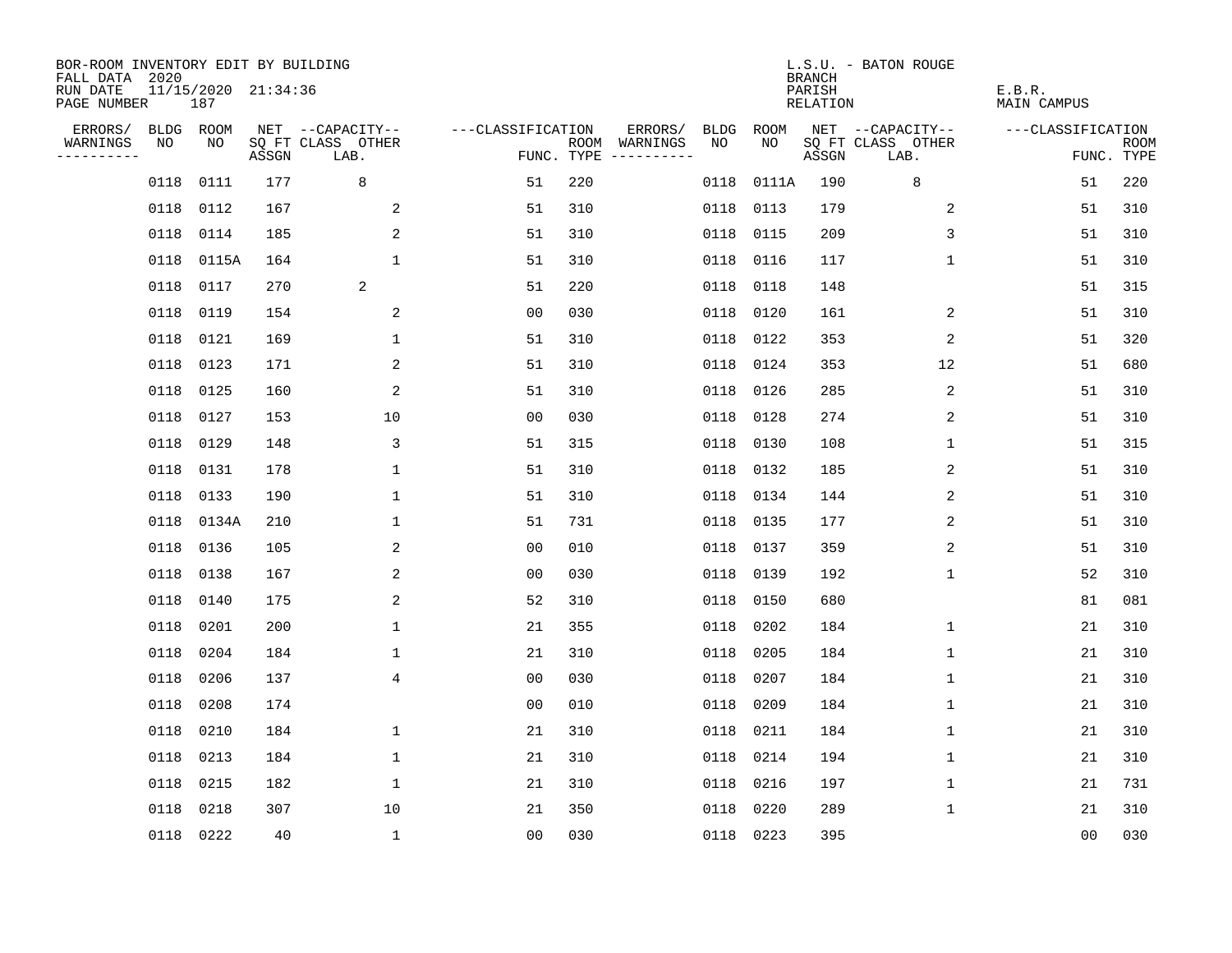| BOR-ROOM INVENTORY EDIT BY BUILDING<br>FALL DATA 2020 |            |       |                     |                           |                   |     |                                      |             |             | <b>BRANCH</b>             | L.S.U. - BATON ROUGE      |                              |                           |
|-------------------------------------------------------|------------|-------|---------------------|---------------------------|-------------------|-----|--------------------------------------|-------------|-------------|---------------------------|---------------------------|------------------------------|---------------------------|
| RUN DATE<br>PAGE NUMBER                               |            | 188   | 11/15/2020 21:34:36 |                           |                   |     |                                      |             |             | PARISH<br><b>RELATION</b> |                           | E.B.R.<br><b>MAIN CAMPUS</b> |                           |
| ERRORS/                                               | BLDG ROOM  |       |                     | NET --CAPACITY--          | ---CLASSIFICATION |     | ERRORS/                              | <b>BLDG</b> | <b>ROOM</b> |                           | NET --CAPACITY--          | ---CLASSIFICATION            |                           |
| WARNINGS<br>----------                                | NO         | NO    | ASSGN               | SQ FT CLASS OTHER<br>LAB. |                   |     | ROOM WARNINGS<br>FUNC. TYPE $------$ | NO          | NO          | ASSGN                     | SQ FT CLASS OTHER<br>LAB. |                              | <b>ROOM</b><br>FUNC. TYPE |
|                                                       | 0118       | 0224  | 75                  |                           | 21                | 315 |                                      | 0118        | 0225        | 164                       |                           | 00                           | 030                       |
|                                                       | 0118       | 0226  | 180                 | $\mathbf{1}$              | 21                | 310 |                                      | 0118        | 0227        | 168                       | 1                         | 21                           | 310                       |
|                                                       | 0118       | 0229  | 203                 | 2                         | 21                | 310 |                                      | 0118        | 0230        | 297                       | 1                         | 21                           | 310                       |
|                                                       | 0118 0231  |       | 203                 | 2                         | 21                | 310 |                                      | 0118        | 0232        | 187                       | 1                         | 21                           | 310                       |
|                                                       | 0118       | 0233  | 180                 | $\mathbf 1$               | 21                | 310 |                                      | 0118        | 0234        | 297                       | $\mathbf 1$               | 21                           | 310                       |
|                                                       | 0118 0235  |       | 163                 | 4                         | 0 <sub>0</sub>    | 030 |                                      | 0118        | 0236        | 180                       | 1                         | 21                           | 310                       |
|                                                       | 0118 0237  |       | 392                 |                           | 0 <sub>0</sub>    | 030 |                                      | 0118        | 0238        | 82                        |                           | 21                           | 315                       |
|                                                       | 0118 0239  |       | 180                 | $\mathbf{1}$              | 21                | 310 |                                      | 0118        | 0240        | 40                        | $\mathbf 1$               | 0 <sub>0</sub>               | 030                       |
|                                                       | 0118       | 0244  | 1058                | 16                        | 21                | 310 |                                      | 0118        | 0255        | 1095                      | 19                        | 21                           | 310                       |
|                                                       | 0118 0255A |       | 178                 | 2                         | 21                | 350 |                                      | 0118        | 0255B       | 185                       | 2                         | 21                           | 310                       |
|                                                       | 0118 0255C |       | 142                 | 2                         | 21                | 310 |                                      | 0118        | 0255D       | 207                       | 2                         | 21                           | 310                       |
|                                                       | 0118 0255E |       | 187                 | 2                         | 21                | 310 |                                      | 0118        | 0257        | 212                       | 2                         | 21                           | 731                       |
|                                                       | 0118       | 0257A | 185                 | 2                         | 21                | 310 |                                      | 0118        | 0257B       | 270                       | 2                         | 21                           | 310                       |
|                                                       | 0118       | 0300  | 200                 | $\mathbf 1$               | 45                | 310 |                                      | 0118        | 0302        | 184                       | $\mathbf 1$               | 45                           | 310                       |
|                                                       | 0118       | 0304  | 184                 | $\mathbf 1$               | 45                | 310 |                                      | 0118        | 0305        | 184                       | 1                         | 45                           | 310                       |
|                                                       | 0118 0306  |       | 147                 | 2                         | 00                | 030 |                                      | 0118        | 0307        | 180                       | 1                         | 45                           | 310                       |
|                                                       | 0118       | 0308  | 174                 | $\overline{\mathbf{c}}$   | 0 <sub>0</sub>    | 010 |                                      | 0118        | 0309        | 180                       | 1                         | 45                           | 310                       |
|                                                       | 0118       | 0310  | 184                 | $\mathbf{1}$              | 46                | 310 |                                      | 0118        | 0311        | 184                       | 1                         | 45                           | 310                       |
|                                                       | 0118       | 0313  | 184                 | $\mathbf 1$               | 45                | 310 |                                      | 0118        | 0314        | 194                       | 1                         | 45                           | 310                       |
|                                                       | 0118 0315  |       | 182                 | $\mathbf 1$               | 45                | 310 |                                      | 0118        | 0316        | 197                       |                           | 0 <sub>0</sub>               | 030                       |
|                                                       | 0118       | 0318  | 307                 | $\mathbf 1$               | 45                | 310 |                                      | 0118        | 0320        | 289                       | 1                         | 45                           | 310                       |
|                                                       | 0118       | 0322  | 120                 |                           | 45                | 315 |                                      | 0118        | 0323        | 395                       |                           | 0 <sub>0</sub>               | 030                       |
|                                                       | 0118 0324  |       | 180                 | $\mathbf 1$               | 45                | 310 |                                      | 0118        | 0325        | 164                       | 2                         | 0 <sub>0</sub>               | 030                       |
|                                                       | 0118       | 0327  | 168                 | $\mathbf 1$               | 45                | 310 |                                      | 0118        | 0328        | 297                       | $\mathbf 1$               | 45                           | 320                       |
|                                                       | 0118       | 0330  | 187                 | $\mathbf{1}$              | 45                | 310 |                                      | 0118        | 0331        | 409                       | 1                         | 45                           | 350                       |
|                                                       | 0118 0332  |       | 297                 | $\mathbf 1$               | 45                | 310 |                                      |             | 0118 0333   | 180                       | 1                         | 45                           | 310                       |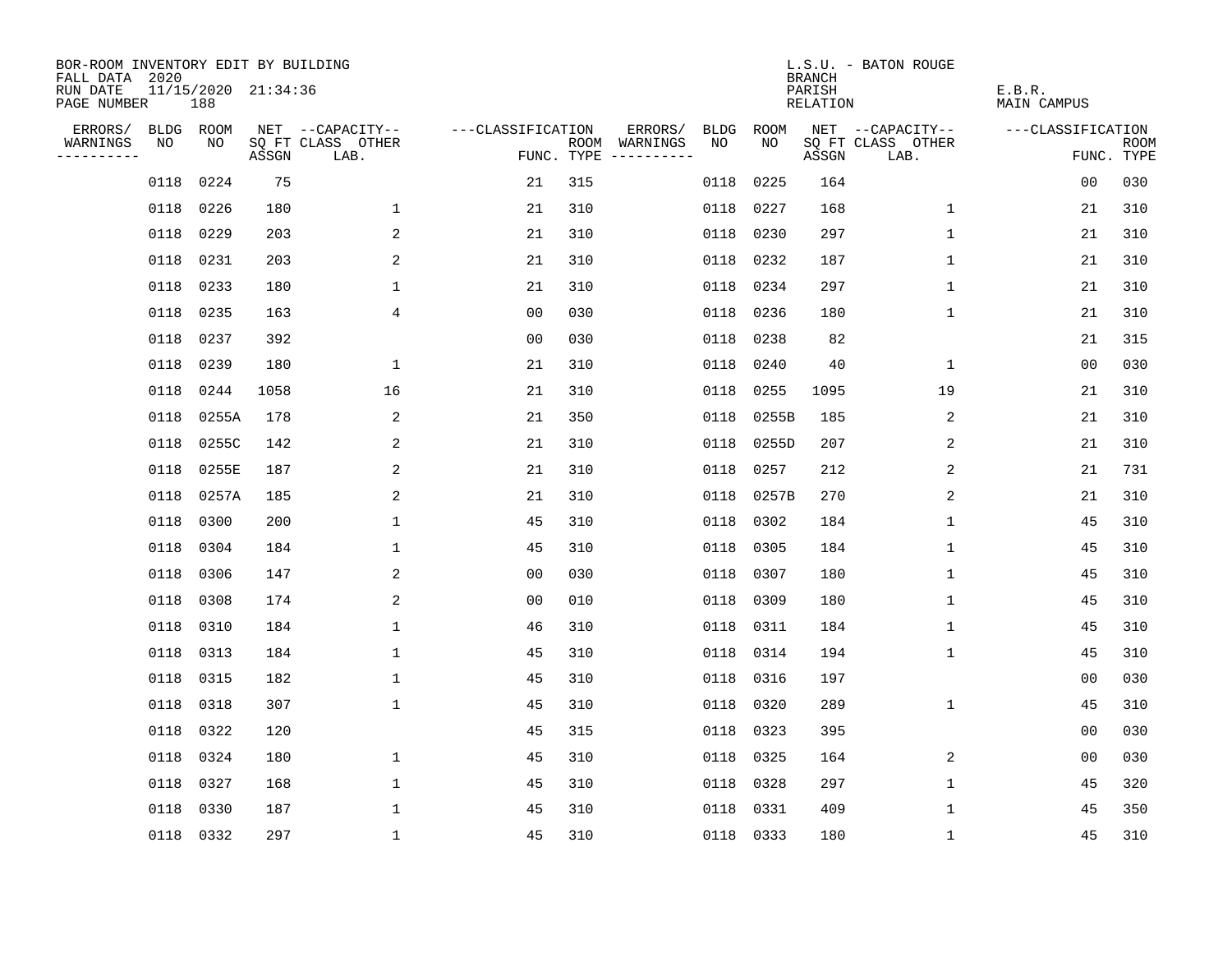| BOR-ROOM INVENTORY EDIT BY BUILDING<br>FALL DATA 2020 |      |                            |       |                           |                   |     |                                      |             |             | <b>BRANCH</b>             | L.S.U. - BATON ROUGE      |                              |                           |
|-------------------------------------------------------|------|----------------------------|-------|---------------------------|-------------------|-----|--------------------------------------|-------------|-------------|---------------------------|---------------------------|------------------------------|---------------------------|
| RUN DATE<br>PAGE NUMBER                               |      | 11/15/2020 21:34:36<br>189 |       |                           |                   |     |                                      |             |             | PARISH<br><b>RELATION</b> |                           | E.B.R.<br><b>MAIN CAMPUS</b> |                           |
| ERRORS/                                               |      | BLDG ROOM                  |       | NET --CAPACITY--          | ---CLASSIFICATION |     | ERRORS/                              | <b>BLDG</b> | <b>ROOM</b> |                           | NET --CAPACITY--          | ---CLASSIFICATION            |                           |
| WARNINGS<br>----------                                | NO   | NO                         | ASSGN | SQ FT CLASS OTHER<br>LAB. |                   |     | ROOM WARNINGS<br>FUNC. TYPE $------$ | NO          | NO          | ASSGN                     | SQ FT CLASS OTHER<br>LAB. |                              | <b>ROOM</b><br>FUNC. TYPE |
|                                                       | 0118 | 0334                       | 180   | $\mathbf{1}$              | 45                | 310 |                                      | 0118        | 0335        | 164                       | 2                         | 00                           | 030                       |
|                                                       | 0118 | 0337                       | 395   |                           | 0 <sub>0</sub>    | 030 |                                      | 0118        | 0338        | 1058                      | 25                        | 45                           | 420                       |
|                                                       | 0118 | 0339                       | 180   | $\mathbf 1$               | 45                | 310 |                                      | 0118        | 0340        | 180                       | $\mathbf 1$               | 45                           | 310                       |
|                                                       | 0118 | 0355                       | 736   | 30                        | 21                | 310 |                                      |             | 0118 0355A  | 388                       | 1                         | 21                           | 310                       |
|                                                       | 0118 | 0355B                      | 145   | $\mathbf{1}$              | 21                | 315 |                                      |             | 0118 0355C  | 184                       | $\mathbf 1$               | 21                           | 310                       |
|                                                       |      | 0118 0355D                 | 385   |                           | 21                | 325 |                                      |             | 0118 0355E  | 279                       | 1                         | 21                           | 350                       |
|                                                       |      | 0118 0355F                 | 179   | $\mathbf{1}$              | 21                | 310 |                                      | 0118        | 0402        | 184                       | 2                         | 21                           | 310                       |
|                                                       |      | 0118 0402A                 | 200   |                           | 21                | 731 |                                      | 0118        | 0404        | 184                       | 1                         | 21                           | 310                       |
|                                                       | 0118 | 0405                       | 184   | $\mathbf{1}$              | 21                | 310 |                                      | 0118        | 0406        | 137                       | 2                         | 0 <sub>0</sub>               | 030                       |
|                                                       | 0118 | 0408                       | 174   | $\mathbf 1$               | 21                | 310 |                                      |             | 0118 0409   | 368                       | 2                         | 21                           | 310                       |
|                                                       | 0118 | 0410                       | 184   | 2                         | 21                | 310 |                                      | 0118        | 0411        | 184                       | 2                         | 21                           | 310                       |
|                                                       | 0118 | 0413                       | 184   | 2                         | 21                | 310 |                                      |             | 0118 0414   | 194                       | 2                         | 21                           | 310                       |
|                                                       | 0118 | 0415                       | 182   | 2                         | 21                | 310 |                                      | 0118        | 0416        | 197                       |                           | 21                           | 315                       |
|                                                       | 0118 | 0418                       | 307   | 3                         | 21                | 325 |                                      | 0118        | 0420        | 289                       | 2                         | 21                           | 310                       |
|                                                       |      | 0118 0422                  | 120   | 2                         | 21                | 315 |                                      | 0118        | 0423        | 395                       | 2                         | 0 <sub>0</sub>               | 030                       |
|                                                       |      | 0118 0424                  | 180   | 3                         | 21                | 315 |                                      |             | 0118 0425   | 164                       | 2                         | 00                           | 030                       |
|                                                       | 0118 | 0427                       | 168   | 2                         | 21                | 310 |                                      | 0118        | 0428        | 297                       | 3                         | 21                           | 310                       |
|                                                       | 0118 | 0430                       | 187   | 2                         | 21                | 310 |                                      | 0118        | 0431        | 409                       |                           | 21                           | 350                       |
|                                                       |      | 0118 0432                  | 297   | 3                         | 21                | 310 |                                      | 0118        | 0433        | 180                       | 1                         | 21                           | 310                       |
|                                                       | 0118 | 0434                       | 180   | 3                         | 21                | 310 |                                      |             | 0118 0435   | 164                       | 2                         | 0 <sub>0</sub>               | 030                       |
|                                                       | 0118 | 0437                       | 392   | 2                         | 0 <sub>0</sub>    | 030 |                                      | 0118        | 0438        | 1058                      | 2                         | 21                           | 310                       |
|                                                       | 0118 | 0439                       | 180   | 2                         | 21                | 310 |                                      | 0118        | 0442        | 180                       | 2                         | 21                           | 310                       |
|                                                       | 0118 | 0455                       | 1270  | 25                        | 21                | 310 |                                      |             | 0118 0455A  | 411                       | 1                         | 21                           | 310                       |
|                                                       | 0118 | 0455B                      | 394   | 8                         | 21                | 680 |                                      |             | 0118 0457   | 270                       | 6                         | 21                           | 310                       |
|                                                       |      | 0118 0457A                 | 169   | $\mathbf{1}$              | 21                | 315 |                                      |             | 0118 C0001  | 1295                      |                           | 00                           | 020                       |
|                                                       |      | 0118 C0002                 | 327   |                           | 00                | 020 |                                      |             | 0118 C0003  | 414                       |                           | 0 <sub>0</sub>               | 020                       |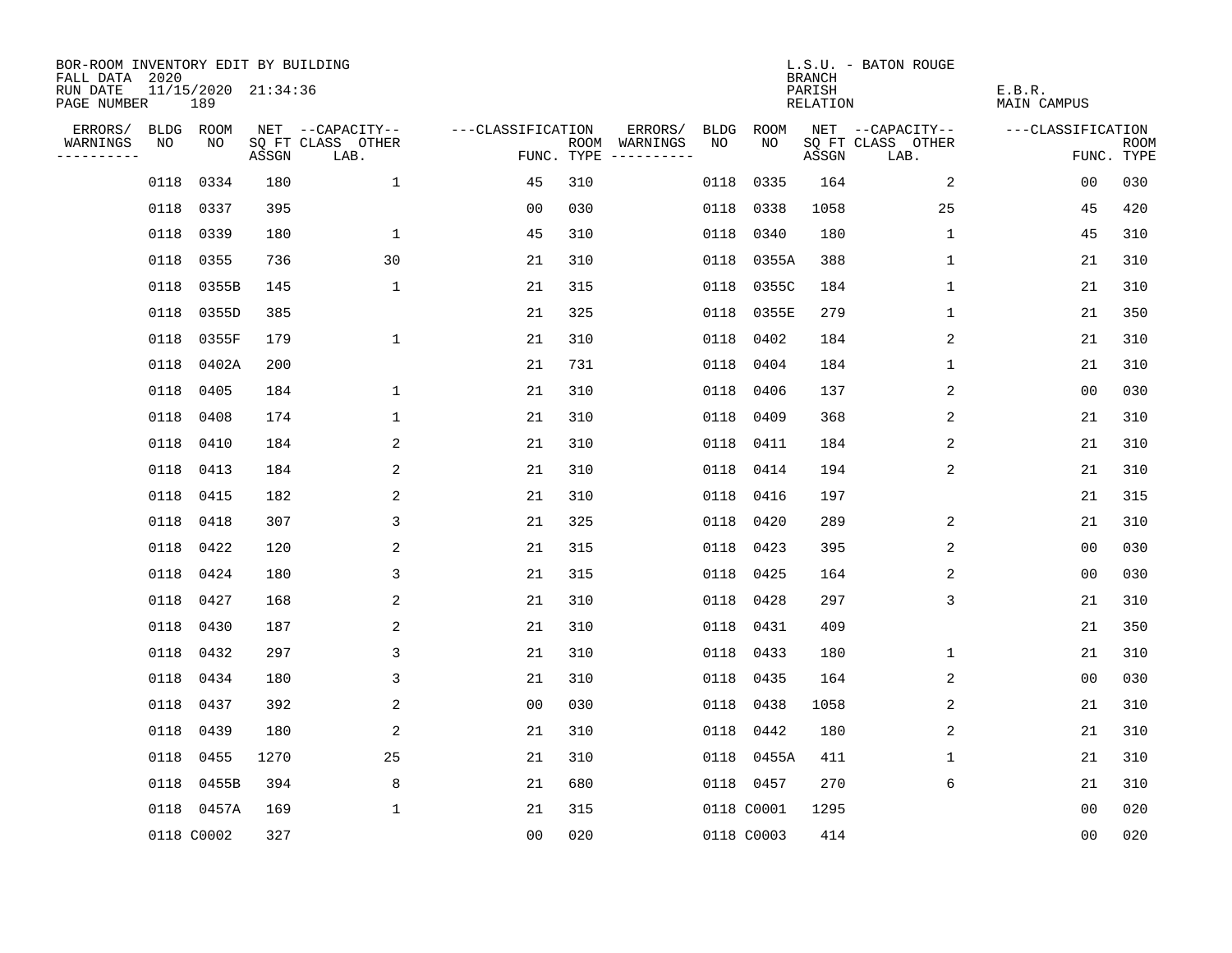| BOR-ROOM INVENTORY EDIT BY BUILDING<br>FALL DATA 2020 |                            |       |                           |                   |                                      |    |                                                                 | <b>BRANCH</b>      | L.S.U. - BATON ROUGE                                                                                                                                     |                                          |                    |
|-------------------------------------------------------|----------------------------|-------|---------------------------|-------------------|--------------------------------------|----|-----------------------------------------------------------------|--------------------|----------------------------------------------------------------------------------------------------------------------------------------------------------|------------------------------------------|--------------------|
| RUN DATE<br>PAGE NUMBER                               | 11/15/2020 21:34:36<br>190 |       |                           |                   |                                      |    |                                                                 | PARISH<br>RELATION |                                                                                                                                                          | E.B.R.<br>MAIN CAMPUS                    |                    |
| ERRORS/                                               | BLDG ROOM                  |       | NET --CAPACITY--          | ---CLASSIFICATION | ERRORS/                              |    | BLDG ROOM                                                       |                    | NET --CAPACITY--                                                                                                                                         | ---CLASSIFICATION                        |                    |
| WARNINGS<br>NO<br>----------                          | NO                         | ASSGN | SQ FT CLASS OTHER<br>LAB. |                   | ROOM WARNINGS<br>FUNC. TYPE $------$ | NO | NO.                                                             | ASSGN              | SQ FT CLASS OTHER<br>LAB.                                                                                                                                |                                          | ROOM<br>FUNC. TYPE |
|                                                       | 0118 C0003A                | 112   |                           | 00                | 020                                  |    | 0118 C0100                                                      | 1136               |                                                                                                                                                          | 00                                       | 020                |
|                                                       | 0118 C0102                 | 540   |                           | 00                | 020                                  |    | 0118 C0103                                                      | 723                |                                                                                                                                                          | 0 <sub>0</sub>                           | 020                |
|                                                       | 0118 C0103A                | 112   |                           | 0 <sub>0</sub>    | 020                                  |    | 0118 C0200                                                      | 1182               |                                                                                                                                                          | 0 <sub>0</sub>                           | 020                |
|                                                       | 0118 C0203                 | 723   |                           | 0 <sub>0</sub>    | 020                                  |    | 0118 C0203A                                                     | 100                |                                                                                                                                                          | 00                                       | 020                |
|                                                       | 0118 C0300                 | 1184  |                           | 0 <sub>0</sub>    | 020                                  |    | 0118 C0303                                                      | 365                |                                                                                                                                                          | 0 <sub>0</sub>                           | 020                |
|                                                       | 0118 C0303A                | 100   |                           | 0 <sub>0</sub>    | 020                                  |    | 0118 C0400                                                      | 1179               |                                                                                                                                                          | 0 <sub>0</sub>                           | 020                |
|                                                       | 0118 C0403                 | 418   |                           | 0 <sub>0</sub>    | 020                                  |    | 0118 C0403A                                                     | 100                |                                                                                                                                                          | 00                                       | 020                |
|                                                       | 0118 E0001                 | 36    |                           | 0 <sub>0</sub>    | 020                                  |    | 0118 E0100                                                      | 36                 |                                                                                                                                                          | 00                                       | 020                |
|                                                       | 0118 E0200                 | 36    |                           | 00                | 020                                  |    | 0118 E0300                                                      | 36                 |                                                                                                                                                          | 0 <sub>0</sub>                           | 020                |
|                                                       | 0118 E0400                 | 36    |                           | 0 <sub>0</sub>    | 020                                  |    | 0118 L0100                                                      | 1000               | 6                                                                                                                                                        | 0 <sub>0</sub>                           | 020                |
|                                                       | 0118 S0001                 | 240   |                           | 00                | 020                                  |    | 0118 S0002                                                      | 248                |                                                                                                                                                          | 0 <sub>0</sub>                           | 020                |
|                                                       | 0118 S0003                 | 226   |                           | 0 <sub>0</sub>    | 020                                  |    | 0118 S0004                                                      | 135                |                                                                                                                                                          | 0 <sub>0</sub>                           | 020                |
|                                                       | 0118 S0101                 | 248   |                           | 00                | 020                                  |    | 0118 S0102                                                      | 187                |                                                                                                                                                          | 0 <sub>0</sub>                           | 020                |
|                                                       | 0118 S0103                 | 253   |                           | 0 <sub>0</sub>    | 020                                  |    | 0118 S0104                                                      | 280                |                                                                                                                                                          | 0 <sub>0</sub>                           | 020                |
|                                                       | 0118 S0201                 | 255   |                           | 00                | 020                                  |    | 0118 S0202                                                      | 272                |                                                                                                                                                          | 0 <sub>0</sub>                           | 020                |
|                                                       | 0118 S0203                 | 283   |                           | 0 <sub>0</sub>    | 020                                  |    | 0118 S0204                                                      | 297                |                                                                                                                                                          | 0 <sub>0</sub>                           | 020                |
|                                                       | 0118 S0301                 | 248   |                           | 00                | 020                                  |    | 0118 S0302                                                      | 187                |                                                                                                                                                          | 0 <sub>0</sub>                           | 020                |
|                                                       | 0118 S0303                 | 283   |                           | 0 <sub>0</sub>    | 020                                  |    | 0118 S0304                                                      | 283                |                                                                                                                                                          | 0 <sub>0</sub>                           | 020                |
|                                                       | 0118 S0401                 | 255   |                           | 0 <sub>0</sub>    | 020                                  |    | 0118 S0402                                                      | 272                |                                                                                                                                                          | $00 \,$                                  | 020                |
|                                                       | 0118 S0403                 | 283   |                           | 0 <sub>0</sub>    | 020                                  |    | 0118 S0404                                                      | 283                |                                                                                                                                                          | 00                                       | 020                |
|                                                       | 0118 0134A1                | 56    |                           | 51                | 315                                  |    | 0118 0455B1<br>TOTAL NUMBER CLASSROOMS<br>TOTAL NUMBER LABS 210 | 137                | 3<br>TOTAL ASSIGNABLE & UNASSIGNABLE SQFT:<br>TOTAL NET ASSIGN SQ. FT. IN ROOM FILE<br>TOTAL NUMBER COMPUTER CLASSROOMS<br>TOTAL NUMBER SPECIAL LABS 220 | 21<br>65,282<br>42,889<br>$\overline{7}$ | 310                |
|                                                       | 0119 0100                  | 654   |                           | 81                | 810                                  |    | 0119 0100A                                                      | 45                 |                                                                                                                                                          | 81                                       | 810                |
|                                                       | 0119 0100B                 | 118   |                           | 81                | 810                                  |    | 0119 0100C                                                      | 165                |                                                                                                                                                          | 81                                       | 810                |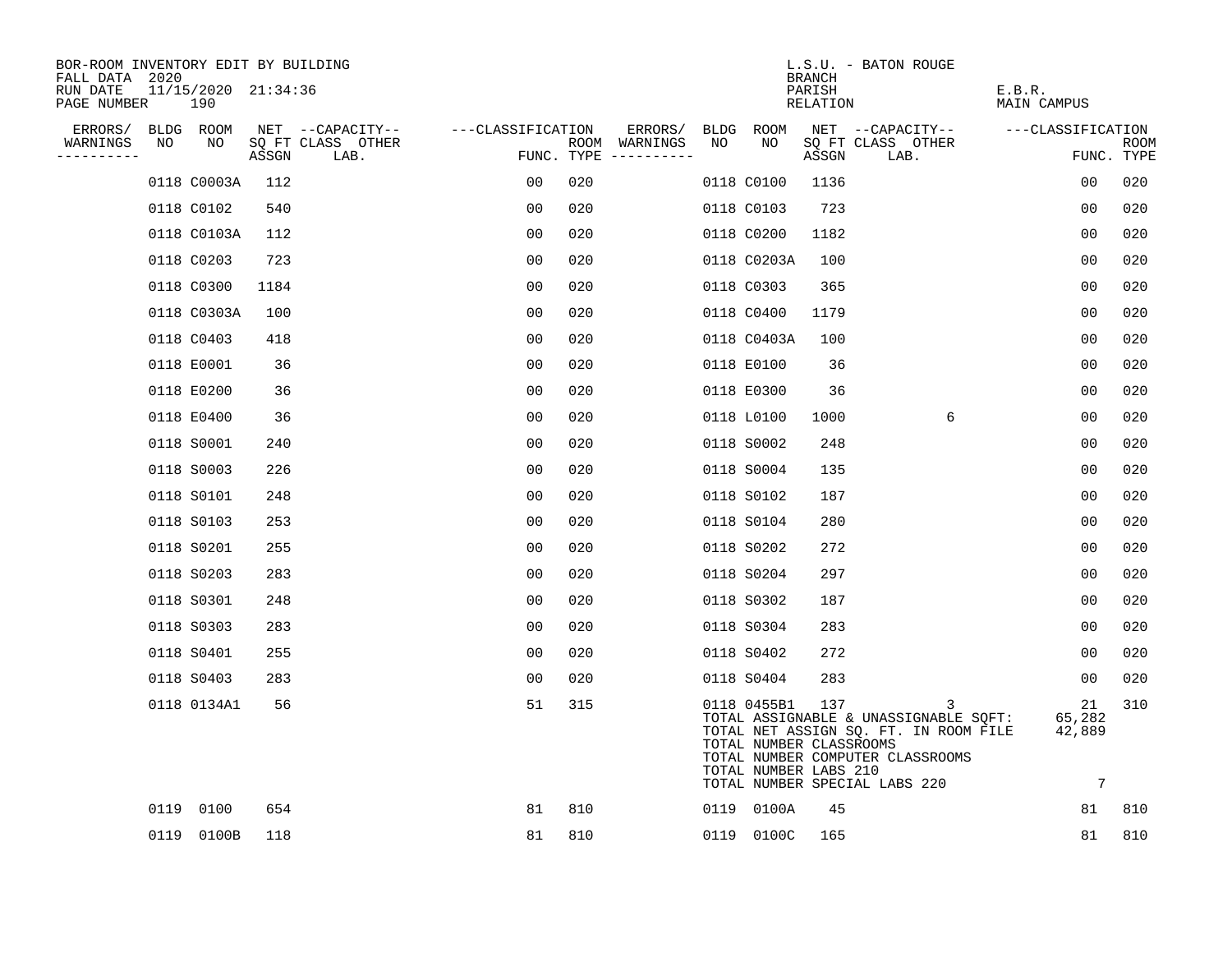| BOR-ROOM INVENTORY EDIT BY BUILDING<br>FALL DATA 2020 |      |                            |       |                           |              |                   |                |     |                                      |           |                 | BRANCH                                                 | L.S.U. - BATON ROUGE                                              |                                                                                                |                                       |                      |             |
|-------------------------------------------------------|------|----------------------------|-------|---------------------------|--------------|-------------------|----------------|-----|--------------------------------------|-----------|-----------------|--------------------------------------------------------|-------------------------------------------------------------------|------------------------------------------------------------------------------------------------|---------------------------------------|----------------------|-------------|
| RUN DATE<br>PAGE NUMBER                               |      | 11/15/2020 21:34:36<br>191 |       |                           |              |                   |                |     |                                      |           |                 | PARISH<br>RELATION                                     |                                                                   |                                                                                                | E.B.R.<br>MAIN CAMPUS                 |                      |             |
| ERRORS/                                               |      | BLDG ROOM                  |       | NET --CAPACITY--          |              | ---CLASSIFICATION |                |     | ERRORS/                              | BLDG ROOM |                 |                                                        | NET --CAPACITY--                                                  |                                                                                                |                                       | ---CLASSIFICATION    |             |
| WARNINGS<br>----------                                | NO   | NO                         | ASSGN | SQ FT CLASS OTHER<br>LAB. |              |                   |                |     | ROOM WARNINGS<br>FUNC. TYPE $------$ | NO        | NO              | ASSGN                                                  | SQ FT CLASS OTHER<br>LAB.                                         |                                                                                                |                                       | FUNC. TYPE           | <b>ROOM</b> |
|                                                       | 0119 | 0101                       | 129   |                           |              |                   | 81             | 810 |                                      | 0119      | 0103            | 93                                                     |                                                                   |                                                                                                |                                       | 81                   | 810         |
|                                                       | 0119 | 0104                       | 19    |                           |              |                   | 0 <sub>0</sub> | 030 |                                      | 0119      | 0105            | 154                                                    |                                                                   |                                                                                                |                                       | 81                   | 810         |
|                                                       | 0119 | 0106                       | 16    |                           |              |                   | 0 <sub>0</sub> | 030 |                                      | 0119      | 0108            | 15                                                     |                                                                   |                                                                                                |                                       | 00                   | 010         |
|                                                       | 0119 | 0109                       | 216   |                           |              |                   | 81             | 810 |                                      | 0119 0110 |                 | 28                                                     |                                                                   |                                                                                                |                                       | 00                   | 030         |
|                                                       | 0119 | 0112                       | 456   |                           |              |                   | 81             | 810 |                                      | 0119 0114 |                 | 84                                                     |                                                                   |                                                                                                |                                       | 00                   | 020         |
|                                                       |      | 0119 0120                  | 233   |                           |              |                   | 81             | 810 |                                      |           |                 | TOTAL NUMBER CLASSROOMS<br>TOTAL NUMBER LABS 210       | TOTAL NUMBER COMPUTER CLASSROOMS<br>TOTAL NUMBER SPECIAL LABS 220 | TOTAL NET ASSIGN SQ. FT. IN ROOM FILE                                                          | TOTAL ASSIGNABLE & UNASSIGNABLE SQFT: | 2,425<br>2,263       |             |
|                                                       |      | 0120 0001                  | 1548  |                           |              |                   | 73             | 720 |                                      |           | 0120 0101       | 62                                                     |                                                                   | $\mathbf{1}$                                                                                   |                                       | 00                   | 030         |
|                                                       |      | 0120 0102                  | 910   |                           |              |                   | 73             | 720 |                                      |           | 0120 0103       | 65<br>TOTAL NUMBER CLASSROOMS<br>TOTAL NUMBER LABS 210 | TOTAL NUMBER COMPUTER CLASSROOMS<br>TOTAL NUMBER SPECIAL LABS 220 | $\mathbf{1}$<br>TOTAL ASSIGNABLE & UNASSIGNABLE SQFT:<br>TOTAL NET ASSIGN SQ. FT. IN ROOM FILE |                                       | 00<br>2,585<br>2,458 | 030         |
|                                                       |      | 0121 0102                  | 45    |                           |              |                   | 00             | 020 |                                      |           | 0121 0102A      | 130                                                    |                                                                   | 1                                                                                              |                                       | 32                   | 310         |
|                                                       |      | 0121 0102B                 | 124   |                           | $\mathbf{1}$ |                   | 45             | 310 |                                      | 0121 0104 |                 | 141                                                    |                                                                   | 2                                                                                              |                                       | 22                   | 320         |
|                                                       | 0121 | 0106                       | 1271  | 48                        |              |                   | 11             | 140 |                                      |           | 0121 0106A 1061 |                                                        | 18                                                                |                                                                                                |                                       | 22                   | 210         |
|                                                       | 0121 | 0106B                      | 137   |                           |              |                   | 0 <sub>0</sub> | 030 |                                      |           | 0121 0106C      | 90                                                     |                                                                   |                                                                                                |                                       | 0 <sub>0</sub>       | 030         |
|                                                       |      | 0121 0110                  | 250   |                           | 4            |                   | 00             | 030 |                                      | 0121 0112 |                 | 34                                                     |                                                                   |                                                                                                |                                       | 0 <sub>0</sub>       | 010         |
|                                                       |      | 0121 0114                  | 87    |                           | 6            |                   | 0 <sub>0</sub> | 030 |                                      | 0121 0116 |                 | 531                                                    | 35                                                                |                                                                                                |                                       | 22                   | 250         |
|                                                       |      | 0121 0116A 1483            |       | 10                        |              |                   | 11             | 210 |                                      | 0121 0118 |                 | 3487                                                   | 25                                                                |                                                                                                |                                       | 11                   | 210         |
|                                                       | 0121 | 0118A                      | 97    |                           | $\mathbf{1}$ |                   | 22             | 310 |                                      |           | 0121 0118B      | 188                                                    |                                                                   |                                                                                                |                                       | 22                   | 215         |
|                                                       |      | 0121 0118C                 | 278   |                           |              |                   | 22             | 215 |                                      | 0121 0128 |                 | 3481                                                   |                                                                   | 3                                                                                              |                                       | 22                   | 720         |
|                                                       |      | 0121 0128A 1064            |       |                           | 3            |                   | 22             | 720 |                                      |           | 0121 0128B      | 1355                                                   |                                                                   | $\overline{2}$                                                                                 |                                       | 22                   | 720         |
|                                                       | 0121 | 0134                       | 1159  | 15                        |              |                   | 22             | 250 |                                      |           | 0121 0134A      | 488                                                    |                                                                   | 2                                                                                              |                                       | 22                   | 255         |
|                                                       |      | 0121 0134B                 | 71    |                           |              |                   | 00             | 030 |                                      | 0121 0136 |                 | 510                                                    |                                                                   | 26                                                                                             |                                       | 22                   | 410         |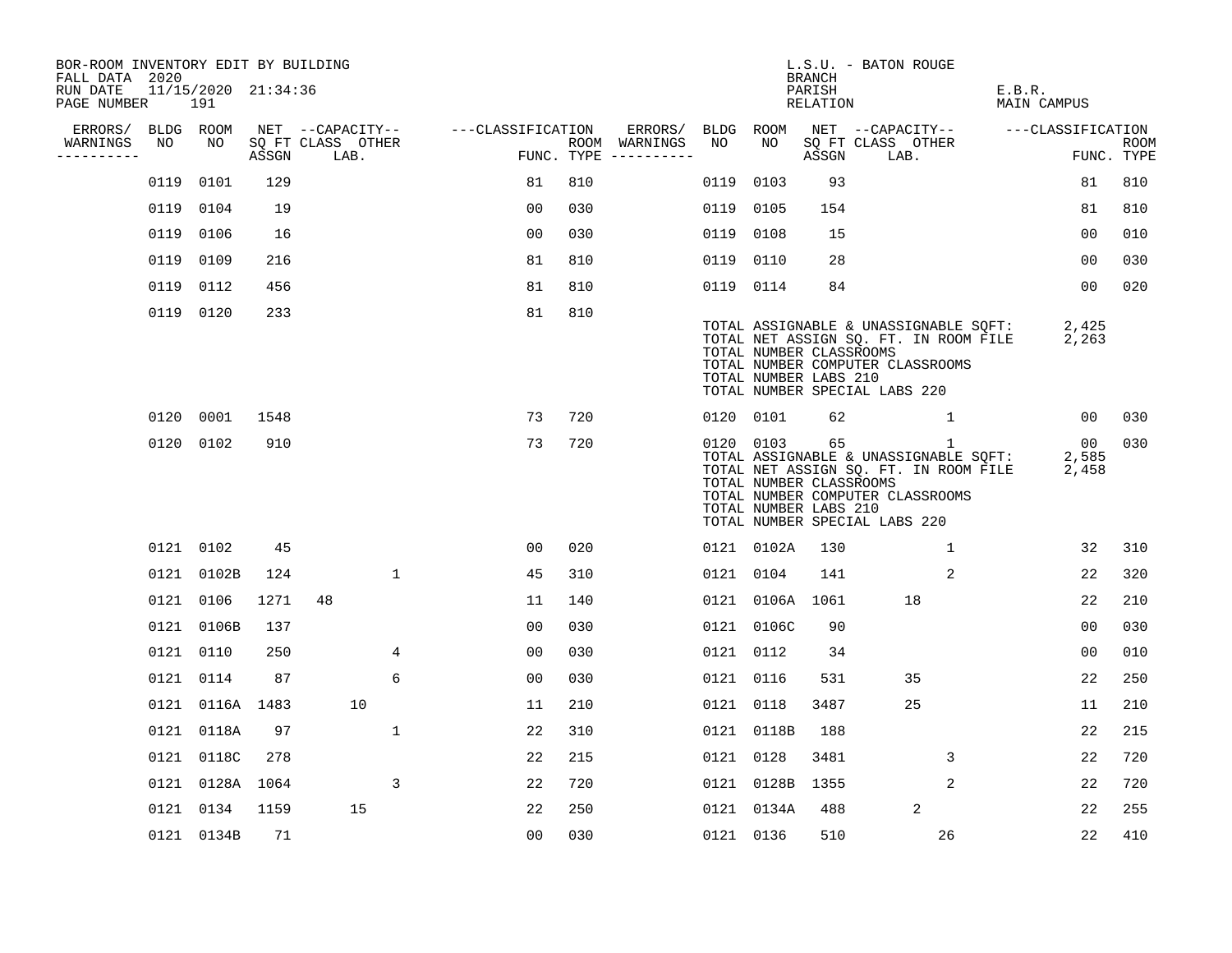| BOR-ROOM INVENTORY EDIT BY BUILDING<br>FALL DATA 2020 |      |                            |       |                           |                   |     |                                      |      |                                                                 | BRANCH             | L.S.U. - BATON ROUGE                                                                                                                                |                                               |                           |
|-------------------------------------------------------|------|----------------------------|-------|---------------------------|-------------------|-----|--------------------------------------|------|-----------------------------------------------------------------|--------------------|-----------------------------------------------------------------------------------------------------------------------------------------------------|-----------------------------------------------|---------------------------|
| RUN DATE<br>PAGE NUMBER                               |      | 11/15/2020 21:34:36<br>192 |       |                           |                   |     |                                      |      |                                                                 | PARISH<br>RELATION |                                                                                                                                                     | E.B.R.<br>MAIN CAMPUS                         |                           |
| ERRORS/                                               |      | BLDG ROOM                  |       | NET --CAPACITY--          | ---CLASSIFICATION |     | ERRORS/                              | BLDG | ROOM                                                            |                    | NET --CAPACITY--                                                                                                                                    | ---CLASSIFICATION                             |                           |
| WARNINGS<br>----------                                | NO   | NO                         | ASSGN | SQ FT CLASS OTHER<br>LAB. |                   |     | ROOM WARNINGS<br>FUNC. TYPE $------$ | NO.  | NO.                                                             | ASSGN              | SQ FT CLASS OTHER<br>LAB.                                                                                                                           |                                               | <b>ROOM</b><br>FUNC. TYPE |
|                                                       | 0121 | 0138                       | 510   | 18                        | 11                | 240 |                                      |      | 0121 0140                                                       | 583                | 30                                                                                                                                                  | 11                                            | 210                       |
|                                                       |      | 0121 0142                  | 919   | 6                         | 22                | 250 |                                      |      | 0121 0146                                                       | 119                | 5                                                                                                                                                   | 22                                            | 315                       |
|                                                       |      | 0121 0146A                 | 63    | $\mathbf{1}$              | 22                | 315 |                                      |      | 0121 0146B                                                      | 63                 | 1                                                                                                                                                   | 22                                            | 315                       |
|                                                       |      | 0121 0146C                 | 137   | $\mathbf{1}$              | 22                | 310 |                                      |      | 0121 0146D                                                      | 147                | $\mathbf 1$                                                                                                                                         | 22                                            | 250                       |
|                                                       |      | 0121 C0100                 | 1708  |                           | 0 <sub>0</sub>    | 020 |                                      |      | 0121 C0100A                                                     | 165                |                                                                                                                                                     | 0 <sub>0</sub>                                | 020                       |
|                                                       |      | 0121 C0100B                | 180   |                           | 0 <sub>0</sub>    | 020 |                                      |      | 0121 C0100C                                                     | 168                |                                                                                                                                                     | 0 <sub>0</sub>                                | 020                       |
|                                                       |      | 0121 0102A1                | 100   | $\mathbf{1}$              | 22                | 320 |                                      |      | 0121 0102A2                                                     | 100                | $\mathbf{1}$                                                                                                                                        | 22                                            | 320                       |
|                                                       |      | 0121 0102A3                | 92    | $\mathbf{1}$              | 22                | 310 |                                      |      | 0121 0102A4                                                     | 92                 | $\mathbf{1}$                                                                                                                                        | 0 <sub>0</sub>                                | 030                       |
|                                                       |      | 0121 0102A5                | 321   | 4                         | 0 <sub>0</sub>    | 030 |                                      |      | 0121 0102B1                                                     | 124                | $\mathbf 1$                                                                                                                                         | 22                                            | 320                       |
|                                                       |      | 0121 0102B2                | 124   | $\mathbf{1}$              | 22                | 320 |                                      |      | 0121 0102B3                                                     | 124                | $\mathbf{1}$                                                                                                                                        | 22                                            | 320                       |
|                                                       |      | 0121 0102B4                | 408   | 2                         | 22                | 250 |                                      |      | 0121 0102B5                                                     | 418                | 4                                                                                                                                                   | 22                                            | 250                       |
|                                                       |      | 0121 0128A1                | 234   |                           | 22                | 725 |                                      |      | 0121 0128A2<br>TOTAL NUMBER CLASSROOMS<br>TOTAL NUMBER LABS 210 | 180                | TOTAL ASSIGNABLE & UNASSIGNABLE SQFT:<br>TOTAL NET ASSIGN SQ. FT. IN ROOM FILE<br>TOTAL NUMBER COMPUTER CLASSROOMS<br>TOTAL NUMBER SPECIAL LABS 220 | 22<br>24,641<br>21,293<br>1<br>$\overline{4}$ | 725                       |
|                                                       |      | 0122 0101                  | 397   | 6                         | 22                | 320 |                                      |      | 0122 0101A                                                      | 36                 |                                                                                                                                                     | 22                                            | 315                       |
|                                                       |      | 0122 0101B                 | 31    |                           | 22                | 731 |                                      |      | 0122 0103                                                       | 119                | $\mathbf{1}$                                                                                                                                        | 32                                            | 310                       |
|                                                       |      | 0122 0104                  | 179   | 3                         | 32                | 310 |                                      |      | 0122 0105                                                       | 120                | $\mathbf 1$                                                                                                                                         | 22                                            | 310                       |
|                                                       |      | 0122 0107                  | 687   | 45                        | 32                | 310 |                                      |      | 0122 0108                                                       | 122                | $\mathbf 1$                                                                                                                                         | 46                                            | 310                       |
|                                                       |      | 0122 0109                  | 157   | $\mathbf 1$               | 46                | 310 |                                      |      | 0122 0111                                                       | 137                | $\mathbf 1$                                                                                                                                         | 46                                            | 310                       |
|                                                       |      | 0122 0113                  | 401   | 8                         | 22                | 320 |                                      |      | 0122 0113A                                                      | 27                 |                                                                                                                                                     | 11                                            | 315                       |
|                                                       |      | 0122 0115                  | 563   | 37                        | 11                | 110 |                                      | 0122 | 0115A                                                           | 24                 |                                                                                                                                                     | 11                                            | 115                       |
|                                                       |      | 0122 0115B                 | 27    |                           | 11                | 115 |                                      | 0122 | 0119A                                                           | 163                | $\mathbf 1$                                                                                                                                         | 22                                            | 310                       |
|                                                       |      | 0122 0119B                 | 145   | 2                         | 22                | 320 |                                      | 0122 | 0123                                                            | 199                | 1                                                                                                                                                   | 22                                            | 310                       |
|                                                       |      | 0122 0123A                 | 59    | $\mathbf{1}$              | 22                | 315 |                                      | 0122 | 0125                                                            | 154                | 4                                                                                                                                                   | 00                                            | 030                       |
|                                                       |      | 0122 0127                  | 43    |                           | 0 <sub>0</sub>    | 030 |                                      |      | 0122 0131                                                       | 398                | 20                                                                                                                                                  | 45                                            | 350                       |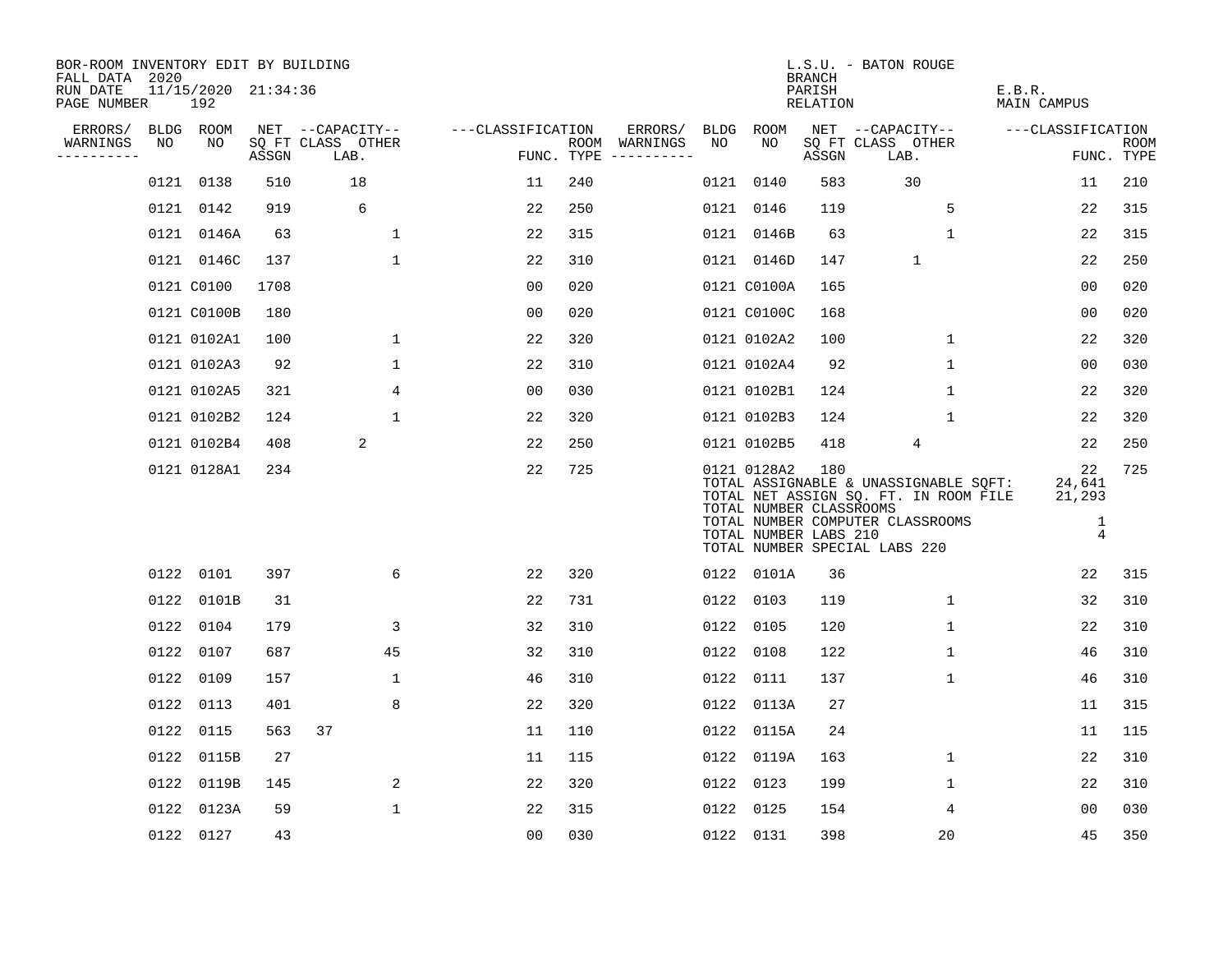| BOR-ROOM INVENTORY EDIT BY BUILDING<br>FALL DATA 2020 |      |                            |       |                           |              |                   |     |                                      |      |            | BRANCH                                                   | L.S.U. - BATON ROUGE                                                                                                                                |                              |                           |
|-------------------------------------------------------|------|----------------------------|-------|---------------------------|--------------|-------------------|-----|--------------------------------------|------|------------|----------------------------------------------------------|-----------------------------------------------------------------------------------------------------------------------------------------------------|------------------------------|---------------------------|
| RUN DATE<br>PAGE NUMBER                               |      | 11/15/2020 21:34:36<br>193 |       |                           |              |                   |     |                                      |      |            | PARISH<br>RELATION                                       |                                                                                                                                                     | E.B.R.<br><b>MAIN CAMPUS</b> |                           |
| ERRORS/                                               |      | BLDG ROOM                  |       | NET --CAPACITY--          |              | ---CLASSIFICATION |     | ERRORS/                              |      | BLDG ROOM  |                                                          | NET --CAPACITY--                                                                                                                                    | ---CLASSIFICATION            |                           |
| WARNINGS<br>----------                                | NO   | NO                         | ASSGN | SQ FT CLASS OTHER<br>LAB. |              |                   |     | ROOM WARNINGS<br>FUNC. TYPE $------$ | NO   | NO.        | ASSGN                                                    | SQ FT CLASS OTHER<br>LAB.                                                                                                                           |                              | <b>ROOM</b><br>FUNC. TYPE |
|                                                       | 0122 | 0133                       | 144   |                           |              | 00                | 030 |                                      | 0122 | 0141       | 163                                                      | $\mathbf{1}$                                                                                                                                        | 22                           | 310                       |
|                                                       | 0122 | 0143                       | 195   |                           | 1            | 22                | 310 |                                      |      | 0122 0145  | 229                                                      | $\overline{2}$                                                                                                                                      | 46                           | 310                       |
|                                                       | 0122 | 0149                       | 320   |                           | 2            | 46                | 310 |                                      |      | 0122 0155  | 227                                                      | $\mathbf 1$                                                                                                                                         | 46                           | 325                       |
|                                                       |      | 0122 0159                  | 193   |                           | $\mathbf{1}$ | 22                | 310 |                                      |      | 0122 0161  | 156                                                      | $\mathbf 1$                                                                                                                                         | 11                           | 310                       |
|                                                       | 0122 | 0163                       | 158   |                           | $\mathbf 1$  | 11                | 310 |                                      |      | 0122 0167  | 151                                                      | $\mathbf{1}$                                                                                                                                        | 22                           | 310                       |
|                                                       | 0122 | 0169                       | 96    |                           | 1            | 00                | 030 |                                      |      | 0122 0171  | 30                                                       |                                                                                                                                                     | 00                           | 030                       |
|                                                       | 0122 | 0173                       | 93    |                           | 2            | 0 <sub>0</sub>    | 030 |                                      |      | 0122 0175  | 150                                                      | $\mathbf 1$                                                                                                                                         | 11                           | 310                       |
|                                                       | 0122 | 0177                       | 158   |                           | $\mathbf{1}$ | 11                | 310 |                                      |      | 0122 0179  | 30                                                       |                                                                                                                                                     | 46                           | 315                       |
|                                                       |      | 0122 0181                  | 144   |                           |              | 0 <sub>0</sub>    | 030 |                                      |      | 0122 C0100 | 2003<br>TOTAL NUMBER CLASSROOMS<br>TOTAL NUMBER LABS 210 | TOTAL ASSIGNABLE & UNASSIGNABLE SQFT:<br>TOTAL NET ASSIGN SQ. FT. IN ROOM FILE<br>TOTAL NUMBER COMPUTER CLASSROOMS<br>TOTAL NUMBER SPECIAL LABS 220 | 00<br>8,828<br>6,121<br>1    | 020                       |
|                                                       |      | 0123 0103                  | 1320  | 12                        |              | 22                | 250 |                                      |      | 0123 0103A | 189                                                      |                                                                                                                                                     | 22                           | 255                       |
|                                                       | 0123 | 0103B                      | 207   |                           |              | 22                | 255 |                                      |      | 0123 0106  | 71                                                       |                                                                                                                                                     | 0 <sub>0</sub>               | 030                       |
|                                                       | 0123 | 0107                       | 179   |                           |              | 22                | 731 |                                      |      | 0123 0108  | 332                                                      |                                                                                                                                                     | 00                           | 030                       |
|                                                       | 0123 | 0109                       | 179   |                           |              | 22                | 731 |                                      |      | 0123 0110  | 283                                                      |                                                                                                                                                     | 00                           | 030                       |
|                                                       | 0123 | 0111                       | 177   |                           |              | 11                | 731 |                                      |      | 0123 0112  | 325                                                      |                                                                                                                                                     | 22                           | 255                       |
|                                                       | 0123 | 0112A                      | 213   |                           |              | 22                | 255 |                                      |      | 0123 0112B | 198                                                      |                                                                                                                                                     | 32                           | 255                       |
|                                                       | 0123 | 0112C                      | 195   |                           |              | 22                | 255 |                                      |      | 0123 0112D | 172                                                      |                                                                                                                                                     | 22                           | 255                       |
|                                                       | 0123 | 0112E                      | 169   |                           |              | 32                | 255 |                                      |      | 0123 0112F | 169                                                      |                                                                                                                                                     | 22                           | 255                       |
|                                                       | 0123 | 0112G                      | 153   |                           |              | 22                | 255 |                                      |      | 0123 0113  | 428                                                      | 3                                                                                                                                                   | 22                           | 250                       |
|                                                       | 0123 | 0113A                      | 72    |                           |              | 00                | 030 |                                      |      | 0123 0113B | 100                                                      | $\mathbf 1$                                                                                                                                         | 22                           | 320                       |
|                                                       | 0123 | 0113C                      | 100   |                           | 2            | 22                | 310 |                                      |      | 0123 0113D | 90                                                       | 1                                                                                                                                                   | 22                           | 320                       |
|                                                       | 0123 | 0113E                      | 1171  | 24                        |              | 22                | 250 |                                      |      | 0123 0117  | 216                                                      | 5                                                                                                                                                   | 22                           | 315                       |
|                                                       | 0123 | 0119                       | 650   | 43                        |              | 11                | 110 |                                      |      | 0123 0122  | 63                                                       |                                                                                                                                                     | 0 <sub>0</sub>               | 010                       |
|                                                       |      | 0123 0124                  | 93    |                           |              | 46                | 731 |                                      |      | 0123 0124A | 90                                                       |                                                                                                                                                     | 46                           | 731                       |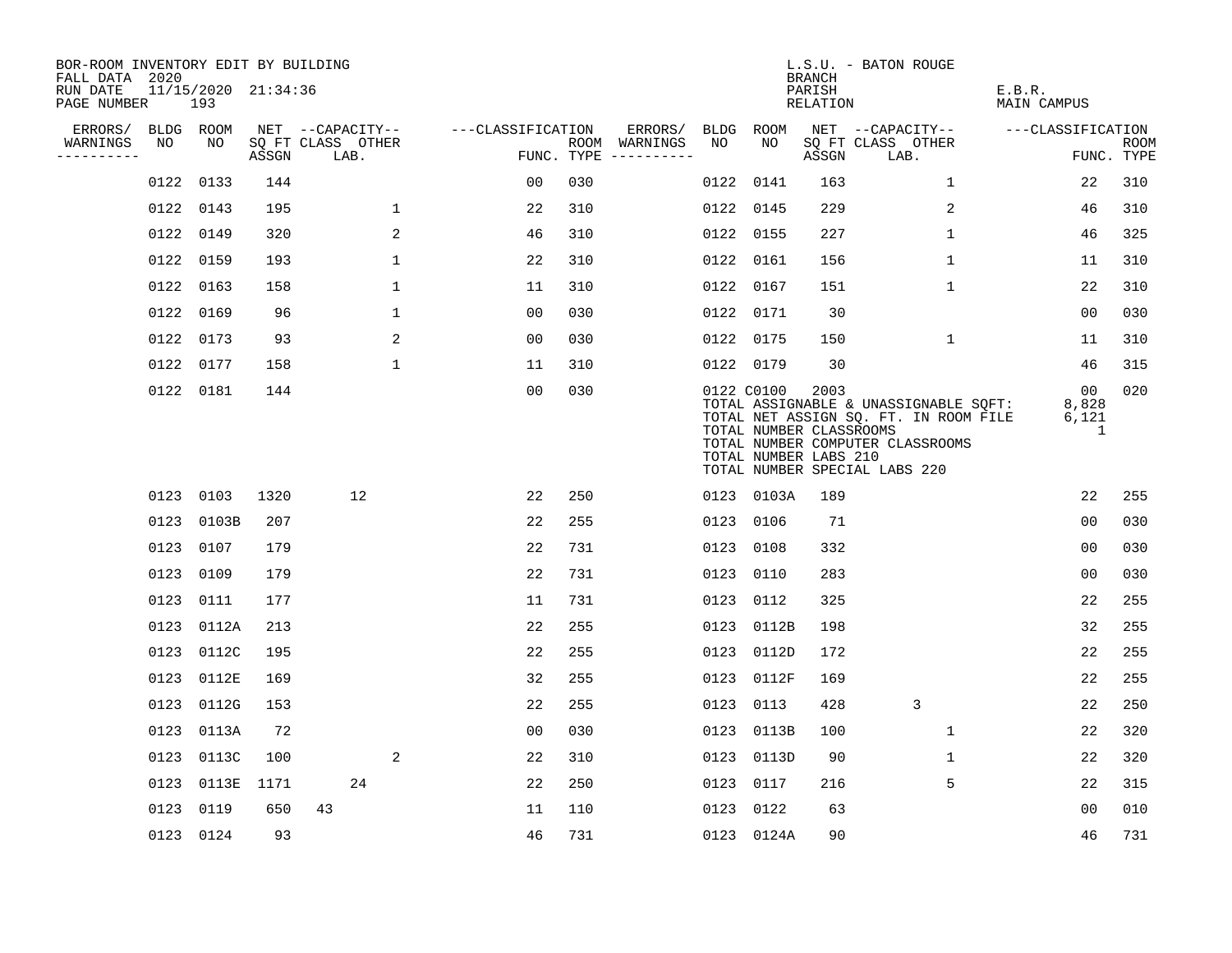| BOR-ROOM INVENTORY EDIT BY BUILDING<br>FALL DATA 2020 |      |                            |       |                   |                |              |                   |     |                                      |             |            | <b>BRANCH</b>      | L.S.U. - BATON ROUGE      |              |                       |                           |
|-------------------------------------------------------|------|----------------------------|-------|-------------------|----------------|--------------|-------------------|-----|--------------------------------------|-------------|------------|--------------------|---------------------------|--------------|-----------------------|---------------------------|
| RUN DATE<br>PAGE NUMBER                               |      | 11/15/2020 21:34:36<br>194 |       |                   |                |              |                   |     |                                      |             |            | PARISH<br>RELATION |                           |              | E.B.R.<br>MAIN CAMPUS |                           |
| ERRORS/                                               |      | BLDG ROOM                  |       | NET --CAPACITY--  |                |              | ---CLASSIFICATION |     | ERRORS/                              | <b>BLDG</b> | ROOM       |                    | NET --CAPACITY--          |              | ---CLASSIFICATION     |                           |
| WARNINGS<br>----------                                | NO   | NO                         | ASSGN | SQ FT CLASS OTHER | LAB.           |              |                   |     | ROOM WARNINGS<br>FUNC. TYPE $------$ | NO.         | NO.        | ASSGN              | SQ FT CLASS OTHER<br>LAB. |              |                       | <b>ROOM</b><br>FUNC. TYPE |
|                                                       | 0123 | 0125                       | 220   |                   |                | 6            | 11                | 410 |                                      | 0123        | 0125A      | 220                |                           | $\mathbf{1}$ | 22                    | 325                       |
|                                                       | 0123 | 0128                       | 46    |                   |                |              | 0 <sub>0</sub>    | 010 |                                      | 0123        | 0128A      | 31                 |                           |              | 00                    | 010                       |
|                                                       | 0123 | 0128B                      | 218   |                   |                | 10           | 0 <sub>0</sub>    | 030 |                                      | 0123        | 0129       | 184                |                           | $\mathbf 1$  | 22                    | 310                       |
|                                                       |      | 0123 0130                  | 373   |                   | $\overline{4}$ |              | 22                | 250 |                                      |             | 0123 0131  | 184                |                           | 1            | 11                    | 325                       |
|                                                       | 0123 | 0132                       | 935   | 62                |                |              | 11                | 110 |                                      |             | 0123 0133  | 184                |                           | 1            | 11                    | 310                       |
|                                                       |      | 0123 0134                  | 930   | 62                |                |              | 11                | 110 |                                      |             | 0123 0135  | 190                |                           | 2            | 46                    | 310                       |
|                                                       | 0123 | 0137                       | 192   |                   |                | $\mathbf 1$  | 11                | 310 |                                      |             | 0123 0139  | 140                |                           | $\mathbf 1$  | 46                    | 315                       |
|                                                       | 0123 | 0140                       | 246   |                   | $\mathbf{1}$   |              | 22                | 255 |                                      |             | 0123 0141  | 93                 |                           |              | 46                    | 731                       |
|                                                       | 0123 | 0142                       | 997   |                   | $\overline{4}$ |              | 22                | 250 |                                      | 0123        | 0145       | 221                |                           | $\mathbf{1}$ | 32                    | 310                       |
|                                                       |      | 0123 0145A                 | 21    |                   |                |              | 32                | 315 |                                      |             | 0123 0146  | 528                | 9                         |              | 22                    | 255                       |
|                                                       |      | 0123 0147                  | 299   |                   |                | 26           | 46                | 350 |                                      | 0123        | 0149       | 224                |                           | 2            | 32                    | 310                       |
|                                                       |      | 0123 0149A                 | 22    |                   |                |              | 32                | 315 |                                      |             | 0123 0151  | 82                 |                           | $\mathbf 1$  | 32                    | 731                       |
|                                                       |      | 0123 0153                  | 94    |                   |                | 1            | 32                | 315 |                                      | 0123        | 0155       | 187                |                           | $\mathbf 1$  | 32                    | 310                       |
|                                                       |      | 0123 0157                  | 184   |                   |                | $\mathbf 1$  | 32                | 310 |                                      |             | 0123 0159  | 183                |                           | 1            | 32                    | 320                       |
|                                                       | 0123 | 0161                       | 165   |                   |                | $\mathbf{1}$ | 32                | 310 |                                      | 0123        | 0163       | 251                |                           | 1            | 32                    | 310                       |
|                                                       |      | 0123 0165                  | 426   |                   | 3              |              | 22                | 250 |                                      | 0123        | 0224       | 328                | 2                         |              | 22                    | 250                       |
|                                                       |      | 0123 0224A                 | 16    |                   |                |              | 22                | 255 |                                      | 0123        | 0225       | 857                | 27                        |              | 11                    | 110                       |
|                                                       | 0123 | 0225A                      | 184   |                   |                | 6            | 11                | 410 |                                      | 0123        | 0225B      | 182                | 1                         |              | 11                    | 115                       |
|                                                       |      | 0123 0225C                 | 21    |                   |                |              | 0 <sub>0</sub>    | 030 |                                      | 0123        | 0226       | 201                |                           | 1            | 22                    | 310                       |
|                                                       | 0123 | 0228                       | 202   |                   |                | $\mathbf{1}$ | 11                | 320 |                                      | 0123        | 0229       | 320                |                           | 3            | 22                    | 320                       |
|                                                       | 0123 | 0230                       | 363   |                   | 2              |              | 22                | 250 |                                      | 0123        | 0231       | 178                |                           | 1            | 22                    | 310                       |
|                                                       | 0123 | 0232                       | 950   | 63                |                |              | 11                | 110 |                                      | 0123        | 0233       | 184                |                           | 1            | 22                    | 310                       |
|                                                       | 0123 | 0235                       | 189   |                   | $\mathbf 1$    |              | 22                | 250 |                                      | 0123        | 0236       | 991                | 20                        |              | 22                    | 250                       |
|                                                       | 0123 | 0237                       | 156   |                   |                | 2            | 22                | 320 |                                      | 0123        | 0239       | 180                |                           | $\mathbf 1$  | 22                    | 310                       |
|                                                       | 0123 | 0240                       | 198   |                   |                | 3            | 0 <sub>0</sub>    | 030 |                                      | 0123        | 0241       | 921                | 32                        |              | 11                    | 210                       |
|                                                       |      | 0123 0241A                 | 49    |                   |                |              | 0 <sub>0</sub>    | 030 |                                      |             | 0123 0241B | 123                |                           |              | 11                    | 215                       |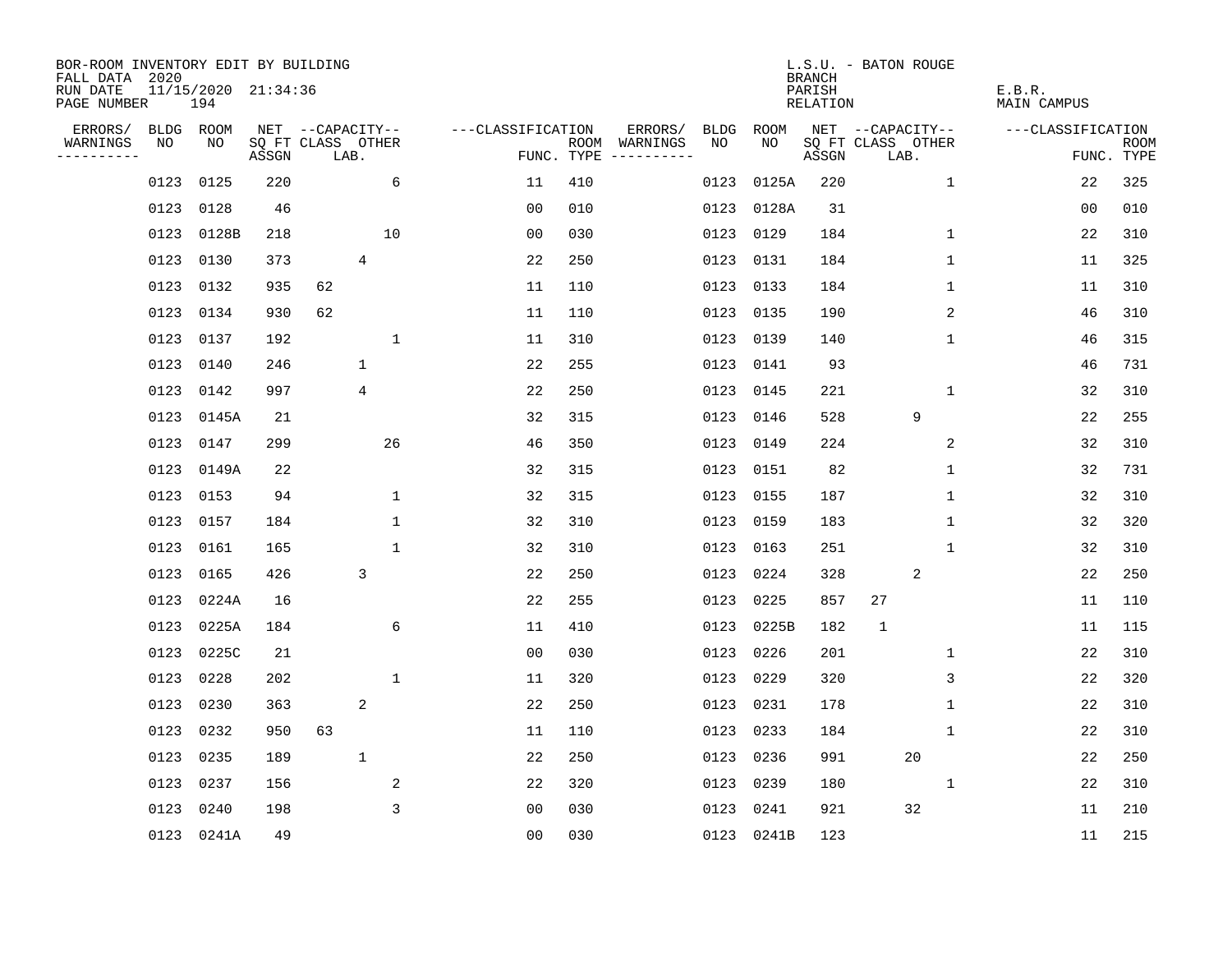| BOR-ROOM INVENTORY EDIT BY BUILDING<br>FALL DATA 2020 |      |                            |       |                           |                   |     |                                      |      |                                                  | <b>BRANCH</b>      | L.S.U. - BATON ROUGE                                                                                                                                |                            |                           |
|-------------------------------------------------------|------|----------------------------|-------|---------------------------|-------------------|-----|--------------------------------------|------|--------------------------------------------------|--------------------|-----------------------------------------------------------------------------------------------------------------------------------------------------|----------------------------|---------------------------|
| RUN DATE<br>PAGE NUMBER                               |      | 11/15/2020 21:34:36<br>195 |       |                           |                   |     |                                      |      |                                                  | PARISH<br>RELATION |                                                                                                                                                     | E.B.R.<br>MAIN CAMPUS      |                           |
| ERRORS/                                               |      | BLDG ROOM                  |       | NET --CAPACITY--          | ---CLASSIFICATION |     | ERRORS/                              | BLDG | ROOM                                             |                    | NET --CAPACITY--                                                                                                                                    | ---CLASSIFICATION          |                           |
| WARNINGS<br>----------                                | NO   | NO                         | ASSGN | SQ FT CLASS OTHER<br>LAB. |                   |     | ROOM WARNINGS<br>FUNC. TYPE $------$ | NO.  | NO                                               | ASSGN              | SQ FT CLASS OTHER<br>LAB.                                                                                                                           |                            | <b>ROOM</b><br>FUNC. TYPE |
|                                                       | 0123 | 0242                       | 571   | $\overline{4}$            | 11                | 250 |                                      | 0123 | 0242A                                            | 51                 |                                                                                                                                                     | 22                         | 255                       |
|                                                       |      | 0123 0242B                 | 77    |                           | 22                | 255 |                                      |      | 0123 0246                                        | 726                | 15                                                                                                                                                  | 22                         | 250                       |
|                                                       |      | 0123 0246A                 | 50    | 1                         | 22                | 255 |                                      |      | 0123 0253                                        | 140                | $\mathbf 1$                                                                                                                                         | 11                         | 310                       |
|                                                       |      | 0123 0255                  | 178   | $\mathbf{1}$              | 11                | 310 |                                      |      | 0123 0257                                        | 188                | $\mathbf{1}$                                                                                                                                        | 22                         | 310                       |
|                                                       |      | 0123 0259                  | 189   | $\mathbf{1}$              | 22                | 255 |                                      |      | 0123 0261                                        | 378                | $\mathbf{1}$                                                                                                                                        | 22                         | 255                       |
|                                                       |      | 0123 0261A                 | 15    |                           | 22                | 255 |                                      |      | 0123 0265                                        | 689                | 6                                                                                                                                                   | 22                         | 250                       |
|                                                       |      | 0123 0265A                 | 23    |                           | 22                | 255 |                                      |      | 0123 C0100                                       | 4668               |                                                                                                                                                     | 0 <sub>0</sub>             | 020                       |
|                                                       |      | 0123 C0200                 | 2174  |                           | 0 <sub>0</sub>    | 020 |                                      |      | 0123 C0200A                                      | 34                 |                                                                                                                                                     | 0 <sub>0</sub>             | 030                       |
|                                                       |      | 0123 C0200B                | 18    |                           | 0 <sub>0</sub>    | 010 |                                      |      | 0123 S0100                                       | 552                |                                                                                                                                                     | 0 <sub>0</sub>             | 020                       |
|                                                       |      | 0123 S0200                 | 335   |                           | 0 <sub>0</sub>    | 020 |                                      |      | TOTAL NUMBER CLASSROOMS<br>TOTAL NUMBER LABS 210 |                    | TOTAL ASSIGNABLE & UNASSIGNABLE SQFT:<br>TOTAL NET ASSIGN SQ. FT. IN ROOM FILE<br>TOTAL NUMBER COMPUTER CLASSROOMS<br>TOTAL NUMBER SPECIAL LABS 220 | 33,723<br>24,558<br>5<br>1 |                           |
|                                                       |      | 0124 0056                  | 560   |                           | 00                | 030 |                                      |      | 0124 0058                                        | 115                |                                                                                                                                                     | 00                         | 030                       |
|                                                       |      | 0124 0059                  | 126   |                           | 0 <sub>0</sub>    | 030 |                                      |      | 0124 0060                                        | 418                |                                                                                                                                                     | 91                         | 935                       |
|                                                       |      | 0124 0063                  | 229   | 2                         | 91                | 910 |                                      |      | 0124 0065                                        | 224                | $\overline{2}$                                                                                                                                      | 91                         | 910                       |
|                                                       |      | 0124 0066                  | 224   | 2                         | 91                | 910 |                                      |      | 0124 0068                                        | 224                | 2                                                                                                                                                   | 91                         | 910                       |
|                                                       |      | 0124 0069                  | 78    |                           | 0 <sub>0</sub>    | 030 |                                      |      | 0124 0071                                        | 152                |                                                                                                                                                     | 0 <sub>0</sub>             | 030                       |
|                                                       |      | 0124 0072                  | 152   | $\mathbf{1}$              | 91                | 910 |                                      |      | 0124 0073                                        | 224                | 2                                                                                                                                                   | 91                         | 910                       |
|                                                       |      | 0124 0075                  | 224   | 2                         | 91                | 910 |                                      |      | 0124 0076                                        | 224                | $\overline{c}$                                                                                                                                      | 91                         | 910                       |
|                                                       |      | 0124 0078                  | 233   | 2                         | 91                | 910 |                                      |      | 0124 0079                                        | 226                | 2                                                                                                                                                   | 91                         | 910                       |
|                                                       |      | 0124 0081                  | 224   | 2                         | 91                | 910 |                                      |      | 0124 0082                                        | 224                | 2                                                                                                                                                   | 91                         | 910                       |
|                                                       |      | 0124 0084                  | 188   | $\overline{4}$            | 0 <sub>0</sub>    | 010 |                                      |      | 0124 0085                                        | 391                | 9                                                                                                                                                   | 00                         | 010                       |
|                                                       |      | 0124 0087                  | 36    |                           | 0 <sub>0</sub>    | 030 |                                      |      | 0124 0088                                        | 91                 |                                                                                                                                                     | 91                         | 935                       |
|                                                       |      | 0124 0090                  | 42    |                           | 91                | 935 |                                      |      | 0124 0091                                        | 229                | 2                                                                                                                                                   | 91                         | 910                       |
|                                                       |      | 0124 0093                  | 236   | 2                         | 91                | 910 |                                      |      | 0124 0094                                        | 235                | 2                                                                                                                                                   | 91                         | 910                       |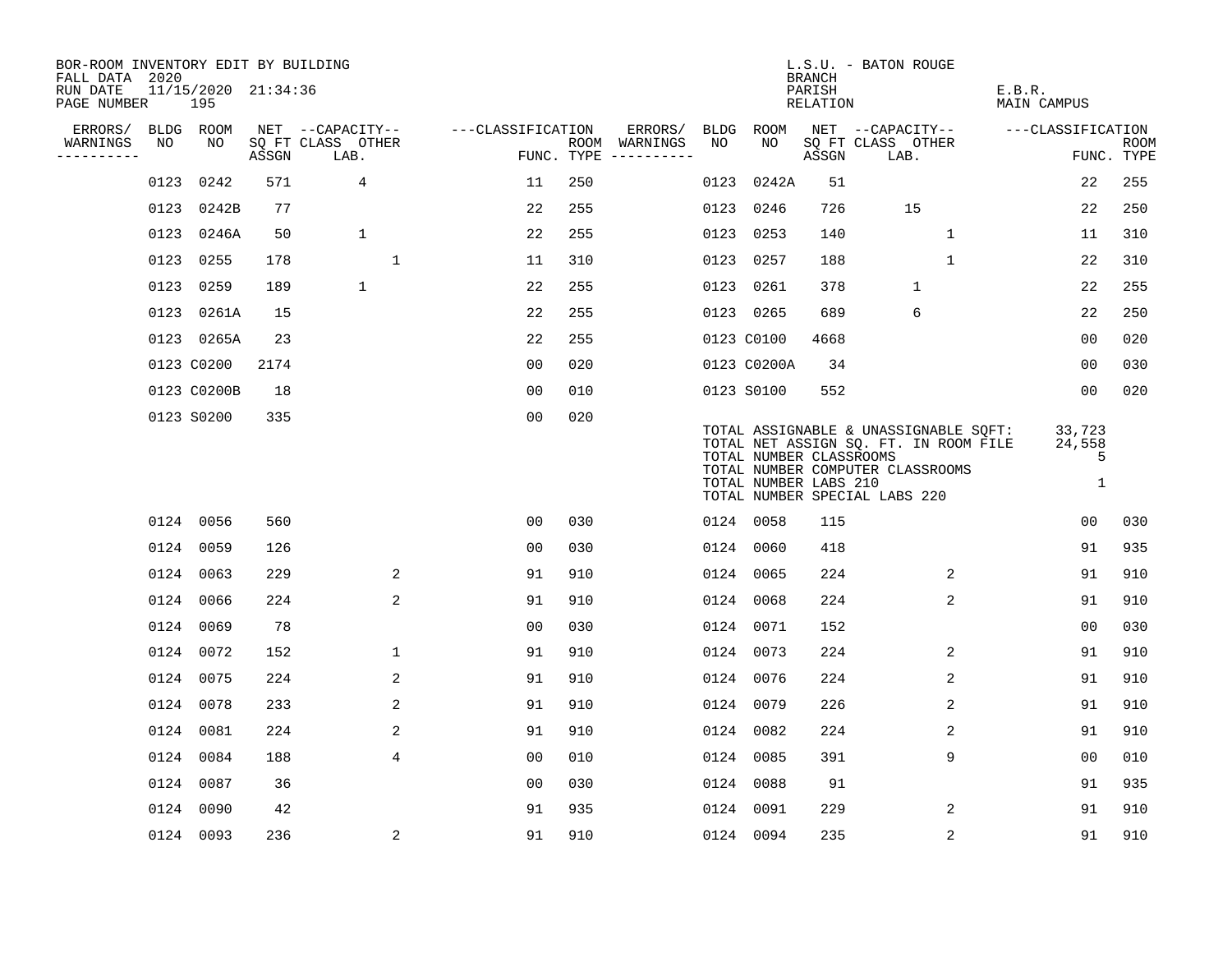| BOR-ROOM INVENTORY EDIT BY BUILDING<br>FALL DATA 2020 |    |                            |       |                           |                   |     |                                      |      |            | <b>BRANCH</b>      | L.S.U. - BATON ROUGE      |                       |                           |
|-------------------------------------------------------|----|----------------------------|-------|---------------------------|-------------------|-----|--------------------------------------|------|------------|--------------------|---------------------------|-----------------------|---------------------------|
| RUN DATE<br>PAGE NUMBER                               |    | 11/15/2020 21:34:36<br>196 |       |                           |                   |     |                                      |      |            | PARISH<br>RELATION |                           | E.B.R.<br>MAIN CAMPUS |                           |
| ERRORS/                                               |    | BLDG ROOM                  |       | NET --CAPACITY--          | ---CLASSIFICATION |     | ERRORS/                              | BLDG | ROOM       |                    | NET --CAPACITY--          | ---CLASSIFICATION     |                           |
| WARNINGS<br>----------                                | NO | NO                         | ASSGN | SQ FT CLASS OTHER<br>LAB. |                   |     | ROOM WARNINGS<br>FUNC. TYPE $------$ | NO.  | NO.        | ASSGN              | SQ FT CLASS OTHER<br>LAB. |                       | <b>ROOM</b><br>FUNC. TYPE |
|                                                       |    | 0124 0096                  | 226   | 2                         | 91                | 910 |                                      |      | 0124 0097  | 225                | 2                         | 91                    | 910                       |
|                                                       |    | 0124 0099                  | 224   | 2                         | 91                | 910 |                                      |      | 0124 0100  | 224                | 2                         | 91                    | 910                       |
|                                                       |    | 0124 0101                  | 229   | 2                         | 91                | 910 |                                      |      | 0124 0104  | 217                |                           | 91                    | 935                       |
|                                                       |    | 0124 0104A                 | 124   |                           | 91                | 935 |                                      |      | 0124 0109  | 377                |                           | 91                    | 935                       |
|                                                       |    | 0124 0109A                 | 75    | $\mathbf 1$               | 91                | 935 |                                      |      | 0124 0109B | 93                 |                           | 91                    | 730                       |
|                                                       |    | 0124 0110                  | 107   | $\mathbf{1}$              | 91                | 310 |                                      |      | 0124 0112  | 337                |                           | 91                    | 730                       |
|                                                       |    | 0124 0114                  | 450   |                           | 91                | 730 |                                      |      | 0124 0115  | 352                |                           | 91                    | 730                       |
|                                                       |    | 0124 0116                  | 168   |                           | 0 <sub>0</sub>    | 030 |                                      |      | 0124 1000  | 192                |                           | 0 <sub>0</sub>        | 020                       |
|                                                       |    | 0124 1000A                 | 29    |                           | 0 <sub>0</sub>    | 030 |                                      |      | 0124 1003  | 51                 |                           | 0 <sub>0</sub>        | 030                       |
|                                                       |    | 0124 1005                  | 1030  | 26                        | 91                | 935 |                                      |      | 0124 1006  | 733                | 18                        | 91                    | 935                       |
|                                                       |    | 0124 1007                  | 129   | $\mathbf{1}$              | 91                | 310 |                                      |      | 0124 1008  | 178                | 1                         | 91                    | 310                       |
|                                                       |    | 0124 1010                  | 1180  |                           | 91                | 955 |                                      |      | 0124 1020  | 44                 |                           | 0 <sub>0</sub>        | 030                       |
|                                                       |    | 0124 1021                  | 34    |                           | 0 <sub>0</sub>    | 030 |                                      |      | 0124 1022  | 78                 |                           | 0 <sub>0</sub>        | 030                       |
|                                                       |    | 0124 1023                  | 204   | 2                         | 91                | 910 |                                      |      | 0124 1024  | 222                | 2                         | 91                    | 910                       |
|                                                       |    | 0124 1026                  | 222   | 2                         | 91                | 910 |                                      |      | 0124 1027  | 202                | 2                         | 91                    | 910                       |
|                                                       |    | 0124 1029                  | 208   | 2                         | 91                | 910 |                                      |      | 0124 1030  | 208                | 1                         | 91                    | 910                       |
|                                                       |    | 0124 1032                  | 208   | 2                         | 91                | 910 |                                      |      | 0124 1033  | 208                | 2                         | 91                    | 910                       |
|                                                       |    | 0124 1035                  | 216   | 2                         | 91                | 910 |                                      |      | 0124 1036  | 216                | 2                         | 91                    | 910                       |
|                                                       |    | 0124 1037                  | 208   | 2                         | 91                | 910 |                                      |      | 0124 1038  | 200                | 2                         | 91                    | 910                       |
|                                                       |    | 0124 1041                  | 58    |                           | 0 <sub>0</sub>    | 030 |                                      |      | 0124 1042  | 363                | 10                        | 00                    | 010                       |
|                                                       |    | 0124 1044                  | 105   |                           | 0 <sub>0</sub>    | 010 |                                      |      | 0124 1045  | 424                | 11                        | 91                    | 935                       |
|                                                       |    | 0124 1050                  | 74    |                           | 0 <sub>0</sub>    | 030 |                                      |      | 0124 1051  | 57                 |                           | 0 <sub>0</sub>        | 030                       |
|                                                       |    | 0124 1054                  | 77    |                           | 0 <sub>0</sub>    | 010 |                                      |      | 0124 1055  | 110                | 7                         | 73                    | 110                       |
|                                                       |    | 0124 1056                  | 179   | 4                         | 0 <sub>0</sub>    | 010 |                                      |      | 0124 1057  | 26                 |                           | 0 <sub>0</sub>        | 030                       |
|                                                       |    | 0124 1058                  | 169   | 5                         | 91                | 935 |                                      |      | 0124 1059  | 206                | 2                         | 91                    | 910                       |
|                                                       |    | 0124 1060                  | 206   | 2                         | 91                | 910 |                                      |      | 0124 1062  | 128                | 1                         | 91                    | 910                       |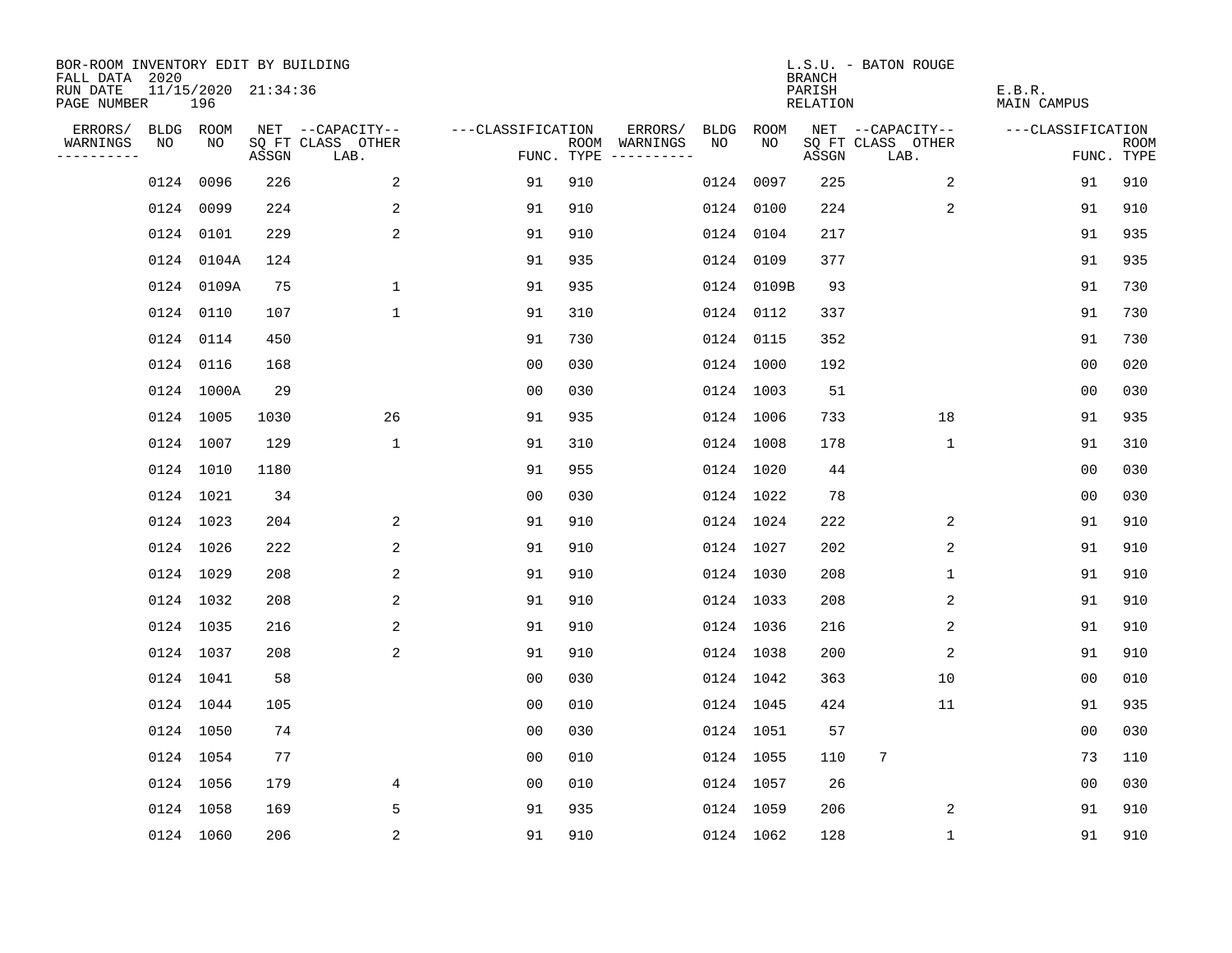| BOR-ROOM INVENTORY EDIT BY BUILDING<br>FALL DATA 2020 |           |            |                     |                           |                   |     |                                      |             |           | <b>BRANCH</b>             | L.S.U. - BATON ROUGE      |                              |                |                           |
|-------------------------------------------------------|-----------|------------|---------------------|---------------------------|-------------------|-----|--------------------------------------|-------------|-----------|---------------------------|---------------------------|------------------------------|----------------|---------------------------|
| RUN DATE<br>PAGE NUMBER                               |           | 197        | 11/15/2020 21:34:36 |                           |                   |     |                                      |             |           | PARISH<br><b>RELATION</b> |                           | E.B.R.<br><b>MAIN CAMPUS</b> |                |                           |
| ERRORS/                                               | BLDG ROOM |            |                     | NET --CAPACITY--          | ---CLASSIFICATION |     | ERRORS/                              | <b>BLDG</b> | ROOM      |                           | NET --CAPACITY--          | ---CLASSIFICATION            |                |                           |
| WARNINGS<br>----------                                | NO        | NO         | ASSGN               | SQ FT CLASS OTHER<br>LAB. |                   |     | ROOM WARNINGS<br>FUNC. TYPE $------$ | NO          | NO        | ASSGN                     | SQ FT CLASS OTHER<br>LAB. |                              |                | <b>ROOM</b><br>FUNC. TYPE |
|                                                       | 0124 1063 |            | 220                 | 2                         | 91                | 910 |                                      |             | 0124 1065 | 220                       | 2                         |                              | 91             | 910                       |
|                                                       | 0124 1066 |            | 220                 | 2                         | 91                | 910 |                                      |             | 0124 1068 | 220                       | 2                         |                              | 91             | 910                       |
|                                                       | 0124 1069 |            | 76                  |                           | 00                | 030 |                                      |             | 0124 1070 | 40                        | 3                         |                              | 73             | 110                       |
|                                                       | 0124 1071 |            | 101                 |                           | 0 <sub>0</sub>    | 030 |                                      |             | 0124 1072 | 220                       | $\mathbf 1$               |                              | 91             | 910                       |
|                                                       | 0124 1073 |            | 220                 | 2                         | 91                | 910 |                                      |             | 0124 1075 | 216                       | 2                         |                              | 91             | 910                       |
|                                                       | 0124 1076 |            | 220                 | 2                         | 91                | 910 |                                      |             | 0124 1078 | 228                       | 2                         |                              | 91             | 910                       |
|                                                       | 0124 1079 |            | 218                 | 2                         | 91                | 910 |                                      |             | 0124 1081 | 220                       | 2                         |                              | 91             | 910                       |
|                                                       | 0124 1082 |            | 220                 | 2                         | 91                | 910 |                                      |             | 0124 1084 | 220                       | 2                         |                              | 91             | 910                       |
|                                                       | 0124 1085 |            | 371                 | 9                         | 0 <sub>0</sub>    | 010 |                                      |             | 0124 1087 | 29                        |                           |                              | 0 <sub>0</sub> | 030                       |
|                                                       | 0124 1088 |            | 89                  |                           | 91                | 935 |                                      |             | 0124 1090 | 40                        | 3                         |                              | 73             | 110                       |
|                                                       | 0124 1091 |            | 223                 | 2                         | 91                | 910 |                                      |             | 0124 1093 | 228                       | 2                         |                              | 91             | 910                       |
|                                                       | 0124 1094 |            | 228                 | 2                         | 91                | 910 |                                      |             | 0124 1096 | 223                       | 2                         |                              | 91             | 910                       |
|                                                       | 0124 1097 |            | 226                 | 2                         | 91                | 910 |                                      |             | 0124 1099 | 220                       | 2                         |                              | 91             | 910                       |
|                                                       | 0124 1100 |            | 220                 | 2                         | 91                | 910 |                                      |             | 0124 1101 | 220                       | 2                         |                              | 91             | 910                       |
|                                                       | 0124 1103 |            | 228                 | 2                         | 91                | 910 |                                      |             | 0124 1104 | 314                       | 8                         |                              | 91             | 935                       |
|                                                       | 0124 1106 |            | 128                 | $\mathbf 1$               | 91                | 910 |                                      |             | 0124 1107 | 210                       | 2                         |                              | 91             | 910                       |
|                                                       | 0124 1109 |            | 210                 | 2                         | 91                | 910 |                                      |             | 0124 1110 | 210                       | 2                         |                              | 91             | 910                       |
|                                                       | 0124 1112 |            | 210                 | $\overline{c}$            | 91                | 910 |                                      |             | 0124 1113 | 210                       | 2                         |                              | 91             | 910                       |
|                                                       | 0124 1114 |            | 272                 |                           | 0 <sub>0</sub>    | 030 |                                      |             | 0124 1115 | 45                        | 1                         |                              | 0 <sub>0</sub> | 010                       |
|                                                       | 0124 1116 |            | 70                  | $\mathbf 1$               | 0 <sub>0</sub>    | 010 |                                      |             | 0124 1222 | 103                       | 1                         |                              | 91             | 315                       |
|                                                       |           | 0124 1222A | 69                  | $\mathbf 1$               | 91                | 310 |                                      |             | 0124 1226 | 183                       | 1                         |                              | 91             | 310                       |
|                                                       | 0124 1227 |            | 121                 | $\mathbf{1}$              | 91                | 310 |                                      |             | 0124 2000 | 3015                      |                           |                              | 91             | 955                       |
|                                                       | 0124 2005 |            | 252                 | 2                         | 91                | 910 |                                      |             | 0124 2006 | 288                       | 7                         |                              | 91             | 935                       |
|                                                       | 0124 2010 |            | 258                 | 2                         | 91                | 910 |                                      |             | 0124 2011 | 210                       | 2                         |                              | 91             | 910                       |
|                                                       | 0124 2013 |            | 210                 | 2                         | 91                | 910 |                                      |             | 0124 2014 | 210                       | 2                         |                              | 91             | 910                       |
|                                                       | 0124 2016 |            | 210                 | 2                         | 91                | 910 |                                      |             | 0124 2020 | 46                        |                           |                              | 0 <sub>0</sub> | 030                       |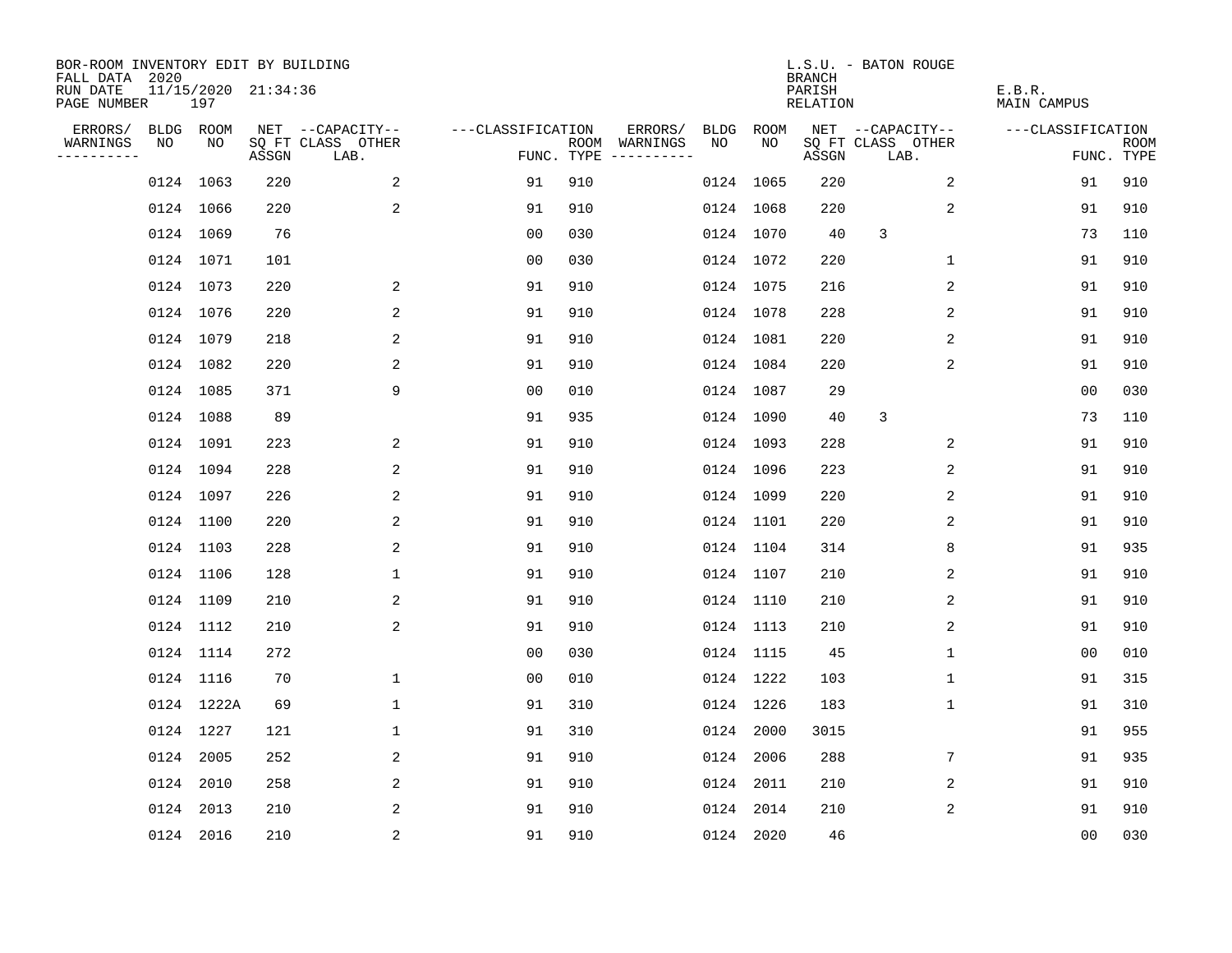| BOR-ROOM INVENTORY EDIT BY BUILDING<br>FALL DATA 2020 |           |           |                     |                           |                   |     |                                            |             | <b>BRANCH</b>             | L.S.U. - BATON ROUGE      |                              |                           |
|-------------------------------------------------------|-----------|-----------|---------------------|---------------------------|-------------------|-----|--------------------------------------------|-------------|---------------------------|---------------------------|------------------------------|---------------------------|
| RUN DATE<br>PAGE NUMBER                               |           | 198       | 11/15/2020 21:34:36 |                           |                   |     |                                            |             | PARISH<br><b>RELATION</b> |                           | E.B.R.<br><b>MAIN CAMPUS</b> |                           |
| ERRORS/                                               | BLDG ROOM |           |                     | NET --CAPACITY--          | ---CLASSIFICATION |     | ERRORS/<br><b>BLDG</b>                     | <b>ROOM</b> |                           | NET --CAPACITY--          | ---CLASSIFICATION            |                           |
| WARNINGS<br>----------                                | NO        | NO        | ASSGN               | SQ FT CLASS OTHER<br>LAB. |                   |     | NO<br>ROOM WARNINGS<br>FUNC. TYPE $------$ | NO          | ASSGN                     | SQ FT CLASS OTHER<br>LAB. |                              | <b>ROOM</b><br>FUNC. TYPE |
|                                                       | 0124      | 2021      | 42                  |                           | 00                | 030 | 0124                                       | 2022        | 79                        |                           | 0 <sub>0</sub>               | 030                       |
|                                                       | 0124 2023 |           | 202                 | 2                         | 91                | 910 |                                            | 0124 2024   | 223                       | 2                         | 91                           | 910                       |
|                                                       | 0124 2026 |           | 223                 | 2                         | 91                | 910 |                                            | 0124 2027   | 202                       | 2                         | 91                           | 910                       |
|                                                       | 0124 2029 |           | 209                 | 2                         | 91                | 910 | 0124                                       | 2030        | 209                       | $\mathbf 1$               | 91                           | 910                       |
|                                                       | 0124 2032 |           | 209                 | 2                         | 91                | 910 |                                            | 0124 2033   | 208                       | $\overline{2}$            | 91                           | 910                       |
|                                                       | 0124 2035 |           | 216                 | 2                         | 91                | 910 |                                            | 0124 2036   | 216                       | 2                         | 91                           | 910                       |
|                                                       | 0124 2037 |           | 208                 | 2                         | 91                | 910 |                                            | 0124 2038   | 202                       | $\overline{2}$            | 91                           | 910                       |
|                                                       | 0124 2039 |           | 23                  |                           | 91                | 730 |                                            | 0124 2040   | 34                        | 2                         | 73                           | 110                       |
|                                                       | 0124 2042 |           | 353                 | 9                         | 0 <sub>0</sub>    | 010 |                                            | 0124 2044   | 107                       |                           | 0 <sub>0</sub>               | 010                       |
|                                                       | 0124 2047 |           | 206                 | 2                         | 91                | 910 |                                            | 0124 2048   | 203                       | 2                         | 91                           | 910                       |
|                                                       | 0124 2050 |           | 107                 |                           | 0 <sub>0</sub>    | 030 |                                            | 0124 2051   | 32                        |                           | 0 <sub>0</sub>               | 030                       |
|                                                       |           | 0124 2052 | 93                  |                           | 91                | 935 |                                            | 0124 2054   | 77                        |                           | 91                           | 935                       |
|                                                       | 0124 2055 |           | 110                 | 7                         | 73                | 110 |                                            | 0124 2056   | 179                       | 4                         | 0 <sub>0</sub>               | 010                       |
|                                                       | 0124 2057 |           | 169                 | 5                         | 0 <sub>0</sub>    | 010 |                                            | 0124 2058   | 25                        |                           | 00                           | 030                       |
|                                                       | 0124 2059 |           | 207                 | 2                         | 91                | 910 | 0124                                       | 2060        | 207                       | 2                         | 91                           | 910                       |
|                                                       | 0124 2062 |           | 127                 | $\mathbf 1$               | 91                | 910 | 0124                                       | 2063        | 220                       | 2                         | 91                           | 910                       |
|                                                       | 0124      | 2065      | 220                 | 2                         | 91                | 910 | 0124                                       | 2066        | 220                       | 2                         | 91                           | 910                       |
|                                                       | 0124 2068 |           | 220                 | 2                         | 91                | 910 |                                            | 0124 2069   | 75                        |                           | 0 <sub>0</sub>               | 030                       |
|                                                       | 0124 2070 |           | 40                  | 3                         | 73                | 110 |                                            | 0124 2071   | 100                       |                           | 0 <sub>0</sub>               | 030                       |
|                                                       | 0124 2072 |           | 220                 | 1                         | 91                | 910 |                                            | 0124 2073   | 220                       | 2                         | 91                           | 910                       |
|                                                       | 0124 2075 |           | 220                 | 2                         | 91                | 910 |                                            | 0124 2076   | 220                       | 2                         | 91                           | 910                       |
|                                                       | 0124 2078 |           | 226                 | 2                         | 91                | 910 |                                            | 0124 2079   | 218                       | 2                         | 91                           | 910                       |
|                                                       | 0124 2081 |           | 220                 | 2                         | 91                | 910 |                                            | 0124 2082   | 220                       | 2                         | 91                           | 910                       |
|                                                       | 0124 2084 |           | 220                 | 2                         | 91                | 910 |                                            | 0124 2085   | 374                       | 9                         | 0 <sub>0</sub>               | 010                       |
|                                                       | 0124 2087 |           | 29                  |                           | 0 <sub>0</sub>    | 030 | 0124                                       | 2088        | 88                        |                           | 91                           | 935                       |
|                                                       | 0124 2090 |           | 40                  | 3                         | 73                | 110 |                                            | 0124 2091   | 224                       | 2                         | 91                           | 910                       |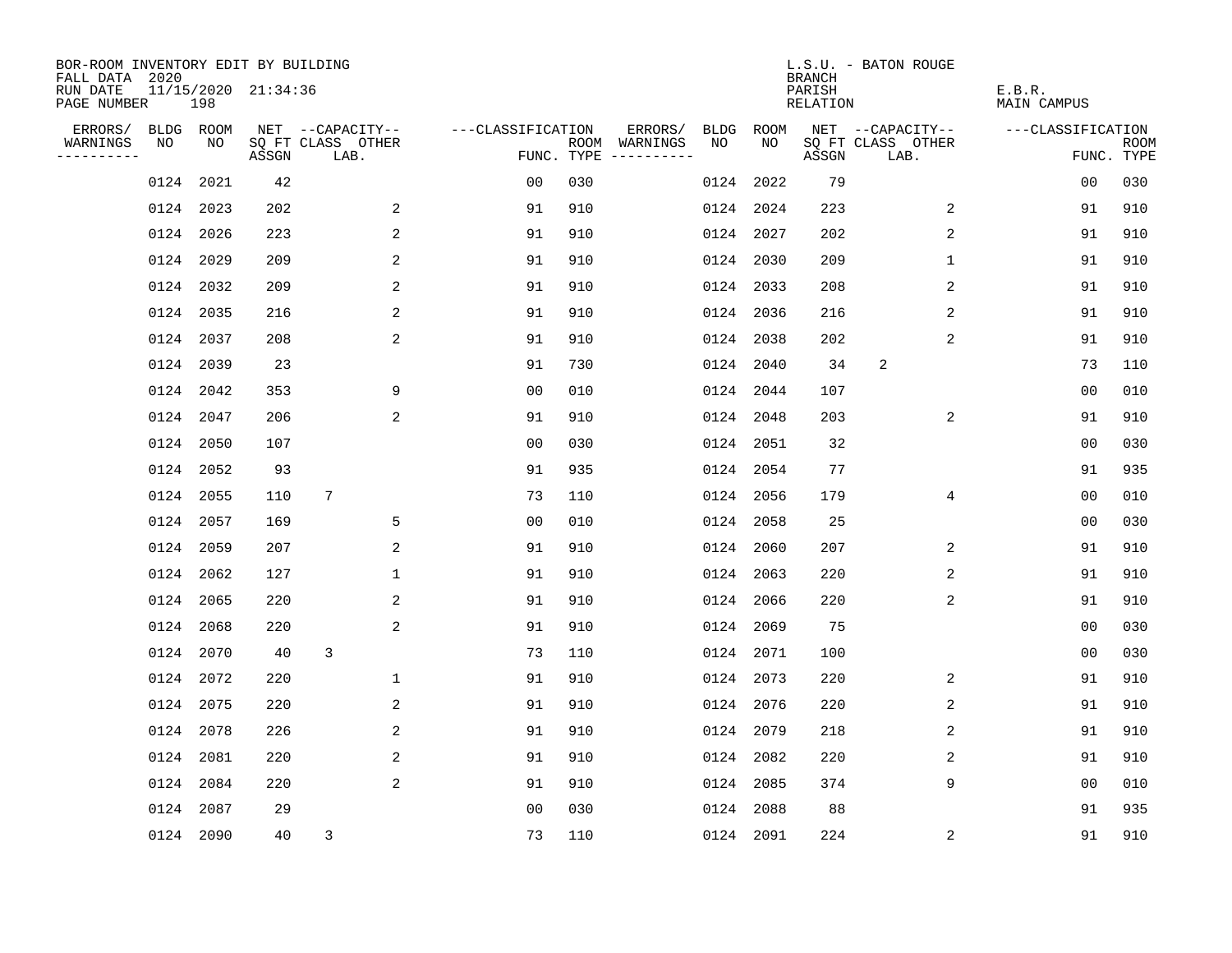| BOR-ROOM INVENTORY EDIT BY BUILDING<br>FALL DATA 2020 |           |           |                     |                           |                   |     |                                      |      |           | <b>BRANCH</b>             | L.S.U. - BATON ROUGE      |                              |                           |
|-------------------------------------------------------|-----------|-----------|---------------------|---------------------------|-------------------|-----|--------------------------------------|------|-----------|---------------------------|---------------------------|------------------------------|---------------------------|
| RUN DATE<br>PAGE NUMBER                               |           | 199       | 11/15/2020 21:34:36 |                           |                   |     |                                      |      |           | PARISH<br><b>RELATION</b> |                           | E.B.R.<br><b>MAIN CAMPUS</b> |                           |
| ERRORS/                                               | BLDG ROOM |           |                     | NET --CAPACITY--          | ---CLASSIFICATION |     | ERRORS/                              | BLDG | ROOM      |                           | NET --CAPACITY--          | ---CLASSIFICATION            |                           |
| WARNINGS<br>----------                                | NO        | NO        | ASSGN               | SQ FT CLASS OTHER<br>LAB. |                   |     | ROOM WARNINGS<br>FUNC. TYPE $------$ | NO   | NO        | ASSGN                     | SQ FT CLASS OTHER<br>LAB. |                              | <b>ROOM</b><br>FUNC. TYPE |
|                                                       | 0124      | 2093      | 228                 | 2                         | 91                | 910 |                                      | 0124 | 2094      | 228                       | 2                         | 91                           | 910                       |
|                                                       | 0124 2096 |           | 223                 | 2                         | 91                | 910 |                                      |      | 0124 2097 | 226                       | 2                         | 91                           | 910                       |
|                                                       | 0124 2099 |           | 220                 | $\overline{a}$            | 91                | 910 |                                      |      | 0124 2100 | 220                       | 2                         | 91                           | 910                       |
|                                                       | 0124 2101 |           | 220                 | 2                         | 91                | 910 |                                      |      | 0124 2103 | 230                       | 2                         | 91                           | 910                       |
|                                                       | 0124 2104 |           | 315                 |                           | 91                | 935 |                                      |      | 0124 2106 | 128                       | $\mathbf 1$               | 91                           | 910                       |
|                                                       | 0124 2107 |           | 210                 | 2                         | 91                | 910 |                                      |      | 0124 2109 | 210                       | 2                         | 91                           | 910                       |
|                                                       | 0124 2110 |           | 210                 | 2                         | 91                | 910 |                                      |      | 0124 2112 | 210                       | $\mathbf{1}$              | 91                           | 910                       |
|                                                       | 0124 2113 |           | 210                 | 2                         | 91                | 910 |                                      |      | 0124 2114 | 210                       | 2                         | 91                           | 910                       |
|                                                       | 0124 2115 |           | 210                 | 2                         | 91                | 910 |                                      |      | 0124 2116 | 210                       | 2                         | 91                           | 910                       |
|                                                       | 0124 3005 |           | 252                 | 2                         | 91                | 910 |                                      |      | 0124 3007 | 490                       | 3                         | 91                           | 910                       |
|                                                       | 0124 3010 |           | 258                 | 2                         | 91                | 910 |                                      |      | 0124 3011 | 210                       | 2                         | 91                           | 910                       |
|                                                       | 0124 3013 |           | 210                 | 2                         | 91                | 910 |                                      |      | 0124 3014 | 210                       | 2                         | 91                           | 910                       |
|                                                       | 0124      | 3016      | 210                 | $\overline{a}$            | 91                | 910 |                                      | 0124 | 3018      | 46                        |                           | 0 <sub>0</sub>               | 030                       |
|                                                       | 0124 3021 |           | 42                  |                           | 00                | 030 |                                      |      | 0124 3022 | 79                        |                           | 0 <sub>0</sub>               | 030                       |
|                                                       | 0124 3023 |           | 202                 | 2                         | 91                | 910 |                                      |      | 0124 3024 | 223                       | $\overline{2}$            | 91                           | 910                       |
|                                                       | 0124 3026 |           | 223                 | 2                         | 91                | 910 |                                      |      | 0124 3027 | 202                       | 2                         | 91                           | 910                       |
|                                                       | 0124 3029 |           | 209                 | 2                         | 91                | 910 |                                      |      | 0124 3030 | 209                       | 1                         | 91                           | 910                       |
|                                                       | 0124 3032 |           | 209                 | $\overline{\mathbf{c}}$   | 91                | 910 |                                      |      | 0124 3033 | 208                       | 2                         | 91                           | 910                       |
|                                                       | 0124 3035 |           | 216                 | 2                         | 91                | 910 |                                      |      | 0124 3036 | 216                       | 2                         | 91                           | 910                       |
|                                                       | 0124 3037 |           | 208                 | 2                         | 91                | 910 |                                      |      | 0124 3038 | 202                       | 2                         | 91                           | 910                       |
|                                                       | 0124 3039 |           | 23                  |                           | 91                | 935 |                                      |      | 0124 3040 | 34                        |                           | 91                           | 935                       |
|                                                       | 0124 3042 |           | 353                 | 10                        | 0 <sub>0</sub>    | 010 |                                      |      | 0124 3044 | 107                       |                           | 91                           | 935                       |
|                                                       | 0124 3047 |           | 206                 | 2                         | 91                | 910 |                                      |      | 0124 3048 | 203                       | 2                         | 91                           | 910                       |
|                                                       | 0124 3050 |           | 107                 |                           | 0 <sub>0</sub>    | 030 |                                      |      | 0124 3051 | 32                        |                           | 0 <sub>0</sub>               | 030                       |
|                                                       | 0124 3052 |           | 93                  |                           | 91                | 935 |                                      |      | 0124 3054 | 77                        |                           | 91                           | 935                       |
|                                                       |           | 0124 3055 | 110                 |                           | 91                | 935 |                                      |      | 0124 3056 | 179                       | 4                         | 0 <sub>0</sub>               | 010                       |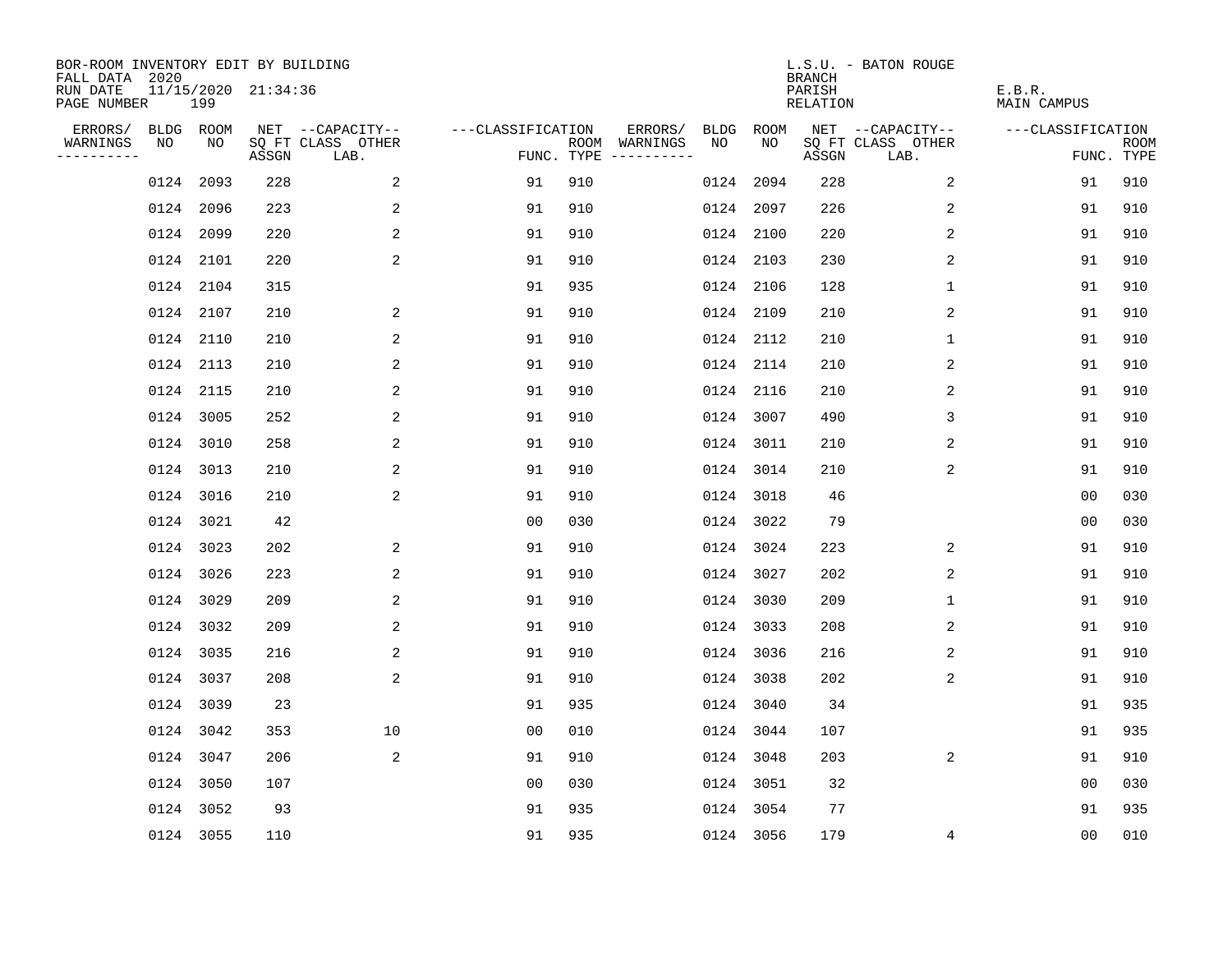| BOR-ROOM INVENTORY EDIT BY BUILDING<br>FALL DATA 2020 |            |                            |       |                           |                   |     |                                      |             |             | <b>BRANCH</b>             | L.S.U. - BATON ROUGE      |                              |                           |
|-------------------------------------------------------|------------|----------------------------|-------|---------------------------|-------------------|-----|--------------------------------------|-------------|-------------|---------------------------|---------------------------|------------------------------|---------------------------|
| RUN DATE<br>PAGE NUMBER                               |            | 11/15/2020 21:34:36<br>200 |       |                           |                   |     |                                      |             |             | PARISH<br><b>RELATION</b> |                           | E.B.R.<br><b>MAIN CAMPUS</b> |                           |
| ERRORS/                                               | BLDG ROOM  |                            |       | NET --CAPACITY--          | ---CLASSIFICATION |     | ERRORS/                              | <b>BLDG</b> | <b>ROOM</b> |                           | NET --CAPACITY--          | ---CLASSIFICATION            |                           |
| WARNINGS<br>----------                                | NO         | NO                         | ASSGN | SQ FT CLASS OTHER<br>LAB. |                   |     | ROOM WARNINGS<br>FUNC. TYPE $------$ | NO          | NO          | ASSGN                     | SQ FT CLASS OTHER<br>LAB. |                              | <b>ROOM</b><br>FUNC. TYPE |
|                                                       | 0124 3057  |                            | 169   | 5                         | 00                | 010 |                                      |             | 0124 3058   | 25                        |                           | 0 <sub>0</sub>               | 030                       |
|                                                       | 0124 3059  |                            | 207   | 2                         | 91                | 910 |                                      |             | 0124 3060   | 207                       | 2                         | 91                           | 910                       |
|                                                       | 0124 3062  |                            | 127   | $\mathbf 1$               | 91                | 910 |                                      |             | 0124 3063   | 220                       | 2                         | 91                           | 910                       |
|                                                       | 0124 3065  |                            | 220   | 2                         | 91                | 910 |                                      |             | 0124 3066   | 220                       | 2                         | 91                           | 910                       |
|                                                       | 0124 3068  |                            | 220   | 2                         | 91                | 910 |                                      |             | 0124 3069   | 75                        |                           | 00                           | 030                       |
|                                                       | 0124 3070  |                            | 40    | 3                         | 73                | 110 |                                      |             | 0124 3071   | 100                       |                           | 00                           | 030                       |
|                                                       | 0124 3072  |                            | 220   | $\mathbf 1$               | 91                | 910 |                                      |             | 0124 3073   | 220                       | 2                         | 91                           | 910                       |
|                                                       | 0124 3075  |                            | 220   | 2                         | 91                | 910 |                                      |             | 0124 3076   | 220                       | 2                         | 91                           | 910                       |
|                                                       | 0124 3078  |                            | 226   | 2                         | 91                | 910 |                                      |             | 0124 3079   | 218                       | 2                         | 91                           | 910                       |
|                                                       | 0124 3081  |                            | 220   | 2                         | 91                | 910 |                                      |             | 0124 3082   | 220                       | 2                         | 91                           | 910                       |
|                                                       | 0124 3084  |                            | 220   | 2                         | 91                | 910 |                                      |             | 0124 3085   | 374                       | 9                         | 0 <sub>0</sub>               | 010                       |
|                                                       | 0124 3087  |                            | 29    |                           | 0 <sub>0</sub>    | 030 |                                      |             | 0124 3088   | 88                        |                           | 91                           | 935                       |
|                                                       | 0124 3090  |                            | 40    | 3                         | 73                | 110 |                                      |             | 0124 3091   | 224                       | 2                         | 91                           | 910                       |
|                                                       | 0124 3093  |                            | 228   | 2                         | 91                | 910 |                                      |             | 0124 3094   | 227                       | 2                         | 91                           | 910                       |
|                                                       | 0124 3096  |                            | 223   | 2                         | 91                | 910 |                                      |             | 0124 3097   | 226                       | 2                         | 91                           | 910                       |
|                                                       | 0124 3099  |                            | 220   | 2                         | 91                | 910 |                                      |             | 0124 3100   | 220                       | $\overline{c}$            | 91                           | 910                       |
|                                                       | 0124 3101  |                            | 220   | 2                         | 91                | 910 |                                      |             | 0124 3103   | 230                       | 2                         | 91                           | 910                       |
|                                                       | 0124 3104  |                            | 315   |                           | 91                | 935 |                                      |             | 0124 3106   | 128                       | 1                         | 91                           | 910                       |
|                                                       | 0124 3107  |                            | 210   | 2                         | 91                | 910 |                                      |             | 0124 3109   | 210                       | 2                         | 91                           | 910                       |
|                                                       | 0124 3110  |                            | 210   | 2                         | 91                | 910 |                                      |             | 0124 3112   | 210                       | 1                         | 91                           | 910                       |
|                                                       | 0124 3113  |                            | 210   | 2                         | 91                | 910 |                                      |             | 0124 3114   | 210                       | 2                         | 91                           | 910                       |
|                                                       | 0124 3115  |                            | 209   |                           | 91                | 935 |                                      |             | 0124 3116   | 209                       |                           | 91                           | 935                       |
|                                                       | 0124 C0101 |                            | 850   |                           | 0 <sub>0</sub>    | 020 |                                      |             | 0124 C0101F | 70                        |                           | 0 <sub>0</sub>               | 020                       |
|                                                       |            | 0124 C0101G                | 68    |                           | 0 <sub>0</sub>    | 020 |                                      |             | 0124 C0102  | 1057                      |                           | 0 <sub>0</sub>               | 020                       |
|                                                       |            | 0124 C0102A                | 362   |                           | 0 <sub>0</sub>    | 020 |                                      |             | 0124 C0102B | 190                       |                           | 0 <sub>0</sub>               | 020                       |
|                                                       | 0124 C1000 |                            | 1924  |                           | 91                | 650 |                                      |             | 0124 C1001  | 910                       |                           | 0 <sub>0</sub>               | 020                       |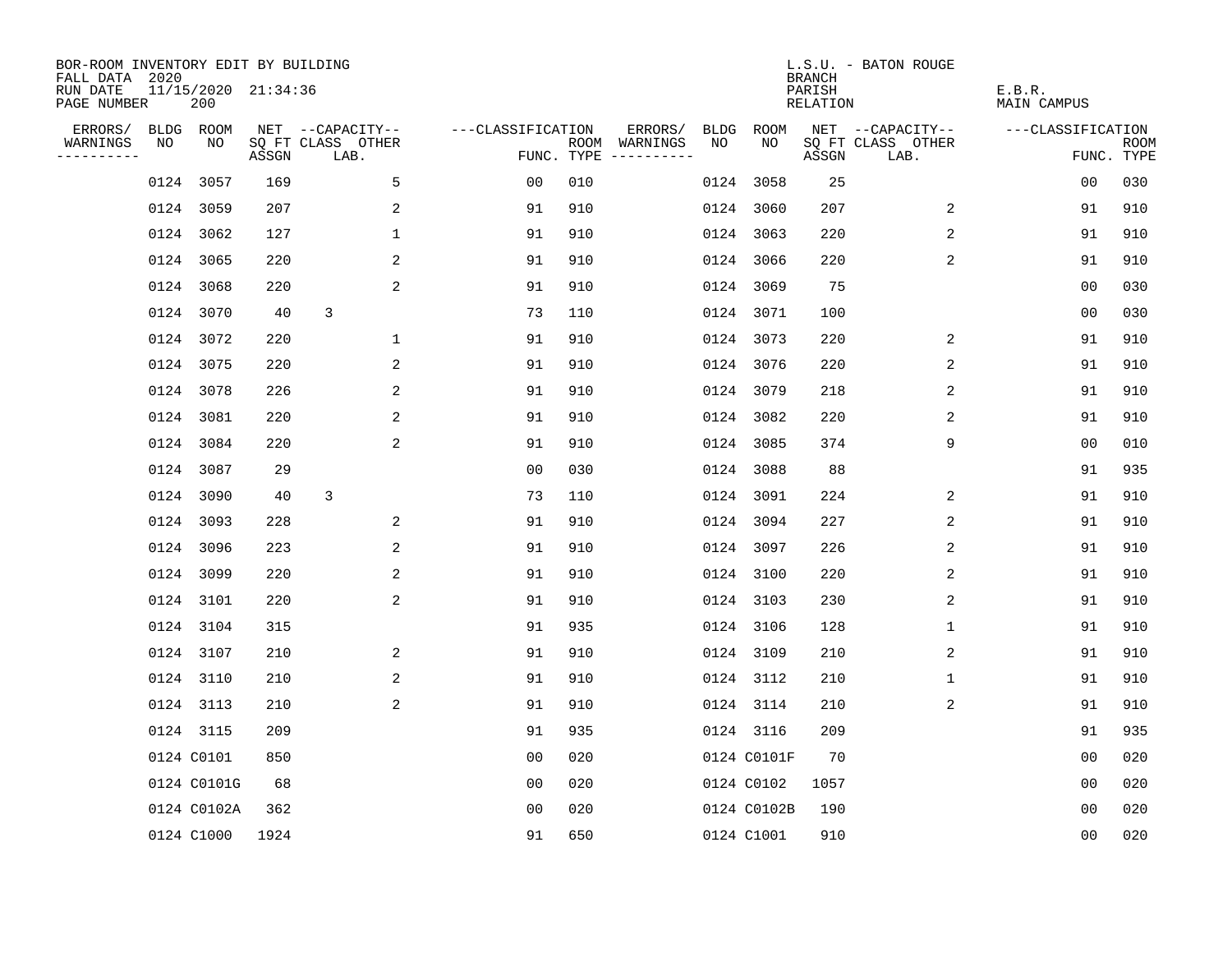| BOR-ROOM INVENTORY EDIT BY BUILDING       |    |                            |       |                           |                   |     |                                      |      |             | <b>BRANCH</b>      | L.S.U. - BATON ROUGE      |                       |                           |
|-------------------------------------------|----|----------------------------|-------|---------------------------|-------------------|-----|--------------------------------------|------|-------------|--------------------|---------------------------|-----------------------|---------------------------|
| FALL DATA 2020<br>RUN DATE<br>PAGE NUMBER |    | 11/15/2020 21:34:36<br>201 |       |                           |                   |     |                                      |      |             | PARISH<br>RELATION |                           | E.B.R.<br>MAIN CAMPUS |                           |
| ERRORS/                                   |    | BLDG ROOM                  |       | NET --CAPACITY--          | ---CLASSIFICATION |     | ERRORS/                              | BLDG | ROOM        |                    | NET --CAPACITY--          | ---CLASSIFICATION     |                           |
| WARNINGS<br>----------                    | NO | NO                         | ASSGN | SQ FT CLASS OTHER<br>LAB. |                   |     | ROOM WARNINGS<br>FUNC. TYPE $------$ | NO   | NO          | ASSGN              | SQ FT CLASS OTHER<br>LAB. |                       | <b>ROOM</b><br>FUNC. TYPE |
|                                           |    | 0124 C1001A                | 425   |                           | 0 <sub>0</sub>    | 020 |                                      |      | 0124 C1001B | 620                |                           | 0 <sub>0</sub>        | 020                       |
|                                           |    | 0124 C1001C                | 623   |                           | 91                | 935 |                                      |      | 0124 C1001D | 424                |                           | 0 <sub>0</sub>        | 020                       |
|                                           |    | 0124 C1001E                | 815   |                           | 0 <sub>0</sub>    | 020 |                                      |      | 0124 C1001F | 98                 |                           | 0 <sub>0</sub>        | 020                       |
|                                           |    | 0124 C1001G                | 63    |                           | 00                | 020 |                                      |      | 0124 C1001H | 187                |                           | 0 <sub>0</sub>        | 020                       |
|                                           |    | 0124 C1002                 | 1028  |                           | 00                | 020 |                                      |      | 0124 C1002A | 380                |                           | 0 <sub>0</sub>        | 020                       |
|                                           |    | 0124 C1002B                | 205   |                           | 0 <sub>0</sub>    | 020 |                                      |      | 0124 C1009  | 109                |                           | 0 <sub>0</sub>        | 020                       |
|                                           |    | 0124 C1009A                | 355   |                           | 0 <sub>0</sub>    | 020 |                                      |      | 0124 C2001  | 910                |                           | 0 <sub>0</sub>        | 020                       |
|                                           |    | 0124 C2001D                | 917   |                           | 0 <sub>0</sub>    | 020 |                                      |      | 0124 C2001E | 815                |                           | 0 <sub>0</sub>        | 020                       |
|                                           |    | 0124 C2002                 | 1028  |                           | 0 <sub>0</sub>    | 020 |                                      |      | 0124 C2002A | 380                |                           | 0 <sub>0</sub>        | 020                       |
|                                           |    | 0124 C2002B                | 205   |                           | 0 <sub>0</sub>    | 020 |                                      |      | 0124 C3001  | 910                |                           | 0 <sub>0</sub>        | 020                       |
|                                           |    | 0124 C3001D                | 917   |                           | 00                | 020 |                                      |      | 0124 C3001E | 815                |                           | 0 <sub>0</sub>        | 020                       |
|                                           |    | 0124 C3002                 | 1028  |                           | 0 <sub>0</sub>    | 020 |                                      |      | 0124 C3002A | 380                |                           | 0 <sub>0</sub>        | 020                       |
|                                           |    | 0124 C3002B                | 205   |                           | 0 <sub>0</sub>    | 020 |                                      |      | 0124 E0101  | 62                 |                           | 0 <sub>0</sub>        | 020                       |
|                                           |    | 0124 E1001                 | 63    |                           | 0 <sub>0</sub>    | 020 |                                      |      | 0124 E1003  | 19                 |                           | 0 <sub>0</sub>        | 020                       |
|                                           |    | 0124 E2001                 | 60    |                           | 00                | 020 |                                      |      | 0124 E2003  | 14                 |                           | 00                    | 020                       |
|                                           |    | 0124 E3001                 | 60    |                           | 00                | 020 |                                      |      | 0124 E3003  | 14                 |                           | 0 <sub>0</sub>        | 020                       |
|                                           |    | 0124 R0100                 | 342   |                           | 00                | 020 |                                      |      | 0124 S0101  | 176                |                           | 0 <sub>0</sub>        | 020                       |
|                                           |    | 0124 S0102                 | 103   |                           | 0 <sub>0</sub>    | 020 |                                      |      | 0124 S0103  | 173                |                           | 0 <sub>0</sub>        | 020                       |
|                                           |    | 0124 S0106                 | 219   |                           | 0 <sub>0</sub>    | 020 |                                      |      | 0124 S1001  | 162                |                           | 0 <sub>0</sub>        | 020                       |
|                                           |    | 0124 S1002                 | 102   |                           | 0 <sub>0</sub>    | 020 |                                      |      | 0124 S1003  | 132                |                           | 0 <sub>0</sub>        | 020                       |
|                                           |    | 0124 S1004                 | 134   |                           | 0 <sub>0</sub>    | 020 |                                      |      | 0124 S1005  | 120                |                           | 0 <sub>0</sub>        | 020                       |
|                                           |    | 0124 S1006                 | 214   |                           | 0 <sub>0</sub>    | 020 |                                      |      | 0124 S1007  | 121                |                           | 0 <sub>0</sub>        | 020                       |
|                                           |    | 0124 S2001                 | 162   |                           | 0 <sub>0</sub>    | 020 |                                      |      | 0124 S2002  | 102                |                           | 0 <sub>0</sub>        | 020                       |
|                                           |    | 0124 S2003                 | 132   |                           | 0 <sub>0</sub>    | 020 |                                      |      | 0124 S2004  | 134                |                           | 0 <sub>0</sub>        | 020                       |
|                                           |    | 0124 S2005                 | 130   |                           | 0 <sub>0</sub>    | 020 |                                      |      | 0124 S2006  | 214                |                           | 0 <sub>0</sub>        | 020                       |
|                                           |    | 0124 S2007                 | 124   |                           | 0 <sub>0</sub>    | 020 |                                      |      | 0124 S3001  | 162                |                           | 0 <sub>0</sub>        | 020                       |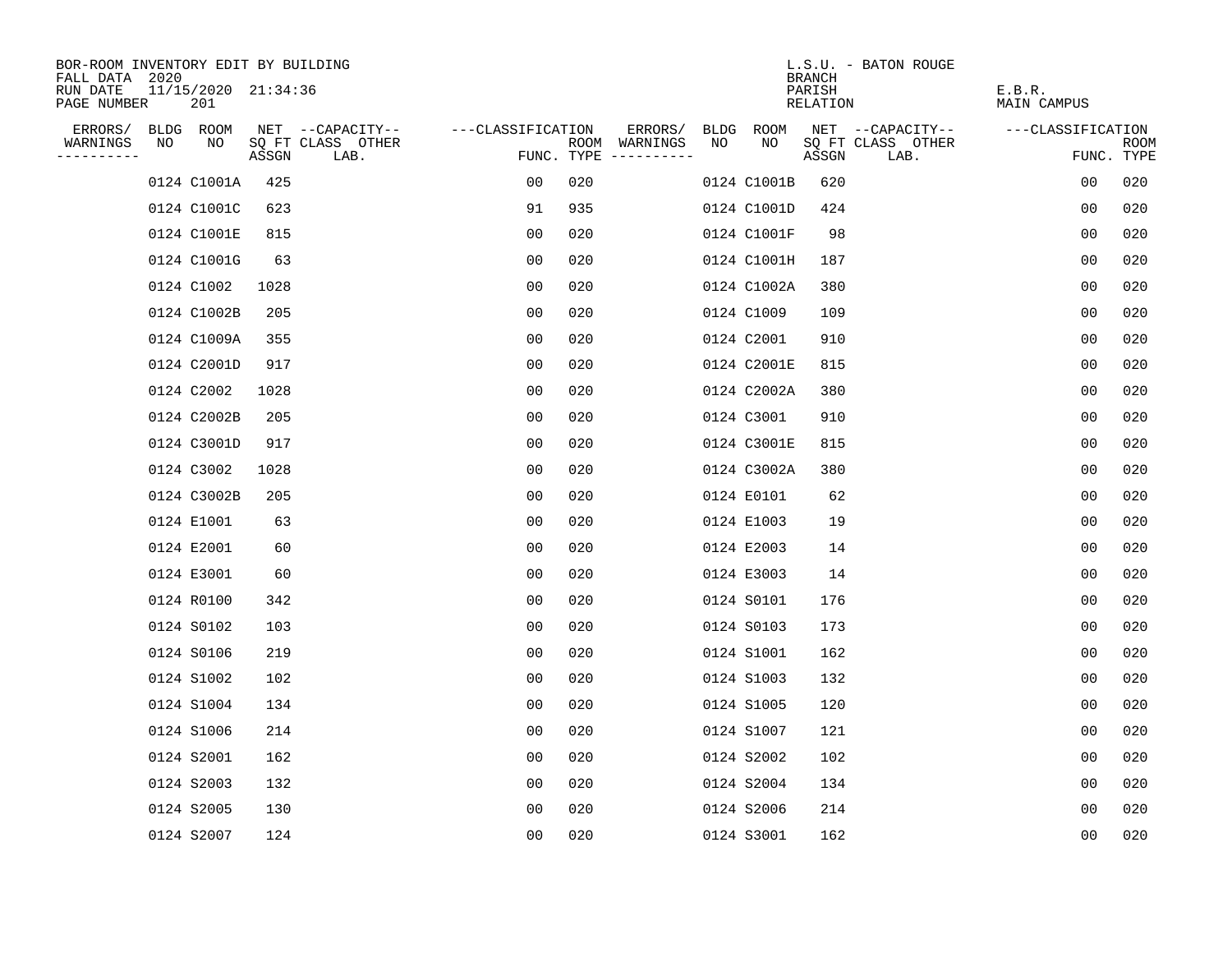| BOR-ROOM INVENTORY EDIT BY BUILDING       |    |                            |       |                           |                   |     |                                      |      |            | <b>BRANCH</b>                                           | L.S.U. - BATON ROUGE                                                                                                                                |                              |                           |
|-------------------------------------------|----|----------------------------|-------|---------------------------|-------------------|-----|--------------------------------------|------|------------|---------------------------------------------------------|-----------------------------------------------------------------------------------------------------------------------------------------------------|------------------------------|---------------------------|
| FALL DATA 2020<br>RUN DATE<br>PAGE NUMBER |    | 11/15/2020 21:34:36<br>202 |       |                           |                   |     |                                      |      |            | PARISH<br>RELATION                                      |                                                                                                                                                     | E.B.R.<br><b>MAIN CAMPUS</b> |                           |
| ERRORS/                                   |    | BLDG ROOM                  |       | NET --CAPACITY--          | ---CLASSIFICATION |     | ERRORS/                              |      | BLDG ROOM  |                                                         | NET --CAPACITY--                                                                                                                                    | ---CLASSIFICATION            |                           |
| WARNINGS<br>----------                    | NO | NO                         | ASSGN | SQ FT CLASS OTHER<br>LAB. |                   |     | ROOM WARNINGS<br>FUNC. TYPE $------$ | NO   | NO         | ASSGN                                                   | SQ FT CLASS OTHER<br>LAB.                                                                                                                           |                              | <b>ROOM</b><br>FUNC. TYPE |
|                                           |    | 0124 S3002                 | 102   |                           | 00                | 020 |                                      |      | 0124 S3003 | 132                                                     |                                                                                                                                                     | 0 <sub>0</sub>               | 020                       |
|                                           |    | 0124 S3004                 | 134   |                           | 0 <sub>0</sub>    | 020 |                                      |      | 0124 S3005 | 130                                                     |                                                                                                                                                     | 00                           | 020                       |
|                                           |    | 0124 S3006                 | 214   |                           | 0 <sub>0</sub>    | 020 |                                      |      | 0124 S3007 | 124<br>TOTAL NUMBER CLASSROOMS<br>TOTAL NUMBER LABS 210 | TOTAL ASSIGNABLE & UNASSIGNABLE SQFT:<br>TOTAL NET ASSIGN SQ. FT. IN ROOM FILE<br>TOTAL NUMBER COMPUTER CLASSROOMS<br>TOTAL NUMBER SPECIAL LABS 220 | 00<br>80,777<br>52,293       | 020<br>9                  |
|                                           |    | 0125 0119                  | 157   |                           | 0 <sub>0</sub>    | 030 |                                      |      | 0125 0120  | 395                                                     |                                                                                                                                                     | 91                           | 935                       |
|                                           |    | 0125 0121                  | 106   |                           | 91                | 935 |                                      |      | 0125 0121A | 119                                                     |                                                                                                                                                     | 91                           | 935                       |
|                                           |    | 0125 0123                  | 155   |                           | 91                | 935 |                                      | 0125 | 0124       | 422                                                     |                                                                                                                                                     | 91                           | 935                       |
|                                           |    | 0125 0124A                 | 15    |                           | 91                | 935 |                                      |      | 0125 0128  | 376                                                     |                                                                                                                                                     | 91                           | 935                       |
|                                           |    | 0125 0128A                 | 79    | $\mathbf{1}$              | 91                | 935 |                                      |      | 0125 0128B | 100                                                     |                                                                                                                                                     | 91                           | 935                       |
|                                           |    | 0125 0132                  | 364   | $7\overline{ }$           | 91                | 220 |                                      |      | 0125 0133  | 230                                                     | 2                                                                                                                                                   | 91                           | 910                       |
|                                           |    | 0125 0135                  | 230   | 2                         | 91                | 910 |                                      | 0125 | 0136       | 230                                                     | 2                                                                                                                                                   | 91                           | 910                       |
|                                           |    | 0125 0137                  | 230   | 2                         | 91                | 910 |                                      |      | 0125 0138  | 32                                                      |                                                                                                                                                     | 0 <sub>0</sub>               | 030                       |
|                                           |    | 0125 0139                  | 365   | 4                         | 0 <sub>0</sub>    | 030 |                                      |      | 0125 0140  | 25                                                      |                                                                                                                                                     | 91                           | 935                       |
|                                           |    | 0125 0141                  | 230   | 2                         | 91                | 910 |                                      |      | 0125 0142  | 230                                                     | $\overline{2}$                                                                                                                                      | 91                           | 910                       |
|                                           |    | 0125 0144                  | 230   | 2                         | 91                | 910 |                                      |      | 0125 0145  | 260                                                     | 2                                                                                                                                                   | 91                           | 910                       |
|                                           |    | 0125 0147                  | 85    |                           | 0 <sub>0</sub>    | 010 |                                      |      | 0125 0148  | 230                                                     | 2                                                                                                                                                   | 91                           | 910                       |
|                                           |    | 0125 0150                  | 230   | 2                         | 91                | 910 |                                      |      | 0125 0151  | 230                                                     | 2                                                                                                                                                   | 91                           | 910                       |
|                                           |    | 0125 0153                  | 117   |                           | 0 <sub>0</sub>    | 030 |                                      |      | 0125 0154  | 44                                                      |                                                                                                                                                     | 0 <sub>0</sub>               | 010                       |
|                                           |    | 0125 0156                  | 79    |                           | 0 <sub>0</sub>    | 030 |                                      |      | 0125 0157  | 230                                                     | 1                                                                                                                                                   | 91                           | 910                       |
|                                           |    | 0125 0159                  | 230   | 2                         | 91                | 910 |                                      |      | 0125 0160  | 230                                                     | $\overline{c}$                                                                                                                                      | 91                           | 910                       |
|                                           |    | 0125 0162                  | 234   | 2                         | 91                | 910 |                                      |      | 0125 0163  | 314                                                     |                                                                                                                                                     | 91                           | 650                       |
|                                           |    | 0125 0165                  | 119   | $\mathbf{1}$              | 91                | 310 |                                      |      | 0125 0167  | 132                                                     |                                                                                                                                                     | 0 <sub>0</sub>               | 030                       |
|                                           |    | 0125 0168                  | 70    |                           | 0 <sub>0</sub>    | 020 |                                      |      | 0125 0169  | 443                                                     |                                                                                                                                                     | 0 <sub>0</sub>               | 030                       |
|                                           |    | 0125 0172                  | 143   |                           | 0 <sub>0</sub>    | 030 |                                      |      | 0125 1118  | 69                                                      | $\mathbf{1}$                                                                                                                                        | 0 <sub>0</sub>               | 030                       |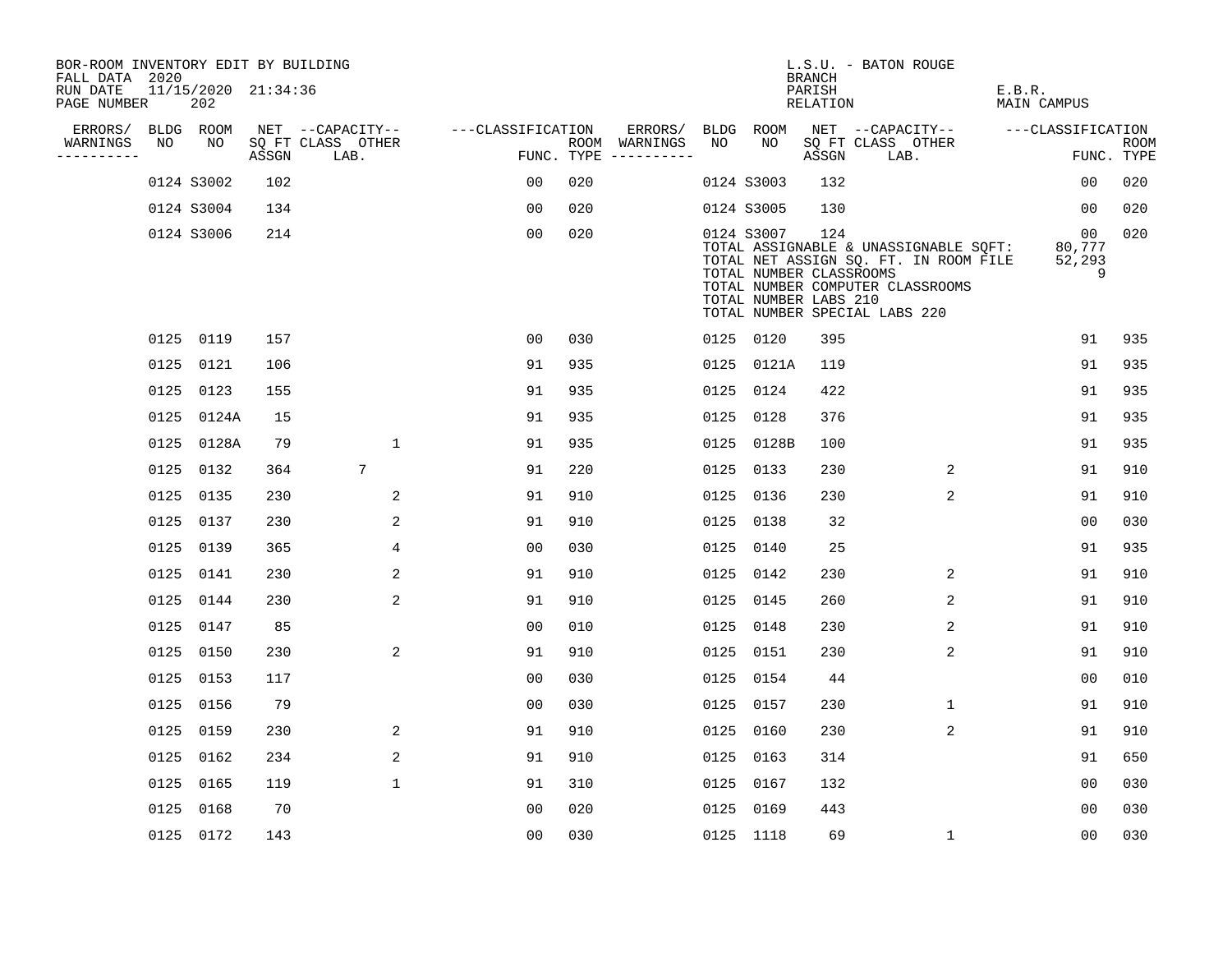| BOR-ROOM INVENTORY EDIT BY BUILDING<br>FALL DATA 2020 |           |     |                     |                           |                   |     |                                            |             | <b>BRANCH</b>             | L.S.U. - BATON ROUGE      |                              |                           |
|-------------------------------------------------------|-----------|-----|---------------------|---------------------------|-------------------|-----|--------------------------------------------|-------------|---------------------------|---------------------------|------------------------------|---------------------------|
| RUN DATE<br>PAGE NUMBER                               |           | 203 | 11/15/2020 21:34:36 |                           |                   |     |                                            |             | PARISH<br><b>RELATION</b> |                           | E.B.R.<br><b>MAIN CAMPUS</b> |                           |
| ERRORS/                                               | BLDG ROOM |     |                     | NET --CAPACITY--          | ---CLASSIFICATION |     | ERRORS/<br><b>BLDG</b>                     | <b>ROOM</b> |                           | NET --CAPACITY--          | ---CLASSIFICATION            |                           |
| WARNINGS<br>----------                                | NO        | NO  | ASSGN               | SQ FT CLASS OTHER<br>LAB. |                   |     | NO<br>ROOM WARNINGS<br>FUNC. TYPE $------$ | NO          | ASSGN                     | SQ FT CLASS OTHER<br>LAB. |                              | <b>ROOM</b><br>FUNC. TYPE |
|                                                       | 0125 1120 |     | 45                  | 1                         | 00                | 030 |                                            | 0125 1121   | 274                       |                           | 0 <sub>0</sub>               | 030                       |
|                                                       | 0125 1123 |     | 224                 | 2                         | 91                | 910 |                                            | 0125 1124   | 224                       | 2                         | 91                           | 910                       |
|                                                       | 0125 1126 |     | 224                 | 2                         | 91                | 910 |                                            | 0125 1127   | 224                       | 2                         | 91                           | 910                       |
|                                                       | 0125 1128 |     | 224                 | 2                         | 91                | 910 |                                            | 0125 1129   | 134                       | $\mathbf 1$               | 91                           | 910                       |
|                                                       | 0125 1130 |     | 325                 |                           | 91                | 935 |                                            | 0125 1132   | 242                       | 2                         | 91                           | 910                       |
|                                                       | 0125 1133 |     | 230                 | $\overline{a}$            | 91                | 910 |                                            | 0125 1135   | 230                       | 2                         | 91                           | 910                       |
|                                                       | 0125 1136 |     | 230                 | 2                         | 91                | 910 |                                            | 0125 1137   | 230                       | 2                         | 91                           | 910                       |
|                                                       | 0125 1138 |     | 32                  |                           | 0 <sub>0</sub>    | 030 |                                            | 0125 1139   | 365                       | 4                         | 0 <sub>0</sub>               | 030                       |
|                                                       | 0125 1140 |     | 25                  |                           | 91                | 935 |                                            | 0125 1141   | 230                       | 2                         | 91                           | 910                       |
|                                                       | 0125 1142 |     | 230                 | 2                         | 91                | 910 |                                            | 0125 1144   | 230                       | 2                         | 91                           | 910                       |
|                                                       | 0125 1145 |     | 260                 | 2                         | 91                | 910 |                                            | 0125 1147   | 85                        |                           | 0 <sub>0</sub>               | 010                       |
|                                                       | 0125 1148 |     | 230                 | 2                         | 91                | 910 |                                            | 0125 1150   | 230                       | 2                         | 91                           | 910                       |
|                                                       | 0125 1151 |     | 230                 | 2                         | 91                | 910 |                                            | 0125 1153   | 117                       |                           | 0 <sub>0</sub>               | 030                       |
|                                                       | 0125 1154 |     | 44                  |                           | 00                | 010 |                                            | 0125 1155   | 79                        |                           | 0 <sub>0</sub>               | 030                       |
|                                                       | 0125 1157 |     | 230                 | 1                         | 91                | 910 |                                            | 0125 1159   | 230                       | 2                         | 91                           | 910                       |
|                                                       | 0125 1160 |     | 230                 | 2                         | 91                | 910 |                                            | 0125 1162   | 234                       | 2                         | 91                           | 910                       |
|                                                       | 0125 1163 |     | 130                 | $\mathbf{1}$              | 91                | 910 |                                            | 0125 1165   | 224                       | 2                         | 91                           | 910                       |
|                                                       | 0125 1166 |     | 224                 | 2                         | 91                | 910 |                                            | 0125 1168   | 22                        |                           | 0 <sub>0</sub>               | 030                       |
|                                                       | 0125 1169 |     | 174                 | 5                         | 0 <sub>0</sub>    | 030 |                                            | 0125 1170   | 186                       | 4                         | 0 <sub>0</sub>               | 030                       |
|                                                       | 0125 1171 |     | 110                 |                           | 0 <sub>0</sub>    | 010 |                                            | 0125 1172   | 80                        |                           | 0 <sub>0</sub>               | 010                       |
|                                                       | 0125 1175 |     | 43                  |                           | 0 <sub>0</sub>    | 030 |                                            | 0125 1177   | 68                        |                           | 0 <sub>0</sub>               | 030                       |
|                                                       | 0125 1178 |     | 430                 |                           | 91                | 935 |                                            | 0125 1180   | 114                       |                           | 0 <sub>0</sub>               | 010                       |
|                                                       | 0125 1181 |     | 368                 | 9                         | 0 <sub>0</sub>    | 030 |                                            | 0125 1182   | 59                        |                           | 0 <sub>0</sub>               | 010                       |
|                                                       | 0125 1184 |     | 103                 | $\mathbf 1$               | 91                | 910 |                                            | 0125 1185   | 103                       | 1                         | 91                           | 910                       |
|                                                       | 0125 1186 |     | 224                 | 2                         | 91                | 910 |                                            | 0125 1187   | 242                       | 2                         | 91                           | 910                       |
|                                                       | 0125 1189 |     | 242                 | $\sqrt{2}$                | 91                | 910 |                                            | 0125 1190   | 224                       | 2                         | 91                           | 910                       |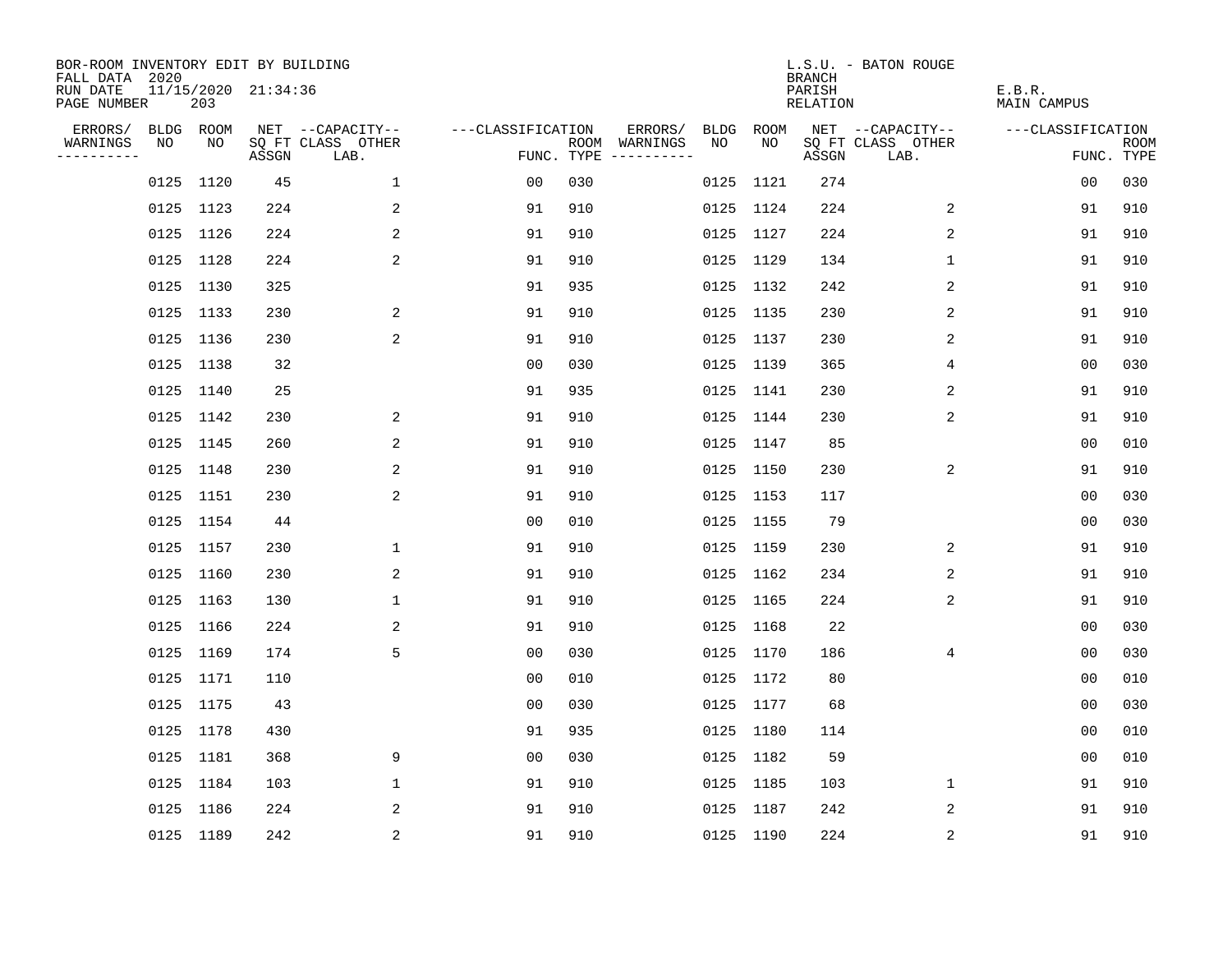| BOR-ROOM INVENTORY EDIT BY BUILDING<br>FALL DATA 2020 |           |                            |       |                           |                   |     |                                            |             | <b>BRANCH</b>             | L.S.U. - BATON ROUGE      |                              |                           |
|-------------------------------------------------------|-----------|----------------------------|-------|---------------------------|-------------------|-----|--------------------------------------------|-------------|---------------------------|---------------------------|------------------------------|---------------------------|
| RUN DATE<br>PAGE NUMBER                               |           | 11/15/2020 21:34:36<br>204 |       |                           |                   |     |                                            |             | PARISH<br><b>RELATION</b> |                           | E.B.R.<br><b>MAIN CAMPUS</b> |                           |
| ERRORS/                                               | BLDG ROOM |                            |       | NET --CAPACITY--          | ---CLASSIFICATION |     | ERRORS/<br><b>BLDG</b>                     | <b>ROOM</b> |                           | NET --CAPACITY--          | ---CLASSIFICATION            |                           |
| WARNINGS<br>----------                                | NO        | NO                         | ASSGN | SQ FT CLASS OTHER<br>LAB. |                   |     | NO<br>ROOM WARNINGS<br>FUNC. TYPE $------$ | NO          | ASSGN                     | SQ FT CLASS OTHER<br>LAB. |                              | <b>ROOM</b><br>FUNC. TYPE |
|                                                       | 0125 1192 |                            | 224   | 2                         | 91                | 910 |                                            | 0125 1193   | 224                       | 1                         | 91                           | 910                       |
|                                                       | 0125 1195 |                            | 224   | 2                         | 91                | 910 |                                            | 0125 1196   | 224                       | 2                         | 91                           | 910                       |
|                                                       | 0125 1198 |                            | 242   | 2                         | 91                | 910 |                                            | 0125 1199   | 242                       | 2                         | 91                           | 910                       |
|                                                       | 0125 1201 |                            | 224   | 2                         | 91                | 910 |                                            | 0125 1202   | 82                        |                           | 0 <sub>0</sub>               | 030                       |
|                                                       | 0125 1204 |                            | 30    |                           | 0 <sub>0</sub>    | 030 |                                            | 0125 1205   | 48                        |                           | 0 <sub>0</sub>               | 030                       |
|                                                       | 0125 1207 |                            | 206   | $\mathbf 1$               | 91                | 630 |                                            | 0125 1207A  | 224                       |                           | 91                           | 935                       |
|                                                       | 0125 1211 |                            | 200   | $\mathbf{1}$              | 91                | 920 |                                            | 0125 1211A  | 46                        |                           | 91                           | 955                       |
|                                                       |           | 0125 1211B                 | 88    |                           | 91                | 955 |                                            | 0125 1211C  | 78                        |                           | 91                           | 955                       |
|                                                       |           | 0125 1211D                 | 70    |                           | 91                | 955 |                                            | 0125 1211E  | 6                         |                           | 91                           | 955                       |
|                                                       |           | 0125 1211F                 | 164   |                           | 91                | 955 |                                            | 0125 1211G  | 15                        |                           | 91                           | 955                       |
|                                                       | 0125 1213 |                            | 69    |                           | 91                | 315 |                                            | 0125 1213A  | 117                       | $\mathbf 1$               | 91                           | 310                       |
|                                                       |           | 0125 1213B                 | 112   | $\mathbf{1}$              | 91                | 310 |                                            | 0125 1213C  | 46                        |                           | 91                           | 315                       |
|                                                       |           | 0125 1213D                 | 170   | $\mathbf 1$               | 91                | 310 |                                            | 0125 1213E  | 130                       | $\mathbf 1$               | 91                           | 310                       |
|                                                       | 0125 1219 |                            | 69    |                           | 00                | 030 |                                            | 0125 1220   | 1395                      |                           | 91                           | 650                       |
|                                                       | 0125 2120 |                            | 220   | 2                         | 91                | 910 |                                            | 0125 2121   | 220                       | 2                         | 91                           | 910                       |
|                                                       | 0125 2122 |                            | 224   | 2                         | 91                | 910 |                                            | 0125 2123   | 224                       | 2                         | 91                           | 910                       |
|                                                       | 0125      | 2124                       | 224   | $\mathbf{1}$              | 91                | 910 | 0125                                       | 2126        | 224                       | 2                         | 91                           | 910                       |
|                                                       | 0125      | 2127                       | 224   | 2                         | 91                | 910 |                                            | 0125 2128   | 224                       | 2                         | 91                           | 910                       |
|                                                       | 0125      | 2129                       | 134   | $\mathbf{1}$              | 91                | 910 | 0125                                       | 2130        | 325                       |                           | 91                           | 935                       |
|                                                       | 0125      | 2132                       | 242   | 2                         | 91                | 910 | 0125                                       | 2133        | 230                       | 2                         | 91                           | 910                       |
|                                                       | 0125      | 2135                       | 230   | 2                         | 91                | 910 | 0125                                       | 2136        | 230                       | 2                         | 91                           | 910                       |
|                                                       | 0125      | 2137                       | 910   | 2                         | 91                | 910 | 0125                                       | 2138        | 32                        |                           | 0 <sub>0</sub>               | 030                       |
|                                                       | 0125 2139 |                            | 365   | 9                         | 0 <sub>0</sub>    | 030 | 0125                                       | 2140        | 25                        |                           | 91                           | 935                       |
|                                                       | 0125      | 2141                       | 230   | 2                         | 91                | 910 | 0125                                       | 2142        | 230                       | 2                         | 91                           | 910                       |
|                                                       | 0125 2144 |                            | 230   | 2                         | 91                | 910 | 0125                                       | 2145        | 260                       | 2                         | 91                           | 910                       |
|                                                       | 0125 2147 |                            | 85    |                           | 0 <sub>0</sub>    | 010 |                                            | 0125 2148   | 230                       | 2                         | 91                           | 910                       |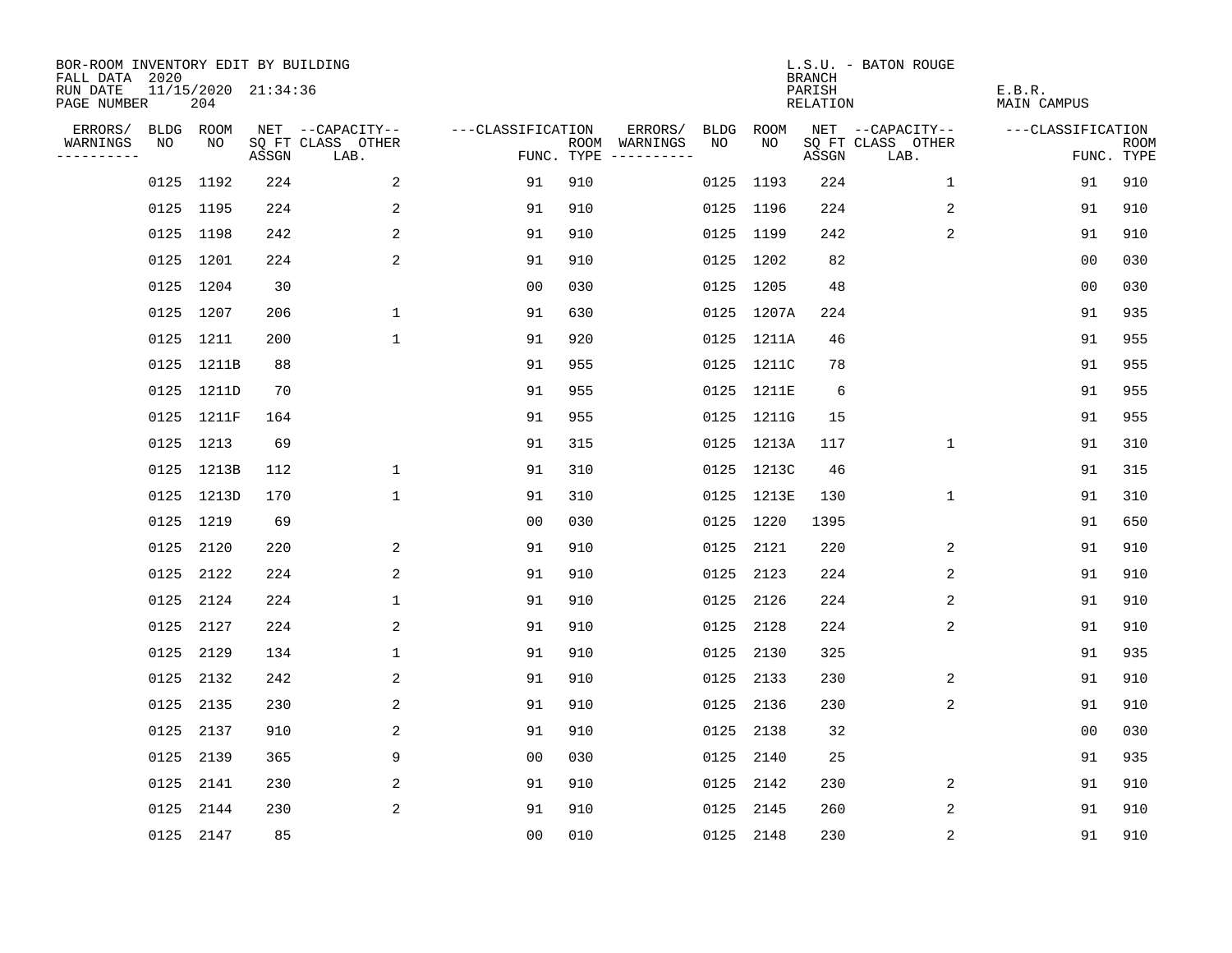| BOR-ROOM INVENTORY EDIT BY BUILDING<br>FALL DATA 2020 |           |      |                     |                           |                   |     |                                      |      |           | <b>BRANCH</b>             | L.S.U. - BATON ROUGE      |                              |                           |
|-------------------------------------------------------|-----------|------|---------------------|---------------------------|-------------------|-----|--------------------------------------|------|-----------|---------------------------|---------------------------|------------------------------|---------------------------|
| RUN DATE<br>PAGE NUMBER                               |           | 205  | 11/15/2020 21:34:36 |                           |                   |     |                                      |      |           | PARISH<br><b>RELATION</b> |                           | E.B.R.<br><b>MAIN CAMPUS</b> |                           |
| ERRORS/                                               | BLDG ROOM |      |                     | NET --CAPACITY--          | ---CLASSIFICATION |     | ERRORS/                              | BLDG | ROOM      |                           | NET --CAPACITY--          | ---CLASSIFICATION            |                           |
| WARNINGS<br>----------                                | NO        | NO   | ASSGN               | SQ FT CLASS OTHER<br>LAB. |                   |     | ROOM WARNINGS<br>FUNC. TYPE $------$ | NO   | NO        | ASSGN                     | SQ FT CLASS OTHER<br>LAB. |                              | <b>ROOM</b><br>FUNC. TYPE |
|                                                       | 0125      | 2150 | 230                 | 2                         | 91                | 910 |                                      | 0125 | 2151      | 230                       | 2                         | 91                           | 910                       |
|                                                       | 0125      | 2153 | 117                 |                           | 0 <sub>0</sub>    | 030 |                                      | 0125 | 2154      | 44                        |                           | 00                           | 010                       |
|                                                       | 0125      | 2155 | 79                  |                           | 00                | 030 |                                      | 0125 | 2157      | 230                       | 1                         | 91                           | 910                       |
|                                                       | 0125 2159 |      | 230                 | 2                         | 91                | 910 |                                      | 0125 | 2160      | 230                       | $\overline{2}$            | 91                           | 910                       |
|                                                       | 0125      | 2162 | 234                 | 2                         | 91                | 910 |                                      | 0125 | 2163      | 130                       | $\mathbf 1$               | 91                           | 910                       |
|                                                       | 0125      | 2165 | 224                 | 2                         | 91                | 910 |                                      |      | 0125 2166 | 224                       | 2                         | 91                           | 910                       |
|                                                       | 0125      | 2168 | 22                  |                           | 0 <sub>0</sub>    | 030 |                                      | 0125 | 2169      | 174                       | 5                         | 0 <sub>0</sub>               | 030                       |
|                                                       | 0125      | 2170 | 186                 |                           | 0 <sub>0</sub>    | 030 |                                      | 0125 | 2171      | 110                       |                           | 0 <sub>0</sub>               | 010                       |
|                                                       | 0125      | 2172 | 80                  |                           | 0 <sub>0</sub>    | 010 |                                      | 0125 | 2175      | 93                        |                           | 91                           | 935                       |
|                                                       | 0125 2176 |      | 33                  |                           | 0 <sub>0</sub>    | 030 |                                      |      | 0125 2177 | 104                       |                           | 00                           | 030                       |
|                                                       | 0125      | 2178 | 224                 | 2                         | 91                | 910 |                                      | 0125 | 2179      | 224                       | 2                         | 91                           | 910                       |
|                                                       | 0125      | 2180 | 114                 |                           | 0 <sub>0</sub>    | 010 |                                      |      | 0125 2181 | 368                       |                           | 0 <sub>0</sub>               | 030                       |
|                                                       | 0125      | 2182 | 39                  |                           | 0 <sub>0</sub>    | 010 |                                      | 0125 | 2182A     | 19                        |                           | 91                           | 935                       |
|                                                       | 0125      | 2184 | 103                 | $\mathbf 1$               | 91                | 910 |                                      |      | 0125 2185 | 103                       | 1                         | 91                           | 910                       |
|                                                       | 0125      | 2186 | 224                 | 2                         | 91                | 910 |                                      |      | 0125 2187 | 242                       | 2                         | 91                           | 910                       |
|                                                       | 0125      | 2189 | 242                 | 2                         | 91                | 910 |                                      | 0125 | 2190      | 224                       | 2                         | 91                           | 910                       |
|                                                       | 0125      | 2192 | 224                 | 2                         | 91                | 910 |                                      | 0125 | 2193      | 224                       | 1                         | 91                           | 910                       |
|                                                       | 0125      | 2195 | 224                 | 2                         | 91                | 910 |                                      | 0125 | 2196      | 224                       | 2                         | 91                           | 910                       |
|                                                       | 0125 2198 |      | 242                 | 2                         | 91                | 910 |                                      |      | 0125 2199 | 242                       | 2                         | 91                           | 910                       |
|                                                       | 0125      | 2201 | 224                 | 2                         | 91                | 910 |                                      | 0125 | 2202      | 82                        |                           | 0 <sub>0</sub>               | 030                       |
|                                                       | 0125      | 2204 | 30                  |                           | 0 <sub>0</sub>    | 030 |                                      | 0125 | 2205      | 48                        |                           | 0 <sub>0</sub>               | 030                       |
|                                                       | 0125      | 2206 | 224                 | 2                         | 91                | 910 |                                      | 0125 | 2207      | 224                       | 2                         | 91                           | 910                       |
|                                                       | 0125      | 2208 | 224                 | 2                         | 91                | 910 |                                      | 0125 | 2210      | 224                       | 2                         | 91                           | 910                       |
|                                                       | 0125      | 2211 | 275                 | 2                         | 91                | 910 |                                      | 0125 | 2213      | 293                       |                           | 91                           | 650                       |
|                                                       | 0125      | 2215 | 253                 | 2                         | 91                | 910 |                                      | 0125 | 3120      | 450                       |                           | 91                           | 650                       |
|                                                       | 0125 3122 |      | 224                 | 2                         | 91                | 910 |                                      |      | 0125 3123 | 224                       | 2                         | 91                           | 910                       |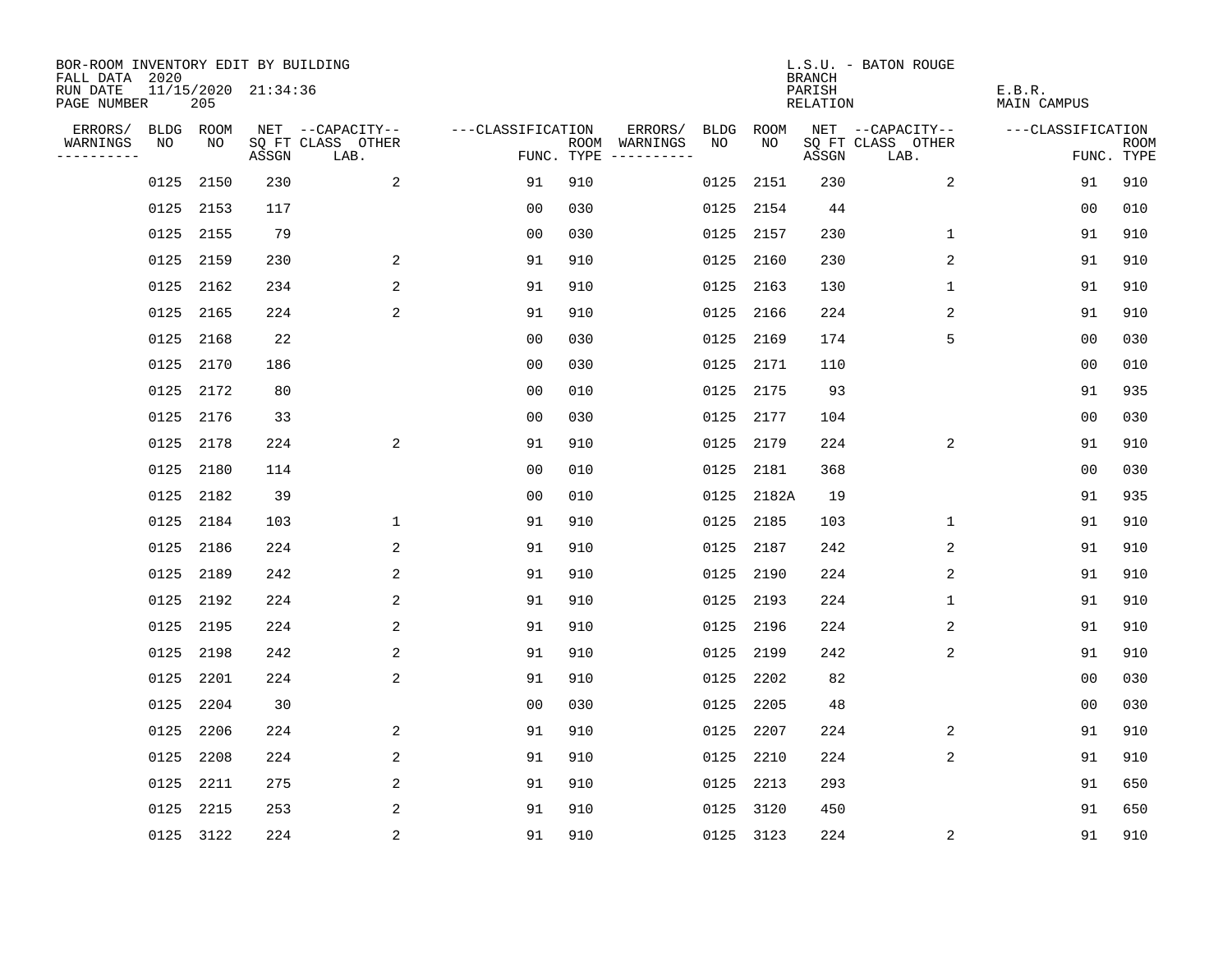| BOR-ROOM INVENTORY EDIT BY BUILDING<br>FALL DATA 2020 |           |                            |                 |                           |                   |     |                                      |             |           | <b>BRANCH</b>             | L.S.U. - BATON ROUGE      |                              |                           |
|-------------------------------------------------------|-----------|----------------------------|-----------------|---------------------------|-------------------|-----|--------------------------------------|-------------|-----------|---------------------------|---------------------------|------------------------------|---------------------------|
| RUN DATE<br>PAGE NUMBER                               |           | 11/15/2020 21:34:36<br>206 |                 |                           |                   |     |                                      |             |           | PARISH<br><b>RELATION</b> |                           | E.B.R.<br><b>MAIN CAMPUS</b> |                           |
| ERRORS/                                               |           | BLDG ROOM                  |                 | NET --CAPACITY--          | ---CLASSIFICATION |     | ERRORS/                              | <b>BLDG</b> | ROOM      |                           | NET --CAPACITY--          | ---CLASSIFICATION            |                           |
| WARNINGS<br>----------                                | NO        | NO                         | ASSGN           | SQ FT CLASS OTHER<br>LAB. |                   |     | ROOM WARNINGS<br>FUNC. TYPE $------$ | NO          | NO        | ASSGN                     | SQ FT CLASS OTHER<br>LAB. |                              | <b>ROOM</b><br>FUNC. TYPE |
|                                                       | 0125      | 3124                       | 224             | $\mathbf{1}$              | 91                | 910 |                                      | 0125        | 3126      | 224                       | 2                         | 91                           | 910                       |
|                                                       | 0125 3127 |                            | 224             | 2                         | 91                | 910 |                                      | 0125        | 3128      | 224                       | 2                         | 91                           | 910                       |
|                                                       | 0125      | 3129                       | 134             | $\mathbf 1$               | 91                | 910 |                                      | 0125        | 3130      | 325                       |                           | 91                           | 935                       |
|                                                       | 0125 3132 |                            | 242             | 2                         | 91                | 910 |                                      |             | 0125 3133 | 230                       | 2                         | 91                           | 910                       |
|                                                       | 0125      | 3135                       | 230             | 2                         | 91                | 910 |                                      |             | 0125 3136 | 230                       | 2                         | 91                           | 910                       |
|                                                       | 0125 3137 |                            | 230             | 2                         | 91                | 910 |                                      |             | 0125 3138 | 32                        |                           | 0 <sub>0</sub>               | 030                       |
|                                                       | 0125      | 3139                       | 365             |                           | 0 <sub>0</sub>    | 030 |                                      | 0125        | 3140      | 25                        |                           | 91                           | 935                       |
|                                                       | 0125 3141 |                            | 230             | 2                         | 91                | 910 |                                      | 0125        | 3142      | 230                       | 2                         | 91                           | 910                       |
|                                                       | 0125      | 3144                       | 230             | 2                         | 91                | 910 |                                      | 0125        | 3145      | 260                       | 2                         | 91                           | 910                       |
|                                                       | 0125 3147 |                            | 85              |                           | 0 <sub>0</sub>    | 010 |                                      | 0125        | 3148      | 230                       | 2                         | 91                           | 910                       |
|                                                       | 0125 3150 |                            | 230             | 2                         | 91                | 910 |                                      | 0125        | 3151      | 230                       | 2                         | 91                           | 910                       |
|                                                       | 0125      | 3153                       | 117             |                           | 0 <sub>0</sub>    | 030 |                                      |             | 0125 3154 | 44                        |                           | 0 <sub>0</sub>               | 010                       |
|                                                       | 0125      | 3155                       | 79              |                           | 0 <sub>0</sub>    | 030 |                                      | 0125        | 3157      | 230                       | $\mathbf 1$               | 91                           | 910                       |
|                                                       | 0125      | 3159                       | 230             | 2                         | 91                | 910 |                                      |             | 0125 3160 | 230                       | 2                         | 91                           | 910                       |
|                                                       | 0125      | 3162                       | 234             | 2                         | 91                | 910 |                                      | 0125        | 3163      | 130                       | 1                         | 91                           | 910                       |
|                                                       | 0125      | 3165                       | 224             | 2                         | 91                | 910 |                                      |             | 0125 3166 | 224                       | 2                         | 91                           | 910                       |
|                                                       | 0125      | 3168                       | 22              |                           | 0 <sub>0</sub>    | 030 |                                      | 0125        | 3169      | 174                       |                           | 0 <sub>0</sub>               | 030                       |
|                                                       | 0125      | 3170                       | 186             | 4                         | 0 <sub>0</sub>    | 030 |                                      |             | 0125 3171 | 110                       |                           | 0 <sub>0</sub>               | 010                       |
|                                                       | 0125 3172 |                            | 80              |                           | 0 <sub>0</sub>    | 010 |                                      |             | 0125 3175 | 82                        |                           | 91                           | 935                       |
|                                                       | 0125      | 3175A                      | $7\phantom{.0}$ |                           | 91                | 935 |                                      | 0125        | 3176      | 34                        |                           | 91                           | 935                       |
|                                                       | 0125 3177 |                            | 89              |                           | 0 <sub>0</sub>    | 030 |                                      |             | 0125 3178 | 224                       | 2                         | 91                           | 910                       |
|                                                       | 0125      | 3179                       | 224             | 2                         | 91                | 910 |                                      | 0125        | 3180      | 114                       |                           | 00                           | 010                       |
|                                                       | 0125 3181 |                            | 368             | 9                         | 0 <sub>0</sub>    | 030 |                                      |             | 0125 3182 | 39                        |                           | 0 <sub>0</sub>               | 010                       |
|                                                       | 0125      | 3182A                      | 19              |                           | 91                | 935 |                                      | 0125        | 3184      | 103                       | $\mathbf 1$               | 91                           | 910                       |
|                                                       | 0125      | 3185                       | 103             | 1                         | 91                | 910 |                                      | 0125        | 3186      | 224                       | 2                         | 91                           | 910                       |
|                                                       | 0125 3187 |                            | 242             | $\overline{c}$            | 91                | 910 |                                      |             | 0125 3189 | 242                       | $\sqrt{2}$                | 91                           | 910                       |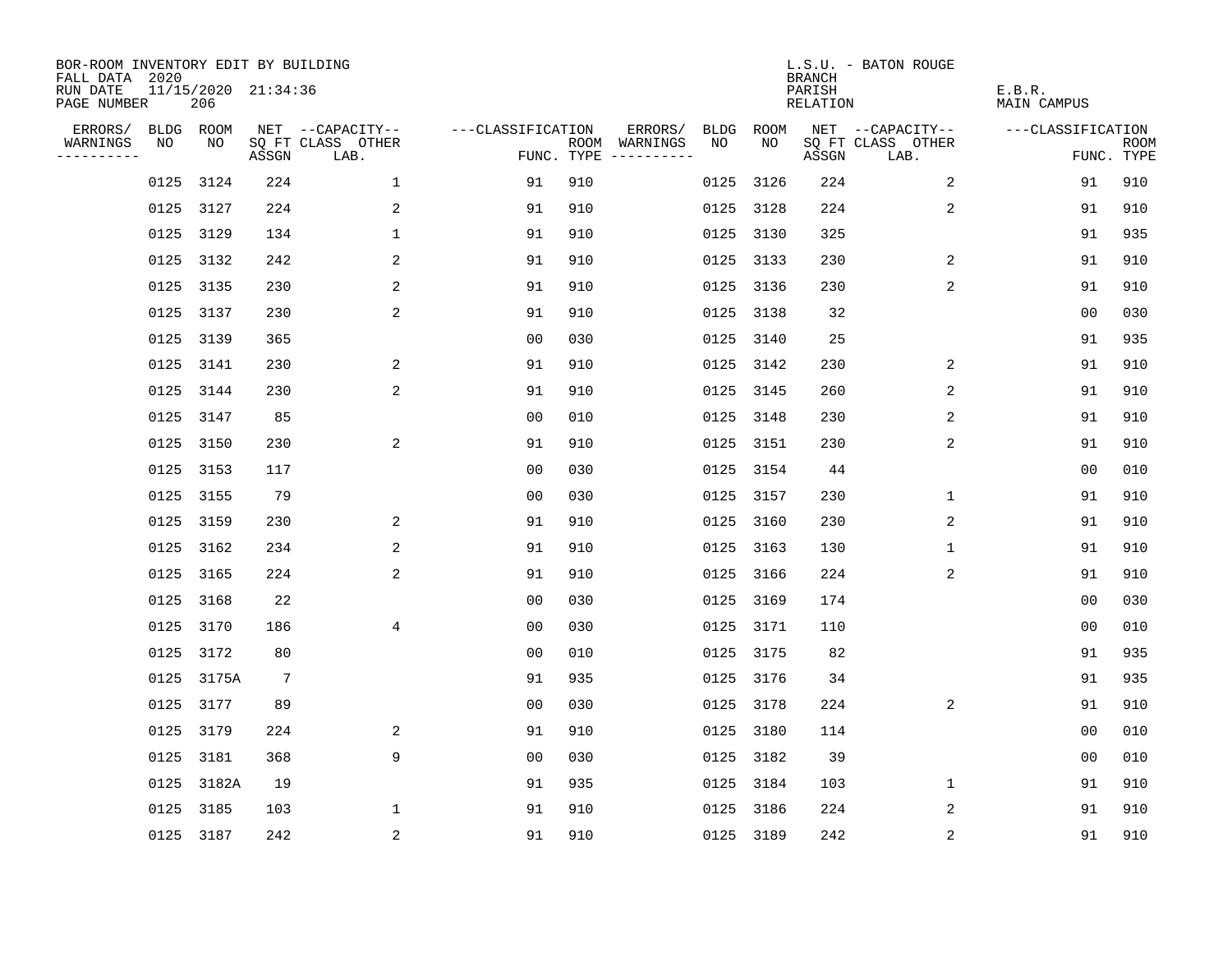| BOR-ROOM INVENTORY EDIT BY BUILDING<br>FALL DATA 2020 |      |                            |       |                           |                   |     |                                      |             |             | <b>BRANCH</b>             | L.S.U. - BATON ROUGE      |                              |                           |
|-------------------------------------------------------|------|----------------------------|-------|---------------------------|-------------------|-----|--------------------------------------|-------------|-------------|---------------------------|---------------------------|------------------------------|---------------------------|
| RUN DATE<br>PAGE NUMBER                               |      | 11/15/2020 21:34:36<br>207 |       |                           |                   |     |                                      |             |             | PARISH<br><b>RELATION</b> |                           | E.B.R.<br><b>MAIN CAMPUS</b> |                           |
| ERRORS/                                               |      | BLDG ROOM                  |       | NET --CAPACITY--          | ---CLASSIFICATION |     | ERRORS/                              | <b>BLDG</b> | ROOM        |                           | NET --CAPACITY--          | ---CLASSIFICATION            |                           |
| WARNINGS<br>----------                                | NO   | NO                         | ASSGN | SQ FT CLASS OTHER<br>LAB. |                   |     | ROOM WARNINGS<br>FUNC. TYPE $------$ | NO          | NO          | ASSGN                     | SQ FT CLASS OTHER<br>LAB. |                              | <b>ROOM</b><br>FUNC. TYPE |
|                                                       | 0125 | 3190                       | 224   | 2                         | 91                | 910 |                                      | 0125        | 3192        | 224                       | 2                         | 91                           | 910                       |
|                                                       |      | 0125 3193                  | 224   | $\mathbf 1$               | 91                | 910 |                                      |             | 0125 3195   | 224                       | 2                         | 91                           | 910                       |
|                                                       | 0125 | 3196                       | 224   | 2                         | 91                | 910 |                                      | 0125        | 3198        | 242                       | 2                         | 91                           | 910                       |
|                                                       |      | 0125 3199                  | 242   | 2                         | 91                | 910 |                                      |             | 0125 3201   | 224                       | 2                         | 91                           | 910                       |
|                                                       | 0125 | 3202                       | 82    |                           | 0 <sub>0</sub>    | 030 |                                      |             | 0125 3204   | 30                        |                           | 00                           | 030                       |
|                                                       |      | 0125 3205                  | 48    |                           | 0 <sub>0</sub>    | 030 |                                      |             | 0125 3206   | 224                       | 2                         | 91                           | 910                       |
|                                                       |      | 0125 3207                  | 224   | 2                         | 91                | 910 |                                      |             | 0125 3208   | 224                       | 2                         | 91                           | 910                       |
|                                                       |      | 0125 3210                  | 224   | 2                         | 91                | 910 |                                      |             | 0125 3211   | 275                       | 2                         | 91                           | 910                       |
|                                                       |      | 0125 3213                  | 500   | 4                         | 91                | 910 |                                      |             | 0125 3215   | 253                       | 2                         | 91                           | 910                       |
|                                                       |      | 0125 C0102                 | 955   |                           | 0 <sub>0</sub>    | 020 |                                      |             | 0125 C0103  | 865                       |                           | 0 <sub>0</sub>               | 020                       |
|                                                       |      | 0125 C0103A                | 560   |                           | 00                | 020 |                                      |             | 0125 C0103B | 68                        |                           | 0 <sub>0</sub>               | 020                       |
|                                                       |      | 0125 C0103C                | 66    |                           | 0 <sub>0</sub>    | 020 |                                      |             | 0125 C1002  | 955                       |                           | 0 <sub>0</sub>               | 020                       |
|                                                       |      | 0125 C1003                 | 709   |                           | 0 <sub>0</sub>    | 020 |                                      |             | 0125 C1003A | 276                       |                           | 0 <sub>0</sub>               | 020                       |
|                                                       |      | 0125 C1003B                | 65    |                           | 0 <sub>0</sub>    | 020 |                                      |             | 0125 C1003C | 100                       |                           | 0 <sub>0</sub>               | 020                       |
|                                                       |      | 0125 C1003D                | 188   |                           | 0 <sub>0</sub>    | 020 |                                      |             | 0125 C1004  | 596                       |                           | 0 <sub>0</sub>               | 020                       |
|                                                       |      | 0125 C1004A                | 186   |                           | 0 <sub>0</sub>    | 020 |                                      |             | 0125 C1005  | 457                       |                           | 0 <sub>0</sub>               | 020                       |
|                                                       |      | 0125 C1006                 | 665   |                           | 0 <sub>0</sub>    | 020 |                                      |             | 0125 C1007  | 665                       |                           | 0 <sub>0</sub>               | 020                       |
|                                                       |      | 0125 C1008                 | 435   |                           | 0 <sub>0</sub>    | 020 |                                      |             | 0125 C2002  | 955                       |                           | 0 <sub>0</sub>               | 020                       |
|                                                       |      | 0125 C2003                 | 1000  |                           | 0 <sub>0</sub>    | 020 |                                      |             | 0125 C2003A | 276                       |                           | 0 <sub>0</sub>               | 020                       |
|                                                       |      | 0125 C2003B                | 65    |                           | 0 <sub>0</sub>    | 020 |                                      |             | 0125 C2004  | 596                       |                           | 0 <sub>0</sub>               | 020                       |
|                                                       |      | 0125 C2005                 | 953   |                           | 0 <sub>0</sub>    | 020 |                                      |             | 0125 C3002  | 955                       |                           | 0 <sub>0</sub>               | 020                       |
|                                                       |      | 0125 C3003                 | 1000  |                           | 0 <sub>0</sub>    | 020 |                                      |             | 0125 C3003A | 283                       |                           | 0 <sub>0</sub>               | 020                       |
|                                                       |      | 0125 C3003B                | 65    |                           | 0 <sub>0</sub>    | 020 |                                      |             | 0125 C3004  | 596                       |                           | 0 <sub>0</sub>               | 020                       |
|                                                       |      | 0125 C3005                 | 953   |                           | 0 <sub>0</sub>    | 020 |                                      |             | 0125 E0102  | 74                        |                           | 0 <sub>0</sub>               | 020                       |
|                                                       |      | 0125 E1002                 | 74    |                           | 0 <sub>0</sub>    | 020 |                                      |             | 0125 E2002  | 74                        |                           | 0 <sub>0</sub>               | 020                       |
|                                                       |      | 0125 E3002                 | 74    |                           | 0 <sub>0</sub>    | 020 |                                      |             | 0125 S0108  | 220                       |                           | 0 <sub>0</sub>               | 020                       |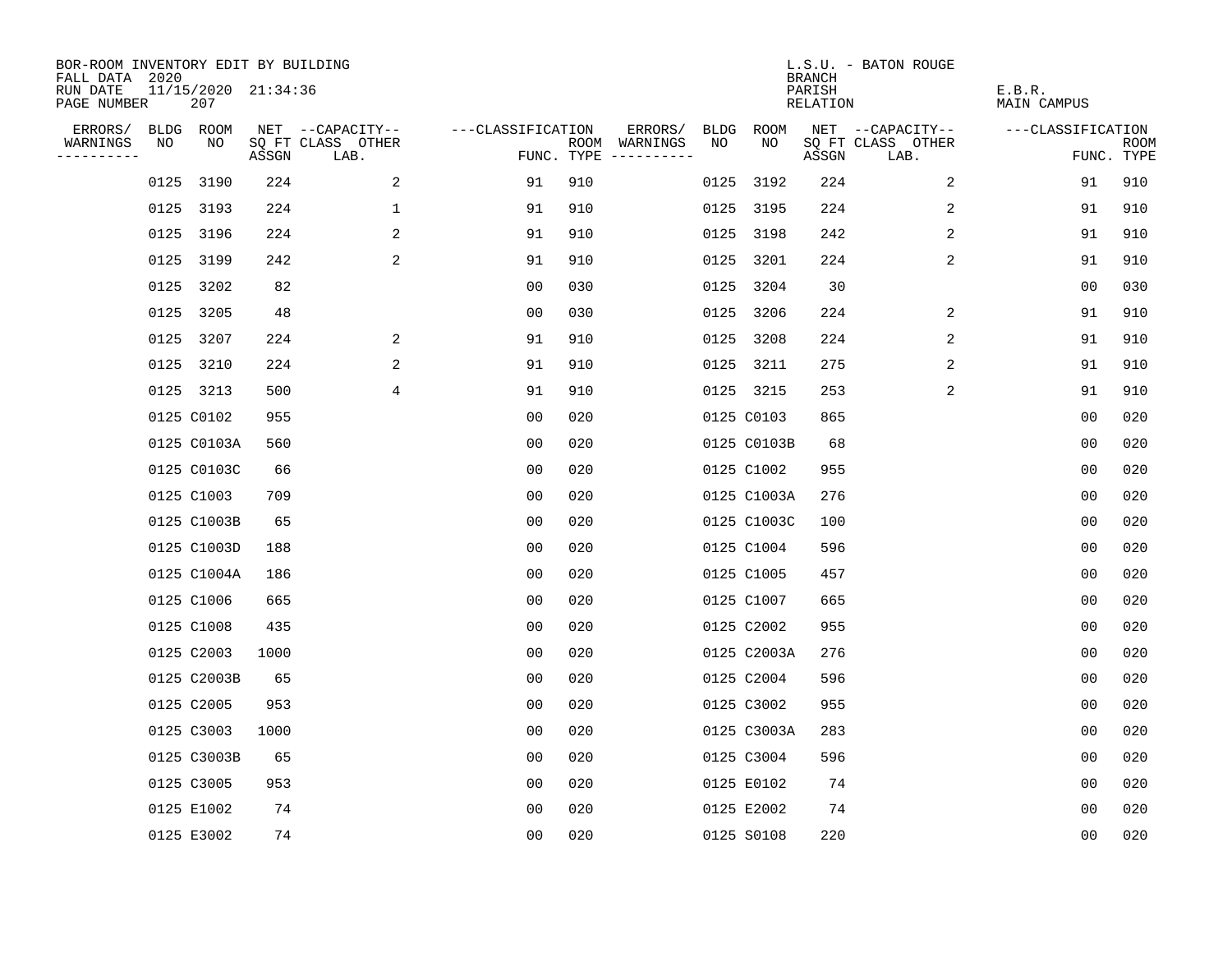| BOR-ROOM INVENTORY EDIT BY BUILDING<br>FALL DATA 2020 |      |            |                     |                           |                   |     |                                      |      |                                                  | <b>BRANCH</b>      | L.S.U. - BATON ROUGE                                                                                                                                |                                    |                           |
|-------------------------------------------------------|------|------------|---------------------|---------------------------|-------------------|-----|--------------------------------------|------|--------------------------------------------------|--------------------|-----------------------------------------------------------------------------------------------------------------------------------------------------|------------------------------------|---------------------------|
| RUN DATE<br>PAGE NUMBER                               |      | 208        | 11/15/2020 21:34:36 |                           |                   |     |                                      |      |                                                  | PARISH<br>RELATION |                                                                                                                                                     | E.B.R.<br><b>MAIN CAMPUS</b>       |                           |
| ERRORS/                                               |      | BLDG ROOM  |                     | NET --CAPACITY--          | ---CLASSIFICATION |     | ERRORS/                              |      | BLDG ROOM                                        |                    | NET --CAPACITY--                                                                                                                                    | ---CLASSIFICATION                  |                           |
| WARNINGS<br>----------                                | NO   | NO         | ASSGN               | SQ FT CLASS OTHER<br>LAB. |                   |     | ROOM WARNINGS<br>FUNC. TYPE $------$ | NO   | NO                                               | ASSGN              | SQ FT CLASS OTHER<br>LAB.                                                                                                                           |                                    | <b>ROOM</b><br>FUNC. TYPE |
|                                                       |      | 0125 S0111 | 138                 |                           | 00                | 020 |                                      |      | 0125 S0112                                       | 169                |                                                                                                                                                     | 0 <sub>0</sub>                     | 020                       |
|                                                       |      | 0125 S1008 | 220                 |                           | 0 <sub>0</sub>    | 020 |                                      |      | 0125 S1009                                       | 132                |                                                                                                                                                     | 0 <sub>0</sub>                     | 020                       |
|                                                       |      | 0125 S1010 | 134                 |                           | 00                | 020 |                                      |      | 0125 S1011                                       | 138                |                                                                                                                                                     | 0 <sub>0</sub>                     | 020                       |
|                                                       |      | 0125 S1012 | 169                 |                           | 0 <sub>0</sub>    | 020 |                                      |      | 0125 S2008                                       | 220                |                                                                                                                                                     | 0 <sub>0</sub>                     | 020                       |
|                                                       |      | 0125 S2009 | 132                 |                           | 0 <sub>0</sub>    | 020 |                                      |      | 0125 S2010                                       | 134                |                                                                                                                                                     | 00                                 | 020                       |
|                                                       |      | 0125 S2011 | 138                 |                           | 0 <sub>0</sub>    | 020 |                                      |      | 0125 S2012                                       | 169                |                                                                                                                                                     | 0 <sub>0</sub>                     | 020                       |
|                                                       |      | 0125 S3008 | 220                 |                           | 00                | 020 |                                      |      | 0125 S3009                                       | 132                |                                                                                                                                                     | 00                                 | 020                       |
|                                                       |      | 0125 S3010 | 134                 |                           | 0 <sub>0</sub>    | 020 |                                      |      | 0125 S3011                                       | 138                |                                                                                                                                                     | 0 <sub>0</sub>                     | 020                       |
|                                                       |      | 0125 S3012 | 169                 |                           | 00                | 020 |                                      |      | TOTAL NUMBER CLASSROOMS<br>TOTAL NUMBER LABS 210 |                    | TOTAL ASSIGNABLE & UNASSIGNABLE SOFT:<br>TOTAL NET ASSIGN SQ. FT. IN ROOM FILE<br>TOTAL NUMBER COMPUTER CLASSROOMS<br>TOTAL NUMBER SPECIAL LABS 220 | 69,514<br>42,398<br>$\overline{1}$ |                           |
|                                                       |      | 0126 0100  | 106                 | $\mathbf 1$               | 91                | 310 |                                      |      | 0126 0110                                        | 5680               |                                                                                                                                                     | 91                                 | 630                       |
|                                                       | 0126 | 0110A      | 190                 |                           | 91                | 635 |                                      |      | 0126 0110B                                       | 1300               |                                                                                                                                                     | 91                                 | 630                       |
|                                                       |      | 0126 0110C | 870                 |                           | 91                | 630 |                                      | 0126 | 0110D                                            | 495                | 495                                                                                                                                                 | 91                                 | 630                       |
|                                                       |      | 0126 0110E | 178                 |                           | 0 <sub>0</sub>    | 010 |                                      |      | 0126 0110F                                       | 199                |                                                                                                                                                     | 00                                 | 010                       |
|                                                       |      | 0126 0112  | 36                  |                           | 0 <sub>0</sub>    | 010 |                                      | 0126 | 0114                                             | 1516               |                                                                                                                                                     | 91                                 | 660                       |
|                                                       | 0126 | 0114A      | 303                 |                           | 91                | 665 |                                      | 0126 | 0116                                             | 36                 |                                                                                                                                                     | 0 <sub>0</sub>                     | 010                       |
|                                                       |      | 0126 0116A | 225                 | 4                         | 0 <sub>0</sub>    | 030 |                                      |      | 0126 0125                                        | 1870               |                                                                                                                                                     | 0 <sub>0</sub>                     | 030                       |
|                                                       |      | 0126 0125A | 605                 |                           | 0 <sub>0</sub>    | 030 |                                      |      | 0126 0135                                        | 984                |                                                                                                                                                     | 91                                 | 635                       |
|                                                       |      | 0126 0135A | 86                  |                           | 91                | 635 |                                      |      | 0126 0135B                                       | 401                |                                                                                                                                                     | 91                                 | 635                       |
|                                                       | 0126 | 0135C      | 516                 |                           | 91                | 635 |                                      |      | 0126 0135D                                       | 126                |                                                                                                                                                     | 91                                 | 635                       |
|                                                       |      | 0126 0135E | 652                 |                           | 91                | 635 |                                      |      | 0126 0135F                                       | 80                 |                                                                                                                                                     | 91                                 | 635                       |
|                                                       |      | 0126 0135G | 58                  |                           | 91                | 635 |                                      |      | 0126 0135H                                       | 80                 |                                                                                                                                                     | 91                                 | 635                       |
|                                                       |      | 0126 0139  | 132                 |                           | 91                | 635 |                                      |      | 0126 C0101                                       | 104                |                                                                                                                                                     | 91                                 | 635                       |
|                                                       |      | 0126 C0102 | 157                 |                           | 91                | 635 |                                      |      | 0126 C0110                                       | 955                |                                                                                                                                                     | 0 <sub>0</sub>                     | 020                       |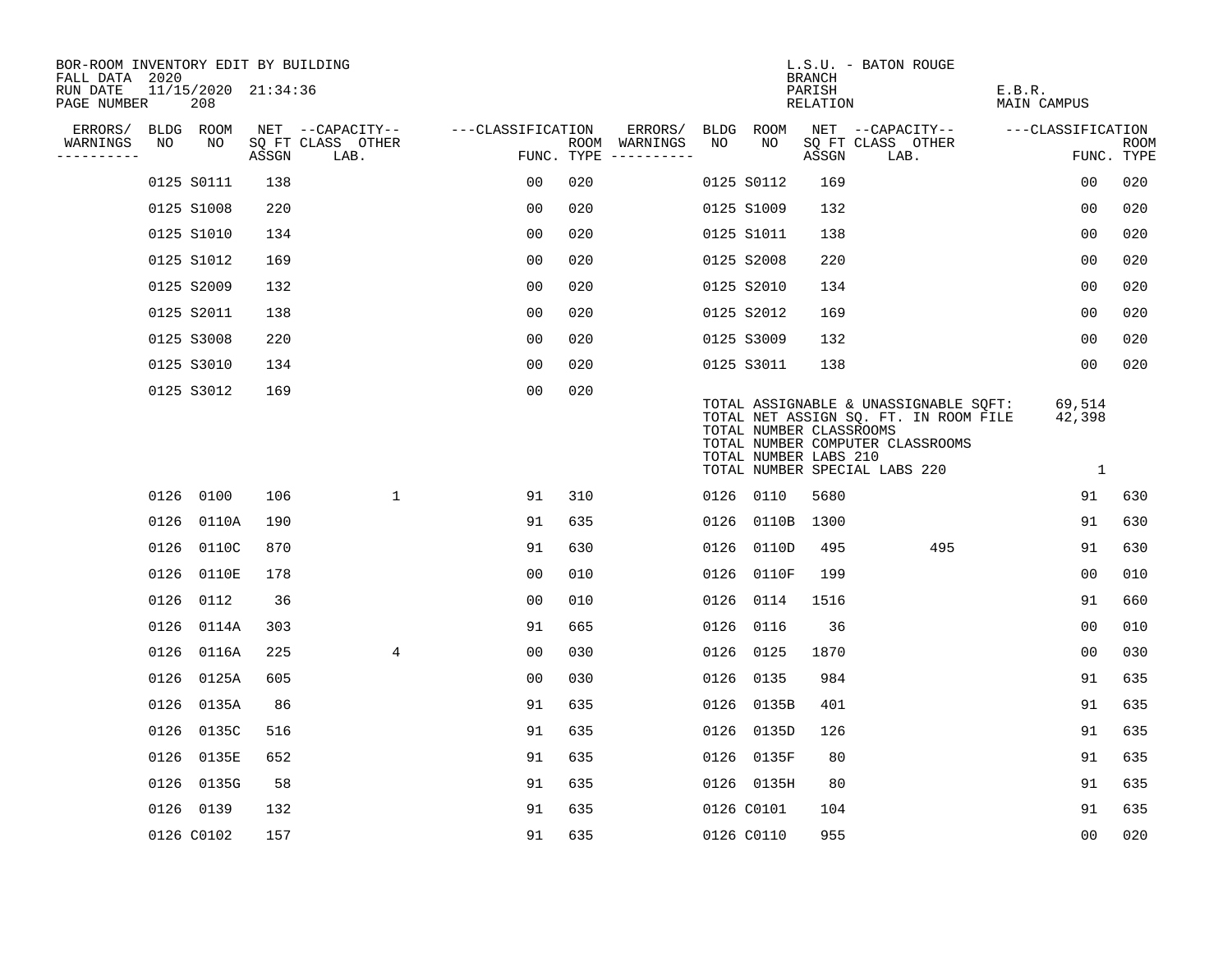| BOR-ROOM INVENTORY EDIT BY BUILDING<br>FALL DATA 2020 |      |                            |                            |    |                  |   |                   |                |     |                                      |      |                                                                                                      | L.S.U. - BATON ROUGE<br><b>BRANCH</b> |    |                                                                                                                    |        |                        |                           |
|-------------------------------------------------------|------|----------------------------|----------------------------|----|------------------|---|-------------------|----------------|-----|--------------------------------------|------|------------------------------------------------------------------------------------------------------|---------------------------------------|----|--------------------------------------------------------------------------------------------------------------------|--------|------------------------|---------------------------|
| RUN DATE<br>PAGE NUMBER                               |      | 11/15/2020 21:34:36<br>209 |                            |    |                  |   |                   |                |     |                                      |      |                                                                                                      | PARISH<br>RELATION                    |    |                                                                                                                    | E.B.R. | MAIN CAMPUS            |                           |
| ERRORS/                                               |      | BLDG ROOM                  |                            |    | NET --CAPACITY-- |   | ---CLASSIFICATION |                |     | ERRORS/                              |      | BLDG ROOM                                                                                            |                                       |    | NET --CAPACITY--                                                                                                   |        | ---CLASSIFICATION      |                           |
| WARNINGS<br>.                                         | NO   | NO                         | SQ FT CLASS OTHER<br>ASSGN |    | LAB.             |   |                   |                |     | ROOM WARNINGS<br>FUNC. TYPE $------$ | NO   | NO                                                                                                   | ASSGN                                 |    | SQ FT CLASS OTHER<br>LAB.                                                                                          |        |                        | <b>ROOM</b><br>FUNC. TYPE |
|                                                       |      | 0126 0135B1                | 289                        |    |                  |   |                   | 91             | 635 |                                      |      | 0126 0135D1 137<br>TOTAL NUMBER CLASSROOMS<br>TOTAL NUMBER LABS 210<br>TOTAL NUMBER SPECIAL LABS 220 |                                       |    | TOTAL ASSIGNABLE & UNASSIGNABLE SQFT:<br>TOTAL NET ASSIGN SQ. FT. IN ROOM FILE<br>TOTAL NUMBER COMPUTER CLASSROOMS |        | 91<br>18,366<br>14,262 | 635                       |
|                                                       |      | 0130 0103                  | 176                        |    |                  | 3 |                   | 00             | 010 |                                      |      | 0130 0105                                                                                            | 22                                    |    |                                                                                                                    |        | 00                     | 010                       |
|                                                       | 0130 | 0106                       | 538                        |    |                  | 9 |                   | 45             | 310 |                                      |      | 0130 0106A                                                                                           | 312                                   |    | 4                                                                                                                  |        | 45                     | 315                       |
|                                                       | 0130 | 0109                       | 204                        |    |                  | 3 |                   | 45             | 310 |                                      |      | 0130 0109A                                                                                           | 175                                   |    | 3                                                                                                                  |        | 45                     | 310                       |
|                                                       | 0130 | 0113                       | 108                        |    |                  | 2 |                   | 45             | 730 |                                      |      | 0130 0117                                                                                            | 473                                   |    | 8                                                                                                                  |        | 45                     | 650                       |
|                                                       | 0130 | 0117A                      | 77                         |    |                  | 2 |                   | 45             | 730 |                                      |      | 0130 0123                                                                                            | 283                                   |    | 10                                                                                                                 |        | 45                     | 680                       |
|                                                       | 0130 | 0129                       | 475                        | 32 |                  |   |                   | 11             | 110 |                                      |      | 0130 0130                                                                                            | 348                                   |    | 7                                                                                                                  |        | 45                     | 310                       |
|                                                       | 0130 | 0130A                      | 130                        |    |                  | 2 |                   | 45             | 310 |                                      |      | 0130 0130B                                                                                           | 145                                   |    | 2                                                                                                                  |        | 45                     | 310                       |
|                                                       | 0130 | 0130C                      | 154                        |    |                  | 3 |                   | 45             | 315 |                                      | 0130 | 0133                                                                                                 | 376                                   |    | 7                                                                                                                  |        | 45                     | 310                       |
|                                                       | 0130 | 0138                       | 1137                       |    | 23               |   |                   | 45             | 250 |                                      | 0130 | 0139                                                                                                 | 670                                   | 45 |                                                                                                                    |        | 45                     | 110                       |
|                                                       | 0130 | 0141                       | 662                        | 44 |                  |   |                   | 45             | 110 |                                      | 0130 | 0146                                                                                                 | 386                                   |    | 6                                                                                                                  |        | 45                     | 310                       |
|                                                       | 0130 | 0147                       | 570                        | 38 |                  |   |                   | 45             | 110 |                                      |      | 0130 0148                                                                                            | 665                                   | 44 |                                                                                                                    |        | 45                     | 110                       |
|                                                       | 0130 | 0149                       | 1033                       |    | 21               |   |                   | 45             | 250 |                                      |      | 0130 0149A                                                                                           | 27                                    |    | $\mathbf{1}$                                                                                                       |        | 45                     | 255                       |
|                                                       | 0130 | 0149B                      | 66                         |    | 1                |   |                   | 45             | 255 |                                      |      | 0130 0150                                                                                            | 283                                   |    | 3                                                                                                                  |        | 45                     | 255                       |
|                                                       | 0130 | 0154                       | 1105                       |    | 22               |   |                   | 45             | 250 |                                      |      | 0130 0159                                                                                            | 246                                   |    | 5                                                                                                                  |        | 0 <sub>0</sub>         | 010                       |
|                                                       | 0130 | 0160                       | 50                         |    |                  | 1 |                   | 0 <sub>0</sub> | 030 |                                      |      | 0130 0160A                                                                                           | 64                                    |    | 1                                                                                                                  |        | 00                     | 030                       |
|                                                       | 0130 | 0201                       | 148                        |    |                  | 3 |                   | 45             | 310 |                                      |      | 0130 0203                                                                                            | 170                                   |    | 7                                                                                                                  |        | 00                     | 010                       |
|                                                       | 0130 | 0204                       | 147                        |    |                  | 3 |                   | 45             | 315 |                                      |      | 0130 0205                                                                                            | 21                                    |    |                                                                                                                    |        | 0 <sub>0</sub>         | 010                       |
|                                                       | 0130 | 0213                       | 350                        |    |                  | 5 |                   | 45             | 310 |                                      |      | 0130 0214                                                                                            | 560                                   |    | 5                                                                                                                  |        | 45                     | 555                       |
|                                                       | 0130 | 0214A                      | 100                        |    |                  | 2 |                   | 45             | 555 |                                      |      | 0130 0214B                                                                                           | 72                                    |    | $\mathbf{1}$                                                                                                       |        | 45                     | 310                       |
|                                                       | 0130 | 0217                       | 729                        |    | 15               |   |                   | 45             | 550 |                                      |      | 0130 0220                                                                                            | 640                                   |    | 43                                                                                                                 |        | 45                     | 550                       |
|                                                       | 0130 | 0223                       | 763                        |    | 51               |   |                   | 45             | 550 |                                      |      | 0130 0226                                                                                            | 660                                   |    | 44                                                                                                                 |        | 45                     | 550                       |
|                                                       |      | 0130 0230                  | 374                        |    |                  | 6 |                   | 45             | 310 |                                      |      | 0130 0233                                                                                            | 368                                   |    | 5                                                                                                                  |        | 45                     | 550                       |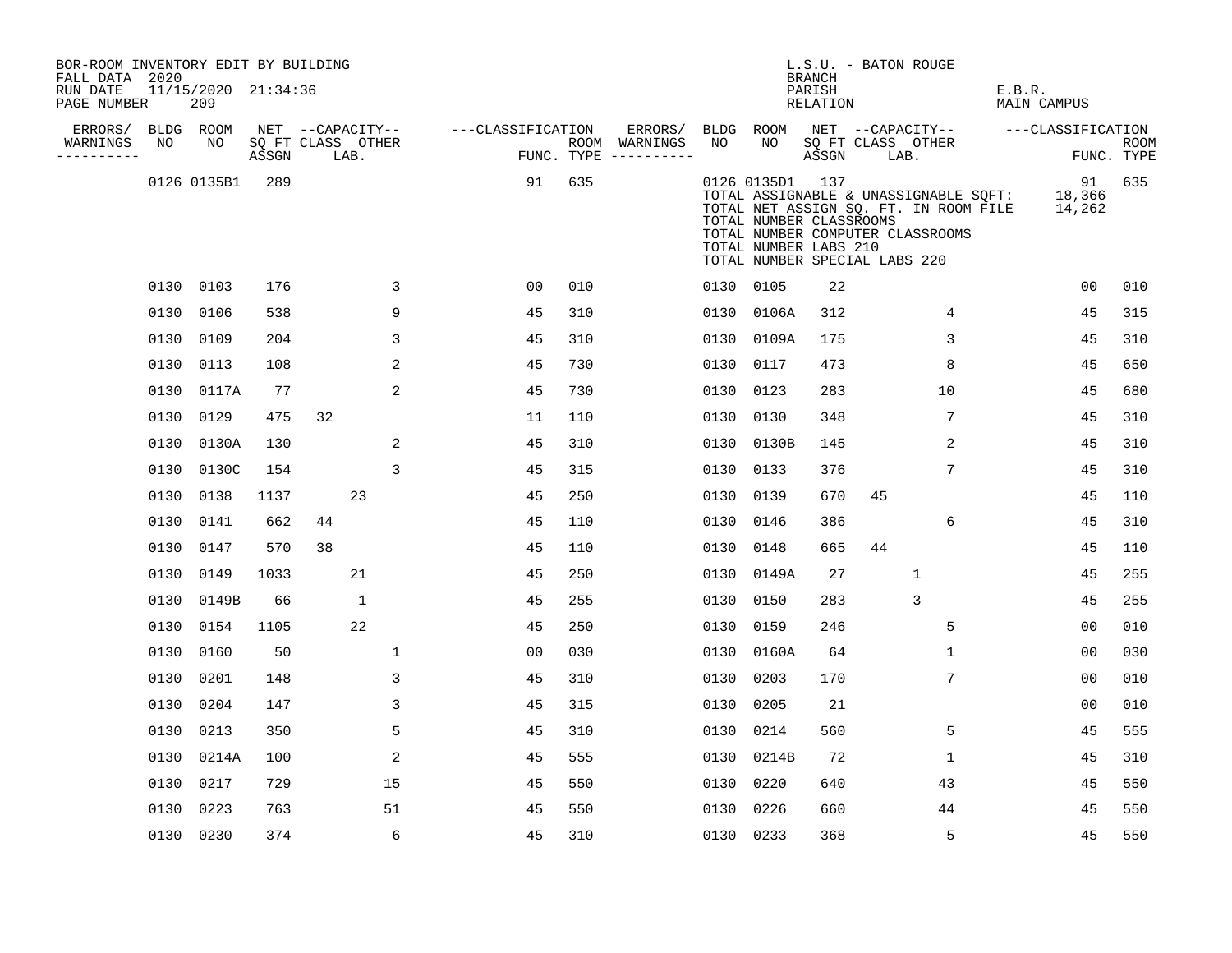| BOR-ROOM INVENTORY EDIT BY BUILDING<br>FALL DATA 2020 |      |                            |       |                           |                   |     |                                      |      |                                                  | BRANCH             | L.S.U. - BATON ROUGE                                                                                                                                |                       |                    |
|-------------------------------------------------------|------|----------------------------|-------|---------------------------|-------------------|-----|--------------------------------------|------|--------------------------------------------------|--------------------|-----------------------------------------------------------------------------------------------------------------------------------------------------|-----------------------|--------------------|
| RUN DATE<br>PAGE NUMBER                               |      | 11/15/2020 21:34:36<br>210 |       |                           |                   |     |                                      |      |                                                  | PARISH<br>RELATION |                                                                                                                                                     | E.B.R.<br>MAIN CAMPUS |                    |
| ERRORS/                                               |      | BLDG ROOM                  |       | NET --CAPACITY--          | ---CLASSIFICATION |     | ERRORS/                              |      | BLDG ROOM                                        |                    | NET --CAPACITY--                                                                                                                                    | ---CLASSIFICATION     |                    |
| WARNINGS<br>----------                                | NO   | NO                         | ASSGN | SQ FT CLASS OTHER<br>LAB. |                   |     | ROOM WARNINGS<br>FUNC. TYPE $------$ | NO   | NO                                               | ASSGN              | SQ FT CLASS OTHER<br>LAB.                                                                                                                           |                       | ROOM<br>FUNC. TYPE |
|                                                       | 0130 | 0236                       | 836   | 56                        | 45                | 550 |                                      | 0130 | 0239                                             | 635                | 42                                                                                                                                                  | 45                    | 550                |
|                                                       | 0130 | 0241                       | 830   | 55                        | 45                | 550 |                                      | 0130 | 0242                                             | 655                | 44                                                                                                                                                  | 45                    | 550                |
|                                                       | 0130 | 0246                       | 380   | 6                         | 45                | 310 |                                      | 0130 | 0247                                             | 814                | 54                                                                                                                                                  | 45                    | 550                |
|                                                       | 0130 | 0248                       | 635   | 42                        | 45                | 550 |                                      |      | 0130 0249                                        | 845                | 56                                                                                                                                                  | 45                    | 550                |
|                                                       | 0130 | 0250                       | 736   | 49                        | 45                | 550 |                                      |      | 0130 0254                                        | 427                | 28                                                                                                                                                  | 45                    | 550                |
|                                                       | 0130 | 0259                       | 199   | 6                         | 0 <sub>0</sub>    | 010 |                                      |      | 0130 0260                                        | 74                 |                                                                                                                                                     | 00                    | 030                |
|                                                       |      | 0130 0260A                 | 112   |                           | 0 <sub>0</sub>    | 030 |                                      |      | 0130 C0100                                       | 2650               |                                                                                                                                                     | 0 <sub>0</sub>        | 020                |
|                                                       |      | 0130 C0200                 | 2598  |                           | 0 <sub>0</sub>    | 020 |                                      |      | 0130 L0201                                       | 343                |                                                                                                                                                     | 0 <sub>0</sub>        | 020                |
|                                                       |      | 0130 S0100                 | 569   |                           | 0 <sub>0</sub>    | 020 |                                      |      | 0130 S0101                                       | 273                |                                                                                                                                                     | 00                    | 020                |
|                                                       |      | 0130 S0102                 | 278   |                           | 00                | 020 |                                      |      | 0130 S0103                                       | 272                |                                                                                                                                                     | 0 <sub>0</sub>        | 020                |
|                                                       |      | 0130 S0201                 | 274   |                           | 0 <sub>0</sub>    | 020 |                                      |      | 0130 S0203                                       | 274                |                                                                                                                                                     | 0 <sub>0</sub>        | 020                |
|                                                       |      | 0130 0106A1                | 132   | 2                         | 45                | 315 |                                      |      | 0130 0106A2                                      | 285                | 5                                                                                                                                                   | 45                    | 315                |
|                                                       |      | 0130 0106A3                | 168   | 4                         | 45                | 310 |                                      |      | 0130 0106A4                                      | 226                | 4                                                                                                                                                   | 45                    | 310                |
|                                                       |      | 0130 0130C1                | 285   | 6                         | 45                | 310 |                                      |      | 0130 0130C2                                      | 57                 | 1                                                                                                                                                   | 45                    | 315                |
|                                                       |      | 0130 0160A1                | 64    | 2                         | 0 <sub>0</sub>    | 030 |                                      |      | TOTAL NUMBER CLASSROOMS<br>TOTAL NUMBER LABS 210 |                    | TOTAL ASSIGNABLE & UNASSIGNABLE SQFT:<br>TOTAL NET ASSIGN SQ. FT. IN ROOM FILE<br>TOTAL NUMBER COMPUTER CLASSROOMS<br>TOTAL NUMBER SPECIAL LABS 220 | 31,988<br>23,259<br>5 |                    |
|                                                       |      | 0133 0164                  | 1107  | 1                         | 11                | 220 |                                      |      | TOTAL NUMBER CLASSROOMS<br>TOTAL NUMBER LABS 210 |                    | TOTAL ASSIGNABLE & UNASSIGNABLE SQFT:<br>TOTAL NET ASSIGN SQ. FT. IN ROOM FILE<br>TOTAL NUMBER COMPUTER CLASSROOMS<br>TOTAL NUMBER SPECIAL LABS 220 | 1,107<br>1,107<br>1   |                    |
|                                                       |      | 0152 0102                  | 287   | 3                         | 11                | 320 |                                      |      | 0152 0102A                                       | 55                 | $\mathbf 1$                                                                                                                                         | 22                    | 315                |
|                                                       | 0152 | 0103                       | 928   | 12                        | 71                | 310 |                                      | 0152 | 0103A                                            | 207                | 3                                                                                                                                                   | 71                    | 310                |
|                                                       |      | 0152 0103B                 | 159   | 1                         | 71                | 310 |                                      | 0152 | 0108                                             | 167                | $\mathbf{1}$                                                                                                                                        | 22                    | 320                |
|                                                       |      | 0152 0110                  | 354   | 24                        | 22                | 320 |                                      |      | 0152 0114                                        | 184                | 4                                                                                                                                                   | 22                    | 320                |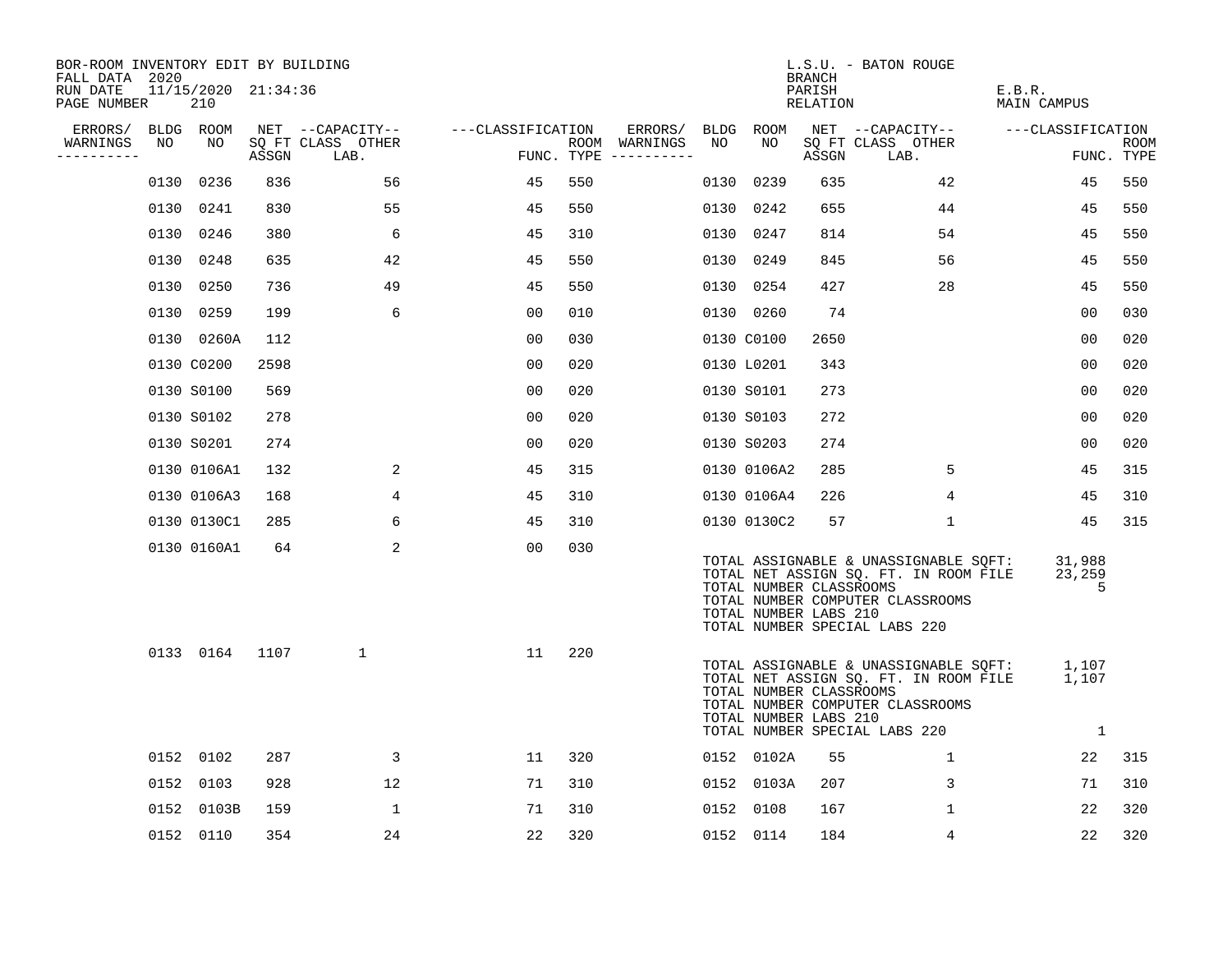| BOR-ROOM INVENTORY EDIT BY BUILDING       |    |                            |       |                           |                   |     |                                      |    |                                                                 | <b>BRANCH</b>      | L.S.U. - BATON ROUGE                                                                                                                                     |                                     |                           |
|-------------------------------------------|----|----------------------------|-------|---------------------------|-------------------|-----|--------------------------------------|----|-----------------------------------------------------------------|--------------------|----------------------------------------------------------------------------------------------------------------------------------------------------------|-------------------------------------|---------------------------|
| FALL DATA 2020<br>RUN DATE<br>PAGE NUMBER |    | 11/15/2020 21:34:36<br>211 |       |                           |                   |     |                                      |    |                                                                 | PARISH<br>RELATION |                                                                                                                                                          | E.B.R.<br>MAIN CAMPUS               |                           |
| ERRORS/                                   |    | BLDG ROOM                  |       | NET --CAPACITY--          | ---CLASSIFICATION |     | ERRORS/                              |    | BLDG ROOM                                                       |                    | NET --CAPACITY--                                                                                                                                         | ---CLASSIFICATION                   |                           |
| WARNINGS<br>----------                    | NO | NO                         | ASSGN | SQ FT CLASS OTHER<br>LAB. |                   |     | ROOM WARNINGS<br>FUNC. TYPE $------$ | NO | NO                                                              | ASSGN              | SQ FT CLASS OTHER<br>LAB.                                                                                                                                |                                     | <b>ROOM</b><br>FUNC. TYPE |
|                                           |    | 0152 0118                  | 180   | 1                         | 22                | 320 |                                      |    | 0152 0120                                                       | 123                | $\mathbf{1}$                                                                                                                                             | 22                                  | 320                       |
|                                           |    | 0152 0122                  | 74    | 2                         | 00                | 030 |                                      |    | 0152 0124                                                       | 62                 | $\mathbf{1}$                                                                                                                                             | 00                                  | 030                       |
|                                           |    | 0152 0125                  | 189   |                           | 0 <sub>0</sub>    | 030 |                                      |    | 0152 0126                                                       | 14                 |                                                                                                                                                          | 00                                  | 030                       |
|                                           |    | 0152 0127                  | 252   |                           | 32                | 650 |                                      |    | 0152 0128                                                       | 458                | 6                                                                                                                                                        | 32                                  | 260                       |
|                                           |    | 0152 0133                  | 202   | 5                         | 32                | 260 |                                      |    | 0152 0137                                                       | 23                 |                                                                                                                                                          | 0 <sub>0</sub>                      | 010                       |
|                                           |    | 0152 0139                  | 97    |                           | 32                | 731 |                                      |    | 0152 0140                                                       | 1484               |                                                                                                                                                          | 32                                  | 731                       |
|                                           |    | 0152 0140A                 | 1139  | 1                         | 22                | 250 |                                      |    | 0152 0143                                                       | 427                |                                                                                                                                                          | 32                                  | 731                       |
|                                           |    | 0152 0147                  | 215   | $\mathbf{1}$              | 32                | 310 |                                      |    | 0152 0149                                                       | 215                | $\mathbf 1$                                                                                                                                              | 22                                  | 310                       |
|                                           |    | 0152 0151                  | 126   | $\mathbf 1$               | 22                | 255 |                                      |    | 0152 0152                                                       | 1686               | 27                                                                                                                                                       | 32                                  | 250                       |
|                                           |    | 0152 0152A                 | 63    |                           | 22                | 255 |                                      |    | 0152 0152B                                                      | 83                 |                                                                                                                                                          | 22                                  | 255                       |
|                                           |    | 0152 0152C                 | 400   | 8                         | 22                | 250 |                                      |    | 0152 0153                                                       | 1318               | 36                                                                                                                                                       | 22                                  | 250                       |
|                                           |    | 0152 0203                  | 493   | 10                        | 71                | 310 |                                      |    | 0152 0203A                                                      | 449                | 7                                                                                                                                                        | 71                                  | 310                       |
|                                           |    | 0152 0203B                 | 217   | 4                         | 71                | 310 |                                      |    | 0152 0203C                                                      | 179                | 2                                                                                                                                                        | 22                                  | 320                       |
|                                           |    | 0152 0204                  | 425   | 8                         | 71                | 310 |                                      |    | 0152 0206                                                       | 175                | $\mathbf 1$                                                                                                                                              | 22                                  | 320                       |
|                                           |    | 0152 0208                  | 180   | $\mathbf 1$               | 22                | 320 |                                      |    | 0152 0210                                                       | 177                | $\mathbf 1$                                                                                                                                              | 22                                  | 320                       |
|                                           |    | 0152 0214                  | 268   | 28                        | 22                | 320 |                                      |    | 0152 0214A                                                      | 276                | 2                                                                                                                                                        | 22                                  | 320                       |
|                                           |    | 0152 0218                  | 112   | 3                         | 22                | 320 |                                      |    | 0152 0220                                                       | 115                | 6                                                                                                                                                        | 22                                  | 320                       |
|                                           |    | 0152 0222                  | 82    | 2                         | 0 <sub>0</sub>    | 030 |                                      |    | 0152 0224                                                       | 44                 | $\mathbf 1$                                                                                                                                              | 0 <sub>0</sub>                      | 030                       |
|                                           |    | 0152 0226                  | 47    |                           | 00                | 010 |                                      |    | 0152 C0100                                                      | 560                |                                                                                                                                                          | 00                                  | 020                       |
|                                           |    | 0152 C0101                 | 515   |                           | 0 <sub>0</sub>    | 020 |                                      |    | 0152 C0101A                                                     | 75                 |                                                                                                                                                          | 0 <sub>0</sub>                      | 020                       |
|                                           |    | 0152 C0200                 | 268   |                           | 0 <sub>0</sub>    | 020 |                                      |    | 0152 S0100                                                      | 73                 |                                                                                                                                                          | $00 \,$                             | 020                       |
|                                           |    | 0152 S0200                 | 96    |                           | 0 <sub>0</sub>    | 020 |                                      |    | 0152 0140A1<br>TOTAL NUMBER CLASSROOMS<br>TOTAL NUMBER LABS 210 | 142                | 1<br>TOTAL ASSIGNABLE & UNASSIGNABLE SQFT:<br>TOTAL NET ASSIGN SQ. FT. IN ROOM FILE<br>TOTAL NUMBER COMPUTER CLASSROOMS<br>TOTAL NUMBER SPECIAL LABS 220 | 00 <sub>o</sub><br>16,139<br>13,875 | 030                       |
|                                           |    | 0171 0101                  | 436   | 9                         | 46                | 731 |                                      |    | 0171 0102                                                       | 1962               | 1                                                                                                                                                        | 11                                  | 570                       |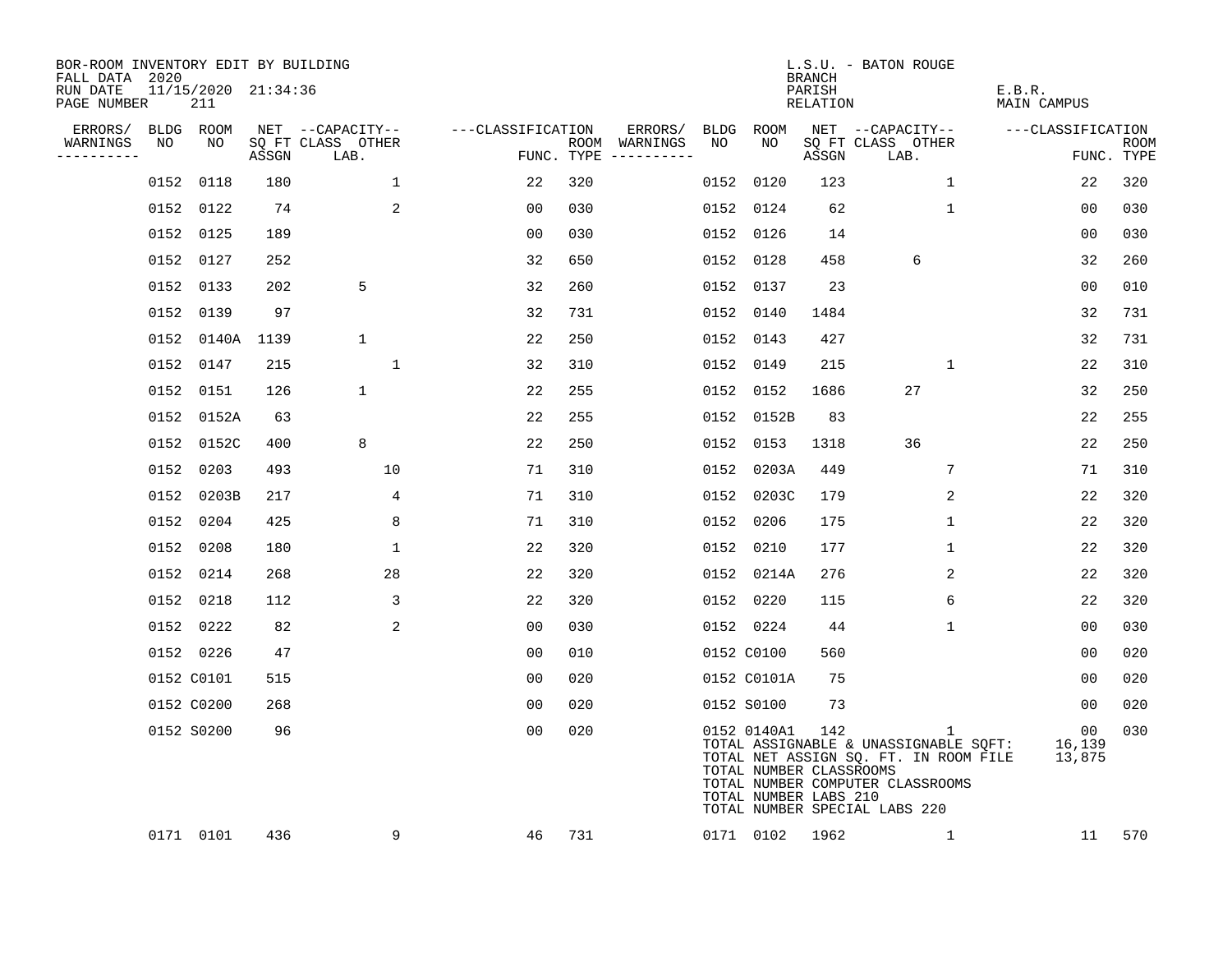| BOR-ROOM INVENTORY EDIT BY BUILDING<br>FALL DATA 2020 |    |                            |       |                           |                   |                |     |                                      |    |            | BRANCH                                                 | L.S.U. - BATON ROUGE          |                                                                                                                    |                       |                      |                           |
|-------------------------------------------------------|----|----------------------------|-------|---------------------------|-------------------|----------------|-----|--------------------------------------|----|------------|--------------------------------------------------------|-------------------------------|--------------------------------------------------------------------------------------------------------------------|-----------------------|----------------------|---------------------------|
| RUN DATE<br>PAGE NUMBER                               |    | 11/15/2020 21:34:36<br>212 |       |                           |                   |                |     |                                      |    |            | PARISH<br>RELATION                                     |                               |                                                                                                                    | E.B.R.<br>MAIN CAMPUS |                      |                           |
| ERRORS/                                               |    | BLDG ROOM                  |       | NET --CAPACITY--          | ---CLASSIFICATION |                |     | ERRORS/                              |    | BLDG ROOM  |                                                        |                               | NET --CAPACITY--                                                                                                   | ---CLASSIFICATION     |                      |                           |
| WARNINGS<br>--------                                  | NO | NO                         | ASSGN | SQ FT CLASS OTHER<br>LAB. |                   |                |     | ROOM WARNINGS<br>FUNC. TYPE $------$ | NO | NO         | ASSGN                                                  | SQ FT CLASS OTHER<br>LAB.     |                                                                                                                    |                       |                      | <b>ROOM</b><br>FUNC. TYPE |
|                                                       |    | 0171 0103                  | 138   |                           |                   | 00             | 020 |                                      |    | 0171 0104  | 167                                                    |                               | $\mathbf{1}$                                                                                                       |                       | 46                   | 310                       |
|                                                       |    | 0171 0105                  | 113   |                           | 2                 | 0 <sub>0</sub> | 030 |                                      |    | 0171 0201  | 3026                                                   |                               |                                                                                                                    |                       | 46                   | 730                       |
|                                                       |    | 0171 C0100                 | 149   |                           |                   | 00             | 020 |                                      |    | 0171 C0200 | 25                                                     |                               |                                                                                                                    |                       | 00 <sub>o</sub>      | 020                       |
|                                                       |    | 0171 S0100                 | 25    |                           |                   | 0 <sub>0</sub> | 020 |                                      |    |            | TOTAL NUMBER CLASSROOMS<br>TOTAL NUMBER LABS 210       | TOTAL NUMBER SPECIAL LABS 220 | TOTAL ASSIGNABLE & UNASSIGNABLE SQFT:<br>TOTAL NET ASSIGN SQ. FT. IN ROOM FILE<br>TOTAL NUMBER COMPUTER CLASSROOMS |                       | 6,041<br>5,591       |                           |
|                                                       |    | 0172 0101                  | 320   | 3                         |                   | 22             | 250 |                                      |    | 0172 0102  | 78                                                     |                               | $\mathbf{1}$                                                                                                       |                       | 22                   | 250                       |
|                                                       |    | 0172 0102A                 | 62    | $\mathbf 1$               |                   | 22             | 250 |                                      |    | 0172 0102B | 170                                                    |                               | $\mathbf{1}$                                                                                                       |                       | 22                   | 250                       |
|                                                       |    | 0172 0103                  | 320   | 3                         |                   | 22             | 250 |                                      |    | 0172 0104  | 78                                                     |                               | $\overline{a}$                                                                                                     |                       | 22                   | 250                       |
|                                                       |    | 0172 0104A                 | 62    | 1                         |                   | 22             | 250 |                                      |    | 0172 0104B | 170                                                    |                               | $\mathbf{1}$                                                                                                       |                       | 22                   | 250                       |
|                                                       |    | 0172 0105                  | 99    | $\mathbf 1$               |                   | 22             | 250 |                                      |    | 0172 0106  | 99                                                     |                               | $\mathbf{1}$                                                                                                       |                       | 22                   | 250                       |
|                                                       |    | 0172 0107                  | 99    | $\mathbf{1}$              |                   | 22             | 250 |                                      |    | 0172 0108  | 90                                                     |                               | 2                                                                                                                  |                       | 0 <sub>0</sub>       | 030                       |
|                                                       |    | 0172 0108A                 | 10    | 1                         |                   | 22             | 250 |                                      |    | 0172 0112  | 66                                                     |                               | 2                                                                                                                  |                       | 00                   | 030                       |
|                                                       |    | 0172 0114                  | 108   |                           | $\mathbf 1$       | 45             | 310 |                                      |    | 0172 0114A | 27                                                     |                               | $\mathbf{1}$                                                                                                       |                       | 45                   | 310                       |
|                                                       |    | 0172 0114B                 | 9     |                           |                   | 45             | 315 |                                      |    | 0172 0114C | 9                                                      |                               |                                                                                                                    |                       | 45                   | 315                       |
|                                                       |    | 0172 C0100                 | 318   |                           |                   | 0 <sub>0</sub> | 020 |                                      |    | 0172 C0110 | 59<br>TOTAL NUMBER CLASSROOMS<br>TOTAL NUMBER LABS 210 | TOTAL NUMBER SPECIAL LABS 220 | TOTAL ASSIGNABLE & UNASSIGNABLE SQFT:<br>TOTAL NET ASSIGN SQ. FT. IN ROOM FILE<br>TOTAL NUMBER COMPUTER CLASSROOMS |                       | 00<br>2,253<br>1,720 | 020                       |
|                                                       |    | 0173 0101                  | 227   |                           | 2                 | 31             | 310 |                                      |    | 0173 0102  | 49                                                     |                               | $\mathbf{1}$                                                                                                       |                       | 00                   | 010                       |
|                                                       |    | 0173 0104                  | 50    |                           | 2                 | 0 <sub>0</sub> | 030 |                                      |    | 0173 0106  | 139                                                    |                               |                                                                                                                    |                       | 46                   | 731                       |
|                                                       |    | 0173 0110                  | 139   |                           | $\mathbf 1$       | 81             | 081 |                                      |    | 0173 0111  | 276                                                    |                               | 2                                                                                                                  |                       | 81                   | 081                       |
|                                                       |    | 0173 0111A                 | 42    |                           |                   | 46             | 315 |                                      |    | 0173 0115  | 59                                                     |                               |                                                                                                                    |                       | 46                   | 731                       |
|                                                       |    | 0173 0116                  | 156   |                           |                   | 22             | 255 |                                      |    | 0173 0120  | 229                                                    |                               | 3                                                                                                                  |                       | 22                   | 250                       |
|                                                       |    | 0173 0121                  | 368   | 5                         |                   | 22             | 250 |                                      |    | 0173 0121A | 119                                                    |                               | $\mathbf{1}$                                                                                                       |                       | 22                   | 310                       |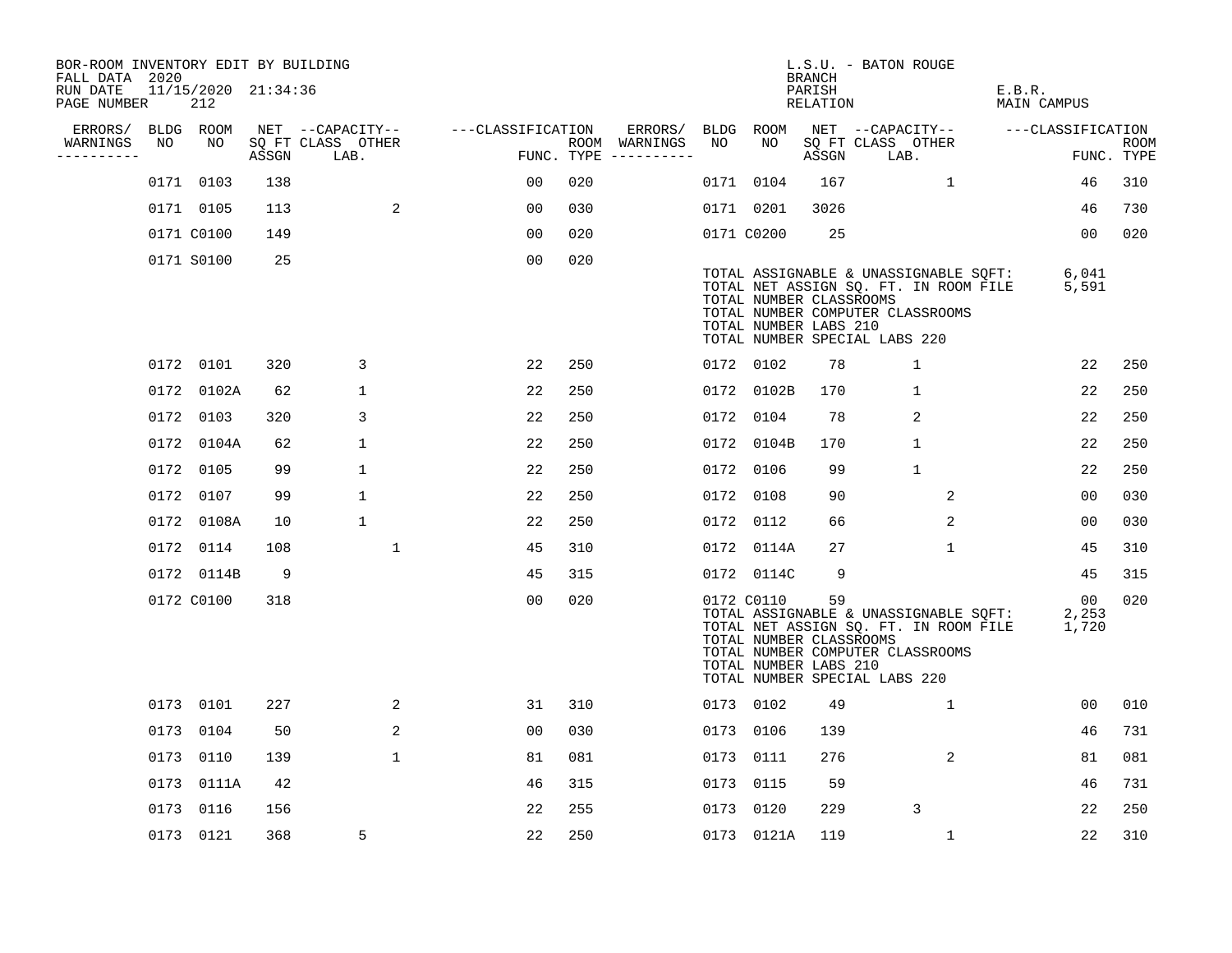| BOR-ROOM INVENTORY EDIT BY BUILDING<br>FALL DATA 2020 |                            |       |                           |                   |            |                                    |             | <b>BRANCH</b>             | L.S.U. - BATON ROUGE      |                              |                           |
|-------------------------------------------------------|----------------------------|-------|---------------------------|-------------------|------------|------------------------------------|-------------|---------------------------|---------------------------|------------------------------|---------------------------|
| RUN DATE<br>PAGE NUMBER                               | 11/15/2020 21:34:36<br>213 |       |                           |                   |            |                                    |             | PARISH<br><b>RELATION</b> |                           | E.B.R.<br><b>MAIN CAMPUS</b> |                           |
| ERRORS/<br>BLDG                                       | ROOM                       |       | NET --CAPACITY--          | ---CLASSIFICATION |            | ERRORS/<br><b>BLDG</b>             | <b>ROOM</b> |                           | NET --CAPACITY--          | ---CLASSIFICATION            |                           |
| WARNINGS<br>NO<br>----------                          | NO                         | ASSGN | SQ FT CLASS OTHER<br>LAB. |                   | FUNC. TYPE | NO<br>ROOM WARNINGS<br>----------- | NO          | ASSGN                     | SQ FT CLASS OTHER<br>LAB. |                              | <b>ROOM</b><br>FUNC. TYPE |
| 0173                                                  | 0124                       | 120   |                           | 22                | 255        | 0173                               | 0125        | 38                        |                           | 0 <sub>0</sub>               | 030                       |
|                                                       | 0173 0127                  | 269   | 12                        | 46                | 350        |                                    | 0173 0127A  | 94                        |                           | 46                           | 355                       |
| 0173                                                  | 0130                       | 111   | 3                         | 81                | 081        |                                    | 0173 0131   | 111                       | $\mathbf 1$               | 46                           | 731                       |
| 0173                                                  | 0132                       | 132   | 2                         | 81                | 081        |                                    | 0173 0133   | 244                       | $\overline{2}$            | 22                           | 255                       |
| 0173                                                  | 0134                       | 120   | $\mathbf{1}$              | 46                | 731        |                                    | 0173 0136   | 111                       | $\mathbf{1}$              | 77                           | 310                       |
|                                                       | 0173 0138                  | 258   | 3                         | 77                | 250        |                                    | 0173 0139   | 109                       | $\mathbf 1$               | 22                           | 310                       |
| 0173                                                  | 0141                       | 200   | $\overline{a}$            | 81                | 081        |                                    | 0173 0141A  | 35                        | $\mathbf{1}$              | 46                           | 731                       |
|                                                       | 0173 0145                  | 58    |                           | 0 <sub>0</sub>    | 010        |                                    | 0173 0147   | 189                       |                           | 73                           | 731                       |
| 0173                                                  | 0149                       | 111   | 2                         | 77                | 310        | 0173                               | 0151        | 216                       | 4                         | 77                           | 250                       |
|                                                       | 0173 0151A                 | 50    | $\mathbf 1$               | 77                | 250        |                                    | 0173 0190   | 229                       |                           | 0 <sub>0</sub>               | 030                       |
| 0173                                                  | 0191                       | 20    |                           | 0 <sub>0</sub>    | 030        | 0173                               | 0210        | 638                       | 42                        | 46                           | 731                       |
|                                                       | 0173 0211                  | 561   | 10                        | 22                | 250        |                                    | 0173 0215   | 68                        |                           | 22                           | 315                       |
| 0173                                                  | 0215A                      | 120   | 1                         | 22                | 310        | 0173                               | 0215B       | 355                       | 3                         | 22                           | 250                       |
|                                                       | 0173 0216                  | 200   | $\mathbf 1$               | 22                | 255        | 0173                               | 0220        | 250                       | 1                         | 11                           | 250                       |
| 0173                                                  | 0224                       | 133   | $\mathbf 1$               | 81                | 081        | 0173                               | 0225        | 18                        |                           | 0 <sub>0</sub>               | 030                       |
| 0173                                                  | 0226                       | 213   | $\mathbf 1$               | 81                | 081        | 0173                               | 0227        | 312                       | 1                         | 22                           | 250                       |
| 0173                                                  | 0227A                      | 90    | 2                         | 22                | 310        | 0173                               | 0230        | 288                       | $\overline{4}$            | 22                           | 250                       |
| 0173                                                  | 0231                       | 113   | $\mathbf{1}$              | 81                | 081        |                                    | 0173 0233   | 156                       | 2                         | 81                           | 081                       |
| 0173                                                  | 0233A                      | 65    | $\mathbf{1}$              | 81                | 081        |                                    | 0173 0234   | 126                       | 2                         | 46                           | 731                       |
| 0173                                                  | 0237                       | 17    |                           | 0 <sub>0</sub>    | 010        | 0173                               | 0241        | 156                       | 3                         | 81                           | 081                       |
| 0173                                                  | 0241A                      | 65    | 1                         | 81                | 081        |                                    | 0173 0243   | 111                       | 3                         | 81                           | 081                       |
| 0173                                                  | 0245                       | 111   | $\mathbf 1$               | 46                | 731        | 0173                               | 0247        | 127                       | $\mathbf 1$               | 81                           | 081                       |
| 0173                                                  | 0249                       | 127   | 2                         | 81                | 081        | 0173                               | 0251        | 124                       |                           | 22                           | 255                       |
| 0173                                                  | 0251A                      | 258   | 3                         | 22                | 250        |                                    | 0173 0251B  | 126                       | 2                         | 22                           | 310                       |
| 0173                                                  | 0251D                      | 126   | 1                         | 22                | 250        |                                    | 0173 0251E  | 126                       | 2                         | 22                           | 310                       |
|                                                       | 0173 0251F                 | 126   | $\mathbf{1}$              | 81                | 081        |                                    | 0173 C0100  | 315                       |                           | 00                           | 020                       |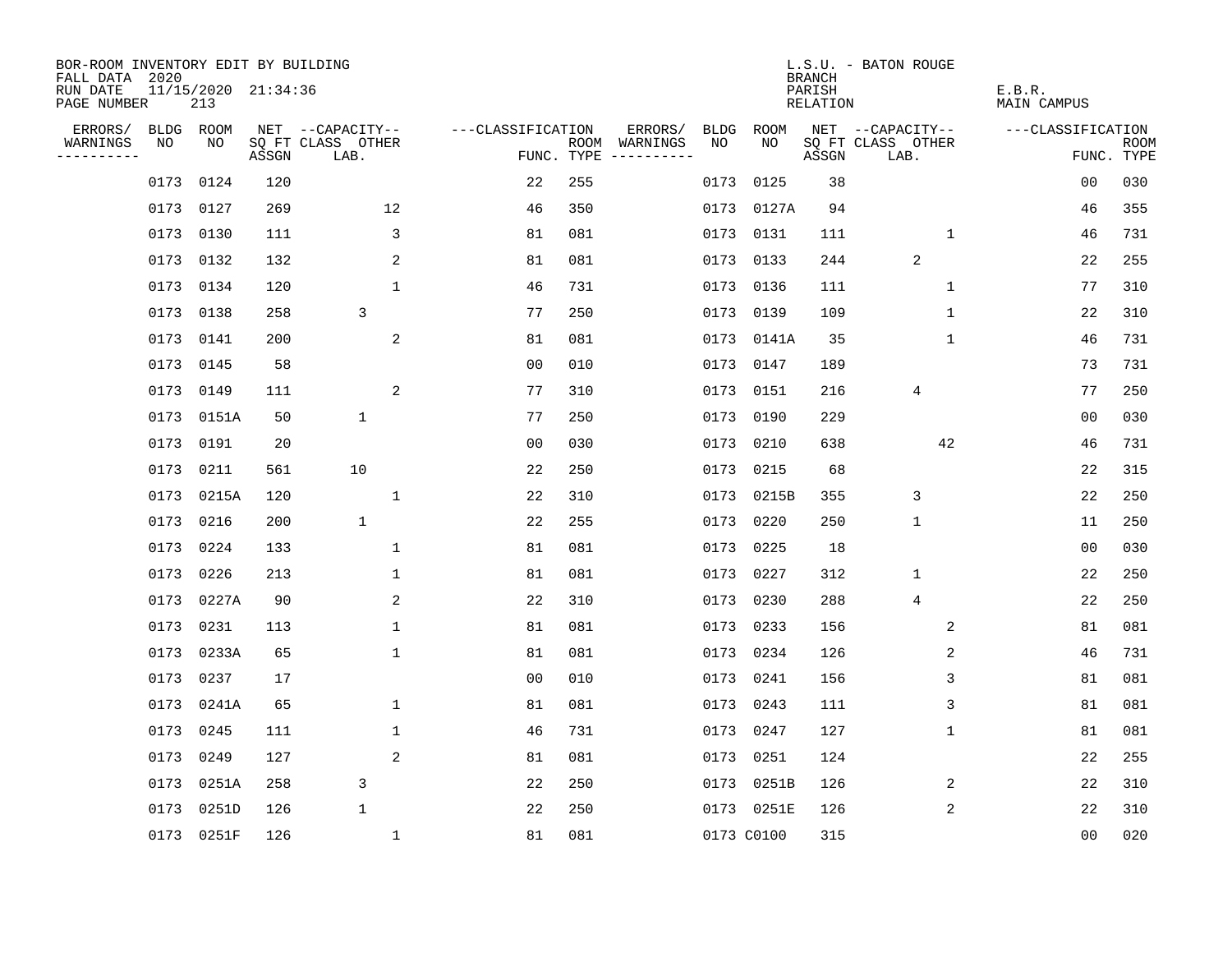| BOR-ROOM INVENTORY EDIT BY BUILDING<br>FALL DATA 2020 |    |                            |       |                           |             |                   |     |                                      |      |                                                  | <b>BRANCH</b>             | L.S.U. - BATON ROUGE                                                                                                                                |              |        |                    |                           |
|-------------------------------------------------------|----|----------------------------|-------|---------------------------|-------------|-------------------|-----|--------------------------------------|------|--------------------------------------------------|---------------------------|-----------------------------------------------------------------------------------------------------------------------------------------------------|--------------|--------|--------------------|---------------------------|
| RUN DATE<br>PAGE NUMBER                               |    | 11/15/2020 21:34:36<br>214 |       |                           |             |                   |     |                                      |      |                                                  | PARISH<br><b>RELATION</b> |                                                                                                                                                     |              | E.B.R. | <b>MAIN CAMPUS</b> |                           |
| ERRORS/                                               |    | BLDG ROOM                  |       | NET --CAPACITY--          |             | ---CLASSIFICATION |     | ERRORS/                              | BLDG | ROOM                                             |                           | NET --CAPACITY--                                                                                                                                    |              |        | ---CLASSIFICATION  |                           |
| WARNINGS<br>----------                                | NO | NO                         | ASSGN | SQ FT CLASS OTHER<br>LAB. |             |                   |     | ROOM WARNINGS<br>FUNC. TYPE $------$ | NO   | NO                                               | ASSGN                     | SQ FT CLASS OTHER<br>LAB.                                                                                                                           |              |        |                    | <b>ROOM</b><br>FUNC. TYPE |
|                                                       |    | 0173 C0100A                | 127   |                           |             | 0 <sub>0</sub>    | 020 |                                      |      | 0173 C0100B                                      | 764                       |                                                                                                                                                     |              |        | 0 <sub>0</sub>     | 020                       |
|                                                       |    | 0173 C0200                 | 315   |                           |             | 0 <sub>0</sub>    | 020 |                                      |      | 0173 C0200B                                      | 433                       |                                                                                                                                                     |              |        | 00                 | 020                       |
|                                                       |    | 0173 E0100                 | 31    |                           |             | 00                | 020 |                                      |      | 0173 E0200                                       | 31                        |                                                                                                                                                     |              |        | 00                 | 020                       |
|                                                       |    | 0173 S0100                 | 160   |                           |             | 0 <sub>0</sub>    | 020 |                                      |      | 0173 S0101                                       | 187                       |                                                                                                                                                     |              |        | 00                 | 020                       |
|                                                       |    | 0173 S0200                 | 138   |                           |             | 0 <sub>0</sub>    | 020 |                                      |      | 0173 S0201                                       | 138                       |                                                                                                                                                     |              |        | 00                 | 020                       |
|                                                       |    | 0173 0151A1                | 104   | 2                         |             | 77                | 250 |                                      |      | TOTAL NUMBER CLASSROOMS<br>TOTAL NUMBER LABS 210 |                           | TOTAL ASSIGNABLE & UNASSIGNABLE SQFT:<br>TOTAL NET ASSIGN SQ. FT. IN ROOM FILE<br>TOTAL NUMBER COMPUTER CLASSROOMS<br>TOTAL NUMBER SPECIAL LABS 220 |              |        | 12,727<br>9,609    |                           |
|                                                       |    | 0174 0101                  | 150   | $\mathbf 1$               |             | 11                | 270 |                                      |      | 0174 0102                                        | 525                       | 2                                                                                                                                                   |              |        | 11                 | 270                       |
|                                                       |    | 0174 0102A                 | 74    |                           |             | 11                | 270 |                                      |      | 0174 0103                                        | 213                       |                                                                                                                                                     |              |        | 0 <sub>0</sub>     | 030                       |
|                                                       |    | 0174 0104                  | 125   | $\mathbf 1$               |             | 11                | 270 |                                      |      | 0174 0105                                        | 105                       | $\mathbf{1}$                                                                                                                                        |              |        | 11                 | 270                       |
|                                                       |    | 0174 0106                  | 125   | $\mathbf 1$               |             | 11                | 270 |                                      |      | 0174 0107                                        | 90                        |                                                                                                                                                     |              |        | 11                 | 270                       |
|                                                       |    | 0174 0108                  | 33    |                           |             | 11                | 315 |                                      |      | 0174 0108A                                       | 312                       | 10                                                                                                                                                  |              |        | 11                 | 270                       |
|                                                       |    | 0174 0109                  | 179   |                           | 5           | 22                | 320 |                                      |      | 0174 0110                                        | 205                       |                                                                                                                                                     | 1            |        | 46                 | 731                       |
|                                                       |    | 0174 0111                  | 255   | $\mathbf 1$               |             | 11                | 270 |                                      |      | 0174 0111A                                       | 110                       | $\mathbf{1}$                                                                                                                                        |              |        | 11                 | 270                       |
|                                                       |    | 0174 0111B                 | 200   | $\mathbf{1}$              |             | 11                | 270 |                                      |      | 0174 0111C                                       | 65                        | $\mathbf{1}$                                                                                                                                        |              |        | 11                 | 270                       |
|                                                       |    | 0174 0112                  | 40    |                           |             | 46                | 315 |                                      |      | 0174 0113                                        | 287                       |                                                                                                                                                     | 11           |        | 46                 | 350                       |
|                                                       |    | 0174 0114                  | 655   | 15                        |             | 22                | 250 |                                      |      | 0174 0114A                                       | 64                        |                                                                                                                                                     |              |        | 22                 | 255                       |
|                                                       |    | 0174 0115                  | 120   |                           | $\mathbf 1$ | 22                | 310 |                                      |      | 0174 0116                                        | 151                       |                                                                                                                                                     | $\mathbf{1}$ |        | 46                 | 310                       |
|                                                       |    | 0174 0117                  | 83    |                           |             | 0 <sub>0</sub>    | 010 |                                      |      | 0174 0118                                        | 112                       |                                                                                                                                                     |              |        | 0 <sub>0</sub>     | 010                       |
|                                                       |    | 0174 0119                  | 558   | 18                        |             | 11                | 210 |                                      |      | 0174 0119A                                       | 103                       |                                                                                                                                                     | 1            |        | 46                 | 310                       |
|                                                       |    | 0174 0119B                 | 320   | 2                         |             | 11                | 215 |                                      |      | 0174 0120                                        | 87                        |                                                                                                                                                     |              |        | 00                 | 030                       |
|                                                       |    | 0174 0121                  | 225   |                           | 2           | 22                | 310 |                                      |      | 0174 0122                                        | 105                       |                                                                                                                                                     | 2            |        | 46                 | 731                       |
|                                                       |    | 0174 0123                  | 1715  | 35                        |             | 45                | 260 |                                      |      | 0174 0123A                                       | 667                       | 15                                                                                                                                                  |              |        | 45                 | 260                       |
|                                                       |    | 0174 0123B                 | 616   | $\mathbf{1}$              |             | 22                | 260 |                                      |      | 0174 0123C                                       | 623                       | 13                                                                                                                                                  |              |        | 45                 | 260                       |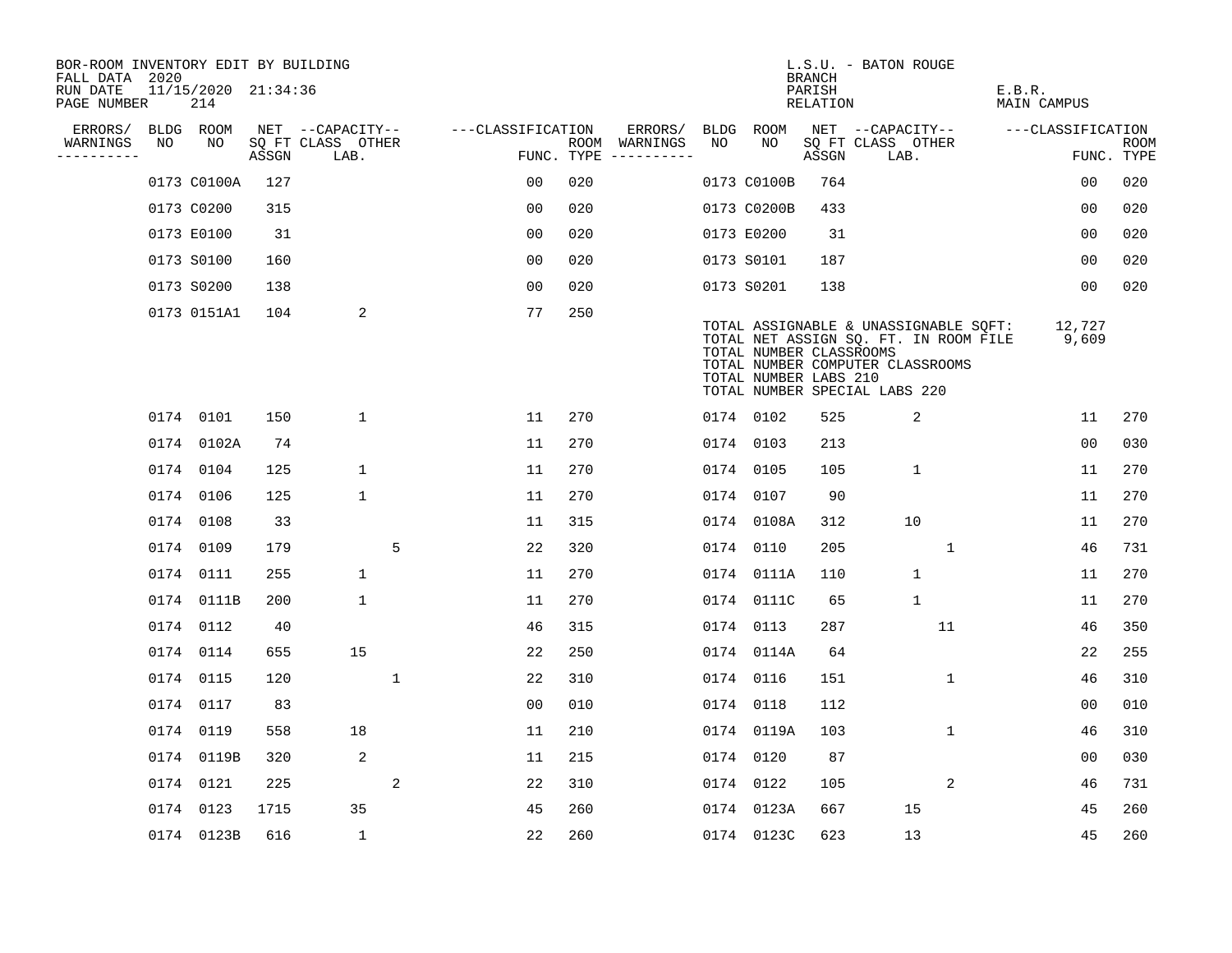| BOR-ROOM INVENTORY EDIT BY BUILDING<br>FALL DATA 2020 |             |                            |       |                           |              |                   |     |                                      |    |                                                                 | <b>BRANCH</b>      | L.S.U. - BATON ROUGE          |                                                                                                                    |                        |                           |
|-------------------------------------------------------|-------------|----------------------------|-------|---------------------------|--------------|-------------------|-----|--------------------------------------|----|-----------------------------------------------------------------|--------------------|-------------------------------|--------------------------------------------------------------------------------------------------------------------|------------------------|---------------------------|
| RUN DATE<br>PAGE NUMBER                               |             | 11/15/2020 21:34:36<br>215 |       |                           |              |                   |     |                                      |    |                                                                 | PARISH<br>RELATION |                               |                                                                                                                    | E.B.R.<br>MAIN CAMPUS  |                           |
| ERRORS/                                               | <b>BLDG</b> | ROOM                       |       | NET --CAPACITY--          |              | ---CLASSIFICATION |     | ERRORS/                              |    | BLDG ROOM                                                       |                    | NET --CAPACITY--              |                                                                                                                    | ---CLASSIFICATION      |                           |
| WARNINGS<br>---------                                 | NO          | NO                         | ASSGN | SQ FT CLASS OTHER<br>LAB. |              |                   |     | ROOM WARNINGS<br>FUNC. TYPE $------$ | NO | NO                                                              | ASSGN              | SQ FT CLASS OTHER<br>LAB.     |                                                                                                                    |                        | <b>ROOM</b><br>FUNC. TYPE |
|                                                       |             | 0174 0123D                 | 675   |                           |              | 45                | 260 |                                      |    | 0174 0123E                                                      | 405                |                               |                                                                                                                    | 45                     | 260                       |
|                                                       |             | 0174 0123F                 | 380   |                           |              | 45                | 260 |                                      |    | 0174 0124                                                       | 420                |                               |                                                                                                                    | 45                     | 240                       |
|                                                       |             | 0174 0125                  | 539   |                           | 15           | 45                | 660 |                                      |    | 0174 0201                                                       | 530                | 25                            |                                                                                                                    | 11                     | 110                       |
|                                                       |             | 0174 0201A                 | 15    |                           |              | 11                | 115 |                                      |    | 0174 0202                                                       | 110                |                               | 1                                                                                                                  | 11                     | 270                       |
|                                                       |             | 0174 0202A                 | 155   | $\mathbf 1$               |              | 11                | 270 |                                      |    | 0174 0202B                                                      | 132                |                               | $\mathbf{1}$                                                                                                       | 11                     | 270                       |
|                                                       |             | 0174 0204                  | 73    |                           |              | 0 <sup>0</sup>    | 030 |                                      |    | 0174 0205                                                       | 205                |                               | 21                                                                                                                 | 11                     | 270                       |
|                                                       |             | 0174 0206                  | 520   | 12                        |              | 11                | 270 |                                      |    | 0174 0206A                                                      | 64                 |                               |                                                                                                                    | 11                     | 270                       |
|                                                       |             | 0174 0206B                 | 132   | 2                         |              | 11                | 270 |                                      |    | 0174 0207                                                       | 508                |                               | 8                                                                                                                  | 11                     | 270                       |
|                                                       |             | 0174 C0100                 | 952   |                           |              | 0 <sub>0</sub>    | 020 |                                      |    | 0174 C0100A                                                     | 382                |                               |                                                                                                                    | 0 <sub>0</sub>         | 020                       |
|                                                       |             | 0174 C0200                 | 348   |                           |              | 00                | 020 |                                      |    | 0174 C0200A                                                     | 93                 |                               |                                                                                                                    | 0 <sub>0</sub>         | 020                       |
|                                                       |             | 0174 S0100                 | 132   |                           |              | 00                | 020 |                                      |    | 0174 S0200                                                      | 123                |                               |                                                                                                                    | 00                     | 020                       |
|                                                       |             | 0174 0108A1                | 140   |                           | 3            | 11                | 310 |                                      |    | 0174 0108A2                                                     | 63                 |                               |                                                                                                                    | 11                     | 270                       |
|                                                       |             | 0174 0111C1                | 90    | $\mathbf{1}$              |              | 11                | 270 |                                      |    | 0174 0123B1                                                     | 192                |                               |                                                                                                                    | 45                     | 260                       |
|                                                       |             | 0174 0123D1                | 462   |                           |              | 45                | 260 |                                      |    | 0174 0123D2                                                     | 92                 |                               |                                                                                                                    | 45                     | 260                       |
|                                                       |             | 0174 0123E1                | 780   |                           |              | 0 <sup>0</sup>    | 030 |                                      |    | 0174 0123E2                                                     | 380                |                               | 8                                                                                                                  | 45                     | 255                       |
|                                                       |             | 0174 0123F1                | 87    |                           |              | 45                | 260 |                                      |    | 0174 0202B1<br>TOTAL NUMBER CLASSROOMS<br>TOTAL NUMBER LABS 210 | 6                  | TOTAL NUMBER SPECIAL LABS 220 | TOTAL ASSIGNABLE & UNASSIGNABLE SQFT:<br>TOTAL NET ASSIGN SQ. FT. IN ROOM FILE<br>TOTAL NUMBER COMPUTER CLASSROOMS | 22<br>18,482<br>15,104 | 315<br>1<br>$\mathbf 1$   |
|                                                       |             | 0178 0101                  | 134   |                           | $\mathbf{1}$ | 64                | 310 |                                      |    | 0178 0102                                                       | 1278               | 32                            |                                                                                                                    | 64                     | 110                       |
|                                                       | 0178        | 0102A                      | 33    |                           |              | 00                | 020 |                                      |    | 0178 0102B                                                      | 223                |                               | $\mathbf{1}$                                                                                                       | 64                     | 720                       |
|                                                       | 0178        | 0103                       | 94    |                           | $\mathbf 1$  | 64                | 310 |                                      |    | 0178 0104                                                       | 183                |                               | 7                                                                                                                  | 00                     | 030                       |
|                                                       | 0178        | 0105                       | 94    |                           | $\mathbf 1$  | 64                | 310 |                                      |    | 0178 0106                                                       | 194                |                               | $\mathbf 1$                                                                                                        | 63                     | 310                       |
|                                                       | 0178        | 0106A                      | 5     |                           |              | 63                | 315 |                                      |    | 0178 0107                                                       | 143                |                               | $\mathbf 1$                                                                                                        | 64                     | 310                       |
|                                                       | 0178        | 0108                       | 344   |                           | $\mathbf{1}$ | 63                | 350 |                                      |    | 0178 0108A                                                      | 11                 |                               |                                                                                                                    | 63                     | 355                       |
|                                                       |             | 0178 0109                  | 143   |                           | $\mathbf 1$  | 63                | 310 |                                      |    | 0178 0110                                                       | 139                |                               | $\mathbf 1$                                                                                                        | 63                     | 310                       |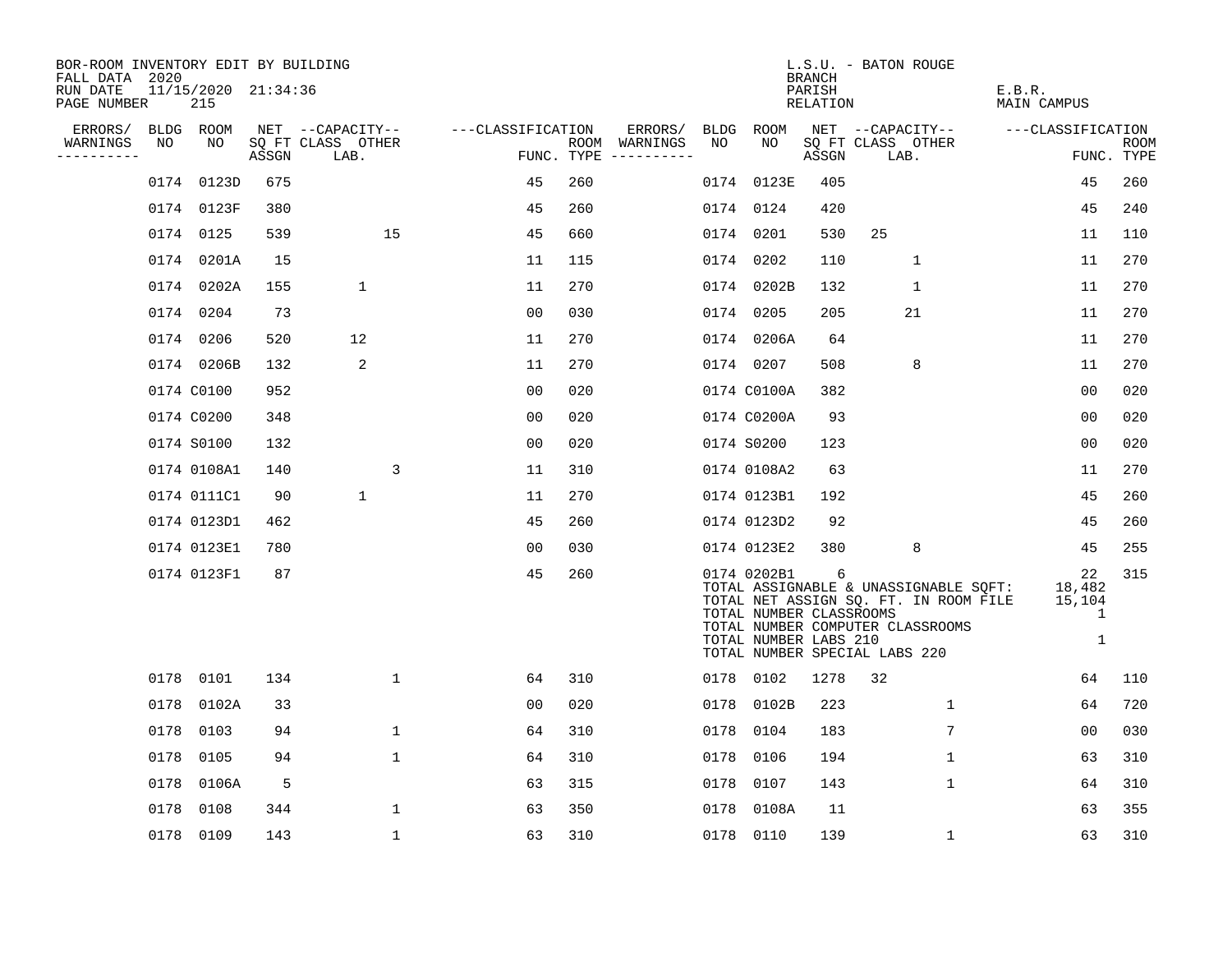| BOR-ROOM INVENTORY EDIT BY BUILDING<br>FALL DATA 2020 |      |                            |       |                           |                   |            |                              |             |           | <b>BRANCH</b>      | L.S.U. - BATON ROUGE      |                       |                           |
|-------------------------------------------------------|------|----------------------------|-------|---------------------------|-------------------|------------|------------------------------|-------------|-----------|--------------------|---------------------------|-----------------------|---------------------------|
| RUN DATE<br>PAGE NUMBER                               |      | 11/15/2020 21:34:36<br>216 |       |                           |                   |            |                              |             |           | PARISH<br>RELATION |                           | E.B.R.<br>MAIN CAMPUS |                           |
| ERRORS/                                               | BLDG | ROOM                       |       | NET --CAPACITY--          | ---CLASSIFICATION |            | ERRORS/                      | <b>BLDG</b> | ROOM      |                    | NET --CAPACITY--          | ---CLASSIFICATION     |                           |
| WARNINGS<br>----------                                | NO   | NO                         | ASSGN | SQ FT CLASS OTHER<br>LAB. |                   | FUNC. TYPE | ROOM WARNINGS<br>----------- | NO.         | NO.       | ASSGN              | SQ FT CLASS OTHER<br>LAB. |                       | <b>ROOM</b><br>FUNC. TYPE |
|                                                       | 0178 | 0110A                      | 11    |                           | 63                | 315        |                              | 0178        | 0111      | 94                 | $\mathbf 1$               | 41                    | 320                       |
|                                                       | 0178 | 0112                       | 127   | $\mathbf 1$               | 63                | 315        |                              | 0178        | 0112A     | 10                 |                           | 63                    | 315                       |
|                                                       | 0178 | 0115                       | 149   | $\mathbf{1}$              | 63                | 315        |                              | 0178        | 0115A     | 133                | $\mathbf 1$               | 63                    | 310                       |
|                                                       | 0178 | 0116                       | 139   | $\mathbf{1}$              | 64                | 310        |                              | 0178        | 0117A     | 20                 | 1                         | 00                    | 030                       |
|                                                       | 0178 | 0117B                      | 20    |                           | 63                | 315        |                              | 0178        | 0118      | 265                | $\overline{c}$            | 64                    | 310                       |
|                                                       |      | 0178 0118A                 | 264   | $\mathbf{1}$              | 64                | 310        |                              | 0178        | 0118B     | 145                | 1                         | 64                    | 310                       |
|                                                       | 0178 | 0119                       | 246   | $\mathbf{1}$              | 63                | 350        |                              | 0178        | 0120      | 152                | 4                         | 64                    | 310                       |
|                                                       | 0178 | 0120A                      | 142   | $\mathbf{1}$              | 64                | 310        |                              | 0178        | 0121      | 84                 | $\mathbf 1$               | 63                    | 310                       |
|                                                       | 0178 | 0123                       | 84    | $\mathbf{1}$              | 63                | 310        |                              | 0178        | 0124      | 200                | $\mathbf{1}$              | 64                    | 310                       |
|                                                       |      | 0178 0125                  | 84    | $\mathbf 1$               | 63                | 310        |                              | 0178        | 0126      | 191                |                           | 00                    | 030                       |
|                                                       | 0178 | 0127                       | 84    | $\mathbf 1$               | 63                | 310        |                              | 0178        | 0128      | 287                | $\mathbf 1$               | 63                    | 315                       |
|                                                       |      | 0178 0128A                 | 99    |                           | 63                | 315        |                              | 0178        | 0128B     | 82                 | $\mathbf 1$               | 63                    | 731                       |
|                                                       | 0178 | 0128C                      | 83    | 1                         | 63                | 731        |                              | 0178        | 0128D     | 76                 | $\mathbf 1$               | 63                    | 731                       |
|                                                       | 0178 | 0128E                      | 153   | $\mathbf 1$               | 63                | 731        |                              | 0178        | 0128F     | 199                | 1                         | 63                    | 530                       |
|                                                       | 0178 | 0128G                      | 290   |                           | 63                | 530        |                              | 0178        | 0129      | 79                 | 1                         | 63                    | 310                       |
|                                                       | 0178 | 0130                       | 753   | 4                         | 63                | 530        |                              | 0178        | 0130A     | 109                | 1                         | 63                    | 310                       |
|                                                       | 0178 | 0130B                      | 110   | $\mathbf 1$               | 63                | 310        |                              | 0178        | 0130C     | 151                | 1                         | 63                    | 310                       |
|                                                       | 0178 | 0130D                      | 110   | $\mathbf{1}$              | 63                | 731        |                              | 0178        | 0130E     | 114                | 1                         | 63                    | 310                       |
|                                                       | 0178 | 0130F                      | 10    |                           | 63                | 731        |                              | 0178        | 0130G     | 10                 |                           | 63                    | 731                       |
|                                                       | 0178 | 0130H                      | 13    |                           | 63                | 731        |                              | 0178        | 0131      | 17                 |                           | 63                    | 731                       |
|                                                       | 0178 | 0132                       | 106   | 1                         | 63                | 530        |                              | 0178        | 0132A     | 129                |                           | 63                    | 535                       |
|                                                       | 0178 | 0133                       | 71    | $\mathbf 1$               | 0 <sub>0</sub>    | 030        |                              | 0178        | 0135      | 93                 | 1                         | 63                    | 310                       |
|                                                       | 0178 | 0137                       | 92    | $\mathbf 1$               | 63                | 310        |                              | 0178        | 0139      | 94                 | 1                         | 63                    | 310                       |
|                                                       | 0178 | 0141                       | 193   | $\mathbf 1$               | 63                | 310        |                              | 0178        | 0143      | 113                | $\mathbf 1$               | 63                    | 310                       |
|                                                       | 0178 | 0155                       | 137   | $\mathbf{1}$              | 63                | 310        |                              | 0178        | 0157      | 94                 | $\mathbf{1}$              | 32                    | 731                       |
|                                                       |      | 0178 0159                  | 94    | $\mathbf{1}$              | 32                | 310        |                              |             | 0178 0161 | 192                | 1                         | 32                    | 315                       |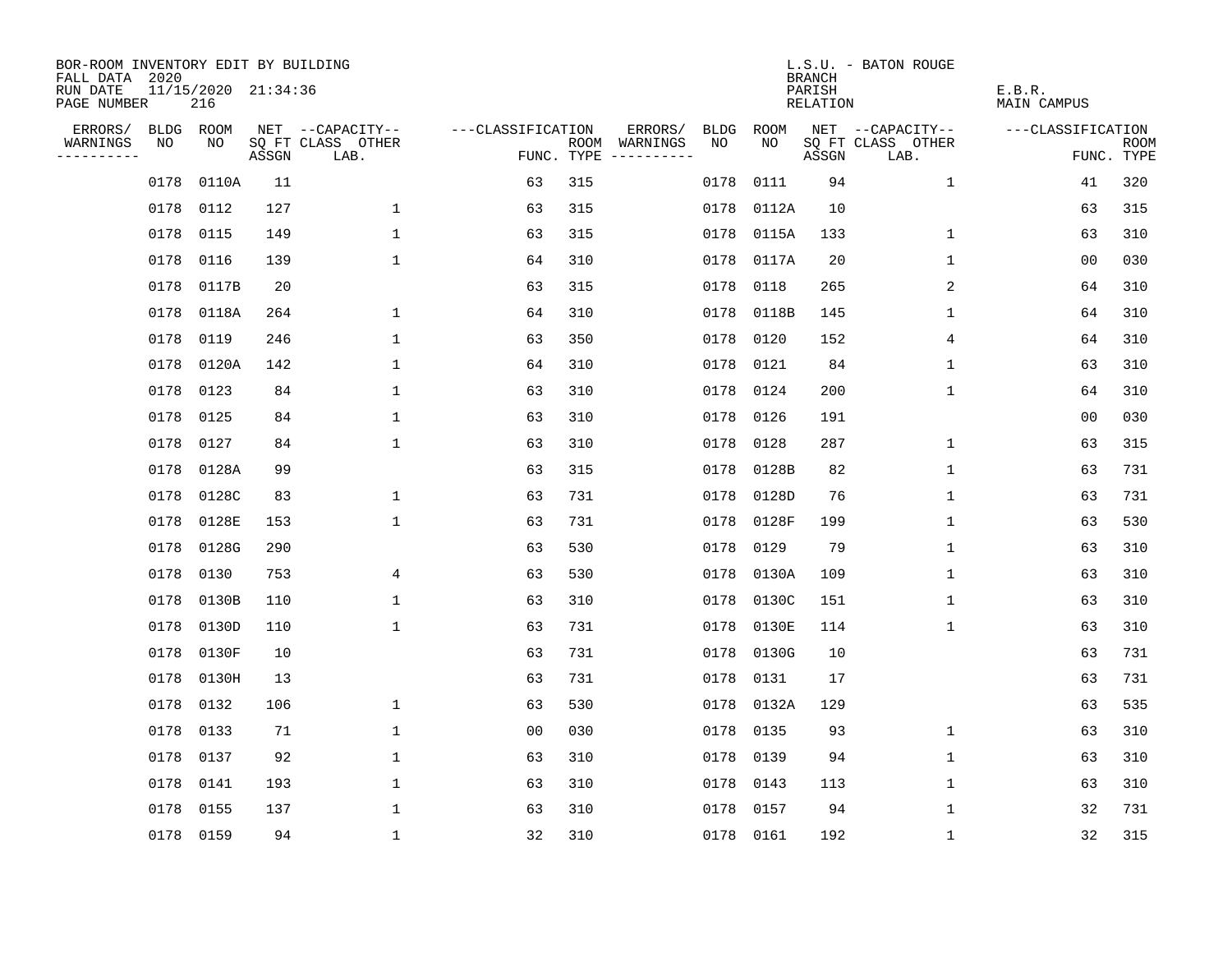| BOR-ROOM INVENTORY EDIT BY BUILDING<br>FALL DATA 2020 |      |                            |                 |                           |                   |      |                                 |           |            | <b>BRANCH</b>      | L.S.U. - BATON ROUGE      |                              |                           |
|-------------------------------------------------------|------|----------------------------|-----------------|---------------------------|-------------------|------|---------------------------------|-----------|------------|--------------------|---------------------------|------------------------------|---------------------------|
| RUN DATE<br>PAGE NUMBER                               |      | 11/15/2020 21:34:36<br>217 |                 |                           |                   |      |                                 |           |            | PARISH<br>RELATION |                           | E.B.R.<br><b>MAIN CAMPUS</b> |                           |
| ERRORS/                                               | BLDG | ROOM                       |                 | NET --CAPACITY--          | ---CLASSIFICATION |      | ERRORS/                         | BLDG      | ROOM       |                    | NET --CAPACITY--          | ---CLASSIFICATION            |                           |
| WARNINGS<br>----------                                | NO   | NO                         | ASSGN           | SQ FT CLASS OTHER<br>LAB. |                   | ROOM | WARNINGS<br>FUNC. TYPE $------$ | NO.       | NO.        | ASSGN              | SQ FT CLASS OTHER<br>LAB. |                              | <b>ROOM</b><br>FUNC. TYPE |
|                                                       | 0178 | 0162                       | 1239            | 30                        | 32                | 650  |                                 | 0178      | 0162A      | 14                 |                           | 32                           | 731                       |
|                                                       | 0178 | 0162B                      | 65              |                           | 0 <sub>0</sub>    | 030  |                                 | 0178      | 0164       | 243                | 4                         | 00                           | 030                       |
|                                                       | 0178 | 0165                       | 189             | $\mathbf 1$               | 32                | 315  |                                 | 0178      | 0166       | 58                 |                           | 0 <sub>0</sub>               | 010                       |
|                                                       | 0178 | 0168                       | 29              |                           | 32                | 731  |                                 | 0178      | 0169       | 143                | 1                         | 32                           | 310                       |
|                                                       | 0178 | 0169A                      | 182             |                           | 32                | 325  |                                 | 0178      | 0170       | 87                 | $\mathbf 1$               | 32                           | 310                       |
|                                                       |      | 0178 0171                  | 175             | $\mathbf{1}$              | 32                | 310  |                                 |           | 0178 0171A | 8                  |                           | 0 <sub>0</sub>               | 030                       |
|                                                       | 0178 | 0172                       | 91              |                           | 32                | 731  |                                 | 0178      | 0173       | 93                 | $\mathbf 1$               | 32                           | 310                       |
|                                                       |      | 0178 0174                  | 91              | $\mathbf 1$               | 32                | 310  |                                 | 0178 0175 |            | 208                | $\mathbf 1$               | 32                           | 310                       |
|                                                       | 0178 | 0176                       | 186             | $\mathbf{1}$              | 32                | 310  |                                 | 0178      | 0179       | 208                | $\mathbf 1$               | 32                           | 310                       |
|                                                       | 0178 | 0180                       | 95              | $\mathbf{1}$              | 32                | 310  |                                 |           | 0178 0182  | 116                |                           | 0 <sub>0</sub>               | 030                       |
|                                                       | 0178 | 0183                       | 107             | 1                         | 32                | 310  |                                 | 0178      | 0185       | 106                | $\mathbf 1$               | 32                           | 310                       |
|                                                       | 0178 | 0187                       | 385             | 1                         | 32                | 350  |                                 | 0178      | 0187A      | 148                | $\mathbf 1$               | 32                           | 310                       |
|                                                       | 0178 | 0187B                      | 154             | $\mathbf 1$               | 32                | 310  |                                 | 0178      | 0188       | 1388               | 4                         | 63                           | 720                       |
|                                                       | 0178 | 0188A                      | $7\phantom{.0}$ |                           | 63                | 731  |                                 | 0178      | 0188B      | 81                 |                           | 0 <sub>0</sub>               | 030                       |
|                                                       | 0178 | 0188C                      | 91              | $\mathbf 1$               | 63                | 731  |                                 | 0178      | 0188D      | 329                | $\mathbf{1}$              | 63                           | 310                       |
|                                                       | 0178 | 0188E                      | 10              |                           | 63                | 731  |                                 | 0178      | 0188F      | 12                 |                           | 63                           | 731                       |
|                                                       | 0178 | 0188G                      | 12              |                           | 63                | 730  |                                 | 0178      | 0191       | 634                | 3                         | 63                           | 315                       |
|                                                       | 0178 | 0192                       | 49              |                           | 63                | 731  |                                 | 0178      | 0193       | 35                 |                           | 63                           | 731                       |
|                                                       | 0178 | 0194                       | 54              |                           | 0 <sub>0</sub>    | 030  |                                 | 0178 0196 |            | 48                 |                           | 00                           | 030                       |
|                                                       | 0178 | 0198                       | 285             |                           | 0 <sub>0</sub>    | 030  |                                 | 0178      | 0201       | 188                | 1                         | 32                           | 310                       |
|                                                       | 0178 | 0202                       | 518             |                           | 0 <sub>0</sub>    | 020  |                                 | 0178      | 0202A      | 111                | 1                         | 22                           | 320                       |
|                                                       | 0178 | 0202B                      | 112             | $\mathbf{1}$              | 22                | 320  |                                 | 0178      | 0202C      | 17                 |                           | 22                           | 731                       |
|                                                       | 0178 | 0202D                      | 111             | 1                         | 64                | 310  |                                 | 0178      | 0202E      | 20                 |                           | 22                           | 731                       |
|                                                       | 0178 | 0202F                      | 17              |                           | 22                | 731  |                                 | 0178      | 0202G      | 110                | $\mathbf 1$               | 22                           | 320                       |
|                                                       | 0178 | 0202H                      | 128             | 1                         | 11                | 731  |                                 | 0178      | 0202J      | 17                 |                           | 32                           | 315                       |
|                                                       |      | 0178 0202K                 | 129             | 2                         | 64                | 315  |                                 |           | 0178 0202L | 135                | $\mathbf 1$               | 64                           | 310                       |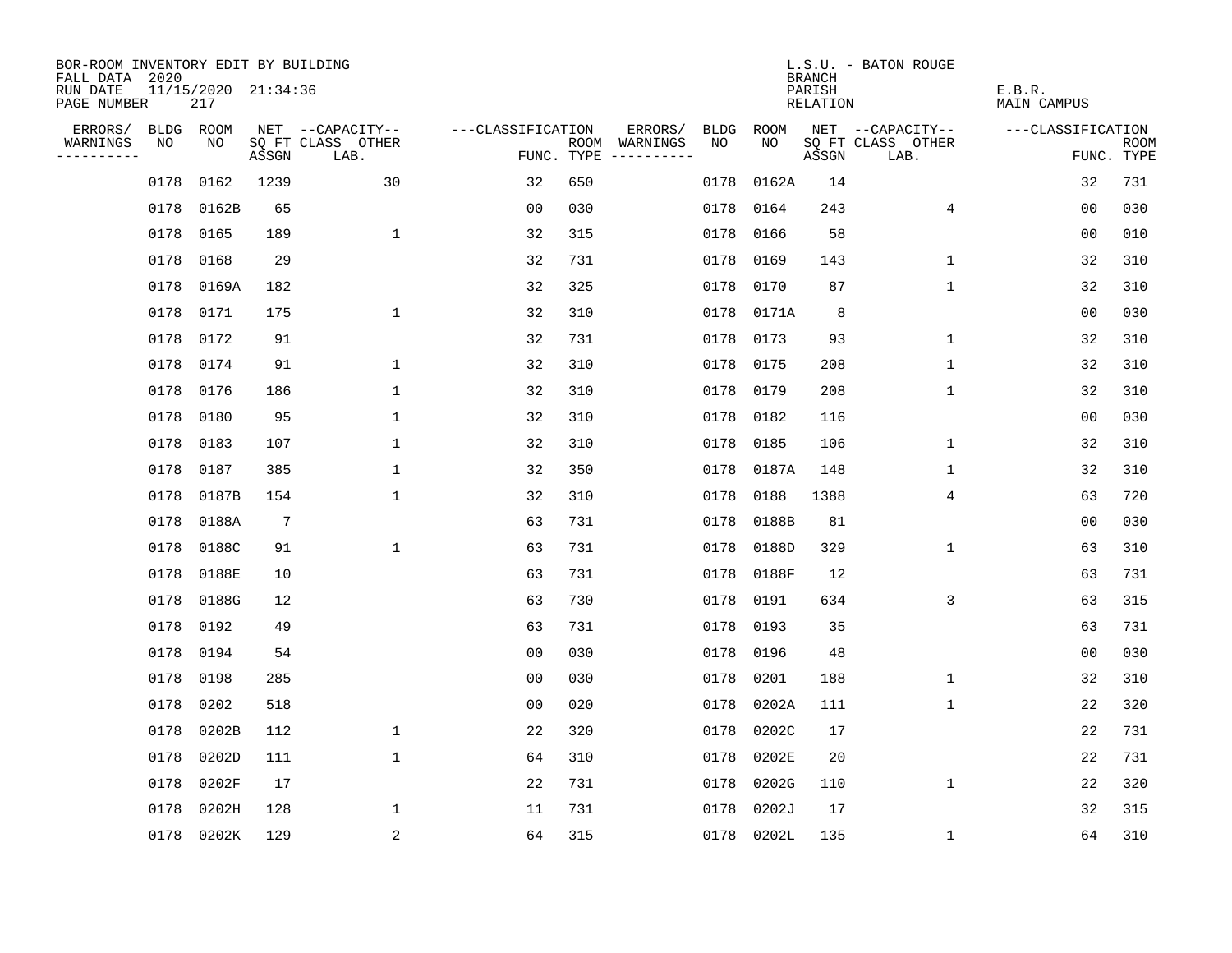| BOR-ROOM INVENTORY EDIT BY BUILDING<br>FALL DATA 2020 |           |                            |       |                           |                   |            |               |             |           | <b>BRANCH</b>      | L.S.U. - BATON ROUGE      |                       |                           |
|-------------------------------------------------------|-----------|----------------------------|-------|---------------------------|-------------------|------------|---------------|-------------|-----------|--------------------|---------------------------|-----------------------|---------------------------|
| RUN DATE<br>PAGE NUMBER                               |           | 11/15/2020 21:34:36<br>218 |       |                           |                   |            |               |             |           | PARISH<br>RELATION |                           | E.B.R.<br>MAIN CAMPUS |                           |
| ERRORS/                                               | BLDG      | ROOM                       |       | NET --CAPACITY--          | ---CLASSIFICATION |            | ERRORS/       | <b>BLDG</b> | ROOM      |                    | NET --CAPACITY--          | ---CLASSIFICATION     |                           |
| WARNINGS<br>----------                                | NO        | NO.                        | ASSGN | SQ FT CLASS OTHER<br>LAB. |                   | FUNC. TYPE | ROOM WARNINGS | NO.         | NO.       | ASSGN              | SQ FT CLASS OTHER<br>LAB. |                       | <b>ROOM</b><br>FUNC. TYPE |
|                                                       | 0178      | 0202M                      | 101   | $\mathbf 1$               | 64                | 310        |               | 0178        | 0202N     | 93                 | $\mathbf{1}$              | 64                    | 310                       |
|                                                       | 0178      | 0202P                      | 90    | $\mathbf 1$               | 64                | 310        |               | 0178        | 0202R     | 227                | $\mathbf{1}$              | 22                    | 250                       |
|                                                       | 0178      | 0202S                      | 128   | $\mathbf{1}$              | 22                | 255        |               | 0178        | 0202T     | 276                | 1                         | 22                    | 250                       |
|                                                       | 0178      | 0202U                      | 10    | $\mathbf{1}$              | 45                | 731        |               | 0178        | 0202V     | 10                 |                           | 45                    | 731                       |
|                                                       | 0178      | 0203                       | 92    | $\mathbf{1}$              | 11                | 731        |               | 0178        | 0204      | 98                 | 1                         | 64                    | 310                       |
|                                                       | 0178      | 0205                       | 92    | $\mathbf 1$               | 11                | 310        |               | 0178        | 0206      | 171                | 1                         | 64                    | 310                       |
|                                                       | 0178      | 0208                       | 41    |                           | 63                | 731        |               | 0178        | 0209      | 188                | $\mathbf 1$               | 11                    | 310                       |
|                                                       | 0178      | 0210                       | 19    | $\mathbf 1$               | 63                | 731        |               | 0178        | 0211      | 188                | 1                         | 64                    | 310                       |
|                                                       | 0178      | 0212                       | 227   | $\mathbf{1}$              | 63                | 310        |               | 0178        | 0215      | 92                 | $\mathbf{1}$              | 64                    | 310                       |
|                                                       | 0178 0216 |                            | 227   | $\mathbf 1$               | 63                | 310        |               | 0178        | 0217      | 23                 |                           | 64                    | 731                       |
|                                                       | 0178      | 0218                       | 93    | $\mathbf 1$               | 63                | 310        |               | 0178        | 0219      | 23                 |                           | 63                    | 731                       |
|                                                       |           | 0178 0219A                 | 6     |                           | 0 <sub>0</sub>    | 030        |               | 0178        | 0220      | 96                 | $\mathbf 1$               | 64                    | 315                       |
|                                                       | 0178      | 0221                       | 99    | $\mathbf 1$               | 63                | 310        |               | 0178        | 0222      | 179                |                           | 0 <sub>0</sub>        | 030                       |
|                                                       | 0178      | 0223                       | 96    | $\mathbf 1$               | 63                | 310        |               | 0178        | 0224      | 99                 | $\mathbf 1$               | 64                    | 310                       |
|                                                       | 0178      | 0225                       | 97    | 1                         | 63                | 310        |               | 0178        | 0226      | 104                | $\mathbf{1}$              | 64                    | 310                       |
|                                                       | 0178      | 0227                       | 188   | 1                         | 63                | 310        |               | 0178        | 0228      | 114                | 2                         | 0 <sub>0</sub>        | 030                       |
|                                                       | 0178      | 0233                       | 186   | $\mathbf 1$               | 63                | 325        |               | 0178        | 0237      | 200                | 1                         | 64                    | 310                       |
|                                                       | 0178      | 0239                       | 102   | $\mathbf 1$               | 64                | 310        |               | 0178        | 0241      | 44                 |                           | 64                    | 315                       |
|                                                       | 0178      | 0241A                      | 87    | $\mathbf 1$               | 64                | 315        |               | 0178        | 0241B     | 176                | 2                         | 64                    | 310                       |
|                                                       | 0178      | 0241C                      | 275   | 13                        | 64                | 350        |               | 0178        | 0241D     | 73                 | $\mathbf{1}$              | 64                    | 310                       |
|                                                       | 0178      | 0242                       | 185   | $7\phantom{.0}$           | 0 <sub>0</sub>    | 030        |               | 0178        | 0246      | 10                 |                           | 0 <sub>0</sub>        | 020                       |
|                                                       | 0178      | 0249                       | 123   | $\mathbf 1$               | 45                | 310        |               | 0178        | 0250      | 11                 |                           | 45                    | 731                       |
|                                                       | 0178      | 0251                       | 91    | 1                         | 11                | 310        |               | 0178        | 0252      | 778                | 1                         | 32                    | 310                       |
|                                                       | 0178      | 0252A                      | 151   | $\mathbf 1$               | 22                | 250        |               | 0178        | 0255      | 190                | 1                         | 32                    | 310                       |
|                                                       | 0178      | 0256                       | 93    | 3                         | 32                | 310        |               | 0178        | 0257      | 91                 | 1                         | 11                    | 310                       |
|                                                       | 0178 0258 |                            | 215   |                           | 0 <sub>0</sub>    | 030        |               |             | 0178 0260 | 84                 |                           | 0 <sub>0</sub>        | 010                       |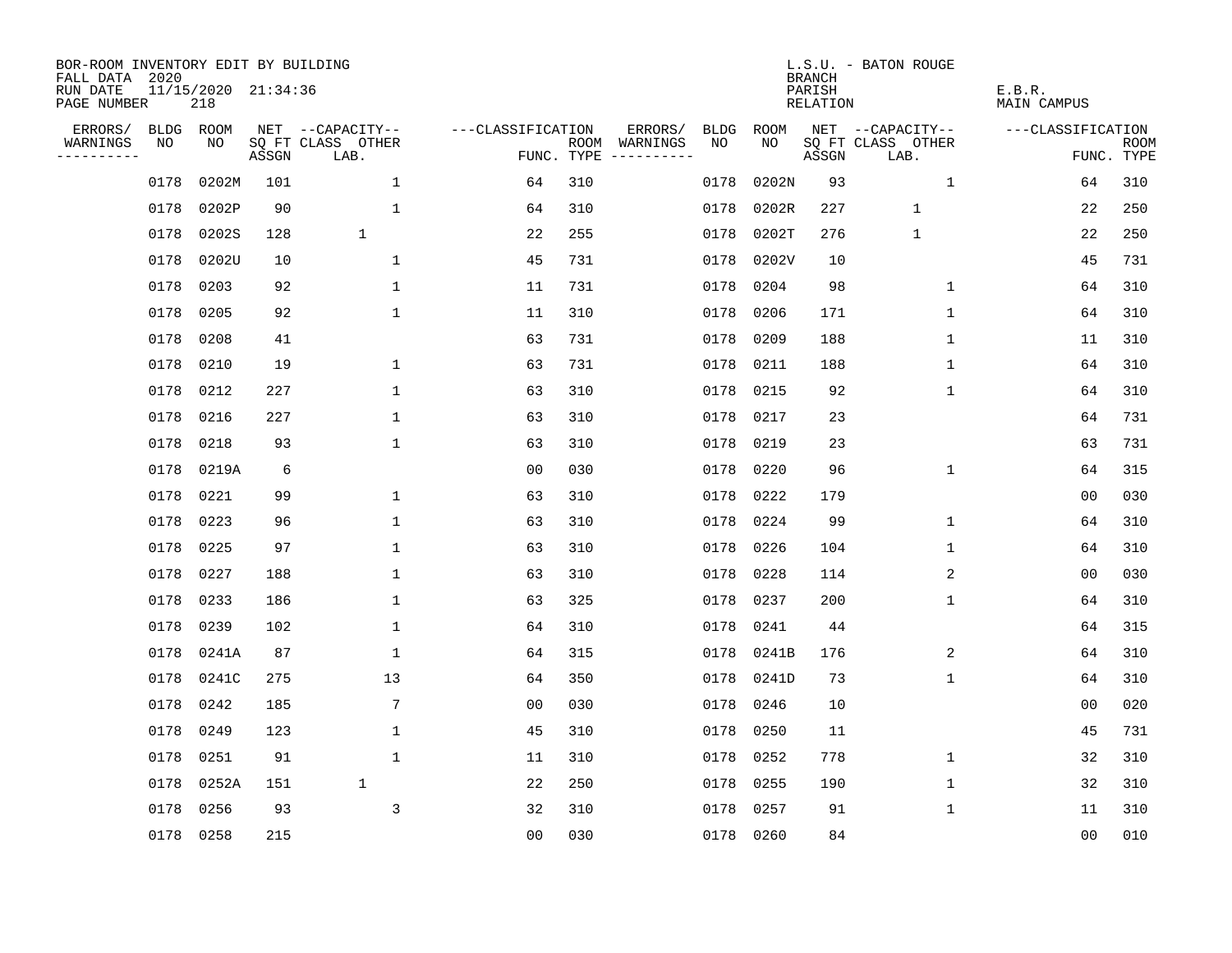| BOR-ROOM INVENTORY EDIT BY BUILDING<br>FALL DATA 2020 |             |                            |       |                           |                   |      |                                 |             |             | <b>BRANCH</b>             | L.S.U. - BATON ROUGE      |                              |                           |
|-------------------------------------------------------|-------------|----------------------------|-------|---------------------------|-------------------|------|---------------------------------|-------------|-------------|---------------------------|---------------------------|------------------------------|---------------------------|
| RUN DATE<br>PAGE NUMBER                               |             | 11/15/2020 21:34:36<br>219 |       |                           |                   |      |                                 |             |             | PARISH<br><b>RELATION</b> |                           | E.B.R.<br><b>MAIN CAMPUS</b> |                           |
| ERRORS/                                               | <b>BLDG</b> | ROOM                       |       | NET --CAPACITY--          | ---CLASSIFICATION |      | ERRORS/                         | <b>BLDG</b> | <b>ROOM</b> |                           | NET --CAPACITY--          | ---CLASSIFICATION            |                           |
| WARNINGS<br>----------                                | NO          | NO                         | ASSGN | SQ FT CLASS OTHER<br>LAB. |                   | ROOM | WARNINGS<br>FUNC. TYPE $------$ | NO          | NO          | ASSGN                     | SQ FT CLASS OTHER<br>LAB. |                              | <b>ROOM</b><br>FUNC. TYPE |
|                                                       | 0178        | 0260A                      | 16    |                           | 0 <sub>0</sub>    | 010  |                                 | 0178        | 0261        | 185                       | $\mathbf 1$               | 11                           | 310                       |
|                                                       | 0178        | 0263                       | 90    | $\mathbf 1$               | 11                | 310  |                                 | 0178        | 0265        | 91                        | 1                         | 22                           | 310                       |
|                                                       | 0178        | 0268                       | 423   |                           | 0 <sub>0</sub>    | 020  |                                 | 0178        | 0268A       | 6                         |                           | 32                           | 731                       |
|                                                       | 0178        | 0268B                      | 6     |                           | 32                | 731  |                                 | 0178        | 0268C       | 6                         |                           | 32                           | 731                       |
|                                                       | 0178        | 0268D                      | 305   | 12                        | 63                | 310  |                                 | 0178        | 0268E       | 448                       | 4                         | 32                           | 315                       |
|                                                       | 0178        | 0268F                      | 92    | $\mathbf 1$               | 32                | 310  |                                 | 0178        | 0268G       | 212                       | 1                         | 32                           | 310                       |
|                                                       | 0178        | 0268J                      | 172   |                           | 32                | 731  |                                 | 0178        | 0268K       | 121                       | $\mathbf{1}$              | 32                           | 310                       |
|                                                       | 0178        | 0268M                      | 256   | $\mathbf{1}$              | 32                | 310  |                                 | 0178        | 0268P       | 268                       | $\mathbf{1}$              | 32                           | 310                       |
|                                                       | 0178        | 0269                       | 190   | $\mathbf{1}$              | 32                | 310  |                                 | 0178        | 0270        | 91                        | $\mathbf{1}$              | 11                           | 315                       |
|                                                       | 0178        | 0271                       | 91    | $\mathbf 1$               | 32                | 310  |                                 | 0178        | 0272        | 187                       | $\mathbf 1$               | 22                           | 310                       |
|                                                       | 0178        | 0274                       | 21    |                           | 45                | 731  |                                 |             | 0178 0274A  | 30                        |                           | 32                           | 731                       |
|                                                       | 0178        | 0275                       | 198   | 1                         | 32                | 310  |                                 | 0178        | 0276        | 92                        | $\mathbf 1$               | 32                           | 310                       |
|                                                       | 0178        | 0277                       | 20    |                           | 32                | 731  |                                 | 0178        | 0278        | 94                        | $\mathbf 1$               | 32                           | 310                       |
|                                                       | 0178        | 0279                       | 20    |                           | 32                | 731  |                                 | 0178        | 0279A       | 5                         |                           | 00                           | 030                       |
|                                                       | 0178        | 0280                       | 94    | $\mathbf{1}$              | 45                | 310  |                                 | 0178        | 0281        | 100                       | $\mathbf{1}$              | 32                           | 310                       |
|                                                       | 0178        | 0282                       | 91    | 1                         | 45                | 310  |                                 | 0178        | 0284        | 92                        | 1                         | 45                           | 315                       |
|                                                       | 0178        | 0285                       | 192   | $\mathbf{1}$              | 32                | 310  |                                 | 0178        | 0286        | 92                        |                           | 22                           | 315                       |
|                                                       | 0178        | 0288                       | 107   |                           | 0 <sub>0</sub>    | 030  |                                 | 0178        | 0289        | 186                       | 1                         | 32                           | 350                       |
|                                                       | 0178        | 0290                       | 112   | 2                         | 0 <sub>0</sub>    | 030  |                                 | 0178        | 0293        | 187                       | 1                         | 32                           | 310                       |
|                                                       | 0178        | 0295                       | 93    | $\mathbf{1}$              | 11                | 315  |                                 | 0178        | 0297        | 81                        |                           | 0 <sub>0</sub>               | 020                       |
|                                                       | 0178        | 0297A                      | 150   | $\mathbf{1}$              | 46                | 315  |                                 | 0178        | 0297B       | 154                       | 1                         | 11                           | 325                       |
|                                                       | 0178        | 0297C                      | 53    |                           | 22                | 731  |                                 |             | 0178 0297D  | 155                       | 6                         | 32                           | 310                       |
|                                                       |             | 0178 0297E                 | 114   | $\mathbf{1}$              | 32                | 310  |                                 |             | 0178 C0100  | 1603                      |                           | 0 <sub>0</sub>               | 020                       |
|                                                       |             | 0178 C01001                | 24    |                           | 0 <sub>0</sub>    | 020  |                                 |             | 0178 C01002 | 666                       |                           | 0 <sub>0</sub>               | 020                       |
|                                                       |             | 0178 C01003                | 90    |                           | 0 <sub>0</sub>    | 020  |                                 |             | 0178 C01004 | 166                       |                           | 0 <sub>0</sub>               | 020                       |
|                                                       |             | 0178 C01005 1080           |       |                           | 0 <sub>0</sub>    | 020  |                                 |             | 0178 C01006 | 432                       |                           | 00                           | 020                       |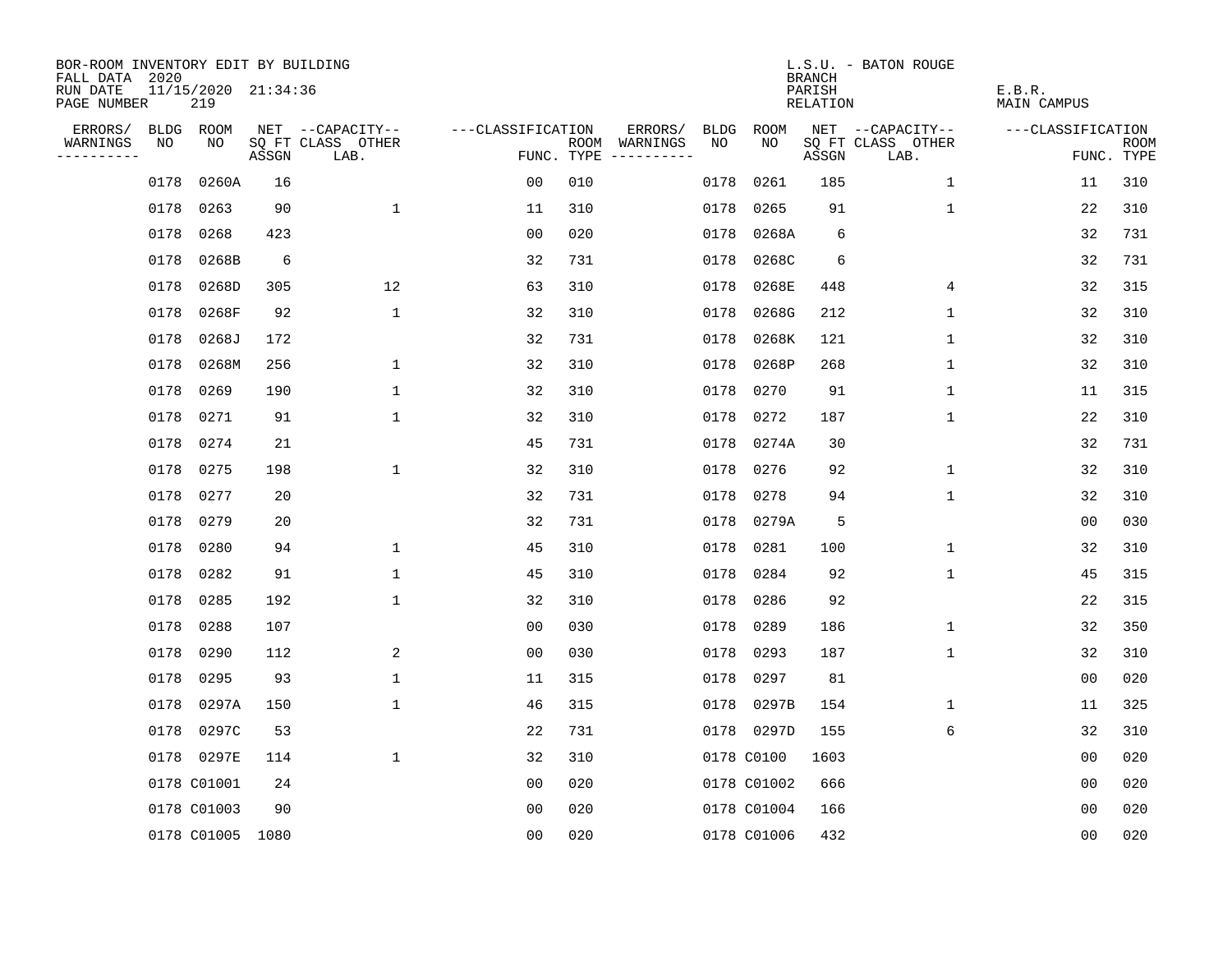| BOR-ROOM INVENTORY EDIT BY BUILDING<br>FALL DATA 2020 |      |                            |       |                           |                   |     |                                      |      |                                                                 | <b>BRANCH</b>      | L.S.U. - BATON ROUGE                                                                                                                                |                                          |                    |
|-------------------------------------------------------|------|----------------------------|-------|---------------------------|-------------------|-----|--------------------------------------|------|-----------------------------------------------------------------|--------------------|-----------------------------------------------------------------------------------------------------------------------------------------------------|------------------------------------------|--------------------|
| RUN DATE<br>PAGE NUMBER                               |      | 11/15/2020 21:34:36<br>220 |       |                           |                   |     |                                      |      |                                                                 | PARISH<br>RELATION |                                                                                                                                                     | E.B.R.<br>MAIN CAMPUS                    |                    |
| ERRORS/                                               |      | BLDG ROOM                  |       | NET --CAPACITY--          | ---CLASSIFICATION |     | ERRORS/                              |      | BLDG ROOM                                                       |                    | NET --CAPACITY--                                                                                                                                    | ---CLASSIFICATION                        |                    |
| WARNINGS<br>----------                                | NO   | NO                         | ASSGN | SQ FT CLASS OTHER<br>LAB. |                   |     | ROOM WARNINGS<br>FUNC. TYPE $------$ | NO   | NO.                                                             | ASSGN              | SQ FT CLASS OTHER<br>LAB.                                                                                                                           |                                          | ROOM<br>FUNC. TYPE |
|                                                       |      | 0178 C01007                | 86    |                           | 0 <sub>0</sub>    | 020 |                                      |      | 0178 C0200                                                      | 2356               |                                                                                                                                                     | 0 <sub>0</sub>                           | 020                |
|                                                       |      | 0178 C02002                | 588   |                           | 0 <sub>0</sub>    | 020 |                                      |      | 0178 C02004                                                     | 123                |                                                                                                                                                     | 0 <sub>0</sub>                           | 020                |
|                                                       |      | 0178 C02006                | 511   |                           | 0 <sub>0</sub>    | 020 |                                      |      | 0178 E0101                                                      | 67                 |                                                                                                                                                     | 0 <sub>0</sub>                           | 020                |
|                                                       |      | 0178 E0201                 | 66    |                           | 0 <sub>0</sub>    | 020 |                                      |      | 0178 S0101                                                      | 122                |                                                                                                                                                     | 00                                       | 020                |
|                                                       |      | 0178 S0102                 | 128   |                           | 0 <sub>0</sub>    | 020 |                                      |      | 0178 S0103                                                      | 136                |                                                                                                                                                     | 00                                       | 020                |
|                                                       |      | 0178 S0104                 | 155   |                           | 0 <sub>0</sub>    | 020 |                                      |      | 0178 S0201                                                      | 132                |                                                                                                                                                     | 0 <sub>0</sub>                           | 020                |
|                                                       |      | 0178 S0202                 | 132   |                           | 0 <sub>0</sub>    | 020 |                                      |      | 0178 S0203                                                      | 133                |                                                                                                                                                     | 00                                       | 020                |
|                                                       |      | 0178 S0204                 | 132   |                           | 0 <sub>0</sub>    | 020 |                                      |      | 0178 0102A1                                                     | 110                |                                                                                                                                                     | 11                                       | 115                |
|                                                       |      | 0178 0102A2                | 75    |                           | 11                | 115 |                                      |      | 0178 0120A1                                                     | 123                | $\mathbf 1$                                                                                                                                         | 64                                       | 315                |
|                                                       |      | 0178 0128F1                | 120   |                           | 63                | 535 |                                      |      | 0178 0128G1                                                     | 310                |                                                                                                                                                     | 64                                       | 315                |
|                                                       |      | 0178 0268D1                | 64    |                           | 64                | 731 |                                      |      | 0178 0268J1<br>TOTAL NUMBER CLASSROOMS<br>TOTAL NUMBER LABS 210 | 45                 | TOTAL ASSIGNABLE & UNASSIGNABLE SQFT:<br>TOTAL NET ASSIGN SQ. FT. IN ROOM FILE<br>TOTAL NUMBER COMPUTER CLASSROOMS<br>TOTAL NUMBER SPECIAL LABS 220 | 00 <sub>o</sub><br>41,199<br>28,715<br>1 | 030                |
|                                                       |      | 0179 0101                  | 158   | 4                         | 45                | 660 |                                      |      | 0179 0103                                                       | 276                | 2                                                                                                                                                   | 45                                       | 525                |
|                                                       | 0179 | 0103A 1565                 |       | 31                        | 45                | 520 |                                      |      | 0179 0103B                                                      | 97                 |                                                                                                                                                     | 00                                       | 030                |
|                                                       | 0179 | 0104                       | 297   | 7                         | 45                | 525 |                                      | 0179 | 0108                                                            | 430                | 20                                                                                                                                                  | 45                                       | 525                |
|                                                       | 0179 | 0108A                      | 128   | $\mathbf{1}$              | 45                | 525 |                                      | 0179 | 0120                                                            | 9053               | 575                                                                                                                                                 | 45                                       | 520                |
|                                                       | 0179 | 0125                       | 197   | 3                         | 45                | 520 |                                      | 0179 | 0125A                                                           | 61                 | $\mathbf{1}$                                                                                                                                        | 45                                       | 525                |
|                                                       | 0179 | 0127                       | 682   | 30                        | 45                | 525 |                                      | 0179 | 0129                                                            | 1887               | 50                                                                                                                                                  | 45                                       | 525                |
|                                                       |      | 0179 0130                  | 449   | 20                        | 45                | 525 |                                      | 0179 | 0132                                                            | 449                | 5                                                                                                                                                   | 45                                       | 525                |
|                                                       | 0179 | 0134                       | 183   | $\mathbf{1}$              | 0 <sub>0</sub>    | 030 |                                      | 0179 | 0135                                                            | 94                 | $\mathbf 1$                                                                                                                                         | 00                                       | 030                |
|                                                       |      | 0179 0137                  | 178   | $\mathbf{1}$              | 00                | 030 |                                      | 0179 | 0139                                                            | 262                | 1                                                                                                                                                   | 00                                       | 030                |
|                                                       |      | 0179 0139A                 | 507   | $\mathbf 1$               | 00                | 030 |                                      | 0179 | 0149                                                            | 4577               | 250                                                                                                                                                 | 45                                       | 555                |
|                                                       | 0179 | 0149A                      | 135   | 2                         | 45                | 555 |                                      | 0179 | 0149B                                                           | 784                | 6                                                                                                                                                   | 45                                       | 555                |
|                                                       |      | 0179 0165                  | 252   | 2                         | 45                | 555 |                                      |      | 0179 0165A                                                      | 199                | 2                                                                                                                                                   | 45                                       | 555                |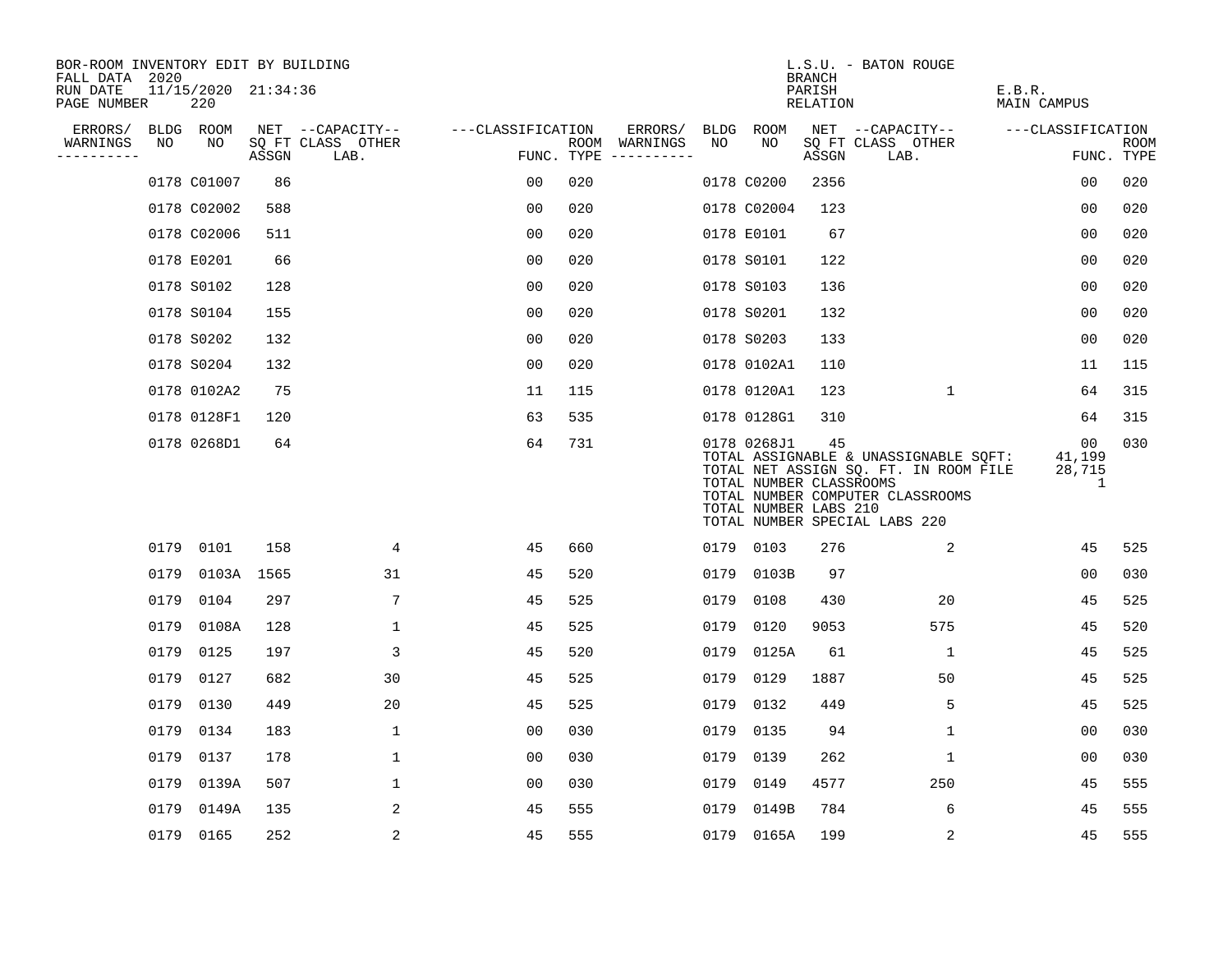| BOR-ROOM INVENTORY EDIT BY BUILDING<br>FALL DATA 2020 |      |                            |       |                           |                    |                                      |     |                                                                 | <b>BRANCH</b>      | L.S.U. - BATON ROUGE                                                                                                                                     |                        |                    |
|-------------------------------------------------------|------|----------------------------|-------|---------------------------|--------------------|--------------------------------------|-----|-----------------------------------------------------------------|--------------------|----------------------------------------------------------------------------------------------------------------------------------------------------------|------------------------|--------------------|
| RUN DATE<br>PAGE NUMBER                               |      | 11/15/2020 21:34:36<br>221 |       |                           |                    |                                      |     |                                                                 | PARISH<br>RELATION |                                                                                                                                                          | E.B.R.<br>MAIN CAMPUS  |                    |
| ERRORS/                                               |      | BLDG ROOM                  |       | NET --CAPACITY--          | ---CLASSIFICATION  | ERRORS/                              |     | BLDG ROOM                                                       |                    | NET --CAPACITY--                                                                                                                                         | ---CLASSIFICATION      |                    |
| WARNINGS<br>----------                                | NO   | NO                         | ASSGN | SQ FT CLASS OTHER<br>LAB. |                    | ROOM WARNINGS<br>FUNC. TYPE $------$ | NO. | NO.                                                             | ASSGN              | SQ FT CLASS OTHER<br>LAB.                                                                                                                                |                        | ROOM<br>FUNC. TYPE |
|                                                       | 0179 | 0165B                      | 14    |                           | $\mathbf{1}$<br>45 | 555                                  |     | 0179 0165C                                                      | 54                 | $\mathbf{1}$                                                                                                                                             | 00                     | 030                |
|                                                       |      | 0179 0165D                 | 30    | $\mathbf{1}$              | 00                 | 010                                  |     | 0179 C0100                                                      | 300                |                                                                                                                                                          | 0 <sub>0</sub>         | 020                |
|                                                       |      | 0179 C0101                 | 508   |                           | 0 <sub>0</sub>     | 020                                  |     | 0179 C0103                                                      | 207                |                                                                                                                                                          | 0 <sub>0</sub>         | 020                |
|                                                       |      | 0179 C0104                 | 195   |                           | 0 <sub>0</sub>     | 020                                  |     | 0179 C0104A                                                     | 92                 |                                                                                                                                                          | 0 <sub>0</sub>         | 020                |
|                                                       |      | 0179 C0105                 | 40    |                           | 0 <sub>0</sub>     | 020                                  |     | 0179 0103A1                                                     | 49                 | $\mathbf{1}$                                                                                                                                             | 45                     | 525                |
|                                                       |      | 0179 0103A2                | 38    |                           | 0 <sub>0</sub>     | 030                                  |     | 0179 0108A1                                                     | 88                 | $\mathbf 1$                                                                                                                                              | 45                     | 525                |
|                                                       |      | 0179 0149B1                | 52    |                           | $\mathbf{1}$<br>45 | 310                                  |     | 0179 0165A1<br>TOTAL NUMBER CLASSROOMS<br>TOTAL NUMBER LABS 210 | 389                | 2<br>TOTAL ASSIGNABLE & UNASSIGNABLE SQFT:<br>TOTAL NET ASSIGN SQ. FT. IN ROOM FILE<br>TOTAL NUMBER COMPUTER CLASSROOMS<br>TOTAL NUMBER SPECIAL LABS 220 | 45<br>24,956<br>22,171 | 555                |
|                                                       |      | 0184 0100A                 | 286   |                           | 92                 | 730                                  |     | 0184 0100B                                                      | 286                | 2                                                                                                                                                        | 91                     | 270                |
|                                                       |      | 0184 0101                  | 330   |                           | 00                 | 020                                  |     | 0184 0102                                                       | 200                | 2                                                                                                                                                        | 92                     | 730                |
|                                                       |      | 0184 0103                  | 204   |                           | 2<br>92            | 730                                  |     | 0184 0104                                                       | 204                | 2                                                                                                                                                        | 92                     | 220                |
|                                                       |      | 0184 0105                  | 204   | 2                         | 57                 | 220                                  |     | 0184 0106                                                       | 201                | 2                                                                                                                                                        | 91                     | 255                |
|                                                       |      | 0184 0107                  | 200   | 2                         | 91                 | 255                                  |     | 0184 0108                                                       | 200                | 2                                                                                                                                                        | 46                     | 731                |
|                                                       |      | 0184 0109                  | 201   |                           | 2<br>46            | 731                                  |     | 0184 0110                                                       | 200                | 2                                                                                                                                                        | 45                     | 730                |
|                                                       |      | 0184 0111                  | 208   |                           | 2<br>45            | 730                                  |     | 0184 0112                                                       | 202                | 2                                                                                                                                                        | 45                     | 730                |
|                                                       |      | 0184 0113                  | 208   |                           | 2<br>46            | 731                                  |     | 0184 0114                                                       | 208                | 2                                                                                                                                                        | 91                     | 270                |
|                                                       |      | 0184 0115                  | 214   | 2                         | 91                 | 270                                  |     | 0184 0116                                                       | 206                | 2                                                                                                                                                        | 91                     | 270                |
|                                                       |      | 0184 0117                  | 210   | 2                         | 91                 | 270                                  |     | 0184 0118                                                       | 215                | 2                                                                                                                                                        | 91                     | 270                |
|                                                       |      | 0184 0119                  | 215   | 2                         | 91                 | 270                                  |     | 0184 0120                                                       | 210                | 2                                                                                                                                                        | 91                     | 270                |
|                                                       |      | 0184 0121                  | 208   | 2                         | 91                 | 270                                  |     | 0184 0122                                                       | 215                | 2                                                                                                                                                        | 91                     | 270                |
|                                                       |      | 0184 0123                  | 208   | 2                         | 91                 | 270                                  |     | 0184 0124                                                       | 208                | 2                                                                                                                                                        | 91                     | 270                |
|                                                       |      | 0184 0125                  | 202   | 2                         | 91                 | 270                                  |     | 0184 0126                                                       | 208                | 2                                                                                                                                                        | 91                     | 270                |
|                                                       |      | 0184 0127                  | 200   | 2                         | 91                 | 270                                  |     | 0184 0128                                                       | 201                | 2                                                                                                                                                        | 91                     | 270                |
|                                                       |      | 0184 0129                  | 200   | $\overline{2}$            | 91                 | 270                                  |     | 0184 0130                                                       | 200                | $\overline{2}$                                                                                                                                           | 91                     | 270                |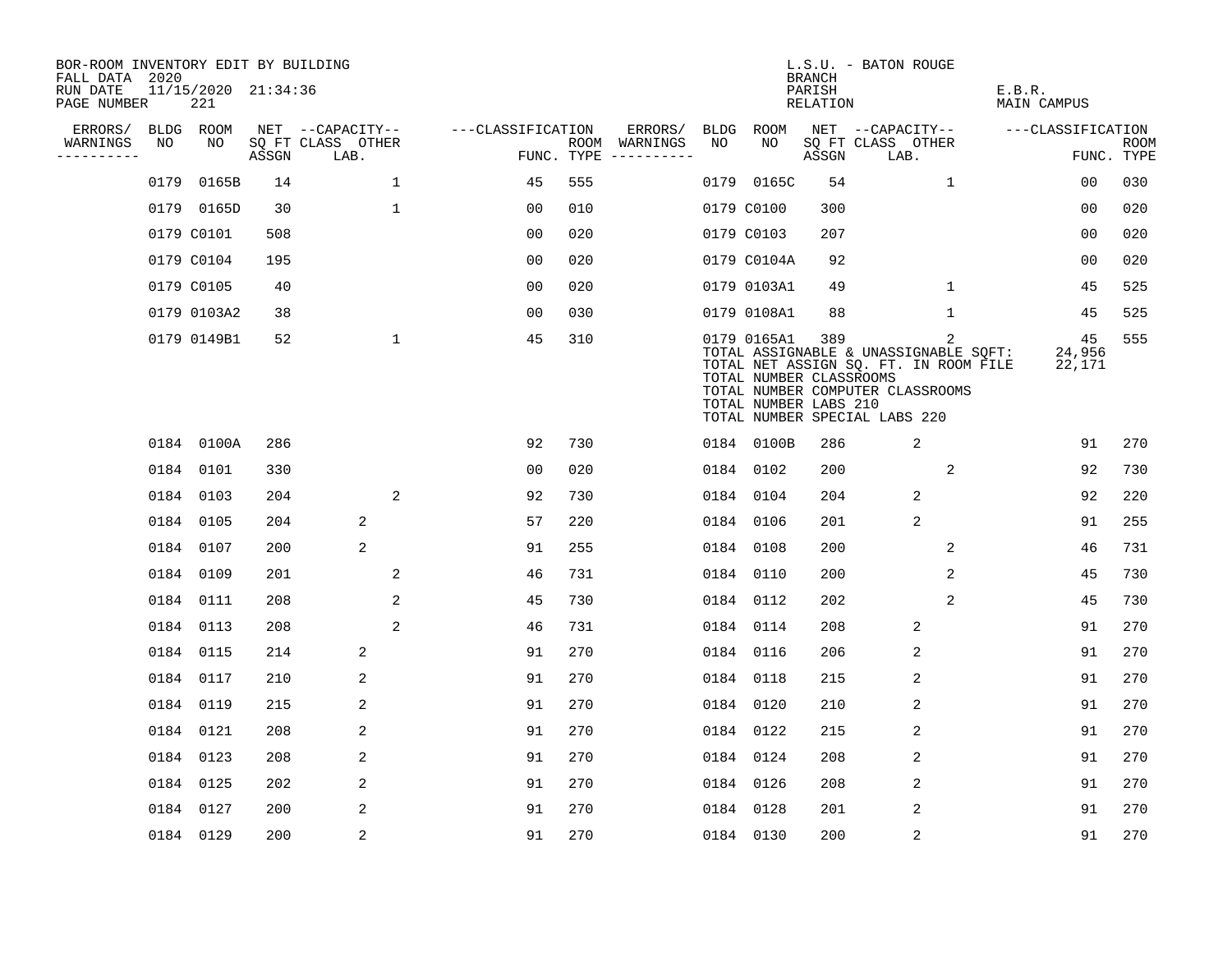| BOR-ROOM INVENTORY EDIT BY BUILDING<br>FALL DATA 2020 |    |                            |       |                           |                   |     |                                      |             |             | <b>BRANCH</b>             | L.S.U. - BATON ROUGE      |                              |                           |
|-------------------------------------------------------|----|----------------------------|-------|---------------------------|-------------------|-----|--------------------------------------|-------------|-------------|---------------------------|---------------------------|------------------------------|---------------------------|
| RUN DATE<br>PAGE NUMBER                               |    | 11/15/2020 21:34:36<br>222 |       |                           |                   |     |                                      |             |             | PARISH<br><b>RELATION</b> |                           | E.B.R.<br><b>MAIN CAMPUS</b> |                           |
| ERRORS/                                               |    | BLDG ROOM                  |       | NET --CAPACITY--          | ---CLASSIFICATION |     | ERRORS/                              | <b>BLDG</b> | <b>ROOM</b> |                           | NET --CAPACITY--          | ---CLASSIFICATION            |                           |
| WARNINGS<br>----------                                | NO | NO                         | ASSGN | SQ FT CLASS OTHER<br>LAB. |                   |     | ROOM WARNINGS<br>FUNC. TYPE $------$ | NO          | NO          | ASSGN                     | SQ FT CLASS OTHER<br>LAB. |                              | <b>ROOM</b><br>FUNC. TYPE |
|                                                       |    | 0184 0131                  | 201   | 2                         | 91                | 270 |                                      |             | 0184 0132   | 200                       | 2                         | 91                           | 270                       |
|                                                       |    | 0184 0133                  | 204   | 2                         | 91                | 270 |                                      |             | 0184 0134   | 204                       | 2                         | 91                           | 270                       |
|                                                       |    | 0184 0135                  | 200   | 2                         | 91                | 270 |                                      |             | 0184 0136   | 330                       | 3                         | 0 <sub>0</sub>               | 030                       |
|                                                       |    | 0184 0200A                 | 286   |                           | 61                | 730 |                                      |             | 0184 0200B  | 286                       |                           | 91                           | 730                       |
|                                                       |    | 0184 0201                  | 310   | 3                         | 62                | 730 |                                      |             | 0184 0202   | 219                       |                           | 62                           | 730                       |
|                                                       |    | 0184 0203                  | 211   | 2                         | 62                | 730 |                                      |             | 0184 0204   | 211                       | 2                         | 62                           | 730                       |
|                                                       |    | 0184 0205                  | 219   | 2                         | 62                | 730 |                                      |             | 0184 0206   | 200                       | 2                         | 62                           | 730                       |
|                                                       |    | 0184 0207                  | 205   |                           | 62                | 730 |                                      |             | 0184 0208   | 205                       | 2                         | 62                           | 730                       |
|                                                       |    | 0184 0209                  | 213   | 2                         | 62                | 730 |                                      |             | 0184 0210   | 205                       |                           | 63                           | 731                       |
|                                                       |    | 0184 0211                  | 213   | 2                         | 22                | 731 |                                      |             | 0184 0212   | 200                       |                           | 76                           | 730                       |
|                                                       |    | 0184 0213                  | 205   |                           | 76                | 730 |                                      |             | 0184 0214   | 219                       |                           | 74                           | 730                       |
|                                                       |    | 0184 0215                  | 205   | 2                         | 76                | 730 |                                      |             | 0184 0216   | 205                       |                           | 71                           | 730                       |
|                                                       |    | 0184 0217                  | 219   | 2                         | 46                | 731 |                                      |             | 0184 0218   | 209                       | 2                         | 76                           | 730                       |
|                                                       |    | 0184 0219                  | 211   | 2                         | 76                | 730 |                                      |             | 0184 0220   | 211                       | 2                         | 45                           | 730                       |
|                                                       |    | 0184 0221                  | 211   | 2                         | 45                | 730 |                                      |             | 0184 0222   | 211                       | 2                         | 63                           | 730                       |
|                                                       |    | 0184 0223                  | 211   | 2                         | 63                | 730 |                                      |             | 0184 0224   | 206                       |                           | 72                           | 730                       |
|                                                       |    | 0184 0225                  | 310   | 3                         | 76                | 730 |                                      |             | 0184 0226   | 206                       | 2                         | 72                           | 730                       |
|                                                       |    | 0184 0227                  | 211   |                           | 72                | 730 |                                      |             | 0184 0228   | 211                       |                           | 72                           | 730                       |
|                                                       |    | 0184 0229                  | 211   |                           | 76                | 730 |                                      |             | 0184 0230   | 211                       |                           | 76                           | 730                       |
|                                                       |    | 0184 0231                  | 211   |                           | 51                | 730 |                                      |             | 0184 0232   | 209                       |                           | 51                           | 730                       |
|                                                       |    | 0184 0233                  | 219   |                           | 51                | 730 |                                      |             | 0184 0234   | 205                       |                           | 51                           | 730                       |
|                                                       |    | 0184 0235                  | 205   |                           | 62                | 730 |                                      |             | 0184 0236   | 219                       |                           | 51                           | 730                       |
|                                                       |    | 0184 0237                  | 205   |                           | 51                | 730 |                                      |             | 0184 0238   | 200                       |                           | 62                           | 730                       |
|                                                       |    | 0184 0239                  | 213   |                           | 62                | 730 |                                      |             | 0184 0240   | 205                       |                           | 62                           | 730                       |
|                                                       |    | 0184 0241                  | 213   | 2                         | 62                | 730 |                                      |             | 0184 0242   | 205                       | 2                         | 62                           | 730                       |
|                                                       |    | 0184 0243                  | 205   | $\overline{c}$            | 62                | 730 |                                      |             | 0184 0244   | 200                       | $\overline{c}$            | 91                           | 730                       |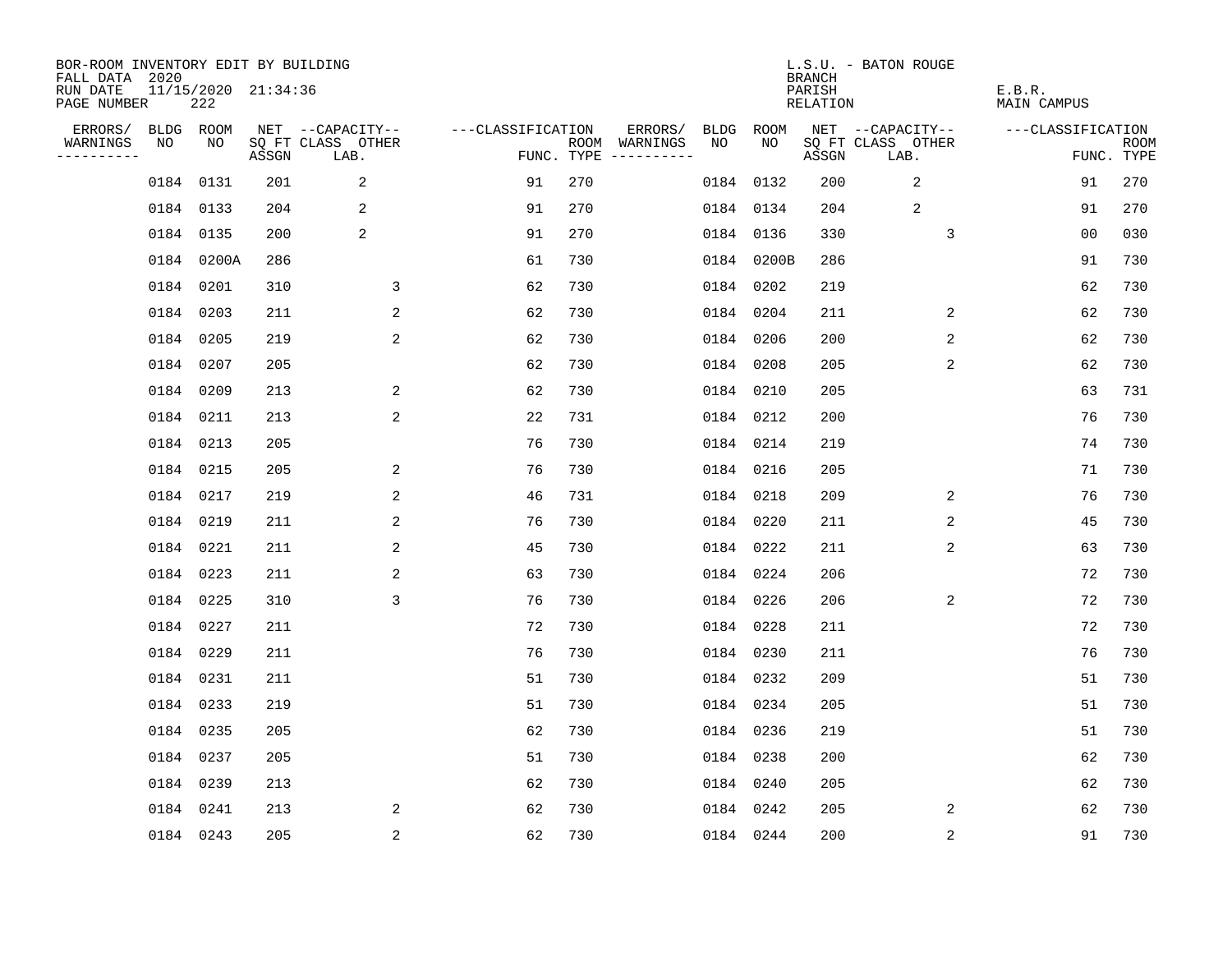| BOR-ROOM INVENTORY EDIT BY BUILDING<br>FALL DATA 2020 |    |                            |       |                           |                   |     |                                      |             |             | <b>BRANCH</b>             | L.S.U. - BATON ROUGE      |                              |                           |
|-------------------------------------------------------|----|----------------------------|-------|---------------------------|-------------------|-----|--------------------------------------|-------------|-------------|---------------------------|---------------------------|------------------------------|---------------------------|
| RUN DATE<br>PAGE NUMBER                               |    | 11/15/2020 21:34:36<br>223 |       |                           |                   |     |                                      |             |             | PARISH<br><b>RELATION</b> |                           | E.B.R.<br><b>MAIN CAMPUS</b> |                           |
| ERRORS/                                               |    | BLDG ROOM                  |       | NET --CAPACITY--          | ---CLASSIFICATION |     | ERRORS/                              | <b>BLDG</b> | <b>ROOM</b> |                           | NET --CAPACITY--          | ---CLASSIFICATION            |                           |
| WARNINGS<br>----------                                | NO | NO                         | ASSGN | SQ FT CLASS OTHER<br>LAB. |                   |     | ROOM WARNINGS<br>FUNC. TYPE $------$ | NO          | NO          | ASSGN                     | SQ FT CLASS OTHER<br>LAB. |                              | <b>ROOM</b><br>FUNC. TYPE |
|                                                       |    | 0184 0245                  | 219   |                           | 91                | 730 |                                      | 0184 0246   |             | 211                       | 2                         | 91                           | 730                       |
|                                                       |    | 0184 0247                  | 211   | 2                         | 63                | 731 |                                      | 0184 0248   |             | 219                       | 2                         | 63                           | 731                       |
|                                                       |    | 0184 0249                  | 310   | 3                         | 63                | 731 |                                      |             | 0184 0300A  | 286                       |                           | 81                           | 081                       |
|                                                       |    | 0184 0300B                 | 286   |                           | 81                | 081 |                                      |             | 0184 0301   | 310                       | 3                         | 81                           | 081                       |
|                                                       |    | 0184 0302                  | 219   | 2                         | 81                | 081 |                                      | 0184 0303   |             | 211                       | 2                         | 81                           | 081                       |
|                                                       |    | 0184 0304                  | 211   | 2                         | 81                | 081 |                                      |             | 0184 0305   | 219                       | 2                         | 81                           | 081                       |
|                                                       |    | 0184 0306                  | 200   | 2                         | 81                | 081 |                                      | 0184 0307   |             | 205                       | 2                         | 81                           | 081                       |
|                                                       |    | 0184 0308                  | 205   | 2                         | 81                | 081 |                                      |             | 0184 0309   | 213                       | 2                         | 81                           | 081                       |
|                                                       |    | 0184 0310                  | 205   | 2                         | 81                | 081 |                                      | 0184 0311   |             | 213                       | 2                         | 81                           | 081                       |
|                                                       |    | 0184 0312                  | 200   | 2                         | 81                | 081 |                                      |             | 0184 0313   | 205                       | 2                         | 81                           | 081                       |
|                                                       |    | 0184 0314                  | 219   | 2                         | 81                | 081 |                                      | 0184 0315   |             | 205                       | 2                         | 81                           | 081                       |
|                                                       |    | 0184 0316                  | 205   | 2                         | 81                | 081 |                                      |             | 0184 0317   | 219                       | 2                         | 81                           | 081                       |
|                                                       |    | 0184 0318                  | 209   | 2                         | 81                | 081 |                                      | 0184 0319   |             | 211                       | 2                         | 81                           | 081                       |
|                                                       |    | 0184 0320                  | 211   | 2                         | 81                | 081 |                                      | 0184 0321   |             | 211                       | 2                         | 81                           | 081                       |
|                                                       |    | 0184 0322                  | 211   | 2                         | 81                | 081 |                                      | 0184 0323   |             | 211                       | 2                         | 81                           | 081                       |
|                                                       |    | 0184 0324                  | 206   | 2                         | 81                | 081 |                                      | 0184 0325   |             | 310                       | 3                         | 81                           | 081                       |
|                                                       |    | 0184 0326                  | 206   | 2                         | 81                | 081 |                                      | 0184 0327   |             | 211                       | 2                         | 81                           | 081                       |
|                                                       |    | 0184 0328                  | 211   | 2                         | 81                | 081 |                                      | 0184 0329   |             | 211                       | 2                         | 81                           | 081                       |
|                                                       |    | 0184 0330                  | 211   | 2                         | 81                | 081 |                                      | 0184 0331   |             | 211                       | 2                         | 81                           | 081                       |
|                                                       |    | 0184 0332                  | 209   | 2                         | 81                | 081 |                                      | 0184 0333   |             | 219                       | 2                         | 81                           | 081                       |
|                                                       |    | 0184 0334                  | 205   | 2                         | 81                | 081 |                                      | 0184 0335   |             | 205                       | 2                         | 81                           | 081                       |
|                                                       |    | 0184 0336                  | 219   | 2                         | 81                | 081 |                                      | 0184 0337   |             | 205                       | 2                         | 81                           | 081                       |
|                                                       |    | 0184 0338                  | 200   | 2                         | 81                | 081 |                                      | 0184 0339   |             | 213                       | 2                         | 81                           | 081                       |
|                                                       |    | 0184 0340                  | 205   | 2                         | 81                | 081 |                                      | 0184 0341   |             | 213                       | 2                         | 81                           | 081                       |
|                                                       |    | 0184 0342                  | 205   | 2                         | 81                | 081 |                                      |             | 0184 0343   | 205                       | 2                         | 81                           | 081                       |
|                                                       |    | 0184 0344                  | 200   | $\overline{c}$            | 81                | 081 |                                      | 0184 0345   |             | 219                       | $\sqrt{2}$                | 81                           | 081                       |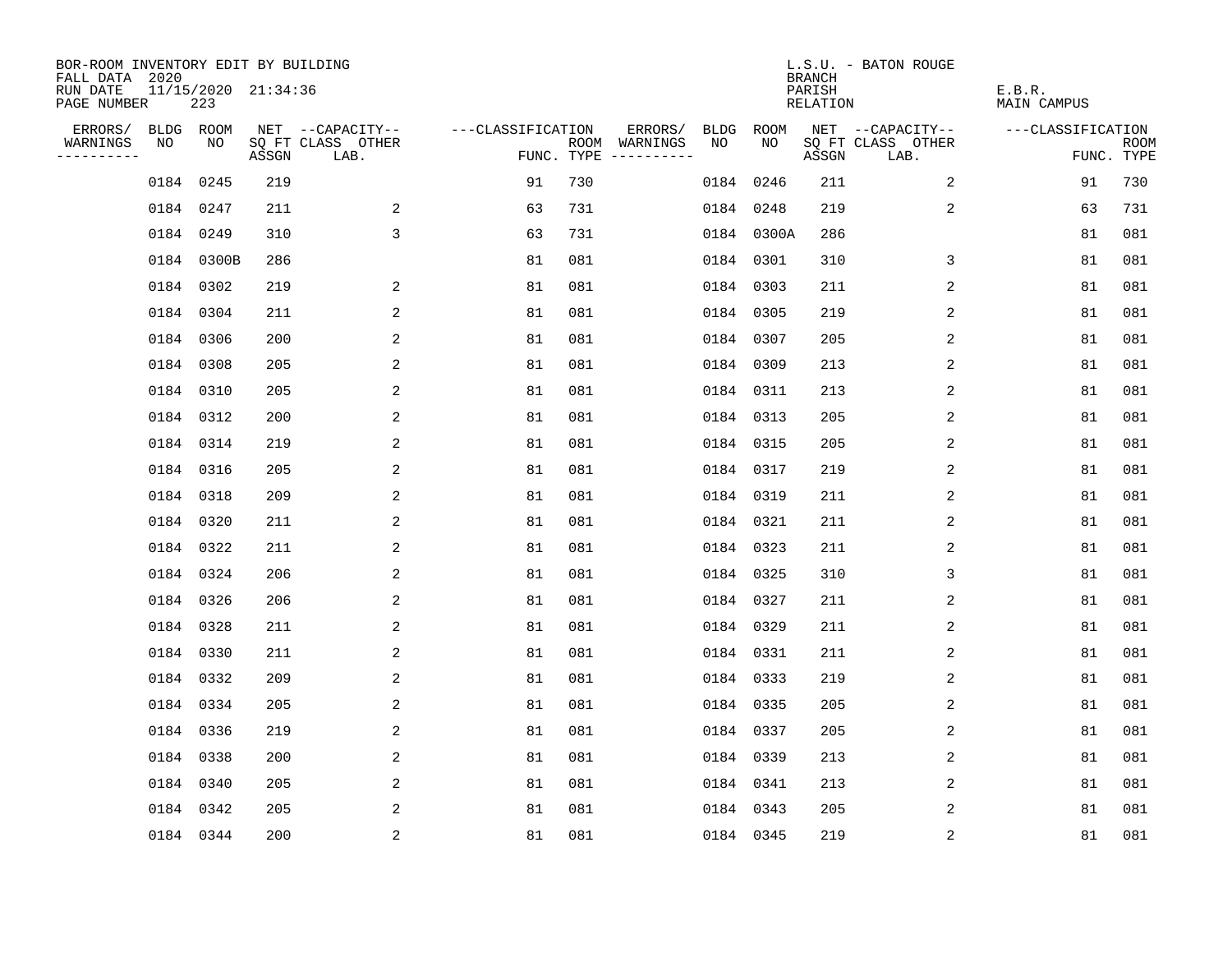| BOR-ROOM INVENTORY EDIT BY BUILDING<br>FALL DATA 2020 |    |                            |       |                           |                   |     |                                      |      |                                                                 | <b>BRANCH</b>      | L.S.U. - BATON ROUGE                                                                                               |                        |                           |
|-------------------------------------------------------|----|----------------------------|-------|---------------------------|-------------------|-----|--------------------------------------|------|-----------------------------------------------------------------|--------------------|--------------------------------------------------------------------------------------------------------------------|------------------------|---------------------------|
| RUN DATE<br>PAGE NUMBER                               |    | 11/15/2020 21:34:36<br>224 |       |                           |                   |     |                                      |      |                                                                 | PARISH<br>RELATION |                                                                                                                    | E.B.R.<br>MAIN CAMPUS  |                           |
| ERRORS/                                               |    | BLDG ROOM                  |       | NET --CAPACITY--          | ---CLASSIFICATION |     | ERRORS/                              | BLDG | ROOM                                                            |                    | NET --CAPACITY--                                                                                                   | ---CLASSIFICATION      |                           |
| WARNINGS<br>----------                                | NO | NO                         | ASSGN | SQ FT CLASS OTHER<br>LAB. |                   |     | ROOM WARNINGS<br>FUNC. TYPE $------$ | NO   | NO                                                              | ASSGN              | SQ FT CLASS OTHER<br>LAB.                                                                                          |                        | <b>ROOM</b><br>FUNC. TYPE |
|                                                       |    | 0184 0346                  | 211   | 2                         | 81                | 081 |                                      |      | 0184 0347                                                       | 211                | 2                                                                                                                  | 81                     | 081                       |
|                                                       |    | 0184 0348                  | 219   | 2                         | 81                | 081 |                                      |      | 0184 0349                                                       | 310                | 3                                                                                                                  | 81                     | 081                       |
|                                                       |    | 0184 B00011                | 212   |                           | 81                | 081 |                                      |      | 0184 B00012                                                     | 171                |                                                                                                                    | 81                     | 081                       |
|                                                       |    | 0184 B00013                | 171   |                           | 81                | 081 |                                      |      | 0184 B00014                                                     | 212                |                                                                                                                    | 81                     | 081                       |
|                                                       |    | 0184 B00021                | 373   |                           | 81                | 081 |                                      |      | 0184 B00022                                                     | 171                |                                                                                                                    | 81                     | 081                       |
|                                                       |    | 0184 B00023                | 171   |                           | 73                | 730 |                                      |      | 0184 B00024                                                     | 373                |                                                                                                                    | 81                     | 081                       |
|                                                       |    | 0184 B00031                | 373   |                           | 81                | 081 |                                      |      | 0184 B00032                                                     | 171                |                                                                                                                    | 81                     | 081                       |
|                                                       |    | 0184 B00033                | 171   |                           | 81                | 081 |                                      |      | 0184 B00034                                                     | 373                |                                                                                                                    | 81                     | 081                       |
|                                                       |    | 0184 C0100                 | 3042  |                           | 0 <sub>0</sub>    | 020 |                                      |      | 0184 C0200                                                      | 2997               |                                                                                                                    | 0 <sub>0</sub>         | 020                       |
|                                                       |    | 0184 C0300                 | 2997  |                           | 00                | 020 |                                      |      | 0184 J00001                                                     | 268                | $\mathbf 1$                                                                                                        | 81                     | 081                       |
|                                                       |    | 0184 J00011                | 16    | $\mathbf 1$               | 00                | 010 |                                      |      | 0184 J00012                                                     | 16                 | $\mathbf 1$                                                                                                        | 0 <sub>0</sub>         | 010                       |
|                                                       |    | 0184 J00021                | 16    | $\mathbf 1$               | 0 <sub>0</sub>    | 010 |                                      |      | 0184 J00022                                                     | 16                 | $\mathbf{1}$                                                                                                       | 0 <sub>0</sub>         | 010                       |
|                                                       |    | 0184 J00031                | 16    | $\mathbf{1}$              | 00                | 010 |                                      |      | 0184 J00032                                                     | 16                 | 1                                                                                                                  | 00                     | 010                       |
|                                                       |    | 0184 S0100                 | 120   |                           | 0 <sub>0</sub>    | 020 |                                      |      | 0184 S0101                                                      | 76                 |                                                                                                                    | 00                     | 020                       |
|                                                       |    | 0184 S0102                 | 120   |                           | 0 <sub>0</sub>    | 020 |                                      |      | 0184 S0200                                                      | 120                |                                                                                                                    | 0 <sub>0</sub>         | 020                       |
|                                                       |    | 0184 S0201                 | 76    |                           | 00                | 020 |                                      |      | 0184 S0202                                                      | 120                |                                                                                                                    | 0 <sub>0</sub>         | 020                       |
|                                                       |    | 0184 S0300                 | 120   |                           | 00                | 020 |                                      |      | 0184 S0301                                                      | 76                 |                                                                                                                    | 00                     | 020                       |
|                                                       |    | 0184 S0302                 | 120   |                           | 00                | 020 |                                      |      | 0184 T00011                                                     | 29                 |                                                                                                                    | 81                     | 081                       |
|                                                       |    | 0184 T00012                | 55    |                           | 81                | 081 |                                      |      | 0184 T00013                                                     | 29                 |                                                                                                                    | 81                     | 081                       |
|                                                       |    | 0184 T00021                | 25    |                           | 81                | 081 |                                      |      | 0184 T00022                                                     | 25                 |                                                                                                                    | 81                     | 081                       |
|                                                       |    | 0184 T00023                | 25    |                           | 81                | 081 |                                      |      | 0184 T00031                                                     | 25                 |                                                                                                                    | 81                     | 081                       |
|                                                       |    | 0184 T00032                | 25    |                           | 81                | 081 |                                      |      | 0184 T00033                                                     | 25                 |                                                                                                                    | 81                     | 081                       |
|                                                       |    | 0184 V00011                | 55    |                           | 81                | 081 |                                      |      | 0184 V00012<br>TOTAL NUMBER CLASSROOMS<br>TOTAL NUMBER LABS 210 | 55                 | TOTAL ASSIGNABLE & UNASSIGNABLE SQFT:<br>TOTAL NET ASSIGN SQ. FT. IN ROOM FILE<br>TOTAL NUMBER COMPUTER CLASSROOMS | 81<br>44,164<br>33,424 | 081                       |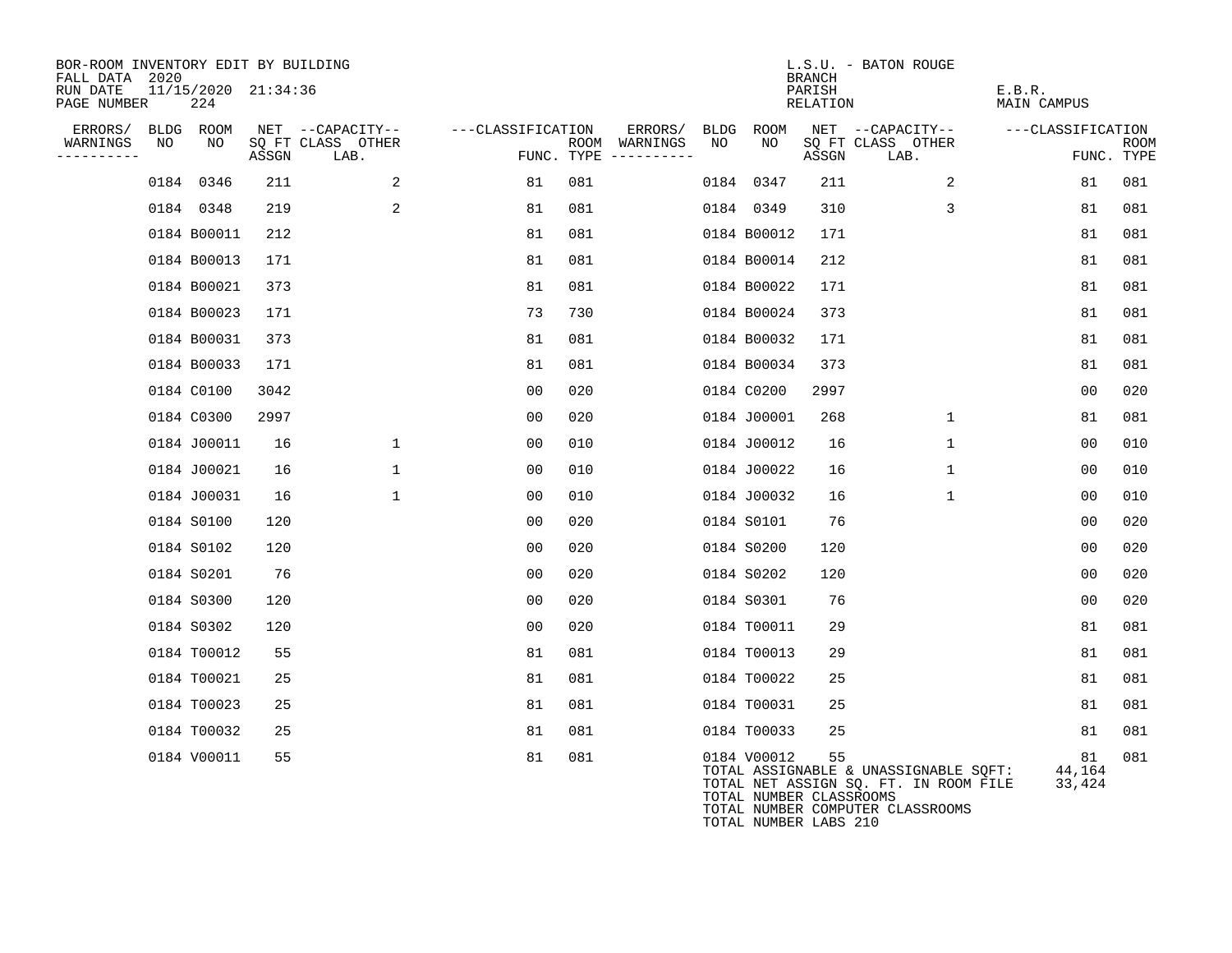| BOR-ROOM INVENTORY EDIT BY BUILDING<br>FALL DATA 2020 |                 |                            |       |                                       |                   |     |                          |            |            | <b>BRANCH</b>      | L.S.U. - BATON ROUGE                  |                              |             |
|-------------------------------------------------------|-----------------|----------------------------|-------|---------------------------------------|-------------------|-----|--------------------------|------------|------------|--------------------|---------------------------------------|------------------------------|-------------|
| RUN DATE<br>PAGE NUMBER                               |                 | 11/15/2020 21:34:36<br>225 |       |                                       |                   |     |                          |            |            | PARISH<br>RELATION |                                       | E.B.R.<br><b>MAIN CAMPUS</b> |             |
| ERRORS/<br>WARNINGS                                   | BLDG ROOM<br>NO | NO                         |       | NET --CAPACITY--<br>SQ FT CLASS OTHER | ---CLASSIFICATION |     | ERRORS/<br>ROOM WARNINGS | BLDG<br>NO | ROOM<br>NO |                    | NET --CAPACITY--<br>SQ FT CLASS OTHER | ---CLASSIFICATION            | <b>ROOM</b> |
| ---------                                             |                 |                            | ASSGN | LAB.                                  |                   |     | FUNC. TYPE $------$      |            |            | ASSGN              | LAB.                                  |                              | FUNC. TYPE  |
|                                                       |                 |                            |       |                                       |                   |     |                          |            |            |                    | TOTAL NUMBER SPECIAL LABS 220         | $\sqrt{2}$                   |             |
|                                                       | 0185 0105       |                            | 380   | 2                                     | 46                | 310 |                          |            | 0185 0105A | 300                | $\mathbf 1$                           | 46                           | 310         |
|                                                       |                 | 0185 0105B                 | 300   | 12                                    | 46                | 350 |                          | 0185       | 0106       | 505                | 3                                     | 11                           | 310         |
|                                                       |                 | 0185 0106A                 | 300   | 3                                     | 46                | 350 |                          |            | 0185 0106B | 170                | $\mathbf{1}$                          | 46                           | 310         |
|                                                       | 0185 0109       |                            | 220   |                                       | 00                | 030 |                          | 0185       | 0110       | 128                | 1                                     | 0 <sub>0</sub>               | 010         |
|                                                       | 0185 0111       |                            | 17    |                                       | 0 <sub>0</sub>    | 030 |                          |            | 0185 0112  | 72                 | $\mathbf 1$                           | 0 <sub>0</sub>               | 010         |
|                                                       | 0185 0120       |                            | 2079  | 3                                     | 46                | 515 | 9                        | 0185       | 0121       | 210                | 2                                     | 11                           | 430         |
|                                                       | 0185 0123       |                            | 172   | $\mathbf{1}$                          | 11                | 650 |                          |            | 0185 0123A | 2190               |                                       | 46                           | 515         |
|                                                       | 0185 0124       |                            | 260   | 2                                     | 11                | 310 |                          | 0185       | 0125       | 175                | $\mathbf 1$                           | 11                           | 510         |
|                                                       | 0185 0126       |                            | 260   | $\mathbf{1}$                          | 46                | 310 |                          | 0185       | 0128       | 216                | 1                                     | 46                           | 310         |
|                                                       | 0185 0129       |                            | 1874  | 14                                    | 22                | 250 |                          |            | 0185 0129A | 140                | $\mathbf{1}$                          | 45                           | 255         |
|                                                       | 0185            | 0129B                      | 188   | 2                                     | 46                | 255 |                          |            | 0185 0129C | 90                 |                                       | 46                           | 255         |
|                                                       |                 | 0185 0129D                 | 44    | 2                                     | 0 <sub>0</sub>    | 030 |                          |            | 0185 0129E | 44                 | 2                                     | 0 <sub>0</sub>               | 030         |
|                                                       | 0185 0134       |                            | 660   | 5                                     | 46                | 310 |                          |            | 0185 0136  | 439                | 2                                     | 46                           | 310         |
|                                                       | 0185 0140       |                            | 439   | 10                                    | 11                | 310 |                          |            | 0185 0142  | 216                | 1                                     | 45                           | 310         |
|                                                       | 0185 0144       |                            | 216   | $\mathbf{1}$                          | 11                | 310 |                          |            | 0185 0147  | 203                | 4                                     | 0 <sub>0</sub>               | 030         |
|                                                       |                 | 0185 0149A                 | 792   | 52                                    | 11                | 110 |                          |            | 0185 0149B | 783                | 52                                    | 11                           | 110         |
|                                                       | 0185 0150       |                            | 783   | 52                                    | 11                | 110 |                          | 0185       | 0152       | 789                | 52                                    | 11                           | 110         |
|                                                       | 0185 0160       |                            | 5513  | 25                                    | 11                | 510 |                          |            | 0185 0247  | 182                | 6                                     | 00                           | 030         |
|                                                       | 0185 0248       |                            | 59    |                                       | 0 <sub>0</sub>    | 030 |                          | 0185       | 0249       | 597                | 10                                    | 11                           | 515         |
|                                                       | 0185 0250       |                            | 787   | 52                                    | 11                | 110 |                          |            | 0185 0253  | 792                | 52                                    | 11                           | 310         |
|                                                       | 0185 0254       |                            | 790   | 20                                    | 45                | 680 |                          | 0185       | 0257       | 392                | $\mathbf{1}$                          | 22                           | 310         |
|                                                       | 0185 0258       |                            | 392   | 1                                     | 46                | 310 |                          |            | 0185 0258A | 392                | $\mathbf{1}$                          | 22                           | 310         |
|                                                       |                 | 0185 0258B                 | 392   | 4                                     | 11                | 310 |                          | 0185       | 0259       | 258                | 1                                     | 45                           | 680         |
|                                                       |                 | 0185 0259A                 | 128   | $\mathbf{1}$                          | 45                | 685 |                          | 0185       | 0261       | 794                | 19                                    | 45                           | 670         |
|                                                       | 0185 0262       |                            | 794   | 5                                     | 45                | 670 |                          |            | 0185 0264  | 170                | 2                                     | 45                           | 315         |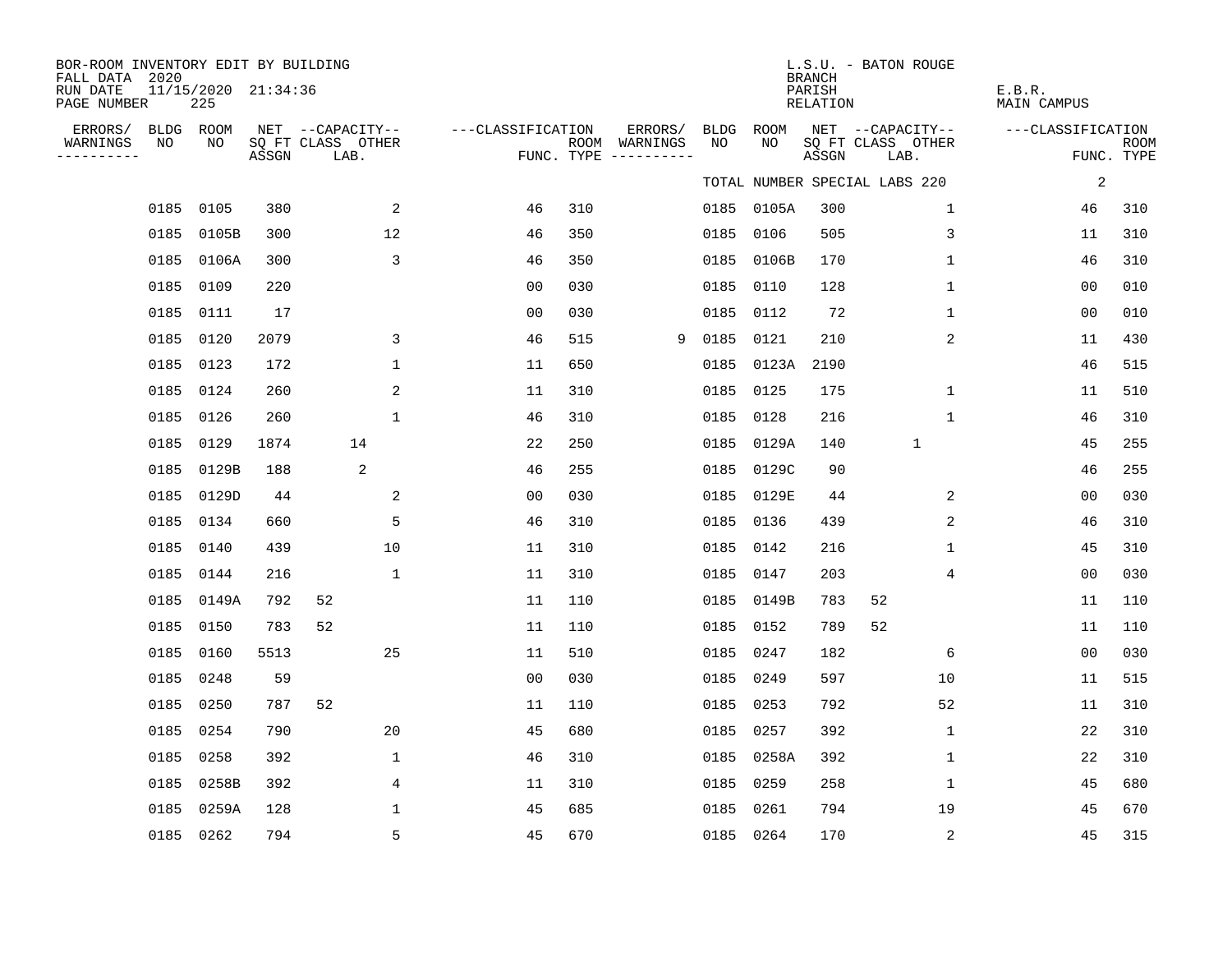| BOR-ROOM INVENTORY EDIT BY BUILDING<br>FALL DATA 2020 |      |                            |       |                           |                   |     |                                      |      |                                                  | <b>BRANCH</b>      | L.S.U. - BATON ROUGE                                                                                                                                |                       |                           |
|-------------------------------------------------------|------|----------------------------|-------|---------------------------|-------------------|-----|--------------------------------------|------|--------------------------------------------------|--------------------|-----------------------------------------------------------------------------------------------------------------------------------------------------|-----------------------|---------------------------|
| RUN DATE<br>PAGE NUMBER                               |      | 11/15/2020 21:34:36<br>226 |       |                           |                   |     |                                      |      |                                                  | PARISH<br>RELATION |                                                                                                                                                     | E.B.R.<br>MAIN CAMPUS |                           |
| ERRORS/                                               |      | BLDG ROOM                  |       | NET --CAPACITY--          | ---CLASSIFICATION |     | ERRORS/                              | BLDG | ROOM                                             |                    | NET --CAPACITY--                                                                                                                                    | ---CLASSIFICATION     |                           |
| WARNINGS<br>----------                                | NO   | NO                         | ASSGN | SQ FT CLASS OTHER<br>LAB. |                   |     | ROOM WARNINGS<br>FUNC. TYPE $------$ | NO.  | NO.                                              | ASSGN              | SQ FT CLASS OTHER<br>LAB.                                                                                                                           |                       | <b>ROOM</b><br>FUNC. TYPE |
|                                                       | 0185 | 0264A                      | 215   | $\mathbf{1}$              | 45                | 315 |                                      | 0185 | 0265                                             | 392                | 2                                                                                                                                                   | 45                    | 310                       |
|                                                       |      | 0185 0266                  | 224   | 2                         | 45                | 315 |                                      |      | 0185 0266A                                       | 155                | $\mathbf 1$                                                                                                                                         | 45                    | 310                       |
|                                                       |      | 0185 0267                  | 392   | $\mathbf{1}$              | 45                | 310 |                                      |      | 0185 0268                                        | 59                 |                                                                                                                                                     | 45                    | 731                       |
|                                                       |      | 0185 0269                  | 237   |                           | 00                | 030 |                                      |      | 0185 C0100                                       | 95                 |                                                                                                                                                     | 0 <sub>0</sub>        | 020                       |
|                                                       |      | 0185 C0100A                | 439   |                           | 00                | 020 |                                      |      | 0185 C0100B                                      | 1248               |                                                                                                                                                     | 0 <sub>0</sub>        | 020                       |
|                                                       |      | 0185 C0100C                | 590   |                           | 0 <sub>0</sub>    | 020 |                                      |      | 0185 C0100D 1840                                 |                    |                                                                                                                                                     | 0 <sub>0</sub>        | 020                       |
|                                                       |      | 0185 C0100E                | 536   |                           | 0 <sub>0</sub>    | 020 |                                      |      | 0185 C0200                                       | 1383               |                                                                                                                                                     | 00                    | 020                       |
|                                                       |      | 0185 S0100                 | 234   |                           | 0 <sub>0</sub>    | 020 |                                      |      | 0185 S0101                                       | 225                |                                                                                                                                                     | 00                    | 020                       |
|                                                       |      | 0185 S0200                 | 174   |                           | 0 <sub>0</sub>    | 020 |                                      |      | 0185 S0201                                       | 174                |                                                                                                                                                     | 0 <sub>0</sub>        | 020                       |
|                                                       |      | 0185 0123A1                | 464   |                           | 46                | 731 |                                      |      | TOTAL NUMBER CLASSROOMS<br>TOTAL NUMBER LABS 210 |                    | TOTAL ASSIGNABLE & UNASSIGNABLE SQFT:<br>TOTAL NET ASSIGN SQ. FT. IN ROOM FILE<br>TOTAL NUMBER COMPUTER CLASSROOMS<br>TOTAL NUMBER SPECIAL LABS 220 | 37,162<br>29,018<br>5 |                           |
|                                                       |      | 0187 0005                  | 721   | 5                         | 45                | 440 |                                      |      | 0187 0005A                                       | 187                |                                                                                                                                                     | 00                    | 020                       |
|                                                       | 0187 | 0005B                      | 78    | $\mathbf 1$               | 41                | 310 |                                      | 0187 | 0005C                                            | 167                | 1                                                                                                                                                   | 41                    | 310                       |
|                                                       | 0187 | 0005D                      | 112   | 2                         | 41                | 310 |                                      | 0187 | 0005E                                            | 90                 | 1                                                                                                                                                   | 41                    | 310                       |
|                                                       | 0187 | 0015                       | 1500  | $\mathbf{1}$              | 41                | 420 |                                      | 0187 | 0025                                             | 1216               | 1                                                                                                                                                   | 41                    | 420                       |
|                                                       | 0187 | 0028                       | 83    |                           | 0 <sub>0</sub>    | 010 |                                      | 0187 | 0030                                             | 2810               | 75                                                                                                                                                  | 41                    | 310                       |
|                                                       | 0187 | 0030A                      | 83    | $\mathbf 1$               | 41                | 315 |                                      | 0187 | 0030B                                            | 268                | 1                                                                                                                                                   | 41                    | 310                       |
|                                                       | 0187 | 0030C                      | 2851  | 15                        | 41                | 440 |                                      | 0187 | 0030D                                            | 555                | 25                                                                                                                                                  | 41                    | 350                       |
|                                                       | 0187 | 0030E                      | 130   | $\mathbf 1$               | 41                | 315 |                                      | 0187 | 0040                                             | 58                 |                                                                                                                                                     | 0 <sub>0</sub>        | 020                       |
|                                                       | 0187 | 0040A                      | 29    |                           | 0 <sub>0</sub>    | 010 |                                      | 0187 | 0040B                                            | 290                | 3                                                                                                                                                   | 0 <sub>0</sub>        | 030                       |
|                                                       | 0187 | 0050                       | 58    |                           | 0 <sub>0</sub>    | 030 |                                      | 0187 | 0050A                                            | 294                | 4                                                                                                                                                   | 0 <sub>0</sub>        | 030                       |
|                                                       | 0187 | 0050B                      | 42    |                           | 0 <sub>0</sub>    | 010 |                                      | 0187 | 0051                                             | 242                |                                                                                                                                                     | 0 <sub>0</sub>        | 030                       |
|                                                       | 0187 | 0053 31556                 |       | 1578                      | 41                | 430 |                                      | 0187 | 0053A                                            | 220                |                                                                                                                                                     | 0 <sub>0</sub>        | 030                       |
|                                                       |      | 0187 0053B                 | 230   | $\mathbf{1}$              | 41                | 310 |                                      |      | 0187 0053C                                       | 198                | $\mathbf{1}$                                                                                                                                        | 41                    | 310                       |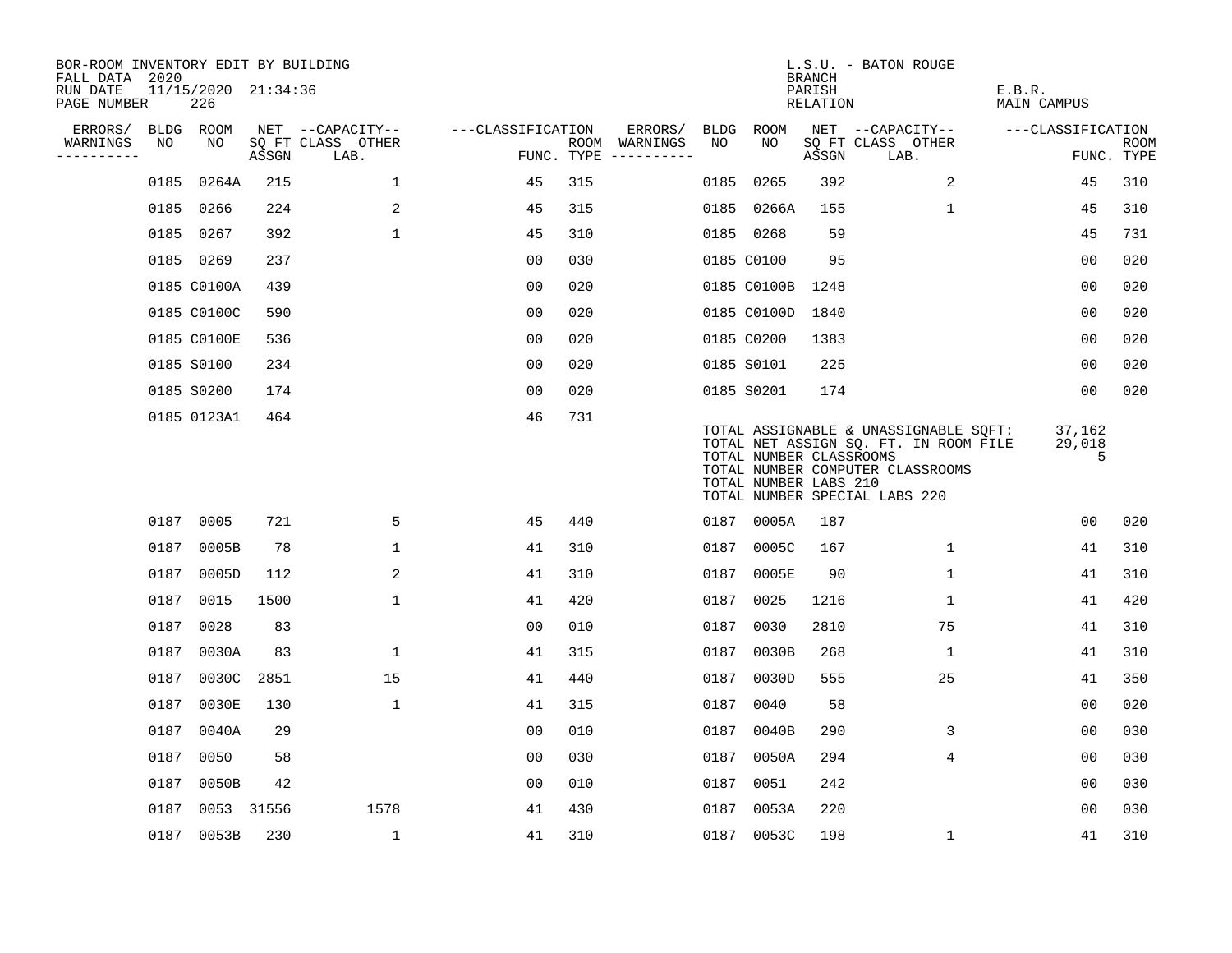| BOR-ROOM INVENTORY EDIT BY BUILDING<br>FALL DATA 2020 |      |                            |       |                           |                   |     |                                      |      |                 | <b>BRANCH</b>      | L.S.U. - BATON ROUGE      |                       |                           |
|-------------------------------------------------------|------|----------------------------|-------|---------------------------|-------------------|-----|--------------------------------------|------|-----------------|--------------------|---------------------------|-----------------------|---------------------------|
| RUN DATE<br>PAGE NUMBER                               |      | 11/15/2020 21:34:36<br>227 |       |                           |                   |     |                                      |      |                 | PARISH<br>RELATION |                           | E.B.R.<br>MAIN CAMPUS |                           |
| ERRORS/                                               | BLDG | ROOM                       |       | NET --CAPACITY--          | ---CLASSIFICATION |     | ERRORS/                              | BLDG | ROOM            |                    | NET --CAPACITY--          | ---CLASSIFICATION     |                           |
| WARNINGS<br>----------                                | NO   | NO.                        | ASSGN | SQ FT CLASS OTHER<br>LAB. |                   |     | ROOM WARNINGS<br>FUNC. TYPE $------$ | NO.  | NO.             | ASSGN              | SQ FT CLASS OTHER<br>LAB. |                       | <b>ROOM</b><br>FUNC. TYPE |
|                                                       | 0187 | 0053E                      | 612   | 6                         | 41                | 440 |                                      | 0187 |                 | 0053F 1003         |                           | 41                    | 315                       |
|                                                       | 0187 | 0053G                      | 76    |                           | 0 <sub>0</sub>    | 030 |                                      | 0187 | 0053H           | 52                 |                           | 0 <sub>0</sub>        | 030                       |
|                                                       | 0187 | 0053J                      | 744   |                           | 0 <sub>0</sub>    | 030 |                                      | 0187 | 0053K           | 52                 |                           | 00                    | 030                       |
|                                                       | 0187 | 0055                       | 1348  |                           | 00                | 030 |                                      | 0187 | 0055A           | 34                 |                           | 0 <sub>0</sub>        | 030                       |
|                                                       | 0187 | 0059                       | 16    |                           | 00                | 030 |                                      | 0187 | 0100            | 3797               | 30                        | 41                    | 440                       |
|                                                       | 0187 | 0101                       | 687   | $\mathbf 1$               | 41                | 440 |                                      | 0187 | 0101A           | 12                 |                           | 41                    | 731                       |
|                                                       | 0187 | 0102                       | 252   | 2                         | 41                | 310 |                                      | 0187 | 0103            | 1279               |                           | 00                    | 030                       |
|                                                       | 0187 | 0103A                      | 90    |                           | 0 <sub>0</sub>    | 030 |                                      | 0187 | 0104            | 237                | 2                         | 41                    | 310                       |
|                                                       | 0187 | 0104A                      | 158   | $\mathbf{1}$              | 41                | 310 |                                      | 0187 | 0105            | 55                 |                           | 0 <sub>0</sub>        | 030                       |
|                                                       | 0187 | 0107                       | 248   | $\mathbf 1$               | 41                | 310 |                                      | 0187 | 0109            | 1920               | 48                        | 46                    | 220                       |
|                                                       | 0187 | 0114                       | 49    |                           | 0 <sub>0</sub>    | 020 |                                      | 0187 | 0114A           | 329                | 4                         | 0 <sub>0</sub>        | 030                       |
|                                                       |      | 0187 0114B                 | 34    |                           | 0 <sub>0</sub>    | 010 |                                      | 0187 | 0116            | 45                 |                           | 0 <sub>0</sub>        | 020                       |
|                                                       | 0187 | 0116A                      | 318   | 4                         | 0 <sub>0</sub>    | 030 |                                      | 0187 | 0126            | 6533               | 150                       | 41                    | 430                       |
|                                                       | 0187 | 0126A                      | 63    |                           | 41                | 455 |                                      | 0187 | 0126B           | 295                |                           | 41                    | 315                       |
|                                                       | 0187 | 0126C                      | 525   |                           | 41                | 455 |                                      | 0187 | 0126D           | 870                | 3                         | 41                    | 310                       |
|                                                       | 0187 | 0141 22048                 |       | 1102                      | 41                | 430 |                                      | 0187 | 0141A           | 3006               | 18                        | 41                    | 310                       |
|                                                       | 0187 | 0141B                      | 827   | 17                        | 44                | 220 |                                      | 0187 | 0202            | 5415               | 271                       | 41                    | 430                       |
|                                                       | 0187 | 0202A                      | 173   | $\mathbf 1$               | 41                | 310 |                                      | 0187 | 0202B           | 44                 | 1                         | 41                    | 310                       |
|                                                       | 0187 | 0202C                      | 231   | 12                        | 41                | 410 |                                      | 0187 | 0202D           | 538                | 4                         | 41                    | 310                       |
|                                                       | 0187 | 0220                       | 58    |                           | 0 <sub>0</sub>    | 020 |                                      | 0187 | 0220A           | 309                | 8                         | 0 <sub>0</sub>        | 030                       |
|                                                       | 0187 | 0220B                      | 34    |                           | 0 <sub>0</sub>    | 010 |                                      | 0187 | 0222            | 62                 |                           | 0 <sub>0</sub>        | 020                       |
|                                                       | 0187 | 0222A                      | 309   | 8                         | 0 <sub>0</sub>    | 030 |                                      | 0187 | 0227            | 2428               | 50                        | 41                    | 430                       |
|                                                       | 0187 | 0227A                      | 72    | $\mathbf 1$               | 41                | 310 |                                      | 0187 | 0227B           | 1295               | 4                         | 41                    | 420                       |
|                                                       | 0187 | 0230                       | 112   |                           | 0 <sub>0</sub>    | 020 |                                      | 0187 | 0230A 1012      |                    | 50                        | 41                    | 110                       |
|                                                       | 0187 | 0230B                      | 1013  | 50                        | 41                | 110 |                                      | 0187 | 0230C           | 601                | 50                        | 41                    | 110                       |
|                                                       |      | 0187 0230D                 | 430   | 1                         | 41                | 315 |                                      |      | 0187 0230E 1034 |                    | 69                        | 11                    | 110                       |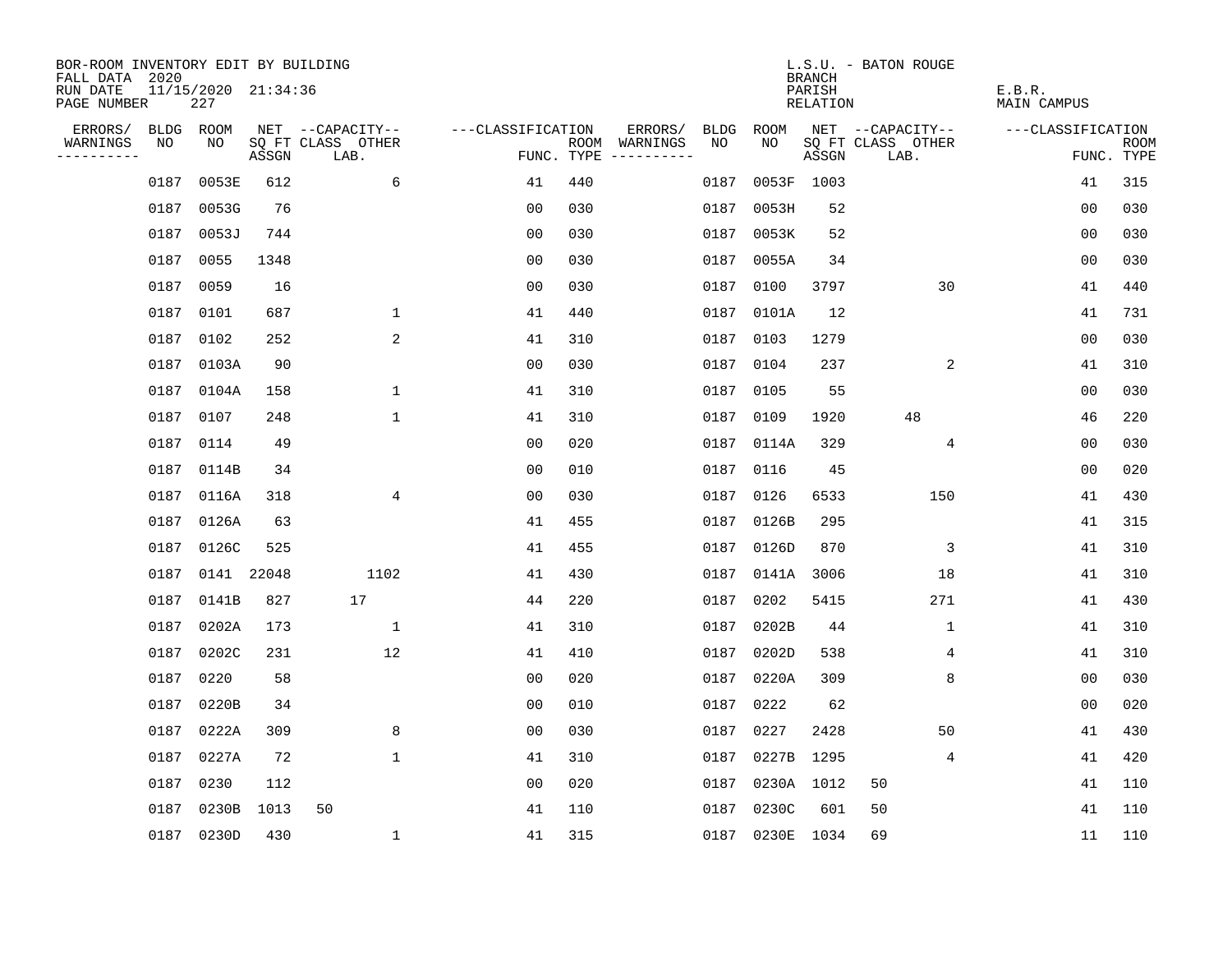| BOR-ROOM INVENTORY EDIT BY BUILDING<br>FALL DATA 2020 |             |                            |       |                           |                   |     |                                      |      |            | <b>BRANCH</b>      | L.S.U. - BATON ROUGE      |                       |                           |
|-------------------------------------------------------|-------------|----------------------------|-------|---------------------------|-------------------|-----|--------------------------------------|------|------------|--------------------|---------------------------|-----------------------|---------------------------|
| RUN DATE<br>PAGE NUMBER                               |             | 11/15/2020 21:34:36<br>228 |       |                           |                   |     |                                      |      |            | PARISH<br>RELATION |                           | E.B.R.<br>MAIN CAMPUS |                           |
| ERRORS/                                               | <b>BLDG</b> | ROOM                       |       | NET --CAPACITY--          | ---CLASSIFICATION |     | ERRORS/                              | BLDG | ROOM       |                    | NET --CAPACITY--          | ---CLASSIFICATION     |                           |
| WARNINGS<br>----------                                | NO          | NO                         | ASSGN | SQ FT CLASS OTHER<br>LAB. |                   |     | ROOM WARNINGS<br>FUNC. TYPE $------$ | NO.  | NO.        | ASSGN              | SQ FT CLASS OTHER<br>LAB. |                       | <b>ROOM</b><br>FUNC. TYPE |
|                                                       | 0187        | 0232                       | 1479  | 74                        | 11                | 110 |                                      | 0187 | 0232A      | 154                | $\mathbf{1}$              | 0 <sub>0</sub>        | 030                       |
|                                                       | 0187        | 0241                       | 28612 | 1431                      | 41                | 430 |                                      | 0187 |            | 0241A 1417         | 12                        | 41                    | 350                       |
|                                                       | 0187        | 0241B                      | 239   | 2                         | 41                | 310 |                                      | 0187 | 0241C      | 151                |                           | 41                    | 315                       |
|                                                       | 0187        | 0241D                      | 239   | 2                         | 41                | 310 |                                      | 0187 | 0243       | 16                 |                           | 0 <sub>0</sub>        | 030                       |
|                                                       | 0187        | 0269                       | 1328  |                           | 0 <sub>0</sub>    | 030 |                                      | 0187 | 0269A      | 105                |                           | 0 <sub>0</sub>        | 030                       |
|                                                       | 0187        | 0271                       | 196   |                           | 41                | 315 |                                      | 0187 | 0273       | 39                 |                           | 0 <sub>0</sub>        | 010                       |
|                                                       | 0187        | 0275                       | 76    |                           | 41                | 315 |                                      | 0187 | 0277       | 79                 |                           | 41                    | 315                       |
|                                                       |             | 0187 0279                  | 27    |                           | 41                | 315 |                                      |      | 0187 0280  | 89                 | 3                         | 0 <sub>0</sub>        | 030                       |
|                                                       | 0187        | 0281                       | 1345  | 18                        | 41                | 315 |                                      | 0187 | 0282       | 89                 | 2                         | 0 <sub>0</sub>        | 030                       |
|                                                       | 0187        | 0285                       | 306   | $\mathbf 1$               | 41                | 310 |                                      | 0187 | 0295       | 355                | 2                         | 41                    | 310                       |
|                                                       | 0187        | 0295A                      | 300   | $\mathbf 1$               | 41                | 310 |                                      | 0187 | 0295B      | 260                | $\mathbf 1$               | 41                    | 310                       |
|                                                       | 0187        | 0295C                      | 272   | $\mathbf{1}$              | 41                | 310 |                                      | 0187 | 0295D      | 567                | $\mathbf 1$               | 41                    | 310                       |
|                                                       | 0187        | 0295E                      | 27    |                           | 41                | 315 |                                      | 0187 | 0297       | 27                 |                           | 41                    | 315                       |
|                                                       | 0187        | 0300 45283                 |       | 1132                      | 41                | 430 |                                      | 0187 | 0300A      | 36                 | $\mathbf 1$               | 41                    | 410                       |
|                                                       | 0187        | 0300B                      | 36    | $\mathbf{1}$              | 41                | 410 |                                      | 0187 | 0300C      | 36                 | $\mathbf{1}$              | 41                    | 410                       |
|                                                       | 0187        | 0300D                      | 36    | $\mathbf 1$               | 41                | 410 |                                      | 0187 | 0300E      | 36                 | 1                         | 41                    | 410                       |
|                                                       | 0187        | 0300F                      | 36    | $\mathbf 1$               | 41                | 410 |                                      | 0187 | 0300G      | 36                 | 1                         | 41                    | 410                       |
|                                                       | 0187        | 0300H                      | 36    | $\mathbf 1$               | 41                | 410 |                                      | 0187 | 0300I      | 124                | 6                         | 41                    | 410                       |
|                                                       | 0187        | 0300J                      | 36    | $\mathbf{1}$              | 41                | 410 |                                      | 0187 | 0300K      | 30                 | 1                         | 41                    | 410                       |
|                                                       | 0187        | 0300L                      | 36    | $\mathbf{1}$              | 41                | 410 |                                      | 0187 | 0300M      | 36                 | 1                         | 41                    | 410                       |
|                                                       | 0187        | 0300N                      | 124   | 6                         | 41                | 410 |                                      | 0187 | 0300P      | 36                 | 1                         | 41                    | 410                       |
|                                                       | 0187        | 03000                      | 36    | $\mathbf 1$               | 41                | 410 |                                      | 0187 | 0300R      | 36                 | 1                         | 41                    | 410                       |
|                                                       | 0187        | 0300S                      | 36    | $\mathbf 1$               | 41                | 410 |                                      | 0187 | 0300T      | 158                | 6                         | 41                    | 410                       |
|                                                       | 0187        | 0300V                      | 152   | 6                         | 41                | 410 |                                      | 0187 | 0300W      | 318                |                           | 0 <sub>0</sub>        | 030                       |
|                                                       | 0187        | 0300X                      | 4661  | 160                       | 11                | 210 |                                      | 0187 | 0300Y      | 3754               | 94                        | 11                    | 210                       |
|                                                       |             | 0187 0305                  | 478   | $\mathbf{1}$              | 41                | 455 |                                      |      | 0187 0305A | 46                 |                           | 41                    | 455                       |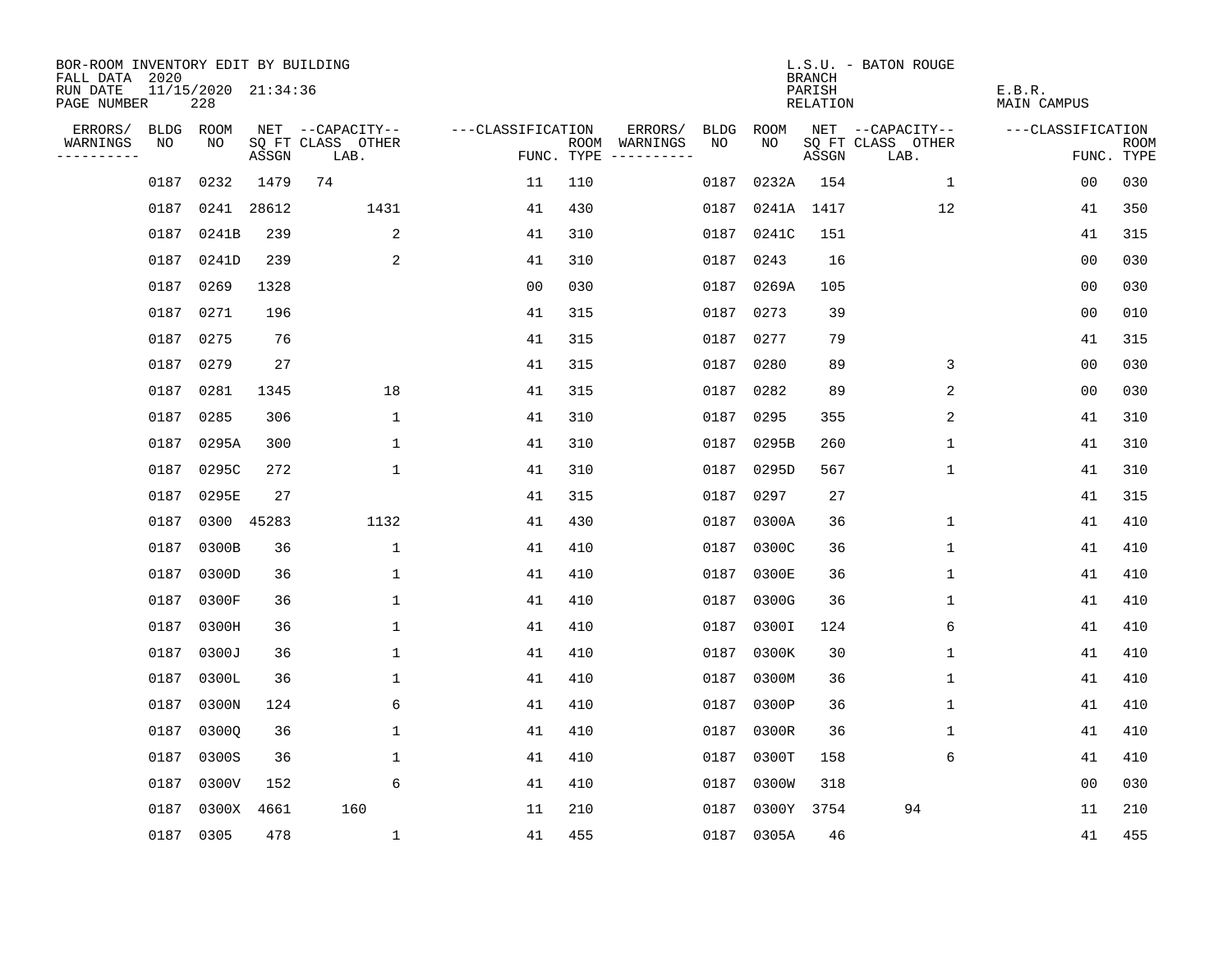| BOR-ROOM INVENTORY EDIT BY BUILDING<br>FALL DATA 2020 |             |                            |       |                           |                   |            |                              |             |             | <b>BRANCH</b>      | L.S.U. - BATON ROUGE      |                       |                           |
|-------------------------------------------------------|-------------|----------------------------|-------|---------------------------|-------------------|------------|------------------------------|-------------|-------------|--------------------|---------------------------|-----------------------|---------------------------|
| RUN DATE<br>PAGE NUMBER                               |             | 11/15/2020 21:34:36<br>229 |       |                           |                   |            |                              |             |             | PARISH<br>RELATION |                           | E.B.R.<br>MAIN CAMPUS |                           |
| ERRORS/                                               | <b>BLDG</b> | ROOM                       |       | NET --CAPACITY--          | ---CLASSIFICATION |            | ERRORS/                      | <b>BLDG</b> | ROOM        |                    | NET --CAPACITY--          | ---CLASSIFICATION     |                           |
| WARNINGS<br>----------                                | NO          | NO                         | ASSGN | SQ FT CLASS OTHER<br>LAB. |                   | FUNC. TYPE | ROOM WARNINGS<br>----------- | NO.         | NO.         | ASSGN              | SQ FT CLASS OTHER<br>LAB. |                       | <b>ROOM</b><br>FUNC. TYPE |
|                                                       | 0187        | 0309                       | 1469  |                           | 00                | 030        |                              | 0187        | 0312        | 330                | 17                        | 41                    | 410                       |
|                                                       | 0187        | 0320                       | 48    |                           | 00                | 020        |                              | 0187        | 0320A       | 315                | 4                         | 0 <sub>0</sub>        | 030                       |
|                                                       | 0187        | 0321                       | 36    |                           | 00                | 010        |                              | 0187        | 0322        | 48                 |                           | 00                    | 010                       |
|                                                       | 0187        | 0322A                      | 315   | 4                         | 00                | 030        |                              | 0187        | 0400 53766  |                    | 2688                      | 41                    | 430                       |
|                                                       | 0187        | 0400A                      | 36    | 1                         | 41                | 410        |                              | 0187        | 0400B       | 36                 | $\mathbf 1$               | 41                    | 410                       |
|                                                       | 0187        | 0400C                      | 36    | 1                         | 41                | 410        |                              |             | 0187 0400D  | 36                 | 1                         | 41                    | 410                       |
|                                                       | 0187        | 0400E                      | 36    | $\mathbf 1$               | 41                | 410        |                              | 0187        | 0400F       | 36                 | $\mathbf{1}$              | 41                    | 410                       |
|                                                       | 0187        | 0400G                      | 36    | 1                         | 41                | 410        |                              |             | 0187 0400H  | 36                 | $\mathbf{1}$              | 41                    | 410                       |
|                                                       | 0187        | 0400I                      | 90    | 5                         | 41                | 410        |                              | 0187        | 0400J       | 36                 | $\mathbf{1}$              | 41                    | 410                       |
|                                                       | 0187        | 0400K                      | 36    | 1                         | 41                | 410        |                              |             | 0187 0400L  | 36                 | 1                         | 41                    | 410                       |
|                                                       | 0187        | 0400M                      | 36    | $\mathbf 1$               | 41                | 410        |                              |             | 0187 0400N  | 90                 | 5                         | 41                    | 410                       |
|                                                       | 0187        | 0400P                      | 36    | 1                         | 41                | 410        |                              |             | 0187 04000  | 36                 | 1                         | 41                    | 410                       |
|                                                       | 0187        | 0400R                      | 36    | $\mathbf 1$               | 41                | 410        |                              | 0187        | 0400S       | 36                 | $\mathbf 1$               | 41                    | 410                       |
|                                                       | 0187        | 0400T                      | 158   | 6                         | 41                | 410        |                              |             | 0187 0400V  | 152                | 6                         | 41                    | 410                       |
| 9                                                     | 0187        | 0405                       | 464   | $\mathbf{1}$              | 41                | 410        |                              |             | 0187 0405A  | 40                 |                           | 41                    | 315                       |
|                                                       | 0187        | 0409                       | 1469  |                           | 0 <sub>0</sub>    | 030        |                              |             | 0187 0412   | 330                | 17                        | 41                    | 410                       |
|                                                       | 0187        | 0420                       | 48    |                           | 0 <sub>0</sub>    | 020        |                              |             | 0187 0420A  | 314                | 4                         | 0 <sub>0</sub>        | 030                       |
|                                                       | 0187        | 0421                       | 35    |                           | 0 <sub>0</sub>    | 010        |                              | 0187        | 0422        | 48                 |                           | 0 <sub>0</sub>        | 020                       |
|                                                       | 0187        | 0422A                      | 315   | 4                         | 0 <sub>0</sub>    | 030        |                              |             | 0187 0500   | 2912               |                           | 0 <sub>0</sub>        | 030                       |
|                                                       |             | 0187 0500A                 | 120   |                           | 0 <sub>0</sub>    | 030        |                              |             | 0187 0500B  | 306                |                           | 0 <sub>0</sub>        | 030                       |
|                                                       |             | 0187 C0001                 | 1956  |                           | 0 <sub>0</sub>    | 020        |                              |             | 0187 C0100  | 1220               |                           | 0 <sub>0</sub>        | 020                       |
|                                                       |             | 0187 C0101                 | 1290  |                           | 0 <sub>0</sub>    | 020        |                              |             | 0187 C0200  | 32220              |                           | 0 <sub>0</sub>        | 020                       |
|                                                       |             | 0187 C0300                 | 1234  |                           | 0 <sub>0</sub>    | 020        |                              |             | 0187 C0400  | 1230               |                           | 0 <sub>0</sub>        | 020                       |
|                                                       |             | 0187 E0001                 | 56    |                           | 00                | 020        |                              |             | 0187 E0002  | 56                 |                           | 0 <sub>0</sub>        | 020                       |
|                                                       |             | 0187 E0003                 | 56    |                           | 0 <sub>0</sub>    | 020        |                              |             | 0187 E0004  | 56                 |                           | 0 <sub>0</sub>        | 020                       |
|                                                       |             | 0187 E0005                 | 87    |                           | 0 <sub>0</sub>    | 020        |                              |             | 0187 E01001 | 56                 |                           | 0 <sub>0</sub>        | 020                       |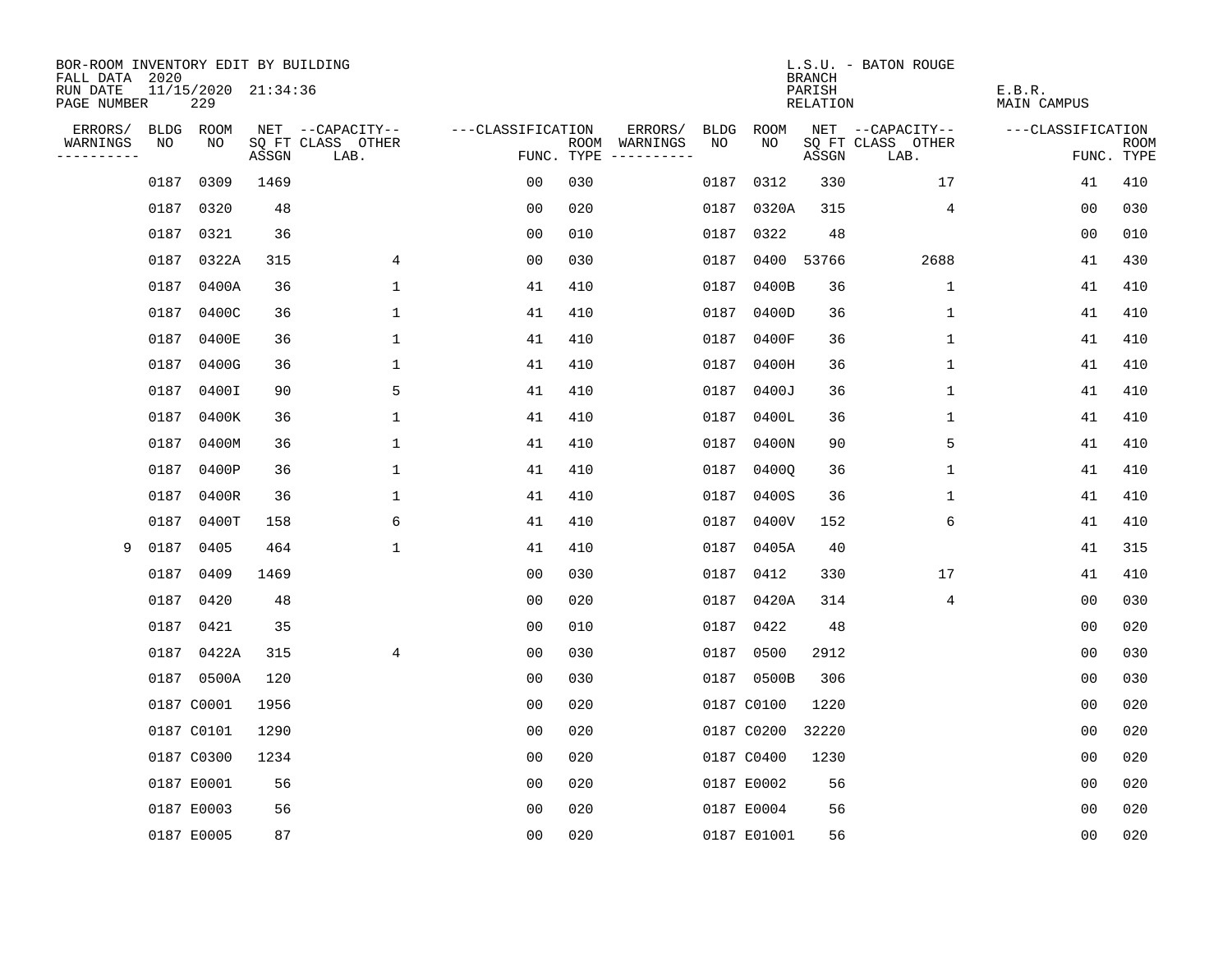| BOR-ROOM INVENTORY EDIT BY BUILDING       |    |                            |       |                           |                   |     |                                      |             |             | <b>BRANCH</b>      | L.S.U. - BATON ROUGE      |                              |                           |
|-------------------------------------------|----|----------------------------|-------|---------------------------|-------------------|-----|--------------------------------------|-------------|-------------|--------------------|---------------------------|------------------------------|---------------------------|
| FALL DATA 2020<br>RUN DATE<br>PAGE NUMBER |    | 11/15/2020 21:34:36<br>230 |       |                           |                   |     |                                      |             |             | PARISH<br>RELATION |                           | E.B.R.<br><b>MAIN CAMPUS</b> |                           |
| ERRORS/                                   |    | BLDG ROOM                  |       | NET --CAPACITY--          | ---CLASSIFICATION |     | ERRORS/                              | <b>BLDG</b> | ROOM        |                    | NET --CAPACITY--          | ---CLASSIFICATION            |                           |
| WARNINGS<br>----------                    | NO | NO                         | ASSGN | SQ FT CLASS OTHER<br>LAB. |                   |     | ROOM WARNINGS<br>FUNC. TYPE $------$ | NO          | NO          | ASSGN              | SQ FT CLASS OTHER<br>LAB. |                              | <b>ROOM</b><br>FUNC. TYPE |
|                                           |    | 0187 E01002                | 56    |                           | 00                | 020 |                                      |             | 0187 E01003 | 56                 |                           | 0 <sub>0</sub>               | 020                       |
|                                           |    | 0187 E01004                | 56    |                           | 0 <sub>0</sub>    | 020 |                                      |             | 0187 E01005 | 87                 |                           | 0 <sub>0</sub>               | 020                       |
|                                           |    | 0187 E02001                | 56    |                           | 0 <sub>0</sub>    | 020 |                                      |             | 0187 E02002 | 56                 |                           | 0 <sub>0</sub>               | 020                       |
|                                           |    | 0187 E02003                | 56    |                           | 0 <sub>0</sub>    | 020 |                                      |             | 0187 E02004 | 56                 |                           | 0 <sub>0</sub>               | 020                       |
|                                           |    | 0187 E03001                | 56    |                           | 0 <sub>0</sub>    | 020 |                                      |             | 0187 E03002 | 56                 |                           | 00                           | 020                       |
|                                           |    | 0187 E03003                | 56    |                           | 00                | 020 |                                      |             | 0187 E03004 | 56                 |                           | 00                           | 020                       |
|                                           |    | 0187 E04001                | 56    |                           | 0 <sub>0</sub>    | 020 |                                      |             | 0187 E04002 | 56                 |                           | 0 <sub>0</sub>               | 020                       |
|                                           |    | 0187 E04003                | 56    |                           | 0 <sub>0</sub>    | 020 |                                      |             | 0187 E04004 | 56                 |                           | 0 <sub>0</sub>               | 020                       |
|                                           |    | 0187 S0001                 | 268   |                           | 0 <sub>0</sub>    | 020 |                                      |             | 0187 S0002  | 248                |                           | 0 <sub>0</sub>               | 020                       |
|                                           |    | 0187 S0003                 | 379   |                           | 0 <sub>0</sub>    | 020 |                                      |             | 0187 S0004  | 124                |                           | 0 <sub>0</sub>               | 020                       |
|                                           |    | 0187 S01001                | 268   |                           | 00                | 020 |                                      |             | 0187 S01002 | 248                |                           | 0 <sub>0</sub>               | 020                       |
|                                           |    | 0187 S01003                | 379   |                           | 0 <sub>0</sub>    | 020 |                                      |             | 0187 S01004 | 264                |                           | 0 <sub>0</sub>               | 020                       |
|                                           |    | 0187 S01005                | 294   |                           | 00                | 020 |                                      |             | 0187 S02001 | 268                |                           | 0 <sub>0</sub>               | 020                       |
|                                           |    | 0187 S02002                | 248   |                           | 0 <sub>0</sub>    | 020 |                                      |             | 0187 S02003 | 379                |                           | 0 <sub>0</sub>               | 020                       |
|                                           |    | 0187 S02004                | 264   |                           | 00                | 020 |                                      |             | 0187 S02005 | 294                |                           | 0 <sub>0</sub>               | 020                       |
|                                           |    | 0187 S03001                | 268   |                           | 0 <sub>0</sub>    | 020 |                                      |             | 0187 S03002 | 248                |                           | 0 <sub>0</sub>               | 020                       |
|                                           |    | 0187 S03003                | 379   |                           | 0 <sub>0</sub>    | 020 |                                      |             | 0187 S03004 | 264                |                           | 0 <sub>0</sub>               | 020                       |
|                                           |    | 0187 S03005                | 294   |                           | 0 <sub>0</sub>    | 020 |                                      |             | 0187 S04001 | 268                |                           | 0 <sub>0</sub>               | 020                       |
|                                           |    | 0187 S04002                | 248   |                           | 0 <sub>0</sub>    | 020 |                                      |             | 0187 S04003 | 379                |                           | 0 <sub>0</sub>               | 020                       |
|                                           |    | 0187 S04004                | 264   |                           | 0 <sub>0</sub>    | 020 |                                      |             | 0187 S04005 | 294                |                           | 0 <sub>0</sub>               | 020                       |
|                                           |    | 0187 S05003                | 360   |                           | 0 <sub>0</sub>    | 020 |                                      |             | 0187 0005A1 | 195                | 1                         | 41                           | 310                       |
|                                           |    | 0187 0005A2                | 152   | 2                         | 41                | 310 |                                      |             | 0187 0005A3 | 150                | 1                         | 41                           | 310                       |
|                                           |    | 0187 0005A4                | 152   | $\mathbf 1$               | 41                | 310 |                                      |             | 0187 0005A5 | 150                | 1                         | 41                           | 310                       |
|                                           |    | 0187 0005A6                | 208   | $\mathbf 1$               | 41                | 310 |                                      |             | 0187 0005A7 | 395                |                           | 41                           | 440                       |
|                                           |    | 0187 0030C1                | 696   |                           | 41                | 315 |                                      |             | 0187 0030C2 | 46                 |                           | 41                           | 315                       |
|                                           |    | 0187 0030C3                | 56    |                           | 41                | 315 |                                      |             | 0187 0030C4 | 190                |                           | 00                           | 030                       |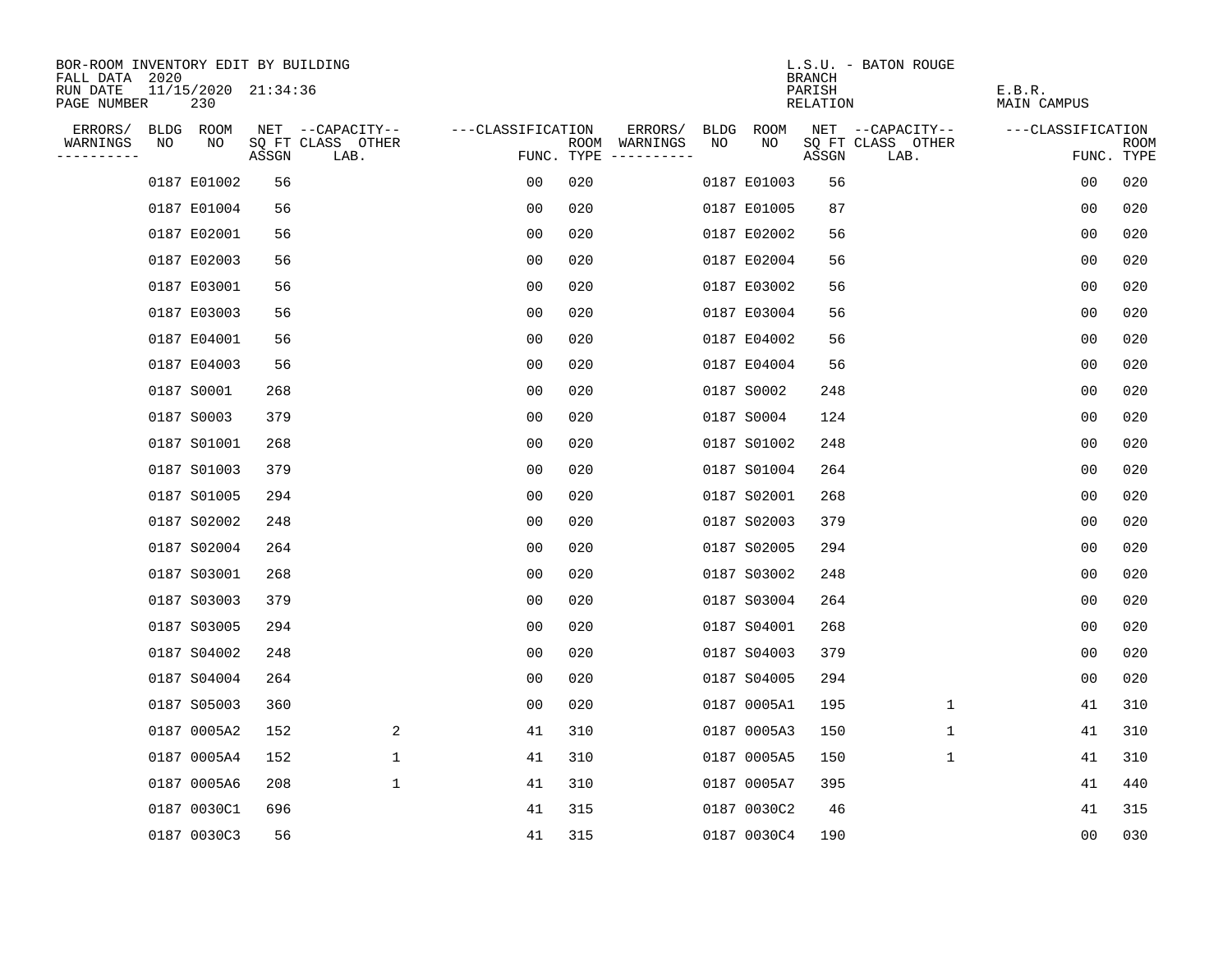| BOR-ROOM INVENTORY EDIT BY BUILDING<br>FALL DATA 2020 |      |                            |       |                           |                                     |     |                                      |    |                                                  | BRANCH             | L.S.U. - BATON ROUGE                                                                                                                                |                                   |                    |
|-------------------------------------------------------|------|----------------------------|-------|---------------------------|-------------------------------------|-----|--------------------------------------|----|--------------------------------------------------|--------------------|-----------------------------------------------------------------------------------------------------------------------------------------------------|-----------------------------------|--------------------|
| RUN DATE<br>PAGE NUMBER                               |      | 11/15/2020 21:34:36<br>231 |       |                           |                                     |     |                                      |    |                                                  | PARISH<br>RELATION |                                                                                                                                                     | E.B.R.<br><b>MAIN CAMPUS</b>      |                    |
| ERRORS/                                               |      | BLDG ROOM                  |       |                           | NET --CAPACITY-- ----CLASSIFICATION |     | ERRORS/                              |    | BLDG ROOM                                        |                    | NET --CAPACITY--                                                                                                                                    | ---CLASSIFICATION                 |                    |
| WARNINGS<br>----------                                | NO   | NO                         | ASSGN | SQ FT CLASS OTHER<br>LAB. |                                     |     | ROOM WARNINGS<br>FUNC. TYPE $------$ | NO | NO                                               | ASSGN              | SQ FT CLASS OTHER<br>LAB.                                                                                                                           |                                   | ROOM<br>FUNC. TYPE |
|                                                       |      | 0187 0030C5                | 163   |                           | 00                                  | 030 |                                      |    | 0187 0030C6                                      | 49                 |                                                                                                                                                     | 41                                | 315                |
|                                                       |      | 0187 0030C7                | 163   |                           | 00                                  | 030 |                                      |    | 0187 0030C8                                      | 96                 |                                                                                                                                                     | 0 <sub>0</sub>                    | 030                |
|                                                       |      | 0187 0030E1                | 104   |                           | 41                                  | 315 |                                      |    | 0187 0053C1                                      | 59                 |                                                                                                                                                     | 41                                | 315                |
|                                                       |      | 0187 0053G1                | 12    |                           | 00                                  | 030 |                                      |    | 0187 0053G2                                      | 180                |                                                                                                                                                     | 00                                | 030                |
|                                                       |      | 0187 0141A1                | 518   | 20                        | 41                                  | 350 |                                      |    | 0187 0141A2                                      | 244                | $\mathbf{1}$                                                                                                                                        | 41                                | 310                |
|                                                       |      | 0187 0141A3                | 159   | $\mathbf{1}$              | 41                                  | 310 |                                      |    | 0187 0141B1                                      | 144                | 3                                                                                                                                                   | 44                                | 310                |
|                                                       |      | 0187 0202B1                | 163   | $\mathbf 1$               | 41                                  | 310 |                                      |    | 0187 0202B2                                      | 86                 |                                                                                                                                                     | 41                                | 315                |
|                                                       |      | 0187 0202D1                | 96    | $\mathbf 1$               | 41                                  | 310 |                                      |    | 0187 0202D2                                      | 245                | $\overline{2}$                                                                                                                                      | 41                                | 310                |
|                                                       |      | 0187 0202D3                | 120   | $\mathbf{1}$              | 41                                  | 310 |                                      |    | 0187 0227A1                                      | 192                | $\overline{2}$                                                                                                                                      | 41                                | 310                |
|                                                       |      | 0187 0241D1                | 20    |                           | 41                                  | 315 |                                      |    | 0187 0295D1                                      | 247                | $\mathbf 1$                                                                                                                                         | 41                                | 310                |
|                                                       |      | 0187 0295D2                | 697   | 16                        | 41                                  | 350 |                                      |    | 0187 0300Y1                                      | 173                | 1                                                                                                                                                   | 11                                | 310                |
|                                                       |      | 0187 0300Y2                | 110   |                           | 0 <sub>0</sub>                      | 030 |                                      |    | TOTAL NUMBER CLASSROOMS<br>TOTAL NUMBER LABS 210 |                    | TOTAL ASSIGNABLE & UNASSIGNABLE SQFT:<br>TOTAL NET ASSIGN SQ. FT. IN ROOM FILE<br>TOTAL NUMBER COMPUTER CLASSROOMS<br>TOTAL NUMBER SPECIAL LABS 220 | 318,173<br>252,780<br>5<br>2<br>2 |                    |
|                                                       |      | 0197 0001                  | 3265  | 300                       | 11                                  | 210 |                                      |    | 0197 0190                                        | 48                 | $\mathbf{1}$                                                                                                                                        | 00                                | 030                |
|                                                       | 0197 | 0192                       | 139   | 3                         | 00                                  | 030 |                                      |    | 0197 0192A                                       | 36                 |                                                                                                                                                     | 00                                | 030                |
|                                                       | 0197 | 0192B                      | 223   |                           | 0 <sub>0</sub>                      | 030 |                                      |    | 0197 0194                                        | 182                |                                                                                                                                                     | 11                                | 215                |
|                                                       | 0197 | 0196                       | 204   | 4                         | 11                                  | 210 |                                      |    | 0197 0198                                        | 190                | 4                                                                                                                                                   | 11                                | 210                |
|                                                       | 0197 | 0198A                      | 45    |                           | 11                                  | 215 |                                      |    | 0197 0198B                                       | 54                 |                                                                                                                                                     | 11                                | 215                |
|                                                       | 0197 | 0292                       | 256   | 2                         | 46                                  | 310 |                                      |    | 0197 0294                                        | 164                | $\mathbf{1}$                                                                                                                                        | 11                                | 310                |
|                                                       | 0197 | 0296                       | 161   | 3                         | 11                                  | 310 |                                      |    | 0197 0298                                        | 51                 |                                                                                                                                                     | 11                                | 315                |
|                                                       |      | 0197 0298A                 | 24    | $\mathbf{1}$              | 11                                  | 315 |                                      |    | 0197 0298B                                       | 347                | 1                                                                                                                                                   | 11                                | 310                |
|                                                       |      | 0197 C0200                 | 169   |                           | 0 <sub>0</sub>                      | 020 |                                      |    | TOTAL NUMBER CLASSROOMS                          |                    | TOTAL ASSIGNABLE & UNASSIGNABLE SQFT:<br>TOTAL NET ASSIGN SQ. FT. IN ROOM FILE                                                                      | 5,558<br>4,943                    |                    |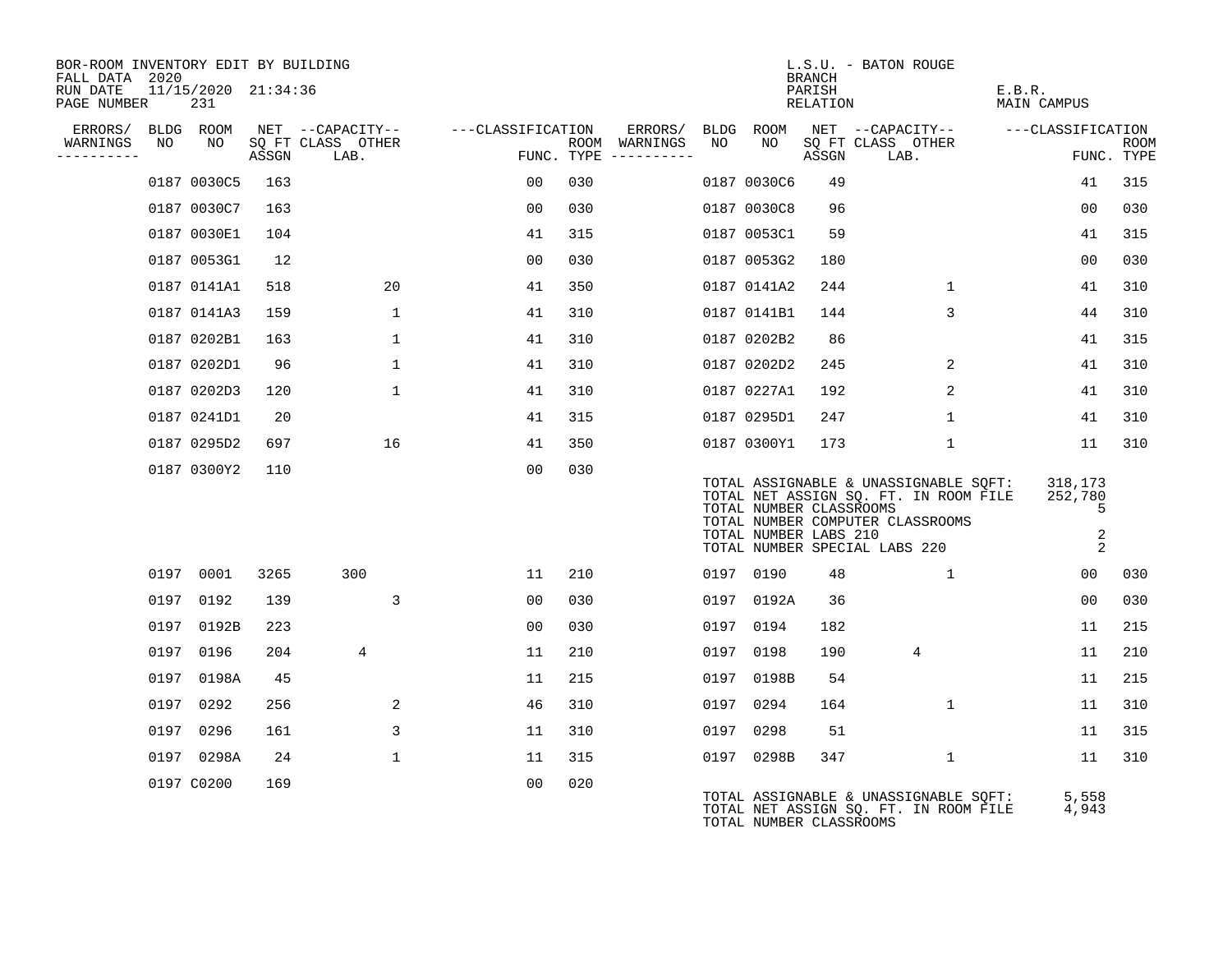| BOR-ROOM INVENTORY EDIT BY BUILDING<br>FALL DATA 2020<br>RUN DATE<br>PAGE NUMBER | 11/15/2020 21:34:36<br>232 |       |                                               |                   |     |                                                 |    |                       | <b>BRANCH</b><br>PARISH<br>RELATION | L.S.U. - BATON ROUGE                                                           | E.B.R.<br><b>MAIN CAMPUS</b> |                           |
|----------------------------------------------------------------------------------|----------------------------|-------|-----------------------------------------------|-------------------|-----|-------------------------------------------------|----|-----------------------|-------------------------------------|--------------------------------------------------------------------------------|------------------------------|---------------------------|
| ERRORS/<br>WARNINGS<br>NO<br>----------                                          | BLDG ROOM<br>NO            | ASSGN | NET --CAPACITY--<br>SQ FT CLASS OTHER<br>LAB. | ---CLASSIFICATION |     | ERRORS/<br>ROOM WARNINGS<br>FUNC. TYPE $------$ | NO | BLDG ROOM<br>NO       | ASSGN                               | NET --CAPACITY--<br>SQ FT CLASS OTHER<br>LAB.                                  | ---CLASSIFICATION            | <b>ROOM</b><br>FUNC. TYPE |
|                                                                                  |                            |       |                                               |                   |     |                                                 |    | TOTAL NUMBER LABS 210 |                                     | TOTAL NUMBER COMPUTER CLASSROOMS<br>TOTAL NUMBER SPECIAL LABS 220              | 3                            |                           |
|                                                                                  | 0201 0102                  | 801   | 16                                            | 92                | 250 |                                                 |    | 0201 0110             | 586                                 | 12                                                                             | 11                           | 250                       |
|                                                                                  | 0201 0110A                 | 138   | $\mathbf{1}$                                  | 22                | 310 |                                                 |    | 0201 0110B            | 135                                 | $\mathbf{1}$                                                                   | 22                           | 250                       |
|                                                                                  | 0201 0116                  | 572   | 38                                            | 92                | 250 |                                                 |    | 0201 0118             | 52                                  |                                                                                | 00                           | 010                       |
|                                                                                  | 0201 0120                  | 162   | 3                                             | 0 <sub>0</sub>    | 030 |                                                 |    | 0201 0124             | 134                                 | 4                                                                              | 00                           | 010                       |
|                                                                                  | 0201 0130                  | 132   | $\mathbf 1$                                   | 46                | 315 |                                                 |    | 0201 0130A            | 245                                 | $\mathbf 1$                                                                    | 46                           | 310                       |
|                                                                                  | 0201 0130B                 | 132   | $\mathbf{1}$                                  | 92                | 310 |                                                 |    | 0201 0132             | 81                                  |                                                                                | 92                           | 315                       |
|                                                                                  | 0201 0136                  | 209   | $\mathbf{1}$                                  | 92                | 310 |                                                 |    | 0201 0136A            | 15                                  |                                                                                | 92                           | 315                       |
|                                                                                  | 0201 0136B                 | 13    |                                               | 92                | 315 |                                                 |    | 0201 0140             | 273                                 | $\mathbf 1$                                                                    | 61                           | 350                       |
|                                                                                  | 0201 0140A                 | 15    |                                               | 61                | 355 |                                                 |    | 0201 0146             | 282                                 |                                                                                | 00                           | 020                       |
|                                                                                  | 0201 0146A                 | 154   | $\mathbf 1$                                   | 61                | 310 |                                                 |    | 0201 0146B            | 129                                 | $\mathbf 1$                                                                    | 61                           | 310                       |
|                                                                                  | 0201 0146C                 | 171   | $\mathbf{1}$                                  | 61                | 310 |                                                 |    | 0201 0146D            | 92                                  | $\mathbf 1$                                                                    | 61                           | 315                       |
|                                                                                  | 0201 0146E                 | 177   | $\mathbf{1}$                                  | 61                | 310 |                                                 |    | 0201 0146F            | 137                                 | $\mathbf 1$                                                                    | 61                           | 310                       |
|                                                                                  | 0201 0146G                 | 137   | $\mathbf 1$                                   | 61                | 310 |                                                 |    | 0201 0146H            | 140                                 | $\mathbf{1}$                                                                   | 61                           | 310                       |
|                                                                                  | 0201 0146J                 | 68    |                                               | 61                | 315 |                                                 |    | 0201 0151             | 446                                 |                                                                                | 81                           | 081                       |
|                                                                                  | 0201 0155                  | 1393  | $\mathbf{1}$                                  | 31                | 310 |                                                 |    | 0201 0155A            | 95                                  | $\mathbf 1$                                                                    | 31                           | 310                       |
|                                                                                  | 0201 0165                  | 1463  |                                               | 31                | 720 |                                                 |    | 0201 0165A            | 96                                  | $\mathbf 1$                                                                    | 31                           | 310                       |
|                                                                                  | 0201 0165B                 | 169   |                                               | 31                | 730 |                                                 |    | 0201 0171             | 192                                 | 5                                                                              | 81                           | 081                       |
|                                                                                  | 0201 0185                  | 1100  | $\mathbf{1}$                                  | 31                | 350 |                                                 |    | 0201 0185A            | 92                                  | $\mathbf 1$                                                                    | 31                           | 310                       |
|                                                                                  | 0201 0191                  | 217   |                                               | 31                | 731 |                                                 |    | 0201 0192             | 755                                 | 10                                                                             | 31                           | 310                       |
|                                                                                  | 0201 0194                  | 240   | $\mathbf{1}$                                  | 31                | 310 |                                                 |    | 0201 0195             | 208                                 | $\mathbf{1}$                                                                   | 31                           | 731                       |
|                                                                                  | 0201 C0100                 | 1693  |                                               | 0 <sub>0</sub>    | 020 |                                                 |    | 0201 C0100A           | 109                                 |                                                                                | 0 <sub>0</sub>               | 020                       |
|                                                                                  | 0201 C0100B                | 865   |                                               | 0 <sub>0</sub>    | 020 |                                                 |    | 0201 0130A1           | 15                                  |                                                                                | 0 <sub>0</sub>               | 030                       |
|                                                                                  | 0201 0185A1                | 91    | $\mathbf{1}$                                  | 31                | 310 |                                                 |    |                       |                                     | TOTAL ASSIGNABLE & UNASSIGNABLE SQFT:<br>TOTAL NET ASSIGN SQ. FT. IN ROOM FILE | 14,421<br>11,109             |                           |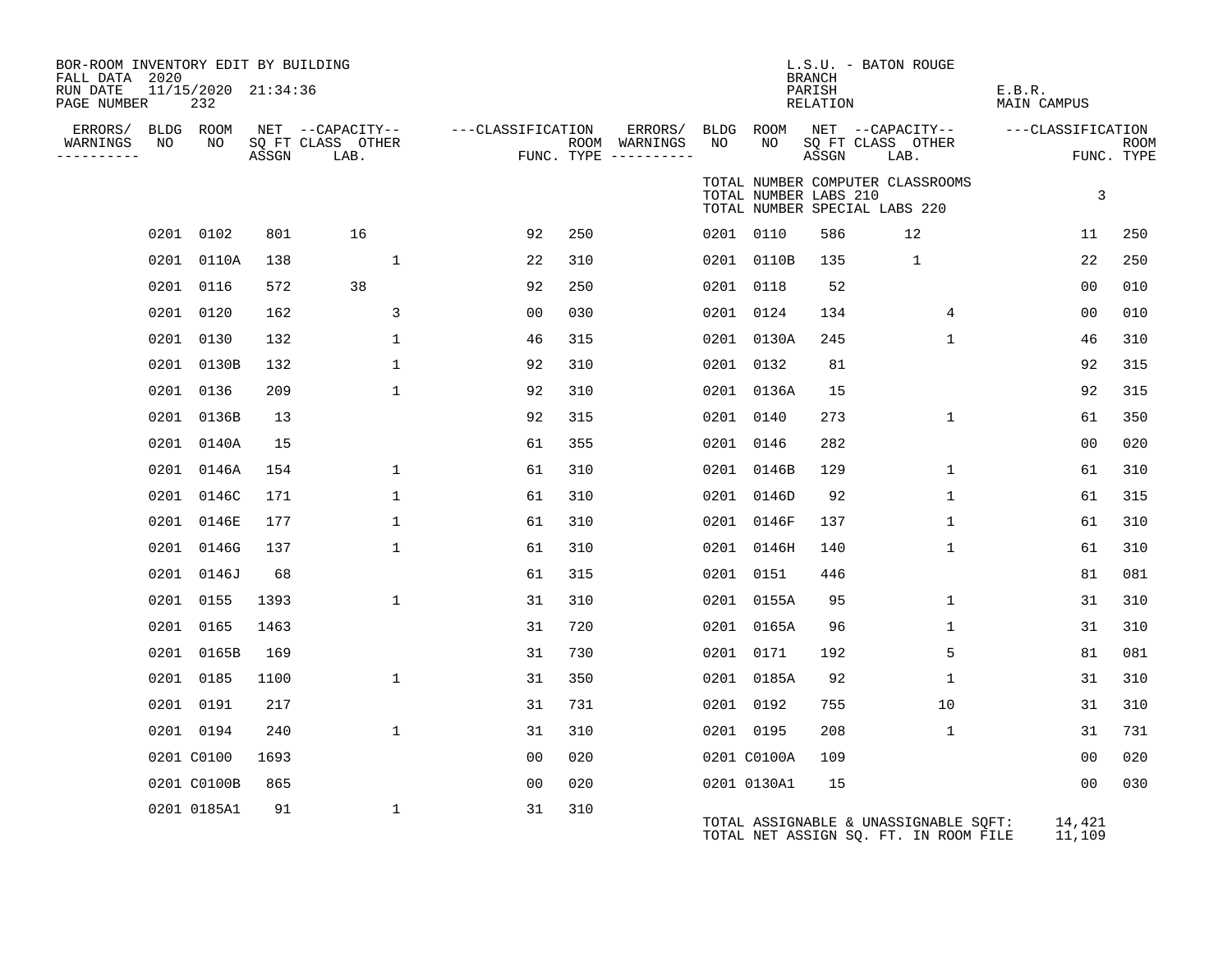| BOR-ROOM INVENTORY EDIT BY BUILDING<br>FALL DATA 2020 |      |                            |       |                                       |              |                   |     |                          |           |                                                  | <b>BRANCH</b>      | L.S.U. - BATON ROUGE          |                                  |                       |                |             |
|-------------------------------------------------------|------|----------------------------|-------|---------------------------------------|--------------|-------------------|-----|--------------------------|-----------|--------------------------------------------------|--------------------|-------------------------------|----------------------------------|-----------------------|----------------|-------------|
| RUN DATE<br>PAGE NUMBER                               |      | 11/15/2020 21:34:36<br>233 |       |                                       |              |                   |     |                          |           |                                                  | PARISH<br>RELATION |                               |                                  | E.B.R.<br>MAIN CAMPUS |                |             |
| ERRORS/<br>WARNINGS                                   | NO   | BLDG ROOM<br>NO            |       | NET --CAPACITY--<br>SQ FT CLASS OTHER |              | ---CLASSIFICATION |     | ERRORS/<br>ROOM WARNINGS | NO        | BLDG ROOM<br>NO                                  |                    | SQ FT CLASS OTHER             | NET --CAPACITY--                 | ---CLASSIFICATION     |                | <b>ROOM</b> |
| ----------                                            |      |                            | ASSGN | LAB.                                  |              |                   |     | FUNC. TYPE ----------    |           |                                                  | ASSGN              | LAB.                          |                                  |                       | FUNC. TYPE     |             |
|                                                       |      |                            |       |                                       |              |                   |     |                          |           | TOTAL NUMBER CLASSROOMS<br>TOTAL NUMBER LABS 210 |                    | TOTAL NUMBER SPECIAL LABS 220 | TOTAL NUMBER COMPUTER CLASSROOMS |                       |                |             |
|                                                       |      | 0212 0004                  | 67    |                                       | $\mathbf{1}$ | 81                | 081 |                          | 0212 0005 |                                                  | 23                 |                               |                                  |                       | 0 <sub>0</sub> | 010         |
|                                                       | 0212 | 0006                       | 114   |                                       | $\mathbf{1}$ | 46                | 310 |                          | 0212 0008 |                                                  | 695                | 34                            |                                  |                       | 11             | 140         |
|                                                       | 0212 | 0012                       | 850   | 6                                     |              | 11                | 255 |                          |           | 0212 0012A                                       | 114                |                               |                                  |                       | 22             | 255         |
|                                                       |      | 0212 0018                  | 438   |                                       |              | 00                | 030 |                          |           | 0212 0018A                                       | 864                |                               |                                  |                       | 46             | 731         |
|                                                       | 0212 | 0022                       | 764   |                                       |              | 46                | 731 |                          | 0212 0023 |                                                  | 345                |                               |                                  |                       | 00             | 030         |
|                                                       |      | 0212 0024                  | 452   |                                       |              | 0 <sub>0</sub>    | 030 |                          |           | 0212 0102                                        | 260                |                               | 5                                |                       | 22             | 250         |
|                                                       |      | 0212 0102A                 | 244   |                                       | 4            | 11                | 325 |                          |           | 0212 0102B                                       | 152                |                               | 3                                |                       | 22             | 310         |
|                                                       |      | 0212 0102C                 | 151   |                                       | 3            | 22                | 310 |                          |           | 0212 0102E                                       | 190                |                               | 4                                |                       | 46             | 310         |
|                                                       | 0212 | 0102F                      | 198   |                                       | 3            | 46                | 325 |                          |           | 0212 0102G                                       | 187                |                               |                                  |                       | 46             | 315         |
|                                                       | 0212 | 0102H                      | 126   |                                       | 3            | 22                | 315 |                          |           | 0212 0102I                                       | 127                |                               |                                  |                       | 46             | 315         |
|                                                       |      | 0212 0102J                 | 142   |                                       | 3            | 46                | 310 |                          |           | 0212 0102K                                       | 142                |                               | 3                                |                       | 46             | 310         |
|                                                       | 0212 | 0104                       | 60    |                                       | 2            | 00                | 030 |                          | 0212 0117 |                                                  | 455                |                               | 30                               |                       | 46             | 350         |
|                                                       |      | 0212 0118                  | 827   | 16                                    |              | 11                | 210 |                          |           | 0212 0118A                                       | 240                |                               | 3                                |                       | 11             | 310         |
|                                                       |      | 0212 0118B                 | 667   | 33                                    |              | 22                | 250 |                          |           | 0212 0118C                                       | 288                |                               | 6                                |                       | 11             | 210         |
|                                                       |      | 0212 0125                  | 453   | 9                                     |              | 22                | 140 |                          | 0212 0126 |                                                  | 2106               |                               | 48                               |                       | 11             | 210         |
|                                                       |      | 0212 0126A                 | 37    |                                       |              | 11                | 215 |                          | 0212 0130 |                                                  | 251                |                               |                                  |                       | 00             | 030         |
|                                                       |      | 0212 0133                  | 449   | 9                                     |              | 11                | 210 |                          |           | 0212 0134                                        | 136                |                               | 5                                |                       | 00             | 030         |
|                                                       |      | 0212 0138                  | 115   |                                       | 4            | 0 <sub>0</sub>    | 030 |                          |           | 0212 0138A                                       | 18                 |                               |                                  |                       | 00             | 010         |
|                                                       | 0212 | 0145                       | 450   | 30                                    |              | 11                | 110 |                          |           | 0212 0146                                        | 280                |                               | 14                               |                       | 11             | 210         |
|                                                       |      | 0212 0147                  | 23    |                                       |              | 00                | 010 |                          | 0212 0149 |                                                  | 550                | 36                            |                                  |                       | 11             | 110         |
|                                                       | 0212 | 0150                       | 1552  | 17                                    |              | 11                | 210 |                          |           | 0212 0150A                                       | 154                |                               | 1                                |                       | 46             | 310         |
|                                                       |      | 0212 0150B                 | 162   | 3                                     |              | 11                | 215 |                          |           | 0212 0150C                                       | 162                |                               | $\mathbf{1}$                     |                       | 11             | 215         |
|                                                       | 0212 | 0150D                      | 162   | 1                                     |              | 11                | 215 |                          |           | 0212 0150E                                       | 169                |                               | 3                                |                       | 11             | 215         |
|                                                       |      | 0212 0150F                 | 928   |                                       | 5            | 46                | 315 |                          |           | 0212 0150G                                       | 113                |                               | 3                                |                       | 0 <sub>0</sub> | 020         |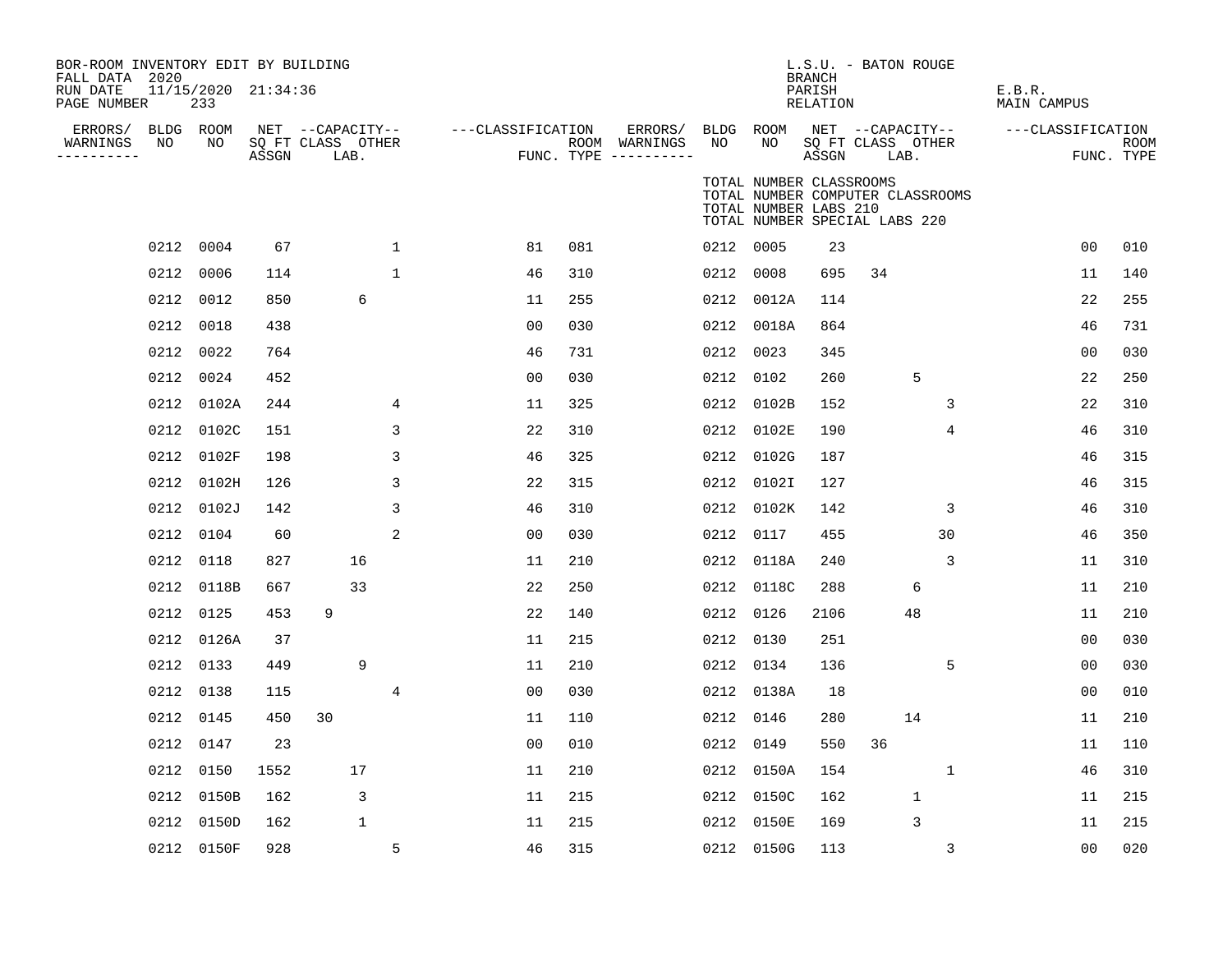| BOR-ROOM INVENTORY EDIT BY BUILDING<br>FALL DATA 2020 |           |                            |       |                           |                   |     |                                      |      |            | <b>BRANCH</b>      | L.S.U. - BATON ROUGE      |             |                       |                           |
|-------------------------------------------------------|-----------|----------------------------|-------|---------------------------|-------------------|-----|--------------------------------------|------|------------|--------------------|---------------------------|-------------|-----------------------|---------------------------|
| RUN DATE<br>PAGE NUMBER                               |           | 11/15/2020 21:34:36<br>234 |       |                           |                   |     |                                      |      |            | PARISH<br>RELATION |                           |             | E.B.R.<br>MAIN CAMPUS |                           |
| ERRORS/                                               |           | BLDG ROOM                  |       | NET --CAPACITY--          | ---CLASSIFICATION |     | ERRORS/                              | BLDG | ROOM       |                    | NET --CAPACITY--          |             | ---CLASSIFICATION     |                           |
| WARNINGS<br>----------                                | NO        | NO                         | ASSGN | SQ FT CLASS OTHER<br>LAB. |                   |     | ROOM WARNINGS<br>FUNC. TYPE $------$ | NO   | NO.        | ASSGN              | SQ FT CLASS OTHER<br>LAB. |             |                       | <b>ROOM</b><br>FUNC. TYPE |
|                                                       | 0212      | 0150H                      | 112   | 3                         | 22                | 320 |                                      | 0212 | 0150I      | 18                 |                           |             | 11                    | 215                       |
|                                                       | 0212      | 0150J                      | 168   | 3                         | 22                | 250 |                                      | 0212 | 0150L      | 298                | 6                         |             | 22                    | 250                       |
|                                                       | 0212      | 0201                       | 457   | 22                        | 11                | 410 |                                      |      | 0212 0202  | 429                | 9                         |             | 22                    | 250                       |
|                                                       | 0212      | 0203                       | 36    |                           | 0 <sub>0</sub>    | 010 |                                      |      | 0212 0204  | 33                 |                           | 1           | 0 <sub>0</sub>        | 030                       |
|                                                       | 0212      | 0204A                      | 33    |                           | 00                | 010 |                                      |      | 0212 0206  | 131                |                           | 4           | 00                    | 030                       |
|                                                       | 0212      | 0208                       | 66    | 1                         | 0 <sub>0</sub>    | 030 |                                      |      | 0212 0210  | 454                | 9                         |             | 22                    | 250                       |
|                                                       | 0212      | 0212                       | 937   | 19                        | 22                | 250 |                                      |      | 0212 0212A | 250                | 5                         |             | 22                    | 250                       |
|                                                       | 0212      | 0212B                      | 218   | $\overline{4}$            | 22                | 250 |                                      |      | 0212 0216  | 250                | 5                         |             | 22                    | 250                       |
|                                                       | 0212      | 0217                       | 142   | $\mathbf{1}$              | 22                | 310 |                                      |      | 0212 0218  | 937                | 19                        |             | 22                    | 250                       |
|                                                       | 0212 0221 |                            | 142   | $\mathbf{1}$              | 45                | 310 |                                      |      | 0212 0222  | 468                | 9                         |             | 22                    | 250                       |
|                                                       | 0212      | 0226                       | 251   | 5                         | 22                | 250 |                                      |      | 0212 0228  | 225                |                           |             | 0 <sub>0</sub>        | 030                       |
|                                                       | 0212 0229 |                            | 142   | 1                         | 11                | 310 |                                      |      | 0212 0230  | 455                | 9                         |             | 22                    | 250                       |
|                                                       | 0212      | 0233                       | 142   | $\mathbf{1}$              | 11                | 310 |                                      |      | 0212 0237  | 141                |                           | 1           | 11                    | 310                       |
|                                                       | 0212      | 0238                       | 456   | 12                        | 11                | 210 |                                      |      | 0212 0244  | 461                | 9                         |             | 11                    | 210                       |
|                                                       | 0212      | 0245                       | 138   | 1                         | 11                | 310 |                                      | 0212 | 0247       | 138                |                           | 1           | 11                    | 310                       |
|                                                       | 0212      | 0249                       | 138   | 1                         | 11                | 310 |                                      |      | 0212 0252  | 474                | 9                         |             | 11                    | 210                       |
|                                                       | 0212      | 0302                       | 827   | 17                        | 11                | 210 |                                      | 0212 | 0302A      | 98                 | 5                         |             | 11                    | 215                       |
|                                                       | 0212      | 0308                       | 36    |                           | 0 <sub>0</sub>    | 010 |                                      |      | 0212 0308A | 119                |                           |             | 0 <sub>0</sub>        | 030                       |
|                                                       | 0212 0313 |                            | 137   | 1                         | 11                | 320 |                                      |      | 0212 0317  | 134                |                           | 1           | 11                    | 320                       |
|                                                       |           | 0212 0321                  | 136   | $\mathbf{1}$              | 11                | 320 |                                      |      | 0212 0322  | 600                | 20                        |             | 11                    | 210                       |
|                                                       | 0212      | 0326                       | 258   | 12                        | 46                | 315 |                                      |      | 0212 0328  | 62                 |                           | 2           | 0 <sub>0</sub>        | 030                       |
|                                                       | 0212      | 0329                       | 134   | $\mathbf 1$               | 11                | 320 |                                      |      | 0212 0333  | 134                |                           | $\mathbf 1$ | 11                    | 320                       |
|                                                       | 0212      | 0341                       | 134   | 1                         | 11                | 320 |                                      |      | 0212 0342  | 347                | 18                        |             | 11                    | 240                       |
|                                                       | 0212      | 0342A                      | 135   | $\mathbf 1$               | 46                | 310 |                                      |      | 0212 0342B | 169                |                           |             | 11                    | 215                       |
|                                                       | 0212      | 0342C                      | 166   |                           | 11                | 215 |                                      |      | 0212 0345  | 133                |                           | 1           | 11                    | 320                       |
|                                                       |           | 0212 0349                  | 137   | $\mathbf{1}$              | 11                | 320 |                                      |      | 0212 0350  | 320                | $\overline{7}$            |             | 22                    | 250                       |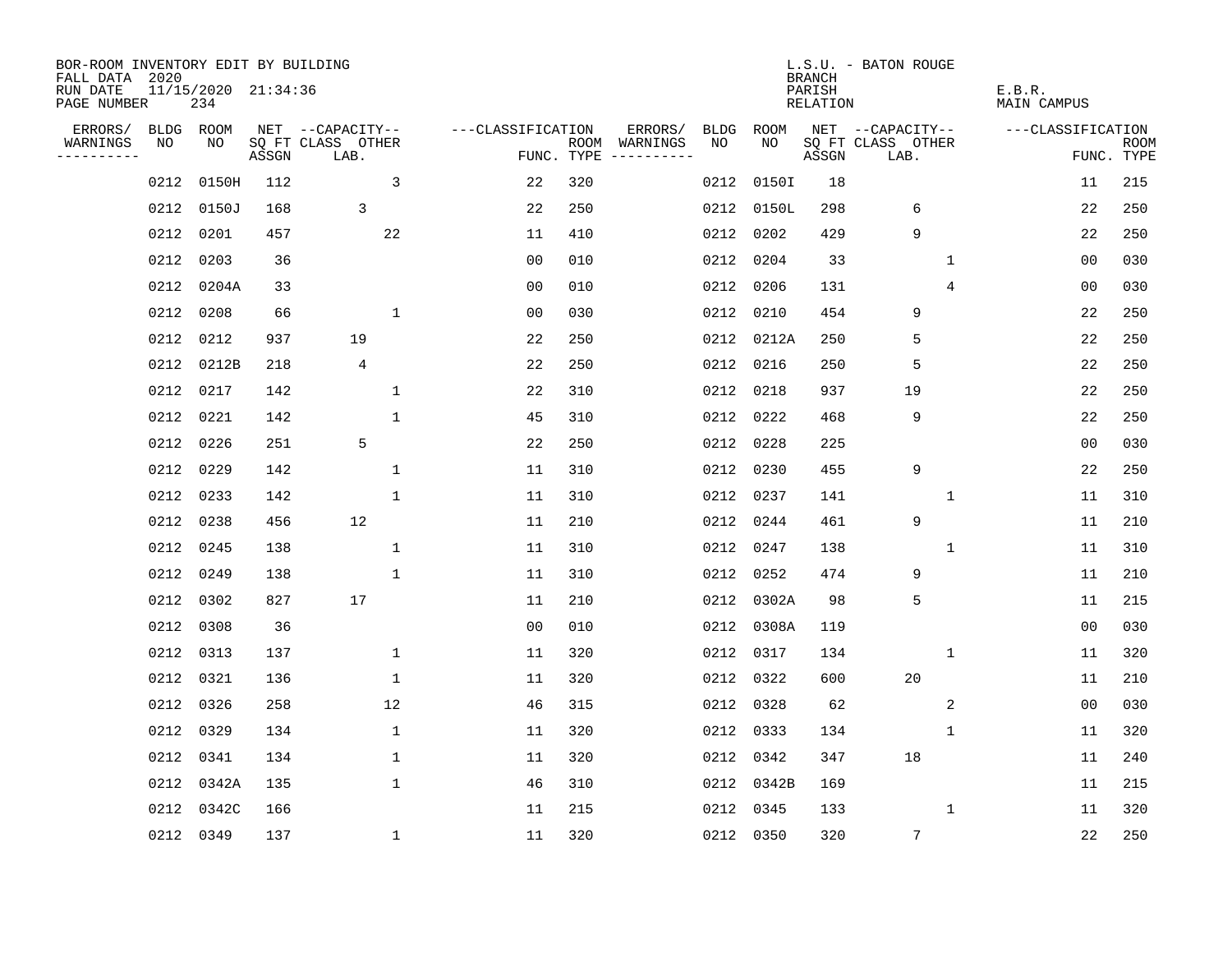| BOR-ROOM INVENTORY EDIT BY BUILDING<br>FALL DATA 2020 |      |            |                     |                           |                   |     |                                      |             |                                                  | <b>BRANCH</b>             | L.S.U. - BATON ROUGE                                                                                                                                |                                  |                           |
|-------------------------------------------------------|------|------------|---------------------|---------------------------|-------------------|-----|--------------------------------------|-------------|--------------------------------------------------|---------------------------|-----------------------------------------------------------------------------------------------------------------------------------------------------|----------------------------------|---------------------------|
| RUN DATE<br>PAGE NUMBER                               |      | 235        | 11/15/2020 21:34:36 |                           |                   |     |                                      |             |                                                  | PARISH<br><b>RELATION</b> |                                                                                                                                                     | E.B.R.<br><b>MAIN CAMPUS</b>     |                           |
| ERRORS/                                               |      | BLDG ROOM  |                     | NET --CAPACITY--          | ---CLASSIFICATION |     | ERRORS/                              | <b>BLDG</b> | ROOM                                             |                           | NET --CAPACITY--                                                                                                                                    | ---CLASSIFICATION                |                           |
| WARNINGS<br>----------                                | NO   | NO         | ASSGN               | SQ FT CLASS OTHER<br>LAB. |                   |     | ROOM WARNINGS<br>FUNC. TYPE $------$ | NO          | NO                                               | ASSGN                     | SQ FT CLASS OTHER<br>LAB.                                                                                                                           |                                  | <b>ROOM</b><br>FUNC. TYPE |
|                                                       |      | 0212 C0000 | 642                 |                           | 00                | 020 |                                      |             | 0212 C0100                                       | 1942                      |                                                                                                                                                     | 0 <sub>0</sub>                   | 020                       |
|                                                       |      | 0212 C0102 | 243                 |                           | 0 <sub>0</sub>    | 020 |                                      |             | 0212 C0200                                       | 1599                      |                                                                                                                                                     | 0 <sub>0</sub>                   | 020                       |
|                                                       |      | 0212 C0300 | 1133                |                           | 0 <sub>0</sub>    | 020 |                                      |             | 0212 E0000                                       | 47                        |                                                                                                                                                     | 00                               | 020                       |
|                                                       |      | 0212 E0100 | 47                  |                           | 0 <sub>0</sub>    | 020 |                                      |             | 0212 E0200                                       | 47                        |                                                                                                                                                     | 0 <sub>0</sub>                   | 020                       |
|                                                       |      | 0212 E0300 | 47                  |                           | 0 <sub>0</sub>    | 020 |                                      |             | 0212 S0000                                       | 119                       |                                                                                                                                                     | 00                               | 020                       |
|                                                       |      | 0212 S0100 | 341                 |                           | 0 <sub>0</sub>    | 020 |                                      |             | 0212 S0200                                       | 237                       |                                                                                                                                                     | 0 <sub>0</sub>                   | 020                       |
|                                                       |      | 0212 S0300 | 222                 |                           | 0 <sub>0</sub>    | 020 |                                      |             | TOTAL NUMBER CLASSROOMS<br>TOTAL NUMBER LABS 210 |                           | TOTAL ASSIGNABLE & UNASSIGNABLE SQFT:<br>TOTAL NET ASSIGN SQ. FT. IN ROOM FILE<br>TOTAL NUMBER COMPUTER CLASSROOMS<br>TOTAL NUMBER SPECIAL LABS 220 | 37,074<br>27,693<br>2<br>2<br>11 |                           |
|                                                       |      | 0213 0102  | 101                 | 2                         | 11                | 550 |                                      |             | 0213 0106                                        | 667                       | 20                                                                                                                                                  | 11                               | 550                       |
|                                                       |      | 0213 0106A | 111                 | 3                         | 45                | 555 |                                      |             | 0213 0107                                        | 180                       |                                                                                                                                                     | 45                               | 550                       |
|                                                       |      | 0213 0107A | 111                 | $\mathbf{1}$              | 45                | 310 |                                      | 0213        | 0109                                             | 199                       |                                                                                                                                                     | 45                               | 555                       |
|                                                       |      | 0213 0110  | 644                 | 36                        | 45                | 550 |                                      |             | 0213 0111                                        | 162                       |                                                                                                                                                     | 11                               | 555                       |
|                                                       |      | 0213 0111A | 39                  | $\mathbf{1}$              | 11                | 555 |                                      | 0213        | 0112                                             | 144                       | 2                                                                                                                                                   | 0 <sub>0</sub>                   | 030                       |
|                                                       |      | 0213 0114  | 40                  | 1                         | 0 <sub>0</sub>    | 030 |                                      | 0213        | 0115                                             | 599                       | 31                                                                                                                                                  | 46                               | 350                       |
|                                                       |      | 0213 0116  | 178                 | 3                         | 0 <sub>0</sub>    | 030 |                                      | 0213        | 0120                                             | 22                        |                                                                                                                                                     | 0 <sub>0</sub>                   | 010                       |
|                                                       |      | 0213 0125  | 423                 | 3                         | 46                | 315 |                                      | 0213        | 0127                                             | 50                        |                                                                                                                                                     | 0 <sub>0</sub>                   | 030                       |
|                                                       |      | 0213 0128  | 627                 |                           | 0 <sub>0</sub>    | 030 |                                      | 0213        | 0129                                             | 387                       | $\mathbf{1}$                                                                                                                                        | 46                               | 325                       |
|                                                       |      | 0213 0129A | 58                  |                           | 46                | 731 |                                      |             | 0213 0129B                                       | 58                        |                                                                                                                                                     | 46                               | 731                       |
|                                                       |      | 0213 0130  | 231                 | 2                         | 46                | 315 |                                      |             | 0213 0130A                                       | 116                       | 2                                                                                                                                                   | 46                               | 731                       |
|                                                       | 0213 | 0131       | 241                 | 2                         | 46                | 310 |                                      | 0213        | 0132                                             | 330                       | 4                                                                                                                                                   | 44                               | 710                       |
|                                                       |      | 0213 0133  | 230                 | 4                         | 11                | 310 |                                      |             | 0213 0135                                        | 232                       | 2                                                                                                                                                   | 11                               | 310                       |
|                                                       |      | 0213 0136  | 697                 | 46                        | 11                | 140 |                                      | 0213        | 0137                                             | 230                       | 2                                                                                                                                                   | 22                               | 250                       |
|                                                       |      | 0213 0139  | 232                 | 8                         | 42                | 625 |                                      |             | 0213 0140                                        | 364                       | $\mathbf 1$                                                                                                                                         | 42                               | 620                       |
|                                                       |      | 0213 0140A | 980                 | 2                         | 42                | 290 |                                      |             | 0213 0141                                        | 232                       | 2                                                                                                                                                   | 11                               | 310                       |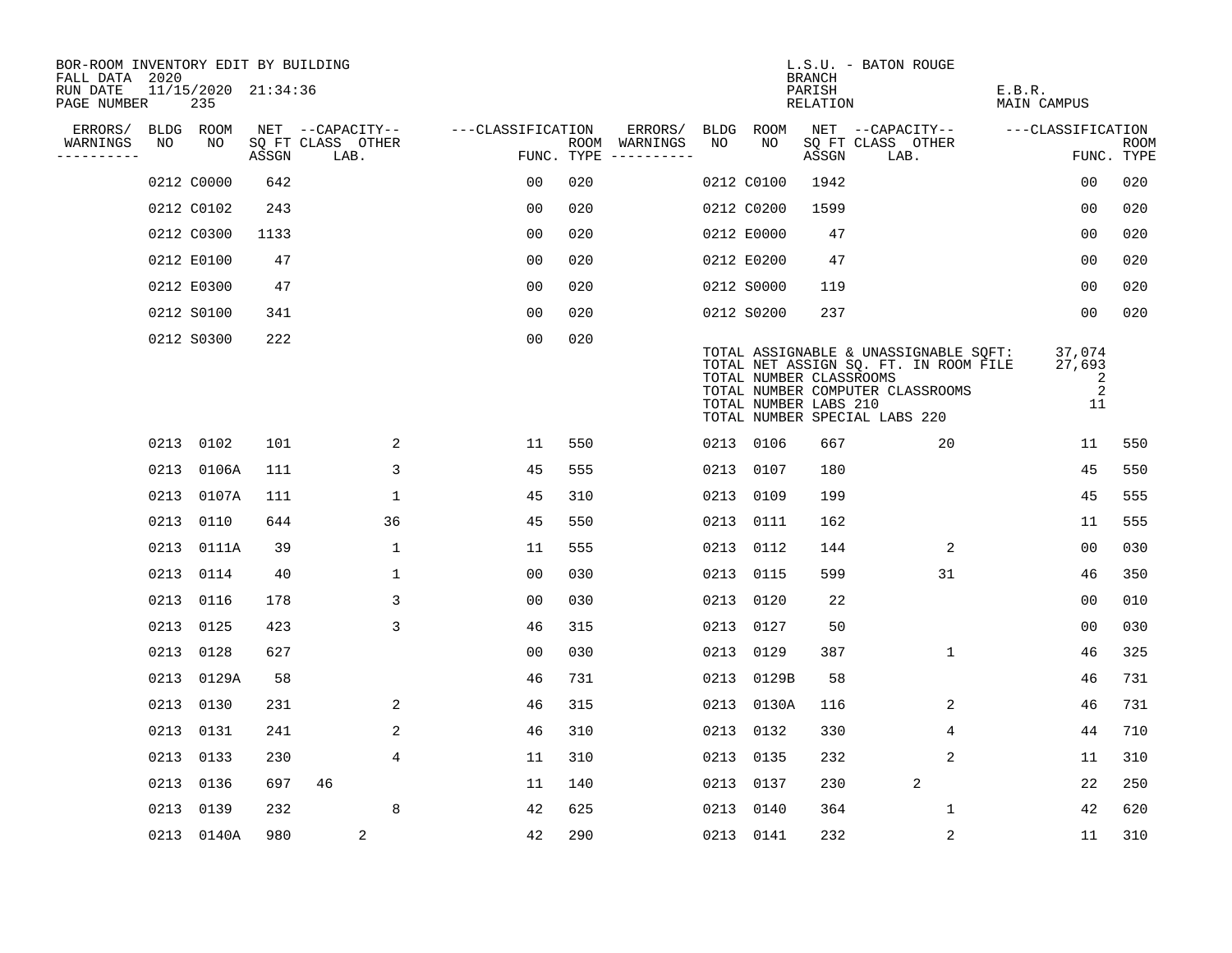| BOR-ROOM INVENTORY EDIT BY BUILDING<br>FALL DATA 2020 |      |                            |       |                           |              |                   |     |                                      |      |            | <b>BRANCH</b>      | L.S.U. - BATON ROUGE      |              |                       |                   |                           |
|-------------------------------------------------------|------|----------------------------|-------|---------------------------|--------------|-------------------|-----|--------------------------------------|------|------------|--------------------|---------------------------|--------------|-----------------------|-------------------|---------------------------|
| RUN DATE<br>PAGE NUMBER                               |      | 11/15/2020 21:34:36<br>236 |       |                           |              |                   |     |                                      |      |            | PARISH<br>RELATION |                           |              | E.B.R.<br>MAIN CAMPUS |                   |                           |
| ERRORS/                                               | BLDG | ROOM                       |       | NET --CAPACITY--          |              | ---CLASSIFICATION |     | ERRORS/                              | BLDG | ROOM       |                    | NET --CAPACITY--          |              |                       | ---CLASSIFICATION |                           |
| WARNINGS<br>----------                                | NO   | NO                         | ASSGN | SQ FT CLASS OTHER<br>LAB. |              |                   |     | ROOM WARNINGS<br>FUNC. TYPE $------$ | NO.  | NO         | ASSGN              | SQ FT CLASS OTHER<br>LAB. |              |                       |                   | <b>ROOM</b><br>FUNC. TYPE |
|                                                       | 0213 | 0143                       | 232   |                           | 2            | 11                | 310 |                                      | 0213 | 0145       | 232                |                           | 2            |                       | 11                | 310                       |
|                                                       | 0213 | 0146                       | 228   |                           | 4            | 42                | 625 |                                      | 0213 | 0146A      | 251                |                           |              |                       | 0 <sub>0</sub>    | 020                       |
|                                                       | 0213 | 0146B                      | 130   |                           | 2            | 42                | 625 |                                      | 0213 | 0147       | 232                |                           | 2            |                       | 11                | 310                       |
|                                                       | 0213 | 0149                       | 42    |                           |              | 0 <sub>0</sub>    | 010 | 9                                    |      | 0213 0151  | 457                | 4                         |              |                       | 22                | 110                       |
|                                                       | 0213 | 0152                       | 684   | 46                        |              | 11                | 110 |                                      | 0213 | 0214       | 29                 |                           |              |                       | 0 <sub>0</sub>    | 010                       |
|                                                       | 0213 | 0215                       | 345   |                           | 8            | 11                | 320 |                                      |      | 0213 0215A | 132                |                           | 2            |                       | 11                | 320                       |
|                                                       | 0213 | 0215B                      | 130   |                           | 2            | 11                | 320 |                                      |      | 0213 0215C | 133                |                           | 3            |                       | 11                | 320                       |
|                                                       | 0213 | 0215D                      | 133   |                           | 2            | 11                | 320 |                                      |      | 0213 0216  | 171                |                           |              |                       | 11                | 315                       |
|                                                       | 0213 | 0216A                      | 126   |                           | 2            | 0 <sub>0</sub>    | 030 |                                      | 0213 | 0218       | 155                |                           |              |                       | 0 <sub>0</sub>    | 030                       |
|                                                       |      | 0213 0218A                 | 148   |                           | 4            | 0 <sub>0</sub>    | 030 |                                      |      | 0213 0219  | 1210               |                           | 22           |                       | 11                | 210                       |
|                                                       |      | 0213 0219A                 | 243   | 2                         |              | 11                | 215 |                                      | 0213 | 0221       | 221                |                           | 2            |                       | 11                | 215                       |
|                                                       |      | 0213 0223                  | 203   |                           | 2            | 11                | 310 |                                      | 0213 | 0225       | 105                |                           | $\mathbf{1}$ |                       | 11                | 215                       |
|                                                       | 0213 | 0227                       | 134   |                           | $\mathbf{1}$ | 11                | 310 |                                      | 0213 | 0228       | 721                |                           |              |                       | 0 <sub>0</sub>    | 030                       |
|                                                       | 0213 | 0229                       | 132   |                           | $\mathbf 1$  | 11                | 310 |                                      |      | 0213 0231  | 116                |                           | $\mathbf 1$  |                       | 11                | 310                       |
|                                                       | 0213 | 0232                       | 848   | 17                        |              | 22                | 250 |                                      | 0213 | 0232A      | 137                |                           | 1            |                       | 22                | 310                       |
|                                                       |      | 0213 0232B                 | 102   | 2                         |              | 22                | 250 |                                      | 0213 | 0233       | 116                |                           | 1            |                       | 22                | 250                       |
|                                                       | 0213 | 0235                       | 139   |                           | 1            | 11                | 310 |                                      | 0213 | 0236       | 683                |                           | 45           |                       | 11                | 210                       |
|                                                       | 0213 | 0237                       | 135   |                           | $\mathbf 1$  | 11                | 310 |                                      | 0213 | 0239       | 119                |                           | 1            |                       | 91                | 310                       |
|                                                       | 0213 | 0244                       | 1460  | 29                        |              | 11                | 210 |                                      | 0213 | 0246       | 466                |                           | 9            |                       | 22                | 250                       |
|                                                       |      | 0213 0246A                 | 33    |                           |              | 22                | 255 |                                      | 0213 | 0247       | 938                | 60                        |              |                       | 11                | 110                       |
|                                                       | 0213 | 0251                       | 916   | 60                        |              | 11                | 210 |                                      | 0213 | 0251A      | 477                |                           | 10           |                       | 22                | 250                       |
|                                                       | 0213 | 0323                       | 408   |                           | 5            | 42                | 625 |                                      | 0213 | 0325       | 109                |                           | 2            |                       | 42                | 250                       |
|                                                       | 0213 | 0326                       | 143   |                           |              | 0 <sub>0</sub>    | 030 |                                      | 0213 | 0327       | 109                |                           | 1            |                       | 42                | 625                       |
|                                                       | 0213 | 0328                       | 142   | 2                         |              | 11                | 220 |                                      |      | 0213 0328A | 102                |                           |              |                       | 46                | 731                       |
|                                                       | 0213 | 0329                       | 108   |                           | 2            | 42                | 625 |                                      | 0213 | 0330       | 200                |                           | 2            |                       | 42                | 731                       |
|                                                       |      | 0213 0331                  | 158   |                           |              | 0 <sub>0</sub>    | 030 |                                      |      | 0213 0332  | 200                |                           | $\mathbf{1}$ |                       | 42                | 290                       |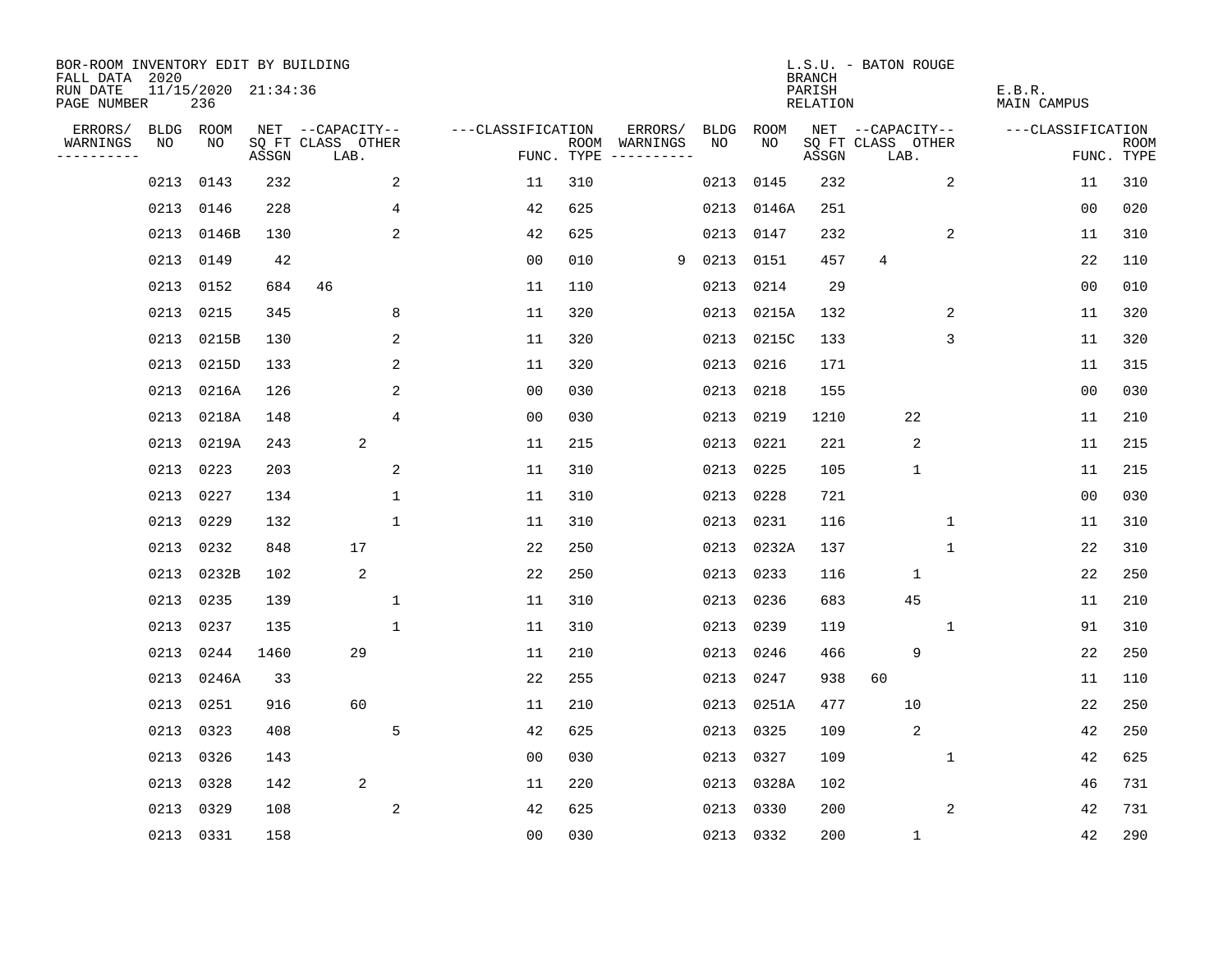| BOR-ROOM INVENTORY EDIT BY BUILDING<br>FALL DATA 2020 |                            |       |                           |                   |     |                                      |      |                                                                                                                                      | <b>BRANCH</b>      | L.S.U. - BATON ROUGE |                   |                                                                                |                                                                      |             |
|-------------------------------------------------------|----------------------------|-------|---------------------------|-------------------|-----|--------------------------------------|------|--------------------------------------------------------------------------------------------------------------------------------------|--------------------|----------------------|-------------------|--------------------------------------------------------------------------------|----------------------------------------------------------------------|-------------|
| RUN DATE<br>PAGE NUMBER                               | 11/15/2020 21:34:36<br>237 |       |                           |                   |     |                                      |      |                                                                                                                                      | PARISH<br>RELATION |                      |                   | E.B.R.<br>MAIN CAMPUS                                                          |                                                                      |             |
| ERRORS/                                               | BLDG ROOM                  |       | NET --CAPACITY--          | ---CLASSIFICATION |     | ERRORS/                              | BLDG | ROOM                                                                                                                                 |                    |                      | NET --CAPACITY--  | ---CLASSIFICATION                                                              |                                                                      |             |
| WARNINGS<br>NO<br>. _ _ _ _ _ _ _ _ _                 | NO                         | ASSGN | SQ FT CLASS OTHER<br>LAB. |                   |     | ROOM WARNINGS<br>FUNC. TYPE $------$ | NO   | NO                                                                                                                                   | ASSGN              | LAB.                 | SQ FT CLASS OTHER |                                                                                | FUNC. TYPE                                                           | <b>ROOM</b> |
| 0213                                                  | 0333                       | 324   | 6                         | 22                | 250 |                                      | 0213 | 0334                                                                                                                                 | 320                | 15                   |                   |                                                                                | 11                                                                   | 110         |
| 0213                                                  | 0335                       | 226   | 5                         | 22                | 250 |                                      |      | 0213 0336                                                                                                                            | 218                |                      | 2                 |                                                                                | 11                                                                   | 310         |
| 0213                                                  | 0338                       | 35    |                           | 22                | 315 |                                      |      | 0213 0338B                                                                                                                           | 158                |                      | 2                 |                                                                                | 22                                                                   | 620         |
| 0213                                                  | 0338D                      | 202   | $\mathbf 1$               | 22                | 255 |                                      |      | 0213 0339                                                                                                                            | 106                |                      | $\overline{2}$    |                                                                                | 00                                                                   | 030         |
| 0213                                                  | 0340                       | 255   | 2                         | 11                | 215 |                                      |      | 0213 0341                                                                                                                            | 240                |                      | 3                 |                                                                                | 42                                                                   | 625         |
|                                                       | 0213 0344                  | 482   | 5                         | 11                | 220 |                                      |      | 0213 0345                                                                                                                            | 289                | 6                    |                   |                                                                                | 11                                                                   | 115         |
|                                                       | 0213 C0100                 | 1363  |                           | 0 <sub>0</sub>    | 020 |                                      |      | 0213 C0100A                                                                                                                          | 1000               |                      |                   |                                                                                | 0 <sub>0</sub>                                                       | 020         |
|                                                       | 0213 C0100B                | 622   |                           | 0 <sub>0</sub>    | 020 |                                      |      | 0213 C0100C                                                                                                                          | 390                |                      |                   |                                                                                | 0 <sub>0</sub>                                                       | 020         |
|                                                       | 0213 C0200                 | 1864  |                           | 0 <sub>0</sub>    | 020 |                                      |      | 0213 C0300                                                                                                                           | 280                |                      |                   |                                                                                | 0 <sub>0</sub>                                                       | 020         |
|                                                       | 0213 C0300A                | 555   |                           | 0 <sub>0</sub>    | 020 |                                      |      | 0213 C0300B                                                                                                                          | 476                |                      |                   |                                                                                | 0 <sub>0</sub>                                                       | 020         |
|                                                       | 0213 E0100                 | 50    |                           | 0 <sub>0</sub>    | 020 |                                      |      | 0213 E0200                                                                                                                           | 50                 |                      |                   |                                                                                | 0 <sub>0</sub>                                                       | 020         |
|                                                       | 0213 E0300                 | 50    |                           | 0 <sub>0</sub>    | 020 |                                      |      | 0213 S0100                                                                                                                           | 225                |                      |                   |                                                                                | 00                                                                   | 020         |
|                                                       | 0213 S0101                 | 144   |                           | 0 <sub>0</sub>    | 020 |                                      |      | 0213 S0200                                                                                                                           | 225                |                      |                   |                                                                                | 0 <sub>0</sub>                                                       | 020         |
|                                                       | 0213 S0201                 | 144   |                           | 0 <sub>0</sub>    | 020 |                                      |      | 0213 S0300                                                                                                                           | 167                |                      |                   |                                                                                | 0 <sub>0</sub>                                                       | 020         |
|                                                       | 0213 S0301                 | 305   |                           | 0 <sub>0</sub>    | 020 |                                      |      | 0213 0338D1<br>TOTAL NUMBER CLASSROOMS<br>TOTAL NUMBER COMPUTER CLASSROOMS<br>TOTAL NUMBER LABS 210<br>TOTAL NUMBER SPECIAL LABS 220 | 74                 |                      |                   | TOTAL ASSIGNABLE & UNASSIGNABLE SQFT:<br>TOTAL NET ASSIGN SQ. FT. IN ROOM FILE | 22<br>35,077<br>24,227<br>4<br>1<br>$\overline{4}$<br>$\overline{2}$ | 255         |
|                                                       | 0214 0103                  | 442   | 6                         | 22                | 250 |                                      |      | 0214 0104                                                                                                                            | 442                |                      | 8                 |                                                                                | 22                                                                   | 250         |
| 0214                                                  | 0105                       | 160   | 3                         | 22                | 250 |                                      |      | 0214 0105A                                                                                                                           | 68                 |                      |                   |                                                                                | 22                                                                   | 315         |
| 0214                                                  | 0106                       | 211   | 3                         | 22                | 250 |                                      |      | 0214 0107                                                                                                                            | 218                |                      | 2                 |                                                                                | 22                                                                   | 250         |
| 0214                                                  | 0108                       | 218   | 3                         | 22                | 310 |                                      | 0214 | 0109                                                                                                                                 | 211                |                      | 3                 |                                                                                | 22                                                                   | 250         |
| 0214                                                  | 0110                       | 213   | $\mathbf{1}$              | 22                | 350 |                                      |      | 0214 0111                                                                                                                            | 218                |                      | 3                 |                                                                                | 22                                                                   | 250         |
| 0214                                                  | 0112                       | 158   | 3                         | 22                | 250 |                                      |      | 0214 0112A                                                                                                                           | 58                 |                      |                   |                                                                                | 22                                                                   | 255         |
| 0214                                                  | 0113                       | 211   | 3                         | 22                | 250 |                                      |      | 0214 0114                                                                                                                            | 211                |                      | $\mathbf{1}$      |                                                                                | 21                                                                   | 310         |
|                                                       | 0214 0115                  | 218   | 2                         | 22                | 325 |                                      |      | 0214 0117                                                                                                                            | 211                |                      | $\sqrt{2}$        |                                                                                | 21                                                                   | 250         |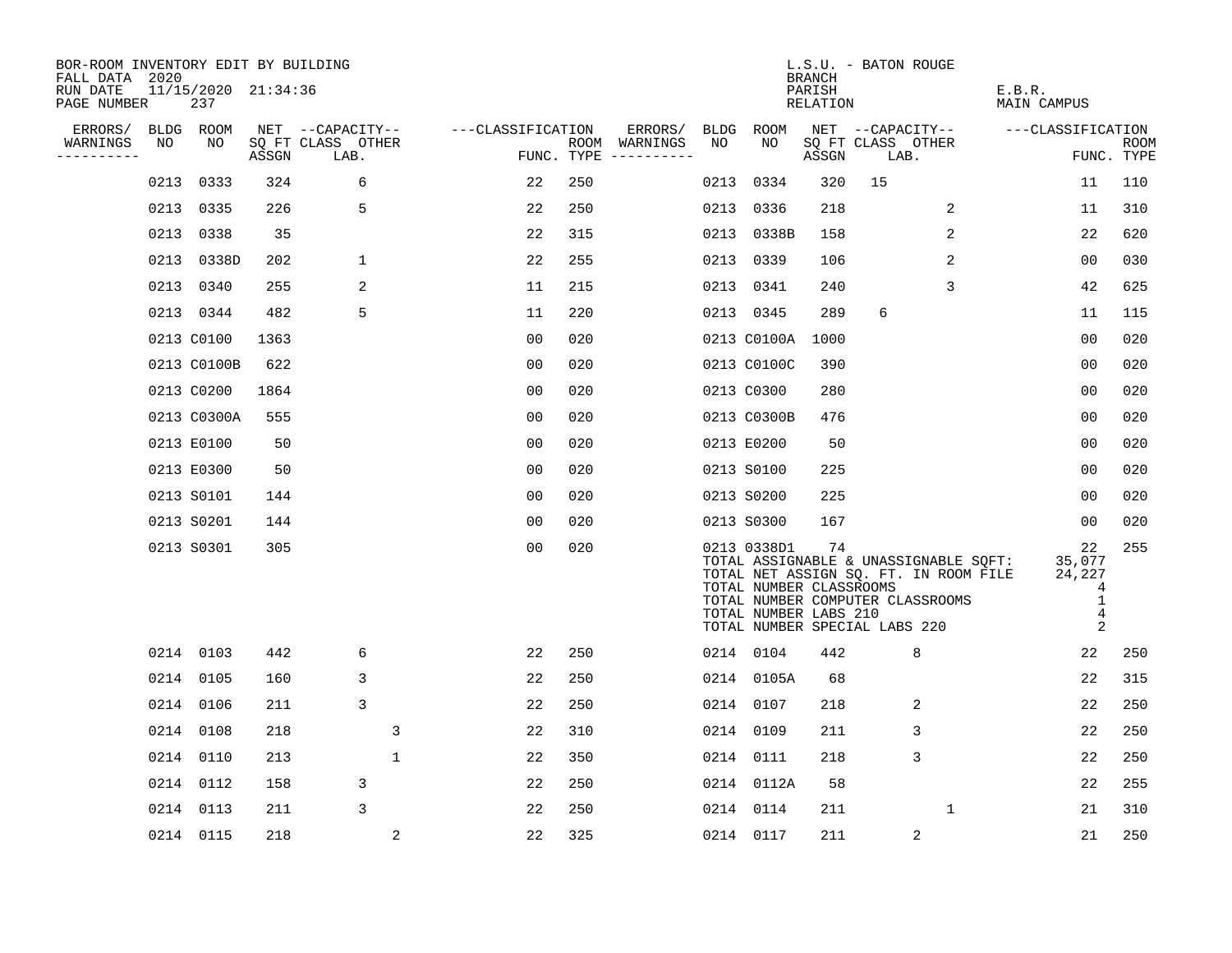| BOR-ROOM INVENTORY EDIT BY BUILDING<br>FALL DATA 2020 |           |                            |       |                           |                   |     |                                      |             |            | <b>BRANCH</b>             | L.S.U. - BATON ROUGE      |                              |                           |
|-------------------------------------------------------|-----------|----------------------------|-------|---------------------------|-------------------|-----|--------------------------------------|-------------|------------|---------------------------|---------------------------|------------------------------|---------------------------|
| RUN DATE<br>PAGE NUMBER                               |           | 11/15/2020 21:34:36<br>238 |       |                           |                   |     |                                      |             |            | PARISH<br><b>RELATION</b> |                           | E.B.R.<br><b>MAIN CAMPUS</b> |                           |
| ERRORS/                                               |           | BLDG ROOM                  |       | NET --CAPACITY--          | ---CLASSIFICATION |     | ERRORS/                              | <b>BLDG</b> | ROOM       |                           | NET --CAPACITY--          | ---CLASSIFICATION            |                           |
| WARNINGS<br>----------                                | NO        | NO                         | ASSGN | SQ FT CLASS OTHER<br>LAB. |                   |     | ROOM WARNINGS<br>FUNC. TYPE $------$ | NO          | NO         | ASSGN                     | SQ FT CLASS OTHER<br>LAB. |                              | <b>ROOM</b><br>FUNC. TYPE |
|                                                       |           | 0214 0118                  | 427   | 5                         | 21                | 250 |                                      |             | 0214 0118A | 190                       | 2                         | 21                           | 250                       |
|                                                       |           | 0214 0118B                 | 232   | 2                         | 21                | 250 |                                      |             | 0214 0119  | 68                        | $\mathbf 1$               | 0 <sub>0</sub>               | 030                       |
|                                                       |           | 0214 0120                  | 25    | 300                       | 0 <sub>0</sub>    | 010 |                                      |             | 0214 0121  | 423                       |                           | 0 <sub>0</sub>               | 030                       |
|                                                       |           | 0214 0123                  | 6     |                           | 0 <sub>0</sub>    | 030 |                                      |             | 0214 0125  | 111                       | 4                         | 0 <sub>0</sub>               | 030                       |
|                                                       |           | 0214 0126                  | 239   | 3                         | 22                | 250 |                                      |             | 0214 0127  | 62                        | $\mathbf{1}$              | 00                           | 030                       |
|                                                       | 0214 0128 |                            | 121   | 2                         | 22                | 250 |                                      |             | 0214 0128A | 34                        | $\mathbf{1}$              | 22                           | 250                       |
|                                                       |           | 0214 0128B                 | 77    | $\mathbf 1$               | 22                | 250 |                                      |             | 0214 0130  | 265                       | 3                         | 22                           | 250                       |
|                                                       |           | 0214 0131                  | 205   | 1                         | 22                | 250 |                                      |             | 0214 0131A | 122                       | $\mathbf 1$               | 22                           | 250                       |
|                                                       |           | 0214 0131B                 | 123   | 2                         | 22                | 255 |                                      |             | 0214 0132  | 206                       | 2                         | 22                           | 250                       |
|                                                       |           | 0214 0134                  | 435   | 6                         | 22                | 250 |                                      |             | 0214 0137  | 828                       | 4                         | 22                           | 250                       |
|                                                       |           | 0214 0137A                 | 54    | $\mathbf 1$               | 22                | 255 |                                      |             | 0214 0138  | 261                       | $\mathbf 1$               | 22                           | 320                       |
|                                                       |           | 0214 0141                  | 180   | 3                         | 22                | 250 |                                      |             | 0214 0141A | 17                        |                           | 22                           | 255                       |
|                                                       |           | 0214 0142                  | 411   | 2                         | 22                | 250 |                                      |             | 0214 0143  | 182                       | 2                         | 22                           | 310                       |
|                                                       |           | 0214 0143A                 | 17    |                           | 22                | 315 |                                      |             | 0214 0144  | 250                       | 1                         | 22                           | 315                       |
|                                                       |           | 0214 0145                  | 35    |                           | 22                | 731 |                                      |             | 0214 0160  | 1114                      |                           | 0 <sub>0</sub>               | 030                       |
|                                                       | 0214 0203 |                            | 450   | 3                         | 22                | 320 |                                      |             | 0214 0204  | 446                       | 9                         | 22                           | 250                       |
|                                                       |           | 0214 0205                  | 435   | 3                         | 22                | 250 |                                      | 0214        | 0206       | 387                       | 5                         | 22                           | 250                       |
|                                                       |           | 0214 0206A                 | 44    |                           | 22                | 255 |                                      |             | 0214 0209  | 211                       | 3                         | 22                           | 250                       |
|                                                       |           | 0214 0210                  | 408   | $7\phantom{.0}$           | 22                | 320 |                                      |             | 0214 0212  | 76                        |                           | 21                           | 315                       |
|                                                       |           | 0214 0212A                 | 128   | $\mathbf{1}$              | 21                | 310 |                                      |             | 0214 0212B | 100                       | 1                         | 22                           | 350                       |
|                                                       |           | 0214 0213                  | 436   | 3                         | 11                | 210 |                                      |             | 0214 0215  | 218                       |                           | 11                           | 350                       |
|                                                       | 0214 0217 |                            | 400   | 3                         | 11                | 250 |                                      |             | 0214 0218  | 151                       | $\mathbf{1}$              | 45                           | 310                       |
|                                                       |           | 0214 0220                  | 182   | $\mathbf{1}$              | 22                | 315 |                                      |             | 0214 0220A | 181                       | 1                         | 22                           | 310                       |
|                                                       |           | 0214 0221                  | 25    | $\mathbf 1$               | 0 <sub>0</sub>    | 010 |                                      |             | 0214 0223  | 25                        |                           | 21                           | 731                       |
|                                                       | 0214 0224 |                            | 125   |                           | 22                | 731 |                                      |             | 0214 0225  | 149                       | 3                         | 22                           | 250                       |
|                                                       | 0214 0229 |                            | 38    |                           | 0 <sub>0</sub>    | 030 |                                      |             | 0214 0235  | 315                       | 5                         | 22                           | 255                       |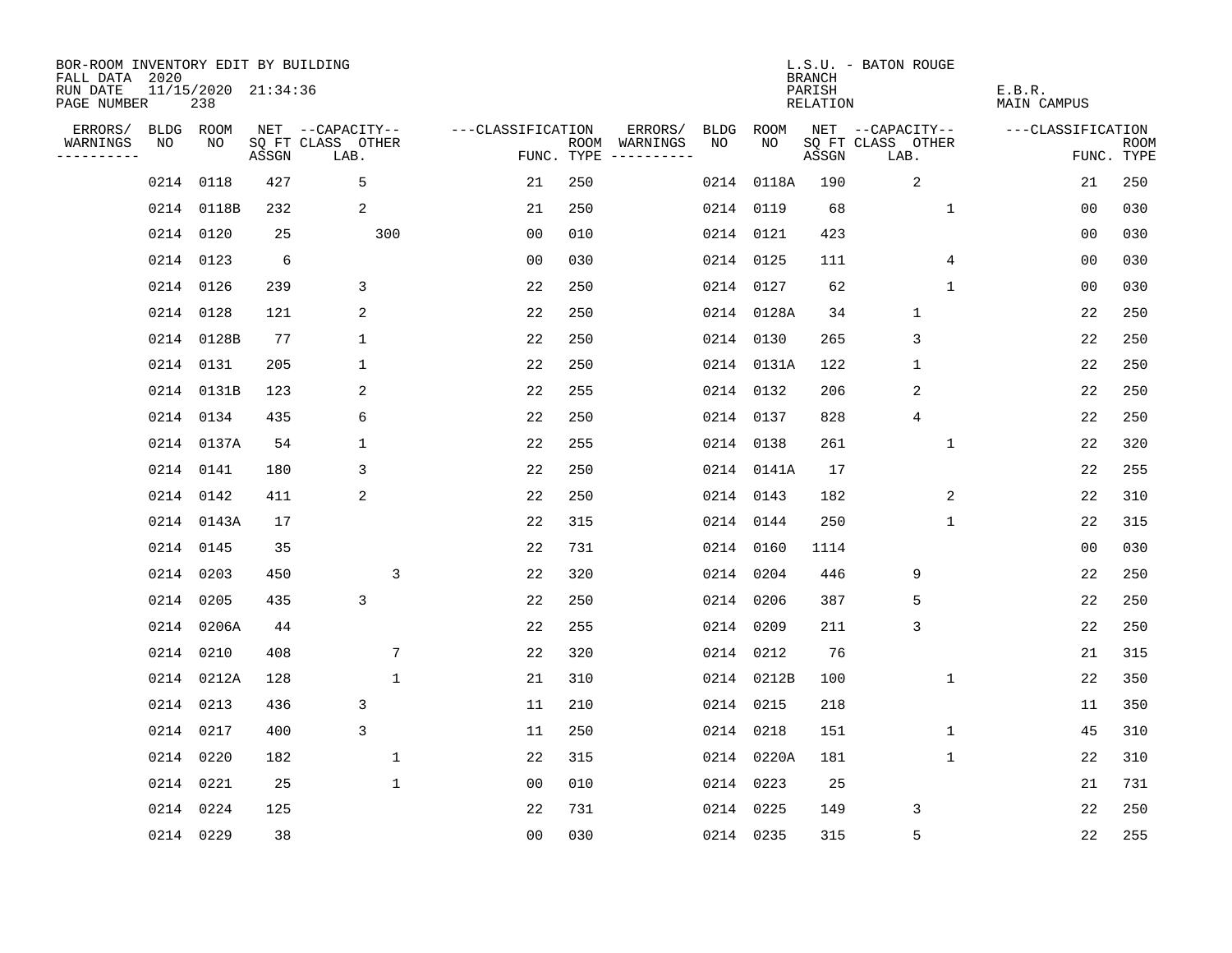| BOR-ROOM INVENTORY EDIT BY BUILDING<br>FALL DATA 2020 |      |                            |       |                           |                   |                |     |                                      |    |                                                  |                              | L.S.U. - BATON ROUGE                                                                                                                                |                       |                       |                           |
|-------------------------------------------------------|------|----------------------------|-------|---------------------------|-------------------|----------------|-----|--------------------------------------|----|--------------------------------------------------|------------------------------|-----------------------------------------------------------------------------------------------------------------------------------------------------|-----------------------|-----------------------|---------------------------|
| RUN DATE<br>PAGE NUMBER                               |      | 11/15/2020 21:34:36<br>239 |       |                           |                   |                |     |                                      |    |                                                  | BRANCH<br>PARISH<br>RELATION |                                                                                                                                                     | E.B.R.<br>MAIN CAMPUS |                       |                           |
| ERRORS/                                               |      | BLDG ROOM                  |       | NET --CAPACITY--          | ---CLASSIFICATION |                |     | ERRORS/                              |    | BLDG ROOM                                        |                              | NET --CAPACITY--                                                                                                                                    | ---CLASSIFICATION     |                       |                           |
| WARNINGS<br>----------                                | NO   | NO                         | ASSGN | SQ FT CLASS OTHER<br>LAB. |                   |                |     | ROOM WARNINGS<br>FUNC. TYPE $------$ | NO | NO                                               | ASSGN                        | SQ FT CLASS OTHER<br>LAB.                                                                                                                           |                       |                       | <b>ROOM</b><br>FUNC. TYPE |
|                                                       |      | 0214 0235A                 | 150   | 3                         |                   | 22             | 250 |                                      |    | 0214 0235B                                       | 145                          | $\mathbf{1}$                                                                                                                                        |                       | 22                    | 250                       |
|                                                       |      | 0214 0235C                 | 142   |                           | $\mathbf 1$       | 22             | 310 |                                      |    | 0214 0235D                                       | 153                          | 1                                                                                                                                                   |                       | 22                    | 250                       |
|                                                       |      | 0214 0239                  | 155   |                           | 2                 | 0 <sub>0</sub> | 030 |                                      |    | 0214 0240                                        | 549                          | 5                                                                                                                                                   |                       | 22                    | 320                       |
|                                                       |      | 0214 0241                  | 53    |                           | 1                 | 00             | 030 |                                      |    | 0214 0245                                        | 147                          | 2                                                                                                                                                   |                       | 0 <sub>0</sub>        | 030                       |
|                                                       |      | 0214 0245A                 | 47    |                           | $\mathbf 1$       | 00             | 010 |                                      |    | 0214 0246                                        | 659                          | 4                                                                                                                                                   |                       | 22                    | 250                       |
|                                                       |      | 0214 0250                  | 123   | 2                         |                   | 22             | 210 |                                      |    | 0214 0251                                        | 1059                         | 20                                                                                                                                                  |                       | 22                    | 210                       |
|                                                       |      | 0214 0251A                 | 112   | $\mathbf 1$               |                   | 22             | 210 |                                      |    | 0214 0251B                                       | 118                          | $\mathbf{1}$                                                                                                                                        |                       | 22                    | 210                       |
|                                                       |      | 0214 0251C                 | 33    |                           |                   | 11             | 731 |                                      |    | 0214 0251D                                       | 149                          | 3                                                                                                                                                   |                       | 11                    | 210                       |
|                                                       |      | 0214 0252                  | 474   | 10                        |                   | 22             | 210 |                                      |    | 0214 0252A                                       | 130                          | 2                                                                                                                                                   |                       | 11                    | 215                       |
|                                                       |      | 0214 0252B                 | 170   | 3                         |                   | 11             | 215 |                                      |    | 0214 C0100                                       | 820                          |                                                                                                                                                     |                       | 0 <sub>0</sub>        | 020                       |
|                                                       |      | 0214 C0100A                | 659   |                           |                   | 00             | 020 |                                      |    | 0214 C0100B                                      | 840                          |                                                                                                                                                     |                       | 00                    | 020                       |
|                                                       |      | 0214 C0100C                | 179   |                           |                   | 0 <sup>0</sup> | 020 |                                      |    | 0214 C0100D                                      | 71                           |                                                                                                                                                     |                       | 00                    | 020                       |
|                                                       |      | 0214 C0200                 | 627   |                           |                   | 00             | 020 |                                      |    | 0214 C0200A                                      | 727                          |                                                                                                                                                     |                       | 00                    | 020                       |
|                                                       |      | 0214 C0200B                | 60    |                           |                   | 00             | 020 |                                      |    | 0214 E0100                                       | 35                           |                                                                                                                                                     |                       | 0 <sub>0</sub>        | 020                       |
|                                                       |      | 0214 E0200                 | 35    |                           |                   | 0 <sub>0</sub> | 020 |                                      |    | 0214 S0100                                       | 148                          |                                                                                                                                                     |                       | 0 <sub>0</sub>        | 020                       |
|                                                       |      | 0214 S0101                 | 126   |                           |                   | 00             | 020 |                                      |    | 0214 S0200                                       | 148                          |                                                                                                                                                     |                       | 00                    | 020                       |
|                                                       |      | 0214 S0201                 | 126   |                           |                   | 00             | 020 |                                      |    | 0214 0212A1                                      | 120                          | $\mathbf 1$                                                                                                                                         |                       | 21                    | 310                       |
|                                                       |      | 0214 0212B1                | 115   |                           | $\mathbf{1}$      | 22             | 310 |                                      |    | TOTAL NUMBER CLASSROOMS<br>TOTAL NUMBER LABS 210 |                              | TOTAL ASSIGNABLE & UNASSIGNABLE SQFT:<br>TOTAL NET ASSIGN SQ. FT. IN ROOM FILE<br>TOTAL NUMBER COMPUTER CLASSROOMS<br>TOTAL NUMBER SPECIAL LABS 220 |                       | 24,522<br>17,647<br>7 |                           |
|                                                       |      | 0215 0055                  | 609   |                           |                   | 00             | 030 |                                      |    | 0215 0061                                        | 204                          |                                                                                                                                                     |                       | 00                    | 030                       |
|                                                       | 0215 | 0063                       | 354   |                           |                   | 00             | 030 |                                      |    | 0215 0100                                        | 254                          |                                                                                                                                                     |                       | 91                    | 731                       |
|                                                       | 0215 | 0101                       | 269   |                           | 2                 | 91             | 920 |                                      |    | 0215 0102                                        | 271                          | 2                                                                                                                                                   |                       | 91                    | 920                       |
|                                                       | 0215 | 0103                       | 271   |                           | 2                 | 91             | 920 |                                      |    | 0215 0104                                        | 271                          | 2                                                                                                                                                   |                       | 91                    | 920                       |
|                                                       |      | 0215 0105                  | 271   |                           | 2                 | 91             | 920 |                                      |    | 0215 0106                                        | 271                          | 2                                                                                                                                                   |                       | 91                    | 920                       |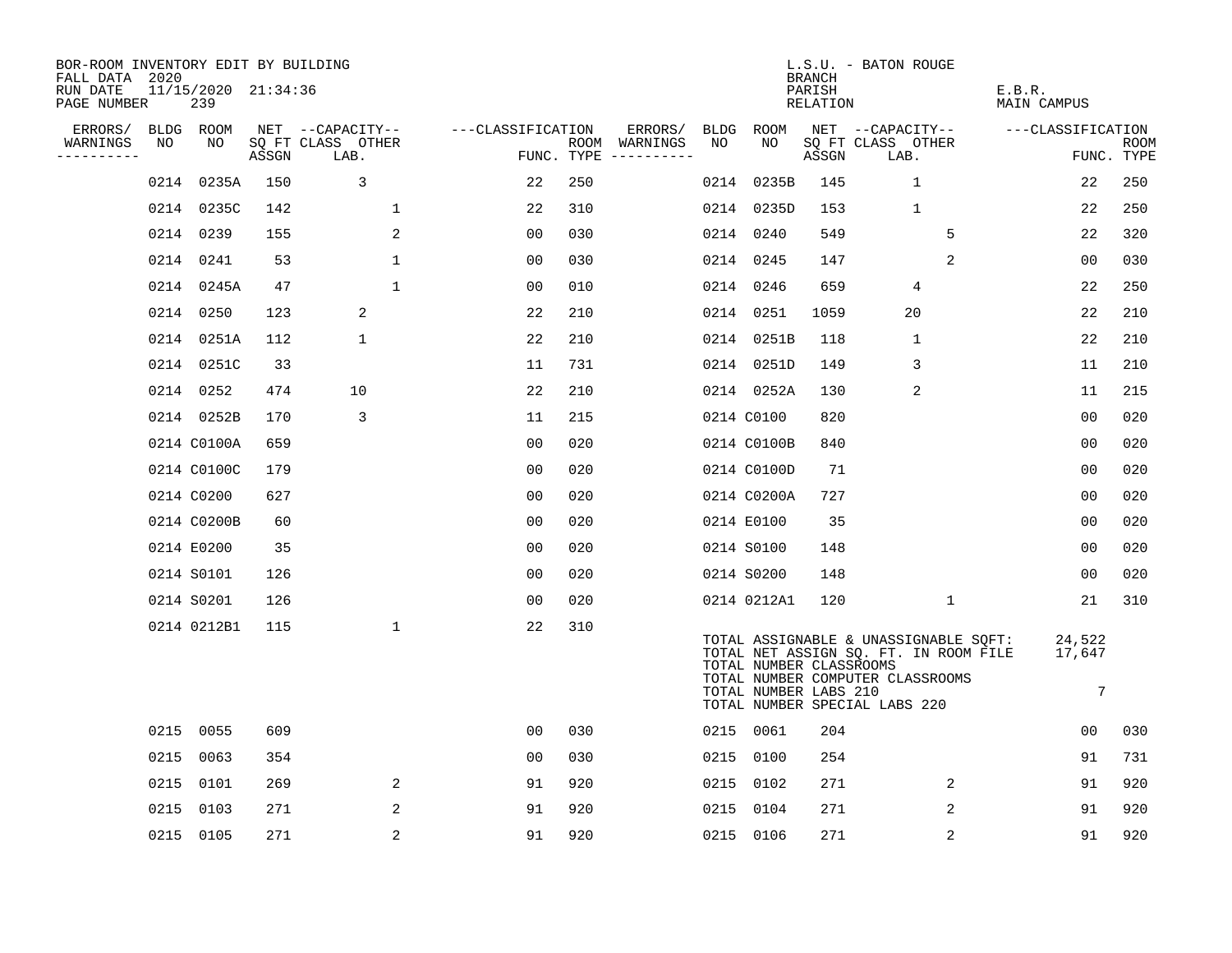| BOR-ROOM INVENTORY EDIT BY BUILDING<br>FALL DATA 2020 |      |            |                     |                           |                   |     |                                      |      |            | <b>BRANCH</b>             | L.S.U. - BATON ROUGE      |                              |                           |
|-------------------------------------------------------|------|------------|---------------------|---------------------------|-------------------|-----|--------------------------------------|------|------------|---------------------------|---------------------------|------------------------------|---------------------------|
| RUN DATE<br>PAGE NUMBER                               |      | 240        | 11/15/2020 21:34:36 |                           |                   |     |                                      |      |            | PARISH<br><b>RELATION</b> |                           | E.B.R.<br><b>MAIN CAMPUS</b> |                           |
| ERRORS/                                               |      | BLDG ROOM  |                     | NET --CAPACITY--          | ---CLASSIFICATION |     | ERRORS/                              | BLDG | ROOM       |                           | NET --CAPACITY--          | ---CLASSIFICATION            |                           |
| WARNINGS<br>----------                                | NO   | NO         | ASSGN               | SQ FT CLASS OTHER<br>LAB. |                   |     | ROOM WARNINGS<br>FUNC. TYPE $------$ | NO   | NO         | ASSGN                     | SQ FT CLASS OTHER<br>LAB. |                              | <b>ROOM</b><br>FUNC. TYPE |
|                                                       | 0215 | 0107       | 271                 | 2                         | 91                | 920 |                                      | 0215 | 0108       | 271                       | 2                         | 91                           | 920                       |
|                                                       | 0215 | 0109       | 250                 |                           | 0 <sub>0</sub>    | 030 |                                      |      | 0215 0109A | 28                        |                           | 00                           | 030                       |
|                                                       | 0215 | 0110       | 261                 | 1                         | 91                | 920 |                                      |      | 0215 0111  | 272                       | 2                         | 91                           | 920                       |
|                                                       | 0215 | 0112       | 272                 | 2                         | 91                | 920 |                                      |      | 0215 0113  | 271                       | 2                         | 91                           | 920                       |
|                                                       | 0215 | 0114       | 271                 | 2                         | 91                | 920 |                                      | 0215 | 0115       | 293                       | 2                         | 91                           | 920                       |
|                                                       | 0215 | 0116       | 272                 | 2                         | 91                | 920 |                                      |      | 0215 0117  | 94                        | 1                         | 00                           | 010                       |
|                                                       |      | 0215 0117A | 219                 |                           | 0 <sub>0</sub>    | 010 |                                      |      | 0215 0118  | 274                       | 2                         | 91                           | 920                       |
|                                                       |      | 0215 0121  | 57                  |                           | 0 <sub>0</sub>    | 010 |                                      |      | 0215 0124  | 242                       | 6                         | 91                           | 650                       |
|                                                       | 0215 | 0124A      | 19                  |                           | 91                | 655 |                                      | 0215 | 0130       | 139                       | 2                         | 91                           | 919                       |
|                                                       | 0215 | 0130A      | 14                  |                           | 0 <sub>0</sub>    | 010 |                                      |      | 0215 0132  | 124                       | 2                         | 91                           | 919                       |
|                                                       | 0215 | 0135       | 151                 | $\mathbf 1$               | 91                | 310 |                                      |      | 0215 0135A | 43                        | 1                         | 91                           | 731                       |
|                                                       | 0215 | 0135B      | 153                 | $\mathbf{1}$              | 91                | 310 |                                      |      | 0215 0135C | 121                       | 1                         | 91                           | 310                       |
|                                                       | 0215 | 0136       | 384                 | 22                        | 91                | 110 |                                      | 0215 | 0136A      | 31                        |                           | 91                           | 115                       |
|                                                       | 0215 | 0136B      | 23                  |                           | 91                | 355 |                                      |      | 0215 0140  | 1659                      | 20                        | 91                           | 650                       |
|                                                       | 0215 | 0149       | 619                 | $\mathbf 1$               | 91                | 950 |                                      |      | 0215 0152  | 540                       | 5                         | 91                           | 635                       |
|                                                       | 0215 | 0155       | 53                  |                           | 91                | 730 |                                      |      | 0215 0156  | 53                        |                           | 91                           | 935                       |
|                                                       | 0215 | 0157       | 267                 | 6                         | 91                | 650 |                                      |      | 0215 0157A | 57                        |                           | 91                           | 710                       |
|                                                       | 0215 | 0161       | 273                 | 8                         | 91                | 919 |                                      |      | 0215 0162  | 276                       | 8                         | 91                           | 919                       |
|                                                       | 0215 | 0164       | 33                  |                           | 0 <sub>0</sub>    | 010 |                                      |      | 0215 0165  | 198                       | 2                         | 91                           | 910                       |
|                                                       | 0215 | 0166       | 198                 | 2                         | 91                | 910 |                                      |      | 0215 0167  | 196                       | 2                         | 91                           | 910                       |
|                                                       | 0215 | 0168       | 197                 | $\mathbf 1$               | 91                | 910 |                                      |      | 0215 0169  | 196                       | 2                         | 91                           | 910                       |
|                                                       | 0215 | 0170       | 197                 | $\overline{c}$            | 91                | 910 |                                      |      | 0215 0171  | 196                       | $\sqrt{2}$                | 91                           | 910                       |
|                                                       |      | 0215 0172  | 197                 | 2                         | 91                | 910 |                                      |      | 0215 0173  | 196                       | 2                         | 91                           | 910                       |
|                                                       | 0215 | 0174       | 197                 | 2                         | 91                | 910 |                                      |      | 0215 0175  | 193                       | 2                         | 91                           | 910                       |
|                                                       | 0215 | 0176       | 197                 | 2                         | 91                | 910 |                                      | 0215 | 0178       | 201                       | 2                         | 91                           | 910                       |
|                                                       |      | 0215 0200  | 257                 |                           | 91                | 935 |                                      |      | 0215 0201  | 269                       | 2                         | 91                           | 920                       |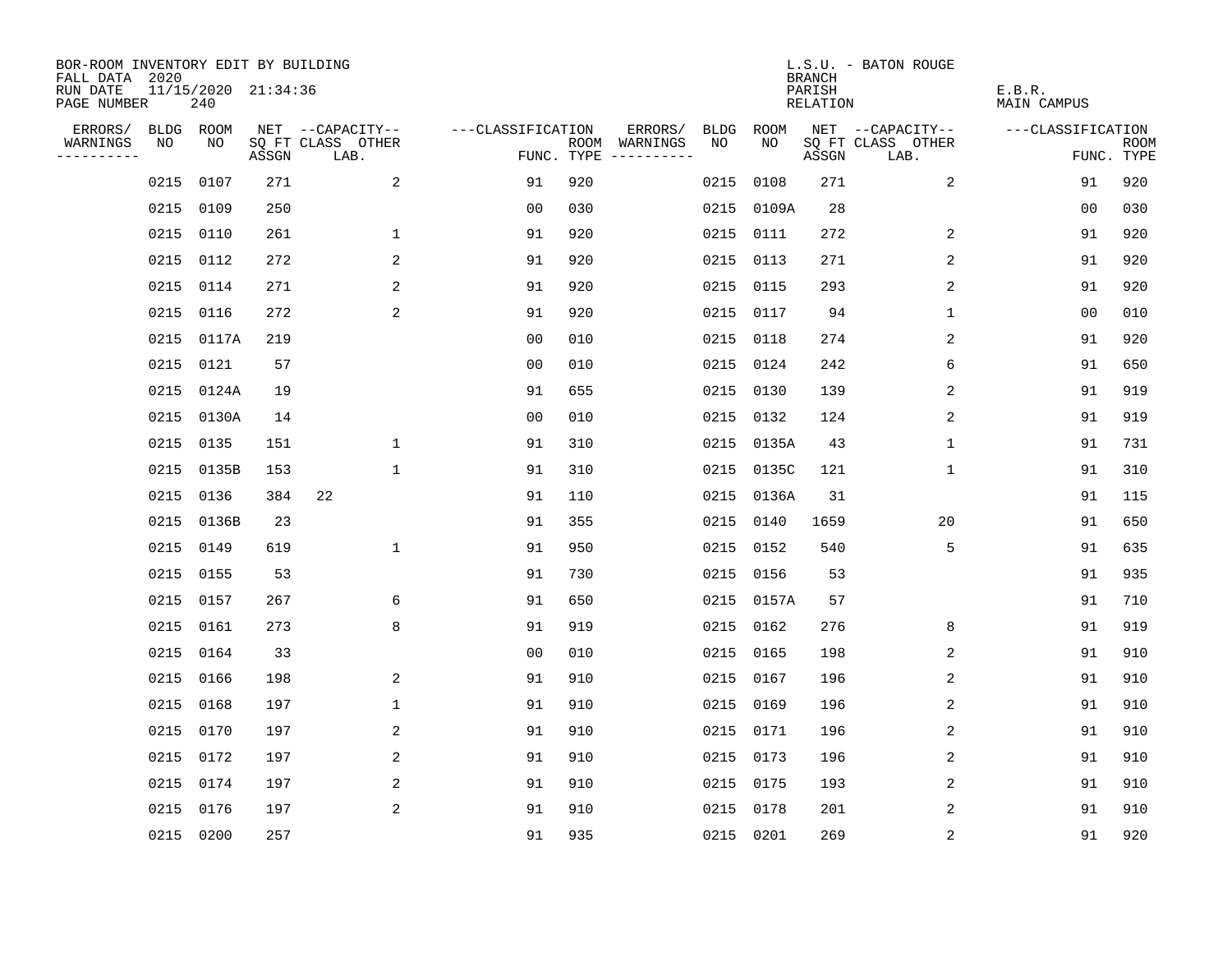| BOR-ROOM INVENTORY EDIT BY BUILDING<br>FALL DATA 2020 |           |           |                     |                           |                   |     |                                      |             |             | <b>BRANCH</b>             | L.S.U. - BATON ROUGE      |                              |                           |
|-------------------------------------------------------|-----------|-----------|---------------------|---------------------------|-------------------|-----|--------------------------------------|-------------|-------------|---------------------------|---------------------------|------------------------------|---------------------------|
| RUN DATE<br>PAGE NUMBER                               |           | 241       | 11/15/2020 21:34:36 |                           |                   |     |                                      |             |             | PARISH<br><b>RELATION</b> |                           | E.B.R.<br><b>MAIN CAMPUS</b> |                           |
| ERRORS/                                               |           | BLDG ROOM |                     | NET --CAPACITY--          | ---CLASSIFICATION |     | ERRORS/                              | <b>BLDG</b> | <b>ROOM</b> |                           | NET --CAPACITY--          | ---CLASSIFICATION            |                           |
| WARNINGS<br>----------                                | NO        | NO        | ASSGN               | SQ FT CLASS OTHER<br>LAB. |                   |     | ROOM WARNINGS<br>FUNC. TYPE $------$ | NO          | NO          | ASSGN                     | SQ FT CLASS OTHER<br>LAB. |                              | <b>ROOM</b><br>FUNC. TYPE |
|                                                       | 0215      | 0202      | 272                 | 2                         | 91                | 920 |                                      | 0215        | 0203        | 271                       | 2                         | 91                           | 920                       |
|                                                       | 0215      | 0204      | 272                 | 2                         | 91                | 920 |                                      | 0215        | 0205        | 271                       | 2                         | 91                           | 920                       |
|                                                       | 0215      | 0206      | 272                 | 2                         | 91                | 920 |                                      |             | 0215 0207   | 271                       | 2                         | 91                           | 920                       |
|                                                       | 0215      | 0208      | 272                 | 2                         | 91                | 920 |                                      |             | 0215 0209   | 250                       |                           | 00                           | 030                       |
|                                                       | 0215      | 0209A     | 28                  |                           | 0 <sub>0</sub>    | 030 |                                      |             | 0215 0210   | 272                       | $\mathbf 1$               | 91                           | 920                       |
|                                                       | 0215 0211 |           | 272                 | 2                         | 91                | 920 |                                      |             | 0215 0212   | 272                       | $\overline{2}$            | 91                           | 920                       |
|                                                       | 0215      | 0213      | 271                 | 2                         | 91                | 920 |                                      |             | 0215 0214   | 272                       | 2                         | 91                           | 920                       |
|                                                       | 0215      | 0215      | 293                 | 2                         | 91                | 920 |                                      |             | 0215 0216   | 272                       | 2                         | 91                           | 920                       |
|                                                       | 0215      | 0217      | 293                 | 2                         | 91                | 920 |                                      | 0215        | 0218        | 272                       | 2                         | 91                           | 920                       |
|                                                       | 0215 0221 |           | 57                  |                           | 0 <sub>0</sub>    | 010 |                                      |             | 0215 0224   | 249                       | 6                         | 15                           | 410                       |
|                                                       | 0215      | 0240      | 709                 | 8                         | 91                | 650 |                                      |             | 0215 0245   | 43                        | $\mathbf 1$               | 0 <sub>0</sub>               | 030                       |
|                                                       | 0215      | 0247      | 59                  |                           | 91                | 935 |                                      |             | 0215 0248   | 21                        |                           | 91                           | 710                       |
|                                                       | 0215      | 0249      | 198                 | 2                         | 91                | 910 |                                      | 0215        | 0250        | 198                       | 2                         | 91                           | 910                       |
|                                                       | 0215      | 0251      | 198                 | 2                         | 91                | 910 |                                      |             | 0215 0252   | 198                       | 2                         | 91                           | 910                       |
|                                                       | 0215      | 0253      | 198                 | 2                         | 91                | 910 |                                      | 0215        | 0254        | 198                       | 2                         | 91                           | 910                       |
|                                                       | 0215      | 0255      | 198                 | 2                         | 91                | 910 |                                      |             | 0215 0256   | 198                       | 2                         | 91                           | 910                       |
|                                                       | 0215      | 0257      | 198                 | 2                         | 91                | 910 |                                      | 0215        | 0258        | 198                       | 2                         | 91                           | 910                       |
|                                                       | 0215      | 0259      | 200                 | 2                         | 91                | 910 |                                      | 0215 0260   |             | 200                       | 2                         | 91                           | 910                       |
|                                                       | 0215      | 0261      | 276                 | 8                         | 91                | 919 |                                      |             | 0215 0262   | 276                       | 8                         | 91                           | 919                       |
|                                                       | 0215      | 0263      | 25                  |                           | 0 <sub>0</sub>    | 030 |                                      |             | 0215 0264   | 34                        |                           | 0 <sub>0</sub>               | 010                       |
|                                                       | 0215      | 0265      | 203                 |                           | 0 <sub>0</sub>    | 030 |                                      | 0215        | 0266        | 200                       | 2                         | 91                           | 910                       |
|                                                       | 0215      | 0267      | 199                 | $\mathbf 1$               | 91                | 910 |                                      | 0215        | 0268        | 198                       | 2                         | 91                           | 910                       |
|                                                       | 0215      | 0269      | 198                 | 2                         | 91                | 910 |                                      |             | 0215 0270   | 198                       | 2                         | 91                           | 910                       |
|                                                       | 0215      | 0271      | 198                 | 2                         | 91                | 910 |                                      |             | 0215 0272   | 198                       | 2                         | 91                           | 910                       |
|                                                       | 0215      | 0273      | 198                 | 2                         | 91                | 910 |                                      |             | 0215 0274   | 198                       | 2                         | 91                           | 910                       |
|                                                       | 0215 0275 |           | 202                 | $\overline{c}$            | 91                | 910 |                                      |             | 0215 0276   | 198                       | $\sqrt{2}$                | 91                           | 910                       |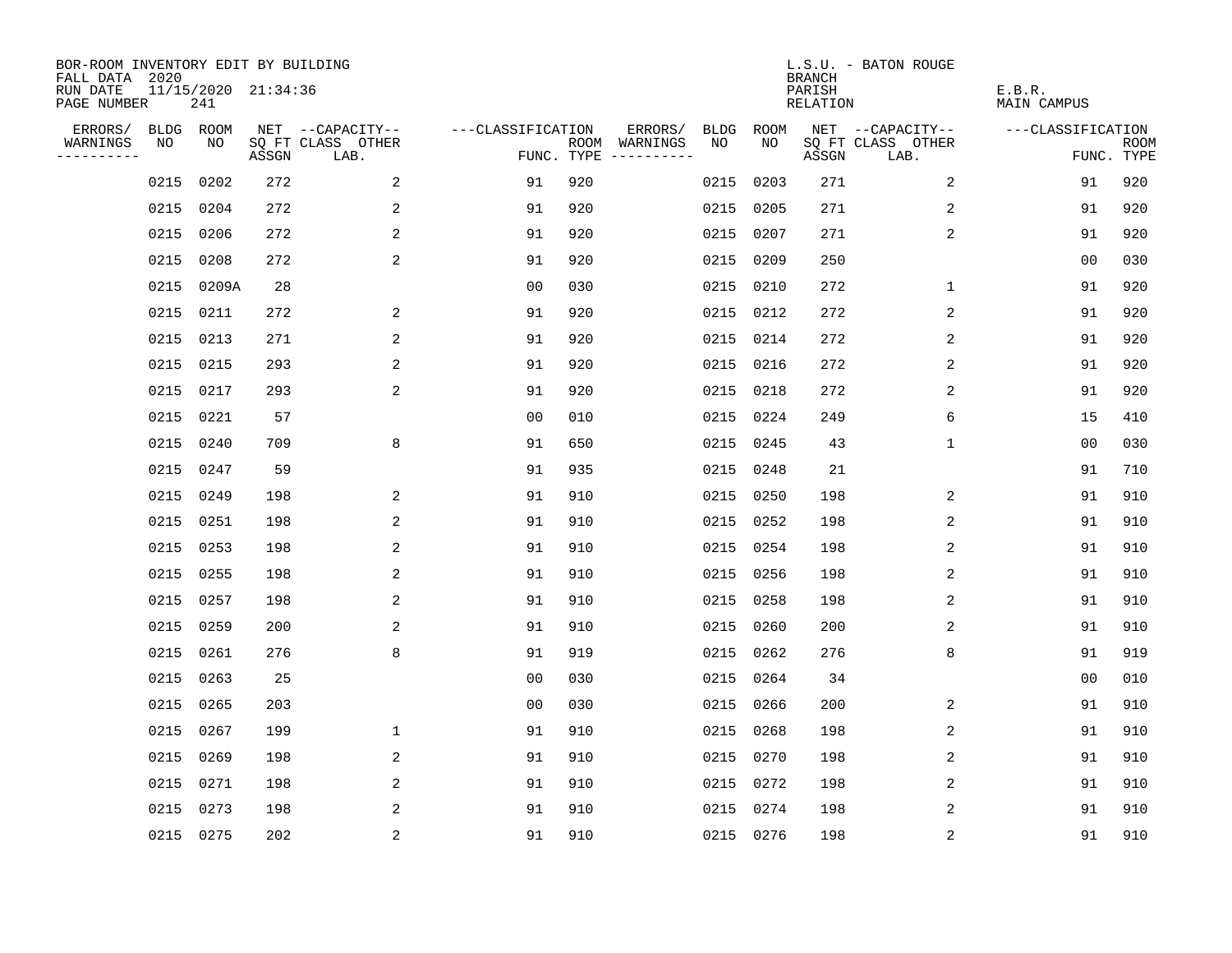| BOR-ROOM INVENTORY EDIT BY BUILDING<br>FALL DATA 2020 |           |      |                     |                           |                   |     |                                      |             |             | <b>BRANCH</b>             | L.S.U. - BATON ROUGE      |                              |                           |
|-------------------------------------------------------|-----------|------|---------------------|---------------------------|-------------------|-----|--------------------------------------|-------------|-------------|---------------------------|---------------------------|------------------------------|---------------------------|
| RUN DATE<br>PAGE NUMBER                               |           | 242  | 11/15/2020 21:34:36 |                           |                   |     |                                      |             |             | PARISH<br><b>RELATION</b> |                           | E.B.R.<br><b>MAIN CAMPUS</b> |                           |
| ERRORS/                                               | BLDG ROOM |      |                     | NET --CAPACITY--          | ---CLASSIFICATION |     | ERRORS/                              | <b>BLDG</b> | <b>ROOM</b> |                           | NET --CAPACITY--          | ---CLASSIFICATION            |                           |
| WARNINGS<br>----------                                | NO        | NO   | ASSGN               | SQ FT CLASS OTHER<br>LAB. |                   |     | ROOM WARNINGS<br>FUNC. TYPE $------$ | NO          | NO          | ASSGN                     | SQ FT CLASS OTHER<br>LAB. |                              | <b>ROOM</b><br>FUNC. TYPE |
|                                                       | 0215      | 0278 | 202                 | 2                         | 91                | 910 |                                      | 0215        | 0300        | 257                       |                           | 91                           | 935                       |
|                                                       | 0215      | 0301 | 269                 | 2                         | 91                | 920 |                                      |             | 0215 0302   | 272                       | 2                         | 91                           | 920                       |
|                                                       | 0215      | 0303 | 271                 | 2                         | 91                | 920 |                                      |             | 0215 0304   | 272                       | 2                         | 91                           | 920                       |
|                                                       | 0215      | 0305 | 271                 | 2                         | 91                | 920 |                                      |             | 0215 0306   | 272                       | 2                         | 91                           | 920                       |
|                                                       | 0215      | 0307 | 271                 | 2                         | 91                | 920 |                                      |             | 0215 0308   | 272                       | 2                         | 91                           | 920                       |
|                                                       | 0215      | 0309 | 250                 |                           | 0 <sub>0</sub>    | 030 |                                      |             | 0215 0309A  | 28                        |                           | 0 <sub>0</sub>               | 030                       |
|                                                       | 0215      | 0310 | 272                 | $\mathbf 1$               | 91                | 920 |                                      |             | 0215 0311   | 272                       | 2                         | 91                           | 920                       |
|                                                       | 0215 0312 |      | 272                 | 2                         | 91                | 920 |                                      |             | 0215 0313   | 271                       | 2                         | 91                           | 920                       |
|                                                       | 0215      | 0314 | 272                 | 2                         | 91                | 920 |                                      |             | 0215 0315   | 293                       | 2                         | 91                           | 920                       |
|                                                       | 0215 0316 |      | 272                 | 2                         | 91                | 920 |                                      |             | 0215 0317   | 351                       | 2                         | 91                           | 920                       |
|                                                       | 0215      | 0318 | 272                 | 2                         | 91                | 920 |                                      |             | 0215 0321   | 57                        |                           | 0 <sub>0</sub>               | 010                       |
|                                                       | 0215 0324 |      | 249                 | 12                        | 15                | 410 |                                      |             | 0215 0340   | 709                       | 8                         | 91                           | 650                       |
|                                                       | 0215      | 0345 | 43                  | $\mathbf{1}$              | 0 <sub>0</sub>    | 030 |                                      |             | 0215 0347   | 59                        |                           | 91                           | 935                       |
|                                                       | 0215      | 0348 | 21                  |                           | 91                | 710 |                                      |             | 0215 0349   | 198                       | 2                         | 91                           | 910                       |
|                                                       | 0215      | 0350 | 198                 | 2                         | 91                | 910 |                                      |             | 0215 0351   | 198                       | 2                         | 91                           | 910                       |
|                                                       | 0215      | 0352 | 198                 | 2                         | 91                | 910 |                                      |             | 0215 0353   | 198                       | 2                         | 91                           | 910                       |
|                                                       | 0215      | 0354 | 198                 | 2                         | 91                | 910 |                                      |             | 0215 0355   | 198                       | 2                         | 91                           | 910                       |
|                                                       | 0215      | 0356 | 198                 | 2                         | 91                | 910 |                                      |             | 0215 0357   | 198                       | 2                         | 91                           | 910                       |
|                                                       | 0215      | 0358 | 198                 | 2                         | 91                | 910 |                                      |             | 0215 0359   | 200                       | 2                         | 91                           | 910                       |
|                                                       | 0215      | 0360 | 200                 | 2                         | 91                | 910 |                                      |             | 0215 0361   | 276                       | 8                         | 91                           | 919                       |
|                                                       | 0215      | 0362 | 276                 | 8                         | 91                | 919 |                                      |             | 0215 0363   | 25                        |                           | 0 <sub>0</sub>               | 030                       |
|                                                       | 0215      | 0364 | 34                  |                           | 0 <sub>0</sub>    | 010 |                                      |             | 0215 0365   | 203                       |                           | 00                           | 030                       |
|                                                       | 0215      | 0366 | 200                 | 2                         | 91                | 910 |                                      |             | 0215 0367   | 199                       | 2                         | 91                           | 910                       |
|                                                       | 0215      | 0368 | 198                 | $\mathbf 1$               | 91                | 910 |                                      |             | 0215 0369   | 198                       | 2                         | 91                           | 910                       |
|                                                       | 0215      | 0370 | 198                 | 2                         | 91                | 910 |                                      |             | 0215 0371   | 198                       | 2                         | 91                           | 910                       |
|                                                       | 0215 0372 |      | 198                 | $\overline{c}$            | 91                | 910 |                                      |             | 0215 0373   | 198                       | $\sqrt{2}$                | 91                           | 910                       |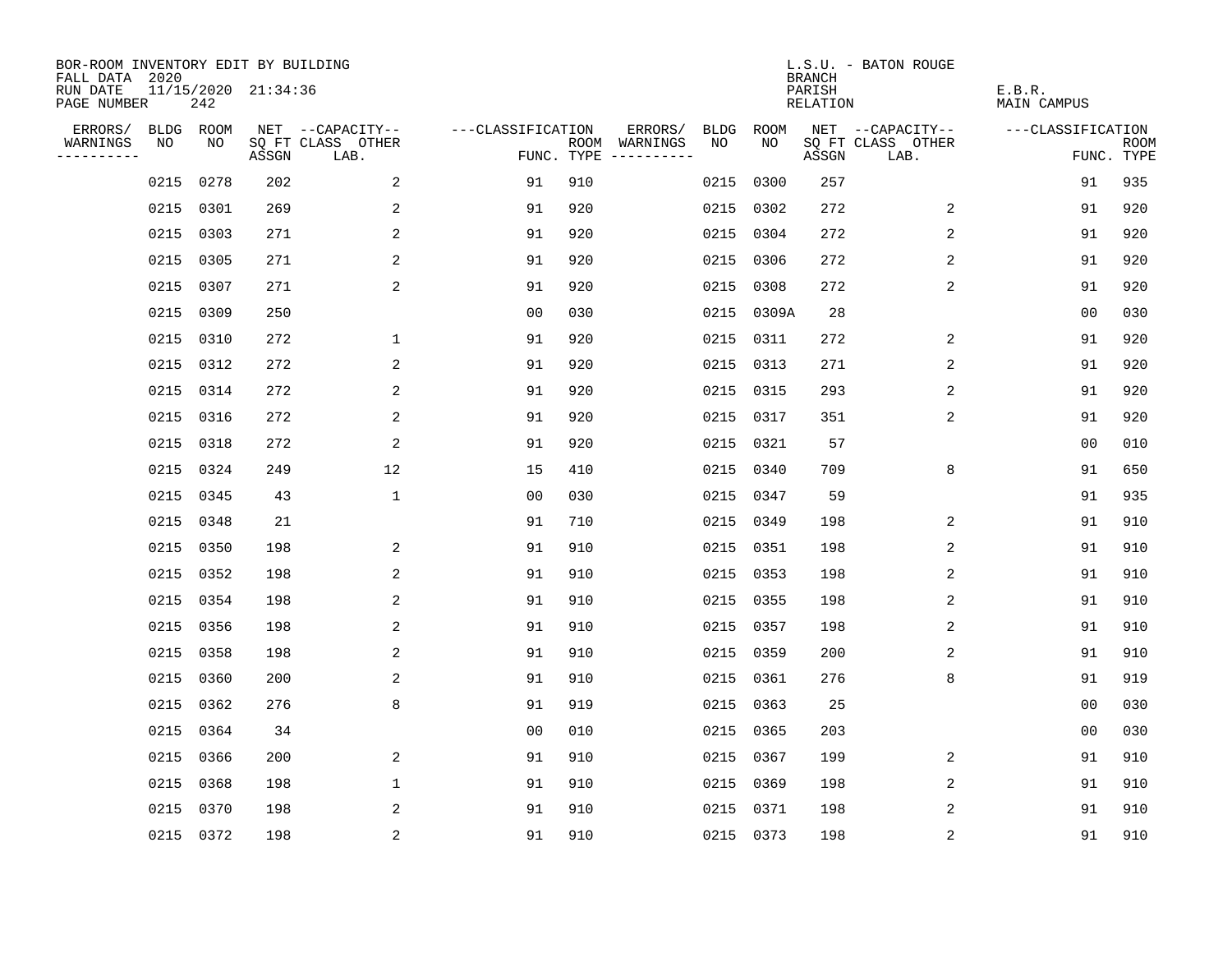| BOR-ROOM INVENTORY EDIT BY BUILDING<br>FALL DATA 2020 |      |            |                     |                           |                   |     |                                      |             |            | <b>BRANCH</b>             | L.S.U. - BATON ROUGE      |                              |                           |
|-------------------------------------------------------|------|------------|---------------------|---------------------------|-------------------|-----|--------------------------------------|-------------|------------|---------------------------|---------------------------|------------------------------|---------------------------|
| RUN DATE<br>PAGE NUMBER                               |      | 243        | 11/15/2020 21:34:36 |                           |                   |     |                                      |             |            | PARISH<br><b>RELATION</b> |                           | E.B.R.<br><b>MAIN CAMPUS</b> |                           |
| ERRORS/                                               |      | BLDG ROOM  |                     | NET --CAPACITY--          | ---CLASSIFICATION |     | ERRORS/                              | <b>BLDG</b> | ROOM       |                           | NET --CAPACITY--          | ---CLASSIFICATION            |                           |
| WARNINGS<br>----------                                | NO   | NO         | ASSGN               | SQ FT CLASS OTHER<br>LAB. |                   |     | ROOM WARNINGS<br>FUNC. TYPE $------$ | NO          | NO         | ASSGN                     | SQ FT CLASS OTHER<br>LAB. |                              | <b>ROOM</b><br>FUNC. TYPE |
|                                                       | 0215 | 0374       | 198                 | 2                         | 91                | 910 |                                      |             | 0215 0375  | 202                       | 2                         | 91                           | 910                       |
|                                                       |      | 0215 0376  | 198                 | 2                         | 91                | 910 |                                      |             | 0215 0378  | 202                       | 2                         | 91                           | 910                       |
|                                                       | 0215 | 0424       | 249                 | 12                        | 15                | 410 |                                      |             | 0215 0440  | 709                       | 8                         | 91                           | 650                       |
|                                                       |      | 0215 0445  | 43                  | $\mathbf 1$               | 0 <sub>0</sub>    | 030 |                                      |             | 0215 0447  | 59                        |                           | 91                           | 935                       |
|                                                       | 0215 | 0448       | 21                  |                           | 91                | 710 |                                      |             | 0215 0449  | 198                       | 2                         | 91                           | 910                       |
|                                                       |      | 0215 0450  | 198                 | 2                         | 91                | 910 |                                      |             | 0215 0451  | 198                       | 2                         | 91                           | 910                       |
|                                                       |      | 0215 0452  | 198                 | 2                         | 91                | 910 |                                      |             | 0215 0453  | 198                       | 2                         | 91                           | 910                       |
|                                                       |      | 0215 0454  | 198                 | 2                         | 91                | 910 |                                      |             | 0215 0455  | 198                       | 2                         | 91                           | 910                       |
|                                                       |      | 0215 0456  | 198                 | 2                         | 91                | 910 |                                      |             | 0215 0457  | 198                       | 2                         | 91                           | 910                       |
|                                                       |      | 0215 0458  | 198                 | 2                         | 91                | 910 |                                      |             | 0215 0459  | 200                       | 2                         | 91                           | 910                       |
|                                                       |      | 0215 0460  | 200                 | 2                         | 91                | 910 |                                      |             | 0215 0461  | 276                       | 8                         | 91                           | 919                       |
|                                                       |      | 0215 0462  | 276                 | 8                         | 91                | 919 |                                      |             | 0215 0463  | 25                        |                           | 0 <sub>0</sub>               | 030                       |
|                                                       | 0215 | 0464       | 34                  |                           | 0 <sub>0</sub>    | 010 |                                      |             | 0215 0465  | 203                       |                           | 0 <sub>0</sub>               | 030                       |
|                                                       |      | 0215 0466  | 200                 | 2                         | 91                | 910 |                                      |             | 0215 0467  | 199                       | 1                         | 91                           | 910                       |
|                                                       | 0215 | 0468       | 198                 | 2                         | 91                | 910 |                                      |             | 0215 0469  | 198                       | 2                         | 91                           | 910                       |
|                                                       |      | 0215 0470  | 198                 | 2                         | 91                | 910 |                                      |             | 0215 0471  | 198                       | 2                         | 91                           | 910                       |
|                                                       |      | 0215 0472  | 198                 | 2                         | 91                | 910 |                                      |             | 0215 0473  | 198                       | 2                         | 91                           | 910                       |
|                                                       |      | 0215 0474  | 198                 | 2                         | 91                | 910 |                                      |             | 0215 0475  | 202                       | 2                         | 91                           | 910                       |
|                                                       |      | 0215 0476  | 198                 | 2                         | 91                | 910 |                                      |             | 0215 0478  | 202                       | 2                         | 91                           | 910                       |
|                                                       |      | 0215 C0100 | 702                 |                           | 0 <sub>0</sub>    | 020 |                                      |             | 0215 C0101 | 992                       |                           | 0 <sub>0</sub>               | 020                       |
|                                                       |      | 0215 C0102 | 275                 |                           | 0 <sub>0</sub>    | 020 |                                      |             | 0215 C0103 | 700                       |                           | 0 <sub>0</sub>               | 020                       |
|                                                       |      | 0215 C0200 | 682                 |                           | 0 <sub>0</sub>    | 020 |                                      |             | 0215 C0201 | 405                       |                           | 0 <sub>0</sub>               | 020                       |
|                                                       |      | 0215 C0203 | 1102                |                           | 0 <sub>0</sub>    | 020 |                                      |             | 0215 C0300 | 682                       |                           | 0 <sub>0</sub>               | 020                       |
|                                                       |      | 0215 C0301 | 405                 |                           | 0 <sub>0</sub>    | 020 |                                      |             | 0215 C0303 | 1102                      |                           | 0 <sub>0</sub>               | 020                       |
|                                                       |      | 0215 C0401 | 405                 |                           | 0 <sub>0</sub>    | 020 |                                      |             | 0215 C0403 | 1102                      |                           | 0 <sub>0</sub>               | 020                       |
|                                                       |      | 0215 E0101 | 53                  |                           | 0 <sub>0</sub>    | 020 |                                      |             | 0215 E0201 | 53                        |                           | 0 <sub>0</sub>               | 020                       |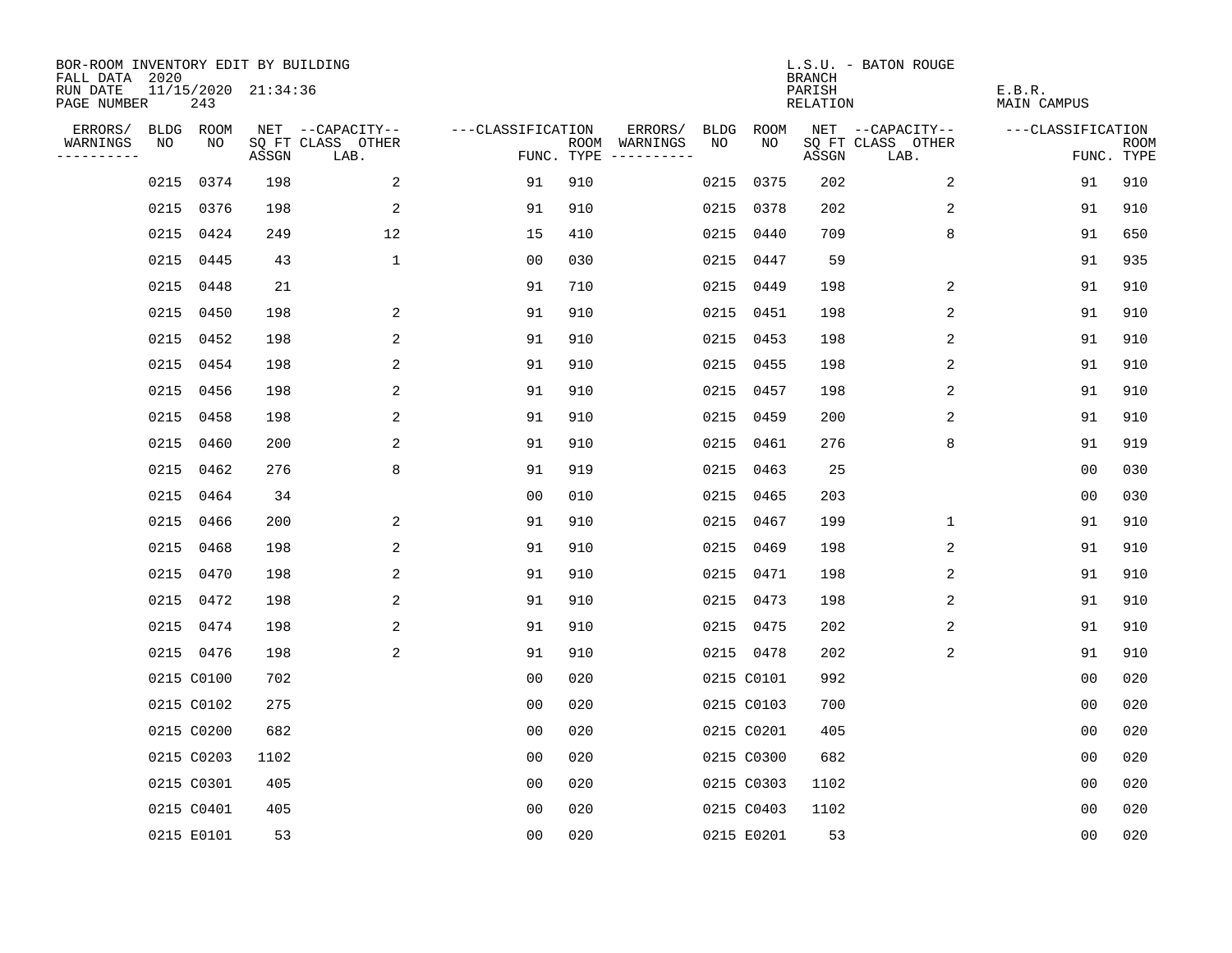| BOR-ROOM INVENTORY EDIT BY BUILDING<br>FALL DATA 2020 |                            |       |                           |                   |                                      |         |      |                                                  | <b>BRANCH</b>      | L.S.U. - BATON ROUGE                                                                                                                                |                              |                           |
|-------------------------------------------------------|----------------------------|-------|---------------------------|-------------------|--------------------------------------|---------|------|--------------------------------------------------|--------------------|-----------------------------------------------------------------------------------------------------------------------------------------------------|------------------------------|---------------------------|
| RUN DATE<br>PAGE NUMBER                               | 11/15/2020 21:34:36<br>244 |       |                           |                   |                                      |         |      |                                                  | PARISH<br>RELATION |                                                                                                                                                     | E.B.R.<br><b>MAIN CAMPUS</b> |                           |
| ERRORS/                                               | BLDG ROOM                  |       | NET --CAPACITY--          | ---CLASSIFICATION |                                      | ERRORS/ |      | BLDG ROOM                                        |                    | NET --CAPACITY--                                                                                                                                    | ---CLASSIFICATION            |                           |
| WARNINGS<br>NO<br>----------                          | NO                         | ASSGN | SQ FT CLASS OTHER<br>LAB. |                   | ROOM WARNINGS<br>FUNC. TYPE $------$ |         | NO   | NO                                               | ASSGN              | SQ FT CLASS OTHER<br>LAB.                                                                                                                           |                              | <b>ROOM</b><br>FUNC. TYPE |
|                                                       | 0215 E0301                 | 53    |                           | 00                | 020                                  |         |      | 0215 E0401                                       | 53                 |                                                                                                                                                     | 0 <sub>0</sub>               | 020                       |
|                                                       | 0215 S0001                 | 159   |                           | 0 <sub>0</sub>    | 020                                  |         |      | 0215 S0002                                       | 63                 |                                                                                                                                                     | 0 <sub>0</sub>               | 020                       |
|                                                       | 0215 S0003                 | 90    |                           | 00                | 020                                  |         |      | 0215 S0101                                       | 229                |                                                                                                                                                     | 0 <sub>0</sub>               | 020                       |
|                                                       | 0215 S0102                 | 120   |                           | 0 <sub>0</sub>    | 020                                  |         |      | 0215 S0103                                       | 125                |                                                                                                                                                     | 0 <sub>0</sub>               | 020                       |
|                                                       | 0215 S0201                 | 229   |                           | 0 <sub>0</sub>    | 020                                  |         |      | 0215 S0202                                       | 120                |                                                                                                                                                     | 00                           | 020                       |
|                                                       | 0215 S0203                 | 125   |                           | 0 <sub>0</sub>    | 020                                  |         |      | 0215 S0301                                       | 229                |                                                                                                                                                     | 0 <sub>0</sub>               | 020                       |
|                                                       | 0215 S0302                 | 120   |                           | 00                | 020                                  |         |      | 0215 S0303                                       | 125                |                                                                                                                                                     | 00                           | 020                       |
|                                                       | 0215 S0401                 | 229   |                           | 0 <sub>0</sub>    | 020                                  |         |      | 0215 S0402                                       | 120                |                                                                                                                                                     | 0 <sub>0</sub>               | 020                       |
|                                                       | 0215 S0403                 | 125   |                           | 0 <sub>0</sub>    | 020                                  |         |      | 0215 0117A1                                      | 198                |                                                                                                                                                     | 0 <sub>0</sub>               | 010                       |
|                                                       | 0215 0117A2                | 45    |                           | 0 <sub>0</sub>    | 030                                  |         |      | TOTAL NUMBER CLASSROOMS<br>TOTAL NUMBER LABS 210 |                    | TOTAL ASSIGNABLE & UNASSIGNABLE SQFT:<br>TOTAL NET ASSIGN SQ. FT. IN ROOM FILE<br>TOTAL NUMBER COMPUTER CLASSROOMS<br>TOTAL NUMBER SPECIAL LABS 220 | 56,017<br>41,353<br>1        |                           |
| 0220                                                  | 0001                       | 642   |                           | 0 <sub>0</sub>    | 030                                  |         | 0220 | 0002                                             | 158                |                                                                                                                                                     | 00                           | 030                       |
| 0220                                                  | 0010C                      | 81    |                           | 91                | 630                                  |         | 0220 | 0011C                                            | 44                 |                                                                                                                                                     | 0 <sub>0</sub>               | 030                       |
| 0220                                                  | 0012C                      | 64    |                           | 0 <sub>0</sub>    | 030                                  |         | 0220 | 0013C                                            | 1                  |                                                                                                                                                     | 91                           | 635                       |
| 0220                                                  | 0014C                      | 120   |                           | 0 <sub>0</sub>    | 030                                  |         | 0220 | 0016C                                            | 28                 |                                                                                                                                                     | 0 <sub>0</sub>               | 010                       |
| 0220                                                  | 0017C                      | 89    |                           | 91                | 919                                  |         | 0220 | 0018C                                            | 215                |                                                                                                                                                     | 91                           | 919                       |
| 0220                                                  | 0020C                      | 227   |                           | 91                | 919                                  |         | 0220 | 0022C                                            | 38                 |                                                                                                                                                     | 0 <sub>0</sub>               | 030                       |
| 0220                                                  | 0023C                      | 49    |                           | 0 <sub>0</sub>    | 030                                  |         | 0220 | 0024C                                            | 200                |                                                                                                                                                     | 91                           | 919                       |
| 0220                                                  | 0025C                      | 116   |                           | 0 <sub>0</sub>    | 030                                  |         | 0220 | 0026C                                            | 20                 |                                                                                                                                                     | 0 <sub>0</sub>               | 010                       |
| 0220                                                  | 0028C                      | 80    |                           | 91                | 935                                  |         | 0220 | 0029C                                            | 215                |                                                                                                                                                     | 91                           | 919                       |
| 0220                                                  | 0030C                      | 215   |                           | 91                | 919                                  |         | 0220 | 0032C                                            | 38                 |                                                                                                                                                     | 91                           | 935                       |
| 0220                                                  | 0033C                      | 49    |                           | 0 <sub>0</sub>    | 030                                  |         | 0220 | 0034C                                            | 200                |                                                                                                                                                     | 91                           | 919                       |
| 0220                                                  | 0035C                      | 116   |                           | 0 <sub>0</sub>    | 030                                  |         | 0220 | 0036C                                            | 20                 |                                                                                                                                                     | 0 <sub>0</sub>               | 010                       |
|                                                       | 0220 0038C                 | 80    |                           | 91                | 935                                  |         |      | 0220 0039C                                       | 215                |                                                                                                                                                     | 91                           | 919                       |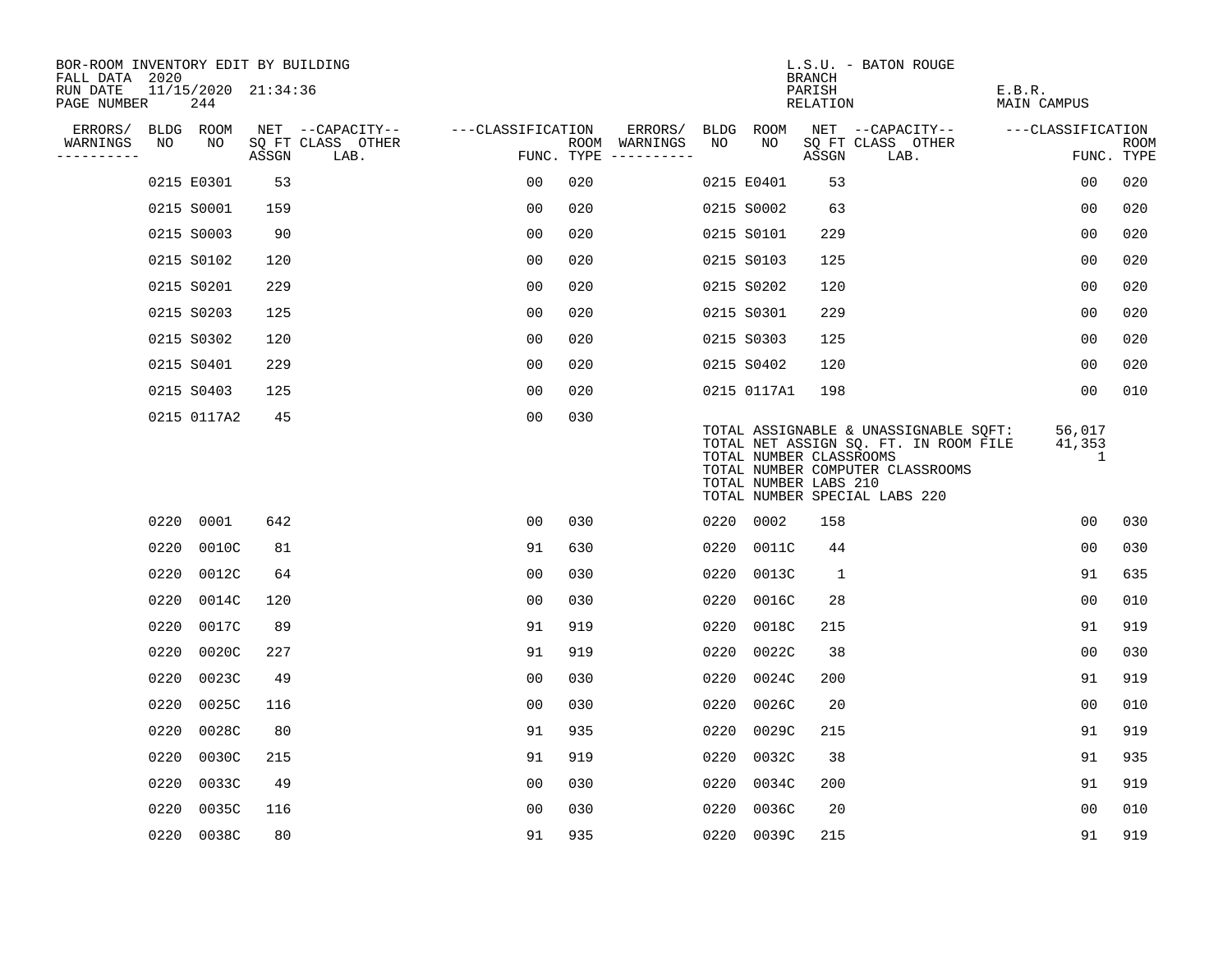| BOR-ROOM INVENTORY EDIT BY BUILDING<br>FALL DATA 2020 |      |                            |       |                           |                   |     |                                      |      |           | <b>BRANCH</b>      | L.S.U. - BATON ROUGE      |                       |                           |
|-------------------------------------------------------|------|----------------------------|-------|---------------------------|-------------------|-----|--------------------------------------|------|-----------|--------------------|---------------------------|-----------------------|---------------------------|
| RUN DATE<br>PAGE NUMBER                               |      | 11/15/2020 21:34:36<br>245 |       |                           |                   |     |                                      |      |           | PARISH<br>RELATION |                           | E.B.R.<br>MAIN CAMPUS |                           |
| ERRORS/                                               |      | BLDG ROOM                  |       | NET --CAPACITY--          | ---CLASSIFICATION |     | ERRORS/                              | BLDG | ROOM      |                    | NET --CAPACITY--          | ---CLASSIFICATION     |                           |
| WARNINGS<br>----------                                | NO   | NO                         | ASSGN | SQ FT CLASS OTHER<br>LAB. |                   |     | ROOM WARNINGS<br>FUNC. TYPE $------$ | NO   | NO.       | ASSGN              | SQ FT CLASS OTHER<br>LAB. |                       | <b>ROOM</b><br>FUNC. TYPE |
|                                                       | 0220 | 0040C                      | 215   |                           | 91                | 919 |                                      | 0220 | 0042C     | 38                 |                           | 91                    | 935                       |
|                                                       | 0220 | 0043C                      | 49    |                           | 0 <sub>0</sub>    | 030 |                                      | 0220 | 0044C     | 200                |                           | 91                    | 919                       |
|                                                       | 0220 | 0045C                      | 116   |                           | 0 <sub>0</sub>    | 030 |                                      | 0220 | 0046C     | 20                 |                           | 0 <sub>0</sub>        | 010                       |
|                                                       | 0220 | 0048C                      | 80    |                           | 91                | 935 |                                      | 0220 | 0049C     | 215                |                           | 91                    | 919                       |
|                                                       | 0220 | 0101                       | 80    |                           | 0 <sub>0</sub>    | 010 |                                      | 0220 | 0103      | 46                 |                           | 0 <sub>0</sub>        | 010                       |
|                                                       | 0220 | 0104                       | 143   |                           | 91                | 935 |                                      | 0220 | 0105      | 30                 |                           | 0 <sub>0</sub>        | 010                       |
|                                                       | 0220 | 0106                       | 135   |                           | 91                | 660 |                                      | 0220 | 0107      | 1160               |                           | 91                    | 650                       |
|                                                       | 0220 | 0108                       | 235   |                           | 91                | 935 |                                      | 0220 | 0108A     | 125                |                           | 91                    | 650                       |
|                                                       | 0220 | 0109                       | 112   |                           | 0 <sub>0</sub>    | 030 |                                      | 0220 | 0110      | 319                | $\mathbf{1}$              | 91                    | 310                       |
|                                                       | 0220 | 0111                       | 192   | $\mathbf 1$               | 91                | 310 |                                      | 0220 | 0112      | 23                 |                           | 0 <sub>0</sub>        | 030                       |
|                                                       | 0220 | 0113                       | 81    |                           | 91                | 240 |                                      | 0220 | 0114      | 96                 | 2                         | 91                    | 410                       |
|                                                       | 0220 | 0115                       | 20    |                           | 91                | 935 |                                      | 0220 | 0116      | 192                | 2                         | 91                    | 910                       |
|                                                       | 0220 | 0117                       | 312   | $\mathbf 1$               | 91                | 910 |                                      | 0220 | 0118      | 192                | 2                         | 91                    | 910                       |
|                                                       | 0220 | 0119                       | 192   | 2                         | 91                | 910 |                                      | 0220 | 0120      | 192                | 2                         | 91                    | 910                       |
|                                                       | 0220 | 0121                       | 192   | 2                         | 91                | 910 |                                      | 0220 | 0122      | 192                | 1                         | 91                    | 910                       |
|                                                       | 0220 | 0123                       | 192   | 2                         | 91                | 910 |                                      | 0220 | 0124      | 192                | $\overline{c}$            | 91                    | 910                       |
|                                                       | 0220 | 0125                       | 192   | 2                         | 91                | 910 |                                      | 0220 | 0126      | 192                | 2                         | 91                    | 910                       |
|                                                       | 0220 | 0127                       | 192   | 2                         | 91                | 910 |                                      | 0220 | 0128      | 192                | 2                         | 91                    | 910                       |
|                                                       | 0220 | 0129                       | 192   | 2                         | 91                | 910 |                                      | 0220 | 0200      | 220                | 6                         | 91                    | 410                       |
|                                                       | 0220 | 0201                       | 192   | 2                         | 91                | 910 |                                      | 0220 | 0202      | 192                | 2                         | 91                    | 910                       |
|                                                       | 0220 | 0203                       | 192   | 2                         | 91                | 910 |                                      | 0220 | 0204      | 192                | 2                         | 91                    | 910                       |
|                                                       | 0220 | 0205                       | 192   | 2                         | 91                | 910 |                                      | 0220 | 0206      | 192                | 2                         | 91                    | 910                       |
|                                                       | 0220 | 0207                       | 192   | 2                         | 91                | 910 |                                      | 0220 | 0208      | 192                | 2                         | 91                    | 910                       |
|                                                       | 0220 | 0209                       | 192   | 2                         | 91                | 910 |                                      | 0220 | 0210      | 192                | $\overline{c}$            | 91                    | 910                       |
|                                                       | 0220 | 0211                       | 192   | 2                         | 91                | 910 |                                      | 0220 | 0212      | 192                | 2                         | 91                    | 910                       |
|                                                       |      | 0220 0213                  | 192   | $\overline{c}$            | 91                | 910 |                                      |      | 0220 0214 | 192                | $\mathbf{1}$              | 91                    | 910                       |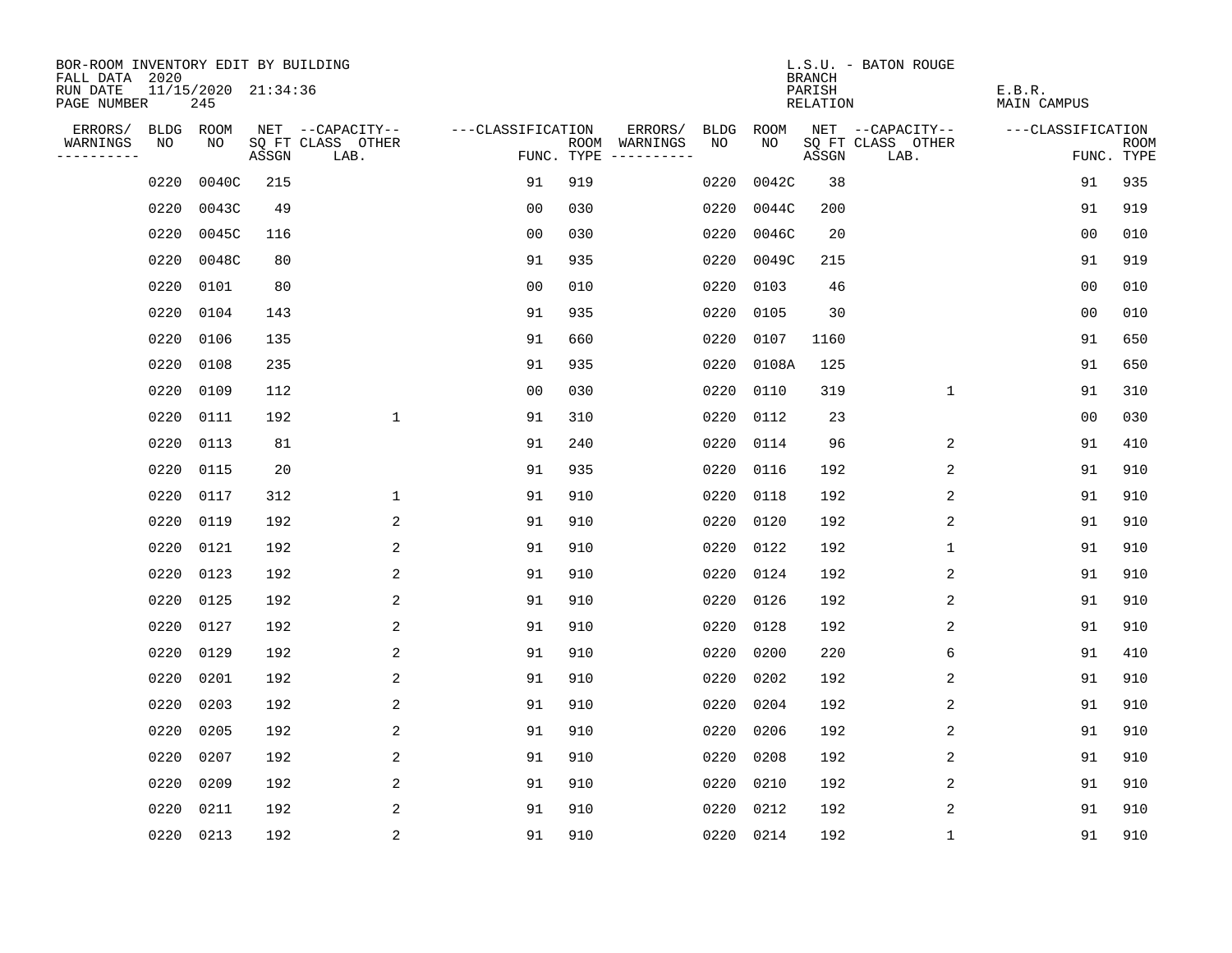| BOR-ROOM INVENTORY EDIT BY BUILDING<br>FALL DATA 2020 |      |           |                     |                           |                   |                                      |         |             |           | <b>BRANCH</b>                   | L.S.U. - BATON ROUGE      |                       |                           |
|-------------------------------------------------------|------|-----------|---------------------|---------------------------|-------------------|--------------------------------------|---------|-------------|-----------|---------------------------------|---------------------------|-----------------------|---------------------------|
| RUN DATE<br>PAGE NUMBER                               |      | 246       | 11/15/2020 21:34:36 |                           |                   |                                      |         |             |           | PARISH<br>RELATION              |                           | E.B.R.<br>MAIN CAMPUS |                           |
| ERRORS/                                               |      | BLDG ROOM |                     | NET --CAPACITY--          | ---CLASSIFICATION |                                      | ERRORS/ | <b>BLDG</b> | ROOM      |                                 | NET --CAPACITY--          | ---CLASSIFICATION     |                           |
| WARNINGS<br>----------                                | NO   | NO        | ASSGN               | SQ FT CLASS OTHER<br>LAB. |                   | ROOM WARNINGS<br>FUNC. TYPE $------$ |         | NO.         | NO.       | $\operatorname{\mathsf{ASSGN}}$ | SQ FT CLASS OTHER<br>LAB. |                       | <b>ROOM</b><br>FUNC. TYPE |
|                                                       | 0220 | 0215      | 192                 | $\mathbf 1$               | 91                | 910                                  |         | 0220        | 0216      | 192                             | 2                         | 91                    | 910                       |
|                                                       | 0220 | 0217      | 192                 | 2                         | 91                | 910                                  |         | 0220        | 0218      | 192                             | 2                         | 91                    | 910                       |
|                                                       | 0220 | 0219      | 192                 | 2                         | 91                | 910                                  |         | 0220        | 0220      | 192                             | 2                         | 91                    | 910                       |
|                                                       | 0220 | 0221      | 192                 | 2                         | 91                | 910                                  |         | 0220        | 0222      | 192                             | 2                         | 91                    | 910                       |
|                                                       | 0220 | 0223      | 192                 | 2                         | 91                | 910                                  |         | 0220        | 0224      | 192                             | $\overline{c}$            | 91                    | 910                       |
|                                                       | 0220 | 0225      | 192                 | 2                         | 91                | 910                                  |         | 0220        | 0226      | 192                             | $\overline{c}$            | 91                    | 910                       |
|                                                       | 0220 | 0227      | 192                 | 2                         | 91                | 910                                  |         | 0220        | 0228      | 192                             | 2                         | 91                    | 910                       |
|                                                       | 0220 | 0229      | 192                 | 2                         | 91                | 910                                  |         | 0220        | 0300      | 220                             | 15                        | 91                    | 410                       |
|                                                       | 0220 | 0301      | 192                 | 2                         | 91                | 910                                  |         | 0220        | 0302      | 192                             | 2                         | 91                    | 910                       |
|                                                       | 0220 | 0303      | 192                 | 2                         | 91                | 910                                  |         | 0220        | 0304      | 192                             | 2                         | 91                    | 910                       |
|                                                       | 0220 | 0305      | 192                 | 2                         | 91                | 910                                  |         | 0220        | 0306      | 192                             | 2                         | 91                    | 910                       |
|                                                       | 0220 | 0307      | 192                 | 2                         | 91                | 910                                  |         | 0220        | 0308      | 192                             | 2                         | 91                    | 910                       |
|                                                       | 0220 | 0309      | 192                 | 2                         | 91                | 910                                  |         | 0220        | 0310      | 192                             | 2                         | 91                    | 910                       |
|                                                       | 0220 | 0311      | 192                 | 2                         | 91                | 910                                  |         | 0220        | 0312      | 192                             | 2                         | 91                    | 910                       |
|                                                       | 0220 | 0313      | 192                 | 2                         | 91                | 910                                  |         | 0220        | 0314      | 192                             | 1                         | 91                    | 910                       |
|                                                       | 0220 | 0315      | 192                 | 1                         | 91                | 910                                  |         | 0220        | 0316      | 192                             | 2                         | 91                    | 910                       |
|                                                       | 0220 | 0317      | 192                 | 2                         | 91                | 910                                  |         | 0220        | 0318      | 192                             | 2                         | 91                    | 910                       |
|                                                       | 0220 | 0319      | 192                 | 2                         | 91                | 910                                  |         | 0220        | 0320      | 192                             | 2                         | 91                    | 910                       |
|                                                       | 0220 | 0321      | 192                 | 2                         | 91                | 910                                  |         | 0220        | 0322      | 192                             | 2                         | 91                    | 910                       |
|                                                       | 0220 | 0323      | 192                 | 2                         | 91                | 910                                  |         | 0220        | 0324      | 192                             | 2                         | 91                    | 910                       |
|                                                       | 0220 | 0325      | 192                 | 2                         | 91                | 910                                  |         | 0220        | 0326      | 192                             | 2                         | 91                    | 910                       |
|                                                       | 0220 | 0327      | 192                 | 2                         | 91                | 910                                  |         | 0220        | 0328      | 192                             | 2                         | 91                    | 910                       |
|                                                       | 0220 | 0329      | 192                 | 2                         | 91                | 910                                  |         | 0220        | 0400      | 220                             | 15                        | 91                    | 410                       |
|                                                       | 0220 | 0401      | 192                 | 2                         | 91                | 910                                  |         | 0220        | 0402      | 192                             | 2                         | 91                    | 910                       |
|                                                       | 0220 | 0403      | 192                 | 2                         | 91                | 910                                  |         | 0220        | 0404      | 192                             | 2                         | 91                    | 910                       |
|                                                       |      | 0220 0405 | 192                 | $\overline{c}$            | 91                | 910                                  |         |             | 0220 0406 | 192                             | $\sqrt{2}$                | 91                    | 910                       |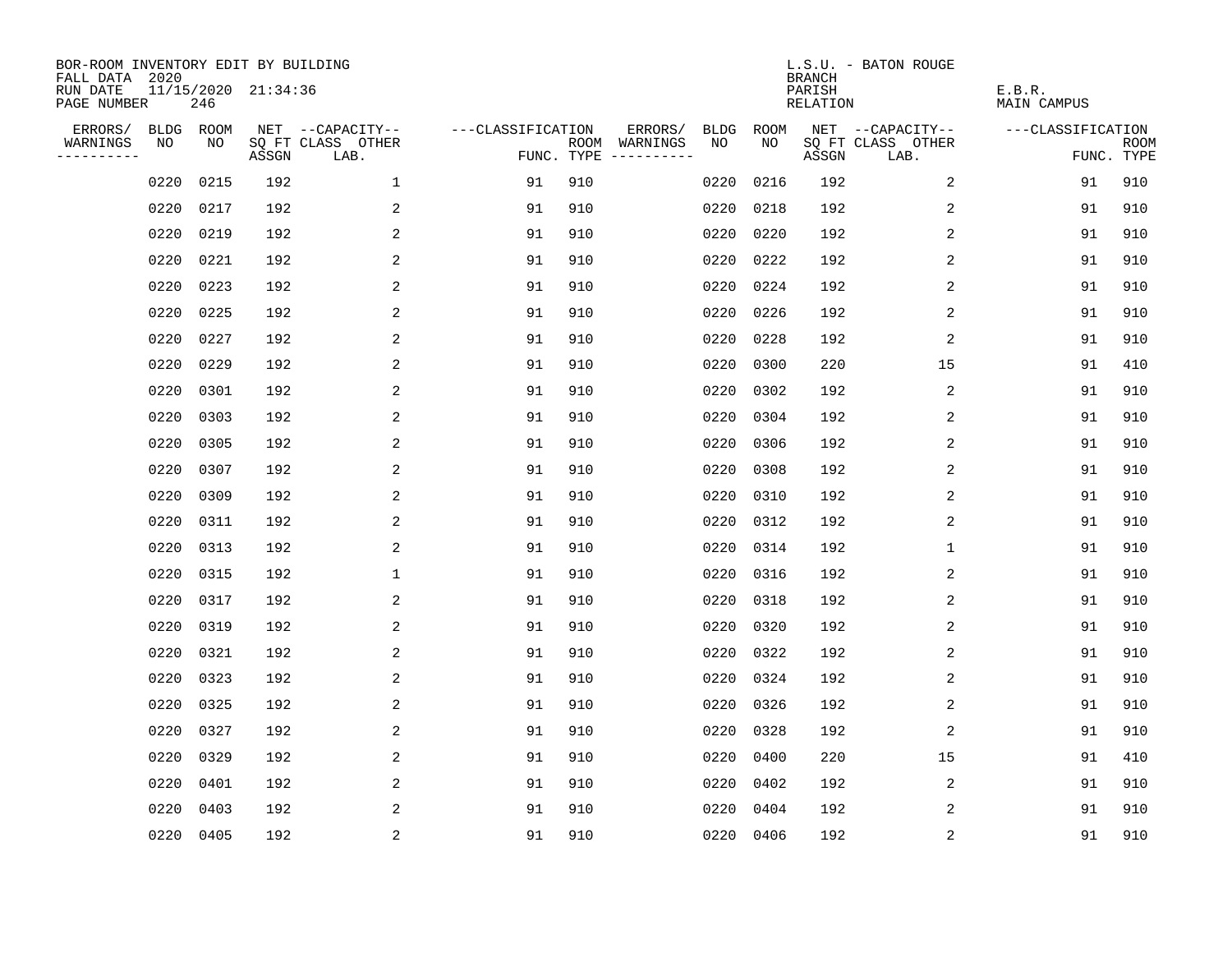| BOR-ROOM INVENTORY EDIT BY BUILDING<br>FALL DATA 2020 |      |                            |       |                           |                   |     |                                      |      |                                                                | <b>BRANCH</b>      | L.S.U. - BATON ROUGE                                                                                                                                |                              |                           |
|-------------------------------------------------------|------|----------------------------|-------|---------------------------|-------------------|-----|--------------------------------------|------|----------------------------------------------------------------|--------------------|-----------------------------------------------------------------------------------------------------------------------------------------------------|------------------------------|---------------------------|
| RUN DATE<br>PAGE NUMBER                               |      | 11/15/2020 21:34:36<br>247 |       |                           |                   |     |                                      |      |                                                                | PARISH<br>RELATION |                                                                                                                                                     | E.B.R.<br><b>MAIN CAMPUS</b> |                           |
| ERRORS/                                               |      | BLDG ROOM                  |       | NET --CAPACITY--          | ---CLASSIFICATION |     | ERRORS/                              | BLDG | ROOM                                                           |                    | NET --CAPACITY--                                                                                                                                    | ---CLASSIFICATION            |                           |
| WARNINGS<br>----------                                | NO   | NO                         | ASSGN | SQ FT CLASS OTHER<br>LAB. |                   |     | ROOM WARNINGS<br>FUNC. TYPE $------$ | NO   | NO                                                             | ASSGN              | SQ FT CLASS OTHER<br>LAB.                                                                                                                           |                              | <b>ROOM</b><br>FUNC. TYPE |
|                                                       | 0220 | 0407                       | 192   | 2                         | 91                | 910 |                                      | 0220 | 0408                                                           | 192                | 2                                                                                                                                                   | 91                           | 910                       |
|                                                       | 0220 | 0409                       | 192   | 2                         | 91                | 910 |                                      |      | 0220 0410                                                      | 192                | 2                                                                                                                                                   | 91                           | 910                       |
|                                                       | 0220 | 0411                       | 192   | 2                         | 91                | 910 |                                      |      | 0220 0412                                                      | 192                | 2                                                                                                                                                   | 91                           | 910                       |
|                                                       | 0220 | 0413                       | 192   | 2                         | 91                | 910 |                                      |      | 0220 0414                                                      | 192                | $\mathbf 1$                                                                                                                                         | 91                           | 910                       |
|                                                       | 0220 | 0415                       | 192   | $\mathbf{1}$              | 91                | 910 |                                      |      | 0220 0416                                                      | 192                | 2                                                                                                                                                   | 91                           | 910                       |
|                                                       |      | 0220 0417                  | 192   | 2                         | 91                | 910 |                                      |      | 0220 0418                                                      | 192                | 2                                                                                                                                                   | 91                           | 910                       |
|                                                       | 0220 | 0419                       | 192   | 2                         | 91                | 910 |                                      |      | 0220 0420                                                      | 192                | 2                                                                                                                                                   | 91                           | 910                       |
|                                                       |      | 0220 0421                  | 192   | 2                         | 91                | 910 |                                      |      | 0220 0422                                                      | 192                | 2                                                                                                                                                   | 91                           | 910                       |
|                                                       | 0220 | 0423                       | 192   | 2                         | 91                | 910 |                                      |      | 0220 0424                                                      | 192                | 2                                                                                                                                                   | 91                           | 910                       |
|                                                       | 0220 | 0425                       | 192   | 2                         | 91                | 910 |                                      |      | 0220 0426                                                      | 192                | 2                                                                                                                                                   | 91                           | 910                       |
|                                                       |      | 0220 0427                  | 192   | 2                         | 91                | 910 |                                      |      | 0220 0428                                                      | 192                | 2                                                                                                                                                   | 91                           | 910                       |
|                                                       |      | 0220 0429                  | 192   | 2                         | 91                | 910 |                                      |      | 0220 C0001                                                     | 243                |                                                                                                                                                     | 0 <sub>0</sub>               | 020                       |
|                                                       |      | 0220 C0100                 | 1858  |                           | 0 <sub>0</sub>    | 020 |                                      |      | 0220 C0200                                                     | 1600               |                                                                                                                                                     | 0 <sub>0</sub>               | 020                       |
|                                                       |      | 0220 C0300                 | 1600  |                           | 00                | 020 |                                      |      | 0220 C0400                                                     | 1600               |                                                                                                                                                     | 0 <sub>0</sub>               | 020                       |
|                                                       |      | 0220 E0100                 | 42    |                           | 0 <sub>0</sub>    | 020 |                                      |      | 0220 E0200                                                     | 42                 |                                                                                                                                                     | 0 <sub>0</sub>               | 020                       |
|                                                       |      | 0220 E0300                 | 42    |                           | 0 <sub>0</sub>    | 020 |                                      |      | 0220 E0400                                                     | 42                 |                                                                                                                                                     | 0 <sub>0</sub>               | 020                       |
|                                                       |      | 0220 E0500                 | 100   |                           | 0 <sub>0</sub>    | 020 |                                      |      | 0220 S0001                                                     | 60                 |                                                                                                                                                     | 0 <sub>0</sub>               | 020                       |
|                                                       |      | 0220 S0101                 | 104   |                           | 0 <sub>0</sub>    | 020 |                                      |      | 0220 S0102                                                     | 104                |                                                                                                                                                     | 00                           | 020                       |
|                                                       |      | 0220 S0201                 | 104   |                           | 0 <sub>0</sub>    | 020 |                                      |      | 0220 S0202                                                     | 104                |                                                                                                                                                     | 0 <sub>0</sub>               | 020                       |
|                                                       |      | 0220 S0301                 | 104   |                           | 0 <sub>0</sub>    | 020 |                                      |      | 0220 S0302                                                     | 104                |                                                                                                                                                     | 00                           | 020                       |
|                                                       |      | 0220 S0401                 | 104   |                           | 0 <sub>0</sub>    | 020 |                                      |      | 0220 S0402<br>TOTAL NUMBER CLASSROOMS<br>TOTAL NUMBER LABS 210 | 104                | TOTAL ASSIGNABLE & UNASSIGNABLE SQFT:<br>TOTAL NET ASSIGN SQ. FT. IN ROOM FILE<br>TOTAL NUMBER COMPUTER CLASSROOMS<br>TOTAL NUMBER SPECIAL LABS 220 | 00<br>35,283<br>25,282       | 020                       |
|                                                       |      | 0221 0101                  | 4609  |                           | 51                | 660 |                                      |      | 0221 0103                                                      | 1304               |                                                                                                                                                     | 51                           | 660                       |
|                                                       |      | 0221 0103A                 | 60    |                           | 51                | 665 |                                      |      | 0221 0104                                                      | 618                |                                                                                                                                                     | 51                           | 665                       |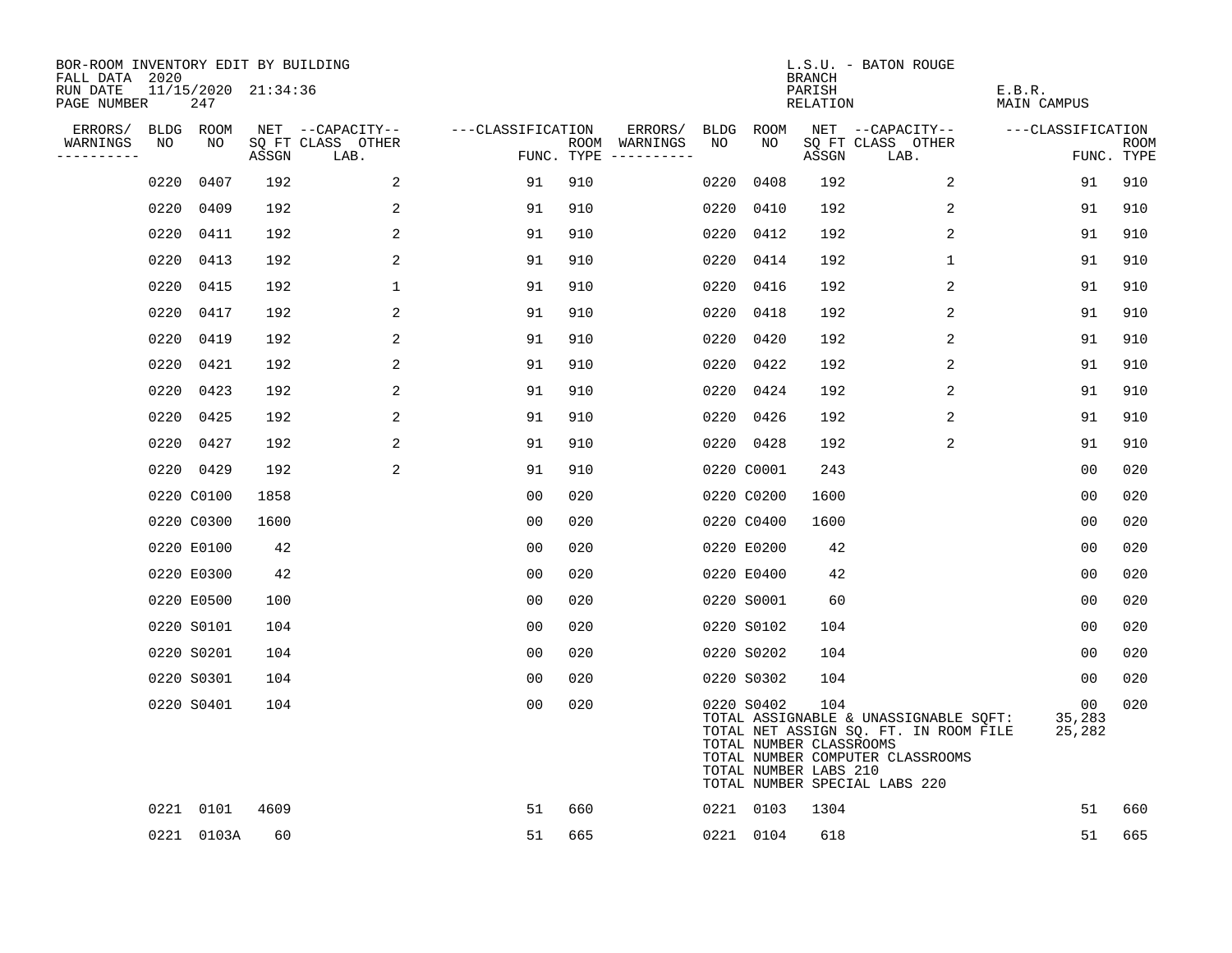| BOR-ROOM INVENTORY EDIT BY BUILDING       |                            |       |                           |                   |     |                                      |     |            | <b>BRANCH</b>      | L.S.U. - BATON ROUGE      |                       |                           |
|-------------------------------------------|----------------------------|-------|---------------------------|-------------------|-----|--------------------------------------|-----|------------|--------------------|---------------------------|-----------------------|---------------------------|
| FALL DATA 2020<br>RUN DATE<br>PAGE NUMBER | 11/15/2020 21:34:36<br>248 |       |                           |                   |     |                                      |     |            | PARISH<br>RELATION |                           | E.B.R.<br>MAIN CAMPUS |                           |
| ERRORS/                                   | BLDG ROOM                  |       | NET --CAPACITY--          | ---CLASSIFICATION |     | ERRORS/                              |     | BLDG ROOM  |                    | NET --CAPACITY--          | ---CLASSIFICATION     |                           |
| WARNINGS<br>NO<br>----------              | NO                         | ASSGN | SQ FT CLASS OTHER<br>LAB. |                   |     | ROOM WARNINGS<br>FUNC. TYPE $------$ | NO. | NO         | ASSGN              | SQ FT CLASS OTHER<br>LAB. |                       | <b>ROOM</b><br>FUNC. TYPE |
| 0221                                      | 0104A                      | 40    |                           | 0 <sub>0</sub>    | 030 |                                      |     | 0221 0104B | 118                | 3                         | 51                    | 315                       |
| 0221                                      | 0104C                      | 168   |                           | 51                | 731 |                                      |     | 0221 0105  | 568                |                           | 51                    | 660                       |
|                                           | 0221 0106                  | 380   | $\mathbf 1$               | 51                | 310 |                                      |     | 0221 0106A | 55                 |                           | 91                    | 315                       |
|                                           | 0221 0106B                 | 89    |                           | 91                | 315 |                                      |     | 0221 0106C | 48                 |                           | 91                    | 315                       |
|                                           | 0221 0106D                 | 100   | $\mathbf{1}$              | 91                | 310 |                                      |     | 0221 0106E | 105                | $\mathbf{1}$              | 91                    | 310                       |
|                                           | 0221 0106F                 | 110   | $\mathbf 1$               | 91                | 310 |                                      |     | 0221 0107  | 505                | $\mathbf 1$               | 51                    | 660                       |
|                                           | 0221 0108                  | 985   |                           | 91                | 665 |                                      |     | 0221 0109  | 545                | $\mathbf{1}$              | 51                    | 660                       |
|                                           | 0221 0109A                 | 125   | $\mathbf 1$               | 51                | 310 |                                      |     | 0221 0110  | 640                |                           | 91                    | 660                       |
|                                           | 0221 0111                  | 69    |                           | 0 <sub>0</sub>    | 030 |                                      |     | 0221 0112  | 108                |                           | 91                    | 731                       |
|                                           | 0221 0113                  | 2579  |                           | 51                | 635 |                                      |     | 0221 0113A | 129                |                           | 51                    | 635                       |
|                                           | 0221 0113B                 | 1032  |                           | 51                | 635 |                                      |     | 0221 0113C | 95                 |                           | 0 <sub>0</sub>        | 030                       |
|                                           | 0221 0113D                 | 72    |                           | 0 <sub>0</sub>    | 030 |                                      |     | 0221 0113E | 69                 | 1                         | 51                    | 635                       |
|                                           | 0221 0113F                 | 636   |                           | 51                | 635 |                                      |     | 0221 0113G | 88                 | $\mathbf 1$               | 51                    | 310                       |
|                                           | 0221 0113H                 | 151   |                           | 51                | 635 |                                      |     | 0221 0113J | 326                |                           | 51                    | 635                       |
|                                           | 0221 0113K                 | 318   |                           | 51                | 635 |                                      |     | 0221 0113L | 298                |                           | 51                    | 635                       |
|                                           | 0221 0113M                 | 96    |                           | 51                | 635 |                                      |     | 0221 0113N | 87                 | $\mathbf 1$               | 51                    | 310                       |
| 0221                                      | 0114                       | 89    |                           | 0 <sub>0</sub>    | 010 |                                      |     | 0221 0116  | 294                | 2                         | 0 <sub>0</sub>        | 010                       |
| 0221                                      | 0117                       | 102   |                           | 0 <sub>0</sub>    | 030 |                                      |     | 0221 0118  | 317                | 2                         | 0 <sub>0</sub>        | 010                       |
| 0221                                      | 0120                       | 507   |                           | 91                | 635 |                                      |     | 0221 0122  | 155                |                           | 91                    | 665                       |
|                                           | 0221 0124                  | 147   |                           | 91                | 635 |                                      |     | 0221 0125  | 361                | 7                         | 0 <sub>0</sub>        | 010                       |
|                                           | 0221 0127                  | 398   | 8                         | 0 <sub>0</sub>    | 010 |                                      |     | 0221 0128  | 59                 | 4                         | 73                    | 110                       |
|                                           | 0221 0129                  | 104   | $\mathbf 1$               | 91                | 310 |                                      |     | 0221 0130  | 102                | $\mathbf 1$               | 91                    | 310                       |
|                                           | 0221 0131                  | 102   | $\mathbf 1$               | 91                | 310 |                                      |     | 0221 0133  | 104                | 1                         | 91                    | 310                       |
|                                           | 0221 0134                  | 268   | $\mathbf 1$               | 91                | 310 |                                      |     | 0221 0135  | 811                |                           | 91                    | 720                       |
|                                           | 0221 0135A                 | 237   |                           | 91                | 725 |                                      |     | 0221 0135B | 59                 |                           | 91                    | 725                       |
|                                           | 0221 0139                  | 162   |                           | 91                | 730 |                                      |     | 0221 0139A | 134                |                           | 91                    | 730                       |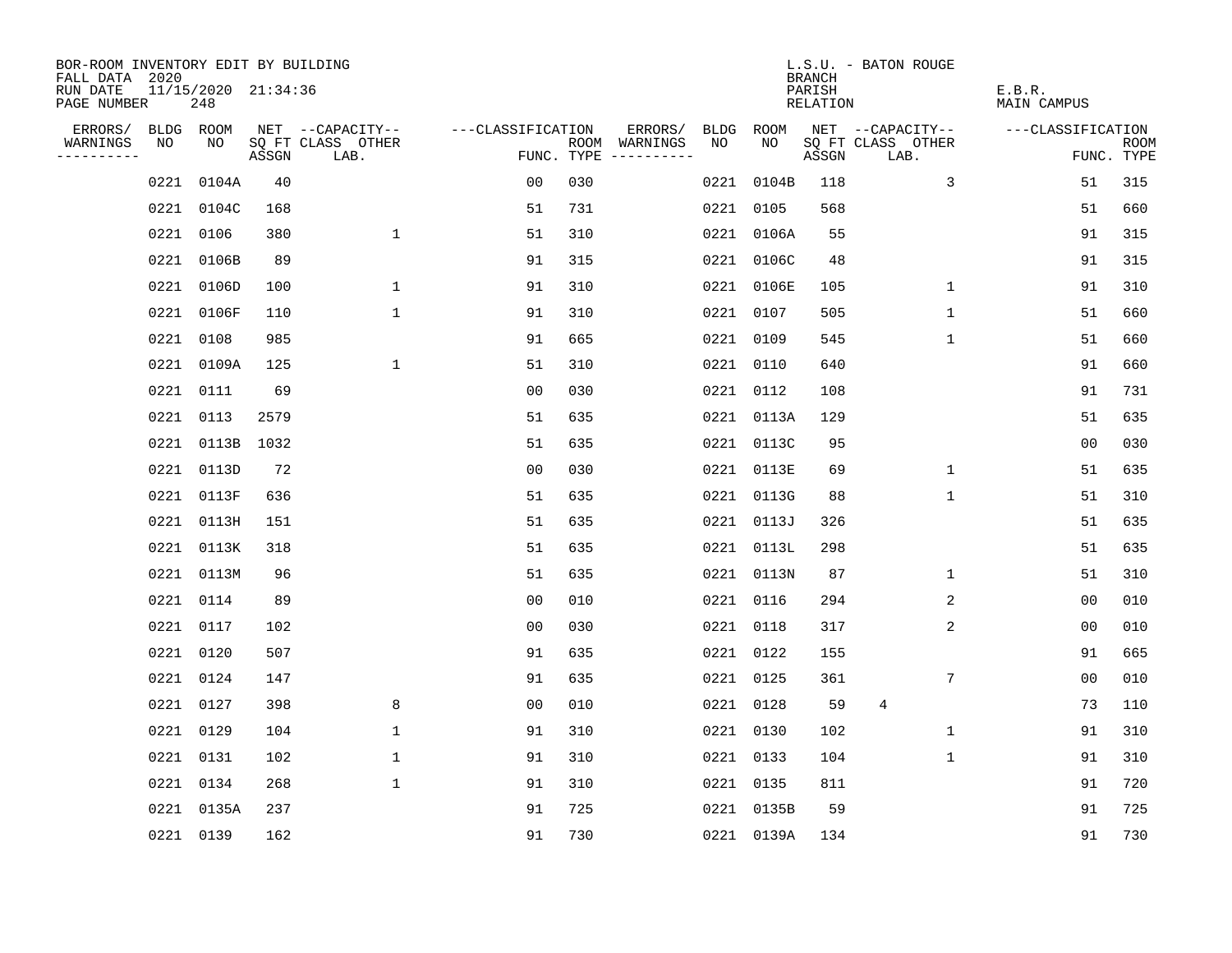| BOR-ROOM INVENTORY EDIT BY BUILDING<br>FALL DATA 2020 |                            |       |                           |                   |     |                                      |      |            | <b>BRANCH</b>      | L.S.U. - BATON ROUGE      |                       |                    |
|-------------------------------------------------------|----------------------------|-------|---------------------------|-------------------|-----|--------------------------------------|------|------------|--------------------|---------------------------|-----------------------|--------------------|
| RUN DATE<br>PAGE NUMBER                               | 11/15/2020 21:34:36<br>249 |       |                           |                   |     |                                      |      |            | PARISH<br>RELATION |                           | E.B.R.<br>MAIN CAMPUS |                    |
| ERRORS/                                               | BLDG ROOM                  |       | NET --CAPACITY--          | ---CLASSIFICATION |     | ERRORS/                              | BLDG | ROOM       |                    | NET --CAPACITY--          | ---CLASSIFICATION     |                    |
| WARNINGS<br>NO<br>----------                          | NO                         | ASSGN | SQ FT CLASS OTHER<br>LAB. |                   |     | ROOM WARNINGS<br>FUNC. TYPE $------$ | NO.  | NO.        | ASSGN              | SQ FT CLASS OTHER<br>LAB. |                       | ROOM<br>FUNC. TYPE |
| 0221                                                  | 0139B                      | 374   |                           | 91                | 730 |                                      |      | 0221 0143  | 74                 |                           | 00                    | 030                |
| 0221                                                  | 0144                       | 663   |                           | 15                | 315 |                                      |      | 0221 0144A | 804                |                           | 91                    | 660                |
|                                                       | 0221 0144B                 | 177   |                           | 91                | 665 |                                      |      | 0221 0144C | 77                 |                           | 91                    | 665                |
|                                                       | 0221 0144D                 | 133   | $\mathbf 1$               | 91                | 310 |                                      |      | 0221 0145  | 1469               |                           | 91                    | 630                |
|                                                       | 0221 0147                  | 450   |                           | 91                | 635 |                                      |      | 0221 0147A | 56                 |                           | 91                    | 635                |
|                                                       | 0221 0147B                 | 184   |                           | 91                | 630 |                                      |      | 0221 0149  | 90                 |                           | 00                    | 030                |
|                                                       | 0221 0150                  | 614   | 6                         | 51                | 310 |                                      |      | 0221 0150A | 149                | 1                         | 51                    | 310                |
|                                                       | 0221 0150B                 | 149   | $\mathbf 1$               | 51                | 310 |                                      |      | 0221 0150C | 149                | 1                         | 51                    | 310                |
|                                                       | 0221 0150D                 | 572   | 5                         | 51                | 310 |                                      |      | 0221 0150E | 73                 |                           | 51                    | 315                |
|                                                       | 0221 0154                  | 4705  | 220                       | 91                | 650 |                                      |      | 0221 0155  | 34                 |                           | 0 <sub>0</sub>        | 030                |
|                                                       | 0221 0156                  | 430   |                           | 51                | 660 |                                      |      | 0221 0156A | 60                 |                           | 0 <sub>0</sub>        | 030                |
|                                                       | 0221 0156B                 | 78    |                           | 51                | 665 |                                      |      | 0221 0157  | 2140               |                           | 91                    | 660                |
| 0221                                                  | 0157A                      | 179   | $\mathbf 1$               | 91                | 310 |                                      |      | 0221 0157B | 79                 |                           | 0 <sub>0</sub>        | 030                |
|                                                       | 0221 0157C                 | 34    |                           | 91                | 665 |                                      |      | 0221 0158  | 418                | 4                         | 51                    | 310                |
|                                                       | 0221 0158A                 | 235   | $\mathbf{1}$              | 51                | 310 |                                      |      | 0221 0158B | 430                | $\mathbf 1$               | 51                    | 310                |
|                                                       | 0221 0158C                 | 17    |                           | 51                | 315 |                                      |      | 0221 0158D | 115                | $\mathbf 1$               | 51                    | 310                |
| 0221                                                  | 0158E                      | 100   | 1                         | 51                | 310 |                                      |      | 0221 0158F | 125                | 1                         | 51                    | 310                |
| 0221                                                  | 0158G                      | 125   | 1                         | 51                | 310 |                                      |      | 0221 0158H | 105                | 1                         | 51                    | 310                |
| 0221                                                  | 0158J                      | 140   | 1                         | 51                | 310 |                                      |      | 0221 0158K | 124                | 1                         | 51                    | 310                |
| 0221                                                  | 0158L                      | 136   | $\mathbf{1}$              | 51                | 310 |                                      |      | 0221 0158M | 155                | 1                         | 51                    | 310                |
| 0221                                                  | 0158N                      | 122   | 1                         | 51                | 310 |                                      |      | 0221 0158P | 489                | 5                         | 51                    | 310                |
| 0221                                                  | 0158Q                      | 240   | 8                         | 51                | 350 |                                      |      | 0221 0158R | 184                | 1                         | 51                    | 315                |
| 0221                                                  | 0158S                      | 122   | 1                         | 51                | 310 |                                      |      | 0221 0158T | 104                | 1                         | 51                    | 310                |
| 0221                                                  | 0158U                      | 102   | $\mathbf 1$               | 51                | 310 |                                      |      | 0221 0158V | 124                | 1                         | 51                    | 310                |
|                                                       | 0221 0158W                 | 95    | 1                         | 51                | 310 |                                      |      | 0221 0158X | 120                | 1                         | 51                    | 310                |
|                                                       | 0221 0158Y                 | 120   | $\mathbf{1}$              | 51                | 310 |                                      |      | 0221 0158Z | 100                | 1                         | 51                    | 310                |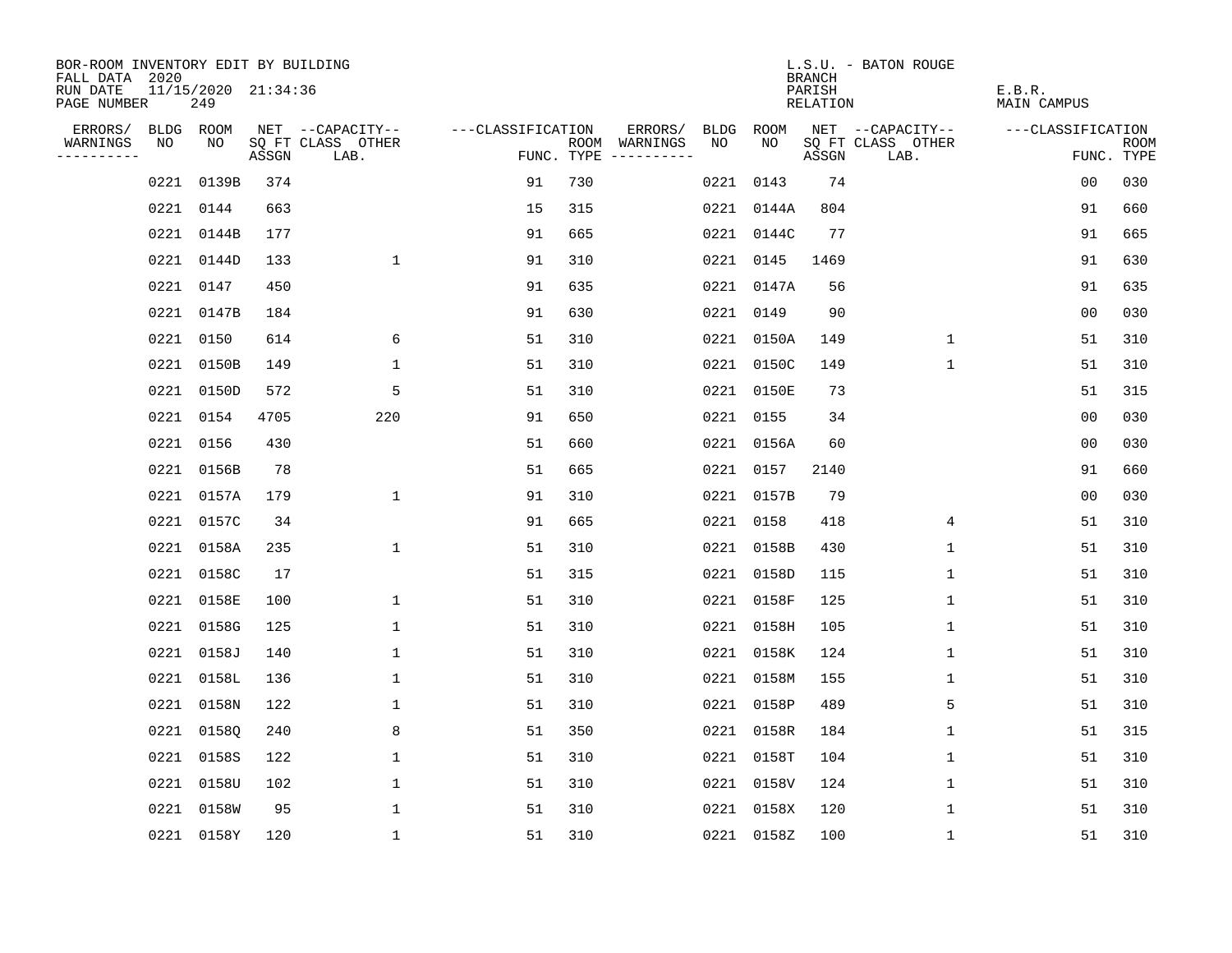| BOR-ROOM INVENTORY EDIT BY BUILDING<br>FALL DATA 2020 |           |                            |       |                           |                   |     |                                      |      |                 | <b>BRANCH</b>             | L.S.U. - BATON ROUGE      |                              |                           |
|-------------------------------------------------------|-----------|----------------------------|-------|---------------------------|-------------------|-----|--------------------------------------|------|-----------------|---------------------------|---------------------------|------------------------------|---------------------------|
| RUN DATE<br>PAGE NUMBER                               |           | 11/15/2020 21:34:36<br>250 |       |                           |                   |     |                                      |      |                 | PARISH<br><b>RELATION</b> |                           | E.B.R.<br><b>MAIN CAMPUS</b> |                           |
| ERRORS/                                               | BLDG ROOM |                            |       | NET --CAPACITY--          | ---CLASSIFICATION |     | ERRORS/                              | BLDG | ROOM            |                           | NET --CAPACITY--          | ---CLASSIFICATION            |                           |
| WARNINGS<br>----------                                | NO        | NO                         | ASSGN | SQ FT CLASS OTHER<br>LAB. |                   |     | ROOM WARNINGS<br>FUNC. TYPE $------$ | NO   | NO              | ASSGN                     | SQ FT CLASS OTHER<br>LAB. |                              | <b>ROOM</b><br>FUNC. TYPE |
|                                                       | 0221 0159 |                            | 630   |                           | 51                | 660 |                                      |      | 0221 0159A      | 88                        |                           | 91                           | 625                       |
|                                                       | 0221 0160 |                            | 197   |                           | 0 <sub>0</sub>    | 020 |                                      |      | 0221 0160A      | 700                       |                           | 91                           | 660                       |
|                                                       |           | 0221 0160B                 | 980   |                           | 91                | 660 |                                      |      | 0221 0164       | 74                        | $\mathbf{1}$              | 00                           | 010                       |
|                                                       | 0221 0166 |                            | 395   |                           | 91                | 731 |                                      |      | 0221 0168       | 175                       | $\overline{2}$            | 00                           | 010                       |
|                                                       | 0221 0170 |                            | 3538  |                           | 0 <sub>0</sub>    | 030 |                                      |      | 0221 0170A      | 117                       |                           | 00                           | 030                       |
|                                                       | 0221 0172 |                            | 150   | 2                         | 0 <sub>0</sub>    | 010 |                                      |      | 0221 0174       | 597                       |                           | 0 <sub>0</sub>               | 030                       |
|                                                       | 0221 0180 |                            | 388   |                           | 0 <sub>0</sub>    | 030 |                                      |      | 0221 0184       | 1733                      |                           | 91                           | 660                       |
|                                                       | 0221 0188 |                            | 1613  |                           | 91                | 660 |                                      |      | 0221 0201 18205 |                           |                           | 51                           | 630                       |
|                                                       |           | 0221 0201A                 | 670   |                           | 0 <sub>0</sub>    | 030 |                                      |      | 0221 0201B      | 52                        |                           | 0 <sub>0</sub>               | 010                       |
|                                                       | 0221 0202 |                            | 400   |                           | 91                | 625 |                                      |      | 0221 0202A      | 177                       | $\mathbf 1$               | 91                           | 625                       |
|                                                       | 0221      | 0204                       | 28    |                           | 0 <sub>0</sub>    | 010 |                                      | 0221 | 0206            | 100                       |                           | 91                           | 685                       |
|                                                       | 0221 0207 |                            | 58    |                           | 91                | 630 |                                      |      | 0221 0207A      | 195                       |                           | 91                           | 635                       |
|                                                       | 0221      | 0207B                      | 119   |                           | 91                | 635 |                                      | 0221 | 0207C           | 43                        |                           | 91                           | 635                       |
|                                                       | 0221      | 0207D                      | 303   |                           | 91                | 635 |                                      |      | 0221 0207E      | 200                       |                           | 91                           | 635                       |
|                                                       | 0221      | 0207F                      | 150   |                           | 91                | 635 |                                      |      | 0221 0207G      | 380                       |                           | 91                           | 635                       |
|                                                       | 0221      | 0207H                      | 400   |                           | 91                | 635 |                                      |      | 0221 0207I      | 180                       |                           | 91                           | 635                       |
|                                                       | 0221      | 0207J                      | 336   |                           | 91                | 635 |                                      |      | 0221 0207K      | 547                       |                           | 91                           | 635                       |
|                                                       | 0221      | 0207L                      | 72    |                           | 91                | 635 |                                      |      | 0221 0207M      | 155                       |                           | 91                           | 635                       |
|                                                       |           | 0221 0207N                 | 155   |                           | 91                | 635 |                                      |      | 0221 0207P      | 2165                      |                           | 91                           | 635                       |
|                                                       | 0221 0208 |                            | 415   | 12                        | 91                | 680 |                                      |      | 0221 0209       | 107                       |                           | 0 <sub>0</sub>               | 030                       |
|                                                       | 0221 0210 |                            | 209   | 12                        | 91                | 310 |                                      |      | 0221 0210A      | 160                       | 1                         | 91                           | 310                       |
|                                                       | 0221 0211 |                            | 500   | 10                        | 00                | 010 |                                      |      | 0221 0212       | 67                        |                           | 51                           | 660                       |
|                                                       | 0221 0214 |                            | 325   | $\mathbf{1}$              | 51                | 310 |                                      |      | 0221 0214A      | 44                        | 1                         | 51                           | 310                       |
|                                                       |           | 0221 0214B                 | 109   | $\mathbf{1}$              | 51                | 315 |                                      |      | 0221 0214C      | 114                       | $\mathbf{1}$              | 51                           | 310                       |
|                                                       | 0221 0216 |                            | 1625  |                           | 51                | 620 |                                      |      | 0221 0216A      | 196                       |                           | 51                           | 625                       |
|                                                       | 0221 0218 |                            | 25    |                           | 51                | 625 |                                      |      | 0221 0220       | 70                        |                           | 91                           | 625                       |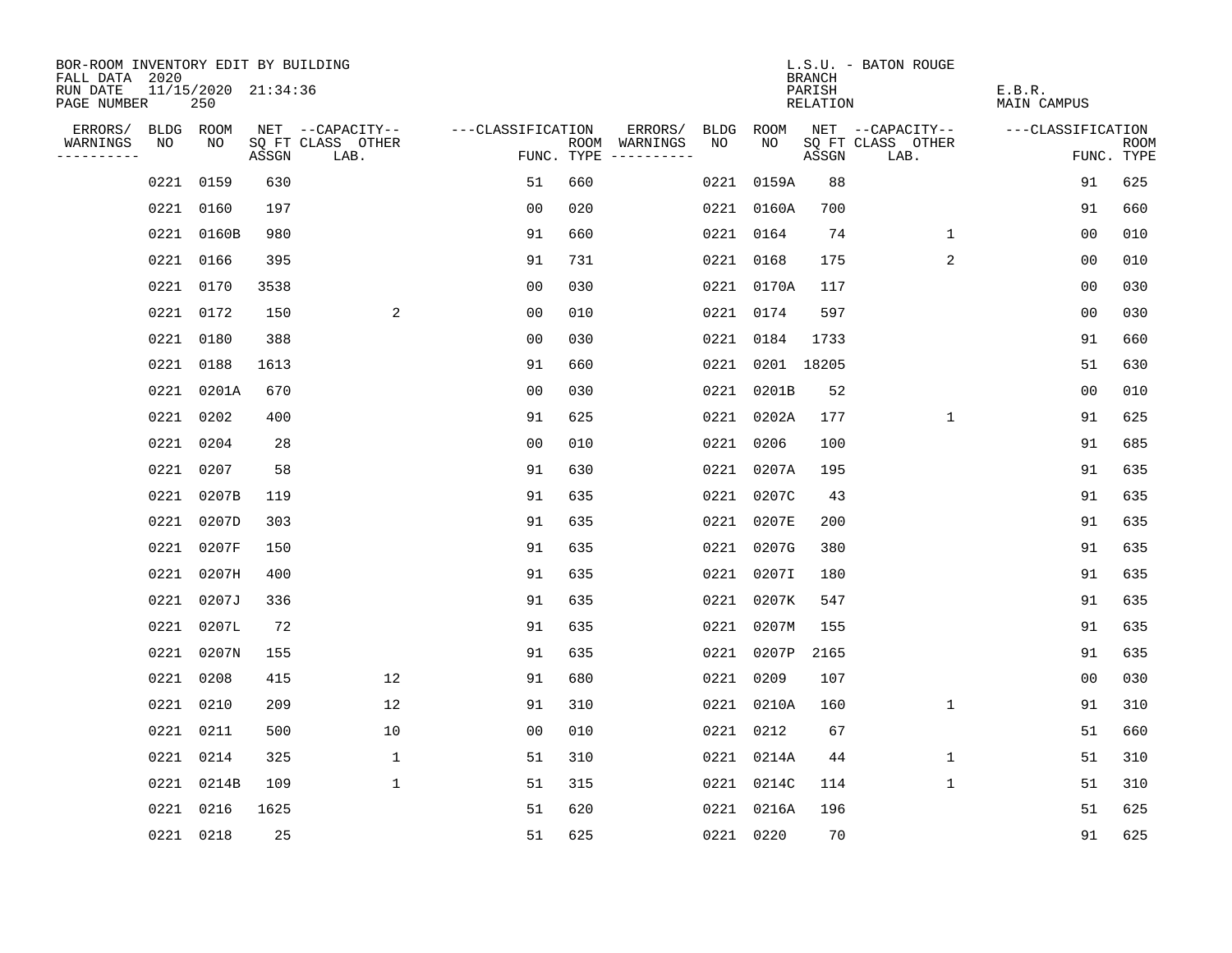| BOR-ROOM INVENTORY EDIT BY BUILDING<br>FALL DATA 2020 |      |                            |       |                           |                   |     |                                      |      |            | <b>BRANCH</b>      | L.S.U. - BATON ROUGE      |                       |                           |
|-------------------------------------------------------|------|----------------------------|-------|---------------------------|-------------------|-----|--------------------------------------|------|------------|--------------------|---------------------------|-----------------------|---------------------------|
| RUN DATE<br>PAGE NUMBER                               |      | 11/15/2020 21:34:36<br>251 |       |                           |                   |     |                                      |      |            | PARISH<br>RELATION |                           | E.B.R.<br>MAIN CAMPUS |                           |
| ERRORS/                                               |      | BLDG ROOM                  |       | NET --CAPACITY--          | ---CLASSIFICATION |     | ERRORS/                              | BLDG | ROOM       |                    | NET --CAPACITY--          | ---CLASSIFICATION     |                           |
| WARNINGS<br>----------                                | NO   | NO                         | ASSGN | SQ FT CLASS OTHER<br>LAB. |                   |     | ROOM WARNINGS<br>FUNC. TYPE $------$ | NO.  | NO         | ASSGN              | SQ FT CLASS OTHER<br>LAB. |                       | <b>ROOM</b><br>FUNC. TYPE |
|                                                       | 0221 | 0222                       | 695   | 13                        | 0 <sub>0</sub>    | 010 |                                      | 0221 |            | 0250 10060         | 800                       | 91                    | 110                       |
|                                                       | 0221 | 0250A                      | 259   |                           | 51                | 615 |                                      | 0221 | 0250B      | 1480               |                           | 51                    | 635                       |
|                                                       |      | 0221 0250C                 | 28    | 2                         | 73                | 110 |                                      |      | 0221 0250D | 335                |                           | 91                    | 615                       |
|                                                       |      | 0221 0250F                 | 404   |                           | 91                | 615 |                                      |      | 0221 0250G | 1286               | 64                        | 91                    | 610                       |
|                                                       |      | 0221 0253                  | 1365  |                           | 91                | 635 |                                      |      | 0221 0254  | 222                | $\mathbf 1$               | 91                    | 310                       |
|                                                       |      | 0221 0254A                 | 30    |                           | 91                | 315 |                                      |      | 0221 0256  | 2187               |                           | 51                    | 315                       |
|                                                       |      | 0221 0256A                 | 19    |                           | 0 <sub>0</sub>    | 030 |                                      |      | 0221 0256B | 150                | $\mathbf 1$               | 51                    | 310                       |
|                                                       |      | 0221 0256C                 | 135   | $\mathbf 1$               | 51                | 310 |                                      |      | 0221 0256D | 157                |                           | 51                    | 315                       |
|                                                       |      | 0221 0256E                 | 326   | $\mathbf{1}$              | 51                | 310 |                                      |      | 0221 0256F | 356                | 6                         | 51                    | 350                       |
|                                                       |      | 0221 0256G                 | 170   |                           | 51                | 315 |                                      |      | 0221 0256J | 1497 100           |                           | 51                    | 110                       |
|                                                       |      | 0221 0258                  | 1020  | 10                        | 51                | 310 |                                      |      | 0221 0258A | 120                | $\mathbf 1$               | 51                    | 310                       |
|                                                       |      | 0221 0258B                 | 96    | $\mathbf 1$               | 51                | 310 |                                      |      | 0221 0258C | 130                | $\mathbf 1$               | 51                    | 310                       |
|                                                       |      | 0221 0258D                 | 127   | $\mathbf 1$               | 51                | 310 |                                      |      | 0221 0258E | 667                | 8                         | 51                    | 680                       |
|                                                       |      | 0221 0258F                 | 116   | $\mathbf 1$               | 51                | 310 |                                      |      | 0221 0258G | 104                | $\mathbf 1$               | 51                    | 310                       |
|                                                       |      | 0221 0258H                 | 73    | 1                         | 51                | 310 |                                      |      | 0221 0258J | 28                 |                           | 00                    | 030                       |
|                                                       |      | 0221 0258K                 | 180   | $\mathbf 1$               | 51                | 310 |                                      |      | 0221 0258M | 83                 | 1                         | 51                    | 310                       |
|                                                       |      | 0221 0258N                 | 83    | $\mathbf 1$               | 51                | 310 |                                      |      | 0221 0258P | 83                 | 1                         | 51                    | 310                       |
|                                                       | 0221 | 02580                      | 83    | $\mathbf{1}$              | 51                | 310 |                                      |      | 0221 0258R | 90                 | 1                         | 51                    | 310                       |
|                                                       | 0221 | 0258S                      | 110   |                           | 51                | 315 |                                      |      | 0221 0258T | 105                | 1                         | 51                    | 310                       |
|                                                       |      | 0221 0258U                 | 88    | $\mathbf{1}$              | 51                | 310 |                                      |      | 0221 0258V | 80                 | 1                         | 51                    | 310                       |
|                                                       | 0221 | 0258W                      | 80    | 1                         | 51                | 310 |                                      |      | 0221 0258X | 92                 | 1                         | 51                    | 310                       |
|                                                       | 0221 | 0258Y                      | 92    | $\mathbf 1$               | 51                | 310 |                                      |      | 0221 0258Z | 103                | $\mathbf 1$               | 51                    | 310                       |
|                                                       | 0221 | 0301                       | 4135  |                           | 51                | 630 |                                      |      | 0221 0301A | 685                |                           | 51                    | 635                       |
|                                                       | 0221 | 0301B                      | 153   |                           | 91                | 635 |                                      |      | 0221 0302  | 1077               |                           | 0 <sub>0</sub>        | 020                       |
|                                                       | 0221 | 0302A                      | 362   | 8                         | 91                | 680 |                                      |      | 0221 0302B | 382                | 8                         | 91                    | 680                       |
|                                                       |      | 0221 0302C                 | 630   |                           | 91                | 710 |                                      |      | 0221 0302D | 364                | 8                         | 51                    | 680                       |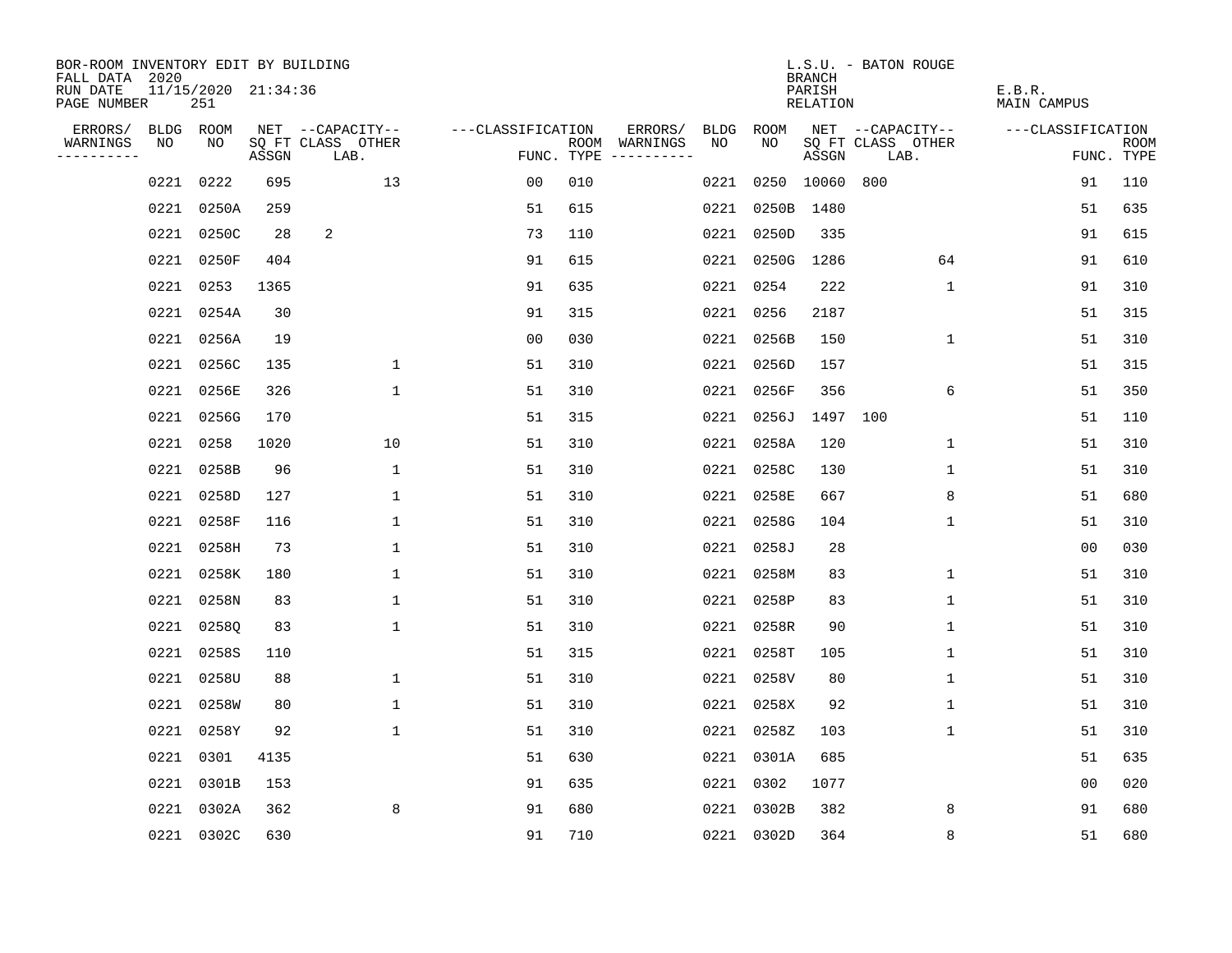| BOR-ROOM INVENTORY EDIT BY BUILDING<br>FALL DATA 2020 |      |                            |       |                           |                   |     |                                      |             |            | <b>BRANCH</b>             | L.S.U. - BATON ROUGE      |                              |                           |
|-------------------------------------------------------|------|----------------------------|-------|---------------------------|-------------------|-----|--------------------------------------|-------------|------------|---------------------------|---------------------------|------------------------------|---------------------------|
| RUN DATE<br>PAGE NUMBER                               |      | 11/15/2020 21:34:36<br>252 |       |                           |                   |     |                                      |             |            | PARISH<br><b>RELATION</b> |                           | E.B.R.<br><b>MAIN CAMPUS</b> |                           |
| ERRORS/                                               |      | BLDG ROOM                  |       | NET --CAPACITY--          | ---CLASSIFICATION |     | ERRORS/                              | <b>BLDG</b> | ROOM       |                           | NET --CAPACITY--          | ---CLASSIFICATION            |                           |
| WARNINGS<br>----------                                | NO   | NO                         | ASSGN | SQ FT CLASS OTHER<br>LAB. |                   |     | ROOM WARNINGS<br>FUNC. TYPE $------$ | NO          | NO         | ASSGN                     | SQ FT CLASS OTHER<br>LAB. |                              | <b>ROOM</b><br>FUNC. TYPE |
|                                                       | 0221 | 0302E                      | 268   |                           | 91                | 685 |                                      |             | 0221 0302F | 24                        |                           | 00                           | 030                       |
|                                                       | 0221 | 0302G                      | 153   | 3                         | 51                | 315 |                                      |             | 0221 0303  | 913                       | 12                        | 51                           | 680                       |
|                                                       |      | 0221 0303A                 | 88    |                           | 51                | 685 |                                      |             | 0221 0303B | 30                        |                           | 51                           | 685                       |
|                                                       | 0221 | 0304                       | 796   |                           | 51                | 680 |                                      |             | 0221 0305  | 409                       |                           | 51                           | 680                       |
|                                                       | 0221 | 0306                       | 97    | $\mathbf 1$               | 51                | 310 |                                      |             | 0221 0306A | 124                       | $\mathbf 1$               | 51                           | 310                       |
|                                                       |      | 0221 0306B                 | 128   | $\mathbf 1$               | 51                | 310 |                                      |             | 0221 0307  | 49                        |                           | 0 <sub>0</sub>               | 030                       |
|                                                       |      | 0221 0308                  | 250   | 12                        | 91                | 680 |                                      |             | 0221 0309  | 250                       |                           | 91                           | 355                       |
|                                                       | 0221 | 0310                       | 335   | 2                         | 51                | 310 |                                      |             | 0221 0310C | 194                       | $\mathbf{1}$              | 51                           | 310                       |
|                                                       | 0221 | 0310F                      | 136   | $\mathbf 1$               | 51                | 310 |                                      |             | 0221 0310G | 155                       | $\mathbf 1$               | 51                           | 310                       |
|                                                       |      | 0221 0310H                 | 175   | 1                         | 51                | 310 |                                      |             | 0221 0310I | 164                       | $\mathbf 1$               | 51                           | 310                       |
|                                                       | 0221 | 0310J                      | 136   | $\mathbf 1$               | 51                | 310 |                                      |             | 0221 0310K | 136                       | $\mathbf 1$               | 91                           | 310                       |
|                                                       | 0221 | 0310L                      | 128   | $\mathbf{1}$              | 51                | 315 |                                      |             | 0221 0310M | 12                        |                           | 51                           | 315                       |
|                                                       | 0221 | 0310N                      | 147   | 1                         | 51                | 310 |                                      |             | 0221 03100 | 380                       | 2                         | 51                           | 310                       |
|                                                       | 0221 | 0310P                      | 240   | 1                         | 51                | 310 |                                      |             | 0221 03100 | 118                       | 1                         | 51                           | 310                       |
|                                                       | 0221 | 0310R                      | 224   | 1                         | 51                | 310 |                                      |             | 0221 0310S | 162                       | 1                         | 51                           | 310                       |
|                                                       | 0221 | 0310T                      | 162   | 1                         | 51                | 310 |                                      |             | 0221 0310U | 274                       | 1                         | 51                           | 310                       |
|                                                       | 0221 | 0310V                      | 243   | 1                         | 51                | 310 |                                      |             | 0221 0310X | 106                       | 1                         | 51                           | 310                       |
|                                                       | 0221 | 0310Y                      | 170   | $\mathbf{1}$              | 51                | 310 |                                      |             | 0221 0310Z | 125                       | 1                         | 51                           | 310                       |
|                                                       | 0221 | 0312                       | 458   | 12                        | 51                | 680 |                                      |             | 0221 0313  | 320                       | 3                         | 0 <sub>0</sub>               | 010                       |
|                                                       | 0221 | 0315                       | 170   | 3                         | 0 <sub>0</sub>    | 010 |                                      |             | 0221 0317  | 653                       |                           | 51                           | 635                       |
|                                                       | 0221 | 0317A                      | 79    |                           | 51                | 635 |                                      |             | 0221 0317B | 62                        |                           | 51                           | 635                       |
|                                                       | 0221 | 0317C                      | 148   |                           | 91                | 635 |                                      |             | 0221 0317D | 48                        |                           | 51                           | 635                       |
|                                                       | 0221 | 0317E                      | 48    |                           | 51                | 635 |                                      |             | 0221 0317F | 82                        |                           | 0 <sub>0</sub>               | 030                       |
|                                                       |      | 0221 0317G                 | 82    |                           | 91                | 635 |                                      |             | 0221 0319  | 295                       |                           | 91                           | 680                       |
|                                                       | 0221 | 0321                       | 39    | 3                         | 73                | 110 |                                      |             | 0221 0323  | 587                       | 12                        | 51                           | 680                       |
|                                                       |      | 0221 0323A                 | 102   |                           | 91                | 685 |                                      |             | 0221 0325  | 1235                      | 18                        | 91                           | 680                       |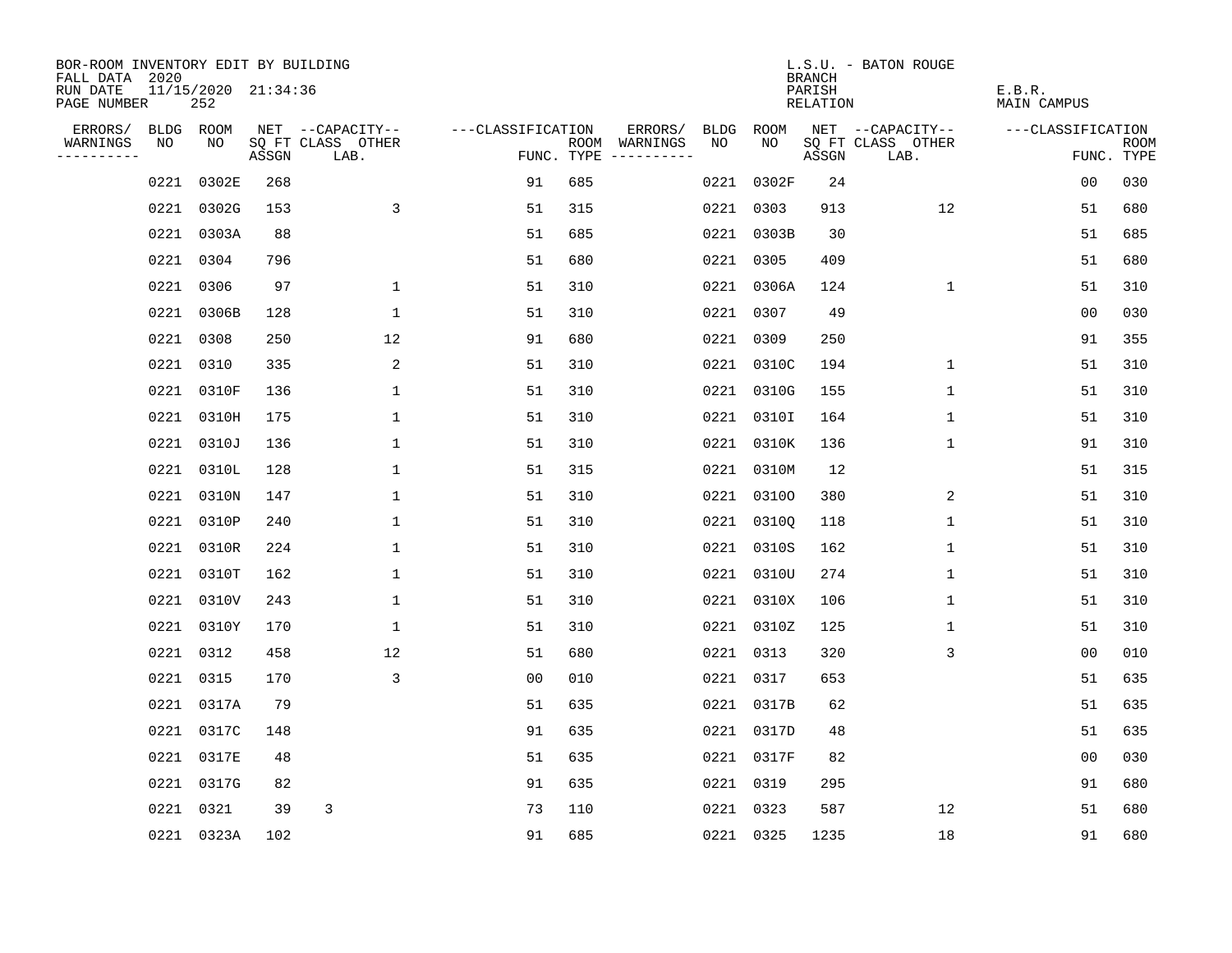| BOR-ROOM INVENTORY EDIT BY BUILDING<br>FALL DATA 2020 |             |                            |            |                           |                   |            |               |      |            | <b>BRANCH</b>      | L.S.U. - BATON ROUGE      |                              |                           |
|-------------------------------------------------------|-------------|----------------------------|------------|---------------------------|-------------------|------------|---------------|------|------------|--------------------|---------------------------|------------------------------|---------------------------|
| RUN DATE<br>PAGE NUMBER                               |             | 11/15/2020 21:34:36<br>253 |            |                           |                   |            |               |      |            | PARISH<br>RELATION |                           | E.B.R.<br><b>MAIN CAMPUS</b> |                           |
| ERRORS/                                               | <b>BLDG</b> | ROOM                       |            | NET --CAPACITY--          | ---CLASSIFICATION |            | ERRORS/       | BLDG | ROOM       |                    | NET --CAPACITY--          | ---CLASSIFICATION            |                           |
| WARNINGS<br>----------                                | NO          | NO                         | ASSGN      | SQ FT CLASS OTHER<br>LAB. |                   | FUNC. TYPE | ROOM WARNINGS | NO   | NO.        | ASSGN              | SQ FT CLASS OTHER<br>LAB. |                              | <b>ROOM</b><br>FUNC. TYPE |
|                                                       | 0221        | 0325A                      | 56         |                           | 91                | 685        |               | 0221 | 0325B      | 58                 |                           | 91                           | 685                       |
|                                                       | 0221        | 0329                       |            | 2494 240                  | 91                | 110        |               |      | 0221 0329A | 153                |                           | 91                           | 685                       |
|                                                       | 0221        | 0331                       | 100        |                           | 0 <sub>0</sub>    | 020        |               |      | 0221 0331A | 204                |                           | 91                           | 685                       |
|                                                       | 0221        | 0331B                      | 194        |                           | 91                | 685        |               |      | 0221 0333  | 480                | 1                         | 51                           | 310                       |
|                                                       | 0221        | 0333A                      | 215        | 1                         | 51                | 310        |               |      | 0221 0333C | 444                | $\mathbf 1$               | 51                           | 310                       |
|                                                       | 0221        | 0333D                      | 225        | $\mathbf 1$               | 51                | 315        |               |      | 0221 0333E | 230                | $\mathbf 1$               | 51                           | 310                       |
|                                                       | 0221        | 0333F                      | 165        | $\mathbf 1$               | 51                | 310        |               |      | 0221 0335  | 335                | $\mathbf 1$               | 51                           | 650                       |
|                                                       | 0221        | 0335A                      | 117        | $\mathbf 1$               | 51                | 310        |               |      | 0221 0335B | 173                | $\mathbf 1$               | 51                           | 310                       |
|                                                       | 0221        | 0335C                      | 289        | $\mathbf{1}$              | 51                | 315        |               |      | 0221 0339  | 2942               | 73                        | 91                           | 680                       |
|                                                       | 0221        | 0339A                      | 287        |                           | 91                | 685        |               |      | 0221 0339B | 20                 |                           | 0 <sub>0</sub>               | 030                       |
|                                                       | 0221        | 0340                       | 527        | 6                         | 51                | 310        |               |      | 0221 0340A | 146                | $\mathbf 1$               | 51                           | 310                       |
|                                                       | 0221        | 0340B                      | 144        | $\mathbf 1$               | 51                | 310        |               |      | 0221 0340C | 120                | $\mathbf 1$               | 51                           | 310                       |
|                                                       | 0221        | 0340D                      | 144        | $\mathbf{1}$              | 51                | 310        |               |      | 0221 0340E | 211                | $\mathbf 1$               | 51                           | 310                       |
|                                                       | 0221        | 0347                       | 188        |                           | 51                | 315        |               |      | 0221 0347A | 27                 |                           | 0 <sub>0</sub>               | 030                       |
|                                                       | 0221        | 0347B                      | 265        |                           | 91                | 685        |               | 0221 | 0350       | 340                | 3                         | 51                           | 310                       |
|                                                       | 0221        | 0350A                      | 681        |                           | 51                | 650        |               | 0221 | 0354       | 36                 |                           | 0 <sub>0</sub>               | 020                       |
|                                                       | 0221        | 0354A                      | 220        |                           | 0 <sub>0</sub>    | 010        |               | 0221 | 0354B      | 220                |                           | 0 <sub>0</sub>               | 010                       |
|                                                       | 0221        | 0356                       | 60         | 4                         | 73                | 110        |               | 0221 | 0358       | 3228               |                           | 51                           | 650                       |
|                                                       | 0221        |                            | 0358A 1166 | 36                        | 51                | 310        | 9             | 0221 | 0358B      | 1588               | $\mathbf{1}$              | 11                           | 220                       |
|                                                       | 0221        | 0358C                      | 60         |                           | 0 <sub>0</sub>    | 030        |               |      | 0221 0358F | 300                | 5                         | 51                           | 310                       |
|                                                       | 0221        | 0358G                      | 289        | $\mathbf{1}$              | 51                | 310        |               |      | 0221 0358H | 389                |                           | 51                           | 650                       |
|                                                       | 0221        | 0358I                      | 62         |                           | 51                | 315        |               |      | 0221 0358J | 640                | 6                         | 51                           | 310                       |
|                                                       | 0221        | 0451                       | 330        |                           | 91                | 680        |               |      | 0221 0452  | 535                | 25                        | 91                           | 680                       |
|                                                       | 0221        | 0453                       | 92         |                           | 0 <sub>0</sub>    | 030        |               |      | 0221 0455  | 345                | 5                         | 51                           | 310                       |
|                                                       | 0221        | 0457                       | 346        | 5                         | 51                | 310        |               |      | 0221 0461  | 265                |                           | 51                           | 660                       |
|                                                       |             | 0221 0461A                 | 48         |                           | 0 <sub>0</sub>    | 010        |               |      | 0221 0461B | 208                | 4                         | 0 <sub>0</sub>               | 010                       |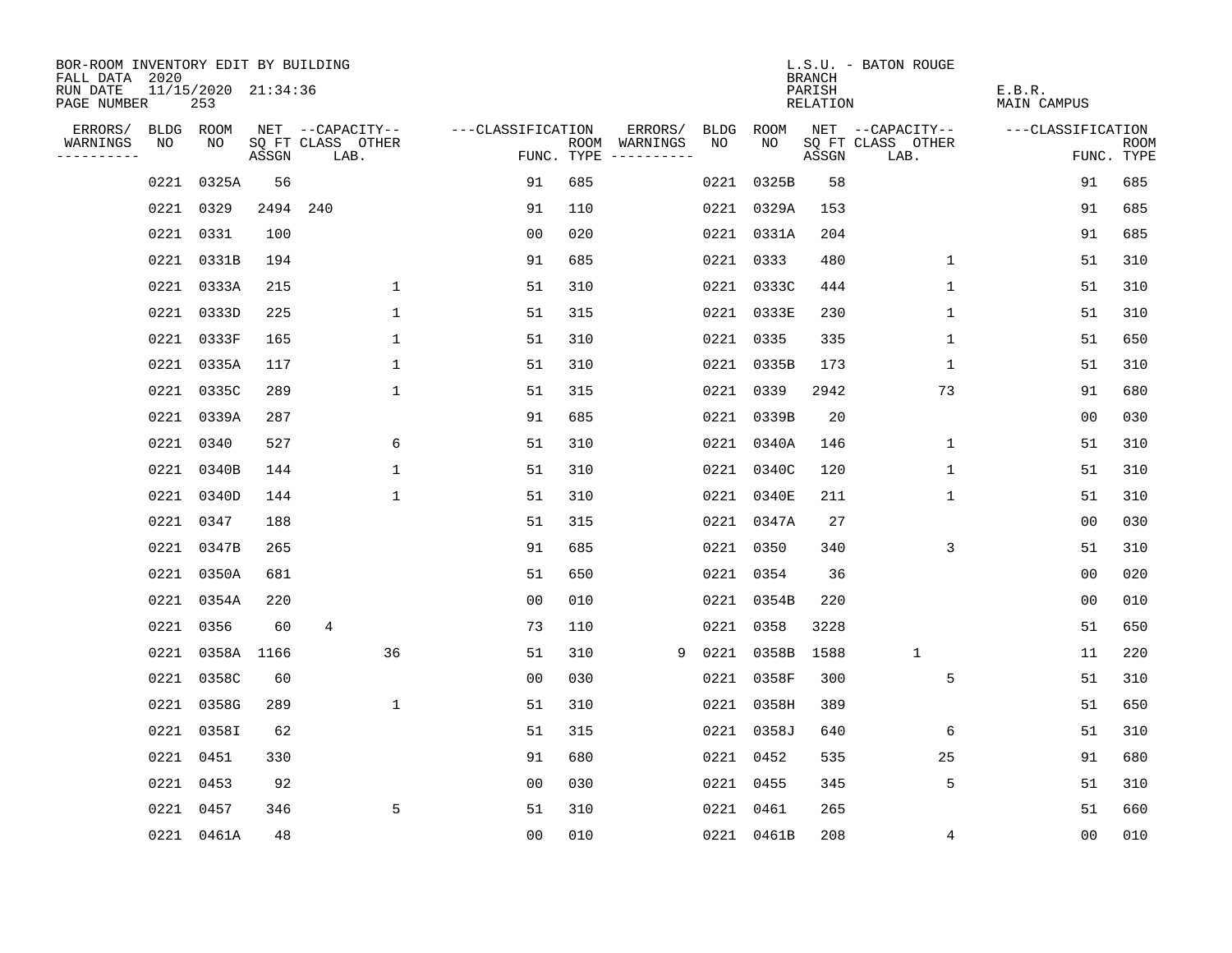| BOR-ROOM INVENTORY EDIT BY BUILDING<br>FALL DATA 2020 |      |                            |       |                           |                   |     |                                      |      |                  | <b>BRANCH</b>             | L.S.U. - BATON ROUGE      |                              |                           |
|-------------------------------------------------------|------|----------------------------|-------|---------------------------|-------------------|-----|--------------------------------------|------|------------------|---------------------------|---------------------------|------------------------------|---------------------------|
| RUN DATE<br>PAGE NUMBER                               |      | 11/15/2020 21:34:36<br>254 |       |                           |                   |     |                                      |      |                  | PARISH<br><b>RELATION</b> |                           | E.B.R.<br><b>MAIN CAMPUS</b> |                           |
| ERRORS/                                               |      | BLDG ROOM                  |       | NET --CAPACITY--          | ---CLASSIFICATION |     | ERRORS/                              | BLDG | ROOM             |                           | NET --CAPACITY--          | ---CLASSIFICATION            |                           |
| WARNINGS<br>----------                                | NO   | NO                         | ASSGN | SQ FT CLASS OTHER<br>LAB. |                   |     | ROOM WARNINGS<br>FUNC. TYPE $------$ | NO   | NO               | ASSGN                     | SQ FT CLASS OTHER<br>LAB. |                              | <b>ROOM</b><br>FUNC. TYPE |
|                                                       | 0221 | 0461C                      | 208   | 5                         | 00                | 010 |                                      |      | 0221 0462        | 190                       | $\mathbf{1}$              | 51                           | 310                       |
|                                                       |      | 0221 0463                  | 93    |                           | 0 <sub>0</sub>    | 020 |                                      |      | 0221 0463A       | 177                       | 1                         | 51                           | 310                       |
|                                                       |      | 0221 0463B                 | 199   | $\mathbf 1$               | 51                | 310 |                                      |      | 0221 0463C       | 204                       | 1                         | 51                           | 310                       |
|                                                       | 0221 | 0463D                      | 212   | $\mathbf 1$               | 51                | 310 |                                      |      | 0221 0464        | 190                       | 1                         | 51                           | 310                       |
|                                                       |      | 0221 0466                  | 184   | $\mathbf 1$               | 51                | 310 |                                      |      | 0221 0468        | 273                       | $\mathbf 1$               | 51                           | 310                       |
|                                                       |      | 0221 0470                  | 273   | $\mathbf{1}$              | 51                | 310 |                                      |      | 0221 0471        | 405                       | 12                        | 51                           | 680                       |
|                                                       |      | 0221 0472                  | 415   | $\mathbf 1$               | 51                | 310 |                                      |      | 0221 0473        | 38                        |                           | 0 <sub>0</sub>               | 030                       |
|                                                       |      | 0221 0473A                 | 42    |                           | 0 <sub>0</sub>    | 030 |                                      |      | 0221 0475        | 230                       | $\mathbf 1$               | 51                           | 310                       |
|                                                       |      | 0221 0476                  | 273   | 8                         | 51                | 310 |                                      |      | 0221 0478        | 60                        |                           | 51                           | 315                       |
|                                                       |      | 0221 0479                  | 293   | $\mathbf{1}$              | 51                | 310 |                                      |      | 0221 0480        | 308                       |                           | 0 <sub>0</sub>               | 030                       |
|                                                       |      | 0221 0481                  | 258   | $\mathbf{1}$              | 51                | 310 |                                      |      | 0221 0482        | 49                        |                           | 0 <sub>0</sub>               | 030                       |
|                                                       |      | 0221 0490                  | 3980  |                           | 0 <sub>0</sub>    | 030 |                                      |      | 0221 C0101       | 7856                      |                           | 0 <sub>0</sub>               | 020                       |
|                                                       |      | 0221 C0102                 | 1023  |                           | 0 <sub>0</sub>    | 020 |                                      |      | 0221 C0103       | 712                       |                           | 0 <sub>0</sub>               | 020                       |
|                                                       |      | 0221 C0103A                | 443   |                           | 0 <sub>0</sub>    | 020 |                                      |      | 0221 C0104       | 795                       |                           | 0 <sub>0</sub>               | 020                       |
|                                                       |      | 0221 C0105                 | 3329  |                           | 0 <sub>0</sub>    | 020 |                                      |      | 0221 C0107       | 1550                      |                           | 0 <sub>0</sub>               | 020                       |
|                                                       |      | 0221 C0109                 | 2643  |                           | 0 <sub>0</sub>    | 020 |                                      |      | 0221 C0110       | 307                       |                           | 0 <sub>0</sub>               | 020                       |
|                                                       |      | 0221 C0111                 | 439   |                           | 0 <sub>0</sub>    | 020 |                                      |      | 0221 C0112       | 302                       |                           | 0 <sub>0</sub>               | 020                       |
|                                                       |      | 0221 C0113                 | 346   |                           | 0 <sub>0</sub>    | 020 |                                      |      | 0221 C0114       | 525                       |                           | 0 <sub>0</sub>               | 020                       |
|                                                       |      | 0221 C0200                 | 858   |                           | 0 <sub>0</sub>    | 020 |                                      |      | 0221 C0200A 1410 |                           |                           | 0 <sub>0</sub>               | 020                       |
|                                                       |      | 0221 C0200B                | 1470  |                           | 0 <sub>0</sub>    | 020 |                                      |      | 0221 C0201       | 5100                      |                           | 0 <sub>0</sub>               | 020                       |
|                                                       |      | 0221 C0201A                | 2570  |                           | 0 <sub>0</sub>    | 020 |                                      |      | 0221 C0201B      | 1270                      |                           | 0 <sub>0</sub>               | 020                       |
|                                                       |      | 0221 C0204                 | 1960  |                           | 0 <sub>0</sub>    | 020 |                                      |      | 0221 C0206       | 3025                      |                           | 0 <sub>0</sub>               | 020                       |
|                                                       |      | 0221 C0207                 | 255   |                           | 0 <sub>0</sub>    | 020 |                                      |      | 0221 C0211       | 6488                      |                           | 0 <sub>0</sub>               | 020                       |
|                                                       |      | 0221 C0212                 | 656   |                           | 0 <sub>0</sub>    | 020 |                                      |      | 0221 C0212A      | 52                        |                           | 0 <sub>0</sub>               | 020                       |
|                                                       |      | 0221 C0212B                | 367   |                           | 0 <sub>0</sub>    | 020 |                                      |      | 0221 C0213       | 330                       |                           | 0 <sub>0</sub>               | 020                       |
|                                                       |      | 0221 C0214                 | 187   |                           | 0 <sub>0</sub>    | 020 |                                      |      | 0221 C0300       | 3000                      |                           | 0 <sub>0</sub>               | 020                       |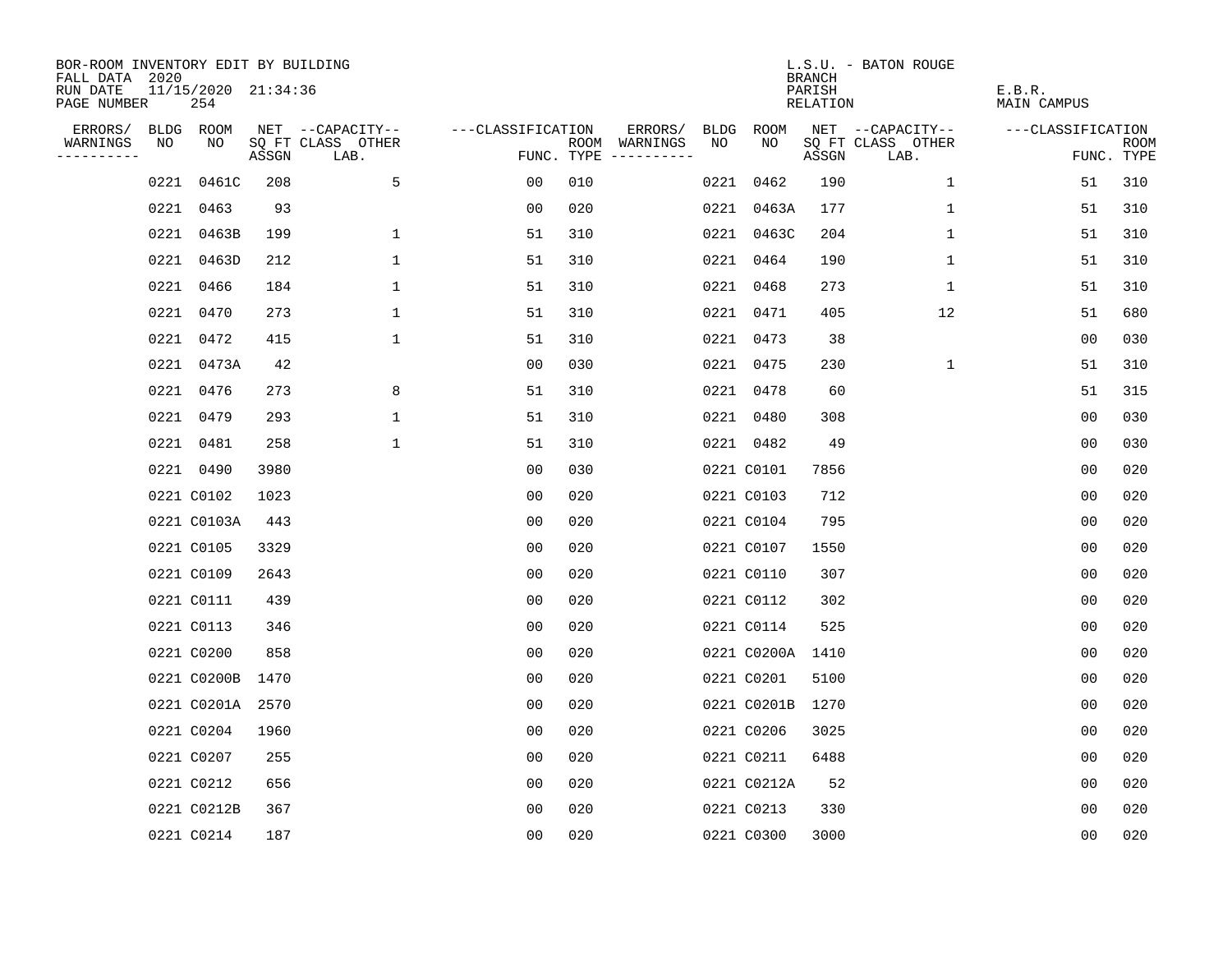| BOR-ROOM INVENTORY EDIT BY BUILDING       |    |                            |       |                           |                   |     |                                      |    |                  | <b>BRANCH</b>      | L.S.U. - BATON ROUGE      |                       |                           |
|-------------------------------------------|----|----------------------------|-------|---------------------------|-------------------|-----|--------------------------------------|----|------------------|--------------------|---------------------------|-----------------------|---------------------------|
| FALL DATA 2020<br>RUN DATE<br>PAGE NUMBER |    | 11/15/2020 21:34:36<br>255 |       |                           |                   |     |                                      |    |                  | PARISH<br>RELATION |                           | E.B.R.<br>MAIN CAMPUS |                           |
| ERRORS/                                   |    | BLDG ROOM                  |       | NET --CAPACITY--          | ---CLASSIFICATION |     | ERRORS/                              |    | BLDG ROOM        |                    | NET --CAPACITY--          | ---CLASSIFICATION     |                           |
| WARNINGS<br>----------                    | NO | NO                         | ASSGN | SQ FT CLASS OTHER<br>LAB. |                   |     | ROOM WARNINGS<br>FUNC. TYPE $------$ | NO | NO.              | ASSGN              | SQ FT CLASS OTHER<br>LAB. |                       | <b>ROOM</b><br>FUNC. TYPE |
|                                           |    | 0221 C0301                 | 1928  |                           | 00                | 020 |                                      |    | 0221 C0301A 1805 |                    |                           | 0 <sub>0</sub>        | 020                       |
|                                           |    | 0221 C0307                 | 1890  |                           | 00                | 020 |                                      |    | 0221 C0403       | 780                |                           | 51                    | 650                       |
|                                           |    | 0221 C0403A                | 2894  |                           | 51                | 650 |                                      |    | 0221 C1101       | 2334               |                           | 0 <sub>0</sub>        | 020                       |
|                                           |    | 0221 C1103                 | 705   |                           | 0 <sub>0</sub>    | 020 |                                      |    | 0221 C1104       | 425                |                           | 0 <sub>0</sub>        | 020                       |
|                                           |    | 0221 C1105                 | 140   |                           | 00                | 020 |                                      |    | 0221 C1106       | 148                |                           | 0 <sub>0</sub>        | 020                       |
|                                           |    | 0221 C1107                 | 143   |                           | 0 <sub>0</sub>    | 020 |                                      |    | 0221 C1108       | 419                |                           | 0 <sub>0</sub>        | 020                       |
|                                           |    | 0221 C1110                 | 119   |                           | 0 <sub>0</sub>    | 020 |                                      |    | 0221 C2101       | 2315               |                           | 00                    | 020                       |
|                                           |    | 0221 C2101A                | 93    |                           | 0 <sub>0</sub>    | 020 |                                      |    | 0221 C2101B      | 405                |                           | 0 <sub>0</sub>        | 020                       |
|                                           |    | 0221 C2101C                | 515   |                           | 0 <sub>0</sub>    | 020 |                                      |    | 0221 C2101D      | 405                |                           | 0 <sub>0</sub>        | 020                       |
|                                           |    | 0221 C2101E                | 242   |                           | 0 <sub>0</sub>    | 020 |                                      |    | 0221 C2101F      | 96                 |                           | 0 <sub>0</sub>        | 020                       |
|                                           |    | 0221 C2107                 | 92    |                           | 00                | 020 |                                      |    | 0221 C3120       | 731                |                           | 0 <sub>0</sub>        | 020                       |
|                                           |    | 0221 C3120A                | 129   |                           | 0 <sub>0</sub>    | 020 |                                      |    | 0221 C3120B      | 83                 |                           | 0 <sub>0</sub>        | 020                       |
|                                           |    | 0221 E0100                 | 53    |                           | 00                | 020 |                                      |    | 0221 E0101       | 46                 |                           | 0 <sub>0</sub>        | 020                       |
|                                           |    | 0221 E0102                 | 70    |                           | 0 <sub>0</sub>    | 020 |                                      |    | 0221 E0200       | 50                 |                           | 0 <sub>0</sub>        | 020                       |
|                                           |    | 0221 E0201                 | 40    |                           | 00                | 020 |                                      |    | 0221 E0202       | 45                 |                           | 00                    | 020                       |
|                                           |    | 0221 E0204                 | 50    |                           | 00                | 020 |                                      |    | 0221 E0300       | 52                 |                           | 0 <sub>0</sub>        | 020                       |
|                                           |    | 0221 E0301                 | 69    |                           | 00                | 020 |                                      |    | 0221 E0303       | $\mathbf{1}$       |                           | 0 <sub>0</sub>        | 020                       |
|                                           |    | 0221 E0402                 | 48    |                           | 0 <sub>0</sub>    | 020 |                                      |    | 0221 E1100       | 59                 |                           | 0 <sub>0</sub>        | 020                       |
|                                           |    | 0221 E1101                 | 59    |                           | 0 <sub>0</sub>    | 020 |                                      |    | 0221 E2100       | 59                 |                           | 0 <sub>0</sub>        | 020                       |
|                                           |    | 0221 E2101                 | 59    |                           | 0 <sub>0</sub>    | 020 |                                      |    | 0221 E3100       | 59                 |                           | 0 <sub>0</sub>        | 020                       |
|                                           |    | 0221 E3101                 | 59    |                           | 0 <sub>0</sub>    | 020 |                                      |    | 0221 S0101       | 325                |                           | 0 <sub>0</sub>        | 020                       |
|                                           |    | 0221 S0102                 | 150   |                           | 0 <sub>0</sub>    | 020 |                                      |    | 0221 S0103       | 129                |                           | 0 <sub>0</sub>        | 020                       |
|                                           |    | 0221 S0104                 | 335   |                           | 0 <sub>0</sub>    | 020 |                                      |    | 0221 S0105       | 142                |                           | 0 <sub>0</sub>        | 020                       |
|                                           |    | 0221 S0106                 | 200   |                           | 0 <sub>0</sub>    | 020 |                                      |    | 0221 S0107       | 200                |                           | 0 <sub>0</sub>        | 020                       |
|                                           |    | 0221 S0109                 | 215   |                           | 0 <sub>0</sub>    | 020 |                                      |    | 0221 S0111       | 190                |                           | 0 <sub>0</sub>        | 020                       |
|                                           |    | 0221 S0112                 | 325   |                           | 0 <sub>0</sub>    | 020 |                                      |    | 0221 S0201       | 240                |                           | 0 <sub>0</sub>        | 020                       |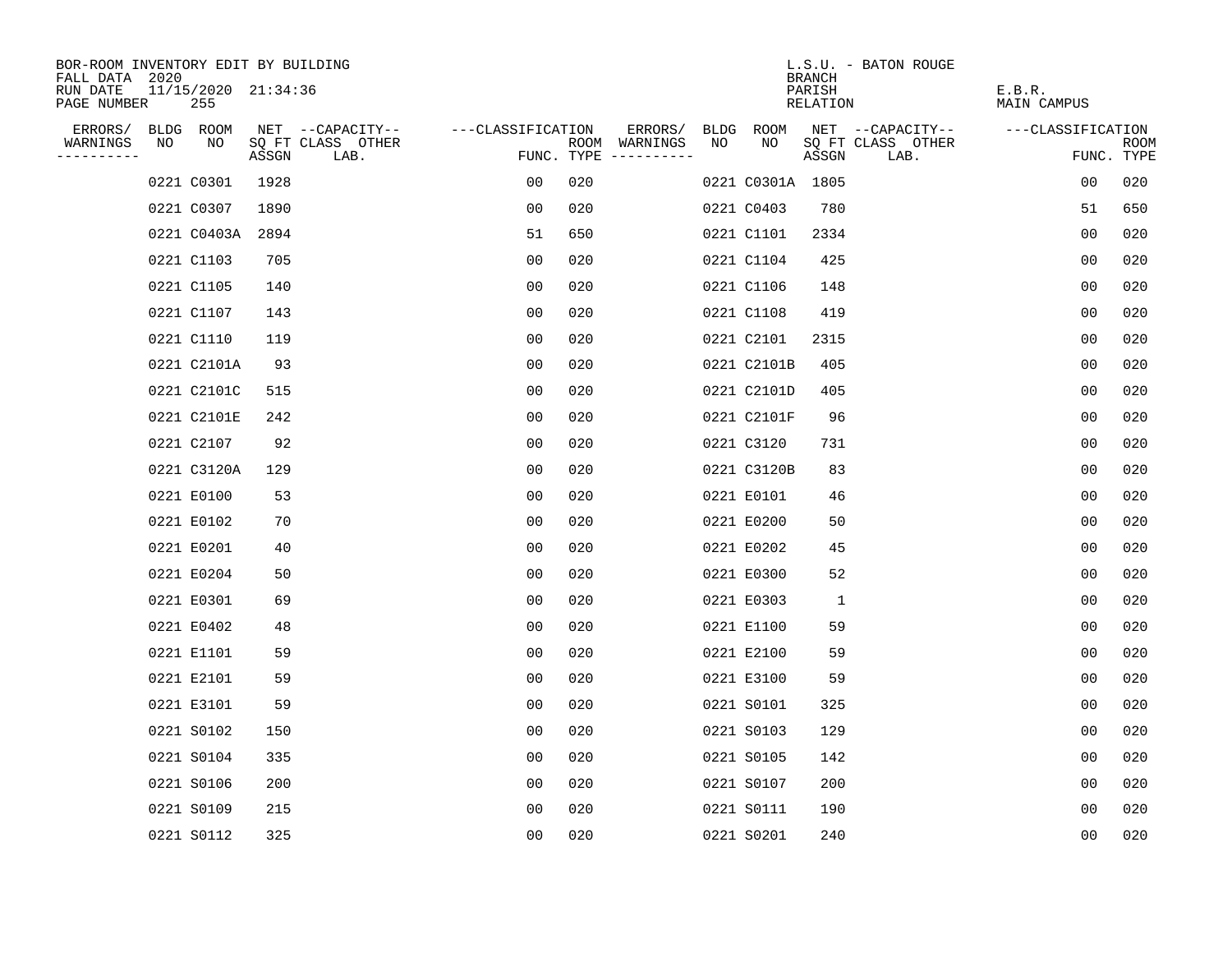| BOR-ROOM INVENTORY EDIT BY BUILDING<br>FALL DATA 2020 |    |                            |       |                           |                   |     |                                      |      |             | <b>BRANCH</b>      | L.S.U. - BATON ROUGE      |                       |                           |
|-------------------------------------------------------|----|----------------------------|-------|---------------------------|-------------------|-----|--------------------------------------|------|-------------|--------------------|---------------------------|-----------------------|---------------------------|
| RUN DATE<br>PAGE NUMBER                               |    | 11/15/2020 21:34:36<br>256 |       |                           |                   |     |                                      |      |             | PARISH<br>RELATION |                           | E.B.R.<br>MAIN CAMPUS |                           |
| ERRORS/                                               |    | BLDG ROOM                  |       | NET --CAPACITY--          | ---CLASSIFICATION |     | ERRORS/                              | BLDG | ROOM        |                    | NET --CAPACITY--          | ---CLASSIFICATION     |                           |
| WARNINGS<br>----------                                | NO | NO                         | ASSGN | SQ FT CLASS OTHER<br>LAB. |                   |     | ROOM WARNINGS<br>FUNC. TYPE $------$ | NO   | NO          | ASSGN              | SQ FT CLASS OTHER<br>LAB. |                       | <b>ROOM</b><br>FUNC. TYPE |
|                                                       |    | 0221 S0203                 | 245   |                           | 00                | 020 |                                      |      | 0221 S0204  | 100                |                           | 0 <sub>0</sub>        | 020                       |
|                                                       |    | 0221 S0205                 | 172   |                           | 0 <sub>0</sub>    | 020 |                                      |      | 0221 S0206  | 220                |                           | 0 <sub>0</sub>        | 020                       |
|                                                       |    | 0221 S0207                 | 220   |                           | 0 <sub>0</sub>    | 020 |                                      |      | 0221 S0208  | 140                |                           | 0 <sub>0</sub>        | 020                       |
|                                                       |    | 0221 S0209                 | 550   |                           | 00                | 020 |                                      |      | 0221 S0210  | 150                |                           | 00                    | 020                       |
|                                                       |    | 0221 S0211                 | 185   |                           | 0 <sub>0</sub>    | 020 |                                      |      | 0221 S0212  | 240                |                           | 00                    | 020                       |
|                                                       |    | 0221 S0213                 | 350   |                           | 0 <sub>0</sub>    | 020 |                                      |      | 0221 S0214  | 560                |                           | 0 <sub>0</sub>        | 020                       |
|                                                       |    | 0221 S0303                 | 300   |                           | 0 <sub>0</sub>    | 020 |                                      |      | 0221 S0304  | 195                |                           | 0 <sub>0</sub>        | 020                       |
|                                                       |    | 0221 S0305                 | 160   |                           | 0 <sub>0</sub>    | 020 |                                      |      | 0221 S0308  | 134                |                           | 0 <sub>0</sub>        | 020                       |
|                                                       |    | 0221 S0313                 | 383   |                           | 0 <sub>0</sub>    | 020 |                                      |      | 0221 S0403  | 267                |                           | 0 <sub>0</sub>        | 020                       |
|                                                       |    | 0221 S0404                 | 198   |                           | 0 <sub>0</sub>    | 020 |                                      |      | 0221 S0405  | 240                |                           | 0 <sub>0</sub>        | 020                       |
|                                                       |    | 0221 S1100                 | 189   |                           | 0 <sub>0</sub>    | 020 |                                      |      | 0221 S1101  | 200                |                           | 0 <sub>0</sub>        | 020                       |
|                                                       |    | 0221 S1102                 | 269   |                           | 0 <sub>0</sub>    | 020 |                                      |      | 0221 S1104  | 125                |                           | 0 <sub>0</sub>        | 020                       |
|                                                       |    | 0221 S1105                 | 188   |                           | 0 <sub>0</sub>    | 020 |                                      |      | 0221 S1107  | 300                |                           | 0 <sub>0</sub>        | 020                       |
|                                                       |    | 0221 S1108                 | 339   |                           | 0 <sub>0</sub>    | 020 |                                      |      | 0221 S2100  | 194                |                           | 0 <sub>0</sub>        | 020                       |
|                                                       |    | 0221 S2102                 | 269   |                           | 00                | 020 |                                      |      | 0221 S2104  | 177                |                           | 00                    | 020                       |
|                                                       |    | 0221 S2105                 | 193   |                           | 0 <sub>0</sub>    | 020 |                                      |      | 0221 S2107  | 83                 |                           | 0 <sub>0</sub>        | 020                       |
|                                                       |    | 0221 S2108                 | 494   |                           | 0 <sub>0</sub>    | 020 |                                      |      | 0221 S3102  | 269                |                           | 0 <sub>0</sub>        | 020                       |
|                                                       |    | 0221 S3105                 | 200   |                           | 0 <sub>0</sub>    | 020 |                                      |      | 0221 S3108  | 325                |                           | 0 <sub>0</sub>        | 020                       |
|                                                       |    | 0221 T1100                 | 475   | 14                        | 0 <sub>0</sub>    | 010 |                                      |      | 0221 T1102  | 267                | 8                         | 0 <sub>0</sub>        | 010                       |
|                                                       |    | 0221 T1106                 | 270   |                           | 91                | 615 |                                      |      | 0221 T1106A | 370                |                           | 91                    | 615                       |
|                                                       |    | 0221 T1110                 | 2160  | 54                        | 91                | 615 |                                      |      | 0221 T1110A | 553                |                           | 91                    | 685                       |
|                                                       |    | 0221 T1110C                | 34    |                           | 0 <sub>0</sub>    | 010 |                                      |      | 0221 T1114  | 220                |                           | 91                    | 615                       |
|                                                       |    | 0221 T1116                 | 347   | $\mathbf 1$               | 91                | 310 |                                      |      | 0221 T1116A | 82                 | $\mathbf 1$               | 91                    | 310                       |
|                                                       |    | 0221 T1116B                | 90    | $\mathbf 1$               | 91                | 310 |                                      |      | 0221 T1116C | 6                  |                           | 91                    | 315                       |
|                                                       |    | 0221 T1116D                | 248   | $\mathbf 1$               | 91                | 315 |                                      |      | 0221 T1116E | 98                 | 1                         | 91                    | 315                       |
|                                                       |    | 0221 T1119                 | 81    |                           | 91                | 615 |                                      |      | 0221 T1119A | 65                 |                           | 0 <sub>0</sub>        | 030                       |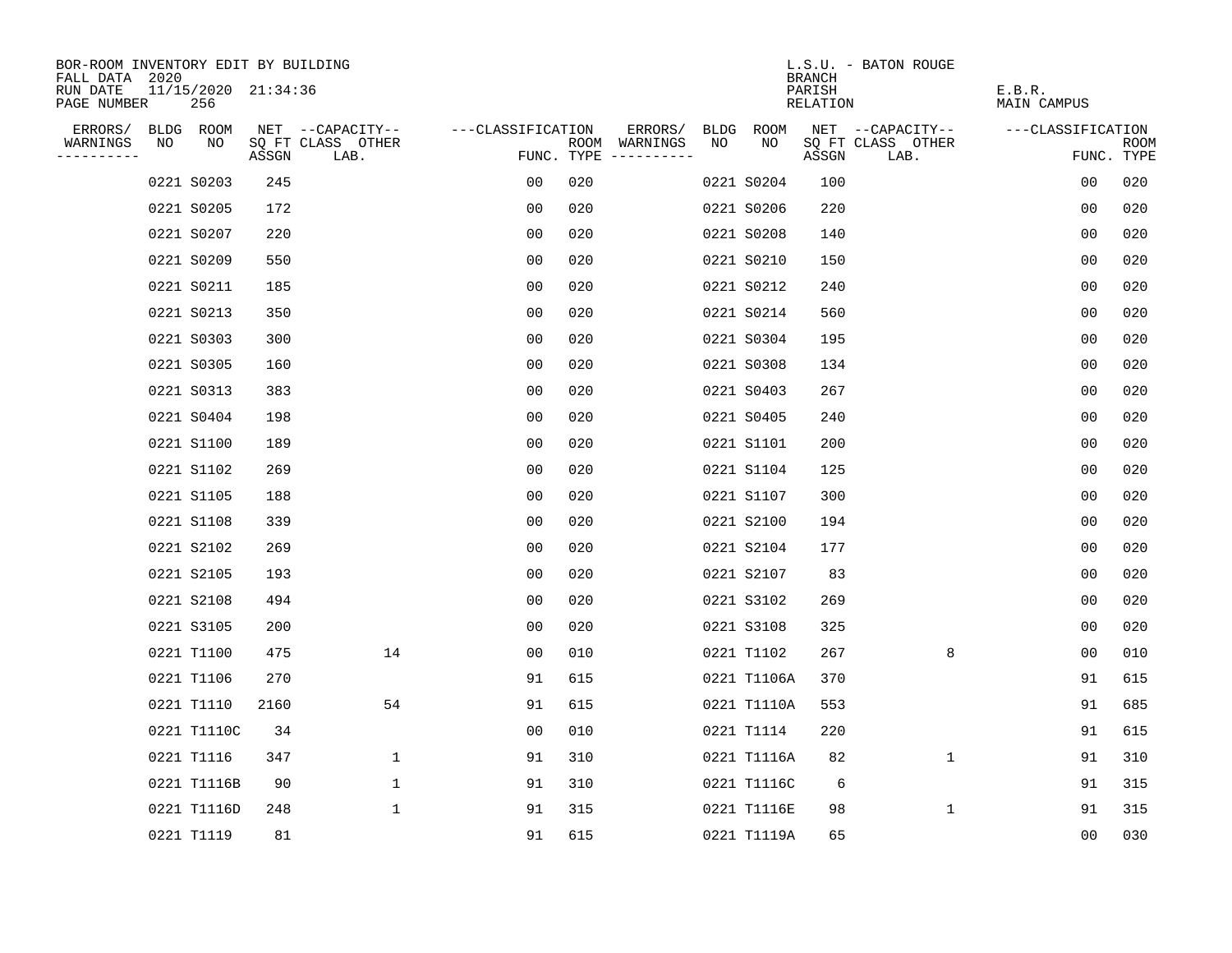| BOR-ROOM INVENTORY EDIT BY BUILDING<br>FALL DATA 2020 |    |                            |       |                           |                   |     |                                      |      |             | <b>BRANCH</b>      | L.S.U. - BATON ROUGE      |                       |                           |
|-------------------------------------------------------|----|----------------------------|-------|---------------------------|-------------------|-----|--------------------------------------|------|-------------|--------------------|---------------------------|-----------------------|---------------------------|
| RUN DATE<br>PAGE NUMBER                               |    | 11/15/2020 21:34:36<br>257 |       |                           |                   |     |                                      |      |             | PARISH<br>RELATION |                           | E.B.R.<br>MAIN CAMPUS |                           |
| ERRORS/                                               |    | BLDG ROOM                  |       | NET --CAPACITY--          | ---CLASSIFICATION |     | ERRORS/                              | BLDG | ROOM        |                    | NET --CAPACITY--          | ---CLASSIFICATION     |                           |
| WARNINGS<br>----------                                | NO | NO                         | ASSGN | SQ FT CLASS OTHER<br>LAB. |                   |     | ROOM WARNINGS<br>FUNC. TYPE $------$ | NO   | NO.         | ASSGN              | SQ FT CLASS OTHER<br>LAB. |                       | <b>ROOM</b><br>FUNC. TYPE |
|                                                       |    | 0221 T1120                 | 2920  |                           | 91                | 615 |                                      |      | 0221 T1120A | 643                |                           | 0 <sub>0</sub>        | 030                       |
|                                                       |    | 0221 T1120B                | 347   |                           | 0 <sub>0</sub>    | 020 |                                      |      | 0221 T1120C | 302                |                           | 0 <sub>0</sub>        | 030                       |
|                                                       |    | 0221 T1120D                | 91    |                           | 0 <sub>0</sub>    | 030 |                                      |      | 0221 T1121  | 85                 |                           | 91                    | 615                       |
|                                                       |    | 0221 T1125                 | 329   |                           | 91                | 615 |                                      |      | 0221 T1127  | 290                |                           | 91                    | 615                       |
|                                                       |    | 0221 T1129                 | 259   |                           | 00                | 030 |                                      |      | 0221 T1130  | 596                |                           | 91                    | 615                       |
|                                                       |    | 0221 T1130A                | 94    |                           | 91                | 615 |                                      |      | 0221 T1130B | 96                 |                           | 91                    | 615                       |
|                                                       |    | 0221 T1130C                | 149   |                           | 91                | 615 |                                      |      | 0221 T1130D | 567                |                           | 0 <sub>0</sub>        | 030                       |
|                                                       |    | 0221 T1130E                | 100   |                           | 91                | 615 |                                      |      | 0221 T1130F | 129                |                           | 91                    | 615                       |
|                                                       |    | 0221 T1130G                | 286   |                           | 91                | 615 |                                      |      | 0221 T1130H | 286                |                           | 91                    | 615                       |
|                                                       |    | 0221 T1130I                | 58    |                           | 91                | 615 |                                      |      | 0221 T1130J | 286                |                           | 91                    | 615                       |
|                                                       |    | 0221 T1130K                | 98    |                           | 91                | 615 |                                      |      | 0221 T1130L | 80                 |                           | 91                    | 615                       |
|                                                       |    | 0221 T1130M                | 66    |                           | 91                | 615 |                                      |      | 0221 T1130N | 84                 |                           | 91                    | 615                       |
|                                                       |    | 0221 T11300                | 40    | $\mathbf{1}$              | 91                | 615 |                                      |      | 0221 T1130P | 72                 | 1                         | 91                    | 310                       |
|                                                       |    | 0221 T1130Q                | 246   |                           | 91                | 615 |                                      |      | 0221 T1130R | 250                |                           | 91                    | 615                       |
|                                                       |    | 0221 T1130S                | 28    |                           | 91                | 615 |                                      |      | 0221 T1130T | 28                 |                           | 91                    | 615                       |
|                                                       |    | 0221 T2106                 | 390   | 11                        | 00                | 010 |                                      |      | 0221 T2114  | 590                | 11                        | 00                    | 010                       |
|                                                       |    | 0221 T2120                 | 3270  | 218                       | 91                | 610 |                                      |      | 0221 T2120A | 150                |                           | 51                    | 615                       |
|                                                       |    | 0221 T2120B                | 84    |                           | 51                | 615 |                                      |      | 0221 T2120C | 84                 |                           | 91                    | 615                       |
|                                                       |    | 0221 T2120D                | 65    |                           | 51                | 615 |                                      |      | 0221 T2120E | 12                 |                           | 0 <sub>0</sub>        | 020                       |
|                                                       |    | 0221 T2120F                | 69    |                           | 91                | 615 |                                      |      | 0221 T2121  | 16                 |                           | 0 <sub>0</sub>        | 030                       |
|                                                       |    | 0221 T2130                 | 4107  | 586                       | 51                | 610 |                                      |      | 0221 T2130A | 283                |                           | 51                    | 615                       |
|                                                       |    | 0221 T2130B                | 35    |                           | 91                | 615 |                                      |      | 0221 T2130C | 426                |                           | 0 <sub>0</sub>        | 020                       |
|                                                       |    | 0221 T2130D                | 283   |                           | 0 <sub>0</sub>    | 030 |                                      |      | 0221 T3117  | 263                |                           | 0 <sub>0</sub>        | 030                       |
|                                                       |    | 0221 T3119                 | 190   |                           | 0 <sub>0</sub>    | 030 |                                      |      | 0221 T3120A | 132                | $\mathbf 1$               | 51                    | 615                       |
|                                                       |    | 0221 T3120B                | 132   | $\mathbf{1}$              | 51                | 615 |                                      |      | 0221 T3121  | 172                |                           | 00                    | 030                       |
|                                                       |    | 0221 0106F1                | 80    | $\mathbf{1}$              | 91                | 310 |                                      |      | 0221 0113G1 | 77                 |                           | 51                    | 635                       |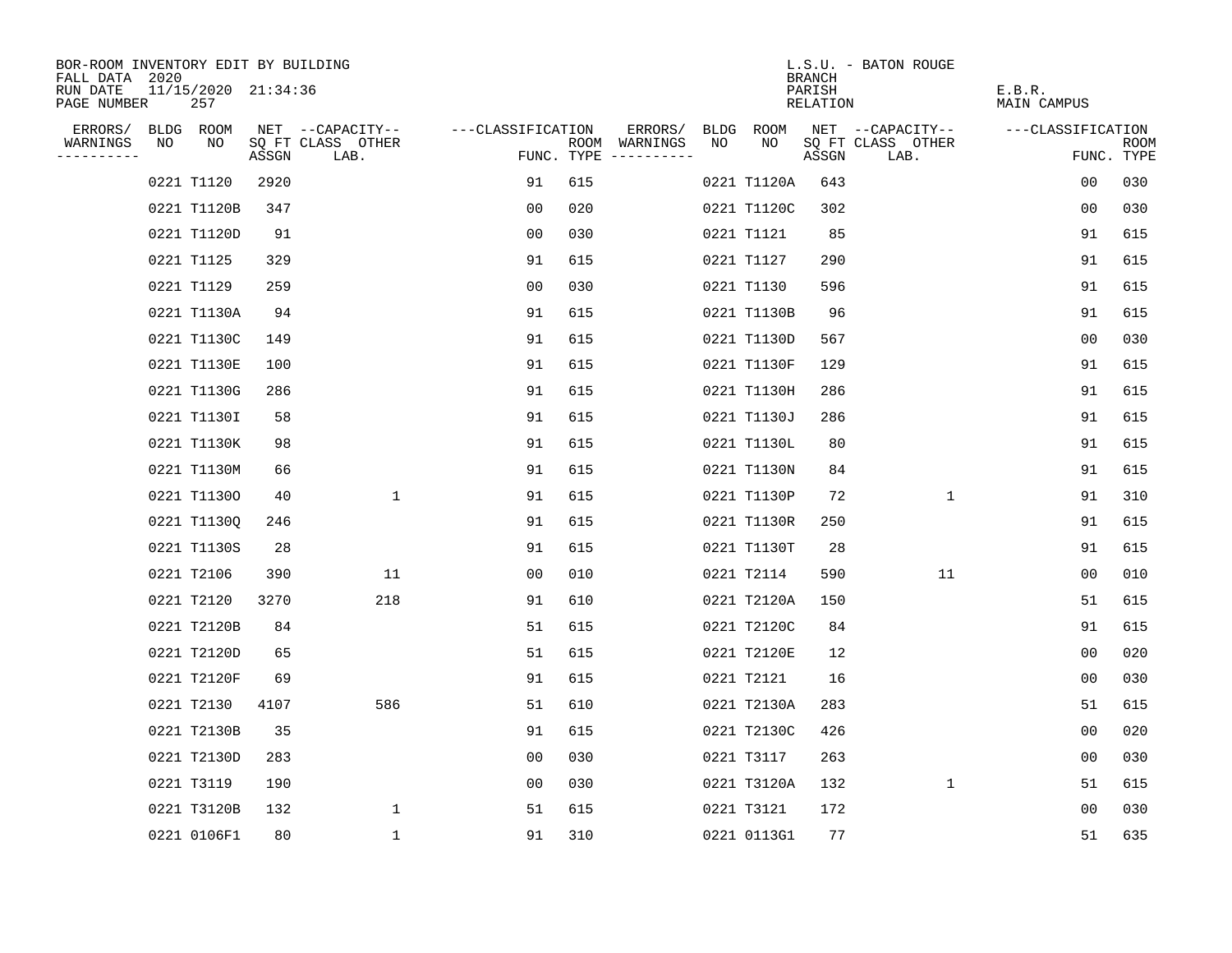| BOR-ROOM INVENTORY EDIT BY BUILDING<br>FALL DATA 2020 |                            |       |                           |                   |     |                                             |             | <b>BRANCH</b>      | L.S.U. - BATON ROUGE      |                       |                    |
|-------------------------------------------------------|----------------------------|-------|---------------------------|-------------------|-----|---------------------------------------------|-------------|--------------------|---------------------------|-----------------------|--------------------|
| RUN DATE<br>PAGE NUMBER                               | 11/15/2020 21:34:36<br>258 |       |                           |                   |     |                                             |             | PARISH<br>RELATION |                           | E.B.R.<br>MAIN CAMPUS |                    |
| ERRORS/                                               | BLDG ROOM                  |       | NET --CAPACITY--          | ---CLASSIFICATION |     | ERRORS/                                     | BLDG ROOM   |                    | NET --CAPACITY--          | ---CLASSIFICATION     |                    |
| WARNINGS<br>NO<br>----------                          | NO                         | ASSGN | SQ FT CLASS OTHER<br>LAB. |                   |     | NO.<br>ROOM WARNINGS<br>FUNC. TYPE $------$ | NO.         | ASSGN              | SQ FT CLASS OTHER<br>LAB. |                       | ROOM<br>FUNC. TYPE |
|                                                       | 0221 0144A1                | 103   |                           | 91                | 665 |                                             | 0221 0147A1 | 78                 |                           | 91                    | 635                |
|                                                       | 0221 0147B1                | 680   |                           | 91                | 630 |                                             | 0221 0147B2 | 103                |                           | 91                    | 630                |
|                                                       | 0221 0158AA                | 115   | $\mathbf{1}$              | 51                | 310 |                                             | 0221 0158BB | 105                | 1                         | 51                    | 310                |
|                                                       | 0221 0158CC                | 135   | $\mathbf 1$               | 51                | 310 |                                             | 0221 0158DD | 122                | 1                         | 51                    | 310                |
|                                                       | 0221 0158EE                | 115   | $\mathbf 1$               | 51                | 310 |                                             | 0221 0158FF | 120                | $\mathbf 1$               | 51                    | 310                |
|                                                       | 0221 0158GG                | 112   | $\mathbf{1}$              | 51                | 310 |                                             | 0221 0158HH | 120                | 1                         | 51                    | 310                |
|                                                       | 0221 0158JJ                | 110   | 1                         | 51                | 310 |                                             | 0221 0158KK | 122                | 1                         | 51                    | 310                |
|                                                       | 0221 0158NN                | 110   | $\mathbf 1$               | 51                | 310 |                                             | 0221 0158PP | 120                | 1                         | 51                    | 310                |
|                                                       | 0221 0158RR                | 135   | $\mathbf{1}$              | 51                | 310 |                                             | 0221 0158SS | 122                | $\mathbf 1$               | 51                    | 310                |
|                                                       | 0221 0201A1                | 125   |                           | 00                | 030 |                                             | 0221 0202A1 | 28                 |                           | 91                    | 625                |
|                                                       | 0221 0207I1                | 37    |                           | 91                | 635 |                                             | 0221 0207N1 | 40                 |                           | 91                    | 635                |
|                                                       | 0221 0250B1                | 105   | $\mathbf 1$               | 51                | 310 |                                             | 0221 0250B2 | 52                 |                           | 51                    | 635                |
|                                                       | 0221 0250B3                | 75    |                           | 0 <sub>0</sub>    | 030 |                                             | 0221 0250B4 | 74                 |                           | 91                    | 635                |
|                                                       | 0221 0250E1                | 28    |                           | 0 <sub>0</sub>    | 030 |                                             | 0221 0250E2 | 158                | $\mathbf{1}$              | 51                    | 615                |
|                                                       | 0221 0250G1                | 21    |                           | 91                | 615 |                                             | 0221 0250G2 | 22                 |                           | 91                    | 615                |
|                                                       | 0221 0258AA                | 103   | 1                         | 51                | 310 |                                             | 0221 0258BB | 54                 | 1                         | 51                    | 310                |
|                                                       | 0221 0258CC                | 92    | $\mathbf 1$               | 51                | 310 |                                             | 0221 0258R1 | 92                 | 1                         | 51                    | 310                |
|                                                       | 0221 0301B1                | 302   |                           | 00                | 030 |                                             | 0221 0302E1 | 591                |                           | 00                    | 030                |
|                                                       | 0221 0302G1                | 25    |                           | 51                | 315 |                                             | 0221 0302G2 | 153                | 14                        | 51                    | 350                |
|                                                       | 0221 0310F1                | 12    |                           | 51                | 315 |                                             | 0221 0310G1 | 15                 |                           | 51                    | 315                |
|                                                       | 0221 031001                | 128   | $\mathbf 1$               | 51                | 310 |                                             | 0221 0317C1 | 300                |                           | 0 <sub>0</sub>        | 030                |
|                                                       | 0221 0335C1                | 99    | $\mathbf{1}$              | 51                | 310 |                                             | 0221 0335C2 | 99                 | 1                         | 51                    | 310                |
|                                                       | 0221 0339A1 1340           |       |                           | 0 <sub>0</sub>    | 030 |                                             | 0221 0340A1 | 34                 |                           | 51                    | 315                |
|                                                       | 0221 0350A1                | 380   |                           | 51                | 315 |                                             | 0221 0350A2 | 290                | $\mathbf{1}$              | 51                    | 310                |
|                                                       | 0221 0358A1                | 217   | 3                         | 51                | 310 |                                             | 0221 0358A2 | 194                |                           | 51                    | 315                |
|                                                       | 0221 0358B1                | 184   |                           | 91                | 685 |                                             | 0221 0358B2 | 60                 |                           | 0 <sub>0</sub>        | 030                |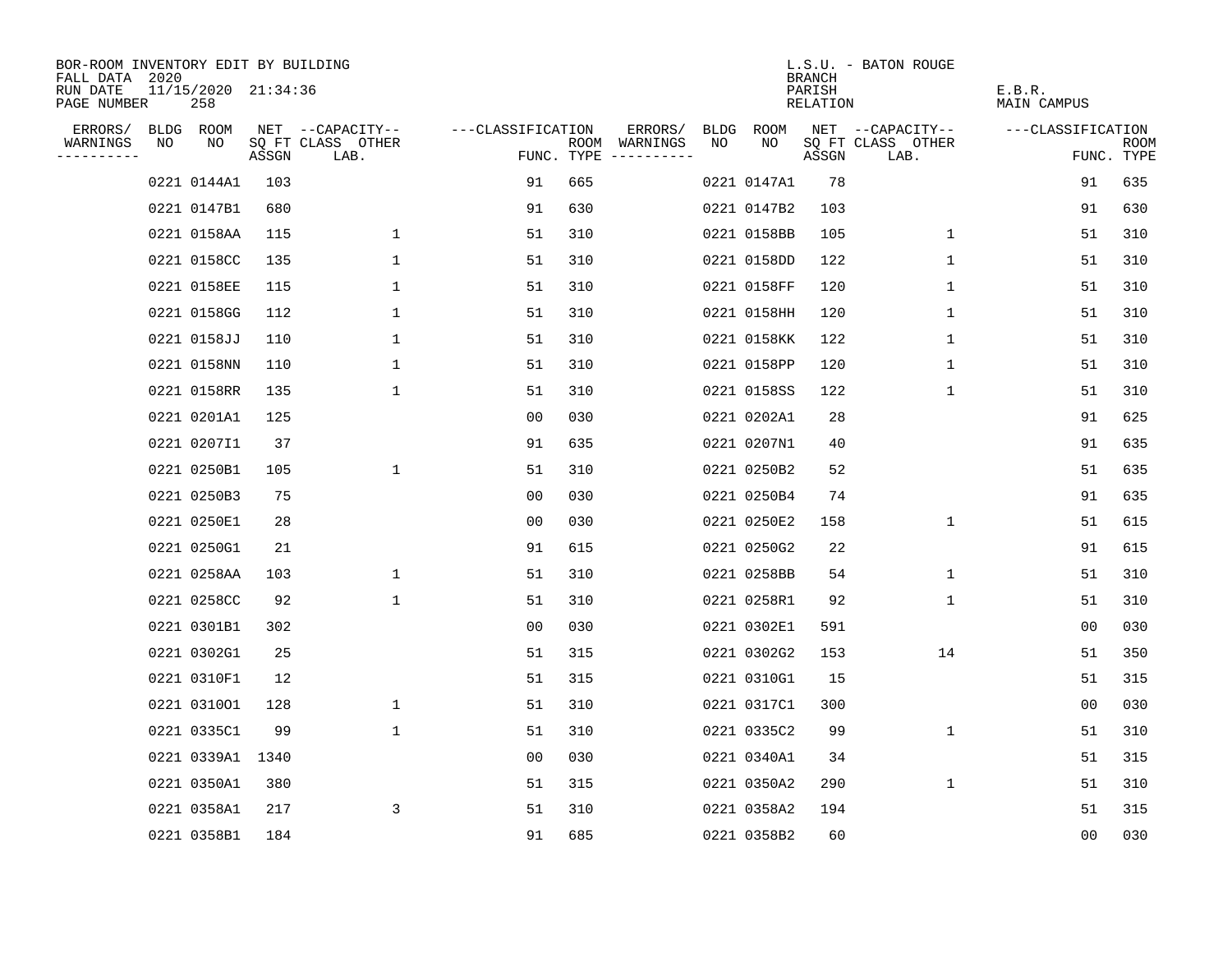| BOR-ROOM INVENTORY EDIT BY BUILDING<br>FALL DATA 2020 |    |                            |      |                                 |                                    |     |                                      |    |                                                                 | <b>BRANCH</b>      | L.S.U. - BATON ROUGE                                                                                                                                            |                                               |                           |
|-------------------------------------------------------|----|----------------------------|------|---------------------------------|------------------------------------|-----|--------------------------------------|----|-----------------------------------------------------------------|--------------------|-----------------------------------------------------------------------------------------------------------------------------------------------------------------|-----------------------------------------------|---------------------------|
| RUN DATE<br>PAGE NUMBER                               |    | 11/15/2020 21:34:36<br>259 |      |                                 |                                    |     |                                      |    |                                                                 | PARISH<br>RELATION |                                                                                                                                                                 | E.B.R.<br>MAIN CAMPUS                         |                           |
| ERRORS/ BLDG ROOM                                     |    |                            |      |                                 | NET --CAPACITY-- ---CLASSIFICATION |     | ERRORS/ BLDG ROOM                    |    |                                                                 |                    |                                                                                                                                                                 |                                               |                           |
| WARNINGS<br>----------                                | NO | NO                         |      | SO FT CLASS OTHER<br>ASSGN LAB. | FUN                                |     | ROOM WARNINGS<br>FUNC. TYPE $------$ | NO | NO                                                              | ASSGN              | SQ FT CLASS OTHER<br>LAB.                                                                                                                                       |                                               | <b>ROOM</b><br>FUNC. TYPE |
|                                                       |    | 0221 0358G1                | 138  |                                 | $\mathbf{1}$<br>51                 | 310 |                                      |    | 0221 0358J1                                                     | 150                | $\mathbf{1}$                                                                                                                                                    | 51                                            | 310                       |
|                                                       |    | 0221 0358J3                | 340  | 12                              | 51                                 | 680 |                                      |    | 0221 0358J4                                                     | 80                 | 1                                                                                                                                                               | 51                                            | 310                       |
|                                                       |    | 0221 1101LI                | -6   |                                 | 00                                 | 020 |                                      |    | 0221 1102LI<br>TOTAL NUMBER CLASSROOMS<br>TOTAL NUMBER LABS 210 | 12                 | TOTAL ASSIGNABLE & UNASSIGNABLE SQFT:<br>TOTAL NET ASSIGN SQ. FT. IN ROOM FILE<br>TOTAL NUMBER COMPUTER CLASSROOMS<br>TOTAL NUMBER SPECIAL LABS 220             | 00<br>270,376<br>168,583<br>7<br>$\mathbf{1}$ | 020                       |
|                                                       |    | 0223 0101                  | 117  |                                 | 22<br>4                            | 310 |                                      |    | 0223 0101A                                                      | 87                 | 1                                                                                                                                                               | 22                                            | 310                       |
|                                                       |    | 0223 0102                  | 78   |                                 | $\mathbf 1$<br>22                  | 310 |                                      |    | 0223 0103                                                       | 91                 | $\mathbf{1}$                                                                                                                                                    | 22                                            | 250                       |
|                                                       |    | 0223 0104                  | 66   |                                 | $\mathbf{1}$<br>22                 | 310 |                                      |    | 0223 0105                                                       | 91                 | $\mathbf{1}$                                                                                                                                                    | 22                                            | 250                       |
|                                                       |    | 0223 0106                  | 72   |                                 | 00                                 | 030 |                                      |    | 0223 0107                                                       | 104                |                                                                                                                                                                 | 00                                            | 030                       |
|                                                       |    | 0223 0108                  | 246  |                                 | 22                                 | 585 |                                      |    | 0223 0108A                                                      | 45                 |                                                                                                                                                                 | 22                                            | 585                       |
|                                                       |    | 0223 0109                  | 324  |                                 | 22                                 | 580 |                                      |    | 0223 0109A                                                      | 324                |                                                                                                                                                                 | 21                                            | 580                       |
|                                                       |    | 0223 0109B                 | 324  |                                 | 22                                 | 580 |                                      |    | 0223 0110                                                       | 20                 | $\mathbf{1}$                                                                                                                                                    | 00                                            | 030                       |
|                                                       |    | 0223 0111                  | 96   |                                 | 00                                 | 030 |                                      |    | 0223 0112                                                       | 16                 | 1                                                                                                                                                               | 00                                            | 030                       |
|                                                       |    | 0223 0114                  | 204  | 1                               | 22                                 | 250 |                                      |    | 0223 0116                                                       | 256                | $\mathbf{1}$                                                                                                                                                    | 22                                            | 250                       |
|                                                       |    | 0223 C0100S                | 125  |                                 | 00                                 | 020 |                                      |    | 0223 C0100W<br>TOTAL NUMBER CLASSROOMS<br>TOTAL NUMBER LABS 210 | 110                | TOTAL ASSIGNABLE & UNASSIGNABLE SQFT: 2,796<br>TOTAL NET ASSIGN SQ. FT. IN ROOM FILE 2,253<br>TOTAL NUMBER COMPUTER CLASSROOMS<br>TOTAL NUMBER SPECIAL LABS 220 | 00                                            | 020                       |
|                                                       |    | 0230 0101                  | 382  | 1                               | 22                                 | 250 |                                      |    | 0230 0101A                                                      | 95                 |                                                                                                                                                                 | 22                                            | 255                       |
|                                                       |    | 0230 0101B                 | 51   |                                 | 22                                 | 255 |                                      |    | 0230 0102                                                       | 178                | $\mathbf{1}$                                                                                                                                                    | 22                                            | 310                       |
|                                                       |    | 0230 0103                  | 20   |                                 | $\mathbf{1}$<br>00                 | 030 |                                      |    | 0230 0105                                                       | 21                 | $\mathbf{1}$                                                                                                                                                    | 00                                            | 030                       |
|                                                       |    | 0230 0106                  | 1022 | 7                               | 22                                 | 250 |                                      |    | 0230 0120                                                       | 116                |                                                                                                                                                                 | 00                                            | 030                       |
|                                                       |    | 0230 C0100                 | 50   |                                 | 00                                 | 020 |                                      |    | 0230 C0104                                                      | 110                |                                                                                                                                                                 | 0 <sub>0</sub>                                | 020                       |
|                                                       |    | 0230 0102A1                | 7    |                                 | 22                                 | 315 |                                      |    |                                                                 |                    | TOTAL ASSIGNABLE & UNASSIGNABLE SQFT:                                                                                                                           | 2,052                                         |                           |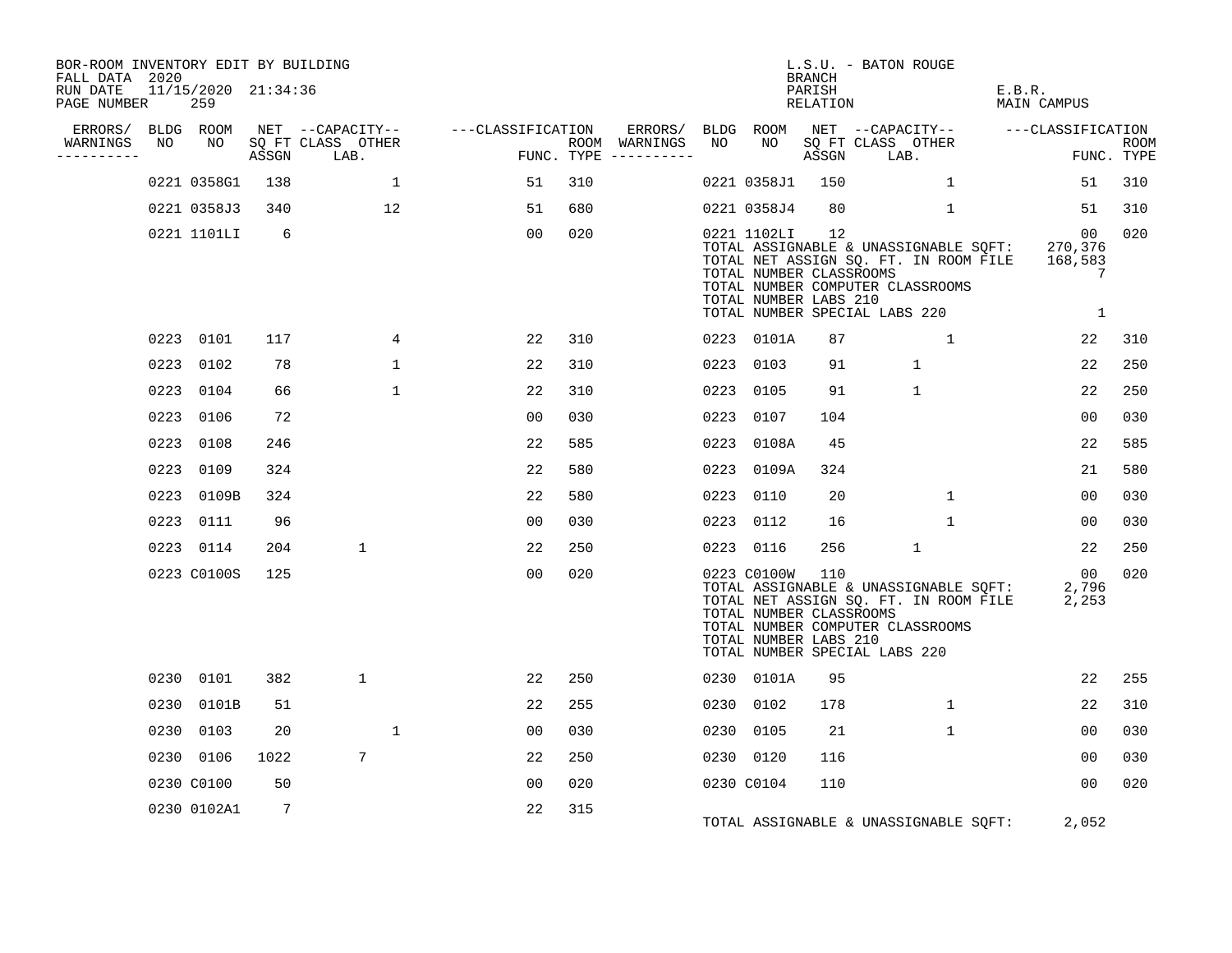| BOR-ROOM INVENTORY EDIT BY BUILDING<br>FALL DATA 2020 |           |                            |       |                           |                   |     |                                      |           |                                                                                   | L.S.U. - BATON ROUGE<br>BRANCH |    |                                  |                                             |                |             |
|-------------------------------------------------------|-----------|----------------------------|-------|---------------------------|-------------------|-----|--------------------------------------|-----------|-----------------------------------------------------------------------------------|--------------------------------|----|----------------------------------|---------------------------------------------|----------------|-------------|
| RUN DATE<br>PAGE NUMBER                               |           | 11/15/2020 21:34:36<br>260 |       |                           |                   |     |                                      |           |                                                                                   | PARISH<br>RELATION             |    |                                  | E.B.R.<br>MAIN CAMPUS                       |                |             |
| ERRORS/                                               | BLDG ROOM |                            |       | NET --CAPACITY--          | ---CLASSIFICATION |     | ERRORS/                              |           | BLDG ROOM                                                                         |                                |    |                                  | NET --CAPACITY-- ---CLASSIFICATION          |                |             |
| WARNINGS<br>----------                                | NO        | NO                         | ASSGN | SQ FT CLASS OTHER<br>LAB. |                   |     | ROOM WARNINGS<br>FUNC. TYPE $------$ | NO        | NO                                                                                | ASSGN LAB.                     |    | SQ FT CLASS OTHER                |                                             | FUNC. TYPE     | <b>ROOM</b> |
|                                                       |           |                            |       |                           |                   |     |                                      |           | TOTAL NUMBER CLASSROOMS<br>TOTAL NUMBER LABS 210<br>TOTAL NUMBER SPECIAL LABS 220 |                                |    | TOTAL NUMBER COMPUTER CLASSROOMS | TOTAL NET ASSIGN SQ. FT. IN ROOM FILE 1,735 |                |             |
|                                                       | 0231 0001 |                            | 256   |                           | 91                | 935 |                                      | 0231 0002 |                                                                                   | 101                            |    |                                  |                                             | 91             | 935         |
|                                                       | 0231 0003 |                            | 140   |                           | 00                | 030 |                                      | 0231 0004 |                                                                                   | 1911                           |    |                                  |                                             | 0 <sub>0</sub> | 030         |
|                                                       | 0231 0005 |                            | 52    |                           | 91                | 730 |                                      | 0231 0007 |                                                                                   | 200                            |    |                                  |                                             | 0 <sub>0</sub> | 030         |
|                                                       | 0231 0011 |                            | 310   | $\mathbf 1$               | 91                | 310 |                                      | 0231 0015 |                                                                                   | 714                            |    |                                  |                                             | 91             | 730         |
|                                                       | 0231 0016 |                            | 904   |                           | 91                | 630 |                                      |           | 0231 0016A                                                                        | 391                            |    |                                  |                                             | 91             | 660         |
|                                                       | 0231 0100 |                            | 198   | 2                         | 91                | 910 |                                      | 0231 0101 |                                                                                   | 360                            |    | 18                               |                                             | 15             | 410         |
|                                                       | 0231 0102 |                            | 198   | 2                         | 91                | 910 |                                      | 0231 0103 |                                                                                   | 198                            |    |                                  |                                             | 91             | 935         |
|                                                       | 0231 0104 |                            | 198   | 2                         | 91                | 910 |                                      | 0231 0105 |                                                                                   | 198                            |    | 2                                |                                             | 91             | 310         |
|                                                       | 0231 0106 |                            | 198   | 2                         | 91                | 910 |                                      | 0231 0107 |                                                                                   | 198                            |    | 2                                |                                             | 91             | 310         |
|                                                       | 0231 0108 |                            | 198   | 2                         | 91                | 910 |                                      | 0231 0110 |                                                                                   | 198                            |    | 2                                |                                             | 91             | 910         |
|                                                       | 0231 0111 |                            | 633   | $\mathbf 1$               | 91                | 950 |                                      | 0231 0112 |                                                                                   | 15                             |    |                                  |                                             | 0 <sub>0</sub> | 010         |
|                                                       | 0231 0114 |                            | 110   |                           | 91                | 935 |                                      | 0231 0115 |                                                                                   | 633                            |    |                                  |                                             | 91             | 935         |
|                                                       | 0231 0116 |                            | 415   |                           | 91                | 935 |                                      | 0231 0117 |                                                                                   | 182                            |    | $\mathbf{1}$                     |                                             | 91             | 310         |
|                                                       | 0231 0118 |                            | 181   |                           | 91                | 935 |                                      | 0231 0120 |                                                                                   | 182                            |    | 4                                |                                             | 11             | 220         |
|                                                       | 0231 0122 |                            | 175   | $\mathbf 1$               | 91                | 310 |                                      | 0231 0123 |                                                                                   | 198                            |    | 2                                |                                             | 91             | 910         |
|                                                       | 0231 0124 |                            | 2030  | 3                         | 11                | 650 |                                      |           | 0231 0124A                                                                        | 36                             |    |                                  |                                             | 0 <sub>0</sub> | 030         |
|                                                       |           | 0231 0124B                 | 36    |                           | 00                | 030 |                                      |           | 0231 0124C                                                                        | 900                            | 40 |                                  |                                             | 91             | 110         |
|                                                       | 0231 0125 |                            | 198   | 2                         | 91                | 910 |                                      | 0231 0126 |                                                                                   | 198                            |    |                                  |                                             | 0 <sub>0</sub> | 030         |
|                                                       | 0231 0127 |                            | 198   | 2                         | 91                | 910 |                                      | 0231 0128 |                                                                                   | 20                             |    |                                  |                                             | 91             | 630         |
|                                                       | 0231 0129 |                            | 198   | $\mathbf 1$               | 91                | 910 |                                      | 0231 0130 |                                                                                   | 75                             |    |                                  |                                             | 91             | 935         |
|                                                       | 0231 0131 |                            | 198   | $\overline{a}$            | 91                | 910 |                                      | 0231 0133 |                                                                                   | 198                            |    | 2                                |                                             | 91             | 910         |
|                                                       | 0231 0134 |                            | 198   | 2                         | 91                | 910 |                                      | 0231 0135 |                                                                                   | 198                            |    | 2                                |                                             | 91             | 910         |
|                                                       |           | 0231 0136                  | 198   | 2                         | 91                | 910 |                                      | 0231 0137 |                                                                                   | 198                            |    | 2                                |                                             | 91             | 910         |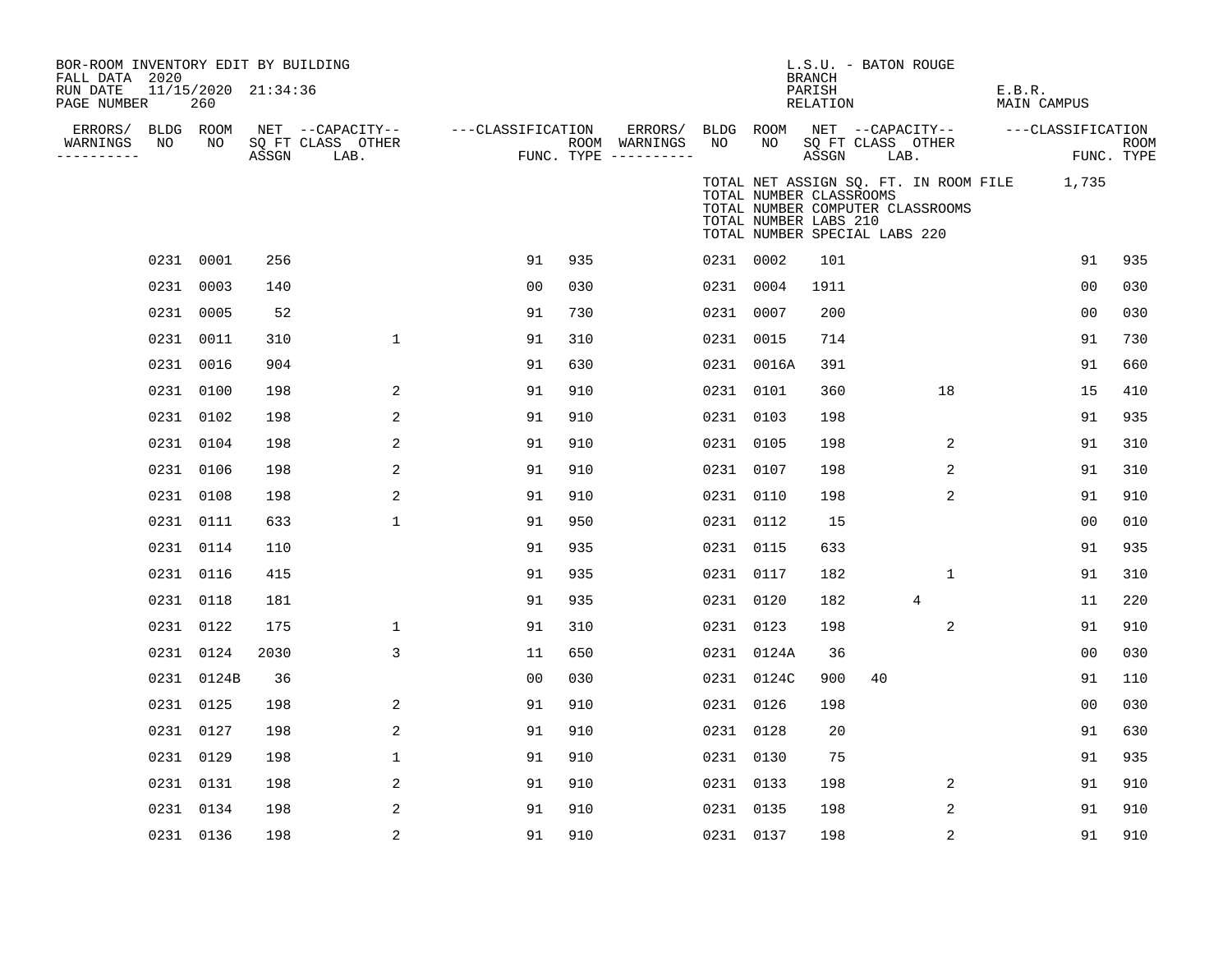| BOR-ROOM INVENTORY EDIT BY BUILDING<br>FALL DATA 2020 |      |           |                     |                           |                   |     |                                            |             |             | <b>BRANCH</b>             | L.S.U. - BATON ROUGE      |                              |                           |
|-------------------------------------------------------|------|-----------|---------------------|---------------------------|-------------------|-----|--------------------------------------------|-------------|-------------|---------------------------|---------------------------|------------------------------|---------------------------|
| RUN DATE<br>PAGE NUMBER                               |      | 261       | 11/15/2020 21:34:36 |                           |                   |     |                                            |             |             | PARISH<br><b>RELATION</b> |                           | E.B.R.<br><b>MAIN CAMPUS</b> |                           |
| ERRORS/                                               |      | BLDG ROOM |                     | NET --CAPACITY--          | ---CLASSIFICATION |     | ERRORS/                                    | <b>BLDG</b> | <b>ROOM</b> |                           | NET --CAPACITY--          | ---CLASSIFICATION            |                           |
| WARNINGS<br>----------                                | NO   | NO        | ASSGN               | SQ FT CLASS OTHER<br>LAB. |                   |     | NO<br>ROOM WARNINGS<br>FUNC. TYPE $------$ |             | NO          | ASSGN                     | SQ FT CLASS OTHER<br>LAB. |                              | <b>ROOM</b><br>FUNC. TYPE |
|                                                       | 0231 | 0138      | 198                 | 2                         | 91                | 910 |                                            | 0231 0140   |             | 198                       | 2                         | 91                           | 910                       |
|                                                       | 0231 | 0200      | 360                 | 4                         | 91                | 910 |                                            | 0231 0201   |             | 360                       | 4                         | 91                           | 910                       |
|                                                       |      | 0231 0202 | 198                 | 2                         | 91                | 910 |                                            | 0231 0203   |             | 198                       | 2                         | 91                           | 910                       |
|                                                       |      | 0231 0204 | 198                 | 2                         | 91                | 910 |                                            | 0231 0205   |             | 198                       | 2                         | 91                           | 910                       |
|                                                       |      | 0231 0206 | 198                 | $\overline{a}$            | 91                | 910 |                                            | 0231 0207   |             | 198                       | $\overline{2}$            | 91                           | 910                       |
|                                                       |      | 0231 0208 | 198                 | 2                         | 91                | 910 |                                            | 0231 0209   |             | 198                       | 2                         | 91                           | 910                       |
|                                                       |      | 0231 0210 | 198                 | 2                         | 91                | 910 |                                            | 0231 0211   |             | 198                       | 2                         | 91                           | 910                       |
|                                                       |      | 0231 0212 | 198                 | 2                         | 91                | 910 |                                            | 0231 0213   |             | 198                       | 1                         | 91                           | 910                       |
|                                                       |      | 0231 0214 | 198                 | $\mathbf 1$               | 91                | 910 |                                            | 0231 0215   |             | 198                       | 2                         | 91                           | 910                       |
|                                                       |      | 0231 0216 | 198                 | 2                         | 91                | 910 |                                            | 0231 0217   |             | 198                       | 2                         | 91                           | 910                       |
|                                                       |      | 0231 0218 | 198                 | 2                         | 91                | 910 |                                            | 0231 0219   |             | 198                       | 2                         | 91                           | 910                       |
|                                                       |      | 0231 0220 | 198                 | 2                         | 91                | 910 |                                            | 0231 0221   |             | 198                       | 2                         | 91                           | 910                       |
|                                                       |      | 0231 0222 | 198                 | 2                         | 91                | 910 |                                            | 0231 0223   |             | 198                       | 2                         | 91                           | 910                       |
|                                                       |      | 0231 0224 | 198                 | 2                         | 91                | 910 |                                            | 0231 0225   |             | 198                       | 2                         | 91                           | 910                       |
|                                                       |      | 0231 0226 | 198                 | 2                         | 91                | 910 |                                            | 0231 0227   |             | 198                       | 2                         | 91                           | 910                       |
|                                                       |      | 0231 0228 | 198                 | 2                         | 91                | 910 |                                            | 0231 0229   |             | 198                       | $\overline{c}$            | 91                           | 910                       |
|                                                       | 0231 | 0230      | 198                 | 2                         | 91                | 910 |                                            | 0231        | 0231        | 198                       | 2                         | 91                           | 910                       |
|                                                       |      | 0231 0232 | 198                 | 2                         | 91                | 910 |                                            | 0231 0233   |             | 198                       | 2                         | 91                           | 910                       |
|                                                       |      | 0231 0234 | 198                 | 2                         | 91                | 910 |                                            | 0231 0235   |             | 198                       | 2                         | 91                           | 910                       |
|                                                       |      | 0231 0236 | 198                 | 2                         | 91                | 910 |                                            | 0231 0237   |             | 198                       | 2                         | 91                           | 910                       |
|                                                       |      | 0231 0238 | 198                 | 2                         | 91                | 910 |                                            | 0231 0240   |             | 198                       | 2                         | 91                           | 910                       |
|                                                       |      | 0231 0300 | 360                 | 4                         | 91                | 910 |                                            | 0231 0301   |             | 360                       | 4                         | 91                           | 910                       |
|                                                       |      | 0231 0302 | 198                 | 2                         | 91                | 910 |                                            | 0231 0303   |             | 198                       | 2                         | 91                           | 910                       |
|                                                       |      | 0231 0304 | 198                 | 2                         | 91                | 910 |                                            | 0231 0305   |             | 198                       | 2                         | 91                           | 910                       |
|                                                       | 0231 | 0306      | 198                 | 2                         | 91                | 910 |                                            | 0231 0307   |             | 198                       | 2                         | 91                           | 910                       |
|                                                       |      | 0231 0308 | 198                 | $\sqrt{2}$                | 91                | 910 |                                            | 0231 0309   |             | 198                       | $\sqrt{2}$                | 91                           | 910                       |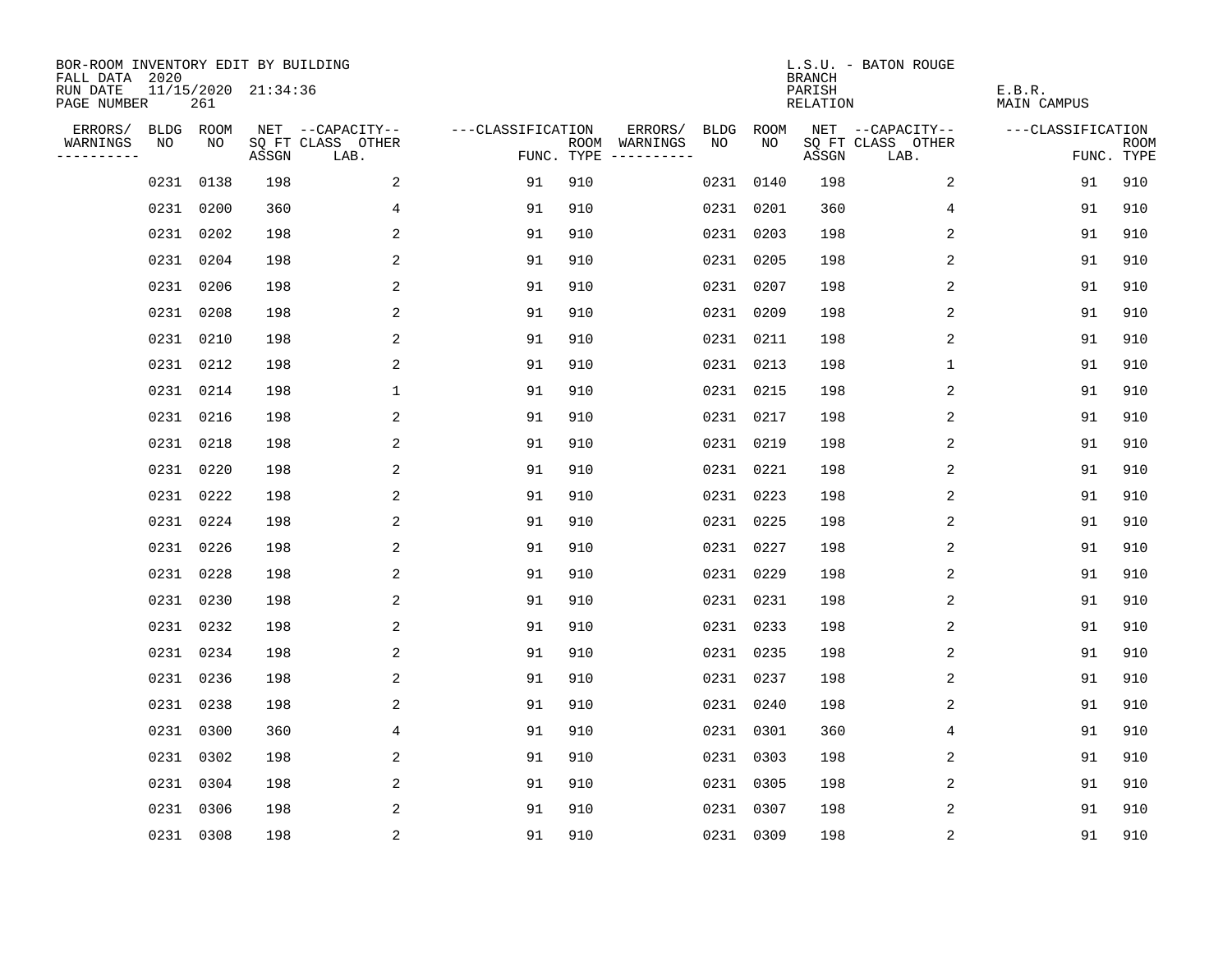| BOR-ROOM INVENTORY EDIT BY BUILDING<br>FALL DATA 2020 |           |      |                     |                           |                   |     |                                      |      |           | <b>BRANCH</b>             | L.S.U. - BATON ROUGE      |                              |                           |
|-------------------------------------------------------|-----------|------|---------------------|---------------------------|-------------------|-----|--------------------------------------|------|-----------|---------------------------|---------------------------|------------------------------|---------------------------|
| RUN DATE<br>PAGE NUMBER                               |           | 262  | 11/15/2020 21:34:36 |                           |                   |     |                                      |      |           | PARISH<br><b>RELATION</b> |                           | E.B.R.<br><b>MAIN CAMPUS</b> |                           |
| ERRORS/                                               | BLDG ROOM |      |                     | NET --CAPACITY--          | ---CLASSIFICATION |     | ERRORS/                              | BLDG | ROOM      |                           | NET --CAPACITY--          | ---CLASSIFICATION            |                           |
| WARNINGS<br>----------                                | NO        | NO   | ASSGN               | SQ FT CLASS OTHER<br>LAB. |                   |     | ROOM WARNINGS<br>FUNC. TYPE $------$ | NO   | NO        | ASSGN                     | SQ FT CLASS OTHER<br>LAB. |                              | <b>ROOM</b><br>FUNC. TYPE |
|                                                       | 0231      | 0310 | 198                 | 2                         | 91                | 910 |                                      |      | 0231 0311 | 198                       | 2                         | 91                           | 910                       |
|                                                       | 0231 0312 |      | 198                 | 2                         | 91                | 910 |                                      |      | 0231 0313 | 198                       | 1                         | 91                           | 910                       |
|                                                       | 0231 0314 |      | 198                 | $\mathbf 1$               | 91                | 910 |                                      |      | 0231 0315 | 198                       | 2                         | 91                           | 910                       |
|                                                       | 0231 0316 |      | 198                 | 2                         | 91                | 910 |                                      |      | 0231 0317 | 198                       | 2                         | 91                           | 910                       |
|                                                       | 0231 0318 |      | 198                 | 2                         | 91                | 910 |                                      |      | 0231 0319 | 198                       | 2                         | 91                           | 910                       |
|                                                       | 0231 0320 |      | 198                 | 2                         | 91                | 910 |                                      |      | 0231 0321 | 198                       | 2                         | 91                           | 910                       |
|                                                       | 0231 0322 |      | 198                 | 2                         | 91                | 910 |                                      |      | 0231 0323 | 198                       | 2                         | 91                           | 910                       |
|                                                       | 0231 0324 |      | 198                 | 2                         | 91                | 910 |                                      |      | 0231 0325 | 198                       | 2                         | 91                           | 910                       |
|                                                       | 0231      | 0326 | 198                 | 2                         | 91                | 910 |                                      |      | 0231 0327 | 198                       | 2                         | 91                           | 910                       |
|                                                       | 0231 0328 |      | 198                 | 2                         | 91                | 910 |                                      |      | 0231 0329 | 198                       | 2                         | 91                           | 910                       |
|                                                       | 0231      | 0330 | 198                 | 2                         | 91                | 910 |                                      |      | 0231 0331 | 198                       | 2                         | 91                           | 910                       |
|                                                       | 0231 0332 |      | 198                 | 2                         | 91                | 910 |                                      |      | 0231 0333 | 198                       | 2                         | 91                           | 910                       |
|                                                       | 0231      | 0334 | 198                 | 2                         | 91                | 910 |                                      |      | 0231 0335 | 198                       | 2                         | 91                           | 910                       |
|                                                       | 0231 0336 |      | 198                 | 2                         | 91                | 910 |                                      |      | 0231 0337 | 198                       | 2                         | 91                           | 910                       |
|                                                       | 0231      | 0338 | 198                 | 2                         | 91                | 910 |                                      |      | 0231 0340 | 198                       | 2                         | 91                           | 910                       |
|                                                       | 0231      | 0400 | 360                 | 4                         | 91                | 910 |                                      |      | 0231 0401 | 360                       | 4                         | 91                           | 910                       |
|                                                       | 0231      | 0402 | 198                 | 2                         | 91                | 910 |                                      |      | 0231 0403 | 198                       | 2                         | 91                           | 910                       |
|                                                       | 0231      | 0404 | 198                 | 2                         | 91                | 910 |                                      |      | 0231 0405 | 198                       | 2                         | 91                           | 910                       |
|                                                       | 0231      | 0406 | 198                 | 2                         | 91                | 910 |                                      |      | 0231 0407 | 198                       | 2                         | 91                           | 910                       |
|                                                       | 0231      | 0408 | 198                 | 2                         | 91                | 910 |                                      |      | 0231 0409 | 198                       | 2                         | 91                           | 910                       |
|                                                       | 0231      | 0410 | 198                 | 2                         | 91                | 910 |                                      |      | 0231 0411 | 198                       | 2                         | 91                           | 910                       |
|                                                       | 0231      | 0412 | 198                 | 2                         | 91                | 910 |                                      |      | 0231 0413 | 198                       | $\mathbf 1$               | 91                           | 910                       |
|                                                       | 0231 0414 |      | 198                 | $\mathbf 1$               | 91                | 910 |                                      |      | 0231 0415 | 198                       | 2                         | 91                           | 910                       |
|                                                       | 0231 0416 |      | 198                 | 2                         | 91                | 910 |                                      |      | 0231 0417 | 198                       | 2                         | 91                           | 910                       |
|                                                       | 0231      | 0418 | 198                 | 2                         | 91                | 910 |                                      |      | 0231 0419 | 198                       | 2                         | 91                           | 910                       |
|                                                       | 0231 0420 |      | 198                 | $\overline{c}$            | 91                | 910 |                                      |      | 0231 0421 | 198                       | $\sqrt{2}$                | 91                           | 910                       |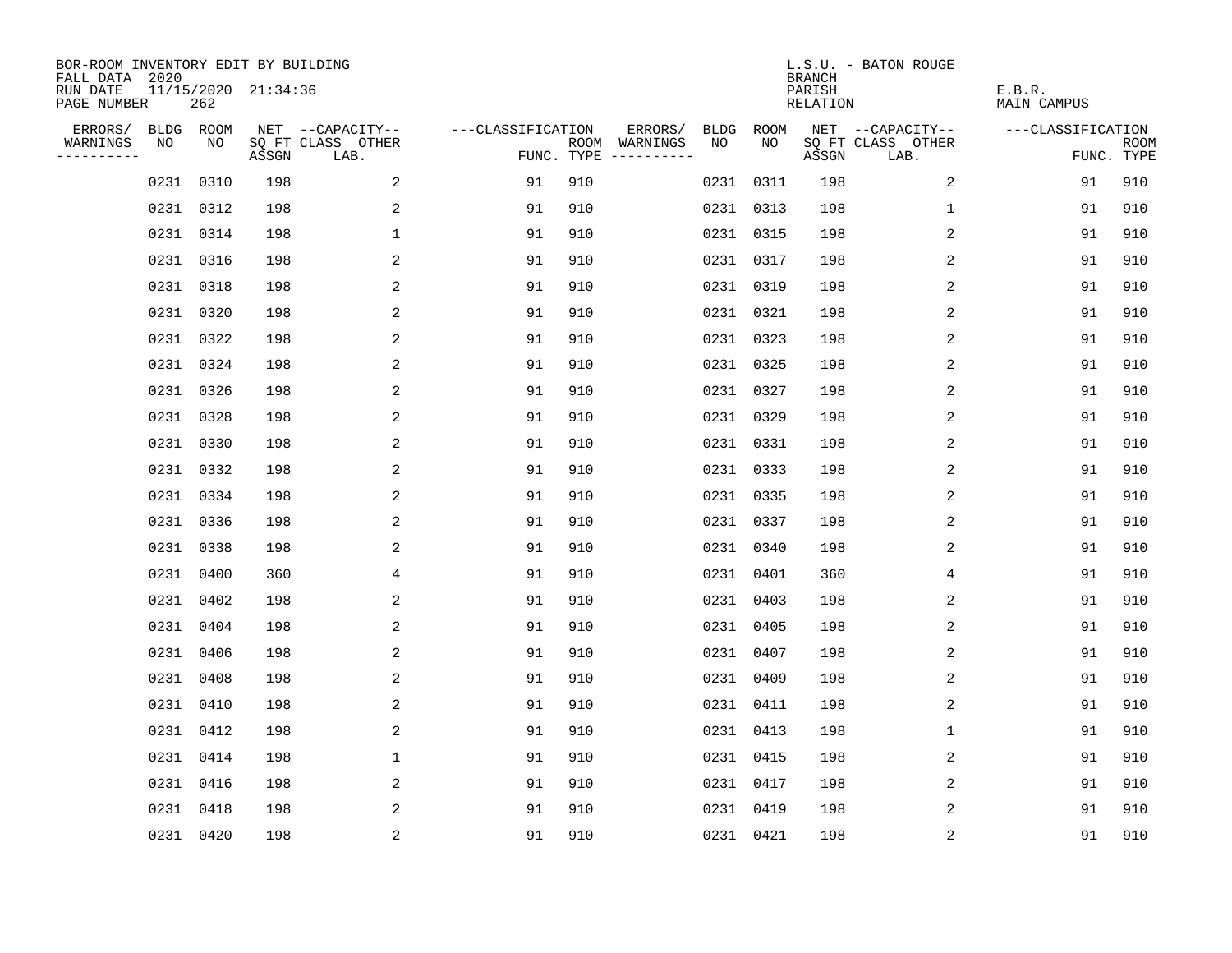| BOR-ROOM INVENTORY EDIT BY BUILDING<br>FALL DATA 2020 |           |      |                     |                           |                   |     |                                      |      |             | <b>BRANCH</b>             | L.S.U. - BATON ROUGE      |                              |                           |
|-------------------------------------------------------|-----------|------|---------------------|---------------------------|-------------------|-----|--------------------------------------|------|-------------|---------------------------|---------------------------|------------------------------|---------------------------|
| RUN DATE<br>PAGE NUMBER                               |           | 263  | 11/15/2020 21:34:36 |                           |                   |     |                                      |      |             | PARISH<br><b>RELATION</b> |                           | E.B.R.<br><b>MAIN CAMPUS</b> |                           |
| ERRORS/                                               | BLDG ROOM |      |                     | NET --CAPACITY--          | ---CLASSIFICATION |     | ERRORS/                              | BLDG | <b>ROOM</b> |                           | NET --CAPACITY--          | ---CLASSIFICATION            |                           |
| WARNINGS<br>----------                                | NO        | NO   | ASSGN               | SQ FT CLASS OTHER<br>LAB. |                   |     | ROOM WARNINGS<br>FUNC. TYPE $------$ | NO   | NO          | ASSGN                     | SQ FT CLASS OTHER<br>LAB. |                              | <b>ROOM</b><br>FUNC. TYPE |
|                                                       | 0231      | 0422 | 198                 | 2                         | 91                | 910 |                                      |      | 0231 0423   | 198                       | 2                         | 91                           | 910                       |
|                                                       | 0231 0424 |      | 198                 | 2                         | 91                | 910 |                                      |      | 0231 0425   | 198                       | 2                         | 91                           | 910                       |
|                                                       | 0231 0426 |      | 198                 | 2                         | 91                | 910 |                                      |      | 0231 0427   | 198                       | 2                         | 91                           | 910                       |
|                                                       | 0231 0428 |      | 198                 | 2                         | 91                | 910 |                                      |      | 0231 0429   | 198                       | 2                         | 91                           | 910                       |
|                                                       | 0231 0430 |      | 198                 | 2                         | 91                | 910 |                                      |      | 0231 0431   | 198                       | 2                         | 91                           | 910                       |
|                                                       | 0231 0432 |      | 198                 | 2                         | 91                | 910 |                                      |      | 0231 0433   | 198                       | 2                         | 91                           | 910                       |
|                                                       | 0231 0434 |      | 198                 | 2                         | 91                | 910 |                                      |      | 0231 0435   | 198                       | 2                         | 91                           | 910                       |
|                                                       | 0231 0436 |      | 198                 | 2                         | 91                | 910 |                                      |      | 0231 0437   | 198                       | 2                         | 91                           | 910                       |
|                                                       | 0231      | 0438 | 198                 | 2                         | 91                | 910 |                                      |      | 0231 0440   | 198                       | 2                         | 91                           | 910                       |
|                                                       | 0231 0500 |      | 360                 | 4                         | 91                | 910 |                                      |      | 0231 0501   | 360                       | 4                         | 91                           | 910                       |
|                                                       | 0231      | 0502 | 198                 | 2                         | 91                | 910 |                                      |      | 0231 0503   | 198                       | 2                         | 91                           | 910                       |
|                                                       | 0231 0504 |      | 198                 | 2                         | 91                | 910 |                                      |      | 0231 0505   | 198                       | 2                         | 91                           | 910                       |
|                                                       | 0231      | 0506 | 198                 | 2                         | 91                | 910 |                                      |      | 0231 0507   | 198                       | 2                         | 91                           | 910                       |
|                                                       | 0231      | 0508 | 198                 | 2                         | 91                | 910 |                                      |      | 0231 0509   | 198                       | 2                         | 91                           | 910                       |
|                                                       | 0231      | 0510 | 198                 | 2                         | 91                | 910 |                                      |      | 0231 0511   | 198                       | 2                         | 91                           | 910                       |
|                                                       | 0231      | 0512 | 198                 | 2                         | 91                | 910 |                                      |      | 0231 0513   | 198                       | 1                         | 91                           | 910                       |
|                                                       | 0231      | 0514 | 198                 | $\mathbf 1$               | 91                | 910 |                                      |      | 0231 0515   | 198                       | 2                         | 91                           | 910                       |
|                                                       | 0231      | 0516 | 198                 | 2                         | 91                | 910 |                                      |      | 0231 0517   | 198                       | 2                         | 91                           | 910                       |
|                                                       | 0231      | 0518 | 198                 | 2                         | 91                | 910 |                                      |      | 0231 0519   | 198                       | 2                         | 91                           | 910                       |
|                                                       | 0231      | 0520 | 198                 | 2                         | 91                | 910 |                                      |      | 0231 0521   | 198                       | 2                         | 91                           | 910                       |
|                                                       | 0231      | 0522 | 198                 | 2                         | 91                | 910 |                                      |      | 0231 0523   | 198                       | 2                         | 91                           | 910                       |
|                                                       | 0231      | 0524 | 198                 | 2                         | 91                | 910 |                                      |      | 0231 0525   | 198                       | 2                         | 91                           | 910                       |
|                                                       | 0231      | 0526 | 198                 | 2                         | 91                | 910 |                                      |      | 0231 0527   | 198                       | 2                         | 91                           | 910                       |
|                                                       | 0231 0528 |      | 198                 | 2                         | 91                | 910 |                                      |      | 0231 0529   | 198                       | 2                         | 91                           | 910                       |
|                                                       | 0231 0530 |      | 198                 | 2                         | 91                | 910 |                                      |      | 0231 0531   | 198                       | 2                         | 91                           | 910                       |
|                                                       | 0231 0532 |      | 198                 | $\overline{c}$            | 91                | 910 |                                      |      | 0231 0533   | 198                       | $\sqrt{2}$                | 91                           | 910                       |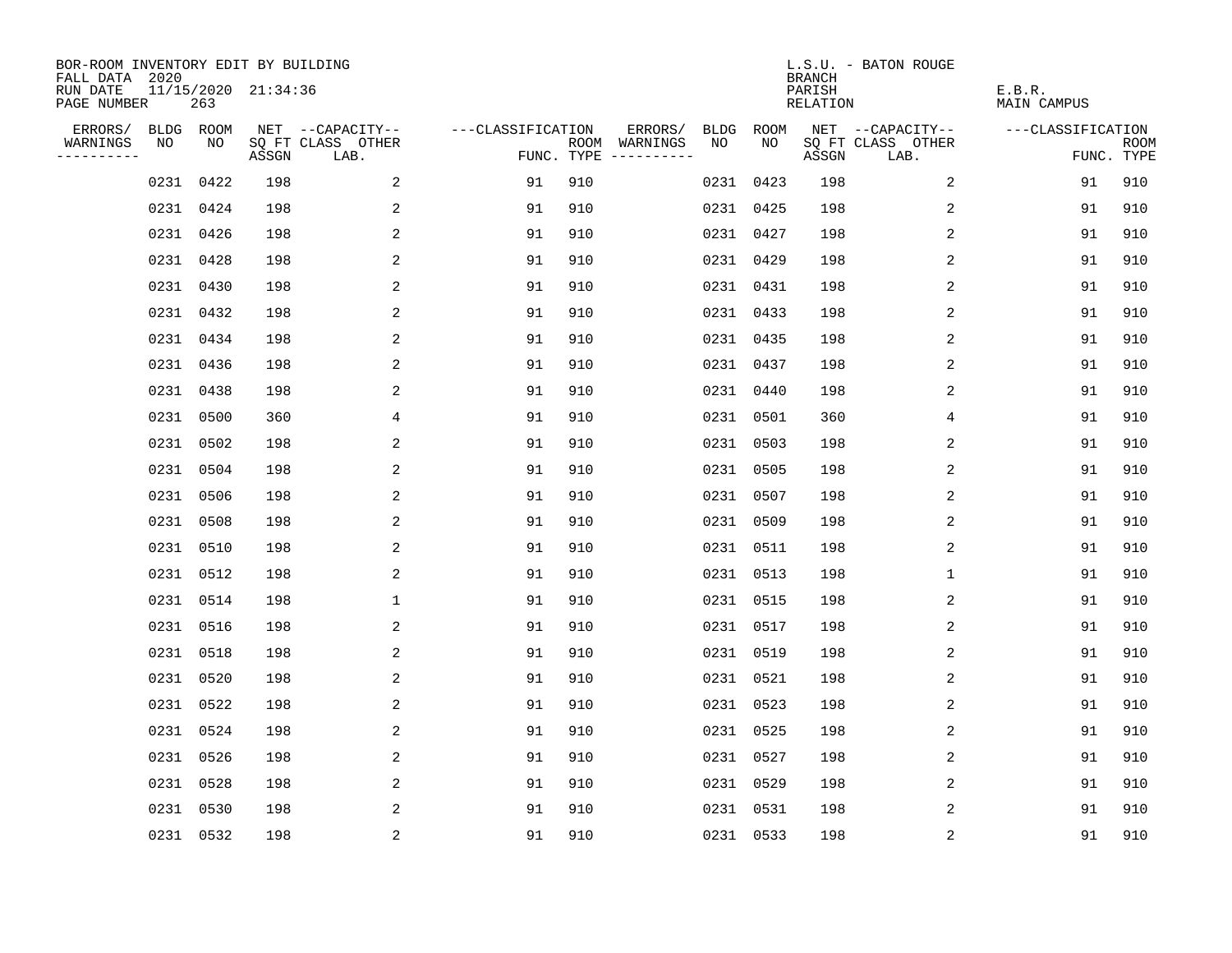| BOR-ROOM INVENTORY EDIT BY BUILDING<br>FALL DATA 2020 |            |      |                     |                           |                   |     |                                            |             | <b>BRANCH</b>             | L.S.U. - BATON ROUGE      |                              |                           |
|-------------------------------------------------------|------------|------|---------------------|---------------------------|-------------------|-----|--------------------------------------------|-------------|---------------------------|---------------------------|------------------------------|---------------------------|
| RUN DATE<br>PAGE NUMBER                               |            | 264  | 11/15/2020 21:34:36 |                           |                   |     |                                            |             | PARISH<br><b>RELATION</b> |                           | E.B.R.<br><b>MAIN CAMPUS</b> |                           |
| ERRORS/                                               | BLDG ROOM  |      |                     | NET --CAPACITY--          | ---CLASSIFICATION |     | ERRORS/<br><b>BLDG</b>                     | <b>ROOM</b> |                           | NET --CAPACITY--          | ---CLASSIFICATION            |                           |
| WARNINGS<br>----------                                | NO         | NO   | ASSGN               | SQ FT CLASS OTHER<br>LAB. |                   |     | NO<br>ROOM WARNINGS<br>FUNC. TYPE $------$ | NO          | ASSGN                     | SQ FT CLASS OTHER<br>LAB. |                              | <b>ROOM</b><br>FUNC. TYPE |
|                                                       | 0231       | 0534 | 198                 | 2                         | 91                | 910 |                                            | 0231 0535   | 198                       | 2                         | 91                           | 910                       |
|                                                       | 0231 0536  |      | 198                 | 2                         | 91                | 910 |                                            | 0231 0537   | 198                       | 2                         | 91                           | 910                       |
|                                                       | 0231 0538  |      | 198                 | 2                         | 91                | 910 |                                            | 0231 0540   | 198                       | 2                         | 91                           | 910                       |
|                                                       | 0231 0600  |      | 360                 | 4                         | 91                | 910 |                                            | 0231 0601   | 360                       | 4                         | 91                           | 910                       |
|                                                       | 0231       | 0602 | 198                 | 2                         | 91                | 910 |                                            | 0231 0603   | 198                       | 2                         | 91                           | 910                       |
|                                                       | 0231 0604  |      | 198                 | 2                         | 91                | 910 |                                            | 0231 0605   | 198                       | 2                         | 91                           | 910                       |
|                                                       | 0231 0606  |      | 198                 | 2                         | 91                | 910 |                                            | 0231 0607   | 198                       | 2                         | 91                           | 910                       |
|                                                       | 0231 0608  |      | 198                 | 2                         | 91                | 910 |                                            | 0231 0609   | 198                       | 2                         | 91                           | 910                       |
|                                                       | 0231 0610  |      | 198                 | 2                         | 91                | 910 |                                            | 0231 0611   | 198                       | 2                         | 91                           | 910                       |
|                                                       | 0231 0612  |      | 198                 | 2                         | 91                | 910 |                                            | 0231 0613   | 198                       | $\mathbf 1$               | 91                           | 910                       |
|                                                       | 0231 0614  |      | 198                 | $\mathbf 1$               | 91                | 910 |                                            | 0231 0615   | 198                       | 2                         | 91                           | 910                       |
|                                                       | 0231 0616  |      | 198                 | 2                         | 91                | 910 |                                            | 0231 0617   | 198                       | 2                         | 91                           | 910                       |
|                                                       | 0231       | 0618 | 198                 | 2                         | 91                | 910 |                                            | 0231 0619   | 198                       | 2                         | 91                           | 910                       |
|                                                       | 0231 0620  |      | 198                 | 2                         | 91                | 910 |                                            | 0231 0621   | 198                       | 2                         | 91                           | 910                       |
|                                                       | 0231 0622  |      | 198                 | 2                         | 91                | 910 | 0231                                       | 0623        | 198                       | 2                         | 91                           | 910                       |
|                                                       | 0231 0624  |      | 198                 | 2                         | 91                | 910 |                                            | 0231 0625   | 198                       | 2                         | 91                           | 910                       |
|                                                       | 0231       | 0626 | 198                 | 2                         | 91                | 910 |                                            | 0231 0627   | 198                       | 2                         | 91                           | 910                       |
|                                                       | 0231 0628  |      | 198                 | 2                         | 91                | 910 |                                            | 0231 0629   | 198                       | 2                         | 91                           | 910                       |
|                                                       | 0231 0630  |      | 198                 | 2                         | 91                | 910 |                                            | 0231 0631   | 198                       | 2                         | 91                           | 910                       |
|                                                       | 0231 0632  |      | 198                 | 2                         | 91                | 910 |                                            | 0231 0633   | 198                       | 2                         | 91                           | 910                       |
|                                                       | 0231 0634  |      | 198                 | 2                         | 91                | 910 |                                            | 0231 0635   | 198                       | 2                         | 91                           | 910                       |
|                                                       | 0231 0636  |      | 198                 | 2                         | 91                | 910 |                                            | 0231 0637   | 198                       | 2                         | 91                           | 910                       |
|                                                       | 0231 0638  |      | 198                 | 2                         | 91                | 910 |                                            | 0231 0640   | 198                       | 2                         | 91                           | 910                       |
|                                                       | 0231 C0001 |      | 532                 |                           | 0 <sub>0</sub>    | 020 |                                            | 0231 C0011  | 399                       |                           | 91                           | 919                       |
|                                                       | 0231 C0012 |      | 15                  |                           | 91                | 935 |                                            | 0231 C0013  | 14                        |                           | 91                           | 935                       |
|                                                       | 0231 C0014 |      | 13                  |                           | 91                | 935 |                                            | 0231 C0015  | 399                       |                           | 91                           | 919                       |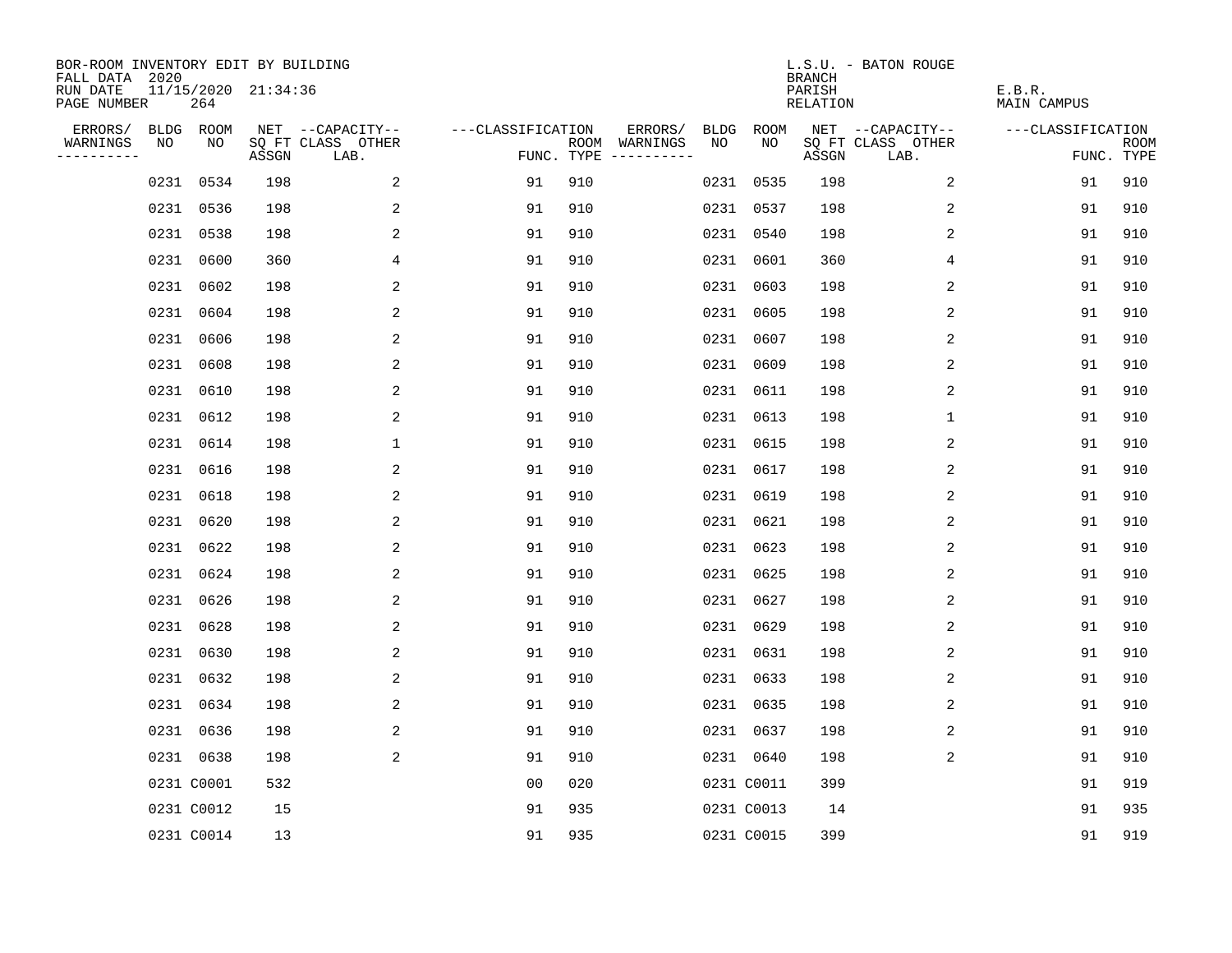| BOR-ROOM INVENTORY EDIT BY BUILDING       |    |                            |       |                           |                   |     |                                      |    |            | <b>BRANCH</b>      | L.S.U. - BATON ROUGE      |                       |                           |
|-------------------------------------------|----|----------------------------|-------|---------------------------|-------------------|-----|--------------------------------------|----|------------|--------------------|---------------------------|-----------------------|---------------------------|
| FALL DATA 2020<br>RUN DATE<br>PAGE NUMBER |    | 11/15/2020 21:34:36<br>265 |       |                           |                   |     |                                      |    |            | PARISH<br>RELATION |                           | E.B.R.<br>MAIN CAMPUS |                           |
| ERRORS/                                   |    | BLDG ROOM                  |       | NET --CAPACITY--          | ---CLASSIFICATION |     | ERRORS/                              |    | BLDG ROOM  |                    | NET --CAPACITY--          | ---CLASSIFICATION     |                           |
| WARNINGS<br>----------                    | NO | NO                         | ASSGN | SQ FT CLASS OTHER<br>LAB. |                   |     | ROOM WARNINGS<br>FUNC. TYPE $------$ | NO | NO.        | ASSGN              | SQ FT CLASS OTHER<br>LAB. |                       | <b>ROOM</b><br>FUNC. TYPE |
|                                           |    | 0231 C0016                 | 12    |                           | 91                | 935 |                                      |    | 0231 C0017 | 12                 |                           | 91                    | 935                       |
|                                           |    | 0231 C0018                 | 15    |                           | 91                | 935 |                                      |    | 0231 C0019 | 15                 |                           | 91                    | 935                       |
|                                           |    | 0231 C0020                 | 347   |                           | 91                | 935 |                                      |    | 0231 C0021 | 399                |                           | 91                    | 919                       |
|                                           |    | 0231 C0022                 | 150   |                           | 0 <sub>0</sub>    | 030 |                                      |    | 0231 C0023 | 198                |                           | 0 <sub>0</sub>        | 030                       |
|                                           |    | 0231 C0024                 | 52    |                           | 00                | 010 |                                      |    | 0231 C0025 | 399                |                           | 91                    | 919                       |
|                                           |    | 0231 C0026                 | 399   |                           | 91                | 919 |                                      |    | 0231 C0027 | 15                 |                           | 91                    | 935                       |
|                                           |    | 0231 C0028                 | 15    |                           | 91                | 935 |                                      |    | 0231 C0030 | 347                |                           | 91                    | 935                       |
|                                           |    | 0231 C0031                 | 399   |                           | 91                | 919 |                                      |    | 0231 C0032 | 150                |                           | 91                    | 935                       |
|                                           |    | 0231 C0033                 | 198   |                           | 0 <sub>0</sub>    | 030 |                                      |    | 0231 C0034 | 52                 |                           | 0 <sub>0</sub>        | 010                       |
|                                           |    | 0231 C0035                 | 399   |                           | 91                | 919 |                                      |    | 0231 C0036 | 399                |                           | 91                    | 919                       |
|                                           |    | 0231 C0037                 | 15    |                           | 91                | 935 |                                      |    | 0231 C0038 | 15                 |                           | 91                    | 730                       |
|                                           |    | 0231 C0040                 | 347   |                           | 91                | 935 |                                      |    | 0231 C0041 | 399                |                           | 91                    | 919                       |
|                                           |    | 0231 C0042                 | 150   |                           | 91                | 935 |                                      |    | 0231 C0043 | 198                |                           | 0 <sub>0</sub>        | 030                       |
|                                           |    | 0231 C0044                 | 52    |                           | 0 <sub>0</sub>    | 010 |                                      |    | 0231 C0045 | 399                |                           | 91                    | 919                       |
|                                           |    | 0231 C0046                 | 399   |                           | 91                | 919 |                                      |    | 0231 C0047 | 15                 |                           | 91                    | 935                       |
|                                           |    | 0231 C0048                 | 15    |                           | 91                | 935 |                                      |    | 0231 C0050 | 347                |                           | 91                    | 935                       |
|                                           |    | 0231 C0051                 | 399   |                           | 91                | 919 |                                      |    | 0231 C0052 | 150                |                           | 91                    | 715                       |
|                                           |    | 0231 C0053                 | 198   |                           | 0 <sub>0</sub>    | 030 |                                      |    | 0231 C0054 | 52                 |                           | 0 <sub>0</sub>        | 010                       |
|                                           |    | 0231 C0055                 | 399   |                           | 91                | 919 |                                      |    | 0231 C0056 | 399                |                           | 91                    | 919                       |
|                                           |    | 0231 C0057                 | 15    |                           | 91                | 935 |                                      |    | 0231 C0058 | 15                 |                           | 91                    | 935                       |
|                                           |    | 0231 C0060                 | 347   |                           | 91                | 935 |                                      |    | 0231 C0061 | 399                |                           | 91                    | 919                       |
|                                           |    | 0231 C0062                 | 150   |                           | 91                | 935 |                                      |    | 0231 C0063 | 198                |                           | 0 <sub>0</sub>        | 030                       |
|                                           |    | 0231 C0064                 | 52    |                           | 0 <sub>0</sub>    | 010 |                                      |    | 0231 C0065 | 399                |                           | 91                    | 919                       |
|                                           |    | 0231 C0066                 | 399   |                           | 91                | 919 |                                      |    | 0231 C0067 | 15                 |                           | 91                    | 935                       |
|                                           |    | 0231 C0068                 | 15    |                           | 91                | 935 |                                      |    | 0231 C0100 | 3652               |                           | 0 <sub>0</sub>        | 020                       |
|                                           |    | 0231 C0200                 | 2282  |                           | 0 <sub>0</sub>    | 020 |                                      |    | 0231 C0300 | 2282               |                           | 0 <sub>0</sub>        | 020                       |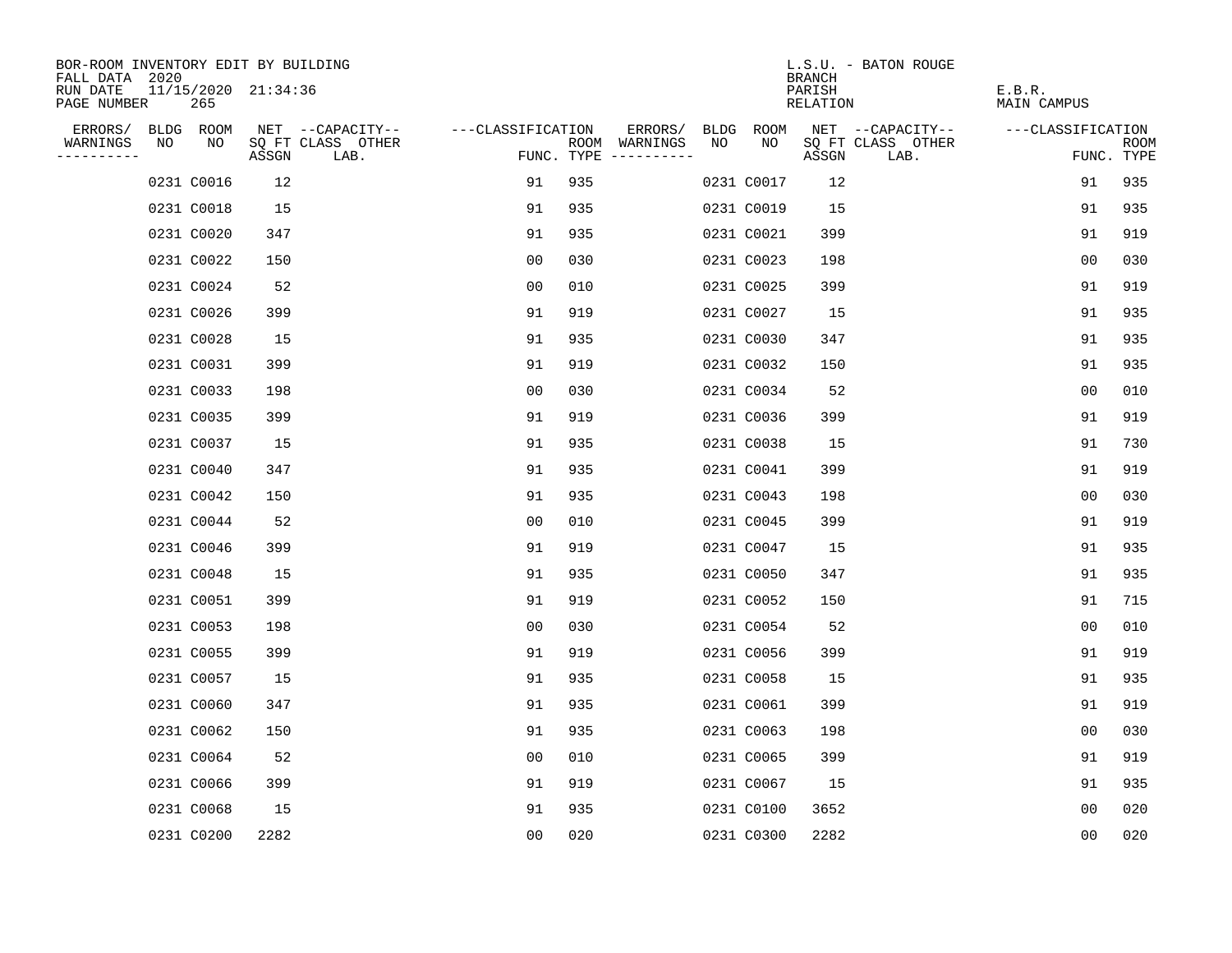| BOR-ROOM INVENTORY EDIT BY BUILDING<br>FALL DATA 2020 |      |                            |       |                           |                   |     |                                      |      |            | BRANCH                                                  | L.S.U. - BATON ROUGE                                                                                                                                |                                             |                           |
|-------------------------------------------------------|------|----------------------------|-------|---------------------------|-------------------|-----|--------------------------------------|------|------------|---------------------------------------------------------|-----------------------------------------------------------------------------------------------------------------------------------------------------|---------------------------------------------|---------------------------|
| RUN DATE<br>PAGE NUMBER                               |      | 11/15/2020 21:34:36<br>266 |       |                           |                   |     |                                      |      |            | PARISH<br>RELATION                                      |                                                                                                                                                     | E.B.R.<br>MAIN CAMPUS                       |                           |
| ERRORS/                                               |      | BLDG ROOM                  |       | NET --CAPACITY--          | ---CLASSIFICATION |     | ERRORS/                              |      | BLDG ROOM  |                                                         | NET --CAPACITY--                                                                                                                                    | ---CLASSIFICATION                           |                           |
| WARNINGS<br>----------                                | NO   | NO                         | ASSGN | SQ FT CLASS OTHER<br>LAB. |                   |     | ROOM WARNINGS<br>FUNC. TYPE $------$ | NO   | NO.        | ASSGN                                                   | SQ FT CLASS OTHER<br>LAB.                                                                                                                           |                                             | <b>ROOM</b><br>FUNC. TYPE |
|                                                       |      | 0231 C0400                 | 2282  |                           | 00                | 020 |                                      |      | 0231 C0500 | 2282                                                    |                                                                                                                                                     | 0 <sub>0</sub>                              | 020                       |
|                                                       |      | 0231 C0600                 | 2282  |                           | 0 <sub>0</sub>    | 020 |                                      |      | 0231 E0001 | 124                                                     |                                                                                                                                                     | 00                                          | 020                       |
|                                                       |      | 0231 E0100                 | 124   |                           | 0 <sub>0</sub>    | 020 |                                      |      | 0231 E0200 | 124                                                     |                                                                                                                                                     | 0 <sub>0</sub>                              | 020                       |
|                                                       |      | 0231 E0300                 | 124   |                           | 0 <sub>0</sub>    | 020 |                                      |      | 0231 E0400 | 124                                                     |                                                                                                                                                     | 0 <sub>0</sub>                              | 020                       |
|                                                       |      | 0231 E0500                 | 124   |                           | 0 <sub>0</sub>    | 020 |                                      |      | 0231 E0600 | 170                                                     |                                                                                                                                                     | 00                                          | 020                       |
|                                                       |      | 0231 E0700                 | 170   |                           | 0 <sub>0</sub>    | 030 |                                      |      | 0231 S0001 | 149                                                     |                                                                                                                                                     | 0 <sub>0</sub>                              | 020                       |
|                                                       |      | 0231 S0002                 | 163   |                           | 0 <sub>0</sub>    | 020 |                                      |      | 0231 S0003 | 60                                                      |                                                                                                                                                     | 0 <sub>0</sub>                              | 020                       |
|                                                       |      | 0231 S0101                 | 149   |                           | 0 <sub>0</sub>    | 020 |                                      |      | 0231 S0102 | 163                                                     |                                                                                                                                                     | 0 <sub>0</sub>                              | 020                       |
|                                                       |      | 0231 S0201                 | 149   |                           | 0 <sub>0</sub>    | 020 |                                      |      | 0231 S0202 | 163                                                     |                                                                                                                                                     | 00                                          | 020                       |
|                                                       |      | 0231 S0301                 | 149   |                           | 0 <sub>0</sub>    | 020 |                                      |      | 0231 S0302 | 163                                                     |                                                                                                                                                     | 0 <sub>0</sub>                              | 020                       |
|                                                       |      | 0231 S0401                 | 149   |                           | 00                | 020 |                                      |      | 0231 S0402 | 163                                                     |                                                                                                                                                     | 00                                          | 020                       |
|                                                       |      | 0231 S0501                 | 149   |                           | 00                | 020 |                                      |      | 0231 S0502 | 163                                                     |                                                                                                                                                     | 00                                          | 020                       |
|                                                       |      | 0231 S0601                 | 149   |                           | 0 <sub>0</sub>    | 020 |                                      |      | 0231 S0602 | 163<br>TOTAL NUMBER CLASSROOMS<br>TOTAL NUMBER LABS 210 | TOTAL ASSIGNABLE & UNASSIGNABLE SQFT:<br>TOTAL NET ASSIGN SQ. FT. IN ROOM FILE<br>TOTAL NUMBER COMPUTER CLASSROOMS<br>TOTAL NUMBER SPECIAL LABS 220 | 00<br>86,224<br>63,366<br>$\mathbf{1}$<br>1 | 020                       |
|                                                       |      | 0232 0101                  | 200   | 3                         | 00                | 010 |                                      |      | 0232 0103  | 165                                                     | 3                                                                                                                                                   | 0 <sub>0</sub>                              | 010                       |
|                                                       | 0232 | 0104                       | 594   |                           | 0 <sub>0</sub>    | 020 |                                      | 0232 | 0104A      | 114                                                     |                                                                                                                                                     | 0 <sub>0</sub>                              | 030                       |
|                                                       | 0232 | 0104B                      | 116   |                           | 45                | 615 |                                      |      | 0232 0105  | 52                                                      |                                                                                                                                                     | 45                                          | 615                       |
|                                                       | 0232 | 0105A                      | 135   |                           | 0 <sub>0</sub>    | 030 |                                      | 0232 | 0105B      | 2545                                                    | 365                                                                                                                                                 | 45                                          | 610                       |
|                                                       | 0232 | 0105C                      | 135   |                           | 0 <sub>0</sub>    | 030 |                                      | 0232 |            | 0105D 1847                                              |                                                                                                                                                     | 45                                          | 615                       |
|                                                       | 0232 | 0120                       | 102   | 2                         | 00                | 010 |                                      | 0232 | 0122       | 1890                                                    | 50                                                                                                                                                  | 45                                          | 550                       |
|                                                       | 0232 | 0122A                      | 118   | $\mathbf 1$               | 45                | 310 |                                      | 0232 | 0122B      | 137                                                     |                                                                                                                                                     | 45                                          | 555                       |
|                                                       | 0232 | 0122C                      | 89    |                           | 45                | 555 |                                      | 0232 | 0122D      | 58                                                      |                                                                                                                                                     | 45                                          | 555                       |
|                                                       | 0232 | 0122E                      | 86    |                           | 45                | 555 |                                      | 0232 | 0122F      | 94                                                      |                                                                                                                                                     | 45                                          | 555                       |
|                                                       |      | 0232 0124                  | 1264  | 60                        | 45                | 550 |                                      |      | 0232 0124A | 143                                                     | $\mathbf{1}$                                                                                                                                        | 45                                          | 310                       |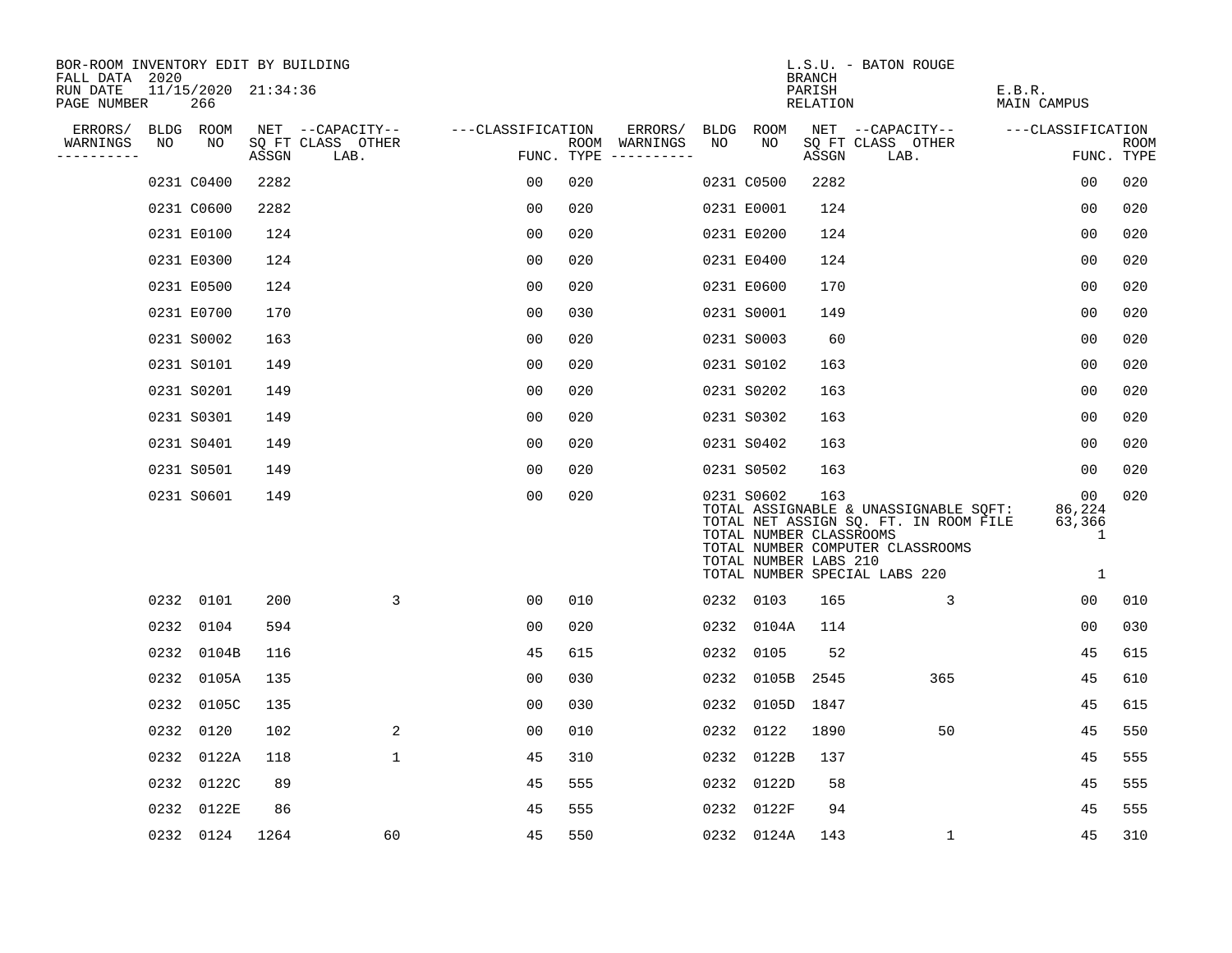| BOR-ROOM INVENTORY EDIT BY BUILDING<br>FALL DATA 2020 |    |                            |       |                           |                   |     |                                      |      |                                                  | <b>BRANCH</b>      | L.S.U. - BATON ROUGE                                                                                                                                |                       |                           |
|-------------------------------------------------------|----|----------------------------|-------|---------------------------|-------------------|-----|--------------------------------------|------|--------------------------------------------------|--------------------|-----------------------------------------------------------------------------------------------------------------------------------------------------|-----------------------|---------------------------|
| RUN DATE<br>PAGE NUMBER                               |    | 11/15/2020 21:34:36<br>267 |       |                           |                   |     |                                      |      |                                                  | PARISH<br>RELATION |                                                                                                                                                     | E.B.R.<br>MAIN CAMPUS |                           |
| ERRORS/                                               |    | BLDG ROOM                  |       | NET --CAPACITY--          | ---CLASSIFICATION |     | ERRORS/                              | BLDG | ROOM                                             |                    | NET --CAPACITY--                                                                                                                                    | ---CLASSIFICATION     |                           |
| WARNINGS<br>----------                                | NO | NO.                        | ASSGN | SQ FT CLASS OTHER<br>LAB. |                   |     | ROOM WARNINGS<br>FUNC. TYPE $------$ | NO   | NO.                                              | ASSGN              | SQ FT CLASS OTHER<br>LAB.                                                                                                                           |                       | <b>ROOM</b><br>FUNC. TYPE |
|                                                       |    | 0232 0124B                 | 122   |                           | 45                | 555 |                                      | 0232 | 0124C                                            | 217                |                                                                                                                                                     | 45                    | 555                       |
|                                                       |    | 0232 0124D                 | 90    | 5                         | 45                | 555 |                                      |      | 0232 0124E                                       | 63                 | 5                                                                                                                                                   | 45                    | 555                       |
|                                                       |    | 0232 0126                  | 120   | 2                         | 0 <sub>0</sub>    | 030 |                                      |      | 0232 0130                                        | 90                 |                                                                                                                                                     | 00                    | 030                       |
|                                                       |    | 0232 0205B 1644            |       | 208                       | 45                | 610 |                                      |      | 0232 C0100                                       | 70                 |                                                                                                                                                     | 0 <sub>0</sub>        | 020                       |
|                                                       |    | 0232 C0101                 | 594   |                           | 00                | 020 |                                      |      | 0232 S0101                                       | 62                 |                                                                                                                                                     | 0 <sub>0</sub>        | 020                       |
|                                                       |    | 0232 S0102                 | 62    |                           | 0 <sub>0</sub>    | 020 |                                      |      | 0232 S0201                                       | 60                 |                                                                                                                                                     | 0 <sub>0</sub>        | 020                       |
|                                                       |    | 0232 S0202                 | 60    |                           | 0 <sub>0</sub>    | 020 |                                      |      | 0232 0105D1                                      | 113                |                                                                                                                                                     | 45                    | 615                       |
|                                                       |    | 0232 0105D2                | 30    |                           | 45                | 615 |                                      |      | TOTAL NUMBER CLASSROOMS<br>TOTAL NUMBER LABS 210 |                    | TOTAL ASSIGNABLE & UNASSIGNABLE SQFT:<br>TOTAL NET ASSIGN SQ. FT. IN ROOM FILE<br>TOTAL NUMBER COMPUTER CLASSROOMS<br>TOTAL NUMBER SPECIAL LABS 220 | 13,281<br>10,718      |                           |
|                                                       |    | 0235 0100                  | 497   | $\mathbf{1}$              | 65                | 310 |                                      |      | 0235 0101                                        | 585                | 1                                                                                                                                                   | 65                    | 315                       |
|                                                       |    | 0235 0101A                 | 182   | $\mathbf{1}$              | 65                | 310 |                                      |      | 0235 0101B                                       | 179                | $\mathbf{1}$                                                                                                                                        | 65                    | 731                       |
|                                                       |    | 0235 0101C                 | 186   | $\mathbf{1}$              | 65                | 310 |                                      |      | 0235 0101D                                       | 24                 |                                                                                                                                                     | 65                    | 731                       |
|                                                       |    | 0235 0101E                 | 22    |                           | 00                | 010 |                                      |      | 0235 0101F                                       | 139                |                                                                                                                                                     | 65                    | 315                       |
|                                                       |    | 0235 0101G                 | 390   | 6                         | 65                | 350 |                                      |      | 0235 0101H                                       | 163                | 1                                                                                                                                                   | 65                    | 310                       |
|                                                       |    | 0235 0101J                 | 165   | $\mathbf{1}$              | 65                | 310 |                                      | 0235 | 0103                                             | 194                | 1                                                                                                                                                   | 65                    | 315                       |
|                                                       |    | 0235 0103A                 | 28    |                           | 65                | 315 |                                      |      | 0235 0105                                        | 147                | 3                                                                                                                                                   | 65                    | 310                       |
|                                                       |    | 0235 0105A                 | 14    |                           | 0 <sub>0</sub>    | 030 |                                      |      | 0235 0107                                        | 100                |                                                                                                                                                     | 65                    | 315                       |
|                                                       |    | 0235 0107A                 | 256   | $\mathbf{1}$              | 65                | 310 |                                      |      | 0235 0107B                                       | 197                | $\mathbf{1}$                                                                                                                                        | 65                    | 310                       |
|                                                       |    | 0235 0107C                 | 200   | 1                         | 65                | 310 |                                      |      | 0235 0107D                                       | 159                | 2                                                                                                                                                   | 65                    | 315                       |
|                                                       |    | 0235 0109                  | 67    | $\mathbf{1}$              | 00                | 030 |                                      | 0235 | 0110                                             | 115                |                                                                                                                                                     | 65                    | 731                       |
|                                                       |    | 0235 0110A                 | 16    |                           | 0 <sub>0</sub>    | 030 |                                      |      | 0235 0110B                                       | 16                 |                                                                                                                                                     | 65                    | 731                       |
|                                                       |    | 0235 0110C                 | 17    |                           | 0 <sub>0</sub>    | 030 |                                      |      | 0235 0111                                        | 57                 | $\mathbf 1$                                                                                                                                         | 0 <sub>0</sub>        | 030                       |
|                                                       |    | 0235 0112                  | 154   |                           | 65                | 350 |                                      |      | 0235 0112A                                       | 148                | $\mathbf{1}$                                                                                                                                        | 65                    | 310                       |
|                                                       |    | 0235 0114                  | 308   | $\overline{\mathbf{c}}$   | 65                | 310 |                                      |      | 0235 0114A                                       | 454                | 1                                                                                                                                                   | 65                    | 310                       |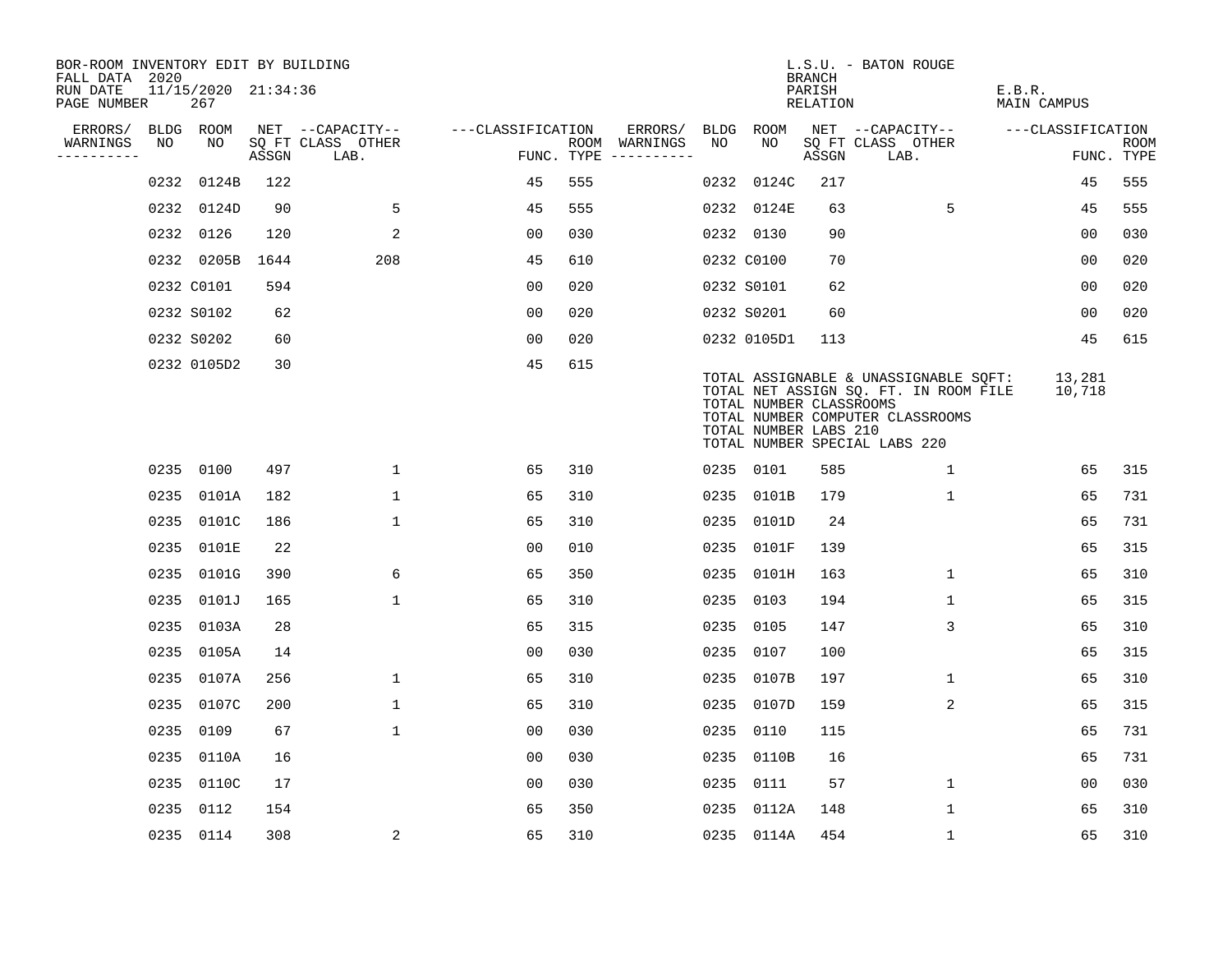| BOR-ROOM INVENTORY EDIT BY BUILDING<br>FALL DATA 2020 |      |                            |       |                           |                   |                                      |      |             | <b>BRANCH</b>      | L.S.U. - BATON ROUGE      |                              |                           |
|-------------------------------------------------------|------|----------------------------|-------|---------------------------|-------------------|--------------------------------------|------|-------------|--------------------|---------------------------|------------------------------|---------------------------|
| RUN DATE<br>PAGE NUMBER                               |      | 11/15/2020 21:34:36<br>268 |       |                           |                   |                                      |      |             | PARISH<br>RELATION |                           | E.B.R.<br><b>MAIN CAMPUS</b> |                           |
| ERRORS/                                               |      | BLDG ROOM                  |       | NET --CAPACITY--          | ---CLASSIFICATION | ERRORS/                              | BLDG | ROOM        |                    | NET --CAPACITY--          | ---CLASSIFICATION            |                           |
| WARNINGS<br>----------                                | NO   | NO                         | ASSGN | SQ FT CLASS OTHER<br>LAB. |                   | ROOM WARNINGS<br>FUNC. TYPE $------$ | NO.  | NO.         | ASSGN              | SQ FT CLASS OTHER<br>LAB. |                              | <b>ROOM</b><br>FUNC. TYPE |
|                                                       | 0235 | 0115                       | 139   |                           | 0 <sub>0</sub>    | 030                                  | 0235 | 0201        | 237                | 2                         | 65                           | 315                       |
|                                                       | 0235 | 0201A                      | 185   | $\mathbf 1$               | 65                | 310                                  | 0235 | 0202        | 150                | 2                         | 65                           | 310                       |
|                                                       | 0235 | 0203                       | 185   | $\mathbf{1}$              | 65                | 310                                  |      | 0235 0204   | 102                |                           | 65                           | 731                       |
|                                                       |      | 0235 0205                  | 185   | $\mathbf{1}$              | 65                | 310                                  |      | 0235 0206   | 176                | $\mathbf 1$               | 00                           | 030                       |
|                                                       | 0235 | 0207                       | 185   | $\mathbf 1$               | 65                | 310                                  |      | 0235 0208   | 174                | $\mathbf 1$               | 0 <sub>0</sub>               | 030                       |
|                                                       | 0235 | 0209                       | 189   | 1                         | 65                | 310                                  |      | 0235 0211   | 185                | $\mathbf{1}$              | 65                           | 310                       |
|                                                       |      | 0235 0213                  | 185   | $\mathbf 1$               | 65                | 310                                  |      | 0235 0214   | 198                |                           | 65                           | 530                       |
|                                                       |      | 0235 0215                  | 185   | $\mathbf 1$               | 65                | 310                                  |      | 0235 0216   | 154                |                           | 65                           | 530                       |
|                                                       | 0235 | 0217                       | 185   | $\mathbf{1}$              | 65                | 310                                  |      | 0235 0218   | 374                |                           | 65                           | 530                       |
|                                                       |      | 0235 0218A                 | 8     |                           | 0 <sub>0</sub>    | 030                                  |      | 0235 0219   | 21                 |                           | 65                           | 731                       |
|                                                       |      | 0235 0221                  | 21    |                           | 65                | 731                                  |      | 0235 0223   | 165                |                           | 65                           | 530                       |
|                                                       |      | 0235 0301                  | 20    |                           | 0 <sub>0</sub>    | 020                                  |      | 0235 0301A  | 160                | $\mathbf{1}$              | 65                           | 310                       |
|                                                       |      | 0235 0301B                 | 111   | $\mathbf 1$               | 65                | 731                                  |      | 0235 0301C  | 175                | $\mathbf 1$               | 65                           | 310                       |
|                                                       |      | 0235 0302                  | 160   | $\mathbf 1$               | 65                | 310                                  |      | 0235 0303   | 172                | $\mathbf 1$               | 65                           | 310                       |
|                                                       |      | 0235 0304                  | 165   | $\mathbf 1$               | 11                | 310                                  |      | 0235 0305   | 185                |                           | 65                           | 350                       |
|                                                       |      | 0235 0305A                 | 175   |                           | 65                | 355                                  |      | 0235 0306   | 40                 |                           | 0 <sub>0</sub>               | 030                       |
|                                                       |      | 0235 0307                  | 190   | $\mathbf 1$               | 65                | 310                                  | 0235 | 0308        | 154                |                           | 65                           | 315                       |
|                                                       |      | 0235 0309                  | 185   | 1                         | 65                | 310                                  |      | 0235 0310   | 195                |                           | 65                           | 731                       |
|                                                       | 0235 | 0311                       | 185   | 1                         | 65                | 310                                  |      | 0235 0312   | 193                |                           | 65                           | 530                       |
|                                                       | 0235 | 0313                       | 185   | 1                         | 65                | 310                                  |      | 0235 0314   | 320                | 2                         | 65                           | 530                       |
|                                                       |      | 0235 0314A                 | 159   | $\mathbf{1}$              | 65                | 310                                  |      | 0235 0314B  | 56                 |                           | 65                           | 535                       |
|                                                       | 0235 | 0315                       | 185   | $\mathbf{1}$              | 65                | 310                                  |      | 0235 0317   | 24                 |                           | 65                           | 731                       |
|                                                       |      | 0235 0319                  | 22    |                           | 65                | 731                                  |      | 0235 0321   | 165                | $\mathbf 1$               | 65                           | 310                       |
|                                                       |      | 0235 C0100                 | 380   |                           | 0 <sub>0</sub>    | 020                                  |      | 0235 C0100A | 207                |                           | 0 <sub>0</sub>               | 020                       |
|                                                       |      | 0235 C0100B                | 95    |                           | 0 <sub>0</sub>    | 020                                  |      | 0235 C0100C | 977                |                           | 0 <sub>0</sub>               | 020                       |
|                                                       |      | 0235 C0201                 | 550   |                           | 0 <sub>0</sub>    | 020                                  |      | 0235 C0201A | 132                |                           | 0 <sub>0</sub>               | 020                       |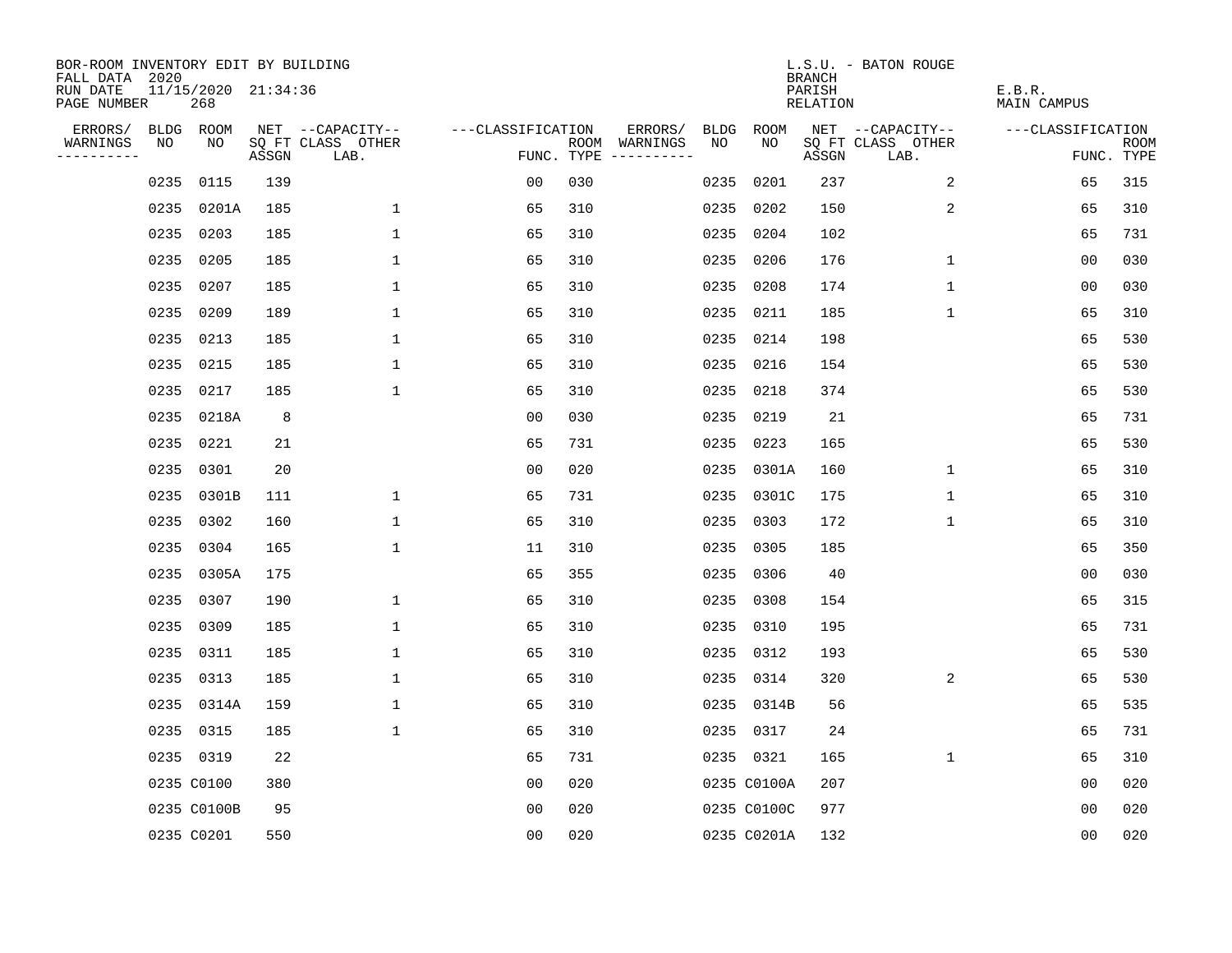| BOR-ROOM INVENTORY EDIT BY BUILDING<br>FALL DATA 2020 |    |                            |       |                           |                   |     |                                      |      |                                                  | <b>BRANCH</b>             | L.S.U. - BATON ROUGE                                                                                                                                |                              |                           |
|-------------------------------------------------------|----|----------------------------|-------|---------------------------|-------------------|-----|--------------------------------------|------|--------------------------------------------------|---------------------------|-----------------------------------------------------------------------------------------------------------------------------------------------------|------------------------------|---------------------------|
| RUN DATE<br>PAGE NUMBER                               |    | 11/15/2020 21:34:36<br>269 |       |                           |                   |     |                                      |      |                                                  | PARISH<br><b>RELATION</b> |                                                                                                                                                     | E.B.R.<br><b>MAIN CAMPUS</b> |                           |
| ERRORS/                                               |    | BLDG ROOM                  |       | NET --CAPACITY--          | ---CLASSIFICATION |     | ERRORS/                              | BLDG | ROOM                                             |                           | NET --CAPACITY--                                                                                                                                    | ---CLASSIFICATION            |                           |
| WARNINGS<br>----------                                | NO | NO                         | ASSGN | SQ FT CLASS OTHER<br>LAB. |                   |     | ROOM WARNINGS<br>FUNC. TYPE $------$ | NO   | NO                                               | ASSGN                     | SQ FT CLASS OTHER<br>LAB.                                                                                                                           |                              | <b>ROOM</b><br>FUNC. TYPE |
|                                                       |    | 0235 C0201B                | 90    |                           | 00                | 020 |                                      |      | 0235 C0301                                       | 510                       |                                                                                                                                                     | 0 <sub>0</sub>               | 020                       |
|                                                       |    | 0235 C0301A                | 136   |                           | 0 <sub>0</sub>    | 020 |                                      |      | 0235 S0100                                       | 169                       |                                                                                                                                                     | 0 <sub>0</sub>               | 020                       |
|                                                       |    | 0235 S0101                 | 50    |                           | 00                | 020 |                                      |      | 0235 S0200                                       | 160                       |                                                                                                                                                     | 00                           | 020                       |
|                                                       |    | 0235 S0201                 | 145   |                           | 0 <sub>0</sub>    | 020 |                                      |      | 0235 S0300                                       | 150                       |                                                                                                                                                     | 00                           | 020                       |
|                                                       |    | 0235 S0301                 | 90    |                           | 0 <sub>0</sub>    | 020 |                                      |      | 0235 0103A1                                      | 46                        |                                                                                                                                                     | 65                           | 315                       |
|                                                       |    | 0235 0114A1                | -5    |                           | 65                | 315 |                                      |      | TOTAL NUMBER CLASSROOMS<br>TOTAL NUMBER LABS 210 |                           | TOTAL ASSIGNABLE & UNASSIGNABLE SQFT:<br>TOTAL NET ASSIGN SQ. FT. IN ROOM FILE<br>TOTAL NUMBER COMPUTER CLASSROOMS<br>TOTAL NUMBER SPECIAL LABS 220 | 16,240<br>11,649             |                           |
|                                                       |    | 0236 1221                  | 645   | 6                         | 91                | 950 |                                      |      | 0236 1222                                        | 645                       | 6                                                                                                                                                   | 91                           | 950                       |
|                                                       |    | 0236 1223                  | 540   | 4                         | 91                | 950 |                                      |      | 0236 1224                                        | 540                       | 4                                                                                                                                                   | 91                           | 950                       |
|                                                       |    | 0236 1225                  | 540   | 4                         | 91                | 950 |                                      |      | 0236 1226                                        | 540                       | 4                                                                                                                                                   | 91                           | 950                       |
|                                                       |    | 0236 1227                  | 540   | 4                         | 91                | 950 |                                      |      | 0236 1228                                        | 540                       | 4                                                                                                                                                   | 91                           | 950                       |
|                                                       |    | 0236 1229                  | 540   | 4                         | 91                | 950 |                                      |      | 0236 1230                                        | 540                       | 4                                                                                                                                                   | 91                           | 950                       |
|                                                       |    | 0236 1231                  | 540   | 4                         | 91                | 950 |                                      |      | 0236 1232                                        | 540                       | 4                                                                                                                                                   | 91                           | 950                       |
|                                                       |    | 0236 1233                  | 645   | 6                         | 91                | 950 |                                      |      | 0236 1234                                        | 645                       | 6                                                                                                                                                   | 91                           | 950                       |
|                                                       |    | 0236 1235                  | 540   |                           | 91                | 955 |                                      |      | 0236 1236                                        | 540                       | 4                                                                                                                                                   | 91                           | 950                       |
|                                                       |    | 0236 1237                  | 540   | 4                         | 91                | 950 |                                      |      | 0236 1238                                        | 540                       | 4                                                                                                                                                   | 91                           | 950                       |
|                                                       |    | 0236 1239                  | 540   | 4                         | 91                | 950 |                                      |      | 0236 1240                                        | 540                       | 4                                                                                                                                                   | 91                           | 950                       |
|                                                       |    | 0236 1241                  | 540   | 4                         | 91                | 950 |                                      |      | 0236 1242                                        | 540                       | 4                                                                                                                                                   | 91                           | 950                       |
|                                                       |    | 0236 2221                  | 645   | 6                         | 91                | 950 |                                      |      | 0236 2222                                        | 645                       | 6                                                                                                                                                   | 91                           | 950                       |
|                                                       |    | 0236 2223                  | 540   | 4                         | 91                | 950 |                                      | 0236 | 2224                                             | 540                       | 4                                                                                                                                                   | 91                           | 950                       |
|                                                       |    | 0236 2225                  | 540   | 4                         | 91                | 950 |                                      | 0236 | 2226                                             | 540                       | 4                                                                                                                                                   | 91                           | 950                       |
|                                                       |    | 0236 2227                  | 540   | 4                         | 91                | 950 |                                      | 0236 | 2228                                             | 540                       | 4                                                                                                                                                   | 91                           | 950                       |
|                                                       |    | 0236 2229                  | 540   | 4                         | 91                | 950 |                                      |      | 0236 2230                                        | 540                       | 4                                                                                                                                                   | 91                           | 950                       |
|                                                       |    | 0236 2231                  | 540   | $\overline{4}$            | 91                | 950 |                                      |      | 0236 2232                                        | 540                       | 4                                                                                                                                                   | 91                           | 950                       |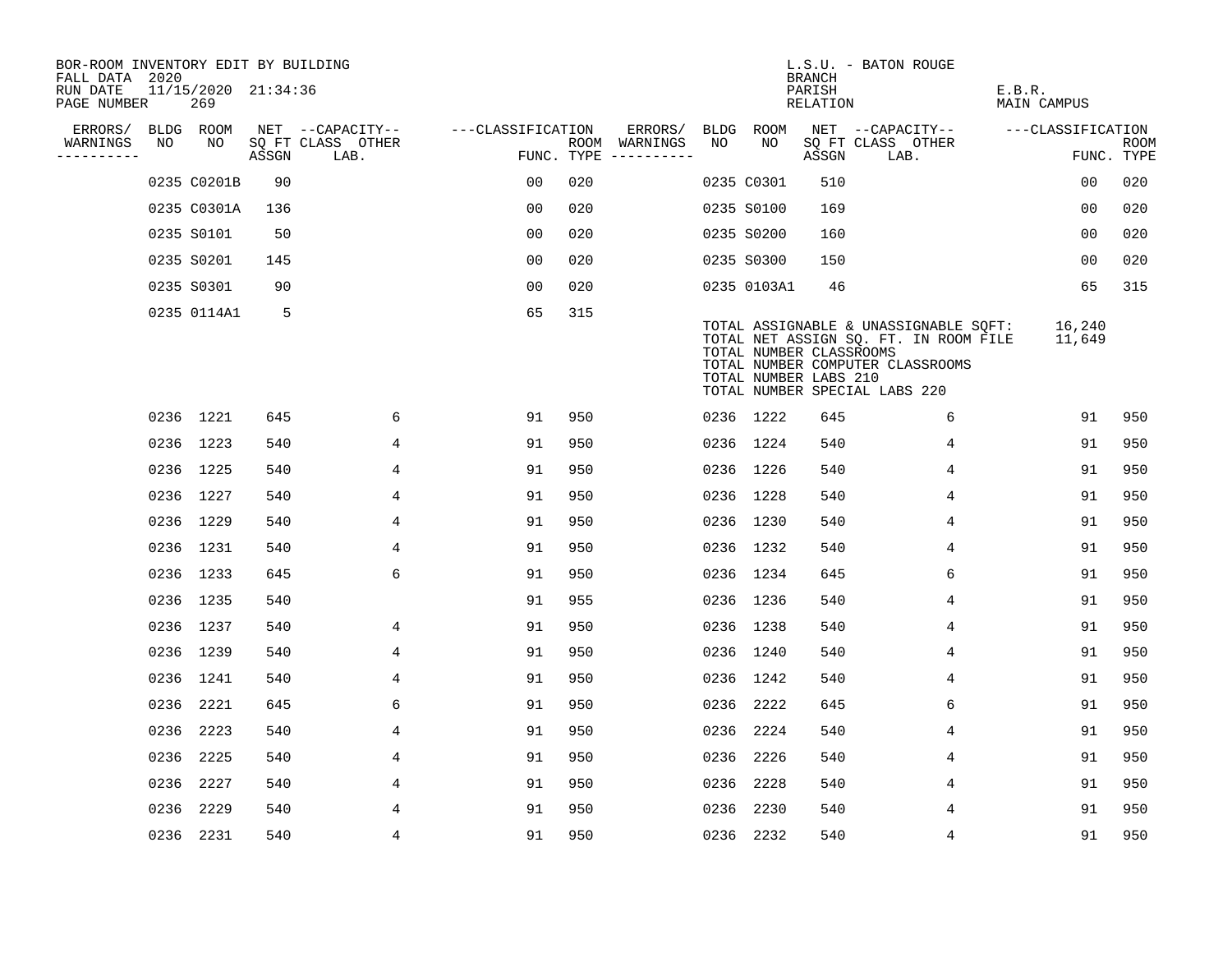| BOR-ROOM INVENTORY EDIT BY BUILDING<br>FALL DATA 2020<br>RUN DATE |                 |           | 11/15/2020 21:34:36 |                           |                   |     |                          |           |                 | <b>BRANCH</b><br>PARISH                                 | L.S.U. - BATON ROUGE                                                                                                                                     | E.B.R.                 |                    |
|-------------------------------------------------------------------|-----------------|-----------|---------------------|---------------------------|-------------------|-----|--------------------------|-----------|-----------------|---------------------------------------------------------|----------------------------------------------------------------------------------------------------------------------------------------------------------|------------------------|--------------------|
| PAGE NUMBER                                                       |                 | 270       |                     |                           |                   |     |                          |           |                 | RELATION                                                |                                                                                                                                                          | <b>MAIN CAMPUS</b>     |                    |
| ERRORS/                                                           | BLDG ROOM<br>NO | NO        |                     | NET --CAPACITY--          | ---CLASSIFICATION |     | ERRORS/<br>ROOM WARNINGS | NO        | BLDG ROOM<br>NO |                                                         | NET --CAPACITY--                                                                                                                                         | ---CLASSIFICATION      |                    |
| WARNINGS<br>----------                                            |                 |           | ASSGN               | SQ FT CLASS OTHER<br>LAB. |                   |     | FUNC. TYPE $------$      |           |                 | ASSGN                                                   | SQ FT CLASS OTHER<br>LAB.                                                                                                                                |                        | ROOM<br>FUNC. TYPE |
|                                                                   | 0236            | 2233      | 645                 | 6                         | 91                | 950 |                          | 0236      | 2234            | 645                                                     | 6                                                                                                                                                        | 91                     | 950                |
|                                                                   | 0236            | 2235      | 645                 | 4                         | 91                | 950 |                          |           | 0236 2236       | 540                                                     | 4                                                                                                                                                        | 91                     | 950                |
|                                                                   | 0236            | 2237      | 540                 | 4                         | 91                | 950 |                          | 0236 2238 |                 | 540                                                     | 4                                                                                                                                                        | 91                     | 950                |
|                                                                   | 0236            | 2239      | 540                 | 4                         | 91                | 950 |                          |           | 0236 2240       | 540                                                     | 4                                                                                                                                                        | 91                     | 950                |
|                                                                   | 0236            | 2241      | 540                 | 4                         | 91                | 950 |                          | 0236      | 2242            | 540                                                     | 4                                                                                                                                                        | 91                     | 950                |
|                                                                   | 0236            | 3221      | 645                 | 6                         | 91                | 950 |                          |           | 0236 3222       | 645                                                     | 6                                                                                                                                                        | 91                     | 950                |
|                                                                   | 0236            | 3223      | 645                 | 4                         | 91                | 950 |                          |           | 0236 3224       | 540                                                     | 4                                                                                                                                                        | 91                     | 950                |
|                                                                   | 0236            | 3225      | 540                 | 4                         | 91                | 950 |                          |           | 0236 3226       | 540                                                     | 4                                                                                                                                                        | 91                     | 950                |
|                                                                   | 0236            | 3227      | 540                 | 4                         | 91                | 950 |                          | 0236      | 3228            | 540                                                     | 4                                                                                                                                                        | 91                     | 950                |
|                                                                   | 0236            | 3229      | 540                 | 4                         | 91                | 950 |                          | 0236 3230 |                 | 540                                                     | 4                                                                                                                                                        | 91                     | 950                |
|                                                                   | 0236            | 3231      | 540                 | 4                         | 91                | 950 |                          | 0236      | 3232            | 540                                                     | 4                                                                                                                                                        | 91                     | 950                |
|                                                                   | 0236            | 3233      | 645                 | 6                         | 91                | 950 |                          |           | 0236 3234       | 645                                                     | 6                                                                                                                                                        | 91                     | 950                |
|                                                                   | 0236            | 3235      | 540                 | 4                         | 91                | 950 |                          | 0236      | 3236            | 540                                                     | 4                                                                                                                                                        | 91                     | 950                |
|                                                                   | 0236            | 3237      | 540                 | 4                         | 91                | 950 |                          | 0236 3238 |                 | 540                                                     | 4                                                                                                                                                        | 91                     | 950                |
|                                                                   | 0236            | 3239      | 540                 | 4                         | 91                | 950 |                          |           | 0236 3240       | 540                                                     | 4                                                                                                                                                        | 91                     | 950                |
|                                                                   |                 | 0236 3241 | 540                 | $\overline{4}$            | 91                | 950 |                          |           | 0236 3242       | 540<br>TOTAL NUMBER CLASSROOMS<br>TOTAL NUMBER LABS 210 | 4<br>TOTAL ASSIGNABLE & UNASSIGNABLE SQFT:<br>TOTAL NET ASSIGN SQ. FT. IN ROOM FILE<br>TOTAL NUMBER COMPUTER CLASSROOMS<br>TOTAL NUMBER SPECIAL LABS 220 | 91<br>37,110<br>37,110 | 950                |
|                                                                   |                 | 0237 1243 | 540                 | 4                         | 91                | 950 |                          |           | 0237 1244       | 645                                                     | 6                                                                                                                                                        | 91                     | 950                |
|                                                                   |                 | 0237 1245 | 645                 | 6                         | 91                | 950 |                          |           | 0237 1246       | 540                                                     | 4                                                                                                                                                        | 91                     | 950                |
|                                                                   |                 | 0237 1247 | 540                 | 4                         | 91                | 950 |                          |           | 0237 1248       | 540                                                     | 4                                                                                                                                                        | 91                     | 950                |
|                                                                   |                 | 0237 1249 | 540                 | 4                         | 91                | 950 |                          |           | 0237 1250       | 540                                                     | 4                                                                                                                                                        | 91                     | 950                |
|                                                                   |                 | 0237 1251 | 540                 | 4                         | 91                | 950 |                          |           | 0237 1252       | 540                                                     | 4                                                                                                                                                        | 91                     | 950                |
|                                                                   |                 | 0237 1253 | 540                 | 4                         | 91                | 950 |                          |           | 0237 1254       | 540                                                     | 4                                                                                                                                                        | 91                     | 950                |
|                                                                   |                 | 0237 1255 | 540                 | 4                         | 91                | 950 |                          |           | 0237 1256       | 645                                                     | 6                                                                                                                                                        | 91                     | 950                |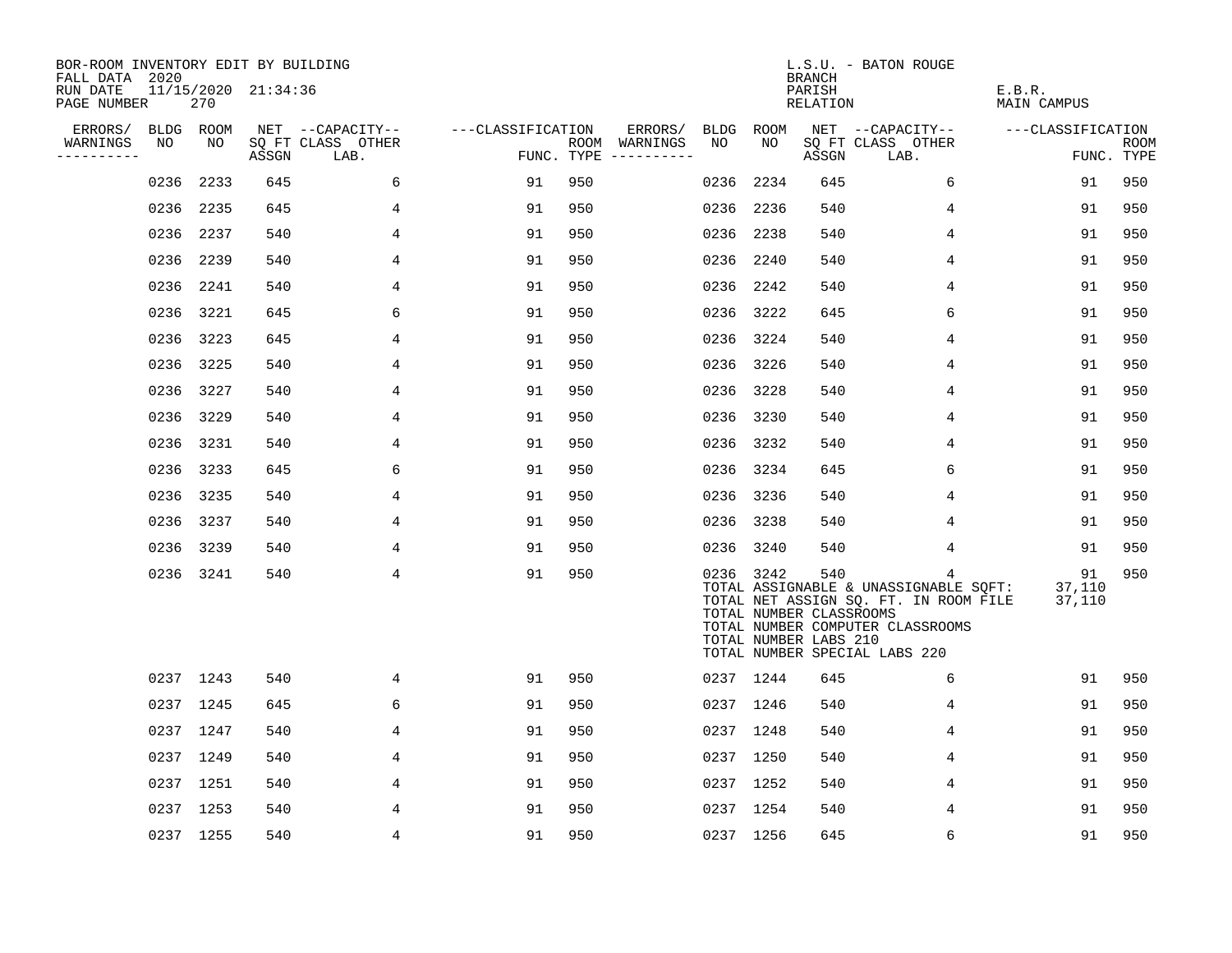| BOR-ROOM INVENTORY EDIT BY BUILDING<br>FALL DATA 2020 |      |           |                     |                           |                   |                                      |                 |             | <b>BRANCH</b>      | L.S.U. - BATON ROUGE      |                              |                           |
|-------------------------------------------------------|------|-----------|---------------------|---------------------------|-------------------|--------------------------------------|-----------------|-------------|--------------------|---------------------------|------------------------------|---------------------------|
| RUN DATE<br>PAGE NUMBER                               |      | 271       | 11/15/2020 21:34:36 |                           |                   |                                      |                 |             | PARISH<br>RELATION |                           | E.B.R.<br><b>MAIN CAMPUS</b> |                           |
| ERRORS/                                               |      | BLDG ROOM |                     | NET --CAPACITY--          | ---CLASSIFICATION |                                      | ERRORS/<br>BLDG | <b>ROOM</b> |                    | NET --CAPACITY--          | ---CLASSIFICATION            |                           |
| WARNINGS<br>----------                                | NO   | NO        | ASSGN               | SQ FT CLASS OTHER<br>LAB. |                   | ROOM WARNINGS<br>FUNC. TYPE $------$ | NO.             | NO.         | ASSGN              | SQ FT CLASS OTHER<br>LAB. |                              | <b>ROOM</b><br>FUNC. TYPE |
|                                                       |      | 0237 1257 | 645                 | 6                         | 91                | 950                                  |                 | 0237 1258   | 540                | $\overline{4}$            | 91                           | 950                       |
|                                                       |      | 0237 1259 | 540                 | 4                         | 91                | 950                                  |                 | 0237 1260   | 540                | 4                         | 91                           | 950                       |
|                                                       |      | 0237 1261 | 540                 | 4                         | 91                | 950                                  |                 | 0237 1262   | 540                | 4                         | 91                           | 950                       |
|                                                       |      | 0237 1263 | 540                 | 4                         | 91                | 950                                  |                 | 0237 1264   | 540                | 4                         | 91                           | 950                       |
|                                                       |      | 0237 1265 | 540                 | 4                         | 91                | 950                                  |                 | 0237 1266   | 540                | 4                         | 91                           | 950                       |
|                                                       | 0237 | 2243      | 540                 | 4                         | 91                | 950                                  |                 | 0237 2244   | 645                | 6                         | 91                           | 950                       |
|                                                       | 0237 | 2245      | 645                 | 6                         | 91                | 950                                  |                 | 0237 2246   | 540                | 4                         | 91                           | 950                       |
|                                                       | 0237 | 2247      | 540                 | 4                         | 91                | 950                                  |                 | 0237 2248   | 540                | 4                         | 91                           | 950                       |
|                                                       | 0237 | 2249      | 540                 | 4                         | 91                | 950                                  | 0237            | 2250        | 540                | 4                         | 91                           | 950                       |
|                                                       | 0237 | 2251      | 540                 | 4                         | 91                | 950                                  | 0237            | 2252        | 540                | 4                         | 91                           | 950                       |
|                                                       | 0237 | 2253      | 540                 |                           | 91                | 955                                  | 0237            | 2254        | 540                | 4                         | 91                           | 950                       |
|                                                       | 0237 | 2255      | 540                 | 4                         | 91                | 950                                  | 0237            | 2256        | 645                | 6                         | 91                           | 950                       |
|                                                       | 0237 | 2257      | 645                 | 6                         | 91                | 950                                  | 0237            | 2258        | 540                | 4                         | 91                           | 950                       |
|                                                       | 0237 | 2259      | 540                 | 4                         | 91                | 950                                  | 0237            | 2260        | 540                | 4                         | 91                           | 950                       |
|                                                       | 0237 | 2261      | 540                 | 4                         | 91                | 950                                  | 0237            | 2262        | 540                | 4                         | 91                           | 950                       |
|                                                       | 0237 | 2263      | 540                 | 4                         | 91                | 950                                  | 0237            | 2264        | 540                | 4                         | 91                           | 950                       |
|                                                       | 0237 | 2265      | 540                 | 4                         | 91                | 950                                  | 0237            | 2266        | 540                | 4                         | 91                           | 950                       |
|                                                       | 0237 | 3243      | 540                 | 4                         | 91                | 950                                  | 0237            | 3244        | 645                | 6                         | 91                           | 950                       |
|                                                       | 0237 | 3245      | 645                 | 6                         | 91                | 950                                  | 0237            | 3246        | 540                | 4                         | 91                           | 950                       |
|                                                       | 0237 | 3247      | 540                 | 4                         | 91                | 950                                  | 0237            | 3248        | 540                | 4                         | 91                           | 950                       |
|                                                       | 0237 | 3249      | 540                 | 4                         | 91                | 950                                  | 0237            | 3250        | 540                | 4                         | 91                           | 950                       |
|                                                       | 0237 | 3251      | 540                 | 4                         | 91                | 950                                  | 0237            | 3252        | 540                | 4                         | 91                           | 950                       |
|                                                       | 0237 | 3253      | 540                 | 4                         | 91                | 950                                  | 0237            | 3254        | 540                | 4                         | 91                           | 950                       |
|                                                       | 0237 | 3255      | 540                 | 4                         | 91                | 950                                  | 0237            | 3256        | 645                | 6                         | 91                           | 950                       |
|                                                       |      | 0237 3257 | 645                 | 6                         | 91                | 950                                  |                 | 0237 3258   | 540                | 4                         | 91                           | 950                       |
|                                                       |      | 0237 3259 | 540                 | $\overline{4}$            | 91                | 950                                  |                 | 0237 3260   | 540                | 4                         | 91                           | 950                       |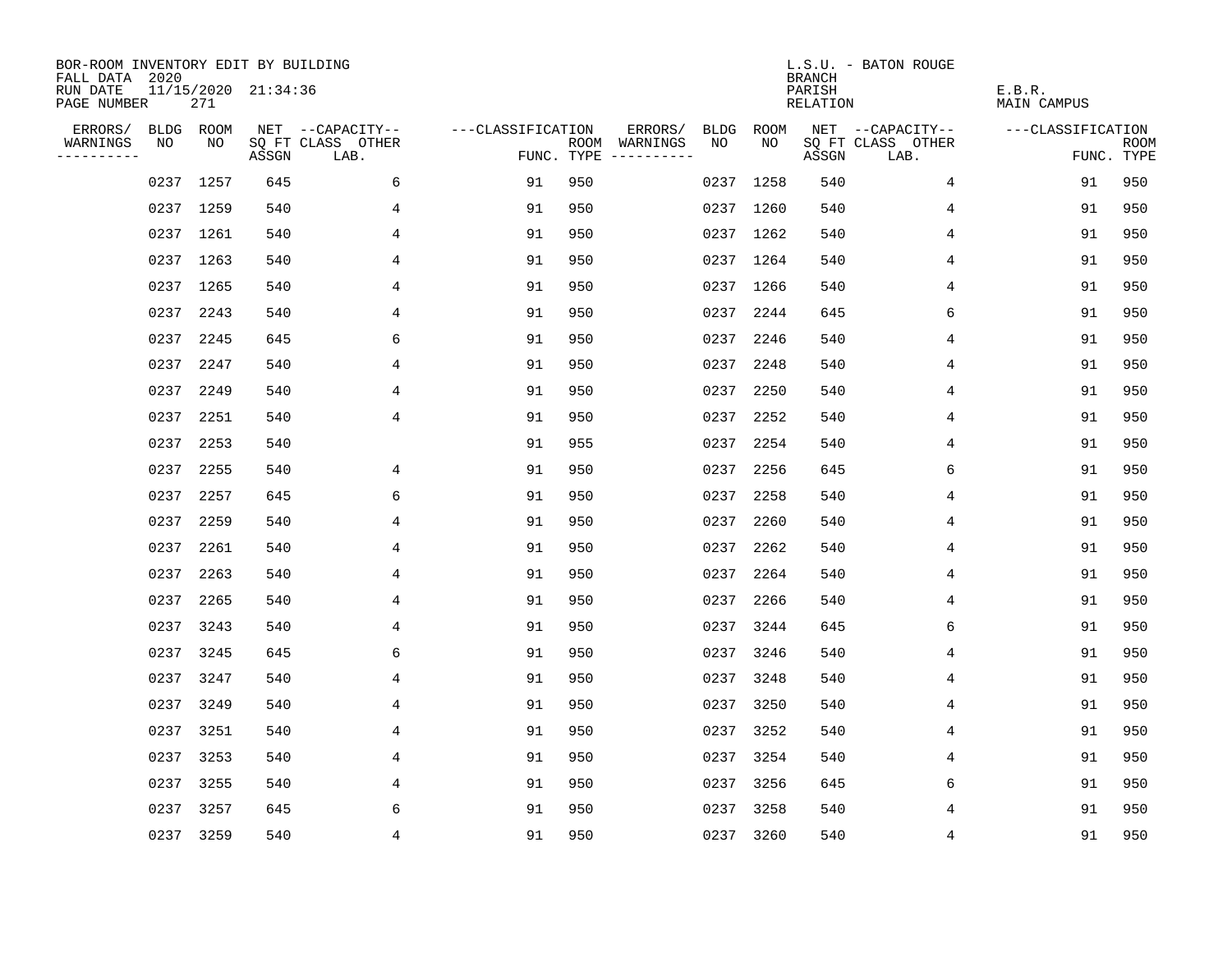| BOR-ROOM INVENTORY EDIT BY BUILDING<br>FALL DATA 2020 |           |                            |       |                           |                   |     |                                      |           |            | BRANCH                                                  | L.S.U. - BATON ROUGE                                                                                                                                     |                        |                           |
|-------------------------------------------------------|-----------|----------------------------|-------|---------------------------|-------------------|-----|--------------------------------------|-----------|------------|---------------------------------------------------------|----------------------------------------------------------------------------------------------------------------------------------------------------------|------------------------|---------------------------|
| RUN DATE<br>PAGE NUMBER                               |           | 11/15/2020 21:34:36<br>272 |       |                           |                   |     |                                      |           |            | PARISH<br>RELATION                                      |                                                                                                                                                          | E.B.R.<br>MAIN CAMPUS  |                           |
| ERRORS/                                               | BLDG ROOM |                            |       | NET --CAPACITY--          | ---CLASSIFICATION |     | ERRORS/                              | BLDG ROOM |            |                                                         | NET --CAPACITY--                                                                                                                                         | ---CLASSIFICATION      |                           |
| WARNINGS<br>----------                                | NO        | NO                         | ASSGN | SQ FT CLASS OTHER<br>LAB. |                   |     | ROOM WARNINGS<br>FUNC. TYPE $------$ | NO        | NO         | ASSGN                                                   | SQ FT CLASS OTHER<br>LAB.                                                                                                                                |                        | <b>ROOM</b><br>FUNC. TYPE |
|                                                       |           | 0237 3261                  | 540   | $\overline{4}$            | 91                | 950 |                                      | 0237      | 3262       | 540                                                     | $\overline{4}$                                                                                                                                           | 91                     | 950                       |
|                                                       | 0237      | 3263                       | 540   | 4                         | 91                | 950 |                                      | 0237 3264 |            | 540                                                     | $\overline{4}$                                                                                                                                           | 91                     | 950                       |
|                                                       |           | 0237 3265                  | 540   | $\overline{4}$            | 91                | 950 |                                      |           | 0237 3266  | 540<br>TOTAL NUMBER CLASSROOMS<br>TOTAL NUMBER LABS 210 | 4<br>TOTAL ASSIGNABLE & UNASSIGNABLE SQFT:<br>TOTAL NET ASSIGN SQ. FT. IN ROOM FILE<br>TOTAL NUMBER COMPUTER CLASSROOMS<br>TOTAL NUMBER SPECIAL LABS 220 | 91<br>40,140<br>40,140 | 950                       |
|                                                       |           | 0238 0100                  | 420   | 5                         | 91                | 310 |                                      |           | 0238 0100A | 184                                                     | $\overline{2}$                                                                                                                                           | 91                     | 310                       |
|                                                       | 0238      | 0100B                      | 18    |                           | 91                | 715 |                                      |           | 0238 0100C | 50                                                      | $\mathbf{1}$                                                                                                                                             | 91                     | 315                       |
|                                                       | 0238      | 0101                       | 858   | 3                         | 91                | 660 |                                      |           | 0238 0102  | 130                                                     | 2                                                                                                                                                        | 91                     | 310                       |
|                                                       |           | 0238 0102A                 | 242   | 4                         | 91                | 350 |                                      |           | 0238 0103  | 48                                                      |                                                                                                                                                          | 91                     | 315                       |
|                                                       |           | 0238 0104                  | 54    |                           | 0 <sub>0</sub>    | 030 |                                      | 0238 0105 |            | 48                                                      |                                                                                                                                                          | 00                     | 030                       |
|                                                       |           | 0238 0106                  | 9     |                           | 0 <sub>0</sub>    | 030 |                                      |           |            | TOTAL NUMBER CLASSROOMS<br>TOTAL NUMBER LABS 210        | TOTAL ASSIGNABLE & UNASSIGNABLE SQFT:<br>TOTAL NET ASSIGN SQ. FT. IN ROOM FILE<br>TOTAL NUMBER COMPUTER CLASSROOMS<br>TOTAL NUMBER SPECIAL LABS 220      | 2,061<br>1,950         |                           |
|                                                       |           | 0239 0001                  | 1197  |                           | 0 <sub>0</sub>    | 030 |                                      | 0239 0002 |            | 186                                                     |                                                                                                                                                          | 00                     | 030                       |
|                                                       | 0239      | 0103                       | 86    |                           | 91                | 635 |                                      |           | 0239 0105  | 198                                                     | 2                                                                                                                                                        | 0 <sub>0</sub>         | 030                       |
|                                                       | 0239      | 0106                       | 231   |                           | 91                | 635 |                                      | 0239      | 0106A      | 79                                                      |                                                                                                                                                          | 91                     | 635                       |
|                                                       | 0239      | 0107                       | 241   | $\overline{a}$            | 0 <sub>0</sub>    | 030 |                                      | 0239      | 0110       | 380                                                     |                                                                                                                                                          | 91                     | 635                       |
|                                                       | 0239      | 0111                       | 153   |                           | 91                | 635 |                                      |           | 0239 0111A | 155                                                     |                                                                                                                                                          | 91                     | 635                       |
|                                                       | 0239      | 0111B                      | 155   |                           | 91                | 635 |                                      | 0239      | 0113       | 74                                                      |                                                                                                                                                          | 91                     | 635                       |
|                                                       | 0239      | 0114                       | 97    |                           | 91                | 635 |                                      |           | 0239 0114A | 78                                                      |                                                                                                                                                          | 91                     | 635                       |
|                                                       | 0239      | 0115                       | 163   |                           | 91                | 635 |                                      |           | 0239 0116  | 94                                                      | 2                                                                                                                                                        | 91                     | 310                       |
|                                                       | 0239      | 0116A                      | 34    | $\mathbf{1}$              | 0 <sub>0</sub>    | 030 |                                      | 0239      | 0117       | 106                                                     | $\mathbf{1}$                                                                                                                                             | 91                     | 310                       |
|                                                       | 0239      | 0119                       | 330   |                           | 91                | 635 |                                      | 0239      | 0120       | 3347                                                    | 198                                                                                                                                                      | 91                     | 635                       |
|                                                       |           | 0239 0121                  | 3002  | 190                       | 91                | 635 |                                      | 0239 0122 |            | 2168                                                    |                                                                                                                                                          | 91                     | 635                       |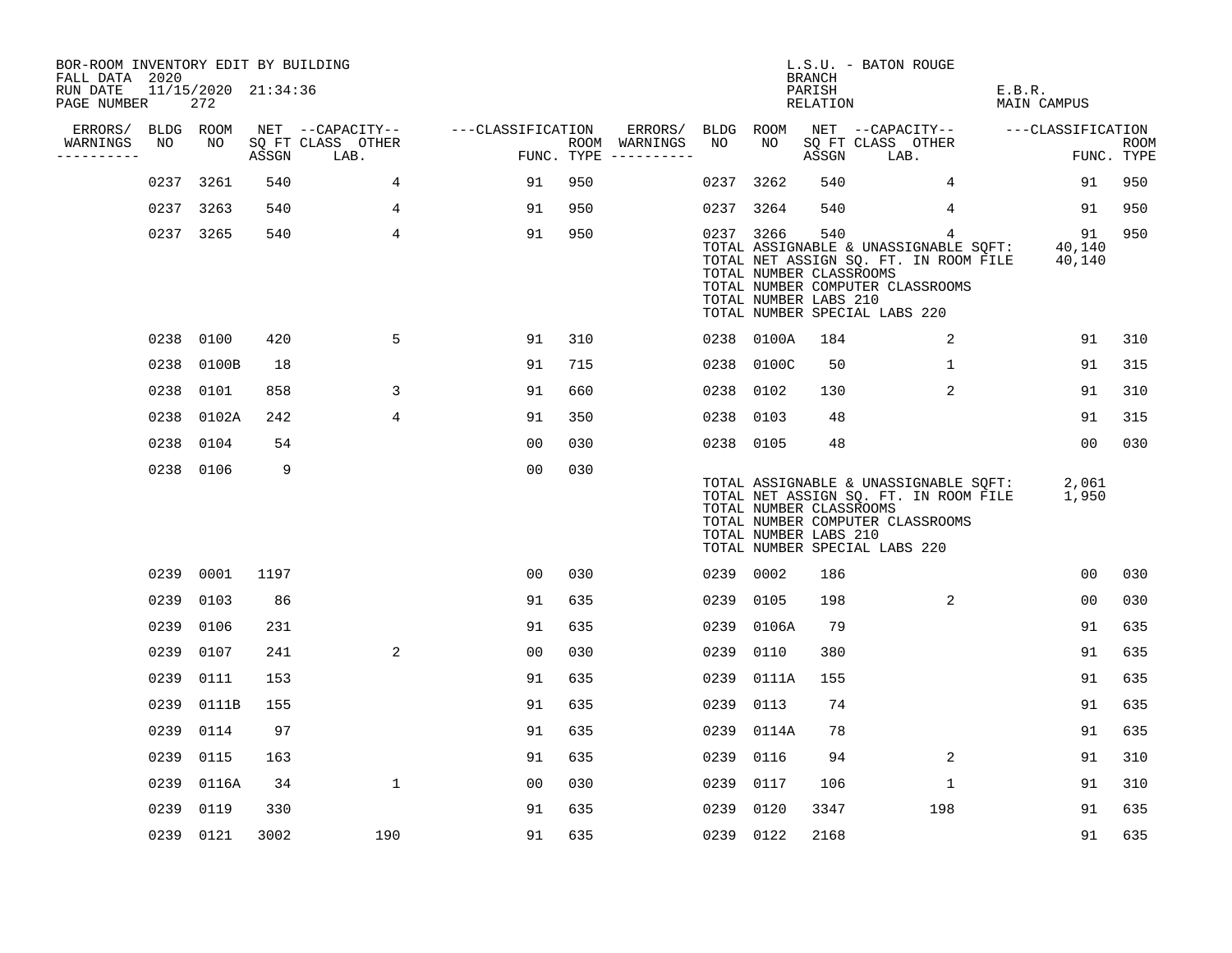| BOR-ROOM INVENTORY EDIT BY BUILDING<br>FALL DATA 2020 |      |                            |       |                           |                   |     |                                      |      |                                                  | BRANCH             | L.S.U. - BATON ROUGE                                                                                                                                |                       |                           |
|-------------------------------------------------------|------|----------------------------|-------|---------------------------|-------------------|-----|--------------------------------------|------|--------------------------------------------------|--------------------|-----------------------------------------------------------------------------------------------------------------------------------------------------|-----------------------|---------------------------|
| RUN DATE<br>PAGE NUMBER                               |      | 11/15/2020 21:34:36<br>273 |       |                           |                   |     |                                      |      |                                                  | PARISH<br>RELATION |                                                                                                                                                     | E.B.R.<br>MAIN CAMPUS |                           |
| ERRORS/                                               |      | BLDG ROOM                  |       | NET --CAPACITY--          | ---CLASSIFICATION |     | ERRORS/                              | BLDG | ROOM                                             |                    | NET --CAPACITY--                                                                                                                                    | ---CLASSIFICATION     |                           |
| WARNINGS<br>----------                                | NO   | NO                         | ASSGN | SQ FT CLASS OTHER<br>LAB. |                   |     | ROOM WARNINGS<br>FUNC. TYPE $------$ | NO   | NO                                               | ASSGN              | SQ FT CLASS OTHER<br>LAB.                                                                                                                           |                       | <b>ROOM</b><br>FUNC. TYPE |
|                                                       | 0239 | 0123                       | 2168  |                           | 91                | 635 |                                      | 0239 | 0124                                             | 82                 | $\overline{2}$                                                                                                                                      | 0 <sub>0</sub>        | 030                       |
|                                                       | 0239 | 0125                       | 82    | 2                         | 0 <sub>0</sub>    | 030 |                                      | 0239 | 0126                                             | 82                 | 2                                                                                                                                                   | 00                    | 030                       |
|                                                       |      | 0239 0127                  | 82    | 2                         | 0 <sub>0</sub>    | 030 |                                      | 0239 | 0132                                             | 3347               | 200                                                                                                                                                 | 91                    | 630                       |
|                                                       |      | 0239 0133                  | 3347  | 200                       | 91                | 635 |                                      | 0239 | 0138                                             | 3884               |                                                                                                                                                     | 91                    | 635                       |
|                                                       |      | 0239 0139                  | 49    |                           | 91                | 635 |                                      | 0239 | 0140                                             | 1029               |                                                                                                                                                     | 91                    | 635                       |
|                                                       |      | 0239 C0100                 | 414   |                           | 0 <sub>0</sub>    | 020 |                                      |      | TOTAL NUMBER CLASSROOMS<br>TOTAL NUMBER LABS 210 |                    | TOTAL ASSIGNABLE & UNASSIGNABLE SQFT:<br>TOTAL NET ASSIGN SQ. FT. IN ROOM FILE<br>TOTAL NUMBER COMPUTER CLASSROOMS<br>TOTAL NUMBER SPECIAL LABS 220 | 27,120<br>24,522      |                           |
|                                                       |      | 0240 0023                  | 182   |                           | 0 <sub>0</sub>    | 030 |                                      |      | 0240 0025                                        | 1580               |                                                                                                                                                     | 0 <sub>0</sub>        | 030                       |
|                                                       | 0240 | 0027                       | 27    |                           | 0 <sub>0</sub>    | 030 |                                      | 0240 | 0028                                             | 92                 |                                                                                                                                                     | 0 <sub>0</sub>        | 030                       |
|                                                       | 0240 | 0029                       | 1375  | 60                        | 11                | 110 |                                      | 0240 | 0030                                             | 90                 |                                                                                                                                                     | 0 <sub>0</sub>        | 030                       |
|                                                       | 0240 | 0032                       | 930   | 62                        | 11                | 110 |                                      | 0240 | 0034                                             | 55                 |                                                                                                                                                     | 0 <sub>0</sub>        | 030                       |
|                                                       | 0240 | 0035                       | 225   |                           | 0 <sub>0</sub>    | 010 |                                      | 0240 | 0036                                             | 216                | 2                                                                                                                                                   | 91                    | 920                       |
|                                                       | 0240 | 0036A                      | 66    |                           | 00                | 030 |                                      | 0240 | 0037                                             | 225                | $\overline{a}$                                                                                                                                      | 91                    | 910                       |
|                                                       | 0240 | 0039                       | 225   | 2                         | 91                | 910 |                                      | 0240 | 0040                                             | 225                | 2                                                                                                                                                   | 91                    | 910                       |
|                                                       | 0240 | 0041                       | 26    |                           | 0 <sub>0</sub>    | 010 |                                      | 0240 | 0043                                             | 350                |                                                                                                                                                     | 00                    | 030                       |
|                                                       | 0240 | 0044                       | 220   |                           | 91                | 935 |                                      | 0240 | 0045                                             | 225                | $\mathbf 1$                                                                                                                                         | 91                    | 910                       |
|                                                       | 0240 | 0045A                      | 9     |                           | 91                | 935 |                                      | 0240 | 0046                                             | 220                | 2                                                                                                                                                   | 91                    | 910                       |
|                                                       | 0240 | 0047                       | 225   | 2                         | 91                | 910 |                                      | 0240 | 0049                                             | 225                | 2                                                                                                                                                   | 91                    | 910                       |
|                                                       | 0240 | 0050                       | 180   |                           | 0 <sub>0</sub>    | 030 |                                      | 0240 | 0060                                             | 2775               | 185                                                                                                                                                 | 91                    | 680                       |
|                                                       | 0240 | 0060A                      | 88    |                           | 0 <sub>0</sub>    | 030 |                                      | 0240 | 0070                                             | 208                |                                                                                                                                                     | 0 <sub>0</sub>        | 020                       |
|                                                       | 0240 | 0070A                      | 45    |                           | 0 <sub>0</sub>    | 030 |                                      | 0240 | 0070B                                            | 24                 |                                                                                                                                                     | 0 <sub>0</sub>        | 010                       |
|                                                       | 0240 | 0070C                      | 45    |                           | 0 <sub>0</sub>    | 030 |                                      | 0240 | 0070D                                            | 104                |                                                                                                                                                     | 91                    | 630                       |
|                                                       | 0240 | 0073                       | 1     |                           | 81                | 081 |                                      | 0240 | 0100                                             | 88                 | 2                                                                                                                                                   | 91                    | 310                       |
|                                                       |      | 0240 0101                  | 700   | 46                        | 91                | 650 |                                      |      | 0240 0101A                                       | 504                |                                                                                                                                                     | 91                    | 350                       |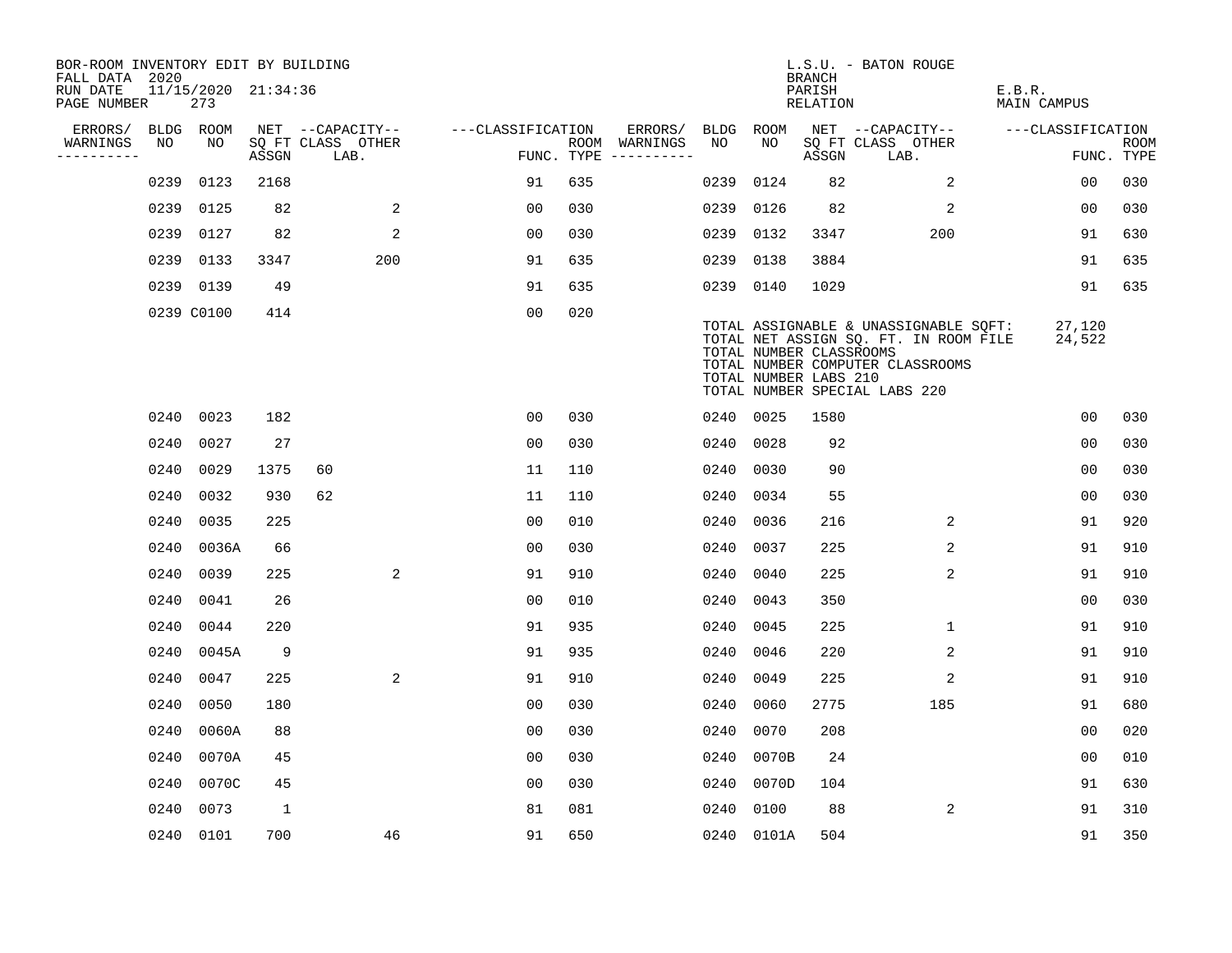| BOR-ROOM INVENTORY EDIT BY BUILDING<br>FALL DATA 2020 |           |                            |                 |                           |                   |     |                                      |             |           | <b>BRANCH</b>             | L.S.U. - BATON ROUGE      |                              |                           |
|-------------------------------------------------------|-----------|----------------------------|-----------------|---------------------------|-------------------|-----|--------------------------------------|-------------|-----------|---------------------------|---------------------------|------------------------------|---------------------------|
| RUN DATE<br>PAGE NUMBER                               |           | 11/15/2020 21:34:36<br>274 |                 |                           |                   |     |                                      |             |           | PARISH<br><b>RELATION</b> |                           | E.B.R.<br><b>MAIN CAMPUS</b> |                           |
| ERRORS/                                               | BLDG ROOM |                            |                 | NET --CAPACITY--          | ---CLASSIFICATION |     | ERRORS/                              | <b>BLDG</b> | ROOM      |                           | NET --CAPACITY--          | ---CLASSIFICATION            |                           |
| WARNINGS<br>----------                                | NO        | NO                         | ASSGN           | SQ FT CLASS OTHER<br>LAB. |                   |     | ROOM WARNINGS<br>FUNC. TYPE $------$ | NO          | NO        | ASSGN                     | SQ FT CLASS OTHER<br>LAB. |                              | <b>ROOM</b><br>FUNC. TYPE |
|                                                       | 0240      | 0102                       | 104             | $\mathbf{1}$              | 91                | 310 |                                      | 0240        | 0102A     | 99                        | 1                         | 91                           | 920                       |
|                                                       | 0240      | 0102B                      | 12              |                           | 91                | 730 |                                      | 0240        | 0103      | 190                       | 1                         | 91                           | 935                       |
|                                                       | 0240      | 0103A                      | 12              |                           | 91                | 315 |                                      | 0240        | 0103B     | 12                        |                           | 91                           | 315                       |
|                                                       | 0240      | 0104                       | 60              |                           | 0 <sub>0</sub>    | 030 |                                      | 0240        | 0105      | 1495                      | 113                       | 91                           | 610                       |
|                                                       | 0240      | 0105A                      | 90              |                           | 91                | 615 |                                      | 0240        | 0107      | 200                       | $\mathbf{1}$              | 91                           | 310                       |
|                                                       | 0240      | 0109                       | 240             | 2                         | 91                | 910 |                                      | 0240        | 0109A     | 50                        |                           | 91                           | 955                       |
|                                                       | 0240      | 0109B                      | $7\phantom{.0}$ |                           | 91                | 955 |                                      | 0240        | 0109C     | 81                        | $\mathbf{1}$              | 91                           | 955                       |
|                                                       | 0240      | 0109D                      | 40              |                           | 91                | 919 |                                      | 0240        | 0109E     | $\overline{4}$            |                           | 91                           | 955                       |
|                                                       | 0240      | 0109F                      | 114             | $\mathbf 1$               | 91                | 955 |                                      | 0240        | 0110      | 165                       | 2                         | 91                           | 910                       |
|                                                       | 0240      | 0110A                      | 8               |                           | 91                | 935 |                                      | 0240        | 0110B     | 9                         |                           | 91                           | 935                       |
|                                                       | 0240      | 0111                       | 170             | 2                         | 91                | 730 |                                      | 0240        | 0112      | 165                       | 2                         | 91                           | 910                       |
|                                                       | 0240      | 0112A                      | 8               |                           | 91                | 935 |                                      | 0240        | 0112B     | 9                         |                           | 91                           | 935                       |
|                                                       | 0240      | 0113                       | 185             |                           | 00                | 030 |                                      | 0240        | 0114      | 165                       | 2                         | 91                           | 910                       |
|                                                       | 0240      | 0114A                      | 8               |                           | 91                | 935 |                                      | 0240        | 0114B     | 9                         |                           | 91                           | 935                       |
|                                                       | 0240      | 0115                       | 185             |                           | 0 <sub>0</sub>    | 030 |                                      | 0240        | 0116      | 165                       | 2                         | 91                           | 910                       |
|                                                       | 0240      | 0116A                      | 8               |                           | 91                | 935 |                                      | 0240        | 0116B     | 9                         |                           | 91                           | 935                       |
|                                                       | 0240      | 0117                       | 294             |                           | 0 <sub>0</sub>    | 020 |                                      | 0240        | 0117A     | 180                       | 12                        | 11                           | 220                       |
|                                                       | 0240      | 0117B                      | 117             |                           | 91                | 650 |                                      | 0240        | 0117C     | 220                       |                           | 91                           | 935                       |
|                                                       | 0240      | 0117D                      | 88              |                           | 0 <sub>0</sub>    | 030 |                                      | 0240        | 0117E     | 74                        |                           | 0 <sub>0</sub>               | 010                       |
|                                                       | 0240      | 0118                       | 176             | 2                         | 91                | 910 |                                      | 0240        | 0118A     | 8                         |                           | 91                           | 935                       |
|                                                       | 0240      | 0118B                      | 9               |                           | 91                | 935 |                                      | 0240        | 0119      | 18                        |                           | 91                           | 730                       |
|                                                       | 0240      | 0120                       | 165             | $\mathbf{1}$              | 91                | 910 |                                      | 0240        | 0120A     | 8                         |                           | 91                           | 935                       |
|                                                       | 0240      | 0120B                      | 9               |                           | 91                | 935 |                                      | 0240        | 0121      | 25                        |                           | 91                           | 730                       |
|                                                       | 0240      | 0122                       | 255             | 3                         | 91                | 910 |                                      | 0240        | 0122A     | 8                         |                           | 91                           | 935                       |
|                                                       | 0240      | 0122B                      | 8               |                           | 91                | 935 |                                      | 0240        | 0122C     | 8                         |                           | 91                           | 935                       |
|                                                       | 0240 0123 |                            | 430             |                           | 0 <sub>0</sub>    | 030 |                                      |             | 0240 0124 | 72                        |                           | 0 <sub>0</sub>               | 030                       |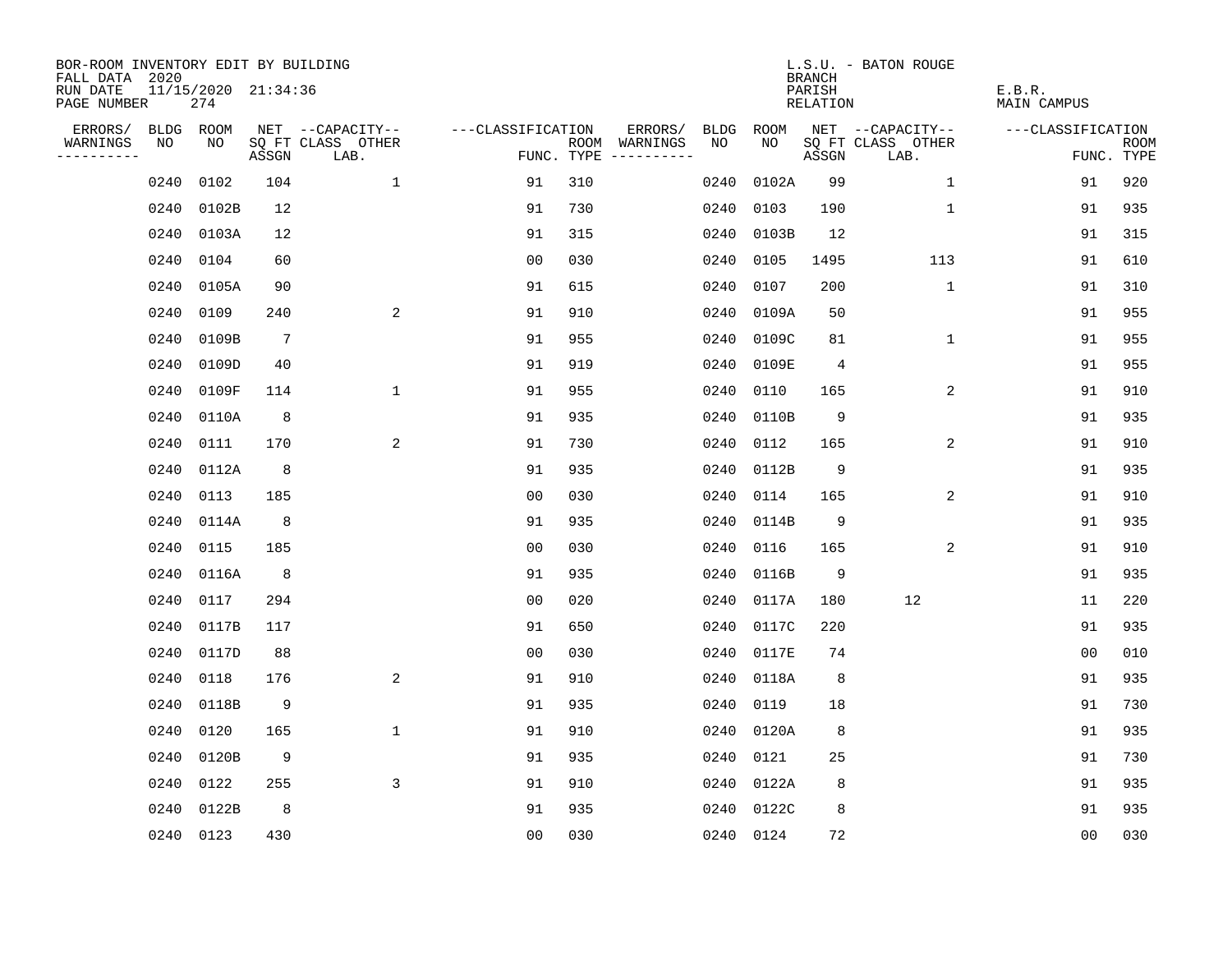| BOR-ROOM INVENTORY EDIT BY BUILDING<br>FALL DATA 2020 |                            |       |                           |                   |     |                                      |      |            | <b>BRANCH</b>      | L.S.U. - BATON ROUGE      |                       |                           |
|-------------------------------------------------------|----------------------------|-------|---------------------------|-------------------|-----|--------------------------------------|------|------------|--------------------|---------------------------|-----------------------|---------------------------|
| RUN DATE<br>PAGE NUMBER                               | 11/15/2020 21:34:36<br>275 |       |                           |                   |     |                                      |      |            | PARISH<br>RELATION |                           | E.B.R.<br>MAIN CAMPUS |                           |
| ERRORS/                                               | BLDG ROOM                  |       | NET --CAPACITY--          | ---CLASSIFICATION |     | ERRORS/                              | BLDG | ROOM       |                    | NET --CAPACITY--          | ---CLASSIFICATION     |                           |
| WARNINGS<br>NO<br>----------                          | NO                         | ASSGN | SQ FT CLASS OTHER<br>LAB. |                   |     | ROOM WARNINGS<br>FUNC. TYPE $------$ | NO.  | NO         | ASSGN              | SQ FT CLASS OTHER<br>LAB. |                       | <b>ROOM</b><br>FUNC. TYPE |
| 0240                                                  | 0125                       | 154   | 2                         | 91                | 910 |                                      | 0240 | 0125A      | 8                  |                           | 91                    | 935                       |
| 0240                                                  | 0125B                      | 8     |                           | 91                | 935 |                                      | 0240 | 0126       | 154                | 2                         | 91                    | 910                       |
| 0240                                                  | 0126A                      | 8     |                           | 91                | 935 |                                      | 0240 | 0126B      | 9                  |                           | 91                    | 935                       |
| 0240                                                  | 0127                       | 154   | 2                         | 91                | 910 |                                      | 0240 | 0127A      | 8                  |                           | 91                    | 935                       |
| 0240                                                  | 0127B                      | 8     |                           | 91                | 935 |                                      | 0240 | 0128       | 154                | 2                         | 91                    | 910                       |
| 0240                                                  | 0128A                      | 8     |                           | 91                | 935 |                                      | 0240 | 0128B      | 8                  |                           | 91                    | 935                       |
| 0240                                                  | 0129                       | 154   | 2                         | 91                | 910 |                                      | 0240 | 0129A      | 8                  |                           | 91                    | 935                       |
| 0240                                                  | 0129B                      | 8     |                           | 91                | 935 |                                      | 0240 | 0130       | 154                | 2                         | 91                    | 910                       |
| 0240                                                  | 0130A                      | 8     |                           | 91                | 935 |                                      | 0240 | 0130B      | 8                  |                           | 91                    | 935                       |
| 0240                                                  | 0131                       | 117   | $\mathbf{1}$              | 91                | 910 |                                      |      | 0240 0133  | 218                | 2                         | 91                    | 910                       |
| 0240                                                  | 0134                       | 370   | $\mathbf{1}$              | 91                | 910 |                                      |      | 0240 0134A | 8                  |                           | 91                    | 955                       |
| 0240                                                  | 0134B                      | 45    |                           | 91                | 919 |                                      |      | 0240 0134C | 8                  |                           | 91                    | 955                       |
| 0240                                                  | 0135                       | 182   | 2                         | 91                | 910 |                                      |      | 0240 0136  | 80                 |                           | 91                    | 730                       |
| 0240                                                  | 0137                       | 182   | 2                         | 91                | 910 |                                      |      | 0240 0138  | 182                | 2                         | 91                    | 910                       |
| 0240                                                  | 0139                       | 182   | $\mathbf{1}$              | 91                | 910 |                                      | 0240 | 0140       | 182                | 2                         | 91                    | 910                       |
| 0240                                                  | 0141                       | 24    |                           | 91                | 935 |                                      |      | 0240 0142  | 188                |                           | 00                    | 030                       |
| 0240                                                  | 0143                       | 345   |                           | 0 <sub>0</sub>    | 030 |                                      | 0240 | 0144       | 182                | $\overline{c}$            | 91                    | 910                       |
| 0240                                                  | 0145                       | 112   | $\mathbf 1$               | 91                | 910 |                                      |      | 0240 0145A | 9                  |                           | 91                    | 935                       |
| 0240                                                  | 0146                       | 182   | 2                         | 91                | 910 |                                      |      | 0240 0147  | 182                | 2                         | 91                    | 910                       |
| 0240                                                  | 0148                       | 70    |                           | 91                | 935 |                                      | 0240 | 0149       | 182                | 2                         | 91                    | 910                       |
| 0240                                                  | 0160                       | 183   |                           | 0 <sub>0</sub>    | 030 |                                      | 0240 | 0161       | 30                 |                           | 91                    | 730                       |
| 0240                                                  | 0162                       | 182   | 2                         | 91                | 910 |                                      | 0240 | 0163       | 241                | 2                         | 91                    | 910                       |
| 0240                                                  | 0164                       | 182   | 2                         | 91                | 910 |                                      | 0240 | 0165       | 182                | 2                         | 91                    | 910                       |
| 0240                                                  | 0166                       | 16    |                           | 91                | 935 |                                      | 0240 | 0167       | 182                | 2                         | 91                    | 910                       |
| 0240                                                  | 0168                       | 244   |                           | 0 <sub>0</sub>    | 030 |                                      | 0240 | 0169       | 182                | 1                         | 91                    | 910                       |
|                                                       | 0240 0170                  | 182   | $\overline{a}$            | 91                | 910 |                                      |      | 0240 0171  | 182                | $\sqrt{2}$                | 91                    | 910                       |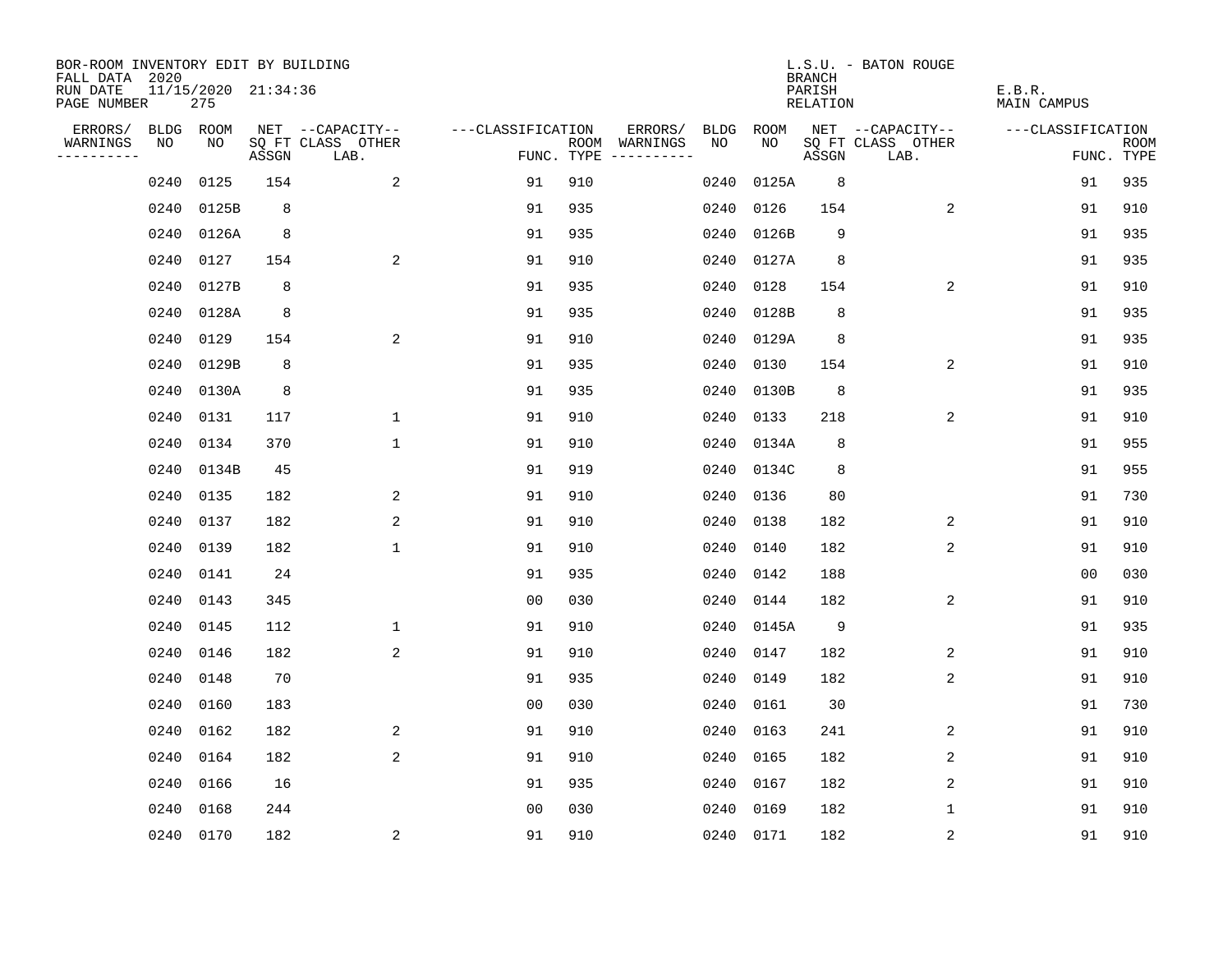| BOR-ROOM INVENTORY EDIT BY BUILDING<br>FALL DATA 2020 |      |                            |       |                           |                   |     |                                      |      |           | <b>BRANCH</b>      | L.S.U. - BATON ROUGE      |                       |                           |
|-------------------------------------------------------|------|----------------------------|-------|---------------------------|-------------------|-----|--------------------------------------|------|-----------|--------------------|---------------------------|-----------------------|---------------------------|
| RUN DATE<br>PAGE NUMBER                               |      | 11/15/2020 21:34:36<br>276 |       |                           |                   |     |                                      |      |           | PARISH<br>RELATION |                           | E.B.R.<br>MAIN CAMPUS |                           |
| ERRORS/                                               | BLDG | ROOM                       |       | NET --CAPACITY--          | ---CLASSIFICATION |     | ERRORS/                              | BLDG | ROOM      |                    | NET --CAPACITY--          | ---CLASSIFICATION     |                           |
| WARNINGS<br>----------                                | NO   | NO                         | ASSGN | SQ FT CLASS OTHER<br>LAB. |                   |     | ROOM WARNINGS<br>FUNC. TYPE $------$ | NO.  | NO        | ASSGN              | SQ FT CLASS OTHER<br>LAB. |                       | <b>ROOM</b><br>FUNC. TYPE |
|                                                       | 0240 | 0172                       | 182   | 2                         | 91                | 910 |                                      | 0240 | 0175      | 102                |                           | 0 <sub>0</sub>        | 030                       |
|                                                       | 0240 | 0202                       | 192   | 2                         | 91                | 910 |                                      | 0240 | 0202A     | 8                  |                           | 91                    | 935                       |
|                                                       | 0240 | 0202B                      | 8     |                           | 91                | 935 |                                      | 0240 | 0203      | 300                | 3                         | 91                    | 910                       |
|                                                       | 0240 | 0203A                      | 8     |                           | 91                | 935 |                                      | 0240 | 0203B     | 8                  |                           | 91                    | 935                       |
|                                                       | 0240 | 0203C                      | 8     |                           | 91                | 935 |                                      | 0240 | 0204      | 192                | 2                         | 91                    | 910                       |
|                                                       | 0240 | 0204A                      | 8     |                           | 91                | 935 |                                      | 0240 | 0204B     | 8                  |                           | 91                    | 935                       |
|                                                       | 0240 | 0210                       | 192   | 2                         | 91                | 910 |                                      | 0240 | 0210A     | 8                  |                           | 91                    | 935                       |
|                                                       | 0240 | 0210B                      | 8     |                           | 91                | 935 |                                      | 0240 | 0211      | 192                | 2                         | 91                    | 910                       |
|                                                       | 0240 | 0211A                      | 8     |                           | 91                | 935 |                                      | 0240 | 0211B     | 8                  |                           | 91                    | 935                       |
|                                                       | 0240 | 0212                       | 192   | 2                         | 91                | 910 |                                      | 0240 | 0212A     | 8                  |                           | 91                    | 935                       |
|                                                       | 0240 | 0212B                      | 8     |                           | 91                | 935 |                                      | 0240 | 0213      | 192                | 2                         | 91                    | 910                       |
|                                                       | 0240 | 0213A                      | 8     |                           | 91                | 935 |                                      | 0240 | 0213B     | 8                  |                           | 91                    | 935                       |
|                                                       | 0240 | 0214                       | 192   | 2                         | 91                | 910 |                                      | 0240 | 0214A     | 8                  |                           | 91                    | 935                       |
|                                                       | 0240 | 0214B                      | 8     |                           | 91                | 935 |                                      | 0240 | 0215      | 192                | 2                         | 91                    | 910                       |
|                                                       | 0240 | 0215A                      | 8     |                           | 91                | 935 |                                      | 0240 | 0215B     | 8                  |                           | 91                    | 935                       |
|                                                       | 0240 | 0216                       | 192   | 2                         | 91                | 910 |                                      | 0240 | 0216A     | 8                  |                           | 91                    | 935                       |
|                                                       | 0240 | 0216B                      | 8     |                           | 91                | 935 |                                      | 0240 | 0217      | 84                 |                           | 91                    | 730                       |
|                                                       | 0240 | 0218                       | 216   | 2                         | 91                | 910 |                                      | 0240 | 0218A     | 8                  |                           | 91                    | 935                       |
|                                                       | 0240 | 0218B                      | 8     |                           | 91                | 935 |                                      | 0240 | 0219      | 24                 |                           | 91                    | 730                       |
|                                                       | 0240 | 0220                       | 192   | $\mathbf{1}$              | 91                | 910 |                                      | 0240 | 0220A     | 8                  |                           | 91                    | 935                       |
|                                                       | 0240 | 0220B                      | 8     |                           | 91                | 935 |                                      | 0240 | 0221      | 25                 |                           | 91                    | 730                       |
|                                                       | 0240 | 0222                       | 300   | 3                         | 91                | 910 |                                      | 0240 | 0222A     | 8                  |                           | 91                    | 935                       |
|                                                       | 0240 | 0222B                      | 8     |                           | 91                | 935 |                                      | 0240 | 0222C     | 8                  |                           | 91                    | 935                       |
|                                                       | 0240 | 0223                       | 430   |                           | 0 <sub>0</sub>    | 030 |                                      | 0240 | 0224      | 92                 |                           | 0 <sub>0</sub>        | 030                       |
|                                                       | 0240 | 0225                       | 192   | 2                         | 91                | 910 |                                      | 0240 | 0225A     | 8                  |                           | 91                    | 935                       |
|                                                       |      | 0240 0225B                 | 8     |                           | 91                | 935 |                                      |      | 0240 0226 | 192                | $\overline{c}$            | 91                    | 910                       |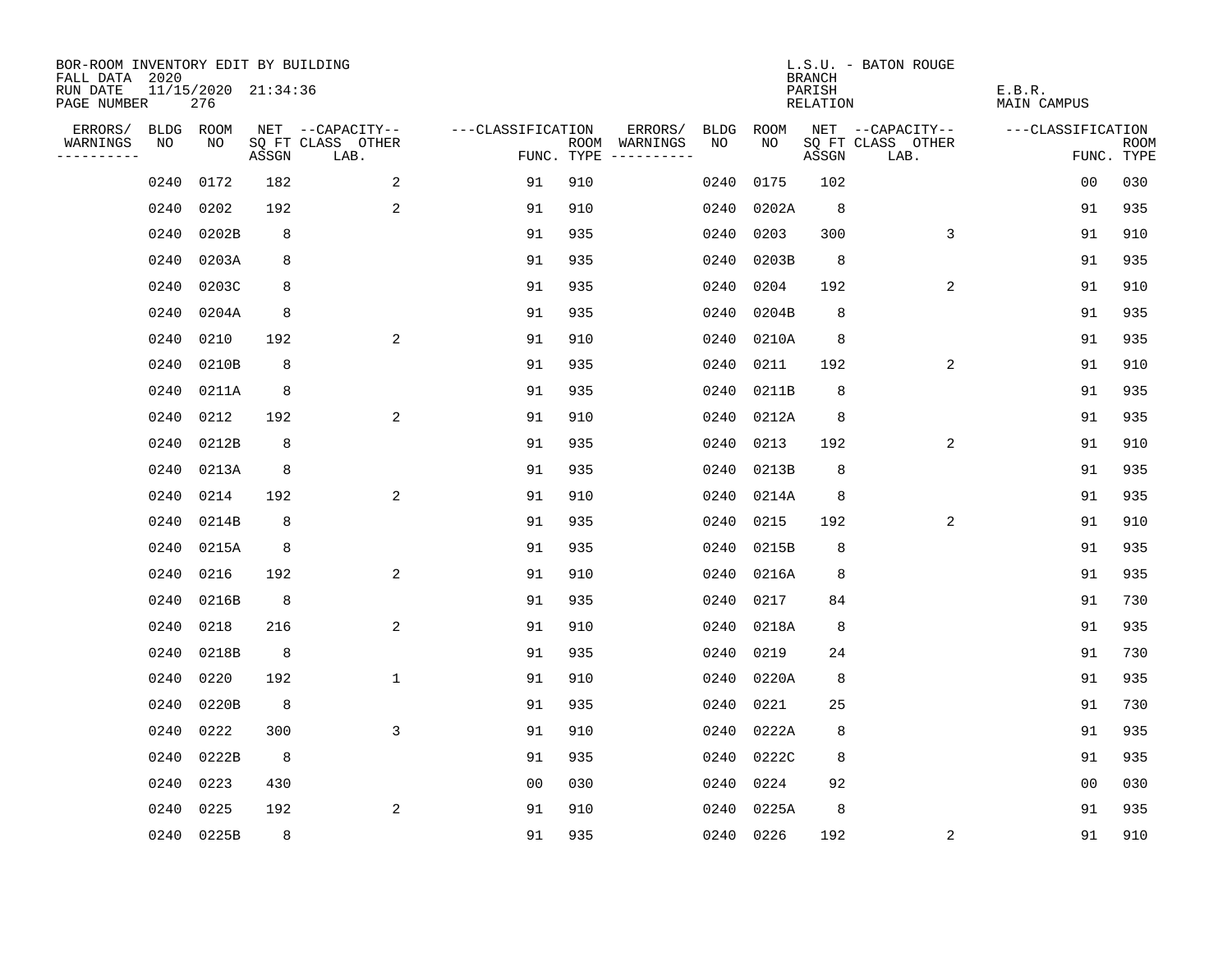| BOR-ROOM INVENTORY EDIT BY BUILDING<br>FALL DATA 2020 |      |                            |       |                           |                   |     |                                      |      |            | <b>BRANCH</b>      | L.S.U. - BATON ROUGE      |                              |                           |
|-------------------------------------------------------|------|----------------------------|-------|---------------------------|-------------------|-----|--------------------------------------|------|------------|--------------------|---------------------------|------------------------------|---------------------------|
| RUN DATE<br>PAGE NUMBER                               |      | 11/15/2020 21:34:36<br>277 |       |                           |                   |     |                                      |      |            | PARISH<br>RELATION |                           | E.B.R.<br><b>MAIN CAMPUS</b> |                           |
| ERRORS/                                               |      | BLDG ROOM                  |       | NET --CAPACITY--          | ---CLASSIFICATION |     | ERRORS/                              | BLDG | ROOM       |                    | NET --CAPACITY--          | ---CLASSIFICATION            |                           |
| WARNINGS<br>----------                                | NO   | NO                         | ASSGN | SQ FT CLASS OTHER<br>LAB. |                   |     | ROOM WARNINGS<br>FUNC. TYPE $------$ | NO.  | NO.        | ASSGN              | SQ FT CLASS OTHER<br>LAB. |                              | <b>ROOM</b><br>FUNC. TYPE |
|                                                       | 0240 | 0226A                      | 8     |                           | 91                | 935 |                                      | 0240 | 0226B      | 8                  |                           | 91                           | 935                       |
|                                                       | 0240 | 0227                       | 192   | 2                         | 91                | 910 |                                      | 0240 | 0227A      | 8                  |                           | 91                           | 935                       |
|                                                       | 0240 | 0227B                      | 8     |                           | 91                | 935 |                                      | 0240 | 0228       | 192                | 2                         | 91                           | 910                       |
|                                                       | 0240 | 0228A                      | 8     |                           | 91                | 935 |                                      | 0240 | 0228B      | 8                  |                           | 91                           | 935                       |
|                                                       | 0240 | 0229                       | 192   | 2                         | 91                | 910 |                                      | 0240 | 0229A      | 8                  |                           | 91                           | 935                       |
|                                                       | 0240 | 0229B                      | 8     |                           | 91                | 935 |                                      | 0240 | 0230       | 192                | 2                         | 91                           | 910                       |
|                                                       | 0240 | 0230A                      | 8     |                           | 91                | 935 |                                      | 0240 | 0230B      | 8                  |                           | 91                           | 935                       |
|                                                       | 0240 | 0231                       | 134   | $\mathbf 1$               | 91                | 910 |                                      | 0240 | 0232       | 134                | $\mathbf{1}$              | 91                           | 910                       |
|                                                       | 0240 | 0233                       | 224   | 2                         | 91                | 910 |                                      | 0240 | 0234       | 335                | $\overline{3}$            | 91                           | 910                       |
|                                                       | 0240 | 0235                       | 225   | 2                         | 91                | 910 |                                      |      | 0240 0236  | 93                 |                           | 0 <sub>0</sub>               | 030                       |
|                                                       | 0240 | 0237                       | 225   | 2                         | 91                | 910 |                                      |      | 0240 0238  | 225                | 2                         | 91                           | 910                       |
|                                                       | 0240 | 0239                       | 225   | $\mathbf{1}$              | 91                | 910 |                                      |      | 0240 0240  | 225                | 2                         | 91                           | 910                       |
|                                                       | 0240 | 0241                       | 26    |                           | 91                | 935 |                                      | 0240 | 0242       | 188                |                           | 0 <sub>0</sub>               | 030                       |
|                                                       | 0240 | 0243                       | 350   |                           | 0 <sub>0</sub>    | 030 |                                      |      | 0240 0244  | 225                | 2                         | 91                           | 910                       |
|                                                       | 0240 | 0245                       | 145   | 1                         | 91                | 910 |                                      |      | 0240 0245A | 9                  |                           | 91                           | 935                       |
|                                                       | 0240 | 0246                       | 225   | 2                         | 91                | 910 |                                      | 0240 | 0247       | 225                | 2                         | 91                           | 910                       |
|                                                       | 0240 | 0248                       | 90    |                           | 91                | 935 |                                      | 0240 | 0249       | 225                | 2                         | 91                           | 910                       |
|                                                       | 0240 | 0260                       | 180   |                           | 0 <sub>0</sub>    | 030 |                                      | 0240 | 0261       | 70                 |                           | 91                           | 935                       |
|                                                       | 0240 | 0262                       | 220   | 2                         | 91                | 910 |                                      | 0240 | 0263       | 220                | 2                         | 91                           | 910                       |
|                                                       | 0240 | 0264                       | 220   | 2                         | 91                | 910 |                                      | 0240 | 0265       | 220                | 2                         | 91                           | 910                       |
|                                                       | 0240 | 0266                       | 25    |                           | 91                | 935 |                                      | 0240 | 0267       | 220                | 2                         | 91                           | 910                       |
|                                                       | 0240 | 0268                       | 270   |                           | 0 <sub>0</sub>    | 030 |                                      | 0240 | 0269       | 220                | 2                         | 91                           | 910                       |
|                                                       | 0240 | 0270                       | 220   | 2                         | 91                | 910 |                                      |      | 0240 0271  | 220                | 2                         | 91                           | 910                       |
|                                                       |      | 0240 0272                  | 220   | 2                         | 91                | 910 |                                      |      | 0240 C0030 | 555                |                           | 0 <sub>0</sub>               | 020                       |
|                                                       |      | 0240 C0032                 | 117   |                           | 0 <sub>0</sub>    | 020 |                                      |      | 0240 C0035 | 149                |                           | 0 <sub>0</sub>               | 020                       |
|                                                       |      | 0240 C0040                 | 200   |                           | 0 <sub>0</sub>    | 020 |                                      |      | 0240 C0049 | 200                |                           | 0 <sub>0</sub>               | 020                       |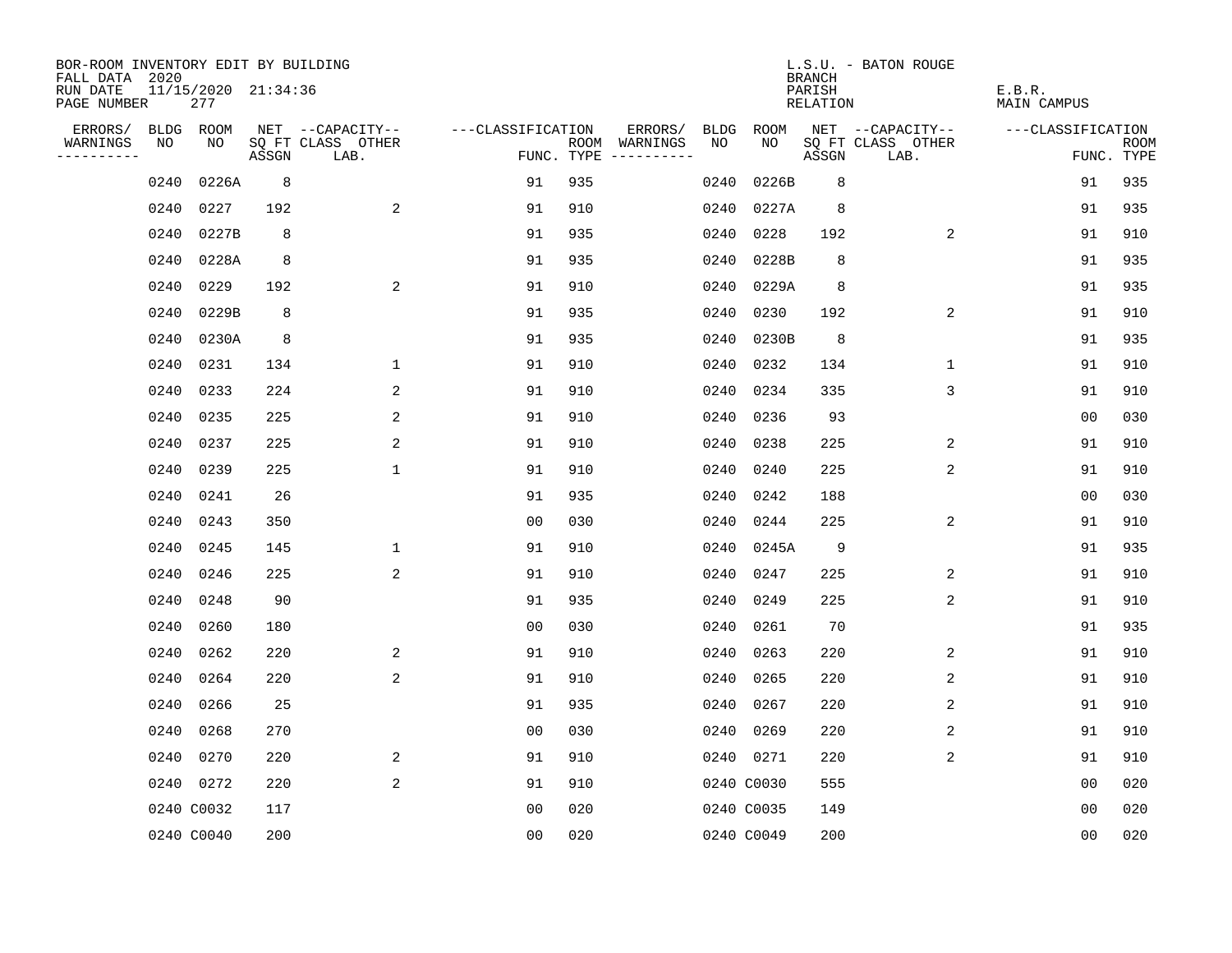| BOR-ROOM INVENTORY EDIT BY BUILDING<br>FALL DATA 2020 |             |                     |                                    |                |                                      |    |                                                  | BRANCH             | L.S.U. - BATON ROUGE                                                                                                                                       |                       |                           |
|-------------------------------------------------------|-------------|---------------------|------------------------------------|----------------|--------------------------------------|----|--------------------------------------------------|--------------------|------------------------------------------------------------------------------------------------------------------------------------------------------------|-----------------------|---------------------------|
| RUN DATE<br>PAGE NUMBER                               | 278         | 11/15/2020 21:34:36 |                                    |                |                                      |    |                                                  | PARISH<br>RELATION |                                                                                                                                                            | E.B.R.<br>MAIN CAMPUS |                           |
| ERRORS/ BLDG ROOM                                     |             |                     | NET --CAPACITY-- ---CLASSIFICATION |                | ERRORS/ BLDG ROOM                    |    |                                                  |                    | NET --CAPACITY-- ---CLASSIFICATION                                                                                                                         |                       |                           |
| WARNINGS<br>NO<br>----------                          | NO          |                     | SQ FT CLASS OTHER<br>ASSGN LAB.    |                | ROOM WARNINGS<br>FUNC. TYPE $------$ | NO | NO                                               | ASSGN              | SQ FT CLASS OTHER<br>LAB.                                                                                                                                  |                       | <b>ROOM</b><br>FUNC. TYPE |
|                                                       | 0240 C0100  | 140                 |                                    | 00             | 020                                  |    | 0240 C0101                                       | 380                |                                                                                                                                                            | 00                    | 020                       |
|                                                       | 0240 C0104  | 938                 |                                    | 0 <sub>0</sub> | 020                                  |    | 0240 C0110                                       | 345                |                                                                                                                                                            | 0 <sub>0</sub>        | 020                       |
|                                                       | 0240 C0130  | 835                 |                                    | 0 <sub>0</sub> | 020                                  |    | 0240 C0135                                       | 150                |                                                                                                                                                            | 0 <sub>0</sub>        | 020                       |
|                                                       | 0240 C0140  | 644                 |                                    | 00             | 020                                  |    | 0240 C0160                                       | 380                |                                                                                                                                                            | 0 <sub>0</sub>        | 020                       |
|                                                       | 0240 C0210  | 485                 |                                    | 00             | 020                                  |    | 0240 C0230                                       | 835                |                                                                                                                                                            | 00                    | 020                       |
|                                                       | 0240 C0235  | 150                 |                                    | 0 <sub>0</sub> | 020                                  |    | 0240 C0240                                       | 550                |                                                                                                                                                            | 0 <sub>0</sub>        | 020                       |
|                                                       | 0240 C0260  | 405                 |                                    | 00             | 020                                  |    | 0240 S0002                                       | 148                |                                                                                                                                                            | 0 <sub>0</sub>        | 020                       |
|                                                       | 0240 S0003  | 128                 |                                    | 0 <sub>0</sub> | 020                                  |    | 0240 S0004                                       | 125                |                                                                                                                                                            | 0 <sub>0</sub>        | 020                       |
|                                                       | 0240 S0005  | 74                  |                                    | 00             | 020                                  |    | 0240 S0006                                       | 85                 |                                                                                                                                                            | 00                    | 020                       |
|                                                       | 0240 S0101  | 104                 |                                    | 00             | 020                                  |    | 0240 S0102                                       | 148                |                                                                                                                                                            | 0 <sub>0</sub>        | 020                       |
|                                                       | 0240 S0103  | 128                 |                                    | 00             | 020                                  |    | 0240 S0104                                       | 125                |                                                                                                                                                            | 00                    | 020                       |
|                                                       | 0240 S0105  | 74                  |                                    | 00             | 020                                  |    | 0240 S0106                                       | 85                 |                                                                                                                                                            | 0 <sub>0</sub>        | 020                       |
|                                                       | 0240 S0201  | 104                 |                                    | 00             | 020                                  |    | 0240 S0202                                       | 148                |                                                                                                                                                            | 00                    | 020                       |
|                                                       | 0240 S0203  | 128                 |                                    | 0 <sub>0</sub> | 020                                  |    | 0240 S0204                                       | 125                |                                                                                                                                                            | 0 <sub>0</sub>        | 020                       |
|                                                       | 0240 S0205  | 74                  |                                    | 00             | 020                                  |    | 0240 S0206                                       | 85                 |                                                                                                                                                            | 00                    | 020                       |
|                                                       | 0240 0070B1 | 9                   |                                    | 00             | 030                                  |    | 0240 0109A1                                      | $7\phantom{.0}$    |                                                                                                                                                            | 91                    | 955                       |
|                                                       | 0240 0109C1 | 8                   |                                    | 91             | 955                                  |    | 0240 0109D1                                      | 4                  |                                                                                                                                                            | 91                    | 955                       |
|                                                       | 0240 0109F1 | 9                   |                                    | 91             | 955                                  |    | 0240 0109F2                                      | 46                 |                                                                                                                                                            | 91                    | 955                       |
|                                                       | 0240 0117B1 | 72                  |                                    | 0 <sub>0</sub> | 010                                  |    | TOTAL NUMBER CLASSROOMS<br>TOTAL NUMBER LABS 210 |                    | TOTAL ASSIGNABLE & UNASSIGNABLE SOFT: 45,192<br>TOTAL NET ASSIGN SQ. FT. IN ROOM FILE<br>TOTAL NUMBER COMPUTER CLASSROOMS<br>TOTAL NUMBER SPECIAL LABS 220 | 28,429<br>2           |                           |
|                                                       | 0242 0101   | 600                 |                                    | 22             | 730                                  |    | 0242 0102                                        | 545                |                                                                                                                                                            | 22                    | 730                       |
|                                                       | 0242 0103   | 600                 |                                    | 22             | 730                                  |    | TOTAL NUMBER CLASSROOMS                          |                    | TOTAL ASSIGNABLE & UNASSIGNABLE SQFT: 1,745<br>TOTAL NET ASSIGN SQ. FT. IN ROOM FILE                                                                       | 1,745                 |                           |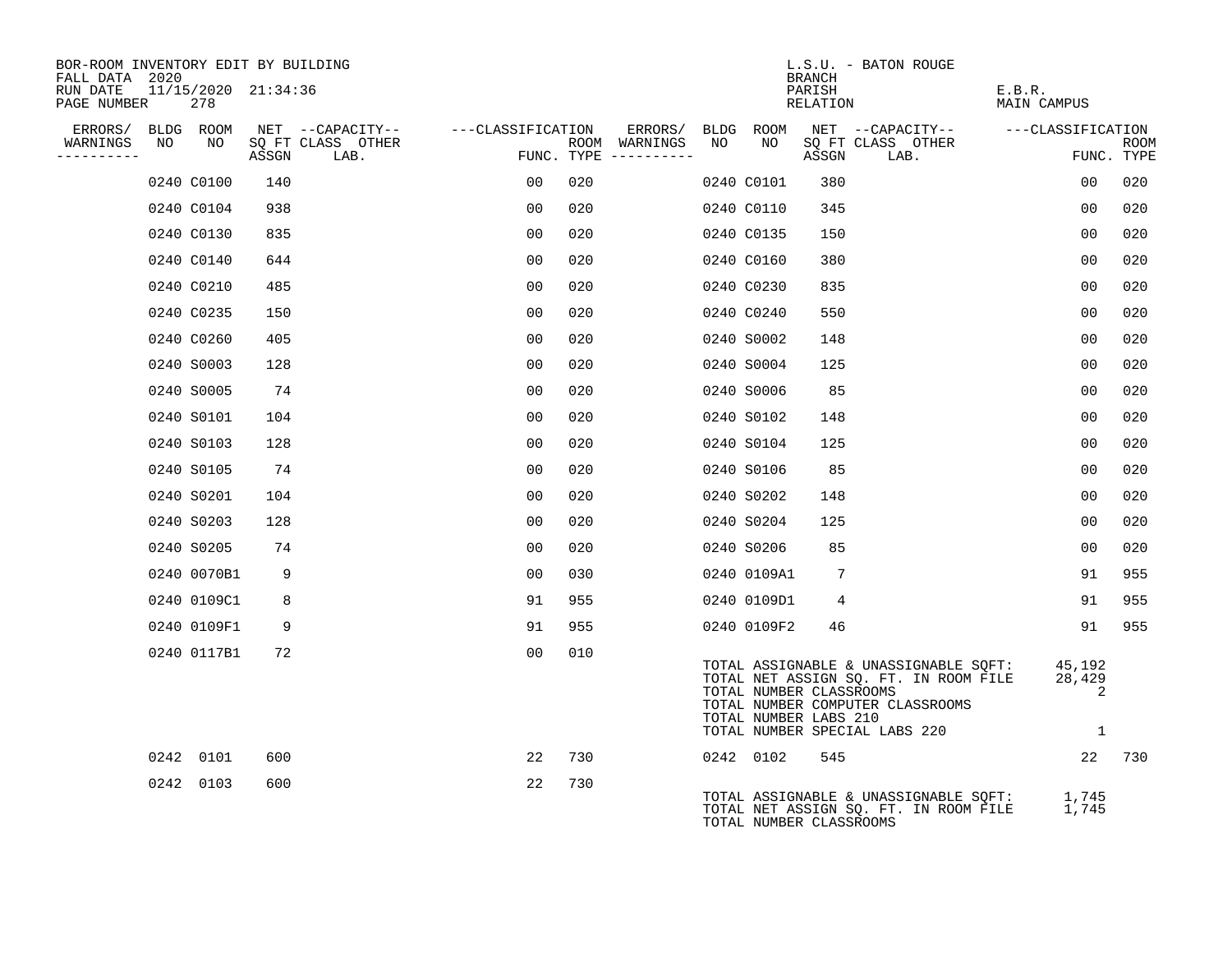| BOR-ROOM INVENTORY EDIT BY BUILDING<br>FALL DATA 2020 |      |             |              |                                                                               |                |     |                                      |    |                 | BRANCH                                           | L.S.U. - BATON ROUGE                                                                                                                                                                                     |                       |                           |
|-------------------------------------------------------|------|-------------|--------------|-------------------------------------------------------------------------------|----------------|-----|--------------------------------------|----|-----------------|--------------------------------------------------|----------------------------------------------------------------------------------------------------------------------------------------------------------------------------------------------------------|-----------------------|---------------------------|
| RUN DATE 11/15/2020 21:34:36<br>PAGE NUMBER           |      | 279         |              |                                                                               |                |     |                                      |    |                 | PARISH<br>RELATION                               |                                                                                                                                                                                                          | E.B.R.<br>MAIN CAMPUS |                           |
| ERRORS/                                               |      | BLDG ROOM   |              | NET --CAPACITY-- ---CLASSIFICATION<br>SO FT CLASS OTHER     ---CLASSIFICATION |                |     |                                      |    |                 |                                                  | ERRORS/ BLDG ROOM NET --CAPACITY--  ---CLASSIFICATION                                                                                                                                                    |                       |                           |
| WARNINGS<br>----------                                | NO   | NO          |              | SQ FT CLASS OTHER<br>ASSGN LAB.                                               |                |     | ROOM WARNINGS<br>FUNC. TYPE $------$ | NO | NO <sub>1</sub> |                                                  | SO FT CLASS OTHER<br>ASSGN LAB.                                                                                                                                                                          |                       | <b>ROOM</b><br>FUNC. TYPE |
|                                                       |      |             |              |                                                                               |                |     |                                      |    |                 | TOTAL NUMBER LABS 210                            | TOTAL NUMBER COMPUTER CLASSROOMS<br>TOTAL NUMBER SPECIAL LABS 220                                                                                                                                        |                       |                           |
|                                                       |      | 0248 0100   | 145          | $\mathbf{1}$                                                                  | 91             | 310 |                                      |    | 0248 0104       | 158                                              | $\mathbf{1}$                                                                                                                                                                                             | 91                    | 310                       |
|                                                       |      | 0248 0110   | 327          |                                                                               | 91             | 935 |                                      |    | 0248 0114       | 141                                              |                                                                                                                                                                                                          | 91                    | 935                       |
|                                                       |      | 0248 0120   | 67           |                                                                               | 91             | 715 |                                      |    | 0248 0124       | 292                                              |                                                                                                                                                                                                          | 91                    | 650                       |
|                                                       |      | 0248 0124A  | 67           |                                                                               | 91             | 935 |                                      |    | 0248 0124B      | 50                                               | $\mathbf{1}$                                                                                                                                                                                             | 0 <sub>0</sub>        | 010                       |
|                                                       |      | 0248 0126   | 27           | $\mathbf{1}$                                                                  | 00             | 010 |                                      |    | 0248 0130       | 209                                              | $\mathbf{1}$                                                                                                                                                                                             | 91                    | 310                       |
|                                                       |      | 0248 0135   | 1678         |                                                                               | 91             | 650 |                                      |    | 0248 0135A      | 158                                              | $\mathbf 1$                                                                                                                                                                                              | 91                    | 310                       |
|                                                       |      | 0248 0135B  | 67           | 1                                                                             | 00             | 010 |                                      |    | 0248 0135C      | 173                                              | 12                                                                                                                                                                                                       | 91                    | 410                       |
|                                                       |      | 0248 0135D  | 144          | 10                                                                            | 91             | 310 |                                      |    | 0248 0135E      | 120                                              | 1                                                                                                                                                                                                        | 91                    | 310                       |
|                                                       |      | 0248 0140   | 46           |                                                                               | 91             | 715 |                                      |    | 0248 0142       | 51                                               |                                                                                                                                                                                                          | 91                    | 715                       |
|                                                       |      | 0248 C0100  | 257          |                                                                               | 00             | 020 |                                      |    | 0248 C0100A     | 232                                              |                                                                                                                                                                                                          | 00                    | 020                       |
|                                                       |      | 0248 0135E1 | 12           |                                                                               | 91             | 315 |                                      |    |                 | TOTAL NUMBER CLASSROOMS<br>TOTAL NUMBER LABS 210 | TOTAL ASSIGNABLE & UNASSIGNABLE SQFT: 4,421<br>TOTAL NET ASSIGN SQ. FT. IN ROOM FILE 3,788<br>TOTAL NET ASSIGN SQ. FT. IN ROOM FILE<br>TOTAL NUMBER COMPUTER CLASSROOMS<br>TOTAL NUMBER SPECIAL LABS 220 |                       |                           |
|                                                       |      | 0249 0100A  | 1            | $\mathbf{1}$                                                                  | 91             | 310 |                                      |    | 0249 0101       | 273                                              |                                                                                                                                                                                                          | 91                    | 730                       |
|                                                       | 0249 | 0102        | 34           |                                                                               | 91             | 730 |                                      |    | 0249 0103       | 198                                              |                                                                                                                                                                                                          | 91                    | 730                       |
|                                                       |      | 0249 0104A  | 1            | $\mathbf{1}$                                                                  | 91             | 310 |                                      |    | 0249 0110       | <sup>1</sup>                                     |                                                                                                                                                                                                          | 91                    | 935                       |
|                                                       | 0249 | 0114        | 1            |                                                                               | 91             | 935 |                                      |    | 0249 0120       | $\mathbf{1}$                                     |                                                                                                                                                                                                          | 91                    | 715                       |
|                                                       | 0249 | 0124        | $\mathbf{1}$ |                                                                               | 91             | 650 |                                      |    | 0249 0124A      | $\mathbf{1}$                                     |                                                                                                                                                                                                          | 91                    | 935                       |
|                                                       | 0249 | 0124B       | $\mathbf{1}$ |                                                                               | 0 <sub>0</sub> | 010 |                                      |    | 0249 0126       | $\mathbf{1}$                                     |                                                                                                                                                                                                          | 0 <sub>0</sub>        | 010                       |
|                                                       | 0249 | 0130        | $\mathbf{1}$ | $\mathbf{1}$                                                                  | 91             | 310 |                                      |    | 0249 0140       | $\mathbf{1}$                                     |                                                                                                                                                                                                          | 91                    | 715                       |
|                                                       |      | 0249 0142   | $\mathbf{1}$ |                                                                               | 91             | 715 |                                      |    |                 | TOTAL NUMBER CLASSROOMS                          | TOTAL ASSIGNABLE & UNASSIGNABLE SQFT:<br>TOTAL NET ASSIGN SQ. FT. IN ROOM FILE<br>TOTAL NUMBER COMPUTER CLASSROOMS                                                                                       | 517<br>515            |                           |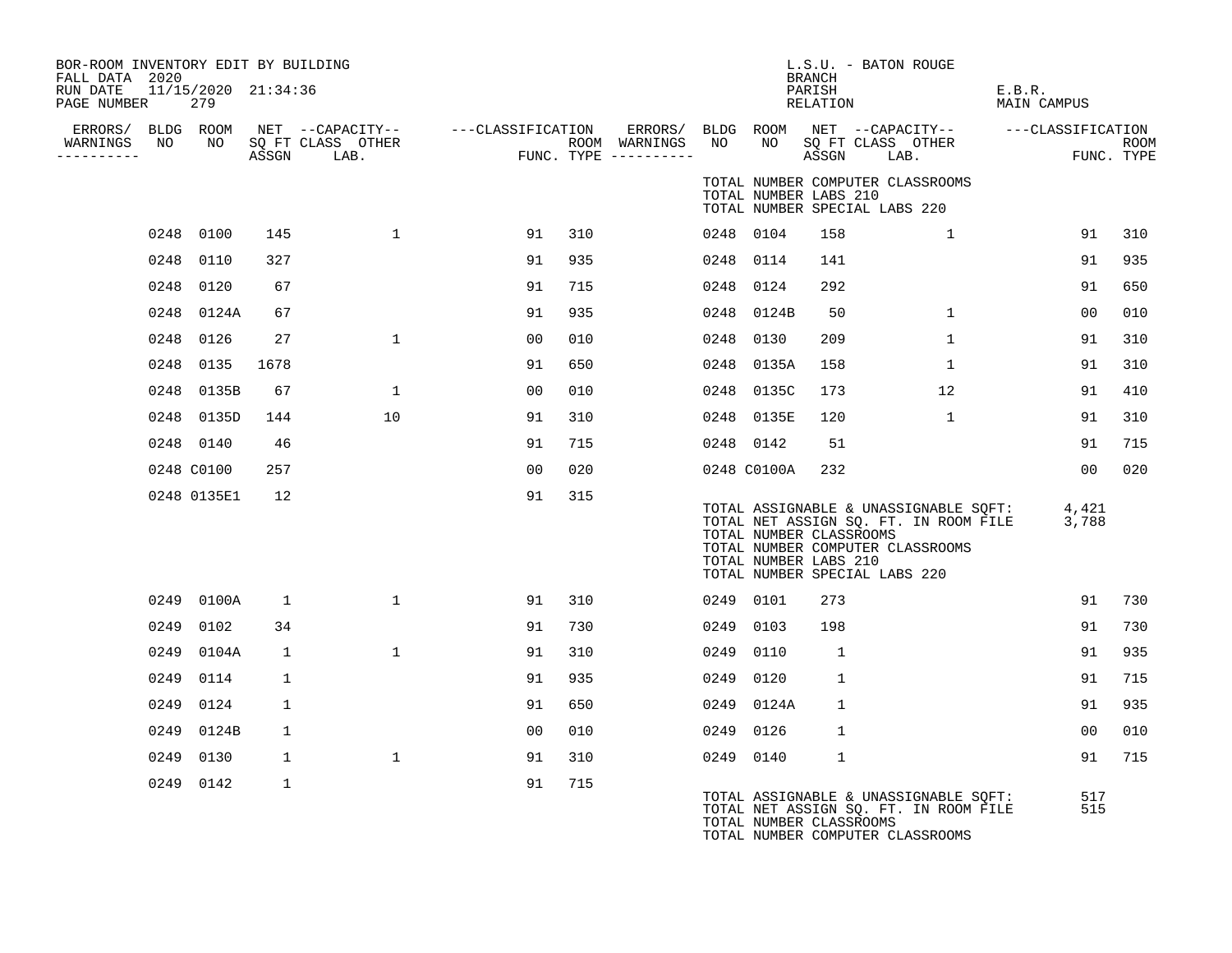| BOR-ROOM INVENTORY EDIT BY BUILDING<br>FALL DATA 2020 |                            |       |                                               |                   |     |                                                           |      |                       | <b>BRANCH</b>      | L.S.U. - BATON ROUGE                          |                       |                           |
|-------------------------------------------------------|----------------------------|-------|-----------------------------------------------|-------------------|-----|-----------------------------------------------------------|------|-----------------------|--------------------|-----------------------------------------------|-----------------------|---------------------------|
| RUN DATE<br>PAGE NUMBER                               | 11/15/2020 21:34:36<br>280 |       |                                               |                   |     |                                                           |      |                       | PARISH<br>RELATION |                                               | E.B.R.<br>MAIN CAMPUS |                           |
| ERRORS/ BLDG ROOM<br>WARNINGS<br>NO<br>----------     | NO                         | ASSGN | NET --CAPACITY--<br>SQ FT CLASS OTHER<br>LAB. | ---CLASSIFICATION |     | ERRORS/ BLDG ROOM<br>ROOM WARNINGS<br>FUNC. TYPE $------$ | NO   | NO.                   | ASSGN              | NET --CAPACITY--<br>SQ FT CLASS OTHER<br>LAB. | ---CLASSIFICATION     | <b>ROOM</b><br>FUNC. TYPE |
|                                                       |                            |       |                                               |                   |     |                                                           |      | TOTAL NUMBER LABS 210 |                    | TOTAL NUMBER SPECIAL LABS 220                 |                       |                           |
|                                                       | 0250 00021                 | 13    |                                               | 91                | 730 |                                                           | 0250 | 00022                 | 199                | 4                                             | 15                    | 410                       |
| 0250                                                  | 00023                      | 13    |                                               | 91                | 730 |                                                           | 0250 | 00024                 | 20                 |                                               | 91                    | 935                       |
| 0250                                                  | 00025                      | 58    |                                               | 91                | 630 |                                                           | 0250 | 00026                 | 375                |                                               | 0 <sub>0</sub>        | 030                       |
| 0250                                                  | 00027                      | 144   |                                               | 91                | 730 |                                                           | 0250 | 00031                 | 13                 |                                               | 91                    | 730                       |
| 0250                                                  | 00032                      | 200   | 4                                             | 15                | 410 |                                                           | 0250 | 00033                 | 13                 |                                               | 91                    | 730                       |
| 0250                                                  | 00034                      | 20    |                                               | 91                | 935 |                                                           | 0250 | 00035                 | 58                 | $\mathbf 1$                                   | 91                    | 935                       |
| 0250                                                  | 00036                      | 375   |                                               | 0 <sub>0</sub>    | 030 |                                                           | 0250 | 00037                 | 144                |                                               | 91                    | 730                       |
| 0250                                                  | 00041                      | 13    |                                               | 91                | 730 |                                                           | 0250 | 00042                 | 200                | 4                                             | 15                    | 410                       |
| 0250                                                  | 00043                      | 13    |                                               | 91                | 730 |                                                           | 0250 | 00044                 | 20                 |                                               | 91                    | 935                       |
| 0250                                                  | 00045                      | 58    | $\mathbf{1}$                                  | 91                | 935 |                                                           | 0250 | 00046                 | 368                |                                               | 0 <sub>0</sub>        | 030                       |
| 0250                                                  | 00047                      | 144   |                                               | 0 <sub>0</sub>    | 030 |                                                           | 0250 | 00051                 | 13                 |                                               | 91                    | 730                       |
| 0250                                                  | 00052                      | 200   | 4                                             | 15                | 410 |                                                           | 0250 | 00053                 | 13                 |                                               | 91                    | 730                       |
| 0250                                                  | 00054                      | 20    |                                               | 91                | 935 |                                                           | 0250 | 00055                 | 58                 | $\mathbf 1$                                   | 91                    | 935                       |
| 0250                                                  | 00056                      | 368   |                                               | 0 <sub>0</sub>    | 030 |                                                           | 0250 | 00057                 | 144                |                                               | 00                    | 030                       |
| 0250                                                  | 00061                      | 13    |                                               | 91                | 730 |                                                           | 0250 | 00062                 | 199                | 4                                             | 15                    | 410                       |
| 0250                                                  | 00063                      | 13    |                                               | 91                | 730 |                                                           | 0250 | 00064                 | 20                 |                                               | 91                    | 935                       |
| 0250                                                  | 00065                      | 58    | $\mathbf{1}$                                  | 91                | 935 |                                                           | 0250 | 00066                 | 375                |                                               | 0 <sub>0</sub>        | 030                       |
| 0250                                                  | 00067                      | 144   |                                               | 91                | 730 |                                                           | 0250 | 00071                 | 13                 |                                               | 91                    | 730                       |
| 0250                                                  | 00072                      | 199   | 4                                             | 15                | 410 |                                                           | 0250 | 00073                 | 13                 |                                               | 91                    | 730                       |
| 0250                                                  | 00074                      | 20    |                                               | 91                | 935 |                                                           | 0250 | 00075                 | 58                 | $\mathbf 1$                                   | 91                    | 935                       |
| 0250                                                  | 00076                      | 375   |                                               | 0 <sub>0</sub>    | 030 |                                                           | 0250 | 00077                 | 144                |                                               | 0 <sub>0</sub>        | 030                       |
| 0250                                                  | 00081                      | 13    |                                               | 91                | 730 |                                                           | 0250 | 00082                 | 199                | 4                                             | 15                    | 410                       |
| 0250                                                  | 00083                      | 13    |                                               | 91                | 730 |                                                           | 0250 | 00084                 | 20                 |                                               | 91                    | 935                       |
| 0250                                                  | 00085                      | 58    | $\mathbf{1}$                                  | 91                | 935 |                                                           | 0250 | 00086                 | 375                |                                               | 0 <sub>0</sub>        | 030                       |
|                                                       | 0250 00087                 | 144   |                                               | 00                | 030 |                                                           | 0250 | 00091                 | 13                 |                                               | 91                    | 730                       |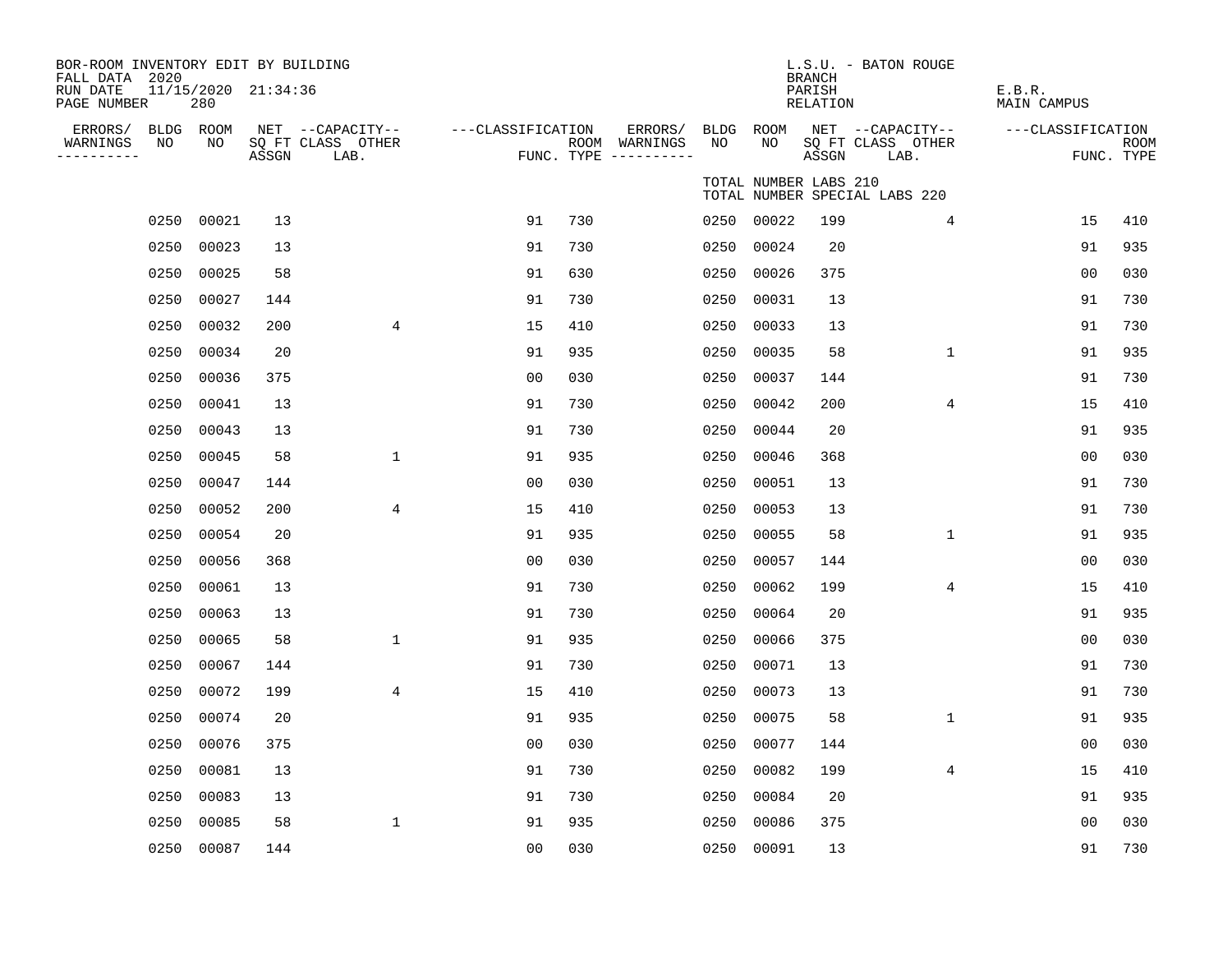| BOR-ROOM INVENTORY EDIT BY BUILDING<br>FALL DATA 2020 |      |                            |       |                           |                   |     |                                      |      |            | <b>BRANCH</b>      | L.S.U. - BATON ROUGE      |                       |                           |
|-------------------------------------------------------|------|----------------------------|-------|---------------------------|-------------------|-----|--------------------------------------|------|------------|--------------------|---------------------------|-----------------------|---------------------------|
| RUN DATE<br>PAGE NUMBER                               |      | 11/15/2020 21:34:36<br>281 |       |                           |                   |     |                                      |      |            | PARISH<br>RELATION |                           | E.B.R.<br>MAIN CAMPUS |                           |
| ERRORS/                                               | BLDG | ROOM                       |       | NET --CAPACITY--          | ---CLASSIFICATION |     | ERRORS/                              | BLDG | ROOM       |                    | NET --CAPACITY--          | ---CLASSIFICATION     |                           |
| WARNINGS<br>----------                                | NO   | NO                         | ASSGN | SQ FT CLASS OTHER<br>LAB. |                   |     | ROOM WARNINGS<br>FUNC. TYPE $------$ | NO.  | NO.        | ASSGN              | SQ FT CLASS OTHER<br>LAB. |                       | <b>ROOM</b><br>FUNC. TYPE |
|                                                       | 0250 | 00092                      | 176   |                           | 4<br>91           | 410 |                                      | 0250 | 00093      | 13                 |                           | 91                    | 730                       |
|                                                       | 0250 | 00094                      | 54    |                           | 91                | 935 |                                      | 0250 | 00095      | 130                | $\mathbf 1$               | 91                    | 935                       |
|                                                       | 0250 | 00096                      | 368   |                           | 0 <sub>0</sub>    | 030 |                                      | 0250 | 00097      | 345                |                           | 91                    | 935                       |
|                                                       | 0250 | 00101                      | 13    |                           | 91                | 730 |                                      | 0250 | 00102      | 176                | 4                         | 91                    | 410                       |
|                                                       | 0250 | 00103                      | 13    |                           | 91                | 730 |                                      | 0250 | 00104      | 54                 |                           | 91                    | 935                       |
|                                                       | 0250 | 00105                      | 130   | $\mathbf 1$               | 91                | 935 |                                      | 0250 | 00106      | 368                |                           | 0 <sub>0</sub>        | 030                       |
|                                                       | 0250 | 00107                      | 345   |                           | 91                | 935 |                                      | 0250 | 00111      | 13                 |                           | 91                    | 730                       |
|                                                       | 0250 | 00112                      | 176   |                           | 4<br>91           | 410 |                                      | 0250 | 00113      | 13                 |                           | 91                    | 730                       |
|                                                       | 0250 | 00114                      | 54    |                           | 91                | 935 |                                      | 0250 | 00115      | 130                | 1                         | 91                    | 630                       |
|                                                       | 0250 | 00116                      | 368   |                           | 0 <sub>0</sub>    | 030 |                                      | 0250 | 00117      | 345                |                           | 91                    | 935                       |
|                                                       | 0250 | 00121                      | 13    |                           | 11                | 315 |                                      | 0250 | 00123      | 13                 |                           | 11                    | 315                       |
|                                                       | 0250 | 00141                      | 13    |                           | 11                | 315 |                                      | 0250 | 00143      | 13                 |                           | 11                    | 315                       |
|                                                       | 0250 | 00144                      | 20    |                           | 0 <sub>0</sub>    | 010 |                                      | 0250 | 00145      | 58                 |                           | 11                    | 315                       |
|                                                       | 0250 | 00146                      | 375   |                           | 0 <sub>0</sub>    | 030 |                                      | 0250 | 00147      | 144                |                           | 11                    | 315                       |
|                                                       | 0250 | 0101                       | 13    |                           | 0 <sub>0</sub>    | 010 |                                      | 0250 | 0102       | 295                | 1                         | 32                    | 310                       |
|                                                       | 0250 | 0103                       | 57    |                           | 32                | 315 |                                      | 0250 | 0107       | 182                | 1                         | 32                    | 310                       |
|                                                       | 0250 | 0108                       | 295   | $\mathbf{1}$              | 32                | 310 |                                      | 0250 | 0109       | 182                | 1                         | 32                    | 310                       |
|                                                       | 0250 | 0115                       | 182   | $\mathbf 1$               | 32                | 310 |                                      | 0250 | 0117       | 180                | 1                         | 32                    | 310                       |
|                                                       | 0250 | 0118                       | 358   | 24                        | 32                | 140 |                                      | 0250 | 0121       | 182                | 1                         | 32                    | 310                       |
|                                                       | 0250 | 0125                       | 182   | $\mathbf 1$               | 32                | 310 |                                      | 0250 | 0127       | 47                 |                           | 32                    | 315                       |
|                                                       | 0250 | 0128                       | 250   | 12                        | 32                | 350 |                                      | 0250 | 0130       | 22                 |                           | 32                    | 315                       |
|                                                       | 0250 | 0134                       | 457   | 23                        | 32                | 140 |                                      | 0250 | 0134A      | 14                 |                           | 32                    | 730                       |
|                                                       | 0250 | 0138                       | 394   |                           | 0 <sub>0</sub>    | 030 |                                      | 0250 | 0139       | 24                 |                           | 32                    | 315                       |
|                                                       | 0250 | 0141                       | 44    |                           | 0 <sub>0</sub>    | 030 |                                      | 0250 | 0150       | 230                |                           | 91                    | 240                       |
|                                                       | 0250 | 0151                       | 147   | $\mathbf{1}$              | 91                | 310 |                                      |      | 0250 0151A | 135                |                           | 91                    | 315                       |
|                                                       |      | 0250 0151B                 | 88    |                           | 91                | 315 |                                      |      | 0250 0152  | 228                | $\mathbf{1}$              | 91                    | 310                       |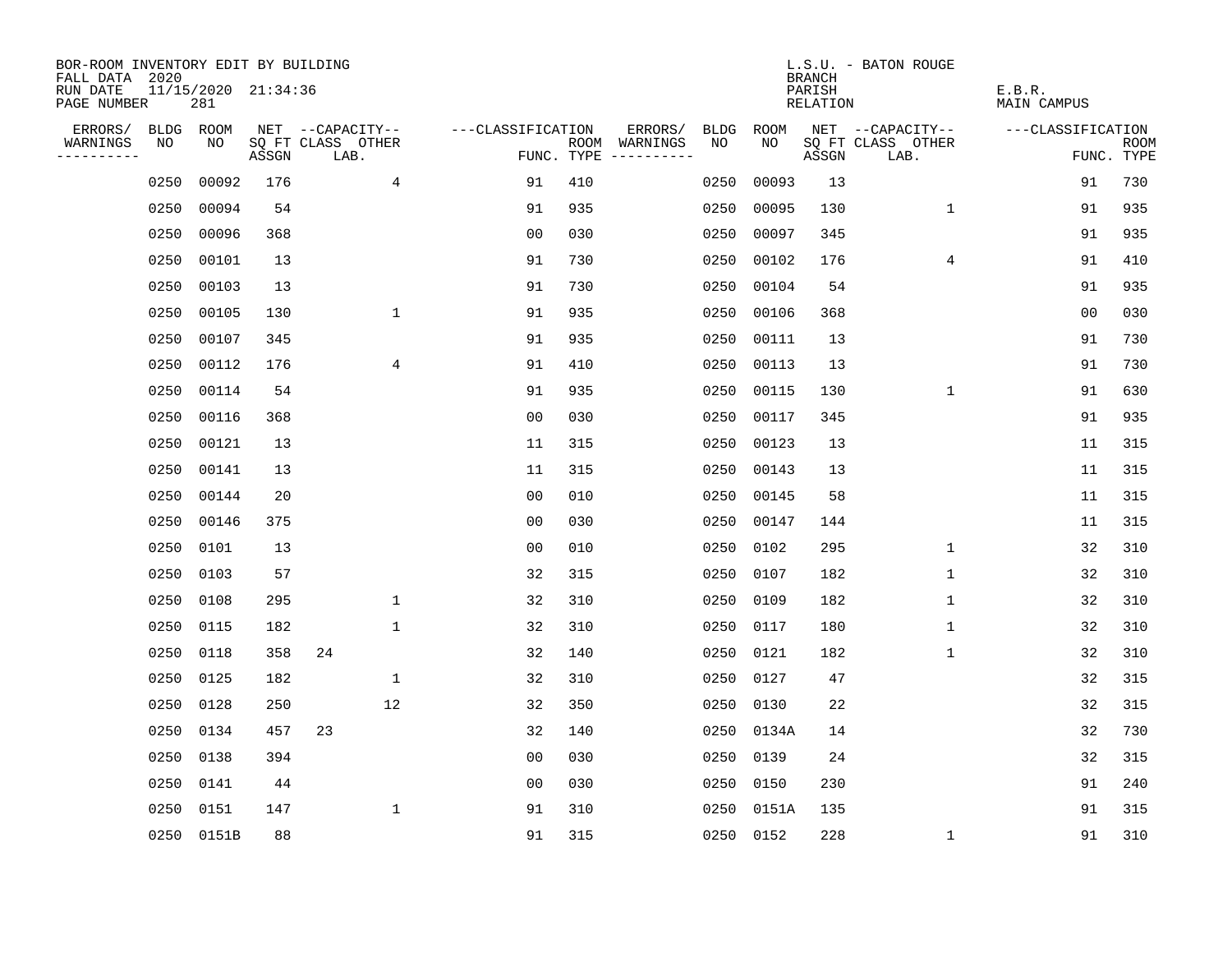| BOR-ROOM INVENTORY EDIT BY BUILDING<br>FALL DATA 2020 |      |                            |       |                           |                   |     |                                      |      |            | <b>BRANCH</b>      | L.S.U. - BATON ROUGE      |                       |                           |
|-------------------------------------------------------|------|----------------------------|-------|---------------------------|-------------------|-----|--------------------------------------|------|------------|--------------------|---------------------------|-----------------------|---------------------------|
| RUN DATE<br>PAGE NUMBER                               |      | 11/15/2020 21:34:36<br>282 |       |                           |                   |     |                                      |      |            | PARISH<br>RELATION |                           | E.B.R.<br>MAIN CAMPUS |                           |
| ERRORS/                                               |      | BLDG ROOM                  |       | NET --CAPACITY--          | ---CLASSIFICATION |     | ERRORS/                              | BLDG | ROOM       |                    | NET --CAPACITY--          | ---CLASSIFICATION     |                           |
| WARNINGS<br>----------                                | NO   | NO                         | ASSGN | SQ FT CLASS OTHER<br>LAB. |                   |     | ROOM WARNINGS<br>FUNC. TYPE $------$ | NO.  | NO.        | ASSGN              | SQ FT CLASS OTHER<br>LAB. |                       | <b>ROOM</b><br>FUNC. TYPE |
|                                                       | 0250 | 0164                       | 100   |                           | 0 <sub>0</sub>    | 030 |                                      | 0250 | 0168       | 1820               |                           | 91                    | 680                       |
|                                                       | 0250 | 0168B                      | 445   |                           | 91                | 685 |                                      | 0250 | 0170       | 15                 |                           | 00                    | 020                       |
|                                                       | 0250 | 0170A                      | 76    |                           | 0 <sub>0</sub>    | 030 |                                      | 0250 | 0174       | 320                | 1                         | 91                    | 920                       |
|                                                       | 0250 | 0174A                      | 195   | $\mathbf{1}$              | 91                | 310 |                                      | 0250 | 0180       | 680                | 12                        | 91                    | 350                       |
|                                                       | 0250 | 0183                       | 199   |                           | 91                | 315 |                                      | 0250 | 0184       | 685                |                           | 91                    | 935                       |
|                                                       | 0250 | 0185                       | 272   |                           | 91                | 935 |                                      |      | 0250 0185A | 75                 | $\mathbf 1$               | 91                    | 310                       |
|                                                       | 0250 | 0185B                      | 192   |                           | 91                | 315 |                                      | 0250 | 0187       | 92                 |                           | 91                    | 315                       |
|                                                       | 0250 | 0187A                      | 100   | $\mathbf 1$               | 0 <sub>0</sub>    | 010 |                                      | 0250 | 0188       | 430                |                           | 91                    | 935                       |
|                                                       | 0250 | 0190                       | 289   |                           | 91                | 315 |                                      | 0250 | 0192       | 2360               |                           | 0 <sub>0</sub>        | 030                       |
|                                                       | 0250 | 0194                       | 92    |                           | 32                | 315 |                                      |      | 0250 0196  | 95                 |                           | 0 <sub>0</sub>        | 030                       |
|                                                       | 0250 | 0197                       | 154   |                           | 00                | 030 |                                      | 0250 | 0201A      | 260                | 2                         | 91                    | 920                       |
|                                                       | 0250 | 0201B                      | 226   | 2                         | 91                | 910 |                                      | 0250 | 0202A      | 260                | 2                         | 91                    | 920                       |
|                                                       | 0250 | 0202B                      | 260   | 2                         | 91                | 920 |                                      | 0250 | 0203A      | 260                | 2                         | 91                    | 920                       |
|                                                       | 0250 | 0203B                      | 260   | 2                         | 91                | 920 |                                      | 0250 | 0204A      | 260                | 2                         | 91                    | 920                       |
|                                                       | 0250 | 0204B                      | 260   | 2                         | 91                | 920 |                                      | 0250 | 0205A      | 260                | 2                         | 91                    | 920                       |
|                                                       | 0250 | 0205B                      | 260   | 2                         | 91                | 920 |                                      | 0250 | 0206A      | 260                | 2                         | 91                    | 920                       |
|                                                       | 0250 | 0206B                      | 260   | 2                         | 91                | 920 |                                      | 0250 | 0207A      | 260                | 2                         | 91                    | 920                       |
|                                                       | 0250 | 0207B                      | 260   | 2                         | 91                | 920 |                                      | 0250 | 0208A      | 260                | 1                         | 91                    | 920                       |
|                                                       | 0250 | 0208B                      | 260   | $\mathbf{1}$              | 91                | 920 |                                      | 0250 | 0209A      | 260                | 1                         | 91                    | 920                       |
|                                                       | 0250 | 0209B                      | 260   |                           | 91                | 935 |                                      | 0250 | 0210A      | 260                | 2                         | 91                    | 920                       |
|                                                       | 0250 | 0210B                      | 260   | 2                         | 91                | 920 |                                      | 0250 | 0211A      | 260                | 2                         | 91                    | 920                       |
|                                                       | 0250 | 0211B                      | 260   | 2                         | 91                | 920 |                                      | 0250 | 0212A      | 260                | 2                         | 91                    | 920                       |
|                                                       | 0250 | 0212B                      | 260   | 2                         | 91                | 920 |                                      | 0250 | 0213A      | 260                | 2                         | 91                    | 920                       |
|                                                       | 0250 | 0213B                      | 260   | 2                         | 91                | 920 |                                      | 0250 | 0214A      | 260                | 2                         | 91                    | 920                       |
|                                                       | 0250 | 0214B                      | 260   | 2                         | 91                | 920 |                                      | 0250 | 0215A      | 260                | 2                         | 91                    | 920                       |
|                                                       |      | 0250 0215B                 | 260   | $\overline{c}$            | 91                | 920 |                                      |      | 0250 0301A | 260                | $\sqrt{2}$                | 91                    | 920                       |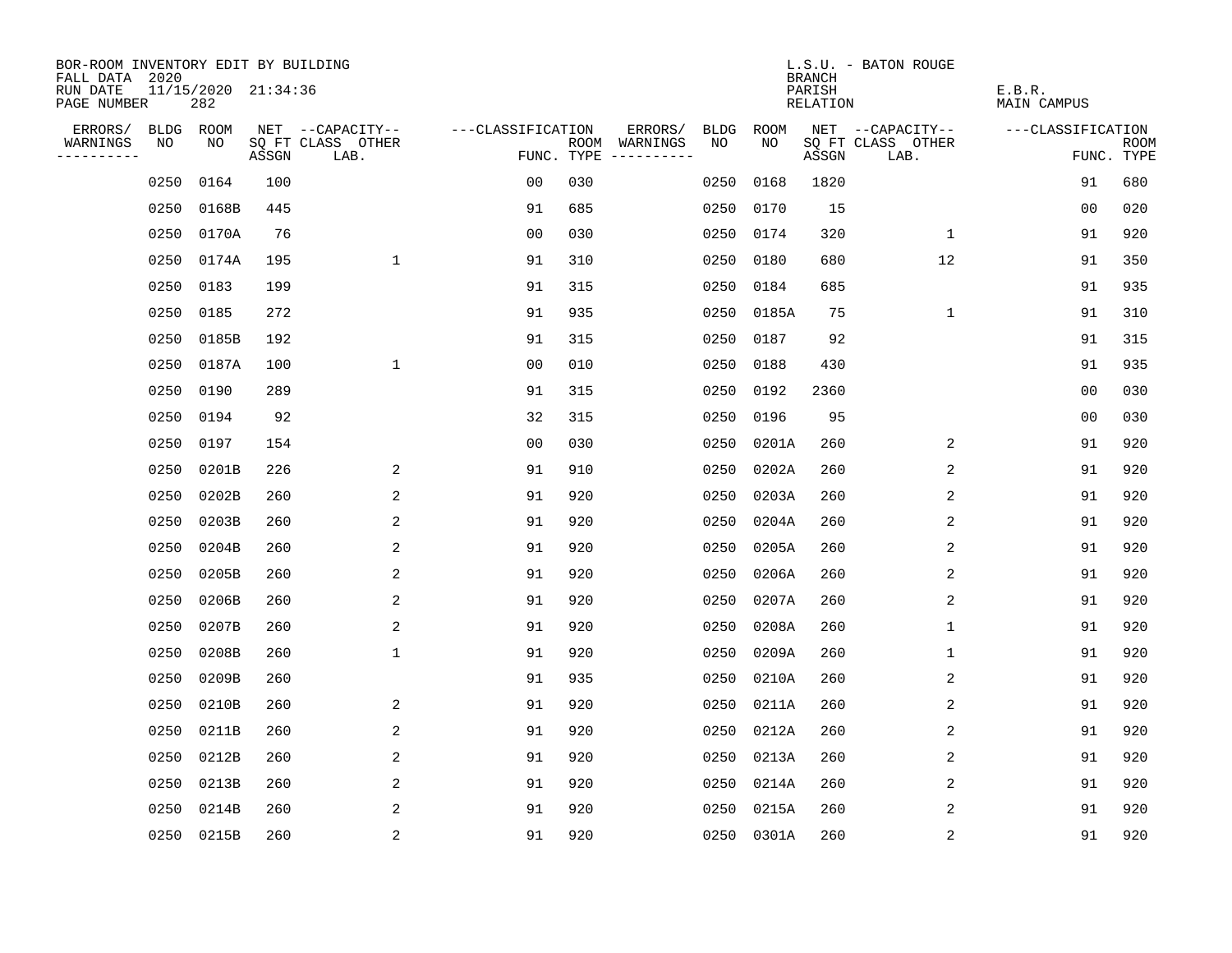| BOR-ROOM INVENTORY EDIT BY BUILDING<br>FALL DATA 2020 |             |                            |       |                           |                   |     |                                      |             |             | <b>BRANCH</b>             | L.S.U. - BATON ROUGE      |                              |                           |
|-------------------------------------------------------|-------------|----------------------------|-------|---------------------------|-------------------|-----|--------------------------------------|-------------|-------------|---------------------------|---------------------------|------------------------------|---------------------------|
| RUN DATE<br>PAGE NUMBER                               |             | 11/15/2020 21:34:36<br>283 |       |                           |                   |     |                                      |             |             | PARISH<br><b>RELATION</b> |                           | E.B.R.<br><b>MAIN CAMPUS</b> |                           |
| ERRORS/                                               | <b>BLDG</b> | ROOM                       |       | NET --CAPACITY--          | ---CLASSIFICATION |     | ERRORS/                              | <b>BLDG</b> | <b>ROOM</b> |                           | NET --CAPACITY--          | ---CLASSIFICATION            |                           |
| WARNINGS<br>----------                                | NO          | NO                         | ASSGN | SQ FT CLASS OTHER<br>LAB. |                   |     | ROOM WARNINGS<br>FUNC. TYPE $------$ | NO          | NO          | ASSGN                     | SQ FT CLASS OTHER<br>LAB. |                              | <b>ROOM</b><br>FUNC. TYPE |
|                                                       | 0250        | 0301B                      | 260   | 2                         | 91                | 920 |                                      | 0250        | 0302A       | 260                       | 2                         | 91                           | 920                       |
|                                                       | 0250        | 0302B                      | 260   | 2                         | 91                | 920 |                                      | 0250        | 0303A       | 260                       | 2                         | 91                           | 920                       |
|                                                       | 0250        | 0303B                      | 260   | 2                         | 91                | 920 |                                      | 0250        | 0304A       | 260                       | 2                         | 91                           | 920                       |
|                                                       | 0250        | 0304B                      | 260   | 2                         | 91                | 920 |                                      | 0250        | 0305A       | 260                       | 2                         | 91                           | 920                       |
|                                                       | 0250        | 0305B                      | 260   | 2                         | 91                | 920 |                                      | 0250        | 0306A       | 260                       | $\overline{2}$            | 91                           | 920                       |
|                                                       | 0250        | 0306B                      | 260   | 2                         | 91                | 920 |                                      | 0250        | 0307A       | 260                       | 2                         | 91                           | 920                       |
|                                                       | 0250        | 0307B                      | 260   | 2                         | 91                | 920 |                                      | 0250        | 0308A       | 260                       | 2                         | 91                           | 920                       |
|                                                       | 0250        | 0308B                      | 260   | 2                         | 91                | 920 |                                      | 0250        | 0309A       | 260                       | 1                         | 91                           | 920                       |
|                                                       | 0250        | 0309B                      | 260   | 1                         | 91                | 920 |                                      | 0250        | 0310A       | 260                       | 2                         | 91                           | 920                       |
|                                                       | 0250        | 0310B                      | 260   | 2                         | 91                | 920 |                                      | 0250        | 0311A       | 260                       | 2                         | 91                           | 920                       |
|                                                       | 0250        | 0311B                      | 260   | 2                         | 91                | 920 |                                      | 0250        | 0312A       | 260                       | 2                         | 91                           | 920                       |
|                                                       | 0250        | 0312B                      | 260   | 2                         | 91                | 920 |                                      | 0250        | 0313A       | 260                       | 2                         | 91                           | 920                       |
|                                                       | 0250        | 0313B                      | 260   | 2                         | 91                | 920 |                                      | 0250        | 0314A       | 260                       | 2                         | 91                           | 920                       |
|                                                       | 0250        | 0314B                      | 260   | 2                         | 91                | 920 |                                      | 0250        | 0315A       | 260                       | 2                         | 91                           | 920                       |
|                                                       | 0250        | 0315B                      | 260   | 2                         | 91                | 920 |                                      | 0250        | 0401A       | 260                       | 2                         | 91                           | 920                       |
|                                                       | 0250        | 0401B                      | 260   | 2                         | 91                | 920 |                                      | 0250        | 0402A       | 260                       | 2                         | 91                           | 920                       |
|                                                       | 0250        | 0402B                      | 260   | 2                         | 91                | 920 |                                      | 0250        | 0403A       | 260                       | 2                         | 91                           | 920                       |
|                                                       | 0250        | 0403B                      | 260   | 2                         | 91                | 920 |                                      | 0250        | 0404A       | 260                       | $\overline{2}$            | 91                           | 920                       |
|                                                       | 0250        | 0404B                      | 260   | 2                         | 91                | 920 |                                      | 0250        | 0405A       | 260                       | 2                         | 91                           | 920                       |
|                                                       | 0250        | 0405B                      | 260   | 2                         | 91                | 920 |                                      | 0250        | 0406A       | 260                       | 2                         | 91                           | 920                       |
|                                                       | 0250        | 0406B                      | 260   | 2                         | 91                | 920 |                                      | 0250        | 0407A       | 260                       | 2                         | 91                           | 920                       |
|                                                       | 0250        | 0407B                      | 260   | 2                         | 91                | 920 |                                      | 0250        | 0408A       | 260                       | 2                         | 91                           | 920                       |
|                                                       | 0250        | 0408B                      | 260   | 2                         | 91                | 920 |                                      | 0250        | 0409A       | 260                       | 1                         | 91                           | 920                       |
|                                                       | 0250        | 0409B                      | 260   | $\mathbf 1$               | 91                | 920 |                                      | 0250        | 0410A       | 260                       | 2                         | 91                           | 920                       |
|                                                       | 0250        | 0410B                      | 260   | 2                         | 91                | 920 |                                      | 0250        | 0411A       | 260                       | 2                         | 91                           | 920                       |
|                                                       |             | 0250 0411B                 | 260   | 2                         | 91                | 920 |                                      |             | 0250 0412A  | 260                       | 2                         | 91                           | 920                       |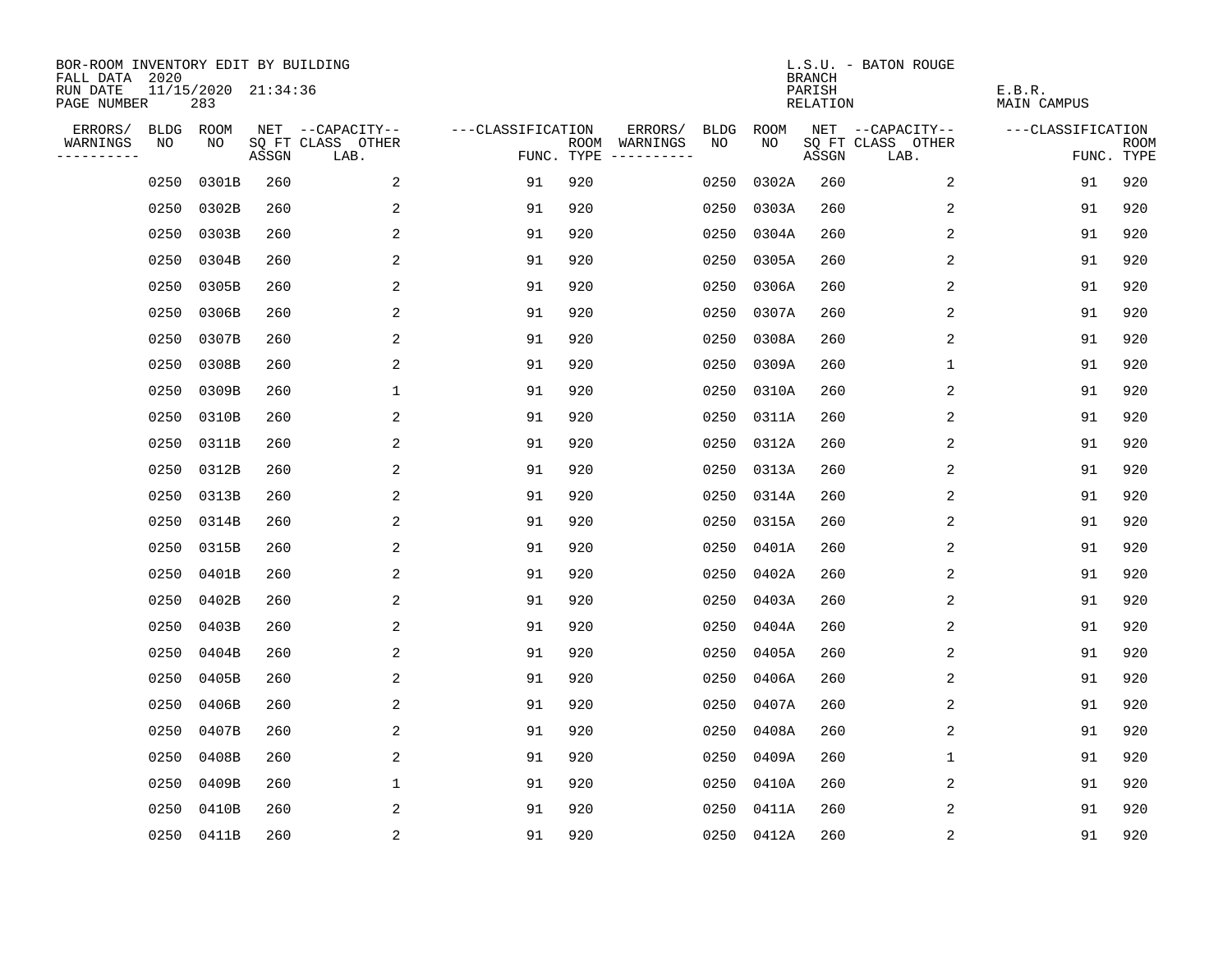| BOR-ROOM INVENTORY EDIT BY BUILDING<br>FALL DATA 2020 |      |                            |       |                           |                   |     |                                      |      |            | <b>BRANCH</b>      | L.S.U. - BATON ROUGE      |                       |                           |
|-------------------------------------------------------|------|----------------------------|-------|---------------------------|-------------------|-----|--------------------------------------|------|------------|--------------------|---------------------------|-----------------------|---------------------------|
| RUN DATE<br>PAGE NUMBER                               |      | 11/15/2020 21:34:36<br>284 |       |                           |                   |     |                                      |      |            | PARISH<br>RELATION |                           | E.B.R.<br>MAIN CAMPUS |                           |
| ERRORS/                                               |      | BLDG ROOM                  |       | NET --CAPACITY--          | ---CLASSIFICATION |     | ERRORS/                              | BLDG | ROOM       |                    | NET --CAPACITY--          | ---CLASSIFICATION     |                           |
| WARNINGS<br>----------                                | NO   | NO                         | ASSGN | SQ FT CLASS OTHER<br>LAB. |                   |     | ROOM WARNINGS<br>FUNC. TYPE $------$ | NO.  | NO.        | ASSGN              | SQ FT CLASS OTHER<br>LAB. |                       | <b>ROOM</b><br>FUNC. TYPE |
|                                                       | 0250 | 0412B                      | 260   | 2                         | 91                | 920 |                                      | 0250 | 0413A      | 260                | 2                         | 91                    | 920                       |
|                                                       | 0250 | 0413B                      | 260   | 2                         | 91                | 920 |                                      | 0250 | 0414A      | 260                | 2                         | 91                    | 920                       |
|                                                       | 0250 | 0414B                      | 260   | $\overline{2}$            | 91                | 920 |                                      | 0250 | 0415A      | 260                | 2                         | 91                    | 920                       |
|                                                       | 0250 | 0415B                      | 260   | 2                         | 91                | 920 |                                      | 0250 | 0501A      | 260                | 2                         | 91                    | 920                       |
|                                                       | 0250 | 0501B                      | 260   | 2                         | 91                | 920 |                                      | 0250 | 0502A      | 260                | 2                         | 91                    | 920                       |
|                                                       | 0250 | 0502B                      | 260   | 2                         | 91                | 920 |                                      | 0250 | 0503A      | 260                | 2                         | 91                    | 920                       |
|                                                       | 0250 | 0503B                      | 260   | 2                         | 91                | 920 |                                      | 0250 | 0504A      | 260                | 2                         | 91                    | 920                       |
|                                                       | 0250 | 0504B                      | 260   | 2                         | 91                | 920 |                                      | 0250 | 0505A      | 260                | 2                         | 91                    | 920                       |
|                                                       | 0250 | 0505B                      | 260   | 2                         | 91                | 920 |                                      | 0250 | 0506A      | 260                | 2                         | 91                    | 920                       |
|                                                       | 0250 | 0506B                      | 260   | 2                         | 91                | 920 |                                      |      | 0250 0507A | 260                | 2                         | 91                    | 920                       |
|                                                       | 0250 | 0507B                      | 260   | 2                         | 91                | 920 |                                      | 0250 | 0508A      | 260                | 2                         | 91                    | 920                       |
|                                                       | 0250 | 0508B                      | 260   | 2                         | 91                | 920 |                                      |      | 0250 0509A | 260                | 1                         | 91                    | 920                       |
|                                                       | 0250 | 0509B                      | 260   | $\mathbf{1}$              | 91                | 920 |                                      | 0250 | 0510A      | 260                | 2                         | 91                    | 920                       |
|                                                       | 0250 | 0510B                      | 260   | 2                         | 91                | 920 |                                      | 0250 | 0511A      | 260                | 2                         | 91                    | 920                       |
|                                                       | 0250 | 0511B                      | 260   | 2                         | 91                | 920 |                                      | 0250 | 0512A      | 260                | 2                         | 91                    | 920                       |
|                                                       | 0250 | 0512B                      | 260   | 2                         | 91                | 920 |                                      | 0250 | 0513A      | 260                | 2                         | 91                    | 920                       |
|                                                       | 0250 | 0513B                      | 260   | 2                         | 91                | 920 |                                      | 0250 | 0514A      | 260                | 2                         | 91                    | 920                       |
|                                                       | 0250 | 0514B                      | 260   | 2                         | 91                | 920 |                                      | 0250 | 0515A      | 260                | 2                         | 91                    | 920                       |
|                                                       | 0250 | 0515B                      | 260   | 2                         | 91                | 920 |                                      | 0250 | 0601A      | 260                | 2                         | 91                    | 920                       |
|                                                       | 0250 | 0601B                      | 260   | $\overline{2}$            | 91                | 920 |                                      | 0250 | 0602A      | 260                | 2                         | 91                    | 920                       |
|                                                       | 0250 | 0602B                      | 260   | 2                         | 91                | 920 |                                      | 0250 | 0603A      | 260                | 2                         | 91                    | 920                       |
|                                                       | 0250 | 0603B                      | 260   | 2                         | 91                | 920 |                                      | 0250 | 0604A      | 260                | 2                         | 91                    | 920                       |
|                                                       | 0250 | 0604B                      | 260   | 2                         | 91                | 920 |                                      | 0250 | 0605A      | 260                | 2                         | 91                    | 920                       |
|                                                       | 0250 | 0605B                      | 260   | 2                         | 91                | 920 |                                      | 0250 | 0606A      | 260                | 2                         | 91                    | 920                       |
|                                                       | 0250 | 0606B                      | 260   | 2                         | 91                | 920 |                                      | 0250 | 0607A      | 260                | 2                         | 91                    | 920                       |
|                                                       |      | 0250 0607B                 | 260   | $\overline{2}$            | 91                | 920 |                                      |      | 0250 0608A | 260                | 2                         | 91                    | 920                       |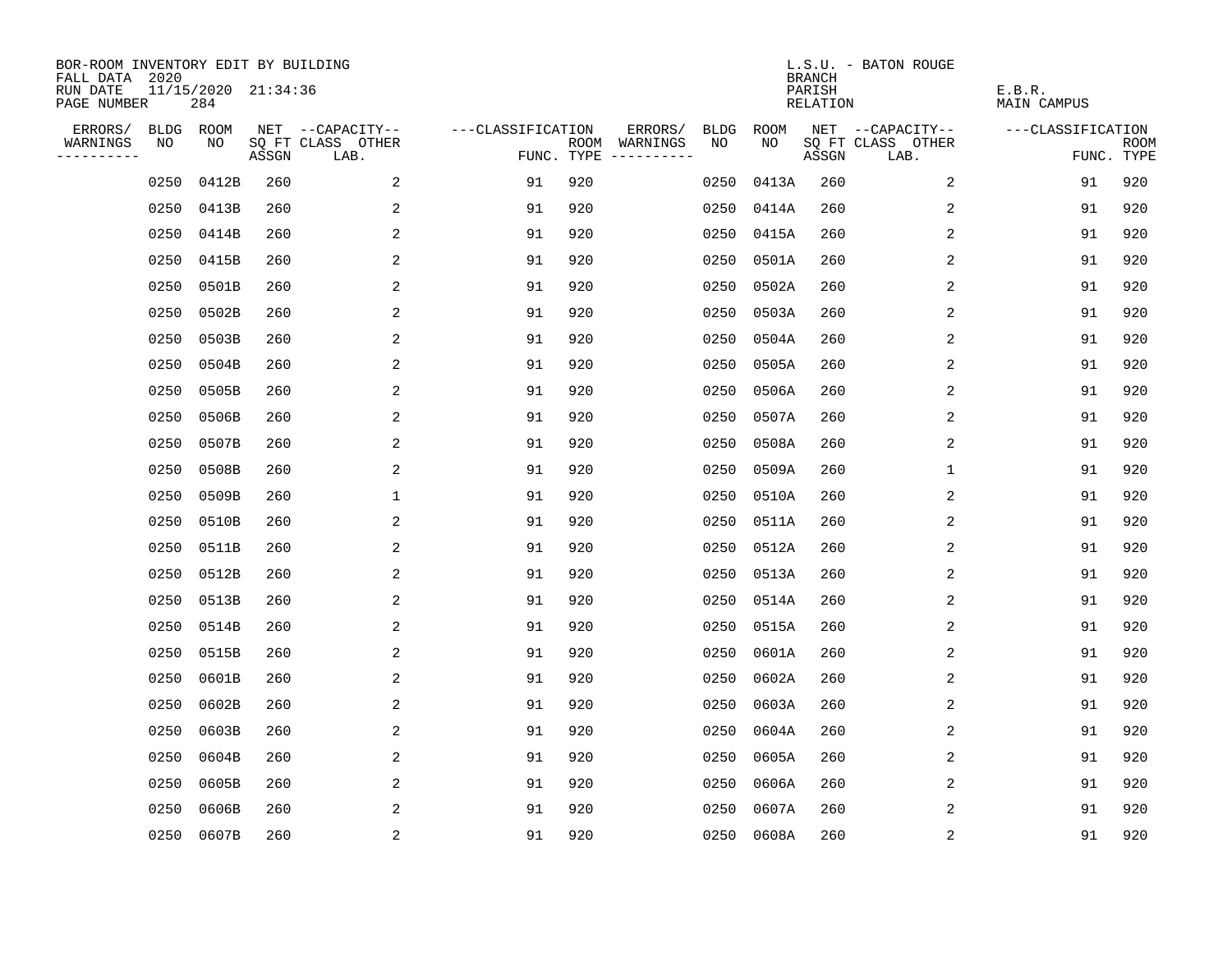| BOR-ROOM INVENTORY EDIT BY BUILDING<br>FALL DATA 2020 |             |                            |       |                           |                   |                                      |                        |            | <b>BRANCH</b>      | L.S.U. - BATON ROUGE      |                       |                           |
|-------------------------------------------------------|-------------|----------------------------|-------|---------------------------|-------------------|--------------------------------------|------------------------|------------|--------------------|---------------------------|-----------------------|---------------------------|
| RUN DATE<br>PAGE NUMBER                               |             | 11/15/2020 21:34:36<br>285 |       |                           |                   |                                      |                        |            | PARISH<br>RELATION |                           | E.B.R.<br>MAIN CAMPUS |                           |
| ERRORS/                                               | <b>BLDG</b> | ROOM                       |       | NET --CAPACITY--          | ---CLASSIFICATION |                                      | ERRORS/<br><b>BLDG</b> | ROOM       |                    | NET --CAPACITY--          | ---CLASSIFICATION     |                           |
| WARNINGS<br>----------                                | NO          | NO                         | ASSGN | SQ FT CLASS OTHER<br>LAB. |                   | ROOM WARNINGS<br>FUNC. TYPE $------$ | NO.                    | NO.        | ASSGN              | SQ FT CLASS OTHER<br>LAB. |                       | <b>ROOM</b><br>FUNC. TYPE |
|                                                       | 0250        | 0608B                      | 260   | 2                         | 91                | 920                                  | 0250                   | 0609A      | 260                | 1                         | 91                    | 920                       |
|                                                       | 0250        | 0609B                      | 260   | 1                         | 91                | 920                                  | 0250                   | 0610A      | 260                | 2                         | 91                    | 920                       |
|                                                       | 0250        | 0610B                      | 260   | $\overline{2}$            | 91                | 920                                  | 0250                   | 0611A      | 260                | 2                         | 91                    | 920                       |
|                                                       | 0250        | 0611B                      | 260   | 2                         | 91                | 920                                  | 0250                   | 0612A      | 260                | 2                         | 91                    | 920                       |
|                                                       | 0250        | 0612B                      | 260   | 2                         | 91                | 920                                  | 0250                   | 0613A      | 260                | 2                         | 91                    | 920                       |
|                                                       | 0250        | 0613B                      | 260   | 2                         | 91                | 920                                  | 0250                   | 0614A      | 260                | 2                         | 91                    | 920                       |
|                                                       | 0250        | 0614B                      | 260   | 2                         | 91                | 920                                  | 0250                   | 0615A      | 260                | 2                         | 91                    | 920                       |
|                                                       | 0250        | 0615B                      | 260   | 2                         | 91                | 920                                  | 0250                   | 0701A      | 260                | 2                         | 91                    | 920                       |
|                                                       | 0250        | 0701B                      | 260   | 2                         | 91                | 920                                  | 0250                   | 0702A      | 260                | 2                         | 91                    | 920                       |
|                                                       | 0250        | 0702B                      | 260   | 2                         | 91                | 920                                  |                        | 0250 0703A | 260                | 2                         | 91                    | 920                       |
|                                                       | 0250        | 0703B                      | 260   | 2                         | 91                | 920                                  |                        | 0250 0704A | 260                | 2                         | 91                    | 920                       |
|                                                       | 0250        | 0704B                      | 260   | 2                         | 91                | 920                                  |                        | 0250 0705A | 260                | 2                         | 91                    | 920                       |
|                                                       | 0250        | 0705B                      | 260   | 2                         | 91                | 920                                  | 0250                   | 0706A      | 260                | 2                         | 91                    | 920                       |
|                                                       | 0250        | 0706B                      | 260   | 2                         | 91                | 920                                  |                        | 0250 0707A | 260                | 2                         | 91                    | 920                       |
|                                                       | 0250        | 0707B                      | 260   | 2                         | 91                | 920                                  | 0250                   | 0708A      | 260                | 2                         | 91                    | 920                       |
|                                                       | 0250        | 0708B                      | 260   | 2                         | 91                | 920                                  | 0250                   | 0709A      | 260                | 1                         | 91                    | 920                       |
|                                                       | 0250        | 0709B                      | 260   | 1                         | 91                | 920                                  | 0250                   | 0710A      | 260                | 2                         | 91                    | 920                       |
|                                                       | 0250        | 0710B                      | 260   | 2                         | 91                | 920                                  | 0250                   | 0711A      | 260                | 2                         | 91                    | 920                       |
|                                                       | 0250        | 0711B                      | 260   | 2                         | 91                | 920                                  | 0250                   | 0712A      | 260                | 2                         | 91                    | 920                       |
|                                                       | 0250        | 0712B                      | 260   | $\overline{2}$            | 91                | 920                                  | 0250                   | 0713A      | 260                | 2                         | 91                    | 920                       |
|                                                       | 0250        | 0713B                      | 260   | 2                         | 91                | 920                                  | 0250                   | 0714A      | 260                | 2                         | 91                    | 920                       |
|                                                       | 0250        | 0714B                      | 260   | 2                         | 91                | 920                                  | 0250                   | 0715A      | 260                | 2                         | 91                    | 920                       |
|                                                       | 0250        | 0715B                      | 260   | 2                         | 91                | 920                                  | 0250                   | 0801A      | 260                | 2                         | 91                    | 920                       |
|                                                       | 0250        | 0801B                      | 260   | 2                         | 91                | 920                                  | 0250                   | 0802A      | 260                | 2                         | 91                    | 920                       |
|                                                       | 0250        | 0802B                      | 260   | 2                         | 91                | 920                                  | 0250                   | 0803A      | 260                | 2                         | 91                    | 920                       |
|                                                       |             | 0250 0803B                 | 260   | $\overline{2}$            | 91                | 920                                  |                        | 0250 0804A | 260                | 2                         | 91                    | 920                       |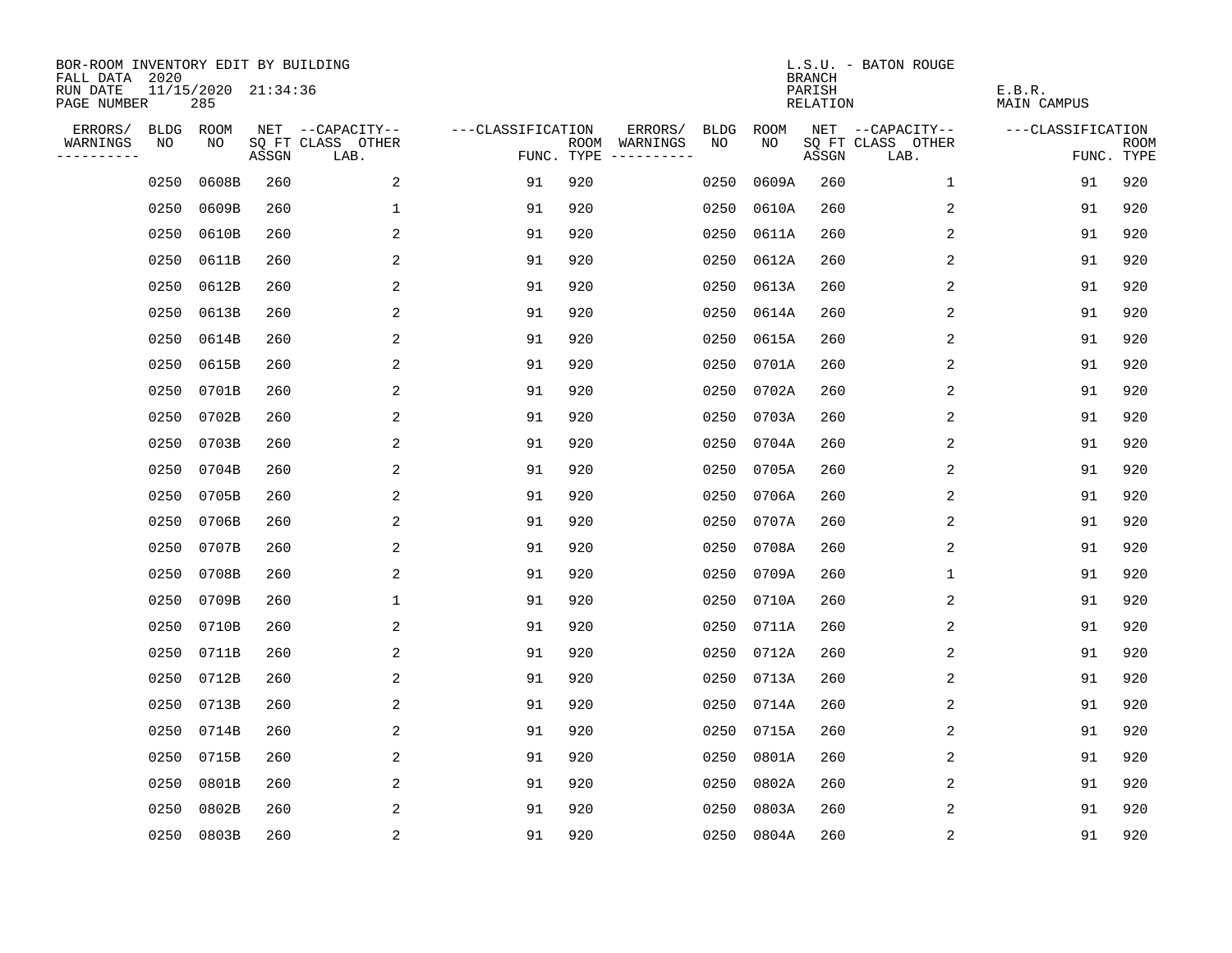| BOR-ROOM INVENTORY EDIT BY BUILDING<br>FALL DATA 2020 |             |                            |       |                           |                   |     |                                      |             |            | <b>BRANCH</b>      | L.S.U. - BATON ROUGE      |                       |                           |
|-------------------------------------------------------|-------------|----------------------------|-------|---------------------------|-------------------|-----|--------------------------------------|-------------|------------|--------------------|---------------------------|-----------------------|---------------------------|
| RUN DATE<br>PAGE NUMBER                               |             | 11/15/2020 21:34:36<br>286 |       |                           |                   |     |                                      |             |            | PARISH<br>RELATION |                           | E.B.R.<br>MAIN CAMPUS |                           |
| ERRORS/                                               | <b>BLDG</b> | ROOM                       |       | NET --CAPACITY--          | ---CLASSIFICATION |     | ERRORS/                              | <b>BLDG</b> | ROOM       |                    | NET --CAPACITY--          | ---CLASSIFICATION     |                           |
| WARNINGS<br>----------                                | NO          | NO                         | ASSGN | SQ FT CLASS OTHER<br>LAB. |                   |     | ROOM WARNINGS<br>FUNC. TYPE $------$ | NO.         | NO.        | ASSGN              | SQ FT CLASS OTHER<br>LAB. |                       | <b>ROOM</b><br>FUNC. TYPE |
|                                                       | 0250        | 0804B                      | 260   | 2                         | 91                | 920 |                                      | 0250        | 0805A      | 260                | 2                         | 91                    | 920                       |
|                                                       | 0250        | 0805B                      | 260   | 2                         | 91                | 920 |                                      | 0250        | 0806A      | 260                | 2                         | 91                    | 920                       |
|                                                       | 0250        | 0806B                      | 260   | 2                         | 91                | 920 |                                      | 0250        | 0807A      | 260                | 2                         | 91                    | 920                       |
|                                                       | 0250        | 0807B                      | 260   | 2                         | 91                | 920 |                                      | 0250        | 0808A      | 260                | 2                         | 91                    | 920                       |
|                                                       | 0250        | 0808B                      | 260   | 2                         | 91                | 920 |                                      | 0250        | 0809A      | 260                | 1                         | 91                    | 920                       |
|                                                       | 0250        | 0809B                      | 260   | $\mathbf 1$               | 91                | 920 |                                      | 0250        | 0810A      | 260                | 2                         | 91                    | 920                       |
|                                                       | 0250        | 0810B                      | 260   | 2                         | 91                | 920 |                                      | 0250        | 0811A      | 260                | 2                         | 91                    | 920                       |
|                                                       | 0250        | 0811B                      | 260   | 2                         | 91                | 920 |                                      | 0250        | 0812A      | 260                | $\overline{2}$            | 91                    | 920                       |
|                                                       | 0250        | 0812B                      | 260   | 2                         | 91                | 920 |                                      | 0250        | 0813A      | 260                | 2                         | 91                    | 920                       |
|                                                       | 0250        | 0813B                      | 260   | 2                         | 91                | 920 |                                      | 0250        | 0814A      | 260                | 2                         | 91                    | 920                       |
|                                                       | 0250        | 0814B                      | 260   | 2                         | 91                | 920 |                                      | 0250        | 0815A      | 260                | 2                         | 91                    | 920                       |
|                                                       | 0250        | 0815B                      | 260   | 2                         | 91                | 920 |                                      | 0250        | 0901A      | 225                | 2                         | 91                    | 920                       |
|                                                       | 0250        | 0901B                      | 225   | 2                         | 91                | 920 |                                      | 0250        | 0902A      | 225                | 2                         | 91                    | 920                       |
|                                                       | 0250        | 0902B                      | 225   | 2                         | 91                | 920 |                                      | 0250        | 0903A      | 225                | 2                         | 91                    | 920                       |
|                                                       | 0250        | 0903B                      | 225   | 2                         | 91                | 920 |                                      | 0250        | 0904A      | 225                | 2                         | 91                    | 920                       |
|                                                       | 0250        | 0904B                      | 225   | 2                         | 91                | 920 |                                      | 0250        | 0905A      | 225                | 2                         | 91                    | 920                       |
|                                                       | 0250        | 0905B                      | 225   | 2                         | 91                | 920 |                                      | 0250        | 0906A      | 225                | 2                         | 91                    | 920                       |
|                                                       | 0250        | 0906B                      | 225   | 2                         | 91                | 920 |                                      | 0250        | 0907A      | 225                | 2                         | 91                    | 920                       |
|                                                       | 0250        | 0907B                      | 225   | 2                         | 91                | 920 |                                      | 0250        | 0908A      | 225                | 2                         | 91                    | 920                       |
|                                                       | 0250        | 0908B                      | 225   | 2                         | 91                | 920 |                                      | 0250        | 0909A      | 225                | 1                         | 91                    | 920                       |
|                                                       | 0250        | 0909B                      | 225   | $\mathbf{1}$              | 91                | 920 |                                      | 0250        | 0910A      | 225                | 2                         | 91                    | 920                       |
|                                                       | 0250        | 0910B                      | 225   | 2                         | 91                | 920 |                                      | 0250        | 0911A      | 225                | 2                         | 91                    | 920                       |
|                                                       | 0250        | 0911B                      | 225   | 2                         | 91                | 920 |                                      | 0250        | 0912A      | 225                | 2                         | 91                    | 920                       |
|                                                       | 0250        | 0912B                      | 225   | 2                         | 91                | 920 |                                      | 0250        | 0913A      | 225                | 2                         | 91                    | 920                       |
|                                                       | 0250        | 0913B                      | 225   | 2                         | 91                | 920 |                                      | 0250        | 0914A      | 225                | 2                         | 91                    | 920                       |
|                                                       |             | 0250 0914B                 | 225   | 2                         | 91                | 920 |                                      |             | 0250 0915A | 225                | 2                         | 91                    | 920                       |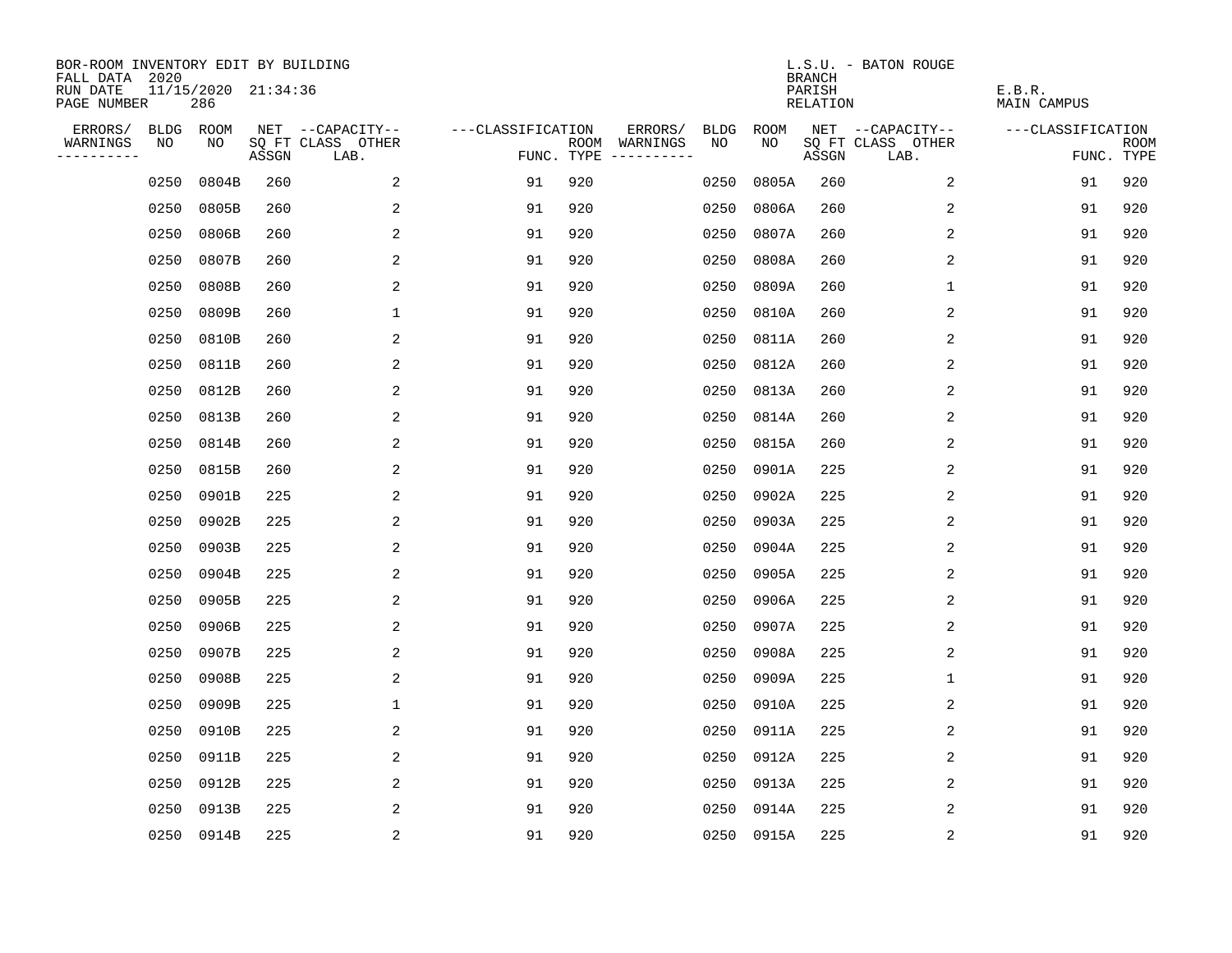| BOR-ROOM INVENTORY EDIT BY BUILDING<br>FALL DATA 2020 |                            |       |                           |                   |            |                              |             |             | <b>BRANCH</b>             | L.S.U. - BATON ROUGE      |                              |                           |
|-------------------------------------------------------|----------------------------|-------|---------------------------|-------------------|------------|------------------------------|-------------|-------------|---------------------------|---------------------------|------------------------------|---------------------------|
| RUN DATE<br>PAGE NUMBER                               | 11/15/2020 21:34:36<br>287 |       |                           |                   |            |                              |             |             | PARISH<br><b>RELATION</b> |                           | E.B.R.<br><b>MAIN CAMPUS</b> |                           |
| ERRORS/<br><b>BLDG</b>                                | ROOM                       |       | NET --CAPACITY--          | ---CLASSIFICATION |            | ERRORS/                      | <b>BLDG</b> | <b>ROOM</b> |                           | NET --CAPACITY--          | ---CLASSIFICATION            |                           |
| NO<br>WARNINGS<br>----------                          | NO.                        | ASSGN | SQ FT CLASS OTHER<br>LAB. |                   | FUNC. TYPE | ROOM WARNINGS<br>----------- | NO          | NO          | ASSGN                     | SQ FT CLASS OTHER<br>LAB. |                              | <b>ROOM</b><br>FUNC. TYPE |
| 0250                                                  | 0915B                      | 225   | 2                         | 91                | 920        |                              | 0250        | 1001A       | 225                       | 2                         | 91                           | 920                       |
| 0250                                                  | 1001B                      | 225   | 2                         | 91                | 920        |                              | 0250        | 1002A       | 225                       | 2                         | 91                           | 920                       |
| 0250                                                  | 1002B                      | 225   | 2                         | 91                | 920        |                              | 0250        | 1003A       | 225                       | 2                         | 91                           | 920                       |
| 0250                                                  | 1003B                      | 225   | 2                         | 91                | 920        |                              |             | 0250 1004A  | 225                       | 2                         | 92                           | 920                       |
| 0250                                                  | 1004B                      | 225   | 2                         | 91                | 920        |                              |             | 0250 1005A  | 225                       | 2                         | 91                           | 920                       |
| 0250                                                  | 1005B                      | 225   | 2                         | 91                | 920        |                              |             | 0250 1006A  | 225                       | 2                         | 91                           | 920                       |
| 0250                                                  | 1006B                      | 225   | $\overline{2}$            | 91                | 920        |                              |             | 0250 1007A  | 225                       | $\overline{2}$            | 91                           | 920                       |
| 0250                                                  | 1007B                      | 225   | 2                         | 91                | 920        |                              |             | 0250 1008A  | 225                       | 2                         | 91                           | 920                       |
| 0250                                                  | 1008B                      | 225   | 2                         | 91                | 920        |                              |             | 0250 1009A  | 225                       | $\mathbf{1}$              | 91                           | 920                       |
|                                                       | 0250 1009B                 | 225   | 1                         | 91                | 920        |                              |             | 0250 1010A  | 225                       | 2                         | 91                           | 920                       |
| 0250                                                  | 1010B                      | 225   | 2                         | 91                | 920        |                              |             | 0250 1011A  | 225                       | 2                         | 91                           | 920                       |
| 0250                                                  | 1011B                      | 225   | 2                         | 91                | 920        |                              |             | 0250 1012A  | 225                       | 2                         | 91                           | 920                       |
| 0250                                                  | 1012B                      | 225   | 2                         | 91                | 920        |                              |             | 0250 1013A  | 225                       | 2                         | 91                           | 920                       |
| 0250                                                  | 1013B                      | 225   | 2                         | 91                | 920        |                              |             | 0250 1014A  | 225                       | 2                         | 91                           | 920                       |
| 0250                                                  | 1014B                      | 225   | 2                         | 91                | 920        |                              |             | 0250 1015A  | 225                       | 2                         | 91                           | 920                       |
| 0250                                                  | 1015B                      | 225   | 2                         | 91                | 920        |                              |             | 0250 1101A  | 225                       | 2                         | 91                           | 935                       |
| 0250                                                  | 1101B                      | 225   | 2                         | 91                | 935        |                              |             | 0250 1102A  | 225                       | 2                         | 91                           | 935                       |
| 0250                                                  | 1102B                      | 225   | 2                         | 91                | 935        |                              |             | 0250 1103A  | 225                       | 2                         | 91                           | 935                       |
|                                                       | 0250 1103B                 | 225   | $\overline{a}$            | 91                | 935        |                              |             | 0250 1104A  | 225                       | 2                         | 91                           | 935                       |
| 0250                                                  | 1104B                      | 225   | 2                         | 91                | 935        |                              |             | 0250 1105A  | 225                       | 2                         | 91                           | 935                       |
| 0250                                                  | 1105B                      | 225   | 2                         | 91                | 935        |                              |             | 0250 1106A  | 225                       | 2                         | 91                           | 935                       |
| 0250                                                  | 1106B                      | 225   | 2                         | 91                | 935        |                              |             | 0250 1107A  | 225                       | 2                         | 91                           | 935                       |
|                                                       | 0250 1107B                 | 225   | 2                         | 91                | 935        |                              |             | 0250 1108A  | 225                       | 2                         | 91                           | 935                       |
| 0250                                                  | 1108B                      | 225   | 2                         | 91                | 935        |                              |             | 0250 1109A  | 225                       | $\mathbf 1$               | 91                           | 935                       |
|                                                       | 0250 1109B                 | 225   | $\mathbf{1}$              | 91                | 935        |                              |             | 0250 1110A  | 225                       | $\overline{2}$            | 91                           | 935                       |
|                                                       | 0250 1110B                 | 225   | $\overline{2}$            | 91                | 935        |                              |             | 0250 1111A  | 225                       | 2                         | 91                           | 935                       |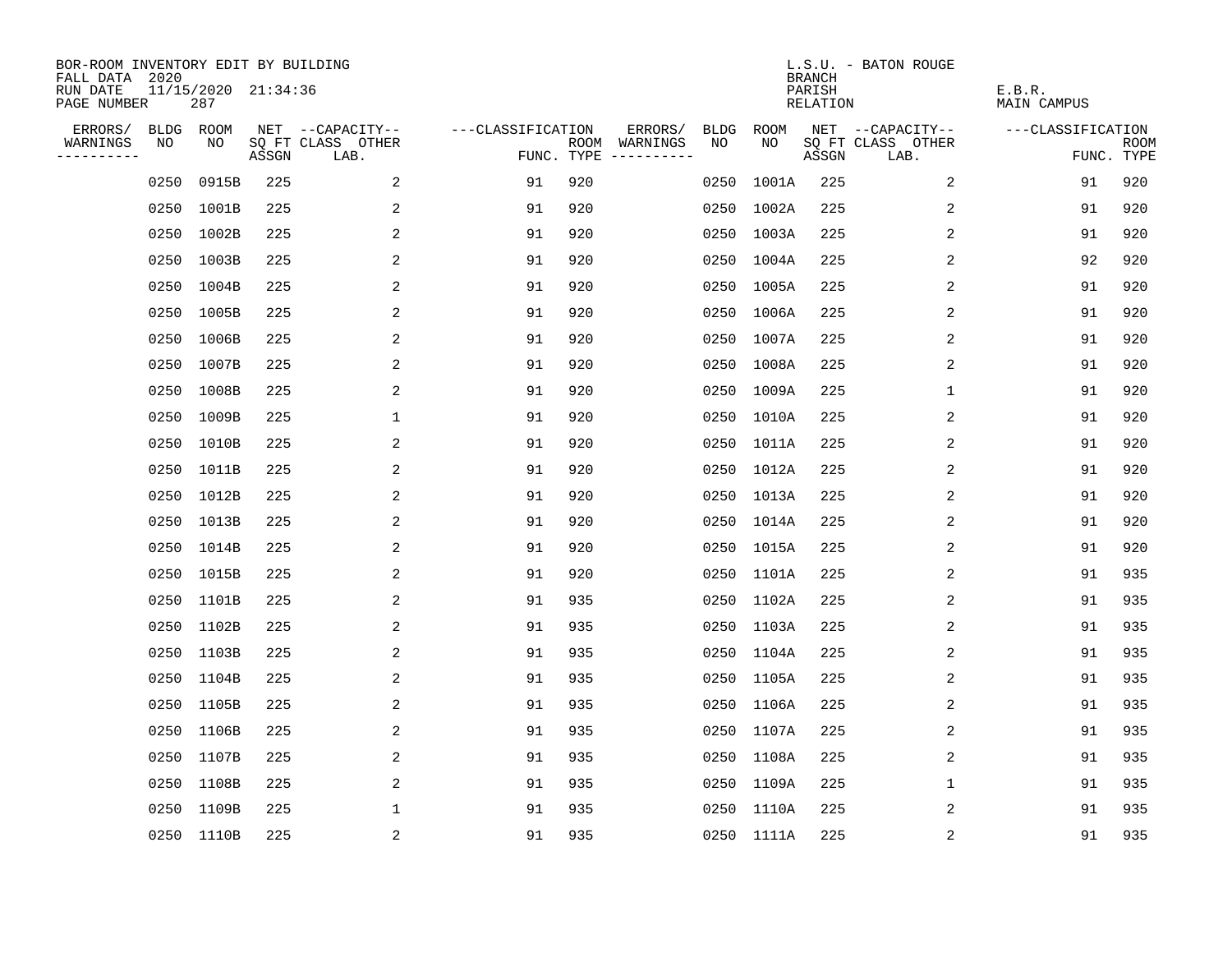| BOR-ROOM INVENTORY EDIT BY BUILDING<br>FALL DATA 2020 |      |                            |       |                           |                   |     |                                      |      |            | <b>BRANCH</b>      | L.S.U. - BATON ROUGE      |                       |                           |
|-------------------------------------------------------|------|----------------------------|-------|---------------------------|-------------------|-----|--------------------------------------|------|------------|--------------------|---------------------------|-----------------------|---------------------------|
| RUN DATE<br>PAGE NUMBER                               |      | 11/15/2020 21:34:36<br>288 |       |                           |                   |     |                                      |      |            | PARISH<br>RELATION |                           | E.B.R.<br>MAIN CAMPUS |                           |
| ERRORS/                                               |      | BLDG ROOM                  |       | NET --CAPACITY--          | ---CLASSIFICATION |     | ERRORS/                              | BLDG | ROOM       |                    | NET --CAPACITY--          | ---CLASSIFICATION     |                           |
| WARNINGS<br>----------                                | NO   | NO.                        | ASSGN | SQ FT CLASS OTHER<br>LAB. |                   |     | ROOM WARNINGS<br>FUNC. TYPE $------$ | NO   | NO.        | ASSGN              | SQ FT CLASS OTHER<br>LAB. |                       | <b>ROOM</b><br>FUNC. TYPE |
|                                                       | 0250 | 1111B                      | 225   | 2                         | 91                | 935 |                                      | 0250 | 1112A      | 225                | 2                         | 91                    | 935                       |
|                                                       |      | 0250 1112B                 | 225   | 2                         | 91                | 935 |                                      |      | 0250 1113A | 225                | 2                         | 91                    | 935                       |
|                                                       |      | 0250 1113B                 | 225   | 2                         | 91                | 935 |                                      |      | 0250 1114A | 225                | 2                         | 91                    | 935                       |
|                                                       |      | 0250 1114B                 | 225   | 2                         | 91                | 935 |                                      |      | 0250 1115A | 225                | 2                         | 91                    | 935                       |
|                                                       |      | 0250 1115B                 | 225   | 2                         | 91                | 935 |                                      |      | 0250 1202  | 112                |                           | 45                    | 315                       |
|                                                       |      | 0250 1202A                 | 182   | 2                         | 45                | 310 |                                      |      | 0250 1203  | 112                |                           | 45                    | 315                       |
|                                                       |      | 0250 1203A                 | 182   | 2                         | 45                | 310 |                                      |      | 0250 1208  | 182                | 2                         | 45                    | 310                       |
|                                                       |      | 0250 1208A                 | 182   | 2                         | 45                | 310 |                                      |      | 0250 1209  | 182                | $\overline{2}$            | 45                    | 310                       |
|                                                       |      | 0250 1209A                 | 182   | 2                         | 45                | 310 |                                      |      | 0250 1210  | 112                | 1                         | 0 <sub>0</sub>        | 010                       |
|                                                       |      | 0250 1211                  | 112   | $\mathbf{1}$              | 0 <sub>0</sub>    | 010 |                                      |      | 0250 1214  | 182                | 2                         | 45                    | 310                       |
|                                                       |      | 0250 1215                  | 182   | 2                         | 45                | 310 |                                      |      | 0250 1216  | 112                | $\mathbf{1}$              | 45                    | 315                       |
|                                                       |      | 0250 1216A                 | 182   | $\overline{a}$            | 45                | 310 |                                      |      | 0250 1216B | 182                | 2                         | 45                    | 310                       |
|                                                       |      | 0250 1217                  | 112   |                           | 45                | 315 |                                      |      | 0250 1217A | 182                | 2                         | 45                    | 310                       |
|                                                       |      | 0250 1228                  | 375   |                           | 00                | 030 |                                      |      | 0250 1231  | 220                |                           | 45                    | 315                       |
|                                                       |      | 0250 1231A                 | 182   | $\overline{a}$            | 45                | 310 |                                      |      | 0250 1231B | 80                 | 1                         | 0 <sub>0</sub>        | 010                       |
|                                                       |      | 0250 1233                  | 144   |                           | 45                | 315 |                                      |      | 0250 1235  | 58                 |                           | 45                    | 315                       |
|                                                       |      | 0250 1239                  | 112   |                           | 45                | 315 |                                      |      | 0250 1239A | 182                | 2                         | 45                    | 310                       |
|                                                       |      | 0250 1239B                 | 182   | 2                         | 45                | 310 |                                      |      | 0250 1240  | 112                |                           | 45                    | 315                       |
|                                                       |      | 0250 1240A                 | 182   | 2                         | 45                | 310 |                                      |      | 0250 1241  | 20                 |                           | 0 <sub>0</sub>        | 010                       |
|                                                       |      | 0250 1246                  | 112   |                           | 45                | 315 |                                      |      | 0250 1246A | 182                | 2                         | 45                    | 310                       |
|                                                       |      | 0250 1246B                 | 182   | 2                         | 45                | 310 |                                      |      | 0250 1247  | 112                |                           | 45                    | 315                       |
|                                                       |      | 0250 1247A                 | 182   | 2                         | 45                | 310 |                                      |      | 0250 1247B | 182                | 2                         | 45                    | 310                       |
|                                                       |      | 0250 1254                  | 182   | 2                         | 45                | 310 |                                      |      | 0250 1255  | 182                | 2                         | 45                    | 310                       |
|                                                       |      | 0250 1260                  | 112   | $\mathbf{1}$              | 00                | 010 |                                      |      | 0250 1261  | 112                | 1                         | 00                    | 010                       |
|                                                       |      | 0250 1266                  | 112   |                           | 45                | 315 |                                      |      | 0250 1266A | 182                | 2                         | 45                    | 310                       |
|                                                       |      | 0250 1266B                 | 182   | $\overline{a}$            | 45                | 310 |                                      |      | 0250 1267  | 112                |                           | 45                    | 315                       |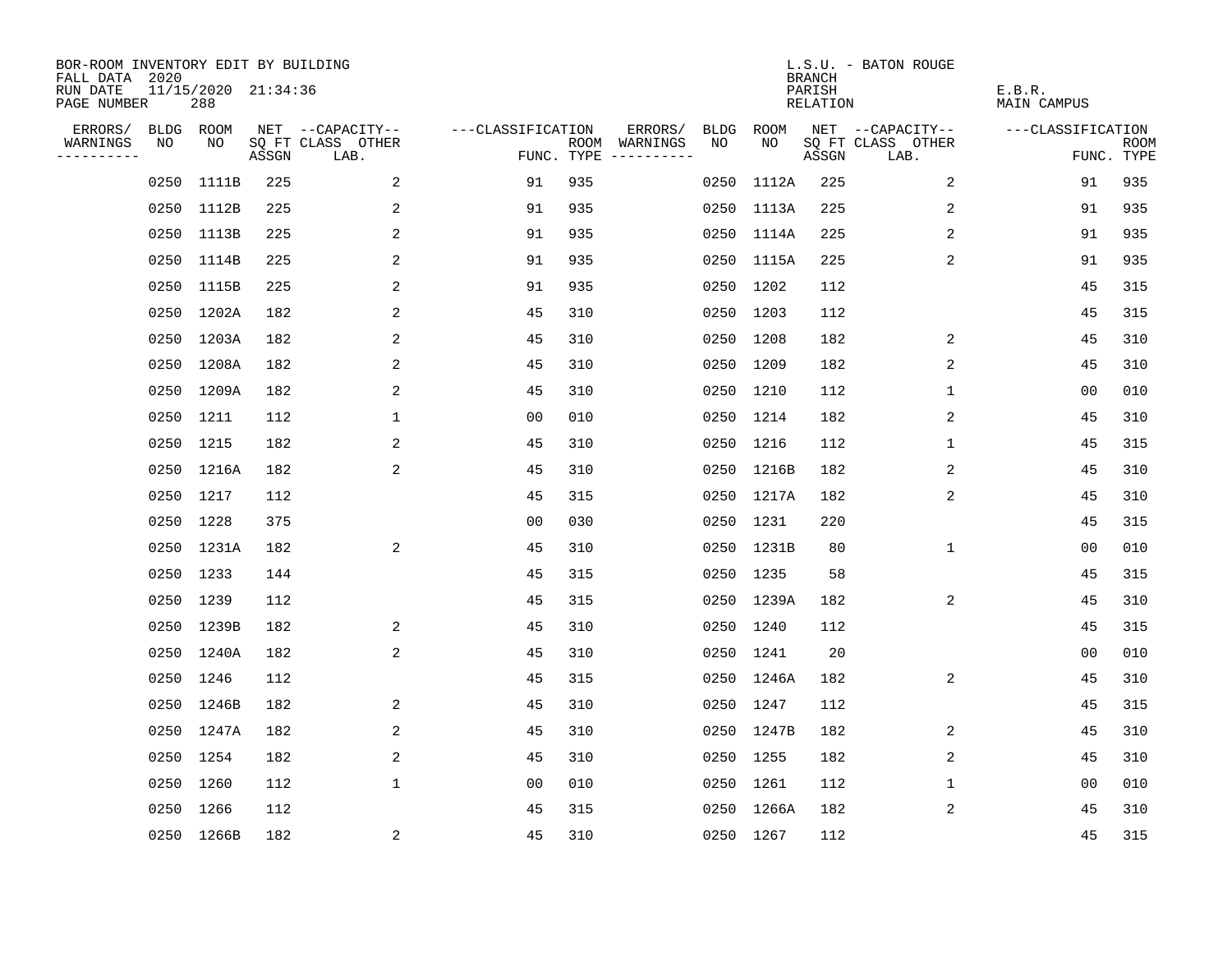| BOR-ROOM INVENTORY EDIT BY BUILDING<br>FALL DATA 2020 |      |                            |       |                           |                   |     |                                      |      |             | <b>BRANCH</b>      | L.S.U. - BATON ROUGE      |                              |                           |
|-------------------------------------------------------|------|----------------------------|-------|---------------------------|-------------------|-----|--------------------------------------|------|-------------|--------------------|---------------------------|------------------------------|---------------------------|
| RUN DATE<br>PAGE NUMBER                               |      | 11/15/2020 21:34:36<br>289 |       |                           |                   |     |                                      |      |             | PARISH<br>RELATION |                           | E.B.R.<br><b>MAIN CAMPUS</b> |                           |
| ERRORS/                                               |      | BLDG ROOM                  |       | NET --CAPACITY--          | ---CLASSIFICATION |     | ERRORS/                              | BLDG | <b>ROOM</b> |                    | NET --CAPACITY--          | ---CLASSIFICATION            |                           |
| WARNINGS<br>----------                                | NO   | NO                         | ASSGN | SQ FT CLASS OTHER<br>LAB. |                   |     | ROOM WARNINGS<br>FUNC. TYPE $------$ | NO   | NO          | ASSGN              | SQ FT CLASS OTHER<br>LAB. |                              | <b>ROOM</b><br>FUNC. TYPE |
|                                                       | 0250 | 1267A                      | 182   | 2                         | 45                | 310 |                                      |      | 0250 1267B  | 182                | 2                         | 45                           | 310                       |
|                                                       |      | 0250 1401                  | 684   |                           | 45                | 955 |                                      |      | 0250 1402   | 684                |                           | 45                           | 955                       |
|                                                       |      | 0250 1403                  | 300   |                           | 45                | 955 |                                      |      | 0250 1404   | 300                |                           | 45                           | 955                       |
|                                                       |      | 0250 1405                  | 684   |                           | 45                | 955 |                                      |      | 0250 1406   | 684                |                           | 45                           | 955                       |
|                                                       |      | 0250 1407                  | 300   |                           | 45                | 955 |                                      |      | 0250 1408   | 684                |                           | 91                           | 955                       |
|                                                       |      | 0250 1409                  | 500   |                           | 45                | 955 |                                      |      | 0250 1410   | 300                |                           | 91                           | 955                       |
|                                                       |      | 0250 1411                  | 500   |                           | 45                | 955 |                                      |      | 0250 1412   | 684                |                           | 91                           | 955                       |
|                                                       |      | 0250 1413                  | 684   |                           | 91                | 955 |                                      |      | 0250 1414   | 300                |                           | 91                           | 955                       |
|                                                       |      | 0250 1415                  | 300   |                           | 91                | 955 |                                      |      | 0250 C0100  | 1477               |                           | 0 <sub>0</sub>               | 020                       |
|                                                       |      | 0250 C0101                 | 1625  |                           | 0 <sub>0</sub>    | 020 |                                      |      | 0250 C0102  | 760                |                           | 0 <sub>0</sub>               | 020                       |
|                                                       |      | 0250 C0102A                | 769   |                           | 00                | 020 |                                      |      | 0250 C0102B | 107                |                           | 0 <sub>0</sub>               | 020                       |
|                                                       |      | 0250 C0200                 | 1825  |                           | 0 <sub>0</sub>    | 020 |                                      |      | 0250 C0300  | 1825               |                           | 0 <sub>0</sub>               | 020                       |
|                                                       |      | 0250 C0400                 | 1825  |                           | 0 <sub>0</sub>    | 020 |                                      |      | 0250 C0500  | 1825               |                           | 0 <sub>0</sub>               | 020                       |
|                                                       |      | 0250 C0600                 | 1825  |                           | 00                | 020 |                                      |      | 0250 C0700  | 1825               |                           | 00                           | 020                       |
|                                                       |      | 0250 C0800                 | 1825  |                           | 0 <sub>0</sub>    | 020 |                                      |      | 0250 C0900  | 1825               |                           | 0 <sub>0</sub>               | 020                       |
|                                                       |      | 0250 C1000                 | 1825  |                           | 0 <sub>0</sub>    | 020 |                                      |      | 0250 C1100  | 1825               |                           | 0 <sub>0</sub>               | 020                       |
|                                                       |      | 0250 C1200                 | 1825  |                           | 0 <sub>0</sub>    | 020 |                                      |      | 0250 C1400  | 1825               |                           | 0 <sub>0</sub>               | 020                       |
|                                                       |      | 0250 E0101                 | 36    |                           | 0 <sub>0</sub>    | 020 |                                      |      | 0250 E0102  | 36                 |                           | 0 <sub>0</sub>               | 020                       |
|                                                       |      | 0250 E0103                 | 36    |                           | 0 <sub>0</sub>    | 020 |                                      |      | 0250 E0201  | 36                 |                           | 0 <sub>0</sub>               | 020                       |
|                                                       |      | 0250 E0202                 | 36    |                           | 0 <sub>0</sub>    | 020 |                                      |      | 0250 E0203  | 36                 |                           | 0 <sub>0</sub>               | 020                       |
|                                                       |      | 0250 E0301                 | 36    |                           | 0 <sub>0</sub>    | 020 |                                      |      | 0250 E0302  | 36                 |                           | 0 <sub>0</sub>               | 020                       |
|                                                       |      | 0250 E0303                 | 36    |                           | 0 <sub>0</sub>    | 020 |                                      |      | 0250 E0401  | 36                 |                           | 0 <sub>0</sub>               | 020                       |
|                                                       |      | 0250 E0402                 | 36    |                           | 0 <sub>0</sub>    | 020 |                                      |      | 0250 E0403  | 36                 |                           | 0 <sub>0</sub>               | 020                       |
|                                                       |      | 0250 E0501                 | 36    |                           | 0 <sub>0</sub>    | 020 |                                      |      | 0250 E0502  | 36                 |                           | 0 <sub>0</sub>               | 020                       |
|                                                       |      | 0250 E0503                 | 36    |                           | 0 <sub>0</sub>    | 020 |                                      |      | 0250 E0601  | 36                 |                           | 0 <sub>0</sub>               | 020                       |
|                                                       |      | 0250 E0602                 | 36    |                           | 0 <sub>0</sub>    | 020 |                                      |      | 0250 E0603  | 36                 |                           | 0 <sub>0</sub>               | 020                       |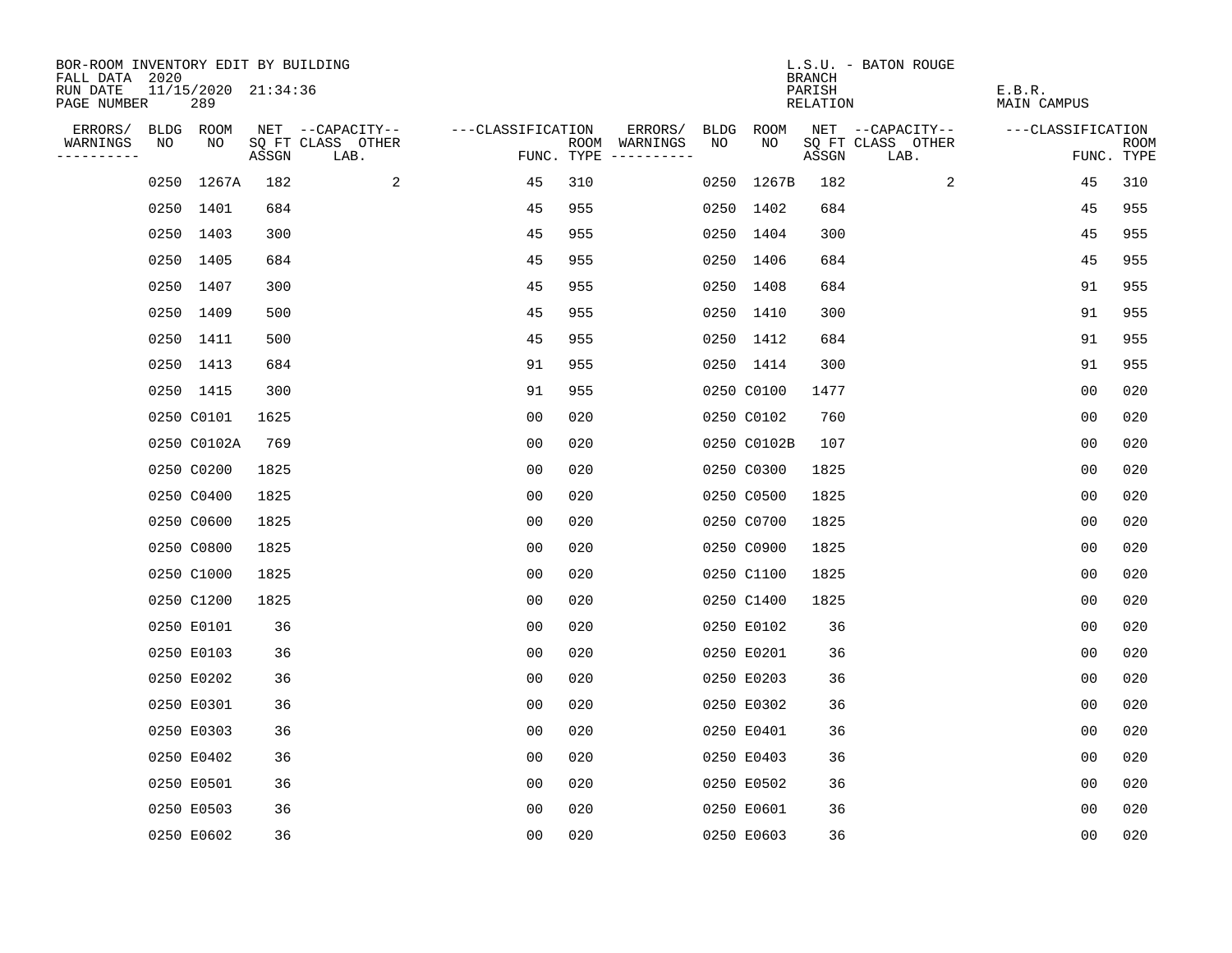| BOR-ROOM INVENTORY EDIT BY BUILDING<br>FALL DATA 2020 |     |       |                           |                   |                                      |    |             | L.S.U. - BATON ROUGE<br><b>BRANCH</b> |                |                       |      |
|-------------------------------------------------------|-----|-------|---------------------------|-------------------|--------------------------------------|----|-------------|---------------------------------------|----------------|-----------------------|------|
| RUN DATE<br>11/15/2020 21:34:36<br>PAGE NUMBER        | 290 |       |                           |                   |                                      |    |             | PARISH<br>RELATION                    |                | E.B.R.<br>MAIN CAMPUS |      |
| ERRORS/<br>BLDG ROOM                                  |     |       | NET --CAPACITY--          | ---CLASSIFICATION | ERRORS/                              |    | BLDG ROOM   | NET --CAPACITY--                      |                | ---CLASSIFICATION     |      |
| WARNINGS<br>NO<br>----------                          | NO  | ASSGN | SQ FT CLASS OTHER<br>LAB. |                   | ROOM WARNINGS<br>FUNC. TYPE $------$ | NO | NO.         | SQ FT CLASS OTHER<br>ASSGN            | LAB.           | FUNC. TYPE            | ROOM |
| 0250 E0701                                            |     | 36    |                           | 00                | 020                                  |    | 0250 E0702  | 36                                    |                | 00                    | 020  |
| 0250 E0703                                            |     | 36    |                           | 0 <sub>0</sub>    | 020                                  |    | 0250 E0801  | 36                                    |                | 0 <sub>0</sub>        | 020  |
| 0250 E0802                                            |     | 36    |                           | 0 <sub>0</sub>    | 020                                  |    | 0250 E0803  | 36                                    |                | 0 <sub>0</sub>        | 020  |
| 0250 E0901                                            |     | 36    |                           | 0 <sub>0</sub>    | 020                                  |    | 0250 E0902  | 36                                    |                | 0 <sub>0</sub>        | 020  |
| 0250 E0903                                            |     | 36    |                           | 0 <sub>0</sub>    | 020                                  |    | 0250 E1001  | 36                                    |                | 0 <sub>0</sub>        | 020  |
| 0250 E1002                                            |     | 36    |                           | 0 <sub>0</sub>    | 020                                  |    | 0250 E1003  | 36                                    |                | 0 <sub>0</sub>        | 020  |
| 0250 E1101                                            |     | 36    |                           | 00                | 020                                  |    | 0250 E1102  | 36                                    |                | 00                    | 020  |
| 0250 E1103                                            |     | 36    |                           | 0 <sub>0</sub>    | 020                                  |    | 0250 E1201  | 36                                    |                | 0 <sub>0</sub>        | 020  |
| 0250 E1202                                            |     | 36    |                           | 0 <sub>0</sub>    | 020                                  |    | 0250 E1203  | 36                                    |                | 00                    | 020  |
| 0250 E1401                                            |     | 36    |                           | 0 <sub>0</sub>    | 020                                  |    | 0250 E1402  | 36                                    |                | 0 <sub>0</sub>        | 020  |
| 0250 E1403                                            |     | 36    |                           | 0 <sub>0</sub>    | 020                                  |    | 0250 S0100  | 152                                   |                | 0 <sub>0</sub>        | 020  |
| 0250 S0101                                            |     | 222   |                           | 0 <sub>0</sub>    | 020                                  |    | 0250 S0200  | 157                                   |                | 0 <sub>0</sub>        | 020  |
| 0250 S0201                                            |     | 157   |                           | 00                | 020                                  |    | 0250 S0300  | 157                                   |                | 0 <sub>0</sub>        | 020  |
| 0250 S0301                                            |     | 157   |                           | 0 <sub>0</sub>    | 020                                  |    | 0250 S0400  | 157                                   |                | 0 <sub>0</sub>        | 020  |
| 0250 S0401                                            |     | 157   |                           | 0 <sub>0</sub>    | 020                                  |    | 0250 S0500  | 157                                   |                | 0 <sub>0</sub>        | 020  |
| 0250 S0501                                            |     | 157   |                           | 0 <sub>0</sub>    | 020                                  |    | 0250 S0600  | 157                                   |                | 0 <sub>0</sub>        | 020  |
| 0250 S0601                                            |     | 157   |                           | 00                | 020                                  |    | 0250 S0700  | 157                                   |                | 0 <sub>0</sub>        | 020  |
| 0250 S0701                                            |     | 157   |                           | 0 <sub>0</sub>    | 020                                  |    | 0250 S0800  | 157                                   |                | 0 <sub>0</sub>        | 020  |
| 0250 S0801                                            |     | 157   |                           | 0 <sub>0</sub>    | 020                                  |    | 0250 S0900  | 157                                   |                | 0 <sub>0</sub>        | 020  |
| 0250 S0901                                            |     | 157   |                           | 0 <sub>0</sub>    | 020                                  |    | 0250 S1000  | 157                                   |                | 00                    | 020  |
| 0250 S1001                                            |     | 157   |                           | 0 <sub>0</sub>    | 020                                  |    | 0250 S1100  | 157                                   |                | 0 <sub>0</sub>        | 020  |
| 0250 S1101                                            |     | 157   |                           | 00                | 020                                  |    | 0250 S1200  | 157                                   |                | 0 <sub>0</sub>        | 020  |
| 0250 S1201                                            |     | 157   |                           | 0 <sub>0</sub>    | 020                                  |    | 0250 S1400  | 157                                   |                | 0 <sub>0</sub>        | 020  |
| 0250 S1401                                            |     | 157   |                           | 0 <sub>0</sub>    | 020                                  |    | 0250 0185B1 | 175                                   |                | 91                    | 315  |
| 0250 1231A1                                           |     | 182   | 2                         | 45                | 310                                  |    | 0250 1246B1 | 182                                   | 2              | 45                    | 310  |
| 0250 1247A1                                           |     | 182   | $\overline{\mathbf{c}}$   | 45                | 310                                  |    | 0250 1266B1 | 182                                   | $\overline{c}$ | 45                    | 310  |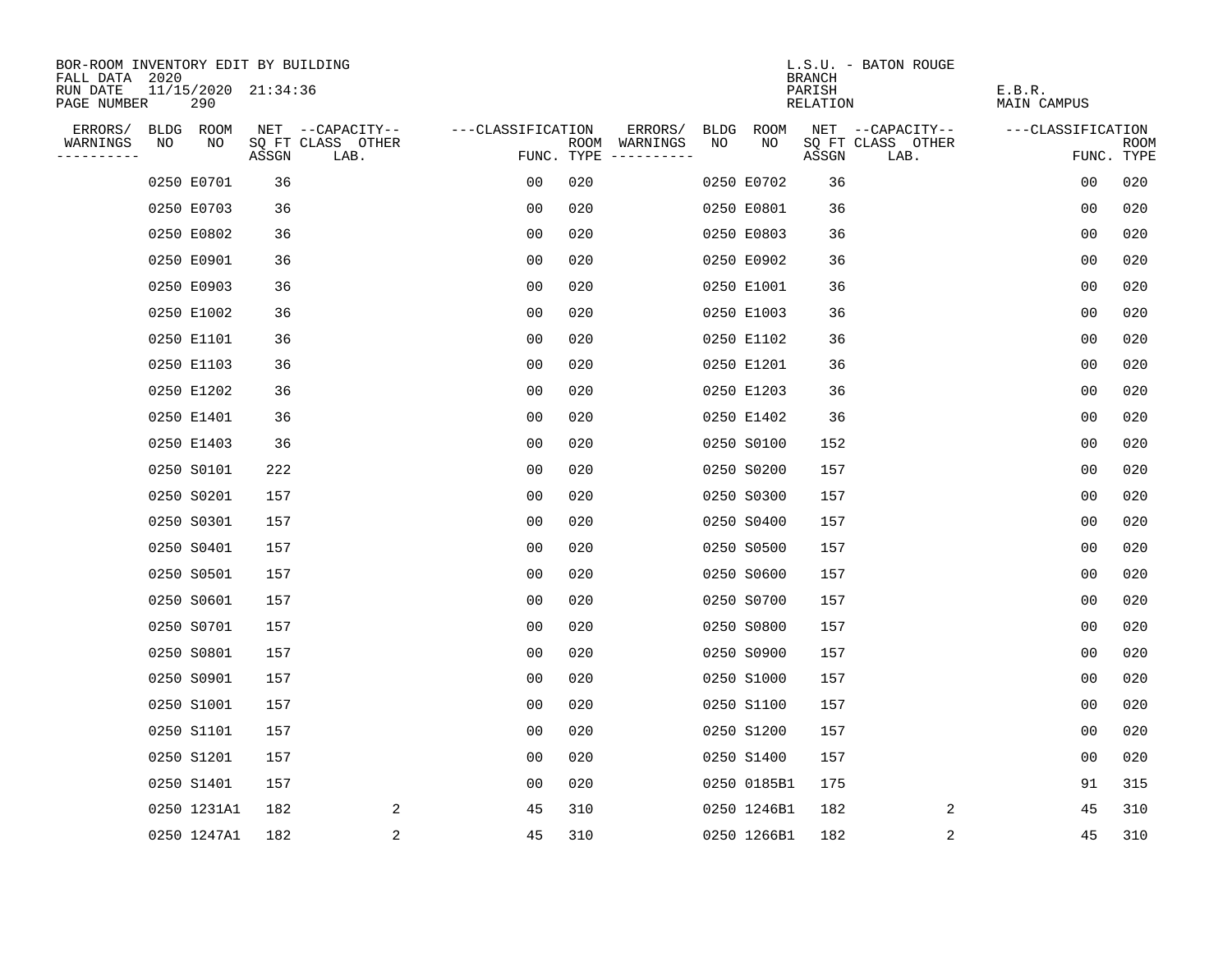| BOR-ROOM INVENTORY EDIT BY BUILDING<br>FALL DATA 2020 |    |                            |      |                                 |              |                   |                                      |      |                                                  | BRANCH             | L.S.U. - BATON ROUGE                                              |                                                                                                |        |                                    |                    |
|-------------------------------------------------------|----|----------------------------|------|---------------------------------|--------------|-------------------|--------------------------------------|------|--------------------------------------------------|--------------------|-------------------------------------------------------------------|------------------------------------------------------------------------------------------------|--------|------------------------------------|--------------------|
| RUN DATE<br>PAGE NUMBER                               |    | 11/15/2020 21:34:36<br>291 |      |                                 |              |                   |                                      |      |                                                  | PARISH<br>RELATION |                                                                   |                                                                                                | E.B.R. | MAIN CAMPUS                        |                    |
| ERRORS/                                               |    | BLDG ROOM                  |      | NET --CAPACITY--                |              | ---CLASSIFICATION | ERRORS/                              |      | BLDG ROOM                                        |                    |                                                                   |                                                                                                |        | NET --CAPACITY-- ---CLASSIFICATION |                    |
| WARNINGS<br>-----------                               | NO | NO                         |      | SQ FT CLASS OTHER<br>ASSGN LAB. |              |                   | ROOM WARNINGS<br>FUNC. TYPE $------$ | NO   | NO                                               | ASSGN              | SQ FT CLASS OTHER<br>LAB.                                         |                                                                                                |        |                                    | ROOM<br>FUNC. TYPE |
|                                                       |    | 0250 1267A1 182            |      |                                 | 2            | 45                | 310                                  |      | TOTAL NUMBER CLASSROOMS<br>TOTAL NUMBER LABS 210 |                    | TOTAL NUMBER COMPUTER CLASSROOMS<br>TOTAL NUMBER SPECIAL LABS 220 | TOTAL ASSIGNABLE & UNASSIGNABLE SOFT: 145,251<br>TOTAL NET ASSIGN SQ. FT. IN ROOM FILE 104,107 |        | 2                                  |                    |
|                                                       |    | 0253 0102                  | 190  |                                 | $\mathbf{1}$ | 45                | 310                                  |      | 0253 0105                                        | 262                |                                                                   | $\overline{3}$                                                                                 |        | 45                                 | 310                |
|                                                       |    | 0253 0106                  | 215  |                                 | $\mathbf{1}$ | 22                | 310                                  |      | 0253 0109                                        | 539                |                                                                   | 12                                                                                             |        | 22                                 | 320                |
|                                                       |    | 0253 0110                  | 202  |                                 | $\mathbf{1}$ | 45                | 310                                  |      | 0253 0112                                        | 59                 |                                                                   | 2                                                                                              |        | 00                                 | 010                |
|                                                       |    | 0253 0116                  | 191  |                                 | $\mathbf{1}$ | 45                | 310                                  |      | 0253 0124                                        | 2288               | 46                                                                |                                                                                                |        | 22                                 | 250                |
|                                                       |    | 0253 0124A                 | 606  | 12                              |              | 22                | 250                                  | 0253 | 0125                                             | 1183               |                                                                   | 26                                                                                             |        | 11                                 | 320                |
|                                                       |    | 0253 0125A                 | 72   |                                 |              | 81                | 081                                  |      | 0253 0125B                                       | 74                 |                                                                   |                                                                                                |        | 81                                 | 081                |
|                                                       |    | 0253 0126                  | 1074 | 21                              |              | 22                | 250                                  |      | 0253 0128                                        | 1145               |                                                                   |                                                                                                |        | 0 <sub>0</sub>                     | 020                |
|                                                       |    | 0253 0128A                 | 975  | 20                              |              | 11                | 210                                  |      | 0253 0128B                                       | 975                | 20                                                                |                                                                                                |        | 22                                 | 250                |
|                                                       |    | 0253 0128C                 | 1072 |                                 | 21           | 22                | 720                                  | 0253 | 0129                                             | 1263               | 25                                                                |                                                                                                |        | 22                                 | 250                |
|                                                       |    | 0253 0129A                 | 240  | 5                               |              | 22                | 250                                  |      | 0253 0139                                        | 536                |                                                                   | 11                                                                                             |        | 0 <sub>0</sub>                     | 020                |
|                                                       |    | 0253 0139A 1022            |      | 21                              |              | 22                | 250                                  |      | 0253 0139B                                       | 232                |                                                                   | 5                                                                                              |        | 22                                 | 250                |
|                                                       |    | 0253 0140                  | 2100 | 49                              |              | 11                | 110                                  |      | 0253 0149                                        | 347                |                                                                   | $7\overline{ }$                                                                                |        | 0 <sub>0</sub>                     | 010                |
|                                                       |    | 0253 0155                  | 256  |                                 | 6            | 0 <sub>0</sub>    | 010                                  |      | 0253 0159                                        | 15                 |                                                                   |                                                                                                |        | 00                                 | 010                |
|                                                       |    | 0253 0161                  | 538  |                                 |              | 0 <sub>0</sub>    | 020                                  |      | 0253 0161A                                       | 2018               | 40                                                                |                                                                                                |        | 11                                 | 210                |
|                                                       |    | 0253 0183                  | 48   |                                 |              | 0 <sub>0</sub>    | 030                                  |      | 0253 0184                                        | 3770               | 75                                                                |                                                                                                |        | 22                                 | 250                |
|                                                       |    | 0253 0185                  | 7734 | 128                             |              | 11                | 210                                  |      | 0253 0185A                                       | 528                |                                                                   |                                                                                                |        | 0 <sub>0</sub>                     | 030                |
|                                                       |    | 0253 0187                  | 839  | 17                              |              | 22                | 210                                  |      | 0253 0189                                        | 180                |                                                                   | 1                                                                                              |        | 11                                 | 310                |
|                                                       |    | 0253 0191                  | 177  | 12                              |              | 22                | 210                                  |      | 0253 0193                                        | 170                |                                                                   | 6                                                                                              |        | 46                                 | 315                |
|                                                       |    | 0253 0195                  | 160  |                                 |              | 00                | 030                                  |      | 0253 0197                                        | 782                |                                                                   |                                                                                                |        | 00                                 | 030                |
|                                                       |    | 0253 0199                  | 2945 |                                 |              | 11                | 720                                  |      | 0253 C0100                                       | 657                |                                                                   |                                                                                                |        | 0 <sub>0</sub>                     | 020                |
|                                                       |    | 0253 C0101                 | 3120 |                                 |              | 0 <sub>0</sub>    | 020                                  |      | 0253 C0102                                       | 1527               |                                                                   |                                                                                                |        | 0 <sub>0</sub>                     | 020                |
|                                                       |    | 0253 0161A1                | 145  | 8                               |              | 22                | 250                                  |      | 0253 0185A1                                      | 982                |                                                                   |                                                                                                |        | 0 <sub>0</sub>                     | 030                |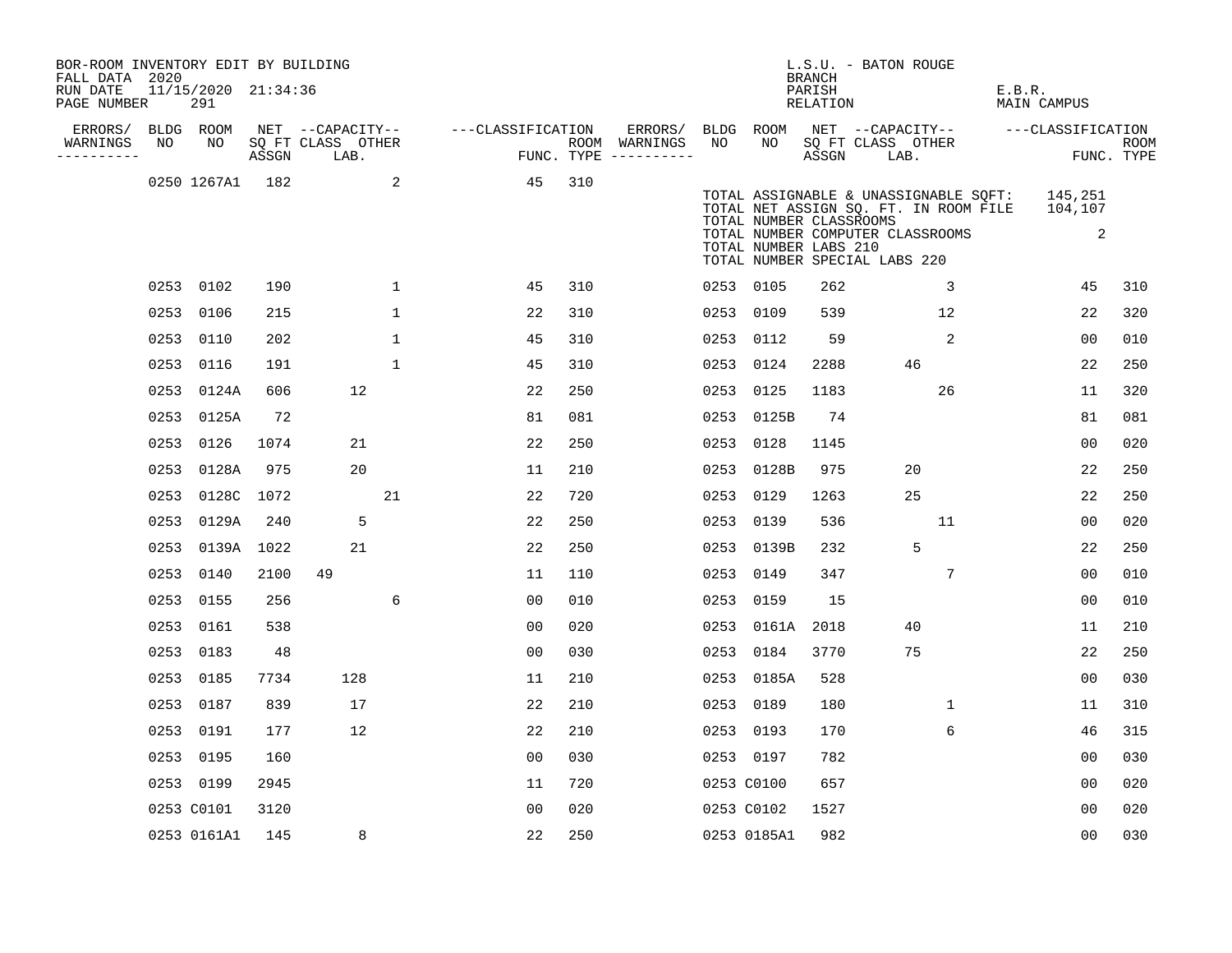| BOR-ROOM INVENTORY EDIT BY BUILDING<br>FALL DATA 2020 |                            |     |              |                                                                                                                                                            |     |      |                                                  | BRANCH             | L.S.U. - BATON ROUGE                                                                                                                                              |                       |             |
|-------------------------------------------------------|----------------------------|-----|--------------|------------------------------------------------------------------------------------------------------------------------------------------------------------|-----|------|--------------------------------------------------|--------------------|-------------------------------------------------------------------------------------------------------------------------------------------------------------------|-----------------------|-------------|
| RUN DATE<br>PAGE NUMBER                               | 11/15/2020 21:34:36<br>292 |     |              |                                                                                                                                                            |     |      |                                                  | PARISH<br>RELATION |                                                                                                                                                                   | E.B.R.<br>MAIN CAMPUS |             |
|                                                       |                            |     |              |                                                                                                                                                            |     |      |                                                  |                    | BLDG ROOM NET --CAPACITY-- ---CLASSIFICATION                                                                                                                      |                       |             |
| WARNINGS<br>----------                                |                            |     |              | ERRORS/ BLDG ROOM NET --CAPACITY-- ---CLASSIFICATION ERRORS/<br>VARNINGS NO NO SQFTCLASS OTHER ROOM WARNINGS<br>--------- ASSGN LAB. FUNC. TYPE ---------- |     | NO   | NO                                               |                    | SQ FT CLASS OTHER<br>ASSGN LAB.                                                                                                                                   | FUNC. TYPE            | <b>ROOM</b> |
|                                                       |                            |     |              |                                                                                                                                                            |     |      | TOTAL NUMBER CLASSROOMS<br>TOTAL NUMBER LABS 210 |                    | TOTAL ASSIGNABLE & UNASSIGNABLE SQFT: 43,453<br>TOTAL NET ASSIGN SQ. FT. IN ROOM FILE 32,753<br>TOTAL NUMBER COMPUTER CLASSROOMS<br>TOTAL NUMBER SPECIAL LABS 220 | 1<br>5                |             |
|                                                       | 0255 0102                  | 315 |              | 46                                                                                                                                                         | 315 |      | 0255 0102A                                       | 161                | $\mathbf{1}$                                                                                                                                                      | 46                    | 310         |
|                                                       | 0255 0102B                 | 173 |              | 22                                                                                                                                                         | 225 |      | 0255 0102C                                       | 315                | 8                                                                                                                                                                 | 22                    | 730         |
|                                                       | 0255 0103                  | 157 | $\mathbf{1}$ | 46                                                                                                                                                         | 315 |      | 0255 0104                                        | 276                | $\mathbf{3}$                                                                                                                                                      | 22                    | 585         |
|                                                       | 0255 0104A                 | 862 |              | 22                                                                                                                                                         | 580 |      | 0255 0104B                                       | 862                |                                                                                                                                                                   | 22                    | 580         |
|                                                       | 0255 0104C                 | 862 |              | 22                                                                                                                                                         | 580 |      | 0255 0104D                                       | 862                |                                                                                                                                                                   | 22                    | 580         |
|                                                       | 0255 0104E                 | 31  |              | 22                                                                                                                                                         | 730 |      | 0255 0104F                                       | 51                 | $\mathbf{1}$                                                                                                                                                      | 00                    | 030         |
|                                                       | 0255 0104G                 | 445 | 3            | 46                                                                                                                                                         | 310 |      | 0255 0105                                        | 60                 | $\mathbf{1}$                                                                                                                                                      | 46                    | 310         |
|                                                       | 0255 0105A                 | 120 | $\mathbf{1}$ | 46                                                                                                                                                         | 310 |      | 0255 0106                                        | 541                | $\overline{2}$                                                                                                                                                    | 22                    | 585         |
|                                                       | 0255 0106A                 | 865 |              | 22                                                                                                                                                         | 580 |      | 0255 0106B                                       | 865                |                                                                                                                                                                   | 22                    | 580         |
|                                                       | 0255 0106C                 | 862 | 6            | 22                                                                                                                                                         | 580 |      | 0255 0106D                                       | 862                |                                                                                                                                                                   | 22                    | 580         |
|                                                       | 0255 0106E                 | 362 | 6            | 46                                                                                                                                                         | 310 |      | 0255 0106F                                       | 50                 | $\mathbf{1}$                                                                                                                                                      | 00                    | 030         |
|                                                       | 0255 0106G                 | 259 |              | 00                                                                                                                                                         | 030 |      | 0255 0107                                        | 158                |                                                                                                                                                                   | 00                    | 030         |
|                                                       | 0255 0108                  | 540 |              | 22                                                                                                                                                         | 585 | 0255 | 0108A                                            | 862                |                                                                                                                                                                   | 22                    | 585         |
|                                                       | 0255 0108B                 | 862 |              | 22                                                                                                                                                         | 580 |      | 0255 0108C                                       | 862                |                                                                                                                                                                   | 22                    | 580         |
|                                                       | 0255 0108D                 | 871 |              | 22                                                                                                                                                         | 580 |      | 0255 0108E                                       | 50                 | $\mathbf{1}$                                                                                                                                                      | 0 <sub>0</sub>        | 030         |
|                                                       | 0255 0108F                 | 159 |              | 22                                                                                                                                                         | 585 |      | 0255 0109                                        | 372                |                                                                                                                                                                   | 22                    | 585         |
|                                                       | 0255 0110                  | 551 | 3            | 22                                                                                                                                                         | 585 |      | 0255 0110A                                       | 862                |                                                                                                                                                                   | 22                    | 580         |
|                                                       | 0255 0110B                 | 862 |              | 22                                                                                                                                                         | 580 |      | 0255 0110C                                       | 871                |                                                                                                                                                                   | 22                    | 580         |
|                                                       | 0255 0110D                 | 871 |              | 22                                                                                                                                                         | 580 |      | 0255 0110E                                       | 156                | 3                                                                                                                                                                 | 22                    | 585         |
|                                                       | 0255 C0100                 | 233 |              | 0 <sub>0</sub>                                                                                                                                             | 020 |      | 0255 0102C1                                      | 12                 |                                                                                                                                                                   | 46                    | 315         |
|                                                       | 0255 0102C2                | 124 | $\mathbf{1}$ | 46                                                                                                                                                         | 310 |      | 0255 0102C3 100<br>TOTAL NUMBER CLASSROOMS       |                    | $\mathbf{1}$<br>TOTAL ASSIGNABLE & UNASSIGNABLE SOFT: 19,596<br>TOTAL NET ASSIGN SQ. FT. IN ROOM FILE                                                             | 46<br>18,795          | 310         |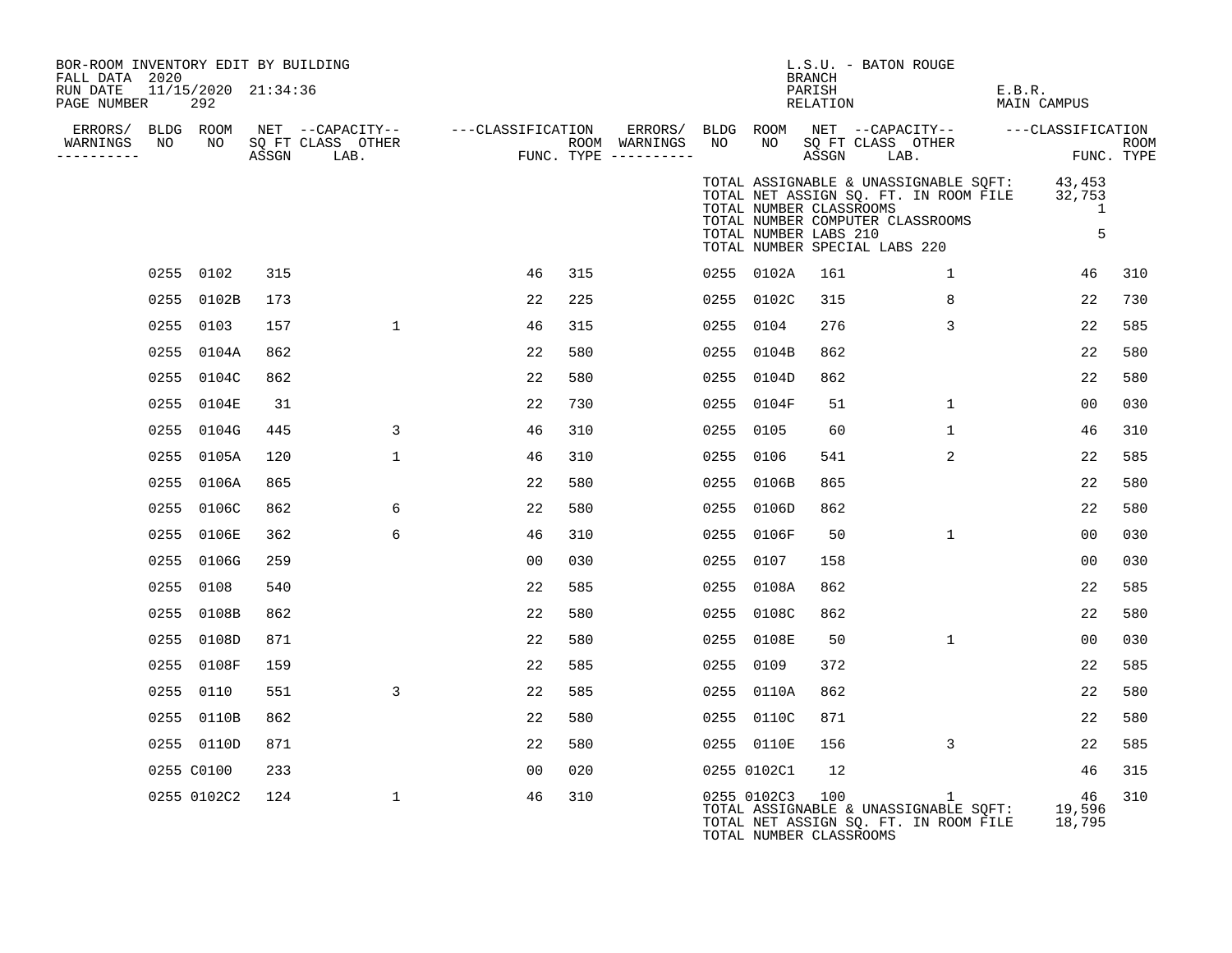| BOR-ROOM INVENTORY EDIT BY BUILDING<br>FALL DATA 2020 |                            |       |                           |                   |     |                                        |      |                       | <b>BRANCH</b>             | L.S.U. - BATON ROUGE                                              |                              |                |                           |
|-------------------------------------------------------|----------------------------|-------|---------------------------|-------------------|-----|----------------------------------------|------|-----------------------|---------------------------|-------------------------------------------------------------------|------------------------------|----------------|---------------------------|
| RUN DATE<br>PAGE NUMBER                               | 11/15/2020 21:34:36<br>293 |       |                           |                   |     |                                        |      |                       | PARISH<br><b>RELATION</b> |                                                                   | E.B.R.<br><b>MAIN CAMPUS</b> |                |                           |
| ERRORS/                                               | BLDG ROOM                  |       | NET --CAPACITY--          | ---CLASSIFICATION |     | ERRORS/                                |      | BLDG ROOM             |                           | NET --CAPACITY--                                                  | ---CLASSIFICATION            |                |                           |
| NO<br>WARNINGS<br>----------                          | NO                         | ASSGN | SQ FT CLASS OTHER<br>LAB. |                   |     | ROOM WARNINGS<br>FUNC. TYPE ---------- | NO   | NO                    | ASSGN                     | SQ FT CLASS OTHER<br>LAB.                                         |                              |                | <b>ROOM</b><br>FUNC. TYPE |
|                                                       |                            |       |                           |                   |     |                                        |      | TOTAL NUMBER LABS 210 |                           | TOTAL NUMBER COMPUTER CLASSROOMS<br>TOTAL NUMBER SPECIAL LABS 220 |                              |                |                           |
|                                                       | 0256 0100                  | 494   |                           | 91                | 935 |                                        |      | 0256 0100A            | 17                        |                                                                   |                              | 0 <sub>0</sub> | 010                       |
|                                                       | 0256 0102                  | 699   |                           | 91                | 935 |                                        |      | 0256 0103             | 928                       |                                                                   |                              | 91             | 935                       |
|                                                       | 0256 0105                  | 31    |                           | 0 <sub>0</sub>    | 030 |                                        |      | 0256 0107             | 14                        |                                                                   |                              | 91             | 935                       |
|                                                       | 0256 0109                  | 26    |                           | 91                | 935 |                                        |      | 0256 0111             | 44                        |                                                                   |                              | 0 <sub>0</sub> | 030                       |
|                                                       | 0256 0115                  | 72    | $\mathbf{1}$              | 0 <sub>0</sub>    | 010 |                                        |      | 0256 0119             | 467                       | $\mathbf{1}$                                                      |                              | 91             | 950                       |
|                                                       | 0256 0121                  | 138   | $\mathbf{1}$              | 91                | 910 |                                        |      | 0256 0124             | 422                       |                                                                   |                              | 91             | 935                       |
|                                                       | 0256 0130                  | 2008  |                           | 91                | 935 |                                        |      | 0256 0130A            | 70                        |                                                                   |                              | 00             | 030                       |
|                                                       | 0256 0130B                 | 73    |                           | 91                | 935 |                                        |      | 0256 0130C            | 42                        |                                                                   |                              | 00             | 030                       |
|                                                       | 0256 0130D                 | 172   | 5                         | 0 <sub>0</sub>    | 010 |                                        | 0256 | 0150                  | 88                        |                                                                   |                              | 91             | 935                       |
| 0256                                                  | 0200                       | 30    |                           | 91                | 935 |                                        | 0256 | 0201                  | 56                        |                                                                   |                              | 91             | 935                       |
| 0256                                                  | 0204                       | 30    |                           | 91                | 935 |                                        | 0256 | 0206                  | 277                       | 2                                                                 |                              | 91             | 910                       |
| 0256                                                  | 0208                       | 209   | 2                         | 91                | 910 |                                        |      | 0256 0210             | 218                       | 2                                                                 |                              | 91             | 910                       |
|                                                       | 0256 0211                  | 569   | 8                         | 0 <sub>0</sub>    | 010 |                                        |      | 0256 0212             | 218                       | 2                                                                 |                              | 91             | 910                       |
| 0256                                                  | 0214                       | 218   | 2                         | 91                | 910 |                                        |      | 0256 0216             | 218                       | 2                                                                 |                              | 91             | 910                       |
|                                                       | 0256 0218                  | 288   | 2                         | 91                | 910 |                                        |      | 0256 0220             | 102                       | 1                                                                 |                              | 91             | 310                       |
| 0256                                                  | 0222                       | 288   | 2                         | 91                | 910 |                                        |      | 0256 0224             | 218                       | $\overline{c}$                                                    |                              | 91             | 910                       |
|                                                       | 0256 0226                  | 184   | 2                         | 91                | 910 |                                        |      | 0256 0228             | 184                       | $\sqrt{2}$                                                        |                              | 91             | 910                       |
|                                                       | 0256 0230                  | 184   | 2                         | 91                | 910 |                                        |      | 0256 0232             | 175                       | 2                                                                 |                              | 91             | 910                       |
|                                                       | 0256 0234                  | 242   | 2                         | 91                | 910 |                                        |      | 0256 C0100            | 220                       |                                                                   |                              | 00             | 020                       |
|                                                       | 0256 C0101                 | 438   |                           | 0 <sub>0</sub>    | 020 |                                        |      | 0256 C0102            | 697                       |                                                                   |                              | 00             | 020                       |
|                                                       | 0256 C0102A                | 93    |                           | 0 <sub>0</sub>    | 020 |                                        |      | 0256 C0200            | 225                       |                                                                   |                              | 0 <sub>0</sub> | 020                       |
|                                                       | 0256 C0200A                | 68    |                           | 0 <sub>0</sub>    | 020 |                                        |      | 0256 C0200B           | 202                       |                                                                   |                              | 0 <sub>0</sub> | 020                       |
|                                                       | 0256 C0200C                | 49    |                           | 0 <sub>0</sub>    | 020 |                                        |      | 0256 S0101            | 130                       |                                                                   |                              | 0 <sub>0</sub> | 020                       |
|                                                       | 0256 S0102                 | 55    |                           | 0 <sub>0</sub>    | 020 |                                        |      | 0256 S0201            | 106                       |                                                                   |                              | 0 <sub>0</sub> | 020                       |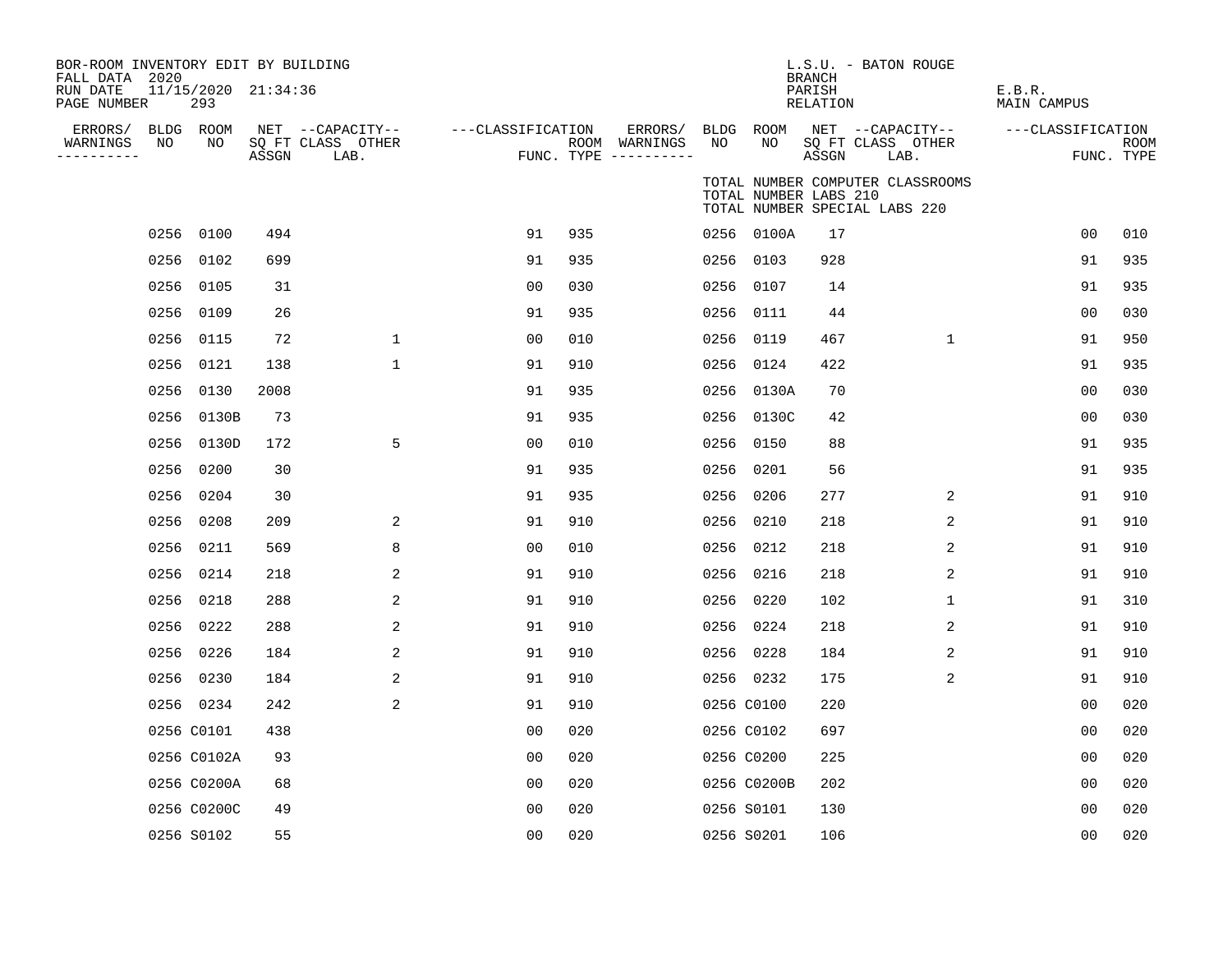| BOR-ROOM INVENTORY EDIT BY BUILDING<br>FALL DATA 2020 |      |                            |     |                                                                                                                    |                |     |           |            | BRANCH                                           | L.S.U. - BATON ROUGE                                                                                                                                             |        |                |                    |
|-------------------------------------------------------|------|----------------------------|-----|--------------------------------------------------------------------------------------------------------------------|----------------|-----|-----------|------------|--------------------------------------------------|------------------------------------------------------------------------------------------------------------------------------------------------------------------|--------|----------------|--------------------|
| RUN DATE<br>PAGE NUMBER                               |      | 11/15/2020 21:34:36<br>294 |     |                                                                                                                    |                |     |           |            | PARISH<br>RELATION                               |                                                                                                                                                                  | E.B.R. | MAIN CAMPUS    |                    |
| ERRORS/                                               |      | BLDG ROOM                  |     |                                                                                                                    |                |     |           |            |                                                  | ERRORS/ BLDG ROOM NET --CAPACITY-- ----CLASSIFICATION                                                                                                            |        |                |                    |
| WARNINGS<br>----------                                | NO   | NO                         |     | NET --CAPACITY-- ----CLASSIFICATION ERRORS/<br>SQ FT CLASS OTHER ROOM WARNINGS<br>ASSGN LAB. FUNC. TYPE ---------- |                |     | NO        | NO         | ASSGN LAB.                                       | SQ FT CLASS OTHER                                                                                                                                                |        |                | ROOM<br>FUNC. TYPE |
|                                                       |      | 0256 S0202                 | 106 |                                                                                                                    | 00             | 020 |           |            | TOTAL NUMBER CLASSROOMS<br>TOTAL NUMBER LABS 210 | TOTAL ASSIGNABLE & UNASSIGNABLE SQFT: 12,102<br>TOTAL NET ASSIGN SQ. FT. IN ROOM FILE 8,696<br>TOTAL NUMBER COMPUTER CLASSROOMS<br>TOTAL NUMBER SPECIAL LABS 220 |        |                |                    |
|                                                       |      | 0258 0101                  | 470 |                                                                                                                    | 73             | 730 |           |            | TOTAL NUMBER CLASSROOMS<br>TOTAL NUMBER LABS 210 | TOTAL ASSIGNABLE & UNASSIGNABLE SQFT:<br>TOTAL NET ASSIGN SQ. FT. IN ROOM FILE<br>TOTAL NUMBER COMPUTER CLASSROOMS<br>TOTAL NUMBER SPECIAL LABS 220              |        | 470<br>470     |                    |
|                                                       |      | 0260 0001                  | 215 |                                                                                                                    | 00             | 030 | 0260 0002 |            | 215                                              |                                                                                                                                                                  |        | 00             | 030                |
|                                                       | 0260 | 0003                       | 920 |                                                                                                                    | 00             | 030 | 0260 0004 |            | 84                                               |                                                                                                                                                                  |        | 0 <sub>0</sub> | 010                |
|                                                       | 0260 | 0100                       | 250 |                                                                                                                    | 91             | 650 | 0260 0101 |            | 184                                              |                                                                                                                                                                  |        | 91             | 935                |
|                                                       | 0260 | 0102                       | 45  |                                                                                                                    | 00             | 030 | 0260 0103 |            | 304                                              |                                                                                                                                                                  |        | 91             | 935                |
|                                                       | 0260 | 0104                       | 252 |                                                                                                                    | 00             | 010 |           | 0260 0104A | 72                                               |                                                                                                                                                                  |        | 0 <sub>0</sub> | 030                |
|                                                       | 0260 | 0105                       | 900 |                                                                                                                    | 91             | 650 | 0260      | 0106       | 397                                              |                                                                                                                                                                  |        | 91             | 730                |
|                                                       | 0260 | 0107                       | 190 |                                                                                                                    | 00             | 020 | 0260 0108 |            | 81                                               |                                                                                                                                                                  |        | 91             | 730                |
|                                                       | 0260 | 0108A                      | 196 |                                                                                                                    | 0 <sub>0</sub> | 030 |           | 0260 0108B | 282                                              |                                                                                                                                                                  |        | 91             | 730                |
|                                                       | 0260 | 0110                       | 41  |                                                                                                                    | 00             | 030 | 0260 0112 |            | 15                                               |                                                                                                                                                                  |        | 00             | 010                |
|                                                       | 0260 | 0114                       | 67  |                                                                                                                    | 00             | 030 | 0260 0115 |            | 12                                               |                                                                                                                                                                  |        | 91             | 730                |
|                                                       |      | 0260 0116                  | 60  |                                                                                                                    | 00             | 030 | 0260 0117 |            | 108                                              | $\mathbf{1}$                                                                                                                                                     |        | 91             | 310                |
|                                                       | 0260 | 0118                       | 253 |                                                                                                                    | 91             | 240 | 0260 0119 |            | 1872                                             |                                                                                                                                                                  |        | 91             | 650                |
|                                                       |      | 0260 0120                  | 182 | $\mathbf{1}$                                                                                                       | 91             | 310 | 0260 0121 |            | 483                                              |                                                                                                                                                                  |        | 91             | 650                |
|                                                       | 0260 | 0122                       | 6   |                                                                                                                    | 91             | 315 | 0260 0124 |            | 540                                              | $\mathbf{1}$                                                                                                                                                     |        | 91             | 950                |
|                                                       |      | 0260 0126                  | 16  |                                                                                                                    | 00             | 030 | 0260 0128 |            | 208                                              | $\mathbf{1}$                                                                                                                                                     |        | 91             | 310                |
|                                                       |      | 0260 0128B                 | 13  |                                                                                                                    | 91             | 315 | 0260 0130 |            | 16                                               |                                                                                                                                                                  |        | 00             | 030                |
|                                                       | 0260 | 0132                       | 596 |                                                                                                                    | 91             | 950 | 0260 0200 |            | 360                                              | 4                                                                                                                                                                |        | 91             | 910                |
|                                                       |      | 0260 0201                  | 233 | 3                                                                                                                  | 91             | 910 | 0260 0202 |            | 233                                              | 3                                                                                                                                                                |        | 91             | 910                |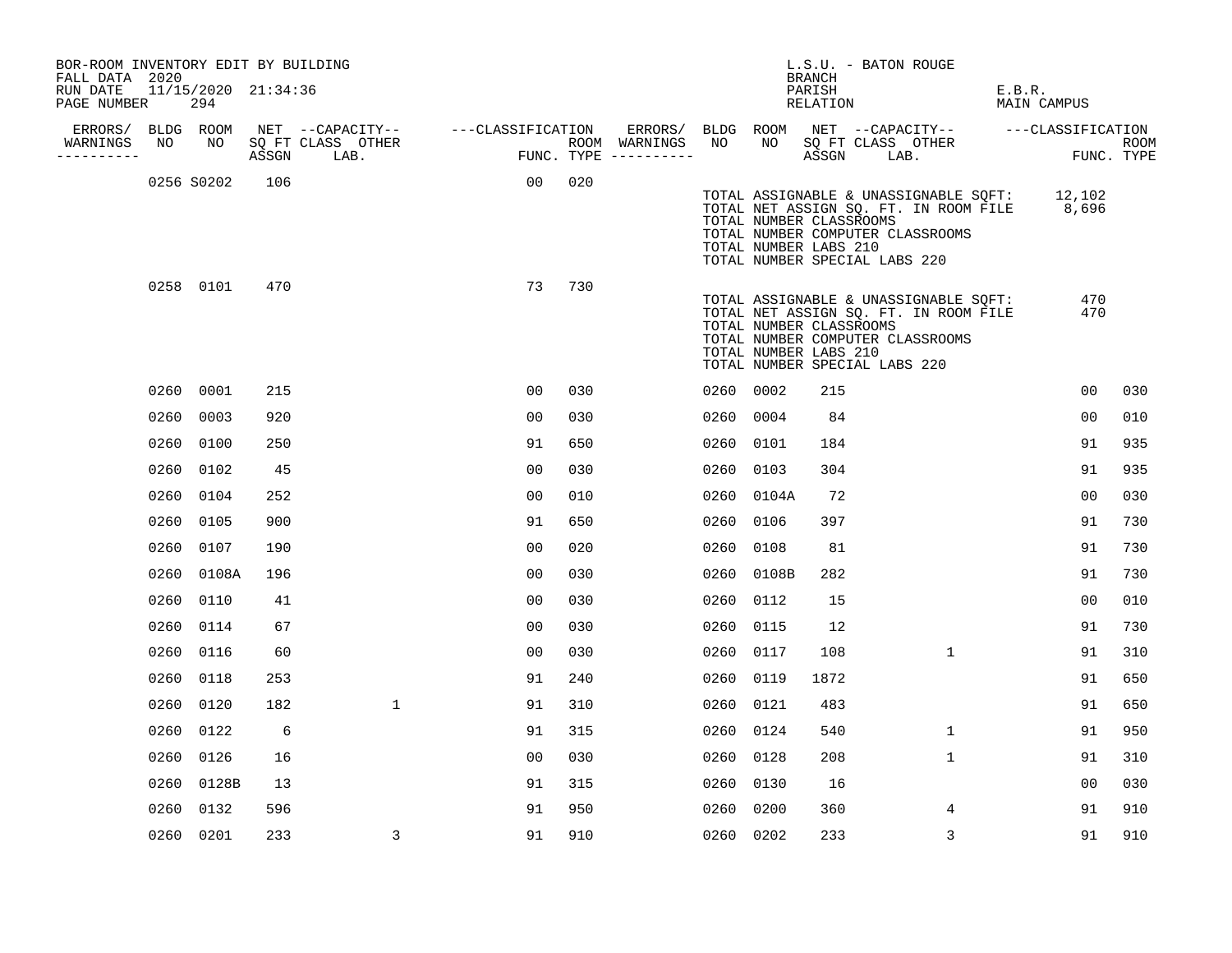| BOR-ROOM INVENTORY EDIT BY BUILDING<br>FALL DATA 2020 |             |                            |       |                           |                   |      |                                 |             |             | <b>BRANCH</b>             | L.S.U. - BATON ROUGE      |                              |                           |
|-------------------------------------------------------|-------------|----------------------------|-------|---------------------------|-------------------|------|---------------------------------|-------------|-------------|---------------------------|---------------------------|------------------------------|---------------------------|
| RUN DATE<br>PAGE NUMBER                               |             | 11/15/2020 21:34:36<br>295 |       |                           |                   |      |                                 |             |             | PARISH<br><b>RELATION</b> |                           | E.B.R.<br><b>MAIN CAMPUS</b> |                           |
| ERRORS/                                               | <b>BLDG</b> | ROOM                       |       | NET --CAPACITY--          | ---CLASSIFICATION |      | ERRORS/                         | <b>BLDG</b> | <b>ROOM</b> |                           | NET --CAPACITY--          | ---CLASSIFICATION            |                           |
| WARNINGS<br>----------                                | NO          | NO                         | ASSGN | SQ FT CLASS OTHER<br>LAB. |                   | ROOM | WARNINGS<br>FUNC. TYPE $------$ | NO          | NO          | ASSGN                     | SQ FT CLASS OTHER<br>LAB. |                              | <b>ROOM</b><br>FUNC. TYPE |
|                                                       | 0260        | 0203                       | 176   | 2                         | 91                | 910  |                                 | 0260        | 0204        | 176                       | 2                         | 91                           | 910                       |
|                                                       | 0260        | 0205                       | 176   | 2                         | 91                | 910  |                                 | 0260        | 0206        | 176                       | 2                         | 91                           | 910                       |
|                                                       | 0260        | 0207                       | 176   | 2                         | 91                | 910  |                                 | 0260        | 0208        | 176                       | $\overline{c}$            | 91                           | 910                       |
|                                                       | 0260        | 0209                       | 176   | 2                         | 91                | 910  |                                 | 0260        | 0210        | 176                       | 2                         | 91                           | 910                       |
|                                                       | 0260        | 0211                       | 176   | $\mathbf 1$               | 91                | 910  |                                 | 0260        | 0212        | 233                       | 3                         | 91                           | 910                       |
|                                                       | 0260        | 0213                       | 176   | 2                         | 91                | 910  |                                 | 0260        | 0214        | 176                       | 2                         | 91                           | 910                       |
|                                                       | 0260        | 0215                       | 287   |                           | 91                | 650  |                                 | 0260        | 0215A       | 98                        | 5                         | 91                           | 410                       |
|                                                       | 0260        | 0215B                      | 30    |                           | 91                | 650  |                                 | 0260        | 0216        | 176                       | $\overline{c}$            | 91                           | 910                       |
|                                                       | 0260        | 0217                       | 100   |                           | 91                | 935  |                                 | 0260        | 0218        | 233                       | 3                         | 91                           | 910                       |
|                                                       | 0260        | 0219                       | 176   | 2                         | 91                | 910  |                                 | 0260        | 0220        | 176                       | 2                         | 91                           | 910                       |
|                                                       | 0260        | 0221                       | 176   | 2                         | 91                | 910  |                                 | 0260        | 0222        | 176                       | 2                         | 91                           | 910                       |
|                                                       | 0260        | 0223                       | 176   | 2                         | 91                | 910  |                                 | 0260        | 0224        | 176                       | 2                         | 91                           | 910                       |
|                                                       | 0260        | 0225                       | 233   | 3                         | 91                | 910  |                                 | 0260        | 0226        | 189                       |                           | 0 <sub>0</sub>               | 030                       |
|                                                       | 0260        | 0227                       | 176   | 2                         | 91                | 910  |                                 | 0260        | 0228        | 32                        |                           | 91                           | 935                       |
|                                                       | 0260        | 0229                       | 176   | 2                         | 91                | 910  |                                 | 0260        | 0230        | 198                       | 1                         | 91                           | 920                       |
|                                                       | 0260        | 0231                       | 233   | 3                         | 91                | 910  |                                 | 0260        | 0232        | 176                       | 1                         | 91                           | 910                       |
|                                                       | 0260        | 0233                       | 176   | 2                         | 91                | 910  |                                 | 0260        | 0234        | 176                       | 2                         | 91                           | 910                       |
|                                                       | 0260        | 0235                       | 176   | 2                         | 91                | 910  |                                 | 0260        | 0236        | 176                       | 2                         | 91                           | 910                       |
|                                                       | 0260        | 0238                       | 176   | 2                         | 91                | 910  |                                 | 0260        | 0239        | 176                       | 2                         | 91                           | 910                       |
|                                                       | 0260        | 0240                       | 176   | 2                         | 91                | 910  |                                 | 0260        | 0241        | 176                       | 2                         | 91                           | 910                       |
|                                                       | 0260        | 0242                       | 233   | 3                         | 91                | 910  |                                 | 0260        | 0243        | 233                       | 3                         | 91                           | 910                       |
|                                                       | 0260        | 0245                       | 352   | 4                         | 91                | 910  |                                 | 0260        | 0300        | 360                       | 4                         | 91                           | 910                       |
|                                                       | 0260        | 0301                       | 233   | 3                         | 91                | 910  |                                 | 0260        | 0302        | 233                       | 3                         | 91                           | 910                       |
|                                                       | 0260        | 0303                       | 176   | 2                         | 91                | 910  |                                 | 0260        | 0304        | 176                       | 2                         | 91                           | 910                       |
|                                                       | 0260        | 0305                       | 176   | 2                         | 91                | 910  |                                 | 0260        | 0306        | 176                       | 2                         | 91                           | 910                       |
|                                                       |             | 0260 0307                  | 176   | $\overline{c}$            | 91                | 910  |                                 |             | 0260 0308   | 176                       | $\sqrt{2}$                | 91                           | 910                       |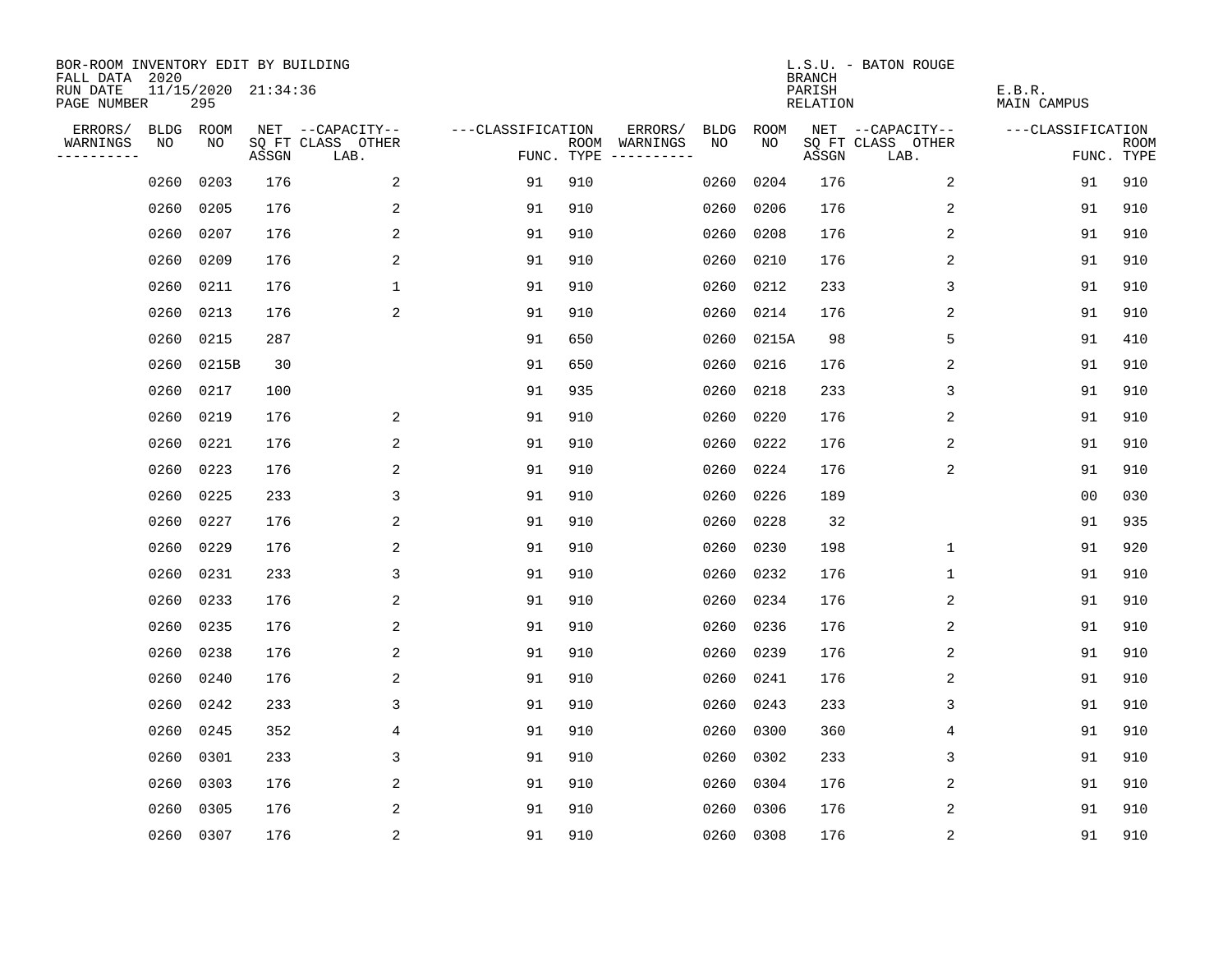| BOR-ROOM INVENTORY EDIT BY BUILDING<br>FALL DATA 2020 |             |       |                     |                           |                   |      |                                 |             |             | <b>BRANCH</b>             | L.S.U. - BATON ROUGE      |                              |                           |
|-------------------------------------------------------|-------------|-------|---------------------|---------------------------|-------------------|------|---------------------------------|-------------|-------------|---------------------------|---------------------------|------------------------------|---------------------------|
| RUN DATE<br>PAGE NUMBER                               |             | 296   | 11/15/2020 21:34:36 |                           |                   |      |                                 |             |             | PARISH<br><b>RELATION</b> |                           | E.B.R.<br><b>MAIN CAMPUS</b> |                           |
| ERRORS/                                               | <b>BLDG</b> | ROOM  |                     | NET --CAPACITY--          | ---CLASSIFICATION |      | ERRORS/                         | <b>BLDG</b> | <b>ROOM</b> |                           | NET --CAPACITY--          | ---CLASSIFICATION            |                           |
| WARNINGS<br>----------                                | NO          | NO    | ASSGN               | SQ FT CLASS OTHER<br>LAB. |                   | ROOM | WARNINGS<br>FUNC. TYPE $------$ | NO          | NO          | ASSGN                     | SQ FT CLASS OTHER<br>LAB. |                              | <b>ROOM</b><br>FUNC. TYPE |
|                                                       | 0260        | 0309  | 176                 | 2                         | 91                | 910  |                                 | 0260        | 0310        | 176                       | 2                         | 91                           | 910                       |
|                                                       | 0260        | 0311  | 176                 | $\mathbf 1$               | 91                | 910  |                                 | 0260        | 0312        | 233                       | 3                         | 91                           | 910                       |
|                                                       | 0260        | 0313  | 176                 | 2                         | 91                | 910  |                                 | 0260        | 0314        | 176                       | 2                         | 91                           | 910                       |
|                                                       | 0260        | 0315  | 287                 | 10                        | 91                | 650  |                                 | 0260        | 0315A       | 98                        | 7                         | 91                           | 410                       |
|                                                       | 0260        | 0315B | 30                  |                           | 91                | 650  |                                 | 0260        | 0316        | 176                       | 2                         | 91                           | 910                       |
|                                                       | 0260        | 0317  | 100                 |                           | 0 <sub>0</sub>    | 030  |                                 | 0260        | 0318        | 233                       | 3                         | 91                           | 910                       |
|                                                       | 0260        | 0319  | 176                 | 2                         | 91                | 910  |                                 | 0260        | 0320        | 176                       | 2                         | 91                           | 910                       |
|                                                       | 0260        | 0321  | 176                 | 2                         | 91                | 910  |                                 | 0260        | 0322        | 176                       | $\overline{c}$            | 91                           | 910                       |
|                                                       | 0260        | 0323  | 176                 | 2                         | 91                | 910  |                                 | 0260        | 0324        | 176                       | 2                         | 91                           | 910                       |
|                                                       | 0260        | 0325  | 233                 | 3                         | 91                | 910  |                                 | 0260        | 0326        | 189                       |                           | 0 <sub>0</sub>               | 030                       |
|                                                       | 0260        | 0327  | 176                 | 2                         | 91                | 910  |                                 | 0260        | 0328        | 32                        |                           | 0 <sub>0</sub>               | 010                       |
|                                                       | 0260        | 0329  | 176                 | 2                         | 91                | 910  |                                 |             | 0260 0330   | 198                       | $\mathbf 1$               | 91                           | 920                       |
|                                                       | 0260        | 0331  | 233                 | 3                         | 91                | 910  |                                 | 0260        | 0332        | 176                       | $\mathbf 1$               | 91                           | 910                       |
|                                                       | 0260        | 0333  | 176                 | 2                         | 91                | 910  |                                 | 0260        | 0334        | 176                       | 2                         | 91                           | 910                       |
|                                                       | 0260        | 0335  | 176                 | 2                         | 91                | 910  |                                 | 0260        | 0336        | 176                       | 2                         | 91                           | 910                       |
|                                                       | 0260        | 0338  | 176                 | 2                         | 91                | 910  |                                 | 0260        | 0339        | 176                       | $\overline{c}$            | 91                           | 910                       |
|                                                       | 0260        | 0340  | 176                 | 2                         | 91                | 910  |                                 | 0260        | 0341        | 176                       | 2                         | 91                           | 910                       |
|                                                       | 0260        | 0342  | 233                 | 3                         | 91                | 910  |                                 | 0260        | 0343        | 233                       | 3                         | 91                           | 910                       |
|                                                       | 0260        | 0345  | 360                 | 4                         | 91                | 910  |                                 | 0260        | 0400        | 360                       | $\overline{4}$            | 91                           | 910                       |
|                                                       | 0260        | 0401  | 233                 | 3                         | 91                | 910  |                                 | 0260        | 0402        | 233                       | 3                         | 91                           | 910                       |
|                                                       | 0260        | 0403  | 176                 | 2                         | 91                | 910  |                                 | 0260        | 0404        | 176                       | 2                         | 91                           | 910                       |
|                                                       | 0260        | 0405  | 176                 | 2                         | 91                | 910  |                                 | 0260        | 0406        | 176                       | 2                         | 91                           | 910                       |
|                                                       | 0260        | 0407  | 176                 | 2                         | 91                | 910  |                                 | 0260        | 0408        | 176                       | 2                         | 91                           | 910                       |
|                                                       | 0260        | 0409  | 176                 | 2                         | 91                | 910  |                                 | 0260        | 0410        | 176                       | 2                         | 91                           | 910                       |
|                                                       | 0260        | 0411  | 176                 | $\mathbf{1}$              | 91                | 910  |                                 | 0260        | 0412        | 233                       | 3                         | 91                           | 910                       |
|                                                       | 0260 0413   |       | 176                 | $\sqrt{2}$                | 91                | 910  |                                 |             | 0260 0414   | 176                       | $\sqrt{2}$                | 91                           | 910                       |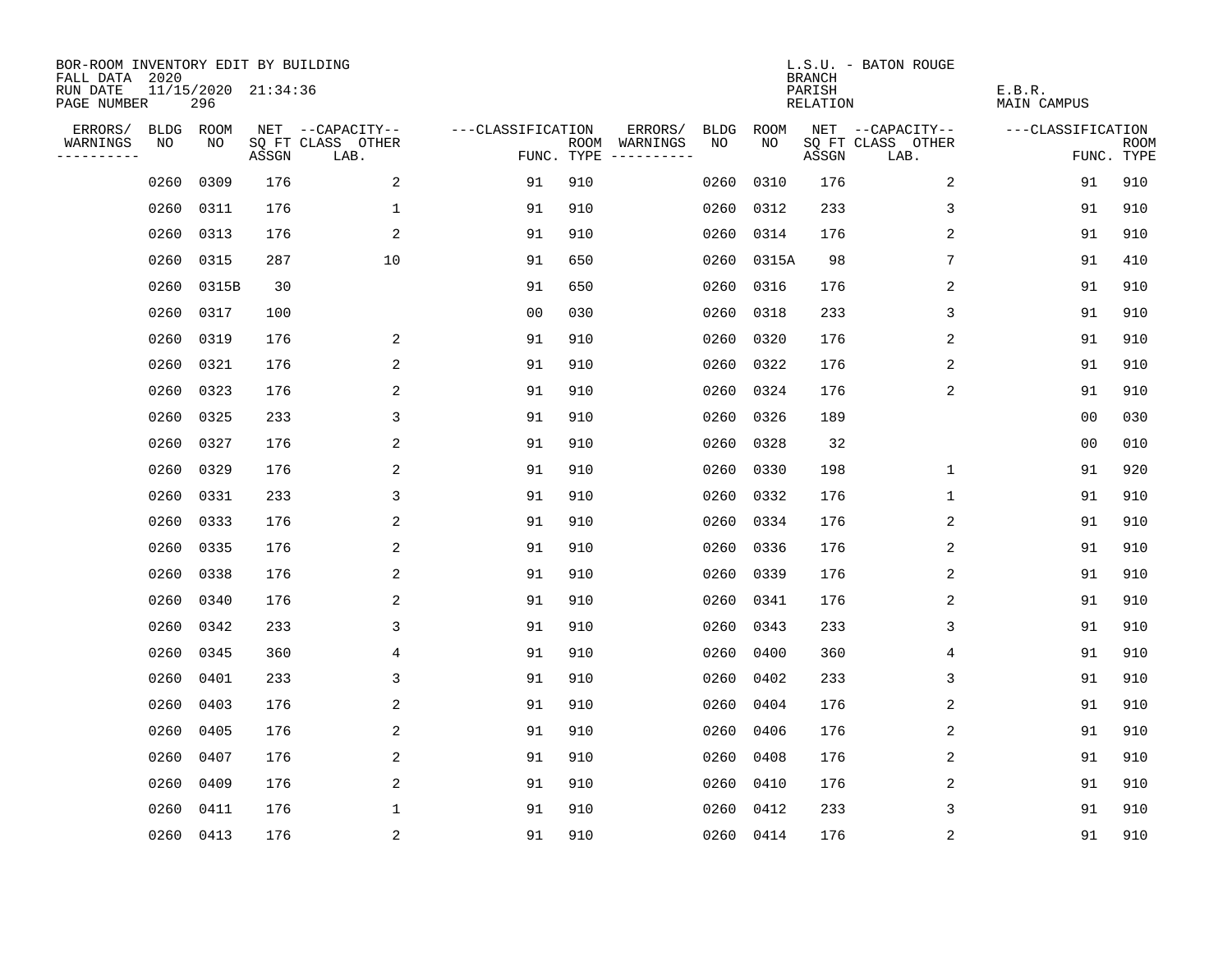| BOR-ROOM INVENTORY EDIT BY BUILDING<br>FALL DATA 2020 |      |                            |       |                           |                   |                                      |         |             |            | <b>BRANCH</b>      | L.S.U. - BATON ROUGE      |                       |                           |
|-------------------------------------------------------|------|----------------------------|-------|---------------------------|-------------------|--------------------------------------|---------|-------------|------------|--------------------|---------------------------|-----------------------|---------------------------|
| RUN DATE<br>PAGE NUMBER                               |      | 11/15/2020 21:34:36<br>297 |       |                           |                   |                                      |         |             |            | PARISH<br>RELATION |                           | E.B.R.<br>MAIN CAMPUS |                           |
| ERRORS/                                               |      | BLDG ROOM                  |       | NET --CAPACITY--          | ---CLASSIFICATION |                                      | ERRORS/ | <b>BLDG</b> | ROOM       |                    | NET --CAPACITY--          | ---CLASSIFICATION     |                           |
| WARNINGS<br>----------                                | NO   | NO                         | ASSGN | SQ FT CLASS OTHER<br>LAB. |                   | ROOM WARNINGS<br>FUNC. TYPE $------$ |         | NO.         | NO.        | ASSGN              | SQ FT CLASS OTHER<br>LAB. |                       | <b>ROOM</b><br>FUNC. TYPE |
|                                                       | 0260 | 0415                       | 287   | 7                         | 91                | 650                                  |         | 0260        | 0415A      | 98                 | 5                         | 91                    | 410                       |
|                                                       | 0260 | 0415B                      | 30    |                           | 91                | 650                                  |         | 0260        | 0416       | 176                | 2                         | 91                    | 910                       |
|                                                       | 0260 | 0417                       | 100   |                           | 91                | 935                                  |         | 0260        | 0418       | 233                | 3                         | 91                    | 910                       |
|                                                       | 0260 | 0419                       | 176   | 2                         | 91                | 910                                  |         | 0260        | 0420       | 176                | 2                         | 91                    | 910                       |
|                                                       | 0260 | 0421                       | 176   | 2                         | 91                | 910                                  |         | 0260        | 0422       | 176                | $\overline{c}$            | 91                    | 910                       |
|                                                       | 0260 | 0423                       | 176   | 2                         | 91                | 910                                  |         | 0260        | 0424       | 176                | 2                         | 91                    | 910                       |
|                                                       | 0260 | 0425                       | 233   | 3                         | 91                | 910                                  |         | 0260        | 0426       | 189                |                           | 0 <sub>0</sub>        | 030                       |
|                                                       | 0260 | 0427                       | 176   | 2                         | 91                | 910                                  |         | 0260        | 0428       | 32                 |                           | 0 <sub>0</sub>        | 010                       |
|                                                       | 0260 | 0429                       | 176   | 2                         | 91                | 910                                  |         | 0260        | 0430       | 198                | $\mathbf{1}$              | 91                    | 920                       |
|                                                       | 0260 | 0431                       | 233   | 3                         | 91                | 910                                  |         |             | 0260 0432  | 176                | $\mathbf 1$               | 91                    | 910                       |
|                                                       | 0260 | 0433                       | 176   | 2                         | 91                | 910                                  |         |             | 0260 0434  | 176                | 2                         | 91                    | 910                       |
|                                                       | 0260 | 0435                       | 176   | 2                         | 91                | 910                                  |         |             | 0260 0436  | 176                | 2                         | 91                    | 910                       |
|                                                       | 0260 | 0438                       | 176   | 2                         | 91                | 910                                  |         | 0260        | 0439       | 176                | 2                         | 91                    | 910                       |
|                                                       | 0260 | 0440                       | 176   | 2                         | 91                | 910                                  |         |             | 0260 0441  | 176                | 2                         | 91                    | 910                       |
|                                                       | 0260 | 0442                       | 233   | 3                         | 91                | 910                                  |         | 0260        | 0443       | 233                | 3                         | 91                    | 910                       |
|                                                       | 0260 | 0445                       | 360   | 4                         | 91                | 910                                  |         | 0260        | 0500       | 360                | 4                         | 91                    | 910                       |
|                                                       | 0260 | 0501                       | 233   | 3                         | 91                | 910                                  |         | 0260        | 0502       | 233                | 3                         | 91                    | 910                       |
|                                                       | 0260 | 0503                       | 176   | 2                         | 91                | 910                                  |         | 0260        | 0504       | 176                | 2                         | 91                    | 910                       |
|                                                       | 0260 | 0505                       | 176   | 2                         | 91                | 910                                  |         | 0260        | 0506       | 176                | 2                         | 91                    | 910                       |
|                                                       | 0260 | 0507                       | 176   | 2                         | 91                | 910                                  |         | 0260        | 0508       | 176                | 2                         | 91                    | 910                       |
|                                                       | 0260 | 0509                       | 176   | 2                         | 91                | 910                                  |         | 0260        | 0510       | 176                | 2                         | 91                    | 910                       |
|                                                       | 0260 | 0511                       | 176   | $\mathbf 1$               | 91                | 910                                  |         | 0260        | 0512       | 233                | 3                         | 91                    | 910                       |
|                                                       | 0260 | 0513                       | 176   | 2                         | 91                | 910                                  |         | 0260        | 0514       | 176                | 2                         | 91                    | 910                       |
|                                                       | 0260 | 0515                       | 287   |                           | 91                | 650                                  |         |             | 0260 0515A | 98                 | 5                         | 91                    | 410                       |
|                                                       | 0260 | 0515B                      | 30    |                           | 91                | 650                                  |         | 0260        | 0516       | 176                | 2                         | 91                    | 910                       |
|                                                       |      | 0260 0517                  | 100   |                           | 91                | 935                                  |         |             | 0260 0518  | 233                | 3                         | 91                    | 910                       |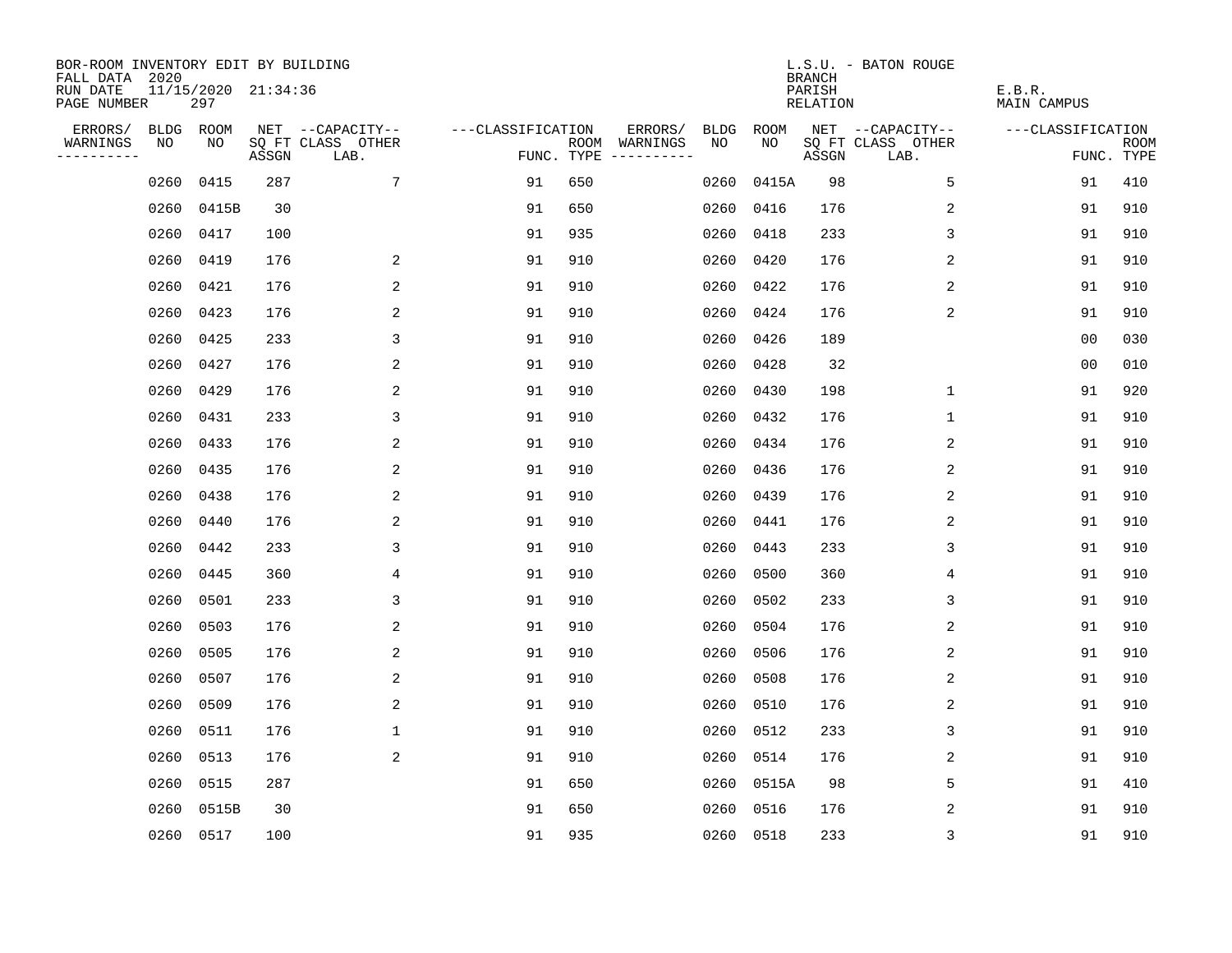| BOR-ROOM INVENTORY EDIT BY BUILDING<br>FALL DATA 2020 |      |           |                     |                           |                   |                                            |             |           | <b>BRANCH</b>      | L.S.U. - BATON ROUGE      |                       |                           |
|-------------------------------------------------------|------|-----------|---------------------|---------------------------|-------------------|--------------------------------------------|-------------|-----------|--------------------|---------------------------|-----------------------|---------------------------|
| RUN DATE<br>PAGE NUMBER                               |      | 298       | 11/15/2020 21:34:36 |                           |                   |                                            |             |           | PARISH<br>RELATION |                           | E.B.R.<br>MAIN CAMPUS |                           |
| ERRORS/                                               | BLDG | ROOM      |                     | NET --CAPACITY--          | ---CLASSIFICATION | ERRORS/                                    | <b>BLDG</b> | ROOM      |                    | NET --CAPACITY--          | ---CLASSIFICATION     |                           |
| WARNINGS<br>----------                                | NO   | NO        | ASSGN               | SQ FT CLASS OTHER<br>LAB. |                   | ROOM WARNINGS<br>FUNC. TYPE<br>----------- | NO.         | NO.       | ASSGN              | SQ FT CLASS OTHER<br>LAB. |                       | <b>ROOM</b><br>FUNC. TYPE |
|                                                       | 0260 | 0519      | 176                 | 2                         | 91                | 910                                        | 0260        | 0520      | 176                | 2                         | 91                    | 910                       |
|                                                       | 0260 | 0521      | 176                 | 2                         | 91                | 910                                        | 0260        | 0522      | 176                | 2                         | 91                    | 910                       |
|                                                       | 0260 | 0523      | 176                 | 2                         | 91                | 910                                        | 0260        | 0524      | 176                | 2                         | 91                    | 910                       |
|                                                       | 0260 | 0525      | 233                 | 3                         | 91                | 910                                        | 0260        | 0526      | 189                |                           | 0 <sub>0</sub>        | 030                       |
|                                                       | 0260 | 0527      | 176                 | 2                         | 91                | 910                                        | 0260        | 0528      | 32                 |                           | 00                    | 010                       |
|                                                       | 0260 | 0529      | 176                 | 2                         | 91                | 910                                        | 0260        | 0530      | 198                | 1                         | 91                    | 920                       |
|                                                       | 0260 | 0531      | 233                 | 3                         | 91                | 910                                        | 0260        | 0532      | 233                | 1                         | 91                    | 910                       |
|                                                       | 0260 | 0533      | 233                 | 2                         | 91                | 910                                        |             | 0260 0534 | 233                | 2                         | 91                    | 910                       |
|                                                       | 0260 | 0535      | 233                 | 2                         | 91                | 910                                        | 0260        | 0536      | 233                | 2                         | 91                    | 910                       |
|                                                       | 0260 | 0538      | 233                 | 2                         | 91                | 910                                        |             | 0260 0539 | 233                | 2                         | 91                    | 910                       |
|                                                       | 0260 | 0540      | 233                 | 2                         | 91                | 910                                        |             | 0260 0541 | 233                | 2                         | 91                    | 910                       |
|                                                       | 0260 | 0542      | 233                 | 3                         | 91                | 910                                        |             | 0260 0543 | 233                | 3                         | 91                    | 910                       |
|                                                       | 0260 | 0545      | 360                 | 4                         | 91                | 910                                        | 0260        | 0600      | 360                | 4                         | 91                    | 910                       |
|                                                       | 0260 | 0601      | 233                 | 3                         | 91                | 910                                        | 0260        | 0602      | 233                | 3                         | 91                    | 910                       |
|                                                       | 0260 | 0603      | 176                 | 2                         | 91                | 910                                        | 0260        | 0604      | 176                | 2                         | 91                    | 910                       |
|                                                       | 0260 | 0605      | 176                 | 2                         | 91                | 910                                        | 0260        | 0606      | 176                | 2                         | 91                    | 910                       |
|                                                       | 0260 | 0607      | 176                 | 2                         | 91                | 910                                        | 0260        | 0608      | 176                | 2                         | 91                    | 910                       |
|                                                       | 0260 | 0609      | 176                 | 2                         | 91                | 910                                        | 0260        | 0610      | 176                | 2                         | 91                    | 910                       |
|                                                       | 0260 | 0611      | 176                 | $\mathbf{1}$              | 91                | 910                                        | 0260        | 0612      | 233                | 3                         | 91                    | 910                       |
|                                                       | 0260 | 0613      | 176                 | 2                         | 91                | 910                                        | 0260        | 0614      | 176                | 2                         | 91                    | 910                       |
|                                                       | 0260 | 0615      | 287                 | 10                        | 91                | 650                                        | 0260        | 0615A     | 98                 | 7                         | 91                    | 410                       |
|                                                       | 0260 | 0615B     | 30                  |                           | 91                | 650                                        | 0260        | 06150     | $\mathbf{1}$       |                           | 91                    | 650                       |
|                                                       | 0260 | 0616      | 176                 | 2                         | 91                | 910                                        | 0260        | 0617      | 100                |                           | 0 <sub>0</sub>        | 030                       |
|                                                       | 0260 | 0618      | 233                 | 3                         | 91                | 910                                        | 0260        | 0619      | 176                | 2                         | 91                    | 910                       |
|                                                       | 0260 | 0620      | 176                 | 2                         | 91                | 910                                        | 0260        | 0621      | 176                | 2                         | 91                    | 910                       |
|                                                       |      | 0260 0622 | 176                 | $\overline{c}$            | 91                | 910                                        |             | 0260 0623 | 176                | $\sqrt{2}$                | 91                    | 910                       |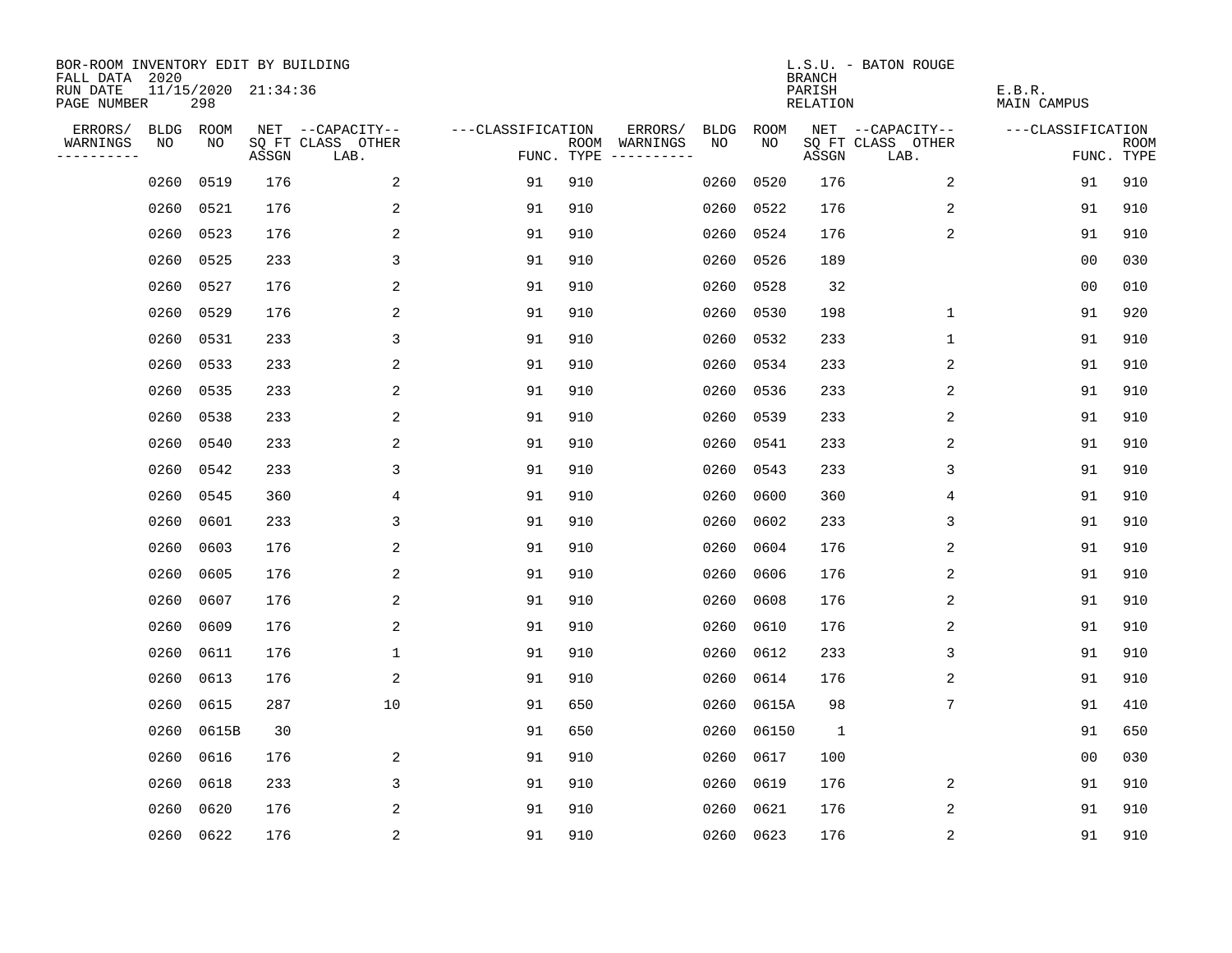| BOR-ROOM INVENTORY EDIT BY BUILDING<br>FALL DATA 2020 |             |       |                     |                           |                   |                    |                         |             |             | <b>BRANCH</b>             | L.S.U. - BATON ROUGE      |                              |                           |
|-------------------------------------------------------|-------------|-------|---------------------|---------------------------|-------------------|--------------------|-------------------------|-------------|-------------|---------------------------|---------------------------|------------------------------|---------------------------|
| RUN DATE<br>PAGE NUMBER                               |             | 299   | 11/15/2020 21:34:36 |                           |                   |                    |                         |             |             | PARISH<br><b>RELATION</b> |                           | E.B.R.<br><b>MAIN CAMPUS</b> |                           |
| ERRORS/                                               | <b>BLDG</b> | ROOM  |                     | NET --CAPACITY--          | ---CLASSIFICATION |                    | ERRORS/                 | <b>BLDG</b> | <b>ROOM</b> |                           | NET --CAPACITY--          | ---CLASSIFICATION            |                           |
| WARNINGS<br>----------                                | NO          | NO    | ASSGN               | SQ FT CLASS OTHER<br>LAB. |                   | ROOM<br>FUNC. TYPE | WARNINGS<br>----------- | NO          | NO          | ASSGN                     | SQ FT CLASS OTHER<br>LAB. |                              | <b>ROOM</b><br>FUNC. TYPE |
|                                                       | 0260        | 0624  | 176                 | 2                         | 91                | 910                |                         | 0260        | 0625        | 233                       | 3                         | 91                           | 910                       |
|                                                       | 0260        | 0626  | 189                 |                           | 0 <sub>0</sub>    | 030                |                         | 0260        | 0627        | 176                       | 2                         | 91                           | 910                       |
|                                                       | 0260        | 0628  | 32                  |                           | 91                | 730                |                         | 0260        | 0629        | 176                       | 2                         | 91                           | 910                       |
|                                                       | 0260        | 0630  | 198                 | 1                         | 91                | 920                |                         | 0260        | 0631        | 233                       | 3                         | 91                           | 910                       |
|                                                       | 0260        | 0632  | 176                 | $\mathbf 1$               | 91                | 910                |                         | 0260        | 0633        | 176                       | $\overline{2}$            | 91                           | 910                       |
|                                                       | 0260        | 0634  | 176                 | 2                         | 91                | 910                |                         | 0260        | 0635        | 176                       | 2                         | 91                           | 910                       |
|                                                       | 0260        | 0636  | 176                 | $\overline{c}$            | 91                | 910                |                         | 0260        | 0638        | 176                       | 2                         | 91                           | 910                       |
|                                                       | 0260        | 0639  | 176                 | 2                         | 91                | 910                |                         | 0260        | 0640        | 176                       | 2                         | 91                           | 910                       |
|                                                       | 0260        | 0641  | 176                 | 2                         | 91                | 910                |                         | 0260        | 0642        | 233                       | 3                         | 91                           | 910                       |
|                                                       | 0260        | 0643  | 233                 | 3                         | 91                | 910                |                         | 0260        | 0645        | 360                       | 4                         | 91                           | 910                       |
|                                                       | 0260        | 0700  | 360                 | 4                         | 91                | 910                |                         | 0260        | 0701        | 233                       | 3                         | 91                           | 910                       |
|                                                       | 0260        | 0702  | 233                 | 3                         | 91                | 910                |                         |             | 0260 0703   | 176                       | 2                         | 91                           | 910                       |
|                                                       | 0260        | 0704  | 176                 | 2                         | 91                | 910                |                         | 0260        | 0705        | 176                       | 2                         | 91                           | 910                       |
|                                                       | 0260        | 0706  | 176                 | 2                         | 91                | 910                |                         | 0260        | 0707        | 176                       | 2                         | 91                           | 910                       |
|                                                       | 0260        | 0708  | 176                 | 2                         | 91                | 910                |                         | 0260        | 0709        | 176                       | 2                         | 91                           | 910                       |
|                                                       | 0260        | 0710  | 176                 | 2                         | 91                | 910                |                         | 0260        | 0711        | 176                       | 1                         | 91                           | 910                       |
|                                                       | 0260        | 0712  | 233                 | 3                         | 91                | 910                |                         | 0260        | 0713        | 176                       | 2                         | 91                           | 910                       |
|                                                       | 0260        | 0714  | 176                 | 2                         | 91                | 910                |                         | 0260        | 0715        | 287                       | 7                         | 91                           | 650                       |
|                                                       | 0260        | 0715A | 98                  | 5                         | 91                | 410                |                         | 0260        | 0715B       | 30                        |                           | 91                           | 650                       |
|                                                       | 0260        | 0716  | 176                 | 2                         | 91                | 910                |                         | 0260        | 0717        | 100                       |                           | 91                           | 935                       |
|                                                       | 0260        | 0718  | 233                 | 3                         | 91                | 910                |                         | 0260        | 0719        | 176                       | 2                         | 91                           | 910                       |
|                                                       | 0260        | 0720  | 176                 | 2                         | 91                | 910                |                         | 0260        | 0721        | 176                       | 2                         | 91                           | 910                       |
|                                                       | 0260        | 0722  | 176                 | 2                         | 91                | 910                |                         | 0260        | 0723        | 176                       | 2                         | 91                           | 910                       |
|                                                       | 0260        | 0724  | 176                 | 2                         | 91                | 910                |                         | 0260        | 0725        | 233                       | 3                         | 91                           | 910                       |
|                                                       | 0260        | 0726  | 189                 |                           | 0 <sub>0</sub>    | 030                |                         | 0260        | 0727        | 176                       | 2                         | 91                           | 910                       |
|                                                       | 0260 0728   |       | 32                  |                           | 91                | 730                |                         |             | 0260 0729   | 176                       | $\sqrt{2}$                | 91                           | 910                       |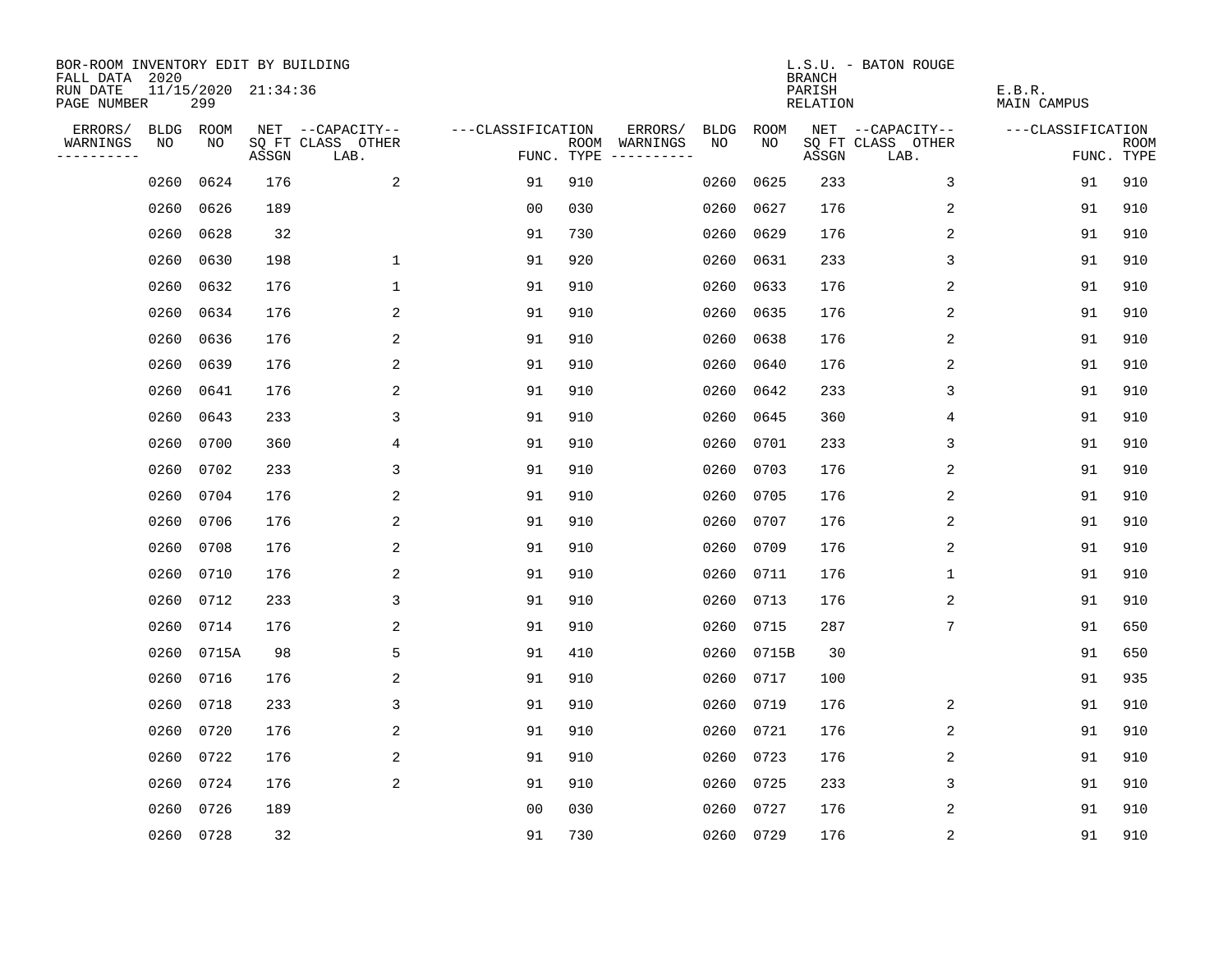| BOR-ROOM INVENTORY EDIT BY BUILDING<br>FALL DATA 2020 |      |                            |              |                           |                   |     |                                      |      |             | <b>BRANCH</b>             | L.S.U. - BATON ROUGE      |                              |                           |
|-------------------------------------------------------|------|----------------------------|--------------|---------------------------|-------------------|-----|--------------------------------------|------|-------------|---------------------------|---------------------------|------------------------------|---------------------------|
| RUN DATE<br>PAGE NUMBER                               |      | 11/15/2020 21:34:36<br>300 |              |                           |                   |     |                                      |      |             | PARISH<br><b>RELATION</b> |                           | E.B.R.<br><b>MAIN CAMPUS</b> |                           |
| ERRORS/                                               |      | BLDG ROOM                  |              | NET --CAPACITY--          | ---CLASSIFICATION |     | ERRORS/                              | BLDG | <b>ROOM</b> |                           | NET --CAPACITY--          | ---CLASSIFICATION            |                           |
| WARNINGS<br>----------                                | NO   | NO                         | ASSGN        | SQ FT CLASS OTHER<br>LAB. |                   |     | ROOM WARNINGS<br>FUNC. TYPE $------$ | NO   | NO          | ASSGN                     | SQ FT CLASS OTHER<br>LAB. |                              | <b>ROOM</b><br>FUNC. TYPE |
|                                                       | 0260 | 0730                       | 198          | $\mathbf{1}$              | 91                | 920 |                                      | 0260 | 0731        | 233                       | 3                         | 91                           | 910                       |
|                                                       | 0260 | 0732                       | 176          | $\mathbf 1$               | 91                | 910 |                                      |      | 0260 0733   | 176                       | 2                         | 91                           | 910                       |
|                                                       | 0260 | 0734                       | 176          | 2                         | 91                | 910 |                                      |      | 0260 0735   | 176                       | 2                         | 91                           | 910                       |
|                                                       | 0260 | 0736                       | 176          | 2                         | 91                | 910 |                                      |      | 0260 0738   | 176                       | 2                         | 91                           | 910                       |
|                                                       | 0260 | 0739                       | 176          | 2                         | 91                | 910 |                                      |      | 0260 0740   | 176                       | 2                         | 91                           | 910                       |
|                                                       |      | 0260 0741                  | 176          | 2                         | 91                | 910 |                                      |      | 0260 0742   | 176                       | 3                         | 91                           | 910                       |
|                                                       |      | 0260 0743                  | 233          | 3                         | 91                | 910 |                                      |      | 0260 0745   | 360                       | $\overline{4}$            | 91                           | 910                       |
|                                                       |      | 0260 B0315                 | <sup>1</sup> |                           | 91                | 650 |                                      |      | 0260 C0021  | 43                        |                           | 91                           | 730                       |
|                                                       |      | 0260 C0022                 | 322          |                           | 91                | 919 |                                      |      | 0260 C0023  | 27                        |                           | 0 <sub>0</sub>               | 010                       |
|                                                       |      | 0260 C0024                 | 322          |                           | 91                | 919 |                                      |      | 0260 C0025  | 27                        |                           | 0 <sub>0</sub>               | 010                       |
|                                                       |      | 0260 C0026                 | 322          |                           | 91                | 919 |                                      |      | 0260 C0027  | 36                        |                           | 91                           | 730                       |
|                                                       |      | 0260 C0028                 | 322          |                           | 91                | 919 |                                      |      | 0260 C0031  | 43                        |                           | 91                           | 730                       |
|                                                       |      | 0260 C0032                 | 322          |                           | 91                | 919 |                                      |      | 0260 C0033  | 27                        |                           | 0 <sub>0</sub>               | 010                       |
|                                                       |      | 0260 C0034                 | 322          |                           | 91                | 919 |                                      |      | 0260 C0035  | 27                        |                           | 0 <sub>0</sub>               | 010                       |
|                                                       |      | 0260 C0036                 | 322          |                           | 91                | 919 |                                      |      | 0260 C0037  | 36                        |                           | 91                           | 730                       |
|                                                       |      | 0260 C0038                 | 322          |                           | 91                | 919 |                                      |      | 0260 C0041  | 43                        |                           | 91                           | 730                       |
|                                                       |      | 0260 C0042                 | 322          |                           | 91                | 919 |                                      |      | 0260 C0043  | 27                        |                           | 0 <sub>0</sub>               | 010                       |
|                                                       |      | 0260 C0044                 | 322          |                           | 91                | 919 |                                      |      | 0260 C0045  | 27                        |                           | 0 <sub>0</sub>               | 010                       |
|                                                       |      | 0260 C0046                 | 322          |                           | 91                | 919 |                                      |      | 0260 C0047  | 36                        |                           | 91                           | 730                       |
|                                                       |      | 0260 C0048                 | 322          |                           | 91                | 919 |                                      |      | 0260 C0051  | 43                        |                           | 91                           | 730                       |
|                                                       |      | 0260 C0052                 | 322          |                           | 91                | 919 |                                      |      | 0260 C0053  | 27                        |                           | 0 <sub>0</sub>               | 010                       |
|                                                       |      | 0260 C0054                 | 322          |                           | 91                | 919 |                                      |      | 0260 C0055  | 27                        |                           | 00                           | 010                       |
|                                                       |      | 0260 C0056                 | 322          |                           | 91                | 919 |                                      |      | 0260 C0057  | 36                        |                           | 91                           | 730                       |
|                                                       |      | 0260 C0058                 | 322          |                           | 91                | 919 |                                      |      | 0260 C0061  | 43                        |                           | 91                           | 730                       |
|                                                       |      | 0260 C0062                 | 322          |                           | 91                | 919 |                                      |      | 0260 C0063  | 27                        |                           | 0 <sub>0</sub>               | 010                       |
|                                                       |      | 0260 C0064                 | 322          |                           | 91                | 919 |                                      |      | 0260 C0065  | 27                        |                           | 0 <sub>0</sub>               | 010                       |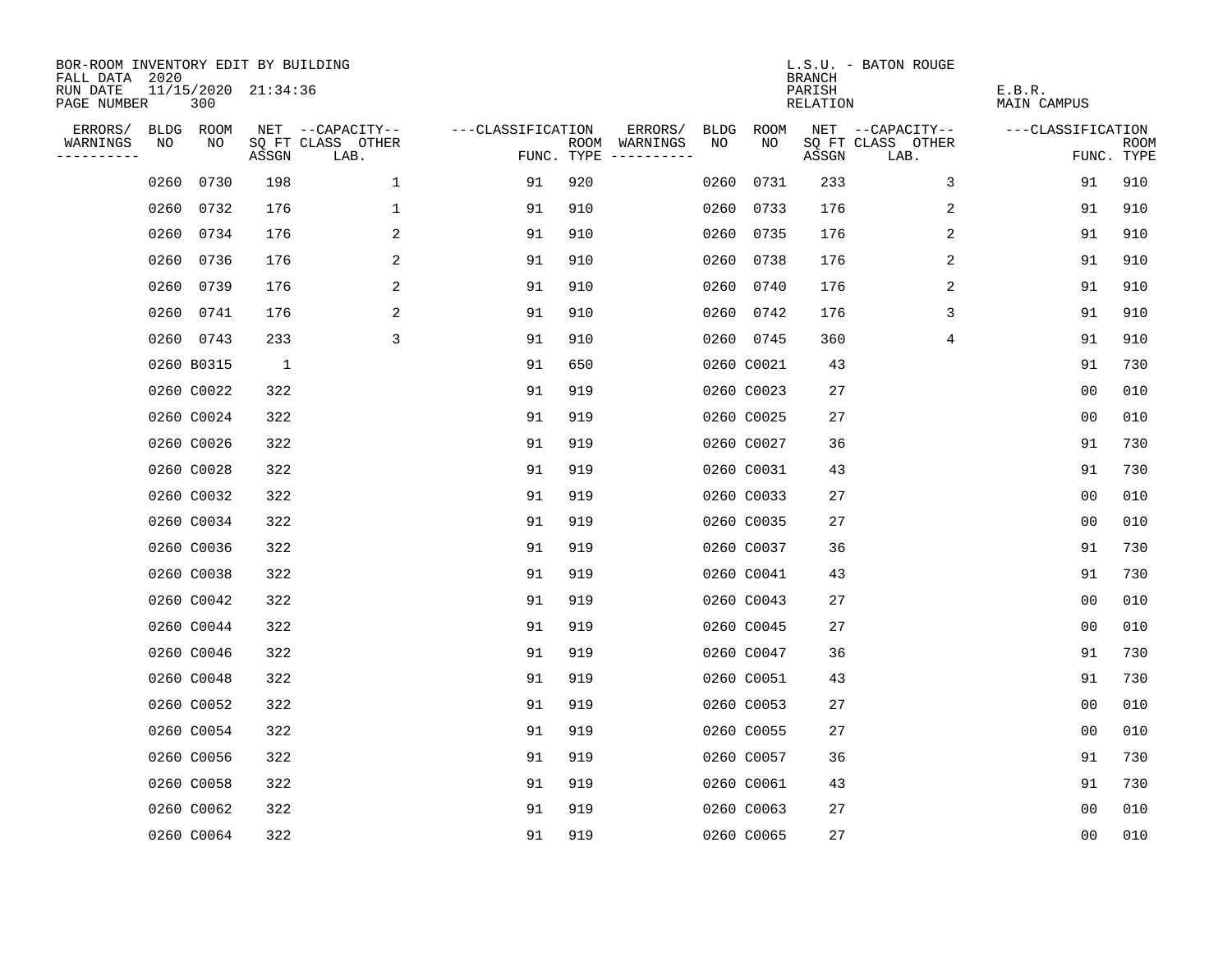| BOR-ROOM INVENTORY EDIT BY BUILDING       |                            |       |                           |                   |     |                                      |    |            | <b>BRANCH</b>      | L.S.U. - BATON ROUGE      |                       |                           |
|-------------------------------------------|----------------------------|-------|---------------------------|-------------------|-----|--------------------------------------|----|------------|--------------------|---------------------------|-----------------------|---------------------------|
| FALL DATA 2020<br>RUN DATE<br>PAGE NUMBER | 11/15/2020 21:34:36<br>301 |       |                           |                   |     |                                      |    |            | PARISH<br>RELATION |                           | E.B.R.<br>MAIN CAMPUS |                           |
| ERRORS/                                   | BLDG ROOM                  |       | NET --CAPACITY--          | ---CLASSIFICATION |     | ERRORS/                              |    | BLDG ROOM  |                    | NET --CAPACITY--          | ---CLASSIFICATION     |                           |
| WARNINGS<br>NO<br>----------              | NO                         | ASSGN | SQ FT CLASS OTHER<br>LAB. |                   |     | ROOM WARNINGS<br>FUNC. TYPE $------$ | NO | NO         | ASSGN              | SQ FT CLASS OTHER<br>LAB. |                       | <b>ROOM</b><br>FUNC. TYPE |
|                                           | 0260 C0066                 | 322   |                           | 91                | 919 |                                      |    | 0260 C0067 | 36                 |                           | 91                    | 730                       |
|                                           | 0260 C0068                 | 322   |                           | 91                | 919 |                                      |    | 0260 C0071 | 43                 |                           | 91                    | 730                       |
|                                           | 0260 C0072                 | 322   |                           | 91                | 919 |                                      |    | 0260 C0073 | 27                 |                           | 0 <sub>0</sub>        | 010                       |
|                                           | 0260 C0074                 | 322   |                           | 91                | 919 |                                      |    | 0260 C0075 | 27                 |                           | 0 <sub>0</sub>        | 010                       |
|                                           | 0260 C0076                 | 322   |                           | 91                | 919 |                                      |    | 0260 C0077 | 36                 |                           | 91                    | 730                       |
|                                           | 0260 C0078                 | 322   |                           | 91                | 919 |                                      |    | 0260 C0100 | 68                 |                           | 0 <sub>0</sub>        | 020                       |
|                                           | 0260 C0100A                | 62    |                           | 0 <sub>0</sub>    | 020 |                                      |    | 0260 C0101 | 90                 |                           | 0 <sub>0</sub>        | 020                       |
|                                           | 0260 C0102                 | 244   |                           | 0 <sub>0</sub>    | 020 |                                      |    | 0260 C0103 | 367                |                           | 0 <sub>0</sub>        | 020                       |
|                                           | 0260 C0200                 | 1222  |                           | 0 <sub>0</sub>    | 020 |                                      |    | 0260 C0201 | 752                |                           | 0 <sub>0</sub>        | 020                       |
|                                           | 0260 C0203                 | 510   |                           | 0 <sub>0</sub>    | 020 |                                      |    | 0260 C0300 | 1222               |                           | 0 <sub>0</sub>        | 020                       |
|                                           | 0260 C0301                 | 752   |                           | 00                | 020 |                                      |    | 0260 C0303 | 510                |                           | 0 <sub>0</sub>        | 020                       |
|                                           | 0260 C0400                 | 1222  |                           | 0 <sub>0</sub>    | 020 |                                      |    | 0260 C0401 | 752                |                           | 0 <sub>0</sub>        | 020                       |
|                                           | 0260 C0403                 | 510   |                           | 0 <sub>0</sub>    | 020 |                                      |    | 0260 C0500 | 1222               |                           | 0 <sub>0</sub>        | 020                       |
|                                           | 0260 C0501                 | 752   |                           | 0 <sub>0</sub>    | 020 |                                      |    | 0260 C0503 | 510                |                           | 0 <sub>0</sub>        | 020                       |
|                                           | 0260 C0600                 | 1222  |                           | 00                | 020 |                                      |    | 0260 C0601 | 752                |                           | 00                    | 020                       |
|                                           | 0260 C0603                 | 510   |                           | 0 <sub>0</sub>    | 020 |                                      |    | 0260 C0700 | 1222               |                           | 0 <sub>0</sub>        | 020                       |
|                                           | 0260 C0701                 | 752   |                           | 0 <sub>0</sub>    | 020 |                                      |    | 0260 C0703 | 510                |                           | 0 <sub>0</sub>        | 020                       |
|                                           | 0260 E0100                 | 33    |                           | 0 <sub>0</sub>    | 020 |                                      |    | 0260 E0101 | 33                 |                           | 0 <sub>0</sub>        | 020                       |
|                                           | 0260 E0200                 | 33    |                           | 0 <sub>0</sub>    | 020 |                                      |    | 0260 E0201 | 33                 |                           | 0 <sub>0</sub>        | 020                       |
|                                           | 0260 E0300                 | 33    |                           | 0 <sub>0</sub>    | 020 |                                      |    | 0260 E0301 | 33                 |                           | 0 <sub>0</sub>        | 020                       |
|                                           | 0260 E0400                 | 33    |                           | 0 <sub>0</sub>    | 020 |                                      |    | 0260 E0401 | 33                 |                           | 0 <sub>0</sub>        | 020                       |
|                                           | 0260 E0500                 | 33    |                           | 0 <sub>0</sub>    | 020 |                                      |    | 0260 E0501 | 33                 |                           | 0 <sub>0</sub>        | 020                       |
|                                           | 0260 E0600                 | 33    |                           | 0 <sub>0</sub>    | 020 |                                      |    | 0260 E0601 | 33                 |                           | 0 <sub>0</sub>        | 020                       |
|                                           | 0260 E0700                 | 33    |                           | 0 <sub>0</sub>    | 020 |                                      |    | 0260 E0701 | 33                 |                           | 0 <sub>0</sub>        | 020                       |
|                                           | 0260 E0800                 | 160   |                           | 0 <sub>0</sub>    | 020 |                                      |    | 0260 S0100 | 152                |                           | 0 <sub>0</sub>        | 020                       |
|                                           | 0260 S0101                 | 105   |                           | 0 <sub>0</sub>    | 020 |                                      |    | 0260 S0200 | 115                |                           | 0 <sub>0</sub>        | 020                       |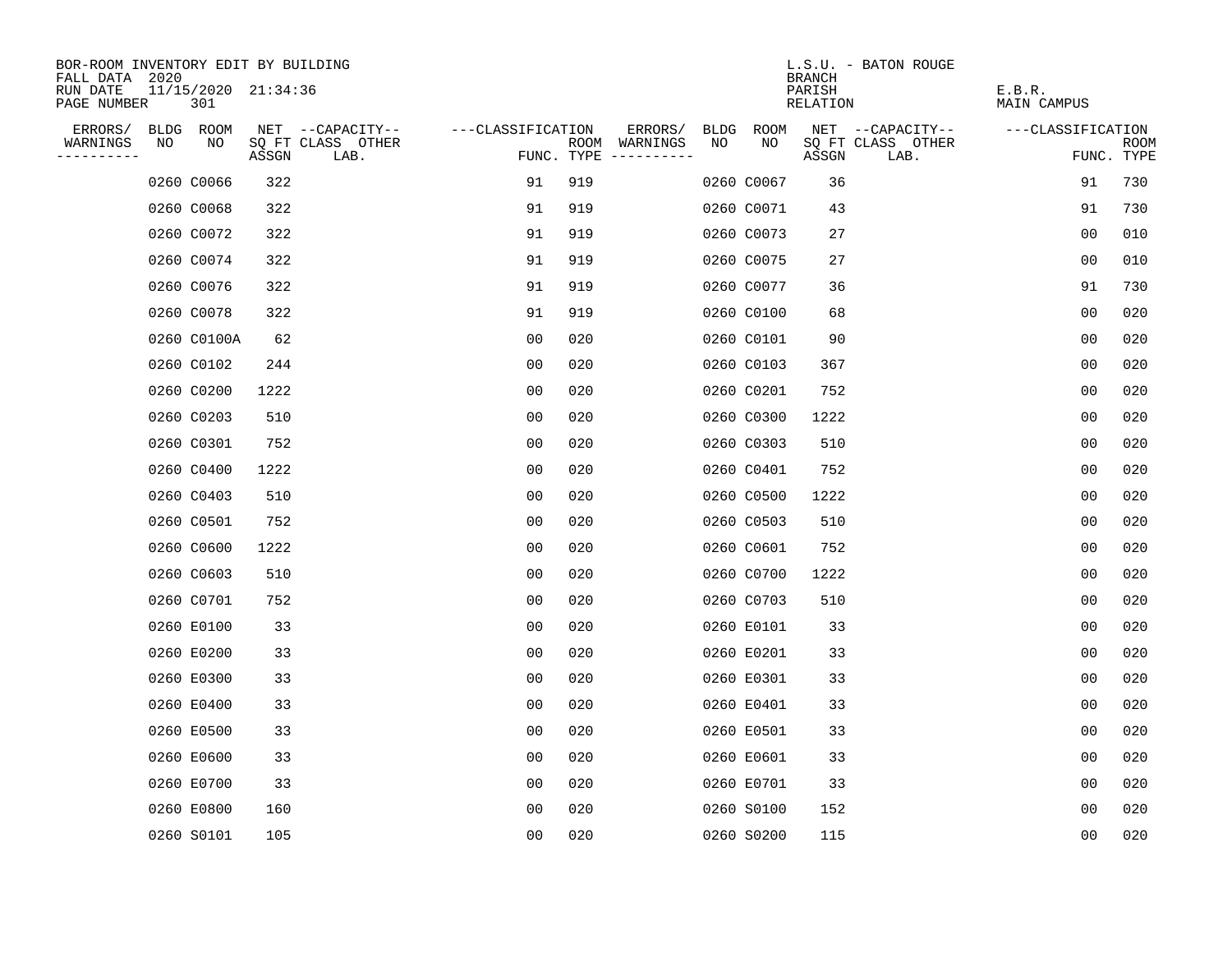| BOR-ROOM INVENTORY EDIT BY BUILDING<br>FALL DATA 2020 |      |                            |          |                           |              |                   |     |                                      |      |                                                  | <b>BRANCH</b>             | L.S.U. - BATON ROUGE                                                                                                                                |                              |                           |
|-------------------------------------------------------|------|----------------------------|----------|---------------------------|--------------|-------------------|-----|--------------------------------------|------|--------------------------------------------------|---------------------------|-----------------------------------------------------------------------------------------------------------------------------------------------------|------------------------------|---------------------------|
| RUN DATE<br>PAGE NUMBER                               |      | 11/15/2020 21:34:36<br>302 |          |                           |              |                   |     |                                      |      |                                                  | PARISH<br><b>RELATION</b> |                                                                                                                                                     | E.B.R.<br><b>MAIN CAMPUS</b> |                           |
| ERRORS/                                               |      | BLDG ROOM                  |          | NET --CAPACITY--          |              | ---CLASSIFICATION |     | ERRORS/                              | BLDG | <b>ROOM</b>                                      |                           | NET --CAPACITY--                                                                                                                                    | ---CLASSIFICATION            |                           |
| WARNINGS<br>----------                                | NO   | NO                         | ASSGN    | SQ FT CLASS OTHER<br>LAB. |              |                   |     | ROOM WARNINGS<br>FUNC. TYPE $------$ | NO   | NO                                               | ASSGN                     | SQ FT CLASS OTHER<br>LAB.                                                                                                                           |                              | <b>ROOM</b><br>FUNC. TYPE |
|                                                       |      | 0260 S0201                 | 123      |                           |              | 0 <sub>0</sub>    | 020 |                                      |      | 0260 S0300                                       | 115                       |                                                                                                                                                     | 0 <sub>0</sub>               | 020                       |
|                                                       |      | 0260 S0301                 | 123      |                           |              | 0 <sub>0</sub>    | 020 |                                      |      | 0260 S0400                                       | 115                       |                                                                                                                                                     | 00                           | 020                       |
|                                                       |      | 0260 S0401                 | 123      |                           |              | 00                | 020 |                                      |      | 0260 S0500                                       | 115                       |                                                                                                                                                     | 00                           | 020                       |
|                                                       |      | 0260 S0501                 | 123      |                           |              | 0 <sub>0</sub>    | 020 |                                      |      | 0260 S0600                                       | 115                       |                                                                                                                                                     | 00                           | 020                       |
|                                                       |      | 0260 S0601                 | 123      |                           |              | 0 <sub>0</sub>    | 020 |                                      |      | 0260 S0700                                       | 115                       |                                                                                                                                                     | 00                           | 020                       |
|                                                       |      | 0260 S0701                 | 123      |                           |              | 0 <sub>0</sub>    | 020 |                                      |      | TOTAL NUMBER CLASSROOMS<br>TOTAL NUMBER LABS 210 |                           | TOTAL ASSIGNABLE & UNASSIGNABLE SQFT:<br>TOTAL NET ASSIGN SQ. FT. IN ROOM FILE<br>TOTAL NUMBER COMPUTER CLASSROOMS<br>TOTAL NUMBER SPECIAL LABS 220 | 87,825<br>65,625             |                           |
|                                                       | 0266 | 0002                       | 3223 386 |                           |              | 11                | 110 |                                      |      | 0266 0002A                                       | 159                       |                                                                                                                                                     | 11                           | 115                       |
|                                                       | 0266 | 0003                       | 99       |                           | 3            | 81                | 081 |                                      | 0266 | 0004                                             | 102                       | 3                                                                                                                                                   | 81                           | 081                       |
|                                                       | 0266 | 0005                       | 1892 193 |                           |              | 11                | 110 |                                      | 0266 | 0005A                                            | 89                        |                                                                                                                                                     | 11                           | 115                       |
|                                                       | 0266 | 0006                       | 1867 193 |                           |              | 11                | 110 |                                      | 0266 | 0006A                                            | 86                        |                                                                                                                                                     | 11                           | 115                       |
|                                                       | 0266 | 0009                       | 1252 178 |                           |              | 11                | 110 |                                      | 0266 | 0010                                             | 1252                      | 178                                                                                                                                                 | 11                           | 110                       |
|                                                       | 0266 | 0010A                      | 71       |                           |              | 0 <sub>0</sub>    | 030 |                                      | 0266 | 0011                                             | 93                        |                                                                                                                                                     | 0 <sub>0</sub>               | 030                       |
|                                                       | 0266 | 0012                       | 63       |                           |              | 0 <sub>0</sub>    | 010 |                                      | 0266 | 0015                                             | 1954 193                  |                                                                                                                                                     | 11                           | 110                       |
|                                                       | 0266 | 0015A                      | 86       |                           |              | 11                | 115 |                                      | 0266 | 0016                                             | 1978 193                  |                                                                                                                                                     | 11                           | 110                       |
|                                                       | 0266 | 0016A                      | 86       |                           |              | 11                | 115 |                                      | 0266 | 0019                                             | 96                        | 3                                                                                                                                                   | 81                           | 081                       |
|                                                       | 0266 | 0020                       | 97       |                           | 3            | 81                | 081 |                                      | 0266 | 0101                                             | 102                       | 1                                                                                                                                                   | 11                           | 310                       |
|                                                       | 0266 | 0102                       | 101      |                           | 2            | 22                | 320 |                                      | 0266 | 0103                                             | 98                        | 2                                                                                                                                                   | 11                           | 320                       |
|                                                       | 0266 | 0104                       | 98       |                           | $\mathbf 1$  | 11                | 310 |                                      | 0266 | 0105                                             | 143                       | 2                                                                                                                                                   | 22                           | 320                       |
|                                                       | 0266 | 0106                       | 100      |                           | $\mathbf{1}$ | 22                | 320 |                                      | 0266 | 0107                                             | 143                       | $\overline{c}$                                                                                                                                      | 22                           | 320                       |
|                                                       |      | 0266 0108                  | 99       |                           | 2            | 22                | 310 |                                      |      | 0266 0109                                        | 143                       | 2                                                                                                                                                   | 11                           | 320                       |
|                                                       | 0266 | 0110                       | 99       |                           | $\mathbf 1$  | 22                | 320 |                                      | 0266 | 0111                                             | 467                       | 31                                                                                                                                                  | 11                           | 110                       |
|                                                       | 0266 | 0112                       | 569      | 40                        |              | 11                | 110 |                                      | 0266 | 0113                                             | 473                       | 32                                                                                                                                                  | 11                           | 110                       |
|                                                       |      | 0266 0114                  | 564      | 40                        |              | 11                | 110 |                                      |      | 0266 0115                                        | 215                       | 7                                                                                                                                                   | 0 <sub>0</sub>               | 030                       |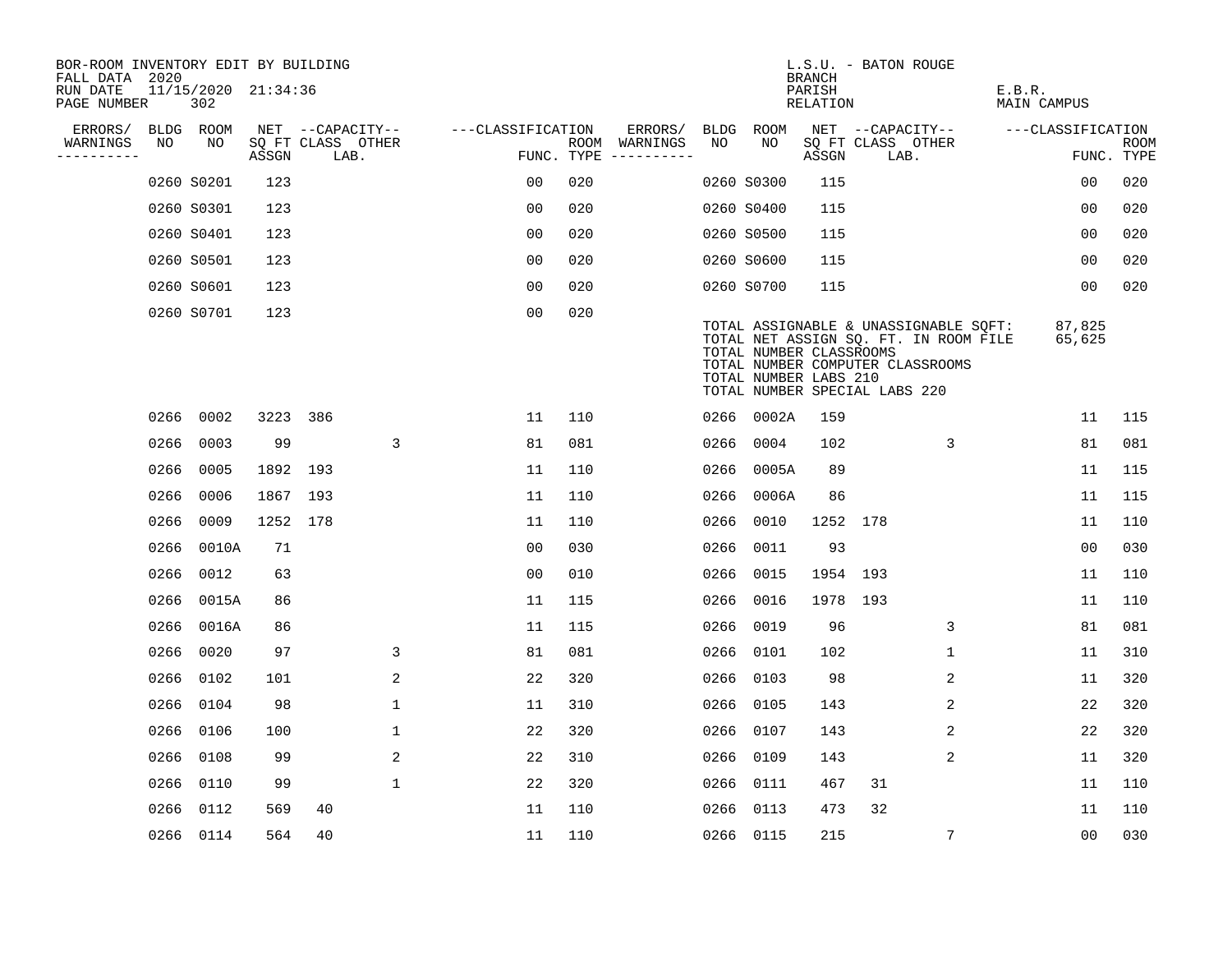| BOR-ROOM INVENTORY EDIT BY BUILDING<br>FALL DATA 2020 |      |            |                     |      |                   |                   |            |                              |             |           | L.S.U. - BATON ROUGE<br><b>BRANCH</b> |      |                   |                              |                   |                           |
|-------------------------------------------------------|------|------------|---------------------|------|-------------------|-------------------|------------|------------------------------|-------------|-----------|---------------------------------------|------|-------------------|------------------------------|-------------------|---------------------------|
| RUN DATE<br>PAGE NUMBER                               |      | 303        | 11/15/2020 21:34:36 |      |                   |                   |            |                              |             |           | PARISH<br><b>RELATION</b>             |      |                   | E.B.R.<br><b>MAIN CAMPUS</b> |                   |                           |
| ERRORS/                                               | BLDG | ROOM       |                     |      | NET --CAPACITY--  | ---CLASSIFICATION |            | ERRORS/                      | <b>BLDG</b> | ROOM      |                                       |      | NET --CAPACITY--  |                              | ---CLASSIFICATION |                           |
| WARNINGS<br>----------                                | NO   | NO         | ASSGN               | LAB. | SQ FT CLASS OTHER |                   | FUNC. TYPE | ROOM WARNINGS<br>----------- | NO.         | NO.       | ASSGN                                 | LAB. | SQ FT CLASS OTHER |                              |                   | <b>ROOM</b><br>FUNC. TYPE |
|                                                       | 0266 | 0116       | 582                 | 40   |                   | 11                | 110        |                              | 0266        | 0117      | 227                                   |      | 5                 |                              | 0 <sub>0</sub>    | 030                       |
|                                                       | 0266 | 0119       | 311                 | 21   |                   | 11                | 110        |                              | 0266        | 0130      | 331                                   | 22   |                   |                              | 11                | 110                       |
|                                                       | 0266 | 0132       | 453                 | 31   |                   | 11                | 110        |                              | 0266        | 0134      | 590                                   | 39   |                   |                              | 11                | 110                       |
|                                                       | 0266 | 0135       | 473                 | 32   |                   | 11                | 110        |                              | 0266        | 0136      | 560                                   | 40   |                   |                              | 11                | 110                       |
|                                                       | 0266 | 0137       | 467                 | 32   |                   | 11                | 110        |                              | 0266        | 0138      | 562                                   | 40   |                   |                              | 11                | 110                       |
|                                                       |      | 0266 0139  | 89                  |      | 2                 | 11                | 310        |                              | 0266        | 0140      | 88                                    |      | 1                 |                              | 22                | 310                       |
|                                                       | 0266 | 0141       | 99                  |      | 2                 | 11                | 320        |                              | 0266        | 0142      | 100                                   |      | 1                 |                              | 11                | 310                       |
|                                                       |      | 0266 0143  | 99                  |      | 2                 | 22                | 320        |                              | 0266        | 0144      | 100                                   |      | 1                 |                              | 11                | 310                       |
|                                                       | 0266 | 0145       | 97                  |      | 2                 | 11                | 320        |                              | 0266        | 0146      | 98                                    |      | $\mathbf{1}$      |                              | 11                | 310                       |
|                                                       |      | 0266 0147  | 102                 |      | 2                 | 11                | 320        |                              | 0266        | 0148      | 100                                   |      | $\mathbf{1}$      |                              | 11                | 310                       |
|                                                       |      | 0266 0149A | 20                  |      |                   | 0 <sub>0</sub>    | 010        |                              | 0266        | 0151      | 798                                   |      |                   |                              | 0 <sub>0</sub>    | 030                       |
|                                                       |      | 0266 0151A | 217                 |      |                   | 0 <sub>0</sub>    | 030        |                              | 0266        | 0202      | 91                                    |      | $\mathbf{1}$      |                              | 11                | 310                       |
|                                                       | 0266 | 0204       | 102                 |      | $\mathbf 1$       | 22                | 310        |                              | 0266        | 0206      | 103                                   |      | $\mathbf 1$       |                              | 11                | 310                       |
|                                                       | 0266 | 0208       | 99                  |      | $\mathbf 1$       | 22                | 310        |                              | 0266        | 0210      | 99                                    |      | $\mathbf 1$       |                              | 22                | 310                       |
|                                                       |      | 0266 0212  | 155                 |      | $\mathbf 1$       | 22                | 310        |                              | 0266        | 0216      | 154                                   |      | 2                 |                              | 77                | 310                       |
|                                                       |      | 0266 0220  | 102                 |      | $\mathbf 1$       | 22                | 310        |                              | 0266        | 0222      | 100                                   |      | 1                 |                              | 22                | 310                       |
|                                                       | 0266 | 0224       | 100                 |      | $\mathbf 1$       | 22                | 310        |                              | 0266        | 0226      | 101                                   |      | 1                 |                              | 22                | 310                       |
|                                                       |      | 0266 0228  | 101                 |      | $\mathbf{1}$      | 22                | 310        |                              | 0266        | 0230      | 100                                   |      | 1                 |                              | 22                | 310                       |
|                                                       | 0266 | 0232       | 601                 | 42   |                   | 46                | 110        |                              | 0266        | 0233      | 632                                   |      | 18                |                              | 46                | 210                       |
|                                                       | 0266 | 0234       | 134                 |      | 5                 | 0 <sub>0</sub>    | 030        |                              | 0266        | 0235      | 627                                   | 41   |                   |                              | 11                | 110                       |
|                                                       | 0266 | 0236       | 23                  |      |                   | 0 <sub>0</sub>    | 010        |                              | 0266        | 0237      | 622                                   | 40   |                   |                              | 11                | 110                       |
|                                                       | 0266 | 0238       | 98                  |      | 4                 | 0 <sub>0</sub>    | 030        |                              | 0266        | 0239      | 628                                   | 40   |                   |                              | 11                | 110                       |
|                                                       | 0266 | 0240       | 482                 | 32   |                   | 11                | 110        |                              | 0266        | 0241      | 685                                   | 46   |                   |                              | 11                | 110                       |
|                                                       | 0266 | 0243       | 637                 | 42   |                   | 11                | 110        |                              | 0266        | 0244      | 597                                   | 39   |                   |                              | 11                | 110                       |
|                                                       | 0266 | 0246       | 90                  |      | $\mathbf{1}$      | 22                | 310        |                              | 0266        | 0248      | 101                                   |      | 1                 |                              | 22                | 310                       |
|                                                       |      | 0266 0250  | 101                 |      | $\mathbf 1$       | 11                | 310        |                              |             | 0266 0252 | 99                                    |      | 1                 |                              | 22                | 310                       |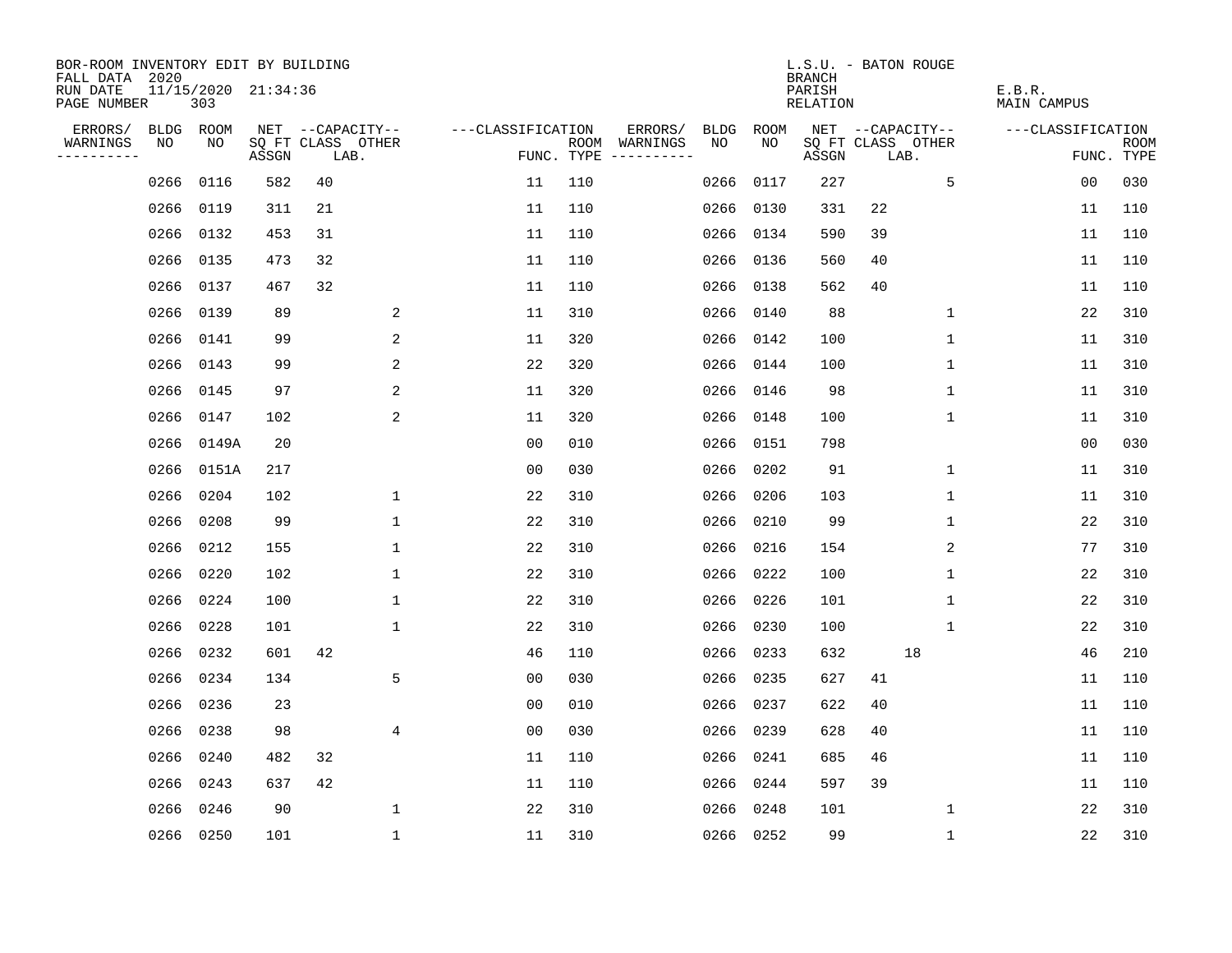| BOR-ROOM INVENTORY EDIT BY BUILDING<br>FALL DATA 2020 |           |                            |       |                           |                   |     |                                      |             |             | <b>BRANCH</b>             | L.S.U. - BATON ROUGE      |                              |                           |
|-------------------------------------------------------|-----------|----------------------------|-------|---------------------------|-------------------|-----|--------------------------------------|-------------|-------------|---------------------------|---------------------------|------------------------------|---------------------------|
| RUN DATE<br>PAGE NUMBER                               |           | 11/15/2020 21:34:36<br>304 |       |                           |                   |     |                                      |             |             | PARISH<br><b>RELATION</b> |                           | E.B.R.<br><b>MAIN CAMPUS</b> |                           |
| ERRORS/                                               | BLDG ROOM |                            |       | NET --CAPACITY--          | ---CLASSIFICATION |     | ERRORS/                              | <b>BLDG</b> | <b>ROOM</b> |                           | NET --CAPACITY--          | ---CLASSIFICATION            |                           |
| WARNINGS<br>----------                                | NO        | NO                         | ASSGN | SQ FT CLASS OTHER<br>LAB. |                   |     | ROOM WARNINGS<br>FUNC. TYPE $------$ | NO          | NO          | ASSGN                     | SQ FT CLASS OTHER<br>LAB. |                              | <b>ROOM</b><br>FUNC. TYPE |
|                                                       | 0266      | 0254                       | 99    | $\mathbf 1$               | 22                | 310 |                                      | 0266        | 0256        | 101                       | $\mathbf 1$               | 22                           | 310                       |
|                                                       | 0266      | 0258                       | 154   | $\mathbf 1$               | 22                | 310 |                                      | 0266        | 0262        | 154                       | 1                         | 22                           | 310                       |
|                                                       | 0266      | 0266                       | 100   | $\mathbf{1}$              | 11                | 310 |                                      | 0266        | 0268        | 100                       | 1                         | 22                           | 310                       |
|                                                       | 0266      | 0270                       | 101   | 1                         | 46                | 310 |                                      |             | 0266 0272   | 102                       | 1                         | 11                           | 310                       |
|                                                       | 0266      | 0274                       | 89    | $\mathbf{1}$              | 11                | 310 |                                      |             | 0266 0276   | 594                       | 41                        | 11                           | 110                       |
|                                                       | 0266      | 0277                       | 636   | 42                        | 11                | 110 |                                      |             | 0266 0278   | 177                       |                           | 0 <sub>0</sub>               | 030                       |
|                                                       | 0266      | 0280                       | 288   | 2                         | 11                | 314 |                                      | 0266        | 0282        | 272                       | 18                        | 11                           | 320                       |
|                                                       | 0266      | 0284                       | 602   | 40                        | 11                | 110 |                                      |             | 0266 0285   | 629                       | 40                        | 11                           | 110                       |
|                                                       | 0266      | 0300A                      | 21    |                           | 0 <sub>0</sub>    | 010 |                                      | 0266        | 0301        | 260                       |                           | 46                           | 315                       |
|                                                       | 0266      | 0301A                      | 196   | 2                         | 11                | 310 |                                      | 0266        | 0301B       | 128                       | 2                         | 46                           | 314                       |
|                                                       | 0266      | 0301C                      | 194   | $\mathbf 1$               | 46                | 325 |                                      | 0266        | 0301D       | 263                       | 12                        | 46                           | 350                       |
|                                                       | 0266      | 0301E                      | 130   | 2                         | 46                | 314 |                                      |             | 0266 0301F  | 177                       |                           | 0 <sub>0</sub>               | 030                       |
|                                                       | 0266      | 0301G                      | 280   |                           | 46                | 315 |                                      | 0266        | 0301H       | 70                        |                           | 46                           | 731                       |
|                                                       | 0266      | 0302                       | 113   | 1                         | 46                | 314 |                                      | 0266        | 0303        | 166                       |                           | 46                           | 313                       |
|                                                       | 0266      | 0304                       | 128   | 2                         | 22                | 310 |                                      | 0266        | 0306        | 128                       | 1                         | 11                           | 310                       |
|                                                       | 0266      | 0307                       | 133   | 4                         | 0 <sub>0</sub>    | 030 |                                      | 0266        | 0308        | 124                       | $\mathbf 1$               | 22                           | 310                       |
|                                                       | 0266      | 0309                       | 221   | 7                         | 0 <sub>0</sub>    | 030 |                                      | 0266        | 0310        | 125                       | 1                         | 22                           | 310                       |
|                                                       | 0266      | 0312                       | 125   | $\mathbf 1$               | 22                | 310 |                                      | 0266        | 0313        | 118                       | 2                         | 11                           | 320                       |
|                                                       | 0266      | 0314                       | 126   | 1                         | 22                | 310 |                                      | 0266        | 0315        | 113                       | 1                         | 11                           | 320                       |
|                                                       | 0266      | 0316                       | 128   | $\mathbf{1}$              | 22                | 310 |                                      | 0266        | 0318        | 126                       | $\mathbf 1$               | 77                           | 310                       |
|                                                       | 0266      | 0319                       | 612   | 20                        | 46                | 650 |                                      |             | 0266 0320   | 125                       | 1                         | 22                           | 310                       |
|                                                       | 0266      | 0321                       | 65    |                           | 46                | 655 |                                      | 0266        | 0322        | 125                       | 1                         | 22                           | 310                       |
|                                                       | 0266 0323 |                            | 120   | 1                         | 46                | 310 |                                      |             | 0266 0324   | 126                       | 1                         | 22                           | 310                       |
|                                                       | 0266      | 0325                       | 111   | $\mathbf 1$               | 77                | 310 |                                      |             | 0266 0326   | 128                       | 1                         | 22                           | 310                       |
|                                                       | 0266      | 0327                       | 115   | 2                         | 11                | 320 |                                      |             | 0266 0328   | 114                       | 1                         | 22                           | 310                       |
|                                                       |           | 0266 0329                  | 115   | 2                         | 11                | 320 |                                      |             | 0266 0333   | 115                       | $\overline{4}$            | 77                           | 310                       |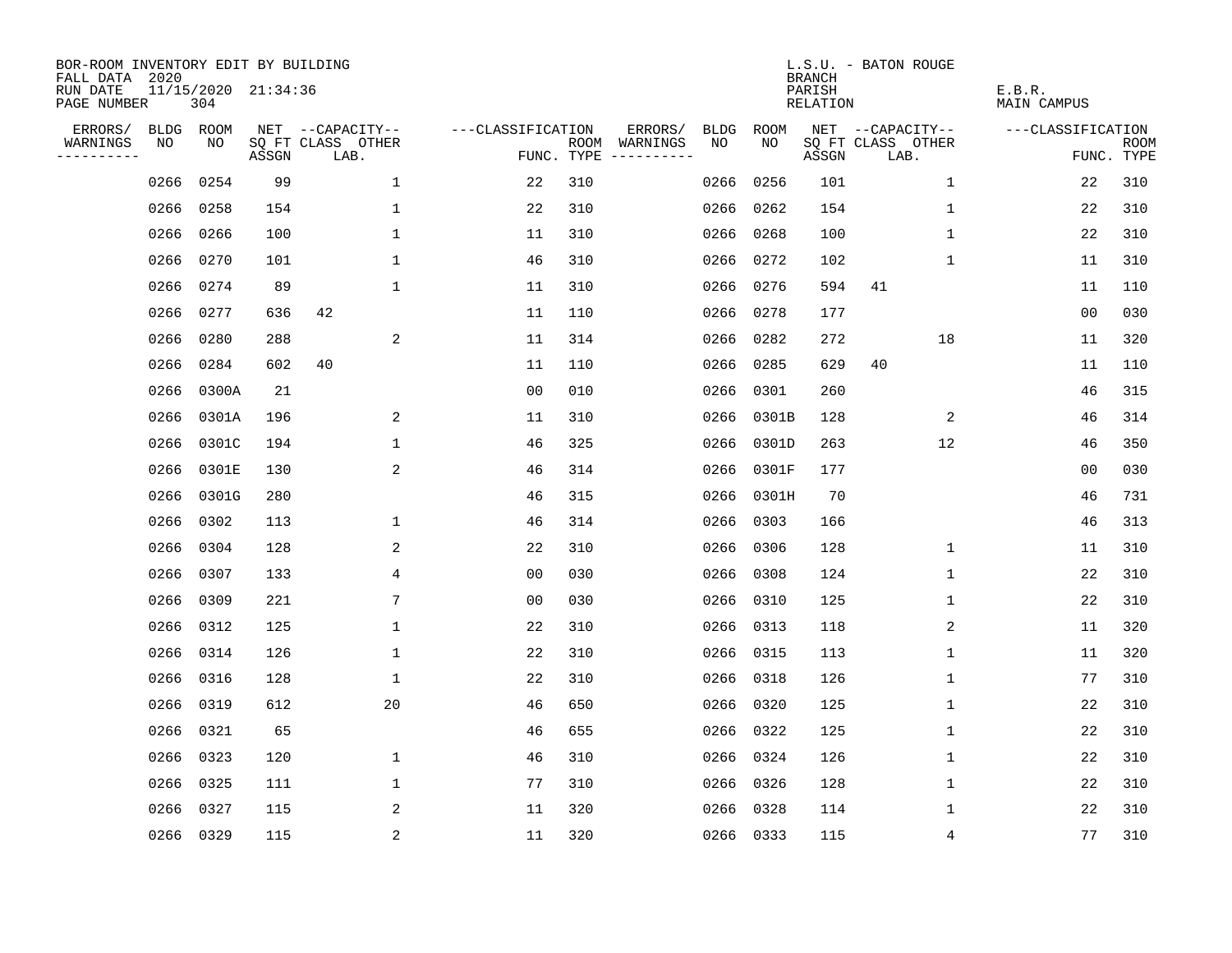| BOR-ROOM INVENTORY EDIT BY BUILDING<br>FALL DATA 2020 |                            |       |                           |                   |            |                                   |             | <b>BRANCH</b>             | L.S.U. - BATON ROUGE      |                              |                           |
|-------------------------------------------------------|----------------------------|-------|---------------------------|-------------------|------------|-----------------------------------|-------------|---------------------------|---------------------------|------------------------------|---------------------------|
| RUN DATE<br>PAGE NUMBER                               | 11/15/2020 21:34:36<br>305 |       |                           |                   |            |                                   |             | PARISH<br><b>RELATION</b> |                           | E.B.R.<br><b>MAIN CAMPUS</b> |                           |
| ERRORS/                                               | ROOM<br>BLDG               |       | NET --CAPACITY--          | ---CLASSIFICATION |            | ERRORS/<br><b>BLDG</b>            | <b>ROOM</b> |                           | NET --CAPACITY--          | ---CLASSIFICATION            |                           |
| NO<br>WARNINGS<br>----------                          | NO                         | ASSGN | SQ FT CLASS OTHER<br>LAB. |                   | FUNC. TYPE | NO<br>ROOM WARNINGS<br>---------- | NO          | ASSGN                     | SQ FT CLASS OTHER<br>LAB. |                              | <b>ROOM</b><br>FUNC. TYPE |
| 0266                                                  | 0335                       | 117   | 2                         | 11                | 320        | 0266                              | 0337        | 106                       | 2                         | 77                           | 310                       |
|                                                       | 0266<br>0339               | 106   | 2                         | 77                | 310        | 0266                              | 0341        | 103                       | 2                         | 11                           | 320                       |
|                                                       | 0266<br>0342               | 128   | $\mathbf 1$               | 22                | 310        | 0266                              | 0343        | 103                       | 2                         | 11                           | 320                       |
|                                                       | 0266 0344                  | 130   | $\mathbf 1$               | 22                | 310        | 0266                              | 0345        | 105                       | 2                         | 11                           | 320                       |
| 0266                                                  | 0346                       | 130   | $\mathbf{1}$              | 46                | 310        | 0266                              | 0347        | 106                       | 1                         | 11                           | 320                       |
|                                                       | 0266 0348                  | 128   | $\mathbf{1}$              | 22                | 310        | 0266                              | 0349        | 106                       | 2                         | 22                           | 320                       |
|                                                       | 0266<br>0350               | 127   | $\mathbf 1$               | 22                | 310        | 0266                              | 0351        | 107                       | 2                         | 11                           | 320                       |
|                                                       | 0266 0352                  | 128   | $\mathbf 1$               | 22                | 310        | 0266                              | 0353        | 106                       | 2                         | 11                           | 320                       |
|                                                       | 0266<br>0354               | 107   | $\mathbf 1$               | 22                | 310        | 0266                              | 0355        | 104                       | 2                         | 11                           | 320                       |
|                                                       | 0266 0357                  | 105   | 2                         | 11                | 320        | 0266                              | 0359        | 104                       | $\mathbf 1$               | 46                           | 310                       |
|                                                       | 0266 0361                  | 105   | $\mathbf{1}$              | 11                | 320        | 0266                              | 0363        | 102                       | $\mathbf 1$               | 11                           | 320                       |
|                                                       | 0266 0365                  | 126   | 8                         | 46                | 225        | 0266                              | 0367        | 296                       | 20                        | 46                           | 225                       |
|                                                       | 0266<br>0369               | 174   | 4                         | 11                | 220        | 0266                              | 0370        | 112                       | $\mathbf 1$               | 22                           | 310                       |
|                                                       | 0266 0371                  | 177   |                           | 46                | 315        | 0266                              | 0372        | 128                       | 1                         | 22                           | 310                       |
|                                                       | 0373<br>0266               | 117   | 1                         | 46                | 731        | 0266                              | 0374        | 126                       | 1                         | 22                           | 310                       |
|                                                       | 0266<br>0375               | 117   | 2                         | 11                | 320        | 0266                              | 0376        | 125                       | 1                         | 22                           | 310                       |
| 0266                                                  | 0377                       | 109   | 2                         | 11                | 320        | 0266                              | 0378        | 122                       | 1                         | 22                           | 310                       |
| 0266                                                  | 0379                       | 109   | 2                         | 11                | 320        | 0266                              | 0380        | 126                       | 1                         | 22                           | 310                       |
|                                                       | 0381<br>0266               | 281   | 12                        | 46                | 110        | 0266                              | 0382        | 126                       | 1                         | 22                           | 310                       |
| 0266                                                  | 0383                       | 278   | 6                         | 11                | 320        | 0266                              | 0384        | 126                       | 1                         | 22                           | 310                       |
| 0266                                                  | 0385                       | 307   | 20                        | 11                | 220        | 0266                              | 0386        | 126                       | 1                         | 22                           | 310                       |
| 0266                                                  | 0387                       | 117   | $\mathbf 1$               | 46                | 314        | 0266                              | 0388        | 125                       | 1                         | 22                           | 310                       |
|                                                       | 0266<br>0389               | 126   | 1                         | 46                | 314        | 0266                              | 0390        | 125                       | 1                         | 22                           | 310                       |
|                                                       | 0266<br>0391               | 128   | $\mathbf 1$               | 46                | 314        | 0266                              | 0392        | 128                       | 1                         | 22                           | 310                       |
|                                                       | 0266 0394                  | 128   | $\mathbf{1}$              | 22                | 310        |                                   | 0266 0396   | 114                       | 1                         | 22                           | 310                       |
|                                                       | 0266 C0000                 | 2563  |                           | 0 <sub>0</sub>    | 020        |                                   | 0266 C0100  | 4300                      |                           | 00                           | 020                       |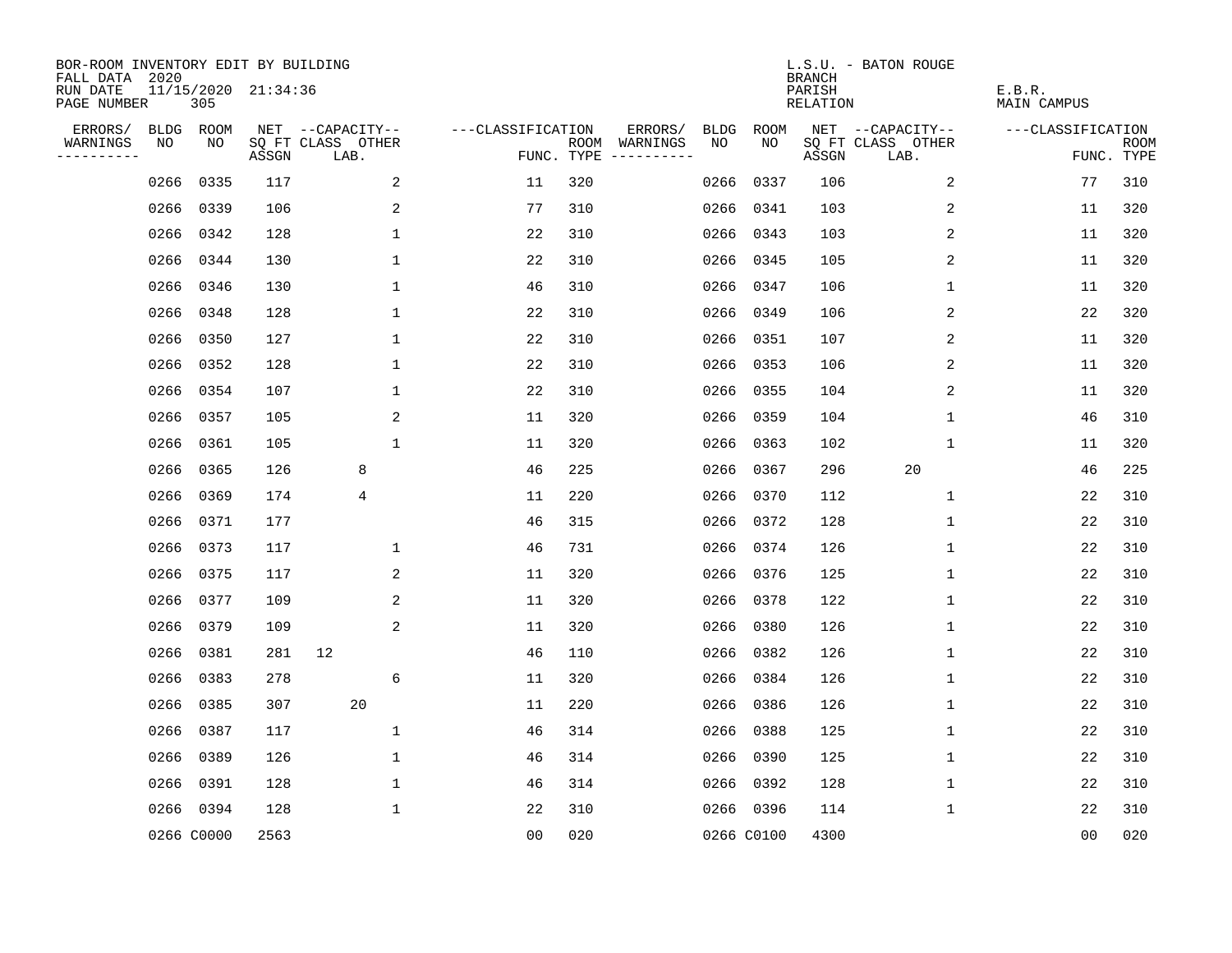| PAGE NUMBER | 306                  |                                                                                                                                                                                                       |                                  |                                                            |                                                                |     |                                     |               |                                      |                                                                                                                                                        |                                | E.B.R.<br>MAIN CAMPUS                                                                                                                                                                                                                                                                                                                                                                                                                                                                                                                                                   |                                                                                                                                                                                                                                                                                                                                                                                                                                                                     |
|-------------|----------------------|-------------------------------------------------------------------------------------------------------------------------------------------------------------------------------------------------------|----------------------------------|------------------------------------------------------------|----------------------------------------------------------------|-----|-------------------------------------|---------------|--------------------------------------|--------------------------------------------------------------------------------------------------------------------------------------------------------|--------------------------------|-------------------------------------------------------------------------------------------------------------------------------------------------------------------------------------------------------------------------------------------------------------------------------------------------------------------------------------------------------------------------------------------------------------------------------------------------------------------------------------------------------------------------------------------------------------------------|---------------------------------------------------------------------------------------------------------------------------------------------------------------------------------------------------------------------------------------------------------------------------------------------------------------------------------------------------------------------------------------------------------------------------------------------------------------------|
|             |                      |                                                                                                                                                                                                       |                                  |                                                            |                                                                |     |                                     |               |                                      |                                                                                                                                                        |                                |                                                                                                                                                                                                                                                                                                                                                                                                                                                                                                                                                                         |                                                                                                                                                                                                                                                                                                                                                                                                                                                                     |
| ----------  |                      |                                                                                                                                                                                                       |                                  |                                                            |                                                                |     |                                     |               |                                      |                                                                                                                                                        |                                |                                                                                                                                                                                                                                                                                                                                                                                                                                                                                                                                                                         | <b>ROOM</b><br>FUNC. TYPE                                                                                                                                                                                                                                                                                                                                                                                                                                           |
|             |                      | 3668                                                                                                                                                                                                  |                                  |                                                            | 00                                                             | 020 |                                     |               |                                      | 3215                                                                                                                                                   |                                | 00                                                                                                                                                                                                                                                                                                                                                                                                                                                                                                                                                                      | 020                                                                                                                                                                                                                                                                                                                                                                                                                                                                 |
|             |                      | 21                                                                                                                                                                                                    |                                  |                                                            | 00                                                             | 020 |                                     |               |                                      | 21                                                                                                                                                     |                                | 00                                                                                                                                                                                                                                                                                                                                                                                                                                                                                                                                                                      | 020                                                                                                                                                                                                                                                                                                                                                                                                                                                                 |
|             |                      | 21                                                                                                                                                                                                    |                                  |                                                            | 00                                                             | 020 |                                     |               |                                      | 21                                                                                                                                                     |                                | 00                                                                                                                                                                                                                                                                                                                                                                                                                                                                                                                                                                      | 020                                                                                                                                                                                                                                                                                                                                                                                                                                                                 |
|             |                      | 101                                                                                                                                                                                                   |                                  |                                                            | 0 <sub>0</sub>                                                 | 020 |                                     |               |                                      | 871                                                                                                                                                    |                                | 0 <sub>0</sub>                                                                                                                                                                                                                                                                                                                                                                                                                                                                                                                                                          | 020                                                                                                                                                                                                                                                                                                                                                                                                                                                                 |
|             |                      | 718                                                                                                                                                                                                   |                                  |                                                            | 00                                                             | 020 |                                     |               |                                      | 555                                                                                                                                                    |                                |                                                                                                                                                                                                                                                                                                                                                                                                                                                                                                                                                                         | 020                                                                                                                                                                                                                                                                                                                                                                                                                                                                 |
|             |                      |                                                                                                                                                                                                       |                                  |                                                            | 93                                                             | 660 |                                     |               |                                      |                                                                                                                                                        |                                |                                                                                                                                                                                                                                                                                                                                                                                                                                                                                                                                                                         |                                                                                                                                                                                                                                                                                                                                                                                                                                                                     |
|             |                      |                                                                                                                                                                                                       |                                  |                                                            | 93                                                             | 525 |                                     |               |                                      |                                                                                                                                                        |                                |                                                                                                                                                                                                                                                                                                                                                                                                                                                                                                                                                                         |                                                                                                                                                                                                                                                                                                                                                                                                                                                                     |
|             |                      |                                                                                                                                                                                                       |                                  |                                                            | 93                                                             | 525 |                                     |               |                                      |                                                                                                                                                        |                                |                                                                                                                                                                                                                                                                                                                                                                                                                                                                                                                                                                         |                                                                                                                                                                                                                                                                                                                                                                                                                                                                     |
|             |                      | 584                                                                                                                                                                                                   |                                  |                                                            | 00                                                             | 030 |                                     |               |                                      | 945                                                                                                                                                    | 32                             | 11                                                                                                                                                                                                                                                                                                                                                                                                                                                                                                                                                                      | 210                                                                                                                                                                                                                                                                                                                                                                                                                                                                 |
|             |                      | 246                                                                                                                                                                                                   |                                  |                                                            | 11                                                             | 215 |                                     |               |                                      | 944                                                                                                                                                    | 32                             | 11                                                                                                                                                                                                                                                                                                                                                                                                                                                                                                                                                                      | 210                                                                                                                                                                                                                                                                                                                                                                                                                                                                 |
|             |                      | 182                                                                                                                                                                                                   | 1                                |                                                            | 11                                                             | 215 |                                     |               |                                      | 178                                                                                                                                                    |                                | 11                                                                                                                                                                                                                                                                                                                                                                                                                                                                                                                                                                      | 215                                                                                                                                                                                                                                                                                                                                                                                                                                                                 |
|             |                      | 159                                                                                                                                                                                                   |                                  |                                                            | 11                                                             | 310 |                                     |               |                                      | 140                                                                                                                                                    | 1                              | 73                                                                                                                                                                                                                                                                                                                                                                                                                                                                                                                                                                      | 310                                                                                                                                                                                                                                                                                                                                                                                                                                                                 |
|             |                      | 944                                                                                                                                                                                                   | 32                               |                                                            | 11                                                             | 210 |                                     |               |                                      | 464                                                                                                                                                    | 4                              | 22                                                                                                                                                                                                                                                                                                                                                                                                                                                                                                                                                                      | 250                                                                                                                                                                                                                                                                                                                                                                                                                                                                 |
|             |                      | 6447                                                                                                                                                                                                  |                                  |                                                            | 0 <sub>0</sub>                                                 | 030 |                                     |               |                                      | 713                                                                                                                                                    | 14                             | 11                                                                                                                                                                                                                                                                                                                                                                                                                                                                                                                                                                      | 250                                                                                                                                                                                                                                                                                                                                                                                                                                                                 |
|             | FALL DATA 2020<br>NO | ERRORS/ BLDG ROOM<br>NO<br>0266 C0200<br>0266 E0000<br>0266 E0200<br>0266 S0000<br>0266 S0200<br>0270 0001<br>0271 0001<br>0272 0001<br>0273 0011<br>0273 0014<br>0273 0015<br>0273 0017<br>0273 0019 | 110<br>3692<br>322<br>0273 0012A | BOR-ROOM INVENTORY EDIT BY BUILDING<br>11/15/2020 21:34:36 | SQ FT CLASS OTHER<br>ASSGN LAB.<br>1<br>$\mathbf{1}$<br>1<br>2 |     | NET --CAPACITY-- ----CLASSIFICATION | ROOM WARNINGS | ERRORS/<br>NO<br>FUNC. TYPE $------$ | BLDG ROOM<br>NO<br>0266 C0300<br>0266 E0100<br>0266 E0300<br>0266 S0100<br>0266 S0300<br>0273 0012<br>0273 0013<br>0273 0016<br>0273 0018<br>0273 0020 | BRANCH<br>PARISH<br>0273 0014A | L.S.U. - BATON ROUGE<br>RELATION<br>SQ FT CLASS OTHER<br>ASSGN LAB.<br>TOTAL NUMBER CLASSROOMS<br>TOTAL NUMBER COMPUTER CLASSROOMS<br>TOTAL NUMBER LABS 210<br>TOTAL NUMBER SPECIAL LABS 220<br>TOTAL NUMBER CLASSROOMS<br>TOTAL NUMBER COMPUTER CLASSROOMS<br>TOTAL NUMBER LABS 210<br>TOTAL NUMBER SPECIAL LABS 220<br>TOTAL NUMBER CLASSROOMS<br>TOTAL NUMBER COMPUTER CLASSROOMS<br>TOTAL NUMBER LABS 210<br>TOTAL NUMBER SPECIAL LABS 220<br>TOTAL NUMBER CLASSROOMS<br>TOTAL NUMBER COMPUTER CLASSROOMS<br>TOTAL NUMBER LABS 210<br>TOTAL NUMBER SPECIAL LABS 220 | NET --CAPACITY-- ---CLASSIFICATION<br>00 <sup>o</sup><br>TOTAL ASSIGNABLE & UNASSIGNABLE SQFT: 64,485<br>TOTAL NET ASSIGN SQ. FT. IN ROOM FILE 45,722<br>33<br>1<br>2<br>110<br>TOTAL ASSIGNABLE & UNASSIGNABLE SQFT:<br>TOTAL NET ASSIGN SQ. FT. IN ROOM FILE<br>110<br>TOTAL ASSIGNABLE & UNASSIGNABLE SQFT: 3,692<br>TOTAL NET ASSIGN SQ. FT. IN ROOM FILE 3,692<br>322<br>TOTAL ASSIGNABLE & UNASSIGNABLE SQFT:<br>TOTAL NET ASSIGN SQ. FT. IN ROOM FILE<br>322 |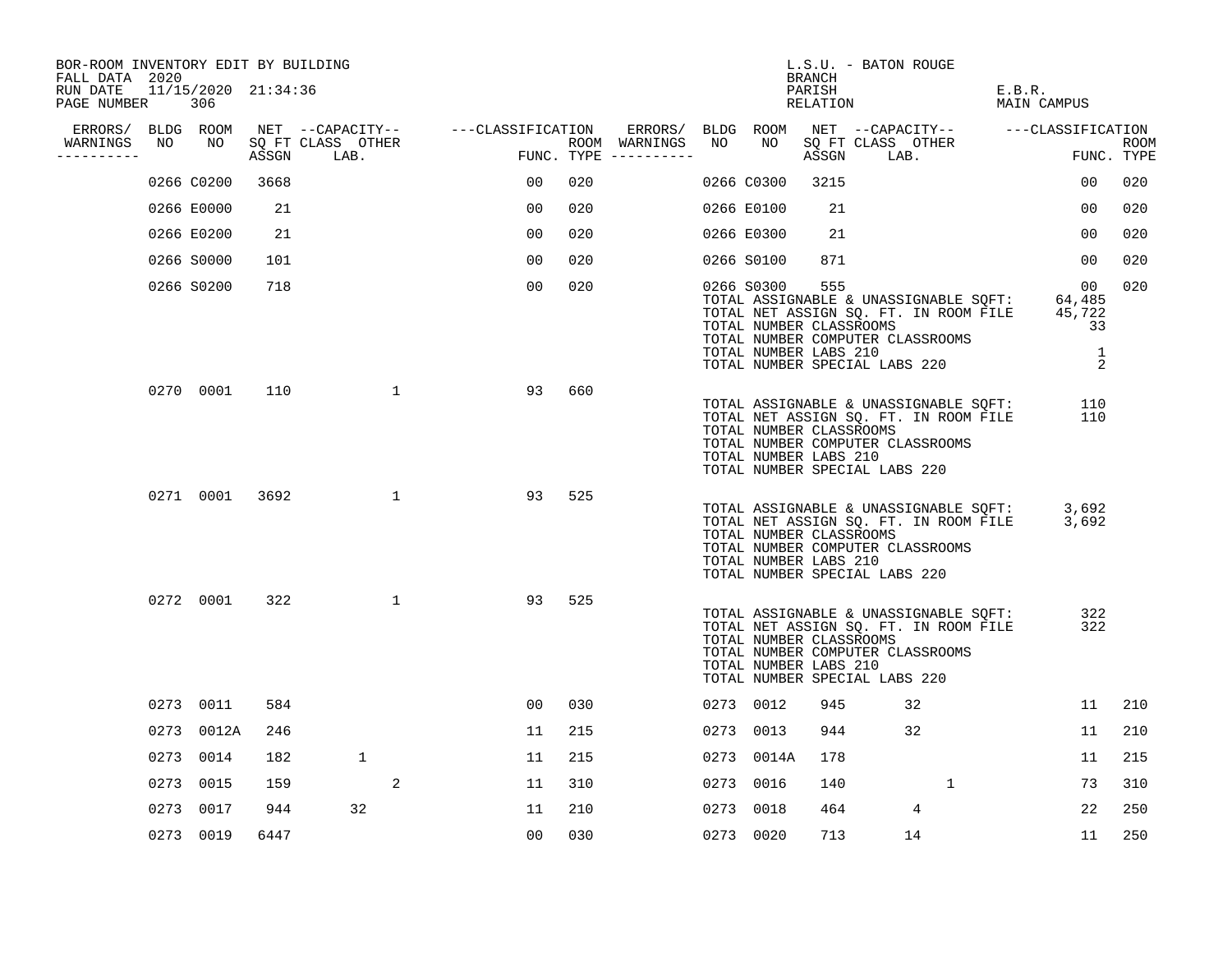| BOR-ROOM INVENTORY EDIT BY BUILDING<br>FALL DATA 2020 |      |                            |       |                           |                   |     |                                      |             |            | <b>BRANCH</b>      | L.S.U. - BATON ROUGE      |                       |                           |
|-------------------------------------------------------|------|----------------------------|-------|---------------------------|-------------------|-----|--------------------------------------|-------------|------------|--------------------|---------------------------|-----------------------|---------------------------|
| RUN DATE<br>PAGE NUMBER                               |      | 11/15/2020 21:34:36<br>307 |       |                           |                   |     |                                      |             |            | PARISH<br>RELATION |                           | E.B.R.<br>MAIN CAMPUS |                           |
| ERRORS/                                               | BLDG | ROOM                       |       | NET --CAPACITY--          | ---CLASSIFICATION |     | ERRORS/                              | <b>BLDG</b> | ROOM       |                    | NET --CAPACITY--          | ---CLASSIFICATION     |                           |
| WARNINGS<br>----------                                | NO   | NO                         | ASSGN | SQ FT CLASS OTHER<br>LAB. |                   |     | ROOM WARNINGS<br>FUNC. TYPE $------$ | NO.         | NO.        | ASSGN              | SQ FT CLASS OTHER<br>LAB. |                       | <b>ROOM</b><br>FUNC. TYPE |
|                                                       | 0273 | 0021                       | 265   | $\mathbf{1}$              | 22                | 255 |                                      | 0273        | 0022       | 265                | $\mathbf 1$               | 22                    | 255                       |
|                                                       | 0273 | 0023                       | 529   | 11                        | 22                | 250 |                                      | 0273        | 0024       | 771                | 3                         | 22                    | 250                       |
|                                                       | 0273 | 0024A                      | 182   | 1                         | 22                | 250 |                                      | 0273        | 0024B      | 140                | 1                         | 22                    | 250                       |
|                                                       | 0273 | 0024C                      | 99    | 1                         | 22                | 255 |                                      | 0273        | 0024D      | 99                 | $\mathbf{1}$              | 22                    | 310                       |
|                                                       | 0273 | 0025                       | 322   | 1                         | 11                | 250 |                                      | 0273        | 0026       | 380                | 4                         | 11                    | 210                       |
|                                                       | 0273 | 0026A                      | 634   | 2                         | 11                | 250 |                                      | 0273        | 0027       | 42                 |                           | 22                    | 255                       |
|                                                       | 0273 | 0027A                      | 64    | $\mathbf{1}$              | 22                | 250 |                                      |             | 0273 0027B | 180                | $\mathbf{1}$              | 11                    | 250                       |
|                                                       | 0273 | 0027C                      | 192   | $\mathbf 1$               | 11                | 250 |                                      |             | 0273 0027D | 120                | $\mathbf{1}$              | 11                    | 250                       |
|                                                       | 0273 | 0028                       | 480   | 10                        | 46                | 350 |                                      | 0273        | 0029       | 90                 |                           | 0 <sub>0</sub>        | 030                       |
|                                                       | 0273 | 0030                       | 104   | 1                         | 11                | 310 |                                      | 0273        | 0031       | 104                | 1                         | 11                    | 310                       |
|                                                       | 0273 | 0032                       | 104   | $\mathbf 1$               | 22                | 250 |                                      | 0273        | 0033       | 160                | $\mathbf{1}$              | 22                    | 255                       |
|                                                       | 0273 | 0034                       | 104   | 1                         | 22                | 255 |                                      | 0273        | 0035       | 160                | $1\,$                     | 22                    | 250                       |
|                                                       | 0273 | 0036                       | 104   | $\mathbf 1$               | 22                | 250 |                                      | 0273        | 0037       | 160                | $\mathbf 1$               | 22                    | 250                       |
|                                                       | 0273 | 0038                       | 891   | 18                        | 22                | 250 |                                      | 0273        | 0038A      | 660                | 13                        | 22                    | 250                       |
|                                                       | 0273 | 0038B                      | 168   | 1                         | 22                | 255 |                                      | 0273        | 0100       | 544                |                           | 0 <sub>0</sub>        | 020                       |
|                                                       | 0273 | 0100A                      | 220   | 11                        | 11                | 240 |                                      | 0273        | 0100B      | 220                | 11                        | 11                    | 240                       |
|                                                       | 0273 | 0101                       | 373   | 5                         | 46                | 315 |                                      | 0273        | 0101A      | 150                | $\mathbf{1}$              | 46                    | 310                       |
|                                                       | 0273 | 0101B                      | 150   | $\mathbf 1$               | 46                | 310 |                                      | 0273        | 0101C      | 59                 |                           | 46                    | 315                       |
|                                                       | 0273 | 0102                       | 104   | 3                         | 46                | 315 |                                      | 0273        | 0102A      | 108                | 1                         | 46                    | 350                       |
|                                                       | 0273 | 0103                       | 239   | 5                         | 46                | 310 |                                      | 0273        | 0104       | 195                | 2                         | 46                    | 315                       |
|                                                       | 0273 | 0104A                      | 137   | 10                        | 46                | 310 |                                      | 0273        | 0104B      | 117                | 1                         | 46                    | 315                       |
|                                                       | 0273 | 0105                       | 8     |                           | 0 <sub>0</sub>    | 030 |                                      | 0273        | 0106       | 56                 |                           | 00                    | 030                       |
|                                                       | 0273 | 0107                       | 304   | $\mathbf 1$               | 46                | 310 |                                      | 0273        | 0107A      | 95                 |                           | 46                    | 315                       |
|                                                       | 0273 | 0107B                      | 133   |                           | 46                | 315 |                                      | 0273        | 0107C      | 126                | 1                         | 46                    | 310                       |
|                                                       | 0273 | 0107D                      | 135   | $\mathbf 1$               | 46                | 310 |                                      |             | 0273 0107E | 135                | 8                         | 46                    | 350                       |
|                                                       |      | 0273 0108                  | 8     |                           | 0 <sub>0</sub>    | 030 |                                      |             | 0273 0109  | 8                  |                           | 0 <sub>0</sub>        | 030                       |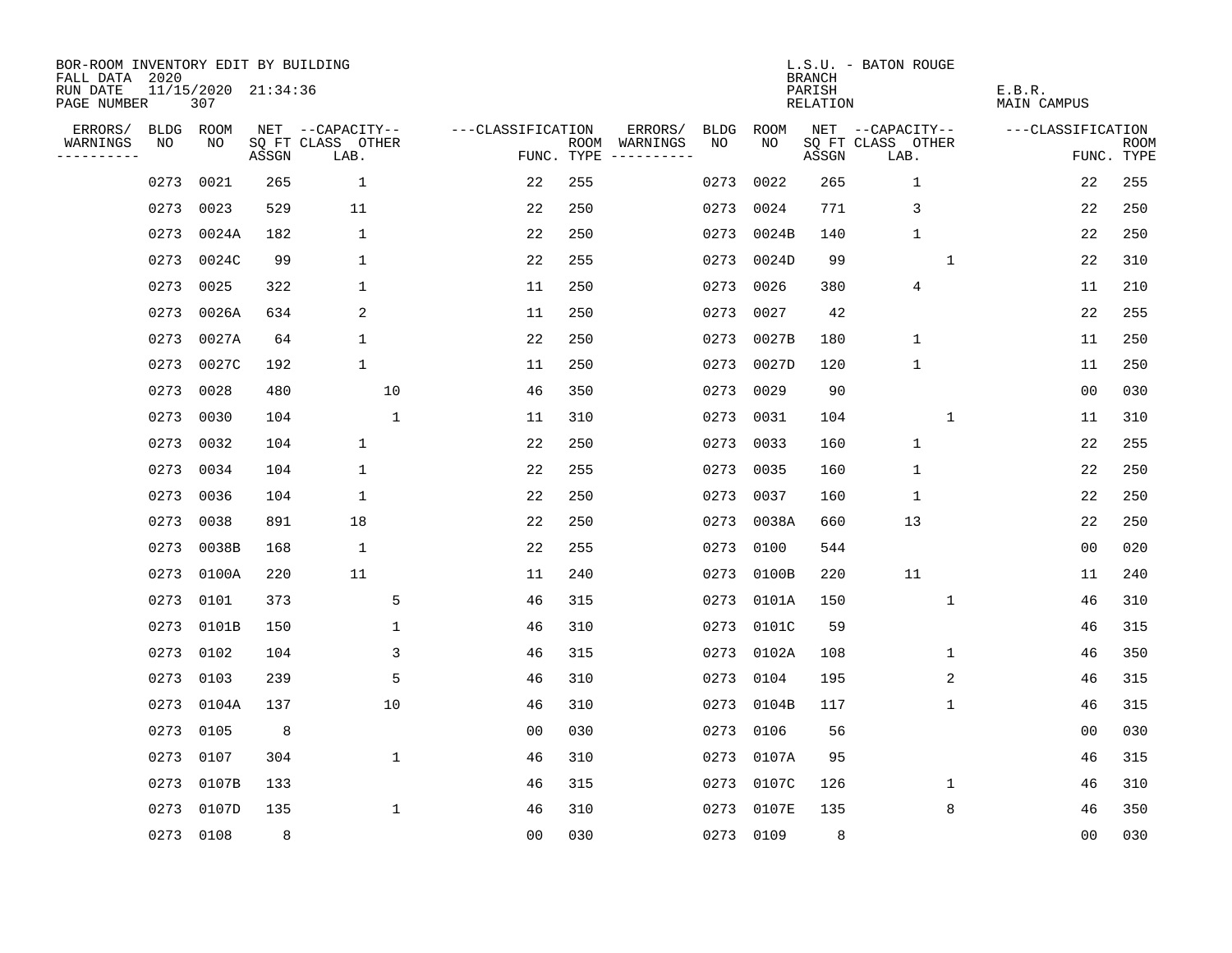| BOR-ROOM INVENTORY EDIT BY BUILDING<br>FALL DATA 2020 |            |       |                     |                           |              |                   |            |                              |      |            | <b>BRANCH</b>             | L.S.U. - BATON ROUGE      |                              |                           |
|-------------------------------------------------------|------------|-------|---------------------|---------------------------|--------------|-------------------|------------|------------------------------|------|------------|---------------------------|---------------------------|------------------------------|---------------------------|
| RUN DATE<br>PAGE NUMBER                               |            | 308   | 11/15/2020 21:34:36 |                           |              |                   |            |                              |      |            | PARISH<br><b>RELATION</b> |                           | E.B.R.<br><b>MAIN CAMPUS</b> |                           |
| ERRORS/                                               | BLDG ROOM  |       |                     | NET --CAPACITY--          |              | ---CLASSIFICATION |            | ERRORS/                      | BLDG | ROOM       |                           | NET --CAPACITY--          | ---CLASSIFICATION            |                           |
| WARNINGS<br>----------                                | NO         | NO    | ASSGN               | SQ FT CLASS OTHER<br>LAB. |              |                   | FUNC. TYPE | ROOM WARNINGS<br>----------- | NO   | NO         | ASSGN                     | SQ FT CLASS OTHER<br>LAB. |                              | <b>ROOM</b><br>FUNC. TYPE |
|                                                       | 0273       | 0110  | 962                 | 36                        |              | 11                | 210        |                              | 0273 | 0110A      | 199                       |                           | 11                           | 215                       |
|                                                       | 0273       | 0111  | 689                 | 45                        |              | 11                | 210        |                              | 0273 | 0112       | 8                         |                           | 0 <sub>0</sub>               | 030                       |
|                                                       | 0273       | 0113  | 16                  |                           |              | 00                | 030        |                              | 0273 | 0114       | 782                       | 24                        | 11                           | 210                       |
|                                                       | 0273       | 0114A | 124                 |                           |              | 11                | 215        |                              |      | 0273 0115  | 726                       | 20                        | 11                           | 210                       |
|                                                       | 0273       | 0115A | 231                 |                           |              | 11                | 215        |                              | 0273 | 0116       | 16                        |                           | 0 <sub>0</sub>               | 030                       |
|                                                       | 0273 0118  |       | 741                 | 25                        |              | 11                | 210        |                              |      | 0273 0119  | 966                       | 32                        | 11                           | 210                       |
|                                                       | 0273       | 0119A | 218                 |                           |              | 11                | 215        |                              | 0273 | 0120       | 929                       | 32                        | 11                           | 210                       |
|                                                       | 0273 0120A |       | 223                 |                           |              | 11                | 215        |                              |      | 0273 0121  | 331                       |                           | 0 <sub>0</sub>               | 020                       |
|                                                       | 0273       | 0121A | 542                 |                           |              | 0 <sub>0</sub>    | 020        |                              | 0273 | 0122       | 8                         |                           | 0 <sub>0</sub>               | 030                       |
|                                                       | 0273       | 0123  | 8                   |                           |              | 0 <sub>0</sub>    | 030        |                              |      | 0273 0124  | 319                       | 9                         | 0 <sub>0</sub>               | 030                       |
|                                                       | 0273       | 0125  | 463                 |                           | 30           | 11                | 320        |                              | 0273 | 0126       | 31                        |                           | 0 <sub>0</sub>               | 010                       |
|                                                       | 0273       | 0127  | 8                   |                           |              | 0 <sub>0</sub>    | 030        |                              | 0273 | 0128       | 443                       | 16                        | 0 <sub>0</sub>               | 030                       |
|                                                       | 0273       | 0129  | 8                   |                           |              | 0 <sub>0</sub>    | 030        |                              | 0273 | 0130       | 8                         |                           | 0 <sub>0</sub>               | 030                       |
|                                                       | 0273       | 0131  | 336                 |                           | 12           | 11                | 310        |                              |      | 0273 0132  | 224                       |                           | 11                           | 215                       |
|                                                       | 0273       | 0133  | 964                 | 32                        |              | 11                | 210        |                              |      | 0273 0133A | 229                       |                           | 11                           | 215                       |
|                                                       | 0273       | 0134  | 8                   |                           |              | 0 <sub>0</sub>    | 030        |                              | 0273 | 0135       | 9                         |                           | 0 <sub>0</sub>               | 030                       |
|                                                       | 0273       | 0136  | 916                 | 32                        |              | 11                | 210        |                              |      | 0273 0137  | 575                       | 24                        | 11                           | 210                       |
|                                                       | 0273       | 0137A | 168                 |                           |              | 11                | 215        |                              | 0273 | 0137B      | 88                        |                           | 11                           | 215                       |
|                                                       | 0273       | 0138  | 942                 | 19                        |              | 11                | 210        |                              |      | 0273 0138A | 212                       |                           | 11                           | 215                       |
|                                                       | 0273       | 0140  | 16                  |                           |              | 0 <sub>0</sub>    | 030        |                              |      | 0273 0142  | 25                        |                           | 0 <sub>0</sub>               | 010                       |
|                                                       | 0273       | 0201  | 474                 | 4                         |              | 11                | 250        |                              | 0273 | 0202       | 302                       | 3                         | 46                           | 310                       |
|                                                       | 0273       | 0202A | 141                 |                           | $\mathbf{1}$ | 46                | 350        |                              | 0273 | 0202B      | 138                       | 1                         | 46                           | 310                       |
|                                                       | 0273       | 0202C | 94                  |                           | 2            | 46                | 315        |                              |      | 0273 0202D | 132                       | 6                         | 46                           | 310                       |
|                                                       | 0273       | 0203  | 16                  |                           |              | 0 <sub>0</sub>    | 030        |                              | 0273 | 0205       | 231                       | 2                         | 22                           | 250                       |
|                                                       | 0273       | 0206  | 638                 |                           | 4            | 46                | 310        |                              | 0273 | 0206A      | 54                        | $\mathbf{1}$              | 46                           | 310                       |
|                                                       | 0273 0207  |       | 233                 | 2                         |              | 22                | 250        |                              |      | 0273 0208  | 476                       | 10                        | 22                           | 250                       |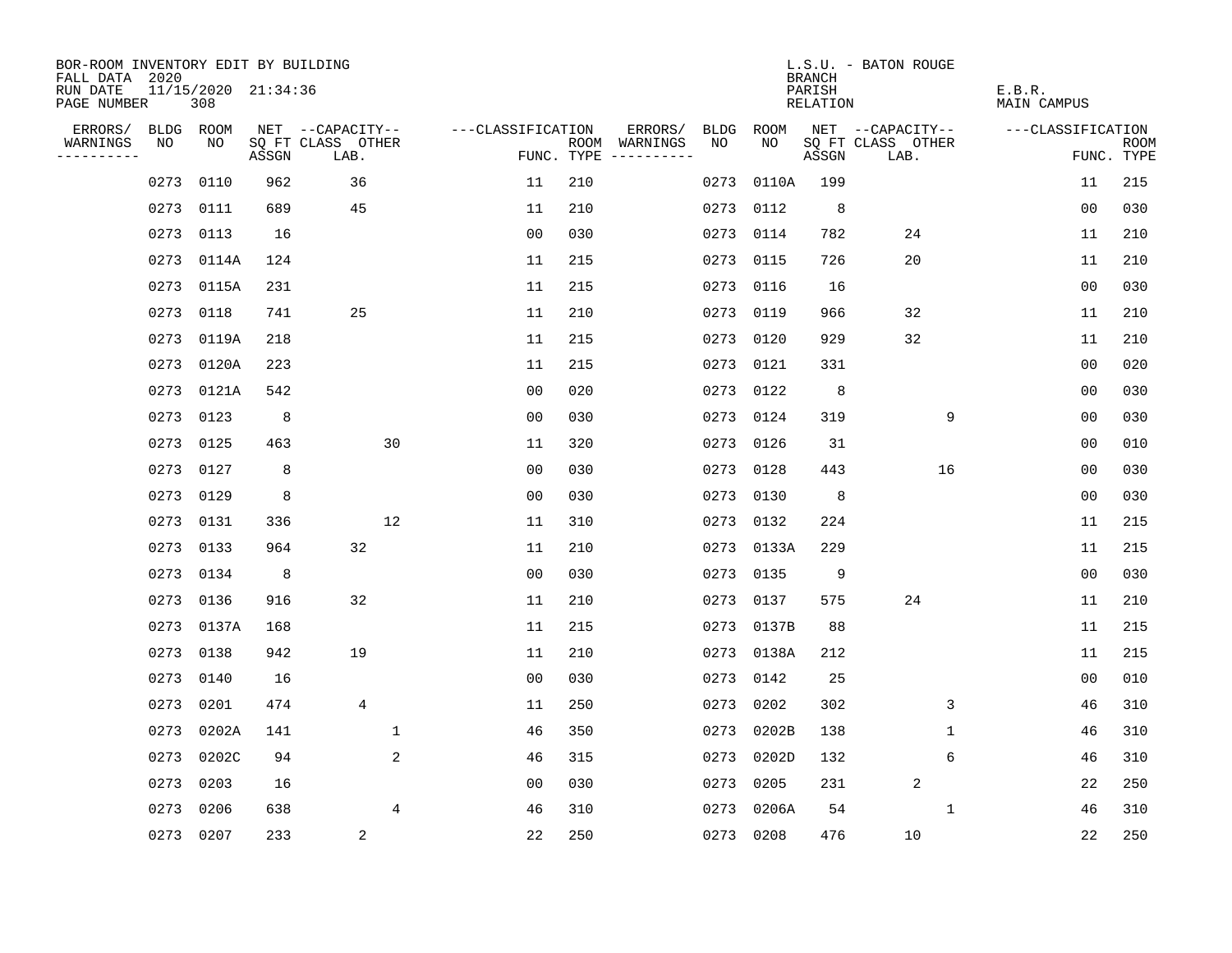| BOR-ROOM INVENTORY EDIT BY BUILDING<br>FALL DATA 2020 |             |                            |       |                           |                   |                    |                                                                                                             |             |           | <b>BRANCH</b>                   | L.S.U. - BATON ROUGE      |                              |                           |
|-------------------------------------------------------|-------------|----------------------------|-------|---------------------------|-------------------|--------------------|-------------------------------------------------------------------------------------------------------------|-------------|-----------|---------------------------------|---------------------------|------------------------------|---------------------------|
| RUN DATE<br>PAGE NUMBER                               |             | 11/15/2020 21:34:36<br>309 |       |                           |                   |                    |                                                                                                             |             |           | PARISH<br><b>RELATION</b>       |                           | E.B.R.<br><b>MAIN CAMPUS</b> |                           |
| ERRORS/                                               | <b>BLDG</b> | ROOM                       |       | NET --CAPACITY--          | ---CLASSIFICATION |                    | ERRORS/                                                                                                     | <b>BLDG</b> | ROOM      |                                 | NET --CAPACITY--          | ---CLASSIFICATION            |                           |
| WARNINGS<br>. <u>.</u>                                | NO          | NO                         | ASSGN | SQ FT CLASS OTHER<br>LAB. |                   | ROOM<br>FUNC. TYPE | WARNINGS<br>$\begin{tabular}{cccccc} - & - & - & - & - & - & - \\ & - & - & - & - & - & - \\ \end{tabular}$ | NO          | NO.       | $\operatorname{\mathsf{ASSGN}}$ | SQ FT CLASS OTHER<br>LAB. |                              | <b>ROOM</b><br>FUNC. TYPE |
|                                                       | 0273        | 0209                       | 8     |                           | 0 <sub>0</sub>    | 030                |                                                                                                             | 0273        | 0210      | 142                             | 2                         | 11                           | 250                       |
|                                                       | 0273        | 0210A                      | 120   | 1                         | 11                | 250                |                                                                                                             | 0273        | 0211      | 8                               |                           | 0 <sub>0</sub>               | 030                       |
|                                                       | 0273        | 0213                       | 467   | $\overline{4}$            | 22                | 250                |                                                                                                             | 0273        | 0214      | 416                             | 4                         | 22                           | 320                       |
|                                                       | 0273        | 0216                       | 128   | $\mathbf{1}$              | 22                | 310                |                                                                                                             | 0273        | 0218      | 115                             | $\mathbf{1}$              | 11                           | 310                       |
|                                                       | 0273        | 0220                       | 116   | $\mathbf{1}$              | 22                | 310                |                                                                                                             | 0273        | 0222      | 118                             | $\mathbf 1$               | 11                           | 310                       |
|                                                       | 0273        | 0223                       | 133   | 1                         | 22                | 250                |                                                                                                             | 0273        | 0224      | 116                             | 1                         | 22                           | 310                       |
|                                                       | 0273        | 0225                       | 130   | 2                         | 11                | 250                |                                                                                                             |             | 0273 0226 | 116                             | $\mathbf 1$               | 11                           | 310                       |
|                                                       | 0273        | 0227                       | 113   | $\mathbf{1}$              | 22                | 310                |                                                                                                             |             | 0273 0228 | 128                             | 1                         | 11                           | 310                       |
|                                                       | 0273        | 0229                       | 382   | 3                         | 22                | 250                |                                                                                                             | 0273        | 0230      | 416                             | 4                         | 22                           | 250                       |
|                                                       | 0273        | 0231                       | 16    |                           | 0 <sub>0</sub>    | 030                |                                                                                                             |             | 0273 0232 | 264                             | 19                        | 11                           | 250                       |
|                                                       | 0273        | 0232A                      | 100   | $\mathbf{1}$              | 11                | 731                |                                                                                                             | 0273        | 0232B     | 226                             | 5                         | 11                           | 250                       |
|                                                       | 0273        | 0233                       | 233   | 2                         | 11                | 250                |                                                                                                             | 0273        | 0235      | 16                              |                           | 0 <sub>0</sub>               | 030                       |
|                                                       | 0273        | 0237                       | 238   | 2                         | 22                | 310                |                                                                                                             | 0273        | 0239      | 8                               |                           | 0 <sub>0</sub>               | 030                       |
|                                                       | 0273        | 0241                       | 8     |                           | 0 <sub>0</sub>    | 030                |                                                                                                             | 0273        | 0243      | 478                             | 4                         | 22                           | 250                       |
|                                                       | 0273        | 0244                       | 500   | 8                         | 22                | 250                |                                                                                                             | 0273        | 0244A     | 123                             | $\mathbf{1}$              | 22                           | 255                       |
|                                                       | 0273        | 0244B                      | 62    | $\mathbf 1$               | 22                | 250                |                                                                                                             | 0273        | 0245      | 151                             | 6                         | 0 <sub>0</sub>               | 030                       |
|                                                       | 0273        | 0247                       | 36    |                           | 0 <sub>0</sub>    | 010                |                                                                                                             | 0273        | 0248      | 346                             | 3                         | 22                           | 250                       |
|                                                       | 0273        | 0248A                      | 602   | 4                         | 22                | 350                |                                                                                                             | 0273        | 0248B     | 211                             | $\mathsf 3$               | 22                           | 250                       |
|                                                       | 0273        | 0249                       | 99    | 2                         | 00                | 030                |                                                                                                             | 0273        | 0250      | 156                             | 8                         | 11                           | 320                       |
|                                                       | 0273        | 0250A                      | 335   | 7                         | 11                | 250                |                                                                                                             | 0273        | 0251      | 490                             | 6                         | 22                           | 250                       |
|                                                       | 0273        | 0253                       | 8     |                           | 0 <sub>0</sub>    | 030                |                                                                                                             | 0273        | 0255      | 232                             | $\overline{2}$            | 11                           | 250                       |
|                                                       | 0273        | 0256                       | 229   | 3                         | 11                | 250                |                                                                                                             | 0273        | 0257      | 8                               |                           | 0 <sub>0</sub>               | 030                       |
|                                                       | 0273        | 0258                       | 471   | 4                         | 22                | 310                |                                                                                                             | 0273        | 0259      | 238                             | $\overline{2}$            | 22                           | 250                       |
|                                                       | 0273        | 0261                       | 116   | 2                         | 22                | 315                |                                                                                                             | 0273        | 0261A     | 105                             | $\mathbf 1$               | 22                           | 320                       |
|                                                       | 0273        | 0261B                      | 94    | 1                         | 22                | 320                |                                                                                                             | 0273        | 0262      | 523                             |                           | 00                           | 030                       |
|                                                       |             | 0273 0263                  | 8     |                           | 00                | 030                |                                                                                                             |             | 0273 0264 | 113                             | 1                         | 22                           | 310                       |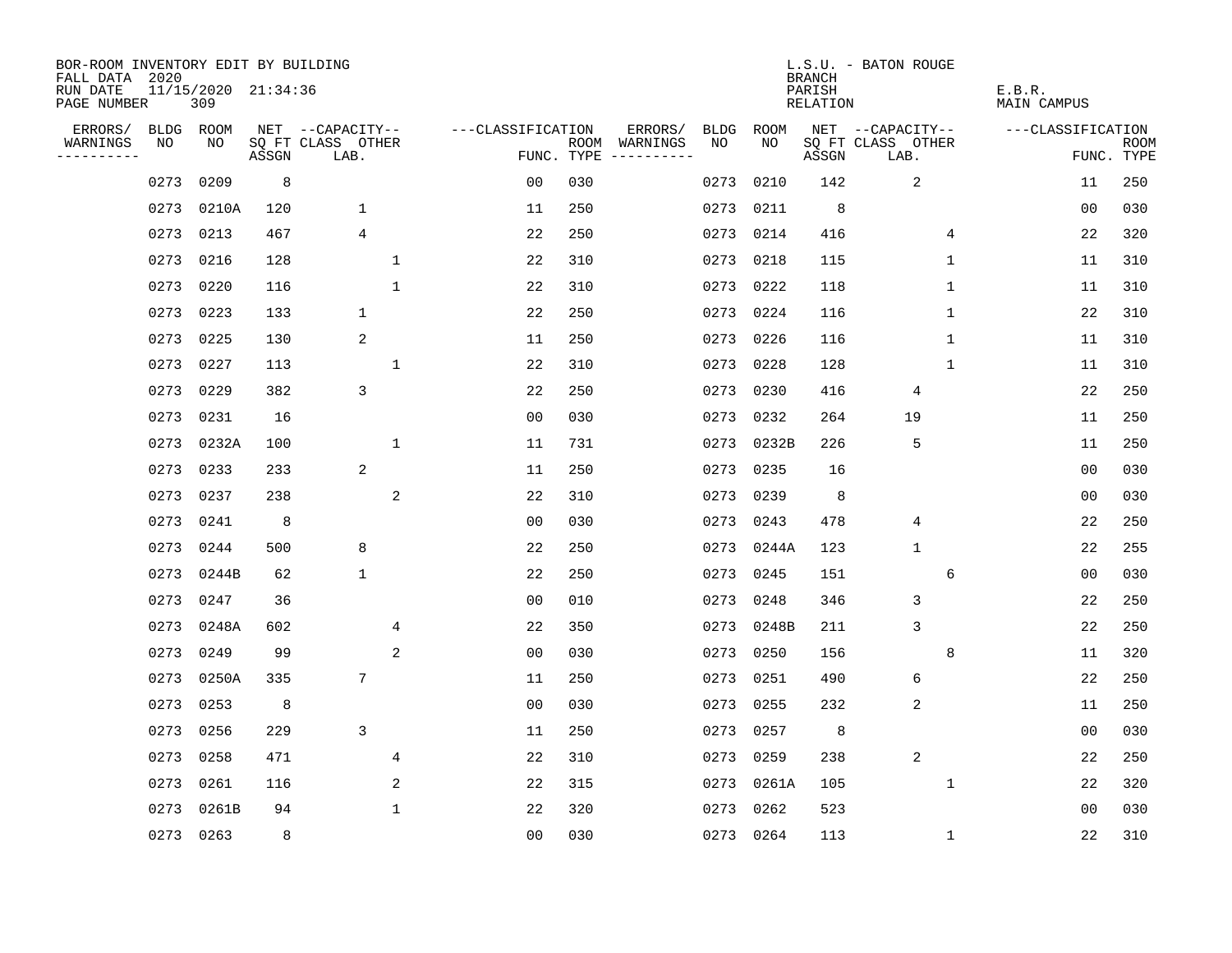| BOR-ROOM INVENTORY EDIT BY BUILDING<br>FALL DATA 2020 |      |                            |       |                           |                   |            |                              |             |            | <b>BRANCH</b>      | L.S.U. - BATON ROUGE      |                       |                           |
|-------------------------------------------------------|------|----------------------------|-------|---------------------------|-------------------|------------|------------------------------|-------------|------------|--------------------|---------------------------|-----------------------|---------------------------|
| RUN DATE<br>PAGE NUMBER                               |      | 11/15/2020 21:34:36<br>310 |       |                           |                   |            |                              |             |            | PARISH<br>RELATION |                           | E.B.R.<br>MAIN CAMPUS |                           |
| ERRORS/                                               | BLDG | ROOM                       |       | NET --CAPACITY--          | ---CLASSIFICATION |            | ERRORS/                      | <b>BLDG</b> | ROOM       |                    | NET --CAPACITY--          | ---CLASSIFICATION     |                           |
| WARNINGS<br>----------                                | NO   | NO                         | ASSGN | SQ FT CLASS OTHER<br>LAB. |                   | FUNC. TYPE | ROOM WARNINGS<br>----------- | NO.         | NO.        | ASSGN              | SQ FT CLASS OTHER<br>LAB. |                       | <b>ROOM</b><br>FUNC. TYPE |
|                                                       | 0273 | 0265                       | 471   | 4                         | 11                | 250        |                              | 0273        | 0266       | 117                | $\mathbf 1$               | 11                    | 310                       |
|                                                       | 0273 | 0267                       | 16    |                           | 0 <sub>0</sub>    | 030        |                              | 0273        | 0268       | 117                | 1                         | 11                    | 320                       |
|                                                       | 0273 | 0269                       | 125   | $\mathbf{1}$              | 11                | 250        |                              | 0273        | 0270       | 119                | 1                         | 11                    | 310                       |
|                                                       | 0273 | 0271                       | 130   | $\mathbf{1}$              | 46                | 731        |                              | 0273        | 0272       | 119                | 1                         | 77                    | 310                       |
|                                                       | 0273 | 0273                       | 467   | 4                         | 22                | 250        |                              |             | 0273 0273A | 58                 | 1                         | 22                    | 255                       |
|                                                       | 0273 | 0274                       | 117   | $\mathbf 1$               | 11                | 310        |                              |             | 0273 0277  | 179                | $\mathbf 1$               | 22                    | 250                       |
|                                                       | 0273 | 0278                       | 456   | $\overline{4}$            | 11                | 250        |                              |             | 0273 0279  | 117                | $\mathbf{1}$              | 11                    | 250                       |
|                                                       | 0273 | 0279A                      | 57    | $\mathbf 1$               | 11                | 250        |                              |             | 0273 0280  | 618                | 4                         | 11                    | 250                       |
|                                                       | 0273 | 0282                       | 180   |                           | 22                | 315        |                              | 0273        | 0282A      | 156                | $\mathbf{1}$              | 11                    | 310                       |
|                                                       | 0273 | 0284                       | 254   | $\mathbf 1$               | 22                | 220        |                              | 0273        | 0285       | 478                | 4                         | 11                    | 250                       |
|                                                       | 0273 | 0285A                      | 58    | $\mathbf 1$               | 11                | 255        |                              | 0273        | 0286       | 450                | 4                         | 11                    | 215                       |
|                                                       | 0273 | 0287                       | 465   |                           | 11                | 320        |                              | 0273        | 0289       | 464                |                           | 0 <sub>0</sub>        | 030                       |
|                                                       | 0273 | 0301                       | 238   | 2                         | 22                | 250        |                              | 0273        | 0302       | 471                | 4                         | 46                    | 315                       |
|                                                       | 0273 | 0302A                      | 174   | 1                         | 46                | 310        |                              | 0273        | 0302B      | 130                |                           | 46                    | 315                       |
|                                                       | 0273 | 0302C                      | 99    | $\mathbf{1}$              | 46                | 310        |                              | 0273        | 0302D      | 174                | 1                         | 46                    | 310                       |
|                                                       | 0273 | 0303                       | 8     |                           | 00                | 030        |                              | 0273        | 0305       | 237                | 5                         | 11                    | 320                       |
|                                                       | 0273 | 0306                       | 320   | 12                        | 46                | 325        |                              | 0273        | 0306A      | 18                 |                           | 46                    | 315                       |
|                                                       | 0273 | 0306B                      | 8     |                           | 46                | 315        |                              | 0273        | 0307       | 8                  |                           | 00                    | 030                       |
|                                                       | 0273 | 0308                       | 702   | 24                        | 11                | 210        | 9                            | 0273        | 0308A      | 234                | 1                         | 46                    | 410                       |
|                                                       | 0273 | 0309                       | 114   | $\mathbf{1}$              | 46                | 315        |                              | 0273        | 0310       | 480                | 8                         | 11                    | 250                       |
|                                                       | 0273 | 0311                       | 114   | 1                         | 11                | 250        |                              | 0273        | 0313       | 8                  |                           | 0 <sub>0</sub>        | 030                       |
|                                                       | 0273 | 0314                       | 416   | 4                         | 22                | 250        |                              | 0273        | 0315       | 115                | 1                         | 22                    | 320                       |
|                                                       | 0273 | 0315A                      | 234   | 2                         | 22                | 320        |                              | 0273        | 0316       | 132                | 2                         | 22                    | 310                       |
|                                                       | 0273 | 0317                       | 16    |                           | 0 <sub>0</sub>    | 030        |                              | 0273        | 0318       | 117                | 1                         | 46                    | 310                       |
|                                                       | 0273 | 0320                       | 117   |                           | 46                | 731        |                              | 0273        | 0322       | 117                | 1                         | 46                    | 310                       |
|                                                       |      | 0273 0323                  | 88    | 1                         | 22                | 250        |                              |             | 0273 0323A | 26                 |                           | 11                    | 255                       |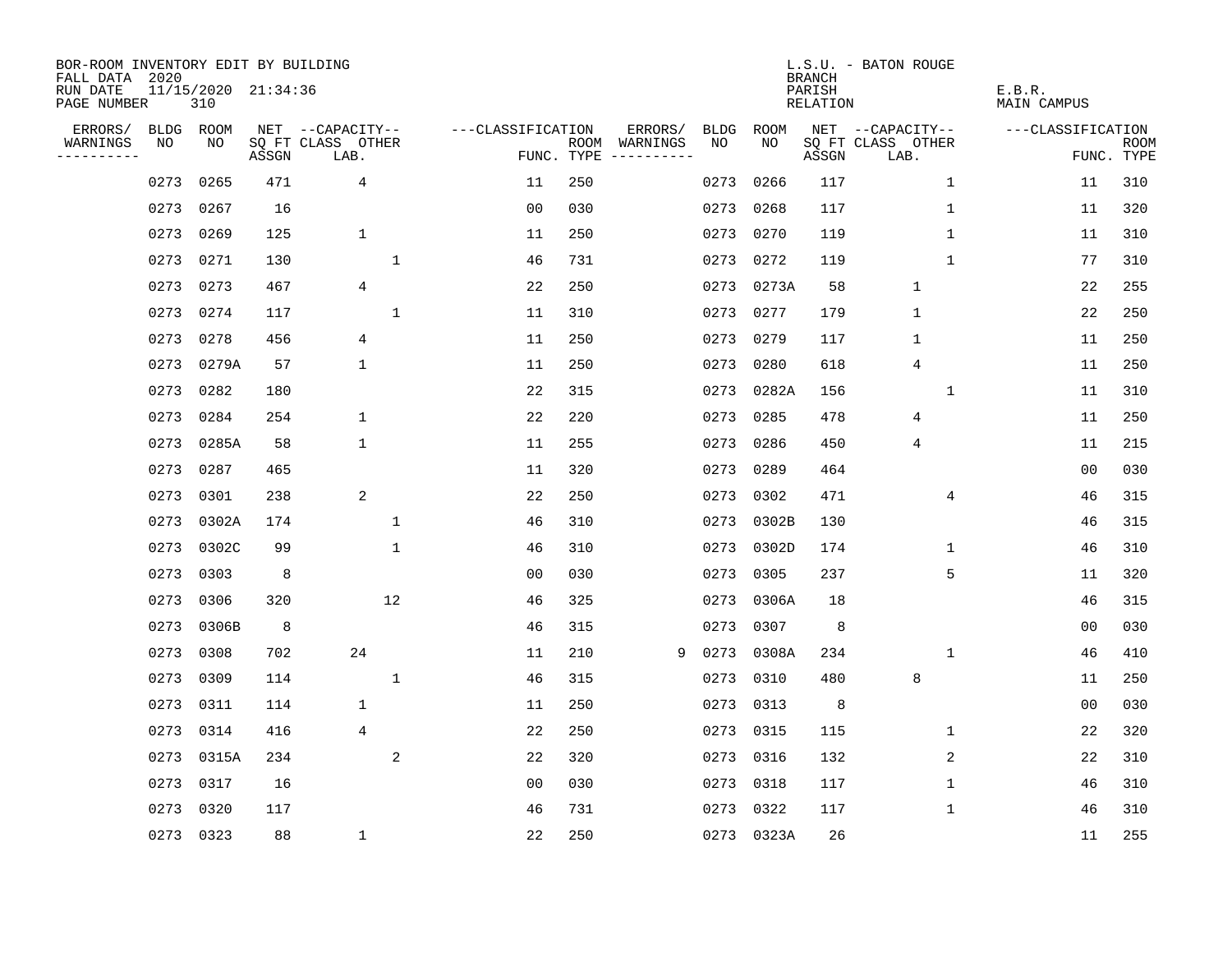| BOR-ROOM INVENTORY EDIT BY BUILDING       |      |                            |       |                           |              |                   |     |                                      |             |            | <b>BRANCH</b>      | L.S.U. - BATON ROUGE      |              |                       |                           |
|-------------------------------------------|------|----------------------------|-------|---------------------------|--------------|-------------------|-----|--------------------------------------|-------------|------------|--------------------|---------------------------|--------------|-----------------------|---------------------------|
| FALL DATA 2020<br>RUN DATE<br>PAGE NUMBER |      | 11/15/2020 21:34:36<br>311 |       |                           |              |                   |     |                                      |             |            | PARISH<br>RELATION |                           |              | E.B.R.<br>MAIN CAMPUS |                           |
| ERRORS/                                   |      | BLDG ROOM                  |       | NET --CAPACITY--          |              | ---CLASSIFICATION |     | ERRORS/                              | <b>BLDG</b> | ROOM       |                    | NET --CAPACITY--          |              | ---CLASSIFICATION     |                           |
| WARNINGS<br>----------                    | NO   | NO                         | ASSGN | SQ FT CLASS OTHER<br>LAB. |              |                   |     | ROOM WARNINGS<br>FUNC. TYPE $------$ | NO.         | NO.        | ASSGN              | SQ FT CLASS OTHER<br>LAB. |              |                       | <b>ROOM</b><br>FUNC. TYPE |
|                                           | 0273 | 0323B                      | 26    |                           |              | 22                | 255 |                                      | 0273        | 0323C      | 26                 |                           |              | 11                    | 255                       |
|                                           | 0273 | 0323D                      | 26    |                           |              | 22                | 255 |                                      |             | 0273 0324  | 117                |                           | $\mathbf 1$  | 11                    | 310                       |
|                                           | 0273 | 0326                       | 132   |                           | $\mathbf{1}$ | 11                | 310 |                                      |             | 0273 0328  | 131                |                           | $\mathbf{1}$ | 11                    | 310                       |
|                                           | 0273 | 0329                       | 505   | 2                         |              | 22                | 250 |                                      |             | 0273 0330  | 640                | 4                         |              | 11                    | 250                       |
|                                           | 0273 | 0330A                      | 233   |                           |              | 11                | 320 |                                      |             | 0273 0333  | 427                | 9                         |              | 11                    | 250                       |
|                                           | 0273 | 0333A                      | 117   | $\mathbf 1$               |              | 22                | 255 |                                      |             | 0273 0334  | 735                | 4                         |              | 11                    | 250                       |
|                                           | 0273 | 0335                       | 474   | 4                         |              | 11                | 250 |                                      |             | 0273 0335A | 77                 | $\mathbf 1$               |              | 22                    | 250                       |
|                                           | 0273 | 0335B                      | 90    | 1                         |              | 11                | 250 |                                      |             | 0273 0335C | 76                 |                           | $\mathbf{1}$ | 22                    | 310                       |
|                                           | 0273 | 0335D                      | 154   | $\mathbf{1}$              |              | 11                | 250 |                                      |             | 0273 0335E | 48                 | $\mathbf{1}$              |              | 22                    | 255                       |
|                                           |      | 0273 0337                  | 16    |                           |              | 0 <sub>0</sub>    | 030 |                                      |             | 0273 0338  | 438                |                           | 4            | 22                    | 310                       |
|                                           | 0273 | 0338A                      | 29    |                           |              | 11                | 255 |                                      |             | 0273 0338B | 113                |                           | $\mathbf 1$  | 22                    | 320                       |
|                                           | 0273 | 0338C                      | 237   | $\mathbf 1$               |              | 11                | 250 |                                      |             | 0273 0338D | 77                 |                           |              | 22                    | 255                       |
|                                           | 0273 | 0338E                      | 77    | $\mathbf 1$               |              | 11                | 250 |                                      |             | 0273 0338F | 76                 | $\mathbf{1}$              |              | 22                    | 255                       |
|                                           | 0273 | 0342                       | 114   |                           |              | 22                | 255 |                                      |             | 0273 0344  | 232                | 2                         |              | 22                    | 250                       |
|                                           | 0273 | 0344A                      | 117   | $\mathbf 1$               |              | 11                | 250 |                                      |             | 0273 0345  | 152                |                           | 6            | 00                    | 030                       |
|                                           | 0273 | 0347                       | 40    |                           |              | 0 <sub>0</sub>    | 010 |                                      |             | 0273 0348  | 443                | 9                         |              | 22                    | 250                       |
|                                           | 0273 | 0348A                      | 120   | $\mathbf{1}$              |              | 22                | 250 |                                      |             | 0273 0348C | 86                 |                           |              | 22                    | 255                       |
|                                           | 0273 | 0348D                      | 156   |                           | 4            | 11                | 350 |                                      |             | 0273 0349  | 111                |                           | 2            | 00                    | 030                       |
|                                           | 0273 | 0351                       | 480   | $\overline{4}$            |              | 77                | 250 |                                      |             | 0273 0353  | 16                 |                           |              | 0 <sub>0</sub>        | 030                       |
|                                           | 0273 | 0354                       | 153   |                           |              | 22                | 255 |                                      |             | 0273 0354A | 124                |                           |              | 22                    | 255                       |
|                                           | 0273 | 0354B                      | 65    | 1                         |              | 11                | 255 |                                      |             | 0273 0354C | 33                 |                           |              | 11                    | 255                       |
|                                           | 0273 | 0355                       | 471   | 4                         |              | 11                | 250 |                                      |             | 0273 0356  | 440                | 4                         |              | 11                    | 250                       |
|                                           | 0273 | 0356A                      | 23    | $\mathbf 1$               |              | 11                | 255 |                                      |             | 0273 0357  | 16                 |                           |              | 0 <sub>0</sub>        | 030                       |
|                                           | 0273 | 0359                       | 231   |                           | 2            | 22                | 320 |                                      |             | 0273 0360  | 229                |                           | 2            | 22                    | 320                       |
|                                           | 0273 | 0361                       | 229   | 2                         |              | 22                | 250 |                                      |             | 0273 0362  | 523                |                           |              | 0 <sub>0</sub>        | 030                       |
|                                           |      | 0273 0363                  | 474   | $\overline{4}$            |              | 11                | 250 |                                      |             | 0273 0364  | 117                |                           | 1            | 11                    | 310                       |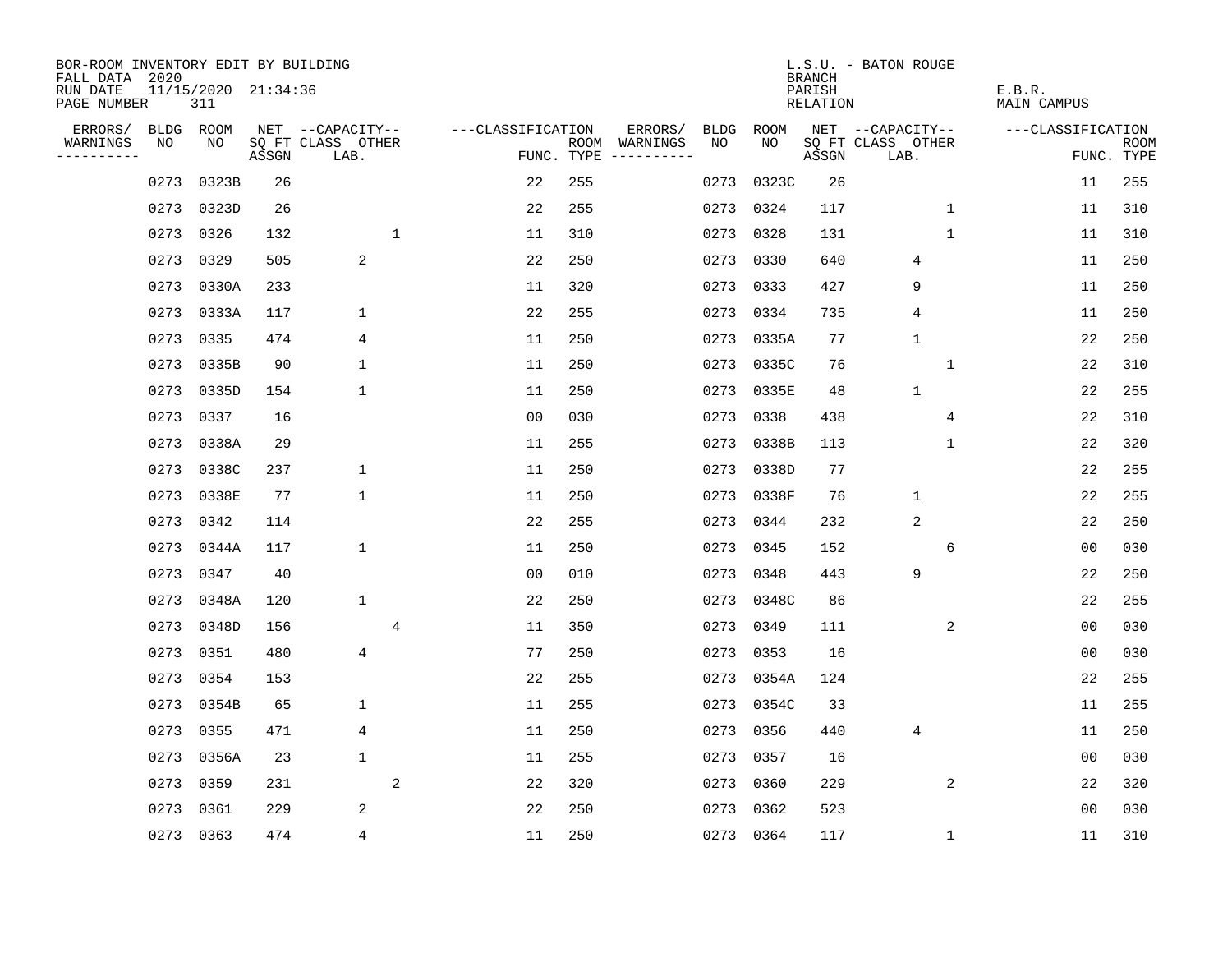| BOR-ROOM INVENTORY EDIT BY BUILDING<br>FALL DATA 2020 |      |                            |                 |                           |              |                   |            |                              |             |            | <b>BRANCH</b>      | L.S.U. - BATON ROUGE      |                       |                   |                           |
|-------------------------------------------------------|------|----------------------------|-----------------|---------------------------|--------------|-------------------|------------|------------------------------|-------------|------------|--------------------|---------------------------|-----------------------|-------------------|---------------------------|
| RUN DATE<br>PAGE NUMBER                               |      | 11/15/2020 21:34:36<br>312 |                 |                           |              |                   |            |                              |             |            | PARISH<br>RELATION |                           | E.B.R.<br>MAIN CAMPUS |                   |                           |
| ERRORS/                                               | BLDG | ROOM                       |                 | NET --CAPACITY--          |              | ---CLASSIFICATION |            | ERRORS/                      | <b>BLDG</b> | ROOM       |                    | NET --CAPACITY--          |                       | ---CLASSIFICATION |                           |
| WARNINGS<br>----------                                | NO   | NO                         | ASSGN           | SQ FT CLASS OTHER<br>LAB. |              |                   | FUNC. TYPE | ROOM WARNINGS<br>----------- | NO.         | NO.        | ASSGN              | SQ FT CLASS OTHER<br>LAB. |                       |                   | <b>ROOM</b><br>FUNC. TYPE |
|                                                       | 0273 | 0365                       | $7\phantom{.0}$ |                           |              | 0 <sub>0</sub>    | 030        |                              | 0273        | 0366       | 117                | $\mathbf 1$               |                       | 11                | 310                       |
|                                                       | 0273 | 0367                       | 235             |                           | 2            | 22                | 310        |                              | 0273        | 0368       | 118                | 1                         |                       | 11                | 310                       |
|                                                       | 0273 | 0370                       | 112             |                           | $\mathbf{1}$ | 77                | 310        |                              | 0273        | 0372       | 117                | 1                         |                       | 22                | 310                       |
|                                                       | 0273 | 0373                       | 467             | $\overline{4}$            |              | 11                | 250        |                              |             | 0273 0374  | 117                | 1                         |                       | 11                | 310                       |
|                                                       | 0273 | 0375                       | $7\phantom{.0}$ |                           |              | 0 <sub>0</sub>    | 030        |                              |             | 0273 0377  | 237                | 1                         |                       | 22                | 320                       |
|                                                       | 0273 | 0378                       | 235             | 3                         |              | 11                | 250        |                              |             | 0273 0378A | 89                 |                           |                       | 22                | 255                       |
|                                                       | 0273 | 0378B                      | 82              |                           |              | 22                | 255        |                              |             | 0273 0379  | 233                | 2                         |                       | 11                | 320                       |
|                                                       | 0273 | 0380                       | 476             | 4                         |              | 22                | 250        |                              |             | 0273 0381  | 16                 |                           |                       | 0 <sub>0</sub>    | 030                       |
|                                                       | 0273 | 0382                       | 233             |                           | 2            | 22                | 310        |                              | 0273        | 0383       | 474                | $\overline{4}$            |                       | 22                | 250                       |
|                                                       | 0273 | 0384                       | 233             |                           | 3            | 22                | 320        |                              |             | 0273 0385  | $\overline{7}$     |                           |                       | 0 <sub>0</sub>    | 030                       |
|                                                       | 0273 | 0386                       | 471             | 2                         |              | 22                | 250        |                              | 0273        | 0387       | 196                | 2                         |                       | 22                | 250                       |
|                                                       | 0273 | 0387A                      | 135             | $\mathbf 1$               |              | 22                | 255        |                              |             | 0273 0387B | 135                |                           |                       | 22                | 255                       |
|                                                       | 0273 | 0389                       | 464             |                           |              | 0 <sub>0</sub>    | 030        |                              | 0273        | 0400       | 223                | $\mathbf 1$               |                       | 46                | 315                       |
|                                                       | 0273 | 0400A                      | 6               |                           |              | 46                | 315        |                              | 0273        | 0401       | 236                | $\mathbf{1}$              |                       | 22                | 250                       |
|                                                       | 0273 | 0401A                      | 117             |                           |              | 22                | 255        |                              | 0273        | 0402       | 137                | 1                         |                       | 46                | 310                       |
|                                                       | 0273 | 0402A                      | 186             |                           | 1            | 46                | 310        |                              | 0273        | 0403       | 11                 |                           |                       | 00                | 030                       |
|                                                       | 0273 | 0404                       | 321             |                           | 3            | 46                | 315        |                              | 0273        | 0404A      | 116                | 1                         |                       | 46                | 310                       |
|                                                       | 0273 | 0404B                      | 91              |                           | $\mathbf 1$  | 46                | 310        |                              | 0273        | 0404C      | 67                 |                           |                       | 46                | 731                       |
|                                                       | 0273 | 0405                       | 137             |                           | $\mathbf{1}$ | 22                | 320        |                              | 0273        | 0406       | 113                | 1                         |                       | 22                | 310                       |
|                                                       | 0273 | 0407                       | 236             | $\mathbf{1}$              |              | 22                | 250        |                              | 0273        | 0408       | 527                | 11                        |                       | 22                | 250                       |
|                                                       | 0273 | 0408B                      | 168             |                           | $\mathbf{1}$ | 22                | 310        |                              | 0273        | 0408C      | 116                | $\mathbf{1}$              |                       | 22                | 255                       |
|                                                       | 0273 | 0409                       | 233             | $\mathbf 1$               |              | 22                | 250        |                              | 0273        | 0410       | 230                | $\mathbf 1$               |                       | 11                | 315                       |
|                                                       | 0273 | 0410A                      | 116             |                           | $\mathbf 1$  | 11                | 310        |                              | 0273        | 0412       | 114                | 1                         |                       | 11                | 310                       |
|                                                       | 0273 | 0414                       | 421             | 8                         |              | 22                | 250        |                              | 0273        | 0415       | 626                | 2                         |                       | 22                | 250                       |
|                                                       | 0273 | 0415A                      | 112             |                           | 1            | 22                | 310        |                              | 0273        | 0416       | 127                | 2                         |                       | 22                | 320                       |
|                                                       |      | 0273 0418                  | 111             |                           | $\mathbf{1}$ | 22                | 310        |                              |             | 0273 0420  | 111                | $\mathbf{1}$              |                       | 22                | 310                       |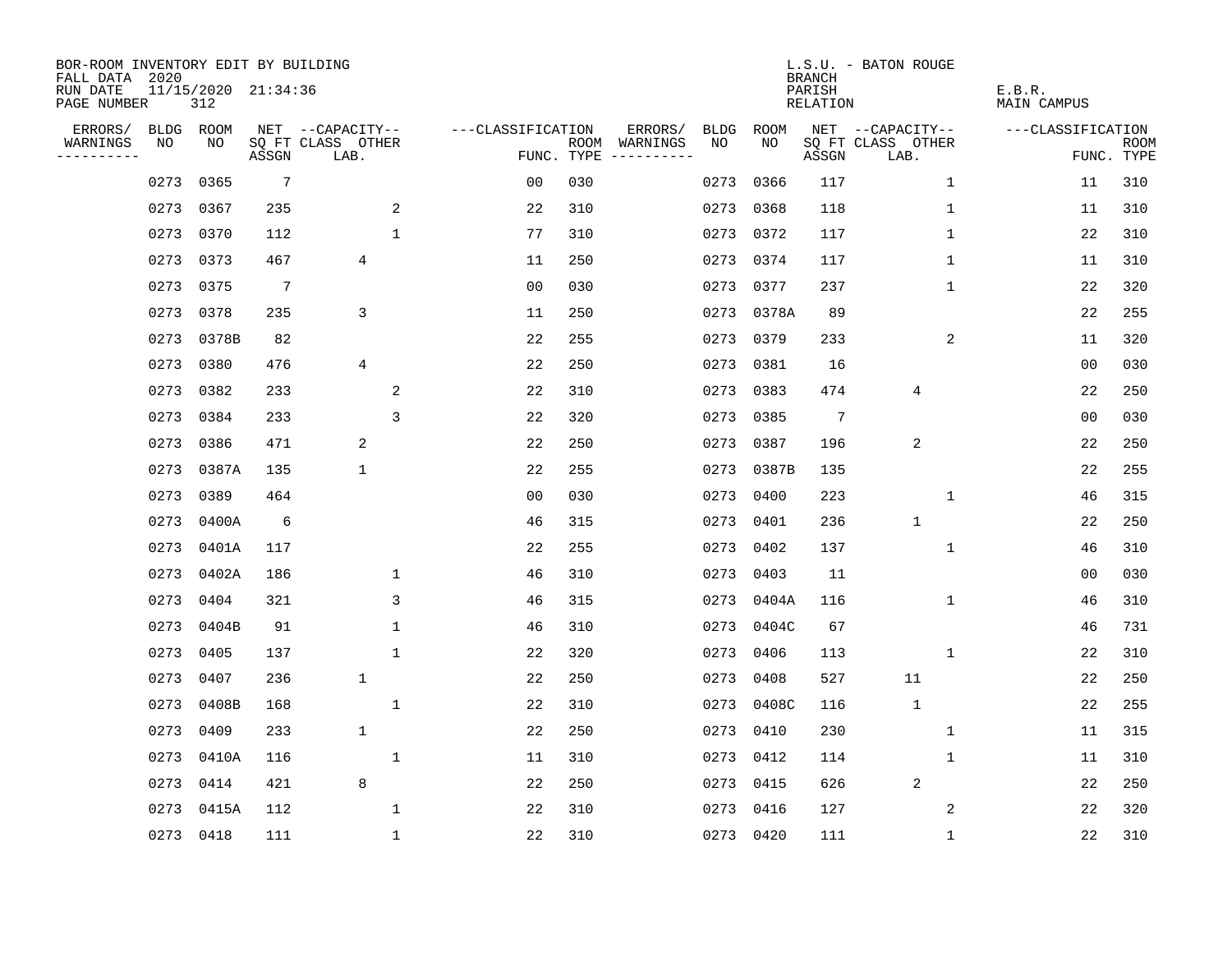| BOR-ROOM INVENTORY EDIT BY BUILDING<br>FALL DATA 2020 |                            |                 |                           |                   |     |                                            |             | <b>BRANCH</b>             | L.S.U. - BATON ROUGE      |                              |                           |
|-------------------------------------------------------|----------------------------|-----------------|---------------------------|-------------------|-----|--------------------------------------------|-------------|---------------------------|---------------------------|------------------------------|---------------------------|
| RUN DATE<br>PAGE NUMBER                               | 11/15/2020 21:34:36<br>313 |                 |                           |                   |     |                                            |             | PARISH<br><b>RELATION</b> |                           | E.B.R.<br><b>MAIN CAMPUS</b> |                           |
| ERRORS/                                               | BLDG ROOM                  |                 | NET --CAPACITY--          | ---CLASSIFICATION |     | ERRORS/<br><b>BLDG</b>                     | <b>ROOM</b> |                           | NET --CAPACITY--          | ---CLASSIFICATION            |                           |
| WARNINGS<br>NO<br>----------                          | NO                         | ASSGN           | SQ FT CLASS OTHER<br>LAB. |                   |     | ROOM WARNINGS<br>NO<br>FUNC. TYPE $------$ | NO          | ASSGN                     | SQ FT CLASS OTHER<br>LAB. |                              | <b>ROOM</b><br>FUNC. TYPE |
|                                                       | 0422<br>0273               | 111             | $\mathbf{1}$              | 77                | 310 | 0273                                       | 0424        | 115                       | $\mathbf 1$               | 11                           | 310                       |
|                                                       | 0273<br>0426               | 115             | $\mathbf 1$               | 22                | 310 |                                            | 0273 0427   | 354                       | 4                         | 22                           | 250                       |
|                                                       | 0273<br>0429               | 123             | $\mathbf 1$               | 11                | 320 |                                            | 0273 0430   | 472                       | 12                        | 22                           | 250                       |
|                                                       | 0273<br>0431               | 10              |                           | 0 <sub>0</sub>    | 030 |                                            | 0273 0432   | 114                       | $\mathbf{1}$              | 32                           | 250                       |
|                                                       | 0273<br>0433               | 114             | $\mathbf 1$               | 22                | 255 |                                            | 0273 0434   | 115                       | $\mathbf{1}$              | 22                           | 310                       |
|                                                       | 0273<br>0435               | 356             | 5                         | 22                | 250 |                                            | 0273 0436   | 230                       | 4                         | 32                           | 250                       |
|                                                       | 0273<br>0436A              | 116             | 3                         | 32                | 250 |                                            | 0273 0436B  | 116                       | $\overline{2}$            | 32                           | 250                       |
|                                                       | 0273<br>0437               | 462             | 2                         | 64                | 350 |                                            | 0273 0437A  | 76                        | $\mathbf 1$               | 64                           | 310                       |
|                                                       | 0273<br>0437B              | 36              | $\mathbf 1$               | 64                | 355 |                                            | 0273 0437C  | 90                        |                           | 64                           | 315                       |
|                                                       | 0273 0437D                 | 34              | $\mathbf{1}$              | 64                | 315 |                                            | 0273 0437E  | 34                        | $\mathbf{1}$              | 64                           | 310                       |
|                                                       | 0273 0437F                 | 33              | $\mathbf{1}$              | 64                | 310 |                                            | 0273 0437G  | 38                        |                           | 64                           | 315                       |
|                                                       | 0273 0437H                 | 45              |                           | 22                | 315 |                                            | 0273 0438   | 469                       | 8                         | 22                           | 250                       |
|                                                       | 0273<br>0439               | $7\phantom{.0}$ |                           | 0 <sub>0</sub>    | 030 | 0273                                       | 0440        | 467                       | 4                         | 22                           | 250                       |
|                                                       | 0273<br>0441               | 15              |                           | 0 <sub>0</sub>    | 030 | 0273                                       | 0442        | 465                       | 4                         | 77                           | 250                       |
|                                                       | 0273<br>0442A              | 115             | 2                         | 77                | 255 | 0273                                       | 0442B       | 57                        | $\mathbf{1}$              | 77                           | 250                       |
|                                                       | 0273<br>0442C              | 57              | $\mathbf 1$               | 77                | 250 |                                            | 0273 0443   | $\mathbf 1$               |                           | 0 <sub>0</sub>               | 030                       |
|                                                       | 0273<br>0444               | 111             | $\mathbf{1}$              | 77                | 310 | 0273                                       | 0445        | 151                       | 6                         | 0 <sub>0</sub>               | 030                       |
|                                                       | 0273<br>0446               | 113             | $\mathbf{1}$              | 22                | 255 |                                            | 0273 0447   | 36                        |                           | 0 <sub>0</sub>               | 010                       |
|                                                       | 0273<br>0448               | 340             | 3                         | 22                | 320 |                                            | 0273 0449   | 100                       | 2                         | 0 <sub>0</sub>               | 030                       |
|                                                       | 0273<br>0450               | 232             | $\mathbf 1$               | 11                | 250 | 0273                                       | 0451        | 120                       | $\mathbf{1}$              | 22                           | 310                       |
|                                                       | 0273<br>0452               | 232             | 1                         | 11                | 250 | 0273                                       | 0453        | 1                         |                           | 0 <sub>0</sub>               | 030                       |
|                                                       | 0273<br>0454               | 469             | 4                         | 11                | 250 | 0273                                       | 0455        | 112                       | 1                         | 22                           | 320                       |
|                                                       | 0273<br>0456               | 237             | 2                         | 11                | 250 |                                            | 0273 0457   | 236                       | 2                         | 22                           | 250                       |
|                                                       | 0273<br>0457A              | 119             |                           | 22                | 255 |                                            | 0273 0458   | 346                       | $\overline{2}$            | 22                           | 250                       |
|                                                       | 0273<br>0459               | 1               |                           | 0 <sub>0</sub>    | 030 | 0273                                       | 0460        | 120                       | 1                         | 22                           | 310                       |
|                                                       | 0273 0461                  | 14              |                           | 0 <sub>0</sub>    | 030 |                                            | 0273 0462   | 523                       |                           | 00                           | 030                       |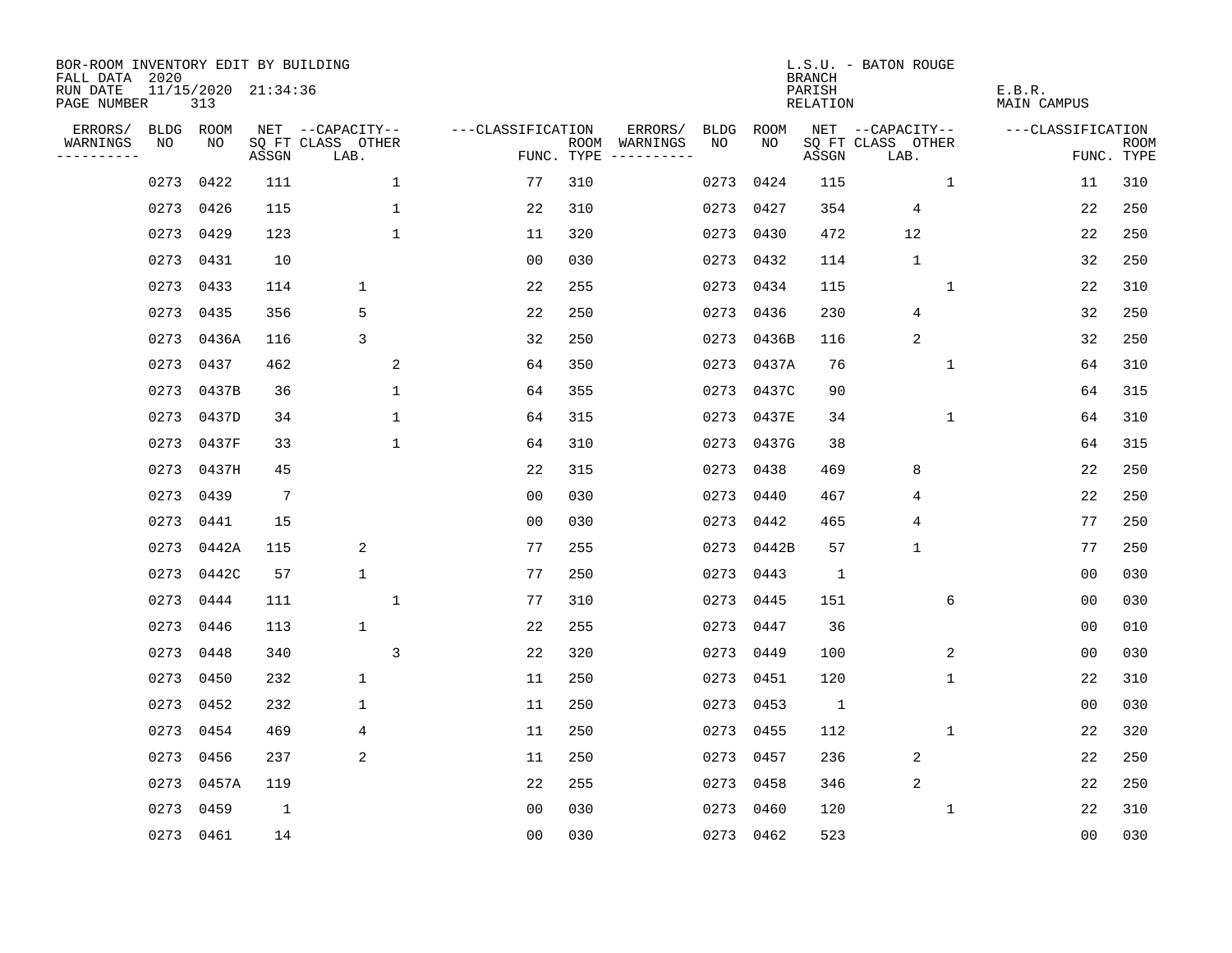| BOR-ROOM INVENTORY EDIT BY BUILDING<br>FALL DATA 2020 |      |           |                     |                           |                   |            |               |             |            | <b>BRANCH</b>      | L.S.U. - BATON ROUGE      |                       |                |                           |
|-------------------------------------------------------|------|-----------|---------------------|---------------------------|-------------------|------------|---------------|-------------|------------|--------------------|---------------------------|-----------------------|----------------|---------------------------|
| RUN DATE<br>PAGE NUMBER                               |      | 314       | 11/15/2020 21:34:36 |                           |                   |            |               |             |            | PARISH<br>RELATION |                           | E.B.R.<br>MAIN CAMPUS |                |                           |
| ERRORS/                                               | BLDG | ROOM      |                     | NET --CAPACITY--          | ---CLASSIFICATION |            | ERRORS/       | <b>BLDG</b> | ROOM       |                    | NET --CAPACITY--          | ---CLASSIFICATION     |                |                           |
| WARNINGS<br>----------                                | NO   | NO        | ASSGN               | SQ FT CLASS OTHER<br>LAB. |                   | FUNC. TYPE | ROOM WARNINGS | NO.         | NO         | ASSGN              | SQ FT CLASS OTHER<br>LAB. |                       |                | <b>ROOM</b><br>FUNC. TYPE |
|                                                       | 0273 | 0463      | 471                 | 4                         | 22                | 250        |               | 0273        | 0464       | 119                |                           | $\mathbf 1$           | 22             | 310                       |
|                                                       | 0273 | 0465      | 233                 | 2                         | 11                | 255        |               | 0273        | 0466       | 117                | 1                         |                       | 22             | 320                       |
|                                                       | 0273 | 0467      | 471                 | 3                         | 22                | 250        |               | 0273        | 0468       | 117                |                           | $\mathbf 1$           | 22             | 310                       |
|                                                       | 0273 | 0469      | 16                  |                           | 0 <sub>0</sub>    | 030        |               |             | 0273 0470  | 117                | $\mathbf{1}$              |                       | 22             | 255                       |
|                                                       | 0273 | 0471      | 122                 | $\mathbf{1}$              | 11                | 320        |               |             | 0273 0472  | 116                |                           | $\mathbf 1$           | 22             | 320                       |
|                                                       | 0273 | 0473      | 229                 | 2                         | 31                | 310        |               |             | 0273 0474  | 116                | 1                         |                       | 31             | 310                       |
|                                                       | 0273 | 0475      | 124                 | $\mathbf{1}$              | 22                | 310        |               |             | 0273 0477  | 233                |                           | 2                     | 22             | 310                       |
|                                                       | 0273 | 0478      | 437                 | $\overline{3}$            | 22                | 320        |               |             | 0273 0480  | 238                | $\mathbf{1}$              |                       | 22             | 250                       |
|                                                       | 0273 | 0481      | 396                 | 2                         | 22                | 255        |               | 0273        | 0481A      | 76                 | $\mathbf{1}$              |                       | 22             | 250                       |
|                                                       | 0273 | 0482      | 233                 | 1                         | 22                | 250        |               |             | 0273 0482A | 115                |                           |                       | 22             | 255                       |
|                                                       | 0273 | 0482B     | 116                 | 1                         | 22                | 310        |               | 0273        | 0483       | 11                 |                           |                       | 0 <sub>0</sub> | 030                       |
|                                                       |      | 0273 0485 | $\mathbf{1}$        |                           | 0 <sub>0</sub>    | 030        |               | 0273        | 0486       | 471                | 14                        |                       | 22             | 250                       |
|                                                       | 0273 | 0487      | 815                 | 24                        | 22                | 250        |               | 0273        | 0487A      | 146                | $\mathbf{1}$              |                       | 22             | 250                       |
|                                                       | 0273 | 0488      | 115                 | 6                         | 11                | 350        |               |             | 0273 0488A | 111                |                           |                       | 46             | 315                       |
|                                                       | 0273 | 0489      | 17                  |                           | 00                | 030        |               | 0273        | 0491       | 464                |                           |                       | 0 <sub>0</sub> | 030                       |
|                                                       | 0273 | 0493      | 126                 | 1                         | 77                | 310        |               | 0273        | 0501       | 950                | 24                        |                       | 11             | 210                       |
|                                                       | 0273 | 0502      | 360                 | 4                         | 46                | 310        |               | 0273        | 0502A      | 16                 |                           |                       | 46             | 315                       |
|                                                       | 0273 | 0502B     | 24                  |                           | 46                | 315        |               |             | 0273 0502C | 24                 |                           |                       | 46             | 315                       |
|                                                       | 0273 | 0502D     | 110                 | $\mathbf 1$               | 46                | 310        |               | 0273        | 0503       | 15                 |                           |                       | 0 <sub>0</sub> | 030                       |
|                                                       | 0273 | 0504      | 199                 | 2                         | 22                | 315        |               | 0273        | 0505       | 15                 |                           |                       | 0 <sub>0</sub> | 030                       |
|                                                       | 0273 | 0508      | 487                 | 2                         | 11                | 250        |               | 0273        | 0508A      | 199                | 1                         |                       | 11             | 310                       |
|                                                       | 0273 | 0509      | 6                   |                           | 0 <sub>0</sub>    | 030        |               | 0273        | 0510       | 699                | 4                         |                       | 22             | 250                       |
|                                                       | 0273 | 0511      | 6                   |                           | 0 <sub>0</sub>    | 030        |               |             | 0273 0512  | 709                | 5                         |                       | 22             | 250                       |
|                                                       | 0273 | 0513      | 480                 | 2                         | 11                | 215        |               |             | 0273 0513A | 113                | $\mathbf 1$               |                       | 11             | 215                       |
|                                                       | 0273 | 0514      | 421                 | 2                         | 22                | 250        |               |             | 0273 0515  | 117                | $\mathbf{1}$              |                       | 11             | 255                       |
|                                                       |      | 0273 0516 | 126                 | $\mathbf{1}$              | 11                | 310        |               |             | 0273 0518  | 115                |                           | $\mathbf{1}$          | 22             | 310                       |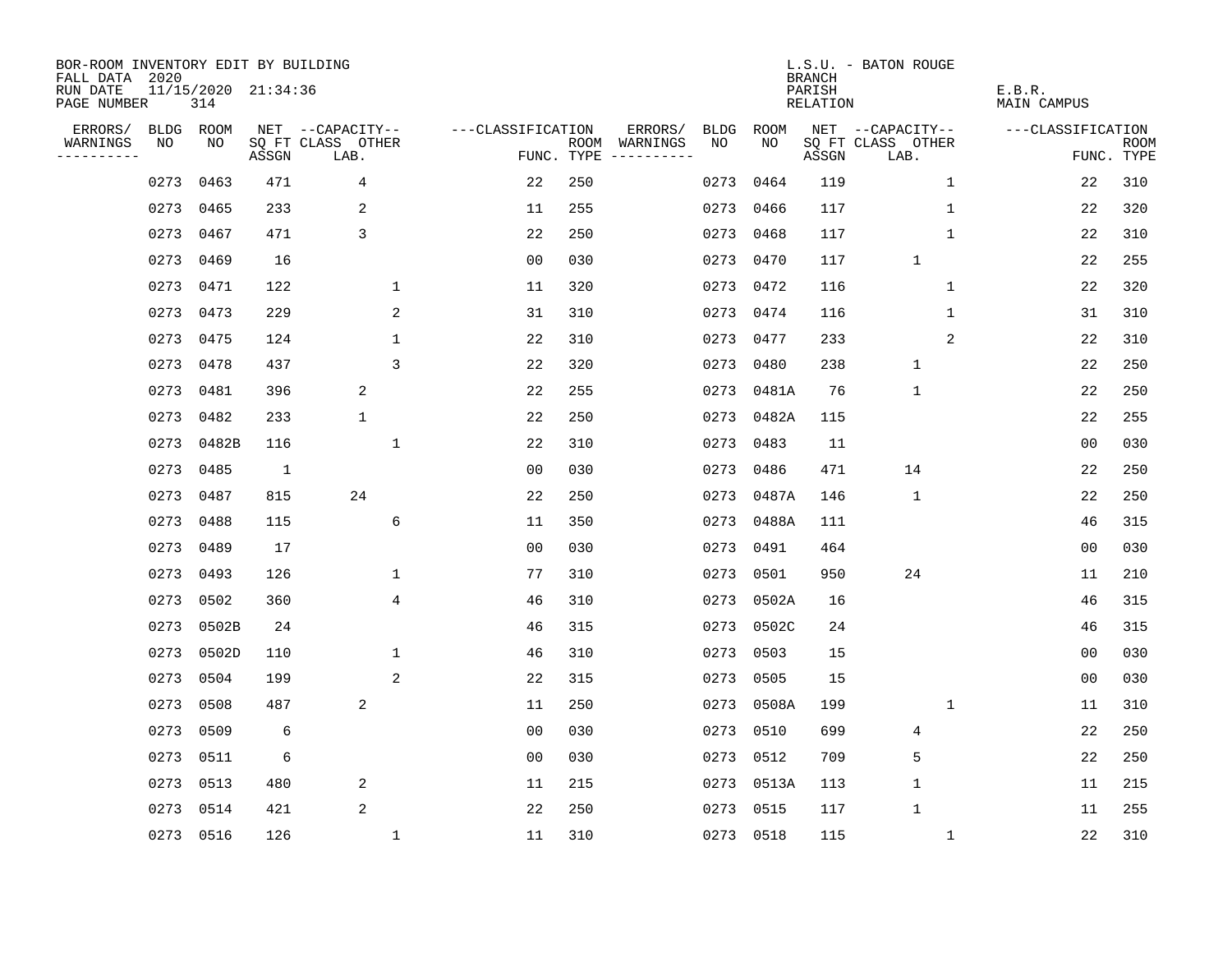| BOR-ROOM INVENTORY EDIT BY BUILDING<br>FALL DATA 2020 |      |                            |       |                           |              |                   |            |                              |             |             | <b>BRANCH</b>             | L.S.U. - BATON ROUGE      |   |                              |                           |
|-------------------------------------------------------|------|----------------------------|-------|---------------------------|--------------|-------------------|------------|------------------------------|-------------|-------------|---------------------------|---------------------------|---|------------------------------|---------------------------|
| RUN DATE<br>PAGE NUMBER                               |      | 11/15/2020 21:34:36<br>315 |       |                           |              |                   |            |                              |             |             | PARISH<br><b>RELATION</b> |                           |   | E.B.R.<br><b>MAIN CAMPUS</b> |                           |
| ERRORS/                                               | BLDG | ROOM                       |       | NET --CAPACITY--          |              | ---CLASSIFICATION |            | ERRORS/                      | <b>BLDG</b> | <b>ROOM</b> |                           | NET --CAPACITY--          |   | ---CLASSIFICATION            |                           |
| WARNINGS<br>----------                                | NO   | NO                         | ASSGN | SQ FT CLASS OTHER<br>LAB. |              |                   | FUNC. TYPE | ROOM WARNINGS<br>----------- | NO          | NO          | ASSGN                     | SQ FT CLASS OTHER<br>LAB. |   |                              | <b>ROOM</b><br>FUNC. TYPE |
|                                                       | 0273 | 0520                       | 109   |                           | 1            | 22                | 310        |                              | 0273        | 0522        | 189                       | 1                         |   | 22                           | 250                       |
|                                                       | 0273 | 0528                       | 85    |                           | 1            | 11                | 310        |                              | 0273        | 0528A       | 109                       | $\mathbf 1$               |   | 11                           | 250                       |
|                                                       | 0273 | 0528B                      | 88    | $\mathbf 1$               |              | 11                | 255        |                              | 0273        | 0529        | 467                       | $\overline{2}$            |   | 11                           | 250                       |
|                                                       | 0273 | 0530                       | 198   | 4                         |              | 11                | 210        |                              |             | 0273 0530A  | 68                        | $\mathbf 1$               |   | 46                           | 310                       |
|                                                       | 0273 | 0530B                      | 83    | $\mathbf 1$               |              | 11                | 215        |                              |             | 0273 0530C  | 22                        |                           |   | 11                           | 240                       |
|                                                       | 0273 | 0530D                      | 24    |                           |              | 11                | 215        |                              |             | 0273 0531   | 16                        |                           |   | 0 <sub>0</sub>               | 030                       |
|                                                       | 0273 | 0532                       | 464   | 2                         |              | 11                | 215        |                              |             | 0273 0533   | 663                       | $\overline{2}$            |   | 11                           | 215                       |
|                                                       | 0273 | 0536                       | 943   | 28                        |              | 11                | 210        |                              |             | 0273 0539   | 6                         |                           |   | 0 <sub>0</sub>               | 030                       |
|                                                       | 0273 | 0540                       | 114   |                           | $\mathbf{1}$ | 11                | 315        |                              | 0273        | 0540A       | 114                       | $\mathbf 1$               |   | 22                           | 310                       |
|                                                       | 0273 | 0541                       | 6     |                           |              | 0 <sub>0</sub>    | 030        |                              |             | 0273 0543   | 238                       |                           | 2 | 22                           | 731                       |
|                                                       |      | 0273 0543A                 | 117   |                           | $\mathbf 1$  | 46                | 731        |                              |             | 0273 0543B  | 117                       | $\mathbf 1$               |   | 46                           | 731                       |
|                                                       | 0273 | 0544                       | 230   | $\mathbf 1$               |              | 22                | 250        |                              |             | 0273 0544A  | 391                       | $\mathbf{1}$              |   | 22                           | 250                       |
|                                                       | 0273 | 0544B                      | 114   | 1                         |              | 22                | 255        |                              | 0273        | 0544C       | 115                       | $\mathbf 1$               |   | 22                           | 250                       |
|                                                       | 0273 | 0545                       | 146   |                           | 6            | 0 <sub>0</sub>    | 030        |                              |             | 0273 0547   | 34                        |                           |   | 0 <sub>0</sub>               | 010                       |
|                                                       | 0273 | 0548                       | 474   | 9                         |              | 31                | 250        |                              | 0273        | 0548A       | 106                       | $\mathbf{1}$              |   | 31                           | 255                       |
|                                                       | 0273 | 0549                       | 8     |                           |              | 0 <sub>0</sub>    | 030        |                              | 0273        | 0550        | 233                       |                           | 2 | 31                           | 310                       |
|                                                       | 0273 | 0550A                      | 115   |                           |              | 31                | 315        |                              | 0273        | 0551        | 100                       |                           | 2 | 0 <sub>0</sub>               | 030                       |
|                                                       | 0273 | 0552                       | 114   |                           | $\mathbf{1}$ | 31                | 315        |                              | 0273        | 0553        | 16                        |                           |   | 00                           | 030                       |
|                                                       | 0273 | 0554                       | 232   | $\mathbf 1$               |              | 22                | 250        |                              |             | 0273 0554A  | 232                       | $\mathbf{1}$              |   | 22                           | 250                       |
|                                                       | 0273 | 0555                       | 471   | 10                        |              | 11                | 210        |                              | 0273        | 0555A       | 122                       | $\mathbf{1}$              |   | 22                           | 250                       |
|                                                       | 0273 | 0555B                      | 123   | 1                         |              | 11                | 210        |                              | 0273        | 0558        | 228                       | $\mathbf 1$               |   | 22                           | 250                       |
|                                                       | 0273 | 0558C                      | 107   | $\mathbf 1$               |              | 22                | 250        |                              | 0273        | 0559        | 233                       | 2                         |   | 22                           | 290                       |
|                                                       | 0273 | 0559A                      | 115   | $\mathbf 1$               |              | 22                | 250        |                              | 0273        | 0561        | 112                       | $\mathbf 1$               |   | 22                           | 250                       |
|                                                       | 0273 | 0562                       | 523   |                           |              | 0 <sub>0</sub>    | 030        |                              | 0273        | 0563        | 16                        |                           |   | 0 <sub>0</sub>               | 030                       |
|                                                       | 0273 | 0564                       | 120   |                           | $\mathbf 1$  | 22                | 310        |                              | 0273        | 0565        | 697                       | 5                         |   | 22                           | 250                       |
|                                                       |      | 0273 0565A                 | 104   |                           | $\mathbf{1}$ | 22                | 310        |                              |             | 0273 0566   | 116                       | 1                         |   | 22                           | 320                       |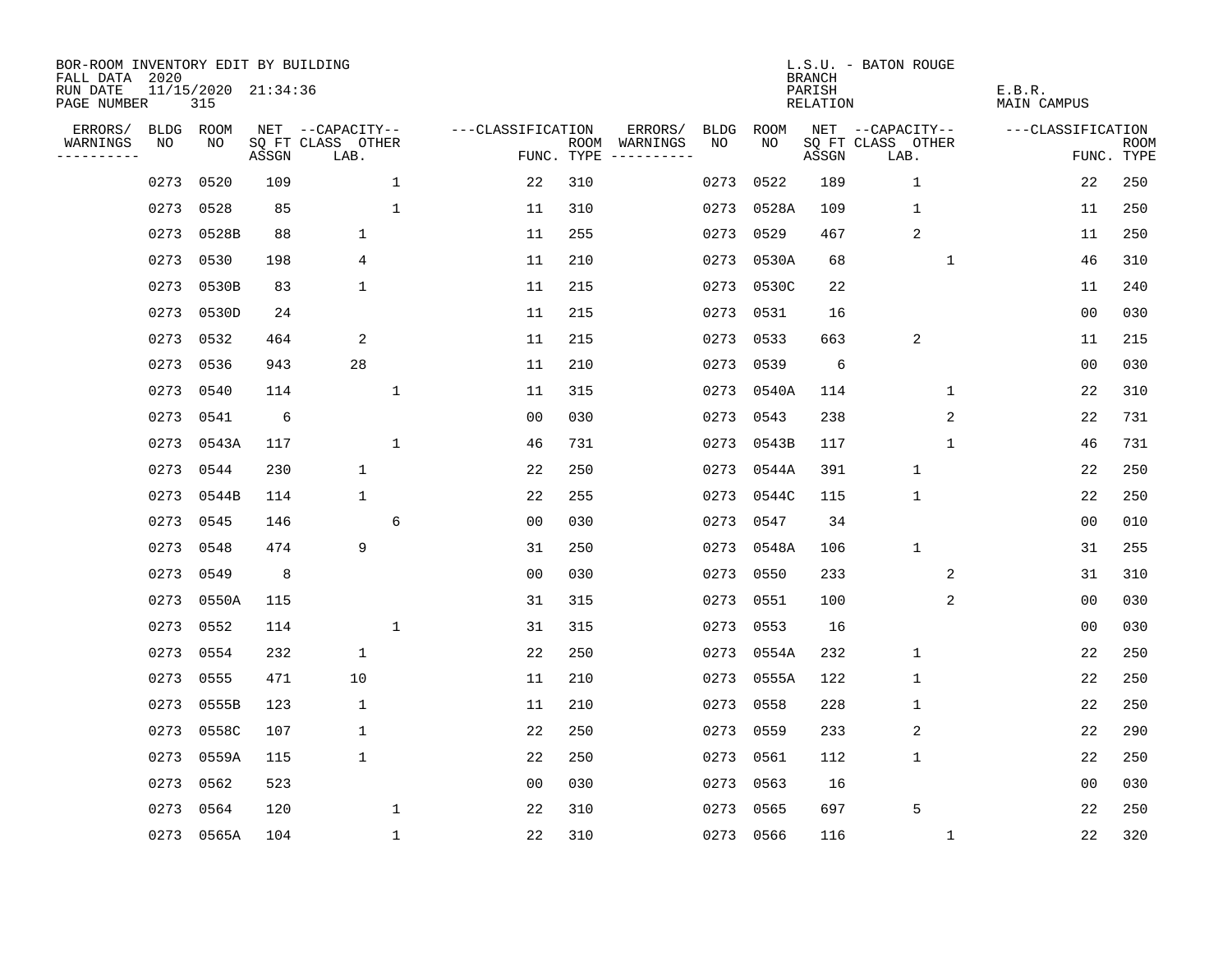| BOR-ROOM INVENTORY EDIT BY BUILDING<br>FALL DATA 2020 |      |                            |       |                           |                   |            |                              |             |            | <b>BRANCH</b>      | L.S.U. - BATON ROUGE      |              |                       |                           |
|-------------------------------------------------------|------|----------------------------|-------|---------------------------|-------------------|------------|------------------------------|-------------|------------|--------------------|---------------------------|--------------|-----------------------|---------------------------|
| RUN DATE<br>PAGE NUMBER                               |      | 11/15/2020 21:34:36<br>316 |       |                           |                   |            |                              |             |            | PARISH<br>RELATION |                           |              | E.B.R.<br>MAIN CAMPUS |                           |
| ERRORS/                                               | BLDG | ROOM                       |       | NET --CAPACITY--          | ---CLASSIFICATION |            | ERRORS/                      | <b>BLDG</b> | ROOM       |                    | NET --CAPACITY--          |              | ---CLASSIFICATION     |                           |
| WARNINGS<br>- - - - - - - - - -                       | NO   | NO                         | ASSGN | SQ FT CLASS OTHER<br>LAB. |                   | FUNC. TYPE | ROOM WARNINGS<br>----------- | NO.         | NO         | ASSGN              | SQ FT CLASS OTHER<br>LAB. |              |                       | <b>ROOM</b><br>FUNC. TYPE |
|                                                       | 0273 | 0567                       | 7     |                           | 0 <sub>0</sub>    | 030        |                              | 0273        | 0568       | 116                |                           | $\mathbf 1$  | 22                    | 320                       |
|                                                       | 0273 | 0569                       | 8     |                           | 0 <sub>0</sub>    | 030        |                              | 0273        | 0570       | 117                |                           | 1            | 22                    | 310                       |
|                                                       | 0273 | 0572                       | 116   | $\mathbf 1$               | 22                | 310        |                              | 0273        | 0573       | 12                 |                           |              | 00                    | 030                       |
|                                                       | 0273 | 0574                       | 115   | $\mathbf{1}$              | 22                | 310        |                              |             | 0273 0575  | 699                | 14                        |              | 22                    | 250                       |
|                                                       | 0273 | 0575B                      | 232   | 1                         | 22                | 250        |                              |             | 0273 0577  | 124                |                           | 1            | 22                    | 310                       |
|                                                       | 0273 | 0578                       | 187   | 1                         | 22                | 255        |                              |             | 0273 0578A | 113                | $\mathbf{1}$              |              | 22                    | 250                       |
|                                                       | 0273 | 0578B                      | 112   | $\mathbf{1}$              | 11                | 310        |                              |             | 0273 0579  | 124                |                           | $\mathbf 1$  | 22                    | 310                       |
|                                                       | 0273 | 0582                       | 233   | $\mathbf 1$               | 22                | 320        |                              |             | 0273 0582A | 116                |                           | $\mathbf 1$  | 22                    | 320                       |
|                                                       | 0273 | 0582B                      | 115   | $\mathbf{1}$              | 22                | 310        |                              | 0273        | 0583       | 233                | 3                         |              | 22                    | 250                       |
|                                                       | 0273 | 0583A                      | 115   | $\mathbf 1$               | 22                | 255        |                              |             | 0273 0583B | 156                | $\mathbf 1$               |              | 22                    | 255                       |
|                                                       | 0273 | 0583C                      | 76    |                           | 22                | 731        |                              | 0273        | 0584       | 231                | $\mathbf 1$               |              | 22                    | 250                       |
|                                                       | 0273 | 0584A                      | 116   | 2                         | 22                | 250        |                              | 0273        | 0584B      | 115                | $\mathbf 1$               |              | 22                    | 255                       |
|                                                       | 0273 | 0586                       | 233   | 5                         | 22                | 250        |                              | 0273        | 0586A      | 114                | $\overline{2}$            |              | 22                    | 250                       |
|                                                       | 0273 | 0586B                      | 115   | 1                         | 22                | 250        |                              | 0273        | 0587       | 467                | 3                         |              | 22                    | 290                       |
|                                                       | 0273 | 0589                       | 464   |                           | 0 <sub>0</sub>    | 030        |                              | 0273        | 0601       | 481                | $\sqrt{2}$                |              | 11                    | 250                       |
|                                                       | 0273 | 0602                       | 113   | 1                         | 11                | 310        |                              | 0273        | 0603       | 1                  |                           |              | 0 <sub>0</sub>        | 030                       |
|                                                       | 0273 | 0604                       | 469   | 3                         | 22                | 255        |                              | 0273        | 0605       | 13                 |                           |              | 0 <sub>0</sub>        | 030                       |
|                                                       | 0273 | 0606                       | 111   | 1                         | 11                | 255        |                              | 0273        | 0607       | 480                | 4                         |              | 11                    | 250                       |
|                                                       | 0273 | 0608                       | 469   | 3                         | 11                | 250        |                              | 0273        | 0608A      | 112                |                           | 1            | 11                    | 310                       |
|                                                       | 0273 | 0609                       | 5     |                           | 0 <sub>0</sub>    | 030        |                              | 0273        | 0610       | 467                | 3                         |              | 11                    | 250                       |
|                                                       | 0273 | 0611                       | 8     |                           | 0 <sub>0</sub>    | 030        |                              | 0273        | 0612       | 467                | 3                         |              | 22                    | 250                       |
|                                                       | 0273 | 0613                       | 465   | 3                         | 22                | 250        |                              | 0273        | 0614       | 423                | 3                         |              | 22                    | 250                       |
|                                                       | 0273 | 0615                       | 175   | 1                         | 22                | 255        |                              | 0273        | 0616       | 122                | $\mathbf{1}$              |              | 22                    | 255                       |
|                                                       | 0273 | 0617                       | 456   | 3                         | 22                | 250        |                              | 0273        | 0618       | 114                |                           | 1            | 11                    | 310                       |
|                                                       | 0273 | 0619                       | 14    |                           | 0 <sub>0</sub>    | 030        |                              | 0273        | 0620       | 114                |                           | $\mathbf{1}$ | 11                    | 310                       |
|                                                       |      | 0273 0621                  | 225   | 2                         | 11                | 250        |                              |             | 0273 0621A | 171                | $\sqrt{2}$                |              | 11                    | 255                       |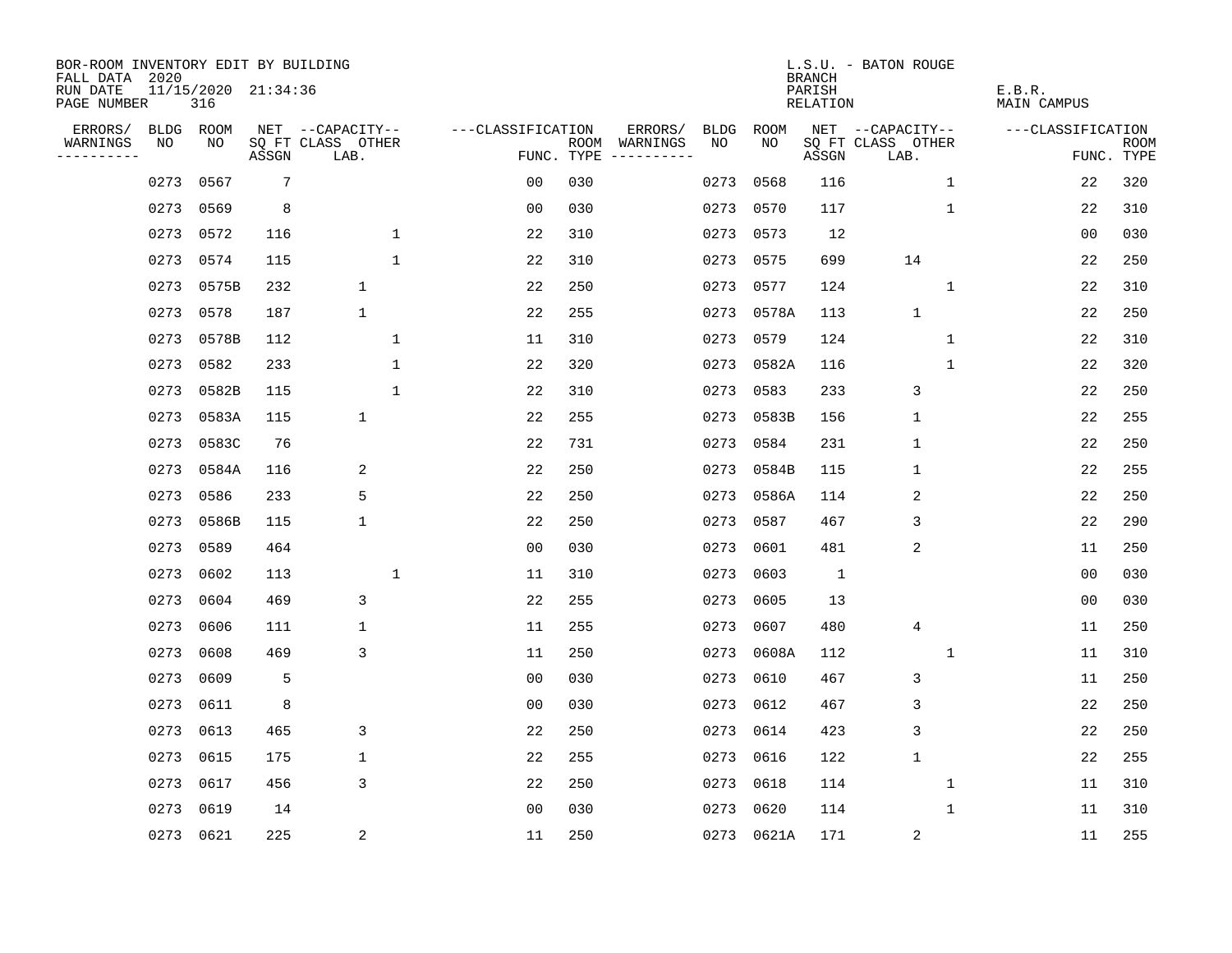| BOR-ROOM INVENTORY EDIT BY BUILDING<br>FALL DATA 2020 |           |                            |       |                           |                |                   |     |                                      |             |            | <b>BRANCH</b>             | L.S.U. - BATON ROUGE      |             |                              |                           |
|-------------------------------------------------------|-----------|----------------------------|-------|---------------------------|----------------|-------------------|-----|--------------------------------------|-------------|------------|---------------------------|---------------------------|-------------|------------------------------|---------------------------|
| RUN DATE<br>PAGE NUMBER                               |           | 11/15/2020 21:34:36<br>317 |       |                           |                |                   |     |                                      |             |            | PARISH<br><b>RELATION</b> |                           |             | E.B.R.<br><b>MAIN CAMPUS</b> |                           |
| ERRORS/                                               | BLDG ROOM |                            |       | NET --CAPACITY--          |                | ---CLASSIFICATION |     | ERRORS/                              | <b>BLDG</b> | ROOM       |                           | NET --CAPACITY--          |             | ---CLASSIFICATION            |                           |
| WARNINGS<br>----------                                | NO        | NO                         | ASSGN | SQ FT CLASS OTHER<br>LAB. |                |                   |     | ROOM WARNINGS<br>FUNC. TYPE $------$ | NO          | NO         | ASSGN                     | SQ FT CLASS OTHER<br>LAB. |             |                              | <b>ROOM</b><br>FUNC. TYPE |
|                                                       | 0273      | 0622                       | 114   |                           | $\mathbf 1$    | 11                | 310 |                                      | 0273        | 0623       | 14                        |                           |             | 00                           | 030                       |
|                                                       | 0273      | 0624                       | 115   |                           | $\mathbf{1}$   | 22                | 310 |                                      | 0273 0625   |            | 130                       | $\mathbf{1}$              |             | 22                           | 250                       |
|                                                       | 0273      | 0625A                      | 168   | 2                         |                | 22                | 250 |                                      | 0273 0626   |            | 115                       |                           | 1           | 22                           | 320                       |
|                                                       | 0273      | 0627                       | 242   | 4                         |                | 22                | 250 |                                      |             | 0273 0628  | 125                       | $\mathbf 1$               |             | 22                           | 250                       |
|                                                       | 0273      | 0628A                      | 194   | $\mathbf 1$               |                | 22                | 250 |                                      |             | 0273 0629  | $\mathbf{1}$              |                           |             | 00                           | 030                       |
|                                                       | 0273      | 0630                       | 133   | 3                         |                | 22                | 250 |                                      |             | 0273 0631  | 248                       | 2                         |             | 22                           | 250                       |
|                                                       | 0273      | 0632                       | 133   | 3                         |                | 22                | 250 |                                      |             | 0273 0632A | 40                        |                           | 3           | 22                           | 310                       |
|                                                       | 0273      | 0632B                      | 129   |                           | $\overline{3}$ | 22                | 310 |                                      |             | 0273 0633  | $\mathbf{1}$              |                           |             | 0 <sub>0</sub>               | 030                       |
|                                                       | 0273      | 0634                       | 98    | $\mathbf 1$               |                | 22                | 250 |                                      |             | 0273 0634A | 70                        | 1                         |             | 22                           | 255                       |
|                                                       | 0273      | 0634B                      | 37    | $\mathbf 1$               |                | 22                | 255 |                                      |             | 0273 0635  | 201                       |                           | 6           | 0 <sub>0</sub>               | 030                       |
|                                                       | 0273      | 0636                       | 133   | 3                         |                | 11                | 250 |                                      |             | 0273 0636A | 128                       | $\mathbf{1}$              |             | 11                           | 255                       |
|                                                       | 0273      | 0637                       | 92    |                           | $\mathbf{1}$   | 0 <sub>0</sub>    | 030 |                                      | 0273        | 0638       | 227                       | 2                         |             | 22                           | 250                       |
|                                                       | 0273      | 0638A                      | 97    | $\mathbf{1}$              |                | 22                | 250 |                                      | 0273        | 0638B      | 124                       | $\mathbf 1$               |             | 22                           | 255                       |
|                                                       | 0273      | 0639                       | 34    |                           |                | 22                | 255 |                                      |             | 0273 0639B | 124                       |                           |             | 22                           | 731                       |
|                                                       | 0273      | 0640                       | 384   | 5                         |                | 22                | 250 |                                      |             | 0273 0640B | 134                       | $\mathbf{1}$              |             | 22                           | 250                       |
|                                                       | 0273      | 0640C                      | 66    | $\mathbf 1$               |                | 22                | 255 |                                      |             | 0273 0640D | 66                        | $\mathbf{1}$              |             | 22                           | 255                       |
|                                                       | 0273      | 0641                       | 23    |                           |                | 0 <sub>0</sub>    | 010 |                                      |             | 0273 0642  | 114                       |                           | 2           | 11                           | 315                       |
|                                                       | 0273      | 0642A                      | 110   |                           | 1              | 11                | 310 |                                      |             | 0273 0643  | 126                       |                           |             | 92                           | 315                       |
|                                                       | 0273      | 0643A                      | 113   |                           | 1              | 92                | 310 |                                      |             | 0273 0644  | 114                       |                           | 3           | 11                           | 315                       |
|                                                       | 0273      | 0644A                      | 110   |                           | $\mathbf 1$    | 11                | 310 |                                      | 0273 0646   |            | 232                       |                           | 4           | 11                           | 315                       |
|                                                       | 0273      | 0646A                      | 103   |                           | $\mathbf{1}$   | 11                | 310 |                                      |             | 0273 0648  | 120                       |                           |             | 92                           | 575                       |
|                                                       | 0273      | 0648A                      | 123   |                           |                | 92                | 570 |                                      | 0273 0650   |            | 237                       |                           |             | 92                           | 570                       |
|                                                       | 0273      | 0651                       | 719   |                           |                | 92                | 575 |                                      |             | 0273 0652  | 238                       |                           | 2           | 92                           | 570                       |
|                                                       | 0273      | 0653                       | 121   |                           |                | 92                | 570 |                                      |             | 0273 0654  | 363                       |                           |             | 92                           | 570                       |
|                                                       | 0273      | 0655                       | 243   |                           |                | 92                | 570 |                                      |             | 0273 0656  | 360                       |                           |             | 92                           | 570                       |
|                                                       | 0273 0658 |                            | 239   |                           |                | 92                | 575 |                                      |             | 0273 0659  | 134                       |                           | $\mathbf 1$ | 0 <sub>0</sub>               | 010                       |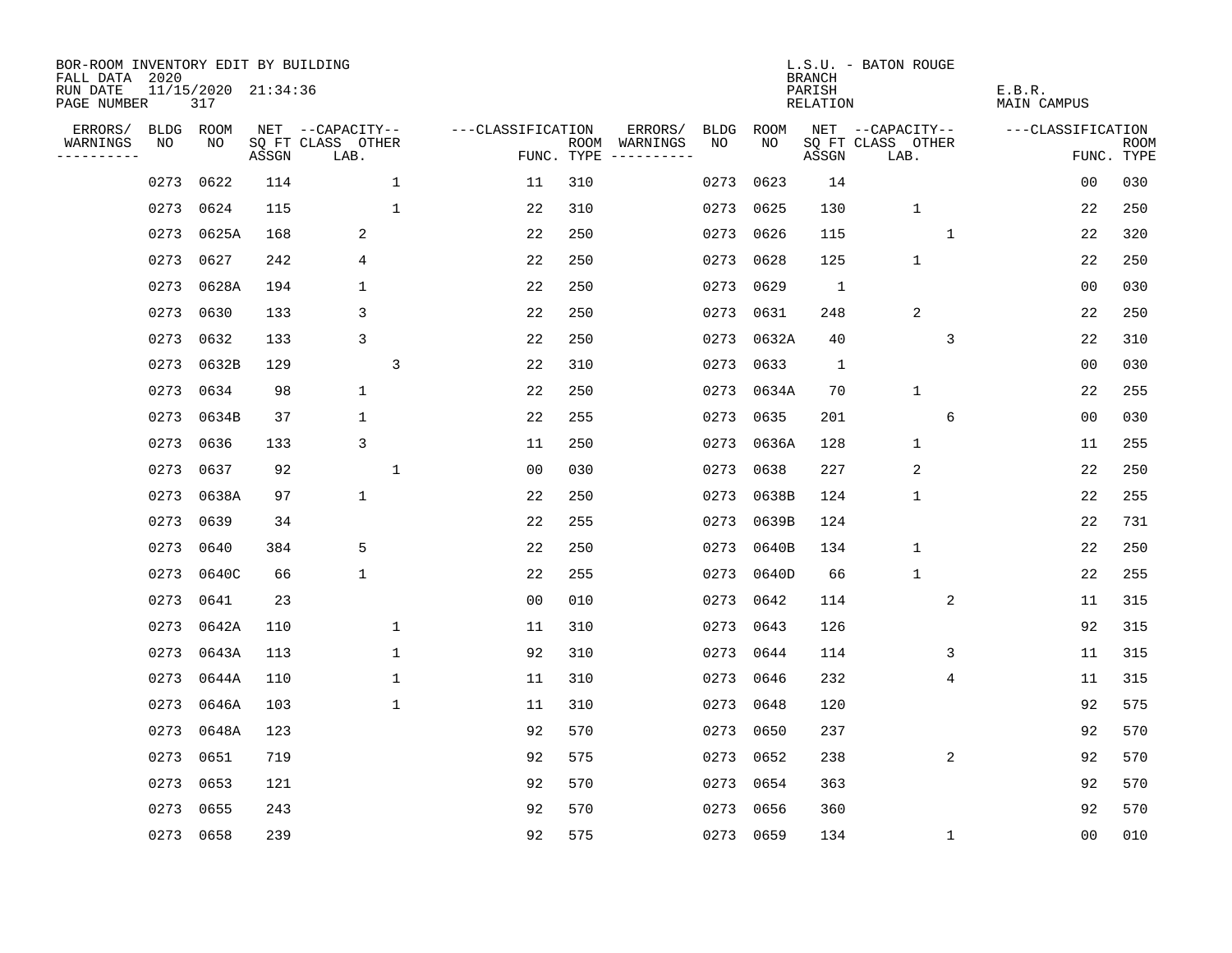| BOR-ROOM INVENTORY EDIT BY BUILDING       |      |                            |       |                           |                   |     |                                      |      |             | <b>BRANCH</b>      | L.S.U. - BATON ROUGE      |              |                       |                   |                           |
|-------------------------------------------|------|----------------------------|-------|---------------------------|-------------------|-----|--------------------------------------|------|-------------|--------------------|---------------------------|--------------|-----------------------|-------------------|---------------------------|
| FALL DATA 2020<br>RUN DATE<br>PAGE NUMBER |      | 11/15/2020 21:34:36<br>318 |       |                           |                   |     |                                      |      |             | PARISH<br>RELATION |                           |              | E.B.R.<br>MAIN CAMPUS |                   |                           |
| ERRORS/                                   |      | BLDG ROOM                  |       | NET --CAPACITY--          | ---CLASSIFICATION |     | ERRORS/                              | BLDG | <b>ROOM</b> |                    | NET --CAPACITY--          |              |                       | ---CLASSIFICATION |                           |
| WARNINGS<br>----------                    | NO   | NO                         | ASSGN | SQ FT CLASS OTHER<br>LAB. |                   |     | ROOM WARNINGS<br>FUNC. TYPE $------$ | NO.  | NO.         | ASSGN              | SQ FT CLASS OTHER<br>LAB. |              |                       |                   | <b>ROOM</b><br>FUNC. TYPE |
|                                           | 0273 | 0660                       | 233   |                           | 92                | 570 |                                      | 0273 | 0661        | 103                |                           |              |                       | 92                | 570                       |
|                                           | 0273 | 0662                       | 521   |                           | 00                | 030 |                                      |      | 0273 0663   | 114                |                           |              |                       | 92                | 570                       |
|                                           | 0273 | 0664                       | 107   |                           | 92                | 570 |                                      |      | 0273 0665   | 114                |                           |              |                       | 92                | 570                       |
|                                           | 0273 | 0666                       | 112   |                           | 92                | 570 |                                      |      | 0273 0667   | 114                |                           |              |                       | 92                | 570                       |
|                                           | 0273 | 0668                       | 112   |                           | 92                | 570 |                                      |      | 0273 0669   | 114                |                           |              |                       | 92                | 570                       |
|                                           | 0273 | 0670                       | 122   |                           | 92                | 570 |                                      |      | 0273 0672   | 232                |                           |              |                       | 92                | 575                       |
|                                           | 0273 | 0673                       | 117   |                           | 92                | 570 |                                      |      | 0273 0675   | 126                |                           |              |                       | 92                | 570                       |
|                                           |      | 0273 0677                  | 111   |                           | 92                | 570 |                                      |      | 0273 0678   | 420                | $\sqrt{2}$                |              |                       | 11                | 250                       |
|                                           | 0273 | 0679                       | 118   |                           | 92                | 570 |                                      |      | 0273 0680   | 474                |                           | 2            |                       | 22                | 310                       |
|                                           | 0273 | 0681                       | 118   |                           | 92                | 575 |                                      |      | 0273 0682   | 228                | $\mathbf{1}$              |              |                       | 11                | 250                       |
|                                           | 0273 | 0683                       | 118   |                           | 92                | 570 |                                      |      | 0273 0684   | 113                |                           | $\mathbf{1}$ |                       | 22                | 310                       |
|                                           | 0273 | 0685                       | 118   |                           | 92                | 570 |                                      |      | 0273 0686   | 467                | $\overline{2}$            |              |                       | 11                | 250                       |
|                                           | 0273 | 0686A                      | 114   | $\mathbf 1$               | 11                | 250 |                                      |      | 0273 0687   | 243                |                           |              |                       | 92                | 570                       |
|                                           | 0273 | 0688                       | 467   | 2                         | 22                | 250 |                                      |      | 0273 0688A  | 114                |                           |              |                       | 22                | 320                       |
|                                           | 0273 | 0689                       | 16    |                           | 0 <sub>0</sub>    | 030 |                                      |      | 0273 0691   | 8                  |                           |              |                       | 0 <sub>0</sub>    | 030                       |
|                                           |      | 0273 0693                  | 14    |                           | 0 <sub>0</sub>    | 030 |                                      |      | 0273 0695   | 14                 |                           |              |                       | 0 <sub>0</sub>    | 030                       |
|                                           |      | 0273 C0001                 | 844   |                           | 0 <sub>0</sub>    | 020 |                                      |      | 0273 C0002  | 1088               |                           |              |                       | 0 <sub>0</sub>    | 020                       |
|                                           |      | 0273 C0100                 | 4748  |                           | 0 <sub>0</sub>    | 020 |                                      |      | 0273 C0200  | 5242               |                           |              |                       | 0 <sub>0</sub>    | 020                       |
|                                           |      | 0273 C0300                 | 5135  |                           | 0 <sub>0</sub>    | 020 |                                      |      | 0273 C0400  | 5130               |                           |              |                       | 0 <sub>0</sub>    | 020                       |
|                                           |      | 0273 C0500                 | 5104  |                           | 0 <sub>0</sub>    | 020 |                                      |      | 0273 C0600  | 5630               |                           |              |                       | 0 <sub>0</sub>    | 020                       |
|                                           |      | 0273 E0001                 | 164   |                           | 0 <sub>0</sub>    | 020 |                                      |      | 0273 E0100  | 164                |                           |              |                       | 0 <sub>0</sub>    | 020                       |
|                                           |      | 0273 E0200                 | 164   |                           | 0 <sub>0</sub>    | 020 |                                      |      | 0273 E0300  | 164                |                           |              |                       | 0 <sub>0</sub>    | 020                       |
|                                           |      | 0273 E0400                 | 164   |                           | 0 <sub>0</sub>    | 020 |                                      |      | 0273 E0500  | 165                |                           |              |                       | 0 <sub>0</sub>    | 020                       |
|                                           |      | 0273 E0600                 | 163   |                           | 0 <sub>0</sub>    | 020 |                                      |      | 0273 R0001  | 626                |                           |              |                       | 00                | 020                       |
|                                           |      | 0273 R0002                 | 497   |                           | 0 <sub>0</sub>    | 030 |                                      |      | 0273 R0003  | 512                |                           |              |                       | 0 <sub>0</sub>    | 030                       |
|                                           |      | 0273 R0004                 | 2165  |                           | 0 <sub>0</sub>    | 030 |                                      |      | 0273 S0001  | 936                |                           |              |                       | 0 <sub>0</sub>    | 020                       |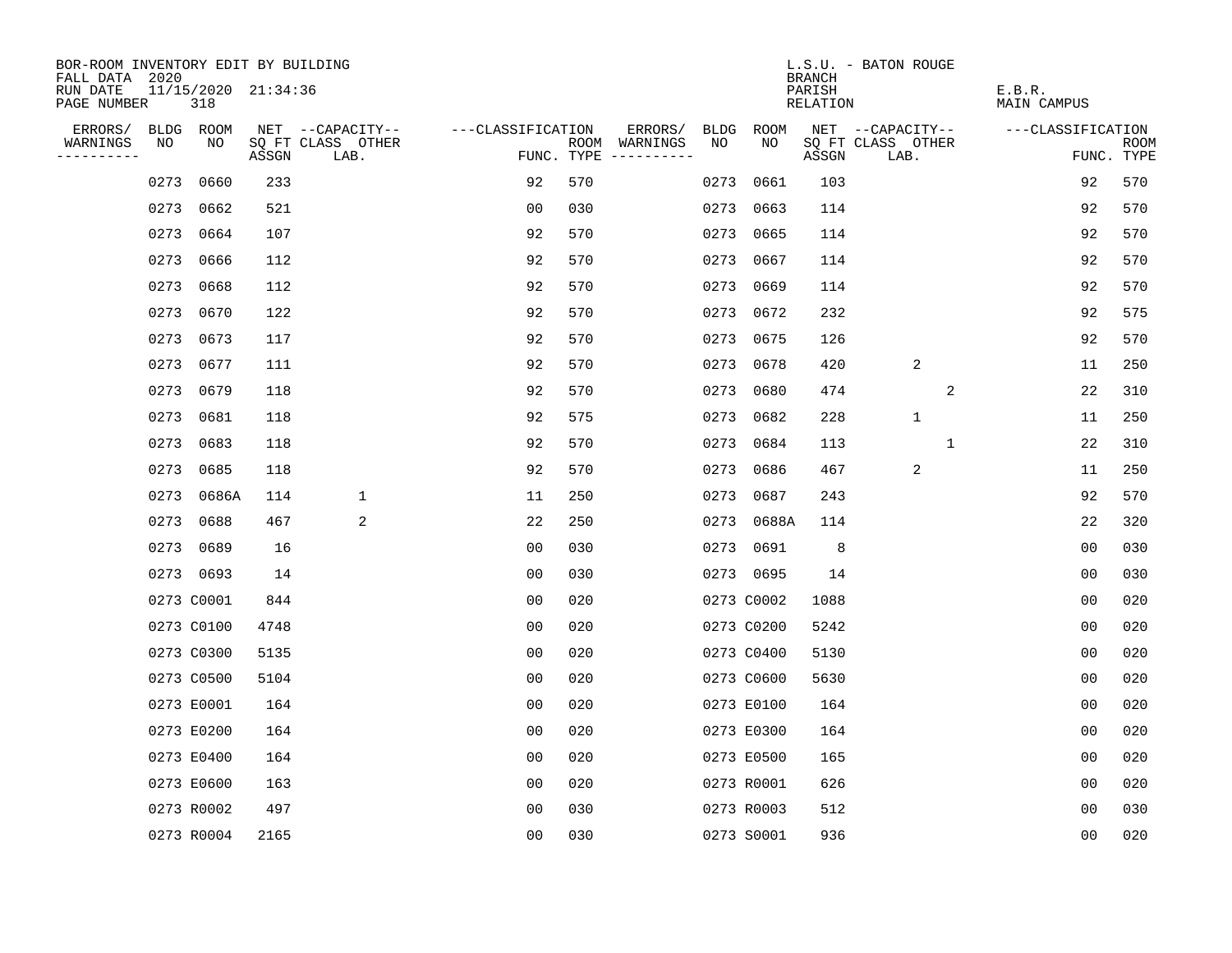| BOR-ROOM INVENTORY EDIT BY BUILDING<br>FALL DATA 2020 |    |                            |                 |                           |                   |     |                                      |     |                                                                 | <b>BRANCH</b>      | L.S.U. - BATON ROUGE                                                                                                                                |                                     |                    |
|-------------------------------------------------------|----|----------------------------|-----------------|---------------------------|-------------------|-----|--------------------------------------|-----|-----------------------------------------------------------------|--------------------|-----------------------------------------------------------------------------------------------------------------------------------------------------|-------------------------------------|--------------------|
| RUN DATE<br>PAGE NUMBER                               |    | 11/15/2020 21:34:36<br>319 |                 |                           |                   |     |                                      |     |                                                                 | PARISH<br>RELATION |                                                                                                                                                     | E.B.R.<br>MAIN CAMPUS               |                    |
| ERRORS/                                               |    | BLDG ROOM                  |                 | NET --CAPACITY--          | ---CLASSIFICATION |     | ERRORS/                              |     | BLDG ROOM                                                       |                    | NET --CAPACITY--                                                                                                                                    | ---CLASSIFICATION                   |                    |
| WARNINGS<br>----------                                | NO | NO                         | ASSGN           | SQ FT CLASS OTHER<br>LAB. |                   |     | ROOM WARNINGS<br>FUNC. TYPE $------$ | NO. | NO.                                                             | ASSGN              | SQ FT CLASS OTHER<br>LAB.                                                                                                                           |                                     | ROOM<br>FUNC. TYPE |
|                                                       |    | 0273 S0100                 | 936             |                           | 00                | 020 |                                      |     | 0273 S0200                                                      | 936                |                                                                                                                                                     | 00                                  | 020                |
|                                                       |    | 0273 S0300                 | 936             |                           | 00                | 020 |                                      |     | 0273 S0400                                                      | 936                |                                                                                                                                                     | 00                                  | 020                |
|                                                       |    | 0273 S0500                 | 936             |                           | 00                | 020 |                                      |     | 0273 S0600                                                      | 1146               |                                                                                                                                                     | 0 <sub>0</sub>                      | 020                |
|                                                       |    | 0273 0101C1                | 85              |                           | 46                | 731 |                                      |     | 0273 0202A1                                                     | 198                | $\mathbf{1}$                                                                                                                                        | 46                                  | 325                |
|                                                       |    | 0273 0244B1                | 58              | $\mathbf 1$               | 22                | 250 |                                      |     | 0273 0248A1                                                     | 128                | 3                                                                                                                                                   | 22                                  | 310                |
|                                                       |    | 0273 0261A1                | 50              | $\mathbf{1}$              | 22                | 320 |                                      |     | 0273 0261B1                                                     | 96                 | $\mathbf{1}$                                                                                                                                        | 22                                  | 320                |
|                                                       |    | 0273 0402A1                | 207             | $\mathbf{1}$              | 46                | 325 |                                      |     | 0273 0402A2                                                     | 7                  |                                                                                                                                                     | 46                                  | 315                |
|                                                       |    | 0273 0402A3                | $7\overline{ }$ |                           | 46                | 315 |                                      |     | 0273 0544A1<br>TOTAL NUMBER CLASSROOMS<br>TOTAL NUMBER LABS 210 | 71                 | TOTAL ASSIGNABLE & UNASSIGNABLE SQFT:<br>TOTAL NET ASSIGN SQ. FT. IN ROOM FILE<br>TOTAL NUMBER COMPUTER CLASSROOMS<br>TOTAL NUMBER SPECIAL LABS 220 | 22<br>180,426<br>119,575<br>21<br>1 | 255                |
|                                                       |    | 0274 0100 74468            |                 | 9999                      | 93                | 610 |                                      |     | 0274 0100A 36678                                                |                    | 5001                                                                                                                                                | 93                                  | 610                |
|                                                       |    | 0274 0102                  | 2460            | 38                        | 93                | 650 |                                      |     | 0274 0102A                                                      | 344                |                                                                                                                                                     | 93                                  | 655                |
|                                                       |    | 0274 0102B                 | 102             | 3                         | 0 <sub>0</sub>    | 030 |                                      |     | 0274 0102C                                                      | 136                | 2                                                                                                                                                   | 00                                  | 030                |
|                                                       |    | 0274 0102D                 | 578             |                           | 93                | 655 |                                      |     | 0274 0102E                                                      | 18                 |                                                                                                                                                     | 0 <sub>0</sub>                      | 030                |
|                                                       |    | 0274 0102F                 | 54              |                           | 0 <sub>0</sub>    | 020 |                                      |     | 0274 0102G                                                      | 29                 |                                                                                                                                                     | 00                                  | 010                |
|                                                       |    | 0274 0103                  | 561             | 15                        | 93                | 525 |                                      |     | 0274 0104                                                       | 253                | 7                                                                                                                                                   | 00                                  | 030                |
|                                                       |    | 0274 0105                  | 320             | 20                        | 93                | 680 |                                      |     | 0274 0106                                                       | 124                |                                                                                                                                                     | 93                                  | 525                |
|                                                       |    | 0274 0107                  | 292             |                           | 93                | 520 |                                      |     | 0274 0107A                                                      | 75                 | 1                                                                                                                                                   | 93                                  | 525                |
|                                                       |    | 0274 0108                  | 549             |                           | 93                | 730 |                                      |     | 0274 0109                                                       | 640                | 2                                                                                                                                                   | 93                                  | 310                |
|                                                       |    | 0274 0110                  | 1276            | 75                        | 93                | 680 |                                      |     | 0274 0111                                                       | 148                | 7                                                                                                                                                   | 0 <sub>0</sub>                      | 030                |
|                                                       |    | 0274 0112                  | 94              | 2                         | 0 <sub>0</sub>    | 030 |                                      |     | 0274 0114                                                       | 184                | 10                                                                                                                                                  | 93                                  | 680                |
|                                                       |    | 0274 0114A                 | 77              | 3                         | 93                | 525 |                                      |     | 0274 0115                                                       | 1351               |                                                                                                                                                     | 93                                  | 730                |
|                                                       |    | 0274 0116                  | 2963            |                           | 0 <sub>0</sub>    | 030 |                                      |     | 0274 0117                                                       | 217                | 18                                                                                                                                                  | 93                                  | 525                |
|                                                       |    | 0274 0117A                 | 228             | 2                         | 0 <sub>0</sub>    | 030 |                                      |     | 0274 0118                                                       | 1081               | 10                                                                                                                                                  | 93                                  | 525                |
|                                                       |    | 0274 0119                  | 701             |                           | 93                | 525 |                                      |     | 0274 0121                                                       | 172                | 9                                                                                                                                                   | 0 <sub>0</sub>                      | 030                |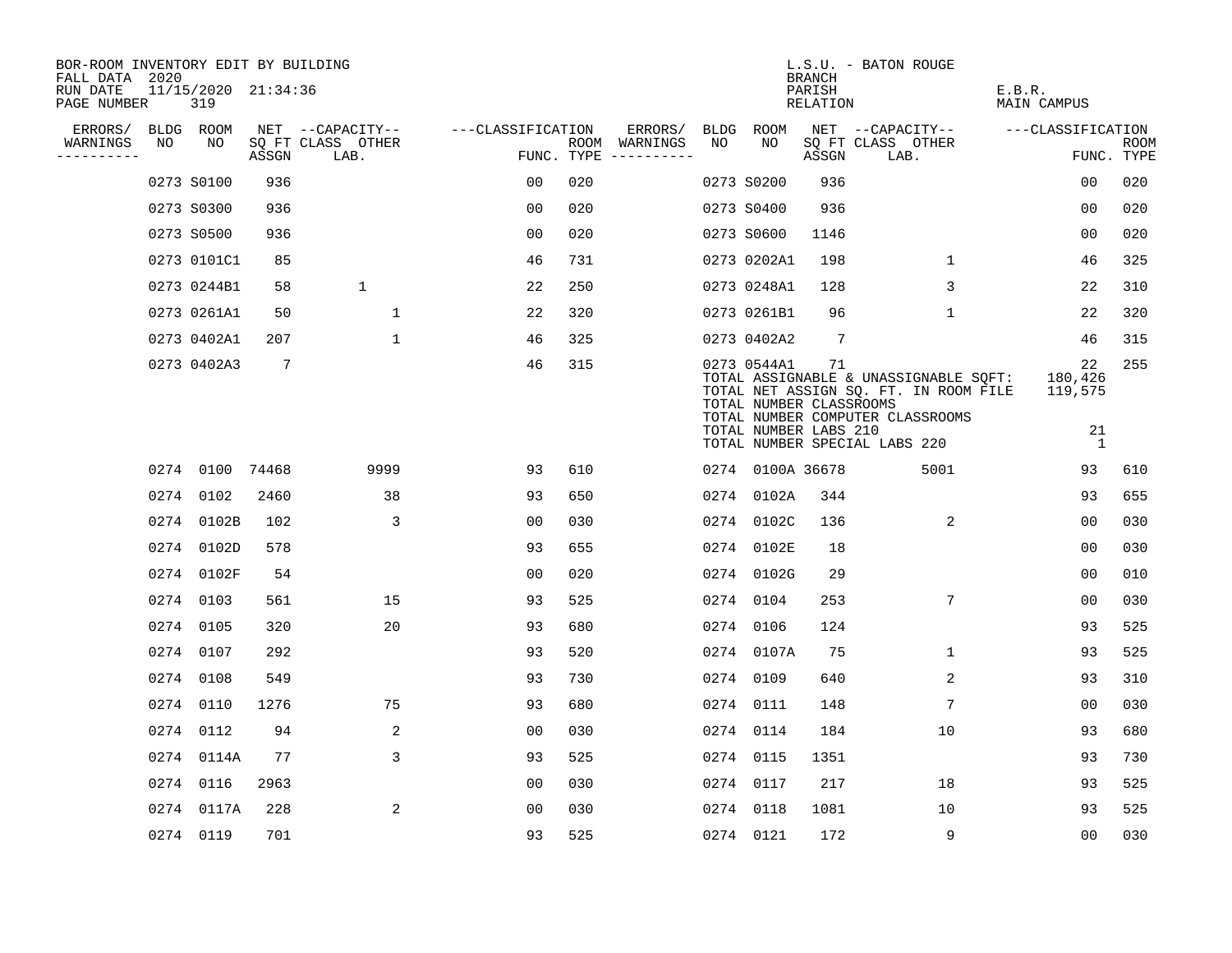| BOR-ROOM INVENTORY EDIT BY BUILDING       |           |                            |       |                           |                   |     |                                      |      |            | <b>BRANCH</b>      | L.S.U. - BATON ROUGE      |                       |                           |
|-------------------------------------------|-----------|----------------------------|-------|---------------------------|-------------------|-----|--------------------------------------|------|------------|--------------------|---------------------------|-----------------------|---------------------------|
| FALL DATA 2020<br>RUN DATE<br>PAGE NUMBER |           | 11/15/2020 21:34:36<br>320 |       |                           |                   |     |                                      |      |            | PARISH<br>RELATION |                           | E.B.R.<br>MAIN CAMPUS |                           |
| ERRORS/                                   | BLDG ROOM |                            |       | NET --CAPACITY--          | ---CLASSIFICATION |     | ERRORS/                              | BLDG | ROOM       |                    | NET --CAPACITY--          | ---CLASSIFICATION     |                           |
| WARNINGS<br>----------                    | NO        | NO                         | ASSGN | SQ FT CLASS OTHER<br>LAB. |                   |     | ROOM WARNINGS<br>FUNC. TYPE $------$ | NO.  | NO.        | ASSGN              | SQ FT CLASS OTHER<br>LAB. |                       | <b>ROOM</b><br>FUNC. TYPE |
|                                           |           | 0274 0122                  | 97    |                           | 93                | 615 |                                      | 0274 | 0123       | 120                | 2                         | 0 <sub>0</sub>        | 030                       |
|                                           |           | 0274 0124                  | 166   | 3                         | 93                | 660 |                                      |      | 0274 0125  | 3485               |                           | 93                    | 520                       |
|                                           |           | 0274 0126                  | 685   |                           | 93                | 525 |                                      |      | 0274 0126A | 328                |                           | 93                    | 730                       |
|                                           |           | 0274 0126E                 | 164   | 5                         | 0 <sub>0</sub>    | 030 |                                      |      | 0274 0131  | 8135               | 35                        | 93                    | 520                       |
|                                           |           | 0274 0131A                 | 840   |                           | 93                | 525 |                                      |      | 0274 0139  | 2016               |                           | 93                    | 730                       |
|                                           | 0274 0140 |                            | 3919  |                           | 0 <sub>0</sub>    | 030 |                                      |      | 0274 0141  | 7024               |                           | 93                    | 730                       |
|                                           |           | 0274 0142                  | 115   | $\mathbf{1}$              | 93                | 310 |                                      |      | 0274 0142A | 51                 |                           | 93                    | 315                       |
|                                           | 0274 0143 |                            | 208   |                           | 93                | 680 |                                      |      | 0274 0144  | 388                |                           | 93                    | 730                       |
|                                           |           | 0274 0145A                 | 78    | $\mathbf 1$               | 93                | 310 |                                      |      | 0274 0145B | 123                | $\mathbf 1$               | 93                    | 615                       |
|                                           |           | 0274 0145C                 | 115   | $\mathbf 1$               | 93                | 615 |                                      |      | 0274 0145D | 110                | $\mathbf 1$               | 93                    | 615                       |
|                                           |           | 0274 0145E                 | 597   | 20                        | 93                | 615 |                                      |      | 0274 0145F | 564                | 20                        | 93                    | 615                       |
|                                           | 0274 0150 |                            | 3589  |                           | 00                | 030 |                                      |      | 0274 0154  | 174                |                           | 0 <sub>0</sub>        | 010                       |
|                                           | 0274 0155 |                            | 160   | 2                         | 93                | 660 |                                      |      | 0274 0156  | 175                | 8                         | 0 <sub>0</sub>        | 030                       |
|                                           | 0274 0157 |                            | 100   | 2                         | 00                | 030 |                                      |      | 0274 0160  | 3219               |                           | 0 <sub>0</sub>        | 030                       |
|                                           | 0274 0200 |                            | 169   | 8                         | 93                | 660 |                                      | 0274 | 0200A      | 67                 |                           | 93                    | 730                       |
|                                           |           | 0274 0200B                 | 67    |                           | 93                | 730 |                                      | 0274 | 0200C      | 71                 |                           | 93                    | 730                       |
|                                           |           | 0274 0200D                 | 71    |                           | 93                | 730 |                                      | 0274 | 0201       | 239                | 2                         | 93                    | 660                       |
|                                           |           | 0274 0202                  | 152   | $\mathbf 1$               | 93                | 615 |                                      |      | 0274 0203  | 201                | 10                        | 0 <sub>0</sub>        | 030                       |
|                                           | 0274 0204 |                            | 238   | 4                         | 0 <sub>0</sub>    | 030 |                                      |      | 0274 0205  | 239                |                           | 93                    | 660                       |
|                                           | 0274 0206 |                            | 201   | 10                        | 0 <sub>0</sub>    | 030 |                                      |      | 0274 0207  | 159                |                           | 93                    | 615                       |
|                                           | 0274 0208 |                            | 238   | 4                         | 0 <sub>0</sub>    | 030 |                                      |      | 0274 0210  | 239                | 2                         | 93                    | 660                       |
|                                           | 0274 0211 |                            | 237   | 4                         | 00                | 030 |                                      |      | 0274 0212  | 201                | 10                        | 00                    | 030                       |
|                                           |           | 0274 0213A                 | 118   | 6                         | 0 <sub>0</sub>    | 030 |                                      |      | 0274 0214  | 239                | 2                         | 93                    | 660                       |
|                                           | 0274 0215 |                            | 116   |                           | 0 <sub>0</sub>    | 010 |                                      |      | 0274 0217  | 238                | 4                         | 00                    | 030                       |
|                                           | 0274 0218 |                            | 201   | 10                        | 0 <sub>0</sub>    | 030 |                                      |      | 0274 0219  | 239                | 2                         | 93                    | 660                       |
|                                           | 0274 0301 |                            | 161   |                           | 93                | 615 |                                      |      | 0274 0302  | 320                |                           | 93                    | 615                       |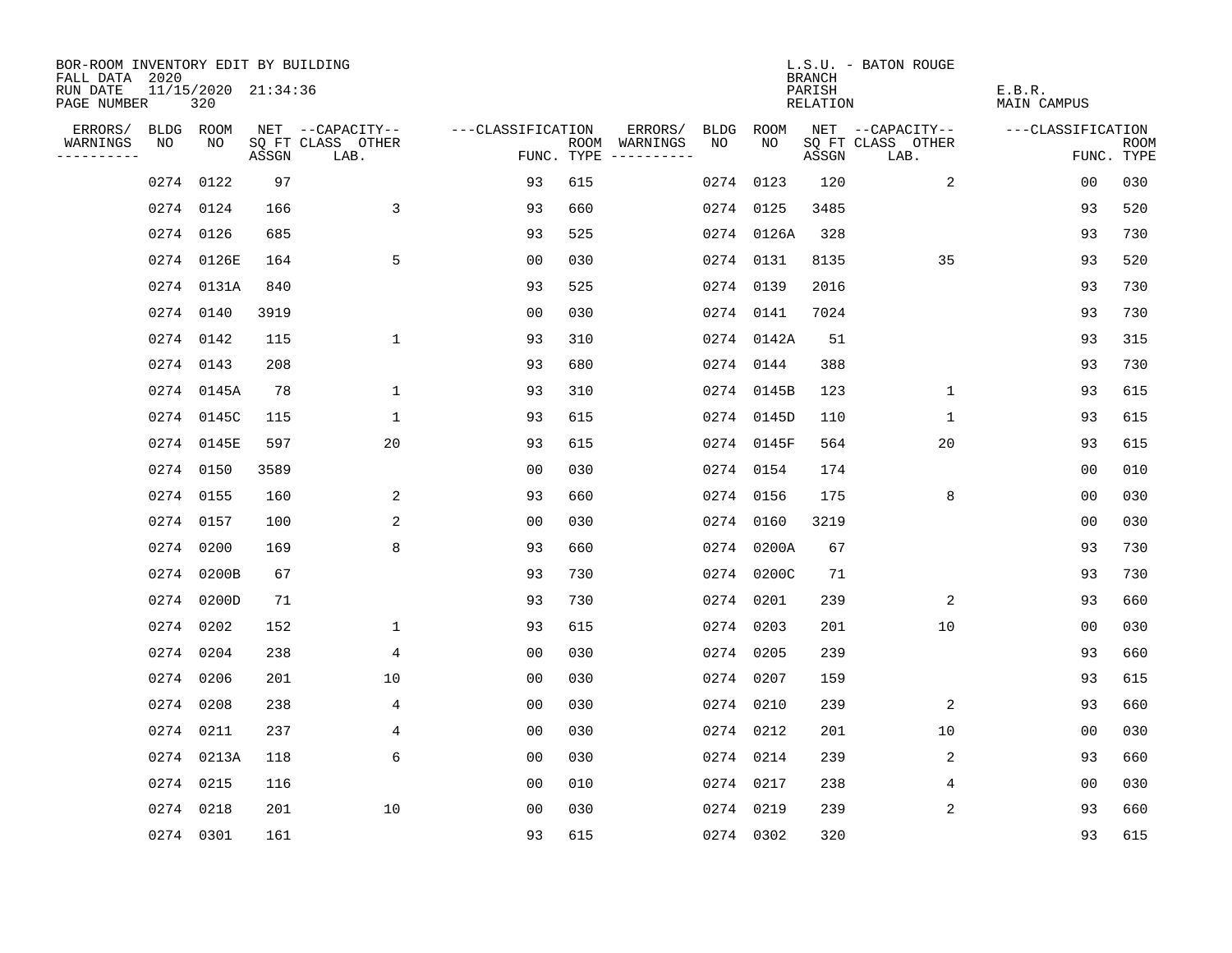| BOR-ROOM INVENTORY EDIT BY BUILDING<br>FALL DATA 2020 |    |                            |       |                           |                   |     |                                      |    |                                                  | <b>BRANCH</b>      | L.S.U. - BATON ROUGE                                                                                                                                |                              |                           |
|-------------------------------------------------------|----|----------------------------|-------|---------------------------|-------------------|-----|--------------------------------------|----|--------------------------------------------------|--------------------|-----------------------------------------------------------------------------------------------------------------------------------------------------|------------------------------|---------------------------|
| RUN DATE<br>PAGE NUMBER                               |    | 11/15/2020 21:34:36<br>321 |       |                           |                   |     |                                      |    |                                                  | PARISH<br>RELATION |                                                                                                                                                     | E.B.R.<br><b>MAIN CAMPUS</b> |                           |
| ERRORS/                                               |    | BLDG ROOM                  |       | NET --CAPACITY--          | ---CLASSIFICATION |     | ERRORS/                              |    | BLDG ROOM                                        |                    | NET --CAPACITY--                                                                                                                                    | ---CLASSIFICATION            |                           |
| WARNINGS                                              | NO | NO                         | ASSGN | SQ FT CLASS OTHER<br>LAB. |                   |     | ROOM WARNINGS<br>FUNC. TYPE $------$ | NO | NO                                               | ASSGN              | SQ FT CLASS OTHER<br>LAB.                                                                                                                           |                              | <b>ROOM</b><br>FUNC. TYPE |
|                                                       |    | 0274 0400                  | 6508  |                           | 00                | 030 |                                      |    | 0274 C0100                                       | 4826               |                                                                                                                                                     | 0 <sub>0</sub>               | 020                       |
|                                                       |    | 0274 C0106                 | 1120  |                           | 00                | 020 |                                      |    | 0274 C0126                                       | 149                |                                                                                                                                                     | 00                           | 020                       |
|                                                       |    | 0274 C0145                 | 311   |                           | 00                | 020 |                                      |    | 0274 C0200                                       | 31471              |                                                                                                                                                     | 0 <sub>0</sub>               | 020                       |
|                                                       |    | 0274 M0100                 | 218   |                           | 0 <sub>0</sub>    | 020 |                                      |    | 0274 M0100C                                      | 290                |                                                                                                                                                     | 0 <sub>0</sub>               | 020                       |
|                                                       |    | 0274 M0100D                | 450   |                           | 0 <sub>0</sub>    | 020 |                                      |    | 0274 M0100S                                      | 486                |                                                                                                                                                     | 0 <sub>0</sub>               | 020                       |
|                                                       |    | 0274 M0101                 | 532   | 24                        | 93                | 350 |                                      |    | 0274 M0102                                       | 132                |                                                                                                                                                     | 93                           | 730                       |
|                                                       |    | 0274 M0103                 | 1038  | 40                        | 93                | 620 |                                      |    | 0274 M0103A                                      | 96                 | $\mathbf 1$                                                                                                                                         | 93                           | 310                       |
|                                                       |    | 0274 M0103B                | 342   | $\mathbf 1$               | 93                | 310 |                                      |    | 0274 M0103C                                      | 96                 | $\mathbf{1}$                                                                                                                                        | 93                           | 310                       |
|                                                       |    | 0274 M0103D                | 96    | $\mathbf{1}$              | 93                | 310 |                                      |    | 0274 M0103E                                      | 280                | $\mathbf{1}$                                                                                                                                        | 93                           | 310                       |
|                                                       |    | 0274 M0103F                | 96    | $\mathbf 1$               | 93                | 310 |                                      |    | 0274 M0103G                                      | 252                | $\mathbf 1$                                                                                                                                         | 93                           | 310                       |
|                                                       |    | 0274 M0103H                | 342   | $\mathbf{1}$              | 93                | 310 |                                      |    | 0274 M0103J                                      | 132                |                                                                                                                                                     | 93                           | 635                       |
|                                                       |    | 0274 M0104                 | 432   | 1                         | 93                | 310 |                                      |    | 0274 M0106                                       | 198                |                                                                                                                                                     | 93                           | 730                       |
|                                                       |    | 0274 M0108                 | 162   | 8                         | 93                | 350 |                                      |    | 0274 M0110                                       | 172                | $\mathbf 1$                                                                                                                                         | 93                           | 310                       |
|                                                       |    | 0274 M0112                 | 120   |                           | 93                | 315 |                                      |    | 0274 M0114                                       | 252                | $\mathbf{1}$                                                                                                                                        | 93                           | 310                       |
|                                                       |    | 0274 M0116                 | 150   | 2                         | 00                | 030 |                                      |    | 0274 M0118                                       | 198                | 1                                                                                                                                                   | 93                           | 310                       |
|                                                       |    | 0274 M0120                 | 144   | $\mathbf{1}$              | 93                | 310 |                                      |    | 0274 M0122                                       | 144                | 2                                                                                                                                                   | 0 <sub>0</sub>               | 030                       |
|                                                       |    | 0274 M0124                 | 180   | $\mathbf{1}$              | 93                | 310 |                                      |    | 0274 M0126                                       | 72                 |                                                                                                                                                     | 00                           | 010                       |
|                                                       |    | 0274 M0128                 | 180   |                           | 0 <sub>0</sub>    | 030 |                                      |    | 0274 S0100                                       | 776                |                                                                                                                                                     | 0 <sub>0</sub>               | 020                       |
|                                                       |    | 0274 S0120                 | 205   |                           | 0 <sub>0</sub>    | 030 |                                      |    | 0274 S0202                                       | 132                |                                                                                                                                                     | 0 <sub>0</sub>               | 020                       |
|                                                       |    | 0274 S0207                 | 152   |                           | 00                | 020 |                                      |    | 0274 S0213                                       | 184                |                                                                                                                                                     | 00                           | 020                       |
|                                                       |    | 0274 0114A1                | 119   | 3                         | 0 <sub>0</sub>    | 030 |                                      |    | TOTAL NUMBER CLASSROOMS<br>TOTAL NUMBER LABS 210 |                    | TOTAL ASSIGNABLE & UNASSIGNABLE SQFT:<br>TOTAL NET ASSIGN SQ. FT. IN ROOM FILE<br>TOTAL NUMBER COMPUTER CLASSROOMS<br>TOTAL NUMBER SPECIAL LABS 220 | 220,574<br>154,985           |                           |
|                                                       |    | 0275 0101                  | 1018  | $\mathbf 1$               | 22                | 310 |                                      |    | 0275 0101A                                       | 255                | $\mathbf{1}$                                                                                                                                        | 22                           | 250                       |
|                                                       |    | 0275 0102                  | 185   | 1                         | 22                | 250 |                                      |    | 0275 0102A                                       | 168                | $\mathbf{1}$                                                                                                                                        | 22                           | 250                       |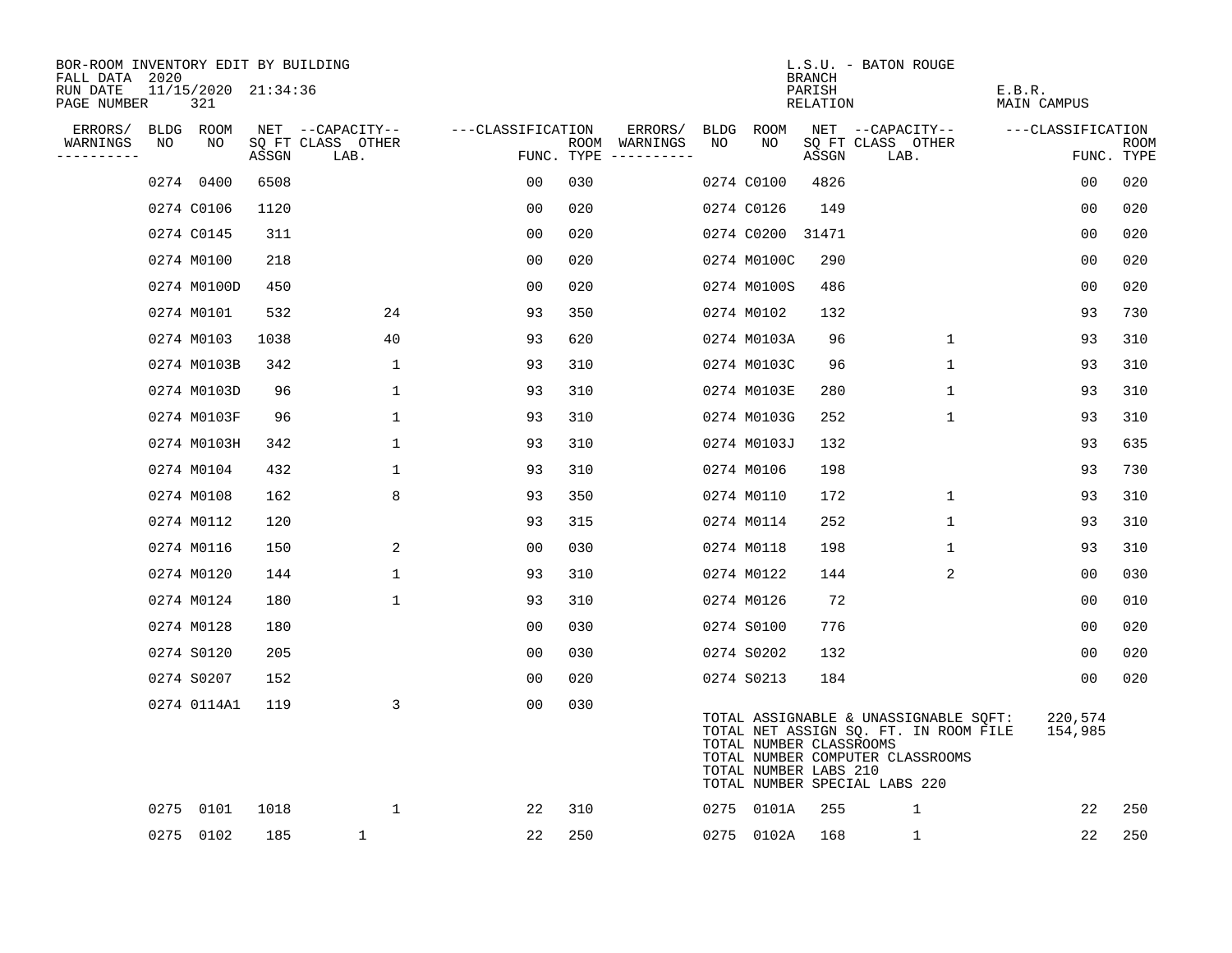| BOR-ROOM INVENTORY EDIT BY BUILDING<br>FALL DATA 2020 |      |                            |       |                           |                |                   |     |                                      |      |           | <b>BRANCH</b>      | L.S.U. - BATON ROUGE      |   |                       |                |                           |
|-------------------------------------------------------|------|----------------------------|-------|---------------------------|----------------|-------------------|-----|--------------------------------------|------|-----------|--------------------|---------------------------|---|-----------------------|----------------|---------------------------|
| RUN DATE<br>PAGE NUMBER                               |      | 11/15/2020 21:34:36<br>322 |       |                           |                |                   |     |                                      |      |           | PARISH<br>RELATION |                           |   | E.B.R.<br>MAIN CAMPUS |                |                           |
| ERRORS/                                               | BLDG | ROOM                       |       | NET --CAPACITY--          |                | ---CLASSIFICATION |     | ERRORS/                              | BLDG | ROOM      |                    | NET --CAPACITY--          |   | ---CLASSIFICATION     |                |                           |
| WARNINGS<br>----------                                | NO   | NO                         | ASSGN | SQ FT CLASS OTHER<br>LAB. |                |                   |     | ROOM WARNINGS<br>FUNC. TYPE $------$ | NO.  | NO.       | ASSGN              | SQ FT CLASS OTHER<br>LAB. |   |                       |                | <b>ROOM</b><br>FUNC. TYPE |
|                                                       | 0275 | 0103                       | 308   | 6                         |                | 22                | 255 |                                      | 0275 | 0104      | 131                |                           |   |                       | 0 <sub>0</sub> | 030                       |
|                                                       | 0275 | 0105                       | 580   |                           | 1              | 22                | 310 |                                      | 0275 | 0106      | 69                 |                           |   |                       | 0 <sub>0</sub> | 030                       |
|                                                       | 0275 | 0109                       | 1390  | 17                        |                | 22                | 250 |                                      | 0275 | 0109A     | 170                |                           |   |                       | 22             | 255                       |
|                                                       | 0275 | 0109B                      | 65    |                           |                | 0 <sub>0</sub>    | 030 |                                      | 0275 | 0111      | 123                |                           |   |                       | 0 <sub>0</sub> | 020                       |
|                                                       | 0275 | 0115                       | 53    |                           |                | 22                | 255 | 9                                    | 0275 | 0115A     | 613                | $\mathbf{1}$              |   |                       | 22             | 250                       |
|                                                       | 0275 | 0116                       | 57    |                           |                | 0 <sub>0</sub>    | 010 |                                      | 0275 | 0122      | 480                | 10                        |   |                       | 22             | 255                       |
|                                                       |      | 0275 0122A                 | 287   |                           |                | 0 <sub>0</sub>    | 030 |                                      | 0275 | 0124      | 63                 |                           |   |                       | 00             | 030                       |
|                                                       | 0275 | 0125                       | 149   |                           | 4              | 0 <sub>0</sub>    | 030 |                                      | 0275 | 0127      | 158                |                           | 4 |                       | 00             | 030                       |
|                                                       | 0275 | 0128                       | 1097  | $\mathbf{1}$              |                | 22                | 250 |                                      | 0275 | 0132      | 1736               | 35                        |   |                       | 22             | 250                       |
|                                                       |      | 0275 0134                  | 63    |                           |                | 0 <sub>0</sub>    | 030 |                                      | 0275 | 0136      | 857                | 17                        |   |                       | 22             | 250                       |
|                                                       |      | 0275 0140                  | 851   | 17                        |                | 22                | 250 |                                      | 0275 | 0142      | 63                 |                           |   |                       | 0 <sub>0</sub> | 030                       |
|                                                       |      | 0275 0146                  | 903   | 18                        |                | 22                | 250 |                                      | 0275 | 0150      | 242                |                           |   |                       | 0 <sub>0</sub> | 020                       |
|                                                       | 0275 | 0160                       | 169   |                           |                | 0 <sub>0</sub>    | 030 | 9                                    | 0275 | 0200      | 1293               | 20                        |   |                       | 11             | 110                       |
|                                                       | 0275 | 0200A                      | 275   |                           |                | 0 <sub>0</sub>    | 030 |                                      | 0275 | 0200B     | 30                 |                           |   |                       | 0 <sub>0</sub> | 030                       |
|                                                       | 0275 | 0200C                      | 557   |                           |                | 46                | 315 |                                      | 0275 | 0200D     | 143                |                           | 1 |                       | 46             | 315                       |
|                                                       | 0275 | 0201                       | 501   |                           | 1              | 46                | 731 |                                      | 0275 | 0201A     | 274                | $\mathbf{1}$              |   |                       | 22             | 255                       |
|                                                       | 0275 | 0205                       | 487   |                           | 6              | 46                | 350 |                                      | 0275 | 0207      | 136                |                           |   |                       | 0 <sub>0</sub> | 030                       |
|                                                       | 0275 | 0209                       | 32    |                           |                | 0 <sub>0</sub>    | 030 |                                      | 0275 | 0211      | 49                 |                           |   |                       | 00             | 030                       |
|                                                       | 0275 | 0213                       | 458   |                           | $\overline{4}$ | 0 <sub>0</sub>    | 030 |                                      | 0275 | 0215      | 358                |                           | 4 |                       | 0 <sub>0</sub> | 030                       |
|                                                       | 0275 | 0219                       | 193   |                           | $\mathbf{1}$   | 22                | 310 |                                      | 0275 | 0221      | 1233               |                           | 1 |                       | 22             | 310                       |
|                                                       | 0275 | 0222                       | 703   |                           |                | 0 <sub>0</sub>    | 030 |                                      | 0275 | 0223      | 78                 |                           |   |                       | 22             | 255                       |
|                                                       | 0275 | 0223A                      | 482   |                           | $\mathbf 1$    | 22                | 320 |                                      | 0275 | 0225      | 482                | 6                         |   |                       | 22             | 250                       |
|                                                       | 0275 | 0233                       | 142   |                           | $\mathbf 1$    | 22                | 310 |                                      | 0275 | 0235      | 140                |                           | 1 |                       | 22             | 310                       |
|                                                       | 0275 | 0239                       | 675   |                           | 6              | 46                | 350 |                                      | 0275 | 0239A     | 29                 |                           | 1 |                       | 46             | 355                       |
|                                                       | 0275 | 0239B                      | 46    |                           |                | 46                | 355 |                                      | 0275 | 0240      | 483                | 3                         |   |                       | 22             | 250                       |
|                                                       |      | 0275 0245                  | 533   | 3                         |                | 22                | 250 |                                      |      | 0275 0250 | 888                | 3                         |   |                       | 22             | 250                       |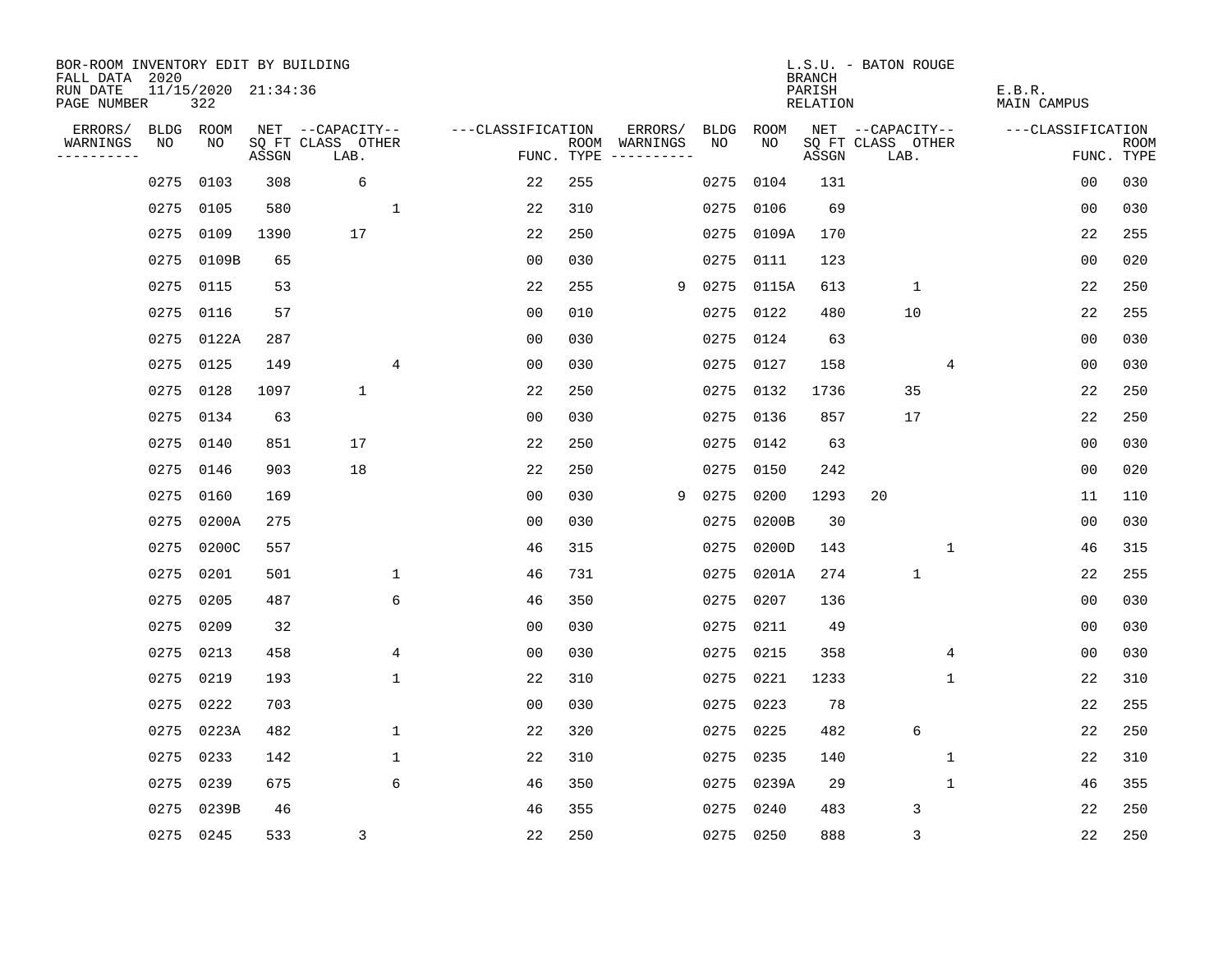| BOR-ROOM INVENTORY EDIT BY BUILDING       |      |                            |       |                           |                   |            |                              |             |             | <b>BRANCH</b>      | L.S.U. - BATON ROUGE      |   |                       |                           |
|-------------------------------------------|------|----------------------------|-------|---------------------------|-------------------|------------|------------------------------|-------------|-------------|--------------------|---------------------------|---|-----------------------|---------------------------|
| FALL DATA 2020<br>RUN DATE<br>PAGE NUMBER |      | 11/15/2020 21:34:36<br>323 |       |                           |                   |            |                              |             |             | PARISH<br>RELATION |                           |   | E.B.R.<br>MAIN CAMPUS |                           |
| ERRORS/                                   | BLDG | ROOM                       |       | NET --CAPACITY--          | ---CLASSIFICATION |            | ERRORS/                      | <b>BLDG</b> | ROOM        |                    | NET --CAPACITY--          |   | ---CLASSIFICATION     |                           |
| WARNINGS<br>----------                    | NO   | NO                         | ASSGN | SQ FT CLASS OTHER<br>LAB. |                   | FUNC. TYPE | ROOM WARNINGS<br>----------- | NO          | NO.         | ASSGN              | SQ FT CLASS OTHER<br>LAB. |   |                       | <b>ROOM</b><br>FUNC. TYPE |
|                                           | 0275 | 0255                       | 979   | 3                         | 22                | 250        |                              | 0275        | 0256        | 21                 |                           |   | 0 <sub>0</sub>        | 030                       |
|                                           | 0275 | 0265                       | 1990  | 10                        | 22                | 310        |                              | 0275        | 0266        | 229                | $\mathbf{1}$              |   | 11                    | 310                       |
|                                           | 0275 | 0272                       | 176   | $\mathbf{1}$              | 22                | 310        |                              | 0275        | 0280        | 147                | $\mathbf{1}$              |   | 22                    | 310                       |
|                                           | 0275 | 0300                       | 1034  | 21                        | 22                | 250        |                              | 0275        | 0300A       | 646                | 15                        |   | 22                    | 250                       |
|                                           | 0275 | 0300B                      | 232   | 5                         | 22                | 250        |                              | 0275        | 0301        | 92                 |                           |   | 0 <sub>0</sub>        | 030                       |
|                                           | 0275 | 0305                       | 1232  | 17                        | 11                | 320        |                              |             | 0275 0305A  | 30                 |                           |   | 0 <sub>0</sub>        | 030                       |
|                                           | 0275 | 0309                       | 35    |                           | 0 <sub>0</sub>    | 030        |                              | 0275        | 0312        | 700                | 17                        |   | 22                    | 250                       |
|                                           | 0275 | 0312A                      | 414   | 8                         | 22                | 250        |                              |             | 0275 0313   | 232                | 4                         |   | 0 <sub>0</sub>        | 030                       |
|                                           |      | 0275 0315                  | 247   | $\overline{4}$            | 0 <sub>0</sub>    | 030        |                              | 0275        | 0319        | 154                |                           |   | 0 <sub>0</sub>        | 030                       |
|                                           |      | 0275 0321                  | 496   | 10                        | 22                | 320        |                              |             | 0275 0323   | 161                | 1                         |   | 11                    | 310                       |
|                                           |      | 0275 0325                  | 140   | 2                         | 11                | 310        |                              | 0275        | 0326        | 873                | 17                        |   | 11                    | 280                       |
|                                           |      | 0275 0326A                 | 172   |                           | 11                | 215        |                              |             | 0275 0327   | 139                |                           | 3 | 11                    | 310                       |
|                                           |      | 0275 0329                  | 188   | $\mathbf 1$               | 11                | 310        |                              | 0275        | 0331        | 158                | $\mathbf{1}$              |   | 11                    | 310                       |
|                                           |      | 0275 0333                  | 144   | 2                         | 11                | 310        |                              |             | 0275 0334   | 894                | 18                        |   | 11                    | 280                       |
|                                           |      | 0275 0338                  | 475   | 24                        | 46                | 350        |                              | 0275        | 0339        | 144                |                           | 3 | 11                    | 310                       |
|                                           | 0275 | 0341                       | 141   | 1                         | 11                | 310        |                              |             | 0275 0343   | 73                 |                           |   | 45                    | 315                       |
|                                           | 0275 | 0345                       | 159   | $\mathbf{1}$              | 11                | 310        |                              | 0275        | 0345A       | 11                 |                           |   | 11                    | 315                       |
|                                           | 0275 | 0347                       | 168   |                           | 46                | 315        |                              |             | 0275 0348   | 368                | 7                         |   | 22                    | 250                       |
|                                           |      | 0275 0349                  | 172   | 3                         | 11                | 310        |                              |             | 0275 0351   | 598                | 12                        |   | 11                    | 210                       |
|                                           | 0275 | 0355                       | 600   | 40                        | 22                | 210        |                              | 0275        | 0357        | 227                |                           |   | 0 <sub>0</sub>        | 030                       |
|                                           |      | 0275 0359                  | 97    |                           | 11                | 731        |                              |             | 0275 0361   | 594                | 12                        |   | 11                    | 210                       |
|                                           |      | 0275 0365                  | 604   | 40                        | 11                | 240        |                              |             | 0275 0369   | 387                | 8                         |   | 11                    | 320                       |
|                                           |      | 0275 C0100                 | 220   |                           | 0 <sub>0</sub>    | 020        |                              |             | 0275 C0100A | 175                |                           |   | 0 <sub>0</sub>        | 020                       |
|                                           |      | 0275 C0101                 | 217   |                           | 0 <sub>0</sub>    | 020        |                              |             | 0275 C0101A | 120                |                           |   | 0 <sub>0</sub>        | 020                       |
|                                           |      | 0275 C0102                 | 479   |                           | 0 <sub>0</sub>    | 020        |                              |             | 0275 C0103  | 411                |                           |   | 0 <sub>0</sub>        | 020                       |
|                                           |      | 0275 C0104                 | 233   |                           | 0 <sub>0</sub>    | 020        |                              |             | 0275 C0104A | 54                 |                           |   | 0 <sub>0</sub>        | 020                       |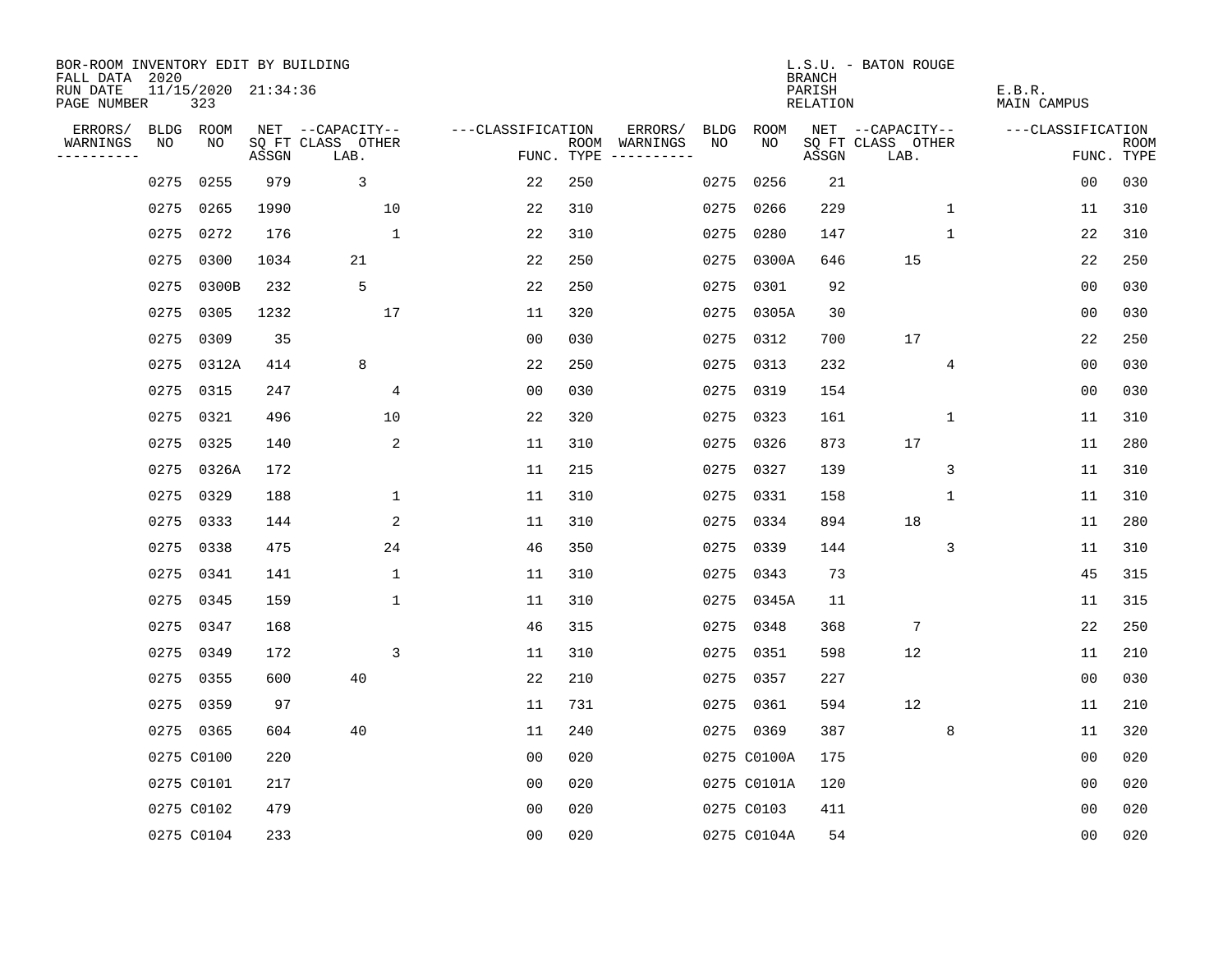| BOR-ROOM INVENTORY EDIT BY BUILDING<br>FALL DATA 2020 |      |                            |       |                           |                   |     |                                      |      |                                                                 | <b>BRANCH</b>      | L.S.U. - BATON ROUGE                                                                                                                                |                                  |                           |
|-------------------------------------------------------|------|----------------------------|-------|---------------------------|-------------------|-----|--------------------------------------|------|-----------------------------------------------------------------|--------------------|-----------------------------------------------------------------------------------------------------------------------------------------------------|----------------------------------|---------------------------|
| RUN DATE<br>PAGE NUMBER                               |      | 11/15/2020 21:34:36<br>324 |       |                           |                   |     |                                      |      |                                                                 | PARISH<br>RELATION |                                                                                                                                                     | E.B.R.<br>MAIN CAMPUS            |                           |
| ERRORS/                                               |      | BLDG ROOM                  |       | NET --CAPACITY--          | ---CLASSIFICATION |     | ERRORS/                              | BLDG | ROOM                                                            |                    | NET --CAPACITY--                                                                                                                                    | ---CLASSIFICATION                |                           |
| WARNINGS<br>----------                                | NO   | NO                         | ASSGN | SQ FT CLASS OTHER<br>LAB. |                   |     | ROOM WARNINGS<br>FUNC. TYPE $------$ | NO.  | NO.                                                             | ASSGN              | SQ FT CLASS OTHER<br>LAB.                                                                                                                           |                                  | <b>ROOM</b><br>FUNC. TYPE |
|                                                       |      | 0275 C0105                 | 337   |                           | 00                | 020 |                                      |      | 0275 C0200                                                      | 431                |                                                                                                                                                     | 0 <sub>0</sub>                   | 020                       |
|                                                       |      | 0275 C0201                 | 804   |                           | 0 <sub>0</sub>    | 020 |                                      |      | 0275 C0201A                                                     | 79                 |                                                                                                                                                     | 00                               | 020                       |
|                                                       |      | 0275 C0201B                | 182   |                           | 0 <sub>0</sub>    | 020 |                                      |      | 0275 C0201C                                                     | 364                |                                                                                                                                                     | 00                               | 020                       |
|                                                       |      | 0275 C0300                 | 532   |                           | 0 <sub>0</sub>    | 020 |                                      |      | 0275 C0301                                                      | 1118               |                                                                                                                                                     | 0 <sub>0</sub>                   | 020                       |
|                                                       |      | 0275 C0302                 | 473   |                           | 0 <sub>0</sub>    | 020 |                                      |      | 0275 C0303                                                      | 326                |                                                                                                                                                     | 00                               | 020                       |
|                                                       |      | 0275 C0304                 | 534   |                           | 0 <sub>0</sub>    | 020 |                                      |      | 0275 E0100                                                      | 117                |                                                                                                                                                     | 0 <sub>0</sub>                   | 020                       |
|                                                       |      | 0275 E0200                 | 117   |                           | 0 <sub>0</sub>    | 020 |                                      |      | 0275 E0300                                                      | 117                |                                                                                                                                                     | 00                               | 020                       |
|                                                       |      | 0275 S0100                 | 118   |                           | 0 <sub>0</sub>    | 020 |                                      |      | 0275 S01011                                                     | 236                |                                                                                                                                                     | 0 <sub>0</sub>                   | 020                       |
|                                                       |      | 0275 S01012                | 286   |                           | 0 <sub>0</sub>    | 020 |                                      |      | 0275 S0200                                                      | 121                |                                                                                                                                                     | 0 <sub>0</sub>                   | 020                       |
|                                                       |      | 0275 S02001                | 234   |                           | 0 <sub>0</sub>    | 020 |                                      |      | 0275 S02002                                                     | 232                |                                                                                                                                                     | 0 <sub>0</sub>                   | 020                       |
|                                                       |      | 0275 S0300                 | 121   |                           | 00                | 020 |                                      |      | 0275 S03001                                                     | 171                |                                                                                                                                                     | 00                               | 020                       |
|                                                       |      | 0275 S03002                | 232   |                           | 0 <sub>0</sub>    | 020 |                                      |      | 0275 0115A1                                                     | 19                 |                                                                                                                                                     | 0 <sub>0</sub>                   | 030                       |
|                                                       |      | 0275 0115A2                | 28    |                           | 22                | 255 |                                      |      | 0275 0200B1                                                     | 86                 |                                                                                                                                                     | 00                               | 030                       |
|                                                       |      | 0275 0200D1                | 5     |                           | 46                | 315 |                                      |      | 0275 0200D2                                                     | $7\phantom{.0}$    |                                                                                                                                                     | 46                               | 315                       |
|                                                       |      | 0275 0223A1                | 320   | 1                         | 22                | 250 |                                      |      | 0275 0312A1<br>TOTAL NUMBER CLASSROOMS<br>TOTAL NUMBER LABS 210 | 89                 | TOTAL ASSIGNABLE & UNASSIGNABLE SQFT:<br>TOTAL NET ASSIGN SQ. FT. IN ROOM FILE<br>TOTAL NUMBER COMPUTER CLASSROOMS<br>TOTAL NUMBER SPECIAL LABS 220 | 00<br>49,521<br>35,418<br>1<br>3 | 030                       |
|                                                       |      | 0276 0101                  | 471   | 2                         | 21                | 310 |                                      |      | 0276 0102                                                       | 311                | 1                                                                                                                                                   | 21                               | 310                       |
|                                                       |      | 0276 0104                  | 215   | 2                         | 21                | 310 |                                      |      | 0276 0105                                                       | 285                | $\mathbf 1$                                                                                                                                         | 21                               | 310                       |
|                                                       |      | 0276 0106                  | 215   | $\mathbf 1$               | 21                | 310 |                                      |      | 0276 0107                                                       | 92                 | 2                                                                                                                                                   | 0 <sub>0</sub>                   | 030                       |
|                                                       | 0276 | 0108                       | 215   | 2                         | 21                | 310 |                                      | 0276 | 0109                                                            | 18                 |                                                                                                                                                     | 0 <sub>0</sub>                   | 010                       |
|                                                       |      | 0276 0110                  | 156   | 2                         | 21                | 310 |                                      | 0276 | 0111                                                            | 112                | 2                                                                                                                                                   | 0 <sub>0</sub>                   | 030                       |
|                                                       |      | 0276 0112                  | 221   | 2                         | 21                | 310 |                                      | 0276 | 0113                                                            | 285                | 2                                                                                                                                                   | 21                               | 310                       |
|                                                       |      | 0276 0114                  | 178   | 2                         | 21                | 310 |                                      | 0276 | 0115                                                            | 186                | 8                                                                                                                                                   | 21                               | 310                       |
|                                                       |      | 0276 0116                  | 221   | 2                         | 21                | 310 |                                      |      | 0276 0117                                                       | 219                | 2                                                                                                                                                   | 21                               | 310                       |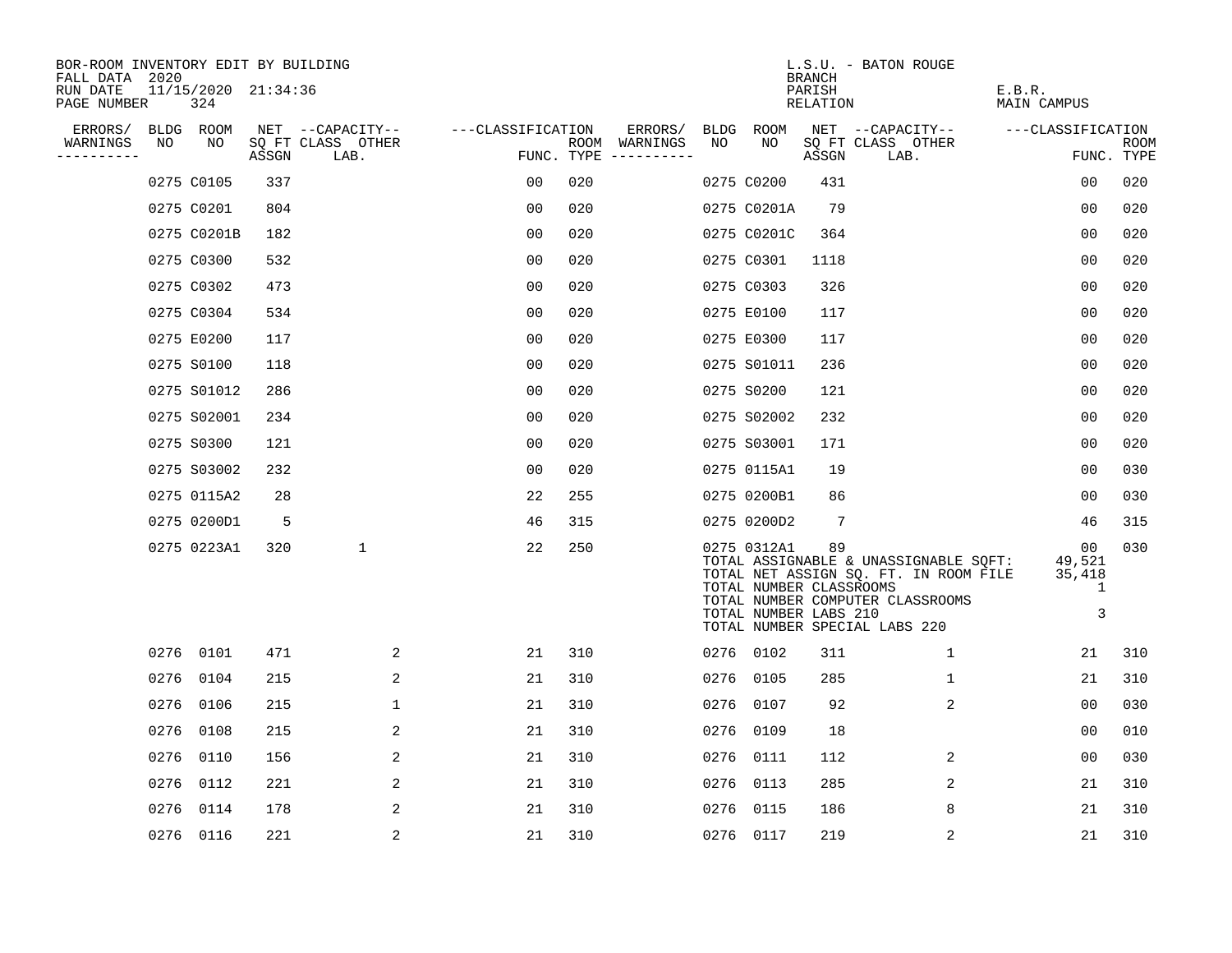| BOR-ROOM INVENTORY EDIT BY BUILDING<br>FALL DATA 2020 |           |                            |       |                           |                         |                   |     |                              |             |           | <b>BRANCH</b>             | L.S.U. - BATON ROUGE      |              |                              |                           |
|-------------------------------------------------------|-----------|----------------------------|-------|---------------------------|-------------------------|-------------------|-----|------------------------------|-------------|-----------|---------------------------|---------------------------|--------------|------------------------------|---------------------------|
| RUN DATE<br>PAGE NUMBER                               |           | 11/15/2020 21:34:36<br>325 |       |                           |                         |                   |     |                              |             |           | PARISH<br><b>RELATION</b> |                           |              | E.B.R.<br><b>MAIN CAMPUS</b> |                           |
| ERRORS/                                               | BLDG ROOM |                            |       | NET --CAPACITY--          |                         | ---CLASSIFICATION |     | ERRORS/                      | <b>BLDG</b> | ROOM      |                           | NET --CAPACITY--          |              | ---CLASSIFICATION            |                           |
| WARNINGS<br>----------                                | NO        | NO                         | ASSGN | SQ FT CLASS OTHER<br>LAB. |                         | FUNC. TYPE        |     | ROOM WARNINGS<br>----------- | NO          | NO        | ASSGN                     | SQ FT CLASS OTHER<br>LAB. |              |                              | <b>ROOM</b><br>FUNC. TYPE |
|                                                       | 0276      | 0118                       | 156   |                           | $\mathbf{1}$            | 21                | 310 |                              | 0276        | 0119      | 480                       | 4                         |              | 21                           | 250                       |
|                                                       |           | 0276 0119A                 | 728   | 3                         |                         | 21                | 250 |                              | 0276        | 0119B     | 132                       |                           | 3            | 21                           | 310                       |
|                                                       | 0276      | 0120                       | 890   | 30                        |                         | 21                | 250 |                              | 0276        | 0120A     | 134                       | 3                         |              | 21                           | 250                       |
|                                                       |           | 0276 0120B                 | 239   |                           | 2                       | 21                | 310 |                              | 0276        | 0121      | 24                        |                           |              | 0 <sub>0</sub>               | 010                       |
|                                                       | 0276      | 0122                       | 776   | 5                         |                         | 21                | 250 |                              | 0276        | 0122A     | 129                       |                           | 2            | 21                           | 310                       |
|                                                       |           | 0276 0122B                 | 245   | 3                         |                         | 21                | 250 |                              |             | 0276 0123 | 177                       |                           |              | 0 <sub>0</sub>               | 030                       |
|                                                       | 0276 0124 |                            | 1228  | 10                        |                         | 21                | 250 |                              | 0276        | 0125      | 246                       |                           |              | 21                           | 730                       |
|                                                       | 0276 0126 |                            | 194   | 10                        |                         | 21                | 650 |                              | 0276        | 0127      | 246                       |                           |              | 21                           | 255                       |
|                                                       | 0276 0128 |                            | 878   |                           |                         | 21                | 350 |                              | 0276        | 0128A     | 35                        |                           |              | 21                           | 255                       |
|                                                       | 0276 0129 |                            | 631   | 4                         |                         | 21                | 250 |                              | 0276        | 0129A     | 818                       | 4                         |              | 21                           | 250                       |
|                                                       |           | 0276 0129B                 | 134   |                           | 3                       | 21                | 310 |                              | 0276        | 0130      | 108                       |                           |              | 0 <sub>0</sub>               | 030                       |
|                                                       | 0276 0131 |                            | 177   |                           |                         | 21                | 255 |                              | 0276        | 0133      | 201                       | 4                         |              | 21                           | 255                       |
|                                                       | 0276      | 0135                       | 630   | 13                        |                         | 21                | 250 |                              | 0276        | 0135A     | 100                       |                           |              | 21                           | 255                       |
|                                                       | 0276      | 0135B                      | 63    |                           |                         | 21                | 255 |                              | 0276        | 0135C     | 477                       | 10                        |              | 21                           | 250                       |
|                                                       |           | 0276 0135D                 | 207   | 13                        |                         | 21                | 680 |                              | 0276        | 0150      | 888                       |                           |              | 0 <sub>0</sub>               | 030                       |
|                                                       | 0276      | 0201                       | 221   |                           | 2                       | 21                | 310 |                              | 0276        | 0202      | 218                       |                           | 2            | 21                           | 310                       |
|                                                       | 0276      | 0203                       | 186   |                           | $\overline{a}$          | 21                | 310 |                              | 0276        | 0204      | 184                       |                           | 3            | 21                           | 310                       |
|                                                       | 0276      | 0205                       | 218   |                           | 2                       | 21                | 310 |                              | 0276        | 0206      | 218                       |                           | 2            | 21                           | 310                       |
|                                                       | 0276 0207 |                            | 314   |                           | 2                       | 21                | 310 |                              | 0276        | 0208      | 216                       |                           | 2            | 21                           | 310                       |
|                                                       | 0276      | 0210                       | 156   |                           | 4                       | 21                | 310 |                              | 0276        | 0211      | 91                        |                           | 2            | 0 <sub>0</sub>               | 030                       |
|                                                       | 0276 0212 |                            | 502   |                           | 8                       | 21                | 310 |                              | 0276        | 0213      | 18                        |                           |              | 0 <sub>0</sub>               | 010                       |
|                                                       | 0276      | 0215                       | 112   |                           | $\overline{\mathbf{c}}$ | 00                | 030 |                              | 0276        | 0216      | 157                       |                           | 1            | 21                           | 310                       |
|                                                       | 0276 0217 |                            | 90    |                           |                         | 21                | 730 |                              | 0276        | 0218      | 377                       |                           | 4            | 21                           | 310                       |
|                                                       | 0276      | 0219                       | 154   |                           | 2                       | 21                | 310 |                              | 0276        | 0221      | 154                       |                           | 2            | 21                           | 310                       |
|                                                       | 0276      | 0222                       | 154   |                           | 2                       | 21                | 310 |                              | 0276        | 0225      | 157                       |                           |              | 0 <sub>0</sub>               | 030                       |
|                                                       | 0276 0227 |                            | 178   |                           | $\overline{2}$          | 21                | 310 |                              |             | 0276 0229 | 165                       |                           | $\mathbf{1}$ | 21                           | 310                       |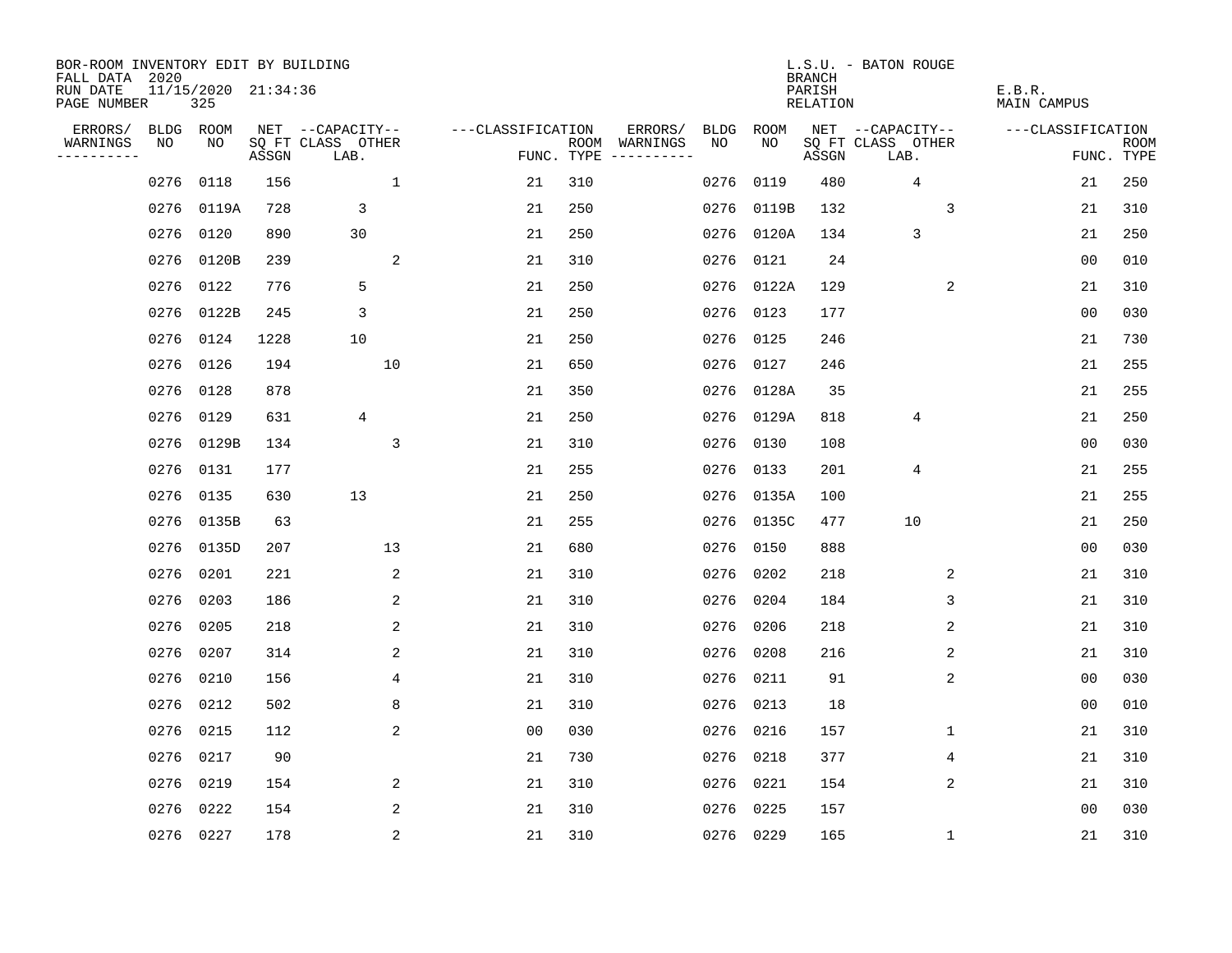| BOR-ROOM INVENTORY EDIT BY BUILDING<br>FALL DATA 2020 |                |      |              |                                                                                                                                                                                                                                   |        |                        |                                                                     | BRANCH | L.S.U. - BATON ROUGE                                                                                                                                                             |                       |        |
|-------------------------------------------------------|----------------|------|--------------|-----------------------------------------------------------------------------------------------------------------------------------------------------------------------------------------------------------------------------------|--------|------------------------|---------------------------------------------------------------------|--------|----------------------------------------------------------------------------------------------------------------------------------------------------------------------------------|-----------------------|--------|
| RUN DATE 11/15/2020 21:34:36<br>PAGE NUMBER 326       |                |      |              |                                                                                                                                                                                                                                   |        |                        |                                                                     |        | PARISH<br>RELATION                                                                                                                                                               | E.B.R.<br>MAIN CAMPUS |        |
|                                                       |                |      |              | ERRORS/ BLDG ROOM NET --CAPACITY--    ---CLASSIFICATION ERRORS/ BLDG ROOM NET --CAPACITY--   ---CLASSIFICATION<br>WARNINGS NO NO SQ FT CLASS OTHER                      ROOM WARNINGS NO NO SQ FT CLASS OTHER                ROOM |        |                        |                                                                     |        |                                                                                                                                                                                  |                       |        |
| WARNINGS<br>----------                                |                |      | ASSGN LAB.   | FUNG                                                                                                                                                                                                                              |        | $FUNC. TYPE ---------$ |                                                                     |        | ASSGN LAB.                                                                                                                                                                       | ROOM<br>FUNC. TYPE    |        |
|                                                       | 0276 0230      | 105  | $\mathbf{1}$ | 21                                                                                                                                                                                                                                | 310    |                        | 0276 0231                                                           | 105    | 1                                                                                                                                                                                | 21                    | 310    |
|                                                       | 0276 0232      | 105  | $\mathbf{1}$ | 21                                                                                                                                                                                                                                | 310    |                        | 0276 0233                                                           | 105    | $\mathbf{1}$                                                                                                                                                                     | 21                    | 310    |
|                                                       | 0276 0235      | 124  | $\mathbf{1}$ | 21                                                                                                                                                                                                                                | 310    |                        | 0276 0236                                                           | 64     |                                                                                                                                                                                  | 00 <sub>o</sub>       | 030    |
|                                                       | 0276 0237      | 152  | $\mathbf{1}$ | 21                                                                                                                                                                                                                                | 310    |                        | 0276 0239                                                           | 116    | $\mathbf{1}$                                                                                                                                                                     | 21                    | 310    |
|                                                       | 0276 C0100     | 2443 |              | 00                                                                                                                                                                                                                                | 020    |                        | 0276 C0200 1050<br>TOTAL NUMBER CLASSROOMS<br>TOTAL NUMBER LABS 210 |        | 00 00<br>TOTAL ASSIGNABLE & UNASSIGNABLE SQFT: 23,380<br>TOTAL NET ASSIGN SQ. FT. IN ROOM FILE 18,026<br>TOTAL NUMBER COMPUTER CLASSROOMS<br>TOTAL NUMBER SPECIAL LABS 220       | 00                    | 020    |
|                                                       | 0278 0001      | 260  |              | 42                                                                                                                                                                                                                                | 620    |                        | 0278 0002                                                           | 278    |                                                                                                                                                                                  | 42                    | 620    |
|                                                       | 0278 0003      | 225  |              | 42                                                                                                                                                                                                                                | 620    |                        | 0278 0004                                                           | 264    |                                                                                                                                                                                  |                       | 42 620 |
|                                                       | 0278 0005      | 368  |              | 42                                                                                                                                                                                                                                | 620    |                        | TOTAL NUMBER CLASSROOMS<br>TOTAL NUMBER LABS 210                    |        | TOTAL ASSIGNABLE & UNASSIGNABLE SQFT: 1,395<br>TOTAL NET ASSIGN SQ. FT. IN ROOM FILE 1,395<br>TOTAL NUMBER COMPUTER CLASSROOMS<br>TOTAL NUMBER SPECIAL LABS 220                  |                       |        |
|                                                       | 0279 0100 3510 |      |              |                                                                                                                                                                                                                                   | 14 720 |                        |                                                                     |        | 0279 0100A 182 1 14 725                                                                                                                                                          |                       |        |
|                                                       | 0279 0100B     | 65   |              |                                                                                                                                                                                                                                   | 14 725 |                        | 0279 0100A1 100<br>TOTAL NUMBER CLASSROOMS<br>TOTAL NUMBER LABS 210 |        | <sup>14</sup><br>TOTAL ASSIGNABLE & UNASSIGNABLE SQFT: 3,857<br>TOTAL NET ASSIGN SQ. FT. IN ROOM FILE 3,857<br>TOTAL NUMBER COMPUTER CLASSROOMS<br>TOTAL NUMBER SPECIAL LABS 220 | 14 725                |        |
|                                                       | 0280 0001      | 2138 |              |                                                                                                                                                                                                                                   | 92 970 |                        | TOTAL NUMBER CLASSROOMS<br>TOTAL NUMBER LABS 210                    |        | TOTAL ASSIGNABLE & UNASSIGNABLE SQFT: 2,138<br>TOTAL NET ASSIGN SQ. FT. IN ROOM FILE 2,138<br>TOTAL NUMBER COMPUTER CLASSROOMS<br>TOTAL NUMBER SPECIAL LABS 220                  |                       |        |
|                                                       | 0281 0001      | 480  |              | 92                                                                                                                                                                                                                                | 970    |                        | TOTAL NUMBER CLASSROOMS                                             |        | TOTAL ASSIGNABLE & UNASSIGNABLE SQFT:<br>TOTAL NET ASSIGN SQ. FT. IN ROOM FILE                                                                                                   | 480<br>480            |        |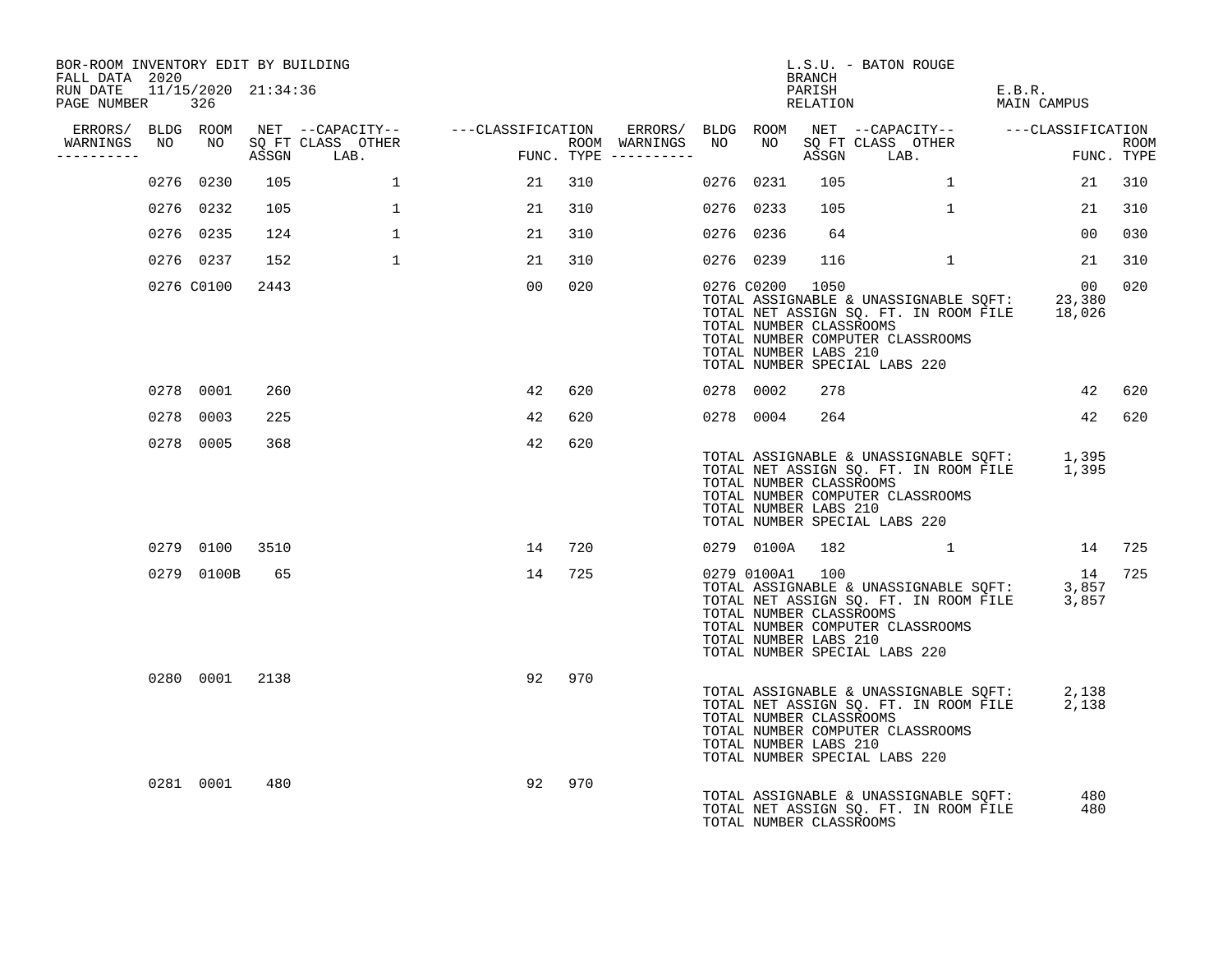| BOR-ROOM INVENTORY EDIT BY BUILDING<br>FALL DATA 2020 |      |              |     |              |    |     |           |                                                  | BRANCH             | L.S.U. - BATON ROUGE          |                                                                                                                    |                       |            |      |
|-------------------------------------------------------|------|--------------|-----|--------------|----|-----|-----------|--------------------------------------------------|--------------------|-------------------------------|--------------------------------------------------------------------------------------------------------------------|-----------------------|------------|------|
| RUN DATE 11/15/2020 21:34:36<br>PAGE NUMBER 327       |      |              |     |              |    |     |           |                                                  | PARISH<br>RELATION |                               |                                                                                                                    | E.B.R.<br>MAIN CAMPUS |            |      |
|                                                       |      |              |     |              |    |     |           |                                                  |                    |                               |                                                                                                                    |                       |            |      |
| WARNINGS NO NO SQ FT CLASS OTHER<br>----------        |      |              |     |              |    |     |           |                                                  |                    |                               |                                                                                                                    |                       | FUNC. TYPE | ROOM |
|                                                       |      |              |     |              |    |     |           | TOTAL NUMBER LABS 210                            |                    | TOTAL NUMBER SPECIAL LABS 220 | TOTAL NUMBER COMPUTER CLASSROOMS                                                                                   |                       |            |      |
|                                                       |      | 0283 0001    | 657 |              | 21 | 730 |           | TOTAL NUMBER CLASSROOMS<br>TOTAL NUMBER LABS 210 |                    | TOTAL NUMBER SPECIAL LABS 220 | TOTAL ASSIGNABLE & UNASSIGNABLE SQFT:<br>TOTAL NET ASSIGN SQ. FT. IN ROOM FILE<br>TOTAL NUMBER COMPUTER CLASSROOMS |                       | 657<br>657 |      |
|                                                       |      | 0284 0001 64 |     |              | 21 | 730 |           | TOTAL NUMBER CLASSROOMS<br>TOTAL NUMBER LABS 210 |                    | TOTAL NUMBER SPECIAL LABS 220 | TOTAL ASSIGNABLE & UNASSIGNABLE SQFT:<br>TOTAL NET ASSIGN SQ. FT. IN ROOM FILE<br>TOTAL NUMBER COMPUTER CLASSROOMS |                       | 64<br>64   |      |
|                                                       |      | 0285 0001    | 676 |              | 21 | 730 |           | TOTAL NUMBER CLASSROOMS<br>TOTAL NUMBER LABS 210 |                    | TOTAL NUMBER SPECIAL LABS 220 | TOTAL ASSIGNABLE & UNASSIGNABLE SQFT:<br>TOTAL NET ASSIGN SQ. FT. IN ROOM FILE<br>TOTAL NUMBER COMPUTER CLASSROOMS |                       | 676<br>676 |      |
|                                                       |      | 0297 0001    | 310 |              | 42 | 620 |           | TOTAL NUMBER CLASSROOMS<br>TOTAL NUMBER LABS 210 |                    | TOTAL NUMBER SPECIAL LABS 220 | TOTAL ASSIGNABLE & UNASSIGNABLE SQFT:<br>TOTAL NET ASSIGN SQ. FT. IN ROOM FILE<br>TOTAL NUMBER COMPUTER CLASSROOMS |                       | 310<br>310 |      |
|                                                       |      | 0298 0100    | 287 | 8            | 46 | 350 | 0298 0101 |                                                  | 403                |                               |                                                                                                                    |                       | 46         | 315  |
|                                                       |      | 0298 0101A   | 104 | $\mathbf{1}$ | 46 | 315 |           | 0298 0101B                                       | 100                |                               | $\mathbf{1}$                                                                                                       |                       | 46         | 310  |
|                                                       |      | 0298 0101C   | 81  |              | 46 | 315 |           | 0298 0101D                                       | 99                 |                               | $\mathbf{1}$                                                                                                       |                       | 46         | 310  |
|                                                       |      | 0298 0101E   | 98  | 1            | 46 | 310 |           | 0298 0101F                                       | 9                  |                               |                                                                                                                    |                       | 46         | 315  |
|                                                       |      | 0298 0101G   | 25  |              | 46 | 315 |           | 0298 0101H                                       | 110                |                               | 5                                                                                                                  |                       | 14         | 310  |
|                                                       | 0298 | 0101J        | 130 | $\mathbf{1}$ | 14 | 420 |           | 0298 0101K                                       | 129                |                               | $\mathbf{1}$                                                                                                       |                       | 46         | 315  |
|                                                       | 0298 | 0101L        | 245 | $\mathbf{1}$ | 46 | 310 |           | 0298 0101M                                       | 103                |                               | $\mathbf{1}$                                                                                                       |                       | 46         | 310  |
|                                                       |      | 0298 0101N   | 243 | 6            | 46 | 310 |           | 0298 0101P                                       | 100                |                               | $\mathbf{1}$                                                                                                       |                       | 46         | 310  |
|                                                       |      |              |     |              |    |     |           |                                                  |                    |                               |                                                                                                                    |                       |            |      |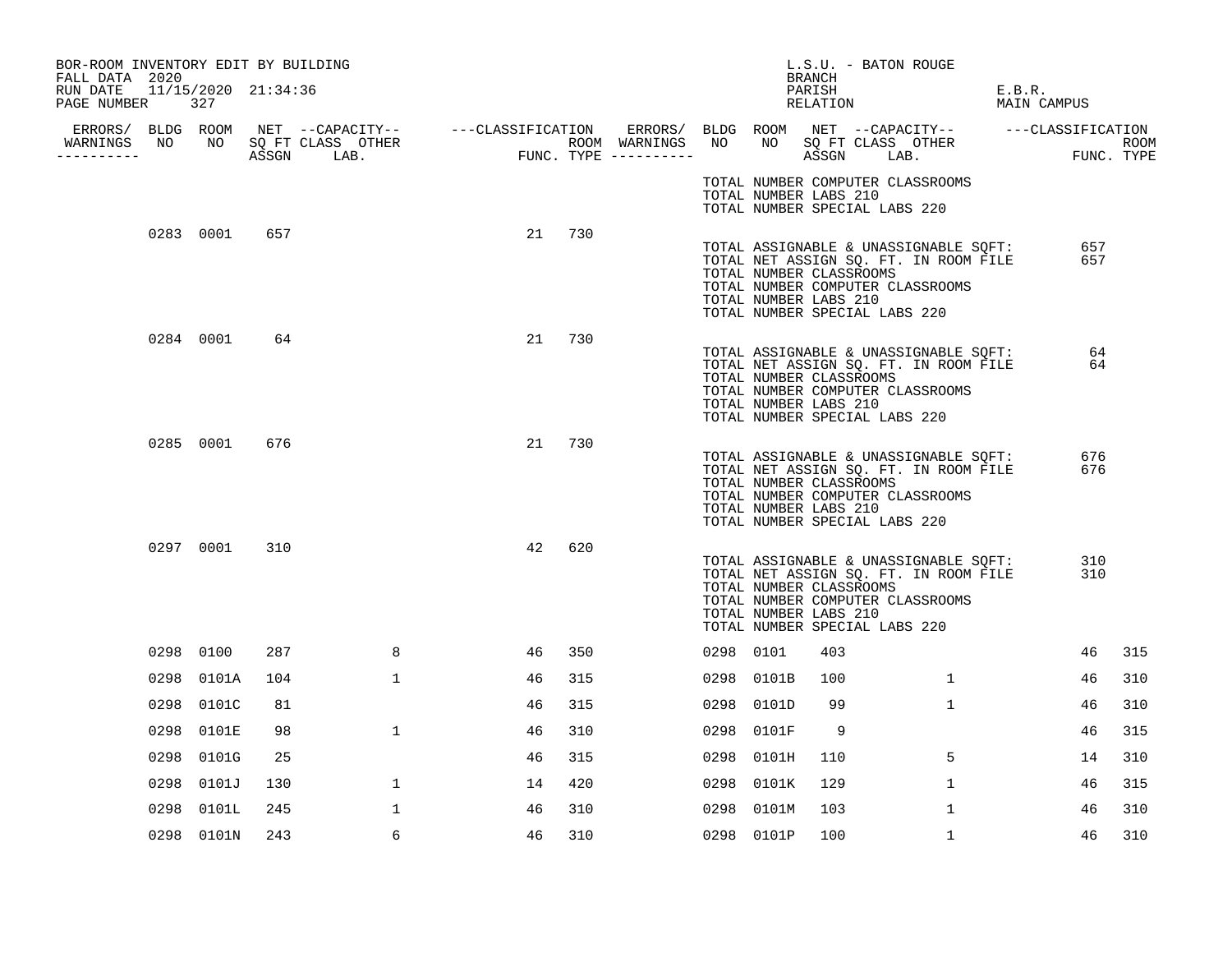| BOR-ROOM INVENTORY EDIT BY BUILDING<br>FALL DATA 2020 |      |                            |       |                           |                   |     |                                      |      |                                                                                   | <b>BRANCH</b>      |    | L.S.U. - BATON ROUGE                                                                                               |        |                                    |                           |
|-------------------------------------------------------|------|----------------------------|-------|---------------------------|-------------------|-----|--------------------------------------|------|-----------------------------------------------------------------------------------|--------------------|----|--------------------------------------------------------------------------------------------------------------------|--------|------------------------------------|---------------------------|
| RUN DATE<br>PAGE NUMBER                               |      | 11/15/2020 21:34:36<br>328 |       |                           |                   |     |                                      |      |                                                                                   | PARISH<br>RELATION |    |                                                                                                                    | E.B.R. | MAIN CAMPUS                        |                           |
| ERRORS/                                               |      | BLDG ROOM                  |       | NET --CAPACITY--          | ---CLASSIFICATION |     | ERRORS/                              |      | BLDG ROOM                                                                         |                    |    |                                                                                                                    |        | NET --CAPACITY-- ---CLASSIFICATION |                           |
| WARNINGS<br>----------                                | NO   | NO                         | ASSGN | SQ FT CLASS OTHER<br>LAB. |                   |     | ROOM WARNINGS<br>FUNC. TYPE $------$ | NO   | NO                                                                                | ASSGN              |    | SQ FT CLASS OTHER<br>LAB.                                                                                          |        |                                    | <b>ROOM</b><br>FUNC. TYPE |
|                                                       | 0298 | 0102                       | 136   | 6                         | 46                | 310 |                                      | 0298 | 0102A                                                                             | 126                |    |                                                                                                                    |        | 46                                 | 315                       |
|                                                       |      | 0298 0103                  | 37    | $\mathbf{1}$              | 00                | 010 |                                      |      | 0298 0105                                                                         | 940                | 63 |                                                                                                                    |        | 14                                 | 110                       |
|                                                       |      | 0298 0107                  | 189   | $\overline{4}$            | 00                | 010 |                                      |      | 0298 0109                                                                         | 263                |    | 6                                                                                                                  |        | 46                                 | 315                       |
|                                                       |      | 0298 0109A                 | 6     |                           | 73                | 730 |                                      |      | 0298 0110                                                                         | 220                |    |                                                                                                                    |        | 00                                 | 030                       |
|                                                       |      | 0298 0110A                 | 42    |                           | 00                | 030 |                                      |      | 0298 C0100                                                                        | 497                |    |                                                                                                                    |        | 0 <sub>0</sub>                     | 020                       |
|                                                       |      | 0298 0101J1                | 196   |                           | 46                | 715 |                                      |      | TOTAL NUMBER CLASSROOMS<br>TOTAL NUMBER LABS 210<br>TOTAL NUMBER SPECIAL LABS 220 |                    |    | TOTAL ASSIGNABLE & UNASSIGNABLE SQFT:<br>TOTAL NET ASSIGN SQ. FT. IN ROOM FILE<br>TOTAL NUMBER COMPUTER CLASSROOMS |        | 4,918<br>3,933<br>1                |                           |
|                                                       |      | 0302 0001                  | 681   |                           | 42                | 620 |                                      |      | TOTAL NUMBER CLASSROOMS<br>TOTAL NUMBER LABS 210<br>TOTAL NUMBER SPECIAL LABS 220 |                    |    | TOTAL ASSIGNABLE & UNASSIGNABLE SOFT:<br>TOTAL NET ASSIGN SQ. FT. IN ROOM FILE<br>TOTAL NUMBER COMPUTER CLASSROOMS |        | 681<br>681                         |                           |
|                                                       |      | 0320 0101                  | 2119  |                           | 91                | 955 |                                      |      | TOTAL NUMBER CLASSROOMS<br>TOTAL NUMBER LABS 210<br>TOTAL NUMBER SPECIAL LABS 220 |                    |    | TOTAL ASSIGNABLE & UNASSIGNABLE SQFT:<br>TOTAL NET ASSIGN SQ. FT. IN ROOM FILE<br>TOTAL NUMBER COMPUTER CLASSROOMS |        | 2,119<br>2,119                     |                           |
|                                                       |      | 0321 0100 67040            |       | 120                       | 11                | 520 |                                      |      | 0321 0101                                                                         | 468                |    |                                                                                                                    |        | 93                                 | 730                       |
|                                                       |      | 0321 0102                  | 342   |                           | 93                | 730 |                                      |      | 0321 0103                                                                         | 684                |    |                                                                                                                    |        | 93                                 | 730                       |
|                                                       |      | 0321 0104                  | 800   |                           | 93                | 520 |                                      |      | 0321 0105                                                                         | 202                |    |                                                                                                                    |        | 93                                 | 730                       |
|                                                       |      | 0321 0106                  | 800   |                           | 93                | 520 |                                      |      | 0321 0107                                                                         | 3691               |    |                                                                                                                    |        | 11                                 | 525                       |
|                                                       |      | 0321 0107A                 | 120   | 2                         | 00                | 030 |                                      |      | 0321 0107B                                                                        | 48                 |    |                                                                                                                    |        | 00                                 | 010                       |
|                                                       |      | 0321 0107E                 | 48    |                           | 00                | 010 |                                      |      | 0321 0107F                                                                        | 120                |    | $\overline{a}$                                                                                                     |        | 00                                 | 030                       |
|                                                       |      | 0321 0107G                 | 294   |                           | 93                | 525 |                                      |      | 0321 0108                                                                         | 800                |    |                                                                                                                    |        | 93                                 | 520                       |
|                                                       |      | 0321 0109                  | 202   |                           | 0 <sub>0</sub>    | 030 |                                      |      | 0321 0110                                                                         | 140                |    |                                                                                                                    |        | 00                                 | 030                       |
|                                                       |      | 0321 0111                  | 468   |                           | 0 <sub>0</sub>    | 030 |                                      |      | 0321 0112                                                                         | 6695               |    | 30                                                                                                                 |        | 93                                 | 520                       |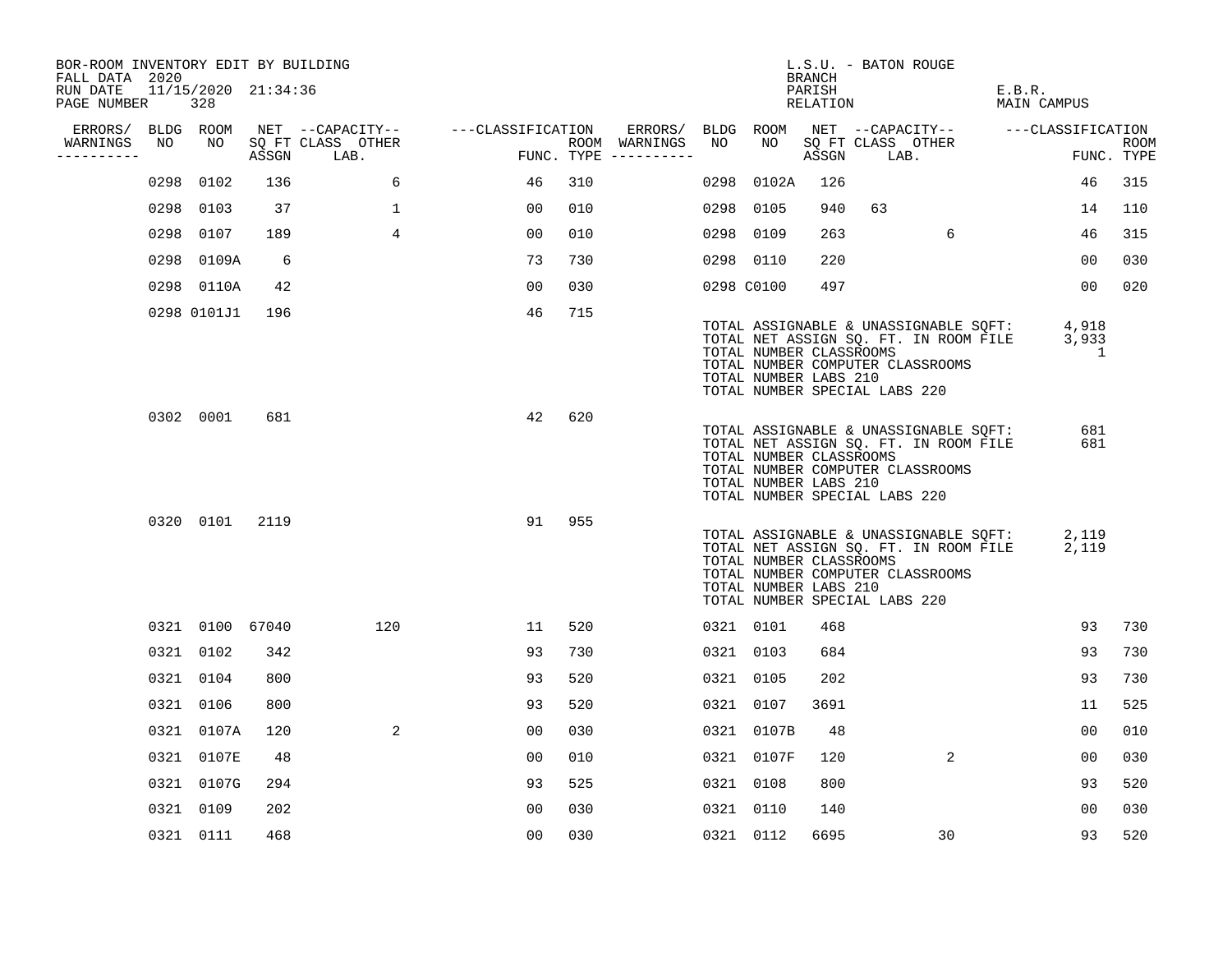| BOR-ROOM INVENTORY EDIT BY BUILDING<br>FALL DATA 2020 |      |                            |       |                           |                   |     |                                      |    |                                                                | BRANCH             | L.S.U. - BATON ROUGE                                                                                                                                |                                     |                           |
|-------------------------------------------------------|------|----------------------------|-------|---------------------------|-------------------|-----|--------------------------------------|----|----------------------------------------------------------------|--------------------|-----------------------------------------------------------------------------------------------------------------------------------------------------|-------------------------------------|---------------------------|
| RUN DATE<br>PAGE NUMBER                               |      | 11/15/2020 21:34:36<br>329 |       |                           |                   |     |                                      |    |                                                                | PARISH<br>RELATION |                                                                                                                                                     | E.B.R.<br>MAIN CAMPUS               |                           |
| ERRORS/                                               |      | BLDG ROOM                  |       | NET --CAPACITY--          | ---CLASSIFICATION |     | ERRORS/                              |    | BLDG ROOM                                                      |                    | NET --CAPACITY--                                                                                                                                    | ---CLASSIFICATION                   |                           |
| WARNINGS<br>----------                                | NO   | NO                         | ASSGN | SQ FT CLASS OTHER<br>LAB. |                   |     | ROOM WARNINGS<br>FUNC. TYPE $------$ | NO | NO                                                             | ASSGN              | SQ FT CLASS OTHER<br>LAB.                                                                                                                           |                                     | <b>ROOM</b><br>FUNC. TYPE |
|                                                       |      | 0321 0112A                 | 99    | $\mathbf{1}$              | 93                | 520 |                                      |    | 0321 0112B                                                     | 399                |                                                                                                                                                     | 93                                  | 525                       |
|                                                       |      | 0321 0112C                 | 224   |                           | 93                | 525 |                                      |    | 0321 0114                                                      | 54                 |                                                                                                                                                     | 93                                  | 730                       |
|                                                       |      | 0321 0116                  | 114   | $\overline{2}$            | 0 <sub>0</sub>    | 030 |                                      |    | 0321 0118                                                      | 209                | 3                                                                                                                                                   | 0 <sub>0</sub>                      | 030                       |
|                                                       |      | 0321 0118A                 | 30    |                           | 0 <sub>0</sub>    | 030 |                                      |    | 0321 0120                                                      | 810                |                                                                                                                                                     | 0 <sub>0</sub>                      | 030                       |
|                                                       |      | 0321 0201                  | 416   |                           | 0 <sub>0</sub>    | 030 |                                      |    | 0321 0202                                                      | 289                | $\mathbf 1$                                                                                                                                         | 11                                  | 310                       |
|                                                       |      | 0321 0204                  | 140   | 2                         | 93                | 310 |                                      |    | 0321 0205                                                      | 750                | $\mathbf{1}$                                                                                                                                        | 93                                  | 310                       |
|                                                       |      | 0321 0206                  | 168   | $\mathbf{1}$              | 93                | 525 |                                      |    | 0321 0207                                                      | 1080               |                                                                                                                                                     | 93                                  | 520                       |
|                                                       |      | 0321 0208                  | 126   |                           | 0 <sub>0</sub>    | 020 |                                      |    | 0321 0208A                                                     | 588                |                                                                                                                                                     | 93                                  | 525                       |
|                                                       |      | 0321 0208B                 | 168   |                           | 93                | 525 |                                      |    | 0321 0208C                                                     | 56                 |                                                                                                                                                     | 93                                  | 525                       |
|                                                       |      | 0321 0208D                 | 450   |                           | 93                | 525 |                                      |    | 0321 0208E                                                     | 56                 |                                                                                                                                                     | 93                                  | 525                       |
|                                                       |      | 0321 0209                  | 1461  |                           | 93                | 525 |                                      |    | 0321 0209A                                                     | 40                 |                                                                                                                                                     | 0 <sub>0</sub>                      | 010                       |
|                                                       |      | 0321 0209B                 | 153   |                           | 93                | 525 |                                      |    | 0321 0209C                                                     | 132                | 4                                                                                                                                                   | 00                                  | 030                       |
|                                                       |      | 0321 0209D                 | 96    |                           | 0 <sub>0</sub>    | 020 |                                      |    | 0321 0209E                                                     | 96                 |                                                                                                                                                     | 93                                  | 525                       |
|                                                       |      | 0321 0209F                 | 143   |                           | 93                | 525 |                                      |    | 0321 0210                                                      | 84                 |                                                                                                                                                     | 0 <sub>0</sub>                      | 030                       |
|                                                       |      | 0321 0211                  | 238   |                           | 0 <sub>0</sub>    | 030 |                                      |    | 0321 0212                                                      | 220                |                                                                                                                                                     | 0 <sub>0</sub>                      | 030                       |
|                                                       |      | 0321 C0100A                | 606   |                           | 0 <sub>0</sub>    | 020 |                                      |    | 0321 C0100B                                                    | 480                |                                                                                                                                                     | 00                                  | 020                       |
|                                                       |      | 0321 C0100C                | 672   |                           | 0 <sub>0</sub>    | 020 |                                      |    | 0321 C0100D                                                    | 480                |                                                                                                                                                     | 00                                  | 020                       |
|                                                       |      | 0321 C0200                 | 2035  |                           | 0 <sub>0</sub>    | 020 |                                      |    | 0321 S0100<br>TOTAL NUMBER CLASSROOMS<br>TOTAL NUMBER LABS 210 | 604                | TOTAL ASSIGNABLE & UNASSIGNABLE SQFT:<br>TOTAL NET ASSIGN SQ. FT. IN ROOM FILE<br>TOTAL NUMBER COMPUTER CLASSROOMS<br>TOTAL NUMBER SPECIAL LABS 220 | 00 <sub>o</sub><br>96,728<br>88,190 | 020                       |
|                                                       |      | 0323 0100                  | 159   | 3                         | 92                | 250 |                                      |    | 0323 0101                                                      | 258                |                                                                                                                                                     | 92                                  | 315                       |
|                                                       |      | 0323 0101A                 | 244   | $\mathbf{1}$              | 92                | 350 |                                      |    | 0323 0101B                                                     | 415                | $\mathbf{1}$                                                                                                                                        | 92                                  | 310                       |
|                                                       |      | 0323 0102                  | 8     |                           | 0 <sub>0</sub>    | 030 |                                      |    | 0323 0103                                                      | 25                 |                                                                                                                                                     | 92                                  | 731                       |
|                                                       | 0323 | 0104                       | 184   | 1                         | 92                | 310 |                                      |    | 0323 0105                                                      | 125                | 2                                                                                                                                                   | 92                                  | 310                       |
|                                                       |      | 0323 0106                  | 187   | $\mathbf{1}$              | 92                | 310 |                                      |    | 0323 0107                                                      | 126                | $\mathbf 1$                                                                                                                                         | 92                                  | 310                       |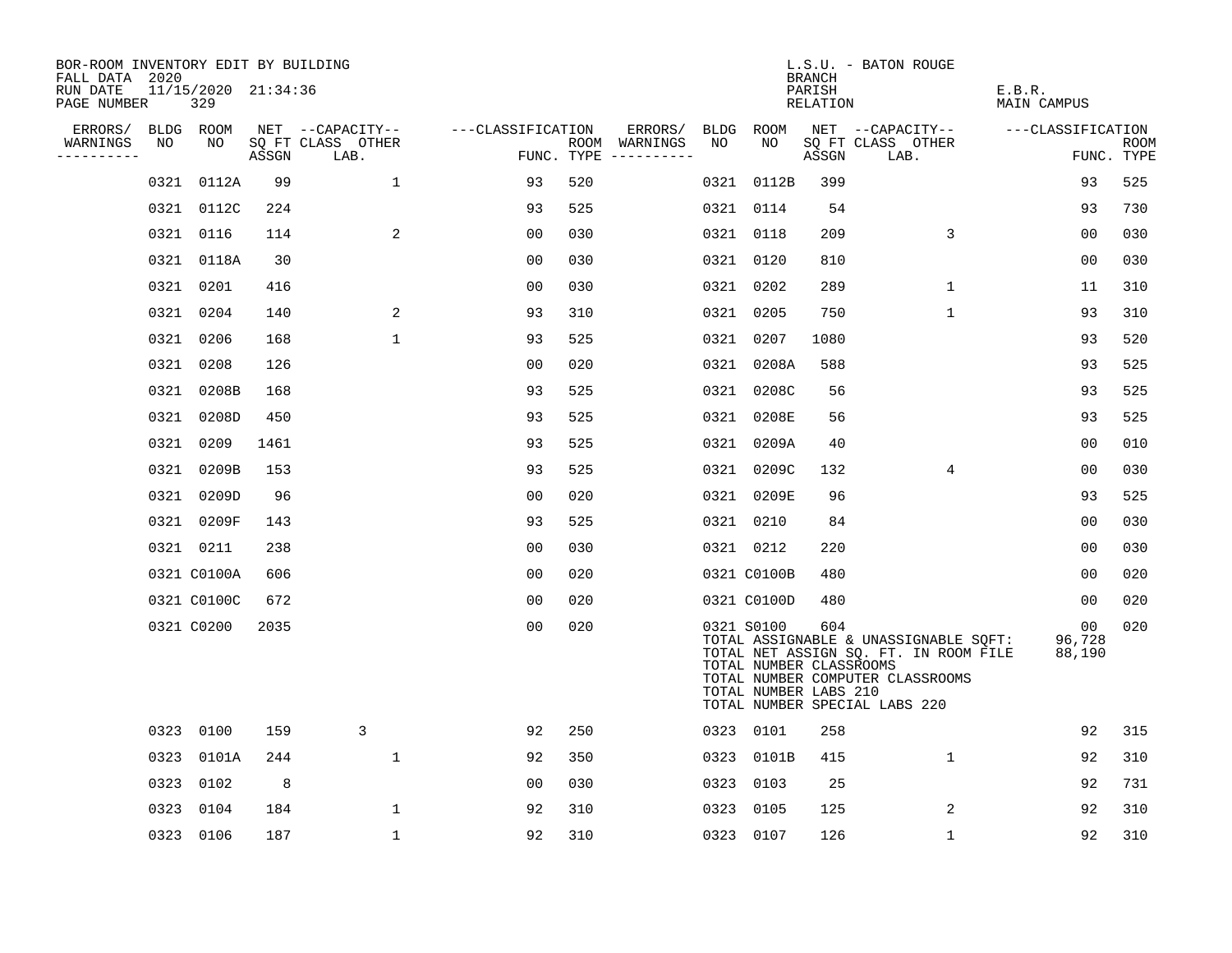| BOR-ROOM INVENTORY EDIT BY BUILDING<br>FALL DATA 2020 |      |                            |            |                                               |                   |            |                          |                   |            | <b>BRANCH</b>             | L.S.U. - BATON ROUGE                          |                              |                    |
|-------------------------------------------------------|------|----------------------------|------------|-----------------------------------------------|-------------------|------------|--------------------------|-------------------|------------|---------------------------|-----------------------------------------------|------------------------------|--------------------|
| RUN DATE<br>PAGE NUMBER                               |      | 11/15/2020 21:34:36<br>330 |            |                                               |                   |            |                          |                   |            | PARISH<br><b>RELATION</b> |                                               | E.B.R.<br><b>MAIN CAMPUS</b> |                    |
| ERRORS/<br>WARNINGS<br>---------                      | NO   | BLDG ROOM<br>NO            | ASSGN      | NET --CAPACITY--<br>SQ FT CLASS OTHER<br>LAB. | ---CLASSIFICATION | FUNC. TYPE | ERRORS/<br>ROOM WARNINGS | <b>BLDG</b><br>NO | ROOM<br>NO | ASSGN                     | NET --CAPACITY--<br>SQ FT CLASS OTHER<br>LAB. | ---CLASSIFICATION            | ROOM<br>FUNC. TYPE |
|                                                       |      |                            |            |                                               |                   |            |                          |                   |            |                           |                                               |                              |                    |
|                                                       | 0323 | 0108                       | 105        | $\mathbf{1}$                                  | 92                | 731        |                          | 0323              | 0109       | 1242                      | 3                                             | 92                           | 315                |
|                                                       | 0323 | 0109A                      | 232        | $\mathbf 1$                                   | 92                | 310        |                          | 0323              | 0110       | 622                       | 24                                            | 92                           | 315                |
|                                                       | 0323 | 0111                       | 7484       | 9                                             | 92                | 730        |                          |                   | 0323 0111A | 69                        | $\mathbf 1$                                   | 92                           | 310                |
|                                                       | 0323 | 0111B                      | 42         |                                               | 00                | 020<br>030 |                          | 0323              | 0112       | 97                        | 2                                             | 92<br>0 <sub>0</sub>         | 315<br>030         |
|                                                       | 0323 | 0114                       | 231<br>475 | 2<br>3                                        | 0 <sub>0</sub>    |            |                          | 0323              | 0115       | 343                       |                                               |                              | 030                |
|                                                       | 0323 | 0116                       |            |                                               | 92                | 310        |                          | 0323              | 0118       | 284                       | 4<br>5                                        | 00                           |                    |
|                                                       | 0323 | 0120                       | 341        |                                               | 92                | 315        |                          |                   | 0323 0122  | 245                       | 5                                             | 92                           | 315                |
|                                                       | 0323 | 0122A                      | 65         | $\mathbf 1$                                   | 92                | 315        |                          |                   | 0323 0124  | 1178                      |                                               | 92                           | 720                |
|                                                       | 0323 | 0124A                      | 123<br>88  | 1<br>$\mathbf{1}$                             | 92                | 310<br>725 |                          |                   | 0323 0124B | 65                        | 2<br>$\mathbf{1}$                             | 92<br>92                     | 310<br>310         |
|                                                       | 0323 | 0124C                      |            |                                               | 63                |            |                          |                   | 0323 0127  | 445                       |                                               |                              |                    |
|                                                       | 0323 | 0128                       | 124        | $\mathbf{1}$                                  | 92                | 315        |                          |                   | 0323 0129  | 2757                      |                                               | 63                           | 730                |
|                                                       | 0323 | 0129A                      | 292        |                                               | 0 <sub>0</sub>    | 020        |                          |                   | 0323 0129B | 240                       |                                               | 0 <sub>0</sub>               | 020                |
|                                                       | 0323 | 0130                       | 1727       |                                               | 63                | 730        |                          |                   | 0323 0130A | 637                       |                                               | 63                           | 730                |
|                                                       | 0323 | 0131                       | 99         | 1                                             | 63                | 310        |                          | 0323              | 0132       | 110                       | 1                                             | 63                           | 315                |
|                                                       | 0323 | 0133                       | 99         | $\mathbf{1}$                                  | 63                | 731        |                          | 0323              | 0140       | 4574                      | 9                                             | 92                           | 720                |
|                                                       | 0323 | 0140A                      | 30         | $\mathbf{1}$                                  | 0 <sub>0</sub>    | 030        |                          |                   | 0323 0140B | 58                        | 1                                             | 92                           | 725                |
|                                                       | 0323 | 0142                       | 1058       |                                               | 92                | 240        |                          |                   | 0323 0143  | 25                        | 1                                             | 0 <sub>0</sub>               | 030                |
|                                                       | 0323 | 0145                       | 78         |                                               | 0 <sub>0</sub>    | 010        |                          |                   | 0323 0147  | 150                       |                                               | 92                           | 725                |
|                                                       | 0323 | 0147A                      | 97         |                                               | 0 <sub>0</sub>    | 030        |                          |                   | 0323 0160  | 6320                      |                                               | 62                           | 730                |
|                                                       | 0323 | 0162                       | 803        | 4                                             | 62                | 735        |                          |                   | 0323 0162A | 31                        | $\mathbf 1$                                   | 00                           | 030                |
|                                                       | 0323 | 0180                       | 6870       |                                               | 62                | 730        |                          |                   | 0323 0195  | 718                       |                                               | 92                           | 740                |
|                                                       | 0323 | 0200                       | 2702       |                                               | 92                | 730        |                          |                   | 0323 0201  | 589                       |                                               | 0 <sub>0</sub>               | 030                |
|                                                       |      | 0323 0202                  | 300        |                                               | 0 <sub>0</sub>    | 030        |                          |                   | 0323 0203  | 1033                      |                                               | 63                           | 730                |
|                                                       |      | 0323 C0100                 | 194        |                                               | 00                | 020        |                          |                   | 0323 C0101 | 180                       |                                               | 0 <sub>0</sub>               | 020                |
|                                                       |      | 0323 S0100                 | 100        |                                               | 0 <sub>0</sub>    | 020        |                          |                   | 0323 S0101 | 102                       |                                               | 00                           | 020                |
|                                                       |      | 0323 0101B1                | 105        | $\mathbf 1$                                   | 92                | 310        |                          |                   |            |                           | TOTAL ASSIGNABLE & UNASSIGNABLE SQFT:         | 47,709                       |                    |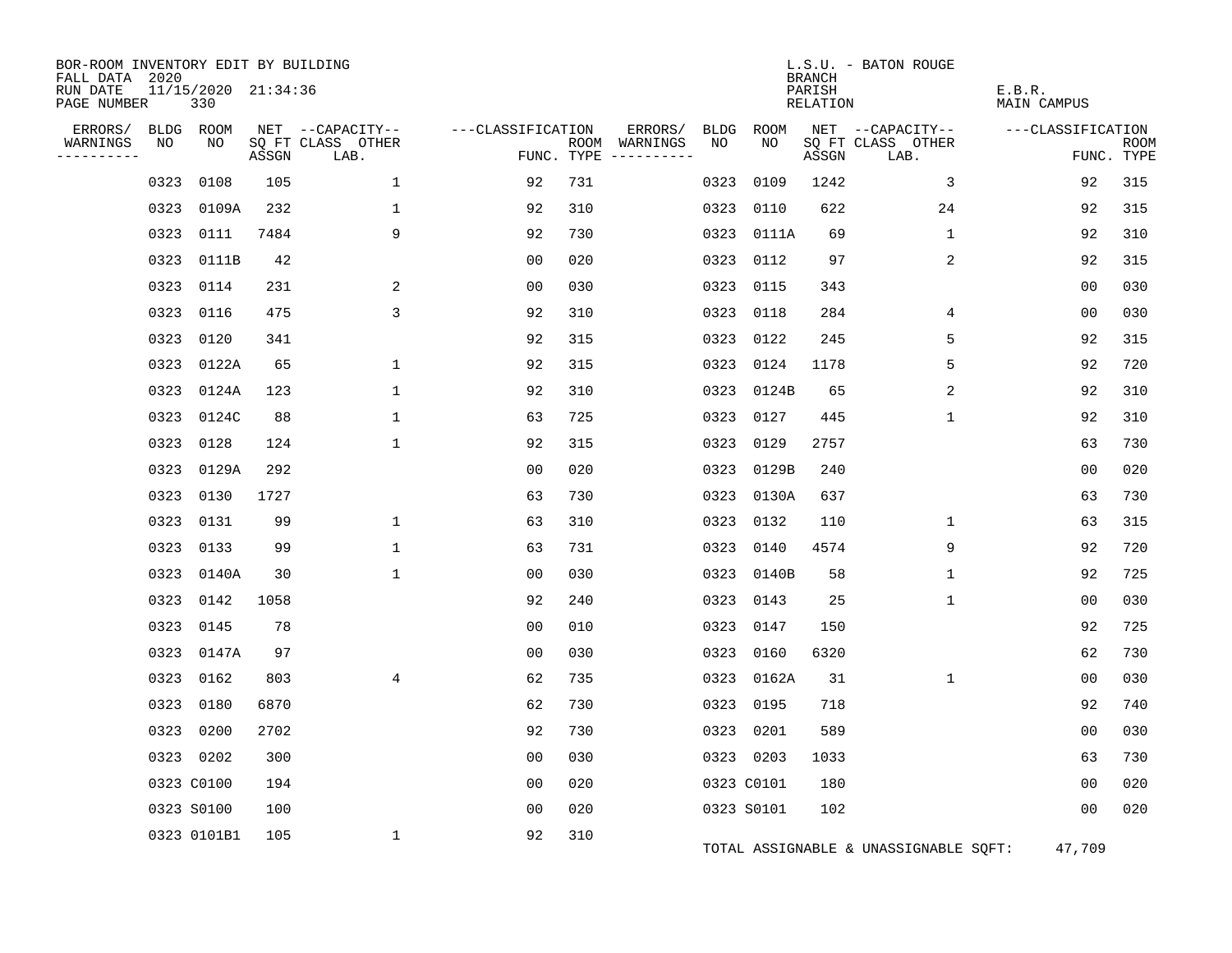| BOR-ROOM INVENTORY EDIT BY BUILDING<br>FALL DATA 2020 |            |               |              |   |        |     |  |                                                                                   | BRANCH |    | L.S.U. - BATON ROUGE                                                                                               |        |                                                                                                                   |        |
|-------------------------------------------------------|------------|---------------|--------------|---|--------|-----|--|-----------------------------------------------------------------------------------|--------|----|--------------------------------------------------------------------------------------------------------------------|--------|-------------------------------------------------------------------------------------------------------------------|--------|
| RUN DATE 11/15/2020 21:34:36<br>PAGE NUMBER 331       |            |               |              |   |        |     |  |                                                                                   | PARISH |    | RELATION                                                                                                           | E.B.R. | MAIN CAMPUS                                                                                                       |        |
|                                                       |            |               |              |   |        |     |  |                                                                                   |        |    |                                                                                                                    |        |                                                                                                                   |        |
| WARNINGS NO NO SQ FT CLASS OTHER<br>----------        |            |               |              |   |        |     |  |                                                                                   |        |    |                                                                                                                    |        |                                                                                                                   |        |
|                                                       |            |               |              |   |        |     |  | TOTAL NUMBER CLASSROOMS<br>TOTAL NUMBER LABS 210<br>TOTAL NUMBER SPECIAL LABS 220 |        |    | TOTAL NUMBER COMPUTER CLASSROOMS                                                                                   |        | TOTAL NET ASSIGN SQ. FT. IN ROOM FILE 44,543                                                                      |        |
|                                                       |            | 0324 0101 144 |              |   | 92     | 730 |  | TOTAL NUMBER CLASSROOMS<br>TOTAL NUMBER LABS 210<br>TOTAL NUMBER SPECIAL LABS 220 |        |    | TOTAL NUMBER COMPUTER CLASSROOMS                                                                                   |        | LOIAL ASSIGNABLE & UNASSIGNABLE SQFT: 144<br>TOTAL NET ASSIGN SQ. FT. IN ROOM FILE 144<br>TOTAL NUMBER CLASSPOOMS |        |
|                                                       | 0325 0100  | 400           | 2            |   | 22     | 250 |  | TOTAL NUMBER CLASSROOMS<br>TOTAL NUMBER LABS 210<br>TOTAL NUMBER SPECIAL LABS 220 |        |    | TOTAL NET ASSIGN SQ. FT. IN ROOM FILE<br>TOTAL NUMBER COMPUTER CLASSROOMS                                          |        | 0325 0110 400 2<br>TOTAL ASSIGNABLE & UNASSIGNABLE SQFT: 800<br>800                                               | 22 250 |
|                                                       | 0334 0100  | 99            |              | 1 | 14     | 850 |  | 0334 0101                                                                         | 115    |    | $\overline{\mathbf{a}}$                                                                                            |        | 00                                                                                                                | 010    |
|                                                       | 0334 0103  | 114           |              | 2 | 00     | 010 |  | 0334 0104                                                                         | 122    |    |                                                                                                                    |        | 14                                                                                                                | 855    |
|                                                       | 0334 0105  | 38            |              |   | 00     | 030 |  | 0334 0110                                                                         | 930    | 62 |                                                                                                                    |        | 14                                                                                                                | 110    |
|                                                       | 0334 0110A | 63            | $\mathbf{1}$ |   | 14     | 115 |  | 0334 C0100                                                                        | 148    |    |                                                                                                                    |        | 00 <sub>o</sub>                                                                                                   | 020    |
|                                                       | 0334 C0101 | 480           |              |   | 00     | 020 |  | TOTAL NUMBER CLASSROOMS<br>TOTAL NUMBER LABS 210<br>TOTAL NUMBER SPECIAL LABS 220 |        |    | TOTAL NUMBER COMPUTER CLASSROOMS                                                                                   |        | TOTAL ASSIGNABLE & UNASSIGNABLE SQFT: 2,109<br>TOTAL NET ASSIGN SQ. FT. IN ROOM FILE 1,214<br>$\sim$ 1            |        |
|                                                       | 0342 0101  | 585           |              |   | 91 730 |     |  | TOTAL NUMBER CLASSROOMS<br>TOTAL NUMBER LABS 210<br>TOTAL NUMBER SPECIAL LABS 220 |        |    | TOTAL ASSIGNABLE & UNASSIGNABLE SQFT:<br>TOTAL NET ASSIGN SQ. FT. IN ROOM FILE<br>TOTAL NUMBER COMPUTER CLASSROOMS |        | 585<br>585                                                                                                        |        |
|                                                       | 0343 0100  | 223           |              |   | 00     | 010 |  | 0343 0101                                                                         | 167    |    | $\sim$ 2                                                                                                           |        | 22                                                                                                                | 315    |
|                                                       | 0343 0102  | 35            |              |   | 00     | 030 |  | 0343 0103                                                                         | 129    |    |                                                                                                                    |        | 45                                                                                                                | 570    |
|                                                       | 0343 0104  | 22            |              |   | 45     | 575 |  | 0343 0105                                                                         | 140    |    | $\mathbf{1}$                                                                                                       |        | 45                                                                                                                | 575    |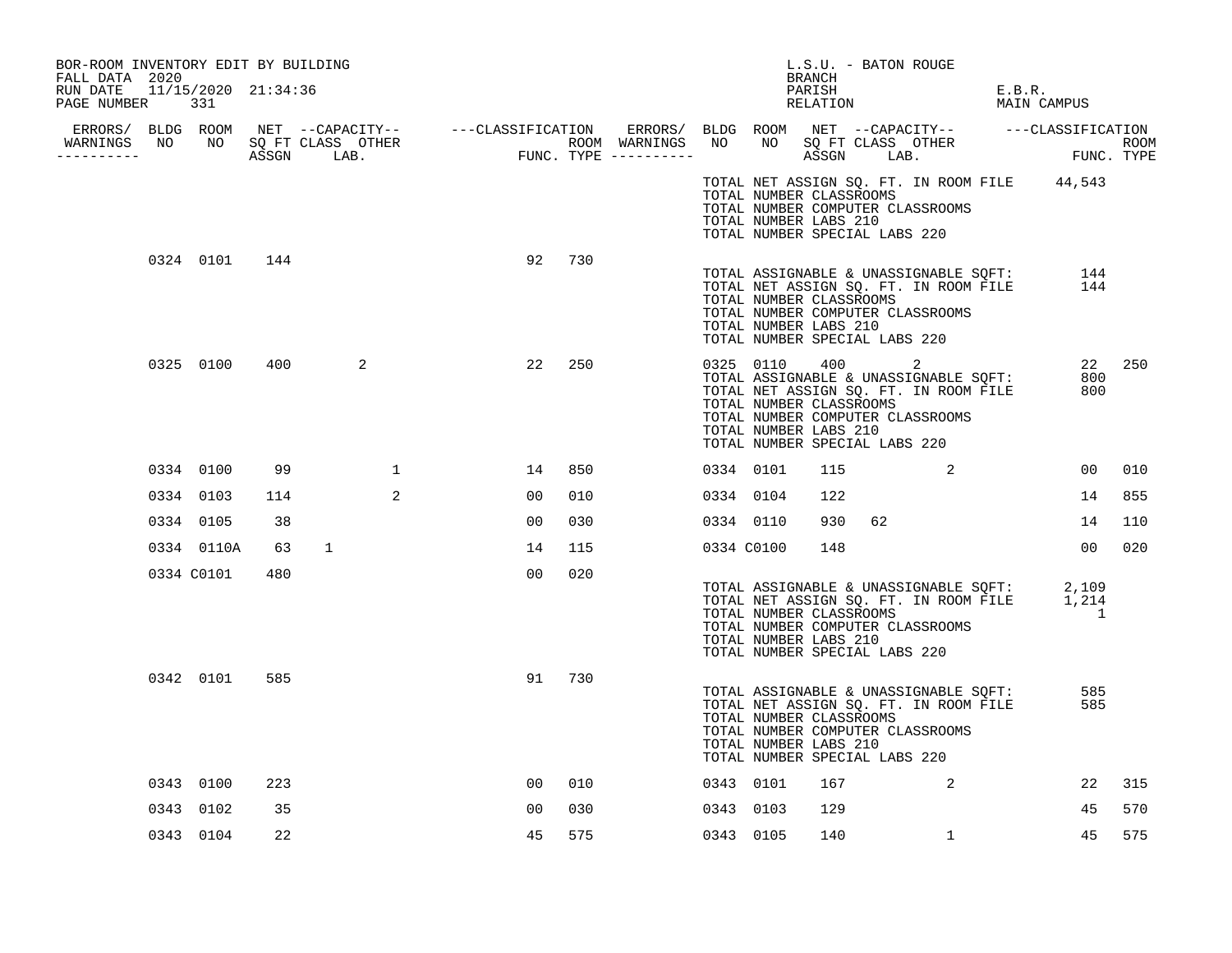| BOR-ROOM INVENTORY EDIT BY BUILDING<br>FALL DATA 2020 |      |                            |       |                           |                   |     |                                        |           |            | BRANCH                                                   | L.S.U. - BATON ROUGE                                                                                                                                      |                       |                           |
|-------------------------------------------------------|------|----------------------------|-------|---------------------------|-------------------|-----|----------------------------------------|-----------|------------|----------------------------------------------------------|-----------------------------------------------------------------------------------------------------------------------------------------------------------|-----------------------|---------------------------|
| RUN DATE<br>PAGE NUMBER                               |      | 11/15/2020 21:34:36<br>332 |       |                           |                   |     |                                        |           |            | PARISH<br>RELATION                                       |                                                                                                                                                           | E.B.R.<br>MAIN CAMPUS |                           |
| ERRORS/                                               |      | BLDG ROOM                  |       | NET --CAPACITY--          | ---CLASSIFICATION |     | ERRORS/                                | BLDG ROOM |            |                                                          | NET --CAPACITY--                                                                                                                                          | ---CLASSIFICATION     |                           |
| WARNINGS<br>----------                                | NO   | NO                         | ASSGN | SQ FT CLASS OTHER<br>LAB. |                   |     | ROOM WARNINGS<br>FUNC. TYPE ---------- | NO        | NO         | ASSGN                                                    | SQ FT CLASS OTHER<br>LAB.                                                                                                                                 |                       | <b>ROOM</b><br>FUNC. TYPE |
|                                                       |      | 0343 0106                  | 22    | $\mathbf{1}$              | 73                | 110 |                                        |           | 0343 0107  | 80                                                       | 17                                                                                                                                                        | 45                    | 570                       |
|                                                       |      | 0343 0108                  | 109   |                           | 45                | 575 |                                        |           | 0343 0108A | 154                                                      |                                                                                                                                                           | 45                    | 570                       |
|                                                       |      | 0343 0109                  | 74    | 17                        | 45                | 570 |                                        | 0343 0112 |            | 70                                                       | 4                                                                                                                                                         | 45                    | 575                       |
|                                                       |      | 0343 0113                  | 156   | 2                         | 45                | 315 |                                        |           | 0343 0113A | 22                                                       | $\mathbf 1$                                                                                                                                               | 45                    | 315                       |
|                                                       |      | 0343 0113B                 | 98    | 2                         | 00                | 030 |                                        |           | 0343 0113C | 63                                                       | 2                                                                                                                                                         | 00                    | 030                       |
|                                                       |      | 0343 0114                  | 196   | $\overline{4}$            | 45                | 570 |                                        | 0343 0115 |            | 89                                                       | $\mathbf{1}$                                                                                                                                              | 00                    | 030                       |
|                                                       |      | 0343 0117                  | 57    |                           | 45                | 575 |                                        | 0343 0118 |            | 197                                                      | 10                                                                                                                                                        | 45                    | 570                       |
|                                                       |      | 0343 0119                  | 584   | $\mathbf{1}$              | 45                | 570 |                                        | 0343 0120 |            | 175                                                      | 10                                                                                                                                                        | 45                    | 570                       |
|                                                       |      | 0343 0122                  | 155   | 2                         | 45                | 575 |                                        | 0343 0123 |            | 160                                                      |                                                                                                                                                           | 45                    | 570                       |
|                                                       |      | 0343 0125                  | 377   | 18                        | 45                | 570 |                                        | 0343 0129 |            | 1753                                                     | 8                                                                                                                                                         | 45                    | 570                       |
|                                                       |      | 0343 C0100                 | 1081  |                           | 0 <sub>0</sub>    | 020 |                                        |           |            | TOTAL NUMBER CLASSROOMS<br>TOTAL NUMBER LABS 210         | TOTAL ASSIGNABLE & UNASSIGNABLE SQFT:<br>TOTAL NET ASSIGN SQ. FT. IN ROOM FILE<br>TOTAL NUMBER COMPUTER CLASSROOMS<br>TOTAL NUMBER SPECIAL LABS 220       | 6,388<br>4,799<br>1   |                           |
|                                                       |      | 0348 0100                  | 1440  | 8                         | 93                | 310 |                                        | 0348 0101 |            | 86                                                       | 1                                                                                                                                                         | 93                    | 310                       |
|                                                       |      | 0348 0102                  | 86    | $\mathbf 1$               | 93                | 310 |                                        | 0348 0103 |            | 20                                                       |                                                                                                                                                           | 0 <sub>0</sub>        | 030                       |
|                                                       | 0348 | 0104                       | 120   | $\mathbf{1}$              | 93                | 310 |                                        | 0348 0105 |            | 194                                                      | 1                                                                                                                                                         | 93                    | 310                       |
|                                                       |      | 0348 0106                  | 282   | $\mathbf 1$               | 93                | 310 |                                        |           | 0348 0107  | 3559<br>TOTAL NUMBER CLASSROOMS<br>TOTAL NUMBER LABS 210 | 10<br>TOTAL ASSIGNABLE & UNASSIGNABLE SQFT:<br>TOTAL NET ASSIGN SQ. FT. IN ROOM FILE<br>TOTAL NUMBER COMPUTER CLASSROOMS<br>TOTAL NUMBER SPECIAL LABS 220 | 93<br>5,787<br>5,767  | 720                       |
|                                                       |      | 0351 0100 96263            |       |                           | 32                | 620 |                                        |           | 0351 0100A | 770                                                      |                                                                                                                                                           | 32                    | 620                       |
|                                                       |      | 0351 0100B 2040            |       |                           | 32                | 620 |                                        | 0351 0101 |            | 343                                                      |                                                                                                                                                           | 32                    | 315                       |
|                                                       |      | 0351 0102                  | 190   | $\mathbf{1}$              | 32                | 310 |                                        | 0351 0103 |            | 220                                                      | $\mathbf{1}$                                                                                                                                              | 46                    | 310                       |
|                                                       |      | 0351 0104                  | 221   | 1                         | 46                | 310 |                                        | 0351 0105 |            | 58                                                       |                                                                                                                                                           | 46                    | 315                       |
|                                                       |      | 0351 0106                  | 270   | $\mathbf 1$               | 46                | 310 |                                        | 0351 0107 |            | 196                                                      | $\mathbf{1}$                                                                                                                                              | 46                    | 310                       |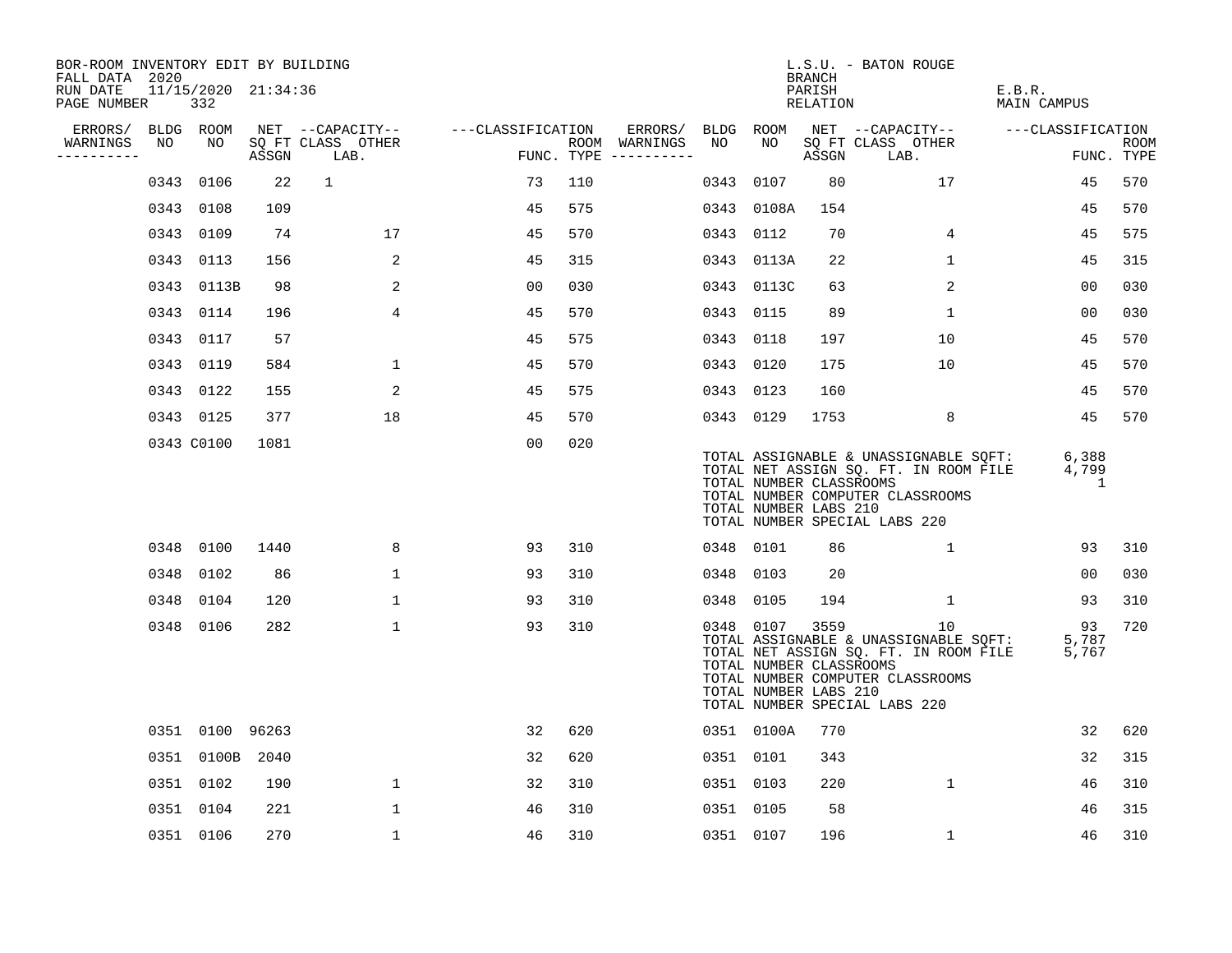| BOR-ROOM INVENTORY EDIT BY BUILDING<br>FALL DATA 2020 |      |                            |                 |                           |                   |     |                                      |           |                                                  | BRANCH             | L.S.U. - BATON ROUGE                                                                                                                                |                       |                           |
|-------------------------------------------------------|------|----------------------------|-----------------|---------------------------|-------------------|-----|--------------------------------------|-----------|--------------------------------------------------|--------------------|-----------------------------------------------------------------------------------------------------------------------------------------------------|-----------------------|---------------------------|
| RUN DATE<br>PAGE NUMBER                               |      | 11/15/2020 21:34:36<br>333 |                 |                           |                   |     |                                      |           |                                                  | PARISH<br>RELATION |                                                                                                                                                     | E.B.R.<br>MAIN CAMPUS |                           |
| ERRORS/                                               |      | BLDG ROOM                  |                 | NET --CAPACITY--          | ---CLASSIFICATION |     | ERRORS/                              | BLDG ROOM |                                                  |                    | NET --CAPACITY--                                                                                                                                    | ---CLASSIFICATION     |                           |
| WARNINGS<br>----------                                | NO   | NO                         | ASSGN           | SQ FT CLASS OTHER<br>LAB. |                   |     | ROOM WARNINGS<br>FUNC. TYPE $------$ | NO        | NO                                               | ASSGN              | SQ FT CLASS OTHER<br>LAB.                                                                                                                           |                       | <b>ROOM</b><br>FUNC. TYPE |
|                                                       | 0351 | 0107A                      | 11              |                           | 32                | 730 |                                      | 0351      | 0107B                                            | 66                 |                                                                                                                                                     | 32                    | 730                       |
|                                                       | 0351 | 0108                       | 132             |                           | 46                | 730 |                                      | 0351      | 0109                                             | 245                | $\mathbf{1}$                                                                                                                                        | 46                    | 310                       |
|                                                       |      | 0351 0109A                 | 11              |                           | 32                | 730 |                                      |           | 0351 0109B                                       | 25                 |                                                                                                                                                     | 32                    | 730                       |
|                                                       |      | 0351 0109C                 | $7\phantom{.0}$ |                           | 32                | 730 |                                      |           | 0351 0109D                                       | 37                 |                                                                                                                                                     | 0 <sub>0</sub>        | 030                       |
|                                                       |      | 0351 0110                  | 250             | $\mathbf{1}$              | 46                | 310 |                                      | 0351 0111 |                                                  | 55                 |                                                                                                                                                     | 00                    | 030                       |
|                                                       |      | 0351 0112                  | 122             |                           | 0 <sub>0</sub>    | 030 |                                      | 0351 0113 |                                                  | 215                |                                                                                                                                                     | 0 <sub>0</sub>        | 030                       |
|                                                       |      | 0351 0114                  | 234             |                           | 0 <sub>0</sub>    | 030 |                                      | 0351 0115 |                                                  | 160                |                                                                                                                                                     | 0 <sub>0</sub>        | 030                       |
|                                                       |      | 0351 0116                  | 323             | $\mathbf{1}$              | 46                | 310 |                                      |           | 0351 0116A                                       | 256                |                                                                                                                                                     | 32                    | 730                       |
|                                                       | 0351 | 0116B                      | 26              |                           | 32                | 730 |                                      | 0351 0117 |                                                  | 174                |                                                                                                                                                     | 46                    | 315                       |
|                                                       |      | 0351 0117A                 | 190             | $\mathbf 1$               | 46                | 310 |                                      | 0351 0119 |                                                  | 168                |                                                                                                                                                     | 32                    | 730                       |
|                                                       |      | 0351 0120                  | 180             |                           | 32                | 625 |                                      | 0351 0121 |                                                  | 351                |                                                                                                                                                     | 32                    | 625                       |
|                                                       |      | 0351 0138                  | 144             |                           | 0 <sub>0</sub>    | 030 |                                      | 0351 0139 |                                                  | 1588               |                                                                                                                                                     | 32                    | 625                       |
|                                                       | 0351 | 0140                       | 22              |                           | 0 <sub>0</sub>    | 030 |                                      | 0351 0141 |                                                  | 22                 |                                                                                                                                                     | 0 <sub>0</sub>        | 030                       |
|                                                       |      | 0351 0142                  | 22              |                           | 0 <sub>0</sub>    | 030 |                                      |           | TOTAL NUMBER CLASSROOMS<br>TOTAL NUMBER LABS 210 |                    | TOTAL ASSIGNABLE & UNASSIGNABLE SOFT:<br>TOTAL NET ASSIGN SQ. FT. IN ROOM FILE<br>TOTAL NUMBER COMPUTER CLASSROOMS<br>TOTAL NUMBER SPECIAL LABS 220 | 105,607<br>104,574    |                           |
|                                                       |      | 0352 0100                  | 268             | 3                         | 11                | 210 |                                      | 0352 0101 |                                                  | 75                 | $\mathbf 1$                                                                                                                                         | 11                    | 310                       |
|                                                       | 0352 | 0101A                      | 130             | $\mathbf{1}$              | 11                | 310 |                                      | 0352 0102 |                                                  | 24                 | $\mathbf 1$                                                                                                                                         | 11                    | 310                       |
|                                                       | 0352 | 0103                       | 542             | 16                        | 11                | 210 |                                      | 0352      | 0104                                             | 540                | 11                                                                                                                                                  | 11                    | 210                       |
|                                                       | 0352 | 0105                       | 150             | $\mathbf{1}$              | 11                | 310 |                                      | 0352      | 0106                                             | 542                | 16                                                                                                                                                  | 11                    | 210                       |
|                                                       | 0352 | 0107                       | 542             | 16                        | 11                | 210 |                                      | 0352      | 0108                                             | 542                | 11                                                                                                                                                  | 11                    | 255                       |
|                                                       | 0352 | 0109                       | 120             | $\mathbf{1}$              | 11                | 310 |                                      | 0352      | 0110                                             | 351                | 4                                                                                                                                                   | 0 <sub>0</sub>        | 030                       |
|                                                       | 0352 | 0111                       | 542             | 16                        | 11                | 210 |                                      | 0352      | 0112                                             | 102                | 1                                                                                                                                                   | 46                    | 310                       |
|                                                       | 0352 | 0112A                      | 196             | 1                         | 46                | 310 |                                      | 0352      | 0112B                                            | 103                | 1                                                                                                                                                   | 46                    | 310                       |
|                                                       |      | 0352 0113                  | 139             | 1                         | 46                | 310 |                                      | 0352 0114 |                                                  | 734                | 7                                                                                                                                                   | 46                    | 315                       |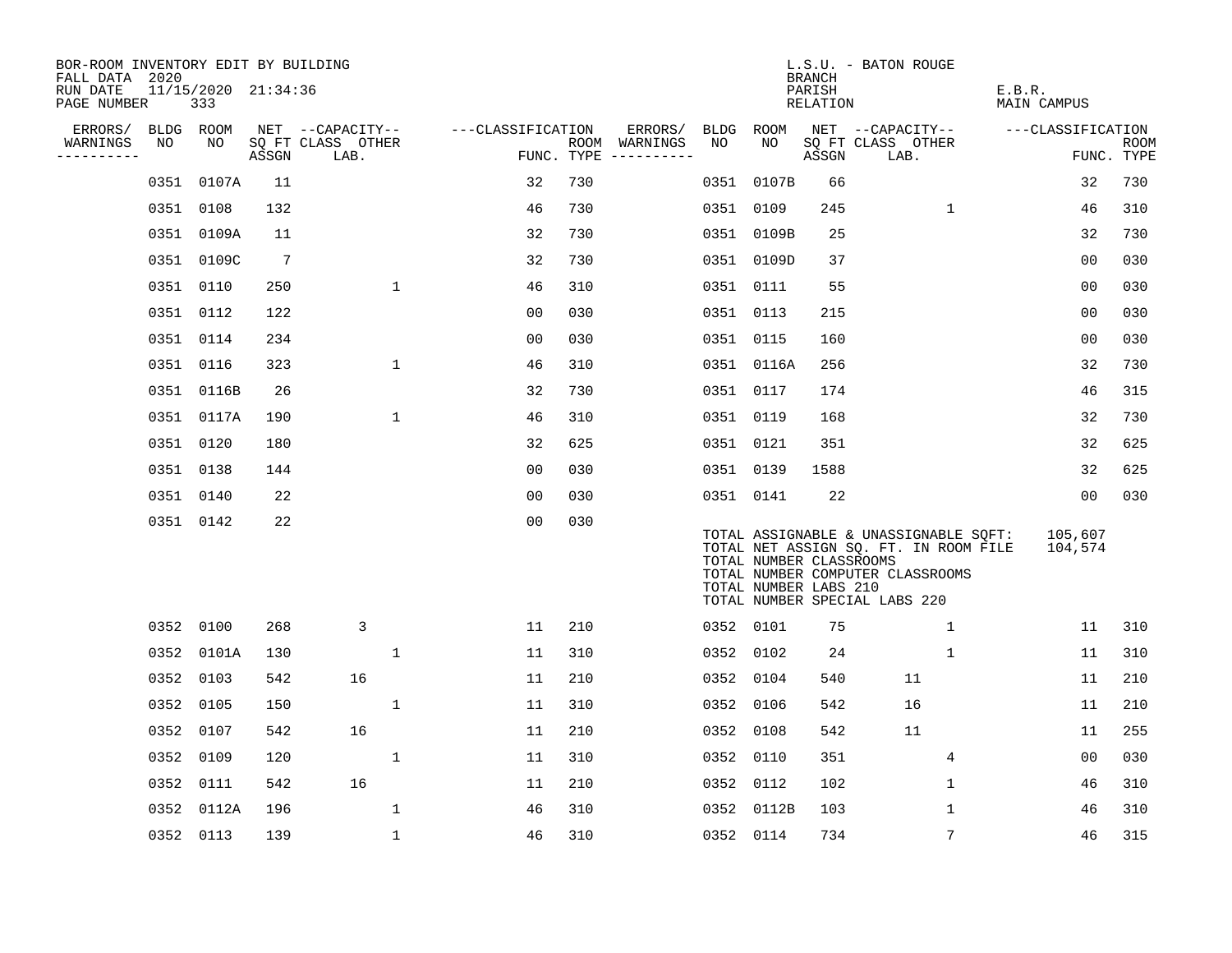| BOR-ROOM INVENTORY EDIT BY BUILDING<br>FALL DATA 2020 |           |            |                     |                           |                   |     |                                      |      |           | <b>BRANCH</b>      | L.S.U. - BATON ROUGE      |                       |                           |
|-------------------------------------------------------|-----------|------------|---------------------|---------------------------|-------------------|-----|--------------------------------------|------|-----------|--------------------|---------------------------|-----------------------|---------------------------|
| RUN DATE<br>PAGE NUMBER                               |           | 334        | 11/15/2020 21:34:36 |                           |                   |     |                                      |      |           | PARISH<br>RELATION |                           | E.B.R.<br>MAIN CAMPUS |                           |
| ERRORS/                                               | BLDG ROOM |            |                     | NET --CAPACITY--          | ---CLASSIFICATION |     | ERRORS/                              | BLDG | ROOM      |                    | NET --CAPACITY--          | ---CLASSIFICATION     |                           |
| WARNINGS<br>----------                                | NO        | NO         | ASSGN               | SQ FT CLASS OTHER<br>LAB. |                   |     | ROOM WARNINGS<br>FUNC. TYPE $------$ | NO.  | NO        | ASSGN              | SQ FT CLASS OTHER<br>LAB. |                       | <b>ROOM</b><br>FUNC. TYPE |
|                                                       | 0352      | 0115       | 115                 | 2                         | 46                | 310 |                                      | 0352 | 0116      | 133                | $\mathbf{1}$              | 46                    | 310                       |
|                                                       | 0352 0117 |            | 100                 |                           | 46                | 315 |                                      | 0352 | 0117A     | 90                 |                           | 46                    | 731                       |
|                                                       | 0352 0118 |            | 28                  |                           | 81                | 081 |                                      | 0352 | 0119      | 256                |                           | 00                    | 030                       |
|                                                       | 0352 0120 |            | 23                  |                           | 0 <sub>0</sub>    | 010 |                                      | 0352 | 0121      | 558                | 11                        | 11                    | 215                       |
|                                                       | 0352 0122 |            | 524                 | 10                        | 11                | 215 |                                      | 0352 | 0123      | 128                | $\mathbf{1}$              | 11                    | 310                       |
|                                                       | 0352 0125 |            | 542                 | 16                        | 11                | 210 |                                      |      | 0352 0127 | 263                | 18                        | 11                    | 310                       |
|                                                       | 0352 0128 |            | 277                 |                           | 0 <sub>0</sub>    | 030 |                                      | 0352 | 0129      | 542                | 16                        | 11                    | 210                       |
|                                                       | 0352 0130 |            | 218                 | 3                         | 0 <sub>0</sub>    | 030 |                                      |      | 0352 0131 | 150                | $\mathbf{1}$              | 11                    | 310                       |
|                                                       | 0352 0132 |            | 542                 | 16                        | 11                | 210 |                                      | 0352 | 0133      | 542                | 11                        | 46                    | 735                       |
|                                                       | 0352 0134 |            | 542                 | 16                        | 11                | 210 |                                      |      | 0352 0135 | 159                |                           | 46                    | 240                       |
|                                                       | 0352 0136 |            | 261                 | 2                         | 11                | 215 |                                      | 0352 | 0138      | 560                | 16                        | 11                    | 210                       |
|                                                       | 0352 0140 |            | 135                 |                           | 11                | 215 |                                      | 0352 | 0201      | 263                |                           | 22                    | 255                       |
|                                                       |           | 0352 0201A | 135                 | $\mathbf 1$               | 22                | 310 |                                      | 0352 | 0202      | 464                | 20                        | 22                    | 250                       |
|                                                       | 0352 0203 |            | 537                 | 10                        | 22                | 250 |                                      | 0352 | 0204      | 888                | 25                        | 22                    | 250                       |
|                                                       |           | 0352 0204A | 54                  | 1                         | 22                | 315 |                                      | 0352 | 0204B     | 640                | 13                        | 22                    | 250                       |
|                                                       |           | 0352 0204C | 126                 | $\mathbf{1}$              | 22                | 255 |                                      | 0352 | 0205      | 537                | 11                        | 22                    | 250                       |
|                                                       | 0352      | 0206       | 70                  | $\mathbf{1}$              | 0 <sub>0</sub>    | 030 |                                      | 0352 | 0207      | 150                | 1                         | 22                    | 310                       |
|                                                       | 0352      | 0208       | 71                  | $\mathbf 1$               | 00                | 030 |                                      | 0352 | 0209      | 537                | 11                        | 22                    | 320                       |
|                                                       | 0352 0210 |            | 775                 | 40                        | 46                | 350 |                                      | 0352 | 0210A     | 75                 |                           | 46                    | 355                       |
|                                                       |           | 0352 0210B | 85                  |                           | 46                | 355 |                                      | 0352 | 0211      | 150                | 1                         | 22                    | 310                       |
|                                                       | 0352 0212 |            | 300                 | 6                         | 46                | 350 |                                      | 0352 | 0213      | 255                | 1                         | 22                    | 320                       |
|                                                       | 0352      | 0217       | 140                 | $\overline{\mathbf{c}}$   | 0 <sub>0</sub>    | 030 |                                      | 0352 | 0218      | 28                 |                           | 00                    | 010                       |
|                                                       | 0352 0219 |            | 88                  | $\mathbf 1$               | 0 <sub>0</sub>    | 030 |                                      | 0352 | 0220      | 27                 |                           | 0 <sub>0</sub>        | 010                       |
|                                                       | 0352 0222 |            | 552                 |                           | 0 <sub>0</sub>    | 030 |                                      |      | 0352 0224 | 616                |                           | 0 <sub>0</sub>        | 030                       |
|                                                       | 0352 0225 |            | 304                 |                           | 0 <sub>0</sub>    | 030 |                                      | 0352 | 0226      | 267                |                           | 0 <sub>0</sub>        | 030                       |
|                                                       | 0352 0227 |            | 477                 | 10                        | 22                | 250 |                                      |      | 0352 0228 | 114                | 20                        | 22                    | 255                       |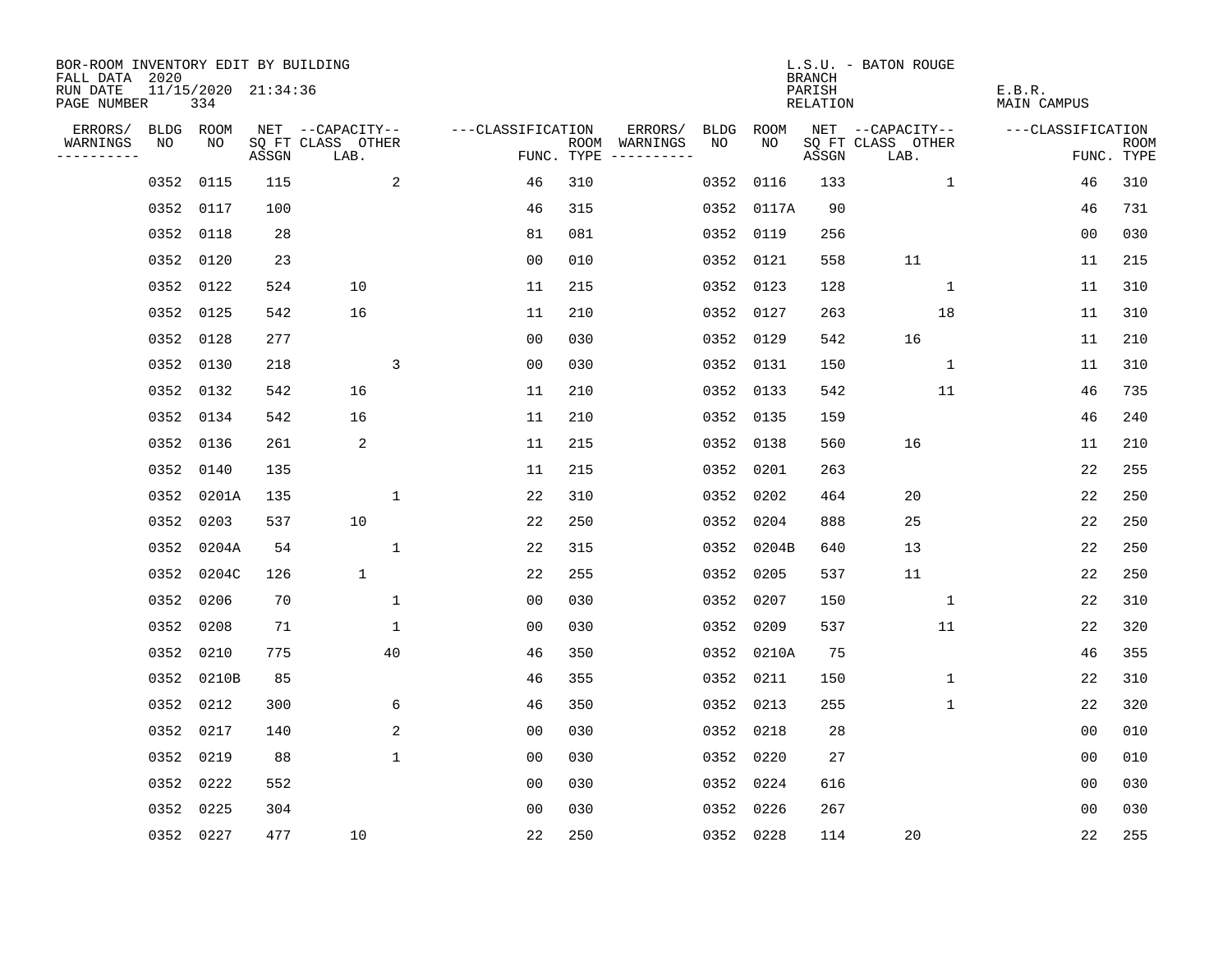| BOR-ROOM INVENTORY EDIT BY BUILDING<br>FALL DATA 2020 |      |                            |       |                           |                               |     |                                      |      |            | <b>BRANCH</b>      | L.S.U. - BATON ROUGE      |                       |                           |
|-------------------------------------------------------|------|----------------------------|-------|---------------------------|-------------------------------|-----|--------------------------------------|------|------------|--------------------|---------------------------|-----------------------|---------------------------|
| RUN DATE<br>PAGE NUMBER                               |      | 11/15/2020 21:34:36<br>335 |       |                           |                               |     |                                      |      |            | PARISH<br>RELATION |                           | E.B.R.<br>MAIN CAMPUS |                           |
| ERRORS/                                               |      | BLDG ROOM                  |       | NET --CAPACITY--          | ---CLASSIFICATION             |     | ERRORS/                              | BLDG | ROOM       |                    | NET --CAPACITY--          | ---CLASSIFICATION     |                           |
| WARNINGS<br>----------                                | NO   | NO                         | ASSGN | SQ FT CLASS OTHER<br>LAB. |                               |     | ROOM WARNINGS<br>FUNC. TYPE $------$ | NO.  | NO.        | ASSGN              | SQ FT CLASS OTHER<br>LAB. |                       | <b>ROOM</b><br>FUNC. TYPE |
|                                                       | 0352 | 0229                       | 120   |                           | $\mathbf 1$<br>11             | 310 |                                      | 0352 | 0229A      | 276                | $\mathbf 1$               | 11                    | 310                       |
|                                                       | 0352 | 0230                       | 890   | 16                        | 22                            | 250 |                                      | 0352 | 0231       | 158                | 1                         | 11                    | 310                       |
|                                                       | 0352 | 0232                       | 240   |                           | $\mathbf{1}$<br>46            | 310 |                                      | 0352 | 0232A      | 254                | 1                         | 46                    | 310                       |
|                                                       |      | 0352 0232B                 | 66    |                           | 46                            | 731 |                                      | 0352 | 0232C      | 218                | 1                         | 46                    | 325                       |
|                                                       | 0352 | 0232D                      | 38    |                           | $\mathbf 1$<br>46             | 315 |                                      | 0352 | 0232E      | 188                | 1                         | 46                    | 310                       |
|                                                       |      | 0352 0232F                 | 581   |                           | 3<br>46                       | 310 |                                      |      | 0352 0232G | 86                 | 1                         | 46                    | 310                       |
|                                                       |      | 0352 0232H                 | 270   |                           | 46                            | 315 |                                      |      | 0352 0232J | 39                 | $\mathbf 1$               | 46                    | 315                       |
|                                                       |      | 0352 0233                  | 551   | 12                        | 22                            | 250 |                                      |      | 0352 0235  | 556                | 18                        | 22                    | 250                       |
|                                                       |      | 0352 0236                  | 556   | 2                         | 22                            | 250 |                                      | 0352 | 0237       | 555                | 11                        | 22                    | 250                       |
|                                                       |      | 0352 0238                  | 556   | 3                         | 22                            | 250 |                                      | 0352 | 0239       | 97                 | 1                         | 11                    | 310                       |
|                                                       |      | 0352 0239A                 | 94    |                           | 11                            | 315 |                                      | 0352 | 0240       | 270                | 3                         | 11                    | 320                       |
|                                                       |      | 0352 0242                  | 138   |                           | $\mathbf{1}$<br>22            | 310 |                                      | 0352 | 0300       | 70                 | $\mathbf{1}$              | 11                    | 320                       |
|                                                       | 0352 | 0301                       | 158   | 2                         | 22                            | 255 |                                      | 0352 | 0301A      | 263                | $\mathbf{1}$              | 22                    | 250                       |
|                                                       |      | 0352 0301B                 | 537   | 11                        | 22                            | 250 |                                      | 0352 | 0302       | 138                | 1                         | 11                    | 320                       |
|                                                       | 0352 | 0303                       | 180   |                           | 1<br>77                       | 310 |                                      | 0352 | 0304       | 537                | 4                         | 22                    | 250                       |
|                                                       |      | 0352 0305                  | 551   | $\overline{4}$            | 22                            | 250 |                                      | 0352 | 0306       | 138                | 1                         | 22                    | 320                       |
|                                                       | 0352 | 0307                       | 180   |                           | $\mathbf{1}$<br>11            | 310 |                                      | 0352 | 0308       | 217                | 4                         | 11                    | 315                       |
|                                                       |      | 0352 0308A                 | 32    |                           | 11                            | 315 |                                      | 0352 | 0308B      | 232                | 1                         | 11                    | 325                       |
|                                                       |      | 0352 0308C                 | 130   |                           | 1<br>46                       | 310 |                                      | 0352 | 0309       | 551                | $\overline{4}$            | 22                    | 250                       |
|                                                       | 0352 | 0310                       | 537   | 4                         | 22                            | 250 |                                      | 0352 | 0311       | 150                | 1                         | 11                    | 310                       |
|                                                       |      | 0352 0312                  | 138   |                           | 2<br>11                       | 320 |                                      | 0352 | 0314       | 138                | 2                         | 11                    | 320                       |
|                                                       | 0352 | 0316                       | 133   | 2                         | 22                            | 250 |                                      | 0352 | 0316A      | 273                | 2                         | 22                    | 250                       |
|                                                       |      | 0352 0317                  | 141   |                           | 2<br>0 <sub>0</sub>           | 030 |                                      | 0352 | 0318       | 133                | $\mathbf{1}$              | 22                    | 250                       |
|                                                       |      | 0352 0319                  | 88    |                           | $\mathbf 1$<br>0 <sub>0</sub> | 030 |                                      |      | 0352 0322  | 538                | 8                         | 11                    | 320                       |
|                                                       |      | 0352 0322A                 | 126   |                           | 2<br>11                       | 320 |                                      |      | 0352 0324  | 32                 |                           | 0 <sub>0</sub>        | 030                       |
|                                                       |      | 0352 0325                  | 304   |                           | 0 <sub>0</sub>                | 030 |                                      |      | 0352 0326  | 24                 |                           | 0 <sub>0</sub>        | 010                       |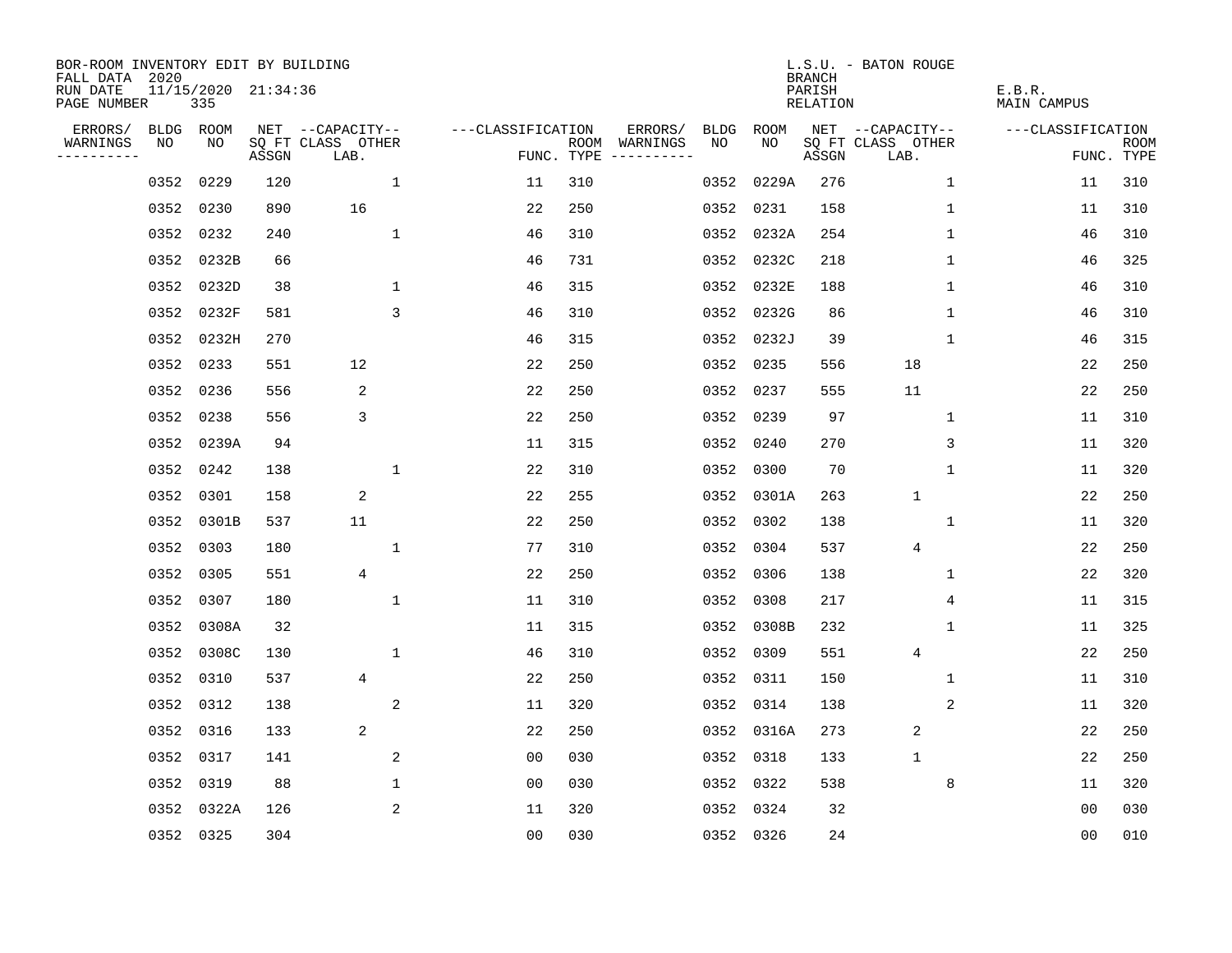| BOR-ROOM INVENTORY EDIT BY BUILDING<br>FALL DATA 2020 |           |                            |       |                           |                   |     |                                      |      |            | <b>BRANCH</b>             | L.S.U. - BATON ROUGE      |                              |                           |
|-------------------------------------------------------|-----------|----------------------------|-------|---------------------------|-------------------|-----|--------------------------------------|------|------------|---------------------------|---------------------------|------------------------------|---------------------------|
| RUN DATE<br>PAGE NUMBER                               |           | 11/15/2020 21:34:36<br>336 |       |                           |                   |     |                                      |      |            | PARISH<br><b>RELATION</b> |                           | E.B.R.<br><b>MAIN CAMPUS</b> |                           |
| ERRORS/                                               | BLDG ROOM |                            |       | NET --CAPACITY--          | ---CLASSIFICATION |     | ERRORS/                              | BLDG | ROOM       |                           | NET --CAPACITY--          | ---CLASSIFICATION            |                           |
| WARNINGS<br>----------                                | NO        | NO                         | ASSGN | SQ FT CLASS OTHER<br>LAB. |                   |     | ROOM WARNINGS<br>FUNC. TYPE $------$ | NO   | NO         | ASSGN                     | SQ FT CLASS OTHER<br>LAB. |                              | <b>ROOM</b><br>FUNC. TYPE |
|                                                       | 0352      | 0327                       | 195   | $\mathbf{1}$              | 11                | 310 |                                      | 0352 | 0328       | 552                       |                           | 0 <sub>0</sub>               | 030                       |
|                                                       | 0352 0329 |                            | 183   | $\mathbf 1$               | 11                | 310 |                                      | 0352 | 0330       | 616                       |                           | 0 <sub>0</sub>               | 030                       |
|                                                       | 0352      | 0331                       | 195   | $\mathbf{1}$              | 11                | 310 |                                      | 0352 | 0332       | 266                       |                           | 00                           | 030                       |
|                                                       | 0352 0333 |                            | 1136  | 4                         | 22                | 250 |                                      |      | 0352 0333A | 215                       | 2                         | 11                           | 320                       |
|                                                       | 0352 0335 |                            | 812   | 4                         | 22                | 250 |                                      | 0352 | 0336       | 476                       | 4                         | 22                           | 250                       |
|                                                       |           | 0352 0336A                 | 216   | $\mathbf{1}$              | 22                | 255 |                                      |      | 0352 0337  | 152                       | $\mathbf{1}$              | 22                           | 320                       |
|                                                       |           | 0352 0337A                 | 94    | $\mathbf{1}$              | 22                | 320 |                                      | 0352 | 0338       | 882                       | 5                         | 11                           | 310                       |
|                                                       |           | 0352 0338A                 | 315   | $\mathbf{1}$              | 22                | 350 |                                      |      | 0352 0338C | 170                       | $\mathbf{1}$              | 11                           | 310                       |
|                                                       |           | 0352 0338D                 | 280   | $\mathbf 1$               | 11                | 310 |                                      | 0352 | 0338E      | 41                        |                           | 22                           | 315                       |
|                                                       |           | 0352 0338F                 | 30    | $\mathbf 1$               | 22                | 315 |                                      | 0352 | 0338G      | 143                       | $\mathbf 1$               | 11                           | 310                       |
|                                                       |           | 0352 0338H                 | 143   | $\mathbf{1}$              | 11                | 310 |                                      | 0352 | 0338I      | 120                       |                           | 22                           | 315                       |
|                                                       | 0352 0340 |                            | 490   | 4                         | 22                | 250 |                                      | 0352 | 0340A      | 317                       | $\mathbf{1}$              | 22                           | 250                       |
|                                                       | 0352      | 0344                       | 127   | 1                         | 11                | 320 |                                      | 0352 | 0344A      | 143                       | 2                         | 22                           | 310                       |
|                                                       | 0352      | 0346                       | 551   | 4                         | 22                | 250 |                                      | 0352 | 0348       | 124                       | 1                         | 11                           | 320                       |
|                                                       | 0352      | 0400                       | 140   | 1                         | 22                | 310 |                                      | 0352 | 0401       | 105                       | $\mathbf{1}$              | 11                           | 250                       |
|                                                       |           | 0352 0401A                 | 537   | 4                         | 11                | 250 |                                      | 0352 | 0401B      | 259                       | $\mathbf{1}$              | 11                           | 250                       |
|                                                       | 0352      | 0402                       | 284   |                           | 11                | 315 |                                      | 0352 | 0404       | 1400                      | 20                        | 22                           | 250                       |
|                                                       | 0352      | 0404A                      | 50    | $\mathbf 1$               | 22                | 250 |                                      | 0352 | 0405       | 554                       | 4                         | 11                           | 250                       |
|                                                       | 0352 0407 |                            | 158   | 1                         | 11                | 310 |                                      | 0352 | 0408       | 143                       | 1                         | 11                           | 310                       |
|                                                       | 0352      | 0409                       | 537   | 4                         | 22                | 250 |                                      |      | 0352 0410  | 158                       | $\mathbf 1$               | 77                           | 310                       |
|                                                       | 0352 0411 |                            | 114   | 1                         | 20                | 310 |                                      | 0352 | 0413       | 266                       | 1                         | 11                           | 320                       |
|                                                       | 0352      | 0414                       | 124   | 9                         | 22                | 320 |                                      | 0352 | 0417       | 141                       | 2                         | 0 <sub>0</sub>               | 030                       |
|                                                       | 0352 0418 |                            | 32    |                           | 0 <sub>0</sub>    | 030 |                                      | 0352 | 0419       | 88                        | 1                         | 00                           | 030                       |
|                                                       | 0352 0420 |                            | 30    |                           | 0 <sub>0</sub>    | 010 |                                      | 0352 | 0422       | 552                       |                           | 0 <sub>0</sub>               | 030                       |
|                                                       | 0352 0424 |                            | 616   |                           | 0 <sub>0</sub>    | 030 |                                      | 0352 | 0425       | 304                       |                           | 0 <sub>0</sub>               | 030                       |
|                                                       | 0352 0427 |                            | 165   | $\mathbf 1$               | 11                | 320 |                                      |      | 0352 0429  | 493                       | 10                        | 22                           | 250                       |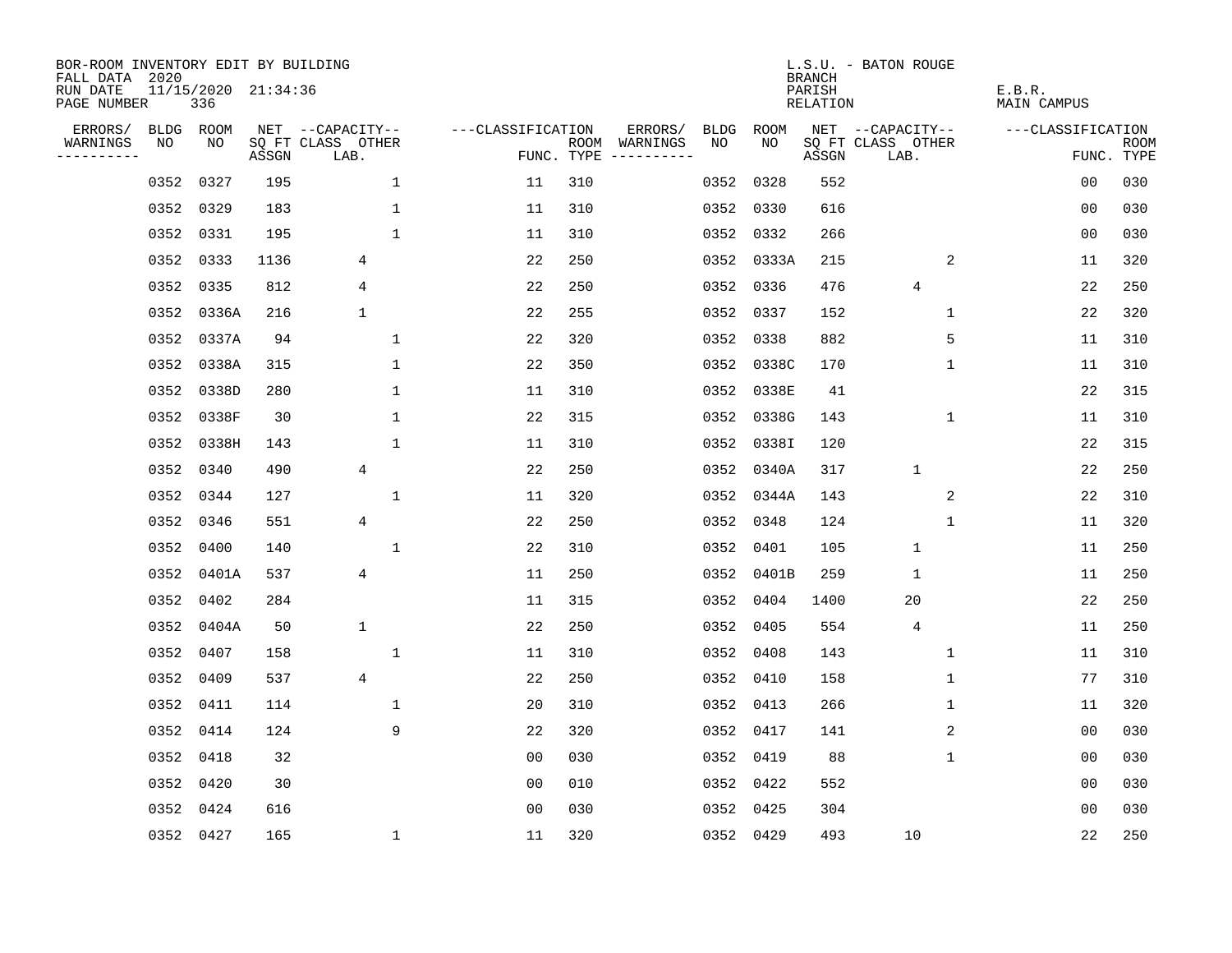| BOR-ROOM INVENTORY EDIT BY BUILDING<br>FALL DATA 2020 |             |                            |       |                           |              |                   |      |          |             |           | <b>BRANCH</b>             | L.S.U. - BATON ROUGE      |                              |                           |
|-------------------------------------------------------|-------------|----------------------------|-------|---------------------------|--------------|-------------------|------|----------|-------------|-----------|---------------------------|---------------------------|------------------------------|---------------------------|
| RUN DATE<br>PAGE NUMBER                               |             | 11/15/2020 21:34:36<br>337 |       |                           |              |                   |      |          |             |           | PARISH<br><b>RELATION</b> |                           | E.B.R.<br><b>MAIN CAMPUS</b> |                           |
| ERRORS/                                               | <b>BLDG</b> | ROOM                       |       | NET --CAPACITY--          |              | ---CLASSIFICATION |      | ERRORS/  | <b>BLDG</b> | ROOM      |                           | NET --CAPACITY--          | ---CLASSIFICATION            |                           |
| WARNINGS<br>. <u>.</u> .                              | NO          | NO                         | ASSGN | SQ FT CLASS OTHER<br>LAB. |              | FUNC. TYPE        | ROOM | WARNINGS | NO          | NO        | ASSGN                     | SQ FT CLASS OTHER<br>LAB. |                              | <b>ROOM</b><br>FUNC. TYPE |
|                                                       | 0352        | 0430                       | 286   |                           |              | 0 <sub>0</sub>    | 030  |          | 0352        | 0431      | 537                       | 4                         | 22                           | 250                       |
|                                                       | 0352        | 0432                       | 479   | 2                         |              | 22                | 250  |          | 0352        | 0432A     | 72                        | $\mathbf{1}$              | 22                           | 255                       |
|                                                       | 0352        | 0432B                      | 81    |                           |              | 0 <sub>0</sub>    | 020  |          | 0352        | 0433      | 195                       | 1                         | 77                           | 310                       |
|                                                       | 0352        | 0434                       | 255   |                           | 1            | 11                | 310  |          | 0352        | 0435      | 537                       | $\overline{4}$            | 22                           | 250                       |
|                                                       | 0352        | 0436                       | 135   |                           | $\mathbf 1$  | 22                | 310  |          | 0352        | 0437      | 180                       | $\mathbf{1}$              | 11                           | 310                       |
|                                                       | 0352        | 0438                       | 261   |                           | 4            | 11                | 320  | 9        |             | 0352 0439 | 537                       | $\mathbf{1}$              | 22                           | 250                       |
|                                                       | 0352        | 0440                       | 173   |                           | $\mathbf{1}$ | 11                | 310  |          |             | 0352 0441 | 100                       | $\mathbf{1}$              | 22                           | 250                       |
|                                                       | 0352        | 0441A                      | 95    | $\mathbf{1}$              |              | 22                | 250  |          | 0352        | 0442      | 551                       | 4                         | 11                           | 250                       |
|                                                       | 0352        | 0444                       | 266   |                           | 18           | 45                | 350  |          | 0352        | 0444A     | 124                       | 1                         | 11                           | 310                       |
|                                                       | 0352        | 0446                       | 551   | 4                         |              | 11                | 250  |          | 0352        | 0500      | 100                       | 2                         | 46                           | 315                       |
|                                                       | 0352        | 0501                       | 537   | 4                         |              | 11                | 250  |          | 0352        | 0502      | 289                       | 15                        | 46                           | 350                       |
|                                                       | 0352        | 0503                       | 537   | 4                         |              | 11                | 250  |          | 0352        | 0504      | 551                       | 4                         | 22                           | 250                       |
|                                                       | 0352        | 0505                       | 180   |                           | 1            | 11                | 310  |          | 0352        | 0506      | 551                       | $\overline{4}$            | 11                           | 250                       |
|                                                       | 0352        | 0507                       | 537   | 11                        |              | 11                | 250  |          | 0352        | 0508      | 139                       | 1                         | 11                           | 310                       |
|                                                       | 0352        | 0509                       | 139   |                           | 1            | 11                | 310  |          | 0352        | 0510      | 551                       | $\overline{4}$            | 11                           | 250                       |
|                                                       | 0352        | 0511                       | 240   |                           | 1            | 11                | 320  |          | 0352        | 0512      | 156                       | 1                         | 11                           | 310                       |
|                                                       | 0352        | 0514                       | 270   | 1                         |              | 22                | 250  |          | 0352        | 0517      | 141                       | 2                         | 0 <sub>0</sub>               | 030                       |
|                                                       | 0352        | 0518                       | 16    |                           |              | 46                | 255  |          | 0352        | 0519      | 88                        | 1                         | 0 <sub>0</sub>               | 030                       |
|                                                       | 0352        | 0520                       | 30    |                           |              | 0 <sub>0</sub>    | 010  |          | 0352        | 0521      | 149                       | $\mathbf{1}$              | 22                           | 255                       |
|                                                       | 0352        | 0522                       | 552   |                           |              | 0 <sub>0</sub>    | 030  |          | 0352        | 0523      | 314                       | $\mathbf{1}$              | 11                           | 250                       |
|                                                       | 0352        | 0524                       | 616   |                           |              | 0 <sub>0</sub>    | 030  |          | 0352        | 0525      | 304                       |                           | 0 <sub>0</sub>               | 030                       |
|                                                       | 0352        | 0526                       | 162   | 1                         |              | 11                | 250  |          | 0352        | 0527      | 233                       | $\mathbf{1}$              | 11                           | 250                       |
|                                                       | 0352        | 0528                       | 177   | $\mathbf 1$               |              | 22                | 255  |          | 0352        | 0528A     | 25                        | $\mathbf{1}$              | 22                           | 255                       |
|                                                       | 0352        | 0528B                      | 33    |                           | $\mathbf{1}$ | 22                | 730  |          | 0352        | 0528C     | 94                        | $\mathbf{1}$              | 22                           | 255                       |
|                                                       | 0352        | 0529                       | 139   |                           | $\mathbf 1$  | 11                | 310  |          | 0352        | 0530      | 267                       |                           | 0 <sub>0</sub>               | 030                       |
|                                                       |             | 0352 0531                  | 522   | 4                         |              | 22                | 250  |          |             | 0352 0532 | 255                       | 1                         | 11                           | 320                       |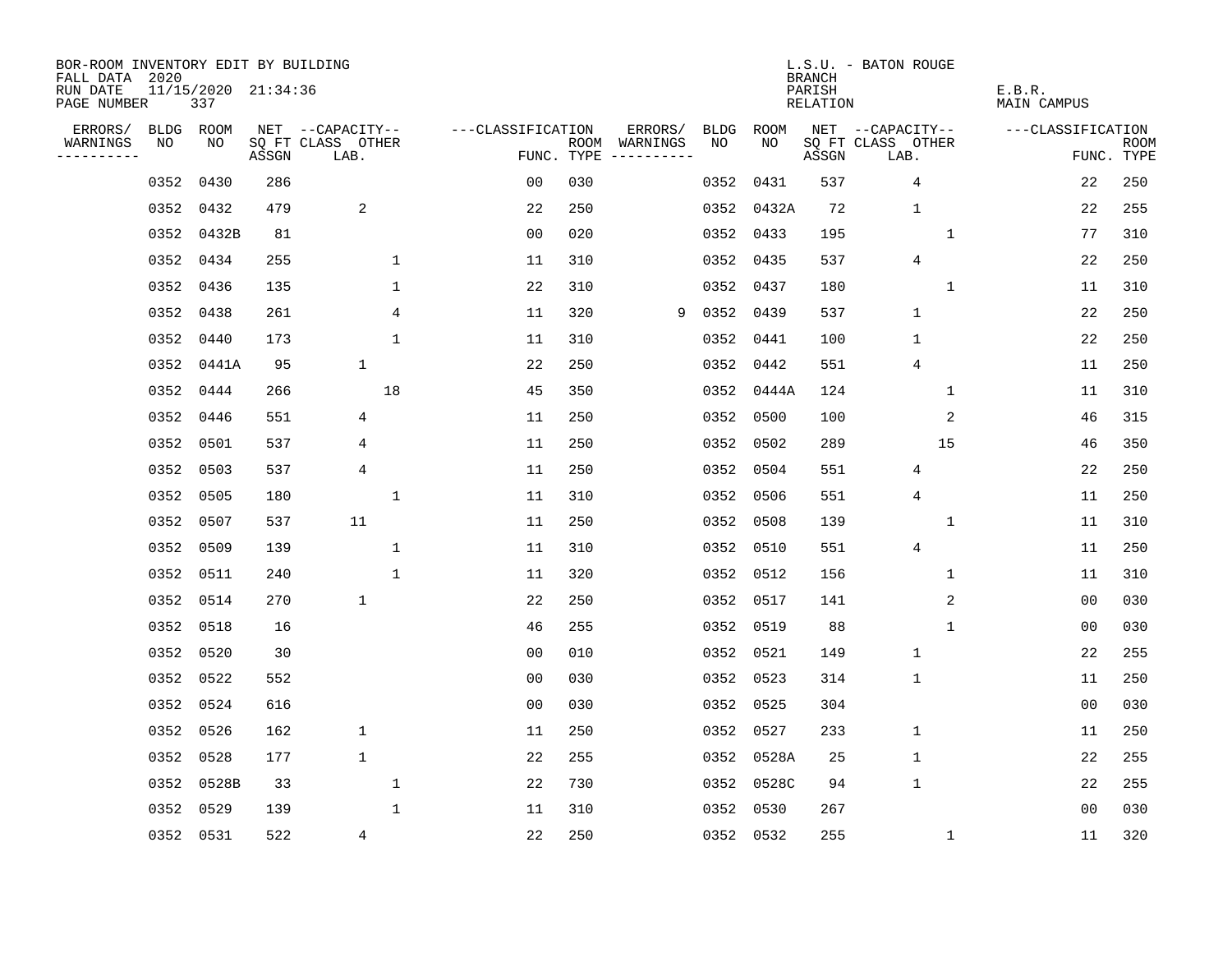| BOR-ROOM INVENTORY EDIT BY BUILDING<br>FALL DATA 2020 |           |                            |       |                           |                   |            |                                    |             | <b>BRANCH</b>             | L.S.U. - BATON ROUGE      |                              |                           |
|-------------------------------------------------------|-----------|----------------------------|-------|---------------------------|-------------------|------------|------------------------------------|-------------|---------------------------|---------------------------|------------------------------|---------------------------|
| RUN DATE<br>PAGE NUMBER                               |           | 11/15/2020 21:34:36<br>338 |       |                           |                   |            |                                    |             | PARISH<br><b>RELATION</b> |                           | E.B.R.<br><b>MAIN CAMPUS</b> |                           |
| ERRORS/                                               | BLDG ROOM |                            |       | NET --CAPACITY--          | ---CLASSIFICATION |            | ERRORS/<br><b>BLDG</b>             | <b>ROOM</b> |                           | NET --CAPACITY--          | ---CLASSIFICATION            |                           |
| WARNINGS<br>----------                                | NO        | NO                         | ASSGN | SQ FT CLASS OTHER<br>LAB. |                   | FUNC. TYPE | NO<br>ROOM WARNINGS<br>----------- | NO          | ASSGN                     | SQ FT CLASS OTHER<br>LAB. |                              | <b>ROOM</b><br>FUNC. TYPE |
|                                                       | 0352      | 0533                       | 551   | 4                         | 11                | 250        | 0352                               | 0534        | 131                       | $\mathbf 1$               | 11                           | 310                       |
|                                                       | 0352      | 0535                       | 180   | 1                         | 11                | 320        | 0352                               | 0537        | 551                       | 4                         | 22                           | 255                       |
|                                                       | 0352      | 0539                       | 81    | $\mathbf 1$               | 11                | 320        | 0352                               | 0539A       | 94                        | $\mathbf 1$               | 11                           | 255                       |
|                                                       | 0352      | 0540                       | 551   | 4                         | 11                | 250        |                                    | 0352 0542   | 551                       | 4                         | 77                           | 250                       |
|                                                       | 0352      | 0544                       | 131   | $\mathbf 1$               | 22                | 255        |                                    | 0352 0546   | 118                       | $\mathbf{1}$              | 11                           | 310                       |
|                                                       | 0352      | 0601                       | 139   | $\mathbf 1$               | 11                | 320        |                                    | 0352 0601A  | 257                       | $\mathbf{1}$              | 11                           | 320                       |
|                                                       | 0352      | 0602                       | 131   | $\mathbf 1$               | 77                | 310        | 0352                               | 0603        | 551                       | $\sqrt{2}$                | 22                           | 250                       |
|                                                       | 0352      | 0604                       | 143   | $\mathbf{1}$              | 11                | 320        | 0352                               | 0605        | 180                       | $\mathbf 1$               | 11                           | 310                       |
|                                                       | 0352      | 0606                       | 551   | 4                         | 22                | 250        | 0352                               | 0607        | 551                       | 4                         | 22                           | 250                       |
|                                                       | 0352      | 0608                       | 139   | $\mathbf{1}$              | 22                | 310        | 0352                               | 0609        | 551                       | 2                         | 22                           | 250                       |
|                                                       | 0352      | 0610                       | 551   | $\overline{4}$            | 11                | 250        | 0352                               | 0611        | 193                       | $\mathbf 1$               | 22                           | 310                       |
|                                                       | 0352 0612 |                            | 551   | $\overline{4}$            | 22                | 250        | 0352                               | 0613        | 180                       | $\mathbf{1}$              | 11                           | 310                       |
|                                                       | 0352      | 0614                       | 156   | 1                         | 77                | 310        | 0352                               | 0616        | 270                       |                           | 22                           | 255                       |
|                                                       | 0352      | 0617                       | 141   | $\sqrt{2}$                | 0 <sub>0</sub>    | 030        | 0352                               | 0618        | 32                        |                           | 0 <sub>0</sub>               | 030                       |
|                                                       | 0352      | 0619                       | 88    | $\mathbf 1$               | 00                | 030        | 0352                               | 0620        | 30                        |                           | 0 <sub>0</sub>               | 010                       |
|                                                       | 0352      | 0622                       | 552   |                           | 0 <sub>0</sub>    | 030        | 0352                               | 0624        | 661                       |                           | 0 <sub>0</sub>               | 030                       |
|                                                       | 0352      | 0625                       | 308   |                           | 0 <sub>0</sub>    | 030        | 0352                               | 0627        | 493                       | $\overline{4}$            | 22                           | 250                       |
|                                                       | 0352      | 0629                       | 225   |                           | 22                | 320        | 0352                               | 0630        | 271                       |                           | 0 <sub>0</sub>               | 030                       |
|                                                       | 0352      | 0631                       | 146   | $\mathbf{1}$              | 77                | 310        | 0352                               | 0632        | 783                       | 16                        | 22                           | 250                       |
|                                                       | 0352      | 0633                       | 537   | 4                         | 22                | 250        | 0352                               | 0634        | 255                       | 2                         | 22                           | 320                       |
|                                                       | 0352      | 0635                       | 535   | 4                         | 22                | 250        | 0352                               | 0636        | 146                       | 1                         | 22                           | 320                       |
|                                                       | 0352      | 0637                       | 180   | $\mathbf 1$               | 22                | 310        | 0352                               | 0638        | 352                       | 2                         | 22                           | 250                       |
|                                                       | 0352      | 0639                       | 551   | 4                         | 22                | 250        | 0352                               | 0640        | 204                       | 4                         | 11                           | 320                       |
|                                                       | 0352      | 0640A                      | 145   | 1                         | 22                | 250        | 0352                               | 0641        | 95                        |                           | 11                           | 320                       |
|                                                       | 0352      | 0641A                      | 101   |                           | 11                | 320        | 0352                               | 0642        | 176                       | 4                         | 11                           | 310                       |
|                                                       | 0352 0644 |                            | 551   | 4                         | 22                | 250        |                                    | 0352 0646   | 135                       | 1                         | 45                           | 310                       |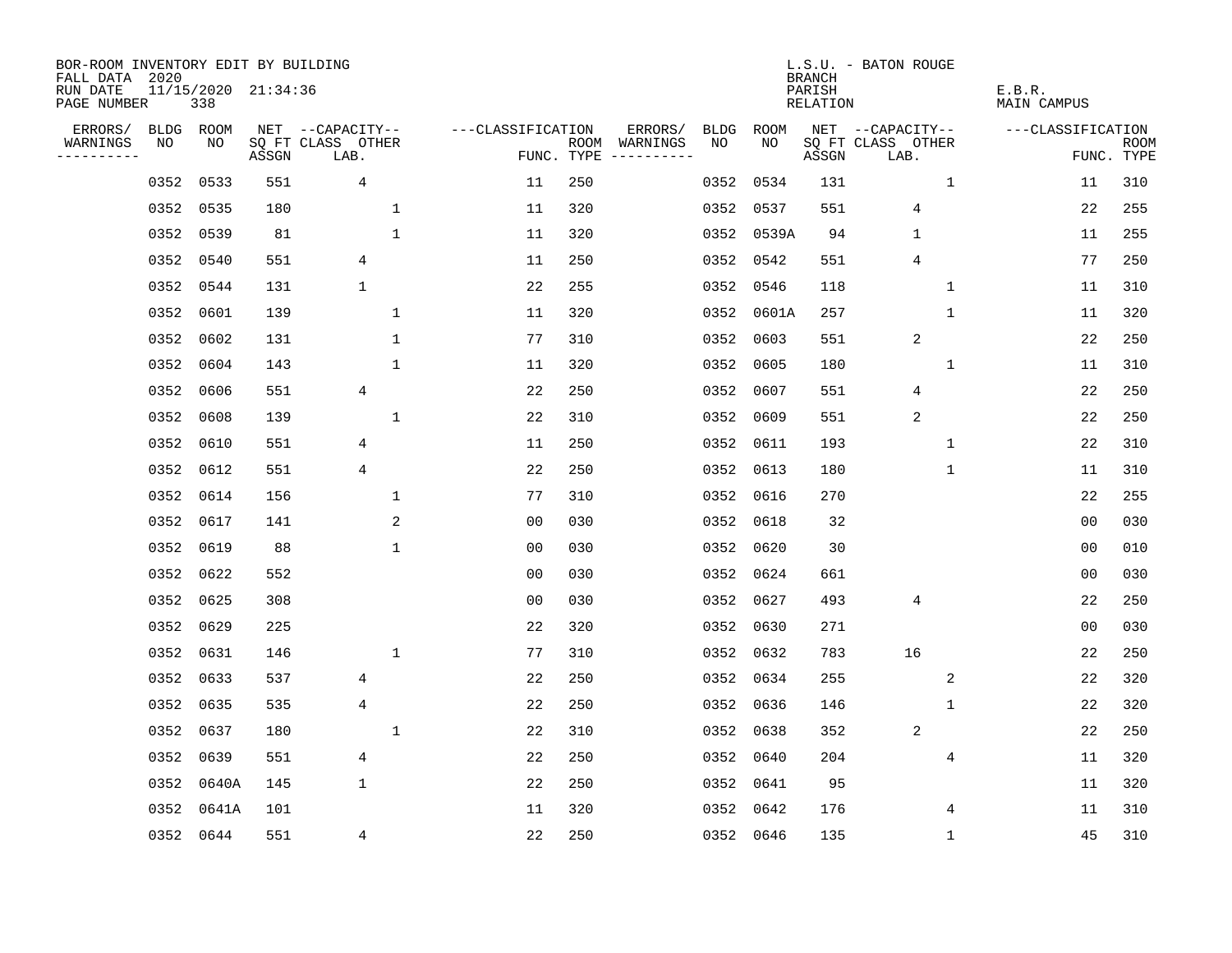| BOR-ROOM INVENTORY EDIT BY BUILDING<br>FALL DATA 2020 |             |            |                     |                           |                   |                    |                        |             |             | <b>BRANCH</b>                   | L.S.U. - BATON ROUGE      |                       |                           |
|-------------------------------------------------------|-------------|------------|---------------------|---------------------------|-------------------|--------------------|------------------------|-------------|-------------|---------------------------------|---------------------------|-----------------------|---------------------------|
| RUN DATE<br>PAGE NUMBER                               |             | 339        | 11/15/2020 21:34:36 |                           |                   |                    |                        |             |             | PARISH<br>RELATION              |                           | E.B.R.<br>MAIN CAMPUS |                           |
| ERRORS/                                               | <b>BLDG</b> | ROOM       |                     | NET --CAPACITY--          | ---CLASSIFICATION |                    | ERRORS/                | <b>BLDG</b> | <b>ROOM</b> |                                 | NET --CAPACITY--          | ---CLASSIFICATION     |                           |
| WARNINGS<br>. <u>.</u>                                | NO          | NO         | ASSGN               | SQ FT CLASS OTHER<br>LAB. |                   | ROOM<br>FUNC. TYPE | WARNINGS<br>---------- | NO.         | NO.         | $\operatorname{\mathsf{ASSGN}}$ | SQ FT CLASS OTHER<br>LAB. |                       | <b>ROOM</b><br>FUNC. TYPE |
|                                                       | 0352        | 0648       | 143                 | $\mathbf 1$               | 77                | 310                |                        | 0352        | 0700        | 137                             | $\mathbf{1}$              | 11                    | 320                       |
|                                                       | 0352        | 0701       | 266                 | 2                         | 22                | 255                |                        | 0352        | 0702        | 281                             |                           | 22                    | 255                       |
|                                                       | 0352        | 0703       | 554                 | 4                         | 11                | 250                |                        | 0352        | 0704        | 551                             | 2                         | 22                    | 250                       |
|                                                       | 0352        | 0705       | 554                 | 4                         | 11                | 250                |                        | 0352        | 0706        | 551                             | $\overline{2}$            | 22                    | 250                       |
|                                                       | 0352        | 0707       | 135                 | 1                         | 11                | 310                |                        | 0352        | 0708        | 146                             | 1                         | 11                    | 310                       |
|                                                       | 0352        | 0709       | 545                 | 4                         | 11                | 250                |                        | 0352        | 0710        | 554                             | 5                         | 77                    | 250                       |
|                                                       | 0352        | 0711       | 176                 | $\mathbf 1$               | 22                | 310                |                        |             | 0352 0712   | 176                             | $\mathbf 1$               | 77                    | 310                       |
|                                                       | 0352        | 0713       | 240                 | 1                         | 11                | 320                |                        |             | 0352 0714   | 240                             | 16                        | 46                    | 350                       |
|                                                       | 0352        | 0717       | 140                 | 2                         | 0 <sub>0</sub>    | 030                |                        | 0352        | 0718        | 32                              |                           | 0 <sub>0</sub>        | 010                       |
|                                                       | 0352        | 0719       | 88                  | 1                         | 0 <sub>0</sub>    | 030                |                        | 0352        | 0720        | 30                              |                           | 0 <sub>0</sub>        | 010                       |
|                                                       | 0352        | 0722       | 552                 |                           | 0 <sub>0</sub>    | 030                |                        | 0352        | 0724        | 616                             |                           | 0 <sub>0</sub>        | 030                       |
|                                                       | 0352        | 0725       | 308                 |                           | 0 <sub>0</sub>    | 030                |                        | 0352        | 0727        | 535                             | 4                         | 20                    | 250                       |
|                                                       | 0352        | 0729       | 255                 |                           | 11                | 320                |                        | 0352        | 0730        | 271                             |                           | 0 <sub>0</sub>        | 030                       |
|                                                       | 0352        | 0731       | 139                 | 1                         | 11                | 320                |                        | 0352        | 0732        | 493                             | 16                        | 11                    | 210                       |
|                                                       | 0352        | 0733       | 540                 | $\overline{4}$            | 20                | 250                |                        | 0352        | 0734        | 255                             | $\mathbf{1}$              | 22                    | 250                       |
|                                                       | 0352        | 0735       | 158                 | 1                         | 22                | 320                |                        | 0352        | 0736        | 154                             | $\mathbf 1$               | 11                    | 310                       |
|                                                       | 0352        | 0737       | 530                 | 2                         | 22                | 250                |                        | 0352        | 0738        | 535                             | 16                        | 11                    | 210                       |
|                                                       | 0352        | 0739       | 569                 | 2                         | 22                | 250                |                        | 0352        | 0740        | 549                             | 16                        | 11                    | 210                       |
|                                                       | 0352        | 0741       | 95                  |                           | 11                | 320                |                        |             | 0352 0741A  | 101                             |                           | 11                    | 320                       |
|                                                       | 0352        | 0742       | 154                 | $\mathbf{1}$              | 11                | 310                |                        |             | 0352 0744   | 551                             | 16                        | 11                    | 215                       |
|                                                       |             | 0352 0746  | 131                 | 1                         | 11                | 310                |                        |             | 0352 0748   | 135                             | 1                         | 22                    | 310                       |
|                                                       |             | 0352 B0001 | 543                 | 4                         | 45                | 680                |                        |             | 0352 B0002  | 25                              | $\mathbf 1$               | 0 <sub>0</sub>        | 010                       |
|                                                       |             | 0352 B0003 | 252                 | 5                         | 92                | 250                |                        |             | 0352 B0003A | 689                             | 14                        | 92                    | 250                       |
|                                                       |             | 0352 B0004 | 40                  |                           | 0 <sub>0</sub>    | 030                |                        |             | 0352 B0005  | 114                             | $\mathbf{1}$              | 92                    | 250                       |
|                                                       |             | 0352 B0006 | 292                 | 1                         | 72                | 310                |                        |             | 0352 B0007  | 1250                            | 7                         | 22                    | 320                       |
|                                                       |             | 0352 B0008 | 510                 | 3                         | 92                | 310                | 9                      |             | 0352 B0009  | 504                             | $\mathbf{1}$              | 22                    | 250                       |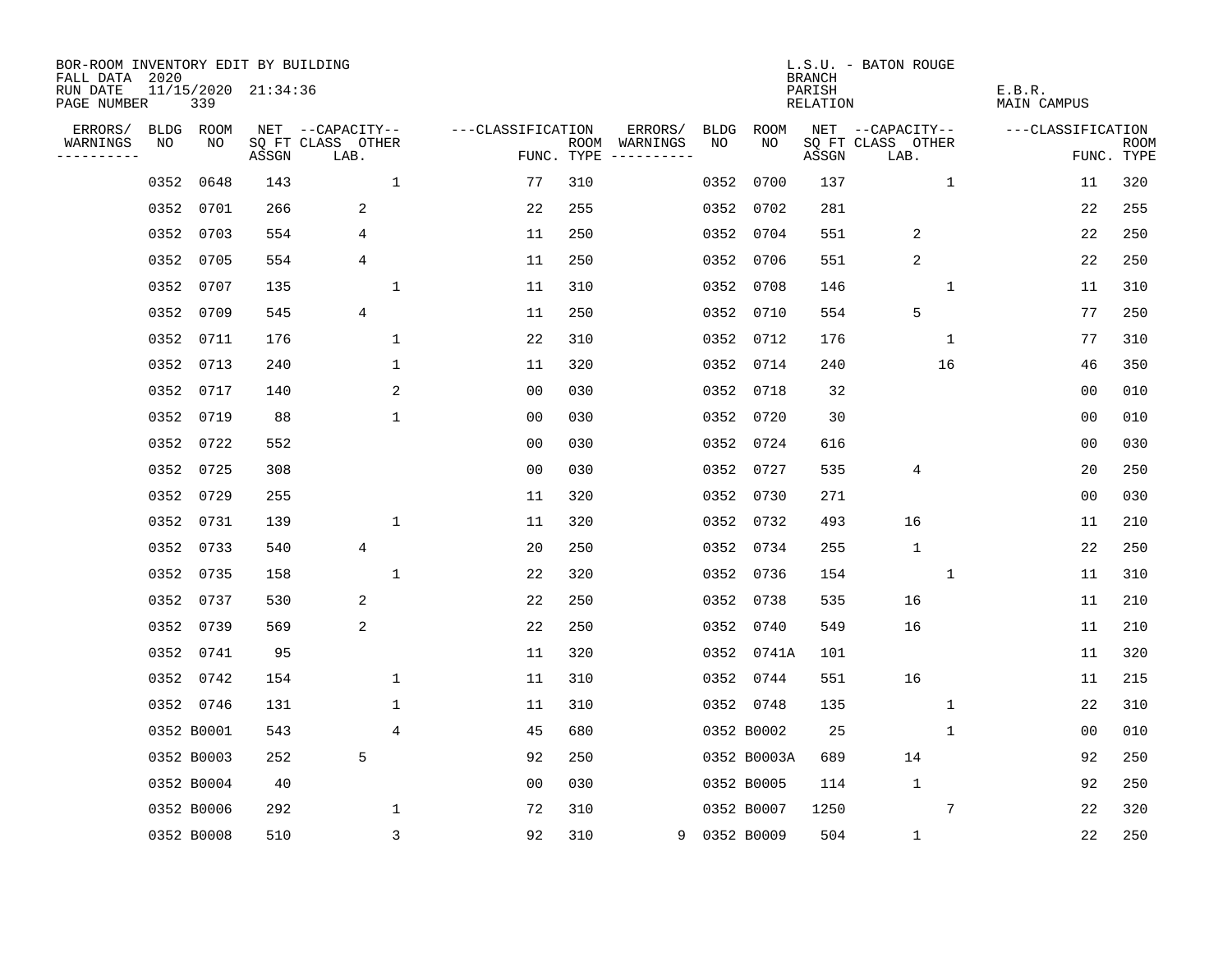| BOR-ROOM INVENTORY EDIT BY BUILDING       |    |                            |       |                           |                   |     |                                      |      |             |                                     | L.S.U. - BATON ROUGE      |                       |                           |
|-------------------------------------------|----|----------------------------|-------|---------------------------|-------------------|-----|--------------------------------------|------|-------------|-------------------------------------|---------------------------|-----------------------|---------------------------|
| FALL DATA 2020<br>RUN DATE<br>PAGE NUMBER |    | 11/15/2020 21:34:36<br>340 |       |                           |                   |     |                                      |      |             | <b>BRANCH</b><br>PARISH<br>RELATION |                           | E.B.R.<br>MAIN CAMPUS |                           |
| ERRORS/                                   |    | BLDG ROOM                  |       | NET --CAPACITY--          | ---CLASSIFICATION |     | ERRORS/                              | BLDG | ROOM        |                                     | NET --CAPACITY--          | ---CLASSIFICATION     |                           |
| WARNINGS<br>----------                    | NO | NO.                        | ASSGN | SQ FT CLASS OTHER<br>LAB. |                   |     | ROOM WARNINGS<br>FUNC. TYPE $------$ | NO   | NO.         | ASSGN                               | SQ FT CLASS OTHER<br>LAB. |                       | <b>ROOM</b><br>FUNC. TYPE |
| 9                                         |    | 0352 B0009A                | 968   | 1                         | 22                | 250 |                                      |      | 0352 B0010  | 5568                                |                           | 0 <sub>0</sub>        | 030                       |
|                                           |    | 0352 B0012                 | 223   | 1                         | 92                | 250 |                                      |      | 0352 B0014  | 108                                 |                           | 46                    | 730                       |
|                                           |    | 0352 B0014A                | 24    |                           | 00                | 030 |                                      |      | 0352 B0016  | 130                                 | $\overline{4}$            | 22                    | 310                       |
|                                           |    | 0352 B0018                 | 530   | 11                        | 92                | 250 |                                      |      | 0352 B0020  | 470                                 | 9                         | 92                    | 250                       |
|                                           |    | 0352 B0022                 | 576   | 12                        | 92                | 220 |                                      |      | 0352 B0024  | 466                                 | 2                         | 92                    | 250                       |
|                                           |    | 0352 B0028                 | 727   | 1                         | 92                | 720 |                                      |      | 0352 B0030  | 799                                 | 2                         | 92                    | 720                       |
|                                           |    | 0352 B0030A                | 130   | $\mathbf{1}$              | 92                | 310 |                                      |      | 0352 B0030B | 256                                 |                           | 92                    | 725                       |
|                                           |    | 0352 C0001                 | 1969  |                           | 0 <sub>0</sub>    | 020 |                                      |      | 0352 C0100  | 3540                                |                           | 0 <sub>0</sub>        | 020                       |
|                                           |    | 0352 C0100A                | 114   |                           | 0 <sub>0</sub>    | 020 |                                      |      | 0352 C0100B | 114                                 |                           | 0 <sub>0</sub>        | 020                       |
|                                           |    | 0352 C0100C                | 1868  |                           | 0 <sub>0</sub>    | 020 |                                      |      | 0352 C0201  | 3638                                |                           | 0 <sub>0</sub>        | 020                       |
|                                           |    | 0352 C0301                 | 3798  |                           | 00                | 020 |                                      |      | 0352 C0401  | 3876                                |                           | 0 <sub>0</sub>        | 020                       |
|                                           |    | 0352 C0501                 | 3692  |                           | 0 <sub>0</sub>    | 020 |                                      |      | 0352 C0601  | 3890                                |                           | 0 <sub>0</sub>        | 020                       |
|                                           |    | 0352 C0701                 | 3890  |                           | 0 <sub>0</sub>    | 020 |                                      |      | 0352 E0001  | 143                                 |                           | 0 <sub>0</sub>        | 020                       |
|                                           |    | 0352 E0002                 | 170   |                           | 0 <sub>0</sub>    | 020 |                                      |      | 0352 E0100  | 54                                  |                           | 0 <sub>0</sub>        | 020                       |
|                                           |    | 0352 E0101                 | 54    |                           | 00                | 020 |                                      |      | 0352 E0102  | 119                                 |                           | 00                    | 020                       |
|                                           |    | 0352 E0201                 | 130   |                           | 0 <sub>0</sub>    | 020 |                                      |      | 0352 E0202  | 153                                 |                           | 0 <sub>0</sub>        | 020                       |
|                                           |    | 0352 E0301                 | 160   |                           | 0 <sub>0</sub>    | 020 |                                      |      | 0352 E0302  | 153                                 |                           | 0 <sub>0</sub>        | 020                       |
|                                           |    | 0352 E0401                 | 160   |                           | 0 <sub>0</sub>    | 020 |                                      |      | 0352 E0402  | 153                                 |                           | 0 <sub>0</sub>        | 020                       |
|                                           |    | 0352 E0501                 | 160   |                           | 0 <sub>0</sub>    | 020 |                                      |      | 0352 E0502  | 153                                 |                           | 0 <sub>0</sub>        | 020                       |
|                                           |    | 0352 E0601                 | 200   |                           | 0 <sub>0</sub>    | 020 |                                      |      | 0352 E0602  | 153                                 |                           | 0 <sub>0</sub>        | 020                       |
|                                           |    | 0352 E0701                 | 160   |                           | 0 <sub>0</sub>    | 020 |                                      |      | 0352 E0702  | 153                                 |                           | 0 <sub>0</sub>        | 020                       |
|                                           |    | 0352 S0001                 | 195   |                           | 0 <sub>0</sub>    | 020 |                                      |      | 0352 S0002  | 195                                 |                           | 0 <sub>0</sub>        | 020                       |
|                                           |    | 0352 S0100                 | 200   |                           | 00                | 020 |                                      |      | 0352 S0101  | 305                                 |                           | 0 <sub>0</sub>        | 020                       |
|                                           |    | 0352 S0102                 | 200   |                           | 0 <sub>0</sub>    | 020 |                                      |      | 0352 S0103  | 200                                 |                           | 0 <sub>0</sub>        | 020                       |
|                                           |    | 0352 S0201                 | 195   |                           | 0 <sub>0</sub>    | 020 |                                      |      | 0352 S0202  | 195                                 |                           | 0 <sub>0</sub>        | 020                       |
|                                           |    | 0352 S0203                 | 200   |                           | 0 <sub>0</sub>    | 020 |                                      |      | 0352 S0204  | 200                                 |                           | 0 <sub>0</sub>        | 020                       |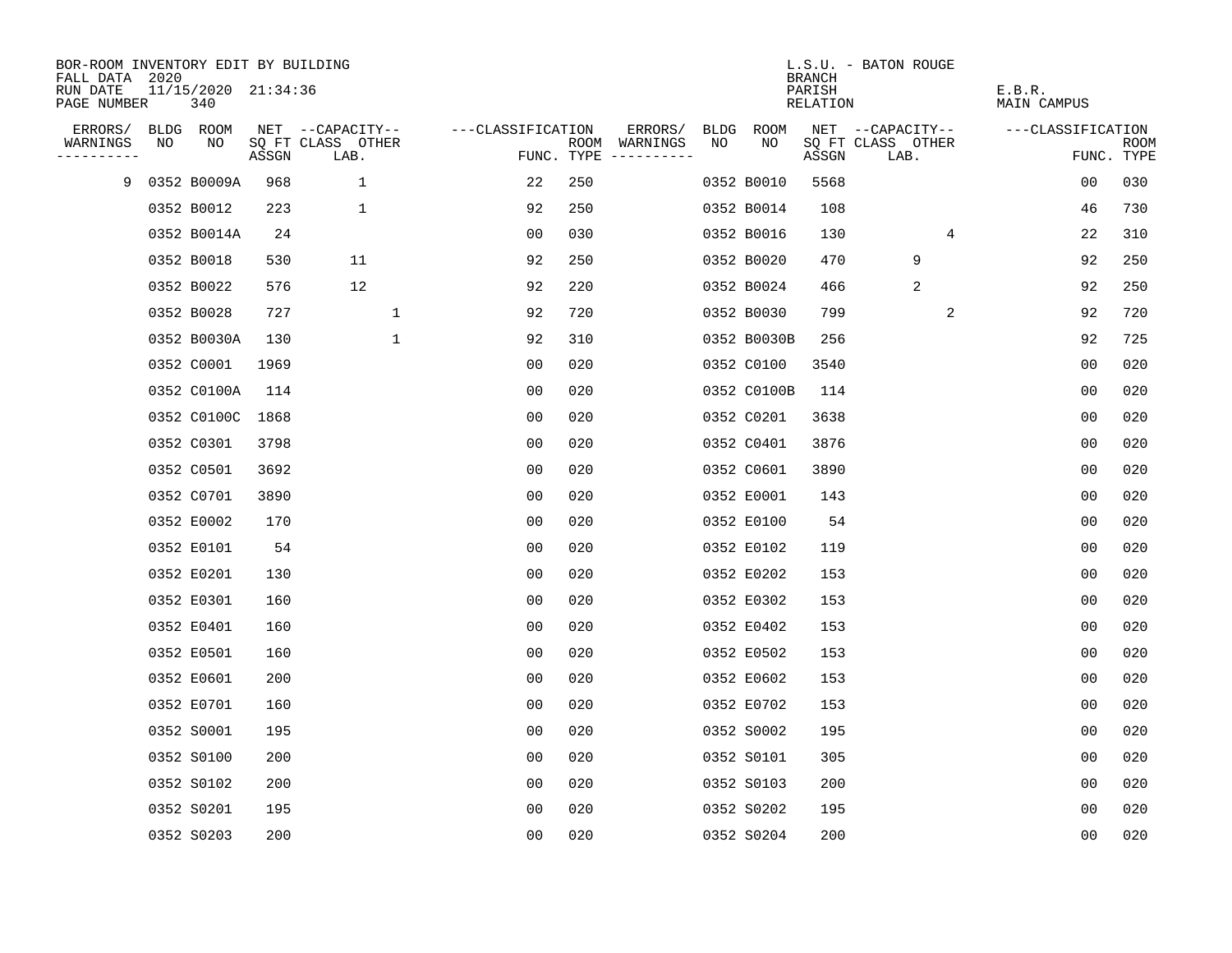| BOR-ROOM INVENTORY EDIT BY BUILDING<br>FALL DATA 2020 |      |                            |       |                           |                   |     |                                      |    |                                                                 | BRANCH             | L.S.U. - BATON ROUGE                                                                                                                                       |                                                    |                    |
|-------------------------------------------------------|------|----------------------------|-------|---------------------------|-------------------|-----|--------------------------------------|----|-----------------------------------------------------------------|--------------------|------------------------------------------------------------------------------------------------------------------------------------------------------------|----------------------------------------------------|--------------------|
| RUN DATE<br>PAGE NUMBER                               |      | 11/15/2020 21:34:36<br>341 |       |                           |                   |     |                                      |    |                                                                 | PARISH<br>RELATION |                                                                                                                                                            | E.B.R.<br>MAIN CAMPUS                              |                    |
| ERRORS/                                               |      | BLDG ROOM                  |       | NET --CAPACITY--          | ---CLASSIFICATION |     | ERRORS/                              |    | BLDG ROOM                                                       |                    | NET --CAPACITY--                                                                                                                                           | ---CLASSIFICATION                                  |                    |
| WARNINGS<br>----------                                | NO   | NO                         | ASSGN | SQ FT CLASS OTHER<br>LAB. |                   |     | ROOM WARNINGS<br>FUNC. TYPE $------$ | NO | NO                                                              | ASSGN              | SQ FT CLASS OTHER<br>LAB.                                                                                                                                  |                                                    | ROOM<br>FUNC. TYPE |
|                                                       |      | 0352 S0301                 | 195   |                           | 00                | 020 |                                      |    | 0352 S0302                                                      | 195                |                                                                                                                                                            | 00                                                 | 020                |
|                                                       |      | 0352 S0303                 | 200   |                           | 00                | 020 |                                      |    | 0352 S0304                                                      | 200                |                                                                                                                                                            | 0 <sub>0</sub>                                     | 020                |
|                                                       |      | 0352 S0401                 | 195   |                           | 00                | 020 |                                      |    | 0352 S0402                                                      | 195                |                                                                                                                                                            | 00                                                 | 020                |
|                                                       |      | 0352 S0403                 | 200   |                           | 0 <sub>0</sub>    | 020 |                                      |    | 0352 S0404                                                      | 200                |                                                                                                                                                            | 0 <sub>0</sub>                                     | 020                |
|                                                       |      | 0352 S0501                 | 195   |                           | 0 <sub>0</sub>    | 020 |                                      |    | 0352 S0502                                                      | 195                |                                                                                                                                                            | 00                                                 | 020                |
|                                                       |      | 0352 S0503                 | 200   |                           | 0 <sub>0</sub>    | 020 |                                      |    | 0352 S0504                                                      | 200                |                                                                                                                                                            | 0 <sub>0</sub>                                     | 020                |
|                                                       |      | 0352 S0601                 | 195   |                           | 00                | 020 |                                      |    | 0352 S0602                                                      | 195                |                                                                                                                                                            | 00                                                 | 020                |
|                                                       |      | 0352 S0603                 | 200   |                           | 0 <sub>0</sub>    | 020 |                                      |    | 0352 S0604                                                      | 200                |                                                                                                                                                            | 00                                                 | 020                |
|                                                       |      | 0352 S0701                 | 195   |                           | 00                | 020 |                                      |    | 0352 S0702                                                      | 195                |                                                                                                                                                            | 00                                                 | 020                |
|                                                       |      | 0352 S0703                 | 200   |                           | 00                | 020 |                                      |    | 0352 S0704                                                      | 200                |                                                                                                                                                            | 00                                                 | 020                |
|                                                       |      | 0352 0117A1                | 42    |                           | 46                | 731 |                                      |    | 0352 0121CH                                                     | 430                |                                                                                                                                                            | 00                                                 | 030                |
|                                                       |      | 0352 0124CH                | 533   |                           | 0 <sub>0</sub>    | 030 |                                      |    | 0352 0338I1<br>TOTAL NUMBER CLASSROOMS<br>TOTAL NUMBER LABS 210 | 20                 | TOTAL ASSIGNABLE & UNASSIGNABLE SQFT:<br>TOTAL NET ASSIGN SQ. FT. IN ROOM FILE 89,975<br>TOTAL NUMBER COMPUTER CLASSROOMS<br>TOTAL NUMBER SPECIAL LABS 220 | 00 <sub>o</sub><br>149,026<br>14<br>$\overline{1}$ | 030                |
|                                                       |      | 0353 0100                  | 205   |                           | 46                | 731 |                                      |    | TOTAL NUMBER CLASSROOMS<br>TOTAL NUMBER LABS 210                |                    | TOTAL ASSIGNABLE & UNASSIGNABLE SQFT:<br>TOTAL NET ASSIGN SQ. FT. IN ROOM FILE<br>TOTAL NUMBER COMPUTER CLASSROOMS<br>TOTAL NUMBER SPECIAL LABS 220        | 205<br>205                                         |                    |
|                                                       |      | 0354 0100                  | 1921  |                           | 42                | 620 |                                      |    | 0354 0100A                                                      | 578                |                                                                                                                                                            | 42                                                 | 660                |
|                                                       | 0354 | 0100B                      | 218   | $\overline{4}$            | 0 <sub>0</sub>    | 010 |                                      |    | 0354 0100C                                                      | 237                | 4                                                                                                                                                          | 00                                                 | 010                |
|                                                       | 0354 | 0100D                      | 30    |                           | 00                | 010 |                                      |    | 0354 0104                                                       | 375                |                                                                                                                                                            | 42                                                 | 625                |
|                                                       | 0354 | 0105                       | 206   |                           | 42                | 315 |                                      |    | 0354 0105A                                                      | 180                | $\mathbf 1$                                                                                                                                                | 42                                                 | 310                |
|                                                       | 0354 | 0105B                      | 58    | $\mathbf{1}$              | 42                | 315 |                                      |    | 0354 0105C                                                      | 58                 | $\mathbf 1$                                                                                                                                                | 42                                                 | 315                |
|                                                       | 0354 | 0105D                      | 238   |                           | 42                | 315 |                                      |    | 0354 0105E                                                      | 174                | $\mathbf{1}$                                                                                                                                               | 42                                                 | 310                |
|                                                       |      | 0354 0105F                 | 203   | 1                         | 42                | 310 |                                      |    | 0354 0105G                                                      | 203                | 1                                                                                                                                                          | 42                                                 | 310                |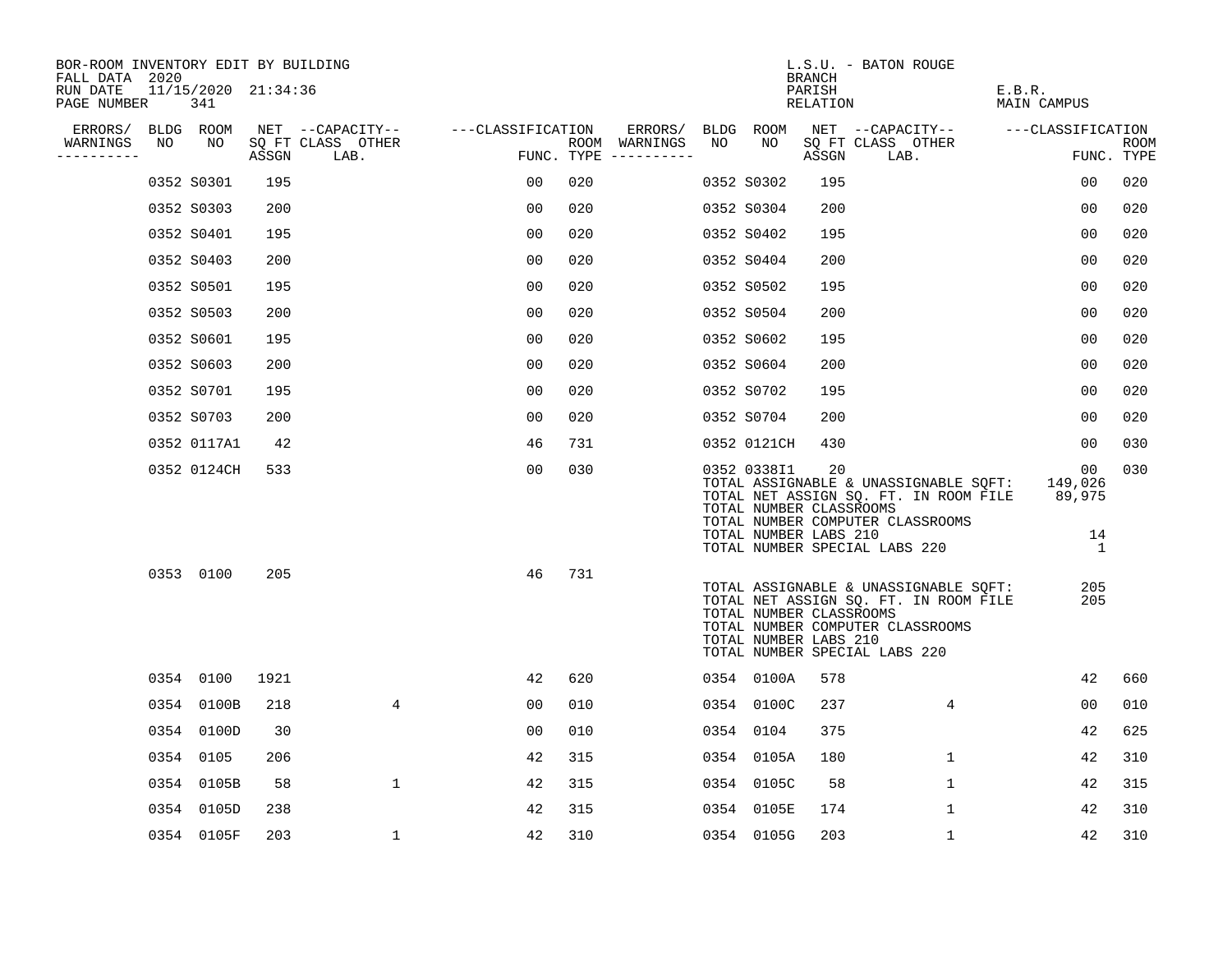| BOR-ROOM INVENTORY EDIT BY BUILDING<br>FALL DATA 2020 |    |                            |       |                           |                   |     |                                        |    |                                                                 | BRANCH             | L.S.U. - BATON ROUGE                                                                                                                                |                                     |                           |
|-------------------------------------------------------|----|----------------------------|-------|---------------------------|-------------------|-----|----------------------------------------|----|-----------------------------------------------------------------|--------------------|-----------------------------------------------------------------------------------------------------------------------------------------------------|-------------------------------------|---------------------------|
| RUN DATE<br>PAGE NUMBER                               |    | 11/15/2020 21:34:36<br>342 |       |                           |                   |     |                                        |    |                                                                 | PARISH<br>RELATION |                                                                                                                                                     | E.B.R.<br>MAIN CAMPUS               |                           |
| ERRORS/                                               |    | BLDG ROOM                  |       | NET --CAPACITY--          | ---CLASSIFICATION |     | ERRORS/                                |    | BLDG ROOM                                                       |                    | NET --CAPACITY--                                                                                                                                    | ---CLASSIFICATION                   |                           |
| WARNINGS                                              | NO | NO                         | ASSGN | SQ FT CLASS OTHER<br>LAB. |                   |     | ROOM WARNINGS<br>FUNC. TYPE ---------- | NO | NO                                                              | ASSGN              | SQ FT CLASS OTHER<br>LAB.                                                                                                                           |                                     | <b>ROOM</b><br>FUNC. TYPE |
|                                                       |    | 0354 0105H                 | 319   |                           | 42                | 315 |                                        |    | 0354 0108                                                       | 46                 |                                                                                                                                                     | 00                                  | 030                       |
|                                                       |    | 0354 0112                  | 1667  | 147                       | 42                | 610 |                                        |    | 0354 0115                                                       | 6169               |                                                                                                                                                     | 42                                  | 620                       |
|                                                       |    | 0354 0115A 3940            |       |                           | 42                | 620 |                                        |    | 0354 0115B                                                      | 805                |                                                                                                                                                     | 42                                  | 620                       |
|                                                       |    | 0354 0125                  | 1037  |                           | 42                | 625 |                                        |    | 0354 0125A                                                      | 210                | $\mathbf{1}$                                                                                                                                        | 42                                  | 310                       |
|                                                       |    | 0354 0125B                 | 496   |                           | 42                | 625 |                                        |    | 0354 0135                                                       | 2458               |                                                                                                                                                     | 42                                  | 620                       |
|                                                       |    | 0354 0135A                 | 507   | 8                         | 42                | 350 |                                        |    | 0354 0136                                                       | 129                |                                                                                                                                                     | 0 <sub>0</sub>                      | 030                       |
|                                                       |    | 0354 0138                  | 135   |                           | 0 <sub>0</sub>    | 030 |                                        |    | 0354 0140                                                       | 983                |                                                                                                                                                     | 42                                  | 625                       |
|                                                       |    | 0354 0140A 1030            |       |                           | 42                | 625 |                                        |    | 0354 0142                                                       | 1963               |                                                                                                                                                     | 42                                  | 625                       |
|                                                       |    | 0354 0142A                 | 9     |                           | 0 <sub>0</sub>    | 030 |                                        |    | 0354 0146                                                       | 42                 |                                                                                                                                                     | 0 <sub>0</sub>                      | 030                       |
|                                                       |    | 0354 0150                  | 292   |                           | 0 <sub>0</sub>    | 030 |                                        |    | 0354 C0100                                                      | 2350               |                                                                                                                                                     | 0 <sub>0</sub>                      | 020                       |
|                                                       |    | 0354 C0101                 | 22    |                           | 0 <sub>0</sub>    | 020 |                                        |    | 0354 C0104                                                      | 2849               |                                                                                                                                                     | 0 <sub>0</sub>                      | 020                       |
|                                                       |    | 0354 C0105                 | 75    |                           | 0 <sub>0</sub>    | 020 |                                        |    | 0354 C0107                                                      | 902                |                                                                                                                                                     | 00                                  | 020                       |
|                                                       |    | 0354 C0108                 | 1090  |                           | 0 <sub>0</sub>    | 020 |                                        |    | 0354 C0110                                                      | 960                |                                                                                                                                                     | 0 <sub>0</sub>                      | 020                       |
|                                                       |    | 0354 C0112                 | 426   |                           | 0 <sub>0</sub>    | 020 |                                        |    | 0354 0100A1                                                     | 94                 | $\mathbf{1}$                                                                                                                                        | 42                                  | 310                       |
|                                                       |    | 0354 0115A1                | 962   |                           | 42                | 620 |                                        |    | 0354 0115A2                                                     | 2007               |                                                                                                                                                     | 42                                  | 620                       |
|                                                       |    | 0354 0115B1                | 288   |                           | 42                | 620 |                                        |    | 0354 0115B2                                                     | 300                |                                                                                                                                                     | 42                                  | 635                       |
|                                                       |    | 0354 0125B1                | 10    |                           | 0 <sub>0</sub>    | 030 |                                        |    | 0354 0135A1                                                     | 496                |                                                                                                                                                     | 42                                  | 635                       |
|                                                       |    | 0354 0135A2                | 164   | $\mathbf{1}$              | 42                | 310 |                                        |    | 0354 0135A3<br>TOTAL NUMBER CLASSROOMS<br>TOTAL NUMBER LABS 210 | 10                 | TOTAL ASSIGNABLE & UNASSIGNABLE SQFT:<br>TOTAL NET ASSIGN SQ. FT. IN ROOM FILE<br>TOTAL NUMBER COMPUTER CLASSROOMS<br>TOTAL NUMBER SPECIAL LABS 220 | 00 <sub>o</sub><br>39,921<br>30,089 | 030                       |
|                                                       |    | 0355 0101                  | 632   |                           | 14                | 730 |                                        |    | 0355 0101A                                                      | 22                 |                                                                                                                                                     | 14                                  | 555                       |
|                                                       |    | 0355 0102                  | 798   | 20                        | 14                | 520 |                                        |    | 0355 0103                                                       | 798                | 1                                                                                                                                                   | 14                                  | 730                       |
|                                                       |    | 0355 0201                  | 477   | $\mathbf{1}$              | 14                | 550 |                                        |    | 0355 0201A                                                      | 22                 |                                                                                                                                                     | 14                                  | 550                       |
|                                                       |    | 0355 0201B                 | 69    | 1                         | 14                | 550 |                                        |    | 0355 0201C                                                      | 389                | 10                                                                                                                                                  | 14                                  | 550                       |
|                                                       |    | 0355 0201D                 | 160   | $\mathbf{1}$              | 14                | 550 |                                        |    | 0355 0201E                                                      | 230                | $\mathbf{1}$                                                                                                                                        | 14                                  | 550                       |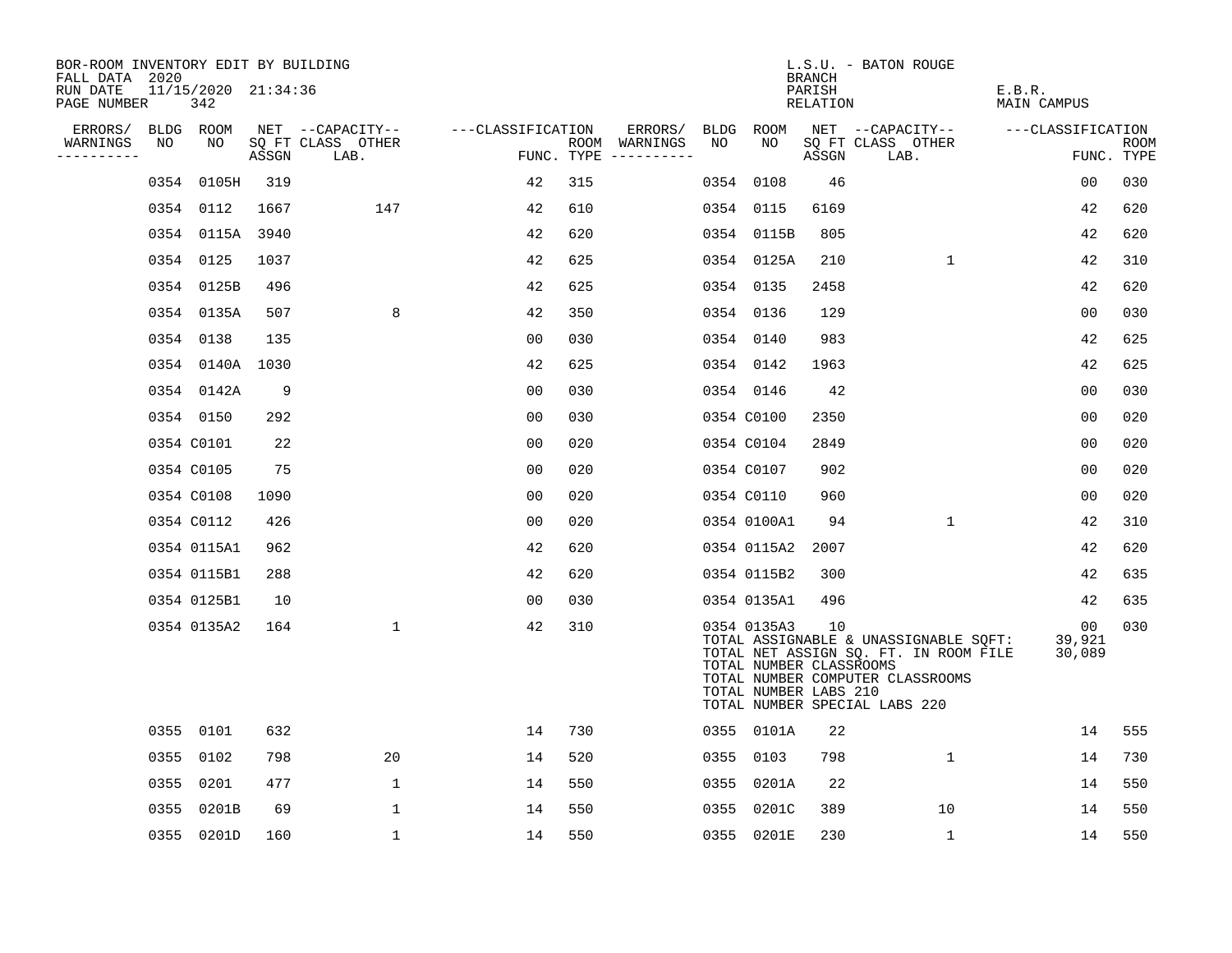| BOR-ROOM INVENTORY EDIT BY BUILDING<br>FALL DATA 2020 |    |                            |          |                                 |              |                                     |     |                                      |    |                                                                | BRANCH             | L.S.U. - BATON ROUGE                                                                                       |                |                                                                                              |                 |             |
|-------------------------------------------------------|----|----------------------------|----------|---------------------------------|--------------|-------------------------------------|-----|--------------------------------------|----|----------------------------------------------------------------|--------------------|------------------------------------------------------------------------------------------------------------|----------------|----------------------------------------------------------------------------------------------|-----------------|-------------|
| RUN DATE<br>PAGE NUMBER                               |    | 11/15/2020 21:34:36<br>343 |          |                                 |              |                                     |     |                                      |    |                                                                | PARISH<br>RELATION |                                                                                                            |                | E.B.R.<br>MAIN CAMPUS                                                                        |                 |             |
| ERRORS/ BLDG ROOM                                     |    |                            |          |                                 |              | NET --CAPACITY-- ----CLASSIFICATION |     | ERRORS/                              |    | BLDG ROOM                                                      |                    |                                                                                                            |                | NET --CAPACITY-- ---CLASSIFICATION                                                           |                 |             |
| WARNINGS<br>----------                                | NO | NO                         |          | SQ FT CLASS OTHER<br>ASSGN LAB. |              |                                     |     | ROOM WARNINGS<br>FUNC. TYPE $------$ | NO | NO.                                                            | ASSGN              | SQ FT CLASS OTHER<br>LAB.                                                                                  |                |                                                                                              | FUNC. TYPE      | <b>ROOM</b> |
|                                                       |    | 0355 0201F                 | 73       |                                 | $\mathbf{1}$ | 14                                  | 550 |                                      |    | 0355 0301                                                      | 628                |                                                                                                            | 1              |                                                                                              | 14              | 550         |
|                                                       |    | 0355 0301A                 | 22       |                                 |              | 14                                  | 550 |                                      |    | 0355 0401                                                      | 1256               |                                                                                                            |                |                                                                                              | 14              | 550         |
|                                                       |    | 0355 S0100                 | 117      |                                 |              | 00                                  | 020 |                                      |    | 0355 S0200                                                     | 117                |                                                                                                            |                |                                                                                              | 00              | 020         |
|                                                       |    | 0355 S0300                 | 117      |                                 |              | 0 <sub>0</sub>                      | 020 |                                      |    | 0355 S0400<br>TOTAL NUMBER CLASSROOMS<br>TOTAL NUMBER LABS 210 | 117                | TOTAL ASSIGNABLE & UNASSIGNABLE SOFT:<br>TOTAL NUMBER COMPUTER CLASSROOMS<br>TOTAL NUMBER SPECIAL LABS 220 |                | TOTAL NET ASSIGN SQ. FT. IN ROOM FILE 5,576                                                  | 00<br>6,044     | 020         |
|                                                       |    | 0364 0101                  | 324      | 2                               |              | 22                                  | 250 |                                      |    | 0364 0101A                                                     | 138                |                                                                                                            | 2              |                                                                                              | 22              | 255         |
|                                                       |    | 0364 0101B                 | 9        |                                 |              | 00                                  | 030 |                                      |    | 0364 0102                                                      | 314                |                                                                                                            | $\overline{a}$ |                                                                                              | 22              | 250         |
|                                                       |    | 0364 0102A                 | 135      | 2                               |              | 22                                  | 255 |                                      |    | 0364 0103                                                      | 1482               |                                                                                                            | 10             |                                                                                              | 22              | 250         |
|                                                       |    | 0364 0104                  | 360      | 2                               |              | 22                                  | 250 |                                      |    | 0364 0104A                                                     | 126                |                                                                                                            | 2              |                                                                                              | 22              | 310         |
|                                                       |    | 0364 0105                  | 701      | 26                              |              | 22                                  | 250 |                                      |    | 0364 0105A                                                     | 190                |                                                                                                            |                |                                                                                              | 22              | 255         |
|                                                       |    | 0364 0201                  | 1600     |                                 |              | 46                                  | 731 |                                      |    | 0364 S0101                                                     | 68                 |                                                                                                            |                |                                                                                              | 0 <sub>0</sub>  | 020         |
|                                                       |    | 0364 S0201                 | 65       |                                 |              | 0 <sub>0</sub>                      | 020 |                                      |    | TOTAL NUMBER CLASSROOMS<br>TOTAL NUMBER LABS 210               |                    | TOTAL NUMBER COMPUTER CLASSROOMS<br>TOTAL NUMBER SPECIAL LABS 220                                          |                | TOTAL ASSIGNABLE & UNASSIGNABLE SQFT:<br>TOTAL NET ASSIGN SQ. FT. IN ROOM FILE               | 5,512<br>5,370  |             |
|                                                       |    |                            |          | 0365 0001 15947                 | $\mathbf{1}$ | 32                                  | 730 |                                      |    | TOTAL NUMBER CLASSROOMS<br>TOTAL NUMBER LABS 210               |                    | TOTAL NUMBER COMPUTER CLASSROOMS<br>TOTAL NUMBER SPECIAL LABS 220                                          |                | TOTAL ASSIGNABLE & UNASSIGNABLE SQFT: 15,947<br>TOTAL NET ASSIGN SQ. FT. IN ROOM FILE 15,947 |                 |             |
|                                                       |    | 0366 0101                  | 591      |                                 |              | 00                                  | 020 |                                      |    | 0366 0101A                                                     | 371                |                                                                                                            | 4              |                                                                                              | 00 <sub>o</sub> | 030         |
|                                                       |    | 0366 0101B                 | 218      |                                 |              | 0 <sub>0</sub>                      | 030 |                                      |    | 0366 0102                                                      | 2955 265           |                                                                                                            |                |                                                                                              | 11              | 110         |
|                                                       |    | 0366 0102A                 | 43       |                                 |              | 00                                  | 030 |                                      |    | 0366 0102B                                                     | 227                |                                                                                                            |                |                                                                                              | 11              | 115         |
|                                                       |    | 0366 0103                  | 3314 295 |                                 |              | 11                                  | 110 |                                      |    | 0366 0103A                                                     | 143                |                                                                                                            |                |                                                                                              | 11              | 115         |
|                                                       |    | 0366 0103B                 | 245      |                                 |              | 73                                  | 730 |                                      |    | 0366 0103C                                                     | 167                |                                                                                                            |                |                                                                                              | 00              | 010         |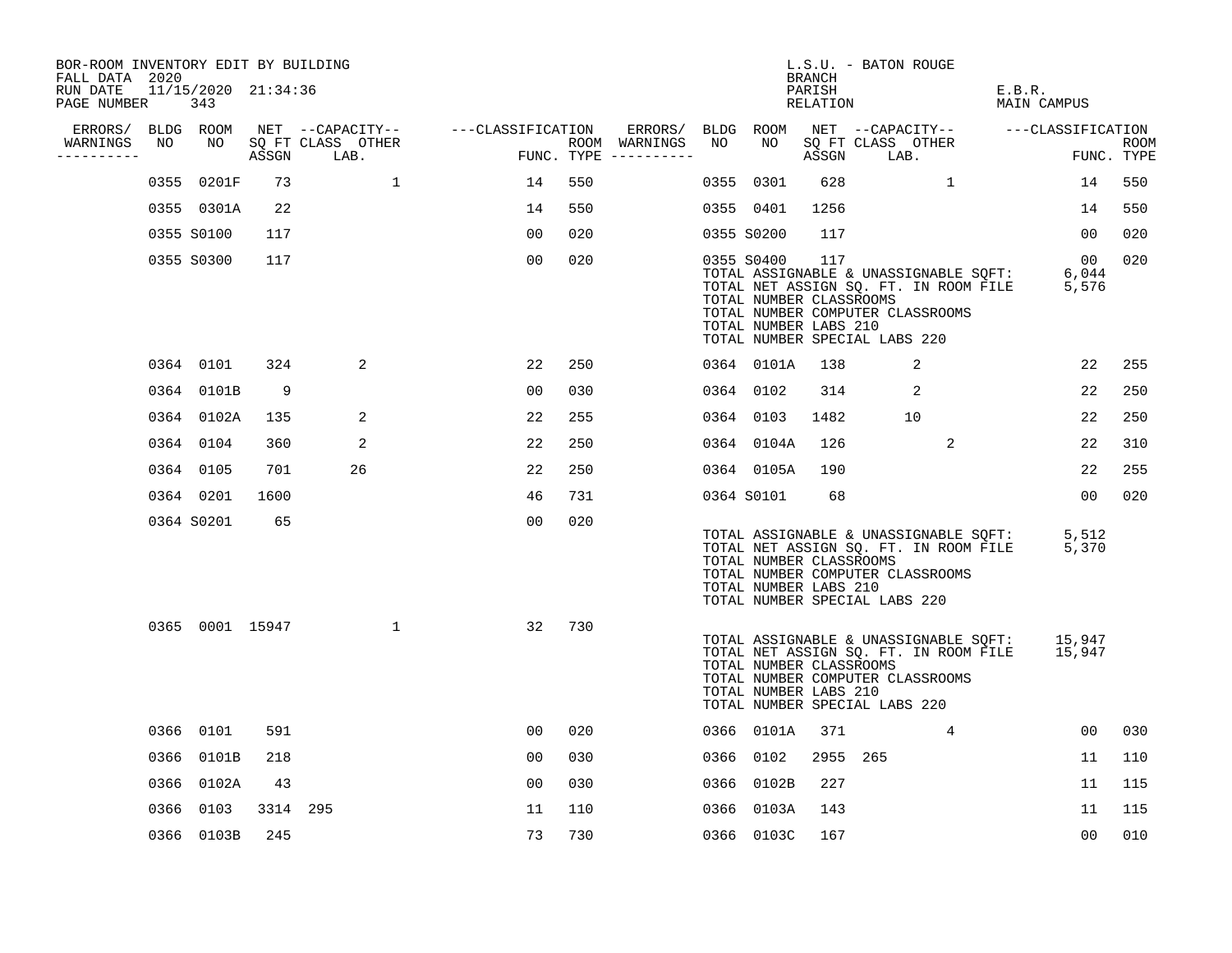| BOR-ROOM INVENTORY EDIT BY BUILDING<br>FALL DATA 2020 |                            |              |                           |                   |     |                                             |             | <b>BRANCH</b>      | L.S.U. - BATON ROUGE      |              |                       |                    |
|-------------------------------------------------------|----------------------------|--------------|---------------------------|-------------------|-----|---------------------------------------------|-------------|--------------------|---------------------------|--------------|-----------------------|--------------------|
| RUN DATE<br>PAGE NUMBER                               | 11/15/2020 21:34:36<br>344 |              |                           |                   |     |                                             |             | PARISH<br>RELATION |                           |              | E.B.R.<br>MAIN CAMPUS |                    |
| ERRORS/                                               | BLDG ROOM                  |              | NET --CAPACITY--          | ---CLASSIFICATION |     | ERRORS/<br>BLDG                             | ROOM        |                    | NET --CAPACITY--          |              | ---CLASSIFICATION     |                    |
| WARNINGS<br>NO<br>----------                          | NO                         | ASSGN        | SQ FT CLASS OTHER<br>LAB. |                   |     | NO.<br>ROOM WARNINGS<br>FUNC. TYPE $------$ | NO          | ASSGN              | SQ FT CLASS OTHER<br>LAB. |              |                       | ROOM<br>FUNC. TYPE |
| 0366                                                  | 0103D                      | 72           |                           | 11                | 730 | 0366                                        | 0103E       | 167                |                           |              | 00                    | 030                |
| 0366                                                  | 0104                       | 236          | $\mathbf{1}$              | 73                | 310 | 0366                                        | 0105        | 110                |                           |              | 0 <sub>0</sub>        | 030                |
| 0366                                                  | 0106                       | 77           |                           | 0 <sub>0</sub>    | 030 | 0366                                        | 0112        | 240                |                           |              | 0 <sub>0</sub>        | 020                |
| 0366                                                  | 0201                       | 805          | 53                        | 11                | 110 | 0366                                        | 0202        | 1340               | 89                        |              | 11                    | 110                |
| 0366                                                  | 0205                       | 264          | 2                         | 0 <sub>0</sub>    | 030 | 0366                                        | 0206        | 675                | 45                        |              | 11                    | 110                |
|                                                       | 0366 0207                  | 26           |                           | 0 <sub>0</sub>    | 010 | 0366                                        | 0208        | 795                | 53                        |              | 11                    | 110                |
|                                                       | 0366 0209                  | 253          | 2                         | 0 <sub>0</sub>    | 030 | 0366                                        | 0210        | 780                | 52                        |              | 11                    | 110                |
|                                                       | 0366 0211                  | 75           |                           | 46                | 730 | 0366                                        | 0213        | 495                |                           |              | 46                    | 320                |
| 0366                                                  | 0214                       | 1345         | 89                        | 11                | 110 | 0366                                        | 0215        | 851                | 56                        |              | 11                    | 110                |
|                                                       | 0366 0216                  | 50           |                           | 0 <sub>0</sub>    | 030 |                                             | 0366 0217   | 50                 |                           |              | 0 <sub>0</sub>        | 030                |
|                                                       | 0366 0300                  | 56           |                           | 0 <sub>0</sub>    | 030 | 0366                                        | 0301        | 150                |                           | $\mathbf{1}$ | 11                    | 310                |
|                                                       | 0366 0302                  | 687          | 14                        | 11                | 210 | 0366                                        | 0303        | 715                |                           |              | 11                    | 215                |
|                                                       | 0366 0304                  | 1608         | 32                        | 11                | 210 | 0366                                        | 0305        | 167                |                           | 4            | 0 <sub>0</sub>        | 030                |
|                                                       | 0366 0307                  | 260          | 7                         | 0 <sub>0</sub>    | 030 |                                             | 0366 0308   | 1495               |                           | 30           | 11                    | 210                |
|                                                       | 0366 0309                  | 79           |                           | 0 <sub>0</sub>    | 010 | 0366                                        | 0311        | 613                |                           |              | 00                    | 030                |
|                                                       | 0366 0314                  | 1472         | 30                        | 11                | 210 |                                             | 0366 0315   | 428                |                           |              | 11                    | 215                |
|                                                       | 0366 0317                  | 150          | $\mathbf{1}$              | 11                | 310 |                                             | 0366 0319   | 150                |                           | 1            | 11                    | 310                |
|                                                       | 0366 0320                  | 56           |                           | 0 <sub>0</sub>    | 030 |                                             | 0366 C0100  | 1                  |                           |              | 0 <sub>0</sub>        | 020                |
|                                                       | 0366 C0101                 | $\mathbf{1}$ |                           | 0 <sub>0</sub>    | 020 |                                             | 0366 C0200  | 1622               |                           |              | 0 <sub>0</sub>        | 020                |
|                                                       | 0366 C0300                 | 1953         |                           | 0 <sub>0</sub>    | 020 |                                             | 0366 C0300A | 170                |                           |              | 00                    | 020                |
|                                                       | 0366 E0100                 | 68           |                           | 0 <sub>0</sub>    | 020 |                                             | 0366 E0300  | 60                 |                           |              | 0 <sub>0</sub>        | 020                |
|                                                       | 0366 S0100                 | 126          |                           | 0 <sub>0</sub>    | 020 |                                             | 0366 S0101  | 131                |                           |              | 0 <sub>0</sub>        | 020                |
|                                                       | 0366 S0102                 | 61           |                           | 0 <sub>0</sub>    | 020 |                                             | 0366 S0103  | 32                 |                           |              | 0 <sub>0</sub>        | 020                |
|                                                       | 0366 S0200                 | 270          |                           | 0 <sub>0</sub>    | 020 |                                             | 0366 S0201  | 270                |                           |              | 0 <sub>0</sub>        | 020                |
|                                                       | 0366 S0202                 | 240          |                           | 0 <sub>0</sub>    | 020 |                                             | 0366 S0300  | 265                |                           |              | 0 <sub>0</sub>        | 020                |
|                                                       | 0366 S0301                 | 220          |                           | 0 <sub>0</sub>    | 020 |                                             | 0366 S0302  | 260                |                           |              | 0 <sub>0</sub>        | 020                |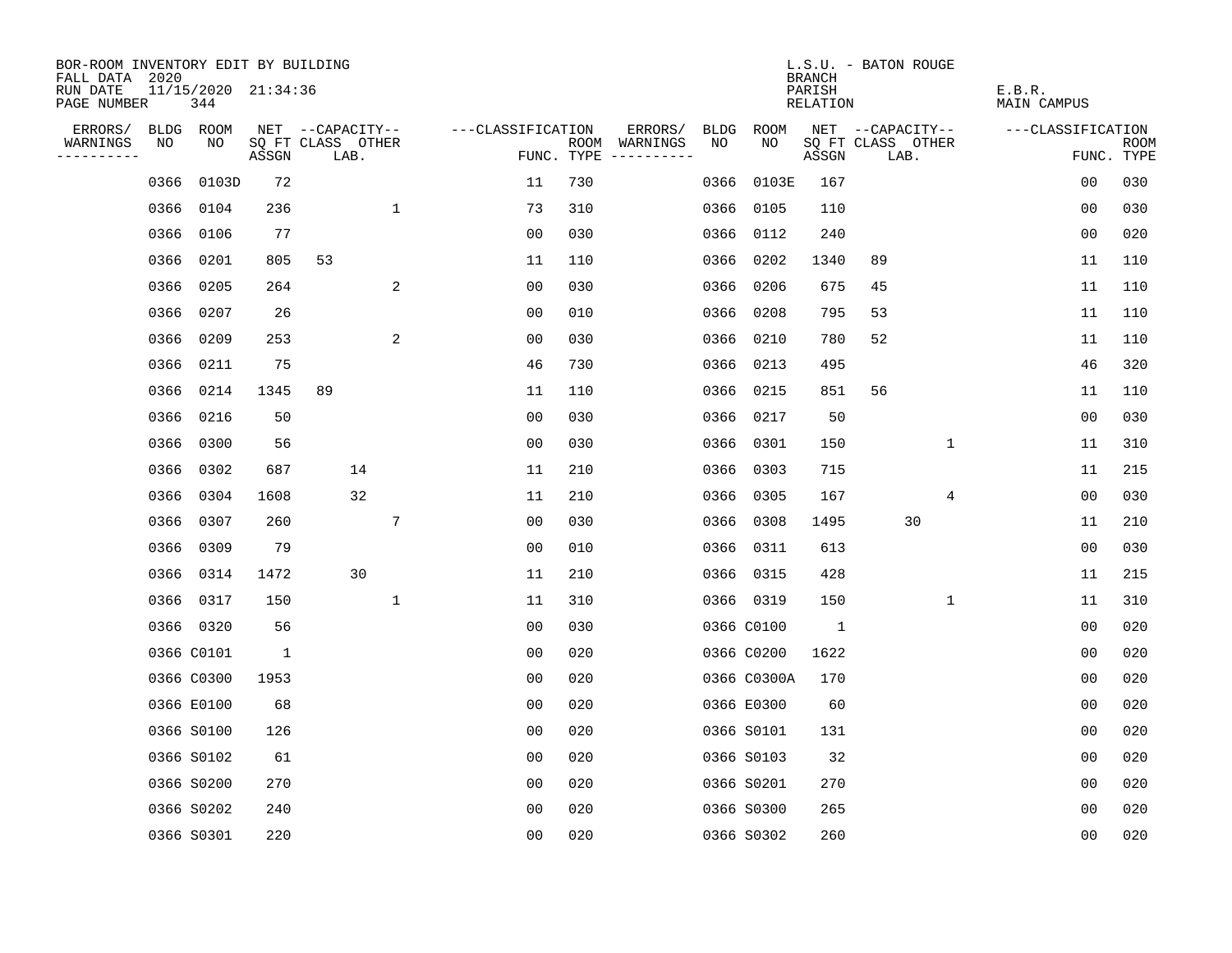| BOR-ROOM INVENTORY EDIT BY BUILDING<br>FALL DATA 2020 |    |                            |          |                   |                                                                                                                    |     |           |            | BRANCH                                           | L.S.U. - BATON ROUGE                                                                                                                                              |                       |                    |
|-------------------------------------------------------|----|----------------------------|----------|-------------------|--------------------------------------------------------------------------------------------------------------------|-----|-----------|------------|--------------------------------------------------|-------------------------------------------------------------------------------------------------------------------------------------------------------------------|-----------------------|--------------------|
| RUN DATE<br>PAGE NUMBER                               |    | 11/15/2020 21:34:36<br>345 |          |                   |                                                                                                                    |     |           |            | PARISH<br>RELATION                               |                                                                                                                                                                   | E.B.R.<br>MAIN CAMPUS |                    |
| ERRORS/                                               |    | BLDG ROOM                  |          |                   |                                                                                                                    |     |           |            |                                                  | ERRORS/ BLDG ROOM NET --CAPACITY-- ----CLASSIFICATION                                                                                                             |                       |                    |
| WARNINGS<br>----------                                | NO | NO                         |          | SQ FT CLASS OTHER | NET --CAPACITY-- ----CLASSIFICATION ERRORS/<br>SQ FT CLASS OTHER ROOM WARNINGS<br>ASSGN LAB. FUNC. TYPE ---------- |     | NO        | NO         | ASSGN LAB.                                       | SQ FT CLASS OTHER                                                                                                                                                 |                       | ROOM<br>FUNC. TYPE |
|                                                       |    | 0366 0103B1 110            |          |                   | 73 730                                                                                                             |     |           |            | TOTAL NUMBER CLASSROOMS<br>TOTAL NUMBER LABS 210 | TOTAL ASSIGNABLE & UNASSIGNABLE SQFT: 30,926<br>TOTAL NET ASSIGN SQ. FT. IN ROOM FILE 21,318<br>TOTAL NUMBER COMPUTER CLASSROOMS<br>TOTAL NUMBER SPECIAL LABS 220 | 9<br>$\overline{4}$   |                    |
|                                                       |    | 0367 0176                  | 2437     | 49                | 11                                                                                                                 | 220 |           |            | TOTAL NUMBER CLASSROOMS<br>TOTAL NUMBER LABS 210 | TOTAL ASSIGNABLE & UNASSIGNABLE SQFT: 2,437<br>TOTAL NET ASSIGN SQ. FT. IN ROOM FILE 2,437<br>TOTAL NUMBER COMPUTER CLASSROOMS<br>TOTAL NUMBER SPECIAL LABS 220   | $\mathbf{1}$          |                    |
|                                                       |    | 0370 1101                  | 1020     | $\mathbf{1}$      | 00                                                                                                                 | 020 | 0370 1102 |            | 808                                              | 11                                                                                                                                                                | 46                    | 310                |
|                                                       |    | 0370 1102A                 | 242      | 3                 | 11                                                                                                                 | 310 |           | 0370 1102B | 166                                              | $\mathbf{1}$                                                                                                                                                      | 22                    | 310                |
|                                                       |    | 0370 1102C                 | 168      | $\mathbf{1}$      | 46                                                                                                                 | 310 |           | 0370 1102D | 168                                              | $\mathbf{1}$                                                                                                                                                      | 46                    | 310                |
|                                                       |    | 0370 1102E                 | 217      | $\mathbf{1}$      | 22                                                                                                                 | 310 |           | 0370 1102F | 326                                              | $\mathbf{1}$                                                                                                                                                      | 22                    | 325                |
|                                                       |    | 0370 1102G                 | 26       |                   | 46                                                                                                                 | 315 |           | 0370 1102H | 683                                              | 20                                                                                                                                                                | 46                    | 350                |
|                                                       |    | 0370 1102I                 | 48       | 1                 | 00                                                                                                                 | 030 |           | 0370 1102J | 48                                               | $\mathbf{1}$                                                                                                                                                      | 00                    | 030                |
|                                                       |    | 0370 1102K                 | 183      |                   | 46                                                                                                                 | 731 |           | 0370 1102M | 138                                              | $\mathbf{1}$                                                                                                                                                      | 46                    | 310                |
|                                                       |    | 0370 1102N                 | 145      | $\mathbf{1}$      | 46                                                                                                                 | 310 |           | 0370 1102P | 98                                               | $\mathbf{1}$                                                                                                                                                      | 46                    | 315                |
|                                                       |    | 0370 1102R                 | 25       |                   | 46                                                                                                                 | 315 | 0370 1115 |            | 356                                              |                                                                                                                                                                   | 00                    | 030                |
|                                                       |    | 0370 1117                  | 286      |                   | 41                                                                                                                 | 440 |           | 0370 1117A | 154                                              | 3                                                                                                                                                                 | 00                    | 010                |
|                                                       |    | 0370 1117B                 | 162      | 3                 | 00                                                                                                                 | 010 |           | 0370 1117C | 170                                              | 6                                                                                                                                                                 | 41                    | 350                |
|                                                       |    | 0370 1117D                 | 4772     | 119               | 41                                                                                                                 | 430 | 0370 1125 |            | 486                                              |                                                                                                                                                                   | 00                    | 030                |
|                                                       |    | 0370 1201                  | 299      | 2                 | 46                                                                                                                 | 315 |           | 0370 1201A | 130                                              | 2                                                                                                                                                                 | 71                    | 310                |
|                                                       |    | 0370 1202                  | 1387     | 90                | 91                                                                                                                 | 630 |           | 0370 1202A | 384                                              |                                                                                                                                                                   | 91                    | 630                |
|                                                       |    | 0370 1203                  | 350      | 40                | 11                                                                                                                 | 215 |           | 0370 1204A | 312                                              |                                                                                                                                                                   | 00                    | 030                |
|                                                       |    | 0370 1205                  | 1816 151 |                   | 11                                                                                                                 | 110 | 0370 1206 |            | 160                                              | 15                                                                                                                                                                | 11                    | 215                |
|                                                       |    | 0370 1206A                 | 138      | 5                 | 00                                                                                                                 | 030 | 0370 1207 |            | 30                                               |                                                                                                                                                                   | 00                    | 020                |
|                                                       |    | 0370 1207A                 | 158      | 3                 | 00                                                                                                                 | 030 | 0370 1208 |            | 224                                              |                                                                                                                                                                   | 00                    | 030                |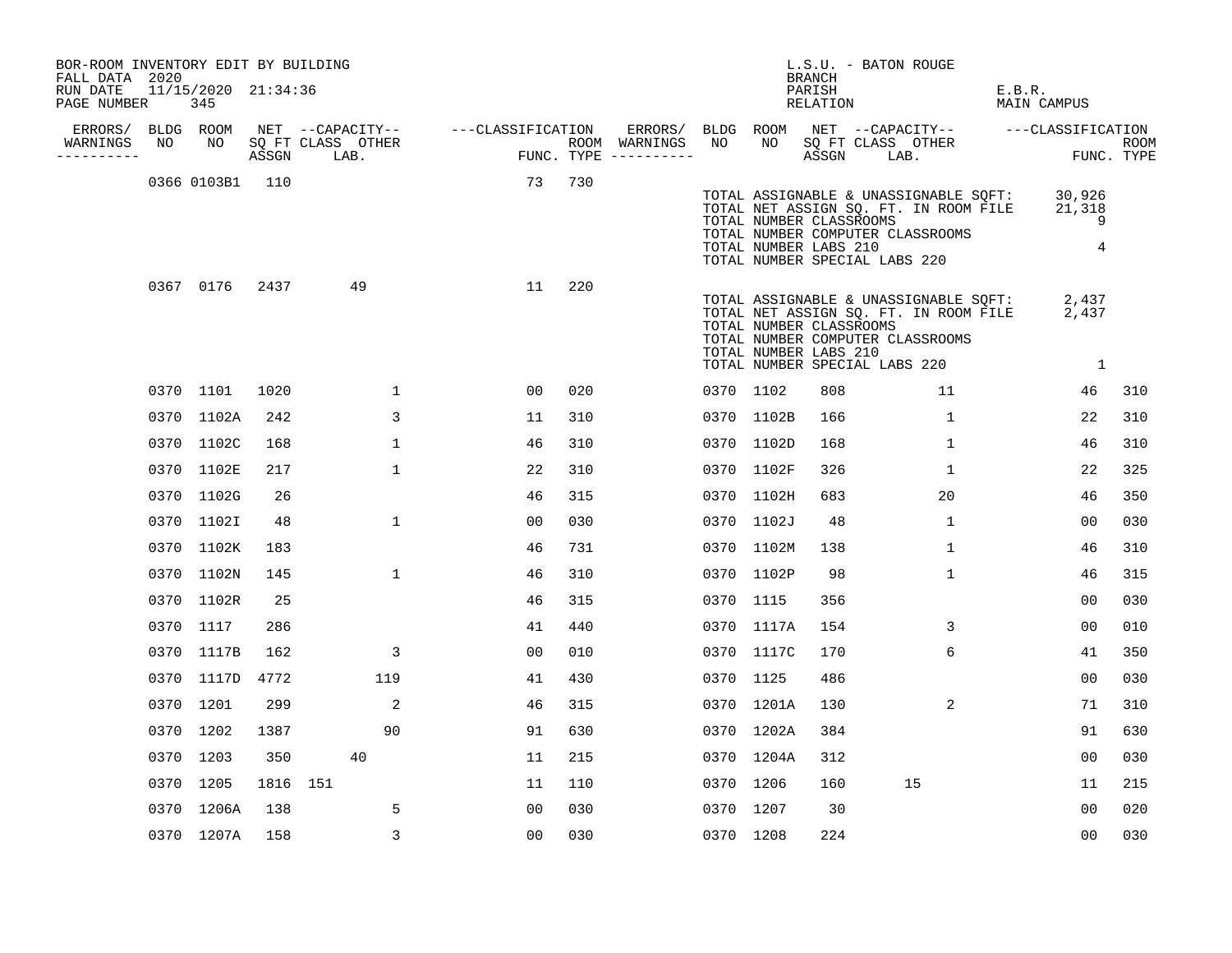| BOR-ROOM INVENTORY EDIT BY BUILDING<br>FALL DATA 2020 |      |                            |       |                           |                   |     |                                      |      |            | <b>BRANCH</b>      | L.S.U. - BATON ROUGE      |                       |                           |
|-------------------------------------------------------|------|----------------------------|-------|---------------------------|-------------------|-----|--------------------------------------|------|------------|--------------------|---------------------------|-----------------------|---------------------------|
| RUN DATE<br>PAGE NUMBER                               |      | 11/15/2020 21:34:36<br>346 |       |                           |                   |     |                                      |      |            | PARISH<br>RELATION |                           | E.B.R.<br>MAIN CAMPUS |                           |
| ERRORS/                                               | BLDG | ROOM                       |       | NET --CAPACITY--          | ---CLASSIFICATION |     | ERRORS/                              | BLDG | ROOM       |                    | NET --CAPACITY--          | ---CLASSIFICATION     |                           |
| WARNINGS<br>----------                                | NO   | NO                         | ASSGN | SQ FT CLASS OTHER<br>LAB. |                   |     | ROOM WARNINGS<br>FUNC. TYPE $------$ | NO.  | NO.        | ASSGN              | SQ FT CLASS OTHER<br>LAB. |                       | <b>ROOM</b><br>FUNC. TYPE |
|                                                       |      | 0370 1209                  | 30    | 30                        | 0 <sub>0</sub>    | 020 |                                      | 0370 | 1209A      | 120                | 3                         | 0 <sub>0</sub>        | 030                       |
|                                                       |      | 0370 1210                  | 576   |                           | 0 <sub>0</sub>    | 030 |                                      |      | 0370 1211  | 3797               | 385                       | 11                    | 610                       |
|                                                       |      | 0370 1211A                 | 244   | 2                         | 46                | 615 |                                      |      | 0370 1211B | 118                |                           | 46                    | 615                       |
|                                                       |      | 0370 1211C                 | 76    |                           | 00                | 030 |                                      |      | 0370 1211D | 76                 |                           | 46                    | 615                       |
|                                                       |      | 0370 1211E                 | 118   |                           | 46                | 615 |                                      |      | 0370 1211F | 134                |                           | 11                    | 615                       |
|                                                       |      | 0370 1211G                 | 115   |                           | 0 <sub>0</sub>    | 030 |                                      |      | 0370 1212A | 360                | 2                         | 46                    | 310                       |
|                                                       |      | 0370 1212B                 | 754   | 25                        | 11                | 350 |                                      |      | 0370 1212C | 1127               | 55                        | 11                    | 350                       |
|                                                       |      | 0370 1212N                 | 88    | 2                         | 46                | 315 |                                      |      | 0370 1212P | 250                | 1                         | 46                    | 310                       |
|                                                       |      | 0370 1212R                 | 250   | $\mathbf{1}$              | 46                | 310 |                                      |      | 0370 1212S | 250                | 2                         | 46                    | 310                       |
|                                                       |      | 0370 1212T                 | 250   | $\mathbf 1$               | 46                | 310 |                                      |      | 0370 1212U | 250                | 8                         | 46                    | 310                       |
|                                                       |      | 0370 1213                  | 424   | 1                         | 46                | 310 |                                      |      | 0370 1213A | 152                | 1                         | 46                    | 310                       |
|                                                       |      | 0370 1213B                 | 152   | $\mathbf 1$               | 46                | 310 |                                      |      | 0370 1213C | 252                | 1                         | 46                    | 310                       |
|                                                       |      | 0370 1213D                 | 200   | 1                         | 46                | 310 |                                      |      | 0370 1213E | 91                 |                           | 46                    | 315                       |
|                                                       |      | 0370 1213F                 | 200   | 8                         | 46                | 310 |                                      |      | 0370 1213H | 200                | 8                         | 46                    | 315                       |
|                                                       |      | 0370 1213J                 | 377   | 10                        | 46                | 350 |                                      |      | 0370 1301  | 4367               | 80                        | 11                    | 840                       |
|                                                       |      | 0370 1301A                 | 358   | 1                         | 11                | 845 |                                      |      | 0370 1301C | 213                | 8                         | 11                    | 845                       |
|                                                       | 0370 | 1301E                      | 1065  | $\mathbf{1}$              | 45                | 731 |                                      |      | 0370 1303  | 975                |                           | 11                    | 570                       |
|                                                       |      | 0370 1303E                 | 96    |                           | 11                | 845 |                                      |      | 0370 1303W | 167                | 1                         | 22                    | 320                       |
|                                                       |      | 0370 1304                  | 286   |                           | 46                | 731 |                                      |      | 0370 1304A | 272                |                           | 0 <sub>0</sub>        | 030                       |
|                                                       |      | 0370 1305                  | 156   | $\mathbf{1}$              | 11                | 310 | 9                                    |      | 0370 1305A | 402                | $\mathbf{1}$              | 22                    | 250                       |
|                                                       |      | 0370 1305E                 | 174   | 4                         | 22                | 320 |                                      |      | 0370 1305W | 151                | 1                         | 22                    | 310                       |
|                                                       |      | 0370 1307                  | 204   | 8                         | 22                | 250 |                                      |      | 0370 1308  | 174                | 1                         | 46                    | 731                       |
|                                                       |      | 0370 1309                  | 468   | 3                         | 11                | 540 |                                      |      | 0370 1309A | 468                | 3                         | 22                    | 250                       |
|                                                       |      | 0370 1310                  | 251   | 5                         | 22                | 250 |                                      |      | 0370 1311  | 80                 |                           | 0 <sub>0</sub>        | 030                       |
|                                                       |      | 0370 1312                  | 337   | 5                         | 22                | 250 |                                      |      | 0370 1314  | 331                | 5                         | 22                    | 250                       |
|                                                       |      | 0370 1314A                 | 85    | 2                         | 22                | 250 |                                      |      | 0370 1316  | 169                | $\mathbf{1}$              | 22                    | 250                       |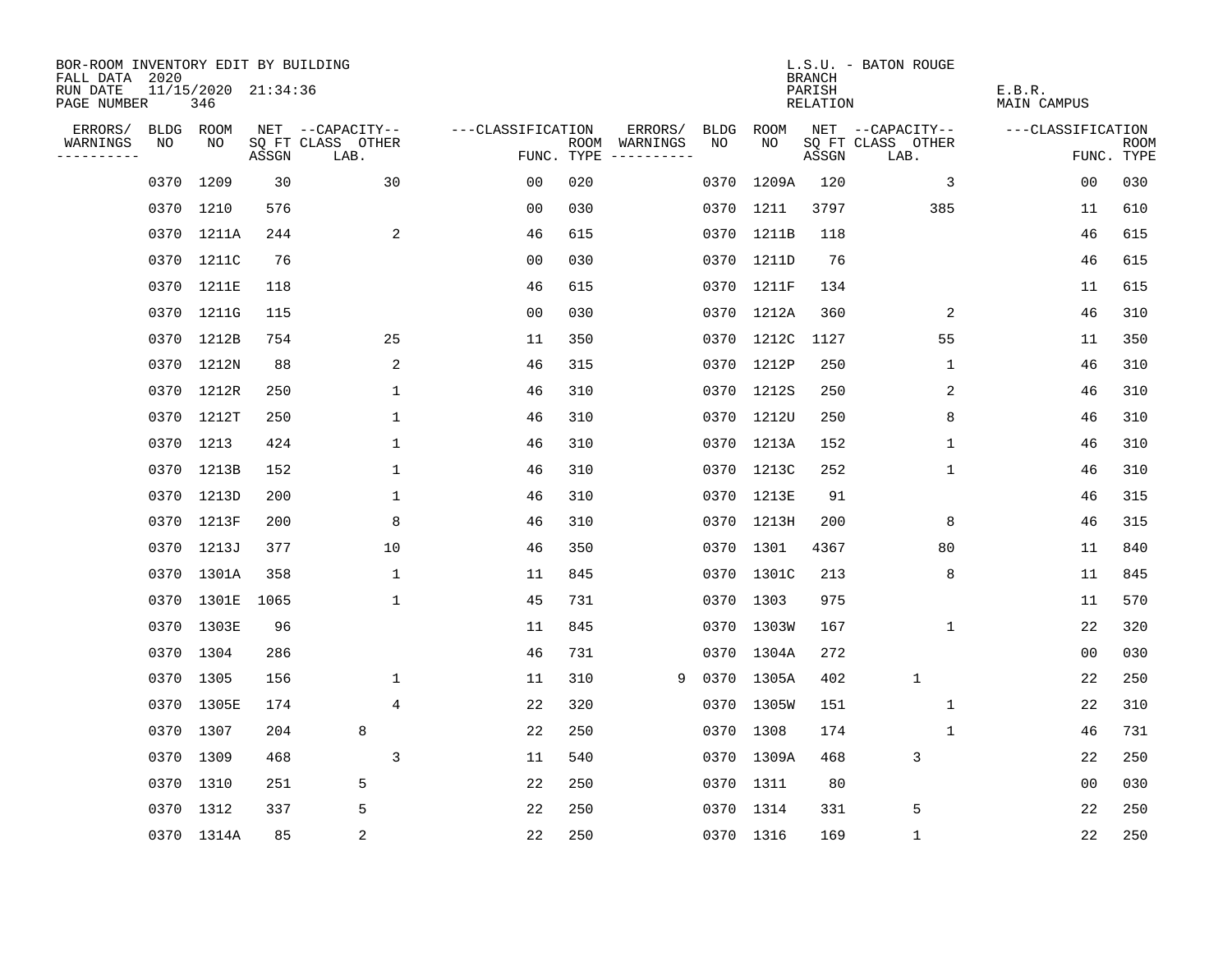| BOR-ROOM INVENTORY EDIT BY BUILDING       |      |                            |       |                           |                |                   |     |                                      |             |            | <b>BRANCH</b>      | L.S.U. - BATON ROUGE      |                       |                           |
|-------------------------------------------|------|----------------------------|-------|---------------------------|----------------|-------------------|-----|--------------------------------------|-------------|------------|--------------------|---------------------------|-----------------------|---------------------------|
| FALL DATA 2020<br>RUN DATE<br>PAGE NUMBER |      | 11/15/2020 21:34:36<br>347 |       |                           |                |                   |     |                                      |             |            | PARISH<br>RELATION |                           | E.B.R.<br>MAIN CAMPUS |                           |
| ERRORS/                                   |      | BLDG ROOM                  |       | NET --CAPACITY--          |                | ---CLASSIFICATION |     | ERRORS/                              | <b>BLDG</b> | ROOM       |                    | NET --CAPACITY--          | ---CLASSIFICATION     |                           |
| WARNINGS<br>----------                    | NO   | NO                         | ASSGN | SQ FT CLASS OTHER<br>LAB. |                |                   |     | ROOM WARNINGS<br>FUNC. TYPE $------$ | NO.         | NO.        | ASSGN              | SQ FT CLASS OTHER<br>LAB. |                       | <b>ROOM</b><br>FUNC. TYPE |
|                                           | 0370 | 1318                       | 70    | $\mathbf 1$               |                | 22                | 250 |                                      |             | 0370 1320  | 232                | 8                         | 22                    | 250                       |
|                                           |      | 0370 1322                  | 440   | 5                         |                | 22                | 250 |                                      |             | 0370 1400  | 102                |                           | 73                    | 731                       |
|                                           | 0370 | 1401                       | 362   | 80                        |                | 11                | 215 |                                      |             | 0370 1401A | 101                | 3                         | 0 <sub>0</sub>        | 030                       |
|                                           |      | 0370 1402                  | 102   |                           | $\mathbf{1}$   | 73                | 731 |                                      |             | 0370 1404  | 550                |                           | 00                    | 030                       |
|                                           | 0370 | 1405                       | 3243  | 80                        |                | 11                | 210 |                                      |             | 0370 1405B | 175                | 1                         | 11                    | 310                       |
|                                           |      | 0370 1405C                 | 364   | 6                         |                | 11                | 215 |                                      |             | 0370 1405D | 352                |                           | 11                    | 215                       |
|                                           | 0370 | 1405E                      | 517   |                           |                | 11                | 215 |                                      |             | 0370 1405F | 416                | 4                         | 11                    | 215                       |
|                                           |      | 0370 1405G                 | 548   | $\overline{7}$            |                | 11                | 215 |                                      |             | 0370 1405H | 192                |                           | 11                    | 215                       |
|                                           | 0370 | 1405J                      | 473   | $\mathbf 1$               |                | 11                | 215 |                                      |             | 0370 1406  | 86                 | 17                        | 11                    | 215                       |
|                                           |      | 0370 1406A                 | 57    | 2                         |                | 11                | 215 |                                      |             | 0370 1408  | 1224               |                           | 0 <sub>0</sub>        | 030                       |
|                                           |      | 0370 1410                  | 221   |                           | 1              | 73                | 310 |                                      |             | 0370 1412  | 130                |                           | 73                    | 731                       |
|                                           |      | 0370 1501                  | 504   |                           |                | 0 <sub>0</sub>    | 030 |                                      |             | 0370 1501A | 42                 |                           | 0 <sub>0</sub>        | 030                       |
|                                           |      | 0370 1502                  | 368   |                           | 5              | 92                | 310 |                                      |             | 0370 1503  | 330                | 9                         | 73                    | 310                       |
|                                           |      | 0370 1504                  | 272   |                           |                | 92                | 325 |                                      |             | 0370 1506  | 7051               |                           | 0 <sub>0</sub>        | 030                       |
|                                           |      | 0370 1506A                 | 90    |                           | $\mathbf{1}$   | 73                | 310 |                                      |             | 0370 1506B | 307                |                           | 73                    | 720                       |
|                                           |      | 0370 1507                  | 146   |                           |                | 00                | 030 |                                      |             | 0370 1508  | 540                |                           | 0 <sub>0</sub>        | 030                       |
|                                           | 0370 | 1509                       | 352   | 5                         |                | 22                | 250 |                                      |             | 0370 1510  | 142                | 3                         | 92                    | 575                       |
|                                           | 0370 | 1511                       | 330   |                           | 4              | 81                | 810 |                                      |             | 0370 1512  | 1430               | 20                        | 92                    | 575                       |
|                                           |      | 0370 1512A                 | 246   |                           |                | 92                | 810 |                                      |             | 0370 1512B | 246                |                           | 92                    | 810                       |
|                                           | 0370 | 1512C                      | 372   |                           | $\overline{4}$ | 92                | 810 |                                      |             | 0370 1512D | 117                | 2                         | 92                    | 810                       |
|                                           |      | 0370 1513                  | 35    |                           |                | 0 <sub>0</sub>    | 020 |                                      |             | 0370 1513A | 132                | 3                         | 0 <sub>0</sub>        | 030                       |
|                                           | 0370 | 1514                       | 246   | 3                         |                | 11                | 215 |                                      |             | 0370 1515  | 36                 |                           | 00                    | 020                       |
|                                           |      | 0370 1515A                 | 171   |                           | 8              | 0 <sub>0</sub>    | 030 |                                      |             | 0370 1516  | 209                | 5                         | 92                    | 250                       |
|                                           | 0370 | 1517                       | 48    |                           | $\mathbf 1$    | 92                | 310 |                                      |             | 0370 1518  | 124                | 4                         | 0 <sub>0</sub>        | 030                       |
|                                           |      | 0370 1519                  | 281   |                           | 6              | 92                | 310 |                                      |             | 0370 1520  | 168                | 4                         | 92                    | 575                       |
|                                           |      | 0370 1520A                 | 80    |                           | 10             | 92                | 570 |                                      |             | 0370 1520B | 80                 | 10                        | 92                    | 570                       |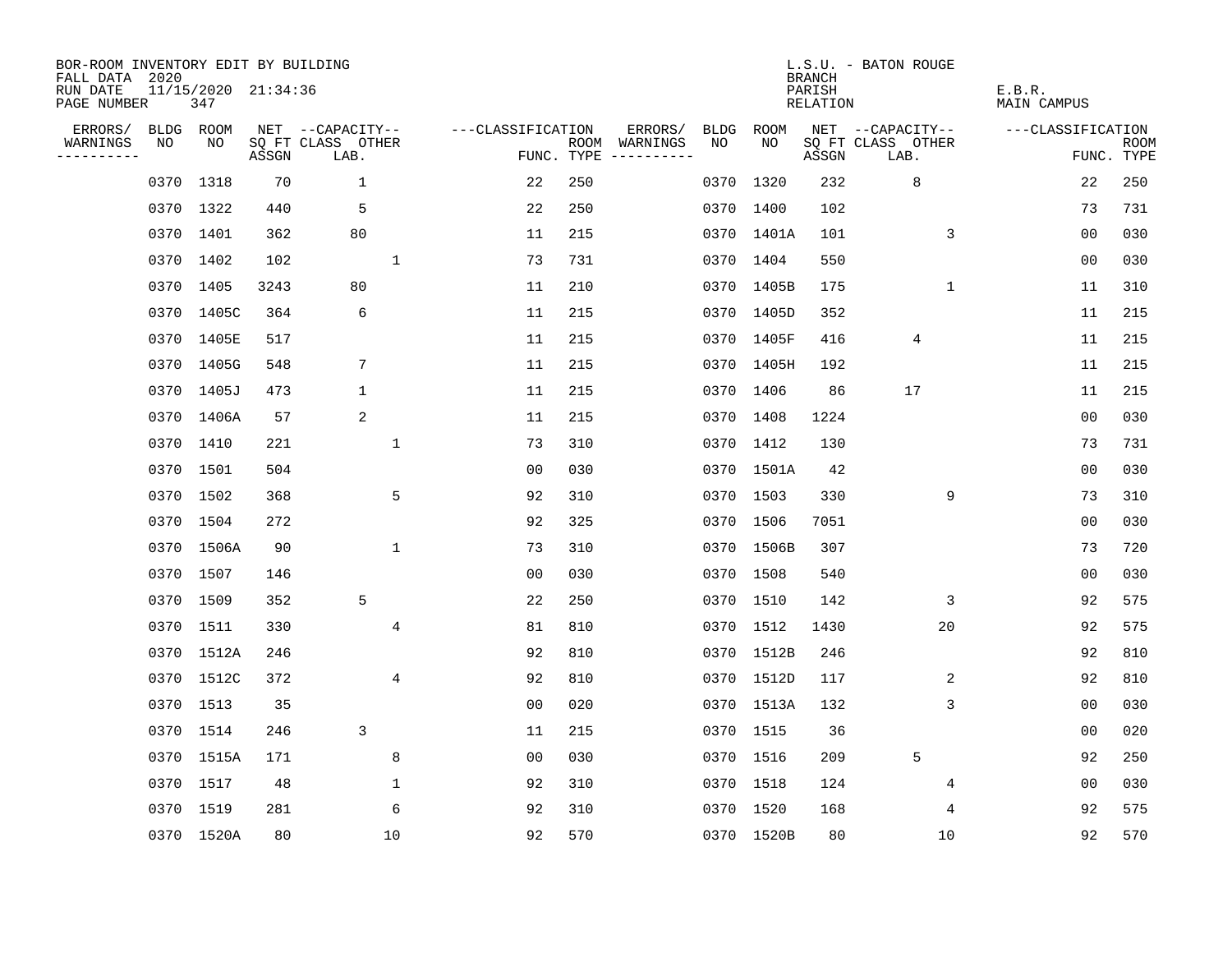| BOR-ROOM INVENTORY EDIT BY BUILDING<br>FALL DATA 2020 |      |                            |       |                           |                   |      |                                 |      |            | <b>BRANCH</b>      | L.S.U. - BATON ROUGE      |              |                       |                           |
|-------------------------------------------------------|------|----------------------------|-------|---------------------------|-------------------|------|---------------------------------|------|------------|--------------------|---------------------------|--------------|-----------------------|---------------------------|
| RUN DATE<br>PAGE NUMBER                               |      | 11/15/2020 21:34:36<br>348 |       |                           |                   |      |                                 |      |            | PARISH<br>RELATION |                           |              | E.B.R.<br>MAIN CAMPUS |                           |
| ERRORS/                                               |      | BLDG ROOM                  |       | NET --CAPACITY--          | ---CLASSIFICATION |      | ERRORS/                         | BLDG | ROOM       |                    | NET --CAPACITY--          |              | ---CLASSIFICATION     |                           |
| WARNINGS<br>----------                                | NO   | NO                         | ASSGN | SQ FT CLASS OTHER<br>LAB. |                   | ROOM | WARNINGS<br>FUNC. TYPE $------$ | NO.  | NO.        | ASSGN              | SQ FT CLASS OTHER<br>LAB. |              |                       | <b>ROOM</b><br>FUNC. TYPE |
|                                                       | 0370 | 1521                       | 426   | 10                        | 92                | 570  |                                 |      | 0370 1521A | 74                 |                           | $\mathbf{1}$ | 92                    | 570                       |
|                                                       |      | 0370 1521B                 | 66    | 2                         | 92                | 810  |                                 |      | 0370 1521C | 121                |                           | 3            | 92                    | 810                       |
|                                                       |      | 0370 1522                  | 28    |                           | 92                | 575  |                                 |      | 0370 1523  | 101                |                           |              | 92                    | 570                       |
|                                                       |      | 0370 1524                  | 493   | 10                        | 92                | 570  |                                 |      | 0370 1525  | 141                |                           | 1            | 92                    | 310                       |
|                                                       |      | 0370 1526                  | 352   | 10                        | 92                | 570  |                                 |      | 0370 1527  | 157                |                           | $\mathbf 1$  | 92                    | 310                       |
|                                                       |      | 0370 1528                  | 325   | 10                        | 92                | 570  |                                 |      | 0370 1529  | 149                |                           | $\mathbf{1}$ | 92                    | 310                       |
|                                                       |      | 0370 1530                  | 112   | 10                        | 92                | 575  |                                 |      | 0370 1531  | 232                |                           |              | 92                    | 575                       |
|                                                       |      | 0370 1532                  | 231   |                           | 92                | 315  |                                 |      | 0370 1533  | 176                | 10                        |              | 92                    | 250                       |
|                                                       |      | 0370 1534                  | 221   | 10                        | 92                | 570  |                                 |      | 0370 1535  | 606                |                           | 10           | 92                    | 575                       |
|                                                       |      | 0370 1536                  | 72    |                           | 92                | 570  |                                 |      | 0370 1536A | 105                | 10                        |              | 92                    | 250                       |
|                                                       |      | 0370 1536B                 | 187   | 10                        | 22                | 570  |                                 |      | 0370 1537  | 137                |                           | 10           | 92                    | 310                       |
|                                                       |      | 0370 1538                  | 206   | 10                        | 92                | 575  |                                 |      | 0370 1539  | 191                |                           | 10           | 92                    | 570                       |
|                                                       | 0370 | 1540                       | 206   | 10                        | 92                | 570  |                                 |      | 0370 1542  | 206                |                           | 10           | 92                    | 570                       |
|                                                       | 0370 | 1544                       | 206   | 10                        | 92                | 575  |                                 |      | 0370 1546  | 206                |                           | 10           | 92                    | 570                       |
|                                                       | 0370 | 1600                       | 433   | 10                        | 46                | 880  |                                 |      | 0370 1601  | 71                 |                           | 8            | 46                    | 880                       |
|                                                       | 0370 | 1602                       | 56    | 1                         | 0 <sub>0</sub>    | 030  |                                 |      | 0370 1603  | 130                |                           | 1            | 11                    | 855                       |
|                                                       |      | 0370 1604                  | 56    | $\mathbf{1}$              | 0 <sub>0</sub>    | 030  |                                 |      | 0370 1605  | 130                |                           | 1            | 11                    | 855                       |
|                                                       | 0370 | 1606                       | 360   |                           | 11                | 855  |                                 |      | 0370 1606A | 197                |                           |              | 46                    | 315                       |
|                                                       |      | 0370 1606B                 | 154   | 1                         | 11                | 850  |                                 |      | 0370 1606C | 154                |                           | 1            | 11                    | 850                       |
|                                                       | 0370 | 1606D                      | 154   | $\mathbf 1$               | 11                | 850  |                                 |      | 0370 1606E | 154                |                           | 2            | 11                    | 855                       |
|                                                       |      | 0370 1606F                 | 154   | 1                         | 11                | 850  |                                 |      | 0370 1606G | 154                |                           | 1            | 11                    | 850                       |
|                                                       | 0370 | 1606H                      | 228   | 3                         | 11                | 850  |                                 |      | 0370 1606J | 215                |                           |              | 11                    | 850                       |
|                                                       |      | 0370 1607                  | 130   | 1                         | 11                | 855  |                                 |      | 0370 1609  | 130                |                           | 1            | 11                    | 855                       |
|                                                       | 0370 | 1611                       | 130   | $\mathbf 1$               | 11                | 855  |                                 |      | 0370 1612  | 53                 |                           |              | 00                    | 030                       |
|                                                       |      | 0370 1613                  | 124   | $\mathbf{1}$              | 11                | 855  |                                 |      | 0370 1614  | 37                 |                           |              | 0 <sub>0</sub>        | 010                       |
|                                                       |      | 0370 1615                  | 124   | $\mathbf 1$               | 11                | 850  |                                 |      | 0370 1616  | 265                |                           | 20           | 11                    | 850                       |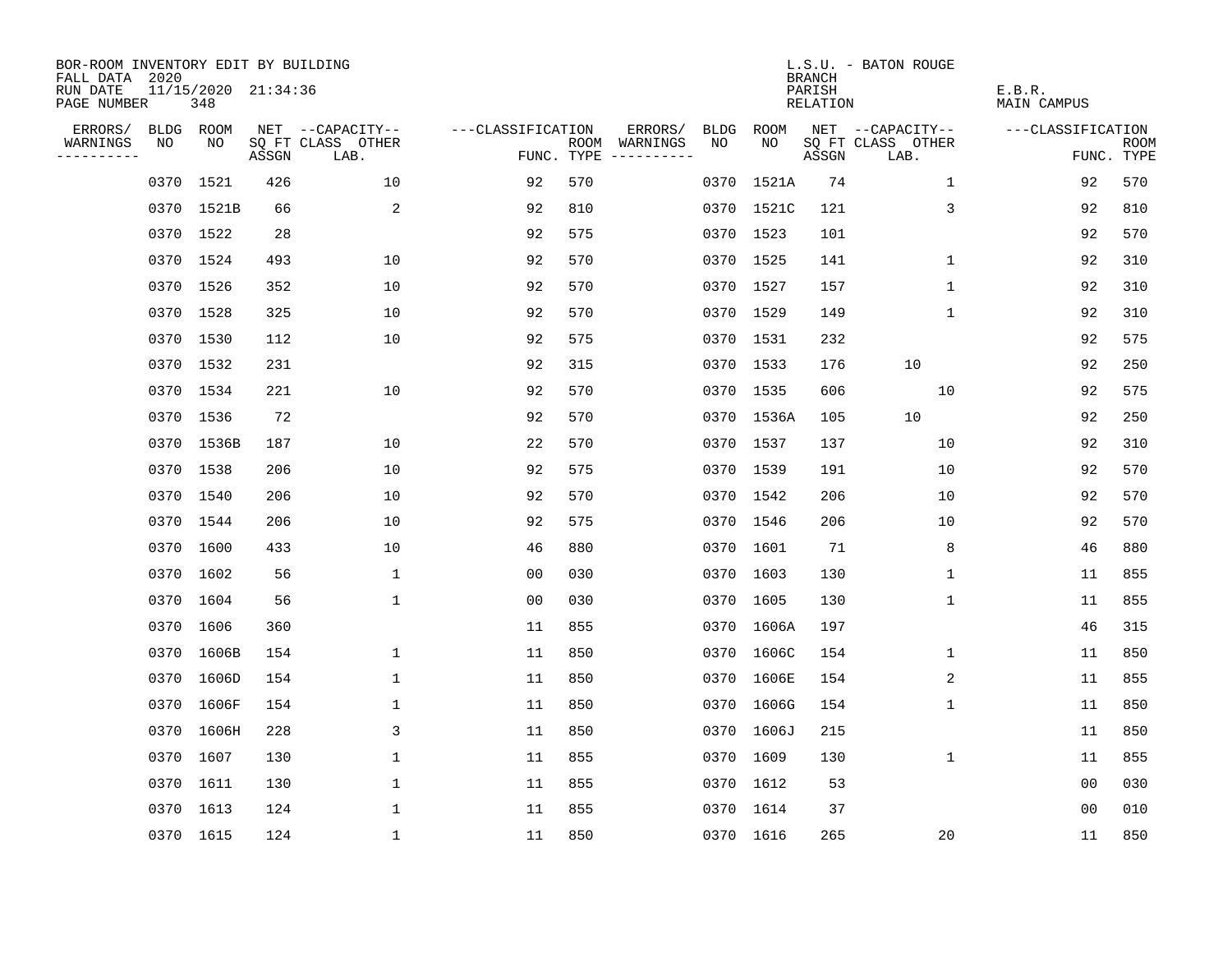| BOR-ROOM INVENTORY EDIT BY BUILDING<br>FALL DATA 2020 |      |                            |       |                           |                   |     |                                      |      |             | <b>BRANCH</b>      | L.S.U. - BATON ROUGE      |                       |                           |
|-------------------------------------------------------|------|----------------------------|-------|---------------------------|-------------------|-----|--------------------------------------|------|-------------|--------------------|---------------------------|-----------------------|---------------------------|
| RUN DATE<br>PAGE NUMBER                               |      | 11/15/2020 21:34:36<br>349 |       |                           |                   |     |                                      |      |             | PARISH<br>RELATION |                           | E.B.R.<br>MAIN CAMPUS |                           |
| ERRORS/                                               |      | BLDG ROOM                  |       | NET --CAPACITY--          | ---CLASSIFICATION |     | ERRORS/                              | BLDG | <b>ROOM</b> |                    | NET --CAPACITY--          | ---CLASSIFICATION     |                           |
| WARNINGS<br>----------                                | NO   | NO                         | ASSGN | SQ FT CLASS OTHER<br>LAB. |                   |     | ROOM WARNINGS<br>FUNC. TYPE $------$ | NO.  | NO.         | ASSGN              | SQ FT CLASS OTHER<br>LAB. |                       | <b>ROOM</b><br>FUNC. TYPE |
|                                                       | 0370 | 1617                       | 123   | $\mathbf{1}$              | 11                | 850 |                                      |      | 0370 1618   | 189                | 10                        | 11                    | 855                       |
|                                                       |      | 0370 1619                  | 176   |                           | 11                | 840 |                                      |      | 0370 1620   | 189                | 2                         | 11                    | 850                       |
|                                                       |      | 0370 1621                  | 199   |                           | 11                | 850 |                                      |      | 0370 1621A  | 89                 |                           | 11                    | 855                       |
|                                                       |      | 0370 1622                  | 189   | 5                         | 22                | 850 |                                      |      | 0370 1623   | 135                |                           | 11                    | 855                       |
|                                                       | 0370 | 1623A                      | 101   |                           | 11                | 855 |                                      |      | 0370 1624   | 152                | 3                         | 11                    | 855                       |
|                                                       |      | 0370 1625                  | 254   |                           | 11                | 855 |                                      |      | 0370 1625A  | 206                | 3                         | 11                    | 850                       |
|                                                       | 0370 | 1625B                      | 928   | 10                        | 11                | 850 |                                      |      | 0370 1625C  | 200                | 6                         | 11                    | 310                       |
|                                                       |      | 0370 1625D                 | 80    | $\mathbf 1$               | 11                | 850 |                                      |      | 0370 1625E  | 156                | 3                         | 11                    | 850                       |
|                                                       |      | 0370 1626                  | 277   | 6                         | 11                | 840 |                                      |      | 0370 1628   | 144                | 2                         | 11                    | 845                       |
|                                                       |      | 0370 1630                  | 293   | 8                         | 11                | 320 |                                      |      | 0370 1636   | 309                | 4                         | 11                    | 895                       |
|                                                       |      | 0370 1636A                 | 56    | 2                         | 11                | 895 |                                      |      | 0370 1636B  | 450                | 23                        | 11                    | 350                       |
|                                                       |      | 0370 1640                  | 231   | 2                         | 11                | 850 |                                      |      | 0370 1642   | 312                | 12                        | 11                    | 855                       |
|                                                       | 0370 | 1644                       | 50    |                           | 11                | 850 |                                      |      | 0370 1646   | 70                 |                           | 11                    | 855                       |
|                                                       |      | 0370 1648                  | 95    | 10                        | 11                | 855 |                                      |      | 0370 1648A  | 122                | 4                         | 0 <sub>0</sub>        | 030                       |
|                                                       | 0370 | 1649                       | 352   | 10                        | 11                | 570 |                                      |      | 0370 1649A  | 468                | 10                        | 11                    | 570                       |
|                                                       | 0370 | 1649B                      | 142   | 1                         | 11                | 570 |                                      |      | 0370 1649C  | 206                | 10                        | 11                    | 855                       |
|                                                       | 0370 | 1650                       | 95    | 10                        | 11                | 855 |                                      |      | 0370 1650A  | 122                | 4                         | 0 <sub>0</sub>        | 030                       |
|                                                       | 0370 | 1651                       | 352   | 10                        | 11                | 570 |                                      |      | 0370 1652   | 234                | 4                         | 11                    | 850                       |
|                                                       |      | 0370 1654                  | 743   | 25                        | 11                | 850 |                                      |      | 0370 1655   | 1024               | 10                        | 11                    | 850                       |
|                                                       | 0370 | 1655A                      | 150   | 5                         | 11                | 810 |                                      |      | 0370 1656   | 171                | 10                        | 11                    | 850                       |
|                                                       |      | 0370 1658                  | 171   | 3                         | 11                | 850 |                                      |      | 0370 1700   | 225                | 10                        | 11                    | 350                       |
|                                                       | 0370 | 1701                       | 67    | 10                        | 11                | 855 |                                      |      | 0370 1701A  | 107                | 4                         | 0 <sub>0</sub>        | 030                       |
|                                                       |      | 0370 1702                  | 324   | 40                        | 11                | 855 |                                      |      | 0370 1702A  | 331                | 8                         | 0 <sub>0</sub>        | 030                       |
|                                                       |      | 0370 1703                  | 341   | 8                         | 11                | 850 |                                      |      | 0370 1704   | 113                |                           | 11                    | 855                       |
|                                                       |      | 0370 1705                  | 135   | 6                         | 11                | 320 |                                      |      | 0370 1706   | 251                | 20                        | 11                    | 860                       |
|                                                       |      | 0370 1707                  | 367   | 5                         | 11                | 860 |                                      |      | 0370 1707A  | 30                 |                           | 11                    | 860                       |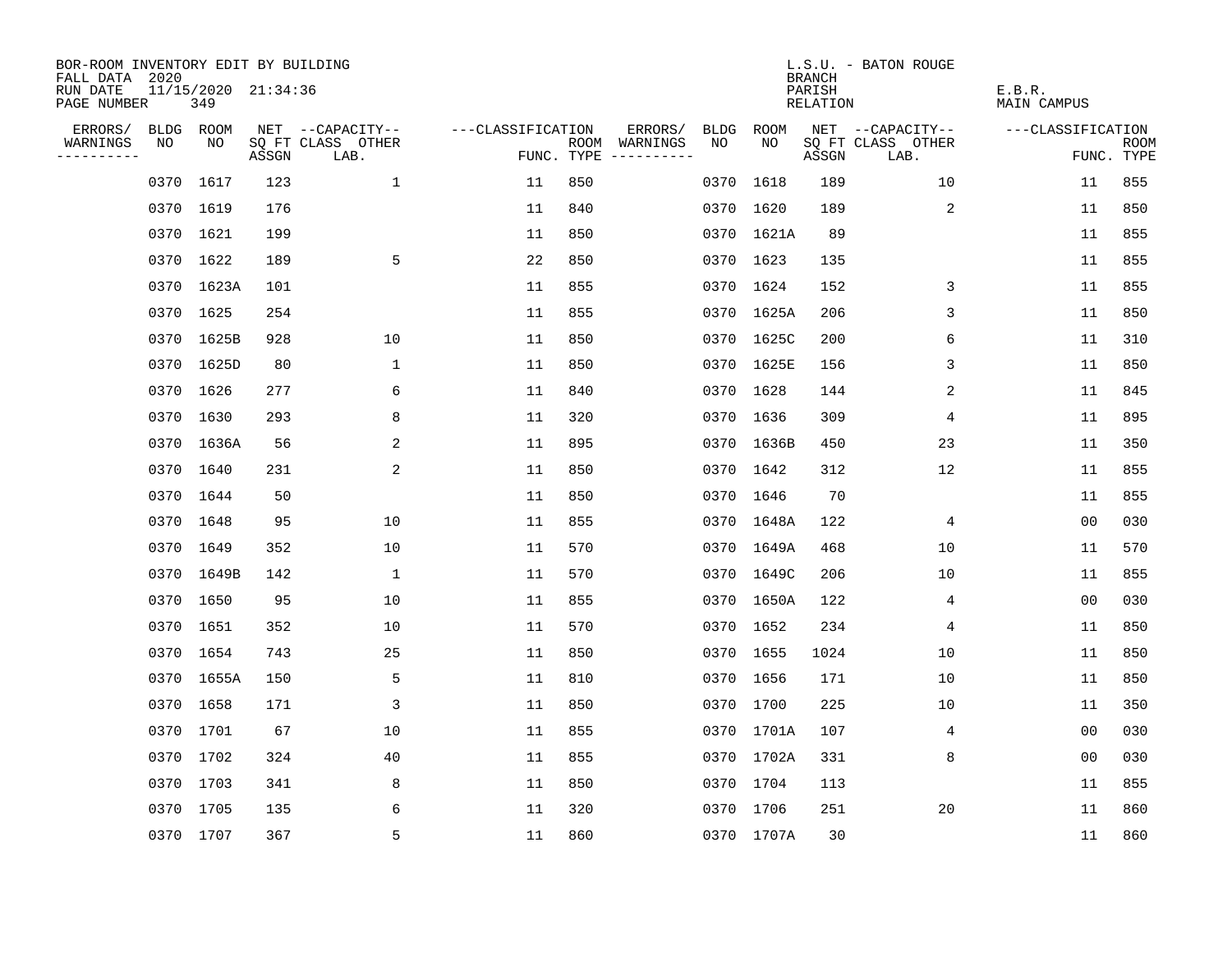| BOR-ROOM INVENTORY EDIT BY BUILDING       |      |                            |       |                           |                   |     |                                      |             |            | <b>BRANCH</b>      | L.S.U. - BATON ROUGE      |                       |                           |
|-------------------------------------------|------|----------------------------|-------|---------------------------|-------------------|-----|--------------------------------------|-------------|------------|--------------------|---------------------------|-----------------------|---------------------------|
| FALL DATA 2020<br>RUN DATE<br>PAGE NUMBER |      | 11/15/2020 21:34:36<br>350 |       |                           |                   |     |                                      |             |            | PARISH<br>RELATION |                           | E.B.R.<br>MAIN CAMPUS |                           |
| ERRORS/                                   |      | BLDG ROOM                  |       | NET --CAPACITY--          | ---CLASSIFICATION |     | ERRORS/                              | <b>BLDG</b> | ROOM       |                    | NET --CAPACITY--          | ---CLASSIFICATION     |                           |
| WARNINGS<br>----------                    | NO   | NO                         | ASSGN | SQ FT CLASS OTHER<br>LAB. |                   |     | ROOM WARNINGS<br>FUNC. TYPE $------$ | NO.         | NO.        | ASSGN              | SQ FT CLASS OTHER<br>LAB. |                       | <b>ROOM</b><br>FUNC. TYPE |
|                                           | 0370 | 1708                       | 161   | $\mathbf{1}$              | 11                | 850 |                                      |             | 0370 1709  | 138                |                           | 11                    | 240                       |
|                                           |      | 0370 1710                  | 206   |                           | 11                | 855 |                                      |             | 0370 1711  | 313                | 4                         | 11                    | 860                       |
|                                           |      | 0370 1711A                 | 30    |                           | 11                | 860 |                                      |             | 0370 1712  | 135                | $\mathbf 1$               | 11                    | 850                       |
|                                           |      | 0370 1713                  | 165   | 4                         | 11                | 350 |                                      |             | 0370 1714  | 25                 |                           | 11                    | 855                       |
|                                           |      | 0370 1715                  | 40    |                           | 0 <sub>0</sub>    | 030 |                                      |             | 0370 1716  | 430                | 8                         | 11                    | 860                       |
|                                           |      | 0370 1716A                 | 44    |                           | 11                | 860 |                                      |             | 0370 1720  | 138                |                           | 0 <sub>0</sub>        | 020                       |
|                                           |      | 0370 1801                  | 169   | 2                         | 11                | 855 |                                      |             | 0370 1802  | 221                | 6                         | 11                    | 855                       |
|                                           |      | 0370 1804                  | 535   | 2                         | 11                | 855 |                                      |             | 0370 1804A | 74                 | 1                         | 00                    | 030                       |
|                                           | 0370 | 1805                       | 60    | $\mathbf{1}$              | 0 <sub>0</sub>    | 030 |                                      |             | 0370 1806  | 214                | 10                        | 11                    | 855                       |
|                                           |      | 0370 1807                  | 80    | 2                         | 0 <sub>0</sub>    | 030 |                                      |             | 0370 1808  | 979                | 3                         | 11                    | 855                       |
|                                           |      | 0370 1809                  | 65    |                           | 0 <sub>0</sub>    | 030 |                                      |             | 0370 1811  | 394                |                           | 11                    | 870                       |
|                                           |      | 0370 1812                  | 669   | 8                         | 11                | 860 |                                      |             | 0370 1812A | 229                | 1                         | 11                    | 860                       |
|                                           |      | 0370 1813                  | 318   | 2                         | 22                | 250 |                                      |             | 0370 1814  | 52                 | 2                         | 0 <sub>0</sub>        | 030                       |
|                                           |      | 0370 1815                  | 255   | 20                        | 11                | 845 |                                      |             | 0370 1817  | 87                 | $\mathbf 1$               | 11                    | 310                       |
|                                           | 0370 | 1817A                      | 1396  | 3                         | 11                | 830 |                                      |             | 0370 1817B | 393                | 2                         | 11                    | 850                       |
|                                           | 0370 | 1817C                      | 653   | 1                         | 11                | 840 |                                      |             | 0370 1817D | 127                | 4                         | 11                    | 845                       |
|                                           | 0370 | 1817E                      | 261   | 8                         | 11                | 845 |                                      |             | 0370 1817F | 183                | 3                         | 11                    | 845                       |
|                                           | 0370 | 1817G                      | 653   | 8                         | 11                | 840 |                                      |             | 0370 1817H | 207                | 5                         | 11                    | 845                       |
|                                           | 0370 | 1817J                      | 590   | 8                         | 11                | 840 |                                      |             | 0370 1817K | 233                |                           | 11                    | 845                       |
|                                           | 0370 | 1817L                      | 266   | 8                         | 11                | 840 |                                      |             | 0370 1817M | 368                | 8                         | 11                    | 840                       |
|                                           |      | 0370 1817N                 | 425   | 6                         | 11                | 845 |                                      |             | 0370 1817P | 244                | 8                         | 11                    | 840                       |
|                                           | 0370 | 1817Q                      | 232   | 8                         | 11                | 840 |                                      |             | 0370 1817R | 796                |                           | 11                    | 870                       |
|                                           | 0370 | 1817S                      | 100   | $\mathbf{1}$              | 11                | 870 |                                      |             | 0370 1817T | 292                |                           | 11                    | 845                       |
|                                           | 0370 | 1817U                      | 72    |                           | 11                | 731 |                                      |             | 0370 1817W | 30                 |                           | 11                    | 870                       |
|                                           |      | 0370 1817X                 | 30    |                           | 11                | 870 |                                      |             | 0370 1817Y | 30                 |                           | 11                    | 870                       |
|                                           |      | 0370 1819                  | 90    |                           | 0 <sub>0</sub>    | 010 |                                      |             | 0370 1821  | 264                | 2                         | 11                    | 315                       |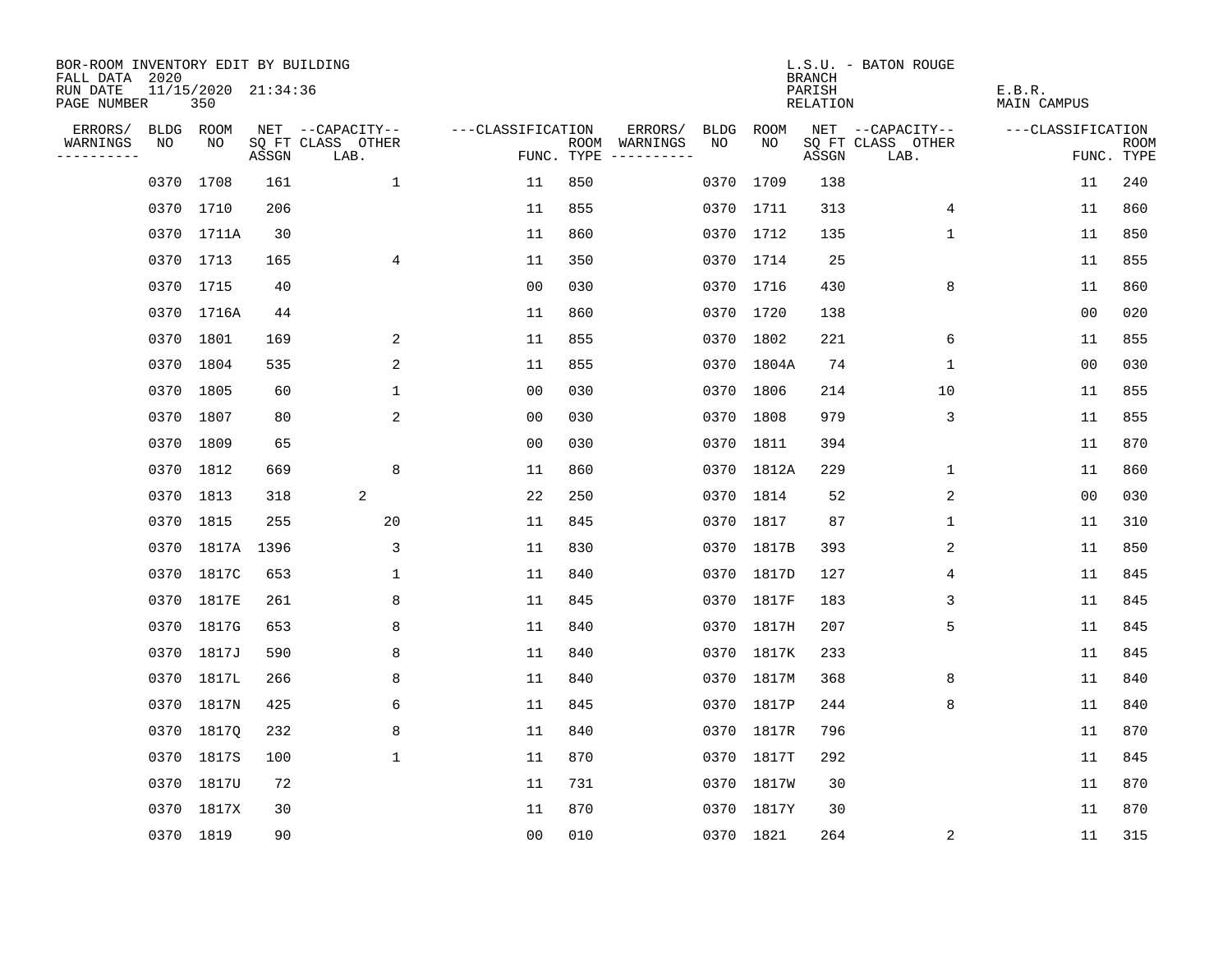| BOR-ROOM INVENTORY EDIT BY BUILDING<br>FALL DATA 2020 |           |                            |       |                           |                   |     |                                      |      |            | <b>BRANCH</b>             | L.S.U. - BATON ROUGE      |                              |                           |
|-------------------------------------------------------|-----------|----------------------------|-------|---------------------------|-------------------|-----|--------------------------------------|------|------------|---------------------------|---------------------------|------------------------------|---------------------------|
| RUN DATE<br>PAGE NUMBER                               |           | 11/15/2020 21:34:36<br>351 |       |                           |                   |     |                                      |      |            | PARISH<br><b>RELATION</b> |                           | E.B.R.<br><b>MAIN CAMPUS</b> |                           |
| ERRORS/                                               |           | BLDG ROOM                  |       | NET --CAPACITY--          | ---CLASSIFICATION |     | ERRORS/                              | BLDG | ROOM       |                           | NET --CAPACITY--          | ---CLASSIFICATION            |                           |
| WARNINGS<br>----------                                | NO        | NO                         | ASSGN | SQ FT CLASS OTHER<br>LAB. |                   |     | ROOM WARNINGS<br>FUNC. TYPE $------$ | NO.  | NO.        | ASSGN                     | SQ FT CLASS OTHER<br>LAB. |                              | <b>ROOM</b><br>FUNC. TYPE |
|                                                       | 0370      | 1821A                      | 146   | $\mathbf 1$               | 11                | 315 |                                      | 0370 | 1823       | 189                       | $\mathbf 1$               | 11                           | 310                       |
|                                                       |           | 0370 1825                  | 264   | 1                         | 45                | 310 |                                      |      | 0370 1826  | 49                        |                           | 0 <sub>0</sub>               | 010                       |
|                                                       |           | 0370 1827                  | 152   | $\mathbf{1}$              | 46                | 310 |                                      |      | 0370 1828  | 43                        |                           | 0 <sub>0</sub>               | 030                       |
|                                                       |           | 0370 1829                  | 145   | $\mathbf 1$               | 11                | 310 |                                      |      | 0370 1830  | 128                       | $\mathbf 1$               | 11                           | 310                       |
|                                                       |           | 0370 1831                  | 145   | $\mathbf 1$               | 11                | 310 |                                      |      | 0370 1832  | 120                       | $\mathbf 1$               | 11                           | 310                       |
|                                                       |           | 0370 1833                  | 145   | $\mathbf{1}$              | 11                | 310 |                                      |      | 0370 1834  | 126                       | 1                         | 11                           | 310                       |
|                                                       |           | 0370 1835                  | 132   | $\mathbf 1$               | 11                | 310 |                                      |      | 0370 1837  | 146                       | 1                         | 11                           | 310                       |
|                                                       |           | 0370 1838                  | 106   | 8                         | 11                | 315 |                                      |      | 0370 1838A | 189                       | 4                         | 0 <sub>0</sub>               | 030                       |
|                                                       |           | 0370 1839                  | 146   | $\mathbf{1}$              | 11                | 310 |                                      |      | 0370 1840  | 405                       | 4                         | 11                           | 350                       |
|                                                       |           | 0370 1841                  | 143   | $\mathbf 1$               | 11                | 310 |                                      |      | 0370 1842  | 143                       | 1                         | 11                           | 310                       |
|                                                       |           | 0370 1843                  | 135   | $\mathbf{1}$              | 11                | 310 |                                      |      | 0370 1844  | 136                       | $\mathbf{1}$              | 11                           | 310                       |
|                                                       |           | 0370 1845                  | 137   | 30                        | 11                | 310 |                                      |      | 0370 1846  | 9600                      | 2                         | 11                           | 310                       |
|                                                       |           | 0370 1847                  | 1026  | 18                        | 46                | 731 |                                      |      | 0370 1900  | 9600                      |                           | 11                           | 855                       |
|                                                       |           | 0370 1901                  | 2080  |                           | 11                | 850 |                                      |      | 0370 1901A | 311                       | 2                         | 11                           | 855                       |
|                                                       |           | 0370 1902                  | 1122  | 6                         | 11                | 840 |                                      |      | 0370 1903  | 197                       | $\mathbf 1$               | 11                           | 310                       |
|                                                       |           | 0370 1904                  | 276   |                           | 11                | 860 |                                      |      | 0370 1905  | 891                       | 10                        | 11                           | 731                       |
|                                                       |           | 0370 1905A                 | 120   |                           | 11                | 855 |                                      |      | 0370 1906  | 727                       | 5                         | 11                           | 850                       |
|                                                       |           | 0370 1907                  | 953   | $\mathbf 1$               | 46                | 240 |                                      |      | 0370 1908  | 414                       | 2                         | 11                           | 860                       |
|                                                       |           | 0370 1908A                 | 89    | $\overline{4}$            | 11                | 860 |                                      |      | 0370 1908B | 127                       | 4                         | 11                           | 860                       |
|                                                       |           | 0370 1909                  | 360   |                           | 0 <sub>0</sub>    | 020 |                                      |      | 0370 1910  | 376                       | 8                         | 11                           | 860                       |
|                                                       | 0370 1911 |                            | 80    |                           | 11                | 731 |                                      |      | 0370 1912  | 392                       | 5                         | 11                           | 860                       |
|                                                       |           | 0370 1915                  | 37    | 4                         | 11                | 855 |                                      |      | 0370 1915A | 38                        | $\overline{4}$            | 0 <sub>0</sub>               | 030                       |
|                                                       |           | 0370 1917                  | 585   | 2                         | 11                | 850 |                                      |      | 0370 1917A | 109                       |                           | 11                           | 855                       |
|                                                       |           | 0370 1919                  | 74    |                           | 11                | 855 |                                      |      | 0370 1921  | 74                        |                           | 11                           | 855                       |
|                                                       |           | 0370 1923                  | 204   |                           | 11                | 810 |                                      |      | 0370 1929  | 36                        |                           | 00                           | 030                       |
|                                                       |           | 0370 1931                  | 1080  | 20                        | 11                | 860 |                                      |      | 0370 1935  | 1470                      | 5                         | 11                           | 850                       |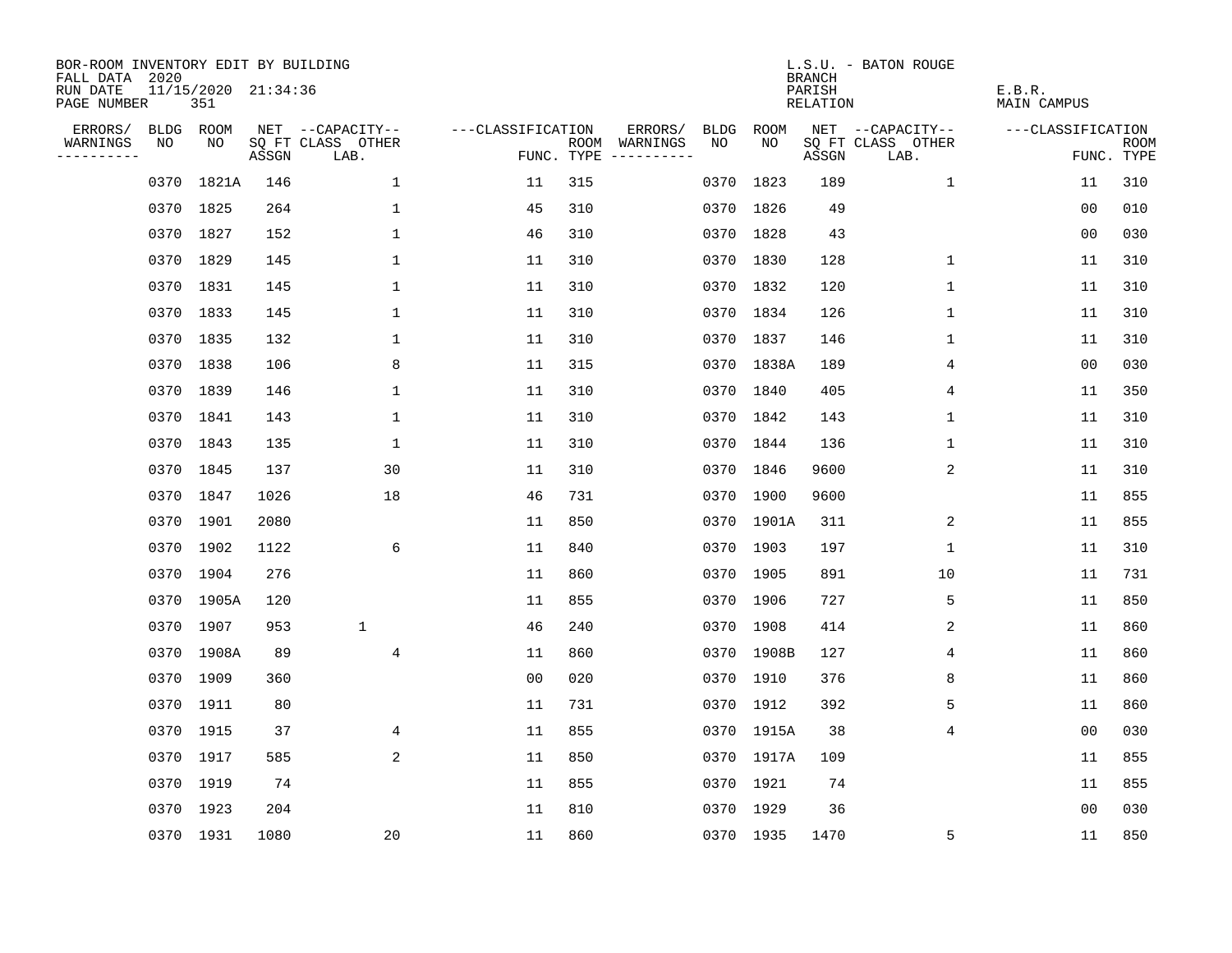| BOR-ROOM INVENTORY EDIT BY BUILDING<br>FALL DATA 2020 |           |                            |       |                           |                  |                   |            |                              |      |           | <b>BRANCH</b>             | L.S.U. - BATON ROUGE      |    |                              |                |                           |
|-------------------------------------------------------|-----------|----------------------------|-------|---------------------------|------------------|-------------------|------------|------------------------------|------|-----------|---------------------------|---------------------------|----|------------------------------|----------------|---------------------------|
| RUN DATE<br>PAGE NUMBER                               |           | 11/15/2020 21:34:36<br>352 |       |                           |                  |                   |            |                              |      |           | PARISH<br><b>RELATION</b> |                           |    | E.B.R.<br><b>MAIN CAMPUS</b> |                |                           |
| ERRORS/                                               | BLDG      | ROOM                       |       |                           | NET --CAPACITY-- | ---CLASSIFICATION |            | ERRORS/                      | BLDG | ROOM      |                           | NET --CAPACITY--          |    | ---CLASSIFICATION            |                |                           |
| WARNINGS<br>----------                                | NO        | NO                         | ASSGN | SQ FT CLASS OTHER<br>LAB. |                  |                   | FUNC. TYPE | ROOM WARNINGS<br>----------- | NO.  | NO.       | ASSGN                     | SQ FT CLASS OTHER<br>LAB. |    |                              |                | <b>ROOM</b><br>FUNC. TYPE |
|                                                       | 0370      | 1935A                      | 223   |                           |                  | 11                | 855        |                              | 0370 | 1937      | 201                       |                           |    |                              | 11             | 760                       |
|                                                       | 0370      | 2101                       | 1730  | 144                       |                  | 11                | 110        |                              | 0370 | 2101A     | 200                       |                           |    |                              | 91             | 660                       |
|                                                       | 0370      | 2102                       | 818   | 84                        |                  | 11                | 110        |                              | 0370 | 2103      | 1730 144                  |                           |    |                              | 11             | 110                       |
|                                                       | 0370      | 2103A                      | 425   |                           |                  | 91                | 665        |                              | 0370 | 2104      | 1407                      |                           | 80 |                              | 11             | 410                       |
|                                                       | 0370      | 2104A                      | 274   |                           | 28               | 46                | 310        |                              | 0370 | 2105      | 3080                      | 80                        |    |                              | 11             | 210                       |
|                                                       | 0370      | 2105A                      | 584   |                           | 5                | 81                | 810        |                              | 0370 | 2105B     | 424                       |                           | 5  |                              | 81             | 810                       |
|                                                       | 0370      | 2105C                      | 256   |                           | 5                | 11                | 215        |                              | 0370 | 2105D     | 180                       |                           |    |                              | 00             | 030                       |
|                                                       | 0370      | 2106                       | 295   |                           | $\mathbf 1$      | 46                | 310        |                              | 0370 | 2106A     | 417                       |                           | 2  |                              | 46             | 310                       |
|                                                       | 0370      | 2108                       | 24    |                           |                  | 0 <sub>0</sub>    | 020        |                              | 0370 | 2108A     | 92                        | 2                         |    |                              | 11             | 215                       |
|                                                       | 0370      | 2110                       | 34    |                           |                  | 0 <sub>0</sub>    | 020        |                              | 0370 | 2110A     | 89                        | 14                        |    |                              | 11             | 215                       |
|                                                       | 0370      | 2110B                      | 131   |                           | 3                | 0 <sub>0</sub>    | 030        |                              | 0370 | 2112      | 261                       | 73                        |    |                              | 11             | 215                       |
|                                                       | 0370      | 2112A                      | 297   |                           | 8                | 0 <sub>0</sub>    | 030        |                              | 0370 | 2114      | 196                       |                           |    |                              | 0 <sub>0</sub> | 030                       |
|                                                       | 0370      | 2116                       | 467   |                           | 6                | 11                | 215        |                              | 0370 | 2118      | 91                        |                           |    |                              | 0 <sub>0</sub> | 030                       |
|                                                       | 0370      | 2120                       | 240   |                           | 5                | 22                | 255        |                              | 0370 | 2201      | 102                       | 2                         |    |                              | 22             | 250                       |
|                                                       | 0370      | 2202                       | 262   |                           | 1                | 81                | 810        |                              | 0370 | 2202A     | 270                       | $\overline{2}$            |    |                              | 22             | 250                       |
|                                                       | 0370      | 2203                       | 249   |                           | 4                | 22                | 250        |                              | 0370 | 2205      | 159                       |                           | 3  |                              | 22             | 320                       |
|                                                       | 0370      | 2206                       | 580   |                           | 14               | 22                | 250        |                              | 0370 | 2207      | 150                       |                           | 1  |                              | 11             | 310                       |
|                                                       | 0370      | 2208                       | 189   |                           | 1                | 22                | 250        |                              | 0370 | 2208A     | 104                       | 1                         |    |                              | 22             | 250                       |
|                                                       | 0370      | 2209                       | 138   |                           | $\mathbf{1}$     | 11                | 310        |                              | 0370 | 2210      | 317                       |                           |    |                              | 0 <sub>0</sub> | 030                       |
|                                                       | 0370      | 2211                       | 144   |                           | 1                | 11                | 310        |                              | 0370 | 2212      | 191                       |                           |    |                              | 22             | 255                       |
|                                                       | 0370      | 2213                       | 134   |                           | $\mathbf 1$      | 11                | 310        |                              | 0370 | 2214      | 543                       | 11                        |    |                              | 22             | 250                       |
|                                                       | 0370      | 2215                       | 134   |                           | $\mathbf{1}$     | 11                | 310        |                              | 0370 | 2216      | 224                       | 4                         |    |                              | 22             | 250                       |
|                                                       | 0370      | 2216A                      | 281   |                           | $\mathbf 1$      | 22                | 250        |                              | 0370 | 2216B     | 25                        | $\mathbf{1}$              |    |                              | 22             | 255                       |
|                                                       | 0370      | 2216C                      | 107   |                           | 2                | 22                | 250        |                              | 0370 | 2216D     | 40                        | $\mathbf{1}$              |    |                              | 22             | 250                       |
|                                                       | 0370      | 2216E                      | 130   |                           | 2                | 22                | 255        |                              | 0370 | 2217      | 134                       |                           | 1  |                              | 11             | 310                       |
|                                                       | 0370 2218 |                            | 425   |                           |                  | 0 <sub>0</sub>    | 030        |                              |      | 0370 2219 | 115                       |                           | 1  |                              | 11             | 310                       |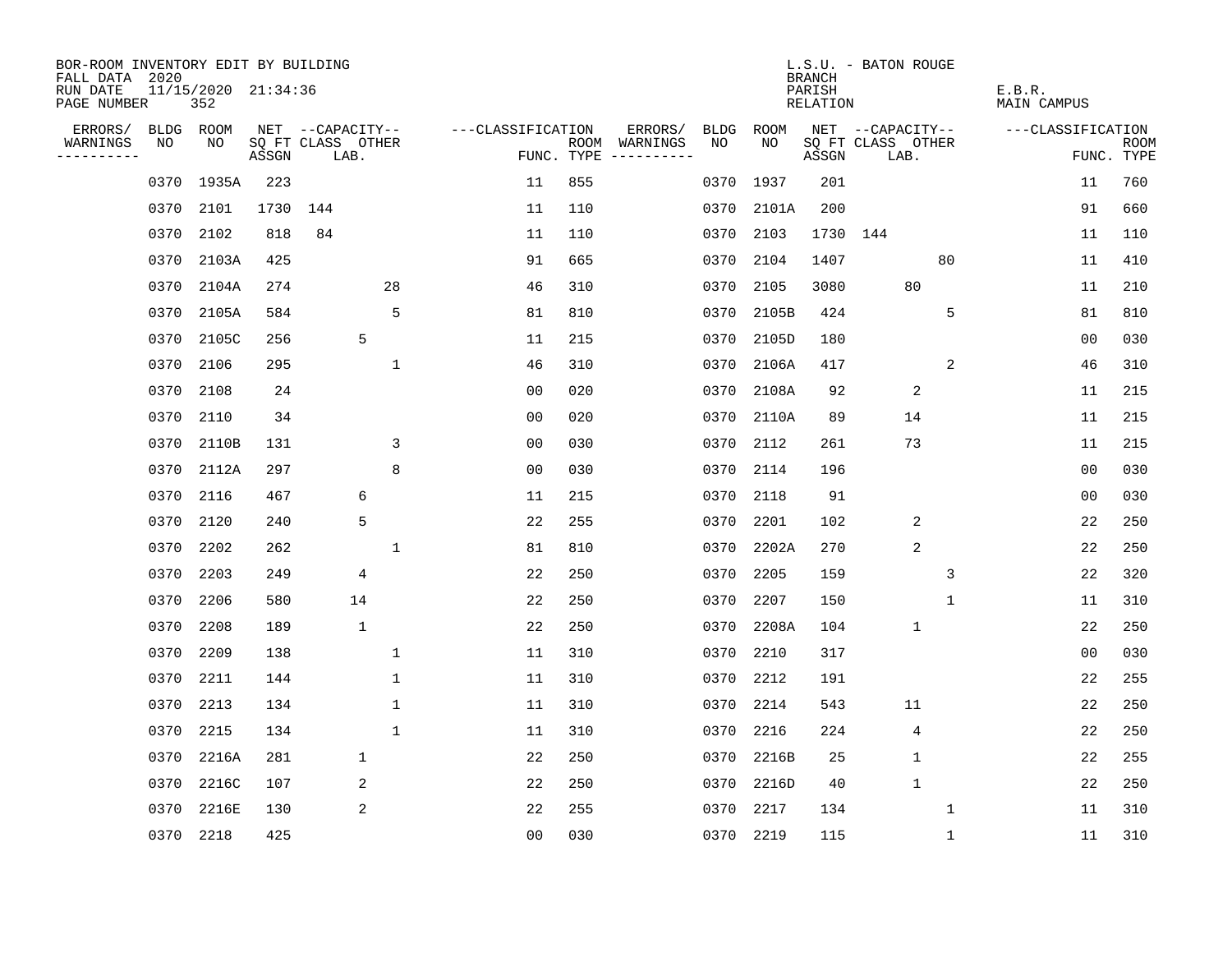| BOR-ROOM INVENTORY EDIT BY BUILDING<br>FALL DATA 2020 |                            |       |                           |                   |                    |                                                                                                                                                                                                                                                                                                                                                                                                                                                                                                                            |             | <b>BRANCH</b>             | L.S.U. - BATON ROUGE      |                              |                           |
|-------------------------------------------------------|----------------------------|-------|---------------------------|-------------------|--------------------|----------------------------------------------------------------------------------------------------------------------------------------------------------------------------------------------------------------------------------------------------------------------------------------------------------------------------------------------------------------------------------------------------------------------------------------------------------------------------------------------------------------------------|-------------|---------------------------|---------------------------|------------------------------|---------------------------|
| RUN DATE<br>PAGE NUMBER                               | 11/15/2020 21:34:36<br>353 |       |                           |                   |                    |                                                                                                                                                                                                                                                                                                                                                                                                                                                                                                                            |             | PARISH<br><b>RELATION</b> |                           | E.B.R.<br><b>MAIN CAMPUS</b> |                           |
| ERRORS/<br>BLDG                                       | ROOM                       |       | NET --CAPACITY--          | ---CLASSIFICATION |                    | ERRORS/<br><b>BLDG</b>                                                                                                                                                                                                                                                                                                                                                                                                                                                                                                     | <b>ROOM</b> |                           | NET --CAPACITY--          | ---CLASSIFICATION            |                           |
| WARNINGS<br>NO<br>----------                          | NO                         | ASSGN | SQ FT CLASS OTHER<br>LAB. |                   | ROOM<br>FUNC. TYPE | NO<br>WARNINGS<br>$\begin{tabular}{ccccccccc} \multicolumn{2}{c }{\multicolumn{2}{c }{\multicolumn{2}{c }{\multicolumn{2}{c}}{\multicolumn{2}{c}}{\multicolumn{2}{c}}{\multicolumn{2}{c}}{\multicolumn{2}{c}}{\multicolumn{2}{c}}{\multicolumn{2}{c}}{\multicolumn{2}{c}}{\multicolumn{2}{c}}{\multicolumn{2}{c}}{\multicolumn{2}{c}}{\multicolumn{2}{c}}{\multicolumn{2}{c}}{\multicolumn{2}{c}}{\multicolumn{2}{c}}{\multicolumn{2}{c}}{\multicolumn{2}{c}}{\multicolumn{2}{c}}{\multicolumn{2}{c}}{\multicolumn{2}{c}}$ | NO          | ASSGN                     | SQ FT CLASS OTHER<br>LAB. |                              | <b>ROOM</b><br>FUNC. TYPE |
| 0370                                                  | 2301                       | 165   | 1                         | 11                | 310                | 0370                                                                                                                                                                                                                                                                                                                                                                                                                                                                                                                       | 2302        | 337                       | 4                         | 22                           | 250                       |
| 0370                                                  | 2303                       | 151   | $\mathbf 1$               | 11                | 310                | 0370                                                                                                                                                                                                                                                                                                                                                                                                                                                                                                                       | 2304        | 311                       | 5                         | 22                           | 250                       |
| 0370                                                  | 2305                       | 193   | $\mathbf{1}$              | 11                | 325                | 0370                                                                                                                                                                                                                                                                                                                                                                                                                                                                                                                       | 2306        | 74                        | $\mathbf 1$               | 22                           | 255                       |
| 0370                                                  | 2306A                      | 86    | $\mathbf 1$               | 22                | 250                | 0370                                                                                                                                                                                                                                                                                                                                                                                                                                                                                                                       | 2307        | 151                       | $\mathbf{1}$              | 46                           | 310                       |
| 0370                                                  | 2307A                      | 234   | $\mathbf 1$               | 46                | 310                | 0370                                                                                                                                                                                                                                                                                                                                                                                                                                                                                                                       | 2308        | 332                       |                           | 00                           | 030                       |
| 0370                                                  | 2309                       | 158   | $\mathbf 1$               | 11                | 310                | 0370                                                                                                                                                                                                                                                                                                                                                                                                                                                                                                                       | 2310        | 56                        |                           | 0 <sub>0</sub>               | 030                       |
| 0370                                                  | 2312                       | 273   | 5                         | 22                | 250                | 0370                                                                                                                                                                                                                                                                                                                                                                                                                                                                                                                       | 2313        | 399                       | $\mathbf 1$               | 11                           | 350                       |
| 0370                                                  | 2314                       | 273   | 5                         | 22                | 250                | 0370                                                                                                                                                                                                                                                                                                                                                                                                                                                                                                                       | 2315        | 134                       | $\mathbf{1}$              | 11                           | 310                       |
| 0370                                                  | 2316                       | 509   |                           | 0 <sub>0</sub>    | 030                | 0370                                                                                                                                                                                                                                                                                                                                                                                                                                                                                                                       | 2317        | 133                       | $\mathbf 1$               | 11                           | 310                       |
| 0370                                                  | 2318                       | 542   | 25                        | 11                | 110                | 0370                                                                                                                                                                                                                                                                                                                                                                                                                                                                                                                       | 2318A       | 230                       | 20                        | 81                           | 810                       |
| 0370                                                  | 2319                       | 472   | 5                         | 22                | 250                | 0370                                                                                                                                                                                                                                                                                                                                                                                                                                                                                                                       | 2319A       | 250                       |                           | 22                           | 255                       |
| 0370                                                  | 2319B                      | 186   | 4                         | 22                | 250                | 0370                                                                                                                                                                                                                                                                                                                                                                                                                                                                                                                       | 2320        | 57                        | 6                         | 46                           | 315                       |
| 0370                                                  | 2320A                      | 114   | 2                         | 0 <sub>0</sub>    | 030                | 0370                                                                                                                                                                                                                                                                                                                                                                                                                                                                                                                       | 2321        | 315                       | 5                         | 22                           | 250                       |
| 0370                                                  | 2322                       | 35    |                           | 0 <sub>0</sub>    | 010                | 0370                                                                                                                                                                                                                                                                                                                                                                                                                                                                                                                       | 2323        | 141                       | 1                         | 11                           | 310                       |
| 0370                                                  | 2324                       | 79    | 17                        | 46                | 315                | 0370                                                                                                                                                                                                                                                                                                                                                                                                                                                                                                                       | 2324A       | 136                       | 2                         | 0 <sub>0</sub>               | 030                       |
| 0370                                                  | 2325                       | 138   | $\mathbf{1}$              | 11                | 310                | 0370                                                                                                                                                                                                                                                                                                                                                                                                                                                                                                                       | 2326        | 63                        |                           | 0 <sub>0</sub>               | 030                       |
| 0370                                                  | 2327                       | 199   | 4                         | 22                | 250                | 0370                                                                                                                                                                                                                                                                                                                                                                                                                                                                                                                       | 2329        | 261                       | 5                         | 22                           | 250                       |
| 0370                                                  | 2330                       | 270   | 5                         | 11                | 210                | 0370                                                                                                                                                                                                                                                                                                                                                                                                                                                                                                                       | 2331        | 141                       | 1                         | 11                           | 310                       |
| 0370                                                  | 2332                       | 189   | 2                         | 22                | 250                | 0370                                                                                                                                                                                                                                                                                                                                                                                                                                                                                                                       | 2333        | 140                       | 1                         | 11                           | 310                       |
| 0370                                                  | 2334                       | 136   | 3                         | 22                | 250                | 0370                                                                                                                                                                                                                                                                                                                                                                                                                                                                                                                       | 2336        | 270                       | 6                         | 22                           | 250                       |
| 0370                                                  | 2338                       | 124   |                           | 46                | 731                | 0370                                                                                                                                                                                                                                                                                                                                                                                                                                                                                                                       | 2401        | 272                       | $\mathbf{1}$              | 22                           | 320                       |
| 0370                                                  | 2402                       | 300   | 2                         | 22                | 320                | 0370                                                                                                                                                                                                                                                                                                                                                                                                                                                                                                                       | 2403        | 449                       | 9                         | 22                           | 250                       |
| 0370                                                  | 2403A                      | 191   |                           | 22                | 255                | 0370                                                                                                                                                                                                                                                                                                                                                                                                                                                                                                                       | 2404        | 319                       | 5                         | 22                           | 250                       |
| 0370                                                  | 2405                       | 315   | 5                         | 22                | 250                | 0370                                                                                                                                                                                                                                                                                                                                                                                                                                                                                                                       | 2406        | 319                       | 3                         | 22                           | 250                       |
| 0370                                                  | 2407                       | 198   | 3                         | 22                | 250                | 0370                                                                                                                                                                                                                                                                                                                                                                                                                                                                                                                       | 2408        | 635                       |                           | 0 <sub>0</sub>               | 030                       |
| 0370                                                  | 2409                       | 133   | $\mathbf{1}$              | 11                | 310                |                                                                                                                                                                                                                                                                                                                                                                                                                                                                                                                            | 0370 2410   | 619                       |                           | 22                           | 731                       |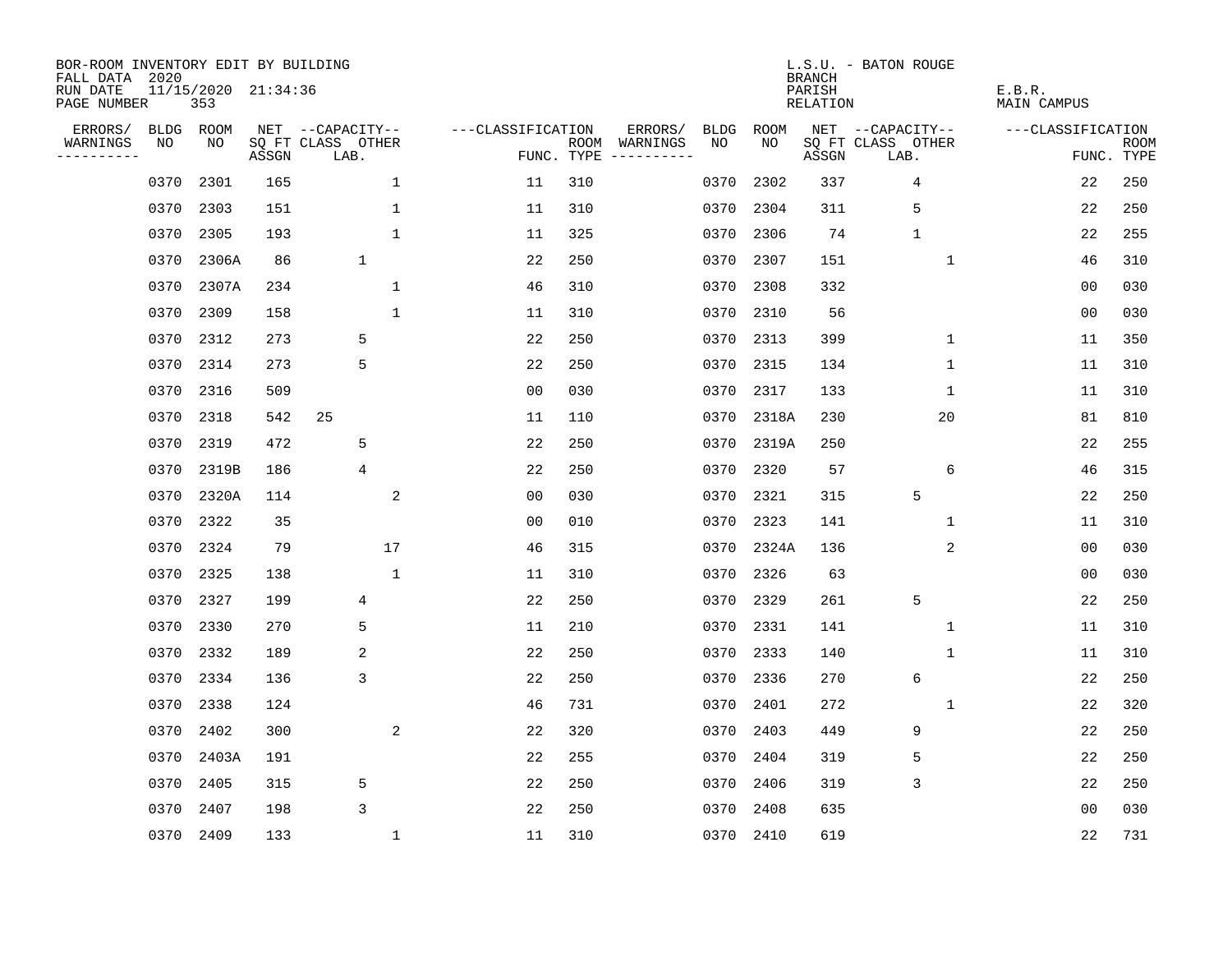| BOR-ROOM INVENTORY EDIT BY BUILDING<br>FALL DATA 2020 |      |           |                     |                           |                   |            |               |             |           | <b>BRANCH</b>      | L.S.U. - BATON ROUGE      |                       |                           |
|-------------------------------------------------------|------|-----------|---------------------|---------------------------|-------------------|------------|---------------|-------------|-----------|--------------------|---------------------------|-----------------------|---------------------------|
| RUN DATE<br>PAGE NUMBER                               |      | 354       | 11/15/2020 21:34:36 |                           |                   |            |               |             |           | PARISH<br>RELATION |                           | E.B.R.<br>MAIN CAMPUS |                           |
| ERRORS/                                               | BLDG | ROOM      |                     | NET --CAPACITY--          | ---CLASSIFICATION |            | ERRORS/       | <b>BLDG</b> | ROOM      |                    | NET --CAPACITY--          | ---CLASSIFICATION     |                           |
| WARNINGS<br>----------                                | NO   | NO        | ASSGN               | SQ FT CLASS OTHER<br>LAB. |                   | FUNC. TYPE | ROOM WARNINGS | NO.         | NO.       | ASSGN              | SQ FT CLASS OTHER<br>LAB. |                       | <b>ROOM</b><br>FUNC. TYPE |
|                                                       | 0370 | 2411      | 138                 | $\mathbf 1$               | 11                | 310        |               | 0370        | 2412      | 63                 |                           | 0 <sub>0</sub>        | 010                       |
|                                                       | 0370 | 2413      | 138                 | $\mathbf 1$               | 11                | 310        |               | 0370        | 2414      | 281                | 5                         | 22                    | 250                       |
|                                                       | 0370 | 2415      | 261                 | 5                         | 22                | 250        |               | 0370        | 2416      | 70                 |                           | 22                    | 315                       |
|                                                       | 0370 | 2417      | 132                 | $\mathbf{1}$              | 11                | 310        |               | 0370        | 2418      | 157                | 3                         | 22                    | 731                       |
|                                                       | 0370 | 2418A     | 95                  |                           | 81                | 810        |               | 0370        | 2419      | 132                | 1                         | 11                    | 310                       |
|                                                       | 0370 | 2420      | 322                 | 5                         | 22                | 250        |               | 0370        | 2421      | 132                | 1                         | 11                    | 310                       |
|                                                       | 0370 | 2422      | 314                 | 5                         | 22                | 250        |               | 0370        | 2423      | 135                | $\mathbf{1}$              | 11                    | 310                       |
|                                                       | 0370 | 2425      | 135                 | $\mathbf{1}$              | 11                | 310        |               |             | 0370 2427 | 132                | $\mathbf{1}$              | 11                    | 310                       |
|                                                       | 0370 | 2429      | 135                 | $\mathbf{1}$              | 22                | 310        |               | 0370        | 2431      | 132                | $\mathbf{1}$              | 20                    | 250                       |
|                                                       | 0370 | 2433      | 132                 | $\mathbf 1$               | 22                | 250        |               | 0370        | 2435      | 220                |                           | 0 <sub>0</sub>        | 030                       |
|                                                       | 0370 | 2502      | 738                 | 6                         | 11                | 350        |               | 0370        | 2503      | 248                | 5                         | 22                    | 250                       |
|                                                       | 0370 | 2504      | 288                 | 2                         | 22                | 250        |               | 0370        | 2505      | 35                 |                           | 0 <sub>0</sub>        | 010                       |
|                                                       | 0370 | 2506      | 131                 | 1                         | 46                | 310        |               | 0370        | 2507      | 482                | 6                         | 22                    | 250                       |
|                                                       | 0370 | 2510      | 539                 | 5                         | 46                | 310        |               | 0370        | 2511      | 241                | 5                         | 22                    | 250                       |
|                                                       | 0370 | 2512      | 138                 | 1                         | 46                | 310        |               | 0370        | 2513      | 241                | 5                         | 22                    | 250                       |
|                                                       | 0370 | 2514      | 271                 | 5                         | 11                | 325        |               | 0370        | 2515      | 60                 |                           | 46                    | 731                       |
|                                                       | 0370 | 2516      | 139                 | $\mathbf 1$               | 11                | 310        |               | 0370        | 2517      | 463                |                           | 0 <sub>0</sub>        | 030                       |
|                                                       | 0370 | 2518      | 139                 | $\mathbf 1$               | 11                | 310        |               | 0370        | 2519      | 250                | 5                         | 22                    | 250                       |
|                                                       | 0370 | 2520      | 139                 | $\mathbf 1$               | 11                | 310        |               | 0370        | 2521      | 250                | 5                         | 22                    | 250                       |
|                                                       | 0370 | 2522      | 139                 | $\mathbf{1}$              | 11                | 310        |               | 0370        | 2523      | 250                | 2                         | 22                    | 250                       |
|                                                       | 0370 | 2524      | 139                 | 1                         | 11                | 310        |               | 0370        | 2525      | 131                | 1                         | 46                    | 315                       |
|                                                       | 0370 | 2526      | 139                 | $\mathbf 1$               | 11                | 310        |               | 0370        | 2527      | 296                | 5                         | 22                    | 250                       |
|                                                       | 0370 | 2528      | 139                 | 1                         | 11                | 310        |               | 0370        | 2529      | 376                | 2                         | 22                    | 250                       |
|                                                       | 0370 | 2530      | 139                 | $\mathbf 1$               | 11                | 315        |               | 0370        | 2531      | 376                | 5                         | 22                    | 250                       |
|                                                       | 0370 | 2532      | 271                 | 5                         | 22                | 250        |               | 0370        | 2533      | 354                |                           | 0 <sub>0</sub>        | 030                       |
|                                                       |      | 0370 2534 | 143                 | $\mathbf{1}$              | 11                | 310        |               |             | 0370 2535 | 191                | 3                         | 22                    | 250                       |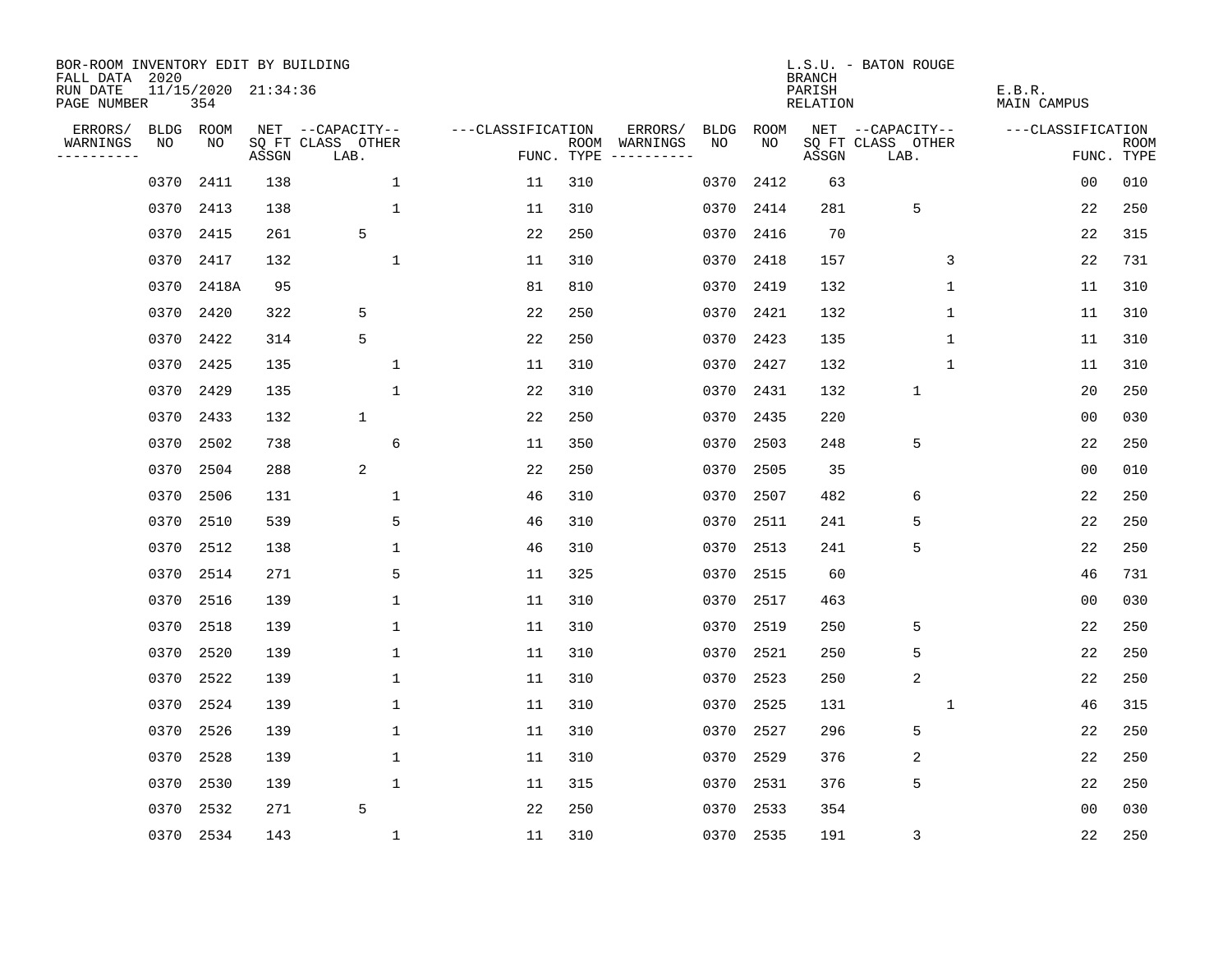| BOR-ROOM INVENTORY EDIT BY BUILDING<br>FALL DATA 2020 |      |                            |       |                           |                   |                    |                         |             |             | <b>BRANCH</b>             | L.S.U. - BATON ROUGE      |                              |                           |
|-------------------------------------------------------|------|----------------------------|-------|---------------------------|-------------------|--------------------|-------------------------|-------------|-------------|---------------------------|---------------------------|------------------------------|---------------------------|
| RUN DATE<br>PAGE NUMBER                               |      | 11/15/2020 21:34:36<br>355 |       |                           |                   |                    |                         |             |             | PARISH<br><b>RELATION</b> |                           | E.B.R.<br><b>MAIN CAMPUS</b> |                           |
| ERRORS/                                               | BLDG | ROOM                       |       | NET --CAPACITY--          | ---CLASSIFICATION |                    | ERRORS/                 | <b>BLDG</b> | <b>ROOM</b> |                           | NET --CAPACITY--          | ---CLASSIFICATION            |                           |
| WARNINGS<br>----------                                | NO   | NO                         | ASSGN | SQ FT CLASS OTHER<br>LAB. |                   | ROOM<br>FUNC. TYPE | WARNINGS<br>----------- | NO          | NO          | ASSGN                     | SQ FT CLASS OTHER<br>LAB. |                              | <b>ROOM</b><br>FUNC. TYPE |
|                                                       | 0370 | 2536                       | 185   | 1                         | 31                | 350                |                         | 0370        | 2537        | 57                        |                           | 0 <sub>0</sub>               | 020                       |
|                                                       | 0370 | 2537A                      | 130   | $7\phantom{.0}$           | 0 <sub>0</sub>    | 030                |                         | 0370        | 2538        | 157                       | 1                         | 11                           | 310                       |
|                                                       | 0370 | 2538A                      | 200   | $\mathbf 1$               | 22                | 250                |                         | 0370        | 2539        | 267                       | 23                        | 0 <sub>0</sub>               | 030                       |
|                                                       | 0370 | 2540                       | 135   | 1                         | 22                | 250                |                         |             | 0370 2541   | 48                        |                           | 0 <sub>0</sub>               | 010                       |
|                                                       | 0370 | 2542                       | 242   | 5                         | 22                | 250                | 9                       | 0370        | 2543        | 727                       | $\mathbf{1}$              | 22                           | 250                       |
|                                                       | 0370 | 2544                       | 413   | 5                         | 22                | 250                |                         |             | 0370 2544A  | 157                       | $\overline{2}$            | 22                           | 250                       |
|                                                       | 0370 | 2545                       | 150   | 3                         | 22                | 255                |                         | 0370        | 2546        | 404                       | 15                        | 22                           | 250                       |
|                                                       | 0370 | 2547                       | 133   | 2                         | 22                | 250                |                         | 0370        | 2548        | 346                       | 5                         | 22                           | 250                       |
|                                                       | 0370 | 2550                       | 326   | 1                         | 22                | 250                |                         | 0370        | 2552        | 404                       | 15                        | 22                           | 250                       |
|                                                       | 0370 | 3101                       | 480   | 6                         | 22                | 250                |                         | 0370        | 3102        | 124                       | $\mathbf{1}$              | 22                           | 310                       |
|                                                       | 0370 | 3103                       | 260   |                           | 0 <sub>0</sub>    | 030                |                         | 0370        | 3104        | 144                       | $\mathbf 1$               | 11                           | 310                       |
|                                                       | 0370 | 3105                       | 319   | 5                         | 22                | 250                |                         | 0370        | 3106        | 144                       | $\mathbf{1}$              | 22                           | 310                       |
|                                                       | 0370 | 3107                       | 347   | 5                         | 22                | 250                |                         | 0370        | 3108        | 144                       | $\mathbf{1}$              | 22                           | 250                       |
|                                                       | 0370 | 3109                       | 45    | 1                         | 0 <sub>0</sub>    | 030                |                         | 0370        | 3110        | 134                       | $\mathbf 1$               | 46                           | 310                       |
|                                                       | 0370 | 3110A                      | 186   | 4                         | 22                | 320                |                         | 0370        | 3111        | 45                        | 1                         | 0 <sub>0</sub>               | 030                       |
|                                                       | 0370 | 3112                       | 179   | $\mathbf 1$               | 11                | 310                |                         | 0370        | 3113        | 77                        |                           | 22                           | 731                       |
|                                                       | 0370 | 3114                       | 306   | 5                         | 22                | 250                |                         | 0370        | 3115        | 149                       | 3                         | 22                           | 731                       |
|                                                       | 0370 | 3115A                      | 57    | $\mathbf 1$               | 22                | 731                |                         | 0370        | 3116        | 306                       | 12                        | 22                           | 250                       |
|                                                       | 0370 | 3118                       | 167   | $\mathbf{1}$              | 11                | 310                |                         | 0370        | 3201        | 275                       | 5                         | 22                           | 860                       |
|                                                       | 0370 | 3202                       | 300   | 2                         | 22                | 250                |                         | 0370        | 3203        | 137                       | $\mathbf{1}$              | 11                           | 310                       |
|                                                       | 0370 | 3204                       | 260   | 4                         | 22                | 250                |                         | 0370        | 3205        | 289                       | $\overline{2}$            | 22                           | 250                       |
|                                                       | 0370 | 3207                       | 145   | $\mathbf 1$               | 11                | 310                |                         | 0370        | 3208        | 539                       | 6                         | 22                           | 250                       |
|                                                       | 0370 | 3208A                      | 147   | $\mathbf 1$               | 22                | 255                |                         | 0370        | 3209        | 145                       | 1                         | 11                           | 310                       |
|                                                       | 0370 | 3210                       | 325   |                           | 0 <sub>0</sub>    | 030                |                         | 0370        | 3211        | 138                       | 1                         | 11                           | 310                       |
|                                                       | 0370 | 3212                       | 699   | 8                         | 92                | 250                |                         | 0370        | 3212A       | 59                        | 1                         | 92                           | 310                       |
|                                                       |      | 0370 3212B                 | 59    | $\mathbf{1}$              | 92                | 310                |                         |             | 0370 3212C  | 59                        |                           | 92                           | 255                       |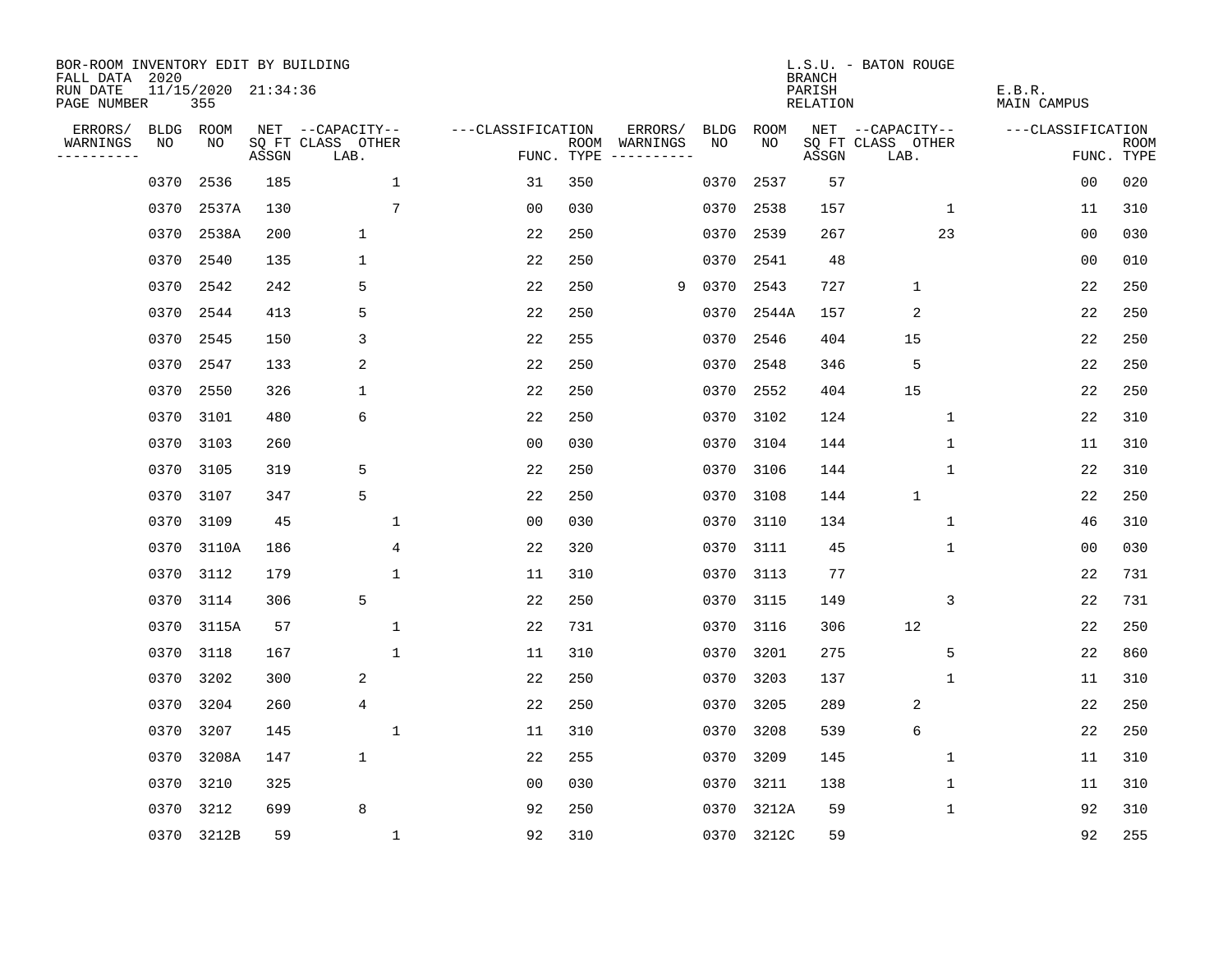| BOR-ROOM INVENTORY EDIT BY BUILDING<br>FALL DATA 2020<br>RUN DATE |                   | 11/15/2020 21:34:36 |       |                                       |   |                   |            |                          |                   |            | <b>BRANCH</b><br>PARISH | L.S.U. - BATON ROUGE                  | E.B.R.             |             |
|-------------------------------------------------------------------|-------------------|---------------------|-------|---------------------------------------|---|-------------------|------------|--------------------------|-------------------|------------|-------------------------|---------------------------------------|--------------------|-------------|
| PAGE NUMBER                                                       |                   | 356                 |       |                                       |   |                   |            |                          |                   |            | <b>RELATION</b>         |                                       | <b>MAIN CAMPUS</b> |             |
| ERRORS/<br>WARNINGS                                               | <b>BLDG</b><br>NO | ROOM<br>NO          |       | NET --CAPACITY--<br>SQ FT CLASS OTHER |   | ---CLASSIFICATION |            | ERRORS/<br>ROOM WARNINGS | <b>BLDG</b><br>NO | ROOM<br>NO |                         | NET --CAPACITY--<br>SQ FT CLASS OTHER | ---CLASSIFICATION  | <b>ROOM</b> |
| .                                                                 |                   |                     | ASSGN | LAB.                                  |   |                   | FUNC. TYPE | $-- - - - - - - - -$     |                   |            | ASSGN                   | LAB.                                  |                    | FUNC. TYPE  |
|                                                                   | 0370              | 3213                | 144   |                                       | 2 | 11                | 310        |                          | 0370              | 3214       | 304                     | 3                                     | 22                 | 255         |
|                                                                   | 0370              | 3214A               | 446   | 5                                     |   | 22                | 255        |                          | 0370              | 3215       | 144                     | 1                                     | 11                 | 310         |
|                                                                   | 0370              | 3216                | 286   | $\mathbf 1$                           |   | 22                | 250        |                          | 0370              | 3217       | 124                     | $\mathbf 1$                           | 11                 | 310         |
|                                                                   | 0370              | 3218                | 604   |                                       |   | 0 <sub>0</sub>    | 030        |                          | 0370              | 3301       | 124                     | 1                                     | 11                 | 310         |
|                                                                   | 0370              | 3302                | 394   | 2                                     |   | 22                | 250        |                          | 0370              | 3303       | 138                     | $\mathbf{1}$                          | 11                 | 310         |
|                                                                   | 0370              | 3304                | 380   | 4                                     |   | 22                | 250        |                          |                   | 0370 3305  | 138                     | $\mathbf{1}$                          | 11                 | 310         |
|                                                                   | 0370              | 3306                | 280   | 5                                     |   | 31                | 250        |                          | 0370              | 3307       | 151                     | $\mathbf{1}$                          | 11                 | 310         |
|                                                                   | 0370              | 3308                | 280   | 3                                     |   | 22                | 250        |                          | 0370              | 3309       | 144                     | 1                                     | 11                 | 310         |
|                                                                   | 0370              | 3310                | 85    |                                       |   | 46                | 731        |                          | 0370              | 3310A      | 85                      |                                       | 46                 | 731         |
|                                                                   | 0370              | 3312                | 363   |                                       |   | 0 <sub>0</sub>    | 030        |                          | 0370              | 3313       | 158                     | 13                                    | 22                 | 310         |
|                                                                   | 0370              | 3313A               | 261   |                                       | 1 | 22                | 325        |                          | 0370              | 3314       | 56                      |                                       | 46                 | 315         |
|                                                                   | 0370              | 3315                | 409   |                                       | 5 | 46                | 310        |                          | 0370              | 3316       | 370                     | 5                                     | 22                 | 250         |
|                                                                   | 0370              | 3317                | 80    | $\mathbf{1}$                          |   | 22                | 255        |                          | 0370              | 3319       | 395                     | 4                                     | 22                 | 250         |
|                                                                   | 0370              | 3319A               | 57    | $\mathbf 1$                           |   | 22                | 250        |                          | 0370              | 3319C      | 95                      | 3                                     | 22                 | 250         |
|                                                                   | 0370              | 3320                | 474   |                                       |   | 0 <sub>0</sub>    | 030        |                          | 0370              | 3321       | 71                      | $\mathbf 1$                           | 22                 | 250         |
|                                                                   | 0370              | 3322                | 124   | 3                                     |   | 22                | 250        |                          | 0370              | 3323       | 175                     | 3                                     | 22                 | 250         |
|                                                                   | 0370              | 3324                | 122   | 2                                     |   | 22                | 250        |                          | 0370              | 3325       | 141                     | 1                                     | 11                 | 310         |
|                                                                   | 0370              | 3326                | 115   | 1                                     |   | 22                | 250        |                          | 0370              | 3327       | 138                     | 1                                     | 45                 | 310         |
|                                                                   | 0370              | 3328                | 265   | 5                                     |   | 22                | 250        |                          | 0370              | 3329       | 319                     | 5                                     | 22                 | 250         |
|                                                                   | 0370              | 3330                | 285   | 5                                     |   | 22                | 250        |                          | 0370              | 3330A      | 38                      | $\mathbf{1}$                          | 22                 | 255         |
|                                                                   | 0370              | 3331                | 341   | 5                                     |   | 22                | 250        |                          | 0370              | 3334       | 245                     | 5                                     | 22                 | 250         |
|                                                                   | 0370              | 3334A               | 152   | $\mathbf 1$                           |   | 22                | 255        |                          | 0370              | 3336       | 186                     | 12                                    | 00                 | 030         |
|                                                                   | 0370              | 3338                | 124   |                                       |   | 0 <sub>0</sub>    | 030        |                          | 0370              | 3340       | 33                      | 6                                     | 46                 | 315         |
|                                                                   | 0370              | 3340A               | 68    |                                       | 2 | 0 <sub>0</sub>    | 030        |                          | 0370              | 3342       | 347                     | 5                                     | 22                 | 250         |
|                                                                   | 0370              | 3342A               | 35    | $\mathbf 1$                           |   | 22                | 250        |                          | 0370              | 3342B      | 42                      | $\mathbf 1$                           | 22                 | 250         |
|                                                                   |                   | 0370 3344           | 742   |                                       |   | 00                | 030        |                          |                   | 0370 3346  | 261                     | 5                                     | 22                 | 250         |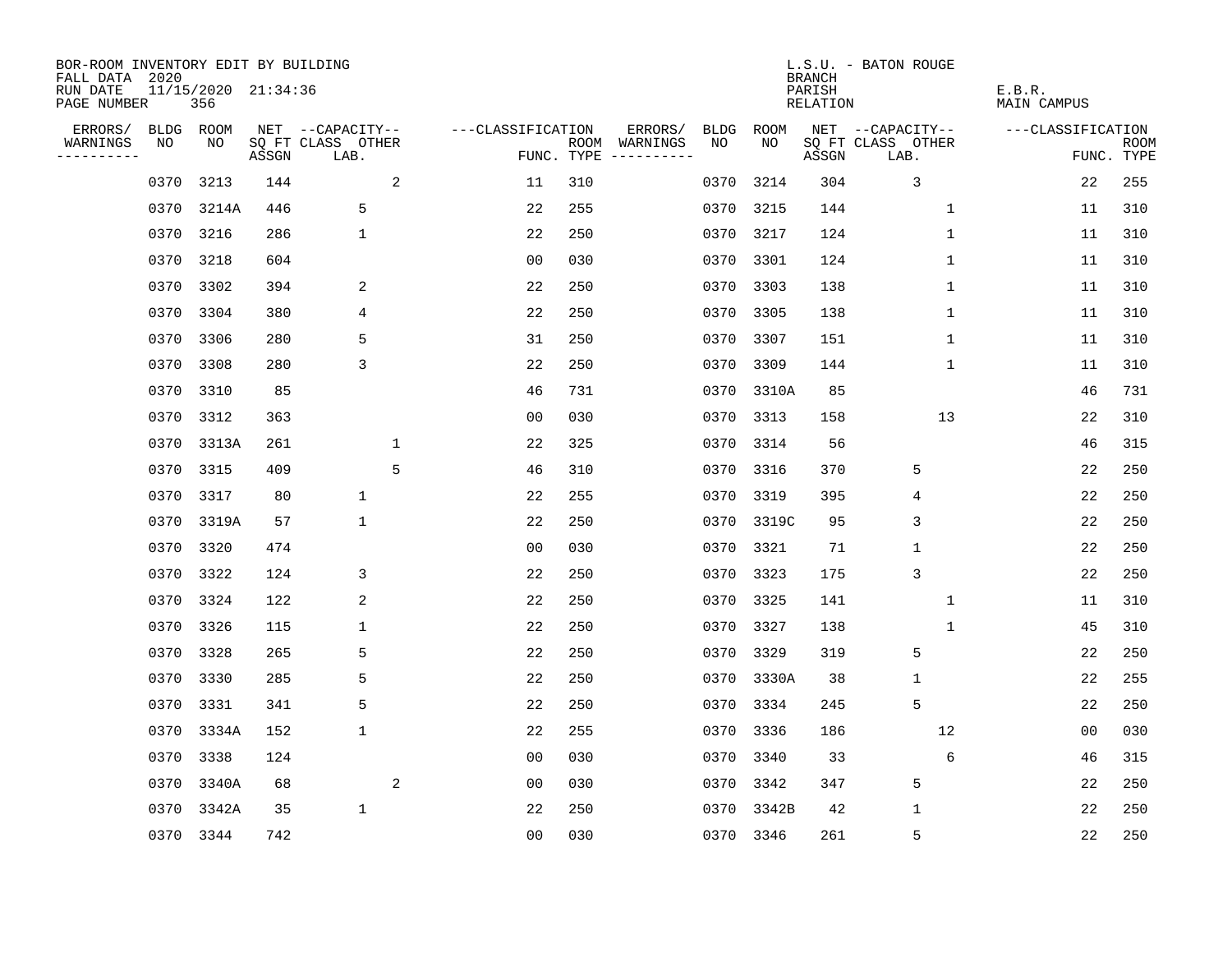| BOR-ROOM INVENTORY EDIT BY BUILDING<br>FALL DATA 2020 |                            |       |                           |                   |            |                                    |             | <b>BRANCH</b>             | L.S.U. - BATON ROUGE      |                              |                           |
|-------------------------------------------------------|----------------------------|-------|---------------------------|-------------------|------------|------------------------------------|-------------|---------------------------|---------------------------|------------------------------|---------------------------|
| RUN DATE<br>PAGE NUMBER                               | 11/15/2020 21:34:36<br>357 |       |                           |                   |            |                                    |             | PARISH<br><b>RELATION</b> |                           | E.B.R.<br><b>MAIN CAMPUS</b> |                           |
| ERRORS/<br>BLDG                                       | ROOM                       |       | NET --CAPACITY--          | ---CLASSIFICATION |            | ERRORS/<br><b>BLDG</b>             | <b>ROOM</b> |                           | NET --CAPACITY--          | ---CLASSIFICATION            |                           |
| NO<br>WARNINGS<br>----------                          | NO                         | ASSGN | SQ FT CLASS OTHER<br>LAB. |                   | FUNC. TYPE | NO<br>ROOM WARNINGS<br>----------- | NO          | ASSGN                     | SQ FT CLASS OTHER<br>LAB. |                              | <b>ROOM</b><br>FUNC. TYPE |
| 0370                                                  | 3401                       | 238   | 5                         | 22                | 250        | 0370                               | 3402        | 306                       | 5                         | 22                           | 250                       |
| 0370                                                  | 3403                       | 224   | 5                         | 22                | 250        | 0370                               | 3404        | 309                       | 5                         | 22                           | 250                       |
| 0370                                                  | 3405                       | 224   | 5                         | 22                | 250        | 0370                               | 3406        | 184                       | 3                         | 22                           | 255                       |
| 0370                                                  | 3407                       | 279   | 5                         | 22                | 250        | 0370                               | 3408        | 230                       | 4                         | 22                           | 250                       |
| 0370                                                  | 3409                       | 133   | $\mathbf{1}$              | 22                | 310        | 0370                               | 3410        | 230                       | 4                         | 11                           | 210                       |
| 0370                                                  | 3411                       | 133   | $\mathbf 1$               | 11                | 310        |                                    | 0370 3412   | 37                        | $\mathbf{1}$              | 00                           | 030                       |
| 0370                                                  | 3413                       | 135   | $\mathbf{1}$              | 22                | 310        | 0370                               | 3414        | 77                        |                           | 0 <sub>0</sub>               | 030                       |
| 0370                                                  | 3415                       | 342   | 5                         | 22                | 250        | 0370                               | 3416        | 964                       |                           | 0 <sub>0</sub>               | 030                       |
| 0370                                                  | 3417                       | 99    |                           | 22                | 255        | 0370                               | 3417A       | 63                        |                           | 22                           | 255                       |
| 0370                                                  | 3418                       | 37    | $\mathbf 1$               | 0 <sub>0</sub>    | 030        | 0370                               | 3420        | 1733                      | 35                        | 22                           | 250                       |
| 0370                                                  | 3420A                      | 227   | 5                         | 22                | 250        | 0370                               | 3420B       | 227                       | 5                         | 22                           | 250                       |
| 0370                                                  | 3420C                      | 190   | $\overline{4}$            | 22                | 255        | 0370                               | 3420D       | 251                       | 5                         | 22                           | 255                       |
| 0370                                                  | 3427                       | 153   | 1                         | 22                | 310        | 0370                               | 3428        | 60                        |                           | 0 <sub>0</sub>               | 010                       |
| 0370                                                  | 3429                       | 156   | 1                         | 11                | 320        | 0370                               | 3430        | 323                       | 5                         | 22                           | 250                       |
| 0370                                                  | 3431                       | 304   | 5                         | 22                | 250        | 0370                               | 3432N       | 248                       | 6                         | 22                           | 310                       |
| 0370                                                  | 3432S                      | 280   | 3                         | 22                | 250        | 0370                               | 3433        | 3242                      |                           | 0 <sub>0</sub>               | 030                       |
| 0370                                                  | 3434                       | 588   | 6                         | 45                | 250        | 0370                               | 3434A       | 20                        | $\mathbf{1}$              | 0 <sub>0</sub>               | 020                       |
| 0370                                                  | 3434B                      | 114   | 1                         | 45                | 250        | 0370                               | 3435        | 440                       | 5                         | 22                           | 250                       |
| 0370                                                  | 3435A                      | 218   | 4                         | 22                | 250        | 0370                               | 3435B       | 330                       | 2                         | 45                           | 255                       |
| 0370                                                  | 3436                       | 146   | 2                         | 22                | 250        | 0370                               | 3436A       | 32                        | $\overline{2}$            | 22                           | 250                       |
| 0370                                                  | 3436B                      | 146   | 2                         | 22                | 250        | 0370                               | 3436C       | 89                        | $\mathbf 1$               | 22                           | 250                       |
| 0370                                                  | 3437                       | 400   | 1                         | 45                | 250        | 0370                               | 3438A       | 238                       | $\mathbf{1}$              | 22                           | 250                       |
| 0370                                                  | 3438B                      | 238   | $\mathbf 1$               | 22                | 250        | 0370                               | 3440        | 224                       | 1                         | 11                           | 310                       |
| 0370                                                  | 3442                       | 224   | $\mathbf 1$               | 22                | 310        | 0370                               | 3444        | 114                       | $\mathbf{1}$              | 22                           | 250                       |
| 0370                                                  | 3446                       | 582   | 20                        | 46                | 315        | 0370                               | 3501        | 400                       | 7                         | 46                           | 731                       |
|                                                       | 0370 3502                  | 335   | 5                         | 22                | 350        |                                    | 0370 3503   | 138                       | 5                         | 46                           | 315                       |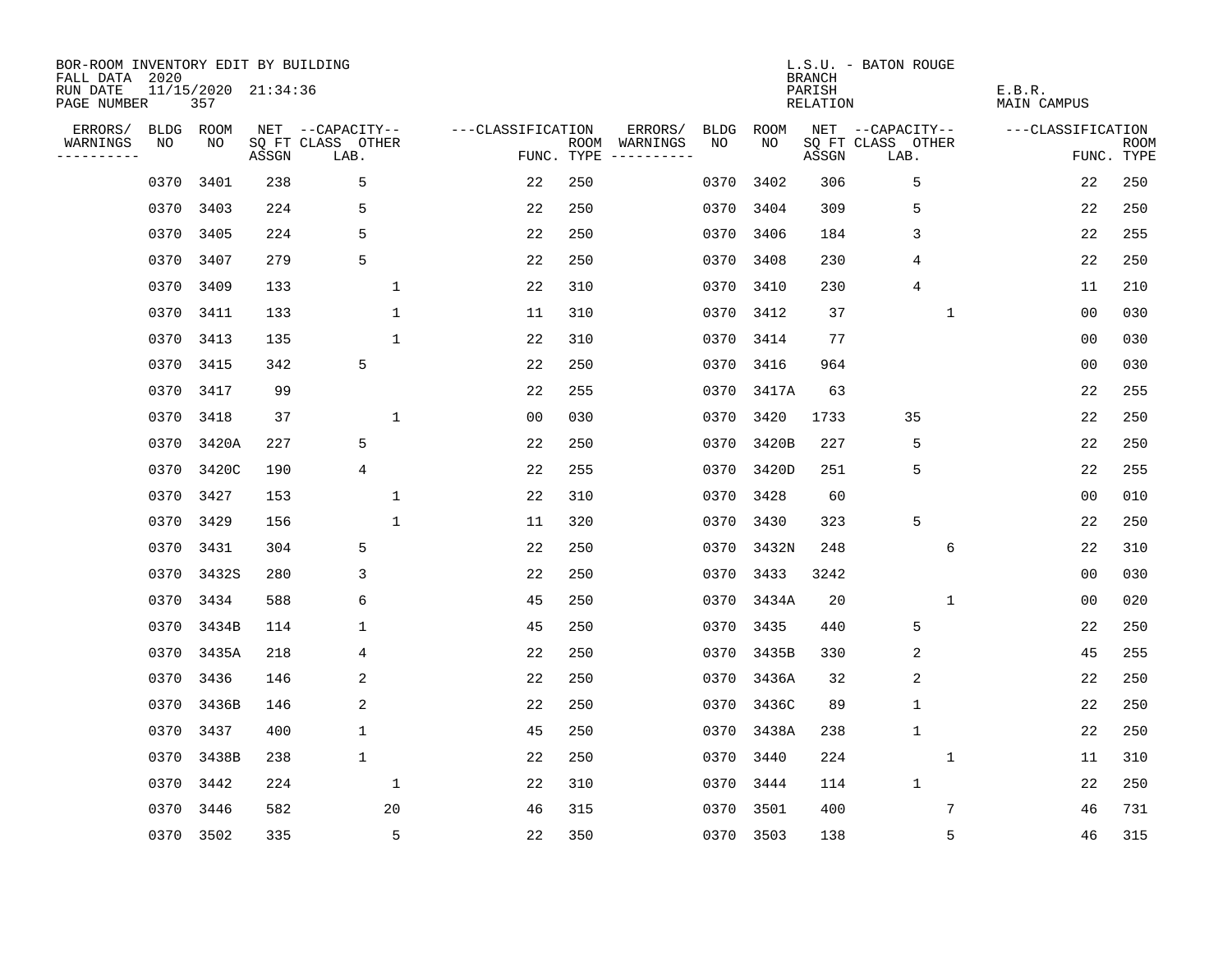| BOR-ROOM INVENTORY EDIT BY BUILDING<br>FALL DATA 2020 |      |                            |       |                           |                   |                                            |             |                                                                 | <b>BRANCH</b>      | L.S.U. - BATON ROUGE                                                                                                               |                                    |                           |
|-------------------------------------------------------|------|----------------------------|-------|---------------------------|-------------------|--------------------------------------------|-------------|-----------------------------------------------------------------|--------------------|------------------------------------------------------------------------------------------------------------------------------------|------------------------------------|---------------------------|
| RUN DATE<br>PAGE NUMBER                               |      | 11/15/2020 21:34:36<br>358 |       |                           |                   |                                            |             |                                                                 | PARISH<br>RELATION |                                                                                                                                    | E.B.R.<br>MAIN CAMPUS              |                           |
| ERRORS/                                               |      | BLDG ROOM                  |       | NET --CAPACITY--          | ---CLASSIFICATION | ERRORS/                                    | <b>BLDG</b> | ROOM                                                            |                    | NET --CAPACITY--                                                                                                                   | ---CLASSIFICATION                  |                           |
| WARNINGS<br>----------                                | NO   | NO                         | ASSGN | SQ FT CLASS OTHER<br>LAB. |                   | ROOM WARNINGS<br>FUNC. TYPE<br>----------- | NO          | NO                                                              | ASSGN              | SQ FT CLASS OTHER<br>LAB.                                                                                                          |                                    | <b>ROOM</b><br>FUNC. TYPE |
|                                                       | 0370 | 3504                       | 551   | 8                         | 22                | 250                                        | 0370        | 3505                                                            | 290                |                                                                                                                                    | 45                                 | 731                       |
|                                                       |      | 0370 3506                  | 623   | 8                         | 45                | 250                                        | 0370        | 3507                                                            | 270                | 2                                                                                                                                  | 45                                 | 250                       |
|                                                       |      | 0370 3508                  | 60    |                           | 00                | 010                                        | 0370        | 3509                                                            | 448                | 6                                                                                                                                  | 45                                 | 320                       |
|                                                       |      | 0370 3510                  | 137   | $\mathbf{1}$              | 45                | 310                                        | 0370        | 3511                                                            | 693                | 15                                                                                                                                 | 11                                 | 350                       |
|                                                       |      | 0370 3512                  | 285   | 2                         | 45                | 250                                        |             | 0370 3514                                                       | 175                |                                                                                                                                    | 45                                 | 255                       |
|                                                       |      | 0370 3515E                 | 146   | $\mathbf{1}$              | 45                | 310                                        |             | 0370 3515W                                                      | 146                | $\mathbf 1$                                                                                                                        | 45                                 | 310                       |
|                                                       |      | 0370 3516                  | 214   | $\mathbf{1}$              | 45                | 310                                        |             | 0370 3517E                                                      | 153                | 3                                                                                                                                  | 45                                 | 310                       |
|                                                       |      | 0370 3517W                 | 155   | $\mathbf{1}$              | 45                | 310                                        | 0370        | 3518                                                            | 528                | $\mathbf{2}$                                                                                                                       | 45                                 | 350                       |
|                                                       |      | 0370 3518A                 | 188   |                           | 0 <sub>0</sub>    | 030                                        |             | 0370 3519E                                                      | 150                | $\mathbf{1}$                                                                                                                       | 45                                 | 310                       |
|                                                       |      | 0370 3519W                 | 149   | $\mathbf{1}$              | 45                | 310                                        | 0370        | 3520                                                            | 3406               | 68                                                                                                                                 | 45                                 | 250                       |
|                                                       |      | 0370 3520A                 | 52    | $\mathbf{1}$              | 45                | 255                                        |             | 0370 3520B                                                      | 414                | 4                                                                                                                                  | 45                                 | 250                       |
|                                                       |      | 0370 3520C                 | 275   | 3                         | 45                | 250                                        | 0370        | 3520D                                                           | 101                | $\mathbf{1}$                                                                                                                       | 45                                 | 255                       |
|                                                       |      | 0370 3521                  | 26    |                           | 0 <sub>0</sub>    | 020                                        |             | 0370 3521A                                                      | 247                | 7                                                                                                                                  | 0 <sub>0</sub>                     | 030                       |
|                                                       |      | 0370 3522                  | 605   |                           | 0 <sub>0</sub>    | 030                                        |             | 0370 3523                                                       | 28                 |                                                                                                                                    | 0 <sub>0</sub>                     | 020                       |
|                                                       |      | 0370 3523A                 | 266   | 11                        | 00                | 030                                        |             | 0370 3524                                                       | 73                 |                                                                                                                                    | 0 <sub>0</sub>                     | 030                       |
|                                                       |      | 0370 3525                  | 320   | 2                         | 22                | 255                                        |             | 0370 3526                                                       | 230                | $\mathbf{1}$                                                                                                                       | 45                                 | 255                       |
|                                                       |      | 0370 1102L1                | 98    |                           | 46                | 315                                        |             | 0370 1117D1                                                     | 78                 |                                                                                                                                    | 41                                 | 731                       |
|                                                       |      | 0370 1117D2                | 238   | 8                         | 41                | 350                                        |             | 0370 1117D3                                                     | 238                | 8                                                                                                                                  | 41                                 | 350                       |
|                                                       |      | 0370 1117D4                | 325   | 2                         | 41                | 310                                        |             | 0370 1117D5                                                     | 138                | $\mathbf{1}$                                                                                                                       | 41                                 | 310                       |
|                                                       |      | 0370 1117D6                | 284   | 2                         | 41                | 310                                        |             | 0370 1117D7                                                     | 353                | 2                                                                                                                                  | 41                                 | 315                       |
|                                                       |      | 0370 1117D8                | 284   | 2                         | 41                | 310                                        |             | 0370 1117D9                                                     | 109                |                                                                                                                                    | 41                                 | 315                       |
|                                                       |      | 0370 1405BE                | 245   | 1                         | 11                | 310                                        |             | 0370 1405BW                                                     | 266                | 2                                                                                                                                  | 11                                 | 350                       |
|                                                       |      | 0370 1655A1                | 278   | 5                         | 11                | 810                                        |             | 0370 1812A1<br>TOTAL NUMBER CLASSROOMS<br>TOTAL NUMBER LABS 210 | 67                 | $\mathbf{1}$<br>TOTAL ASSIGNABLE & UNASSIGNABLE SQFT:<br>TOTAL NET ASSIGN SQ. FT. IN ROOM FILE<br>TOTAL NUMBER COMPUTER CLASSROOMS | 11<br>231,634<br>199,997<br>5<br>4 | 865                       |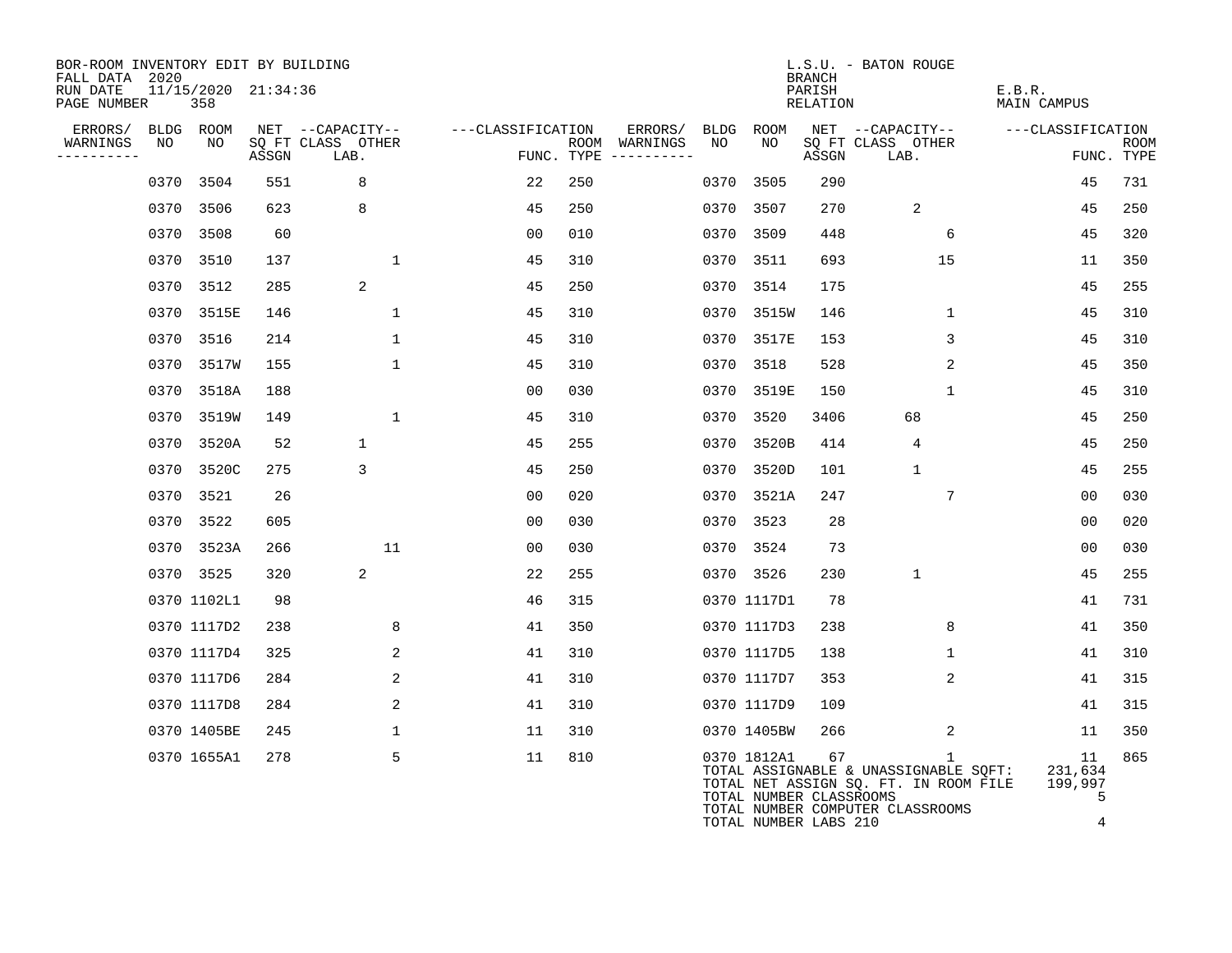| BOR-ROOM INVENTORY EDIT BY BUILDING       |           |                            |          |                           |              |                   |     |                                      |           |            | <b>BRANCH</b>                                    | L.S.U. - BATON ROUGE                                                                                                                                |                       |                    |
|-------------------------------------------|-----------|----------------------------|----------|---------------------------|--------------|-------------------|-----|--------------------------------------|-----------|------------|--------------------------------------------------|-----------------------------------------------------------------------------------------------------------------------------------------------------|-----------------------|--------------------|
| FALL DATA 2020<br>RUN DATE<br>PAGE NUMBER |           | 11/15/2020 21:34:36<br>359 |          |                           |              |                   |     |                                      |           |            | PARISH<br>RELATION                               |                                                                                                                                                     | E.B.R.<br>MAIN CAMPUS |                    |
| ERRORS/                                   |           | BLDG ROOM                  |          | NET --CAPACITY--          |              | ---CLASSIFICATION |     | ERRORS/                              | BLDG ROOM |            |                                                  | NET --CAPACITY--                                                                                                                                    | ---CLASSIFICATION     |                    |
| WARNINGS<br>----------                    | NO        | NO.                        | ASSGN    | SQ FT CLASS OTHER<br>LAB. |              |                   |     | ROOM WARNINGS<br>FUNC. TYPE $------$ | NO        | NO.        | ASSGN                                            | SQ FT CLASS OTHER<br>LAB.                                                                                                                           |                       | ROOM<br>FUNC. TYPE |
|                                           |           |                            |          |                           |              |                   |     |                                      |           |            |                                                  | TOTAL NUMBER SPECIAL LABS 220                                                                                                                       |                       |                    |
|                                           | 0371 0101 |                            | 151      |                           | 4            | 22                | 320 |                                      | 0371 0102 |            | 52                                               | 2                                                                                                                                                   | 00                    | 030                |
|                                           | 0371 0103 |                            | 114      |                           | $\mathbf{1}$ | 11                | 310 |                                      | 0371 0104 |            | 135                                              | 1                                                                                                                                                   | 11                    | 310                |
|                                           | 0371 0106 |                            | 508      |                           | 2            | 22                | 250 |                                      | 0371 0108 |            | 123                                              | 2                                                                                                                                                   | 22                    | 310                |
|                                           | 0371 0109 |                            | 378      |                           |              | 0 <sub>0</sub>    | 020 |                                      | 0371 0111 |            | 580                                              | 2                                                                                                                                                   | 22                    | 250                |
|                                           |           | 0371 0111A                 | 21       |                           |              | 22                | 255 |                                      | 0371 0112 |            | 220                                              | $\mathbf{1}$                                                                                                                                        | 22                    | 310                |
|                                           |           | 0371 0114                  | 100      |                           | $\mathbf 1$  | 11                | 310 |                                      | 0371 0115 |            | 100                                              | $\mathbf{1}$                                                                                                                                        | 22                    | 310                |
|                                           |           | 0371 0201                  | 1089     |                           |              | 0 <sub>0</sub>    | 030 |                                      |           |            | TOTAL NUMBER CLASSROOMS<br>TOTAL NUMBER LABS 210 | TOTAL ASSIGNABLE & UNASSIGNABLE SQFT:<br>TOTAL NET ASSIGN SQ. FT. IN ROOM FILE<br>TOTAL NUMBER COMPUTER CLASSROOMS<br>TOTAL NUMBER SPECIAL LABS 220 | 3,571<br>2,052        |                    |
|                                           |           | 0373 1100                  | 3295 250 |                           |              | 11                | 110 |                                      |           | 0373 1100A | 134                                              |                                                                                                                                                     | 11                    | 115                |
|                                           | 0373 1104 |                            | 193      |                           |              | 00                | 030 |                                      | 0373 1106 |            | 211                                              |                                                                                                                                                     | 0 <sub>0</sub>        | 030                |
|                                           | 0373 1108 |                            | 714      | 34                        |              | 11                | 140 |                                      | 0373 1112 |            | 884                                              | 40                                                                                                                                                  | 11                    | 210                |
|                                           | 0373 1114 |                            | 3117     |                           | 50           | 11                | 210 |                                      | 0373 1118 |            | 212                                              | 6                                                                                                                                                   | 11                    | 210                |
|                                           | 0373 1119 |                            | 198      |                           |              | 51                | 660 |                                      |           | 0373 1119A | 189                                              |                                                                                                                                                     | 00                    | 030                |
|                                           |           | 0373 1119B                 | 234      |                           |              | 0 <sub>0</sub>    | 030 |                                      |           | 0373 1119C | 43                                               |                                                                                                                                                     | 0 <sub>0</sub>        | 010                |
|                                           | 0373 1120 |                            | 366      |                           | $\mathbf 1$  | 11                | 210 |                                      | 0373 1121 |            | 329                                              |                                                                                                                                                     | 0 <sub>0</sub>        | 020                |
|                                           | 0373 1122 |                            | 381      |                           | 6            | 11                | 210 |                                      | 0373 1123 |            | 340                                              |                                                                                                                                                     | 0 <sub>0</sub>        | 030                |
|                                           |           | 0373 1124                  | 2683     |                           | 96           | 11                | 240 |                                      |           | 0373 1124A | 22                                               | 1                                                                                                                                                   | 11                    | 240                |
|                                           | 0373 1126 |                            | 874      | 36                        |              | 11                | 110 |                                      | 0373 1130 |            | 822                                              | 8                                                                                                                                                   | 22                    | 250                |
|                                           | 0373 1131 |                            | 874      | 36                        |              | 11                | 140 |                                      | 0373 1132 |            | 13                                               |                                                                                                                                                     | 22                    | 255                |
|                                           | 0373 1133 |                            | 782      |                           | 4            | 22                | 250 |                                      | 0373 1134 |            | 13                                               |                                                                                                                                                     | 22                    | 255                |
|                                           | 0373 1135 |                            | 15       |                           |              | 22                | 255 |                                      | 0373 1137 |            | 15                                               |                                                                                                                                                     | 22                    | 255                |
|                                           | 0373 1138 |                            | 407      |                           | 6            | 22                | 250 |                                      | 0373 1139 |            | 783                                              | 4                                                                                                                                                   | 22                    | 250                |
|                                           | 0373 1140 |                            | 13       |                           |              | 22                | 255 |                                      | 0373 1141 |            | 370                                              | 4                                                                                                                                                   | 22                    | 250                |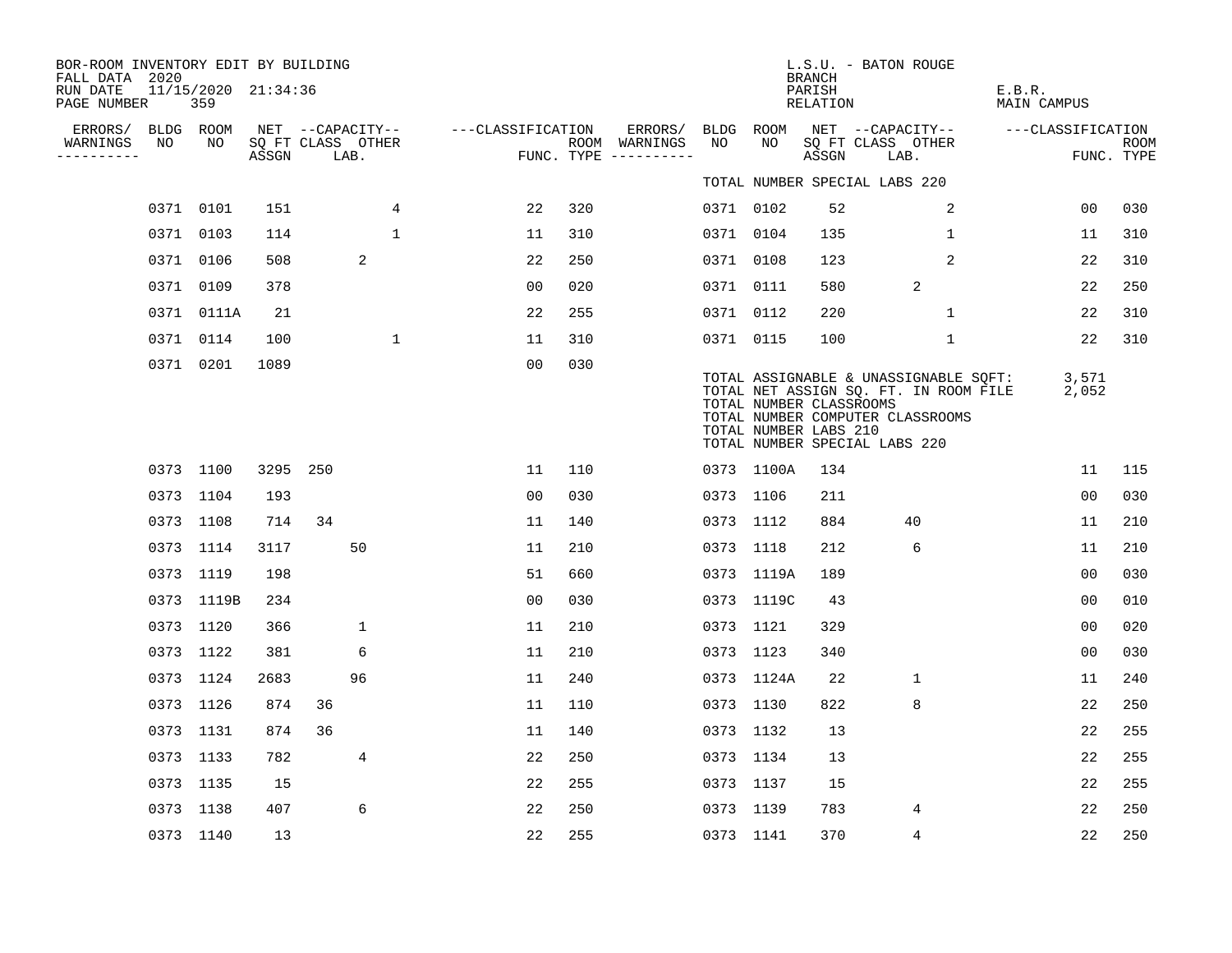| BOR-ROOM INVENTORY EDIT BY BUILDING<br>FALL DATA 2020 |           |                            |       |                           |                    |     |                                      |      |            | <b>BRANCH</b>      | L.S.U. - BATON ROUGE      |                       |                           |
|-------------------------------------------------------|-----------|----------------------------|-------|---------------------------|--------------------|-----|--------------------------------------|------|------------|--------------------|---------------------------|-----------------------|---------------------------|
| RUN DATE<br>PAGE NUMBER                               |           | 11/15/2020 21:34:36<br>360 |       |                           |                    |     |                                      |      |            | PARISH<br>RELATION |                           | E.B.R.<br>MAIN CAMPUS |                           |
| ERRORS/                                               | BLDG ROOM |                            |       | NET --CAPACITY--          | ---CLASSIFICATION  |     | ERRORS/                              | BLDG | ROOM       |                    | NET --CAPACITY--          | ---CLASSIFICATION     |                           |
| WARNINGS<br>----------                                | NO        | NO                         | ASSGN | SQ FT CLASS OTHER<br>LAB. |                    |     | ROOM WARNINGS<br>FUNC. TYPE $------$ | NO.  | NO         | ASSGN              | SQ FT CLASS OTHER<br>LAB. |                       | <b>ROOM</b><br>FUNC. TYPE |
|                                                       | 0373 1142 |                            | 13    |                           | 22                 | 255 |                                      |      | 0373 1143  | 14                 |                           | 22                    | 255                       |
|                                                       | 0373 1144 |                            | 407   | 4                         | 22                 | 250 |                                      |      | 0373 1145  | 14                 |                           | 22                    | 255                       |
|                                                       | 0373 1146 |                            | 837   | 6                         | 22                 | 250 |                                      |      | 0373 1147  | 574                | 7                         | 22                    | 250                       |
|                                                       | 0373 1148 |                            | 13    |                           | 22                 | 255 |                                      |      | 0373 1149  | 134                |                           | 22                    | 255                       |
|                                                       | 0373 1150 |                            | 13    |                           | 22                 | 255 |                                      |      | 0373 1154  | 875                | 18                        | 22                    | 250                       |
|                                                       | 0373 1200 |                            | 2367  | 149                       | 11                 | 110 |                                      |      | 0373 1202  |                    | 2376 149                  | 11                    | 110                       |
|                                                       | 0373 1206 |                            | 1826  | 80                        | 11                 | 110 |                                      |      | 0373 1208  | 676                |                           | 11                    | 115                       |
|                                                       | 0373 1212 |                            | 1199  | 52                        | 11                 | 110 |                                      |      | 0373 1212A | 305                |                           | 0 <sub>0</sub>        | 020                       |
|                                                       | 0373 1216 |                            | 629   | 41                        | 11                 | 110 |                                      |      | 0373 1217  | 1981               |                           | 11                    | 115                       |
|                                                       | 0373 1218 |                            | 649   | 37                        | 11                 | 110 |                                      |      | 0373 1219  | 1026               |                           | 11                    | 115                       |
|                                                       | 0373 1221 |                            | 1578  | 88                        | 11                 | 110 |                                      |      | 0373 1225  | 1524               | 88                        | 11                    | 110                       |
|                                                       | 0373 1228 |                            | 112   |                           | 0 <sub>0</sub>     | 030 |                                      |      | 0373 1229  | 370                |                           | 0 <sub>0</sub>        | 030                       |
|                                                       | 0373 1230 |                            | 107   |                           | 0 <sub>0</sub>     | 030 |                                      |      | 0373 1231  | 330                |                           | 0 <sub>0</sub>        | 020                       |
|                                                       | 0373 1232 |                            | 1087  | 36                        | 11                 | 140 |                                      |      | 0373 1233  | 950                | 40                        | 11                    | 140                       |
|                                                       | 0373 1236 |                            | 995   | 68                        | 11                 | 110 |                                      |      | 0373 1237  | 772                | 30                        | 11                    | 140                       |
|                                                       | 0373 1240 |                            | 1089  | 68                        | 11                 | 110 |                                      |      | 0373 1244  | 740                | 24                        | 11                    | 110                       |
|                                                       | 0373 1245 |                            | 2539  | 72                        | 11                 | 110 |                                      |      | 0373 1246  | 1500               | 50                        | 11                    | 140                       |
|                                                       | 0373 1249 |                            | 307   |                           | 0 <sub>0</sub>     | 030 |                                      |      | 0373 1251  | 306                |                           | 0 <sub>0</sub>        | 020                       |
|                                                       | 0373 1253 |                            | 1720  | 88                        | 11                 | 110 |                                      |      | 0373 1254  | 298                |                           | 0 <sub>0</sub>        | 030                       |
|                                                       | 0373 1256 |                            | 1621  | 58                        | 11                 | 140 |                                      |      | 0373 1257  | 520                | 20                        | 11                    | 110                       |
|                                                       | 0373 1258 |                            | 831   | 24                        | 11                 | 110 |                                      |      | 0373 1258A | 15                 |                           | 11                    | 115                       |
|                                                       | 0373 1259 |                            | 1278  | 54                        | 11                 | 110 | 9                                    |      | 0373 1259A | 344                | 6                         | 11                    | 110                       |
|                                                       | 0373 1262 |                            | 904   | 36                        | 11                 | 110 |                                      |      | 0373 1263  | 1932 131           |                           | 11                    | 110                       |
|                                                       | 0373 1266 |                            | 241   |                           | 11                 | 115 |                                      |      | 0373 1268  | 126                |                           | 0 <sub>0</sub>        | 030                       |
|                                                       | 0373 1269 |                            | 1985  | 132                       | 11                 | 140 |                                      |      | 0373 1269A | 457                |                           | 22                    | 350                       |
|                                                       |           | 0373 1269B                 | 125   |                           | $\mathbf{1}$<br>11 | 310 |                                      |      | 0373 1269C | 128                | $\mathbf{1}$              | 11                    | 310                       |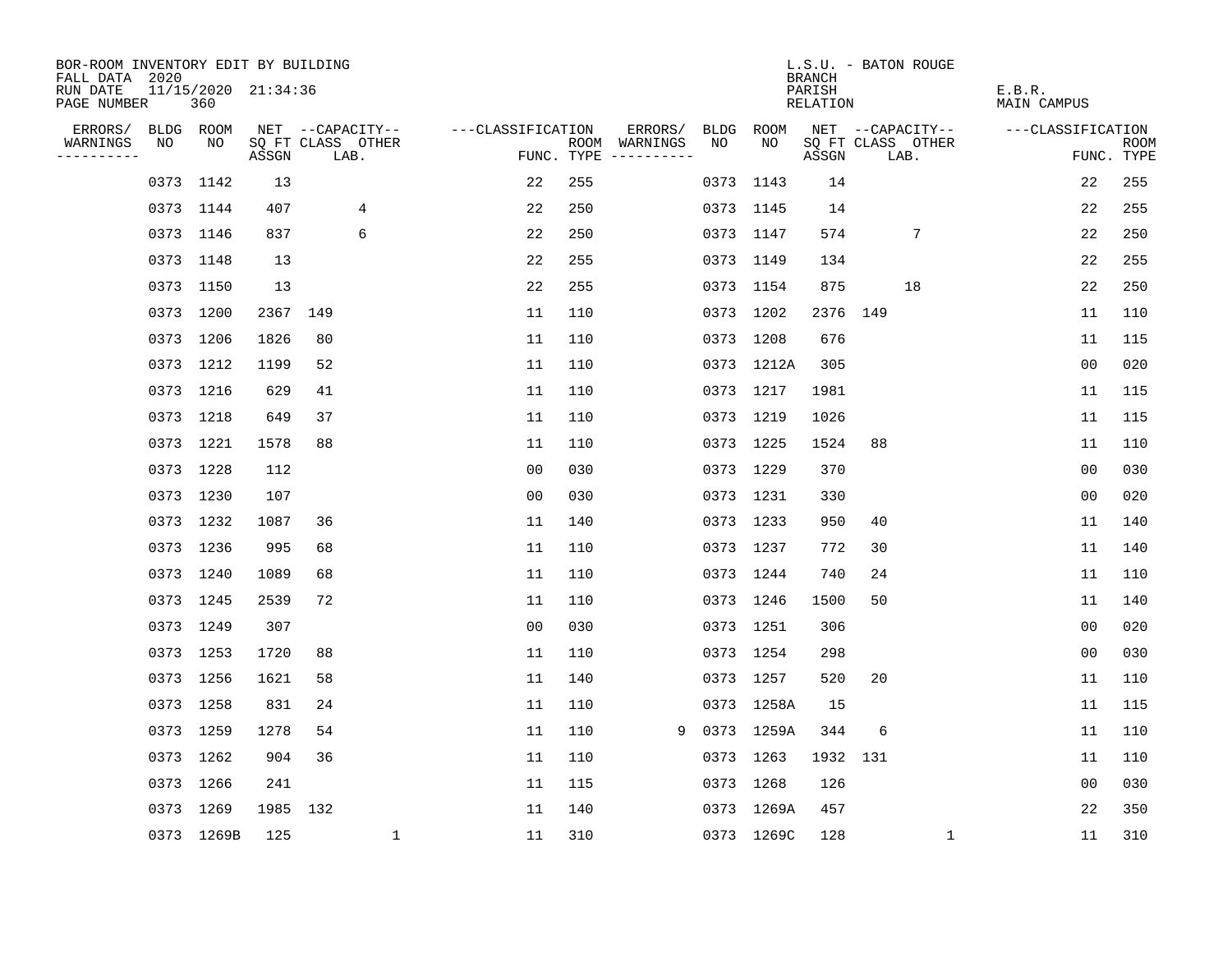| BOR-ROOM INVENTORY EDIT BY BUILDING<br>FALL DATA 2020 |      |                            |       |                           |                   |                    |          |             |            | <b>BRANCH</b>      | L.S.U. - BATON ROUGE      |                       |                           |
|-------------------------------------------------------|------|----------------------------|-------|---------------------------|-------------------|--------------------|----------|-------------|------------|--------------------|---------------------------|-----------------------|---------------------------|
| RUN DATE<br>PAGE NUMBER                               |      | 11/15/2020 21:34:36<br>361 |       |                           |                   |                    |          |             |            | PARISH<br>RELATION |                           | E.B.R.<br>MAIN CAMPUS |                           |
| ERRORS/                                               |      | BLDG ROOM                  |       | NET --CAPACITY--          | ---CLASSIFICATION |                    | ERRORS/  | <b>BLDG</b> | ROOM       |                    | NET --CAPACITY--          | ---CLASSIFICATION     |                           |
| WARNINGS<br>----------                                | NO   | NO.                        | ASSGN | SQ FT CLASS OTHER<br>LAB. |                   | ROOM<br>FUNC. TYPE | WARNINGS | NO          | NO.        | ASSGN              | SQ FT CLASS OTHER<br>LAB. |                       | <b>ROOM</b><br>FUNC. TYPE |
|                                                       | 0373 | 1269D                      | 162   | $\mathbf{1}$              | 11                | 310                |          |             | 0373 1269E | 124                |                           | 11                    | 115                       |
|                                                       |      | 0373 1270                  | 126   |                           | 0 <sub>0</sub>    | 030                |          |             | 0373 1272  | 389                | 26                        | 11                    | 110                       |
|                                                       |      | 0373 1274                  | 328   |                           | 0 <sub>0</sub>    | 030                |          |             | 0373 1278  | 398                |                           | 11                    | 115                       |
|                                                       |      | 0373 1280                  | 1749  | 1                         | 11                | 310                |          |             | 0373 1280A | 39                 | 1                         | 11                    | 310                       |
|                                                       |      | 0373 1280B                 | 36    | 1                         | 11                | 310                |          |             | 0373 1280C | 39                 | $\mathbf 1$               | 11                    | 310                       |
|                                                       |      | 0373 1280D                 | 39    | 1                         | 11                | 310                |          |             | 0373 1280E | 39                 | 1                         | 11                    | 310                       |
|                                                       |      | 0373 1280F                 | 39    | $\mathbf{1}$              | 11                | 310                |          |             | 0373 1280G | 39                 | $\mathbf 1$               | 11                    | 310                       |
|                                                       |      | 0373 1280H                 | 37    | $\mathbf{1}$              | 11                | 310                |          |             | 0373 1280J | 41                 | $\mathbf{1}$              | 11                    | 310                       |
|                                                       |      | 0373 1300                  | 1581  | 32                        | 11                | 210                |          |             | 0373 1304  | 120                |                           | 0 <sub>0</sub>        | 030                       |
|                                                       |      | 0373 1306                  | 120   |                           | 0 <sub>0</sub>    | 030                |          |             | 0373 1307  | 359                | $\mathbf{1}$              | 22                    | 250                       |
|                                                       |      | 0373 1308                  | 1167  | 12                        | 11                | 210                |          |             | 0373 1311  | 110                |                           | 22                    | 255                       |
|                                                       |      | 0373 1312                  | 703   | 30                        | 11                | 210                |          |             | 0373 1312A | 176                |                           | 22                    | 255                       |
|                                                       |      | 0373 1316                  | 792   | 30                        | 11                | 210                |          |             | 0373 1317  | 940                | 30                        | 22                    | 250                       |
|                                                       |      | 0373 1317A                 | 451   |                           | 22                | 255                |          |             | 0373 1321  | 1276               | 30                        | 11                    | 210                       |
|                                                       |      | 0373 1322                  | 972   | 30                        | 11                | 210                |          |             | 0373 1323  | 1236               | 30                        | 11                    | 210                       |
|                                                       |      | 0373 1324                  | 1210  | 60                        | 11                | 210                |          |             | 0373 1325  | 1173               | 1                         | 22                    | 250                       |
|                                                       |      | 0373 1325A                 | 78    | 1                         | 22                | 250                |          |             | 0373 1327  | 1550               | 18                        | 22                    | 250                       |
| 9                                                     |      | 0373 1328                  | 772   | 1                         | 22                | 250                |          |             | 0373 1328A | 150                |                           | 22                    | 255                       |
|                                                       |      | 0373 1328B                 | 149   |                           | 22                | 255                |          |             | 0373 1328C | 146                | 1                         | 22                    | 250                       |
|                                                       |      | 0373 1328D                 | 152   | $\mathbf 1$               | 22                | 250                |          |             | 0373 1329  | 636                | 6                         | 22                    | 250                       |
|                                                       |      | 0373 1329A                 | 383   | 4                         | 22                | 250                |          |             | 0373 1330  | 645                | 18                        | 22                    | 250                       |
|                                                       |      | 0373 1330A                 | 30    |                           | 22                | 255                |          |             | 0373 1330B | 33                 |                           | 22                    | 255                       |
|                                                       |      | 0373 1331                  | 936   | 7                         | 22                | 250                |          |             | 0373 1331A | 59                 |                           | 22                    | 255                       |
|                                                       |      | 0373 1340                  | 1278  | 54                        | 11                | 210                | 9        |             | 0373 1340A | 344                | 6                         | 11                    | 110                       |
|                                                       |      | 0373 1342                  | 389   |                           | 11                | 115                |          |             | 0373 1344  | 520                | 20                        | 11                    | 110                       |
|                                                       |      | 0373 1346                  | 322   |                           | 0 <sub>0</sub>    | 020                |          |             | 0373 1348  | 322                |                           | 0 <sub>0</sub>        | 030                       |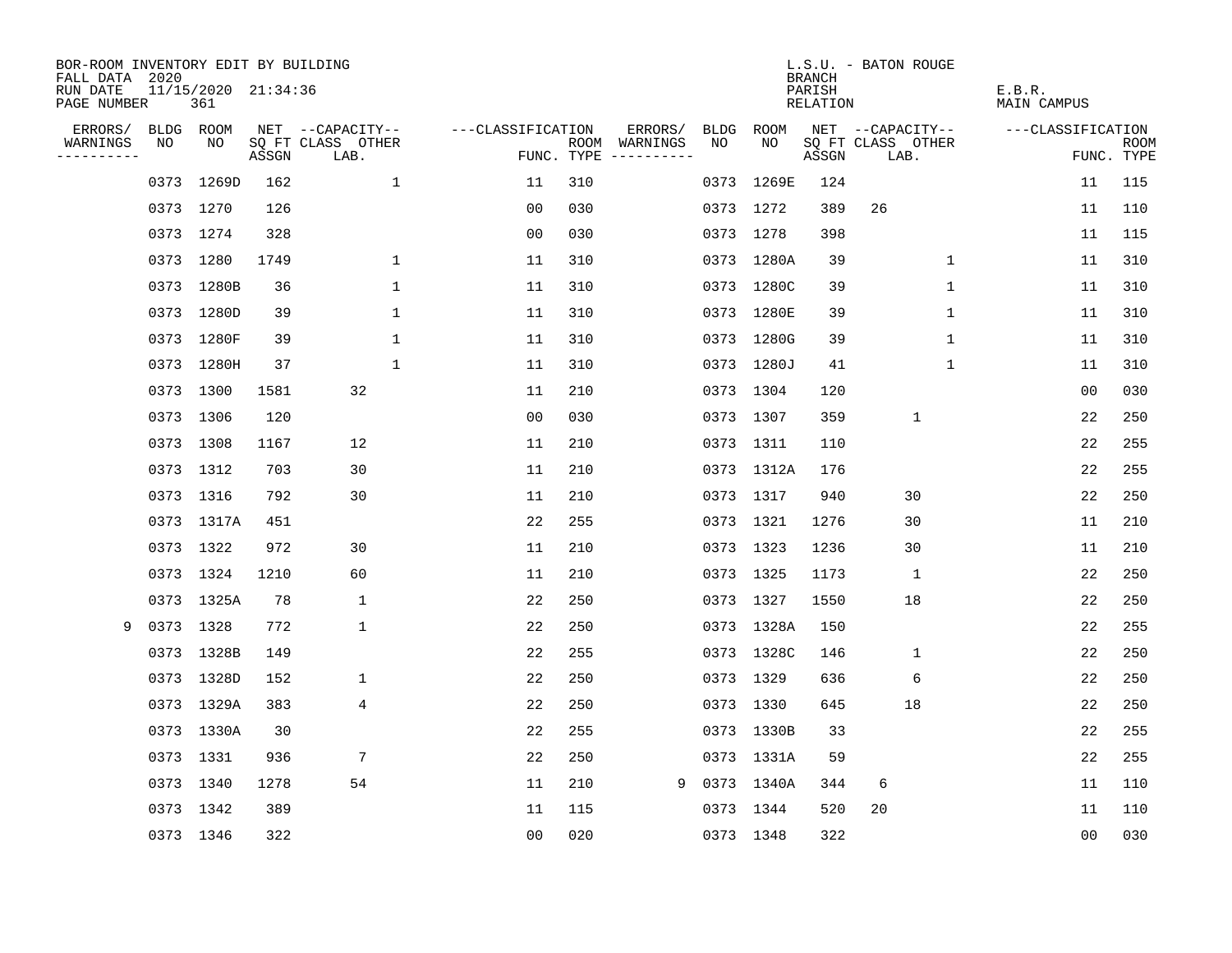| BOR-ROOM INVENTORY EDIT BY BUILDING<br>FALL DATA 2020 |           |                            |                            |                  |      |   |                   |     |                                      |             |            | <b>BRANCH</b>             | L.S.U. - BATON ROUGE      |   |                              |                |                           |
|-------------------------------------------------------|-----------|----------------------------|----------------------------|------------------|------|---|-------------------|-----|--------------------------------------|-------------|------------|---------------------------|---------------------------|---|------------------------------|----------------|---------------------------|
| RUN DATE<br>PAGE NUMBER                               |           | 11/15/2020 21:34:36<br>362 |                            |                  |      |   |                   |     |                                      |             |            | PARISH<br><b>RELATION</b> |                           |   | E.B.R.<br><b>MAIN CAMPUS</b> |                |                           |
| ERRORS/                                               | BLDG ROOM |                            |                            | NET --CAPACITY-- |      |   | ---CLASSIFICATION |     | ERRORS/                              | BLDG        | ROOM       |                           | NET --CAPACITY--          |   | ---CLASSIFICATION            |                |                           |
| WARNINGS<br>----------                                | NO        | NO                         | SQ FT CLASS OTHER<br>ASSGN |                  | LAB. |   |                   |     | ROOM WARNINGS<br>FUNC. TYPE $------$ | NO          | NO         | ASSGN                     | SQ FT CLASS OTHER<br>LAB. |   |                              |                | <b>ROOM</b><br>FUNC. TYPE |
|                                                       | 0373 1350 |                            | 2536                       | 169              |      |   | 11                | 140 |                                      |             | 0373 1354  | 808                       | 20                        |   |                              | 22             | 250                       |
|                                                       | 0373 1355 |                            | 1029                       |                  | 20   |   | 11                | 210 |                                      |             | 0373 1356  | 1392                      | 20                        |   |                              | 11             | 210                       |
|                                                       | 0373 1357 |                            | 996                        |                  | 20   |   | 11                | 210 |                                      |             | 0373 1358  | 1191                      | 20                        |   |                              | 11             | 210                       |
|                                                       | 0373 1360 |                            | 951                        |                  | 36   |   | 22                | 210 |                                      |             | 0373 1363  | 905                       |                           |   |                              | 46             | 590                       |
|                                                       |           | 0373 1363A                 | 42                         |                  |      |   | 0 <sub>0</sub>    | 030 |                                      |             | 0373 1363B | 57                        |                           |   |                              | 0 <sub>0</sub> | 030                       |
|                                                       |           | 0373 1363C                 | 273                        |                  |      |   | 0 <sub>0</sub>    | 030 |                                      |             | 0373 1363D | 151                       |                           |   |                              | 0 <sub>0</sub> | 030                       |
|                                                       | 0373 1364 |                            | 552                        | 24               |      |   | 11                | 110 |                                      |             | 0373 1365  | 70                        |                           |   |                              | 0 <sub>0</sub> | 010                       |
|                                                       | 0373 1366 |                            | 591                        |                  | 6    |   | 11                | 210 |                                      |             | 0373 1367  | 1265                      |                           |   |                              | 22             | 255                       |
|                                                       |           | 0373 1367A                 | 183                        |                  |      | 2 | 22                | 310 |                                      |             | 0373 1367B | 907                       |                           |   |                              | 22             | 255                       |
|                                                       | 0373 1368 |                            | 602                        |                  | 16   |   | 11                | 210 |                                      |             | 0373 1369  | 163                       | $\mathbf 1$               |   |                              | 22             | 250                       |
|                                                       | 0373 1370 |                            | 114                        |                  |      |   | 0 <sub>0</sub>    | 030 |                                      |             | 0373 1371  | 320                       |                           |   |                              | 0 <sub>0</sub> | 030                       |
|                                                       | 0373 1372 |                            | 107                        |                  |      |   | 0 <sub>0</sub>    | 030 |                                      |             | 0373 1373  | 324                       |                           |   |                              | 00             | 020                       |
|                                                       | 0373 1375 |                            | 956                        |                  |      |   | 51                | 635 |                                      |             | 0373 1375A | 366                       |                           |   |                              | 51             | 635                       |
|                                                       |           | 0373 1375E                 | 713                        |                  |      |   | 51                | 630 |                                      |             | 0373 20373 | 109                       |                           |   |                              | 0 <sub>0</sub> | 030                       |
|                                                       | 0373      | 2100                       | 143                        |                  |      | 4 | 11                | 410 |                                      |             | 0373 2102  | 95                        |                           | 4 |                              | 11             | 410                       |
|                                                       | 0373      | 2104                       | 93                         |                  |      | 4 | 11                | 410 |                                      | 0373        | 2106       | 95                        |                           | 4 |                              | 11             | 410                       |
|                                                       | 0373      | 2108                       | 92                         |                  |      | 4 | 11                | 410 |                                      | 0373        | 2110       | 132                       |                           | 4 |                              | 11             | 410                       |
|                                                       | 0373      | 2113                       | 1209                       | 60               |      |   | 11                | 110 |                                      | 0373        | 2114       | 587                       | 4                         |   |                              | 22             | 250                       |
|                                                       | 0373 2115 |                            | 800                        |                  | 4    |   | 22                | 250 |                                      |             | 0373 2116  | 20                        |                           |   |                              | 22             | 255                       |
|                                                       | 0373      | 2117                       | 23                         |                  |      |   | 22                | 255 |                                      | 0373        | 2118       | 24                        |                           |   |                              | 22             | 255                       |
|                                                       | 0373 2119 |                            | 819                        |                  | 4    |   | 22                | 250 |                                      | 0373        | 2120       | 570                       | 4                         |   |                              | 22             | 250                       |
|                                                       | 0373      | 2122                       | 629                        |                  | 6    |   | 22                | 250 |                                      | 0373        | 2123       | 560                       |                           | 8 |                              | 22             | 320                       |
|                                                       | 0373 2124 |                            | 22                         |                  |      |   | 22                | 255 |                                      |             | 0373 2125  | 819                       | 10                        |   |                              | 22             | 250                       |
|                                                       | 0373      | 2126                       | 892                        |                  | 8    |   | 22                | 250 |                                      | 0373        | 2127       | 862                       | 6                         |   |                              | 22             | 250                       |
|                                                       | 0373      | 2128                       | 614                        |                  |      |   | 22                | 455 |                                      |             | 0373 2129  | 819                       | 6                         |   |                              | 22             | 250                       |
|                                                       | 0373 2130 |                            | 623                        |                  | 6    |   | 22                | 250 |                                      | 9 0373 2132 |            | 891                       | $\mathbf{1}$              |   |                              | 22             | 250                       |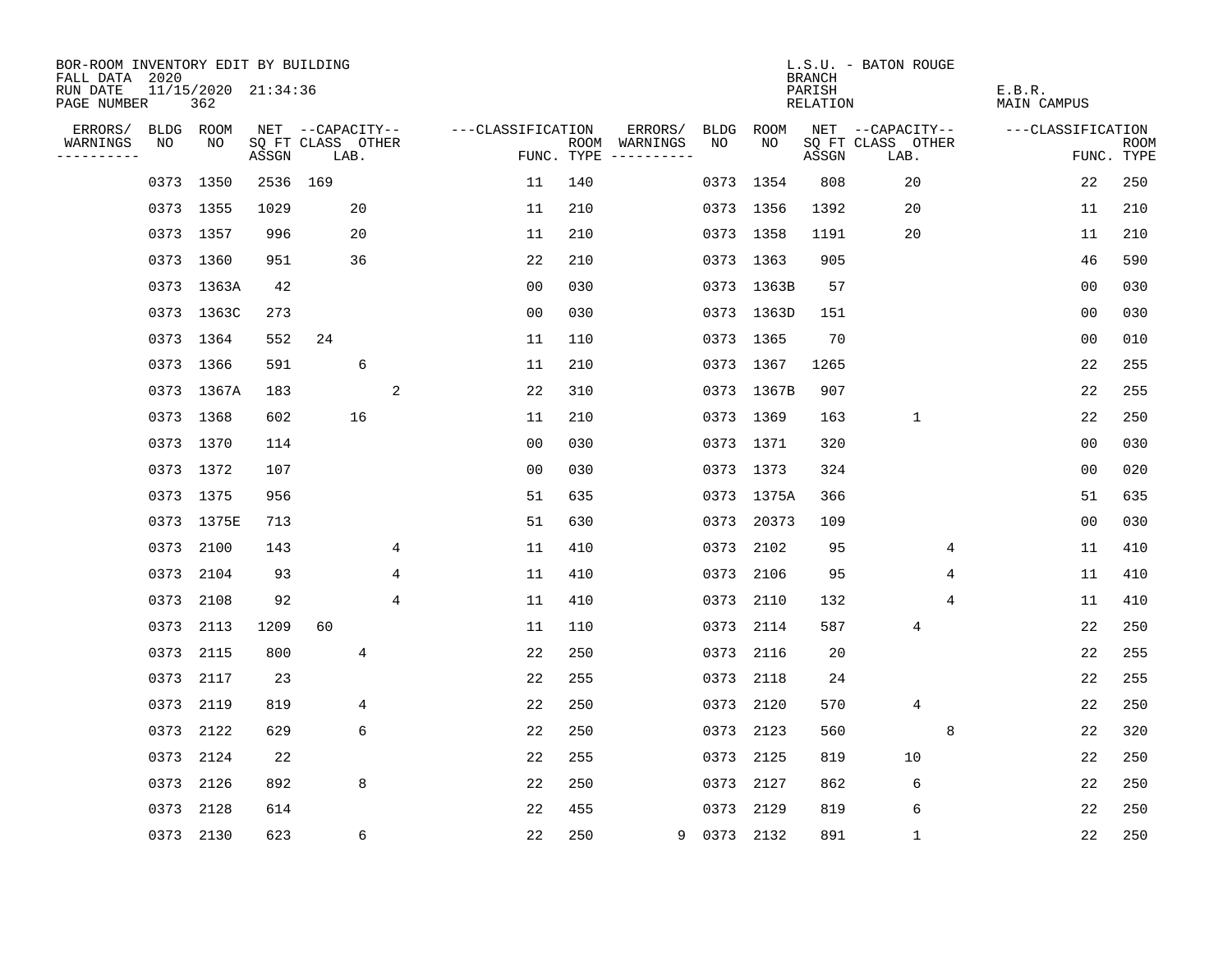| BOR-ROOM INVENTORY EDIT BY BUILDING<br>FALL DATA 2020 |      |                            |       |                           |                   |     |                                      |           |            | <b>BRANCH</b>      | L.S.U. - BATON ROUGE      |                       |                           |
|-------------------------------------------------------|------|----------------------------|-------|---------------------------|-------------------|-----|--------------------------------------|-----------|------------|--------------------|---------------------------|-----------------------|---------------------------|
| RUN DATE<br>PAGE NUMBER                               |      | 11/15/2020 21:34:36<br>363 |       |                           |                   |     |                                      |           |            | PARISH<br>RELATION |                           | E.B.R.<br>MAIN CAMPUS |                           |
| ERRORS/                                               |      | BLDG ROOM                  |       | NET --CAPACITY--          | ---CLASSIFICATION |     | ERRORS/                              | BLDG      | ROOM       |                    | NET --CAPACITY--          | ---CLASSIFICATION     |                           |
| WARNINGS<br>----------                                | NO   | NO                         | ASSGN | SQ FT CLASS OTHER<br>LAB. |                   |     | ROOM WARNINGS<br>FUNC. TYPE $------$ | NO.       | NO.        | ASSGN              | SQ FT CLASS OTHER<br>LAB. |                       | <b>ROOM</b><br>FUNC. TYPE |
|                                                       | 0373 | 2132A                      | 153   | 6                         | 22                | 250 |                                      | 0373      | 2132B      | 151                | 2                         | 22                    | 250                       |
|                                                       |      | 0373 2134                  | 307   |                           | 11                | 215 |                                      |           | 0373 2135  | 198                |                           | 51                    | 660                       |
|                                                       |      | 0373 2135A                 | 189   |                           | 0 <sub>0</sub>    | 030 |                                      |           | 0373 2135B | 234                |                           | 00                    | 030                       |
|                                                       |      | 0373 2135C                 | 43    |                           | 0 <sub>0</sub>    | 010 |                                      |           | 0373 2136  | 932                | 8                         | 22                    | 250                       |
|                                                       | 0373 | 2137                       | 329   |                           | 0 <sub>0</sub>    | 020 |                                      | 0373      | 2139       | 341                |                           | 00                    | 030                       |
|                                                       |      | 0373 2140                  | 600   | 7                         | 22                | 250 |                                      |           | 0373 2141  | 1045               | 12                        | 11                    | 210                       |
|                                                       |      | 0373 2141A                 | 110   |                           | 11                | 115 |                                      |           | 0373 2142  | 614                | 8                         | 22                    | 250                       |
|                                                       |      | 0373 2144                  | 612   | 9                         | 22                | 250 |                                      |           | 0373 2145  | 1045               | 12                        | 11                    | 210                       |
|                                                       | 0373 | 2145A                      | 114   |                           | 11                | 215 |                                      |           | 0373 2146  | 610                | 10                        | 22                    | 250                       |
|                                                       |      | 0373 2147                  | 1158  | 24                        | 11                | 210 |                                      |           | 0373 2148  | 612                | 4                         | 22                    | 250                       |
|                                                       | 0373 | 2150                       | 652   | 7                         | 22                | 250 |                                      |           | 0373 2152  | 585                | 6                         | 22                    | 250                       |
|                                                       |      | 0373 2154                  | 586   | 11                        | 22                | 250 |                                      |           | 0373 2201  | 246                |                           | 0 <sub>0</sub>        | 030                       |
|                                                       | 0373 | 2203                       | 223   |                           | 0 <sub>0</sub>    | 020 |                                      | 0373      | 2205       | 281                |                           | 0 <sub>0</sub>        | 030                       |
|                                                       | 0373 | 2210                       | 1342  | 22                        | 11                | 320 |                                      |           | 0373 2211  | 578                | 18                        | 22                    | 250                       |
|                                                       | 0373 | 2212                       | 1183  | 19                        | 11                | 320 |                                      | 0373      | 2213       | 1304               | 24                        | 11                    | 240                       |
|                                                       | 0373 | 2213A                      | 85    | 6                         | 11                | 140 |                                      |           | 0373 2214  | 1437               | 1                         | 46                    | 315                       |
|                                                       | 0373 | 2214A                      | 507   | 25                        | 46                | 350 |                                      |           | 0373 2214B | 180                | 1                         | 46                    | 315                       |
|                                                       | 0373 | 2214C                      | 214   | 8                         | 46                | 350 |                                      |           | 0373 2214D | 141                | 1                         | 46                    | 310                       |
|                                                       | 0373 | 2214E                      | 281   | 1                         | 46                | 310 |                                      |           | 0373 2214F | 166                | 1                         | 46                    | 310                       |
|                                                       | 0373 | 2214G                      | 168   | 1                         | 46                | 310 |                                      | 0373      | 2214H      | 164                | $\mathbf 1$               | 46                    | 310                       |
|                                                       |      | 0373 2214J                 | 166   | 1                         | 46                | 310 |                                      |           | 0373 2214K | 128                | 1                         | 46                    | 310                       |
|                                                       | 0373 | 2214L                      | 135   | $\mathbf 1$               | 46                | 310 |                                      |           | 0373 2214M | 121                | 1                         | 46                    | 310                       |
|                                                       |      | 0373 2214N                 | 125   | $\mathbf 1$               | 46                | 310 | 9                                    | 0373 2215 |            | 839                | $\mathbf{1}$              | 22                    | 250                       |
|                                                       | 0373 | 2219                       | 1573  | 30                        | 11                | 210 |                                      | 0373      | 2221       | 495                | $\mathbf 1$               | 46                    | 315                       |
|                                                       | 0373 | 2221A                      | 169   | $\mathbf{1}$              | 46                | 310 |                                      |           | 0373 2221B | 122                | $\mathbf 1$               | 46                    | 310                       |
|                                                       |      | 0373 2221C                 | 122   | $\mathbf{1}$              | 46                | 310 |                                      |           | 0373 2221D | 126                | $\mathbf{1}$              | 46                    | 310                       |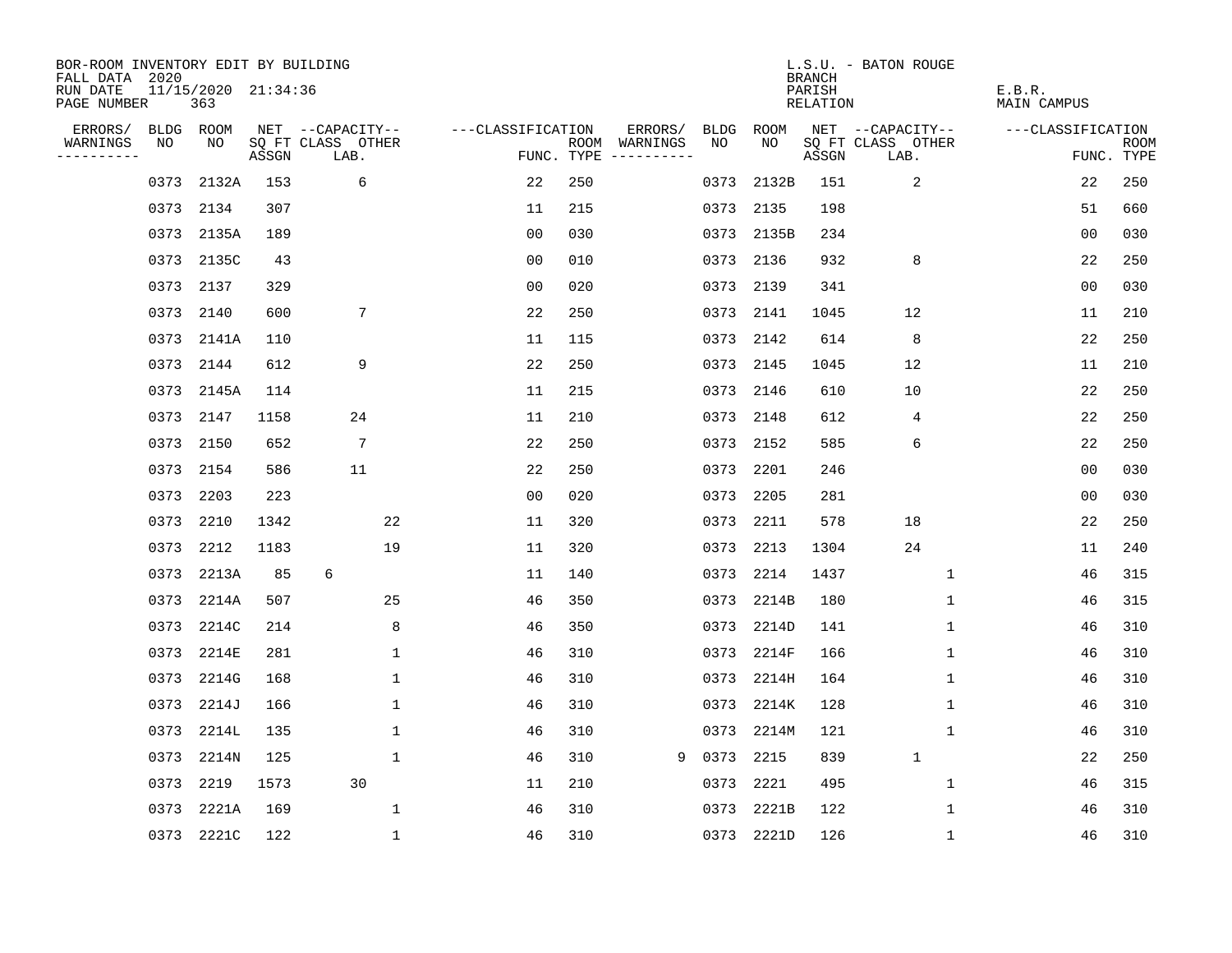| BOR-ROOM INVENTORY EDIT BY BUILDING<br>FALL DATA 2020 |                            |       |                           |                   |     |                                            |             | <b>BRANCH</b>             | L.S.U. - BATON ROUGE      |                              |                           |
|-------------------------------------------------------|----------------------------|-------|---------------------------|-------------------|-----|--------------------------------------------|-------------|---------------------------|---------------------------|------------------------------|---------------------------|
| RUN DATE<br>PAGE NUMBER                               | 11/15/2020 21:34:36<br>364 |       |                           |                   |     |                                            |             | PARISH<br><b>RELATION</b> |                           | E.B.R.<br><b>MAIN CAMPUS</b> |                           |
| ERRORS/<br>BLDG                                       | ROOM                       |       | NET --CAPACITY--          | ---CLASSIFICATION |     | ERRORS/<br><b>BLDG</b>                     | <b>ROOM</b> |                           | NET --CAPACITY--          | ---CLASSIFICATION            |                           |
| NO<br>WARNINGS<br>----------                          | NO                         | ASSGN | SQ FT CLASS OTHER<br>LAB. |                   |     | NO<br>ROOM WARNINGS<br>FUNC. TYPE $------$ | NO          | ASSGN                     | SQ FT CLASS OTHER<br>LAB. |                              | <b>ROOM</b><br>FUNC. TYPE |
| 0373                                                  | 2221E                      | 227   | 1                         | 46                | 315 | 0373                                       | 2221F       | 226                       |                           | 46                           | 350                       |
| 0373                                                  | 2221G                      | 233   | 14                        | 46                | 310 | 0373                                       | 2221H       | 127                       | 1                         | 46                           | 310                       |
| 0373                                                  | 2221J                      | 133   | $\mathbf 1$               | 46                | 310 | 0373                                       | 2221K       | 135                       | 1                         | 46                           | 310                       |
| 0373                                                  | 2221L                      | 167   | 1                         | 46                | 310 |                                            | 0373 2221M  | 58                        | $\mathbf 1$               | 46                           | 315                       |
| 0373                                                  | 2221N                      | 121   | $\mathbf{1}$              | 46                | 310 |                                            | 0373 2221P  | 124                       | $\mathbf{1}$              | 46                           | 310                       |
| 0373                                                  | 2221Q                      | 122   | $\mathbf{1}$              | 46                | 310 |                                            | 0373 2221R  | 121                       | 1                         | 46                           | 310                       |
| 0373                                                  | 2221T                      | 146   | $\mathbf 1$               | 46                | 310 | 0373                                       | 2222        | 429                       | 6                         | 46                           | 310                       |
| 0373                                                  | 2222A                      | 130   | $\mathbf 1$               | 46                | 310 | 0373                                       | 2222B       | 140                       | $\mathbf 1$               | 46                           | 310                       |
| 0373                                                  | 2222C                      | 131   | 1                         | 46                | 310 | 0373                                       | 2222D       | 133                       | 1                         | 46                           | 310                       |
| 0373                                                  | 2222E                      | 142   | $\mathbf{1}$              | 46                | 310 | 0373                                       | 2224        | 100                       |                           | 00                           | 030                       |
| 0373                                                  | 2225                       | 141   | $\mathbf{1}$              | 46                | 315 | 0373                                       | 2225A       | 132                       | $\mathbf 1$               | 46                           | 310                       |
| 0373                                                  | 2225B                      | 135   | $\mathbf 1$               | 46                | 310 | 0373                                       | 2225C       | 198                       | $\mathbf{1}$              | 11                           | 310                       |
| 0373                                                  | 2225D                      | 125   | $\mathbf 1$               | 46                | 310 | 0373                                       | 2226        | 96                        |                           | 0 <sub>0</sub>               | 030                       |
| 0373                                                  | 2228                       | 1466  | 1                         | 46                | 310 | 0373                                       | 2228A       | 545                       | 1                         | 46                           | 350                       |
| 0373                                                  | 2228B                      | 340   | 1                         | 46                | 315 | 0373                                       | 2228C       | 227                       | 1                         | 46                           | 310                       |
| 0373                                                  | 2228D                      | 126   | 1                         | 46                | 310 | 0373                                       | 2228E       | 123                       | 1                         | 46                           | 310                       |
| 0373                                                  | 2228F                      | 123   | $\mathbf{1}$              | 46                | 310 | 0373                                       | 2228G       | 126                       | 1                         | 46                           | 310                       |
| 0373                                                  | 2228H                      | 132   | $\mathbf{1}$              | 46                | 310 | 0373                                       | 2228J       | 151                       | 1                         | 46                           | 310                       |
| 0373                                                  | 2228K                      | 129   | $\mathbf{1}$              | 46                | 310 | 0373                                       | 2228L       | 327                       | 1                         | 46                           | 310                       |
| 0373                                                  | 2228M                      | 120   | $\mathbf 1$               | 46                | 310 | 0373                                       | 2228N       | 129                       | 1                         | 46                           | 310                       |
| 0373                                                  | 2228P                      | 131   | $\mathbf 1$               | 46                | 310 | 0373                                       | 2228Q       | 127                       | 1                         | 46                           | 310                       |
| 0373                                                  | 2228R                      | 127   | $\mathbf 1$               | 46                | 310 | 0373                                       | 2228S       | 131                       | 1                         | 46                           | 310                       |
| 0373                                                  | 2228T                      | 129   | $\mathbf 1$               | 46                | 310 | 0373                                       | 2228U       | 120                       | 1                         | 11                           | 310                       |
| 0373                                                  | 2228V                      | 133   | $\mathbf{1}$              | 46                | 310 | 0373                                       | 2228X       | 136                       | $\mathbf 1$               | 46                           | 310                       |
| 0373                                                  | 2232                       | 96    |                           | 0 <sub>0</sub>    | 030 | 0373                                       | 2234        | 100                       |                           | 0 <sub>0</sub>               | 030                       |
|                                                       | 0373 2240                  | 704   | 12                        | 22                | 250 |                                            | 0373 2241   | 1220                      | 49                        | 11                           | 210                       |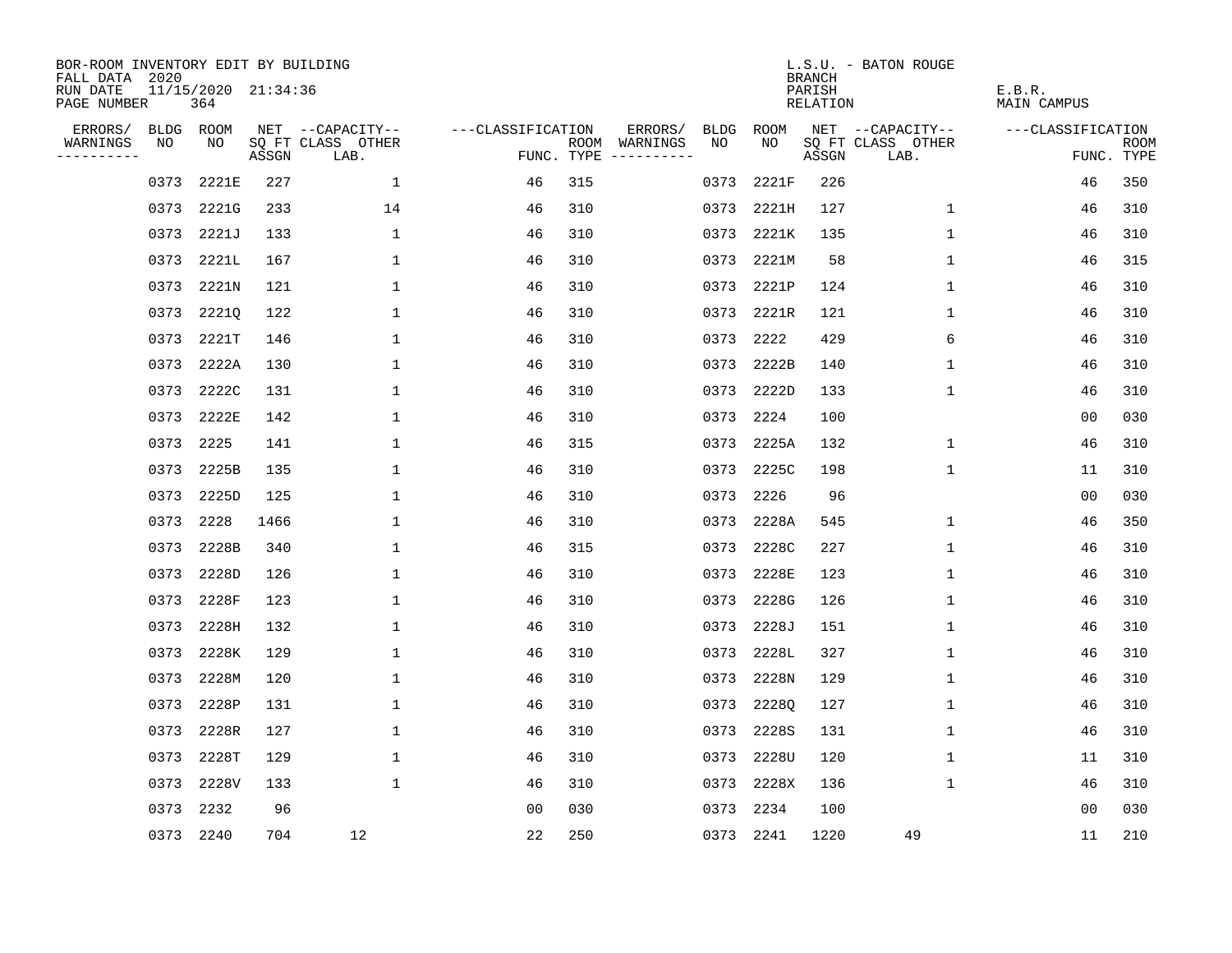| BOR-ROOM INVENTORY EDIT BY BUILDING<br>FALL DATA 2020 |             |                            |       |                           |                   |            |                              |             |           | <b>BRANCH</b>      | L.S.U. - BATON ROUGE      |   |                       |                           |
|-------------------------------------------------------|-------------|----------------------------|-------|---------------------------|-------------------|------------|------------------------------|-------------|-----------|--------------------|---------------------------|---|-----------------------|---------------------------|
| RUN DATE<br>PAGE NUMBER                               |             | 11/15/2020 21:34:36<br>365 |       |                           |                   |            |                              |             |           | PARISH<br>RELATION |                           |   | E.B.R.<br>MAIN CAMPUS |                           |
| ERRORS/                                               | <b>BLDG</b> | ROOM                       |       | NET --CAPACITY--          | ---CLASSIFICATION |            | ERRORS/                      | <b>BLDG</b> | ROOM      |                    | NET --CAPACITY--          |   | ---CLASSIFICATION     |                           |
| WARNINGS<br>----------                                | NO          | NO                         | ASSGN | SQ FT CLASS OTHER<br>LAB. |                   | FUNC. TYPE | ROOM WARNINGS<br>----------- | NO.         | NO.       | ASSGN              | SQ FT CLASS OTHER<br>LAB. |   |                       | <b>ROOM</b><br>FUNC. TYPE |
|                                                       | 0373        | 2242                       | 536   | 12                        | 22                | 250        |                              | 0373        | 2243      | 1343               | 50                        |   | 11                    | 240                       |
|                                                       | 0373        | 2245                       | 691   | 15                        | 22                | 250        |                              | 0373        | 2246      | 559                | 20                        |   | 11                    | 210                       |
|                                                       | 0373        | 2247                       | 987   | 18                        | 11                | 210        |                              | 0373        | 2248      | 542                | 12                        |   | 11                    | 210                       |
|                                                       | 0373        | 2249                       | 979   | 22                        | 11                | 210        |                              |             | 0373 2251 | 87                 |                           |   | 0 <sub>0</sub>        | 030                       |
|                                                       | 0373        | 2252                       | 88    |                           | 0 <sub>0</sub>    | 030        |                              | 0373        | 2254      | 1349               | 12                        |   | 22                    | 250                       |
|                                                       | 0373        | 2254A                      | 614   | 5                         | 22                | 250        |                              |             | 0373 2255 | 370                |                           |   | 00                    | 030                       |
|                                                       | 0373        | 2257                       | 330   |                           | 0 <sub>0</sub>    | 020        |                              | 0373        | 2260      | 1074               | 4                         |   | 22                    | 250                       |
|                                                       | 0373        | 2261                       | 1444  | 20                        | 22                | 250        |                              | 0373        | 2262      | 1808               | 25                        |   | 22                    | 250                       |
|                                                       | 0373        | 2262A                      | 597   | 3                         | 22                | 250        |                              | 0373        | 2269      | 788                | 18                        |   | 11                    | 210                       |
|                                                       | 0373        | 2270                       | 501   | 12                        | 11                | 210        |                              |             | 0373 2272 | 723                | 14                        |   | 11                    | 210                       |
|                                                       | 0373        | 2272A                      | 408   | 20                        | 11                | 210        |                              | 0373        | 2274      | 561                | 20                        |   | 11                    | 210                       |
|                                                       | 0373        | 2275                       | 155   |                           | 11                | 255        |                              |             | 0373 2276 | 557                | 16                        |   | 11                    | 210                       |
|                                                       | 0373        | 2277                       | 408   | 14                        | 11                | 210        |                              | 0373        | 2278      | 561                | 22                        |   | 11                    | 210                       |
|                                                       | 0373        | 2279                       | 560   | 14                        | 11                | 210        |                              | 0373        | 2280      | 1013               | 12                        |   | 11                    | 210                       |
|                                                       | 0373        | 2281                       | 581   | 16                        | 11                | 210        |                              | 0373        | 2301      | 252                |                           |   | 0 <sub>0</sub>        | 030                       |
|                                                       | 0373        | 2302                       | 195   |                           | 0 <sub>0</sub>    | 020        |                              | 0373        | 2303      | 1186               | 23                        |   | 22                    | 250                       |
|                                                       | 0373        | 2304                       | 1238  | 20                        | 11                | 210        |                              | 0373        | 2305      | 164                | 4                         |   | 22                    | 215                       |
|                                                       | 0373        | 2306                       | 359   | 14                        | 11                | 240        |                              | 0373        | 2308      | 872                | 36                        |   | 11                    | 240                       |
|                                                       | 0373        | 2309                       | 160   |                           | 4<br>22           | 410        |                              | 0373        | 2311      | 168                |                           | 4 | 22                    | 410                       |
| 9                                                     | 0373        | 2313                       | 228   |                           | 4<br>22           | 410        | 9                            | 0373        | 2315      | 235                |                           | 4 | 22                    | 410                       |
|                                                       | 0373        | 2316                       | 555   | 11                        | 22                | 250        |                              | 0373        | 2317      | 1101               | 41                        |   | 11                    | 140                       |
|                                                       | 0373        | 2318                       | 1225  | 25                        | 22                | 250        |                              | 0373        | 2319      | 774                | 16                        |   | 22                    | 250                       |
|                                                       | 0373        | 2321                       | 551   | 8                         | 22                | 250        |                              |             | 0373 2323 | 503                | 6                         |   | 22                    | 250                       |
|                                                       | 0373        | 2324                       | 1077  | 49                        | 11                | 140        |                              |             | 0373 2325 | 535                | 9                         |   | 22                    | 250                       |
|                                                       | 0373        | 2326                       | 1046  | 48                        | 11                | 140        |                              |             | 0373 2327 | 492                | 8                         |   | 22                    | 250                       |
|                                                       |             | 0373 2329                  | 548   | 8                         | 22                | 250        |                              |             | 0373 2331 | 592                | $\overline{7}$            |   | 22                    | 255                       |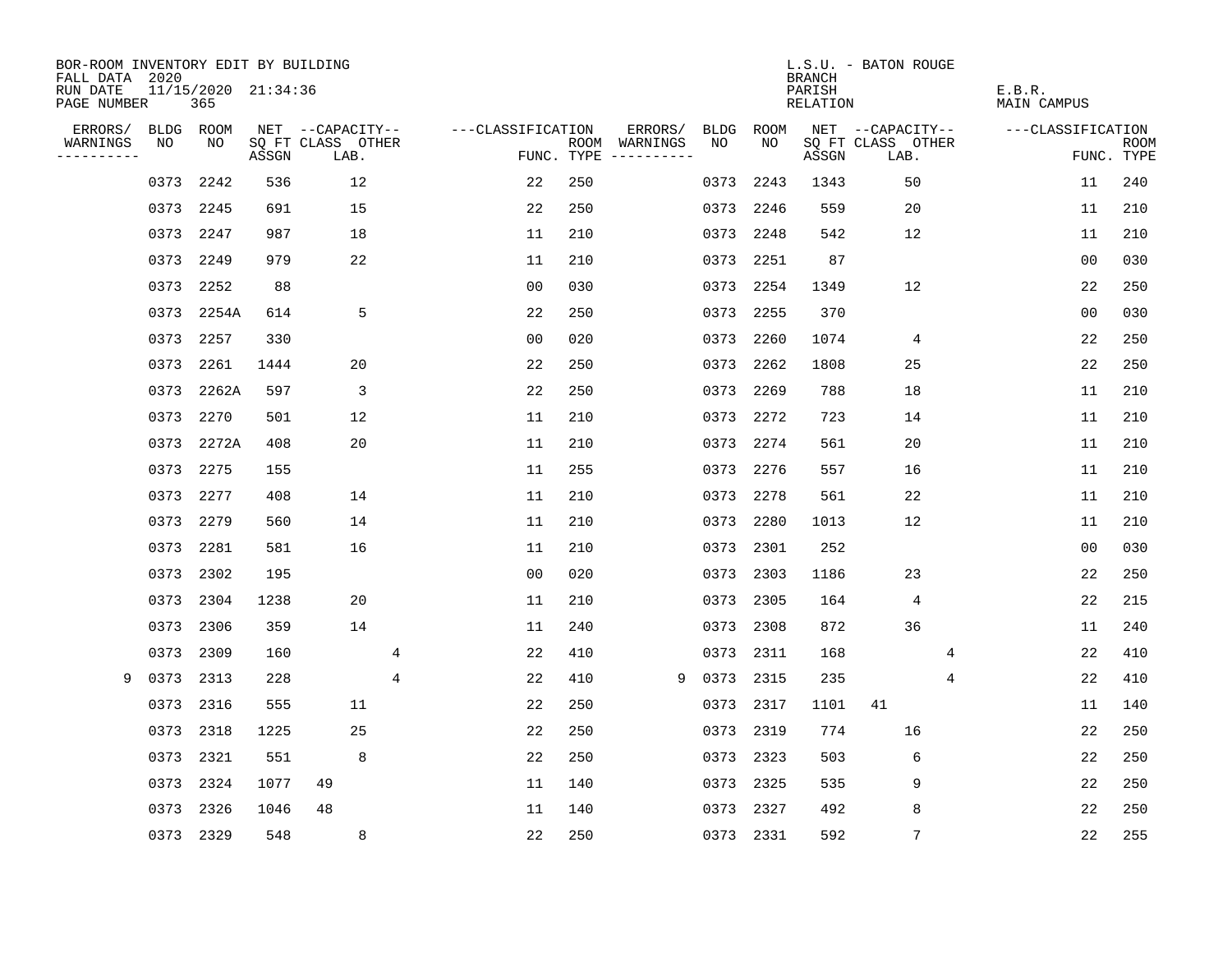| BOR-ROOM INVENTORY EDIT BY BUILDING<br>FALL DATA 2020 |           |                            |       |                           |                    |     |                                      |             |            | <b>BRANCH</b>             | L.S.U. - BATON ROUGE      |                              |                           |
|-------------------------------------------------------|-----------|----------------------------|-------|---------------------------|--------------------|-----|--------------------------------------|-------------|------------|---------------------------|---------------------------|------------------------------|---------------------------|
| RUN DATE<br>PAGE NUMBER                               |           | 11/15/2020 21:34:36<br>366 |       |                           |                    |     |                                      |             |            | PARISH<br><b>RELATION</b> |                           | E.B.R.<br><b>MAIN CAMPUS</b> |                           |
| ERRORS/                                               |           | BLDG ROOM                  |       | NET --CAPACITY--          | ---CLASSIFICATION  |     | ERRORS/                              | <b>BLDG</b> | ROOM       |                           | NET --CAPACITY--          | ---CLASSIFICATION            |                           |
| WARNINGS<br>----------                                | NO        | NO                         | ASSGN | SQ FT CLASS OTHER<br>LAB. |                    |     | ROOM WARNINGS<br>FUNC. TYPE $------$ | NO          | NO         | ASSGN                     | SQ FT CLASS OTHER<br>LAB. |                              | <b>ROOM</b><br>FUNC. TYPE |
|                                                       | 0373      | 2341                       | 1984  | 36                        | 22                 | 250 |                                      | 0373        | 2341A      | 32                        |                           | 22                           | 255                       |
|                                                       | 0373 2345 |                            | 798   | 14                        | 22                 | 250 |                                      |             | 0373 2347  | 820                       | 13                        | 22                           | 250                       |
|                                                       | 0373      | 2348                       | 1220  | 30                        | 11                 | 210 |                                      | 0373        | 2350       | 1336                      | 40                        | 11                           | 110                       |
|                                                       | 0373      | 2352                       | 695   | 16                        | 22                 | 250 |                                      |             | 0373 2353  | 60                        |                           | 22                           | 255                       |
|                                                       | 0373      | 2354                       | 987   | 8                         | 22                 | 250 |                                      |             | 0373 2355  | 3161                      | 25                        | 22                           | 250                       |
|                                                       |           | 0373 2355A                 | 386   | 4                         | 22                 | 250 |                                      |             | 0373 2355B | 1158                      | 9                         | 22                           | 250                       |
| 9                                                     |           | 0373 2355C                 | 37    | 4                         | 22                 | 250 |                                      |             | 0373 2355D | 309                       | 3                         | 22                           | 250                       |
|                                                       |           | 0373 2355E                 | 506   | 10                        | 22                 | 250 |                                      |             | 0373 2355F | 471                       | 3                         | 22                           | 250                       |
|                                                       | 0373      | 2355G                      | 315   | 6                         | 22                 | 250 |                                      | 0373        | 2356       | 990                       | 24                        | 11                           | 210                       |
|                                                       | 0373      | 2363                       | 328   |                           | 0 <sub>0</sub>     | 020 |                                      |             | 0373 2365  | 370                       |                           | 0 <sub>0</sub>               | 030                       |
|                                                       | 0373      | 2366                       | 91    |                           | 0 <sub>0</sub>     | 010 |                                      | 0373        | 2367       | 1394                      | 5                         | 22                           | 250                       |
|                                                       | 0373 2371 |                            | 90    |                           | 0 <sub>0</sub>     | 030 |                                      |             | 0373 2376  | 163                       |                           | 0 <sub>0</sub>               | 030                       |
|                                                       | 0373      | 3100                       | 1356  | $\mathbf 1$               | 22                 | 250 |                                      | 0373        | 3100A      | 111                       | $\mathbf 1$               | 22                           | 250                       |
|                                                       | 0373      | 3100B                      | 229   | 1                         | 22                 | 250 | 9                                    |             | 0373 3101  | 560                       | $\mathbf 1$               | 22                           | 250                       |
|                                                       | 0373      | 3102                       | 1567  | 40                        | 11                 | 210 |                                      | 0373        | 3104       | 1269                      | $\mathbf{1}$              | 22                           | 250                       |
|                                                       | 0373      | 3107                       | 1109  |                           | 50<br>11           | 350 |                                      |             | 0373 3107A | 135                       |                           | 11                           | 355                       |
| 9                                                     | 0373      | 3109                       | 857   | $\mathbf 1$               | 22                 | 250 |                                      | 0373        | 3110       | 613                       |                           | 22                           | 255                       |
| 9                                                     | 0373      | 3111                       | 417   | $\mathbf 1$               | 22                 | 250 |                                      |             | 0373 3111A | 191                       | $\mathbf{1}$              | 22                           | 250                       |
|                                                       |           | 0373 3111B                 | 192   | $\mathbf 1$               | 22                 | 250 |                                      | 0373        | 3112       | 1503                      | 37                        | 22                           | 250                       |
| 9                                                     | 0373      | 3113                       | 731   | $\mathbf 1$               | 22                 | 250 |                                      | 0373        | 3114       | 40                        |                           | 22                           | 255                       |
|                                                       | 0373      | 3117                       | 341   |                           | 0 <sub>0</sub>     | 030 |                                      | 0373        | 3118       | 294                       |                           | 11                           | 255                       |
|                                                       | 0373      | 3119                       | 329   |                           | 0 <sub>0</sub>     | 030 |                                      | 0373        | 3120       | 302                       | $\mathbf 1$               | 22                           | 250                       |
|                                                       |           | 0373 3121                  | 198   |                           | $\mathbf{1}$<br>22 | 310 |                                      |             | 0373 3121A | 189                       |                           | 0 <sub>0</sub>               | 030                       |
|                                                       | 0373      | 3121B                      | 234   |                           | 0 <sub>0</sub>     | 030 |                                      | 0373        | 3121C      | 43                        |                           | 0 <sub>0</sub>               | 010                       |
|                                                       | 0373      | 3122                       | 1827  | 42                        | 11                 | 210 |                                      | 0373        | 3125       | 1002                      | 54                        | 11                           | 210                       |
|                                                       |           | 0373 3127                  | 170   |                           | 11                 | 115 |                                      |             | 0373 3129  | 170                       |                           | 11                           | 115                       |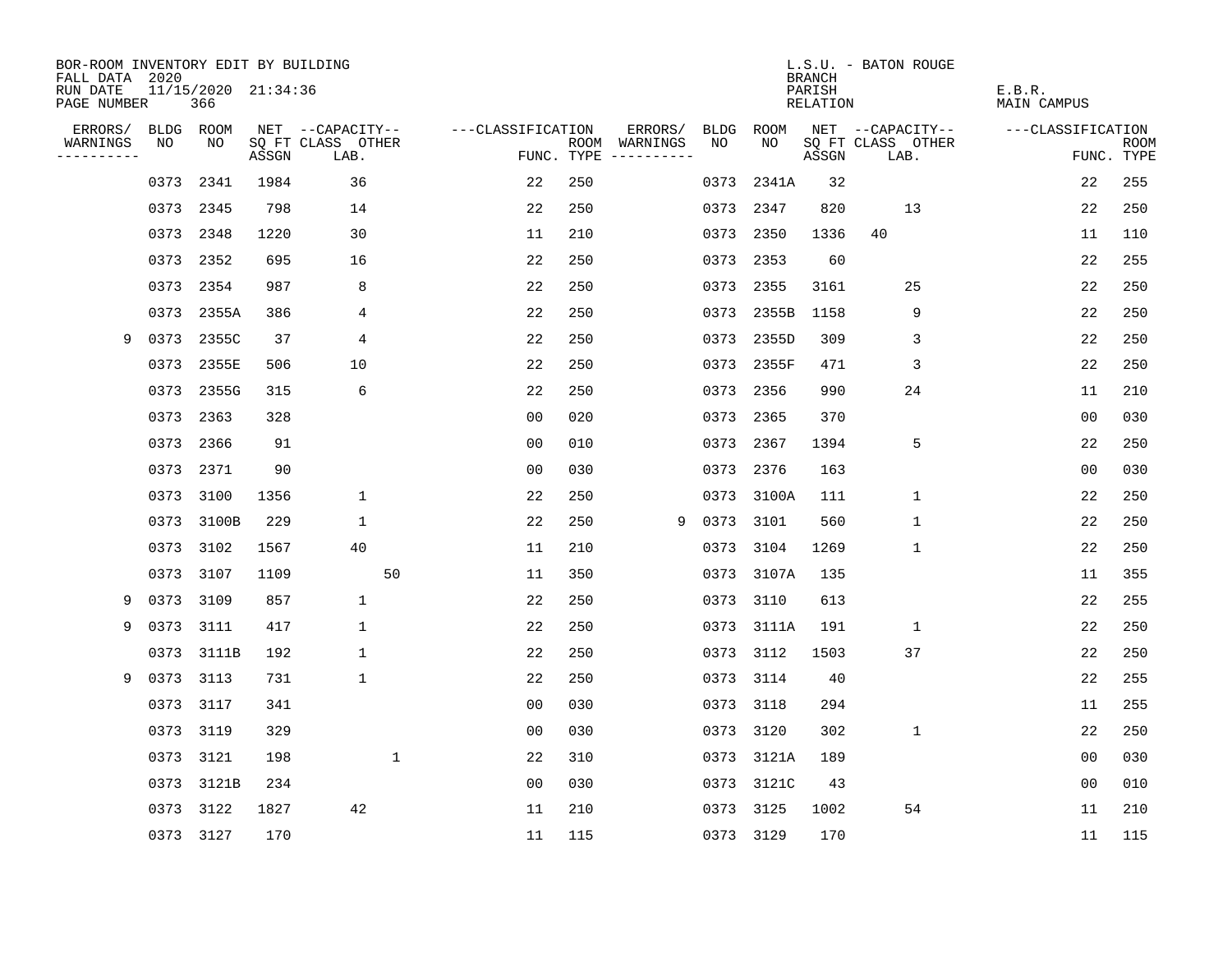| BOR-ROOM INVENTORY EDIT BY BUILDING<br>FALL DATA 2020 |           |                            |       |                           |                   |     |                                      |             |            | <b>BRANCH</b>             | L.S.U. - BATON ROUGE      |                              |                           |
|-------------------------------------------------------|-----------|----------------------------|-------|---------------------------|-------------------|-----|--------------------------------------|-------------|------------|---------------------------|---------------------------|------------------------------|---------------------------|
| RUN DATE<br>PAGE NUMBER                               |           | 11/15/2020 21:34:36<br>367 |       |                           |                   |     |                                      |             |            | PARISH<br><b>RELATION</b> |                           | E.B.R.<br><b>MAIN CAMPUS</b> |                           |
| ERRORS/                                               |           | BLDG ROOM                  |       | NET --CAPACITY--          | ---CLASSIFICATION |     | ERRORS/                              | <b>BLDG</b> | ROOM       |                           | NET --CAPACITY--          | ---CLASSIFICATION            |                           |
| WARNINGS<br>----------                                | NO        | NO                         | ASSGN | SQ FT CLASS OTHER<br>LAB. |                   |     | ROOM WARNINGS<br>FUNC. TYPE $------$ | NO          | NO         | ASSGN                     | SQ FT CLASS OTHER<br>LAB. |                              | <b>ROOM</b><br>FUNC. TYPE |
|                                                       | 0373      | 3130                       | 748   | 15                        | 11                | 210 |                                      | 0373        | 3131       | 959                       | 54                        | 11                           | 110                       |
|                                                       | 0373 3133 |                            | 2096  | 48                        | 11                | 210 |                                      | 0373        | 3200       | 1335                      | 11                        | 22                           | 320                       |
|                                                       | 0373      | 3201                       | 246   |                           | 00                | 030 |                                      | 0373        | 3202       | 776                       | 12                        | 22                           | 320                       |
|                                                       | 0373 3203 |                            | 224   |                           | 0 <sub>0</sub>    | 030 |                                      | 0373        | 3204       | 1068                      | 19                        | 22                           | 320                       |
|                                                       | 0373      | 3205                       | 281   |                           | 0 <sub>0</sub>    | 030 |                                      | 0373        | 3206       | 863                       | 7                         | 45                           | 320                       |
|                                                       | 0373 3207 |                            | 1216  | 1                         | 46                | 315 |                                      |             | 0373 3207A | 274                       | 1                         | 46                           | 315                       |
|                                                       | 0373      | 3207B                      | 174   | $\mathbf{1}$              | 46                | 310 |                                      | 0373        | 3207C      | 208                       | $\mathbf{1}$              | 46                           | 310                       |
|                                                       | 0373      | 3207D                      | 208   | $\mathbf{1}$              | 11                | 310 |                                      | 0373        | 3207E      | 459                       |                           | 46                           | 350                       |
|                                                       | 0373      | 3208                       | 155   | 1                         | 11                | 310 |                                      | 0373        | 3209       | 913                       | 1                         | 11                           | 315                       |
|                                                       | 0373      | 3209A                      | 175   | 1                         | 22                | 310 |                                      | 0373        | 3209B      | 175                       | $\mathbf 1$               | 22                           | 310                       |
|                                                       | 0373      | 3209C                      | 170   | 1                         | 22                | 310 |                                      | 0373        | 3209D      | 163                       | 1                         | 11                           | 310                       |
|                                                       | 0373      | 3209E                      | 158   | 1                         | 11                | 310 |                                      | 0373        | 3209F      | 158                       | 1                         | 11                           | 310                       |
|                                                       | 0373      | 3209G                      | 163   | 1                         | 11                | 310 |                                      | 0373        | 3209H      | 170                       | 1                         | 11                           | 310                       |
|                                                       | 0373      | 3209J                      | 175   | 1                         | 11                | 310 |                                      | 0373        | 3209K      | 175                       | 1                         | 11                           | 310                       |
|                                                       | 0373      | 3209L                      | 155   | 1                         | 11                | 310 |                                      | 0373        | 3209M      | 171                       | 1                         | 11                           | 310                       |
|                                                       | 0373      | 3209N                      | 155   | 1                         | 11                | 310 |                                      | 0373        | 3209P      | 148                       | 1                         | 22                           | 310                       |
|                                                       | 0373      | 32090                      | 144   | $\mathbf{1}$              | 11                | 310 |                                      | 0373        | 3209R      | 144                       | 1                         | 11                           | 310                       |
|                                                       | 0373      | 3209S                      | 148   | 1                         | 11                | 310 |                                      | 0373        | 3209T      | 155                       | 1                         | 11                           | 310                       |
|                                                       | 0373      | 3209U                      | 174   | 1                         | 11                | 310 |                                      | 0373        | 3209W      | 162                       | 1                         | 22                           | 310                       |
|                                                       | 0373      | 3210                       | 151   | $\mathbf{1}$              | 11                | 310 |                                      | 0373        | 3212       | 383                       | $\mathbf 1$               | 11                           | 315                       |
|                                                       | 0373      | 3212A                      | 180   | 1                         | 11                | 310 |                                      |             | 0373 3212B | 152                       | 1                         | 11                           | 310                       |
|                                                       | 0373      | 3212C                      | 155   | $\mathbf{1}$              | 11                | 310 |                                      | 0373        | 3212D      | 153                       | 1                         | 11                           | 310                       |
|                                                       |           | 0373 3212E                 | 150   | 1                         | 11                | 310 |                                      |             | 0373 3212F | 137                       | 1                         | 22                           | 310                       |
|                                                       | 0373      | 3212G                      | 143   | $\mathbf 1$               | 22                | 310 |                                      |             | 0373 3212H | 151                       | 1                         | 11                           | 310                       |
|                                                       | 0373      | 3214                       | 100   |                           | 0 <sub>0</sub>    | 030 |                                      | 0373        | 3216       | 96                        |                           | 0 <sub>0</sub>               | 030                       |
|                                                       | 0373 3218 |                            | 930   | 14                        | 22                | 320 |                                      |             | 0373 3222  | 930                       | 14                        | 22                           | 320                       |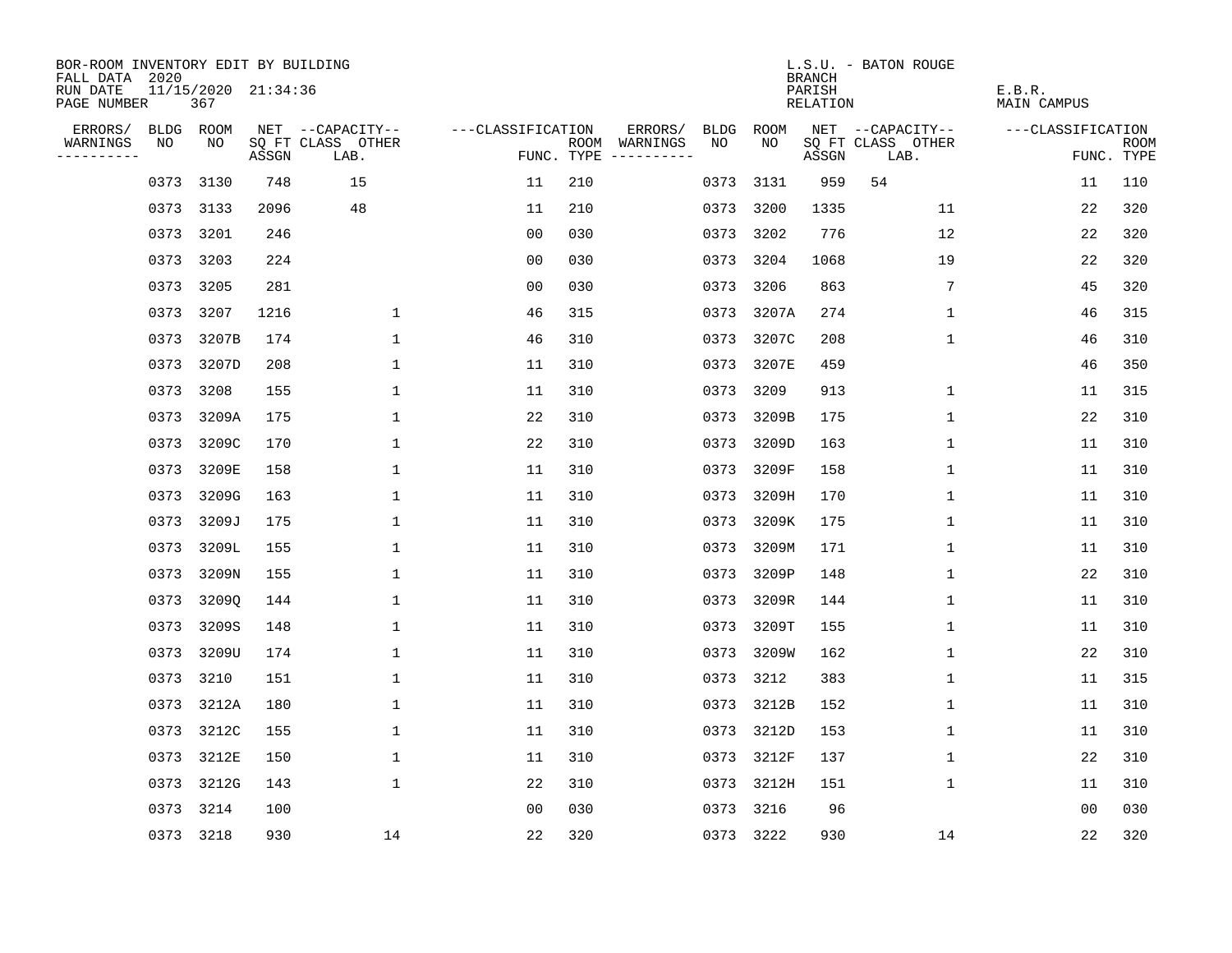| BOR-ROOM INVENTORY EDIT BY BUILDING<br>FALL DATA 2020 |      |                            |       |                           |                   |     |                                      |      |            | <b>BRANCH</b>      | L.S.U. - BATON ROUGE      |                       |                           |
|-------------------------------------------------------|------|----------------------------|-------|---------------------------|-------------------|-----|--------------------------------------|------|------------|--------------------|---------------------------|-----------------------|---------------------------|
| RUN DATE<br>PAGE NUMBER                               |      | 11/15/2020 21:34:36<br>368 |       |                           |                   |     |                                      |      |            | PARISH<br>RELATION |                           | E.B.R.<br>MAIN CAMPUS |                           |
| ERRORS/                                               |      | BLDG ROOM                  |       | NET --CAPACITY--          | ---CLASSIFICATION |     | ERRORS/                              | BLDG | ROOM       |                    | NET --CAPACITY--          | ---CLASSIFICATION     |                           |
| WARNINGS<br>----------                                | NO   | NO                         | ASSGN | SQ FT CLASS OTHER<br>LAB. |                   |     | ROOM WARNINGS<br>FUNC. TYPE $------$ | NO.  | NO.        | ASSGN              | SQ FT CLASS OTHER<br>LAB. |                       | <b>ROOM</b><br>FUNC. TYPE |
|                                                       | 0373 | 3226                       | 96    |                           | 0 <sub>0</sub>    | 030 |                                      | 0373 | 3228       | 100                |                           | 0 <sub>0</sub>        | 030                       |
|                                                       | 0373 | 3229                       | 275   | 1                         | 11                | 315 |                                      | 0373 | 3229A      | 142                | 1                         | 11                    | 310                       |
|                                                       | 0373 | 3229B                      | 140   | $\mathbf{1}$              | 11                | 310 |                                      | 0373 | 3229C      | 149                | $\mathbf 1$               | 11                    | 310                       |
|                                                       |      | 0373 3230                  | 492   | 1                         | 11                | 315 |                                      | 0373 | 3230A      | 157                | 1                         | 11                    | 310                       |
|                                                       | 0373 | 3230B                      | 154   | $\mathbf 1$               | 11                | 310 |                                      | 0373 | 3230C      | 159                | 1                         | 11                    | 310                       |
|                                                       | 0373 | 3230D                      | 159   | $\mathbf 1$               | 11                | 310 |                                      |      | 0373 3230E | 164                | 1                         | 11                    | 310                       |
|                                                       | 0373 | 3230F                      | 145   | $\mathbf 1$               | 22                | 310 |                                      |      | 0373 3230G | 156                | $\mathbf 1$               | 22                    | 310                       |
|                                                       | 0373 | 3230H                      | 152   | 1                         | 22                | 310 |                                      |      | 0373 3230J | 156                | $\mathbf 1$               | 22                    | 310                       |
|                                                       | 0373 | 3230K                      | 145   | $\mathbf{1}$              | 22                | 310 |                                      | 0373 | 3230L      | 144                | $\mathbf{1}$              | 11                    | 310                       |
|                                                       |      | 0373 3240                  | 682   | 1                         | 11                | 315 |                                      |      | 0373 3240A | 148                | 1                         | 11                    | 310                       |
|                                                       | 0373 | 3240B                      | 138   | 1                         | 11                | 310 |                                      |      | 0373 3240C | 144                | $\mathbf 1$               | 11                    | 310                       |
|                                                       | 0373 | 3240D                      | 140   | 1                         | 22                | 310 |                                      |      | 0373 3240E | 140                | 1                         | 22                    | 310                       |
|                                                       | 0373 | 3240F                      | 137   | $\mathbf{1}$              | 11                | 310 |                                      | 0373 | 3240G      | 141                | $\mathbf 1$               | 11                    | 310                       |
|                                                       | 0373 | 3240H                      | 142   | 1                         | 22                | 310 |                                      | 0373 | 3240J      | 142                | 1                         | 22                    | 310                       |
|                                                       |      | 0373 3240K                 | 142   | 1                         | 22                | 310 |                                      | 0373 | 3240L      | 146                | 1                         | 22                    | 310                       |
|                                                       | 0373 | 3240M                      | 143   | 1                         | 22                | 310 |                                      | 0373 | 3240N      | 156                | 1                         | 22                    | 310                       |
|                                                       | 0373 | 3240P                      | 152   | 1                         | 11                | 310 |                                      | 0373 | 3240Q      | 156                | 1                         | 11                    | 310                       |
|                                                       | 0373 | 3240R                      | 146   | 1                         | 11                | 310 |                                      |      | 0373 3240S | 148                | 1                         | 11                    | 310                       |
|                                                       |      | 0373 3240T                 | 188   | 1                         | 11                | 310 |                                      |      | 0373 3240U | 24                 | 1                         | 11                    | 310                       |
|                                                       | 0373 | 3240W                      | 188   | 1                         | 22                | 310 |                                      | 0373 | 3250       | 1081               | 1                         | 11                    | 315                       |
|                                                       | 0373 | 3250A                      | 146   | 1                         | 22                | 310 |                                      | 0373 | 3250B      | 146                | 1                         | 22                    | 310                       |
|                                                       | 0373 | 3250C                      | 156   | 1                         | 11                | 310 |                                      | 0373 | 3250D      | 220                | 1                         | 11                    | 310                       |
|                                                       | 0373 | 3250E                      | 134   | 1                         | 11                | 310 |                                      | 0373 | 3250F      | 135                | 1                         | 11                    | 310                       |
|                                                       | 0373 | 3250G                      | 134   | $\mathbf 1$               | 11                | 310 |                                      | 0373 | 3250H      | 702                | 25                        | 46                    | 350                       |
|                                                       | 0373 | 3252                       | 1222  | 20                        | 22                | 320 |                                      | 0373 | 3255       | 1120               | 1                         | 46                    | 315                       |
|                                                       |      | 0373 3255A                 | 372   | 12                        | 46                | 350 |                                      |      | 0373 3255B | 150                | 1                         | 46                    | 310                       |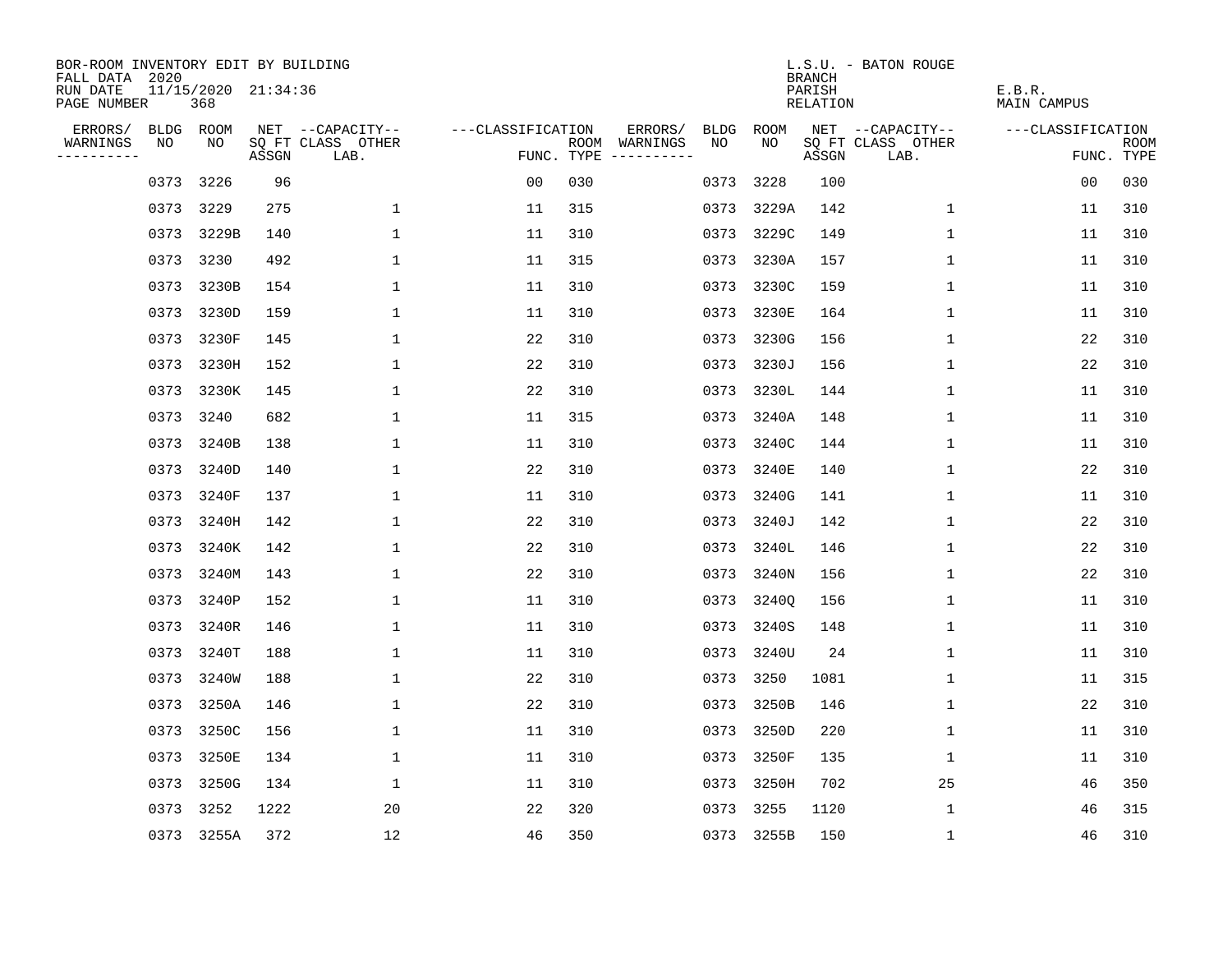| BOR-ROOM INVENTORY EDIT BY BUILDING<br>FALL DATA 2020 |      |                            |       |                           |                   |     |                                      |      |            | <b>BRANCH</b>      | L.S.U. - BATON ROUGE      |                       |                           |
|-------------------------------------------------------|------|----------------------------|-------|---------------------------|-------------------|-----|--------------------------------------|------|------------|--------------------|---------------------------|-----------------------|---------------------------|
| RUN DATE<br>PAGE NUMBER                               |      | 11/15/2020 21:34:36<br>369 |       |                           |                   |     |                                      |      |            | PARISH<br>RELATION |                           | E.B.R.<br>MAIN CAMPUS |                           |
| ERRORS/                                               |      | BLDG ROOM                  |       | NET --CAPACITY--          | ---CLASSIFICATION |     | ERRORS/                              | BLDG | ROOM       |                    | NET --CAPACITY--          | ---CLASSIFICATION     |                           |
| WARNINGS<br>----------                                | NO   | NO                         | ASSGN | SQ FT CLASS OTHER<br>LAB. |                   |     | ROOM WARNINGS<br>FUNC. TYPE $------$ | NO.  | NO.        | ASSGN              | SQ FT CLASS OTHER<br>LAB. |                       | <b>ROOM</b><br>FUNC. TYPE |
|                                                       | 0373 | 3255C                      | 221   | $\mathbf 1$               | 46                | 325 |                                      | 0373 | 3255D      | 175                | 1                         | 46                    | 310                       |
|                                                       | 0373 | 3255E                      | 140   | 1                         | 46                | 310 |                                      | 0373 | 3255F      | 87                 | 1                         | 46                    | 731                       |
|                                                       | 0373 | 3255G                      | 228   | $\mathbf{1}$              | 46                | 315 |                                      | 0373 | 3256       | 1089               | 20                        | 11                    | 320                       |
|                                                       | 0373 | 3260                       | 1083  | 22                        | 11                | 320 |                                      | 0373 | 3261       | 1274               | 1                         | 46                    | 315                       |
|                                                       | 0373 | 3261A                      | 170   | 1                         | 46                | 310 |                                      | 0373 | 3261B      | 55                 | 1                         | 46                    | 315                       |
|                                                       | 0373 | 3261C                      | 160   | $\mathbf 1$               | 22                | 310 |                                      |      | 0373 3261D | 212                | 1                         | 46                    | 310                       |
|                                                       | 0373 | 3261E                      | 207   | $\mathbf 1$               | 46                | 310 |                                      |      | 0373 3261F | 287                | 12                        | 46                    | 350                       |
|                                                       | 0373 | 3261G                      | 247   | $\mathbf{1}$              | 46                | 315 |                                      |      | 0373 3261H | 97                 | 1                         | 46                    | 315                       |
|                                                       | 0373 | 3261J                      | 51    | $\mathbf{1}$              | 46                | 310 |                                      | 0373 | 3261K      | 51                 | $\mathbf{1}$              | 46                    | 310                       |
|                                                       |      | 0373 3261L                 | 51    | 1                         | 46                | 310 |                                      |      | 0373 3261M | 51                 | 1                         | 46                    | 310                       |
|                                                       |      | 0373 3261N                 | 51    | 1                         | 46                | 310 |                                      | 0373 | 3261P      | 51                 | $\mathbf 1$               | 46                    | 310                       |
|                                                       | 0373 | 3264                       | 1228  | 11                        | 11                | 320 |                                      | 0373 | 3266       | 87                 |                           | 0 <sub>0</sub>        | 030                       |
|                                                       | 0373 | 3268                       | 88    |                           | 0 <sub>0</sub>    | 030 |                                      | 0373 | 3270       | 750                | $\mathbf 1$               | 11                    | 315                       |
|                                                       | 0373 | 3270A                      | 127   | 1                         | 11                | 310 |                                      |      | 0373 3270B | 126                | $\mathbf 1$               | 11                    | 310                       |
|                                                       | 0373 | 3270C                      | 123   | 1                         | 11                | 310 |                                      | 0373 | 3270D      | 126                | 1                         | 11                    | 310                       |
|                                                       | 0373 | 3270E                      | 220   | 1                         | 11                | 310 |                                      |      | 0373 3270F | 146                | 1                         | 11                    | 310                       |
|                                                       | 0373 | 3270G                      | 144   | 1                         | 11                | 310 |                                      | 0373 | 3270H      | 144                | 1                         | 11                    | 310                       |
|                                                       | 0373 | 3272                       | 974   | 1                         | 11                | 315 |                                      |      | 0373 3272A | 150                | 1                         | 11                    | 310                       |
|                                                       |      | 0373 3272B                 | 146   | 1                         | 11                | 310 |                                      |      | 0373 3272C | 145                | 1                         | 11                    | 310                       |
|                                                       | 0373 | 3272D                      | 145   | 1                         | 11                | 310 |                                      |      | 0373 3272E | 146                | $\mathbf 1$               | 11                    | 310                       |
|                                                       | 0373 | 3272F                      | 145   | 1                         | 11                | 310 |                                      |      | 0373 3272G | 145                | 1                         | 11                    | 310                       |
|                                                       | 0373 | 3272H                      | 146   | 1                         | 11                | 310 |                                      | 0373 | 3272J      | 145                | 1                         | 11                    | 310                       |
|                                                       |      | 0373 3272K                 | 141   | 1                         | 11                | 310 |                                      |      | 0373 3272L | 146                | 1                         | 11                    | 310                       |
|                                                       | 0373 | 3272M                      | 150   | $\mathbf 1$               | 11                | 310 |                                      |      | 0373 3272N | 138                | 1                         | 11                    | 310                       |
|                                                       | 0373 | 3272P                      | 131   | 1                         | 11                | 310 |                                      | 0373 | 32720      | 130                | 1                         | 11                    | 310                       |
|                                                       |      | 0373 3272R                 | 130   | $\mathbf{1}$              | 11                | 310 |                                      |      | 0373 3272S | 131                | 1                         | 11                    | 310                       |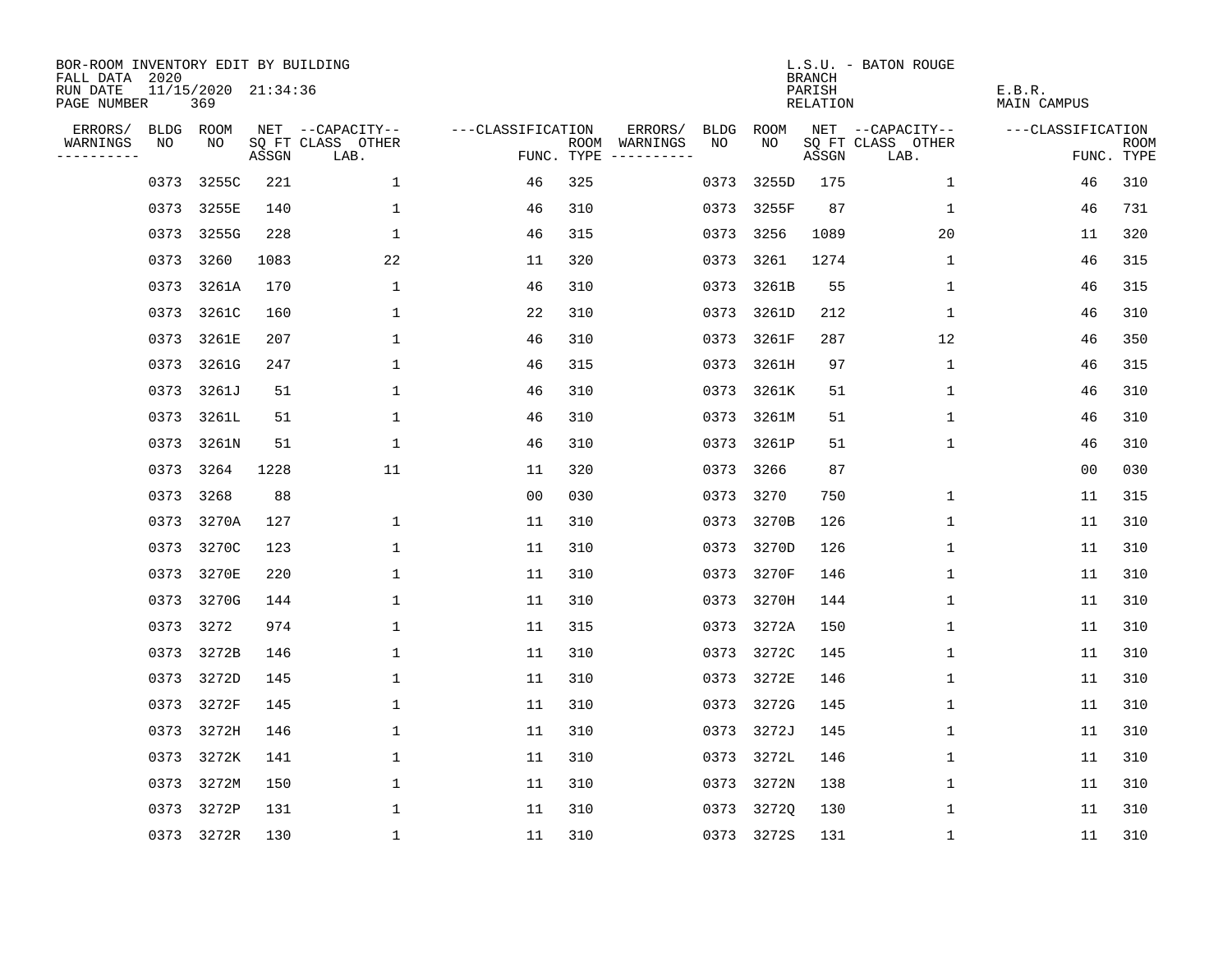| BOR-ROOM INVENTORY EDIT BY BUILDING<br>FALL DATA 2020 |                            |       |                           |                   |     |                                            |               | <b>BRANCH</b>             | L.S.U. - BATON ROUGE      |                              |                           |
|-------------------------------------------------------|----------------------------|-------|---------------------------|-------------------|-----|--------------------------------------------|---------------|---------------------------|---------------------------|------------------------------|---------------------------|
| RUN DATE<br>PAGE NUMBER                               | 11/15/2020 21:34:36<br>370 |       |                           |                   |     |                                            |               | PARISH<br><b>RELATION</b> |                           | E.B.R.<br><b>MAIN CAMPUS</b> |                           |
| ERRORS/                                               | BLDG ROOM                  |       | NET --CAPACITY--          | ---CLASSIFICATION |     | ERRORS/<br><b>BLDG</b>                     | ROOM          |                           | NET --CAPACITY--          | ---CLASSIFICATION            |                           |
| WARNINGS<br>----------                                | NO<br>NO                   | ASSGN | SQ FT CLASS OTHER<br>LAB. |                   |     | NO<br>ROOM WARNINGS<br>FUNC. TYPE $------$ | NO            | ASSGN                     | SQ FT CLASS OTHER<br>LAB. |                              | <b>ROOM</b><br>FUNC. TYPE |
|                                                       | 3272T<br>0373              | 130   | 1                         | 11                | 310 | 0373                                       | 3272U         | 130                       | $\mathbf 1$               | 11                           | 310                       |
|                                                       | 0373<br>3272V              | 131   | 1                         | 11                | 310 |                                            | 0373 3272W    | 130                       | 1                         | 11                           | 310                       |
|                                                       | 0373<br>3272X              | 130   | $\mathbf 1$               | 11                | 310 |                                            | 0373 3272Y    | 131                       | 1                         | 11                           | 310                       |
|                                                       | 0373 3272Z                 | 138   | $\mathbf{1}$              | 31                | 590 |                                            | 0373 3273     | 290                       |                           | 00                           | 030                       |
|                                                       | 3275<br>0373               | 256   |                           | 0 <sub>0</sub>    | 030 |                                            | 0373 3277     | 1181                      | 22                        | 11                           | 320                       |
|                                                       | 0373 3281                  | 1180  | 22                        | 11                | 320 |                                            | 0373 3283     | 220                       | $\mathbf 1$               | 11                           | 310                       |
|                                                       | 0373<br>3285               | 607   | 25                        | 46                | 350 |                                            | 0373 3290     | 734                       | $\mathbf{1}$              | 11                           | 315                       |
|                                                       | 0373 3290A                 | 143   | 1                         | 11                | 310 |                                            | 0373 3290B    | 136                       | 1                         | 22                           | 310                       |
|                                                       | 0373<br>3290C              | 134   | 1                         | 11                | 310 | 0373                                       | 3290D         | 142                       | 1                         | 11                           | 310                       |
|                                                       | 0373<br>3290E              | 129   | 1                         | 11                | 310 |                                            | 0373<br>3290F | 134                       | $\mathbf 1$               | 11                           | 310                       |
|                                                       | 0373<br>3290G              | 134   | 1                         | 11                | 310 | 0373                                       | 3290H         | 136                       | $\mathbf 1$               | 11                           | 310                       |
|                                                       | 3290J<br>0373              | 143   | $\mathbf{1}$              | 11                | 310 |                                            | 3290K<br>0373 | 150                       | $\mathbf 1$               | 11                           | 310                       |
|                                                       | 0373<br>3290L              | 142   | 1                         | 11                | 310 | 0373                                       | 3290M         | 141                       | 1                         | 11                           | 310                       |
|                                                       | 3290N<br>0373              | 141   | 1                         | 11                | 310 |                                            | 0373<br>3290P | 142                       | 1                         | 11                           | 310                       |
|                                                       | 3290Q<br>0373              | 141   | 1                         | 11                | 310 | 0373                                       | 3290R         | 141                       | 1                         | 22                           | 310                       |
|                                                       | 0373<br>3290S              | 142   | 1                         | 11                | 310 |                                            | 0373<br>3290T | 150                       | 1                         | 22                           | 310                       |
|                                                       | 3300<br>0373               | 1220  | 11                        | 22                | 320 |                                            | 0373<br>3302  | 870                       | 14                        | 22                           | 320                       |
|                                                       | 0373<br>3303               | 195   |                           | 0 <sub>0</sub>    | 030 |                                            | 3304<br>0373  | 1045                      | 18                        | 22                           | 320                       |
|                                                       | 3305<br>0373               | 252   |                           | 0 <sub>0</sub>    | 030 |                                            | 3306<br>0373  | 863                       | 8                         | 22                           | 310                       |
|                                                       | 0373<br>3307               | 1215  | 1                         | 46                | 315 | 0373                                       | 3307A         | 461                       | 20                        | 46                           | 350                       |
|                                                       | 0373<br>3307B              | 209   | 1                         | 46                | 310 |                                            | 0373 3307C    | 208                       | 1                         | 11                           | 310                       |
|                                                       | 0373<br>3307D              | 174   | $\mathbf 1$               | 46                | 310 | 0373                                       | 3307E         | 274                       | 1                         | 46                           | 315                       |
|                                                       | 3308<br>0373               | 278   | 1                         | 46                | 315 |                                            | 0373 3308A    | 144                       | 1                         | 11                           | 310                       |
|                                                       | 0373<br>3308B              | 142   | $\mathbf 1$               | 11                | 310 |                                            | 0373<br>3308C | 142                       | $\mathbf 1$               | 11                           | 310                       |
|                                                       | 0373<br>3310               | 155   | 1                         | 45                | 310 |                                            | 0373<br>3312  | 146                       | $\mathbf{1}$              | 45                           | 310                       |
|                                                       | 0373 3314                  | 1313  | $\mathbf{1}$              | 46                | 315 |                                            | 0373 3314A    | 151                       | 1                         | 11                           | 310                       |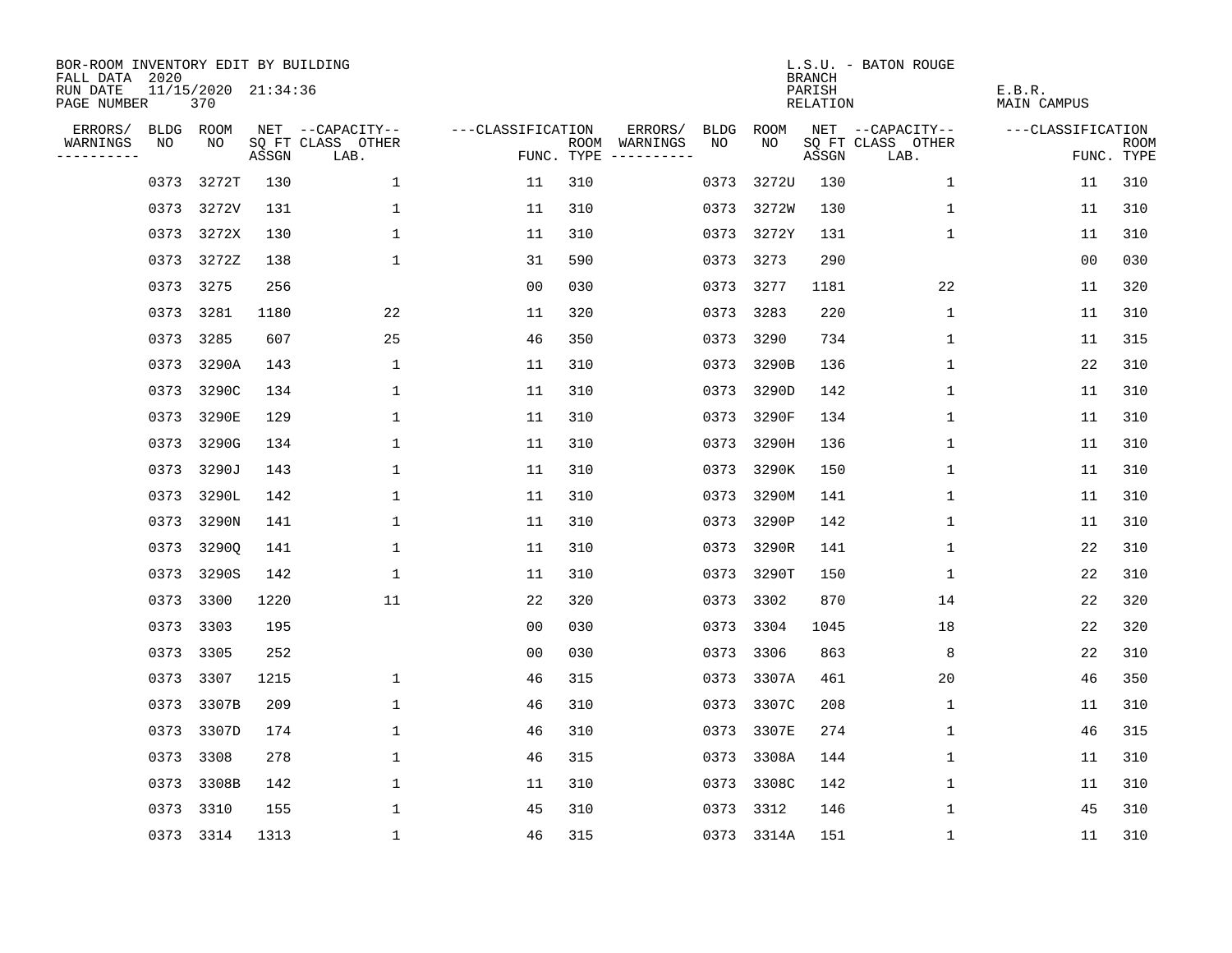| BOR-ROOM INVENTORY EDIT BY BUILDING<br>FALL DATA 2020 |      |                            |       |                           |                   |     |                                      |      |            | <b>BRANCH</b>      | L.S.U. - BATON ROUGE      |                       |                           |
|-------------------------------------------------------|------|----------------------------|-------|---------------------------|-------------------|-----|--------------------------------------|------|------------|--------------------|---------------------------|-----------------------|---------------------------|
| RUN DATE<br>PAGE NUMBER                               |      | 11/15/2020 21:34:36<br>371 |       |                           |                   |     |                                      |      |            | PARISH<br>RELATION |                           | E.B.R.<br>MAIN CAMPUS |                           |
| ERRORS/                                               | BLDG | ROOM                       |       | NET --CAPACITY--          | ---CLASSIFICATION |     | ERRORS/                              | BLDG | ROOM       |                    | NET --CAPACITY--          | ---CLASSIFICATION     |                           |
| WARNINGS<br>----------                                | NO   | NO.                        | ASSGN | SQ FT CLASS OTHER<br>LAB. |                   |     | ROOM WARNINGS<br>FUNC. TYPE $------$ | NO   | NO.        | ASSGN              | SQ FT CLASS OTHER<br>LAB. |                       | <b>ROOM</b><br>FUNC. TYPE |
|                                                       | 0373 | 3314B                      | 443   | $\mathbf 1$               | 46                | 350 |                                      | 0373 | 3314C      | 152                | 1                         | 11                    | 310                       |
|                                                       |      | 0373 3314D                 | 154   | $\mathbf{1}$              | 22                | 310 |                                      |      | 0373 3314E | 157                | 1                         | 22                    | 310                       |
|                                                       |      | 0373 3314F                 | 156   | $\mathbf{1}$              | 22                | 310 |                                      |      | 0373 3314G | 153                | 1                         | 22                    | 310                       |
|                                                       |      | 0373 3314H                 | 153   | 1                         | 22                | 310 |                                      |      | 0373 3314J | 149                | $\mathbf{1}$              | 45                    | 310                       |
|                                                       |      | 0373 3314K                 | 153   | 1                         | 22                | 310 |                                      |      | 0373 3314L | 153                | 1                         | 22                    | 310                       |
|                                                       |      | 0373 3314M                 | 169   | 1                         | 11                | 310 |                                      |      | 0373 3314N | 157                | 1                         | 11                    | 310                       |
|                                                       |      | 0373 3314P                 | 159   | $\mathbf{1}$              | 22                | 310 |                                      |      | 0373 33140 | 155                | $\mathbf 1$               | 22                    | 310                       |
|                                                       |      | 0373 3314R                 | 152   | $\mathbf{1}$              | 22                | 310 |                                      |      | 0373 3314S | 180                | $\mathbf 1$               | 22                    | 310                       |
|                                                       |      | 0373 3315                  | 842   | $\mathbf{1}$              | 11                | 315 |                                      |      | 0373 3315A | 148                | $\mathbf{1}$              | 11                    | 310                       |
|                                                       |      | 0373 3315B                 | 137   | 1                         | 11                | 310 |                                      |      | 0373 3315C | 143                | 1                         | 11                    | 310                       |
|                                                       |      | 0373 3315D                 | 140   | $\mathbf{1}$              | 11                | 310 |                                      |      | 0373 3315E | 140                | $\mathbf 1$               | 11                    | 310                       |
|                                                       |      | 0373 3315F                 | 137   | $\mathbf{1}$              | 11                | 310 |                                      |      | 0373 3315G | 141                | 1                         | 11                    | 310                       |
|                                                       |      | 0373 3315H                 | 142   | $\mathbf{1}$              | 11                | 310 |                                      | 0373 | 3315J      | 142                | $\mathbf{1}$              | 11                    | 310                       |
|                                                       |      | 0373 3315K                 | 142   | $\mathbf{1}$              | 11                | 310 |                                      | 0373 | 3315L      | 157                | $\mathbf{1}$              | 22                    | 310                       |
|                                                       |      | 0373 3315M                 | 153   | 1                         | 22                | 310 |                                      | 0373 | 3315N      | 153                | 1                         | 22                    | 310                       |
|                                                       |      | 0373 3315P                 | 149   | 1                         | 22                | 310 |                                      | 0373 | 3315Q      | 151                | 1                         | 22                    | 310                       |
|                                                       |      | 0373 3315R                 | 153   | 1                         | 22                | 310 |                                      | 0373 | 3315S      | 148                | 1                         | 22                    | 310                       |
|                                                       |      | 0373 3316                  | 1968  | $\mathbf{1}$              | 11                | 315 |                                      | 0373 | 3316A      | 157                | 1                         | 11                    | 310                       |
|                                                       |      | 0373 3316B                 | 153   | 1                         | 11                | 310 |                                      |      | 0373 3316C | 153                | $\mathbf 1$               | 11                    | 310                       |
|                                                       |      | 0373 3316D                 | 229   | $\mathbf{1}$              | 11                | 310 |                                      | 0373 | 3316E      | 698                | 25                        | 46                    | 350                       |
|                                                       |      | 0373 3316F                 | 134   | 1                         | 11                | 310 |                                      |      | 0373 3316G | 135                | 1                         | 11                    | 310                       |
|                                                       | 0373 | 3316H                      | 148   | 1                         | 11                | 310 |                                      | 0373 | 3316J      | 136                | 1                         | 11                    | 310                       |
|                                                       |      | 0373 3316K                 | 135   | 1                         | 11                | 310 |                                      |      | 0373 3316L | 129                | 1                         | 11                    | 310                       |
|                                                       | 0373 | 3316M                      | 129   | 1                         | 11                | 310 |                                      | 0373 | 3316N      | 129                | 1                         | 11                    | 310                       |
|                                                       |      | 0373 3316P                 | 126   | $\mathbf{1}$              | 11                | 310 |                                      | 0373 | 33160      | 154                | 1                         | 11                    | 310                       |
|                                                       |      | 0373 3316R                 | 146   | $\mathbf{1}$              | 11                | 310 |                                      |      | 0373 3316S | 153                | 1                         | 11                    | 310                       |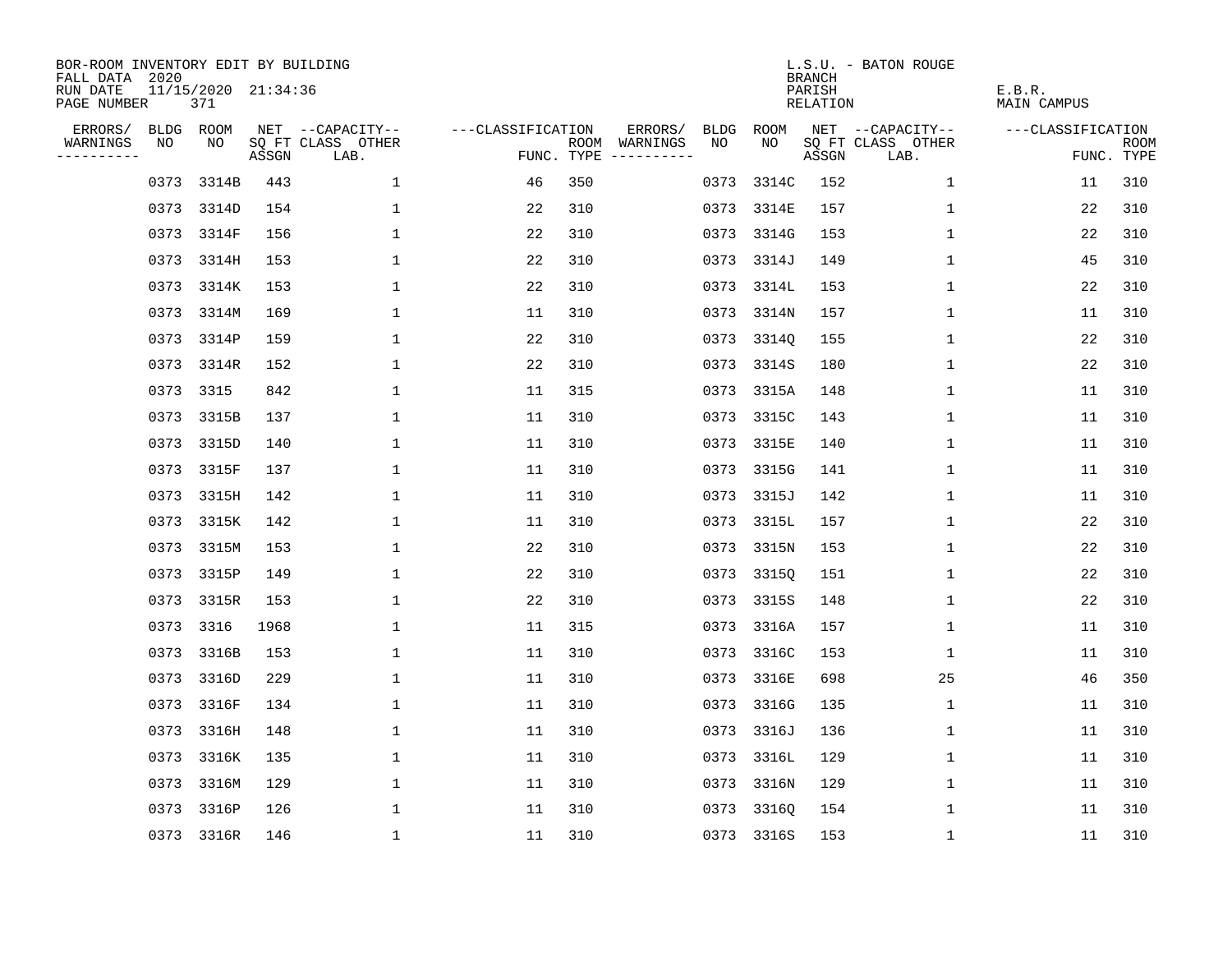| BOR-ROOM INVENTORY EDIT BY BUILDING<br>FALL DATA 2020 |      |                            |       |                           |                   |     |                                      |      |            | <b>BRANCH</b>      | L.S.U. - BATON ROUGE      |                              |                           |
|-------------------------------------------------------|------|----------------------------|-------|---------------------------|-------------------|-----|--------------------------------------|------|------------|--------------------|---------------------------|------------------------------|---------------------------|
| RUN DATE<br>PAGE NUMBER                               |      | 11/15/2020 21:34:36<br>372 |       |                           |                   |     |                                      |      |            | PARISH<br>RELATION |                           | E.B.R.<br><b>MAIN CAMPUS</b> |                           |
| ERRORS/                                               |      | BLDG ROOM                  |       | NET --CAPACITY--          | ---CLASSIFICATION |     | ERRORS/                              | BLDG | ROOM       |                    | NET --CAPACITY--          | ---CLASSIFICATION            |                           |
| WARNINGS<br>----------                                | NO   | NO                         | ASSGN | SQ FT CLASS OTHER<br>LAB. |                   |     | ROOM WARNINGS<br>FUNC. TYPE $------$ | NO.  | NO.        | ASSGN              | SQ FT CLASS OTHER<br>LAB. |                              | <b>ROOM</b><br>FUNC. TYPE |
|                                                       | 0373 | 3316T                      | 145   | $\mathbf 1$               | 11                | 310 |                                      | 0373 | 3316U      | 139                | 1                         | 11                           | 310                       |
|                                                       | 0373 | 3316V                      | 145   | 1                         | 11                | 310 |                                      |      | 0373 3316W | 145                | 1                         | 11                           | 310                       |
|                                                       | 0373 | 3316X                      | 146   | $\mathbf{1}$              | 11                | 310 |                                      |      | 0373 3316Y | 160                | $\mathbf 1$               | 11                           | 310                       |
|                                                       |      | 0373 3319                  | 1122  | 1                         | 46                | 315 |                                      |      | 0373 3319A | 227                | 12                        | 46                           | 350                       |
|                                                       | 0373 | 3319B                      | 87    | $\mathbf 1$               | 46                | 310 |                                      |      | 0373 3319C | 140                | 1                         | 46                           | 310                       |
|                                                       |      | 0373 3319D                 | 175   | $\mathbf 1$               | 46                | 310 |                                      |      | 0373 3319E | 227                | 1                         | 46                           | 310                       |
|                                                       |      | 0373 3319F                 | 150   | $\mathbf{1}$              | 46                | 315 |                                      |      | 0373 3319G | 377                | 1                         | 46                           | 315                       |
|                                                       |      | 0373 3320                  | 1808  | 16                        | 11                | 320 |                                      |      | 0373 3322  | 866                |                           | 11                           | 710                       |
|                                                       | 0373 | 3324                       | 655   | $\mathbf{1}$              | 11                | 315 |                                      |      | 0373 3324A | 166                | $\mathbf{1}$              | 11                           | 310                       |
|                                                       |      | 0373 3324B                 | 138   | 1                         | 11                | 310 |                                      |      | 0373 3324D | 124                | 1                         | 11                           | 310                       |
|                                                       |      | 0373 3324E                 | 106   | $\mathbf 1$               | 11                | 310 |                                      |      | 0373 3324F | 106                | $\mathbf 1$               | 11                           | 310                       |
|                                                       |      | 0373 3324G                 | 106   | 1                         | 11                | 310 |                                      |      | 0373 3324H | 106                | 1                         | 11                           | 310                       |
|                                                       | 0373 | 3324J                      | 106   | $\mathbf{1}$              | 11                | 310 |                                      | 0373 | 3325       | 1159               | $\mathbf 1$               | 46                           | 315                       |
|                                                       | 0373 | 3325A                      | 155   | $\mathbf 1$               | 46                | 310 |                                      |      | 0373 3325B | 178                | $\mathbf 1$               | 46                           | 315                       |
|                                                       |      | 0373 3325C                 | 285   |                           | 46                | 350 |                                      | 0373 | 3325D      | 205                | 1                         | 46                           | 310                       |
|                                                       | 0373 | 3325E                      | 212   | 1                         | 46                | 310 |                                      |      | 0373 3325F | 146                | 1                         | 46                           | 310                       |
|                                                       |      | 0373 3325G                 | 55    | 1                         | 46                | 315 |                                      |      | 0373 3325H | 191                | 1                         | 46                           | 310                       |
|                                                       | 0373 | 3326                       | 283   | $\mathbf 1$               | 11                | 310 |                                      |      | 0373 3327  | 256                |                           | 0 <sub>0</sub>               | 030                       |
|                                                       |      | 0373 3328                  | 81    |                           | 0 <sub>0</sub>    | 010 |                                      |      | 0373 3329  | 291                |                           | 0 <sub>0</sub>               | 030                       |
|                                                       | 0373 | 3330                       | 744   | $\mathbf{1}$              | 11                | 315 |                                      |      | 0373 3330A | 145                | $\mathbf 1$               | 11                           | 310                       |
|                                                       |      | 0373 3330B                 | 145   | $\mathbf 1$               | 11                | 310 |                                      |      | 0373 3330C | 143                | 1                         | 11                           | 310                       |
|                                                       | 0373 | 3330D                      | 217   | $\mathbf 1$               | 11                | 310 |                                      |      | 0373 3330E | 130                | 1                         | 11                           | 310                       |
|                                                       |      | 0373 3330F                 | 131   | 1                         | 11                | 310 |                                      |      | 0373 3330G | 126                | 1                         | 11                           | 310                       |
|                                                       | 0373 | 3330H                      | 131   | $\mathbf 1$               | 11                | 310 |                                      |      | 0373 3330J | 118                | 1                         | 11                           | 310                       |
|                                                       | 0373 | 3330K                      | 126   | $\mathbf{1}$              | 11                | 310 |                                      |      | 0373 3331  | 75                 |                           | 0 <sub>0</sub>               | 030                       |
|                                                       |      | 0373 3333                  | 83    |                           | 0 <sub>0</sub>    | 030 |                                      |      | 0373 3335  | 152                | 1                         | 11                           | 310                       |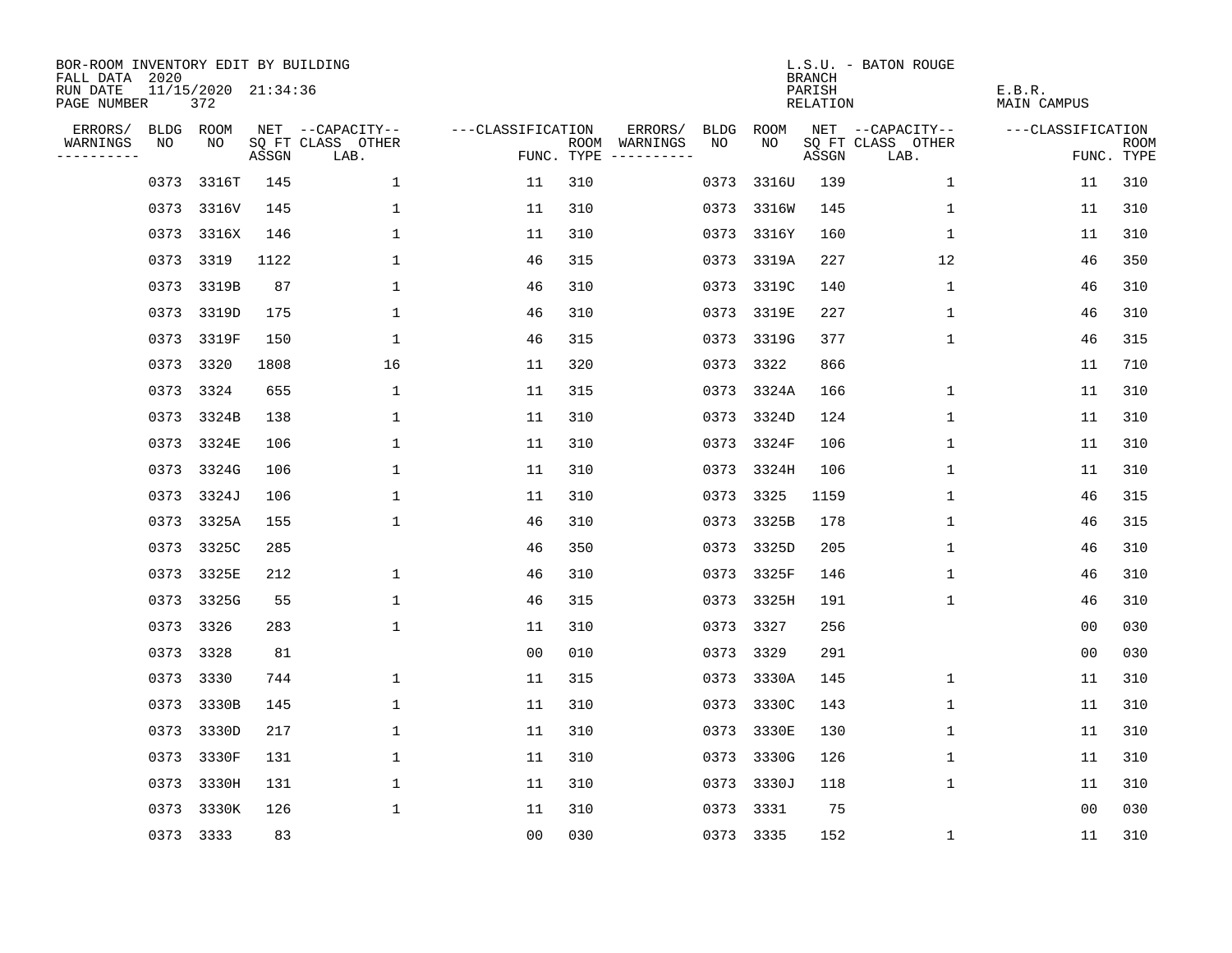| BOR-ROOM INVENTORY EDIT BY BUILDING       |             |     |                     |                           |                   |     |                                      |      |             | <b>BRANCH</b>      | L.S.U. - BATON ROUGE      |                       |                           |
|-------------------------------------------|-------------|-----|---------------------|---------------------------|-------------------|-----|--------------------------------------|------|-------------|--------------------|---------------------------|-----------------------|---------------------------|
| FALL DATA 2020<br>RUN DATE<br>PAGE NUMBER |             | 373 | 11/15/2020 21:34:36 |                           |                   |     |                                      |      |             | PARISH<br>RELATION |                           | E.B.R.<br>MAIN CAMPUS |                           |
| ERRORS/                                   | BLDG ROOM   |     |                     | NET --CAPACITY--          | ---CLASSIFICATION |     | ERRORS/                              | BLDG | ROOM        |                    | NET --CAPACITY--          | ---CLASSIFICATION     |                           |
| WARNINGS<br>----------                    | NO          | NO  | ASSGN               | SQ FT CLASS OTHER<br>LAB. |                   |     | ROOM WARNINGS<br>FUNC. TYPE $------$ | NO   | NO.         | ASSGN              | SQ FT CLASS OTHER<br>LAB. |                       | <b>ROOM</b><br>FUNC. TYPE |
|                                           | 0373 3337   |     | 190                 |                           | 0 <sub>0</sub>    | 030 |                                      |      | 0373 4100   | 7904               |                           | 0 <sub>0</sub>        | 030                       |
|                                           | 0373 4128   |     | 7912                |                           | 0 <sub>0</sub>    | 030 |                                      |      | 0373 4242   | 5253               |                           | 0 <sub>0</sub>        | 030                       |
|                                           | 0373 4510   |     | 7454                |                           | 0 <sub>0</sub>    | 030 |                                      |      | 0373 C1000  | 6437               |                           | 00                    | 020                       |
|                                           |             |     | 0373 C1000A 1284    |                           | 00                | 020 |                                      |      | 0373 C1001  | 1592               |                           | 00                    | 020                       |
|                                           | 0373 C1002  |     | 1217                |                           | 00                | 020 |                                      |      | 0373 C1003  | 9258               |                           | 0 <sub>0</sub>        | 020                       |
|                                           | 0373 C1004  |     | 2553                |                           | 0 <sub>0</sub>    | 020 |                                      |      | 0373 C1005  | 634                |                           | 0 <sub>0</sub>        | 020                       |
|                                           | 0373 C1006  |     | 2371                |                           | 0 <sub>0</sub>    | 020 |                                      |      | 0373 C1007  | 4667               |                           | 00                    | 020                       |
|                                           | 0373 C1008  |     | 1896                |                           | 0 <sub>0</sub>    | 020 |                                      |      | 0373 C1008A | 5383               |                           | 0 <sub>0</sub>        | 020                       |
|                                           | 0373 C1009  |     | 4110                |                           | 0 <sub>0</sub>    | 020 |                                      |      | 0373 C1010  | 3152               |                           | 0 <sub>0</sub>        | 020                       |
|                                           | 0373 C1011  |     | 1470                |                           | 0 <sub>0</sub>    | 020 |                                      |      | 0373 C1012  | 1510               |                           | 0 <sub>0</sub>        | 020                       |
|                                           | 0373 C1013  |     | 380                 |                           | 00                | 020 |                                      |      | 0373 C2000  | 5700               |                           | 0 <sub>0</sub>        | 020                       |
|                                           | 0373 C2001  |     | 1055                |                           | 0 <sub>0</sub>    | 020 |                                      |      | 0373 C2003  | 5534               |                           | 0 <sub>0</sub>        | 020                       |
|                                           | 0373 C2004  |     | 1123                |                           | 0 <sub>0</sub>    | 020 |                                      |      | 0373 C2005  | 1526               |                           | 0 <sub>0</sub>        | 020                       |
|                                           | 0373 C2006  |     | 1419                |                           | 0 <sub>0</sub>    | 020 |                                      |      | 0373 C2007  | 6886               |                           | 0 <sub>0</sub>        | 020                       |
|                                           | 0373 C2008  |     | 1740                |                           | 00                | 020 |                                      |      | 0373 C2009  | 3550               |                           | 00                    | 020                       |
|                                           | 0373 C2010  |     | 2737                |                           | 00                | 020 |                                      |      | 0373 C2012  | 1588               |                           | 0 <sub>0</sub>        | 020                       |
|                                           | 0373 C3000  |     | 5211                |                           | 0 <sub>0</sub>    | 020 |                                      |      | 0373 C3000A | 310                |                           | 0 <sub>0</sub>        | 020                       |
|                                           | 0373 C3000B |     | 334                 |                           | 0 <sub>0</sub>    | 020 |                                      |      | 0373 C3002  | 680                |                           | 0 <sub>0</sub>        | 020                       |
|                                           | 0373 C3003  |     | 7045                |                           | 0 <sub>0</sub>    | 020 |                                      |      | 0373 C3004  | 1268               |                           | 0 <sub>0</sub>        | 020                       |
|                                           | 0373 C3005  |     | 2230                |                           | 0 <sub>0</sub>    | 020 |                                      |      | 0373 C3006  | 1252               |                           | 0 <sub>0</sub>        | 020                       |
|                                           | 0373 C3007  |     | 6696                |                           | 0 <sub>0</sub>    | 020 |                                      |      | 0373 E1000  | 50                 |                           | 0 <sub>0</sub>        | 020                       |
|                                           | 0373 E1001  |     | 45                  |                           | 0 <sub>0</sub>    | 020 |                                      |      | 0373 E1002  | 45                 |                           | 0 <sub>0</sub>        | 020                       |
|                                           | 0373 E1003  |     | 57                  |                           | 0 <sub>0</sub>    | 020 |                                      |      | 0373 E2000  | 45                 |                           | 0 <sub>0</sub>        | 020                       |
|                                           | 0373 E2003  |     | 113                 |                           | 0 <sub>0</sub>    | 020 |                                      |      | 0373 E3000  | 52                 |                           | 0 <sub>0</sub>        | 020                       |
|                                           | 0373 E3000A |     | 41                  |                           | 0 <sub>0</sub>    | 020 |                                      |      | 0373 E3001  | 51                 |                           | 0 <sub>0</sub>        | 020                       |
|                                           | 0373 E3003  |     | 99                  |                           | 0 <sub>0</sub>    | 020 |                                      |      | 0373 E4003  | 101                |                           | 0 <sub>0</sub>        | 020                       |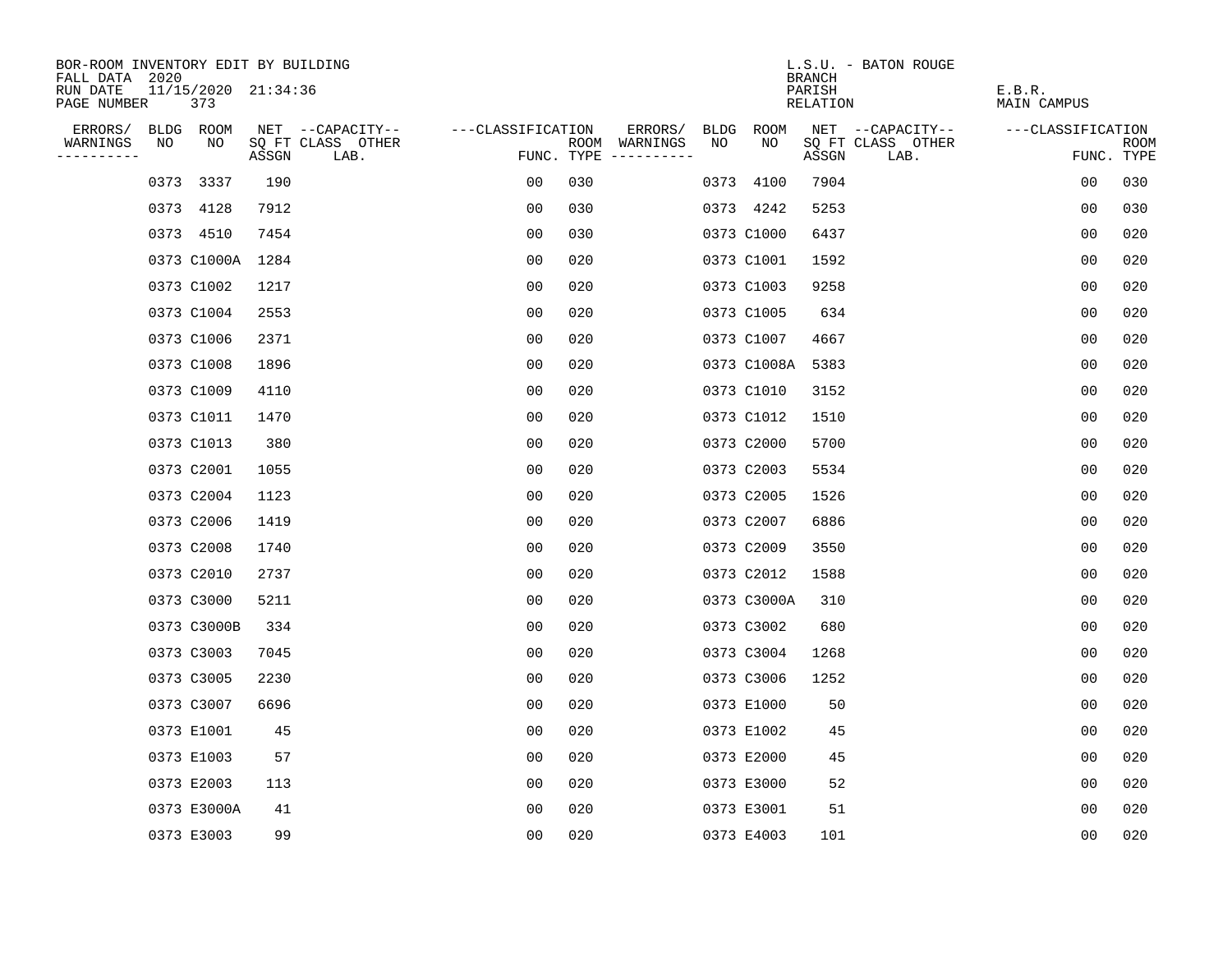| BOR-ROOM INVENTORY EDIT BY BUILDING<br>FALL DATA 2020 |      |                            |       |                           |                   |     |                                      |      |             | <b>BRANCH</b>                                           | L.S.U. - BATON ROUGE                                                                                                                                     |                                            |                           |
|-------------------------------------------------------|------|----------------------------|-------|---------------------------|-------------------|-----|--------------------------------------|------|-------------|---------------------------------------------------------|----------------------------------------------------------------------------------------------------------------------------------------------------------|--------------------------------------------|---------------------------|
| RUN DATE<br>PAGE NUMBER                               |      | 11/15/2020 21:34:36<br>374 |       |                           |                   |     |                                      |      |             | PARISH<br>RELATION                                      |                                                                                                                                                          | E.B.R.<br>MAIN CAMPUS                      |                           |
| ERRORS/                                               |      | BLDG ROOM                  |       | NET --CAPACITY--          | ---CLASSIFICATION |     | ERRORS/                              |      | BLDG ROOM   |                                                         | NET --CAPACITY--                                                                                                                                         | ---CLASSIFICATION                          |                           |
| WARNINGS<br>----------                                | NO   | NO                         | ASSGN | SQ FT CLASS OTHER<br>LAB. |                   |     | ROOM WARNINGS<br>FUNC. TYPE $------$ | NO   | NO.         | ASSGN                                                   | SQ FT CLASS OTHER<br>LAB.                                                                                                                                |                                            | <b>ROOM</b><br>FUNC. TYPE |
|                                                       |      | 0373 S1000                 | 306   |                           | 0 <sub>0</sub>    | 020 |                                      |      | 0373 S1001  | 365                                                     |                                                                                                                                                          | 0 <sub>0</sub>                             | 020                       |
|                                                       |      | 0373 S1002                 | 208   |                           | 0 <sub>0</sub>    | 020 |                                      |      | 0373 S1003  | 637                                                     |                                                                                                                                                          | 0 <sub>0</sub>                             | 020                       |
|                                                       |      | 0373 S1005                 | 369   |                           | 0 <sub>0</sub>    | 020 |                                      |      | 0373 S1006  | 277                                                     |                                                                                                                                                          | 0 <sub>0</sub>                             | 020                       |
|                                                       |      | 0373 S1007                 | 406   |                           | 0 <sub>0</sub>    | 020 |                                      |      | 0373 S1008  | 306                                                     |                                                                                                                                                          | 0 <sub>0</sub>                             | 020                       |
|                                                       |      | 0373 S1009                 | 1222  |                           | 0 <sub>0</sub>    | 020 |                                      |      | 0373 S2000  | 283                                                     |                                                                                                                                                          | 00                                         | 020                       |
|                                                       |      | 0373 S2001                 | 275   |                           | 0 <sub>0</sub>    | 020 |                                      |      | 0373 S2002  | 584                                                     |                                                                                                                                                          | 0 <sub>0</sub>                             | 020                       |
|                                                       |      | 0373 S2003                 | 696   |                           | 0 <sub>0</sub>    | 020 |                                      |      | 0373 S2004  | 1093                                                    |                                                                                                                                                          | 0 <sub>0</sub>                             | 020                       |
|                                                       |      | 0373 S2005                 | 370   |                           | 0 <sub>0</sub>    | 020 |                                      |      | 0373 S2006  | 277                                                     |                                                                                                                                                          | 0 <sub>0</sub>                             | 020                       |
|                                                       |      | 0373 S2007                 | 390   |                           | 0 <sub>0</sub>    | 020 |                                      |      | 0373 S2008  | 287                                                     |                                                                                                                                                          | 00                                         | 020                       |
|                                                       |      | 0373 S3000                 | 283   |                           | 0 <sub>0</sub>    | 020 |                                      |      | 0373 S3001  | 327                                                     |                                                                                                                                                          | 0 <sub>0</sub>                             | 020                       |
|                                                       |      | 0373 S3002                 | 227   |                           | 00                | 020 |                                      |      | 0373 S3003  | 831                                                     |                                                                                                                                                          | 00                                         | 020                       |
|                                                       |      | 0373 S3005                 | 292   |                           | 00                | 020 |                                      |      | 0373 S3006  | 290                                                     |                                                                                                                                                          | 0 <sub>0</sub>                             | 020                       |
|                                                       |      | 0373 S3007                 | 425   |                           | 0 <sub>0</sub>    | 020 |                                      |      | 0373 S3008  | 313                                                     |                                                                                                                                                          | 0 <sub>0</sub>                             | 020                       |
|                                                       |      | 0373 S4006                 | 267   |                           | 00                | 020 |                                      |      | 0373 1317A1 | 52                                                      |                                                                                                                                                          | 22                                         | 255                       |
|                                                       |      | 0373 1375A1                | 114   | 1                         | 51                | 310 |                                      |      | 0373 1375E1 | 337                                                     |                                                                                                                                                          | 51                                         | 630                       |
|                                                       |      | 0373 3316P1                | 139   | $\mathbf{1}$              | 11                | 310 |                                      |      | 0373 3316P2 | 139<br>TOTAL NUMBER CLASSROOMS<br>TOTAL NUMBER LABS 210 | 1<br>TOTAL ASSIGNABLE & UNASSIGNABLE SQFT:<br>TOTAL NET ASSIGN SQ. FT. IN ROOM FILE<br>TOTAL NUMBER COMPUTER CLASSROOMS<br>TOTAL NUMBER SPECIAL LABS 220 | 11<br>452,328<br>289,932<br>28<br>13<br>49 | 310                       |
|                                                       |      | 0374 0101                  | 1167  | 48                        | 11                | 210 |                                      |      | 0374 0102   | 254                                                     | $\mathbf 1$                                                                                                                                              | 45                                         | 310                       |
|                                                       | 0374 | 0102A 1475                 |       |                           | 0 <sub>0</sub>    | 030 |                                      |      | 0374 0106   | 123                                                     | $\mathbf 1$                                                                                                                                              | 11                                         | 310                       |
|                                                       | 0374 | 0108                       | 123   | 1                         | 11                | 310 |                                      |      | 0374 0110   | 155                                                     | $\mathbf{1}$                                                                                                                                             | 11                                         | 310                       |
|                                                       | 0374 | 0112                       | 293   | 14                        | 11                | 350 |                                      |      | 0374 0112A  | 57                                                      | $\mathbf 1$                                                                                                                                              | 22                                         | 310                       |
|                                                       | 0374 | 0114                       | 128   | 2                         | 11                | 310 |                                      | 0374 | 0115        | 165                                                     | 2                                                                                                                                                        | 00                                         | 030                       |
|                                                       | 0374 | 0117                       | 23    |                           | 00                | 010 |                                      |      | 0374 0119   | 23                                                      |                                                                                                                                                          | 00                                         | 010                       |
|                                                       |      | 0374 0121                  | 165   | 2                         | 0 <sub>0</sub>    | 030 |                                      |      | 0374 0125   | 245                                                     | 1                                                                                                                                                        | 11                                         | 310                       |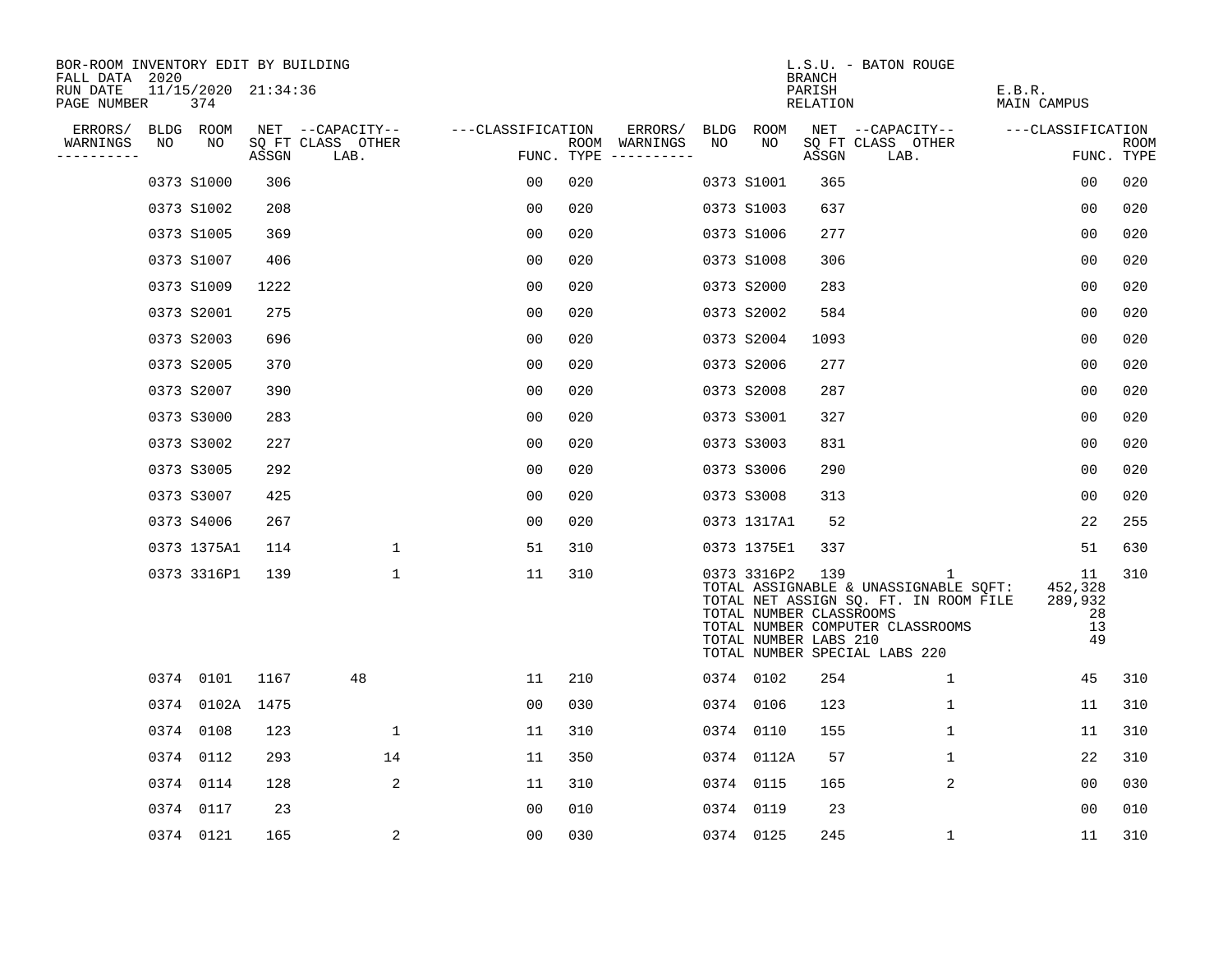| BOR-ROOM INVENTORY EDIT BY BUILDING<br>FALL DATA 2020 |                            |       |                           |                   |                                      |           |                | <b>BRANCH</b>                                    | L.S.U. - BATON ROUGE                                                                                                                                |                       |                           |
|-------------------------------------------------------|----------------------------|-------|---------------------------|-------------------|--------------------------------------|-----------|----------------|--------------------------------------------------|-----------------------------------------------------------------------------------------------------------------------------------------------------|-----------------------|---------------------------|
| RUN DATE<br>PAGE NUMBER                               | 11/15/2020 21:34:36<br>375 |       |                           |                   |                                      |           |                | PARISH<br>RELATION                               |                                                                                                                                                     | E.B.R.<br>MAIN CAMPUS |                           |
| ERRORS/                                               | BLDG ROOM                  |       | NET --CAPACITY--          | ---CLASSIFICATION | ERRORS/                              | BLDG      | ROOM           |                                                  | NET --CAPACITY--                                                                                                                                    | ---CLASSIFICATION     |                           |
| WARNINGS<br>NO<br>----------                          | NO                         | ASSGN | SQ FT CLASS OTHER<br>LAB. |                   | ROOM WARNINGS<br>FUNC. TYPE $------$ | NO        | NO             | ASSGN                                            | SQ FT CLASS OTHER<br>LAB.                                                                                                                           |                       | <b>ROOM</b><br>FUNC. TYPE |
|                                                       | 0374 0130                  | 2035  |                           | 0 <sub>0</sub>    | 030                                  |           | 0374 0130A 100 |                                                  |                                                                                                                                                     | 00                    | 030                       |
|                                                       | 0374 C0100                 | 535   |                           | 00                | 020                                  |           |                | TOTAL NUMBER CLASSROOMS<br>TOTAL NUMBER LABS 210 | TOTAL ASSIGNABLE & UNASSIGNABLE SOFT:<br>TOTAL NET ASSIGN SQ. FT. IN ROOM FILE<br>TOTAL NUMBER COMPUTER CLASSROOMS<br>TOTAL NUMBER SPECIAL LABS 220 | 7,066<br>2,545<br>1   |                           |
|                                                       | 0375 0102                  | 116   | 2                         | 0 <sub>0</sub>    | 010                                  |           | 0375 0103      | 116                                              | 2                                                                                                                                                   | 00                    | 010                       |
|                                                       | 0375 0106                  | 147   | $\mathbf{1}$              | 71                | 310                                  |           | 0375 0110      | 84                                               | 2                                                                                                                                                   | 71                    | 315                       |
|                                                       | 0375 0110A                 | 178   | $\mathbf{1}$              | 71                | 310                                  |           | 0375 0110B     | 210                                              | 12                                                                                                                                                  | 71                    | 310                       |
|                                                       | 0375 0110C                 | 119   | 2                         | 71                | 315                                  |           | 0375 0111      | 143                                              | 1                                                                                                                                                   | 71                    | 310                       |
|                                                       | 0375 0115                  | 108   | $\mathbf{1}$              | 71                | 310                                  |           | 0375 0115B     | 148                                              | $\mathbf{1}$                                                                                                                                        | 71                    | 310                       |
|                                                       | 0375 0120                  | 408   | 4                         | 71                | 310                                  | 0375 0121 |                | 158                                              | $\mathbf 1$                                                                                                                                         | 71                    | 310                       |
|                                                       | 0375 0122                  | 88    | $\mathbf{1}$              | 71                | 310                                  |           | 0375 0123      | 139                                              | 3                                                                                                                                                   | 0 <sub>0</sub>        | 010                       |
|                                                       | 0375 0124                  | 107   | $\mathbf 1$               | 71                | 310                                  |           | 0375 0125      | 160                                              | $\mathbf 1$                                                                                                                                         | 71                    | 310                       |
|                                                       | 0375 0126                  | 77    | $\mathbf 1$               | 71                | 310                                  |           | 0375 0127      | 189                                              | 1                                                                                                                                                   | 71                    | 310                       |
|                                                       | 0375 0128                  | 230   | 5                         | 71                | 310                                  |           | 0375 0129      | 114                                              | 1                                                                                                                                                   | 71                    | 310                       |
| 0375                                                  | 0130                       | 116   | $\mathbf 1$               | 76                | 315                                  |           | 0375 0130A     | 163                                              | 1                                                                                                                                                   | 76                    | 310                       |
|                                                       | 0375 0130B                 | 95    | $\mathbf{1}$              | 76                | 310                                  |           | 0375 0130C     | 86                                               | 1                                                                                                                                                   | 76                    | 315                       |
| 0375                                                  | 0130D                      | 112   | $\mathbf{1}$              | 76                | 310                                  |           | 0375 0130E     | 117                                              | $\mathbf 1$                                                                                                                                         | 76                    | 310                       |
|                                                       | 0375 0130F                 | 79    | $\mathbf{1}$              | 76                | 310                                  |           | 0375 0130G     | 93                                               | 1                                                                                                                                                   | 76                    | 350                       |
| 0375                                                  | 0131                       | 242   | 5                         | 0 <sub>0</sub>    | 030                                  |           | 0375 0132      | 158                                              | 1                                                                                                                                                   | 71                    | 315                       |
|                                                       | 0375 0132A                 | 134   | $\mathbf 1$               | 71                | 310                                  |           | 0375 0132B     | 78                                               |                                                                                                                                                     | 71                    | 315                       |
| 0375                                                  | 0132C                      | 170   | $\mathbf{1}$              | 71                | 310                                  |           | 0375 0133      | 103                                              | $\mathbf{1}$                                                                                                                                        | 71                    | 310                       |
|                                                       | 0375 0134                  | 81    | 1                         | 71                | 310                                  |           | 0375 0135      | 368                                              | 12                                                                                                                                                  | 71                    | 350                       |
|                                                       | 0375 0136                  | 107   | $\mathbf 1$               | 71                | 310                                  |           | 0375 0138      | 159                                              | 3                                                                                                                                                   | 71                    | 315                       |
|                                                       | 0375 0138A                 | 76    | $\mathbf{1}$              | 71                | 310                                  |           | 0375 0138B     | 73                                               | $\mathbf 1$                                                                                                                                         | 71                    | 310                       |
|                                                       | 0375 0138C                 | 80    | $\mathbf{1}$              | 71                | 310                                  | 0375 0140 |                | 18                                               |                                                                                                                                                     | 0 <sub>0</sub>        | 010                       |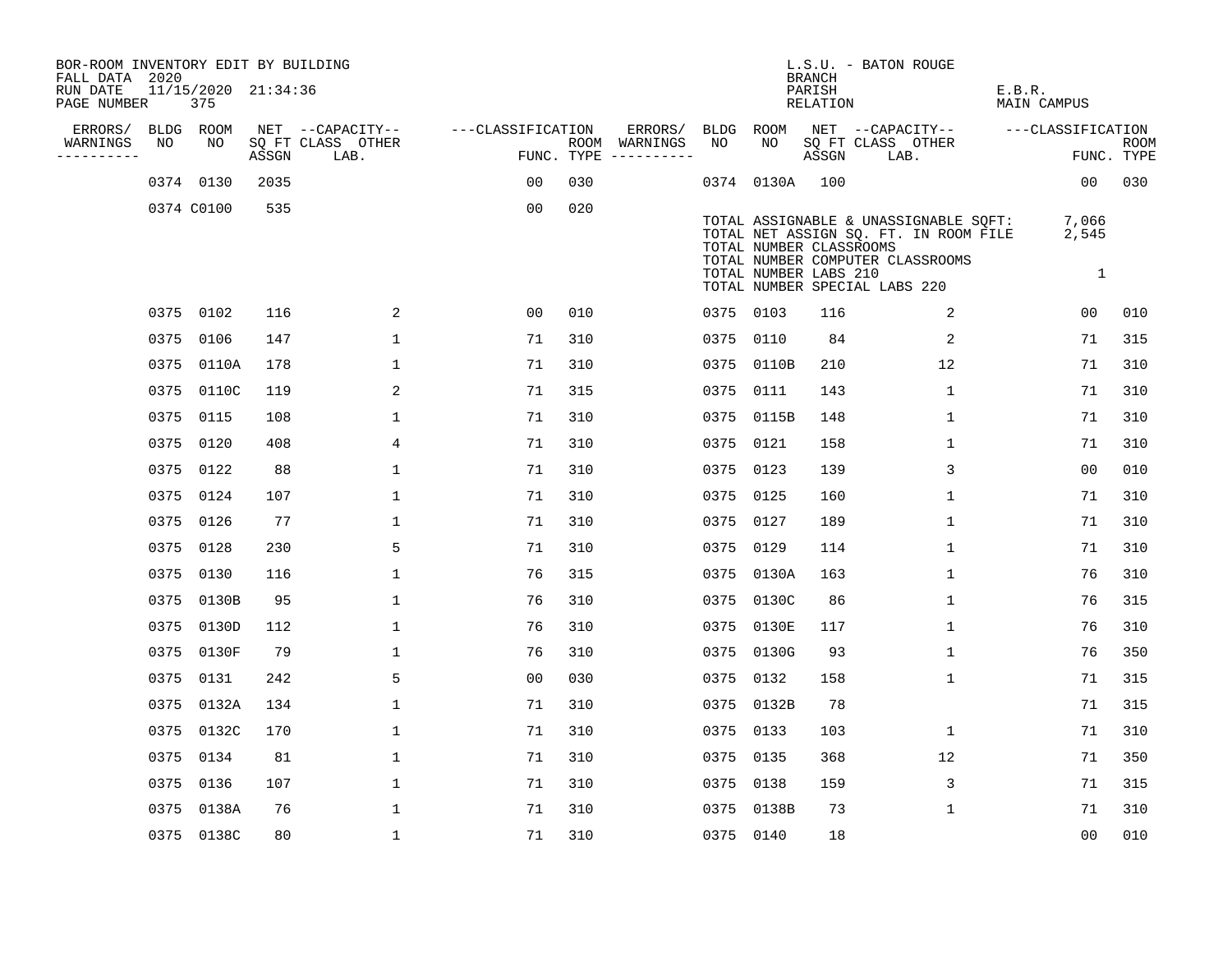| BOR-ROOM INVENTORY EDIT BY BUILDING<br>FALL DATA 2020 |                            |       |                           |                   |     |                                      |             |             | <b>BRANCH</b>             | L.S.U. - BATON ROUGE      |                              |                           |
|-------------------------------------------------------|----------------------------|-------|---------------------------|-------------------|-----|--------------------------------------|-------------|-------------|---------------------------|---------------------------|------------------------------|---------------------------|
| RUN DATE<br>PAGE NUMBER                               | 11/15/2020 21:34:36<br>376 |       |                           |                   |     |                                      |             |             | PARISH<br><b>RELATION</b> |                           | E.B.R.<br><b>MAIN CAMPUS</b> |                           |
| ERRORS/                                               | BLDG ROOM                  |       | NET --CAPACITY--          | ---CLASSIFICATION |     | ERRORS/                              | <b>BLDG</b> | <b>ROOM</b> |                           | NET --CAPACITY--          | ---CLASSIFICATION            |                           |
| WARNINGS<br>NO<br>----------                          | NO                         | ASSGN | SQ FT CLASS OTHER<br>LAB. |                   |     | ROOM WARNINGS<br>FUNC. TYPE $------$ | NO          | NO          | ASSGN                     | SQ FT CLASS OTHER<br>LAB. |                              | <b>ROOM</b><br>FUNC. TYPE |
| 0375                                                  | 0201                       | 157   | 1                         | 76                | 310 |                                      | 0375        | 0202        | 260                       | 1                         | 76                           | 310                       |
| 0375                                                  | 0203                       | 165   | $\mathbf 1$               | 76                | 310 |                                      |             | 0375 0204   | 172                       | $\mathbf 1$               | 76                           | 310                       |
| 0375                                                  | 0205                       | 165   | $\mathbf 1$               | 76                | 310 |                                      |             | 0375 0206   | 159                       | $\mathbf 1$               | 76                           | 310                       |
| 0375                                                  | 0207                       | 25    |                           | 76                | 315 |                                      |             | 0375 0208   | 22                        |                           | 76                           | 315                       |
| 0375                                                  | 0209                       | 165   | $\mathbf{1}$              | 76                | 310 |                                      |             | 0375 0210   | 159                       | $\mathbf 1$               | 76                           | 310                       |
| 0375                                                  | 0211                       | 127   | $\mathbf{1}$              | 76                | 310 |                                      |             | 0375 0212   | 172                       | $\mathbf 1$               | 76                           | 310                       |
| 0375                                                  | 0213                       | 127   | $\mathbf{1}$              | 76                | 310 |                                      |             | 0375 0214   | 247                       | 10                        | 76                           | 315                       |
| 0375                                                  | 0215                       | 58    |                           | 76                | 731 |                                      |             | 0375 0216   | 68                        | 2                         | 76                           | 310                       |
| 0375                                                  | 0219                       | 1770  |                           | 0 <sub>0</sub>    | 030 |                                      |             | 0375 0220   | 489                       |                           | 0 <sub>0</sub>               | 030                       |
| 0375                                                  | 0220A                      | 705   |                           | 72                | 730 |                                      |             | 0375 0221   | 209                       | 2                         | 76                           | 310                       |
|                                                       | 0375 0222                  | 115   |                           | 76                | 710 |                                      |             | 0375 0223   | 193                       | $\mathbf 1$               | 76                           | 310                       |
| 0375                                                  | 0224                       | 143   | 3                         | 76                | 315 |                                      |             | 0375 0225   | 118                       | $\mathbf 1$               | 76                           | 310                       |
| 0375                                                  | 0227                       | 118   | $\mathbf 1$               | 76                | 310 |                                      |             | 0375 0229   | 118                       | 1                         | 76                           | 310                       |
|                                                       | 0375 0229A                 | 92    | 1                         | 76                | 315 |                                      |             | 0375 1100   | 8435                      | 50                        | 72                           | 720                       |
|                                                       | 0375 1100A                 | 340   |                           | 0 <sub>0</sub>    | 020 |                                      |             | 0375 1100B  | 3548                      |                           | 71                           | 720                       |
|                                                       | 0375 1139                  | 193   | 4                         | 72                | 310 |                                      |             | 0375 1140   | 111                       | 2                         | 72                           | 310                       |
|                                                       | 0375 1141                  | 119   | 2                         | 65                | 310 |                                      |             | 0375 1142   | 108                       | 2                         | 72                           | 310                       |
|                                                       | 0375 1143                  | 116   | 2                         | 72                | 310 |                                      |             | 0375 1144   | 111                       | 2                         | 72                           | 310                       |
|                                                       | 0375 1145                  | 118   | $\mathbf{1}$              | 72                | 310 |                                      |             | 0375 1146   | 179                       | 2                         | 72                           | 310                       |
|                                                       | 0375 1150                  | 139   |                           | 72                | 730 |                                      |             | 0375 1153   | 152                       |                           | 71                           | 730                       |
|                                                       | 0375 1155                  | 175   |                           | 71                | 730 |                                      |             | 0375 1157   | 164                       |                           | 71                           | 730                       |
|                                                       | 0375 1159                  | 190   |                           | 71                | 730 |                                      |             | 0375 1161   | 1549                      | 108                       | 71                           | 630                       |
|                                                       | 0375 1163                  | 25    |                           | 0 <sub>0</sub>    | 020 |                                      |             | 0375 1163A  | 103                       |                           | 71                           | 725                       |
|                                                       | 0375 1163B                 | 135   | 2                         | 71                | 310 |                                      |             | 0375 1164   | 143                       | 3                         | 71                           | 310                       |
|                                                       | 0375 1185                  | 108   |                           | 0 <sub>0</sub>    | 030 |                                      |             | 0375 1246   | 177                       | 2                         | 71                           | 310                       |
|                                                       | 0375 2250                  | 567   |                           | 71                | 730 |                                      |             | 0375 2250A  | 73                        |                           | 71                           | 730                       |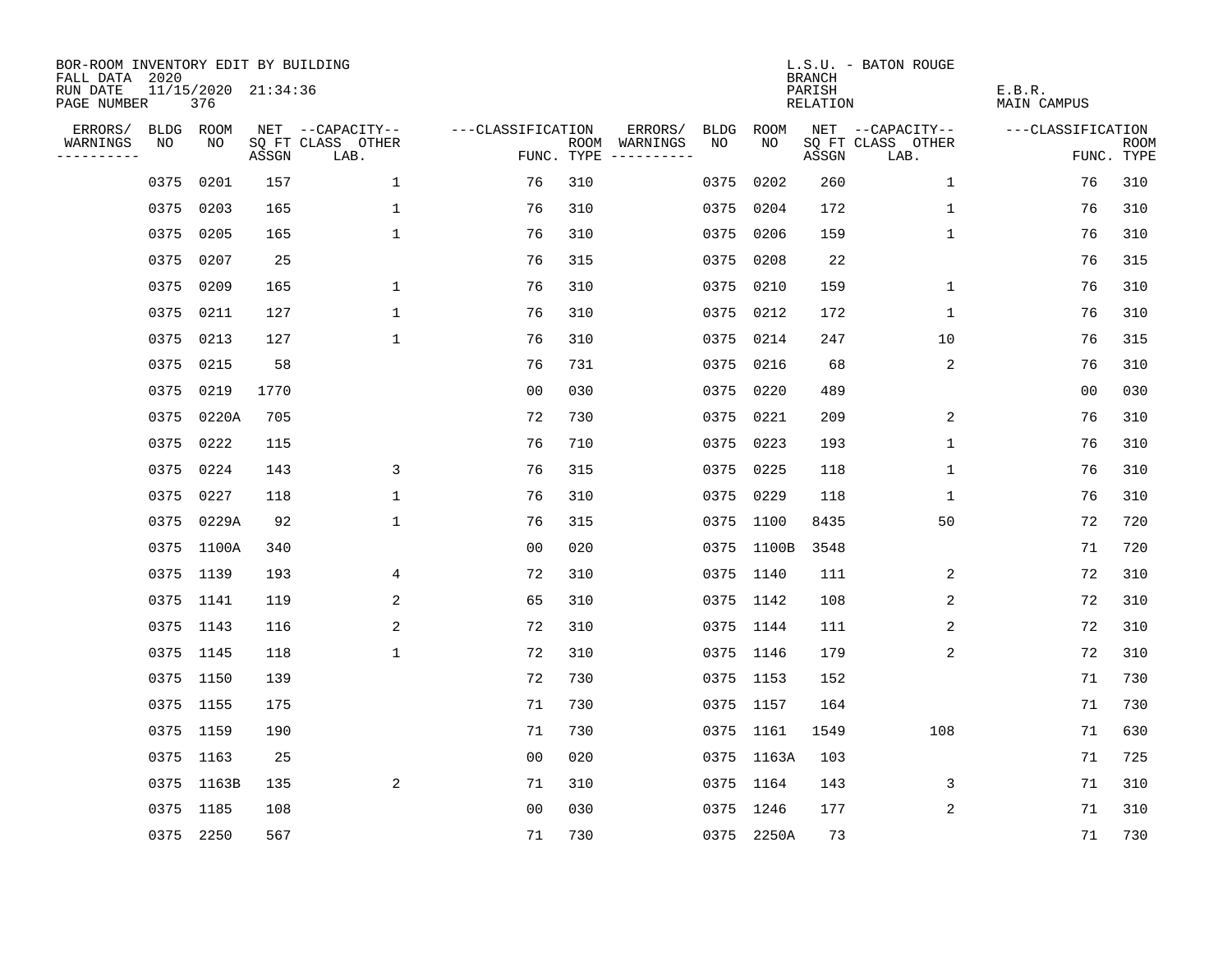| BOR-ROOM INVENTORY EDIT BY BUILDING<br>FALL DATA 2020 |    |                            |       |                           |                   |     |                                        |    |                                                               | BRANCH             | L.S.U. - BATON ROUGE                                                                                                                                     |                       |                    |
|-------------------------------------------------------|----|----------------------------|-------|---------------------------|-------------------|-----|----------------------------------------|----|---------------------------------------------------------------|--------------------|----------------------------------------------------------------------------------------------------------------------------------------------------------|-----------------------|--------------------|
| RUN DATE<br>PAGE NUMBER                               |    | 11/15/2020 21:34:36<br>377 |       |                           |                   |     |                                        |    |                                                               | PARISH<br>RELATION |                                                                                                                                                          | E.B.R.<br>MAIN CAMPUS |                    |
| ERRORS/                                               |    | BLDG ROOM                  |       | NET --CAPACITY--          | ---CLASSIFICATION |     | ERRORS/                                |    | BLDG ROOM                                                     |                    | NET --CAPACITY--                                                                                                                                         | ---CLASSIFICATION     |                    |
| WARNINGS<br>---------                                 | NO | NO                         | ASSGN | SQ FT CLASS OTHER<br>LAB. |                   |     | ROOM WARNINGS<br>FUNC. TYPE ---------- | NO | NO                                                            | ASSGN              | SQ FT CLASS OTHER<br>LAB.                                                                                                                                |                       | ROOM<br>FUNC. TYPE |
|                                                       |    | 0375 2263                  | 825   |                           | 71                | 725 |                                        |    | 0375 C0100                                                    | 75                 |                                                                                                                                                          | 00                    | 020                |
|                                                       |    | 0375 C0101                 | 227   |                           | 00                | 020 |                                        |    | 0375 C0102                                                    | 289                |                                                                                                                                                          | 00                    | 020                |
|                                                       |    | 0375 C0103                 | 136   |                           | 00                | 020 |                                        |    | 0375 C0104                                                    | 260                |                                                                                                                                                          | 0 <sub>0</sub>        | 020                |
|                                                       |    | 0375 C0105                 | 95    |                           | 0 <sub>0</sub>    | 020 |                                        |    | 0375 C0106                                                    | 46                 |                                                                                                                                                          | 0 <sub>0</sub>        | 020                |
|                                                       |    | 0375 C0107                 | 182   |                           | 0 <sub>0</sub>    | 020 |                                        |    | 0375 C0107A                                                   | 63                 |                                                                                                                                                          | 0 <sub>0</sub>        | 020                |
|                                                       |    | 0375 C0108                 | 198   |                           | 0 <sub>0</sub>    | 020 |                                        |    | 0375 C0201                                                    | 259                |                                                                                                                                                          | 0 <sub>0</sub>        | 020                |
|                                                       |    | 0375 C0202                 | 114   |                           | 00                | 020 |                                        |    | 0375 C0203                                                    | 139                |                                                                                                                                                          | 0 <sub>0</sub>        | 020                |
|                                                       |    | 0375 C0208                 | 428   |                           | 0 <sub>0</sub>    | 020 |                                        |    | 0375 S0100                                                    | 130                |                                                                                                                                                          | 0 <sub>0</sub>        | 020                |
|                                                       |    | 0375 S0101                 | 40    |                           | 0 <sub>0</sub>    | 020 |                                        |    | 0375 S0102                                                    | 60                 |                                                                                                                                                          | 00                    | 020                |
|                                                       |    | 0375 S0103                 | 37    |                           | 0 <sub>0</sub>    | 020 |                                        |    | 0375 S0104                                                    | 110                |                                                                                                                                                          | 00                    | 020                |
|                                                       |    | 0375 S0106                 | 130   |                           | 0 <sub>0</sub>    | 020 |                                        |    | 0375 S0200                                                    | 124                |                                                                                                                                                          | 0 <sub>0</sub>        | 020                |
|                                                       |    | 0375 S0201                 | 40    |                           | 0 <sub>0</sub>    | 020 |                                        |    | 0375 S0202                                                    | 40                 |                                                                                                                                                          | 0 <sub>0</sub>        | 020                |
|                                                       |    | 0375 S0203                 | 75    |                           | 00                | 020 |                                        |    | 0375 S0204                                                    | 78                 |                                                                                                                                                          | 00                    | 020                |
|                                                       |    | 0375 S0206                 | 124   |                           | 00                | 020 |                                        |    | 0375 0110A1                                                   | 224                | $\mathbf{1}$                                                                                                                                             | 71                    | 310                |
|                                                       |    | 0375 0132C1                | 48    |                           | 71                | 315 |                                        |    | TOTAL NUMBER CLASSROOMS<br>TOTAL NUMBER LABS 210              |                    | TOTAL ASSIGNABLE & UNASSIGNABLE SQFT:<br>TOTAL NET ASSIGN SQ. FT. IN ROOM FILE<br>TOTAL NUMBER COMPUTER CLASSROOMS<br>TOTAL NUMBER SPECIAL LABS 220      | 33,739<br>26,877      |                    |
|                                                       |    | 0376 1100B 2465            |       |                           | 65                | 720 |                                        |    | 0376 1165                                                     | 402                |                                                                                                                                                          | 65                    | 735                |
|                                                       |    | 0376 1165A                 | 410   |                           | 65                | 730 |                                        |    | 0376 1173                                                     | 153                |                                                                                                                                                          | 65                    | 730                |
|                                                       |    | 0376 1174                  | 2413  |                           | 65                | 720 |                                        |    | 0376 1174A                                                    | 126                | 1                                                                                                                                                        | 65                    | 310                |
|                                                       |    | 0376 1175                  | 258   |                           | 65                | 730 |                                        |    | 0376 1177<br>TOTAL NUMBER CLASSROOMS<br>TOTAL NUMBER LABS 210 | 198                | 1<br>TOTAL ASSIGNABLE & UNASSIGNABLE SQFT:<br>TOTAL NET ASSIGN SQ. FT. IN ROOM FILE<br>TOTAL NUMBER COMPUTER CLASSROOMS<br>TOTAL NUMBER SPECIAL LABS 220 | 65<br>6,425<br>6,425  | 310                |
|                                                       |    | 0380 0100                  | 3910  |                           | 46                | 730 |                                        |    | 0380 0100A 135                                                |                    | $\mathbf{1}$                                                                                                                                             | 46                    | 310                |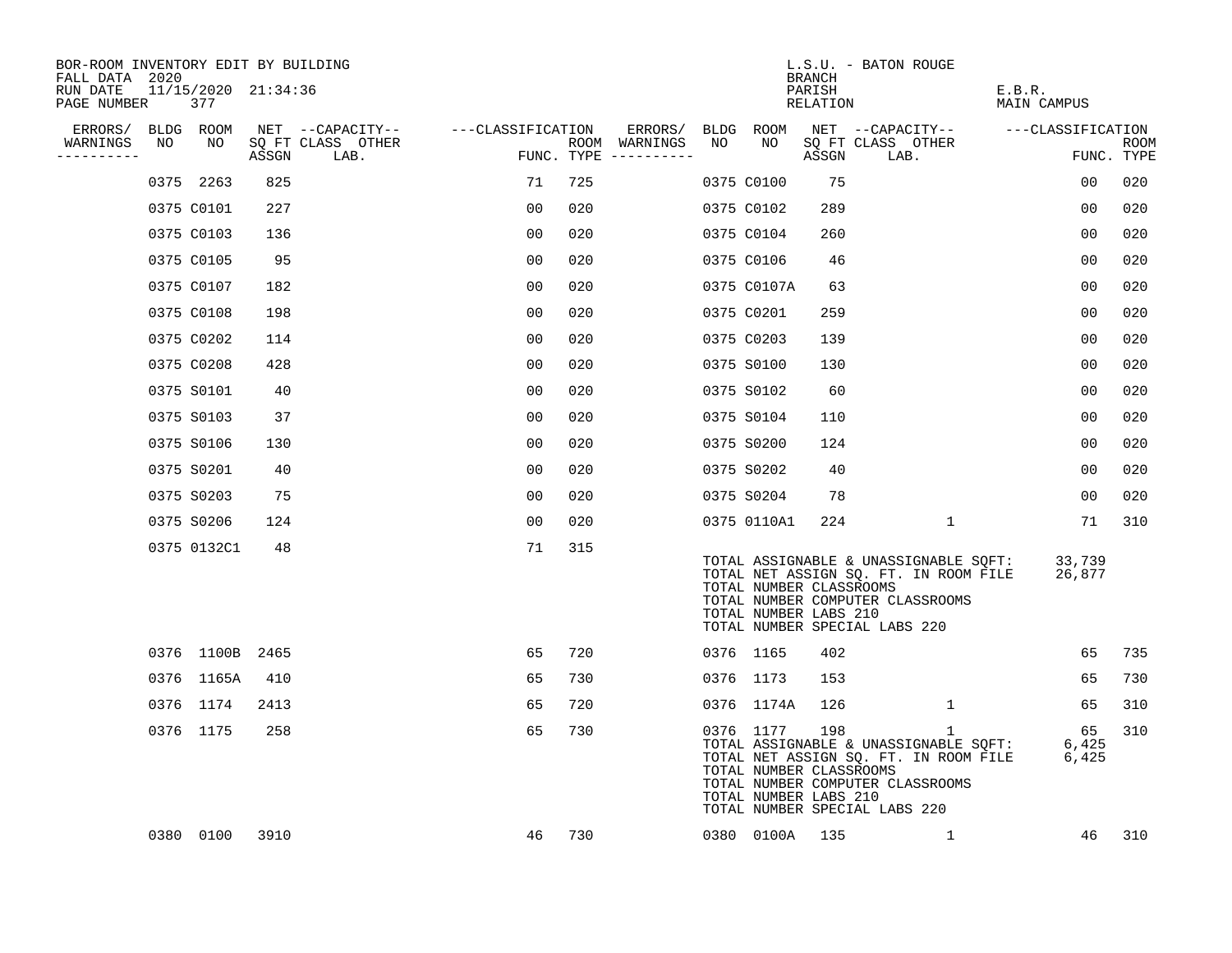| BOR-ROOM INVENTORY EDIT BY BUILDING<br>FALL DATA 2020 |    |                            |     |                                    |                                                       |     |           |            | BRANCH                                                   | L.S.U. - BATON ROUGE                                                                                                                                            |                       |     |
|-------------------------------------------------------|----|----------------------------|-----|------------------------------------|-------------------------------------------------------|-----|-----------|------------|----------------------------------------------------------|-----------------------------------------------------------------------------------------------------------------------------------------------------------------|-----------------------|-----|
| RUN DATE<br>PAGE NUMBER                               |    | 11/15/2020 21:34:36<br>378 |     |                                    |                                                       |     |           |            | PARISH<br>RELATION                                       |                                                                                                                                                                 | E.B.R.<br>MAIN CAMPUS |     |
|                                                       |    |                            |     |                                    | ERRORS/ BLDG ROOM NET --CAPACITY-- ----CLASSIFICATION |     |           |            |                                                          | ERRORS/ BLDG ROOM NET --CAPACITY--  ---CLASSIFICATION                                                                                                           |                       |     |
| WARNINGS<br>----------                                | NO |                            |     | NO SQ FT CLASS OTHER<br>ASSGN LAB. | ROOM WARNINGS<br>FUNC. TYPE ---------                 |     | NO        | NO         | ASSGN LAB.                                               | SQ FT CLASS OTHER                                                                                                                                               | ROOM<br>FUNC. TYPE    |     |
|                                                       |    | 0380 0100A1 130            |     | $\sim$ 1                           | 46                                                    | 310 |           |            | TOTAL NUMBER CLASSROOMS<br>TOTAL NUMBER LABS 210         | TOTAL ASSIGNABLE & UNASSIGNABLE SQFT: 4,175<br>TOTAL NET ASSIGN SQ. FT. IN ROOM FILE 4,175<br>TOTAL NUMBER COMPUTER CLASSROOMS<br>TOTAL NUMBER SPECIAL LABS 220 |                       |     |
|                                                       |    | 0381 0100                  | 605 | 40                                 | 14                                                    | 110 | 0381 0110 |            | 2310 154                                                 |                                                                                                                                                                 | 14                    | 110 |
|                                                       |    | 0381 0110A                 | 184 |                                    | 14                                                    | 115 |           | 0381 0112  | 345                                                      |                                                                                                                                                                 | 14                    | 115 |
|                                                       |    | 0381 0114                  | 225 | $\mathsf{3}$                       | 0 <sub>0</sub>                                        | 010 | 0381 0116 |            | 23                                                       |                                                                                                                                                                 | 0 <sub>0</sub>        | 010 |
|                                                       |    | 0381 0118                  | 178 | 3                                  | 00                                                    | 010 |           | 0381 0120  | 49                                                       |                                                                                                                                                                 | 00                    | 030 |
|                                                       |    | 0381 C0100                 | 312 |                                    | 0 <sub>0</sub>                                        | 020 |           | 0381 C0101 | 1658<br>TOTAL NUMBER CLASSROOMS<br>TOTAL NUMBER LABS 210 | TOTAL ASSIGNABLE & UNASSIGNABLE SQFT:<br>TOTAL NET ASSIGN SQ. FT. IN ROOM FILE 3,444<br>TOTAL NUMBER COMPUTER CLASSROOMS<br>TOTAL NUMBER SPECIAL LABS 220       | 00<br>5,889<br>2      | 020 |
|                                                       |    | 0382 0100                  | 161 | 1                                  | 73                                                    | 310 | 0382 0101 |            | 144                                                      | $\mathbf{1}$                                                                                                                                                    | 76                    | 310 |
|                                                       |    | 0382 0101A                 | 147 | $\mathbf{1}$                       | 76                                                    | 310 | 0382 0102 |            | 49                                                       |                                                                                                                                                                 | 00                    | 010 |
|                                                       |    | 0382 0104                  | 124 | 1                                  | 76                                                    | 310 | 0382 0106 |            | 119                                                      | 1                                                                                                                                                               | 76                    | 310 |
|                                                       |    | 0382 0108                  | 126 | $\mathbf 1$                        | 76                                                    | 310 | 0382 0110 |            | 123                                                      | 1                                                                                                                                                               | 76                    | 310 |
|                                                       |    | 0382 0112                  | 130 | $\mathbf 1$                        | 76                                                    | 310 | 0382 0114 |            | 147                                                      | $\mathbf{1}$                                                                                                                                                    | 76                    | 310 |
|                                                       |    | 0382 0116                  | 90  | $\mathbf 1$                        | 76                                                    | 310 | 0382 0118 |            | 93                                                       | $\mathbf 1$                                                                                                                                                     | 76                    | 310 |
|                                                       |    | 0382 0120                  | 89  | 1                                  | 76                                                    | 310 | 0382 0124 |            | 294                                                      | 7                                                                                                                                                               | 76                    | 315 |
|                                                       |    | 0382 0125                  | 236 | $\mathbf{1}$                       | 76                                                    | 310 | 0382 0126 |            | 293                                                      | 8                                                                                                                                                               | 76                    | 350 |
|                                                       |    | 0382 0127                  | 153 | $\mathbf 1$                        | 76                                                    | 310 | 0382 0131 |            | 147                                                      | $\mathbf{1}$                                                                                                                                                    | 76                    | 310 |
|                                                       |    | 0382 0132                  | 134 | $\mathbf{1}$                       | 76                                                    | 310 | 0382 0133 |            | 152                                                      | $\mathbf{1}$                                                                                                                                                    | 76                    | 310 |
|                                                       |    | 0382 0134                  | 131 | 2                                  | 00                                                    | 010 | 0382 0136 |            | 120                                                      | 2                                                                                                                                                               | 0 <sub>0</sub>        | 010 |
|                                                       |    | 0382 0139                  | 171 | $\mathbf 1$                        | 76                                                    | 310 | 0382 0142 |            | 44                                                       |                                                                                                                                                                 | 76                    | 315 |
|                                                       |    | 0382 0145                  | 183 | $\mathbf{1}$                       | 76                                                    | 310 | 0382 0146 |            | 115                                                      | $\mathbf{1}$                                                                                                                                                    | 76                    | 310 |
|                                                       |    | 0382 0148                  | 142 | 1                                  | 76                                                    | 310 | 0382 0149 |            | 153                                                      | 1                                                                                                                                                               | 76                    | 310 |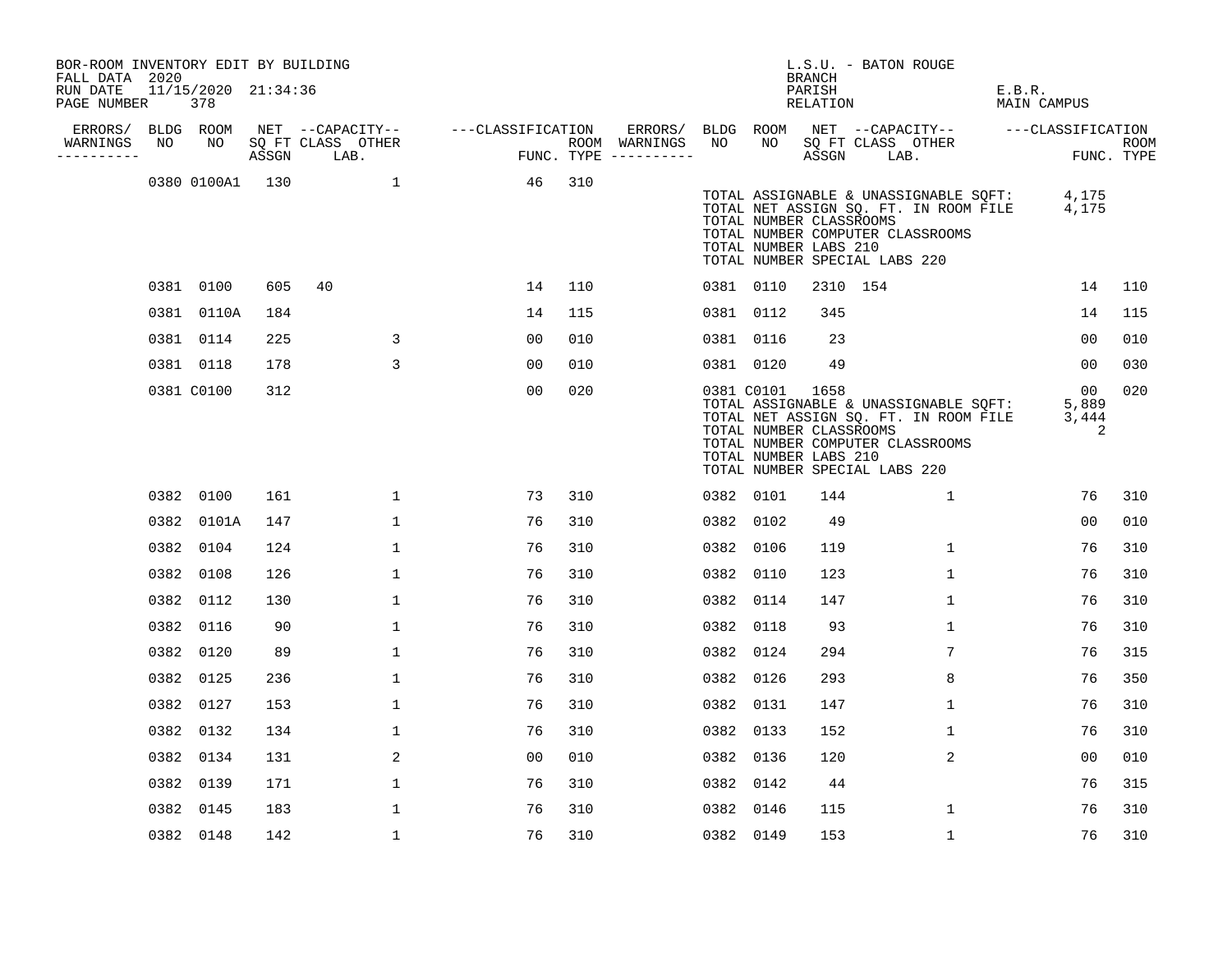| BOR-ROOM INVENTORY EDIT BY BUILDING<br>FALL DATA 2020 |      |                            |       |                           |                   |     |                                      |      |                                                  | <b>BRANCH</b>             | L.S.U. - BATON ROUGE                                                                                                                                |                              |                           |
|-------------------------------------------------------|------|----------------------------|-------|---------------------------|-------------------|-----|--------------------------------------|------|--------------------------------------------------|---------------------------|-----------------------------------------------------------------------------------------------------------------------------------------------------|------------------------------|---------------------------|
| RUN DATE<br>PAGE NUMBER                               |      | 11/15/2020 21:34:36<br>379 |       |                           |                   |     |                                      |      |                                                  | PARISH<br><b>RELATION</b> |                                                                                                                                                     | E.B.R.<br><b>MAIN CAMPUS</b> |                           |
| ERRORS/                                               |      | BLDG ROOM                  |       | NET --CAPACITY--          | ---CLASSIFICATION |     | ERRORS/                              | BLDG | ROOM                                             |                           | NET --CAPACITY--                                                                                                                                    | ---CLASSIFICATION            |                           |
| WARNINGS<br>----------                                | NO   | NO                         | ASSGN | SQ FT CLASS OTHER<br>LAB. |                   |     | ROOM WARNINGS<br>FUNC. TYPE $------$ | NO   | NO                                               | ASSGN                     | SQ FT CLASS OTHER<br>LAB.                                                                                                                           |                              | <b>ROOM</b><br>FUNC. TYPE |
|                                                       | 0382 | 0150                       | 119   |                           | 76                | 315 |                                      | 0382 | 0150A                                            | 117                       | $\mathbf{1}$                                                                                                                                        | 76                           | 310                       |
|                                                       |      | 0382 0150B                 | 91    | $\mathbf 1$               | 76                | 310 |                                      |      | 0382 0150C                                       | 125                       | 1                                                                                                                                                   | 76                           | 310                       |
|                                                       |      | 0382 0151                  | 153   | $\mathbf 1$               | 76                | 310 |                                      |      | 0382 0153                                        | 155                       |                                                                                                                                                     | 76                           | 315                       |
|                                                       |      | 0382 0156                  | 142   | $\mathbf 1$               | 76                | 310 |                                      |      | 0382 0160                                        | 29                        |                                                                                                                                                     | 00                           | 030                       |
|                                                       |      | 0382 C0100                 | 1210  |                           | 0 <sub>0</sub>    | 020 |                                      |      | 0382 C0100A                                      | 642                       |                                                                                                                                                     | 76                           | 315                       |
|                                                       |      | 0382 0150A1                | 14    |                           | 76                | 315 |                                      |      | TOTAL NUMBER CLASSROOMS<br>TOTAL NUMBER LABS 210 |                           | TOTAL ASSIGNABLE & UNASSIGNABLE SQFT:<br>TOTAL NET ASSIGN SQ. FT. IN ROOM FILE<br>TOTAL NUMBER COMPUTER CLASSROOMS<br>TOTAL NUMBER SPECIAL LABS 220 | 6,807<br>5,268               |                           |
|                                                       |      | 0383 0100                  | 1680  | 23                        | 22                | 310 |                                      |      | 0383 0100A                                       | 57                        | 2                                                                                                                                                   | 00                           | 030                       |
|                                                       | 0383 | 0100B                      | 239   | 5                         | 22                | 310 |                                      |      | 0383 0100C                                       | 20                        | $\mathbf 1$                                                                                                                                         | 22                           | 315                       |
|                                                       | 0383 | 0100D                      | 110   | $\mathbf 1$               | 22                | 310 |                                      |      | 0383 0100E                                       | 110                       | $\mathbf{1}$                                                                                                                                        | 11                           | 310                       |
|                                                       | 0383 | 0100F                      | 110   | $\mathbf 1$               | 11                | 310 |                                      |      | 0383 0100G                                       | 110                       | $\mathbf 1$                                                                                                                                         | 22                           | 310                       |
|                                                       | 0383 | 0100H                      | 130   | $\mathbf 1$               | 22                | 310 |                                      |      | 0383 0101                                        | 453                       | $\mathbf 1$                                                                                                                                         | 11                           | 310                       |
|                                                       |      | 0383 0101A                 | 63    |                           | 11                | 315 |                                      |      | 0383 0101B                                       | 146                       | $\mathbf 1$                                                                                                                                         | 11                           | 310                       |
|                                                       |      | 0383 0101C                 | 462   | 6                         | 22                | 350 |                                      |      | 0383 0101D                                       | 62                        | 1                                                                                                                                                   | 11                           | 630                       |
|                                                       |      | 0383 0101E                 | 249   | $\mathbf{1}$              | 11                | 310 |                                      | 0383 | 0101F                                            | 182                       | 1                                                                                                                                                   | 11                           | 310                       |
|                                                       |      | 0383 0101G                 | 145   |                           | 11                | 730 |                                      |      | 0383 0102                                        | 195                       | 1                                                                                                                                                   | 11                           | 315                       |
|                                                       |      | 0383 0103                  | 218   | $\mathbf 1$               | 11                | 310 |                                      |      | 0383 0103A                                       | 168                       | 1                                                                                                                                                   | 11                           | 310                       |
|                                                       |      | 0383 0104                  | 115   | $\mathbf{1}$              | 11                | 310 |                                      |      | 0383 0105                                        | 652                       | 1                                                                                                                                                   | 11                           | 310                       |
|                                                       |      | 0383 0105A                 | 80    |                           | 11                | 730 |                                      |      | 0383 0106                                        | 110                       | 1                                                                                                                                                   | 11                           | 310                       |
|                                                       |      | 0383 0107                  | 122   | $\mathbf{1}$              | 11                | 310 |                                      |      | 0383 0108                                        | 152                       | 1                                                                                                                                                   | 11                           | 310                       |
|                                                       | 0383 | 0109                       | 70    |                           | 0 <sub>0</sub>    | 020 |                                      |      | 0383 0109A                                       | 169                       | 4                                                                                                                                                   | 00                           | 030                       |
|                                                       |      | 0383 0109B                 | 64    |                           | 0 <sub>0</sub>    | 010 |                                      |      | 0383 0109C                                       | 230                       | 4                                                                                                                                                   | 0 <sub>0</sub>               | 030                       |
|                                                       | 0383 | 0110                       | 156   | $\mathbf{1}$              | 11                | 310 |                                      |      | 0383 0111                                        | 533                       | 3                                                                                                                                                   | 11                           | 310                       |
|                                                       |      | 0383 0115                  | 129   |                           | 0 <sub>0</sub>    | 020 |                                      |      | 0383 0115A                                       | 133                       | 1                                                                                                                                                   | 11                           | 310                       |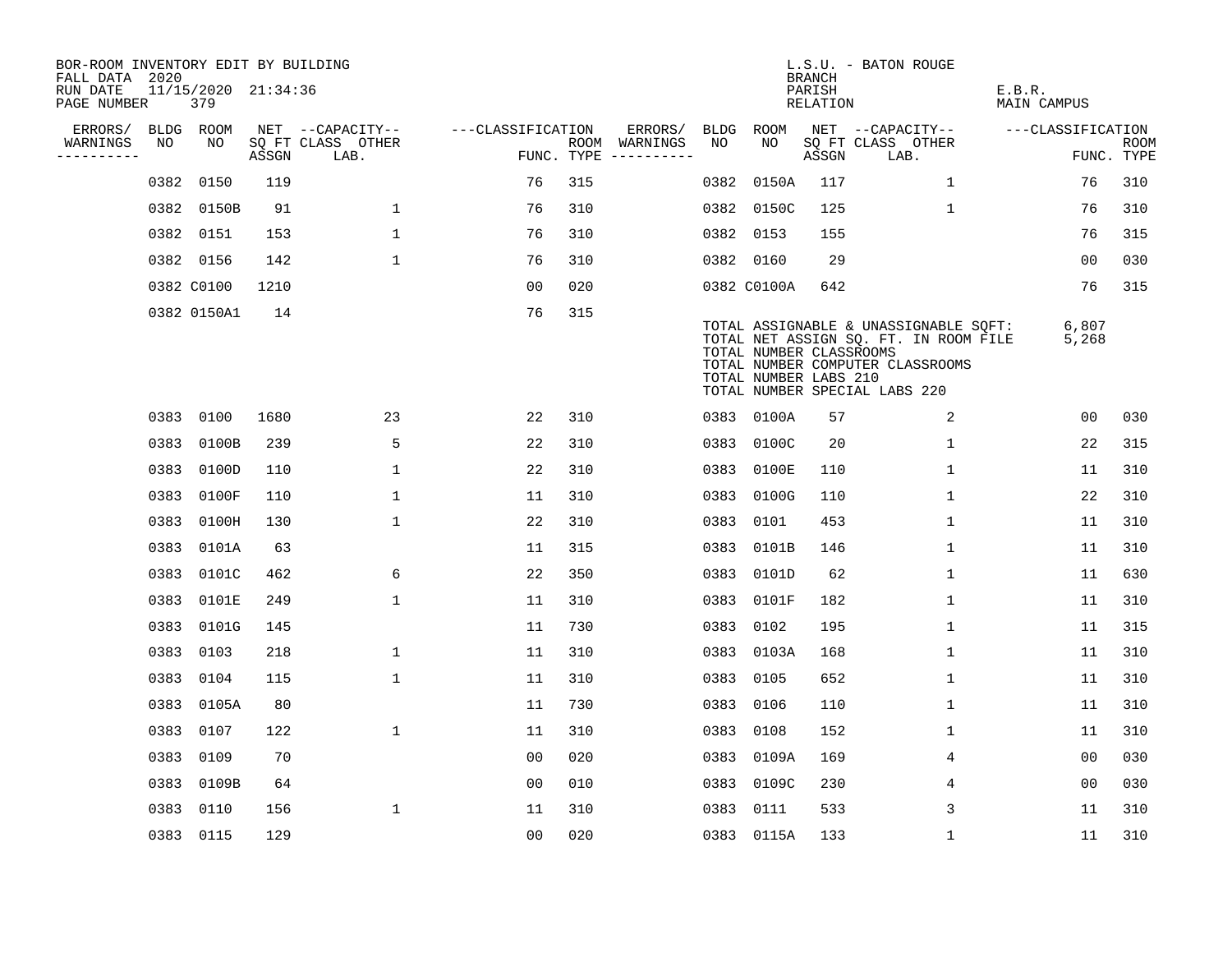| BOR-ROOM INVENTORY EDIT BY BUILDING<br>FALL DATA 2020 |    |                            |       |                           |                   |     |                                      |      |                                                                 | <b>BRANCH</b>      | L.S.U. - BATON ROUGE                                                                                                                                |                              |                    |
|-------------------------------------------------------|----|----------------------------|-------|---------------------------|-------------------|-----|--------------------------------------|------|-----------------------------------------------------------------|--------------------|-----------------------------------------------------------------------------------------------------------------------------------------------------|------------------------------|--------------------|
| RUN DATE<br>PAGE NUMBER                               |    | 11/15/2020 21:34:36<br>380 |       |                           |                   |     |                                      |      |                                                                 | PARISH<br>RELATION |                                                                                                                                                     | E.B.R.<br><b>MAIN CAMPUS</b> |                    |
| ERRORS/                                               |    | BLDG ROOM                  |       | NET --CAPACITY--          | ---CLASSIFICATION |     | ERRORS/                              | BLDG | ROOM                                                            |                    | NET --CAPACITY--                                                                                                                                    | ---CLASSIFICATION            |                    |
| WARNINGS<br>----------                                | NO | NO                         | ASSGN | SQ FT CLASS OTHER<br>LAB. |                   |     | ROOM WARNINGS<br>FUNC. TYPE $------$ | NO   | NO.                                                             | ASSGN              | SQ FT CLASS OTHER<br>LAB.                                                                                                                           |                              | ROOM<br>FUNC. TYPE |
|                                                       |    | 0383 0116                  | 124   | 1                         | 22                | 310 |                                      |      | 0383 0117                                                       | 115                |                                                                                                                                                     | 11                           | 730                |
|                                                       |    | 0383 C01001                | 2255  |                           | 00                | 020 |                                      |      | 0383 C01002                                                     | 123                |                                                                                                                                                     | 0 <sub>0</sub>               | 020                |
|                                                       |    | 0383 C01003                | 375   |                           | 0 <sub>0</sub>    | 020 |                                      |      | 0383 C01004                                                     | 55                 |                                                                                                                                                     | 0 <sub>0</sub>               | 020                |
|                                                       |    | 0383 0100A1                | 58    | 2                         | 0 <sub>0</sub>    | 030 |                                      |      | 0383 0100B1                                                     | 182                | 7                                                                                                                                                   | 22                           | 310                |
|                                                       |    | 0383 0100B2                | 412   | 6                         | 22                | 315 |                                      |      | 0383 0100B3                                                     | 239                | 5                                                                                                                                                   | 22                           | 310                |
|                                                       |    | 0383 0100B4                | 85    |                           | 22                | 710 |                                      |      | 0383 0101A1                                                     | 127                | 1                                                                                                                                                   | 11                           | 310                |
|                                                       |    | 0383 0101C1                | 85    |                           | 22                | 315 |                                      |      | 0383 0103A1<br>TOTAL NUMBER CLASSROOMS<br>TOTAL NUMBER LABS 210 | 67                 | TOTAL ASSIGNABLE & UNASSIGNABLE SQFT:<br>TOTAL NET ASSIGN SQ. FT. IN ROOM FILE<br>TOTAL NUMBER COMPUTER CLASSROOMS<br>TOTAL NUMBER SPECIAL LABS 220 | 11<br>11,926<br>8,341        | 730                |
|                                                       |    | 0384 0100                  | 126   | $\mathbf 1$               | 73                | 310 |                                      |      | 0384 0101                                                       | 162                | 1                                                                                                                                                   | 63                           | 310                |
|                                                       |    | 0384 0102                  | 126   | $\mathbf{1}$              | 73                | 310 |                                      |      | 0384 0103                                                       | 138                | 1                                                                                                                                                   | 73                           | 310                |
|                                                       |    | 0384 0105                  | 107   | $\mathbf{1}$              | 73                | 310 |                                      | 0384 | 0109                                                            | 311                | $\mathbf{1}$                                                                                                                                        | 73                           | 310                |
|                                                       |    | 0384 0115                  | 303   | $\mathbf{1}$              | 73                | 310 |                                      |      | 0384 0117                                                       | 84                 |                                                                                                                                                     | 0 <sub>0</sub>               | 030                |
|                                                       |    | 0384 0119                  | 1163  | 5                         | 63                | 310 |                                      |      | 0384 0119A                                                      | 100                |                                                                                                                                                     | 63                           | 315                |
|                                                       |    | 0384 0119B                 | 280   | 3                         | 63                | 310 |                                      | 0384 | 0121                                                            | 1587               |                                                                                                                                                     | 73                           | 315                |
|                                                       |    | 0384 0121A 1439            |       | 10                        | 73                | 310 |                                      |      | 0384 0121B                                                      | 147                | $\mathbf{1}$                                                                                                                                        | 73                           | 310                |
|                                                       |    | 0384 0121C                 | 105   | $\mathbf{1}$              | 73                | 310 |                                      |      | 0384 0121D                                                      | 105                | $\mathbf{1}$                                                                                                                                        | 73                           | 310                |
|                                                       |    | 0384 0121F                 | 360   | 9                         | 73                | 550 |                                      |      | 0384 0121G                                                      | 806                | 20                                                                                                                                                  | 73                           | 550                |
|                                                       |    | 0384 0121H                 | 130   | $\mathbf{1}$              | 00                | 010 |                                      |      | 0384 0121J                                                      | 21                 |                                                                                                                                                     | 73                           | 315                |
|                                                       |    | 0384 0121K                 | 140   | $\mathbf{1}$              | 0 <sub>0</sub>    | 010 |                                      |      | 0384 0155                                                       | 49                 |                                                                                                                                                     | 0 <sub>0</sub>               | 030                |
|                                                       |    | 0384 0202                  | 160   | 1                         | 92                | 260 |                                      | 0384 | 0204                                                            | 164                | $\mathbf{1}$                                                                                                                                        | 92                           | 260                |
|                                                       |    | 0384 0207                  | 659   | 12                        | 63                | 680 |                                      |      | 0384 0209                                                       | 395                | 10                                                                                                                                                  | 63                           | 350                |
|                                                       |    | 0384 0210                  | 170   | $\mathbf 1$               | 63                | 310 |                                      |      | 0384 0212                                                       | 171                | $\mathbf 1$                                                                                                                                         | 63                           | 310                |
|                                                       |    | 0384 0214                  | 169   | $\mathbf{1}$              | 63                | 310 |                                      |      | 0384 0216                                                       | 169                | $\mathbf{1}$                                                                                                                                        | 63                           | 310                |
|                                                       |    | 0384 0217                  | 155   | $\mathbf{1}$              | 63                | 310 |                                      |      | 0384 0218                                                       | 149                | $\mathbf{1}$                                                                                                                                        | 63                           | 315                |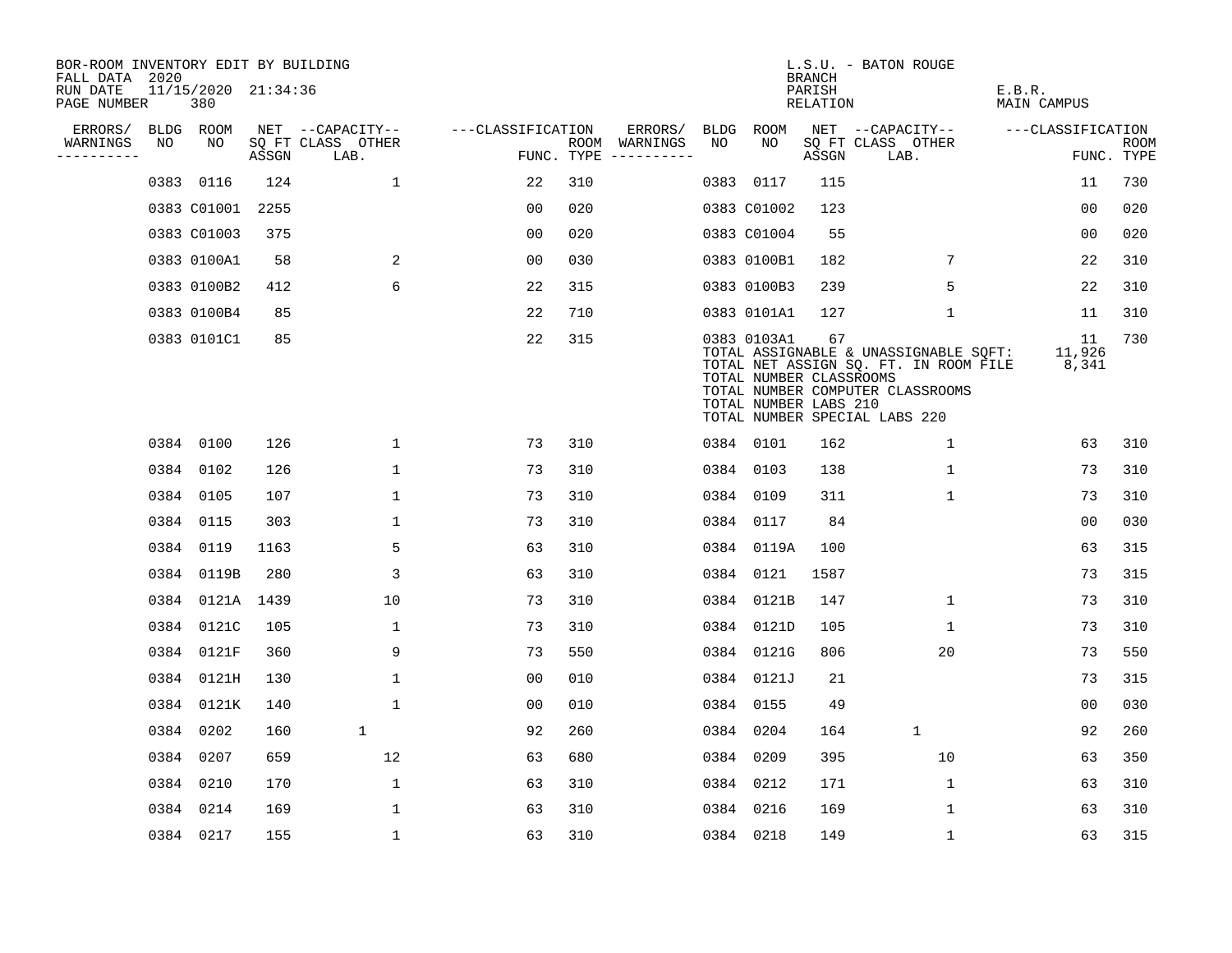| BOR-ROOM INVENTORY EDIT BY BUILDING<br>FALL DATA 2020 |    |                            |      |                                 |                                    |                                      |    |                                                                 | <b>BRANCH</b>      | L.S.U. - BATON ROUGE                                                                                                                                       |                           |                    |
|-------------------------------------------------------|----|----------------------------|------|---------------------------------|------------------------------------|--------------------------------------|----|-----------------------------------------------------------------|--------------------|------------------------------------------------------------------------------------------------------------------------------------------------------------|---------------------------|--------------------|
| RUN DATE<br>PAGE NUMBER                               |    | 11/15/2020 21:34:36<br>381 |      |                                 |                                    |                                      |    |                                                                 | PARISH<br>RELATION |                                                                                                                                                            | E.B.R.<br>MAIN CAMPUS     |                    |
| ERRORS/ BLDG ROOM                                     |    |                            |      |                                 | NET --CAPACITY-- ---CLASSIFICATION | ERRORS/ BLDG ROOM                    |    |                                                                 |                    | NET --CAPACITY-- ---CLASSIFICATION                                                                                                                         |                           |                    |
| WARNINGS<br>---------                                 | NO | NO                         |      | SQ FT CLASS OTHER<br>ASSGN LAB. |                                    | ROOM WARNINGS<br>FUNC. TYPE $------$ | NO | NO                                                              | ASSGN              | SQ FT CLASS OTHER<br>LAB.                                                                                                                                  |                           | ROOM<br>FUNC. TYPE |
|                                                       |    | 0384 0220                  | 225  | 2                               | 63                                 | 310                                  |    | 0384 0224                                                       | 182                | $\mathbf{1}$                                                                                                                                               | 63                        | 731                |
|                                                       |    | 0384 0226                  | 173  | $\mathbf 1$                     | 63                                 | 310                                  |    | 0384 0228                                                       | 182                | $\mathbf 1$                                                                                                                                                | 63                        | 310                |
|                                                       |    | 0384 0230                  | 215  | 1                               | 92                                 | 310                                  |    | 0384 0230A                                                      | 53                 |                                                                                                                                                            | 92                        | 315                |
|                                                       |    | 0384 0234                  | 159  | $\mathbf{1}$                    | 92                                 | 310                                  |    | 0384 0236                                                       | 164                | $\mathbf{1}$                                                                                                                                               | 92                        | 310                |
|                                                       |    | 0384 0238                  | 164  | $\mathbf{1}$                    | 92                                 | 310                                  |    | 0384 0240                                                       | 267                | $\mathbf{1}$                                                                                                                                               | 92                        | 310                |
|                                                       |    | 0384 0241                  | 159  | $\mathbf{1}$                    | 63                                 | 310                                  |    | 0384 0245                                                       | 140                | $\mathbf{1}$                                                                                                                                               | 63                        | 315                |
|                                                       |    | 0384 0247                  | 39   |                                 | 00                                 | 010                                  |    | 0384 0248                                                       | 150                | 2                                                                                                                                                          | 0 <sub>0</sub>            | 030                |
|                                                       |    | 0384 0249                  | 16   |                                 | 92                                 | 315                                  |    | 0384 0250                                                       | 149                | 2                                                                                                                                                          | 0 <sub>0</sub>            | 030                |
|                                                       |    | 0384 0280                  | 47   |                                 | 00                                 | 030                                  |    | 0384 C0100                                                      | 880                |                                                                                                                                                            | 00                        | 020                |
|                                                       |    | 0384 C0100A                | 43   |                                 | 00                                 | 020                                  |    | 0384 C0200                                                      | 720                |                                                                                                                                                            | 0 <sub>0</sub>            | 020                |
|                                                       |    | 0384 C0201                 | 2789 | 10                              | 92                                 | 310                                  |    | 0384 E0101                                                      | 57                 |                                                                                                                                                            | 0 <sub>0</sub>            | 020                |
|                                                       |    | 0384 E0201                 | 78   |                                 | 00                                 | 020                                  |    | 0384 S0100                                                      | 182                |                                                                                                                                                            | 0 <sub>0</sub>            | 020                |
|                                                       |    | 0384 S0101                 | 114  |                                 | 00                                 | 020                                  |    | 0384 S0201                                                      | 110                |                                                                                                                                                            | 00                        | 020                |
|                                                       |    | 0384 S0202                 | 100  |                                 | 00                                 | 020                                  |    | 0384 0121A1<br>TOTAL NUMBER CLASSROOMS<br>TOTAL NUMBER LABS 210 | 247                | TOTAL ASSIGNABLE & UNASSIGNABLE SQFT: 17,954<br>TOTAL NET ASSIGN SQ. FT. IN ROOM FILE<br>TOTAL NUMBER COMPUTER CLASSROOMS<br>TOTAL NUMBER SPECIAL LABS 220 | 00 <sub>o</sub><br>14,635 | 030                |
|                                                       |    | 0400 0101                  | 6541 |                                 | 71                                 | 730                                  |    | 0400 0101A 412                                                  |                    | $\sim$ 3                                                                                                                                                   |                           | 71 310             |
|                                                       |    | 0400 0101A1                | 108  |                                 | 71                                 | 315                                  |    | TOTAL NUMBER CLASSROOMS<br>TOTAL NUMBER LABS 210                |                    | TOTAL ASSIGNABLE & UNASSIGNABLE SQFT:<br>TOTAL NET ASSIGN SQ. FT. IN ROOM FILE<br>TOTAL NUMBER COMPUTER CLASSROOMS<br>TOTAL NUMBER SPECIAL LABS 220        | 7,061<br>7,061            |                    |
|                                                       |    | 0401 0001 4131             |      |                                 | 00                                 | 030                                  |    | TOTAL NUMBER CLASSROOMS<br>TOTAL NUMBER LABS 210                |                    | TOTAL ASSIGNABLE & UNASSIGNABLE SQFT:<br>TOTAL NET ASSIGN SQ. FT. IN ROOM FILE<br>TOTAL NUMBER COMPUTER CLASSROOMS                                         | 4,131                     |                    |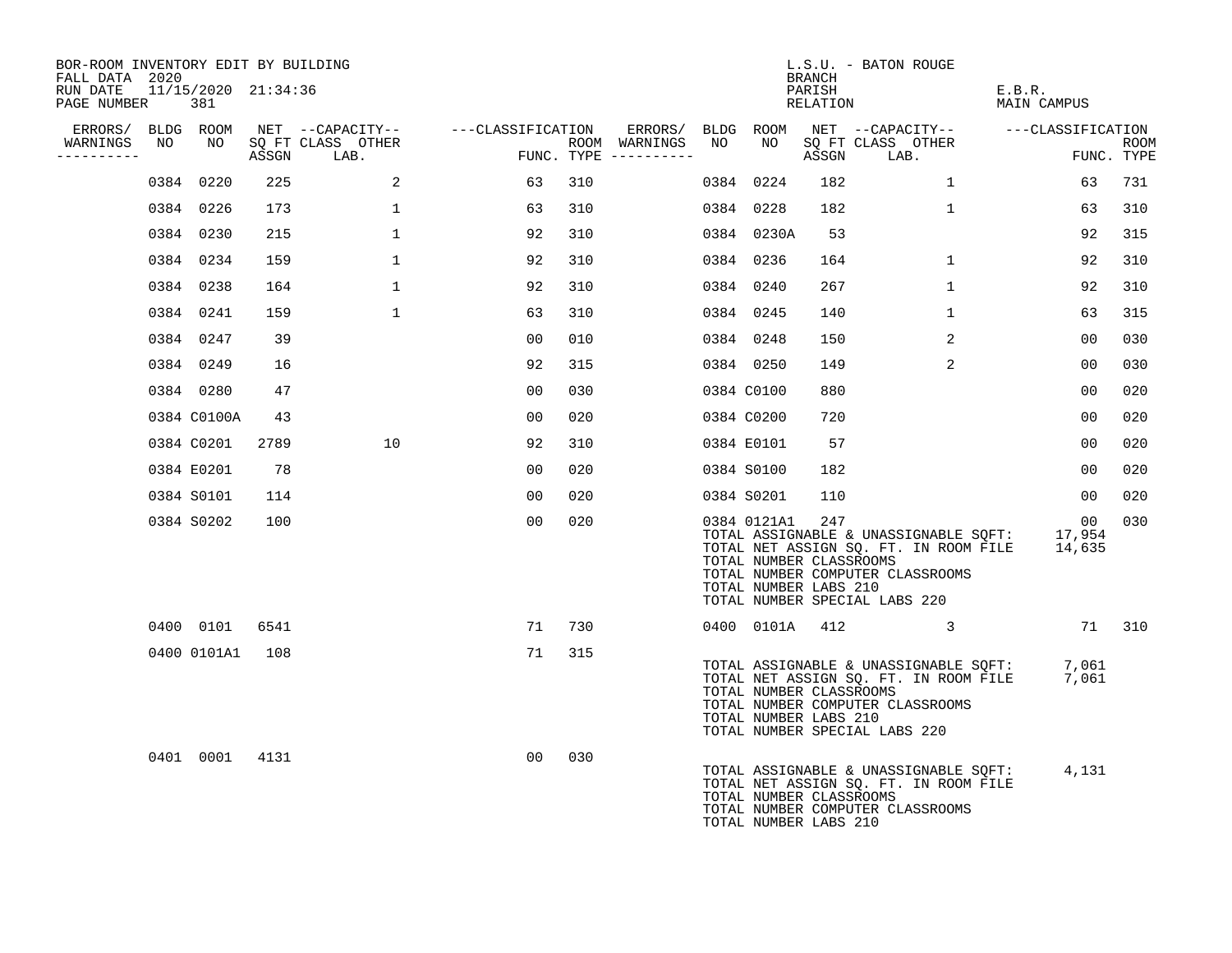| BOR-ROOM INVENTORY EDIT BY BUILDING<br>FALL DATA 2020 |                 |                            |       |                                       |                   |     |                          |                   |            | <b>BRANCH</b>             | L.S.U. - BATON ROUGE                  |                              |             |
|-------------------------------------------------------|-----------------|----------------------------|-------|---------------------------------------|-------------------|-----|--------------------------|-------------------|------------|---------------------------|---------------------------------------|------------------------------|-------------|
| RUN DATE<br>PAGE NUMBER                               |                 | 11/15/2020 21:34:36<br>382 |       |                                       |                   |     |                          |                   |            | PARISH<br><b>RELATION</b> |                                       | E.B.R.<br><b>MAIN CAMPUS</b> |             |
| ERRORS/<br>WARNINGS                                   | BLDG ROOM<br>NO | NO                         |       | NET --CAPACITY--<br>SQ FT CLASS OTHER | ---CLASSIFICATION |     | ERRORS/<br>ROOM WARNINGS | <b>BLDG</b><br>NO | ROOM<br>NO |                           | NET --CAPACITY--<br>SQ FT CLASS OTHER | ---CLASSIFICATION            | <b>ROOM</b> |
| ----------                                            |                 |                            | ASSGN | LAB.                                  |                   |     | FUNC. TYPE ----------    |                   |            | ASSGN                     | LAB.                                  |                              | FUNC. TYPE  |
|                                                       |                 |                            |       |                                       |                   |     |                          |                   |            |                           | TOTAL NUMBER SPECIAL LABS 220         |                              |             |
|                                                       | 0402 0101       |                            | 1241  | 3                                     | 61                | 310 |                          |                   | 0402 0101A | 202                       | 2                                     | 61                           | 310         |
|                                                       |                 | 0402 0101B                 | 76    |                                       | 61                | 730 |                          | 0402              | 0101C      | 210                       | $\sqrt{2}$                            | 61                           | 310         |
|                                                       |                 | 0402 0101D                 | 378   | 1                                     | 61                | 310 |                          | 0402              | 0101E      | 285                       | 12                                    | 61                           | 680         |
|                                                       |                 | 0402 0101F                 | 119   |                                       | 61                | 315 |                          | 0402              | 0101G      | 280                       | $\mathbf 1$                           | 61                           | 310         |
|                                                       |                 | 0402 0101H                 | 202   | 1                                     | 61                | 310 |                          | 0402              | 0101J      | 85                        |                                       | 61                           | 730         |
|                                                       |                 | 0402 0101K                 | 210   | $\mathbf{1}$                          | 61                | 310 |                          | 0402              | 0101L      | 31                        |                                       | 61                           | 730         |
|                                                       |                 | 0402 0102                  | 1758  | 6                                     | 63                | 310 |                          | 0402              | 0102A      | 175                       | $\mathbf 1$                           | 63                           | 310         |
|                                                       | 0402            | 0102B                      | 142   |                                       | 63                | 315 |                          | 0402              | 0102C      | 12                        |                                       | 0 <sub>0</sub>               | 030         |
|                                                       | 0402            | 0102D                      | 312   | 12                                    | 63                | 350 |                          | 0402              | 0102E      | 276                       | 1                                     | 63                           | 310         |
|                                                       | 0402            | 0102F                      | 250   | $\mathbf{1}$                          | 63                | 310 |                          | 0402              | 0102G      | 147                       | $\mathbf{1}$                          | 63                           | 310         |
|                                                       |                 | 0402 0102H                 | 189   | $\mathbf{1}$                          | 63                | 310 |                          | 0402              | 0102J      | 231                       | 1                                     | 63                           | 310         |
|                                                       |                 | 0402 0102K                 | 142   |                                       | 63                | 730 |                          | 0402              | 0102L      | 12                        |                                       | 0 <sub>0</sub>               | 030         |
|                                                       |                 | 0402 0102M                 | 182   | 1                                     | 63                | 310 |                          | 0402              | 0102N      | 189                       | $\mathbf{1}$                          | 62                           | 310         |
|                                                       | 0402 0103       |                            | 2374  | 19                                    | 62                | 310 |                          |                   | 0402 0103A | 228                       | $\mathbf{1}$                          | 62                           | 310         |
|                                                       |                 | 0402 0103B                 | 175   | 1                                     | 62                | 310 |                          | 0402              | 0103C      | 148                       | 1                                     | 62                           | 310         |
|                                                       |                 | 0402 0103D                 | 135   | 1                                     | 62                | 310 |                          |                   | 0402 0103E | 135                       | 1                                     | 62                           | 310         |
|                                                       | 0402            | 0103F                      | 135   | 1                                     | 62                | 310 |                          | 0402              | 0103G      | 148                       | $\mathbf 1$                           | 62                           | 310         |
|                                                       |                 | 0402 0103H                 | 182   | 1                                     | 62                | 310 |                          |                   | 0402 0103J | 228                       | $\mathbf 1$                           | 62                           | 310         |
|                                                       | 0402            | 0103K                      | 135   | 1                                     | 62                | 310 |                          | 0402              | 0103L      | 135                       | 1                                     | 62                           | 310         |
|                                                       |                 | 0402 0103M                 | 142   |                                       | 62                | 315 |                          | 0402              | 0103N      | 142                       | $\mathbf 1$                           | 62                           | 310         |
|                                                       |                 | 0402 0104                  | 1751  | 11                                    | 63                | 310 |                          | 0402              | 0104A      | 252                       | $\mathbf{1}$                          | 63                           | 310         |
|                                                       |                 | 0402 0104B                 | 175   | $\mathbf{1}$                          | 63                | 310 |                          | 0402              | 0104C      | 12                        |                                       | 0 <sub>0</sub>               | 030         |
|                                                       |                 | 0402 0104D                 | 135   |                                       | 63                | 730 |                          | 0402              | 0104E      | 182                       | $\mathbf{1}$                          | 63                           | 310         |
|                                                       | 0402            | 0104F                      | 182   | 1                                     | 63                | 310 |                          | 0402              | 0104G      | 143                       | 1                                     | 63                           | 310         |
|                                                       |                 | 0402 0104H                 | 304   | 12                                    | 63                | 350 |                          |                   | 0402 0104J | 266                       | $\mathbf 1$                           | 63                           | 310         |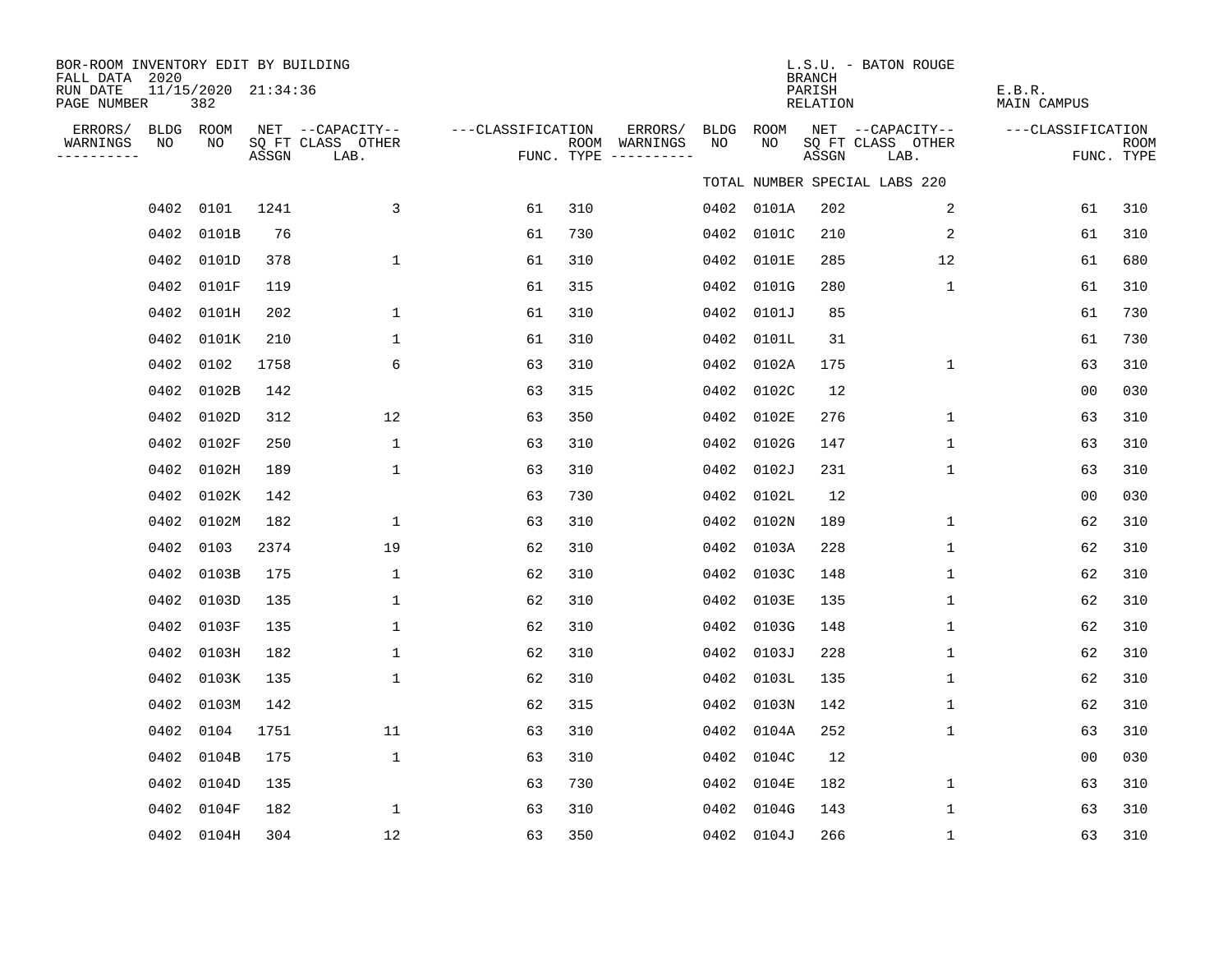| BOR-ROOM INVENTORY EDIT BY BUILDING<br>FALL DATA 2020 |      |                            |       |                           |                   |                                      |                 |             | <b>BRANCH</b>      | L.S.U. - BATON ROUGE      |                              |                           |
|-------------------------------------------------------|------|----------------------------|-------|---------------------------|-------------------|--------------------------------------|-----------------|-------------|--------------------|---------------------------|------------------------------|---------------------------|
| RUN DATE<br>PAGE NUMBER                               |      | 11/15/2020 21:34:36<br>383 |       |                           |                   |                                      |                 |             | PARISH<br>RELATION |                           | E.B.R.<br><b>MAIN CAMPUS</b> |                           |
| ERRORS/                                               |      | BLDG ROOM                  |       | NET --CAPACITY--          | ---CLASSIFICATION |                                      | ERRORS/<br>BLDG | ROOM        |                    | NET --CAPACITY--          | ---CLASSIFICATION            |                           |
| WARNINGS<br>----------                                | NO   | NO                         | ASSGN | SQ FT CLASS OTHER<br>LAB. |                   | ROOM WARNINGS<br>FUNC. TYPE $------$ | NO.             | NO.         | ASSGN              | SQ FT CLASS OTHER<br>LAB. |                              | <b>ROOM</b><br>FUNC. TYPE |
|                                                       | 0402 | 0104K                      | 266   | $\mathbf{1}$              | 63                | 310                                  | 0402            | 0104L       | 143                | $\mathbf{1}$              | 63                           | 310                       |
|                                                       | 0402 | 0104M                      | 135   |                           | 63                | 730                                  |                 | 0402 0104N  | 12                 |                           | 00                           | 030                       |
|                                                       | 0402 | 0105                       | 34    |                           | 0 <sub>0</sub>    | 010                                  |                 | 0402 0106   | 136                | 2                         | 00                           | 030                       |
|                                                       | 0402 | 0107                       | 164   | 3                         | 0 <sub>0</sub>    | 030                                  |                 | 0402 0108   | 40                 |                           | 0 <sub>0</sub>               | 030                       |
|                                                       | 0402 | 0201                       | 710   | 44                        | 61                | 650                                  |                 | 0402 0201A  | 439                |                           | 00                           | 030                       |
|                                                       | 0402 | 0201B                      | 84    |                           | 61                | 730                                  |                 | 0402 0201C  | 133                | $\mathbf 1$               | 61                           | 655                       |
|                                                       |      | 0402 0202                  | 297   | 2                         | 63                | 310                                  |                 | 0402 0203   | 189                |                           | 00                           | 030                       |
|                                                       |      | 0402 0204                  | 230   | $\mathbf{1}$              | 63                | 310                                  |                 | 0402 0205   | 223                | $\mathbf 1$               | 63                           | 310                       |
|                                                       | 0402 | 0206                       | 305   | 3                         | 63                | 310                                  | 0402            | 0207        | 293                | $\mathbf 1$               | 63                           | 310                       |
|                                                       |      | 0402 0208                  | 223   | 2                         | 63                | 310                                  |                 | 0402 0208A  | 268                |                           | 63                           | 315                       |
|                                                       | 0402 | 0209                       | 154   | $\mathbf{1}$              | 61                | 310                                  |                 | 0402 0210   | 450                | 2                         | 63                           | 310                       |
|                                                       |      | 0402 0210A                 | 275   | $\mathbf{1}$              | 63                | 310                                  |                 | 0402 0211   | 347                |                           | 61                           | 730                       |
|                                                       | 0402 | 0211A                      | 406   |                           | 0 <sub>0</sub>    | 030                                  |                 | 0402 0211B  | 193                |                           | 61                           | 730                       |
|                                                       | 0402 | 0212                       | 1171  | 59                        | 61                | 610                                  |                 | 0402 0212A  | 30                 |                           | 61                           | 730                       |
|                                                       | 0402 | 0212B                      | 30    |                           | 61                | 730                                  | 0402            | 0213        | 153                |                           | 0 <sub>0</sub>               | 020                       |
|                                                       | 0402 | 0213A                      | 71    |                           | 0 <sub>0</sub>    | 030                                  |                 | 0402 0213B  | 96                 |                           | 0 <sub>0</sub>               | 030                       |
|                                                       |      | 0402 0213C                 | 11    |                           | 61                | 730                                  |                 | 0402 0213D  | 126                |                           | 0 <sub>0</sub>               | 030                       |
|                                                       | 0402 | 0213E                      | 160   | $\mathbf 1$               | 61                | 710                                  |                 | 0402 0214   | 1800               | 124                       | 61                           | 610                       |
|                                                       |      | 0402 0214A                 | 148   |                           | 61                | 615                                  |                 | 0402 0216   | 65                 |                           | 0 <sub>0</sub>               | 030                       |
|                                                       |      | 0402 0217                  | 192   | 3                         | 0 <sub>0</sub>    | 030                                  |                 | 0402 0218   | 35                 |                           | 0 <sub>0</sub>               | 010                       |
|                                                       |      | 0402 0219                  | 178   | 3                         | 0 <sub>0</sub>    | 030                                  |                 | 0402 C0100  | 2828               |                           | 0 <sub>0</sub>               | 020                       |
|                                                       |      | 0402 C0200                 | 1729  |                           | 00                | 020                                  |                 | 0402 E0101  | 48                 |                           | 0 <sub>0</sub>               | 020                       |
|                                                       |      | 0402 E0201                 | 40    |                           | 0 <sub>0</sub>    | 020                                  |                 | 0402 S0101  | 128                |                           | 0 <sub>0</sub>               | 020                       |
|                                                       |      | 0402 S0102                 | 288   |                           | 0 <sub>0</sub>    | 020                                  |                 | 0402 S0103  | 119                |                           | 00                           | 020                       |
|                                                       |      | 0402 S0201                 | 128   |                           | 0 <sub>0</sub>    | 020                                  |                 | 0402 S0202  | 136                |                           | 0 <sub>0</sub>               | 020                       |
|                                                       |      | 0402 S0203                 | 323   |                           | 0 <sub>0</sub>    | 020                                  |                 | 0402 0101D1 | 27                 | $\mathbf{1}$              | 0 <sub>0</sub>               | 030                       |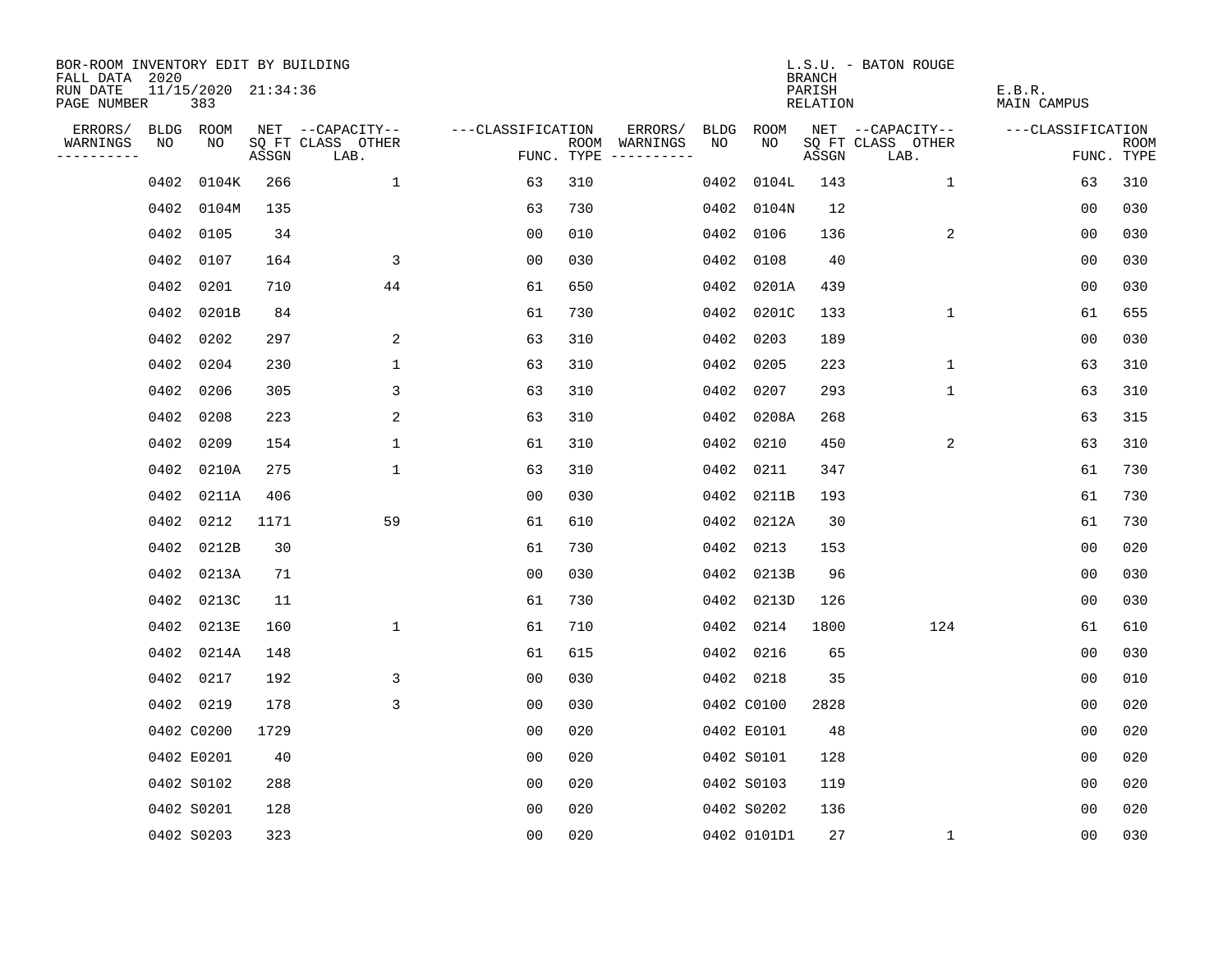| BOR-ROOM INVENTORY EDIT BY BUILDING<br>FALL DATA 2020 |      |                            |      |                                 |                   |     |                                      |      |                                                                     | BRANCH             | L.S.U. - BATON ROUGE                                                                                                                                |                        |                           |
|-------------------------------------------------------|------|----------------------------|------|---------------------------------|-------------------|-----|--------------------------------------|------|---------------------------------------------------------------------|--------------------|-----------------------------------------------------------------------------------------------------------------------------------------------------|------------------------|---------------------------|
| RUN DATE<br>PAGE NUMBER                               |      | 11/15/2020 21:34:36<br>384 |      |                                 |                   |     |                                      |      |                                                                     | PARISH<br>RELATION |                                                                                                                                                     | E.B.R.<br>MAIN CAMPUS  |                           |
| ERRORS/                                               |      | BLDG ROOM                  |      | NET --CAPACITY--                | ---CLASSIFICATION |     | ERRORS/                              |      |                                                                     |                    | BLDG ROOM NET --CAPACITY-- ---CLASSIFICATION                                                                                                        |                        |                           |
| WARNINGS<br>-----------                               | NO   | NO                         |      | SQ FT CLASS OTHER<br>ASSGN LAB. |                   |     | ROOM WARNINGS<br>FUNC. TYPE $------$ | NO   | NO <sub>1</sub>                                                     |                    | SQ FT CLASS OTHER<br>ASSGN LAB.                                                                                                                     |                        | <b>ROOM</b><br>FUNC. TYPE |
|                                                       |      | 0402 0101D2 7              |      |                                 | 61                | 730 |                                      |      | 0402 0214A1 121<br>TOTAL NUMBER CLASSROOMS<br>TOTAL NUMBER LABS 210 |                    | TOTAL ASSIGNABLE & UNASSIGNABLE SQFT:<br>TOTAL NET ASSIGN SQ. FT. IN ROOM FILE<br>TOTAL NUMBER COMPUTER CLASSROOMS<br>TOTAL NUMBER SPECIAL LABS 220 | 00<br>31,517<br>23,230 | 030                       |
|                                                       |      | 0403 0101                  | 1350 | 28                              | 45                | 550 |                                      |      | 0403 0101A                                                          | 100                | $\mathbf{1}$                                                                                                                                        | 45                     | 310                       |
|                                                       | 0403 | 0101B                      | 72   |                                 | 45                | 555 |                                      |      | 0403 0101C                                                          | 97                 |                                                                                                                                                     | 45                     | 555                       |
|                                                       | 0403 | 0101D                      | 27   |                                 | 45                | 555 |                                      |      | 0403 0102                                                           | 1235               | 28                                                                                                                                                  | 45                     | 550                       |
|                                                       | 0403 | 0102A                      | 56   |                                 | 45                | 555 |                                      |      | 0403 0102B                                                          | 156                | $\mathbf 1$                                                                                                                                         | 45                     | 310                       |
|                                                       | 0403 | 0102C                      | 59   |                                 | 45                | 555 |                                      | 0403 | 0103                                                                | 106                | $\mathbf{1}$                                                                                                                                        | 45                     | 310                       |
|                                                       | 0403 | 0104                       | 209  | 4                               | 0 <sub>0</sub>    | 030 |                                      |      | 0403 0105                                                           | 231                |                                                                                                                                                     | 00                     | 020                       |
|                                                       | 0403 | 0106                       | 209  | 4                               | 00                | 030 |                                      | 0403 | 0108                                                                | 127                |                                                                                                                                                     | 45                     | 555                       |
|                                                       | 0403 | 0110                       | 99   | 2                               | 0 <sub>0</sub>    | 030 |                                      |      | 0403 0110A                                                          | 212                | 4                                                                                                                                                   | 0 <sub>0</sub>         | 030                       |
|                                                       | 0403 | 0111                       | 1403 | 28                              | 45                | 550 |                                      |      | 0403 0111A                                                          | 50                 | $\mathbf 1$                                                                                                                                         | 45                     | 310                       |
|                                                       | 0403 | 0111B                      | 77   |                                 | 45                | 555 |                                      |      | 0403 0111C                                                          | 24                 |                                                                                                                                                     | 45                     | 555                       |
|                                                       |      | 0403 0112                  | 70   |                                 | 0 <sub>0</sub>    | 030 |                                      |      | 0403 0112A                                                          | 173                | 4                                                                                                                                                   | 0 <sub>0</sub>         | 030                       |
|                                                       |      | 0403 0113                  | 162  | 6                               | 45                | 350 |                                      |      | 0403 0113A                                                          | 21                 |                                                                                                                                                     | 45                     | 555                       |
|                                                       | 0403 | 0114                       | 241  | 2                               | 45                | 830 |                                      |      | 0403 0114A                                                          | 80                 |                                                                                                                                                     | 45                     | 820                       |
|                                                       | 0403 | 0115                       | 188  | $\mathbf 1$                     | 45                | 310 |                                      |      | 0403 0115A                                                          | 163                | $\mathbf{1}$                                                                                                                                        | 45                     | 310                       |
|                                                       |      | 0403 0116                  | 1576 | 28                              | 45                | 550 |                                      |      | 0403 0116A                                                          | 72                 |                                                                                                                                                     | 45                     | 555                       |
|                                                       | 0403 | 0116B                      | 88   | $\mathbf{1}$                    | 45                | 310 |                                      |      | 0403 0117                                                           | 1593               | 28                                                                                                                                                  | 45                     | 550                       |
|                                                       | 0403 | 0117A                      | 92   | $\mathbf{1}$                    | 45                | 310 |                                      |      | 0403 0117B                                                          | 74                 |                                                                                                                                                     | 45                     | 555                       |
|                                                       | 0403 | 0118                       | 72   |                                 | 45                | 555 |                                      |      | 0403 0121                                                           | 113                | $\mathbf{1}$                                                                                                                                        | 45                     | 310                       |
|                                                       | 0403 | 0122                       | 1706 | 28                              | 45                | 550 |                                      |      | 0403 0122A                                                          | 135                |                                                                                                                                                     | 45                     | 555                       |
|                                                       | 0403 | 0122B                      | 24   | $\mathbf{1}$                    | 0 <sub>0</sub>    | 030 |                                      | 0403 | 0122C                                                               | 47                 | 1                                                                                                                                                   | 45                     | 310                       |
|                                                       | 0403 | 0122D                      | 127  |                                 | 45                | 555 |                                      | 0403 | 0123                                                                | 1642               | 28                                                                                                                                                  | 45                     | 550                       |
|                                                       |      | 0403 0123A                 | 68   |                                 | 45                | 555 |                                      |      | 0403 0123B                                                          | 90                 | $\mathbf{1}$                                                                                                                                        | 45                     | 310                       |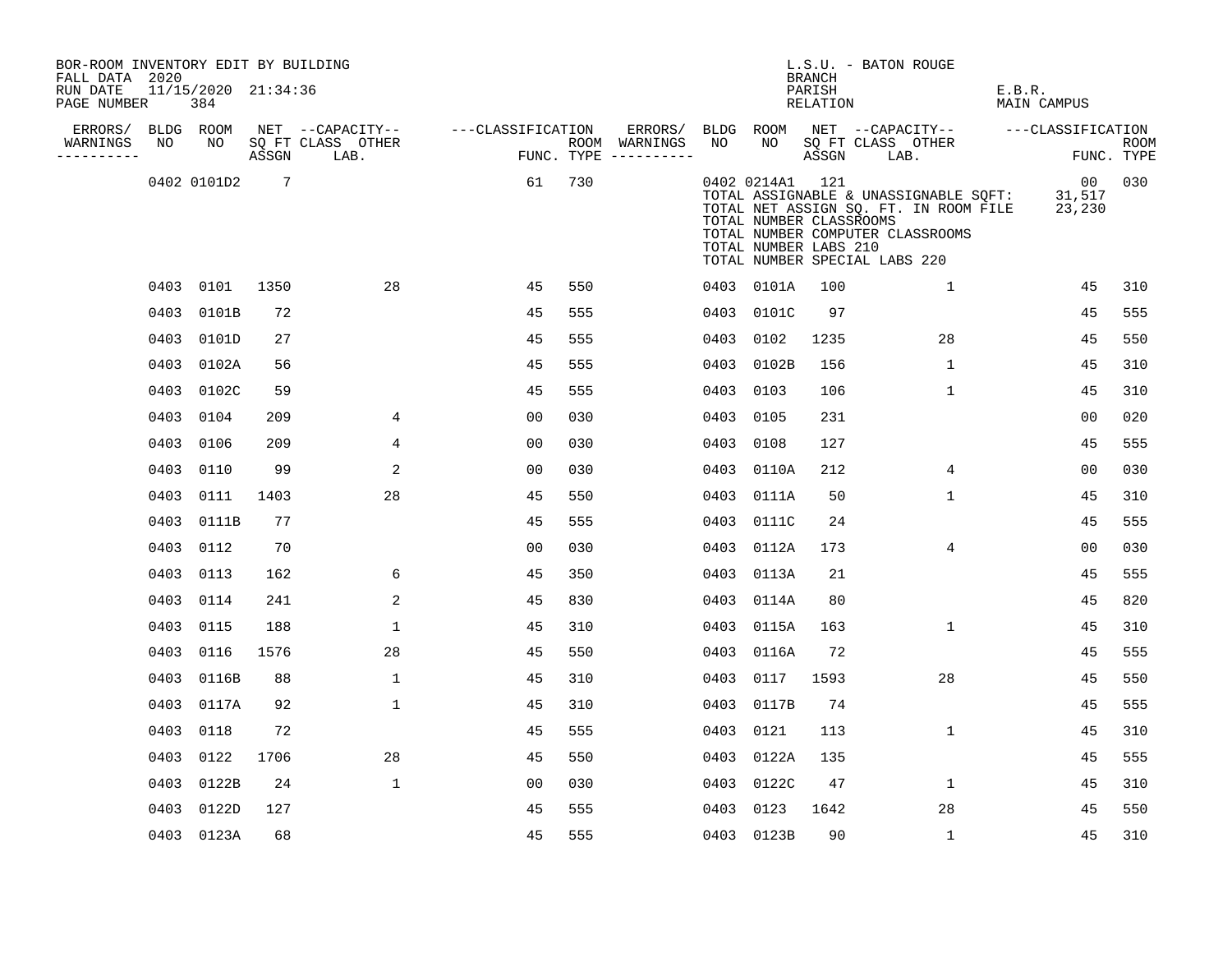| BOR-ROOM INVENTORY EDIT BY BUILDING<br>FALL DATA 2020 |           |                            |       |                           |                   |     |                                      |      |            | <b>BRANCH</b>      | L.S.U. - BATON ROUGE      |                       |                           |
|-------------------------------------------------------|-----------|----------------------------|-------|---------------------------|-------------------|-----|--------------------------------------|------|------------|--------------------|---------------------------|-----------------------|---------------------------|
| RUN DATE<br>PAGE NUMBER                               |           | 11/15/2020 21:34:36<br>385 |       |                           |                   |     |                                      |      |            | PARISH<br>RELATION |                           | E.B.R.<br>MAIN CAMPUS |                           |
| ERRORS/                                               | BLDG ROOM |                            |       | NET --CAPACITY--          | ---CLASSIFICATION |     | ERRORS/                              | BLDG | ROOM       |                    | NET --CAPACITY--          | ---CLASSIFICATION     |                           |
| WARNINGS<br>----------                                | NO        | NO                         | ASSGN | SQ FT CLASS OTHER<br>LAB. |                   |     | ROOM WARNINGS<br>FUNC. TYPE $------$ | NO.  | NO         | ASSGN              | SQ FT CLASS OTHER<br>LAB. |                       | <b>ROOM</b><br>FUNC. TYPE |
|                                                       | 0403      | 0124                       | 149   | 3                         | 45                | 550 |                                      | 0403 | 0125       | 294                | 5                         | 45                    | 550                       |
|                                                       | 0403      | 0126                       | 16    |                           | 45                | 555 |                                      | 0403 | 0127       | 16                 |                           | 45                    | 555                       |
|                                                       | 0403      | 0130                       | 147   | 4                         | 0 <sub>0</sub>    | 030 |                                      | 0403 | 0131       | 1204               | 28                        | 45                    | 550                       |
|                                                       |           | 0403 0131A                 | 88    |                           | 45                | 555 |                                      | 0403 | 0131B      | 75                 | 1                         | 45                    | 310                       |
|                                                       | 0403      | 0132                       | 161   | 4                         | 0 <sub>0</sub>    | 030 |                                      | 0403 | 0139       | 1233               | 28                        | 45                    | 550                       |
|                                                       |           | 0403 0139A                 | 88    |                           | 45                | 555 |                                      |      | 0403 0139B | 75                 | 1                         | 45                    | 310                       |
|                                                       | 0403      | 0143                       | 1104  | 28                        | 45                | 550 |                                      |      | 0403 0143A | 80                 | $\mathbf{1}$              | 45                    | 310                       |
|                                                       |           | 0403 0143B                 | 84    |                           | 45                | 555 |                                      | 0403 | 0148       | 1419               | 28                        | 45                    | 550                       |
|                                                       | 0403      | 0148A                      | 88    | $\mathbf 1$               | 45                | 310 |                                      | 0403 | 0148B      | 84                 |                           | 45                    | 555                       |
|                                                       |           | 0403 0149                  | 1128  | 28                        | 45                | 550 |                                      |      | 0403 0149A | 94                 | $\mathbf{1}$              | 45                    | 310                       |
|                                                       | 0403      | 0149B                      | 82    |                           | 45                | 555 |                                      | 0403 | 0160       | 288                |                           | 0 <sub>0</sub>        | 030                       |
|                                                       |           | 0403 0160A                 | 50    |                           | 0 <sub>0</sub>    | 030 |                                      |      | 0403 0160B | 30                 |                           | 0 <sub>0</sub>        | 030                       |
|                                                       | 0403      | 0162                       | 102   |                           | 45                | 555 |                                      | 0403 | 0164       | 52                 |                           | 45                    | 555                       |
|                                                       | 0403      | 0166                       | 244   |                           | 0 <sub>0</sub>    | 030 |                                      | 0403 | 0168       | 248                |                           | 00                    | 030                       |
|                                                       | 0403      | 0201                       | 4632  | 230                       | 45                | 430 |                                      | 0403 | 0201A      | 320                | 10                        | 45                    | 550                       |
|                                                       | 0403      | 0202                       | 1528  | 28                        | 45                | 550 |                                      | 0403 | 0202A      | 122                | 1                         | 45                    | 310                       |
|                                                       | 0403      | 0202B                      | 109   |                           | 45                | 555 |                                      | 0403 | 0202C      | 203                | 5                         | 45                    | 550                       |
|                                                       | 0403      | 0206                       | 114   |                           | 0 <sub>0</sub>    | 010 |                                      | 0403 | 0207       | 1040               | 84                        | 45                    | 550                       |
|                                                       | 0403      | 0207A                      | 341   | 10                        | 45                | 550 |                                      | 0403 | 0208       | 104                | 1                         | 00                    | 030                       |
|                                                       | 0403      | 0208A                      | 209   | 2                         | 0 <sub>0</sub>    | 030 |                                      | 0403 | 0210       | 70                 | $\mathbf 1$               | 0 <sub>0</sub>        | 030                       |
|                                                       | 0403      | 0210A                      | 170   | 2                         | 0 <sub>0</sub>    | 030 |                                      | 0403 | 0214       | 32                 |                           | 0 <sub>0</sub>        | 020                       |
|                                                       | 0403      | 0214A                      | 336   | 10                        | 45                | 550 |                                      | 0403 | 0214B      | 345                | 6                         | 45                    | 350                       |
|                                                       |           | 0403 0214C                 | 248   | 10                        | 45                | 550 |                                      |      | 0403 0214D | 208                |                           | 45                    | 555                       |
|                                                       | 0403      | 0216                       | 896   | 28                        | 45                | 550 |                                      | 0403 | 0217       | 896                | 28                        | 45                    | 550                       |
|                                                       | 0403      | 0218                       | 368   |                           | 45                | 555 |                                      |      | 0403 0219  | 480                | 10                        | 45                    | 550                       |
|                                                       | 0403 0220 |                            | 907   | 28                        | 45                | 550 |                                      |      | 0403 0221  | 672                | 24                        | 45                    | 550                       |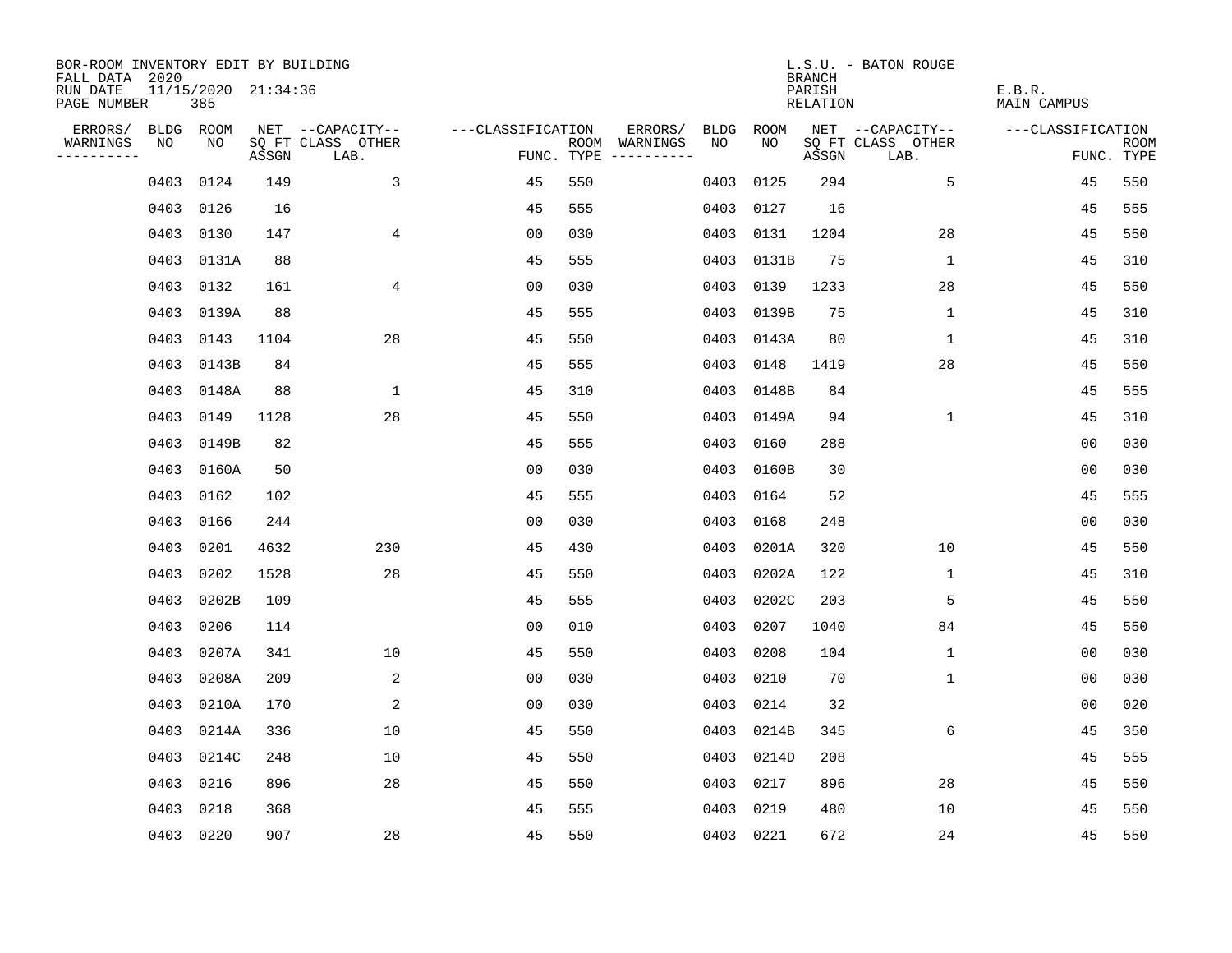| BOR-ROOM INVENTORY EDIT BY BUILDING<br>FALL DATA 2020 |                            |       |                           |                   |                                      |      |                         | <b>BRANCH</b>      | L.S.U. - BATON ROUGE                                                           |                              |                           |
|-------------------------------------------------------|----------------------------|-------|---------------------------|-------------------|--------------------------------------|------|-------------------------|--------------------|--------------------------------------------------------------------------------|------------------------------|---------------------------|
| RUN DATE<br>PAGE NUMBER                               | 11/15/2020 21:34:36<br>386 |       |                           |                   |                                      |      |                         | PARISH<br>RELATION |                                                                                | E.B.R.<br><b>MAIN CAMPUS</b> |                           |
| ERRORS/                                               | BLDG ROOM                  |       | NET --CAPACITY--          | ---CLASSIFICATION | ERRORS/                              | BLDG | ROOM                    |                    | NET --CAPACITY--                                                               | ---CLASSIFICATION            |                           |
| WARNINGS<br>NO<br>----------                          | NO                         | ASSGN | SQ FT CLASS OTHER<br>LAB. |                   | ROOM WARNINGS<br>FUNC. TYPE $------$ | NO   | NO                      | ASSGN              | SQ FT CLASS OTHER<br>LAB.                                                      |                              | <b>ROOM</b><br>FUNC. TYPE |
|                                                       | 0403 0228                  | 1105  | 28                        | 45                | 550                                  |      | 0403 0228A              | 84                 |                                                                                | 45                           | 555                       |
|                                                       | 0403 0230                  | 161   | $\overline{4}$            | 00                | 030                                  |      | 0403 0231               | 893                | 28                                                                             | 45                           | 550                       |
|                                                       | 0403 0232                  | 161   | $\overline{4}$            | 0 <sub>0</sub>    | 030                                  |      | 0403 0234               | 184                | $\mathbf{1}$                                                                   | 45                           | 310                       |
|                                                       | 0403 0234A                 | 178   | $\mathbf{1}$              | 45                | 310                                  |      | 0403 0234B              | 165                | $\mathbf{1}$                                                                   | 45                           | 310                       |
|                                                       | 0403 0234C                 | 314   | 6                         | 45                | 350                                  |      | 0403 0236               | 36                 |                                                                                | 0 <sub>0</sub>               | 010                       |
|                                                       | 0403 0237                  | 901   | 28                        | 45                | 550                                  |      | 0403 0238               | 36                 |                                                                                | 00                           | 030                       |
|                                                       | 0403 0239                  | 1041  | 28                        | 45                | 550                                  |      | 0403 0239A              | 180                |                                                                                | 45                           | 555                       |
|                                                       | 0403 0243                  | 866   | 28                        | 45                | 550                                  |      | 0403 0245               | 866                | 28                                                                             | 45                           | 550                       |
|                                                       | 0403 0247                  | 386   | 14                        | 45                | 550                                  |      | 0403 0248               | 831                | 28                                                                             | 45                           | 550                       |
|                                                       | 0403 0248A                 | 118   |                           | 45                | 555                                  |      | 0403 0249               | 382                | 14                                                                             | 45                           | 550                       |
|                                                       | 0403 0251                  | 880   | 28                        | 45                | 550                                  |      | 0403 0252               | 877                | 28                                                                             | 45                           | 550                       |
|                                                       | 0403 0266                  | 248   |                           | 0 <sub>0</sub>    | 030                                  |      | 0403 0268               | 248                |                                                                                | 0 <sub>0</sub>               | 030                       |
|                                                       | 0403 C0101                 | 248   |                           | 0 <sub>0</sub>    | 020                                  |      | 0403 C0102              | 2064               |                                                                                | 00                           | 020                       |
|                                                       | 0403 C0103                 | 260   |                           | 00                | 020                                  |      | 0403 C0104              | 306                |                                                                                | 00                           | 020                       |
|                                                       | 0403 C0105                 | 824   |                           | 0 <sub>0</sub>    | 020                                  |      | 0403 C0106              | 760                |                                                                                | 0 <sub>0</sub>               | 020                       |
|                                                       | 0403 C0170                 | 1006  |                           | 00                | 020                                  |      | 0403 C0174              | 574                |                                                                                | 0 <sub>0</sub>               | 020                       |
|                                                       | 0403 C0201                 | 248   |                           | 00                | 020                                  |      | 0403 C0202              | 2064               |                                                                                | 00                           | 020                       |
|                                                       | 0403 C0203                 | 405   |                           | 00                | 020                                  |      | 0403 C0204              | 630                |                                                                                | 0 <sub>0</sub>               | 020                       |
|                                                       | 0403 C0205                 | 1016  |                           | 0 <sub>0</sub>    | 020                                  |      | 0403 E0100              | 63                 |                                                                                | 0 <sub>0</sub>               | 020                       |
|                                                       | 0403 E0200                 | 63    |                           | 0 <sub>0</sub>    | 020                                  |      | 0403 S0101              | 276                |                                                                                | 00                           | 020                       |
|                                                       | 0403 S0102                 | 192   |                           | 00                | 020                                  |      | 0403 S0103              | 223                |                                                                                | 0 <sub>0</sub>               | 020                       |
|                                                       | 0403 S0201                 | 276   |                           | 0 <sub>0</sub>    | 020                                  |      | 0403 S0202              | 180                |                                                                                | 0 <sub>0</sub>               | 020                       |
|                                                       | 0403 S0203                 | 180   |                           | 0 <sub>0</sub>    | 020                                  |      | 0403 0115A1             | 163                | $\mathbf{1}$                                                                   | 45                           | 310                       |
|                                                       | 0403 0214C1                | 32    |                           | 45                | 555                                  |      | TOTAL NUMBER CLASSROOMS |                    | TOTAL ASSIGNABLE & UNASSIGNABLE SQFT:<br>TOTAL NET ASSIGN SQ. FT. IN ROOM FILE | 60,783<br>44,941             |                           |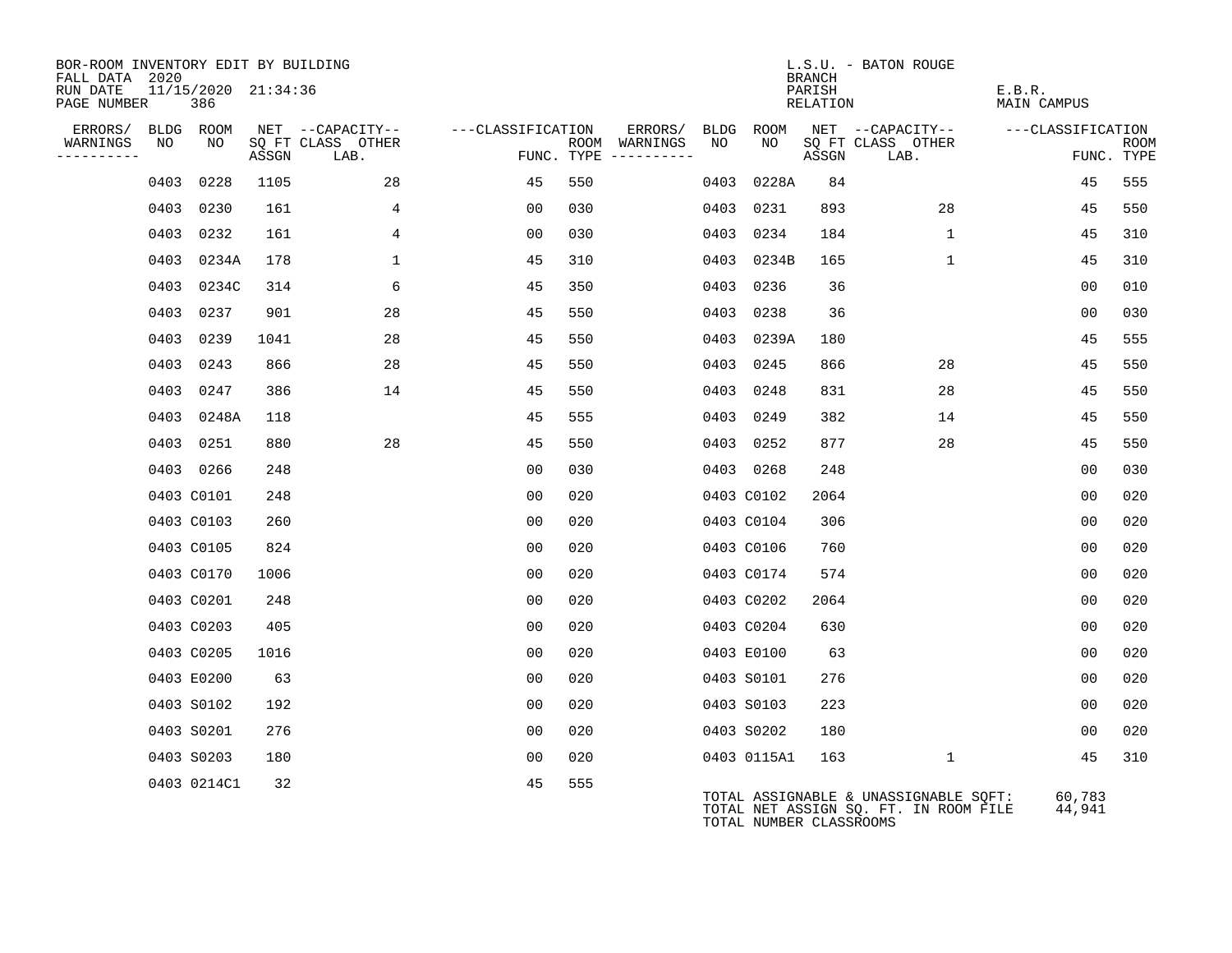| BOR-ROOM INVENTORY EDIT BY BUILDING<br>FALL DATA 2020 |      |            |     |                                  |    |     |           |            | BRANCH                                                  | L.S.U. - BATON ROUGE                                                                                                                                                  |                       |                           |
|-------------------------------------------------------|------|------------|-----|----------------------------------|----|-----|-----------|------------|---------------------------------------------------------|-----------------------------------------------------------------------------------------------------------------------------------------------------------------------|-----------------------|---------------------------|
| RUN DATE 11/15/2020 21:34:36<br>PAGE NUMBER           |      | 387        |     |                                  |    |     |           |            | PARISH<br>RELATION                                      |                                                                                                                                                                       | E.B.R.<br>MAIN CAMPUS |                           |
| ----------                                            |      |            |     | WARNINGS NO NO SQ FT CLASS OTHER |    |     |           |            |                                                         |                                                                                                                                                                       |                       | <b>ROOM</b><br>FUNC. TYPE |
|                                                       |      |            |     |                                  |    |     |           |            | TOTAL NUMBER LABS 210                                   | TOTAL NUMBER COMPUTER CLASSROOMS<br>TOTAL NUMBER SPECIAL LABS 220                                                                                                     |                       |                           |
|                                                       |      | 0407 0001  | 340 |                                  | 22 | 580 |           |            | TOTAL NUMBER CLASSROOMS<br>TOTAL NUMBER LABS 210        | TOTAL ASSIGNABLE & UNASSIGNABLE SQFT:<br>TOTAL NET ASSIGN SQ. FT. IN ROOM FILE<br>TOTAL NUMBER COMPUTER CLASSROOMS<br>TOTAL NUMBER SPECIAL LABS 220                   | 340<br>340            |                           |
|                                                       |      | 0408 0001  | 375 |                                  | 21 | 731 | 0408 0002 |            | 375                                                     |                                                                                                                                                                       | 21                    | 731                       |
|                                                       |      | 0408 0003  | 375 |                                  | 21 | 731 | 0408 0004 |            | 375                                                     |                                                                                                                                                                       | 21                    | 731                       |
|                                                       | 0408 | 0005       | 375 |                                  | 21 | 731 | 0408 0006 |            | 375                                                     |                                                                                                                                                                       | 22                    | 255                       |
|                                                       |      | 0408 0007  | 375 |                                  | 45 | 731 | 0408 0008 |            | 375                                                     |                                                                                                                                                                       | 21                    | 731                       |
|                                                       |      | 0408 0009  | 375 |                                  | 21 | 731 | 0408 0010 |            | 375                                                     |                                                                                                                                                                       | 21                    | 731                       |
|                                                       |      | 0408 0012  | 750 |                                  | 22 | 731 |           |            | TOTAL NUMBER CLASSROOMS<br>TOTAL NUMBER LABS 210        | TOTAL ASSIGNABLE & UNASSIGNABLE SQFT: 4,500<br>TOTAL NET ASSIGN SQ. FT. IN ROOM FILE 4,500<br>TOTAL NUMBER COMPUTER CLASSROOMS<br>TOTAL NUMBER SPECIAL LABS 220       |                       |                           |
|                                                       |      | 0409 0001  | 672 |                                  | 22 | 731 |           | 0409 0002  | 672<br>TOTAL NUMBER CLASSROOMS<br>TOTAL NUMBER LABS 210 | 22<br>TOTAL ASSIGNABLE & UNASSIGNABLE SQFT: 1,344<br>TOTAL NET ASSIGN SQ. FT. IN ROOM FILE 1,344<br>TOTAL NUMBER COMPUTER CLASSROOMS<br>TOTAL NUMBER SPECIAL LABS 220 | 22 731                |                           |
|                                                       |      | 0410 0101  | 203 | $\mathbf{1}$                     | 45 | 310 | 0410 0102 |            | 167                                                     | 1                                                                                                                                                                     | 46                    | 315                       |
|                                                       |      | 0410 0103  | 129 | $\mathbf{1}$                     | 22 | 720 | 0410 0104 |            | 242                                                     | $\overline{2}$                                                                                                                                                        | 22                    | 725                       |
|                                                       |      | 0410 0105  | 192 | 2                                | 22 | 310 | 0410 0106 |            | 162                                                     | $\mathbf{1}$                                                                                                                                                          | 22                    | 310                       |
|                                                       |      | 0410 0107  | 157 | $\mathbf{1}$                     | 22 | 310 | 0410 0109 |            | 38                                                      |                                                                                                                                                                       | 0 <sup>0</sup>        | 030                       |
|                                                       |      | 0410 0110  | 20  |                                  | 00 | 020 |           | 0410 0110A | 90                                                      |                                                                                                                                                                       | 22                    | 725                       |
|                                                       |      | 0410 0110B | 125 |                                  | 00 | 010 | 0410 0111 |            | 13                                                      |                                                                                                                                                                       | 0 <sup>0</sup>        | 020                       |
|                                                       |      | 0410 0111A | 68  |                                  | 00 | 010 |           | 0410 0111B | 101                                                     |                                                                                                                                                                       | 0 <sub>0</sub>        | 010                       |
|                                                       |      |            |     |                                  |    |     |           |            |                                                         |                                                                                                                                                                       |                       |                           |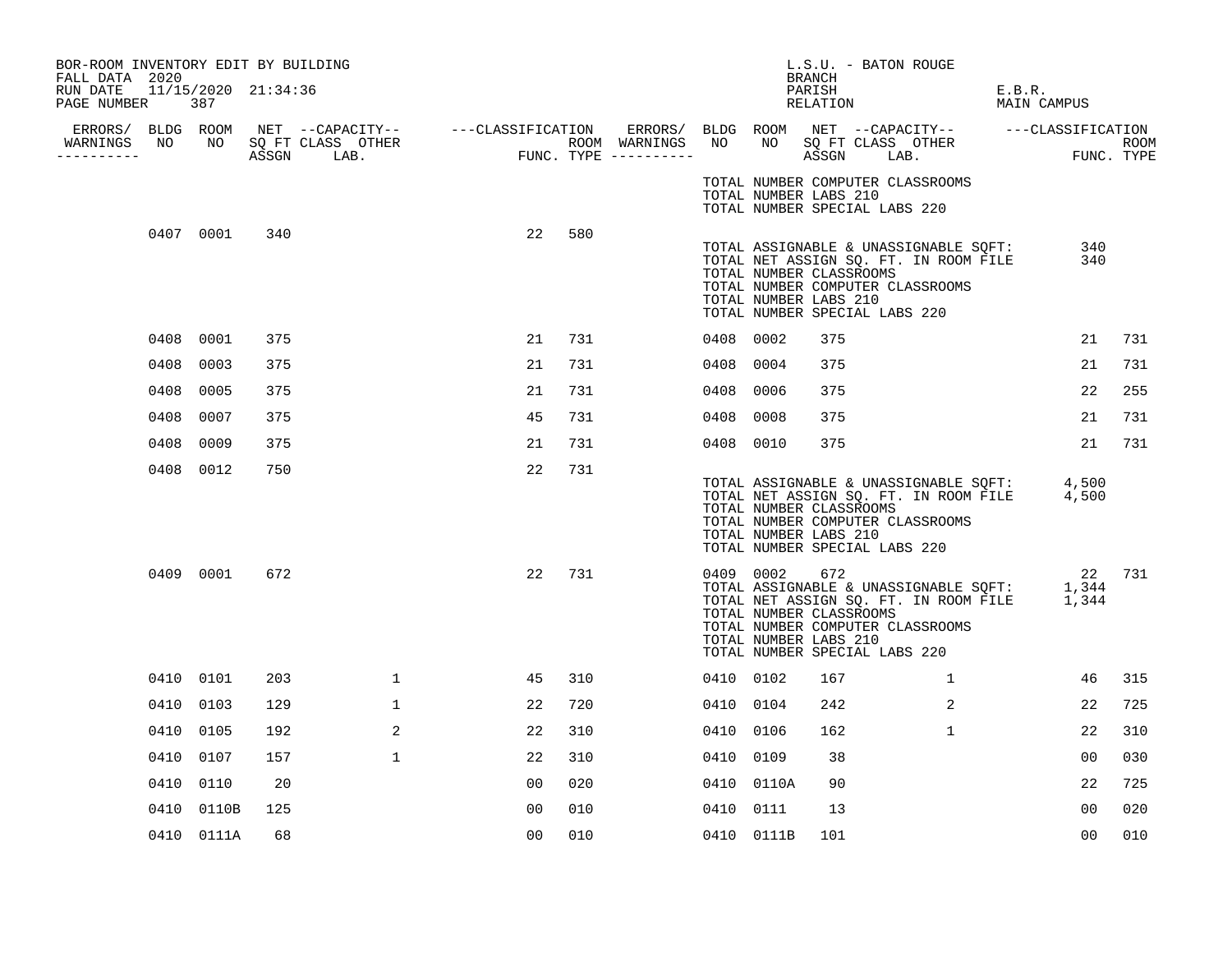| BOR-ROOM INVENTORY EDIT BY BUILDING<br>FALL DATA 2020 |      |                            |       |                           |                                    |     |                                        |      |                                                                     | BRANCH             | L.S.U. - BATON ROUGE                                                                                                                                                |                                                      |                    |
|-------------------------------------------------------|------|----------------------------|-------|---------------------------|------------------------------------|-----|----------------------------------------|------|---------------------------------------------------------------------|--------------------|---------------------------------------------------------------------------------------------------------------------------------------------------------------------|------------------------------------------------------|--------------------|
| RUN DATE<br>PAGE NUMBER                               |      | 11/15/2020 21:34:36<br>388 |       |                           |                                    |     |                                        |      |                                                                     | PARISH<br>RELATION |                                                                                                                                                                     | E.B.R.<br>MAIN CAMPUS                                |                    |
| ERRORS/                                               |      | BLDG ROOM                  |       |                           | NET --CAPACITY-- ---CLASSIFICATION |     | ERRORS/                                |      | BLDG ROOM                                                           |                    |                                                                                                                                                                     | NET --CAPACITY-- ---CLASSIFICATION                   |                    |
| WARNINGS<br>----------                                | NO   | NO                         | ASSGN | SQ FT CLASS OTHER<br>LAB. |                                    |     | ROOM WARNINGS<br>FUNC. TYPE ---------- | NO   | NO                                                                  | ASSGN              | SQ FT CLASS OTHER<br>LAB.                                                                                                                                           |                                                      | ROOM<br>FUNC. TYPE |
|                                                       |      | 0410 0112                  | 105   |                           | 46                                 | 315 |                                        | 0410 | 0113                                                                | 87                 |                                                                                                                                                                     | 00                                                   | 010                |
|                                                       |      | 0410 0114                  | 2598  |                           | 22                                 | 720 |                                        |      | 0410 0114A                                                          | 367                |                                                                                                                                                                     | 22                                                   | 720                |
|                                                       | 0410 | 0114B                      | 360   |                           | 22                                 | 725 |                                        | 0410 | 0115                                                                | 108                | $\mathbf{1}$                                                                                                                                                        | 22                                                   | 310                |
|                                                       | 0410 | 0116                       | 135   |                           | 22                                 | 720 |                                        | 0410 | 0117                                                                | 115                | $\mathbf{1}$                                                                                                                                                        | 22                                                   | 310                |
|                                                       | 0410 | 0118                       | 100   | $\mathbf{1}$              | 22                                 | 720 |                                        | 0410 | 0119                                                                | 89                 | $\mathbf 1$                                                                                                                                                         | 22                                                   | 310                |
|                                                       |      | 0410 0119A                 | 91    |                           | 22                                 | 720 |                                        | 0410 | 0120                                                                | 97                 |                                                                                                                                                                     | 22                                                   | 725                |
|                                                       |      | 0410 0121                  | 140   | $\mathbf{1}$              | 22                                 | 310 |                                        |      | 0410 0121A                                                          | 122                |                                                                                                                                                                     | 22                                                   | 720                |
|                                                       | 0410 | 0122                       | 138   |                           | 22                                 | 720 |                                        | 0410 | 0130                                                                | 3300               |                                                                                                                                                                     | 22                                                   | 720                |
|                                                       | 0410 | 0130A                      | 176   |                           | 22                                 | 720 |                                        | 0410 | 0150                                                                | 1625               |                                                                                                                                                                     | 22                                                   | 725                |
|                                                       |      | 0410 0160                  | 1625  |                           | 22                                 | 725 |                                        |      | 0410 0200                                                           | 2435               |                                                                                                                                                                     | 22                                                   | 725                |
|                                                       |      | 0410 0202                  | 3114  |                           | 22                                 | 725 |                                        |      | 0410 C0100E                                                         | 225                |                                                                                                                                                                     | 00                                                   | 020                |
|                                                       |      | 0410 C0100N                | 238   |                           | 00                                 | 020 |                                        |      | 0410 C0100S                                                         | 341                |                                                                                                                                                                     | 00                                                   | 020                |
|                                                       |      | 0410 C0100W                | 238   |                           | 00                                 | 020 |                                        |      | 0410 0114B1                                                         | 72                 | $\mathbf 1$                                                                                                                                                         | 22                                                   | 310                |
|                                                       |      | 0410 0114B2                | 117   | $\mathbf{1}$              | 22                                 | 310 |                                        |      | 0410 0114B3 117<br>TOTAL NUMBER CLASSROOMS<br>TOTAL NUMBER LABS 210 |                    | $\mathbf{1}$<br>TOTAL ASSIGNABLE & UNASSIGNABLE SQFT:<br>TOTAL NET ASSIGN SQ. FT. IN ROOM FILE<br>TOTAL NUMBER COMPUTER CLASSROOMS<br>TOTAL NUMBER SPECIAL LABS 220 | 22<br>19,982<br>18,488                               | 310                |
|                                                       |      | 0413 0100                  | 2160  | 150                       | 32                                 | 610 |                                        |      | 0413 0101                                                           | 675                | 50                                                                                                                                                                  | 32                                                   | 610                |
|                                                       | 0413 | 0102                       | -5    |                           | 32                                 | 730 |                                        |      | 0413 0103                                                           | 129                |                                                                                                                                                                     | 32                                                   | 730                |
|                                                       |      | 0413 0104                  | 122   | 2                         | 00                                 | 030 |                                        |      | 0413 0105                                                           | 36                 |                                                                                                                                                                     | 00                                                   | 030                |
|                                                       | 0413 | 0106                       | 184   |                           | 00                                 | 030 |                                        |      | 0413 0107                                                           | 309                |                                                                                                                                                                     | 32                                                   | 615                |
|                                                       |      | 0413 0108                  | 309   |                           | 32                                 | 730 |                                        |      | TOTAL NUMBER CLASSROOMS<br>TOTAL NUMBER LABS 210                    |                    | TOTAL NET ASSIGN SQ. FT. IN ROOM FILE<br>TOTAL NUMBER COMPUTER CLASSROOMS<br>TOTAL NUMBER SPECIAL LABS 220                                                          | TOTAL ASSIGNABLE & UNASSIGNABLE SQFT: 3,929<br>3,587 |                    |
|                                                       |      | 0414 0100                  | 5017  | 125                       | 32                                 | 550 |                                        |      | 0414 0100A                                                          | 266                |                                                                                                                                                                     | 32                                                   | 555                |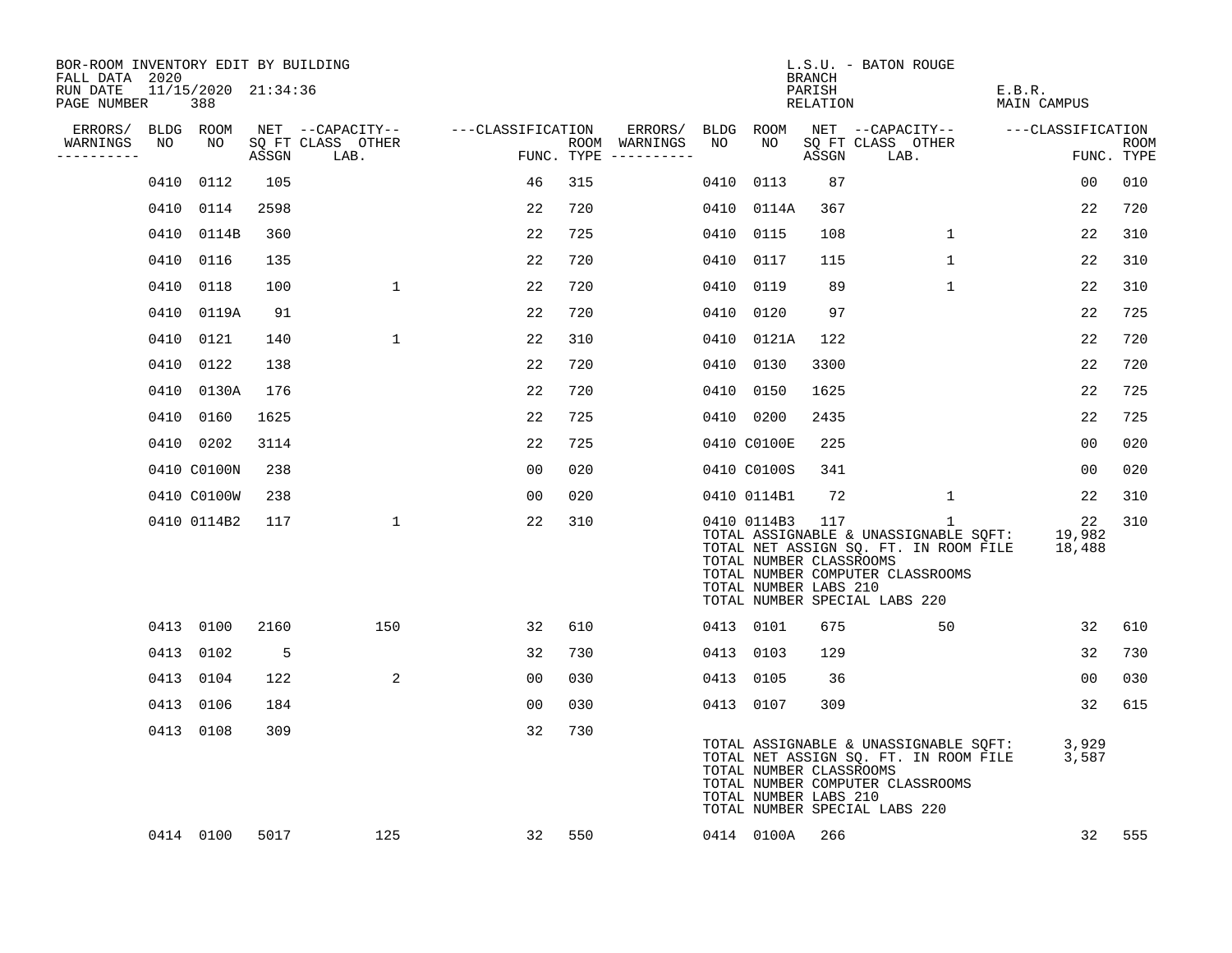| BOR-ROOM INVENTORY EDIT BY BUILDING<br>FALL DATA 2020 |      |                            |          |                           |                   |     |                                      |      |                                                                | <b>BRANCH</b>             | L.S.U. - BATON ROUGE                                                                                                                                |                              |                           |
|-------------------------------------------------------|------|----------------------------|----------|---------------------------|-------------------|-----|--------------------------------------|------|----------------------------------------------------------------|---------------------------|-----------------------------------------------------------------------------------------------------------------------------------------------------|------------------------------|---------------------------|
| RUN DATE<br>PAGE NUMBER                               |      | 11/15/2020 21:34:36<br>389 |          |                           |                   |     |                                      |      |                                                                | PARISH<br><b>RELATION</b> |                                                                                                                                                     | E.B.R.<br><b>MAIN CAMPUS</b> |                           |
| ERRORS/                                               |      | BLDG ROOM                  |          | NET --CAPACITY--          | ---CLASSIFICATION |     | ERRORS/                              | BLDG | <b>ROOM</b>                                                    |                           | NET --CAPACITY--                                                                                                                                    | ---CLASSIFICATION            |                           |
| WARNINGS<br>----------                                | NO   | NO                         | ASSGN    | SQ FT CLASS OTHER<br>LAB. |                   |     | ROOM WARNINGS<br>FUNC. TYPE $------$ | NO   | NO                                                             | ASSGN                     | SQ FT CLASS OTHER<br>LAB.                                                                                                                           |                              | <b>ROOM</b><br>FUNC. TYPE |
|                                                       |      | 0414 0100B                 | 207      | 4                         | 0 <sub>0</sub>    | 010 |                                      |      | 0414 0100C                                                     | 428                       | 10                                                                                                                                                  | 32                           | 555                       |
|                                                       |      | 0414 0100D                 | 208      | 4                         | 0 <sub>0</sub>    | 010 |                                      |      | 0414 0100E                                                     | 116                       |                                                                                                                                                     | 32                           | 555                       |
|                                                       |      | 0414 0100F                 | 116      |                           | 32                | 555 |                                      |      | 0414 0100G                                                     | 266                       |                                                                                                                                                     | 32                           | 555                       |
|                                                       |      | 0414 0201                  | 170      |                           | 0 <sub>0</sub>    | 020 |                                      |      | 0414 0202                                                      | 170                       |                                                                                                                                                     | 00                           | 020                       |
|                                                       |      | 0414 0203                  | 84       |                           | 0 <sub>0</sub>    | 020 |                                      |      | 0414 0204                                                      | 84                        |                                                                                                                                                     | 0 <sub>0</sub>               | 020                       |
|                                                       |      | 0414 C0100                 | 108      |                           | 0 <sub>0</sub>    | 020 |                                      |      | 0414 C0101<br>TOTAL NUMBER CLASSROOMS<br>TOTAL NUMBER LABS 210 | 1400                      | TOTAL ASSIGNABLE & UNASSIGNABLE SQFT:<br>TOTAL NET ASSIGN SQ. FT. IN ROOM FILE<br>TOTAL NUMBER COMPUTER CLASSROOMS<br>TOTAL NUMBER SPECIAL LABS 220 | 00<br>8,640<br>6,209         | 020                       |
|                                                       |      | 0418 0101                  | 470      | 24                        | 46                | 350 |                                      |      | 0418 0102                                                      | 525                       | 4                                                                                                                                                   | 46                           | 315                       |
|                                                       | 0418 | 0102A                      | 487      | 3                         | 45                | 310 |                                      |      | 0418 0102B                                                     | 212                       | 2                                                                                                                                                   | 46                           | 315                       |
|                                                       | 0418 | 0102C                      | 139      | $\mathbf{1}$              | 45                | 310 |                                      |      | 0418 0102D                                                     | 129                       | $\mathbf{1}$                                                                                                                                        | 46                           | 310                       |
|                                                       | 0418 | 0103                       | 2427 153 |                           | 11                | 110 |                                      | 0418 | 0103A                                                          | 144                       |                                                                                                                                                     | 46                           | 731                       |
|                                                       | 0418 | 0103B                      | 165      |                           | 11                | 115 |                                      | 0418 | 0104                                                           | 2499                      | 50                                                                                                                                                  | 11                           | 620                       |
|                                                       | 0418 | 0104A                      | 513      | 6                         | 11                | 220 |                                      | 0418 | 0104B                                                          | 148                       | 1                                                                                                                                                   | 91                           | 635                       |
|                                                       | 0418 | 0105                       | 175      | 3                         | 0 <sub>0</sub>    | 010 |                                      | 0418 | 0106                                                           | 192                       | 2                                                                                                                                                   | 46                           | 731                       |
|                                                       | 0418 | 0106A                      | 60       |                           | 46                | 731 |                                      | 0418 | 0107                                                           | 175                       | 2                                                                                                                                                   | 00                           | 010                       |
|                                                       | 0418 | 0108                       | 240      | 3                         | 64                | 310 |                                      | 0418 | 0109                                                           | 98                        |                                                                                                                                                     | 0 <sub>0</sub>               | 030                       |
|                                                       | 0418 | 0110                       | 854      |                           | 0 <sub>0</sub>    | 030 |                                      | 0418 | 0110A                                                          | 130                       |                                                                                                                                                     | 0 <sub>0</sub>               | 030                       |
|                                                       | 0418 | 0201                       | 1062     | 68                        | 11                | 110 |                                      | 0418 | 0201A                                                          | 85                        |                                                                                                                                                     | 11                           | 115                       |
|                                                       | 0418 | 0202                       | 160      | $\mathbf 1$               | 11                | 310 |                                      | 0418 | 0203                                                           | 145                       | $\mathbf 1$                                                                                                                                         | 11                           | 310                       |
|                                                       | 0418 | 0204                       | 145      | $\mathbf 1$               | 11                | 310 |                                      | 0418 | 0205                                                           | 145                       | $\mathbf{1}$                                                                                                                                        | 11                           | 310                       |
|                                                       | 0418 | 0206                       | 145      | $\mathbf{1}$              | 11                | 310 |                                      | 0418 | 0207                                                           | 145                       | 1                                                                                                                                                   | 11                           | 310                       |
|                                                       | 0418 | 0208                       | 149      | $\mathbf{1}$              | 11                | 310 |                                      | 0418 | 0209                                                           | 1270                      | 25                                                                                                                                                  | 11                           | 210                       |
|                                                       | 0418 | 0209A                      | 300      |                           | 11                | 215 |                                      | 0418 | 0210                                                           | 135                       | 1                                                                                                                                                   | 11                           | 320                       |
|                                                       |      | 0418 0210A                 | 8        |                           | 11                | 315 |                                      |      | 0418 0211                                                      | 135                       | 1                                                                                                                                                   | 11                           | 310                       |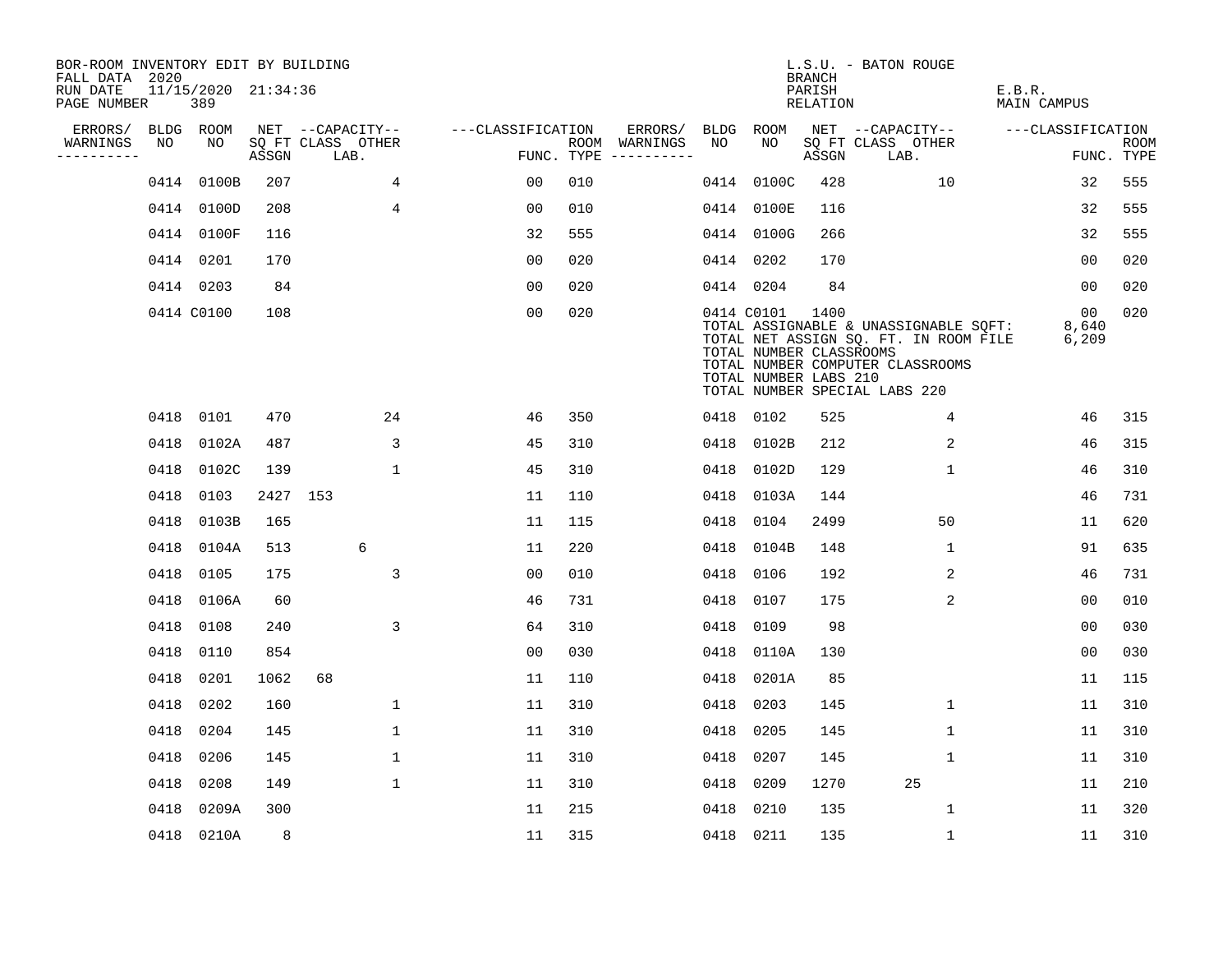| BOR-ROOM INVENTORY EDIT BY BUILDING<br>FALL DATA 2020 |             |                            |       |                           |                   |     |               |             |            | <b>BRANCH</b>             | L.S.U. - BATON ROUGE      |              |              |                              |                |                           |
|-------------------------------------------------------|-------------|----------------------------|-------|---------------------------|-------------------|-----|---------------|-------------|------------|---------------------------|---------------------------|--------------|--------------|------------------------------|----------------|---------------------------|
| RUN DATE<br>PAGE NUMBER                               |             | 11/15/2020 21:34:36<br>390 |       |                           |                   |     |               |             |            | PARISH<br><b>RELATION</b> |                           |              |              | E.B.R.<br><b>MAIN CAMPUS</b> |                |                           |
| ERRORS/                                               | <b>BLDG</b> | ROOM                       |       | NET --CAPACITY--          | ---CLASSIFICATION |     | ERRORS/       | <b>BLDG</b> | ROOM       |                           | NET --CAPACITY--          |              |              | ---CLASSIFICATION            |                |                           |
| WARNINGS<br>- - - - - - - - - -                       | NO          | NO                         | ASSGN | SQ FT CLASS OTHER<br>LAB. | FUNC. TYPE        |     | ROOM WARNINGS | NO          | NO.        | ASSGN                     | SQ FT CLASS OTHER<br>LAB. |              |              |                              |                | <b>ROOM</b><br>FUNC. TYPE |
|                                                       | 0418        | 0211A                      | 8     |                           | 11                | 315 |               | 0418        | 0212       | 1330                      |                           | 40           |              |                              | 11             | 210                       |
|                                                       | 0418        | 0213                       | 181   | 13                        | 46                | 315 |               | 0418        | 0214       | 95                        |                           | $\mathbf{1}$ |              |                              | 22             | 255                       |
|                                                       | 0418        | 0214A                      | 157   |                           | 22                | 255 |               | 0418        | 0215       | 1315                      |                           | 40           |              |                              | 11             | 210                       |
|                                                       | 0418        | 0215A                      | 144   |                           | 11                | 215 |               | 0418        | 0215B      | 153                       |                           |              |              |                              | 11             | 215                       |
|                                                       | 0418        | 0216                       | 217   | 2                         | 11                | 215 |               | 0418        | 0217       | 1317                      |                           | 30           |              |                              | 11             | 210                       |
|                                                       | 0418        | 0218                       | 155   | 1                         | 11                | 310 |               | 0418        | 0219       | 155                       |                           |              | $\mathbf{1}$ |                              | 11             | 310                       |
|                                                       | 0418        | 0220                       | 1296  | 50                        | 46                | 310 |               | 0418        | 0220A      | 263                       |                           |              |              |                              | 11             | 115                       |
|                                                       | 0418        | 0221                       | 187   |                           | 00                | 010 |               | 0418        | 0222       | 35                        |                           |              |              |                              | 46             | 731                       |
|                                                       | 0418        | 0223                       | 30    |                           | 0 <sub>0</sub>    | 030 |               | 0418        | 0224       | 154                       |                           |              |              |                              | 0 <sub>0</sub> | 030                       |
|                                                       | 0418        | 0225                       | 1050  | 21                        | 11                | 210 |               | 0418        | 0226       | 1040                      |                           | 21           |              |                              | 11             | 210                       |
|                                                       | 0418        | 0227                       | 40    |                           | 0 <sub>0</sub>    | 010 |               | 0418        | 0228       | 1040                      |                           | 21           |              |                              | 11             | 210                       |
|                                                       | 0418        | 0229                       | 520   |                           | 0 <sub>0</sub>    | 030 |               | 0418        | 0230       | 1050                      |                           | 21           |              |                              | 11             | 210                       |
|                                                       | 0418        | 0231                       | 162   | $\mathbf{1}$              | 11                | 310 |               | 0418        | 0301       | 1160                      | 77                        |              |              |                              | 11             | 110                       |
|                                                       | 0418        | 0301A                      | 55    |                           | 46                | 731 |               | 0418        | 0301B      | 85                        |                           |              |              |                              | 11             | 215                       |
|                                                       | 0418        | 0302                       | 497   | 3                         | 46                | 315 |               | 0418        | 0302A      | 245                       |                           |              | $\mathbf{1}$ |                              | 46             | 325                       |
|                                                       | 0418        | 0302B                      | 117   | $\mathbf 1$               | 46                | 310 |               | 0418        | 0302C      | 106                       |                           |              |              |                              | 11             | 731                       |
|                                                       | 0418        | 0302D                      | 217   |                           | 46                | 315 |               | 0418        | 0303       | 379                       |                           |              | 7            |                              | 46             | 315                       |
|                                                       | 0418        | 0304                       | 1270  | 26                        | 11                | 210 |               | 0418        | 0304A      | 300                       |                           |              |              |                              | 11             | 215                       |
|                                                       | 0418        | 0305                       | 135   | 1                         | 11                | 310 |               | 0418        | 0305A      | 8                         |                           |              |              |                              | 11             | 315                       |
|                                                       | 0418        | 0306                       | 135   | 1                         | 11                | 310 |               | 0418        | 0306A      | 8                         |                           |              |              |                              | 11             | 315                       |
|                                                       | 0418        | 0307                       | 1330  | 27                        | 11                | 620 |               | 0418        | 0308       | 555                       | 37                        |              |              |                              | 11             | 110                       |
|                                                       | 0418        | 0309                       | 157   | $\mathbf{1}$              | 11                | 310 |               | 0418        | 0310       | 1315                      |                           | 26           |              |                              | 11             | 210                       |
|                                                       | 0418        | 0310A                      | 153   |                           | 11                | 215 |               | 0418        | 0311       | 344                       |                           |              | 1            |                              | 11             | 310                       |
|                                                       | 0418        | 0312                       | 228   | 6                         | 11                | 215 |               | 0418        | 0313       | 1317                      | 100                       |              |              |                              | 11             | 110                       |
|                                                       | 0418        | 0314                       | 155   | 1                         | 11                | 310 |               | 0418        | 0315       | 155                       |                           |              | 1            |                              | 11             | 310                       |
|                                                       |             | 0418 0316                  | 1317  | 26                        | 11                | 210 |               |             | 0418 0316A | 127                       |                           |              |              |                              | 11             | 215                       |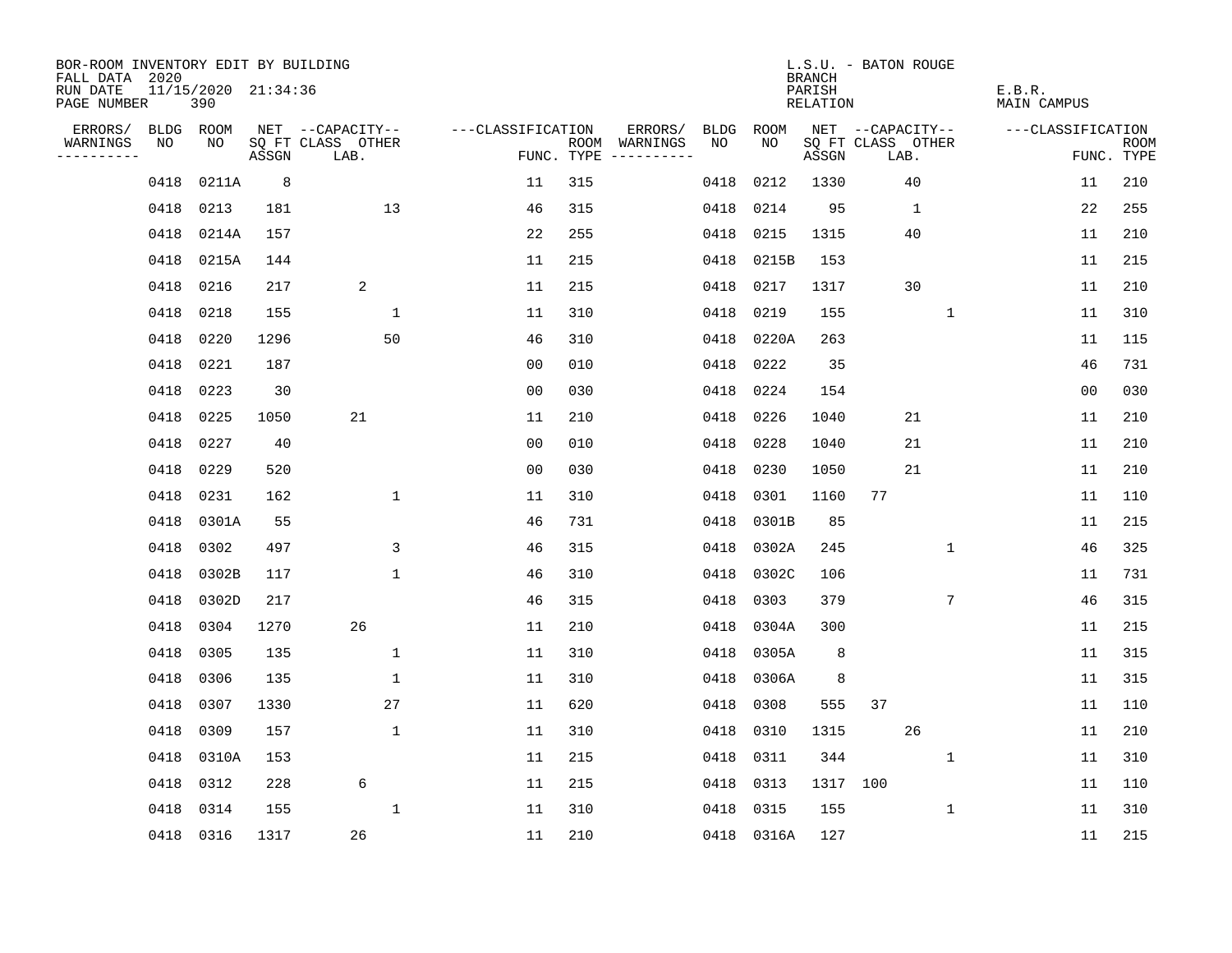| BOR-ROOM INVENTORY EDIT BY BUILDING<br>FALL DATA 2020 |           |                            |       |                           |              |                   |     |                                      |           |       | <b>BRANCH</b>             | L.S.U. - BATON ROUGE      |              |                              |                           |
|-------------------------------------------------------|-----------|----------------------------|-------|---------------------------|--------------|-------------------|-----|--------------------------------------|-----------|-------|---------------------------|---------------------------|--------------|------------------------------|---------------------------|
| RUN DATE<br>PAGE NUMBER                               |           | 11/15/2020 21:34:36<br>391 |       |                           |              |                   |     |                                      |           |       | PARISH<br><b>RELATION</b> |                           |              | E.B.R.<br><b>MAIN CAMPUS</b> |                           |
| ERRORS/                                               |           | BLDG ROOM                  |       | NET --CAPACITY--          |              | ---CLASSIFICATION |     | ERRORS/                              | BLDG      | ROOM  |                           | NET --CAPACITY--          |              | ---CLASSIFICATION            |                           |
| WARNINGS<br>----------                                | NO        | NO                         | ASSGN | SQ FT CLASS OTHER<br>LAB. |              |                   |     | ROOM WARNINGS<br>FUNC. TYPE $------$ | NO        | NO    | ASSGN                     | SQ FT CLASS OTHER<br>LAB. |              |                              | <b>ROOM</b><br>FUNC. TYPE |
|                                                       | 0418      | 0317                       | 187   |                           | 4            | 00                | 010 |                                      | 0418      | 0318  | 35                        |                           |              | 46                           | 731                       |
|                                                       | 0418      | 0319                       | 30    |                           |              | 0 <sub>0</sub>    | 030 |                                      | 0418      | 0320  | 155                       |                           | 3            | 0 <sub>0</sub>               | 010                       |
|                                                       | 0418      | 0321                       | 1218  | 24                        |              | 11                | 210 |                                      | 0418      | 0321A | 54                        |                           |              | 11                           | 215                       |
|                                                       | 0418      | 0322                       | 1218  | 24                        |              | 11                | 210 |                                      | 0418      | 0322A | 54                        |                           |              | 11                           | 215                       |
|                                                       | 0418      | 0324                       | 1218  | 24                        |              | 11                | 210 |                                      | 0418      | 0324A | 54                        |                           |              | 11                           | 215                       |
|                                                       | 0418 0325 |                            | 520   |                           |              | 0 <sub>0</sub>    | 030 |                                      | 0418      | 0326  | 1218                      | 24                        |              | 11                           | 210                       |
|                                                       | 0418      | 0326A                      | 54    |                           |              | 11                | 215 |                                      | 0418      | 0327  | 162                       |                           | $\mathbf{1}$ | 11                           | 310                       |
|                                                       | 0418      | 0401                       | 1093  | 72                        |              | 11                | 110 |                                      | 0418      | 0401A | 85                        |                           |              | 11                           | 215                       |
|                                                       | 0418      | 0402                       | 414   |                           | 3            | 46                | 315 |                                      | 0418      | 0402A | 245                       |                           | $\mathbf 1$  | 11                           | 310                       |
|                                                       | 0418      | 0402B                      | 146   |                           | $\mathbf 1$  | 11                | 310 |                                      | 0418      | 0402C | 227                       |                           | $\mathbf 1$  | 46                           | 315                       |
|                                                       | 0418      | 0403                       | 369   |                           | 5            | 46                | 315 |                                      | 0418      | 0404  | 1270                      | 20                        |              | 11                           | 210                       |
|                                                       | 0418      | 0404A                      | 300   |                           |              | 11                | 215 |                                      | 0418      | 0405  | 135                       |                           | $\mathbf 1$  | 11                           | 310                       |
|                                                       | 0418      | 0405A                      | 8     |                           |              | 11                | 315 |                                      | 0418      | 0406  | 135                       |                           | 1            | 11                           | 310                       |
|                                                       | 0418      | 0406A                      | 8     |                           |              | 11                | 315 |                                      | 0418      | 0407  | 1330                      | 60                        |              | 11                           | 110                       |
|                                                       | 0418      | 0407A                      | 153   |                           |              | 11                | 115 |                                      | 0418      | 0408  | 555                       | 21                        |              | 11                           | 110                       |
|                                                       | 0418      | 0410                       | 157   |                           | $\mathbf 1$  | 11                | 310 |                                      | 0418      | 0411  | 1315                      | 87                        |              | 11                           | 110                       |
|                                                       | 0418      | 0412                       | 344   |                           | 5            | 11                | 310 |                                      | 0418      | 0413  | 228                       |                           | 5            | 11                           | 310                       |
|                                                       | 0418      | 0414                       | 1317  | 30                        |              | 11                | 210 |                                      | 0418      | 0415  | 155                       |                           | 1            | 11                           | 310                       |
|                                                       | 0418      | 0416                       | 155   |                           | $\mathbf{1}$ | 11                | 310 |                                      | 0418      | 0417  | 1317                      | 30                        |              | 11                           | 210                       |
|                                                       | 0418      | 0417A                      | 127   |                           |              | 11                | 215 |                                      | 0418      | 0418  | 187                       |                           | 2            | 0 <sub>0</sub>               | 010                       |
|                                                       | 0418      | 0419                       | 35    |                           |              | 46                | 315 |                                      | 0418      | 0420  | 30                        |                           |              | 0 <sub>0</sub>               | 010                       |
|                                                       | 0418      | 0421                       | 155   |                           |              | 0 <sub>0</sub>    | 010 |                                      | 0418      | 0422  | 1218                      | 20                        |              | 11                           | 210                       |
|                                                       |           | 0418 0422A                 | 54    |                           |              | 11                | 215 |                                      | 0418      | 0423  | 1218                      | 20                        |              | 11                           | 210                       |
|                                                       | 0418      | 0423A                      | 54    |                           |              | 11                | 215 |                                      | 0418      | 0424  | 40                        |                           |              | 0 <sub>0</sub>               | 010                       |
|                                                       | 0418      | 0425                       | 1218  | 25                        |              | 11                | 110 |                                      | 0418      | 0425A | 54                        |                           |              | 11                           | 215                       |
|                                                       | 0418 0426 |                            | 520   |                           |              | 0 <sub>0</sub>    | 030 |                                      | 0418 0427 |       | 1218                      | 40                        |              | 11                           | 110                       |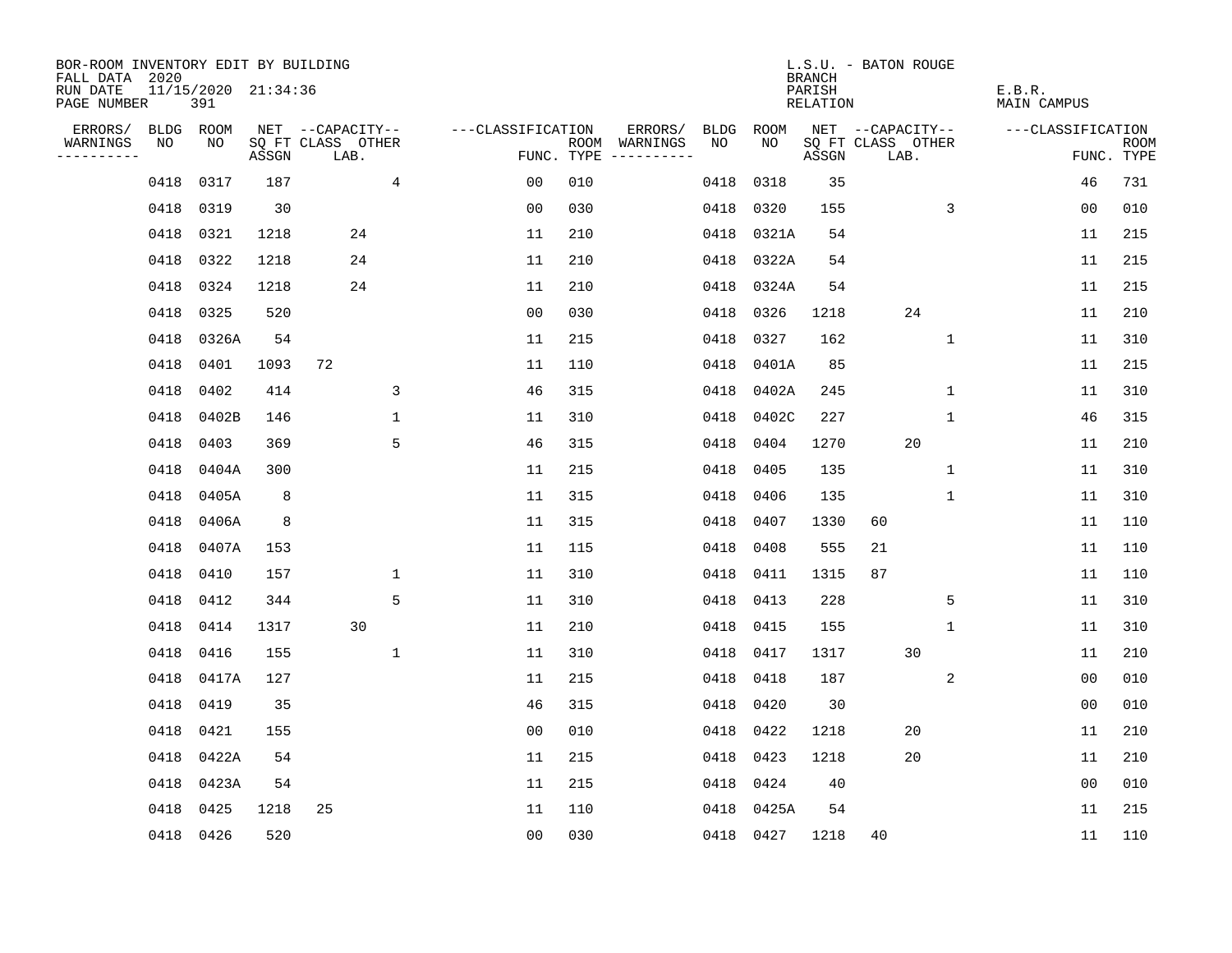| BOR-ROOM INVENTORY EDIT BY BUILDING<br>FALL DATA 2020 |                            |       |                           |              |                   |     |                                      |      |                                                                                                                                                                                                         |                              | L.S.U. - BATON ROUGE |      |              |                       |                                                |      |
|-------------------------------------------------------|----------------------------|-------|---------------------------|--------------|-------------------|-----|--------------------------------------|------|---------------------------------------------------------------------------------------------------------------------------------------------------------------------------------------------------------|------------------------------|----------------------|------|--------------|-----------------------|------------------------------------------------|------|
| RUN DATE<br>PAGE NUMBER                               | 11/15/2020 21:34:36<br>392 |       |                           |              |                   |     |                                      |      |                                                                                                                                                                                                         | BRANCH<br>PARISH<br>RELATION |                      |      |              | E.B.R.<br>MAIN CAMPUS |                                                |      |
| ERRORS/                                               | BLDG ROOM                  |       | NET --CAPACITY--          |              | ---CLASSIFICATION |     | ERRORS/                              |      | BLDG ROOM                                                                                                                                                                                               |                              | NET --CAPACITY--     |      |              | ---CLASSIFICATION     |                                                |      |
| WARNINGS<br>NO<br>----------                          | NO                         | ASSGN | SQ FT CLASS OTHER<br>LAB. |              |                   |     | ROOM WARNINGS<br>FUNC. TYPE $------$ | NO   | NO                                                                                                                                                                                                      | ASSGN                        | SQ FT CLASS OTHER    | LAB. |              |                       | FUNC. TYPE                                     | ROOM |
|                                                       | 0427A<br>0418              |       | 54                        |              | 11                | 215 |                                      | 0418 | 0428                                                                                                                                                                                                    | 162                          |                      |      | $\mathbf{1}$ |                       | 11                                             | 310  |
|                                                       | 0418 0429                  | 125   |                           |              | 46                | 731 |                                      |      | 0418 0430                                                                                                                                                                                               | 316                          | 21                   |      |              |                       | 11                                             | 110  |
|                                                       | 0418 C0100                 | 4318  |                           |              | 00                | 020 |                                      |      | 0418 C0100A                                                                                                                                                                                             | 248                          |                      |      |              |                       | 00                                             | 020  |
|                                                       | 0418 C0100B 1485           |       |                           |              | 0 <sub>0</sub>    | 020 |                                      |      | 0418 C0100C                                                                                                                                                                                             | 6845                         |                      |      |              |                       | 00                                             | 020  |
|                                                       | 0418 C0100D                | 1760  |                           |              | 00                | 020 |                                      |      | 0418 C0200                                                                                                                                                                                              | 4372                         |                      |      |              |                       | 0 <sub>0</sub>                                 | 020  |
|                                                       | 0418 C0300                 | 4372  |                           |              | 0 <sub>0</sub>    | 020 |                                      |      | 0418 C0400                                                                                                                                                                                              | 4312                         |                      |      |              |                       | 0 <sub>0</sub>                                 | 020  |
|                                                       | 0418 E0100                 |       | 49                        |              | 0 <sub>0</sub>    | 020 |                                      |      | 0418 E0101                                                                                                                                                                                              | 49                           |                      |      |              |                       | 00                                             | 020  |
|                                                       | 0418 E0200                 |       | 49                        |              | 0 <sub>0</sub>    | 020 |                                      |      | 0418 E0201                                                                                                                                                                                              | 49                           |                      |      |              |                       | 0 <sub>0</sub>                                 | 020  |
|                                                       | 0418 E0300                 |       | 49                        |              | 0 <sub>0</sub>    | 020 |                                      |      | 0418 E0301                                                                                                                                                                                              | 49                           |                      |      |              |                       | 0 <sub>0</sub>                                 | 020  |
|                                                       | 0418 E0330                 |       | 40                        |              | 0 <sub>0</sub>    | 030 |                                      |      | 0418 E0400                                                                                                                                                                                              | 49                           |                      |      |              |                       | 0 <sub>0</sub>                                 | 020  |
|                                                       | 0418 E0401                 |       | 49                        |              | 0 <sub>0</sub>    | 020 |                                      |      | 0418 S0100                                                                                                                                                                                              | 489                          |                      |      |              |                       | 0 <sub>0</sub>                                 | 020  |
|                                                       | 0418 S0101                 | 395   |                           |              | 0 <sub>0</sub>    | 020 |                                      |      | 0418 S0200                                                                                                                                                                                              | 272                          |                      |      |              |                       | 0 <sub>0</sub>                                 | 020  |
|                                                       | 0418 S0201                 | 288   |                           |              | 0 <sub>0</sub>    | 020 |                                      |      | 0418 S0300                                                                                                                                                                                              | 272                          |                      |      |              |                       | 00                                             | 020  |
|                                                       | 0418 S0301                 | 280   |                           |              | 0 <sub>0</sub>    | 020 |                                      |      | 0418 S0400                                                                                                                                                                                              | 272                          |                      |      |              |                       | 0 <sub>0</sub>                                 | 020  |
|                                                       | 0418 S0401                 | 280   |                           |              | 0 <sub>0</sub>    | 020 |                                      |      | 0418 0102A1                                                                                                                                                                                             | 233                          |                      |      | $\mathbf{1}$ |                       | 11                                             | 325  |
|                                                       | 0418 0102A2                | 194   |                           | $\mathbf{1}$ | 11                | 310 |                                      |      | 0418 0102A3                                                                                                                                                                                             | 9                            |                      |      |              |                       | 46                                             | 315  |
|                                                       | 0418 0102A4                |       | 9                         |              | 0 <sub>0</sub>    | 030 |                                      |      | 0418 0102C1                                                                                                                                                                                             | 7                            |                      |      |              |                       | 45                                             | 315  |
|                                                       | 0418 0102D1                |       | 11                        |              | 46                | 315 |                                      |      | 0418 0104A1                                                                                                                                                                                             | 302                          |                      | 6    |              |                       | 11                                             | 220  |
|                                                       | 0418 0104A2                |       | 15                        |              | 11                | 225 |                                      |      | 0418 0301A1                                                                                                                                                                                             | 44                           |                      |      |              |                       | 46                                             | 731  |
|                                                       | 0418 0302D1                |       | 26                        |              | 46                | 315 |                                      |      | TOTAL ASSIGNABLE & UNASSIGNABLE SOFT:<br>TOTAL NET ASSIGN SQ. FT. IN ROOM FILE<br>TOTAL NUMBER CLASSROOMS<br>TOTAL NUMBER COMPUTER CLASSROOMS<br>TOTAL NUMBER LABS 210<br>TOTAL NUMBER SPECIAL LABS 220 |                              |                      |      |              |                       | 93,740<br>58,852<br>12<br>20<br>$\overline{2}$ |      |
|                                                       | 0422 0101                  | 768   | 2                         |              | 22                | 250 |                                      |      | 0422 0101A                                                                                                                                                                                              | 768                          |                      | 10   |              |                       | 22                                             | 250  |
|                                                       | 0422<br>0102               | 372   | 21                        |              | 22                | 250 |                                      |      | 0422 0103                                                                                                                                                                                               | 232                          |                      |      | 2            |                       | 22                                             | 320  |
|                                                       | 0422 0104                  |       | 37                        |              | 0 <sub>0</sub>    | 030 |                                      |      | 0422 0105                                                                                                                                                                                               | 37                           |                      |      |              |                       | 0 <sub>0</sub>                                 | 030  |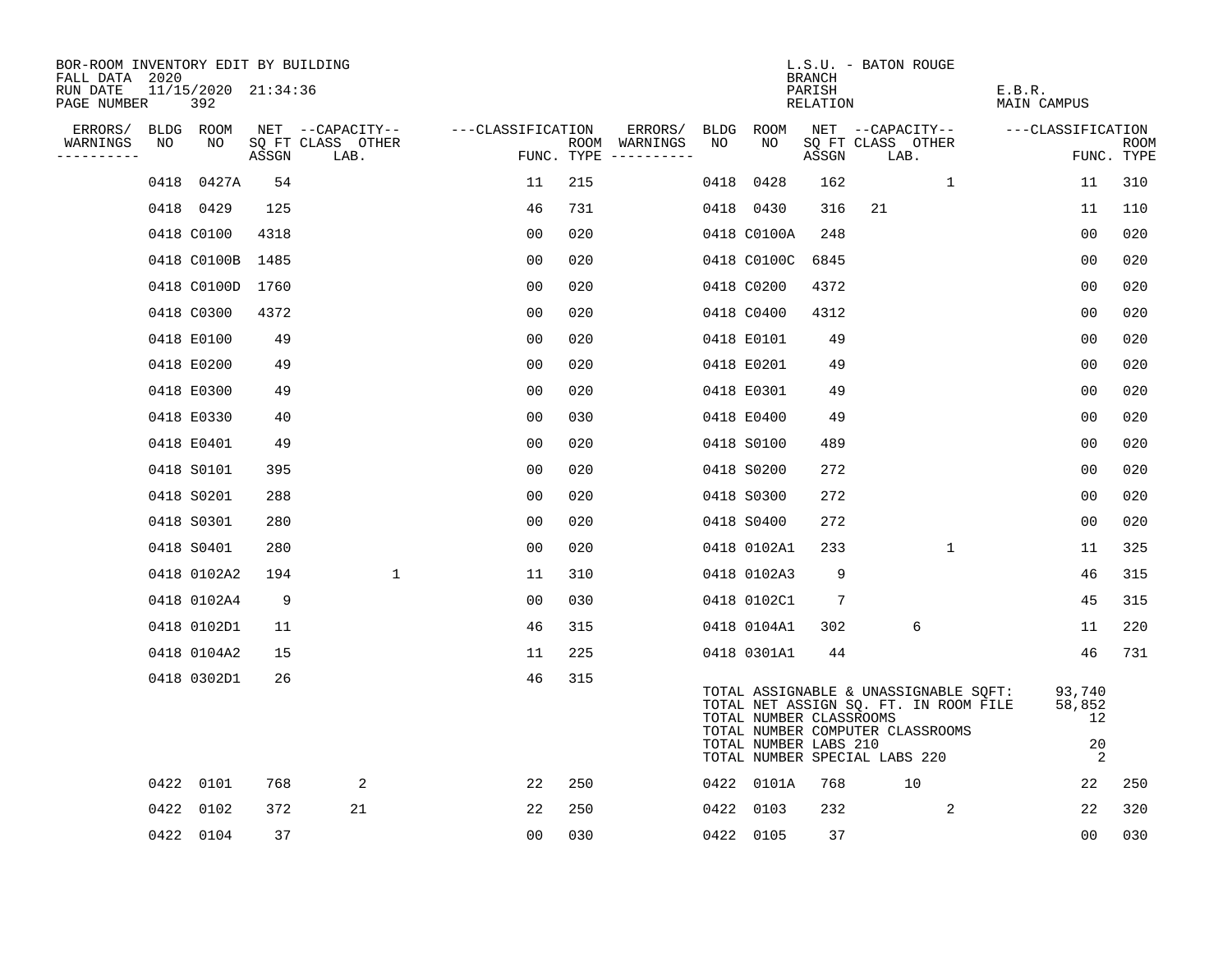| BOR-ROOM INVENTORY EDIT BY BUILDING<br>FALL DATA 2020 |      |                            |       |                                    |              |                |     |                                      |      |                                                                 | BRANCH             | L.S.U. - BATON ROUGE          |                                                                                                                                      |                       |                |                           |
|-------------------------------------------------------|------|----------------------------|-------|------------------------------------|--------------|----------------|-----|--------------------------------------|------|-----------------------------------------------------------------|--------------------|-------------------------------|--------------------------------------------------------------------------------------------------------------------------------------|-----------------------|----------------|---------------------------|
| RUN DATE<br>PAGE NUMBER                               |      | 11/15/2020 21:34:36<br>393 |       |                                    |              |                |     |                                      |      |                                                                 | PARISH<br>RELATION |                               |                                                                                                                                      | E.B.R.<br>MAIN CAMPUS |                |                           |
| ERRORS/                                               |      | BLDG ROOM                  |       | NET --CAPACITY-- ---CLASSIFICATION |              |                |     | ERRORS/                              |      | BLDG ROOM                                                       |                    |                               | NET --CAPACITY-- ---CLASSIFICATION                                                                                                   |                       |                |                           |
| WARNINGS<br>----------                                | NO   | NO                         | ASSGN | SQ FT CLASS OTHER<br>LAB.          |              |                |     | ROOM WARNINGS<br>FUNC. TYPE $------$ | NO   | NO                                                              | ASSGN              | LAB.                          | SQ FT CLASS OTHER                                                                                                                    |                       |                | <b>ROOM</b><br>FUNC. TYPE |
|                                                       | 0422 | 0106                       | 1913  | 38                                 |              | 22             | 250 |                                      | 0422 |                                                                 | 0106A 1813         |                               | 36                                                                                                                                   |                       | 22             | 250                       |
|                                                       |      | 0422 0107                  | 22    |                                    |              | 00             | 030 |                                      |      | 0422 0108                                                       | 22                 |                               |                                                                                                                                      |                       | 00             | 030                       |
|                                                       |      | 0422 0109                  | 22    |                                    |              | 0 <sub>0</sub> | 030 |                                      |      | 0422 0110                                                       | 232                |                               | 4                                                                                                                                    |                       | 22             | 310                       |
|                                                       |      | 0422 C0100                 | 320   |                                    |              | 00             | 020 |                                      |      | 0422 0101A1<br>TOTAL NUMBER CLASSROOMS<br>TOTAL NUMBER LABS 210 | 372                | TOTAL NUMBER SPECIAL LABS 220 | 19<br>TOTAL ASSIGNABLE & UNASSIGNABLE SQFT: 6,930<br>TOTAL NET ASSIGN SQ. FT. IN ROOM FILE 6,470<br>TOTAL NUMBER COMPUTER CLASSROOMS |                       | 22             | 250                       |
|                                                       |      | 0425 0101                  | 722   | 20                                 |              | 11             | 220 |                                      |      | 0425 0102                                                       | 285                |                               | 3                                                                                                                                    |                       | 11             | 310                       |
|                                                       |      | 0425 0103                  | 27    |                                    | $\mathbf{1}$ | 11             | 315 |                                      |      | 0425 0104                                                       | 35                 |                               | $\mathbf{1}$                                                                                                                         |                       | 11             | 315                       |
|                                                       |      | 0425 0105                  | 84    |                                    |              | 81             | 081 |                                      |      | 0425 0106                                                       | 67                 |                               |                                                                                                                                      |                       | 81             | 081                       |
|                                                       |      | 0425 C0100                 | 35    |                                    |              | 00             | 020 |                                      |      | TOTAL NUMBER CLASSROOMS<br>TOTAL NUMBER LABS 210                |                    | TOTAL NUMBER SPECIAL LABS 220 | TOTAL ASSIGNABLE & UNASSIGNABLE SQFT: 1,255<br>TOTAL NET ASSIGN SQ. FT. IN ROOM FILE 1,220<br>TOTAL NUMBER COMPUTER CLASSROOMS       |                       | $\overline{1}$ |                           |
|                                                       | 0429 | 0100                       | 43    |                                    | $\mathbf{1}$ | 93             | 615 |                                      |      | 0429 0101 35911                                                 |                    |                               | 30                                                                                                                                   |                       | 93             | 520                       |
|                                                       | 0429 | 0101A                      | 176   |                                    |              | 0 <sub>0</sub> | 010 |                                      | 0429 | 0101B                                                           | 170                |                               |                                                                                                                                      |                       | 93             | 525                       |
|                                                       | 0429 | 0101C                      | 130   |                                    |              | 0 <sub>0</sub> | 020 |                                      | 0429 | 0101D                                                           | 130                |                               |                                                                                                                                      |                       | 0 <sub>0</sub> | 020                       |
|                                                       | 0429 | 0101E                      | 270   |                                    |              | 93             | 525 |                                      | 0429 | 0101F                                                           | 288                |                               |                                                                                                                                      |                       | 93             | 525                       |
|                                                       | 0429 | 0101G                      | 288   |                                    |              | 93             | 525 |                                      |      | 0429 0101H                                                      | 288                |                               |                                                                                                                                      |                       | 0 <sub>0</sub> | 030                       |
|                                                       |      | 0429 0101J                 | 145   |                                    |              | 00             | 010 |                                      |      | 0429 0101K                                                      | 144                |                               |                                                                                                                                      |                       | 00             | 010                       |
|                                                       |      | 0429 C0100                 | 1862  |                                    |              | 0 <sub>0</sub> | 020 |                                      |      | 0429 C0101                                                      | 213                |                               |                                                                                                                                      |                       | 0 <sub>0</sub> | 020                       |
|                                                       |      | 0429 C0101A                | 140   |                                    |              | 0 <sub>0</sub> | 020 |                                      |      | 0429 C0102                                                      | 215                |                               |                                                                                                                                      |                       | 00             | 020                       |
|                                                       |      | 0429 0101C1                | 374   |                                    |              | 93             | 525 |                                      |      | 0429 0101C2                                                     | 407                |                               |                                                                                                                                      |                       | 93             | 525                       |
|                                                       |      | 0429 0101C3                | 240   |                                    |              | 93             | 525 |                                      |      | 0429 0101D1                                                     | 137                |                               |                                                                                                                                      |                       | 93             | 730                       |
|                                                       |      | 0429 0101D2                | 241   |                                    |              | 93             | 525 |                                      |      | 0429 0101D3                                                     | 406                |                               |                                                                                                                                      |                       | 93             | 525                       |
|                                                       |      | 0429 0101D4                | 373   |                                    |              | 93             | 525 |                                      |      | 0429 0101H1                                                     | 146                |                               |                                                                                                                                      |                       | 00             | 030                       |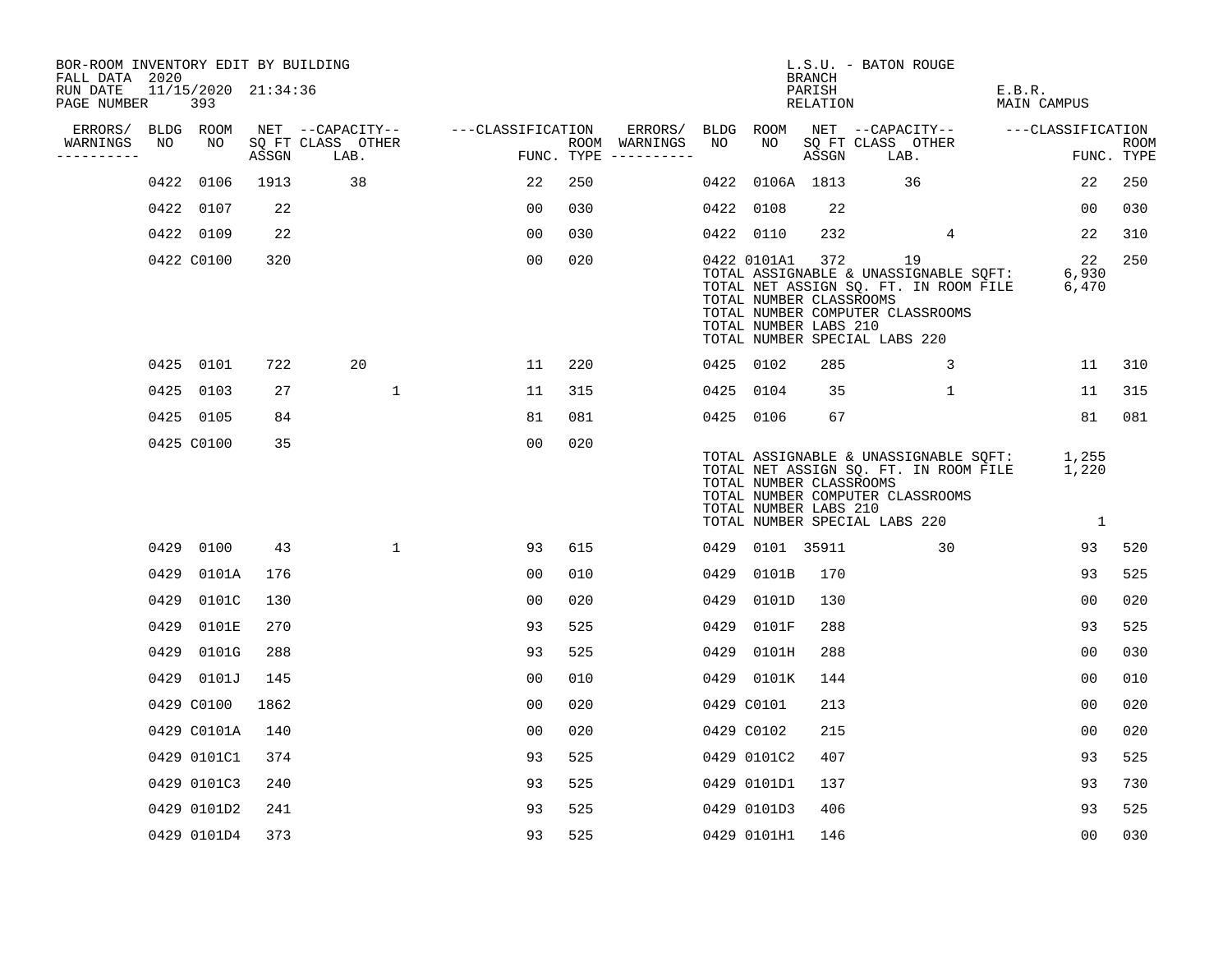| BOR-ROOM INVENTORY EDIT BY BUILDING<br>FALL DATA 2020 |                     |      |              |        |     |                                                                                                            |           |                                                                    | BRANCH             | L.S.U. - BATON ROUGE          |                                                                                                                                  |        |                 |     |
|-------------------------------------------------------|---------------------|------|--------------|--------|-----|------------------------------------------------------------------------------------------------------------|-----------|--------------------------------------------------------------------|--------------------|-------------------------------|----------------------------------------------------------------------------------------------------------------------------------|--------|-----------------|-----|
| RUN DATE<br>PAGE NUMBER 394                           | 11/15/2020 21:34:36 |      |              |        |     |                                                                                                            |           |                                                                    | PARISH<br>RELATION |                               |                                                                                                                                  | E.B.R. | MAIN CAMPUS     |     |
|                                                       |                     |      |              |        |     |                                                                                                            |           |                                                                    |                    |                               |                                                                                                                                  |        |                 |     |
| WARNINGS NO NO SQ FT CLASS OTHER                      |                     |      |              |        |     | ERRORS BUDG ROOM ARE AND THE SALE OF THE SALE OF THE ROOM WARNINGS NO NO SQ FT CLASS OTHER SALE PUNC. TYPE |           |                                                                    |                    |                               |                                                                                                                                  |        |                 |     |
|                                                       | 0429 0101H2         | 65   |              | 00 030 |     |                                                                                                            |           | TOTAL NUMBER CLASSROOMS<br>TOTAL NUMBER LABS 210                   |                    | TOTAL NUMBER SPECIAL LABS 220 | TOTAL ASSIGNABLE & UNASSIGNABLE SQFT: 42,802<br>TOTAL NET ASSIGN SQ. FT. IN ROOM FILE 39,148<br>TOTAL NUMBER COMPUTER CLASSROOMS |        |                 |     |
|                                                       | 0431 0001           | 297  |              | 00     | 030 |                                                                                                            |           | TOTAL NUMBER CLASSROOMS<br>TOTAL NUMBER LABS 210                   |                    | TOTAL NUMBER SPECIAL LABS 220 | TOTAL ASSIGNABLE & UNASSIGNABLE SQFT:<br>TOTAL NET ASSIGN SQ. FT. IN ROOM FILE<br>TOTAL NUMBER COMPUTER CLASSROOMS               |        | 297             |     |
|                                                       | 0432 0160 1153      |      |              | 00     | 030 |                                                                                                            |           | 0432 0160A 126<br>TOTAL NUMBER CLASSROOMS<br>TOTAL NUMBER LABS 210 |                    | TOTAL NUMBER SPECIAL LABS 220 | TOTAL ASSIGNABLE & UNASSIGNABLE SQFT:<br>TOTAL NET ASSIGN SQ. FT. IN ROOM FILE<br>TOTAL NUMBER COMPUTER CLASSROOMS               |        | 00 030<br>1,279 |     |
|                                                       | 0433 0001           | 297  |              | 81     | 081 |                                                                                                            |           | TOTAL NUMBER CLASSROOMS<br>TOTAL NUMBER LABS 210                   |                    | TOTAL NUMBER SPECIAL LABS 220 | TOTAL ASSIGNABLE & UNASSIGNABLE SQFT:<br>TOTAL NET ASSIGN SQ. FT. IN ROOM FILE<br>TOTAL NUMBER COMPUTER CLASSROOMS               |        | 297<br>297      |     |
|                                                       | 0435 0100           | 3150 | 250          | 11     | 210 |                                                                                                            |           | 0435 0100A                                                         | 31                 |                               |                                                                                                                                  |        | 11              | 215 |
|                                                       | 0435 0100B          | 261  |              | 11     | 215 |                                                                                                            |           | 0435 0101                                                          | 52                 |                               |                                                                                                                                  |        | 00              | 030 |
|                                                       | 0435 0102           | 375  | 6            | 46     | 310 |                                                                                                            |           | 0435 0102A                                                         | 120                |                               | 1                                                                                                                                |        | 46              | 310 |
|                                                       | 0435 0102B          | 270  | $\mathbf{1}$ | 46     | 310 |                                                                                                            |           | 0435 0102C                                                         | 440                |                               | $\mathbf{1}$                                                                                                                     |        | 46              | 310 |
|                                                       | 0435 0104           | 242  |              | 00     | 030 |                                                                                                            | 0435 0105 |                                                                    | 785                |                               |                                                                                                                                  |        | 46              | 315 |
|                                                       | 0435 0105A          | 197  |              | 00     | 030 |                                                                                                            | 0435 0106 |                                                                    | 320                |                               | $4^{\circ}$                                                                                                                      |        | 46              | 350 |
|                                                       | 0435 0107           | 90   |              | 46     | 315 |                                                                                                            | 0435 0108 |                                                                    | 162                |                               | $\mathbf{1}$                                                                                                                     |        | 46              | 310 |
|                                                       | 0435 0109           | 195  | $\mathbf{1}$ | 46     | 310 |                                                                                                            | 0435 0110 |                                                                    | 87                 |                               |                                                                                                                                  |        | 46              | 315 |
|                                                       | 0435 0111           | 195  | $\mathbf{1}$ | 46     | 310 |                                                                                                            | 0435 0112 |                                                                    | 180                |                               | 1                                                                                                                                |        | 46              | 310 |
|                                                       | 0435 0113           | 240  | 1            | 22     | 310 |                                                                                                            |           | 0435 0114                                                          | 673                | 75                            |                                                                                                                                  |        | 11              | 110 |
|                                                       |                     |      |              |        |     |                                                                                                            |           |                                                                    |                    |                               |                                                                                                                                  |        |                 |     |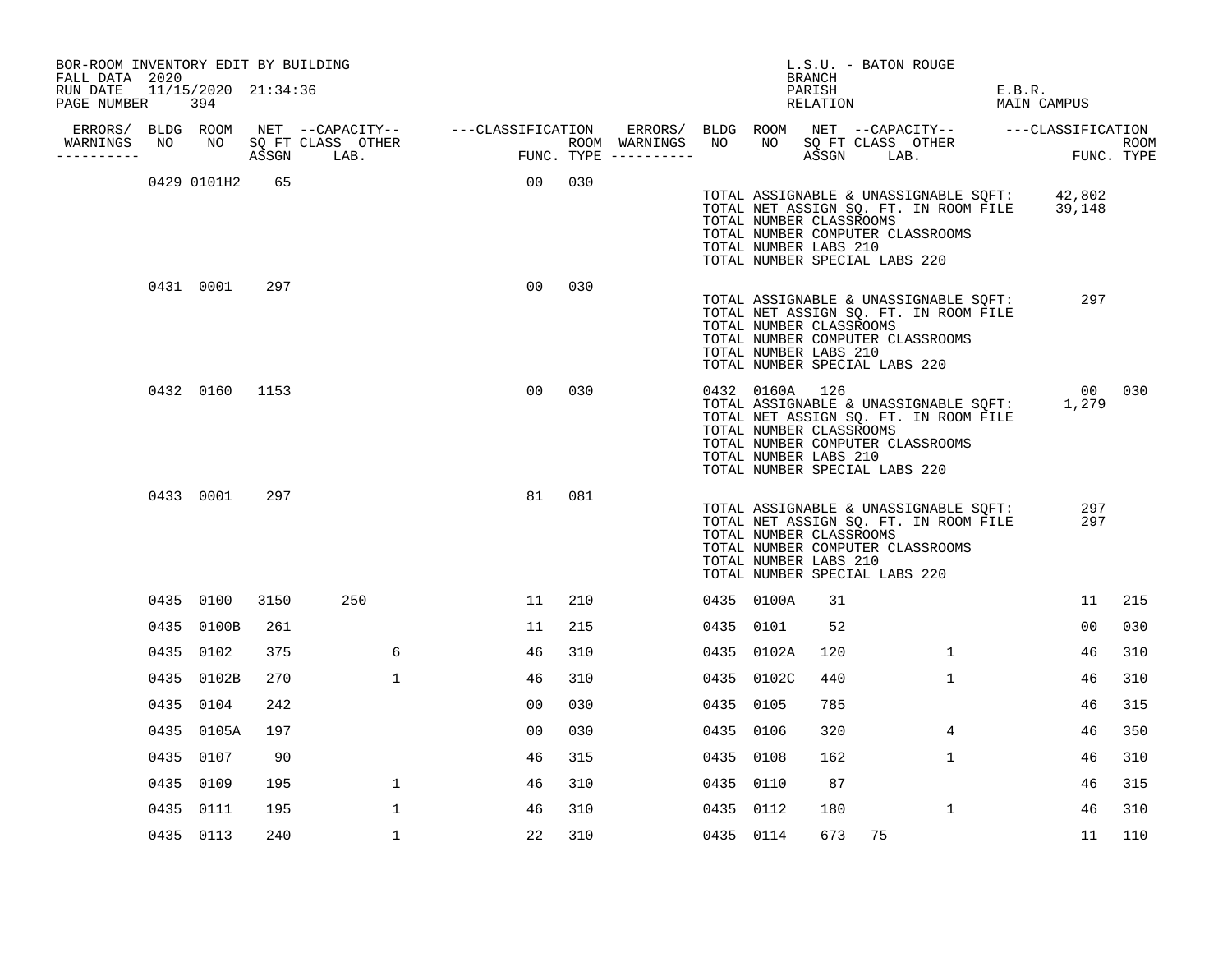| BOR-ROOM INVENTORY EDIT BY BUILDING<br>FALL DATA 2020 |      |            |                     |                           |              |                   |     |                                      |      |           | <b>BRANCH</b>      | L.S.U. - BATON ROUGE      |                       |                |                           |
|-------------------------------------------------------|------|------------|---------------------|---------------------------|--------------|-------------------|-----|--------------------------------------|------|-----------|--------------------|---------------------------|-----------------------|----------------|---------------------------|
| RUN DATE<br>PAGE NUMBER                               |      | 395        | 11/15/2020 21:34:36 |                           |              |                   |     |                                      |      |           | PARISH<br>RELATION |                           | E.B.R.<br>MAIN CAMPUS |                |                           |
| ERRORS/                                               | BLDG | ROOM       |                     | NET --CAPACITY--          |              | ---CLASSIFICATION |     | ERRORS/                              | BLDG | ROOM      |                    | NET --CAPACITY--          | ---CLASSIFICATION     |                |                           |
| WARNINGS<br>----------                                | NO   | NO         | ASSGN               | SQ FT CLASS OTHER<br>LAB. |              |                   |     | ROOM WARNINGS<br>FUNC. TYPE $------$ | NO.  | NO.       | ASSGN              | SQ FT CLASS OTHER<br>LAB. |                       |                | <b>ROOM</b><br>FUNC. TYPE |
|                                                       | 0435 | 0115       | 2150                | 200                       |              | 11                | 110 |                                      | 0435 | 0115A     | 60                 |                           |                       | 11             | 115                       |
|                                                       | 0435 | 0116       | 210                 |                           | $\mathbf 1$  | 11                | 420 |                                      | 0435 | 0118      | 2481               | 150                       |                       | 11             | 210                       |
|                                                       | 0435 | 0119       | 320                 |                           |              | 46                | 720 |                                      | 0435 | 0120      | 484                | 1                         |                       | 11             | 420                       |
|                                                       |      | 0435 0121  | 109                 |                           | 3            | 0 <sub>0</sub>    | 030 |                                      | 0435 | 0122      | 107                | 3                         |                       | 0 <sub>0</sub> | 030                       |
|                                                       | 0435 | 0123       | 128                 |                           | $\mathbf 1$  | 46                | 310 |                                      | 0435 | 0124      | 128                | 1                         |                       | 11             | 320                       |
|                                                       |      | 0435 0125  | 60                  | $\mathbf{1}$              |              | 11                | 270 |                                      |      | 0435 0126 | 60                 | 1                         |                       | 11             | 310                       |
|                                                       |      | 0435 0127  | 212                 |                           | $\mathbf 1$  | 11                | 310 |                                      | 0435 | 0128      | 331                | 15                        |                       | 11             | 410                       |
|                                                       |      | 0435 0129  | 336                 | 5                         |              | 11                | 215 |                                      | 0435 | 0129A     | 35                 | $\mathsf 3$               |                       | 11             | 215                       |
|                                                       | 0435 | 0130       | 638                 |                           |              | 0 <sub>0</sub>    | 030 |                                      | 0435 | 0131      | 568                |                           |                       | 0 <sub>0</sub> | 030                       |
|                                                       |      | 0435 0131A | 133                 |                           |              | 0 <sub>0</sub>    | 030 |                                      | 0435 | 0201      | 92                 | $\mathbf{1}$              |                       | 11             | 270                       |
|                                                       | 0435 | 0202       | 240                 |                           | $\mathbf 1$  | 11                | 310 |                                      | 0435 | 0203      | 274                | 12                        |                       | 11             | 240                       |
|                                                       |      | 0435 0204  | 240                 |                           | 2            | 11                | 310 |                                      | 0435 | 0205      | 274                | $\mathbf{1}$              |                       | 11             | 310                       |
|                                                       | 0435 | 0206       | 274                 |                           | $\mathbf 1$  | 11                | 310 |                                      | 0435 | 0207      | 286                | $\mathbf 1$               |                       | 11             | 310                       |
|                                                       | 0435 | 0208       | 56                  | 1                         |              | 11                | 270 |                                      | 0435 | 0209      | 53                 | $\mathbf{1}$              |                       | 11             | 270                       |
|                                                       | 0435 | 0210       | 56                  | $\mathbf 1$               |              | 11                | 270 |                                      | 0435 | 0211      | 286                | 1                         |                       | 11             | 310                       |
|                                                       | 0435 | 0212       | 56                  | $\mathbf 1$               |              | 11                | 270 |                                      | 0435 | 0213      | 283                | 1                         |                       | 11             | 310                       |
|                                                       | 0435 | 0214       | 53                  |                           |              | 0 <sub>0</sub>    | 030 |                                      | 0435 | 0215      | 310                |                           |                       | 0 <sub>0</sub> | 030                       |
|                                                       | 0435 | 0216       | 277                 |                           | $\mathbf 1$  | 11                | 310 |                                      | 0435 | 0217      | 277                | 1                         |                       | 11             | 310                       |
|                                                       | 0435 | 0218       | 220                 |                           |              | 0 <sub>0</sub>    | 030 |                                      | 0435 | 0219      | 273                | 1                         |                       | 11             | 310                       |
|                                                       | 0435 | 0220       | 229                 |                           | $\mathbf 1$  | 11                | 310 |                                      | 0435 | 0221      | 300                | 1                         |                       | 11             | 310                       |
|                                                       | 0435 | 0222       | 245                 |                           | $\mathbf{1}$ | 11                | 310 |                                      | 0435 | 0223      | 303                | 20                        |                       | 11             | 210                       |
|                                                       | 0435 | 0224       | 56                  | $\mathbf{1}$              |              | 11                | 270 |                                      | 0435 | 0225      | 56                 | 1                         |                       | 11             | 270                       |
|                                                       | 0435 | 0226       | 245                 |                           | 1            | 11                | 310 |                                      | 0435 | 0227      | 53                 | $\mathbf{1}$              |                       | 11             | 270                       |
|                                                       | 0435 | 0228       | 56                  | $\mathbf 1$               |              | 11                | 270 |                                      | 0435 | 0229      | 150                | $\mathbf 1$               |                       | 11             | 310                       |
|                                                       | 0435 | 0230       | 144                 |                           |              | 0 <sub>0</sub>    | 030 |                                      |      | 0435 0231 | 140                |                           |                       | 0 <sub>0</sub> | 030                       |
|                                                       |      | 0435 0232  | 380                 | 25                        |              | 11                | 270 |                                      |      | 0435 0301 | 35                 |                           |                       | 11             | 731                       |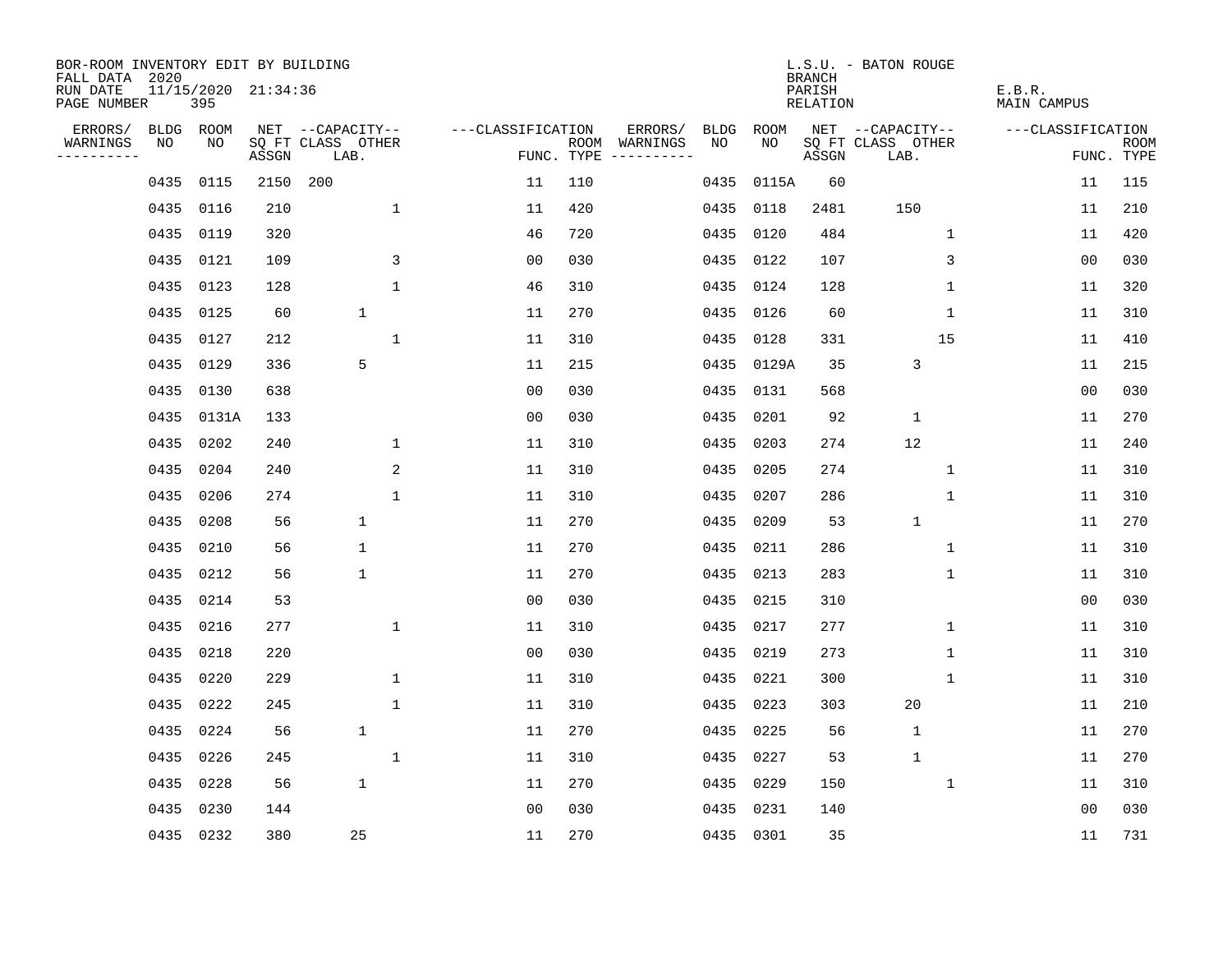| BOR-ROOM INVENTORY EDIT BY BUILDING<br>FALL DATA 2020 |           |           |                     |                           |                   |     |                                      |           |            | BRANCH                                                  | L.S.U. - BATON ROUGE                                                                                                                                      |                                    |                           |
|-------------------------------------------------------|-----------|-----------|---------------------|---------------------------|-------------------|-----|--------------------------------------|-----------|------------|---------------------------------------------------------|-----------------------------------------------------------------------------------------------------------------------------------------------------------|------------------------------------|---------------------------|
| RUN DATE<br>PAGE NUMBER                               |           | 396       | 11/15/2020 21:34:36 |                           |                   |     |                                      |           |            | PARISH<br>RELATION                                      |                                                                                                                                                           | E.B.R.<br>MAIN CAMPUS              |                           |
| ERRORS/                                               | BLDG ROOM |           |                     | NET --CAPACITY--          | ---CLASSIFICATION |     | ERRORS/                              |           | BLDG ROOM  |                                                         | NET --CAPACITY--                                                                                                                                          | ---CLASSIFICATION                  |                           |
| WARNINGS<br>----------                                | NO        | NO        | ASSGN               | SQ FT CLASS OTHER<br>LAB. |                   |     | ROOM WARNINGS<br>FUNC. TYPE $------$ | NO        | NO         | ASSGN                                                   | SQ FT CLASS OTHER<br>LAB.                                                                                                                                 |                                    | <b>ROOM</b><br>FUNC. TYPE |
|                                                       | 0435      | 0302      | 98                  | $\mathbf 1$               | 11                | 270 |                                      | 0435      | 0303       | 226                                                     | $\mathbf{1}$                                                                                                                                              | 11                                 | 310                       |
|                                                       |           | 0435 0304 | 274                 | $\mathbf 1$               | 11                | 240 |                                      |           | 0435 0305  | 256                                                     | $\mathbf 1$                                                                                                                                               | 11                                 | 310                       |
|                                                       | 0435 0306 |           | 274                 | $\mathbf 1$               | 11                | 310 |                                      | 0435      | 0307       | 274                                                     | $\mathbf{1}$                                                                                                                                              | 11                                 | 310                       |
|                                                       | 0435      | 0308      | 283                 | $\mathbf{1}$              | 11                | 310 |                                      | 0435 0309 |            | 56                                                      | $\mathbf{1}$                                                                                                                                              | 11                                 | 270                       |
|                                                       | 0435 0310 |           | 53                  | $\mathbf 1$               | 11                | 270 |                                      | 0435 0311 |            | 56                                                      | $\mathbf{1}$                                                                                                                                              | 11                                 | 270                       |
|                                                       |           | 0435 0312 | 236                 | $\mathbf{1}$              | 11                | 310 |                                      | 0435 0313 |            | 56                                                      | $\mathbf{1}$                                                                                                                                              | 11                                 | 270                       |
|                                                       |           | 0435 0314 | 283                 | $\mathbf 1$               | 11                | 310 |                                      | 0435 0315 |            | 20                                                      |                                                                                                                                                           | 00                                 | 010                       |
|                                                       | 0435 0316 |           | 240                 | $\mathbf{1}$              | 11                | 310 |                                      | 0435 0317 |            | 293                                                     | $\mathbf{1}$                                                                                                                                              | 11                                 | 310                       |
|                                                       | 0435 0318 |           | 220                 |                           | 0 <sub>0</sub>    | 030 |                                      | 0435 0319 |            | 293                                                     | $\mathbf 1$                                                                                                                                               | 11                                 | 310                       |
|                                                       | 0435 0320 |           | 387                 | $\mathbf 1$               | 11                | 310 |                                      | 0435 0321 |            | 300                                                     | $\mathbf 1$                                                                                                                                               | 11                                 | 310                       |
|                                                       |           | 0435 0322 | 312                 |                           | 46                | 731 |                                      | 0435 0323 |            | 300                                                     | $\mathbf 1$                                                                                                                                               | 11                                 | 310                       |
|                                                       | 0435 0324 |           | 56                  | $\mathbf{1}$              | 11                | 270 |                                      |           | 0435 0325  | 56                                                      | $\mathbf{1}$                                                                                                                                              | 11                                 | 270                       |
|                                                       |           | 0435 0326 | 53                  | $\mathbf 1$               | 11                | 270 |                                      | 0435 0327 |            | 56                                                      | $\mathbf{1}$                                                                                                                                              | 11                                 | 270                       |
|                                                       | 0435 0328 |           | 300                 | 1                         | 11                | 310 |                                      | 0435      | 0329       | 144                                                     |                                                                                                                                                           | 00                                 | 030                       |
|                                                       | 0435 0330 |           | 140                 |                           | 0 <sub>0</sub>    | 030 |                                      |           | 0435 0331  | 367<br>TOTAL NUMBER CLASSROOMS<br>TOTAL NUMBER LABS 210 | 20<br>TOTAL ASSIGNABLE & UNASSIGNABLE SQFT:<br>TOTAL NET ASSIGN SQ. FT. IN ROOM FILE<br>TOTAL NUMBER COMPUTER CLASSROOMS<br>TOTAL NUMBER SPECIAL LABS 220 | - 11<br>28,849<br>25,412<br>3<br>3 | 110                       |
|                                                       |           | 0436 0101 | 4600                |                           | 92                | 570 |                                      |           | 0436 0102  | 173<br>TOTAL NUMBER CLASSROOMS<br>TOTAL NUMBER LABS 210 | TOTAL ASSIGNABLE & UNASSIGNABLE SQFT:<br>TOTAL NET ASSIGN SQ. FT. IN ROOM FILE<br>TOTAL NUMBER COMPUTER CLASSROOMS<br>TOTAL NUMBER SPECIAL LABS 220       | 92<br>4,773<br>4,773               | 730                       |
|                                                       |           | 0437 0100 | 340                 | 3                         | 46                | 310 |                                      |           | 0437 0100A | 125                                                     | $\mathbf{1}$                                                                                                                                              | 22                                 | 250                       |
|                                                       | 0437      | 0100B     | 392                 | $\overline{4}$            | 22                | 250 |                                      |           | 0437 0100C | 675                                                     | 14                                                                                                                                                        | 22                                 | 250                       |
|                                                       | 0437 0115 |           | 345                 | $\mathbf 1$               | 22                | 250 |                                      |           | 0437 0115A | 90                                                      |                                                                                                                                                           | 0 <sub>0</sub>                     | 030                       |
|                                                       | 0437 0120 |           | 665                 | 10                        | 22                | 570 |                                      |           | 0437 0125  | 208                                                     | 5                                                                                                                                                         | 22                                 | 250                       |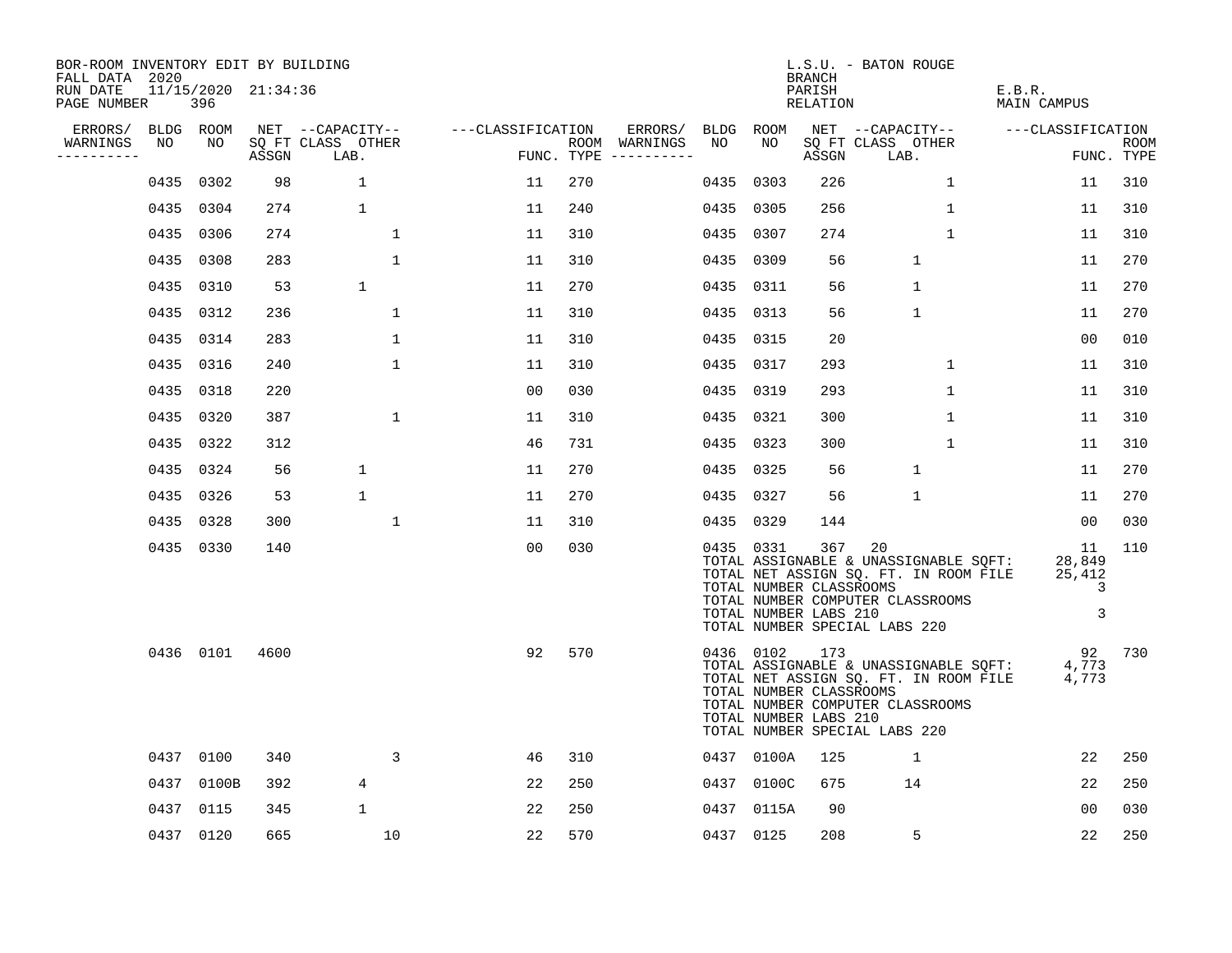| BOR-ROOM INVENTORY EDIT BY BUILDING<br>FALL DATA 2020 |      |                            |       |                           |                   |     |                                      |             |                                                  | <b>BRANCH</b>      | L.S.U. - BATON ROUGE                                                                                                                                |                       |                           |
|-------------------------------------------------------|------|----------------------------|-------|---------------------------|-------------------|-----|--------------------------------------|-------------|--------------------------------------------------|--------------------|-----------------------------------------------------------------------------------------------------------------------------------------------------|-----------------------|---------------------------|
| RUN DATE<br>PAGE NUMBER                               |      | 11/15/2020 21:34:36<br>397 |       |                           |                   |     |                                      |             |                                                  | PARISH<br>RELATION |                                                                                                                                                     | E.B.R.<br>MAIN CAMPUS |                           |
| ERRORS/                                               |      | BLDG ROOM                  |       | NET --CAPACITY--          | ---CLASSIFICATION |     | ERRORS/                              | <b>BLDG</b> | ROOM                                             |                    | NET --CAPACITY--                                                                                                                                    | ---CLASSIFICATION     |                           |
| WARNINGS<br>----------                                | NO   | NO.                        | ASSGN | SQ FT CLASS OTHER<br>LAB. |                   |     | ROOM WARNINGS<br>FUNC. TYPE $------$ | NO          | NO.                                              | ASSGN              | SQ FT CLASS OTHER<br>LAB.                                                                                                                           |                       | <b>ROOM</b><br>FUNC. TYPE |
|                                                       | 0437 | 0130                       | 224   | 4                         | 22                | 255 |                                      | 0437        | 0130A                                            | 264                | 5                                                                                                                                                   | 22                    | 250                       |
|                                                       | 0437 | 0130B                      | 250   | 5                         | 22                | 250 |                                      | 0437        | 0130C                                            | 232                | 5                                                                                                                                                   | 22                    | 250                       |
|                                                       |      | 0437 0130D                 | 246   | 5                         | 22                | 250 |                                      | 0437        | 0135                                             | 220                | 5                                                                                                                                                   | 22                    | 250                       |
|                                                       | 0437 | 0135A                      | 200   | 5                         | 22                | 250 |                                      |             | 0437 0135B                                       | 223                | 5                                                                                                                                                   | 92                    | 570                       |
|                                                       | 0437 | 0135C                      | 230   | 5                         | 22                | 250 |                                      |             | 0437 0140                                        | 77                 |                                                                                                                                                     | 0 <sub>0</sub>        | 030                       |
|                                                       |      | 0437 0150                  | 202   | 1                         | 92                | 570 |                                      |             | 0437 0150A                                       | 52                 | $\mathbf 1$                                                                                                                                         | 92                    | 570                       |
|                                                       |      | 0437 0150B                 | 40    | $\mathbf{1}$              | 92                | 570 |                                      |             | 0437 0150C                                       | 190                | $\mathbf{1}$                                                                                                                                        | 92                    | 570                       |
|                                                       |      | 0437 0155                  | 70    | $\mathbf{1}$              | 00                | 030 |                                      |             | 0437 0165                                        | 78                 |                                                                                                                                                     | 00                    | 030                       |
|                                                       |      | 0437 C0100                 | 375   |                           | 0 <sub>0</sub>    | 020 |                                      |             | 0437 C0101                                       | 320                |                                                                                                                                                     | 0 <sub>0</sub>        | 020                       |
|                                                       |      | 0437 C0102                 | 88    |                           | 0 <sub>0</sub>    | 020 |                                      |             | 0437 C0103                                       | 145                |                                                                                                                                                     | 00                    | 020                       |
|                                                       |      | 0437 0100B1                | 154   | $\mathbf 1$               | 92                | 250 |                                      |             | TOTAL NUMBER CLASSROOMS<br>TOTAL NUMBER LABS 210 |                    | TOTAL ASSIGNABLE & UNASSIGNABLE SQFT:<br>TOTAL NET ASSIGN SQ. FT. IN ROOM FILE<br>TOTAL NUMBER COMPUTER CLASSROOMS<br>TOTAL NUMBER SPECIAL LABS 220 | 6,720<br>5,477        |                           |
|                                                       |      | 0440 0101                  | 368   | 9                         | 11                | 410 |                                      |             | 0440 0102                                        | 239                | 10                                                                                                                                                  | 46                    | 315                       |
|                                                       | 0440 | 0103                       | 498   | 14                        | 11                | 210 |                                      | 0440        | 0104                                             | 783                | 3                                                                                                                                                   | 46                    | 310                       |
|                                                       | 0440 | 0104A                      | 222   | 1                         | 46                | 310 |                                      | 0440        | 0104B                                            | 248                | 1                                                                                                                                                   | 11                    | 310                       |
|                                                       | 0440 | 0104C                      | 592   | 30                        | 46                | 350 |                                      | 0440        | 0104D                                            | 252                |                                                                                                                                                     | 46                    | 731                       |
|                                                       | 0440 | 0104E                      | 315   |                           | 46                | 315 |                                      | 0440        | 0104F                                            | 139                | $\mathbf 1$                                                                                                                                         | 46                    | 310                       |
|                                                       | 0440 | 0104G                      | 139   | $\mathbf{1}$              | 46                | 310 |                                      | 0440        | 0105                                             | 146                | $\mathbf{1}$                                                                                                                                        | 22                    | 320                       |
|                                                       | 0440 | 0106                       | 371   | $\mathbf 1$               | 22                | 250 |                                      | 0440        | 0106A                                            | 160                | $\mathbf{1}$                                                                                                                                        | 22                    | 250                       |
|                                                       | 0440 | 0106B                      | 65    | $\mathbf 1$               | 22                | 255 |                                      | 0440        | 0106C                                            | 147                | $\mathbf{1}$                                                                                                                                        | 22                    | 250                       |
|                                                       | 0440 | 0106D                      | 109   | 1                         | 22                | 320 |                                      | 0440        | 0107                                             | 144                | $\mathbf 1$                                                                                                                                         | 22                    | 310                       |
|                                                       | 0440 | 0108                       | 144   | 1                         | 22                | 310 |                                      | 0440        | 0109                                             | 144                | $\mathbf 1$                                                                                                                                         | 45                    | 310                       |
|                                                       | 0440 | 0110                       | 144   | $\mathbf{1}$              | 22                | 310 |                                      | 0440        | 0111                                             | 624                | 2                                                                                                                                                   | 22                    | 250                       |
|                                                       |      | 0440 0111A                 | 144   |                           | 22                | 255 |                                      |             | 0440 0111B                                       | 146                |                                                                                                                                                     | 22                    | 255                       |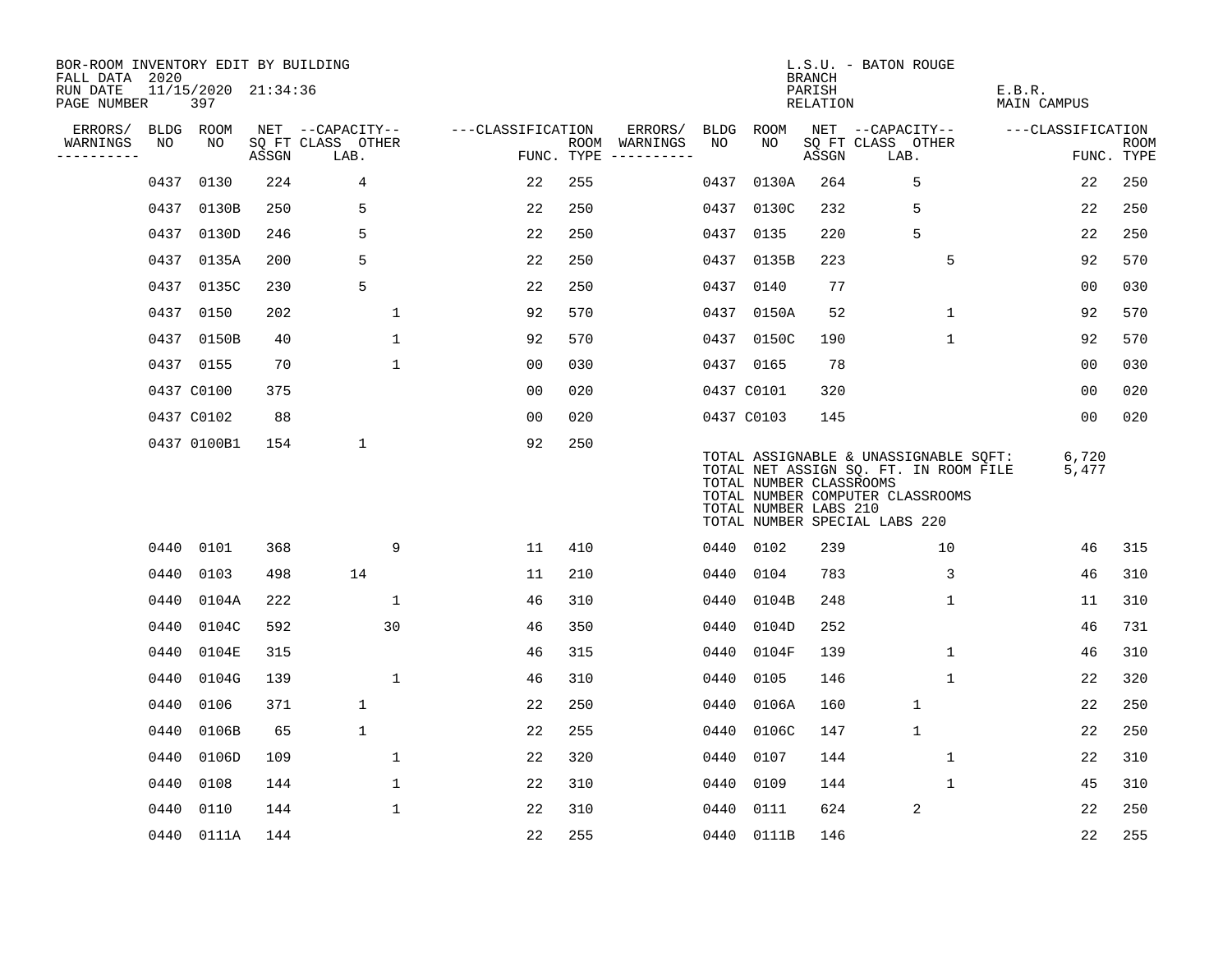| BOR-ROOM INVENTORY EDIT BY BUILDING<br>FALL DATA 2020 |      |                            |       |                           |                    |                                      |      |            | <b>BRANCH</b>      | L.S.U. - BATON ROUGE      |                              |                           |
|-------------------------------------------------------|------|----------------------------|-------|---------------------------|--------------------|--------------------------------------|------|------------|--------------------|---------------------------|------------------------------|---------------------------|
| RUN DATE<br>PAGE NUMBER                               |      | 11/15/2020 21:34:36<br>398 |       |                           |                    |                                      |      |            | PARISH<br>RELATION |                           | E.B.R.<br><b>MAIN CAMPUS</b> |                           |
| ERRORS/                                               |      | BLDG ROOM                  |       | NET --CAPACITY--          | ---CLASSIFICATION  | ERRORS/                              | BLDG | ROOM       |                    | NET --CAPACITY--          | ---CLASSIFICATION            |                           |
| WARNINGS<br>----------                                | NO   | NO                         | ASSGN | SQ FT CLASS OTHER<br>LAB. |                    | ROOM WARNINGS<br>FUNC. TYPE $------$ | NO.  | NO.        | ASSGN              | SQ FT CLASS OTHER<br>LAB. |                              | <b>ROOM</b><br>FUNC. TYPE |
|                                                       | 0440 | 0111C                      | 147   |                           | $\mathbf{1}$<br>22 | 310                                  | 0440 | 0111D      | 351                | 3                         | 22                           | 250                       |
|                                                       | 0440 | 0111E                      | 28    |                           | 22                 | 255                                  | 0440 | 0112       | 144                | $\mathbf 1$               | 45                           | 310                       |
|                                                       | 0440 | 0113                       | 144   |                           | $\mathbf{1}$<br>22 | 320                                  | 0440 | 0114       | 146                | $\mathbf 1$               | 22                           | 310                       |
|                                                       | 0440 | 0115                       | 155   |                           | 0 <sub>0</sub>     | 030                                  | 0440 | 0116       | 349                |                           | 0 <sub>0</sub>               | 030                       |
|                                                       | 0440 | 0117                       | 155   |                           | 00                 | 030                                  | 0440 | 0118       | 168                |                           | 00                           | 030                       |
|                                                       | 0440 | 0119                       | 405   | 2                         | 22                 | 250                                  | 0440 | 0119A      | 213                | $\mathbf 1$               | 22                           | 250                       |
|                                                       | 0440 | 0120                       | 360   | 2                         | 22                 | 250                                  | 0440 | 0120A      | 365                | $\overline{2}$            | 22                           | 250                       |
|                                                       | 0440 | 0120B                      | 115   |                           | 22                 | 255                                  | 0440 | 0121       | 108                | $\mathbf{1}$              | 11                           | 310                       |
|                                                       | 0440 | 0122                       | 106   |                           | $\mathbf{1}$<br>22 | 310                                  | 0440 | 0123       | 891                | 3                         | 20                           | 250                       |
|                                                       | 0440 | 0123A                      | 251   | $\mathbf 1$               | 11                 | 250                                  |      | 0440 0124  | 502                | 2                         | 22                           | 250                       |
|                                                       | 0440 | 0124A                      | 153   |                           | 22                 | 255                                  | 0440 | 0125       | 502                | 2                         | 22                           | 250                       |
|                                                       | 0440 | 0125A                      | 414   | 2                         | 22                 | 250                                  |      | 0440 0126  | 117                | $\mathbf{1}$              | 22                           | 255                       |
|                                                       | 0440 | 0127                       | 354   | 2                         | 22                 | 250                                  | 0440 | 0127A      | 146                | $\mathbf{1}$              | 22                           | 255                       |
|                                                       | 0440 | 0128                       | 160   |                           | 1<br>22            | 320                                  | 0440 | 0128A      | 115                | $\mathbf 1$               | 22                           | 731                       |
|                                                       | 0440 | 0128B                      | 115   |                           | 1<br>22            | 310                                  | 0440 | 0129       | 238                | $1\,$                     | 22                           | 250                       |
|                                                       | 0440 | 0130                       | 128   |                           | 1<br>46            | 731                                  | 0440 | 0130A      | 128                | $\mathbf 1$               | 22                           | 255                       |
|                                                       | 0440 | 0132                       | 693   | 60                        | 11                 | 110                                  | 0440 | 0132A      | 81                 |                           | 11                           | 115                       |
|                                                       | 0440 | 0133                       | 77    |                           | 22                 | 255                                  | 0440 | 0134       | 818                | 58                        | 11                           | 110                       |
|                                                       | 0440 | 0134A                      | 102   |                           | 11                 | 115                                  | 0440 | 0135       | 693                | 30                        | 11                           | 110                       |
|                                                       | 0440 | 0135A                      | 81    |                           | 11                 | 115                                  | 0440 | 0136       | 350                |                           | 0 <sub>0</sub>               | 030                       |
|                                                       | 0440 | 0137                       | 58    |                           | 0 <sub>0</sub>     | 010                                  | 0440 | 0137A      | 210                |                           | 0 <sub>0</sub>               | 030                       |
|                                                       | 0440 | 0138                       | 168   |                           | 0 <sub>0</sub>     | 030                                  | 0440 | 0139       | 340                |                           | 0 <sub>0</sub>               | 030                       |
|                                                       | 0440 | 0140                       | 168   |                           | 0 <sub>0</sub>     | 030                                  | 0440 | 0201       | 378                | 9                         | 22                           | 320                       |
|                                                       | 0440 | 0202                       | 239   | 10                        | 22                 | 320                                  | 0440 | 0203       | 280                | 20                        | 46                           | 350                       |
|                                                       | 0440 | 0204                       | 380   | 2                         | 22                 | 250                                  | 0440 | 0205       | 242                | 2                         | 46                           | 315                       |
|                                                       |      | 0440 0205A                 | 115   |                           | $\mathbf{1}$<br>46 | 310                                  |      | 0440 0205B | 122                | $\mathbf 1$               | 46                           | 315                       |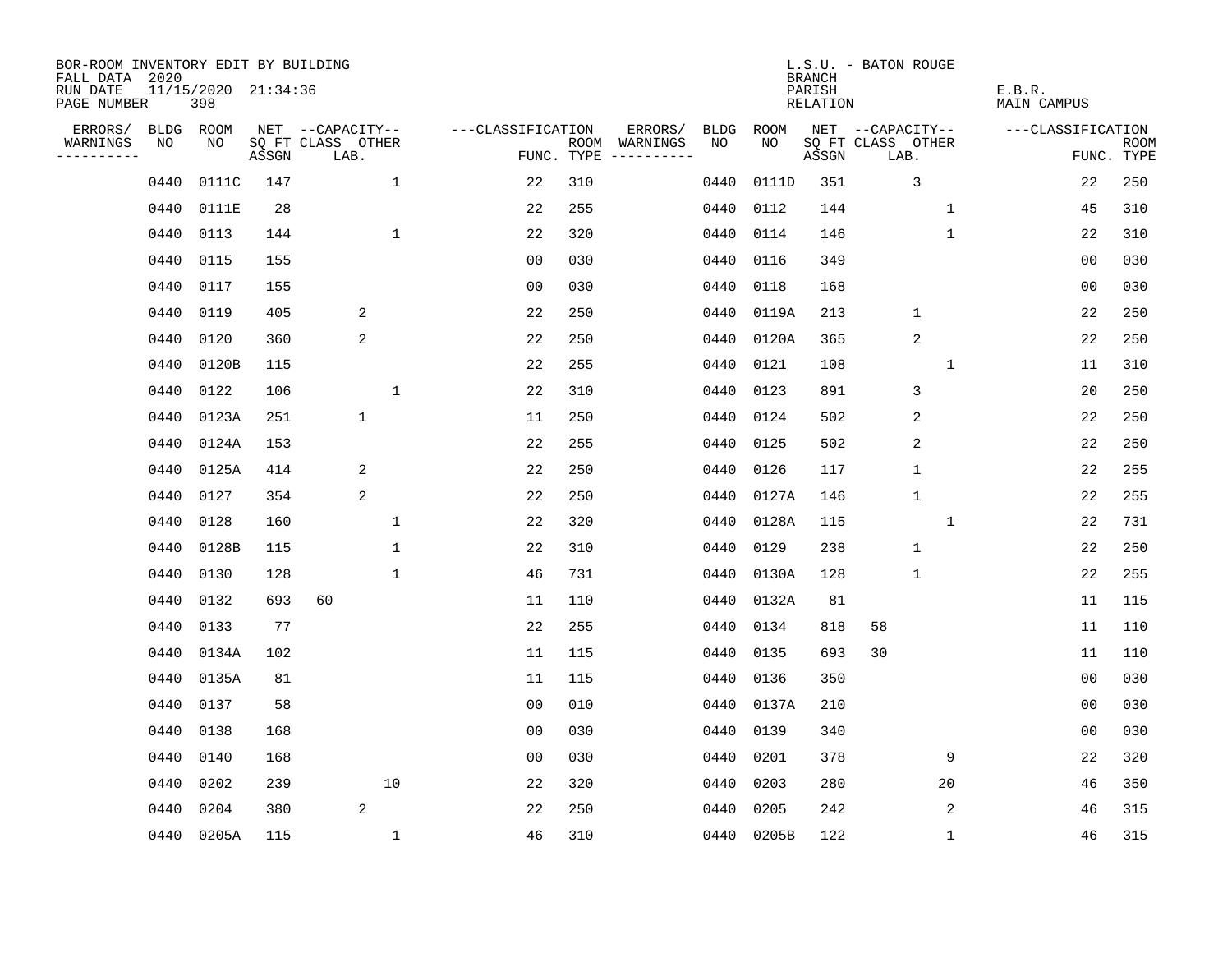| BOR-ROOM INVENTORY EDIT BY BUILDING<br>FALL DATA 2020 |           |                            |       |                           |                   |            |                                    |             | <b>BRANCH</b>             | L.S.U. - BATON ROUGE      |                              |                           |
|-------------------------------------------------------|-----------|----------------------------|-------|---------------------------|-------------------|------------|------------------------------------|-------------|---------------------------|---------------------------|------------------------------|---------------------------|
| RUN DATE<br>PAGE NUMBER                               |           | 11/15/2020 21:34:36<br>399 |       |                           |                   |            |                                    |             | PARISH<br><b>RELATION</b> |                           | E.B.R.<br><b>MAIN CAMPUS</b> |                           |
| ERRORS/                                               | BLDG      | ROOM                       |       | NET --CAPACITY--          | ---CLASSIFICATION |            | ERRORS/<br><b>BLDG</b>             | <b>ROOM</b> |                           | NET --CAPACITY--          | ---CLASSIFICATION            |                           |
| WARNINGS<br>----------                                | NO        | NO                         | ASSGN | SQ FT CLASS OTHER<br>LAB. |                   | FUNC. TYPE | NO<br>ROOM WARNINGS<br>----------- | NO          | ASSGN                     | SQ FT CLASS OTHER<br>LAB. |                              | <b>ROOM</b><br>FUNC. TYPE |
|                                                       | 0440      | 0205C                      | 14    |                           | 46                | 315        | 0440                               | 0206        | 382                       | $\overline{2}$            | 22                           | 250                       |
|                                                       | 0440      | 0207                       | 663   | 2                         | 22                | 250        | 0440                               | 0207A       | 94                        |                           | 22                           | 255                       |
|                                                       | 0440      | 0207B                      | 108   | $\mathbf 1$               | 22                | 255        | 0440                               | 0207C       | 119                       | 1                         | 22                           | 320                       |
|                                                       | 0440      | 0208                       | 162   | 2                         | 46                | 315        | 0440                               | 0209        | 243                       | 2                         | 0 <sub>0</sub>               | 030                       |
|                                                       | 0440      | 0210                       | 346   | 3                         | 11                | 250        | 0440                               | 0210A       | 122                       |                           | 22                           | 320                       |
|                                                       | 0440      | 0211                       | 139   |                           | 0 <sub>0</sub>    | 030        | 0440                               | 0212        | 144                       | $\mathbf 1$               | 11                           | 310                       |
|                                                       | 0440      | 0213                       | 118   | $\mathbf 1$               | 22                | 255        | 0440                               | 0214        | 144                       | $\mathbf{1}$              | 22                           | 310                       |
|                                                       | 0440      | 0215                       | 144   | $\mathbf{1}$              | 22                | 310        | 0440                               | 0216        | 433                       | 3                         | 22                           | 250                       |
|                                                       | 0440      | 0216A                      | 120   | $\mathbf 1$               | 22                | 310        | 0440                               | 0216B       | 104                       |                           | 22                           | 255                       |
|                                                       | 0440      | 0217                       | 424   | 3                         | 22                | 250        | 0440                               | 0218        | 144                       | $\mathbf{1}$              | 11                           | 310                       |
|                                                       | 0440      | 0219                       | 144   | $\mathbf 1$               | 22                | 310        | 0440                               | 0220        | 144                       | $\mathbf{1}$              | 32                           | 310                       |
|                                                       | 0440      | 0221                       | 144   | $\mathbf{1}$              | 11                | 310        | 0440                               | 0222        | 125                       | $\mathbf{1}$              | 22                           | 255                       |
|                                                       | 0440      | 0222A                      | 73    | $\mathbf 1$               | 22                | 250        | 0440                               | 0222B       | 156                       | $\mathbf{1}$              | 22                           | 250                       |
|                                                       | 0440      | 0222C                      | 338   | 3                         | 22                | 250        | 0440                               | 0223        | 116                       | 1                         | 22                           | 255                       |
|                                                       | 0440      | 0224                       | 144   | 1                         | 11                | 310        | 0440                               | 0225        | 139                       |                           | 0 <sub>0</sub>               | 030                       |
|                                                       | 0440      | 0226                       | 155   |                           | 0 <sub>0</sub>    | 030        | 0440                               | 0227        | 349                       |                           | 0 <sub>0</sub>               | 030                       |
|                                                       | 0440      | 0228                       | 155   |                           | 0 <sub>0</sub>    | 030        | 0440                               | 0229        | 172                       |                           | 0 <sub>0</sub>               | 030                       |
|                                                       | 0440      | 0230                       | 332   | 2                         | 22                | 250        | 0440                               | 0231        | 432                       | 3                         | 22                           | 250                       |
|                                                       | 0440      | 0231A                      | 130   | $\mathbf 1$               | 22                | 320        | 0440                               | 0232        | 502                       | $\overline{4}$            | 22                           | 250                       |
|                                                       | 0440      | 0232A                      | 79    | $\mathbf 1$               | 22                | 310        | 0440                               | 0232B       | 68                        |                           | 22                           | 255                       |
|                                                       | 0440      | 0232C                      | 111   |                           | 22                | 255        | 0440                               | 0233        | 356                       | 3                         | 22                           | 250                       |
|                                                       | 0440      | 0234                       | 258   | 2                         | 22                | 250        | 0440                               | 0235        | 725                       | $\overline{4}$            | 22                           | 250                       |
|                                                       | 0440      | 0235A                      | 117   | 1                         | 22                | 310        | 0440                               | 0235B       | 117                       |                           | 22                           | 255                       |
|                                                       | 0440      | 0235C                      | 303   | 2                         | 22                | 310        | 0440                               | 0236        | 368                       | $\overline{2}$            | 22                           | 250                       |
|                                                       | 0440      | 0237                       | 200   | 2                         | 22                | 250        | 0440                               | 0237A       | 209                       | $\overline{2}$            | 22                           | 255                       |
|                                                       | 0440 0238 |                            | 130   | $\mathbf{1}$              | 22                | 310        | 0440                               | 0239        | 593                       | 25                        | 22                           | 250                       |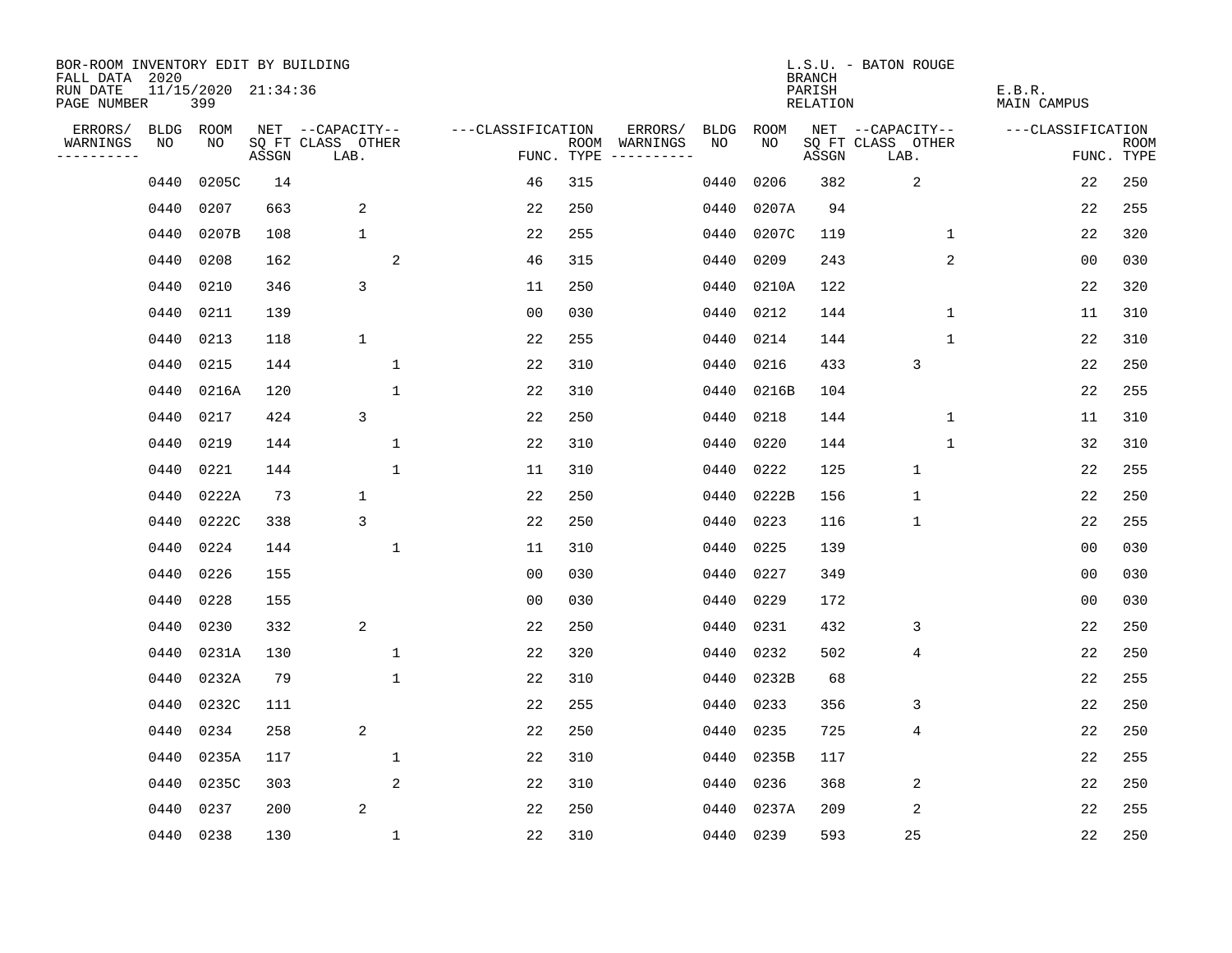| BOR-ROOM INVENTORY EDIT BY BUILDING<br>FALL DATA 2020 |           |       |                     |                           |                   |     |                                      |             |            | <b>BRANCH</b>             | L.S.U. - BATON ROUGE      |                              |                           |
|-------------------------------------------------------|-----------|-------|---------------------|---------------------------|-------------------|-----|--------------------------------------|-------------|------------|---------------------------|---------------------------|------------------------------|---------------------------|
| RUN DATE<br>PAGE NUMBER                               |           | 400   | 11/15/2020 21:34:36 |                           |                   |     |                                      |             |            | PARISH<br><b>RELATION</b> |                           | E.B.R.<br><b>MAIN CAMPUS</b> |                           |
| ERRORS/                                               | BLDG ROOM |       |                     | NET --CAPACITY--          | ---CLASSIFICATION |     | ERRORS/                              | <b>BLDG</b> | ROOM       |                           | NET --CAPACITY--          | ---CLASSIFICATION            |                           |
| WARNINGS<br>----------                                | NO        | NO    | ASSGN               | SQ FT CLASS OTHER<br>LAB. |                   |     | ROOM WARNINGS<br>FUNC. TYPE $------$ | NO          | NO         | ASSGN                     | SQ FT CLASS OTHER<br>LAB. |                              | <b>ROOM</b><br>FUNC. TYPE |
|                                                       | 0440      | 0240  | 158                 | $\mathbf 1$               | 22                | 250 |                                      | 0440        | 0241       | 917                       | 24                        | 11                           | 210                       |
|                                                       | 0440      | 0241A | 82                  |                           | 11                | 215 |                                      | 0440        | 0242       | 762                       | 20                        | 22                           | 320                       |
|                                                       | 0440      | 0243  | 488                 | 16                        | 11                | 250 |                                      | 0440        | 0244       | 850                       | 25                        | 22                           | 250                       |
|                                                       | 0440      | 0245  | 1046                | 24                        | 22                | 250 |                                      | 0440        | 0245A      | 82                        |                           | 22                           | 255                       |
|                                                       | 0440      | 0246  | 62                  |                           | 0 <sub>0</sub>    | 010 |                                      | 0440        | 0246A      | 220                       |                           | 0 <sub>0</sub>               | 030                       |
|                                                       | 0440      | 0247  | 168                 |                           | 0 <sub>0</sub>    | 030 |                                      | 0440        | 0248       | 340                       |                           | 00                           | 030                       |
|                                                       | 0440      | 0249  | 168                 |                           | 0 <sub>0</sub>    | 030 |                                      | 0440        | 0301       | 387                       | 9                         | 22                           | 320                       |
|                                                       | 0440      | 0302  | 239                 | 10                        | 46                | 315 |                                      | 0440        | 0303       | 280                       | 14                        | 46                           | 350                       |
|                                                       | 0440      | 0304  | 139                 |                           | 0 <sub>0</sub>    | 030 |                                      | 0440        | 0305       | 144                       | $\mathbf 1$               | 11                           | 310                       |
|                                                       | 0440      | 0306  | 498                 | 3                         | 22                | 250 |                                      |             | 0440 0306A | 97                        | $\mathbf{1}$              | 22                           | 250                       |
|                                                       | 0440      | 0306B | 98                  | 1                         | 22                | 310 |                                      | 0440        | 0307       | 144                       | $\mathbf 1$               | 22                           | 310                       |
|                                                       | 0440      | 0308  | 144                 | $\mathbf{1}$              | 22                | 310 |                                      | 0440        | 0309       | 144                       | 1                         | 22                           | 310                       |
|                                                       | 0440      | 0310  | 144                 | 1                         | 22                | 310 |                                      | 0440        | 0311       | 144                       | 1                         | 22                           | 310                       |
|                                                       | 0440      | 0312  | 715                 | 4                         | 22                | 250 |                                      | 0440        | 0312A      | 279                       | 2                         | 22                           | 250                       |
|                                                       | 0440      | 0312B | 279                 | $\mathbf{1}$              | 22                | 250 |                                      | 0440        | 0312C      | 88                        |                           | 22                           | 255                       |
|                                                       | 0440      | 0313  | 144                 | $\mathbf{1}$              | 11                | 310 |                                      | 0440        | 0314       | 144                       | 1                         | 11                           | 320                       |
|                                                       | 0440      | 0315  | 139                 |                           | 0 <sub>0</sub>    | 030 |                                      | 0440        | 0316       | 155                       |                           | 0 <sub>0</sub>               | 030                       |
|                                                       | 0440      | 0317  | 349                 |                           | 0 <sub>0</sub>    | 030 |                                      | 0440        | 0318       | 155                       |                           | 00                           | 030                       |
|                                                       | 0440      | 0319  | 172                 |                           | 0 <sub>0</sub>    | 030 |                                      | 0440        | 0320       | 312                       | $\overline{2}$            | 22                           | 250                       |
|                                                       | 0440      | 0321  | 355                 | $\mathbf 1$               | 22                | 250 |                                      | 0440        | 0321A      | 162                       | $\mathbf 1$               | 22                           | 320                       |
|                                                       | 0440      | 0321B | 114                 | $\mathbf 1$               | 22                | 250 |                                      | 0440        | 0321C      | 81                        | $\mathbf 1$               | 22                           | 250                       |
|                                                       | 0440      | 0321D | 250                 | $\overline{c}$            | 22                | 250 |                                      | 0440        | 0321E      | 59                        |                           | 22                           | 255                       |
|                                                       | 0440      | 0322  | 570                 | 11                        | 22                | 250 |                                      | 0440        | 0322A      | 60                        | 1                         | 22                           | 255                       |
|                                                       | 0440      | 0322B | 79                  | $\mathbf{1}$              | 22                | 255 |                                      | 0440        | 0322C      | 66                        | $\mathbf{1}$              | 22                           | 250                       |
|                                                       | 0440      | 0322D | 52                  | 1                         | 22                | 255 |                                      | 0440        | 0323       | 109                       | $\mathbf{1}$              | 22                           | 255                       |
|                                                       | 0440 0324 |       | 560                 | 3                         | 22                | 250 |                                      |             | 0440 0324A | 150                       | $\mathbf{1}$              | 22                           | 250                       |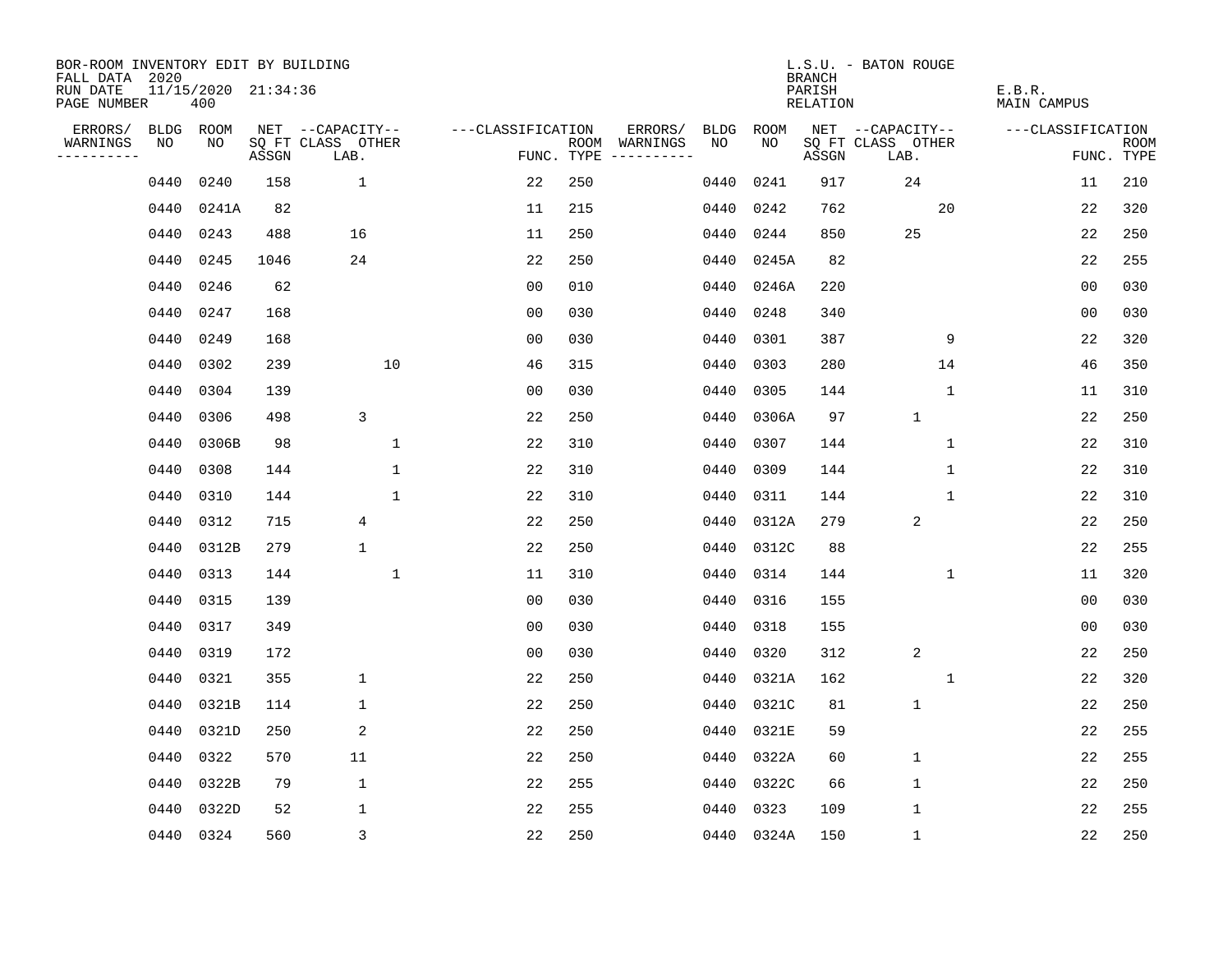| BOR-ROOM INVENTORY EDIT BY BUILDING<br>FALL DATA 2020 |                            |       |                           |                                    |     |                                      |      |                                                  | BRANCH             | L.S.U. - BATON ROUGE          |                                                                                                                    |                       |                            |             |
|-------------------------------------------------------|----------------------------|-------|---------------------------|------------------------------------|-----|--------------------------------------|------|--------------------------------------------------|--------------------|-------------------------------|--------------------------------------------------------------------------------------------------------------------|-----------------------|----------------------------|-------------|
| RUN DATE<br>PAGE NUMBER                               | 11/15/2020 21:34:36<br>401 |       |                           |                                    |     |                                      |      |                                                  | PARISH<br>RELATION |                               |                                                                                                                    | E.B.R.<br>MAIN CAMPUS |                            |             |
| ERRORS/ BLDG ROOM                                     |                            |       |                           | NET --CAPACITY-- ---CLASSIFICATION |     | ERRORS/ BLDG ROOM                    |      |                                                  |                    |                               | NET --CAPACITY--                                                                                                   | ---CLASSIFICATION     |                            |             |
| WARNINGS<br>NO<br>----------                          | NO                         | ASSGN | SQ FT CLASS OTHER<br>LAB. |                                    |     | ROOM WARNINGS<br>FUNC. TYPE $------$ | NO   | NO                                               | ASSGN              | LAB.                          | SQ FT CLASS OTHER                                                                                                  |                       | FUNC. TYPE                 | <b>ROOM</b> |
| 0440                                                  | 0325                       | 113   | $\mathbf{1}$              | 22                                 | 310 |                                      | 0440 | 0326                                             | 410                |                               | 3                                                                                                                  |                       | 22                         | 250         |
|                                                       | 0440 0326A                 | 87    | $\mathbf{1}$              | 22                                 | 255 |                                      |      | 0440 0326B                                       | 45                 |                               | $\mathbf{1}$                                                                                                       |                       | 22                         | 255         |
|                                                       | 0440 0327                  | 113   | $\mathbf{1}$              | 22                                 | 310 |                                      | 0440 | 0328                                             | 414                |                               | 2                                                                                                                  |                       | 22                         | 250         |
| 0440                                                  | 0328A                      | 138   | $\mathbf{1}$              | 22                                 | 250 |                                      | 0440 | 0329                                             | 588                |                               | 3                                                                                                                  |                       | 22                         | 250         |
|                                                       | 0440 0329A                 | 150   | $\mathbf 1$               | 22                                 | 250 |                                      | 0440 | 0330                                             | 286                |                               | 2                                                                                                                  |                       | 22                         | 250         |
|                                                       | 0440 0331                  | 273   | 2                         | 22                                 | 250 |                                      | 0440 | 0332                                             | 104                |                               |                                                                                                                    |                       | 21                         | 255         |
|                                                       | 0440 0333                  | 316   | 2                         | 21                                 | 250 |                                      |      | 0440 0333A                                       | 162                |                               | 3                                                                                                                  |                       | 21                         | 250         |
|                                                       | 0440 0334                  | 98    |                           | 22                                 | 255 |                                      | 0440 | 0335                                             | 271                |                               | $\mathbf{1}$                                                                                                       |                       | 22                         | 250         |
|                                                       | 0440 0336                  | 271   | $\mathbf{1}$              | 22                                 | 250 |                                      | 0440 | 0337                                             | 271                |                               | $\mathbf{1}$                                                                                                       |                       | 22                         | 250         |
|                                                       | 0440 0337A                 | 167   | $\mathbf{1}$              | 22                                 | 310 |                                      | 0440 | 0337B                                            | 224                |                               | $\mathbf{1}$                                                                                                       |                       | 22                         | 250         |
| 0440                                                  | 0338                       | 780   | $\overline{4}$            | 11                                 | 620 |                                      | 0440 | 0339                                             | 191                |                               |                                                                                                                    |                       | 0 <sub>0</sub>             | 030         |
| 0440                                                  | 0339A                      | 56    |                           | 0 <sub>0</sub>                     | 030 |                                      | 0440 | 0340                                             | 498                |                               | 2                                                                                                                  |                       | 22                         | 250         |
|                                                       | 0440 0340A                 | 167   | $\mathbf{1}$              | 22                                 | 310 |                                      |      | 0440 0340B                                       | 143                |                               |                                                                                                                    |                       | 22                         | 255         |
|                                                       | 0440 0341                  | 25    |                           | 00                                 | 010 |                                      |      | 0440 0341A                                       | 220                |                               |                                                                                                                    |                       | 00                         | 030         |
|                                                       | 0440 0342                  | 168   |                           | 0 <sub>0</sub>                     | 030 |                                      |      | 0440 0343                                        | 340                |                               |                                                                                                                    |                       | 00                         | 030         |
|                                                       | 0440 0344                  | 168   |                           | 00                                 | 030 |                                      |      | 0440 0125A1                                      | 116                |                               | 1                                                                                                                  |                       | 45                         | 255         |
|                                                       | 0440 0237A1                | 135   | $\mathbf 1$               | 22                                 | 250 |                                      |      | 0440 0321D1                                      | 272                |                               | 2                                                                                                                  |                       | 22                         | 250         |
|                                                       | 0440 0326A1                | 165   | $\mathbf{1}$              | 22                                 | 255 |                                      |      | TOTAL NUMBER CLASSROOMS<br>TOTAL NUMBER LABS 210 |                    | TOTAL NUMBER SPECIAL LABS 220 | TOTAL ASSIGNABLE & UNASSIGNABLE SQFT:<br>TOTAL NET ASSIGN SQ. FT. IN ROOM FILE<br>TOTAL NUMBER COMPUTER CLASSROOMS |                       | 52,590<br>45,882<br>3<br>2 |             |
|                                                       | 0442 0101                  | 845   | 3                         | 91                                 | 315 |                                      |      | 0442 0102                                        | 43                 |                               | $\mathbf{1}$                                                                                                       |                       | 00                         | 030         |
|                                                       | 0442 0104                  | 43    |                           | 45                                 | 730 |                                      |      | 0442 0106                                        | 43                 |                               | $\mathbf{1}$                                                                                                       |                       | 0 <sub>0</sub>             | 030         |
|                                                       | 0442 0108                  | 43    | $\mathbf{1}$              | 0 <sub>0</sub>                     | 030 |                                      |      | TOTAL NUMBER CLASSROOMS                          |                    |                               | TOTAL ASSIGNABLE & UNASSIGNABLE SQFT:<br>TOTAL NET ASSIGN SQ. FT. IN ROOM FILE                                     |                       | 1,017<br>888               |             |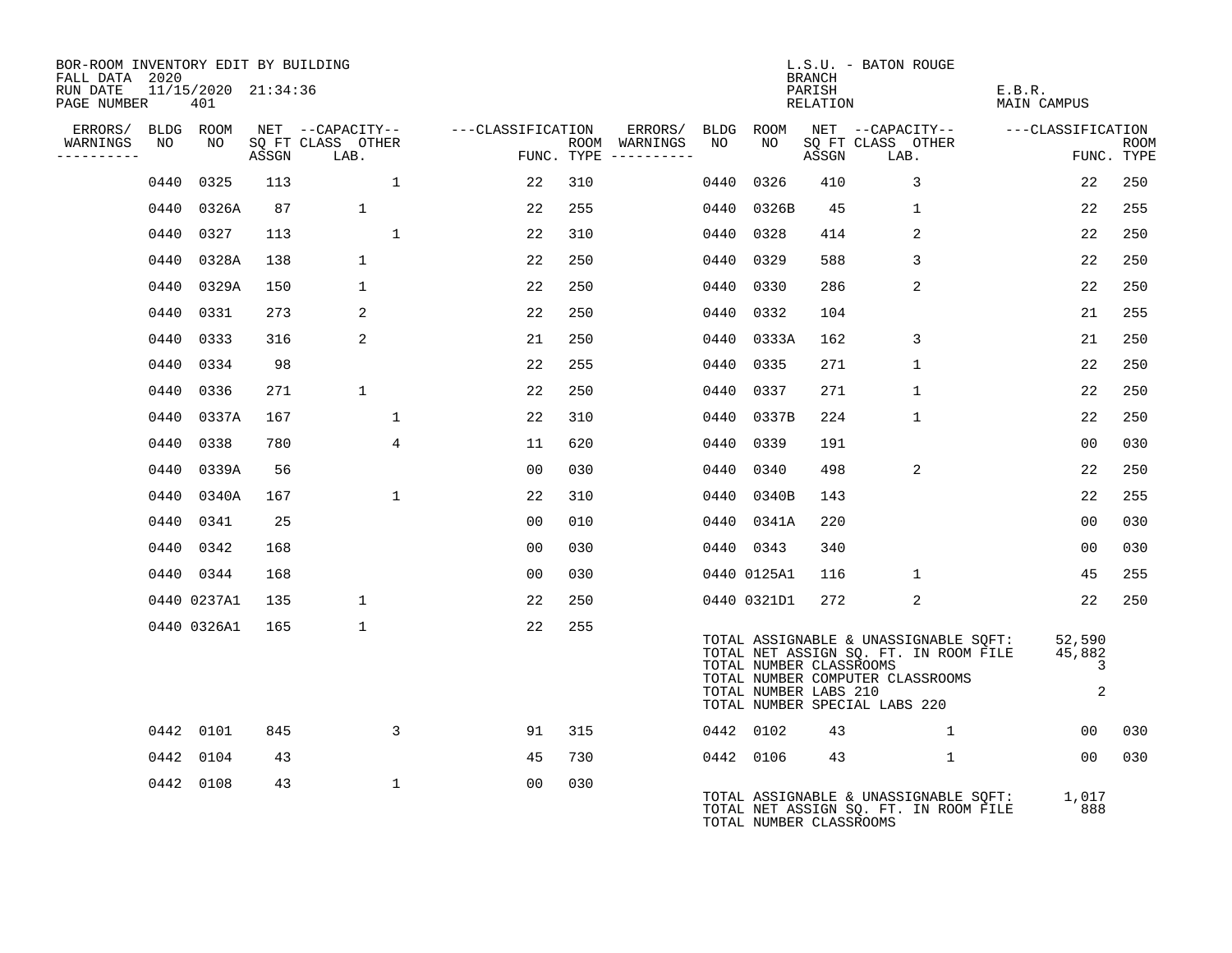| BOR-ROOM INVENTORY EDIT BY BUILDING<br>FALL DATA 2020 |                 |      |    |                |        |  |            | L.S.U. - BATON ROUGE<br>BRANCH                                                          |                                                                                                                                |                       |        |     |
|-------------------------------------------------------|-----------------|------|----|----------------|--------|--|------------|-----------------------------------------------------------------------------------------|--------------------------------------------------------------------------------------------------------------------------------|-----------------------|--------|-----|
| RUN DATE 11/15/2020 21:34:36<br>PAGE NUMBER 402       |                 |      |    |                |        |  |            | PARISH                                                                                  | RELATION                                                                                                                       | E.B.R.<br>MAIN CAMPUS |        |     |
|                                                       |                 |      |    |                |        |  |            |                                                                                         |                                                                                                                                |                       |        |     |
| -----------                                           |                 |      |    |                |        |  |            |                                                                                         |                                                                                                                                |                       |        |     |
|                                                       |                 |      |    |                |        |  |            | TOTAL NUMBER LABS 210<br>TOTAL NUMBER SPECIAL LABS 220                                  | TOTAL NUMBER COMPUTER CLASSROOMS                                                                                               |                       |        |     |
|                                                       | 0443 0101 1480  |      |    | 92             | 570    |  | 0443 0102  | 80<br>TOTAL NUMBER CLASSROOMS<br>TOTAL NUMBER LABS 210<br>TOTAL NUMBER SPECIAL LABS 220 | TOTAL ASSIGNABLE & UNASSIGNABLE SQFT: 1,560<br>TOTAL NET ASSIGN SQ. FT. IN ROOM FILE 1,480<br>TOTAL NUMBER COMPUTER CLASSROOMS |                       | 00 030 |     |
|                                                       | 0444 0101 3900  |      |    | 11 570         |        |  |            | TOTAL NUMBER CLASSROOMS<br>TOTAL NUMBER LABS 210<br>TOTAL NUMBER SPECIAL LABS 220       | TOTAL ASSIGNABLE & UNASSIGNABLE SQFT: 3,900<br>TOTAL NET ASSIGN SQ. FT. IN ROOM FILE 3,900<br>TOTAL NUMBER COMPUTER CLASSROOMS |                       |        |     |
|                                                       | 0445 0101 3050  |      |    | 92             | 575    |  |            | TOTAL NUMBER CLASSROOMS<br>TOTAL NUMBER LABS 210<br>TOTAL NUMBER SPECIAL LABS 220       | TOTAL ASSIGNABLE & UNASSIGNABLE SQFT: 3,050<br>TOTAL NET ASSIGN SQ. FT. IN ROOM FILE 3,050<br>TOTAL NUMBER COMPUTER CLASSROOMS |                       |        |     |
|                                                       | 0446 0101 5000  |      |    |                | 91 730 |  |            | TOTAL NUMBER CLASSROOMS<br>TOTAL NUMBER LABS 210<br>TOTAL NUMBER SPECIAL LABS 220       | TOTAL ASSIGNABLE & UNASSIGNABLE SQFT: 5,000<br>TOTAL NET ASSIGN SQ. FT. IN ROOM FILE 5,000<br>TOTAL NUMBER COMPUTER CLASSROOMS |                       |        |     |
|                                                       | 0447 0101       | 4602 |    |                | 73 730 |  | 0447 0101A | 290                                                                                     | . The contract of $\mathbf{1}$ and $\mathbf{1}$                                                                                |                       | 73     | 310 |
|                                                       | 0447 0102       | 1485 | 29 | 45             | 250    |  | 0447 0102A | 232                                                                                     | $5^{\circ}$                                                                                                                    |                       | 45     | 250 |
|                                                       | 0447 0102B 2965 |      |    | 45             | 255    |  | 0447 0102C | 30                                                                                      | 1                                                                                                                              |                       | 00     | 030 |
|                                                       | 0447 C0100      | 37   |    | 0 <sub>0</sub> | 020    |  |            | 0447 0101A1 114                                                                         | $\mathbf{1}$                                                                                                                   |                       | 73     | 310 |
|                                                       | 0447 0101A2     | 21   |    | 73             | 315    |  |            | TOTAL NUMBER CLASSROOMS<br>TOTAL NUMBER LABS 210<br>TOTAL NUMBER SPECIAL LABS 220       | TOTAL ASSIGNABLE & UNASSIGNABLE SQFT: 9,776<br>TOTAL NET ASSIGN SQ. FT. IN ROOM FILE 9,709<br>TOTAL NUMBER COMPUTER CLASSROOMS |                       |        |     |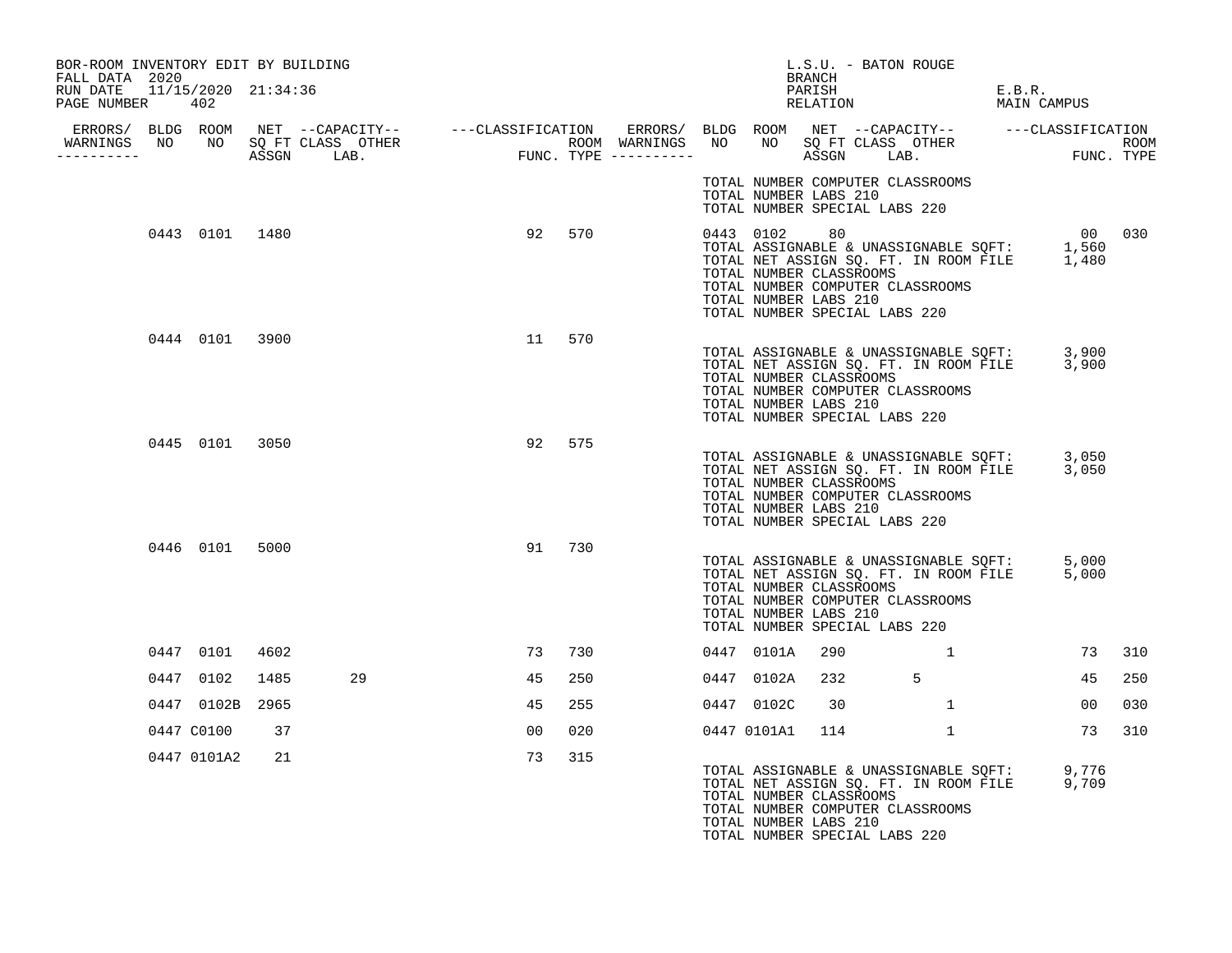| BOR-ROOM INVENTORY EDIT BY BUILDING<br>FALL DATA 2020 |           |      |                     |                           |    |                   |     |                                      |             |             | L.S.U. - BATON ROUGE<br><b>BRANCH</b> |              |                           |                              |                |                           |
|-------------------------------------------------------|-----------|------|---------------------|---------------------------|----|-------------------|-----|--------------------------------------|-------------|-------------|---------------------------------------|--------------|---------------------------|------------------------------|----------------|---------------------------|
| RUN DATE<br>PAGE NUMBER                               |           | 403  | 11/15/2020 21:34:36 |                           |    |                   |     |                                      |             |             | PARISH<br><b>RELATION</b>             |              |                           | E.B.R.<br><b>MAIN CAMPUS</b> |                |                           |
| ERRORS/                                               | BLDG      | ROOM |                     | NET --CAPACITY--          |    | ---CLASSIFICATION |     | ERRORS/                              | <b>BLDG</b> | <b>ROOM</b> |                                       |              | NET --CAPACITY--          | ---CLASSIFICATION            |                |                           |
| WARNINGS<br>----------                                | NO        | NO   | ASSGN               | SQ FT CLASS OTHER<br>LAB. |    |                   |     | ROOM WARNINGS<br>FUNC. TYPE $------$ | NO          | NO          | ASSGN                                 |              | SQ FT CLASS OTHER<br>LAB. |                              |                | <b>ROOM</b><br>FUNC. TYPE |
|                                                       | 0448      | 0100 | 654                 | 44                        |    | 11                | 110 |                                      | 0448        | 0101        | 659                                   | 44           |                           |                              | 11             | 110                       |
|                                                       | 0448      | 0102 | 935                 | 66                        |    | 11                | 110 |                                      | 0448        | 0103        | 1017                                  | 100          |                           |                              | 11             | 110                       |
|                                                       | 0448      | 0105 | 1415                | 94                        |    | 11                | 110 |                                      | 0448        | 0106        | 77                                    | 5            |                           |                              | 73             | 110                       |
|                                                       | 0448      | 0107 | 75                  |                           |    | 0 <sub>0</sub>    | 030 |                                      | 0448        | 0108        | 666                                   | 44           |                           |                              | 11             | 110                       |
|                                                       | 0448      | 0109 | 933                 | 66                        |    | 11                | 110 |                                      | 0448        | 0110        | 152                                   |              | 1                         |                              | 73             | 310                       |
|                                                       | 0448      | 0111 | 162                 |                           |    | 0 <sub>0</sub>    | 030 |                                      | 0448        | 0112        | 611                                   | 41           |                           |                              | 11             | 110                       |
|                                                       | 0448      | 0113 | 136                 |                           |    | 0 <sub>0</sub>    | 030 |                                      | 0448        | 0114        | 435                                   |              | 10                        |                              | 00             | 030                       |
|                                                       | 0448      | 0115 | 469                 |                           | 10 | 0 <sub>0</sub>    | 030 |                                      | 0448        | 0116        | 611                                   | 41           |                           |                              | 11             | 110                       |
|                                                       | 0448      | 0117 | 611                 | 41                        |    | 11                | 110 |                                      | 0448        | 0118        | 30                                    |              |                           |                              | 0 <sub>0</sub> | 030                       |
|                                                       | 0448      | 0119 | 624                 | 42                        |    | 11                | 110 |                                      | 0448        | 0120        | 1461                                  | 84           |                           |                              | 11             | 110                       |
|                                                       | 0448      | 0121 | 78                  |                           |    | 11                | 115 |                                      | 0448        | 0122        | 68                                    | 5            |                           |                              | 73             | 110                       |
|                                                       | 0448      | 0123 | 56                  |                           |    | 0 <sub>0</sub>    | 010 |                                      | 0448        | 0124        | 666                                   | 44           |                           |                              | 11             | 110                       |
|                                                       | 0448      | 0125 | 611                 | 41                        |    | 11                | 110 |                                      | 0448        | 0126        | 371                                   |              |                           |                              | 0 <sub>0</sub> | 030                       |
|                                                       | 0448      | 0127 | 611                 | 41                        |    | 11                | 110 |                                      | 0448        | 0129        | 611                                   | 41           |                           |                              | 11             | 110                       |
|                                                       | 0448      | 0130 | 372                 |                           |    | 0 <sub>0</sub>    | 030 |                                      | 0448        | 0131        | 213                                   | $\mathbf{1}$ |                           |                              | 11             | 115                       |
|                                                       | 0448      | 0132 | 99                  |                           |    | 00                | 030 |                                      | 0448        | 0133        | 53                                    |              |                           |                              | 00             | 010                       |
|                                                       | 0448      | 0200 | 654                 | 44                        |    | 11                | 110 |                                      | 0448        | 0201        | 659                                   | 44           |                           |                              | 11             | 110                       |
|                                                       | 0448      | 0202 | 238                 | 16                        |    | 11                | 110 |                                      | 0448        | 0203        | 768                                   | 66           |                           |                              | 11             | 110                       |
|                                                       | 0448      | 0204 | 1296                | 100                       |    | 11                | 110 |                                      | 0448        | 0206        | 1415                                  | 94           |                           |                              | 11             | 110                       |
|                                                       | 0448      | 0207 | 66                  | $\overline{4}$            |    | 73                | 110 |                                      | 0448        | 0208        | 356                                   |              | 4                         |                              | 11             | 650                       |
|                                                       | 0448      | 0209 | 75                  |                           |    | 11                | 115 |                                      | 0448        | 0210        | 666                                   | 44           |                           |                              | 11             | 110                       |
|                                                       | 0448      | 0211 | 930                 | 60                        |    | 11                | 110 |                                      | 0448        | 0212        | 108                                   |              |                           |                              | 11             | 115                       |
|                                                       | 0448      | 0213 | 735                 | 42                        |    | 11                | 110 |                                      | 0448        | 0214        | 127                                   | 8            |                           |                              | 73             | 110                       |
|                                                       | 0448      | 0215 | 735                 | 42                        |    | 11                | 110 |                                      | 0448        | 0216        | 469                                   |              | 10                        |                              | 0 <sub>0</sub> | 030                       |
|                                                       | 0448      | 0217 | 469                 |                           | 10 | 0 <sub>0</sub>    | 030 |                                      | 0448        | 0218        | 728                                   | 49           |                           |                              | 11             | 110                       |
|                                                       | 0448 0220 |      | 624                 | 42                        |    | 11                | 110 |                                      | 0448 0221   |             | 979                                   | 84           |                           |                              | 11             | 110                       |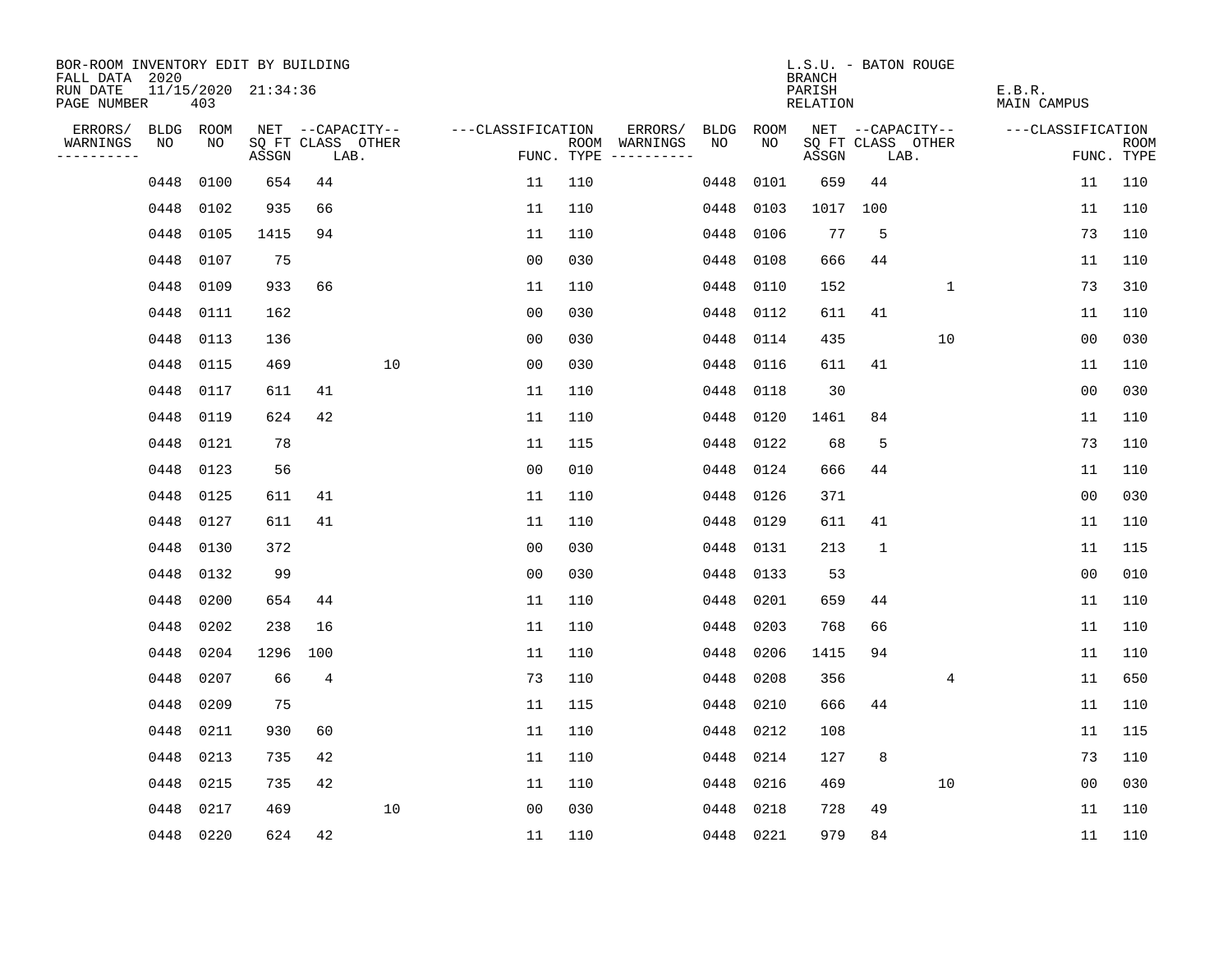| BOR-ROOM INVENTORY EDIT BY BUILDING<br>FALL DATA 2020 |      |                            |       |                           |                   |     |                                      |      |            | BRANCH                                           | L.S.U. - BATON ROUGE                                                                                                                                |                        |                    |
|-------------------------------------------------------|------|----------------------------|-------|---------------------------|-------------------|-----|--------------------------------------|------|------------|--------------------------------------------------|-----------------------------------------------------------------------------------------------------------------------------------------------------|------------------------|--------------------|
| RUN DATE<br>PAGE NUMBER                               |      | 11/15/2020 21:34:36<br>404 |       |                           |                   |     |                                      |      |            | PARISH<br>RELATION                               |                                                                                                                                                     | E.B.R.<br>MAIN CAMPUS  |                    |
| ERRORS/                                               |      | BLDG ROOM                  |       | NET --CAPACITY--          | ---CLASSIFICATION |     | ERRORS/                              |      | BLDG ROOM  |                                                  | NET --CAPACITY--                                                                                                                                    | ---CLASSIFICATION      |                    |
| WARNINGS<br>----------                                | NO   | NO                         | ASSGN | SQ FT CLASS OTHER<br>LAB. |                   |     | ROOM WARNINGS<br>FUNC. TYPE $------$ | NO   | NO.        | ASSGN                                            | SO FT CLASS OTHER<br>LAB.                                                                                                                           |                        | ROOM<br>FUNC. TYPE |
|                                                       | 0448 | 0222                       | 78    |                           | 43                | 115 |                                      | 0448 | 0223       | 68                                               |                                                                                                                                                     | 11                     | 115                |
|                                                       | 0448 | 0224                       | 60    | 4                         | 73                | 110 |                                      | 0448 | 0225       | 666                                              | 40                                                                                                                                                  | 11                     | 110                |
|                                                       | 0448 | 0226                       | 728   | 40                        | 11                | 110 |                                      | 0448 | 0227       | 371                                              |                                                                                                                                                     | 00                     | 030                |
|                                                       | 0448 | 0228                       | 735   | 50                        | 11                | 110 |                                      | 0448 | 0229       | 735                                              | 50                                                                                                                                                  | 11                     | 110                |
|                                                       | 0448 | 0230                       | 93    |                           | 00                | 030 |                                      |      | 0448 0231  | 372                                              |                                                                                                                                                     | 00                     | 030                |
|                                                       | 0448 | 0232                       | 213   | $\mathbf{1}$              | 11                | 115 |                                      |      | 0448 0233  | 297                                              |                                                                                                                                                     | 11                     | 115                |
|                                                       |      | 0448 0234                  | 58    |                           | 0 <sub>0</sub>    | 010 |                                      |      | 0448 C0011 | 1089                                             |                                                                                                                                                     | 00                     | 020                |
|                                                       |      | 0448 C0012                 | 1012  |                           | 0 <sub>0</sub>    | 020 |                                      |      | 0448 C0013 | 376                                              |                                                                                                                                                     | 00                     | 020                |
|                                                       |      | 0448 C0014                 | 1004  |                           | 0 <sub>0</sub>    | 020 |                                      |      | 0448 C0021 | 1089                                             |                                                                                                                                                     | 0 <sub>0</sub>         | 020                |
|                                                       |      | 0448 C0022                 | 1012  |                           | 0 <sub>0</sub>    | 020 |                                      |      | 0448 C0023 | 376                                              |                                                                                                                                                     | 0 <sub>0</sub>         | 020                |
|                                                       |      | 0448 C0024                 | 1004  |                           | 00                | 020 |                                      |      | 0448 E0011 | 68                                               |                                                                                                                                                     | 00                     | 020                |
|                                                       |      | 0448 E0021                 | 68    |                           | 0 <sub>0</sub>    | 020 |                                      |      | 0448 S0011 | 466                                              |                                                                                                                                                     | 00                     | 020                |
|                                                       |      | 0448 S0012                 | 230   |                           | 00                | 020 |                                      |      | 0448 S0013 | 466                                              |                                                                                                                                                     | 00                     | 020                |
|                                                       |      | 0448 S0014                 | 230   |                           | 0 <sub>0</sub>    | 020 |                                      |      | 0448 S0021 | 596                                              |                                                                                                                                                     | 00                     | 020                |
|                                                       |      | 0448 S0022                 | 280   |                           | 0 <sub>0</sub>    | 020 |                                      |      | 0448 S0023 | 596                                              |                                                                                                                                                     | 00                     | 020                |
|                                                       |      | 0448 S0024                 | 280   |                           | 0 <sub>0</sub>    | 020 |                                      |      |            | TOTAL NUMBER CLASSROOMS<br>TOTAL NUMBER LABS 210 | TOTAL ASSIGNABLE & UNASSIGNABLE SQFT:<br>TOTAL NET ASSIGN SQ. FT. IN ROOM FILE<br>TOTAL NUMBER COMPUTER CLASSROOMS<br>TOTAL NUMBER SPECIAL LABS 220 | 42,355<br>28,023<br>38 |                    |
|                                                       |      | 0449 0101                  | 1081  |                           | 31                | 590 |                                      |      |            | TOTAL NUMBER CLASSROOMS<br>TOTAL NUMBER LABS 210 | TOTAL ASSIGNABLE & UNASSIGNABLE SQFT:<br>TOTAL NET ASSIGN SQ. FT. IN ROOM FILE<br>TOTAL NUMBER COMPUTER CLASSROOMS<br>TOTAL NUMBER SPECIAL LABS 220 | 1,081<br>1,081         |                    |
|                                                       |      | 0464 0101                  | 94    |                           | 00                | 030 |                                      |      | 0464 0102  | 274                                              | 7                                                                                                                                                   | 00                     | 010                |
|                                                       | 0464 | 0103                       | 37    |                           | 0 <sub>0</sub>    | 010 |                                      |      | 0464 0104  | 173                                              | 3                                                                                                                                                   | 00                     | 030                |
|                                                       |      | 0464 0105                  | 200   | $\mathbf 1$               | 46                | 315 |                                      |      | 0464 0105A | 100                                              |                                                                                                                                                     | 46                     | 315                |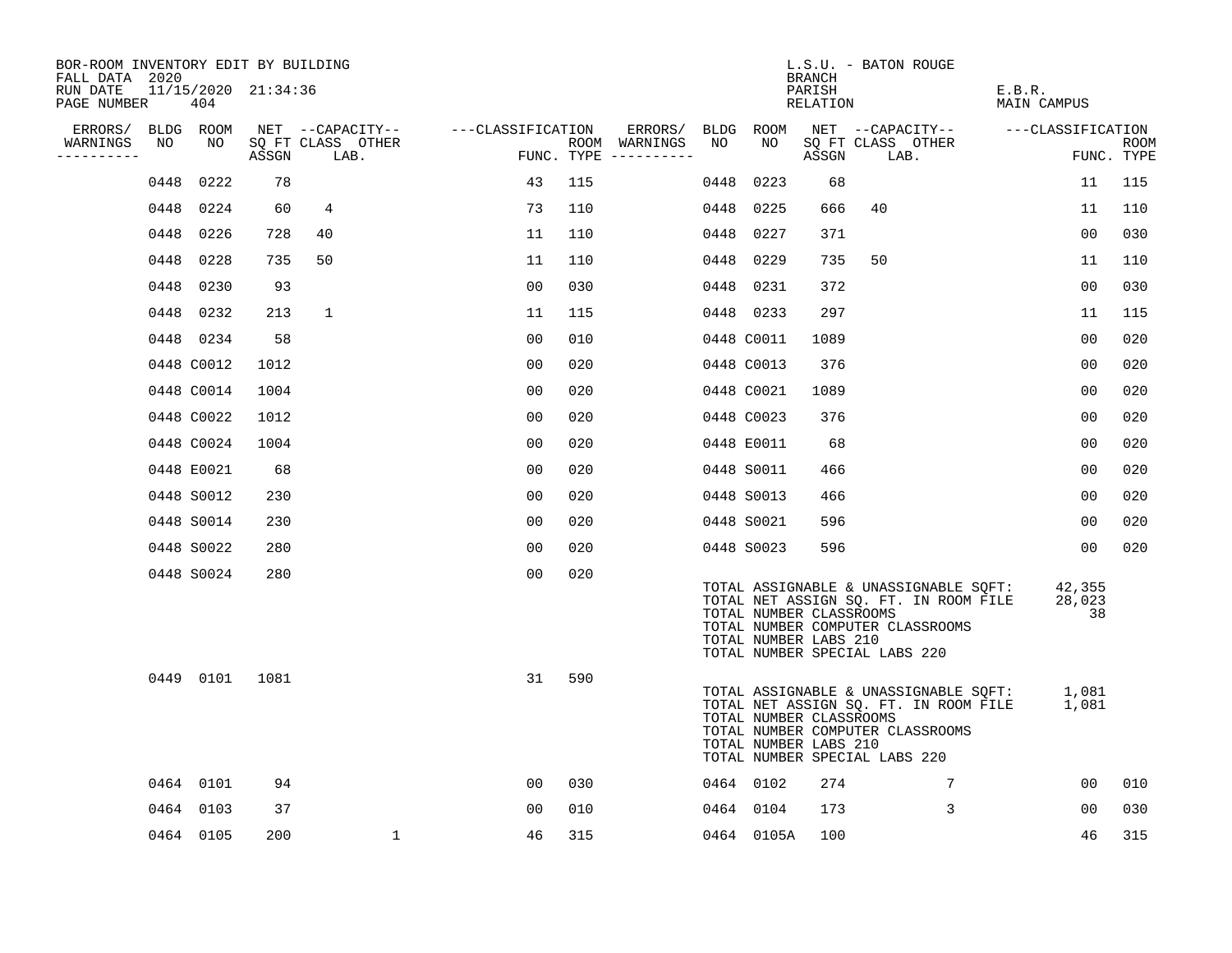| BOR-ROOM INVENTORY EDIT BY BUILDING<br>FALL DATA 2020 |           |                            |       |                           |                     |     |                                            |             | <b>BRANCH</b>             | L.S.U. - BATON ROUGE      |                              |                           |
|-------------------------------------------------------|-----------|----------------------------|-------|---------------------------|---------------------|-----|--------------------------------------------|-------------|---------------------------|---------------------------|------------------------------|---------------------------|
| RUN DATE<br>PAGE NUMBER                               |           | 11/15/2020 21:34:36<br>405 |       |                           |                     |     |                                            |             | PARISH<br><b>RELATION</b> |                           | E.B.R.<br><b>MAIN CAMPUS</b> |                           |
| ERRORS/                                               | BLDG ROOM |                            |       | NET --CAPACITY--          | ---CLASSIFICATION   |     | ERRORS/<br><b>BLDG</b>                     | <b>ROOM</b> |                           | NET --CAPACITY--          | ---CLASSIFICATION            |                           |
| WARNINGS<br>----------                                | NO        | NO                         | ASSGN | SQ FT CLASS OTHER<br>LAB. |                     |     | ROOM WARNINGS<br>NO<br>FUNC. TYPE $------$ | NO.         | ASSGN                     | SQ FT CLASS OTHER<br>LAB. |                              | <b>ROOM</b><br>FUNC. TYPE |
|                                                       | 0464 0106 |                            | 483   | 6                         | 22                  | 250 | 0464                                       | 0106A       | 206                       | $\mathbf{1}$              | 22                           | 255                       |
|                                                       |           | 0464 0106B                 | 155   | 1                         | 22                  | 255 |                                            | 0464 0106C  | 51                        |                           | 22                           | 255                       |
|                                                       | 0464 0107 |                            | 152   |                           | $\mathbf{1}$<br>22  | 310 | 0464                                       | 0108        | 155                       | $\mathbf 1$               | 22                           | 320                       |
|                                                       | 0464 0109 |                            | 381   | 4                         | 22                  | 250 | 0464                                       | 0109A       | 90                        | $\mathbf{1}$              | 22                           | 310                       |
|                                                       |           | 0464 0109B                 | 47    | $\mathbf{1}$              | 22                  | 255 | 0464                                       | 0110        | 505                       | 8                         | 22                           | 250                       |
|                                                       |           | 0464 0110A                 | 93    |                           | $\sqrt{2}$<br>22    | 320 |                                            | 0464 0110B  | 49                        |                           | 22                           | 255                       |
|                                                       |           | 0464 0110C                 | 130   |                           | 2<br>22             | 320 |                                            | 0464 0111   | 155                       | $\mathbf 1$               | 22                           | 310                       |
|                                                       | 0464 0112 |                            | 152   |                           | $\mathbf{1}$<br>22  | 320 |                                            | 0464 0113   | 416                       | 6                         | 22                           | 250                       |
|                                                       | 0464 0114 |                            | 145   |                           | $\mathbf{1}$<br>22  | 310 | 0464                                       | 0115        | 136                       | 1                         | 22                           | 320                       |
|                                                       | 0464 0116 |                            | 1236  | 10                        | 22                  | 250 |                                            | 0464 0116A  | 350                       | 7                         | 22                           | 250                       |
|                                                       | 0464 0117 |                            | 152   |                           | 2<br>22             | 320 | 0464                                       | 0118        | 133                       | $\mathbf 1$               | 11                           | 310                       |
|                                                       | 0464 0119 |                            | 124   |                           | $\mathbf{1}$<br>11  | 310 |                                            | 0464 0120   | 484                       | 1                         | 46                           | 310                       |
|                                                       |           | 0464 0120A                 | 149   | 3                         | 46                  | 250 | 0464                                       | 0120B       | 147                       | $\mathbf 1$               | 46                           | 315                       |
|                                                       | 0464 0121 |                            | 120   |                           | 1<br>46             | 310 |                                            | 0464 0122   | 416                       |                           | 0 <sub>0</sub>               | 030                       |
|                                                       | 0464 0123 |                            | 628   | 8                         | 22                  | 250 | 0464                                       | 0123A       | 84                        |                           | 22                           | 255                       |
|                                                       |           | 0464 0123B                 | 225   |                           | 2<br>22             | 310 | 0464                                       | 0124        | 172                       | 2                         | 11                           | 350                       |
|                                                       |           | 0464 0124A                 | 140   |                           | $\mathbf{1}$<br>11  | 310 | 0464                                       | 0124B       | 143                       | 1                         | 11                           | 310                       |
|                                                       |           | 0464 0124C                 | 70    |                           | 11                  | 315 | 0464                                       | 0125        | 60                        | 7                         | 00                           | 030                       |
|                                                       | 0464 0126 |                            | 60    |                           | 3<br>0 <sub>0</sub> | 030 | 0464                                       | 0127        | 90                        |                           | 0 <sub>0</sub>               | 030                       |
|                                                       | 0464 0128 |                            | 514   | 8                         | 22                  | 255 |                                            | 0464 0128A  | 118                       | 1                         | 22                           | 320                       |
|                                                       |           | 0464 0128B                 | 144   |                           | 3<br>22             | 320 |                                            | 0464 0128C  | 118                       |                           | 22                           | 255                       |
|                                                       | 0464 0129 |                            | 515   | 8                         | 22                  | 250 | 0464                                       | 0129A       | 53                        |                           | 22                           | 255                       |
|                                                       |           | 0464 0129B                 | 53    |                           | 22                  | 255 |                                            | 0464 0130   | 1965                      | 8                         | 22                           | 720                       |
|                                                       |           | 0464 0130A                 | 71    |                           | 22                  | 725 | 0464                                       | 0130B       | 90                        | 2                         | 11                           | 310                       |
|                                                       | 0464 0131 |                            | 400   | 4                         | 22                  | 255 |                                            | 0464 0132   | 160                       | 5                         | 22                           | 320                       |
|                                                       | 0464 0133 |                            | 1365  | 10                        | 22                  | 250 |                                            | 0464 0133A  | 84                        |                           | 22                           | 255                       |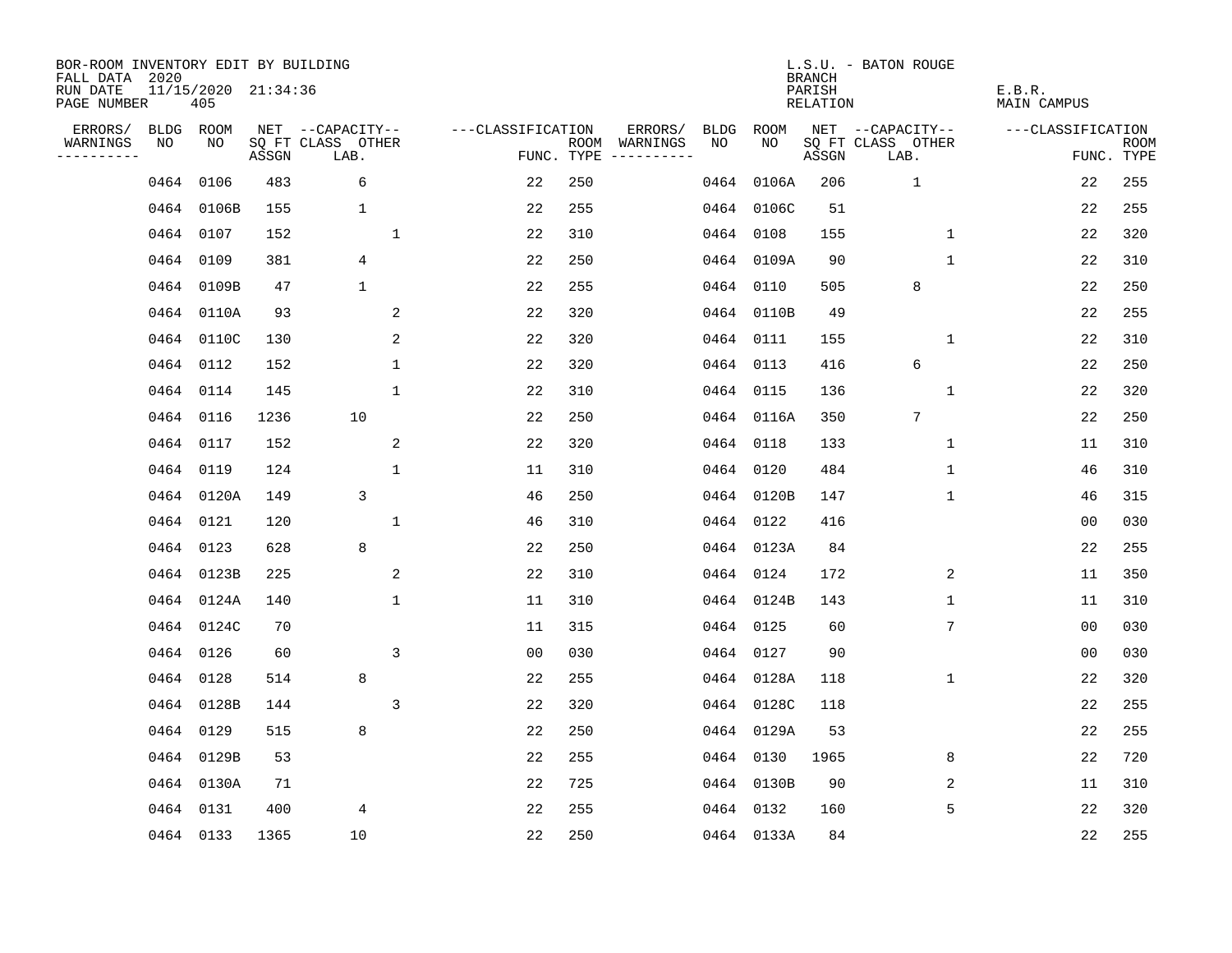| BOR-ROOM INVENTORY EDIT BY BUILDING<br>FALL DATA 2020 |           |                            |       |                           |              |                   |     |                                      |      |            | <b>BRANCH</b>             | L.S.U. - BATON ROUGE      |              |                              |                |                           |
|-------------------------------------------------------|-----------|----------------------------|-------|---------------------------|--------------|-------------------|-----|--------------------------------------|------|------------|---------------------------|---------------------------|--------------|------------------------------|----------------|---------------------------|
| RUN DATE<br>PAGE NUMBER                               |           | 11/15/2020 21:34:36<br>406 |       |                           |              |                   |     |                                      |      |            | PARISH<br><b>RELATION</b> |                           |              | E.B.R.<br><b>MAIN CAMPUS</b> |                |                           |
| ERRORS/                                               | BLDG ROOM |                            |       | NET --CAPACITY--          |              | ---CLASSIFICATION |     | ERRORS/                              | BLDG | ROOM       |                           | NET --CAPACITY--          |              | ---CLASSIFICATION            |                |                           |
| WARNINGS<br>----------                                | NO        | NO                         | ASSGN | SQ FT CLASS OTHER<br>LAB. |              |                   |     | ROOM WARNINGS<br>FUNC. TYPE $------$ | NO   | NO         | ASSGN                     | SQ FT CLASS OTHER<br>LAB. |              |                              |                | <b>ROOM</b><br>FUNC. TYPE |
|                                                       |           | 0464 0133B                 | 49    |                           |              | 22                | 255 |                                      |      | 0464 0133C | 35                        |                           |              |                              | 22             | 255                       |
|                                                       |           | 0464 0133D                 | 606   | 8                         |              | 22                | 250 |                                      |      | 0464 0134  | 86                        | $\overline{2}$            |              |                              | 22             | 255                       |
|                                                       | 0464 0135 |                            | 46    |                           |              | 22                | 731 |                                      |      | 0464 0136  | 140                       |                           | 1            |                              | 11             | 310                       |
|                                                       | 0464 0137 |                            | 340   |                           |              | 22                | 320 |                                      |      | 0464 0138  | 730                       | 4                         |              |                              | 22             | 255                       |
|                                                       |           | 0464 0138A                 | 115   |                           |              | 22                | 255 |                                      |      | 0464 0138B | 75                        | $\mathbf{1}$              |              |                              | 22             | 255                       |
|                                                       | 0464 0139 |                            | 167   |                           | $\mathbf{1}$ | 22                | 320 |                                      |      | 0464 0140  | 100                       |                           |              |                              | 0 <sub>0</sub> | 030                       |
|                                                       | 0464 0141 |                            | 1020  | 78                        |              | 11                | 110 |                                      |      | 0464 0142  | 1245                      | 95                        |              |                              | 11             | 110                       |
|                                                       | 0464 0143 |                            | 1100  |                           | 75           | 0 <sub>0</sub>    | 030 |                                      |      | 0464 0143A | 332                       |                           |              |                              | 0 <sub>0</sub> | 030                       |
|                                                       |           | 0464 0143B                 | 405   |                           |              | 00                | 030 |                                      |      | 0464 0145  | 115                       |                           |              |                              | 0 <sub>0</sub> | 030                       |
|                                                       | 0464 0200 |                            | 106   |                           |              | 0 <sub>0</sub>    | 030 |                                      |      | 0464 0201  | 285                       |                           | 7            |                              | 0 <sub>0</sub> | 010                       |
|                                                       | 0464 0202 |                            | 35    |                           |              | 0 <sub>0</sub>    | 010 |                                      |      | 0464 0203  | 204                       |                           | 3            |                              | 0 <sub>0</sub> | 010                       |
|                                                       | 0464 0204 |                            | 194   | 4                         |              | 22                | 250 |                                      |      | 0464 0205  | 433                       |                           |              |                              | 0 <sub>0</sub> | 030                       |
|                                                       | 0464      | 0206                       | 1383  | 30                        |              | 11                | 210 |                                      | 0464 | 0206A      | 311                       | $\mathbf{1}$              |              |                              | 11             | 215                       |
|                                                       |           | 0464 0206B                 | 306   | $\mathbf 1$               |              | 11                | 215 |                                      |      | 0464 0207  | 860                       | 17                        |              |                              | 11             | 210                       |
|                                                       |           | 0464 0207A                 | 119   |                           |              | 11                | 215 |                                      |      | 0464 0207B | 103                       |                           |              |                              | 11             | 215                       |
|                                                       |           | 0464 0207C                 | 117   | 2                         |              | 11                | 250 |                                      |      | 0464 0208  | 324                       | 3                         |              |                              | 11             | 250                       |
|                                                       | 0464 0209 |                            | 324   |                           | 3            | 22                | 320 |                                      |      | 0464 0210  | 193                       |                           | $\mathbf 1$  |                              | 11             | 310                       |
|                                                       | 0464 0211 |                            | 683   | 14                        |              | 22                | 250 |                                      |      | 0464 0211A | 104                       |                           |              |                              | 22             | 255                       |
|                                                       |           | 0464 0211B                 | 245   |                           |              | 22                | 255 |                                      |      | 0464 0212  | 138                       |                           | 1            |                              | 11             | 310                       |
|                                                       | 0464 0213 |                            | 680   | 14                        |              | 22                | 250 |                                      |      | 0464 0213A | 72                        |                           |              |                              | 22             | 320                       |
|                                                       | 0464 0214 |                            | 1090  | 70                        |              | 11                | 140 |                                      |      | 0464 0214A | 89                        |                           | 1            |                              | 11             | 731                       |
|                                                       | 0464 0215 |                            | 62    |                           |              | 00                | 030 |                                      |      | 0464 0216  | 130                       |                           | 1            |                              | 22             | 320                       |
|                                                       | 0464 0217 |                            | 155   |                           | 1            | 45                | 310 |                                      |      | 0464 0218  | 155                       |                           | 1            |                              | 22             | 310                       |
|                                                       | 0464 0219 |                            | 130   |                           | $\mathbf{1}$ | 46                | 310 |                                      |      | 0464 0220  | 177                       |                           | $\mathbf{1}$ |                              | 11             | 310                       |
|                                                       | 0464 0221 |                            | 75    |                           |              | 46                | 315 |                                      |      | 0464 0222  | 107                       |                           |              |                              | 46             | 731                       |
|                                                       | 0464 0223 |                            | 145   |                           | $\mathbf{1}$ | 46                | 310 |                                      |      | 0464 0224  | 130                       |                           | 2            |                              | 46             | 310                       |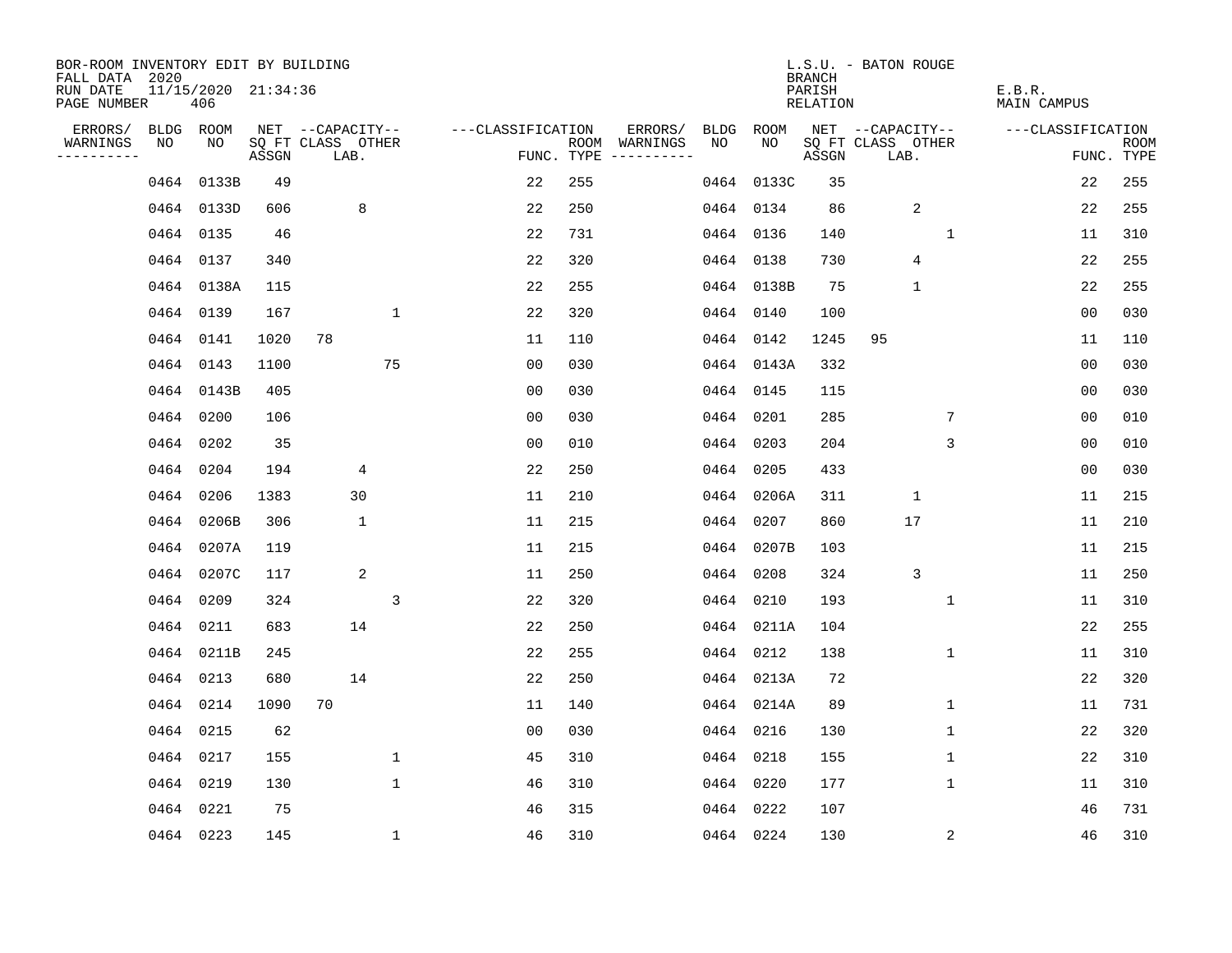| BOR-ROOM INVENTORY EDIT BY BUILDING<br>FALL DATA 2020<br>RUN DATE |                   | 11/15/2020 21:34:36 |       |                                       |                   |            |                                               |            | <b>BRANCH</b><br>PARISH | L.S.U. - BATON ROUGE                  | E.B.R.             |             |
|-------------------------------------------------------------------|-------------------|---------------------|-------|---------------------------------------|-------------------|------------|-----------------------------------------------|------------|-------------------------|---------------------------------------|--------------------|-------------|
| PAGE NUMBER                                                       |                   | 407                 |       |                                       |                   |            |                                               |            | <b>RELATION</b>         |                                       | <b>MAIN CAMPUS</b> |             |
| ERRORS/<br>WARNINGS                                               | <b>BLDG</b><br>NO | ROOM<br>NO          |       | NET --CAPACITY--<br>SQ FT CLASS OTHER | ---CLASSIFICATION |            | ERRORS/<br><b>BLDG</b><br>NO<br>ROOM WARNINGS | ROOM<br>NO |                         | NET --CAPACITY--<br>SQ FT CLASS OTHER | ---CLASSIFICATION  | <b>ROOM</b> |
| .                                                                 |                   |                     | ASSGN | LAB.                                  |                   | FUNC. TYPE | $-- - - - - - - -$                            |            | ASSGN                   | LAB.                                  |                    | FUNC. TYPE  |
|                                                                   | 0464              | 0225                | 467   | 20                                    | 11                | 110        | 0464                                          | 0226       | 132                     | $\mathbf 1$                           | 46                 | 315         |
|                                                                   | 0464              | 0227                | 575   | 6                                     | 46                | 310        |                                               | 0464 0227A | 200                     | 1                                     | 11                 | 325         |
|                                                                   | 0464              | 0227B               | 177   | $\mathbf 1$                           | 46                | 310        |                                               | 0464 0227C | 236                     | $\mathbf 1$                           | 46                 | 315         |
|                                                                   | 0464              | 0227D               | 145   | $\mathbf{1}$                          | 46                | 315        | 0464                                          | 0228       | 680                     | 12                                    | 11                 | 350         |
|                                                                   | 0464              | 0229                | 290   |                                       | 46                | 315        | 0464                                          | 0230       | 843                     | 55                                    | 11                 | 110         |
|                                                                   | 0464              | 0231                | 705   | 14                                    | 22                | 250        |                                               | 0464 0231A | 130                     |                                       | 22                 | 255         |
|                                                                   | 0464              | 0231B               | 68    |                                       | 22                | 255        |                                               | 0464 0301  | 94                      |                                       | 0 <sub>0</sub>     | 030         |
|                                                                   | 0464              | 0302                | 203   | 7                                     | 0 <sub>0</sub>    | 030        |                                               | 0464 0303  | 39                      |                                       | 0 <sub>0</sub>     | 010         |
|                                                                   | 0464              | 0304                | 203   | 3                                     | 0 <sub>0</sub>    | 030        | 0464                                          | 0305       | 200                     | 3                                     | 22                 | 731         |
|                                                                   | 0464              | 0306                | 426   |                                       | 0 <sub>0</sub>    | 030        |                                               | 0464 0307  | 476                     | 6                                     | 22                 | 250         |
|                                                                   | 0464              | 0308                | 160   | 1                                     | 22                | 320        |                                               | 0464 0308A | 102                     |                                       | 22                 | 255         |
|                                                                   | 0464              | 0309                | 127   | $\mathbf{1}$                          | 11                | 310        |                                               | 0464 0309A | 95                      | 2                                     | 11                 | 310         |
|                                                                   | 0464              | 0310                | 127   | 1                                     | 11                | 310        | 0464                                          | 0310A      | 96                      | 4                                     | 20                 | 315         |
|                                                                   | 0464              | 0311                | 470   | 8                                     | 22                | 250        | 0464                                          | 0311A      | 30                      |                                       | 22                 | 255         |
|                                                                   | 0464              | 0312                | 360   | 7                                     | 22                | 320        | 0464                                          | 0313       | 682                     | 10                                    | 22                 | 250         |
|                                                                   | 0464              | 0313A               | 33    |                                       | 22                | 255        | 0464                                          | 0313B      | 185                     | $\mathbf{1}$                          | 22                 | 250         |
|                                                                   | 0464              | 0314                | 132   | $\mathbf{1}$                          | 20                | 310        | 0464                                          | 0315       | 132                     | 1                                     | 11                 | 310         |
|                                                                   | 0464              | 0316                | 508   | 10                                    | 22                | 255        | 0464                                          | 0316A      | 34                      |                                       | 22                 | 255         |
|                                                                   | 0464              | 0317                | 660   | 8                                     | 22                | 250        |                                               | 0464 0317A | 115                     | $\overline{2}$                        | 22                 | 315         |
|                                                                   | 0464              | 0317B               | 105   | 2                                     | 22                | 255        |                                               | 0464 0318  | 125                     | 3                                     | 22                 | 315         |
|                                                                   | 0464              | 0319                | 138   | 1                                     | 11                | 310        |                                               | 0464 0319A | 120                     | $\overline{2}$                        | 22                 | 255         |
|                                                                   | 0464              | 0320                | 435   | 6                                     | 22                | 250        | 0464                                          | 0321       | 130                     | 4                                     | 22                 | 310         |
|                                                                   | 0464              | 0322                | 42    |                                       | 0 <sub>0</sub>    | 030        |                                               | 0464 0323  | 144                     | 1                                     | 11                 | 310         |
|                                                                   | 0464              | 0323A               | 122   | 2                                     | 22                | 315        |                                               | 0464 0324  | 290                     | 10                                    | 22                 | 320         |
|                                                                   | 0464              | 0324A               | 197   | 4                                     | 22                | 320        |                                               | 0464 0325  | 1128                    | 6                                     | 22                 | 250         |
|                                                                   |                   | 0464 0326           | 26    |                                       | 22                | 255        |                                               | 0464 0327  | 150                     | $\mathbf 1$                           | 22                 | 310         |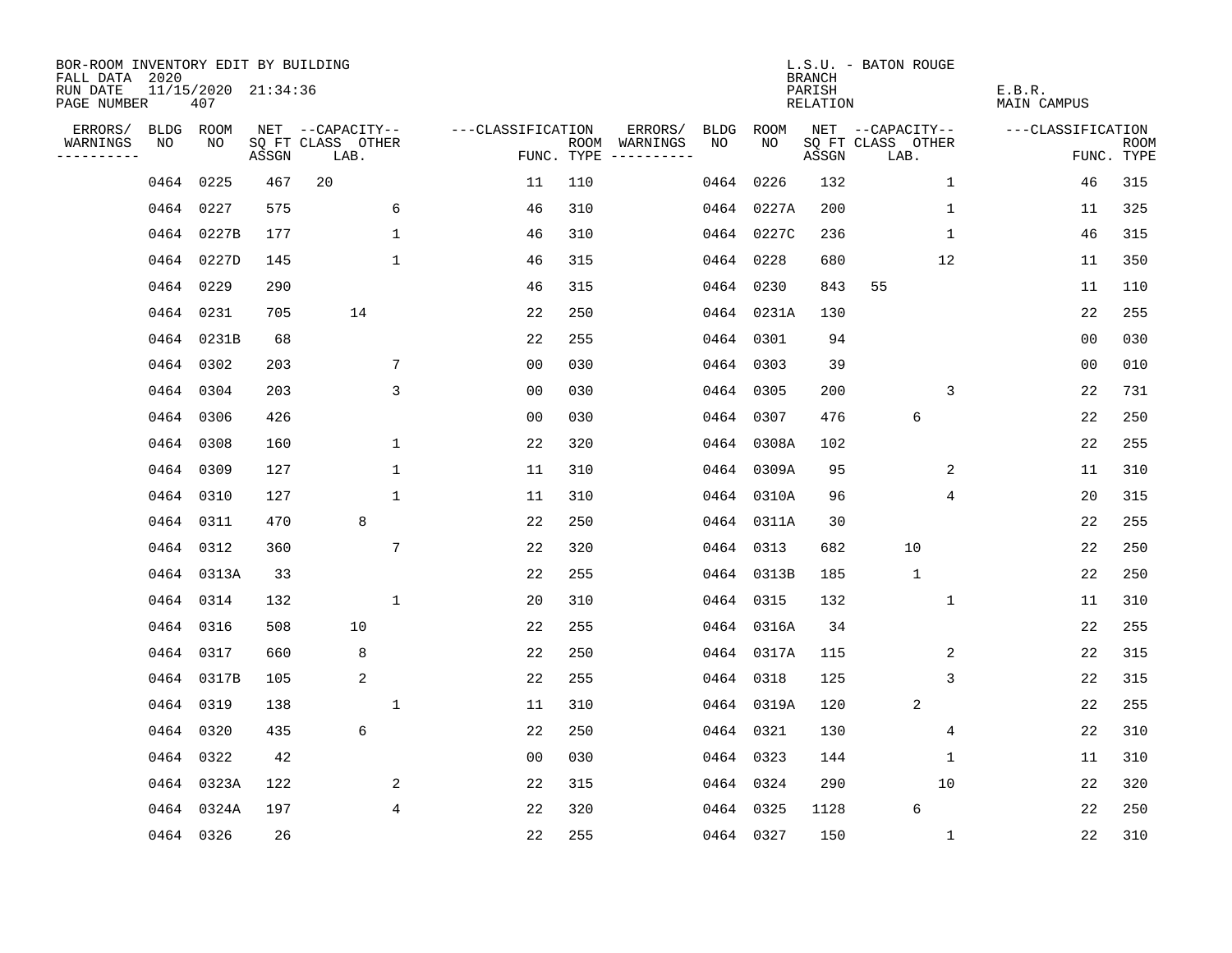| BOR-ROOM INVENTORY EDIT BY BUILDING<br>FALL DATA 2020 |                            |       |                           |                   |     |                                      |      |                                                                 | <b>BRANCH</b>      | L.S.U. - BATON ROUGE                                                                                                                                     |                       |                                                             |                    |
|-------------------------------------------------------|----------------------------|-------|---------------------------|-------------------|-----|--------------------------------------|------|-----------------------------------------------------------------|--------------------|----------------------------------------------------------------------------------------------------------------------------------------------------------|-----------------------|-------------------------------------------------------------|--------------------|
| RUN DATE<br>PAGE NUMBER                               | 11/15/2020 21:34:36<br>408 |       |                           |                   |     |                                      |      |                                                                 | PARISH<br>RELATION |                                                                                                                                                          | E.B.R.<br>MAIN CAMPUS |                                                             |                    |
| ERRORS/                                               | BLDG ROOM                  |       | NET --CAPACITY--          | ---CLASSIFICATION |     | ERRORS/                              | BLDG | ROOM                                                            |                    | NET --CAPACITY--                                                                                                                                         | ---CLASSIFICATION     |                                                             |                    |
| WARNINGS<br>NO<br>----------                          | NO                         | ASSGN | SO FT CLASS OTHER<br>LAB. |                   |     | ROOM WARNINGS<br>FUNC. TYPE $------$ | NO   | NO.                                                             | ASSGN              | SO FT CLASS OTHER<br>LAB.                                                                                                                                |                       |                                                             | ROOM<br>FUNC. TYPE |
| 0464                                                  | 0328                       | 150   | 1                         | 11                | 310 |                                      | 0464 | 0329                                                            | 138                | 1                                                                                                                                                        |                       | 11                                                          | 310                |
|                                                       | 0464 0329A                 | 90    | 2                         | 11                | 320 |                                      |      | 0464 0330                                                       | 234                | 3                                                                                                                                                        |                       | 22                                                          | 250                |
|                                                       | 0464 0331                  | 155   | $\mathbf{1}$              | 11                | 310 |                                      | 0464 | 0332                                                            | 255                | $\overline{4}$                                                                                                                                           |                       | 22                                                          | 320                |
|                                                       | 0464 0332A                 | 36    |                           | 22                | 320 |                                      |      | 0464 0333                                                       | 677                | 6                                                                                                                                                        |                       | 32                                                          | 250                |
|                                                       | 0464 0333A                 | 107   |                           | 32                | 320 |                                      |      | 0464 0334                                                       | 130                | $\mathbf{1}$                                                                                                                                             |                       | 22                                                          | 320                |
|                                                       | 0464 0335                  | 146   | $\mathbf{1}$              | 11                | 320 |                                      |      | 0464 0336                                                       | 102                |                                                                                                                                                          |                       | 22                                                          | 320                |
|                                                       | 0464 0336A                 | 100   | 2                         | 46                | 731 |                                      |      | 0464 0337                                                       | 100                |                                                                                                                                                          |                       | 11                                                          | 731                |
|                                                       | 0464 0338                  | 144   | 1                         | 22                | 310 |                                      | 0464 | 0339                                                            | 524                | 8                                                                                                                                                        |                       | 22                                                          | 250                |
|                                                       | 0464 0339A                 | 65    | $\mathbf{1}$              | 22                | 255 |                                      |      | 0464 0339B                                                      | 42                 |                                                                                                                                                          |                       | 22                                                          | 255                |
|                                                       | 0464 0340                  | 240   | 6                         | 11                | 310 |                                      |      | 0464 0341                                                       | 502                | 8                                                                                                                                                        |                       | 22                                                          | 250                |
|                                                       | 0464 0341A                 | 150   | $\mathbf{1}$              | 11                | 310 |                                      |      | 0464 0341B                                                      | 71                 | $\mathbf{1}$                                                                                                                                             |                       | 20                                                          | 255                |
|                                                       | 0464 0342                  | 82    | $\mathbf{1}$              | 22                | 255 |                                      |      | 0464 0342A                                                      | 580                | $7\phantom{.0}$                                                                                                                                          |                       | 22                                                          | 250                |
|                                                       | 0464 0342B                 | 120   | $\mathbf{1}$              | 22                | 320 |                                      |      | 0464 0116A1                                                     | 104                | 2                                                                                                                                                        |                       | 11                                                          | 310                |
|                                                       | 0464 0116A2                | 45    |                           | 22                | 255 |                                      |      | 0464 0116A3                                                     | 4                  |                                                                                                                                                          |                       | 22                                                          | 255                |
|                                                       | 0464 0120A1                | 153   | 1                         | 22                | 320 |                                      |      | 0464 0120A2                                                     | 97                 | 1                                                                                                                                                        |                       | 11                                                          | 320                |
|                                                       | 0464 0120B1                | 146   | $\mathbf{1}$              | 46                | 315 |                                      |      | 0464 0123A1                                                     | 68                 | $\mathbf{1}$                                                                                                                                             |                       | 22                                                          | 255                |
|                                                       | 0464 0133D1                | 96    | 2                         | 22                | 320 |                                      |      | 0464 0133D2                                                     | 136                | 3                                                                                                                                                        |                       | 22                                                          | 250                |
|                                                       | 0464 0231A1                | 60    |                           | 22                | 255 |                                      |      | 0464 0341B1                                                     | 71                 | $\mathbf{1}$                                                                                                                                             |                       | 20                                                          | 255                |
|                                                       | 0464 0342A1                | 70    |                           | 22                | 320 |                                      |      | 0464 0342A2<br>TOTAL NUMBER CLASSROOMS<br>TOTAL NUMBER LABS 210 | 112                | 3<br>TOTAL ASSIGNABLE & UNASSIGNABLE SQFT:<br>TOTAL NET ASSIGN SQ. FT. IN ROOM FILE<br>TOTAL NUMBER COMPUTER CLASSROOMS<br>TOTAL NUMBER SPECIAL LABS 220 |                       | 22<br>50,973<br>45,585<br>4<br>$\mathbf{1}$<br>$\mathbf{2}$ | 320                |
|                                                       | 0465 0001                  | 849   | $\mathbf{1}$              | 22                | 970 |                                      |      | TOTAL NUMBER CLASSROOMS<br>TOTAL NUMBER LABS 210                |                    | TOTAL ASSIGNABLE & UNASSIGNABLE SQFT:<br>TOTAL NET ASSIGN SQ. FT. IN ROOM FILE<br>TOTAL NUMBER COMPUTER CLASSROOMS                                       |                       | 849<br>849                                                  |                    |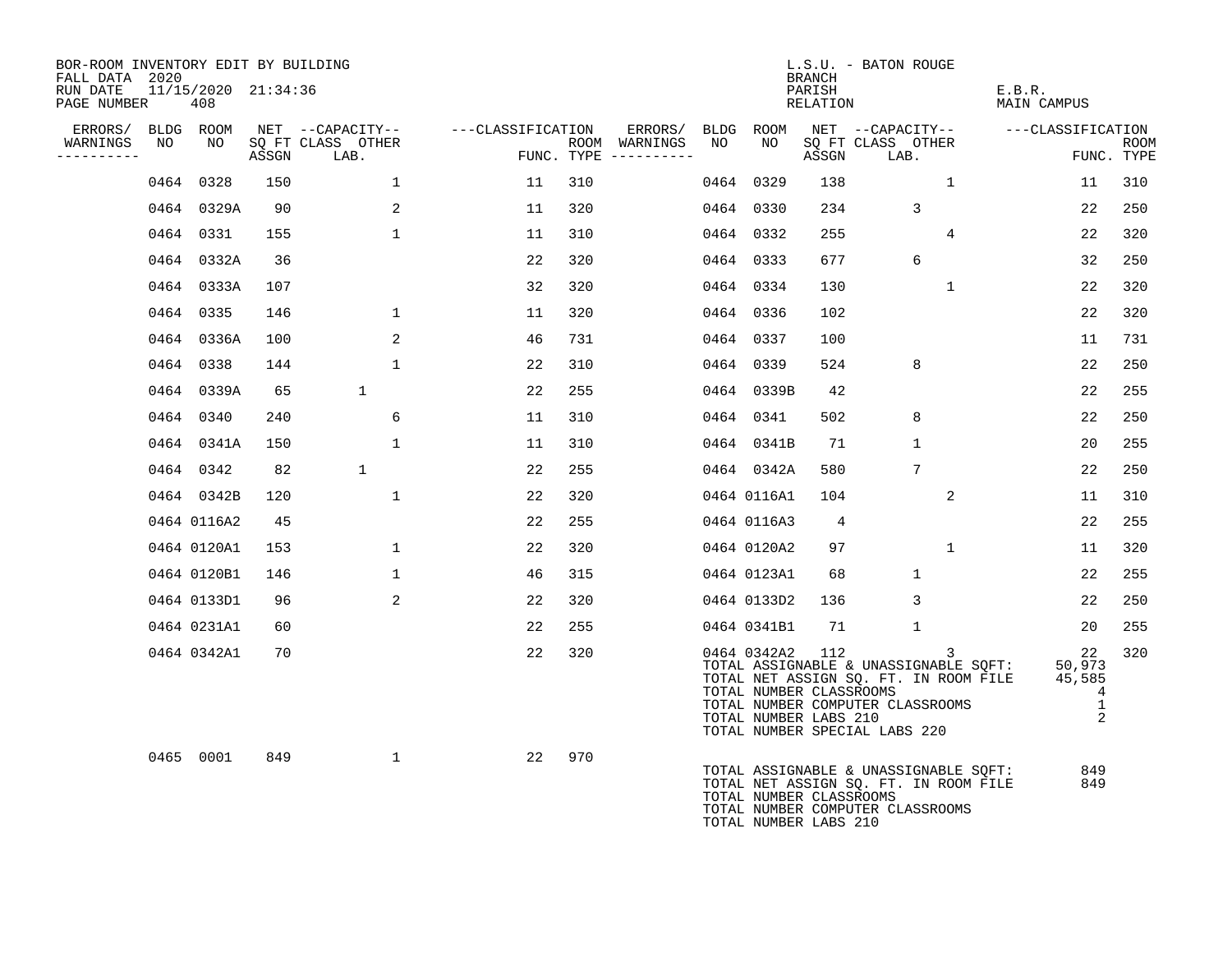| BOR-ROOM INVENTORY EDIT BY BUILDING<br>FALL DATA 2020 |      |                            |     |                |                   |                                                       |     |                                                                        |           |                                                                                   | L.S.U. - BATON ROUGE<br>BRANCH |    |                                  |        |                                                                                            |     |
|-------------------------------------------------------|------|----------------------------|-----|----------------|-------------------|-------------------------------------------------------|-----|------------------------------------------------------------------------|-----------|-----------------------------------------------------------------------------------|--------------------------------|----|----------------------------------|--------|--------------------------------------------------------------------------------------------|-----|
| RUN DATE<br>PAGE NUMBER                               |      | 11/15/2020 21:34:36<br>409 |     |                |                   |                                                       |     |                                                                        |           |                                                                                   | PARISH<br>RELATION             |    |                                  | E.B.R. | MAIN CAMPUS                                                                                |     |
| WARNINGS                                              | NO   | NO                         |     |                | SQ FT CLASS OTHER | ERRORS/ BLDG ROOM NET --CAPACITY-- ----CLASSIFICATION |     | ERRORS/ BLDG ROOM NET --CAPACITY--  ---CLASSIFICATION<br>ROOM WARNINGS | NO        |                                                                                   |                                |    | NO SQ FT CLASS OTHER             |        |                                                                                            |     |
| ----------                                            |      |                            |     | ASSGN LAB.     |                   | <b>FUN</b>                                            |     | FUNC. TYPE $------$                                                    |           |                                                                                   | ASSGN LAB.                     |    |                                  |        | ROOM<br>FUNC. TYPE                                                                         |     |
|                                                       |      |                            |     |                |                   |                                                       |     |                                                                        |           | TOTAL NUMBER SPECIAL LABS 220                                                     |                                |    |                                  |        |                                                                                            |     |
|                                                       |      |                            |     | 0466 0001 1415 | $\overline{1}$    | 45                                                    | 970 |                                                                        |           | TOTAL NUMBER CLASSROOMS<br>TOTAL NUMBER LABS 210<br>TOTAL NUMBER SPECIAL LABS 220 |                                |    | TOTAL NUMBER COMPUTER CLASSROOMS |        | TOTAL ASSIGNABLE & UNASSIGNABLE SQFT: 1,415<br>TOTAL NET ASSIGN SQ. FT. IN ROOM FILE 1,415 |     |
|                                                       |      |                            |     | 0467 0001 1014 | $\mathbf{1}$      | 22                                                    | 970 |                                                                        |           | TOTAL NUMBER CLASSROOMS<br>TOTAL NUMBER LABS 210<br>TOTAL NUMBER SPECIAL LABS 220 |                                |    | TOTAL NUMBER COMPUTER CLASSROOMS |        | TOTAL ASSIGNABLE & UNASSIGNABLE SQFT: 1,014<br>TOTAL NET ASSIGN SQ. FT. IN ROOM FILE 1,014 |     |
|                                                       |      | 0480 0100                  | 41  |                |                   | 00                                                    | 030 |                                                                        | 0480 0101 |                                                                                   | 193                            |    | 2                                |        | 00                                                                                         | 030 |
|                                                       |      | 0480 0102                  | 366 | 20             |                   | 15                                                    | 110 |                                                                        | 0480 0108 |                                                                                   | 362                            | 20 |                                  |        | 15                                                                                         | 110 |
|                                                       |      | 0480 0112                  | 681 | 50             |                   | 15                                                    | 140 |                                                                        |           | 0480 0112A                                                                        | 26                             |    |                                  |        | 15                                                                                         | 115 |
|                                                       | 0480 | 0113                       | 94  |                | $\mathbf{1}$      | 15                                                    | 310 |                                                                        |           | 0480 0113A                                                                        | 18                             |    |                                  |        | 15                                                                                         | 315 |
|                                                       | 0480 | 0115                       | 92  |                | $\mathbf{1}$      | 15                                                    | 310 |                                                                        | 0480      | 0116                                                                              | 196                            |    | $\mathbf{1}$                     |        | 15                                                                                         | 310 |
|                                                       | 0480 | 0118                       | 180 |                | 2                 | 15                                                    | 310 |                                                                        |           | 0480 0118A                                                                        | 244                            |    | 5                                |        | 15                                                                                         | 310 |
|                                                       | 0480 | 0119                       | 425 |                | $\overline{4}$    | 15                                                    | 310 |                                                                        | 0480 0121 |                                                                                   | 43                             |    |                                  |        | 15                                                                                         | 315 |
|                                                       | 0480 | 0121A                      | 78  |                |                   | 15                                                    | 315 |                                                                        |           | 0480 0121B                                                                        | 16                             |    |                                  |        | 15                                                                                         | 315 |
|                                                       | 0480 | 0122                       | 242 |                |                   | 0 <sub>0</sub>                                        | 030 |                                                                        |           | 0480 0122A                                                                        | 46                             |    |                                  |        | 0 <sub>0</sub>                                                                             | 030 |
|                                                       | 0480 | 0201                       | 135 |                | 3                 | 15                                                    | 410 |                                                                        | 0480 0202 |                                                                                   | 100                            |    | $\mathbf{1}$                     |        | 15                                                                                         | 315 |
|                                                       | 0480 | 0203                       | 205 | 14             |                   | 15                                                    | 110 |                                                                        | 0480 0204 |                                                                                   | 100                            |    | $\mathbf{1}$                     |        | 15                                                                                         | 310 |
|                                                       | 0480 | 0206                       | 100 |                | 5                 | 15                                                    | 310 |                                                                        | 0480 0207 |                                                                                   | 100                            |    | $\mathbf{1}$                     |        | 15                                                                                         | 310 |
|                                                       | 0480 | 0208                       | 100 | 7              |                   | 15                                                    | 110 |                                                                        | 0480 0209 |                                                                                   | 120                            |    |                                  |        | 0 <sub>0</sub>                                                                             | 030 |
|                                                       |      | 0480 0210                  | 100 | 7              |                   | 15                                                    | 110 |                                                                        | 0480 0211 |                                                                                   | 100                            |    | $\mathbf{1}$                     |        | 15                                                                                         | 310 |
|                                                       | 0480 | 0212                       | 100 |                | $\mathbf{1}$      | 15                                                    | 350 |                                                                        | 0480 0214 |                                                                                   | 200                            | 13 |                                  |        | 15                                                                                         | 110 |
|                                                       | 0480 | 0215                       | 100 |                | $\mathbf 1$       | 15                                                    | 310 |                                                                        | 0480 0216 |                                                                                   | 100                            |    | $\mathbf{1}$                     |        | 15                                                                                         | 310 |
|                                                       |      | 0480 0217                  | 100 |                | $\mathbf{1}$      | 15                                                    | 310 |                                                                        | 0480 0218 |                                                                                   | 100                            |    |                                  |        | 46                                                                                         | 315 |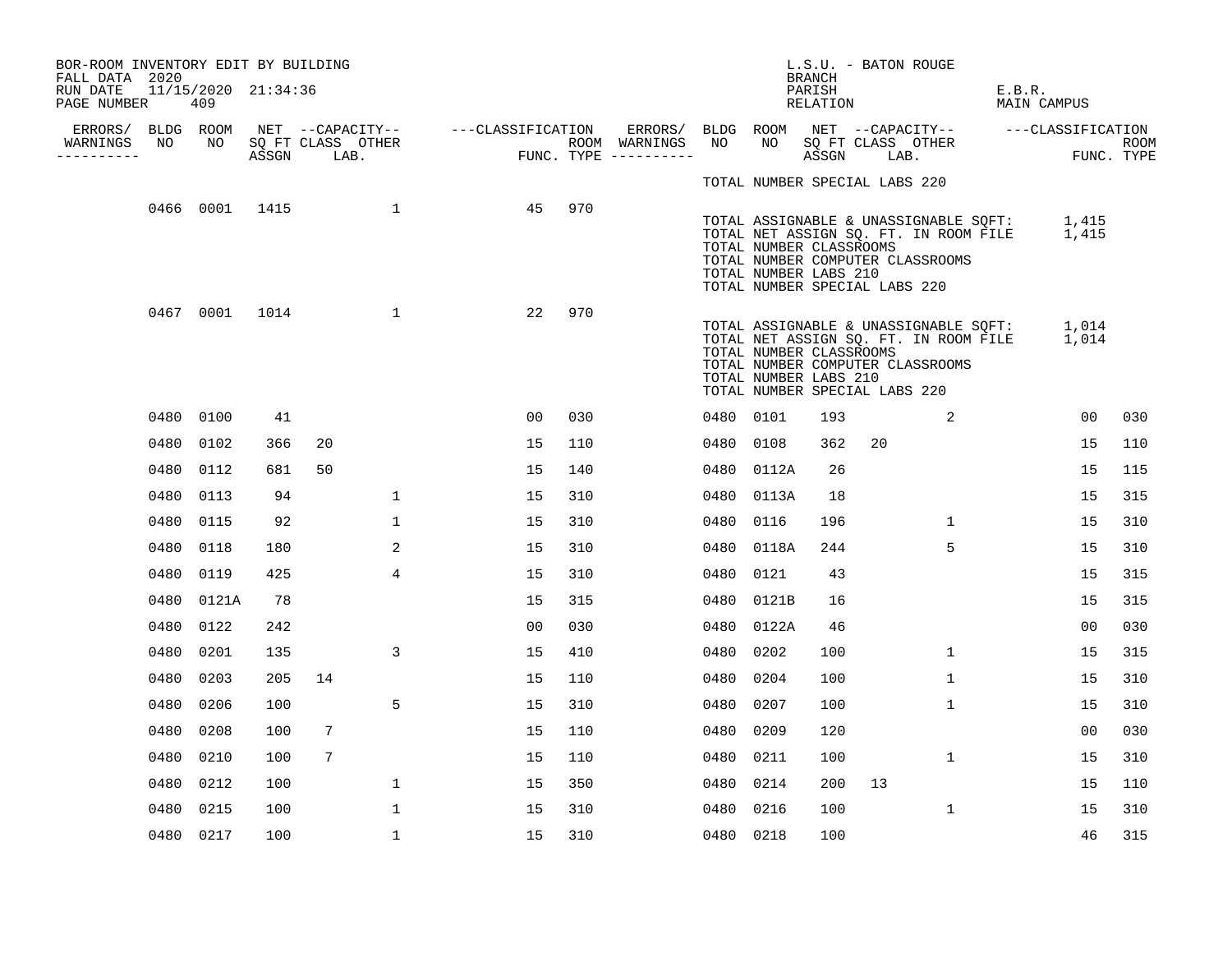| BOR-ROOM INVENTORY EDIT BY BUILDING<br>FALL DATA 2020 |    |                            |      |                                 |              |                   |                |     |                                      |    |                                                                                                  | BRANCH             |      | L.S.U. - BATON ROUGE             |                                                                                                                         |                           |
|-------------------------------------------------------|----|----------------------------|------|---------------------------------|--------------|-------------------|----------------|-----|--------------------------------------|----|--------------------------------------------------------------------------------------------------|--------------------|------|----------------------------------|-------------------------------------------------------------------------------------------------------------------------|---------------------------|
| RUN DATE<br>PAGE NUMBER                               |    | 11/15/2020 21:34:36<br>410 |      |                                 |              |                   |                |     |                                      |    |                                                                                                  | PARISH<br>RELATION |      |                                  | E.B.R.<br>MAIN CAMPUS                                                                                                   |                           |
| ERRORS/ BLDG ROOM                                     |    |                            |      | NET --CAPACITY--                |              | ---CLASSIFICATION |                |     | ERRORS/ BLDG ROOM                    |    |                                                                                                  |                    |      |                                  | NET --CAPACITY-- ---CLASSIFICATION                                                                                      |                           |
| WARNINGS<br>----------                                | NO | NO                         |      | SQ FT CLASS OTHER<br>ASSGN LAB. |              |                   |                |     | ROOM WARNINGS<br>FUNC. TYPE $------$ | NO | NO                                                                                               | ASSGN              | LAB. | SQ FT CLASS OTHER                |                                                                                                                         | <b>ROOM</b><br>FUNC. TYPE |
|                                                       |    | 0480 0219                  | 100  |                                 | 1            |                   | 15             | 310 |                                      |    | 0480 0220                                                                                        | 100                |      | 1                                | 15                                                                                                                      | 731                       |
|                                                       |    | 0480 0221                  | 200  | 20                              |              |                   | 15             | 110 |                                      |    | 0480 0222                                                                                        | 100                | 10   |                                  | 15                                                                                                                      | 110                       |
|                                                       |    | 0480 C0100                 | 294  |                                 |              |                   | 00             | 020 |                                      |    | 0480 C0101                                                                                       | 313                |      |                                  | 00                                                                                                                      | 020                       |
|                                                       |    | 0480 0118A1                | 25   |                                 |              |                   | 15             | 315 |                                      |    | 0480 0118A2<br>TOTAL NUMBER CLASSROOMS<br>TOTAL NUMBER LABS 210<br>TOTAL NUMBER SPECIAL LABS 220 | 26                 |      | TOTAL NUMBER COMPUTER CLASSROOMS | 15<br>TOTAL ASSIGNABLE & UNASSIGNABLE SQFT: 6,361<br>TOTAL NET ASSIGN SQ. FT. IN ROOM FILE 5,112<br>8<br>$\overline{1}$ | 315                       |
|                                                       |    | 0498 0101 1425             |      |                                 |              |                   | 92             | 575 |                                      |    | TOTAL NUMBER CLASSROOMS<br>TOTAL NUMBER LABS 210<br>TOTAL NUMBER SPECIAL LABS 220                |                    |      | TOTAL NUMBER COMPUTER CLASSROOMS | TOTAL ASSIGNABLE & UNASSIGNABLE SQFT: 1,425<br>TOTAL NET ASSIGN SQ. FT. IN ROOM FILE 1,425                              |                           |
|                                                       |    | 0521 0101                  | 3045 |                                 | 129          |                   | 61             | 680 |                                      |    | 0521 0102                                                                                        | 196                |      | $\mathbf{3}$                     | 0 <sub>0</sub>                                                                                                          | 010                       |
|                                                       |    | 0521 0103                  | 172  |                                 | 3            |                   | 0 <sub>0</sub> | 010 |                                      |    | 0521 0104                                                                                        | 312                |      |                                  | 0 <sub>0</sub>                                                                                                          | 020                       |
|                                                       |    | 0521 0104A                 | 393  |                                 | 18           |                   | 61             | 350 |                                      |    | 0521 0104B                                                                                       | 85                 |      |                                  | 0 <sub>0</sub>                                                                                                          | 020                       |
|                                                       |    | 0521 0105                  | 247  |                                 | 12           |                   | 61             | 315 |                                      |    | 0521 0105A                                                                                       | 43                 |      | 6                                | 0 <sub>0</sub>                                                                                                          | 020                       |
|                                                       |    | 0521 0106                  | 170  |                                 | $\mathbf{1}$ |                   | 61             | 310 |                                      |    | 0521 0106A                                                                                       | 246                |      | $\mathbf 1$                      | 61                                                                                                                      | 310                       |
|                                                       |    | 0521 0106B                 | 167  |                                 |              |                   | 61             | 315 |                                      |    | 0521 0107                                                                                        | 428                |      | 1                                | 61                                                                                                                      | 310                       |
|                                                       |    | 0521 0107A                 | 517  |                                 | 1            |                   | 61             | 310 |                                      |    | 0521 0107B                                                                                       | 380                |      | 20                               | 61                                                                                                                      | 350                       |
|                                                       |    | 0521 0107C                 | 226  |                                 | $\mathbf 1$  |                   | 61             | 310 |                                      |    | 0521 0107D                                                                                       | 55                 |      |                                  | 61                                                                                                                      | 315                       |
|                                                       |    | 0521 0108                  | 88   |                                 | $\mathbf 1$  |                   | 61             | 315 |                                      |    | 0521 0109                                                                                        | 319                |      | 2                                | 61                                                                                                                      | 310                       |
|                                                       |    | 0521 0109A                 | 175  |                                 | $\mathbf 1$  |                   | 61             | 310 |                                      |    | 0521 0109B                                                                                       | 175                |      | $\mathbf 1$                      | 61                                                                                                                      | 310                       |
|                                                       |    | 0521 0109C                 | 357  |                                 | $\mathbf{1}$ |                   | 61             | 310 |                                      |    | 0521 0109D                                                                                       | 97                 |      |                                  | 61                                                                                                                      | 315                       |
|                                                       |    | 0521 0110                  | 161  |                                 | $\mathbf{1}$ |                   | 61             | 310 |                                      |    | 0521 0111                                                                                        | 215                |      | $\mathbf{1}$                     | 61                                                                                                                      | 310                       |
|                                                       |    | 0521 0111A                 | 98   |                                 |              |                   | 61             | 315 |                                      |    | 0521 0111B                                                                                       | 347                |      | $\mathbf 1$                      | 62                                                                                                                      | 310                       |
|                                                       |    | 0521 0111C                 | 287  |                                 | 3            |                   | 61             | 310 |                                      |    | 0521 0112                                                                                        | 325                |      | 12                               | 61                                                                                                                      | 350                       |
|                                                       |    | 0521 0113                  | 178  |                                 |              |                   | 61             | 315 |                                      |    | 0521 0114                                                                                        | 105                |      |                                  | 62                                                                                                                      | 315                       |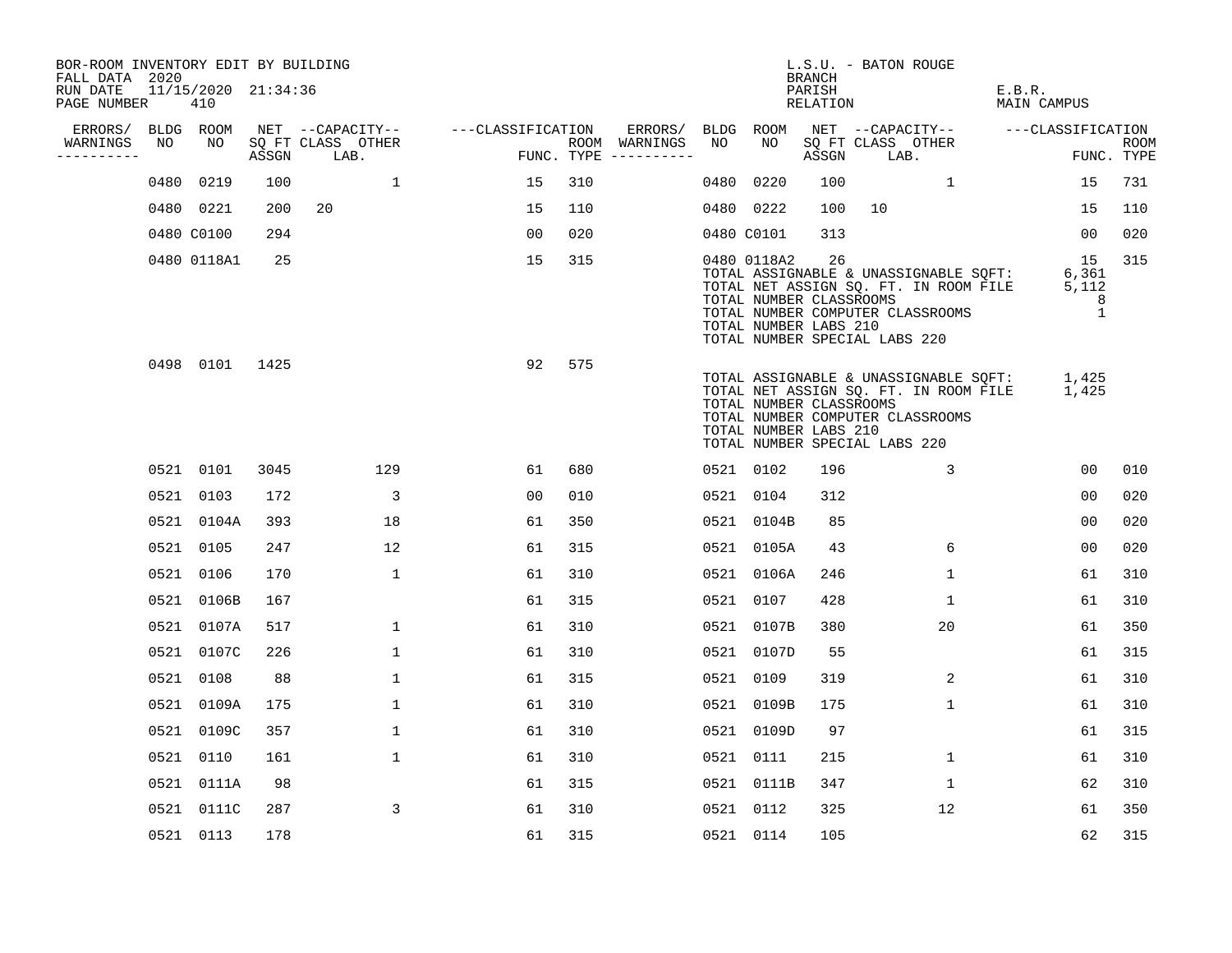| BOR-ROOM INVENTORY EDIT BY BUILDING<br>FALL DATA 2020 |      |                            |       |                           |                   |     |                                      |      |             | <b>BRANCH</b>             | L.S.U. - BATON ROUGE      |                              |                           |
|-------------------------------------------------------|------|----------------------------|-------|---------------------------|-------------------|-----|--------------------------------------|------|-------------|---------------------------|---------------------------|------------------------------|---------------------------|
| RUN DATE<br>PAGE NUMBER                               |      | 11/15/2020 21:34:36<br>411 |       |                           |                   |     |                                      |      |             | PARISH<br><b>RELATION</b> |                           | E.B.R.<br><b>MAIN CAMPUS</b> |                           |
| ERRORS/                                               |      | BLDG ROOM                  |       | NET --CAPACITY--          | ---CLASSIFICATION |     | ERRORS/                              | BLDG | ROOM        |                           | NET --CAPACITY--          | ---CLASSIFICATION            |                           |
| WARNINGS<br>----------                                | NO   | NO                         | ASSGN | SQ FT CLASS OTHER<br>LAB. |                   |     | ROOM WARNINGS<br>FUNC. TYPE $------$ | NO   | NO          | ASSGN                     | SQ FT CLASS OTHER<br>LAB. |                              | <b>ROOM</b><br>FUNC. TYPE |
|                                                       | 0521 | 0114A                      | 200   | $\mathbf{1}$              | 61                | 310 |                                      |      | 0521 0115   | 447                       | 2                         | 61                           | 310                       |
|                                                       |      | 0521 0115A                 | 113   |                           | 61                | 315 |                                      |      | 0521 0115B  | 350                       | 1                         | 61                           | 310                       |
|                                                       |      | 0521 0115C                 | 174   | $\mathbf 1$               | 61                | 310 |                                      |      | 0521 0115D  | 363                       | 1                         | 61                           | 310                       |
|                                                       |      | 0521 0115E                 | 205   | $\mathbf{1}$              | 61                | 310 |                                      |      | 0521 0116   | 194                       | 3                         | 00                           | 010                       |
|                                                       | 0521 | 0117                       | 110   |                           | 0 <sub>0</sub>    | 010 |                                      |      | 0521 0118   | 357                       |                           | 61                           | 315                       |
|                                                       |      | 0521 0118A                 | 209   | $\mathbf{1}$              | 61                | 310 |                                      |      | 0521 0119   | 312                       |                           | 61                           | 730                       |
|                                                       |      | 0521 0120                  | 87    |                           | 61                | 315 |                                      |      | 0521 0121   | 194                       | 3                         | 0 <sub>0</sub>               | 010                       |
|                                                       |      | 0521 0122                  | 270   | 1                         | 61                | 310 |                                      |      | 0521 0122A  | 250                       | $\mathbf{1}$              | 61                           | 310                       |
|                                                       | 0521 | 0122B                      | 250   | 2                         | 61                | 310 |                                      |      | 0521 0122C  | 255                       | 2                         | 61                           | 310                       |
|                                                       |      | 0521 0122D                 | 170   | $\mathbf 1$               | 61                | 310 |                                      |      | 0521 0122E  | 100                       | $\mathbf 1$               | 61                           | 310                       |
|                                                       |      | 0521 0122F                 | 117   | 6                         | 61                | 350 |                                      |      | 0521 0122G  | 49                        |                           | 61                           | 315                       |
|                                                       |      | 0521 0123                  | 390   | 2                         | 61                | 310 |                                      |      | 0521 0123B  | 218                       | 10                        | 61                           | 350                       |
|                                                       | 0521 | 0123C                      | 235   | 1                         | 61                | 310 |                                      |      | 0521 0123D  | 172                       | $\mathbf 1$               | 61                           | 310                       |
|                                                       | 0521 | 0123E                      | 227   | 1                         | 61                | 310 |                                      |      | 0521 0123F  | 157                       |                           | 61                           | 315                       |
|                                                       |      | 0521 0123G                 | 170   | $\mathbf{1}$              | 61                | 310 |                                      |      | 0521 0124   | 547                       | 2                         | 61                           | 310                       |
|                                                       | 0521 | 0124A                      | 218   | 1                         | 61                | 310 |                                      |      | 0521 0124B  | 345                       | 1                         | 61                           | 310                       |
|                                                       | 0521 | 0124C                      | 172   | 1                         | 61                | 310 |                                      |      | 0521 0124D  | 172                       | 1                         | 61                           | 310                       |
|                                                       | 0521 | 0124E                      | 208   | 1                         | 61                | 310 |                                      |      | 0521 0124F  | 114                       | 1                         | 61                           | 310                       |
|                                                       | 0521 | 0124G                      | 220   | 1                         | 61                | 310 |                                      |      | 0521 0125   | 180                       | 1                         | 61                           | 310                       |
|                                                       | 0521 | 0126                       | 354   | 2                         | 61                | 310 |                                      |      | 0521 0126A  | 90                        | 1                         | 61                           | 310                       |
|                                                       | 0521 | 0126B                      | 172   | $\mathbf 1$               | 61                | 310 |                                      |      | 0521 0126C  | 193                       | 1                         | 61                           | 310                       |
|                                                       |      | 0521 0126D                 | 130   | $\mathbf{1}$              | 61                | 310 |                                      |      | 0521 0126E  | 144                       | 1                         | 61                           | 310                       |
|                                                       |      | 0521 0150                  | 1002  |                           | 0 <sub>0</sub>    | 030 |                                      |      | 0521 C1001  | 424                       |                           | 0 <sub>0</sub>               | 020                       |
|                                                       |      | 0521 C1002                 | 437   |                           | 0 <sub>0</sub>    | 020 |                                      |      | 0521 C1003  | 488                       |                           | 0 <sub>0</sub>               | 020                       |
|                                                       |      | 0521 C1004                 | 777   |                           | 0 <sub>0</sub>    | 020 |                                      |      | 0521 C1005  | 381                       |                           | 0 <sub>0</sub>               | 020                       |
|                                                       |      | 0521 C1006                 | 810   |                           | 0 <sub>0</sub>    | 020 |                                      |      | 0521 0104B1 | 100                       |                           | 61                           | 315                       |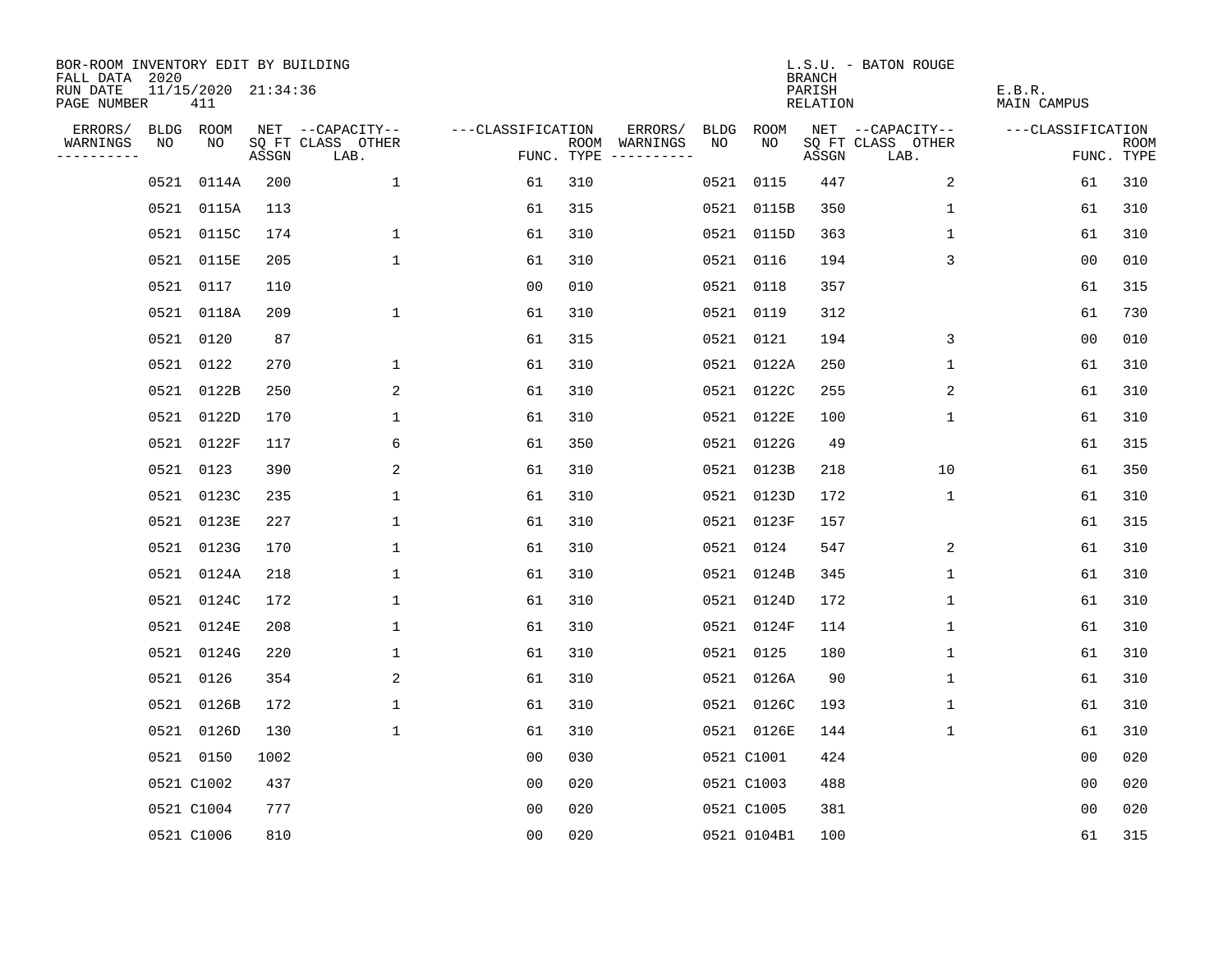| BOR-ROOM INVENTORY EDIT BY BUILDING<br>FALL DATA 2020 |      |                            |       |                           |                   |     |                                      |      |                                                  | BRANCH             | L.S.U. - BATON ROUGE                                                                                                                                |                       |                    |
|-------------------------------------------------------|------|----------------------------|-------|---------------------------|-------------------|-----|--------------------------------------|------|--------------------------------------------------|--------------------|-----------------------------------------------------------------------------------------------------------------------------------------------------|-----------------------|--------------------|
| RUN DATE<br>PAGE NUMBER                               |      | 11/15/2020 21:34:36<br>412 |       |                           |                   |     |                                      |      |                                                  | PARISH<br>RELATION |                                                                                                                                                     | E.B.R.<br>MAIN CAMPUS |                    |
| ERRORS/                                               |      | BLDG ROOM                  |       | NET --CAPACITY--          | ---CLASSIFICATION |     | ERRORS/                              |      | BLDG ROOM                                        |                    | NET --CAPACITY--                                                                                                                                    | ---CLASSIFICATION     |                    |
| WARNINGS<br>-----------                               | NO   | NO                         | ASSGN | SQ FT CLASS OTHER<br>LAB. |                   |     | ROOM WARNINGS<br>FUNC. TYPE $------$ | NO   | NO                                               | ASSGN              | SQ FT CLASS OTHER<br>LAB.                                                                                                                           |                       | ROOM<br>FUNC. TYPE |
|                                                       |      | 0521 0104B2                | 280   | 3                         | 61                | 310 |                                      |      | 0521 0104B3                                      | 280                | $\mathbf{1}$                                                                                                                                        | 61                    | 310                |
|                                                       |      | 0521 0104B4                | 85    |                           | 61                | 315 |                                      |      | 0521 0105A1                                      | 170                | 6                                                                                                                                                   | 61                    | 350                |
|                                                       |      | 0521 0106B1                | 46    |                           | 61                | 315 |                                      |      | 0521 0107A1                                      | 50                 |                                                                                                                                                     | 61                    | 315                |
|                                                       |      | 0521 0109A1                | 102   |                           | 61                | 315 |                                      |      | 0521 0111C1                                      | 175                | $\mathbf{1}$                                                                                                                                        | 62                    | 310                |
|                                                       |      | 0521 0111C2                | 172   | $\mathbf 1$               | 61                | 310 |                                      |      | 0521 0111C3                                      | 152                | $\mathbf{1}$                                                                                                                                        | 61                    | 310                |
|                                                       |      | 0521 0111C4                | 152   | $\mathbf{1}$              | 61                | 310 |                                      |      | 0521 0123B1                                      | 49                 |                                                                                                                                                     | 61                    | 315                |
|                                                       |      | 0521 0126D1                | 94    | $\mathbf{1}$              | 61                | 310 |                                      |      | TOTAL NUMBER CLASSROOMS<br>TOTAL NUMBER LABS 210 |                    | TOTAL ASSIGNABLE & UNASSIGNABLE SQFT:<br>TOTAL NET ASSIGN SQ. FT. IN ROOM FILE<br>TOTAL NUMBER COMPUTER CLASSROOMS<br>TOTAL NUMBER SPECIAL LABS 220 | 25,439<br>19,814      |                    |
|                                                       |      | 0522 0001                  | 5146  | $\mathbf 1$               | 92                | 950 |                                      |      | TOTAL NUMBER CLASSROOMS<br>TOTAL NUMBER LABS 210 |                    | TOTAL ASSIGNABLE & UNASSIGNABLE SQFT:<br>TOTAL NET ASSIGN SQ. FT. IN ROOM FILE<br>TOTAL NUMBER COMPUTER CLASSROOMS<br>TOTAL NUMBER SPECIAL LABS 220 | 5,146<br>5,146        |                    |
|                                                       |      | 0523 0001                  | 2016  |                           | 92                | 955 |                                      |      | TOTAL NUMBER CLASSROOMS<br>TOTAL NUMBER LABS 210 |                    | TOTAL ASSIGNABLE & UNASSIGNABLE SQFT:<br>TOTAL NET ASSIGN SQ. FT. IN ROOM FILE<br>TOTAL NUMBER COMPUTER CLASSROOMS<br>TOTAL NUMBER SPECIAL LABS 220 | 2,016<br>2,016        |                    |
|                                                       |      | 0550 0100                  | 1940  | 278                       | 52                | 610 |                                      |      | 0550 0100A                                       | 93                 |                                                                                                                                                     | 52                    | 615                |
|                                                       |      | 0550 0100B                 | 107   |                           | 52                | 615 |                                      | 0550 | 0100C                                            | 107                |                                                                                                                                                     | 52                    | 615                |
|                                                       |      | 0550 0101                  | 530   | 40                        | 52                | 680 |                                      | 0550 | 0101A                                            | 238                | 3                                                                                                                                                   | 52                    | 310                |
|                                                       | 0550 | 0101B                      | 359   | 16                        | 52                | 350 |                                      | 0550 | 0101C                                            | 168                | 2                                                                                                                                                   | 45                    | 310                |
|                                                       |      | 0550 0101D                 | 298   | 6                         | 52                | 220 |                                      | 0550 | 0102                                             | 1029               | 60                                                                                                                                                  | 52                    | 680                |
|                                                       | 0550 | 0103                       | 191   |                           | 0 <sub>0</sub>    | 020 |                                      | 0550 | 0103A                                            | 142                | 2                                                                                                                                                   | 52                    | 910                |
|                                                       | 0550 | 0103B                      | 10    |                           | 52                | 935 |                                      | 0550 | 0103C                                            | 22                 |                                                                                                                                                     | 52                    | 935                |
|                                                       |      | 0550 0103D                 | 168   | 4                         | 52                | 910 |                                      |      | 0550 0103E                                       | 166                | 4                                                                                                                                                   | 52                    | 910                |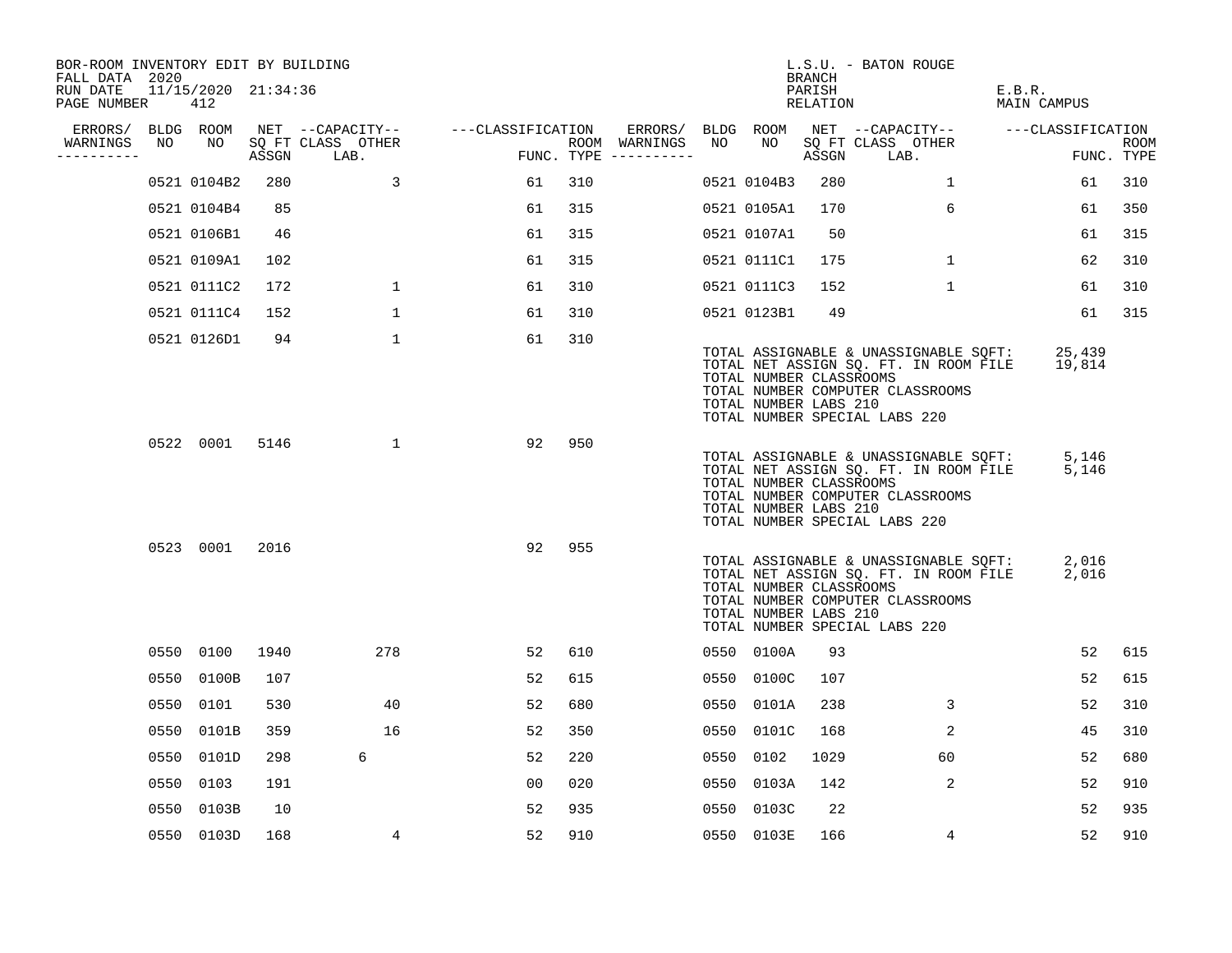| BOR-ROOM INVENTORY EDIT BY BUILDING<br>FALL DATA 2020 |    |             |     |                                    |            |     |                                            |                                                  | BRANCH             | L.S.U. - BATON ROUGE                                                                                                                                            |                       |                           |
|-------------------------------------------------------|----|-------------|-----|------------------------------------|------------|-----|--------------------------------------------|--------------------------------------------------|--------------------|-----------------------------------------------------------------------------------------------------------------------------------------------------------------|-----------------------|---------------------------|
| RUN DATE 11/15/2020 21:34:36<br>PAGE NUMBER           |    | 413         |     |                                    |            |     |                                            |                                                  | PARISH<br>RELATION |                                                                                                                                                                 | E.B.R.<br>MAIN CAMPUS |                           |
|                                                       |    |             |     |                                    |            |     |                                            |                                                  |                    | ERRORS/ BLDG ROOM NET --CAPACITY-- - ---CLASSIFICATION ERRORS/ BLDG ROOM NET --CAPACITY-- - ---CLASSIFICATION                                                   |                       |                           |
| WARNINGS<br>----------                                | NO |             |     | NO SQ FT CLASS OTHER<br>ASSGN LAB. | <b>FUN</b> |     | ROOM WARNINGS NO<br>$FUNC. TYPE ---------$ | NO                                               |                    | SQ FT CLASS OTHER<br>ASSGN LAB.                                                                                                                                 |                       | <b>ROOM</b><br>FUNC. TYPE |
|                                                       |    | 0550 0103F  | 140 | 6                                  | 52         | 650 |                                            | 0550 0104                                        | 320                | 4                                                                                                                                                               | 52                    | 630                       |
|                                                       |    | 0550 0104A  | 53  |                                    | 00         | 030 |                                            | 0550 0106                                        | 100                | 2                                                                                                                                                               | 00                    | 030                       |
|                                                       |    | 0550 0108   | 15  |                                    | 52         | 315 |                                            | 0550 0110                                        | 100                | $\overline{a}$                                                                                                                                                  | 00                    | 030                       |
|                                                       |    | 0550 0112   | 64  |                                    | 52         | 730 |                                            | 0550 C0100                                       | 195                |                                                                                                                                                                 | 00                    | 020                       |
|                                                       |    | 0550 0100B1 | 21  |                                    | 52         | 615 |                                            | 0550 0100C1                                      | 21                 |                                                                                                                                                                 | 52                    | 615                       |
|                                                       |    | 0550 0101D1 | 11  |                                    | 52         | 225 |                                            | 0550 0103F1                                      | 65                 |                                                                                                                                                                 | 52                    | 919                       |
|                                                       |    | 0550 0103F2 | 37  | $\mathbf{1}$                       | 52         | 919 |                                            | TOTAL NUMBER CLASSROOMS<br>TOTAL NUMBER LABS 210 |                    | TOTAL ASSIGNABLE & UNASSIGNABLE SQFT: 6,710<br>TOTAL NET ASSIGN SQ. FT. IN ROOM FILE 6,071<br>TOTAL NUMBER COMPUTER CLASSROOMS<br>TOTAL NUMBER SPECIAL LABS 220 | $\overline{1}$        |                           |
|                                                       |    | 0577 0001   | 306 |                                    | 42         | 620 |                                            | TOTAL NUMBER CLASSROOMS<br>TOTAL NUMBER LABS 210 |                    | TOTAL ASSIGNABLE & UNASSIGNABLE SQFT:<br>TOTAL NET ASSIGN SQ. FT. IN ROOM FILE<br>TOTAL NUMBER COMPUTER CLASSROOMS<br>TOTAL NUMBER SPECIAL LABS 220             | 306<br>306            |                           |
|                                                       |    | 0578 0001   | 396 |                                    | 42         | 620 |                                            | TOTAL NUMBER CLASSROOMS<br>TOTAL NUMBER LABS 210 |                    | TOTAL ASSIGNABLE & UNASSIGNABLE SQFT:<br>TOTAL NET ASSIGN SQ. FT. IN ROOM FILE<br>TOTAL NUMBER COMPUTER CLASSROOMS<br>TOTAL NUMBER SPECIAL LABS 220             | 396<br>396            |                           |
|                                                       |    | 0579 0001   | 236 |                                    | 42         | 620 |                                            | TOTAL NUMBER CLASSROOMS<br>TOTAL NUMBER LABS 210 |                    | TOTAL ASSIGNABLE & UNASSIGNABLE SQFT:<br>TOTAL NET ASSIGN SQ. FT. IN ROOM FILE<br>TOTAL NUMBER COMPUTER CLASSROOMS<br>TOTAL NUMBER SPECIAL LABS 220             | 236<br>236            |                           |
|                                                       |    | 0580 0001   | 231 |                                    | 42         | 620 |                                            | TOTAL NUMBER CLASSROOMS<br>TOTAL NUMBER LABS 210 |                    | TOTAL ASSIGNABLE & UNASSIGNABLE SQFT:<br>TOTAL NET ASSIGN SQ. FT. IN ROOM FILE<br>TOTAL NUMBER COMPUTER CLASSROOMS                                              | 231<br>231            |                           |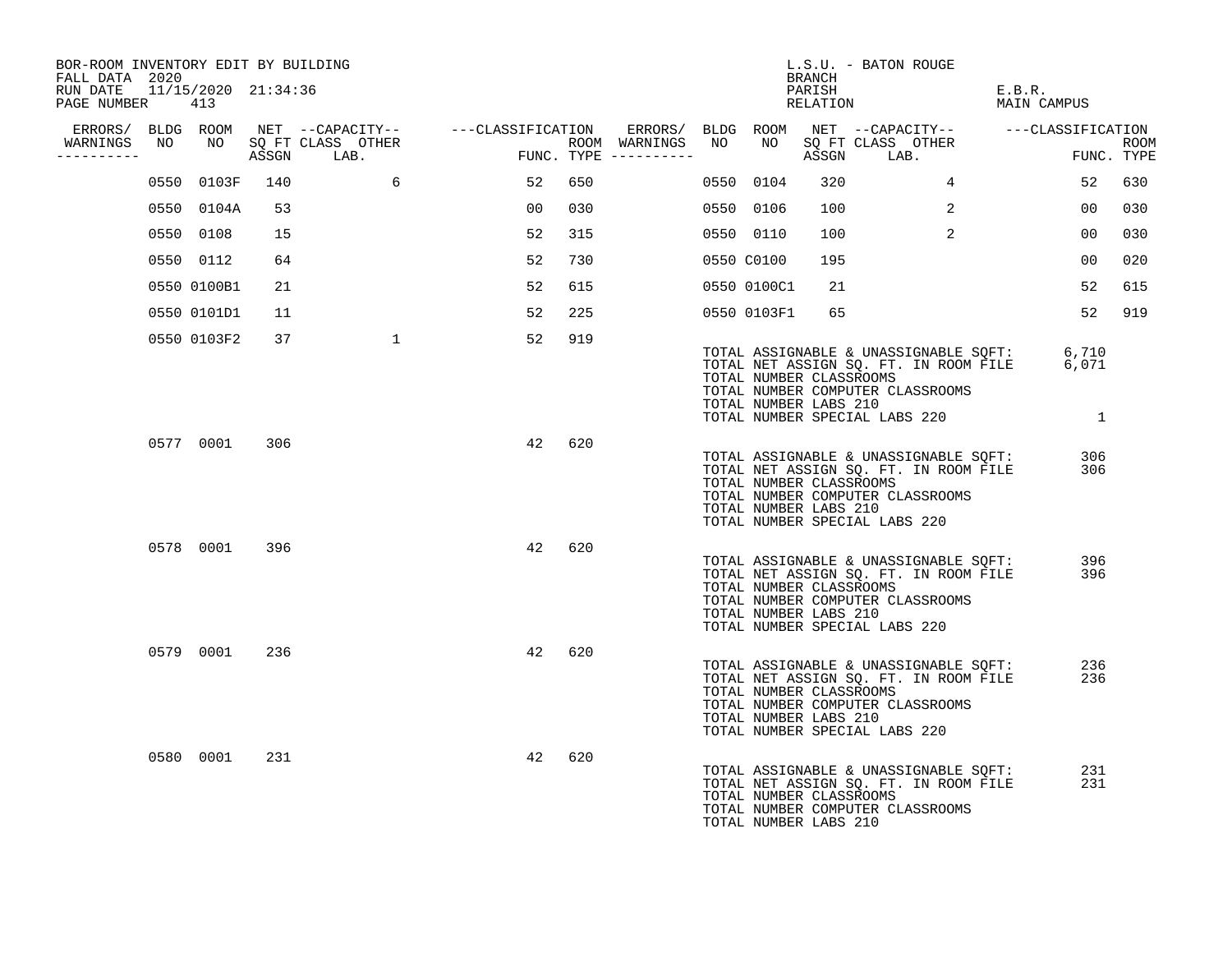| BOR-ROOM INVENTORY EDIT BY BUILDING<br>FALL DATA 2020 |               |               |        |        |        |  |                                                                                                    | L.S.U. - BATON ROUGE<br>BRANCH |  |                                  |                                                                                                                                 |        |
|-------------------------------------------------------|---------------|---------------|--------|--------|--------|--|----------------------------------------------------------------------------------------------------|--------------------------------|--|----------------------------------|---------------------------------------------------------------------------------------------------------------------------------|--------|
| RUN DATE 11/15/2020 21:34:36<br>PAGE NUMBER 414       |               |               |        |        |        |  |                                                                                                    |                                |  | PARISH<br>PARISH<br>RELATION     | E.B.R.<br>MAIN CAMPUS                                                                                                           |        |
|                                                       |               |               |        |        |        |  |                                                                                                    |                                |  |                                  |                                                                                                                                 |        |
|                                                       |               |               |        |        |        |  | TOTAL NUMBER SPECIAL LABS 220                                                                      |                                |  |                                  |                                                                                                                                 |        |
|                                                       |               | 0581 0001 226 | 42 620 |        |        |  | TOTAL NUMBER LABS 210<br>TOTAL NUMBER SPECIAL LABS 220                                             |                                |  | TOTAL NUMBER COMPUTER CLASSROOMS | 220 42 620<br>TOTAL ASSIGNABLE & UNASSIGNABLE SQFT: 452<br>TOTAL NET ASSIGN SQ. FT. IN ROOM FILE 452<br>TOTAL NUMBER CLASSROOMS |        |
|                                                       |               | 0582 0001 232 |        |        | 42 620 |  | 0582 0002 232<br>TOTAL NUMBER CLASSROOMS<br>TOTAL NUMBER LABS 210<br>TOTAL NUMBER SPECIAL LABS 220 |                                |  | TOTAL NUMBER COMPUTER CLASSROOMS | TOTAL ASSIGNABLE & UNASSIGNABLE SQFT: 464<br>TOTAL NET ASSIGN SQ. FT. IN ROOM FILE 464                                          | 42 620 |
|                                                       |               | 0583 0001 442 |        | 42 620 |        |  | TOTAL NUMBER CLASSROOMS<br>TOTAL NUMBER LABS 210<br>TOTAL NUMBER SPECIAL LABS 220                  |                                |  | TOTAL NUMBER COMPUTER CLASSROOMS | TOTAL ASSIGNABLE & UNASSIGNABLE SQFT: 442<br>TOTAL NET ASSIGN SQ. FT. IN ROOM FILE 442                                          |        |
|                                                       |               | 0585 0001 549 |        | 42     | 620    |  | TOTAL NUMBER CLASSROOMS<br>TOTAL NUMBER LABS 210<br>TOTAL NUMBER SPECIAL LABS 220                  |                                |  | TOTAL NUMBER COMPUTER CLASSROOMS | TOTAL ASSIGNABLE & UNASSIGNABLE SQFT: 549<br>TOTAL NET ASSIGN SQ. FT. IN ROOM FILE 549                                          |        |
|                                                       |               | 0586 0001 529 |        | 42     | 620    |  | TOTAL NUMBER CLASSROOMS<br>TOTAL NUMBER LABS 210<br>TOTAL NUMBER SPECIAL LABS 220                  |                                |  | TOTAL NUMBER COMPUTER CLASSROOMS | TOTAL ASSIGNABLE & UNASSIGNABLE SQFT: 529<br>TOTAL NET ASSIGN SQ. FT. IN ROOM FILE 529                                          |        |
|                                                       |               | 0587 0001 652 |        | 42     | 620    |  | TOTAL NUMBER CLASSROOMS<br>TOTAL NUMBER LABS 210<br>TOTAL NUMBER SPECIAL LABS 220                  |                                |  | TOTAL NUMBER COMPUTER CLASSROOMS | TOTAL ASSIGNABLE & UNASSIGNABLE SQFT: 652<br>TOTAL NET ASSIGN SQ. FT. IN ROOM FILE 652                                          |        |
|                                                       | 0589 0001 196 |               |        | 42     | 620    |  |                                                                                                    |                                |  |                                  | TOTAL ASSIGNABLE & UNASSIGNABLE SQFT: 196                                                                                       |        |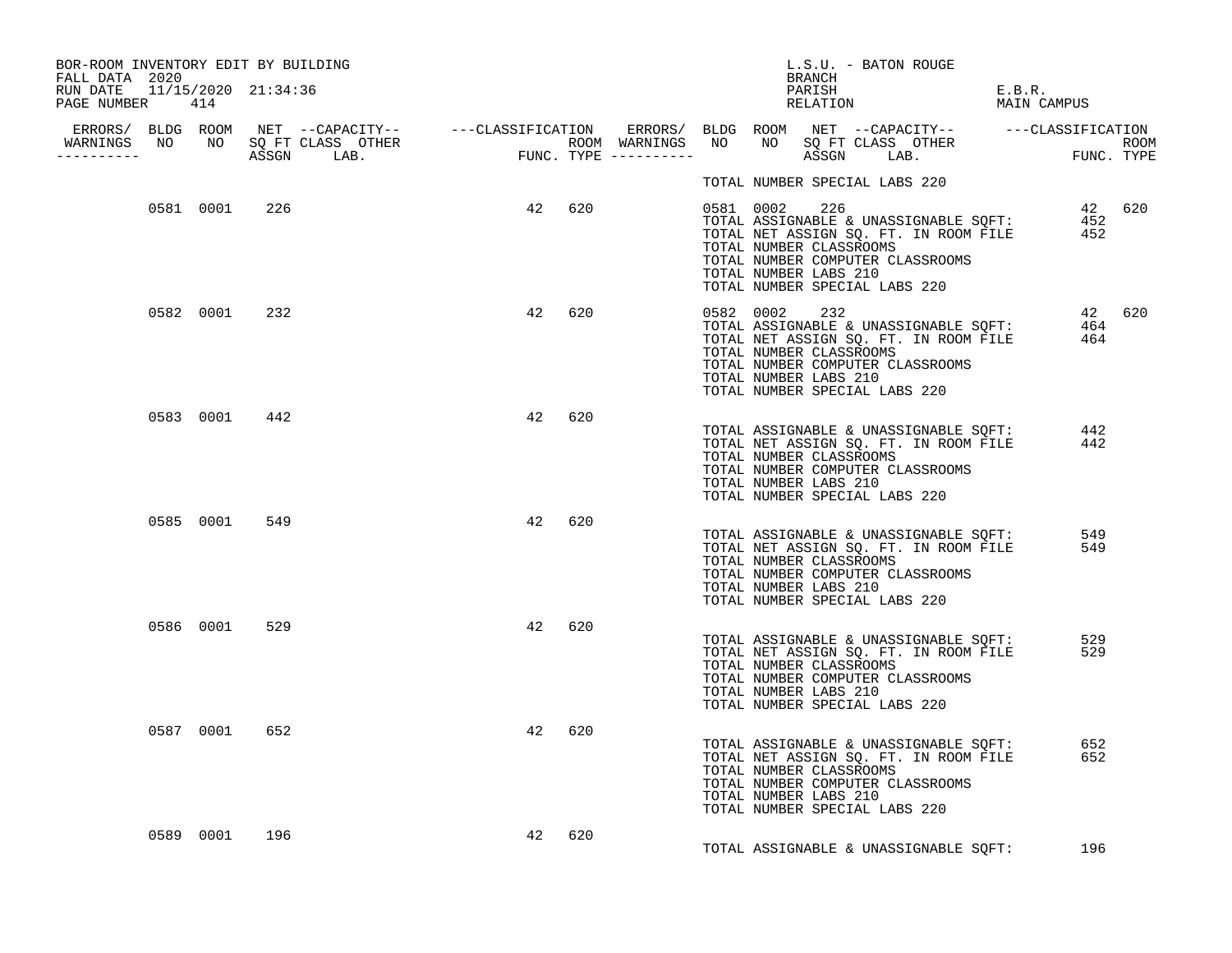| BOR-ROOM INVENTORY EDIT BY BUILDING<br>FALL DATA 2020 |           |               |                                                                                                                                                                                                                                      |    |     |               | L.S.U. - BATON ROUGE<br>BRANCH                                                    |                                                                                                                            |                       |        |
|-------------------------------------------------------|-----------|---------------|--------------------------------------------------------------------------------------------------------------------------------------------------------------------------------------------------------------------------------------|----|-----|---------------|-----------------------------------------------------------------------------------|----------------------------------------------------------------------------------------------------------------------------|-----------------------|--------|
| RUN DATE 11/15/2020 21:34:36<br>PAGE NUMBER 415       |           |               |                                                                                                                                                                                                                                      |    |     |               | PARISH<br>RELATION                                                                |                                                                                                                            | E.B.R.<br>MAIN CAMPUS |        |
|                                                       |           |               |                                                                                                                                                                                                                                      |    |     |               |                                                                                   |                                                                                                                            |                       |        |
|                                                       |           |               | ERRORS/ BLDG ROOM NET --CAPACITY-- ----CLASSIFICATION ERRORS/ BLDG ROOM NET --CAPACITY-- -----CLASSIFICATION<br>WARNINGS NO NO SQFTCLASS OTHER ROOM WARNINGS NO NO SQFTCLASS OTHER ROOM<br>----------- ASSGN LAB. FUNC.TYPE -------- |    |     |               |                                                                                   |                                                                                                                            |                       |        |
|                                                       |           |               |                                                                                                                                                                                                                                      |    |     |               | TOTAL NUMBER CLASSROOMS<br>TOTAL NUMBER LABS 210<br>TOTAL NUMBER SPECIAL LABS 220 | TOTAL NET ASSIGN SQ. FT. IN ROOM FILE 196<br>TOTAL NUMBER COMPUTER CLASSROOMS                                              |                       |        |
|                                                       |           | 0590 0001 172 |                                                                                                                                                                                                                                      | 42 | 620 |               | TOTAL NUMBER CLASSROOMS<br>TOTAL NUMBER LABS 210<br>TOTAL NUMBER SPECIAL LABS 220 | TOTAL ASSIGNABLE & UNASSIGNABLE SQFT: 172<br>TOTAL NET ASSIGN SQ. FT. IN ROOM FILE 172<br>TOTAL NUMBER COMPUTER CLASSROOMS |                       |        |
|                                                       |           | 0591 0001 22  |                                                                                                                                                                                                                                      | 42 | 620 |               | TOTAL NUMBER CLASSROOMS<br>TOTAL NUMBER LABS 210<br>TOTAL NUMBER SPECIAL LABS 220 | TOTAL ASSIGNABLE & UNASSIGNABLE SQFT: 22<br>TOTAL NET ASSIGN SQ. FT. IN ROOM FILE<br>TOTAL NUMBER COMPUTER CLASSROOMS      | 22                    |        |
|                                                       |           | 0592 0001 121 |                                                                                                                                                                                                                                      | 42 | 620 |               | TOTAL NUMBER CLASSROOMS<br>TOTAL NUMBER LABS 210<br>TOTAL NUMBER SPECIAL LABS 220 | TOTAL ASSIGNABLE & UNASSIGNABLE SOFT:<br>TOTAL NET ASSIGN SQ. FT. IN ROOM FILE<br>TOTAL NUMBER COMPUTER CLASSROOMS         | 121<br>121            |        |
|                                                       | 0593 0001 | 280           |                                                                                                                                                                                                                                      | 42 | 620 | 0593 0002 280 | TOTAL NUMBER CLASSROOMS<br>TOTAL NUMBER LABS 210<br>TOTAL NUMBER SPECIAL LABS 220 | TOTAL ASSIGNABLE & UNASSIGNABLE SQFT:<br>TOTAL NET ASSIGN SQ. FT. IN ROOM FILE<br>TOTAL NUMBER COMPUTER CLASSROOMS         | 560<br>560            | 42 620 |
|                                                       |           | 0594 0001 182 |                                                                                                                                                                                                                                      | 42 | 620 |               | TOTAL NUMBER CLASSROOMS<br>TOTAL NUMBER LABS 210<br>TOTAL NUMBER SPECIAL LABS 220 | TOTAL ASSIGNABLE & UNASSIGNABLE SOFT:<br>TOTAL NET ASSIGN SQ. FT. IN ROOM FILE<br>TOTAL NUMBER COMPUTER CLASSROOMS         | 182<br>182            |        |
|                                                       | 0595 0001 | 41            |                                                                                                                                                                                                                                      | 42 | 620 |               | TOTAL NUMBER CLASSROOMS                                                           | TOTAL ASSIGNABLE & UNASSIGNABLE SQFT:<br>TOTAL NET ASSIGN SQ. FT. IN ROOM FILE<br>TOTAL NUMBER COMPUTER CLASSROOMS         | 41<br>41              |        |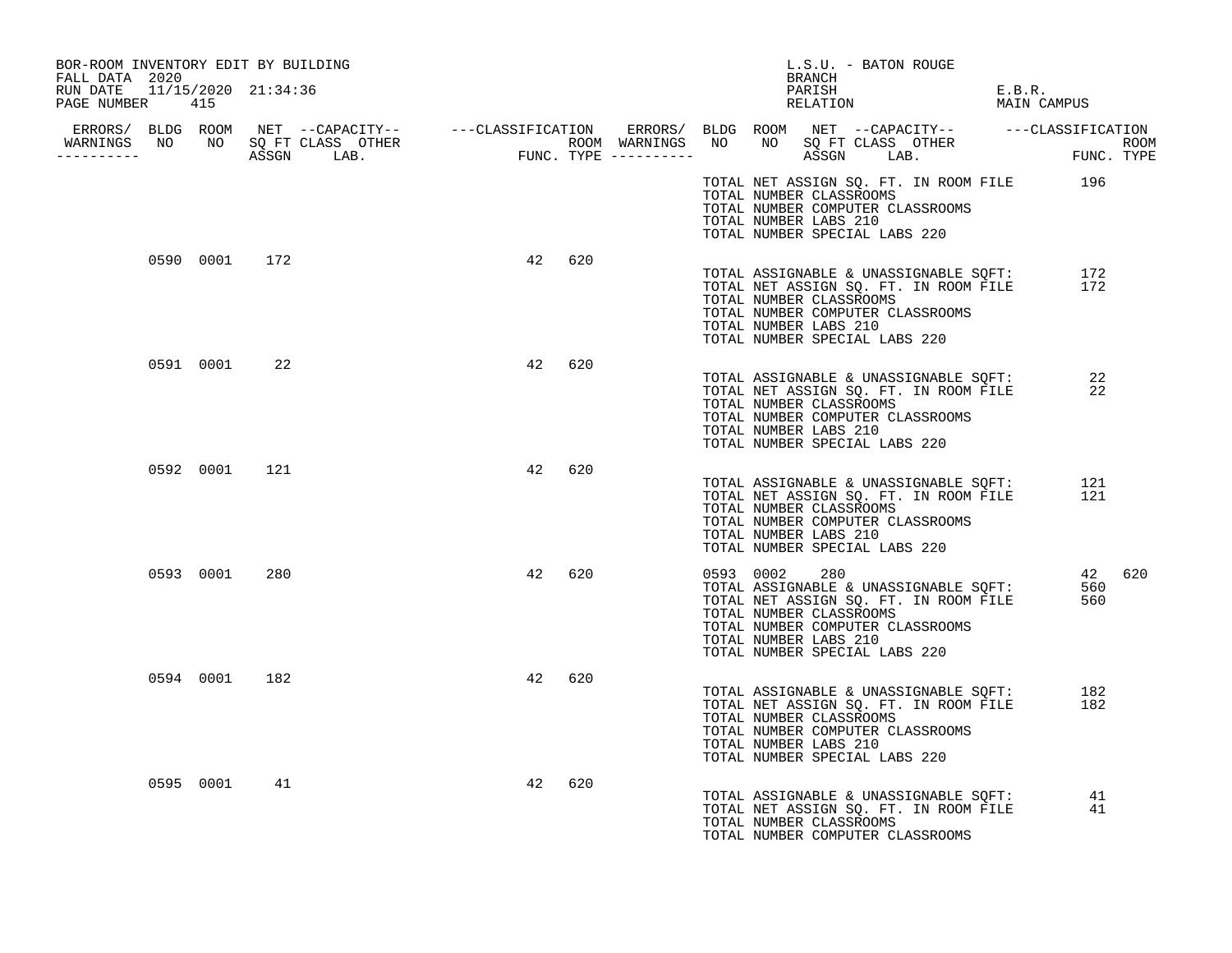| BOR-ROOM INVENTORY EDIT BY BUILDING<br>FALL DATA 2020 |           |     |                                                                                                                                       |       |     |                     |           | L.S.U. - BATON ROUGE<br>BRANCH                                                          |                                                                                                                                                             |                       |                      |        |
|-------------------------------------------------------|-----------|-----|---------------------------------------------------------------------------------------------------------------------------------------|-------|-----|---------------------|-----------|-----------------------------------------------------------------------------------------|-------------------------------------------------------------------------------------------------------------------------------------------------------------|-----------------------|----------------------|--------|
| RUN DATE 11/15/2020 21:34:36<br>PAGE NUMBER           | 416       |     |                                                                                                                                       |       |     |                     |           | PARISH<br>RELATION                                                                      |                                                                                                                                                             | E.B.R.<br>MAIN CAMPUS |                      |        |
| WARNINGS<br>NO                                        |           |     | ERRORS/ BLDG ROOM NET --CAPACITY-- - ---CLASSIFICATION ERRORS/ BLDG ROOM NET --CAPACITY-- - ---CLASSIFICATION<br>NO SQ FT CLASS OTHER |       |     | ROOM WARNINGS NO    |           |                                                                                         |                                                                                                                                                             |                       |                      |        |
| -----------                                           |           |     | ASSGN LAB.                                                                                                                            | FUNC. |     | FUNC. TYPE $------$ |           |                                                                                         | NO SQ FT CLASS OTHER FUNC. TYPE                                                                                                                             |                       |                      |        |
|                                                       |           |     |                                                                                                                                       |       |     |                     |           | TOTAL NUMBER LABS 210<br>TOTAL NUMBER SPECIAL LABS 220                                  |                                                                                                                                                             |                       |                      |        |
|                                                       | 0596 0001 | 268 |                                                                                                                                       | 42    | 620 |                     | 0596 0002 | 80<br>TOTAL NUMBER CLASSROOMS<br>TOTAL NUMBER LABS 210<br>TOTAL NUMBER SPECIAL LABS 220 | TOTAL ASSIGNABLE & UNASSIGNABLE SQFT:<br>TOTAL ASSIGNABLE & UNASSIGNABLE SQFT:<br>TOTAL NET ASSIGN SQ. FT. IN ROOM FILE<br>TOTAL NUMBER COMPUTER CLASSROOMS |                       | 42 620<br>348<br>348 |        |
|                                                       | 0597 0001 | 218 |                                                                                                                                       | 42    | 620 |                     | 0597 0002 | 64<br>TOTAL NUMBER CLASSROOMS<br>TOTAL NUMBER LABS 210<br>TOTAL NUMBER SPECIAL LABS 220 | TOTAL ASSIGNABLE & UNASSIGNABLE SQFT:<br>TOTAL NET ASSIGN SQ. FT. IN ROOM FILE<br>TOTAL NUMBER COMPUTER CLASSROOMS                                          |                       | 282<br>282           | 42 620 |
|                                                       | 0599 0001 | 58  |                                                                                                                                       | 42    | 620 |                     |           | TOTAL NUMBER CLASSROOMS<br>TOTAL NUMBER LABS 210<br>TOTAL NUMBER SPECIAL LABS 220       | TOTAL ASSIGNABLE & UNASSIGNABLE SQFT:<br>TOTAL NET ASSIGN SQ. FT. IN ROOM FILE<br>TOTAL NUMBER COMPUTER CLASSROOMS                                          |                       | 58<br>58             |        |
|                                                       | 0613 0115 | 89  | 1                                                                                                                                     | 14    | 310 |                     | 0613 0116 | 210                                                                                     | $\overline{1}$                                                                                                                                              |                       | 00                   | 010    |
|                                                       | 0613 0117 | 90  | $\mathbf{1}$                                                                                                                          | 14    | 310 |                     | 0613 0119 | 87                                                                                      | $\mathbf{1}$                                                                                                                                                |                       | 14                   | 310    |
|                                                       | 0613 0123 | 100 | $\mathbf{1}$                                                                                                                          | 14    | 310 |                     | 0613 0124 | 2                                                                                       |                                                                                                                                                             |                       | 0 <sub>0</sub>       | 030    |
|                                                       | 0613 0126 | 9   |                                                                                                                                       | 00    | 030 |                     | 0613 0128 | 9                                                                                       |                                                                                                                                                             |                       | 00                   | 030    |
|                                                       | 0613 0133 | 96  | $\mathbf 1$                                                                                                                           | 46    | 310 |                     | 0613 0137 | 92                                                                                      | $\mathbf{1}$                                                                                                                                                |                       | 46                   | 310    |
|                                                       | 0613 0139 | 94  | $\mathbf{1}$                                                                                                                          | 14    | 310 |                     | 0613 0140 | 78                                                                                      | $\mathbf{1}$                                                                                                                                                |                       | 46                   | 710    |
|                                                       | 0613 0145 | 94  | 1                                                                                                                                     | 14    | 310 |                     | 0613 0148 | 85                                                                                      |                                                                                                                                                             |                       | 0 <sub>0</sub>       | 010    |
|                                                       | 0613 0153 | 94  | $\mathbf 1$                                                                                                                           | 46    | 310 |                     | 0613 0155 | 92                                                                                      | $\mathbf{1}$                                                                                                                                                |                       | 46                   | 310    |
|                                                       | 0613 0156 | 70  | $\mathbf{1}$                                                                                                                          | 14    | 315 |                     | 0613 0157 | 88                                                                                      | $\mathbf{1}$                                                                                                                                                |                       | 46                   | 310    |
|                                                       | 0613 0158 | 70  |                                                                                                                                       | 14    | 315 |                     | 0613 0159 | 92                                                                                      | $\mathbf{1}$                                                                                                                                                |                       | 46                   | 310    |
|                                                       | 0613 0161 | 99  | 1                                                                                                                                     | 14    | 310 |                     | 0613 0163 | 85                                                                                      | 1                                                                                                                                                           |                       | 14                   | 310    |
|                                                       | 0613 0164 | 111 | 1                                                                                                                                     | 14    | 310 |                     | 0613 0165 | 90                                                                                      | $\mathbf 1$                                                                                                                                                 |                       | 14                   | 310    |
|                                                       | 0613 0168 | 213 | $\mathbf{1}$                                                                                                                          | 46    | 350 |                     | 0613 0170 | 89                                                                                      | $\mathbf{1}$                                                                                                                                                |                       | 46                   | 315    |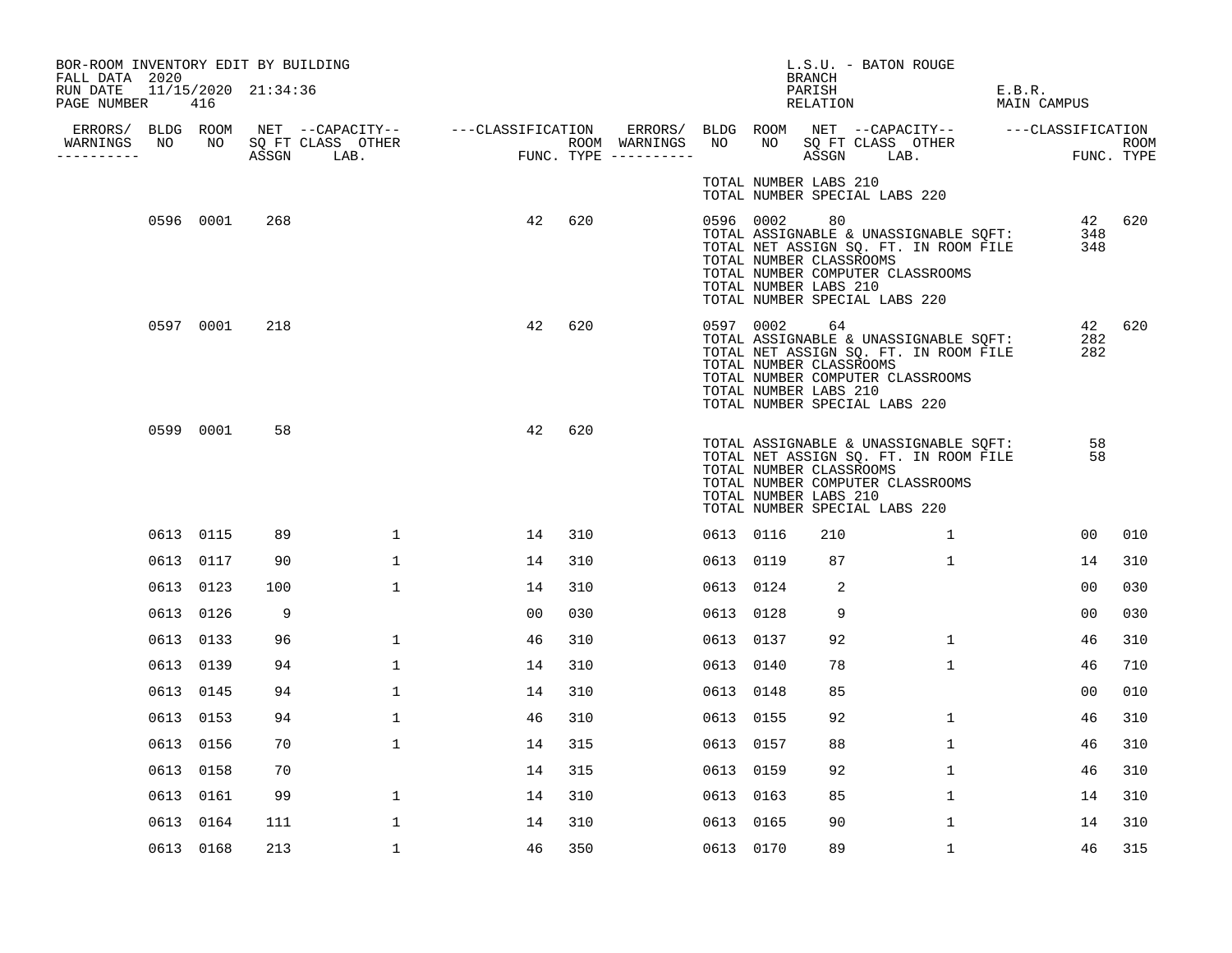| BOR-ROOM INVENTORY EDIT BY BUILDING<br>FALL DATA 2020 |      |                            |       |                           |                                    |     |                                      |      |                                                                 | BRANCH             | L.S.U. - BATON ROUGE                                                                                                                                            |                           |                           |
|-------------------------------------------------------|------|----------------------------|-------|---------------------------|------------------------------------|-----|--------------------------------------|------|-----------------------------------------------------------------|--------------------|-----------------------------------------------------------------------------------------------------------------------------------------------------------------|---------------------------|---------------------------|
| RUN DATE<br>PAGE NUMBER                               |      | 11/15/2020 21:34:36<br>417 |       |                           |                                    |     |                                      |      |                                                                 | PARISH<br>RELATION |                                                                                                                                                                 | E.B.R.<br>MAIN CAMPUS     |                           |
| ERRORS/                                               |      | BLDG ROOM                  |       |                           | NET --CAPACITY-- ---CLASSIFICATION |     | ERRORS/                              |      | BLDG ROOM                                                       |                    | NET --CAPACITY-- ---CLASSIFICATION                                                                                                                              |                           |                           |
| WARNINGS<br>----------                                | NO   | NO                         | ASSGN | SQ FT CLASS OTHER<br>LAB. |                                    |     | ROOM WARNINGS<br>FUNC. TYPE $------$ | NO   | NO                                                              | ASSGN              | SQ FT CLASS OTHER<br>LAB.                                                                                                                                       |                           | <b>ROOM</b><br>FUNC. TYPE |
|                                                       |      | 0613 C0100                 | 110   |                           | 00                                 | 020 |                                      |      | 0613 C0100A                                                     | 80                 |                                                                                                                                                                 | 00                        | 020                       |
|                                                       |      | 0613 C0100B                | 53    |                           | 00                                 | 020 |                                      |      | 0613 C0100C                                                     | 82                 |                                                                                                                                                                 | 00                        | 020                       |
|                                                       |      | 0613 C0100D                | 75    |                           | 00                                 | 020 |                                      |      | 0613 C0100E                                                     | 53                 |                                                                                                                                                                 | 00                        | 020                       |
|                                                       |      | 0613 C0100F                | 75    |                           | 0 <sub>0</sub>                     | 020 |                                      |      | 0613 C0100G<br>TOTAL NUMBER CLASSROOMS<br>TOTAL NUMBER LABS 210 | 78                 | TOTAL ASSIGNABLE & UNASSIGNABLE SQFT:<br>TOTAL NET ASSIGN SQ. FT. IN ROOM FILE<br>TOTAL NUMBER COMPUTER CLASSROOMS<br>TOTAL NUMBER SPECIAL LABS 220             | 00<br>2,934<br>2,013      | 020                       |
|                                                       |      | 0614 0100                  | 110   | 2                         | 00                                 | 010 |                                      |      | 0614 0103                                                       | 895                | 60                                                                                                                                                              | 14                        | 110                       |
|                                                       | 0614 | 0104                       | 99    | 3                         | 14                                 | 115 |                                      |      | 0614 0104A                                                      | 19                 |                                                                                                                                                                 | 14                        | 115                       |
|                                                       |      | 0614 0106                  | 108   | 2                         | 00                                 | 010 |                                      |      | 0614 C0100<br>TOTAL NUMBER CLASSROOMS<br>TOTAL NUMBER LABS 210  | 312                | TOTAL ASSIGNABLE & UNASSIGNABLE SQFT:<br>TOTAL NET ASSIGN SQ. FT. IN ROOM FILE<br>TOTAL NUMBER COMPUTER CLASSROOMS<br>TOTAL NUMBER SPECIAL LABS 220             | 14<br>1,543<br>1,325<br>1 | 115                       |
|                                                       |      | 0615 0100                  | 605   |                           | 14                                 | 720 |                                      |      | 0615 0100A                                                      | 72                 |                                                                                                                                                                 | 14                        | 725                       |
|                                                       |      | 0615 0100B                 | 860   |                           | 14                                 | 720 |                                      |      | 0615 0101<br>TOTAL NUMBER CLASSROOMS<br>TOTAL NUMBER LABS 210   | 170                | TOTAL ASSIGNABLE & UNASSIGNABLE SQFT: 1,707<br>TOTAL NET ASSIGN SQ. FT. IN ROOM FILE 1,537<br>TOTAL NUMBER COMPUTER CLASSROOMS<br>TOTAL NUMBER SPECIAL LABS 220 | 00                        | 030                       |
|                                                       |      | 0633 0100                  | 2094  | 6                         | 92                                 | 660 |                                      |      | 0633 0101                                                       | 155                |                                                                                                                                                                 | 92                        | 665                       |
|                                                       | 0633 | 0102                       | 396   | 8                         | 00                                 | 010 |                                      |      | 0633 0103                                                       | 68                 |                                                                                                                                                                 | 0 <sub>0</sub>            | 010                       |
|                                                       | 0633 | 0103A                      | 148   | 4                         | 0 <sub>0</sub>                     | 010 |                                      |      | 0633 0103B                                                      | 926                | 6                                                                                                                                                               | 92                        | 665                       |
|                                                       | 0633 | 0104                       | 97    | $\mathbf{1}$              | 92                                 | 310 |                                      | 0633 | 0105                                                            | 186                | $\mathbf{1}$                                                                                                                                                    | 92                        | 310                       |
|                                                       | 0633 | 0106                       | 191   | $\mathbf 1$               | 92                                 | 310 |                                      | 0633 | 0108                                                            | 47                 |                                                                                                                                                                 | 92                        | 665                       |
|                                                       | 0633 | 0109                       | 46    |                           | 92                                 | 665 |                                      | 0633 | 0110                                                            | 5324               |                                                                                                                                                                 | 92                        | 740                       |
|                                                       | 0633 | 0110A                      | 223   |                           | 92                                 | 665 |                                      |      | 0633 0110B                                                      | 207                | 6                                                                                                                                                               | 92                        | 630                       |
|                                                       |      | 0633 0110C                 | 208   | 1                         | 92                                 | 310 |                                      |      | 0633 0110D                                                      | 205                |                                                                                                                                                                 | 92                        | 665                       |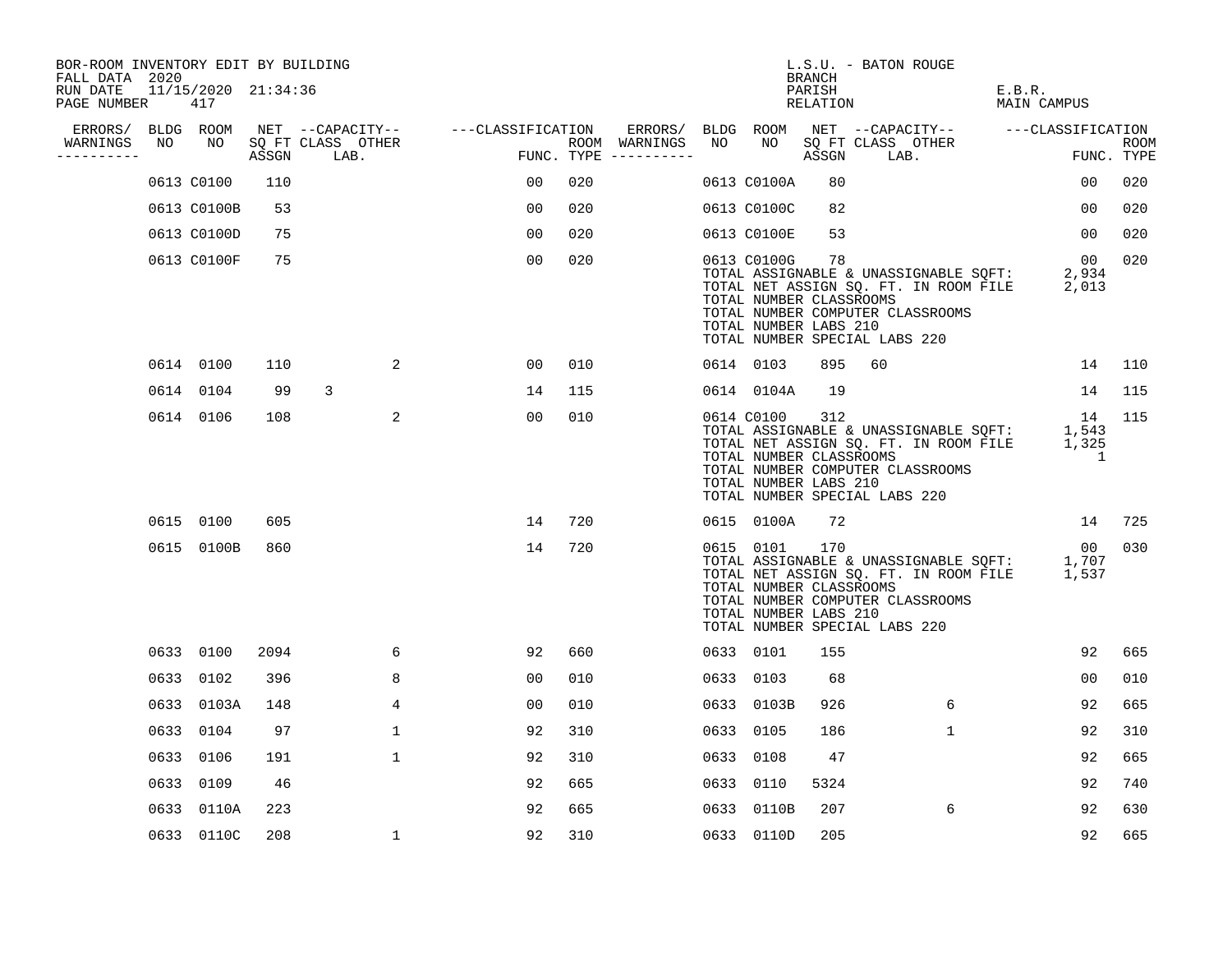| BOR-ROOM INVENTORY EDIT BY BUILDING<br>FALL DATA 2020 |                |     |                                  |                |        |                                                                     | BRANCH | L.S.U. - BATON ROUGE                                                                                                                                                                   |                       |  |
|-------------------------------------------------------|----------------|-----|----------------------------------|----------------|--------|---------------------------------------------------------------------|--------|----------------------------------------------------------------------------------------------------------------------------------------------------------------------------------------|-----------------------|--|
| RUN DATE 11/15/2020 21:34:36<br>PAGE NUMBER 418       |                |     |                                  |                |        |                                                                     |        | PARISH<br>RELATION                                                                                                                                                                     | E.B.R.<br>MAIN CAMPUS |  |
|                                                       |                |     |                                  |                |        |                                                                     |        |                                                                                                                                                                                        |                       |  |
| -----------                                           |                |     | WARNINGS NO NO SQ FT CLASS OTHER |                |        |                                                                     |        |                                                                                                                                                                                        |                       |  |
|                                                       | 0633 0110E     | 57  |                                  |                | 00 010 |                                                                     |        | 0633 0110F 35 1                                                                                                                                                                        | 00 030                |  |
|                                                       | 0633 0115      | 98  |                                  |                | 00 030 | 0633 C0100 1426<br>TOTAL NUMBER CLASSROOMS<br>TOTAL NUMBER LABS 210 |        | 00 0033 COLOO 1426<br>TOTAL ASSIGNABLE & UNASSIGNABLE SQFT: 12,137<br>TOTAL NET ASSIGN SQ. FT. IN ROOM FILE 9,909<br>TOTAL NUMBER COMPUTER CLASSROOMS<br>TOTAL NUMBER SPECIAL LABS 220 | 00 020                |  |
|                                                       | 0689 0100      | 471 |                                  | 46             | 730    | TOTAL NUMBER CLASSROOMS<br>TOTAL NUMBER LABS 210                    |        | TOTAL ASSIGNABLE & UNASSIGNABLE SQFT: 471<br>TOTAL NET ASSIGN SQ. FT. IN ROOM FILE<br>TOTAL NUMBER COMPUTER CLASSROOMS<br>TOTAL NUMBER SPECIAL LABS 220                                | 471                   |  |
|                                                       | 0690 0100 5000 |     |                                  |                | 11 570 | TOTAL NUMBER CLASSROOMS<br>TOTAL NUMBER LABS 210                    |        | TOTAL ASSIGNABLE & UNASSIGNABLE SQFT: 5,000<br>TOTAL NET ASSIGN SQ. FT. IN ROOM FILE 5,000<br>TOTAL NUMBER COMPUTER CLASSROOMS<br>TOTAL NUMBER SPECIAL LABS 220                        |                       |  |
|                                                       | 0699 0100      | 42  |                                  | 0 <sub>0</sub> | 0.30   | TOTAL NUMBER CLASSROOMS<br>TOTAL NUMBER LABS 210                    |        | TOTAL ASSIGNABLE & UNASSIGNABLE SQFT:<br>TOTAL NET ASSIGN SQ. FT. IN ROOM FILE<br>TOTAL NUMBER COMPUTER CLASSROOMS<br>TOTAL NUMBER SPECIAL LABS 220                                    | 42                    |  |
|                                                       | 0708 0100      | 235 |                                  | 91             | 590    | TOTAL NUMBER CLASSROOMS<br>TOTAL NUMBER LABS 210                    |        | TOTAL ASSIGNABLE & UNASSIGNABLE SQFT:<br>TOTAL NET ASSIGN SQ. FT. IN ROOM FILE<br>TOTAL NUMBER COMPUTER CLASSROOMS<br>TOTAL NUMBER SPECIAL LABS 220                                    | 235<br>235            |  |
|                                                       | 0709 0100      | 235 |                                  | 91             | 590    | TOTAL NUMBER CLASSROOMS<br>TOTAL NUMBER LABS 210                    |        | TOTAL ASSIGNABLE & UNASSIGNABLE SQFT:<br>TOTAL NET ASSIGN SQ. FT. IN ROOM FILE<br>TOTAL NUMBER COMPUTER CLASSROOMS<br>TOTAL NUMBER SPECIAL LABS 220                                    | 235<br>235            |  |
|                                                       | 0711 0100      | 356 |                                  | 91             | 590    |                                                                     |        | TOTAL ASSIGNABLE & UNASSIGNABLE SQFT:                                                                                                                                                  | 356                   |  |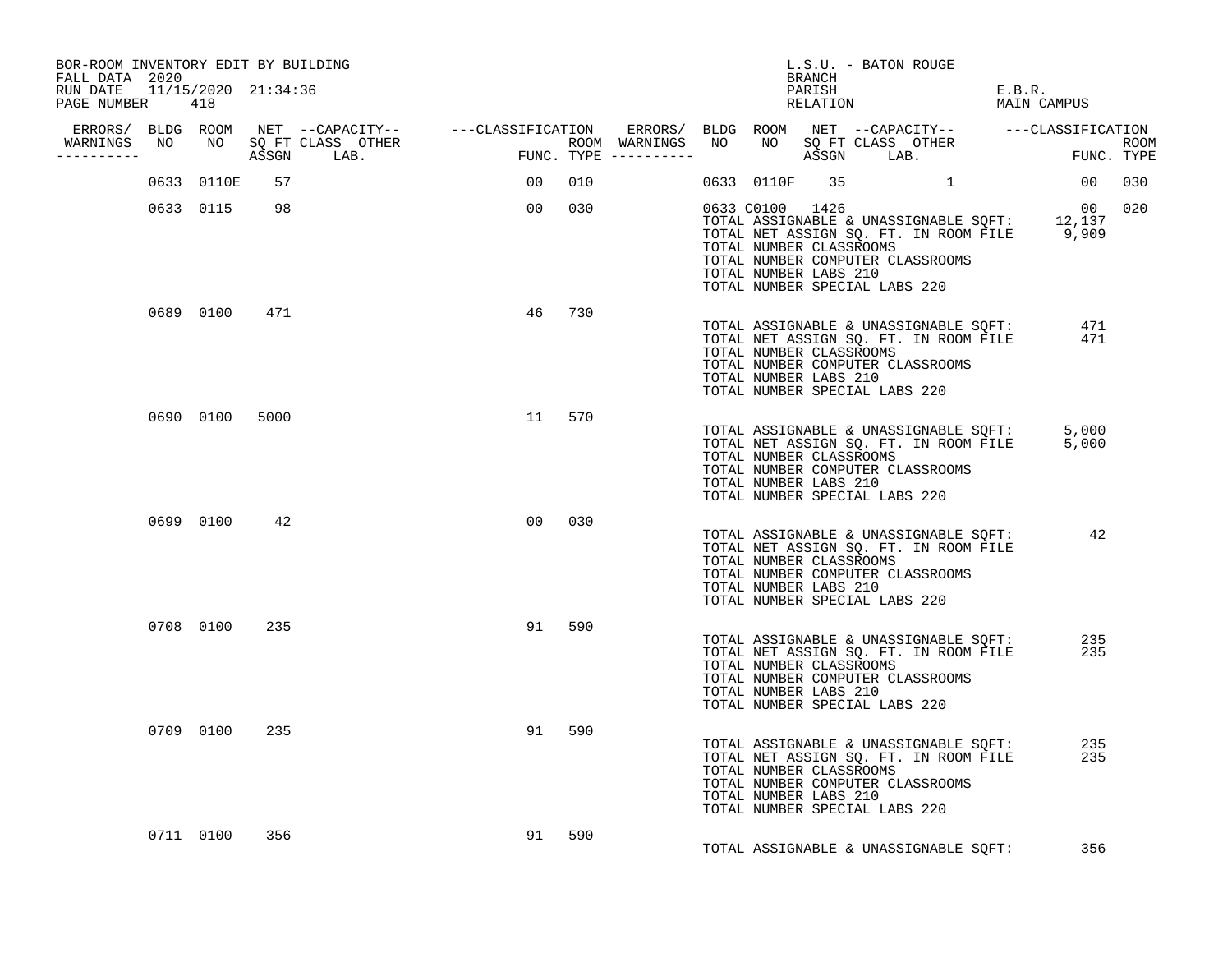| BOR-ROOM INVENTORY EDIT BY BUILDING<br>FALL DATA 2020                                                                                                                                                                                |              |               |                 |        |     |  |                                                                                                                                                                | BRANCH         |  | L.S.U. - BATON ROUGE |                                                                                                            |            |     |
|--------------------------------------------------------------------------------------------------------------------------------------------------------------------------------------------------------------------------------------|--------------|---------------|-----------------|--------|-----|--|----------------------------------------------------------------------------------------------------------------------------------------------------------------|----------------|--|----------------------|------------------------------------------------------------------------------------------------------------|------------|-----|
| RUN DATE 11/15/2020 21:34:36<br>PAGE NUMBER 419                                                                                                                                                                                      |              |               |                 |        |     |  |                                                                                                                                                                |                |  | PARISH<br>RELATION   | E.B.R.<br>MAIN CAMPUS                                                                                      |            |     |
|                                                                                                                                                                                                                                      |              |               |                 |        |     |  |                                                                                                                                                                |                |  |                      |                                                                                                            |            |     |
| ERRORS/ BLDG ROOM NET --CAPACITY-- ----CLASSIFICATION ERRORS/ BLDG ROOM NET --CAPACITY-- -----CLASSIFICATION<br>WARNINGS NO NO SQFTCLASS OTHER ROOM WARNINGS NO NO SQFTCLASS OTHER ROOM<br>----------- ASSGN LAB. FUNC.TYPE -------- |              |               |                 |        |     |  |                                                                                                                                                                |                |  |                      |                                                                                                            |            |     |
|                                                                                                                                                                                                                                      |              |               |                 |        |     |  | TOTAL NUMBER CLASSROOMS<br>TOTAL NUMBER COMPUTER CLASSROOMS<br>TOTAL NUMBER LABS 210<br>TOTAL NUMBER SPECIAL LABS 220                                          |                |  |                      | TOTAL NET ASSIGN SQ. FT. IN ROOM FILE 356                                                                  |            |     |
|                                                                                                                                                                                                                                      |              | 0712 0100 311 |                 | 91     | 590 |  | TOTAL NET ASSIGN SQ. FT. IN ROOM FILE<br>TOTAL NUMBER CLASSROOMS<br>TOTAL NUMBER COMPUTER CLASSROOMS<br>TOTAL NUMBER LABS 210<br>TOTAL NUMBER SPECIAL LABS 220 |                |  |                      | TOTAL ASSIGNABLE & UNASSIGNABLE SQFT:<br>TOTAL NET ASSIGN SO. FT. IN ROOM FILE                             | 311<br>311 |     |
|                                                                                                                                                                                                                                      | 0713 0100 32 |               | 93              | 720    |     |  | TOTAL NUMBER CLASSROOMS<br>TOTAL NUMBER COMPUTER CLASSROOMS<br>TOTAL NUMBER LABS 210<br>TOTAL NUMBER SPECIAL LABS 220                                          |                |  |                      | TOTAL ASSIGNABLE & UNASSIGNABLE SQFT: 32<br>TOTAL NET ASSIGN SQ. FT. IN ROOM FILE 32                       |            |     |
|                                                                                                                                                                                                                                      | 0716 0100    | 65            |                 | 46 731 |     |  | TOTAL NUMBER CLASSROOMS<br>TOTAL NUMBER COMPUTER CLASSROOMS<br>TOTAL NUMBER LABS 210<br>TOTAL NUMBER SPECIAL LABS 220                                          |                |  |                      | TOTAL ASSIGNABLE & UNASSIGNABLE SQFT: 65<br>TOTAL NET ASSIGN SQ. FT. IN ROOM FILE 65                       |            |     |
|                                                                                                                                                                                                                                      | 0717 0100    | 439           | 00              |        | 030 |  | TOTAL NET ASSIGN SQ. FT. IN ROOM FILE<br>TOTAL NUMBER CLASSROOMS<br>TOTAL NUMBER COMPUTER CLASSROOMS<br>TOTAL NUMBER LABS 210<br>TOTAL NUMBER SPECIAL LABS 220 |                |  |                      | TOTAL ASSIGNABLE & UNASSIGNABLE SQFT:                                                                      | 439        |     |
|                                                                                                                                                                                                                                      | 0718 0100    | 650           | 91              | 730    |     |  | 0718 0100C                                                                                                                                                     | $\overline{1}$ |  |                      |                                                                                                            | 91 650     |     |
|                                                                                                                                                                                                                                      | 0718 0135B   | 1             | 00 <sub>o</sub> |        | 010 |  | 0718 0135C                                                                                                                                                     | 1              |  |                      |                                                                                                            | 91 935     |     |
|                                                                                                                                                                                                                                      | 0718 0135D   | 1             | 91              |        | 215 |  | TOTAL NET ASSIGN SQ. FT. IN ROOM FILE<br>TOTAL NUMBER CLASSROOMS<br>TOTAL NUMBER COMPUTER CLASSROOMS<br>TOTAL NUMBER LABS 210<br>TOTAL NUMBER SPECIAL LABS 220 |                |  |                      | 0718 0135E 1 1 1<br>TOTAL ASSIGNABLE & UNASSIGNABLE SQFT: 655<br>TOTAL NET ASSIGN SQ. FT. IN ROOM FILE 654 | 91         | 310 |
|                                                                                                                                                                                                                                      | 0724 0100    | 308           | 00              |        | 020 |  |                                                                                                                                                                |                |  |                      | TOTAL ASSIGNABLE & UNASSIGNABLE SQFT: 308                                                                  |            |     |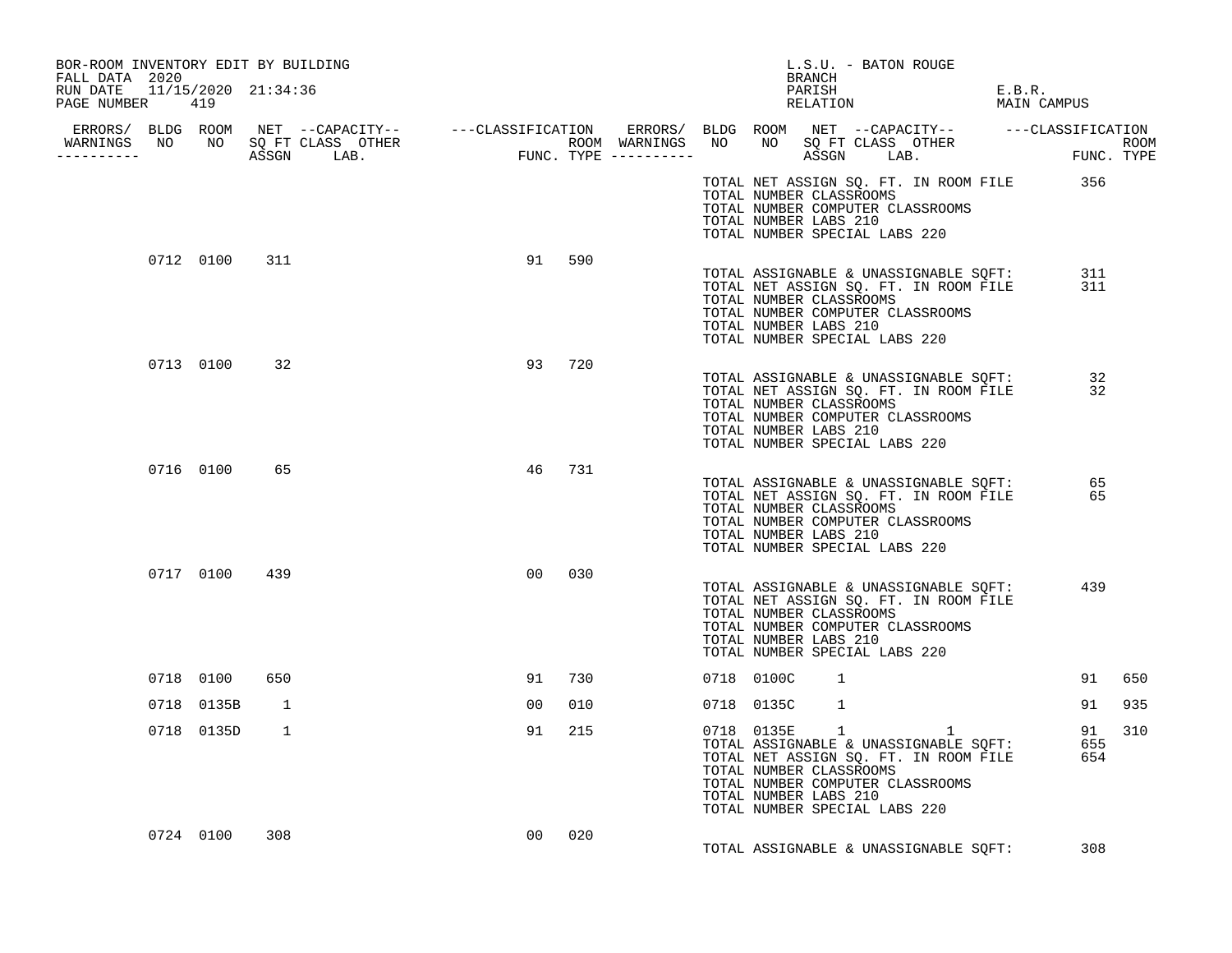| BOR-ROOM INVENTORY EDIT BY BUILDING<br>FALL DATA 2020 |           |                                  |                |        |                       | L.S.U. - BATON ROUGE<br>BRANCH                                                                                                                                                             |                       |
|-------------------------------------------------------|-----------|----------------------------------|----------------|--------|-----------------------|--------------------------------------------------------------------------------------------------------------------------------------------------------------------------------------------|-----------------------|
| RUN DATE 11/15/2020 21:34:36<br>PAGE NUMBER 420       |           |                                  |                |        |                       | PARISH<br>RELATION                                                                                                                                                                         | E.B.R.<br>MAIN CAMPUS |
| -----------                                           |           | WARNINGS NO NO SQ FT CLASS OTHER |                |        |                       |                                                                                                                                                                                            |                       |
|                                                       |           |                                  |                |        | TOTAL NUMBER LABS 210 | TOTAL NET ASSIGN SQ. FT. IN ROOM FILE<br>TOTAL NUMBER CLASSROOMS<br>TOTAL NUMBER COMPUTER CLASSROOMS<br>TOTAL NUMBER SPECIAL LABS 220                                                      |                       |
|                                                       | 0725 0100 | 532                              |                | 91 730 | TOTAL NUMBER LABS 210 | TOTAL ASSIGNABLE & UNASSIGNABLE SQFT:<br>TOTAL NET ASSIGN SQ. FT. IN ROOM FILE<br>TOTAL NUMBER CLASSROOMS<br>TOTAL NUMBER COMPUTER CLASSROOMS<br>TOTAL NUMBER SPECIAL LABS 220             | 532<br>532            |
|                                                       |           | 0726 0100 56                     | 0 <sub>0</sub> | 030    | TOTAL NUMBER LABS 210 | TOTAL ASSIGNABLE & UNASSIGNABLE SQFT:<br>TOTAL NET ASSIGN SQ. FT. IN ROOM FILE<br>TOTAL NUMBER CLASSROOMS<br>TOTAL NUMBER COMPUTER CLASSROOMS<br>TOTAL NUMBER SPECIAL LABS 220             | 56                    |
|                                                       |           | 0729 0100 1110                   |                | 72 730 | TOTAL NUMBER LABS 210 | TOTAL ASSIGNABLE & UNASSIGNABLE SQFT: 1,110<br>TOTAL NET ASSIGN SQ. FT. IN ROOM FILE 1,110<br>TOTAL NUMBER CLASSROOMS<br>TOTAL NUMBER COMPUTER CLASSROOMS<br>TOTAL NUMBER SPECIAL LABS 220 |                       |
|                                                       |           | 0732 0100 167                    | 00             | 030    | TOTAL NUMBER LABS 210 | TOTAL ASSIGNABLE & UNASSIGNABLE SOFT:<br>TOTAL NET ASSIGN SQ. FT. IN ROOM FILE<br>TOTAL NUMBER CLASSROOMS<br>TOTAL NUMBER COMPUTER CLASSROOMS<br>TOTAL NUMBER SPECIAL LABS 220             | 167                   |
|                                                       | 0734 0100 | 251                              |                | 31 730 | TOTAL NUMBER LABS 210 | TOTAL ASSIGNABLE & UNASSIGNABLE SQFT:<br>TOTAL NET ASSIGN SQ. FT. IN ROOM FILE<br>TOTAL NUMBER CLASSROOMS<br>TOTAL NUMBER COMPUTER CLASSROOMS<br>TOTAL NUMBER SPECIAL LABS 220             | 251<br>251            |
|                                                       | 0735 0100 | 355                              |                | 31 730 |                       | TOTAL ASSIGNABLE & UNASSIGNABLE SQFT:<br>TOTAL NET ASSIGN SQ. FT. IN ROOM FILE<br>TOTAL NUMBER CLASSROOMS<br>TOTAL NUMBER COMPUTER CLASSROOMS                                              | 355<br>355            |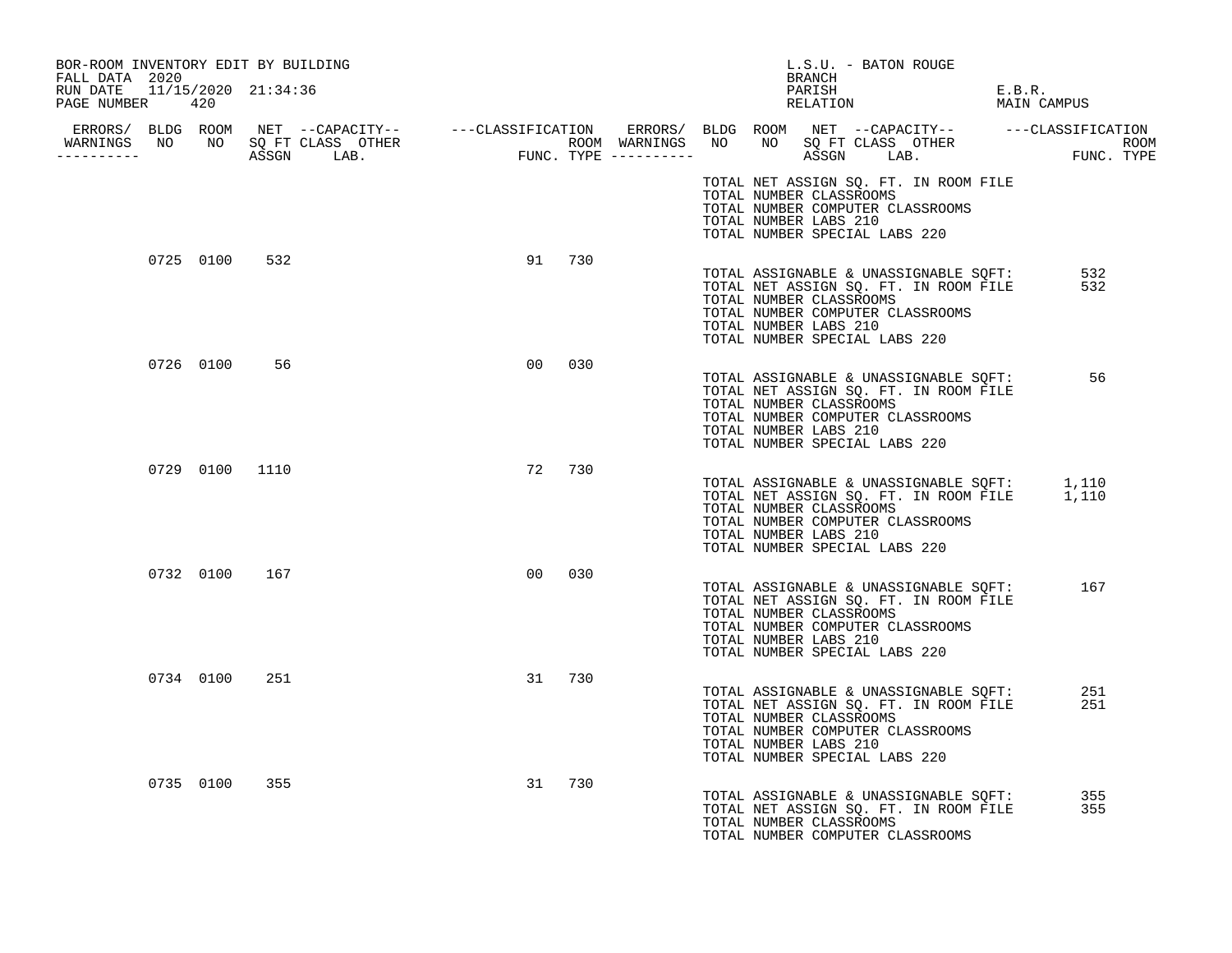| BOR-ROOM INVENTORY EDIT BY BUILDING<br>FALL DATA 2020 |            |     |                      |        |     |           |                 | BRANCH                                                 | L.S.U. - BATON ROUGE                                                                                                                                                                       |                       |            |     |
|-------------------------------------------------------|------------|-----|----------------------|--------|-----|-----------|-----------------|--------------------------------------------------------|--------------------------------------------------------------------------------------------------------------------------------------------------------------------------------------------|-----------------------|------------|-----|
| RUN DATE 11/15/2020 21:34:36<br>PAGE NUMBER 421       |            |     |                      |        |     |           |                 |                                                        | PARISH<br>RELATION                                                                                                                                                                         | E.B.R.<br>MAIN CAMPUS |            |     |
| WARNINGS NO NO SOFT CLASS OTHER                       |            |     |                      |        |     |           |                 |                                                        |                                                                                                                                                                                            |                       |            |     |
| ----------                                            |            |     |                      |        |     |           |                 |                                                        |                                                                                                                                                                                            |                       |            |     |
|                                                       |            |     |                      |        |     |           |                 | TOTAL NUMBER LABS 210                                  | TOTAL NUMBER SPECIAL LABS 220                                                                                                                                                              |                       |            |     |
|                                                       | 0738 0001  | 197 |                      | 32     | 730 | 0738 0002 |                 | 526                                                    |                                                                                                                                                                                            |                       | 32         | 730 |
|                                                       | 0738 0002A | 68  |                      | 63     | 730 | 0738 0003 |                 | 1612                                                   |                                                                                                                                                                                            |                       | 32         | 730 |
|                                                       | 0738 0003A | 763 |                      | 32     | 730 | 0738      | 0004            | 432                                                    |                                                                                                                                                                                            |                       | 32         | 730 |
|                                                       | 0738 0004A | 340 |                      | 32     | 730 |           | 0738 0004B 1348 |                                                        |                                                                                                                                                                                            |                       | 32         | 730 |
|                                                       | 0738 0005  | 274 |                      | 32     | 730 | 0738      | 0006            | 324                                                    |                                                                                                                                                                                            |                       | 32         | 730 |
|                                                       | 0738 0006A | 170 |                      | 32     | 730 |           | 0738 0006B      | 170                                                    |                                                                                                                                                                                            |                       | 32         | 730 |
|                                                       | 0738 0006C | 170 |                      | 32     | 730 | 0738 0007 |                 | 48<br>TOTAL NUMBER CLASSROOMS<br>TOTAL NUMBER LABS 210 | TOTAL ASSIGNABLE & UNASSIGNABLE SQFT: 6,442<br>TOTAL NET ASSIGN SQ. FT. IN ROOM FILE 6,394<br>TOTAL NUMBER COMPUTER CLASSROOMS<br>TOTAL NUMBER SPECIAL LABS 220                            |                       | 00         | 030 |
|                                                       | 0740 0100  | 303 |                      | 32     | 590 |           |                 | TOTAL NUMBER CLASSROOMS<br>TOTAL NUMBER LABS 210       | TOTAL ASSIGNABLE & UNASSIGNABLE SQFT:<br>TOTAL NET ASSIGN SQ. FT. IN ROOM FILE<br>TOTAL NUMBER COMPUTER CLASSROOMS<br>TOTAL NUMBER SPECIAL LABS 220                                        |                       | 303<br>303 |     |
|                                                       |            |     | 0744 0100 3261 1     | 22     | 250 |           |                 | TOTAL NUMBER CLASSROOMS<br>TOTAL NUMBER LABS 210       | TOTAL ASSIGNABLE & UNASSIGNABLE SQFT: 3,261<br>TOTAL NET ASSIGN SQ. FT. IN ROOM FILE 3,261<br>TOTAL NUMBER COMPUTER CLASSROOMS<br>TOTAL NUMBER SPECIAL LABS 220                            |                       |            |     |
|                                                       | 0746 0100  | 133 |                      | 71 730 |     |           |                 | TOTAL NUMBER CLASSROOMS<br>TOTAL NUMBER LABS 210       | TOTAL ASSIGNABLE & UNASSIGNABLE SQFT:<br>TOTAL NET ASSIGN SO FT IN ROOM FILE<br>TOTAL NET ASSIGN SQ. FT. IN ROOM FILE<br>TOTAL NUMBER COMPUTER CLASSROOMS<br>TOTAL NUMBER SPECIAL LABS 220 |                       | 133<br>133 |     |
|                                                       |            |     | 0747 0100 1533<br>31 | 81     | 081 |           |                 | TOTAL NUMBER CLASSROOMS                                | TOTAL ASSIGNABLE & UNASSIGNABLE SQFT: 1,533<br>TOTAL NET ASSIGN SQ. FT. IN ROOM FILE 1,533                                                                                                 |                       |            |     |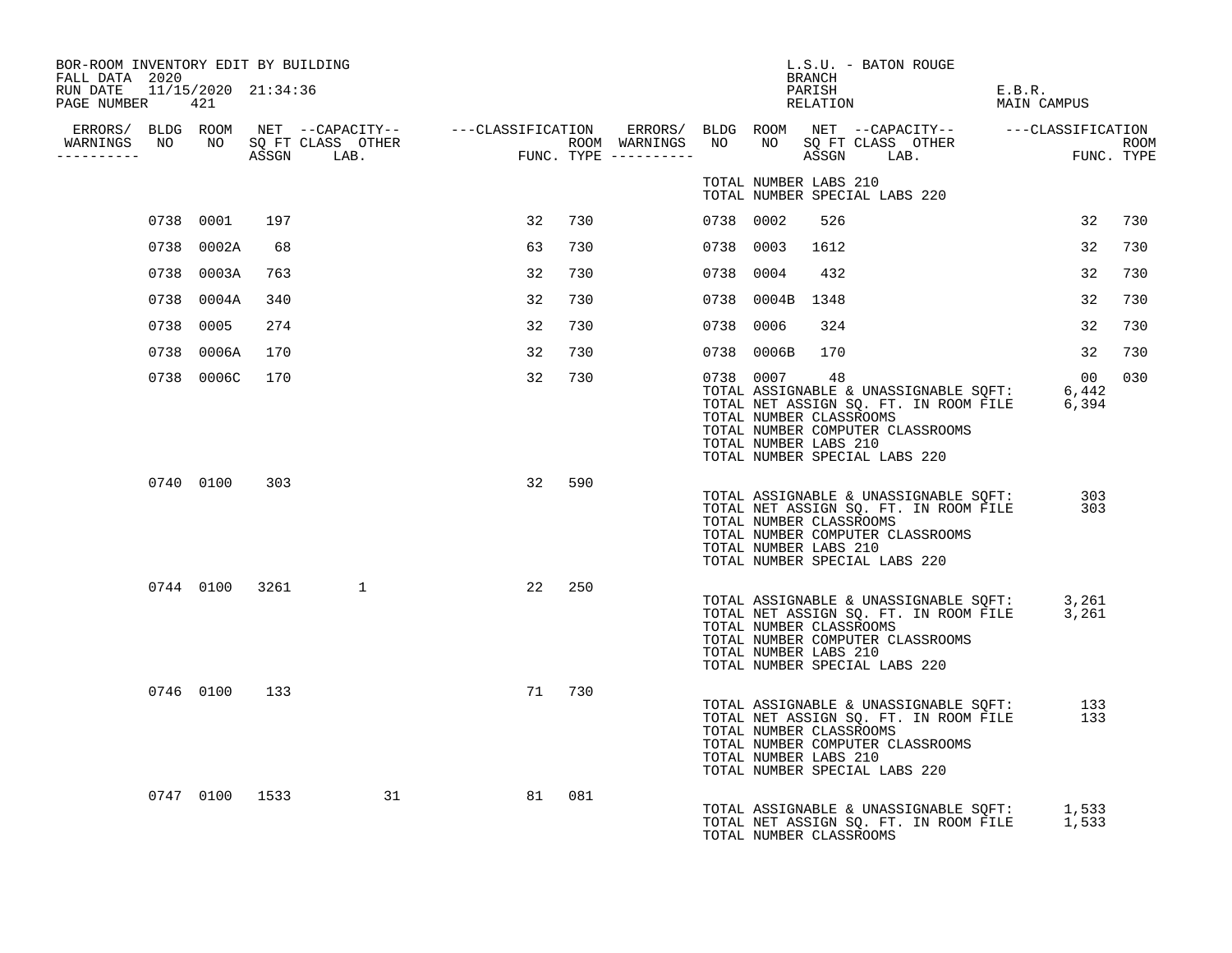| BOR-ROOM INVENTORY EDIT BY BUILDING<br>FALL DATA 2020 |                |               |                |    |        | BRANCH                                                                            | L.S.U. - BATON ROUGE                                                                                                                                        |                       |
|-------------------------------------------------------|----------------|---------------|----------------|----|--------|-----------------------------------------------------------------------------------|-------------------------------------------------------------------------------------------------------------------------------------------------------------|-----------------------|
| RUN DATE 11/15/2020 21:34:36<br>PAGE NUMBER 422       |                |               |                |    |        | PARISH<br>RELATION                                                                |                                                                                                                                                             | E.B.R.<br>MAIN CAMPUS |
| WARNINGS NO NO SQ FT CLASS OTHER<br>-----------       |                |               |                |    |        |                                                                                   |                                                                                                                                                             |                       |
|                                                       |                |               |                |    |        | TOTAL NUMBER LABS 210<br>TOTAL NUMBER SPECIAL LABS 220                            | TOTAL NUMBER COMPUTER CLASSROOMS                                                                                                                            |                       |
|                                                       |                |               | 0755 0100 1504 |    | 11 730 | TOTAL NUMBER CLASSROOMS<br>TOTAL NUMBER LABS 210<br>TOTAL NUMBER SPECIAL LABS 220 | TOTAL ASSIGNABLE & UNASSIGNABLE SQFT: 1,504<br>TOTAL NET ASSIGN SQ. FT. IN ROOM FILE 1,504<br>TOTAL NUMBER COMPUTER CLASSROOMS                              |                       |
|                                                       | 0756 0100 3485 |               |                |    | 11 730 | TOTAL NUMBER CLASSROOMS<br>TOTAL NUMBER LABS 210<br>TOTAL NUMBER SPECIAL LABS 220 | TOTAL ASSIGNABLE & UNASSIGNABLE SQFT: 3,485<br>TOTAL NET ASSIGN SQ. FT. IN ROOM FILE 3,485<br>TOTAL NUMBER COMPUTER CLASSROOMS                              |                       |
|                                                       |                | 0757 0100 737 | $\overline{5}$ |    | 11 250 | TOTAL NUMBER CLASSROOMS<br>TOTAL NUMBER LABS 210<br>TOTAL NUMBER SPECIAL LABS 220 | TOTAL ASSIGNABLE & UNASSIGNABLE SQFT:<br>TOTAL NET ASSIGN SQ. FT. IN ROOM FILE<br>TOTAL NUMBER COMPUTER CLASSROOMS                                          | 737<br>737            |
|                                                       | 0758 0100 5038 |               |                |    | 11 730 | TOTAL NUMBER CLASSROOMS<br>TOTAL NUMBER LABS 210<br>TOTAL NUMBER SPECIAL LABS 220 | TOTAL ASSIGNABLE & UNASSIGNABLE SQFT: 5,038<br>TOTAL NET ASSIGN SQ. FT. IN ROOM FILE 5,038<br>TOTAL NUMBER COMPUTER CLASSROOMS                              |                       |
|                                                       | 0759 0100      | 236           |                |    | 11 225 | TOTAL NUMBER CLASSROOMS<br>TOTAL NUMBER LABS 210<br>TOTAL NUMBER SPECIAL LABS 220 | TOTAL ASSIGNABLE & UNASSIGNABLE SQFT:<br>TOTAL NET ASSIGN SQ. FT. IN ROOM FILE<br>TOTAL NUMBER COMPUTER CLASSROOMS                                          | 236<br>236            |
|                                                       | 0760 0100      | $\mathbf{1}$  |                | 11 | 550    | TOTAL NUMBER CLASSROOMS<br>TOTAL NUMBER LABS 210<br>TOTAL NUMBER SPECIAL LABS 220 | TOTAL ASSIGNABLE & UNASSIGNABLE SQFT:<br>TOTAL NET ASSIGN SO. FT. IN ROOM FILE<br>TOTAL NET ASSIGN SQ. FT. IN ROOM FILE<br>TOTAL NUMBER COMPUTER CLASSROOMS | 1<br>1                |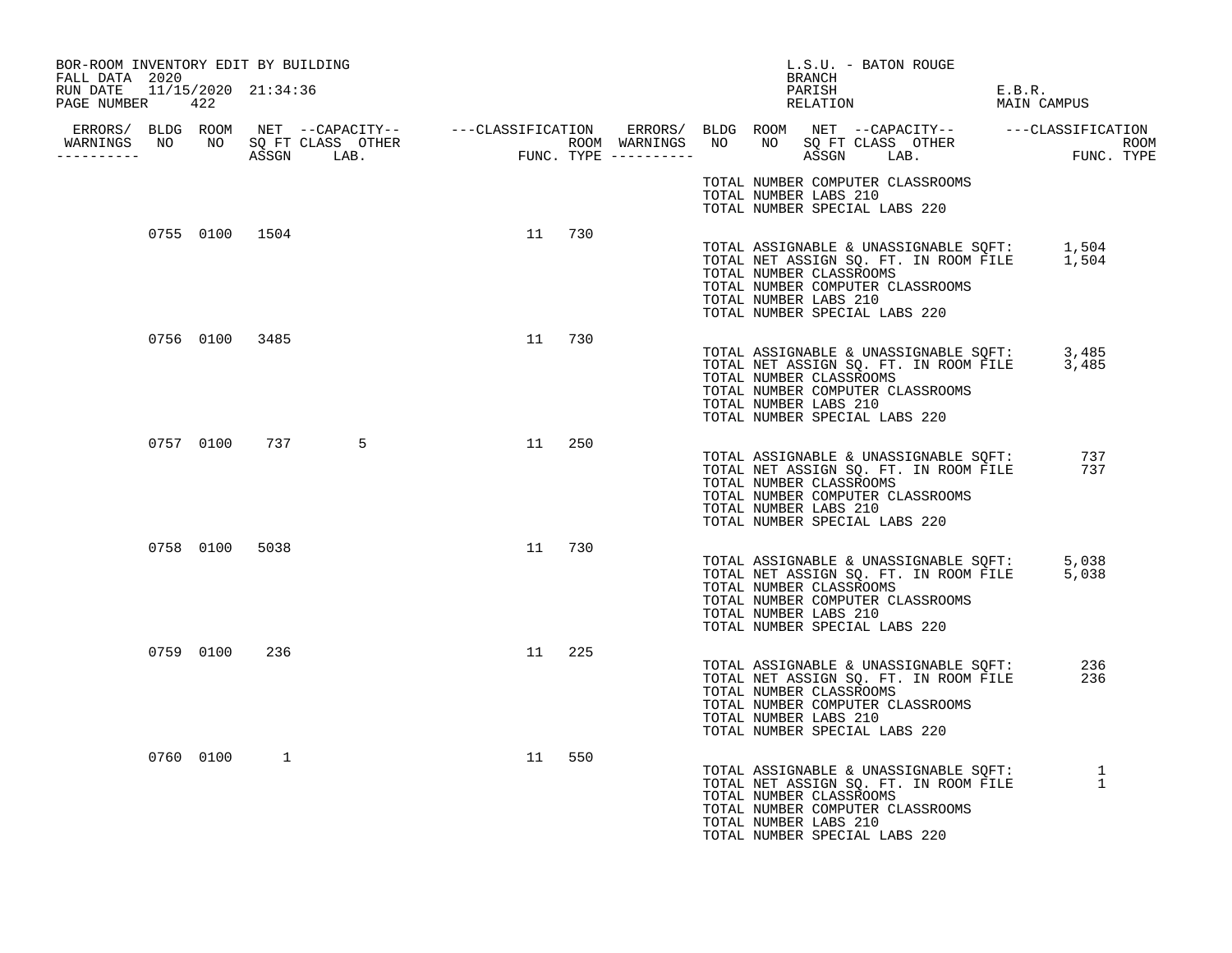| BOR-ROOM INVENTORY EDIT BY BUILDING<br>FALL DATA 2020 |                            |      |              |                |                |        |           |                                                                                                    | BRANCH             | L.S.U. - BATON ROUGE |                                                                                                                    |        |                                                                                                            |     |
|-------------------------------------------------------|----------------------------|------|--------------|----------------|----------------|--------|-----------|----------------------------------------------------------------------------------------------------|--------------------|----------------------|--------------------------------------------------------------------------------------------------------------------|--------|------------------------------------------------------------------------------------------------------------|-----|
| RUN DATE<br>PAGE NUMBER                               | 11/15/2020 21:34:36<br>423 |      |              |                |                |        |           |                                                                                                    | PARISH<br>RELATION |                      |                                                                                                                    | E.B.R. | MAIN CAMPUS                                                                                                |     |
| ----------                                            |                            |      |              |                |                |        |           |                                                                                                    |                    |                      |                                                                                                                    |        |                                                                                                            |     |
|                                                       | 0761 0100 1                |      |              |                | 11 550         |        |           | TOTAL NUMBER CLASSROOMS<br>TOTAL NUMBER LABS 210<br>TOTAL NUMBER SPECIAL LABS 220                  |                    |                      | TOTAL NUMBER COMPUTER CLASSROOMS                                                                                   |        | TOTAL ASSIGNABLE & UNASSIGNABLE SQFT: 1<br>TOTAL NET ASSIGN SQ. FT. IN ROOM FILE 1                         |     |
|                                                       | 0763 0100 2522             |      |              |                | 93             | 730    |           | TOTAL NUMBER CLASSROOMS<br>TOTAL NUMBER LABS 210<br>TOTAL NUMBER SPECIAL LABS 220                  |                    |                      | TOTAL NUMBER COMPUTER CLASSROOMS                                                                                   |        | TOTAL ASSIGNABLE & UNASSIGNABLE SQFT: 2,522<br>TOTAL NET ASSIGN SQ. FT. IN ROOM FILE 2,522                 |     |
|                                                       | 0764 0100                  | 200  |              |                |                | 93 730 |           | TOTAL NUMBER CLASSROOMS<br>TOTAL NUMBER LABS 210<br>TOTAL NUMBER SPECIAL LABS 220                  |                    |                      | TOTAL ASSIGNABLE & UNASSIGNABLE SQFT:<br>TOTAL NET ASSIGN SQ. FT. IN ROOM FILE<br>TOTAL NUMBER COMPUTER CLASSROOMS |        | 200<br>200                                                                                                 |     |
|                                                       | 0791 0100 1520             |      |              | $\overline{7}$ | 22             | 310    |           | 0791 0100A 43<br>TOTAL NUMBER CLASSROOMS<br>TOTAL NUMBER LABS 210<br>TOTAL NUMBER SPECIAL LABS 220 |                    |                      | TOTAL NUMBER COMPUTER CLASSROOMS                                                                                   |        | 00 030<br>00<br>TOTAL ASSIGNABLE & UNASSIGNABLE SQFT: 1,563<br>TOTAL NET ASSIGN SQ. FT. IN ROOM FILE 1,520 |     |
|                                                       | 0792 0001                  | 1320 |              |                | 0 <sub>0</sub> | 020    |           | 0792 0101 24316                                                                                    |                    |                      | 20                                                                                                                 |        | 22                                                                                                         | 250 |
|                                                       | 0792 0101A 1004            |      | $\mathbf{1}$ |                | 92             | 250    | 0792 0102 |                                                                                                    | 924                | $\sim$ $\sim$ 1      |                                                                                                                    |        | 46                                                                                                         | 255 |
|                                                       | 0792 0102A                 | 42   |              | 2              | 0 <sub>0</sub> | 030    |           | 0792 0102B                                                                                         | 42                 |                      | 2                                                                                                                  |        | 00                                                                                                         | 030 |
|                                                       | 0792 0103                  | 1712 |              |                | 22             | 255    |           | 0792 0103A                                                                                         | 104                |                      |                                                                                                                    |        | 00                                                                                                         | 030 |
|                                                       | 0792 0103B                 | 176  |              |                | 0 <sub>0</sub> | 030    | 0792 0104 |                                                                                                    | 818                |                      | 5                                                                                                                  |        | 92                                                                                                         | 250 |
|                                                       | 0792 0105                  | 775  |              |                | 0 <sub>0</sub> | 030    | 0792 0201 |                                                                                                    | 570                |                      | 3                                                                                                                  |        | 46                                                                                                         | 310 |
|                                                       | 0792 0202                  | 562  | 4            |                | 22             | 255    | 0792 0203 |                                                                                                    | 138                |                      | $\mathbf{1}$                                                                                                       |        | 22                                                                                                         | 255 |
|                                                       | 0792 0204                  | 3692 |              |                | 00             | 030    |           | 0792 0204A                                                                                         | 140                |                      |                                                                                                                    |        | 00                                                                                                         | 030 |
|                                                       | 0792 S0100                 | 144  |              |                | 0 <sub>0</sub> | 020    |           |                                                                                                    |                    |                      | TOTAL ASSIGNABLE & UNASSIGNABLE SQFT:                                                                              |        | 36,479                                                                                                     |     |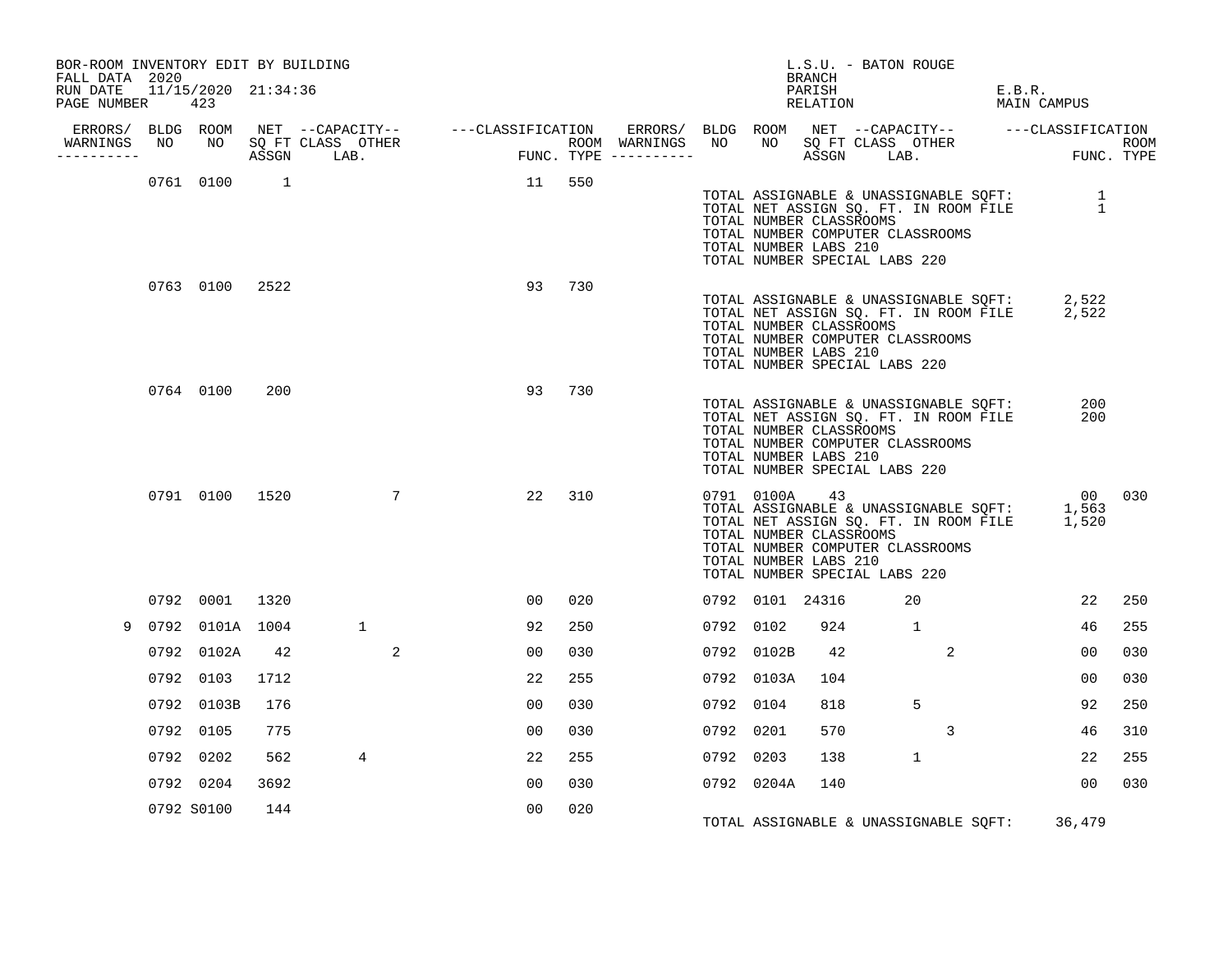| BOR-ROOM INVENTORY EDIT BY BUILDING<br>FALL DATA 2020 |      |           |                 |                 |    |     |           |                                                                   | BRANCH | L.S.U. - BATON ROUGE                                     |                                                                                                                    |                                                                                              |     |        |
|-------------------------------------------------------|------|-----------|-----------------|-----------------|----|-----|-----------|-------------------------------------------------------------------|--------|----------------------------------------------------------|--------------------------------------------------------------------------------------------------------------------|----------------------------------------------------------------------------------------------|-----|--------|
| RUN DATE 11/15/2020 21:34:36<br>PAGE NUMBER           |      | 424       |                 |                 |    |     |           |                                                                   | PARISH |                                                          | RELATION                                                                                                           | E.B.R.<br>MAIN CAMPUS                                                                        |     |        |
|                                                       |      |           |                 |                 |    |     |           |                                                                   |        |                                                          |                                                                                                                    |                                                                                              |     |        |
| -----------                                           |      |           |                 |                 |    |     |           |                                                                   |        |                                                          |                                                                                                                    |                                                                                              |     |        |
|                                                       |      |           |                 |                 |    |     |           | TOTAL NUMBER LABS 210                                             |        | TOTAL NUMBER CLASSROOMS<br>TOTAL NUMBER SPECIAL LABS 220 | TOTAL NUMBER COMPUTER CLASSROOMS                                                                                   | TOTAL NET ASSIGN SQ. FT. IN ROOM FILE 30,044                                                 |     |        |
|                                                       |      |           | 0793 0100 83754 |                 | 93 | 520 | 0793 0101 |                                                                   | 160    |                                                          |                                                                                                                    |                                                                                              | 93  | 525    |
|                                                       |      | 0793 0102 | 1504            |                 | 93 | 525 | 0793 0121 |                                                                   | 1296   |                                                          |                                                                                                                    |                                                                                              | 00  | 030    |
|                                                       |      | 0793 0122 | 658             |                 | 00 | 030 | 0793 0123 |                                                                   | 658    |                                                          |                                                                                                                    |                                                                                              | 00  | 030    |
|                                                       |      | 0793 0124 | 648             |                 | 00 | 030 | 0793 0125 | TOTAL NUMBER CLASSROOMS<br>TOTAL NUMBER LABS 210                  | 648    | TOTAL NUMBER SPECIAL LABS 220                            | TOTAL NUMBER COMPUTER CLASSROOMS                                                                                   | TOTAL ASSIGNABLE & UNASSIGNABLE SQFT: 89,326<br>TOTAL NET ASSIGN SQ. FT. IN ROOM FILE 86,066 | 93  | 730    |
|                                                       |      | 0796 0100 | 434             | $\overline{4}$  | 00 | 010 | 0796 0101 | TOTAL NUMBER CLASSROOMS<br>TOTAL NUMBER LABS 210                  | 434    | TOTAL NUMBER SPECIAL LABS 220                            | TOTAL ASSIGNABLE & UNASSIGNABLE SQFT:<br>TOTAL NET ASSIGN SQ. FT. IN ROOM FILE<br>TOTAL NUMBER COMPUTER CLASSROOMS |                                                                                              | 868 | 00 010 |
|                                                       |      | 0797 0100 | 434             | $\overline{4}$  | 00 | 010 |           | 0797 0101<br>TOTAL NUMBER CLASSROOMS<br>TOTAL NUMBER LABS 210     |        | TOTAL NUMBER SPECIAL LABS 220                            | TOTAL ASSIGNABLE & UNASSIGNABLE SOFT:<br>TOTAL NET ASSIGN SQ. FT. IN ROOM FILE<br>TOTAL NUMBER COMPUTER CLASSROOMS |                                                                                              | 868 | 00 010 |
|                                                       |      | 0798 0100 | 434             | $4\overline{ }$ | 00 | 010 |           | 0798 0101 434<br>TOTAL NUMBER CLASSROOMS<br>TOTAL NUMBER LABS 210 |        | TOTAL NUMBER SPECIAL LABS 220                            | TOTAL ASSIGNABLE & UNASSIGNABLE SQFT:<br>TOTAL NET ASSIGN SQ. FT. IN ROOM FILE<br>TOTAL NUMBER COMPUTER CLASSROOMS |                                                                                              | 868 | 00 010 |
|                                                       |      | 0799 0100 | 654             | 43              | 91 | 680 |           | 0799 0100A                                                        | 22     |                                                          |                                                                                                                    |                                                                                              | 15  | 115    |
|                                                       | 0799 | 0102      | 22              |                 | 91 | 730 | 0799 0103 |                                                                   | 42     |                                                          |                                                                                                                    |                                                                                              | 91  | 730    |
|                                                       | 0799 | 0104      | 548             | 36              | 91 | 680 | 0799      | 0105                                                              | 34     |                                                          |                                                                                                                    |                                                                                              | 91  | 730    |
|                                                       |      | 0799 0106 | 662             | 44              | 91 | 680 | 0799 0107 |                                                                   | 12     |                                                          |                                                                                                                    |                                                                                              | 00  | 030    |
|                                                       |      |           |                 |                 |    |     |           |                                                                   |        |                                                          |                                                                                                                    |                                                                                              |     |        |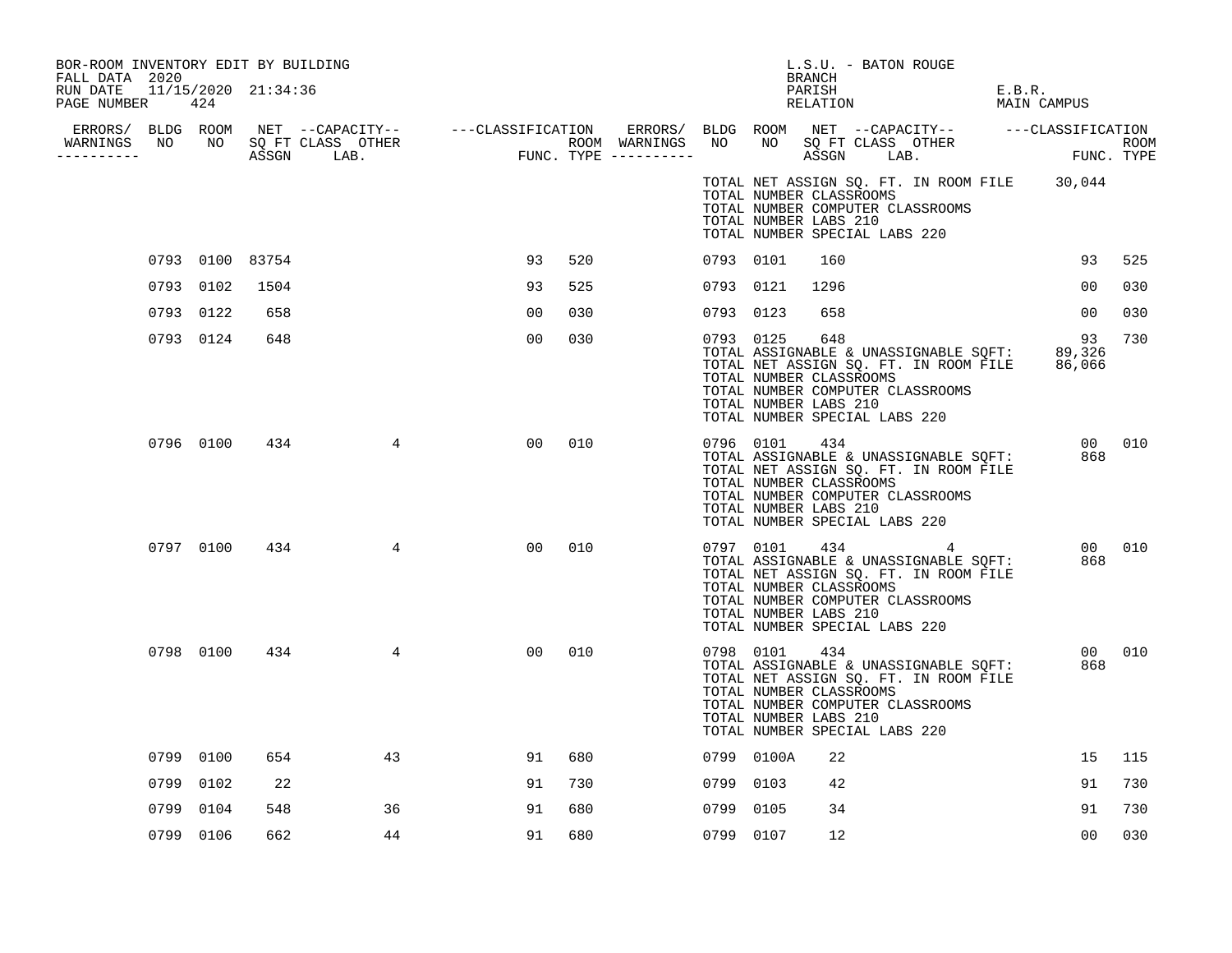| BOR-ROOM INVENTORY EDIT BY BUILDING       |             |                            |       |                           |                   |     |                                      |             |           | <b>BRANCH</b>      | L.S.U. - BATON ROUGE      |                              |                           |
|-------------------------------------------|-------------|----------------------------|-------|---------------------------|-------------------|-----|--------------------------------------|-------------|-----------|--------------------|---------------------------|------------------------------|---------------------------|
| FALL DATA 2020<br>RUN DATE<br>PAGE NUMBER |             | 11/15/2020 21:34:36<br>425 |       |                           |                   |     |                                      |             |           | PARISH<br>RELATION |                           | E.B.R.<br><b>MAIN CAMPUS</b> |                           |
| ERRORS/                                   | <b>BLDG</b> | ROOM                       |       | NET --CAPACITY--          | ---CLASSIFICATION |     | ERRORS/                              | <b>BLDG</b> | ROOM      |                    | NET --CAPACITY--          | ---CLASSIFICATION            |                           |
| WARNINGS<br>----------                    | NO          | NO                         | ASSGN | SQ FT CLASS OTHER<br>LAB. |                   |     | ROOM WARNINGS<br>FUNC. TYPE $------$ | NO.         | NO.       | ASSGN              | SQ FT CLASS OTHER<br>LAB. |                              | <b>ROOM</b><br>FUNC. TYPE |
|                                           | 0799        | 0108                       | 56    |                           | 0 <sub>0</sub>    | 020 |                                      | 0799        | 0108A     | 40                 | 2                         | 0 <sub>0</sub>               | 030                       |
|                                           | 0799        | 0108B                      | 40    | 2                         | 0 <sub>0</sub>    | 030 |                                      | 0799        | 0109      | 136                | 1                         | 91                           | 310                       |
|                                           | 0799        | 0111                       | 123   | $\mathbf{1}$              | 91                | 310 |                                      | 0799        | 0111A     | 208                | 1                         | 91                           | 310                       |
|                                           | 0799        | 0114                       | 7740  | 30                        | 91                | 670 |                                      | 0799        | 0114A     | 79                 |                           | 91                           | 675                       |
|                                           | 0799        | 0114B                      | 1278  |                           | 0 <sub>0</sub>    | 030 |                                      | 0799        | 0114C     | 408                |                           | 91                           | 670                       |
|                                           | 0799        | 0115 10160                 |       | 100                       | 91                | 670 |                                      | 0799        | 0115A     | 3089               | 30                        | 91                           | 670                       |
|                                           | 0799        | 0115B                      | 92    |                           | 0 <sub>0</sub>    | 030 |                                      | 0799        | 0115D     | 165                | $\mathbf 1$               | 91                           | 310                       |
|                                           | 0799        | 0116                       | 280   |                           | 91                | 315 |                                      | 0799        | 0116A     | 150                | 1                         | 91                           | 310                       |
|                                           | 0799        | 0116B                      | 150   | $\mathbf 1$               | 91                | 310 |                                      | 0799        | 0116C     | 305                | 6                         | 91                           | 650                       |
|                                           | 0799        | 0116D                      | 280   |                           | 91                | 670 |                                      | 0799        | 0118      | 150                |                           | 00                           | 030                       |
|                                           | 0799        | 0118A                      | 323   |                           | 0 <sub>0</sub>    | 030 |                                      | 0799        | 0118B     | 65                 |                           | 0 <sub>0</sub>               | 030                       |
|                                           | 0799        | 0120                       | 372   | 7                         | 0 <sub>0</sub>    | 030 |                                      | 0799        | 0122      | 79                 |                           | 0 <sub>0</sub>               | 010                       |
|                                           | 0799        | 0124                       | 367   | 8                         | 0 <sub>0</sub>    | 030 |                                      | 0799        | 0126      | 583                | 10                        | 91                           | 670                       |
|                                           | 0799        | 0128                       | 591   | 2                         | 91                | 670 |                                      | 0799        | 0135      | 24167              | 90                        | 91                           | 670                       |
|                                           | 0799        | 0135A                      | 72    |                           | 91                | 675 |                                      | 0799        | 0138      | 800                | 2                         | 91                           | 670                       |
|                                           | 0799        | 0140                       | 800   | 2                         | 91                | 670 |                                      | 0799        | 0142      | 800                | 2                         | 91                           | 670                       |
|                                           | 0799        | 0143                       | 82    | 1                         | 91                | 310 |                                      | 0799        | 0144      | 800                | 2                         | 91                           | 670                       |
|                                           | 0799        | 0145                       | 800   | 2                         | 91                | 670 |                                      | 0799        | 0147      | 800                | 2                         | 91                           | 670                       |
|                                           | 0799        | 0149                       | 800   |                           | 91                | 730 |                                      | 0799        | 0151      | 807                | 5                         | 91                           | 670                       |
|                                           | 0799        | 0155                       | 972   | 12                        | 91                | 670 |                                      | 0799        | 0159      | 742                | 3                         | 91                           | 675                       |
|                                           | 0799        | 0159A                      | 400   | 25                        | 91                | 675 |                                      | 0799        | 0159B     | 489                | 5                         | 91                           | 675                       |
|                                           | 0799        | 0159C                      | 154   | 3                         | 91                | 675 |                                      | 0799        | 0159D     | 79                 | 6                         | 91                           | 675                       |
|                                           | 0799        | 0159E                      | 215   | 10                        | 91                | 675 |                                      | 0799        | 0159F     | 165                | 10                        | 91                           | 675                       |
|                                           | 0799        | 0159G                      | 165   | 10                        | 91                | 675 |                                      | 0799        | 0159H     | 165                | 10                        | 91                           | 675                       |
|                                           | 0799        | 0164                       | 800   | 2                         | 91                | 670 |                                      | 0799        | 0165      | 1027               |                           | 91                           | 675                       |
|                                           |             | 0799 0165A                 | 315   | 25                        | 91                | 675 |                                      |             | 0799 0168 | 800                | 2                         | 91                           | 670                       |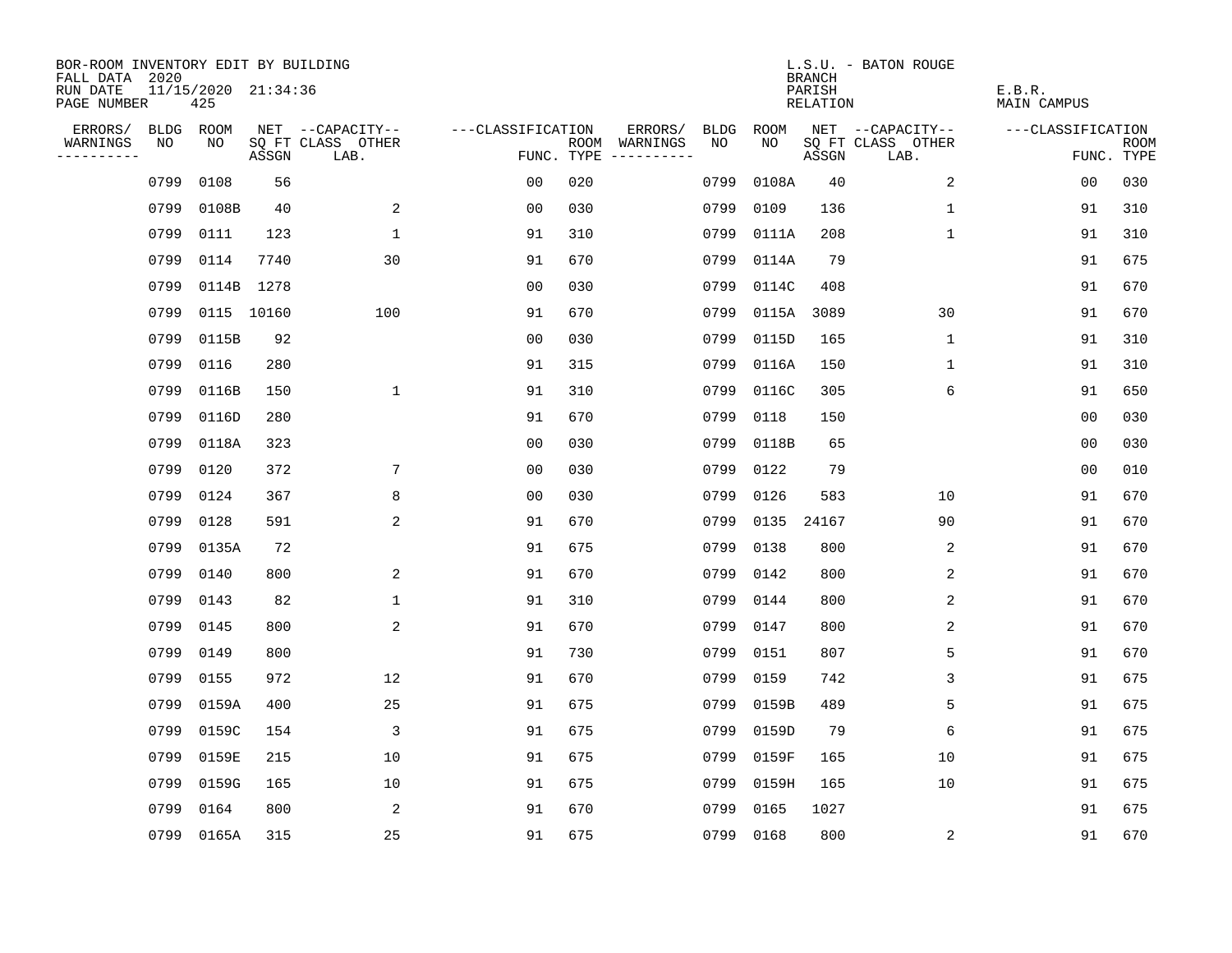| BOR-ROOM INVENTORY EDIT BY BUILDING<br>FALL DATA 2020 |      |                            |       |                           |                   |            |                                    |             | <b>BRANCH</b>             | L.S.U. - BATON ROUGE      |                              |                           |
|-------------------------------------------------------|------|----------------------------|-------|---------------------------|-------------------|------------|------------------------------------|-------------|---------------------------|---------------------------|------------------------------|---------------------------|
| RUN DATE<br>PAGE NUMBER                               |      | 11/15/2020 21:34:36<br>426 |       |                           |                   |            |                                    |             | PARISH<br><b>RELATION</b> |                           | E.B.R.<br><b>MAIN CAMPUS</b> |                           |
| ERRORS/                                               | BLDG | ROOM                       |       | NET --CAPACITY--          | ---CLASSIFICATION |            | ERRORS/<br><b>BLDG</b>             | <b>ROOM</b> |                           | NET --CAPACITY--          | ---CLASSIFICATION            |                           |
| WARNINGS<br>----------                                | NO   | NO                         | ASSGN | SQ FT CLASS OTHER<br>LAB. |                   | FUNC. TYPE | NO<br>ROOM WARNINGS<br>----------- | NO          | ASSGN                     | SQ FT CLASS OTHER<br>LAB. |                              | <b>ROOM</b><br>FUNC. TYPE |
|                                                       | 0799 | 0169                       | 720   | 3                         | 91                | 675        | 0799                               | 0169A       | 538                       | 25                        | 91                           | 675                       |
|                                                       | 0799 | 0169B                      | 272   | 3                         | 91                | 675        | 0799                               | 0169C       | 79                        | 9                         | 91                           | 675                       |
|                                                       | 0799 | 0169D                      | 285   | 8                         | 91                | 675        | 0799                               | 0173        | 675                       | 60                        | 91                           | 670                       |
|                                                       | 0799 | 0174                       | 800   | 2                         | 91                | 670        | 0799                               | 0176        | 800                       | 2                         | 91                           | 670                       |
|                                                       | 0799 | 0195                       | 583   |                           | 0 <sub>0</sub>    | 030        | 0799                               | 0197        | 170                       |                           | 00                           | 030                       |
|                                                       | 0799 | 0200                       | 1276  | 30                        | 91                | 670        | 0799                               | 0200A       | 67                        |                           | 91                           | 675                       |
|                                                       | 0799 | 0202                       | 32    |                           | 91                | 730        | 0799                               | 0218        | 47                        |                           | 0 <sub>0</sub>               | 010                       |
|                                                       | 0799 | 0219                       | 221   | 3                         | 91                | 310        | 0799                               | 0219A       | 278                       | 12                        | 91                           | 350                       |
|                                                       | 0799 | 0219B                      | 141   | $\mathbf{1}$              | 91                | 310        | 0799                               | 0219C       | 193                       | $\mathbf{1}$              | 91                           | 310                       |
|                                                       | 0799 | 0219D                      | 137   | $\mathbf 1$               | 91                | 310        | 0799                               | 0219E       | 203                       | 1                         | 91                           | 310                       |
|                                                       | 0799 | 0219F                      | 150   | $\mathbf 1$               | 91                | 310        | 0799                               | 0219G       | 140                       | 5                         | 91                           | 315                       |
|                                                       | 0799 | 0219H                      | 200   | 8                         | 91                | 650        | 0799                               | 0219K       | 35                        | $\mathbf{1}$              | 91                           | 315                       |
|                                                       | 0799 | 0219M                      | 36    | 1                         | 91                | 315        | 0799                               | 0219N       | 165                       | $\mathbf{1}$              | 91                           | 310                       |
|                                                       | 0799 | 0219P                      | 155   | $\mathbf 1$               | 91                | 310        | 0799                               | 02190       | 175                       | 1                         | 91                           | 310                       |
|                                                       | 0799 | 0219R                      | 183   | $\mathbf{1}$              | 91                | 310        | 0799                               | 0219S       | 223                       | 1                         | 91                           | 310                       |
|                                                       | 0799 | 0220                       | 93    |                           | 91                | 730        | 0799                               | 0222        | 161                       | 1                         | 00                           | 030                       |
|                                                       | 0799 | 0222A                      | 576   |                           | 0 <sub>0</sub>    | 030        | 0799                               | 0226        | 428                       | 1                         | 91                           | 660                       |
|                                                       | 0799 | 0226A                      | 157   | 1                         | 91                | 310        | 0799                               | 0229        | 19                        |                           | 91                           | 730                       |
|                                                       | 0799 | 0235                       | 6738  | 30                        | 91                | 670        | 0799                               | 0249        | 795                       | 20                        | 91                           | 670                       |
|                                                       | 0799 | 0261                       | 3133  | 100                       | 91                | 670        | 0799                               | 0261A       | 116                       |                           | 91                           | 675                       |
|                                                       | 0799 | 0261B                      | 118   |                           | 91                | 675        | 0799                               | 0261C       | 63                        |                           | 91                           | 675                       |
|                                                       | 0799 | 0261D                      | 45    |                           | 91                | 675        | 0799                               | 0273        | 1866                      | 50                        | 91                           | 670                       |
|                                                       | 0799 | 0273A                      | 43    |                           | 91                | 675        | 0799                               | 0273B       | 64                        |                           | 91                           | 675                       |
|                                                       | 0799 | 0273C                      | 150   | $\mathbf 1$               | 91                | 310        | 0799                               | 0273D       | 69                        |                           | 91                           | 675                       |
|                                                       | 0799 | 0276                       | 244   | 4                         | 0 <sub>0</sub>    | 030        | 0799                               | 0278        | 250                       | 5                         | 00                           | 030                       |
|                                                       |      | 0799 C0100                 | 337   |                           | 0 <sub>0</sub>    | 020        |                                    | 0799 C0101  | 605                       |                           | 0 <sub>0</sub>               | 020                       |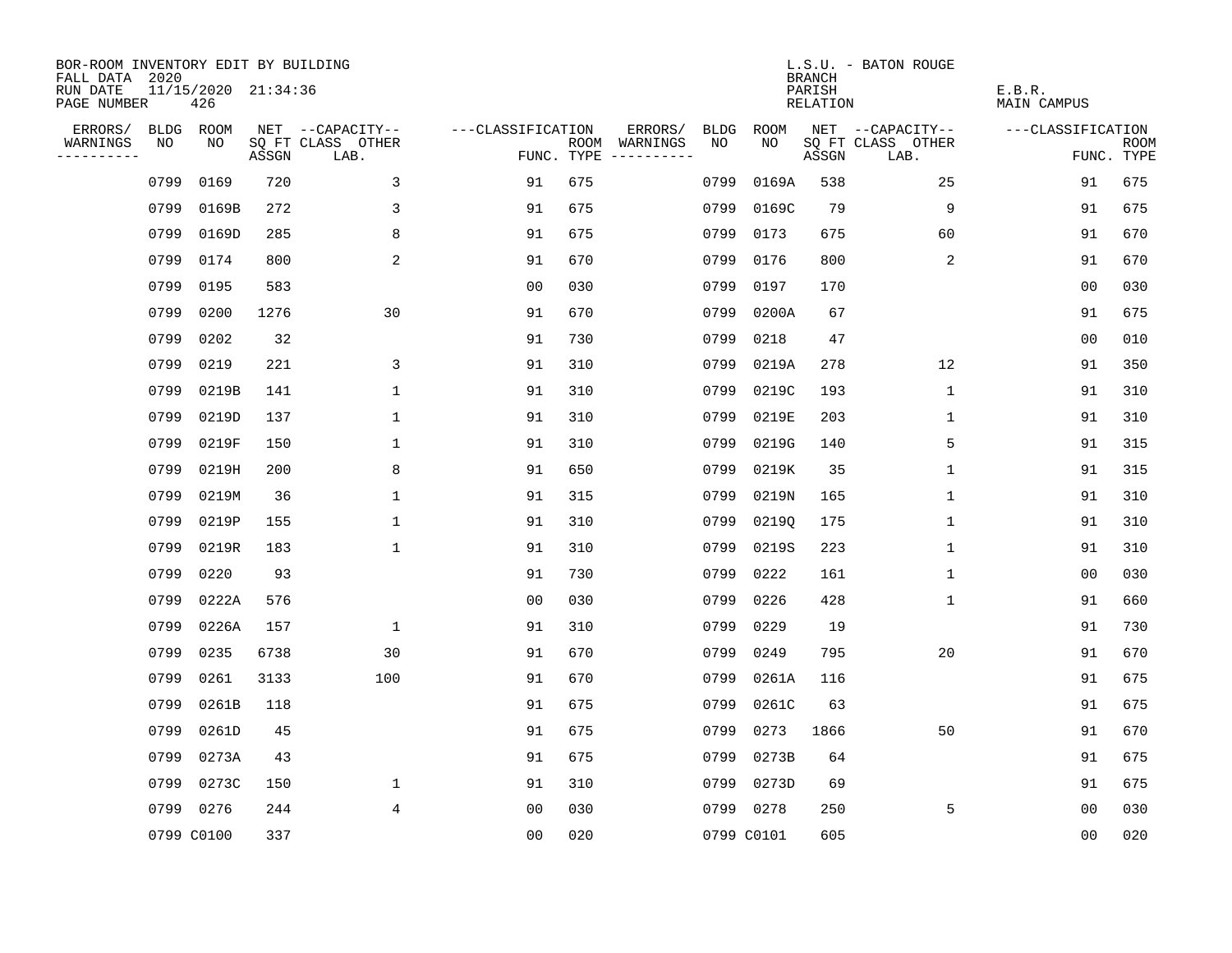| BOR-ROOM INVENTORY EDIT BY BUILDING<br>FALL DATA 2020 |    |                            |       |                                    |    |                                      |             | BRANCH                                                                            | L.S.U. - BATON ROUGE                                                                                                              |                       |                    |
|-------------------------------------------------------|----|----------------------------|-------|------------------------------------|----|--------------------------------------|-------------|-----------------------------------------------------------------------------------|-----------------------------------------------------------------------------------------------------------------------------------|-----------------------|--------------------|
| RUN DATE<br>PAGE NUMBER                               |    | 11/15/2020 21:34:36<br>427 |       |                                    |    |                                      |             | PARISH<br>RELATION                                                                |                                                                                                                                   | E.B.R.<br>MAIN CAMPUS |                    |
| ERRORS/                                               |    | BLDG ROOM                  |       | NET --CAPACITY-- ---CLASSIFICATION |    | ERRORS/                              | BLDG ROOM   |                                                                                   | NET --CAPACITY-- ---CLASSIFICATION                                                                                                |                       |                    |
| WARNINGS<br>----------                                | NO | NO                         | ASSGN | SQ FT CLASS OTHER<br>LAB.          |    | ROOM WARNINGS<br>FUNC. TYPE $------$ | NO          | NO<br>ASSGN                                                                       | SQ FT CLASS OTHER<br>LAB.                                                                                                         |                       | ROOM<br>FUNC. TYPE |
|                                                       |    | 0799 C0102                 | 1739  |                                    | 00 | 020                                  | 0799 C0103  | 3017                                                                              |                                                                                                                                   | 00                    | 020                |
|                                                       |    | 0799 C0104                 | 3194  |                                    | 00 | 020                                  | 0799 C0105  | 858                                                                               |                                                                                                                                   | 0 <sub>0</sub>        | 020                |
|                                                       |    | 0799 C0106                 | 177   |                                    | 00 | 020                                  | 0799 C0107  | 3197                                                                              |                                                                                                                                   | 00                    | 020                |
|                                                       |    | 0799 C0202                 | 535   |                                    | 00 | 020                                  | 0799 C0203  | 1315                                                                              |                                                                                                                                   | 0 <sub>0</sub>        | 020                |
|                                                       |    | 0799 C0203A                | 500   |                                    | 00 | 020                                  | 0799 C0204A | 609                                                                               |                                                                                                                                   | 00                    | 020                |
|                                                       |    | 0799 C0204B                | 1014  |                                    | 00 | 020                                  | 0799 C0205  | 819                                                                               |                                                                                                                                   | 0 <sub>0</sub>        | 020                |
|                                                       |    | 0799 C0207                 | 3540  |                                    | 00 | 020                                  | 0799 E0101  | 75                                                                                |                                                                                                                                   | 0 <sub>0</sub>        | 020                |
|                                                       |    | 0799 E0201                 | 75    |                                    | 00 | 020                                  | 0799 S0101  | 263                                                                               |                                                                                                                                   | 00                    | 020                |
|                                                       |    | 0799 S0102                 | 187   |                                    | 00 | 020                                  | 0799 S0103  | 185                                                                               |                                                                                                                                   | 00                    | 020                |
|                                                       |    | 0799 S0104                 | 380   |                                    | 00 | 020                                  | 0799 S0201  | 263                                                                               |                                                                                                                                   | 0 <sub>0</sub>        | 020                |
|                                                       |    | 0799 S0202                 | 187   |                                    | 00 | 020                                  | 0799 S0203  | 185                                                                               |                                                                                                                                   | 0 <sub>0</sub>        | 020                |
|                                                       |    | 0799 S0204                 | 380   |                                    | 00 | 020                                  | 0799 V0100  | 98                                                                                |                                                                                                                                   | 91                    | 660                |
|                                                       |    | 0799 V0200                 | 98    |                                    | 91 | 660                                  | 0799 0114B1 | 109                                                                               |                                                                                                                                   | 0 <sub>0</sub>        | 030                |
|                                                       |    | 0799 0115A1                | 625   |                                    | 00 | 030                                  | 0799 0165A1 | 25                                                                                |                                                                                                                                   | 0 <sub>0</sub>        | 030                |
|                                                       |    | 0799 0219F1                | 238   | $\mathbf{1}$                       | 91 | 310                                  |             | TOTAL NUMBER CLASSROOMS<br>TOTAL NUMBER LABS 210<br>TOTAL NUMBER SPECIAL LABS 220 | TOTAL ASSIGNABLE & UNASSIGNABLE SQFT: 115,457<br>TOTAL NET ASSIGN SQ. FT. IN ROOM FILE 86,157<br>TOTAL NUMBER COMPUTER CLASSROOMS |                       |                    |
|                                                       |    | 0802 0100 19539            |       | 780                                | 11 | 610                                  |             | TOTAL NUMBER CLASSROOMS<br>TOTAL NUMBER LABS 210<br>TOTAL NUMBER SPECIAL LABS 220 | TOTAL ASSIGNABLE & UNASSIGNABLE SQFT: 19,539<br>TOTAL NET ASSIGN SQ. FT. IN ROOM FILE<br>TOTAL NUMBER COMPUTER CLASSROOMS         | 19,539                |                    |
|                                                       |    | 0815 0001                  | 9     |                                    | 42 | 620                                  |             | TOTAL NUMBER CLASSROOMS<br>TOTAL NUMBER LABS 210                                  | TOTAL ASSIGNABLE & UNASSIGNABLE SQFT:<br>TOTAL NET ASSIGN SQ. FT. IN ROOM FILE<br>TOTAL NUMBER COMPUTER CLASSROOMS                | 9<br>9                |                    |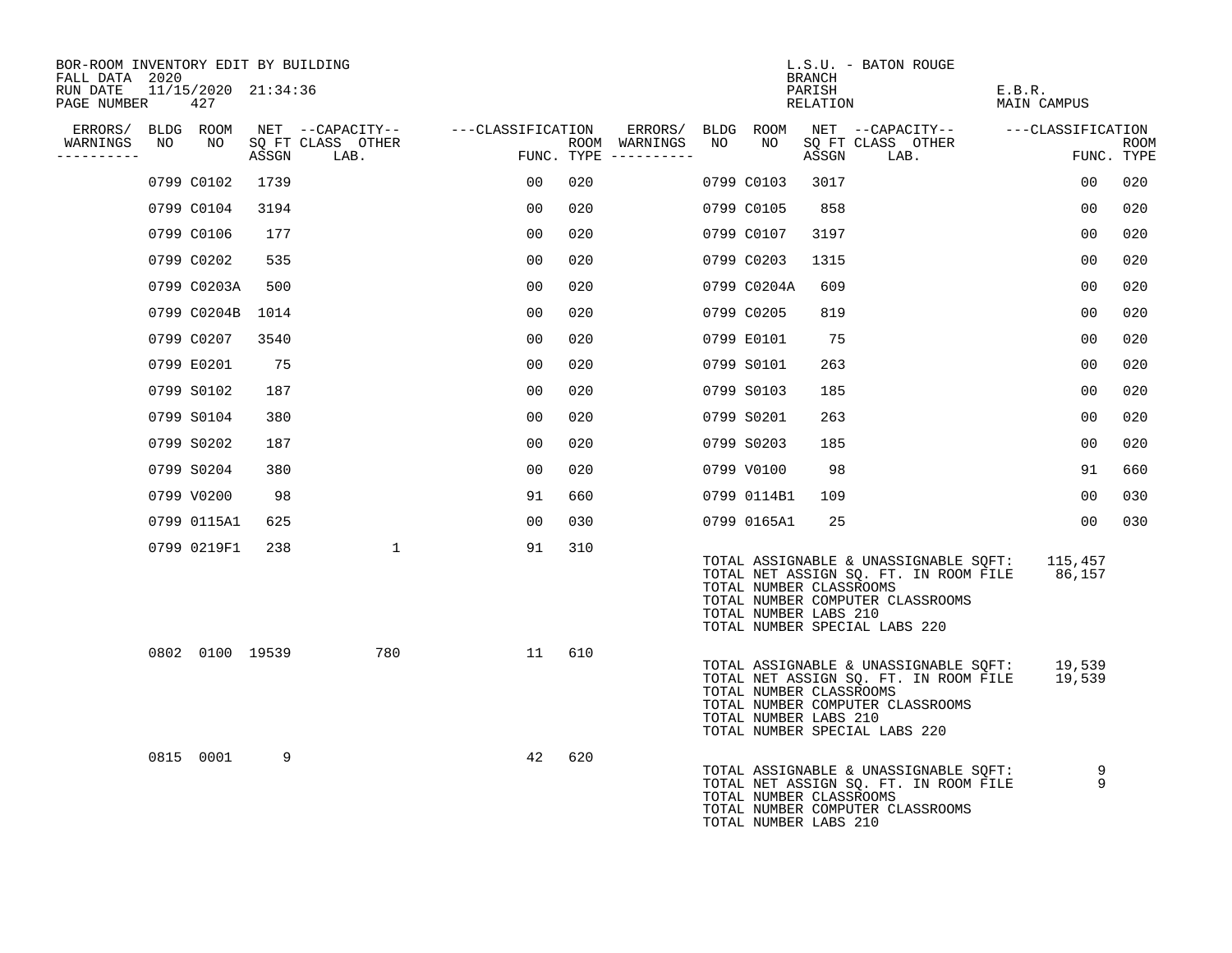| BOR-ROOM INVENTORY EDIT BY BUILDING<br>FALL DATA 2020 |              |    |    |        |  |                                                  | BRANCH | L.S.U. - BATON ROUGE          |                                                                           |        |                                                                                      |  |
|-------------------------------------------------------|--------------|----|----|--------|--|--------------------------------------------------|--------|-------------------------------|---------------------------------------------------------------------------|--------|--------------------------------------------------------------------------------------|--|
| RUN DATE  11/15/2020  21:34:36<br>PAGE NUMBER 428     |              |    |    |        |  |                                                  |        | PARISH<br>RELATION            |                                                                           | E.B.R. | MAIN CAMPUS                                                                          |  |
| -----------                                           |              |    |    |        |  |                                                  |        |                               |                                                                           |        |                                                                                      |  |
|                                                       |              |    |    |        |  |                                                  |        | TOTAL NUMBER SPECIAL LABS 220 |                                                                           |        |                                                                                      |  |
|                                                       | 0816 0001 18 |    |    | 42 620 |  | TOTAL NUMBER CLASSROOMS<br>TOTAL NUMBER LABS 210 |        | TOTAL NUMBER SPECIAL LABS 220 | TOTAL NET ASSIGN SQ. FT. IN ROOM FILE<br>TOTAL NUMBER COMPUTER CLASSROOMS |        | TOTAL ASSIGNABLE & UNASSIGNABLE SQFT: 18<br>18                                       |  |
|                                                       | 0817 0001 12 |    | 42 | 620    |  | TOTAL NUMBER CLASSROOMS<br>TOTAL NUMBER LABS 210 |        | TOTAL NUMBER SPECIAL LABS 220 | TOTAL NUMBER COMPUTER CLASSROOMS                                          |        | TOTAL ASSIGNABLE & UNASSIGNABLE SQFT: 12<br>TOTAL NET ASSIGN SQ. FT. IN ROOM FILE 12 |  |
|                                                       | 0818 0001 12 |    |    | 42 620 |  | TOTAL NUMBER CLASSROOMS<br>TOTAL NUMBER LABS 210 |        | TOTAL NUMBER SPECIAL LABS 220 | TOTAL ASSIGNABLE & UNASSIGNABLE SOFT:<br>TOTAL NUMBER COMPUTER CLASSROOMS |        | 12<br>TOTAL NET ASSIGN SQ. FT. IN ROOM FILE 12                                       |  |
|                                                       | 0819 0001 11 |    | 42 | 620    |  | TOTAL NUMBER CLASSROOMS<br>TOTAL NUMBER LABS 210 |        | TOTAL NUMBER SPECIAL LABS 220 | TOTAL NUMBER COMPUTER CLASSROOMS                                          |        | TOTAL ASSIGNABLE & UNASSIGNABLE SQFT: 11<br>TOTAL NET ASSIGN SQ. FT. IN ROOM FILE 11 |  |
|                                                       | 0820 0001 14 |    | 42 | 620    |  | TOTAL NUMBER CLASSROOMS<br>TOTAL NUMBER LABS 210 |        | TOTAL NUMBER SPECIAL LABS 220 | TOTAL NUMBER COMPUTER CLASSROOMS                                          |        | TOTAL ASSIGNABLE & UNASSIGNABLE SQFT: 14<br>TOTAL NET ASSIGN SQ. FT. IN ROOM FILE 14 |  |
|                                                       | 0821 0001 11 |    | 42 | 620    |  | TOTAL NUMBER CLASSROOMS<br>TOTAL NUMBER LABS 210 |        | TOTAL NUMBER SPECIAL LABS 220 | TOTAL NUMBER COMPUTER CLASSROOMS                                          |        | TOTAL ASSIGNABLE & UNASSIGNABLE SQFT: 11<br>TOTAL NET ASSIGN SQ. FT. IN ROOM FILE 11 |  |
|                                                       | 0822 0001    | 13 | 42 | 620    |  |                                                  |        |                               |                                                                           |        | TOTAL ASSIGNABLE & UNASSIGNABLE SQFT: 13                                             |  |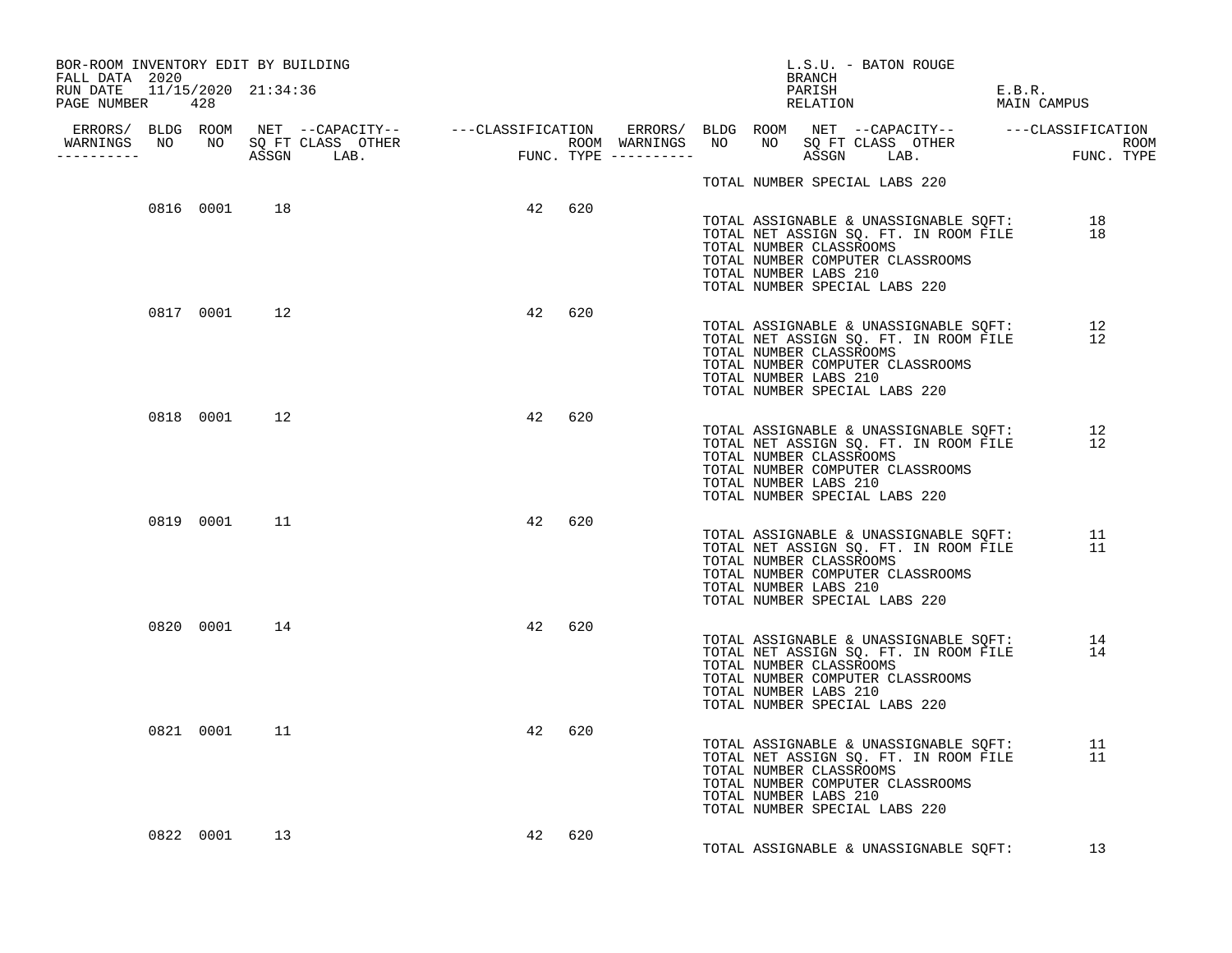| BOR-ROOM INVENTORY EDIT BY BUILDING<br>FALL DATA 2020 |              |      |              |    |     |                                                                                                                                                                                                                                      |           |                                                                                   | BRANCH             | L.S.U. - BATON ROUGE |                                                                                                                                |        |             |      |
|-------------------------------------------------------|--------------|------|--------------|----|-----|--------------------------------------------------------------------------------------------------------------------------------------------------------------------------------------------------------------------------------------|-----------|-----------------------------------------------------------------------------------|--------------------|----------------------|--------------------------------------------------------------------------------------------------------------------------------|--------|-------------|------|
| RUN DATE 11/15/2020 21:34:36<br>PAGE NUMBER 429       |              |      |              |    |     |                                                                                                                                                                                                                                      |           |                                                                                   | PARISH<br>RELATION |                      |                                                                                                                                | E.B.R. | MAIN CAMPUS |      |
|                                                       |              |      |              |    |     |                                                                                                                                                                                                                                      |           |                                                                                   |                    |                      |                                                                                                                                |        |             |      |
| WARNINGS NO NO SQ FT CLASS OTHER<br>-----------       |              |      |              |    |     | ERRORS/ BLDG ROOM NET --CAPACITY-- ----CLASSIFICATION ERRORS/ BLDG ROOM NET --CAPACITY-- -----CLASSIFICATION<br>NARNINGS NO NO SQFTCLASS OTHER ROOM WARNINGS NO NO SQFTCLASS OTHER ROOM<br>--------- ASSGN LAB. FUNC.TYPE ---------- |           |                                                                                   |                    |                      |                                                                                                                                |        |             | ROOM |
|                                                       |              |      |              |    |     |                                                                                                                                                                                                                                      |           | TOTAL NUMBER CLASSROOMS<br>TOTAL NUMBER LABS 210<br>TOTAL NUMBER SPECIAL LABS 220 |                    |                      | TOTAL NET ASSIGN SQ. FT. IN ROOM FILE 13<br>TOTAL NUMBER COMPUTER CLASSROOMS                                                   |        |             |      |
|                                                       | 0823 0001    | 66   |              | 42 | 620 |                                                                                                                                                                                                                                      |           | TOTAL NUMBER CLASSROOMS<br>TOTAL NUMBER LABS 210<br>TOTAL NUMBER SPECIAL LABS 220 |                    |                      | TOTAL ASSIGNABLE & UNASSIGNABLE SQFT:<br>TOTAL NET ASSIGN SQ. FT. IN ROOM FILE<br>TOTAL NUMBER COMPUTER CLASSROOMS             |        | 66<br>66    |      |
|                                                       | 0824 0001 74 |      |              | 42 | 620 |                                                                                                                                                                                                                                      |           | TOTAL NUMBER CLASSROOMS<br>TOTAL NUMBER LABS 210<br>TOTAL NUMBER SPECIAL LABS 220 |                    |                      | TOTAL ASSIGNABLE & UNASSIGNABLE SQFT: 74<br>TOTAL NET ASSIGN SQ. FT. IN ROOM FILE 74<br>TOTAL NUMBER COMPUTER CLASSROOMS       |        |             |      |
|                                                       | 0825 0100    | 3473 |              | 63 | 730 |                                                                                                                                                                                                                                      |           | 0825 0101                                                                         |                    |                      | 243 1                                                                                                                          |        | 63 310      |      |
|                                                       | 0825 0101A   | 34   |              | 00 | 030 |                                                                                                                                                                                                                                      |           | TOTAL NUMBER CLASSROOMS<br>TOTAL NUMBER LABS 210<br>TOTAL NUMBER SPECIAL LABS 220 |                    |                      | TOTAL ASSIGNABLE & UNASSIGNABLE SQFT: 3,750<br>TOTAL NET ASSIGN SQ. FT. IN ROOM FILE 3,716<br>TOTAL NUMBER COMPUTER CLASSROOMS |        |             |      |
|                                                       | 0826 0100    | 526  | 8            | 93 | 660 |                                                                                                                                                                                                                                      |           | 0826 0100A 2976                                                                   |                    |                      | 15                                                                                                                             |        | 93          | 660  |
|                                                       | 0826 0100B   | 25   | $\mathbf{1}$ | 93 | 665 |                                                                                                                                                                                                                                      |           | 0826 0100C                                                                        | 18                 |                      |                                                                                                                                |        | 93          | 665  |
|                                                       | 0826 0100D   | 35   |              | 93 | 665 |                                                                                                                                                                                                                                      |           | 0826 0101                                                                         | 14                 |                      |                                                                                                                                |        | 93          | 665  |
|                                                       | 0826 0103    | 99   |              | 93 | 665 |                                                                                                                                                                                                                                      | 0826 0105 |                                                                                   | 174                |                      | 2                                                                                                                              |        | 00          | 030  |
|                                                       | 0826 0106    | 211  | 2            | 00 | 030 |                                                                                                                                                                                                                                      | 0826 0108 |                                                                                   | 36                 |                      |                                                                                                                                |        | 93          | 665  |
|                                                       | 0826 C0100   | 552  |              | 00 | 020 |                                                                                                                                                                                                                                      |           | 0826 0100A1                                                                       | 192                |                      | $\mathbf{1}$                                                                                                                   |        | 93          | 310  |
|                                                       | 0826 0100A2  | 1727 |              | 93 | 665 |                                                                                                                                                                                                                                      |           | 0826 0100A3                                                                       | 32                 |                      |                                                                                                                                |        | 93          | 665  |
|                                                       | 0826 0100A4  | 32   |              | 93 | 665 |                                                                                                                                                                                                                                      |           | 0826 0100A5                                                                       | 49                 |                      |                                                                                                                                |        | 93          | 665  |
|                                                       | 0826 0100A6  | 42   |              | 93 | 665 |                                                                                                                                                                                                                                      |           | 0826 0100A7                                                                       | 211                |                      |                                                                                                                                |        | 93          | 665  |
|                                                       | 0826 0100A8  | 53   |              | 93 | 665 |                                                                                                                                                                                                                                      |           |                                                                                   |                    |                      | TOTAL ASSIGNABLE & UNASSIGNABLE SQFT: 7,004                                                                                    |        |             |      |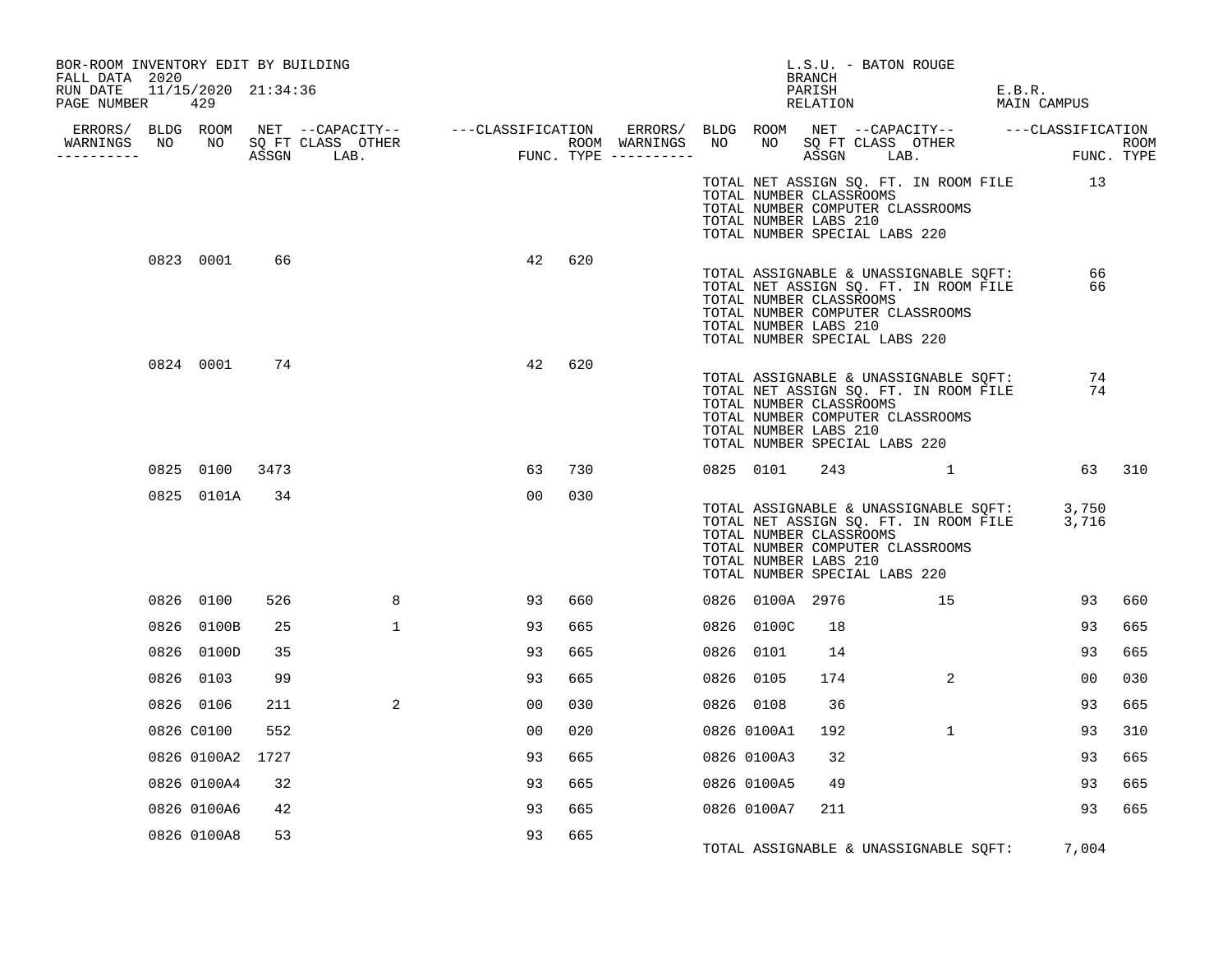| BOR-ROOM INVENTORY EDIT BY BUILDING<br>FALL DATA 2020 |      |                            |       |                           |                   |     |                                      |           |                                                                                   | <b>BRANCH</b>      | L.S.U. - BATON ROUGE      |                                                                           |        |                   |                           |
|-------------------------------------------------------|------|----------------------------|-------|---------------------------|-------------------|-----|--------------------------------------|-----------|-----------------------------------------------------------------------------------|--------------------|---------------------------|---------------------------------------------------------------------------|--------|-------------------|---------------------------|
| RUN DATE<br>PAGE NUMBER                               |      | 11/15/2020 21:34:36<br>430 |       |                           |                   |     |                                      |           |                                                                                   | PARISH<br>RELATION |                           |                                                                           | E.B.R. | MAIN CAMPUS       |                           |
| ERRORS/                                               |      | BLDG ROOM                  |       | NET --CAPACITY--          | ---CLASSIFICATION |     | ERRORS/                              | BLDG ROOM |                                                                                   |                    |                           | NET --CAPACITY--                                                          |        | ---CLASSIFICATION |                           |
| WARNINGS<br>----------                                | NO   | NO                         | ASSGN | SQ FT CLASS OTHER<br>LAB. |                   |     | ROOM WARNINGS<br>FUNC. TYPE $------$ | NO        | NO                                                                                | ASSGN              | SQ FT CLASS OTHER<br>LAB. |                                                                           |        |                   | <b>ROOM</b><br>FUNC. TYPE |
|                                                       |      |                            |       |                           |                   |     |                                      |           | TOTAL NUMBER CLASSROOMS<br>TOTAL NUMBER LABS 210<br>TOTAL NUMBER SPECIAL LABS 220 |                    |                           | TOTAL NET ASSIGN SQ. FT. IN ROOM FILE<br>TOTAL NUMBER COMPUTER CLASSROOMS |        | 6,067             |                           |
|                                                       | 0829 | 0100                       | 1559  |                           | 0 <sub>0</sub>    | 020 |                                      | 0829 0101 |                                                                                   | 59                 |                           |                                                                           |        | 0 <sub>0</sub>    | 030                       |
|                                                       | 0829 | 0101A                      | 98    | 3                         | 0 <sub>0</sub>    | 030 |                                      | 0829      | 0102                                                                              | 326                |                           | 2                                                                         |        | 93                | 310                       |
|                                                       | 0829 | 0102A                      | 266   | $\mathbf 1$               | 93                | 310 |                                      | 0829      | 0102B                                                                             | 232                |                           | 1                                                                         |        | 93                | 310                       |
|                                                       | 0829 | 0102C                      | 360   | $\mathbf 1$               | 93                | 310 |                                      | 0829      | 0102D                                                                             | 111                |                           |                                                                           |        | 0 <sub>0</sub>    | 010                       |
|                                                       | 0829 | 0102E                      | 81    |                           | 0 <sub>0</sub>    | 030 |                                      | 0829      | 0102F                                                                             | 186                |                           | $\mathbf{1}$                                                              |        | 93                | 310                       |
|                                                       | 0829 | 0102G                      | 202   | 1                         | 93                | 310 |                                      | 0829      | 0102H                                                                             | 197                |                           | 1                                                                         |        | 93                | 310                       |
|                                                       | 0829 | 0102I                      | 201   | $\mathbf 1$               | 93                | 310 |                                      | 0829      | 0102J                                                                             | 206                |                           |                                                                           |        | 93                | 315                       |
|                                                       | 0829 | 0102K                      | 84    | $\mathbf 1$               | 93                | 630 |                                      | 0829      | 0103                                                                              | 36                 |                           |                                                                           |        | 0 <sub>0</sub>    | 030                       |
|                                                       | 0829 | 0104                       | 51    |                           | 0 <sub>0</sub>    | 030 |                                      | 0829      | 0104A                                                                             | 119                |                           |                                                                           |        | 0 <sub>0</sub>    | 030                       |
|                                                       | 0829 | 0105                       | 264   | $\overline{2}$            | 93                | 310 |                                      | 0829      | 0106                                                                              | 1350               |                           | $\mathbf{1}$                                                              |        | 93                | 310                       |
|                                                       | 0829 | 0106A                      | 190   | $\mathbf 1$               | 93                | 310 |                                      | 0829      | 0106B                                                                             | 146                |                           | $\mathbf{1}$                                                              |        | 93                | 310                       |
|                                                       | 0829 | 0106C                      | 162   | 1                         | 93                | 310 |                                      | 0829      | 0106D                                                                             | 81                 |                           | 1                                                                         |        | 93                | 310                       |
|                                                       | 0829 | 0106E                      | 342   |                           | 93                | 315 |                                      | 0829      | 0106F                                                                             | 283                |                           |                                                                           |        | 93                | 315                       |
|                                                       | 0829 | 0106G                      | 125   |                           | 93                | 710 |                                      | 0829      | 0107                                                                              | 220                |                           |                                                                           |        | 93                | 315                       |
|                                                       | 0829 | 0110                       | 310   |                           | 00                | 030 |                                      | 0829      | 0111                                                                              | 310                |                           |                                                                           |        | 0 <sub>0</sub>    | 030                       |
|                                                       | 0829 | 0111A                      | 114   |                           | 0 <sub>0</sub>    | 030 |                                      | 0829      | 0112                                                                              | 106                |                           |                                                                           |        | 0 <sub>0</sub>    | 030                       |
|                                                       | 0829 | 0200                       | 192   | 8                         | 93                | 650 |                                      | 0829      | 0201                                                                              | 36                 |                           |                                                                           |        | 0 <sup>0</sup>    | 030                       |
|                                                       | 0829 | 0202                       | 213   | 1                         | 93                | 310 |                                      | 0829      | 0202A                                                                             | 220                |                           | 2                                                                         |        | 93                | 310                       |
|                                                       | 0829 | 0202B                      | 320   | 2                         | 93                | 310 |                                      | 0829      | 0203                                                                              | 395                |                           | $\mathbf{1}$                                                              |        | 93                | 350                       |
|                                                       | 0829 | 0203A                      | 21    |                           | 93                | 630 |                                      | 0829      | 0204                                                                              | 158                |                           |                                                                           |        | 93                | 315                       |
|                                                       | 0829 | 0204A                      | 20    |                           | 93                | 730 |                                      | 0829      | 0204B                                                                             | 335                |                           | 3                                                                         |        | 93                | 310                       |
|                                                       | 0829 | 0205                       | 173   | 1                         | 93                | 310 |                                      | 0829      | 0206                                                                              | 192                |                           | 1                                                                         |        | 93                | 310                       |
|                                                       |      | 0829 0207                  | 267   | 2                         | 93                | 315 |                                      | 0829 0208 |                                                                                   | 192                |                           | 1                                                                         |        | 93                | 310                       |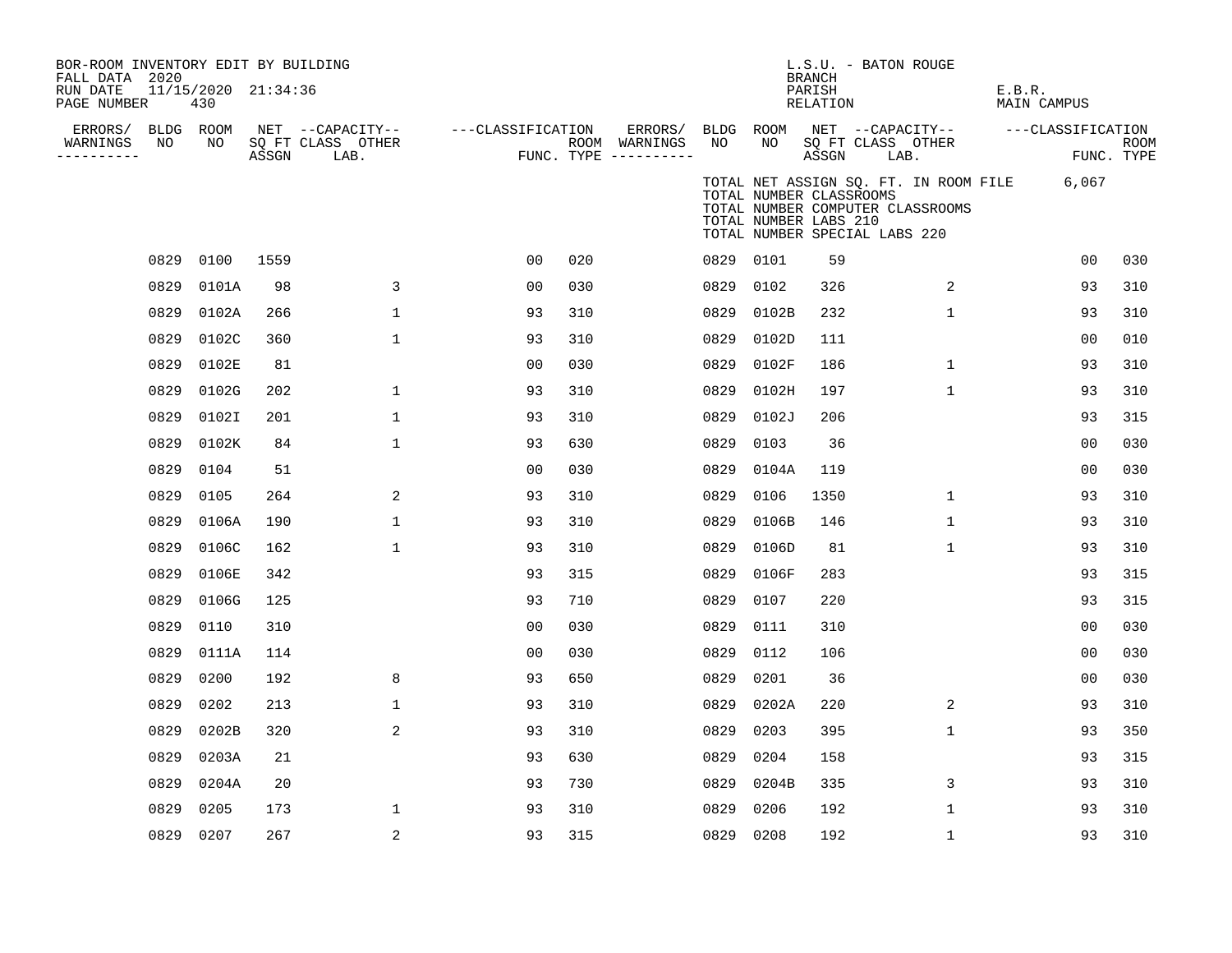| BOR-ROOM INVENTORY EDIT BY BUILDING<br>FALL DATA 2020 |      |                            |       |                           |                   |            |                                        |      |       | <b>BRANCH</b>             | L.S.U. - BATON ROUGE      |                              |                           |
|-------------------------------------------------------|------|----------------------------|-------|---------------------------|-------------------|------------|----------------------------------------|------|-------|---------------------------|---------------------------|------------------------------|---------------------------|
| RUN DATE<br>PAGE NUMBER                               |      | 11/15/2020 21:34:36<br>431 |       |                           |                   |            |                                        |      |       | PARISH<br><b>RELATION</b> |                           | E.B.R.<br><b>MAIN CAMPUS</b> |                           |
| ERRORS/                                               | BLDG | ROOM                       |       | NET --CAPACITY--          | ---CLASSIFICATION |            | ERRORS/                                | BLDG | ROOM  |                           | NET --CAPACITY--          | ---CLASSIFICATION            |                           |
| WARNINGS<br>----------                                | NO   | NO                         | ASSGN | SQ FT CLASS OTHER<br>LAB. |                   | FUNC. TYPE | ROOM WARNINGS<br>$- - - - - - - - - -$ | NO.  | NO.   | ASSGN                     | SQ FT CLASS OTHER<br>LAB. |                              | <b>ROOM</b><br>FUNC. TYPE |
|                                                       | 0829 | 0209                       | 180   |                           | 0 <sub>0</sub>    | 010        |                                        | 0829 | 0210  | 135                       |                           | 0 <sub>0</sub>               | 030                       |
|                                                       | 0829 | 0210A                      | 25    |                           | 0 <sub>0</sub>    | 030        |                                        | 0829 | 0211  | 32                        |                           | 00                           | 010                       |
|                                                       | 0829 | 0212                       | 506   | $\overline{4}$            | 93                | 310        |                                        | 0829 | 0212A | 65                        | $\mathbf 1$               | 93                           | 310                       |
|                                                       | 0829 | 0212B                      | 50    |                           | 93                | 730        |                                        | 0829 | 0216  | 502                       | 3                         | 93                           | 350                       |
|                                                       | 0829 | 0217                       | 196   | $\mathbf 1$               | 93                | 310        |                                        | 0829 | 0218  | 212                       | $\mathbf{1}$              | 93                           | 310                       |
|                                                       | 0829 | 0218A                      | 425   | 3                         | 93                | 310        |                                        | 0829 | 0219  | 197                       | $\mathbf{1}$              | 93                           | 310                       |
|                                                       | 0829 | 0220                       | 181   | $\mathbf 1$               | 93                | 310        |                                        | 0829 | 0220A | 9                         |                           | 93                           | 730                       |
|                                                       | 0829 | 0220B                      | 327   | 2                         | 93                | 310        |                                        | 0829 | 0221  | 195                       | 1                         | 93                           | 310                       |
|                                                       | 0829 | 0222                       | 196   | $\mathbf{1}$              | 93                | 310        |                                        | 0829 | 0223  | 265                       | 8                         | 93                           | 350                       |
|                                                       | 0829 | 0224                       | 131   |                           | 93                | 730        |                                        | 0829 | 0225  | 751                       |                           | 93                           | 525                       |
|                                                       | 0829 | 0226                       | 50    |                           | 0 <sub>0</sub>    | 030        |                                        | 0829 | 0227  | 81                        |                           | 0 <sub>0</sub>               | 030                       |
|                                                       | 0829 | 0227A                      | 133   |                           | 0 <sub>0</sub>    | 030        |                                        | 0829 | 0228  | 127                       |                           | 0 <sub>0</sub>               | 010                       |
|                                                       | 0829 | 0301                       | 192   | $\mathbf 1$               | 93                | 310        |                                        | 0829 | 0301A | 192                       | $\mathbf 1$               | 93                           | 310                       |
|                                                       | 0829 | 0302                       | 104   | $\mathbf 1$               | 93                | 310        |                                        | 0829 | 0302A | 210                       | $\mathbf 1$               | 93                           | 310                       |
|                                                       | 0829 | 0302B                      | 194   |                           | 93                | 730        |                                        | 0829 | 0302C | 256                       | $\mathbf{1}$              | 93                           | 310                       |
|                                                       | 0829 | 0302D                      | 30    |                           | 93                | 315        |                                        | 0829 | 0303  | 192                       | $\mathbf{1}$              | 93                           | 310                       |
|                                                       | 0829 | 0304                       | 97    |                           | 93                | 315        |                                        | 0829 | 0305  | 189                       | $\mathbf{1}$              | 93                           | 310                       |
|                                                       | 0829 | 0306                       | 220   | 6                         | 93                | 350        |                                        | 0829 | 0307  | 189                       | 1                         | 93                           | 310                       |
|                                                       | 0829 | 0308                       | 278   | $\mathbf{1}$              | 93                | 310        |                                        | 0829 | 0309  | 182                       |                           | 0 <sub>0</sub>               | 030                       |
|                                                       | 0829 | 0310                       | 114   |                           | 0 <sub>0</sub>    | 030        |                                        | 0829 | 0310A | 27                        |                           | 0 <sub>0</sub>               | 030                       |
|                                                       | 0829 | 0311                       | 30    |                           | 0 <sub>0</sub>    | 010        |                                        | 0829 | 0312  | 367                       |                           | 93                           | 315                       |
|                                                       | 0829 | 0313                       | 176   |                           | 93                | 650        |                                        | 0829 | 0314  | 189                       | $\mathbf 1$               | 93                           | 310                       |
|                                                       | 0829 | 0315                       | 195   | $\mathbf 1$               | 93                | 310        |                                        | 0829 | 0317  | 184                       | 1                         | 93                           | 310                       |
|                                                       | 0829 | 0318                       | 190   | $\mathbf{1}$              | 93                | 310        |                                        | 0829 | 0319  | 191                       | $\mathbf 1$               | 93                           | 315                       |
|                                                       | 0829 | 0319A                      | 68    |                           | 93                | 315        |                                        | 0829 | 0319B | 191                       | 1                         | 93                           | 310                       |
|                                                       |      | 0829 0319C                 | 194   | $\mathbf 1$               | 93                | 310        |                                        | 0829 | 0319D | 190                       | 1                         | 93                           | 310                       |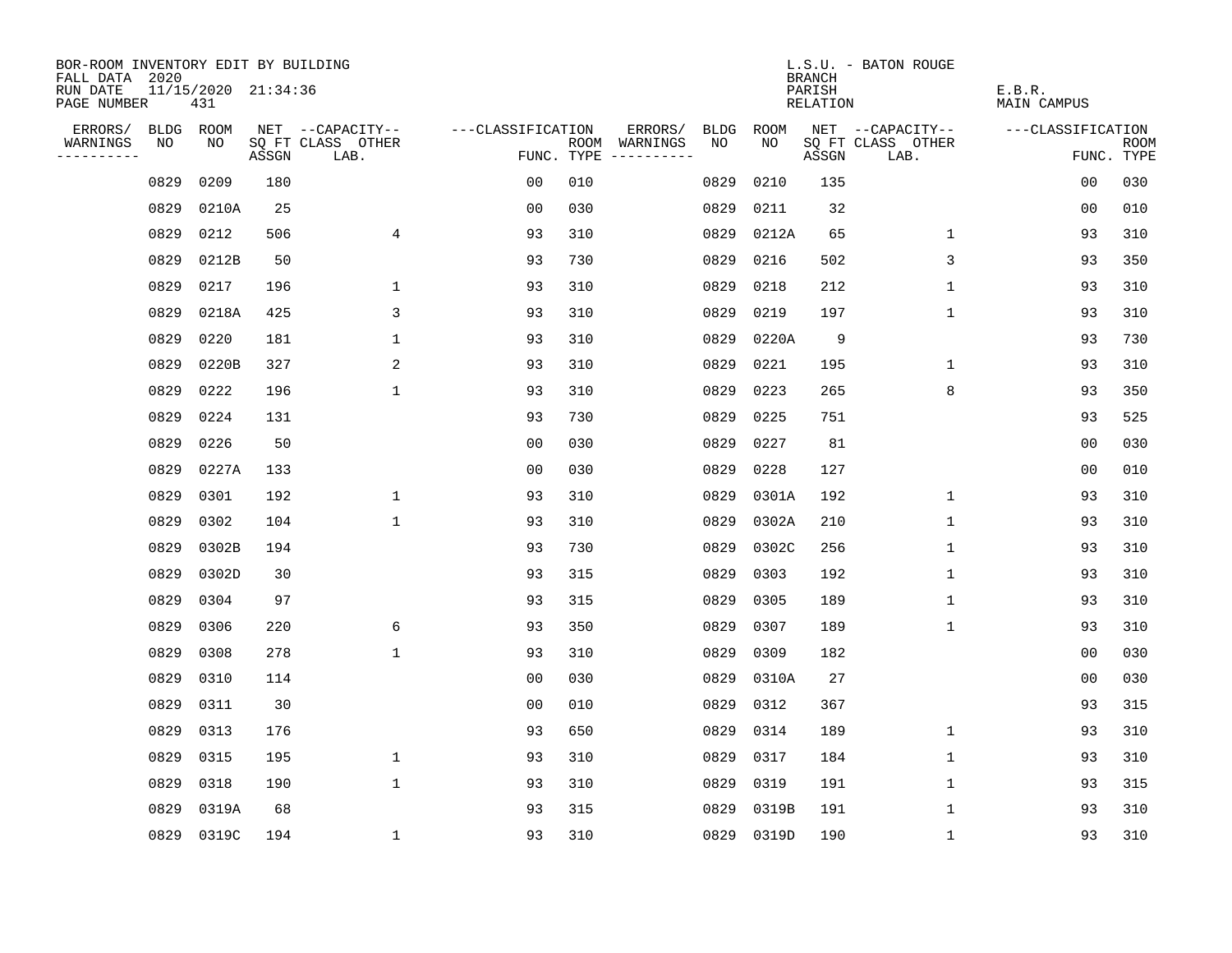| BOR-ROOM INVENTORY EDIT BY BUILDING<br>FALL DATA 2020 |           |                            |       |                           |                   |     |                                      |             |           | <b>BRANCH</b>             | L.S.U. - BATON ROUGE      |                              |                           |
|-------------------------------------------------------|-----------|----------------------------|-------|---------------------------|-------------------|-----|--------------------------------------|-------------|-----------|---------------------------|---------------------------|------------------------------|---------------------------|
| RUN DATE<br>PAGE NUMBER                               |           | 11/15/2020 21:34:36<br>432 |       |                           |                   |     |                                      |             |           | PARISH<br><b>RELATION</b> |                           | E.B.R.<br><b>MAIN CAMPUS</b> |                           |
| ERRORS/                                               | BLDG ROOM |                            |       | NET --CAPACITY--          | ---CLASSIFICATION |     | ERRORS/                              | <b>BLDG</b> | ROOM      |                           | NET --CAPACITY--          | ---CLASSIFICATION            |                           |
| WARNINGS<br>----------                                | NO        | NO                         | ASSGN | SQ FT CLASS OTHER<br>LAB. |                   |     | ROOM WARNINGS<br>FUNC. TYPE $------$ | NO          | NO        | ASSGN                     | SQ FT CLASS OTHER<br>LAB. |                              | <b>ROOM</b><br>FUNC. TYPE |
|                                                       | 0829      | 0319E                      | 436   | 2                         | 93                | 310 |                                      | 0829        | 0319F     | 166                       | $\mathbf 1$               | 93                           | 310                       |
|                                                       | 0829      | 0320                       | 165   |                           | 93                | 650 |                                      | 0829        | 0321      | 193                       | $\mathbf 1$               | 93                           | 310                       |
|                                                       | 0829      | 0322                       | 190   | $\mathbf{1}$              | 93                | 310 |                                      | 0829        | 0323      | 259                       | 2                         | 93                           | 310                       |
|                                                       | 0829      | 0324                       | 320   | 16                        | 93                | 350 |                                      | 0829        | 0325      | 658                       |                           | 93                           | 525                       |
|                                                       | 0829      | 0326                       | 44    |                           | 0 <sub>0</sub>    | 030 |                                      | 0829        | 0327      | 75                        |                           | 00                           | 030                       |
|                                                       | 0829      | 0327A                      | 120   |                           | 0 <sub>0</sub>    | 030 |                                      | 0829        | 0328      | 156                       |                           | 00                           | 030                       |
|                                                       | 0829      | 0400                       | 195   | $\mathbf{1}$              | 93                | 310 |                                      | 0829        | 0401      | 184                       | $\mathbf{1}$              | 93                           | 310                       |
|                                                       | 0829      | 0402                       | 192   |                           | 93                | 730 |                                      | 0829        | 0403      | 309                       | 16                        | 93                           | 350                       |
|                                                       | 0829      | 0404                       | 192   | $\mathbf 1$               | 93                | 310 |                                      | 0829        | 0405      | 156                       | 8                         | 93                           | 650                       |
|                                                       | 0829      | 0406                       | 192   | $\mathbf{1}$              | 93                | 310 |                                      | 0829        | 0407      | 215                       | $\mathbf 1$               | 93                           | 310                       |
|                                                       | 0829      | 0408                       | 183   |                           | 0 <sub>0</sub>    | 010 |                                      | 0829        | 0409      | 114                       |                           | 0 <sub>0</sub>               | 030                       |
|                                                       | 0829      | 0409A                      | 25    |                           | 0 <sub>0</sub>    | 010 |                                      | 0829        | 0410      | 30                        |                           | 00                           | 030                       |
|                                                       | 0829      | 0411                       | 23    |                           | 93                | 525 |                                      | 0829        | 0411A     | 733                       |                           | 93                           | 525                       |
|                                                       | 0829      | 0412                       | 370   | $\mathbf 1$               | 93                | 310 |                                      | 0829        | 0412A     | 37                        |                           | 93                           | 730                       |
|                                                       | 0829      | 0412B                      | 195   | $\mathbf{1}$              | 93                | 310 |                                      | 0829        | 0412C     | 195                       | $\mathbf 1$               | 93                           | 310                       |
|                                                       | 0829      | 0412D                      | 195   | $\mathbf{1}$              | 93                | 310 |                                      | 0829        | 0412E     | 263                       | 2                         | 93                           | 310                       |
|                                                       | 0829      | 0412F                      | 36    |                           | 0 <sub>0</sub>    | 030 |                                      | 0829        | 0413      | 369                       | 1                         | 93                           | 310                       |
|                                                       | 0829      | 0413A                      | 196   | $\mathbf 1$               | 93                | 310 |                                      | 0829        | 0413B     | 195                       | $\mathbf 1$               | 93                           | 310                       |
|                                                       | 0829      | 0413C                      | 198   | 1                         | 93                | 310 |                                      | 0829        | 0413D     | 175                       | 1                         | 93                           | 310                       |
|                                                       | 0829      | 0413E                      | 261   | $\mathbf{1}$              | 93                | 310 |                                      | 0829        | 0413F     | 134                       |                           | 93                           | 315                       |
|                                                       | 0829      | 0414A                      | 124   | $\mathbf 1$               | 93                | 310 |                                      | 0829        | 0414B     | 180                       | 1                         | 93                           | 310                       |
|                                                       | 0829      | 0415                       | 192   | $\mathbf{1}$              | 93                | 310 |                                      | 0829        | 0416      | 194                       | $\mathbf{1}$              | 93                           | 310                       |
|                                                       | 0829      | 0417                       | 185   | $\mathbf 1$               | 93                | 310 |                                      | 0829        | 0417A     | 140                       | 1                         | 93                           | 310                       |
|                                                       | 0829      | 0418                       | 192   | $\mathbf{1}$              | 93                | 310 |                                      | 0829        | 0418A     | 25                        |                           | 93                           | 315                       |
|                                                       | 0829      | 0419                       | 23    |                           | 93                | 525 |                                      | 0829        | 0419A     | 613                       |                           | 93                           | 525                       |
|                                                       | 0829 0420 |                            | 44    |                           | 0 <sub>0</sub>    | 020 |                                      |             | 0829 0421 | 75                        |                           | 0 <sub>0</sub>               | 030                       |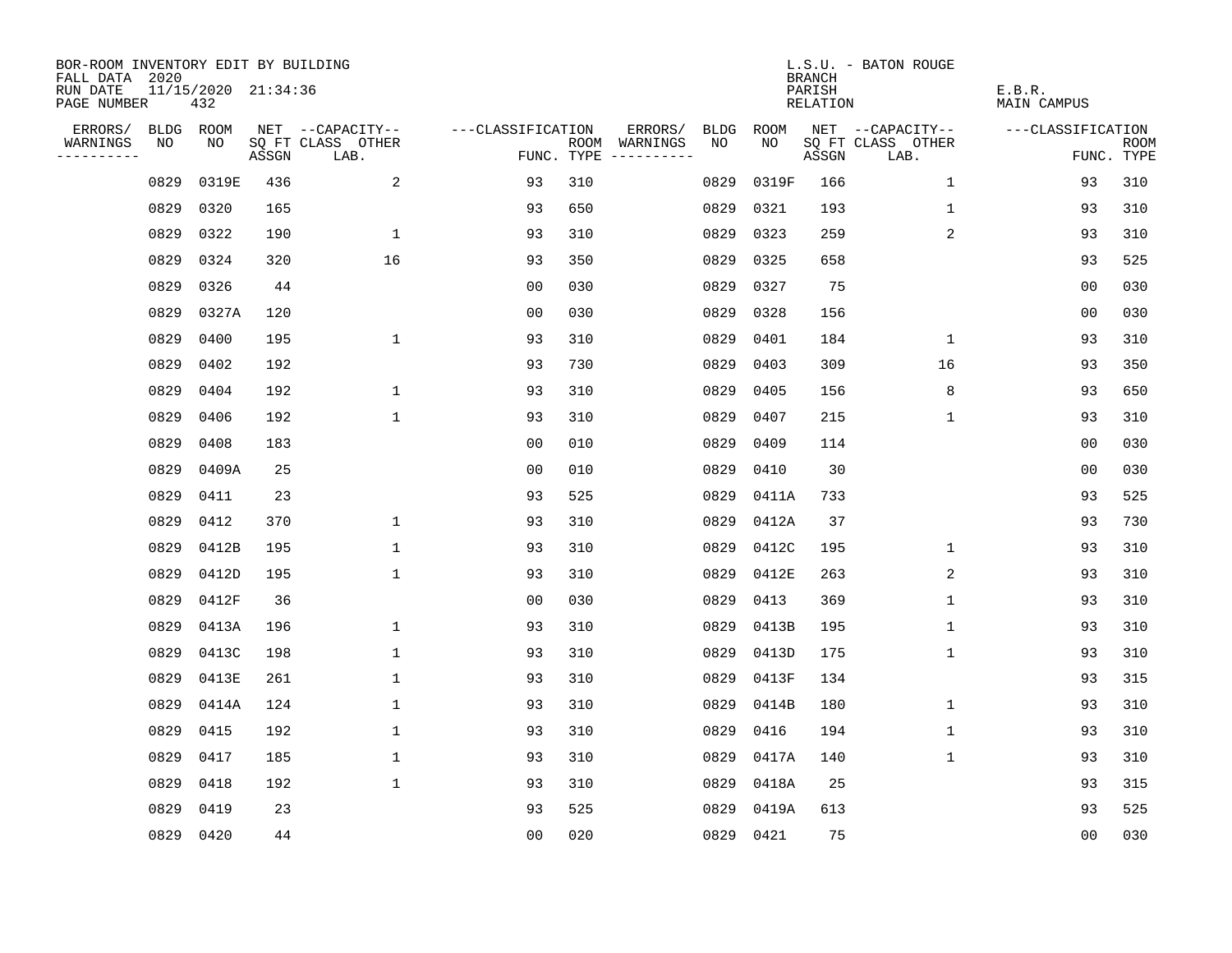| BOR-ROOM INVENTORY EDIT BY BUILDING<br>FALL DATA 2020 |      |                            |       |                           |                   |                                      |         |      |            | <b>BRANCH</b>      | L.S.U. - BATON ROUGE      |                              |                           |
|-------------------------------------------------------|------|----------------------------|-------|---------------------------|-------------------|--------------------------------------|---------|------|------------|--------------------|---------------------------|------------------------------|---------------------------|
| RUN DATE<br>PAGE NUMBER                               |      | 11/15/2020 21:34:36<br>433 |       |                           |                   |                                      |         |      |            | PARISH<br>RELATION |                           | E.B.R.<br><b>MAIN CAMPUS</b> |                           |
| ERRORS/                                               |      | BLDG ROOM                  |       | NET --CAPACITY--          | ---CLASSIFICATION |                                      | ERRORS/ | BLDG | ROOM       |                    | NET --CAPACITY--          | ---CLASSIFICATION            |                           |
| WARNINGS<br>----------                                | NO   | NO                         | ASSGN | SQ FT CLASS OTHER<br>LAB. |                   | ROOM WARNINGS<br>FUNC. TYPE $------$ |         | NO.  | NO.        | ASSGN              | SQ FT CLASS OTHER<br>LAB. |                              | <b>ROOM</b><br>FUNC. TYPE |
|                                                       | 0829 | 0421A                      | 119   |                           | 0 <sub>0</sub>    | 030                                  |         | 0829 | 0422       | 140                |                           | 0 <sub>0</sub>               | 030                       |
|                                                       | 0829 | 0501                       | 671   | $\mathbf 1$               | 93                | 310                                  |         | 0829 | 0501A      | 585                | $\mathbf 1$               | 93                           | 310                       |
|                                                       | 0829 | 0501B                      | 186   | $\mathbf{1}$              | 93                | 310                                  |         | 0829 | 0501C      | 174                | $\mathbf 1$               | 93                           | 310                       |
|                                                       | 0829 | 0501D                      | 414   |                           | 93                | 315                                  |         | 0829 | 0501E      | 298                |                           | 93                           | 315                       |
|                                                       | 0829 | 0501F                      | 217   |                           | 93                | 315                                  |         | 0829 | 0501G      | 212                |                           | 00                           | 030                       |
|                                                       | 0829 | 0501H                      | 113   |                           | 0 <sub>0</sub>    | 030                                  |         | 0829 | 0501I      | 29                 |                           | 00                           | 030                       |
|                                                       | 0829 | 0501J                      | 441   |                           | 93                | 315                                  |         | 0829 | 0501K      | 185                | $\mathbf 1$               | 93                           | 310                       |
|                                                       | 0829 | 0501L                      | 163   | $\mathbf{1}$              | 93                | 310                                  |         | 0829 | 0501M      | 171                | $\mathbf{1}$              | 93                           | 310                       |
|                                                       | 0829 | 0501N                      | 185   | $\mathbf{1}$              | 93                | 310                                  |         | 0829 | 0501P      | 358                | 2                         | 93                           | 310                       |
|                                                       | 0829 | 0501Q                      | 195   | 2                         | 93                | 350                                  |         | 0829 | 0501R      | 113                |                           | 00                           | 030                       |
|                                                       | 0829 | 0502                       | 2040  | 102                       | 93                | 610                                  |         | 0829 | 0502A      | 27                 |                           | 93                           | 730                       |
|                                                       | 0829 | 0502B                      | 375   |                           | 93                | 615                                  |         | 0829 | 0502C      | 22                 |                           | 93                           | 730                       |
|                                                       | 0829 | 0504                       | 210   |                           | 93                | 730                                  |         | 0829 | 0505       | 335                | 2                         | 93                           | 310                       |
|                                                       | 0829 | 0505A                      | 190   |                           | 93                | 730                                  |         | 0829 | 0506       | 22                 |                           | 93                           | 730                       |
|                                                       | 0829 | 0507                       | 46    |                           | 00                | 030                                  |         | 0829 | 0508       | 69                 |                           | 00                           | 030                       |
|                                                       | 0829 | 0508A                      | 123   |                           | 0 <sub>0</sub>    | 030                                  |         | 0829 | 0509       | 112                |                           | 0 <sub>0</sub>               | 030                       |
|                                                       | 0829 | 0600                       | 550   | $\mathbf 1$               | 93                | 310                                  |         | 0829 | 0601       | 326                |                           | 0 <sub>0</sub>               | 020                       |
|                                                       | 0829 | 0601A                      | 255   | $\mathbf{1}$              | 93                | 310                                  |         | 0829 | 0601B      | 189                | $\mathbf 1$               | 93                           | 310                       |
|                                                       | 0829 | 0601C                      | 180   | $\mathbf{1}$              | 93                | 310                                  |         | 0829 | 0601D      | 187                | 1                         | 93                           | 310                       |
|                                                       | 0829 | 0601E                      | 240   | $\mathbf{1}$              | 93                | 310                                  |         | 0829 | 0601F      | 169                |                           | 93                           | 860                       |
|                                                       | 0829 | 0601H                      | 195   |                           | 0 <sub>0</sub>    | 030                                  |         | 0829 | 0601I      | 117                |                           | 0 <sub>0</sub>               | 030                       |
|                                                       | 0829 | 0601J                      | 52    |                           | 0 <sub>0</sub>    | 010                                  |         | 0829 | 0601K      | 502                |                           | 93                           | 315                       |
|                                                       | 0829 | 0601M                      | 250   | $\mathbf{1}$              | 93                | 310                                  |         | 0829 | 0601N      | 504                |                           | 93                           | 350                       |
|                                                       | 0829 | 0601P                      | 36    |                           | 0 <sub>0</sub>    | 030                                  |         | 0829 | 0602       | 196                | $\mathbf 1$               | 93                           | 310                       |
|                                                       | 0829 | 0602A                      | 237   | 1                         | 93                | 310                                  |         | 0829 | 0602B      | 190                | 1                         | 93                           | 310                       |
|                                                       | 0829 | 0602C                      | 183   | $\mathbf{1}$              | 93                | 310                                  |         |      | 0829 0602D | 1133               | 6                         | 93                           | 310                       |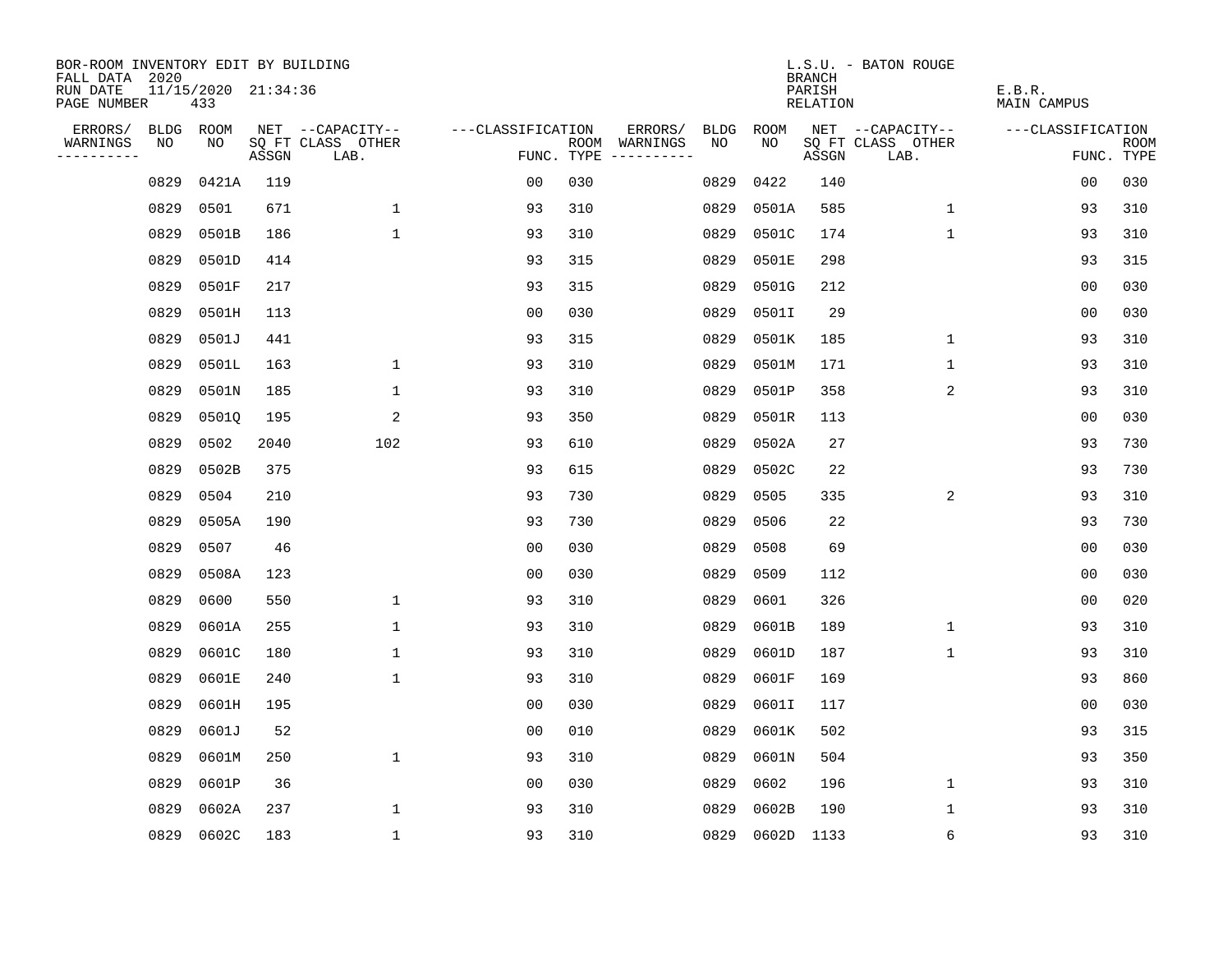| BOR-ROOM INVENTORY EDIT BY BUILDING<br>FALL DATA 2020 |                            |       |                           |                   |     |                                      |             |             | <b>BRANCH</b>      | L.S.U. - BATON ROUGE      |                              |                           |
|-------------------------------------------------------|----------------------------|-------|---------------------------|-------------------|-----|--------------------------------------|-------------|-------------|--------------------|---------------------------|------------------------------|---------------------------|
| RUN DATE<br>PAGE NUMBER                               | 11/15/2020 21:34:36<br>434 |       |                           |                   |     |                                      |             |             | PARISH<br>RELATION |                           | E.B.R.<br><b>MAIN CAMPUS</b> |                           |
| ERRORS/                                               | BLDG ROOM                  |       | NET --CAPACITY--          | ---CLASSIFICATION |     | ERRORS/                              | <b>BLDG</b> | <b>ROOM</b> |                    | NET --CAPACITY--          | ---CLASSIFICATION            |                           |
| WARNINGS<br>NO<br>----------                          | NO                         | ASSGN | SQ FT CLASS OTHER<br>LAB. |                   |     | ROOM WARNINGS<br>FUNC. TYPE $------$ | NO          | NO          | ASSGN              | SQ FT CLASS OTHER<br>LAB. |                              | <b>ROOM</b><br>FUNC. TYPE |
| 0829                                                  | 0602E                      | 167   | $\mathbf{1}$              | 93                | 310 |                                      | 0829        | 0602F       | 47                 |                           | 0 <sub>0</sub>               | 030                       |
| 0829                                                  | 0602G                      | 66    |                           | 00                | 030 |                                      |             | 0829 0602H  | 110                |                           | 0 <sub>0</sub>               | 030                       |
|                                                       | 0829 C01001                | 138   |                           | 0 <sub>0</sub>    | 020 |                                      |             | 0829 C01002 | 149                |                           | 0 <sub>0</sub>               | 020                       |
|                                                       | 0829 C0200                 | 856   |                           | 0 <sub>0</sub>    | 020 |                                      |             | 0829 C02001 | 59                 |                           | 00                           | 020                       |
|                                                       | 0829 C02002                | 248   |                           | 0 <sub>0</sub>    | 020 |                                      |             | 0829 C02003 | 43                 |                           | 0 <sub>0</sub>               | 020                       |
|                                                       | 0829 C0300                 | 813   |                           | 0 <sub>0</sub>    | 020 |                                      |             | 0829 C03001 | 87                 |                           | 0 <sub>0</sub>               | 020                       |
|                                                       | 0829 C03002                | 315   |                           | 0 <sub>0</sub>    | 020 |                                      |             | 0829 C03003 | 54                 |                           | 0 <sub>0</sub>               | 020                       |
|                                                       | 0829 C0400                 | 152   |                           | 0 <sub>0</sub>    | 020 |                                      |             | 0829 C04001 | 295                |                           | 0 <sub>0</sub>               | 020                       |
|                                                       | 0829 C04002                | 313   |                           | 0 <sub>0</sub>    | 020 |                                      |             | 0829 C0500  | 284                |                           | 0 <sub>0</sub>               | 020                       |
|                                                       | 0829 C05001                | 611   |                           | 0 <sub>0</sub>    | 020 |                                      |             | 0829 C05002 | 567                |                           | 0 <sub>0</sub>               | 020                       |
|                                                       | 0829 C0600                 | 228   |                           | 0 <sub>0</sub>    | 020 |                                      |             | 0829 C06001 | 278                |                           | 0 <sub>0</sub>               | 020                       |
|                                                       | 0829 C06002                | 209   |                           | 0 <sub>0</sub>    | 020 |                                      |             | 0829 C06003 | 286                |                           | 0 <sub>0</sub>               | 020                       |
|                                                       | 0829 E01001                | 66    |                           | 00                | 020 |                                      |             | 0829 E01002 | 66                 |                           | 0 <sub>0</sub>               | 020                       |
|                                                       | 0829 E01003                | 64    |                           | 00                | 020 |                                      |             | 0829 E02001 | 68                 |                           | 0 <sub>0</sub>               | 020                       |
|                                                       | 0829 E02002                | 68    |                           | 00                | 020 |                                      |             | 0829 E02003 | 60                 |                           | 0 <sub>0</sub>               | 020                       |
|                                                       | 0829 E03001                | 68    |                           | 0 <sub>0</sub>    | 020 |                                      |             | 0829 E03002 | 68                 |                           | 0 <sub>0</sub>               | 020                       |
|                                                       | 0829 E03003                | 60    |                           | 0 <sub>0</sub>    | 020 |                                      |             | 0829 E04001 | 67                 |                           | 0 <sub>0</sub>               | 020                       |
|                                                       | 0829 E04002                | 67    |                           | 0 <sub>0</sub>    | 020 |                                      |             | 0829 E04003 | 62                 |                           | 0 <sub>0</sub>               | 020                       |
|                                                       | 0829 E05001                | 67    |                           | 0 <sub>0</sub>    | 020 |                                      |             | 0829 E05002 | 67                 |                           | 0 <sub>0</sub>               | 020                       |
|                                                       | 0829 E05003                | 62    |                           | 0 <sub>0</sub>    | 020 |                                      |             | 0829 E06001 | 68                 |                           | 0 <sub>0</sub>               | 020                       |
|                                                       | 0829 E06002                | 68    |                           | 0 <sub>0</sub>    | 020 |                                      |             | 0829 E06003 | 60                 |                           | 0 <sub>0</sub>               | 020                       |
|                                                       | 0829 S01001                | 238   |                           | 0 <sub>0</sub>    | 020 |                                      |             | 0829 S01002 | 229                |                           | 0 <sub>0</sub>               | 020                       |
|                                                       | 0829 S02001                | 174   |                           | 0 <sub>0</sub>    | 020 |                                      |             | 0829 S02002 | 180                |                           | 0 <sub>0</sub>               | 020                       |
|                                                       | 0829 S03001                | 169   |                           | 0 <sub>0</sub>    | 020 |                                      |             | 0829 S03002 | 171                |                           | 0 <sub>0</sub>               | 020                       |
|                                                       | 0829 S04001                | 167   |                           | 0 <sub>0</sub>    | 020 |                                      |             | 0829 S04002 | 172                |                           | 0 <sub>0</sub>               | 020                       |
|                                                       | 0829 S05001                | 164   |                           | 0 <sub>0</sub>    | 020 |                                      |             | 0829 S05002 | 236                |                           | 0 <sub>0</sub>               | 020                       |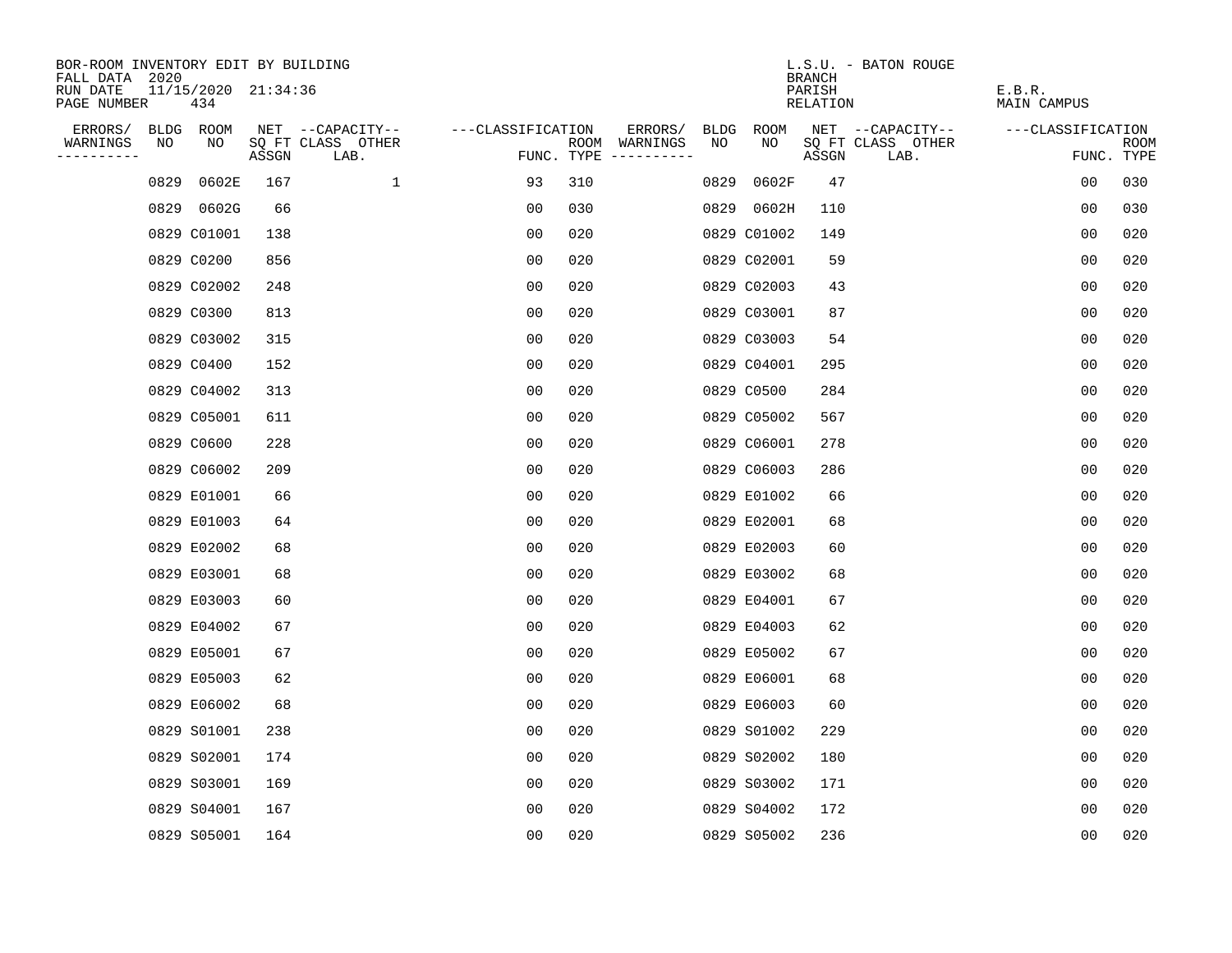| BOR-ROOM INVENTORY EDIT BY BUILDING<br>FALL DATA 2020 |      |                                |       |                           |                   |                                      |      |                                                                 | <b>BRANCH</b>             | L.S.U. - BATON ROUGE                                                                                                                                |                              |                           |
|-------------------------------------------------------|------|--------------------------------|-------|---------------------------|-------------------|--------------------------------------|------|-----------------------------------------------------------------|---------------------------|-----------------------------------------------------------------------------------------------------------------------------------------------------|------------------------------|---------------------------|
| RUN DATE<br>PAGE NUMBER                               |      | $11/15/2020$ $21:34:36$<br>435 |       |                           |                   |                                      |      |                                                                 | PARISH<br><b>RELATION</b> |                                                                                                                                                     | E.B.R.<br><b>MAIN CAMPUS</b> |                           |
| ERRORS/                                               |      | BLDG ROOM                      |       | NET --CAPACITY--          | ---CLASSIFICATION | ERRORS/                              |      | BLDG ROOM                                                       |                           | NET --CAPACITY--                                                                                                                                    | ---CLASSIFICATION            |                           |
| WARNINGS<br>----------                                | NO   | NO                             | ASSGN | SQ FT CLASS OTHER<br>LAB. |                   | ROOM WARNINGS<br>FUNC. TYPE $------$ | NO   | NO                                                              | ASSGN                     | SQ FT CLASS OTHER<br>LAB.                                                                                                                           |                              | <b>ROOM</b><br>FUNC. TYPE |
|                                                       |      | 0829 S06001                    | 177   |                           | 00                | 020                                  |      | 0829 S06002                                                     | 224                       |                                                                                                                                                     | 00                           | 020                       |
|                                                       |      | 0829 0102E1                    | 163   |                           | 0 <sub>0</sub>    | 030                                  |      | 0829 0102E2                                                     | 116                       |                                                                                                                                                     | 0 <sub>0</sub>               | 030                       |
|                                                       |      | 0829 0102K1                    | 27    |                           | 93                | 730                                  |      | 0829 0102K2                                                     | 11                        |                                                                                                                                                     | 93                           | 730                       |
|                                                       |      | 0829 0106D1                    | 63    |                           | 93                | 315                                  |      | 0829 0413E1                                                     | 34                        |                                                                                                                                                     | 93                           | 315                       |
|                                                       |      | 0829 0501D1                    | 97    |                           | 93                | 315                                  |      | 0829 0501H1                                                     | 27                        |                                                                                                                                                     | 0 <sub>0</sub>               | 030                       |
|                                                       |      | 0829 0502B1                    | 131   |                           | 93                | 730                                  |      | 0829 0601I1                                                     | 26                        |                                                                                                                                                     | 0 <sub>0</sub>               | 030                       |
|                                                       |      | 0829 0601K1                    | 147   | $\mathbf{1}$              | 93                | 310                                  |      | 0829 0601K2                                                     | 206                       | $\mathbf{1}$                                                                                                                                        | 93                           | 650                       |
|                                                       |      | 0829 0601K3                    | 228   | $\mathbf{1}$              | 93                | 310                                  |      | 0829 0601K4                                                     | 202                       | $\mathbf{1}$                                                                                                                                        | 93                           | 310                       |
|                                                       |      | 0829 0601M1                    | 394   | $\mathbf{1}$              | 93                | 310                                  |      | 0829 0601M2                                                     | 37                        |                                                                                                                                                     | 0 <sub>0</sub>               | 030                       |
|                                                       |      | 0829 0602D1                    | 219   | 1                         | 93                | 310                                  |      | 0829 0602D2                                                     | 208                       | 1                                                                                                                                                   | 93                           | 310                       |
|                                                       |      | 0829 0602D3                    | 336   | $\mathbf{1}$              | 93                | 310                                  |      | 0829 0602D4                                                     | 141                       | $\overline{2}$                                                                                                                                      | 93                           | 310                       |
|                                                       |      | 0829 0602D5                    | 380   |                           | 93                | 315                                  |      | 0829 0602D6                                                     | 128                       |                                                                                                                                                     | 93                           | 315                       |
|                                                       |      | 0829 0602D7                    | 44    |                           | 93                | 730                                  |      | 0829 0602G1<br>TOTAL NUMBER CLASSROOMS<br>TOTAL NUMBER LABS 210 | 114                       | TOTAL ASSIGNABLE & UNASSIGNABLE SQFT:<br>TOTAL NET ASSIGN SQ. FT. IN ROOM FILE<br>TOTAL NUMBER COMPUTER CLASSROOMS<br>TOTAL NUMBER SPECIAL LABS 220 | 00<br>58,806<br>41,828       | 030                       |
|                                                       | 0830 | 0100                           | 1135  | 23                        | 45                | 250                                  |      | 0830 0101                                                       | 298                       | 3                                                                                                                                                   | 63                           | 315                       |
|                                                       | 0830 | 0101A                          | 156   | $\mathbf 1$               | 63                | 310                                  | 0830 | 0101B                                                           | 259                       | 1                                                                                                                                                   | 63                           | 310                       |
|                                                       | 0830 | 0101C                          | 163   | $\mathbf{1}$              | 63                | 310                                  | 0830 | 0101D                                                           | 117                       | 2                                                                                                                                                   | 63                           | 310                       |
|                                                       | 0830 | 0101E                          | 144   |                           | 63                | 731                                  | 0830 | 0102                                                            | 224                       | $\overline{a}$                                                                                                                                      | 63                           | 310                       |
|                                                       | 0830 | 0103                           | 94    |                           | 0 <sub>0</sub>    | 030                                  | 0830 | 0104                                                            | 96                        |                                                                                                                                                     | 00                           | 030                       |
|                                                       | 0830 | 0105                           | 147   | $\mathbf{1}$              | 63                | 310                                  | 0830 | 0106                                                            | 117                       | $\mathbf{1}$                                                                                                                                        | 63                           | 310                       |
|                                                       | 0830 | 0107                           | 74    |                           | 63                | 315                                  |      | 0830 0107A                                                      | 117                       |                                                                                                                                                     | 63                           | 315                       |
|                                                       | 0830 | 0108                           | 189   | 4                         | 63                | 310                                  | 0830 | 0109                                                            | 416                       | 4                                                                                                                                                   | 63                           | 310                       |
|                                                       | 0830 | 0110                           | 185   | $\mathbf{1}$              | 63                | 310                                  | 0830 | 0111                                                            | 193                       |                                                                                                                                                     | 63                           | 315                       |
|                                                       |      | 0830 0112                      | 138   |                           | 63                | 315                                  |      | 0830 0113                                                       | 240                       |                                                                                                                                                     | 0 <sub>0</sub>               | 030                       |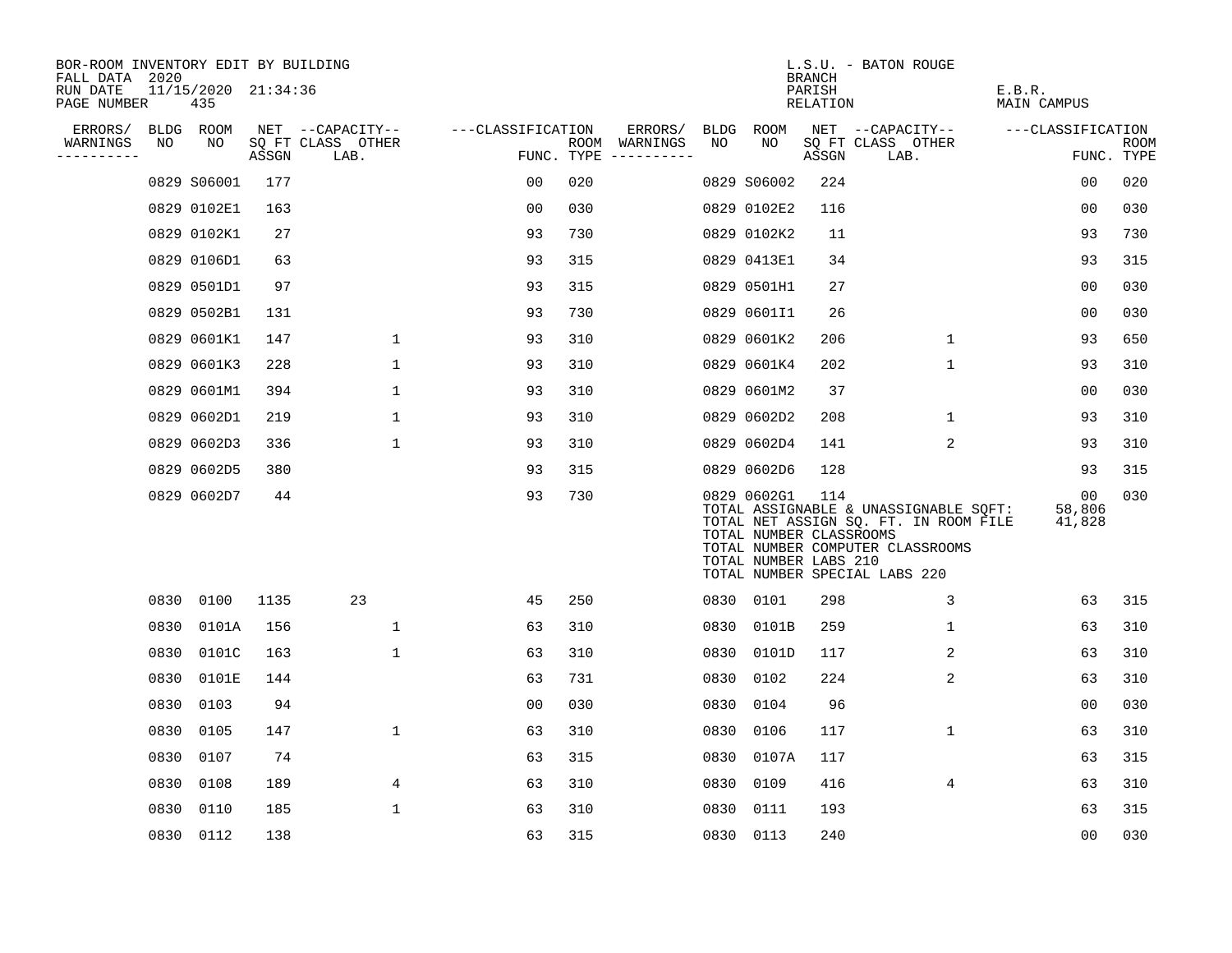| BOR-ROOM INVENTORY EDIT BY BUILDING<br>FALL DATA 2020 |      |                            |       |                           |                   |     |                                      |      |                                                  | BRANCH             | L.S.U. - BATON ROUGE                                                                                                                                |                       |                           |
|-------------------------------------------------------|------|----------------------------|-------|---------------------------|-------------------|-----|--------------------------------------|------|--------------------------------------------------|--------------------|-----------------------------------------------------------------------------------------------------------------------------------------------------|-----------------------|---------------------------|
| RUN DATE<br>PAGE NUMBER                               |      | 11/15/2020 21:34:36<br>436 |       |                           |                   |     |                                      |      |                                                  | PARISH<br>RELATION |                                                                                                                                                     | E.B.R.<br>MAIN CAMPUS |                           |
| ERRORS/                                               |      | BLDG ROOM                  |       | NET --CAPACITY--          | ---CLASSIFICATION |     | ERRORS/                              |      | BLDG ROOM                                        |                    | NET --CAPACITY--                                                                                                                                    | ---CLASSIFICATION     |                           |
| WARNINGS<br>----------                                | NO   | NO                         | ASSGN | SQ FT CLASS OTHER<br>LAB. |                   |     | ROOM WARNINGS<br>FUNC. TYPE $------$ | NO   | NO.                                              | ASSGN              | SQ FT CLASS OTHER<br>LAB.                                                                                                                           |                       | <b>ROOM</b><br>FUNC. TYPE |
|                                                       | 0830 | 0114                       | 149   |                           | 63                | 315 |                                      | 0830 | 0115                                             | 152                | $\overline{4}$                                                                                                                                      | 63                    | 310                       |
|                                                       | 0830 | 0116                       | 48    |                           | 63                | 315 |                                      | 0830 | 0117                                             | 48                 |                                                                                                                                                     | 63                    | 315                       |
|                                                       | 0830 | 0118                       | 118   |                           | 0 <sub>0</sub>    | 030 |                                      | 0830 | 0119                                             | 185                | 5                                                                                                                                                   | 91                    | 310                       |
|                                                       | 0830 | 0120                       | 304   |                           | 63                | 630 |                                      | 0830 | 0121                                             | 23                 |                                                                                                                                                     | 00                    | 010                       |
|                                                       | 0830 | 0122                       | 351   | 20                        | 63                | 680 |                                      | 0830 | 0124                                             | 326                | 2                                                                                                                                                   | 63                    | 315                       |
|                                                       | 0830 | 0124A                      | 130   | $\mathbf{1}$              | 63                | 310 |                                      | 0830 | 0124B                                            | 243                | $\mathbf{1}$                                                                                                                                        | 63                    | 310                       |
|                                                       | 0830 | 0124C                      | 185   | $\mathbf{1}$              | 63                | 310 |                                      | 0830 | 0124D                                            | 152                | $\mathbf{1}$                                                                                                                                        | 63                    | 310                       |
|                                                       | 0830 | 0125                       | 224   |                           | 45                | 350 |                                      | 0830 | 0126                                             | 188                | $\mathbf 1$                                                                                                                                         | 63                    | 315                       |
|                                                       | 0830 | 0126A                      | 140   | $\mathbf{1}$              | 63                | 310 |                                      | 0830 | 0126B                                            | 184                | $\mathbf 1$                                                                                                                                         | 63                    | 310                       |
|                                                       | 0830 | 0126C                      | 152   | 1                         | 63                | 310 |                                      | 0830 | 0126D                                            | 150                | 3                                                                                                                                                   | 63                    | 310                       |
|                                                       | 0830 | 0127                       | 189   | 3                         | 91                | 310 |                                      | 0830 | 0128                                             | 208                | 4                                                                                                                                                   | 91                    | 310                       |
|                                                       | 0830 | 0129                       | 236   | 3                         | 91                | 310 |                                      | 0830 | 0129A                                            | 132                | 4                                                                                                                                                   | 91                    | 310                       |
|                                                       | 0830 | 0130                       | 134   | 1                         | 91                | 310 |                                      | 0830 | 0131                                             | 234                | 2                                                                                                                                                   | 91                    | 315                       |
|                                                       | 0830 | 0131A                      | 178   | $\mathbf 1$               | 91                | 310 |                                      | 0830 | 0131B                                            | 185                | $\mathbf 1$                                                                                                                                         | 91                    | 310                       |
|                                                       | 0830 | 0131C                      | 162   | $\mathbf{1}$              | 91                | 310 |                                      | 0830 | 0151                                             | 354                |                                                                                                                                                     | 00                    | 030                       |
|                                                       | 0830 | 0151A                      | 52    |                           | 0 <sub>0</sub>    | 030 |                                      |      | 0830 0151B                                       | 52                 |                                                                                                                                                     | 0 <sub>0</sub>        | 030                       |
|                                                       |      | 0830 0170                  | 52    |                           | 0 <sub>0</sub>    | 030 |                                      |      | 0830 0180                                        | 465                |                                                                                                                                                     | 63                    | 590                       |
|                                                       |      | 0830 C0100                 | 146   |                           | 00                | 020 |                                      |      | 0830 C0101                                       | 146                |                                                                                                                                                     | 0 <sub>0</sub>        | 020                       |
|                                                       |      | 0830 C0102                 | 704   |                           | 0 <sub>0</sub>    | 020 |                                      |      | 0830 C0103                                       | 865                |                                                                                                                                                     | 0 <sub>0</sub>        | 020                       |
|                                                       |      | 0830 0126D1                | 98    | $\mathbf{1}$              | 63                | 315 |                                      |      | 0830 0129A1                                      | 53                 | $\mathbf{1}$                                                                                                                                        | 63                    | 310                       |
|                                                       |      | 0830 0131B1                | 218   | $\mathbf 1$               | 91                | 310 |                                      |      | TOTAL NUMBER CLASSROOMS<br>TOTAL NUMBER LABS 210 |                    | TOTAL ASSIGNABLE & UNASSIGNABLE SQFT:<br>TOTAL NET ASSIGN SQ. FT. IN ROOM FILE<br>TOTAL NUMBER COMPUTER CLASSROOMS<br>TOTAL NUMBER SPECIAL LABS 220 | 12,817<br>9,875       |                           |
|                                                       |      | 0831 0100                  | 746   |                           | 0 <sub>0</sub>    | 020 |                                      |      | 0831 0101                                        | 1071               | 25                                                                                                                                                  | 11                    | 140                       |
|                                                       |      | 0831 0101A                 | 196   | 3                         | 11                | 115 |                                      |      | 0831 0102                                        | 1022               | 10                                                                                                                                                  | 63                    | 310                       |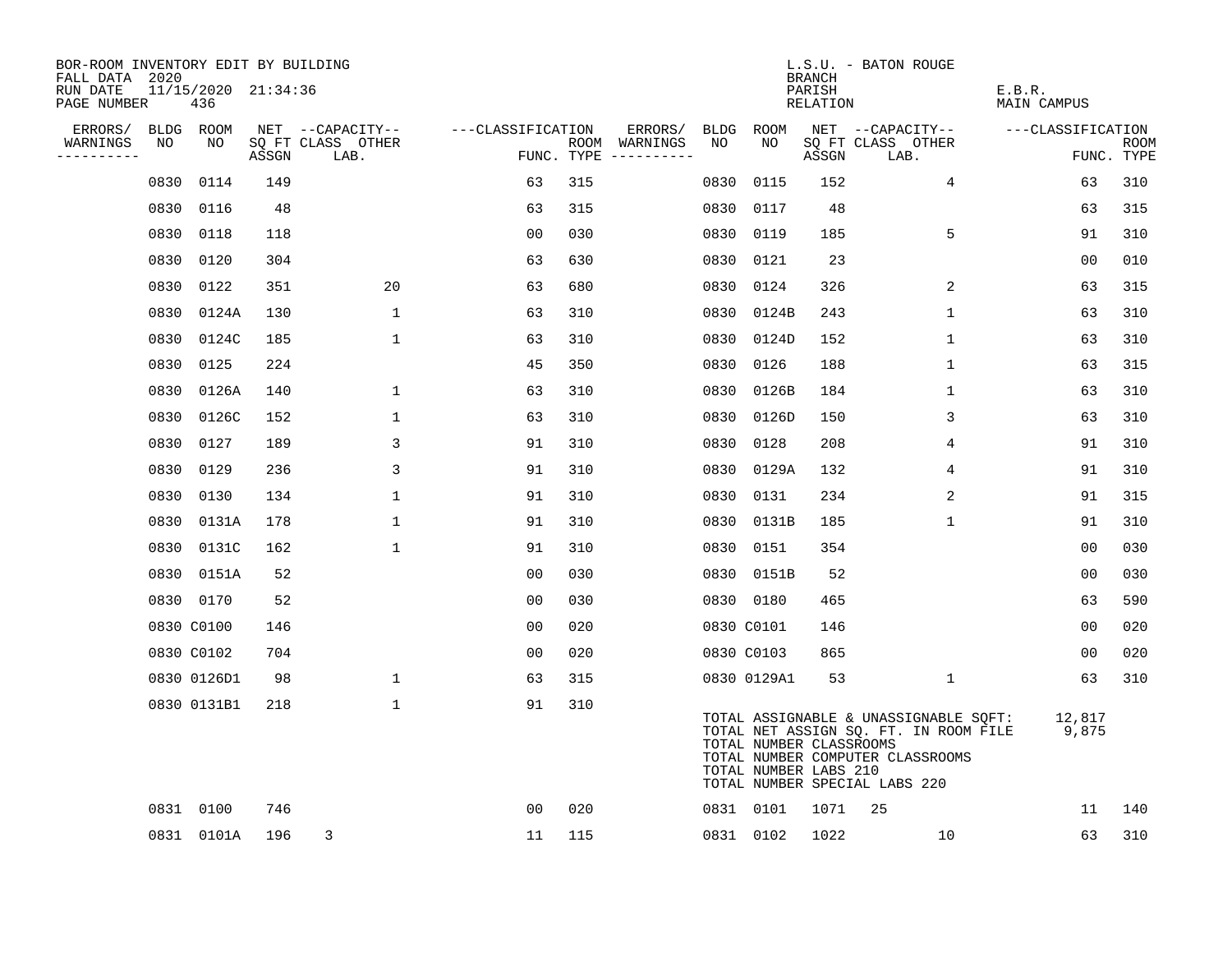| BOR-ROOM INVENTORY EDIT BY BUILDING       |      |                            |       |                           |                   |     |                                      |      |            | <b>BRANCH</b>      | L.S.U. - BATON ROUGE      |                              |                           |
|-------------------------------------------|------|----------------------------|-------|---------------------------|-------------------|-----|--------------------------------------|------|------------|--------------------|---------------------------|------------------------------|---------------------------|
| FALL DATA 2020<br>RUN DATE<br>PAGE NUMBER |      | 11/15/2020 21:34:36<br>437 |       |                           |                   |     |                                      |      |            | PARISH<br>RELATION |                           | E.B.R.<br><b>MAIN CAMPUS</b> |                           |
| ERRORS/                                   |      | BLDG ROOM                  |       | NET --CAPACITY--          | ---CLASSIFICATION |     | ERRORS/                              | BLDG | ROOM       |                    | NET --CAPACITY--          | ---CLASSIFICATION            |                           |
| WARNINGS<br>----------                    | NO   | NO                         | ASSGN | SQ FT CLASS OTHER<br>LAB. |                   |     | ROOM WARNINGS<br>FUNC. TYPE $------$ | NO.  | NO.        | ASSGN              | SQ FT CLASS OTHER<br>LAB. |                              | <b>ROOM</b><br>FUNC. TYPE |
|                                           | 0831 | 0103                       | 1993  | 22                        | 63                | 310 |                                      |      | 0831 0105  | 43                 |                           | 0 <sub>0</sub>               | 030                       |
|                                           | 0831 | 0107                       | 26    |                           | 63                | 731 |                                      |      | 0831 0108  | 26                 |                           | 63                           | 710                       |
|                                           |      | 0831 0109                  | 26    |                           | 0 <sub>0</sub>    | 030 |                                      |      | 0831 0110  | 1424               | 3                         | 63                           | 715                       |
|                                           |      | 0831 0111                  | 285   |                           | 00                | 030 |                                      |      | 0831 0112  | 221                |                           | 00                           | 030                       |
|                                           |      | 0831 0112A                 | 383   |                           | 00                | 030 |                                      |      | 0831 0113  | 203                | 2                         | 63                           | 715                       |
|                                           |      | 0831 0114                  | 574   | 3                         | 63                | 715 |                                      |      | 0831 0115  | 556                |                           | 63                           | 240                       |
|                                           |      | 0831 0115A                 | 108   |                           | 0 <sub>0</sub>    | 010 |                                      |      | 0831 0116  | 462                |                           | 63                           | 715                       |
|                                           |      | 0831 0117                  | 1070  | 2                         | 63                | 710 |                                      |      | 0831 0118  | 7437               | 6                         | 63                           | 710                       |
|                                           |      | 0831 0118A                 | 56    | $\mathbf{1}$              | 63                | 731 |                                      |      | 0831 0118B | 56                 | $\mathbf{1}$              | 63                           | 731                       |
|                                           |      | 0831 0118C                 | 56    | $\mathbf 1$               | 63                | 731 |                                      |      | 0831 0119  | 252                |                           | 00                           | 030                       |
|                                           |      | 0831 0120                  | 252   |                           | 00                | 030 |                                      |      | 0831 0121  | 253                | $\mathbf 1$               | 63                           | 710                       |
|                                           |      | 0831 0122                  | 388   |                           | 63                | 315 |                                      |      | 0831 0122A | 50                 |                           | 0 <sub>0</sub>               | 020                       |
|                                           | 0831 | 0123                       | 1005  | 8                         | 63                | 310 |                                      |      | 0831 0124  | 192                | $\mathbf{1}$              | 63                           | 310                       |
|                                           |      | 0831 0125                  | 155   | $\mathbf 1$               | 63                | 310 |                                      |      | 0831 0126  | 615                | 10                        | 63                           | 310                       |
|                                           | 0831 | 0127                       | 1640  |                           | 63                | 710 |                                      |      | 0831 0127A | 66                 |                           | 63                           | 715                       |
|                                           | 0831 | 0200                       | 1947  | 12                        | 63                | 310 |                                      |      | 0831 0200A | 118                | $\mathbf{1}$              | 63                           | 310                       |
|                                           | 0831 | 0200B                      | 146   | 1                         | 21                | 310 |                                      | 0831 | 0201       | 8141               | 76                        | 21                           | 310                       |
|                                           | 0831 | 0201A                      | 158   | 1                         | 21                | 310 |                                      |      | 0831 0201B | 62                 |                           | 00                           | 010                       |
|                                           | 0831 | 0201C                      | 352   | 10                        | 63                | 310 |                                      |      | 0831 0201D | 15                 |                           | 63                           | 710                       |
|                                           | 0831 | 0201E                      | 160   | $\mathbf{1}$              | 63                | 310 |                                      |      | 0831 0201F | 160                | $\mathbf 1$               | 63                           | 310                       |
|                                           | 0831 | 0201G                      | 160   | $\mathbf 1$               | 63                | 310 |                                      |      | 0831 0201H | 160                | 1                         | 63                           | 310                       |
|                                           | 0831 | 0201I                      | 160   | $\mathbf 1$               | 63                | 310 |                                      |      | 0831 0202  | 6766               | 58                        | 63                           | 310                       |
|                                           | 0831 | 0202A                      | 160   | 1                         | 63                | 310 |                                      |      | 0831 0202B | 160                | 1                         | 63                           | 310                       |
|                                           | 0831 | 0202C                      | 160   | $\mathbf 1$               | 63                | 310 |                                      |      | 0831 0202D | 160                | 1                         | 63                           | 310                       |
|                                           | 0831 | 0202E                      | 160   | $\mathbf{1}$              | 63                | 310 |                                      |      | 0831 0202F | 29                 |                           | 0 <sub>0</sub>               | 030                       |
|                                           |      | 0831 0202G                 | 236   |                           | 63                | 315 |                                      |      | 0831 0203  | 606                | 2                         | 63                           | 310                       |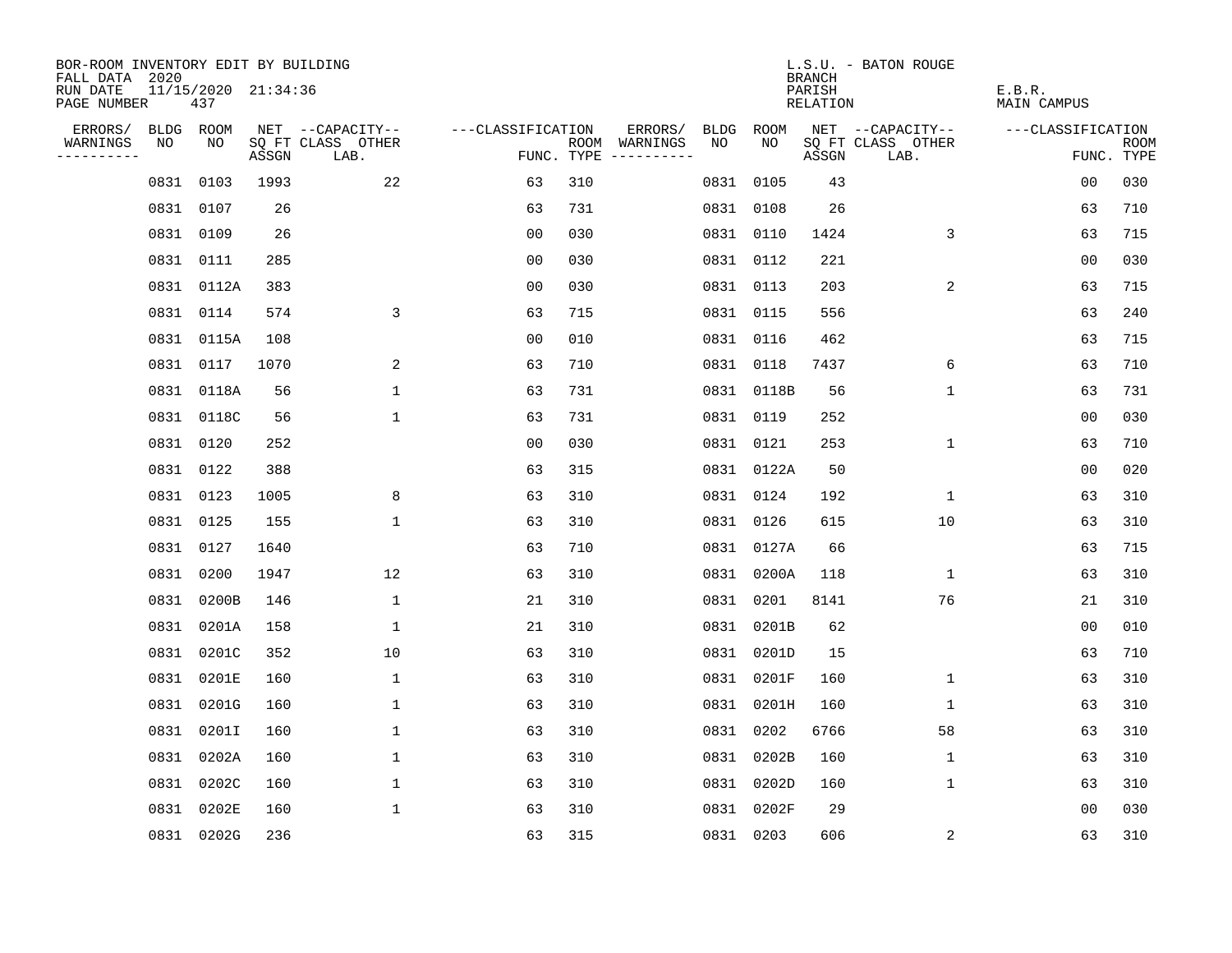| BOR-ROOM INVENTORY EDIT BY BUILDING<br>FALL DATA 2020 |            |                            |       |                           |                   |     |                                            |             | <b>BRANCH</b>             | L.S.U. - BATON ROUGE      |                              |                           |
|-------------------------------------------------------|------------|----------------------------|-------|---------------------------|-------------------|-----|--------------------------------------------|-------------|---------------------------|---------------------------|------------------------------|---------------------------|
| RUN DATE<br>PAGE NUMBER                               |            | 11/15/2020 21:34:36<br>438 |       |                           |                   |     |                                            |             | PARISH<br><b>RELATION</b> |                           | E.B.R.<br><b>MAIN CAMPUS</b> |                           |
| ERRORS/                                               |            | BLDG ROOM                  |       | NET --CAPACITY--          | ---CLASSIFICATION |     | ERRORS/<br><b>BLDG</b>                     | <b>ROOM</b> |                           | NET --CAPACITY--          | ---CLASSIFICATION            |                           |
| WARNINGS<br>----------                                | NO         | NO                         | ASSGN | SQ FT CLASS OTHER<br>LAB. |                   |     | NO<br>ROOM WARNINGS<br>FUNC. TYPE $------$ | NO          | ASSGN                     | SQ FT CLASS OTHER<br>LAB. |                              | <b>ROOM</b><br>FUNC. TYPE |
|                                                       | 0831       | 0203A                      | 262   | $\mathbf{1}$              | 63                | 310 | 0831                                       | 0203B       | 248                       | 1                         | 63                           | 310                       |
|                                                       | 0831       | 0203C                      | 245   | $\mathbf 1$               | 63                | 310 |                                            | 0831 0203D  | 310                       | $\mathbf 1$               | 63                           | 310                       |
|                                                       |            | 0831 0203E                 | 245   | $\mathbf 1$               | 63                | 310 |                                            | 0831 0203F  | 224                       | 1                         | 63                           | 310                       |
|                                                       |            | 0831 0203G                 | 408   | 12                        | 63                | 325 |                                            | 0831 0203H  | 148                       | $\mathbf 1$               | 63                           | 310                       |
|                                                       |            | 0831 0203I                 | 16    |                           | 63                | 315 |                                            | 0831 0203J  | 194                       | $\mathbf 1$               | 63                           | 310                       |
|                                                       |            | 0831 0205                  | 31    |                           | 63                | 710 |                                            | 0831 0206   | 498                       | 16                        | 63                           | 350                       |
|                                                       |            | 0831 0207                  | 568   | 20                        | 63                | 350 |                                            | 0831 0208   | 407                       | 3                         | 63                           | 350                       |
|                                                       |            | 0831 0209                  | 252   |                           | 0 <sub>0</sub>    | 030 |                                            | 0831 0210   | 397                       | 3                         | 63                           | 350                       |
|                                                       |            | 0831 0211                  | 252   |                           | 0 <sub>0</sub>    | 030 |                                            | 0831 0212   | 397                       | 12                        | 63                           | 350                       |
|                                                       |            | 0831 0213                  | 397   | 12                        | 63                | 350 |                                            | 0831 0214   | 638                       | 20                        | 63                           | 650                       |
|                                                       |            | 0831 0215                  | 441   | 11                        | 63                | 310 |                                            | 0831 0215A  | 86                        |                           | 63                           | 315                       |
|                                                       |            | 0831 0216                  | 16    |                           | 63                | 710 |                                            | 0831 0300   | 562                       |                           | 0 <sub>0</sub>               | 020                       |
|                                                       |            | 0831 0307                  | 704   | 20                        | 11                | 140 |                                            | 0831 0307A  | 44                        |                           | 0 <sub>0</sub>               | 030                       |
|                                                       |            | 0831 0307B                 | 20    |                           | 0 <sub>0</sub>    | 010 |                                            | 0831 0309   | 233                       | 4                         | 0 <sub>0</sub>               | 030                       |
|                                                       |            | 0831 0311                  | 242   | $\overline{4}$            | 0 <sub>0</sub>    | 030 |                                            | 0831 0320   | 817                       | 16                        | 63                           | 310                       |
|                                                       |            | 0831 0321                  | 116   |                           | 63                | 315 |                                            | 0831 0323   | 138                       | 1                         | 63                           | 310                       |
|                                                       |            | 0831 0325                  | 110   | $\mathbf 1$               | 46                | 310 |                                            | 0831 0327   | 110                       | 1                         | 46                           | 310                       |
|                                                       |            | 0831 0329                  | 105   | $\mathbf{1}$              | 46                | 310 |                                            | 0831 0331   | 111                       | 1                         | 46                           | 310                       |
|                                                       |            | 0831 0333                  | 190   | 6                         | 46                | 315 |                                            | 0831 0335   | 94                        | 1                         | 46                           | 310                       |
|                                                       |            | 0831 0337                  | 94    | $\mathbf 1$               | 46                | 310 |                                            | 0831 0340   | 958                       | 12                        | 46                           | 310                       |
|                                                       |            | 0831 0343                  | 148   | $\mathbf{1}$              | 44                | 310 |                                            | 0831 0345   | 69                        |                           | 46                           | 315                       |
|                                                       |            | 0831 0347                  | 176   | $\mathbf 1$               | 46                | 310 |                                            | 0831 0349   | 87                        | 1                         | 46                           | 310                       |
|                                                       |            | 0831 0355                  | 204   | $\mathbf 1$               | 46                | 310 |                                            | 0831 0357   | 115                       | 1                         | 46                           | 315                       |
|                                                       |            | 0831 0358                  | 940   | 19                        | 63                | 310 |                                            | 0831 0359   | 207                       | 12                        | 46                           | 350                       |
|                                                       | 0831 B0001 |                            | 862   |                           | 0 <sub>0</sub>    | 030 |                                            | 0831 B0002  | 105                       |                           | 0 <sub>0</sub>               | 030                       |
|                                                       |            | 0831 C0100                 | 100   |                           | 0 <sub>0</sub>    | 020 |                                            | 0831 C0101  | 65                        |                           | 0 <sub>0</sub>               | 020                       |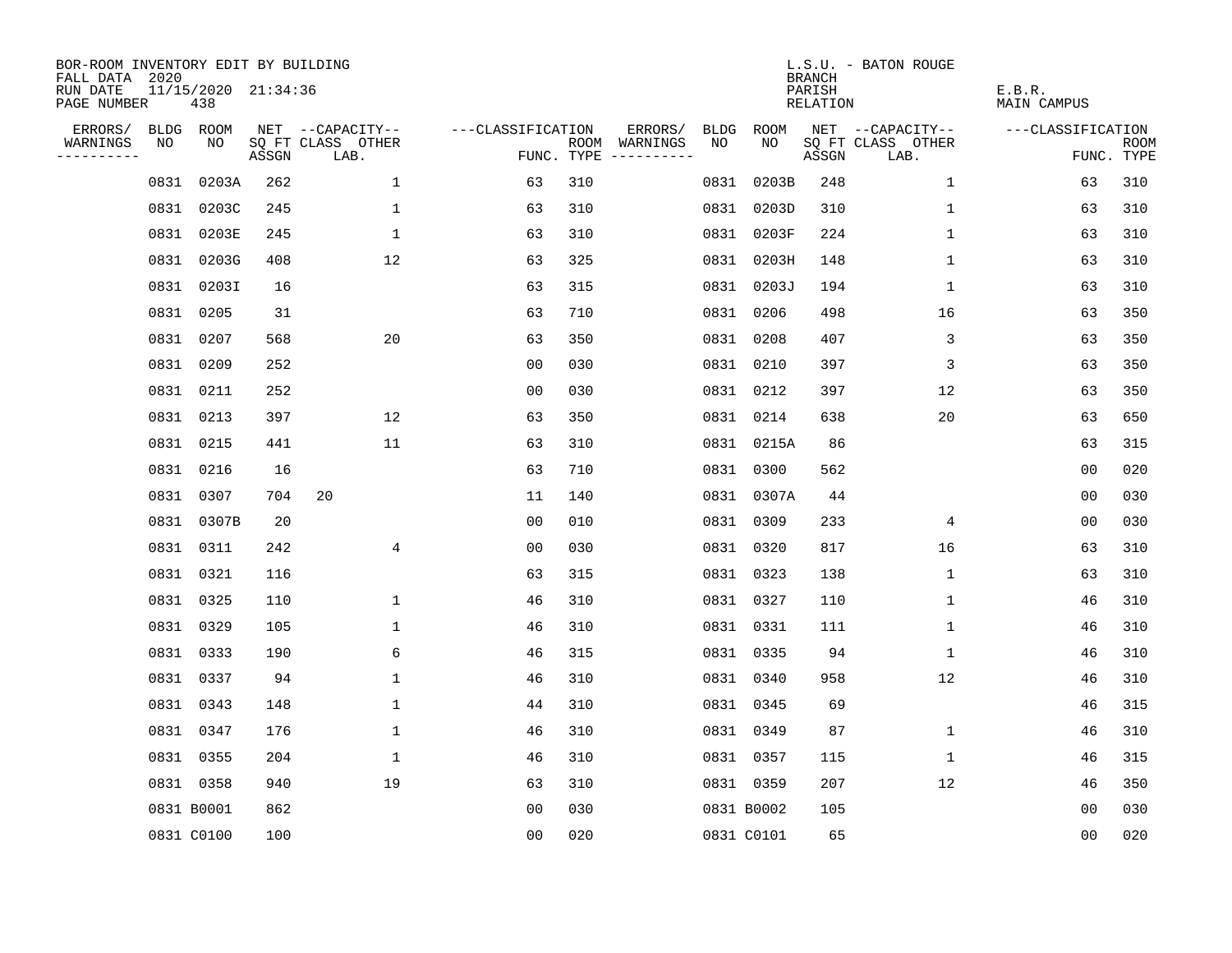| BOR-ROOM INVENTORY EDIT BY BUILDING<br>FALL DATA 2020 |      |                            |       |                           |                   |     |                                      |      |                                                                 | <b>BRANCH</b>      | L.S.U. - BATON ROUGE                                                                                                                                |                             |                           |
|-------------------------------------------------------|------|----------------------------|-------|---------------------------|-------------------|-----|--------------------------------------|------|-----------------------------------------------------------------|--------------------|-----------------------------------------------------------------------------------------------------------------------------------------------------|-----------------------------|---------------------------|
| RUN DATE<br>PAGE NUMBER                               |      | 11/15/2020 21:34:36<br>439 |       |                           |                   |     |                                      |      |                                                                 | PARISH<br>RELATION |                                                                                                                                                     | E.B.R.<br>MAIN CAMPUS       |                           |
| ERRORS/                                               |      | BLDG ROOM                  |       | NET --CAPACITY--          | ---CLASSIFICATION |     | ERRORS/                              |      | BLDG ROOM                                                       |                    | NET --CAPACITY--                                                                                                                                    | ---CLASSIFICATION           |                           |
| WARNINGS<br>----------                                | NO   | NO                         | ASSGN | SQ FT CLASS OTHER<br>LAB. |                   |     | ROOM WARNINGS<br>FUNC. TYPE $------$ | NO.  | NO.                                                             | ASSGN              | SQ FT CLASS OTHER<br>LAB.                                                                                                                           |                             | <b>ROOM</b><br>FUNC. TYPE |
|                                                       |      | 0831 C0102                 | 370   |                           | 0 <sub>0</sub>    | 020 |                                      |      | 0831 C0103                                                      | 112                |                                                                                                                                                     | 0 <sub>0</sub>              | 020                       |
|                                                       |      | 0831 C0104                 | 391   |                           | 00                | 020 |                                      |      | 0831 C0105                                                      | 369                |                                                                                                                                                     | 0 <sub>0</sub>              | 020                       |
|                                                       |      | 0831 C0106                 | 212   |                           | 0 <sub>0</sub>    | 020 |                                      |      | 0831 C0107                                                      | 389                |                                                                                                                                                     | 0 <sub>0</sub>              | 020                       |
|                                                       |      | 0831 C0108                 | 127   |                           | 0 <sub>0</sub>    | 020 |                                      |      | 0831 C0200                                                      | 1177               |                                                                                                                                                     | 0 <sub>0</sub>              | 020                       |
|                                                       |      | 0831 C0300                 | 98    |                           | 0 <sub>0</sub>    | 020 |                                      |      | 0831 C0301                                                      | 152                |                                                                                                                                                     | 00                          | 020                       |
|                                                       |      | 0831 C0302                 | 519   |                           | 0 <sub>0</sub>    | 020 |                                      |      | 0831 C0303                                                      | 178                |                                                                                                                                                     | 0 <sub>0</sub>              | 020                       |
|                                                       |      | 0831 C0304                 | 200   |                           | 0 <sub>0</sub>    | 020 |                                      |      | 0831 E01001                                                     | 60                 |                                                                                                                                                     | 0 <sub>0</sub>              | 020                       |
|                                                       |      | 0831 E01002                | 75    |                           | 0 <sub>0</sub>    | 020 |                                      |      | 0831 E02001                                                     | 60                 |                                                                                                                                                     | 0 <sub>0</sub>              | 020                       |
|                                                       |      | 0831 E02002                | 75    |                           | 00                | 020 |                                      |      | 0831 E03001                                                     | 75                 |                                                                                                                                                     | 0 <sub>0</sub>              | 020                       |
|                                                       |      | 0831 S01001                | 198   |                           | 00                | 020 |                                      |      | 0831 S01002                                                     | 178                |                                                                                                                                                     | 0 <sub>0</sub>              | 020                       |
|                                                       |      | 0831 S01003                | 183   |                           | 0 <sub>0</sub>    | 020 |                                      |      | 0831 S02001                                                     | 198                |                                                                                                                                                     | 0 <sub>0</sub>              | 020                       |
|                                                       |      | 0831 S02002                | 178   |                           | 0 <sub>0</sub>    | 020 |                                      |      | 0831 S02003                                                     | 183                |                                                                                                                                                     | 00                          | 020                       |
|                                                       |      | 0831 S03001                | 198   |                           | 0 <sub>0</sub>    | 020 |                                      |      | 0831 S03003                                                     | 183                |                                                                                                                                                     | 00                          | 020                       |
|                                                       |      | 0831 0201A1                | 158   | $\mathbf{1}$              | 21                | 310 |                                      |      | 0831 0203J1<br>TOTAL NUMBER CLASSROOMS<br>TOTAL NUMBER LABS 210 | 24                 | TOTAL ASSIGNABLE & UNASSIGNABLE SQFT:<br>TOTAL NET ASSIGN SQ. FT. IN ROOM FILE<br>TOTAL NUMBER COMPUTER CLASSROOMS<br>TOTAL NUMBER SPECIAL LABS 220 | 00<br>63,810<br>52,454<br>2 | 030                       |
|                                                       |      | 0832 0101                  | 298   |                           | 46                | 315 |                                      |      | 0832 0102                                                       | 1027               | 3                                                                                                                                                   | 46                          | 310                       |
|                                                       | 0832 | 0102A                      | 177   | $\mathbf 1$               | 46                | 310 |                                      | 0832 | 0102B                                                           | 125                | 1                                                                                                                                                   | 46                          | 310                       |
|                                                       | 0832 | 0102C                      | 132   | $\mathbf 1$               | 46                | 310 |                                      | 0832 | 0102D                                                           | 224                | $\mathbf 1$                                                                                                                                         | 22                          | 310                       |
|                                                       | 0832 | 0102E                      | 472   | 10                        | 46                | 350 |                                      | 0832 | 0102F                                                           | 241                | 1                                                                                                                                                   | 46                          | 310                       |
|                                                       | 0832 | 0102G                      | 107   | 1                         | 46                | 310 |                                      | 0832 | 0102H                                                           | 95                 |                                                                                                                                                     | 46                          | 315                       |
|                                                       | 0832 | 0103                       | 280   | $\mathbf 1$               | 46                | 310 |                                      | 0832 | 0104                                                            | 251                | 4                                                                                                                                                   | 0 <sub>0</sub>              | 030                       |
|                                                       | 0832 | 0105                       | 98    |                           | 46                | 710 |                                      | 0832 | 0106                                                            | 37                 |                                                                                                                                                     | 00                          | 030                       |
|                                                       | 0832 | 0107                       | 219   |                           | 0 <sub>0</sub>    | 030 |                                      | 0832 | 0108                                                            | 230                | 4                                                                                                                                                   | 0 <sub>0</sub>              | 030                       |
|                                                       |      | 0832 0109                  | 479   | 10                        | 22                | 250 |                                      |      | 0832 0109A                                                      | 161                | $\mathbf{1}$                                                                                                                                        | 22                          | 250                       |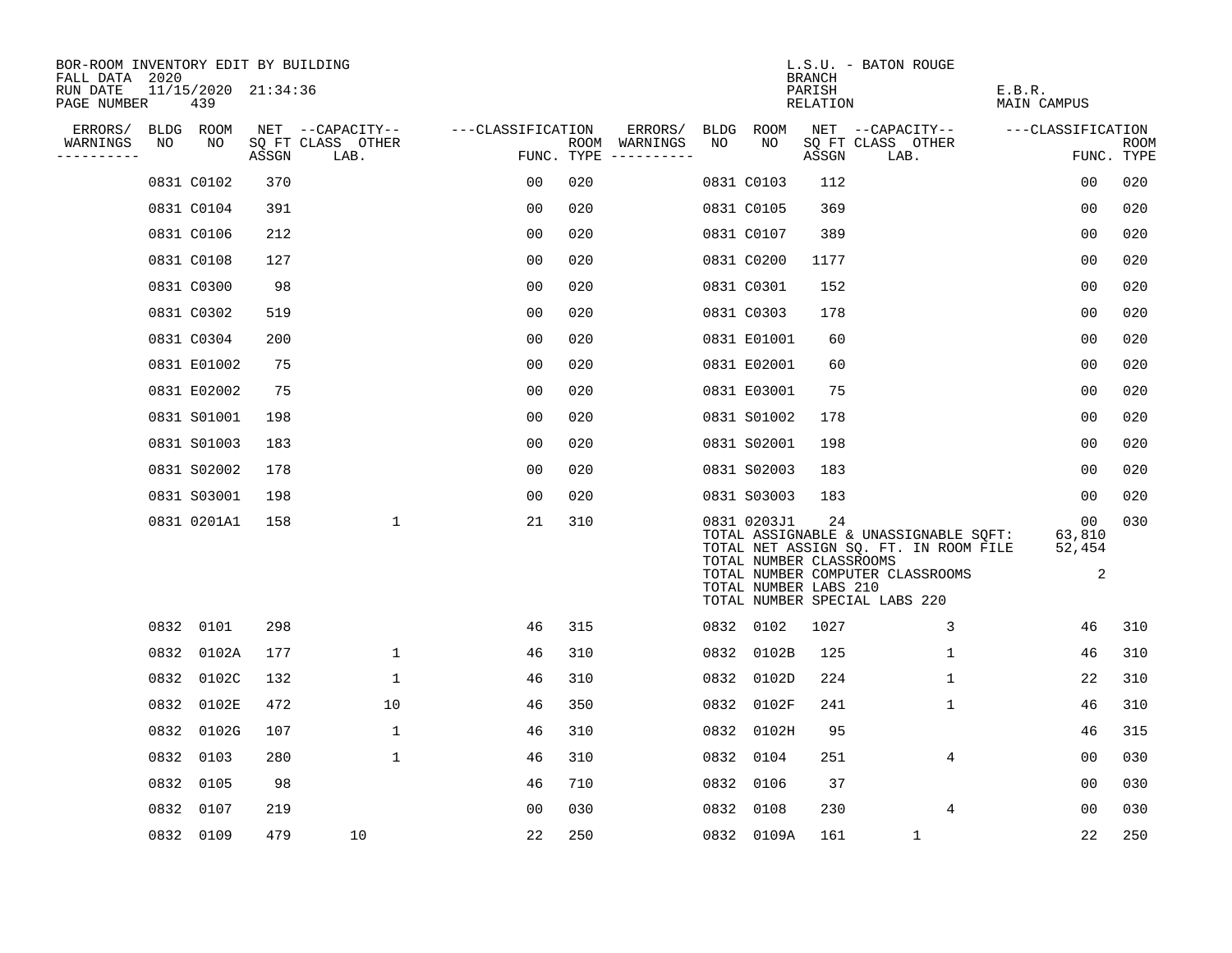| BOR-ROOM INVENTORY EDIT BY BUILDING<br>FALL DATA 2020 |           |            |                     |                           |                |                   |     |                                      |           |            | <b>BRANCH</b>             | L.S.U. - BATON ROUGE      |                              |                |                           |
|-------------------------------------------------------|-----------|------------|---------------------|---------------------------|----------------|-------------------|-----|--------------------------------------|-----------|------------|---------------------------|---------------------------|------------------------------|----------------|---------------------------|
| RUN DATE<br>PAGE NUMBER                               |           | 440        | 11/15/2020 21:34:36 |                           |                |                   |     |                                      |           |            | PARISH<br><b>RELATION</b> |                           | E.B.R.<br><b>MAIN CAMPUS</b> |                |                           |
| ERRORS/                                               | BLDG ROOM |            |                     | NET --CAPACITY--          |                | ---CLASSIFICATION |     | ERRORS/                              | BLDG      | ROOM       |                           | NET --CAPACITY--          | ---CLASSIFICATION            |                |                           |
| WARNINGS<br>----------                                | NO        | NO         | ASSGN               | SQ FT CLASS OTHER<br>LAB. |                |                   |     | ROOM WARNINGS<br>FUNC. TYPE $------$ | NO        | NO         | ASSGN                     | SQ FT CLASS OTHER<br>LAB. |                              |                | <b>ROOM</b><br>FUNC. TYPE |
|                                                       | 0832      | 0109B      | 91                  |                           |                | 22                | 255 |                                      | 0832      | 0109C      | 25                        |                           |                              | 22             | 255                       |
|                                                       | 0832      | 0110       | 651                 | 13                        |                | 22                | 250 |                                      | 0832 0111 |            | 24                        |                           |                              | 22             | 255                       |
|                                                       | 0832      | 0112       | 181                 |                           | $\overline{4}$ | 22                | 315 |                                      |           | 0832 0113  | 110                       | 1                         |                              | 22             | 310                       |
|                                                       | 0832      | 0114       | 441                 | 9                         |                | 22                | 250 |                                      |           | 0832 0114A | 27                        |                           |                              | 22             | 255                       |
|                                                       | 0832      | 0115       | 459                 | 9                         |                | 22                | 250 |                                      |           | 0832 0116  | 384                       | $\mathbf 1$               |                              | 22             | 255                       |
|                                                       | 0832      | 0116A      | 612                 | 2                         |                | 22                | 250 |                                      |           | 0832 0116B | 106                       |                           |                              | 22             | 255                       |
|                                                       |           | 0832 0116C | 30                  |                           |                | 22                | 255 |                                      |           | 0832 0117  | 226                       | $\mathbf{1}$              |                              | 22             | 250                       |
|                                                       | 0832      | 0118       | 1012                | 3                         |                | 22                | 250 |                                      | 0832 0119 |            | 465                       | 2                         |                              | 22             | 250                       |
|                                                       | 0832      | 0119A      | 54                  |                           |                | 0 <sub>0</sub>    | 030 |                                      | 0832      | 0120       | 1031                      | 21                        |                              | 22             | 250                       |
|                                                       |           | 0832 0120A | 30                  |                           |                | 22                | 255 |                                      |           | 0832 0120B | 107                       |                           |                              | 22             | 255                       |
|                                                       | 0832      | 0121       | 450                 | 9                         |                | 22                | 250 |                                      | 0832      | 0122       | 115                       |                           |                              | 22             | 255                       |
|                                                       | 0832      | 0123       | 507                 |                           |                | 22                | 255 |                                      |           | 0832 0123A | 156                       |                           |                              | 22             | 255                       |
|                                                       | 0832      | 0123B      | 209                 |                           |                | 22                | 255 |                                      | 0832      | 0124       | 548                       | 2                         |                              | 22             | 255                       |
|                                                       | 0832      | 0124A      | 27                  |                           |                | 22                | 255 |                                      | 0832 0125 |            | 271                       | 2                         |                              | 22             | 255                       |
|                                                       |           | 0832 0125A | 239                 | 2                         |                | 22                | 255 |                                      | 0832 0126 |            | 264                       | $\mathbf{1}$              |                              | 22             | 255                       |
|                                                       | 0832      | 0126A      | 109                 |                           |                | 22                | 255 |                                      | 0832 0127 |            | 199                       |                           |                              | 0 <sub>0</sub> | 030                       |
|                                                       | 0832      | 0128       | 471                 | 2                         |                | 22                | 250 |                                      | 0832 0129 |            | 1025                      | $\overline{4}$            |                              | 22             | 250                       |
|                                                       | 0832      | 0129A      | 32                  |                           |                | 22                | 255 |                                      |           | 0832 0129B | 32                        |                           |                              | 22             | 255                       |
|                                                       | 0832 0130 |            | 237                 |                           | 1              | 11                | 310 |                                      | 0832 0131 |            | 440                       | 2                         |                              | 22             | 250                       |
|                                                       | 0832      | 0131A      | 40                  |                           |                | 22                | 255 |                                      | 0832 0201 |            | 3098                      | $\mathbf 1$               |                              | 83             | 083                       |
|                                                       | 0832      | 0201A      | 211                 |                           |                | 0 <sub>0</sub>    | 030 |                                      |           | 0832 0202  | 118                       |                           |                              | 46             | 710                       |
|                                                       | 0832      | 0203       | 179                 |                           |                | 00                | 030 |                                      | 0832 0204 |            | 280                       | 4                         |                              | 00             | 030                       |
|                                                       | 0832      | 0205       | 215                 |                           | 1              | 22                | 310 |                                      | 0832 0206 |            | 254                       | 4                         |                              | 00             | 030                       |
|                                                       | 0832      | 0207       | 187                 |                           | 4              | 46                | 315 |                                      | 0832 0208 |            | 30                        |                           |                              | 22             | 255                       |
|                                                       | 0832      | 0209       | 549                 | 2                         |                | 22                | 250 |                                      |           | 0832 0209A | 34                        |                           |                              | 22             | 255                       |
|                                                       | 0832 0210 |            | 670                 | 3                         |                | 22                | 250 |                                      | 0832 0211 |            | 523                       | 2                         |                              | 22             | 250                       |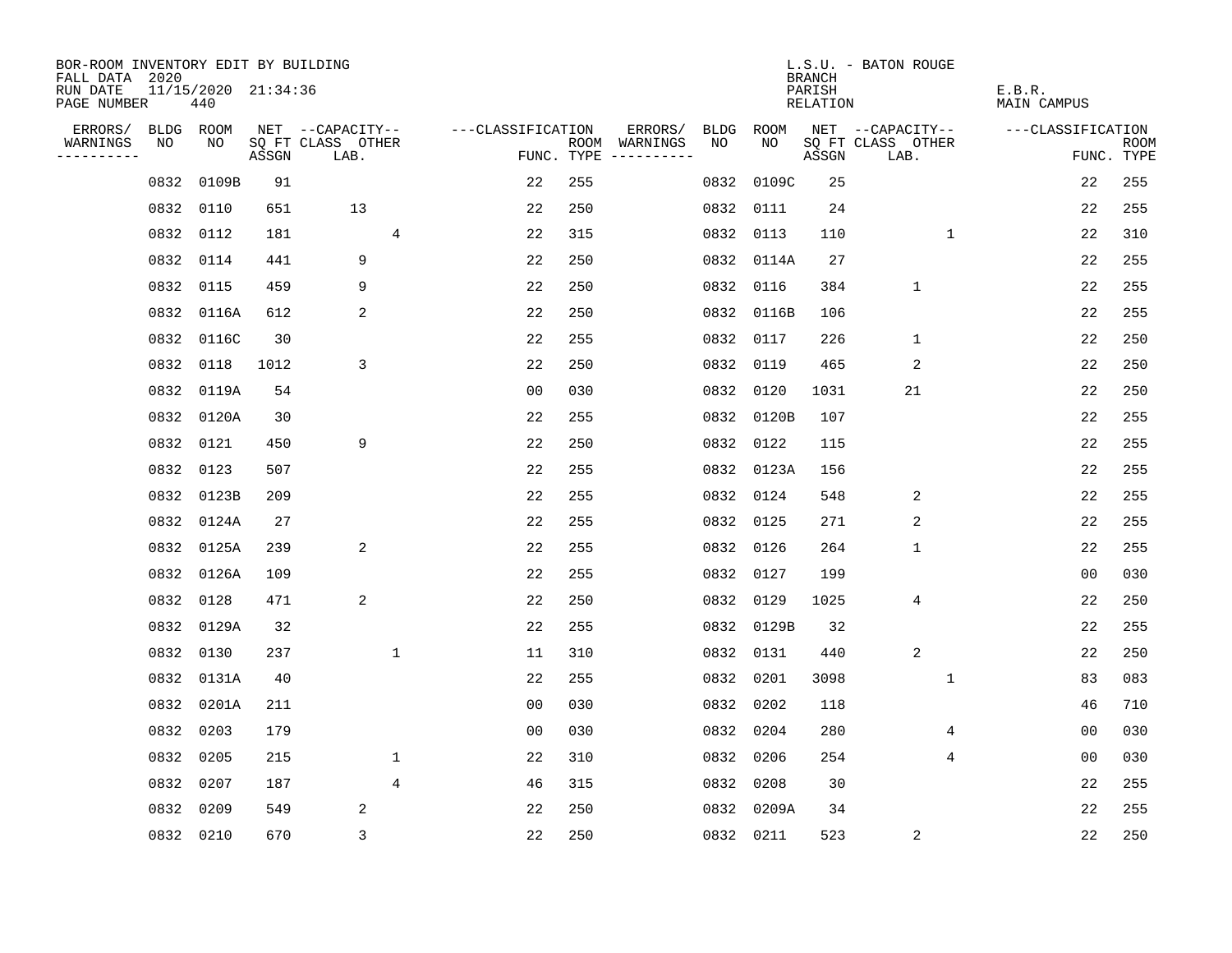| BOR-ROOM INVENTORY EDIT BY BUILDING<br>FALL DATA 2020 |                            |       |                           |                   |     |                                      |             |             | <b>BRANCH</b>      | L.S.U. - BATON ROUGE      |                              |                |                           |
|-------------------------------------------------------|----------------------------|-------|---------------------------|-------------------|-----|--------------------------------------|-------------|-------------|--------------------|---------------------------|------------------------------|----------------|---------------------------|
| RUN DATE<br>PAGE NUMBER                               | 11/15/2020 21:34:36<br>441 |       |                           |                   |     |                                      |             |             | PARISH<br>RELATION |                           | E.B.R.<br><b>MAIN CAMPUS</b> |                |                           |
| ERRORS/                                               | BLDG ROOM                  |       | NET --CAPACITY--          | ---CLASSIFICATION |     | ERRORS/                              | <b>BLDG</b> | <b>ROOM</b> |                    | NET --CAPACITY--          | ---CLASSIFICATION            |                |                           |
| WARNINGS<br>NO<br>----------                          | NO                         | ASSGN | SQ FT CLASS OTHER<br>LAB. |                   |     | ROOM WARNINGS<br>FUNC. TYPE $------$ | NO          | NO          | ASSGN              | SQ FT CLASS OTHER<br>LAB. |                              |                | <b>ROOM</b><br>FUNC. TYPE |
| 0832                                                  | 0211A                      | 34    |                           | 22                | 255 |                                      | 0832        | 0212        | 284                | $\mathbf{1}$              |                              | 22             | 250                       |
|                                                       | 0832 0213                  | 472   | 9                         | 22                | 250 |                                      |             | 0832 0213A  | 34                 |                           |                              | 22             | 255                       |
|                                                       | 0832 0214                  | 460   | 9                         | 22                | 250 |                                      |             | 0832 0215   | 766                | 2                         |                              | 22             | 250                       |
|                                                       | 0832 0215A                 | 308   | $\mathbf 1$               | 22                | 255 |                                      |             | 0832 0215B  | 131                |                           |                              | 22             | 255                       |
|                                                       | 0832 0215C                 | 35    |                           | 22                | 255 |                                      |             | 0832 0216   | 458                | 9                         |                              | 22             | 255                       |
|                                                       | 0832 0217                  | 9060  | $\mathbf{1}$              | 83                | 083 |                                      |             | 0832 0217A  | 60                 |                           |                              | 83             | 083                       |
|                                                       | 0832 0217B                 | 56    |                           | 83                | 083 |                                      |             | 0832 0217C  | 64                 |                           |                              | 83             | 083                       |
|                                                       | 0832 0217D                 | 46    |                           | 0 <sub>0</sub>    | 030 |                                      |             | 0832 0217E  | 56                 |                           |                              | 83             | 083                       |
|                                                       | 0832 0217F                 | 160   |                           | 22                | 255 |                                      |             | 0832 0217G  | 162                |                           |                              | 22             | 255                       |
|                                                       | 0832 0218                  | 260   |                           | 22                | 255 |                                      |             | 0832 0218A  | 50                 |                           |                              | 22             | 255                       |
|                                                       | 0832 0219                  | 106   |                           | 22                | 255 |                                      |             | 0832 0220   | 107                |                           |                              | 22             | 255                       |
|                                                       | 0832 C0100                 | 614   |                           | 0 <sub>0</sub>    | 020 |                                      |             | 0832 C0100A | 196                |                           |                              | 0 <sub>0</sub> | 020                       |
|                                                       | 0832 C0100B                | 117   |                           | 0 <sub>0</sub>    | 020 |                                      |             | 0832 C0100C | 222                |                           |                              | 0 <sub>0</sub> | 020                       |
|                                                       | 0832 C0101                 | 1011  |                           | 00                | 020 |                                      |             | 0832 C0102  | 956                |                           |                              | 0 <sub>0</sub> | 020                       |
|                                                       | 0832 C0102A                | 84    |                           | 00                | 020 |                                      |             | 0832 C0102B | 68                 |                           |                              | 0 <sub>0</sub> | 020                       |
|                                                       | 0832 C0103                 | 283   |                           | 0 <sub>0</sub>    | 020 |                                      |             | 0832 C0104  | 958                |                           |                              | 0 <sub>0</sub> | 020                       |
|                                                       | 0832 C0200                 | 779   |                           | 0 <sub>0</sub>    | 020 |                                      |             | 0832 C0200A | 426                |                           |                              | 0 <sub>0</sub> | 020                       |
|                                                       | 0832 C0201                 | 1397  |                           | 0 <sub>0</sub>    | 020 |                                      |             | 0832 C0202  | 208                |                           |                              | 0 <sub>0</sub> | 020                       |
|                                                       | 0832 C0203                 | 506   |                           | 0 <sub>0</sub>    | 020 |                                      |             | 0832 E0101  | 71                 |                           |                              | 0 <sub>0</sub> | 020                       |
|                                                       | 0832 E0102                 | 60    |                           | 0 <sub>0</sub>    | 020 |                                      |             | 0832 E0201  | 75                 |                           |                              | 0 <sub>0</sub> | 020                       |
|                                                       | 0832 E0202                 | 59    |                           | 0 <sub>0</sub>    | 020 |                                      |             | 0832 S0101  | 173                |                           |                              | 0 <sub>0</sub> | 020                       |
|                                                       | 0832 S0102                 | 269   |                           | 0 <sub>0</sub>    | 020 |                                      |             | 0832 S0103  | 288                |                           |                              | 0 <sub>0</sub> | 020                       |
|                                                       | 0832 S0201                 | 187   |                           | 0 <sub>0</sub>    | 020 |                                      |             | 0832 S0202  | 181                |                           |                              | 0 <sub>0</sub> | 020                       |
|                                                       | 0832 S0203                 | 213   |                           | 0 <sub>0</sub>    | 020 |                                      |             | 0832 0102F2 | 128                | $\mathbf{1}$              |                              | 46             | 310                       |
|                                                       | 0832 0109C1                | 34    |                           | 22                | 255 |                                      |             | 0832 0114A1 | 46                 |                           |                              | 22             | 255                       |
|                                                       | 0832 0116C1                | 49    |                           | 22                | 255 |                                      |             | 0832 0120A1 | 49                 |                           |                              | 22             | 255                       |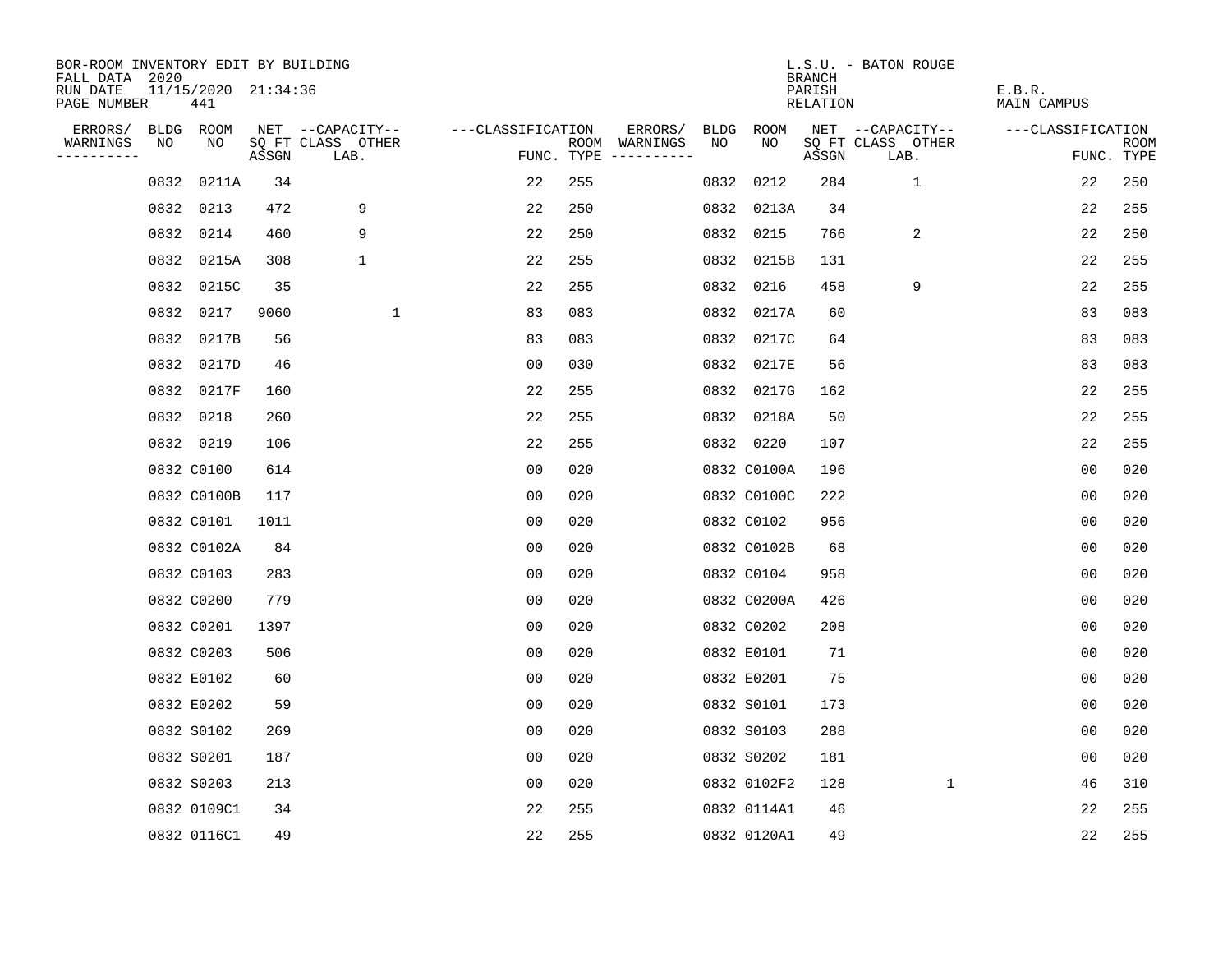| BOR-ROOM INVENTORY EDIT BY BUILDING<br>FALL DATA 2020 |    |                            |       |                           |                                    |     |                                                           |    |             | <b>BRANCH</b>                                    | L.S.U. - BATON ROUGE                                                                                                                                             |                       |                           |
|-------------------------------------------------------|----|----------------------------|-------|---------------------------|------------------------------------|-----|-----------------------------------------------------------|----|-------------|--------------------------------------------------|------------------------------------------------------------------------------------------------------------------------------------------------------------------|-----------------------|---------------------------|
| RUN DATE<br>PAGE NUMBER                               |    | 11/15/2020 21:34:36<br>442 |       |                           |                                    |     |                                                           |    |             | PARISH<br>RELATION                               |                                                                                                                                                                  | E.B.R.<br>MAIN CAMPUS |                           |
| ERRORS/ BLDG ROOM<br>WARNINGS<br>----------           | NO | NO                         | ASSGN | SQ FT CLASS OTHER<br>LAB. | NET --CAPACITY-- ---CLASSIFICATION |     | ERRORS/ BLDG ROOM<br>ROOM WARNINGS<br>FUNC. TYPE $------$ | NO |             | ASSGN                                            | NET --CAPACITY-- ---CLASSIFICATION<br>NO SQ FT CLASS OTHER<br>LAB.                                                                                               |                       | <b>ROOM</b><br>FUNC. TYPE |
|                                                       |    | 0832 0124A1                | 46    |                           | 22                                 | 255 |                                                           |    | 0832 0129A1 | 51                                               |                                                                                                                                                                  | 22                    | 255                       |
|                                                       |    | 0832 0129B1                | 51    |                           | 22                                 | 255 |                                                           |    | 0832 0209A1 | 57                                               |                                                                                                                                                                  | 22                    | 255                       |
|                                                       |    | 0832 0211A1                | 57    |                           | 22                                 | 255 |                                                           |    | 0832 0213A1 | 52                                               |                                                                                                                                                                  | 22                    | 255                       |
|                                                       |    | 0832 0215C1                | 60    |                           | 22                                 | 255 |                                                           |    |             | TOTAL NUMBER CLASSROOMS<br>TOTAL NUMBER LABS 210 | TOTAL ASSIGNABLE & UNASSIGNABLE SQFT:<br>TOTAL NET ASSIGN SQ. FT. IN ROOM FILE<br>TOTAL NUMBER COMPUTER CLASSROOMS<br>TOTAL NUMBER SPECIAL LABS 220              | 45,688<br>34,327      |                           |
|                                                       |    | 0836 0100                  | 555   | 5                         | 91                                 | 630 |                                                           |    | 0836 0115   | 1146                                             | 10                                                                                                                                                               | 91                    | 720                       |
|                                                       |    | 0836 0115A                 | 240   | $\overline{4}$            | 91                                 | 720 |                                                           |    | 0836 0117   | 240                                              | 1                                                                                                                                                                | 91                    | 310                       |
|                                                       |    | 0836 0117A                 | 77    |                           | 91                                 | 315 |                                                           |    | 0836 0118   | 140                                              |                                                                                                                                                                  | 91                    | 590                       |
|                                                       |    | 0836 0119                  | 38    |                           | 0 <sub>0</sub>                     | 010 |                                                           |    | 0836 0120   | 136                                              | $\mathbf{1}$                                                                                                                                                     | 91                    | 310                       |
|                                                       |    | 0836 0121                  | 190   | 1                         | 91                                 | 310 |                                                           |    | 0836 0124   | 65                                               | $\mathbf{1}$                                                                                                                                                     | 00                    | 030                       |
|                                                       |    | 0836 0125                  | 180   | $\mathbf 1$               | 91                                 | 720 |                                                           |    | 0836 0125A  | 55                                               |                                                                                                                                                                  | 91                    | 725                       |
|                                                       |    | 0836 0128                  | 65    | $\mathbf{1}$              | 00                                 | 030 |                                                           |    | 0836 0129   | 143                                              | $\mathbf{1}$                                                                                                                                                     | 91                    | 310                       |
|                                                       |    | 0836 0130                  | 68    |                           | 00                                 | 030 |                                                           |    | 0836 0150   | 4700                                             |                                                                                                                                                                  | 91                    | 730                       |
|                                                       |    | 0836 0150A                 | 98    |                           | 91                                 | 730 |                                                           |    | 0836 C0100  | 354                                              |                                                                                                                                                                  | 0 <sup>0</sup>        | 020                       |
|                                                       |    | 0836 M0215                 | 1600  |                           | 91                                 | 730 |                                                           |    |             | TOTAL NUMBER CLASSROOMS<br>TOTAL NUMBER LABS 210 | TOTAL ASSIGNABLE & UNASSIGNABLE SQFT: 10,090<br>TOTAL NET ASSIGN SQ. FT. IN ROOM FILE 9,500<br>TOTAL NUMBER COMPUTER CLASSROOMS<br>TOTAL NUMBER SPECIAL LABS 220 |                       |                           |
|                                                       |    | 0841 0100                  | 196   | $4\overline{ }$           | 22                                 | 920 |                                                           |    | 0841 0100A  | 13                                               | $\mathbf{1}$                                                                                                                                                     | 22                    | 920                       |
|                                                       |    | 0841 0101                  | 260   | 12                        | 22                                 | 920 |                                                           |    | 0841 0101A  | 60                                               | 4                                                                                                                                                                | 22                    | 920                       |
|                                                       |    | 0841 0101B                 | 42    | 2                         | 22                                 | 920 |                                                           |    | 0841 0101C  | 42                                               | 2                                                                                                                                                                | 22                    | 920                       |
|                                                       |    | 0841 0102                  | 104   | $\mathbf{1}$              | 22                                 | 920 |                                                           |    | 0841 0103   | 104<br>TOTAL NUMBER CLASSROOMS                   | $\mathbf{1}$<br>TOTAL ASSIGNABLE & UNASSIGNABLE SQFT:<br>TOTAL NET ASSIGN SQ. FT. IN ROOM FILE                                                                   | 22<br>821<br>821      | 920                       |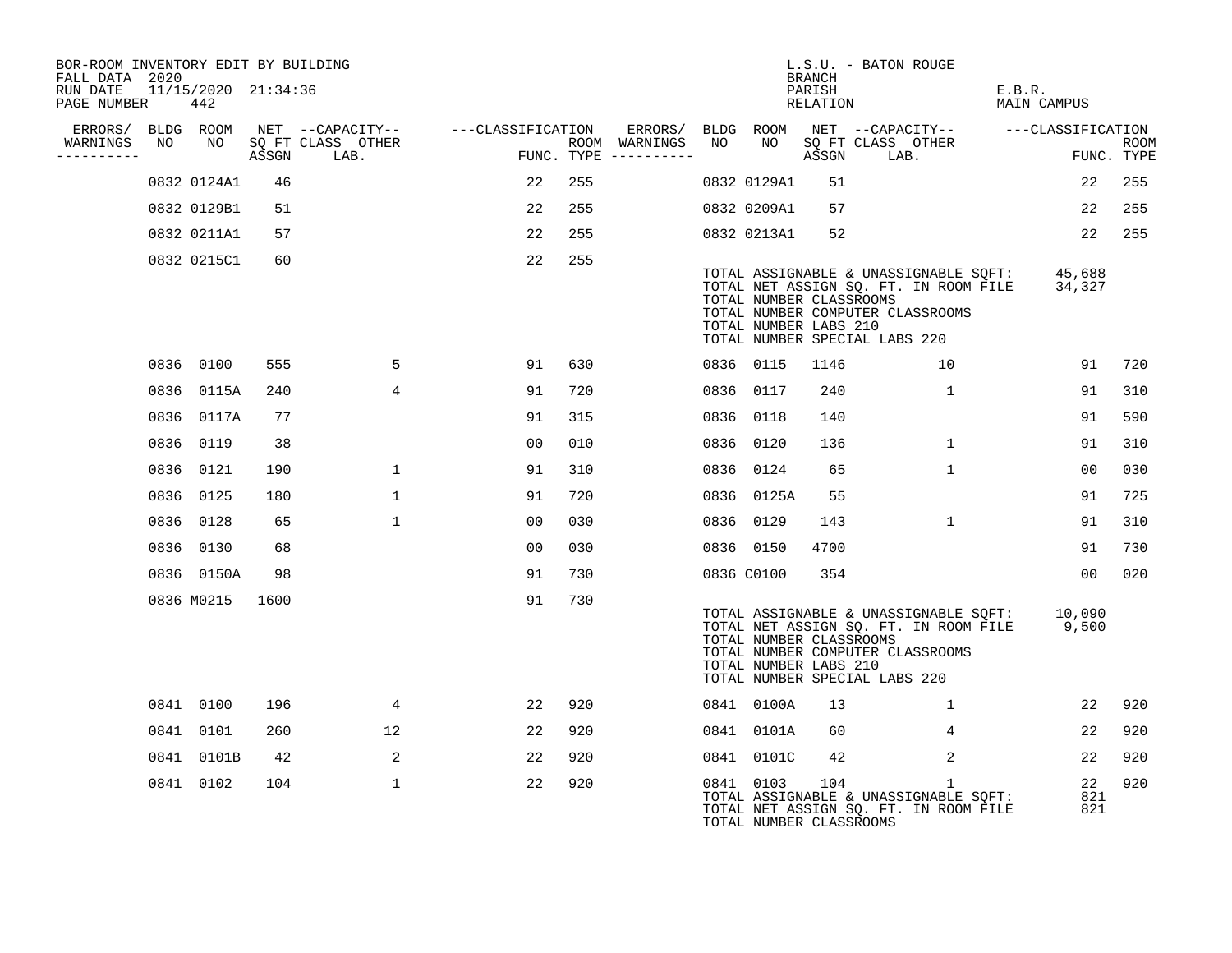| BOR-ROOM INVENTORY EDIT BY BUILDING<br>FALL DATA 2020 |      |                            |          |                                    |                                                         |     |                                      |            |                                                                | BRANCH             | L.S.U. - BATON ROUGE                                                                                                                                      |                                             |                    |
|-------------------------------------------------------|------|----------------------------|----------|------------------------------------|---------------------------------------------------------|-----|--------------------------------------|------------|----------------------------------------------------------------|--------------------|-----------------------------------------------------------------------------------------------------------------------------------------------------------|---------------------------------------------|--------------------|
| RUN DATE<br>PAGE NUMBER                               |      | 11/15/2020 21:34:36<br>443 |          |                                    |                                                         |     |                                      |            |                                                                | PARISH<br>RELATION |                                                                                                                                                           | E.B.R.<br>MAIN CAMPUS                       |                    |
| ERRORS/ BLDG ROOM                                     |      |                            |          |                                    | NET --CAPACITY--    ---CLASSIFICATION ERRORS/ BLDG ROOM |     |                                      |            |                                                                |                    | NET --CAPACITY-- ---CLASSIFICATION                                                                                                                        |                                             |                    |
| WARNINGS<br>-----------                               | NO   |                            |          | NO SQ FT CLASS OTHER<br>ASSGN LAB. | FUNC                                                    |     | ROOM WARNINGS<br>FUNC. TYPE $------$ | NO         | NO                                                             |                    | SQ FT CLASS OTHER<br>ASSGN LAB.                                                                                                                           |                                             | ROOM<br>FUNC. TYPE |
|                                                       |      |                            |          |                                    |                                                         |     |                                      |            | TOTAL NUMBER LABS 210                                          |                    | TOTAL NUMBER COMPUTER CLASSROOMS<br>TOTAL NUMBER SPECIAL LABS 220                                                                                         |                                             |                    |
|                                                       |      | 0851 0100                  | 1015     |                                    | 00                                                      | 020 |                                      | 0851 0101  |                                                                | 375                | 2                                                                                                                                                         | 92                                          | 310                |
|                                                       |      | 0851 0102                  | 140      | 2                                  | 0 <sub>0</sub>                                          | 030 |                                      | 0851 0103  |                                                                | 140                | 2                                                                                                                                                         | 0 <sub>0</sub>                              | 030                |
|                                                       |      | 0851 0104                  | 1689     | 9                                  | 92                                                      | 310 |                                      |            | 0851 0104A                                                     | 203                | 8                                                                                                                                                         | 92                                          | 350                |
|                                                       |      | 0851 0104B                 | 172      | $\mathbf{1}$                       | 92                                                      | 310 |                                      |            | 0851 0104C                                                     | 147                | $\mathbf{1}$                                                                                                                                              | 92                                          | 310                |
|                                                       |      | 0851 0104D                 | 147      | $\mathbf{1}$                       | 92                                                      | 310 |                                      |            | 0851 0104E                                                     | 70                 |                                                                                                                                                           | 92                                          | 315                |
|                                                       |      | 0851 0110 19536            |          |                                    | 92                                                      | 730 |                                      |            | 0851 0110A                                                     | 579                |                                                                                                                                                           | 92                                          | 730                |
|                                                       |      | 0851 0110B 1457            |          |                                    | 92                                                      | 730 |                                      |            | 0851 0110C<br>TOTAL NUMBER CLASSROOMS<br>TOTAL NUMBER LABS 210 | 600                | TOTAL ASSIGNABLE & UNASSIGNABLE SQFT:<br>TOTAL NET ASSIGN SQ. FT. IN ROOM FILE<br>TOTAL NUMBER COMPUTER CLASSROOMS<br>TOTAL NUMBER SPECIAL LABS 220       | 92<br>26,270<br>24,975                      | 730                |
|                                                       |      | 0857 0100                  | 602      | 16                                 | 11                                                      | 210 |                                      | 0857 0101  |                                                                | 620                | 16                                                                                                                                                        | 11                                          | 210                |
|                                                       |      | 0857 0101A                 | 24       |                                    | 00                                                      | 030 |                                      |            | 0857 0102                                                      | 180                |                                                                                                                                                           | 0 <sup>0</sup>                              | 020                |
|                                                       |      | 0857 0103                  | 103      | $\mathbf{1}$                       | 11                                                      | 215 |                                      |            | 0857 0104                                                      | 55                 | 1                                                                                                                                                         | 00                                          | 030                |
|                                                       |      | 0857 0105                  | 61       | 2                                  | 00                                                      | 030 |                                      | 0857 0107  |                                                                | 1150               | 50                                                                                                                                                        | 11                                          | 110                |
|                                                       |      | 0857 0107A                 | 48       |                                    | 0 <sub>0</sub>                                          | 030 |                                      | 0857 0108  | TOTAL NUMBER CLASSROOMS<br>TOTAL NUMBER LABS 210               | 286                | TOTAL ASSIGNABLE & UNASSIGNABLE SOFT:<br>TOTAL NET ASSIGN SQ. FT. IN ROOM FILE 2,475<br>TOTAL NUMBER COMPUTER CLASSROOMS<br>TOTAL NUMBER SPECIAL LABS 220 | 00 <sup>o</sup><br>3,129<br>1<br>$\sqrt{2}$ | 020                |
|                                                       |      | 0860 0100                  | 40       |                                    | 0 <sub>0</sub>                                          | 010 |                                      | 0860 0104  |                                                                | 38                 |                                                                                                                                                           | 14                                          | 315                |
|                                                       | 0860 | 0105                       | 89       | $\mathbf 1$                        | 14                                                      | 310 |                                      |            | 0860 0106                                                      | 92                 | $\mathbf{1}$                                                                                                                                              | 14                                          | 310                |
|                                                       | 0860 | 0107                       | 89       | $\mathbf 1$                        | 14                                                      | 310 |                                      | 0860 0110  |                                                                | 165                | 2                                                                                                                                                         | 0 <sup>0</sup>                              | 010                |
|                                                       | 0860 | 0111                       | 165      | $\overline{2}$                     | 00                                                      | 010 |                                      | 0860 0112  |                                                                | 543                | 36                                                                                                                                                        | 14                                          | 110                |
|                                                       | 0860 | 0115                       | 543      | 36                                 | 14                                                      | 110 |                                      | 0860 0120  |                                                                | 1124               | 75                                                                                                                                                        | 14                                          | 110                |
|                                                       |      | 0860 0120A                 | 2018 135 |                                    | 14                                                      | 110 |                                      | 0860 C0100 |                                                                | 379                |                                                                                                                                                           | 00                                          | 020                |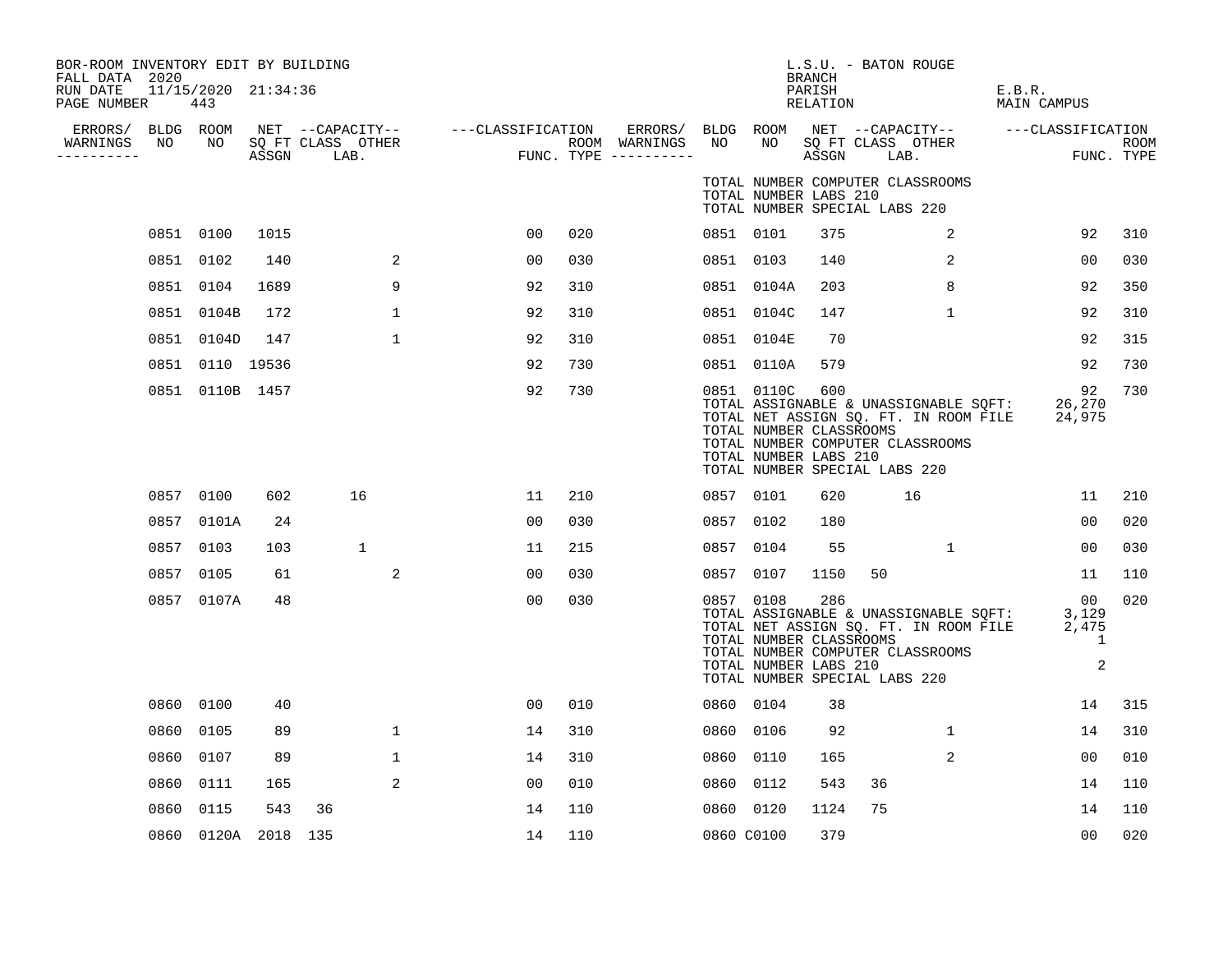| BOR-ROOM INVENTORY EDIT BY BUILDING<br>FALL DATA 2020 |      |                            |     |                                                     |                   |     |                                                             |    |                                                  | <b>BRANCH</b>      | L.S.U. - BATON ROUGE                                                                                                                                |                       |                    |
|-------------------------------------------------------|------|----------------------------|-----|-----------------------------------------------------|-------------------|-----|-------------------------------------------------------------|----|--------------------------------------------------|--------------------|-----------------------------------------------------------------------------------------------------------------------------------------------------|-----------------------|--------------------|
| RUN DATE<br>PAGE NUMBER                               |      | 11/15/2020 21:34:36<br>444 |     |                                                     |                   |     |                                                             |    |                                                  | PARISH<br>RELATION |                                                                                                                                                     | E.B.R.<br>MAIN CAMPUS |                    |
| ERRORS/<br>WARNINGS<br>----------                     | NO   | BLDG ROOM<br>NO            |     | NET --CAPACITY--<br>SQ FT CLASS OTHER<br>ASSGN LAB. | ---CLASSIFICATION |     | ERRORS/ BLDG ROOM<br>ROOM WARNINGS<br>FUNC. TYPE ---------- | NO | NO                                               | ASSGN              | NET --CAPACITY--<br>SQ FT CLASS OTHER<br>LAB.                                                                                                       | ---CLASSIFICATION     | ROOM<br>FUNC. TYPE |
|                                                       |      |                            |     |                                                     |                   |     |                                                             |    | TOTAL NUMBER CLASSROOMS<br>TOTAL NUMBER LABS 210 |                    | TOTAL ASSIGNABLE & UNASSIGNABLE SQFT:<br>TOTAL NET ASSIGN SQ. FT. IN ROOM FILE<br>TOTAL NUMBER COMPUTER CLASSROOMS<br>TOTAL NUMBER SPECIAL LABS 220 | 5,285<br>4,536<br>4   |                    |
|                                                       |      | 0865 A0001                 | 140 |                                                     | 0 <sub>0</sub>    | 020 |                                                             |    | 0865 A0002                                       | 656                | 15                                                                                                                                                  | 91                    | 650                |
|                                                       |      | 0865 A0003                 | 119 | $\mathbf{1}$                                        | 91                | 310 |                                                             |    | 0865 A0003A                                      | 132                | 12                                                                                                                                                  | 91                    | 310                |
|                                                       |      | 0865 A0003B                | 182 | $\mathbf{1}$                                        | 91                | 310 |                                                             |    | 0865 A0003C                                      | 111                | $\mathbf{1}$                                                                                                                                        | 91                    | 310                |
|                                                       |      | 0865 A0003D                | 67  | $\mathbf 1$                                         | 91                | 315 |                                                             |    | 0865 A0004                                       | 140                |                                                                                                                                                     | 0 <sub>0</sub>        | 020                |
|                                                       |      | 0865 A0005                 | 175 |                                                     | 00                | 010 |                                                             |    | 0865 A0005A                                      | 187                | $\mathbf{1}$                                                                                                                                        | 91                    | 310                |
|                                                       |      | 0865 A0006                 | 148 | 6                                                   | 91                | 935 |                                                             |    | 0865 A0006A                                      | 65                 | $\mathbf 1$                                                                                                                                         | 91                    | 310                |
|                                                       |      | 0865 A0007                 | 126 |                                                     | 00                | 030 |                                                             |    | 0865 A0008                                       | 127                |                                                                                                                                                     | 00                    | 030                |
|                                                       |      | 0865 A0010                 | 406 | 30                                                  | 91                | 680 |                                                             |    | 0865 A0010A                                      | 36                 |                                                                                                                                                     | 00                    | 010                |
|                                                       |      | 0865 A0011                 | 672 | 50                                                  | 91                | 680 |                                                             |    | 0865 A0011A                                      | 112                |                                                                                                                                                     | 91                    | 730                |
|                                                       |      | 0865 A0012                 | 85  |                                                     | 91                | 660 |                                                             |    | 0865 A0013                                       | 140                |                                                                                                                                                     | 00                    | 020                |
|                                                       |      | 0865 A0014                 | 212 |                                                     | 91                | 935 |                                                             |    | 0865 A0015                                       | 85                 |                                                                                                                                                     | 00                    | 030                |
|                                                       |      | 0865 A0016                 | 242 |                                                     | 0 <sub>0</sub>    | 030 |                                                             |    | TOTAL NUMBER CLASSROOMS<br>TOTAL NUMBER LABS 210 |                    | TOTAL ASSIGNABLE & UNASSIGNABLE SQFT:<br>TOTAL NET ASSIGN SQ. FT. IN ROOM FILE<br>TOTAL NUMBER COMPUTER CLASSROOMS<br>TOTAL NUMBER SPECIAL LABS 220 | 4,365<br>3,154        |                    |
|                                                       |      | 0866 0101                  | 217 |                                                     | 91                | 935 |                                                             |    | 0866 0101A                                       | 109                | $\mathbf{1}$                                                                                                                                        | 91                    | 920                |
|                                                       |      | 0866 0101B                 | 109 | $\mathbf 1$                                         | 91                | 920 |                                                             |    | 0866 0101C                                       | 109                | $\mathbf{1}$                                                                                                                                        | 91                    | 920                |
|                                                       | 0866 | 0101D                      | 109 | $\mathbf 1$                                         | 91                | 920 |                                                             |    | 0866 0101E                                       | 64                 |                                                                                                                                                     | 91                    | 919                |
|                                                       | 0866 | 0101F                      | 89  |                                                     | 91                | 935 |                                                             |    | 0866 0101G                                       | 28                 |                                                                                                                                                     | 91                    | 935                |
|                                                       | 0866 | 0101H                      | 64  |                                                     | 91                | 919 |                                                             |    | 0866 0102                                        | 217                |                                                                                                                                                     | 91                    | 935                |
|                                                       | 0866 | 0102A                      | 109 | $\mathbf{1}$                                        | 91                | 920 |                                                             |    | 0866 0102B                                       | 109                | $\mathbf{1}$                                                                                                                                        | 91                    | 920                |
|                                                       | 0866 | 0102C                      | 109 | $\mathbf 1$                                         | 91                | 920 |                                                             |    | 0866 0102D                                       | 109                | $\mathbf 1$                                                                                                                                         | 91                    | 920                |
|                                                       |      | 0866 0102E                 | 64  |                                                     | 91                | 919 |                                                             |    | 0866 0102F                                       | 89                 |                                                                                                                                                     | 91                    | 935                |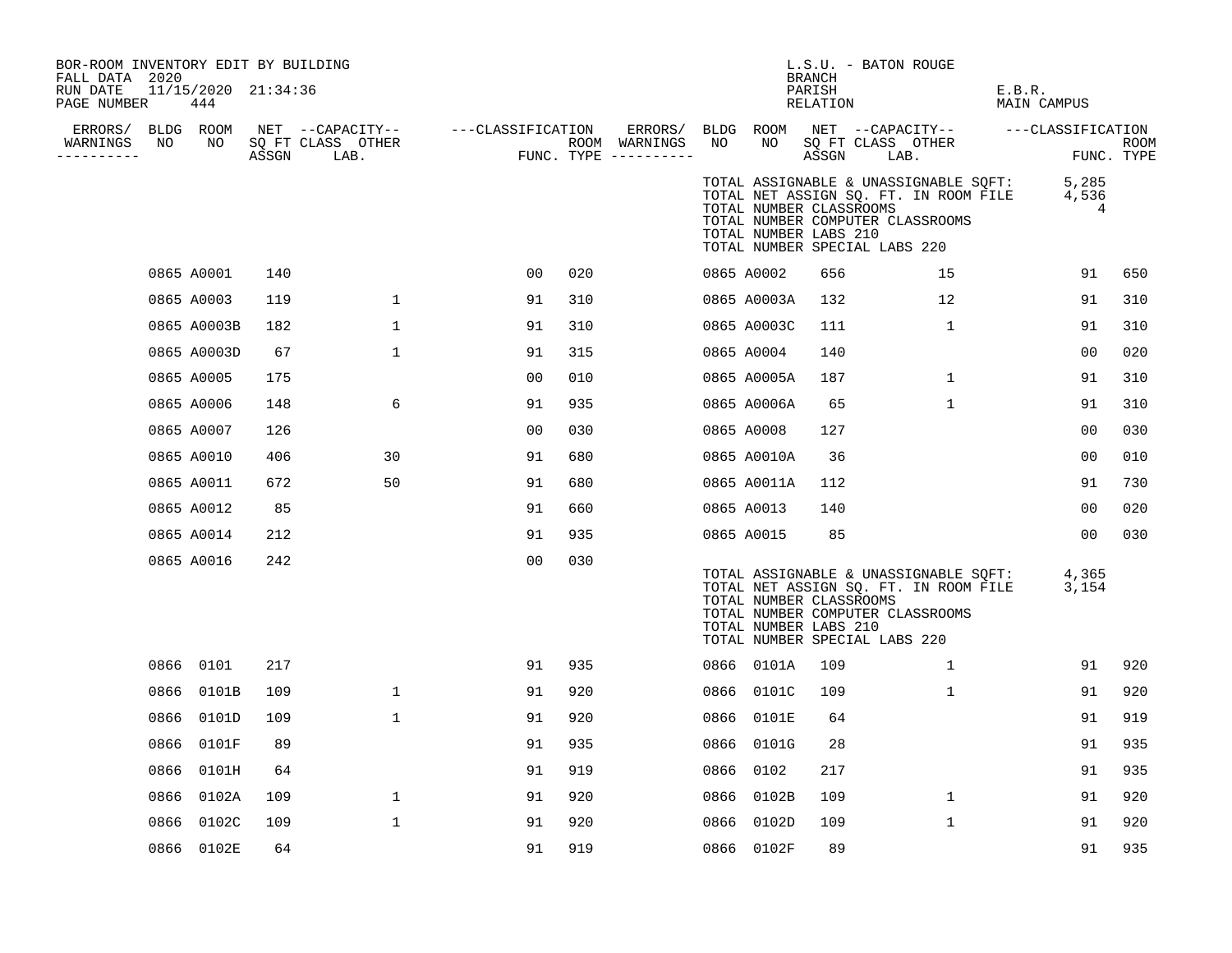| BOR-ROOM INVENTORY EDIT BY BUILDING       |      |                            |       |                           |                   |                                      |                        |            | <b>BRANCH</b>      | L.S.U. - BATON ROUGE      |                       |                           |
|-------------------------------------------|------|----------------------------|-------|---------------------------|-------------------|--------------------------------------|------------------------|------------|--------------------|---------------------------|-----------------------|---------------------------|
| FALL DATA 2020<br>RUN DATE<br>PAGE NUMBER |      | 11/15/2020 21:34:36<br>445 |       |                           |                   |                                      |                        |            | PARISH<br>RELATION |                           | E.B.R.<br>MAIN CAMPUS |                           |
| ERRORS/                                   |      | BLDG ROOM                  |       | NET --CAPACITY--          | ---CLASSIFICATION |                                      | ERRORS/<br><b>BLDG</b> | ROOM       |                    | NET --CAPACITY--          | ---CLASSIFICATION     |                           |
| WARNINGS<br>----------                    | NO   | NO                         | ASSGN | SQ FT CLASS OTHER<br>LAB. |                   | ROOM WARNINGS<br>FUNC. TYPE $------$ | NO.                    | NO.        | ASSGN              | SQ FT CLASS OTHER<br>LAB. |                       | <b>ROOM</b><br>FUNC. TYPE |
|                                           | 0866 | 0102G                      | 28    |                           | 91                | 935                                  | 0866                   | 0102H      | 64                 |                           | 91                    | 919                       |
|                                           | 0866 | 0103                       | 217   |                           | 91                | 935                                  | 0866                   | 0103A      | 109                | $\mathbf 1$               | 91                    | 920                       |
|                                           | 0866 | 0103B                      | 109   | $\mathbf 1$               | 91                | 920                                  | 0866                   | 0103C      | 109                | $\mathbf 1$               | 91                    | 920                       |
|                                           | 0866 | 0103D                      | 109   | $\mathbf{1}$              | 91                | 920                                  | 0866                   | 0103E      | 64                 |                           | 91                    | 919                       |
|                                           | 0866 | 0103F                      | 89    |                           | 91                | 935                                  | 0866                   | 0103G      | 28                 |                           | 91                    | 935                       |
|                                           | 0866 | 0103H                      | 64    |                           | 91                | 919                                  | 0866                   | 0104       | 217                |                           | 91                    | 935                       |
|                                           | 0866 | 0104A                      | 109   | $\mathbf{1}$              | 91                | 920                                  | 0866                   | 0104B      | 109                | $\mathbf 1$               | 91                    | 920                       |
|                                           | 0866 | 0104C                      | 109   | $\mathbf{1}$              | 91                | 920                                  |                        | 0866 0104D | 109                | $\mathbf{1}$              | 91                    | 920                       |
|                                           | 0866 | 0104E                      | 64    |                           | 91                | 919                                  | 0866                   | 0104F      | 89                 |                           | 91                    | 935                       |
|                                           | 0866 | 0104G                      | 28    |                           | 91                | 935                                  |                        | 0866 0104H | 64                 |                           | 91                    | 919                       |
|                                           | 0866 | 0105                       | 217   |                           | 91                | 935                                  | 0866                   | 0105A      | 109                | $\mathbf 1$               | 91                    | 920                       |
|                                           | 0866 | 0105B                      | 109   | 1                         | 91                | 920                                  |                        | 0866 0105C | 109                | $\mathbf 1$               | 91                    | 920                       |
|                                           | 0866 | 0105D                      | 109   | $\mathbf{1}$              | 91                | 920                                  | 0866                   | 0105E      | 64                 |                           | 91                    | 919                       |
|                                           | 0866 | 0105F                      | 89    |                           | 91                | 935                                  |                        | 0866 0105G | 28                 |                           | 91                    | 935                       |
|                                           | 0866 | 0105H                      | 64    |                           | 91                | 919                                  | 0866                   | 0106       | 217                |                           | 91                    | 935                       |
|                                           | 0866 | 0106A                      | 109   | 1                         | 91                | 920                                  | 0866                   | 0106B      | 109                | 1                         | 91                    | 920                       |
|                                           | 0866 | 0106C                      | 109   | $\mathbf{1}$              | 91                | 920                                  | 0866                   | 0106D      | 109                | 1                         | 91                    | 920                       |
|                                           | 0866 | 0106E                      | 64    |                           | 91                | 919                                  | 0866                   | 0106F      | 89                 |                           | 91                    | 935                       |
|                                           | 0866 | 0106G                      | 28    |                           | 91                | 935                                  | 0866                   | 0106H      | 64                 |                           | 91                    | 919                       |
|                                           | 0866 | 0107                       | 217   |                           | 91                | 935                                  | 0866                   | 0107A      | 109                | $\mathbf 1$               | 91                    | 920                       |
|                                           | 0866 | 0107B                      | 109   | $\mathbf 1$               | 91                | 920                                  | 0866                   | 0107C      | 109                | 1                         | 91                    | 920                       |
|                                           | 0866 | 0107D                      | 109   | $\mathbf 1$               | 91                | 920                                  | 0866                   | 0107E      | 64                 |                           | 91                    | 919                       |
|                                           | 0866 | 0107F                      | 89    |                           | 91                | 935                                  | 0866                   | 0107G      | 28                 |                           | 91                    | 935                       |
|                                           | 0866 | 0107H                      | 64    |                           | 91                | 919                                  | 0866                   | 0108       | 217                |                           | 91                    | 935                       |
|                                           | 0866 | 0108A                      | 109   | 1                         | 91                | 920                                  | 0866                   | 0108B      | 109                | 1                         | 91                    | 920                       |
|                                           |      | 0866 0108C                 | 109   | $\mathbf{1}$              | 91                | 920                                  |                        | 0866 0108D | 109                | 1                         | 91                    | 920                       |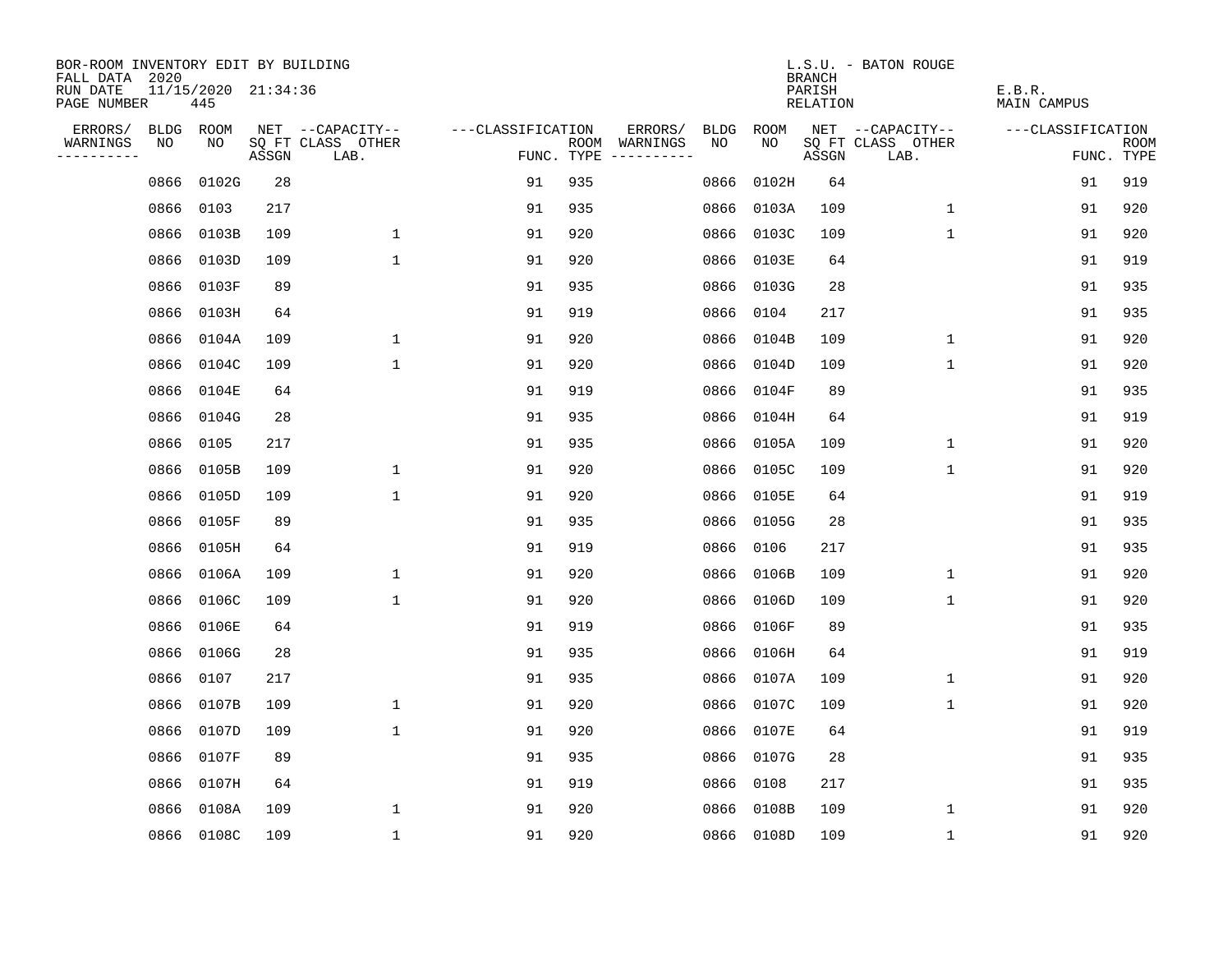| BOR-ROOM INVENTORY EDIT BY BUILDING<br>FALL DATA 2020 |                            |       |                           |                   |     |                                      |      |                                                                | <b>BRANCH</b>      | L.S.U. - BATON ROUGE                                                                                                                                |                        |                    |
|-------------------------------------------------------|----------------------------|-------|---------------------------|-------------------|-----|--------------------------------------|------|----------------------------------------------------------------|--------------------|-----------------------------------------------------------------------------------------------------------------------------------------------------|------------------------|--------------------|
| RUN DATE<br>PAGE NUMBER                               | 11/15/2020 21:34:36<br>446 |       |                           |                   |     |                                      |      |                                                                | PARISH<br>RELATION |                                                                                                                                                     | E.B.R.<br>MAIN CAMPUS  |                    |
| ERRORS/                                               | BLDG ROOM                  |       | NET --CAPACITY--          | ---CLASSIFICATION |     | ERRORS/                              |      | BLDG ROOM                                                      |                    | NET --CAPACITY--                                                                                                                                    | ---CLASSIFICATION      |                    |
| WARNINGS<br>NO<br>----------                          | NO.                        | ASSGN | SQ FT CLASS OTHER<br>LAB. |                   |     | ROOM WARNINGS<br>FUNC. TYPE $------$ | NO.  | NO                                                             | ASSGN              | SQ FT CLASS OTHER<br>LAB.                                                                                                                           |                        | ROOM<br>FUNC. TYPE |
| 0866                                                  | 0108E                      | 64    |                           | 91                | 919 |                                      | 0866 | 0108F                                                          | 89                 |                                                                                                                                                     | 91                     | 935                |
| 0866                                                  | 0108G                      | 28    |                           | 91                | 935 |                                      | 0866 | 0108H                                                          | 64                 |                                                                                                                                                     | 91                     | 919                |
| 0866                                                  | 0109                       | 217   |                           | 91                | 935 |                                      | 0866 | 0109A                                                          | 109                | 1                                                                                                                                                   | 91                     | 920                |
| 0866                                                  | 0109B                      | 109   | $\mathbf 1$               | 91                | 920 |                                      | 0866 | 0109C                                                          | 109                | $\mathbf 1$                                                                                                                                         | 91                     | 920                |
| 0866                                                  | 0109D                      | 109   | $\mathbf{1}$              | 91                | 920 |                                      | 0866 | 0109E                                                          | 64                 |                                                                                                                                                     | 91                     | 919                |
| 0866                                                  | 0109F                      | 89    |                           | 91                | 935 |                                      | 0866 | 0109G                                                          | 28                 |                                                                                                                                                     | 91                     | 935                |
| 0866                                                  | 0109H                      | 64    |                           | 91                | 919 |                                      | 0866 | 0110                                                           | 217                |                                                                                                                                                     | 91                     | 935                |
| 0866                                                  | 0110A                      | 109   | $\mathbf{1}$              | 91                | 920 |                                      | 0866 | 0110B                                                          | 109                | $\mathbf{1}$                                                                                                                                        | 91                     | 920                |
| 0866                                                  | 0110C                      | 109   | $\mathbf{1}$              | 91                | 920 |                                      | 0866 | 0110D                                                          | 109                | $\mathbf{1}$                                                                                                                                        | 91                     | 920                |
| 0866                                                  | 0110E                      | 64    |                           | 91                | 919 |                                      | 0866 | 0110F                                                          | 89                 |                                                                                                                                                     | 91                     | 935                |
| 0866                                                  | 0110G                      | 28    |                           | 91                | 919 |                                      | 0866 | 0110H                                                          | 64                 |                                                                                                                                                     | 91                     | 919                |
| 0866                                                  | 0111                       | 217   |                           | 91                | 935 |                                      | 0866 | 0111A                                                          | 109                | $\mathbf 1$                                                                                                                                         | 91                     | 920                |
| 0866                                                  | 0111B                      | 109   | $\mathbf{1}$              | 91                | 920 |                                      | 0866 | 0111C                                                          | 109                | $\mathbf{1}$                                                                                                                                        | 91                     | 920                |
| 0866                                                  | 0111D                      | 109   | $\mathbf{1}$              | 91                | 920 |                                      | 0866 | 0111E                                                          | 64                 |                                                                                                                                                     | 91                     | 919                |
| 0866                                                  | 0111F                      | 89    |                           | 91                | 935 |                                      | 0866 | 0111G                                                          | 28                 |                                                                                                                                                     | 91                     | 935                |
| 0866                                                  | 0111H                      | 64    |                           | 91                | 919 |                                      | 0866 | 0112                                                           | 217                |                                                                                                                                                     | 91                     | 935                |
| 0866                                                  | 0112A                      | 109   | 1                         | 91                | 920 |                                      | 0866 | 0112B                                                          | 109                | $\mathbf 1$                                                                                                                                         | 91                     | 920                |
| 0866                                                  | 0112C                      | 109   | $\mathbf{1}$              | 91                | 920 |                                      | 0866 | 0112D                                                          | 109                | $\mathbf{1}$                                                                                                                                        | 91                     | 920                |
| 0866                                                  | 0112E                      | 64    |                           | 91                | 919 |                                      |      | 0866 0112F                                                     | 89                 |                                                                                                                                                     | 91                     | 935                |
| 0866                                                  | 0112G                      | 28    |                           | 91                | 935 |                                      |      | 0866 0112H<br>TOTAL NUMBER CLASSROOMS<br>TOTAL NUMBER LABS 210 | 64                 | TOTAL ASSIGNABLE & UNASSIGNABLE SQFT:<br>TOTAL NET ASSIGN SQ. FT. IN ROOM FILE<br>TOTAL NUMBER COMPUTER CLASSROOMS<br>TOTAL NUMBER SPECIAL LABS 220 | 91<br>10,776<br>10,776 | 919                |
| 0867                                                  | 0201                       | 217   |                           | 91                | 935 |                                      |      | 0867 0201A                                                     | 109                | $\mathbf{1}$                                                                                                                                        | 91                     | 920                |
| 0867                                                  | 0201B                      | 109   | 1                         | 91                | 920 |                                      |      | 0867 0201C                                                     | 109                | $\mathbf 1$                                                                                                                                         | 91                     | 920                |
| 0867                                                  | 0201D                      | 109   | $\mathbf{1}$              | 91                | 920 |                                      |      | 0867 0201E                                                     | 64                 |                                                                                                                                                     | 91                     | 919                |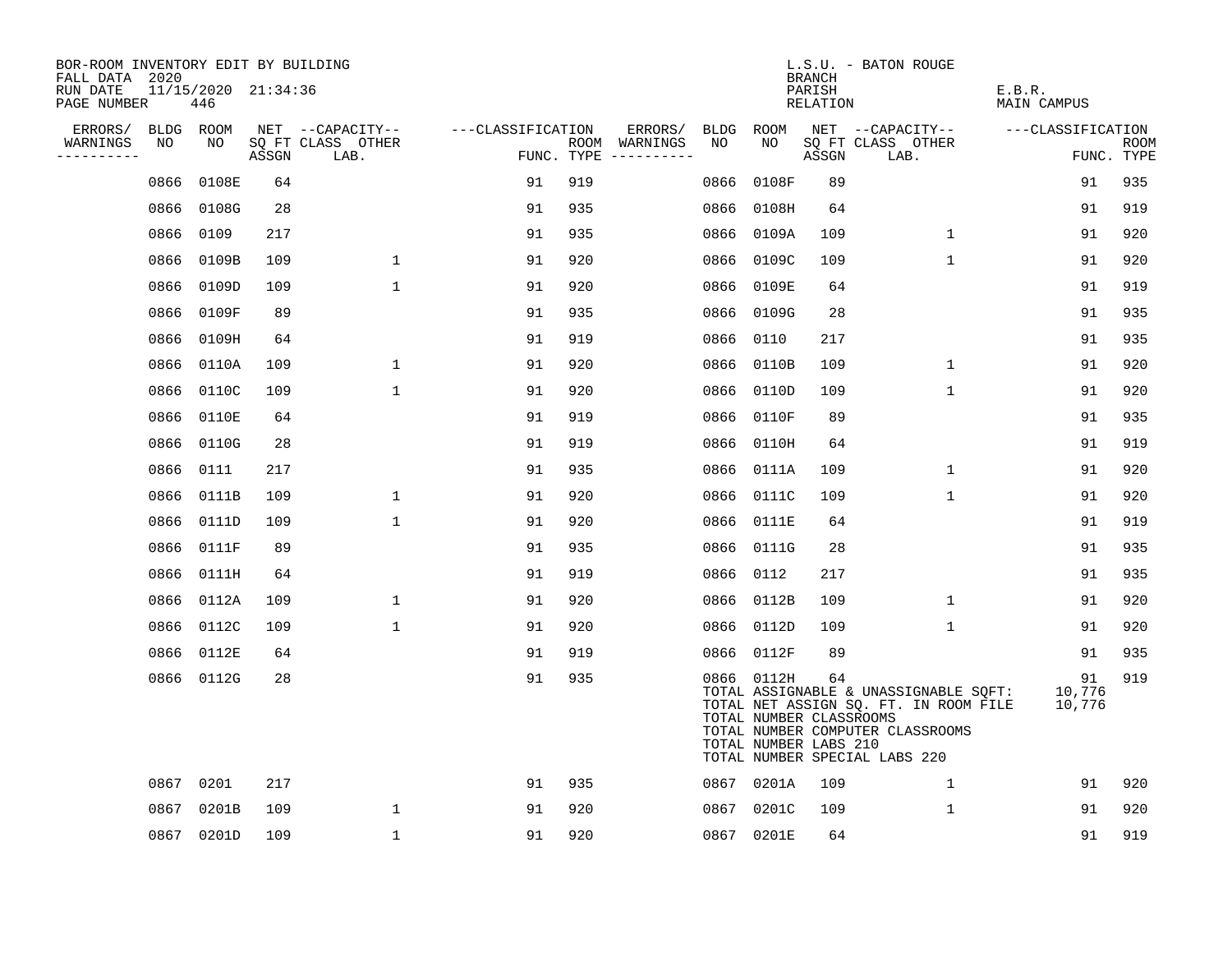| BOR-ROOM INVENTORY EDIT BY BUILDING<br>FALL DATA 2020 |             |                            |       |                           |                   |     |                                      |             |            | <b>BRANCH</b>             | L.S.U. - BATON ROUGE      |                              |                           |
|-------------------------------------------------------|-------------|----------------------------|-------|---------------------------|-------------------|-----|--------------------------------------|-------------|------------|---------------------------|---------------------------|------------------------------|---------------------------|
| RUN DATE<br>PAGE NUMBER                               |             | 11/15/2020 21:34:36<br>447 |       |                           |                   |     |                                      |             |            | PARISH<br><b>RELATION</b> |                           | E.B.R.<br><b>MAIN CAMPUS</b> |                           |
| ERRORS/                                               | <b>BLDG</b> | ROOM                       |       | NET --CAPACITY--          | ---CLASSIFICATION |     | ERRORS/                              | <b>BLDG</b> | ROOM       |                           | NET --CAPACITY--          | ---CLASSIFICATION            |                           |
| WARNINGS<br>----------                                | NO          | NO                         | ASSGN | SQ FT CLASS OTHER<br>LAB. |                   |     | ROOM WARNINGS<br>FUNC. TYPE $------$ | NO          | NO         | ASSGN                     | SQ FT CLASS OTHER<br>LAB. |                              | <b>ROOM</b><br>FUNC. TYPE |
|                                                       | 0867        | 0201F                      | 89    |                           | 91                | 935 |                                      | 0867        | 0201G      | 28                        |                           | 91                           | 935                       |
|                                                       | 0867        | 0201H                      | 64    |                           | 91                | 919 |                                      | 0867        | 0202       | 217                       |                           | 91                           | 935                       |
|                                                       | 0867        | 0202A                      | 109   | $\mathbf 1$               | 91                | 920 |                                      | 0867        | 0202B      | 109                       | $\mathbf 1$               | 91                           | 920                       |
|                                                       | 0867        | 0202C                      | 109   | $\mathbf{1}$              | 91                | 920 |                                      |             | 0867 0202D | 109                       | $\mathbf{1}$              | 91                           | 920                       |
|                                                       | 0867        | 0202E                      | 64    |                           | 91                | 919 |                                      | 0867        | 0202F      | 89                        |                           | 91                           | 935                       |
|                                                       | 0867        | 0202G                      | 28    |                           | 91                | 935 |                                      |             | 0867 0202H | 64                        |                           | 91                           | 919                       |
|                                                       | 0867        | 0203                       | 217   |                           | 91                | 935 |                                      |             | 0867 0203A | 109                       | $\mathbf 1$               | 91                           | 920                       |
|                                                       | 0867        | 0203B                      | 109   | 1                         | 91                | 920 |                                      |             | 0867 0203C | 109                       | $\mathbf{1}$              | 91                           | 920                       |
|                                                       | 0867        | 0203D                      | 109   | $\mathbf{1}$              | 91                | 920 |                                      | 0867        | 0203E      | 64                        |                           | 91                           | 919                       |
|                                                       | 0867        | 0203F                      | 89    |                           | 91                | 935 |                                      |             | 0867 0203G | 28                        |                           | 91                           | 935                       |
|                                                       | 0867        | 0203H                      | 64    |                           | 91                | 919 |                                      | 0867        | 0204       | 217                       |                           | 91                           | 935                       |
|                                                       | 0867        | 0204A                      | 109   | 1                         | 91                | 920 |                                      |             | 0867 0204B | 109                       | $\mathbf{1}$              | 91                           | 920                       |
|                                                       | 0867        | 0204C                      | 109   | $\mathbf{1}$              | 91                | 920 |                                      | 0867        | 0204D      | 109                       | $\mathbf 1$               | 91                           | 920                       |
|                                                       | 0867        | 0204E                      | 64    |                           | 91                | 919 |                                      | 0867        | 0204F      | 89                        |                           | 91                           | 935                       |
|                                                       | 0867        | 0204G                      | 28    |                           | 91                | 935 |                                      | 0867        | 0204H      | 64                        |                           | 91                           | 919                       |
|                                                       | 0867        | 0205                       | 217   |                           | 91                | 935 |                                      | 0867        | 0205A      | 109                       | 1                         | 91                           | 920                       |
|                                                       | 0867        | 0205B                      | 109   | $\mathbf 1$               | 91                | 920 |                                      | 0867        | 0205C      | 109                       | 1                         | 91                           | 920                       |
|                                                       | 0867        | 0205D                      | 109   | $\mathbf{1}$              | 91                | 920 |                                      | 0867        | 0205E      | 64                        |                           | 91                           | 919                       |
|                                                       | 0867        | 0205F                      | 89    |                           | 91                | 935 |                                      | 0867        | 0205G      | 28                        |                           | 91                           | 935                       |
|                                                       | 0867        | 0205H                      | 64    |                           | 91                | 919 |                                      | 0867        | 0206       | 217                       |                           | 91                           | 935                       |
|                                                       | 0867        | 0206A                      | 109   | 1                         | 91                | 920 |                                      | 0867        | 0206B      | 109                       | 1                         | 91                           | 920                       |
|                                                       | 0867        | 0206C                      | 109   | $\mathbf{1}$              | 91                | 920 |                                      | 0867        | 0206D      | 109                       | $\mathbf 1$               | 91                           | 920                       |
|                                                       | 0867        | 0206E                      | 64    |                           | 91                | 919 |                                      | 0867        | 0206F      | 89                        |                           | 91                           | 935                       |
|                                                       | 0867        | 0206G                      | 28    |                           | 91                | 935 |                                      | 0867        | 0206H      | 64                        |                           | 91                           | 919                       |
|                                                       | 0867        | 0207                       | 217   |                           | 91                | 935 |                                      | 0867        | 0207A      | 109                       | 1                         | 91                           | 920                       |
|                                                       |             | 0867 0207B                 | 109   | 1                         | 91                | 920 |                                      |             | 0867 0207C | 109                       | $\mathbf 1$               | 91                           | 920                       |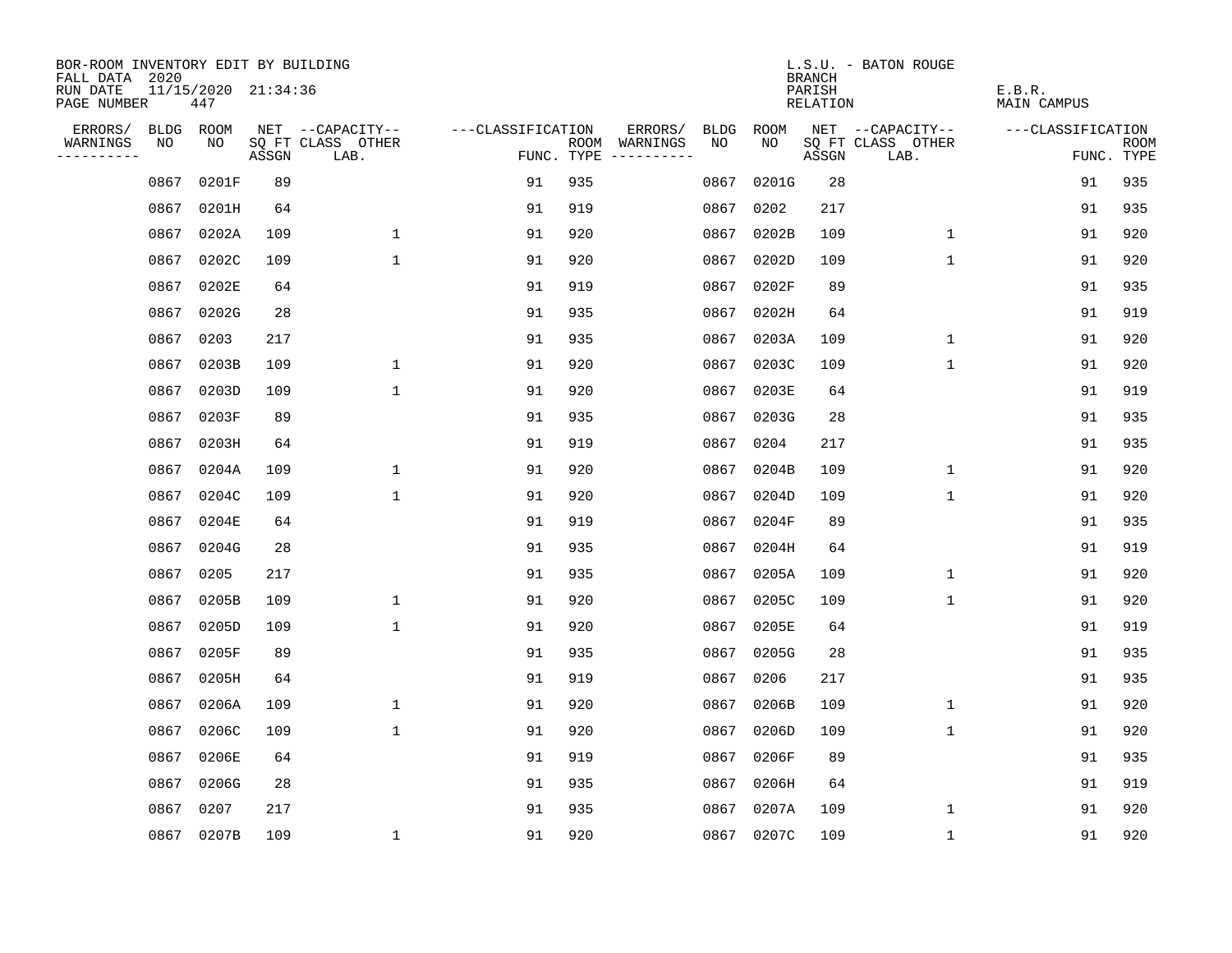| BOR-ROOM INVENTORY EDIT BY BUILDING<br>FALL DATA 2020 |                            |       |                           |                   |                                      |                 |            | <b>BRANCH</b>      | L.S.U. - BATON ROUGE                  |                              |                           |
|-------------------------------------------------------|----------------------------|-------|---------------------------|-------------------|--------------------------------------|-----------------|------------|--------------------|---------------------------------------|------------------------------|---------------------------|
| RUN DATE<br>PAGE NUMBER                               | 11/15/2020 21:34:36<br>448 |       |                           |                   |                                      |                 |            | PARISH<br>RELATION |                                       | E.B.R.<br><b>MAIN CAMPUS</b> |                           |
| ERRORS/                                               | BLDG ROOM                  |       | NET --CAPACITY--          | ---CLASSIFICATION |                                      | ERRORS/<br>BLDG | ROOM       |                    | NET --CAPACITY--                      | ---CLASSIFICATION            |                           |
| WARNINGS<br>NO<br>----------                          | NO                         | ASSGN | SQ FT CLASS OTHER<br>LAB. |                   | ROOM WARNINGS<br>FUNC. TYPE $------$ | NO              | NO         | ASSGN              | SQ FT CLASS OTHER<br>LAB.             |                              | <b>ROOM</b><br>FUNC. TYPE |
|                                                       | 0867 0207D                 | 109   | $\mathbf 1$               | 91                | 920                                  | 0867            | 0207E      | 64                 |                                       | 91                           | 919                       |
|                                                       | 0867 0207F                 | 89    |                           | 91                | 935                                  | 0867            | 0207G      | 28                 |                                       | 91                           | 935                       |
|                                                       | 0867 0207H                 | 64    |                           | 91                | 919                                  | 0867 0208       |            | 217                |                                       | 91                           | 935                       |
|                                                       | 0867 0208A                 | 109   | $\mathbf 1$               | 91                | 920                                  | 0867            | 0208B      | 109                | $\mathbf 1$                           | 91                           | 920                       |
|                                                       | 0867 0208C                 | 109   | $\mathbf{1}$              | 91                | 920                                  | 0867            | 0208D      | 109                | $\mathbf{1}$                          | 91                           | 920                       |
|                                                       | 0867 0208E                 | 64    |                           | 91                | 919                                  | 0867            | 0208F      | 89                 |                                       | 91                           | 935                       |
|                                                       | 0867 0208G                 | 28    |                           | 91                | 935                                  | 0867            | 0208H      | 64                 |                                       | 91                           | 919                       |
|                                                       | 0209<br>0867               | 217   |                           | 91                | 935                                  | 0867            | 0209A      | 109                | $\mathbf{1}$                          | 91                           | 920                       |
|                                                       | 0867<br>0209B              | 109   | 1                         | 91                | 920                                  | 0867            | 0209C      | 109                | $\mathbf{1}$                          | 91                           | 920                       |
|                                                       | 0867 0209D                 | 109   | $\mathbf{1}$              | 91                | 920                                  | 0867            | 0209E      | 64                 |                                       | 91                           | 919                       |
|                                                       | 0867<br>0209F              | 89    |                           | 91                | 935                                  | 0867            | 0209G      | 28                 |                                       | 91                           | 935                       |
|                                                       | 0867<br>0209H              | 64    |                           | 91                | 919                                  | 0867            | 0210       | 217                |                                       | 91                           | 935                       |
|                                                       | 0867 0210A                 | 109   | $\mathbf{1}$              | 91                | 920                                  | 0867            | 0210B      | 109                | $\mathbf{1}$                          | 91                           | 920                       |
|                                                       | 0867 0210C                 | 109   | $\mathbf{1}$              | 91                | 920                                  | 0867            | 0210D      | 109                | $\mathbf{1}$                          | 91                           | 920                       |
|                                                       | 0867 0210E                 | 64    |                           | 91                | 919                                  | 0867            | 0210F      | 89                 |                                       | 91                           | 935                       |
|                                                       | 0867 0210G                 | 28    |                           | 91                | 935                                  | 0867            | 0210H      | 64                 |                                       | 91                           | 919                       |
|                                                       | 0867 0211                  | 217   |                           | 91                | 935                                  | 0867            | 0211A      | 109                | $\mathbf{1}$                          | 91                           | 920                       |
|                                                       | 0867 0211B                 | 109   | $\mathbf{1}$              | 91                | 920                                  |                 | 0867 0211C | 109                | $\mathbf{1}$                          | 91                           | 920                       |
|                                                       | 0867 0211D                 | 109   | $\mathbf{1}$              | 91                | 920                                  | 0867            | 0211E      | 64                 |                                       | 91                           | 919                       |
|                                                       | 0867 0211F                 | 89    |                           | 91                | 935                                  |                 | 0867 0211G | 28                 |                                       | 91                           | 935                       |
|                                                       | 0867 0211H                 | 64    |                           | 91                | 919                                  | 0867            | 0212       | 217                |                                       | 91                           | 935                       |
|                                                       | 0867 0212A                 | 109   | $\mathbf{1}$              | 91                | 920                                  |                 | 0867 0212B | 109                | $\mathbf 1$                           | 91                           | 920                       |
|                                                       | 0867 0212C                 | 109   | $\mathbf{1}$              | 91                | 920                                  | 0867            | 0212D      | 109                | $\mathbf{1}$                          | 91                           | 920                       |
|                                                       | 0867 0212E                 | 64    |                           | 91                | 919                                  |                 | 0867 0212F | 89                 |                                       | 91                           | 935                       |
|                                                       | 0867 0212G                 | 28    |                           | 91                | 935                                  |                 | 0867 0212H | 64                 | TOTAL ASSIGNABLE & UNASSIGNABLE SQFT: | 91<br>10,776                 | 919                       |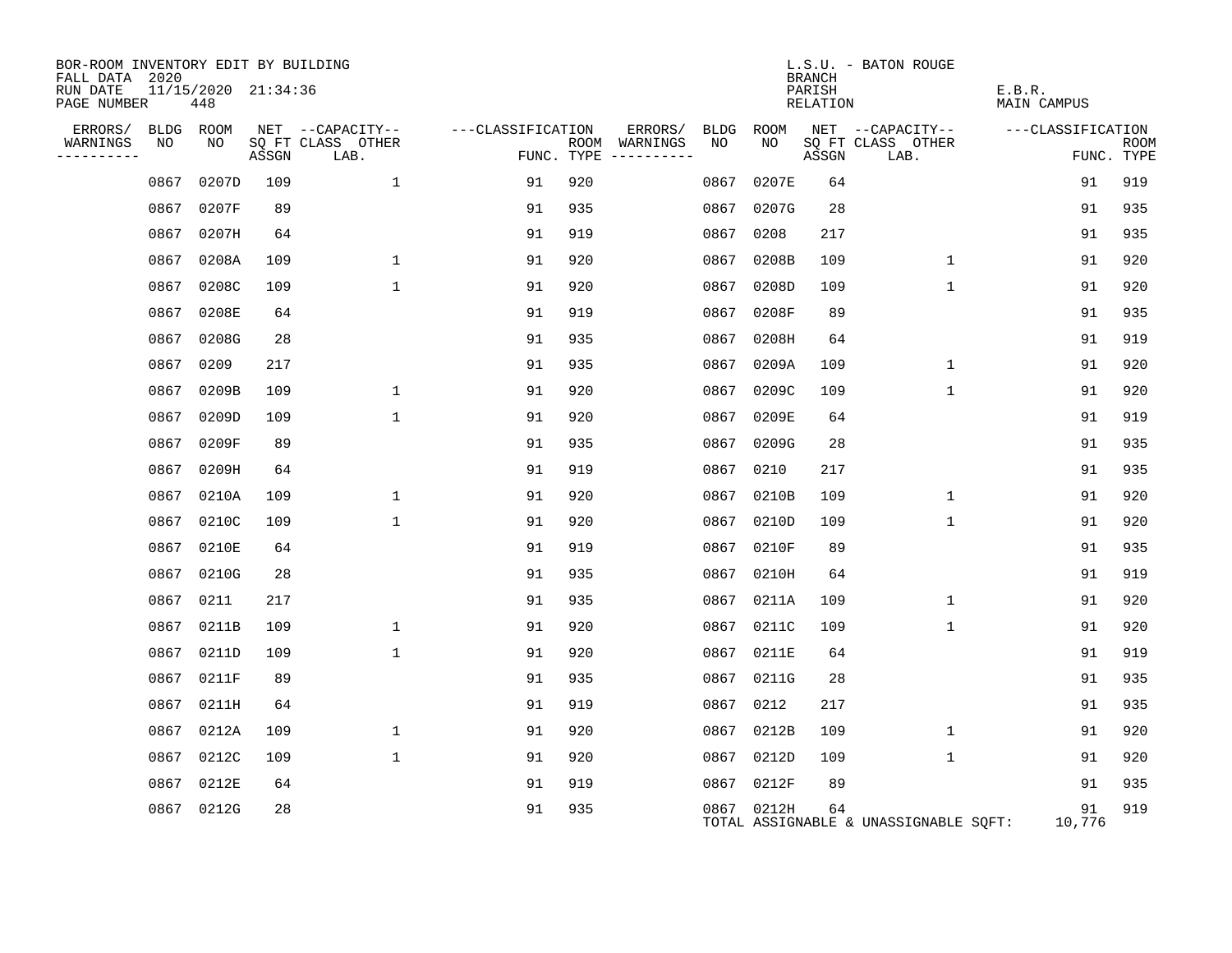| BOR-ROOM INVENTORY EDIT BY BUILDING<br>FALL DATA 2020 |      |                            |       |                           |                   |     |                                      |      |                                                                                   | <b>BRANCH</b>      | L.S.U. - BATON ROUGE      |                                  |        |                                              |                    |
|-------------------------------------------------------|------|----------------------------|-------|---------------------------|-------------------|-----|--------------------------------------|------|-----------------------------------------------------------------------------------|--------------------|---------------------------|----------------------------------|--------|----------------------------------------------|--------------------|
| RUN DATE<br>PAGE NUMBER                               |      | 11/15/2020 21:34:36<br>449 |       |                           |                   |     |                                      |      |                                                                                   | PARISH<br>RELATION |                           |                                  | E.B.R. | MAIN CAMPUS                                  |                    |
| ERRORS/                                               |      | BLDG ROOM                  |       | NET --CAPACITY--          | ---CLASSIFICATION |     | ERRORS/                              |      | BLDG ROOM                                                                         |                    |                           | NET --CAPACITY--                 |        | ---CLASSIFICATION                            |                    |
| WARNINGS<br>----------                                | NO   | NO                         | ASSGN | SQ FT CLASS OTHER<br>LAB. |                   |     | ROOM WARNINGS<br>FUNC. TYPE $------$ | NO   | NO                                                                                | ASSGN              | SQ FT CLASS OTHER<br>LAB. |                                  |        |                                              | ROOM<br>FUNC. TYPE |
|                                                       |      |                            |       |                           |                   |     |                                      |      | TOTAL NUMBER CLASSROOMS<br>TOTAL NUMBER LABS 210<br>TOTAL NUMBER SPECIAL LABS 220 |                    |                           | TOTAL NUMBER COMPUTER CLASSROOMS |        | TOTAL NET ASSIGN SQ. FT. IN ROOM FILE 10,776 |                    |
|                                                       | 0868 | 0301                       | 217   |                           | 91                | 935 |                                      |      | 0868 0301A                                                                        | 109                |                           | 1                                |        | 91                                           | 920                |
|                                                       | 0868 | 0301B                      | 109   | $\mathbf 1$               | 91                | 920 |                                      |      | 0868 0301C                                                                        | 109                |                           | $\mathbf{1}$                     |        | 91                                           | 920                |
|                                                       | 0868 | 0301D                      | 109   | 1                         | 91                | 920 |                                      |      | 0868 0301E                                                                        | 64                 |                           |                                  |        | 91                                           | 919                |
|                                                       | 0868 | 0301F                      | 89    |                           | 91                | 935 |                                      |      | 0868 0301G                                                                        | 28                 |                           |                                  |        | 91                                           | 935                |
|                                                       | 0868 | 0301H                      | 64    |                           | 91                | 919 |                                      | 0868 | 0302                                                                              | 217                |                           |                                  |        | 91                                           | 935                |
|                                                       | 0868 | 0302A                      | 109   | 1                         | 91                | 920 |                                      | 0868 | 0302B                                                                             | 109                |                           | 1                                |        | 91                                           | 920                |
|                                                       | 0868 | 0302C                      | 109   | 1                         | 91                | 920 |                                      | 0868 | 0302D                                                                             | 109                |                           | $\mathbf 1$                      |        | 91                                           | 920                |
|                                                       | 0868 | 0302E                      | 64    |                           | 91                | 919 |                                      | 0868 | 0302F                                                                             | 89                 |                           |                                  |        | 91                                           | 935                |
|                                                       | 0868 | 0302G                      | 28    |                           | 91                | 935 |                                      | 0868 | 0302H                                                                             | 64                 |                           |                                  |        | 91                                           | 919                |
|                                                       | 0868 | 0303                       | 217   |                           | 91                | 935 |                                      | 0868 | 0303A                                                                             | 109                |                           | $\mathbf{1}$                     |        | 91                                           | 920                |
|                                                       | 0868 | 0303B                      | 109   | $\mathbf 1$               | 91                | 920 |                                      | 0868 | 0303C                                                                             | 109                |                           | $\mathbf{1}$                     |        | 91                                           | 920                |
|                                                       | 0868 | 0303D                      | 109   | 1                         | 91                | 920 |                                      | 0868 | 0303E                                                                             | 64                 |                           |                                  |        | 91                                           | 919                |
|                                                       | 0868 | 0303F                      | 89    |                           | 91                | 935 |                                      | 0868 | 0303G                                                                             | 28                 |                           |                                  |        | 91                                           | 935                |
|                                                       | 0868 | 0303H                      | 64    |                           | 91                | 919 |                                      | 0868 | 0304                                                                              | 217                |                           |                                  |        | 91                                           | 935                |
|                                                       | 0868 | 0304A                      | 109   | $\mathbf{1}$              | 91                | 920 |                                      | 0868 | 0304B                                                                             | 109                |                           | 1                                |        | 91                                           | 920                |
|                                                       | 0868 | 0304C                      | 109   | $\mathbf{1}$              | 91                | 920 |                                      |      | 0868 0304D                                                                        | 109                |                           | $\mathbf{1}$                     |        | 91                                           | 920                |
|                                                       | 0868 | 0304E                      | 64    |                           | 91                | 919 |                                      |      | 0868 0304F                                                                        | 89                 |                           |                                  |        | 91                                           | 935                |
|                                                       | 0868 | 0304G                      | 28    |                           | 91                | 935 |                                      |      | 0868 0304H                                                                        | 64                 |                           |                                  |        | 91                                           | 919                |
|                                                       | 0868 | 0305                       | 217   |                           | 91                | 935 |                                      | 0868 | 0305A                                                                             | 109                |                           | $\mathbf{1}$                     |        | 91                                           | 920                |
|                                                       | 0868 | 0305B                      | 109   | 1                         | 91                | 920 |                                      |      | 0868 0305C                                                                        | 109                |                           | 1                                |        | 91                                           | 920                |
|                                                       | 0868 | 0305D                      | 109   | $\mathbf 1$               | 91                | 920 |                                      |      | 0868 0305E                                                                        | 64                 |                           |                                  |        | 91                                           | 919                |
|                                                       | 0868 | 0305F                      | 89    |                           | 91                | 935 |                                      | 0868 | 0305G                                                                             | 28                 |                           |                                  |        | 91                                           | 935                |
|                                                       |      | 0868 0305H                 | 64    |                           | 91                | 919 |                                      |      | 0868 0306                                                                         | 217                |                           |                                  |        | 91                                           | 935                |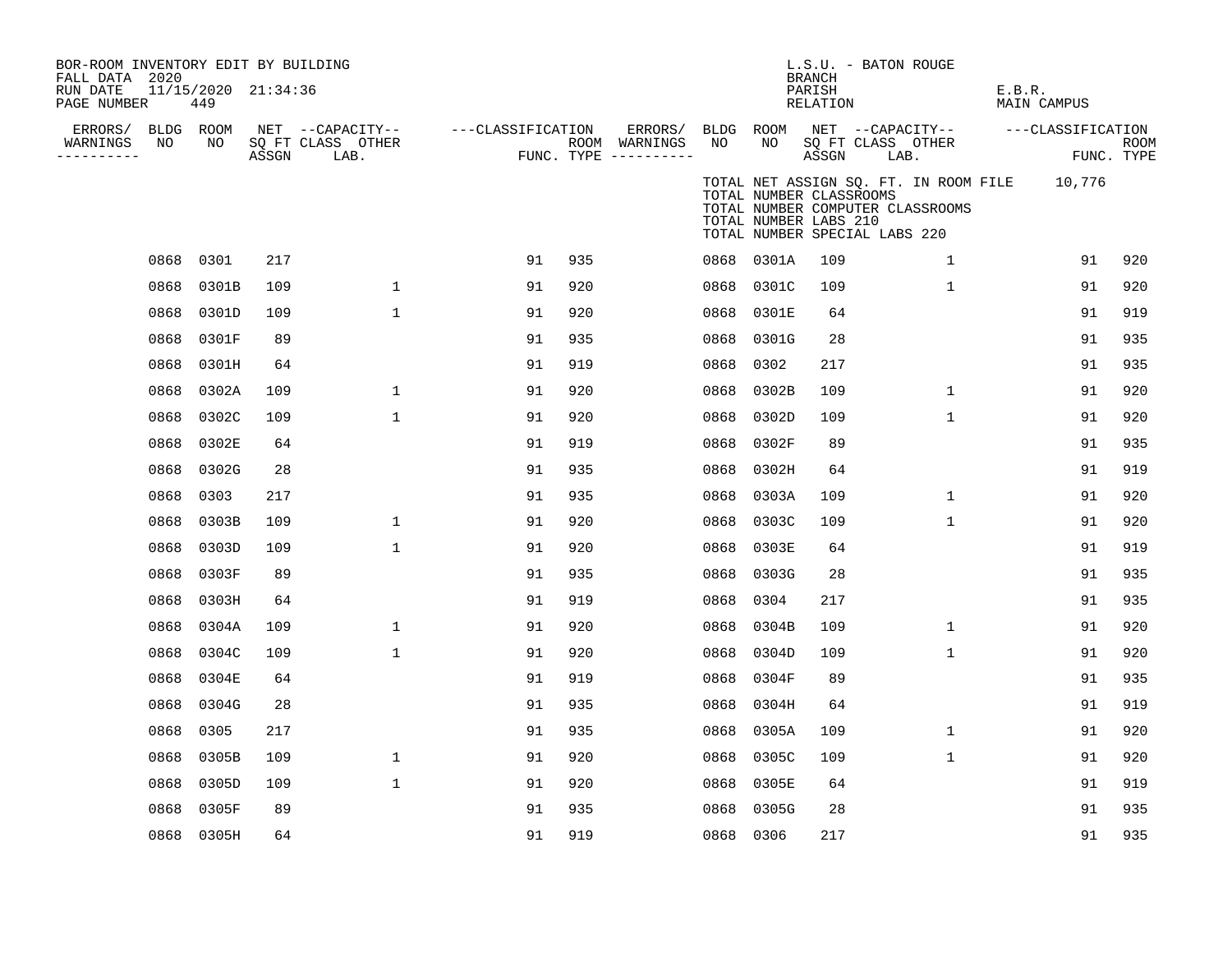| BOR-ROOM INVENTORY EDIT BY BUILDING<br>FALL DATA 2020 |      |                            |       |                           |                   |            |                                    |             | <b>BRANCH</b>             | L.S.U. - BATON ROUGE      |                              |                           |
|-------------------------------------------------------|------|----------------------------|-------|---------------------------|-------------------|------------|------------------------------------|-------------|---------------------------|---------------------------|------------------------------|---------------------------|
| RUN DATE<br>PAGE NUMBER                               |      | 11/15/2020 21:34:36<br>450 |       |                           |                   |            |                                    |             | PARISH<br><b>RELATION</b> |                           | E.B.R.<br><b>MAIN CAMPUS</b> |                           |
| ERRORS/                                               | BLDG | ROOM                       |       | NET --CAPACITY--          | ---CLASSIFICATION |            | ERRORS/<br><b>BLDG</b>             | <b>ROOM</b> |                           | NET --CAPACITY--          | ---CLASSIFICATION            |                           |
| WARNINGS<br>----------                                | NO   | NO                         | ASSGN | SQ FT CLASS OTHER<br>LAB. |                   | FUNC. TYPE | NO<br>ROOM WARNINGS<br>----------- | NO          | ASSGN                     | SQ FT CLASS OTHER<br>LAB. |                              | <b>ROOM</b><br>FUNC. TYPE |
|                                                       | 0868 | 0306A                      | 109   | 1                         | 91                | 920        | 0868                               | 0306B       | 109                       | 1                         | 91                           | 920                       |
|                                                       | 0868 | 0306C                      | 109   | $\mathbf 1$               | 91                | 920        | 0868                               | 0306D       | 109                       | 1                         | 91                           | 920                       |
|                                                       | 0868 | 0306E                      | 64    |                           | 91                | 919        | 0868                               | 0306F       | 89                        |                           | 91                           | 935                       |
|                                                       | 0868 | 0306G                      | 28    |                           | 91                | 935        | 0868                               | 0306H       | 64                        |                           | 91                           | 919                       |
|                                                       | 0868 | 0307                       | 217   |                           | 91                | 935        | 0868                               | 0307A       | 109                       | $\mathbf 1$               | 91                           | 920                       |
|                                                       | 0868 | 0307B                      | 109   | $\mathbf{1}$              | 91                | 920        | 0868                               | 0307C       | 109                       | $\mathbf{1}$              | 91                           | 920                       |
|                                                       | 0868 | 0307D                      | 109   | $\mathbf{1}$              | 91                | 920        | 0868                               | 0307E       | 64                        |                           | 91                           | 919                       |
|                                                       | 0868 | 0307F                      | 89    |                           | 91                | 935        | 0868                               | 0307G       | 28                        |                           | 91                           | 935                       |
|                                                       | 0868 | 0307H                      | 64    |                           | 91                | 919        | 0868                               | 0308        | 217                       |                           | 91                           | 935                       |
|                                                       | 0868 | 0308A                      | 109   | $\mathbf 1$               | 91                | 920        | 0868                               | 0308B       | 109                       | $\mathbf{1}$              | 91                           | 920                       |
|                                                       | 0868 | 0308C                      | 109   | $\mathbf{1}$              | 91                | 920        | 0868                               | 0308D       | 109                       | $\mathbf 1$               | 91                           | 920                       |
|                                                       | 0868 | 0308E                      | 64    |                           | 91                | 919        | 0868                               | 0308F       | 89                        |                           | 91                           | 935                       |
|                                                       | 0868 | 0308G                      | 28    |                           | 91                | 935        | 0868                               | 0308H       | 64                        |                           | 91                           | 919                       |
|                                                       | 0868 | 0309                       | 217   |                           | 91                | 935        | 0868                               | 0309A       | 109                       | 1                         | 91                           | 920                       |
|                                                       | 0868 | 0309B                      | 109   | $\mathbf 1$               | 91                | 920        | 0868                               | 0309C       | 109                       | 1                         | 91                           | 920                       |
|                                                       | 0868 | 0309D                      | 109   | $\mathbf{1}$              | 91                | 920        | 0868                               | 0309E       | 64                        |                           | 91                           | 919                       |
|                                                       | 0868 | 0309F                      | 89    |                           | 91                | 935        | 0868                               | 0309G       | 28                        |                           | 91                           | 935                       |
|                                                       | 0868 | 0309H                      | 64    |                           | 91                | 919        | 0868                               | 0310        | 217                       |                           | 91                           | 935                       |
|                                                       | 0868 | 0310A                      | 109   | $\mathbf{1}$              | 91                | 920        | 0868                               | 0310B       | 109                       | 1                         | 91                           | 920                       |
|                                                       | 0868 | 0310C                      | 109   | $\mathbf 1$               | 91                | 920        | 0868                               | 0310D       | 109                       | 1                         | 91                           | 920                       |
|                                                       | 0868 | 0310E                      | 64    |                           | 91                | 919        | 0868                               | 0310F       | 89                        |                           | 91                           | 935                       |
|                                                       | 0868 | 0310G                      | 28    |                           | 91                | 935        | 0868                               | 0310H       | 64                        |                           | 91                           | 919                       |
|                                                       | 0868 | 0311                       | 217   |                           | 91                | 935        | 0868                               | 0311A       | 109                       | 1                         | 91                           | 920                       |
|                                                       | 0868 | 0311B                      | 109   | $\mathbf 1$               | 91                | 920        | 0868                               | 0311C       | 109                       | $\mathbf 1$               | 91                           | 920                       |
|                                                       | 0868 | 0311D                      | 109   | $\mathbf{1}$              | 91                | 920        | 0868                               | 0311E       | 64                        |                           | 91                           | 919                       |
|                                                       |      | 0868 0311F                 | 89    |                           | 91                | 935        |                                    | 0868 0311G  | 28                        |                           | 91                           | 935                       |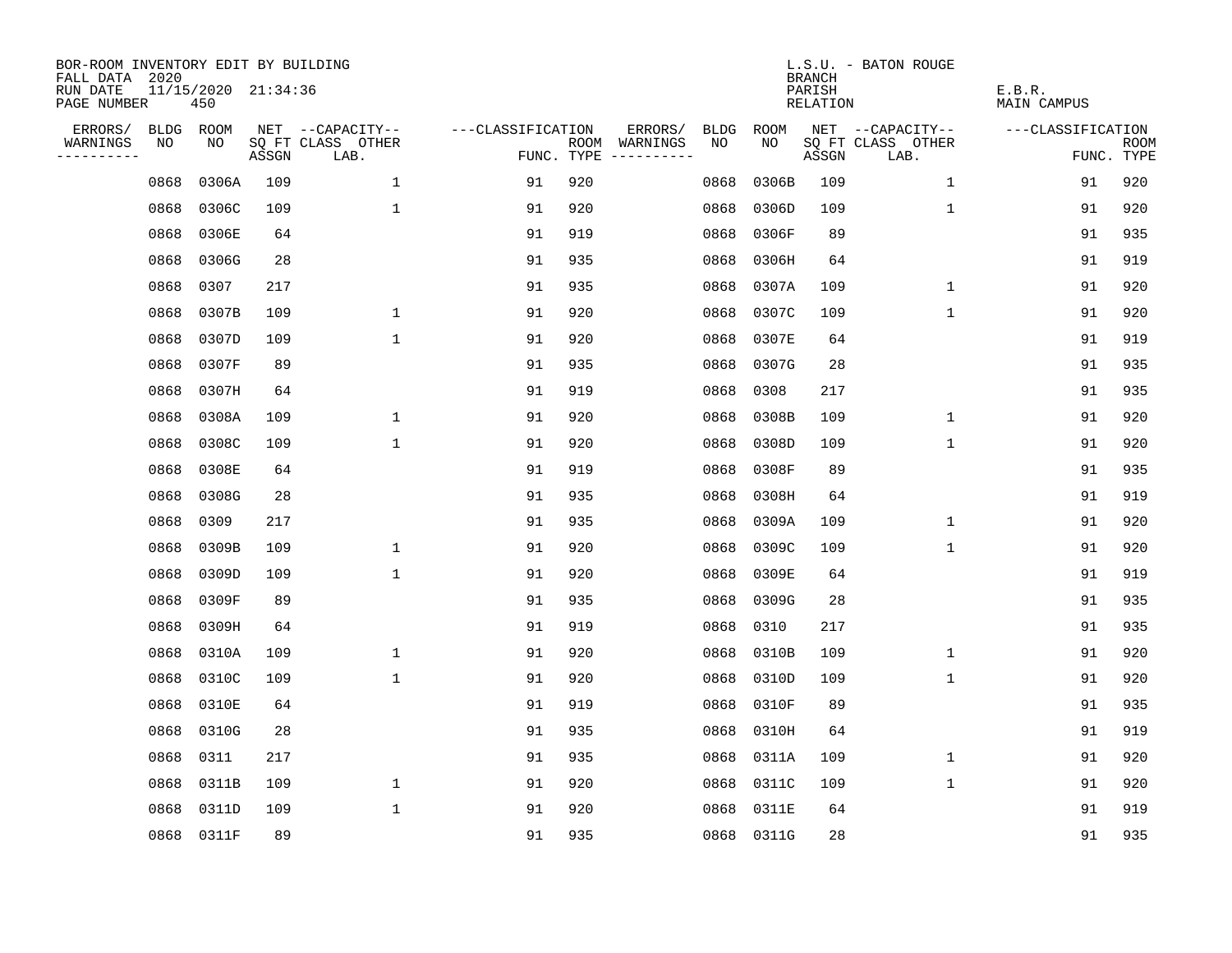| BOR-ROOM INVENTORY EDIT BY BUILDING<br>FALL DATA 2020 |      |                            |       |                           |                   |            |               |      |                                                                | BRANCH             | L.S.U. - BATON ROUGE                                                                                                                                |                              |                    |
|-------------------------------------------------------|------|----------------------------|-------|---------------------------|-------------------|------------|---------------|------|----------------------------------------------------------------|--------------------|-----------------------------------------------------------------------------------------------------------------------------------------------------|------------------------------|--------------------|
| RUN DATE<br>PAGE NUMBER                               |      | 11/15/2020 21:34:36<br>451 |       |                           |                   |            |               |      |                                                                | PARISH<br>RELATION |                                                                                                                                                     | E.B.R.<br><b>MAIN CAMPUS</b> |                    |
| ERRORS/                                               |      | BLDG ROOM                  |       | NET --CAPACITY--          | ---CLASSIFICATION |            | ERRORS/       | BLDG | ROOM                                                           |                    | NET --CAPACITY--                                                                                                                                    | ---CLASSIFICATION            |                    |
| WARNINGS<br>----------                                | NO   | NO                         | ASSGN | SQ FT CLASS OTHER<br>LAB. |                   | FUNC. TYPE | ROOM WARNINGS | NO   | NO.                                                            | ASSGN              | SQ FT CLASS OTHER<br>LAB.                                                                                                                           |                              | ROOM<br>FUNC. TYPE |
|                                                       | 0868 | 0311H                      | 64    |                           | 91                | 919        |               | 0868 | 0312                                                           | 217                |                                                                                                                                                     | 91                           | 935                |
|                                                       | 0868 | 0312A                      | 109   | 1                         | 91                | 920        |               | 0868 | 0312B                                                          | 109                | $\mathbf{1}$                                                                                                                                        | 91                           | 920                |
|                                                       | 0868 | 0312C                      | 109   | $\mathbf{1}$              | 91                | 920        |               | 0868 | 0312D                                                          | 109                | $\mathbf{1}$                                                                                                                                        | 91                           | 920                |
|                                                       | 0868 | 0312E                      | 64    |                           | 91                | 919        |               |      | 0868 0312F                                                     | 89                 |                                                                                                                                                     | 91                           | 935                |
|                                                       |      | 0868 0312G                 | 28    |                           | 91                | 935        |               |      | 0868 0312H<br>TOTAL NUMBER CLASSROOMS<br>TOTAL NUMBER LABS 210 | 64                 | TOTAL ASSIGNABLE & UNASSIGNABLE SQFT:<br>TOTAL NET ASSIGN SQ. FT. IN ROOM FILE<br>TOTAL NUMBER COMPUTER CLASSROOMS<br>TOTAL NUMBER SPECIAL LABS 220 | 91<br>10,776<br>10,776       | 919                |
|                                                       | 0869 | 0401                       | 217   |                           | 91                | 935        |               |      | 0869 0401A                                                     | 109                | $\mathbf{1}$                                                                                                                                        | 91                           | 920                |
|                                                       | 0869 | 0401B                      | 109   | $\mathbf{1}$              | 91                | 920        |               | 0869 | 0401C                                                          | 109                | $\mathbf{1}$                                                                                                                                        | 91                           | 920                |
|                                                       | 0869 | 0401D                      | 109   | $\mathbf{1}$              | 91                | 920        |               | 0869 | 0401E                                                          | 64                 |                                                                                                                                                     | 91                           | 919                |
|                                                       | 0869 | 0401F                      | 89    |                           | 91                | 935        |               | 0869 | 0401G                                                          | 28                 |                                                                                                                                                     | 91                           | 935                |
|                                                       | 0869 | 0401H                      | 64    |                           | 91                | 919        |               | 0869 | 0402                                                           | 217                |                                                                                                                                                     | 91                           | 935                |
|                                                       | 0869 | 0402A                      | 109   | $\mathbf{1}$              | 91                | 920        |               | 0869 | 0402B                                                          | 109                | $\mathbf{1}$                                                                                                                                        | 91                           | 920                |
|                                                       | 0869 | 0402C                      | 109   | $\mathbf{1}$              | 91                | 920        |               | 0869 | 0402D                                                          | 109                | $\mathbf{1}$                                                                                                                                        | 91                           | 920                |
|                                                       | 0869 | 0402E                      | 64    |                           | 91                | 919        |               | 0869 | 0402F                                                          | 89                 |                                                                                                                                                     | 91                           | 935                |
|                                                       | 0869 | 0402G                      | 28    |                           | 91                | 919        |               | 0869 | 0402H                                                          | 64                 |                                                                                                                                                     | 91                           | 919                |
|                                                       | 0869 | 0403                       | 217   |                           | 91                | 935        |               | 0869 | 0403A                                                          | 109                | $\mathbf 1$                                                                                                                                         | 91                           | 920                |
|                                                       | 0869 | 0403B                      | 109   | 1                         | 91                | 920        |               | 0869 | 0403C                                                          | 109                | 1                                                                                                                                                   | 91                           | 920                |
|                                                       | 0869 | 0403D                      | 109   | $\mathbf{1}$              | 91                | 920        |               | 0869 | 0403E                                                          | 64                 |                                                                                                                                                     | 91                           | 919                |
|                                                       | 0869 | 0403F                      | 89    |                           | 91                | 935        |               | 0869 | 0403G                                                          | 28                 |                                                                                                                                                     | 91                           | 935                |
|                                                       | 0869 | 0403H                      | 64    |                           | 91                | 919        |               | 0869 | 0404                                                           | 217                |                                                                                                                                                     | 91                           | 935                |
|                                                       | 0869 | 0404A                      | 109   | 1                         | 91                | 920        |               | 0869 | 0404B                                                          | 109                | 1                                                                                                                                                   | 91                           | 920                |
|                                                       | 0869 | 0404C                      | 109   | $\mathbf{1}$              | 91                | 920        |               | 0869 | 0404D                                                          | 109                | $\mathbf{1}$                                                                                                                                        | 91                           | 920                |
|                                                       | 0869 | 0404E                      | 64    |                           | 91                | 919        |               | 0869 | 0404F                                                          | 89                 |                                                                                                                                                     | 91                           | 935                |
|                                                       |      | 0869 0404G                 | 28    |                           | 91                | 935        |               |      | 0869 0404H                                                     | 64                 |                                                                                                                                                     | 91                           | 919                |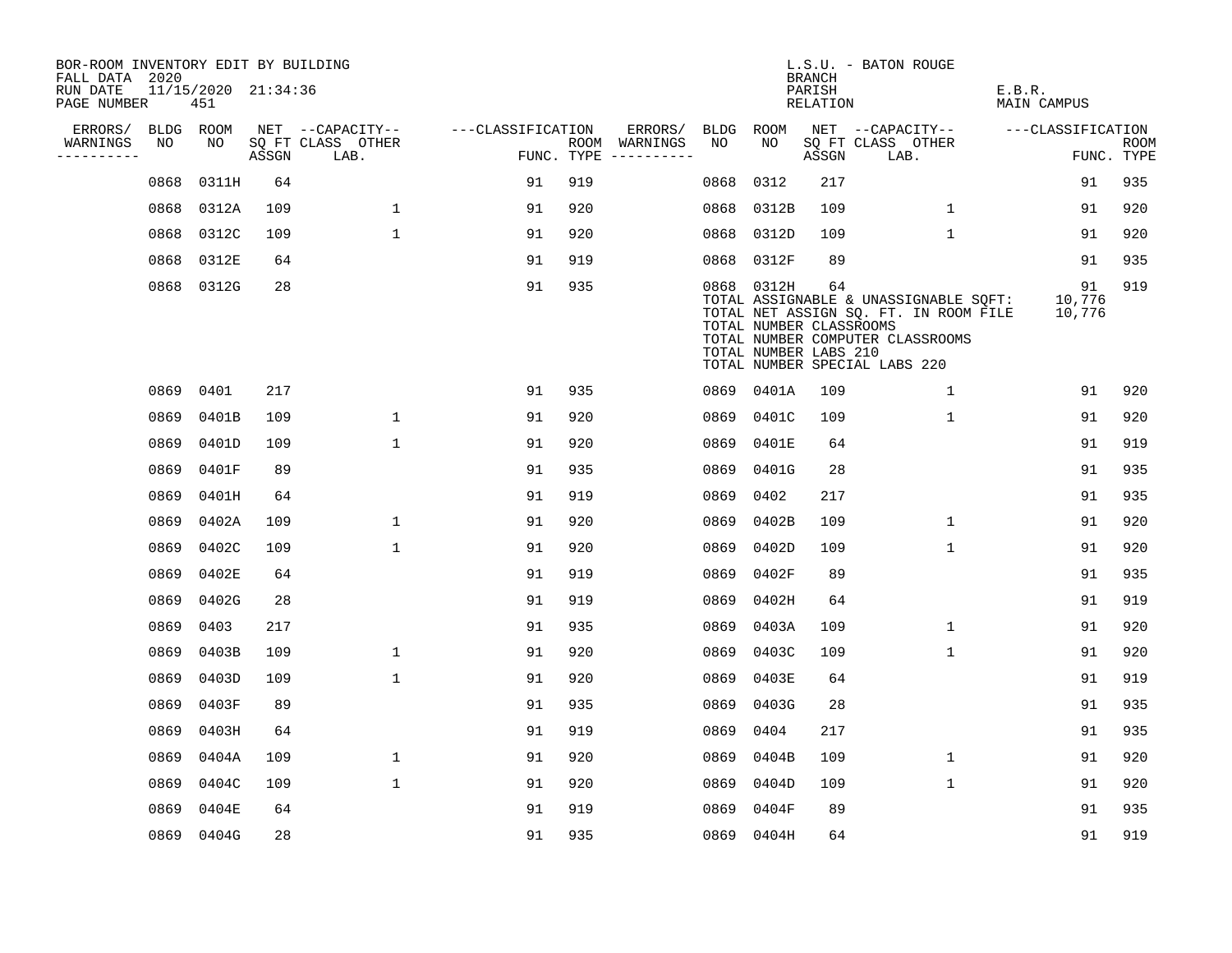| BOR-ROOM INVENTORY EDIT BY BUILDING<br>FALL DATA 2020 |           |                            |       |                           |                   |     |                                      |             |             | <b>BRANCH</b>             | L.S.U. - BATON ROUGE      |                              |                           |
|-------------------------------------------------------|-----------|----------------------------|-------|---------------------------|-------------------|-----|--------------------------------------|-------------|-------------|---------------------------|---------------------------|------------------------------|---------------------------|
| RUN DATE<br>PAGE NUMBER                               |           | 11/15/2020 21:34:36<br>452 |       |                           |                   |     |                                      |             |             | PARISH<br><b>RELATION</b> |                           | E.B.R.<br><b>MAIN CAMPUS</b> |                           |
| ERRORS/                                               | BLDG ROOM |                            |       | NET --CAPACITY--          | ---CLASSIFICATION |     | ERRORS/                              | <b>BLDG</b> | <b>ROOM</b> |                           | NET --CAPACITY--          | ---CLASSIFICATION            |                           |
| WARNINGS<br>----------                                | NO        | NO                         | ASSGN | SQ FT CLASS OTHER<br>LAB. |                   |     | ROOM WARNINGS<br>FUNC. TYPE $------$ | NO          | NO          | ASSGN                     | SQ FT CLASS OTHER<br>LAB. |                              | <b>ROOM</b><br>FUNC. TYPE |
|                                                       | 0869      | 0405                       | 217   |                           | 91                | 935 |                                      | 0869        | 0405A       | 109                       | 1                         | 91                           | 920                       |
|                                                       | 0869      | 0405B                      | 109   | $\mathbf 1$               | 91                | 920 |                                      | 0869        | 0405C       | 109                       | $\mathbf 1$               | 91                           | 920                       |
|                                                       | 0869      | 0405D                      | 109   | $\mathbf 1$               | 91                | 920 |                                      | 0869        | 0405E       | 64                        |                           | 91                           | 919                       |
|                                                       | 0869      | 0405F                      | 89    |                           | 91                | 935 |                                      | 0869        | 0405G       | 28                        |                           | 91                           | 935                       |
|                                                       | 0869      | 0405H                      | 64    |                           | 91                | 919 |                                      | 0869        | 0406        | 217                       |                           | 91                           | 935                       |
|                                                       | 0869      | 0406A                      | 109   | $\mathbf{1}$              | 91                | 920 |                                      | 0869        | 0406B       | 109                       | $\mathbf 1$               | 91                           | 920                       |
|                                                       | 0869      | 0406C                      | 109   | $\mathbf{1}$              | 91                | 920 |                                      | 0869        | 0406D       | 109                       | $\mathbf{1}$              | 91                           | 920                       |
|                                                       | 0869      | 0406E                      | 64    |                           | 91                | 919 |                                      | 0869        | 0406F       | 89                        |                           | 91                           | 935                       |
|                                                       | 0869      | 0406G                      | 28    |                           | 91                | 935 |                                      | 0869        | 0406H       | 64                        |                           | 91                           | 919                       |
|                                                       | 0869      | 0407                       | 217   |                           | 91                | 935 |                                      | 0869        | 0407A       | 109                       | $\mathbf{1}$              | 91                           | 920                       |
|                                                       | 0869      | 0407B                      | 109   | $\mathbf 1$               | 91                | 920 |                                      | 0869        | 0407C       | 109                       | $\mathbf{1}$              | 91                           | 920                       |
|                                                       | 0869      | 0407D                      | 109   | $\mathbf{1}$              | 91                | 920 |                                      | 0869        | 0407E       | 64                        |                           | 91                           | 919                       |
|                                                       | 0869      | 0407F                      | 89    |                           | 91                | 935 |                                      | 0869        | 0407G       | 28                        |                           | 91                           | 935                       |
|                                                       | 0869      | 0407H                      | 64    |                           | 91                | 919 |                                      | 0869        | 0408        | 217                       |                           | 91                           | 935                       |
|                                                       | 0869      | 0408A                      | 109   | $\mathbf 1$               | 91                | 920 |                                      | 0869        | 0408B       | 109                       | $\mathbf 1$               | 91                           | 920                       |
|                                                       | 0869      | 0408C                      | 109   | $\mathbf 1$               | 91                | 920 |                                      | 0869        | 0408D       | 109                       | $\mathbf 1$               | 91                           | 920                       |
|                                                       | 0869      | 0408E                      | 64    |                           | 91                | 919 |                                      | 0869        | 0408F       | 89                        |                           | 91                           | 935                       |
|                                                       | 0869      | 0408G                      | 28    |                           | 91                | 935 |                                      | 0869        | 0408H       | 64                        |                           | 91                           | 919                       |
|                                                       | 0869      | 0409                       | 217   |                           | 91                | 935 |                                      | 0869        | 0409A       | 109                       | $\mathbf{1}$              | 91                           | 920                       |
|                                                       | 0869      | 0409B                      | 109   | $\mathbf 1$               | 91                | 920 |                                      | 0869        | 0409C       | 109                       | $\mathbf 1$               | 91                           | 920                       |
|                                                       | 0869      | 0409D                      | 109   | $\mathbf 1$               | 91                | 920 |                                      | 0869        | 0409E       | 64                        |                           | 91                           | 919                       |
|                                                       | 0869      | 0409F                      | 89    |                           | 91                | 935 |                                      | 0869        | 0409G       | 28                        |                           | 91                           | 935                       |
|                                                       | 0869      | 0409H                      | 64    |                           | 91                | 919 |                                      | 0869        | 0410        | 217                       |                           | 91                           | 935                       |
|                                                       | 0869      | 0410A                      | 109   | $\mathbf 1$               | 91                | 920 |                                      | 0869        | 0410B       | 109                       | $\mathbf 1$               | 91                           | 920                       |
|                                                       | 0869      | 0410C                      | 109   | $\mathbf{1}$              | 91                | 920 |                                      | 0869        | 0410D       | 109                       | 1                         | 91                           | 920                       |
|                                                       |           | 0869 0410E                 | 64    |                           | 91                | 919 |                                      |             | 0869 0410F  | 89                        |                           | 91                           | 935                       |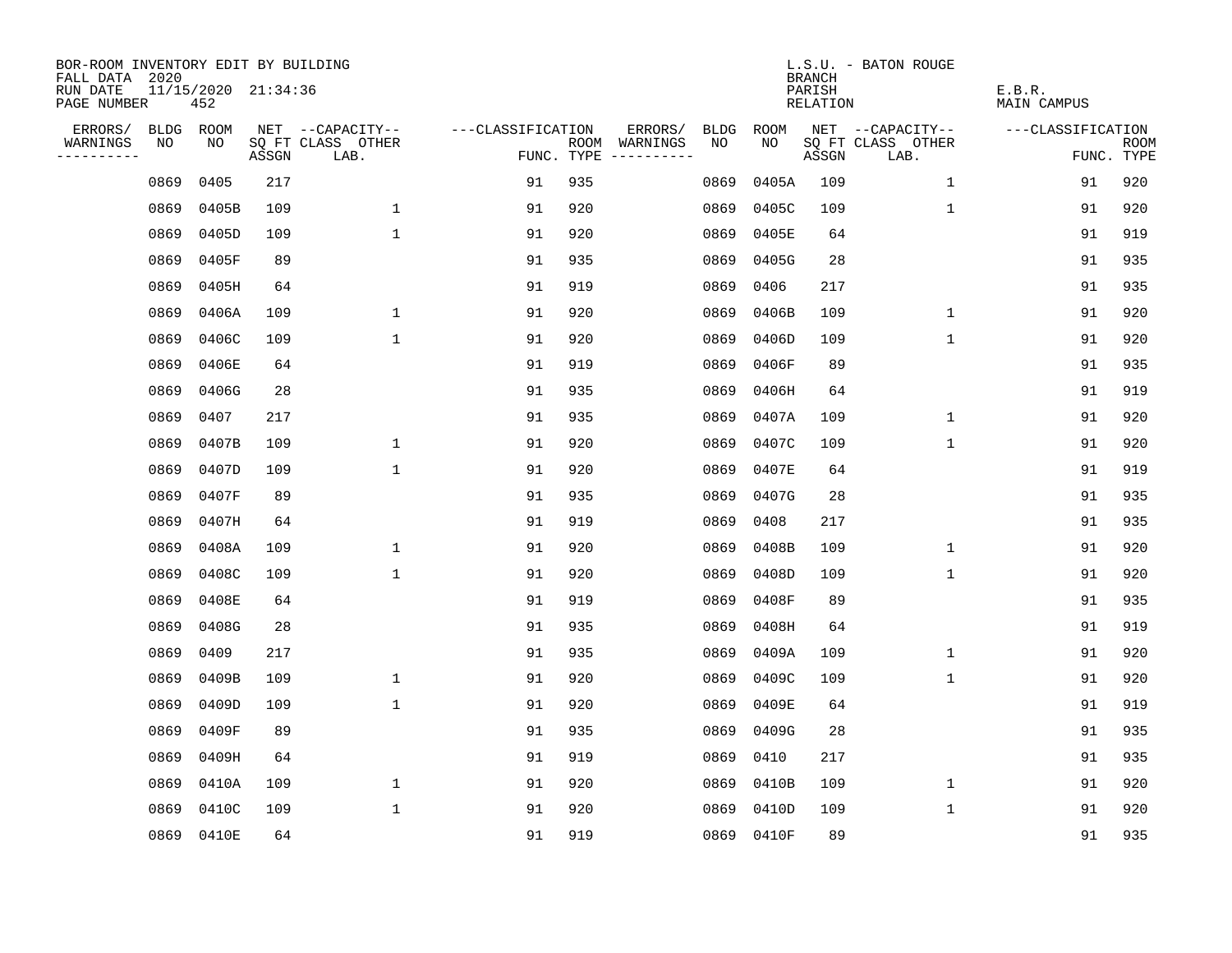| BOR-ROOM INVENTORY EDIT BY BUILDING<br>FALL DATA 2020 |             |                            |       |                           |                   |     |                                      |           |                                                                | <b>BRANCH</b>      | L.S.U. - BATON ROUGE                                                                                                                                |                        |                           |
|-------------------------------------------------------|-------------|----------------------------|-------|---------------------------|-------------------|-----|--------------------------------------|-----------|----------------------------------------------------------------|--------------------|-----------------------------------------------------------------------------------------------------------------------------------------------------|------------------------|---------------------------|
| RUN DATE<br>PAGE NUMBER                               |             | 11/15/2020 21:34:36<br>453 |       |                           |                   |     |                                      |           |                                                                | PARISH<br>RELATION |                                                                                                                                                     | E.B.R.<br>MAIN CAMPUS  |                           |
| ERRORS/                                               | <b>BLDG</b> | ROOM                       |       | NET --CAPACITY--          | ---CLASSIFICATION |     | ERRORS/                              | BLDG      | ROOM                                                           |                    | NET --CAPACITY--                                                                                                                                    | ---CLASSIFICATION      |                           |
| WARNINGS<br>----------                                | NO          | NO                         | ASSGN | SQ FT CLASS OTHER<br>LAB. |                   |     | ROOM WARNINGS<br>FUNC. TYPE $------$ | NO        | NO                                                             | ASSGN              | SQ FT CLASS OTHER<br>LAB.                                                                                                                           |                        | <b>ROOM</b><br>FUNC. TYPE |
|                                                       | 0869        | 0410G                      | 28    |                           | 91                | 935 |                                      | 0869      | 0410H                                                          | 64                 |                                                                                                                                                     | 91                     | 919                       |
|                                                       | 0869        | 0411                       | 217   |                           | 91                | 935 |                                      | 0869      | 0411A                                                          | 109                | $\mathbf 1$                                                                                                                                         | 91                     | 920                       |
|                                                       | 0869        | 0411B                      | 109   | $\mathbf{1}$              | 91                | 920 |                                      | 0869      | 0411C                                                          | 109                | $\mathbf{1}$                                                                                                                                        | 91                     | 920                       |
|                                                       | 0869        | 0411D                      | 109   | $\mathbf{1}$              | 91                | 920 |                                      | 0869      | 0411E                                                          | 64                 |                                                                                                                                                     | 91                     | 919                       |
|                                                       | 0869        | 0411F                      | 89    |                           | 91                | 935 |                                      |           | 0869 0411G                                                     | 28                 |                                                                                                                                                     | 91                     | 935                       |
|                                                       | 0869        | 0411H                      | 64    |                           | 91                | 919 |                                      | 0869 0412 |                                                                | 217                |                                                                                                                                                     | 91                     | 935                       |
|                                                       | 0869        | 0412A                      | 109   | 1                         | 91                | 920 |                                      |           | 0869 0412B                                                     | 109                | $\mathbf{1}$                                                                                                                                        | 91                     | 920                       |
|                                                       | 0869        | 0412C                      | 109   | $\mathbf{1}$              | 91                | 920 |                                      |           | 0869 0412D                                                     | 109                | $\mathbf 1$                                                                                                                                         | 91                     | 920                       |
|                                                       | 0869        | 0412E                      | 64    |                           | 91                | 919 |                                      |           | 0869 0412F                                                     | 89                 |                                                                                                                                                     | 91                     | 935                       |
|                                                       | 0869        | 0412G                      | 28    |                           | 91                | 935 |                                      | 0869      | 0412H                                                          | 64                 |                                                                                                                                                     | 91                     | 919                       |
|                                                       | 0869        | 0413                       | 126   |                           | 91                | 935 |                                      |           | 0869 0413A                                                     | 151                |                                                                                                                                                     | 91                     | 935                       |
|                                                       | 0869        | 0413B                      | 151   |                           | 91                | 935 |                                      |           | 0869 0413F                                                     | 108                |                                                                                                                                                     | 91                     | 935                       |
|                                                       | 0869        | 0413G                      | 28    |                           | 91                | 935 |                                      | 0869      | 0414                                                           | 126                |                                                                                                                                                     | 91                     | 935                       |
|                                                       | 0869        | 0414A                      | 151   | $\mathbf{1}$              | 91                | 920 |                                      | 0869      | 0414B                                                          | 151                | $\mathbf{1}$                                                                                                                                        | 91                     | 920                       |
|                                                       |             | 0869 0414F                 | 108   |                           | 91                | 935 |                                      |           | 0869 0414G<br>TOTAL NUMBER CLASSROOMS<br>TOTAL NUMBER LABS 210 | 28                 | TOTAL ASSIGNABLE & UNASSIGNABLE SOFT:<br>TOTAL NET ASSIGN SQ. FT. IN ROOM FILE<br>TOTAL NUMBER COMPUTER CLASSROOMS<br>TOTAL NUMBER SPECIAL LABS 220 | 91<br>11,904<br>11,904 | 935                       |
|                                                       |             | 0870 0501                  | 217   |                           | 91                | 935 |                                      |           | 0870 0501A                                                     | 109                | 1                                                                                                                                                   | 91                     | 920                       |
|                                                       | 0870        | 0501B                      | 109   | $\mathbf{1}$              | 91                | 920 |                                      |           | 0870 0501C                                                     | 109                | $\mathbf{1}$                                                                                                                                        | 91                     | 920                       |
|                                                       | 0870        | 0501D                      | 109   | $\mathbf{1}$              | 91                | 920 |                                      |           | 0870 0501E                                                     | 64                 |                                                                                                                                                     | 91                     | 919                       |
|                                                       | 0870        | 0501F                      | 89    |                           | 91                | 935 |                                      |           | 0870 0501G                                                     | 28                 |                                                                                                                                                     | 91                     | 935                       |
|                                                       | 0870        | 0501H                      | 64    |                           | 91                | 919 |                                      | 0870 0502 |                                                                | 217                |                                                                                                                                                     | 91                     | 935                       |
|                                                       | 0870        | 0502A                      | 109   | $\mathbf 1$               | 91                | 920 |                                      |           | 0870 0502B                                                     | 109                | $\mathbf 1$                                                                                                                                         | 91                     | 920                       |
|                                                       | 0870        | 0502C                      | 109   | $\mathbf{1}$              | 91                | 920 |                                      | 0870      | 0502D                                                          | 109                | $\mathbf{1}$                                                                                                                                        | 91                     | 920                       |
|                                                       |             | 0870 0502E                 | 64    |                           | 91                | 919 |                                      |           | 0870 0502F                                                     | 89                 |                                                                                                                                                     | 91                     | 935                       |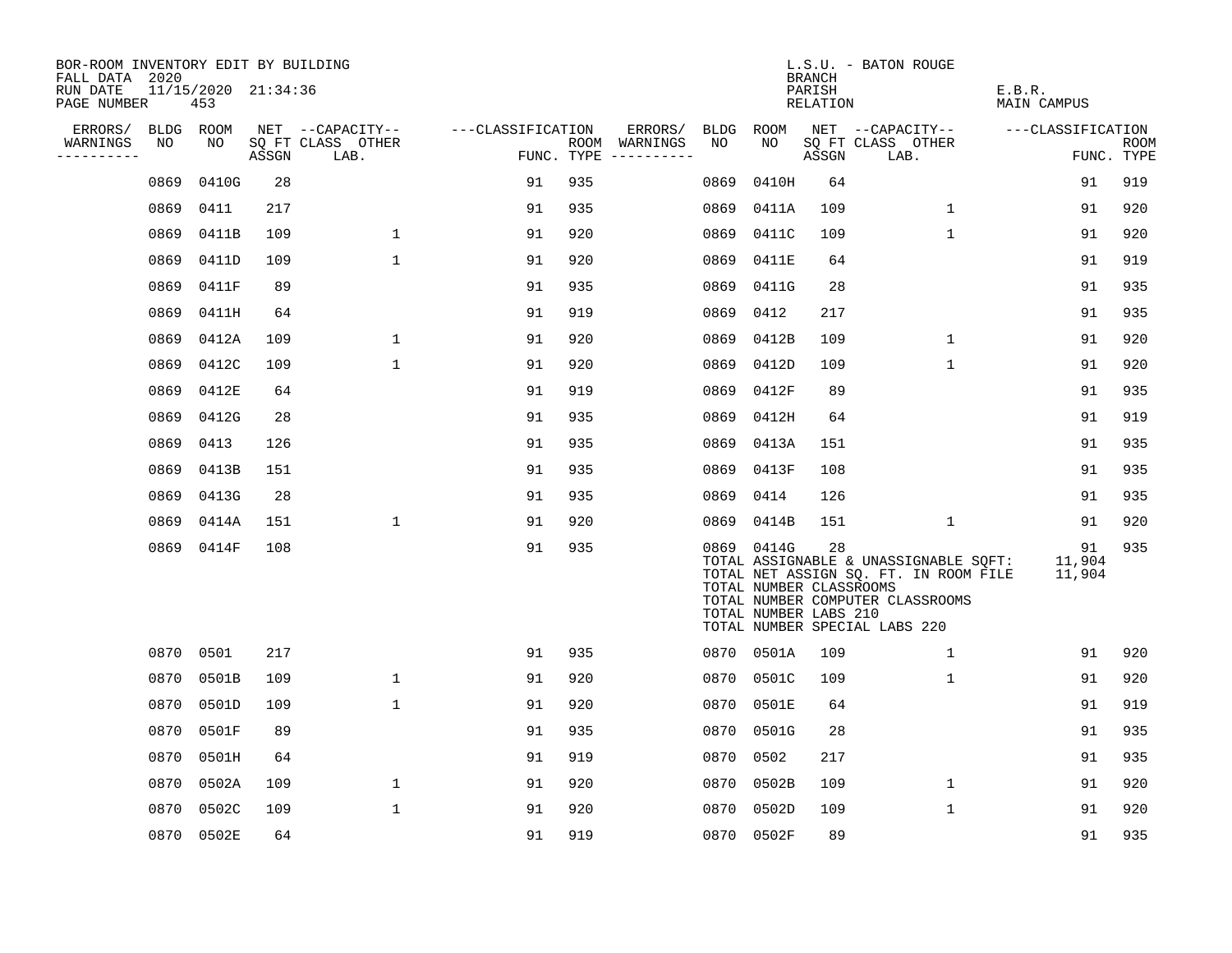| BOR-ROOM INVENTORY EDIT BY BUILDING       |      |                            |       |                           |                   |     |                                      |      |            | <b>BRANCH</b>      | L.S.U. - BATON ROUGE      |                              |                           |
|-------------------------------------------|------|----------------------------|-------|---------------------------|-------------------|-----|--------------------------------------|------|------------|--------------------|---------------------------|------------------------------|---------------------------|
| FALL DATA 2020<br>RUN DATE<br>PAGE NUMBER |      | 11/15/2020 21:34:36<br>454 |       |                           |                   |     |                                      |      |            | PARISH<br>RELATION |                           | E.B.R.<br><b>MAIN CAMPUS</b> |                           |
| ERRORS/                                   | BLDG | ROOM                       |       | NET --CAPACITY--          | ---CLASSIFICATION |     | ERRORS/                              | BLDG | ROOM       |                    | NET --CAPACITY--          | ---CLASSIFICATION            |                           |
| WARNINGS<br>----------                    | NO   | NO                         | ASSGN | SQ FT CLASS OTHER<br>LAB. |                   |     | ROOM WARNINGS<br>FUNC. TYPE $------$ | NO.  | NO.        | ASSGN              | SQ FT CLASS OTHER<br>LAB. |                              | <b>ROOM</b><br>FUNC. TYPE |
|                                           | 0870 | 0502G                      | 28    |                           | 91                | 935 |                                      | 0870 | 0502H      | 64                 |                           | 91                           | 919                       |
|                                           | 0870 | 0503                       | 217   |                           | 91                | 935 |                                      | 0870 | 0503A      | 109                | $\mathbf 1$               | 91                           | 920                       |
|                                           | 0870 | 0503B                      | 109   | $\mathbf{1}$              | 91                | 920 |                                      |      | 0870 0503C | 109                | $\mathbf 1$               | 91                           | 920                       |
|                                           | 0870 | 0503D                      | 109   | $\mathbf{1}$              | 91                | 920 |                                      |      | 0870 0503E | 64                 |                           | 91                           | 919                       |
|                                           | 0870 | 0503F                      | 89    |                           | 91                | 935 |                                      |      | 0870 0503G | 28                 |                           | 91                           | 935                       |
|                                           | 0870 | 0503H                      | 64    |                           | 91                | 919 |                                      |      | 0870 0504  | 217                |                           | 91                           | 935                       |
|                                           | 0870 | 0504A                      | 109   | $\mathbf 1$               | 91                | 920 |                                      |      | 0870 0504B | 109                | $\mathbf 1$               | 91                           | 920                       |
|                                           | 0870 | 0504C                      | 109   | $\mathbf{1}$              | 91                | 920 |                                      |      | 0870 0504D | 109                | $\mathbf{1}$              | 91                           | 920                       |
|                                           | 0870 | 0504E                      | 64    |                           | 91                | 919 |                                      |      | 0870 0504F | 89                 |                           | 91                           | 935                       |
|                                           | 0870 | 0504G                      | 28    |                           | 91                | 935 |                                      |      | 0870 0504H | 64                 |                           | 91                           | 919                       |
|                                           | 0870 | 0505                       | 217   |                           | 91                | 935 |                                      |      | 0870 0505A | 109                | $\mathbf 1$               | 91                           | 920                       |
|                                           | 0870 | 0505B                      | 109   | 1                         | 91                | 920 |                                      |      | 0870 0505C | 109                | $\mathbf 1$               | 91                           | 920                       |
|                                           | 0870 | 0505D                      | 109   | $\mathbf{1}$              | 91                | 920 |                                      |      | 0870 0505E | 64                 |                           | 91                           | 919                       |
|                                           | 0870 | 0505F                      | 89    |                           | 91                | 935 |                                      |      | 0870 0505G | 28                 |                           | 91                           | 935                       |
|                                           | 0870 | 0505H                      | 64    |                           | 91                | 919 |                                      | 0870 | 0506       | 217                |                           | 91                           | 935                       |
|                                           | 0870 | 0506A                      | 109   | 1                         | 91                | 920 |                                      | 0870 | 0506B      | 109                | 1                         | 91                           | 920                       |
|                                           | 0870 | 0506C                      | 109   | $\mathbf{1}$              | 91                | 920 |                                      | 0870 | 0506D      | 109                | 1                         | 91                           | 920                       |
|                                           | 0870 | 0506E                      | 64    |                           | 91                | 919 |                                      | 0870 | 0506F      | 89                 |                           | 91                           | 935                       |
|                                           | 0870 | 0506G                      | 28    |                           | 91                | 935 |                                      | 0870 | 0506H      | 64                 |                           | 91                           | 919                       |
|                                           | 0870 | 0507                       | 217   |                           | 91                | 935 |                                      | 0870 | 0507A      | 109                | $\mathbf 1$               | 91                           | 920                       |
|                                           | 0870 | 0507B                      | 109   | $\mathbf 1$               | 91                | 920 |                                      | 0870 | 0507C      | 109                | 1                         | 91                           | 920                       |
|                                           | 0870 | 0507D                      | 109   | $\mathbf 1$               | 91                | 920 |                                      | 0870 | 0507E      | 64                 |                           | 91                           | 919                       |
|                                           | 0870 | 0507F                      | 89    |                           | 91                | 935 |                                      |      | 0870 0507G | 28                 |                           | 91                           | 935                       |
|                                           | 0870 | 0507H                      | 64    |                           | 91                | 919 |                                      |      | 0870 0508  | 217                |                           | 91                           | 935                       |
|                                           | 0870 | 0508A                      | 109   | 1                         | 91                | 920 |                                      |      | 0870 0508B | 109                | 1                         | 91                           | 920                       |
|                                           |      | 0870 0508C                 | 109   | $\mathbf{1}$              | 91                | 920 |                                      |      | 0870 0508D | 109                | 1                         | 91                           | 920                       |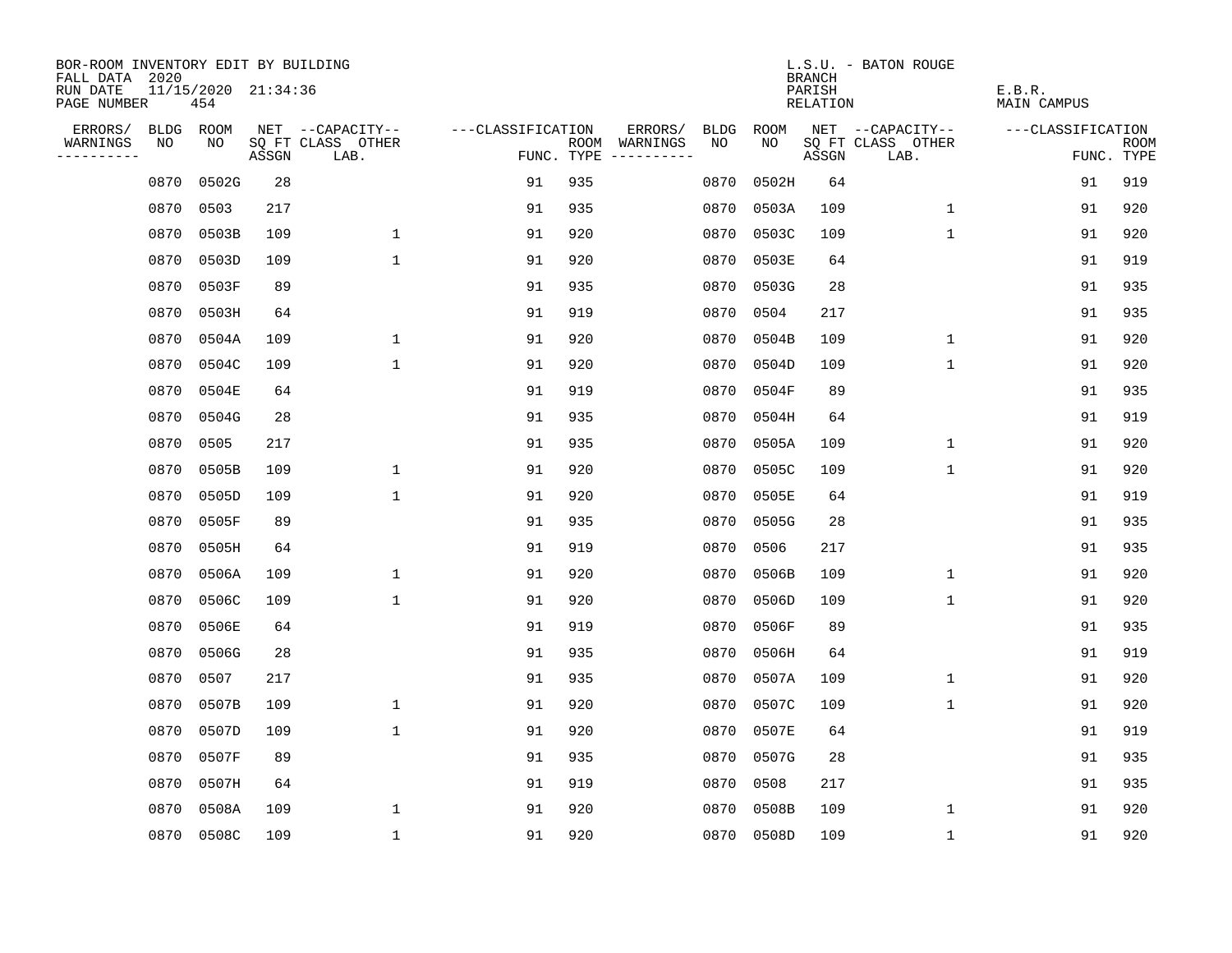| BOR-ROOM INVENTORY EDIT BY BUILDING<br>FALL DATA 2020 |           |            |                     |                           |                   |                                      |         |                                       | <b>BRANCH</b>      | L.S.U. - BATON ROUGE                                                           |                        |                           |
|-------------------------------------------------------|-----------|------------|---------------------|---------------------------|-------------------|--------------------------------------|---------|---------------------------------------|--------------------|--------------------------------------------------------------------------------|------------------------|---------------------------|
| RUN DATE<br>PAGE NUMBER                               |           | 455        | 11/15/2020 21:34:36 |                           |                   |                                      |         |                                       | PARISH<br>RELATION |                                                                                | E.B.R.<br>MAIN CAMPUS  |                           |
| ERRORS/                                               |           | BLDG ROOM  |                     | NET --CAPACITY--          | ---CLASSIFICATION |                                      | ERRORS/ | BLDG ROOM                             |                    | NET --CAPACITY--                                                               | ---CLASSIFICATION      |                           |
| WARNINGS<br>-----------                               | NO        | NO         | ASSGN               | SO FT CLASS OTHER<br>LAB. |                   | ROOM WARNINGS<br>FUNC. TYPE $------$ | NO      | NO.                                   | ASSGN              | SQ FT CLASS OTHER<br>LAB.                                                      |                        | <b>ROOM</b><br>FUNC. TYPE |
|                                                       | 0870      | 0508E      | 64                  |                           | 91                | 919                                  | 0870    | 0508F                                 | 89                 |                                                                                | 91                     | 935                       |
|                                                       |           | 0870 0508G | 28                  |                           | 91                | 935                                  | 0870    | 0508H                                 | 64                 |                                                                                | 91                     | 919                       |
|                                                       | 0870      | 0509       | 217                 |                           | 91                | 935                                  |         | 0870 0509A                            | 109                | $\mathbf{1}$                                                                   | 91                     | 920                       |
|                                                       | 0870      | 0509B      | 109                 | $\mathbf{1}$              | 91                | 920                                  | 0870    | 0509C                                 | 109                | $\mathbf{1}$                                                                   | 91                     | 920                       |
|                                                       | 0870      | 0509D      | 109                 | $\mathbf{1}$              | 91                | 920                                  |         | 0870 0509E                            | 64                 |                                                                                | 91                     | 919                       |
|                                                       | 0870      | 0509F      | 89                  |                           | 91                | 935                                  |         | 0870 0509G                            | 28                 |                                                                                | 91                     | 935                       |
|                                                       | 0870      | 0509H      | 64                  |                           | 91                | 919                                  |         | 0870 0510                             | 217                |                                                                                | 91                     | 935                       |
|                                                       | 0870      | 0510A      | 109                 | $\mathbf{1}$              | 91                | 920                                  | 0870    | 0510B                                 | 109                | $\mathbf{1}$                                                                   | 91                     | 920                       |
|                                                       | 0870      | 0510C      | 109                 | $\mathbf{1}$              | 91                | 920                                  |         | 0870 0510D                            | 109                | $\mathbf{1}$                                                                   | 91                     | 910                       |
|                                                       | 0870      | 0510E      | 64                  |                           | 91                | 919                                  | 0870    | 0510F                                 | 89                 |                                                                                | 91                     | 935                       |
|                                                       | 0870      | 0510G      | 28                  |                           | 91                | 935                                  |         | 0870 0510H                            | 64                 |                                                                                | 91                     | 919                       |
|                                                       | 0870      | 0511       | 217                 |                           | 91                | 935                                  | 0870    | 0511A                                 | 109                | $\mathbf{1}$                                                                   | 91                     | 920                       |
|                                                       | 0870      | 0511B      | 109                 | $\mathbf{1}$              | 91                | 920                                  | 0870    | 0511C                                 | 109                | $\mathbf{1}$                                                                   | 91                     | 920                       |
|                                                       | 0870      | 0511D      | 109                 | $\mathbf{1}$              | 91                | 920                                  | 0870    | 0511E                                 | 64                 |                                                                                | 91                     | 919                       |
|                                                       | 0870      | 0511F      | 89                  |                           | 91                | 935                                  | 0870    | 0511G                                 | 28                 |                                                                                | 91                     | 935                       |
|                                                       | 0870      | 0511H      | 64                  |                           | 91                | 919                                  | 0870    | 0512                                  | 217                |                                                                                | 91                     | 935                       |
|                                                       |           | 0870 0512A | 109                 | $\mathbf{1}$              | 91                | 920                                  |         | 0870 0512B                            | 109                | $\mathbf{1}$                                                                   | 91                     | 920                       |
|                                                       |           | 0870 0512C | 109                 | $\mathbf 1$               | 91                | 920                                  |         | 0870 0512D                            | 109                | $\mathbf{1}$                                                                   | 91                     | 920                       |
|                                                       |           | 0870 0512E | 64                  |                           | 91                | 919                                  |         | 0870 0512F                            | 89                 |                                                                                | 91                     | 935                       |
|                                                       |           | 0870 0512G | 28                  |                           | 91                | 935                                  |         | 0870 0512H                            | 64                 |                                                                                | 91                     | 919                       |
|                                                       | 0870 0513 |            | 271                 | $\mathbf{1}$              | 91                | 920                                  |         | 0870 0513E                            | 54                 |                                                                                | 91                     | 919                       |
|                                                       |           | 0870 0513F | 104                 |                           | 91                | 935                                  |         | 0870 0513G                            | 9                  |                                                                                | 91                     | 935                       |
|                                                       | 0870      | 0514       | 271                 | $\mathbf{1}$              | 91                | 920                                  |         | 0870 0514E                            | 54                 |                                                                                | 91                     | 919                       |
|                                                       |           | 0870 0514F | 104                 | $\mathbf 1$               | 91                | 935                                  |         | 0870 0514G<br>TOTAL NUMBER CLASSROOMS | 9                  | TOTAL ASSIGNABLE & UNASSIGNABLE SQFT:<br>TOTAL NET ASSIGN SQ. FT. IN ROOM FILE | 91<br>11,652<br>11,652 | 935                       |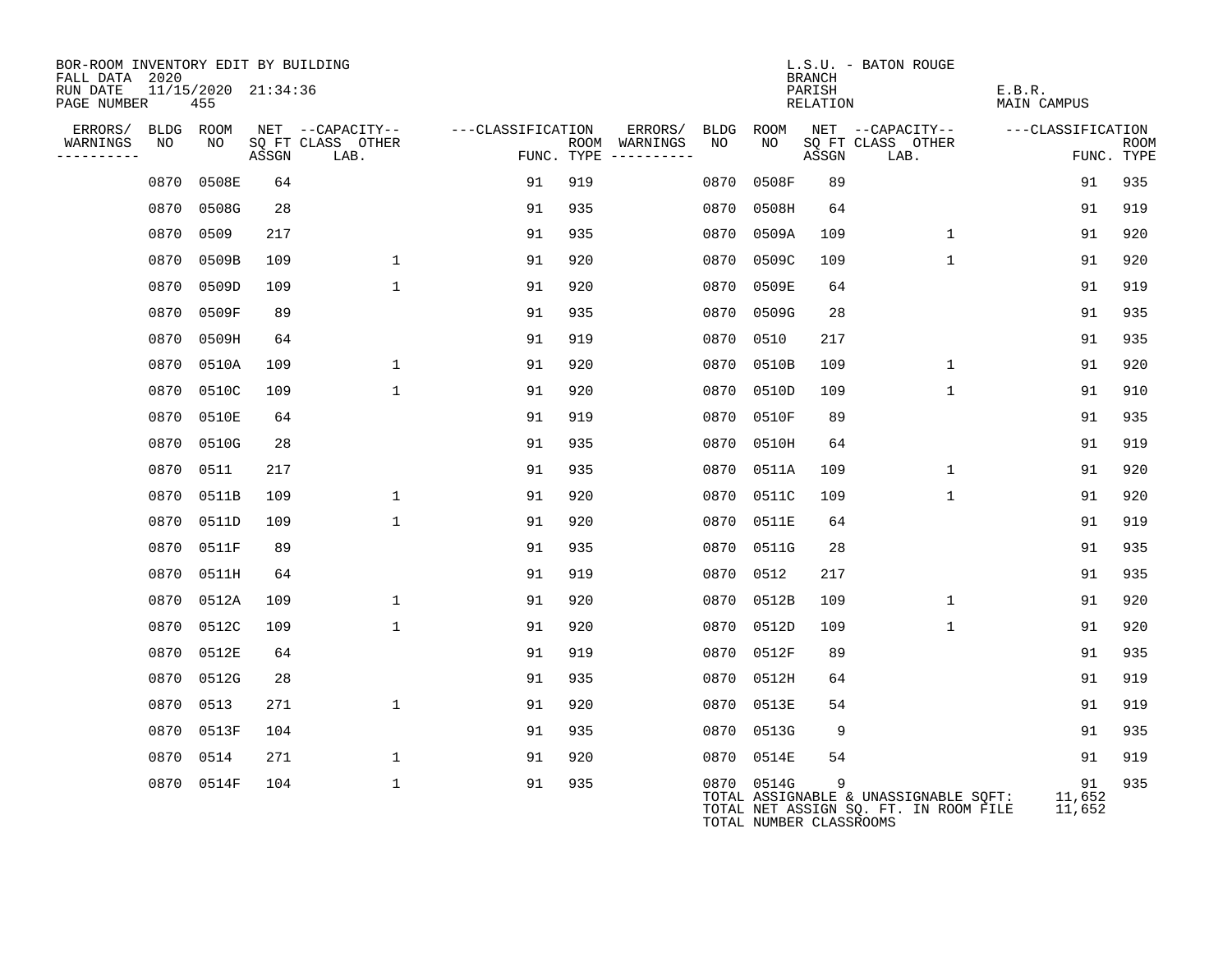| BOR-ROOM INVENTORY EDIT BY BUILDING<br>FALL DATA 2020<br>RUN DATE<br>PAGE NUMBER | 11/15/2020 21:34:36<br>456 |       |                                               |                   |     |                                                           |    |                       | <b>BRANCH</b><br>PARISH<br>RELATION | L.S.U. - BATON ROUGE                                              | E.B.R.<br>MAIN CAMPUS |                           |
|----------------------------------------------------------------------------------|----------------------------|-------|-----------------------------------------------|-------------------|-----|-----------------------------------------------------------|----|-----------------------|-------------------------------------|-------------------------------------------------------------------|-----------------------|---------------------------|
| ERRORS/ BLDG ROOM<br>NO<br>WARNINGS<br>. <u>.</u> .                              | NO                         | ASSGN | NET --CAPACITY--<br>SQ FT CLASS OTHER<br>LAB. | ---CLASSIFICATION |     | ERRORS/ BLDG ROOM<br>ROOM WARNINGS<br>FUNC. TYPE $------$ | NO | NO                    | ASSGN                               | NET --CAPACITY--<br>SQ FT CLASS OTHER<br>LAB.                     | ---CLASSIFICATION     | <b>ROOM</b><br>FUNC. TYPE |
|                                                                                  |                            |       |                                               |                   |     |                                                           |    | TOTAL NUMBER LABS 210 |                                     | TOTAL NUMBER COMPUTER CLASSROOMS<br>TOTAL NUMBER SPECIAL LABS 220 |                       |                           |
|                                                                                  | 0871 0601                  | 217   |                                               | 91                | 935 |                                                           |    | 0871 0601A            | 109                                 | $\mathbf{1}$                                                      | 91                    | 920                       |
|                                                                                  | 0871 0601B                 | 109   | $\mathbf 1$                                   | 91                | 920 |                                                           |    | 0871 0601C            | 109                                 | $\mathbf{1}$                                                      | 91                    | 920                       |
|                                                                                  | 0871 0601D                 | 109   | $\mathbf 1$                                   | 91                | 920 |                                                           |    | 0871 0601E            | 64                                  |                                                                   | 91                    | 919                       |
|                                                                                  | 0871 0601F                 | 89    |                                               | 91                | 935 |                                                           |    | 0871 0601G            | 28                                  |                                                                   | 91                    | 935                       |
|                                                                                  | 0871 0601H                 | 64    |                                               | 91                | 919 |                                                           |    | 0871 0602             | 217                                 |                                                                   | 91                    | 935                       |
|                                                                                  | 0871 0602A                 | 109   | $\mathbf 1$                                   | 91                | 920 |                                                           |    | 0871 0602B            | 109                                 | $\mathbf{1}$                                                      | 91                    | 920                       |
| 0871                                                                             | 0602C                      | 109   | $\mathbf{1}$                                  | 91                | 920 |                                                           |    | 0871 0602D            | 109                                 | $\mathbf 1$                                                       | 91                    | 920                       |
|                                                                                  | 0871 0602E                 | 64    |                                               | 91                | 919 |                                                           |    | 0871 0602F            | 89                                  |                                                                   | 91                    | 935                       |
|                                                                                  | 0871 0602G                 | 28    |                                               | 91                | 935 |                                                           |    | 0871 0602H            | 64                                  |                                                                   | 91                    | 919                       |
|                                                                                  | 0871 0603                  | 217   |                                               | 91                | 935 |                                                           |    | 0871 0603A            | 109                                 | $\mathbf 1$                                                       | 91                    | 920                       |
| 0871                                                                             | 0603B                      | 109   | $\mathbf{1}$                                  | 91                | 920 |                                                           |    | 0871 0603C            | 109                                 | $\mathbf{1}$                                                      | 91                    | 920                       |
|                                                                                  | 0871 0603D                 | 109   | $\mathbf{1}$                                  | 91                | 920 |                                                           |    | 0871 0603E            | 64                                  |                                                                   | 91                    | 919                       |
|                                                                                  | 0871 0603F                 | 89    |                                               | 91                | 935 |                                                           |    | 0871 0603G            | 28                                  |                                                                   | 91                    | 935                       |
|                                                                                  | 0871 0603H                 | 28    |                                               | 91                | 935 |                                                           |    | 0871 0604             | 217                                 |                                                                   | 91                    | 935                       |
|                                                                                  | 0871 0604A                 | 109   | $\mathbf 1$                                   | 91                | 920 |                                                           |    | 0871 0604B            | 109                                 | $\mathbf 1$                                                       | 91                    | 920                       |
|                                                                                  | 0871 0604C                 | 109   | $\mathbf{1}$                                  | 91                | 920 |                                                           |    | 0871 0604D            | 109                                 | $\mathbf{1}$                                                      | 91                    | 920                       |
|                                                                                  | 0871 0604E                 | 64    |                                               | 91                | 919 |                                                           |    | 0871 0604F            | 89                                  |                                                                   | 91                    | 935                       |
|                                                                                  | 0871 0604G                 | 28    |                                               | 91                | 935 |                                                           |    | 0871 0604H            | 64                                  |                                                                   | 91                    | 919                       |
|                                                                                  | 0871 0605                  | 217   |                                               | 91                | 935 |                                                           |    | 0871 0605A            | 109                                 | $\mathbf 1$                                                       | 91                    | 920                       |
|                                                                                  | 0871 0605B                 | 109   | $\mathbf{1}$                                  | 91                | 920 |                                                           |    | 0871 0605C            | 109                                 | $\mathbf{1}$                                                      | 91                    | 920                       |
|                                                                                  | 0871 0605D                 | 109   | $\mathbf{1}$                                  | 91                | 920 |                                                           |    | 0871 0605E            | 64                                  |                                                                   | 91                    | 919                       |
|                                                                                  | 0871 0605F                 | 89    |                                               | 91                | 935 |                                                           |    | 0871 0605G            | 28                                  |                                                                   | 91                    | 935                       |
|                                                                                  | 0871 0605H                 | 64    |                                               | 91                | 919 |                                                           |    | 0871 0606             | 217                                 |                                                                   | 91                    | 935                       |
|                                                                                  | 0871 0606A                 | 109   | $\mathbf{1}$                                  | 91                | 920 |                                                           |    | 0871 0606B            | 109                                 | $\mathbf 1$                                                       | 91                    | 920                       |
|                                                                                  |                            |       |                                               |                   |     |                                                           |    |                       |                                     |                                                                   |                       |                           |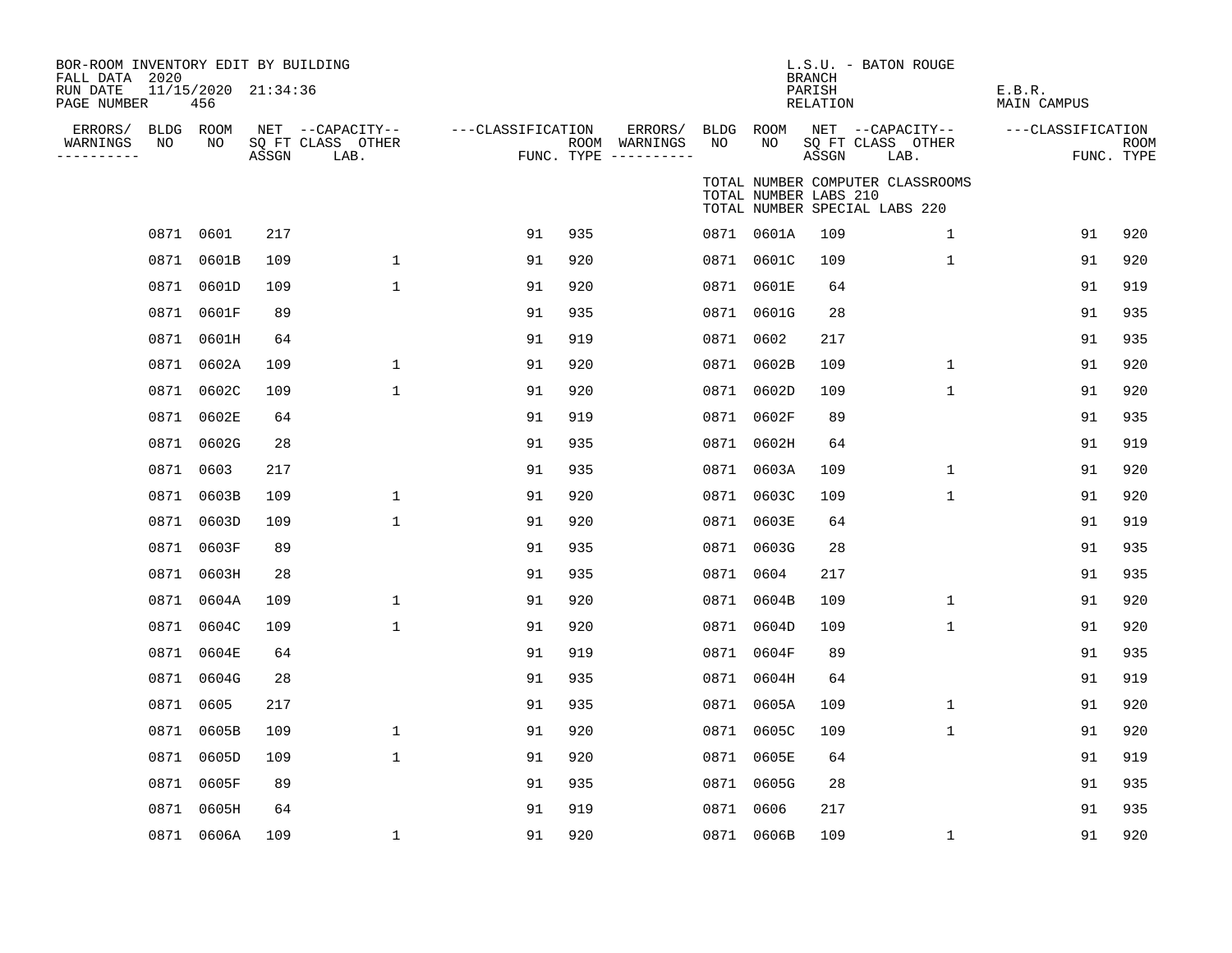| BOR-ROOM INVENTORY EDIT BY BUILDING<br>FALL DATA 2020 |                            |       |                           |                   |     |                                             |            | <b>BRANCH</b>      | L.S.U. - BATON ROUGE      |                       |                           |
|-------------------------------------------------------|----------------------------|-------|---------------------------|-------------------|-----|---------------------------------------------|------------|--------------------|---------------------------|-----------------------|---------------------------|
| RUN DATE<br>PAGE NUMBER                               | 11/15/2020 21:34:36<br>457 |       |                           |                   |     |                                             |            | PARISH<br>RELATION |                           | E.B.R.<br>MAIN CAMPUS |                           |
| ERRORS/                                               | BLDG ROOM                  |       | NET --CAPACITY--          | ---CLASSIFICATION |     | ERRORS/<br>BLDG                             | ROOM       |                    | NET --CAPACITY--          | ---CLASSIFICATION     |                           |
| WARNINGS<br>NO<br>----------                          | NO                         | ASSGN | SQ FT CLASS OTHER<br>LAB. |                   |     | ROOM WARNINGS<br>NO.<br>FUNC. TYPE $------$ | NO.        | ASSGN              | SQ FT CLASS OTHER<br>LAB. |                       | <b>ROOM</b><br>FUNC. TYPE |
| 0871                                                  | 0606C                      | 109   | $\mathbf{1}$              | 91                | 920 | 0871                                        | 0606D      | 109                | 1                         | 91                    | 920                       |
| 0871                                                  | 0606E                      | 64    |                           | 91                | 919 |                                             | 0871 0606F | 89                 |                           | 91                    | 935                       |
| 0871                                                  | 0606G                      | 28    |                           | 91                | 935 |                                             | 0871 0606H | 64                 |                           | 91                    | 919                       |
| 0871                                                  | 0607                       | 217   |                           | 91                | 935 |                                             | 0871 0607A | 109                | $\mathbf 1$               | 91                    | 920                       |
| 0871                                                  | 0607B                      | 109   | $\mathbf{1}$              | 91                | 920 |                                             | 0871 0607C | 109                | $\mathbf{1}$              | 91                    | 920                       |
| 0871                                                  | 0607D                      | 109   | $\mathbf{1}$              | 91                | 920 |                                             | 0871 0607E | 64                 |                           | 91                    | 919                       |
| 0871                                                  | 0607F                      | 89    |                           | 91                | 935 |                                             | 0871 0607G | 28                 |                           | 91                    | 935                       |
| 0871                                                  | 0607H                      | 64    |                           | 91                | 919 |                                             | 0871 0608  | 217                |                           | 91                    | 935                       |
| 0871                                                  | 0608A                      | 109   | $\mathbf 1$               | 91                | 920 |                                             | 0871 0608B | 109                | $\mathbf{1}$              | 91                    | 920                       |
| 0871                                                  | 0608C                      | 109   | $\mathbf{1}$              | 91                | 920 |                                             | 0871 0608D | 109                | $\mathbf{1}$              | 91                    | 920                       |
| 0871                                                  | 0608E                      | 64    |                           | 91                | 919 |                                             | 0871 0608F | 89                 |                           | 91                    | 935                       |
|                                                       | 0871 0608G                 | 28    |                           | 91                | 935 |                                             | 0871 0608H | 64                 |                           | 91                    | 919                       |
| 0871                                                  | 0609                       | 217   |                           | 91                | 935 |                                             | 0871 0609A | 109                | $\mathbf{1}$              | 91                    | 920                       |
| 0871                                                  | 0609B                      | 109   | 1                         | 91                | 920 |                                             | 0871 0609C | 109                | 1                         | 91                    | 920                       |
| 0871                                                  | 0609D                      | 109   | $\mathbf 1$               | 91                | 920 |                                             | 0871 0609E | 64                 |                           | 91                    | 919                       |
| 0871                                                  | 0609F                      | 89    |                           | 91                | 935 |                                             | 0871 0609G | 28                 |                           | 91                    | 935                       |
| 0871                                                  | 0609H                      | 64    |                           | 91                | 919 |                                             | 0871 0610  | 217                |                           | 91                    | 935                       |
| 0871                                                  | 0610A                      | 109   | $\mathbf{1}$              | 91                | 920 |                                             | 0871 0610B | 109                | 1                         | 91                    | 920                       |
| 0871                                                  | 0610C                      | 109   | $\mathbf{1}$              | 91                | 920 |                                             | 0871 0610D | 109                | $\mathbf{1}$              | 91                    | 920                       |
| 0871                                                  | 0610E                      | 64    |                           | 91                | 919 |                                             | 0871 0610F | 89                 |                           | 91                    | 935                       |
| 0871                                                  | 0610G                      | 28    |                           | 91                | 935 |                                             | 0871 0610H | 64                 |                           | 91                    | 919                       |
| 0871                                                  | 0611                       | 217   |                           | 91                | 935 |                                             | 0871 0611A | 109                | 1                         | 91                    | 920                       |
|                                                       | 0871 0611B                 | 109   | $\mathbf 1$               | 91                | 920 |                                             | 0871 0611C | 109                | 1                         | 91                    | 920                       |
|                                                       | 0871 0611D                 | 109   | $\mathbf{1}$              | 91                | 920 |                                             | 0871 0611E | 64                 |                           | 91                    | 919                       |
|                                                       | 0871 0611F                 | 89    |                           | 91                | 935 |                                             | 0871 0611G | 28                 |                           | 91                    | 935                       |
|                                                       | 0871 0611H                 | 64    |                           | 91                | 919 |                                             | 0871 0612  | 217                |                           | 91                    | 935                       |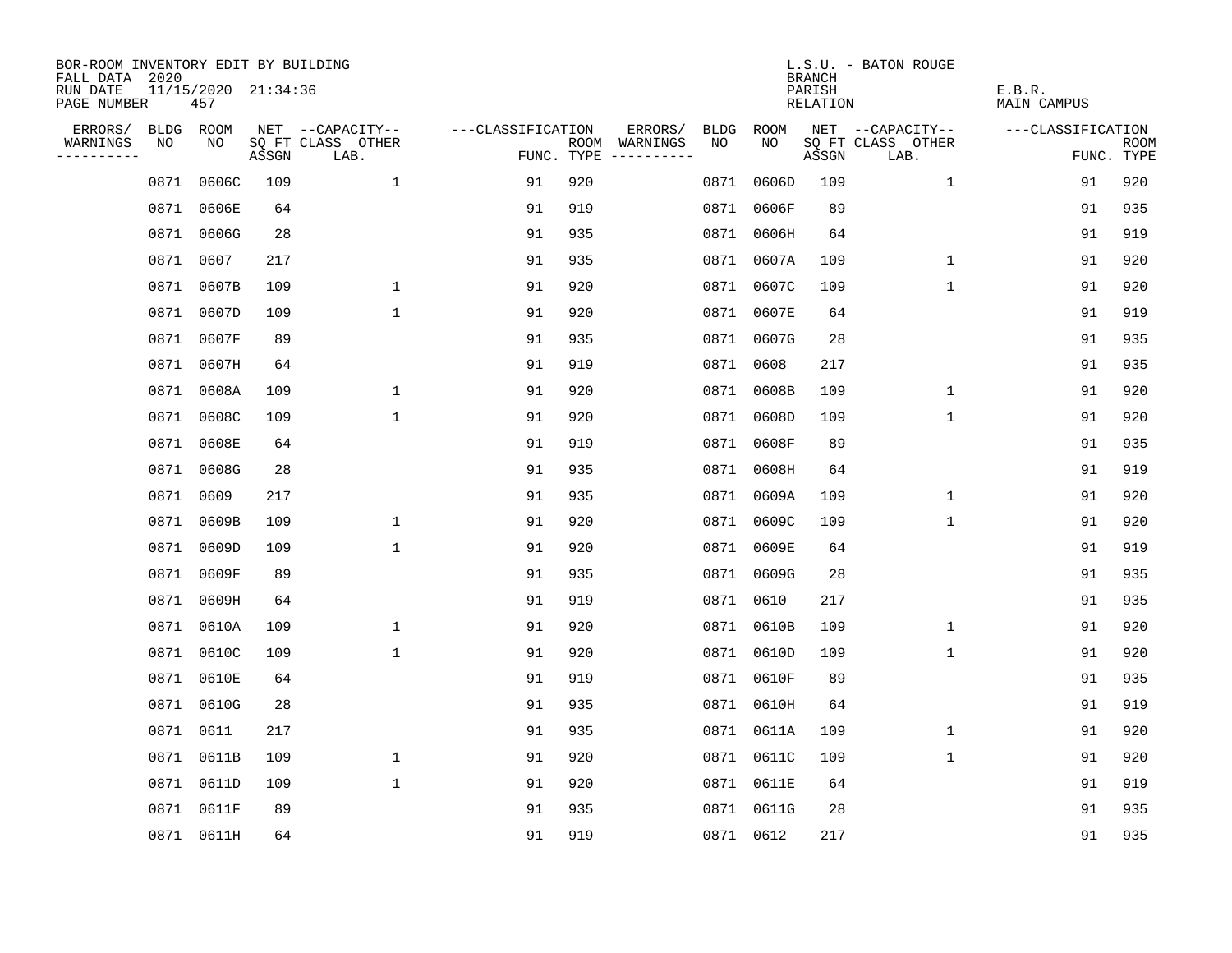| BOR-ROOM INVENTORY EDIT BY BUILDING<br>FALL DATA 2020 |      |                            |       |                           |                   |     |                                      |      |                                                                | <b>BRANCH</b>      | L.S.U. - BATON ROUGE                                                                                                                                |                        |                           |
|-------------------------------------------------------|------|----------------------------|-------|---------------------------|-------------------|-----|--------------------------------------|------|----------------------------------------------------------------|--------------------|-----------------------------------------------------------------------------------------------------------------------------------------------------|------------------------|---------------------------|
| RUN DATE<br>PAGE NUMBER                               |      | 11/15/2020 21:34:36<br>458 |       |                           |                   |     |                                      |      |                                                                | PARISH<br>RELATION |                                                                                                                                                     | E.B.R.<br>MAIN CAMPUS  |                           |
| ERRORS/                                               |      | BLDG ROOM                  |       | NET --CAPACITY--          | ---CLASSIFICATION |     | ERRORS/                              | BLDG | ROOM                                                           |                    | NET --CAPACITY--                                                                                                                                    | ---CLASSIFICATION      |                           |
| WARNINGS<br>----------                                | NO   | NO                         | ASSGN | SQ FT CLASS OTHER<br>LAB. |                   |     | ROOM WARNINGS<br>FUNC. TYPE $------$ | NO   | NO                                                             | ASSGN              | SQ FT CLASS OTHER<br>LAB.                                                                                                                           |                        | <b>ROOM</b><br>FUNC. TYPE |
|                                                       | 0871 | 0612A                      | 109   | $\mathbf{1}$              | 91                | 920 |                                      | 0871 | 0612B                                                          | 109                | 1                                                                                                                                                   | 91                     | 920                       |
|                                                       |      | 0871 0612C                 | 109   | $\mathbf{1}$              | 91                | 920 |                                      |      | 0871 0612D                                                     | 109                | $\mathbf{1}$                                                                                                                                        | 91                     | 920                       |
|                                                       |      | 0871 0612E                 | 64    |                           | 91                | 919 |                                      |      | 0871 0612F                                                     | 89                 |                                                                                                                                                     | 91                     | 935                       |
|                                                       |      | 0871 0612G                 | 28    |                           | 91                | 935 |                                      |      | 0871 0612H                                                     | 64                 |                                                                                                                                                     | 91                     | 919                       |
|                                                       |      | 0871 0613                  | 271   | $\mathbf 1$               | 91                | 920 |                                      |      | 0871 0613E                                                     | 54                 |                                                                                                                                                     | 91                     | 919                       |
|                                                       |      | 0871 0613F                 | 104   |                           | 91                | 935 |                                      |      | 0871 0613G                                                     | 9                  |                                                                                                                                                     | 91                     | 935                       |
|                                                       |      | 0871 0614                  | 271   | $\mathbf{1}$              | 91                | 920 |                                      |      | 0871 0614E                                                     | 54                 |                                                                                                                                                     | 91                     | 919                       |
|                                                       |      | 0871 0614F                 | 104   |                           | 91                | 935 |                                      |      | 0871 0614G<br>TOTAL NUMBER CLASSROOMS<br>TOTAL NUMBER LABS 210 | 9                  | TOTAL ASSIGNABLE & UNASSIGNABLE SQFT:<br>TOTAL NET ASSIGN SQ. FT. IN ROOM FILE<br>TOTAL NUMBER COMPUTER CLASSROOMS<br>TOTAL NUMBER SPECIAL LABS 220 | 91<br>11,616<br>11,616 | 935                       |
|                                                       |      | 0872 0701                  | 217   |                           | 91                | 935 |                                      |      | 0872 0701A                                                     | 109                | 1                                                                                                                                                   | 91                     | 910                       |
|                                                       |      | 0872 0701B                 | 109   | $\mathbf{1}$              | 91                | 910 |                                      |      | 0872 0701C                                                     | 109                | $\mathbf{1}$                                                                                                                                        | 91                     | 910                       |
|                                                       |      | 0872 0701D                 | 109   | $\mathbf{1}$              | 91                | 910 |                                      |      | 0872 0701E                                                     | 64                 |                                                                                                                                                     | 91                     | 919                       |
|                                                       |      | 0872 0701F                 | 89    |                           | 91                | 935 |                                      |      | 0872 0701G                                                     | 28                 |                                                                                                                                                     | 91                     | 935                       |
|                                                       |      | 0872 0701H                 | 64    |                           | 91                | 919 |                                      |      | 0872 0702                                                      | 217                |                                                                                                                                                     | 91                     | 935                       |
|                                                       |      | 0872 0702A                 | 109   | 1                         | 91                | 920 |                                      |      | 0872 0702B                                                     | 109                | $\mathbf{1}$                                                                                                                                        | 91                     | 920                       |
|                                                       |      | 0872 0702C                 | 109   | $\mathbf{1}$              | 91                | 920 |                                      |      | 0872 0702D                                                     | 109                | $\mathbf{1}$                                                                                                                                        | 91                     | 920                       |
|                                                       |      | 0872 0702E                 | 64    |                           | 91                | 919 |                                      |      | 0872 0702F                                                     | 89                 |                                                                                                                                                     | 91                     | 935                       |
|                                                       |      | 0872 0702G                 | 28    |                           | 91                | 935 |                                      |      | 0872 0702H                                                     | 64                 |                                                                                                                                                     | 91                     | 919                       |
|                                                       |      | 0872 0703                  | 217   |                           | 91                | 935 |                                      |      | 0872 0703A                                                     | 109                | 1                                                                                                                                                   | 91                     | 920                       |
|                                                       |      | 0872 0703B                 | 109   | $\mathbf 1$               | 91                | 920 |                                      |      | 0872 0703C                                                     | 109                | $\mathbf{1}$                                                                                                                                        | 91                     | 920                       |
|                                                       |      | 0872 0703D                 | 109   | $\mathbf{1}$              | 91                | 920 |                                      |      | 0872 0703E                                                     | 64                 |                                                                                                                                                     | 91                     | 919                       |
|                                                       |      | 0872 0703F                 | 89    |                           | 91                | 935 |                                      |      | 0872 0703G                                                     | 28                 |                                                                                                                                                     | 91                     | 935                       |
|                                                       |      | 0872 0703H                 | 64    |                           | 91                | 919 |                                      |      | 0872 0704                                                      | 217                |                                                                                                                                                     | 91                     | 935                       |
|                                                       |      | 0872 0704A                 | 109   | $\mathbf 1$               | 91                | 920 |                                      |      | 0872 0704B                                                     | 109                | $\mathbf 1$                                                                                                                                         | 91                     | 920                       |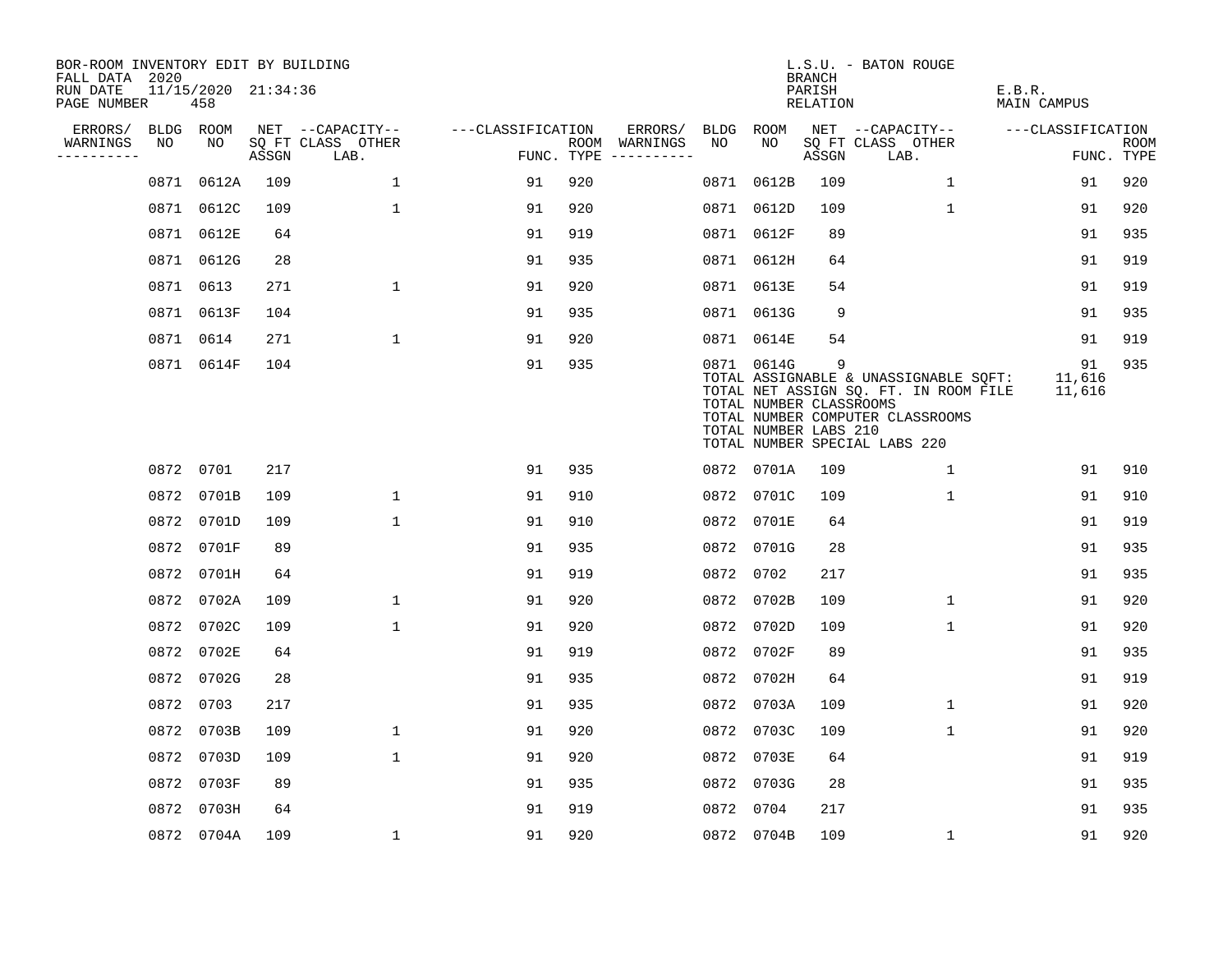| BOR-ROOM INVENTORY EDIT BY BUILDING<br>FALL DATA 2020 |      |                            |       |                           |                   |     |                                      |      |            | <b>BRANCH</b>      | L.S.U. - BATON ROUGE      |                              |                           |
|-------------------------------------------------------|------|----------------------------|-------|---------------------------|-------------------|-----|--------------------------------------|------|------------|--------------------|---------------------------|------------------------------|---------------------------|
| RUN DATE<br>PAGE NUMBER                               |      | 11/15/2020 21:34:36<br>459 |       |                           |                   |     |                                      |      |            | PARISH<br>RELATION |                           | E.B.R.<br><b>MAIN CAMPUS</b> |                           |
| ERRORS/                                               |      | BLDG ROOM                  |       | NET --CAPACITY--          | ---CLASSIFICATION |     | ERRORS/                              | BLDG | ROOM       |                    | NET --CAPACITY--          | ---CLASSIFICATION            |                           |
| WARNINGS<br>----------                                | NO   | NO                         | ASSGN | SQ FT CLASS OTHER<br>LAB. |                   |     | ROOM WARNINGS<br>FUNC. TYPE $------$ | NO.  | NO.        | ASSGN              | SQ FT CLASS OTHER<br>LAB. |                              | <b>ROOM</b><br>FUNC. TYPE |
|                                                       | 0872 | 0704C                      | 109   | $\mathbf{1}$              | 91                | 920 |                                      | 0872 | 0704D      | 109                | 1                         | 91                           | 920                       |
|                                                       | 0872 | 0704E                      | 64    |                           | 91                | 919 |                                      |      | 0872 0704F | 89                 |                           | 91                           | 935                       |
|                                                       |      | 0872 0704G                 | 28    |                           | 91                | 935 |                                      |      | 0872 0704H | 64                 |                           | 91                           | 919                       |
|                                                       | 0872 | 0705                       | 217   |                           | 91                | 935 |                                      |      | 0872 0705A | 109                | 1                         | 91                           | 920                       |
|                                                       | 0872 | 0705B                      | 109   | $\mathbf 1$               | 91                | 920 |                                      |      | 0872 0705C | 109                | $\mathbf{1}$              | 91                           | 920                       |
|                                                       | 0872 | 0705D                      | 109   | $\mathbf 1$               | 91                | 920 |                                      |      | 0872 0705E | 64                 |                           | 91                           | 919                       |
|                                                       | 0872 | 0705F                      | 89    |                           | 91                | 935 |                                      |      | 0872 0705G | 28                 |                           | 91                           | 935                       |
|                                                       | 0872 | 0705H                      | 64    |                           | 91                | 919 |                                      |      | 0872 0706  | 217                |                           | 91                           | 935                       |
|                                                       | 0872 | 0706A                      | 109   | $\mathbf{1}$              | 91                | 920 |                                      |      | 0872 0706B | 109                | $\mathbf{1}$              | 91                           | 920                       |
|                                                       | 0872 | 0706C                      | 109   | $\mathbf 1$               | 91                | 920 |                                      |      | 0872 0706D | 109                | $\mathbf 1$               | 91                           | 920                       |
|                                                       | 0872 | 0706E                      | 64    |                           | 91                | 919 |                                      |      | 0872 0706F | 89                 |                           | 91                           | 935                       |
|                                                       | 0872 | 0706G                      | 28    |                           | 91                | 935 |                                      |      | 0872 0706H | 64                 |                           | 91                           | 919                       |
|                                                       | 0872 | 0707                       | 217   |                           | 91                | 935 |                                      |      | 0872 0707A | 109                | $\mathbf{1}$              | 91                           | 920                       |
|                                                       | 0872 | 0707B                      | 109   | $\mathbf{1}$              | 91                | 920 |                                      |      | 0872 0707C | 109                | $\mathbf 1$               | 91                           | 920                       |
|                                                       | 0872 | 0707D                      | 109   | $\mathbf{1}$              | 91                | 920 |                                      |      | 0872 0707E | 64                 |                           | 91                           | 919                       |
|                                                       | 0872 | 0707F                      | 89    |                           | 91                | 935 |                                      |      | 0872 0707G | 28                 |                           | 91                           | 935                       |
|                                                       | 0872 | 0707H                      | 64    |                           | 91                | 919 |                                      |      | 0872 0708  | 217                |                           | 91                           | 935                       |
|                                                       | 0872 | 0708A                      | 109   | $\mathbf 1$               | 91                | 920 |                                      |      | 0872 0708B | 109                | $\mathbf 1$               | 91                           | 920                       |
|                                                       |      | 0872 0708C                 | 109   | $\mathbf{1}$              | 91                | 920 |                                      |      | 0872 0708D | 109                | 1                         | 91                           | 920                       |
|                                                       | 0872 | 0708E                      | 64    |                           | 91                | 919 |                                      |      | 0872 0708F | 89                 |                           | 91                           | 935                       |
|                                                       |      | 0872 0708G                 | 28    |                           | 91                | 935 |                                      |      | 0872 0708H | 64                 |                           | 91                           | 919                       |
|                                                       | 0872 | 0709                       | 217   |                           | 91                | 935 |                                      |      | 0872 0709A | 109                | $\mathbf 1$               | 91                           | 920                       |
|                                                       | 0872 | 0709B                      | 109   | 1                         | 91                | 920 |                                      |      | 0872 0709C | 109                | 1                         | 91                           | 920                       |
|                                                       | 0872 | 0709D                      | 109   | $\mathbf{1}$              | 91                | 920 |                                      |      | 0872 0709E | 64                 |                           | 91                           | 919                       |
|                                                       | 0872 | 0709F                      | 89    |                           | 91                | 935 |                                      |      | 0872 0709G | 28                 |                           | 91                           | 935                       |
|                                                       |      | 0872 0709H                 | 64    |                           | 91                | 919 |                                      |      | 0872 0710  | 217                |                           | 91                           | 935                       |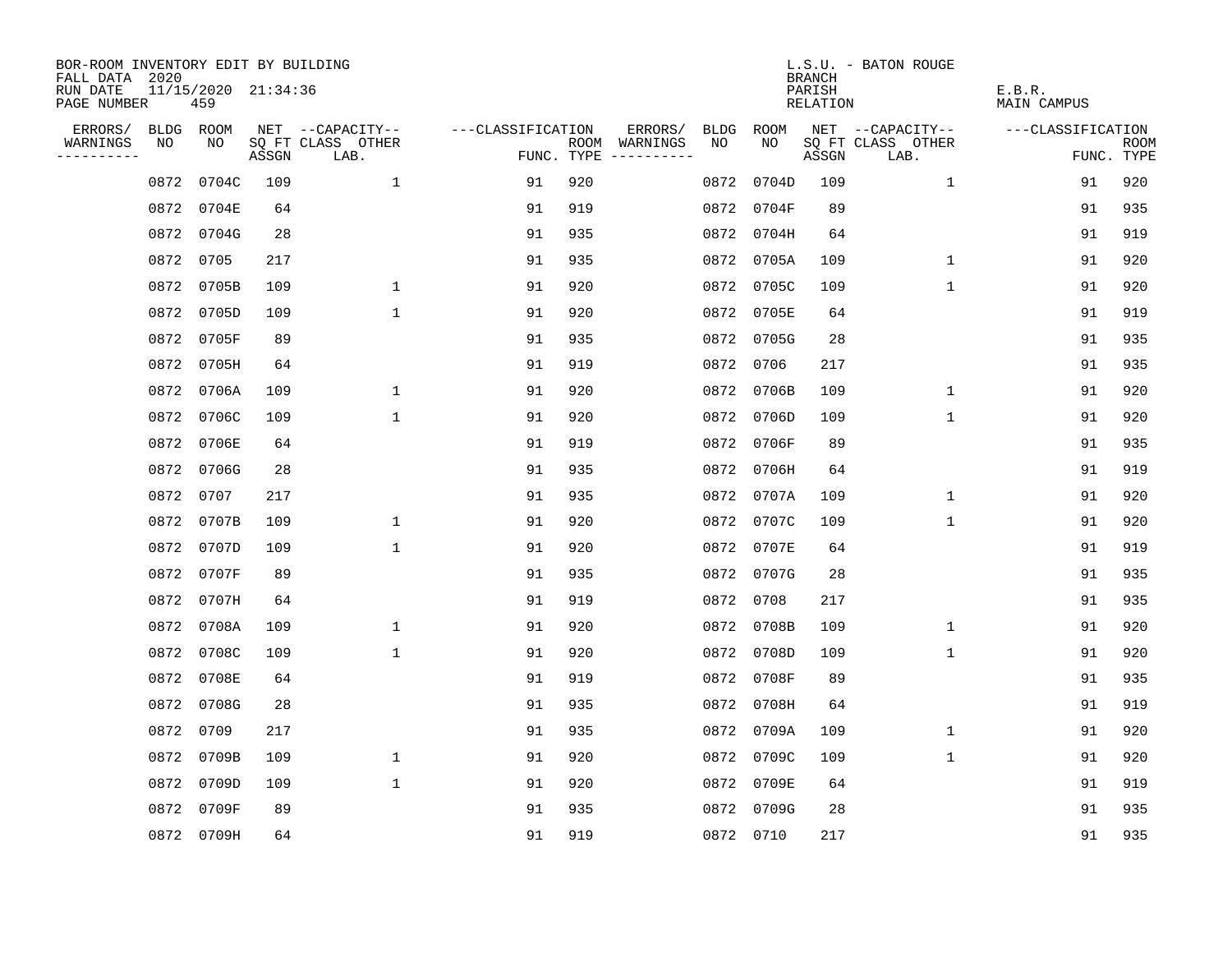| BOR-ROOM INVENTORY EDIT BY BUILDING<br>FALL DATA 2020 |           |                            |       |                           |                   |     |                                      |      |                                                                | <b>BRANCH</b>      | L.S.U. - BATON ROUGE                                                                                                                                |                        |                           |
|-------------------------------------------------------|-----------|----------------------------|-------|---------------------------|-------------------|-----|--------------------------------------|------|----------------------------------------------------------------|--------------------|-----------------------------------------------------------------------------------------------------------------------------------------------------|------------------------|---------------------------|
| RUN DATE<br>PAGE NUMBER                               |           | 11/15/2020 21:34:36<br>460 |       |                           |                   |     |                                      |      |                                                                | PARISH<br>RELATION |                                                                                                                                                     | E.B.R.<br>MAIN CAMPUS  |                           |
| ERRORS/                                               | BLDG ROOM |                            |       | NET --CAPACITY--          | ---CLASSIFICATION |     | ERRORS/                              | BLDG | ROOM                                                           |                    | NET --CAPACITY--                                                                                                                                    | ---CLASSIFICATION      |                           |
| WARNINGS<br>----------                                | NO        | NO                         | ASSGN | SQ FT CLASS OTHER<br>LAB. |                   |     | ROOM WARNINGS<br>FUNC. TYPE $------$ | NO.  | NO.                                                            | ASSGN              | SQ FT CLASS OTHER<br>LAB.                                                                                                                           |                        | <b>ROOM</b><br>FUNC. TYPE |
|                                                       | 0872      | 0710A                      | 109   | $\mathbf{1}$              | 91                | 920 |                                      | 0872 | 0710B                                                          | 109                | $\mathbf 1$                                                                                                                                         | 91                     | 920                       |
|                                                       |           | 0872 0710C                 | 109   | 1                         | 91                | 920 |                                      |      | 0872 0710D                                                     | 109                | 1                                                                                                                                                   | 91                     | 920                       |
|                                                       |           | 0872 0710E                 | 64    |                           | 91                | 919 |                                      |      | 0872 0710F                                                     | 89                 |                                                                                                                                                     | 91                     | 935                       |
|                                                       |           | 0872 0710G                 | 28    |                           | 91                | 935 |                                      |      | 0872 0710H                                                     | 64                 |                                                                                                                                                     | 91                     | 919                       |
|                                                       |           | 0872 0711                  | 217   |                           | 91                | 935 |                                      |      | 0872 0711A                                                     | 109                | 1                                                                                                                                                   | 91                     | 920                       |
|                                                       |           | 0872 0711B                 | 109   | $\mathbf 1$               | 91                | 920 |                                      |      | 0872 0711C                                                     | 109                | $\mathbf{1}$                                                                                                                                        | 91                     | 920                       |
|                                                       |           | 0872 0711D                 | 109   | $\mathbf{1}$              | 91                | 920 |                                      |      | 0872 0711E                                                     | 64                 |                                                                                                                                                     | 91                     | 919                       |
|                                                       |           | 0872 0711F                 | 89    |                           | 91                | 935 |                                      |      | 0872 0711G                                                     | 28                 |                                                                                                                                                     | 91                     | 935                       |
|                                                       |           | 0872 0711H                 | 64    |                           | 91                | 919 |                                      | 0872 | 0712                                                           | 217                |                                                                                                                                                     | 91                     | 935                       |
|                                                       |           | 0872 0712A                 | 109   | 1                         | 91                | 920 |                                      |      | 0872 0712B                                                     | 109                | $\mathbf{1}$                                                                                                                                        | 91                     | 920                       |
|                                                       |           | 0872 0712C                 | 109   | $\mathbf{1}$              | 91                | 920 |                                      |      | 0872 0712D                                                     | 109                | 1                                                                                                                                                   | 91                     | 920                       |
|                                                       |           | 0872 0712E                 | 64    |                           | 91                | 919 |                                      |      | 0872 0712F                                                     | 89                 |                                                                                                                                                     | 91                     | 935                       |
|                                                       |           | 0872 0712G                 | 28    |                           | 91                | 935 |                                      |      | 0872 0712H<br>TOTAL NUMBER CLASSROOMS<br>TOTAL NUMBER LABS 210 | 64                 | TOTAL ASSIGNABLE & UNASSIGNABLE SQFT:<br>TOTAL NET ASSIGN SQ. FT. IN ROOM FILE<br>TOTAL NUMBER COMPUTER CLASSROOMS<br>TOTAL NUMBER SPECIAL LABS 220 | 91<br>10,776<br>10,776 | 919                       |
|                                                       | 0873 0801 |                            | 217   |                           | 91                | 935 |                                      |      | 0873 0801A                                                     | 109                | 1                                                                                                                                                   | 91                     | 920                       |
|                                                       | 0873      | 0801B                      | 109   | $\mathbf{1}$              | 91                | 920 |                                      |      | 0873 0801C                                                     | 109                | $\mathbf 1$                                                                                                                                         | 91                     | 920                       |
|                                                       | 0873      | 0801D                      | 109   | $\mathbf{1}$              | 91                | 920 |                                      |      | 0873 0801E                                                     | 64                 |                                                                                                                                                     | 91                     | 919                       |
|                                                       | 0873      | 0801F                      | 89    |                           | 91                | 935 |                                      |      | 0873 0801G                                                     | 28                 |                                                                                                                                                     | 91                     | 935                       |
|                                                       | 0873      | 0801H                      | 64    |                           | 91                | 919 |                                      | 0873 | 0802                                                           | 217                |                                                                                                                                                     | 91                     | 935                       |
|                                                       | 0873      | 0802A                      | 109   | $\mathbf 1$               | 91                | 920 |                                      | 0873 | 0802B                                                          | 109                | $\mathbf 1$                                                                                                                                         | 91                     | 920                       |
|                                                       | 0873      | 0802C                      | 109   | $\mathbf 1$               | 91                | 920 |                                      | 0873 | 0802D                                                          | 109                | $\mathbf 1$                                                                                                                                         | 91                     | 920                       |
|                                                       | 0873      | 0802E                      | 64    |                           | 91                | 919 |                                      | 0873 | 0802F                                                          | 89                 |                                                                                                                                                     | 91                     | 935                       |
|                                                       | 0873      | 0802G                      | 28    |                           | 91                | 935 |                                      | 0873 | 0802H                                                          | 64                 |                                                                                                                                                     | 91                     | 919                       |
|                                                       |           | 0873 0803                  | 217   |                           | 91                | 935 |                                      |      | 0873 0803A                                                     | 109                | 1                                                                                                                                                   | 91                     | 920                       |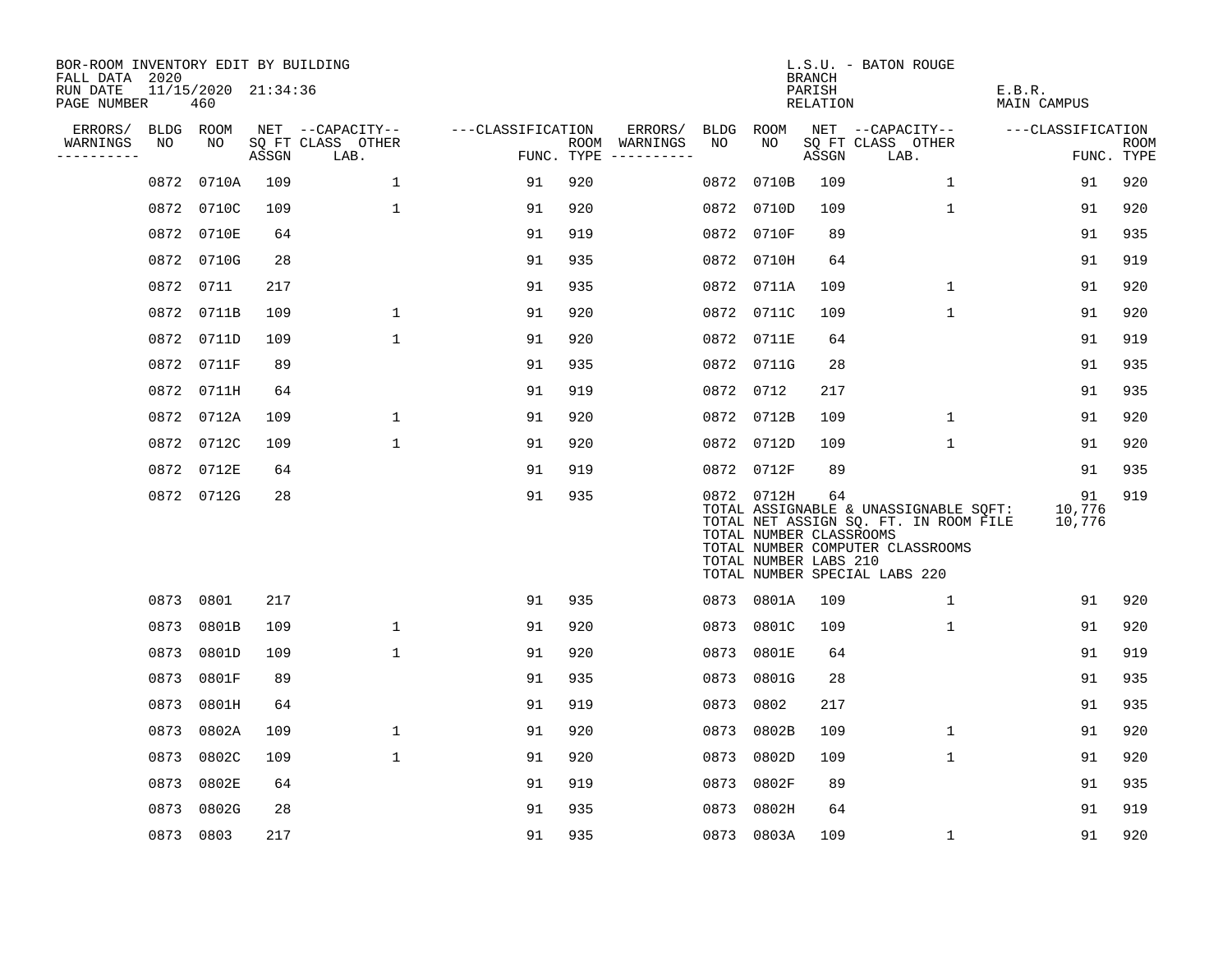| BOR-ROOM INVENTORY EDIT BY BUILDING<br>FALL DATA 2020 |      |                            |       |                           |                   |     |                                      |      |            | <b>BRANCH</b>      | L.S.U. - BATON ROUGE      |                              |                           |
|-------------------------------------------------------|------|----------------------------|-------|---------------------------|-------------------|-----|--------------------------------------|------|------------|--------------------|---------------------------|------------------------------|---------------------------|
| RUN DATE<br>PAGE NUMBER                               |      | 11/15/2020 21:34:36<br>461 |       |                           |                   |     |                                      |      |            | PARISH<br>RELATION |                           | E.B.R.<br><b>MAIN CAMPUS</b> |                           |
| ERRORS/                                               | BLDG | ROOM                       |       | NET --CAPACITY--          | ---CLASSIFICATION |     | ERRORS/                              | BLDG | ROOM       |                    | NET --CAPACITY--          | ---CLASSIFICATION            |                           |
| WARNINGS<br>----------                                | NO   | NO                         | ASSGN | SQ FT CLASS OTHER<br>LAB. |                   |     | ROOM WARNINGS<br>FUNC. TYPE $------$ | NO.  | NO.        | ASSGN              | SQ FT CLASS OTHER<br>LAB. |                              | <b>ROOM</b><br>FUNC. TYPE |
|                                                       | 0873 | 0803B                      | 109   | $\mathbf{1}$              | 91                | 920 |                                      | 0873 | 0803C      | 109                | 1                         | 91                           | 920                       |
|                                                       | 0873 | 0803D                      | 109   | $\mathbf{1}$              | 91                | 920 |                                      | 0873 | 0803E      | 64                 |                           | 91                           | 919                       |
|                                                       | 0873 | 0803F                      | 89    |                           | 91                | 935 |                                      |      | 0873 0803G | 28                 |                           | 91                           | 935                       |
|                                                       | 0873 | 0803H                      | 64    |                           | 91                | 919 |                                      | 0873 | 0804       | 217                |                           | 91                           | 935                       |
|                                                       | 0873 | 0804A                      | 109   | $\mathbf 1$               | 91                | 920 |                                      | 0873 | 0804B      | 109                | $\mathbf 1$               | 91                           | 920                       |
|                                                       | 0873 | 0804C                      | 109   | $\mathbf{1}$              | 91                | 920 |                                      |      | 0873 0804D | 109                | $\mathbf{1}$              | 91                           | 920                       |
|                                                       | 0873 | 0804E                      | 64    |                           | 91                | 919 |                                      |      | 0873 0804F | 89                 |                           | 91                           | 935                       |
|                                                       | 0873 | 0804G                      | 28    |                           | 91                | 935 |                                      |      | 0873 0804H | 64                 |                           | 91                           | 919                       |
|                                                       | 0873 | 0805                       | 217   |                           | 91                | 935 |                                      |      | 0873 0805A | 109                | $\mathbf 1$               | 91                           | 920                       |
|                                                       | 0873 | 0805B                      | 109   | 1                         | 91                | 920 |                                      |      | 0873 0805C | 109                | $\mathbf 1$               | 91                           | 920                       |
|                                                       | 0873 | 0805D                      | 109   | $\mathbf{1}$              | 91                | 920 |                                      |      | 0873 0805E | 64                 |                           | 91                           | 919                       |
|                                                       | 0873 | 0805F                      | 89    |                           | 91                | 935 |                                      |      | 0873 0805G | 28                 |                           | 91                           | 935                       |
|                                                       | 0873 | 0805H                      | 64    |                           | 91                | 919 |                                      | 0873 | 0806       | 217                |                           | 91                           | 935                       |
|                                                       | 0873 | 0806A                      | 109   | $\mathbf 1$               | 91                | 920 |                                      | 0873 | 0806B      | 109                | 1                         | 91                           | 920                       |
|                                                       | 0873 | 0806C                      | 109   | 1                         | 91                | 920 |                                      | 0873 | 0806D      | 109                | 1                         | 91                           | 920                       |
|                                                       | 0873 | 0806E                      | 64    |                           | 91                | 919 |                                      | 0873 | 0806F      | 89                 |                           | 91                           | 935                       |
|                                                       | 0873 | 0806G                      | 28    |                           | 91                | 935 |                                      | 0873 | 0806H      | 64                 |                           | 91                           | 919                       |
|                                                       | 0873 | 0807                       | 217   |                           | 91                | 935 |                                      | 0873 | 0807A      | 109                | 1                         | 91                           | 920                       |
|                                                       | 0873 | 0807B                      | 109   | $\mathbf 1$               | 91                | 920 |                                      |      | 0873 0807C | 109                | 1                         | 91                           | 920                       |
|                                                       | 0873 | 0807D                      | 109   | $\mathbf{1}$              | 91                | 920 |                                      |      | 0873 0807E | 64                 |                           | 91                           | 919                       |
|                                                       | 0873 | 0807F                      | 89    |                           | 91                | 935 |                                      |      | 0873 0807G | 28                 |                           | 91                           | 935                       |
|                                                       | 0873 | 0807H                      | 64    |                           | 91                | 919 |                                      | 0873 | 0808       | 217                |                           | 91                           | 935                       |
|                                                       | 0873 | 0808A                      | 109   | $\mathbf 1$               | 91                | 920 |                                      |      | 0873 0808B | 109                | 1                         | 91                           | 920                       |
|                                                       | 0873 | 0808C                      | 109   | $\mathbf{1}$              | 91                | 920 |                                      |      | 0873 0808D | 109                | $\mathbf{1}$              | 91                           | 920                       |
|                                                       | 0873 | 0808E                      | 64    |                           | 91                | 919 |                                      |      | 0873 0808F | 89                 |                           | 91                           | 935                       |
|                                                       |      | 0873 0808G                 | 28    |                           | 91                | 935 |                                      |      | 0873 0808H | 64                 |                           | 91                           | 919                       |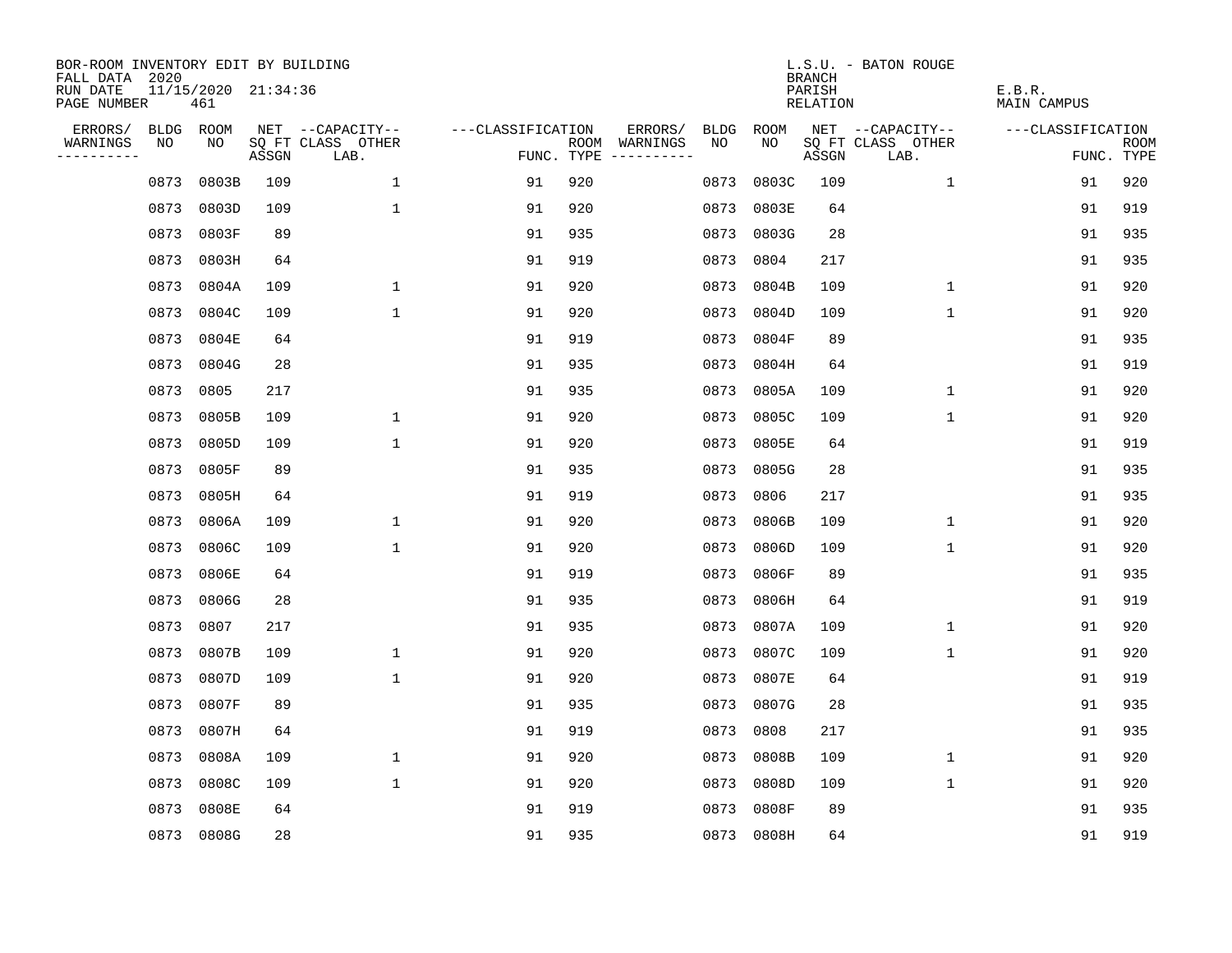| BOR-ROOM INVENTORY EDIT BY BUILDING<br>FALL DATA 2020 |           |                            |       |                           |                   |     |                                      |           |                                                                | <b>BRANCH</b>      | L.S.U. - BATON ROUGE                                                                                                                                |                        |                           |
|-------------------------------------------------------|-----------|----------------------------|-------|---------------------------|-------------------|-----|--------------------------------------|-----------|----------------------------------------------------------------|--------------------|-----------------------------------------------------------------------------------------------------------------------------------------------------|------------------------|---------------------------|
| RUN DATE<br>PAGE NUMBER                               |           | 11/15/2020 21:34:36<br>462 |       |                           |                   |     |                                      |           |                                                                | PARISH<br>RELATION |                                                                                                                                                     | E.B.R.<br>MAIN CAMPUS  |                           |
| ERRORS/                                               | BLDG ROOM |                            |       | NET --CAPACITY--          | ---CLASSIFICATION |     | ERRORS/                              | BLDG      | ROOM                                                           |                    | NET --CAPACITY--                                                                                                                                    | ---CLASSIFICATION      |                           |
| WARNINGS<br>-----------                               | NO        | NO                         | ASSGN | SQ FT CLASS OTHER<br>LAB. |                   |     | ROOM WARNINGS<br>FUNC. TYPE $------$ | NO        | NO                                                             | ASSGN              | SQ FT CLASS OTHER<br>LAB.                                                                                                                           |                        | <b>ROOM</b><br>FUNC. TYPE |
|                                                       | 0873      | 0809                       | 217   |                           | 91                | 935 |                                      | 0873      | 0809A                                                          | 109                | $\mathbf{1}$                                                                                                                                        | 91                     | 920                       |
|                                                       | 0873      | 0809B                      | 109   | $\mathbf 1$               | 91                | 920 |                                      | 0873      | 0809C                                                          | 109                | $\mathbf 1$                                                                                                                                         | 91                     | 920                       |
|                                                       | 0873      | 0809D                      | 109   | $\mathbf{1}$              | 91                | 920 |                                      | 0873      | 0809E                                                          | 64                 |                                                                                                                                                     | 91                     | 919                       |
|                                                       | 0873      | 0809F                      | 89    |                           | 91                | 935 |                                      |           | 0873 0809G                                                     | 28                 |                                                                                                                                                     | 91                     | 935                       |
|                                                       | 0873      | 0809H                      | 64    |                           | 91                | 919 |                                      | 0873      | 0810                                                           | 217                |                                                                                                                                                     | 91                     | 935                       |
|                                                       | 0873      | 0810A                      | 109   | $\mathbf{1}$              | 91                | 920 |                                      |           | 0873 0810B                                                     | 109                | $\mathbf{1}$                                                                                                                                        | 91                     | 920                       |
|                                                       | 0873      | 0810C                      | 109   | $\mathbf 1$               | 91                | 920 |                                      | 0873      | 0810D                                                          | 109                | $\mathbf 1$                                                                                                                                         | 91                     | 920                       |
|                                                       | 0873      | 0810E                      | 64    |                           | 91                | 919 |                                      |           | 0873 0810F                                                     | 89                 |                                                                                                                                                     | 91                     | 935                       |
|                                                       | 0873      | 0810G                      | 28    |                           | 91                | 935 |                                      | 0873      | 0810H                                                          | 64                 |                                                                                                                                                     | 91                     | 919                       |
|                                                       | 0873      | 0811                       | 217   |                           | 91                | 935 |                                      | 0873      | 0811A                                                          | 109                | $\mathbf{1}$                                                                                                                                        | 91                     | 920                       |
|                                                       | 0873      | 0811B                      | 109   | 1                         | 91                | 920 |                                      | 0873      | 0811C                                                          | 109                | 1                                                                                                                                                   | 91                     | 920                       |
|                                                       | 0873      | 0811D                      | 109   | $\mathbf 1$               | 91                | 920 |                                      |           | 0873 0811E                                                     | 64                 |                                                                                                                                                     | 91                     | 919                       |
|                                                       | 0873      | 0811F                      | 89    |                           | 91                | 935 |                                      | 0873      | 0811G                                                          | 28                 |                                                                                                                                                     | 91                     | 935                       |
|                                                       | 0873      | 0811H                      | 64    |                           | 91                | 919 |                                      | 0873      | 0812                                                           | 217                |                                                                                                                                                     | 91                     | 935                       |
|                                                       | 0873      | 0812A                      | 109   | $\mathbf{1}$              | 91                | 920 |                                      |           | 0873 0812B                                                     | 109                | $\mathbf{1}$                                                                                                                                        | 91                     | 920                       |
|                                                       | 0873      | 0812C                      | 109   | $\mathbf 1$               | 91                | 920 |                                      |           | 0873 0812D                                                     | 109                | 1                                                                                                                                                   | 91                     | 920                       |
|                                                       | 0873      | 0812E                      | 64    |                           | 91                | 919 |                                      |           | 0873 0812F                                                     | 89                 |                                                                                                                                                     | 91                     | 935                       |
|                                                       | 0873      | 0812G                      | 28    |                           | 91                | 935 |                                      |           | 0873 0812H<br>TOTAL NUMBER CLASSROOMS<br>TOTAL NUMBER LABS 210 | 64                 | TOTAL ASSIGNABLE & UNASSIGNABLE SQFT:<br>TOTAL NET ASSIGN SQ. FT. IN ROOM FILE<br>TOTAL NUMBER COMPUTER CLASSROOMS<br>TOTAL NUMBER SPECIAL LABS 220 | 91<br>10,776<br>10,776 | 919                       |
|                                                       | 0874      | 0901                       | 217   |                           | 91                | 935 |                                      |           | 0874 0901A                                                     | 109                | $\mathbf{1}$                                                                                                                                        | 91                     | 920                       |
|                                                       | 0874      | 0901B                      | 109   | $\mathbf 1$               | 91                | 920 |                                      |           | 0874 0901C                                                     | 109                | $\mathbf 1$                                                                                                                                         | 91                     | 920                       |
|                                                       | 0874      | 0901D                      | 109   | $\mathbf{1}$              | 91                | 920 |                                      |           | 0874 0901E                                                     | 64                 |                                                                                                                                                     | 91                     | 919                       |
|                                                       | 0874      | 0901F                      | 89    |                           | 91                | 935 |                                      |           | 0874 0901G                                                     | 28                 |                                                                                                                                                     | 91                     | 935                       |
|                                                       |           | 0874 0901H                 | 64    |                           | 91                | 919 |                                      | 0874 0902 |                                                                | 217                |                                                                                                                                                     | 91                     | 935                       |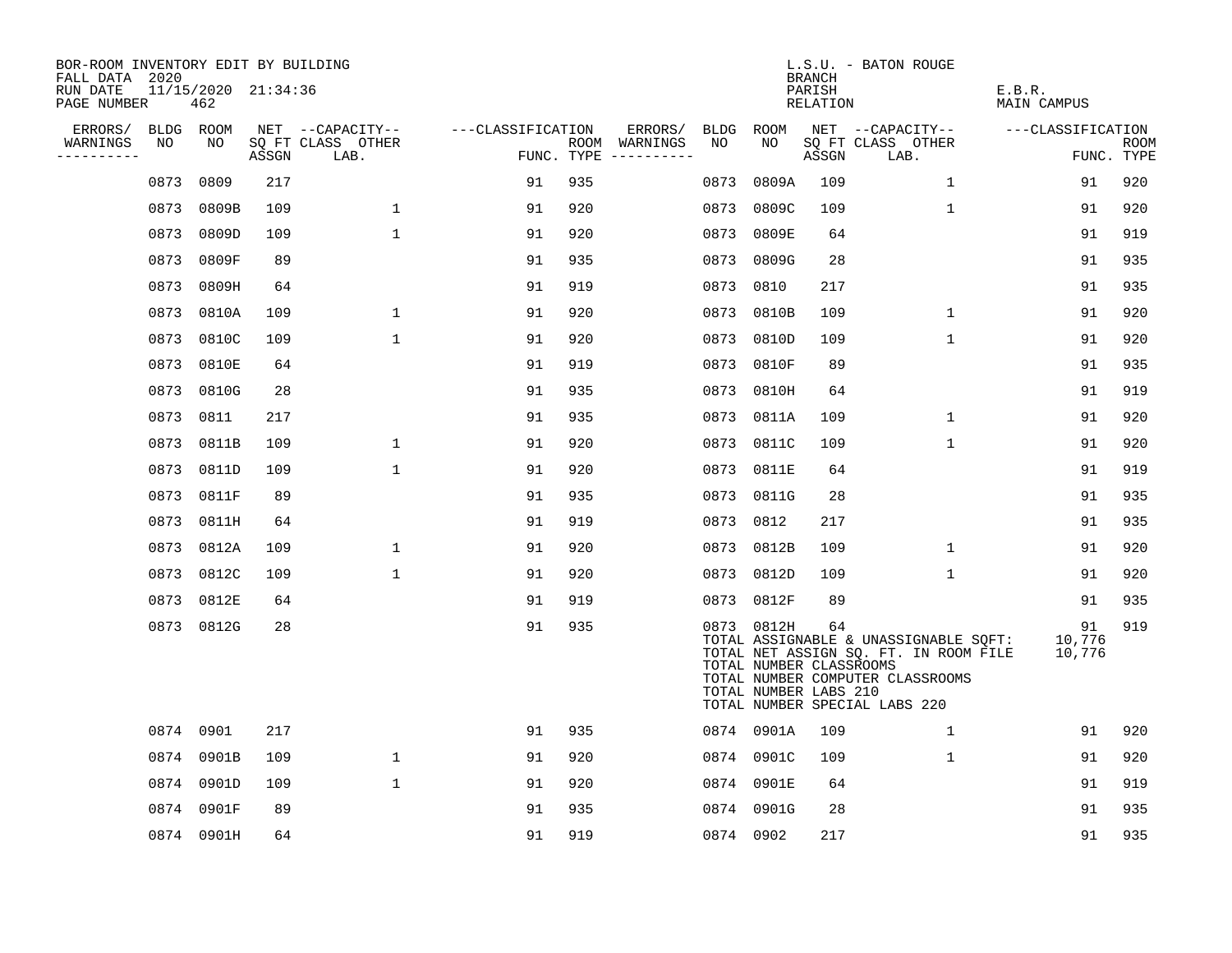| BOR-ROOM INVENTORY EDIT BY BUILDING<br>FALL DATA 2020 |           |                            |       |                           |                   |            |               |      |            | <b>BRANCH</b>             | L.S.U. - BATON ROUGE      |                              |                           |
|-------------------------------------------------------|-----------|----------------------------|-------|---------------------------|-------------------|------------|---------------|------|------------|---------------------------|---------------------------|------------------------------|---------------------------|
| RUN DATE<br>PAGE NUMBER                               |           | 11/15/2020 21:34:36<br>463 |       |                           |                   |            |               |      |            | PARISH<br><b>RELATION</b> |                           | E.B.R.<br><b>MAIN CAMPUS</b> |                           |
| ERRORS/                                               | BLDG ROOM |                            |       | NET --CAPACITY--          | ---CLASSIFICATION |            | ERRORS/       | BLDG | ROOM       |                           | NET --CAPACITY--          | ---CLASSIFICATION            |                           |
| WARNINGS<br>----------                                | NO        | NO                         | ASSGN | SQ FT CLASS OTHER<br>LAB. |                   | FUNC. TYPE | ROOM WARNINGS | NO   | NO         | ASSGN                     | SQ FT CLASS OTHER<br>LAB. |                              | <b>ROOM</b><br>FUNC. TYPE |
|                                                       | 0874      | 0902A                      | 109   | $\mathbf{1}$              | 91                | 920        |               | 0874 | 0902B      | 109                       | $\mathbf 1$               | 91                           | 920                       |
|                                                       | 0874      | 0902C                      | 109   | $\mathbf{1}$              | 91                | 920        |               |      | 0874 0902D | 109                       | $\mathbf 1$               | 91                           | 920                       |
|                                                       |           | 0874 0902E                 | 64    |                           | 91                | 919        |               |      | 0874 0902F | 89                        |                           | 91                           | 935                       |
|                                                       |           | 0874 0902G                 | 28    |                           | 91                | 935        |               |      | 0874 0902H | 64                        |                           | 91                           | 919                       |
|                                                       |           | 0874 0903                  | 217   |                           | 91                | 935        |               |      | 0874 0903A | 109                       | $\mathbf 1$               | 91                           | 920                       |
|                                                       |           | 0874 0903B                 | 109   | $\mathbf 1$               | 91                | 920        |               |      | 0874 0903C | 109                       | $\mathbf{1}$              | 91                           | 920                       |
|                                                       |           | 0874 0903D                 | 109   | $\mathbf{1}$              | 91                | 920        |               |      | 0874 0903E | 64                        |                           | 91                           | 919                       |
|                                                       |           | 0874 0903F                 | 89    |                           | 91                | 935        |               |      | 0874 0903G | 28                        |                           | 91                           | 935                       |
|                                                       |           | 0874 0903H                 | 64    |                           | 91                | 919        |               | 0874 | 0904       | 217                       |                           | 91                           | 935                       |
|                                                       |           | 0874 0904A                 | 109   | $\mathbf 1$               | 91                | 920        |               |      | 0874 0904B | 109                       | $\mathbf 1$               | 91                           | 920                       |
|                                                       |           | 0874 0904C                 | 109   | $\mathbf{1}$              | 91                | 920        |               |      | 0874 0904D | 109                       | $\mathbf 1$               | 91                           | 920                       |
|                                                       |           | 0874 0904E                 | 64    |                           | 91                | 919        |               |      | 0874 0904F | 89                        |                           | 91                           | 935                       |
|                                                       | 0874      | 0904G                      | 28    |                           | 91                | 935        |               | 0874 | 0904H      | 64                        |                           | 91                           | 919                       |
|                                                       | 0874 0905 |                            | 217   |                           | 91                | 935        |               | 0874 | 0905A      | 109                       | 1                         | 91                           | 920                       |
|                                                       |           | 0874 0905B                 | 109   | $\mathbf{1}$              | 91                | 920        |               |      | 0874 0905C | 109                       | 1                         | 91                           | 920                       |
|                                                       |           | 0874 0905D                 | 109   | $\mathbf{1}$              | 91                | 920        |               |      | 0874 0905E | 64                        |                           | 91                           | 919                       |
|                                                       | 0874      | 0905F                      | 89    |                           | 91                | 935        |               |      | 0874 0905G | 28                        |                           | 91                           | 935                       |
|                                                       |           | 0874 0905H                 | 64    |                           | 91                | 919        |               | 0874 | 0906       | 217                       |                           | 91                           | 935                       |
|                                                       |           | 0874 0906A                 | 109   | $\mathbf 1$               | 91                | 920        |               |      | 0874 0906B | 109                       | 1                         | 91                           | 920                       |
|                                                       |           | 0874 0906C                 | 109   | $\mathbf{1}$              | 91                | 920        |               |      | 0874 0906D | 109                       | $\mathbf 1$               | 91                           | 920                       |
|                                                       | 0874      | 0906E                      | 64    |                           | 91                | 919        |               |      | 0874 0906F | 89                        |                           | 91                           | 935                       |
|                                                       |           | 0874 0906G                 | 28    |                           | 91                | 935        |               |      | 0874 0906H | 64                        |                           | 91                           | 919                       |
|                                                       |           | 0874 0907                  | 217   |                           | 91                | 935        |               |      | 0874 0907A | 109                       | 1                         | 91                           | 920                       |
|                                                       |           | 0874 0907B                 | 109   | $\mathbf 1$               | 91                | 920        |               |      | 0874 0907C | 109                       | $\mathbf{1}$              | 91                           | 920                       |
|                                                       | 0874      | 0907D                      | 109   | $\mathbf{1}$              | 91                | 920        |               |      | 0874 0907E | 64                        |                           | 91                           | 919                       |
|                                                       |           | 0874 0907F                 | 89    |                           | 91                | 935        |               |      | 0874 0907G | 28                        |                           | 91                           | 935                       |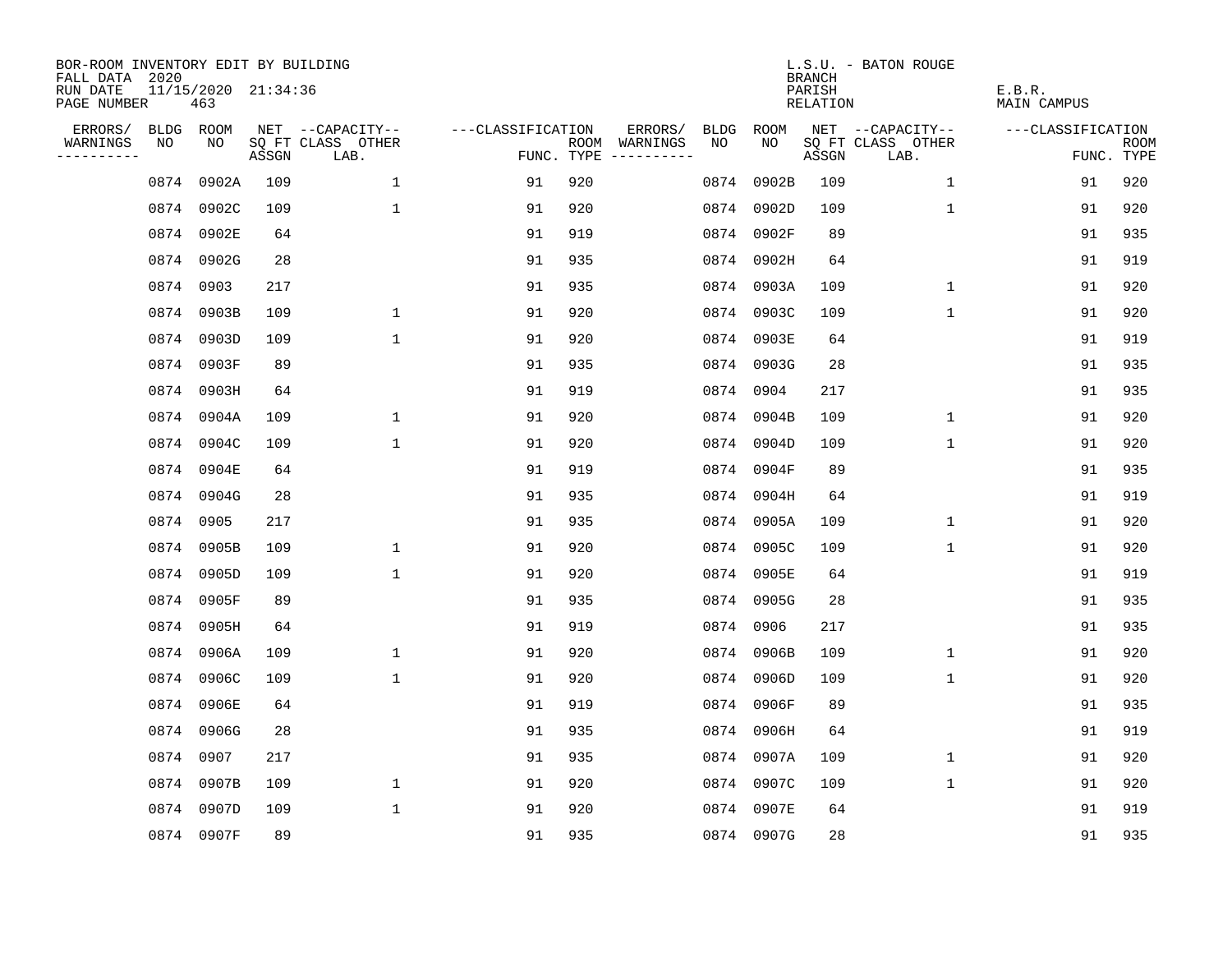| BOR-ROOM INVENTORY EDIT BY BUILDING<br>FALL DATA 2020 |      |                            |       |                           |                   |     |                                      |             |            | <b>BRANCH</b>             | L.S.U. - BATON ROUGE      |                              |                           |
|-------------------------------------------------------|------|----------------------------|-------|---------------------------|-------------------|-----|--------------------------------------|-------------|------------|---------------------------|---------------------------|------------------------------|---------------------------|
| RUN DATE<br>PAGE NUMBER                               |      | 11/15/2020 21:34:36<br>464 |       |                           |                   |     |                                      |             |            | PARISH<br><b>RELATION</b> |                           | E.B.R.<br><b>MAIN CAMPUS</b> |                           |
| ERRORS/                                               |      | BLDG ROOM                  |       | NET --CAPACITY--          | ---CLASSIFICATION |     | ERRORS/                              | <b>BLDG</b> | ROOM       |                           | NET --CAPACITY--          | ---CLASSIFICATION            |                           |
| WARNINGS<br>----------                                | NO   | NO                         | ASSGN | SQ FT CLASS OTHER<br>LAB. |                   |     | ROOM WARNINGS<br>FUNC. TYPE $------$ | NO          | NO         | ASSGN                     | SQ FT CLASS OTHER<br>LAB. |                              | <b>ROOM</b><br>FUNC. TYPE |
|                                                       | 0874 | 0907H                      | 64    |                           | 91                | 919 |                                      |             | 0874 0908  | 217                       |                           | 91                           | 935                       |
|                                                       |      | 0874 0908A                 | 109   | $\mathbf 1$               | 91                | 920 |                                      |             | 0874 0908B | 109                       | 1                         | 91                           | 920                       |
|                                                       |      | 0874 0908C                 | 109   | $\mathbf 1$               | 91                | 920 |                                      |             | 0874 0908D | 109                       | $\mathbf 1$               | 91                           | 920                       |
|                                                       | 0874 | 0908E                      | 64    |                           | 91                | 919 |                                      |             | 0874 0908F | 89                        |                           | 91                           | 935                       |
|                                                       |      | 0874 0908G                 | 28    |                           | 91                | 935 |                                      |             | 0874 0908H | 64                        |                           | 91                           | 919                       |
|                                                       |      | 0874 0909                  | 217   |                           | 91                | 935 |                                      |             | 0874 0909A | 109                       | $\mathbf{1}$              | 91                           | 920                       |
|                                                       |      | 0874 0909B                 | 109   | $\mathbf 1$               | 91                | 920 |                                      |             | 0874 0909C | 109                       | $\mathbf{1}$              | 91                           | 920                       |
|                                                       |      | 0874 0909D                 | 109   | $\mathbf 1$               | 91                | 920 |                                      |             | 0874 0909E | 64                        |                           | 91                           | 919                       |
|                                                       |      | 0874 0909F                 | 89    |                           | 91                | 935 |                                      |             | 0874 0909G | 28                        |                           | 91                           | 935                       |
|                                                       |      | 0874 0909H                 | 64    |                           | 91                | 919 |                                      |             | 0874 0910  | 217                       |                           | 91                           | 935                       |
|                                                       |      | 0874 0910A                 | 109   | $\mathbf 1$               | 91                | 920 |                                      |             | 0874 0910B | 109                       | $\mathbf 1$               | 91                           | 920                       |
|                                                       |      | 0874 0910C                 | 109   | $\mathbf{1}$              | 91                | 920 |                                      |             | 0874 0910D | 109                       | $\mathbf{1}$              | 91                           | 920                       |
|                                                       |      | 0874 0910E                 | 64    |                           | 91                | 919 |                                      |             | 0874 0910F | 89                        |                           | 91                           | 935                       |
|                                                       |      | 0874 0910G                 | 28    |                           | 91                | 935 |                                      |             | 0874 0910H | 64                        |                           | 91                           | 919                       |
|                                                       |      | 0874 0911                  | 217   |                           | 91                | 935 |                                      |             | 0874 0911A | 109                       | 1                         | 91                           | 920                       |
|                                                       |      | 0874 0911B                 | 109   | $\mathbf 1$               | 91                | 920 |                                      |             | 0874 0911C | 109                       | $\mathbf 1$               | 91                           | 920                       |
|                                                       | 0874 | 0911D                      | 109   | $\mathbf{1}$              | 91                | 920 |                                      |             | 0874 0911E | 64                        |                           | 91                           | 919                       |
|                                                       |      | 0874 0911F                 | 89    |                           | 91                | 935 |                                      |             | 0874 0911G | 28                        |                           | 91                           | 935                       |
|                                                       |      | 0874 0911H                 | 64    |                           | 91                | 919 |                                      |             | 0874 0912  | 217                       |                           | 91                           | 935                       |
|                                                       |      | 0874 0912A                 | 109   | $\mathbf 1$               | 91                | 920 |                                      |             | 0874 0912B | 109                       | 1                         | 91                           | 920                       |
|                                                       |      | 0874 0912C                 | 109   | $\mathbf 1$               | 91                | 920 |                                      |             | 0874 0912D | 109                       | 1                         | 91                           | 920                       |
|                                                       |      | 0874 0912E                 | 64    |                           | 91                | 919 |                                      |             | 0874 0912F | 89                        |                           | 91                           | 935                       |
|                                                       |      | 0874 0912G                 | 28    |                           | 91                | 935 |                                      |             | 0874 0912H | 64                        |                           | 91                           | 919                       |
|                                                       |      | 0874 0913                  | 126   |                           | 91                | 935 |                                      |             | 0874 0913A | 151                       | $\mathbf{1}$              | 91                           | 920                       |
|                                                       |      | 0874 0913B                 | 151   | $\mathbf 1$               | 91                | 920 |                                      |             | 0874 0913F | 108                       |                           | 91                           | 935                       |
|                                                       |      | 0874 0913G                 | 28    |                           | 91                | 935 |                                      |             | 0874 0914  | 126                       |                           | 91                           | 935                       |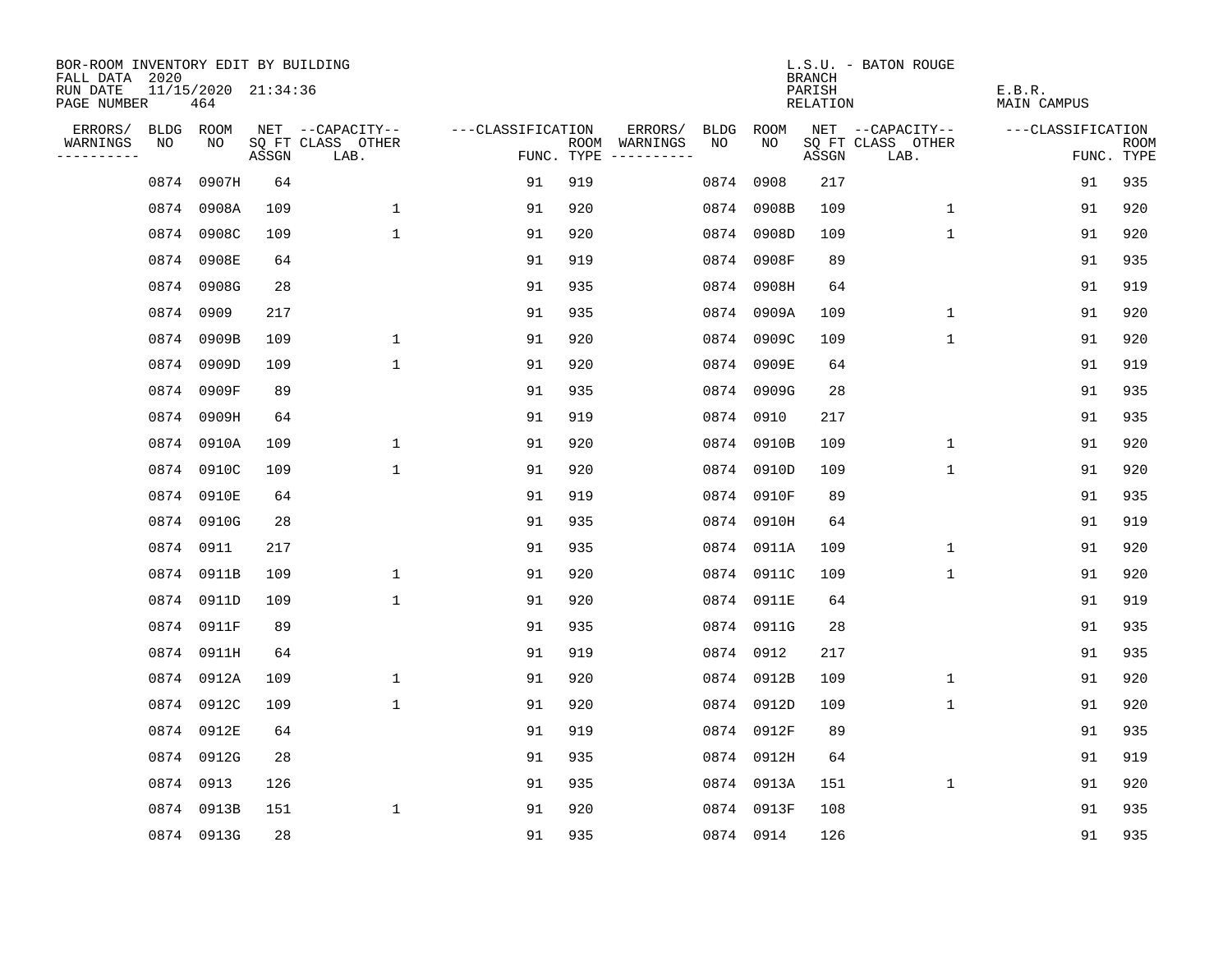| BOR-ROOM INVENTORY EDIT BY BUILDING<br>FALL DATA 2020 |                            |       |                           |                   |                                      |           |                                                                | <b>BRANCH</b>      | L.S.U. - BATON ROUGE                                                                                                                                       |                       |                           |
|-------------------------------------------------------|----------------------------|-------|---------------------------|-------------------|--------------------------------------|-----------|----------------------------------------------------------------|--------------------|------------------------------------------------------------------------------------------------------------------------------------------------------------|-----------------------|---------------------------|
| RUN DATE<br>PAGE NUMBER                               | 11/15/2020 21:34:36<br>465 |       |                           |                   |                                      |           |                                                                | PARISH<br>RELATION |                                                                                                                                                            | E.B.R.<br>MAIN CAMPUS |                           |
| ERRORS/                                               | BLDG ROOM                  |       | NET --CAPACITY--          | ---CLASSIFICATION | ERRORS/                              | BLDG ROOM |                                                                |                    | NET --CAPACITY--                                                                                                                                           | ---CLASSIFICATION     |                           |
| WARNINGS<br>NO<br>----------                          | NO                         | ASSGN | SQ FT CLASS OTHER<br>LAB. |                   | ROOM WARNINGS<br>FUNC. TYPE $------$ | NO        | NO                                                             | ASSGN              | SQ FT CLASS OTHER<br>LAB.                                                                                                                                  |                       | <b>ROOM</b><br>FUNC. TYPE |
|                                                       | 0874 0914A                 | 151   | $\overline{1}$            | 91                | 920                                  | 0874      |                                                                | 0914B 151          | 1                                                                                                                                                          | 91                    | 920                       |
|                                                       | 0874 0914F                 | 108   |                           | 91                | 935                                  |           | 0874 0914G<br>TOTAL NUMBER CLASSROOMS<br>TOTAL NUMBER LABS 210 | 28                 | TOTAL ASSIGNABLE & UNASSIGNABLE SQFT: 11,904<br>TOTAL NET ASSIGN SQ. FT. IN ROOM FILE<br>TOTAL NUMBER COMPUTER CLASSROOMS<br>TOTAL NUMBER SPECIAL LABS 220 | 91<br>11,904          | 935                       |
|                                                       | 0875 1001                  | 217   |                           | 91                | 935                                  |           | 0875 1001A                                                     | 109                | 1                                                                                                                                                          | 91                    | 920                       |
|                                                       | 0875 1001B                 | 109   | $\mathbf{1}$              | 91                | 920                                  |           | 0875 1001C                                                     | 109                | $\mathbf{1}$                                                                                                                                               | 91                    | 920                       |
|                                                       | 0875 1001D                 | 109   | $\mathbf{1}$              | 91                | 920                                  |           | 0875 1001E                                                     | 64                 |                                                                                                                                                            | 91                    | 919                       |
|                                                       | 0875 1001F                 | 89    |                           | 91                | 935                                  |           | 0875 1001G                                                     | 28                 |                                                                                                                                                            | 91                    | 935                       |
|                                                       | 0875 1001H                 | 64    |                           | 91                | 919                                  | 0875 1002 |                                                                | 217                |                                                                                                                                                            | 91                    | 935                       |
|                                                       | 0875 1002A                 | 109   | $\mathbf{1}$              | 91                | 920                                  |           | 0875 1002B                                                     | 109                | $\mathbf{1}$                                                                                                                                               | 91                    | 920                       |
|                                                       | 0875 1002C                 | 109   | $\mathbf{1}$              | 91                | 920                                  |           | 0875 1002D                                                     | 109                | $\mathbf{1}$                                                                                                                                               | 91                    | 920                       |
|                                                       | 0875 1002E                 | 64    |                           | 91                | 919                                  |           | 0875 1002F                                                     | 89                 |                                                                                                                                                            | 91                    | 935                       |
|                                                       | 0875 1002G                 | 28    |                           | 91                | 935                                  |           | 0875 1002H                                                     | 64                 |                                                                                                                                                            | 91                    | 919                       |
|                                                       | 0875 1003                  | 217   |                           | 91                | 935                                  |           | 0875 1003A                                                     | 109                | $\mathbf{1}$                                                                                                                                               | 91                    | 920                       |
|                                                       | 0875 1003B                 | 109   | 1                         | 91                | 920                                  |           | 0875 1003C                                                     | 109                | 1                                                                                                                                                          | 91                    | 920                       |
|                                                       | 0875 1003D                 | 109   | $\mathbf{1}$              | 91                | 920                                  |           | 0875 1003E                                                     | 64                 |                                                                                                                                                            | 91                    | 919                       |
|                                                       | 0875 1003F                 | 89    |                           | 91                | 935                                  |           | 0875 1003G                                                     | 28                 |                                                                                                                                                            | 91                    | 935                       |
|                                                       | 0875 1003H                 | 64    |                           | 91                | 919                                  | 0875 1004 |                                                                | 217                |                                                                                                                                                            | 91                    | 935                       |
|                                                       | 0875 1004A                 | 109   | $\mathbf 1$               | 91                | 920                                  |           | 0875 1004B                                                     | 109                | $\mathbf 1$                                                                                                                                                | 91                    | 920                       |
|                                                       | 0875 1004C                 | 109   | $\mathbf 1$               | 91                | 920                                  |           | 0875 1004D                                                     | 109                | $\mathbf 1$                                                                                                                                                | 91                    | 920                       |
|                                                       | 0875 1004E                 | 64    |                           | 91                | 919                                  |           | 0875 1004F                                                     | 89                 |                                                                                                                                                            | 91                    | 935                       |
|                                                       | 0875 1004G                 | 28    |                           | 91                | 935                                  |           | 0875 1004H                                                     | 64                 |                                                                                                                                                            | 91                    | 919                       |
|                                                       | 0875 1005                  | 217   |                           | 91                | 935                                  |           | 0875 1005A                                                     | 109                | 1                                                                                                                                                          | 91                    | 920                       |
|                                                       | 0875 1005B                 | 109   | $\mathbf{1}$              | 91                | 920                                  |           | 0875 1005C                                                     | 109                | $\mathbf{1}$                                                                                                                                               | 91                    | 920                       |
|                                                       | 0875 1005D                 | 109   | $\mathbf{1}$              | 91                | 920                                  |           | 0875 1005E                                                     | 64                 |                                                                                                                                                            | 91                    | 919                       |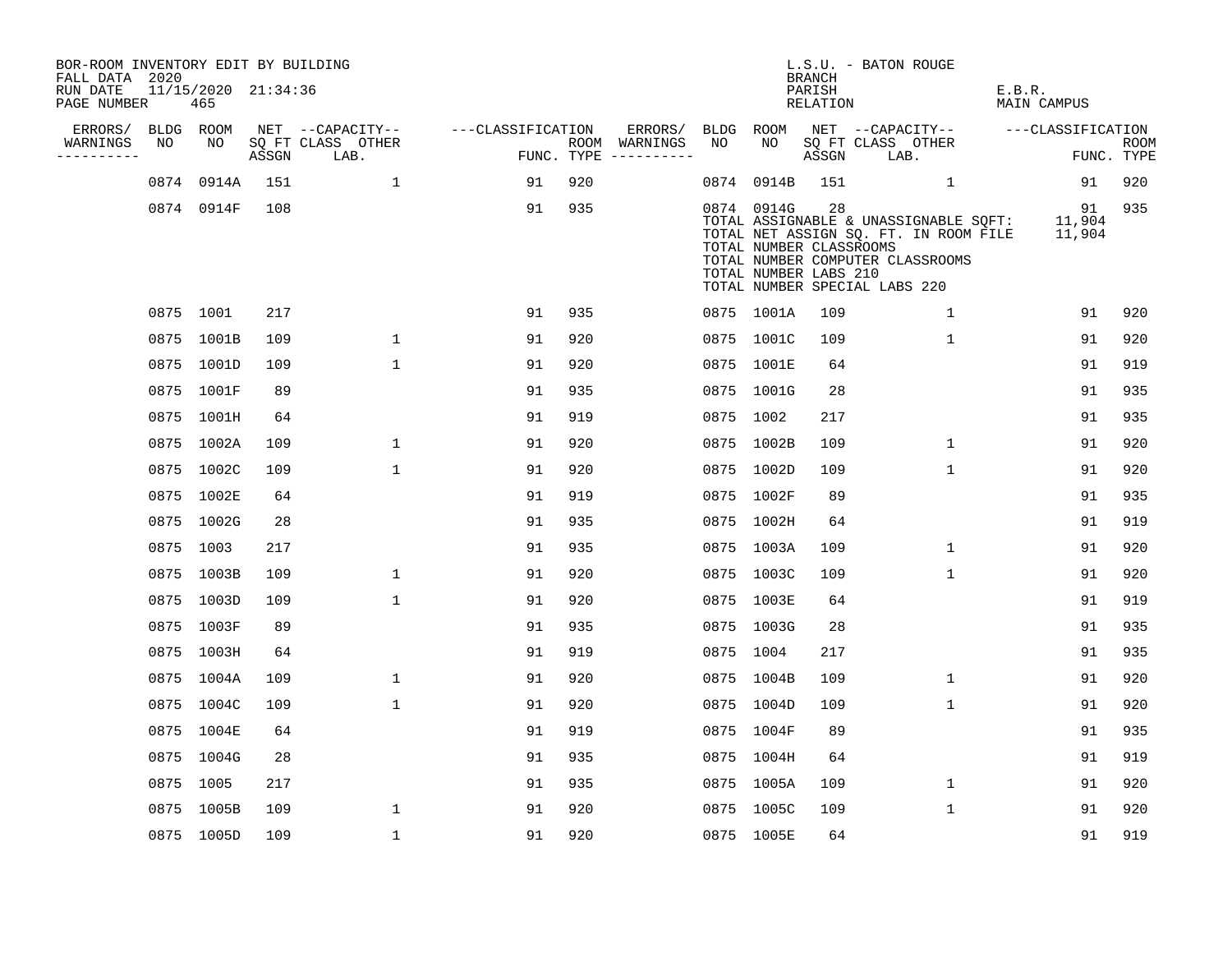| BOR-ROOM INVENTORY EDIT BY BUILDING<br>FALL DATA 2020 |           |            |                     |                           |                   |     |                                      |             |            | <b>BRANCH</b>             | L.S.U. - BATON ROUGE      |                              |                           |
|-------------------------------------------------------|-----------|------------|---------------------|---------------------------|-------------------|-----|--------------------------------------|-------------|------------|---------------------------|---------------------------|------------------------------|---------------------------|
| RUN DATE<br>PAGE NUMBER                               |           | 466        | 11/15/2020 21:34:36 |                           |                   |     |                                      |             |            | PARISH<br><b>RELATION</b> |                           | E.B.R.<br><b>MAIN CAMPUS</b> |                           |
| ERRORS/                                               | BLDG ROOM |            |                     | NET --CAPACITY--          | ---CLASSIFICATION |     | ERRORS/                              | <b>BLDG</b> | ROOM       |                           | NET --CAPACITY--          | ---CLASSIFICATION            |                           |
| WARNINGS<br>----------                                | NO        | NO         | ASSGN               | SQ FT CLASS OTHER<br>LAB. |                   |     | ROOM WARNINGS<br>FUNC. TYPE $------$ | NO          | NO         | ASSGN                     | SQ FT CLASS OTHER<br>LAB. |                              | <b>ROOM</b><br>FUNC. TYPE |
|                                                       | 0875      | 1005F      | 89                  |                           | 91                | 935 |                                      | 0875        | 1005G      | 28                        |                           | 91                           | 935                       |
|                                                       |           | 0875 1005H | 64                  |                           | 91                | 919 |                                      | 0875 1006   |            | 271                       |                           | 91                           | 935                       |
|                                                       |           | 0875 1006A | 109                 | $\mathbf 1$               | 91                | 920 |                                      |             | 0875 1006B | 109                       | $\mathbf 1$               | 91                           | 920                       |
|                                                       |           | 0875 1006C | 109                 | $\mathbf{1}$              | 91                | 920 |                                      |             | 0875 1006D | 109                       | 1                         | 91                           | 920                       |
|                                                       | 0875      | 1006E      | 64                  |                           | 91                | 919 |                                      |             | 0875 1006F | 89                        |                           | 91                           | 935                       |
|                                                       |           | 0875 1006G | 28                  |                           | 91                | 935 |                                      |             | 0875 1006H | 64                        |                           | 91                           | 919                       |
|                                                       | 0875 1007 |            | 271                 |                           | 91                | 935 |                                      |             | 0875 1007A | 109                       | $\mathbf 1$               | 91                           | 920                       |
|                                                       |           | 0875 1007B | 109                 | 1                         | 91                | 920 |                                      |             | 0875 1007C | 109                       | $\mathbf 1$               | 91                           | 920                       |
|                                                       |           | 0875 1007D | 109                 | $\mathbf{1}$              | 91                | 920 |                                      |             | 0875 1007E | 64                        |                           | 91                           | 919                       |
|                                                       |           | 0875 1007F | 89                  |                           | 91                | 935 |                                      |             | 0875 1007G | 28                        |                           | 91                           | 935                       |
|                                                       |           | 0875 1007H | 64                  |                           | 91                | 919 |                                      |             | 0875 1008  | 271                       |                           | 91                           | 935                       |
|                                                       |           | 0875 1008A | 109                 | 1                         | 91                | 920 |                                      |             | 0875 1008B | 109                       | $\mathbf{1}$              | 91                           | 920                       |
|                                                       |           | 0875 1008C | 109                 | 1                         | 91                | 920 |                                      |             | 0875 1008D | 109                       | $\mathbf 1$               | 91                           | 920                       |
|                                                       |           | 0875 1008E | 64                  |                           | 91                | 919 |                                      |             | 0875 1008F | 89                        |                           | 91                           | 935                       |
|                                                       |           | 0875 1008G | 28                  |                           | 91                | 935 |                                      |             | 0875 1008H | 64                        |                           | 91                           | 919                       |
|                                                       | 0875      | 1009       | 271                 |                           | 91                | 935 |                                      |             | 0875 1009A | 109                       | 1                         | 91                           | 920                       |
|                                                       | 0875      | 1009B      | 109                 | 1                         | 91                | 920 |                                      |             | 0875 1009C | 109                       | 1                         | 91                           | 920                       |
|                                                       | 0875      | 1009D      | 109                 | $\mathbf{1}$              | 91                | 920 |                                      |             | 0875 1009E | 64                        |                           | 91                           | 919                       |
|                                                       |           | 0875 1009F | 89                  |                           | 91                | 935 |                                      |             | 0875 1009G | 28                        |                           | 91                           | 935                       |
|                                                       |           | 0875 1009H | 64                  |                           | 91                | 919 |                                      |             | 0875 1010  | 271                       |                           | 91                           | 935                       |
|                                                       |           | 0875 1010A | 109                 | 1                         | 91                | 920 |                                      |             | 0875 1010B | 109                       | 1                         | 91                           | 920                       |
|                                                       | 0875      | 1010C      | 109                 | $\mathbf{1}$              | 91                | 920 |                                      |             | 0875 1010D | 109                       | $\mathbf 1$               | 91                           | 920                       |
|                                                       |           | 0875 1010E | 64                  |                           | 91                | 919 |                                      |             | 0875 1010F | 89                        |                           | 91                           | 935                       |
|                                                       |           | 0875 1010G | 28                  |                           | 91                | 935 |                                      |             | 0875 1010H | 64                        |                           | 91                           | 919                       |
|                                                       | 0875 1011 |            | 271                 |                           | 91                | 935 |                                      |             | 0875 1011A | 109                       | 1                         | 91                           | 920                       |
|                                                       |           | 0875 1011B | 109                 | 1                         | 91                | 920 |                                      |             | 0875 1011C | 109                       | 1                         | 91                           | 920                       |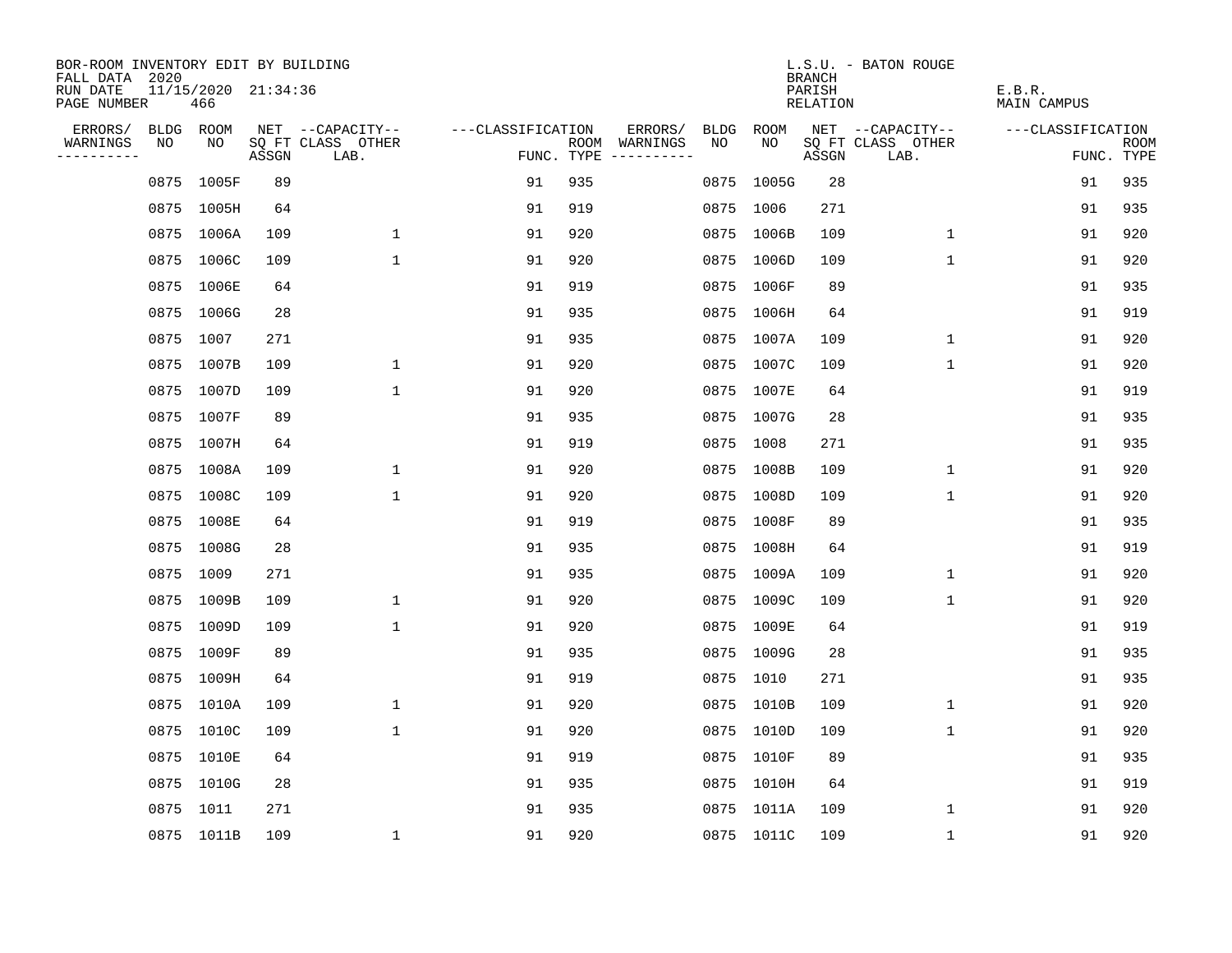| BOR-ROOM INVENTORY EDIT BY BUILDING<br>FALL DATA 2020 |           |                            |       |                           |                   |     |                                      |      |                                                                | <b>BRANCH</b>      | L.S.U. - BATON ROUGE                                                                                                                                |                        |                           |
|-------------------------------------------------------|-----------|----------------------------|-------|---------------------------|-------------------|-----|--------------------------------------|------|----------------------------------------------------------------|--------------------|-----------------------------------------------------------------------------------------------------------------------------------------------------|------------------------|---------------------------|
| RUN DATE<br>PAGE NUMBER                               |           | 11/15/2020 21:34:36<br>467 |       |                           |                   |     |                                      |      |                                                                | PARISH<br>RELATION |                                                                                                                                                     | E.B.R.<br>MAIN CAMPUS  |                           |
| ERRORS/                                               |           | BLDG ROOM                  |       | NET --CAPACITY--          | ---CLASSIFICATION |     | ERRORS/                              | BLDG | ROOM                                                           |                    | NET --CAPACITY--                                                                                                                                    | ---CLASSIFICATION      |                           |
| WARNINGS<br>-----------                               | NO        | NO                         | ASSGN | SQ FT CLASS OTHER<br>LAB. |                   |     | ROOM WARNINGS<br>FUNC. TYPE $------$ | NO   | NO.                                                            | ASSGN              | SQ FT CLASS OTHER<br>LAB.                                                                                                                           |                        | <b>ROOM</b><br>FUNC. TYPE |
|                                                       | 0875      | 1011D                      | 109   | $\mathbf{1}$              | 91                | 920 |                                      |      | 0875 1011E                                                     | 64                 |                                                                                                                                                     | 91                     | 919                       |
|                                                       |           | 0875 1011F                 | 89    |                           | 91                | 935 |                                      |      | 0875 1011G                                                     | 28                 |                                                                                                                                                     | 91                     | 935                       |
|                                                       |           | 0875 1011H                 | 64    |                           | 91                | 919 |                                      |      | 0875 1012                                                      | 271                |                                                                                                                                                     | 91                     | 935                       |
|                                                       |           | 0875 1012A                 | 109   | $\mathbf 1$               | 91                | 920 |                                      |      | 0875 1012B                                                     | 109                | $\mathbf 1$                                                                                                                                         | 91                     | 920                       |
|                                                       |           | 0875 1012C                 | 109   | $\mathbf 1$               | 91                | 920 |                                      |      | 0875 1012D                                                     | 109                | $\mathbf{1}$                                                                                                                                        | 91                     | 920                       |
|                                                       |           | 0875 1012E                 | 64    |                           | 91                | 919 |                                      |      | 0875 1012F                                                     | 89                 |                                                                                                                                                     | 91                     | 935                       |
|                                                       |           | 0875 1012G                 | 28    |                           | 91                | 935 |                                      |      | 0875 1012H                                                     | 64                 |                                                                                                                                                     | 91                     | 919                       |
|                                                       | 0875 1013 |                            | 271   | $\mathbf{1}$              | 91                | 920 |                                      |      | 0875 1013E                                                     | 54                 |                                                                                                                                                     | 91                     | 919                       |
|                                                       |           | 0875 1013F                 | 104   |                           | 91                | 935 |                                      |      | 0875 1013G                                                     | 9                  |                                                                                                                                                     | 91                     | 935                       |
|                                                       | 0875 1014 |                            | 271   | $\mathbf{1}$              | 91                | 920 |                                      |      | 0875 1014E                                                     | 54                 |                                                                                                                                                     | 91                     | 919                       |
|                                                       |           | 0875 1014F                 | 104   |                           | 91                | 935 |                                      |      | 0875 1014G<br>TOTAL NUMBER CLASSROOMS<br>TOTAL NUMBER LABS 210 | 9                  | TOTAL ASSIGNABLE & UNASSIGNABLE SQFT:<br>TOTAL NET ASSIGN SQ. FT. IN ROOM FILE<br>TOTAL NUMBER COMPUTER CLASSROOMS<br>TOTAL NUMBER SPECIAL LABS 220 | 91<br>12,030<br>12,030 | 935                       |
|                                                       | 0876 1101 |                            | 217   |                           | 91                | 935 |                                      |      | 0876 1101A                                                     | 109                | 1                                                                                                                                                   | 91                     | 920                       |
|                                                       |           | 0876 1101B                 | 109   | 1                         | 91                | 920 |                                      |      | 0876 1101C                                                     | 109                | $\mathbf{1}$                                                                                                                                        | 91                     | 920                       |
|                                                       |           | 0876 1101D                 | 109   | $\mathbf{1}$              | 91                | 920 |                                      |      | 0876 1101E                                                     | 64                 |                                                                                                                                                     | 91                     | 919                       |
|                                                       |           | 0876 1101F                 | 89    |                           | 91                | 935 |                                      |      | 0876 1101G                                                     | 28                 |                                                                                                                                                     | 91                     | 935                       |
|                                                       |           | 0876 1101H                 | 64    |                           | 91                | 919 |                                      |      | 0876 1102                                                      | 217                |                                                                                                                                                     | 91                     | 935                       |
|                                                       |           | 0876 1102A                 | 109   | $\mathbf 1$               | 91                | 920 |                                      |      | 0876 1102B                                                     | 109                | 1                                                                                                                                                   | 91                     | 920                       |
|                                                       |           | 0876 1102C                 | 109   | $\mathbf 1$               | 91                | 920 |                                      |      | 0876 1102D                                                     | 109                | $\mathbf 1$                                                                                                                                         | 91                     | 920                       |
|                                                       |           | 0876 1102E                 | 64    |                           | 91                | 919 |                                      |      | 0876 1102F                                                     | 89                 |                                                                                                                                                     | 91                     | 935                       |
|                                                       |           | 0876 1102G                 | 28    |                           | 91                | 935 |                                      |      | 0876 1102H                                                     | 64                 |                                                                                                                                                     | 91                     | 919                       |
|                                                       | 0876 1103 |                            | 217   |                           | 91                | 935 |                                      |      | 0876 1103A                                                     | 109                | $\mathbf 1$                                                                                                                                         | 91                     | 920                       |
|                                                       |           | 0876 1103B                 | 109   | $\mathbf{1}$              | 91                | 920 |                                      |      | 0876 1103C                                                     | 109                | $\mathbf{1}$                                                                                                                                        | 91                     | 920                       |
|                                                       |           | 0876 1103D                 | 109   | $\mathbf{1}$              | 91                | 920 |                                      |      | 0876 1103E                                                     | 64                 |                                                                                                                                                     | 91                     | 919                       |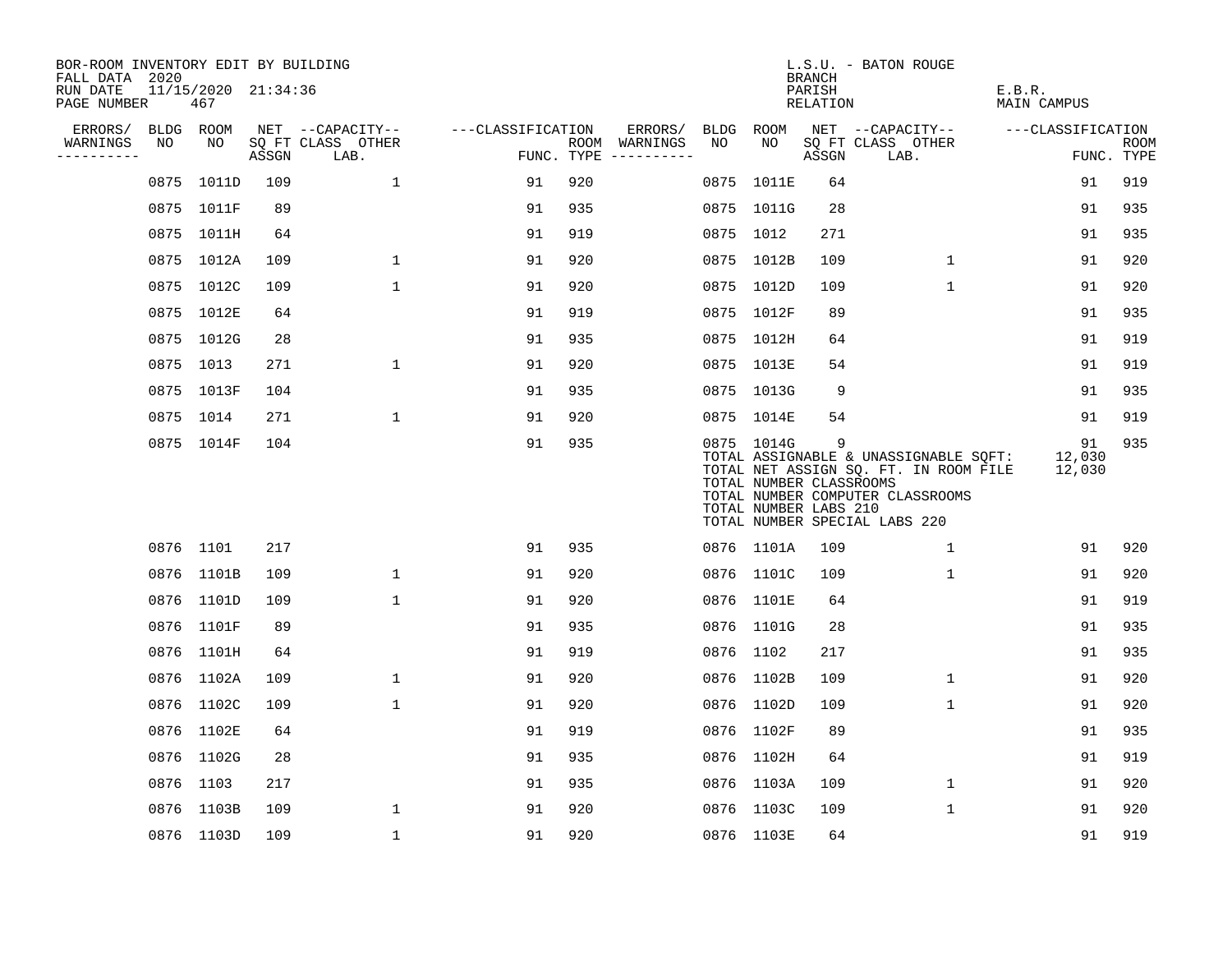| BOR-ROOM INVENTORY EDIT BY BUILDING<br>FALL DATA 2020 |      |                            |       |                           |                   |     |                                      |             |            | <b>BRANCH</b>      | L.S.U. - BATON ROUGE      |                       |                           |
|-------------------------------------------------------|------|----------------------------|-------|---------------------------|-------------------|-----|--------------------------------------|-------------|------------|--------------------|---------------------------|-----------------------|---------------------------|
| RUN DATE<br>PAGE NUMBER                               |      | 11/15/2020 21:34:36<br>468 |       |                           |                   |     |                                      |             |            | PARISH<br>RELATION |                           | E.B.R.<br>MAIN CAMPUS |                           |
| ERRORS/                                               |      | BLDG ROOM                  |       | NET --CAPACITY--          | ---CLASSIFICATION |     | ERRORS/                              | <b>BLDG</b> | ROOM       |                    | NET --CAPACITY--          | ---CLASSIFICATION     |                           |
| WARNINGS<br>----------                                | NO   | NO                         | ASSGN | SQ FT CLASS OTHER<br>LAB. |                   |     | ROOM WARNINGS<br>FUNC. TYPE $------$ | NO.         | NO.        | ASSGN              | SQ FT CLASS OTHER<br>LAB. |                       | <b>ROOM</b><br>FUNC. TYPE |
|                                                       | 0876 | 1103F                      | 89    |                           | 91                | 935 |                                      |             | 0876 1103G | 28                 |                           | 91                    | 935                       |
|                                                       |      | 0876 1103H                 | 64    |                           | 91                | 919 |                                      |             | 0876 1104  | 217                |                           | 91                    | 935                       |
|                                                       |      | 0876 1104A                 | 109   | $\mathbf{1}$              | 91                | 920 |                                      |             | 0876 1104B | 109                | $\mathbf{1}$              | 91                    | 920                       |
|                                                       |      | 0876 1104C                 | 109   | $\mathbf{1}$              | 91                | 920 |                                      |             | 0876 1104D | 109                | 1                         | 91                    | 920                       |
|                                                       |      | 0876 1104E                 | 64    |                           | 91                | 919 |                                      |             | 0876 1104F | 89                 |                           | 91                    | 935                       |
|                                                       |      | 0876 1104G                 | 28    |                           | 91                | 935 |                                      |             | 0876 1104H | 64                 |                           | 91                    | 919                       |
|                                                       |      | 0876 1105                  | 217   |                           | 91                | 935 |                                      |             | 0876 1105A | 109                | $\mathbf 1$               | 91                    | 920                       |
|                                                       |      | 0876 1105B                 | 109   | $\mathbf 1$               | 91                | 920 |                                      |             | 0876 1105C | 109                | $\mathbf{1}$              | 91                    | 920                       |
|                                                       |      | 0876 1105D                 | 109   | $\mathbf{1}$              | 91                | 920 |                                      |             | 0876 1105E | 64                 |                           | 91                    | 919                       |
|                                                       |      | 0876 1105F                 | 89    |                           | 91                | 935 |                                      |             | 0876 1105G | 28                 |                           | 91                    | 935                       |
|                                                       |      | 0876 1105H                 | 64    |                           | 91                | 919 |                                      |             | 0876 1106  | 217                |                           | 91                    | 935                       |
|                                                       |      | 0876 1106A                 | 109   | 1                         | 91                | 920 |                                      |             | 0876 1106B | 109                | $\mathbf 1$               | 91                    | 920                       |
|                                                       |      | 0876 1106C                 | 109   | $\mathbf{1}$              | 91                | 920 |                                      |             | 0876 1106D | 109                | $\mathbf 1$               | 91                    | 920                       |
|                                                       |      | 0876 1106E                 | 64    |                           | 91                | 919 |                                      |             | 0876 1106F | 89                 |                           | 91                    | 935                       |
|                                                       |      | 0876 1106G                 | 28    |                           | 91                | 935 |                                      |             | 0876 1106H | 64                 |                           | 91                    | 919                       |
|                                                       |      | 0876 1107                  | 217   |                           | 91                | 935 |                                      |             | 0876 1107A | 109                | 1                         | 91                    | 920                       |
|                                                       |      | 0876 1107B                 | 109   | 1                         | 91                | 920 |                                      |             | 0876 1107C | 109                | 1                         | 91                    | 920                       |
|                                                       |      | 0876 1107D                 | 109   | $\mathbf{1}$              | 91                | 920 |                                      |             | 0876 1107E | 64                 |                           | 91                    | 919                       |
|                                                       |      | 0876 1107F                 | 89    |                           | 91                | 935 |                                      |             | 0876 1107G | 28                 |                           | 91                    | 935                       |
|                                                       |      | 0876 1107H                 | 64    |                           | 91                | 919 |                                      |             | 0876 1108  | 217                |                           | 91                    | 935                       |
|                                                       |      | 0876 1108A                 | 109   | 1                         | 91                | 920 |                                      |             | 0876 1108B | 109                | 1                         | 91                    | 920                       |
|                                                       | 0876 | 1108C                      | 109   | $\mathbf 1$               | 91                | 920 |                                      |             | 0876 1108D | 109                | $\mathbf 1$               | 91                    | 920                       |
|                                                       |      | 0876 1108E                 | 64    |                           | 91                | 919 |                                      |             | 0876 1108F | 89                 |                           | 91                    | 935                       |
|                                                       |      | 0876 1108G                 | 28    |                           | 91                | 935 |                                      |             | 0876 1108H | 64                 |                           | 91                    | 919                       |
|                                                       |      | 0876 1109                  | 217   |                           | 91                | 935 |                                      |             | 0876 1109A | 109                | 1                         | 91                    | 920                       |
|                                                       |      | 0876 1109B                 | 109   | $\mathbf{1}$              | 91                | 920 |                                      |             | 0876 1109C | 109                | 1                         | 91                    | 920                       |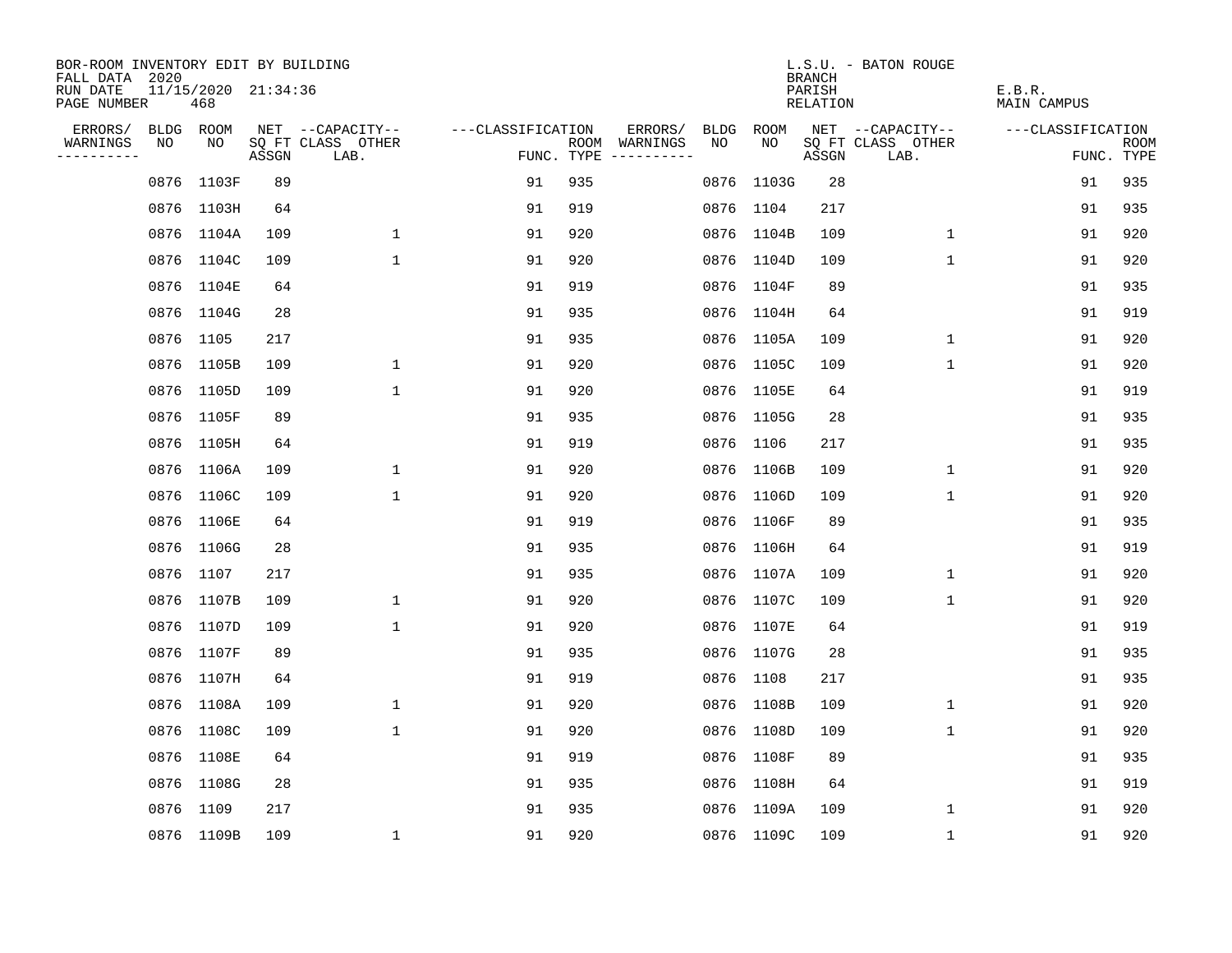| BOR-ROOM INVENTORY EDIT BY BUILDING<br>FALL DATA 2020 |                            |       |                           |                   |     |                                      |    |                                                                | <b>BRANCH</b>      | L.S.U. - BATON ROUGE                                                                                                                                |                        |                    |
|-------------------------------------------------------|----------------------------|-------|---------------------------|-------------------|-----|--------------------------------------|----|----------------------------------------------------------------|--------------------|-----------------------------------------------------------------------------------------------------------------------------------------------------|------------------------|--------------------|
| RUN DATE<br>PAGE NUMBER                               | 11/15/2020 21:34:36<br>469 |       |                           |                   |     |                                      |    |                                                                | PARISH<br>RELATION |                                                                                                                                                     | E.B.R.<br>MAIN CAMPUS  |                    |
| ERRORS/                                               | BLDG ROOM                  |       | NET --CAPACITY--          | ---CLASSIFICATION |     | ERRORS/                              |    | BLDG ROOM                                                      |                    | NET --CAPACITY--                                                                                                                                    | ---CLASSIFICATION      |                    |
| WARNINGS<br>NO<br>----------                          | NO                         | ASSGN | SQ FT CLASS OTHER<br>LAB. |                   |     | ROOM WARNINGS<br>FUNC. TYPE $------$ | NO | NO                                                             | ASSGN              | SQ FT CLASS OTHER<br>LAB.                                                                                                                           |                        | ROOM<br>FUNC. TYPE |
| 0876                                                  | 1109D                      | 109   | $\mathbf{1}$              | 91                | 920 |                                      |    | 0876 1109E                                                     | 64                 |                                                                                                                                                     | 91                     | 919                |
|                                                       | 0876 1109F                 | 89    |                           | 91                | 935 |                                      |    | 0876 1109G                                                     | 28                 |                                                                                                                                                     | 91                     | 935                |
|                                                       | 0876 1109H                 | 64    |                           | 91                | 919 |                                      |    | 0876 1110                                                      | 217                |                                                                                                                                                     | 91                     | 935                |
|                                                       | 0876 1110A                 | 109   | $\mathbf 1$               | 91                | 920 |                                      |    | 0876 1110B                                                     | 109                | $\mathbf 1$                                                                                                                                         | 91                     | 920                |
|                                                       | 0876 1110C                 | 109   | $\mathbf{1}$              | 91                | 920 |                                      |    | 0876 1110D                                                     | 109                | $\mathbf 1$                                                                                                                                         | 91                     | 920                |
|                                                       | 0876 1110E                 | 64    |                           | 91                | 919 |                                      |    | 0876 1110F                                                     | 89                 |                                                                                                                                                     | 91                     | 935                |
|                                                       | 0876 1110G                 | 28    |                           | 91                | 935 |                                      |    | 0876 1110H                                                     | 64                 |                                                                                                                                                     | 91                     | 919                |
|                                                       | 0876 1111                  | 217   |                           | 91                | 935 |                                      |    | 0876 1111A                                                     | 109                | $\mathbf 1$                                                                                                                                         | 91                     | 920                |
|                                                       | 0876 1111B                 | 109   | $\mathbf 1$               | 91                | 920 |                                      |    | 0876 1111C                                                     | 109                | $\mathbf{1}$                                                                                                                                        | 91                     | 920                |
|                                                       | 0876 1111D                 | 109   | $\mathbf{1}$              | 91                | 920 |                                      |    | 0876 1111E                                                     | 64                 |                                                                                                                                                     | 91                     | 919                |
|                                                       | 0876 1111F                 | 89    |                           | 91                | 935 |                                      |    | 0876 1111G                                                     | 28                 |                                                                                                                                                     | 91                     | 935                |
|                                                       | 0876 1111H                 | 64    |                           | 91                | 919 |                                      |    | 0876 1112                                                      | 217                |                                                                                                                                                     | 91                     | 935                |
|                                                       | 0876 1112A                 | 109   | $\mathbf 1$               | 91                | 920 |                                      |    | 0876 1112B                                                     | 109                | $\mathbf 1$                                                                                                                                         | 91                     | 920                |
|                                                       | 0876 1112C                 | 109   | $\mathbf 1$               | 91                | 920 |                                      |    | 0876 1112D                                                     | 109                | $\mathbf 1$                                                                                                                                         | 91                     | 920                |
|                                                       | 0876 1112E                 | 64    |                           | 91                | 919 |                                      |    | 0876 1112F                                                     | 89                 |                                                                                                                                                     | 91                     | 935                |
|                                                       | 0876 1112G                 | 28    |                           | 91                | 935 |                                      |    | 0876 1112H                                                     | 64                 |                                                                                                                                                     | 91                     | 919                |
|                                                       | 0876 1113                  | 271   | 1                         | 91                | 920 |                                      |    | 0876 1113E                                                     | 54                 |                                                                                                                                                     | 91                     | 919                |
|                                                       | 0876 1113F                 | 104   |                           | 91                | 935 |                                      |    | 0876 1113G                                                     | 9                  |                                                                                                                                                     | 91                     | 935                |
|                                                       | 0876 1114                  | 271   | $\mathbf{1}$              | 91                | 920 |                                      |    | 0876 1114E                                                     | 54                 |                                                                                                                                                     | 91                     | 919                |
|                                                       | 0876 1114F                 | 104   |                           | 91                | 935 |                                      |    | 0876 1114G<br>TOTAL NUMBER CLASSROOMS<br>TOTAL NUMBER LABS 210 | 9                  | TOTAL ASSIGNABLE & UNASSIGNABLE SQFT:<br>TOTAL NET ASSIGN SQ. FT. IN ROOM FILE<br>TOTAL NUMBER COMPUTER CLASSROOMS<br>TOTAL NUMBER SPECIAL LABS 220 | 91<br>11,652<br>11,652 | 935                |
|                                                       | 0877 1201                  | 217   |                           | 91                | 935 |                                      |    | 0877 1201A                                                     | 109                | 1                                                                                                                                                   | 91                     | 920                |
|                                                       | 0877 1201B                 | 109   | $\mathbf{1}$              | 91                | 920 |                                      |    | 0877 1201C                                                     | 109                | $\mathbf 1$                                                                                                                                         | 91                     | 920                |
|                                                       | 0877 1201D                 | 109   | $\mathbf{1}$              | 91                | 920 |                                      |    | 0877 1201E                                                     | 64                 |                                                                                                                                                     | 91                     | 919                |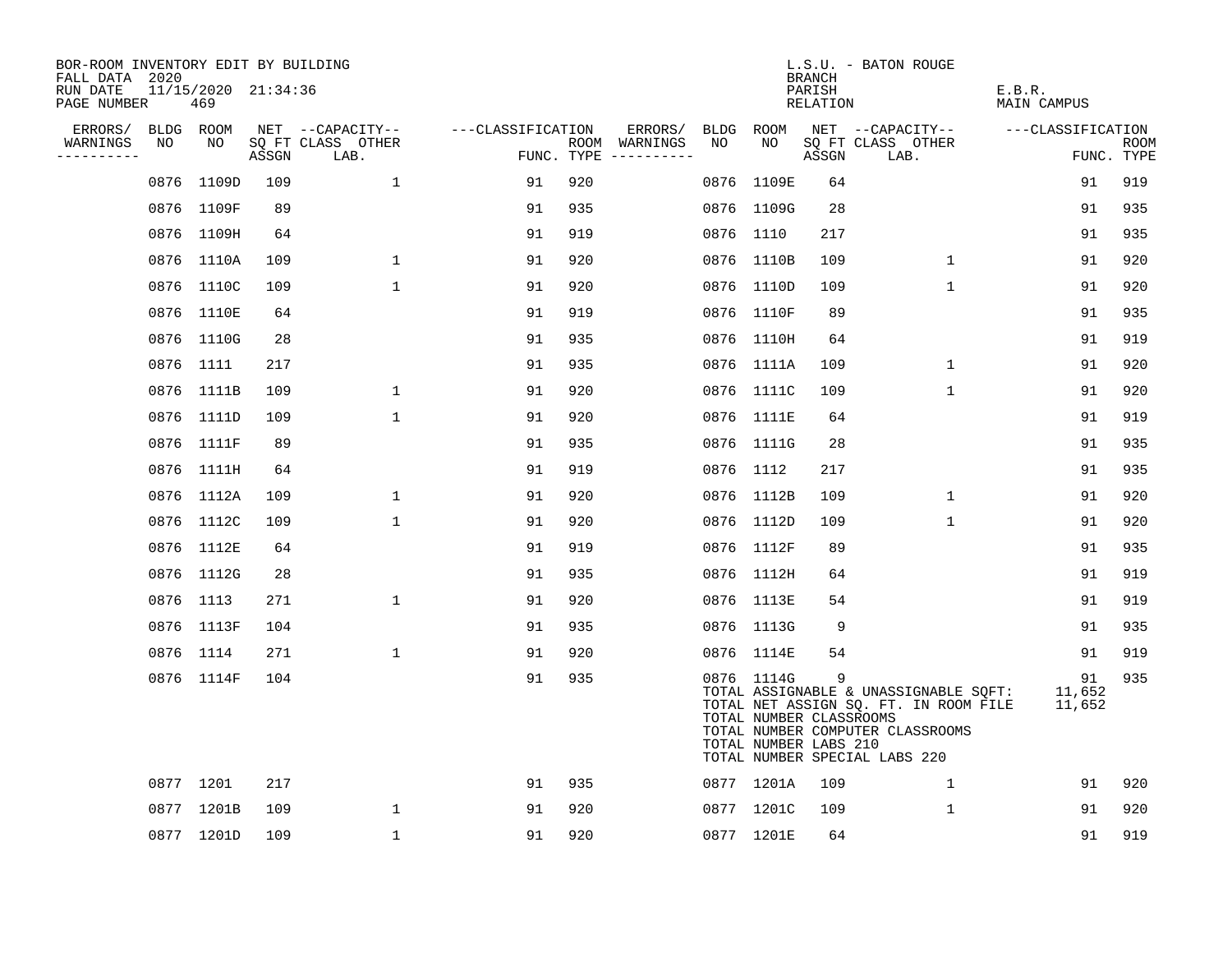| BOR-ROOM INVENTORY EDIT BY BUILDING<br>FALL DATA 2020 |      |                            |       |                           |                   |     |                                      |      |            | <b>BRANCH</b>      | L.S.U. - BATON ROUGE      |                       |                           |
|-------------------------------------------------------|------|----------------------------|-------|---------------------------|-------------------|-----|--------------------------------------|------|------------|--------------------|---------------------------|-----------------------|---------------------------|
| RUN DATE<br>PAGE NUMBER                               |      | 11/15/2020 21:34:36<br>470 |       |                           |                   |     |                                      |      |            | PARISH<br>RELATION |                           | E.B.R.<br>MAIN CAMPUS |                           |
| ERRORS/                                               |      | BLDG ROOM                  |       | NET --CAPACITY--          | ---CLASSIFICATION |     | ERRORS/                              | BLDG | ROOM       |                    | NET --CAPACITY--          | ---CLASSIFICATION     |                           |
| WARNINGS<br>----------                                | NO   | NO                         | ASSGN | SQ FT CLASS OTHER<br>LAB. |                   |     | ROOM WARNINGS<br>FUNC. TYPE $------$ | NO.  | NO.        | ASSGN              | SQ FT CLASS OTHER<br>LAB. |                       | <b>ROOM</b><br>FUNC. TYPE |
|                                                       | 0877 | 1201F                      | 89    |                           | 91                | 935 |                                      |      | 0877 1201G | 28                 |                           | 91                    | 935                       |
|                                                       |      | 0877 1201H                 | 64    |                           | 91                | 919 |                                      |      | 0877 1202  | 217                |                           | 91                    | 935                       |
|                                                       |      | 0877 1202A                 | 89    | $\mathbf{1}$              | 91                | 920 |                                      |      | 0877 1202B | 99                 | $\mathbf{1}$              | 91                    | 920                       |
|                                                       |      | 0877 1202C                 | 99    | $\mathbf{1}$              | 91                | 920 |                                      |      | 0877 1202D | 109                | $\mathbf{1}$              | 91                    | 920                       |
|                                                       |      | 0877 1202E                 | 64    |                           | 91                | 919 |                                      |      | 0877 1202F | 89                 |                           | 91                    | 935                       |
|                                                       |      | 0877 1202G                 | 28    |                           | 91                | 935 |                                      |      | 0877 1202H | 64                 |                           | 91                    | 919                       |
|                                                       |      | 0877 1203                  | 217   |                           | 91                | 935 |                                      |      | 0877 1203A | 109                | $\mathbf 1$               | 91                    | 920                       |
|                                                       |      | 0877 1203B                 | 109   | $\mathbf 1$               | 91                | 920 |                                      |      | 0877 1203C | 109                | $\mathbf{1}$              | 91                    | 920                       |
|                                                       |      | 0877 1203D                 | 109   | $\mathbf{1}$              | 91                | 920 |                                      |      | 0877 1203E | 64                 |                           | 91                    | 919                       |
|                                                       |      | 0877 1203F                 | 89    |                           | 91                | 935 |                                      |      | 0877 1203G | 28                 |                           | 91                    | 935                       |
|                                                       |      | 0877 1203H                 | 64    |                           | 91                | 919 |                                      |      | 0877 1204  | 217                |                           | 91                    | 935                       |
|                                                       |      | 0877 1204A                 | 109   | 1                         | 91                | 920 |                                      |      | 0877 1204B | 109                | $\mathbf 1$               | 91                    | 920                       |
|                                                       |      | 0877 1204C                 | 109   | $\mathbf{1}$              | 91                | 920 |                                      |      | 0877 1204D | 109                | $\mathbf{1}$              | 91                    | 920                       |
|                                                       |      | 0877 1204E                 | 64    |                           | 91                | 919 |                                      |      | 0877 1204F | 89                 |                           | 91                    | 935                       |
|                                                       |      | 0877 1204G                 | 28    |                           | 91                | 935 |                                      |      | 0877 1204H | 64                 |                           | 91                    | 919                       |
|                                                       |      | 0877 1205                  | 217   |                           | 91                | 935 |                                      |      | 0877 1205A | 109                | 1                         | 91                    | 920                       |
|                                                       |      | 0877 1205B                 | 109   | $\mathbf 1$               | 91                | 920 |                                      |      | 0877 1205C | 109                | 1                         | 91                    | 920                       |
|                                                       |      | 0877 1205D                 | 109   | $\mathbf{1}$              | 91                | 920 |                                      |      | 0877 1205E | 64                 |                           | 91                    | 919                       |
|                                                       |      | 0877 1205F                 | 89    |                           | 91                | 935 |                                      |      | 0877 1205G | 28                 |                           | 91                    | 935                       |
|                                                       |      | 0877 1205H                 | 64    |                           | 91                | 919 |                                      |      | 0877 1206  | 217                |                           | 91                    | 935                       |
|                                                       |      | 0877 1206A                 | 109   | $\mathbf 1$               | 91                | 920 |                                      |      | 0877 1206B | 109                | 1                         | 91                    | 920                       |
|                                                       | 0877 | 1206C                      | 109   | $\mathbf 1$               | 91                | 920 |                                      |      | 0877 1206D | 109                | $\mathbf 1$               | 91                    | 920                       |
|                                                       |      | 0877 1206E                 | 64    |                           | 91                | 919 |                                      |      | 0877 1206F | 89                 |                           | 91                    | 935                       |
|                                                       | 0877 | 1206G                      | 28    |                           | 91                | 935 |                                      |      | 0877 1206H | 64                 |                           | 91                    | 919                       |
|                                                       |      | 0877 1207                  | 217   |                           | 91                | 935 |                                      |      | 0877 1207A | 109                | 1                         | 91                    | 920                       |
|                                                       |      | 0877 1207B                 | 109   | $\mathbf{1}$              | 91                | 920 |                                      |      | 0877 1207C | 109                | 1                         | 91                    | 920                       |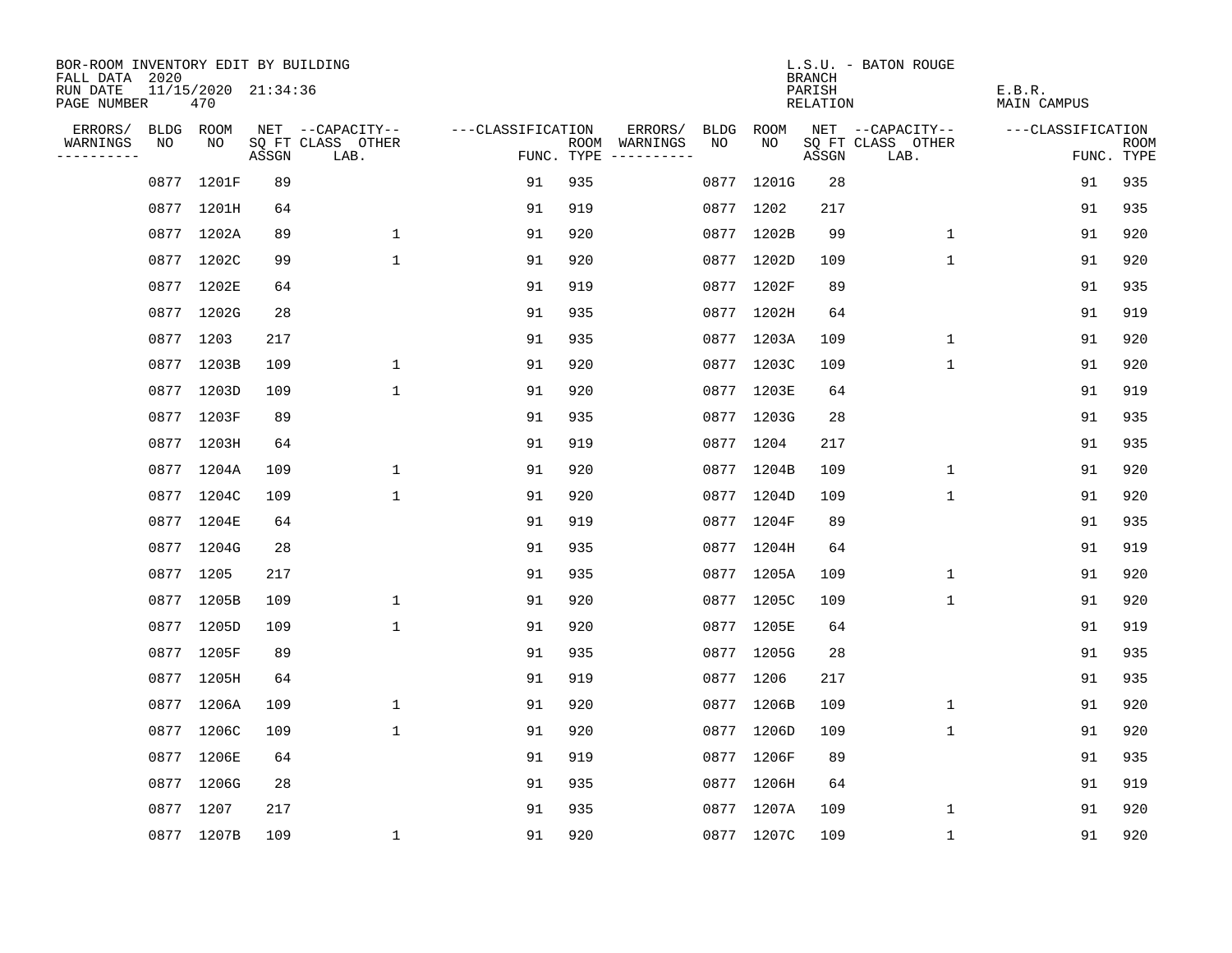| BOR-ROOM INVENTORY EDIT BY BUILDING       |      |                            |       |                           |                   |     |                                      |      |            | <b>BRANCH</b>      | L.S.U. - BATON ROUGE      |                       |                           |
|-------------------------------------------|------|----------------------------|-------|---------------------------|-------------------|-----|--------------------------------------|------|------------|--------------------|---------------------------|-----------------------|---------------------------|
| FALL DATA 2020<br>RUN DATE<br>PAGE NUMBER |      | 11/15/2020 21:34:36<br>471 |       |                           |                   |     |                                      |      |            | PARISH<br>RELATION |                           | E.B.R.<br>MAIN CAMPUS |                           |
| ERRORS/                                   | BLDG | ROOM                       |       | NET --CAPACITY--          | ---CLASSIFICATION |     | ERRORS/                              | BLDG | ROOM       |                    | NET --CAPACITY--          | ---CLASSIFICATION     |                           |
| WARNINGS<br>----------                    | NO   | NO.                        | ASSGN | SQ FT CLASS OTHER<br>LAB. |                   |     | ROOM WARNINGS<br>FUNC. TYPE $------$ | NO   | NO.        | ASSGN              | SQ FT CLASS OTHER<br>LAB. |                       | <b>ROOM</b><br>FUNC. TYPE |
|                                           | 0877 | 1207D                      | 109   | 1                         | 91                | 920 |                                      |      | 0877 1207E | 64                 |                           | 91                    | 919                       |
|                                           |      | 0877 1207F                 | 89    |                           | 91                | 935 |                                      |      | 0877 1207G | 28                 |                           | 91                    | 935                       |
|                                           |      | 0877 1207H                 | 64    |                           | 91                | 919 |                                      |      | 0877 1208  | 217                |                           | 91                    | 935                       |
|                                           |      | 0877 1208A                 | 109   | 1                         | 91                | 920 |                                      |      | 0877 1208B | 109                | 1                         | 91                    | 920                       |
|                                           |      | 0877 1208C                 | 109   | $\mathbf 1$               | 91                | 920 |                                      |      | 0877 1208D | 108                | $\mathbf 1$               | 91                    | 920                       |
|                                           |      | 0877 1208E                 | 64    |                           | 91                | 919 |                                      |      | 0877 1208F | 89                 |                           | 91                    | 935                       |
|                                           |      | 0877 1208G                 | 28    |                           | 91                | 935 |                                      |      | 0877 1208H | 64                 |                           | 91                    | 919                       |
|                                           |      | 0877 1209                  | 217   |                           | 91                | 935 |                                      |      | 0877 1209A | 109                | $\mathbf{1}$              | 91                    | 920                       |
|                                           |      | 0877 1209B                 | 109   | $\mathbf{1}$              | 91                | 920 |                                      |      | 0877 1209C | 109                | $\mathbf{1}$              | 91                    | 920                       |
|                                           |      | 0877 1209D                 | 109   | $\mathbf 1$               | 91                | 920 |                                      |      | 0877 1209E | 64                 |                           | 91                    | 919                       |
|                                           |      | 0877 1209F                 | 89    |                           | 91                | 935 |                                      |      | 0877 1209G | 28                 |                           | 91                    | 935                       |
|                                           |      | 0877 1209H                 | 64    |                           | 91                | 919 |                                      |      | 0877 1210  | 217                |                           | 91                    | 935                       |
|                                           |      | 0877 1210A                 | 109   | $\mathbf{1}$              | 91                | 920 |                                      |      | 0877 1210B | 109                | $\mathbf{1}$              | 91                    | 920                       |
|                                           |      | 0877 1210C                 | 109   | $\mathbf{1}$              | 91                | 920 |                                      |      | 0877 1210D | 109                | $\mathbf{1}$              | 91                    | 920                       |
|                                           |      | 0877 1210E                 | 64    |                           | 91                | 919 |                                      |      | 0877 1210F | 89                 |                           | 91                    | 935                       |
|                                           |      | 0877 1210G                 | 28    |                           | 91                | 935 |                                      |      | 0877 1210H | 64                 |                           | 91                    | 919                       |
|                                           |      | 0877 1211                  | 217   |                           | 91                | 935 |                                      |      | 0877 1211A | 109                | 1                         | 91                    | 920                       |
|                                           |      | 0877 1211B                 | 109   | $\mathbf{1}$              | 91                | 920 |                                      |      | 0877 1211C | 109                | $\mathbf{1}$              | 91                    | 920                       |
|                                           |      | 0877 1211D                 | 109   | $\mathbf{1}$              | 91                | 920 |                                      |      | 0877 1211E | 64                 |                           | 91                    | 919                       |
|                                           |      | 0877 1211F                 | 89    |                           | 91                | 935 |                                      |      | 0877 1211G | 28                 |                           | 91                    | 935                       |
|                                           |      | 0877 1211H                 | 64    |                           | 91                | 919 |                                      |      | 0877 1212  | 217                |                           | 91                    | 935                       |
|                                           |      | 0877 1212A                 | 109   | $\mathbf 1$               | 91                | 920 |                                      |      | 0877 1212B | 109                | $\mathbf 1$               | 91                    | 920                       |
|                                           |      | 0877 1212C                 | 109   | $\mathbf{1}$              | 91                | 920 |                                      |      | 0877 1212D | 109                | $\mathbf{1}$              | 91                    | 920                       |
|                                           |      | 0877 1212E                 | 64    |                           | 91                | 919 |                                      |      | 0877 1212F | 89                 |                           | 91                    | 935                       |
|                                           |      | 0877 1212G                 | 28    |                           | 91                | 935 |                                      |      | 0877 1212H | 64                 |                           | 91                    | 919                       |
|                                           |      | 0877 1213                  | 126   |                           | 91                | 935 |                                      |      | 0877 1213A | 151                | 1                         | 91                    | 910                       |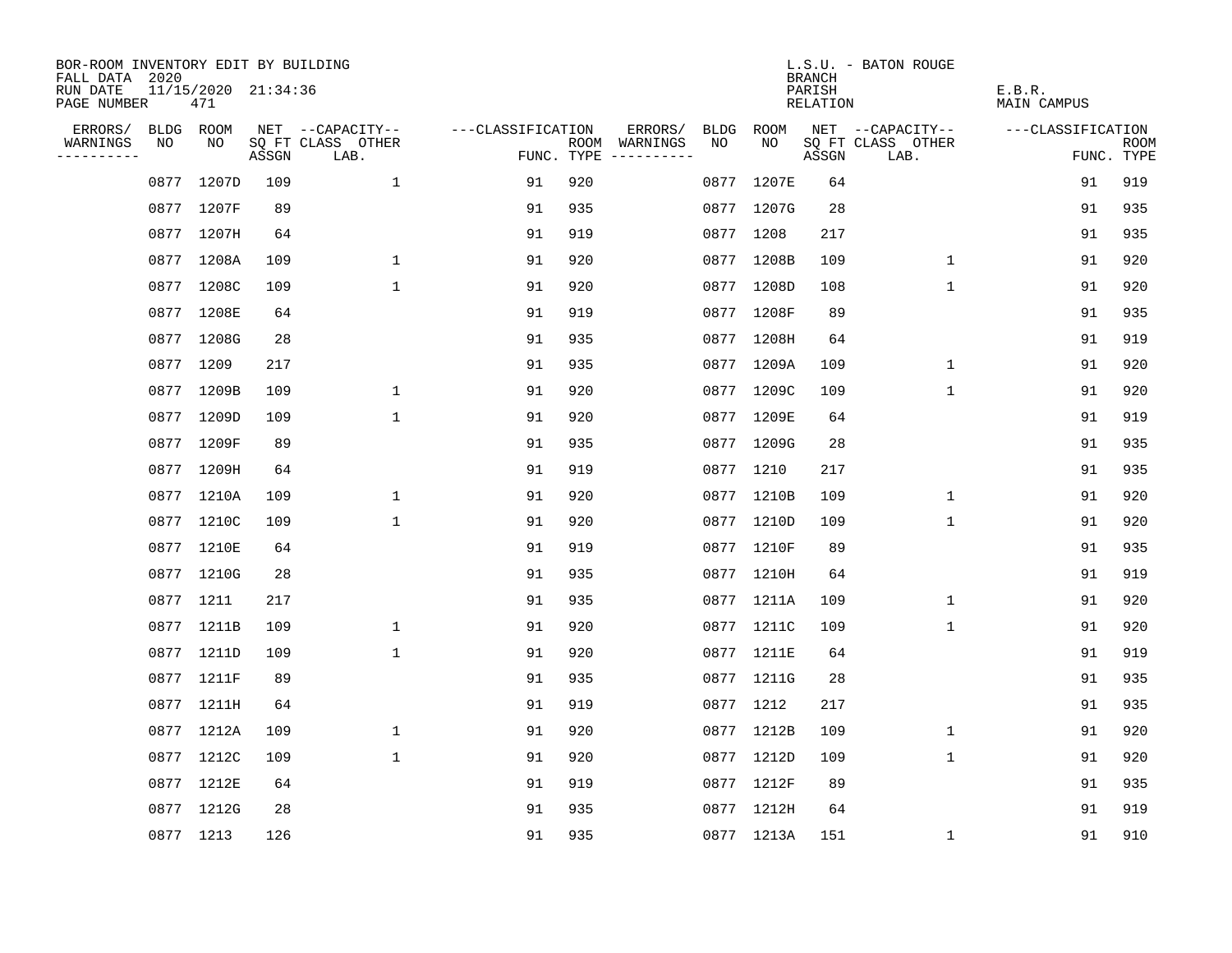| BOR-ROOM INVENTORY EDIT BY BUILDING<br>FALL DATA 2020 |    |                            |       |                           |                   |     |                                      |    |                                                                | BRANCH             | L.S.U. - BATON ROUGE                                                                                                                                |                              |                    |
|-------------------------------------------------------|----|----------------------------|-------|---------------------------|-------------------|-----|--------------------------------------|----|----------------------------------------------------------------|--------------------|-----------------------------------------------------------------------------------------------------------------------------------------------------|------------------------------|--------------------|
| RUN DATE<br>PAGE NUMBER                               |    | 11/15/2020 21:34:36<br>472 |       |                           |                   |     |                                      |    |                                                                | PARISH<br>RELATION |                                                                                                                                                     | E.B.R.<br><b>MAIN CAMPUS</b> |                    |
| ERRORS/                                               |    | BLDG ROOM                  |       | NET --CAPACITY--          | ---CLASSIFICATION |     | ERRORS/                              |    | BLDG ROOM                                                      |                    | NET --CAPACITY--                                                                                                                                    | ---CLASSIFICATION            |                    |
| WARNINGS<br>----------                                | NO | NO                         | ASSGN | SQ FT CLASS OTHER<br>LAB. |                   |     | ROOM WARNINGS<br>FUNC. TYPE $------$ | NO | NO.                                                            | ASSGN              | SQ FT CLASS OTHER<br>LAB.                                                                                                                           |                              | ROOM<br>FUNC. TYPE |
|                                                       |    | 0877 1213B                 | 151   |                           | 91                | 935 |                                      |    | 0877 1213F                                                     | 108                |                                                                                                                                                     | 91                           | 935                |
|                                                       |    | 0877 1213G                 | 28    |                           | 91                | 935 |                                      |    | 0877 1214                                                      | 126                |                                                                                                                                                     | 91                           | 935                |
|                                                       |    | 0877 1214A                 | 151   | $\mathbf{1}$              | 91                | 920 |                                      |    | 0877 1214B                                                     | 151                | $\mathbf{1}$                                                                                                                                        | 91                           | 920                |
|                                                       |    | 0877 1214F                 | 108   |                           | 91                | 935 |                                      |    | 0877 1214G<br>TOTAL NUMBER CLASSROOMS<br>TOTAL NUMBER LABS 210 | 28                 | TOTAL ASSIGNABLE & UNASSIGNABLE SQFT:<br>TOTAL NET ASSIGN SQ. FT. IN ROOM FILE<br>TOTAL NUMBER COMPUTER CLASSROOMS<br>TOTAL NUMBER SPECIAL LABS 220 | 91<br>11,863<br>11,863       | 935                |
|                                                       |    | 0878 1301                  | 217   |                           | 91                | 935 |                                      |    | 0878 1301A                                                     | 109                | $\mathbf{1}$                                                                                                                                        | 91                           | 920                |
|                                                       |    | 0878 1301B                 | 109   | $\mathbf{1}$              | 91                | 920 |                                      |    | 0878 1301C                                                     | 109                | $\mathbf{1}$                                                                                                                                        | 91                           | 920                |
|                                                       |    | 0878 1301D                 | 109   | $\mathbf{1}$              | 91                | 920 |                                      |    | 0878 1301E                                                     | 64                 |                                                                                                                                                     | 91                           | 919                |
|                                                       |    | 0878 1301F                 | 89    |                           | 91                | 935 |                                      |    | 0878 1301G                                                     | 28                 |                                                                                                                                                     | 91                           | 935                |
|                                                       |    | 0878 1301H                 | 64    |                           | 91                | 919 |                                      |    | 0878 1302                                                      | 217                |                                                                                                                                                     | 91                           | 935                |
|                                                       |    | 0878 1302A                 | 109   | $\mathbf{1}$              | 91                | 920 |                                      |    | 0878 1302B                                                     | 109                | $\mathbf{1}$                                                                                                                                        | 91                           | 920                |
|                                                       |    | 0878 1302C                 | 109   | $\mathbf{1}$              | 91                | 920 |                                      |    | 0878 1302D                                                     | 109                | $\mathbf 1$                                                                                                                                         | 91                           | 920                |
|                                                       |    | 0878 1302E                 | 64    |                           | 91                | 919 |                                      |    | 0878 1302F                                                     | 89                 |                                                                                                                                                     | 91                           | 935                |
|                                                       |    | 0878 1302G                 | 28    |                           | 91                | 935 |                                      |    | 0878 1302H                                                     | 64                 |                                                                                                                                                     | 91                           | 919                |
|                                                       |    | 0878 1303                  | 217   |                           | 91                | 935 |                                      |    | 0878 1303A                                                     | 109                | $\mathbf{1}$                                                                                                                                        | 91                           | 920                |
|                                                       |    | 0878 1303B                 | 109   | $\mathbf{1}$              | 91                | 920 |                                      |    | 0878 1303C                                                     | 109                | $\mathbf 1$                                                                                                                                         | 91                           | 920                |
|                                                       |    | 0878 1303D                 | 109   | $\mathbf{1}$              | 91                | 920 |                                      |    | 0878 1303E                                                     | 64                 |                                                                                                                                                     | 91                           | 919                |
|                                                       |    | 0878 1303F                 | 89    |                           | 91                | 935 |                                      |    | 0878 1303G                                                     | 28                 |                                                                                                                                                     | 91                           | 935                |
|                                                       |    | 0878 1303H                 | 64    |                           | 91                | 919 |                                      |    | 0878 1304                                                      | 217                |                                                                                                                                                     | 91                           | 935                |
|                                                       |    | 0878 1304A                 | 109   | $\mathbf{1}$              | 91                | 920 |                                      |    | 0878 1304B                                                     | 109                | $\mathbf{1}$                                                                                                                                        | 91                           | 920                |
|                                                       |    | 0878 1304C                 | 109   | 1                         | 91                | 920 |                                      |    | 0878 1304D                                                     | 109                | 1                                                                                                                                                   | 91                           | 920                |
|                                                       |    | 0878 1304E                 | 64    |                           | 91                | 919 |                                      |    | 0878 1304F                                                     | 89                 |                                                                                                                                                     | 91                           | 935                |
|                                                       |    | 0878 1304G                 | 28    |                           | 91                | 935 |                                      |    | 0878 1304H                                                     | 64                 |                                                                                                                                                     | 91                           | 919                |
|                                                       |    | 0878 1305                  | 217   |                           | 91                | 935 |                                      |    | 0878 1305A                                                     | 109                | $\mathbf 1$                                                                                                                                         | 91                           | 920                |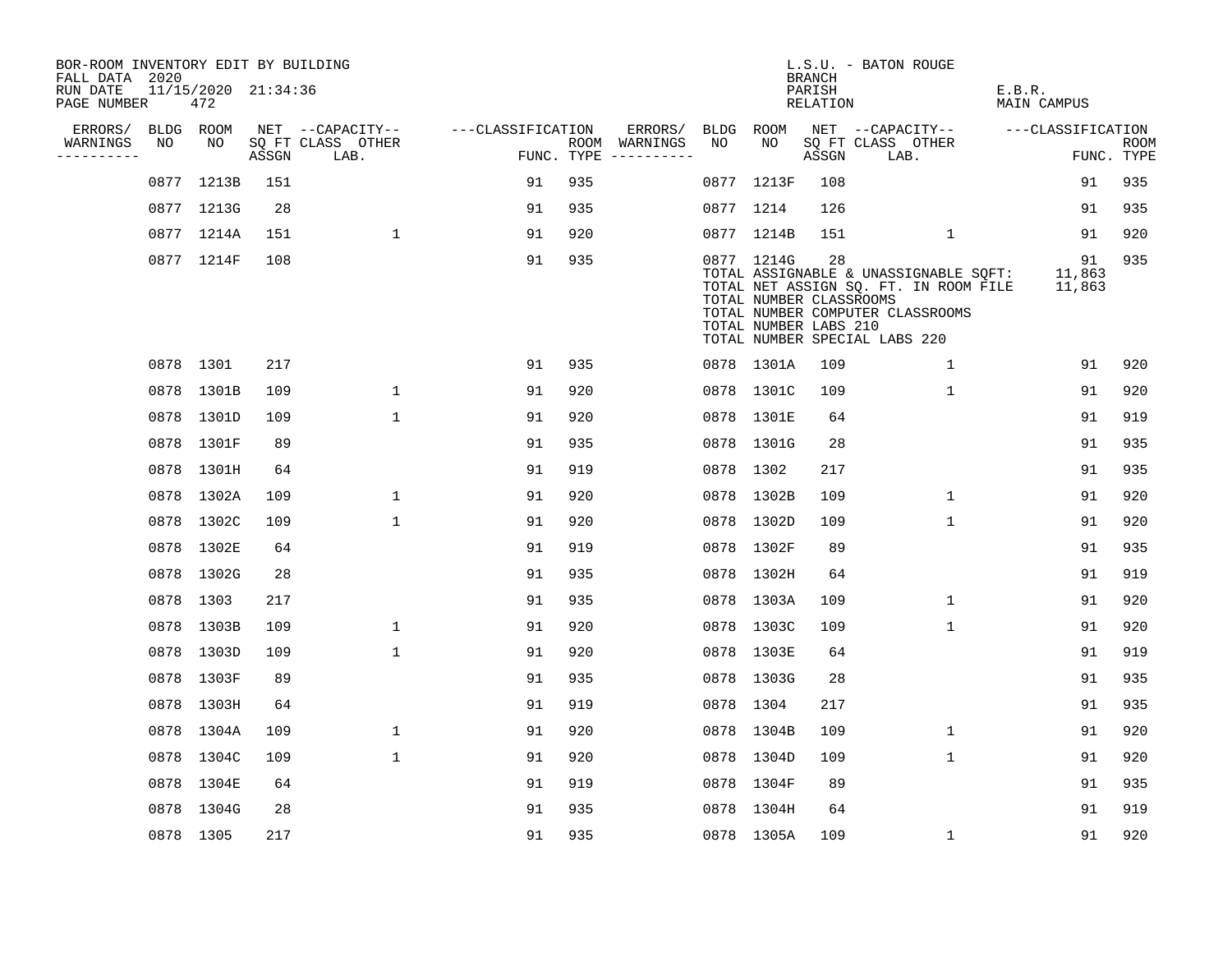| BOR-ROOM INVENTORY EDIT BY BUILDING<br>FALL DATA 2020 |      |                            |       |                           |                   |     |                                      |             |            | <b>BRANCH</b>      | L.S.U. - BATON ROUGE      |                       |                           |
|-------------------------------------------------------|------|----------------------------|-------|---------------------------|-------------------|-----|--------------------------------------|-------------|------------|--------------------|---------------------------|-----------------------|---------------------------|
| RUN DATE<br>PAGE NUMBER                               |      | 11/15/2020 21:34:36<br>473 |       |                           |                   |     |                                      |             |            | PARISH<br>RELATION |                           | E.B.R.<br>MAIN CAMPUS |                           |
| ERRORS/                                               |      | BLDG ROOM                  |       | NET --CAPACITY--          | ---CLASSIFICATION |     | ERRORS/                              | <b>BLDG</b> | ROOM       |                    | NET --CAPACITY--          | ---CLASSIFICATION     |                           |
| WARNINGS<br>----------                                | NO   | NO                         | ASSGN | SQ FT CLASS OTHER<br>LAB. |                   |     | ROOM WARNINGS<br>FUNC. TYPE $------$ | NO.         | NO.        | ASSGN              | SQ FT CLASS OTHER<br>LAB. |                       | <b>ROOM</b><br>FUNC. TYPE |
|                                                       | 0878 | 1305B                      | 109   | $\mathbf{1}$              | 91                | 920 |                                      | 0878        | 1305C      | 109                | 1                         | 91                    | 920                       |
|                                                       |      | 0878 1305D                 | 109   | $\mathbf{1}$              | 91                | 920 |                                      |             | 0878 1305E | 64                 |                           | 91                    | 919                       |
|                                                       | 0878 | 1305F                      | 89    |                           | 91                | 935 |                                      |             | 0878 1305G | 28                 |                           | 91                    | 935                       |
|                                                       |      | 0878 1305H                 | 64    |                           | 91                | 919 |                                      |             | 0878 1306  | 217                |                           | 91                    | 935                       |
|                                                       |      | 0878 1306A                 | 109   | $\mathbf 1$               | 91                | 920 |                                      |             | 0878 1306B | 109                | 1                         | 91                    | 920                       |
|                                                       |      | 0878 1306C                 | 109   | $\mathbf{1}$              | 91                | 920 |                                      |             | 0878 1306D | 109                | $\mathbf 1$               | 91                    | 920                       |
|                                                       |      | 0878 1306E                 | 64    |                           | 91                | 919 |                                      |             | 0878 1306F | 89                 |                           | 91                    | 935                       |
|                                                       |      | 0878 1306G                 | 28    |                           | 91                | 935 |                                      |             | 0878 1306H | 64                 |                           | 91                    | 919                       |
|                                                       |      | 0878 1307                  | 217   |                           | 91                | 935 |                                      |             | 0878 1307A | 109                | $\mathbf 1$               | 91                    | 920                       |
|                                                       |      | 0878 1307B                 | 109   | 1                         | 91                | 920 |                                      |             | 0878 1307C | 109                | $\mathbf 1$               | 91                    | 920                       |
|                                                       |      | 0878 1307D                 | 109   | $\mathbf{1}$              | 91                | 920 |                                      |             | 0878 1307E | 64                 |                           | 91                    | 919                       |
|                                                       |      | 0878 1307F                 | 89    |                           | 91                | 935 |                                      |             | 0878 1307G | 28                 |                           | 91                    | 935                       |
|                                                       |      | 0878 1307H                 | 64    |                           | 91                | 919 |                                      | 0878        | 1308       | 217                |                           | 91                    | 935                       |
|                                                       |      | 0878 1308A                 | 109   | 1                         | 91                | 920 |                                      |             | 0878 1308B | 109                | 1                         | 91                    | 920                       |
|                                                       |      | 0878 1308C                 | 109   | 1                         | 91                | 920 |                                      |             | 0878 1308D | 109                | 1                         | 91                    | 920                       |
|                                                       |      | 0878 1308E                 | 64    |                           | 91                | 919 |                                      |             | 0878 1308F | 89                 |                           | 91                    | 935                       |
|                                                       |      | 0878 1308G                 | 28    |                           | 91                | 935 |                                      |             | 0878 1308H | 64                 |                           | 91                    | 919                       |
|                                                       |      | 0878 1309                  | 217   |                           | 91                | 935 |                                      |             | 0878 1309A | 109                | 1                         | 91                    | 920                       |
|                                                       |      | 0878 1309B                 | 109   | $\mathbf 1$               | 91                | 920 |                                      |             | 0878 1309C | 109                | 1                         | 91                    | 920                       |
|                                                       | 0878 | 1309D                      | 109   | $\mathbf{1}$              | 91                | 920 |                                      |             | 0878 1309E | 64                 |                           | 91                    | 919                       |
|                                                       |      | 0878 1309F                 | 89    |                           | 91                | 935 |                                      |             | 0878 1309G | 28                 |                           | 91                    | 935                       |
|                                                       | 0878 | 1309H                      | 64    |                           | 91                | 919 |                                      |             | 0878 1310  | 217                |                           | 91                    | 935                       |
|                                                       |      | 0878 1310A                 | 109   | 1                         | 91                | 920 |                                      |             | 0878 1310B | 109                | 1                         | 91                    | 920                       |
|                                                       |      | 0878 1310C                 | 109   | $\mathbf{1}$              | 91                | 920 |                                      |             | 0878 1310D | 109                | $\mathbf{1}$              | 91                    | 920                       |
|                                                       |      | 0878 1310E                 | 64    |                           | 91                | 919 |                                      |             | 0878 1310F | 89                 |                           | 91                    | 935                       |
|                                                       |      | 0878 1310G                 | 28    |                           | 91                | 935 |                                      |             | 0878 1310H | 64                 |                           | 91                    | 919                       |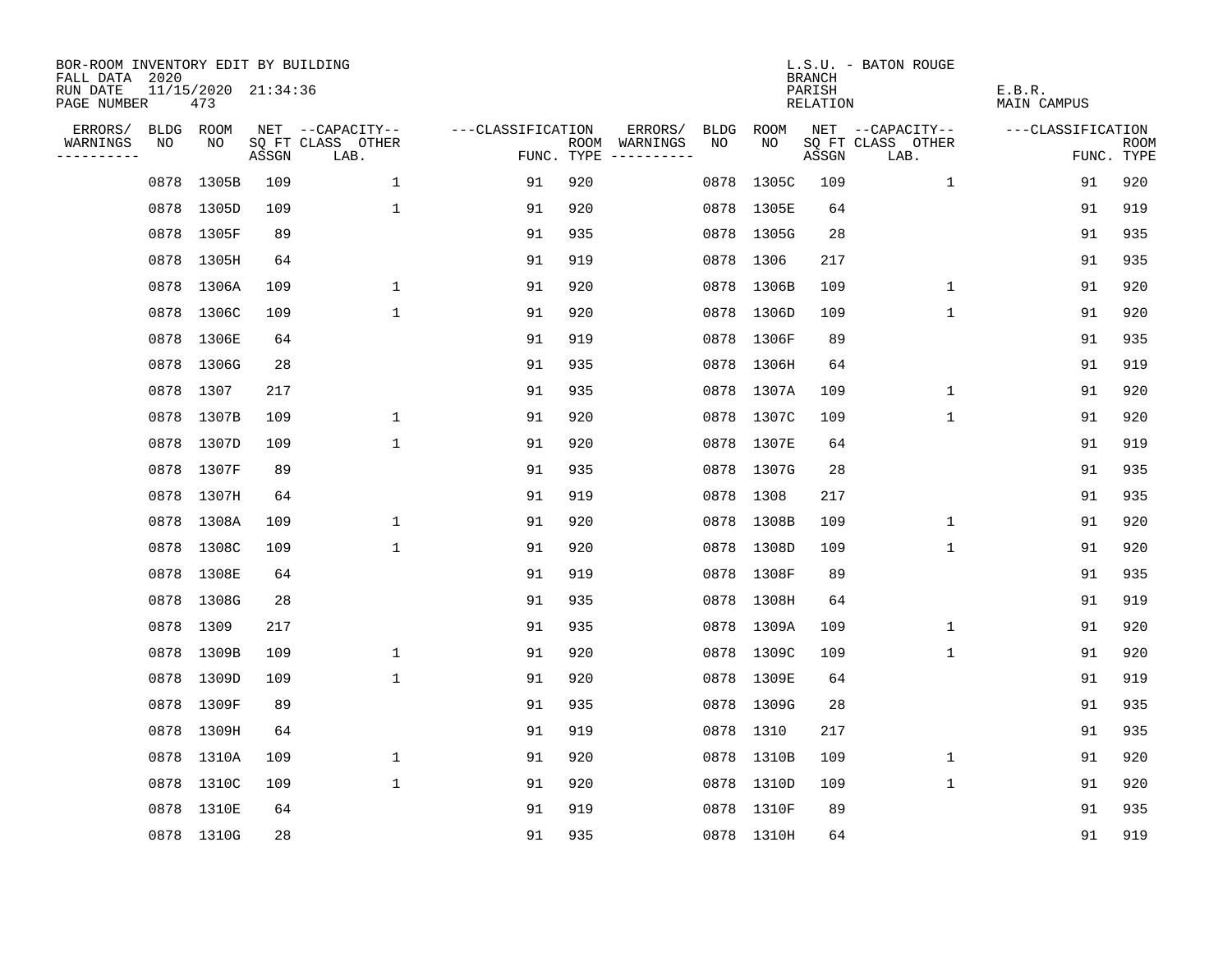| BOR-ROOM INVENTORY EDIT BY BUILDING<br>FALL DATA 2020 |           |                            |       |                           |                   |     |                                      |      |                                                                | <b>BRANCH</b>             | L.S.U. - BATON ROUGE                                                                                                                                |                              |                           |
|-------------------------------------------------------|-----------|----------------------------|-------|---------------------------|-------------------|-----|--------------------------------------|------|----------------------------------------------------------------|---------------------------|-----------------------------------------------------------------------------------------------------------------------------------------------------|------------------------------|---------------------------|
| RUN DATE<br>PAGE NUMBER                               |           | 11/15/2020 21:34:36<br>474 |       |                           |                   |     |                                      |      |                                                                | PARISH<br><b>RELATION</b> |                                                                                                                                                     | E.B.R.<br><b>MAIN CAMPUS</b> |                           |
| ERRORS/                                               | BLDG ROOM |                            |       | NET --CAPACITY--          | ---CLASSIFICATION |     | ERRORS/                              | BLDG | ROOM                                                           |                           | NET --CAPACITY--                                                                                                                                    | ---CLASSIFICATION            |                           |
| WARNINGS<br>----------                                | NO        | NO                         | ASSGN | SQ FT CLASS OTHER<br>LAB. |                   |     | ROOM WARNINGS<br>FUNC. TYPE $------$ | NO   | NO                                                             | ASSGN                     | SQ FT CLASS OTHER<br>LAB.                                                                                                                           |                              | <b>ROOM</b><br>FUNC. TYPE |
|                                                       | 0878      | 1311                       | 217   |                           | 91                | 935 |                                      | 0878 | 1311A                                                          | 109                       | $\mathbf 1$                                                                                                                                         | 91                           | 920                       |
|                                                       |           | 0878 1311B                 | 109   | $\mathbf{1}$              | 91                | 920 |                                      |      | 0878 1311C                                                     | 109                       | $\mathbf{1}$                                                                                                                                        | 91                           | 920                       |
|                                                       |           | 0878 1311D                 | 109   | $\mathbf{1}$              | 91                | 920 |                                      |      | 0878 1311E                                                     | 64                        |                                                                                                                                                     | 91                           | 919                       |
|                                                       |           | 0878 1311F                 | 89    |                           | 91                | 935 |                                      |      | 0878 1311G                                                     | 28                        |                                                                                                                                                     | 91                           | 935                       |
|                                                       |           | 0878 1311H                 | 64    |                           | 91                | 919 |                                      |      | 0878 1312                                                      | 217                       |                                                                                                                                                     | 91                           | 935                       |
|                                                       |           | 0878 1312A                 | 109   | $\mathbf{1}$              | 91                | 920 |                                      |      | 0878 1312B                                                     | 109                       | $\mathbf{1}$                                                                                                                                        | 91                           | 920                       |
|                                                       |           | 0878 1312C                 | 109   | $\mathbf{1}$              | 91                | 920 |                                      |      | 0878 1312D                                                     | 109                       | $\mathbf{1}$                                                                                                                                        | 91                           | 920                       |
|                                                       |           | 0878 1312E                 | 64    |                           | 91                | 919 |                                      |      | 0878 1312F                                                     | 89                        |                                                                                                                                                     | 91                           | 935                       |
|                                                       |           | 0878 1312G                 | 28    |                           | 91                | 935 |                                      |      | 0878 1312H<br>TOTAL NUMBER CLASSROOMS<br>TOTAL NUMBER LABS 210 | 64                        | TOTAL ASSIGNABLE & UNASSIGNABLE SOFT:<br>TOTAL NET ASSIGN SQ. FT. IN ROOM FILE<br>TOTAL NUMBER COMPUTER CLASSROOMS<br>TOTAL NUMBER SPECIAL LABS 220 | 91<br>10,776<br>10,776       | 919                       |
|                                                       | 0879 1401 |                            | 217   |                           | 91                | 935 |                                      |      | 0879 1401A                                                     | 109                       | 1                                                                                                                                                   | 91                           | 920                       |
|                                                       |           | 0879 1401B                 | 109   | $\mathbf 1$               | 91                | 920 |                                      |      | 0879 1401C                                                     | 109                       | 1                                                                                                                                                   | 91                           | 920                       |
|                                                       |           | 0879 1401D                 | 109   | $\mathbf{1}$              | 91                | 920 |                                      |      | 0879 1401E                                                     | 64                        |                                                                                                                                                     | 91                           | 919                       |
|                                                       | 0879      | 1401F                      | 89    |                           | 91                | 935 |                                      |      | 0879 1401G                                                     | 28                        |                                                                                                                                                     | 91                           | 935                       |
|                                                       |           | 0879 1401H                 | 64    |                           | 91                | 919 |                                      |      | 0879 1402                                                      | 217                       |                                                                                                                                                     | 91                           | 935                       |
|                                                       | 0879      | 1402A                      | 109   | $\mathbf 1$               | 91                | 920 |                                      |      | 0879 1402B                                                     | 109                       | 1                                                                                                                                                   | 91                           | 920                       |
|                                                       |           | 0879 1402C                 | 109   | $\mathbf 1$               | 91                | 920 |                                      |      | 0879 1402D                                                     | 109                       | 1                                                                                                                                                   | 91                           | 920                       |
|                                                       | 0879      | 1402E                      | 64    |                           | 91                | 919 |                                      |      | 0879 1402F                                                     | 89                        |                                                                                                                                                     | 91                           | 935                       |
|                                                       |           | 0879 1402G                 | 28    |                           | 91                | 935 |                                      |      | 0879 1402H                                                     | 64                        |                                                                                                                                                     | 91                           | 919                       |
|                                                       | 0879      | 1403                       | 217   |                           | 91                | 935 |                                      |      | 0879 1403A                                                     | 109                       | $\mathbf{1}$                                                                                                                                        | 91                           | 920                       |
|                                                       |           | 0879 1403B                 | 109   | $\mathbf 1$               | 91                | 920 |                                      |      | 0879 1403C                                                     | 109                       | 1                                                                                                                                                   | 91                           | 920                       |
|                                                       |           | 0879 1403D                 | 109   | $\mathbf{1}$              | 91                | 920 |                                      |      | 0879 1403E                                                     | 64                        |                                                                                                                                                     | 91                           | 919                       |
|                                                       | 0879      | 1403F                      | 89    |                           | 91                | 935 |                                      |      | 0879 1403G                                                     | 28                        |                                                                                                                                                     | 91                           | 935                       |
|                                                       |           | 0879 1403H                 | 64    |                           | 91                | 919 |                                      |      | 0879 1404                                                      | 217                       |                                                                                                                                                     | 91                           | 935                       |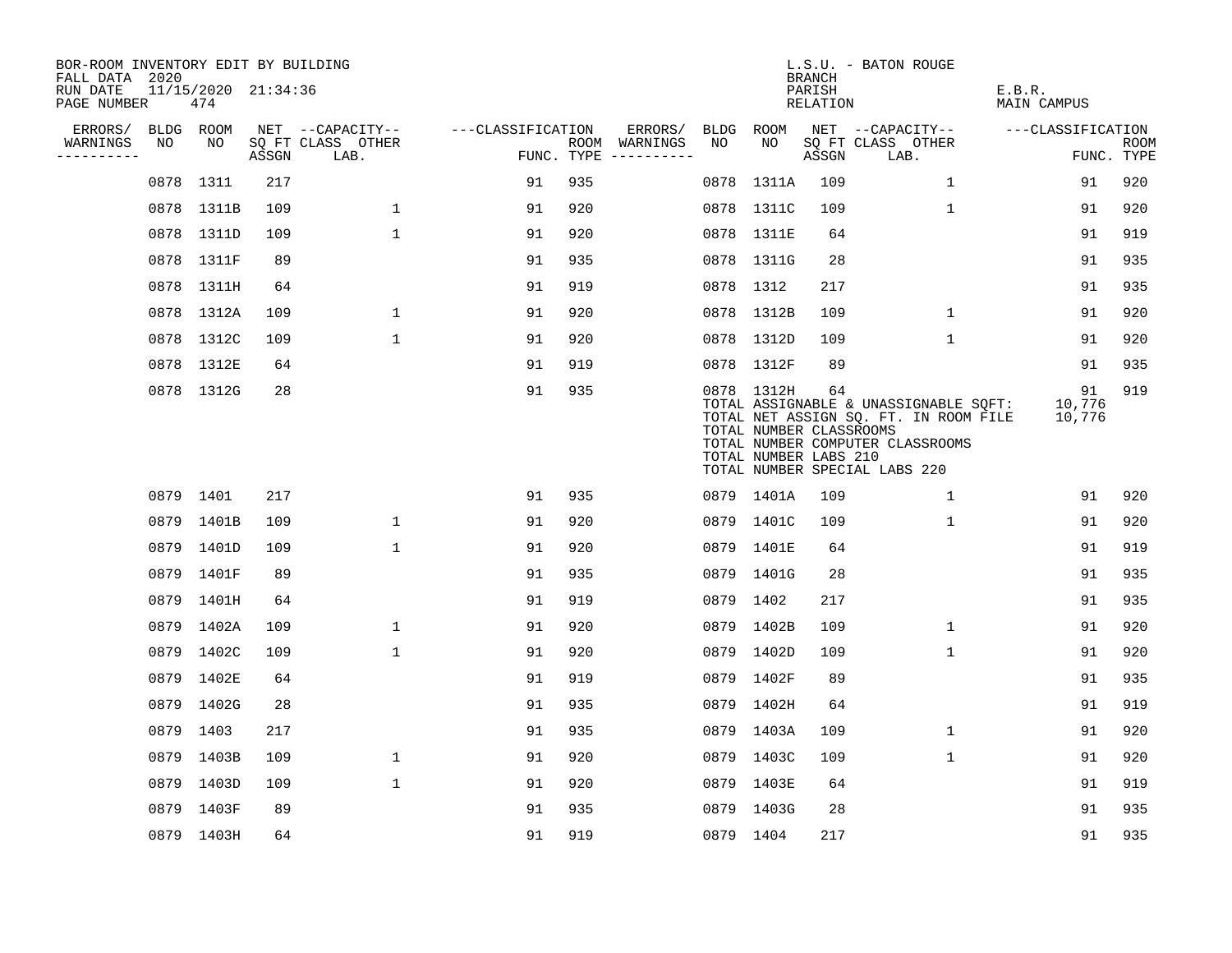| BOR-ROOM INVENTORY EDIT BY BUILDING<br>FALL DATA 2020 |      |                            |       |                           |                   |     |                                      |      |            | <b>BRANCH</b>      | L.S.U. - BATON ROUGE      |                       |                           |
|-------------------------------------------------------|------|----------------------------|-------|---------------------------|-------------------|-----|--------------------------------------|------|------------|--------------------|---------------------------|-----------------------|---------------------------|
| RUN DATE<br>PAGE NUMBER                               |      | 11/15/2020 21:34:36<br>475 |       |                           |                   |     |                                      |      |            | PARISH<br>RELATION |                           | E.B.R.<br>MAIN CAMPUS |                           |
| ERRORS/                                               |      | BLDG ROOM                  |       | NET --CAPACITY--          | ---CLASSIFICATION |     | ERRORS/                              | BLDG | ROOM       |                    | NET --CAPACITY--          | ---CLASSIFICATION     |                           |
| WARNINGS<br>----------                                | NO   | NO                         | ASSGN | SQ FT CLASS OTHER<br>LAB. |                   |     | ROOM WARNINGS<br>FUNC. TYPE $------$ | NO.  | NO         | ASSGN              | SQ FT CLASS OTHER<br>LAB. |                       | <b>ROOM</b><br>FUNC. TYPE |
|                                                       | 0879 | 1404A                      | 109   | $\mathbf{1}$              | 91                | 920 |                                      | 0879 | 1404B      | 109                | $\mathbf{1}$              | 91                    | 920                       |
|                                                       |      | 0879 1404C                 | 109   | $\mathbf{1}$              | 91                | 920 |                                      |      | 0879 1404D | 109                | 1                         | 91                    | 920                       |
|                                                       |      | 0879 1404E                 | 64    |                           | 91                | 919 |                                      |      | 0879 1404F | 89                 |                           | 91                    | 935                       |
|                                                       |      | 0879 1404G                 | 28    |                           | 91                | 935 |                                      |      | 0879 1404H | 64                 |                           | 91                    | 919                       |
|                                                       |      | 0879 1405                  | 217   |                           | 91                | 935 |                                      |      | 0879 1405A | 109                | $\mathbf 1$               | 91                    | 920                       |
|                                                       |      | 0879 1405B                 | 109   | $\mathbf 1$               | 91                | 920 |                                      |      | 0879 1405C | 109                | $\mathbf{1}$              | 91                    | 920                       |
|                                                       |      | 0879 1405D                 | 109   | $\mathbf{1}$              | 91                | 920 |                                      |      | 0879 1405E | 64                 |                           | 91                    | 919                       |
|                                                       |      | 0879 1405F                 | 89    |                           | 91                | 935 |                                      |      | 0879 1405G | 28                 |                           | 91                    | 935                       |
|                                                       |      | 0879 1405H                 | 64    |                           | 91                | 919 |                                      |      | 0879 1406  | 217                |                           | 91                    | 935                       |
|                                                       |      | 0879 1406A                 | 109   | 1                         | 91                | 920 |                                      |      | 0879 1406B | 109                | $\mathbf 1$               | 91                    | 920                       |
|                                                       |      | 0879 1406C                 | 109   | $\mathbf{1}$              | 91                | 920 |                                      |      | 0879 1406D | 109                | $\mathbf 1$               | 91                    | 920                       |
|                                                       |      | 0879 1406E                 | 64    |                           | 91                | 919 |                                      |      | 0879 1406F | 89                 |                           | 91                    | 935                       |
|                                                       |      | 0879 1406G                 | 28    |                           | 91                | 935 |                                      |      | 0879 1406H | 64                 |                           | 91                    | 919                       |
|                                                       |      | 0879 1407                  | 217   |                           | 91                | 935 |                                      |      | 0879 1407A | 109                | 1                         | 91                    | 920                       |
|                                                       |      | 0879 1407B                 | 109   | $\mathbf 1$               | 91                | 920 |                                      |      | 0879 1407C | 109                | 1                         | 91                    | 920                       |
|                                                       |      | 0879 1407D                 | 109   | $\mathbf{1}$              | 91                | 920 |                                      |      | 0879 1407E | 64                 |                           | 91                    | 919                       |
|                                                       |      | 0879 1407F                 | 89    |                           | 91                | 935 |                                      |      | 0879 1407G | 28                 |                           | 91                    | 935                       |
|                                                       |      | 0879 1407H                 | 64    |                           | 91                | 919 |                                      |      | 0879 1408  | 217                |                           | 91                    | 935                       |
|                                                       |      | 0879 1408A                 | 109   | $\mathbf 1$               | 91                | 920 |                                      |      | 0879 1408B | 109                | $\mathbf 1$               | 91                    | 920                       |
|                                                       |      | 0879 1408C                 | 109   | $\mathbf 1$               | 91                | 920 |                                      |      | 0879 1408D | 109                | $\mathbf 1$               | 91                    | 920                       |
|                                                       |      | 0879 1408E                 | 64    |                           | 91                | 919 |                                      |      | 0879 1408F | 89                 |                           | 91                    | 935                       |
|                                                       |      | 0879 1408G                 | 28    |                           | 91                | 935 |                                      |      | 0879 1408H | 64                 |                           | 91                    | 919                       |
|                                                       |      | 0879 1409                  | 217   |                           | 91                | 935 |                                      |      | 0879 1409A | 109                | 1                         | 91                    | 920                       |
|                                                       |      | 0879 1409B                 | 109   | $\mathbf 1$               | 91                | 920 |                                      |      | 0879 1409C | 109                | $\mathbf 1$               | 91                    | 920                       |
|                                                       |      | 0879 1409D                 | 109   | $\mathbf{1}$              | 91                | 920 |                                      |      | 0879 1409E | 64                 |                           | 91                    | 919                       |
|                                                       |      | 0879 1409F                 | 89    |                           | 91                | 935 |                                      |      | 0879 1409G | 28                 |                           | 91                    | 935                       |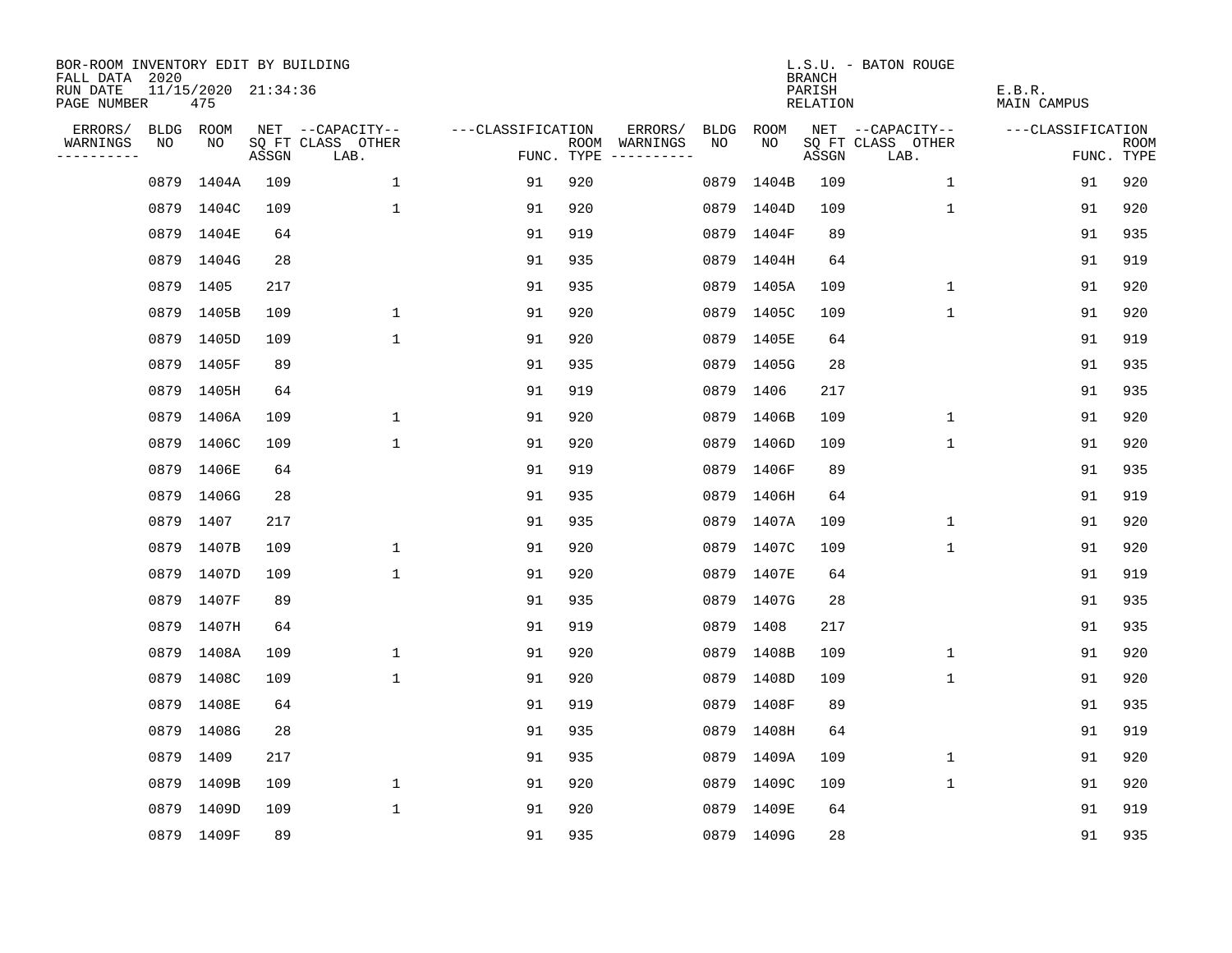| BOR-ROOM INVENTORY EDIT BY BUILDING<br>FALL DATA 2020 |                            |       |                           |                   |     |                                      |            |                                                                | <b>BRANCH</b>      | L.S.U. - BATON ROUGE                                                                                                                                |                        |                           |
|-------------------------------------------------------|----------------------------|-------|---------------------------|-------------------|-----|--------------------------------------|------------|----------------------------------------------------------------|--------------------|-----------------------------------------------------------------------------------------------------------------------------------------------------|------------------------|---------------------------|
| RUN DATE<br>PAGE NUMBER                               | 11/15/2020 21:34:36<br>476 |       |                           |                   |     |                                      |            |                                                                | PARISH<br>RELATION |                                                                                                                                                     | E.B.R.<br>MAIN CAMPUS  |                           |
| ERRORS/                                               | BLDG ROOM                  |       | NET --CAPACITY--          | ---CLASSIFICATION |     | ERRORS/                              | BLDG ROOM  |                                                                |                    | NET --CAPACITY--                                                                                                                                    | ---CLASSIFICATION      |                           |
| WARNINGS<br>NO<br>----------                          | NO                         | ASSGN | SQ FT CLASS OTHER<br>LAB. |                   |     | ROOM WARNINGS<br>FUNC. TYPE $------$ | NO.        | NO                                                             | ASSGN              | SQ FT CLASS OTHER<br>LAB.                                                                                                                           |                        | <b>ROOM</b><br>FUNC. TYPE |
|                                                       | 0879 1409H                 | 64    |                           | 91                | 919 |                                      |            | 0879 1410                                                      | 217                |                                                                                                                                                     | 91                     | 935                       |
|                                                       | 0879 1410A                 | 109   | 1                         | 91                | 920 |                                      |            | 0879 1410B                                                     | 109                | 1                                                                                                                                                   | 91                     | 920                       |
|                                                       | 0879 1410C                 | 109   | $\mathbf{1}$              | 91                | 920 |                                      |            | 0879 1410D                                                     | 109                | $\mathbf 1$                                                                                                                                         | 91                     | 920                       |
|                                                       | 0879 1410E                 | 64    |                           | 91                | 919 |                                      |            | 0879 1410F                                                     | 89                 |                                                                                                                                                     | 91                     | 935                       |
|                                                       | 0879 1410G                 | 28    |                           | 91                | 935 |                                      |            | 0879 1410H                                                     | 64                 |                                                                                                                                                     | 91                     | 919                       |
|                                                       | 0879 1411                  | 217   |                           | 91                | 935 |                                      |            | 0879 1411A                                                     | 109                | 1                                                                                                                                                   | 91                     | 920                       |
|                                                       | 0879 1411B                 | 109   | $\mathbf{1}$              | 91                | 920 |                                      |            | 0879 1411C                                                     | 109                | $\mathbf 1$                                                                                                                                         | 91                     | 920                       |
|                                                       | 0879 1411D                 | 109   | $\mathbf{1}$              | 91                | 920 |                                      |            | 0879 1411E                                                     | 64                 |                                                                                                                                                     | 91                     | 919                       |
|                                                       | 0879 1411F                 | 89    |                           | 91                | 935 |                                      |            | 0879 1411G                                                     | 28                 |                                                                                                                                                     | 91                     | 935                       |
|                                                       | 0879 1411H                 | 64    |                           | 91                | 919 |                                      |            | 0879 1412                                                      | 217                |                                                                                                                                                     | 91                     | 935                       |
|                                                       | 0879 1412A                 | 109   | $\mathbf 1$               | 91                | 920 |                                      |            | 0879 1412B                                                     | 109                | $\mathbf{1}$                                                                                                                                        | 91                     | 920                       |
|                                                       | 0879 1412C                 | 109   | $\mathbf{1}$              | 91                | 920 |                                      |            | 0879 1412D                                                     | 109                | $\mathbf 1$                                                                                                                                         | 91                     | 920                       |
|                                                       | 0879 1412E                 | 64    |                           | 91                | 919 |                                      |            | 0879 1412F                                                     | 89                 |                                                                                                                                                     | 91                     | 935                       |
|                                                       | 0879 1412G                 | 28    |                           | 91                | 935 |                                      |            | 0879 1412H                                                     | 64                 |                                                                                                                                                     | 91                     | 919                       |
|                                                       | 0879 1413                  | 126   |                           | 91                | 935 |                                      |            | 0879 1413A                                                     | 151                | $\mathbf{1}$                                                                                                                                        | 91                     | 920                       |
|                                                       | 0879 1413B                 | 151   | $\mathbf{1}$              | 91                | 920 |                                      |            | 0879 1413F                                                     | 108                |                                                                                                                                                     | 91                     | 935                       |
|                                                       | 0879 1413G                 | 28    |                           | 91                | 935 |                                      |            | 0879 1414                                                      | 126                |                                                                                                                                                     | 91                     | 935                       |
|                                                       | 0879 1414A                 | 151   | $\mathbf{1}$              | 91                | 920 |                                      |            | 0879 1414B                                                     | 151                | $\mathbf{1}$                                                                                                                                        | 91                     | 920                       |
|                                                       | 0879 1414F                 | 108   |                           | 91                | 935 |                                      |            | 0879 1414G<br>TOTAL NUMBER CLASSROOMS<br>TOTAL NUMBER LABS 210 | 28                 | TOTAL ASSIGNABLE & UNASSIGNABLE SQFT:<br>TOTAL NET ASSIGN SQ. FT. IN ROOM FILE<br>TOTAL NUMBER COMPUTER CLASSROOMS<br>TOTAL NUMBER SPECIAL LABS 220 | 91<br>11,904<br>11,904 | 935                       |
|                                                       | 0880 A0100                 | 1482  |                           | 00                | 020 |                                      |            | 0880 A0101                                                     | 2040 156           |                                                                                                                                                     | 11                     | 110                       |
|                                                       | 0880 A0101A                | 109   |                           | 46                | 115 |                                      | 0880 A0102 |                                                                | 81                 |                                                                                                                                                     | 46                     | 731                       |
|                                                       | 0880 A0103                 | 220   | 1                         | 11                | 310 |                                      |            | 0880 A0104                                                     | 155                | 6                                                                                                                                                   | 91                     | 660                       |
|                                                       | 0880 A0105                 | 220   | $\mathbf{1}$              | 11                | 310 |                                      | 0880 A0106 |                                                                | 150                |                                                                                                                                                     | 0 <sub>0</sub>         | 030                       |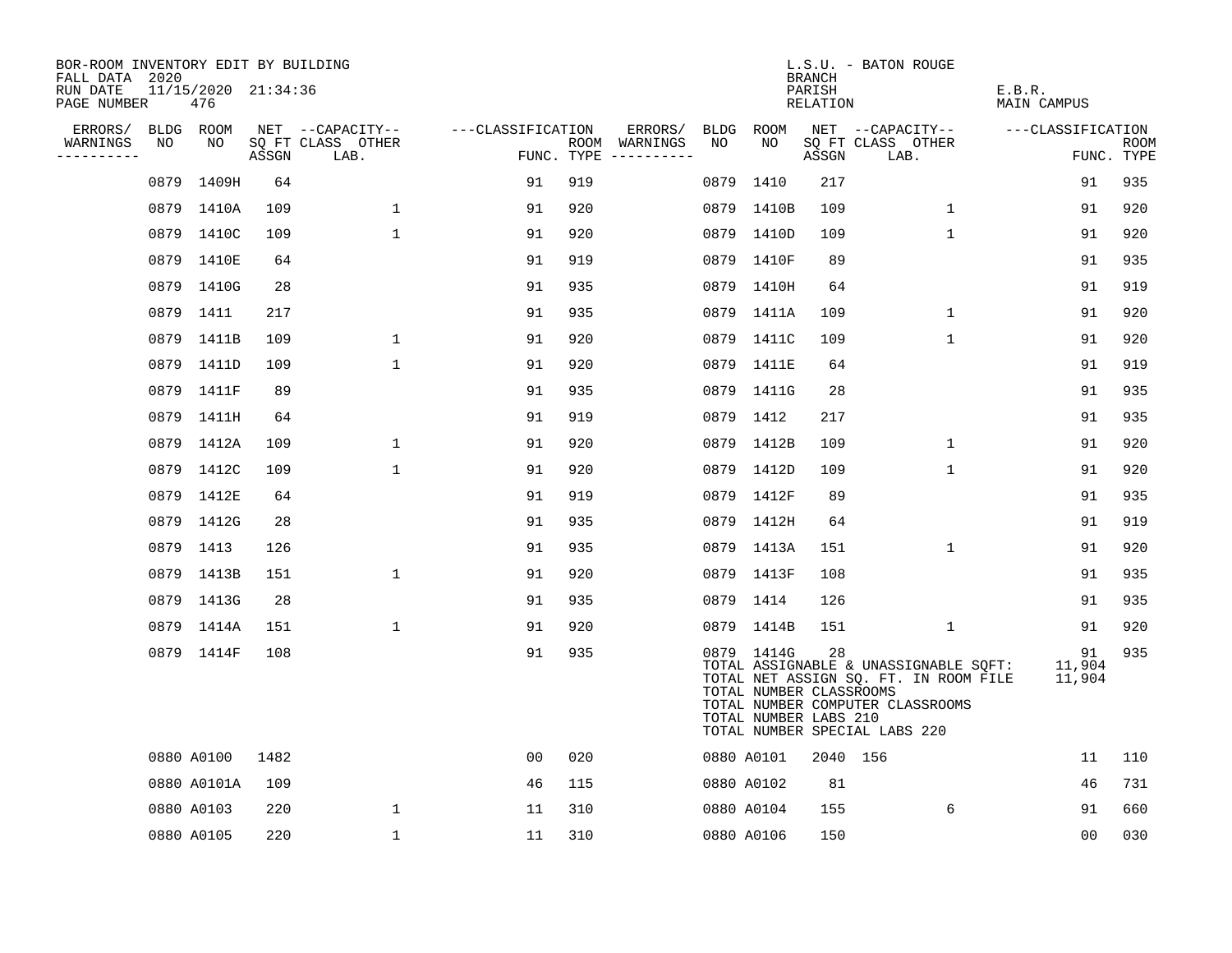| BOR-ROOM INVENTORY EDIT BY BUILDING<br>FALL DATA 2020 |    |                            |       |                           |             |                   |                    |                        |             |             | <b>BRANCH</b>      | L.S.U. - BATON ROUGE      |                       |                           |
|-------------------------------------------------------|----|----------------------------|-------|---------------------------|-------------|-------------------|--------------------|------------------------|-------------|-------------|--------------------|---------------------------|-----------------------|---------------------------|
| RUN DATE<br>PAGE NUMBER                               |    | 11/15/2020 21:34:36<br>477 |       |                           |             |                   |                    |                        |             |             | PARISH<br>RELATION |                           | E.B.R.<br>MAIN CAMPUS |                           |
| ERRORS/                                               |    | BLDG ROOM                  |       | NET --CAPACITY--          |             | ---CLASSIFICATION |                    | ERRORS/                | <b>BLDG</b> | <b>ROOM</b> |                    | NET --CAPACITY--          | ---CLASSIFICATION     |                           |
| WARNINGS<br>$- - - - - - -$                           | NO | NO                         | ASSGN | SQ FT CLASS OTHER<br>LAB. |             |                   | ROOM<br>FUNC. TYPE | WARNINGS<br>---------- | NO          | NO.         | ASSGN              | SQ FT CLASS OTHER<br>LAB. |                       | <b>ROOM</b><br>FUNC. TYPE |
|                                                       |    | 0880 A0108                 | 160   |                           | $\mathbf 1$ | 11                | 310                |                        |             | 0880 A0110  | 152                | $\mathbf{1}$              | 11                    | 310                       |
|                                                       |    | 0880 A0112                 | 152   |                           | $\mathbf 1$ | 11                | 310                |                        |             | 0880 A0114  | 160                | $\mathbf 1$               | 11                    | 310                       |
|                                                       |    | 0880 A0120                 | 219   |                           |             | 0 <sub>0</sub>    | 030                |                        |             | 0880 A0121  | 872                |                           | 00                    | 030                       |
|                                                       |    | 0880 A0121A                | 88    |                           |             | 00                | 030                |                        |             | 0880 A0123  | 646                |                           | 0 <sub>0</sub>        | 030                       |
|                                                       |    | 0880 A0124                 | 824   | 20                        |             | 11                | 250                |                        |             | 0880 A0125  | 328                | $\mathbf 1$               | 22                    | 250                       |
|                                                       |    | 0880 A0125A                | 308   | 1                         |             | 22                | 250                |                        |             | 0880 A0126  | 83                 | $\mathbf{1}$              | 32                    | 255                       |
|                                                       |    | 0880 A0127                 | 418   | 4                         |             | 22                | 250                |                        |             | 0880 A0127A | 100                |                           | 22                    | 731                       |
|                                                       |    | 0880 A0127B                | 100   |                           |             | 22                | 255                |                        |             | 0880 A0129  | 647                |                           | 11                    | 240                       |
|                                                       |    | 0880 A0129A                | 205   |                           |             | 22                | 255                |                        |             | 0880 A0129B | 1598               | $\mathbf 1$               | 0 <sub>0</sub>        | 020                       |
|                                                       |    | 0880 A0135                 | 96    |                           |             | 0 <sub>0</sub>    | 030                |                        |             | 0880 A0137  | 96                 |                           | 0 <sub>0</sub>        | 010                       |
|                                                       |    | 0880 A0139                 | 178   |                           |             | 0 <sub>0</sub>    | 030                |                        |             | 0880 A0140  | 105                |                           | 0 <sub>0</sub>        | 030                       |
|                                                       |    | 0880 A0141                 | 387   |                           |             | 0 <sub>0</sub>    | 030                |                        |             | 0880 A0143  | 341                | 1                         | 11                    | 320                       |
|                                                       |    | 0880 A0144                 | 315   | $\mathbf 1$               |             | 11                | 250                |                        |             | 0880 A0145  | 910                | $\mathbf{1}$              | 22                    | 255                       |
|                                                       |    | 0880 A0146                 | 124   |                           |             | 22                | 255                |                        |             | 0880 A0148  | 315                |                           | 46                    | 731                       |
|                                                       |    | 0880 A0149                 | 280   | $\mathbf 1$               |             | 11                | 250                |                        |             | 0880 A0151  | 610                | 12                        | 11                    | 250                       |
|                                                       |    | 0880 A0153                 | 610   |                           | 12          | 11                | 320                |                        |             | 0880 A0153A | 130                | $\mathbf{1}$              | 11                    | 250                       |
|                                                       |    | 0880 A0154                 | 219   |                           |             | 00                | 030                |                        |             | 0880 A0155  | 150                | 1                         | 11                    | 320                       |
|                                                       |    | 0880 A0201                 | 4623  | 92                        |             | 22                | 290                |                        |             | 0880 A0201A | 115                | 1                         | 11                    | 310                       |
|                                                       |    | 0880 A0201B                | 475   |                           | 24          | 11                | 420                |                        |             | 0880 A0202  | 36                 |                           | 0 <sub>0</sub>        | 030                       |
|                                                       |    | 0880 A0206                 | 160   |                           | $\mathbf 1$ | 11                | 310                |                        |             | 0880 A0207  | 320                |                           | 0 <sub>0</sub>        | 030                       |
|                                                       |    | 0880 A0208                 | 152   |                           | 1           | 11                | 310                |                        |             | 0880 A0209  | 220                | $\mathbf 1$               | 11                    | 310                       |
|                                                       |    | 0880 A0210                 | 152   |                           | 1           | 11                | 310                |                        |             | 0880 A0212  | 160                | 1                         | 22                    | 310                       |
|                                                       |    | 0880 A0220                 | 81    |                           |             | 0 <sub>0</sub>    | 030                |                        |             | 0880 A0221  | 977                | 20                        | 22                    | 250                       |
|                                                       |    | 0880 A0222                 | 219   |                           | $\mathbf 1$ | 00                | 030                |                        |             | 0880 A0223  | 75                 | $\mathbf{1}$              | 22                    | 255                       |
|                                                       |    | 0880 A0223A                | 547   | 11                        |             | 22                | 250                |                        |             | 0880 A0224  | 977                | 20                        | 22                    | 255                       |
|                                                       |    | 0880 A0225                 | 977   | 20                        |             | 22                | 250                |                        |             | 0880 A0226  | 76                 | $\mathbf{1}$              | 22                    | 255                       |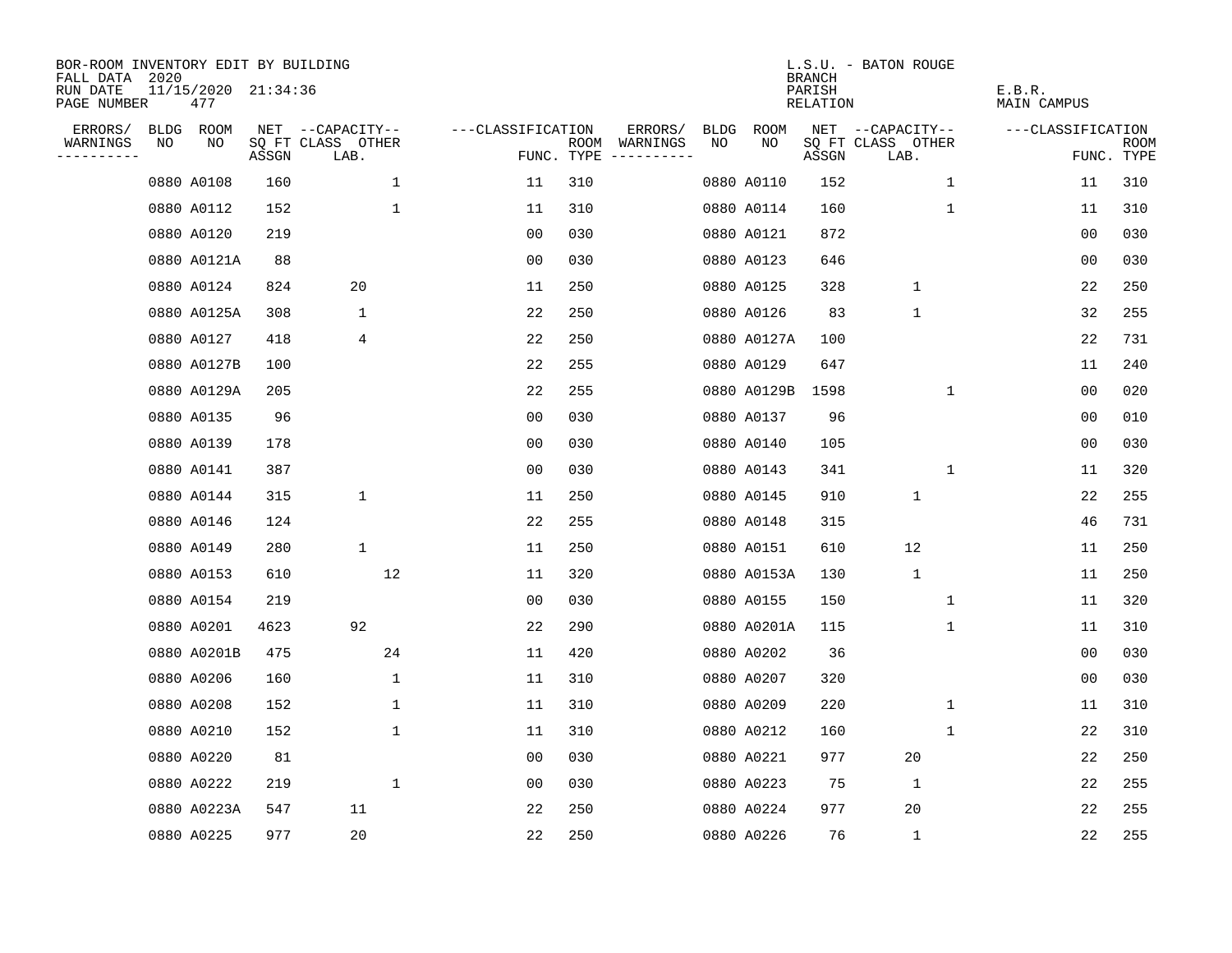| BOR-ROOM INVENTORY EDIT BY BUILDING<br>FALL DATA 2020 |    |                            |       |                           |              |                   |     |                                      |      |             | <b>BRANCH</b>      | L.S.U. - BATON ROUGE      |             |                       |                |                    |
|-------------------------------------------------------|----|----------------------------|-------|---------------------------|--------------|-------------------|-----|--------------------------------------|------|-------------|--------------------|---------------------------|-------------|-----------------------|----------------|--------------------|
| RUN DATE<br>PAGE NUMBER                               |    | 11/15/2020 21:34:36<br>478 |       |                           |              |                   |     |                                      |      |             | PARISH<br>RELATION |                           |             | E.B.R.<br>MAIN CAMPUS |                |                    |
| ERRORS/                                               |    | BLDG ROOM                  |       | NET --CAPACITY--          |              | ---CLASSIFICATION |     | ERRORS/                              | BLDG | ROOM        |                    | NET --CAPACITY--          |             | ---CLASSIFICATION     |                |                    |
| WARNINGS<br>----------                                | NO | NO                         | ASSGN | SQ FT CLASS OTHER<br>LAB. |              |                   |     | ROOM WARNINGS<br>FUNC. TYPE $------$ | NO   | NO          | ASSGN              | SQ FT CLASS OTHER<br>LAB. |             |                       |                | ROOM<br>FUNC. TYPE |
|                                                       |    | 0880 A0228                 | 208   | 4                         |              | 22                | 255 |                                      |      | 0880 A0229  | 677                | 14                        |             |                       | 11             | 250                |
|                                                       |    | 0880 A0231                 | 410   |                           |              | 00                | 030 |                                      |      | 0880 A0235  | 92                 |                           |             |                       | 00             | 030                |
|                                                       |    | 0880 A0237                 | 69    |                           |              | 0 <sub>0</sub>    | 010 |                                      |      | 0880 A0239  | 184                |                           |             |                       | 0 <sub>0</sub> | 030                |
|                                                       |    | 0880 A0241                 | 209   |                           | 1            | 11                | 310 |                                      |      | 0880 A0243  | 130                |                           | 1           |                       | 22             | 310                |
|                                                       |    | 0880 A0245                 | 340   |                           | 20           | 22                | 350 |                                      |      | 0880 A0246  | 155                | $\mathbf{1}$              |             |                       | 22             | 255                |
|                                                       |    | 0880 A0246A                | 155   | $\mathbf 1$               |              | 22                | 255 |                                      |      | 0880 A0247  | 280                | $\mathbf 1$               |             |                       | 11             | 250                |
|                                                       |    | 0880 A0249                 | 732   | 15                        |              | 11                | 250 |                                      |      | 0880 A0249A | 160                | 1                         |             |                       | 11             | 250                |
|                                                       |    | 0880 A0249B                | 160   | 1                         |              | 11                | 250 |                                      |      | 0880 A0249C | 160                | 1                         |             |                       | 11             | 250                |
|                                                       |    | 0880 A0249D                | 160   | $\mathbf{1}$              |              | 11                | 250 |                                      |      | 0880 A0249E | 160                | 1                         |             |                       | 11             | 250                |
|                                                       |    | 0880 A0250                 | 138   | 1                         |              | 22                | 255 |                                      |      | 0880 A0254  | 142                |                           |             |                       | 0 <sub>0</sub> | 030                |
|                                                       |    | 0880 A0255                 | 147   |                           |              | 22                | 255 |                                      |      | 0880 A0256  | 219                |                           |             |                       | 0 <sub>0</sub> | 030                |
|                                                       |    | 0880 A0257                 | 736   | 15                        |              | 22                | 255 |                                      |      | 0880 A0257A | 110                | $\mathbf 1$               |             |                       | 11             | 255                |
|                                                       |    | 0880 A0257B                | 151   |                           |              | 22                | 731 |                                      |      | 0880 A0257C | 116                | $\mathbf{1}$              |             |                       | 22             | 220                |
|                                                       |    | 0880 A0257D                | 165   |                           | $\mathbf{1}$ | 22                | 310 |                                      |      | 0880 A0301  | 960                | 19                        |             |                       | 11             | 250                |
|                                                       |    | 0880 A0302                 | 36    |                           |              | 0 <sub>0</sub>    | 030 |                                      |      | 0880 A0303  | 960                | 19                        |             |                       | 11             | 250                |
|                                                       |    | 0880 A0305                 | 24    |                           |              | 0 <sub>0</sub>    | 010 |                                      |      | 0880 A0306  | 160                |                           | $\mathbf 1$ |                       | 11             | 310                |
|                                                       |    | 0880 A0307                 | 307   |                           |              | 0 <sub>0</sub>    | 030 |                                      |      | 0880 A0308  | 152                |                           | 1           |                       | 11             | 310                |
|                                                       |    | 0880 A0309                 | 220   |                           | $\mathbf{1}$ | 11                | 310 |                                      |      | 0880 A0310  | 152                |                           | 1           |                       | 11             | 310                |
|                                                       |    | 0880 A0312                 | 160   |                           | $\mathbf 1$  | 11                | 310 |                                      |      | 0880 A0320  | 81                 |                           |             |                       | 0 <sub>0</sub> | 030                |
|                                                       |    | 0880 A0321                 | 285   | $\mathbf{1}$              |              | 11                | 250 |                                      |      | 0880 A0322  | 219                |                           |             |                       | 0 <sub>0</sub> | 030                |
|                                                       |    | 0880 A0323                 | 630   | 13                        |              | 11                | 250 |                                      |      | 0880 A0324  | 977                | 20                        |             |                       | 22             | 255                |
|                                                       |    | 0880 A0325                 | 630   | 13                        |              | 11                | 250 |                                      |      | 0880 A0327  | 280                | 1                         |             |                       | 11             | 250                |
|                                                       |    | 0880 A0329                 | 280   | $\mathbf 1$               |              | 11                | 250 |                                      |      | 0880 A0330  | 255                | $\mathbf 1$               |             |                       | 22             | 255                |
|                                                       |    | 0880 A0331                 | 630   | 13                        |              | 11                | 250 |                                      |      | 0880 A0332  | 155                | $\mathbf 1$               |             |                       | 22             | 255                |
|                                                       |    | 0880 A0333                 | 308   |                           | $\mathbf 1$  | 22                | 320 |                                      |      | 0880 A0335  | 410                |                           | 1           |                       | 0 <sub>0</sub> | 030                |
|                                                       |    | 0880 A0337                 | 92    |                           | $\mathbf{1}$ | 0 <sub>0</sub>    | 030 |                                      |      | 0880 A0339  | 69                 |                           |             |                       | 0 <sub>0</sub> | 010                |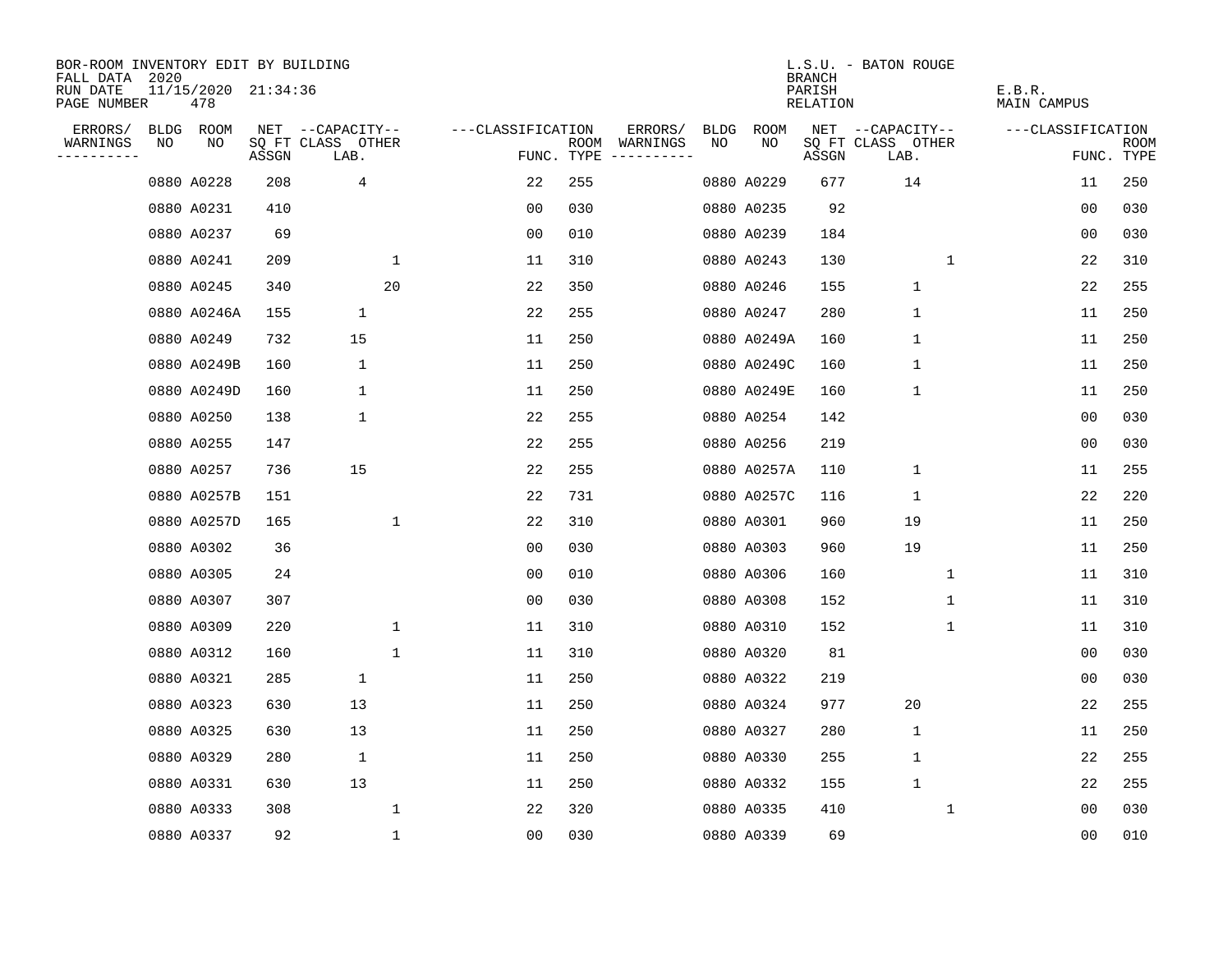| BOR-ROOM INVENTORY EDIT BY BUILDING<br>FALL DATA 2020 |    |                            |       |                           |              |                   |                    |                         |             |             | <b>BRANCH</b>      | L.S.U. - BATON ROUGE      |              |                       |                           |
|-------------------------------------------------------|----|----------------------------|-------|---------------------------|--------------|-------------------|--------------------|-------------------------|-------------|-------------|--------------------|---------------------------|--------------|-----------------------|---------------------------|
| RUN DATE<br>PAGE NUMBER                               |    | 11/15/2020 21:34:36<br>479 |       |                           |              |                   |                    |                         |             |             | PARISH<br>RELATION |                           |              | E.B.R.<br>MAIN CAMPUS |                           |
| ERRORS/                                               |    | BLDG ROOM                  |       | NET --CAPACITY--          |              | ---CLASSIFICATION |                    | ERRORS/                 | <b>BLDG</b> | <b>ROOM</b> |                    | NET --CAPACITY--          |              | ---CLASSIFICATION     |                           |
| WARNINGS<br>--------                                  | NO | NO                         | ASSGN | SQ FT CLASS OTHER<br>LAB. |              |                   | ROOM<br>FUNC. TYPE | WARNINGS<br>----------- | NO.         | NO          | ASSGN              | SQ FT CLASS OTHER<br>LAB. |              |                       | <b>ROOM</b><br>FUNC. TYPE |
|                                                       |    | 0880 A0341                 | 184   |                           |              | 00                | 030                |                         |             | 0880 A0343  | 209                |                           | $\mathbf{1}$ | 11                    | 310                       |
|                                                       |    | 0880 A0345                 | 209   |                           | $\mathbf 1$  | 11                | 310                |                         |             | 0880 A0346  | 155                |                           |              | 22                    | 255                       |
|                                                       |    | 0880 A0347                 | 341   |                           | 6            | 22                | 350                |                         |             | 0880 A0349  | 285                | $\mathbf{1}$              |              | 11                    | 250                       |
|                                                       |    | 0880 A0350                 | 265   | $\mathbf{1}$              |              | 22                | 255                |                         |             | 0880 A0351  | 635                | 13                        |              | 22                    | 250                       |
|                                                       |    | 0880 A0354                 | 142   |                           |              | 0 <sub>0</sub>    | 030                |                         |             | 0880 A0355  | 635                | 13                        |              | 11                    | 250                       |
|                                                       |    | 0880 A0356                 | 219   |                           |              | 0 <sub>0</sub>    | 030                |                         |             | 0880 A0357  | 280                |                           | 1            | 22                    | 320                       |
|                                                       |    | 0880 A0359                 | 635   | 13                        |              | 11                | 250                |                         |             | 0880 A0361  | 280                |                           | $\mathbf 1$  | 11                    | 320                       |
|                                                       |    | 0880 A0363                 | 170   | 1                         |              | 11                | 250                |                         |             | 0880 A0363A | 100                | $\mathbf{1}$              |              | 11                    | 250                       |
|                                                       |    | 0880 A0363B                | 148   | $\mathbf 1$               |              | 11                | 250                |                         |             | 0880 A0363C | 108                | $\mathbf{1}$              |              | 11                    | 250                       |
|                                                       |    | 0880 A0363D                | 230   |                           | 1            | 11                | 310                |                         |             | 0880 A0365  | 189                |                           | $\mathbf 1$  | 11                    | 320                       |
|                                                       |    | 0880 A0401                 | 125   | $\mathbf{1}$              |              | 11                | 250                |                         |             | 0880 A0402  | 36                 |                           |              | 0 <sub>0</sub>        | 030                       |
|                                                       |    | 0880 A0403                 | 625   | 13                        |              | 11                | 250                |                         |             | 0880 A0403A | 175                | $\mathbf{1}$              |              | 11                    | 250                       |
|                                                       |    | 0880 A0405                 | 625   | 13                        |              | 11                | 250                |                         |             | 0880 A0407  | 130                | $1\,$                     |              | 11                    | 250                       |
|                                                       |    | 0880 A0409                 | 180   |                           | $\mathbf 1$  | 22                | 310                |                         |             | 0880 A0411  | 24                 |                           |              | 0 <sub>0</sub>        | 010                       |
|                                                       |    | 0880 A0412                 | 160   |                           | $\mathbf{1}$ | 22                | 310                |                         |             | 0880 A0413  | 224                |                           | 1            | 11                    | 310                       |
|                                                       |    | 0880 A0414                 | 152   |                           |              | 11                | 320                |                         |             | 0880 A0415  | 220                |                           | 1            | 11                    | 310                       |
|                                                       |    | 0880 A0416                 | 152   |                           | $\mathbf 1$  | 11                | 310                |                         |             | 0880 A0418  | 160                |                           | 1            | 77                    | 310                       |
|                                                       |    | 0880 A0420                 | 81    |                           |              | 0 <sub>0</sub>    | 030                |                         |             | 0880 A0421  | 285                | 1                         |              | 11                    | 250                       |
|                                                       |    | 0880 A0422                 | 218   |                           |              | 0 <sub>0</sub>    | 030                |                         |             | 0880 A0423  | 630                | 13                        |              | 22                    | 250                       |
|                                                       |    | 0880 A0424                 | 977   | 20                        |              | 11                | 255                |                         |             | 0880 A0425  | 285                |                           | $\mathbf{1}$ | 11                    | 320                       |
|                                                       |    | 0880 A0426                 | 630   | 13                        |              | 11                | 250                |                         |             | 0880 A0429  | 280                | $\mathbf{1}$              |              | 11                    | 250                       |
|                                                       |    | 0880 A0430                 | 318   | $\mathbf 1$               |              | 11                | 250                |                         |             | 0880 A0431  | 630                | 13                        |              | 11                    | 250                       |
|                                                       |    | 0880 A0432                 | 155   |                           |              | 11                | 255                |                         |             | 0880 A0433  | 238                |                           |              | 11                    | 255                       |
|                                                       |    | 0880 A0435                 | 410   |                           |              | 0 <sub>0</sub>    | 030                |                         |             | 0880 A0437  | 92                 |                           |              | 0 <sub>0</sub>        | 030                       |
|                                                       |    | 0880 A0439                 | 69    |                           |              | 0 <sub>0</sub>    | 010                |                         |             | 0880 A0441  | 184                |                           |              | 0 <sub>0</sub>        | 030                       |
|                                                       |    | 0880 A0443                 | 209   |                           | 1            | 11                | 310                |                         |             | 0880 A0445  | 209                |                           | $\mathbf{1}$ | 11                    | 310                       |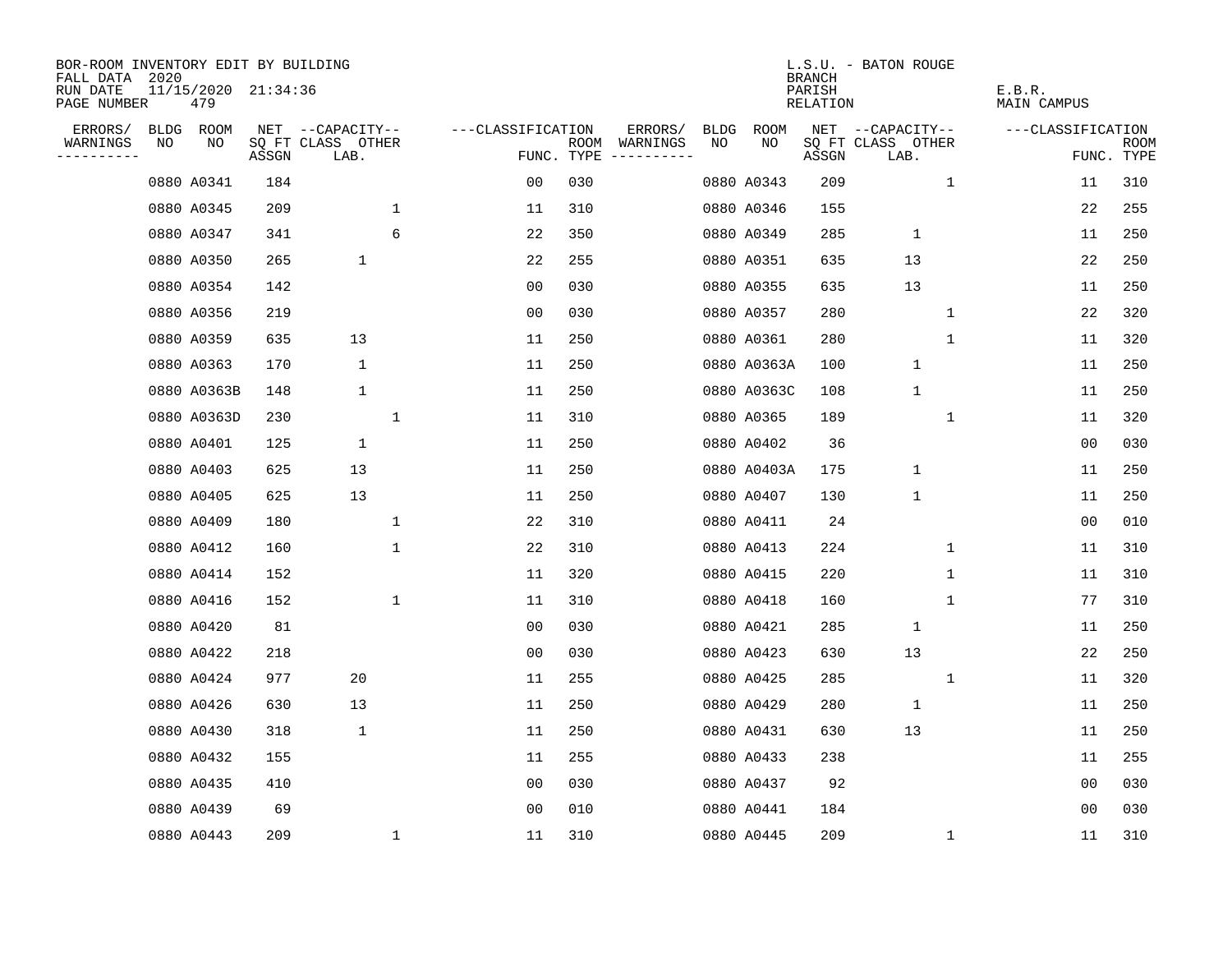| BOR-ROOM INVENTORY EDIT BY BUILDING<br>FALL DATA 2020 |    |                            |       |                           |              |                   |                    |                         |             |             | <b>BRANCH</b>      | L.S.U. - BATON ROUGE      |              |                       |                           |
|-------------------------------------------------------|----|----------------------------|-------|---------------------------|--------------|-------------------|--------------------|-------------------------|-------------|-------------|--------------------|---------------------------|--------------|-----------------------|---------------------------|
| RUN DATE<br>PAGE NUMBER                               |    | 11/15/2020 21:34:36<br>480 |       |                           |              |                   |                    |                         |             |             | PARISH<br>RELATION |                           |              | E.B.R.<br>MAIN CAMPUS |                           |
| ERRORS/                                               |    | BLDG ROOM                  |       | NET --CAPACITY--          |              | ---CLASSIFICATION |                    | ERRORS/                 | <b>BLDG</b> | <b>ROOM</b> |                    | NET --CAPACITY--          |              | ---CLASSIFICATION     |                           |
| WARNINGS<br>. <u>.</u> .                              | NO | NO                         | ASSGN | SQ FT CLASS OTHER<br>LAB. |              |                   | ROOM<br>FUNC. TYPE | WARNINGS<br>----------- | NO          | NO          | ASSGN              | SQ FT CLASS OTHER<br>LAB. |              |                       | <b>ROOM</b><br>FUNC. TYPE |
|                                                       |    | 0880 A0447                 | 341   |                           | 1            | 11                | 320                |                         |             | 0880 A0448  | 155                |                           |              | 11                    | 255                       |
|                                                       |    | 0880 A0449                 | 140   | $\mathbf 1$               |              | 22                | 250                |                         |             | 0880 A0451  | 635                | 13                        |              | 22                    | 250                       |
|                                                       |    | 0880 A0451A                | 140   | $\mathbf 1$               |              | 22                | 255                |                         |             | 0880 A0452  | 318                | $\mathbf 1$               |              | 22                    | 250                       |
|                                                       |    | 0880 A0455                 | 635   | 13                        |              | 11                | 250                |                         |             | 0880 A0455A | 140                | $\mathbf 1$               |              | 11                    | 250                       |
|                                                       |    | 0880 A0456                 | 142   |                           | $\mathbf{1}$ | 0 <sub>0</sub>    | 030                |                         |             | 0880 A0457  | 140                | $\mathbf{1}$              |              | 11                    | 250                       |
|                                                       |    | 0880 A0458                 | 218   |                           |              | 00                | 030                |                         |             | 0880 A0459  | 635                | 13                        |              | 11                    | 250                       |
|                                                       |    | 0880 A0461                 | 285   | $\mathbf 1$               |              | 11                | 250                |                         |             | 0880 A0465  | 718                |                           | $\mathbf 1$  | 46                    | 350                       |
|                                                       |    | 0880 A0465A                | 80    |                           |              | 46                | 355                |                         |             | 0880 A0465B | 90                 |                           |              | 46                    | 355                       |
|                                                       |    | 0880 A0501                 | 140   | $\mathbf{1}$              |              | 22                | 255                |                         |             | 0880 A0502  | 36                 |                           |              | 0 <sub>0</sub>        | 030                       |
|                                                       |    | 0880 A0503                 | 598   | 6                         |              | 22                | 250                |                         |             | 0880 A0503A | 140                | $\mathbf 1$               |              | 22                    | 255                       |
|                                                       |    | 0880 A0505                 | 625   | 13                        |              | 22                | 250                |                         |             | 0880 A0505A | 125                |                           | $\mathbf 1$  | 22                    | 310                       |
|                                                       |    | 0880 A0506                 | 160   |                           | 1            | 11                | 310                |                         |             | 0880 A0507  | 140                |                           | $\mathbf 1$  | 11                    | 320                       |
|                                                       |    | 0880 A0508                 | 152   |                           | $\mathbf{1}$ | 22                | 310                |                         |             | 0880 A0509  | 24                 |                           |              | 0 <sub>0</sub>        | 010                       |
|                                                       |    | 0880 A0510                 | 152   |                           | $\mathbf{1}$ | 22                | 310                |                         |             | 0880 A0511  | 224                |                           | 1            | 11                    | 310                       |
|                                                       |    | 0880 A0512                 | 160   |                           | 1            | 11                | 310                |                         |             | 0880 A0513  | 220                |                           | 1            | 22                    | 310                       |
|                                                       |    | 0880 A0520                 | 81    |                           |              | 0 <sub>0</sub>    | 030                |                         |             | 0880 A0521  | 485                | 10                        |              | 22                    | 250                       |
|                                                       |    | 0880 A0521A                | 100   | $\mathbf 1$               |              | 22                | 255                |                         |             | 0880 A0521B | 100                | $\mathbf{1}$              |              | 22                    | 255                       |
|                                                       |    | 0880 A0522                 | 219   |                           |              | 0 <sub>0</sub>    | 030                |                         |             | 0880 A0523  | 280                | $\mathbf 1$               |              | 22                    | 250                       |
|                                                       |    | 0880 A0524                 | 977   | 20                        |              | 22                | 255                |                         |             | 0880 A0525  | 630                | 13                        |              | 22                    | 250                       |
|                                                       |    | 0880 A0525A                | 140   | $\mathbf{1}$              |              | 22                | 255                |                         |             | 0880 A0527  | 140                |                           | $\mathbf{1}$ | 22                    | 320                       |
|                                                       |    | 0880 A0529                 | 140   |                           | 1            | 22                | 320                |                         |             | 0880 A0530  | 100                | $\mathbf{1}$              |              | 22                    | 255                       |
|                                                       |    | 0880 A0530A                | 530   | 11                        |              | 22                | 250                |                         |             | 0880 A0531  | 630                | 13                        |              | 22                    | 250                       |
|                                                       |    | 0880 A0531A                | 140   | $\mathbf 1$               |              | 22                | 255                |                         |             | 0880 A0532  | 150                | $\mathbf 1$               |              | 22                    | 255                       |
|                                                       |    | 0880 A0533                 | 280   | 1                         |              | 22                | 255                |                         |             | 0880 A0535  | 410                |                           |              | 0 <sub>0</sub>        | 030                       |
|                                                       |    | 0880 A0537                 | 92    |                           |              | 0 <sub>0</sub>    | 030                |                         |             | 0880 A0539  | 69                 |                           |              | 0 <sub>0</sub>        | 010                       |
|                                                       |    | 0880 A0541                 | 184   |                           |              | 0 <sub>0</sub>    | 030                |                         |             | 0880 A0543  | 209                |                           | $\mathbf{1}$ | 22                    | 310                       |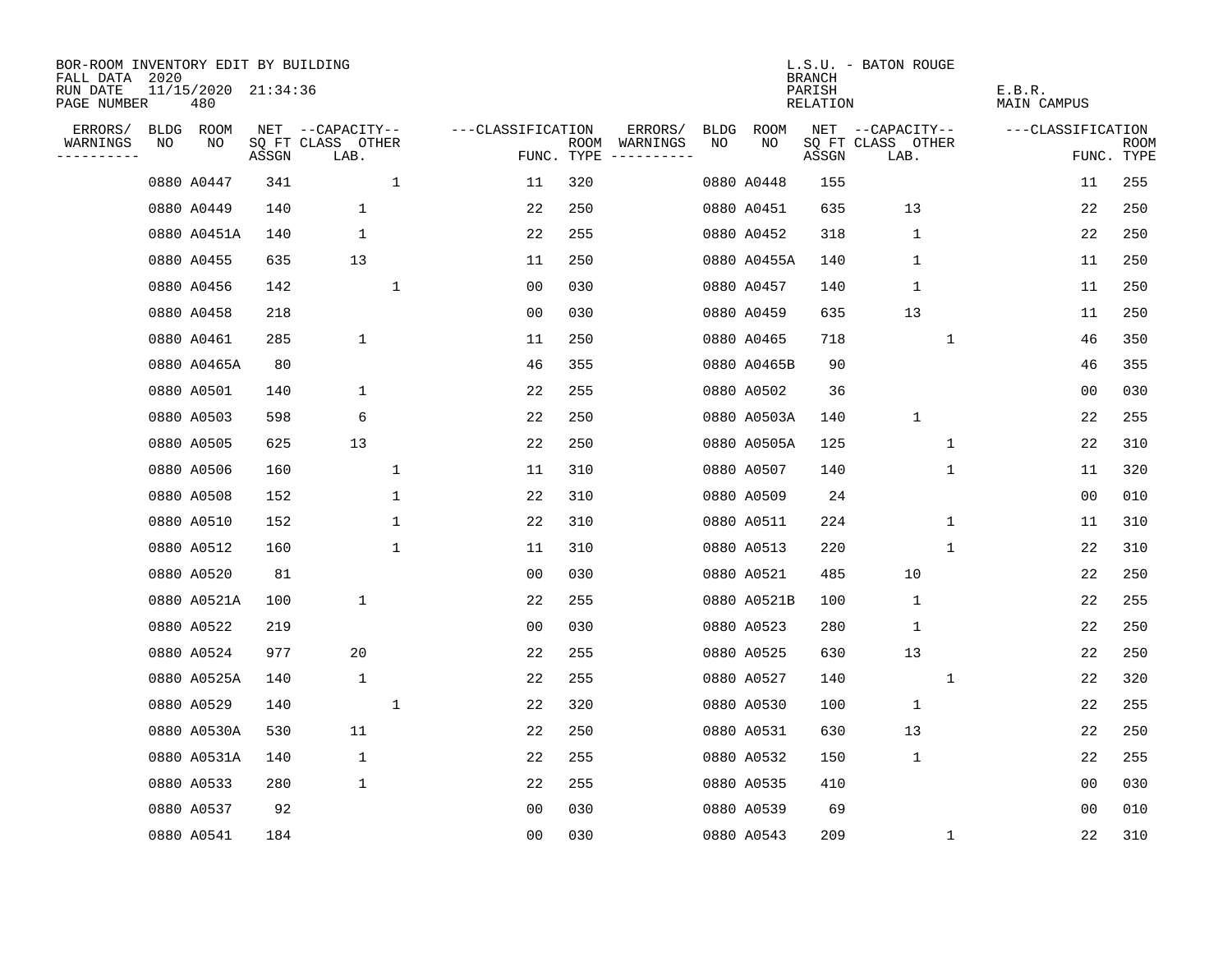| BOR-ROOM INVENTORY EDIT BY BUILDING<br>FALL DATA 2020 |    |                            |       |                           |                    |                    |                                                                                                                                                                                                                                                                                                                                                                                                                                                                                                                      |             |             | <b>BRANCH</b>      | L.S.U. - BATON ROUGE      |              |                   |                           |
|-------------------------------------------------------|----|----------------------------|-------|---------------------------|--------------------|--------------------|----------------------------------------------------------------------------------------------------------------------------------------------------------------------------------------------------------------------------------------------------------------------------------------------------------------------------------------------------------------------------------------------------------------------------------------------------------------------------------------------------------------------|-------------|-------------|--------------------|---------------------------|--------------|-------------------|---------------------------|
| RUN DATE<br>PAGE NUMBER                               |    | 11/15/2020 21:34:36<br>481 |       |                           |                    |                    |                                                                                                                                                                                                                                                                                                                                                                                                                                                                                                                      |             |             | PARISH<br>RELATION |                           | E.B.R.       | MAIN CAMPUS       |                           |
| ERRORS/                                               |    | BLDG ROOM                  |       | NET --CAPACITY--          | ---CLASSIFICATION  |                    | ERRORS/                                                                                                                                                                                                                                                                                                                                                                                                                                                                                                              | <b>BLDG</b> | <b>ROOM</b> |                    | NET --CAPACITY--          |              | ---CLASSIFICATION |                           |
| WARNINGS<br>. <u>.</u> .                              | NO | NO                         | ASSGN | SQ FT CLASS OTHER<br>LAB. |                    | ROOM<br>FUNC. TYPE | WARNINGS<br>$\begin{tabular}{ccccccccc} \multicolumn{2}{c }{\multicolumn{2}{c }{\multicolumn{2}{c }{\multicolumn{2}{c}}{\multicolumn{2}{c}}{\multicolumn{2}{c}}{\multicolumn{2}{c}}{\multicolumn{2}{c}}{\multicolumn{2}{c}}{\multicolumn{2}{c}}{\multicolumn{2}{c}}{\multicolumn{2}{c}}{\multicolumn{2}{c}}{\multicolumn{2}{c}}{\multicolumn{2}{c}}{\multicolumn{2}{c}}{\multicolumn{2}{c}}{\multicolumn{2}{c}}{\multicolumn{2}{c}}{\multicolumn{2}{c}}{\multicolumn{2}{c}}{\multicolumn{2}{c}}{\multicolumn{2}{c}}$ | NO          | NO          | ASSGN              | SQ FT CLASS OTHER<br>LAB. |              |                   | <b>ROOM</b><br>FUNC. TYPE |
|                                                       |    | 0880 A0545                 | 209   |                           | $\mathbf{1}$<br>11 | 310                |                                                                                                                                                                                                                                                                                                                                                                                                                                                                                                                      |             | 0880 A0547  | 341                |                           | $\mathbf{1}$ | 22                | 310                       |
|                                                       |    | 0880 A0549                 | 140   |                           | $\mathbf 1$<br>22  | 320                |                                                                                                                                                                                                                                                                                                                                                                                                                                                                                                                      |             | 0880 A0550  | 106                | $\mathbf{1}$              |              | 22                | 255                       |
|                                                       |    | 0880 A0551                 | 635   | 13                        | 22                 | 250                |                                                                                                                                                                                                                                                                                                                                                                                                                                                                                                                      |             | 0880 A0551A | 140                |                           | 1            | 22                | 320                       |
|                                                       |    | 0880 A0553                 | 977   | 20                        | 22                 | 250                |                                                                                                                                                                                                                                                                                                                                                                                                                                                                                                                      |             | 0880 A0554  | 142                |                           |              | 0 <sub>0</sub>    | 030                       |
|                                                       |    | 0880 A0555                 | 635   | 13                        | 22                 | 250                |                                                                                                                                                                                                                                                                                                                                                                                                                                                                                                                      |             | 0880 A0555A | 140                |                           | $\mathbf 1$  | 22                | 320                       |
|                                                       |    | 0880 A0556                 | 219   |                           | 00                 | 030                |                                                                                                                                                                                                                                                                                                                                                                                                                                                                                                                      |             | 0880 A0557  | 140                |                           | 1            | 22                | 320                       |
|                                                       |    | 0880 A0559                 | 435   | 1                         | 11                 | 350                |                                                                                                                                                                                                                                                                                                                                                                                                                                                                                                                      |             | 0880 A0561  | 435                |                           | $\mathbf 1$  | 11                | 350                       |
|                                                       |    | 0880 A0601                 | 900   | 18                        | 11                 | 250                |                                                                                                                                                                                                                                                                                                                                                                                                                                                                                                                      |             | 0880 A0602  | 36                 |                           |              | 0 <sub>0</sub>    | 030                       |
|                                                       |    | 0880 A0603                 | 900   | 18                        | 22                 | 250                |                                                                                                                                                                                                                                                                                                                                                                                                                                                                                                                      |             | 0880 A0605  | 24                 |                           |              | 0 <sub>0</sub>    | 010                       |
|                                                       |    | 0880 A0606                 | 160   |                           | $\mathbf 1$<br>11  | 310                |                                                                                                                                                                                                                                                                                                                                                                                                                                                                                                                      |             | 0880 A0607  | 224                |                           | $\mathbf 1$  | 11                | 310                       |
|                                                       |    | 0880 A0608                 | 152   |                           | $\mathbf 1$<br>11  | 310                |                                                                                                                                                                                                                                                                                                                                                                                                                                                                                                                      |             | 0880 A0609  | 220                |                           | $\mathbf 1$  | 22                | 310                       |
|                                                       |    | 0880 A0610                 | 302   |                           | $\mathbf{1}$<br>11 | 310                |                                                                                                                                                                                                                                                                                                                                                                                                                                                                                                                      |             | 0880 A0620  | 81                 |                           |              | 0 <sub>0</sub>    | 030                       |
|                                                       |    | 0880 A0621                 | 280   | $\mathbf 1$               | 11                 | 250                |                                                                                                                                                                                                                                                                                                                                                                                                                                                                                                                      |             | 0880 A0622  | 219                |                           |              | 0 <sub>0</sub>    | 030                       |
|                                                       |    | 0880 A0623                 | 635   | 13                        | 11                 | 250                |                                                                                                                                                                                                                                                                                                                                                                                                                                                                                                                      |             | 0880 A0624  | 977                | 20                        |              | 22                | 255                       |
|                                                       |    | 0880 A0625                 | 315   | 1                         | 11                 | 250                |                                                                                                                                                                                                                                                                                                                                                                                                                                                                                                                      |             | 0880 A0627  | 977                | 20                        |              | 11                | 250                       |
|                                                       |    | 0880 A0628                 | 530   | 11                        | 22                 | 250                |                                                                                                                                                                                                                                                                                                                                                                                                                                                                                                                      |             | 0880 A0628A | 100                | 1                         |              | 22                | 255                       |
|                                                       |    | 0880 A0629                 | 280   | $\mathbf 1$               | 11                 | 250                |                                                                                                                                                                                                                                                                                                                                                                                                                                                                                                                      |             | 0880 A0629A | 315                | $\mathbf{1}$              |              | 11                | 250                       |
|                                                       |    | 0880 A0630                 | 150   | 1                         | 22                 | 255                |                                                                                                                                                                                                                                                                                                                                                                                                                                                                                                                      |             | 0880 A0631  | 280                | $\mathbf 1$               |              | 11                | 250                       |
|                                                       |    | 0880 A0635                 | 410   |                           | 0 <sub>0</sub>     | 030                |                                                                                                                                                                                                                                                                                                                                                                                                                                                                                                                      |             | 0880 A0637  | 92                 |                           |              | 0 <sub>0</sub>    | 030                       |
|                                                       |    | 0880 A0639                 | 69    |                           | 0 <sub>0</sub>     | 010                |                                                                                                                                                                                                                                                                                                                                                                                                                                                                                                                      |             | 0880 A0641  | 184                |                           |              | 0 <sub>0</sub>    | 030                       |
|                                                       |    | 0880 A0643                 | 209   |                           | $\mathbf{1}$<br>11 | 310                |                                                                                                                                                                                                                                                                                                                                                                                                                                                                                                                      |             | 0880 A0645  | 209                | 1                         |              | 22                | 310                       |
|                                                       |    | 0880 A0647                 | 341   |                           | $\mathbf 1$<br>11  | 315                |                                                                                                                                                                                                                                                                                                                                                                                                                                                                                                                      |             | 0880 A0649  | 285                | $\mathbf{1}$              |              | 11                | 250                       |
|                                                       |    | 0880 A0650                 | 106   | $\mathbf 1$               | 22                 | 255                |                                                                                                                                                                                                                                                                                                                                                                                                                                                                                                                      |             | 0880 A0651  | 8                  |                           |              | 0 <sub>0</sub>    | 030                       |
|                                                       |    | 0880 A0653                 | 635   | 13                        | 11                 | 250                |                                                                                                                                                                                                                                                                                                                                                                                                                                                                                                                      |             | 0880 A0655  | 635                | 13                        |              | 11                | 250                       |
|                                                       |    | 0880 A0657                 | 285   | 1                         | 11                 | 250                |                                                                                                                                                                                                                                                                                                                                                                                                                                                                                                                      |             | 0880 A0658  | 142                |                           |              | 0 <sub>0</sub>    | 030                       |
|                                                       |    | 0880 A0659                 | 635   | 13                        | 11                 | 250                |                                                                                                                                                                                                                                                                                                                                                                                                                                                                                                                      |             | 0880 A0660  | 219                |                           |              | 00                | 030                       |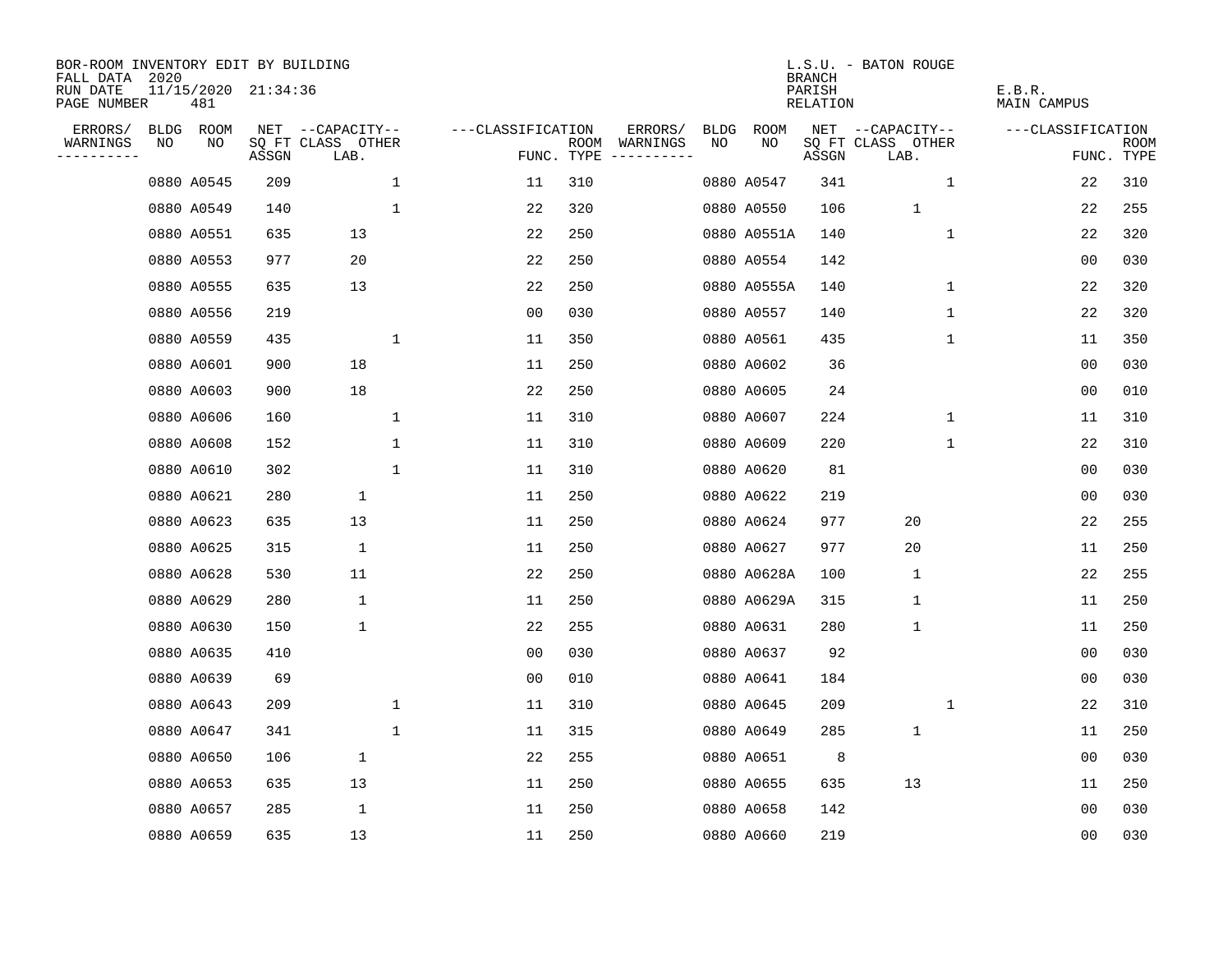| BOR-ROOM INVENTORY EDIT BY BUILDING<br>FALL DATA 2020 |    |                            |       |                           |             |                   |     |                                      |      |             | <b>BRANCH</b>                   | L.S.U. - BATON ROUGE      |              |                       |                           |
|-------------------------------------------------------|----|----------------------------|-------|---------------------------|-------------|-------------------|-----|--------------------------------------|------|-------------|---------------------------------|---------------------------|--------------|-----------------------|---------------------------|
| RUN DATE<br>PAGE NUMBER                               |    | 11/15/2020 21:34:36<br>482 |       |                           |             |                   |     |                                      |      |             | PARISH<br>RELATION              |                           |              | E.B.R.<br>MAIN CAMPUS |                           |
| ERRORS/                                               |    | BLDG ROOM                  |       | NET --CAPACITY--          |             | ---CLASSIFICATION |     | ERRORS/                              | BLDG | <b>ROOM</b> |                                 | NET --CAPACITY--          |              | ---CLASSIFICATION     |                           |
| WARNINGS<br>----------                                | NO | NO                         | ASSGN | SQ FT CLASS OTHER<br>LAB. |             |                   |     | ROOM WARNINGS<br>FUNC. TYPE $------$ | NO   | NO          | $\operatorname{\mathsf{ASSGN}}$ | SQ FT CLASS OTHER<br>LAB. |              |                       | <b>ROOM</b><br>FUNC. TYPE |
|                                                       |    | 0880 A0661                 | 285   | 1                         |             | 11                | 250 |                                      |      | 0880 A0663  | 698                             |                           | $\mathbf{1}$ | 46                    | 350                       |
|                                                       |    | 0880 A0663A                | 73    |                           | 2           | 46                | 355 |                                      |      | 0880 A0663B | 60                              |                           | 2            | 46                    | 355                       |
|                                                       |    | 0880 A0725                 | 441   | 1                         |             | 22                | 255 |                                      |      | 0880 A0725A | 105                             | 10                        |              | 46                    | 255                       |
|                                                       |    | 0880 A0725B                | 72    |                           |             | 00                | 030 |                                      |      | 0880 A0725C | 36                              |                           |              | 00                    | 030                       |
|                                                       |    | 0880 A0741                 | 143   |                           | 1           | 11                | 320 |                                      |      | 0880 A0741A | 154                             |                           | 1            | 11                    | 310                       |
|                                                       |    | 0880 A0742                 | 280   |                           |             | 0 <sub>0</sub>    | 030 |                                      |      | 0880 A0743  | 899                             | 18                        |              | 11                    | 250                       |
|                                                       |    | 0880 A0744                 | 80    |                           |             | 0 <sub>0</sub>    | 030 |                                      |      | 0880 A0746  | 80                              |                           |              | 0 <sub>0</sub>        | 030                       |
|                                                       |    | 0880 A0748                 | 170   | $\mathbf 1$               |             | 11                | 255 |                                      |      | 0880 A0751  | 899                             | 18                        |              | 11                    | 250                       |
|                                                       |    | 0880 A0752                 | 930   | 19                        |             | 22                | 255 |                                      |      | 0880 A0754  | 148                             |                           |              | 0 <sub>0</sub>        | 030                       |
|                                                       |    | 0880 A0755                 | 899   |                           | 18          | 11                | 320 |                                      |      | 0880 A0756  | 129                             |                           |              | 0 <sub>0</sub>        | 030                       |
|                                                       |    | 0880 A0759                 | 136   |                           | $\mathbf 1$ | 11                | 310 |                                      |      | 0880 C0100  | 3137                            |                           |              | 0 <sub>0</sub>        | 020                       |
|                                                       |    | 0880 C0200                 | 3011  |                           |             | 0 <sub>0</sub>    | 020 |                                      |      | 0880 C0300  | 3217                            |                           |              | 0 <sub>0</sub>        | 020                       |
|                                                       |    | 0880 C0400                 | 3317  |                           |             | 0 <sub>0</sub>    | 020 |                                      |      | 0880 C0500  | 3317                            |                           |              | 0 <sub>0</sub>        | 020                       |
|                                                       |    | 0880 C0600                 | 3229  |                           |             | 0 <sub>0</sub>    | 030 |                                      |      | 0880 C0700  | 2051                            |                           |              | 0 <sub>0</sub>        | 020                       |
|                                                       |    | 0880 E01001                | 26    |                           |             | 00                | 020 |                                      |      | 0880 E01002 | 26                              |                           |              | 00                    | 020                       |
|                                                       |    | 0880 E01003                | 85    |                           |             | 00                | 020 |                                      |      | 0880 E02001 | 26                              |                           |              | 0 <sub>0</sub>        | 020                       |
|                                                       |    | 0880 E02002                | 26    |                           |             | 0 <sub>0</sub>    | 020 |                                      |      | 0880 E02003 | 85                              |                           |              | 0 <sub>0</sub>        | 020                       |
|                                                       |    | 0880 E03001                | 26    |                           |             | 0 <sub>0</sub>    | 020 |                                      |      | 0880 E03002 | 26                              |                           |              | 0 <sub>0</sub>        | 020                       |
|                                                       |    | 0880 E03003                | 85    |                           |             | 0 <sub>0</sub>    | 020 |                                      |      | 0880 E04001 | 26                              |                           |              | 0 <sub>0</sub>        | 020                       |
|                                                       |    | 0880 E04002                | 26    |                           |             | 0 <sub>0</sub>    | 020 |                                      |      | 0880 E04003 | 85                              |                           |              | 0 <sub>0</sub>        | 020                       |
|                                                       |    | 0880 E05001                | 26    |                           |             | 0 <sub>0</sub>    | 020 |                                      |      | 0880 E05002 | 26                              |                           |              | 0 <sub>0</sub>        | 020                       |
|                                                       |    | 0880 E05003                | 85    |                           |             | 0 <sub>0</sub>    | 020 |                                      |      | 0880 E06001 | 26                              |                           |              | 0 <sub>0</sub>        | 020                       |
|                                                       |    | 0880 E06002                | 26    |                           |             | 0 <sub>0</sub>    | 020 |                                      |      | 0880 E06003 | 85                              |                           |              | 0 <sub>0</sub>        | 020                       |
|                                                       |    | 0880 E07001                | 26    |                           |             | 0 <sub>0</sub>    | 020 |                                      |      | 0880 E07002 | 26                              |                           |              | 0 <sub>0</sub>        | 020                       |
|                                                       |    | 0880 E07003                | 85    |                           |             | 0 <sub>0</sub>    | 020 |                                      |      | 0880 S01001 | 220                             |                           |              | 0 <sub>0</sub>        | 020                       |
|                                                       |    | 0880 S01002                | 220   |                           |             | 0 <sub>0</sub>    | 020 |                                      |      | 0880 S02001 | 220                             |                           |              | 0 <sub>0</sub>        | 020                       |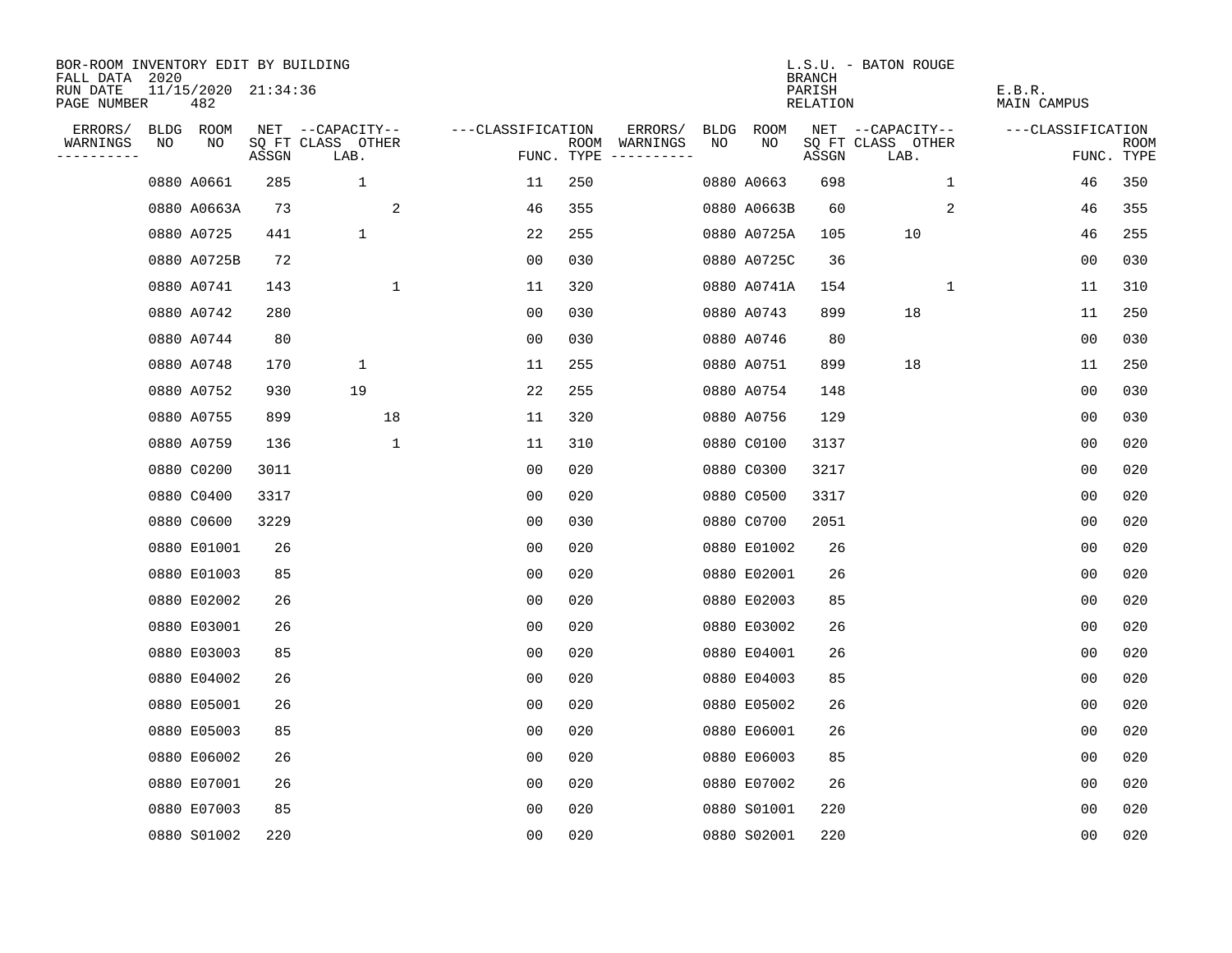| BOR-ROOM INVENTORY EDIT BY BUILDING<br>FALL DATA 2020 |      |                            |       |                                               |                |                   |                    |                          |      |                                                  | <b>BRANCH</b>      | L.S.U. - BATON ROUGE                                                                                                                                |                                       |                           |
|-------------------------------------------------------|------|----------------------------|-------|-----------------------------------------------|----------------|-------------------|--------------------|--------------------------|------|--------------------------------------------------|--------------------|-----------------------------------------------------------------------------------------------------------------------------------------------------|---------------------------------------|---------------------------|
| RUN DATE<br>PAGE NUMBER                               |      | 11/15/2020 21:34:36<br>483 |       |                                               |                |                   |                    |                          |      |                                                  | PARISH<br>RELATION |                                                                                                                                                     | E.B.R.<br><b>MAIN CAMPUS</b>          |                           |
| ERRORS/<br>WARNINGS<br>----------                     | NO   | BLDG ROOM<br>NO.           | ASSGN | NET --CAPACITY--<br>SO FT CLASS OTHER<br>LAB. |                | ---CLASSIFICATION | ROOM<br>FUNC. TYPE | ERRORS/ BLDG<br>WARNINGS | NO.  | ROOM<br>NO.                                      | ASSGN              | NET --CAPACITY--<br>SO FT CLASS OTHER<br>LAB.                                                                                                       | ---CLASSIFICATION                     | <b>ROOM</b><br>FUNC. TYPE |
|                                                       |      | 0880 S02002                | 220   |                                               |                | 00                | 020                |                          |      | 0880 S03001                                      | 220                |                                                                                                                                                     | 00                                    | 020                       |
|                                                       |      | 0880 S03002                | 220   |                                               |                | 00                | 020                |                          |      | 0880 S04001                                      | 220                |                                                                                                                                                     | 0 <sub>0</sub>                        | 020                       |
|                                                       |      | 0880 S04002                | 220   |                                               |                | 00                | 020                |                          |      | 0880 S05001                                      | 220                |                                                                                                                                                     | 0 <sub>0</sub>                        | 020                       |
|                                                       |      | 0880 S05002                | 220   |                                               |                | 00                | 020                |                          |      | 0880 S06001                                      | 220                |                                                                                                                                                     | 0 <sub>0</sub>                        | 020                       |
|                                                       |      | 0880 S06002                | 220   |                                               |                | 00                | 020                |                          |      | 0880 S07001                                      | 104                |                                                                                                                                                     | 0 <sub>0</sub>                        | 020                       |
|                                                       |      | 0880 S07002                | 190   |                                               |                | 0 <sub>0</sub>    | 020                |                          |      | TOTAL NUMBER CLASSROOMS<br>TOTAL NUMBER LABS 210 |                    | TOTAL ASSIGNABLE & UNASSIGNABLE SQFT:<br>TOTAL NET ASSIGN SQ. FT. IN ROOM FILE<br>TOTAL NUMBER COMPUTER CLASSROOMS<br>TOTAL NUMBER SPECIAL LABS 220 | 118,727<br>78,605<br>$\mathbf 1$<br>1 |                           |
|                                                       |      | 0890 0120                  | 160   | $\overline{a}$                                |                | 92                | 250                |                          |      | 0890 0121                                        | 120                | $\mathbf{1}$                                                                                                                                        | 22                                    | 310                       |
|                                                       | 0890 | 0122                       | 30    |                                               |                | 00                | 030                |                          | 0890 | 0123                                             | 120                | 2                                                                                                                                                   | 22                                    | 310                       |
|                                                       |      | 0890 0124                  | 120   |                                               | 1              | 22                | 310                |                          | 0890 | 0124A                                            | 60                 |                                                                                                                                                     | 0 <sub>0</sub>                        | 030                       |
|                                                       | 0890 | 0125                       | 120   |                                               | 1              | 22                | 310                |                          | 0890 | 0126                                             | 120                | 2                                                                                                                                                   | 72                                    | 310                       |
|                                                       | 0890 | 0127                       | 120   | 1                                             |                | 22                | 250                |                          | 0890 | 0128                                             | 350                |                                                                                                                                                     | 46                                    | 731                       |
|                                                       |      | 0890 0129                  | 120   |                                               | $\mathbf{1}$   | 22                | 310                |                          | 0890 | 0130                                             | 120                | $\mathbf{1}$                                                                                                                                        | 22                                    | 310                       |
|                                                       | 0890 | 0131                       | 120   |                                               | 2              | 22                | 310                |                          | 0890 | 0132                                             | 120                | $\mathbf{1}$                                                                                                                                        | 22                                    | 310                       |
|                                                       | 0890 | 0133                       | 350   | 6                                             |                | 11                | 220                |                          | 0890 | 0134                                             | 120                | $\mathbf 1$                                                                                                                                         | 22                                    | 310                       |
|                                                       |      | 0890 0135                  | 120   |                                               | $\overline{2}$ | 22                | 310                |                          | 0890 | 0136                                             | 120                | 1                                                                                                                                                   | 92                                    | 310                       |
|                                                       | 0890 | 0137                       | 120   |                                               | $\overline{2}$ | 22                | 310                |                          | 0890 | 0138                                             | 120                | $\overline{a}$                                                                                                                                      | 22                                    | 310                       |
|                                                       | 0890 | 0139                       | 132   |                                               |                | 00                | 030                |                          | 0890 | 0140                                             | 30                 |                                                                                                                                                     | 0 <sub>0</sub>                        | 030                       |
|                                                       |      | 0890 0141                  | 132   |                                               |                | 00                | 030                |                          | 0890 | 0142                                             | 120                | $\mathbf{1}$                                                                                                                                        | 92                                    | 310                       |
|                                                       | 0890 | 0143                       | 96    |                                               |                | 00                | 030                |                          | 0890 | 0144                                             | 120                | 2                                                                                                                                                   | 22                                    | 250                       |
|                                                       | 0890 | 0145                       | 960   |                                               | 30             | 46                | 350                |                          |      |                                                  |                    | TOTAL ASSIGNABLE & UNASSIGNABLE SQFT:<br>TOTAL NET ASSIGN SO. FT. IN ROOM FILE                                                                      | 4,340<br>3.860                        |                           |

TOTAL NET ASSIGN SQ. FT. IN ROOM FILE 3,860 TOTAL NUMBER CLASSROOMS TOTAL NUMBER COMPUTER CLASSROOMS TOTAL NUMBER LABS 210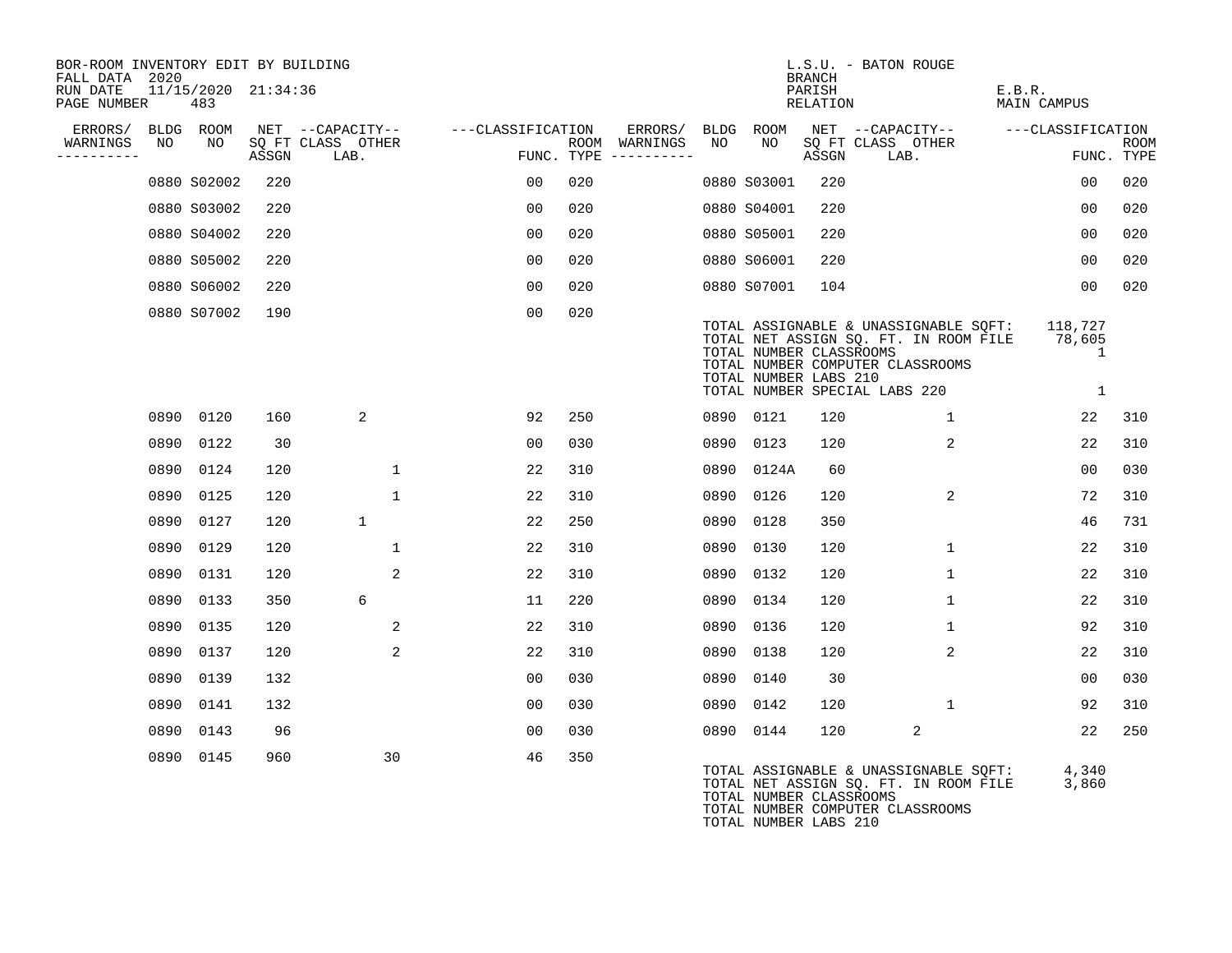| BOR-ROOM INVENTORY EDIT BY BUILDING<br>FALL DATA 2020<br>RUN DATE 11/15/2020 21:34:36<br>PAGE NUMBER | 484         |     |                                    |                                                                                                                        |     |                                         |                                                  | <b>BRANCH</b><br>PARISH<br>RELATION | L.S.U. - BATON ROUGE                                                                                                                                      | E.B.R.<br><b>MAIN CAMPUS</b> |                    |
|------------------------------------------------------------------------------------------------------|-------------|-----|------------------------------------|------------------------------------------------------------------------------------------------------------------------|-----|-----------------------------------------|--------------------------------------------------|-------------------------------------|-----------------------------------------------------------------------------------------------------------------------------------------------------------|------------------------------|--------------------|
| WARNINGS NO<br>-----------                                                                           |             |     | NO SQ FT CLASS OTHER<br>ASSGN LAB. | ERRORS/ BLDG ROOM NET --CAPACITY-- - ---CLASSIFICATION ERRORS/ BLDG ROOM NET --CAPACITY-- - ---CLASSIFICATION<br>FUNC. |     | ROOM WARNINGS NO<br>FUNC. TYPE $------$ | NO                                               |                                     | NET --CARRICALER<br>SQ FT CLASS OTHER                                                                                                                     |                              | ROOM<br>FUNC. TYPE |
|                                                                                                      |             |     |                                    |                                                                                                                        |     |                                         |                                                  |                                     | TOTAL NUMBER SPECIAL LABS 220                                                                                                                             | $\overline{1}$               |                    |
|                                                                                                      | 0901 0100   | 113 | 2                                  | 93                                                                                                                     | 310 |                                         | 0901 0100A                                       | 45                                  | 2                                                                                                                                                         | 93                           | 315                |
|                                                                                                      | 0901 0101   | 652 | 12                                 | 00                                                                                                                     | 020 |                                         | 0901 0101A                                       | 259                                 | $5^{\circ}$                                                                                                                                               | 93                           | 520                |
|                                                                                                      | 0901 0101B  | 192 | $4\overline{ }$                    | 93                                                                                                                     | 525 |                                         | 0901 0102                                        | 102                                 | $4\overline{ }$                                                                                                                                           | 93                           | 525                |
|                                                                                                      | 0901 0102A  | 80  | 2                                  | 93                                                                                                                     | 525 |                                         | 0901 0103                                        | 543                                 | 12                                                                                                                                                        | 93                           | 525                |
|                                                                                                      | 0901 0103A  | 252 |                                    | 93                                                                                                                     | 525 |                                         | 0901 0105                                        | 331                                 | 12                                                                                                                                                        | 93                           | 525                |
|                                                                                                      | 0901 0107   | 119 |                                    | 93                                                                                                                     | 730 |                                         | 0901 C0100                                       | 476                                 |                                                                                                                                                           | 00                           | 020                |
|                                                                                                      | 0901 C0101  | 40  |                                    | 00                                                                                                                     | 020 |                                         | 0901 0101A1                                      | 27                                  |                                                                                                                                                           | 93                           | 730                |
|                                                                                                      | 0901 0101B1 | 360 | 6                                  | 93                                                                                                                     | 525 |                                         | 0901 0101B2                                      | 236                                 | 5                                                                                                                                                         | 93                           | 525                |
|                                                                                                      | 0901 0101B3 | 126 | $\overline{4}$                     | 00 <sup>o</sup>                                                                                                        | 010 |                                         | 0901 0101B4                                      | 19                                  |                                                                                                                                                           | 93                           | 525                |
|                                                                                                      | 0901 0101B5 | 94  |                                    | 93                                                                                                                     | 525 |                                         | 0901 0101B6                                      | 19                                  |                                                                                                                                                           | 00 <sub>o</sub>              | 010                |
|                                                                                                      | 0901 0103A1 | 110 | 2                                  | 93                                                                                                                     | 525 |                                         | TOTAL NUMBER CLASSROOMS<br>TOTAL NUMBER LABS 210 |                                     | TOTAL ASSIGNABLE & UNASSIGNABLE SQFT: 4,195<br>TOTAL NET ASSIGN SQ. FT. IN ROOM FILE<br>TOTAL NUMBER COMPUTER CLASSROOMS<br>TOTAL NUMBER SPECIAL LABS 220 | 2,882                        |                    |
|                                                                                                      | 0902 0100   | 360 |                                    | 91                                                                                                                     | 730 |                                         | TOTAL NUMBER CLASSROOMS<br>TOTAL NUMBER LABS 210 |                                     | TOTAL ASSIGNABLE & UNASSIGNABLE SQFT:<br>TOTAL NET ASSIGN SQ. FT. IN ROOM FILE<br>TOTAL NUMBER COMPUTER CLASSROOMS<br>TOTAL NUMBER SPECIAL LABS 220       | 360<br>360                   |                    |
|                                                                                                      | 0903 0100   | 360 |                                    | 63                                                                                                                     | 740 |                                         | TOTAL NUMBER CLASSROOMS<br>TOTAL NUMBER LABS 210 |                                     | TOTAL ASSIGNABLE & UNASSIGNABLE SQFT:<br>TOTAL NET ASSIGN SQ. FT. IN ROOM FILE<br>TOTAL NUMBER COMPUTER CLASSROOMS<br>TOTAL NUMBER SPECIAL LABS 220       | 360<br>360                   |                    |
|                                                                                                      | 0904 0101   | 847 |                                    | 22                                                                                                                     | 580 |                                         | 0904 0102<br>TOTAL NUMBER CLASSROOMS             | 847                                 | TOTAL ASSIGNABLE & UNASSIGNABLE SQFT:<br>TOTAL NET ASSIGN SQ. FT. IN ROOM FILE<br>TOTAL NUMBER COMPUTER CLASSROOMS                                        | 22<br>1,694<br>1,694         | 580                |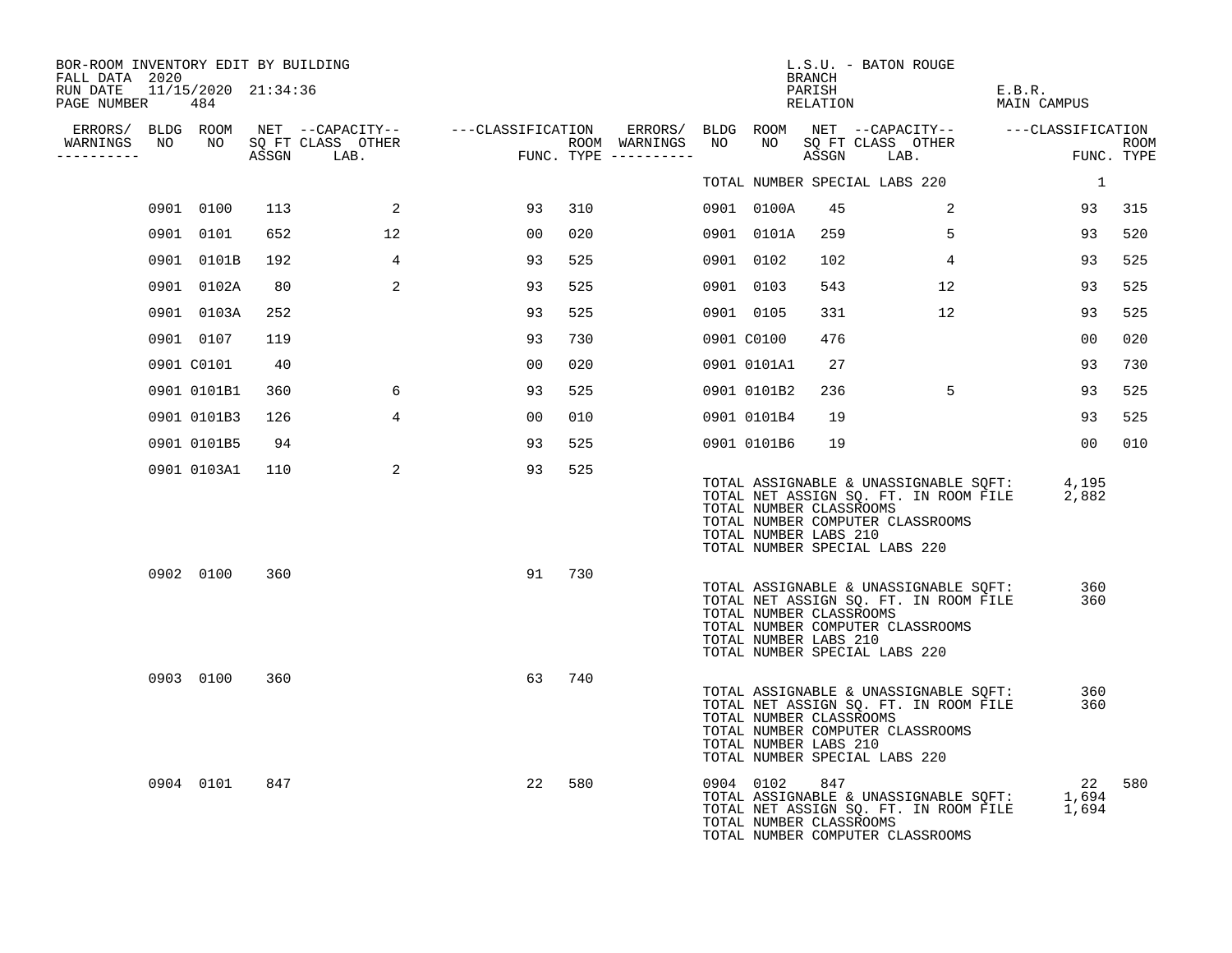| BOR-ROOM INVENTORY EDIT BY BUILDING<br>FALL DATA 2020<br>RUN DATE<br>PAGE NUMBER |      | 11/15/2020 21:34:36<br>485 |      |                                                                                         |                |      |                                      |      |                                                                    | <b>BRANCH</b><br>PARISH<br>RELATION | L.S.U. - BATON ROUGE                                                                                                                                      | E.B.R.<br>MAIN CAMPUS |                    |
|----------------------------------------------------------------------------------|------|----------------------------|------|-----------------------------------------------------------------------------------------|----------------|------|--------------------------------------|------|--------------------------------------------------------------------|-------------------------------------|-----------------------------------------------------------------------------------------------------------------------------------------------------------|-----------------------|--------------------|
| WARNINGS<br>----------                                                           | NO   | NO                         |      | ERRORS/ BLDG ROOM NET --CAPACITY-- ---CLASSIFICATION<br>SQ FT CLASS OTHER<br>ASSGN LAB. | FUNC.          |      | ROOM WARNINGS<br>FUNC. TYPE $------$ | NO   | NO                                                                 | ASSGN                               | ERRORS/ BLDG ROOM NET --CAPACITY--  ---CLASSIFICATION<br>SQ FT CLASS OTHER<br>LAB.                                                                        |                       | ROOM<br>FUNC. TYPE |
|                                                                                  |      |                            |      |                                                                                         |                |      |                                      |      | TOTAL NUMBER LABS 210                                              |                                     | TOTAL NUMBER SPECIAL LABS 220                                                                                                                             |                       |                    |
|                                                                                  |      | 0907 0100                  | 249  |                                                                                         | 0 <sub>0</sub> | 030  |                                      |      | 0907 0100A                                                         | 25                                  |                                                                                                                                                           | 0 <sub>0</sub>        | 010                |
|                                                                                  | 0907 | 0101                       | 152  |                                                                                         | 0 <sub>0</sub> | 030  |                                      |      | 0907 0101A                                                         | 27                                  |                                                                                                                                                           | 00                    | 010                |
|                                                                                  | 0907 | 0102                       | 89   | $\mathbf{1}$                                                                            | 46             | 315  |                                      |      | 0907 0103                                                          | 169                                 | 2                                                                                                                                                         | 72                    | 310                |
|                                                                                  | 0907 | 0104                       | 175  | $\mathbf 1$                                                                             | 22             | 350  |                                      | 0907 | 0105                                                               | 270                                 | $\mathbf{1}$                                                                                                                                              | 22                    | 325                |
|                                                                                  | 0907 | 0106                       | 170  | 2                                                                                       | 46             | 310  |                                      | 0907 | 0107                                                               | 263                                 | 2                                                                                                                                                         | 46                    | 310                |
|                                                                                  | 0907 | 0108                       | 173  | 1                                                                                       | 22             | 310  |                                      | 0907 | 0109                                                               | 169                                 | 1                                                                                                                                                         | 22                    | 310                |
|                                                                                  | 0907 | 0110                       | 169  | 1                                                                                       | 22             | 310  |                                      | 0907 | 0111                                                               | 169                                 | 1                                                                                                                                                         | 22                    | 310                |
|                                                                                  | 0907 | 0112                       | 184  | $\mathbf 1$                                                                             | 22             | 310  |                                      |      | 0907 0113                                                          | 142                                 |                                                                                                                                                           | 0 <sub>0</sub>        | 030                |
|                                                                                  |      | 0907 0113A                 | 121  |                                                                                         | 00             | 0.30 |                                      |      | 0907 0114                                                          | 68                                  | $\overline{2}$                                                                                                                                            | 46                    | 315                |
|                                                                                  |      | 0907 0134                  | 127  | $\mathbf{1}$                                                                            | 46             | 310  |                                      |      | 0907 C0100                                                         | 1062                                |                                                                                                                                                           | 00                    | 020                |
|                                                                                  |      | 0907 0113A1                | 116  |                                                                                         | 00             | 030  |                                      |      | TOTAL NUMBER CLASSROOMS<br>TOTAL NUMBER LABS 210                   |                                     | TOTAL ASSIGNABLE & UNASSIGNABLE SQFT:<br>TOTAL NET ASSIGN SQ. FT. IN ROOM FILE 2,195<br>TOTAL NUMBER COMPUTER CLASSROOMS<br>TOTAL NUMBER SPECIAL LABS 220 | 4,089                 |                    |
|                                                                                  |      | 0910 0100                  | 176  |                                                                                         | 14             | 590  |                                      |      | 0910 0100A 226<br>TOTAL NUMBER CLASSROOMS<br>TOTAL NUMBER LABS 210 |                                     | TOTAL ASSIGNABLE & UNASSIGNABLE SQFT:<br>TOTAL NET ASSIGN SQ. FT. IN ROOM FILE<br>TOTAL NUMBER COMPUTER CLASSROOMS<br>TOTAL NUMBER SPECIAL LABS 220       | 402<br>402            | 14 590             |
|                                                                                  |      | 0916 1001                  | 2616 | 218                                                                                     | 45             | 610  |                                      |      | 0916 1001A                                                         | 16                                  |                                                                                                                                                           | 45                    | 615                |
|                                                                                  |      | 0916 1001B                 | 14   |                                                                                         | 45             | 615  |                                      |      | 0916 1002                                                          | 1150                                |                                                                                                                                                           | 46                    | 315                |
|                                                                                  |      | 0916 1002A                 | 117  | $\mathbf{1}$                                                                            | 46             | 310  |                                      |      | 0916 1002B                                                         | 122                                 | $\mathbf{1}$                                                                                                                                              | 46                    | 310                |
|                                                                                  |      | 0916 1002C                 | 130  | $\mathbf 1$                                                                             | 46             | 310  |                                      |      | 0916 1002D                                                         | 115                                 | $\mathbf{1}$                                                                                                                                              | 46                    | 310                |
|                                                                                  |      | 0916 1002E                 | 129  | $\mathbf 1$                                                                             | 46             | 310  |                                      |      | 0916 1002F                                                         | 113                                 | $\mathbf 1$                                                                                                                                               | 45                    | 310                |
|                                                                                  |      | 0916 1002G                 | 129  | 1                                                                                       | 46             | 310  |                                      |      | 0916 1002H                                                         | 120                                 | $\mathbf 1$                                                                                                                                               | 45                    | 310                |
|                                                                                  |      | 0916 1002I                 | 130  | $\mathbf{1}$                                                                            | 46             | 310  |                                      |      | 0916 1002J                                                         | 128                                 | $\mathbf{1}$                                                                                                                                              | 46                    | 310                |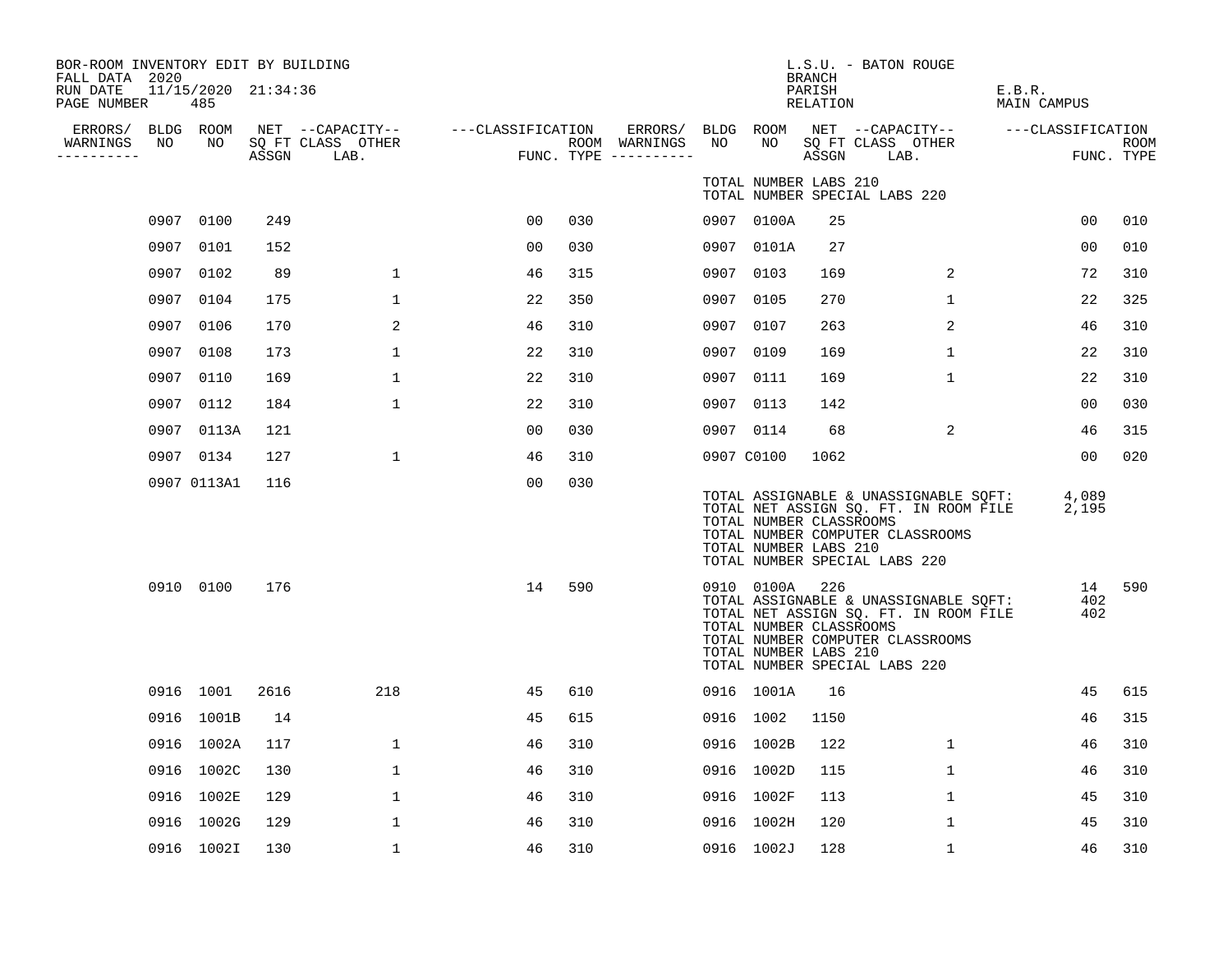| BOR-ROOM INVENTORY EDIT BY BUILDING<br>FALL DATA 2020 |           |                            |       |                           |                   |     |                                      |             |             | <b>BRANCH</b>             | L.S.U. - BATON ROUGE      |                              |                           |
|-------------------------------------------------------|-----------|----------------------------|-------|---------------------------|-------------------|-----|--------------------------------------|-------------|-------------|---------------------------|---------------------------|------------------------------|---------------------------|
| RUN DATE<br>PAGE NUMBER                               |           | 11/15/2020 21:34:36<br>486 |       |                           |                   |     |                                      |             |             | PARISH<br><b>RELATION</b> |                           | E.B.R.<br><b>MAIN CAMPUS</b> |                           |
| ERRORS/                                               | BLDG ROOM |                            |       | NET --CAPACITY--          | ---CLASSIFICATION |     | ERRORS/                              | <b>BLDG</b> | <b>ROOM</b> |                           | NET --CAPACITY--          | ---CLASSIFICATION            |                           |
| WARNINGS<br>----------                                | NO        | NO                         | ASSGN | SQ FT CLASS OTHER<br>LAB. |                   |     | ROOM WARNINGS<br>FUNC. TYPE $------$ | NO          | NO          | ASSGN                     | SQ FT CLASS OTHER<br>LAB. |                              | <b>ROOM</b><br>FUNC. TYPE |
|                                                       | 0916      | 1002K                      | 114   | 2                         | 46                | 310 |                                      | 0916        | 1002L       | 129                       | $\mathbf{1}$              | 46                           | 310                       |
|                                                       |           | 0916 1002M                 | 115   | $\mathbf 1$               | 46                | 310 |                                      |             | 0916 1002N  | 265                       | 12                        | 46                           | 350                       |
|                                                       |           | 0916 10020                 | 330   | 2                         | 45                | 310 |                                      |             | 0916 1002P  | 130                       | 1                         | 46                           | 310                       |
|                                                       |           | 0916 10020                 | 140   | 2                         | 46                | 310 |                                      |             | 0916 1002R  | 264                       | 1                         | 46                           | 325                       |
|                                                       |           | 0916 1002S                 | 148   |                           | 46                | 315 |                                      |             | 0916 1002T  | 128                       | 1                         | 11                           | 310                       |
|                                                       |           | 0916 1002U                 | 113   | $\mathbf{1}$              | 46                | 310 |                                      |             | 0916 1002V  | 264                       | $\mathbf{1}$              | 46                           | 310                       |
|                                                       |           | 0916 1002W                 | 150   |                           | 46                | 315 |                                      |             | 0916 1002X  | 129                       | $\mathbf 1$               | 46                           | 310                       |
|                                                       |           | 0916 1002Y                 | 178   | 3                         | 46                | 315 |                                      |             | 0916 1002Z  | 121                       | 6                         | 46                           | 350                       |
|                                                       |           | 0916 1004                  | 180   |                           | 46                | 731 |                                      | 0916        | 1004A       | 180                       |                           | 46                           | 731                       |
|                                                       | 0916 1019 |                            | 845   | 50                        | 45                | 680 |                                      |             | 0916 1019A  | 203                       |                           | 45                           | 685                       |
|                                                       |           | 0916 1020                  | 275   |                           | 0 <sub>0</sub>    | 030 |                                      |             | 0916 1020A  | 120                       |                           | 0 <sub>0</sub>               | 030                       |
|                                                       | 0916 1025 |                            | 76    |                           | 0 <sub>0</sub>    | 030 |                                      |             | 0916 1029   | 112                       | 2                         | 45                           | 615                       |
|                                                       | 0916 1035 |                            | 192   |                           | 0 <sub>0</sub>    | 030 |                                      | 0916        | 1040        | 200                       |                           | 0 <sub>0</sub>               | 030                       |
|                                                       | 0916 1045 |                            | 21    |                           | 00                | 010 |                                      |             | 0916 1055   | 1510                      | 30                        | 46                           | 430                       |
|                                                       |           | 0916 1055A                 | 200   | $\mathbf 1$               | 46                | 310 |                                      |             | 0916 1055B  | 43                        | 1                         | 22                           | 455                       |
|                                                       |           | 0916 1055C                 | 103   | $\mathbf 1$               | 22                | 310 |                                      |             | 0916 1055D  | 128                       | 1                         | 22                           | 310                       |
|                                                       | 0916 1060 |                            | 54    |                           | 0 <sub>0</sub>    | 030 |                                      |             | 0916 1067   | 142                       | 1                         | 46                           | 310                       |
|                                                       | 0916 1070 |                            | 920   | 60                        | 11                | 210 |                                      |             | 0916 1072   | 265                       |                           | 46                           | 315                       |
|                                                       | 0916 1073 |                            | 135   | $\mathbf{1}$              | 22                | 320 |                                      |             | 0916 1074   | 449                       | 1                         | 46                           | 310                       |
|                                                       | 0916 1075 |                            | 135   | $\mathbf 1$               | 22                | 315 |                                      |             | 0916 1076   | 137                       | 1                         | 45                           | 310                       |
|                                                       | 0916 1077 |                            | 135   | 1                         | 46                | 310 |                                      |             | 0916 1078   | 154                       | 1                         | 22                           | 310                       |
|                                                       | 0916 1079 |                            | 135   | $\mathbf 1$               | 22                | 310 |                                      |             | 0916 1080   | 170                       | 2                         | 22                           | 310                       |
|                                                       | 0916 1081 |                            | 135   | 1                         | 45                | 310 |                                      |             | 0916 1085   | 269                       | 1                         | 45                           | 325                       |
|                                                       | 0916 1087 |                            | 413   | 15                        | 46                | 350 |                                      |             | 0916 1088   | 395                       | 3                         | 46                           | 310                       |
|                                                       | 0916 1090 |                            | 299   |                           | 46                | 315 |                                      |             | 0916 1091   | 159                       | 1                         | 0 <sub>0</sub>               | 030                       |
|                                                       | 0916 1093 |                            | 156   | 1                         | 0 <sub>0</sub>    | 030 |                                      |             | 0916 1095   | 269                       | 1                         | 11                           | 310                       |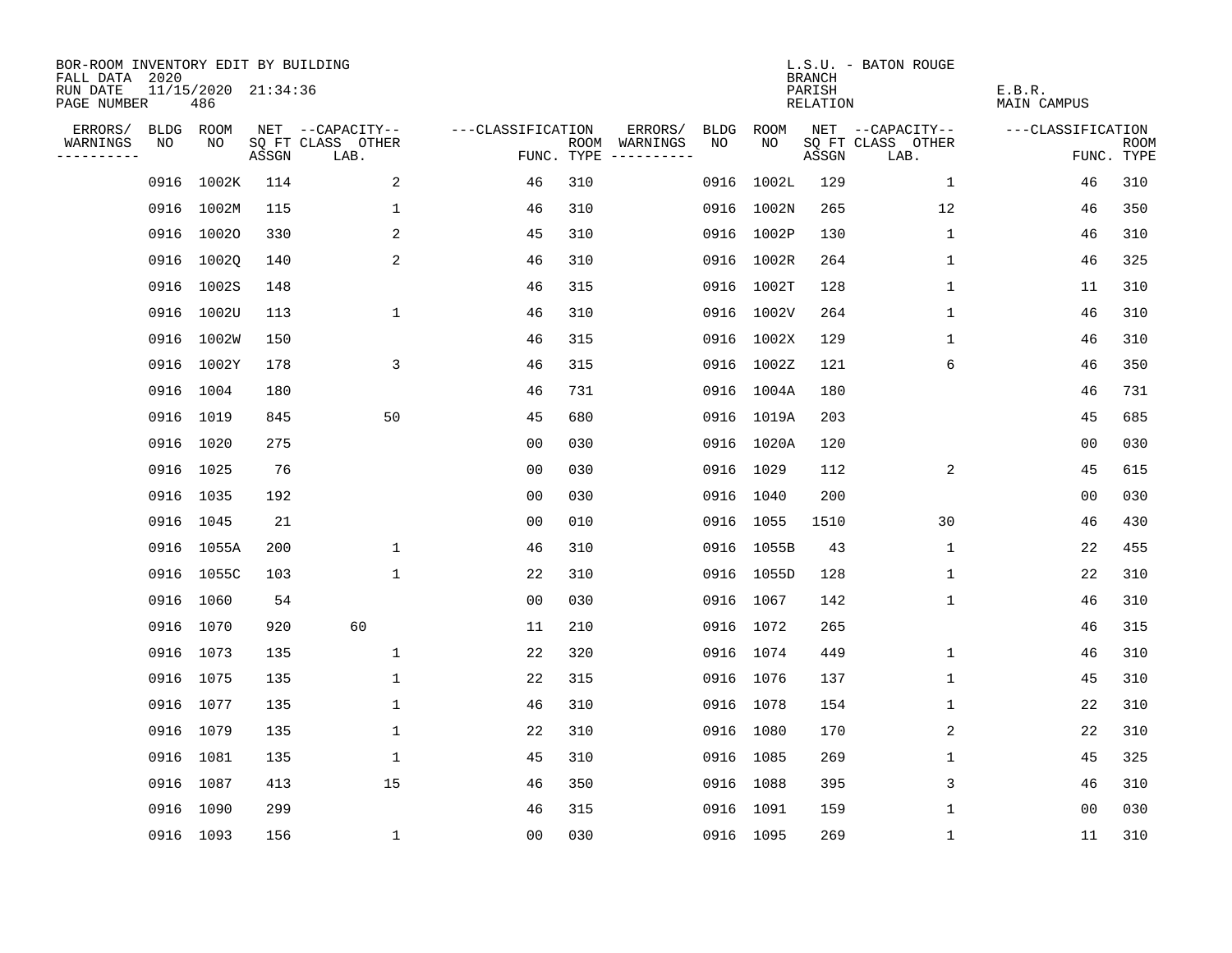| BOR-ROOM INVENTORY EDIT BY BUILDING<br>FALL DATA 2020 |           |            |                     |                           |                   |      |                                 |             |             | <b>BRANCH</b>             | L.S.U. - BATON ROUGE      |                              |                           |
|-------------------------------------------------------|-----------|------------|---------------------|---------------------------|-------------------|------|---------------------------------|-------------|-------------|---------------------------|---------------------------|------------------------------|---------------------------|
| RUN DATE<br>PAGE NUMBER                               |           | 487        | 11/15/2020 21:34:36 |                           |                   |      |                                 |             |             | PARISH<br><b>RELATION</b> |                           | E.B.R.<br><b>MAIN CAMPUS</b> |                           |
| ERRORS/                                               | BLDG ROOM |            |                     | NET --CAPACITY--          | ---CLASSIFICATION |      | ERRORS/                         | <b>BLDG</b> | <b>ROOM</b> |                           | NET --CAPACITY--          | ---CLASSIFICATION            |                           |
| WARNINGS<br>----------                                | NO        | NO         | ASSGN               | SQ FT CLASS OTHER<br>LAB. |                   | ROOM | WARNINGS<br>FUNC. TYPE $------$ | NO          | NO          | ASSGN                     | SQ FT CLASS OTHER<br>LAB. |                              | <b>ROOM</b><br>FUNC. TYPE |
|                                                       | 0916      | 1099       | 135                 | 1                         | 22                | 310  |                                 | 0916        | 1100        | 159                       | 1                         | 22                           | 250                       |
|                                                       |           | 0916 1100A | 74                  |                           | 22                | 255  |                                 |             | 0916 1100B  | 53                        |                           | 22                           | 255                       |
|                                                       | 0916 1101 |            | 277                 | $\mathbf{1}$              | 22                | 310  |                                 |             | 0916 1104   | 445                       | 9                         | 22                           | 250                       |
|                                                       |           | 0916 1104A | 100                 | $\mathbf{1}$              | 22                | 255  |                                 |             | 0916 1107   | 135                       | 1                         | 22                           | 310                       |
|                                                       | 0916 1108 |            | 264                 | $\mathbf 1$               | 22                | 250  |                                 |             | 0916 1109   | 135                       | $\mathbf{1}$              | 22                           | 310                       |
|                                                       | 0916 1110 |            | 456                 | 9                         | 22                | 250  |                                 |             | 0916 1111   | 135                       | 2                         | 22                           | 310                       |
|                                                       | 0916 1114 |            | 420                 | 8                         | 22                | 250  |                                 |             | 0916 1115   | 135                       | $\mathbf 1$               | 22                           | 310                       |
|                                                       | 0916 1119 |            | 273                 | 8                         | 46                | 310  |                                 |             | 0916 1120   | 354                       |                           | 0 <sub>0</sub>               | 030                       |
|                                                       | 0916 1122 |            | 148                 |                           | 0 <sub>0</sub>    | 030  |                                 |             | 0916 1124   | 79                        |                           | 0 <sub>0</sub>               | 030                       |
|                                                       | 0916 1126 |            | 177                 | 2                         | 0 <sub>0</sub>    | 030  |                                 |             | 0916 1128   | 182                       | 2                         | 0 <sub>0</sub>               | 030                       |
|                                                       | 0916 1130 |            | 72                  |                           | 0 <sub>0</sub>    | 010  |                                 |             | 0916 1131   | 135                       | $\mathbf 1$               | 11                           | 310                       |
|                                                       | 0916 1132 |            | 890                 | 5                         | 22                | 250  |                                 |             | 0916 1133   | 135                       | $\mathbf 1$               | 22                           | 310                       |
|                                                       | 0916 1135 |            | 135                 | 1                         | 22                | 310  |                                 |             | 0916 1138   | 277                       |                           | 22                           | 255                       |
|                                                       | 0916 1139 |            | 272                 | 1                         | 22                | 310  |                                 |             | 0916 1142   | 607                       | 5                         | 22                           | 250                       |
|                                                       | 0916 1143 |            | 133                 | $\mathbf{1}$              | 22                | 310  |                                 |             | 0916 1147   | 130                       | 3                         | 22                           | 310                       |
|                                                       | 0916 1149 |            | 370                 |                           | 0 <sub>0</sub>    | 010  |                                 |             | 0916 1149A  | 180                       | 1                         | 73                           | 310                       |
|                                                       | 0916 1150 |            | 284                 | 2                         | 22                | 250  |                                 |             | 0916 1151   | 140                       |                           | 0 <sub>0</sub>               | 030                       |
|                                                       | 0916 1152 |            | 30                  |                           | 0 <sub>0</sub>    | 030  |                                 |             | 0916 1153   | 43                        |                           | 0 <sub>0</sub>               | 030                       |
|                                                       | 0916 1154 |            | 888                 | 5                         | 77                | 250  |                                 |             | 0916 1155   | 35                        |                           | 0 <sub>0</sub>               | 030                       |
|                                                       | 0916 1157 |            | 889                 |                           | 0 <sub>0</sub>    | 020  |                                 |             | 0916 1159   | 185                       | 5                         | 46                           | 310                       |
|                                                       | 0916 1161 |            | 164                 |                           | 46                | 315  |                                 |             | 0916 1165   | 135                       | 1                         | 77                           | 310                       |
|                                                       | 0916 1166 |            | 290                 | 2                         | 77                | 250  |                                 |             | 0916 1170   | 172                       | 2                         | 22                           | 250                       |
|                                                       |           | 0916 1170A | 98                  |                           | 22                | 255  |                                 |             | 0916 1171   | 135                       | 1                         | 22                           | 320                       |
|                                                       | 0916 1172 |            | 292                 | 2                         | 22                | 250  |                                 |             | 0916 1173   | 135                       | $\mathbf 1$               | 22                           | 310                       |
|                                                       | 0916 1176 |            | 788                 | 5                         | 22                | 250  |                                 |             | 0916 1176A  | 67                        |                           | 22                           | 255                       |
|                                                       | 0916 1177 |            | 135                 | 1                         | 22                | 310  |                                 |             | 0916 1179   | 135                       | 2                         | 22                           | 320                       |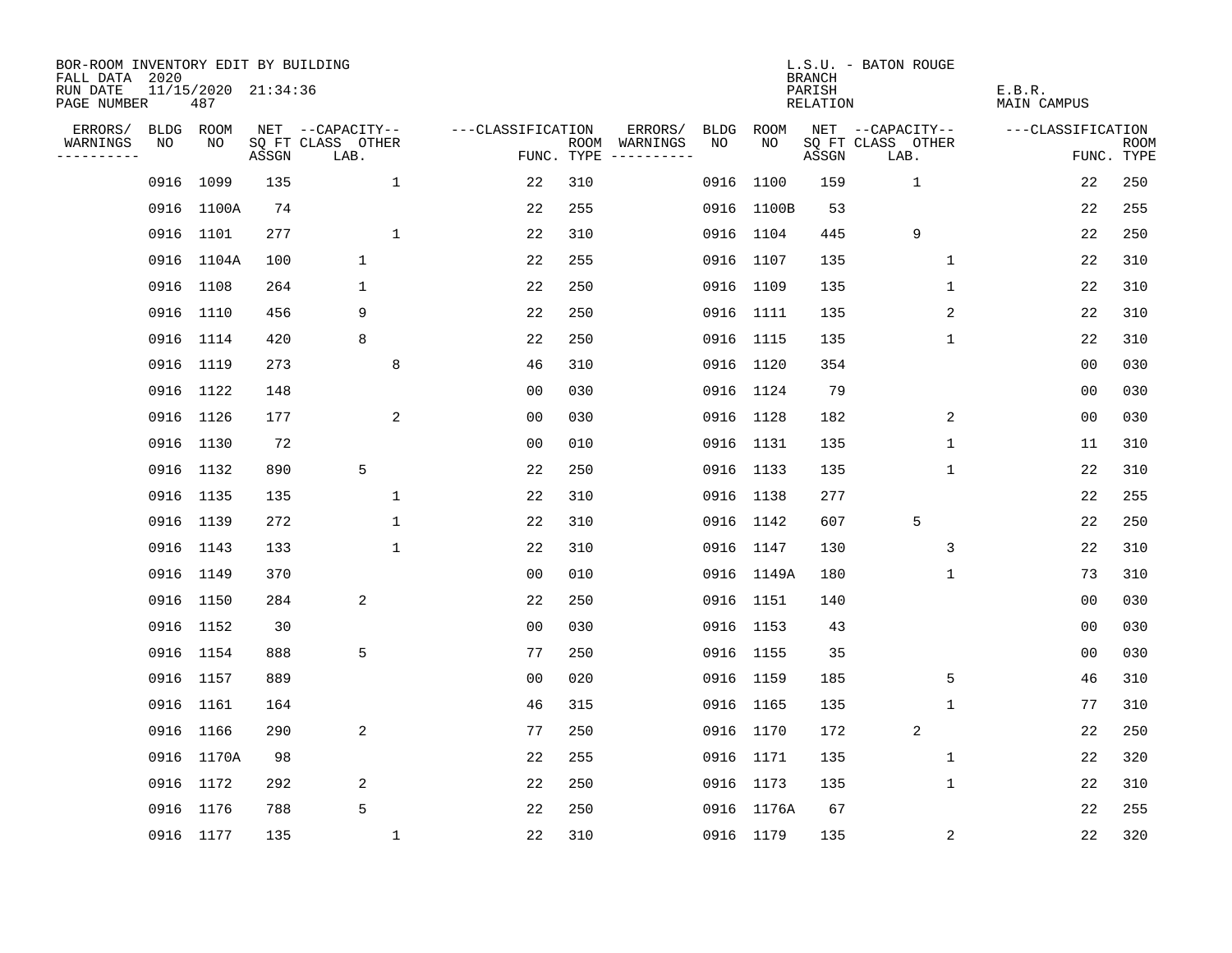| BOR-ROOM INVENTORY EDIT BY BUILDING<br>FALL DATA 2020 |      |           |                     |                           |                   |            |                              |             |           | <b>BRANCH</b>                   | L.S.U. - BATON ROUGE      |                       |                           |
|-------------------------------------------------------|------|-----------|---------------------|---------------------------|-------------------|------------|------------------------------|-------------|-----------|---------------------------------|---------------------------|-----------------------|---------------------------|
| RUN DATE<br>PAGE NUMBER                               |      | 488       | 11/15/2020 21:34:36 |                           |                   |            |                              |             |           | PARISH<br>RELATION              |                           | E.B.R.<br>MAIN CAMPUS |                           |
| ERRORS/                                               | BLDG | ROOM      |                     | NET --CAPACITY--          | ---CLASSIFICATION |            | ERRORS/                      | <b>BLDG</b> | ROOM      |                                 | NET --CAPACITY--          | ---CLASSIFICATION     |                           |
| WARNINGS<br>----------                                | NO   | NO        | ASSGN               | SQ FT CLASS OTHER<br>LAB. |                   | FUNC. TYPE | ROOM WARNINGS<br>----------- | NO.         | NO.       | $\operatorname{\mathsf{ASSGN}}$ | SQ FT CLASS OTHER<br>LAB. |                       | <b>ROOM</b><br>FUNC. TYPE |
|                                                       |      | 0916 1181 | 140                 |                           | 0 <sub>0</sub>    | 030        |                              | 0916        | 1184      | 353                             |                           | 0 <sub>0</sub>        | 030                       |
|                                                       |      | 0916 1186 | 148                 |                           | 0 <sub>0</sub>    | 030        |                              |             | 0916 1190 | 54                              |                           | 00                    | 030                       |
|                                                       |      | 0916 1191 | 140                 | $\mathbf{1}$              | 22                | 310        |                              |             | 0916 1192 | 930                             | 5                         | 22                    | 250                       |
|                                                       |      | 0916 1193 | 135                 | $\mathbf 1$               | 22                | 310        |                              |             | 0916 1195 | 135                             | 1                         | 22                    | 320                       |
|                                                       |      | 0916 1197 | 135                 |                           | 46                | 315        |                              |             | 0916 1198 | 602                             | 5                         | 22                    | 250                       |
|                                                       |      | 0916 1199 | 135                 | $\mathbf 1$               | 22                | 310        |                              |             | 0916 1200 | 906                             | 5                         | 22                    | 250                       |
|                                                       |      | 0916 1205 | 135                 | $\mathbf{1}$              | 22                | 310        |                              |             | 0916 1207 | 135                             | $\mathbf 1$               | 22                    | 310                       |
|                                                       |      | 0916 1209 | 135                 | $\mathbf 1$               | 46                | 310        |                              |             | 0916 1211 | 272                             | 7                         | 11                    | 410                       |
|                                                       |      | 0916 1215 | 414                 | 20                        | 11                | 350        |                              |             | 0916 1217 | 160                             | 2                         | 0 <sub>0</sub>        | 030                       |
|                                                       |      | 0916 1219 | 155                 | 2                         | 0 <sub>0</sub>    | 030        |                              |             | 0916 1221 | 131                             | 1                         | 22                    | 320                       |
|                                                       |      | 0916 1223 | 135                 | 2                         | 22                | 310        |                              |             | 0916 1228 | 629                             | 5                         | 22                    | 250                       |
|                                                       |      | 0916 1229 | 135                 | $\mathbf{1}$              | 22                | 320        |                              |             | 0916 1231 | 135                             | 2                         | 22                    | 320                       |
|                                                       |      | 0916 1232 | 900                 | 5                         | 22                | 250        |                              |             | 0916 1235 | 135                             | 2                         | 22                    | 310                       |
|                                                       |      | 0916 1237 | 135                 | $\sqrt{2}$                | 22                | 310        |                              |             | 0916 1239 | 135                             | 1                         | 11                    | 310                       |
|                                                       |      | 0916 1240 | 900                 | 5                         | 22                | 250        |                              |             | 0916 1241 | 135                             | 2                         | 22                    | 320                       |
|                                                       |      | 0916 1243 | 135                 | 1                         | 22                | 310        |                              |             | 0916 1247 | 274                             | 12                        | 11                    | 350                       |
|                                                       |      | 0916 1249 | 135                 | 3                         | 22                | 310        |                              |             | 0916 1250 | 575                             | 5                         | 22                    | 250                       |
|                                                       |      | 0916 1251 | 135                 | 3                         | 22                | 310        |                              |             | 0916 1253 | 135                             | 1                         | 22                    | 310                       |
|                                                       |      | 0916 1254 | 923                 | 5                         | 22                | 250        |                              |             | 0916 1255 | 135                             | 1                         | 22                    | 310                       |
|                                                       |      | 0916 1257 | 135                 | $\mathbf 1$               | 22                | 310        |                              |             | 0916 1259 | 135                             | 1                         | 11                    | 310                       |
|                                                       |      | 0916 1260 | 890                 | 5                         | 22                | 250        |                              |             | 0916 1261 | 135                             | 1                         | 11                    | 310                       |
|                                                       |      | 0916 1263 | 135                 | 1                         | 22                | 310        |                              |             | 0916 1265 | 135                             | 1                         | 22                    | 310                       |
|                                                       |      | 0916 1266 | 890                 | 5                         | 22                | 250        |                              |             | 0916 1267 | 135                             | 1                         | 22                    | 310                       |
|                                                       |      | 0916 1269 | 135                 | $\mathbf 1$               | 46                | 310        |                              |             | 0916 1270 | 890                             | 5                         | 22                    | 250                       |
|                                                       |      | 0916 1271 | 132                 | 1                         | 11                | 315        |                              |             | 0916 1273 | 132                             | 1                         | 46                    | 315                       |
|                                                       |      | 0916 1275 | 135                 | $\mathbf{1}$              | 46                | 310        |                              |             | 0916 1279 | 274                             | 3                         | 46                    | 325                       |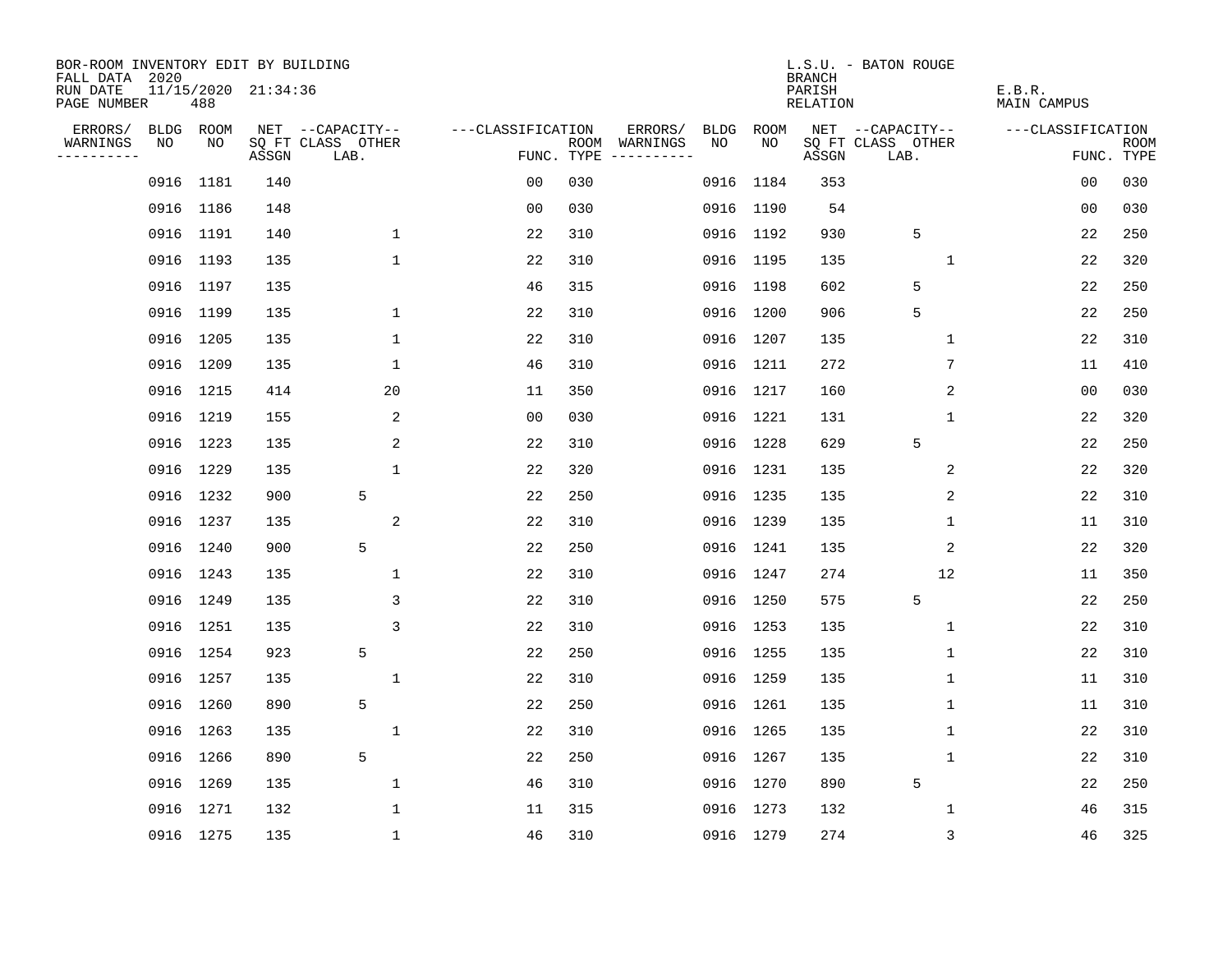| BOR-ROOM INVENTORY EDIT BY BUILDING<br>FALL DATA 2020 |           |           |                     |                           |                     |      |                                       |             | <b>BRANCH</b>             | L.S.U. - BATON ROUGE      |                              |                           |
|-------------------------------------------------------|-----------|-----------|---------------------|---------------------------|---------------------|------|---------------------------------------|-------------|---------------------------|---------------------------|------------------------------|---------------------------|
| RUN DATE<br>PAGE NUMBER                               |           | 489       | 11/15/2020 21:34:36 |                           |                     |      |                                       |             | PARISH<br><b>RELATION</b> |                           | E.B.R.<br><b>MAIN CAMPUS</b> |                           |
| ERRORS/                                               |           | BLDG ROOM |                     | NET --CAPACITY--          | ---CLASSIFICATION   |      | ERRORS/<br><b>BLDG</b>                | <b>ROOM</b> |                           | NET --CAPACITY--          | ---CLASSIFICATION            |                           |
| WARNINGS<br>----------                                | NO        | NO        | ASSGN               | SQ FT CLASS OTHER<br>LAB. |                     | ROOM | NO<br>WARNINGS<br>FUNC. TYPE $------$ | NO          | ASSGN                     | SQ FT CLASS OTHER<br>LAB. |                              | <b>ROOM</b><br>FUNC. TYPE |
|                                                       | 0916      | 1280      | 612                 | 25                        | 11                  | 140  | 0916                                  | 1285        | 142                       | $\mathbf 1$               | 46                           | 310                       |
|                                                       | 0916      | 2060      | 54                  | 4                         | 73                  | 110  | 0916                                  | 2067        | 132                       | 1                         | 22                           | 315                       |
|                                                       | 0916      | 2069      | 133                 |                           | $\mathbf 1$<br>22   | 310  | 0916                                  | 2070        | 560                       | 5                         | 22                           | 250                       |
|                                                       | 0916      | 2071      | 132                 |                           | $\mathbf{1}$<br>22  | 310  | 0916                                  | 2072        | 247                       | $\overline{2}$            | 22                           | 250                       |
|                                                       | 0916      | 2073      | 132                 |                           | $\mathbf{1}$<br>22  | 310  | 0916                                  | 2074        | 830                       | 17                        | 22                           | 250                       |
|                                                       | 0916      | 2075      | 132                 |                           | $\mathbf{1}$<br>22  | 310  | 0916                                  | 2077        | 132                       | $\mathbf 1$               | 22                           | 310                       |
|                                                       | 0916      | 2078      | 250                 |                           | 5<br>46             | 731  | 0916                                  | 2079        | 132                       | $\mathbf 1$               | 22                           | 310                       |
|                                                       | 0916      | 2080      | 119                 |                           | 46                  | 315  | 0916                                  | 2081        | 132                       | 1                         | 22                           | 310                       |
|                                                       | 0916      | 2085      | 136                 |                           | 1<br>22             | 310  | 0916                                  | 2087        | 413                       | 15                        | 46                           | 350                       |
|                                                       | 0916      | 2091      | 159                 |                           | 2<br>0 <sub>0</sub> | 030  | 0916                                  | 2093        | 156                       | 2                         | 00                           | 030                       |
|                                                       | 0916      | 2095      | 132                 |                           | $\mathbf{1}$<br>22  | 310  | 0916                                  | 2099        | 133                       | $\mathbf{1}$              | 22                           | 250                       |
|                                                       | 0916 2100 |           | 274                 |                           | 22                  | 731  | 0916                                  | 2101        | 132                       | $\mathbf{1}$              | 22                           | 310                       |
|                                                       | 0916      | 2102      | 246                 |                           | 4<br>22             | 731  | 0916                                  | 2103        | 134                       | $\mathbf{1}$              | 22                           | 250                       |
|                                                       | 0916 2104 |           | 277                 | $\mathbf 1$               | 22                  | 250  | 0916                                  | 2105        | 130                       | 1                         | 22                           | 310                       |
|                                                       | 0916      | 2106      | 247                 | 2                         | 22                  | 250  | 0916                                  | 2107        | 131                       | 2                         | 22                           | 320                       |
|                                                       | 0916      | 2108      | 275                 | 2                         | 22                  | 250  | 0916                                  | 2109        | 133                       | 2                         | 22                           | 320                       |
|                                                       | 0916      | 2110      | 247                 | 3                         | 22                  | 250  | 0916                                  | 2111        | 133                       | 1                         | 11                           | 310                       |
|                                                       | 0916      | 2112      | 266                 | 3                         | 22                  | 250  | 0916                                  | 2113        | 133                       | 1                         | 11                           | 320                       |
|                                                       | 0916 2114 |           | 235                 | 3                         | 22                  | 250  | 0916                                  | 2115        | 132                       | 1                         | 11                           | 310                       |
|                                                       | 0916      | 2120      | 354                 |                           | 0 <sub>0</sub>      | 030  | 0916                                  | 2122        | 148                       |                           | 0 <sub>0</sub>               | 030                       |
|                                                       | 0916      | 2124      | 79                  |                           | 0 <sub>0</sub>      | 030  | 0916                                  | 2126        | 177                       | 2                         | 0 <sub>0</sub>               | 030                       |
|                                                       | 0916      | 2128      | 182                 |                           | 2<br>0 <sub>0</sub> | 030  | 0916                                  | 2130        | 75                        |                           | 00                           | 010                       |
|                                                       | 0916 2131 |           | 132                 |                           | $\mathbf 1$<br>22   | 320  | 0916                                  | 2132        | 543                       | 3                         | 22                           | 250                       |
|                                                       | 0916      | 2133      | 132                 |                           | 2<br>22             | 320  | 0916                                  | 2135        | 132                       | 1                         | 11                           | 310                       |
|                                                       | 0916 2137 |           | 132                 |                           | 2<br>22             | 320  | 0916                                  | 2138        | 518                       | $\overline{2}$            | 22                           | 250                       |
|                                                       | 0916 2139 |           | 134                 |                           | $\mathbf{1}$<br>22  | 320  |                                       | 0916 2142   | 267                       | $\overline{c}$            | 22                           | 420                       |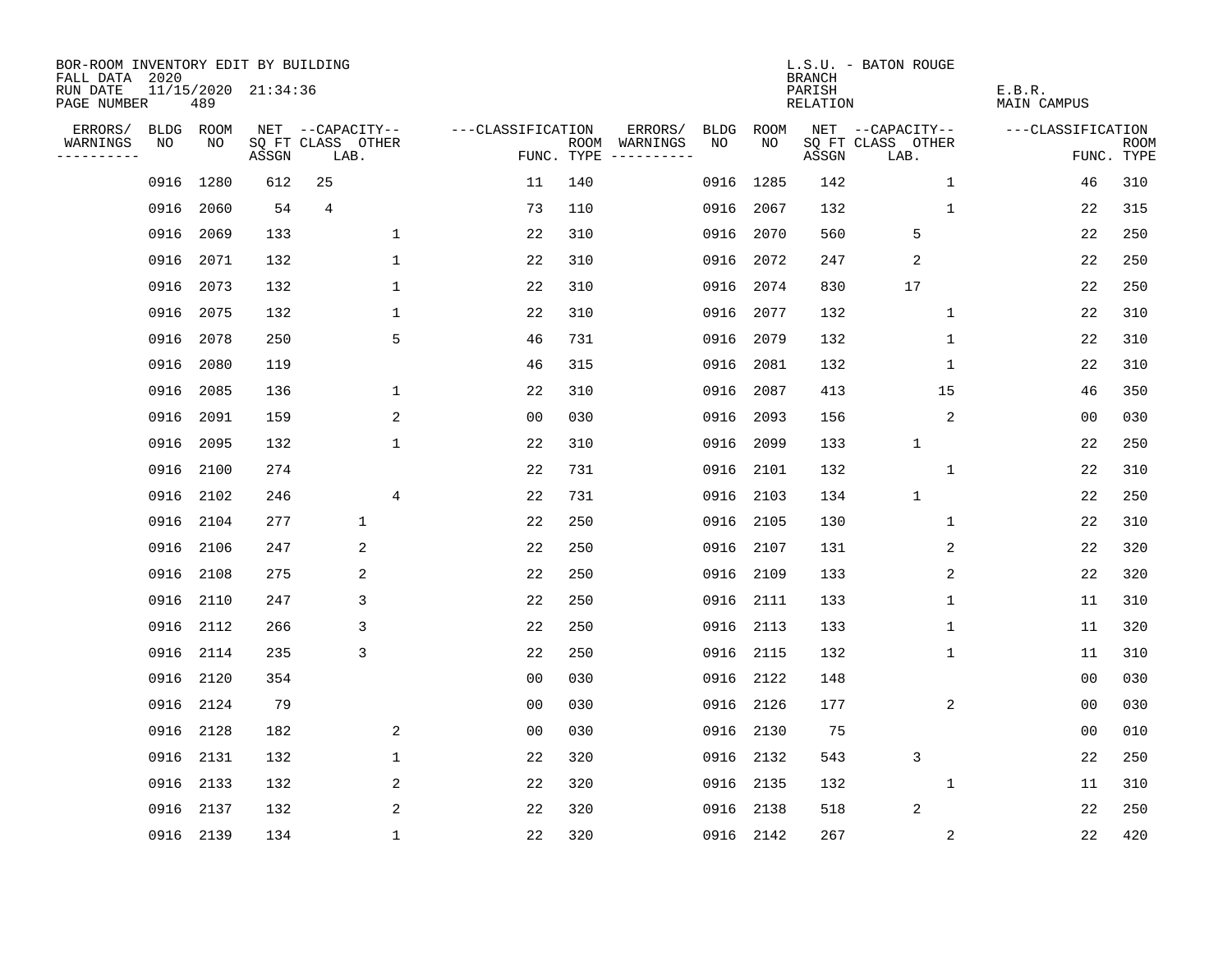| BOR-ROOM INVENTORY EDIT BY BUILDING<br>FALL DATA 2020 |           |      |                     |                           |                   |                    |                         |             |             | <b>BRANCH</b>             | L.S.U. - BATON ROUGE      |                              |                           |
|-------------------------------------------------------|-----------|------|---------------------|---------------------------|-------------------|--------------------|-------------------------|-------------|-------------|---------------------------|---------------------------|------------------------------|---------------------------|
| RUN DATE<br>PAGE NUMBER                               |           | 490  | 11/15/2020 21:34:36 |                           |                   |                    |                         |             |             | PARISH<br><b>RELATION</b> |                           | E.B.R.<br><b>MAIN CAMPUS</b> |                           |
| ERRORS/                                               | BLDG ROOM |      |                     | NET --CAPACITY--          | ---CLASSIFICATION |                    | ERRORS/                 | <b>BLDG</b> | <b>ROOM</b> |                           | NET --CAPACITY--          | ---CLASSIFICATION            |                           |
| WARNINGS<br>----------                                | NO        | NO   | ASSGN               | SQ FT CLASS OTHER<br>LAB. |                   | ROOM<br>FUNC. TYPE | WARNINGS<br>----------- | NO          | NO          | ASSGN                     | SQ FT CLASS OTHER<br>LAB. |                              | <b>ROOM</b><br>FUNC. TYPE |
|                                                       | 0916      | 2143 | 132                 | 1                         | 11                | 310                |                         | 0916        | 2146        | 242                       | $\mathbf 1$               | 22                           | 250                       |
|                                                       | 0916 2147 |      | 132                 | $\mathbf 1$               | 11                | 310                |                         | 0916        | 2150        | 274                       | $\mathbf{1}$              | 22                           | 250                       |
|                                                       | 0916      | 2151 | 190                 | 2                         | 22                | 320                |                         | 0916        | 2152        | 245                       | 5                         | 46                           | 315                       |
|                                                       | 0916      | 2161 | 154                 | $\mathbf 1$               | 11                | 310                |                         | 0916        | 2162        | 800                       | 5                         | 22                           | 250                       |
|                                                       | 0916      | 2165 | 142                 | $\mathbf 1$               | 11                | 310                |                         | 0916        | 2171        | 132                       | 2                         | 22                           | 320                       |
|                                                       | 0916 2173 |      | 133                 | $\mathbf{1}$              | 11                | 310                |                         |             | 0916 2176   | 800                       | 5                         | 22                           | 250                       |
|                                                       | 0916      | 2177 | 238                 | $\mathbf{1}$              | 22                | 310                |                         | 0916        | 2178        | 544                       | 3                         | 22                           | 250                       |
|                                                       | 0916 2179 |      | 133                 | $\mathbf{1}$              | 46                | 310                |                         | 0916        | 2181        | 139                       | $\mathbf{1}$              | 46                           | 315                       |
|                                                       | 0916      | 2184 | 353                 |                           | 00                | 030                |                         | 0916        | 2185        | 270                       | 13                        | 11                           | 350                       |
|                                                       | 0916 2186 |      | 148                 |                           | 0 <sub>0</sub>    | 030                |                         |             | 0916 2190   | 54                        |                           | 0 <sub>0</sub>               | 030                       |
|                                                       | 0916      | 2191 | 133                 |                           | 46                | 315                |                         | 0916        | 2192        | 810                       | 5                         | 22                           | 250                       |
|                                                       | 0916 2193 |      | 133                 | 2                         | 22                | 320                |                         | 0916        | 2195        | 133                       | 1                         | 22                           | 320                       |
|                                                       | 0916      | 2196 | 825                 | 5                         | 22                | 250                |                         | 0916        | 2197        | 133                       | 2                         | 22                           | 320                       |
|                                                       | 0916      | 2199 | 133                 | 1                         | 22                | 310                |                         | 0916        | 2201        | 133                       | 1                         | 22                           | 320                       |
|                                                       | 0916      | 2207 | 133                 | 1                         | 22                | 310                |                         | 0916        | 2208        | 512                       | 12                        | 22                           | 250                       |
|                                                       | 0916      | 2209 | 133                 | 1                         | 11                | 310                |                         | 0916        | 2211        | 139                       | 1                         | 22                           | 310                       |
|                                                       | 0916      | 2215 | 414                 | 6                         | 11                | 350                |                         | 0916        | 2216        | 395                       | 5                         | 22                           | 250                       |
|                                                       | 0916      | 2217 | 160                 | 2                         | 0 <sub>0</sub>    | 030                |                         | 0916        | 2219        | 155                       | 2                         | 00                           | 030                       |
|                                                       | 0916      | 2221 | 139                 | $\mathbf{1}$              | 11                | 310                |                         | 0916        | 2223        | 133                       | 2                         | 22                           | 310                       |
|                                                       | 0916      | 2228 | 247                 | 3                         | 22                | 250                |                         | 0916        | 2229        | 133                       | $\mathbf 1$               | 22                           | 320                       |
|                                                       | 0916      | 2231 | 133                 | $\mathbf{1}$              | 22                | 320                |                         | 0916        | 2232        | 133                       | $\overline{2}$            | 22                           | 255                       |
|                                                       | 0916      | 2234 | 785                 | 5                         | 22                | 250                |                         | 0916        | 2235        | 133                       | 1                         | 22                           | 310                       |
|                                                       | 0916 2237 |      | 133                 | $\mathbf{1}$              | 22                | 310                |                         | 0916        | 2239        | 133                       | 1                         | 22                           | 310                       |
|                                                       | 0916      | 2240 | 560                 | 5                         | 22                | 250                |                         | 0916        | 2241        | 133                       | 1                         | 22                           | 310                       |
|                                                       | 0916      | 2243 | 133                 | 2                         | 22                | 320                |                         | 0916        | 2247        | 133                       | 1                         | 11                           | 310                       |
|                                                       | 0916 2249 |      | 132                 | 5                         | 11                | 350                |                         |             | 0916 2250   | 544                       | 3                         | 22                           | 250                       |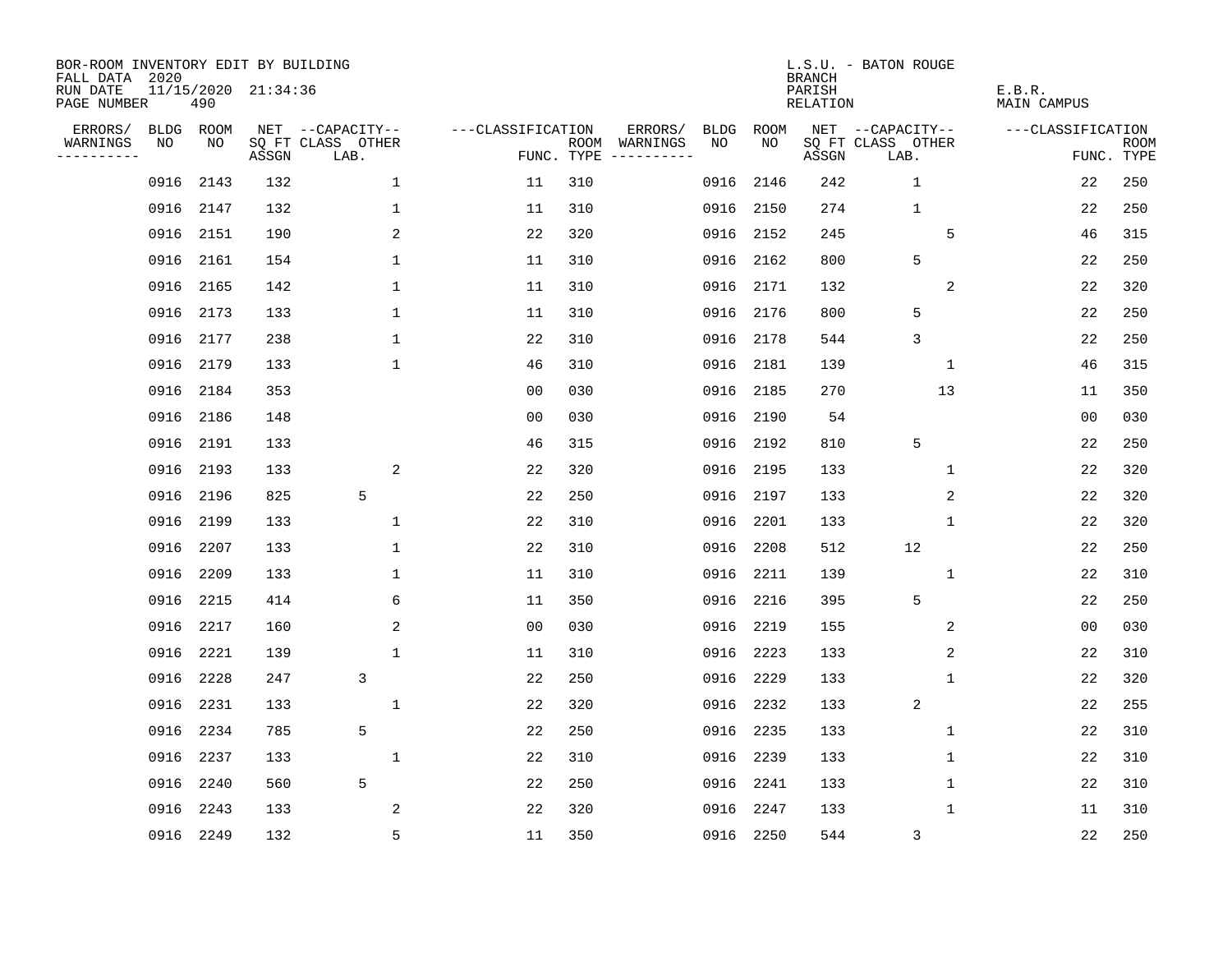| BOR-ROOM INVENTORY EDIT BY BUILDING<br>FALL DATA 2020 |             |           |                     |                           |                   |            |                              |             |           | <b>BRANCH</b>                   | L.S.U. - BATON ROUGE      |                       |                           |
|-------------------------------------------------------|-------------|-----------|---------------------|---------------------------|-------------------|------------|------------------------------|-------------|-----------|---------------------------------|---------------------------|-----------------------|---------------------------|
| RUN DATE<br>PAGE NUMBER                               |             | 491       | 11/15/2020 21:34:36 |                           |                   |            |                              |             |           | PARISH<br>RELATION              |                           | E.B.R.<br>MAIN CAMPUS |                           |
| ERRORS/                                               | <b>BLDG</b> | ROOM      |                     | NET --CAPACITY--          | ---CLASSIFICATION |            | ERRORS/                      | <b>BLDG</b> | ROOM      |                                 | NET --CAPACITY--          | ---CLASSIFICATION     |                           |
| WARNINGS<br>----------                                | NO          | NO        | ASSGN               | SQ FT CLASS OTHER<br>LAB. |                   | FUNC. TYPE | ROOM WARNINGS<br>----------- | NO.         | NO.       | $\operatorname{\mathsf{ASSGN}}$ | SQ FT CLASS OTHER<br>LAB. |                       | <b>ROOM</b><br>FUNC. TYPE |
|                                                       | 0916        | 2251      | 132                 | 2                         | 22                | 320        |                              | 0916        | 2253      | 134                             | $\mathbf 1$               | 22                    | 310                       |
|                                                       | 0916        | 2254      | 800                 | 5                         | 22                | 250        |                              | 0916        | 2255      | 132                             | 1                         | 22                    | 310                       |
|                                                       | 0916        | 2257      | 132                 | 2                         | 22                | 310        |                              | 0916        | 2259      | 132                             | $\mathbf 1$               | 22                    | 310                       |
|                                                       | 0916        | 2260      | 800                 | 5                         | 22                | 250        |                              | 0916        | 2261      | 132                             | 1                         | 22                    | 320                       |
|                                                       | 0916        | 2263      | 132                 | $\sqrt{2}$                | 22                | 310        |                              | 0916        | 2265      | 132                             | 1                         | 22                    | 310                       |
|                                                       | 0916        | 2266      | 837                 | 5                         | 22                | 250        |                              | 0916        | 2267      | 133                             | 1                         | 22                    | 310                       |
|                                                       | 0916        | 2269      | 133                 | $\mathbf 1$               | 22                | 310        |                              | 0916        | 2271      | 133                             | 1                         | 11                    | 310                       |
|                                                       | 0916        | 2272      | 540                 | 5                         | 22                | 250        |                              | 0916        | 2273      | 131                             | 1                         | 22                    | 310                       |
|                                                       | 0916        | 2275      | 130                 | $\mathbf{1}$              | 11                | 310        |                              | 0916        | 2279      | 134                             | $\mathbf{1}$              | 45                    | 310                       |
|                                                       | 0916        | 2280      | 400                 | 4                         | 22                | 250        |                              | 0916        | 2281      | 132                             | 1                         | 11                    | 310                       |
|                                                       | 0916        | 2283      | 133                 | 1                         | 22                | 310        |                              | 0916        | 2284      | 386                             | 3                         | 22                    | 250                       |
|                                                       | 0916        | 2285      | 132                 | 3                         | 22                | 320        |                              | 0916        | 2289      | 272                             | 10                        | 45                    | 350                       |
|                                                       | 0916        | 3060      | 54                  |                           | 0 <sub>0</sub>    | 010        |                              | 0916        | 3067      | 135                             | $\mathbf 1$               | 22                    | 310                       |
|                                                       | 0916        | 3068      | 1125                | 23                        | 22                | 250        |                              | 0916        | 3069      | 135                             | 1                         | 22                    | 310                       |
|                                                       | 0916        | 3071      | 135                 | $\mathbf{1}$              | 46                | 731        |                              | 0916        | 3073      | 135                             | 1                         | 46                    | 315                       |
|                                                       | 0916        | 3074      | 249                 |                           | 45                | 731        |                              | 0916        | 3075      | 135                             | 1                         | 46                    | 310                       |
|                                                       | 0916        | 3077      | 135                 |                           | 46                | 315        |                              | 0916        | 3078      | 405                             |                           | 45                    | 731                       |
|                                                       | 0916        | 3079      | 135                 | $\mathbf 1$               | 46                | 310        |                              | 0916        | 3080      | 386                             |                           | 46                    | 315                       |
|                                                       | 0916        | 3085      | 277                 | $\mathbf{1}$              | 22                | 325        |                              | 0916        | 3087      | 413                             | 22                        | 45                    | 350                       |
|                                                       | 0916        | 3091      | 154                 | 2                         | 0 <sub>0</sub>    | 030        |                              | 0916        | 3093      | 154                             | 2                         | 0 <sub>0</sub>        | 030                       |
|                                                       | 0916        | 3095      | 138                 | $\mathbf 1$               | 22                | 310        |                              | 0916        | 3099      | 135                             | 1                         | 22                    | 310                       |
|                                                       | 0916        | 3100      | 1065                | 21                        | 22                | 250        |                              | 0916        | 3101      | 135                             | 1                         | 22                    | 310                       |
|                                                       | 0916        | 3103      | 135                 | $\mathbf 1$               | 22                | 310        |                              | 0916        | 3105      | 135                             | 1                         | 22                    | 310                       |
|                                                       | 0916        | 3107      | 405                 | 20                        | 22                | 220        |                              | 0916        | 3108      | 407                             |                           | 22                    | 731                       |
|                                                       | 0916        | 3110      | 389                 | 8                         | 22                | 731        |                              | 0916        | 3113      | 135                             | 1                         | 22                    | 310                       |
|                                                       |             | 0916 3114 | 242                 | $\mathbf{1}$              | 22                | 255        |                              |             | 0916 3119 | 270                             | 12                        | 45                    | 350                       |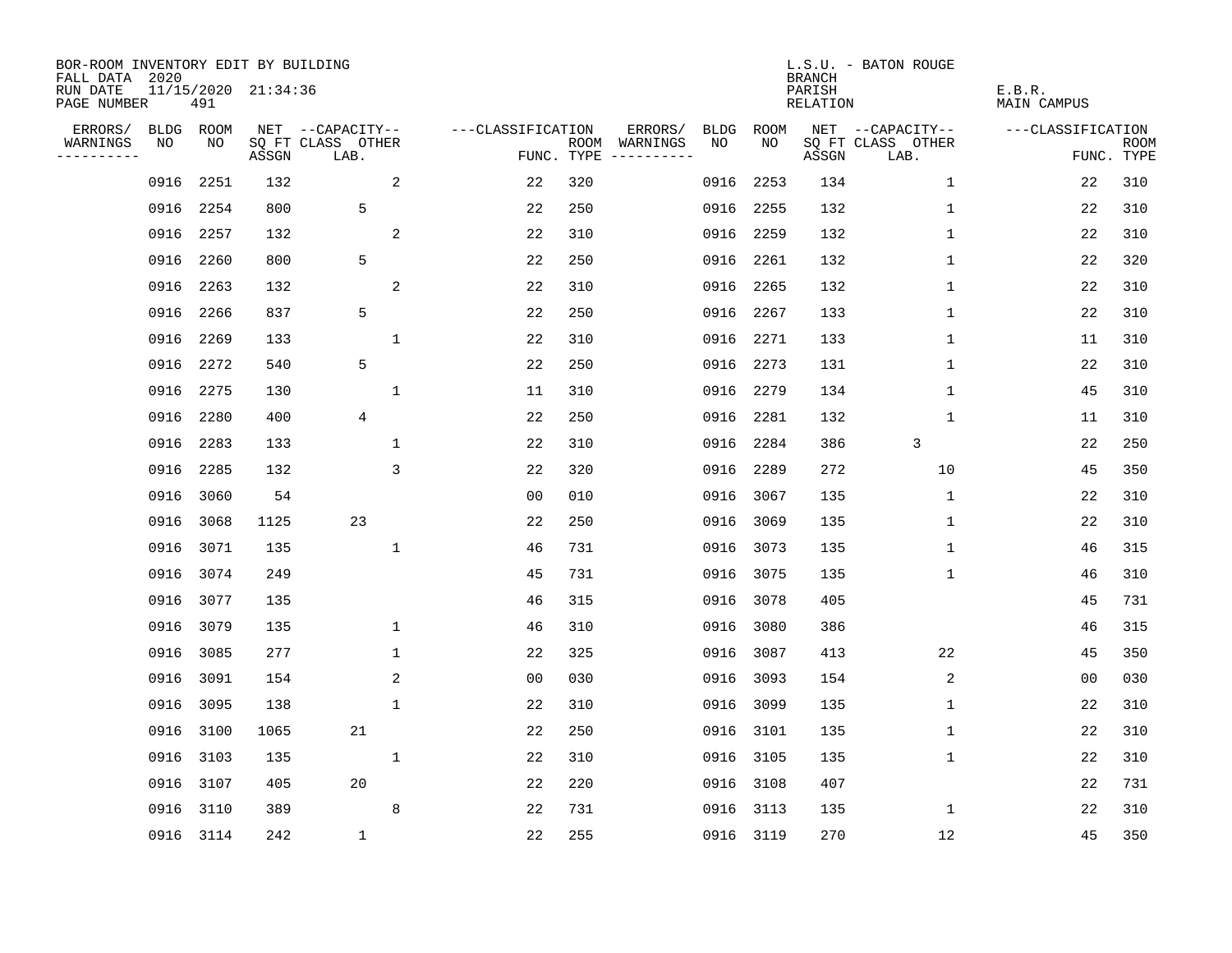| BOR-ROOM INVENTORY EDIT BY BUILDING<br>FALL DATA 2020 |      |           |                     |                           |                   |            |                              |             |           | <b>BRANCH</b>      | L.S.U. - BATON ROUGE      |                       |                           |
|-------------------------------------------------------|------|-----------|---------------------|---------------------------|-------------------|------------|------------------------------|-------------|-----------|--------------------|---------------------------|-----------------------|---------------------------|
| RUN DATE<br>PAGE NUMBER                               |      | 492       | 11/15/2020 21:34:36 |                           |                   |            |                              |             |           | PARISH<br>RELATION |                           | E.B.R.<br>MAIN CAMPUS |                           |
| ERRORS/                                               | BLDG | ROOM      |                     | NET --CAPACITY--          | ---CLASSIFICATION |            | ERRORS/                      | <b>BLDG</b> | ROOM      |                    | NET --CAPACITY--          | ---CLASSIFICATION     |                           |
| WARNINGS<br>----------                                | NO   | NO        | ASSGN               | SQ FT CLASS OTHER<br>LAB. |                   | FUNC. TYPE | ROOM WARNINGS<br>----------- | NO.         | NO.       | ASSGN              | SQ FT CLASS OTHER<br>LAB. |                       | <b>ROOM</b><br>FUNC. TYPE |
|                                                       | 0916 | 3120      | 354                 |                           | 0 <sub>0</sub>    | 030        |                              | 0916        | 3122      | 148                |                           | 0 <sub>0</sub>        | 030                       |
|                                                       |      | 0916 3124 | 79                  |                           | 0 <sub>0</sub>    | 030        |                              | 0916        | 3126      | 177                | 2                         | 0 <sub>0</sub>        | 030                       |
|                                                       | 0916 | 3128      | 182                 | 2                         | 0 <sub>0</sub>    | 030        |                              | 0916        | 3130      | 73                 |                           | 0 <sub>0</sub>        | 010                       |
|                                                       |      | 0916 3131 | 135                 | $\mathbf{1}$              | 22                | 310        |                              | 0916        | 3133      | 135                | 1                         | 22                    | 310                       |
|                                                       | 0916 | 3134      | 128                 | $\mathbf 1$               | 45                | 310        |                              | 0916        | 3135      | 135                | 1                         | 22                    | 310                       |
|                                                       |      | 0916 3136 | 126                 | 1                         | 22                | 255        |                              |             | 0916 3137 | 135                | 1                         | 22                    | 310                       |
|                                                       | 0916 | 3138      | 800                 | 5                         | 22                | 250        |                              |             | 0916 3141 | 130                | 1                         | 11                    | 310                       |
|                                                       | 0916 | 3145      | 130                 | $1\,$                     | 11                | 310        |                              |             | 0916 3151 | 133                | 1                         | 22                    | 310                       |
|                                                       | 0916 | 3152      | 805                 | 5                         | 22                | 250        |                              | 0916        | 3153      | 187                | $\mathbf{1}$              | 22                    | 320                       |
|                                                       |      | 0916 3161 | 155                 | 1                         | 22                | 320        |                              | 0916        | 3162      | 805                | 5                         | 11                    | 250                       |
|                                                       | 0916 | 3165      | 143                 | 2                         | 22                | 320        |                              | 0916        | 3171      | 135                | $\mathbf 1$               | 22                    | 310                       |
|                                                       |      | 0916 3173 | 135                 | $\mathbf 1$               | 11                | 310        |                              | 0916        | 3176      | 800                | 5                         | 22                    | 250                       |
|                                                       | 0916 | 3177      | 270                 | 2                         | 45                | 420        |                              | 0916        | 3178      | 542                | 25                        | 11                    | 110                       |
|                                                       |      | 0916 3179 | 135                 | $\mathbf{1}$              | 22                | 320        |                              | 0916        | 3181      | 135                | $\mathbf 1$               | 22                    | 310                       |
|                                                       | 0916 | 3184      | 353                 |                           | 0 <sub>0</sub>    | 030        |                              | 0916        | 3185      | 135                | 2                         | 22                    | 315                       |
|                                                       |      | 0916 3186 | 148                 |                           | 0 <sub>0</sub>    | 030        |                              | 0916        | 3187      | 135                | 1                         | 22                    | 310                       |
|                                                       | 0916 | 3190      | 54                  |                           | 0 <sub>0</sub>    | 030        |                              | 0916        | 3191      | 135                | 2                         | 22                    | 310                       |
|                                                       |      | 0916 3192 | 277                 | 2                         | 22                | 250        |                              | 0916        | 3193      | 135                | 1                         | 11                    | 310                       |
|                                                       |      | 0916 3195 | 135                 | 2                         | 45                | 310        |                              | 0916        | 3196      | 778                | 5                         | 22                    | 250                       |
|                                                       | 0916 | 3197      | 135                 | 2                         | 22                | 310        |                              | 0916        | 3199      | 135                | 1                         | 22                    | 310                       |
|                                                       | 0916 | 3200      | 800                 | 5                         | 22                | 250        |                              | 0916        | 3201      | 135                | 1                         | 22                    | 310                       |
|                                                       | 0916 | 3207      | 135                 | $\mathbf 1$               | 22                | 320        |                              | 0916        | 3209      | 135                | 1                         | 11                    | 310                       |
|                                                       | 0916 | 3211      | 140                 | 1                         | 22                | 320        |                              | 0916        | 3215      | 414                | 15                        | 11                    | 350                       |
|                                                       | 0916 | 3217      | 160                 | 2                         | 0 <sub>0</sub>    | 030        |                              | 0916        | 3219      | 155                | $\overline{c}$            | 0 <sub>0</sub>        | 030                       |
|                                                       | 0916 | 3221      | 140                 | $\mathbf{1}$              | 22                | 320        |                              | 0916        | 3223      | 135                | 2                         | 22                    | 320                       |
|                                                       |      | 0916 3228 | 807                 | 5                         | 22                | 250        |                              |             | 0916 3229 | 135                | $\sqrt{2}$                | 22                    | 310                       |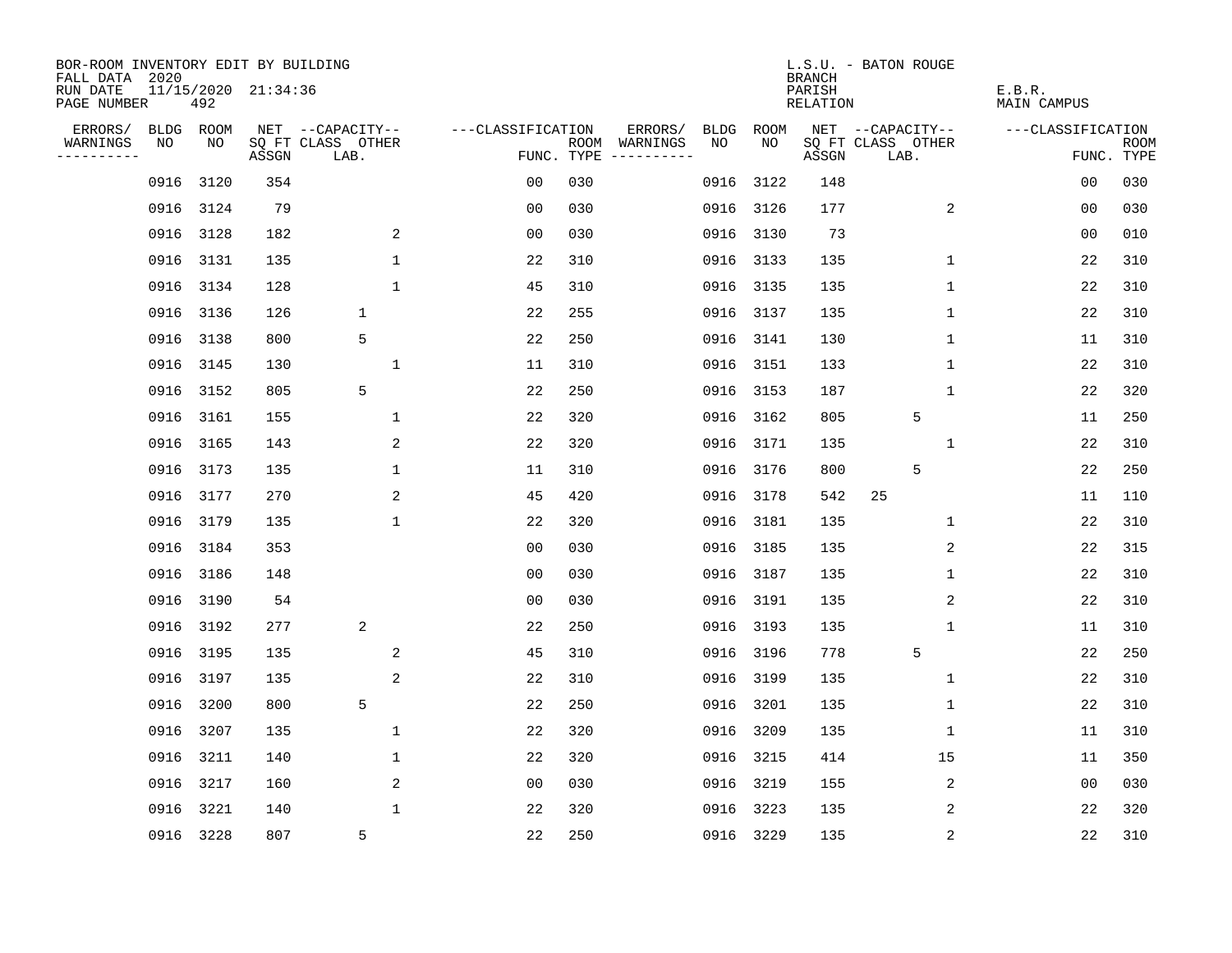| BOR-ROOM INVENTORY EDIT BY BUILDING<br>FALL DATA 2020 |      |            |                     |                           |                   |      |                                 |             |             | <b>BRANCH</b>             | L.S.U. - BATON ROUGE      |                              |                           |
|-------------------------------------------------------|------|------------|---------------------|---------------------------|-------------------|------|---------------------------------|-------------|-------------|---------------------------|---------------------------|------------------------------|---------------------------|
| RUN DATE<br>PAGE NUMBER                               |      | 493        | 11/15/2020 21:34:36 |                           |                   |      |                                 |             |             | PARISH<br><b>RELATION</b> |                           | E.B.R.<br><b>MAIN CAMPUS</b> |                           |
| ERRORS/                                               |      | BLDG ROOM  |                     | NET --CAPACITY--          | ---CLASSIFICATION |      | ERRORS/                         | <b>BLDG</b> | <b>ROOM</b> |                           | NET --CAPACITY--          | ---CLASSIFICATION            |                           |
| WARNINGS<br>----------                                | NO   | NO         | ASSGN               | SQ FT CLASS OTHER<br>LAB. |                   | ROOM | WARNINGS<br>FUNC. TYPE $------$ | NO          | NO          | ASSGN                     | SQ FT CLASS OTHER<br>LAB. |                              | <b>ROOM</b><br>FUNC. TYPE |
|                                                       | 0916 | 3231       | 135                 | $\mathbf{1}$              | 11                | 310  |                                 | 0916        | 3234        | 795                       | 5                         | 22                           | 250                       |
|                                                       |      | 0916 3235  | 135                 | 2                         | 22                | 320  |                                 | 0916        | 3237        | 135                       | 1                         | 22                           | 320                       |
|                                                       | 0916 | 3239       | 135                 | $\mathbf 1$               | 11                | 310  |                                 | 0916        | 3240        | 817                       | 5                         | 22                           | 250                       |
|                                                       |      | 0916 3241  | 135                 | 1                         | 22                | 320  |                                 |             | 0916 3243   | 135                       | $\mathbf 1$               | 22                           | 310                       |
|                                                       | 0916 | 3247       | 270                 | 9                         | 22                | 350  |                                 | 0916        | 3250        | 540                       | 5                         | 22                           | 250                       |
|                                                       |      | 0916 3251  | 135                 | $\mathbf{1}$              | 46                | 315  |                                 |             | 0916 3253   | 135                       | $\mathbf 1$               | 46                           | 310                       |
|                                                       | 0916 | 3254       | 800                 | 5                         | 22                | 250  |                                 | 0916        | 3257        | 270                       | $\mathbf{1}$              | 11                           | 310                       |
|                                                       |      | 0916 3259  | 135                 | $\mathbf{1}$              | 11                | 320  |                                 | 0916        | 3260        | 835                       | 5                         | 22                           | 250                       |
|                                                       | 0916 | 3261       | 135                 | $\mathbf 1$               | 22                | 250  |                                 | 0916        | 3263        | 135                       | $\mathbf 1$               | 22                           | 310                       |
|                                                       |      | 0916 3265  | 135                 | $\mathbf{1}$              | 22                | 310  |                                 | 0916        | 3266        | 800                       | 5                         | 22                           | 250                       |
|                                                       |      | 0916 3267  | 135                 | $\mathbf 1$               | 22                | 320  |                                 | 0916        | 3269        | 135                       | $\mathbf 1$               | 22                           | 320                       |
|                                                       |      | 0916 3271  | 135                 | 2                         | 22                | 320  |                                 | 0916        | 3272        | 800                       | 5                         | 22                           | 250                       |
|                                                       | 0916 | 3273       | 130                 | $\mathbf 1$               | 22                | 320  |                                 | 0916        | 3275        | 130                       | 1                         | 11                           | 310                       |
|                                                       |      | 0916 3277  | 135                 | $\overline{c}$            | 22                | 310  |                                 |             | 0916 3279   | 135                       | 3                         | 22                           | 320                       |
|                                                       | 0916 | 3280       | 825                 | 5                         | 22                | 250  |                                 | 0916        | 3281        | 135                       | 1                         | 11                           | 310                       |
|                                                       |      | 0916 3283  | 135                 | 1                         | 22                | 310  |                                 |             | 0916 3287   | 135                       | 4                         | 45                           | 350                       |
|                                                       |      | 0916 3289  | 135                 | $\mathbf{1}$              | 22                | 310  |                                 |             | 0916 C1000  | 575                       |                           | 0 <sub>0</sub>               | 020                       |
|                                                       |      | 0916 C1001 | 1715                |                           | 0 <sub>0</sub>    | 020  |                                 |             | 0916 C1002  | 308                       |                           | 0 <sub>0</sub>               | 020                       |
|                                                       |      | 0916 C1003 | 620                 |                           | 0 <sub>0</sub>    | 020  |                                 |             | 0916 C1004  | 125                       |                           | 0 <sub>0</sub>               | 020                       |
|                                                       |      | 0916 C1005 | 1160                |                           | 0 <sub>0</sub>    | 020  |                                 |             | 0916 C1006  | 896                       |                           | 0 <sub>0</sub>               | 020                       |
|                                                       |      | 0916 C1007 | 395                 |                           | 0 <sub>0</sub>    | 020  |                                 |             | 0916 C1008  | 1182                      |                           | 0 <sub>0</sub>               | 020                       |
|                                                       |      | 0916 C1009 | 350                 |                           | 0 <sub>0</sub>    | 020  |                                 |             | 0916 C1010  | 1894                      |                           | 0 <sub>0</sub>               | 020                       |
|                                                       |      | 0916 C1011 | 262                 |                           | 0 <sub>0</sub>    | 020  |                                 |             | 0916 C1012  | 1387                      |                           | 0 <sub>0</sub>               | 020                       |
|                                                       |      | 0916 C1013 | 336                 |                           | 0 <sub>0</sub>    | 020  |                                 |             | 0916 C1014  | 1100                      |                           | 0 <sub>0</sub>               | 020                       |
|                                                       |      | 0916 C1015 | 1788                |                           | 0 <sub>0</sub>    | 020  |                                 |             | 0916 C2006  | 2061                      |                           | 0 <sub>0</sub>               | 020                       |
|                                                       |      | 0916 C2007 | 395                 |                           | 0 <sub>0</sub>    | 020  |                                 |             | 0916 C2008  | 1182                      |                           | 00                           | 020                       |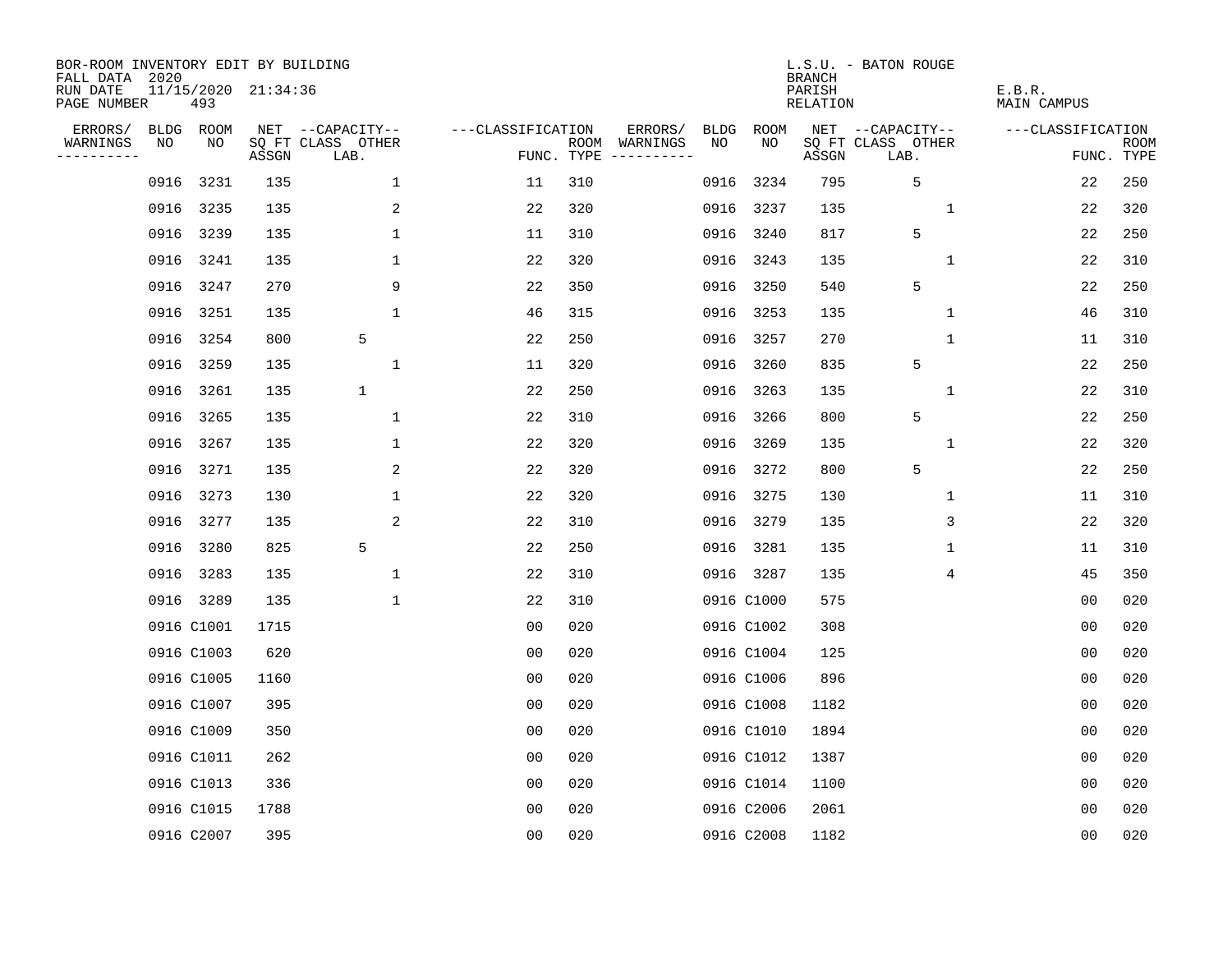| BOR-ROOM INVENTORY EDIT BY BUILDING       |    |             |                     |                           |                   |     |                                      |      |             | <b>BRANCH</b>      | L.S.U. - BATON ROUGE      |                       |                           |
|-------------------------------------------|----|-------------|---------------------|---------------------------|-------------------|-----|--------------------------------------|------|-------------|--------------------|---------------------------|-----------------------|---------------------------|
| FALL DATA 2020<br>RUN DATE<br>PAGE NUMBER |    | 494         | 11/15/2020 21:34:36 |                           |                   |     |                                      |      |             | PARISH<br>RELATION |                           | E.B.R.<br>MAIN CAMPUS |                           |
| ERRORS/                                   |    | BLDG ROOM   |                     | NET --CAPACITY--          | ---CLASSIFICATION |     | ERRORS/                              | BLDG | ROOM        |                    | NET --CAPACITY--          | ---CLASSIFICATION     |                           |
| WARNINGS<br>----------                    | NO | NO          | ASSGN               | SQ FT CLASS OTHER<br>LAB. |                   |     | ROOM WARNINGS<br>FUNC. TYPE $------$ | NO   | NO          | ASSGN              | SQ FT CLASS OTHER<br>LAB. |                       | <b>ROOM</b><br>FUNC. TYPE |
|                                           |    | 0916 C2009  | 350                 |                           | 0 <sub>0</sub>    | 020 |                                      |      | 0916 C2010  | 1894               |                           | 0 <sub>0</sub>        | 020                       |
|                                           |    | 0916 C2011  | 262                 |                           | 0 <sub>0</sub>    | 020 |                                      |      | 0916 C2012  | 1387               |                           | 0 <sub>0</sub>        | 020                       |
|                                           |    | 0916 C2013  | 336                 |                           | 0 <sub>0</sub>    | 020 |                                      |      | 0916 C2014  | 1100               |                           | 00                    | 020                       |
|                                           |    | 0916 C2015  | 1788                |                           | 00                | 020 |                                      |      | 0916 C3006  | 2061               |                           | 00                    | 020                       |
|                                           |    | 0916 C3007  | 395                 |                           | 00                | 020 |                                      |      | 0916 C3008  | 1182               |                           | 00                    | 020                       |
|                                           |    | 0916 C3009  | 350                 |                           | 0 <sub>0</sub>    | 020 |                                      |      | 0916 C3010  | 1894               |                           | 0 <sub>0</sub>        | 020                       |
|                                           |    | 0916 C3011  | 262                 |                           | 0 <sub>0</sub>    | 020 |                                      |      | 0916 C3012  | 1387               |                           | 0 <sub>0</sub>        | 020                       |
|                                           |    | 0916 C3013  | 336                 |                           | 0 <sub>0</sub>    | 020 |                                      |      | 0916 C3014  | 1100               |                           | 0 <sub>0</sub>        | 020                       |
|                                           |    | 0916 C3015  | 1788                |                           | 0 <sub>0</sub>    | 020 |                                      |      | 0916 E01001 | 60                 |                           | 0 <sub>0</sub>        | 020                       |
|                                           |    | 0916 E01002 | 80                  |                           | 0 <sub>0</sub>    | 020 |                                      |      | 0916 E01003 | 55                 |                           | 0 <sub>0</sub>        | 020                       |
|                                           |    | 0916 E02001 | 60                  |                           | 00                | 020 |                                      |      | 0916 E02002 | 80                 |                           | 0 <sub>0</sub>        | 020                       |
|                                           |    | 0916 E02003 | 55                  |                           | 0 <sub>0</sub>    | 020 |                                      |      | 0916 E03001 | 60                 |                           | 0 <sub>0</sub>        | 020                       |
|                                           |    | 0916 E03002 | 80                  |                           | 0 <sub>0</sub>    | 020 |                                      |      | 0916 E03003 | 55                 |                           | 0 <sub>0</sub>        | 020                       |
|                                           |    | 0916 S01001 | 218                 |                           | 0 <sub>0</sub>    | 020 |                                      |      | 0916 S01002 | 181                |                           | 0 <sub>0</sub>        | 020                       |
|                                           |    | 0916 S01003 | 180                 |                           | 00                | 020 |                                      |      | 0916 S01004 | 219                |                           | 00                    | 020                       |
|                                           |    | 0916 S02001 | 218                 |                           | 00                | 020 |                                      |      | 0916 S02002 | 181                |                           | 0 <sub>0</sub>        | 020                       |
|                                           |    | 0916 S02003 | 180                 |                           | 00                | 020 |                                      |      | 0916 S02004 | 219                |                           | 0 <sub>0</sub>        | 020                       |
|                                           |    | 0916 S03001 | 218                 |                           | 0 <sub>0</sub>    | 020 |                                      |      | 0916 S03002 | 181                |                           | 0 <sub>0</sub>        | 020                       |
|                                           |    | 0916 S03003 | 180                 |                           | 0 <sub>0</sub>    | 020 |                                      |      | 0916 S03004 | 219                |                           | 0 <sub>0</sub>        | 020                       |
|                                           |    | 0916 V1087  | 47                  |                           | 0 <sub>0</sub>    | 010 |                                      |      | 0916 V1215  | 47                 |                           | 00                    | 010                       |
|                                           |    | 0916 V2100  | 65                  |                           | 0 <sub>0</sub>    | 010 |                                      |      | 0916 V2228  | 65                 |                           | 0 <sub>0</sub>        | 010                       |
|                                           |    | 0916 V2284  | 32                  |                           | 00                | 010 |                                      |      | 0916 V3100  | 65                 |                           | 0 <sub>0</sub>        | 010                       |
|                                           |    | 0916 V3228  | 65                  |                           | 0 <sub>0</sub>    | 010 |                                      |      | 0916 V3280  | 32                 |                           | 0 <sub>0</sub>        | 010                       |
|                                           |    | 0916 1074CH | 8                   |                           | 0 <sub>0</sub>    | 030 |                                      |      | 0916 1104CH | 30                 |                           | 0 <sub>0</sub>        | 030                       |
|                                           |    | 0916 1114CH | 39                  |                           | 0 <sub>0</sub>    | 030 |                                      |      | 0916 1138CH | 30                 |                           | 0 <sub>0</sub>        | 030                       |
|                                           |    | 0916 1166CH | 15                  |                           | 0 <sub>0</sub>    | 030 |                                      |      | 0916 1172CH | 32                 |                           | 0 <sub>0</sub>        | 030                       |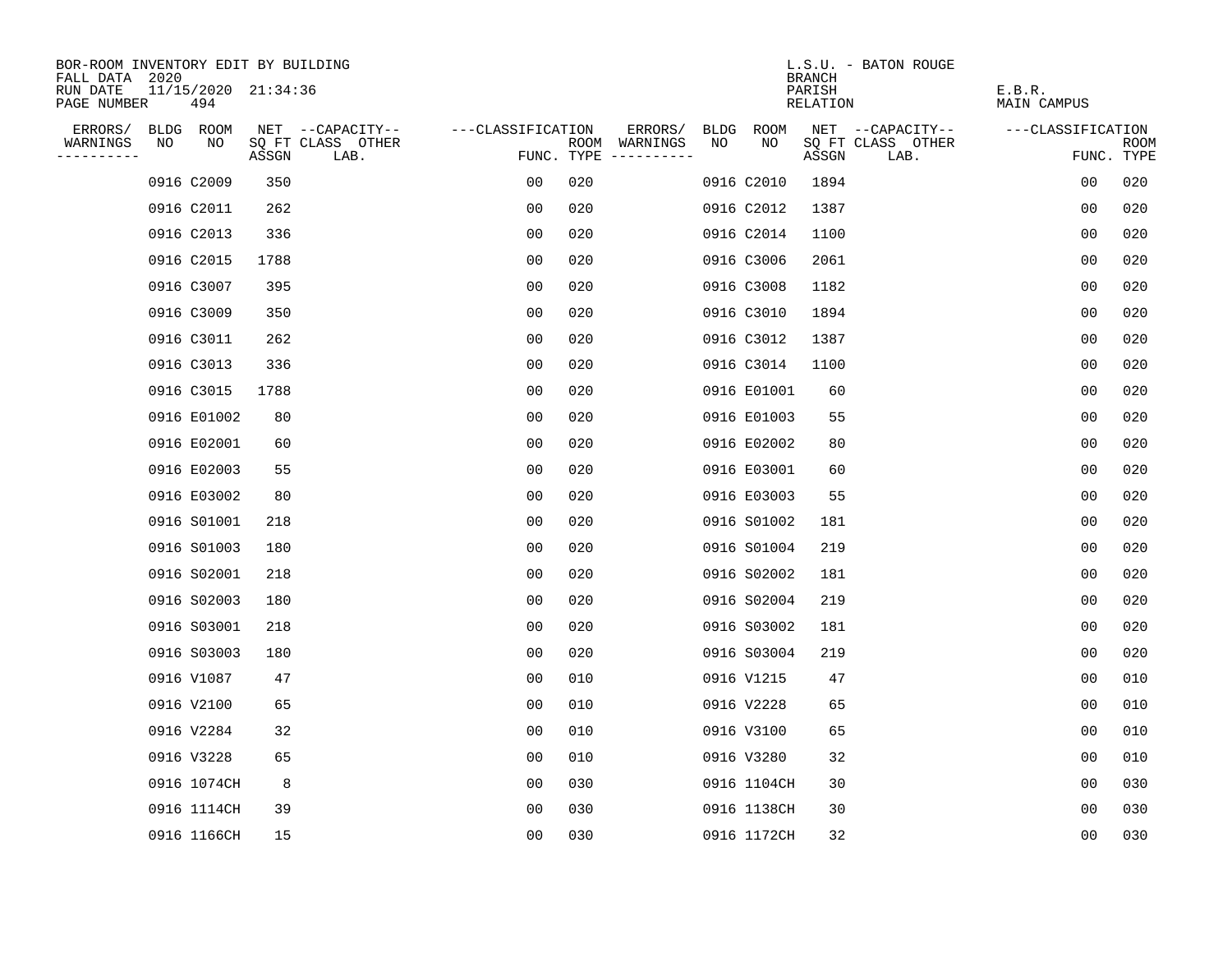| BOR-ROOM INVENTORY EDIT BY BUILDING<br>FALL DATA 2020 |    |                            |       |                           |                   |     |                                      |    |             | <b>BRANCH</b>      | L.S.U. - BATON ROUGE      |                       |                           |
|-------------------------------------------------------|----|----------------------------|-------|---------------------------|-------------------|-----|--------------------------------------|----|-------------|--------------------|---------------------------|-----------------------|---------------------------|
| RUN DATE<br>PAGE NUMBER                               |    | 11/15/2020 21:34:36<br>495 |       |                           |                   |     |                                      |    |             | PARISH<br>RELATION |                           | E.B.R.<br>MAIN CAMPUS |                           |
| ERRORS/                                               |    | BLDG ROOM                  |       | NET --CAPACITY--          | ---CLASSIFICATION |     | ERRORS/                              |    | BLDG ROOM   |                    | NET --CAPACITY--          | ---CLASSIFICATION     |                           |
| WARNINGS<br>----------                                | NO | NO                         | ASSGN | SQ FT CLASS OTHER<br>LAB. |                   |     | ROOM WARNINGS<br>FUNC. TYPE $------$ | NO | NO          | ASSGN              | SQ FT CLASS OTHER<br>LAB. |                       | <b>ROOM</b><br>FUNC. TYPE |
|                                                       |    | 0916 1200CH                | 16    |                           | 0 <sub>0</sub>    | 030 |                                      |    | 0916 1232CH | 8                  |                           | 0 <sub>0</sub>        | 030                       |
|                                                       |    | 0916 1240CH                | 39    |                           | 00                | 030 |                                      |    | 0916 2070CH | 61                 |                           | 0 <sub>0</sub>        | 030                       |
|                                                       |    | 0916 2072CH                | 61    |                           | 0 <sub>0</sub>    | 020 |                                      |    | 0916 2074CH | 67                 |                           | 00                    | 030                       |
|                                                       |    | 0916 2078CH                | 61    |                           | 00                | 030 |                                      |    | 0916 2106CH | 61                 |                           | 00                    | 030                       |
|                                                       |    | 0916 2110CH                | 61    |                           | 00                | 030 |                                      |    | 0916 2114C1 | 61                 |                           | 00                    | 030                       |
|                                                       |    | 0916 2114C2                | 23    |                           | 0 <sub>0</sub>    | 030 |                                      |    | 0916 2132CH | 61                 |                           | 0 <sub>0</sub>        | 030                       |
|                                                       |    | 0916 2138CH                | 59    |                           | 0 <sub>0</sub>    | 030 |                                      |    | 0916 2146CH | 59                 |                           | 0 <sub>0</sub>        | 030                       |
|                                                       |    | 0916 2152CH                | 61    |                           | 0 <sub>0</sub>    | 030 |                                      |    | 0916 2162C1 | 61                 |                           | 0 <sub>0</sub>        | 030                       |
|                                                       |    | 0916 2162C2                | 61    |                           | 0 <sub>0</sub>    | 030 |                                      |    | 0916 2176CH | 61                 |                           | 0 <sub>0</sub>        | 030                       |
|                                                       |    | 0916 2178CH                | 61    |                           | 0 <sub>0</sub>    | 030 |                                      |    | 0916 2192C1 | 61                 |                           | 0 <sub>0</sub>        | 030                       |
|                                                       |    | 0916 2192C2                | 61    |                           | 00                | 030 |                                      |    | 0916 2196CH | 61                 |                           | 0 <sub>0</sub>        | 030                       |
|                                                       |    | 0916 2208CH                | 61    |                           | 0 <sub>0</sub>    | 030 |                                      |    | 0916 2234C1 | 61                 |                           | 0 <sub>0</sub>        | 030                       |
|                                                       |    | 0916 2234C2                | 61    |                           | 0 <sub>0</sub>    | 030 |                                      |    | 0916 2240C1 | 61                 |                           | 0 <sub>0</sub>        | 030                       |
|                                                       |    | 0916 2240C2                | 26    |                           | 0 <sub>0</sub>    | 030 |                                      |    | 0916 2250CH | 61                 |                           | 0 <sub>0</sub>        | 030                       |
|                                                       |    | 0916 2254CH                | 61    |                           | 00                | 030 |                                      |    | 0916 2260C1 | 61                 |                           | 00                    | 030                       |
|                                                       |    | 0916 2260C2                | 61    |                           | 00                | 030 |                                      |    | 0916 2266C1 | 61                 |                           | 0 <sub>0</sub>        | 030                       |
|                                                       |    | 0916 2266C2                | 59    |                           | 00                | 030 |                                      |    | 0916 2272CH | 59                 |                           | 0 <sub>0</sub>        | 030                       |
|                                                       |    | 0916 3068C1                | 61    |                           | 0 <sub>0</sub>    | 030 |                                      |    | 0916 3068C2 | 61                 |                           | 0 <sub>0</sub>        | 030                       |
|                                                       |    | 0916 3074CH                | 61    |                           | 0 <sub>0</sub>    | 030 |                                      |    | 0916 3080CH | 61                 |                           | 0 <sub>0</sub>        | 030                       |
|                                                       |    | 0916 3100CH                | 61    |                           | 0 <sub>0</sub>    | 030 |                                      |    | 0916 3114C1 | 61                 |                           | 00                    | 030                       |
|                                                       |    | 0916 3114C2                | 23    |                           | 0 <sub>0</sub>    | 030 |                                      |    | 0916 3136CH | 59                 |                           | 0 <sub>0</sub>        | 030                       |
|                                                       |    | 0916 3138CH                | 59    |                           | 00                | 030 |                                      |    | 0916 3152C1 | 59                 |                           | 0 <sub>0</sub>        | 030                       |
|                                                       |    | 0916 3152C2                | 61    |                           | 0 <sub>0</sub>    | 030 |                                      |    | 0916 3162C1 | 61                 |                           | 0 <sub>0</sub>        | 030                       |
|                                                       |    | 0916 3162C2                | 61    |                           | 0 <sub>0</sub>    | 030 |                                      |    | 0916 3176CH | 67                 |                           | 0 <sub>0</sub>        | 030                       |
|                                                       |    | 0916 3178CH                | 61    |                           | 0 <sub>0</sub>    | 030 |                                      |    | 0916 3192CH | 61                 |                           | 0 <sub>0</sub>        | 030                       |
|                                                       |    | 0916 3196C1                | 61    |                           | 0 <sub>0</sub>    | 030 |                                      |    | 0916 3196C2 | 61                 |                           | 0 <sub>0</sub>        | 030                       |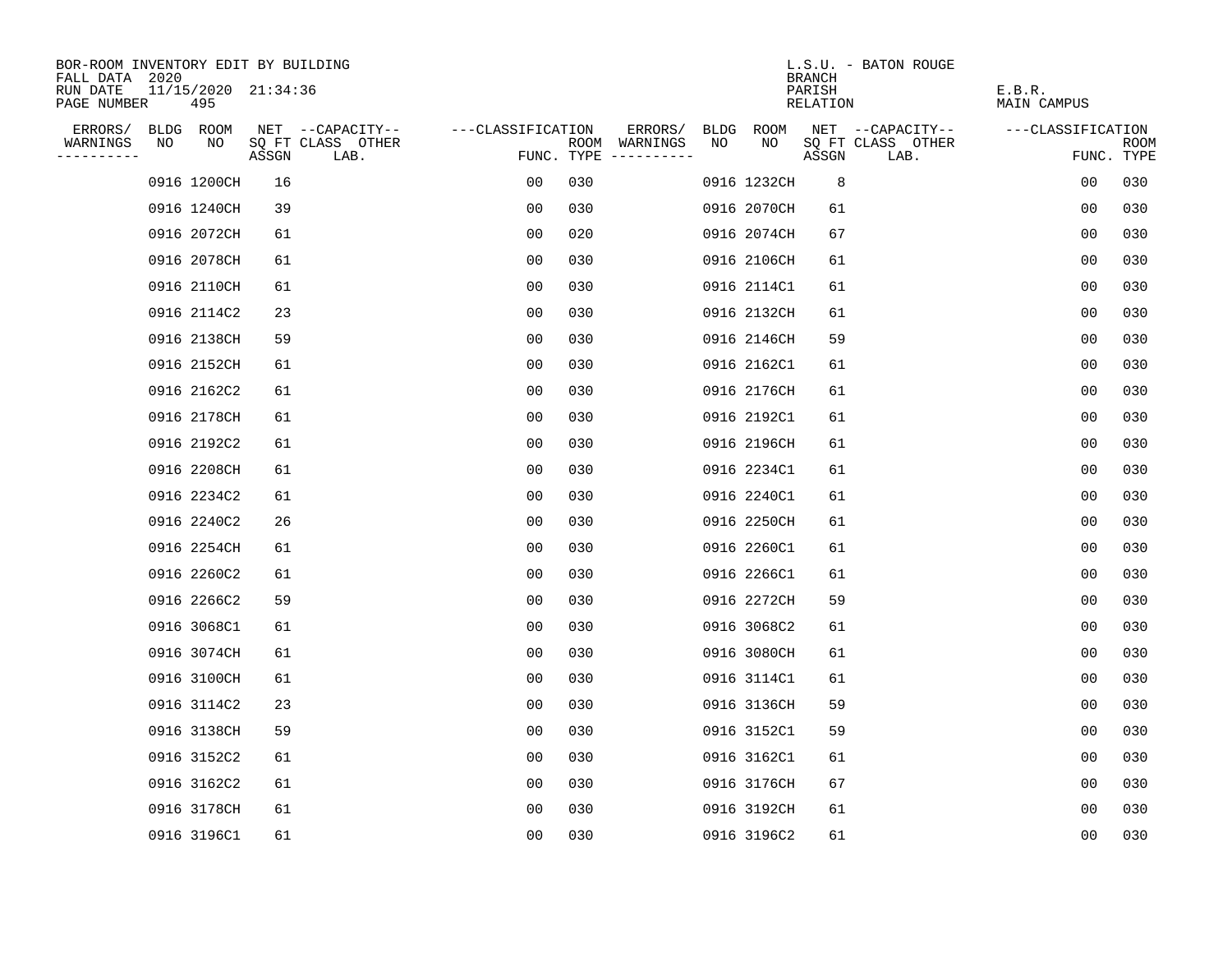| BOR-ROOM INVENTORY EDIT BY BUILDING<br>FALL DATA 2020<br>RUN DATE |    | 11/15/2020 21:34:36 |       |                                       |                   |     |                          |            |                                                                 | <b>BRANCH</b><br>PARISH | L.S.U. - BATON ROUGE                                                                                                                                | E.B.R.                                                 |            |
|-------------------------------------------------------------------|----|---------------------|-------|---------------------------------------|-------------------|-----|--------------------------|------------|-----------------------------------------------------------------|-------------------------|-----------------------------------------------------------------------------------------------------------------------------------------------------|--------------------------------------------------------|------------|
| PAGE NUMBER                                                       |    | 496                 |       |                                       |                   |     |                          |            |                                                                 | <b>RELATION</b>         |                                                                                                                                                     | <b>MAIN CAMPUS</b>                                     |            |
| ERRORS/<br>WARNINGS                                               | NO | BLDG ROOM<br>NO     |       | NET --CAPACITY--<br>SQ FT CLASS OTHER | ---CLASSIFICATION |     | ERRORS/<br>ROOM WARNINGS | BLDG<br>NO | ROOM<br>NO                                                      |                         | NET --CAPACITY--<br>SQ FT CLASS OTHER                                                                                                               | ---CLASSIFICATION                                      | ROOM       |
| . _ _ _ _ _ _ _ _                                                 |    |                     | ASSGN | LAB.                                  | FUNC. TYPE        |     | -----------              |            |                                                                 | ASSGN                   | LAB.                                                                                                                                                |                                                        | FUNC. TYPE |
|                                                                   |    | 0916 3200CH         | 61    |                                       | 00                | 030 |                          |            | 0916 3234C1                                                     | 61                      |                                                                                                                                                     | 00                                                     | 030        |
|                                                                   |    | 0916 3234C2         | 61    |                                       | 0 <sub>0</sub>    | 030 |                          |            | 0916 3240C1                                                     | 61                      |                                                                                                                                                     | 0 <sub>0</sub>                                         | 030        |
|                                                                   |    | 0916 3240C2         | 26    |                                       | 00                | 030 |                          |            | 0916 3250CH                                                     | 61                      |                                                                                                                                                     | 0 <sub>0</sub>                                         | 030        |
|                                                                   |    | 0916 3254CH         | 61    |                                       | 0 <sub>0</sub>    | 030 |                          |            | 0916 3260C1                                                     | 61                      |                                                                                                                                                     | 00                                                     | 030        |
|                                                                   |    | 0916 3260C2         | 61    |                                       | 0 <sub>0</sub>    | 030 |                          |            | 0916 3266C1                                                     | 61                      |                                                                                                                                                     | 00                                                     | 030        |
|                                                                   |    | 0916 3266C2         | 59    |                                       | 0 <sub>0</sub>    | 030 |                          |            | 0916 3272CH<br>TOTAL NUMBER CLASSROOMS<br>TOTAL NUMBER LABS 210 | 59                      | TOTAL ASSIGNABLE & UNASSIGNABLE SQFT:<br>TOTAL NET ASSIGN SQ. FT. IN ROOM FILE<br>TOTAL NUMBER COMPUTER CLASSROOMS<br>TOTAL NUMBER SPECIAL LABS 220 | 00<br>149,391<br>97,378<br>2<br>1<br>1<br>$\mathbf{1}$ | 030        |
|                                                                   |    | 0917 1301           | 215   | 1                                     | 91                | 935 |                          |            | 0917 1301A                                                      | 194                     | 1                                                                                                                                                   | 91                                                     | 920        |
|                                                                   |    | 0917 1301B          | 174   | $\mathbf 1$                           | 91                | 920 |                          |            | 0917 1301E                                                      | 70                      | $\mathbf 1$                                                                                                                                         | 91                                                     | 919        |
|                                                                   |    | 0917 1301F          | 115   |                                       | 91                | 935 |                          |            | 0917 1301G                                                      | 19                      |                                                                                                                                                     | 91                                                     | 935        |
|                                                                   |    | 0917 1301H          | 60    | $\mathbf{1}$                          | 91                | 919 |                          |            | 0917 A0001                                                      | 1832                    | 30                                                                                                                                                  | 91                                                     | 650        |
|                                                                   |    | 0917 A0003          | 196   | 10                                    | 11                | 240 |                          |            | 0917 A0004                                                      | 693                     | 10                                                                                                                                                  | 91                                                     | 680        |
|                                                                   |    | 0917 A0004A         | 80    |                                       | 91                | 685 |                          |            | 0917 A0005                                                      | 472                     | 8                                                                                                                                                   | 91                                                     | 680        |
|                                                                   |    | 0917 A0005A         | 42    |                                       | 91                | 685 |                          |            | 0917 A0006                                                      | 72                      |                                                                                                                                                     | 91                                                     | 660        |
|                                                                   |    | 0917 A0007          | 132   | 4                                     | 0 <sub>0</sub>    | 030 |                          |            | 0917 A0009                                                      | 126                     | 4                                                                                                                                                   | 0 <sub>0</sub>                                         | 030        |
|                                                                   |    | 0917 A0012          | 53    |                                       | 00                | 010 |                          |            | 0917 A0013                                                      | 67                      |                                                                                                                                                     | 00                                                     | 020        |
|                                                                   |    | 0917 A0013A         | 121   |                                       | 91                | 315 |                          |            | 0917 A0013B                                                     | 410                     | 6                                                                                                                                                   | 91                                                     | 680        |
|                                                                   |    | 0917 A0014          | 432   | 6                                     | 91                | 350 |                          |            | 0917 A0015                                                      | 255                     | $\mathbf{1}$                                                                                                                                        | 91                                                     | 310        |
|                                                                   |    | 0917 A0015A         | 8     |                                       | 91                | 315 |                          |            | 0917 A0015B                                                     | 146                     | $\mathbf 1$                                                                                                                                         | 91                                                     | 310        |
|                                                                   |    | 0917 A0015C         | 150   | $\mathbf{1}$                          | 91                | 310 |                          |            | 0917 A0018                                                      | 19                      |                                                                                                                                                     | 00                                                     | 030        |
|                                                                   |    | 0917 A0020          | 47    |                                       | 91                | 730 |                          |            | 0917 C0100                                                      | 180                     |                                                                                                                                                     | 0 <sub>0</sub>                                         | 020        |
|                                                                   |    | 0917 C0101          | 242   |                                       | 00                | 020 |                          |            | 0917 C0102                                                      | 180                     |                                                                                                                                                     | 00                                                     | 020        |
|                                                                   |    | 0917 C0200          | 103   |                                       | 0 <sub>0</sub>    | 020 |                          |            | 0917 S01001                                                     | 97                      |                                                                                                                                                     | 00                                                     | 020        |
|                                                                   |    | 0917 S02002         | 106   |                                       | 0 <sub>0</sub>    | 020 |                          |            |                                                                 |                         | TOTAL ASSIGNABLE & UNASSIGNABLE SQFT:                                                                                                               | 7,108                                                  |            |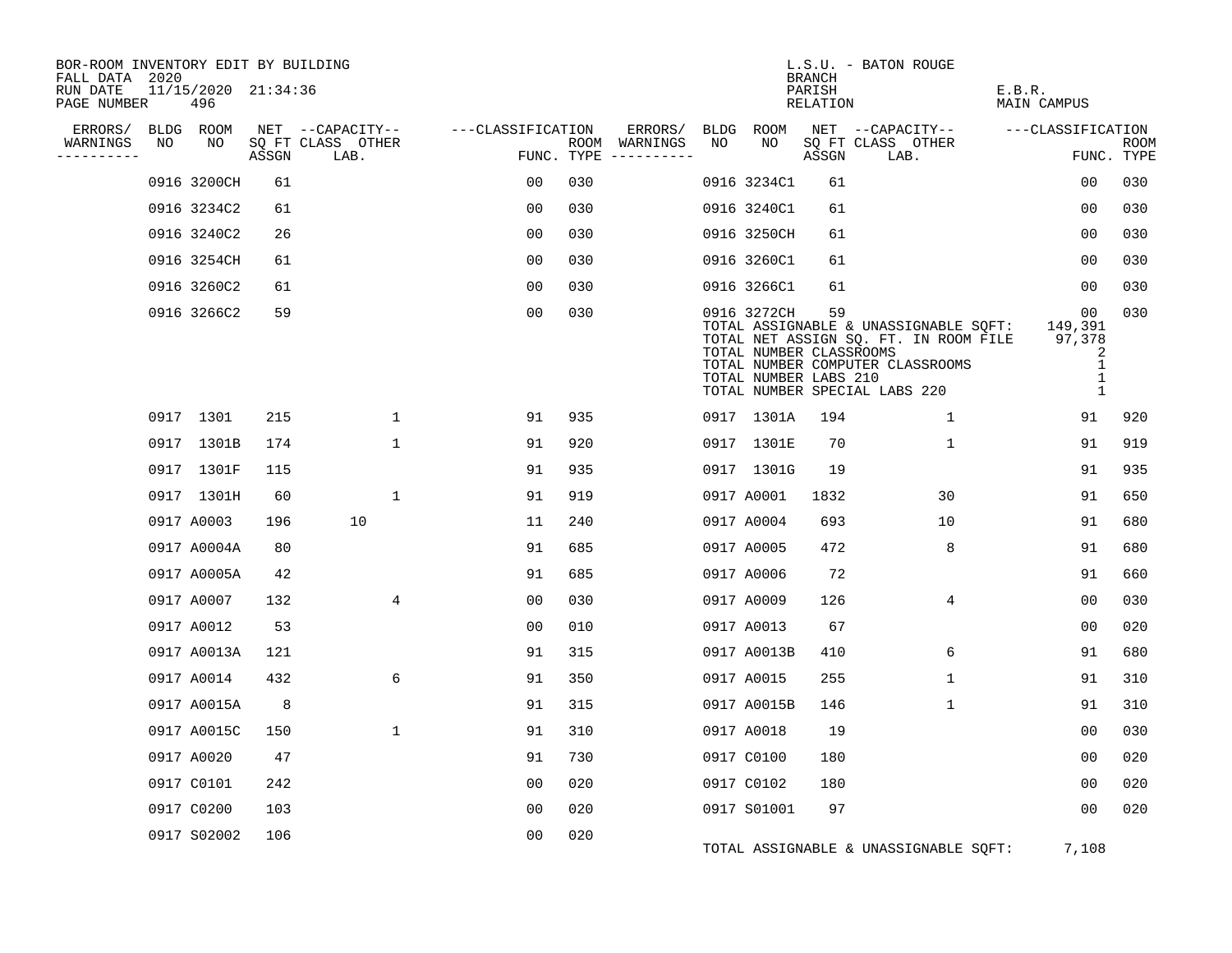| BOR-ROOM INVENTORY EDIT BY BUILDING<br>FALL DATA 2020 |                            |     |                |                                                                                                                                                            |     |                                                       |                 | L.S.U. - BATON ROUGE<br>BRANCH                                                    |                                                                                                                                                   |        |                    |     |
|-------------------------------------------------------|----------------------------|-----|----------------|------------------------------------------------------------------------------------------------------------------------------------------------------------|-----|-------------------------------------------------------|-----------------|-----------------------------------------------------------------------------------|---------------------------------------------------------------------------------------------------------------------------------------------------|--------|--------------------|-----|
| RUN DATE<br>PAGE NUMBER                               | 11/15/2020 21:34:36<br>497 |     |                |                                                                                                                                                            |     |                                                       |                 | PARISH<br>RELATION                                                                |                                                                                                                                                   | E.B.R. | MAIN CAMPUS        |     |
|                                                       |                            |     |                | ERRORS/ BLDG ROOM NET --CAPACITY-- ---CLASSIFICATION ERRORS/<br>WARNINGS NO NO SQFTCLASS OTHER ROOM WARNINGS<br>--------- ASSGN LAB. FUNC. TYPE ---------- |     | ERRORS/ BLDG ROOM NET --CAPACITY--  ---CLASSIFICATION |                 |                                                                                   |                                                                                                                                                   |        |                    |     |
| WARNINGS<br>----------                                |                            |     |                |                                                                                                                                                            |     | ROOM WARNINGS NO                                      |                 |                                                                                   | NO SQ FT CLASS OTHER<br>ASSGN LAB.                                                                                                                |        | ROOM<br>FUNC. TYPE |     |
|                                                       |                            |     |                |                                                                                                                                                            |     |                                                       |                 | TOTAL NUMBER CLASSROOMS<br>TOTAL NUMBER LABS 210<br>TOTAL NUMBER SPECIAL LABS 220 | TOTAL NET ASSIGN SQ. FT. IN ROOM FILE 5,803<br>TOTAL NUMBER COMPUTER CLASSROOMS                                                                   |        |                    |     |
|                                                       | 0920 0101                  | 68  |                | 46                                                                                                                                                         | 315 |                                                       | 0920 0103       | 43                                                                                |                                                                                                                                                   |        | 00                 | 030 |
|                                                       | 0920 0105                  | 772 | $\overline{4}$ | 46                                                                                                                                                         | 310 |                                                       | 0920 0107       | 440                                                                               | 1                                                                                                                                                 |        | 45                 | 660 |
|                                                       | 0920 C0100                 | 224 |                | 00                                                                                                                                                         | 020 |                                                       | 0920 C0100A 122 | TOTAL NUMBER CLASSROOMS<br>TOTAL NUMBER LABS 210<br>TOTAL NUMBER SPECIAL LABS 220 | 0920 COTOOA 122<br>TOTAL ASSIGNABLE & UNASSIGNABLE SQFT: 1,669<br>TOTAL NET ASSIGN SQ. FT. IN ROOM FILE 1,280<br>TOTAL NUMBER COMPUTER CLASSROOMS |        | 00                 | 020 |
|                                                       | 0924 0101                  | 285 |                | 91                                                                                                                                                         | 935 |                                                       | 0924 0101A      | 103                                                                               | $\mathbf{1}$                                                                                                                                      |        | 91                 | 920 |
|                                                       | 0924 0101B                 | 105 | $\mathbf 1$    | 91                                                                                                                                                         | 920 |                                                       | 0924 0101C      | 105                                                                               | 1                                                                                                                                                 |        | 91                 | 920 |
|                                                       | 0924 0101D                 | 105 | $\mathbf{1}$   | 91                                                                                                                                                         | 920 |                                                       | 0924 0101E      | 58                                                                                | $\mathbf{1}$                                                                                                                                      |        | 91                 | 919 |
|                                                       | 0924 0101F                 | 98  |                | 91                                                                                                                                                         | 935 |                                                       | 0924 0101G      | 26                                                                                |                                                                                                                                                   |        | 91                 | 935 |
|                                                       | 0924 0101H                 | 58  | $\mathbf{1}$   | 91                                                                                                                                                         | 919 |                                                       | 0924 0102       | 285                                                                               |                                                                                                                                                   |        | 91                 | 935 |
|                                                       | 0924 0102A                 | 103 | $\mathbf 1$    | 91                                                                                                                                                         | 920 |                                                       | 0924 0102B      | 105                                                                               | $\mathbf{1}$                                                                                                                                      |        | 91                 | 920 |
|                                                       | 0924 0102C                 | 105 | $\mathbf{1}$   | 91                                                                                                                                                         | 920 |                                                       | 0924 0102D      | 105                                                                               | $\mathbf{1}$                                                                                                                                      |        | 91                 | 920 |
|                                                       | 0924 0102E                 | 58  | $\mathbf 1$    | 91                                                                                                                                                         | 919 |                                                       | 0924 0102F      | 98                                                                                |                                                                                                                                                   |        | 91                 | 935 |
|                                                       | 0924 0102G                 | 26  |                | 91                                                                                                                                                         | 935 |                                                       | 0924 0102H      | 58                                                                                | 1                                                                                                                                                 |        | 91                 | 919 |
|                                                       | 0924 0103                  | 285 |                | 91                                                                                                                                                         | 935 |                                                       | 0924 0103A      | 103                                                                               | $\mathbf{1}$                                                                                                                                      |        | 91                 | 920 |
|                                                       | 0924 0103B                 | 105 | $\mathbf{1}$   | 91                                                                                                                                                         | 920 |                                                       | 0924 0103C      | 105                                                                               | $\mathbf 1$                                                                                                                                       |        | 91                 | 920 |
|                                                       | 0924 0103D                 | 105 | $\mathbf{1}$   | 91                                                                                                                                                         | 920 |                                                       | 0924 0103E      | 58                                                                                | $\mathbf{1}$                                                                                                                                      |        | 91                 | 919 |
|                                                       | 0924 0103F                 | 98  |                | 91                                                                                                                                                         | 935 |                                                       | 0924 0103G      | 26                                                                                |                                                                                                                                                   |        | 91                 | 935 |
|                                                       | 0924 0103H                 | 58  | $\mathbf 1$    | 91                                                                                                                                                         | 919 |                                                       | 0924 0104       | 285                                                                               |                                                                                                                                                   |        | 91                 | 935 |
|                                                       | 0924 0104A                 | 103 | $\mathbf 1$    | 91                                                                                                                                                         | 920 |                                                       | 0924 0104B      | 105                                                                               | $\mathbf{1}$                                                                                                                                      |        | 91                 | 920 |
|                                                       | 0924 0104C                 | 105 | $\mathbf{1}$   | 91                                                                                                                                                         | 920 |                                                       | 0924 0104D      | 105                                                                               | $\mathbf{1}$                                                                                                                                      |        | 91                 | 920 |
|                                                       | 0924 0104E                 | 58  | $\mathbf 1$    | 91                                                                                                                                                         | 919 |                                                       | 0924 0104F      | 98                                                                                |                                                                                                                                                   |        | 91                 | 935 |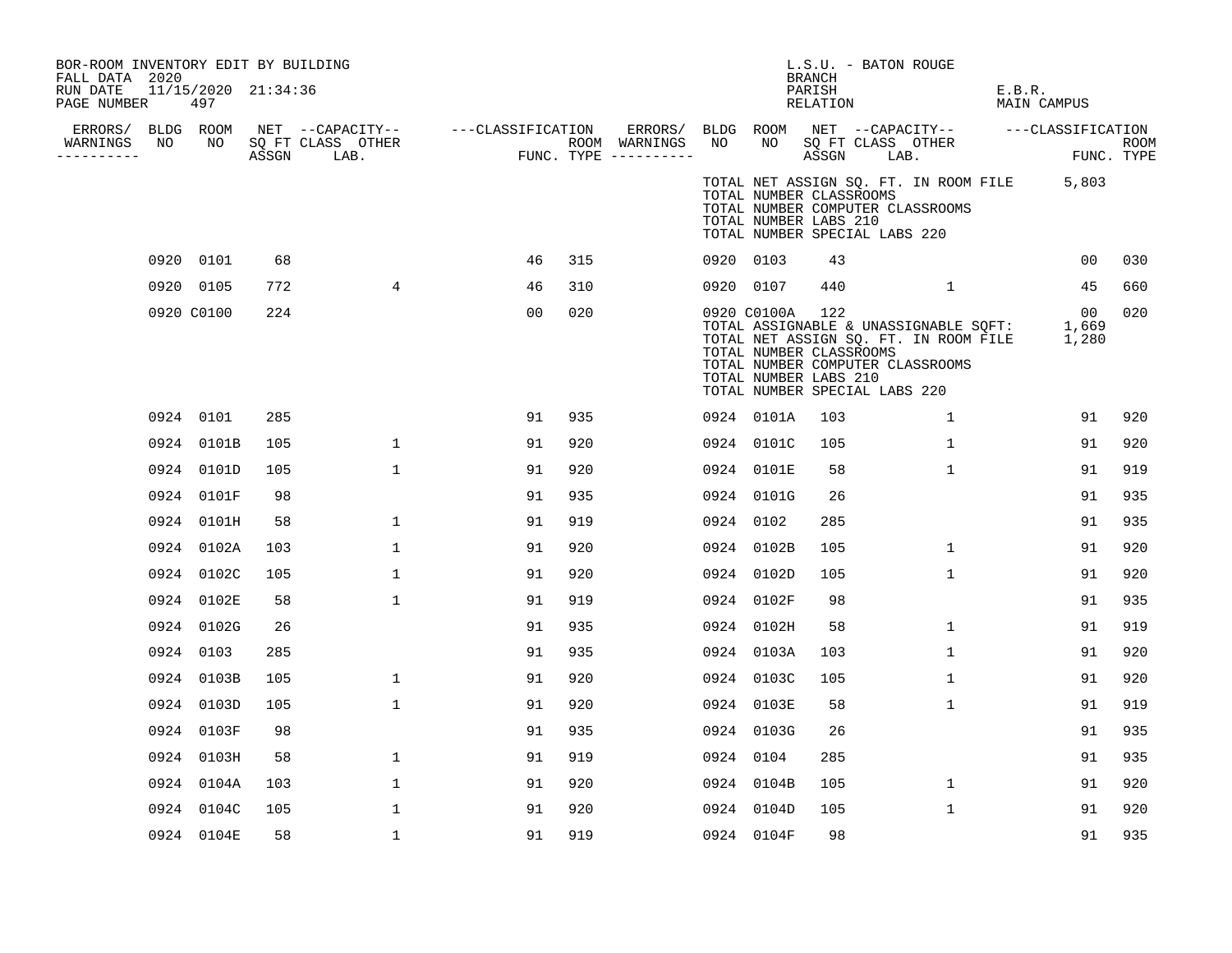| BOR-ROOM INVENTORY EDIT BY BUILDING<br>FALL DATA 2020 |           |                            |       |                           |                   |     |                                      |      |            | <b>BRANCH</b>      | L.S.U. - BATON ROUGE      |                       |                           |
|-------------------------------------------------------|-----------|----------------------------|-------|---------------------------|-------------------|-----|--------------------------------------|------|------------|--------------------|---------------------------|-----------------------|---------------------------|
| RUN DATE<br>PAGE NUMBER                               |           | 11/15/2020 21:34:36<br>498 |       |                           |                   |     |                                      |      |            | PARISH<br>RELATION |                           | E.B.R.<br>MAIN CAMPUS |                           |
| ERRORS/                                               | BLDG ROOM |                            |       | NET --CAPACITY--          | ---CLASSIFICATION |     | ERRORS/                              | BLDG | ROOM       |                    | NET --CAPACITY--          | ---CLASSIFICATION     |                           |
| WARNINGS<br>----------                                | NO        | NO                         | ASSGN | SQ FT CLASS OTHER<br>LAB. |                   |     | ROOM WARNINGS<br>FUNC. TYPE $------$ | NO.  | NO         | ASSGN              | SQ FT CLASS OTHER<br>LAB. |                       | <b>ROOM</b><br>FUNC. TYPE |
|                                                       |           | 0924 0104G                 | 26    |                           | 91                | 935 |                                      | 0924 | 0104H      | 58                 | $\mathbf 1$               | 91                    | 919                       |
|                                                       |           | 0924 0105                  | 108   |                           | 91                | 935 |                                      |      | 0924 0105A | 118                | 1                         | 91                    | 920                       |
|                                                       |           | 0924 0105B                 | 132   | $\mathbf{1}$              | 91                | 920 |                                      |      | 0924 0105E | 70                 | 2                         | 91                    | 919                       |
|                                                       |           | 0924 0105F                 | 109   |                           | 91                | 935 |                                      |      | 0924 0105G | $7\phantom{.0}$    |                           | 91                    | 935                       |
|                                                       |           | 0924 0106                  | 285   |                           | 91                | 935 |                                      |      | 0924 0106A | 103                | 1                         | 91                    | 920                       |
|                                                       |           | 0924 0106B                 | 105   | 1                         | 91                | 920 |                                      |      | 0924 0106C | 105                | 1                         | 91                    | 920                       |
|                                                       |           | 0924 0106D                 | 105   | $\mathbf{1}$              | 91                | 920 |                                      |      | 0924 0106E | 58                 | $\mathbf{1}$              | 91                    | 919                       |
|                                                       |           | 0924 0106F                 | 98    |                           | 91                | 935 |                                      |      | 0924 0106G | 26                 |                           | 91                    | 935                       |
|                                                       |           | 0924 0106H                 | 58    | $\mathbf{1}$              | 91                | 919 |                                      |      | 0924 0107  | 285                |                           | 91                    | 935                       |
|                                                       |           | 0924 0107A                 | 103   | $\mathbf 1$               | 91                | 920 |                                      |      | 0924 0107B | 105                | $\mathbf 1$               | 91                    | 920                       |
|                                                       |           | 0924 0107C                 | 105   | $\mathbf 1$               | 91                | 920 |                                      |      | 0924 0107D | 105                | $\mathbf 1$               | 91                    | 920                       |
|                                                       |           | 0924 0107E                 | 58    | $\mathbf{1}$              | 91                | 919 |                                      |      | 0924 0107F | 98                 |                           | 91                    | 935                       |
|                                                       |           | 0924 0107G                 | 26    |                           | 91                | 935 |                                      | 0924 | 0107H      | 58                 | $\mathbf 1$               | 91                    | 919                       |
|                                                       |           | 0924 0108                  | 285   |                           | 91                | 935 |                                      |      | 0924 0108A | 103                | 1                         | 91                    | 920                       |
|                                                       |           | 0924 0108B                 | 105   | 1                         | 91                | 920 |                                      | 0924 | 0108C      | 105                | 1                         | 91                    | 920                       |
|                                                       |           | 0924 0108D                 | 105   | $\mathbf 1$               | 91                | 920 |                                      |      | 0924 0108E | 58                 | 1                         | 91                    | 919                       |
|                                                       |           | 0924 0108F                 | 98    |                           | 91                | 935 |                                      | 0924 | 0108G      | 26                 |                           | 91                    | 935                       |
|                                                       |           | 0924 0108H                 | 58    | $\mathbf 1$               | 91                | 919 |                                      | 0924 | 0109       | 285                |                           | 91                    | 935                       |
|                                                       |           | 0924 0109A                 | 103   | $\mathbf{1}$              | 91                | 920 |                                      |      | 0924 0109B | 105                | 1                         | 91                    | 920                       |
|                                                       |           | 0924 0109C                 | 105   | $\mathbf{1}$              | 91                | 920 |                                      |      | 0924 0109D | 105                | $\mathbf 1$               | 91                    | 920                       |
|                                                       |           | 0924 0109E                 | 58    | $\mathbf 1$               | 91                | 919 |                                      |      | 0924 0109F | 98                 |                           | 91                    | 935                       |
|                                                       |           | 0924 0109G                 | 26    |                           | 91                | 935 |                                      |      | 0924 0109H | 58                 | 1                         | 91                    | 919                       |
|                                                       |           | 0924 0110                  | 168   |                           | 91                | 935 |                                      |      | 0924 0110A | 141                | 1                         | 91                    | 920                       |
|                                                       |           | 0924 0110E                 | 52    | $\mathbf 1$               | 91                | 919 |                                      |      | 0924 0110F | 126                |                           | 91                    | 935                       |
|                                                       |           | 0924 0110G                 | 8     |                           | 91                | 935 |                                      |      | 0924 0111  | 285                |                           | 91                    | 935                       |
|                                                       |           | 0924 0111A                 | 103   | $\mathbf{1}$              | 91                | 920 |                                      |      | 0924 0111B | 105                | 1                         | 91                    | 920                       |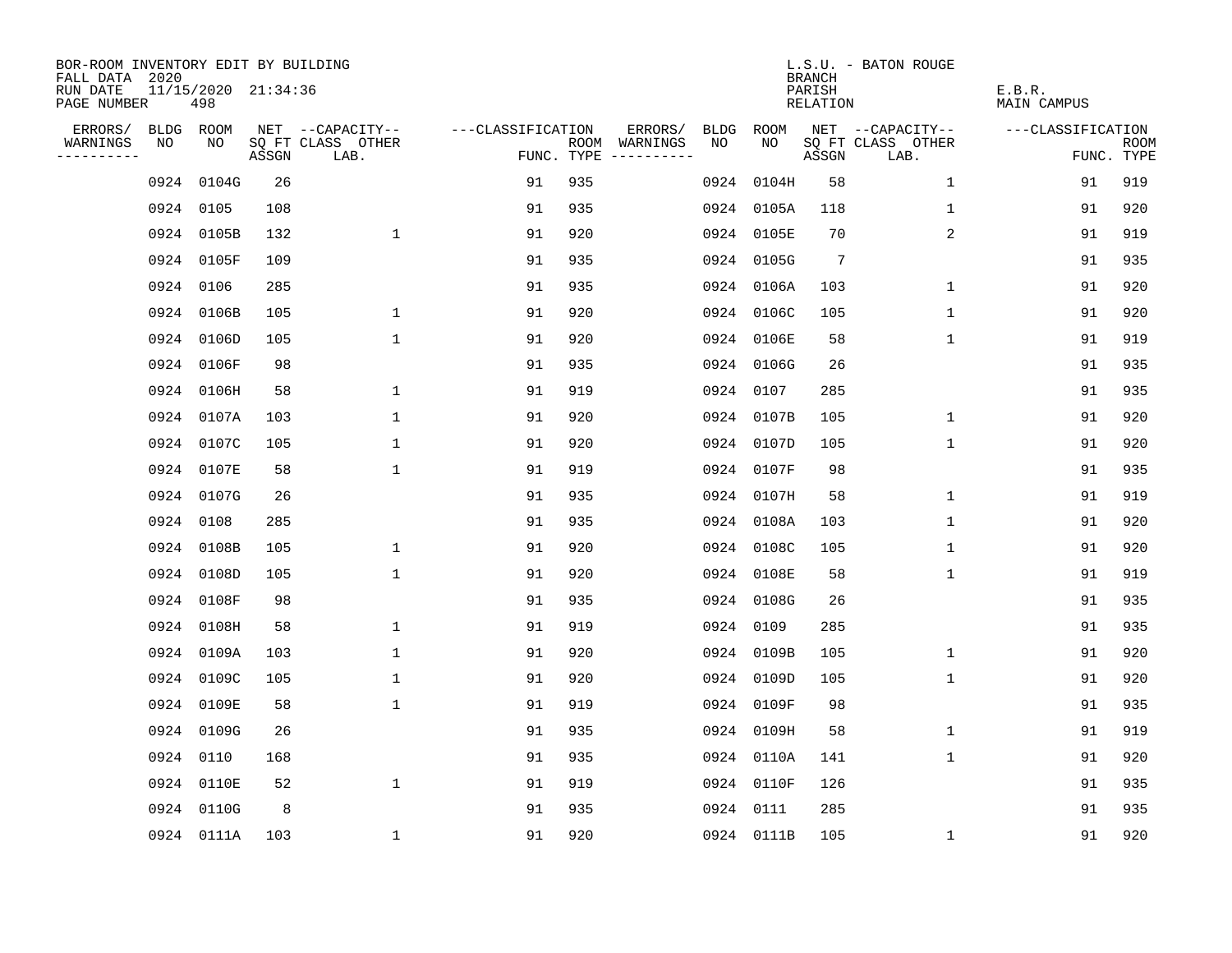| BOR-ROOM INVENTORY EDIT BY BUILDING<br>FALL DATA 2020 |    |                            |       |                           |                   |                                        |                 |                                        | <b>BRANCH</b>      | L.S.U. - BATON ROUGE                                                           |                                     |                           |
|-------------------------------------------------------|----|----------------------------|-------|---------------------------|-------------------|----------------------------------------|-----------------|----------------------------------------|--------------------|--------------------------------------------------------------------------------|-------------------------------------|---------------------------|
| RUN DATE<br>PAGE NUMBER                               |    | 11/15/2020 21:34:36<br>499 |       |                           |                   |                                        |                 |                                        | PARISH<br>RELATION |                                                                                | E.B.R.<br><b>MAIN CAMPUS</b>        |                           |
| ERRORS/                                               |    | BLDG ROOM                  |       | NET --CAPACITY--          | ---CLASSIFICATION |                                        | ERRORS/<br>BLDG | ROOM                                   |                    | NET --CAPACITY--                                                               | ---CLASSIFICATION                   |                           |
| WARNINGS<br>----------                                | NO | NO                         | ASSGN | SQ FT CLASS OTHER<br>LAB. |                   | ROOM WARNINGS<br>FUNC. TYPE ---------- | NO              | NO                                     | ASSGN              | SQ FT CLASS OTHER<br>LAB.                                                      |                                     | <b>ROOM</b><br>FUNC. TYPE |
|                                                       |    | 0924 0111C                 | 105   | $\mathbf{1}$              | 91                | 920                                    | 0924            | 0111D                                  | 105                | 1                                                                              | 91                                  | 920                       |
|                                                       |    | 0924 0111E                 | 58    | $\mathbf{1}$              | 91                | 919                                    | 0924            | 0111F                                  | 98                 |                                                                                | 91                                  | 935                       |
|                                                       |    | 0924 0111G                 | 26    |                           | 91                | 935                                    |                 | 0924 0111H                             | 58                 | $\mathbf 1$                                                                    | 91                                  | 919                       |
|                                                       |    | 0924 0112                  | 285   |                           | 91                | 935                                    | 0924            | 0112A                                  | 103                | $\mathbf{1}$                                                                   | 91                                  | 920                       |
|                                                       |    | 0924 0112B                 | 105   | $\mathbf 1$               | 91                | 920                                    |                 | 0924 0112C                             | 105                | $\mathbf{1}$                                                                   | 91                                  | 920                       |
|                                                       |    | 0924 0112D                 | 105   | $\mathbf{1}$              | 91                | 920                                    |                 | 0924 0112E                             | 58                 | $\mathbf{1}$                                                                   | 91                                  | 919                       |
|                                                       |    | 0924 0112F                 | 98    |                           | 91                | 935                                    |                 | 0924 0112G                             | 26                 |                                                                                | 91                                  | 935                       |
|                                                       |    | 0924 0112H                 | 58    | $\mathbf 1$               | 91                | 919                                    |                 | 0924 0113                              | 285                |                                                                                | 91                                  | 935                       |
|                                                       |    | 0924 0113A                 | 103   | $\mathbf{1}$              | 91                | 920                                    |                 | 0924 0113B                             | 105                | $\mathbf{1}$                                                                   | 91                                  | 920                       |
|                                                       |    | 0924 0113C                 | 105   | $\mathbf 1$               | 91                | 920                                    |                 | 0924 0113D                             | 105                | $\mathbf{1}$                                                                   | 91                                  | 920                       |
|                                                       |    | 0924 0113E                 | 58    | $\mathbf{1}$              | 91                | 919                                    |                 | 0924 0113F                             | 98                 |                                                                                | 91                                  | 935                       |
|                                                       |    | 0924 0113G                 | 26    |                           | 91                | 935                                    |                 | 0924 0113H                             | 58                 | $\mathbf{1}$                                                                   | 91                                  | 919                       |
|                                                       |    | 0924 0114                  | 285   |                           | 91                | 935                                    |                 | 0924 0114A                             | 103                | $\mathbf{1}$                                                                   | 91                                  | 920                       |
|                                                       |    | 0924 0114B                 | 105   | $\mathbf{1}$              | 91                | 920                                    |                 | 0924 0114C                             | 105                | $\mathbf{1}$                                                                   | 91                                  | 920                       |
|                                                       |    | 0924 0114D                 | 105   | $\mathbf{1}$              | 91                | 920                                    |                 | 0924 0114E                             | 58                 | $\mathbf{1}$                                                                   | 91                                  | 919                       |
|                                                       |    | 0924 0114F                 | 98    |                           | 91                | 935                                    |                 | 0924 0114G                             | 26                 |                                                                                | 91                                  | 935                       |
|                                                       |    | 0924 0114H                 | 58    | $\mathbf{1}$              | 91                | 919                                    |                 | 0924 C0100                             | 772                |                                                                                | 0 <sub>0</sub>                      | 020                       |
|                                                       |    | 0924 C01001                | 6     |                           | 00                | 010                                    |                 | 0924 C01002                            | 16                 |                                                                                | 0 <sub>0</sub>                      | 030                       |
|                                                       |    | 0924 C01003                | 16    |                           | 0 <sub>0</sub>    | 010                                    |                 | 0924 C0200                             | 772                |                                                                                | 0 <sub>0</sub>                      | 020                       |
|                                                       |    | 0924 C02001                | 26    |                           | 00                | 010                                    |                 | 0924 C0300                             | 825                |                                                                                | 00                                  | 020                       |
|                                                       |    | 0924 S01001                | 85    |                           | 0 <sub>0</sub>    | 020                                    |                 | 0924 S01002                            | 85                 |                                                                                | 0 <sub>0</sub>                      | 020                       |
|                                                       |    | 0924 S01003                | 125   |                           | 00                | 020                                    |                 | 0924 S02001                            | 85                 |                                                                                | 00                                  | 020                       |
|                                                       |    | 0924 S02002                | 85    |                           | 0 <sub>0</sub>    | 020                                    |                 | 0924 S02003                            | 125                |                                                                                | 0 <sub>0</sub>                      | 020                       |
|                                                       |    | 0924 S03001                | 85    |                           | 0 <sub>0</sub>    | 020                                    |                 | 0924 S03002<br>TOTAL NUMBER CLASSROOMS | 85                 | TOTAL ASSIGNABLE & UNASSIGNABLE SQFT:<br>TOTAL NET ASSIGN SQ. FT. IN ROOM FILE | 00 <sub>o</sub><br>15,548<br>12,355 | 020                       |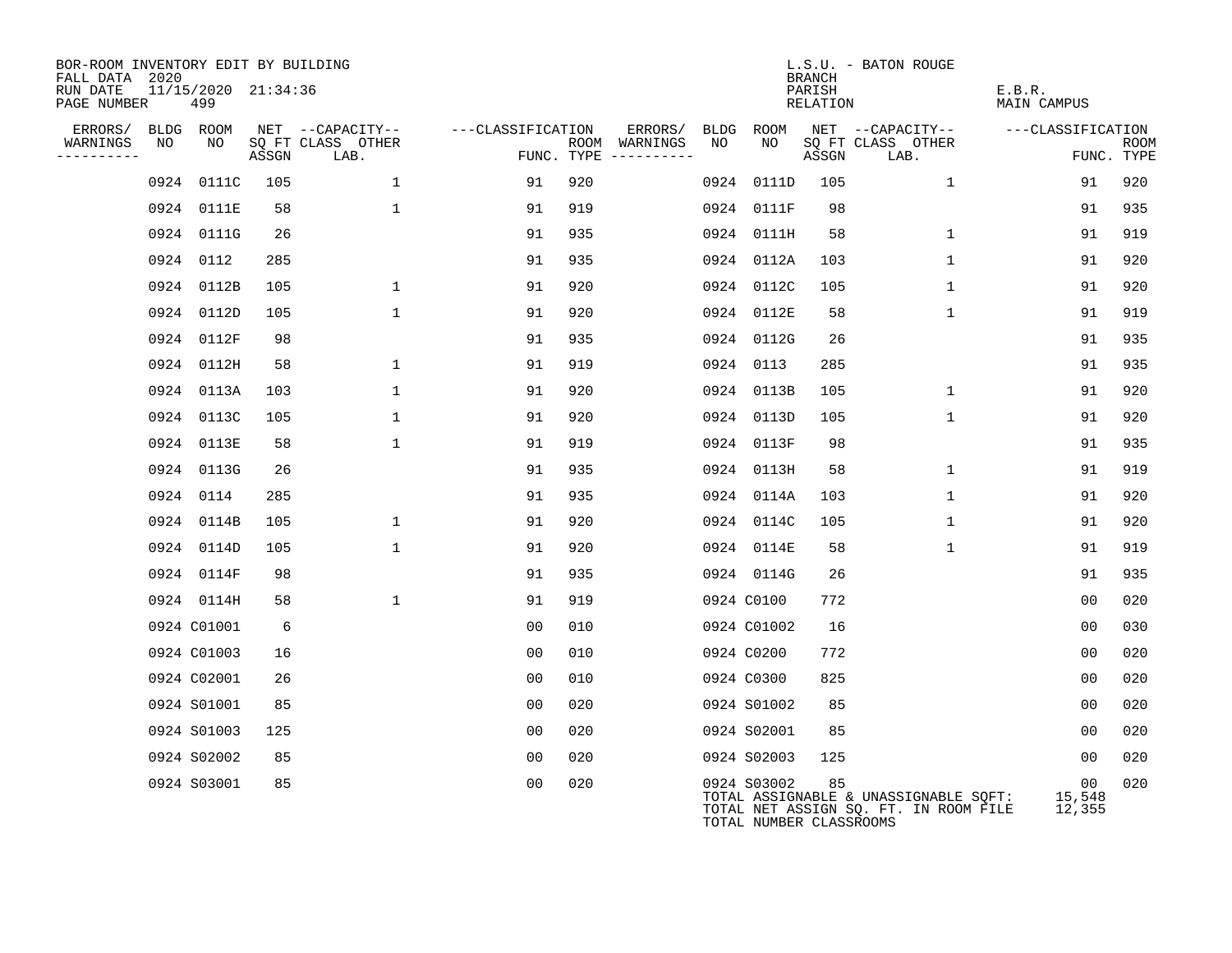| BOR-ROOM INVENTORY EDIT BY BUILDING<br>FALL DATA 2020 |           |                            |       |                           |                   |     |                                        |      |                       | <b>BRANCH</b>             | L.S.U. - BATON ROUGE                                              |                              |                           |
|-------------------------------------------------------|-----------|----------------------------|-------|---------------------------|-------------------|-----|----------------------------------------|------|-----------------------|---------------------------|-------------------------------------------------------------------|------------------------------|---------------------------|
| RUN DATE<br>PAGE NUMBER                               |           | 11/15/2020 21:34:36<br>500 |       |                           |                   |     |                                        |      |                       | PARISH<br><b>RELATION</b> |                                                                   | E.B.R.<br><b>MAIN CAMPUS</b> |                           |
| ERRORS/                                               | BLDG ROOM |                            |       | NET --CAPACITY--          | ---CLASSIFICATION |     | ERRORS/                                |      | BLDG ROOM             |                           | NET --CAPACITY--                                                  | ---CLASSIFICATION            |                           |
| WARNINGS<br>----------                                | NO        | NO                         | ASSGN | SQ FT CLASS OTHER<br>LAB. |                   |     | ROOM WARNINGS<br>FUNC. TYPE ---------- | NO   | NO                    | ASSGN                     | SQ FT CLASS OTHER<br>LAB.                                         |                              | <b>ROOM</b><br>FUNC. TYPE |
|                                                       |           |                            |       |                           |                   |     |                                        |      | TOTAL NUMBER LABS 210 |                           | TOTAL NUMBER COMPUTER CLASSROOMS<br>TOTAL NUMBER SPECIAL LABS 220 |                              |                           |
|                                                       | 0925 0201 |                            | 285   |                           | 91                | 935 |                                        |      | 0925 0201A            | 103                       | $\mathbf{1}$                                                      | 91                           | 920                       |
|                                                       | 0925      | 0201B                      | 105   | $\mathbf 1$               | 91                | 920 |                                        | 0925 | 0201C                 | 105                       | $\mathbf 1$                                                       | 91                           | 920                       |
|                                                       | 0925      | 0201D                      | 105   | $\mathbf{1}$              | 91                | 920 |                                        |      | 0925 0201E            | 58                        | $\mathbf{1}$                                                      | 91                           | 919                       |
|                                                       | 0925      | 0201F                      | 98    |                           | 91                | 935 |                                        |      | 0925 0201G            | 26                        |                                                                   | 91                           | 935                       |
|                                                       | 0925      | 0201H                      | 58    | 1                         | 91                | 919 |                                        | 0925 | 0202                  | 285                       |                                                                   | 91                           | 935                       |
|                                                       | 0925      | 0202A                      | 103   | 1                         | 91                | 920 |                                        | 0925 | 0202B                 | 105                       | $\mathbf 1$                                                       | 91                           | 920                       |
|                                                       | 0925      | 0202C                      | 105   | 1                         | 91                | 920 |                                        | 0925 | 0202D                 | 105                       | $\mathbf 1$                                                       | 91                           | 920                       |
|                                                       | 0925      | 0202E                      | 58    | $\mathbf 1$               | 91                | 919 |                                        | 0925 | 0202F                 | 98                        |                                                                   | 91                           | 935                       |
|                                                       | 0925      | 0202G                      | 26    |                           | 91                | 935 |                                        | 0925 | 0202H                 | 58                        | $\mathbf 1$                                                       | 91                           | 919                       |
|                                                       | 0925      | 0203                       | 285   | 4                         | 91                | 935 |                                        | 0925 | 0203A                 | 103                       | $\mathbf 1$                                                       | 91                           | 920                       |
|                                                       | 0925      | 0203B                      | 105   | 1                         | 91                | 920 |                                        | 0925 | 0203C                 | 105                       | $\mathbf 1$                                                       | 91                           | 920                       |
|                                                       | 0925      | 0203D                      | 105   | $\mathbf 1$               | 91                | 920 |                                        | 0925 | 0203E                 | 58                        | $\mathbf 1$                                                       | 91                           | 919                       |
|                                                       | 0925      | 0203F                      | 98    |                           | 91                | 935 |                                        | 0925 | 0203G                 | 26                        |                                                                   | 91                           | 935                       |
|                                                       | 0925      | 0203H                      | 58    | 1                         | 91                | 919 |                                        | 0925 | 0204                  | 285                       |                                                                   | 91                           | 935                       |
|                                                       | 0925      | 0204A                      | 103   | $\mathbf 1$               | 91                | 920 |                                        | 0925 | 0204B                 | 105                       | $\mathbf 1$                                                       | 91                           | 920                       |
|                                                       | 0925      | 0204C                      | 105   | $\mathbf{1}$              | 91                | 920 |                                        | 0925 | 0204D                 | 105                       | $\mathbf 1$                                                       | 91                           | 920                       |
|                                                       | 0925      | 0204E                      | 58    | $\mathbf{1}$              | 91                | 919 |                                        | 0925 | 0204F                 | 98                        |                                                                   | 91                           | 935                       |
|                                                       | 0925      | 0204G                      | 26    |                           | 91                | 935 |                                        | 0925 | 0204H                 | 58                        | $\mathbf 1$                                                       | 91                           | 919                       |
|                                                       | 0925      | 0205                       | 108   |                           | 91                | 935 |                                        | 0925 | 0205A                 | 118                       | $\mathbf 1$                                                       | 91                           | 920                       |
|                                                       | 0925      | 0205B                      | 132   | $\mathbf{1}$              | 91                | 920 |                                        | 0925 | 0205E                 | 70                        | 2                                                                 | 91                           | 919                       |
|                                                       | 0925      | 0205F                      | 109   |                           | 91                | 935 |                                        | 0925 | 0205G                 | $7\phantom{.0}$           |                                                                   | 91                           | 935                       |
|                                                       | 0925      | 0206                       | 285   | 4                         | 91                | 935 |                                        | 0925 | 0206A                 | 103                       | 1                                                                 | 91                           | 920                       |
|                                                       | 0925      | 0206B                      | 105   | 1                         | 91                | 920 |                                        | 0925 | 0206C                 | 105                       | $\mathbf 1$                                                       | 91                           | 920                       |
|                                                       |           | 0925 0206D                 | 105   | $\mathbf{1}$              | 91                | 920 |                                        |      | 0925 0206E            | 58                        | $\mathbf 1$                                                       | 91                           | 919                       |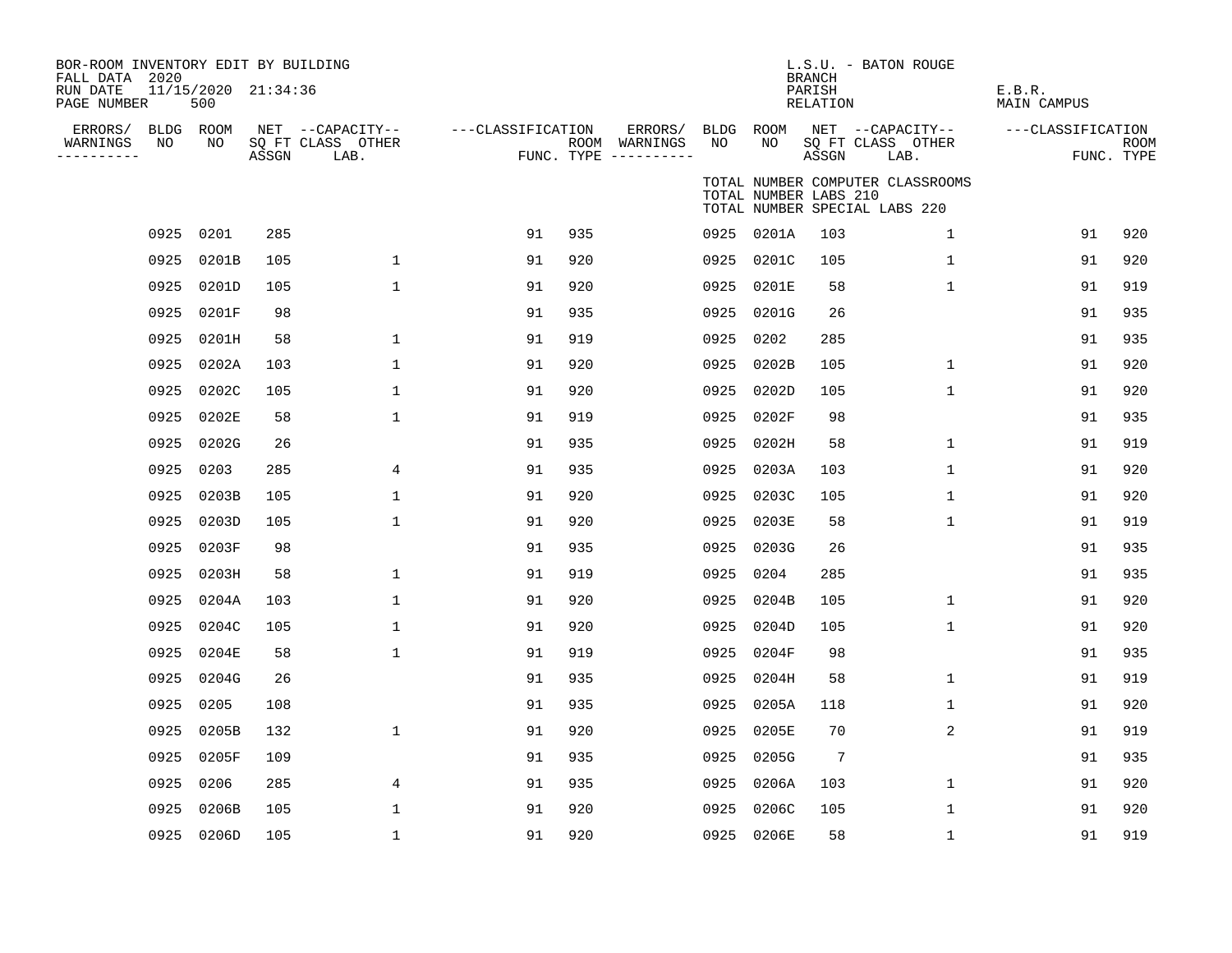| BOR-ROOM INVENTORY EDIT BY BUILDING<br>FALL DATA 2020 |             |                            |       |                           |                   |     |                                      |             |             | <b>BRANCH</b>             | L.S.U. - BATON ROUGE      |                              |                           |
|-------------------------------------------------------|-------------|----------------------------|-------|---------------------------|-------------------|-----|--------------------------------------|-------------|-------------|---------------------------|---------------------------|------------------------------|---------------------------|
| RUN DATE<br>PAGE NUMBER                               |             | 11/15/2020 21:34:36<br>501 |       |                           |                   |     |                                      |             |             | PARISH<br><b>RELATION</b> |                           | E.B.R.<br><b>MAIN CAMPUS</b> |                           |
| ERRORS/                                               | <b>BLDG</b> | ROOM                       |       | NET --CAPACITY--          | ---CLASSIFICATION |     | ERRORS/                              | <b>BLDG</b> | <b>ROOM</b> |                           | NET --CAPACITY--          | ---CLASSIFICATION            |                           |
| WARNINGS<br>----------                                | NO          | NO                         | ASSGN | SQ FT CLASS OTHER<br>LAB. |                   |     | ROOM WARNINGS<br>FUNC. TYPE $------$ | NO          | NO          | ASSGN                     | SQ FT CLASS OTHER<br>LAB. |                              | <b>ROOM</b><br>FUNC. TYPE |
|                                                       | 0925        | 0206F                      | 26    |                           | 91                | 935 |                                      | 0925        | 0206G       | 26                        |                           | 91                           | 935                       |
|                                                       | 0925        | 0206H                      | 58    | $\mathbf 1$               | 91                | 919 |                                      | 0925        | 0207        | 285                       | 4                         | 91                           | 935                       |
|                                                       | 0925        | 0207A                      | 103   | $\mathbf 1$               | 91                | 920 |                                      | 0925        | 0207B       | 105                       | $\mathbf 1$               | 91                           | 920                       |
|                                                       | 0925        | 0207C                      | 105   | $\mathbf{1}$              | 91                | 920 |                                      | 0925        | 0207D       | 105                       | $\mathbf 1$               | 91                           | 920                       |
|                                                       | 0925        | 0207E                      | 58    | $\mathbf{1}$              | 91                | 919 |                                      | 0925        | 0207F       | 98                        |                           | 91                           | 935                       |
|                                                       | 0925        | 0207G                      | 26    |                           | 91                | 935 |                                      |             | 0925 0207H  | 58                        | $\mathbf 1$               | 91                           | 919                       |
|                                                       | 0925        | 0208                       | 285   | 4                         | 91                | 935 |                                      |             | 0925 0208A  | 103                       | $\mathbf{1}$              | 91                           | 920                       |
|                                                       | 0925        | 0208B                      | 105   | $\mathbf 1$               | 91                | 920 |                                      | 0925        | 0208C       | 105                       | 1                         | 91                           | 920                       |
|                                                       | 0925        | 0208D                      | 105   | $\mathbf{1}$              | 91                | 920 |                                      | 0925        | 0208E       | 58                        | $\mathbf 1$               | 91                           | 919                       |
|                                                       | 0925        | 0208F                      | 98    |                           | 91                | 935 |                                      | 0925        | 0208G       | 26                        |                           | 91                           | 935                       |
|                                                       | 0925        | 0208H                      | 58    | 1                         | 91                | 919 |                                      | 0925        | 0209        | 285                       | 4                         | 91                           | 935                       |
|                                                       | 0925        | 0209A                      | 103   | $\mathbf{1}$              | 91                | 920 |                                      | 0925        | 0209B       | 105                       | $\mathbf 1$               | 91                           | 920                       |
|                                                       | 0925        | 0209C                      | 105   | 1                         | 91                | 920 |                                      | 0925        | 0209D       | 105                       | $\mathbf 1$               | 91                           | 920                       |
|                                                       | 0925        | 0209E                      | 58    | 1                         | 91                | 919 |                                      | 0925        | 0209F       | 98                        |                           | 91                           | 935                       |
|                                                       | 0925        | 0209G                      | 26    |                           | 91                | 935 |                                      | 0925        | 0209H       | 58                        | 1                         | 91                           | 919                       |
|                                                       | 0925        | 0210                       | 168   |                           | 91                | 935 |                                      |             | 0925 0210A  | 141                       | 1                         | 91                           | 920                       |
|                                                       | 0925        | 0210E                      | 52    | $\mathbf 1$               | 91                | 919 |                                      | 0925        | 0210F       | 126                       |                           | 91                           | 935                       |
|                                                       | 0925        | 0210G                      | 8     |                           | 91                | 935 |                                      | 0925        | 0211        | 285                       | 4                         | 91                           | 935                       |
|                                                       | 0925        | 0211A                      | 103   | 1                         | 91                | 920 |                                      | 0925        | 0211B       | 105                       | 1                         | 91                           | 920                       |
|                                                       | 0925        | 0211C                      | 105   | $\mathbf 1$               | 91                | 920 |                                      | 0925        | 0211D       | 105                       | $\mathbf{1}$              | 91                           | 920                       |
|                                                       | 0925        | 0211E                      | 58    | $\mathbf 1$               | 91                | 919 |                                      | 0925        | 0211F       | 98                        |                           | 91                           | 935                       |
|                                                       | 0925        | 0211G                      | 26    |                           | 91                | 935 |                                      | 0925        | 0211H       | 58                        | $\mathbf 1$               | 91                           | 919                       |
|                                                       | 0925        | 0212                       | 285   | 4                         | 91                | 935 |                                      | 0925        | 0212A       | 103                       | 1                         | 91                           | 920                       |
|                                                       | 0925        | 0212B                      | 105   | $\mathbf 1$               | 91                | 920 |                                      |             | 0925 0212C  | 105                       | $\mathbf 1$               | 91                           | 920                       |
|                                                       | 0925        | 0212D                      | 105   | $\mathbf{1}$              | 91                | 920 |                                      | 0925        | 0212E       | 58                        | 1                         | 91                           | 919                       |
|                                                       |             | 0925 0212F                 | 98    |                           | 91                | 935 |                                      |             | 0925 0212G  | 26                        |                           | 91                           | 935                       |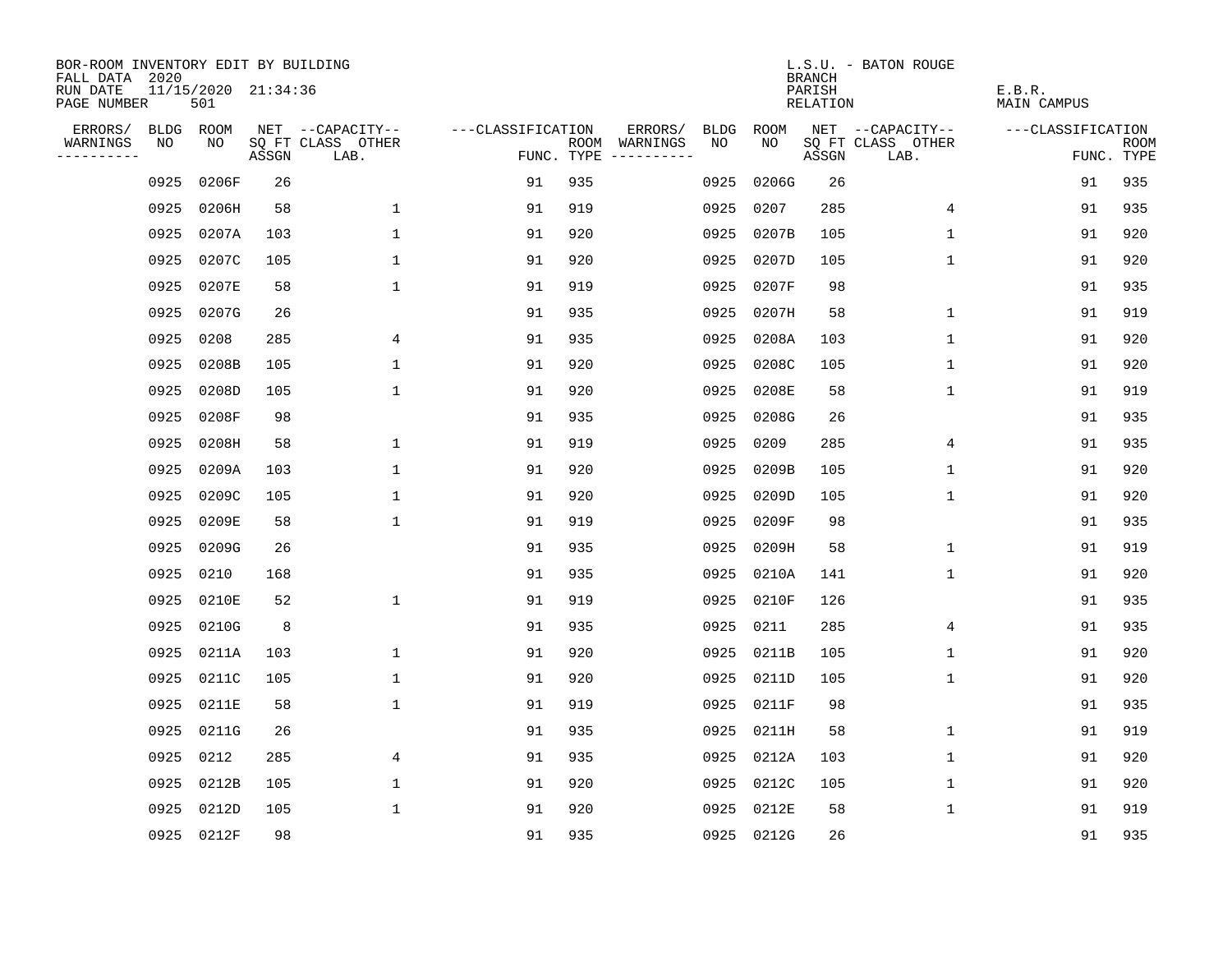| BOR-ROOM INVENTORY EDIT BY BUILDING<br>FALL DATA 2020 |      |                            |       |                           |                   |     |                                      |      |                                                                 | <b>BRANCH</b>      | L.S.U. - BATON ROUGE                                                                                                                                |                        |                    |
|-------------------------------------------------------|------|----------------------------|-------|---------------------------|-------------------|-----|--------------------------------------|------|-----------------------------------------------------------------|--------------------|-----------------------------------------------------------------------------------------------------------------------------------------------------|------------------------|--------------------|
| RUN DATE<br>PAGE NUMBER                               |      | 11/15/2020 21:34:36<br>502 |       |                           |                   |     |                                      |      |                                                                 | PARISH<br>RELATION |                                                                                                                                                     | E.B.R.<br>MAIN CAMPUS  |                    |
| ERRORS/                                               |      | BLDG ROOM                  |       | NET --CAPACITY--          | ---CLASSIFICATION |     | ERRORS/                              | BLDG | ROOM                                                            |                    | NET --CAPACITY--                                                                                                                                    | ---CLASSIFICATION      |                    |
| WARNINGS<br>----------                                | NO   | NO                         | ASSGN | SQ FT CLASS OTHER<br>LAB. |                   |     | ROOM WARNINGS<br>FUNC. TYPE $------$ | NO   | NO.                                                             | ASSGN              | SQ FT CLASS OTHER<br>LAB.                                                                                                                           |                        | ROOM<br>FUNC. TYPE |
|                                                       | 0925 | 0212H                      | 58    | $\mathbf{1}$              | 91                | 919 |                                      | 0925 | 0213                                                            | 285                | $\overline{4}$                                                                                                                                      | 91                     | 935                |
|                                                       | 0925 | 0213A                      | 103   | 1                         | 91                | 920 |                                      | 0925 | 0213B                                                           | 105                | 1                                                                                                                                                   | 91                     | 920                |
|                                                       | 0925 | 0213C                      | 105   | 1                         | 91                | 920 |                                      | 0925 | 0213D                                                           | 105                | $\mathbf{1}$                                                                                                                                        | 91                     | 920                |
|                                                       | 0925 | 0213E                      | 58    | $\mathbf{1}$              | 91                | 919 |                                      | 0925 | 0213F                                                           | 98                 |                                                                                                                                                     | 91                     | 935                |
|                                                       | 0925 | 0213G                      | 26    |                           | 91                | 935 |                                      |      | 0925 0213H                                                      | 58                 | $\mathbf 1$                                                                                                                                         | 91                     | 919                |
|                                                       | 0925 | 0214                       | 285   | 4                         | 91                | 935 |                                      |      | 0925 0214A                                                      | 103                | $\mathbf{1}$                                                                                                                                        | 91                     | 920                |
|                                                       | 0925 | 0214B                      | 105   | $\mathbf{1}$              | 91                | 920 |                                      |      | 0925 0214C                                                      | 105                | $\mathbf 1$                                                                                                                                         | 91                     | 920                |
|                                                       | 0925 | 0214D                      | 105   | $\mathbf{1}$              | 91                | 920 |                                      |      | 0925 0214E                                                      | 58                 | $\mathbf 1$                                                                                                                                         | 91                     | 919                |
|                                                       | 0925 | 0214F                      | 98    |                           | 91                | 935 |                                      |      | 0925 0214G                                                      | 26                 |                                                                                                                                                     | 91                     | 935                |
|                                                       |      | 0925 0214H                 | 58    | $\mathbf{1}$              | 91                | 919 |                                      |      | 0925 C0100                                                      | 772                |                                                                                                                                                     | 0 <sub>0</sub>         | 020                |
|                                                       |      | 0925 C01001                | 6     |                           | 00                | 010 |                                      |      | 0925 C01002                                                     | 16                 |                                                                                                                                                     | 0 <sub>0</sub>         | 030                |
|                                                       |      | 0925 C01003                | 16    |                           | 0 <sub>0</sub>    | 010 |                                      |      | 0925 C0200                                                      | 772                |                                                                                                                                                     | 0 <sub>0</sub>         | 020                |
|                                                       |      | 0925 C02001                | 26    |                           | 0 <sub>0</sub>    | 020 |                                      |      | 0925 C0300                                                      | 825                |                                                                                                                                                     | 0 <sub>0</sub>         | 020                |
|                                                       |      | 0925 S01001                | 85    |                           | 0 <sub>0</sub>    | 020 |                                      |      | 0925 S01002                                                     | 85                 |                                                                                                                                                     | 00                     | 020                |
|                                                       |      | 0925 S01003                | 125   |                           | 00                | 020 |                                      |      | 0925 S02001                                                     | 85                 |                                                                                                                                                     | 00                     | 020                |
|                                                       |      | 0925 S02002                | 85    |                           | 0 <sub>0</sub>    | 020 |                                      |      | 0925 S02003                                                     | 125                |                                                                                                                                                     | 00                     | 020                |
|                                                       |      | 0925 S03001                | 85    |                           | 0 <sub>0</sub>    | 020 |                                      |      | 0925 S03002<br>TOTAL NUMBER CLASSROOMS<br>TOTAL NUMBER LABS 210 | 85                 | TOTAL ASSIGNABLE & UNASSIGNABLE SQFT:<br>TOTAL NET ASSIGN SQ. FT. IN ROOM FILE<br>TOTAL NUMBER COMPUTER CLASSROOMS<br>TOTAL NUMBER SPECIAL LABS 220 | 00<br>15,476<br>12,283 | 020                |
|                                                       | 0926 | 0301                       | 188   | 3                         | 91                | 935 |                                      |      | 0926 0301A                                                      | 88                 | 1                                                                                                                                                   | 91                     | 920                |
|                                                       | 0926 | 0301B                      | 88    | $\mathbf 1$               | 91                | 920 |                                      |      | 0926 0301C                                                      | 85                 | $\mathbf 1$                                                                                                                                         | 91                     | 920                |
|                                                       | 0926 | 0301E                      | 40    | 1                         | 91                | 919 |                                      |      | 0926 0301F                                                      | 78                 |                                                                                                                                                     | 91                     | 935                |
|                                                       | 0926 | 0301G                      | 13    |                           | 91                | 935 |                                      |      | 0926 0301H                                                      | 40                 | $\mathbf 1$                                                                                                                                         | 91                     | 919                |
|                                                       | 0926 | 0302                       | 188   | 3                         | 91                | 935 |                                      | 0926 | 0302A                                                           | 88                 | $\mathbf 1$                                                                                                                                         | 91                     | 920                |
|                                                       |      | 0926 0302B                 | 88    | $\mathbf 1$               | 91                | 920 |                                      |      | 0926 0302C                                                      | 85                 | $\mathbf{1}$                                                                                                                                        | 91                     | 920                |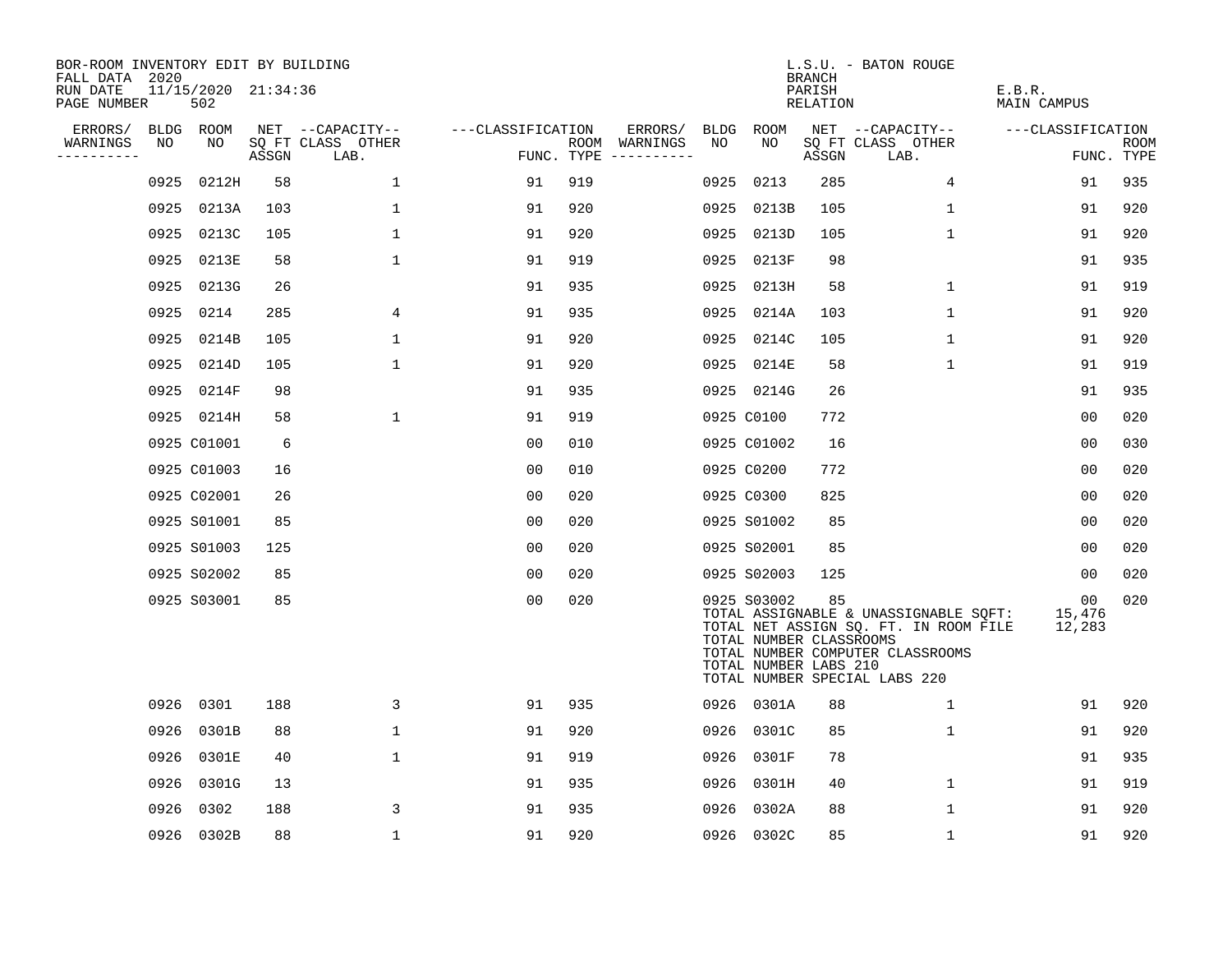| BOR-ROOM INVENTORY EDIT BY BUILDING<br>FALL DATA 2020 |      |                            |       |                           |                   |     |                                      |             |            | <b>BRANCH</b>      | L.S.U. - BATON ROUGE      |                              |                           |
|-------------------------------------------------------|------|----------------------------|-------|---------------------------|-------------------|-----|--------------------------------------|-------------|------------|--------------------|---------------------------|------------------------------|---------------------------|
| RUN DATE<br>PAGE NUMBER                               |      | 11/15/2020 21:34:36<br>503 |       |                           |                   |     |                                      |             |            | PARISH<br>RELATION |                           | E.B.R.<br><b>MAIN CAMPUS</b> |                           |
| ERRORS/                                               |      | BLDG ROOM                  |       | NET --CAPACITY--          | ---CLASSIFICATION |     | ERRORS/                              | <b>BLDG</b> | ROOM       |                    | NET --CAPACITY--          | ---CLASSIFICATION            |                           |
| WARNINGS<br>----------                                | NO   | NO                         | ASSGN | SQ FT CLASS OTHER<br>LAB. |                   |     | ROOM WARNINGS<br>FUNC. TYPE $------$ | NO.         | NO.        | ASSGN              | SQ FT CLASS OTHER<br>LAB. |                              | <b>ROOM</b><br>FUNC. TYPE |
|                                                       | 0926 | 0302E                      | 40    | $\mathbf{1}$              | 91                | 919 |                                      | 0926        | 0302F      | 78                 |                           | 91                           | 935                       |
|                                                       | 0926 | 0302G                      | 13    |                           | 91                | 935 |                                      | 0926        | 0302H      | 40                 | $\mathbf 1$               | 91                           | 919                       |
|                                                       | 0926 | 0303                       | 188   | 3                         | 91                | 935 |                                      | 0926        | 0303A      | 88                 | 1                         | 91                           | 920                       |
|                                                       | 0926 | 0303B                      | 88    | $\mathbf 1$               | 91                | 920 |                                      |             | 0926 0303C | 85                 | 1                         | 91                           | 920                       |
|                                                       | 0926 | 0303E                      | 40    | $\mathbf{1}$              | 91                | 919 |                                      | 0926        | 0303F      | 78                 |                           | 91                           | 935                       |
|                                                       | 0926 | 0303G                      | 13    |                           | 91                | 935 |                                      |             | 0926 0303H | 40                 | $\mathbf 1$               | 91                           | 919                       |
|                                                       | 0926 | 0304                       | 188   | 3                         | 91                | 935 |                                      |             | 0926 0304A | 88                 | $\mathbf{1}$              | 91                           | 920                       |
|                                                       | 0926 | 0304B                      | 88    | $\mathbf 1$               | 91                | 920 |                                      |             | 0926 0304C | 85                 | $\mathbf 1$               | 91                           | 920                       |
|                                                       | 0926 | 0304E                      | 40    | $\mathbf 1$               | 91                | 919 |                                      | 0926        | 0304F      | 78                 |                           | 91                           | 935                       |
|                                                       | 0926 | 0304G                      | 13    |                           | 91                | 935 |                                      | 0926        | 0304H      | 40                 | $\mathbf 1$               | 91                           | 919                       |
|                                                       | 0926 | 0305                       | 114   | 2                         | 91                | 935 |                                      | 0926        | 0305A      | 101                | $\mathbf 1$               | 91                           | 910                       |
|                                                       | 0926 | 0305B                      | 113   | $\mathbf{1}$              | 91                | 910 |                                      |             | 0926 0305E | 60                 | 2                         | 91                           | 919                       |
|                                                       | 0926 | 0305F                      | 70    |                           | 91                | 935 |                                      | 0926        | 0305G      | 6                  |                           | 91                           | 935                       |
|                                                       | 0926 | 0306                       | 188   | 3                         | 91                | 935 |                                      | 0926        | 0306A      | 88                 | 1                         | 91                           | 920                       |
|                                                       | 0926 | 0306B                      | 88    | 1                         | 91                | 920 |                                      | 0926        | 0306C      | 85                 | 1                         | 91                           | 920                       |
|                                                       | 0926 | 0306E                      | 40    | $\mathbf{1}$              | 91                | 919 |                                      |             | 0926 0306F | 78                 |                           | 91                           | 935                       |
|                                                       | 0926 | 0306G                      | 13    |                           | 91                | 935 |                                      | 0926        | 0306H      | 40                 | 1                         | 91                           | 919                       |
|                                                       | 0926 | 0307                       | 188   | 3                         | 91                | 935 |                                      | 0926        | 0307A      | 88                 | 1                         | 91                           | 920                       |
|                                                       | 0926 | 0307B                      | 88    | $\mathbf 1$               | 91                | 920 |                                      | 0926        | 0307C      | 85                 | 1                         | 91                           | 920                       |
|                                                       | 0926 | 0307E                      | 40    | $\mathbf 1$               | 91                | 919 |                                      | 0926        | 0307F      | 78                 |                           | 91                           | 935                       |
|                                                       | 0926 | 0307G                      | 13    |                           | 91                | 935 |                                      | 0926        | 0307H      | 40                 | 1                         | 91                           | 919                       |
|                                                       | 0926 | 0308                       | 188   | 3                         | 91                | 935 |                                      | 0926        | 0308A      | 88                 | 1                         | 91                           | 920                       |
|                                                       | 0926 | 0308B                      | 88    | $\mathbf 1$               | 91                | 920 |                                      | 0926        | 0308C      | 85                 | 1                         | 91                           | 920                       |
|                                                       | 0926 | 0308E                      | 40    | $\mathbf{1}$              | 91                | 919 |                                      |             | 0926 0308F | 78                 |                           | 91                           | 935                       |
|                                                       | 0926 | 0308G                      | 13    |                           | 91                | 935 |                                      |             | 0926 0308H | 40                 | 1                         | 91                           | 919                       |
|                                                       |      | 0926 0309                  | 188   | 3                         | 91                | 935 |                                      |             | 0926 0309A | 85                 | $\mathbf{1}$              | 91                           | 920                       |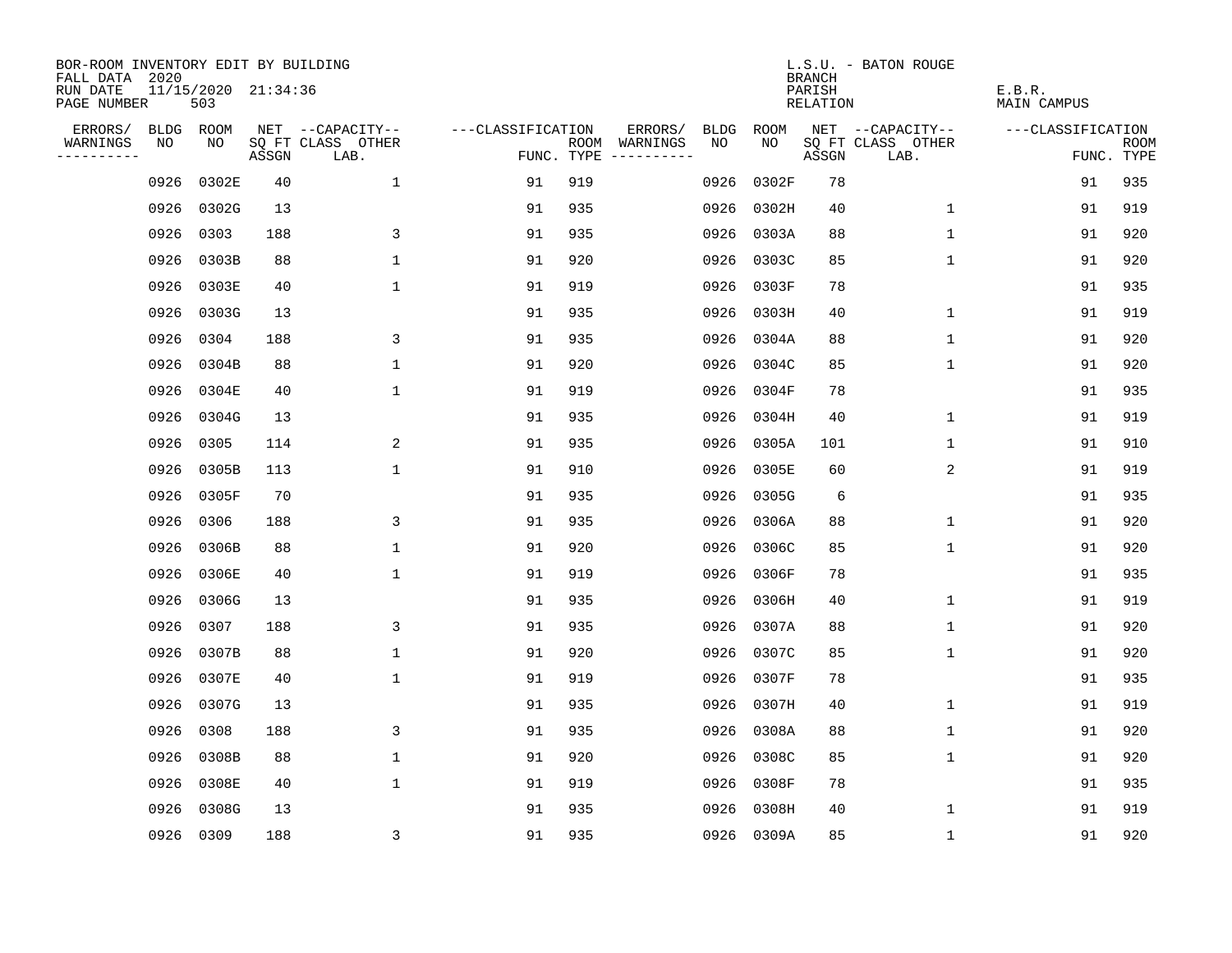| BOR-ROOM INVENTORY EDIT BY BUILDING<br>FALL DATA 2020 |      |                            |                 |                           |                   |                                      |      |             | <b>BRANCH</b>      | L.S.U. - BATON ROUGE                  |                       |                           |
|-------------------------------------------------------|------|----------------------------|-----------------|---------------------------|-------------------|--------------------------------------|------|-------------|--------------------|---------------------------------------|-----------------------|---------------------------|
| RUN DATE<br>PAGE NUMBER                               |      | 11/15/2020 21:34:36<br>504 |                 |                           |                   |                                      |      |             | PARISH<br>RELATION |                                       | E.B.R.<br>MAIN CAMPUS |                           |
| ERRORS/                                               |      | BLDG ROOM                  |                 | NET --CAPACITY--          | ---CLASSIFICATION | ERRORS/                              | BLDG | ROOM        |                    | NET --CAPACITY--                      | ---CLASSIFICATION     |                           |
| WARNINGS<br>----------                                | NO   | NO                         | ASSGN           | SQ FT CLASS OTHER<br>LAB. |                   | ROOM WARNINGS<br>FUNC. TYPE $------$ | NO   | NO          | ASSGN              | SQ FT CLASS OTHER<br>LAB.             |                       | <b>ROOM</b><br>FUNC. TYPE |
|                                                       | 0926 | 0309B                      | 88              | $\mathbf 1$               | 91                | 920                                  | 0926 | 0309C       | 88                 | $\mathbf{1}$                          | 91                    | 920                       |
|                                                       |      | 0926 0309E                 | 40              | $\mathbf{1}$              | 91                | 919                                  | 0926 | 0309F       | 78                 |                                       | 91                    | 935                       |
|                                                       |      | 0926 0309G                 | 13              |                           | 91                | 935                                  | 0926 | 0309H       | 40                 | $\mathbf 1$                           | 91                    | 919                       |
|                                                       |      | 0926 0310                  | 169             |                           | 91                | 935                                  | 0926 | 0310A       | 141                | $\mathbf{1}$                          | 91                    | 920                       |
|                                                       |      | 0926 0310E                 | 51              | $\mathbf{1}$              | 91                | 919                                  | 0926 | 0310F       | 117                |                                       | 91                    | 935                       |
|                                                       |      | 0926 0310G                 | 8               |                           | 91                | 935                                  | 0926 | 0311        | 140                | 2                                     | 91                    | 935                       |
|                                                       |      | 0926 0311A                 | 127             | 1                         | 91                | 920                                  |      | 0926 0311B  | 111                | $\mathbf{1}$                          | 91                    | 920                       |
|                                                       | 0926 | 0311E                      | 69              | $\overline{a}$            | 91                | 919                                  | 0926 | 0311F       | 83                 |                                       | 91                    | 935                       |
|                                                       |      | 0926 0311G                 | $7\phantom{.0}$ |                           | 91                | 935                                  |      | 0926 0312   | 140                | 2                                     | 91                    | 935                       |
|                                                       | 0926 | 0312A                      | 111             | 1                         | 91                | 920                                  | 0926 | 0312B       | 127                | $\mathbf 1$                           | 91                    | 920                       |
|                                                       | 0926 | 0312E                      | 69              | $\overline{a}$            | 91                | 919                                  |      | 0926 0312F  | 83                 |                                       | 91                    | 935                       |
|                                                       | 0926 | 0312G                      | 7               |                           | 91                | 935                                  | 0926 | 0313        | 140                | 2                                     | 91                    | 935                       |
|                                                       | 0926 | 0313A                      | 127             | $\mathbf{1}$              | 91                | 920                                  | 0926 | 0313B       | 111                | $\mathbf{1}$                          | 91                    | 920                       |
|                                                       | 0926 | 0313E                      | 69              | 2                         | 91                | 919                                  |      | 0926 0313F  | 83                 |                                       | 91                    | 935                       |
|                                                       |      | 0926 0313G                 | $7\phantom{.0}$ |                           | 91                | 935                                  |      | 0926 0314   | 140                | 2                                     | 91                    | 935                       |
|                                                       | 0926 | 0314A                      | 111             | $\mathbf{1}$              | 91                | 920                                  |      | 0926 0314B  | 127                | $\mathbf{1}$                          | 91                    | 920                       |
|                                                       |      | 0926 0314E                 | 69              | 2                         | 91                | 919                                  |      | 0926 0314F  | 83                 |                                       | 91                    | 935                       |
|                                                       |      | 0926 0314G                 | $7\phantom{.0}$ |                           | 91                | 935                                  |      | 0926 C0100  | 515                |                                       | 0 <sub>0</sub>        | 020                       |
|                                                       |      | 0926 C01001                | 6               |                           | 0 <sub>0</sub>    | 010                                  |      | 0926 C01002 | 13                 |                                       | 0 <sub>0</sub>        | 030                       |
|                                                       |      | 0926 C01003                | 13              |                           | 0 <sub>0</sub>    | 010                                  |      | 0926 C0200  | 515                |                                       | 0 <sub>0</sub>        | 020                       |
|                                                       |      | 0926 C02001                | 6               |                           | 0 <sub>0</sub>    | 010                                  |      | 0926 C0300  | 629                |                                       | 0 <sub>0</sub>        | 020                       |
|                                                       |      | 0926 S01001                | 85              |                           | 0 <sub>0</sub>    | 020                                  |      | 0926 S01002 | 85                 |                                       | 00                    | 020                       |
|                                                       |      | 0926 S01003                | 81              |                           | 00                | 020                                  |      | 0926 S02001 | 85                 |                                       | 0 <sub>0</sub>        | 020                       |
|                                                       |      | 0926 S02002                | 85              |                           | 00                | 020                                  |      | 0926 S02003 | 81                 |                                       | 0 <sub>0</sub>        | 020                       |
|                                                       |      | 0926 S03001                | 85              |                           | 0 <sub>0</sub>    | 020                                  |      | 0926 S03002 | 85                 | TOTAL ASSIGNABLE & UNASSIGNABLE SQFT: | 00<br>10,427          | 020                       |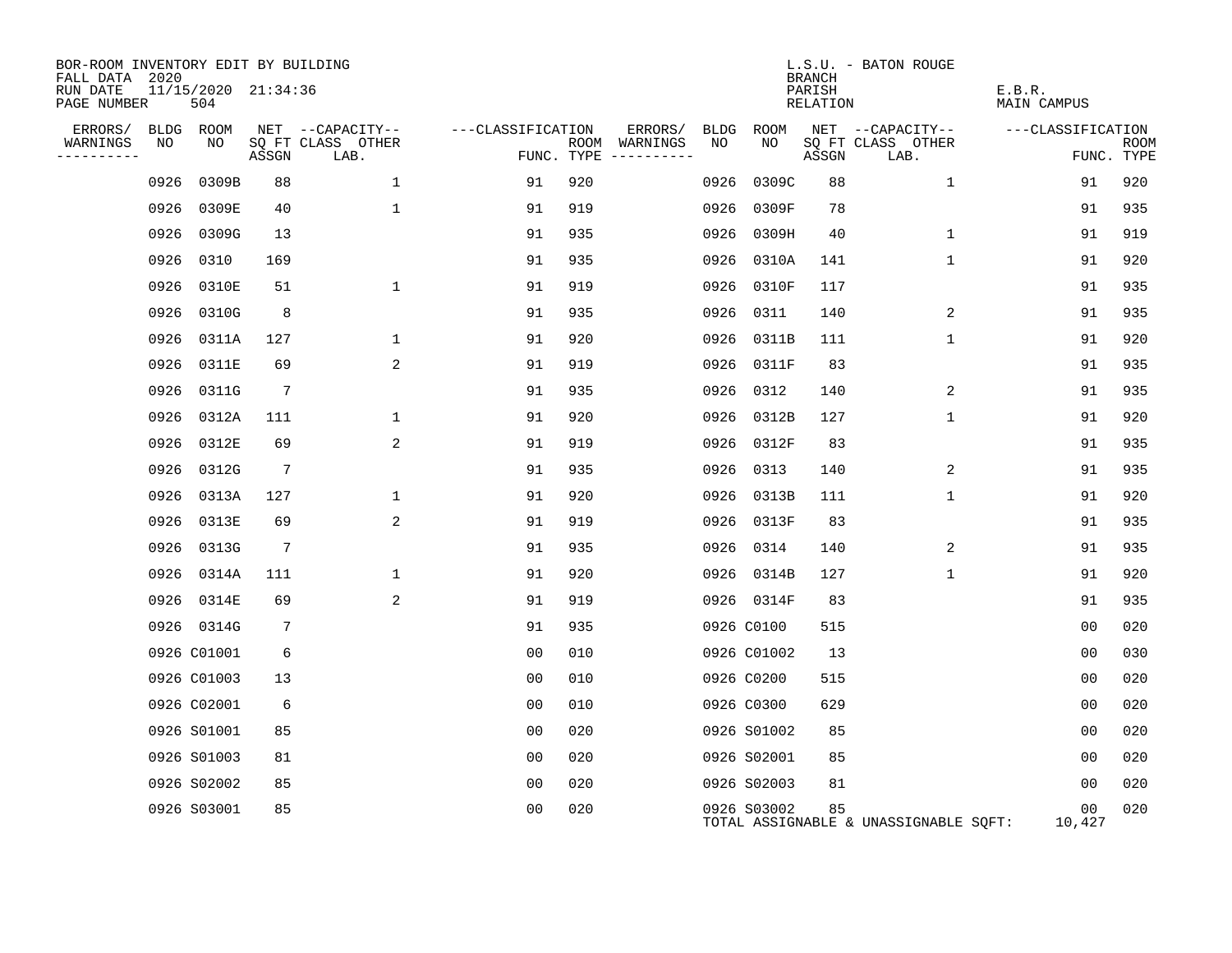| BOR-ROOM INVENTORY EDIT BY BUILDING<br>FALL DATA 2020 |      |                            |       |                           |                   |     |                                      |      |                                                                                   | L.S.U. - BATON ROUGE<br><b>BRANCH</b> |      |                                  |        |                                             |             |
|-------------------------------------------------------|------|----------------------------|-------|---------------------------|-------------------|-----|--------------------------------------|------|-----------------------------------------------------------------------------------|---------------------------------------|------|----------------------------------|--------|---------------------------------------------|-------------|
| RUN DATE<br>PAGE NUMBER                               |      | 11/15/2020 21:34:36<br>505 |       |                           |                   |     |                                      |      |                                                                                   | PARISH<br>RELATION                    |      |                                  | E.B.R. | MAIN CAMPUS                                 |             |
| ERRORS/                                               |      | BLDG ROOM                  |       | NET --CAPACITY--          | ---CLASSIFICATION |     | ERRORS/                              |      | BLDG ROOM                                                                         |                                       |      | NET --CAPACITY--                 |        | ---CLASSIFICATION                           |             |
| WARNINGS<br>----------                                | NO   | NO                         | ASSGN | SQ FT CLASS OTHER<br>LAB. |                   |     | ROOM WARNINGS<br>FUNC. TYPE $------$ | NO   | NO                                                                                | ASSGN                                 | LAB. | SQ FT CLASS OTHER                |        | FUNC. TYPE                                  | <b>ROOM</b> |
|                                                       |      |                            |       |                           |                   |     |                                      |      | TOTAL NUMBER CLASSROOMS<br>TOTAL NUMBER LABS 210<br>TOTAL NUMBER SPECIAL LABS 220 |                                       |      | TOTAL NUMBER COMPUTER CLASSROOMS |        | TOTAL NET ASSIGN SQ. FT. IN ROOM FILE 8,058 |             |
|                                                       |      | 0927 0401                  | 188   | 3                         | 91                | 935 |                                      |      | 0927 0401A                                                                        | 88                                    |      | $\mathbf{1}$                     |        | 91                                          | 920         |
|                                                       | 0927 | 0401B                      | 88    | $\mathbf{1}$              | 91                | 920 |                                      |      | 0927 0401C                                                                        | 85                                    |      | $\mathbf{1}$                     |        | 91                                          | 920         |
|                                                       | 0927 | 0401E                      | 40    | 1                         | 91                | 919 |                                      |      | 0927 0401F                                                                        | 78                                    |      |                                  |        | 91                                          | 935         |
|                                                       | 0927 | 0401G                      | 13    |                           | 91                | 935 |                                      |      | 0927 0401H                                                                        | 40                                    |      | 1                                |        | 91                                          | 919         |
|                                                       | 0927 | 0402                       | 188   | 3                         | 91                | 935 |                                      |      | 0927 0402A                                                                        | 88                                    |      | $\mathbf{1}$                     |        | 91                                          | 920         |
|                                                       | 0927 | 0402B                      | 88    | 1                         | 91                | 920 |                                      |      | 0927 0402C                                                                        | 85                                    |      | 1                                |        | 91                                          | 920         |
|                                                       | 0927 | 0402E                      | 40    | 1                         | 91                | 919 |                                      |      | 0927 0402F                                                                        | 78                                    |      |                                  |        | 91                                          | 935         |
|                                                       | 0927 | 0402G                      | 13    |                           | 91                | 935 |                                      |      | 0927 0402H                                                                        | 40                                    |      | $\mathbf{1}$                     |        | 91                                          | 919         |
|                                                       | 0927 | 0403                       | 188   | 3                         | 91                | 935 |                                      |      | 0927 0403A                                                                        | 88                                    |      | $\mathbf{1}$                     |        | 91                                          | 920         |
|                                                       | 0927 | 0403B                      | 88    | 1                         | 91                | 920 |                                      |      | 0927 0403C                                                                        | 85                                    |      | $\mathbf{1}$                     |        | 91                                          | 920         |
|                                                       | 0927 | 0403E                      | 40    | $\mathbf 1$               | 91                | 919 |                                      |      | 0927 0403F                                                                        | 78                                    |      |                                  |        | 91                                          | 935         |
|                                                       | 0927 | 0403G                      | 13    |                           | 91                | 935 |                                      |      | 0927 0403H                                                                        | 40                                    |      | $\mathbf{1}$                     |        | 91                                          | 919         |
|                                                       | 0927 | 0404                       | 188   | 3                         | 91                | 935 |                                      |      | 0927 0404A                                                                        | 88                                    |      | $\mathbf{1}$                     |        | 91                                          | 920         |
|                                                       | 0927 | 0404B                      | 88    | 1                         | 91                | 920 |                                      |      | 0927 0404C                                                                        | 85                                    |      | $\mathbf{1}$                     |        | 91                                          | 920         |
|                                                       | 0927 | 0404E                      | 40    | $\mathbf{1}$              | 91                | 919 |                                      |      | 0927 0404F                                                                        | 78                                    |      |                                  |        | 91                                          | 935         |
|                                                       | 0927 | 0404G                      | 13    |                           | 91                | 935 |                                      |      | 0927 0404H                                                                        | 40                                    |      | $\mathbf{1}$                     |        | 91                                          | 919         |
|                                                       | 0927 | 0405                       | 114   | 2                         | 91                | 935 |                                      |      | 0927 0405A                                                                        | 101                                   |      | $\mathbf{1}$                     |        | 91                                          | 920         |
|                                                       | 0927 | 0405B                      | 113   | $\mathbf{1}$              | 91                | 920 |                                      |      | 0927 0405E                                                                        | 60                                    |      | 2                                |        | 91                                          | 919         |
|                                                       | 0927 | 0405F                      | 70    |                           | 91                | 935 |                                      |      | 0927 0405G                                                                        | 6                                     |      |                                  |        | 91                                          | 935         |
|                                                       | 0927 | 0406                       | 188   | 3                         | 91                | 935 |                                      |      | 0927 0406A                                                                        | 88                                    |      | $\mathbf{1}$                     |        | 91                                          | 920         |
|                                                       | 0927 | 0406B                      | 88    | 1                         | 91                | 920 |                                      |      | 0927 0406C                                                                        | 85                                    |      | $\mathbf{1}$                     |        | 91                                          | 920         |
|                                                       | 0927 | 0406E                      | 40    | 1                         | 91                | 919 |                                      | 0927 | 0406F                                                                             | 78                                    |      |                                  |        | 91                                          | 935         |
|                                                       |      | 0927 0406G                 | 13    |                           | 91                | 935 |                                      |      | 0927 0406H                                                                        | 40                                    |      | 1                                |        | 91                                          | 919         |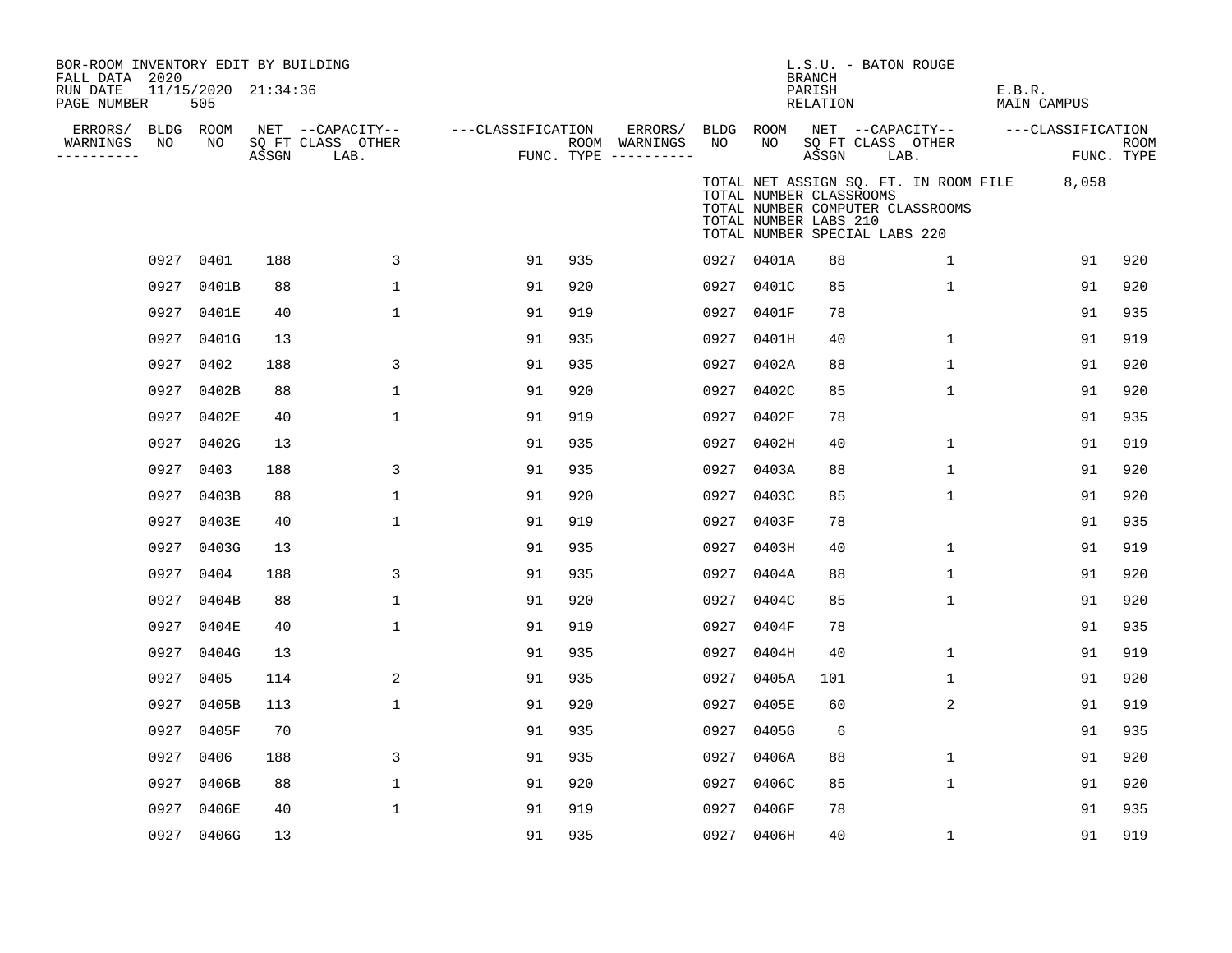| BOR-ROOM INVENTORY EDIT BY BUILDING<br>FALL DATA 2020 |           |                            |                 |                           |                   |     |                                      |             |            | <b>BRANCH</b>             | L.S.U. - BATON ROUGE      |                              |                           |
|-------------------------------------------------------|-----------|----------------------------|-----------------|---------------------------|-------------------|-----|--------------------------------------|-------------|------------|---------------------------|---------------------------|------------------------------|---------------------------|
| RUN DATE<br>PAGE NUMBER                               |           | 11/15/2020 21:34:36<br>506 |                 |                           |                   |     |                                      |             |            | PARISH<br><b>RELATION</b> |                           | E.B.R.<br><b>MAIN CAMPUS</b> |                           |
| ERRORS/                                               | BLDG ROOM |                            |                 | NET --CAPACITY--          | ---CLASSIFICATION |     | ERRORS/                              | <b>BLDG</b> | ROOM       |                           | NET --CAPACITY--          | ---CLASSIFICATION            |                           |
| WARNINGS<br>----------                                | NO        | NO                         | ASSGN           | SQ FT CLASS OTHER<br>LAB. |                   |     | ROOM WARNINGS<br>FUNC. TYPE $------$ | NO          | NO         | ASSGN                     | SQ FT CLASS OTHER<br>LAB. |                              | <b>ROOM</b><br>FUNC. TYPE |
|                                                       | 0927      | 0407                       | 188             | 3                         | 91                | 935 |                                      | 0927        | 0407A      | 88                        | 1                         | 91                           | 920                       |
|                                                       | 0927      | 0407B                      | 88              | $\mathbf 1$               | 91                | 920 |                                      |             | 0927 0407C | 85                        | $\mathbf 1$               | 91                           | 920                       |
|                                                       | 0927      | 0407E                      | 40              | $\mathbf 1$               | 91                | 919 |                                      |             | 0927 0407F | 78                        |                           | 91                           | 935                       |
|                                                       | 0927      | 0407G                      | 13              |                           | 91                | 935 |                                      |             | 0927 0407H | 40                        | 1                         | 91                           | 919                       |
|                                                       | 0927      | 0408                       | 188             | 3                         | 91                | 935 |                                      |             | 0927 0408A | 88                        | $\mathbf{1}$              | 91                           | 920                       |
|                                                       | 0927      | 0408B                      | 88              | $\mathbf{1}$              | 91                | 920 |                                      |             | 0927 0408C | 85                        | $\mathbf{1}$              | 91                           | 920                       |
|                                                       | 0927      | 0408E                      | 40              | $\mathbf{1}$              | 91                | 919 |                                      |             | 0927 0408F | 78                        |                           | 91                           | 935                       |
|                                                       | 0927      | 0408G                      | 13              |                           | 91                | 935 |                                      |             | 0927 0408H | 40                        | $\mathbf 1$               | 91                           | 919                       |
|                                                       | 0927      | 0409                       | 188             | 3                         | 91                | 935 |                                      |             | 0927 0409A | 85                        | $\mathbf 1$               | 91                           | 920                       |
|                                                       | 0927      | 0409B                      | 88              | $\mathbf{1}$              | 91                | 920 |                                      |             | 0927 0409C | 88                        | $\mathbf 1$               | 91                           | 920                       |
|                                                       | 0927      | 0409E                      | 40              | $\mathbf{1}$              | 91                | 919 |                                      |             | 0927 0409F | 78                        |                           | 91                           | 935                       |
|                                                       | 0927      | 0409G                      | 13              |                           | 91                | 935 |                                      |             | 0927 0409H | 40                        | $\mathbf 1$               | 91                           | 919                       |
|                                                       | 0927      | 0410                       | 169             |                           | 91                | 935 |                                      | 0927        | 0410A      | 141                       | $\mathbf 1$               | 91                           | 920                       |
|                                                       | 0927      | 0410E                      | 51              | 1                         | 91                | 919 |                                      | 0927        | 0410F      | 117                       |                           | 91                           | 935                       |
|                                                       | 0927      | 0410G                      | 8               |                           | 91                | 935 |                                      | 0927        | 0411       | 140                       | 2                         | 91                           | 935                       |
|                                                       | 0927      | 0411A                      | 127             | 1                         | 91                | 920 |                                      |             | 0927 0411B | 111                       | $\mathbf 1$               | 91                           | 920                       |
|                                                       | 0927      | 0411E                      | 69              | 2                         | 91                | 919 |                                      | 0927        | 0411F      | 83                        |                           | 91                           | 935                       |
|                                                       | 0927      | 0411G                      | $7\phantom{.0}$ |                           | 91                | 935 |                                      | 0927        | 0412       | 140                       | 2                         | 91                           | 935                       |
|                                                       | 0927      | 0412A                      | 111             | $\mathbf{1}$              | 91                | 920 |                                      |             | 0927 0412B | 127                       | 1                         | 91                           | 920                       |
|                                                       | 0927      | 0412E                      | 69              | 2                         | 91                | 919 |                                      | 0927        | 0412F      | 83                        |                           | 91                           | 935                       |
|                                                       | 0927      | 0412G                      | $7\phantom{.0}$ |                           | 91                | 935 |                                      | 0927        | 0413       | 140                       | 2                         | 91                           | 935                       |
|                                                       | 0927      | 0413A                      | 127             | $\mathbf 1$               | 91                | 920 |                                      | 0927        | 0413B      | 111                       | $\mathbf 1$               | 91                           | 920                       |
|                                                       | 0927      | 0413E                      | 69              | $\mathbf{1}$              | 91                | 919 |                                      |             | 0927 0413F | 83                        |                           | 91                           | 935                       |
|                                                       | 0927      | 0413G                      | $7\phantom{.0}$ |                           | 91                | 935 |                                      |             | 0927 0414  | 140                       | 2                         | 91                           | 935                       |
|                                                       | 0927      | 0414A                      | 111             | $\mathbf{1}$              | 91                | 920 |                                      |             | 0927 0414B | 127                       | 1                         | 91                           | 920                       |
|                                                       |           | 0927 0414E                 | 69              | $\mathbf{1}$              | 91                | 919 |                                      |             | 0927 0414F | 83                        |                           | 91                           | 935                       |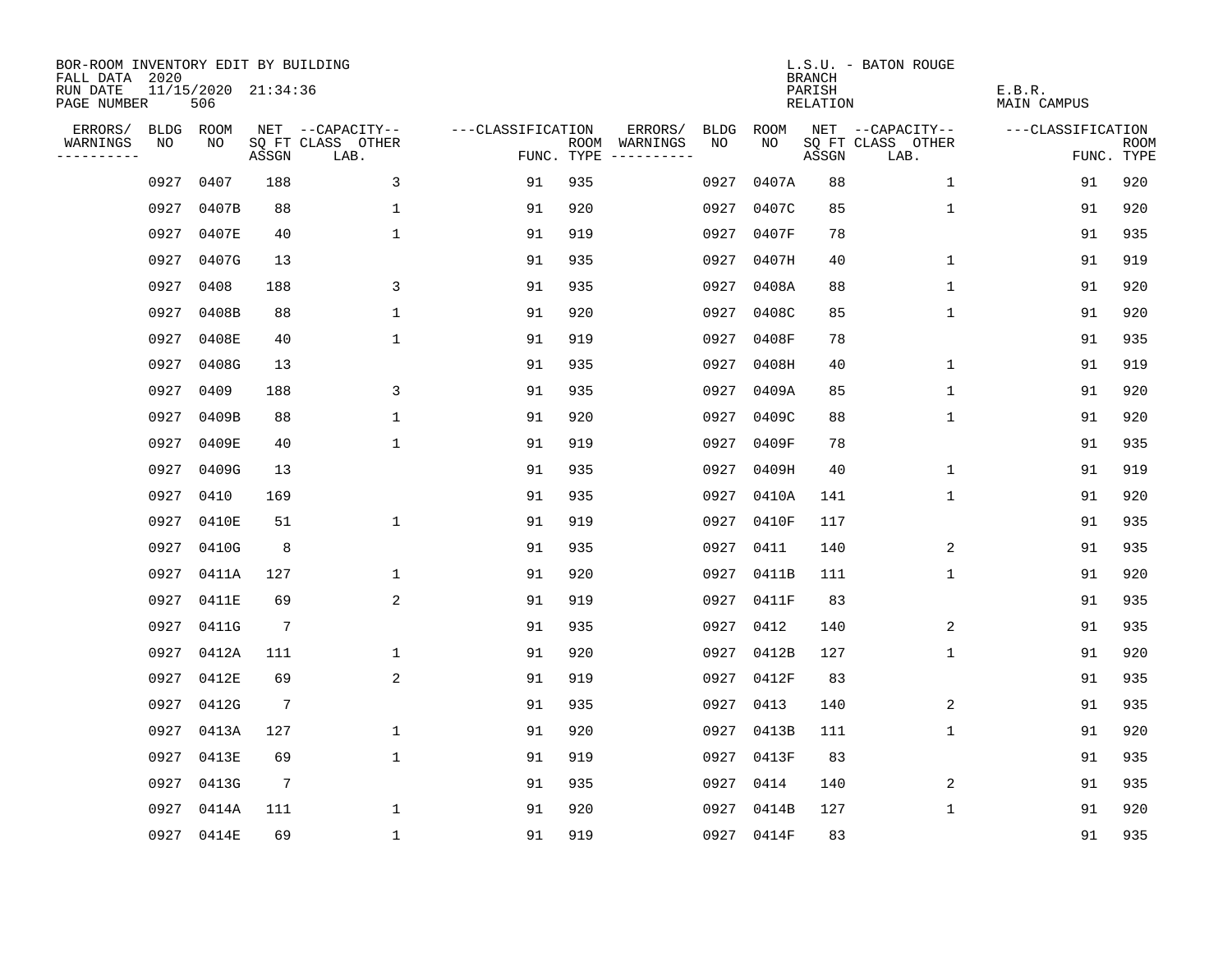| BOR-ROOM INVENTORY EDIT BY BUILDING<br>FALL DATA 2020 |                            |       |                           |                   |     |                                      |      |                                                                 | <b>BRANCH</b>      | L.S.U. - BATON ROUGE                                                                                                                                |                       |                           |
|-------------------------------------------------------|----------------------------|-------|---------------------------|-------------------|-----|--------------------------------------|------|-----------------------------------------------------------------|--------------------|-----------------------------------------------------------------------------------------------------------------------------------------------------|-----------------------|---------------------------|
| RUN DATE<br>PAGE NUMBER                               | 11/15/2020 21:34:36<br>507 |       |                           |                   |     |                                      |      |                                                                 | PARISH<br>RELATION |                                                                                                                                                     | E.B.R.<br>MAIN CAMPUS |                           |
| ERRORS/                                               | BLDG ROOM                  |       | NET --CAPACITY--          | ---CLASSIFICATION |     | ERRORS/                              |      | BLDG ROOM                                                       |                    | NET --CAPACITY--                                                                                                                                    | ---CLASSIFICATION     |                           |
| WARNINGS<br>NO.<br>----------                         | NO                         | ASSGN | SQ FT CLASS OTHER<br>LAB. |                   |     | ROOM WARNINGS<br>FUNC. TYPE $------$ | NO   | NO                                                              | ASSGN              | SQ FT CLASS OTHER<br>LAB.                                                                                                                           |                       | <b>ROOM</b><br>FUNC. TYPE |
|                                                       | 0927 0414G                 | 7     |                           | 91                | 935 |                                      |      | 0927 C0100                                                      | 515                |                                                                                                                                                     | 0 <sub>0</sub>        | 020                       |
|                                                       | 0927 C01001                | 6     |                           | 00                | 010 |                                      |      | 0927 C01002                                                     | 13                 |                                                                                                                                                     | 0 <sub>0</sub>        | 030                       |
|                                                       | 0927 C01003                | 13    |                           | 0 <sub>0</sub>    | 010 |                                      |      | 0927 C0200                                                      | 515                |                                                                                                                                                     | 0 <sub>0</sub>        | 020                       |
|                                                       | 0927 C02001                | 26    |                           | 0 <sub>0</sub>    | 010 |                                      |      | 0927 C0300                                                      | 629                |                                                                                                                                                     | 00                    | 020                       |
|                                                       | 0927 S01001                | 85    |                           | 00                | 020 |                                      |      | 0927 S01002                                                     | 85                 |                                                                                                                                                     | 0 <sub>0</sub>        | 020                       |
|                                                       | 0927 S01003                | 81    |                           | 0 <sub>0</sub>    | 020 |                                      |      | 0927 S02001                                                     | 85                 |                                                                                                                                                     | 0 <sub>0</sub>        | 020                       |
|                                                       | 0927 S02002                | 85    |                           | 0 <sub>0</sub>    | 020 |                                      |      | 0927 S02003                                                     | 81                 |                                                                                                                                                     | 00                    | 020                       |
|                                                       | 0927 S03001                | 85    |                           | 0 <sub>0</sub>    | 020 |                                      |      | 0927 S03002<br>TOTAL NUMBER CLASSROOMS<br>TOTAL NUMBER LABS 210 | 85                 | TOTAL ASSIGNABLE & UNASSIGNABLE SQFT:<br>TOTAL NET ASSIGN SQ. FT. IN ROOM FILE<br>TOTAL NUMBER COMPUTER CLASSROOMS<br>TOTAL NUMBER SPECIAL LABS 220 | 00<br>10,447<br>8,058 | 020                       |
| 0928                                                  | 0501                       | 188   | 3                         | 91                | 935 |                                      |      | 0928 0501A                                                      | 88                 | $\mathbf{1}$                                                                                                                                        | 91                    | 920                       |
| 0928                                                  | 0501B                      | 88    | $\mathbf 1$               | 91                | 920 |                                      | 0928 | 0501C                                                           | 85                 | $\mathbf{1}$                                                                                                                                        | 91                    | 920                       |
| 0928                                                  | 0501E                      | 40    | $\mathbf{1}$              | 91                | 919 |                                      | 0928 | 0501F                                                           | 78                 |                                                                                                                                                     | 91                    | 935                       |
| 0928                                                  | 0501G                      | 13    |                           | 91                | 935 |                                      | 0928 | 0501H                                                           | 40                 | $\mathbf{1}$                                                                                                                                        | 91                    | 919                       |
| 0928                                                  | 0502                       | 188   | 3                         | 91                | 935 |                                      | 0928 | 0502A                                                           | 88                 | 1                                                                                                                                                   | 91                    | 920                       |
| 0928                                                  | 0502B                      | 88    | $\mathbf{1}$              | 91                | 920 |                                      | 0928 | 0502C                                                           | 85                 | $\mathbf 1$                                                                                                                                         | 91                    | 920                       |
| 0928                                                  | 0502E                      | 40    | $\mathbf{1}$              | 91                | 919 |                                      | 0928 | 0502F                                                           | 78                 |                                                                                                                                                     | 91                    | 935                       |
| 0928                                                  | 0502G                      | 13    |                           | 91                | 935 |                                      | 0928 | 0502H                                                           | 40                 | $\mathbf{1}$                                                                                                                                        | 91                    | 919                       |
| 0928                                                  | 0503                       | 188   | 3                         | 91                | 935 |                                      | 0928 | 0503A                                                           | 88                 | $\mathbf 1$                                                                                                                                         | 91                    | 920                       |
| 0928                                                  | 0503B                      | 88    | $\mathbf 1$               | 91                | 920 |                                      | 0928 | 0503C                                                           | 85                 | $\mathbf 1$                                                                                                                                         | 91                    | 920                       |
| 0928                                                  | 0503E                      | 40    | $\mathbf{1}$              | 91                | 919 |                                      | 0928 | 0503F                                                           | 78                 |                                                                                                                                                     | 91                    | 935                       |
| 0928                                                  | 0503G                      | 13    |                           | 91                | 935 |                                      | 0928 | 0503H                                                           | 40                 | 1                                                                                                                                                   | 91                    | 919                       |
| 0928                                                  | 0504                       | 188   | 3                         | 91                | 935 |                                      | 0928 | 0504A                                                           | 88                 | $\mathbf 1$                                                                                                                                         | 91                    | 920                       |
| 0928                                                  | 0504B                      | 88    | $\mathbf{1}$              | 91                | 920 |                                      | 0928 | 0504C                                                           | 85                 | $\mathbf{1}$                                                                                                                                        | 91                    | 920                       |
|                                                       | 0928 0504E                 | 40    | $\mathbf{1}$              | 91                | 919 |                                      |      | 0928 0504F                                                      | 78                 |                                                                                                                                                     | 91                    | 935                       |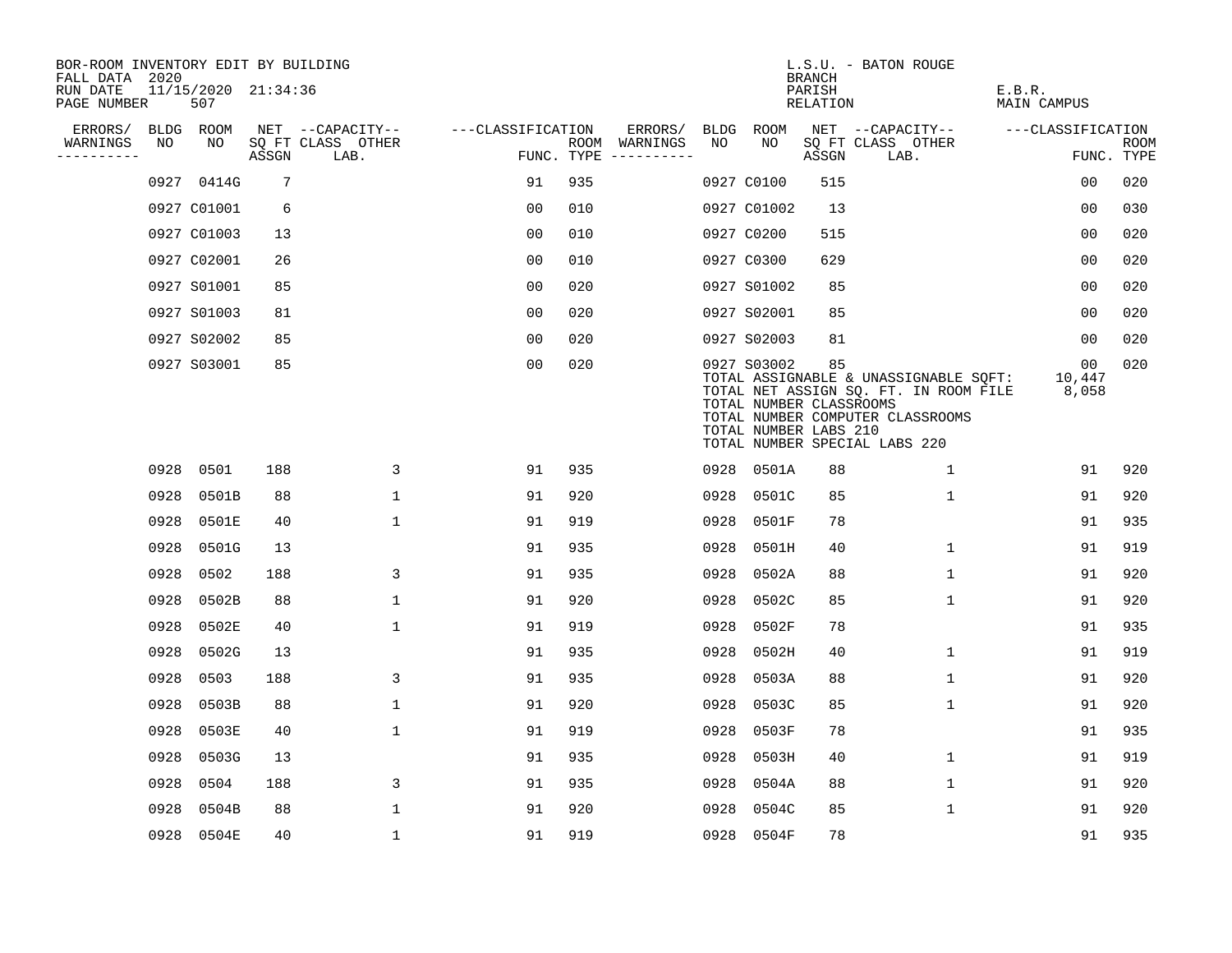| BOR-ROOM INVENTORY EDIT BY BUILDING<br>FALL DATA 2020 |      |                            |                 |                           |                   |            |                                    |             | <b>BRANCH</b>             | L.S.U. - BATON ROUGE      |                              |                           |
|-------------------------------------------------------|------|----------------------------|-----------------|---------------------------|-------------------|------------|------------------------------------|-------------|---------------------------|---------------------------|------------------------------|---------------------------|
| RUN DATE<br>PAGE NUMBER                               |      | 11/15/2020 21:34:36<br>508 |                 |                           |                   |            |                                    |             | PARISH<br><b>RELATION</b> |                           | E.B.R.<br><b>MAIN CAMPUS</b> |                           |
| ERRORS/                                               | BLDG | ROOM                       |                 | NET --CAPACITY--          | ---CLASSIFICATION |            | ERRORS/<br><b>BLDG</b>             | <b>ROOM</b> |                           | NET --CAPACITY--          | ---CLASSIFICATION            |                           |
| WARNINGS<br>----------                                | NO   | NO                         | ASSGN           | SQ FT CLASS OTHER<br>LAB. |                   | FUNC. TYPE | NO<br>ROOM WARNINGS<br>----------- | NO          | ASSGN                     | SQ FT CLASS OTHER<br>LAB. |                              | <b>ROOM</b><br>FUNC. TYPE |
|                                                       | 0928 | 0504G                      | 13              |                           | 91                | 935        | 0928                               | 0504H       | 40                        | $\mathbf 1$               | 91                           | 919                       |
|                                                       | 0928 | 0505                       | 114             | 2                         | 91                | 935        | 0928                               | 0505A       | 101                       | 1                         | 91                           | 920                       |
|                                                       | 0928 | 0505B                      | 113             | $\mathbf 1$               | 91                | 920        | 0928                               | 0505E       | 60                        | 2                         | 91                           | 919                       |
|                                                       | 0928 | 0505F                      | 70              |                           | 91                | 935        | 0928                               | 0505G       | 6                         |                           | 91                           | 935                       |
|                                                       | 0928 | 0506                       | 188             | 3                         | 91                | 935        | 0928                               | 0506A       | 88                        | $\mathbf 1$               | 91                           | 920                       |
|                                                       | 0928 | 0506B                      | 88              | $\mathbf{1}$              | 91                | 920        | 0928                               | 0506C       | 85                        | $\mathbf 1$               | 91                           | 920                       |
|                                                       | 0928 | 0506E                      | 40              | $\mathbf 1$               | 91                | 919        | 0928                               | 0506F       | 78                        |                           | 91                           | 935                       |
|                                                       | 0928 | 0506G                      | 13              |                           | 91                | 935        | 0928                               | 0506H       | 40                        | $\mathbf 1$               | 91                           | 919                       |
|                                                       | 0928 | 0507                       | 188             | 3                         | 91                | 935        | 0928                               | 0507A       | 88                        | $\mathbf 1$               | 91                           | 920                       |
|                                                       | 0928 | 0507B                      | 88              | $\mathbf{1}$              | 91                | 920        | 0928                               | 0507C       | 85                        | $\mathbf 1$               | 91                           | 920                       |
|                                                       | 0928 | 0507E                      | 40              | $\mathbf{1}$              | 91                | 919        | 0928                               | 0507F       | 78                        |                           | 91                           | 935                       |
|                                                       | 0928 | 0507G                      | 13              |                           | 91                | 935        | 0928                               | 0507H       | 40                        | $\mathbf 1$               | 91                           | 919                       |
|                                                       | 0928 | 0508                       | 188             | 3                         | 91                | 935        | 0928                               | 0508A       | 88                        | $\mathbf 1$               | 91                           | 920                       |
|                                                       | 0928 | 0508B                      | 88              | $\mathbf 1$               | 91                | 920        | 0928                               | 0508C       | 85                        | 1                         | 91                           | 920                       |
|                                                       | 0928 | 0508E                      | 40              | $\mathbf 1$               | 91                | 919        | 0928                               | 0508F       | 78                        |                           | 91                           | 935                       |
|                                                       | 0928 | 0508G                      | 13              |                           | 91                | 935        | 0928                               | 0508H       | 40                        | 1                         | 91                           | 919                       |
|                                                       | 0928 | 0509                       | 188             | 3                         | 91                | 935        | 0928                               | 0509A       | 85                        | 1                         | 91                           | 920                       |
|                                                       | 0928 | 0509B                      | 88              | $\mathbf{1}$              | 91                | 920        | 0928                               | 0509C       | 88                        | 1                         | 91                           | 920                       |
|                                                       | 0928 | 0509E                      | 40              | $\mathbf{1}$              | 91                | 919        | 0928                               | 0509F       | 78                        |                           | 91                           | 935                       |
|                                                       | 0928 | 0509G                      | 13              |                           | 91                | 935        | 0928                               | 0509H       | 40                        | 1                         | 91                           | 919                       |
|                                                       | 0928 | 0510                       | 169             |                           | 91                | 935        | 0928                               | 0510A       | 141                       | 1                         | 91                           | 920                       |
|                                                       | 0928 | 0510E                      | 51              | $\mathbf 1$               | 91                | 919        | 0928                               | 0510F       | 117                       |                           | 91                           | 935                       |
|                                                       | 0928 | 0510G                      | 8               |                           | 91                | 935        | 0928                               | 0511        | 140                       | 2                         | 91                           | 935                       |
|                                                       | 0928 | 0511A                      | 127             | $\mathbf 1$               | 91                | 920        | 0928                               | 0511B       | 111                       | $\mathbf 1$               | 91                           | 920                       |
|                                                       | 0928 | 0511E                      | 69              | 2                         | 91                | 919        | 0928                               | 0511F       | 83                        |                           | 91                           | 935                       |
|                                                       |      | 0928 0511G                 | $7\phantom{.0}$ |                           | 91                | 935        |                                    | 0928 0512   | 140                       | 2                         | 91                           | 935                       |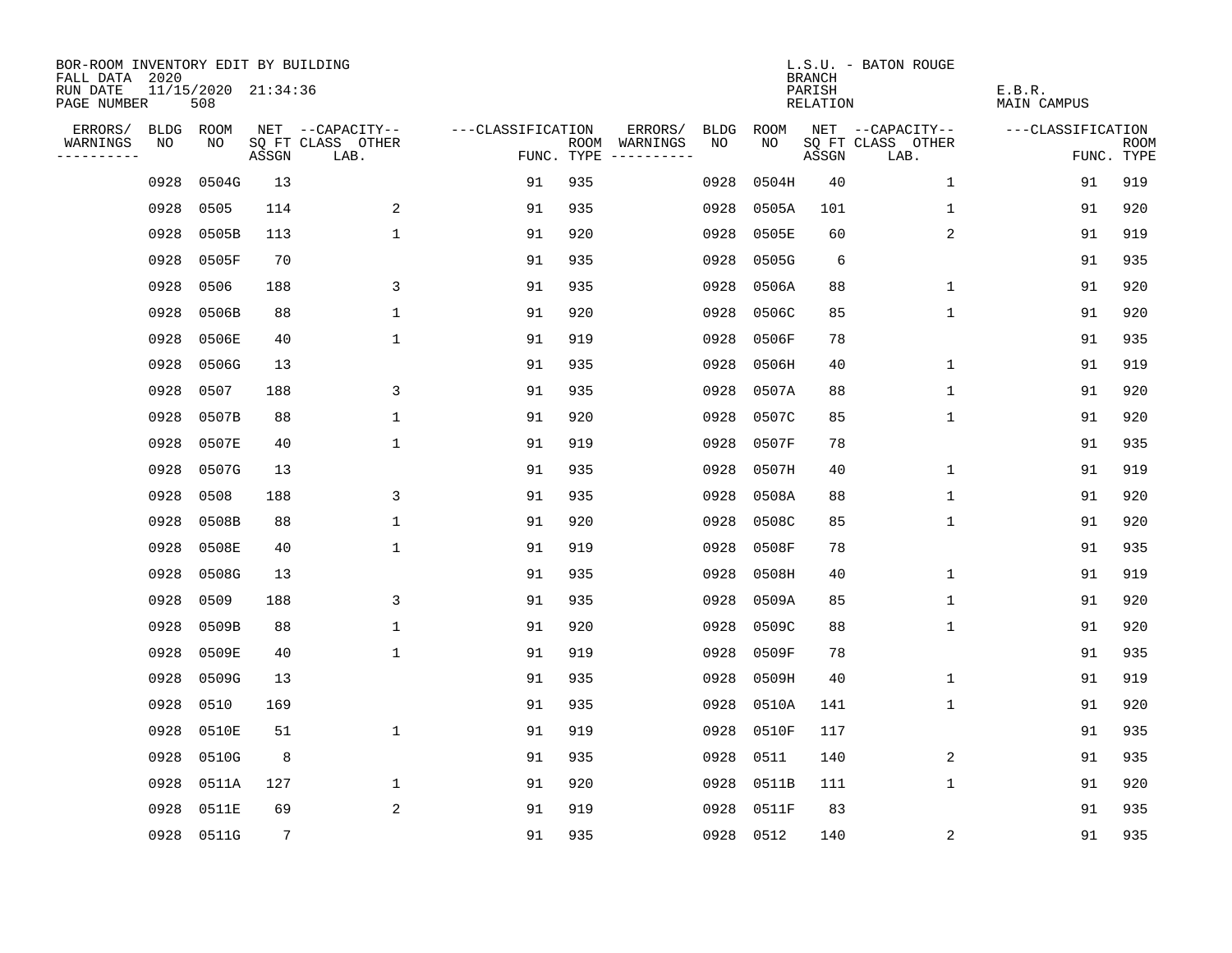| BOR-ROOM INVENTORY EDIT BY BUILDING<br>FALL DATA 2020 |             |                            |                 |                           |                   |     |               |             |                                                                 | <b>BRANCH</b>      | L.S.U. - BATON ROUGE                                                                                                                                |                       |                           |
|-------------------------------------------------------|-------------|----------------------------|-----------------|---------------------------|-------------------|-----|---------------|-------------|-----------------------------------------------------------------|--------------------|-----------------------------------------------------------------------------------------------------------------------------------------------------|-----------------------|---------------------------|
| RUN DATE<br>PAGE NUMBER                               |             | 11/15/2020 21:34:36<br>509 |                 |                           |                   |     |               |             |                                                                 | PARISH<br>RELATION |                                                                                                                                                     | E.B.R.<br>MAIN CAMPUS |                           |
| ERRORS/                                               | <b>BLDG</b> | ROOM                       |                 | NET --CAPACITY--          | ---CLASSIFICATION |     | ERRORS/       | <b>BLDG</b> | ROOM                                                            |                    | NET --CAPACITY--                                                                                                                                    | ---CLASSIFICATION     |                           |
| WARNINGS<br>----------                                | NO          | NO                         | ASSGN           | SQ FT CLASS OTHER<br>LAB. | FUNC. TYPE        |     | ROOM WARNINGS | NO          | NO                                                              | ASSGN              | SQ FT CLASS OTHER<br>LAB.                                                                                                                           |                       | <b>ROOM</b><br>FUNC. TYPE |
|                                                       | 0928        | 0512A                      | 111             | $\mathbf{1}$              | 91                | 920 |               | 0928        | 0512B                                                           | 127                | 1                                                                                                                                                   | 91                    | 920                       |
|                                                       | 0928        | 0512E                      | 69              | 2                         | 91                | 919 |               | 0928        | 0512F                                                           | 83                 |                                                                                                                                                     | 91                    | 935                       |
|                                                       | 0928        | 0512G                      | $7\phantom{.0}$ |                           | 91                | 935 |               | 0928        | 0513                                                            | 140                | $\overline{2}$                                                                                                                                      | 91                    | 935                       |
|                                                       | 0928        | 0513A                      | 127             | 1                         | 91                | 920 |               | 0928        | 0513B                                                           | 111                | $\mathbf{1}$                                                                                                                                        | 91                    | 920                       |
|                                                       | 0928        | 0513E                      | 69              | 2                         | 91                | 919 |               | 0928        | 0513F                                                           | 83                 |                                                                                                                                                     | 91                    | 935                       |
|                                                       | 0928        | 0513G                      | $7\phantom{.0}$ |                           | 91                | 935 |               | 0928        | 0514                                                            | 140                | $\overline{2}$                                                                                                                                      | 91                    | 935                       |
|                                                       | 0928        | 0514A                      | 111             | $\mathbf 1$               | 91                | 920 |               | 0928        | 0514B                                                           | 127                | $\mathbf 1$                                                                                                                                         | 91                    | 920                       |
|                                                       | 0928        | 0514E                      | 69              | 2                         | 91                | 919 |               |             | 0928 0514F                                                      | 83                 |                                                                                                                                                     | 91                    | 935                       |
|                                                       | 0928        | 0514G                      | 7               |                           | 91                | 935 |               |             | 0928 C0100                                                      | 515                |                                                                                                                                                     | 0 <sub>0</sub>        | 020                       |
|                                                       |             | 0928 C01001                | 6               |                           | 00                | 010 |               |             | 0928 C01002                                                     | 13                 |                                                                                                                                                     | 00                    | 030                       |
|                                                       |             | 0928 C01003                | 13              |                           | 0 <sub>0</sub>    | 010 |               |             | 0928 C0200                                                      | 515                |                                                                                                                                                     | 0 <sub>0</sub>        | 020                       |
|                                                       |             | 0928 C02001                | 26              |                           | 0 <sub>0</sub>    | 010 |               |             | 0928 C0300                                                      | 629                |                                                                                                                                                     | 00                    | 020                       |
|                                                       |             | 0928 S01001                | 85              |                           | 00                | 020 |               |             | 0928 S01002                                                     | 85                 |                                                                                                                                                     | 0 <sub>0</sub>        | 020                       |
|                                                       |             | 0928 S01003                | 81              |                           | 0 <sub>0</sub>    | 020 |               |             | 0928 S02001                                                     | 85                 |                                                                                                                                                     | 0 <sub>0</sub>        | 020                       |
|                                                       |             | 0928 S02002                | 85              |                           | 0 <sub>0</sub>    | 020 |               |             | 0928 S02003                                                     | 81                 |                                                                                                                                                     | 00                    | 020                       |
|                                                       |             | 0928 S03001                | 85              |                           | 0 <sub>0</sub>    | 020 |               |             | 0928 S03002<br>TOTAL NUMBER CLASSROOMS<br>TOTAL NUMBER LABS 210 | 85                 | TOTAL ASSIGNABLE & UNASSIGNABLE SQFT:<br>TOTAL NET ASSIGN SQ. FT. IN ROOM FILE<br>TOTAL NUMBER COMPUTER CLASSROOMS<br>TOTAL NUMBER SPECIAL LABS 220 | 00<br>10,447<br>8,058 | 020                       |
|                                                       | 0929        | 0601                       | 188             | 3                         | 91                | 935 |               |             | 0929 0601A                                                      | 88                 | $\mathbf 1$                                                                                                                                         | 91                    | 920                       |
|                                                       | 0929        | 0601B                      | 88              | $\mathbf 1$               | 91                | 920 |               | 0929        | 0601C                                                           | 85                 | $\mathbf{1}$                                                                                                                                        | 91                    | 920                       |
|                                                       | 0929        | 0601E                      | 40              | $\mathbf 1$               | 91                | 919 |               | 0929        | 0601F                                                           | 78                 |                                                                                                                                                     | 91                    | 935                       |
|                                                       | 0929        | 0601G                      | 13              |                           | 91                | 935 |               | 0929        | 0601H                                                           | 40                 | $\mathbf 1$                                                                                                                                         | 91                    | 919                       |
|                                                       | 0929        | 0602                       | 188             | 3                         | 91                | 935 |               | 0929        | 0602A                                                           | 88                 | $\mathbf 1$                                                                                                                                         | 91                    | 920                       |
|                                                       | 0929        | 0602B                      | 88              | 1                         | 91                | 920 |               | 0929        | 0602C                                                           | 85                 | 1                                                                                                                                                   | 91                    | 920                       |
|                                                       | 0929        | 0602E                      | 40              | 1                         | 91                | 919 |               | 0929        | 0602F                                                           | 78                 |                                                                                                                                                     | 91                    | 935                       |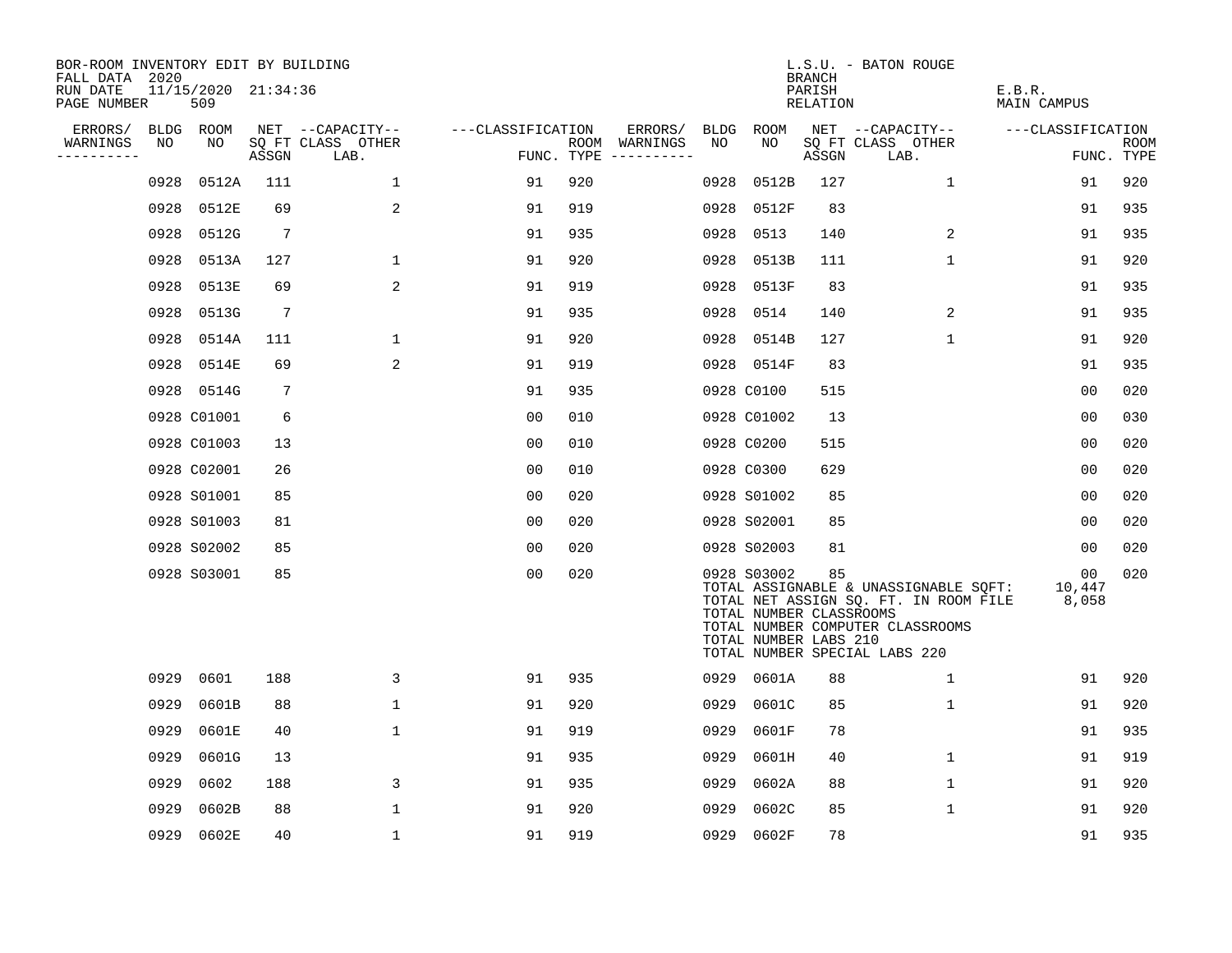| BOR-ROOM INVENTORY EDIT BY BUILDING<br>FALL DATA 2020 |             |                            |       |                           |                   |     |                                      |             |             | <b>BRANCH</b>             | L.S.U. - BATON ROUGE      |                              |                           |
|-------------------------------------------------------|-------------|----------------------------|-------|---------------------------|-------------------|-----|--------------------------------------|-------------|-------------|---------------------------|---------------------------|------------------------------|---------------------------|
| RUN DATE<br>PAGE NUMBER                               |             | 11/15/2020 21:34:36<br>510 |       |                           |                   |     |                                      |             |             | PARISH<br><b>RELATION</b> |                           | E.B.R.<br><b>MAIN CAMPUS</b> |                           |
| ERRORS/                                               | <b>BLDG</b> | ROOM                       |       | NET --CAPACITY--          | ---CLASSIFICATION |     | ERRORS/                              | <b>BLDG</b> | <b>ROOM</b> |                           | NET --CAPACITY--          | ---CLASSIFICATION            |                           |
| WARNINGS<br>----------                                | NO          | NO                         | ASSGN | SQ FT CLASS OTHER<br>LAB. |                   |     | ROOM WARNINGS<br>FUNC. TYPE $------$ | NO          | NO          | ASSGN                     | SQ FT CLASS OTHER<br>LAB. |                              | <b>ROOM</b><br>FUNC. TYPE |
|                                                       | 0929        | 0602G                      | 13    |                           | 91                | 935 |                                      | 0929        | 0602H       | 40                        | $\mathbf 1$               | 91                           | 919                       |
|                                                       | 0929        | 0603                       | 188   | 3                         | 91                | 935 |                                      | 0929        | 0603A       | 88                        | $\mathbf 1$               | 91                           | 920                       |
|                                                       | 0929        | 0603B                      | 88    | $\mathbf 1$               | 91                | 920 |                                      | 0929        | 0603C       | 85                        | $\mathbf 1$               | 91                           | 920                       |
|                                                       | 0929        | 0603E                      | 40    | $\mathbf 1$               | 91                | 919 |                                      | 0929        | 0603F       | 78                        |                           | 91                           | 935                       |
|                                                       | 0929        | 0603G                      | 13    |                           | 91                | 935 |                                      | 0929        | 0603H       | 40                        | $\mathbf 1$               | 91                           | 919                       |
|                                                       | 0929        | 0604                       | 188   | 3                         | 91                | 935 |                                      | 0929        | 0604A       | 88                        | $\mathbf 1$               | 91                           | 920                       |
|                                                       | 0929        | 0604B                      | 88    | $\mathbf{1}$              | 91                | 920 |                                      | 0929        | 0604C       | 85                        | $\mathbf{1}$              | 91                           | 920                       |
|                                                       | 0929        | 0604E                      | 40    | $\mathbf 1$               | 91                | 919 |                                      | 0929        | 0604F       | 78                        |                           | 91                           | 935                       |
|                                                       | 0929        | 0604G                      | 13    |                           | 91                | 935 |                                      | 0929        | 0604H       | 40                        | $\mathbf 1$               | 91                           | 919                       |
|                                                       | 0929        | 0605                       | 114   | 2                         | 91                | 935 |                                      | 0929        | 0605A       | 101                       | $\mathbf 1$               | 91                           | 920                       |
|                                                       | 0929        | 0605B                      | 113   | $\mathbf 1$               | 91                | 920 |                                      | 0929        | 0605E       | 60                        | 2                         | 91                           | 919                       |
|                                                       | 0929        | 0605F                      | 70    |                           | 91                | 935 |                                      | 0929        | 0605G       | 6                         |                           | 91                           | 935                       |
|                                                       | 0929        | 0606                       | 188   | 3                         | 91                | 935 |                                      | 0929        | 0606A       | 88                        | $\mathbf 1$               | 91                           | 920                       |
|                                                       | 0929        | 0606B                      | 88    | 1                         | 91                | 920 |                                      | 0929        | 0606C       | 85                        | 1                         | 91                           | 920                       |
|                                                       | 0929        | 0606E                      | 40    | $\mathbf 1$               | 91                | 919 |                                      | 0929        | 0606F       | 78                        |                           | 91                           | 935                       |
|                                                       | 0929        | 0606G                      | 13    |                           | 91                | 935 |                                      | 0929        | 0606H       | 40                        | 1                         | 91                           | 919                       |
|                                                       | 0929        | 0607                       | 188   | 3                         | 91                | 935 |                                      | 0929        | 0607A       | 88                        | 1                         | 91                           | 920                       |
|                                                       | 0929        | 0607B                      | 88    | $\mathbf{1}$              | 91                | 920 |                                      | 0929        | 0607C       | 85                        | 1                         | 91                           | 920                       |
|                                                       | 0929        | 0607E                      | 40    | $\mathbf{1}$              | 91                | 919 |                                      | 0929        | 0607F       | 78                        |                           | 91                           | 935                       |
|                                                       | 0929        | 0607G                      | 13    |                           | 91                | 935 |                                      | 0929        | 0607H       | 40                        | 1                         | 91                           | 919                       |
|                                                       | 0929        | 0608                       | 188   | 3                         | 91                | 935 |                                      | 0929        | 0608A       | 88                        | 1                         | 91                           | 920                       |
|                                                       | 0929        | 0608B                      | 88    | $\mathbf 1$               | 91                | 920 |                                      | 0929        | 0608C       | 85                        | $\mathbf 1$               | 91                           | 920                       |
|                                                       | 0929        | 0608E                      | 40    | $\mathbf 1$               | 91                | 919 |                                      | 0929        | 0608F       | 78                        |                           | 91                           | 935                       |
|                                                       | 0929        | 0608G                      | 13    |                           | 91                | 935 |                                      | 0929        | 0608H       | 40                        | $\mathbf 1$               | 91                           | 919                       |
|                                                       | 0929        | 0609                       | 188   | 3                         | 91                | 935 |                                      | 0929        | 0609A       | 85                        | 1                         | 91                           | 920                       |
|                                                       | 0929        | 0609B                      | 88    | $\mathbf{1}$              | 91                | 920 |                                      | 0929        | 0609C       | 88                        | 1                         | 91                           | 920                       |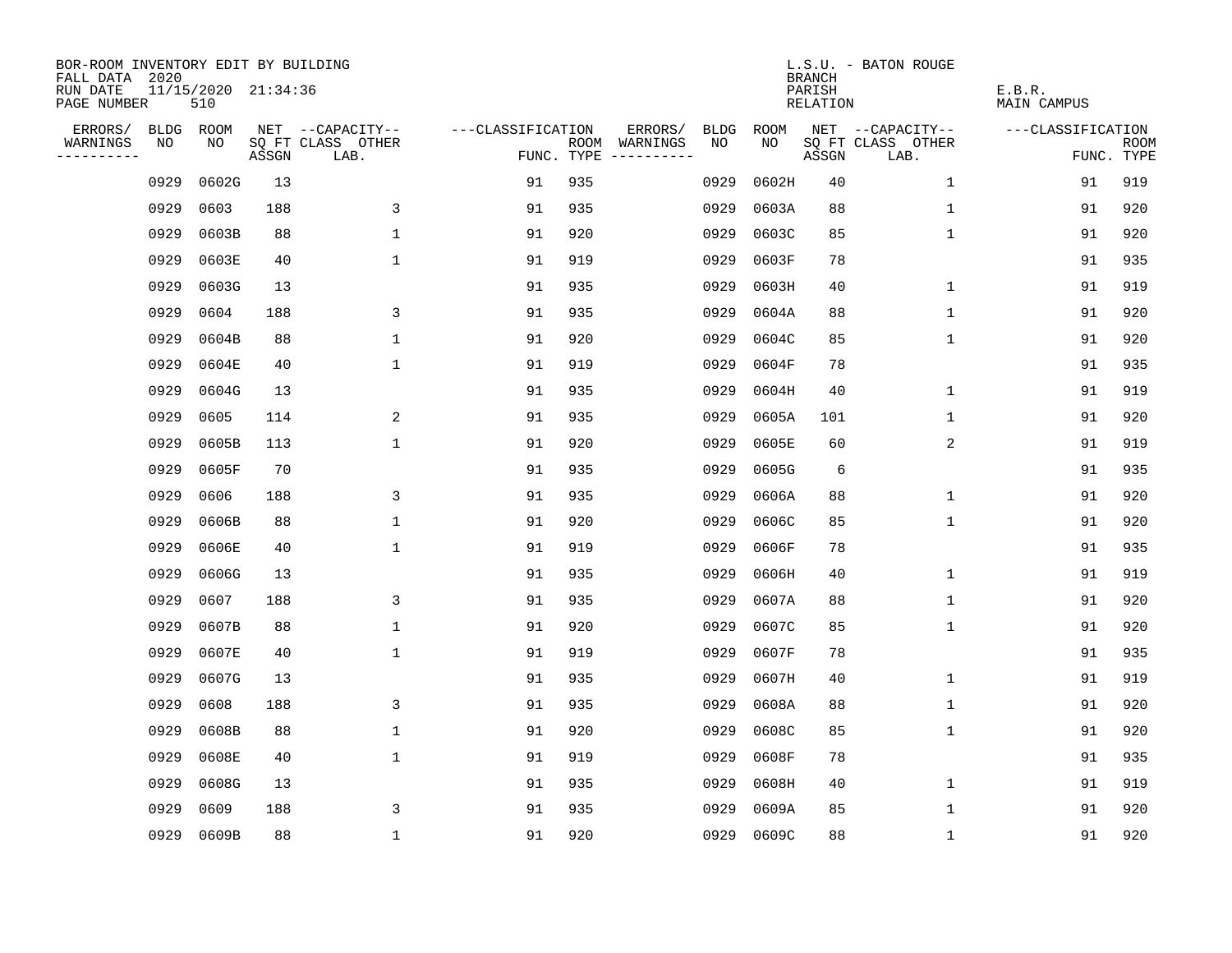| BOR-ROOM INVENTORY EDIT BY BUILDING<br>FALL DATA 2020 |      |                            |                 |                           |                   |                                        |         |      |                                        | <b>BRANCH</b>      | L.S.U. - BATON ROUGE                                                           |                                    |                           |
|-------------------------------------------------------|------|----------------------------|-----------------|---------------------------|-------------------|----------------------------------------|---------|------|----------------------------------------|--------------------|--------------------------------------------------------------------------------|------------------------------------|---------------------------|
| RUN DATE<br>PAGE NUMBER                               |      | 11/15/2020 21:34:36<br>511 |                 |                           |                   |                                        |         |      |                                        | PARISH<br>RELATION |                                                                                | E.B.R.<br><b>MAIN CAMPUS</b>       |                           |
| ERRORS/                                               |      | BLDG ROOM                  |                 | NET --CAPACITY--          | ---CLASSIFICATION |                                        | ERRORS/ | BLDG | ROOM                                   |                    | NET --CAPACITY--                                                               | ---CLASSIFICATION                  |                           |
| WARNINGS<br>---------                                 | NO   | NO                         | ASSGN           | SQ FT CLASS OTHER<br>LAB. |                   | ROOM WARNINGS<br>FUNC. TYPE ---------- |         | NO   | NO                                     | ASSGN              | SQ FT CLASS OTHER<br>LAB.                                                      |                                    | <b>ROOM</b><br>FUNC. TYPE |
|                                                       | 0929 | 0609E                      | 40              | $\mathbf 1$               | 91                | 919                                    |         | 0929 | 0609F                                  | 78                 |                                                                                | 91                                 | 935                       |
|                                                       | 0929 | 0609G                      | 13              |                           | 91                | 935                                    |         | 0929 | 0609H                                  | 40                 | $\mathbf{1}$                                                                   | 91                                 | 919                       |
|                                                       | 0929 | 0610                       | 169             |                           | 91                | 935                                    |         | 0929 | 0610A                                  | 141                | $\mathbf{1}$                                                                   | 91                                 | 920                       |
|                                                       | 0929 | 0610E                      | 51              | $\mathbf{1}$              | 91                | 919                                    |         | 0929 | 0610F                                  | 117                |                                                                                | 91                                 | 935                       |
|                                                       | 0929 | 0610G                      | 8               |                           | 91                | 935                                    |         | 0929 | 0611                                   | 140                | 2                                                                              | 91                                 | 935                       |
|                                                       | 0929 | 0611A                      | 127             | $\mathbf{1}$              | 91                | 920                                    |         | 0929 | 0611B                                  | 111                | $\mathbf{1}$                                                                   | 91                                 | 920                       |
|                                                       | 0929 | 0611E                      | 69              | 2                         | 91                | 919                                    |         | 0929 | 0611F                                  | 83                 |                                                                                | 91                                 | 935                       |
|                                                       | 0929 | 0611G                      | $7\phantom{.0}$ |                           | 91                | 935                                    |         | 0929 | 0612                                   | 140                | 2                                                                              | 91                                 | 935                       |
|                                                       | 0929 | 0612A                      | 111             | $\mathbf{1}$              | 91                | 920                                    |         | 0929 | 0612B                                  | 127                | $\mathbf{1}$                                                                   | 91                                 | 920                       |
|                                                       | 0929 | 0612E                      | 69              | 2                         | 91                | 919                                    |         | 0929 | 0612F                                  | 83                 |                                                                                | 91                                 | 935                       |
|                                                       | 0929 | 0612G                      | 7               |                           | 91                | 935                                    |         | 0929 | 0613                                   | 140                | 2                                                                              | 91                                 | 935                       |
|                                                       | 0929 | 0613A                      | 127             | $\mathbf 1$               | 91                | 920                                    |         | 0929 | 0613B                                  | 111                | $\mathbf{1}$                                                                   | 91                                 | 920                       |
|                                                       | 0929 | 0613E                      | 69              | 2                         | 91                | 919                                    |         | 0929 | 0613F                                  | 83                 |                                                                                | 91                                 | 935                       |
|                                                       | 0929 | 0613G                      | $7\phantom{.0}$ |                           | 91                | 935                                    |         | 0929 | 0614                                   | 140                | 2                                                                              | 91                                 | 935                       |
|                                                       | 0929 | 0614A                      | 111             | 1                         | 91                | 920                                    |         | 0929 | 0614B                                  | 127                | $\mathbf{1}$                                                                   | 91                                 | 920                       |
|                                                       | 0929 | 0614E                      | 69              | $\overline{a}$            | 91                | 919                                    |         |      | 0929 0614F                             | 83                 |                                                                                | 91                                 | 935                       |
|                                                       |      | 0929 0614G                 | 7               |                           | 91                | 935                                    |         |      | 0929 C0100                             | 515                |                                                                                | 0 <sub>0</sub>                     | 020                       |
|                                                       |      | 0929 C01001                | 6               |                           | 00                | 010                                    |         |      | 0929 C01002                            | 13                 |                                                                                | 0 <sub>0</sub>                     | 030                       |
|                                                       |      | 0929 C01003                | 13              |                           | 0 <sub>0</sub>    | 010                                    |         |      | 0929 C0200                             | 515                |                                                                                | 0 <sub>0</sub>                     | 020                       |
|                                                       |      | 0929 C02001                | 26              |                           | 00                | 020                                    |         |      | 0929 C0300                             | 629                |                                                                                | 0 <sub>0</sub>                     | 020                       |
|                                                       |      | 0929 S01001                | 85              |                           | 0 <sub>0</sub>    | 020                                    |         |      | 0929 S01002                            | 85                 |                                                                                | 0 <sub>0</sub>                     | 020                       |
|                                                       |      | 0929 S01003                | 81              |                           | 0 <sub>0</sub>    | 020                                    |         |      | 0929 S02001                            | 85                 |                                                                                | 00                                 | 020                       |
|                                                       |      | 0929 S02002                | 85              |                           | 0 <sub>0</sub>    | 020                                    |         |      | 0929 S02003                            | 81                 |                                                                                | 0 <sub>0</sub>                     | 020                       |
|                                                       |      | 0929 S03001                | 85              |                           | 0 <sub>0</sub>    | 020                                    |         |      | 0929 S03002<br>TOTAL NUMBER CLASSROOMS | 85                 | TOTAL ASSIGNABLE & UNASSIGNABLE SQFT:<br>TOTAL NET ASSIGN SQ. FT. IN ROOM FILE | 00 <sub>o</sub><br>10,447<br>8,058 | 020                       |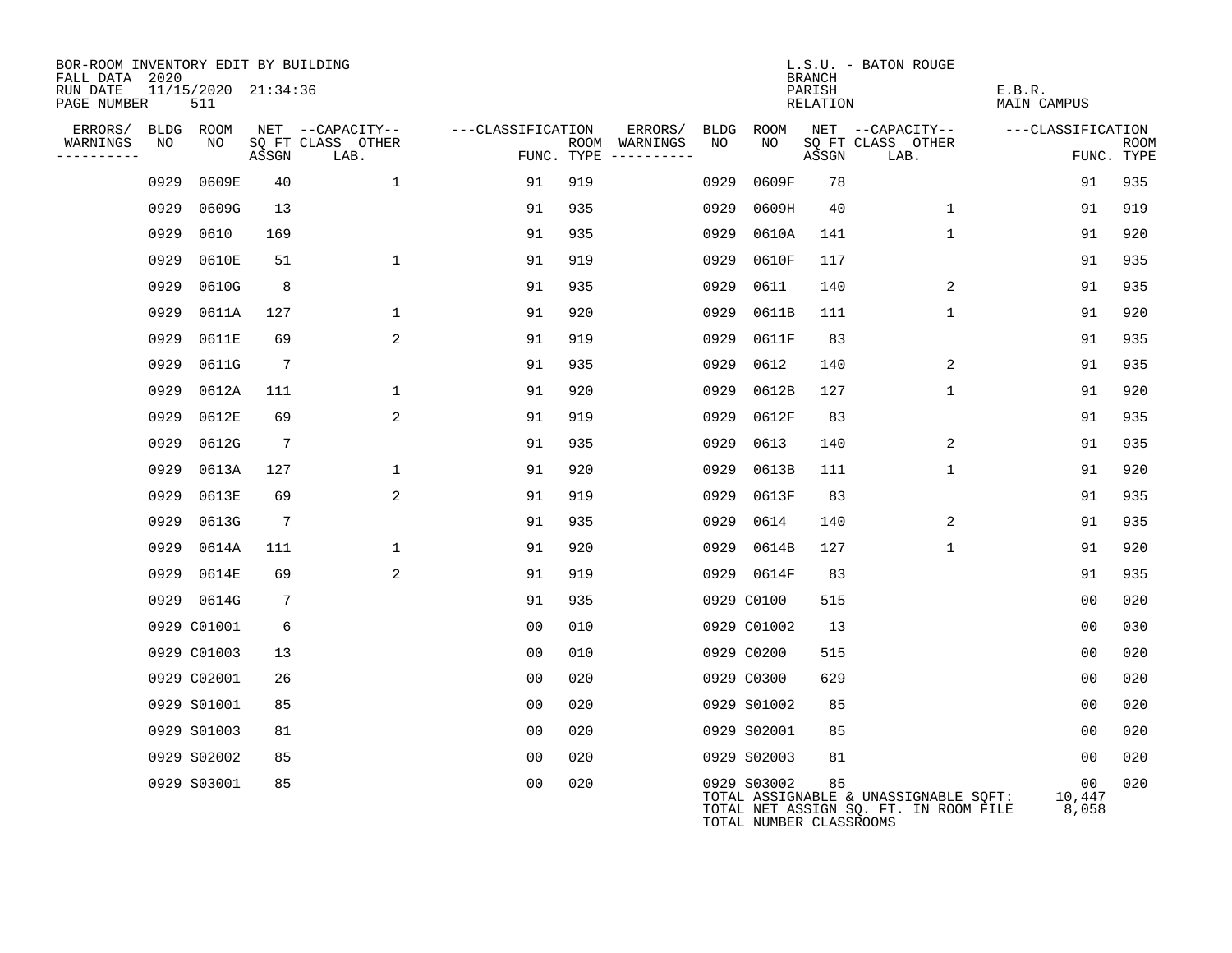| BOR-ROOM INVENTORY EDIT BY BUILDING<br>FALL DATA 2020<br>RUN DATE<br>PAGE NUMBER |      | 11/15/2020 21:34:36<br>512 |       |                                               |                   |     |                                                 |      |                       | <b>BRANCH</b><br>PARISH<br>RELATION | L.S.U. - BATON ROUGE                                              | E.B.R.<br><b>MAIN CAMPUS</b> |                           |
|----------------------------------------------------------------------------------|------|----------------------------|-------|-----------------------------------------------|-------------------|-----|-------------------------------------------------|------|-----------------------|-------------------------------------|-------------------------------------------------------------------|------------------------------|---------------------------|
| ERRORS/<br>WARNINGS<br>. _ _ _ _ _ _ _ _ _                                       | NO   | BLDG ROOM<br>NO            | ASSGN | NET --CAPACITY--<br>SQ FT CLASS OTHER<br>LAB. | ---CLASSIFICATION |     | ERRORS/<br>ROOM WARNINGS<br>FUNC. TYPE $------$ | NO   | BLDG ROOM<br>NO       | ASSGN                               | NET --CAPACITY--<br>SQ FT CLASS OTHER<br>LAB.                     | ---CLASSIFICATION            | <b>ROOM</b><br>FUNC. TYPE |
|                                                                                  |      |                            |       |                                               |                   |     |                                                 |      | TOTAL NUMBER LABS 210 |                                     | TOTAL NUMBER COMPUTER CLASSROOMS<br>TOTAL NUMBER SPECIAL LABS 220 |                              |                           |
|                                                                                  | 0930 | 0701                       | 188   | 3                                             | 91                | 935 |                                                 |      | 0930 0701A            | 88                                  | 1                                                                 | 91                           | 920                       |
|                                                                                  | 0930 | 0701B                      | 88    | $\mathbf{1}$                                  | 91                | 920 |                                                 |      | 0930 0701C            | 85                                  | $\mathbf{1}$                                                      | 91                           | 920                       |
|                                                                                  | 0930 | 0701E                      | 40    | 1                                             | 91                | 919 |                                                 |      | 0930 0701F            | 78                                  |                                                                   | 91                           | 935                       |
|                                                                                  | 0930 | 0701G                      | 13    |                                               | 91                | 935 |                                                 |      | 0930 0701H            | 40                                  | $\mathbf 1$                                                       | 91                           | 919                       |
|                                                                                  | 0930 | 0702                       | 188   | 3                                             | 91                | 935 |                                                 |      | 0930 0702A            | 88                                  | $\mathbf 1$                                                       | 91                           | 920                       |
|                                                                                  | 0930 | 0702B                      | 88    | $\mathbf 1$                                   | 91                | 920 |                                                 | 0930 | 0702C                 | 85                                  | $\mathbf{1}$                                                      | 91                           | 920                       |
|                                                                                  | 0930 | 0702E                      | 40    | $\mathbf{1}$                                  | 91                | 919 |                                                 | 0930 | 0702F                 | 78                                  |                                                                   | 91                           | 935                       |
|                                                                                  | 0930 | 0702G                      | 13    |                                               | 91                | 935 |                                                 | 0930 | 0702H                 | 40                                  | $\mathbf 1$                                                       | 91                           | 919                       |
|                                                                                  | 0930 | 0703                       | 188   | 3                                             | 91                | 935 |                                                 | 0930 | 0703A                 | 88                                  | $\mathbf 1$                                                       | 91                           | 920                       |
|                                                                                  | 0930 | 0703B                      | 88    | $\mathbf 1$                                   | 91                | 920 |                                                 |      | 0930 0703C            | 85                                  | $\mathbf{1}$                                                      | 91                           | 920                       |
|                                                                                  | 0930 | 0703E                      | 40    | $\mathbf{1}$                                  | 91                | 919 |                                                 | 0930 | 0703F                 | 78                                  |                                                                   | 91                           | 935                       |
|                                                                                  | 0930 | 0703G                      | 13    |                                               | 91                | 935 |                                                 | 0930 | 0703H                 | 40                                  | 1                                                                 | 91                           | 919                       |
|                                                                                  | 0930 | 0704                       | 188   | 3                                             | 91                | 935 |                                                 |      | 0930 0704A            | 88                                  | 1                                                                 | 91                           | 920                       |
|                                                                                  | 0930 | 0704B                      | 88    | $\mathbf{1}$                                  | 91                | 920 |                                                 | 0930 | 0704C                 | 85                                  | $\mathbf{1}$                                                      | 91                           | 920                       |
|                                                                                  | 0930 | 0704E                      | 40    | $\mathbf 1$                                   | 91                | 919 |                                                 |      | 0930 0704F            | 78                                  |                                                                   | 91                           | 935                       |
|                                                                                  | 0930 | 0704G                      | 13    |                                               | 91                | 935 |                                                 | 0930 | 0704H                 | 40                                  | $\mathbf{1}$                                                      | 91                           | 919                       |
|                                                                                  | 0930 | 0705                       | 114   | 2                                             | 91                | 935 |                                                 |      | 0930 0705A            | 101                                 | $\mathbf{1}$                                                      | 91                           | 920                       |
|                                                                                  | 0930 | 0705B                      | 113   | $\mathbf{1}$                                  | 91                | 920 |                                                 | 0930 | 0705E                 | 60                                  | 2                                                                 | 91                           | 919                       |
|                                                                                  | 0930 | 0705F                      | 70    |                                               | 91                | 935 |                                                 |      | 0930 0705G            | 6                                   |                                                                   | 91                           | 935                       |
|                                                                                  | 0930 | 0706                       | 188   | 3                                             | 91                | 935 |                                                 |      | 0930 0706A            | 88                                  | $\mathbf{1}$                                                      | 91                           | 920                       |
|                                                                                  | 0930 | 0706B                      | 88    | $\mathbf{1}$                                  | 91                | 920 |                                                 |      | 0930 0706C            | 85                                  | $\mathbf{1}$                                                      | 91                           | 920                       |
|                                                                                  | 0930 | 0706E                      | 40    | 1                                             | 91                | 919 |                                                 |      | 0930 0706F            | 78                                  |                                                                   | 91                           | 935                       |
|                                                                                  | 0930 | 0706G                      | 13    |                                               | 91                | 935 |                                                 |      | 0930 0706H            | 40                                  | $\mathbf 1$                                                       | 91                           | 919                       |
|                                                                                  |      | 0930 0707                  | 188   | 3                                             | 91                | 935 |                                                 |      | 0930 0707A            | 88                                  | $\mathbf 1$                                                       | 91                           | 920                       |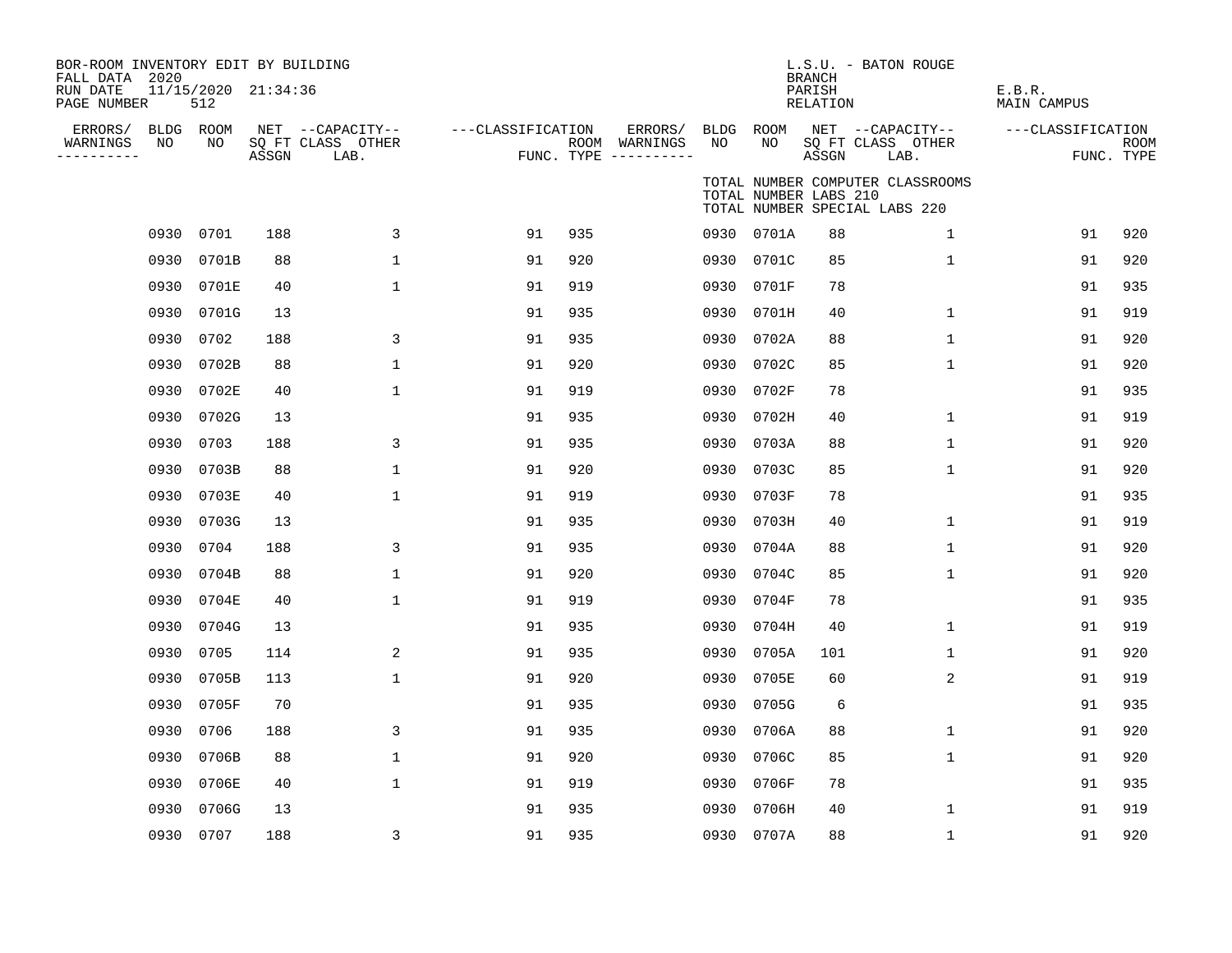| BOR-ROOM INVENTORY EDIT BY BUILDING<br>FALL DATA 2020 |             |                            |                 |                           |                   |     |                                      |             |            | <b>BRANCH</b>      | L.S.U. - BATON ROUGE      |                       |                           |
|-------------------------------------------------------|-------------|----------------------------|-----------------|---------------------------|-------------------|-----|--------------------------------------|-------------|------------|--------------------|---------------------------|-----------------------|---------------------------|
| RUN DATE<br>PAGE NUMBER                               |             | 11/15/2020 21:34:36<br>513 |                 |                           |                   |     |                                      |             |            | PARISH<br>RELATION |                           | E.B.R.<br>MAIN CAMPUS |                           |
| ERRORS/                                               | <b>BLDG</b> | ROOM                       |                 | NET --CAPACITY--          | ---CLASSIFICATION |     | ERRORS/                              | <b>BLDG</b> | ROOM       |                    | NET --CAPACITY--          | ---CLASSIFICATION     |                           |
| WARNINGS<br>----------                                | NO          | NO                         | ASSGN           | SQ FT CLASS OTHER<br>LAB. |                   |     | ROOM WARNINGS<br>FUNC. TYPE $------$ | NO.         | NO.        | ASSGN              | SQ FT CLASS OTHER<br>LAB. |                       | <b>ROOM</b><br>FUNC. TYPE |
|                                                       | 0930        | 0707B                      | 88              | $\mathbf 1$               | 91                | 920 |                                      | 0930        | 0707C      | 85                 | 1                         | 91                    | 920                       |
|                                                       | 0930        | 0707E                      | 40              | $\mathbf{1}$              | 91                | 919 |                                      | 0930        | 0707F      | 78                 |                           | 91                    | 935                       |
|                                                       | 0930        | 0707G                      | 13              |                           | 91                | 935 |                                      | 0930        | 0707H      | 40                 | $\mathbf 1$               | 91                    | 919                       |
|                                                       | 0930        | 0708                       | 188             | 3                         | 91                | 935 |                                      | 0930        | 0708A      | 88                 | 1                         | 91                    | 920                       |
|                                                       | 0930        | 0708B                      | 88              | 1                         | 91                | 920 |                                      | 0930        | 0708C      | 85                 | 1                         | 91                    | 920                       |
|                                                       | 0930        | 0708E                      | 40              | $\mathbf 1$               | 91                | 919 |                                      | 0930        | 0708F      | 78                 |                           | 91                    | 935                       |
|                                                       | 0930        | 0708G                      | 13              |                           | 91                | 935 |                                      | 0930        | 0708H      | 40                 | $\mathbf 1$               | 91                    | 919                       |
|                                                       | 0930        | 0709                       | 188             | 3                         | 91                | 935 |                                      |             | 0930 0709A | 85                 | $\mathbf 1$               | 91                    | 920                       |
|                                                       | 0930        | 0709B                      | 88              | $\mathbf{1}$              | 91                | 920 |                                      |             | 0930 0709C | 88                 | $\mathbf{1}$              | 91                    | 920                       |
|                                                       | 0930        | 0709E                      | 40              | 1                         | 91                | 919 |                                      |             | 0930 0709F | 78                 |                           | 91                    | 935                       |
|                                                       | 0930        | 0709G                      | 13              |                           | 91                | 935 |                                      |             | 0930 0709H | 40                 | $\mathbf 1$               | 91                    | 919                       |
|                                                       | 0930        | 0710                       | 169             |                           | 91                | 935 |                                      |             | 0930 0710A | 141                | $\mathbf 1$               | 91                    | 920                       |
|                                                       | 0930        | 0710E                      | 51              | $\mathbf 1$               | 91                | 919 |                                      |             | 0930 0710F | 117                |                           | 91                    | 935                       |
|                                                       | 0930        | 0710G                      | 8               |                           | 91                | 935 |                                      |             | 0930 0711  | 140                | 2                         | 91                    | 935                       |
|                                                       | 0930        | 0711A                      | 127             | 1                         | 91                | 920 |                                      | 0930        | 0711B      | 111                | 1                         | 91                    | 920                       |
|                                                       | 0930        | 0711E                      | 69              | 2                         | 91                | 919 |                                      | 0930        | 0711F      | 83                 |                           | 91                    | 935                       |
|                                                       | 0930        | 0711G                      | $7\phantom{.0}$ |                           | 91                | 935 |                                      | 0930        | 0712       | 140                | 2                         | 91                    | 935                       |
|                                                       | 0930        | 0712A                      | 111             | $\mathbf 1$               | 91                | 920 |                                      | 0930        | 0712B      | 127                | 1                         | 91                    | 920                       |
|                                                       | 0930        | 0712E                      | 69              | 2                         | 91                | 919 |                                      |             | 0930 0712F | 83                 |                           | 91                    | 935                       |
|                                                       | 0930        | 0712G                      | $7\phantom{.0}$ |                           | 91                | 935 |                                      | 0930        | 0713       | 140                | 2                         | 91                    | 935                       |
|                                                       | 0930        | 0713A                      | 127             | $\mathbf 1$               | 91                | 920 |                                      |             | 0930 0713B | 111                | 1                         | 91                    | 920                       |
|                                                       | 0930        | 0713E                      | 69              | $\mathbf 1$               | 91                | 919 |                                      | 0930        | 0713F      | 83                 |                           | 91                    | 935                       |
|                                                       | 0930        | 0713G                      | $7\phantom{.0}$ |                           | 91                | 935 |                                      | 0930        | 0714       | 140                | 2                         | 91                    | 935                       |
|                                                       | 0930        | 0714A                      | 111             | $\mathbf 1$               | 91                | 920 |                                      |             | 0930 0714B | 127                | $\mathbf{1}$              | 91                    | 920                       |
|                                                       | 0930        | 0714E                      | 69              | $\mathbf{1}$              | 91                | 919 |                                      |             | 0930 0714F | 83                 |                           | 91                    | 935                       |
|                                                       |             | 0930 0714G                 | $7\overline{ }$ |                           | 91                | 935 |                                      |             | 0930 C0100 | 515                |                           | 0 <sub>0</sub>        | 020                       |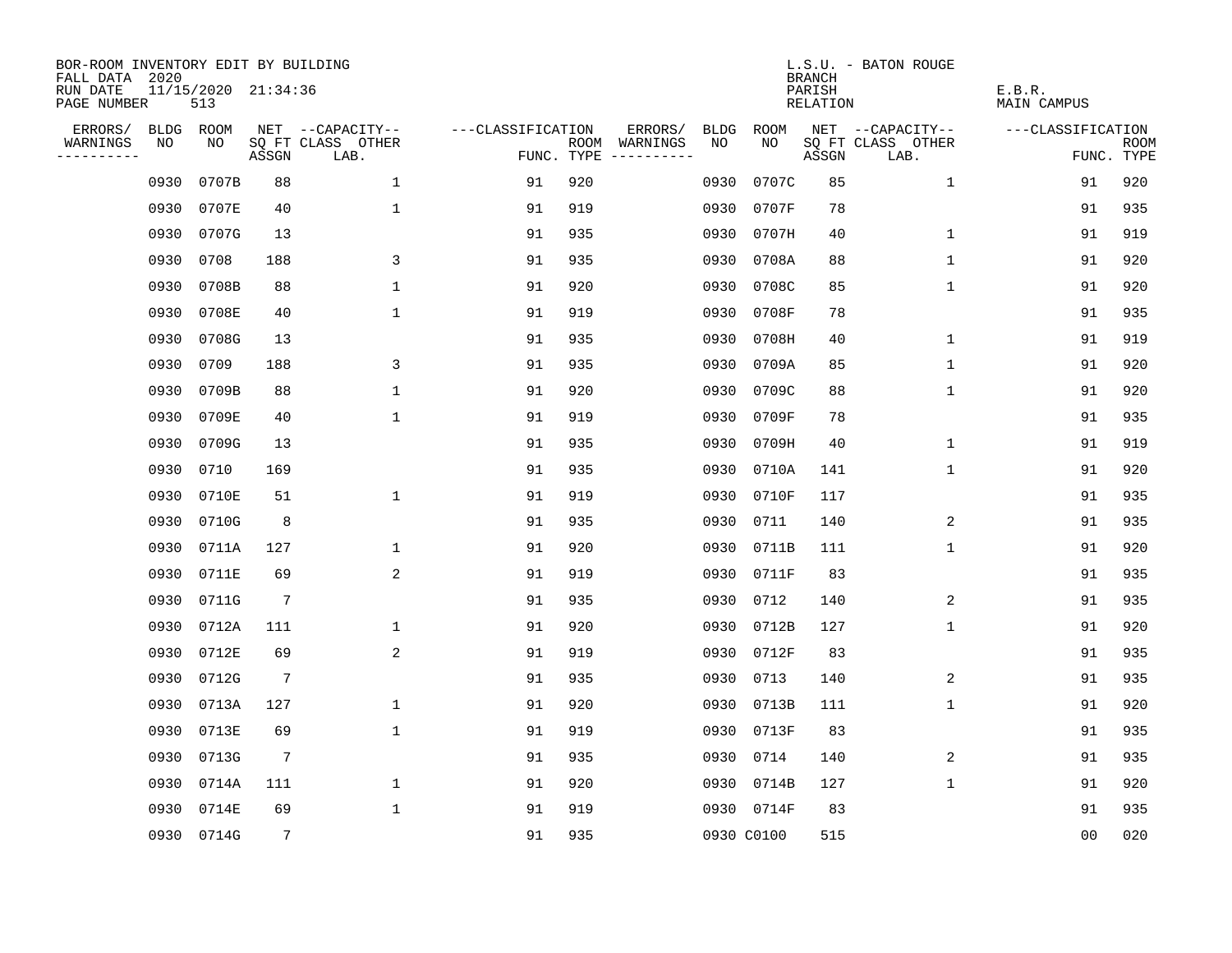| BOR-ROOM INVENTORY EDIT BY BUILDING<br>FALL DATA 2020 |      |                            |       |                           |                   |            |                              |      |                                                                 | <b>BRANCH</b>      | L.S.U. - BATON ROUGE                                                                                                                                |                       |                           |
|-------------------------------------------------------|------|----------------------------|-------|---------------------------|-------------------|------------|------------------------------|------|-----------------------------------------------------------------|--------------------|-----------------------------------------------------------------------------------------------------------------------------------------------------|-----------------------|---------------------------|
| RUN DATE<br>PAGE NUMBER                               |      | 11/15/2020 21:34:36<br>514 |       |                           |                   |            |                              |      |                                                                 | PARISH<br>RELATION |                                                                                                                                                     | E.B.R.<br>MAIN CAMPUS |                           |
| ERRORS/                                               |      | BLDG ROOM                  |       | NET --CAPACITY--          | ---CLASSIFICATION |            | ERRORS/                      | BLDG | ROOM                                                            |                    | NET --CAPACITY--                                                                                                                                    | ---CLASSIFICATION     |                           |
| WARNINGS<br>----------                                | NO   | NO.                        | ASSGN | SQ FT CLASS OTHER<br>LAB. |                   | FUNC. TYPE | ROOM WARNINGS<br>----------- | NO   | NO.                                                             | ASSGN              | SQ FT CLASS OTHER<br>LAB.                                                                                                                           |                       | <b>ROOM</b><br>FUNC. TYPE |
|                                                       |      | 0930 C01001                | 6     |                           | 0 <sub>0</sub>    | 010        |                              |      | 0930 C01002                                                     | 13                 |                                                                                                                                                     | 0 <sub>0</sub>        | 030                       |
|                                                       |      | 0930 C01003                | 13    |                           | 0 <sub>0</sub>    | 020        |                              |      | 0930 C0200                                                      | 515                |                                                                                                                                                     | 0 <sub>0</sub>        | 020                       |
|                                                       |      | 0930 C02001                | 26    |                           | 0 <sub>0</sub>    | 020        |                              |      | 0930 C0300                                                      | 629                |                                                                                                                                                     | 0 <sub>0</sub>        | 020                       |
|                                                       |      | 0930 S01001                | 85    |                           | 0 <sub>0</sub>    | 020        |                              |      | 0930 S01002                                                     | 85                 |                                                                                                                                                     | 0 <sub>0</sub>        | 020                       |
|                                                       |      | 0930 S01003                | 81    |                           | 0 <sub>0</sub>    | 020        |                              |      | 0930 S02001                                                     | 85                 |                                                                                                                                                     | 0 <sub>0</sub>        | 020                       |
|                                                       |      | 0930 S02002                | 85    |                           | 0 <sub>0</sub>    | 020        |                              |      | 0930 S02003                                                     | 81                 |                                                                                                                                                     | 0 <sub>0</sub>        | 020                       |
|                                                       |      | 0930 S03001                | 85    |                           | 0 <sub>0</sub>    | 020        |                              |      | 0930 S03002<br>TOTAL NUMBER CLASSROOMS<br>TOTAL NUMBER LABS 210 | 85                 | TOTAL ASSIGNABLE & UNASSIGNABLE SQFT:<br>TOTAL NET ASSIGN SQ. FT. IN ROOM FILE<br>TOTAL NUMBER COMPUTER CLASSROOMS<br>TOTAL NUMBER SPECIAL LABS 220 | 00<br>10,447<br>8,058 | 020                       |
|                                                       |      | 0931 0801                  | 285   | 4                         | 91                | 935        |                              |      | 0931 0801A                                                      | 103                | $\mathbf 1$                                                                                                                                         | 91                    | 920                       |
|                                                       |      | 0931 0801B                 | 105   | $\mathbf{1}$              | 91                | 920        |                              | 0931 | 0801C                                                           | 105                | $\mathbf{1}$                                                                                                                                        | 91                    | 920                       |
|                                                       | 0931 | 0801D                      | 105   | $\mathbf 1$               | 91                | 920        |                              | 0931 | 0801E                                                           | 58                 | 2                                                                                                                                                   | 91                    | 919                       |
|                                                       | 0931 | 0801F                      | 98    |                           | 91                | 935        |                              | 0931 | 0801G                                                           | 26                 |                                                                                                                                                     | 91                    | 935                       |
|                                                       | 0931 | 0801H                      | 58    | 2                         | 91                | 919        |                              | 0931 | 0802                                                            | 285                | 4                                                                                                                                                   | 91                    | 935                       |
|                                                       | 0931 | 0802A                      | 103   | $\mathbf{1}$              | 91                | 920        |                              | 0931 | 0802B                                                           | 105                | $\mathbf 1$                                                                                                                                         | 91                    | 920                       |
|                                                       | 0931 | 0802C                      | 105   | 1                         | 91                | 920        |                              | 0931 | 0802D                                                           | 105                | 1                                                                                                                                                   | 91                    | 920                       |
|                                                       | 0931 | 0802E                      | 58    | 2                         | 91                | 919        |                              | 0931 | 0802F                                                           | 98                 |                                                                                                                                                     | 91                    | 935                       |
|                                                       | 0931 | 0802G                      | 26    |                           | 91                | 935        |                              | 0931 | 0802H                                                           | 58                 | 2                                                                                                                                                   | 91                    | 919                       |
|                                                       | 0931 | 0803                       | 285   | 4                         | 91                | 935        |                              | 0931 | 0803A                                                           | 103                | $\mathbf 1$                                                                                                                                         | 91                    | 920                       |
|                                                       | 0931 | 0803B                      | 105   | $\mathbf{1}$              | 91                | 920        |                              | 0931 | 0803C                                                           | 105                | $\mathbf 1$                                                                                                                                         | 91                    | 920                       |
|                                                       | 0931 | 0803D                      | 105   | $\mathbf{1}$              | 91                | 920        |                              | 0931 | 0803E                                                           | 58                 | 2                                                                                                                                                   | 91                    | 919                       |
|                                                       |      | 0931 0803F                 | 98    |                           | 91                | 935        |                              |      | 0931 0803G                                                      | 26                 |                                                                                                                                                     | 91                    | 935                       |
|                                                       |      | 0931 0803H                 | 58    | 2                         | 91                | 919        |                              |      | 0931 0804                                                       | 285                | 4                                                                                                                                                   | 91                    | 935                       |
|                                                       | 0931 | 0804A                      | 103   | $\mathbf{1}$              | 91                | 920        |                              |      | 0931 0804B                                                      | 105                | 1                                                                                                                                                   | 91                    | 920                       |
|                                                       |      | 0931 0804C                 | 105   | $\mathbf{1}$              | 91                | 920        |                              |      | 0931 0804D                                                      | 105                | $\mathbf{1}$                                                                                                                                        | 91                    | 920                       |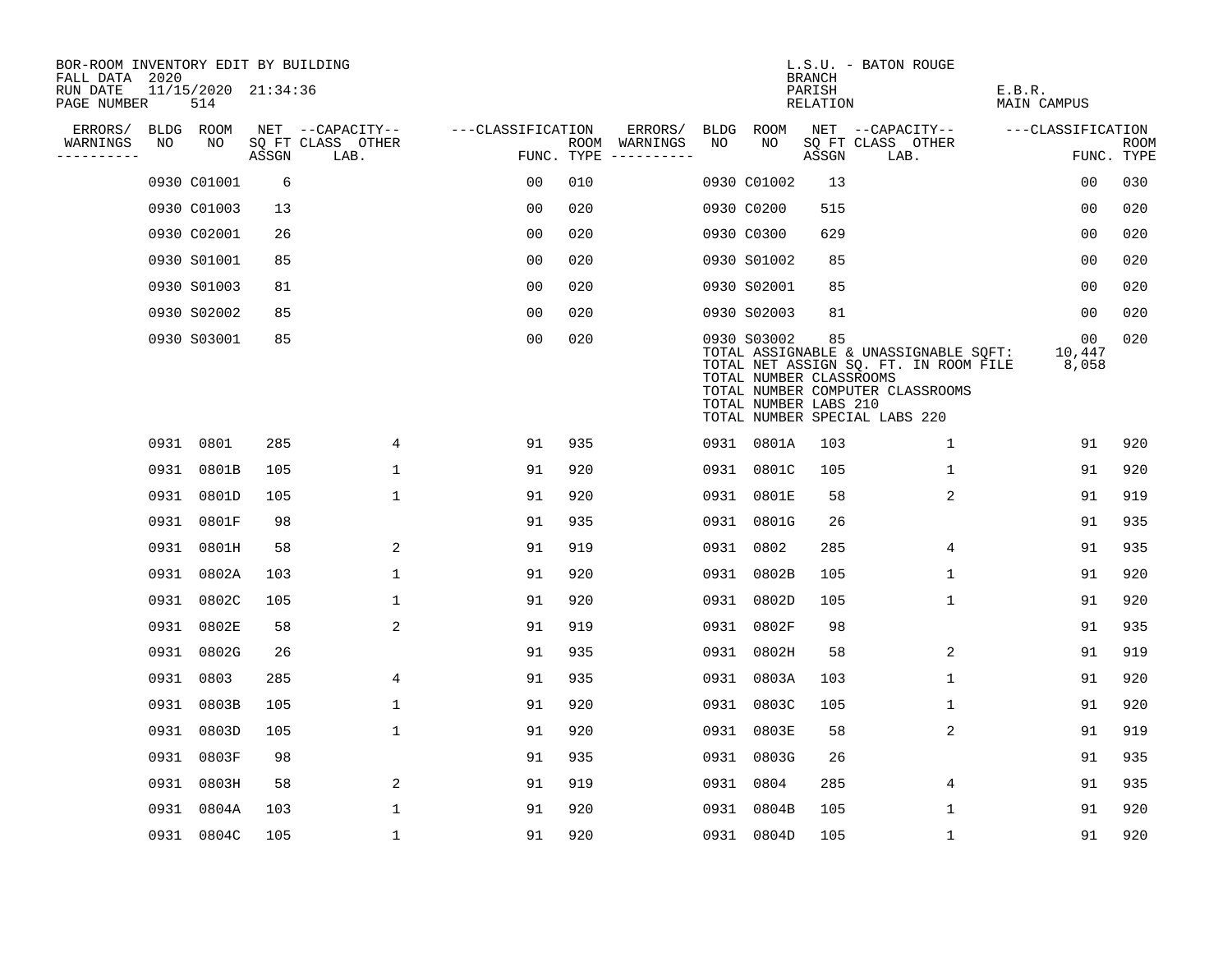| BOR-ROOM INVENTORY EDIT BY BUILDING<br>FALL DATA 2020 |           |                            |       |                           |                   |     |                                      |      |            | <b>BRANCH</b>      | L.S.U. - BATON ROUGE      |                       |                           |
|-------------------------------------------------------|-----------|----------------------------|-------|---------------------------|-------------------|-----|--------------------------------------|------|------------|--------------------|---------------------------|-----------------------|---------------------------|
| RUN DATE<br>PAGE NUMBER                               |           | 11/15/2020 21:34:36<br>515 |       |                           |                   |     |                                      |      |            | PARISH<br>RELATION |                           | E.B.R.<br>MAIN CAMPUS |                           |
| ERRORS/                                               | BLDG ROOM |                            |       | NET --CAPACITY--          | ---CLASSIFICATION |     | ERRORS/                              | BLDG | ROOM       |                    | NET --CAPACITY--          | ---CLASSIFICATION     |                           |
| WARNINGS<br>----------                                | NO        | NO.                        | ASSGN | SQ FT CLASS OTHER<br>LAB. |                   |     | ROOM WARNINGS<br>FUNC. TYPE $------$ | NO.  | NO         | ASSGN              | SQ FT CLASS OTHER<br>LAB. |                       | <b>ROOM</b><br>FUNC. TYPE |
|                                                       | 0931      | 0804E                      | 58    | 2                         | 91                | 919 |                                      | 0931 | 0804F      | 98                 |                           | 91                    | 935                       |
|                                                       | 0931      | 0804G                      | 26    |                           | 91                | 935 |                                      |      | 0931 0804H | 58                 | 2                         | 91                    | 919                       |
|                                                       |           | 0931 0805                  | 108   | 2                         | 91                | 935 |                                      |      | 0931 0805A | 117                | $\mathbf 1$               | 91                    | 920                       |
|                                                       | 0931      | 0805B                      | 132   | $\mathbf{1}$              | 91                | 920 |                                      |      | 0931 0805E | 70                 | 2                         | 91                    | 919                       |
|                                                       | 0931      | 0805F                      | 109   |                           | 91                | 935 |                                      |      | 0931 0805G | 7                  |                           | 91                    | 935                       |
|                                                       | 0931      | 0806                       | 285   | 4                         | 91                | 935 |                                      |      | 0931 0806A | 103                | 1                         | 91                    | 920                       |
|                                                       |           | 0931 0806B                 | 105   | $\mathbf{1}$              | 91                | 920 |                                      |      | 0931 0806C | 105                | $\mathbf 1$               | 91                    | 920                       |
|                                                       | 0931      | 0806D                      | 105   | $\mathbf{1}$              | 91                | 920 |                                      |      | 0931 0806E | 58                 | 2                         | 91                    | 919                       |
|                                                       | 0931      | 0806F                      | 98    |                           | 91                | 935 |                                      |      | 0931 0806G | 26                 |                           | 91                    | 935                       |
|                                                       |           | 0931 0806H                 | 58    | 2                         | 91                | 919 |                                      |      | 0931 0807  | 285                | 4                         | 91                    | 935                       |
|                                                       |           | 0931 0807A                 | 103   | $\mathbf 1$               | 91                | 920 |                                      |      | 0931 0807B | 105                | $\mathbf 1$               | 91                    | 920                       |
|                                                       |           | 0931 0807C                 | 105   | $\mathbf 1$               | 91                | 920 |                                      |      | 0931 0807D | 105                | $\mathbf 1$               | 91                    | 920                       |
|                                                       | 0931      | 0807E                      | 58    | 2                         | 91                | 919 |                                      |      | 0931 0807F | 98                 |                           | 91                    | 935                       |
|                                                       |           | 0931 0807G                 | 26    |                           | 91                | 935 |                                      |      | 0931 0807H | 58                 | 2                         | 91                    | 919                       |
|                                                       | 0931      | 0808                       | 285   | 4                         | 91                | 935 |                                      |      | 0931 0808A | 103                | 1                         | 91                    | 920                       |
|                                                       |           | 0931 0808B                 | 105   | $\mathbf 1$               | 91                | 920 |                                      | 0931 | 0808C      | 105                | 1                         | 91                    | 920                       |
|                                                       | 0931      | 0808D                      | 105   | $\mathbf 1$               | 91                | 920 |                                      | 0931 | 0808E      | 58                 | 2                         | 91                    | 919                       |
|                                                       | 0931      | 0808F                      | 98    |                           | 91                | 935 |                                      | 0931 | 0808G      | 26                 |                           | 91                    | 935                       |
|                                                       | 0931      | 0808H                      | 58    | 2                         | 91                | 919 |                                      | 0931 | 0809       | 285                | 4                         | 91                    | 935                       |
|                                                       |           | 0931 0809A                 | 103   | $\mathbf{1}$              | 91                | 920 |                                      |      | 0931 0809B | 105                | 1                         | 91                    | 920                       |
|                                                       | 0931      | 0809C                      | 105   | 1                         | 91                | 920 |                                      |      | 0931 0809D | 105                | 1                         | 91                    | 920                       |
|                                                       | 0931      | 0809E                      | 58    | 2                         | 91                | 919 |                                      |      | 0931 0809F | 98                 |                           | 91                    | 935                       |
|                                                       | 0931      | 0809G                      | 26    |                           | 91                | 935 |                                      |      | 0931 0809H | 58                 | 2                         | 91                    | 919                       |
|                                                       | 0931      | 0810                       | 168   |                           | 91                | 935 |                                      |      | 0931 0810A | 141                | $\mathbf 1$               | 91                    | 920                       |
|                                                       | 0931      | 0810E                      | 52    | $\mathbf 1$               | 91                | 919 |                                      |      | 0931 0810F | 126                |                           | 91                    | 935                       |
|                                                       |           | 0931 0810G                 | 8     |                           | 91                | 935 |                                      |      | 0931 0811  | 285                | 4                         | 91                    | 935                       |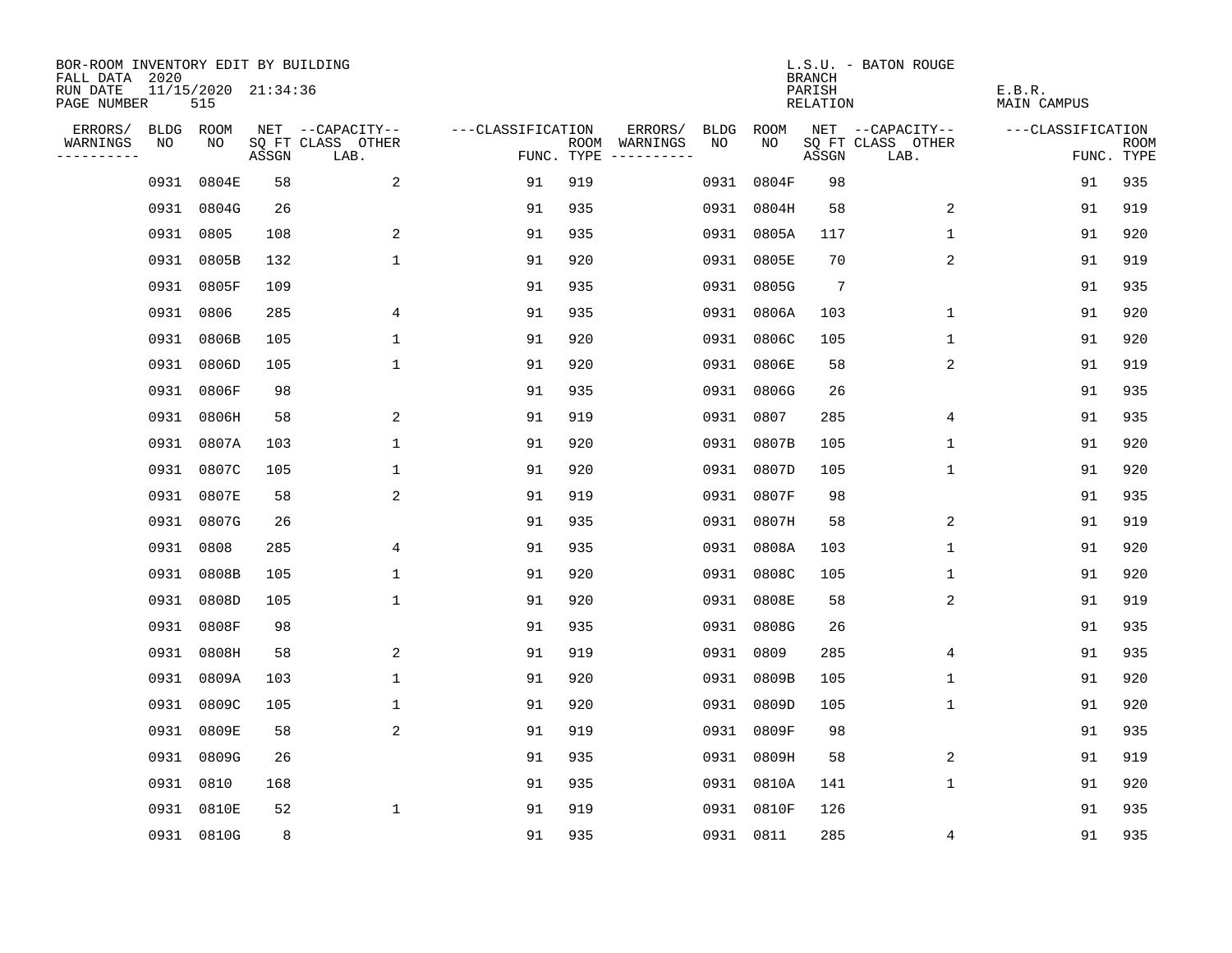| BOR-ROOM INVENTORY EDIT BY BUILDING<br>FALL DATA 2020 |      |                                |       |                           |                   |                                      |      |             | <b>BRANCH</b>      | L.S.U. - BATON ROUGE                  |                       |                           |
|-------------------------------------------------------|------|--------------------------------|-------|---------------------------|-------------------|--------------------------------------|------|-------------|--------------------|---------------------------------------|-----------------------|---------------------------|
| RUN DATE<br>PAGE NUMBER                               |      | $11/15/2020$ $21:34:36$<br>516 |       |                           |                   |                                      |      |             | PARISH<br>RELATION |                                       | E.B.R.<br>MAIN CAMPUS |                           |
| ERRORS/                                               |      | BLDG ROOM                      |       | NET --CAPACITY--          | ---CLASSIFICATION | ERRORS/                              | BLDG | ROOM        |                    | NET --CAPACITY--                      | ---CLASSIFICATION     |                           |
| WARNINGS<br>----------                                | NO   | NO                             | ASSGN | SQ FT CLASS OTHER<br>LAB. |                   | ROOM WARNINGS<br>FUNC. TYPE $------$ | NO   | NO.         | ASSGN              | SQ FT CLASS OTHER<br>LAB.             |                       | <b>ROOM</b><br>FUNC. TYPE |
|                                                       | 0931 | 0811A                          | 103   | 1                         | 91                | 920                                  |      | 0931 0811B  | 105                | $\mathbf{1}$                          | 91                    | 920                       |
|                                                       |      | 0931 0811C                     | 105   | $\mathbf{1}$              | 91                | 920                                  |      | 0931 0811D  | 105                | $\mathbf{1}$                          | 91                    | 920                       |
|                                                       |      | 0931 0811E                     | 58    | 2                         | 91                | 919                                  |      | 0931 0811F  | 98                 |                                       | 91                    | 935                       |
|                                                       |      | 0931 0811G                     | 26    |                           | 91                | 935                                  |      | 0931 0811H  | 58                 | 2                                     | 91                    | 919                       |
|                                                       |      | 0931 0812                      | 285   | 4                         | 91                | 935                                  |      | 0931 0812A  | 103                | $\mathbf{1}$                          | 91                    | 920                       |
|                                                       |      | 0931 0812B                     | 105   | $\mathbf{1}$              | 91                | 920                                  |      | 0931 0812C  | 105                | $\mathbf 1$                           | 91                    | 920                       |
|                                                       |      | 0931 0812D                     | 105   | $\mathbf 1$               | 91                | 920                                  |      | 0931 0812E  | 58                 | 2                                     | 91                    | 919                       |
|                                                       | 0931 | 0812F                          | 98    |                           | 91                | 935                                  |      | 0931 0812G  | 26                 |                                       | 91                    | 935                       |
|                                                       |      | 0931 0812H                     | 58    | 2                         | 91                | 919                                  |      | 0931 0813   | 285                | 4                                     | 91                    | 935                       |
|                                                       |      | 0931 0813A                     | 103   | $\mathbf{1}$              | 91                | 920                                  |      | 0931 0813B  | 105                | $\mathbf 1$                           | 91                    | 920                       |
|                                                       |      | 0931 0813C                     | 105   | $\mathbf{1}$              | 91                | 920                                  |      | 0931 0813D  | 105                | 1                                     | 91                    | 920                       |
|                                                       | 0931 | 0813E                          | 58    | 2                         | 91                | 919                                  |      | 0931 0813F  | 98                 |                                       | 91                    | 935                       |
|                                                       | 0931 | 0813G                          | 26    |                           | 91                | 935                                  |      | 0931 0813H  | 58                 | 2                                     | 91                    | 919                       |
|                                                       | 0931 | 0814                           | 285   | 4                         | 91                | 935                                  |      | 0931 0814A  | 103                | $\mathbf{1}$                          | 91                    | 920                       |
|                                                       | 0931 | 0814B                          | 105   | $\mathbf{1}$              | 91                | 920                                  |      | 0931 0814C  | 105                | 1                                     | 91                    | 920                       |
|                                                       | 0931 | 0814D                          | 105   | $\mathbf{1}$              | 91                | 920                                  |      | 0931 0814E  | 58                 | 2                                     | 91                    | 919                       |
|                                                       |      | 0931 0814F                     | 98    |                           | 91                | 935                                  |      | 0931 0814G  | 26                 |                                       | 91                    | 935                       |
|                                                       |      | 0931 0814H                     | 58    | 2                         | 91                | 919                                  |      | 0931 C0100  | 772                |                                       | 00                    | 020                       |
|                                                       |      | 0931 C01001                    | 6     |                           | 0 <sub>0</sub>    | 010                                  |      | 0931 C01002 | 16                 |                                       | 00                    | 030                       |
|                                                       |      | 0931 C01003                    | 16    |                           | 0 <sub>0</sub>    | 010                                  |      | 0931 C0200  | 772                |                                       | 0 <sub>0</sub>        | 020                       |
|                                                       |      | 0931 C02001                    | 26    |                           | 0 <sub>0</sub>    | 020                                  |      | 0931 C0300  | 825                |                                       | 00                    | 020                       |
|                                                       |      | 0931 S01001                    | 85    |                           | 0 <sub>0</sub>    | 020                                  |      | 0931 S01002 | 85                 |                                       | 0 <sub>0</sub>        | 020                       |
|                                                       |      | 0931 S01003                    | 125   |                           | 00                | 020                                  |      | 0931 S02001 | 85                 |                                       | 0 <sub>0</sub>        | 020                       |
|                                                       |      | 0931 S02002                    | 85    |                           | 0 <sub>0</sub>    | 020                                  |      | 0931 S02003 | 125                |                                       | 00                    | 020                       |
|                                                       |      | 0931 S03001                    | 85    |                           | 0 <sub>0</sub>    | 020                                  |      | 0931 S03002 | 85                 | TOTAL ASSIGNABLE & UNASSIGNABLE SQFT: | 00<br>15,547          | 020                       |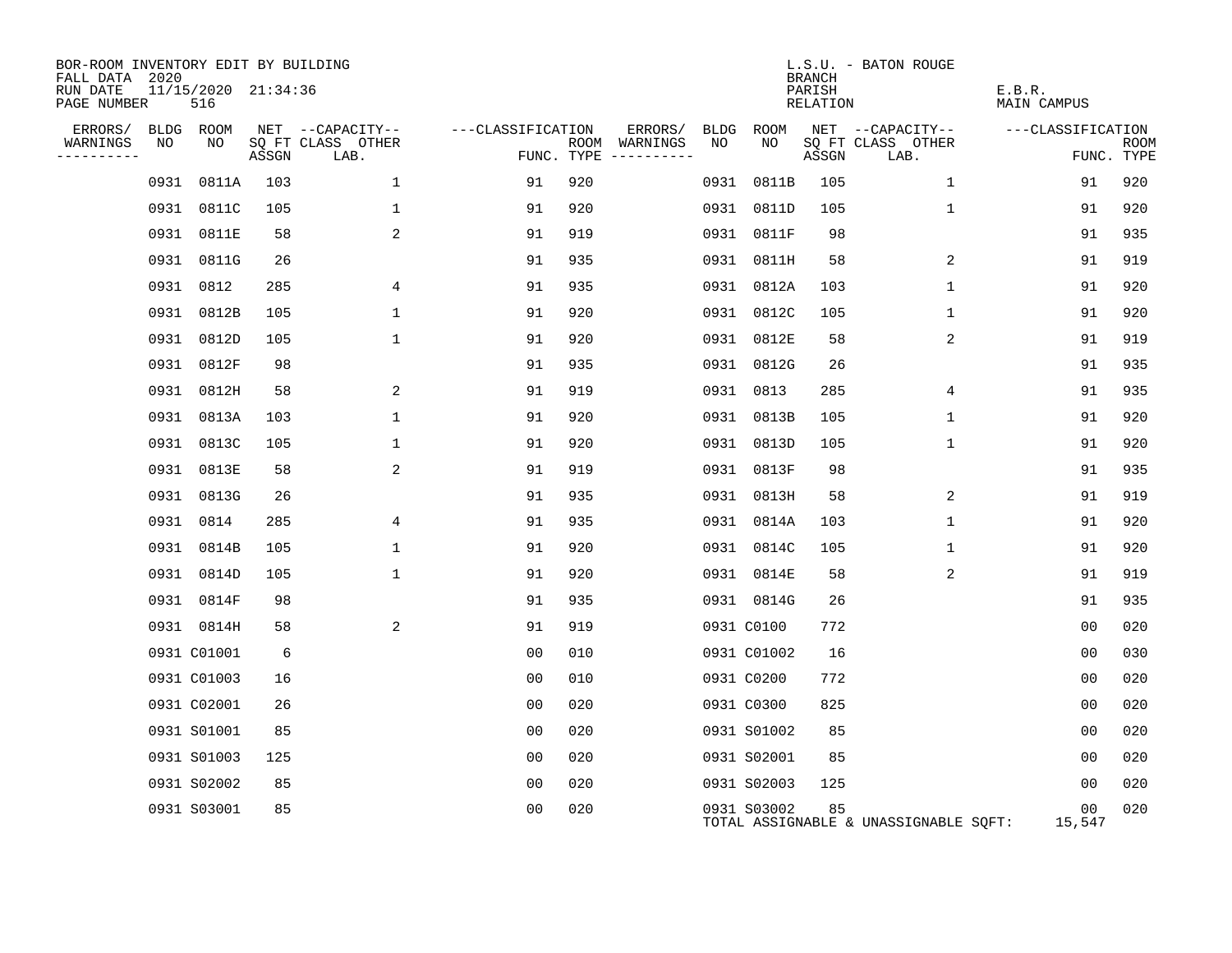| BOR-ROOM INVENTORY EDIT BY BUILDING<br>FALL DATA 2020 |      |                            |       |                           |                   |     |                                      |    |                                                                                   | <b>BRANCH</b>      | L.S.U. - BATON ROUGE |                                  |        |                                              |                           |
|-------------------------------------------------------|------|----------------------------|-------|---------------------------|-------------------|-----|--------------------------------------|----|-----------------------------------------------------------------------------------|--------------------|----------------------|----------------------------------|--------|----------------------------------------------|---------------------------|
| RUN DATE<br>PAGE NUMBER                               |      | 11/15/2020 21:34:36<br>517 |       |                           |                   |     |                                      |    |                                                                                   | PARISH<br>RELATION |                      |                                  | E.B.R. | MAIN CAMPUS                                  |                           |
| ERRORS/                                               |      | BLDG ROOM                  |       | NET --CAPACITY--          | ---CLASSIFICATION |     | ERRORS/                              |    | BLDG ROOM                                                                         |                    |                      | NET --CAPACITY--                 |        | ---CLASSIFICATION                            |                           |
| WARNINGS<br>----------                                | NO   | NO                         | ASSGN | SQ FT CLASS OTHER<br>LAB. |                   |     | ROOM WARNINGS<br>FUNC. TYPE $------$ | NO | NO                                                                                | ASSGN              | LAB.                 | SQ FT CLASS OTHER                |        |                                              | <b>ROOM</b><br>FUNC. TYPE |
|                                                       |      |                            |       |                           |                   |     |                                      |    | TOTAL NUMBER CLASSROOMS<br>TOTAL NUMBER LABS 210<br>TOTAL NUMBER SPECIAL LABS 220 |                    |                      | TOTAL NUMBER COMPUTER CLASSROOMS |        | TOTAL NET ASSIGN SQ. FT. IN ROOM FILE 12,354 |                           |
|                                                       |      | 0932 0901                  | 188   | 3                         | 91                | 935 |                                      |    | 0932 0901A                                                                        | 88                 |                      | $\mathbf{1}$                     |        | 91                                           | 920                       |
|                                                       | 0932 | 0901B                      | 88    | $\mathbf{1}$              | 91                | 920 |                                      |    | 0932 0901C                                                                        | 85                 |                      | $\mathbf{1}$                     |        | 91                                           | 920                       |
|                                                       |      | 0932 0901E                 | 40    | 1                         | 91                | 919 |                                      |    | 0932 0901F                                                                        | 78                 |                      |                                  |        | 91                                           | 935                       |
|                                                       |      | 0932 0901G                 | 13    |                           | 91                | 935 |                                      |    | 0932 0901H                                                                        | 40                 |                      | 1                                |        | 91                                           | 919                       |
|                                                       | 0932 | 0902                       | 188   | 3                         | 91                | 935 |                                      |    | 0932 0902A                                                                        | 88                 |                      | $\mathbf{1}$                     |        | 91                                           | 920                       |
|                                                       | 0932 | 0902B                      | 88    | 1                         | 91                | 920 |                                      |    | 0932 0902C                                                                        | 85                 |                      | 1                                |        | 91                                           | 920                       |
|                                                       |      | 0932 0902E                 | 40    | 1                         | 91                | 919 |                                      |    | 0932 0902F                                                                        | 78                 |                      |                                  |        | 91                                           | 935                       |
|                                                       |      | 0932 0902G                 | 13    |                           | 91                | 935 |                                      |    | 0932 0902H                                                                        | 40                 |                      | 1                                |        | 91                                           | 919                       |
|                                                       |      | 0932 0903                  | 188   | 3                         | 91                | 935 |                                      |    | 0932 0903A                                                                        | 88                 |                      | 1                                |        | 91                                           | 920                       |
|                                                       |      | 0932 0903B                 | 88    | 1                         | 91                | 920 |                                      |    | 0932 0903C                                                                        | 85                 |                      | 1                                |        | 91                                           | 920                       |
|                                                       |      | 0932 0903E                 | 40    | 1                         | 91                | 919 |                                      |    | 0932 0903F                                                                        | 78                 |                      |                                  |        | 91                                           | 935                       |
|                                                       |      | 0932 0903G                 | 13    |                           | 91                | 935 |                                      |    | 0932 0903H                                                                        | 40                 |                      | 1                                |        | 91                                           | 919                       |
|                                                       |      | 0932 0904                  | 188   | 3                         | 91                | 935 |                                      |    | 0932 0904A                                                                        | 88                 |                      | $\mathbf{1}$                     |        | 91                                           | 920                       |
|                                                       | 0932 | 0904B                      | 88    | 1                         | 91                | 920 |                                      |    | 0932 0904C                                                                        | 85                 |                      | $\mathbf{1}$                     |        | 91                                           | 920                       |
|                                                       | 0932 | 0904E                      | 40    | $\mathbf{1}$              | 91                | 919 |                                      |    | 0932 0904F                                                                        | 78                 |                      |                                  |        | 91                                           | 935                       |
|                                                       | 0932 | 0904G                      | 13    |                           | 91                | 935 |                                      |    | 0932 0904H                                                                        | 40                 |                      | $\mathbf{1}$                     |        | 91                                           | 919                       |
|                                                       | 0932 | 0905                       | 114   | 2                         | 91                | 935 |                                      |    | 0932 0905A                                                                        | 101                |                      | $\mathbf{1}$                     |        | 91                                           | 920                       |
|                                                       | 0932 | 0905B                      | 113   | $\mathbf{1}$              | 91                | 920 |                                      |    | 0932 0905E                                                                        | 60                 |                      | 2                                |        | 91                                           | 919                       |
|                                                       | 0932 | 0905F                      | 70    |                           | 91                | 935 |                                      |    | 0932 0905G                                                                        | 6                  |                      |                                  |        | 91                                           | 935                       |
|                                                       | 0932 | 0906                       | 188   | 3                         | 91                | 935 |                                      |    | 0932 0906A                                                                        | 88                 |                      | $\mathbf{1}$                     |        | 91                                           | 920                       |
|                                                       | 0932 | 0906B                      | 88    | 1                         | 91                | 920 |                                      |    | 0932 0906C                                                                        | 85                 |                      | 1                                |        | 91                                           | 920                       |
|                                                       | 0932 | 0906E                      | 40    | 1                         | 91                | 919 |                                      |    | 0932 0906F                                                                        | 78                 |                      |                                  |        | 91                                           | 935                       |
|                                                       |      | 0932 0906G                 | 13    |                           | 91                | 935 |                                      |    | 0932 0906H                                                                        | 40                 |                      | 1                                |        | 91                                           | 919                       |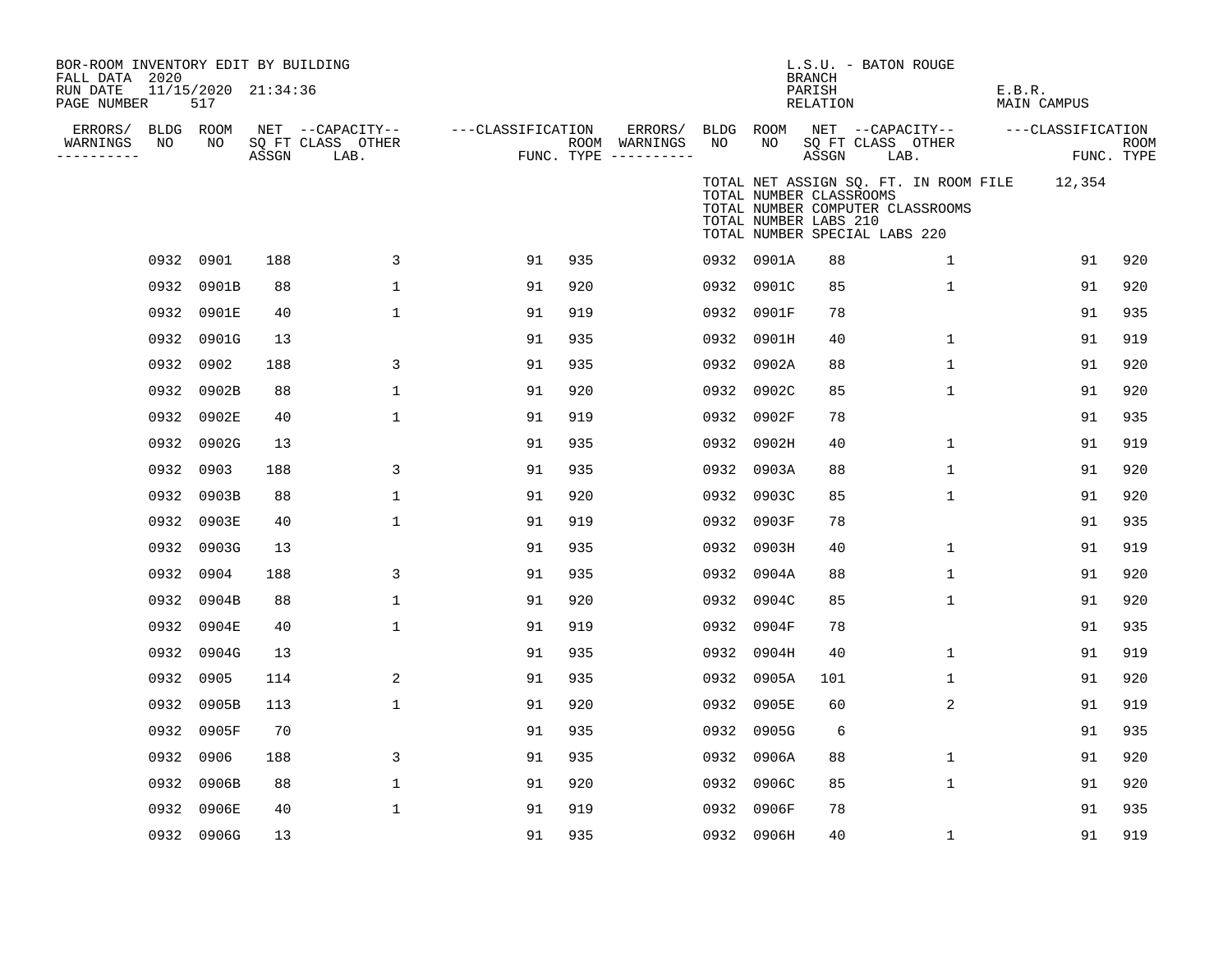| BOR-ROOM INVENTORY EDIT BY BUILDING<br>FALL DATA 2020 |      |                            |                 |                           |                   |     |                                      |      |            | <b>BRANCH</b>      | L.S.U. - BATON ROUGE      |                       |                           |
|-------------------------------------------------------|------|----------------------------|-----------------|---------------------------|-------------------|-----|--------------------------------------|------|------------|--------------------|---------------------------|-----------------------|---------------------------|
| RUN DATE<br>PAGE NUMBER                               |      | 11/15/2020 21:34:36<br>518 |                 |                           |                   |     |                                      |      |            | PARISH<br>RELATION |                           | E.B.R.<br>MAIN CAMPUS |                           |
| ERRORS/                                               |      | BLDG ROOM                  |                 | NET --CAPACITY--          | ---CLASSIFICATION |     | ERRORS/                              | BLDG | ROOM       |                    | NET --CAPACITY--          | ---CLASSIFICATION     |                           |
| WARNINGS<br>----------                                | NO   | NO                         | ASSGN           | SQ FT CLASS OTHER<br>LAB. |                   |     | ROOM WARNINGS<br>FUNC. TYPE $------$ | NO.  | NO.        | ASSGN              | SQ FT CLASS OTHER<br>LAB. |                       | <b>ROOM</b><br>FUNC. TYPE |
|                                                       | 0932 | 0907                       | 188             | 3                         | 91                | 935 |                                      | 0932 | 0907A      | 88                 | $\mathbf{1}$              | 91                    | 920                       |
|                                                       | 0932 | 0907B                      | 88              | $\mathbf{1}$              | 91                | 920 |                                      | 0932 | 0907C      | 85                 | 1                         | 91                    | 920                       |
|                                                       | 0932 | 0907E                      | 40              | $\mathbf{1}$              | 91                | 919 |                                      |      | 0932 0907F | 78                 |                           | 91                    | 935                       |
|                                                       | 0932 | 0907G                      | 13              |                           | 91                | 935 |                                      |      | 0932 0907H | 40                 | 1                         | 91                    | 919                       |
|                                                       | 0932 | 0908                       | 188             | 3                         | 91                | 935 |                                      |      | 0932 0908A | 88                 | 1                         | 91                    | 920                       |
|                                                       | 0932 | 0908B                      | 88              | $\mathbf 1$               | 91                | 920 |                                      |      | 0932 0908C | 85                 | $\mathbf 1$               | 91                    | 920                       |
|                                                       | 0932 | 0908E                      | 40              | $\mathbf{1}$              | 91                | 919 |                                      |      | 0932 0908F | 78                 |                           | 91                    | 935                       |
|                                                       | 0932 | 0908G                      | 13              |                           | 91                | 935 |                                      |      | 0932 0908H | 40                 | $\mathbf 1$               | 91                    | 919                       |
|                                                       | 0932 | 0909                       | 188             | 3                         | 91                | 935 |                                      | 0932 | 0909A      | 85                 | $\mathbf 1$               | 91                    | 920                       |
|                                                       | 0932 | 0909B                      | 88              | $\mathbf{1}$              | 91                | 920 |                                      | 0932 | 0909C      | 88                 | $\mathbf 1$               | 91                    | 920                       |
|                                                       | 0932 | 0909E                      | 40              | $\mathbf{1}$              | 91                | 919 |                                      | 0932 | 0909F      | 78                 |                           | 91                    | 935                       |
|                                                       | 0932 | 0909G                      | 13              |                           | 91                | 935 |                                      |      | 0932 0909H | 40                 | 1                         | 91                    | 919                       |
|                                                       | 0932 | 0910                       | 169             |                           | 91                | 935 |                                      | 0932 | 0910A      | 141                | $\mathbf 1$               | 91                    | 920                       |
|                                                       | 0932 | 0910E                      | 51              | $\mathbf 1$               | 91                | 919 |                                      | 0932 | 0910F      | 117                |                           | 91                    | 935                       |
|                                                       | 0932 | 0910G                      | 8               |                           | 91                | 935 |                                      | 0932 | 0911       | 140                | 2                         | 91                    | 935                       |
|                                                       | 0932 | 0911A                      | 127             | $\mathbf{1}$              | 91                | 920 |                                      |      | 0932 0911B | 111                | $\mathbf{1}$              | 91                    | 920                       |
|                                                       | 0932 | 0911E                      | 69              | $\overline{c}$            | 91                | 919 |                                      |      | 0932 0911F | 83                 |                           | 91                    | 935                       |
|                                                       | 0932 | 0911G                      | $7\phantom{.0}$ |                           | 91                | 935 |                                      | 0932 | 0912       | 140                | 2                         | 91                    | 935                       |
|                                                       |      | 0932 0912A                 | 111             | $\mathbf 1$               | 91                | 920 |                                      |      | 0932 0912B | 127                | 1                         | 91                    | 920                       |
|                                                       | 0932 | 0912E                      | 69              | 2                         | 91                | 919 |                                      |      | 0932 0912F | 83                 |                           | 91                    | 935                       |
|                                                       | 0932 | 0912G                      | $7\phantom{.0}$ |                           | 91                | 935 |                                      |      | 0932 0913  | 140                | 2                         | 91                    | 935                       |
|                                                       | 0932 | 0913A                      | 127             | $\mathbf 1$               | 91                | 920 |                                      |      | 0932 0913B | 111                | $\mathbf 1$               | 91                    | 920                       |
|                                                       | 0932 | 0913E                      | 69              | 2                         | 91                | 919 |                                      |      | 0932 0913F | 83                 |                           | 91                    | 935                       |
|                                                       | 0932 | 0913G                      | $7\phantom{.0}$ |                           | 91                | 935 |                                      |      | 0932 0914  | 140                | 2                         | 91                    | 935                       |
|                                                       | 0932 | 0914A                      | 111             | 1                         | 91                | 920 |                                      |      | 0932 0914B | 127                | 1                         | 91                    | 920                       |
|                                                       |      | 0932 0914E                 | 69              | 2                         | 91                | 919 |                                      |      | 0932 0914F | 83                 |                           | 91                    | 935                       |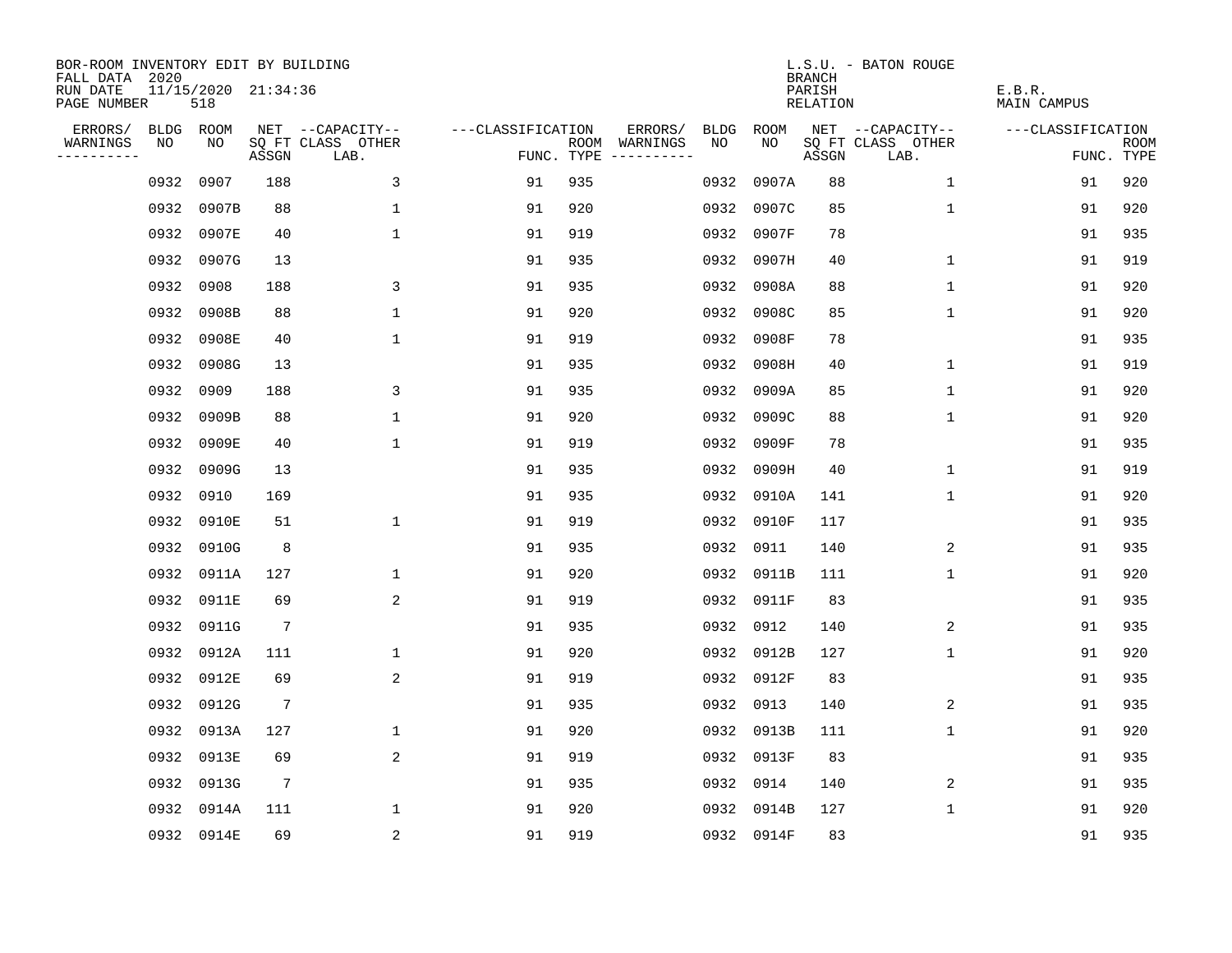| BOR-ROOM INVENTORY EDIT BY BUILDING<br>FALL DATA 2020 |             |    |                     |                           |                   |     |                                      |    |                                                                 |                              | L.S.U. - BATON ROUGE                                                                                                                                |                       |                    |
|-------------------------------------------------------|-------------|----|---------------------|---------------------------|-------------------|-----|--------------------------------------|----|-----------------------------------------------------------------|------------------------------|-----------------------------------------------------------------------------------------------------------------------------------------------------|-----------------------|--------------------|
| RUN DATE<br>PAGE NUMBER                               | 519         |    | 11/15/2020 21:34:36 |                           |                   |     |                                      |    |                                                                 | BRANCH<br>PARISH<br>RELATION |                                                                                                                                                     | E.B.R.<br>MAIN CAMPUS |                    |
| ERRORS/                                               | BLDG ROOM   |    |                     | NET --CAPACITY--          | ---CLASSIFICATION |     | ERRORS/                              |    | BLDG ROOM                                                       |                              | NET --CAPACITY--                                                                                                                                    | ---CLASSIFICATION     |                    |
| WARNINGS<br>NO.<br>----------                         |             | NO | ASSGN               | SQ FT CLASS OTHER<br>LAB. |                   |     | ROOM WARNINGS<br>FUNC. TYPE $------$ | NO | NO                                                              | ASSGN                        | SQ FT CLASS OTHER<br>LAB.                                                                                                                           |                       | ROOM<br>FUNC. TYPE |
|                                                       | 0932 0914G  |    | 7                   |                           | 91                | 935 |                                      |    | 0932 C0100                                                      | 515                          |                                                                                                                                                     | 0 <sub>0</sub>        | 020                |
|                                                       | 0932 C01001 |    | 6                   |                           | 0 <sub>0</sub>    | 010 |                                      |    | 0932 C01002                                                     | 13                           |                                                                                                                                                     | 0 <sub>0</sub>        | 030                |
|                                                       | 0932 C01003 |    | 13                  |                           | 0 <sub>0</sub>    | 010 |                                      |    | 0932 C0200                                                      | 515                          |                                                                                                                                                     | 0 <sub>0</sub>        | 020                |
|                                                       | 0932 C02001 |    | 26                  |                           | 0 <sub>0</sub>    | 010 |                                      |    | 0932 C0300                                                      | 629                          |                                                                                                                                                     | 00                    | 020                |
|                                                       | 0932 S01001 |    | 85                  |                           | 00                | 020 |                                      |    | 0932 S01002                                                     | 85                           |                                                                                                                                                     | 00                    | 020                |
|                                                       | 0932 S01003 |    | 81                  |                           | 0 <sub>0</sub>    | 020 |                                      |    | 0932 S02001                                                     | 85                           |                                                                                                                                                     | 0 <sub>0</sub>        | 020                |
|                                                       | 0932 S02002 |    | 85                  |                           | 0 <sub>0</sub>    | 020 |                                      |    | 0932 S02003                                                     | 81                           |                                                                                                                                                     | 00                    | 020                |
|                                                       | 0932 S03001 |    | 85                  |                           | 0 <sub>0</sub>    | 020 |                                      |    | 0932 S03002<br>TOTAL NUMBER CLASSROOMS<br>TOTAL NUMBER LABS 210 | 85                           | TOTAL ASSIGNABLE & UNASSIGNABLE SQFT:<br>TOTAL NET ASSIGN SQ. FT. IN ROOM FILE<br>TOTAL NUMBER COMPUTER CLASSROOMS<br>TOTAL NUMBER SPECIAL LABS 220 | 00<br>10,447<br>8,058 | 020                |
|                                                       | 0933 1001   |    | 285                 | 4                         | 91                | 935 |                                      |    | 0933 1001A                                                      | 103                          | $\mathbf{1}$                                                                                                                                        | 91                    | 920                |
|                                                       | 0933 1001B  |    | 105                 | $\mathbf 1$               | 91                | 920 |                                      |    | 0933 1001C                                                      | 105                          | $\mathbf{1}$                                                                                                                                        | 91                    | 920                |
|                                                       | 0933 1001D  |    | 105                 | $\mathbf 1$               | 91                | 920 |                                      |    | 0933 1001E                                                      | 58                           | 2                                                                                                                                                   | 91                    | 919                |
|                                                       | 0933 1001F  |    | 98                  |                           | 91                | 935 |                                      |    | 0933 1001G                                                      | 26                           |                                                                                                                                                     | 91                    | 935                |
|                                                       | 0933 1001H  |    | 58                  | 2                         | 91                | 919 |                                      |    | 0933 1002                                                       | 285                          | 4                                                                                                                                                   | 91                    | 935                |
|                                                       | 0933 1002A  |    | 103                 | $\mathbf{1}$              | 91                | 920 |                                      |    | 0933 1002B                                                      | 105                          | 1                                                                                                                                                   | 91                    | 920                |
|                                                       | 0933 1002C  |    | 105                 | $\mathbf{1}$              | 91                | 920 |                                      |    | 0933 1002D                                                      | 105                          | $\mathbf{1}$                                                                                                                                        | 91                    | 920                |
|                                                       | 0933 1002E  |    | 58                  | 2                         | 91                | 919 |                                      |    | 0933 1002F                                                      | 98                           |                                                                                                                                                     | 91                    | 935                |
|                                                       | 0933 1002G  |    | 26                  |                           | 91                | 935 |                                      |    | 0933 1002H                                                      | 58                           | 2                                                                                                                                                   | 91                    | 919                |
|                                                       | 0933 1003   |    | 285                 | 4                         | 91                | 935 |                                      |    | 0933 1003A                                                      | 103                          | $\mathbf 1$                                                                                                                                         | 91                    | 920                |
|                                                       | 0933 1003B  |    | 105                 | $\mathbf{1}$              | 91                | 920 |                                      |    | 0933 1003C                                                      | 105                          | $\mathbf{1}$                                                                                                                                        | 91                    | 920                |
|                                                       | 0933 1003D  |    | 105                 | 1                         | 91                | 920 |                                      |    | 0933 1003E                                                      | 58                           | 2                                                                                                                                                   | 91                    | 919                |
|                                                       | 0933 1003F  |    | 98                  |                           | 91                | 935 |                                      |    | 0933 1003G                                                      | 26                           |                                                                                                                                                     | 91                    | 935                |
|                                                       | 0933 1003H  |    | 58                  | 2                         | 91                | 919 |                                      |    | 0933 1004                                                       | 285                          | 4                                                                                                                                                   | 91                    | 935                |
|                                                       | 0933 1004A  |    | 103                 | $\mathbf{1}$              | 91                | 920 |                                      |    | 0933 1004B                                                      | 105                          | $\mathbf 1$                                                                                                                                         | 91                    | 920                |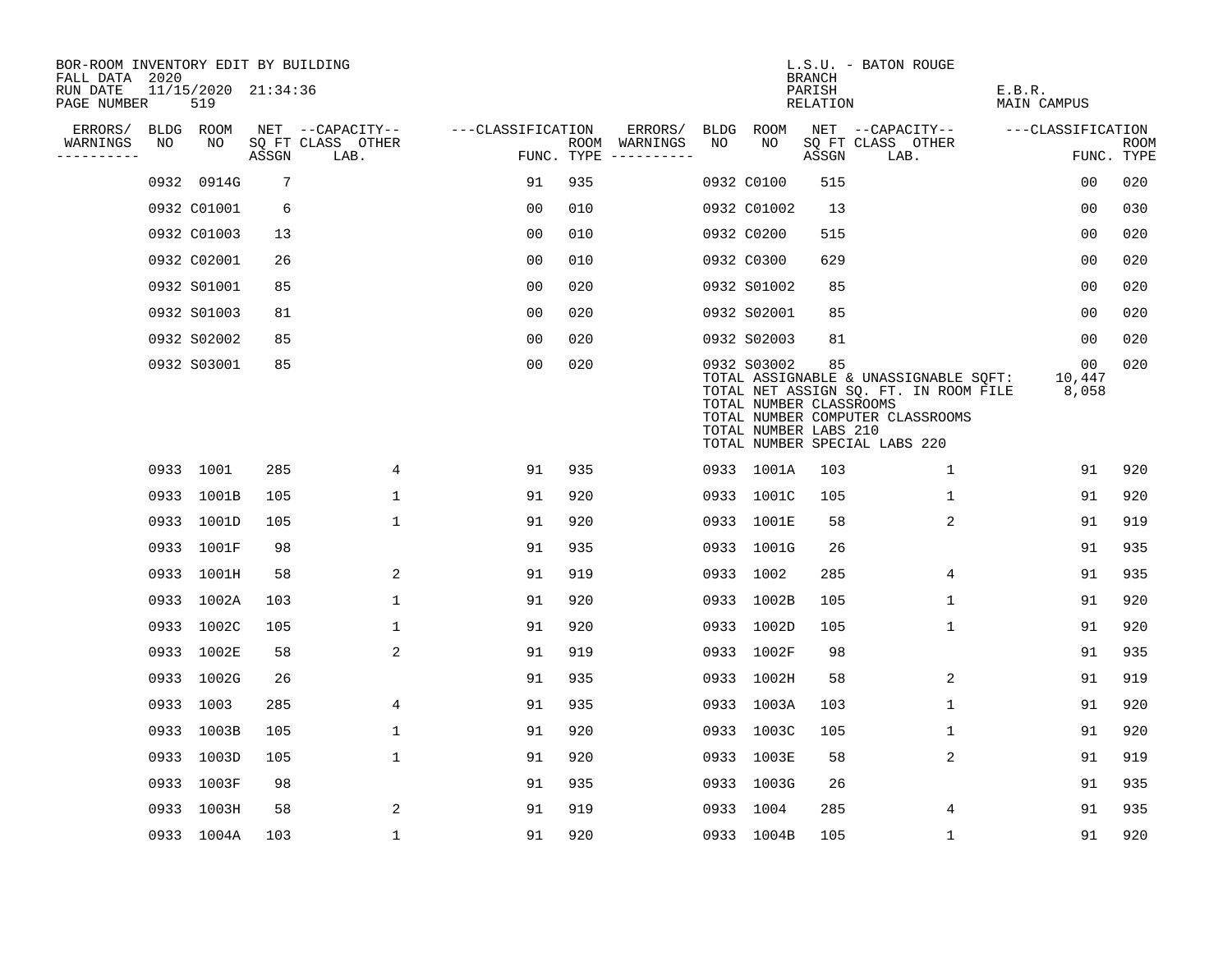| BOR-ROOM INVENTORY EDIT BY BUILDING<br>FALL DATA 2020 |           |                            |       |                           |                   |     |                                      |             |             | <b>BRANCH</b>             | L.S.U. - BATON ROUGE      |                              |                           |
|-------------------------------------------------------|-----------|----------------------------|-------|---------------------------|-------------------|-----|--------------------------------------|-------------|-------------|---------------------------|---------------------------|------------------------------|---------------------------|
| RUN DATE<br>PAGE NUMBER                               |           | 11/15/2020 21:34:36<br>520 |       |                           |                   |     |                                      |             |             | PARISH<br><b>RELATION</b> |                           | E.B.R.<br><b>MAIN CAMPUS</b> |                           |
| ERRORS/                                               | BLDG ROOM |                            |       | NET --CAPACITY--          | ---CLASSIFICATION |     | ERRORS/                              | <b>BLDG</b> | <b>ROOM</b> |                           | NET --CAPACITY--          | ---CLASSIFICATION            |                           |
| WARNINGS<br>----------                                | NO        | NO                         | ASSGN | SQ FT CLASS OTHER<br>LAB. |                   |     | ROOM WARNINGS<br>FUNC. TYPE $------$ | NO          | NO          | ASSGN                     | SQ FT CLASS OTHER<br>LAB. |                              | <b>ROOM</b><br>FUNC. TYPE |
|                                                       | 0933      | 1004C                      | 105   | $\mathbf 1$               | 91                | 920 |                                      | 0933        | 1004D       | 105                       | $\mathbf 1$               | 91                           | 920                       |
|                                                       |           | 0933 1004E                 | 58    | 2                         | 91                | 919 |                                      |             | 0933 1004F  | 98                        |                           | 91                           | 935                       |
|                                                       |           | 0933 1004G                 | 26    |                           | 91                | 935 |                                      |             | 0933 1004H  | 58                        | 2                         | 91                           | 919                       |
|                                                       | 0933 1005 |                            | 108   | 2                         | 91                | 935 |                                      |             | 0933 1005A  | 118                       | $\mathbf 1$               | 91                           | 920                       |
|                                                       |           | 0933 1005B                 | 132   | $\mathbf 1$               | 91                | 920 |                                      |             | 0933 1005E  | 70                        | 2                         | 91                           | 919                       |
|                                                       |           | 0933 1005F                 | 109   |                           | 91                | 935 |                                      |             | 0933 1005G  | $7\phantom{.0}$           |                           | 91                           | 935                       |
|                                                       | 0933 1006 |                            | 285   | 4                         | 91                | 935 |                                      |             | 0933 1006A  | 103                       | $\mathbf 1$               | 91                           | 920                       |
|                                                       |           | 0933 1006B                 | 105   | $\mathbf{1}$              | 91                | 920 |                                      |             | 0933 1006C  | 105                       | 1                         | 91                           | 920                       |
|                                                       |           | 0933 1006D                 | 105   | $\mathbf{1}$              | 91                | 920 |                                      |             | 0933 1006E  | 58                        | 2                         | 91                           | 919                       |
|                                                       |           | 0933 1006F                 | 98    |                           | 91                | 935 |                                      |             | 0933 1006G  | 26                        |                           | 91                           | 935                       |
|                                                       |           | 0933 1006H                 | 58    | 2                         | 91                | 919 |                                      |             | 0933 1007   | 285                       | 4                         | 91                           | 935                       |
|                                                       |           | 0933 1007A                 | 103   | $\mathbf{1}$              | 91                | 920 |                                      |             | 0933 1007B  | 105                       | $\mathbf 1$               | 91                           | 920                       |
|                                                       |           | 0933 1007C                 | 105   | 1                         | 91                | 920 |                                      |             | 0933 1007D  | 105                       | $\mathbf 1$               | 91                           | 920                       |
|                                                       |           | 0933 1007E                 | 58    | $\overline{c}$            | 91                | 919 |                                      |             | 0933 1007F  | 98                        |                           | 91                           | 935                       |
|                                                       |           | 0933 1007G                 | 26    |                           | 91                | 935 |                                      |             | 0933 1007H  | 58                        | 2                         | 91                           | 919                       |
|                                                       | 0933 1008 |                            | 285   | 4                         | 91                | 935 |                                      |             | 0933 1008A  | 103                       | 1                         | 91                           | 920                       |
|                                                       |           | 0933 1008B                 | 105   | 1                         | 91                | 920 |                                      |             | 0933 1008C  | 105                       | 1                         | 91                           | 920                       |
|                                                       |           | 0933 1008D                 | 105   | $\mathbf 1$               | 91                | 920 |                                      |             | 0933 1008E  | 58                        | 2                         | 91                           | 919                       |
|                                                       |           | 0933 1008F                 | 98    |                           | 91                | 935 |                                      |             | 0933 1008G  | 26                        |                           | 91                           | 935                       |
|                                                       |           | 0933 1008H                 | 58    | 2                         | 91                | 919 |                                      |             | 0933 1009   | 285                       | 4                         | 91                           | 935                       |
|                                                       |           | 0933 1009A                 | 103   | $\mathbf 1$               | 91                | 920 |                                      |             | 0933 1009B  | 105                       | 1                         | 91                           | 920                       |
|                                                       | 0933      | 1009C                      | 105   | $\mathbf 1$               | 91                | 920 |                                      |             | 0933 1009D  | 105                       | 1                         | 91                           | 920                       |
|                                                       |           | 0933 1009E                 | 58    | 2                         | 91                | 919 |                                      |             | 0933 1009F  | 98                        |                           | 91                           | 935                       |
|                                                       |           | 0933 1009G                 | 26    |                           | 91                | 935 |                                      |             | 0933 1009H  | 58                        | 2                         | 91                           | 919                       |
|                                                       | 0933 1010 |                            | 168   |                           | 91                | 935 |                                      |             | 0933 1010A  | 141                       | 1                         | 91                           | 920                       |
|                                                       |           | 0933 1010E                 | 52    | 1                         | 91                | 919 |                                      |             | 0933 1010F  | 126                       |                           | 91                           | 935                       |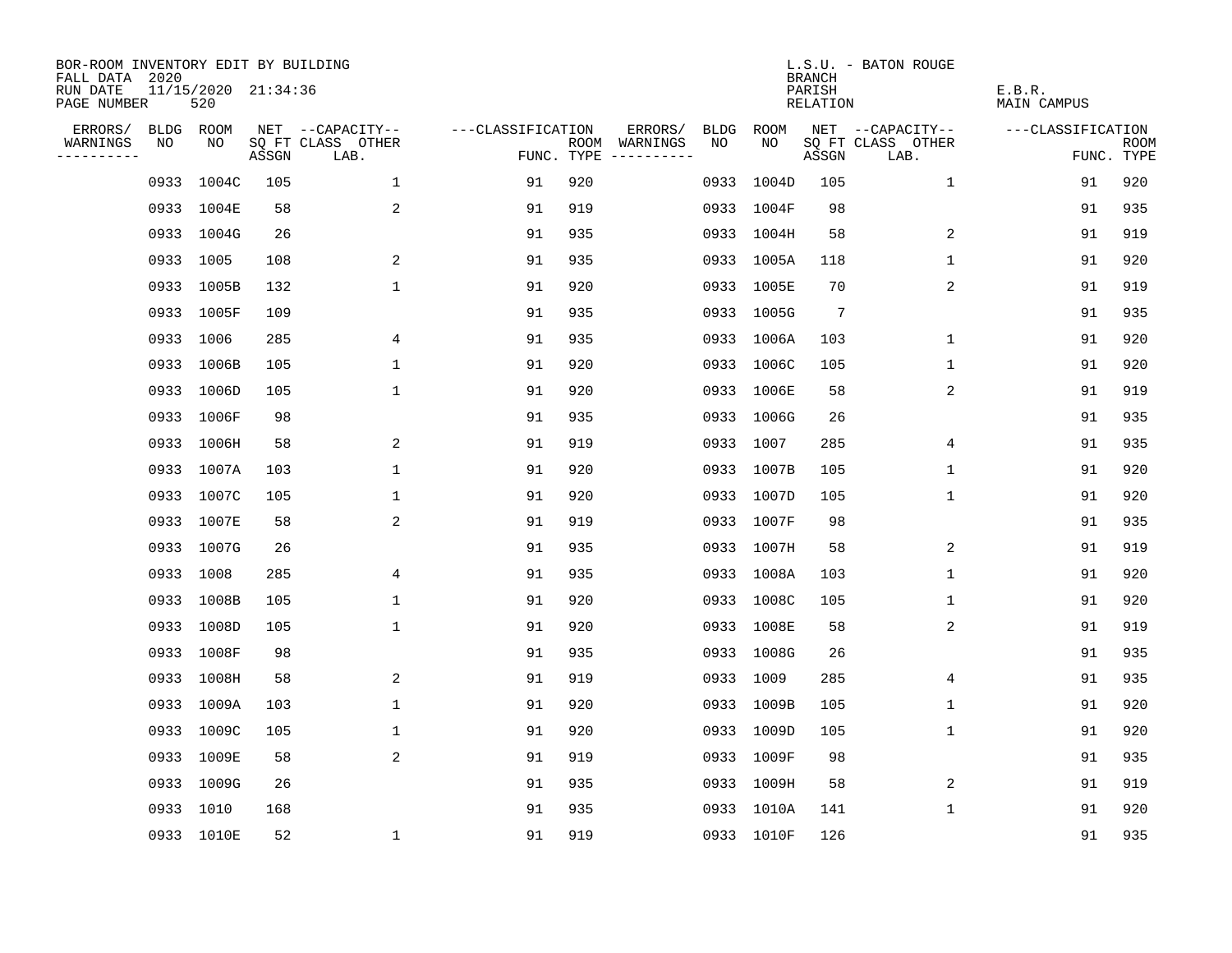| BOR-ROOM INVENTORY EDIT BY BUILDING<br>FALL DATA 2020 |                            |       |                           |                   |     |                                            |             |             | <b>BRANCH</b>             | L.S.U. - BATON ROUGE      |                              |                           |
|-------------------------------------------------------|----------------------------|-------|---------------------------|-------------------|-----|--------------------------------------------|-------------|-------------|---------------------------|---------------------------|------------------------------|---------------------------|
| RUN DATE<br>PAGE NUMBER                               | 11/15/2020 21:34:36<br>521 |       |                           |                   |     |                                            |             |             | PARISH<br><b>RELATION</b> |                           | E.B.R.<br><b>MAIN CAMPUS</b> |                           |
| ERRORS/                                               | BLDG ROOM                  |       | NET --CAPACITY--          | ---CLASSIFICATION |     | ERRORS/                                    | <b>BLDG</b> | <b>ROOM</b> |                           | NET --CAPACITY--          | ---CLASSIFICATION            |                           |
| NO<br>WARNINGS<br>----------                          | NO                         | ASSGN | SQ FT CLASS OTHER<br>LAB. |                   |     | ROOM WARNINGS<br>NO<br>FUNC. TYPE $------$ |             | NO          | ASSGN                     | SQ FT CLASS OTHER<br>LAB. |                              | <b>ROOM</b><br>FUNC. TYPE |
|                                                       | 0933 1010G                 | 8     |                           | 91                | 935 |                                            |             | 0933 1011   | 285                       | $\overline{4}$            | 91                           | 935                       |
|                                                       | 0933 1011A                 | 103   | 1                         | 91                | 920 |                                            |             | 0933 1011B  | 105                       | 1                         | 91                           | 920                       |
|                                                       | 0933 1011C                 | 105   | $\mathbf 1$               | 91                | 920 |                                            |             | 0933 1011D  | 105                       | 1                         | 91                           | 920                       |
|                                                       | 0933 1011E                 | 58    | 2                         | 91                | 919 |                                            |             | 0933 1011F  | 98                        |                           | 91                           | 935                       |
|                                                       | 0933 1011G                 | 26    |                           | 91                | 935 |                                            |             | 0933 1011H  | 58                        | 2                         | 91                           | 919                       |
|                                                       | 0933 1012                  | 285   | 4                         | 91                | 935 |                                            |             | 0933 1012A  | 103                       | $\mathbf{1}$              | 91                           | 920                       |
|                                                       | 0933 1012B                 | 105   | $\mathbf 1$               | 91                | 920 |                                            |             | 0933 1012C  | 105                       | $\mathbf{1}$              | 91                           | 920                       |
|                                                       | 0933 1012D                 | 105   | $\mathbf 1$               | 91                | 920 |                                            |             | 0933 1012E  | 58                        | 2                         | 91                           | 919                       |
|                                                       | 0933 1012F                 | 98    |                           | 91                | 935 |                                            |             | 0933 1012G  | 26                        |                           | 91                           | 935                       |
|                                                       | 0933 1012H                 | 58    | 2                         | 91                | 919 |                                            |             | 0933 1013   | 285                       | 4                         | 91                           | 935                       |
|                                                       | 0933 1013A                 | 103   | $\mathbf 1$               | 91                | 920 |                                            |             | 0933 1013B  | 105                       | $\mathbf 1$               | 91                           | 920                       |
|                                                       | 0933 1013C                 | 105   | $\mathbf{1}$              | 91                | 920 |                                            |             | 0933 1013D  | 105                       | $\mathbf 1$               | 91                           | 920                       |
|                                                       | 0933 1013E                 | 58    | 2                         | 91                | 919 |                                            |             | 0933 1013F  | 98                        |                           | 91                           | 935                       |
|                                                       | 0933 1013G                 | 26    |                           | 91                | 935 |                                            |             | 0933 1013H  | 58                        | 2                         | 91                           | 919                       |
|                                                       | 0933 1014                  | 285   | 4                         | 91                | 935 |                                            |             | 0933 1014A  | 103                       | 1                         | 91                           | 920                       |
|                                                       | 0933 1014B                 | 105   | $\mathbf 1$               | 91                | 920 |                                            |             | 0933 1014C  | 105                       | 1                         | 91                           | 920                       |
|                                                       | 0933 1014D                 | 105   | $\mathbf{1}$              | 91                | 920 |                                            |             | 0933 1014E  | 58                        | 2                         | 91                           | 919                       |
|                                                       | 0933 1014F                 | 98    |                           | 91                | 935 |                                            |             | 0933 1014G  | 26                        |                           | 91                           | 935                       |
|                                                       | 0933 1014H                 | 58    | 2                         | 91                | 919 |                                            |             | 0933 C0100  | 772                       |                           | 0 <sub>0</sub>               | 020                       |
|                                                       | 0933 C01001                | 6     |                           | 0 <sub>0</sub>    | 010 |                                            |             | 0933 C01002 | 16                        |                           | 0 <sub>0</sub>               | 030                       |
|                                                       | 0933 C01003                | 16    |                           | 0 <sub>0</sub>    | 010 |                                            |             | 0933 C0200  | 772                       |                           | 0 <sub>0</sub>               | 020                       |
|                                                       | 0933 C02001                | 26    |                           | 0 <sub>0</sub>    | 010 |                                            |             | 0933 C0300  | 825                       |                           | 0 <sub>0</sub>               | 020                       |
|                                                       | 0933 S01001                | 85    |                           | 0 <sub>0</sub>    | 020 |                                            |             | 0933 S01002 | 85                        |                           | 0 <sub>0</sub>               | 020                       |
|                                                       | 0933 S01003                | 125   |                           | 0 <sub>0</sub>    | 020 |                                            |             | 0933 S02001 | 85                        |                           | 0 <sub>0</sub>               | 020                       |
|                                                       | 0933 S02002                | 85    |                           | 0 <sub>0</sub>    | 020 |                                            |             | 0933 S02003 | 125                       |                           | 0 <sub>0</sub>               | 020                       |
|                                                       | 0933 S03001                | 85    |                           | 0 <sub>0</sub>    | 020 |                                            |             | 0933 S03002 | 85                        |                           | 0 <sub>0</sub>               | 020                       |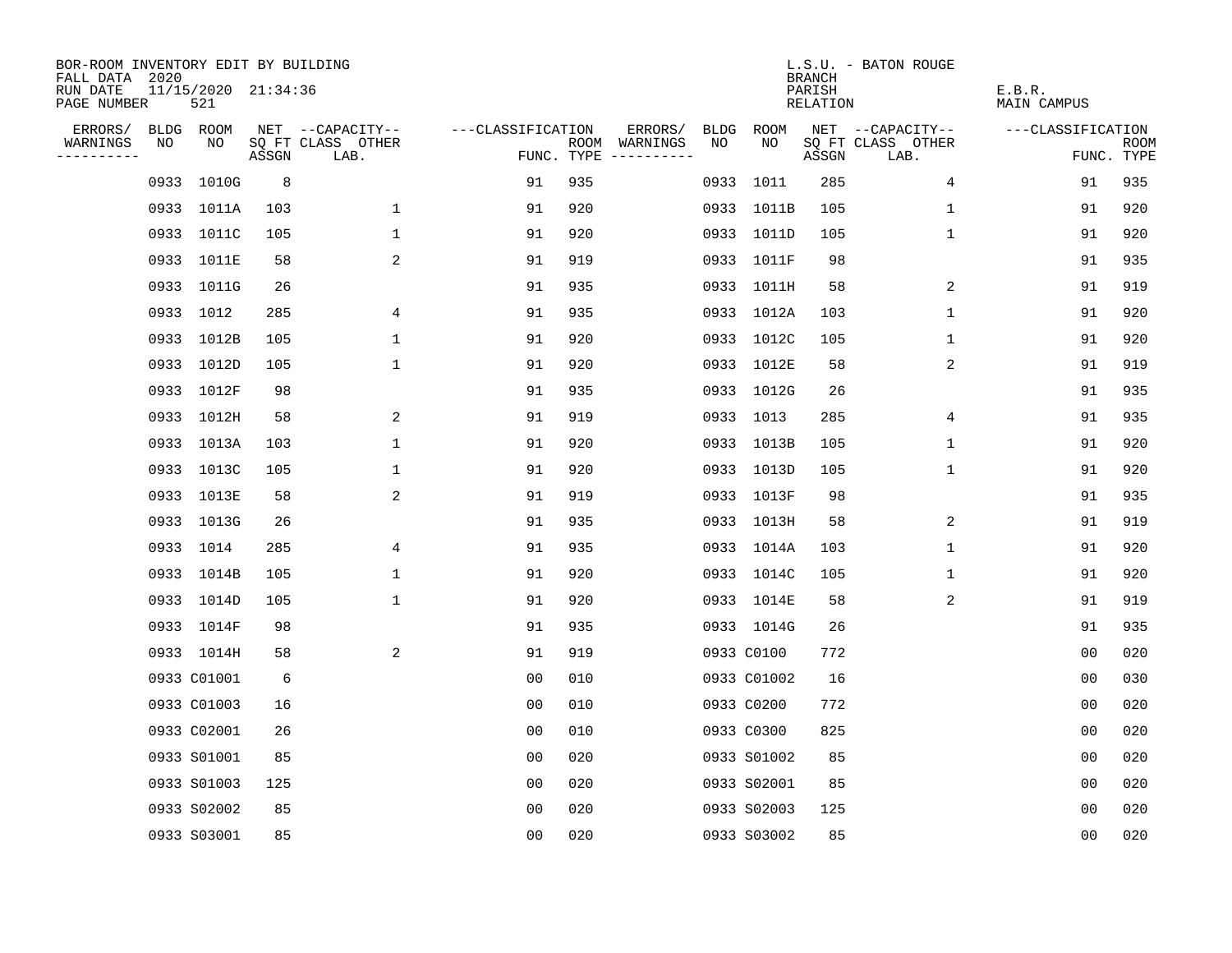| BOR-ROOM INVENTORY EDIT BY BUILDING<br>FALL DATA 2020<br>RUN DATE<br>PAGE NUMBER |    | 11/15/2020 21:34:36<br>522 |       |                                               |                   |     |                                                 |    |                                                  | BRANCH<br>PARISH<br>RELATION | L.S.U. - BATON ROUGE                                                                                                                                       | E.B.R.<br>MAIN CAMPUS |                    |
|----------------------------------------------------------------------------------|----|----------------------------|-------|-----------------------------------------------|-------------------|-----|-------------------------------------------------|----|--------------------------------------------------|------------------------------|------------------------------------------------------------------------------------------------------------------------------------------------------------|-----------------------|--------------------|
| ERRORS/ BLDG ROOM<br>WARNINGS<br>----------                                      | NO | NO                         | ASSGN | NET --CAPACITY--<br>SQ FT CLASS OTHER<br>LAB. | ---CLASSIFICATION |     | ERRORS/<br>ROOM WARNINGS<br>FUNC. TYPE $------$ | NO | NO.                                              | ASSGN                        | BLDG ROOM NET --CAPACITY--<br>SQ FT CLASS OTHER<br>LAB.                                                                                                    | ---CLASSIFICATION     | ROOM<br>FUNC. TYPE |
|                                                                                  |    |                            |       |                                               |                   |     |                                                 |    | TOTAL NUMBER CLASSROOMS<br>TOTAL NUMBER LABS 210 |                              | TOTAL ASSIGNABLE & UNASSIGNABLE SOFT: 15,548<br>TOTAL NET ASSIGN SQ. FT. IN ROOM FILE<br>TOTAL NUMBER COMPUTER CLASSROOMS<br>TOTAL NUMBER SPECIAL LABS 220 | 12,355                |                    |
|                                                                                  |    | 0934 1101                  | 285   | 4                                             | 91                | 935 |                                                 |    | 0934 1101A                                       | 103                          | $\mathbf{1}$                                                                                                                                               | 91                    | 920                |
|                                                                                  |    | 0934 1101B                 | 105   | $\mathbf 1$                                   | 91                | 920 |                                                 |    | 0934 1101C                                       | 105                          | $\mathbf{1}$                                                                                                                                               | 91                    | 920                |
|                                                                                  |    | 0934 1101D                 | 105   | $\mathbf 1$                                   | 91                | 920 |                                                 |    | 0934 1101E                                       | 58                           | $\overline{2}$                                                                                                                                             | 91                    | 919                |
|                                                                                  |    | 0934 1101F                 | 98    |                                               | 91                | 935 |                                                 |    | 0934 1101G                                       | 26                           |                                                                                                                                                            | 91                    | 935                |
|                                                                                  |    | 0934 1101H                 | 58    | 2                                             | 91                | 919 |                                                 |    | 0934 1102                                        | 285                          | 4                                                                                                                                                          | 91                    | 935                |
|                                                                                  |    | 0934 1102A                 | 103   | 1                                             | 91                | 920 |                                                 |    | 0934 1102B                                       | 105                          | 1                                                                                                                                                          | 91                    | 920                |
|                                                                                  |    | 0934 1102C                 | 105   | 1                                             | 91                | 920 |                                                 |    | 0934 1102D                                       | 105                          | 1                                                                                                                                                          | 91                    | 920                |
|                                                                                  |    | 0934 1102E                 | 58    | 2                                             | 91                | 919 |                                                 |    | 0934 1102F                                       | 98                           |                                                                                                                                                            | 91                    | 935                |
|                                                                                  |    | 0934 1102G                 | 26    |                                               | 91                | 935 |                                                 |    | 0934 1102H                                       | 58                           | 2                                                                                                                                                          | 91                    | 919                |
|                                                                                  |    | 0934 1103                  | 285   | 4                                             | 91                | 935 |                                                 |    | 0934 1103A                                       | 103                          | $\mathbf 1$                                                                                                                                                | 91                    | 920                |
|                                                                                  |    | 0934 1103B                 | 105   | 1                                             | 91                | 920 |                                                 |    | 0934 1103C                                       | 105                          | 1                                                                                                                                                          | 91                    | 920                |
|                                                                                  |    | 0934 1103D                 | 105   | $\mathbf 1$                                   | 91                | 920 |                                                 |    | 0934 1103E                                       | 58                           | 1                                                                                                                                                          | 91                    | 919                |
|                                                                                  |    | 0934 1103F                 | 98    |                                               | 91                | 935 |                                                 |    | 0934 1103G                                       | 26                           |                                                                                                                                                            | 91                    | 935                |
|                                                                                  |    | 0934 1103H                 | 58    | 2                                             | 91                | 919 |                                                 |    | 0934 1104                                        | 285                          | 4                                                                                                                                                          | 91                    | 935                |
|                                                                                  |    | 0934 1104A                 | 103   | $\mathbf 1$                                   | 91                | 920 |                                                 |    | 0934 1104B                                       | 105                          | $\mathbf 1$                                                                                                                                                | 91                    | 920                |
|                                                                                  |    | 0934 1104C                 | 105   | $\mathbf 1$                                   | 91                | 920 |                                                 |    | 0934 1104D                                       | 105                          | $\mathbf{1}$                                                                                                                                               | 91                    | 920                |
|                                                                                  |    | 0934 1104E                 | 58    | 2                                             | 91                | 919 |                                                 |    | 0934 1104F                                       | 98                           |                                                                                                                                                            | 91                    | 935                |
|                                                                                  |    | 0934 1104G                 | 26    |                                               | 91                | 935 |                                                 |    | 0934 1104H                                       | 58                           | 2                                                                                                                                                          | 91                    | 919                |
|                                                                                  |    | 0934 1105                  | 108   | 2                                             | 91                | 935 |                                                 |    | 0934 1105A                                       | 118                          | 1                                                                                                                                                          | 91                    | 920                |
|                                                                                  |    | 0934 1105B                 | 132   | 1                                             | 91                | 920 |                                                 |    | 0934 1105E                                       | 70                           | 2                                                                                                                                                          | 91                    | 919                |
|                                                                                  |    | 0934 1105F                 | 109   |                                               | 91                | 935 |                                                 |    | 0934 1105G                                       | $7\phantom{.0}$              |                                                                                                                                                            | 91                    | 935                |
|                                                                                  |    | 0934 1106                  | 285   | 4                                             | 91                | 935 |                                                 |    | 0934 1106A                                       | 103                          | 1                                                                                                                                                          | 91                    | 920                |
|                                                                                  |    | 0934 1106B                 | 105   | 1                                             | 91                | 920 |                                                 |    | 0934 1106C                                       | 105                          | $\mathbf 1$                                                                                                                                                | 91                    | 920                |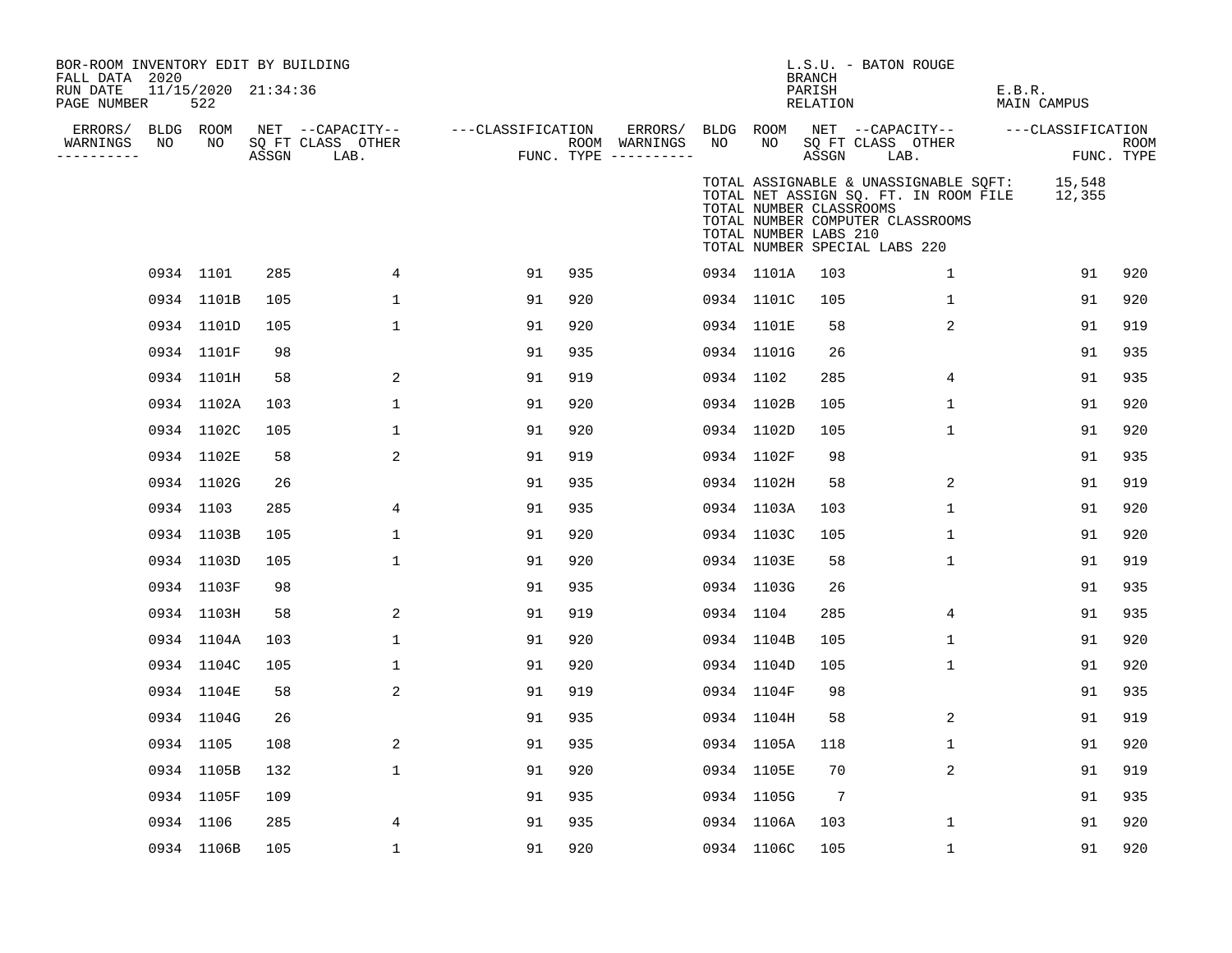| BOR-ROOM INVENTORY EDIT BY BUILDING<br>FALL DATA 2020 |                            |       |                           |                   |     |                                      |      |            | <b>BRANCH</b>      | L.S.U. - BATON ROUGE      |                       |                    |
|-------------------------------------------------------|----------------------------|-------|---------------------------|-------------------|-----|--------------------------------------|------|------------|--------------------|---------------------------|-----------------------|--------------------|
| RUN DATE<br>PAGE NUMBER                               | 11/15/2020 21:34:36<br>523 |       |                           |                   |     |                                      |      |            | PARISH<br>RELATION |                           | E.B.R.<br>MAIN CAMPUS |                    |
| ERRORS/                                               | BLDG ROOM                  |       | NET --CAPACITY--          | ---CLASSIFICATION |     | ERRORS/                              | BLDG | ROOM       |                    | NET --CAPACITY--          | ---CLASSIFICATION     |                    |
| WARNINGS<br>NO<br>----------                          | NO                         | ASSGN | SQ FT CLASS OTHER<br>LAB. |                   |     | ROOM WARNINGS<br>FUNC. TYPE $------$ | NO   | NO.        | ASSGN              | SQ FT CLASS OTHER<br>LAB. |                       | ROOM<br>FUNC. TYPE |
|                                                       | 0934 1106D                 | 105   | $\mathbf 1$               | 91                | 920 |                                      |      | 0934 1106E | 58                 | 2                         | 91                    | 919                |
|                                                       | 0934 1106F                 | 98    |                           | 91                | 935 |                                      |      | 0934 1106G | 26                 |                           | 91                    | 935                |
|                                                       | 0934 1106H                 | 58    | 2                         | 91                | 919 |                                      |      | 0934 1107  | 285                | 4                         | 91                    | 935                |
|                                                       | 0934 1107A                 | 103   | $\mathbf{1}$              | 91                | 920 |                                      |      | 0934 1107B | 105                | 1                         | 91                    | 920                |
|                                                       | 0934 1107C                 | 105   | $\mathbf{1}$              | 91                | 920 |                                      |      | 0934 1107D | 105                | $\mathbf{1}$              | 91                    | 920                |
|                                                       | 0934 1107E                 | 58    | 2                         | 91                | 919 |                                      |      | 0934 1107F | 98                 |                           | 91                    | 935                |
|                                                       | 0934 1107G                 | 26    |                           | 91                | 935 |                                      |      | 0934 1107H | 58                 | 2                         | 91                    | 919                |
|                                                       | 0934 1108                  | 285   | 4                         | 91                | 935 |                                      |      | 0934 1108A | 103                | 1                         | 91                    | 920                |
|                                                       | 0934 1108B                 | 105   | $\mathbf{1}$              | 91                | 920 |                                      |      | 0934 1108C | 105                | $\mathbf{1}$              | 91                    | 920                |
|                                                       | 0934 1108D                 | 105   | $\mathbf{1}$              | 91                | 920 |                                      |      | 0934 1108E | 58                 | 2                         | 91                    | 919                |
|                                                       | 0934 1108F                 | 98    |                           | 91                | 935 |                                      |      | 0934 1108G | 26                 |                           | 91                    | 935                |
|                                                       | 0934 1108H                 | 58    | 2                         | 91                | 919 |                                      |      | 0934 1109  | 285                | 4                         | 91                    | 935                |
|                                                       | 0934 1109A                 | 103   | $\mathbf 1$               | 91                | 920 |                                      |      | 0934 1109B | 105                | $\mathbf 1$               | 91                    | 920                |
|                                                       | 0934 1109C                 | 105   | $\mathbf{1}$              | 91                | 920 |                                      |      | 0934 1109D | 105                | $\mathbf 1$               | 91                    | 920                |
|                                                       | 0934 1109E                 | 58    | 2                         | 91                | 919 |                                      |      | 0934 1109F | 98                 |                           | 91                    | 935                |
|                                                       | 0934 1109G                 | 26    |                           | 91                | 935 |                                      |      | 0934 1109H | 58                 | 2                         | 91                    | 919                |
|                                                       | 0934 1110                  | 168   |                           | 91                | 935 |                                      |      | 0934 1110A | 141                | 1                         | 91                    | 920                |
|                                                       | 0934 1110E                 | 52    | 1                         | 91                | 919 |                                      |      | 0934 1110F | 126                |                           | 91                    | 935                |
|                                                       | 0934 1110G                 | 8     |                           | 91                | 935 |                                      |      | 0934 1111  | 285                | 4                         | 91                    | 935                |
|                                                       | 0934 1111A                 | 103   | 1                         | 91                | 920 |                                      |      | 0934 1111B | 105                | 1                         | 91                    | 920                |
|                                                       | 0934 1111C                 | 105   | 1                         | 91                | 920 |                                      |      | 0934 1111D | 105                | 1                         | 91                    | 920                |
|                                                       | 0934 1111E                 | 58    | 2                         | 91                | 919 |                                      |      | 0934 1111F | 98                 |                           | 91                    | 935                |
|                                                       | 0934 1111G                 | 26    |                           | 91                | 935 |                                      |      | 0934 1111H | 58                 | 2                         | 91                    | 919                |
|                                                       | 0934 1112                  | 285   | 4                         | 91                | 935 |                                      |      | 0934 1112A | 103                | 1                         | 91                    | 920                |
|                                                       | 0934 1112B                 | 105   | $\mathbf{1}$              | 91                | 920 |                                      |      | 0934 1112C | 105                | 1                         | 91                    | 920                |
|                                                       | 0934 1112D                 | 105   | 1                         | 91                | 920 |                                      |      | 0934 1112E | 58                 | $\sqrt{2}$                | 91                    | 919                |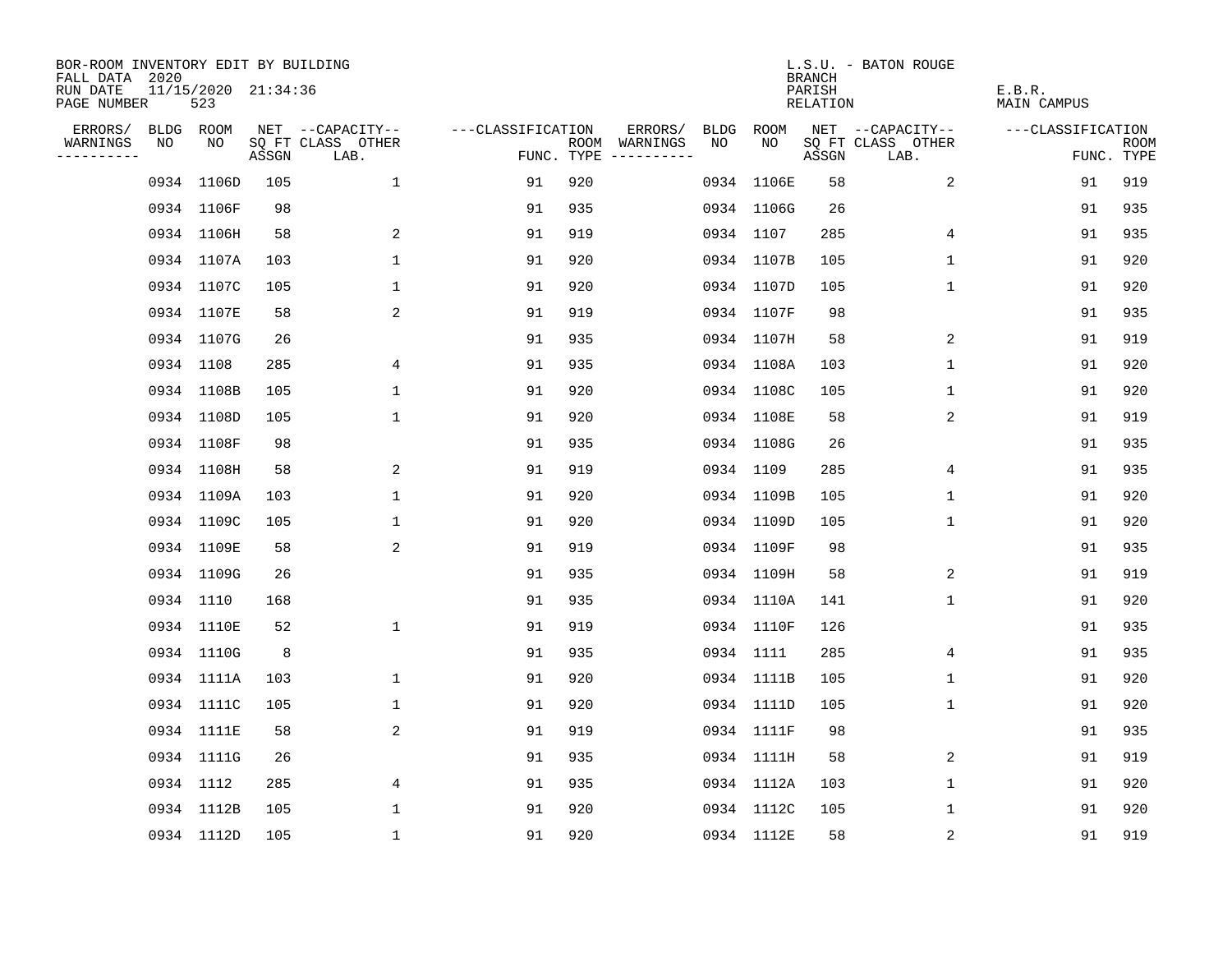| BOR-ROOM INVENTORY EDIT BY BUILDING<br>FALL DATA 2020 |                            |       |                           |                   |     |                                      |    |                                                                 | BRANCH             | L.S.U. - BATON ROUGE                                                                                                                                |                                     |                           |
|-------------------------------------------------------|----------------------------|-------|---------------------------|-------------------|-----|--------------------------------------|----|-----------------------------------------------------------------|--------------------|-----------------------------------------------------------------------------------------------------------------------------------------------------|-------------------------------------|---------------------------|
| RUN DATE<br>PAGE NUMBER                               | 11/15/2020 21:34:36<br>524 |       |                           |                   |     |                                      |    |                                                                 | PARISH<br>RELATION |                                                                                                                                                     | E.B.R.<br>MAIN CAMPUS               |                           |
| ERRORS/                                               | BLDG ROOM                  |       | NET --CAPACITY--          | ---CLASSIFICATION |     | ERRORS/                              |    | BLDG ROOM                                                       |                    | NET --CAPACITY--                                                                                                                                    | ---CLASSIFICATION                   |                           |
| WARNINGS<br>NO<br>----------                          | NO                         | ASSGN | SQ FT CLASS OTHER<br>LAB. |                   |     | ROOM WARNINGS<br>FUNC. TYPE $------$ | NO | NO                                                              | ASSGN              | SQ FT CLASS OTHER<br>LAB.                                                                                                                           |                                     | <b>ROOM</b><br>FUNC. TYPE |
|                                                       | 0934 1112F                 | 98    |                           | 91                | 935 |                                      |    | 0934 1112G                                                      | 26                 |                                                                                                                                                     | 91                                  | 935                       |
|                                                       | 0934 1112H                 | 58    | 2                         | 91                | 919 |                                      |    | 0934 1113                                                       | 285                | 4                                                                                                                                                   | 91                                  | 935                       |
|                                                       | 0934 1113A                 | 103   | 1                         | 91                | 920 |                                      |    | 0934 1113B                                                      | 105                | $\mathbf{1}$                                                                                                                                        | 91                                  | 920                       |
|                                                       | 0934 1113C                 | 105   | 1                         | 91                | 920 |                                      |    | 0934 1113D                                                      | 105                | 1                                                                                                                                                   | 91                                  | 920                       |
|                                                       | 0934 1113E                 | 58    | 2                         | 91                | 919 |                                      |    | 0934 1113F                                                      | 98                 |                                                                                                                                                     | 91                                  | 935                       |
|                                                       | 0934 1113G                 | 26    |                           | 91                | 935 |                                      |    | 0934 1113H                                                      | 58                 | $\overline{2}$                                                                                                                                      | 91                                  | 919                       |
|                                                       | 0934 1114                  | 285   | 4                         | 91                | 935 |                                      |    | 0934 1114A                                                      | 103                | $\mathbf 1$                                                                                                                                         | 91                                  | 920                       |
|                                                       | 0934 1114B                 | 105   | $\mathbf{1}$              | 91                | 920 |                                      |    | 0934 1114C                                                      | 105                | $\mathbf{1}$                                                                                                                                        | 91                                  | 920                       |
|                                                       | 0934 1114D                 | 105   | $\mathbf{1}$              | 91                | 920 |                                      |    | 0934 1114E                                                      | 58                 | $\overline{2}$                                                                                                                                      | 91                                  | 919                       |
|                                                       | 0934 1114F                 | 98    |                           | 91                | 935 |                                      |    | 0934 1114G                                                      | 26                 |                                                                                                                                                     | 91                                  | 935                       |
|                                                       | 0934 1114H                 | 58    | 2                         | 91                | 919 |                                      |    | 0934 C0100                                                      | 772                |                                                                                                                                                     | 0 <sub>0</sub>                      | 020                       |
|                                                       | 0934 C01001                | 6     |                           | 0 <sub>0</sub>    | 010 |                                      |    | 0934 C01002                                                     | 16                 |                                                                                                                                                     | 00                                  | 030                       |
|                                                       | 0934 C01003                | 16    |                           | 0 <sub>0</sub>    | 020 |                                      |    | 0934 C0200                                                      | 772                |                                                                                                                                                     | 00                                  | 020                       |
|                                                       | 0934 C02001                | 26    |                           | 0 <sub>0</sub>    | 010 |                                      |    | 0934 C0300                                                      | 825                |                                                                                                                                                     | 00                                  | 020                       |
|                                                       | 0934 S01001                | 85    |                           | 0 <sub>0</sub>    | 020 |                                      |    | 0934 S01002                                                     | 85                 |                                                                                                                                                     | 00                                  | 020                       |
|                                                       | 0934 S01003                | 125   |                           | 0 <sub>0</sub>    | 020 |                                      |    | 0934 S02001                                                     | 85                 |                                                                                                                                                     | 00                                  | 020                       |
|                                                       | 0934 S02002                | 85    |                           | 0 <sub>0</sub>    | 020 |                                      |    | 0934 S02003                                                     | 125                |                                                                                                                                                     | 00                                  | 020                       |
|                                                       | 0934 S03001                | 85    |                           | 0 <sub>0</sub>    | 020 |                                      |    | 0934 S03002<br>TOTAL NUMBER CLASSROOMS<br>TOTAL NUMBER LABS 210 | 85                 | TOTAL ASSIGNABLE & UNASSIGNABLE SOFT:<br>TOTAL NET ASSIGN SQ. FT. IN ROOM FILE<br>TOTAL NUMBER COMPUTER CLASSROOMS<br>TOTAL NUMBER SPECIAL LABS 220 | 00 <sub>o</sub><br>15,548<br>12,355 | 020                       |
|                                                       | 0935 1201                  | 188   | 3                         | 91                | 935 |                                      |    | 0935 1201A                                                      | 88                 | $\mathbf 1$                                                                                                                                         | 91                                  | 920                       |
|                                                       | 0935 1201B                 | 88    | $\mathbf 1$               | 91                | 920 |                                      |    | 0935 1201C                                                      | 85                 | $\mathbf 1$                                                                                                                                         | 91                                  | 920                       |
|                                                       | 0935 1201E                 | 40    | $\mathbf 1$               | 91                | 919 |                                      |    | 0935 1201F                                                      | 78                 |                                                                                                                                                     | 91                                  | 935                       |
|                                                       | 0935 1201G                 | 13    |                           | 91                | 935 |                                      |    | 0935 1201H                                                      | 40                 | $\mathbf{1}$                                                                                                                                        | 91                                  | 919                       |
|                                                       | 0935 1202                  | 188   | 3                         | 91                | 935 |                                      |    | 0935 1202A                                                      | 88                 | $\mathbf 1$                                                                                                                                         | 91                                  | 920                       |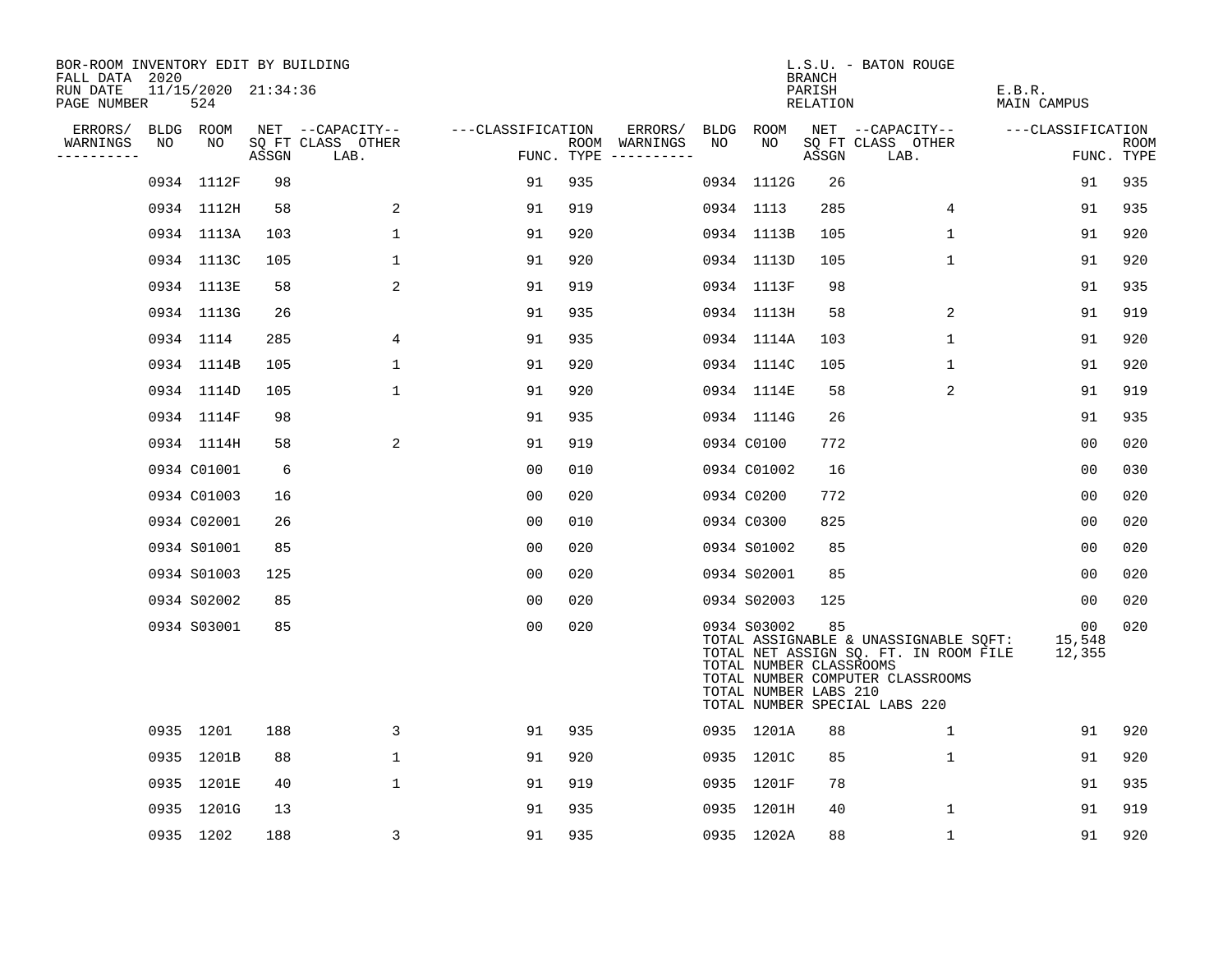| BOR-ROOM INVENTORY EDIT BY BUILDING<br>FALL DATA 2020 |      |                            |       |                           |                   |     |                                      |      |            | <b>BRANCH</b>      | L.S.U. - BATON ROUGE      |                       |                           |
|-------------------------------------------------------|------|----------------------------|-------|---------------------------|-------------------|-----|--------------------------------------|------|------------|--------------------|---------------------------|-----------------------|---------------------------|
| RUN DATE<br>PAGE NUMBER                               |      | 11/15/2020 21:34:36<br>525 |       |                           |                   |     |                                      |      |            | PARISH<br>RELATION |                           | E.B.R.<br>MAIN CAMPUS |                           |
| ERRORS/                                               |      | BLDG ROOM                  |       | NET --CAPACITY--          | ---CLASSIFICATION |     | ERRORS/                              | BLDG | ROOM       |                    | NET --CAPACITY--          | ---CLASSIFICATION     |                           |
| WARNINGS<br>----------                                | NO   | NO                         | ASSGN | SQ FT CLASS OTHER<br>LAB. |                   |     | ROOM WARNINGS<br>FUNC. TYPE $------$ | NO.  | NO.        | ASSGN              | SQ FT CLASS OTHER<br>LAB. |                       | <b>ROOM</b><br>FUNC. TYPE |
|                                                       | 0935 | 1202B                      | 88    | $\mathbf 1$               | 91                | 920 |                                      |      | 0935 1202C | 85                 | $\mathbf{1}$              | 91                    | 920                       |
|                                                       |      | 0935 1202E                 | 40    | $\mathbf{1}$              | 91                | 919 |                                      |      | 0935 1202F | 78                 |                           | 91                    | 935                       |
|                                                       |      | 0935 1202G                 | 13    |                           | 91                | 935 |                                      |      | 0935 1202H | 40                 | $\mathbf{1}$              | 91                    | 919                       |
|                                                       |      | 0935 1203                  | 188   | 3                         | 91                | 935 |                                      |      | 0935 1203A | 88                 | 1                         | 91                    | 920                       |
|                                                       |      | 0935 1203B                 | 88    | $\mathbf 1$               | 91                | 920 |                                      |      | 0935 1203C | 85                 | 1                         | 91                    | 920                       |
|                                                       |      | 0935 1203E                 | 40    | $\mathbf 1$               | 91                | 919 |                                      |      | 0935 1203F | 78                 |                           | 91                    | 935                       |
|                                                       |      | 0935 1203G                 | 13    |                           | 91                | 935 |                                      |      | 0935 1203H | 40                 | $\mathbf 1$               | 91                    | 919                       |
|                                                       |      | 0935 1204                  | 188   | 3                         | 91                | 935 |                                      |      | 0935 1204A | 88                 | 1                         | 91                    | 920                       |
|                                                       |      | 0935 1204B                 | 88    | $\mathbf{1}$              | 91                | 920 |                                      |      | 0935 1204C | 85                 | $\mathbf{1}$              | 91                    | 920                       |
|                                                       |      | 0935 1204E                 | 40    | $\mathbf 1$               | 91                | 919 |                                      |      | 0935 1204F | 78                 |                           | 91                    | 935                       |
|                                                       |      | 0935 1204G                 | 13    |                           | 91                | 935 |                                      |      | 0935 1204H | 40                 | $\mathbf 1$               | 91                    | 919                       |
|                                                       |      | 0935 1205                  | 114   | 2                         | 91                | 935 |                                      |      | 0935 1205A | 101                | $\mathbf 1$               | 91                    | 920                       |
|                                                       |      | 0935 1205B                 | 113   | $\mathbf{1}$              | 91                | 920 |                                      |      | 0935 1205E | 60                 | 2                         | 91                    | 919                       |
|                                                       |      | 0935 1205F                 | 70    |                           | 91                | 935 |                                      |      | 0935 1205G | 6                  |                           | 91                    | 935                       |
|                                                       |      | 0935 1206                  | 188   | 3                         | 91                | 935 |                                      |      | 0935 1206A | 88                 | 1                         | 91                    | 920                       |
|                                                       |      | 0935 1206B                 | 88    | $\mathbf 1$               | 91                | 920 |                                      |      | 0935 1206C | 85                 | 1                         | 91                    | 920                       |
|                                                       |      | 0935 1206E                 | 40    | $\mathbf 1$               | 91                | 919 |                                      |      | 0935 1206F | 78                 |                           | 91                    | 935                       |
|                                                       |      | 0935 1206G                 | 13    |                           | 91                | 935 |                                      |      | 0935 1206H | 40                 | 1                         | 91                    | 919                       |
|                                                       |      | 0935 1207                  | 188   | 3                         | 91                | 935 |                                      |      | 0935 1207A | 88                 | 1                         | 91                    | 920                       |
|                                                       |      | 0935 1207B                 | 88    | $\mathbf{1}$              | 91                | 920 |                                      |      | 0935 1207C | 85                 | 1                         | 91                    | 920                       |
|                                                       |      | 0935 1207E                 | 40    | $\mathbf 1$               | 91                | 919 |                                      |      | 0935 1207F | 78                 |                           | 91                    | 935                       |
|                                                       |      | 0935 1207G                 | 13    |                           | 91                | 935 |                                      |      | 0935 1207H | 40                 | 1                         | 91                    | 919                       |
|                                                       |      | 0935 1208                  | 188   | 3                         | 91                | 935 |                                      |      | 0935 1208A | 88                 | 1                         | 91                    | 920                       |
|                                                       |      | 0935 1208B                 | 88    | $\mathbf 1$               | 91                | 920 |                                      |      | 0935 1208C | 85                 | 1                         | 91                    | 920                       |
|                                                       |      | 0935 1208E                 | 40    | $\mathbf{1}$              | 91                | 919 |                                      |      | 0935 1208F | 78                 |                           | 91                    | 935                       |
|                                                       |      | 0935 1208G                 | 13    |                           | 91                | 935 |                                      |      | 0935 1208H | 40                 | 1                         | 91                    | 919                       |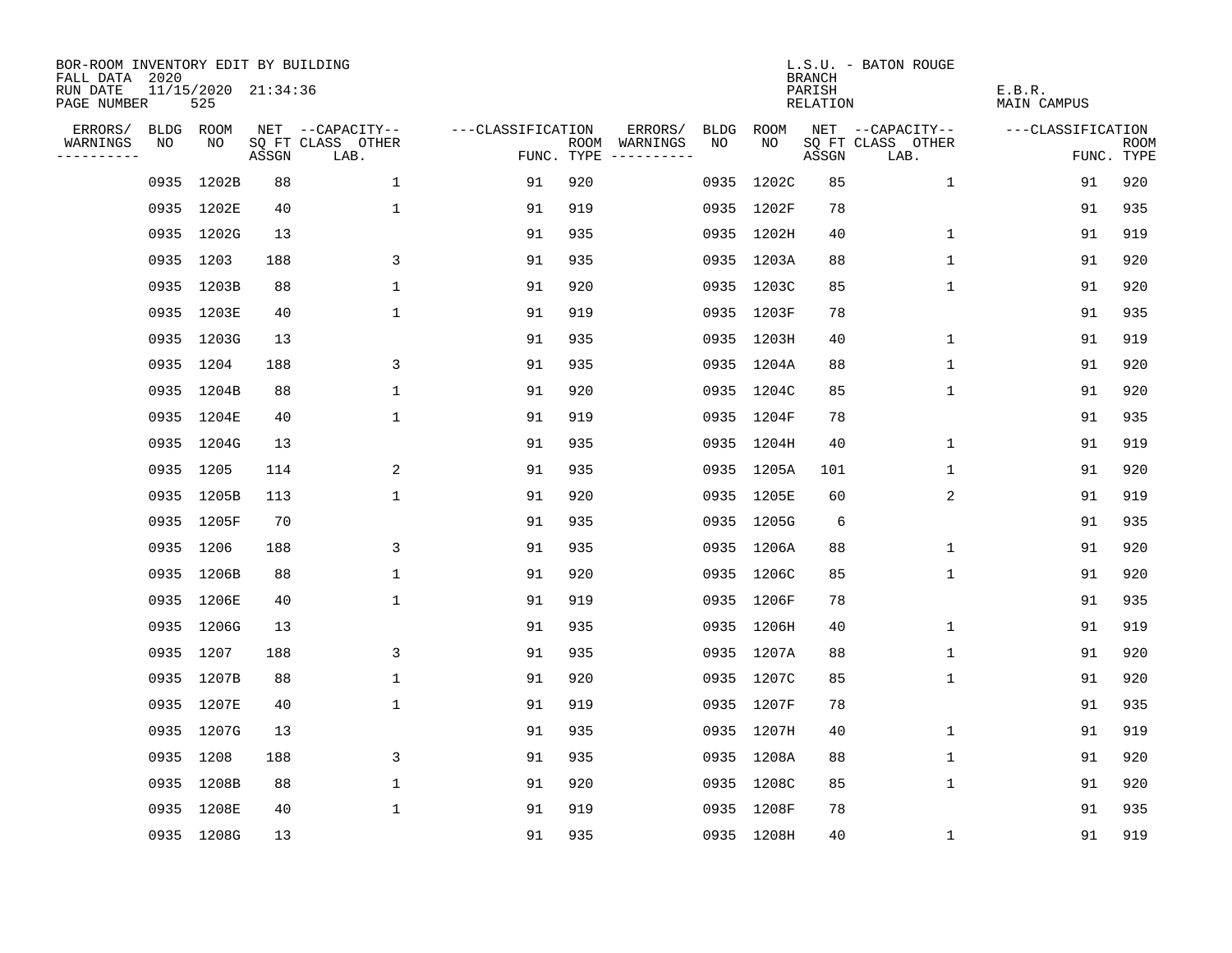| BOR-ROOM INVENTORY EDIT BY BUILDING<br>FALL DATA 2020 |      |                            |                 |                           |                   |     |                                      |             |             | <b>BRANCH</b>             | L.S.U. - BATON ROUGE      |                              |                           |
|-------------------------------------------------------|------|----------------------------|-----------------|---------------------------|-------------------|-----|--------------------------------------|-------------|-------------|---------------------------|---------------------------|------------------------------|---------------------------|
| RUN DATE<br>PAGE NUMBER                               |      | 11/15/2020 21:34:36<br>526 |                 |                           |                   |     |                                      |             |             | PARISH<br><b>RELATION</b> |                           | E.B.R.<br><b>MAIN CAMPUS</b> |                           |
| ERRORS/                                               |      | BLDG ROOM                  |                 | NET --CAPACITY--          | ---CLASSIFICATION |     | ERRORS/                              | <b>BLDG</b> | <b>ROOM</b> |                           | NET --CAPACITY--          | ---CLASSIFICATION            |                           |
| WARNINGS<br>----------                                | NO   | NO                         | ASSGN           | SQ FT CLASS OTHER<br>LAB. |                   |     | ROOM WARNINGS<br>FUNC. TYPE $------$ | NO          | NO          | ASSGN                     | SQ FT CLASS OTHER<br>LAB. |                              | <b>ROOM</b><br>FUNC. TYPE |
|                                                       | 0935 | 1209                       | 188             | 3                         | 91                | 935 |                                      |             | 0935 1209A  | 85                        | 1                         | 91                           | 920                       |
|                                                       |      | 0935 1209B                 | 88              | $\mathbf 1$               | 91                | 920 |                                      |             | 0935 1209C  | 88                        | 1                         | 91                           | 920                       |
|                                                       |      | 0935 1209E                 | 40              | $\mathbf 1$               | 91                | 919 |                                      |             | 0935 1209F  | 78                        |                           | 91                           | 935                       |
|                                                       |      | 0935 1209G                 | 13              |                           | 91                | 935 |                                      |             | 0935 1209H  | 40                        | 1                         | 91                           | 919                       |
|                                                       |      | 0935 1210                  | 169             |                           | 91                | 935 |                                      |             | 0935 1210A  | 141                       | $\mathbf{1}$              | 91                           | 920                       |
|                                                       |      | 0935 1210E                 | 51              | $\mathbf 1$               | 91                | 919 |                                      |             | 0935 1210F  | 117                       |                           | 91                           | 935                       |
|                                                       |      | 0935 1210G                 | 8               |                           | 91                | 935 |                                      |             | 0935 1211   | 140                       | 2                         | 91                           | 935                       |
|                                                       |      | 0935 1211A                 | 127             | $\mathbf 1$               | 91                | 920 |                                      |             | 0935 1211B  | 111                       | $\mathbf 1$               | 91                           | 920                       |
|                                                       |      | 0935 1211E                 | 69              | 2                         | 91                | 919 |                                      |             | 0935 1211F  | 83                        |                           | 91                           | 935                       |
|                                                       |      | 0935 1211G                 | $7\phantom{.0}$ |                           | 91                | 935 |                                      |             | 0935 1212   | 140                       | $\mathbf{1}$              | 91                           | 935                       |
|                                                       |      | 0935 1212A                 | 111             | $\mathbf 1$               | 91                | 920 |                                      |             | 0935 1212B  | 127                       | $\mathbf{1}$              | 91                           | 920                       |
|                                                       |      | 0935 1212E                 | 69              | 2                         | 91                | 919 |                                      |             | 0935 1212F  | 83                        |                           | 91                           | 935                       |
|                                                       |      | 0935 1212G                 | 7               |                           | 91                | 935 |                                      |             | 0935 1213   | 140                       | 2                         | 91                           | 935                       |
|                                                       |      | 0935 1213A                 | 127             | 1                         | 91                | 920 |                                      |             | 0935 1213B  | 111                       | 1                         | 91                           | 920                       |
|                                                       |      | 0935 1213E                 | 69              | 2                         | 91                | 919 |                                      |             | 0935 1213F  | 83                        |                           | 91                           | 935                       |
|                                                       |      | 0935 1213G                 | $7\phantom{.0}$ |                           | 91                | 935 |                                      |             | 0935 1214   | 140                       | 2                         | 91                           | 935                       |
|                                                       |      | 0935 1214A                 | 111             | $\mathbf{1}$              | 91                | 920 |                                      |             | 0935 1214B  | 127                       | 1                         | 91                           | 920                       |
|                                                       |      | 0935 1214E                 | 69              | 2                         | 91                | 919 |                                      |             | 0935 1214F  | 83                        |                           | 91                           | 935                       |
|                                                       |      | 0935 1214G                 | 7               |                           | 91                | 935 |                                      |             | 0935 C0100  | 515                       |                           | 0 <sub>0</sub>               | 020                       |
|                                                       |      | 0935 C01001                | 6               |                           | 0 <sub>0</sub>    | 010 |                                      |             | 0935 C01002 | 13                        |                           | 0 <sub>0</sub>               | 030                       |
|                                                       |      | 0935 C01003                | 13              |                           | 0 <sub>0</sub>    | 010 |                                      |             | 0935 C0200  | 515                       |                           | 0 <sub>0</sub>               | 020                       |
|                                                       |      | 0935 C02001                | 26              |                           | 0 <sub>0</sub>    | 020 |                                      |             | 0935 C0300  | 629                       |                           | 0 <sub>0</sub>               | 020                       |
|                                                       |      | 0935 S01001                | 85              |                           | 0 <sub>0</sub>    | 020 |                                      |             | 0935 S01002 | 85                        |                           | 0 <sub>0</sub>               | 020                       |
|                                                       |      | 0935 S01003                | 81              |                           | 0 <sub>0</sub>    | 020 |                                      |             | 0935 S02001 | 85                        |                           | 0 <sub>0</sub>               | 020                       |
|                                                       |      | 0935 S02002                | 85              |                           | 0 <sub>0</sub>    | 020 |                                      |             | 0935 S02003 | 81                        |                           | 0 <sub>0</sub>               | 020                       |
|                                                       |      | 0935 S03001                | 85              |                           | 0 <sub>0</sub>    | 020 |                                      |             | 0935 S03002 | 85                        |                           | 0 <sub>0</sub>               | 020                       |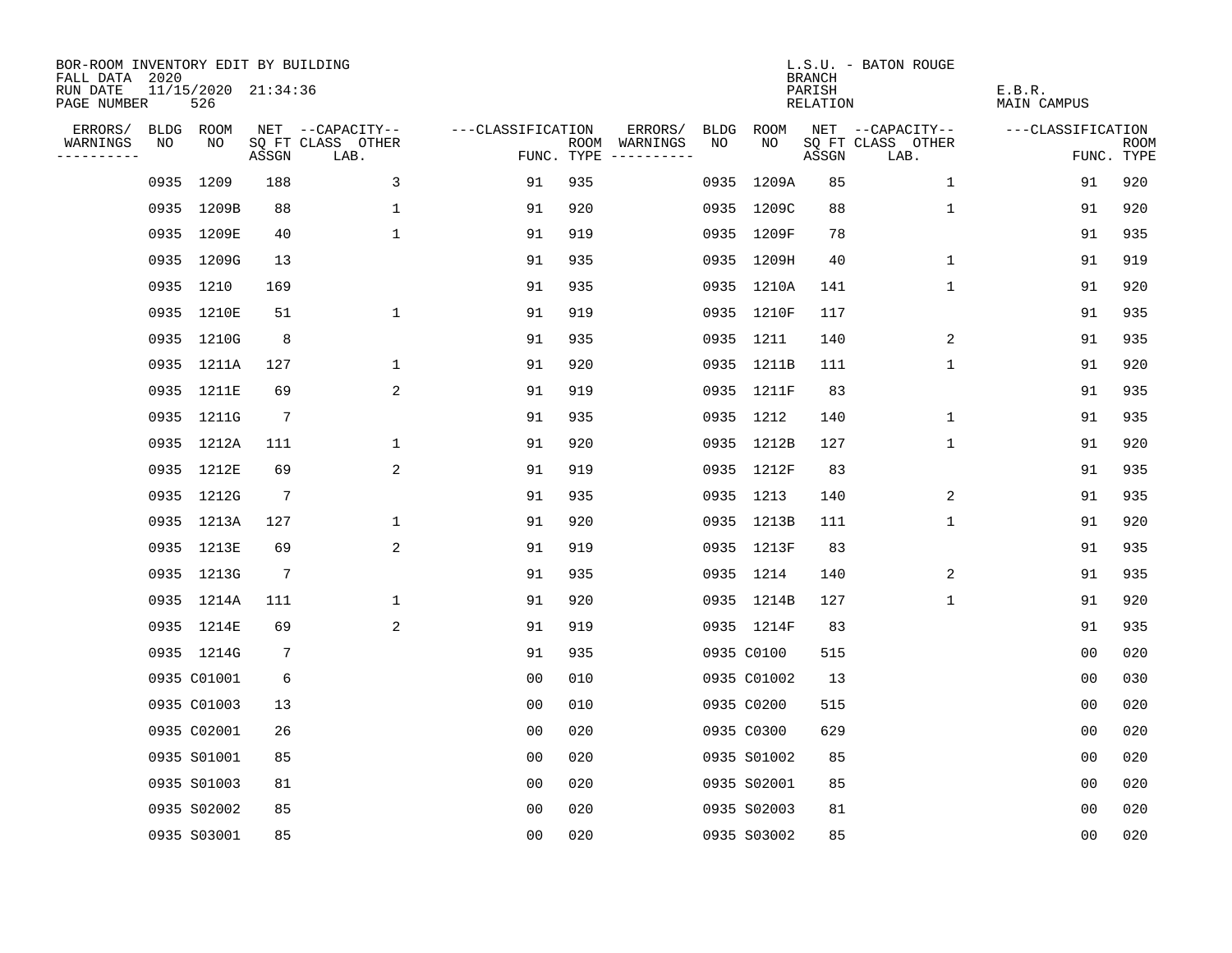| BOR-ROOM INVENTORY EDIT BY BUILDING<br>FALL DATA 2020<br>RUN DATE 11/15/2020 21:34:36 |                |      |                |                                                                                                                                                                                                                                      |        |  |               | BRANCH<br>PARISH                                 | L.S.U. - BATON ROUGE                                                                                                                                             | E.B.R.                  |        |
|---------------------------------------------------------------------------------------|----------------|------|----------------|--------------------------------------------------------------------------------------------------------------------------------------------------------------------------------------------------------------------------------------|--------|--|---------------|--------------------------------------------------|------------------------------------------------------------------------------------------------------------------------------------------------------------------|-------------------------|--------|
| PAGE NUMBER 527                                                                       |                |      |                |                                                                                                                                                                                                                                      |        |  |               |                                                  | RELATION                                                                                                                                                         | MAIN CAMPUS             |        |
|                                                                                       |                |      |                |                                                                                                                                                                                                                                      |        |  |               |                                                  |                                                                                                                                                                  |                         |        |
|                                                                                       |                |      |                | ERRORS/ BLDG ROOM NET --CAPACITY-- ----CLASSIFICATION ERRORS/ BLDG ROOM NET --CAPACITY-- -----CLASSIFICATION<br>WARNINGS NO NO SQFTCLASS OTHER ROOM WARNINGS NO NO SQFTCLASS OTHER ROOM<br>----------- ASSGN LAB. FUNC.TYPE -------- |        |  |               |                                                  |                                                                                                                                                                  |                         |        |
|                                                                                       |                |      |                |                                                                                                                                                                                                                                      |        |  |               | TOTAL NUMBER CLASSROOMS<br>TOTAL NUMBER LABS 210 | TOTAL ASSIGNABLE & UNASSIGNABLE SQFT: 10,447<br>TOTAL NET ASSIGN SQ. FT. IN ROOM FILE 8,058<br>TOTAL NUMBER COMPUTER CLASSROOMS<br>TOTAL NUMBER SPECIAL LABS 220 |                         |        |
|                                                                                       | 0936 F0001     | 235  |                |                                                                                                                                                                                                                                      | 91 315 |  | 0936 F0001A   | 51                                               |                                                                                                                                                                  | 00                      | 030    |
|                                                                                       | 0936 F0001B    | 215  |                | 91                                                                                                                                                                                                                                   | 730    |  |               | 0936 F0001C 143                                  |                                                                                                                                                                  | $1 \qquad \qquad$<br>91 | 310    |
|                                                                                       | 0936 F0002     | 115  | $\overline{1}$ | 91                                                                                                                                                                                                                                   | 310    |  | 0936 F0003    | 114                                              |                                                                                                                                                                  | 91                      | 710    |
|                                                                                       | 0936 F0004     | 256  |                | 00                                                                                                                                                                                                                                   | 030    |  |               | TOTAL NUMBER CLASSROOMS<br>TOTAL NUMBER LABS 210 | TOTAL ASSIGNABLE & UNASSIGNABLE SQFT: $1,129$<br>TOTAL NET ASSIGN SQ. FT. IN ROOM FILE 622<br>TOTAL NUMBER COMPUTER CLASSROOMS<br>TOTAL NUMBER SPECIAL LABS 220  |                         |        |
|                                                                                       | 0937 0100 426  |      |                | 91                                                                                                                                                                                                                                   | 590    |  |               | TOTAL NUMBER CLASSROOMS<br>TOTAL NUMBER LABS 210 | TOTAL ASSIGNABLE & UNASSIGNABLE SQFT: 426<br>TOTAL NET ASSIGN SQ. FT. IN ROOM FILE<br>TOTAL NUMBER COMPUTER CLASSROOMS<br>TOTAL NUMBER SPECIAL LABS 220          | 426                     |        |
|                                                                                       | 0938 0100 426  |      |                | 91                                                                                                                                                                                                                                   | 590    |  |               | TOTAL NUMBER CLASSROOMS<br>TOTAL NUMBER LABS 210 | TOTAL ASSIGNABLE & UNASSIGNABLE SQFT:<br>TOTAL NET ASSIGN SQ. FT. IN ROOM FILE<br>TOTAL NUMBER COMPUTER CLASSROOMS<br>TOTAL NUMBER SPECIAL LABS 220              | 426<br>426              |        |
|                                                                                       | 0939 0101      | 5063 |                |                                                                                                                                                                                                                                      | 14 740 |  | 0939 0101A 89 |                                                  |                                                                                                                                                                  |                         | 00 010 |
|                                                                                       | 0939 0101B 145 |      |                | 00                                                                                                                                                                                                                                   | 010    |  |               | TOTAL NUMBER CLASSROOMS<br>TOTAL NUMBER LABS 210 | TOTAL ASSIGNABLE & UNASSIGNABLE SQFT: 5,297<br>TOTAL NET ASSIGN SQ. FT. IN ROOM FILE 5,063<br>TOTAL NUMBER COMPUTER CLASSROOMS<br>TOTAL NUMBER SPECIAL LABS 220  |                         |        |
|                                                                                       | 0940 0100      | 275  |                | 14                                                                                                                                                                                                                                   | 970    |  | 0940 0102     |                                                  | 275 2 00 010                                                                                                                                                     |                         |        |
|                                                                                       | 0940 0103      | 927  | 20             |                                                                                                                                                                                                                                      | 14 970 |  |               |                                                  | TOTAL ASSIGNABLE & UNASSIGNABLE SQFT: 1,477                                                                                                                      |                         |        |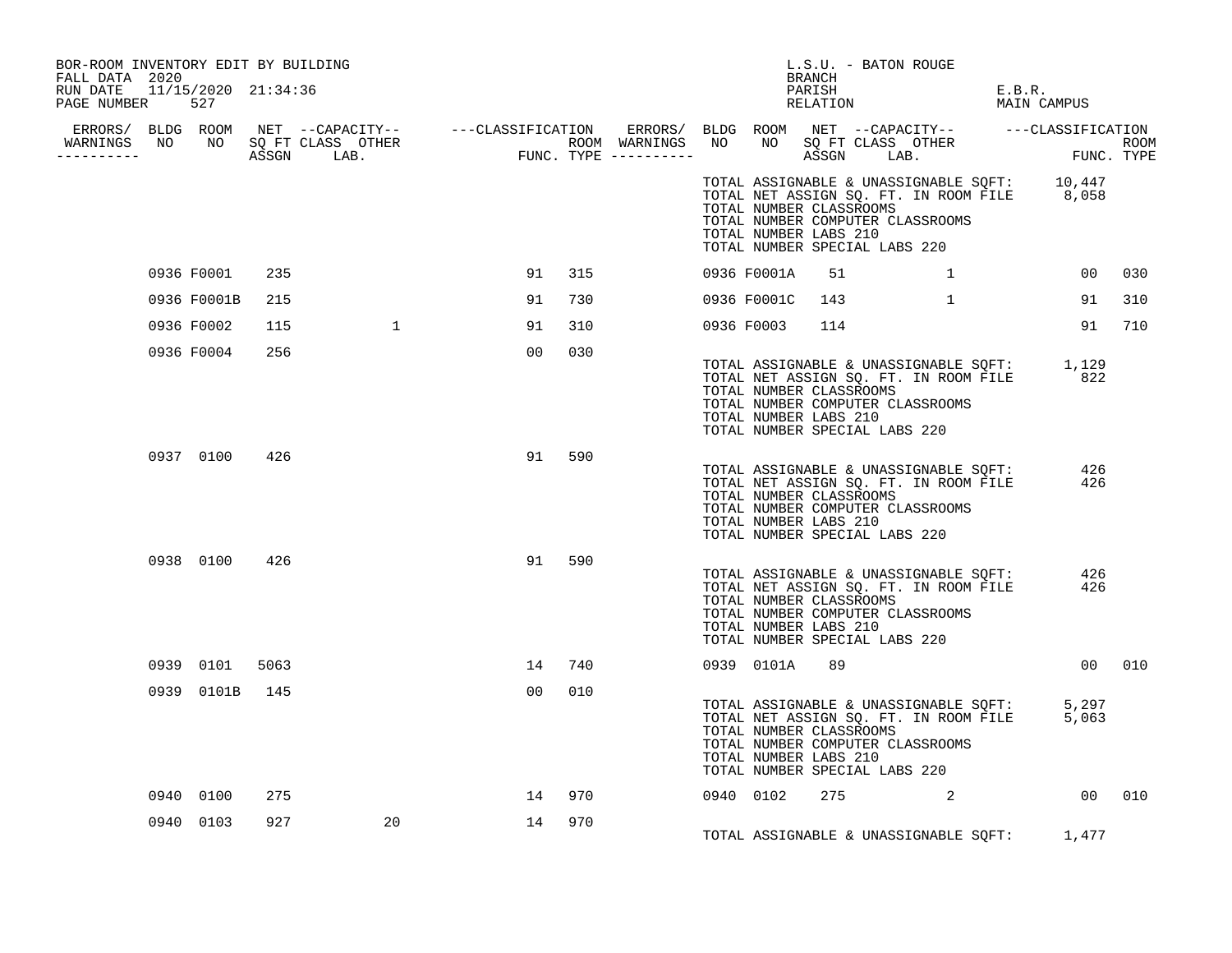| BOR-ROOM INVENTORY EDIT BY BUILDING<br>FALL DATA 2020<br>RUN DATE |    | 11/15/2020 21:34:36 |     |                                                          |                                       |     |         |           |                                                  | <b>BRANCH</b><br>PARISH | L.S.U. - BATON ROUGE          |                                  | E.B.R.                                                                         |                |      |
|-------------------------------------------------------------------|----|---------------------|-----|----------------------------------------------------------|---------------------------------------|-----|---------|-----------|--------------------------------------------------|-------------------------|-------------------------------|----------------------------------|--------------------------------------------------------------------------------|----------------|------|
| PAGE NUMBER                                                       |    | 528                 |     |                                                          |                                       |     |         |           |                                                  | RELATION                |                               |                                  | MAIN CAMPUS                                                                    |                |      |
| ERRORS/ BLDG ROOM<br>WARNINGS                                     | NO | NO 11               |     | NET --CAPACITY-- ----CLASSIFICATION<br>SQ FT CLASS OTHER |                                       |     | ERRORS/ | NO        | NO                                               |                         | SQ FT CLASS OTHER             |                                  | BLDG ROOM NET --CAPACITY-- ---CLASSIFICATION                                   |                | ROOM |
| ----------                                                        |    |                     |     | ASSGN LAB.                                               | ROOM WARNINGS<br>FUNC. TYPE --------- |     |         |           |                                                  | ASSGN                   | LAB.                          |                                  |                                                                                | FUNC. TYPE     |      |
|                                                                   |    |                     |     |                                                          |                                       |     |         |           | TOTAL NUMBER CLASSROOMS<br>TOTAL NUMBER LABS 210 |                         | TOTAL NUMBER SPECIAL LABS 220 | TOTAL NUMBER COMPUTER CLASSROOMS | TOTAL NET ASSIGN SQ. FT. IN ROOM FILE 1,202                                    |                |      |
|                                                                   |    | 0941 0150           | 132 | 2                                                        | 22                                    | 310 |         | 0941 0151 |                                                  | 76                      |                               | $\mathbf{1}$                     |                                                                                | 73             | 310  |
|                                                                   |    | 0941 0151A          | 52  |                                                          | 00                                    | 030 |         | 0941 0152 |                                                  | 132                     |                               | 2                                |                                                                                | 22             | 310  |
|                                                                   |    | 0941 0153           | 132 | 2                                                        | 22                                    | 731 |         | 0941 0154 |                                                  | 132                     |                               | $\mathbf 1$                      |                                                                                | 22             | 310  |
|                                                                   |    | 0941 0155           | 132 | 2                                                        | 22                                    | 310 |         | 0941 0156 |                                                  | 132                     |                               | 2                                |                                                                                | 22             | 310  |
|                                                                   |    | 0941 0157           | 132 | 2                                                        | 46                                    | 310 |         | 0941 0158 |                                                  | 132                     |                               | 2                                |                                                                                | 22             | 310  |
|                                                                   |    | 0941 0159           | 132 | 2                                                        | 22                                    | 310 |         | 0941 0160 |                                                  | 132                     |                               | $\mathbf 1$                      |                                                                                | 22             | 310  |
|                                                                   |    | 0941 0161           | 132 | $\mathbf{1}$                                             | 22                                    | 320 |         | 0941 0162 |                                                  | 132                     |                               | 2                                |                                                                                | 22             | 310  |
|                                                                   |    | 0941 0163           | 132 | 2                                                        | 22                                    | 310 |         | 0941 0164 |                                                  | 132                     |                               | 2                                |                                                                                | 45             | 310  |
|                                                                   |    | 0941 0165           | 132 | 2                                                        | 22                                    | 310 |         | 0941 0166 |                                                  | 132                     |                               | $\mathbf{1}$                     |                                                                                | 73             | 310  |
|                                                                   |    | 0941 0167           | 132 | 3                                                        | 22                                    | 310 |         | 0941 0168 |                                                  | 264                     |                               | 6                                |                                                                                | 46             | 350  |
|                                                                   |    | 0941 0169           | 132 | 3                                                        | 22                                    | 250 |         | 0941 0171 |                                                  | 67                      |                               |                                  |                                                                                | 00             | 030  |
|                                                                   |    | 0941 0171A          | 54  |                                                          | 0 <sub>0</sub>                        | 010 |         |           | TOTAL NUMBER CLASSROOMS<br>TOTAL NUMBER LABS 210 |                         | TOTAL NUMBER SPECIAL LABS 220 | TOTAL NUMBER COMPUTER CLASSROOMS | TOTAL ASSIGNABLE & UNASSIGNABLE SQFT:<br>TOTAL NET ASSIGN SQ. FT. IN ROOM FILE | 2,889<br>2,716 |      |
|                                                                   |    | 0942 1147           | 440 |                                                          | 00                                    | 030 |         | 0942 1151 |                                                  | 935                     |                               |                                  |                                                                                | 00             | 030  |
|                                                                   |    | 0942 1153           | 445 |                                                          | 00                                    | 030 |         | 0942 4100 |                                                  | 4170                    |                               |                                  |                                                                                | 00             | 030  |
|                                                                   |    | 0942 4100A          | 190 |                                                          | 00                                    | 030 |         |           | 0942 4100B                                       | 52                      |                               |                                  |                                                                                | 00             | 030  |
|                                                                   |    | 0942 4100C          | 52  |                                                          | 00                                    | 030 |         |           | 0942 4100D                                       | 195                     |                               |                                  |                                                                                | 00             | 030  |
|                                                                   |    | 0942 5102           | 63  |                                                          | 93                                    | 730 |         | 0942 5103 |                                                  | 305                     |                               | 10                               |                                                                                | 93             | 650  |
|                                                                   |    | 0942 5105           | 305 | 10                                                       | 93                                    | 650 |         | 0942 5106 |                                                  | 750                     |                               |                                  |                                                                                | 00             | 030  |
|                                                                   |    | 0942 5106A          | 128 |                                                          | 00                                    | 030 |         | 0942 5107 |                                                  | 305                     |                               | 10                               |                                                                                | 93             | 650  |
|                                                                   |    | 0942 5109           | 305 | 10                                                       | 93                                    | 650 |         | 0942 5111 |                                                  | 305                     |                               | 10                               |                                                                                | 93             | 650  |
|                                                                   |    |                     |     |                                                          |                                       |     |         |           |                                                  |                         |                               |                                  |                                                                                |                |      |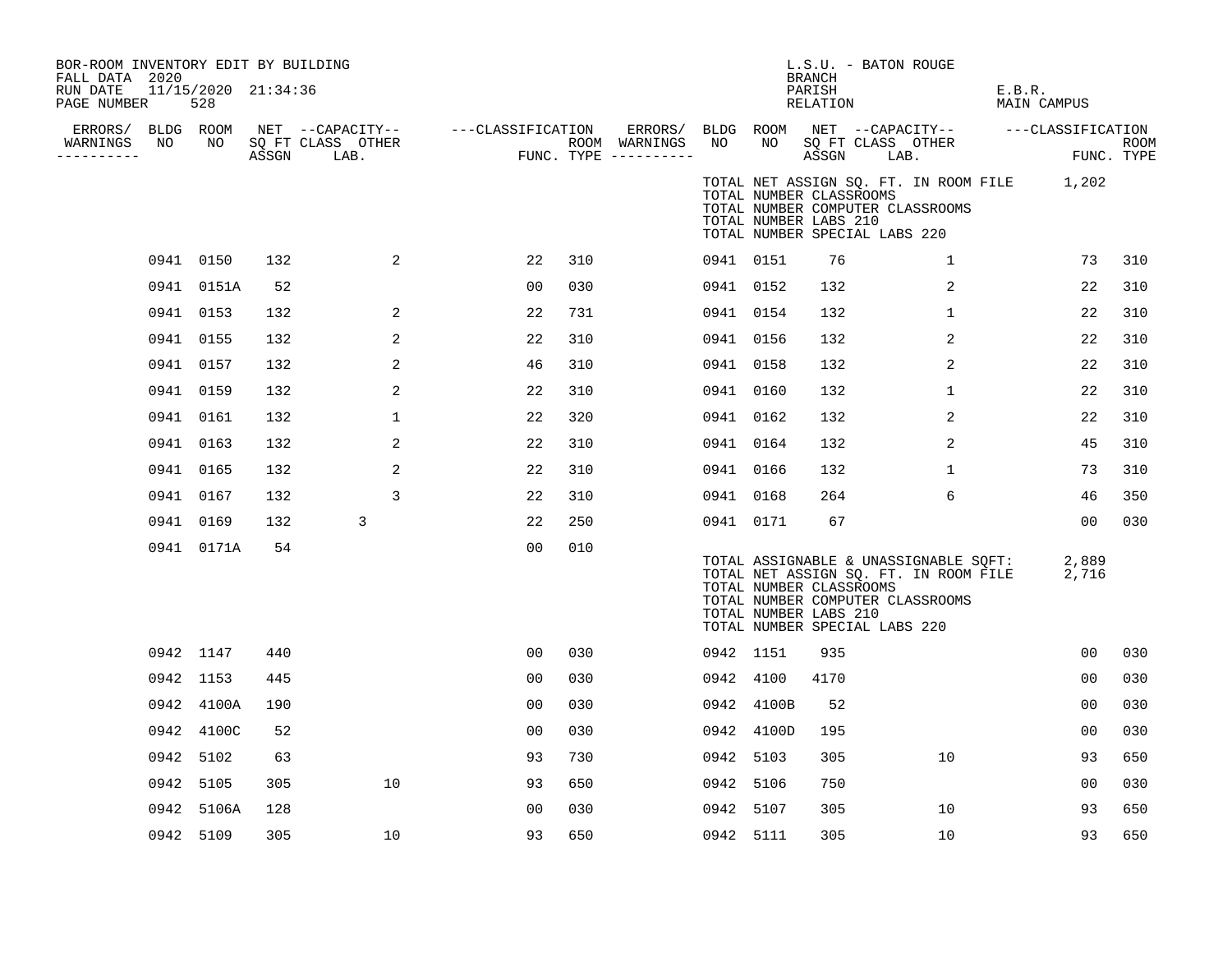| BOR-ROOM INVENTORY EDIT BY BUILDING<br>FALL DATA 2020 |           |           |                     |                           |                   |                                      |      |             | <b>BRANCH</b>      | L.S.U. - BATON ROUGE      |                       |                           |
|-------------------------------------------------------|-----------|-----------|---------------------|---------------------------|-------------------|--------------------------------------|------|-------------|--------------------|---------------------------|-----------------------|---------------------------|
| RUN DATE<br>PAGE NUMBER                               |           | 529       | 11/15/2020 21:34:36 |                           |                   |                                      |      |             | PARISH<br>RELATION |                           | E.B.R.<br>MAIN CAMPUS |                           |
| ERRORS/                                               |           | BLDG ROOM |                     | NET --CAPACITY--          | ---CLASSIFICATION | ERRORS/                              | BLDG | <b>ROOM</b> |                    | NET --CAPACITY--          | ---CLASSIFICATION     |                           |
| WARNINGS<br>----------                                | NO        | NO        | ASSGN               | SQ FT CLASS OTHER<br>LAB. |                   | ROOM WARNINGS<br>FUNC. TYPE $------$ | NO.  | NO.         | ASSGN              | SQ FT CLASS OTHER<br>LAB. |                       | <b>ROOM</b><br>FUNC. TYPE |
|                                                       | 0942      | 5113      | 305                 | 10                        | 93                | 650                                  | 0942 | 5115        | 305                | 10                        | 93                    | 650                       |
|                                                       | 0942 5117 |           | 305                 | 10                        | 93                | 650                                  | 0942 | 5119        | 305                | 10                        | 93                    | 650                       |
|                                                       |           | 0942 5120 | 1065                |                           | 0 <sub>0</sub>    | 030                                  | 0942 | 5121        | 505                | 10                        | 93                    | 650                       |
|                                                       | 0942      | 5123      | 505                 | 10                        | 93                | 650                                  | 0942 | 5125        | 505                | 10                        | 93                    | 650                       |
|                                                       | 0942      | 5127      | 505                 | 10                        | 93                | 650                                  | 0942 | 5128        | 195                |                           | 00                    | 030                       |
|                                                       | 0942      | 5130      | 288                 |                           | 0 <sub>0</sub>    | 030                                  | 0942 | 5131        | 320                | 10                        | 93                    | 650                       |
|                                                       | 0942      | 5133      | 320                 | 10                        | 93                | 650                                  | 0942 | 5134        | 34                 |                           | 00                    | 010                       |
|                                                       | 0942 5135 |           | 320                 | 10                        | 93                | 650                                  | 0942 | 5136        | 288                |                           | 0 <sub>0</sub>        | 030                       |
|                                                       | 0942      | 5138      | 77                  |                           | 93                | 730                                  | 0942 | 5139        | 320                | 10                        | 93                    | 650                       |
|                                                       |           | 0942 5141 | 320                 | 10                        | 93                | 650                                  | 0942 | 5143        | 320                | 10                        | 93                    | 650                       |
|                                                       |           | 0942 5144 | 74                  |                           | 93                | 730                                  | 0942 | 5145        | 505                | 15                        | 93                    | 650                       |
|                                                       |           | 0942 5147 | 505                 | 15                        | 93                | 650                                  | 0942 | 5149        | 505                | 15                        | 93                    | 650                       |
|                                                       | 0942      | 5151      | 505                 | 15                        | 93                | 650                                  | 0942 | 5153        | 505                | 15                        | 93                    | 650                       |
|                                                       | 0942      | 5155      | 505                 | 15                        | 93                | 650                                  | 0942 | 5156        | 74                 |                           | 93                    | 730                       |
|                                                       |           | 0942 5157 | 330                 | 10                        | 93                | 650                                  | 0942 | 5159        | 330                | 10                        | 93                    | 650                       |
|                                                       | 0942 5161 |           | 330                 | 10                        | 93                | 650                                  | 0942 | 5162        | 76                 |                           | 93                    | 730                       |
|                                                       | 0942 5164 |           | 288                 |                           | 0 <sub>0</sub>    | 030                                  | 0942 | 5165        | 330                | 10                        | 93                    | 650                       |
|                                                       |           | 0942 5166 | 34                  |                           | 0 <sub>0</sub>    | 010                                  |      | 0942 5167   | 330                | 10                        | 93                    | 650                       |
|                                                       |           | 0942 5169 | 330                 | 10                        | 93                | 650                                  |      | 0942 5170   | 288                |                           | 0 <sub>0</sub>        | 030                       |
|                                                       |           | 0942 5171 | 372                 | 10                        | 93                | 650                                  | 0942 | 5173        | 430                | 15                        | 93                    | 650                       |
|                                                       | 0942 5175 |           | 420                 | 10                        | 93                | 650                                  |      | 0942 5177   | 415                | 10                        | 93                    | 650                       |
|                                                       | 0942 5178 |           | 418                 |                           | 0 <sub>0</sub>    | 020                                  |      | 0942 6102   | 63                 |                           | 93                    | 730                       |
|                                                       | 0942 6103 |           | 305                 | 10                        | 93                | 650                                  |      | 0942 6105   | 305                | 10                        | 93                    | 650                       |
|                                                       | 0942      | 6106      | 750                 |                           | 0 <sub>0</sub>    | 030                                  |      | 0942 6106A  | 128                |                           | 00                    | 030                       |
|                                                       | 0942      | 6107      | 305                 | 10                        | 93                | 650                                  |      | 0942 6109   | 305                | 10                        | 93                    | 650                       |
|                                                       |           | 0942 6111 | 305                 | 10                        | 93                | 650                                  |      | 0942 6113   | 305                | 10                        | 93                    | 650                       |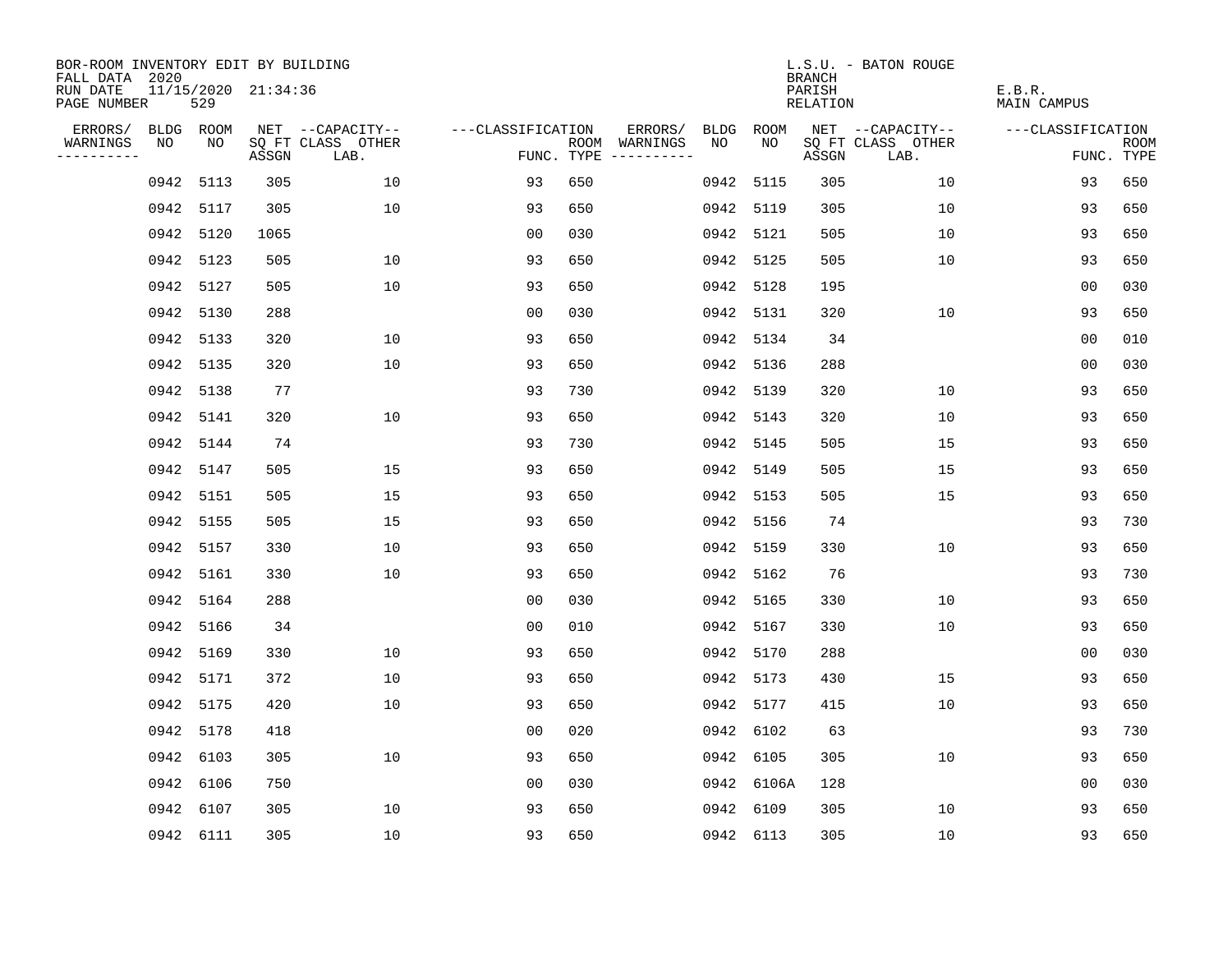| BOR-ROOM INVENTORY EDIT BY BUILDING       |           |                            |       |                           |                   |                                      |      |            | <b>BRANCH</b>      | L.S.U. - BATON ROUGE      |                       |                           |
|-------------------------------------------|-----------|----------------------------|-------|---------------------------|-------------------|--------------------------------------|------|------------|--------------------|---------------------------|-----------------------|---------------------------|
| FALL DATA 2020<br>RUN DATE<br>PAGE NUMBER |           | 11/15/2020 21:34:36<br>530 |       |                           |                   |                                      |      |            | PARISH<br>RELATION |                           | E.B.R.<br>MAIN CAMPUS |                           |
| ERRORS/                                   |           | BLDG ROOM                  |       | NET --CAPACITY--          | ---CLASSIFICATION | ERRORS/                              | BLDG | ROOM       |                    | NET --CAPACITY--          | ---CLASSIFICATION     |                           |
| WARNINGS<br>----------                    | NO        | NO                         | ASSGN | SQ FT CLASS OTHER<br>LAB. |                   | ROOM WARNINGS<br>FUNC. TYPE $------$ | NO.  | NO.        | ASSGN              | SQ FT CLASS OTHER<br>LAB. |                       | <b>ROOM</b><br>FUNC. TYPE |
|                                           | 0942      | 6115                       | 305   | 10                        | 93                | 650                                  | 0942 | 6117       | 305                | 10                        | 93                    | 650                       |
|                                           | 0942 6119 |                            | 305   | 10                        | 93                | 650                                  |      | 0942 6120  | 1065               |                           | 0 <sub>0</sub>        | 030                       |
|                                           | 0942 6121 |                            | 505   | 15                        | 93                | 650                                  |      | 0942 6123  | 505                | 15                        | 93                    | 650                       |
|                                           | 0942 6125 |                            | 505   | 15                        | 93                | 650                                  |      | 0942 6127  | 505                | 15                        | 93                    | 650                       |
|                                           | 0942      | 6128                       | 195   |                           | 0 <sub>0</sub>    | 030                                  |      | 0942 6130  | 288                |                           | 00                    | 030                       |
|                                           | 0942 6131 |                            | 320   | 10                        | 93                | 650                                  |      | 0942 6133  | 320                | 5                         | 93                    | 650                       |
|                                           | 0942 6134 |                            | 34    |                           | 0 <sub>0</sub>    | 010                                  |      | 0942 6135  | 320                | 10                        | 93                    | 650                       |
|                                           | 0942 6136 |                            | 288   |                           | 0 <sub>0</sub>    | 030                                  |      | 0942 6138  | 77                 |                           | 93                    | 730                       |
|                                           | 0942 6139 |                            | 320   | 10                        | 93                | 650                                  |      | 0942 6141  | 320                | 10                        | 93                    | 650                       |
|                                           | 0942 6143 |                            | 320   | 10                        | 93                | 650                                  |      | 0942 6144  | 74                 |                           | 93                    | 730                       |
|                                           | 0942 6145 |                            | 505   | 15                        | 93                | 650                                  |      | 0942 6147  | 505                | 15                        | 93                    | 650                       |
|                                           | 0942 6149 |                            | 505   | 15                        | 93                | 650                                  |      | 0942 6151  | 505                | 15                        | 93                    | 650                       |
|                                           | 0942 6153 |                            | 505   | 15                        | 93                | 650                                  |      | 0942 6155  | 505                | 15                        | 93                    | 650                       |
|                                           | 0942      | 6156                       | 74    |                           | 93                | 730                                  |      | 0942 6157  | 330                | 10                        | 93                    | 650                       |
|                                           | 0942 6159 |                            | 330   | 10                        | 93                | 650                                  |      | 0942 6161  | 330                | 10                        | 93                    | 650                       |
|                                           | 0942 6162 |                            | 76    |                           | 93                | 730                                  |      | 0942 6164  | 288                |                           | 0 <sub>0</sub>        | 030                       |
|                                           | 0942 6165 |                            | 330   | 10                        | 93                | 650                                  |      | 0942 6166  | 34                 |                           | 0 <sub>0</sub>        | 010                       |
|                                           | 0942 6167 |                            | 330   | 10                        | 93                | 650                                  |      | 0942 6169  | 330                | 10                        | 93                    | 650                       |
|                                           | 0942 6170 |                            | 288   |                           | 0 <sub>0</sub>    | 030                                  |      | 0942 6171  | 372                | 10                        | 93                    | 650                       |
|                                           | 0942 6173 |                            | 430   | 15                        | 93                | 650                                  |      | 0942 6175  | 420                | 15                        | 93                    | 650                       |
|                                           | 0942 6177 |                            | 415   | 15                        | 93                | 650                                  |      | 0942 6178  | 418                |                           | 0 <sub>0</sub>        | 020                       |
|                                           | 0942 7103 |                            | 168   |                           | 93                | 730                                  |      | 0942 7103A | 77                 |                           | 93                    | 730                       |
|                                           | 0942 7113 |                            | 1170  |                           | 0 <sub>0</sub>    | 030                                  |      | 0942 7119  | 440                |                           | 0 <sub>0</sub>        | 030                       |
|                                           | 0942 7123 |                            | 638   |                           | 0 <sub>0</sub>    | 030                                  |      | 0942 7131  | 615                |                           | 00                    | 030                       |
|                                           |           | 0942 7131A                 | 77    |                           | 0 <sub>0</sub>    | 030                                  |      | 0942 7133  | 560                |                           | 0 <sub>0</sub>        | 030                       |
|                                           |           | 0942 7141                  | 820   |                           | 0 <sub>0</sub>    | 030                                  |      | 0942 7143  | 630                |                           | 0 <sub>0</sub>        | 030                       |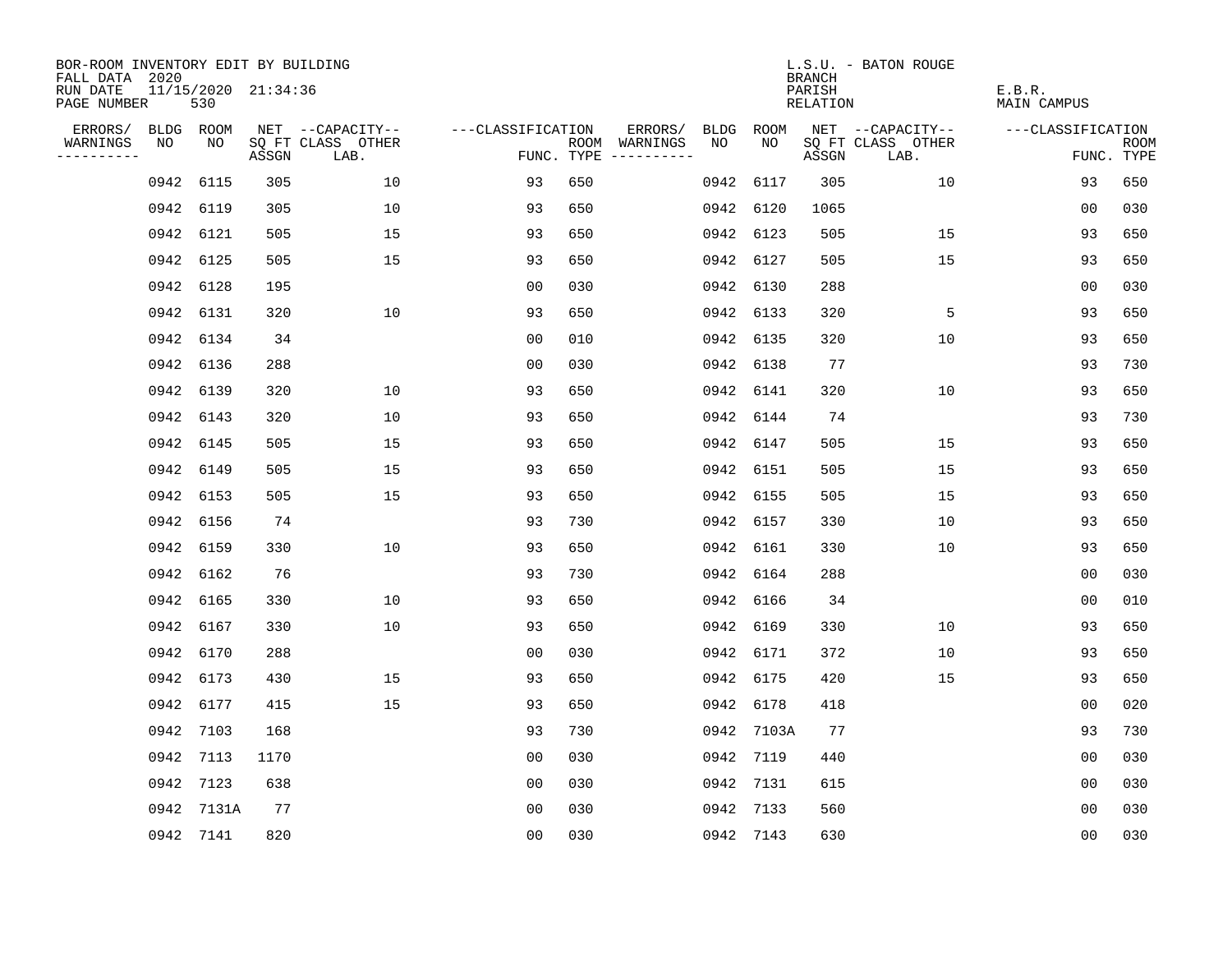| BOR-ROOM INVENTORY EDIT BY BUILDING       |    |             |                     |                           |                   |     |                                      |      |             | <b>BRANCH</b>      | L.S.U. - BATON ROUGE      |                       |                           |
|-------------------------------------------|----|-------------|---------------------|---------------------------|-------------------|-----|--------------------------------------|------|-------------|--------------------|---------------------------|-----------------------|---------------------------|
| FALL DATA 2020<br>RUN DATE<br>PAGE NUMBER |    | 531         | 11/15/2020 21:34:36 |                           |                   |     |                                      |      |             | PARISH<br>RELATION |                           | E.B.R.<br>MAIN CAMPUS |                           |
| ERRORS/                                   |    | BLDG ROOM   |                     | NET --CAPACITY--          | ---CLASSIFICATION |     | ERRORS/                              | BLDG | ROOM        |                    | NET --CAPACITY--          | ---CLASSIFICATION     |                           |
| WARNINGS<br>----------                    | NO | NO          | ASSGN               | SQ FT CLASS OTHER<br>LAB. |                   |     | ROOM WARNINGS<br>FUNC. TYPE $------$ | NO   | NO.         | ASSGN              | SQ FT CLASS OTHER<br>LAB. |                       | <b>ROOM</b><br>FUNC. TYPE |
|                                           |    | 0942 7151   | 720                 |                           | 00                | 030 |                                      |      | 0942 7151A  | 84                 |                           | 0 <sub>0</sub>        | 030                       |
|                                           |    | 0942 7153   | 650                 |                           | 00                | 030 |                                      |      | 0942 7163   | 1370               |                           | 0 <sub>0</sub>        | 030                       |
|                                           |    | 0942 7175   | 410                 |                           | 00                | 030 |                                      |      | 0942 7177   | 450                |                           | 0 <sub>0</sub>        | 030                       |
|                                           |    | 0942 C5100  | 8060                |                           | 00                | 020 |                                      |      | 0942 C6100  | 8060               |                           | 0 <sub>0</sub>        | 020                       |
|                                           |    |             | 0942 C7100 16485    |                           | 00                | 020 |                                      |      | 0942 E1101  | 43                 |                           | 0 <sub>0</sub>        | 020                       |
|                                           |    | 0942 E1102  | 43                  |                           | 0 <sub>0</sub>    | 020 |                                      |      | 0942 E1103  | 43                 |                           | 0 <sub>0</sub>        | 020                       |
|                                           |    | 0942 E1104  | 46                  |                           | 0 <sub>0</sub>    | 020 |                                      |      | 0942 E2101  | 43                 |                           | 00                    | 020                       |
|                                           |    | 0942 E2102  | 43                  |                           | 0 <sub>0</sub>    | 020 |                                      |      | 0942 E2103  | 43                 |                           | 0 <sub>0</sub>        | 020                       |
|                                           |    | 0942 E2104  | 46                  |                           | 0 <sub>0</sub>    | 020 |                                      |      | 0942 E3101  | 43                 |                           | 0 <sub>0</sub>        | 020                       |
|                                           |    | 0942 E3102  | 43                  |                           | 0 <sub>0</sub>    | 020 |                                      |      | 0942 E3103  | 43                 |                           | 0 <sub>0</sub>        | 020                       |
|                                           |    | 0942 E3104  | 46                  |                           | 00                | 020 |                                      |      | 0942 E4101  | 43                 |                           | 0 <sub>0</sub>        | 020                       |
|                                           |    | 0942 E4102  | 43                  |                           | 0 <sub>0</sub>    | 020 |                                      |      | 0942 E4103  | 43                 |                           | 0 <sub>0</sub>        | 020                       |
|                                           |    | 0942 E4104  | 46                  |                           | 00                | 020 |                                      |      | 0942 E5101  | 43                 |                           | 0 <sub>0</sub>        | 020                       |
|                                           |    | 0942 E5102  | 43                  |                           | 0 <sub>0</sub>    | 020 |                                      |      | 0942 E5103  | 43                 |                           | 0 <sub>0</sub>        | 020                       |
|                                           |    | 0942 E5104  | 46                  |                           | 00                | 020 |                                      |      | 0942 E6101  | 43                 |                           | 00                    | 020                       |
|                                           |    | 0942 E6102  | 43                  |                           | 0 <sub>0</sub>    | 020 |                                      |      | 0942 E6103  | 43                 |                           | 0 <sub>0</sub>        | 020                       |
|                                           |    | 0942 E6104  | 46                  |                           | 0 <sub>0</sub>    | 020 |                                      |      | 0942 E7101  | 43                 |                           | 0 <sub>0</sub>        | 020                       |
|                                           |    | 0942 E7102  | 43                  |                           | 0 <sub>0</sub>    | 020 |                                      |      | 0942 E7103  | 43                 |                           | 0 <sub>0</sub>        | 020                       |
|                                           |    | 0942 E7104  | 46                  |                           | 0 <sub>0</sub>    | 020 |                                      |      | 0942 S1101  | 740                |                           | 0 <sub>0</sub>        | 020                       |
|                                           |    | 0942 S1101E | 87                  |                           | 0 <sub>0</sub>    | 020 |                                      |      | 0942 S1102  | 740                |                           | 0 <sub>0</sub>        | 020                       |
|                                           |    | 0942 S1103  | 624                 |                           | 0 <sub>0</sub>    | 020 |                                      |      | 0942 S2101  | 740                |                           | 0 <sub>0</sub>        | 020                       |
|                                           |    | 0942 S2101E | 302                 |                           | 0 <sub>0</sub>    | 020 |                                      |      | 0942 S2102  | 740                |                           | 0 <sub>0</sub>        | 020                       |
|                                           |    | 0942 S2102E | 148                 |                           | 0 <sub>0</sub>    | 020 |                                      |      | 0942 S2103  | 624                |                           | 0 <sub>0</sub>        | 020                       |
|                                           |    | 0942 S3101  | 740                 |                           | 0 <sub>0</sub>    | 020 |                                      |      | 0942 S3101E | 130                |                           | 0 <sub>0</sub>        | 020                       |
|                                           |    | 0942 S3102  | 740                 |                           | 0 <sub>0</sub>    | 020 |                                      |      | 0942 S3102E | 359                |                           | 0 <sub>0</sub>        | 020                       |
|                                           |    | 0942 S3103  | 624                 |                           | 0 <sub>0</sub>    | 020 |                                      |      | 0942 S4101  | 740                |                           | 0 <sub>0</sub>        | 020                       |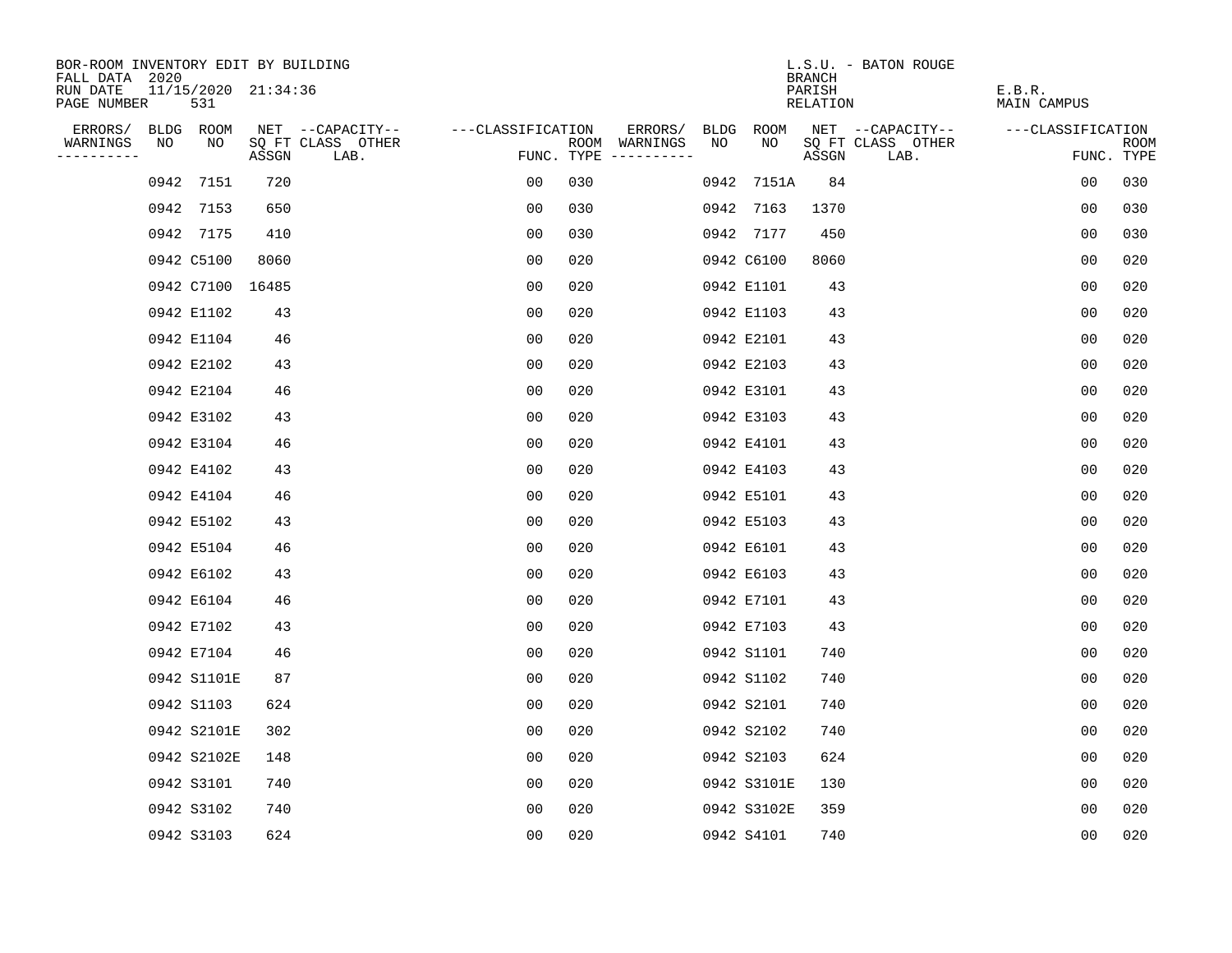| BOR-ROOM INVENTORY EDIT BY BUILDING<br>FALL DATA 2020 |                 |     |                                      |              |                                                       |     |                                            |                                                  | BRANCH             | L.S.U. - BATON ROUGE                                                                                                                                                                       |                       |                           |
|-------------------------------------------------------|-----------------|-----|--------------------------------------|--------------|-------------------------------------------------------|-----|--------------------------------------------|--------------------------------------------------|--------------------|--------------------------------------------------------------------------------------------------------------------------------------------------------------------------------------------|-----------------------|---------------------------|
| RUN DATE 11/15/2020 21:34:36<br>PAGE NUMBER 532       |                 |     |                                      |              |                                                       |     |                                            |                                                  | PARISH<br>RELATION |                                                                                                                                                                                            | E.B.R.<br>MAIN CAMPUS |                           |
|                                                       |                 |     |                                      |              | ERRORS/ BLDG ROOM NET --CAPACITY-- ----CLASSIFICATION |     |                                            |                                                  |                    | ERRORS/ BLDG ROOM NET --CAPACITY-- ----CLASSIFICATION                                                                                                                                      |                       |                           |
| WARNINGS<br>----------                                |                 |     | NO NO SOFT CLASS OTHER<br>ASSGN LAB. |              | $\overline{r}$                                        |     | ROOM WARNINGS NO<br>$FUNC. TYPE$ --------- | NO <sub>1</sub>                                  |                    | SQ FT CLASS OTHER<br>ASSGN LAB.                                                                                                                                                            |                       | <b>ROOM</b><br>FUNC. TYPE |
|                                                       | 0942 S4101E     | 280 |                                      |              | 00 <sub>o</sub>                                       | 020 |                                            | 0942 S4102                                       | 740                |                                                                                                                                                                                            | 00                    | 020                       |
|                                                       | 0942 S4102E     | 344 |                                      |              | 00                                                    | 020 |                                            | 0942 S4103                                       | 624                |                                                                                                                                                                                            | 00                    | 020                       |
|                                                       | 0942 S5101      | 740 |                                      |              | 0 <sub>0</sub>                                        | 020 |                                            | 0942 S5101E                                      | 134                |                                                                                                                                                                                            | 0 <sub>0</sub>        | 020                       |
|                                                       | 0942 S5102      | 740 |                                      |              | 00                                                    | 020 |                                            | 0942 S5102E                                      | 312                |                                                                                                                                                                                            | 0 <sub>0</sub>        | 020                       |
|                                                       | 0942 S5103      | 624 |                                      |              | 0 <sub>0</sub>                                        | 020 |                                            | 0942 S6101                                       | 740                |                                                                                                                                                                                            | 00                    | 020                       |
|                                                       | 0942 S6101E     | 134 |                                      |              | 00                                                    | 020 |                                            | 0942 S6102                                       | 740                |                                                                                                                                                                                            | 0 <sub>0</sub>        | 020                       |
|                                                       | 0942 S6102E     | 290 |                                      |              | 00                                                    | 020 |                                            | 0942 S6103                                       | 624                |                                                                                                                                                                                            | 00                    | 020                       |
|                                                       | 0942 S7101      | 335 |                                      |              | 00                                                    | 020 |                                            | 0942 S7101E                                      | 292                |                                                                                                                                                                                            | 00                    | 020                       |
|                                                       | 0942 S7102      | 335 |                                      |              | 00 <sub>o</sub>                                       | 020 |                                            | 0942 S7103                                       | 624                |                                                                                                                                                                                            | 00 <sub>o</sub>       | 020                       |
|                                                       | 0942 S8103      | 624 |                                      |              | 00                                                    | 020 |                                            | TOTAL NUMBER CLASSROOMS<br>TOTAL NUMBER LABS 210 |                    | TOTAL ASSIGNABLE & UNASSIGNABLE SQFT: 101,486<br>TOTAL NET ASSIGN SQ. FT. IN ROOM FILE 27,637<br>TOTAL NUMBER COMPUTER CLASSROOMS<br>TOTAL NUMBER SPECIAL LABS 220                         |                       |                           |
|                                                       | 0944 0102       | 46  |                                      |              | 00 <sup>o</sup>                                       | 030 |                                            | 0944 0104                                        | 44                 |                                                                                                                                                                                            | 0 <sub>0</sub>        | 030                       |
|                                                       | 0944 0105       | 110 |                                      | $\mathbf{1}$ | 22                                                    | 310 |                                            | 0944 0115 3513                                   |                    | 70                                                                                                                                                                                         | 22                    | 250                       |
|                                                       | 0944 0115A 1210 |     |                                      | $\mathbf{1}$ | 22                                                    | 250 |                                            | TOTAL NUMBER CLASSROOMS<br>TOTAL NUMBER LABS 210 |                    | 0944 C0100 90 1<br>0013<br>TOTAL ASSIGNABLE & UNASSIGNABLE SQFT: 5,013<br>TOTAL NET ASSIGN SQ. FT. IN ROOM FILE 4,833<br>TOTAL NUMBER COMPUTER CLASSROOMS<br>TOTAL NUMBER SPECIAL LABS 220 | 00                    | 020                       |
|                                                       | 0946 0001       | 93  |                                      |              | 42                                                    | 650 |                                            | TOTAL NUMBER CLASSROOMS<br>TOTAL NUMBER LABS 210 |                    | TOTAL ASSIGNABLE & UNASSIGNABLE SQFT: 93<br>TOTAL NET ASSIGN SQ. FT. IN ROOM FILE<br>TOTAL NUMBER COMPUTER CLASSROOMS<br>TOTAL NUMBER SPECIAL LABS 220                                     | 93                    |                           |
|                                                       | 0947 0001       | 411 |                                      |              | 42                                                    | 620 |                                            | TOTAL NUMBER CLASSROOMS                          |                    | TOTAL ASSIGNABLE & UNASSIGNABLE SOFT:<br>TOTAL NET ASSIGN SQ. FT. IN ROOM FILE                                                                                                             | 411<br>411            |                           |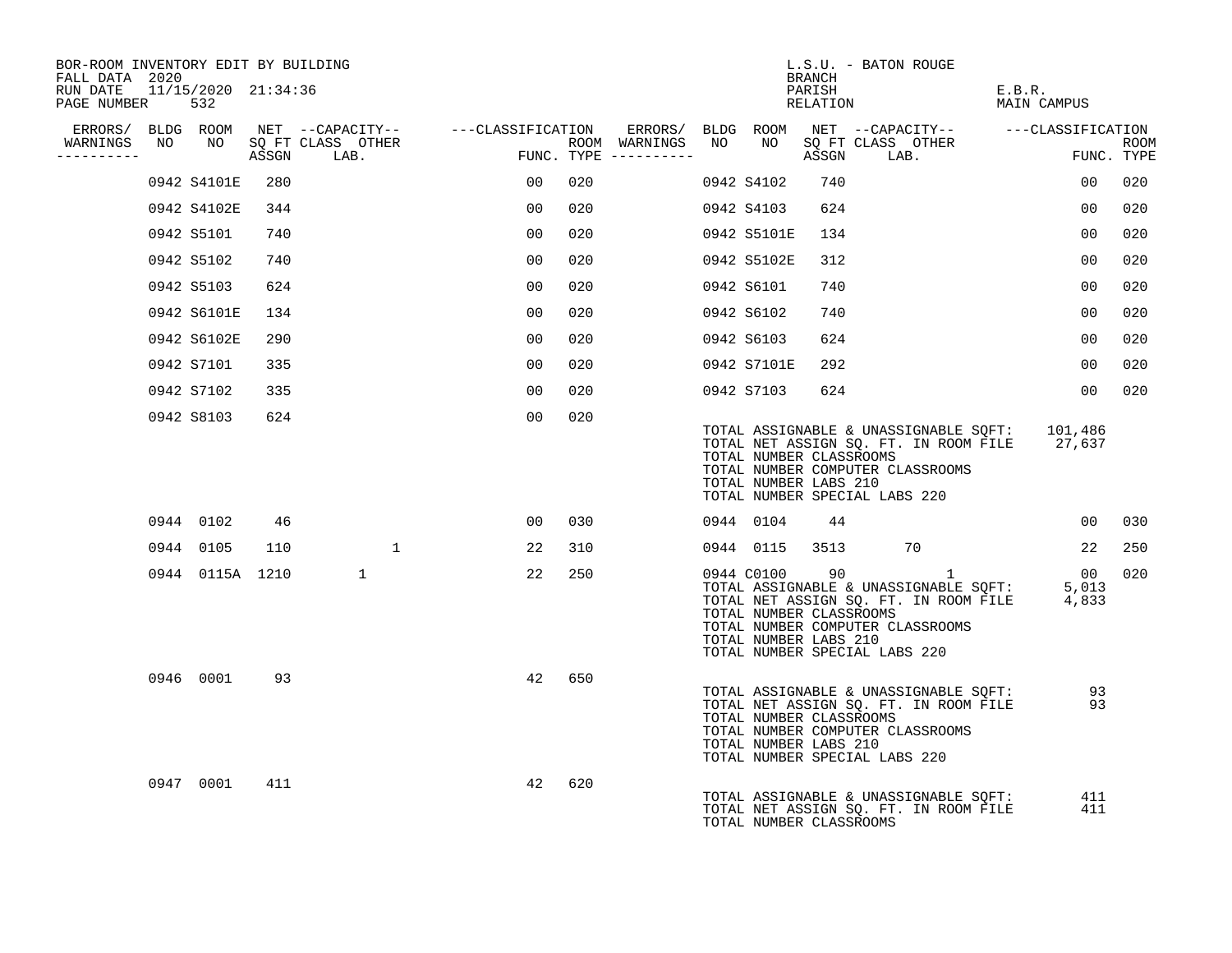| BOR-ROOM INVENTORY EDIT BY BUILDING<br>FALL DATA 2020 |                |            |                         |                                                                                                              |                |     |                  |           |                                                                                   | L.S.U. - BATON ROUGE<br><b>BRANCH</b> |                                                                                                                          |        |                |            |
|-------------------------------------------------------|----------------|------------|-------------------------|--------------------------------------------------------------------------------------------------------------|----------------|-----|------------------|-----------|-----------------------------------------------------------------------------------|---------------------------------------|--------------------------------------------------------------------------------------------------------------------------|--------|----------------|------------|
| RUN DATE 11/15/2020 21:34:36<br>PAGE NUMBER           | 533            |            |                         |                                                                                                              |                |     |                  |           |                                                                                   | PARISH<br>RELATION                    |                                                                                                                          | E.B.R. | MAIN CAMPUS    |            |
| WARNINGS                                              |                |            | NO NO SQ FT CLASS OTHER | ERRORS/ BLDG ROOM NET --CAPACITY-- ----CLASSIFICATION ERRORS/ BLDG ROOM NET --CAPACITY-- -----CLASSIFICATION |                |     | ROOM WARNINGS NO |           |                                                                                   |                                       | NO SQ FT CLASS OTHER                                                                                                     |        |                | ROOM       |
| ----------                                            |                | ASSGN LAB. |                         | ROOM WARNINGS<br>FUNC. TYPE ---------                                                                        |                |     |                  |           |                                                                                   |                                       | ASSGN LAB.                                                                                                               |        |                | FUNC. TYPE |
|                                                       |                |            |                         |                                                                                                              |                |     |                  |           | TOTAL NUMBER LABS 210<br>TOTAL NUMBER SPECIAL LABS 220                            |                                       | TOTAL NUMBER COMPUTER CLASSROOMS                                                                                         |        |                |            |
|                                                       | 0948 0001      | 222        |                         |                                                                                                              | 42             | 620 |                  |           |                                                                                   |                                       | TOTAL ASSIGNABLE & UNASSIGNABLE SQFT:                                                                                    |        | 222            |            |
|                                                       |                |            |                         |                                                                                                              |                |     |                  |           | TOTAL NUMBER CLASSROOMS<br>TOTAL NUMBER LABS 210<br>TOTAL NUMBER SPECIAL LABS 220 |                                       | TOTAL NET ASSIGN SQ. FT. IN ROOM FILE<br>TOTAL NUMBER COMPUTER CLASSROOMS                                                |        | 222            |            |
|                                                       | 0949 0001 1487 |            |                         |                                                                                                              | 42             | 620 |                  |           | TOTAL NUMBER CLASSROOMS<br>TOTAL NUMBER LABS 210<br>TOTAL NUMBER SPECIAL LABS 220 |                                       | TOTAL ASSIGNABLE & UNASSIGNABLE SQFT:<br>TOTAL NET ASSIGN SQ. FT. IN ROOM FILE 1,487<br>TOTAL NUMBER COMPUTER CLASSROOMS |        | 1,487          |            |
|                                                       | 0950 1001      | 570        | 16                      |                                                                                                              | 91             | 680 |                  |           | 0950 1001A                                                                        | 25                                    |                                                                                                                          |        | 00             | 030        |
|                                                       | 0950 1001B     | 398        |                         |                                                                                                              | 91             | 635 |                  |           | 0950 1001C                                                                        | 92                                    |                                                                                                                          |        | 91             | 645        |
|                                                       | 0950 1005      | 185        |                         |                                                                                                              | 91             | 635 |                  |           | 0950 1005A                                                                        | 58                                    |                                                                                                                          |        | 0 <sub>0</sub> | 010        |
|                                                       | 0950 1005B     | 128        | 2                       |                                                                                                              | 00             | 010 |                  |           | 0950 1005C                                                                        | 128                                   | 2                                                                                                                        |        | 0 <sub>0</sub> | 010        |
|                                                       | 0950 1006      | 312        | 10                      |                                                                                                              | 91             | 650 |                  | 0950 1007 |                                                                                   | 52                                    |                                                                                                                          |        | 91             | 645        |
|                                                       | 0950 1007A     | 53         |                         |                                                                                                              | 0 <sub>0</sub> | 030 |                  |           | 0950 1007B                                                                        | 53                                    |                                                                                                                          |        | 0 <sub>0</sub> | 030        |
|                                                       | 0950 1007C     | 189        |                         |                                                                                                              | 91             | 645 |                  |           | 0950 1007D                                                                        | 21                                    |                                                                                                                          |        | 91             | 645        |
|                                                       | 0950 1008      | 360        | 10                      |                                                                                                              | 91             | 640 |                  |           | 0950 1008A                                                                        | 162                                   | 2                                                                                                                        |        | 91             | 645        |
|                                                       | 0950 1011      | 356        | 10                      |                                                                                                              | 91             | 640 |                  |           | 0950 1011A                                                                        | 21                                    |                                                                                                                          |        | 91             | 645        |
|                                                       | 0950 1011B     | 112        | 2                       |                                                                                                              | 91             | 645 |                  | 0950 1012 |                                                                                   | 356                                   | 10                                                                                                                       |        | 91             | 640        |
|                                                       | 0950 1015      | 356        | 10                      |                                                                                                              | 91             | 640 |                  |           | 0950 1015B                                                                        | 112                                   | 2                                                                                                                        |        | 91             | 645        |
|                                                       | 0950 1015C     | 21         |                         |                                                                                                              | 91             | 645 |                  | 0950 1016 |                                                                                   | 356                                   | 10                                                                                                                       |        | 91             | 640        |
|                                                       | 0950 1016A     | 162        | 2                       |                                                                                                              | 91             | 645 |                  | 0950 1019 |                                                                                   | 430                                   | $12 \overline{ }$                                                                                                        |        | 91             | 640        |
|                                                       | 0950 1019A     | 21         |                         |                                                                                                              | 91             | 645 |                  | 0950 1020 |                                                                                   | 430                                   | 12                                                                                                                       |        | 91             | 640        |
|                                                       | 0950 1028      | 24         |                         |                                                                                                              | 00             | 030 |                  | 0950 1029 |                                                                                   | 29                                    |                                                                                                                          |        | 00             | 030        |
|                                                       | 0950 1100      | 135        | 2                       |                                                                                                              | 91             | 310 |                  | 0950 1101 |                                                                                   | 109                                   |                                                                                                                          |        | 91             | 315        |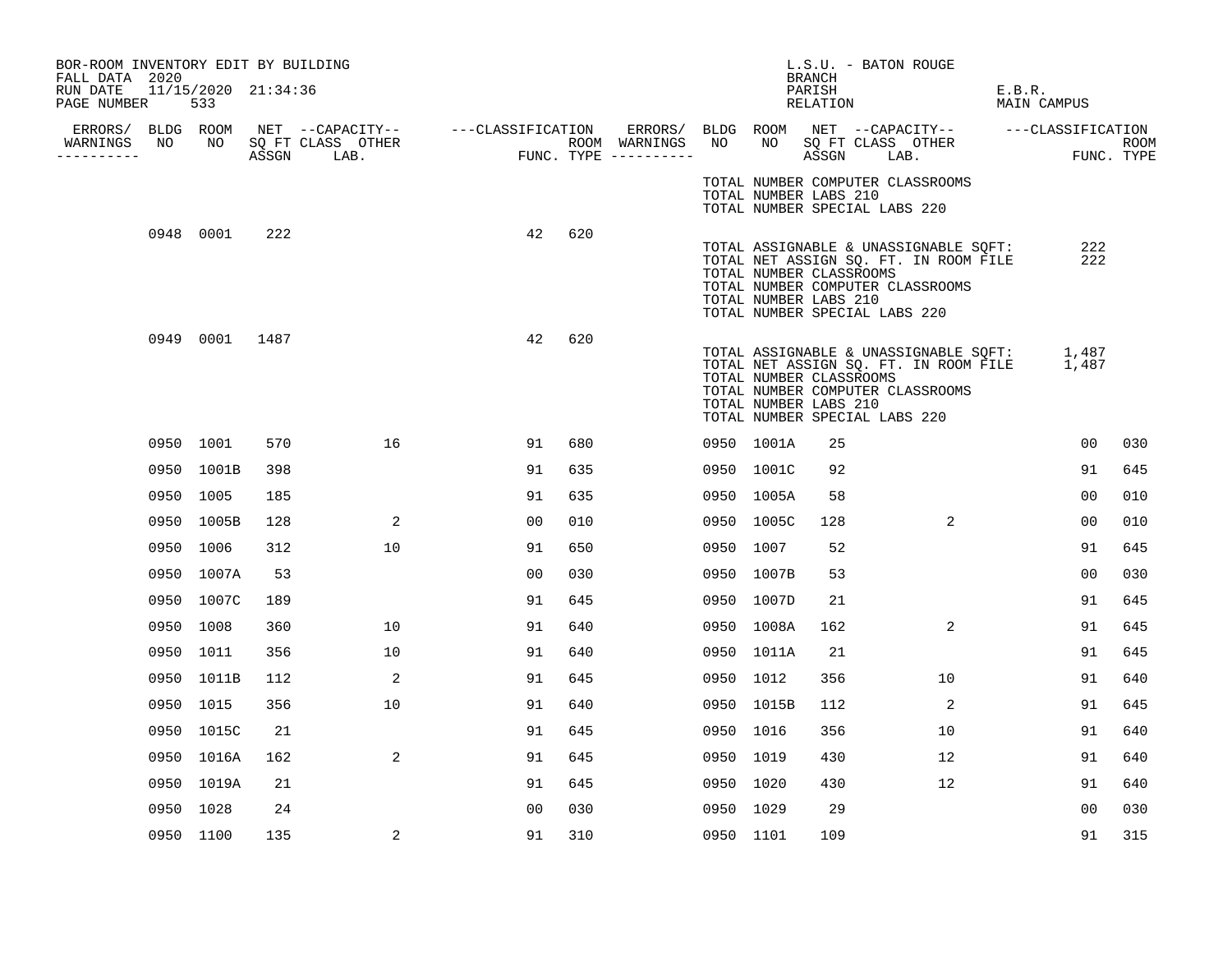| BOR-ROOM INVENTORY EDIT BY BUILDING<br>FALL DATA 2020 |    |                            |       |                                               |                   |     |                                                 |            |                                                  | <b>BRANCH</b>      | L.S.U. - BATON ROUGE                                                                                                                                |                              |                           |
|-------------------------------------------------------|----|----------------------------|-------|-----------------------------------------------|-------------------|-----|-------------------------------------------------|------------|--------------------------------------------------|--------------------|-----------------------------------------------------------------------------------------------------------------------------------------------------|------------------------------|---------------------------|
| RUN DATE<br>PAGE NUMBER                               |    | 11/15/2020 21:34:36<br>534 |       |                                               |                   |     |                                                 |            |                                                  | PARISH<br>RELATION |                                                                                                                                                     | E.B.R.<br><b>MAIN CAMPUS</b> |                           |
| ERRORS/<br>WARNINGS<br>----------                     | NO | BLDG ROOM<br>NO            | ASSGN | NET --CAPACITY--<br>SQ FT CLASS OTHER<br>LAB. | ---CLASSIFICATION |     | ERRORS/<br>ROOM WARNINGS<br>FUNC. TYPE $------$ | BLDG<br>NO | ROOM<br>NO                                       | ASSGN              | NET --CAPACITY--<br>SQ FT CLASS OTHER<br>LAB.                                                                                                       | ---CLASSIFICATION            | <b>ROOM</b><br>FUNC. TYPE |
|                                                       |    | 0950 1102                  | 167   | $\mathbf{1}$                                  | 91                | 310 |                                                 |            | 0950 1105                                        | 165                | <sup>1</sup>                                                                                                                                        | 91                           | 310                       |
|                                                       |    | 0950 1106                  | 167   | 2                                             | 91                | 310 |                                                 |            | 0950 1109                                        | 547                | 16                                                                                                                                                  | 91                           | 640                       |
|                                                       |    | 0950 1109A                 | 29    |                                               | 91                | 645 |                                                 |            | 0950 1109B                                       | 97                 | 2                                                                                                                                                   | 91                           | 645                       |
|                                                       |    | 0950 1109C                 | 59    |                                               | 91                | 645 |                                                 |            | 0950 1110                                        | 549                | 16                                                                                                                                                  | 91                           | 640                       |
|                                                       |    | 0950 1110A                 | 23    |                                               | 91                | 645 |                                                 |            | 0950 1115                                        | 428                | 12                                                                                                                                                  | 91                           | 640                       |
|                                                       |    | 0950 1115A                 | 21    |                                               | 91                | 645 |                                                 |            | 0950 1116                                        | 485                | 14                                                                                                                                                  | 91                           | 640                       |
|                                                       |    | 0950 1116A                 | 97    | 2                                             | 91                | 645 |                                                 |            | 0950 1116B                                       | 59                 | 2                                                                                                                                                   | 91                           | 645                       |
|                                                       |    | 0950 1116C                 | 21    |                                               | 91                | 645 |                                                 |            | 0950 1119                                        | 42                 |                                                                                                                                                     | 91                           | 645                       |
|                                                       |    | 0950 1121                  | 42    |                                               | 0 <sub>0</sub>    | 030 |                                                 |            | 0950 1125                                        | 428                | 12                                                                                                                                                  | 91                           | 640                       |
|                                                       |    | 0950 1125B                 | 97    | 2                                             | 91                | 645 |                                                 |            | 0950 1125C                                       | 59                 |                                                                                                                                                     | 91                           | 645                       |
|                                                       |    | 0950 1125D                 | 21    |                                               | 91                | 645 |                                                 |            | 0950 1126                                        | 485                | 14                                                                                                                                                  | 91                           | 640                       |
|                                                       |    | 0950 1126A                 | 21    |                                               | 91                | 645 |                                                 |            | 0950 1128                                        | 575                | 16                                                                                                                                                  | 91                           | 640                       |
|                                                       |    | 0950 1128A                 | 97    | 2                                             | 91                | 645 |                                                 |            | 0950 1128B                                       | 59                 | 1                                                                                                                                                   | 91                           | 645                       |
|                                                       |    | 0950 1128C                 | 29    |                                               | 91                | 645 |                                                 |            | 0950 1129                                        | 549                | 15                                                                                                                                                  | 91                           | 640                       |
|                                                       |    | 0950 1129A                 | 23    |                                               | 91                | 645 |                                                 |            | 0950 1135                                        | 29                 |                                                                                                                                                     | 00                           | 030                       |
|                                                       |    | 0950 C1000                 | 1800  |                                               | 0 <sub>0</sub>    | 020 |                                                 |            | 0950 C1001                                       | 430                |                                                                                                                                                     | 0 <sub>0</sub>               | 020                       |
|                                                       |    | 0950 C1002                 | 370   |                                               | 0 <sub>0</sub>    | 020 |                                                 |            | 0950 C1003                                       | 945                |                                                                                                                                                     | 0 <sub>0</sub>               | 020                       |
|                                                       |    | 0950 C1003A                | 528   |                                               | 0 <sub>0</sub>    | 020 |                                                 |            | 0950 C1003B                                      | 44                 |                                                                                                                                                     | 00                           | 020                       |
|                                                       |    | 0950 C1003C                | 528   |                                               | 00                | 020 |                                                 |            | 0950 C1004                                       | 200                |                                                                                                                                                     | 00                           | 020                       |
|                                                       |    | 0950 C1005                 | 1030  |                                               | 0 <sub>0</sub>    | 020 |                                                 |            | 0950 C1005A                                      | 528                |                                                                                                                                                     | 00                           | 020                       |
|                                                       |    | 0950 C1005B                | 43    |                                               | 00                | 020 |                                                 |            | 0950 C1005C                                      | 528                |                                                                                                                                                     | 0 <sub>0</sub>               | 020                       |
|                                                       |    | 0950 1001B1                | 80    |                                               | 91                | 635 |                                                 |            | TOTAL NUMBER CLASSROOMS<br>TOTAL NUMBER LABS 210 |                    | TOTAL ASSIGNABLE & UNASSIGNABLE SQFT:<br>TOTAL NET ASSIGN SQ. FT. IN ROOM FILE<br>TOTAL NUMBER COMPUTER CLASSROOMS<br>TOTAL NUMBER SPECIAL LABS 220 | 18,340<br>10,797             |                           |
|                                                       |    | 0952 0100                  | 1096  | 2                                             | 46                | 730 |                                                 |            |                                                  |                    | TOTAL ASSIGNABLE & UNASSIGNABLE SQFT:                                                                                                               | 1,096                        |                           |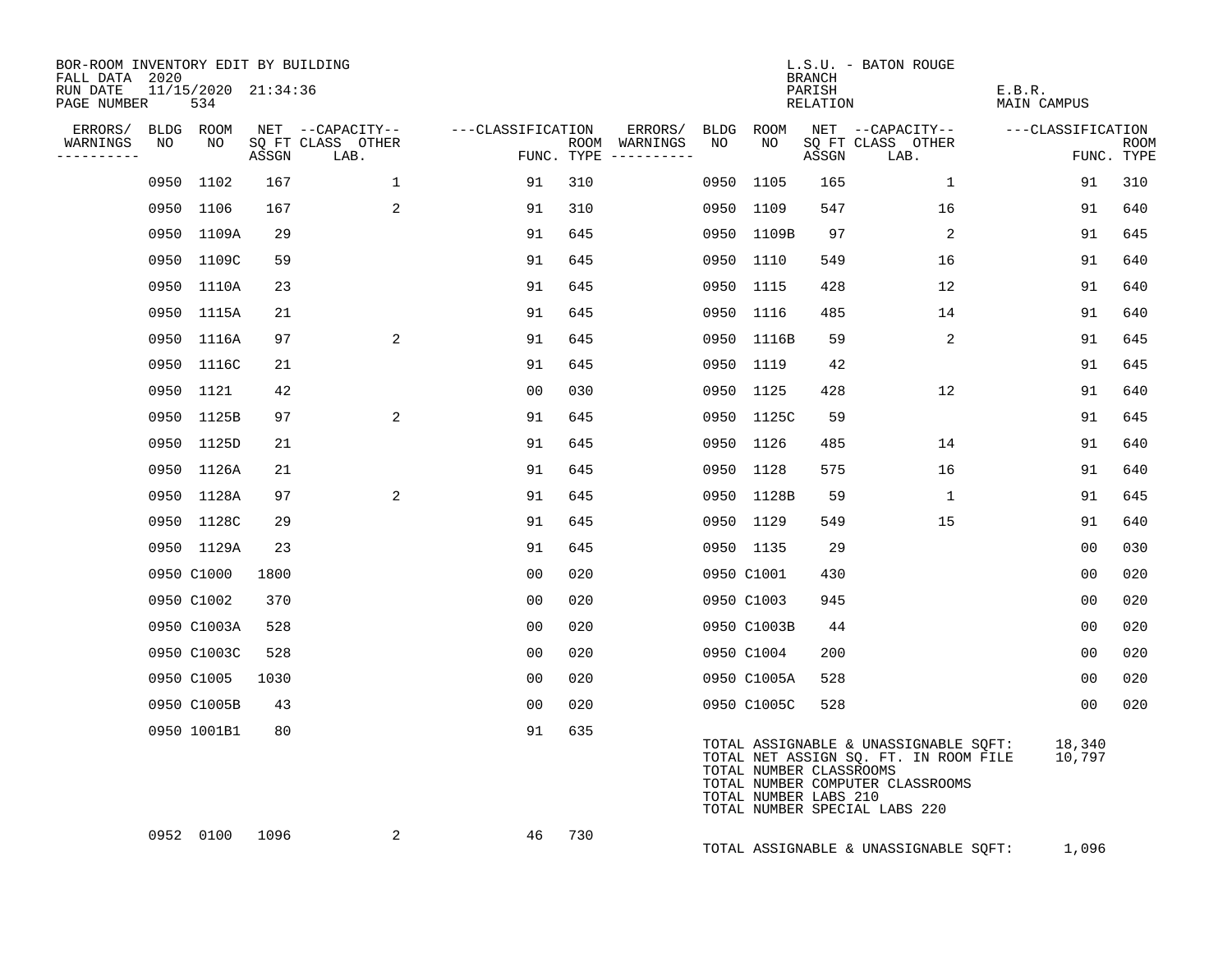| BOR-ROOM INVENTORY EDIT BY BUILDING<br>FALL DATA 2020 |                            |     |                                                                                                                                                                                                                                      |                |     |           |            | BRANCH                                                                            | L.S.U. - BATON ROUGE             |                                                                                            |            |
|-------------------------------------------------------|----------------------------|-----|--------------------------------------------------------------------------------------------------------------------------------------------------------------------------------------------------------------------------------------|----------------|-----|-----------|------------|-----------------------------------------------------------------------------------|----------------------------------|--------------------------------------------------------------------------------------------|------------|
| RUN DATE<br>PAGE NUMBER                               | 11/15/2020 21:34:36<br>535 |     |                                                                                                                                                                                                                                      |                |     |           |            | PARISH<br>RELATION                                                                |                                  | E.B.R.<br>MAIN CAMPUS                                                                      |            |
|                                                       |                            |     |                                                                                                                                                                                                                                      |                |     |           |            |                                                                                   |                                  |                                                                                            |            |
| WARNINGS<br>----------                                |                            |     | ERRORS/ BLDG ROOM NET --CAPACITY-- ----CLASSIFICATION ERRORS/ BLDG ROOM NET --CAPACITY-- -----CLASSIFICATION<br>NARNINGS NO NO SQFTCLASS OTHER ROOM WARNINGS NO NO SQFTCLASS OTHER ROOM<br>--------- ASSGN LAB. FUNC.TYPE ---------- |                |     |           |            |                                                                                   |                                  |                                                                                            | FUNC. TYPE |
|                                                       |                            |     |                                                                                                                                                                                                                                      |                |     |           |            | TOTAL NUMBER CLASSROOMS<br>TOTAL NUMBER LABS 210<br>TOTAL NUMBER SPECIAL LABS 220 | TOTAL NUMBER COMPUTER CLASSROOMS | TOTAL NET ASSIGN SQ. FT. IN ROOM FILE 1,096                                                |            |
|                                                       | 0953 0100                  | 115 |                                                                                                                                                                                                                                      | 11             | 730 | 0953 0101 |            | 53                                                                                |                                  | 11                                                                                         | 670        |
|                                                       | 0953 0101A                 | 75  | $\mathbf{1}$                                                                                                                                                                                                                         | 0 <sub>0</sub> | 010 | 0953 0105 |            | 74                                                                                |                                  | 11                                                                                         | 730        |
|                                                       | 0953 0115                  | 385 | 8                                                                                                                                                                                                                                    | 11             | 680 |           | 0953 0115A | 236                                                                               | 6                                | 00                                                                                         | 010        |
|                                                       | 0953 0117                  | 149 |                                                                                                                                                                                                                                      | 11             | 730 | 0953 0120 |            | 494                                                                               | 8                                | 11                                                                                         | 680        |
|                                                       | 0953 0120A                 | 236 | 6                                                                                                                                                                                                                                    | 0 <sub>0</sub> | 010 |           | 0953 0120B | 45                                                                                |                                  | 0 <sub>0</sub>                                                                             | 010        |
|                                                       | 0953 C0100                 | 56  |                                                                                                                                                                                                                                      | 00             | 020 |           |            | TOTAL NUMBER CLASSROOMS<br>TOTAL NUMBER LABS 210<br>TOTAL NUMBER SPECIAL LABS 220 | TOTAL NUMBER COMPUTER CLASSROOMS | TOTAL ASSIGNABLE & UNASSIGNABLE SOFT: 1,918<br>TOTAL NET ASSIGN SQ. FT. IN ROOM FILE 1,270 |            |
|                                                       | 0954 0100                  | 58  |                                                                                                                                                                                                                                      | 0 <sub>0</sub> | 020 |           | 0954 0100A | 40                                                                                |                                  | 0 <sub>0</sub>                                                                             | 020        |
|                                                       | 0954 0100B                 | 49  |                                                                                                                                                                                                                                      | 0 <sub>0</sub> | 020 | 0954 0101 |            | 365                                                                               | 1                                | 82                                                                                         | 082        |
|                                                       | 0954 0101A                 | 255 | $\mathbf{1}$                                                                                                                                                                                                                         | 82             | 082 |           | 0954 0101B | 175                                                                               |                                  | 82                                                                                         | 082        |
|                                                       | 0954 0101C                 | 112 |                                                                                                                                                                                                                                      | 82             | 082 |           | 0954 0101D | 119                                                                               |                                  | 82                                                                                         | 082        |
|                                                       | 0954 0101E                 | 255 |                                                                                                                                                                                                                                      | 82             | 082 |           | 0954 0101F | 108                                                                               |                                  | 82                                                                                         | 082        |
|                                                       | 0954 0102                  | 52  |                                                                                                                                                                                                                                      | 00             | 030 | 0954 0126 |            | 214                                                                               |                                  | 0 <sub>0</sub>                                                                             | 020        |
|                                                       | 0954 0130                  | 860 |                                                                                                                                                                                                                                      | 0 <sub>0</sub> | 030 | 0954 0132 |            | 45                                                                                |                                  | 00                                                                                         | 030        |
|                                                       | 0954 0136                  | 45  |                                                                                                                                                                                                                                      | 00             | 030 | 0954 0138 |            | 45                                                                                |                                  | 00                                                                                         | 030        |
|                                                       | 0954 0200                  | 58  |                                                                                                                                                                                                                                      | 0 <sub>0</sub> | 020 |           | 0954 0200A | 40                                                                                |                                  | 00                                                                                         | 020        |
|                                                       | 0954 0200B                 | 49  |                                                                                                                                                                                                                                      | 0 <sub>0</sub> | 020 | 0954 0201 |            | 998                                                                               |                                  | 82                                                                                         | 082        |
|                                                       | 0954 0201A                 | 107 |                                                                                                                                                                                                                                      | 82             | 082 | 0954 0205 |            | 240                                                                               |                                  | 82                                                                                         | 082        |
|                                                       | 0954 0205A                 | 240 |                                                                                                                                                                                                                                      | 0 <sub>0</sub> | 030 | 0954 0206 |            | 4590                                                                              |                                  | 83                                                                                         | 083        |
| 0954                                                  | 0207                       | 105 |                                                                                                                                                                                                                                      | 82             | 082 | 0954 0209 |            | 118                                                                               |                                  | 82                                                                                         | 082        |
|                                                       | 0954 0211                  | 118 |                                                                                                                                                                                                                                      | 82             | 082 | 0954 0213 |            | 410                                                                               |                                  | 82                                                                                         | 082        |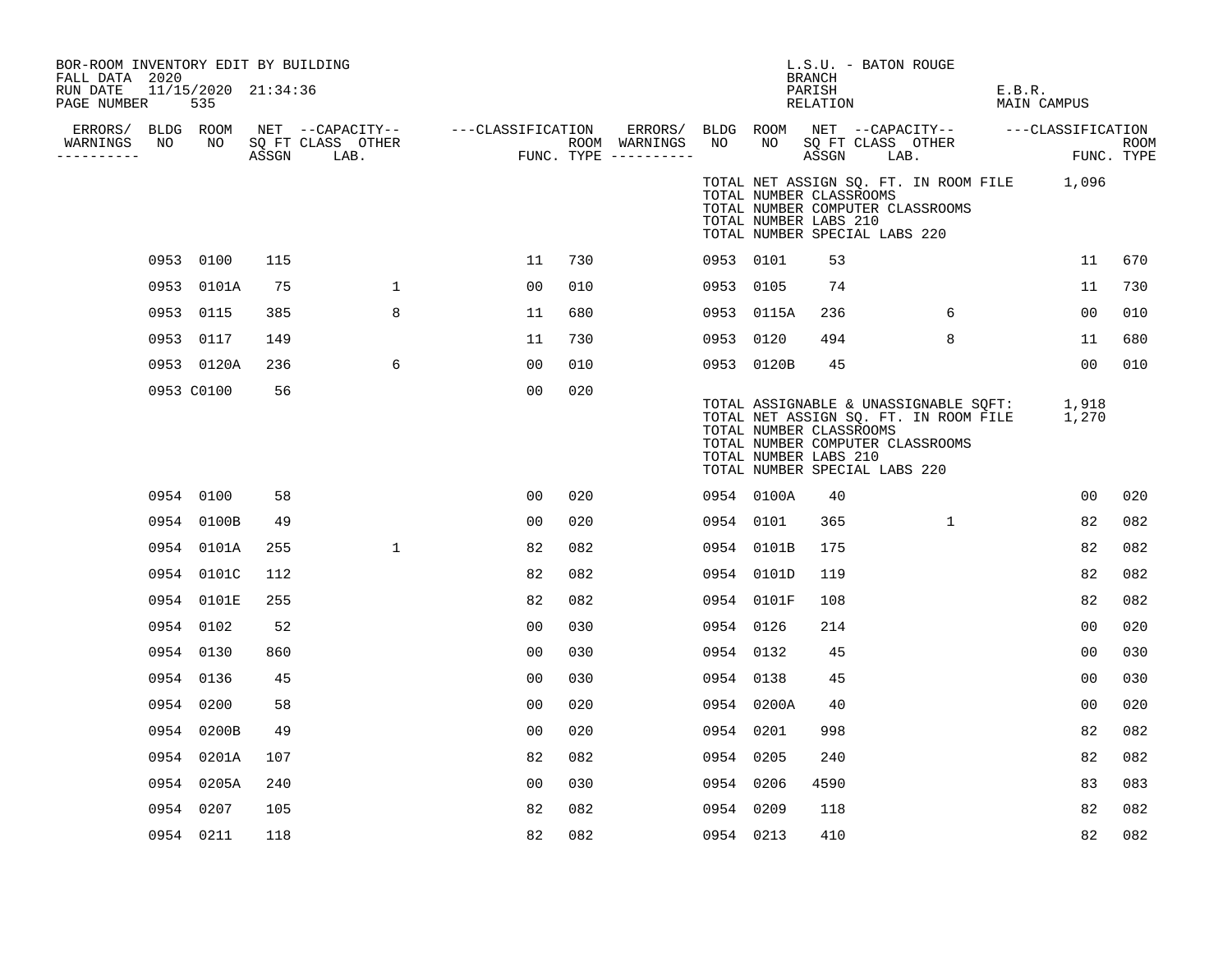| BOR-ROOM INVENTORY EDIT BY BUILDING       |    |            |                     |                           |                   |                                      |    |            | L.S.U. - BATON ROUGE<br><b>BRANCH</b> |                       |                           |
|-------------------------------------------|----|------------|---------------------|---------------------------|-------------------|--------------------------------------|----|------------|---------------------------------------|-----------------------|---------------------------|
| FALL DATA 2020<br>RUN DATE<br>PAGE NUMBER |    | 536        | 11/15/2020 21:34:36 |                           |                   |                                      |    |            | PARISH<br>RELATION                    | E.B.R.<br>MAIN CAMPUS |                           |
| ERRORS/                                   |    | BLDG ROOM  |                     | NET --CAPACITY--          | ---CLASSIFICATION | ERRORS/                              |    | BLDG ROOM  | NET --CAPACITY--                      | ---CLASSIFICATION     |                           |
| WARNINGS<br>----------                    | NO | NO         | ASSGN               | SQ FT CLASS OTHER<br>LAB. |                   | ROOM WARNINGS<br>FUNC. TYPE $------$ | NO | NO         | SQ FT CLASS OTHER<br>ASSGN<br>LAB.    |                       | <b>ROOM</b><br>FUNC. TYPE |
|                                           |    | 0954 0217  | 118                 |                           | 00                | 030                                  |    | 0954 0219  | 118                                   | 82                    | 082                       |
|                                           |    | 0954 0221  | 118                 |                           | 82                | 082                                  |    | 0954 0223  | 118                                   | 82                    | 082                       |
|                                           |    | 0954 0225  | 90                  |                           | 82                | 082                                  |    | 0954 0226  | 217                                   | 82                    | 082                       |
|                                           |    | 0954 0230  | 545                 |                           | 0 <sub>0</sub>    | 030                                  |    | 0954 0230A | 410                                   | 0 <sub>0</sub>        | 030                       |
|                                           |    | 0954 0232  | 42                  |                           | 00                | 030                                  |    | 0954 0234  | 34                                    | 0 <sub>0</sub>        | 010                       |
|                                           |    | 0954 0236  | 68                  | 4                         | 0 <sub>0</sub>    | 030                                  |    | 0954 0237  | 90                                    | 82                    | 082                       |
|                                           |    | 0954 0238  | 98                  |                           | 00                | 030                                  |    | 0954 0239  | 118                                   | 82                    | 082                       |
|                                           |    | 0954 0240  | 249                 |                           | 82                | 082                                  |    | 0954 0240A | 630                                   | 82                    | 082                       |
|                                           |    | 0954 0241  | 118                 |                           | 82                | 082                                  |    | 0954 0243  | 118                                   | 82                    | 082                       |
|                                           |    | 0954 0244  | 249                 |                           | 82                | 082                                  |    | 0954 0244A | 650                                   | 82                    | 082                       |
|                                           |    | 0954 0245  | 118                 |                           | 82                | 082                                  |    | 0954 0246  | 249                                   | 82                    | 082                       |
|                                           |    | 0954 0246A | 650                 |                           | 82                | 082                                  |    | 0954 0249  | 118                                   | 0 <sub>0</sub>        | 030                       |
|                                           |    | 0954 0251  | 118                 |                           | 82                | 082                                  |    | 0954 0252  | 249                                   | 82                    | 082                       |
|                                           |    | 0954 0252A | 650                 |                           | 82                | 082                                  |    | 0954 0253  | 105                                   | 82                    | 082                       |
|                                           |    | 0954 0254  | 249                 |                           | 82                | 082                                  |    | 0954 0254A | 630                                   | 82                    | 082                       |
|                                           |    | 0954 0300  | 58                  |                           | 0 <sub>0</sub>    | 020                                  |    | 0954 0300A | 40                                    | 0 <sub>0</sub>        | 020                       |
|                                           |    | 0954 0300B | 49                  |                           | 0 <sub>0</sub>    | 020                                  |    | 0954 0301  | 740                                   | 82                    | 082                       |
|                                           |    | 0954 0301A | 138                 |                           | 0 <sub>0</sub>    | 030                                  |    | 0954 0305  | 500                                   | 82                    | 082                       |
|                                           |    | 0954 0306  | 249                 |                           | 82                | 082                                  |    | 0954 0306A | 630                                   | 82                    | 082                       |
|                                           |    | 0954 0307  | 105                 |                           | 82                | 082                                  |    | 0954 0308  | 249                                   | 82                    | 082                       |
|                                           |    | 0954 0308A | 650                 |                           | 82                | 082                                  |    | 0954 0309  | 118                                   | 82                    | 082                       |
|                                           |    | 0954 0311  | 118                 |                           | 82                | 082                                  |    | 0954 0312  | 249                                   | 82                    | 082                       |
|                                           |    | 0954 0312A | 650                 |                           | 82                | 082                                  |    | 0954 0313  | 410                                   | 82                    | 082                       |
|                                           |    | 0954 0317  | 118                 |                           | 00                | 030                                  |    | 0954 0318  | 249                                   | 82                    | 082                       |
|                                           |    | 0954 0318A | 650                 |                           | 82                | 082                                  |    | 0954 0319  | 118                                   | 82                    | 082                       |
|                                           |    | 0954 0321  | 118                 |                           | 82                | 082                                  |    | 0954 0322  | 249                                   | 82                    | 082                       |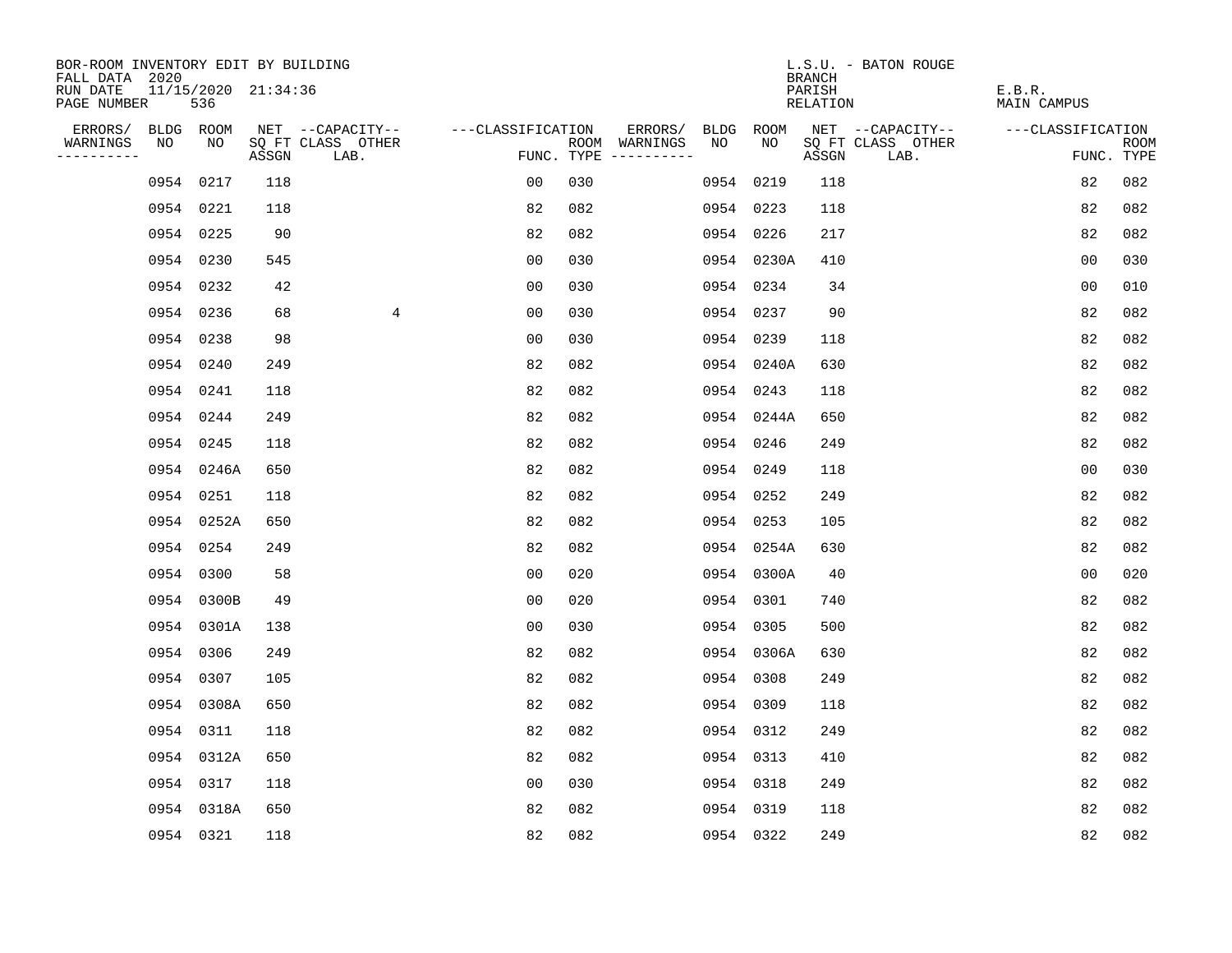| BOR-ROOM INVENTORY EDIT BY BUILDING<br>FALL DATA 2020 |                            |       |                           |                   |     |                                      |      |             | <b>BRANCH</b>      | L.S.U. - BATON ROUGE      |                              |                |                           |
|-------------------------------------------------------|----------------------------|-------|---------------------------|-------------------|-----|--------------------------------------|------|-------------|--------------------|---------------------------|------------------------------|----------------|---------------------------|
| RUN DATE<br>PAGE NUMBER                               | 11/15/2020 21:34:36<br>537 |       |                           |                   |     |                                      |      |             | PARISH<br>RELATION |                           | E.B.R.<br><b>MAIN CAMPUS</b> |                |                           |
| ERRORS/                                               | BLDG ROOM                  |       | NET --CAPACITY--          | ---CLASSIFICATION |     | ERRORS/                              | BLDG | <b>ROOM</b> |                    | NET --CAPACITY--          | ---CLASSIFICATION            |                |                           |
| WARNINGS<br>NO<br>----------                          | NO                         | ASSGN | SQ FT CLASS OTHER<br>LAB. |                   |     | ROOM WARNINGS<br>FUNC. TYPE $------$ | NO   | NO          | ASSGN              | SQ FT CLASS OTHER<br>LAB. |                              |                | <b>ROOM</b><br>FUNC. TYPE |
|                                                       | 0954 0322A                 | 630   |                           | 82                | 082 |                                      |      | 0954 0323   | 118                |                           |                              | 82             | 082                       |
|                                                       | 0954 0325                  | 90    |                           | 82                | 082 |                                      |      | 0954 0326   | 217                |                           |                              | 82             | 082                       |
|                                                       | 0954 0330                  | 545   |                           | 00                | 030 |                                      |      | 0954 0332   | 42                 |                           |                              | 0 <sub>0</sub> | 030                       |
|                                                       | 0954 0334                  | 34    |                           | 0 <sub>0</sub>    | 010 |                                      |      | 0954 0336   | 68                 |                           |                              | 0 <sub>0</sub> | 030                       |
|                                                       | 0954 0337                  | 9     |                           | 82                | 082 |                                      |      | 0954 0339   | 118                |                           |                              | 82             | 082                       |
|                                                       | 0954 0340                  | 249   |                           | 82                | 082 |                                      |      | 0954 0340A  | 630                |                           |                              | 82             | 082                       |
|                                                       | 0954 0341                  | 118   |                           | 82                | 082 |                                      |      | 0954 0343   | 118                |                           |                              | 82             | 082                       |
|                                                       | 0954 0344                  | 249   |                           | 82                | 082 |                                      |      | 0954 0344A  | 650                |                           |                              | 82             | 082                       |
|                                                       | 0954 0345                  | 118   |                           | 00                | 030 |                                      |      | 0954 0346   | 249                |                           |                              | 82             | 082                       |
|                                                       | 0954 0346A                 | 650   |                           | 82                | 082 |                                      |      | 0954 0349   | 118                |                           |                              | 0 <sub>0</sub> | 030                       |
|                                                       | 0954 0351                  | 118   |                           | 82                | 082 |                                      |      | 0954 0352   | 249                |                           |                              | 82             | 082                       |
|                                                       | 0954 0352A                 | 650   |                           | 82                | 082 |                                      |      | 0954 0353   | 105                |                           |                              | 82             | 082                       |
|                                                       | 0954 0354                  | 249   |                           | 82                | 082 |                                      |      | 0954 0354A  | 630                |                           |                              | 82             | 082                       |
|                                                       | 0954 0400                  | 740   |                           | 00                | 030 |                                      |      | 0954 0401   | 745                |                           |                              | 0 <sub>0</sub> | 030                       |
|                                                       | 0954 0413                  | 2849  |                           | 0 <sub>0</sub>    | 030 |                                      |      | 0954 C0100  | 1100               |                           |                              | 0 <sub>0</sub> | 020                       |
|                                                       | 0954 C0100A                | 760   |                           | 0 <sub>0</sub>    | 020 |                                      |      | 0954 C0100C | 1038               |                           |                              | 0 <sub>0</sub> | 020                       |
|                                                       | 0954 C0200                 | 1100  |                           | 0 <sub>0</sub>    | 020 |                                      |      | 0954 C0200A | 950                |                           |                              | 0 <sub>0</sub> | 020                       |
|                                                       | 0954 C0200B                | 950   |                           | 0 <sub>0</sub>    | 020 |                                      |      | 0954 C0200C | 638                |                           |                              | 0 <sub>0</sub> | 020                       |
|                                                       | 0954 C0200D                | 55    |                           | 0 <sub>0</sub>    | 020 |                                      |      | 0954 C0300  | 1100               |                           |                              | 0 <sub>0</sub> | 020                       |
|                                                       | 0954 C0300A                | 950   |                           | 0 <sub>0</sub>    | 020 |                                      |      | 0954 C0300B | 950                |                           |                              | 0 <sub>0</sub> | 020                       |
|                                                       | 0954 C0300C                | 638   |                           | 0 <sub>0</sub>    | 020 |                                      |      | 0954 C0300D | 55                 |                           |                              | 0 <sub>0</sub> | 020                       |
|                                                       | 0954 E0100                 | 70    |                           | 0 <sub>0</sub>    | 020 |                                      |      | 0954 E0101  | 70                 |                           |                              | 0 <sub>0</sub> | 020                       |
|                                                       | 0954 E0200                 | 70    |                           | 0 <sub>0</sub>    | 020 |                                      |      | 0954 E0201  | 70                 |                           |                              | 0 <sub>0</sub> | 020                       |
|                                                       | 0954 E0300                 | 70    |                           | 0 <sub>0</sub>    | 020 |                                      |      | 0954 E0301  | 70                 |                           |                              | 0 <sub>0</sub> | 020                       |
|                                                       | 0954 S0100                 | 315   |                           | 0 <sub>0</sub>    | 020 |                                      |      | 0954 S0101  | 106                |                           |                              | 0 <sub>0</sub> | 020                       |
|                                                       | 0954 S0102                 | 380   |                           | 0 <sub>0</sub>    | 020 |                                      |      | 0954 S0200  | 315                |                           |                              | 0 <sub>0</sub> | 020                       |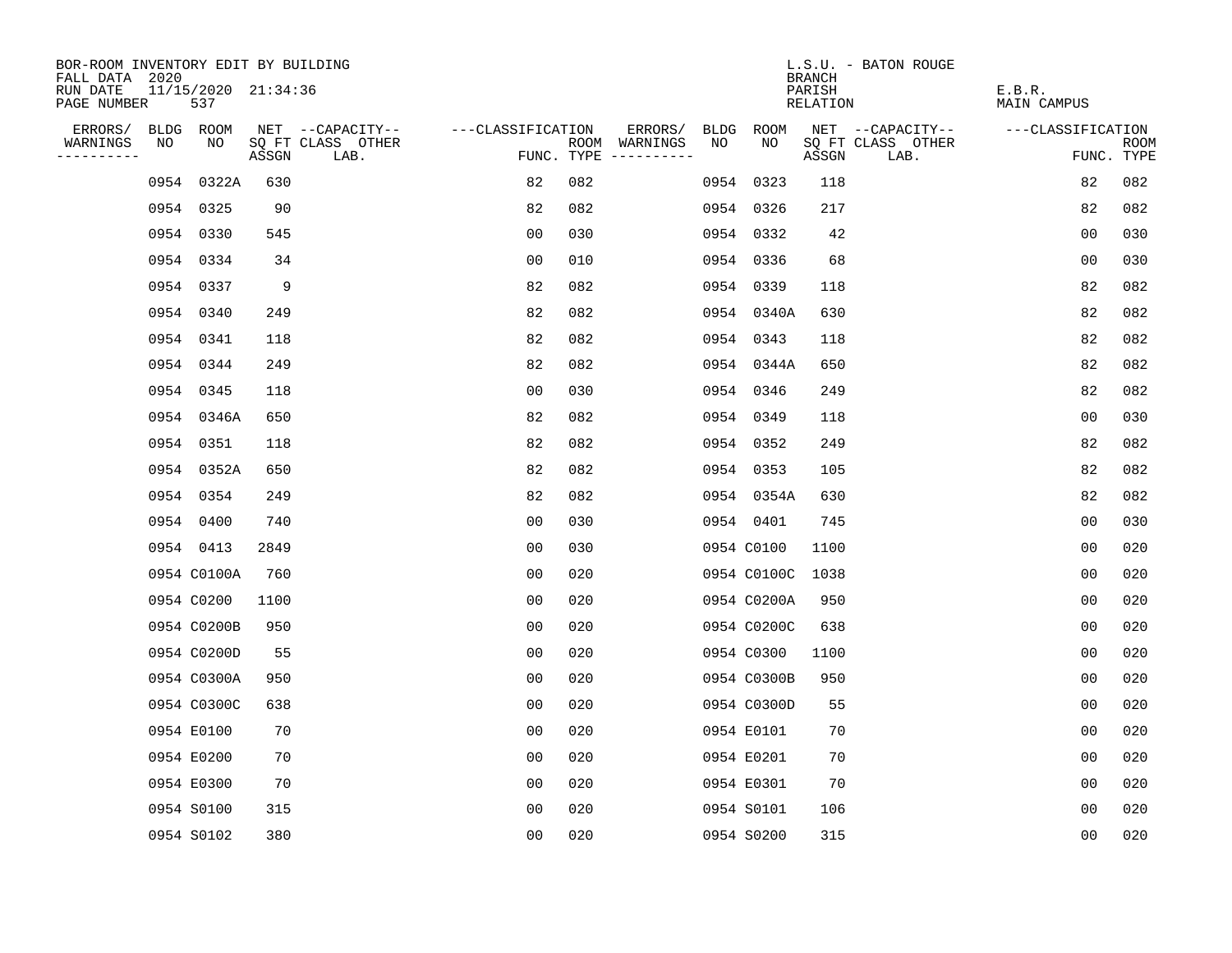| BOR-ROOM INVENTORY EDIT BY BUILDING<br>FALL DATA 2020 |      |                            |       |                           |                   |     |                                      |      |                                                  | <b>BRANCH</b>      | L.S.U. - BATON ROUGE                                                                                                                                |                       |                    |
|-------------------------------------------------------|------|----------------------------|-------|---------------------------|-------------------|-----|--------------------------------------|------|--------------------------------------------------|--------------------|-----------------------------------------------------------------------------------------------------------------------------------------------------|-----------------------|--------------------|
| RUN DATE<br>PAGE NUMBER                               |      | 11/15/2020 21:34:36<br>538 |       |                           |                   |     |                                      |      |                                                  | PARISH<br>RELATION |                                                                                                                                                     | E.B.R.<br>MAIN CAMPUS |                    |
| ERRORS/                                               |      | BLDG ROOM                  |       | NET --CAPACITY--          | ---CLASSIFICATION |     | ERRORS/                              |      | BLDG ROOM                                        |                    | NET --CAPACITY--                                                                                                                                    | ---CLASSIFICATION     |                    |
| WARNINGS<br>----------                                | NO   | NO                         | ASSGN | SQ FT CLASS OTHER<br>LAB. |                   |     | ROOM WARNINGS<br>FUNC. TYPE $------$ | NO.  | NO.                                              | ASSGN              | SQ FT CLASS OTHER<br>LAB.                                                                                                                           |                       | ROOM<br>FUNC. TYPE |
|                                                       |      | 0954 S0201                 | 106   |                           | 0 <sub>0</sub>    | 020 |                                      |      | 0954 S0202                                       | 210                |                                                                                                                                                     | 00                    | 020                |
|                                                       |      | 0954 S0300                 | 315   |                           | 0 <sub>0</sub>    | 020 |                                      |      | 0954 S0301                                       | 106                |                                                                                                                                                     | 0 <sub>0</sub>        | 020                |
|                                                       |      | 0954 S0302                 | 380   |                           | 0 <sub>0</sub>    | 020 |                                      |      | 0954 S0402                                       | 210                |                                                                                                                                                     | 0 <sub>0</sub>        | 020                |
|                                                       |      | 0954 0100A1                | 180   | 4                         | 0 <sub>0</sub>    | 030 |                                      |      | 0954 0100A2                                      | 145                |                                                                                                                                                     | 0 <sub>0</sub>        | 010                |
|                                                       |      | 0954 0100B1                | 153   | 4                         | 0 <sub>0</sub>    | 030 |                                      |      | 0954 0101E1                                      | 50                 |                                                                                                                                                     | 82                    | 082                |
|                                                       |      | 0954 0200A1                | 180   | 4                         | 0 <sub>0</sub>    | 030 |                                      |      | 0954 0200A2                                      | 185                |                                                                                                                                                     | 0 <sub>0</sub>        | 030                |
|                                                       |      | 0954 0200B1                | 153   | $\overline{4}$            | 00                | 030 |                                      |      | 0954 0300A1                                      | 180                | 4                                                                                                                                                   | 00                    | 030                |
|                                                       |      | 0954 0300A2                | 185   |                           | 0 <sub>0</sub>    | 030 |                                      |      | 0954 0300B1                                      | 153                | 4                                                                                                                                                   | 00                    | 030                |
|                                                       |      | 0954 0301A1                | 78    |                           | 00                | 030 |                                      |      | TOTAL NUMBER CLASSROOMS<br>TOTAL NUMBER LABS 210 |                    | TOTAL ASSIGNABLE & UNASSIGNABLE SQFT:<br>TOTAL NET ASSIGN SQ. FT. IN ROOM FILE<br>TOTAL NUMBER COMPUTER CLASSROOMS<br>TOTAL NUMBER SPECIAL LABS 220 | 49,803<br>26,174      |                    |
|                                                       |      | 0955 0100                  | 102   | 4                         | 00                | 030 |                                      |      | 0955 0100A                                       | 85                 | $\overline{4}$                                                                                                                                      | 00                    | 030                |
|                                                       |      | 0955 0102                  | 26    |                           | 0 <sub>0</sub>    | 010 |                                      |      | 0955 0103                                        | 96                 |                                                                                                                                                     | 0 <sub>0</sub>        | 030                |
|                                                       |      | 0955 0104                  | 105   | 4                         | 0 <sub>0</sub>    | 030 |                                      |      | 0955 0105                                        | 149                | 6                                                                                                                                                   | 46                    | 315                |
|                                                       |      | 0955 0106                  | 251   | $\mathbf{1}$              | 31                | 310 |                                      |      | 0955 0107                                        | 90                 |                                                                                                                                                     | 00                    | 030                |
|                                                       | 0955 | 0109                       | 81    |                           | 0 <sub>0</sub>    | 030 |                                      | 0955 | 0115                                             | 17                 |                                                                                                                                                     | 31                    | 315                |
|                                                       |      | 0955 0116                  | 128   | 2                         | 31                | 310 |                                      |      | 0955 0117                                        | 18                 |                                                                                                                                                     | 31                    | 315                |
|                                                       |      | 0955 0118                  | 122   | 2                         | 31                | 310 |                                      |      | 0955 0120                                        | 105                | $\mathbf 1$                                                                                                                                         | 31                    | 310                |
|                                                       |      | 0955 0122                  | 204   | 2                         | 31                | 310 |                                      |      | 0955 0123                                        | 9                  |                                                                                                                                                     | 31                    | 315                |
|                                                       |      | 0955 0125                  | 9     |                           | 31                | 315 |                                      |      | 0955 0126                                        | 110                | 1                                                                                                                                                   | 31                    | 310                |
|                                                       |      | 0955 0128                  | 79    | $\mathbf 1$               | 31                | 310 |                                      |      | 0955 0128A                                       | 100                | $\mathbf{1}$                                                                                                                                        | 31                    | 310                |
|                                                       |      | 0955 0130                  | 88    | $\mathbf 1$               | 31                | 310 |                                      |      | 0955 0130A                                       | 110                | 1                                                                                                                                                   | 31                    | 310                |
|                                                       |      | 0955 0131                  | 9     |                           | 31                | 315 |                                      |      | 0955 0133                                        | 9                  |                                                                                                                                                     | 31                    | 315                |
|                                                       |      | 0955 0134                  | 159   | $\mathbf{1}$              | 31                | 310 |                                      |      | 0955 0134A                                       | 199                | 1                                                                                                                                                   | 31                    | 310                |
|                                                       |      | 0955 0136                  | 133   | $\mathbf{1}$              | 31                | 310 |                                      |      | 0955 0138                                        | 133                | $\mathbf{1}$                                                                                                                                        | 30                    | 310                |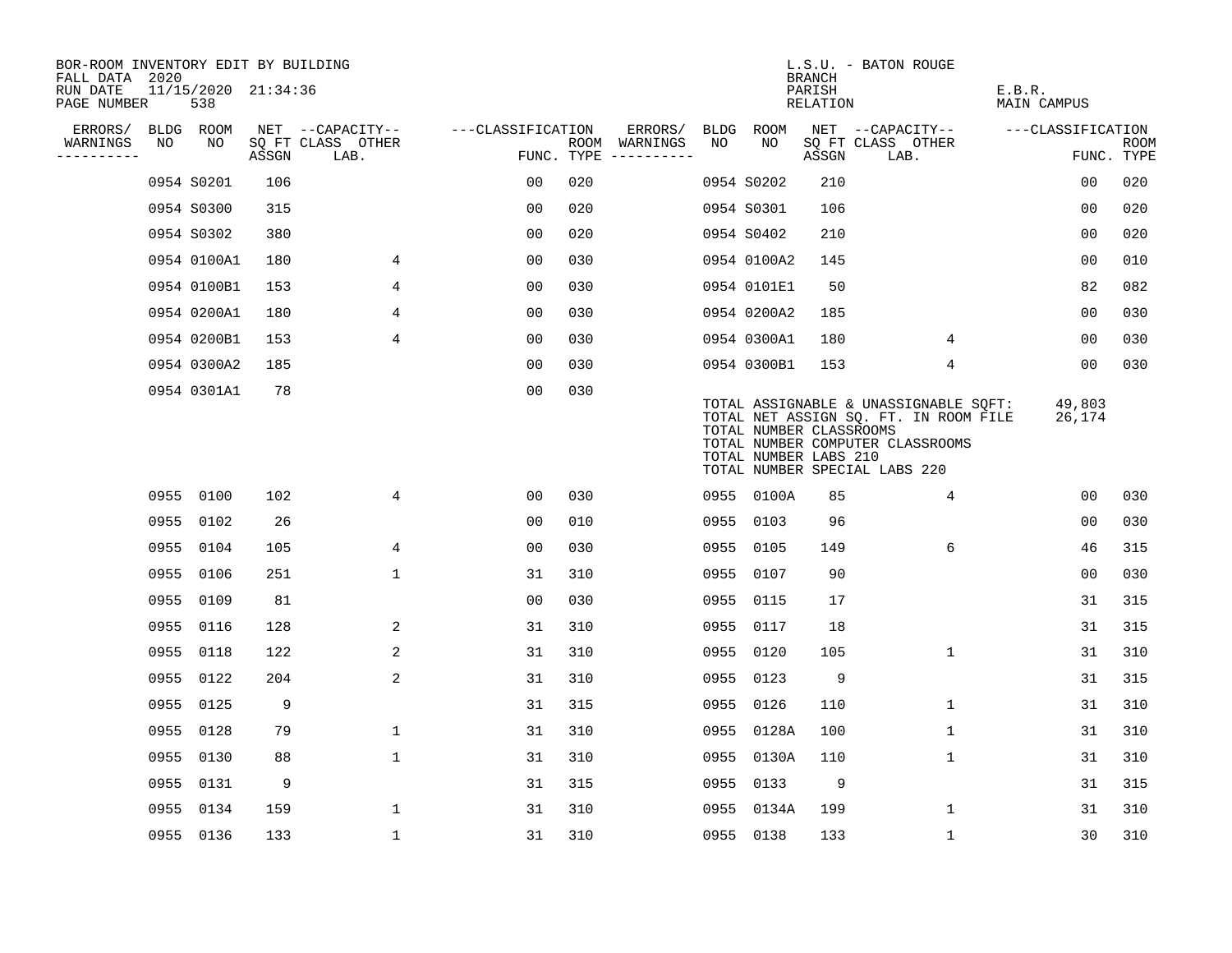| BOR-ROOM INVENTORY EDIT BY BUILDING<br>FALL DATA 2020 |      |                            |                 |                           |                   |     |                                            |             | <b>BRANCH</b>             | L.S.U. - BATON ROUGE      |                              |                           |
|-------------------------------------------------------|------|----------------------------|-----------------|---------------------------|-------------------|-----|--------------------------------------------|-------------|---------------------------|---------------------------|------------------------------|---------------------------|
| RUN DATE<br>PAGE NUMBER                               |      | 11/15/2020 21:34:36<br>539 |                 |                           |                   |     |                                            |             | PARISH<br><b>RELATION</b> |                           | E.B.R.<br><b>MAIN CAMPUS</b> |                           |
| ERRORS/                                               |      | BLDG ROOM                  |                 | NET --CAPACITY--          | ---CLASSIFICATION |     | ERRORS/<br><b>BLDG</b>                     | <b>ROOM</b> |                           | NET --CAPACITY--          | ---CLASSIFICATION            |                           |
| WARNINGS<br>----------                                | NO   | NO                         | ASSGN           | SQ FT CLASS OTHER<br>LAB. |                   |     | ROOM WARNINGS<br>NO<br>FUNC. TYPE $------$ | NO          | ASSGN                     | SQ FT CLASS OTHER<br>LAB. |                              | <b>ROOM</b><br>FUNC. TYPE |
|                                                       | 0955 | 0140                       | 125             | 1                         | 30                | 310 | 0955                                       | 0141        | 123                       | $\mathbf 1$               | 46                           | 310                       |
|                                                       | 0955 | 0142                       | 113             | $\mathbf 1$               | 31                | 315 | 0955                                       | 0143        | 132                       | 1                         | 30                           | 310                       |
|                                                       | 0955 | 0145                       | 147             | $\mathbf 1$               | 31                | 310 | 0955                                       | 0147        | 211                       | 1                         | 31                           | 310                       |
|                                                       |      | 0955 0149                  | 130             | $\mathbf 1$               | 30                | 310 |                                            | 0955 0150   | 335                       | 6                         | 46                           | 350                       |
|                                                       | 0955 | 0153                       | 142             | $\mathbf{1}$              | 31                | 310 | 0955                                       | 0154        | 99                        | $\mathbf 1$               | 31                           | 310                       |
|                                                       |      | 0955 0156                  | 121             | $\mathbf{1}$              | 31                | 310 |                                            | 0955 0160   | 160                       | $\mathbf{1}$              | 31                           | 310                       |
|                                                       | 0955 | 0200                       | 102             | 4                         | 0 <sub>0</sub>    | 030 | 0955                                       | 0200A       | 85                        | 4                         | 0 <sub>0</sub>               | 030                       |
|                                                       |      | 0955 0202                  | 26              |                           | 0 <sub>0</sub>    | 010 | 0955                                       | 0204        | 105                       | 4                         | 0 <sub>0</sub>               | 030                       |
|                                                       | 0955 | 0206                       | 105             | 1                         | 31                | 680 | 0955                                       | 0207        | 298                       | $\mathbf 1$               | 31                           | 315                       |
|                                                       |      | 0955 0207A                 | 81              |                           | 0 <sub>0</sub>    | 030 | 0955                                       | 0208        | 99                        | $\mathbf 1$               | 31                           | 310                       |
|                                                       |      | 0955 0209                  | 140             |                           | 31                | 315 | 0955                                       | 0210        | 99                        | $\mathbf 1$               | 31                           | 310                       |
|                                                       |      | 0955 0212                  | 170             | $\mathbf{1}$              | 31                | 310 |                                            | 0955 0214   | 111                       | $\mathbf 1$               | 31                           | 310                       |
|                                                       | 0955 | 0215                       | 17              |                           | 31                | 315 | 0955                                       | 0216        | 133                       | $\mathbf 1$               | 31                           | 310                       |
|                                                       |      | 0955 0217                  | 18              |                           | 31                | 315 | 0955                                       | 0222        | 374                       | 1                         | 31                           | 310                       |
|                                                       | 0955 | 0223                       | 6               |                           | 31                | 315 | 0955                                       | 0225        | $7\phantom{.0}$           |                           | 31                           | 315                       |
|                                                       |      | 0955 0226                  | 202             | $\mathbf 1$               | 31                | 310 | 0955                                       | 0228        | 183                       | 1                         | 31                           | 310                       |
|                                                       | 0955 | 0230                       | 202             | $\mathbf{1}$              | 31                | 310 | 0955                                       | 0231        | $7\phantom{.0}$           |                           | 31                           | 315                       |
|                                                       | 0955 | 0233                       | $7\phantom{.0}$ |                           | 31                | 315 | 0955                                       | 0234        | 367                       | 6                         | 31                           | 350                       |
|                                                       | 0955 | 0238                       | 273             | $\mathbf{1}$              | 31                | 310 | 0955                                       | 0241        | 136                       | 1                         | 31                           | 310                       |
|                                                       | 0955 | 0243                       | 111             | $\mathbf 1$               | 31                | 310 | 0955                                       | 0245        | 231                       | 1                         | 31                           | 310                       |
|                                                       | 0955 | 0247                       | 190             | $\mathbf 1$               | 31                | 310 | 0955                                       | 0250        | 355                       | 1                         | 31                           | 315                       |
|                                                       | 0955 | 0252                       | 98              | $\mathbf 1$               | 31                | 315 | 0955                                       | 0254        | 117                       | 1                         | 31                           | 310                       |
|                                                       | 0955 | 0255                       | 136             | $\mathbf 1$               | 31                | 315 | 0955                                       | 0256        | 119                       | 1                         | 31                           | 310                       |
|                                                       | 0955 | 0258                       | 119             | $\mathbf 1$               | 31                | 310 |                                            | 0955 0259   | 87                        | $\mathbf 1$               | 31                           | 310                       |
|                                                       |      | 0955 0260                  | 117             | $\mathbf{1}$              | 31                | 310 |                                            | 0955 C0100  | 583                       |                           | 0 <sub>0</sub>               | 020                       |
|                                                       |      | 0955 C0100A                | 313             |                           | 0 <sub>0</sub>    | 020 |                                            | 0955 C0100B | 311                       |                           | 00                           | 020                       |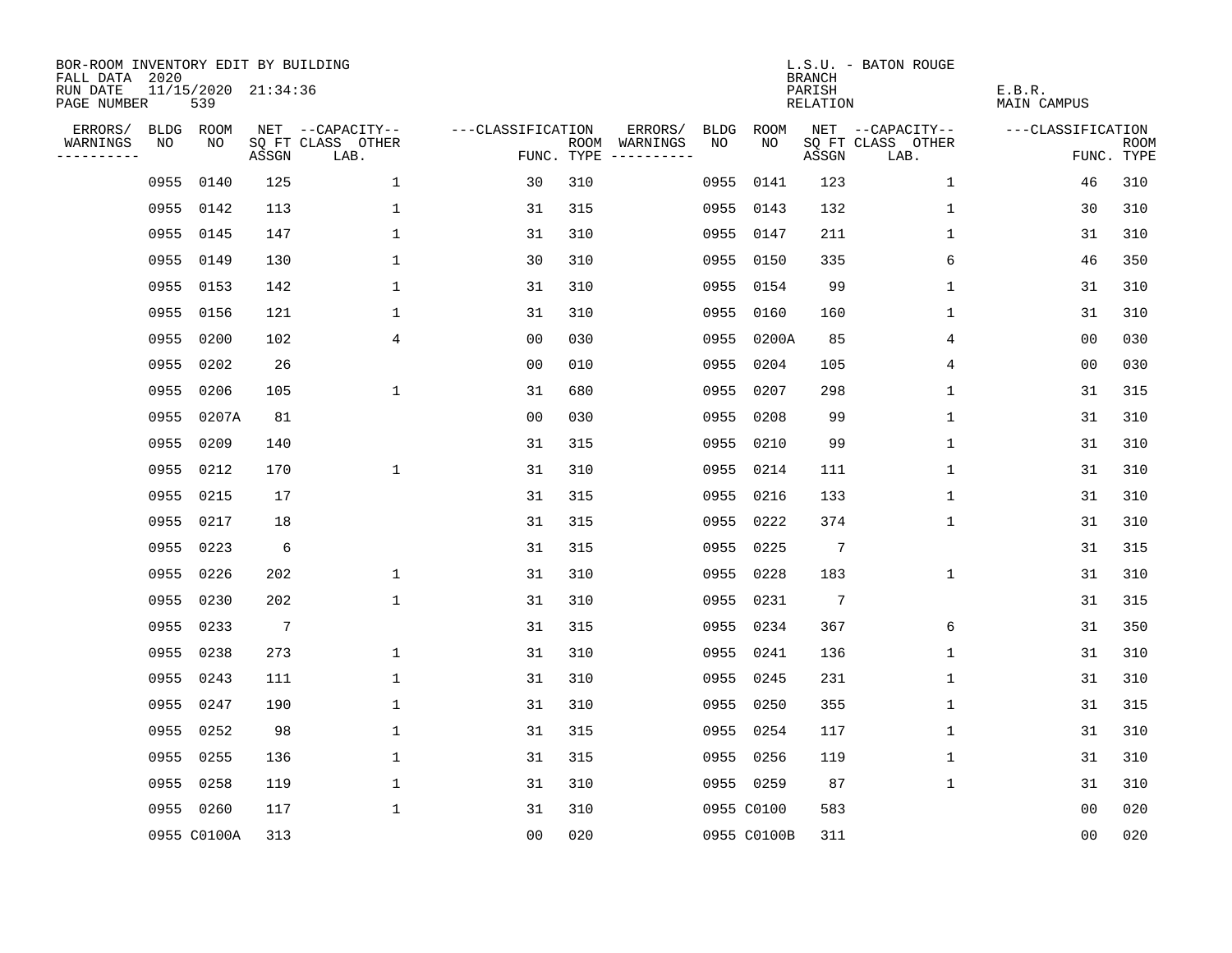| BOR-ROOM INVENTORY EDIT BY BUILDING       |      |                            |       |                           |                   |     |                                      |      |                                                  | <b>BRANCH</b>      | L.S.U. - BATON ROUGE                                                                                                                                |                              |                           |
|-------------------------------------------|------|----------------------------|-------|---------------------------|-------------------|-----|--------------------------------------|------|--------------------------------------------------|--------------------|-----------------------------------------------------------------------------------------------------------------------------------------------------|------------------------------|---------------------------|
| FALL DATA 2020<br>RUN DATE<br>PAGE NUMBER |      | 11/15/2020 21:34:36<br>540 |       |                           |                   |     |                                      |      |                                                  | PARISH<br>RELATION |                                                                                                                                                     | E.B.R.<br><b>MAIN CAMPUS</b> |                           |
| ERRORS/                                   |      | BLDG ROOM                  |       | NET --CAPACITY--          | ---CLASSIFICATION |     | ERRORS/                              | BLDG | ROOM                                             |                    | NET --CAPACITY--                                                                                                                                    | ---CLASSIFICATION            |                           |
| WARNINGS<br>----------                    | NO   | NO                         | ASSGN | SQ FT CLASS OTHER<br>LAB. |                   |     | ROOM WARNINGS<br>FUNC. TYPE $------$ | NO.  | NO.                                              | ASSGN              | SQ FT CLASS OTHER<br>LAB.                                                                                                                           |                              | <b>ROOM</b><br>FUNC. TYPE |
|                                           |      | 0955 C0100C                | 307   |                           | 0 <sub>0</sub>    | 020 |                                      |      | 0955 C0101                                       | 530                |                                                                                                                                                     | 00                           | 020                       |
|                                           |      | 0955 C0102                 | 576   |                           | 0 <sub>0</sub>    | 020 |                                      |      | 0955 C0200                                       | 788                |                                                                                                                                                     | 00                           | 020                       |
|                                           |      | 0955 C0201                 | 384   |                           | 0 <sub>0</sub>    | 020 |                                      |      | 0955 C0202                                       | 584                |                                                                                                                                                     | 00                           | 020                       |
|                                           |      | 0955 C0203                 | 245   |                           | 0 <sub>0</sub>    | 020 |                                      |      | 0955 E0101                                       | 44                 |                                                                                                                                                     | 0 <sub>0</sub>               | 020                       |
|                                           |      | 0955 E0201                 | 51    |                           | 0 <sub>0</sub>    | 020 |                                      |      | 0955 S0101                                       | 158                |                                                                                                                                                     | 00                           | 020                       |
|                                           |      | 0955 S0201                 | 160   |                           | 0 <sub>0</sub>    | 020 |                                      |      | TOTAL NUMBER CLASSROOMS<br>TOTAL NUMBER LABS 210 |                    | TOTAL ASSIGNABLE & UNASSIGNABLE SQFT:<br>TOTAL NET ASSIGN SQ. FT. IN ROOM FILE<br>TOTAL NUMBER COMPUTER CLASSROOMS<br>TOTAL NUMBER SPECIAL LABS 220 | 14,631<br>8,613              |                           |
|                                           |      | 0957 0100                  | 651   | 13                        | 31                | 860 |                                      |      | 0957 0100A                                       | 65                 | 1                                                                                                                                                   | 31                           | 310                       |
|                                           |      | 0957 0100B                 | 65    | $\mathbf{1}$              | 31                | 310 |                                      |      | 0957 0100C                                       | 65                 | 1                                                                                                                                                   | 31                           | 310                       |
|                                           |      | 0957 0100D                 | 65    | $\mathbf{1}$              | 31                | 310 |                                      |      | 0957 0110                                        | 3032               | 206                                                                                                                                                 | 31                           | 720                       |
|                                           | 0957 | 0110A                      | 272   |                           | 0 <sub>0</sub>    | 030 |                                      | 0957 | 0110B                                            | 113                | 10                                                                                                                                                  | 0 <sub>0</sub>               | 030                       |
|                                           | 0957 | 0110C                      | 517   | 11                        | 31                | 860 |                                      |      | 0957 0110D                                       | 598                | 13                                                                                                                                                  | 31                           | 860                       |
|                                           | 0957 | 0110E                      | 650   | 43                        | 31                | 860 |                                      | 0957 | 0115                                             | 366                |                                                                                                                                                     | 0 <sub>0</sub>               | 030                       |
|                                           | 0957 | 0117                       | 486   | 32                        | 31                | 680 |                                      | 0957 | 0119                                             | 554                | 37                                                                                                                                                  | 31                           | 680                       |
|                                           | 0957 | 0121                       | 149   | 4                         | 0 <sub>0</sub>    | 030 |                                      | 0957 | 0122                                             | 2036               | 135                                                                                                                                                 | 31                           | 860                       |
|                                           | 0957 | 0122A                      | 78    |                           | 31                | 710 |                                      | 0957 | 0123                                             | 155                | $\overline{4}$                                                                                                                                      | 0 <sub>0</sub>               | 030                       |
|                                           |      | 0957 0125                  | 199   | $\mathbf{1}$              | 31                | 310 |                                      |      | 0957 0127                                        | 216                | 1                                                                                                                                                   | 31                           | 310                       |
|                                           |      | 0957 0132                  | 130   |                           | 0 <sub>0</sub>    | 030 |                                      |      | 0957 0134                                        | 812                | 52                                                                                                                                                  | 31                           | 720                       |
|                                           | 0957 | 0134A                      | 19    |                           | 0 <sub>0</sub>    | 010 |                                      |      | 0957 0134B                                       | 126                |                                                                                                                                                     | 0 <sub>0</sub>               | 030                       |
|                                           | 0957 | 0150                       | 596   |                           | 0 <sub>0</sub>    | 030 |                                      | 0957 | 0200                                             | 2942               | 59                                                                                                                                                  | 30                           | 220                       |
|                                           | 0957 | 0200A                      | 36    |                           | 0 <sub>0</sub>    | 030 |                                      |      | 0957 0200B                                       | 13                 |                                                                                                                                                     | 0 <sub>0</sub>               | 030                       |
|                                           | 0957 | 0200C                      | 115   |                           | 0 <sub>0</sub>    | 030 |                                      |      | 0957 0200D                                       | 199                |                                                                                                                                                     | 00                           | 030                       |
|                                           | 0957 | 0231                       | 293   | 2                         | 30                | 310 |                                      |      | 0957 0233                                        | 195                | 2                                                                                                                                                   | 30                           | 310                       |
|                                           |      | 0957 0235                  | 194   | 2                         | 30                | 310 |                                      |      | 0957 0237                                        | 195                | 2                                                                                                                                                   | 30                           | 310                       |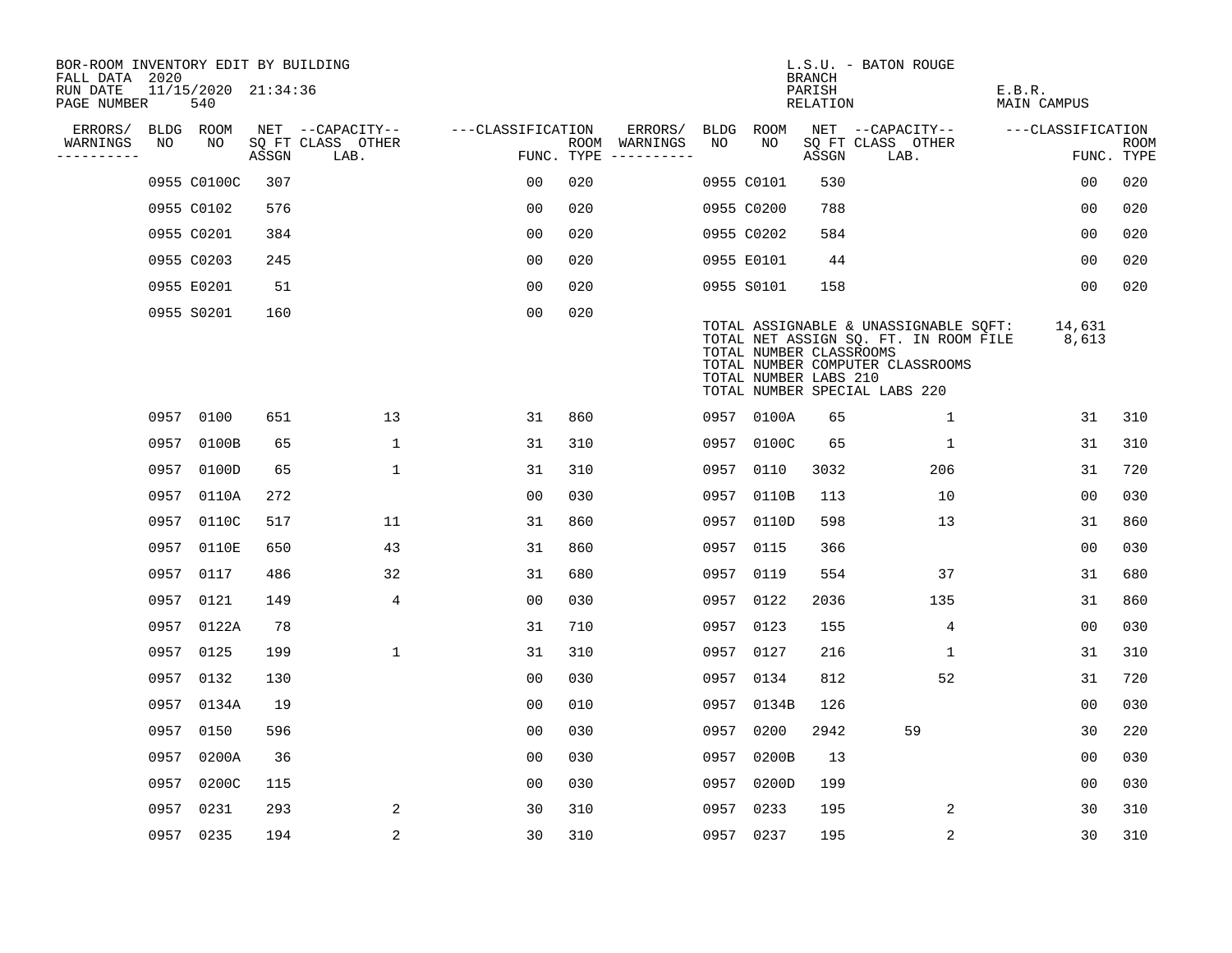| BOR-ROOM INVENTORY EDIT BY BUILDING<br>FALL DATA 2020 |                            |       |                                       |                   |     |                          |             |                                                  | <b>BRANCH</b>      | L.S.U. - BATON ROUGE                                                                                                                                |                              |             |
|-------------------------------------------------------|----------------------------|-------|---------------------------------------|-------------------|-----|--------------------------|-------------|--------------------------------------------------|--------------------|-----------------------------------------------------------------------------------------------------------------------------------------------------|------------------------------|-------------|
| RUN DATE<br>PAGE NUMBER                               | 11/15/2020 21:34:36<br>541 |       |                                       |                   |     |                          |             |                                                  | PARISH<br>RELATION |                                                                                                                                                     | E.B.R.<br><b>MAIN CAMPUS</b> |             |
| ERRORS/<br>BLDG<br>WARNINGS<br>NO                     | ROOM<br>NO                 |       | NET --CAPACITY--<br>SQ FT CLASS OTHER | ---CLASSIFICATION |     | ERRORS/<br>ROOM WARNINGS | BLDG<br>NO. | ROOM<br>NO.                                      |                    | NET --CAPACITY--<br>SQ FT CLASS OTHER                                                                                                               | ---CLASSIFICATION            | <b>ROOM</b> |
| ----------                                            |                            | ASSGN | LAB.                                  |                   |     | FUNC. TYPE $------$      |             |                                                  | ASSGN              | LAB.                                                                                                                                                |                              | FUNC. TYPE  |
|                                                       | 0957 0239                  | 253   | 2                                     | 30                | 310 |                          |             | 0957 0241                                        | 232                | 3                                                                                                                                                   | 30                           | 310         |
|                                                       | 0957 0241A                 | 12    |                                       | 0 <sub>0</sub>    | 030 |                          |             | 0957 C0100                                       | 2290               |                                                                                                                                                     | 0 <sub>0</sub>               | 020         |
|                                                       | 0957 C0200                 | 1115  |                                       | 0 <sub>0</sub>    | 020 |                          |             | 0957 S0101                                       | 218                |                                                                                                                                                     | 0 <sub>0</sub>               | 020         |
|                                                       | 0957 S0102                 | 140   |                                       | 0 <sub>0</sub>    | 020 |                          |             | 0957 S0103                                       | 157                |                                                                                                                                                     | 0 <sub>0</sub>               | 020         |
|                                                       | 0957 S0201                 | 88    |                                       | 0 <sub>0</sub>    | 020 |                          |             | 0957 S0202                                       | 87                 |                                                                                                                                                     | 0 <sub>0</sub>               | 020         |
|                                                       | 0957 0110D1                | 60    | $\mathbf 1$                           | 31                | 310 |                          |             | 0957 0110D2                                      | 66                 | $\mathbf{1}$                                                                                                                                        | 31                           | 310         |
|                                                       | 0957 0110D3                | 71    | $\mathbf{1}$                          | 31                | 310 |                          |             | 0957 0110E1                                      | 64                 | $\mathbf{1}$                                                                                                                                        | 31                           | 310         |
|                                                       | 0957 0110E2                | 63    | $\mathbf{1}$                          | 31                | 310 |                          |             | 0957 0110E3                                      | 65                 | 1                                                                                                                                                   | 31                           | 310         |
|                                                       | 0957 0110E4                | 65    | $\mathbf{1}$                          | 31                | 310 |                          |             | TOTAL NUMBER CLASSROOMS<br>TOTAL NUMBER LABS 210 |                    | TOTAL ASSIGNABLE & UNASSIGNABLE SQFT:<br>TOTAL NET ASSIGN SQ. FT. IN ROOM FILE<br>TOTAL NUMBER COMPUTER CLASSROOMS<br>TOTAL NUMBER SPECIAL LABS 220 | 21,243<br>14,847<br>1        |             |
|                                                       | 0958 0103                  | 750   | $\mathbf{1}$                          | 31                | 310 |                          |             | 0958 0103A                                       | 100                | $\mathbf{1}$                                                                                                                                        | 31                           | 310         |
| 0958                                                  | 0103B                      | 100   | $\mathbf 1$                           | 31                | 310 |                          | 0958        | 0103C                                            | 80                 | $\mathbf 1$                                                                                                                                         | 31                           | 310         |
| 0958                                                  | 0106                       | 1214  | $\mathbf{1}$                          | 31                | 310 |                          | 0958        | 0110                                             | 606                | $\mathbf{1}$                                                                                                                                        | 31                           | 310         |
|                                                       | 0958 0111                  | 286   | $\mathbf{1}$                          | 31                | 310 |                          | 0958        | 0114                                             | 606                | $\mathbf{1}$                                                                                                                                        | 31                           | 310         |
|                                                       | 0958 0115                  | 432   | 8                                     | 0 <sub>0</sub>    | 030 |                          | 0958        | 0117                                             | 77                 |                                                                                                                                                     | 31                           | 710         |
|                                                       | 0958 0118                  | 607   | $\mathbf 1$                           | 31                | 310 |                          | 0958        | 0119                                             | 189                | $\mathbf 1$                                                                                                                                         | 31                           | 310         |
| 0958                                                  | 0121                       | 260   | $\mathbf{1}$                          | 31                | 310 |                          | 0958        | 0123                                             | 97                 | 4                                                                                                                                                   | 0 <sub>0</sub>               | 030         |
|                                                       | 0958 0125                  | 97    | 4                                     | 0 <sub>0</sub>    | 030 |                          | 0958        | 0126                                             | 1214               | 1                                                                                                                                                   | 31                           | 310         |
|                                                       | 0958 0127                  | 48    | 1                                     | 31                | 310 |                          |             | 0958 0127A                                       | 145                | $\mathbf{1}$                                                                                                                                        | 31                           | 310         |
|                                                       | 0958 C0100                 | 1121  |                                       | 0 <sub>0</sub>    | 020 |                          |             | 0958 0127A1                                      | 102                | $\mathbf 1$                                                                                                                                         | 31                           | 310         |
|                                                       | 0958 0127A2                | 91    | $\mathbf{1}$                          | 31                | 310 |                          |             | 0958 0127A3                                      | 21                 | $\mathbf{1}$                                                                                                                                        | 0 <sub>0</sub>               | 030         |
|                                                       | 0958 0127A4                | 100   | $\mathbf{1}$                          | 31                | 310 |                          |             | 0958 0127A5<br>TOTAL NUMBER CLASSROOMS           | 29                 | 1<br>TOTAL ASSIGNABLE & UNASSIGNABLE SQFT:<br>TOTAL NET ASSIGN SQ. FT. IN ROOM FILE                                                                 | 31<br>8,372<br>6,604         | 315         |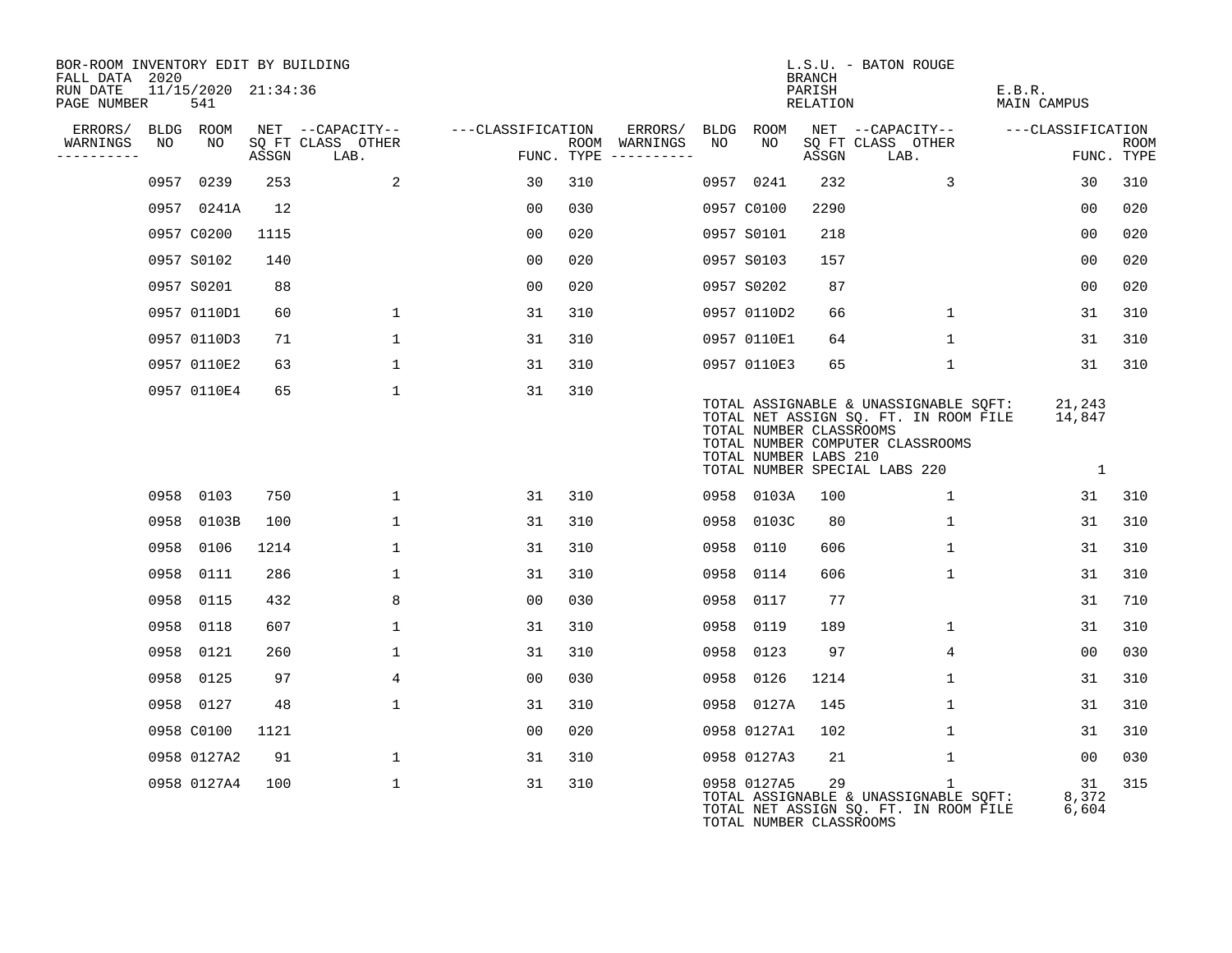| BOR-ROOM INVENTORY EDIT BY BUILDING<br>FALL DATA 2020 |           |                            |       |                           |                   |     |                                      |           |                       | <b>BRANCH</b>             | L.S.U. - BATON ROUGE                                              |                              |                |                           |
|-------------------------------------------------------|-----------|----------------------------|-------|---------------------------|-------------------|-----|--------------------------------------|-----------|-----------------------|---------------------------|-------------------------------------------------------------------|------------------------------|----------------|---------------------------|
| RUN DATE<br>PAGE NUMBER                               |           | 11/15/2020 21:34:36<br>542 |       |                           |                   |     |                                      |           |                       | PARISH<br><b>RELATION</b> |                                                                   | E.B.R.<br><b>MAIN CAMPUS</b> |                |                           |
| ERRORS/ BLDG ROOM                                     |           |                            |       | NET --CAPACITY--          | ---CLASSIFICATION |     | ERRORS/                              | BLDG ROOM |                       |                           | NET --CAPACITY--                                                  | ---CLASSIFICATION            |                |                           |
| WARNINGS<br>-----------                               | NO        | NO                         | ASSGN | SQ FT CLASS OTHER<br>LAB. |                   |     | ROOM WARNINGS<br>FUNC. TYPE $------$ | NO        | NO.                   | ASSGN                     | SQ FT CLASS OTHER<br>LAB.                                         |                              |                | <b>ROOM</b><br>FUNC. TYPE |
|                                                       |           |                            |       |                           |                   |     |                                      |           | TOTAL NUMBER LABS 210 |                           | TOTAL NUMBER COMPUTER CLASSROOMS<br>TOTAL NUMBER SPECIAL LABS 220 |                              |                |                           |
|                                                       | 0959      | 0105                       | 468   |                           | 81                | 081 |                                      |           | 0959 0105A            | 51                        |                                                                   |                              | 81             | 081                       |
|                                                       | 0959      | 0105B                      | 68    |                           | 81                | 810 |                                      |           | 0959 0111             | 1674                      |                                                                   |                              | 81             | 081                       |
|                                                       | 0959      | 0114                       | 54    |                           | 0 <sub>0</sub>    | 030 |                                      |           | 0959 0115             | 127                       | $\mathbf{1}$                                                      |                              | 31             | 310                       |
|                                                       | 0959      | 0119                       | 254   |                           | 0 <sub>0</sub>    | 030 |                                      |           | 0959 0120             | 3610                      |                                                                   |                              | 81             | 081                       |
|                                                       | 0959      | 0121                       | 150   | $\mathbf{1}$              | 00                | 030 |                                      | 0959      | 0125                  | 2244                      |                                                                   |                              | 0 <sub>0</sub> | 030                       |
|                                                       | 0959      | 0127                       | 521   |                           | 81                | 081 |                                      | 0959      | 0128                  | 54                        |                                                                   |                              | 0 <sub>0</sub> | 030                       |
|                                                       | 0959      | 0129                       | 535   |                           | 81                | 081 |                                      | 0959      | 0133                  | 1077                      |                                                                   |                              | 81             | 081                       |
|                                                       | 0959      | 0135                       | 32    |                           | 0 <sub>0</sub>    | 010 |                                      | 0959      | 0137                  | 92                        |                                                                   |                              | 81             | 081                       |
|                                                       | 0959      | 0139                       | 221   |                           | 0 <sub>0</sub>    | 020 |                                      |           | 0959 0139A            | 213                       | $\mathbf{1}$                                                      |                              | 46             | 310                       |
|                                                       | 0959      | 0139B                      | 205   | $\mathbf 1$               | 46                | 310 |                                      | 0959      | 0139C                 | 228                       | $\mathbf{1}$                                                      |                              | 14             | 310                       |
|                                                       | 0959      | 0139D                      | 340   |                           | 14                | 315 |                                      |           | 0959 0139E            | 121                       |                                                                   |                              | 81             | 081                       |
|                                                       | 0959      | 0143                       | 282   |                           | 0 <sub>0</sub>    | 030 |                                      | 0959      | 0145                  | 238                       |                                                                   |                              | 0 <sub>0</sub> | 020                       |
|                                                       | 0959      | 0145A                      | 28    |                           | 0 <sub>0</sub>    | 010 |                                      |           | 0959 0145B            | 17                        |                                                                   |                              | 81             | 081                       |
|                                                       | 0959      | 0145C                      | 125   | $\mathbf 1$               | 46                | 310 |                                      | 0959      | 0145D                 | 217                       | $\mathbf{1}$                                                      |                              | 14             | 310                       |
|                                                       | 0959      | 0145E                      | 140   | $\mathbf 1$               | 14                | 310 |                                      | 0959      | 0145F                 | 217                       |                                                                   |                              | 81             | 081                       |
|                                                       | 0959      | 0145G                      | 208   |                           | 81                | 081 |                                      | 0959      | 0150                  | 107                       |                                                                   |                              | 81             | 081                       |
|                                                       | 0959      | 0152                       | 40    |                           | 0 <sub>0</sub>    | 020 |                                      |           | 0959 0153             | 152                       | $\mathbf{1}$                                                      |                              | 14             | 310                       |
|                                                       | 0959      | 0154                       | 134   | $\mathbf 1$               | 46                | 315 |                                      |           | 0959 0155             | 155                       | $\mathbf{1}$                                                      |                              | 14             | 310                       |
|                                                       | 0959      | 0156                       | 285   | $\mathbf 1$               | 46                | 350 |                                      |           | 0959 0157             | 168                       | $\mathbf{1}$                                                      |                              | 14             | 310                       |
|                                                       | 0959      | 0158                       | 1162  |                           | 0 <sub>0</sub>    | 030 |                                      | 0959 0159 |                       | 137                       | $\mathbf{1}$                                                      |                              | 46             | 731                       |
|                                                       | 0959      | 0160                       | 153   | $\mathbf 1$               | 14                | 310 |                                      |           | 0959 0162             | 150                       | $\mathbf{1}$                                                      |                              | 14             | 310                       |
|                                                       | 0959      | 0164                       | 166   | $\mathbf{1}$              | 14                | 310 |                                      |           | 0959 0166             | 144                       |                                                                   |                              | 81             | 810                       |
|                                                       | 0959      | 0167                       | 465   |                           | 81                | 081 |                                      | 0959      | 0168                  | 148                       | 2                                                                 |                              | 00             | 030                       |
|                                                       | 0959 0169 |                            | 465   |                           | 81                | 810 |                                      | 0959 0170 |                       | 133                       | 2                                                                 |                              | 00             | 030                       |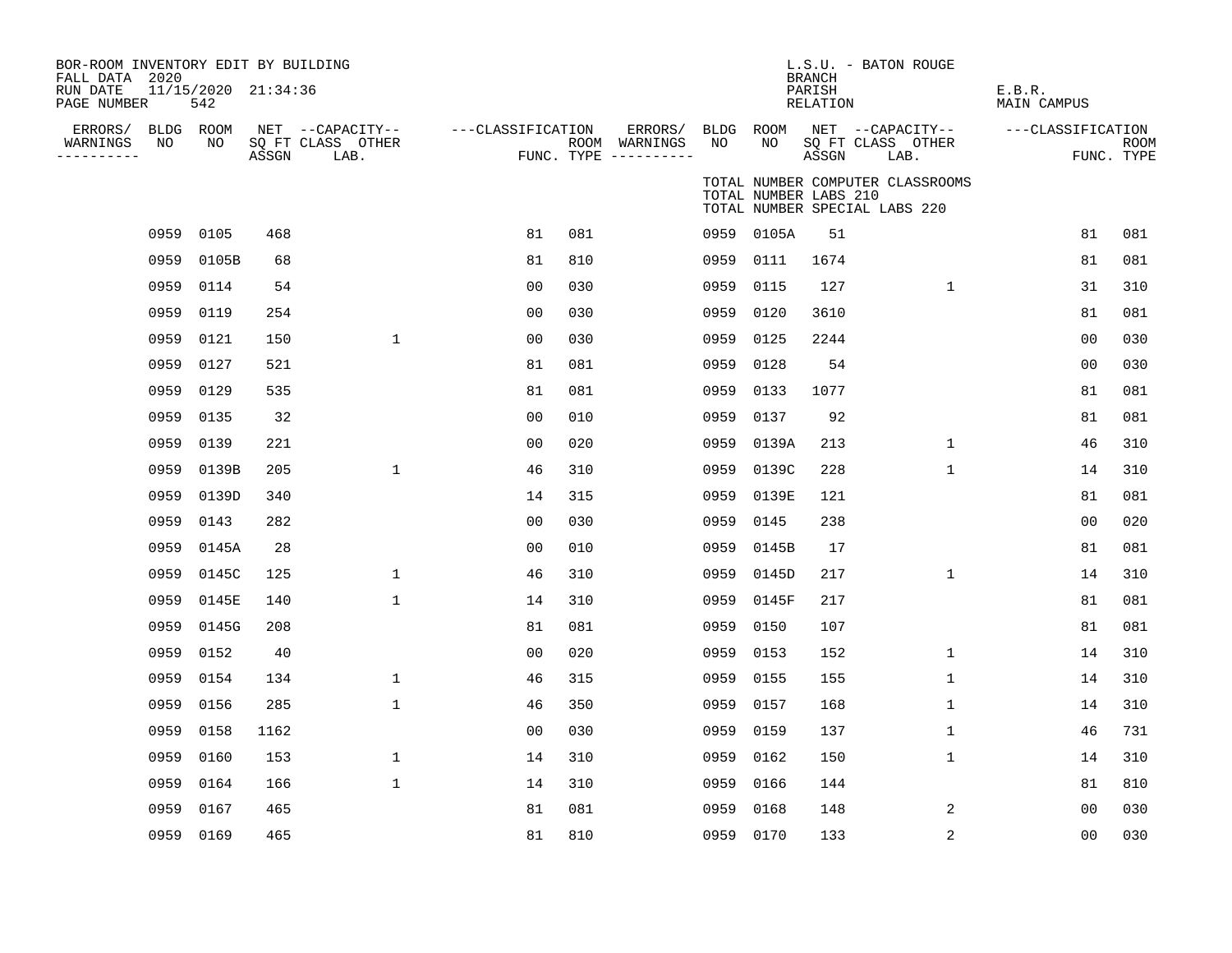| BOR-ROOM INVENTORY EDIT BY BUILDING<br>FALL DATA 2020 |                            |       |                           |                   |                                      |                        |            | <b>BRANCH</b>             | L.S.U. - BATON ROUGE      |                              |                           |
|-------------------------------------------------------|----------------------------|-------|---------------------------|-------------------|--------------------------------------|------------------------|------------|---------------------------|---------------------------|------------------------------|---------------------------|
| RUN DATE<br>PAGE NUMBER                               | 11/15/2020 21:34:36<br>543 |       |                           |                   |                                      |                        |            | PARISH<br><b>RELATION</b> |                           | E.B.R.<br><b>MAIN CAMPUS</b> |                           |
| ERRORS/                                               | BLDG ROOM                  |       | NET --CAPACITY--          | ---CLASSIFICATION |                                      | ERRORS/<br><b>BLDG</b> | ROOM       |                           | NET --CAPACITY--          | ---CLASSIFICATION            |                           |
| WARNINGS<br>NO<br>----------                          | NO                         | ASSGN | SQ FT CLASS OTHER<br>LAB. |                   | ROOM WARNINGS<br>FUNC. TYPE $------$ | NO                     | NO         | ASSGN                     | SQ FT CLASS OTHER<br>LAB. |                              | <b>ROOM</b><br>FUNC. TYPE |
| 0959                                                  | 0173                       | 465   |                           | 81                | 081                                  | 0959                   | 0175       | 465                       | $\mathbf{1}$              | 14                           | 720                       |
| 0959                                                  | 0180                       | 427   |                           | 14                | 725                                  | 0959                   | 0180A      | 144                       |                           | 0 <sub>0</sub>               | 030                       |
| 0959                                                  | 0181                       | 40    |                           | 0 <sub>0</sub>    | 030                                  | 0959                   | 0185       | 435                       |                           | 81                           | 081                       |
| 0959                                                  | 0186                       | 803   |                           | 14                | 725                                  | 0959                   | 0186A      | 105                       |                           | 81                           | 081                       |
| 0959                                                  | 0187                       | 768   |                           | 81                | 081                                  | 0959                   | 0189       | 475                       |                           | 81                           | 081                       |
| 0959                                                  | 0190                       | 9     |                           | 0 <sub>0</sub>    | 030                                  | 0959 0191              |            | 475                       |                           | 81                           | 081                       |
| 0959                                                  | 0195                       | 475   |                           | 81                | 081                                  | 0959                   | 0199       | 475                       |                           | 81                           | 081                       |
| 0959                                                  | 0200                       | 513   |                           | 81                | 081                                  | 0959 0203              |            | 442                       |                           | 81                           | 081                       |
| 0959                                                  | 0203A                      | 53    |                           | 81                | 081                                  | 0959                   | 0203B      | 53                        |                           | 81                           | 081                       |
| 0959                                                  | 0204                       | 393   |                           | 81                | 081                                  | 0959                   | 0204A      | 53                        |                           | 81                           | 081                       |
| 0959                                                  | 0204B                      | 53    |                           | 81                | 081                                  | 0959                   | 0205       | 442                       |                           | 81                           | 081                       |
| 0959                                                  | 0205A                      | 53    |                           | 81                | 081                                  | 0959                   | 0205B      | 53                        |                           | 81                           | 081                       |
| 0959                                                  | 0208                       | 396   |                           | 81                | 081                                  | 0959                   | 0208A      | 53                        |                           | 81                           | 081                       |
| 0959                                                  | 0208B                      | 53    |                           | 81                | 081                                  | 0959                   | 0209       | 442                       |                           | 81                           | 081                       |
| 0959                                                  | 0209A                      | 53    |                           | 81                | 081                                  | 0959                   | 0209B      | 53                        |                           | 81                           | 081                       |
| 0959                                                  | 0211                       | 442   |                           | 81                | 081                                  | 0959                   | 0211A      | 53                        |                           | 81                           | 081                       |
| 0959                                                  | 0211B                      | 53    |                           | 81                | 081                                  | 0959                   | 0212       | 353                       |                           | 81                           | 081                       |
| 0959                                                  | 0215                       | 447   |                           | 81                | 081                                  | 0959                   | 0215A      | 53                        |                           | 81                           | 081                       |
| 0959                                                  | 0215B                      | 53    |                           | 81                | 081                                  | 0959                   | 0219       | 447                       |                           | 81                           | 081                       |
| 0959                                                  | 0219A                      | 53    |                           | 81                | 081                                  | 0959                   | 0219B      | 53                        |                           | 81                           | 081                       |
| 0959                                                  | 0220                       | 30    |                           | 0 <sub>0</sub>    | 030                                  | 0959                   | 0222       | 83                        |                           | 0 <sub>0</sub>               | 010                       |
| 0959                                                  | 0224                       | 235   | $\overline{4}$            | 0 <sub>0</sub>    | 030                                  | 0959                   | 0225       | 447                       | $\mathbf{1}$              | 0 <sub>0</sub>               | 030                       |
| 0959                                                  | 0225A                      | 53    |                           | 81                | 081                                  | 0959                   | 0225B      | 53                        |                           | 81                           | 081                       |
| 0959                                                  | 0227                       | 426   |                           | 81                | 081                                  | 0959                   | 0227A      | 53                        |                           | 81                           | 081                       |
| 0959                                                  | 0227B                      | 53    |                           | 81                | 081                                  | 0959                   | 0229       | 426                       |                           | 81                           | 081                       |
|                                                       | 0959 0229A                 | 53    |                           | 81                | 081                                  |                        | 0959 0229B | 53                        |                           | 81                           | 081                       |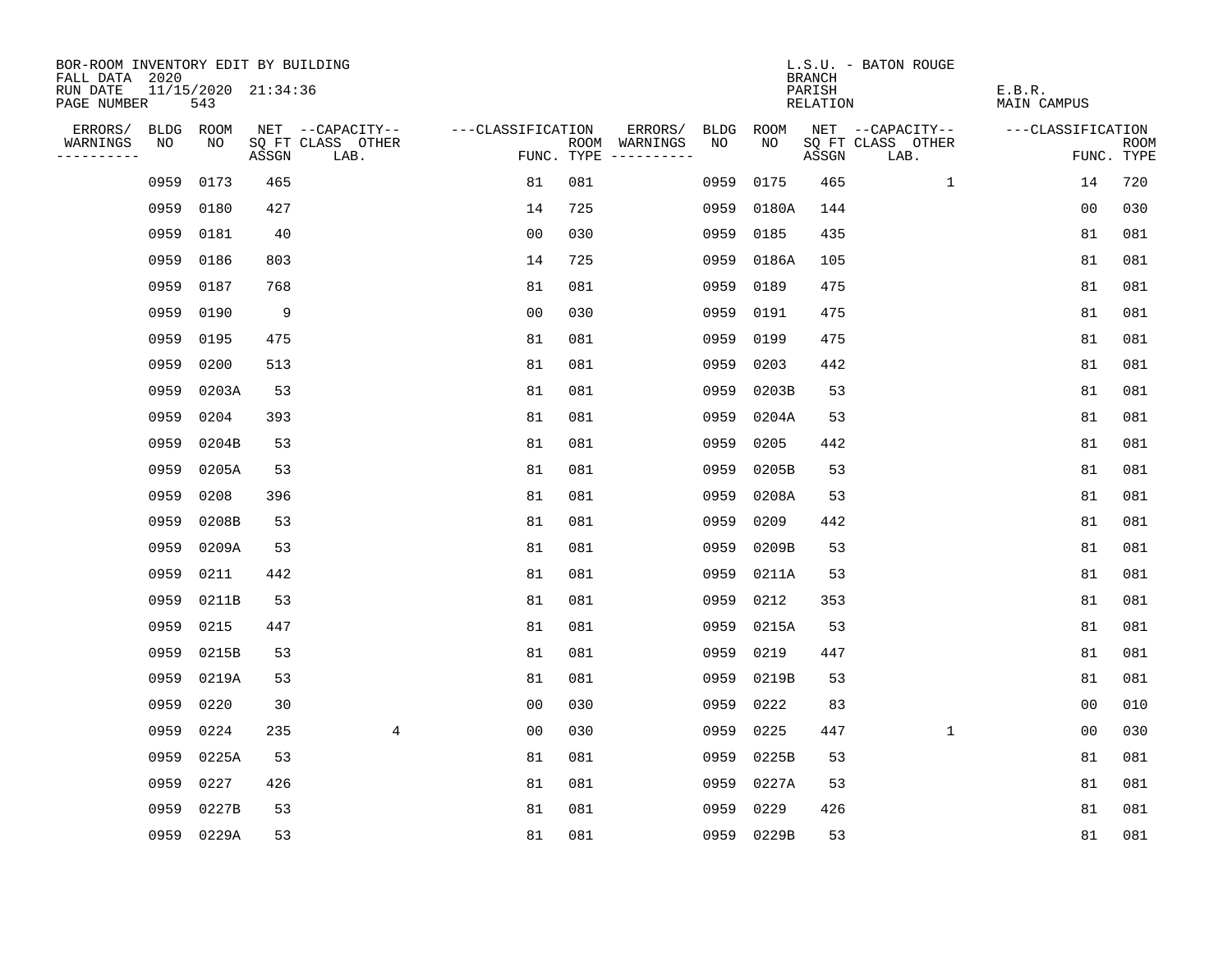| BOR-ROOM INVENTORY EDIT BY BUILDING       |      |                            |       |                           |                   |     |                                      |           |            | <b>BRANCH</b>      | L.S.U. - BATON ROUGE      |                              |                           |
|-------------------------------------------|------|----------------------------|-------|---------------------------|-------------------|-----|--------------------------------------|-----------|------------|--------------------|---------------------------|------------------------------|---------------------------|
| FALL DATA 2020<br>RUN DATE<br>PAGE NUMBER |      | 11/15/2020 21:34:36<br>544 |       |                           |                   |     |                                      |           |            | PARISH<br>RELATION |                           | E.B.R.<br><b>MAIN CAMPUS</b> |                           |
| ERRORS/                                   |      | BLDG ROOM                  |       | NET --CAPACITY--          | ---CLASSIFICATION |     | ERRORS/                              | BLDG      | ROOM       |                    | NET --CAPACITY--          | ---CLASSIFICATION            |                           |
| WARNINGS<br>----------                    | NO   | NO                         | ASSGN | SQ FT CLASS OTHER<br>LAB. |                   |     | ROOM WARNINGS<br>FUNC. TYPE $------$ | NO.       | NO.        | ASSGN              | SQ FT CLASS OTHER<br>LAB. |                              | <b>ROOM</b><br>FUNC. TYPE |
|                                           | 0959 | 0230                       | 417   |                           | 81                | 081 |                                      | 0959      | 0230A      | 53                 |                           | 81                           | 081                       |
|                                           | 0959 | 0230B                      | 53    |                           | 81                | 081 |                                      | 0959      | 0231       | 426                |                           | 81                           | 081                       |
|                                           | 0959 | 0231A                      | 53    |                           | 81                | 081 |                                      | 0959      | 0231B      | 53                 |                           | 81                           | 081                       |
|                                           | 0959 | 0232                       | 417   |                           | 81                | 081 |                                      | 0959      | 0232A      | 53                 |                           | 81                           | 081                       |
|                                           | 0959 | 0232B                      | 53    |                           | 81                | 081 |                                      | 0959      | 0233       | 426                |                           | 81                           | 081                       |
|                                           | 0959 | 0233A                      | 53    |                           | 81                | 081 |                                      |           | 0959 0233B | 53                 |                           | 81                           | 081                       |
|                                           | 0959 | 0234                       | 417   |                           | 81                | 081 |                                      |           | 0959 0234A | 53                 |                           | 81                           | 081                       |
|                                           | 0959 | 0234B                      | 53    |                           | 81                | 081 |                                      |           | 0959 0236  | 31                 |                           | 0 <sub>0</sub>               | 030                       |
|                                           | 0959 | 0239                       | 1175  |                           | 81                | 081 |                                      | 0959      | 0243       | 282                |                           | 0 <sub>0</sub>               | 030                       |
|                                           | 0959 | 0245                       | 224   |                           | 81                | 081 |                                      |           | 0959 0245A | 30                 |                           | 0 <sub>0</sub>               | 030                       |
|                                           | 0959 | 0245B                      | 364   |                           | 81                | 081 |                                      |           | 0959 0245C | 298                |                           | 81                           | 081                       |
|                                           | 0959 | 0245D                      | 430   |                           | 81                | 081 |                                      |           | 0959 0247  | 23                 |                           | 81                           | 081                       |
|                                           | 0959 | 0249                       | 24    |                           | 81                | 081 |                                      | 0959      | 0250       | 137                |                           | 81                           | 081                       |
|                                           | 0959 | 0251                       | 152   |                           | 81                | 081 |                                      | 0959      | 0253       | 155                |                           | 81                           | 081                       |
|                                           | 0959 | 0254                       | 292   |                           | 81                | 081 |                                      | 0959      | 0255       | 168                |                           | 81                           | 081                       |
|                                           | 0959 | 0257                       | 140   |                           | 81                | 081 |                                      | 0959      | 0258       | 170                |                           | 81                           | 081                       |
|                                           | 0959 | 0260                       | 167   |                           | 81                | 081 |                                      | 0959      | 0262       | 184                |                           | 81                           | 081                       |
|                                           | 0959 | 0264                       | 165   |                           | 81                | 081 |                                      | 0959      | 0265       | 465                |                           | 81                           | 081                       |
|                                           | 0959 | 0266                       | 165   |                           | 81                | 081 |                                      | 0959      | 0267       | 465                |                           | 81                           | 081                       |
|                                           | 0959 | 0268                       | 165   |                           | 81                | 081 |                                      | 0959      | 0270       | 469                |                           | 81                           | 081                       |
|                                           | 0959 | 0271                       | 465   |                           | 81                | 081 |                                      | 0959      | 0272       | 196                | 4                         | 0 <sub>0</sub>               | 030                       |
|                                           | 0959 | 0273                       | 465   |                           | 81                | 081 |                                      | 0959      | 0275       | 176                |                           | 81                           | 081                       |
|                                           | 0959 | 0276                       | 476   |                           | 81                | 081 |                                      | 0959      | 0277       | 150                |                           | 81                           | 081                       |
|                                           | 0959 | 0279                       | 150   |                           | 81                | 081 |                                      | 0959      | 0281       | 150                |                           | 81                           | 081                       |
|                                           | 0959 | 0282                       | 214   | 4                         | 0 <sub>0</sub>    | 030 |                                      | 0959      | 0283       | 150                |                           | 81                           | 081                       |
|                                           |      | 0959 0284                  | 286   |                           | 81                | 081 |                                      | 0959 0285 |            | 156                |                           | 81                           | 081                       |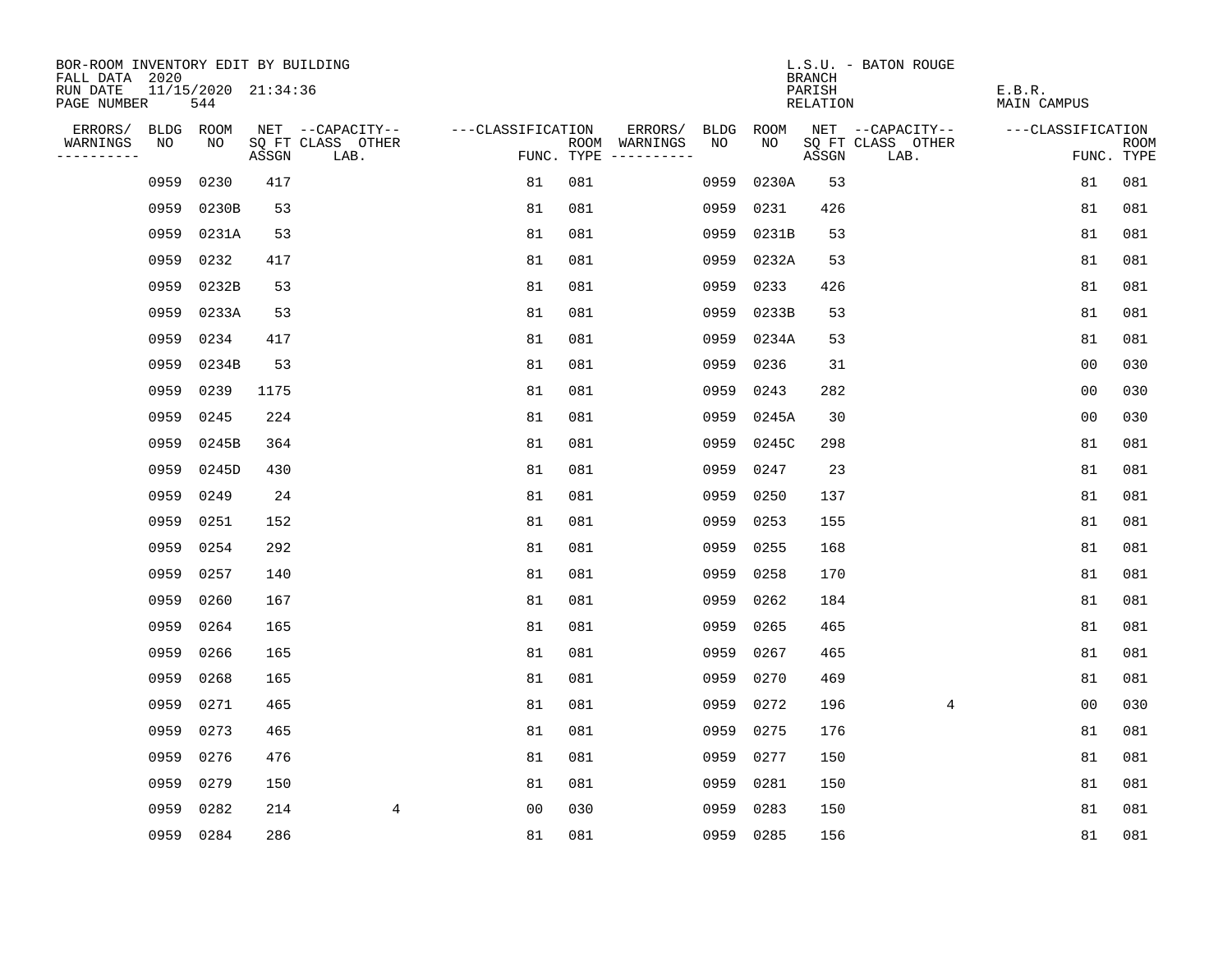| BOR-ROOM INVENTORY EDIT BY BUILDING       |      |                            |       |                           |                   |     |                                      |      |             | <b>BRANCH</b>      | L.S.U. - BATON ROUGE      |                       |                           |
|-------------------------------------------|------|----------------------------|-------|---------------------------|-------------------|-----|--------------------------------------|------|-------------|--------------------|---------------------------|-----------------------|---------------------------|
| FALL DATA 2020<br>RUN DATE<br>PAGE NUMBER |      | 11/15/2020 21:34:36<br>545 |       |                           |                   |     |                                      |      |             | PARISH<br>RELATION |                           | E.B.R.<br>MAIN CAMPUS |                           |
| ERRORS/                                   |      | BLDG ROOM                  |       | NET --CAPACITY--          | ---CLASSIFICATION |     | ERRORS/                              | BLDG | ROOM        |                    | NET --CAPACITY--          | ---CLASSIFICATION     |                           |
| WARNINGS<br>----------                    | NO   | NO                         | ASSGN | SQ FT CLASS OTHER<br>LAB. |                   |     | ROOM WARNINGS<br>FUNC. TYPE $------$ | NO   | NO.         | ASSGN              | SQ FT CLASS OTHER<br>LAB. |                       | <b>ROOM</b><br>FUNC. TYPE |
|                                           | 0959 | 0286                       | 27    |                           | 0 <sub>0</sub>    | 010 |                                      | 0959 | 0287        | 475                |                           | 81                    | 081                       |
|                                           | 0959 | 0288                       | 16    |                           | 0 <sub>0</sub>    | 030 |                                      | 0959 | 0289        | 475                |                           | 81                    | 081                       |
|                                           | 0959 | 0290                       | 155   |                           | 81                | 081 |                                      | 0959 | 0292        | 385                |                           | 81                    | 081                       |
|                                           | 0959 | 0294                       | 142   |                           | 81                | 081 |                                      | 0959 | 0295        | 475                | 10                        | 11                    | 250                       |
|                                           | 0959 | 0296                       | 142   |                           | 81                | 081 |                                      |      | 0959 0298   | 142                |                           | 81                    | 081                       |
|                                           |      | 0959 0299                  | 475   |                           | 81                | 081 |                                      |      | 0959 C0100  | 556                |                           | 0 <sub>0</sub>        | 020                       |
|                                           |      | 0959 C0101                 | 536   |                           | 0 <sub>0</sub>    | 020 |                                      |      | 0959 C0102  | 385                |                           | 0 <sub>0</sub>        | 020                       |
|                                           |      | 0959 C0103                 | 576   |                           | 0 <sub>0</sub>    | 020 |                                      |      | 0959 C0104  | 370                |                           | 0 <sub>0</sub>        | 020                       |
|                                           |      | 0959 C0105                 | 540   |                           | 0 <sub>0</sub>    | 020 |                                      |      | 0959 C0106  | 317                |                           | 0 <sub>0</sub>        | 020                       |
|                                           |      | 0959 C0106A                | 157   |                           | 0 <sub>0</sub>    | 020 |                                      |      | 0959 C0106B | 155                |                           | 0 <sub>0</sub>        | 020                       |
|                                           |      | 0959 C0107                 | 403   |                           | 00                | 020 |                                      |      | 0959 C0107A | 251                |                           | 0 <sub>0</sub>        | 020                       |
|                                           |      | 0959 C0108                 | 349   |                           | 0 <sub>0</sub>    | 020 |                                      |      | 0959 C0200  | 1626               |                           | 0 <sub>0</sub>        | 020                       |
|                                           |      | 0959 C0201                 | 658   |                           | 0 <sub>0</sub>    | 020 |                                      |      | 0959 C0202  | 395                |                           | 0 <sub>0</sub>        | 020                       |
|                                           |      | 0959 C0203                 | 666   |                           | 0 <sub>0</sub>    | 020 |                                      |      | 0959 C0204  | 387                |                           | 0 <sub>0</sub>        | 020                       |
|                                           |      | 0959 C0205                 | 560   |                           | 00                | 020 |                                      |      | 0959 C0206  | 325                |                           | 00                    | 020                       |
|                                           |      | 0959 C0206A                | 157   |                           | 00                | 020 |                                      |      | 0959 C0206B | 155                |                           | 0 <sub>0</sub>        | 020                       |
|                                           |      | 0959 C0207                 | 504   |                           | 0 <sub>0</sub>    | 020 |                                      |      | 0959 C0208  | 333                |                           | 0 <sub>0</sub>        | 020                       |
|                                           |      | 0959 E0100                 | 54    |                           | 0 <sub>0</sub>    | 020 |                                      |      | 0959 E0200  | 78                 |                           | 0 <sub>0</sub>        | 020                       |
|                                           |      | 0959 S0100                 | 175   |                           | 0 <sub>0</sub>    | 020 |                                      |      | 0959 S0101  | 171                |                           | 0 <sub>0</sub>        | 020                       |
|                                           |      | 0959 S0102                 | 178   |                           | 0 <sub>0</sub>    | 020 |                                      |      | 0959 S0103  | 195                |                           | 0 <sub>0</sub>        | 020                       |
|                                           |      | 0959 S0104                 | 172   |                           | 0 <sub>0</sub>    | 020 |                                      |      | 0959 S0105  | 124                |                           | 0 <sub>0</sub>        | 020                       |
|                                           |      | 0959 S0106                 | 175   |                           | 0 <sub>0</sub>    | 020 |                                      |      | 0959 S0107  | 135                |                           | 0 <sub>0</sub>        | 020                       |
|                                           |      | 0959 S0200                 | 175   |                           | 0 <sub>0</sub>    | 020 |                                      |      | 0959 S0201  | 200                |                           | 0 <sub>0</sub>        | 020                       |
|                                           |      | 0959 S0202                 | 178   |                           | 0 <sub>0</sub>    | 020 |                                      |      | 0959 S0203  | 195                |                           | 0 <sub>0</sub>        | 020                       |
|                                           |      | 0959 S0204                 | 175   |                           | 0 <sub>0</sub>    | 020 |                                      |      | 0959 S0205  | 128                |                           | 0 <sub>0</sub>        | 020                       |
|                                           |      | 0959 S0206                 | 154   |                           | 0 <sub>0</sub>    | 020 |                                      |      | 0959 S0207  | 135                |                           | 0 <sub>0</sub>        | 020                       |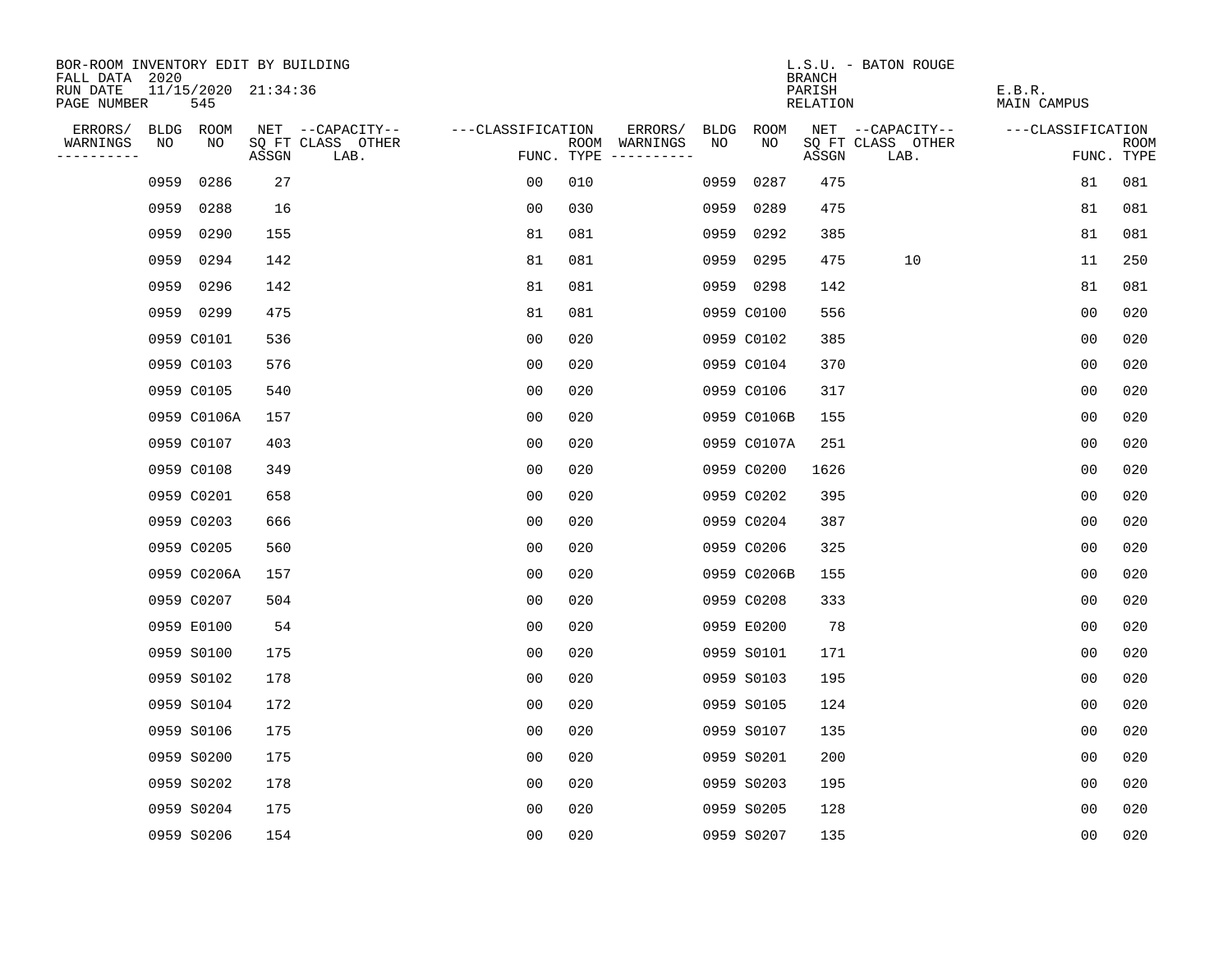| BOR-ROOM INVENTORY EDIT BY BUILDING<br>FALL DATA 2020 |           |                 |      |  |                 |        |  |                                                                                                 | BRANCH | L.S.U. - BATON ROUGE                                                      |                                                                                                                                 |     |
|-------------------------------------------------------|-----------|-----------------|------|--|-----------------|--------|--|-------------------------------------------------------------------------------------------------|--------|---------------------------------------------------------------------------|---------------------------------------------------------------------------------------------------------------------------------|-----|
| RUN DATE 11/15/2020 21:34:36<br>PAGE NUMBER 546       |           |                 |      |  |                 |        |  |                                                                                                 | PARISH | PARISH<br>RELATION                                                        | E.B.R.<br>MAIN CAMPUS                                                                                                           |     |
|                                                       |           |                 |      |  |                 |        |  |                                                                                                 |        |                                                                           |                                                                                                                                 |     |
| -----------                                           |           |                 |      |  |                 |        |  |                                                                                                 |        |                                                                           |                                                                                                                                 |     |
|                                                       |           |                 |      |  |                 |        |  | TOTAL NUMBER CLASSROOMS<br>TOTAL NUMBER LABS 210<br>TOTAL NUMBER SPECIAL LABS 220               |        | TOTAL NUMBER COMPUTER CLASSROOMS                                          | TOTAL ASSIGNABLE & UNASSIGNABLE SQFT: 58,740<br>TOTAL NET ASSIGN SQ. FT. IN ROOM FILE 38,758                                    |     |
|                                                       |           | 0960 0100       | 295  |  |                 | 75 730 |  | TOTAL NUMBER LABS 210<br>TOTAL NUMBER SPECIAL LABS 220                                          |        | TOTAL NUMBER COMPUTER CLASSROOMS                                          | 75 730<br>TOTAL ASSIGNABLE & UNASSIGNABLE SQFT: 1,003<br>TOTAL NET ASSIGN SQ. FT. IN ROOM FILE 1,003<br>TOTAL NUMBER CLASSROOMS |     |
|                                                       |           | 0961 0100       | 2725 |  | 14              | 731    |  | 0961 0100A                                                                                      | 136    |                                                                           | 14                                                                                                                              | 731 |
|                                                       |           | 0961 0100B      | 149  |  | 14              | 731    |  | 0961 0100C                                                                                      | 75     |                                                                           | 14                                                                                                                              | 731 |
|                                                       |           | 0961 0100D      | 170  |  | 14              | 731    |  | 0961 0100E                                                                                      | 192    |                                                                           | 14                                                                                                                              | 731 |
|                                                       | 0961 0101 |                 | 216  |  | 14              | 731    |  | 0961 0101A 627                                                                                  |        |                                                                           | 14                                                                                                                              | 731 |
|                                                       |           | 0961 0102       | 134  |  | 14              | 720    |  | TOTAL NUMBER CLASSROOMS<br>TOTAL NUMBER LABS 210<br>TOTAL NUMBER SPECIAL LABS 220               |        | TOTAL NUMBER COMPUTER CLASSROOMS                                          | TOTAL ASSIGNABLE & UNASSIGNABLE SQFT: 4,424<br>TOTAL NET ASSIGN SQ. FT. IN ROOM FILE 4,424                                      |     |
|                                                       |           | 0962 0100       | 646  |  | 00 <sup>o</sup> | 030    |  | 0962 0100A                                                                                      | 420    |                                                                           | 00                                                                                                                              | 030 |
|                                                       |           | 0962 0100B      | 45   |  | 00              | 030    |  | 0962 0100C                                                                                      | 91     |                                                                           | 00 <sup>o</sup>                                                                                                                 | 030 |
|                                                       |           | 0962 0100D      | 67   |  | 00              | 030    |  | 0962 C0100<br>TOTAL NUMBER CLASSROOMS<br>TOTAL NUMBER LABS 210<br>TOTAL NUMBER SPECIAL LABS 220 | 93     | TOTAL NET ASSIGN SQ. FT. IN ROOM FILE<br>TOTAL NUMBER COMPUTER CLASSROOMS | 00<br>TOTAL ASSIGNABLE & UNASSIGNABLE SQFT: 1,362                                                                               | 020 |
|                                                       |           | 0963 0101       | 424  |  | 00              | 030    |  | 0963 0102 1173                                                                                  |        |                                                                           | 00 <sup>o</sup>                                                                                                                 | 030 |
|                                                       |           | 0963 0102A 1400 |      |  | 0 <sub>0</sub>  | 030    |  | 0963 C0100<br>TOTAL NUMBER CLASSROOMS<br>TOTAL NUMBER LABS 210                                  | 100    | TOTAL NET ASSIGN SQ. FT. IN ROOM FILE<br>TOTAL NUMBER COMPUTER CLASSROOMS | 0 <sub>0</sub><br>TOTAL ASSIGNABLE & UNASSIGNABLE SQFT: 3,097                                                                   | 020 |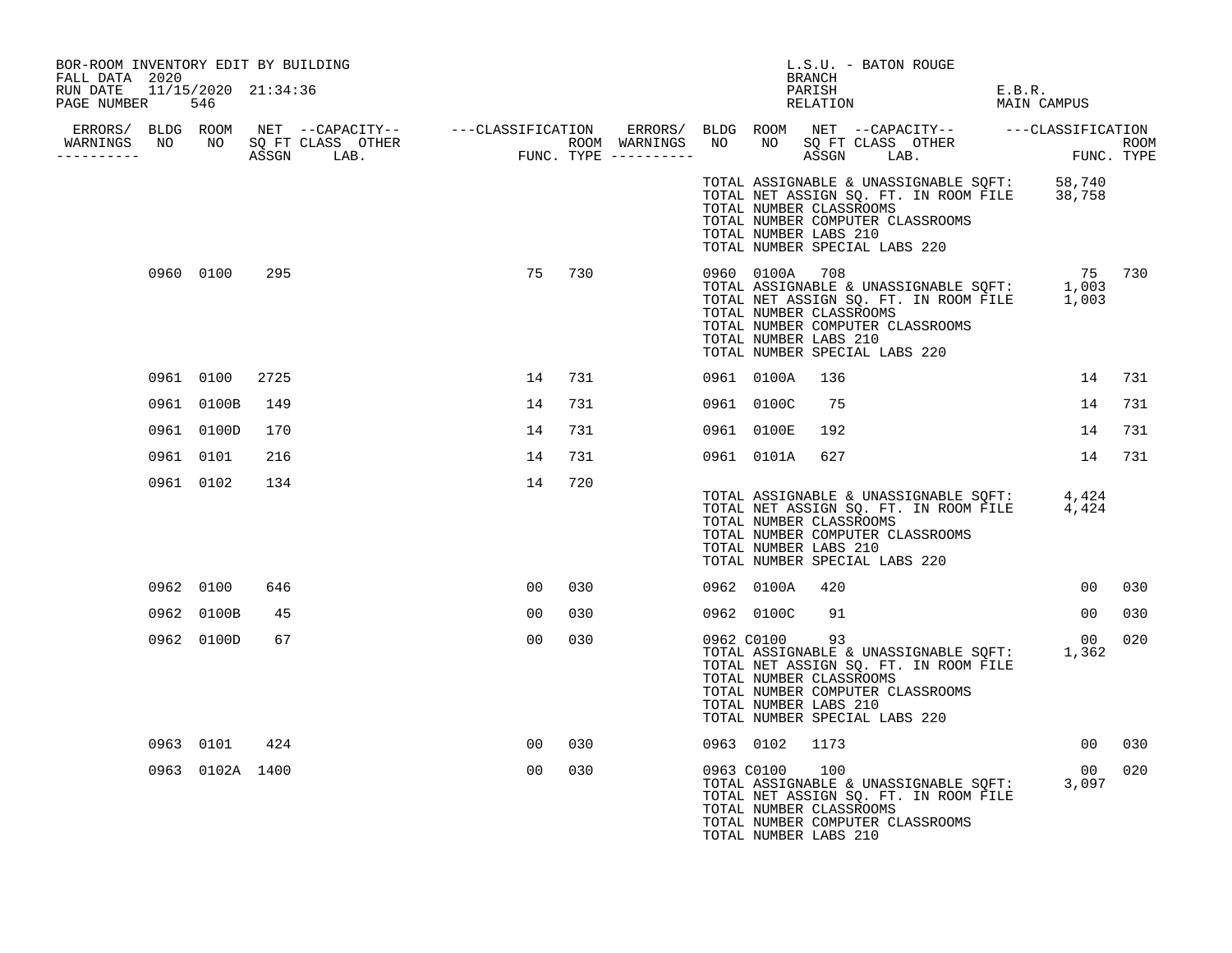| BOR-ROOM INVENTORY EDIT BY BUILDING<br>FALL DATA 2020 |      |                            |      |                                 |                                               |     |                                      |           |                                                                     | BRANCH             | L.S.U. - BATON ROUGE                                                                                                                                                               |                       |                    |
|-------------------------------------------------------|------|----------------------------|------|---------------------------------|-----------------------------------------------|-----|--------------------------------------|-----------|---------------------------------------------------------------------|--------------------|------------------------------------------------------------------------------------------------------------------------------------------------------------------------------------|-----------------------|--------------------|
| RUN DATE<br>PAGE NUMBER                               |      | 11/15/2020 21:34:36<br>547 |      |                                 |                                               |     |                                      |           |                                                                     | PARISH<br>RELATION |                                                                                                                                                                                    | E.B.R.<br>MAIN CAMPUS |                    |
| ERRORS/                                               |      | BLDG ROOM                  |      |                                 | NET --CAPACITY--    ---CLASSIFICATION ERRORS/ |     |                                      | BLDG ROOM |                                                                     |                    | NET --CAPACITY-- ---CLASSIFICATION                                                                                                                                                 |                       |                    |
| WARNINGS<br>----------                                | NO   | NO                         |      | SQ FT CLASS OTHER<br>ASSGN LAB. | FUN                                           |     | ROOM WARNINGS<br>FUNC. TYPE $------$ | NO        | NO                                                                  | ASSGN              | SQ FT CLASS OTHER<br>LAB.                                                                                                                                                          |                       | ROOM<br>FUNC. TYPE |
|                                                       |      |                            |      |                                 |                                               |     |                                      |           |                                                                     |                    | TOTAL NUMBER SPECIAL LABS 220                                                                                                                                                      |                       |                    |
|                                                       |      | 0964 0100                  | 6454 |                                 | 14                                            | 731 |                                      |           | 0964 0100A                                                          | 127                | 1                                                                                                                                                                                  | 14                    | 310                |
|                                                       |      | 0964 0100B                 | 319  | $\mathbf{1}$                    | 14                                            | 731 |                                      |           | 0964 0100C                                                          | 203                |                                                                                                                                                                                    | 14                    | 731                |
|                                                       | 0964 | 0101                       | 2212 |                                 | 14                                            | 731 |                                      |           | 0964 0101A                                                          | 192                |                                                                                                                                                                                    | 14                    | 731                |
|                                                       | 0964 | 0101B                      | 144  |                                 | 0 <sub>0</sub>                                | 030 |                                      |           | 0964 0101C                                                          | 97                 |                                                                                                                                                                                    | 0 <sub>0</sub>        | 030                |
|                                                       |      | 0964 0101D                 | 117  | $\mathbf{1}$                    | 14                                            | 310 |                                      | 0964 0102 |                                                                     | 152                |                                                                                                                                                                                    | 00                    | 030                |
|                                                       |      | 0964 C0101                 | 42   |                                 | 0 <sub>0</sub>                                | 020 |                                      |           | 0964 0101D1 120<br>TOTAL NUMBER CLASSROOMS<br>TOTAL NUMBER LABS 210 |                    | $\overline{1}$<br>TOTAL ASSIGNABLE & UNASSIGNABLE SQFT: 10,179<br>TOTAL NET ASSIGN SQ. FT. IN ROOM FILE 9,744<br>TOTAL NUMBER COMPUTER CLASSROOMS<br>TOTAL NUMBER SPECIAL LABS 220 | 14                    | 310                |
|                                                       |      | 0965 0100                  | 860  |                                 | 22                                            | 730 |                                      |           | 0965 0100A                                                          | 37                 |                                                                                                                                                                                    |                       | 00 030             |
|                                                       |      | 0965 0100B                 | 216  | $\mathbf{1}$                    | 22                                            | 310 |                                      |           | TOTAL NUMBER CLASSROOMS<br>TOTAL NUMBER LABS 210                    |                    | TOTAL ASSIGNABLE & UNASSIGNABLE SQFT: 1,113<br>TOTAL NET ASSIGN SQ. FT. IN ROOM FILE 1,076<br>TOTAL NUMBER COMPUTER CLASSROOMS<br>TOTAL NUMBER SPECIAL LABS 220                    |                       |                    |
|                                                       |      | 0966 0100                  | 1584 |                                 | 75                                            | 730 |                                      |           | 0966 0100A 308<br>TOTAL NUMBER CLASSROOMS<br>TOTAL NUMBER LABS 210  |                    | TOTAL ASSIGNABLE & UNASSIGNABLE SQFT: 1,892<br>TOTAL NET ASSIGN SQ. FT. IN ROOM FILE<br>TOTAL NUMBER COMPUTER CLASSROOMS<br>TOTAL NUMBER SPECIAL LABS 220                          | 75 730<br>1,892       |                    |
|                                                       |      | 0967 0100                  | 210  | $\mathbf{1}$                    | 31                                            | 310 |                                      | 0967 0102 |                                                                     | 223                | 10                                                                                                                                                                                 | 31                    | 310                |
|                                                       |      | 0967 0103                  | 906  | 20                              | 31                                            | 310 |                                      | 0967 0104 |                                                                     | 108                | 1                                                                                                                                                                                  | 31                    | 310                |
|                                                       | 0967 | 0106                       | 221  | 10                              | 31                                            | 310 |                                      | 0967      | 0106A                                                               | 112                | $\mathbf 1$                                                                                                                                                                        | 31                    | 310                |
|                                                       | 0967 | 0107                       | 607  | 15                              | 31                                            | 310 |                                      | 0967      | 0108                                                                | 286                |                                                                                                                                                                                    | 31                    | 315                |
|                                                       | 0967 | 0109                       | 607  | 15                              | 31                                            | 310 |                                      | 0967      | 0110                                                                | - 35               |                                                                                                                                                                                    | 0 <sub>0</sub>        | 010                |
|                                                       | 0967 | 0112                       | 195  |                                 | 0 <sub>0</sub>                                | 030 |                                      | 0967      | 0113                                                                | 607                | 15                                                                                                                                                                                 | 31                    | 310                |
|                                                       |      | 0967 0114                  | 220  | 10                              | 31                                            | 310 |                                      |           | 0967 0114A                                                          | 100                | $\mathbf{1}$                                                                                                                                                                       | 31                    | 310                |
|                                                       |      |                            |      |                                 |                                               |     |                                      |           |                                                                     |                    |                                                                                                                                                                                    |                       |                    |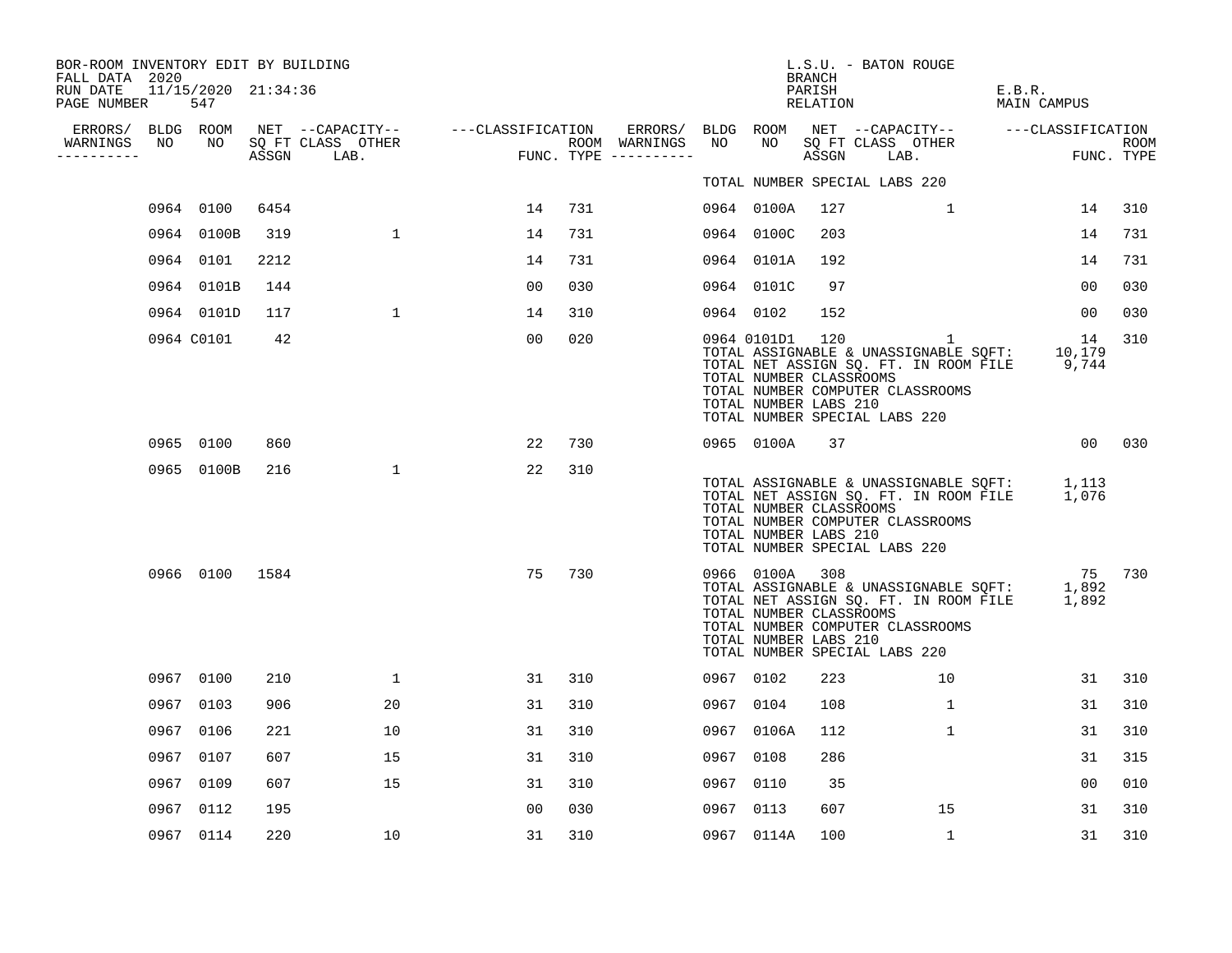| BOR-ROOM INVENTORY EDIT BY BUILDING<br>FALL DATA 2020 |                |      |                                 |                                    |        |                                         |                                                                | BRANCH             | L.S.U. - BATON ROUGE                                                                                                                                            |                       |                    |
|-------------------------------------------------------|----------------|------|---------------------------------|------------------------------------|--------|-----------------------------------------|----------------------------------------------------------------|--------------------|-----------------------------------------------------------------------------------------------------------------------------------------------------------------|-----------------------|--------------------|
| RUN DATE 11/15/2020 21:34:36<br>PAGE NUMBER           | 548            |      |                                 |                                    |        |                                         |                                                                | PARISH<br>RELATION |                                                                                                                                                                 | E.B.R.<br>MAIN CAMPUS |                    |
| ERRORS/ BLDG ROOM                                     |                |      |                                 | NET --CAPACITY-- ---CLASSIFICATION |        |                                         |                                                                |                    |                                                                                                                                                                 |                       |                    |
| WARNINGS<br>----------                                | NO NO          |      | SQ FT CLASS OTHER<br>ASSGN LAB. | <b>FUN</b>                         |        | ROOM WARNINGS NO<br>FUNC. TYPE $------$ |                                                                |                    | ASSGN LAB.                                                                                                                                                      | <b>EXECUTE:</b>       | ROOM<br>FUNC. TYPE |
|                                                       | 0967 0116      | 490  | 15                              | 31                                 | 310    |                                         | 0967 0117                                                      | 607                | 15                                                                                                                                                              | 31                    | 310                |
|                                                       | 0967 0120      | 100  | 4                               | 00 <sup>o</sup>                    | 030    |                                         | 0967 0121                                                      | 901                | 20                                                                                                                                                              | 31                    | 310                |
|                                                       | 0967 0122      | 100  | $4\overline{ }$                 | 00                                 | 030    |                                         | 0967 0124                                                      | 215                | $\sim$ 5                                                                                                                                                        | 31                    | 310                |
|                                                       | 0967 0124A     | 137  | $\mathbf{1}$                    | 31                                 | 310    |                                         | 0967 C0100<br>TOTAL NUMBER CLASSROOMS<br>TOTAL NUMBER LABS 210 | 1272               | TOTAL ASSIGNABLE & UNASSIGNABLE SQFT: 8,259<br>TOTAL NET ASSIGN SQ. FT. IN ROOM FILE 6,557<br>TOTAL NUMBER COMPUTER CLASSROOMS<br>TOTAL NUMBER SPECIAL LABS 220 | $\overline{00}$       | 020                |
|                                                       | 0980 0100 2998 |      |                                 |                                    | 14 730 |                                         | TOTAL NUMBER CLASSROOMS<br>TOTAL NUMBER LABS 210               |                    | TOTAL ASSIGNABLE & UNASSIGNABLE SQFT: 2,998<br>TOTAL NET ASSIGN SQ. FT. IN ROOM FILE 2,998<br>TOTAL NUMBER COMPUTER CLASSROOMS<br>TOTAL NUMBER SPECIAL LABS 220 |                       |                    |
|                                                       | 0981 0100 2317 |      | 5                               | 14                                 | 550    |                                         | TOTAL NUMBER CLASSROOMS<br>TOTAL NUMBER LABS 210               |                    | TOTAL ASSIGNABLE & UNASSIGNABLE SQFT: 2,317<br>TOTAL NET ASSIGN SQ. FT. IN ROOM FILE 2,317<br>TOTAL NUMBER COMPUTER CLASSROOMS<br>TOTAL NUMBER SPECIAL LABS 220 |                       |                    |
|                                                       | 0983 0100      | 290  | 1                               | 14                                 | 315    |                                         | 0983 0100A                                                     | 134                | . The contract of $\mathbf{1}$ is the contract of the contract of $\mathbf{1}$                                                                                  |                       | 14 310             |
|                                                       | 0983 0100B     | 40   |                                 | 14                                 | 315    |                                         | 0983 0100C                                                     | 12                 |                                                                                                                                                                 | 14                    | 315                |
|                                                       | 0983 0100D     | 127  | $\mathbf{1}$                    | 14                                 | 310    |                                         | TOTAL NUMBER CLASSROOMS<br>TOTAL NUMBER LABS 210               |                    | TOTAL ASSIGNABLE & UNASSIGNABLE SQFT: 603<br>TOTAL NET ASSIGN SQ. FT. IN ROOM FILE<br>TOTAL NUMBER COMPUTER CLASSROOMS<br>TOTAL NUMBER SPECIAL LABS 220         | 603                   |                    |
|                                                       | 0990 0100 1642 |      |                                 | 11                                 | 730    |                                         | TOTAL NUMBER CLASSROOMS<br>TOTAL NUMBER LABS 210               |                    | TOTAL ASSIGNABLE & UNASSIGNABLE SQFT: 1,642<br>TOTAL NET ASSIGN SQ. FT. IN ROOM FILE 1,642<br>TOTAL NUMBER COMPUTER CLASSROOMS<br>TOTAL NUMBER SPECIAL LABS 220 |                       |                    |
|                                                       | 1004 0100      | 2190 |                                 |                                    | 21 970 |                                         | 1004 0101                                                      | 101                |                                                                                                                                                                 |                       | 21 955             |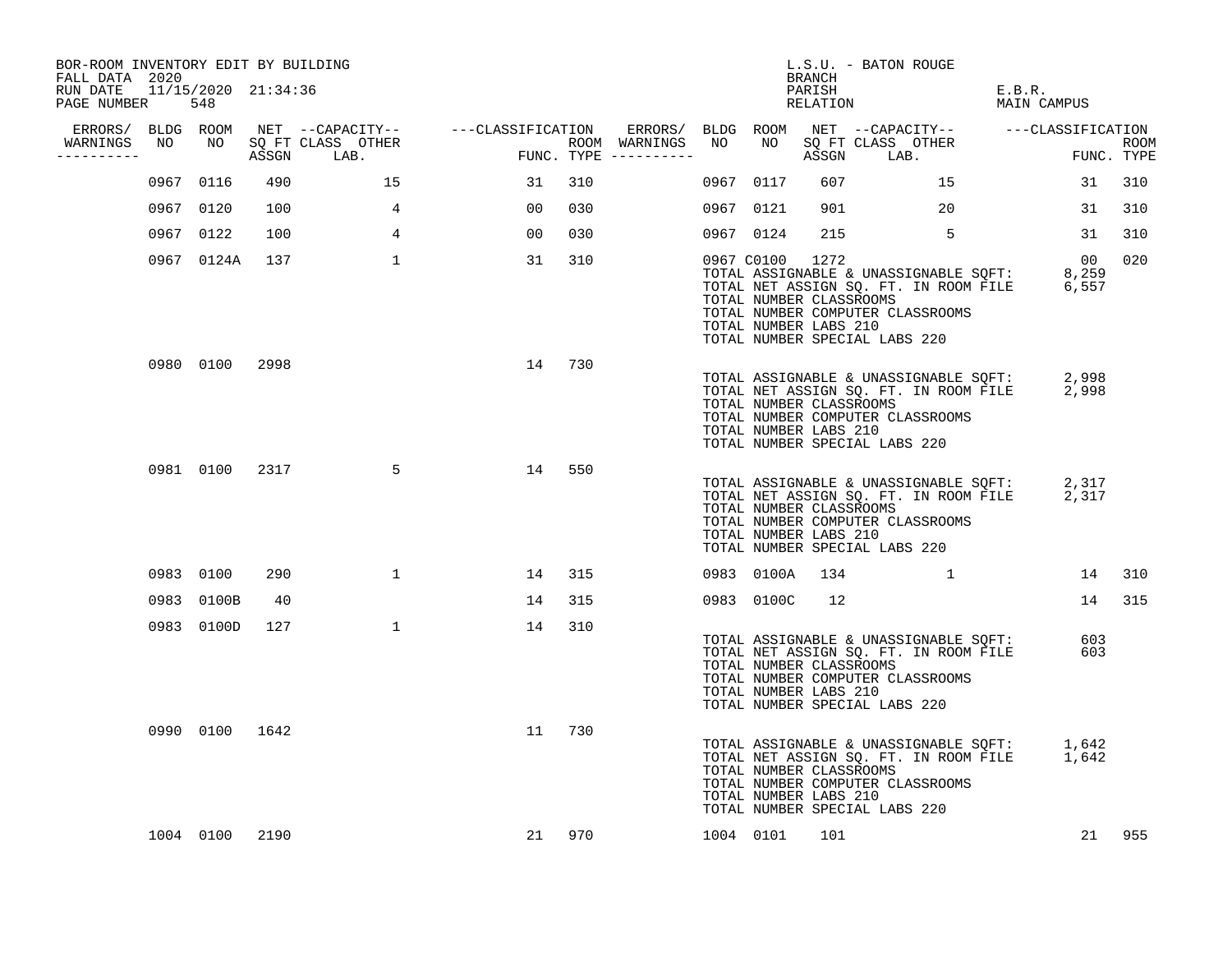| BOR-ROOM INVENTORY EDIT BY BUILDING<br>FALL DATA 2020 |    |                            |       |                           |                   |     |                                      |    |                                                  | <b>BRANCH</b>      | L.S.U. - BATON ROUGE                                                                                                                                |                       |                |                           |
|-------------------------------------------------------|----|----------------------------|-------|---------------------------|-------------------|-----|--------------------------------------|----|--------------------------------------------------|--------------------|-----------------------------------------------------------------------------------------------------------------------------------------------------|-----------------------|----------------|---------------------------|
| RUN DATE<br>PAGE NUMBER                               |    | 11/15/2020 21:34:36<br>549 |       |                           |                   |     |                                      |    |                                                  | PARISH<br>RELATION |                                                                                                                                                     | E.B.R.<br>MAIN CAMPUS |                |                           |
| ERRORS/                                               |    | BLDG ROOM                  |       | NET --CAPACITY--          | ---CLASSIFICATION |     | ERRORS/                              |    | BLDG ROOM                                        |                    | NET --CAPACITY--                                                                                                                                    | ---CLASSIFICATION     |                |                           |
| WARNINGS<br>----------                                | NO | NO                         | ASSGN | SQ FT CLASS OTHER<br>LAB. |                   |     | ROOM WARNINGS<br>FUNC. TYPE $------$ | NO | NO                                               | ASSGN              | SQ FT CLASS OTHER<br>LAB.                                                                                                                           |                       |                | <b>ROOM</b><br>FUNC. TYPE |
|                                                       |    | 1004 0101A                 | 101   |                           | 21                | 955 |                                      |    | 1004 0101B                                       | 135                |                                                                                                                                                     |                       | 21             | 955                       |
|                                                       |    | 1004 0101C                 | 677   | 45                        | 21                | 110 |                                      |    | 1004 0200                                        | 620                |                                                                                                                                                     |                       | 21             | 955                       |
|                                                       |    | 1004 0200A                 | 185   |                           | 21                | 955 |                                      |    | 1004 0202                                        | 135                | $\mathbf{1}$                                                                                                                                        |                       | 21             | 955                       |
|                                                       |    | 1004 0202A                 | 154   | $\mathbf{1}$              | 21                | 310 |                                      |    | 1004 0202B                                       | 50                 |                                                                                                                                                     |                       | 21             | 955                       |
|                                                       |    | 1004 0202C                 | 218   | $\mathbf{1}$              | 21                | 310 |                                      |    | 1004 C0100                                       | 423                |                                                                                                                                                     |                       | 0 <sub>0</sub> | 020                       |
|                                                       |    | 1004 C0101                 | 701   |                           | 00                | 020 |                                      |    | 1004 C0202                                       | 47                 |                                                                                                                                                     |                       | 0 <sub>0</sub> | 020                       |
|                                                       |    | 1004 E0100                 | 22    |                           | 00                | 020 |                                      |    | 1004 E0200                                       | 22                 |                                                                                                                                                     |                       | 00             | 020                       |
|                                                       |    | 1004 R0100                 | 320   |                           | 0 <sub>0</sub>    | 020 |                                      |    | 1004 S0100                                       | 101                |                                                                                                                                                     |                       | 00             | 020                       |
|                                                       |    | 1004 S0200                 | 101   |                           | 0 <sub>0</sub>    | 020 |                                      |    | TOTAL NUMBER CLASSROOMS<br>TOTAL NUMBER LABS 210 |                    | TOTAL ASSIGNABLE & UNASSIGNABLE SQFT:<br>TOTAL NET ASSIGN SQ. FT. IN ROOM FILE<br>TOTAL NUMBER COMPUTER CLASSROOMS<br>TOTAL NUMBER SPECIAL LABS 220 | 6,303<br>4,566        | 1              |                           |
|                                                       |    | 1019 0100                  | 1200  |                           | 75                | 730 |                                      |    | TOTAL NUMBER CLASSROOMS<br>TOTAL NUMBER LABS 210 |                    | TOTAL ASSIGNABLE & UNASSIGNABLE SOFT:<br>TOTAL NET ASSIGN SQ. FT. IN ROOM FILE<br>TOTAL NUMBER COMPUTER CLASSROOMS<br>TOTAL NUMBER SPECIAL LABS 220 | 1,200<br>1,200        |                |                           |
|                                                       |    | 1020 A0302                 | 613   |                           | 00                | 020 |                                      |    | 1020 A0335                                       | 57                 |                                                                                                                                                     |                       | 0 <sub>0</sub> | 020                       |
|                                                       |    | 1020 A0501                 | 182   |                           | 00                | 020 |                                      |    | 1020 A0502                                       | 85                 |                                                                                                                                                     |                       | 0 <sub>0</sub> | 020                       |
|                                                       |    | 1020 A0503                 | 233   |                           | 0 <sub>0</sub>    | 030 |                                      |    | 1020 A0504                                       | 255                |                                                                                                                                                     |                       | 42             | 625                       |
|                                                       |    | 1020 A0505                 | 1797  |                           | 00                | 030 |                                      |    | 1020 A0506                                       | 2037               |                                                                                                                                                     |                       | 42             | 620                       |
|                                                       |    | 1020 A0523                 | 2065  |                           | 42                | 620 |                                      |    | 1020 A0530                                       | 230                |                                                                                                                                                     |                       | 0 <sub>0</sub> | 020                       |
|                                                       |    | 1020 A0630                 | 165   |                           | 00                | 020 |                                      |    | 1020 B0151                                       | 428                |                                                                                                                                                     |                       | 42             | 665                       |
|                                                       |    | 1020 B0152                 | 330   |                           | 00                | 020 |                                      |    | 1020 B0153                                       | 2432               |                                                                                                                                                     |                       | 00             | 020                       |
|                                                       |    | 1020 B0155                 | 1531  |                           | 0 <sub>0</sub>    | 020 |                                      |    | 1020 B0156                                       | 162                |                                                                                                                                                     |                       | 0 <sub>0</sub> | 020                       |
|                                                       |    | 1020 B0157                 | 132   |                           | 0 <sub>0</sub>    | 030 |                                      |    | 1020 B0158                                       | 719                |                                                                                                                                                     |                       | 00             | 020                       |
|                                                       |    | 1020 B0159                 | 110   |                           | 0 <sub>0</sub>    | 030 |                                      |    | 1020 B0160                                       | 310                |                                                                                                                                                     |                       | 42             | 730                       |
|                                                       |    |                            |       |                           |                   |     |                                      |    |                                                  |                    |                                                                                                                                                     |                       |                |                           |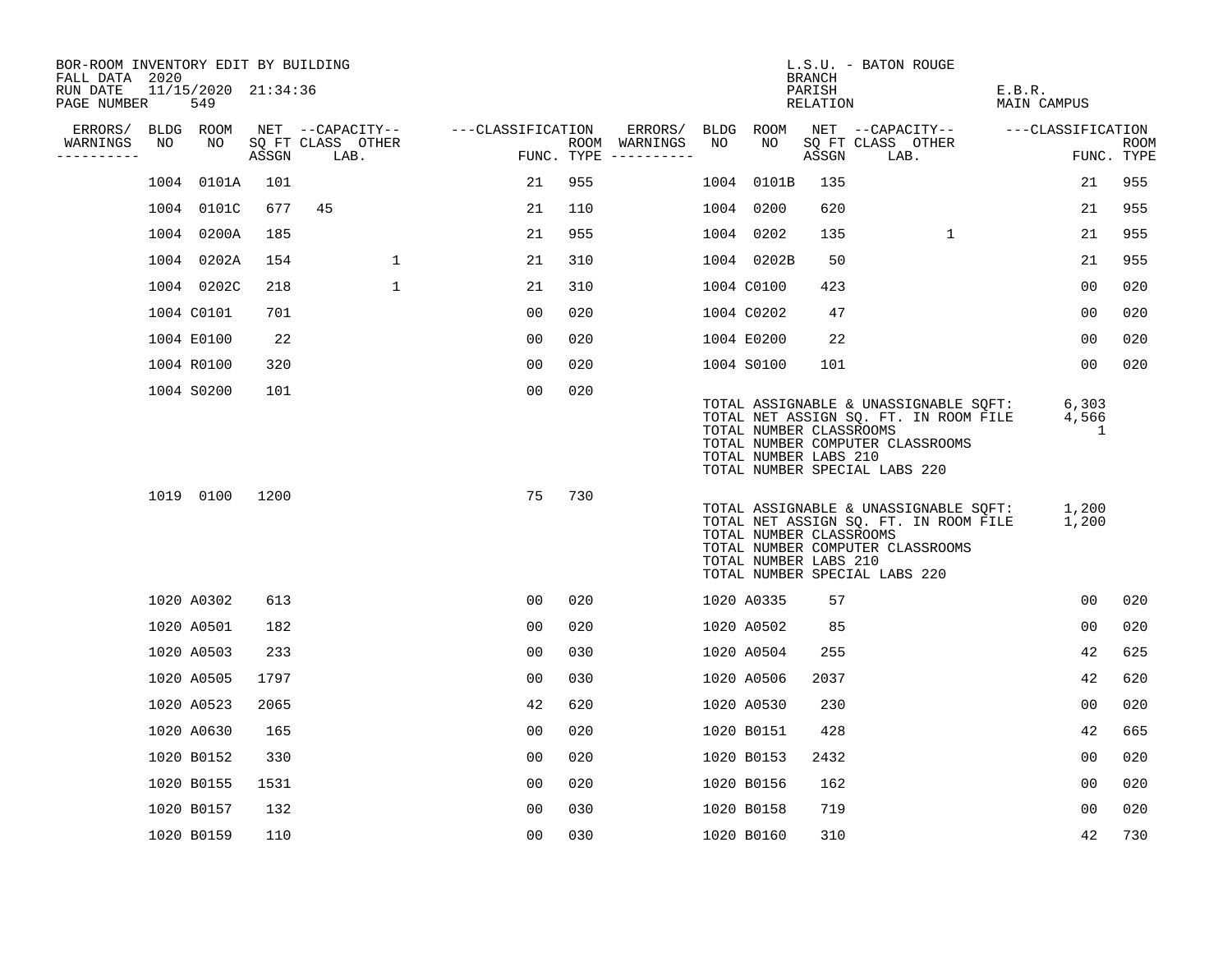| BOR-ROOM INVENTORY EDIT BY BUILDING<br>FALL DATA 2020 |                            |              |                           |                   |     |                                             |             | <b>BRANCH</b>      | L.S.U. - BATON ROUGE      |                       |                    |
|-------------------------------------------------------|----------------------------|--------------|---------------------------|-------------------|-----|---------------------------------------------|-------------|--------------------|---------------------------|-----------------------|--------------------|
| RUN DATE<br>PAGE NUMBER                               | 11/15/2020 21:34:36<br>550 |              |                           |                   |     |                                             |             | PARISH<br>RELATION |                           | E.B.R.<br>MAIN CAMPUS |                    |
| ERRORS/                                               | BLDG ROOM                  |              | NET --CAPACITY--          | ---CLASSIFICATION |     | ERRORS/<br>BLDG                             | ROOM        |                    | NET --CAPACITY--          | ---CLASSIFICATION     |                    |
| NO<br>WARNINGS<br>----------                          | NO                         | ASSGN        | SQ FT CLASS OTHER<br>LAB. |                   |     | NO.<br>ROOM WARNINGS<br>FUNC. TYPE $------$ | NO          | ASSGN              | SQ FT CLASS OTHER<br>LAB. |                       | ROOM<br>FUNC. TYPE |
|                                                       | 1020 B0161                 | 1348         | 100                       | 42                | 660 |                                             | 1020 B0162  | 135                | $\mathbf{1}$              | 42                    | 310                |
|                                                       | 1020 B0168                 | 2119         |                           | 11                | 620 |                                             | 1020 B0169  | 310                | 1                         | 46                    | 310                |
|                                                       | 1020 B0170                 | 158          |                           | 0 <sub>0</sub>    | 020 |                                             | 1020 B0171  | 125                |                           | 0 <sub>0</sub>        | 020                |
|                                                       | 1020 B0172                 | 206          |                           | 0 <sub>0</sub>    | 030 |                                             | 1020 B0173  | 300                |                           | 11                    | 625                |
|                                                       | 1020 B0174                 | 41           | $\mathbf{1}$              | 0 <sub>0</sub>    | 030 |                                             | 1020 B0175  | 20                 |                           | 00                    | 010                |
|                                                       | 1020 B0176                 | 550          |                           | 00                | 020 |                                             | 1020 B0177  | 64                 |                           | 00                    | 030                |
|                                                       | 1020 B0222                 | 816          | 8                         | 42                | 310 |                                             | 1020 B0229  | 173                | 1                         | 42                    | 310                |
|                                                       | 1020 B0230                 | 108          | $\mathbf{1}$              | 42                | 310 |                                             | 1020 B0250  | 813                | 8                         | 42                    | 310                |
|                                                       | 1020 B0251                 | 767          | 7                         | 42                | 310 |                                             | 1020 B0253  | 780                | 8                         | 42                    | 310                |
|                                                       | 1020 B0254                 | 1163         | 20                        | 42                | 530 |                                             | 1020 B0305  | 433                |                           | 0 <sub>0</sub>        | 020                |
|                                                       | 1020 B0306                 | 171          |                           | 0 <sub>0</sub>    | 020 |                                             | 1020 B0307  | 75                 |                           | 0 <sub>0</sub>        | 030                |
|                                                       | 1020 B0308                 | 179          |                           | 0 <sub>0</sub>    | 020 |                                             | 1020 B0309  | 433                |                           | 42                    | 625                |
|                                                       | 1020 B0310                 | 219          |                           | 0 <sub>0</sub>    | 020 |                                             | 1020 B0311  | 51                 |                           | 0 <sub>0</sub>        | 030                |
|                                                       | 1020 B0312                 | 21           |                           | 0 <sub>0</sub>    | 030 |                                             | 1020 B0313  | 695                |                           | 42                    | 625                |
|                                                       | 1020 B0314                 | 426          |                           | 0 <sub>0</sub>    | 020 |                                             | 1020 B0315  | 4940               |                           | 42                    | 730                |
|                                                       | 1020 B0316                 | 1897         |                           | 0 <sub>0</sub>    | 020 |                                             | 1020 B0317  | 404                |                           | 0 <sub>0</sub>        | 020                |
|                                                       | 1020 B0318                 | 847          | 6                         | 42                | 350 |                                             | 1020 B0319  | 397                | 1                         | 42                    | 310                |
|                                                       | 1020 B0320                 | 190          | $\mathbf{1}$              | 42                | 310 |                                             | 1020 B0321  | 198                | 6                         | 42                    | 310                |
|                                                       | 1020 B0322                 | 248          | 1                         | 42                | 310 |                                             | 1020 B0323  | 288                | 1                         | 42                    | 310                |
|                                                       | 1020 B0324                 | 280          | $\mathbf 1$               | 42                | 310 |                                             | 1020 B0325  | 72                 |                           | 0 <sub>0</sub>        | 020                |
|                                                       | 1020 B0326                 | 47           |                           | 42                | 315 |                                             | 1020 B0326A | $\mathbf 1$        | 1                         | 42                    | 310                |
|                                                       | 1020 B0327                 | 26           |                           | 0 <sub>0</sub>    | 010 |                                             | 1020 B0327A | 1                  | 1                         | 42                    | 310                |
|                                                       | 1020 B0328                 | 58           | $\mathbf 1$               | 00                | 030 |                                             | 1020 B0328A | 1                  | 1                         | 42                    | 310                |
|                                                       | 1020 B0329                 | 58           | $\mathbf 1$               | 00                | 030 |                                             | 1020 B0329A | $\mathbf 1$        | 1                         | 42                    | 310                |
|                                                       | 1020 B0330                 | 110          |                           | 42                | 315 |                                             | 1020 B0331  | 1934               | 1                         | 42                    | 310                |
|                                                       | 1020 B0332                 | $\mathbf{1}$ | $\mathbf{1}$              | 42                | 310 |                                             | 1020 B0342  | 113                |                           | 0 <sub>0</sub>        | 020                |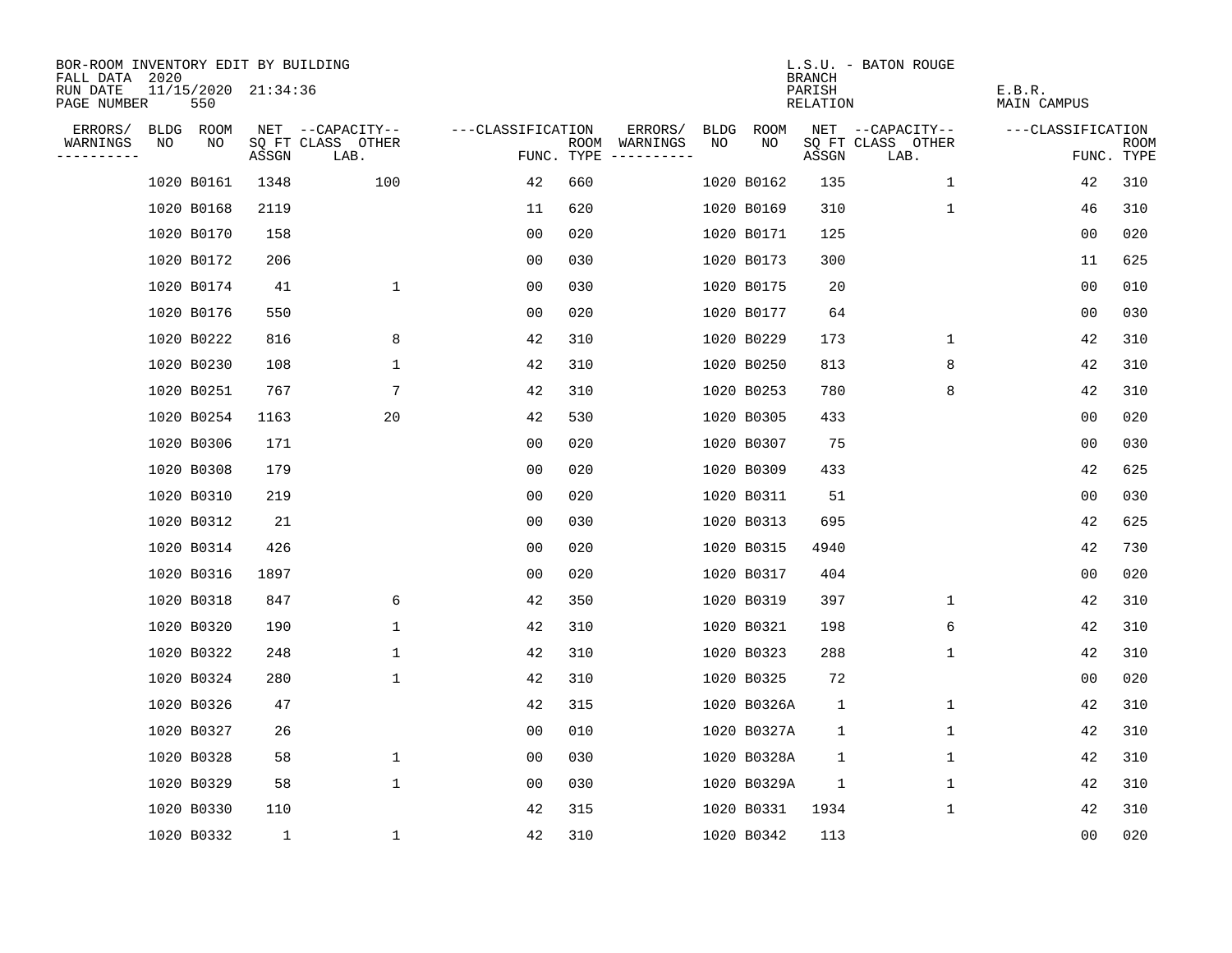| BOR-ROOM INVENTORY EDIT BY BUILDING<br>FALL DATA 2020 |            |                     |       |                           |                   |     |                                      |      |                                                  | <b>BRANCH</b>      | L.S.U. - BATON ROUGE                                                                                                                                |                       |                           |
|-------------------------------------------------------|------------|---------------------|-------|---------------------------|-------------------|-----|--------------------------------------|------|--------------------------------------------------|--------------------|-----------------------------------------------------------------------------------------------------------------------------------------------------|-----------------------|---------------------------|
| RUN DATE<br>PAGE NUMBER                               | 551        | 11/15/2020 21:34:36 |       |                           |                   |     |                                      |      |                                                  | PARISH<br>RELATION |                                                                                                                                                     | E.B.R.<br>MAIN CAMPUS |                           |
| ERRORS/                                               | BLDG ROOM  |                     |       | NET --CAPACITY--          | ---CLASSIFICATION |     | ERRORS/                              | BLDG | ROOM                                             |                    | NET --CAPACITY--                                                                                                                                    | ---CLASSIFICATION     |                           |
| WARNINGS<br>NO<br>----------                          | NO         |                     | ASSGN | SQ FT CLASS OTHER<br>LAB. |                   |     | ROOM WARNINGS<br>FUNC. TYPE $------$ | NO   | NO                                               | ASSGN              | SQ FT CLASS OTHER<br>LAB.                                                                                                                           |                       | <b>ROOM</b><br>FUNC. TYPE |
|                                                       | 1020 B0343 |                     | 137   |                           | 00                | 020 |                                      |      | 1020 B0370                                       | 156                |                                                                                                                                                     | 0 <sub>0</sub>        | 020                       |
|                                                       | 1020 B0511 |                     | 2238  |                           | 42                | 620 |                                      |      | 1020 B0511A                                      | 574                |                                                                                                                                                     | 42                    | 620                       |
|                                                       | 1020 B0513 |                     | 975   |                           | 0 <sub>0</sub>    | 020 |                                      |      | 1020 B0515                                       | 222                |                                                                                                                                                     | 0 <sub>0</sub>        | 020                       |
|                                                       | 1020 B0516 |                     | 217   | 4                         | 00                | 030 |                                      |      | 1020 B0517                                       | 217                | 4                                                                                                                                                   | 0 <sub>0</sub>        | 030                       |
|                                                       | 1020 B0518 |                     | 366   |                           | 42                | 620 |                                      |      | 1020 B0519                                       | 1372               |                                                                                                                                                     | 42                    | 620                       |
|                                                       | 1020 B0520 |                     | 2272  |                           | 42                | 620 |                                      |      | 1020 B0521                                       | 858                |                                                                                                                                                     | 42                    | 620                       |
|                                                       | 1020 B0524 |                     | 361   | $\mathbf 1$               | 42                | 620 |                                      |      | 1020 B0535                                       | 17                 |                                                                                                                                                     | 0 <sub>0</sub>        | 010                       |
|                                                       | 1020 B0542 |                     | 125   |                           | 00                | 020 |                                      |      | 1020 B0543                                       | 132                |                                                                                                                                                     | 0 <sub>0</sub>        | 020                       |
|                                                       | 1020 B0601 |                     | 140   |                           | 00                | 030 |                                      |      | 1020 B0602                                       | 114                | $\overline{4}$                                                                                                                                      | 0 <sub>0</sub>        | 030                       |
|                                                       | 1020 B0603 |                     | 44    |                           | 0 <sub>0</sub>    | 020 |                                      |      | 1020 B0604                                       | 19                 |                                                                                                                                                     | 0 <sub>0</sub>        | 010                       |
|                                                       | 1020 B0605 |                     | 114   | 4                         | 00                | 030 |                                      |      | 1020 B0606                                       | 411                |                                                                                                                                                     | 0 <sub>0</sub>        | 020                       |
|                                                       | 1020 B0607 |                     | 45    |                           | 0 <sub>0</sub>    | 030 |                                      |      | 1020 B0612                                       | 1856               | 100                                                                                                                                                 | 42                    | 630                       |
|                                                       | 1020 B0613 |                     | 130   |                           | 00                | 020 |                                      |      | 1020 B0642                                       | 114                |                                                                                                                                                     | 0 <sub>0</sub>        | 020                       |
|                                                       | 1020 B0643 |                     | 137   |                           | 0 <sub>0</sub>    | 020 |                                      |      | 1020 E0101                                       | 193                |                                                                                                                                                     | 0 <sub>0</sub>        | 020                       |
|                                                       | 1020 E0301 |                     | 193   |                           | 0 <sub>0</sub>    | 020 |                                      |      | 1020 E0302                                       | 72                 |                                                                                                                                                     | 0 <sub>0</sub>        | 020                       |
|                                                       | 1020 E0303 |                     | 72    |                           | 0 <sub>0</sub>    | 020 |                                      |      | 1020 E0304                                       | 72                 |                                                                                                                                                     | 0 <sub>0</sub>        | 020                       |
|                                                       | 1020 E0501 |                     | 193   |                           | 0 <sub>0</sub>    | 020 |                                      |      | 1020 E0502                                       | 72                 |                                                                                                                                                     | 0 <sub>0</sub>        | 020                       |
|                                                       | 1020 E0503 |                     | 72    |                           | 0 <sub>0</sub>    | 020 |                                      |      | 1020 E0504                                       | 72                 |                                                                                                                                                     | 00                    | 020                       |
|                                                       | 1020 E0601 |                     | 193   |                           | 00                | 020 |                                      |      | 1020 E0602                                       | 72                 |                                                                                                                                                     | 0 <sub>0</sub>        | 020                       |
|                                                       | 1020 E0603 |                     | 72    |                           | 0 <sub>0</sub>    | 020 |                                      |      | 1020 E0604                                       | 72                 |                                                                                                                                                     | 00                    | 020                       |
|                                                       | 1020 S0609 |                     | 65    |                           | 0 <sub>0</sub>    | 020 |                                      |      | TOTAL NUMBER CLASSROOMS<br>TOTAL NUMBER LABS 210 |                    | TOTAL ASSIGNABLE & UNASSIGNABLE SQFT:<br>TOTAL NET ASSIGN SQ. FT. IN ROOM FILE<br>TOTAL NUMBER COMPUTER CLASSROOMS<br>TOTAL NUMBER SPECIAL LABS 220 | 53,532<br>34,436      |                           |
|                                                       | 1021 0100  |                     | 132   | $\mathbf 1$               | 91                | 310 |                                      |      | 1021 0104                                        | 426                |                                                                                                                                                     | 91                    | 675                       |
|                                                       | 1021 0104A |                     | 30    |                           | 00                | 030 |                                      |      | 1021 0107                                        | 176                | 4                                                                                                                                                   | 00                    | 030                       |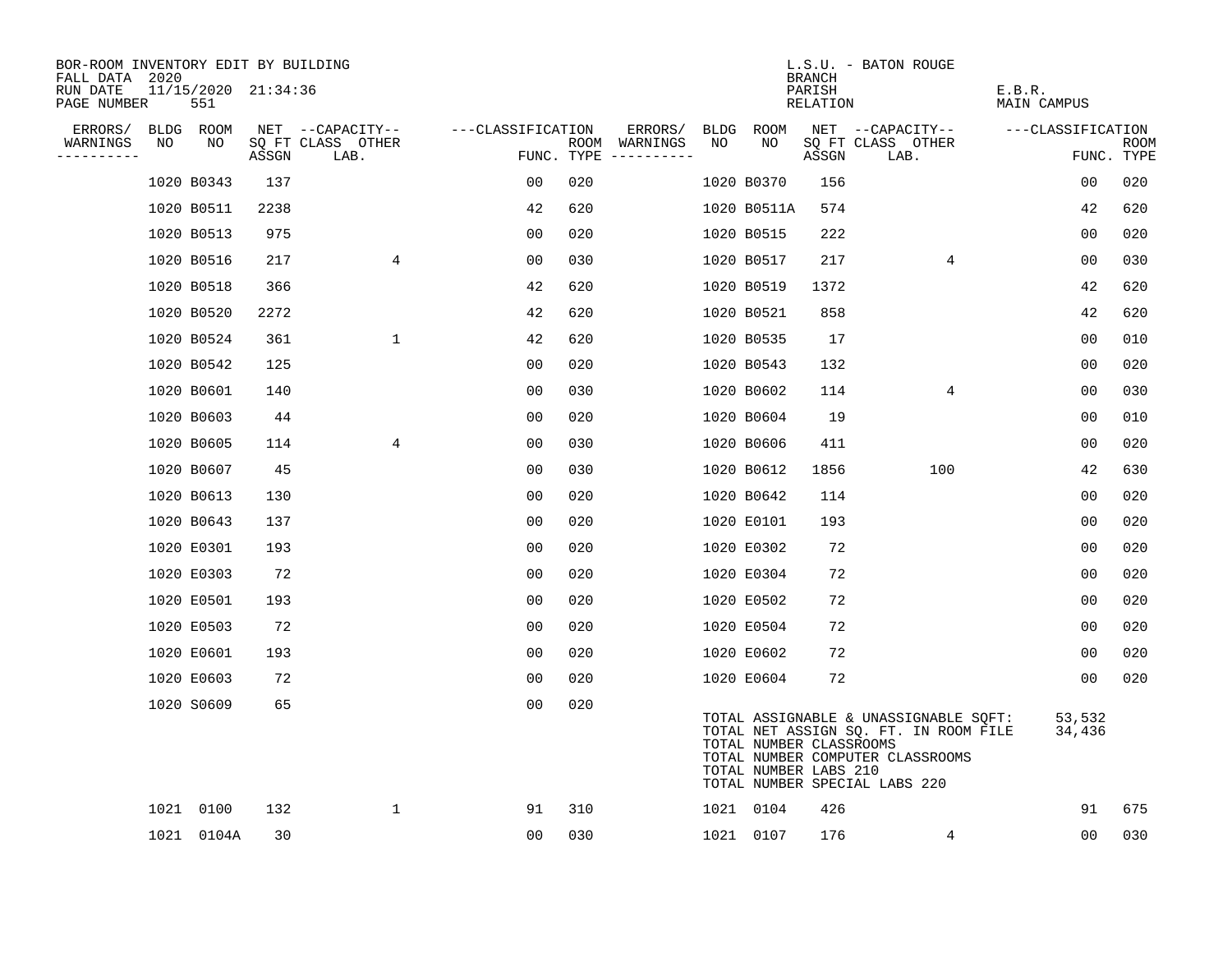| BOR-ROOM INVENTORY EDIT BY BUILDING<br>FALL DATA 2020 |      |                            |       |                           |                   |     |                                      |      |                                                  | <b>BRANCH</b>      | L.S.U. - BATON ROUGE                                                                                                                                |                              |                           |
|-------------------------------------------------------|------|----------------------------|-------|---------------------------|-------------------|-----|--------------------------------------|------|--------------------------------------------------|--------------------|-----------------------------------------------------------------------------------------------------------------------------------------------------|------------------------------|---------------------------|
| RUN DATE<br>PAGE NUMBER                               |      | 11/15/2020 21:34:36<br>552 |       |                           |                   |     |                                      |      |                                                  | PARISH<br>RELATION |                                                                                                                                                     | E.B.R.<br><b>MAIN CAMPUS</b> |                           |
| ERRORS/                                               |      | BLDG ROOM                  |       | NET --CAPACITY--          | ---CLASSIFICATION |     | ERRORS/                              | BLDG | ROOM                                             |                    | NET --CAPACITY--                                                                                                                                    | ---CLASSIFICATION            |                           |
| WARNINGS<br>----------                                | NO   | NO.                        | ASSGN | SQ FT CLASS OTHER<br>LAB. |                   |     | ROOM WARNINGS<br>FUNC. TYPE $------$ | NO   | NO.                                              | ASSGN              | SQ FT CLASS OTHER<br>LAB.                                                                                                                           |                              | <b>ROOM</b><br>FUNC. TYPE |
|                                                       | 1021 | 0107A                      | 165   | 4                         | 0 <sub>0</sub>    | 030 |                                      | 1021 | 0108                                             | 267                | 6                                                                                                                                                   | 91                           | 310                       |
|                                                       |      | 1021 0108A                 | 14    |                           | 00                | 030 |                                      |      | 1021 0108B                                       | 18                 |                                                                                                                                                     | 91                           | 715                       |
|                                                       |      | 1021 0109                  | 176   | 4                         | 0 <sub>0</sub>    | 030 |                                      |      | 1021 0109A                                       | 165                | 4                                                                                                                                                   | 0 <sub>0</sub>               | 030                       |
|                                                       |      | 1021 0111                  | 32    |                           | 0 <sub>0</sub>    | 010 |                                      |      | 1021 0112                                        | 310                | 2                                                                                                                                                   | 91                           | 675                       |
|                                                       |      | 1021 0115                  | 364   |                           | 91                | 675 |                                      |      | 1021 0125                                        | 670                |                                                                                                                                                     | 91                           | 675                       |
|                                                       |      | 1021 C0100                 | 20    |                           | 0 <sub>0</sub>    | 020 |                                      |      | 1021 C0101                                       | 565                |                                                                                                                                                     | 0 <sub>0</sub>               | 020                       |
|                                                       |      | 1021 C0102                 | 240   |                           | 0 <sub>0</sub>    | 020 |                                      |      | TOTAL NUMBER CLASSROOMS<br>TOTAL NUMBER LABS 210 |                    | TOTAL ASSIGNABLE & UNASSIGNABLE SQFT:<br>TOTAL NET ASSIGN SQ. FT. IN ROOM FILE<br>TOTAL NUMBER COMPUTER CLASSROOMS<br>TOTAL NUMBER SPECIAL LABS 220 | 3,770<br>2,187               |                           |
|                                                       |      | 1022 0101                  | 86    |                           | 00                | 020 |                                      |      | 1022 0101A                                       | 46                 |                                                                                                                                                     | 93                           | 730                       |
|                                                       |      | 1022 0101B                 | 3142  | 200                       | 93                | 680 |                                      |      | 1022 0101C                                       | 81                 | 3                                                                                                                                                   | 93                           | 530                       |
|                                                       |      | 1022 0103                  | 65    | 3                         | 0 <sub>0</sub>    | 030 |                                      | 1022 | 0107                                             | 735                | 6                                                                                                                                                   | 93                           | 530                       |
|                                                       |      | 1022 0108                  | 595   | 40                        | 93                | 680 |                                      |      | 1022 0110                                        | 557                | 37                                                                                                                                                  | 93                           | 680                       |
|                                                       |      | 1022 0120                  | 570   | 38                        | 93                | 680 |                                      |      | 1022 0121                                        | 561                | 37                                                                                                                                                  | 93                           | 680                       |
|                                                       |      | 1022 0122                  | 323   | 21                        | 93                | 680 |                                      |      | 1022 0123                                        | 860                | 20                                                                                                                                                  | 93                           | 650                       |
|                                                       |      | 1022 0124                  | 780   | 52                        | 93                | 680 |                                      |      | 1022 0131                                        | 106                | 1                                                                                                                                                   | 0 <sub>0</sub>               | 030                       |
|                                                       |      | 1022 0133                  | 107   |                           | 0 <sub>0</sub>    | 030 |                                      | 1022 | 0135                                             | 935                | 62                                                                                                                                                  | 93                           | 680                       |
|                                                       |      | 1022 0136                  | 4222  | 25                        | 93                | 520 |                                      |      | 1022 0136A                                       | 926                | 10                                                                                                                                                  | 93                           | 525                       |
|                                                       |      | 1022 0139                  | 1463  | 30                        | 93                | 520 |                                      |      | 1022 0139A                                       | 172                | $\mathbf 1$                                                                                                                                         | 93                           | 310                       |
|                                                       |      | 1022 0139B                 | 140   | 1                         | 93                | 310 |                                      |      | 1022 0139C                                       | 84                 | $\mathbf 1$                                                                                                                                         | 93                           | 310                       |
|                                                       | 1022 | 0139D                      | 219   | 5                         | 93                | 315 |                                      | 1022 | 0139E                                            | 3490               |                                                                                                                                                     | 93                           | 525                       |
|                                                       |      | 1022 0139F                 | 745   | 15                        | 93                | 525 |                                      |      | 1022 0150                                        | 8272               | 30                                                                                                                                                  | 93                           | 520                       |
|                                                       |      | 1022 0150A                 | 193   |                           | 93                | 525 |                                      | 1022 | 0150B                                            | 189                | $\mathbf 1$                                                                                                                                         | 93                           | 310                       |
|                                                       |      | 1022 0150C                 | 193   | $\mathbf{1}$              | 93                | 310 |                                      |      | 1022 0150D                                       | 234                | 17                                                                                                                                                  | 93                           | 680                       |
|                                                       |      | 1022 0150E                 | 221   | $\mathbf{1}$              | 93                | 310 |                                      |      | 1022 0150F                                       | 70                 | $\mathbf{1}$                                                                                                                                        | 93                           | 315                       |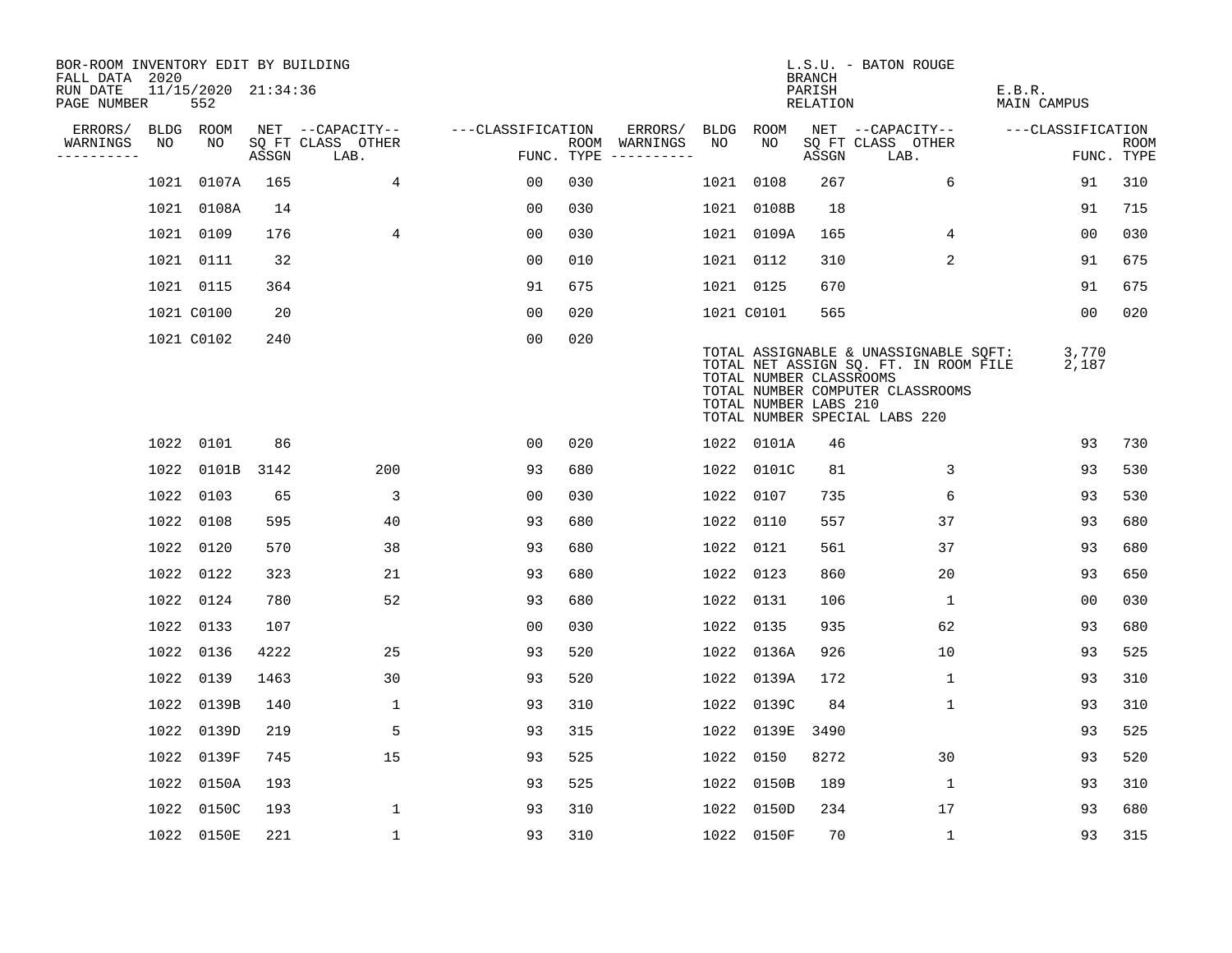| BOR-ROOM INVENTORY EDIT BY BUILDING       |      |                            |       |                           |                   |     |                                      |      |            | <b>BRANCH</b>      | L.S.U. - BATON ROUGE      |                              |                           |
|-------------------------------------------|------|----------------------------|-------|---------------------------|-------------------|-----|--------------------------------------|------|------------|--------------------|---------------------------|------------------------------|---------------------------|
| FALL DATA 2020<br>RUN DATE<br>PAGE NUMBER |      | 11/15/2020 21:34:36<br>553 |       |                           |                   |     |                                      |      |            | PARISH<br>RELATION |                           | E.B.R.<br><b>MAIN CAMPUS</b> |                           |
| ERRORS/                                   |      | BLDG ROOM                  |       | NET --CAPACITY--          | ---CLASSIFICATION |     | ERRORS/                              | BLDG | ROOM       |                    | NET --CAPACITY--          | ---CLASSIFICATION            |                           |
| WARNINGS<br>----------                    | NO   | NO.                        | ASSGN | SQ FT CLASS OTHER<br>LAB. |                   |     | ROOM WARNINGS<br>FUNC. TYPE $------$ | NO   | NO.        | ASSGN              | SQ FT CLASS OTHER<br>LAB. |                              | <b>ROOM</b><br>FUNC. TYPE |
|                                           | 1022 | 0163                       | 62    |                           | 0 <sub>0</sub>    | 010 |                                      | 1022 | 0164       | 3437               | 30                        | 93                           | 520                       |
|                                           |      | 1022 0164A                 | 170   | $\mathbf{1}$              | 93                | 310 |                                      | 1022 | 0164B      | 256                |                           | 93                           | 525                       |
|                                           |      | 1022 0164C                 | 282   | 6                         | 93                | 525 |                                      | 1022 | 0164D      | 288                | 6                         | 93                           | 525                       |
|                                           |      | 1022 0164E                 | 344   | 1                         | 93                | 635 |                                      |      | 1022 0164F | 124                | 1                         | 93                           | 310                       |
|                                           | 1022 | 0164G                      | 116   | 1                         | 93                | 310 |                                      |      | 1022 0164H | 113                | 1                         | 93                           | 310                       |
|                                           |      | 1022 0164J                 | 62    | 2                         | 93                | 525 |                                      |      | 1022 0164K | 145                | $\mathbf{1}$              | 93                           | 850                       |
|                                           |      | 1022 0164M                 | 150   | $\mathbf{1}$              | 93                | 850 |                                      | 1022 | 0175       | 465                |                           | 0 <sub>0</sub>               | 030                       |
|                                           |      | 1022 0175A                 | 140   |                           | 0 <sub>0</sub>    | 030 |                                      |      | 1022 0175B | 62                 |                           | 0 <sub>0</sub>               | 030                       |
|                                           |      | 1022 0177C                 | 192   | $\mathbf{1}$              | 93                | 310 |                                      | 1022 | 0177D      | 203                | $\mathbf{1}$              | 93                           | 310                       |
|                                           |      | 1022 0177E                 | 191   | $\mathbf{1}$              | 93                | 310 |                                      |      | 1022 0186F | 135                | $\mathbf 1$               | 93                           | 310                       |
|                                           |      | 1022 0204                  | 311   |                           | 0 <sub>0</sub>    | 030 |                                      | 1022 | 0206       | 135                | $\mathbf 1$               | 93                           | 310                       |
|                                           |      | 1022 0207                  | 80    |                           | 0 <sub>0</sub>    | 030 |                                      | 1022 | 0209       | 207                | 2                         | 0 <sub>0</sub>               | 030                       |
|                                           |      | 1022 0211                  | 205   | 3                         | 0 <sub>0</sub>    | 030 |                                      | 1022 | 0212       | 509                | $\mathbf{1}$              | 93                           | 310                       |
|                                           |      | 1022 0212A                 | 71    |                           | 93                | 315 |                                      |      | 1022 0213  | 460                | $\mathbf{1}$              | 93                           | 310                       |
|                                           |      | 1022 0214                  | 282   | 1                         | 93                | 310 |                                      | 1022 | 0215       | 105                |                           | 00                           | 020                       |
|                                           |      | 1022 0215A                 | 2622  |                           | 00                | 030 |                                      |      | 1022 0216  | 296                | 1                         | 93                           | 310                       |
|                                           | 1022 | 0219                       | 215   |                           | 93                | 730 |                                      | 1022 | 0220       | 270                | 1                         | 93                           | 310                       |
|                                           | 1022 | 0222                       | 270   | $\mathbf{1}$              | 93                | 310 |                                      |      | 1022 0224  | 340                | 1                         | 93                           | 310                       |
|                                           |      | 1022 0224A                 | 55    |                           | 93                | 315 |                                      |      | 1022 0225  | 740                | 20                        | 93                           | 650                       |
|                                           |      | 1022 0225A                 | 75    |                           | 93                | 655 |                                      |      | 1022 0226  | 590                | 33                        | 93                           | 680                       |
|                                           |      | 1022 0226A                 | 556   | 1                         | 93                | 310 |                                      |      | 1022 0230  | 227                | $\mathbf 1$               | 93                           | 310                       |
|                                           |      | 1022 0232                  | 196   | $\mathbf 1$               | 93                | 310 |                                      | 1022 | 0233       | 120                |                           | 0 <sub>0</sub>               | 030                       |
|                                           |      | 1022 0233A                 | 163   | $\mathbf{1}$              | 0 <sub>0</sub>    | 030 |                                      | 1022 | 0235       | 350                | $\mathbf 1$               | 93                           | 310                       |
|                                           |      | 1022 0235A                 | 230   |                           | 93                | 315 |                                      |      | 1022 0236  | 245                | $\mathbf 1$               | 93                           | 310                       |
|                                           |      | 1022 0237                  | 225   | $\mathbf{1}$              | 93                | 310 |                                      | 1022 | 0238       | 370                | 20                        | 93                           | 680                       |
|                                           |      | 1022 0240                  | 210   | $\mathbf{1}$              | 93                | 310 |                                      |      | 1022 0245  | 1300               | 35                        | 93                           | 530                       |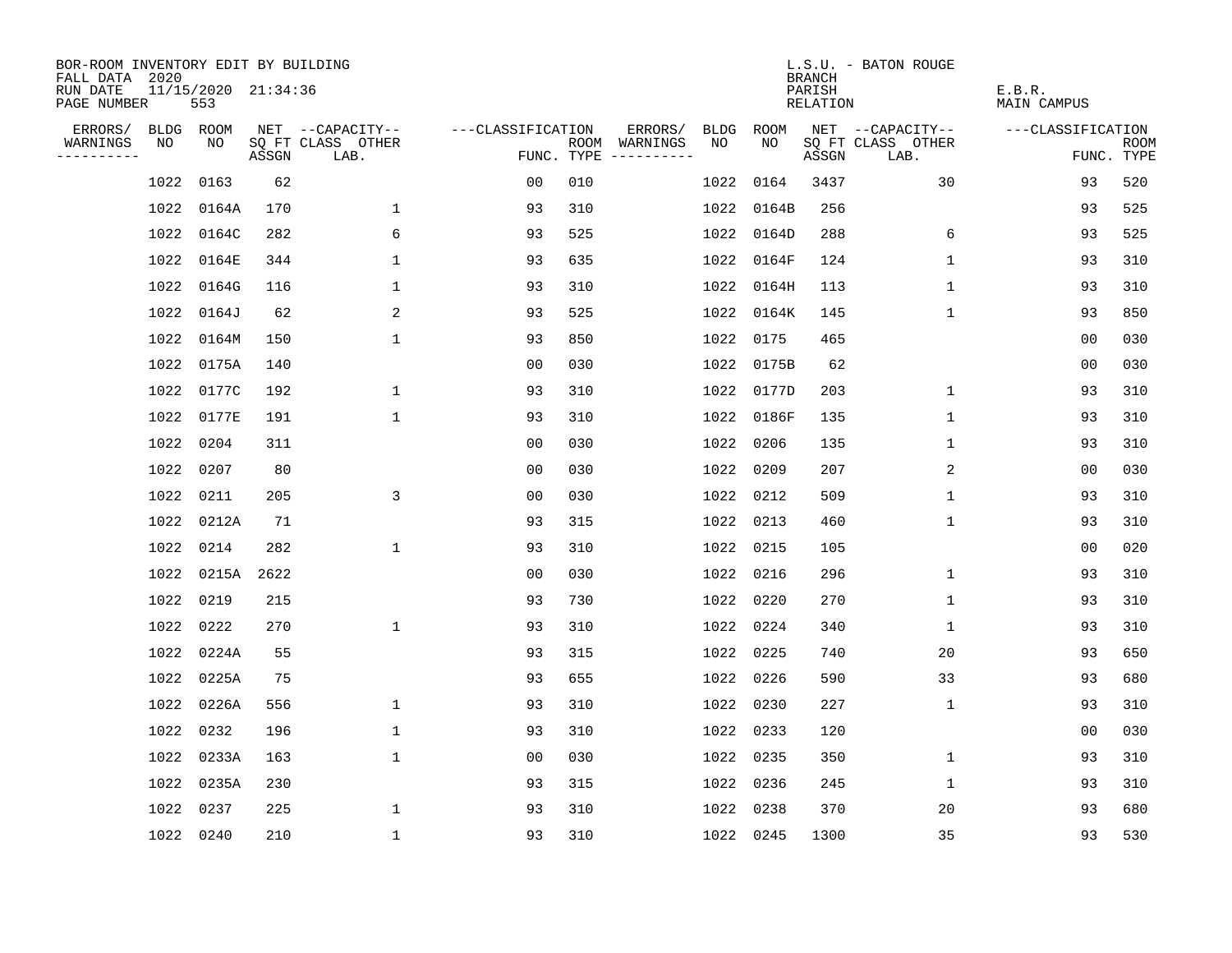| BOR-ROOM INVENTORY EDIT BY BUILDING<br>FALL DATA 2020 |                            |       |                           |                   |     |                                            |             | <b>BRANCH</b>      | L.S.U. - BATON ROUGE      |                              |                           |
|-------------------------------------------------------|----------------------------|-------|---------------------------|-------------------|-----|--------------------------------------------|-------------|--------------------|---------------------------|------------------------------|---------------------------|
| RUN DATE<br>PAGE NUMBER                               | 11/15/2020 21:34:36<br>554 |       |                           |                   |     |                                            |             | PARISH<br>RELATION |                           | E.B.R.<br><b>MAIN CAMPUS</b> |                           |
| ERRORS/                                               | BLDG ROOM                  |       | NET --CAPACITY--          | ---CLASSIFICATION |     | ERRORS/<br><b>BLDG</b>                     | <b>ROOM</b> |                    | NET --CAPACITY--          | ---CLASSIFICATION            |                           |
| WARNINGS<br>----------                                | NO<br>NO                   | ASSGN | SQ FT CLASS OTHER<br>LAB. |                   |     | ROOM WARNINGS<br>NO<br>FUNC. TYPE $------$ | NO          | ASSGN              | SQ FT CLASS OTHER<br>LAB. |                              | <b>ROOM</b><br>FUNC. TYPE |
|                                                       | 0245A<br>1022              | 173   | $\mathbf{1}$              | 93                | 310 | 1022                                       | 0245B       | 166                | $\mathbf{1}$              | 93                           | 310                       |
|                                                       | 1022 0245C                 | 693   |                           | 93                | 535 | 1022                                       | 0245D       | 172                | 1                         | 93                           | 310                       |
|                                                       | 1022<br>0246               | 213   | $\mathbf{1}$              | 93                | 310 | 1022                                       | 0248        | 197                | $\mathbf 1$               | 93                           | 310                       |
|                                                       | 1022 0250                  | 227   | $\mathbf 1$               | 93                | 310 |                                            | 1022 0252   | 369                | 24                        | 93                           | 680                       |
|                                                       | 1022<br>0253               | 227   | $\mathbf 1$               | 93                | 310 |                                            | 1022 0254   | 250                | $\mathbf{1}$              | 93                           | 310                       |
|                                                       | 1022 0257                  | 483   | $\mathbf{1}$              | 93                | 310 |                                            | 1022 0261   | 25                 |                           | 0 <sub>0</sub>               | 020                       |
|                                                       | 1022 0262                  | 1099  |                           | 0 <sub>0</sub>    | 030 |                                            | 1022 0264   | 27                 |                           | 00                           | 030                       |
|                                                       | 1022 0266                  | 44    |                           | 0 <sub>0</sub>    | 010 |                                            | 1022 0268   | 61                 |                           | 93                           | 730                       |
|                                                       | 1022 0269                  | 473   | 10                        | 93                | 520 | 1022                                       | 0269A       | 127                | 10                        | 93                           | 525                       |
|                                                       | 1022 0270                  | 208   | $\mathbf 1$               | 93                | 310 |                                            | 1022 0274   | 222                | $\mathbf{1}$              | 93                           | 310                       |
|                                                       | 1022 0275                  | 555   | 10                        | 93                | 520 |                                            | 1022 0275A  | 445                | 10                        | 93                           | 525                       |
|                                                       | 1022 0278                  | 312   | 20                        | 93                | 680 |                                            | 1022 0279   | 88                 |                           | 93                           | 730                       |
|                                                       | 1022 C0100                 | 2200  |                           | 0 <sub>0</sub>    | 020 |                                            | 1022 C0101  | 1330               |                           | 0 <sub>0</sub>               | 020                       |
|                                                       | 1022 C0102                 | 1178  |                           | 0 <sub>0</sub>    | 020 |                                            | 1022 C0103  | 1212               |                           | 0 <sub>0</sub>               | 020                       |
|                                                       | 1022 C0104                 | 435   |                           | 0 <sub>0</sub>    | 020 |                                            | 1022 C0105  | 249                |                           | 0 <sub>0</sub>               | 020                       |
|                                                       | 1022 C0106                 | 171   |                           | 00                | 020 |                                            | 1022 C0200  | 650                |                           | 00                           | 020                       |
|                                                       | 1022 C0201                 | 660   |                           | 0 <sub>0</sub>    | 020 |                                            | 1022 C0202  | 1530               |                           | 0 <sub>0</sub>               | 020                       |
|                                                       | 1022 C0203                 | 555   |                           | 0 <sub>0</sub>    | 020 |                                            | 1022 E0100  | 80                 |                           | 0 <sub>0</sub>               | 020                       |
|                                                       | 1022 E0200                 | 82    |                           | 0 <sub>0</sub>    | 020 |                                            | 1022 S0100  | 210                |                           | 0 <sub>0</sub>               | 020                       |
|                                                       | 1022 S0101                 | 130   |                           | 0 <sub>0</sub>    | 020 |                                            | 1022 S0102  | 225                |                           | 0 <sub>0</sub>               | 020                       |
|                                                       | 1022 S0200                 | 232   |                           | 0 <sub>0</sub>    | 020 |                                            | 1022 S0201  | 189                |                           | 0 <sub>0</sub>               | 020                       |
|                                                       | 1022 S0202                 | 194   |                           | 0 <sub>0</sub>    | 020 |                                            | 1022 V0200  | 175                | 5                         | 93                           | 520                       |
|                                                       | 1022 V0201                 | 69    | 2                         | 93                | 520 |                                            | 1022 0136A1 | 1124               | 8                         | 93                           | 525                       |
|                                                       | 1022 0136A2                | 1193  | 3                         | 93                | 525 |                                            | 1022 0136A3 | 74                 |                           | 93                           | 525                       |
|                                                       | 1022 0136A4                | 129   | 11                        | 93                | 525 |                                            | 1022 0136A5 | 132                | 11                        | 93                           | 525                       |
|                                                       | 1022 0136A6                | 53    |                           | 93                | 525 |                                            | 1022 0139E1 | 180                | 3                         | 93                           | 525                       |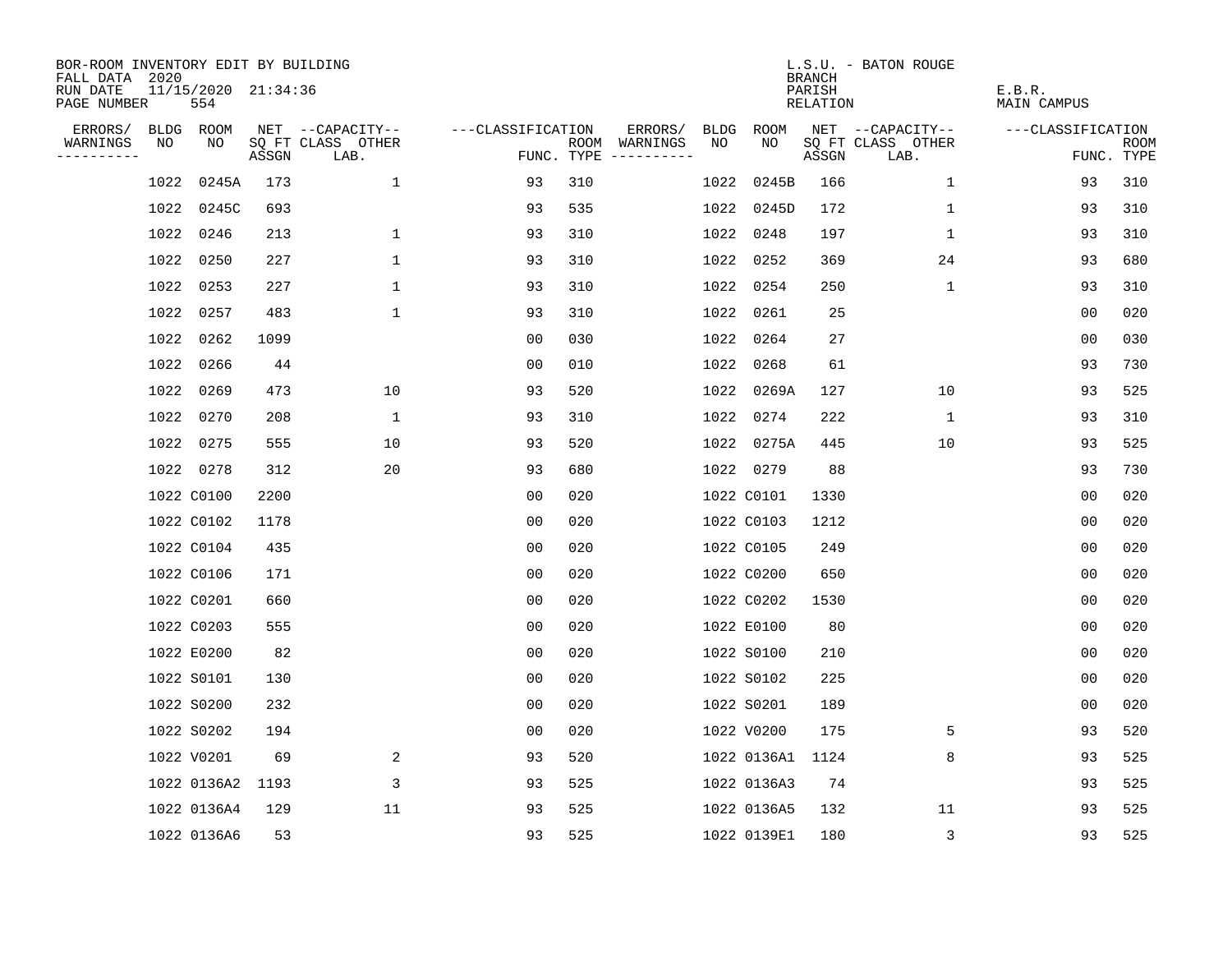| BOR-ROOM INVENTORY EDIT BY BUILDING<br>FALL DATA 2020 |    |                            |       |                           |                   |     |                                      |    |                                                  | BRANCH             | L.S.U. - BATON ROUGE                                                                                                                                |                       |                           |
|-------------------------------------------------------|----|----------------------------|-------|---------------------------|-------------------|-----|--------------------------------------|----|--------------------------------------------------|--------------------|-----------------------------------------------------------------------------------------------------------------------------------------------------|-----------------------|---------------------------|
| RUN DATE<br>PAGE NUMBER                               |    | 11/15/2020 21:34:36<br>555 |       |                           |                   |     |                                      |    |                                                  | PARISH<br>RELATION |                                                                                                                                                     | E.B.R.<br>MAIN CAMPUS |                           |
| ERRORS/                                               |    | BLDG ROOM                  |       | NET --CAPACITY--          | ---CLASSIFICATION |     | ERRORS/                              |    | BLDG ROOM                                        |                    | NET --CAPACITY-- ---CLASSIFICATION                                                                                                                  |                       |                           |
| WARNINGS<br>----------                                | NO | NO                         | ASSGN | SQ FT CLASS OTHER<br>LAB. |                   |     | ROOM WARNINGS<br>FUNC. TYPE $------$ | NO | NO                                               | ASSGN              | SQ FT CLASS OTHER<br>LAB.                                                                                                                           |                       | <b>ROOM</b><br>FUNC. TYPE |
|                                                       |    | 1022 0139E2                | 344   |                           | 93                | 525 |                                      |    | 1022 0139F1                                      | 326                |                                                                                                                                                     | 93                    | 525                       |
|                                                       |    | 1022 0139F2                | 70    |                           | 93                | 525 |                                      |    | 1022 0164E1                                      | 197                |                                                                                                                                                     | 93                    | 525                       |
|                                                       |    | 1022 0226A1                | 71    | $\mathbf{1}$              | 93                | 315 |                                      |    | 1022 0226A2                                      | 102                | $\mathbf{1}$                                                                                                                                        | 93                    | 315                       |
|                                                       |    | 1022 0275A1                | 26    |                           | 93                | 525 |                                      |    | TOTAL NUMBER CLASSROOMS<br>TOTAL NUMBER LABS 210 |                    | TOTAL ASSIGNABLE & UNASSIGNABLE SOFT:<br>TOTAL NET ASSIGN SQ. FT. IN ROOM FILE<br>TOTAL NUMBER COMPUTER CLASSROOMS<br>TOTAL NUMBER SPECIAL LABS 220 | 71,982<br>54,369      |                           |
|                                                       |    | 1024 0201                  | 765   |                           | 0 <sub>0</sub>    | 020 |                                      |    | 1024 0202                                        | 500                |                                                                                                                                                     | 0 <sub>0</sub>        | 020                       |
|                                                       |    | 1024 0203                  | 500   |                           | 0 <sub>0</sub>    | 020 |                                      |    | 1024 0301                                        | 325                |                                                                                                                                                     | 0 <sub>0</sub>        | 030                       |
|                                                       |    | 1024 0302                  | 325   |                           | 0 <sub>0</sub>    | 030 |                                      |    | 1024 0401                                        | 9773               |                                                                                                                                                     | 93                    | 650                       |
|                                                       |    | 1024 0402                  | 480   | $7\overline{ }$           | 00                | 010 |                                      |    | 1024 0404                                        | 450                | 5                                                                                                                                                   | 00                    | 010                       |
|                                                       |    | 1024 0406                  | 250   |                           | 0 <sub>0</sub>    | 030 |                                      |    | 1024 0407                                        | 1100               |                                                                                                                                                     | 93                    | 635                       |
|                                                       |    | 1024 0408                  | 150   |                           | 0 <sub>0</sub>    | 030 |                                      |    | 1024 0409                                        | 312                |                                                                                                                                                     | 93                    | 630                       |
|                                                       |    | 1024 0410                  | 4937  |                           | 93                | 630 |                                      |    | 1024 0411                                        | 264                |                                                                                                                                                     | 93                    | 630                       |
|                                                       |    | 1024 0412                  | 448   | 12                        | 00                | 010 |                                      |    | 1024 0413                                        | 330                |                                                                                                                                                     | 93                    | 630                       |
|                                                       |    | 1024 0414                  | 80    |                           | 93                | 635 |                                      |    | 1024 0415                                        | 60                 |                                                                                                                                                     | 0 <sub>0</sub>        | 010                       |
|                                                       |    | 1024 0416                  | 60    |                           | 0 <sub>0</sub>    | 030 |                                      |    | 1024 0417                                        | 80                 |                                                                                                                                                     | 93                    | 635                       |
|                                                       |    | 1024 0418                  | 325   |                           | 93                | 630 |                                      |    | 1024 0419                                        | 435                | 12                                                                                                                                                  | 0 <sub>0</sub>        | 010                       |
|                                                       |    | 1024 0420                  | 380   |                           | 93                | 630 |                                      |    | 1024 0421                                        | 4937               |                                                                                                                                                     | 93                    | 635                       |
|                                                       |    | 1024 0422                  | 150   |                           | 0 <sub>0</sub>    | 030 |                                      |    | 1024 0423                                        | 400                |                                                                                                                                                     | 93                    | 630                       |
|                                                       |    | 1024 0501 10303            |       |                           | 93                | 650 |                                      |    | 1024 0502                                        | 380                | 7                                                                                                                                                   | 0 <sub>0</sub>        | 010                       |
|                                                       |    | 1024 0504                  | 350   | 5                         | 0 <sub>0</sub>    | 010 |                                      |    | 1024 0506                                        | 250                |                                                                                                                                                     | 0 <sub>0</sub>        | 030                       |
|                                                       |    | 1024 0507                  | 1100  |                           | 93                | 635 |                                      |    | 1024 0508                                        | 154                |                                                                                                                                                     | 0 <sub>0</sub>        | 030                       |
|                                                       |    | 1024 0509                  | 360   |                           | 0 <sub>0</sub>    | 030 |                                      |    | 1024 0510                                        | 212                |                                                                                                                                                     | 0 <sub>0</sub>        | 030                       |
|                                                       |    | 1024 0511                  | 448   |                           | 0 <sub>0</sub>    | 010 |                                      |    | 1024 0512                                        | 178                |                                                                                                                                                     | 93                    | 630                       |
|                                                       |    | 1024 0513                  | 1700  |                           | 93                | 530 |                                      |    | 1024 0514                                        | 45                 |                                                                                                                                                     | 0 <sub>0</sub>        | 010                       |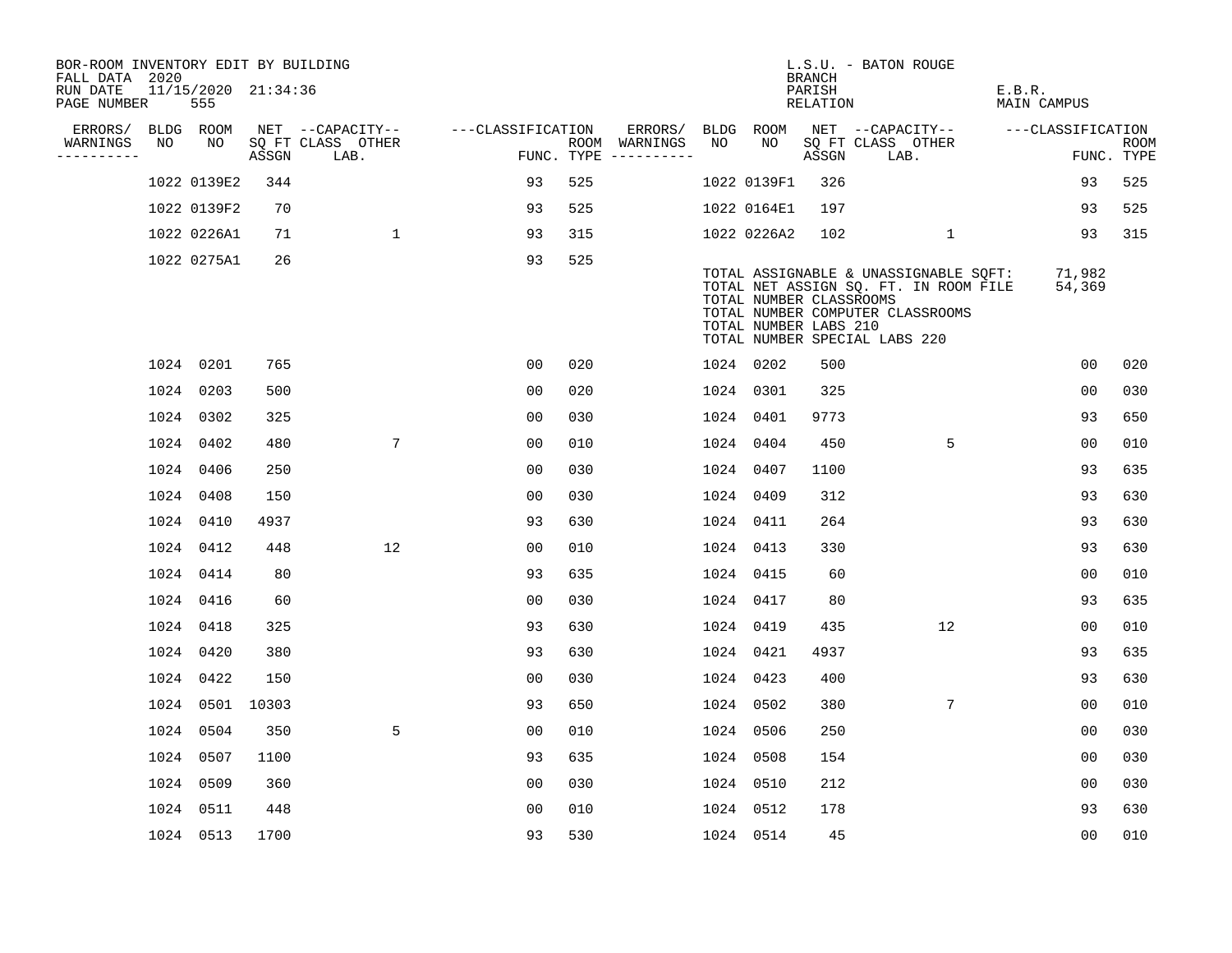| BOR-ROOM INVENTORY EDIT BY BUILDING<br>FALL DATA 2020 |                            |       |                           |                   |     |                                      |      |             | <b>BRANCH</b>             | L.S.U. - BATON ROUGE      |                              |                           |
|-------------------------------------------------------|----------------------------|-------|---------------------------|-------------------|-----|--------------------------------------|------|-------------|---------------------------|---------------------------|------------------------------|---------------------------|
| RUN DATE<br>PAGE NUMBER                               | 11/15/2020 21:34:36<br>556 |       |                           |                   |     |                                      |      |             | PARISH<br><b>RELATION</b> |                           | E.B.R.<br><b>MAIN CAMPUS</b> |                           |
| ERRORS/                                               | BLDG ROOM                  |       | NET --CAPACITY--          | ---CLASSIFICATION |     | ERRORS/                              | BLDG | <b>ROOM</b> |                           | NET --CAPACITY--          | ---CLASSIFICATION            |                           |
| WARNINGS<br>NO<br>----------                          | NO                         | ASSGN | SQ FT CLASS OTHER<br>LAB. |                   |     | ROOM WARNINGS<br>FUNC. TYPE $------$ | NO   | NO          | ASSGN                     | SQ FT CLASS OTHER<br>LAB. |                              | <b>ROOM</b><br>FUNC. TYPE |
|                                                       | 1024 0515                  | 45    |                           | 00                | 030 |                                      |      | 1024 0517   | 179                       |                           | 93                           | 635                       |
|                                                       | 1024 0518                  | 295   |                           | 0 <sub>0</sub>    | 010 |                                      |      | 1024 0519   | 250                       |                           | 0 <sub>0</sub>               | 030                       |
|                                                       | 1024 0520                  | 149   |                           | 0 <sub>0</sub>    | 030 |                                      |      | 1024 0521   | 414                       |                           | 0 <sub>0</sub>               | 030                       |
|                                                       | 1024 0522                  | 224   |                           | 0 <sub>0</sub>    | 030 |                                      |      | 1024 0523   | 222                       |                           | 0 <sub>0</sub>               | 030                       |
|                                                       | 1024 0524                  | 40    |                           | 0 <sub>0</sub>    | 030 |                                      |      | 1024 0525   | 100                       |                           | 0 <sub>0</sub>               | 030                       |
|                                                       | 1024 0526                  | 100   |                           | 0 <sub>0</sub>    | 030 |                                      |      | 1024 0601   | 1161                      |                           | 93                           | 650                       |
|                                                       | 1024 0602                  | 200   |                           | 93                | 530 |                                      |      | 1024 0603   | 110                       |                           | 93                           | 530                       |
|                                                       | 1024 0604                  | 275   |                           | 93                | 530 |                                      |      | 1024 0605   | 130                       |                           | 93                           | 530                       |
|                                                       | 1024 0606                  | 220   |                           | 93                | 530 |                                      |      | 1024 0608   | 412                       |                           | 93                           | 530                       |
|                                                       | 1024 06091                 | 276   |                           | 93                | 530 |                                      |      | 1024 06092  | 300                       |                           | 93                           | 530                       |
|                                                       | 1024 0610                  | 2895  |                           | 93                | 535 |                                      |      | 1024 0611   | 210                       |                           | 93                           | 530                       |
|                                                       | 1024 0612                  | 300   |                           | 93                | 530 |                                      |      | 1024 0613   | 200                       |                           | 93                           | 530                       |
|                                                       | 1024 0614                  | 310   |                           | 93                | 530 |                                      |      | 1024 0615   | 210                       | $\mathbf 1$               | 93                           | 535                       |
|                                                       | 1024 0616                  | 210   |                           | 93                | 535 |                                      |      | 1024 0617   | 1173                      |                           | 93                           | 650                       |
|                                                       | 1024 0618                  | 380   | 9                         | 0 <sub>0</sub>    | 010 |                                      |      | 1024 0619   | 350                       | 5                         | 0 <sub>0</sub>               | 010                       |
|                                                       | 1024 0620                  | 250   |                           | 0 <sub>0</sub>    | 030 |                                      |      | 1024 0622   | 1100                      |                           | 93                           | 535                       |
| 1024                                                  | 0623                       | 430   |                           | 93                | 535 |                                      |      | 1024 0624   | 150                       |                           | 0 <sub>0</sub>               | 030                       |
|                                                       | 1024 0625                  | 272   | 5                         | 0 <sub>0</sub>    | 010 |                                      |      | 1024 0626   | 300                       | 5                         | 0 <sub>0</sub>               | 010                       |
|                                                       | 1024 0627                  | 50    |                           | 0 <sub>0</sub>    | 010 |                                      |      | 1024 0628   | 87                        |                           | 93                           | 535                       |
|                                                       | 1024 0629                  | 117   |                           | 93                | 535 |                                      |      | 1024 0630   | 46                        |                           | 0 <sub>0</sub>               | 030                       |
|                                                       | 1024 0631                  | 202   |                           | 93                | 635 |                                      |      | 1024 0632   | 124                       |                           | 93                           | 635                       |
|                                                       | 1024 0633                  | 275   | 5                         | 0 <sub>0</sub>    | 010 |                                      |      | 1024 0634   | 275                       | 5                         | 0 <sub>0</sub>               | 010                       |
|                                                       | 1024 0636                  | 226   |                           | 0 <sub>0</sub>    | 030 |                                      |      | 1024 0637   | 500                       |                           | 0 <sub>0</sub>               | 030                       |
|                                                       | 1024 0638                  | 498   |                           | 0 <sub>0</sub>    | 030 |                                      |      | 1024 0639   | 42                        |                           | 0 <sub>0</sub>               | 030                       |
|                                                       | 1024 0640                  | 82    |                           | 0 <sub>0</sub>    | 030 |                                      |      | 1024 0641   | 123                       |                           | 0 <sub>0</sub>               | 030                       |
|                                                       | 1024 0702                  | 124   |                           | 0 <sub>0</sub>    | 020 |                                      |      | 1024 0703   | 1049                      | 30                        | 00                           | 010                       |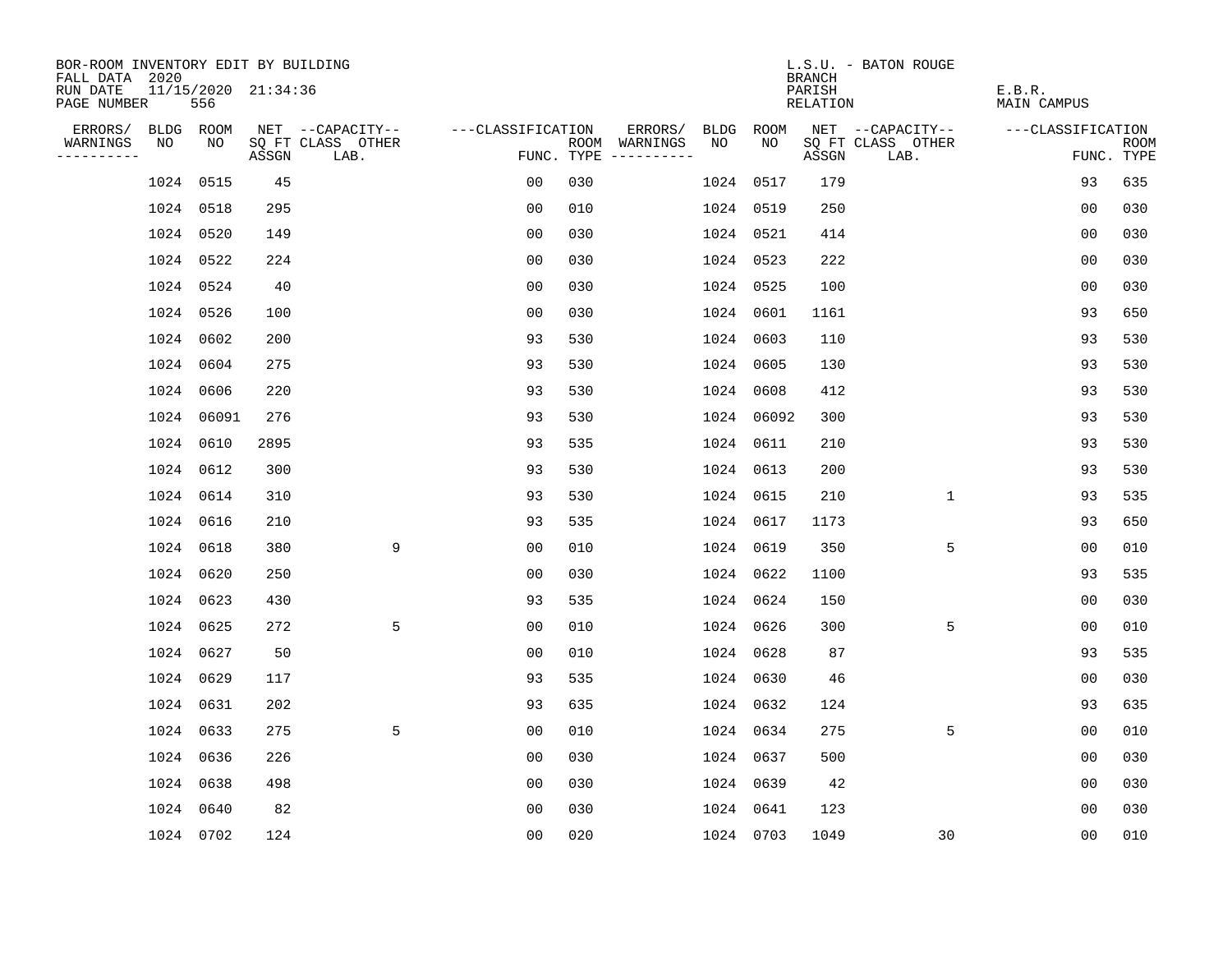| BOR-ROOM INVENTORY EDIT BY BUILDING       |    |                            |       |                           |                   |     |                                      |      |                  | <b>BRANCH</b>      | L.S.U. - BATON ROUGE      |                       |                           |
|-------------------------------------------|----|----------------------------|-------|---------------------------|-------------------|-----|--------------------------------------|------|------------------|--------------------|---------------------------|-----------------------|---------------------------|
| FALL DATA 2020<br>RUN DATE<br>PAGE NUMBER |    | 11/15/2020 21:34:36<br>557 |       |                           |                   |     |                                      |      |                  | PARISH<br>RELATION |                           | E.B.R.<br>MAIN CAMPUS |                           |
| ERRORS/                                   |    | BLDG ROOM                  |       | NET --CAPACITY--          | ---CLASSIFICATION |     | ERRORS/                              | BLDG | ROOM             |                    | NET --CAPACITY--          | ---CLASSIFICATION     |                           |
| WARNINGS<br>----------                    | NO | NO                         | ASSGN | SQ FT CLASS OTHER<br>LAB. |                   |     | ROOM WARNINGS<br>FUNC. TYPE $------$ | NO   | NO.              | ASSGN              | SQ FT CLASS OTHER<br>LAB. |                       | <b>ROOM</b><br>FUNC. TYPE |
|                                           |    | 1024 0704                  | 556   |                           | 93                | 660 |                                      |      | 1024 0705        | 119                |                           | 0 <sub>0</sub>        | 020                       |
|                                           |    | 1024 0706                  | 110   |                           | 00                | 030 |                                      |      | 1024 0707        | 203                |                           | 93                    | 665                       |
|                                           |    | 1024 0708                  | 107   |                           | 00                | 020 |                                      |      | 1024 0709        | 1075               | 31                        | 00                    | 010                       |
|                                           |    | 1024 0710                  | 676   |                           | 93                | 660 |                                      |      | 1024 0711        | 109                |                           | 00                    | 020                       |
|                                           |    | 1024 0712                  | 133   |                           | 93                | 525 |                                      |      | 1024 0713        | 65                 | $\mathbf 1$               | 00                    | 010                       |
|                                           |    | 1024 0714                  | 138   |                           | 93                | 665 |                                      |      | 1024 0715        | 134                |                           | 00                    | 020                       |
|                                           |    | 1024 0716                  | 990   | 30                        | 00                | 010 |                                      |      | 1024 0717        | 565                |                           | 93                    | 660                       |
|                                           |    | 1024 0718                  | 117   |                           | 0 <sub>0</sub>    | 020 |                                      |      | 1024 0719        | 117                |                           | 0 <sub>0</sub>        | 030                       |
|                                           |    | 1024 0720                  | 124   |                           | 93                | 665 |                                      |      | 1024 C2100       | 3234               |                           | 0 <sub>0</sub>        | 020                       |
|                                           |    | 1024 C2101                 | 2660  |                           | 0 <sub>0</sub>    | 020 |                                      |      | 1024 C4100       | 3122               |                           | 0 <sub>0</sub>        | 020                       |
|                                           |    | 1024 C5100                 | 2547  |                           | 00                | 020 |                                      |      | 1024 C6100       | 1578               |                           | 0 <sub>0</sub>        | 020                       |
|                                           |    | 1024 C6100A 7539           |       |                           | 00                | 020 |                                      |      | 1024 C7100 12578 |                    |                           | 00                    | 020                       |
|                                           |    | 1024 E2101                 | 45    |                           | 00                | 020 |                                      |      | 1024 E2102       | 45                 |                           | 0 <sub>0</sub>        | 020                       |
|                                           |    | 1024 E2103                 | 45    |                           | 00                | 020 |                                      |      | 1024 E2104       | 45                 |                           | 0 <sub>0</sub>        | 020                       |
|                                           |    | 1024 E2105                 | 45    |                           | 0 <sub>0</sub>    | 020 |                                      |      | 1024 E2106       | 45                 |                           | 0 <sub>0</sub>        | 020                       |
|                                           |    | 1024 E2107                 | 45    |                           | 0 <sub>0</sub>    | 020 |                                      |      | 1024 E2108       | 45                 |                           | 0 <sub>0</sub>        | 020                       |
|                                           |    | 1024 E2109                 | 45    |                           | 00                | 020 |                                      |      | 1024 E2110       | 45                 |                           | 0 <sub>0</sub>        | 020                       |
|                                           |    | 1024 E2111                 | 45    |                           | 0 <sub>0</sub>    | 020 |                                      |      | 1024 E2112       | 45                 |                           | 0 <sub>0</sub>        | 020                       |
|                                           |    | 1024 E4104                 | 45    |                           | 0 <sub>0</sub>    | 020 |                                      |      | 1024 E4105       | 45                 |                           | 0 <sub>0</sub>        | 020                       |
|                                           |    | 1024 E4106                 | 45    |                           | 0 <sub>0</sub>    | 020 |                                      |      | 1024 E4107       | 45                 |                           | 0 <sub>0</sub>        | 020                       |
|                                           |    | 1024 E4108                 | 45    |                           | 0 <sub>0</sub>    | 020 |                                      |      | 1024 E4109       | 45                 |                           | 0 <sub>0</sub>        | 020                       |
|                                           |    | 1024 E5104                 | 45    |                           | 00                | 020 |                                      |      | 1024 E5105       | 45                 |                           | 0 <sub>0</sub>        | 020                       |
|                                           |    | 1024 E5106                 | 45    |                           | 0 <sub>0</sub>    | 020 |                                      |      | 1024 E5107       | 45                 |                           | 0 <sub>0</sub>        | 020                       |
|                                           |    | 1024 E5108                 | 45    |                           | 0 <sub>0</sub>    | 020 |                                      |      | 1024 E5109       | 45                 |                           | 00                    | 020                       |
|                                           |    | 1024 E6104                 | 45    |                           | 0 <sub>0</sub>    | 020 |                                      |      | 1024 E6105       | 45                 |                           | 0 <sub>0</sub>        | 020                       |
|                                           |    | 1024 E6106                 | 45    |                           | 0 <sub>0</sub>    | 020 |                                      |      | 1024 E6107       | 45                 |                           | 0 <sub>0</sub>        | 020                       |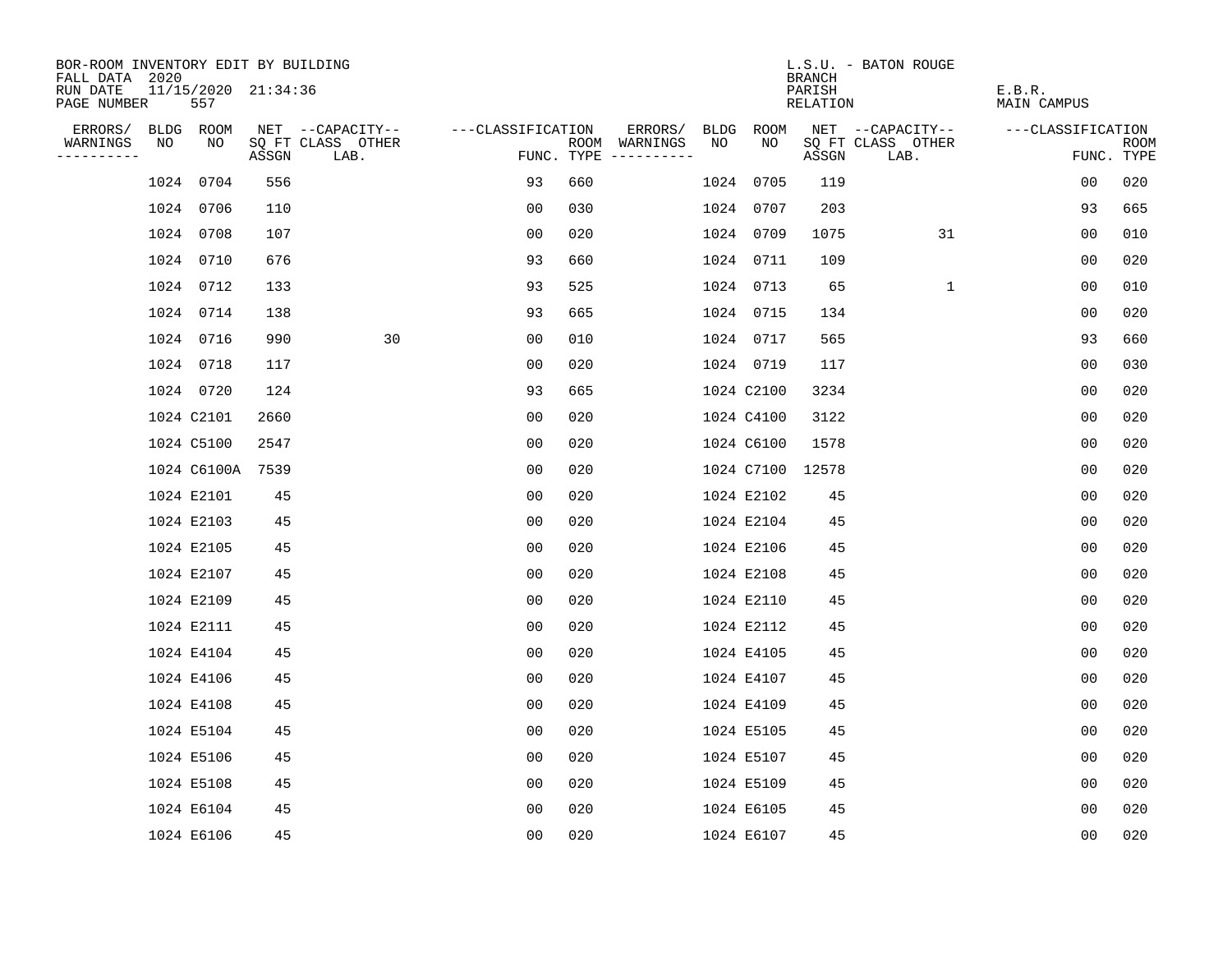| BOR-ROOM INVENTORY EDIT BY BUILDING<br>FALL DATA 2020 |     |                     |                                               |                   |      |                                            |            |            | <b>BRANCH</b>      | L.S.U. - BATON ROUGE                                                           |                       |                           |
|-------------------------------------------------------|-----|---------------------|-----------------------------------------------|-------------------|------|--------------------------------------------|------------|------------|--------------------|--------------------------------------------------------------------------------|-----------------------|---------------------------|
| RUN DATE<br>PAGE NUMBER                               | 558 | 11/15/2020 21:34:36 |                                               |                   |      |                                            |            |            | PARISH<br>RELATION |                                                                                | E.B.R.<br>MAIN CAMPUS |                           |
| BLDG ROOM<br>ERRORS/<br>NO<br>WARNINGS<br>----------  | NO  | ASSGN               | NET --CAPACITY--<br>SQ FT CLASS OTHER<br>LAB. | ---CLASSIFICATION | ROOM | ERRORS/<br>WARNINGS<br>FUNC. TYPE $------$ | BLDG<br>NO | ROOM<br>NO | ASSGN              | NET --CAPACITY--<br>SQ FT CLASS OTHER<br>LAB.                                  | ---CLASSIFICATION     | <b>ROOM</b><br>FUNC. TYPE |
| 1024 E6108                                            |     | 45                  |                                               | 00                | 020  |                                            |            | 1024 E6109 | 45                 |                                                                                | 0 <sub>0</sub>        | 020                       |
| 1024 E7101                                            |     | 45                  |                                               | 00                | 020  |                                            |            | 1024 E7102 | 45                 |                                                                                | 0 <sub>0</sub>        | 020                       |
| 1024 E7103                                            |     | 45                  |                                               | 00                | 020  |                                            |            | 1024 E7110 | 45                 |                                                                                | 0 <sub>0</sub>        | 020                       |
| 1024 E7111                                            |     | 45                  |                                               | 00                | 020  |                                            |            | 1024 E7112 | 45                 |                                                                                | 00                    | 020                       |
| 1024 R1100                                            |     | 1550                |                                               | 00                | 020  |                                            |            | 1024 R1101 | 780                |                                                                                | 0 <sub>0</sub>        | 020                       |
| 1024 R1102                                            |     | 780                 |                                               | 00                | 020  |                                            |            | 1024 R2100 | 2585               |                                                                                | 0 <sub>0</sub>        | 020                       |
| 1024 R2101                                            |     | 1680                |                                               | 00                | 020  |                                            |            | 1024 R2102 | 1680               |                                                                                | 0 <sub>0</sub>        | 020                       |
| 1024 R3100                                            |     | 2585                |                                               | 00                | 020  |                                            |            | 1024 R3101 | 1680               |                                                                                | 0 <sub>0</sub>        | 020                       |
| 1024 R3102                                            |     | 1680                |                                               | 00                | 020  |                                            |            | 1024 R4100 | 2585               |                                                                                | 0 <sub>0</sub>        | 020                       |
| 1024 R5100                                            |     | 2585                |                                               | 00                | 020  |                                            |            | 1024 R6100 | 2585               |                                                                                | 0 <sub>0</sub>        | 020                       |
| 1024 R7100                                            |     | 2585                |                                               | 00                | 020  |                                            |            | 1024 S1101 | 260                |                                                                                | 0 <sub>0</sub>        | 020                       |
| 1024 S1104                                            |     | 260                 |                                               | 00                | 020  |                                            |            | 1024 S2101 | 234                |                                                                                | 0 <sub>0</sub>        | 020                       |
| 1024 S2104                                            |     | 234                 |                                               | 00                | 020  |                                            |            | 1024 S3101 | 760                |                                                                                | 0 <sub>0</sub>        | 020                       |
| 1024 S3102                                            |     | 764                 |                                               | 00                | 020  |                                            |            | 1024 S3103 | 764                |                                                                                | 0 <sub>0</sub>        | 020                       |
| 1024 S3104                                            |     | 760                 |                                               | 00                | 020  |                                            |            | 1024 S4101 | 565                |                                                                                | 0 <sub>0</sub>        | 020                       |
| 1024 S4102                                            |     | 760                 |                                               | 00                | 020  |                                            |            | 1024 S4103 | 760                |                                                                                | 0 <sub>0</sub>        | 020                       |
| 1024 S4104                                            |     | 480                 |                                               | 00                | 020  |                                            |            | 1024 S5101 | 565                |                                                                                | 0 <sub>0</sub>        | 020                       |
| 1024 S5102                                            |     | 760                 |                                               | 00                | 020  |                                            |            | 1024 S5103 | 760                |                                                                                | 0 <sub>0</sub>        | 020                       |
| 1024 S5104                                            |     | 480                 |                                               | 00                | 020  |                                            |            | 1024 S6101 | 565                |                                                                                | 0 <sub>0</sub>        | 020                       |
| 1024 S6102                                            |     | 760                 |                                               | 00                | 020  |                                            |            | 1024 S6103 | 760                |                                                                                | 0 <sub>0</sub>        | 020                       |
| 1024 S6104                                            |     | 870                 |                                               | 00                | 020  |                                            |            | 1024 S7101 | 353                |                                                                                | 0 <sub>0</sub>        | 020                       |
| 1024 S7102                                            |     | 200                 |                                               | 00                | 020  |                                            |            | 1024 S7103 | 200                |                                                                                | 0 <sub>0</sub>        | 020                       |
| 1024 S7104                                            |     | 344                 |                                               | 0 <sub>0</sub>    | 020  |                                            |            | ---------  |                    | TOTAL ASSIGNABLE & UNASSIGNABLE SQFT:<br>TOTAL NET ASSIGN SQ. FT. IN ROOM FILE | 139,732<br>49,425     |                           |

TOTAL NUMBER CLASSROOMS TOTAL NUMBER COMPUTER CLASSROOMS TOTAL NUMBER LABS 210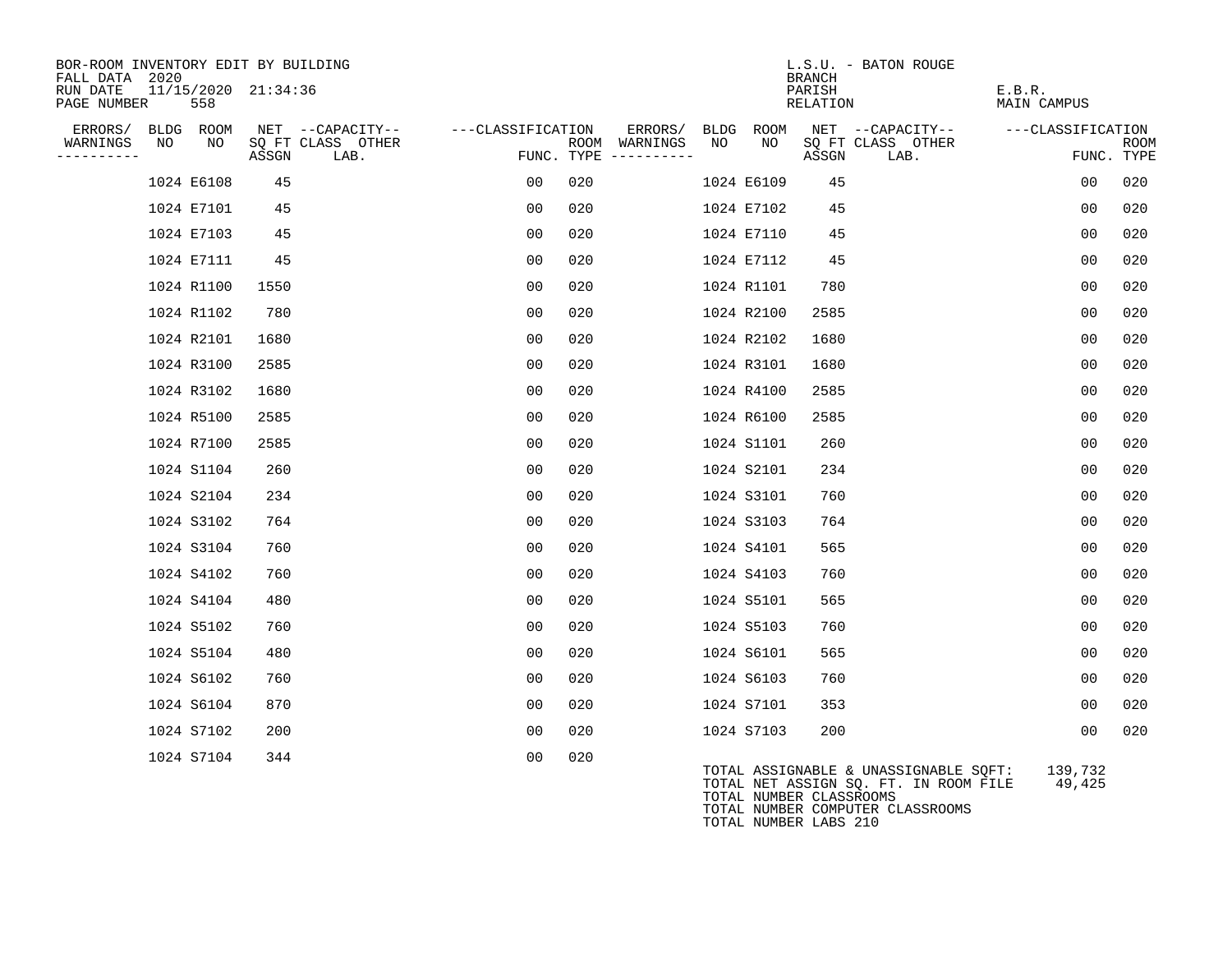| BOR-ROOM INVENTORY EDIT BY BUILDING<br>FALL DATA 2020 |      |                            |      |                                 |                                    |     |                                      |            |            | BRANCH                                                              | L.S.U. - BATON ROUGE                                                                                                                                            |        |                 |                    |
|-------------------------------------------------------|------|----------------------------|------|---------------------------------|------------------------------------|-----|--------------------------------------|------------|------------|---------------------------------------------------------------------|-----------------------------------------------------------------------------------------------------------------------------------------------------------------|--------|-----------------|--------------------|
| RUN DATE<br>PAGE NUMBER                               |      | 11/15/2020 21:34:36<br>559 |      |                                 |                                    |     |                                      |            |            | PARISH<br>RELATION                                                  |                                                                                                                                                                 | E.B.R. | MAIN CAMPUS     |                    |
| ERRORS/                                               |      | BLDG ROOM                  |      |                                 | NET --CAPACITY-- ---CLASSIFICATION |     | ERRORS/                              |            | BLDG ROOM  |                                                                     | NET --CAPACITY-- ---CLASSIFICATION                                                                                                                              |        |                 |                    |
| WARNINGS<br>----------                                | NO   | NO                         |      | SQ FT CLASS OTHER<br>ASSGN LAB. |                                    |     | ROOM WARNINGS<br>FUNC. TYPE $------$ | NO         | NO.        | ASSGN                                                               | SQ FT CLASS OTHER<br>LAB.                                                                                                                                       |        |                 | ROOM<br>FUNC. TYPE |
|                                                       |      |                            |      |                                 |                                    |     |                                      |            |            |                                                                     | TOTAL NUMBER SPECIAL LABS 220                                                                                                                                   |        |                 |                    |
|                                                       |      | 1025 0101                  | 93   | $\mathbf{1}$                    | 93                                 | 660 |                                      | 1025 0102  |            | 93                                                                  |                                                                                                                                                                 |        | 93              | 730                |
|                                                       |      | 1025 0103                  | 220  | 4                               | 00                                 | 030 |                                      | 1025 0104  |            | 220                                                                 | $4\overline{ }$                                                                                                                                                 |        | 00 <sub>o</sub> | 030                |
|                                                       |      | 1025 C0100                 | 654  |                                 | 0 <sub>0</sub>                     | 020 |                                      |            |            | TOTAL NUMBER CLASSROOMS<br>TOTAL NUMBER LABS 210                    | TOTAL ASSIGNABLE & UNASSIGNABLE SQFT: 1,280<br>TOTAL NET ASSIGN SQ. FT. IN ROOM FILE<br>TOTAL NUMBER COMPUTER CLASSROOMS<br>TOTAL NUMBER SPECIAL LABS 220       |        | 186             |                    |
|                                                       |      | 1026 0100                  | 316  |                                 | 93                                 | 575 |                                      |            | 1026 0100A | 84                                                                  |                                                                                                                                                                 |        | 00              | 030                |
|                                                       |      | 1026 0115                  | 158  |                                 | 45                                 | 575 |                                      |            | 1026 0115A | 168                                                                 | 1                                                                                                                                                               |        | 93              | 570                |
|                                                       |      | 1026 0125                  | 162  |                                 | 93                                 | 575 |                                      | 1026 C0100 |            | 79                                                                  |                                                                                                                                                                 |        | 00              | 020                |
|                                                       |      | 1026 C0102 14010           |      |                                 | 00                                 | 020 |                                      |            |            | 1026 0115A1 130<br>TOTAL NUMBER CLASSROOMS<br>TOTAL NUMBER LABS 210 | 1<br>TOTAL ASSIGNABLE & UNASSIGNABLE SQFT: 15,107<br>TOTAL NET ASSIGN SQ. FT. IN ROOM FILE<br>TOTAL NUMBER COMPUTER CLASSROOMS<br>TOTAL NUMBER SPECIAL LABS 220 |        | 45<br>934       | 570                |
|                                                       | 1027 | 0100                       | 2899 | 96                              | 21                                 | 110 |                                      |            | 1027 0100A | 63                                                                  |                                                                                                                                                                 |        | 21              | 115                |
|                                                       | 1027 | 0100B                      | 78   |                                 | 21                                 | 115 |                                      |            | 1027 0100C | 95                                                                  |                                                                                                                                                                 |        | 21              | 530                |
|                                                       | 1027 | 0101                       | 617  | 25                              | 21                                 | 350 |                                      | 1027       | 0103       | 171                                                                 | $\mathbf{1}$                                                                                                                                                    |        | 21              | 310                |
|                                                       | 1027 | 0107                       | 134  | $\mathbf{1}$                    | 21                                 | 310 |                                      | 1027       | 0111       | 121                                                                 | $\mathbf 1$                                                                                                                                                     |        | 21              | 310                |
|                                                       | 1027 | 0115                       | 127  | 1                               | 21                                 | 310 |                                      | 1027 0119  |            | 169                                                                 | $\mathbf 1$                                                                                                                                                     |        | 21              | 310                |
|                                                       | 1027 | 0120                       | 259  | $\overline{4}$                  | 0 <sub>0</sub>                     | 030 |                                      | 1027 0121  |            | 127                                                                 | $\mathbf{1}$                                                                                                                                                    |        | 21              | 310                |
|                                                       | 1027 | 0123                       | 106  | $\mathbf 1$                     | 21                                 | 530 |                                      | 1027 0124  |            | 103                                                                 |                                                                                                                                                                 |        | 21              | 315                |
|                                                       | 1027 | 0124A                      | 258  |                                 | 21                                 | 315 |                                      | 1027       | 0126       | 558                                                                 | 14                                                                                                                                                              |        | 21              | 410                |
|                                                       | 1027 | 0127                       | 105  | 1                               | 21                                 | 310 |                                      | 1027 0129  |            | 106                                                                 | $\mathbf{1}$                                                                                                                                                    |        | 21              | 310                |
|                                                       | 1027 | 0131                       | 194  | 1                               | 21                                 | 310 |                                      | 1027       | 0135       | 130                                                                 | 1                                                                                                                                                               |        | 21              | 310                |
|                                                       | 1027 | 0139                       | 128  | $\mathbf{1}$                    | 21                                 | 310 |                                      | 1027 0143  |            | 128                                                                 | 1                                                                                                                                                               |        | 21              | 310                |
|                                                       |      | 1027 0147                  | 128  | 1                               | 21                                 | 310 |                                      | 1027 0151  |            | 128                                                                 | 1                                                                                                                                                               |        | 21              | 310                |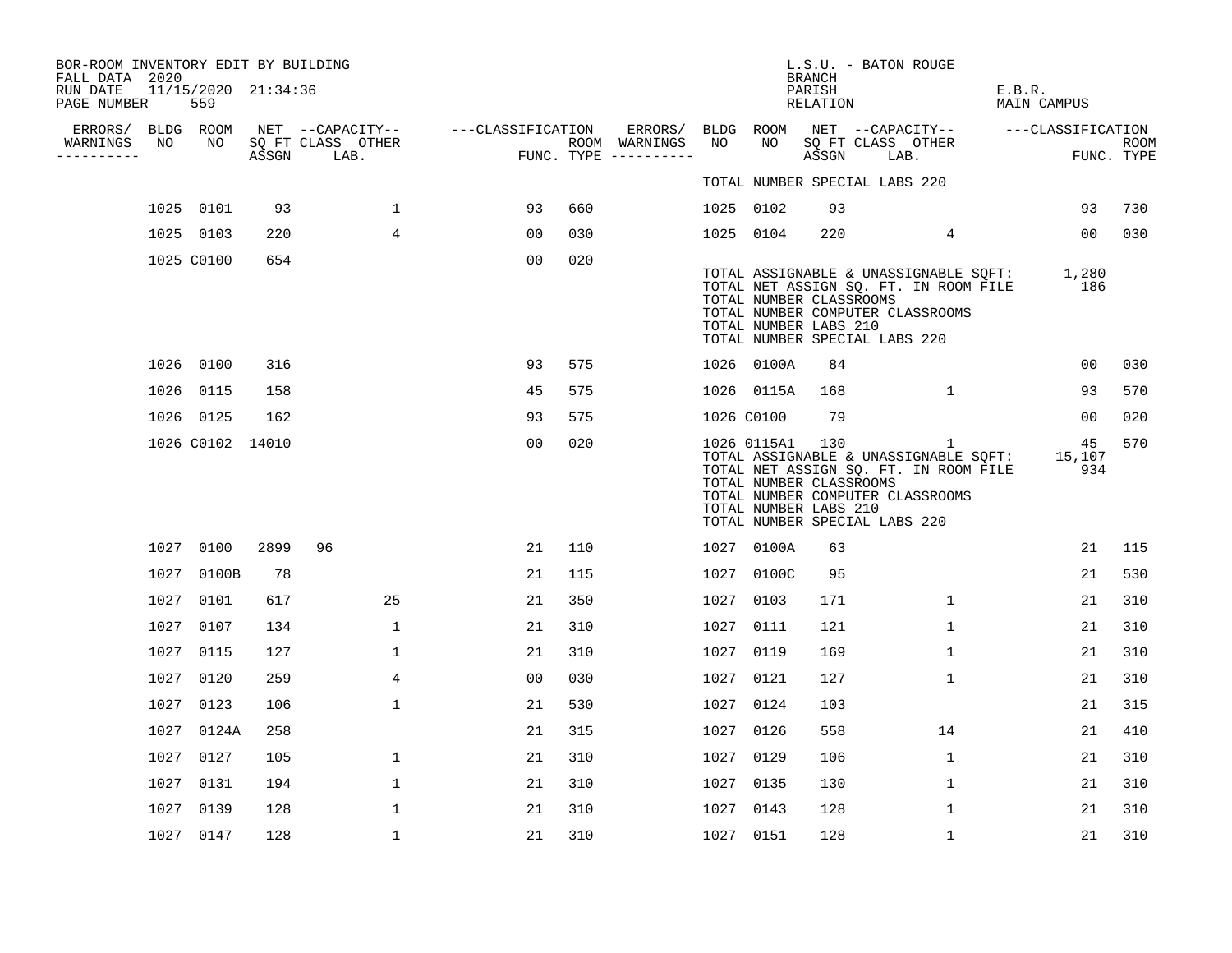| BOR-ROOM INVENTORY EDIT BY BUILDING<br>FALL DATA 2020 |      |                            |       |                           |                   |     |                                      |      |                                                               | <b>BRANCH</b>      | L.S.U. - BATON ROUGE                                                                                                                                |    |                       |                                       |                    |
|-------------------------------------------------------|------|----------------------------|-------|---------------------------|-------------------|-----|--------------------------------------|------|---------------------------------------------------------------|--------------------|-----------------------------------------------------------------------------------------------------------------------------------------------------|----|-----------------------|---------------------------------------|--------------------|
| RUN DATE<br>PAGE NUMBER                               |      | 11/15/2020 21:34:36<br>560 |       |                           |                   |     |                                      |      |                                                               | PARISH<br>RELATION |                                                                                                                                                     |    | E.B.R.<br>MAIN CAMPUS |                                       |                    |
| ERRORS/                                               |      | BLDG ROOM                  |       | NET --CAPACITY--          | ---CLASSIFICATION |     | ERRORS/                              |      | BLDG ROOM                                                     |                    | NET --CAPACITY--                                                                                                                                    |    | ---CLASSIFICATION     |                                       |                    |
| WARNINGS<br>-----------                               | NO   | NO                         | ASSGN | SQ FT CLASS OTHER<br>LAB. |                   |     | ROOM WARNINGS<br>FUNC. TYPE $------$ | NO   | NO                                                            | ASSGN              | SQ FT CLASS OTHER<br>LAB.                                                                                                                           |    |                       |                                       | ROOM<br>FUNC. TYPE |
|                                                       | 1027 | 0153                       | 178   | $\mathbf{1}$              | 21                | 310 |                                      | 1027 | 0157                                                          | 129                |                                                                                                                                                     | 1  |                       | 21                                    | 310                |
|                                                       | 1027 | 0159                       | 128   | 1                         | 21                | 310 |                                      |      | 1027 0160                                                     | 914                | 25                                                                                                                                                  |    |                       | 21                                    | 220                |
|                                                       | 1027 | 0161                       | 126   | $\mathbf{1}$              | 21                | 310 |                                      |      | 1027 0162                                                     | 67                 |                                                                                                                                                     |    |                       | 00                                    | 020                |
|                                                       | 1027 | 0162A                      | 122   | $\mathbf 1$               | 21                | 710 |                                      |      | 1027 0162B                                                    | 33                 |                                                                                                                                                     |    |                       | 0 <sub>0</sub>                        | 030                |
|                                                       | 1027 | 0164                       | 34    |                           | 0 <sub>0</sub>    | 010 |                                      | 1027 | 0170                                                          | 228                |                                                                                                                                                     | 4  |                       | 0 <sub>0</sub>                        | 030                |
|                                                       | 1027 | 0171                       | 244   | 6                         | 21                | 650 |                                      |      | 1027 0175                                                     | 811                | 40                                                                                                                                                  |    |                       | 21                                    | 110                |
|                                                       | 1027 | 0175A                      | 14    |                           | 21                | 115 |                                      | 1027 | 0179                                                          | 773                | 40                                                                                                                                                  |    |                       | 21                                    | 110                |
|                                                       |      | 1027 0179A                 | 14    |                           | 21                | 115 |                                      |      | 1027 0180                                                     | 190                |                                                                                                                                                     |    |                       | 00                                    | 030                |
|                                                       | 1027 | 0182                       | 350   |                           | 0 <sub>0</sub>    | 030 |                                      |      | 1027 0184                                                     | 61                 |                                                                                                                                                     |    |                       | 0 <sub>0</sub>                        | 030                |
|                                                       |      | 1027 0186                  | 46    |                           | 0 <sub>0</sub>    | 030 |                                      |      | 1027 C0100                                                    | 1328               |                                                                                                                                                     |    |                       | 00                                    | 020                |
|                                                       |      | 1027 C0110                 | 336   |                           | 0 <sub>0</sub>    | 020 |                                      |      | 1027 C0120                                                    | 264                |                                                                                                                                                     |    |                       | 0 <sub>0</sub>                        | 020                |
|                                                       |      | 1027 C0140                 | 358   |                           | 0 <sub>0</sub>    | 020 |                                      |      | 1027 C0160                                                    | 261                |                                                                                                                                                     |    |                       | 00                                    | 020                |
|                                                       |      | 1027 C0170                 | 399   |                           | 0 <sub>0</sub>    | 020 |                                      |      | TOTAL NUMBER CLASSROOMS<br>TOTAL NUMBER LABS 210              |                    | TOTAL ASSIGNABLE & UNASSIGNABLE SQFT:<br>TOTAL NET ASSIGN SQ. FT. IN ROOM FILE<br>TOTAL NUMBER COMPUTER CLASSROOMS<br>TOTAL NUMBER SPECIAL LABS 220 |    |                       | 14,340<br>10,126<br>3<br>$\mathbf{1}$ |                    |
|                                                       |      | 1035 0100                  | 89    |                           | 75                | 730 |                                      |      | 1035 0101<br>TOTAL NUMBER CLASSROOMS<br>TOTAL NUMBER LABS 210 | 68                 | TOTAL ASSIGNABLE & UNASSIGNABLE SQFT:<br>TOTAL NET ASSIGN SQ. FT. IN ROOM FILE<br>TOTAL NUMBER COMPUTER CLASSROOMS<br>TOTAL NUMBER SPECIAL LABS 220 |    |                       | 75<br>157<br>157                      | 730                |
|                                                       |      | 1036 0100                  | 1973  | 40                        | 45                | 410 |                                      |      | 1036 0105                                                     | 945                |                                                                                                                                                     | 68 |                       | 45                                    | 550                |
|                                                       | 1036 | 0105A                      | 104   |                           | 45                | 555 |                                      | 1036 | 0110                                                          | 38                 |                                                                                                                                                     |    |                       | 00                                    | 030                |
|                                                       | 1036 | 0115                       | 969   | 68                        | 45                | 550 |                                      |      | 1036 0115A                                                    | 64                 |                                                                                                                                                     |    |                       | 45                                    | 555                |
|                                                       | 1036 | 0120                       | 1025  | 67                        | 45                | 550 |                                      |      | 1036 0120A                                                    | 79                 |                                                                                                                                                     |    |                       | 45                                    | 555                |
|                                                       | 1036 | 0130                       | 1025  | 69                        | 45                | 550 |                                      |      | 1036 0130A                                                    | 77                 |                                                                                                                                                     |    |                       | 45                                    | 555                |
|                                                       |      | 1036 0135                  | 40    |                           | 0 <sub>0</sub>    | 030 |                                      |      | 1036 0140                                                     | 368                |                                                                                                                                                     | 4  |                       | 45                                    | 310                |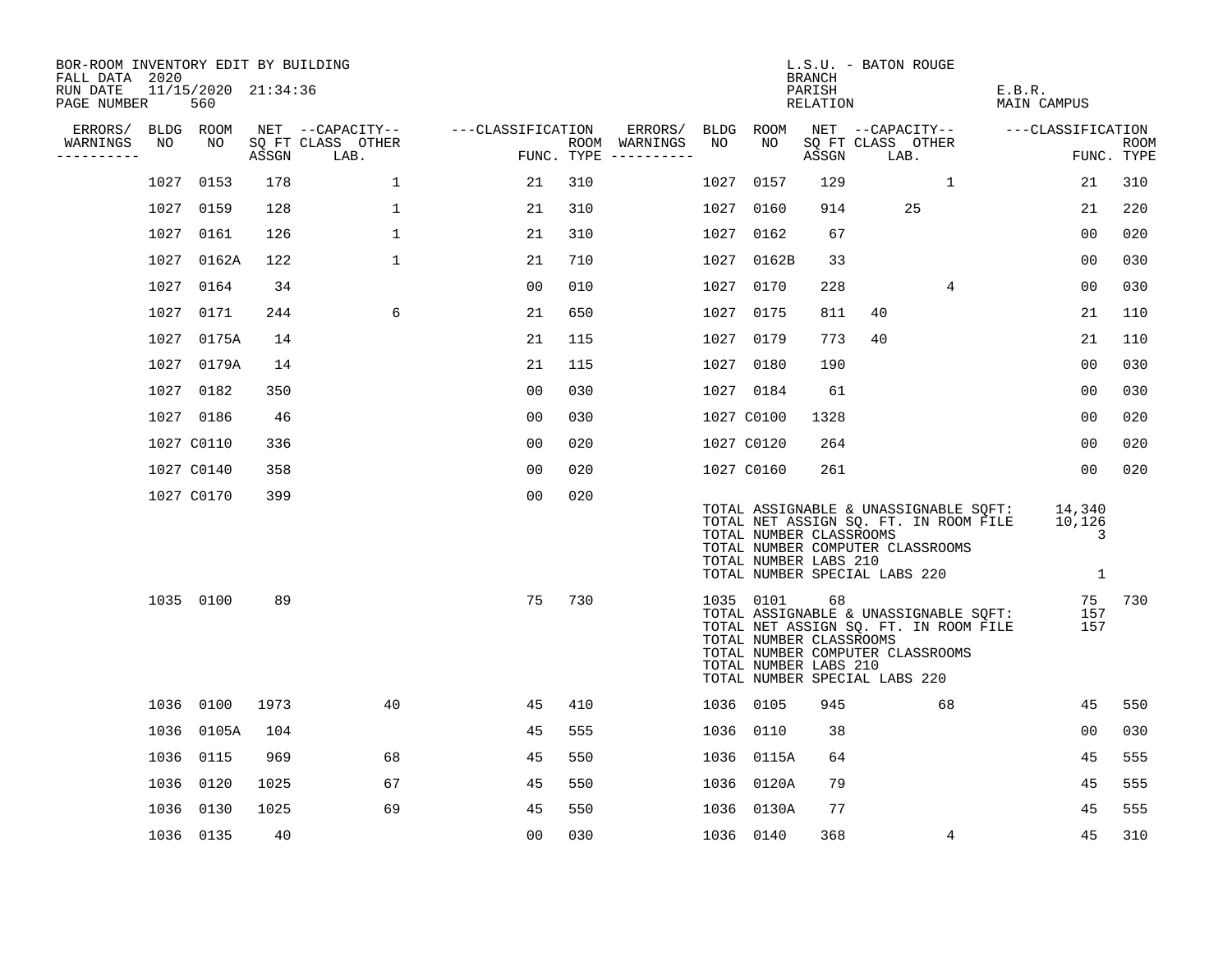| BOR-ROOM INVENTORY EDIT BY BUILDING<br>FALL DATA 2020 |                            |       |                           |                                     |     |                                      |      |                                                  | <b>BRANCH</b>      | L.S.U. - BATON ROUGE                                                                                                                                |                              |                           |
|-------------------------------------------------------|----------------------------|-------|---------------------------|-------------------------------------|-----|--------------------------------------|------|--------------------------------------------------|--------------------|-----------------------------------------------------------------------------------------------------------------------------------------------------|------------------------------|---------------------------|
| RUN DATE<br>PAGE NUMBER                               | 11/15/2020 21:34:36<br>561 |       |                           |                                     |     |                                      |      |                                                  | PARISH<br>RELATION |                                                                                                                                                     | E.B.R.<br><b>MAIN CAMPUS</b> |                           |
| ERRORS/ BLDG ROOM                                     |                            |       |                           | NET --CAPACITY-- ----CLASSIFICATION |     | ERRORS/ BLDG                         |      | ROOM                                             |                    | NET --CAPACITY--                                                                                                                                    | ---CLASSIFICATION            |                           |
| WARNINGS<br>NO<br>----------                          | NO                         | ASSGN | SQ FT CLASS OTHER<br>LAB. |                                     |     | ROOM WARNINGS<br>FUNC. TYPE $------$ | NO   | NO                                               | ASSGN              | SQ FT CLASS OTHER<br>LAB.                                                                                                                           |                              | <b>ROOM</b><br>FUNC. TYPE |
|                                                       | 1036 0145                  | 1026  | 69                        | 45                                  | 550 |                                      | 1036 | 0145A                                            | 118                |                                                                                                                                                     | 45                           | 555                       |
|                                                       | 1036 0150                  | 165   |                           | 00                                  | 030 |                                      | 1036 | 0155                                             | 1023               | 68                                                                                                                                                  | 45                           | 550                       |
|                                                       | 1036 0155A                 | 79    |                           | 45                                  | 555 |                                      |      | 1036 0165                                        | 171                | 4                                                                                                                                                   | 00                           | 030                       |
|                                                       | 1036 0170                  | 27    |                           | 00                                  | 010 |                                      | 1036 | 0175                                             | 171                | $\overline{4}$                                                                                                                                      | 00                           | 030                       |
|                                                       | 1036 0185                  | 40    |                           | 0 <sub>0</sub>                      | 030 |                                      |      | 1036 0205                                        | 945                | 68                                                                                                                                                  | 45                           | 550                       |
|                                                       | 1036 0205A                 | 104   |                           | 45                                  | 555 |                                      | 1036 | 0210                                             | 38                 |                                                                                                                                                     | 00                           | 030                       |
|                                                       | 1036 0215                  | 989   | 68                        | 45                                  | 550 |                                      |      | 1036 0215A                                       | 64                 |                                                                                                                                                     | 45                           | 555                       |
|                                                       | 1036 0220                  | 1025  | 67                        | 45                                  | 550 |                                      |      | 1036 0220A                                       | 79                 |                                                                                                                                                     | 45                           | 555                       |
|                                                       | 1036 0230                  | 1025  | 69                        | 45                                  | 550 |                                      |      | 1036 0230A                                       | 77                 |                                                                                                                                                     | 45                           | 555                       |
|                                                       | 1036 0235                  | 40    |                           | 00                                  | 030 |                                      |      | 1036 0240                                        | 483                | 8                                                                                                                                                   | 45                           | 310                       |
|                                                       | 1036 0245                  | 1025  | 69                        | 45                                  | 550 |                                      |      | 1036 0245A                                       | 118                |                                                                                                                                                     | 45                           | 555                       |
|                                                       | 1036 0250                  | 165   |                           | 00                                  | 030 |                                      |      | 1036 0255                                        | 1025               | 68                                                                                                                                                  | 45                           | 555                       |
|                                                       | 1036 0255A                 | 79    |                           | 45                                  | 555 |                                      |      | 1036 0265                                        | 171                | $\overline{4}$                                                                                                                                      | 00                           | 030                       |
|                                                       | 1036 0270                  | 27    |                           | 00                                  | 010 |                                      |      | 1036 0275                                        | 171                | $\overline{4}$                                                                                                                                      | 00                           | 030                       |
|                                                       | 1036 C0100                 | 680   |                           | 00                                  | 020 |                                      |      | 1036 C0101                                       | 290                |                                                                                                                                                     | 00                           | 020                       |
|                                                       | 1036 C0102                 | 450   |                           | 0 <sub>0</sub>                      | 020 |                                      |      | 1036 C0201                                       | 483                |                                                                                                                                                     | 00                           | 020                       |
|                                                       | 1036 C0202                 | 620   |                           | 00                                  | 020 |                                      |      | 1036 E0100                                       | 44                 |                                                                                                                                                     | 00                           | 020                       |
|                                                       | 1036 E0200                 | 44    |                           | 0 <sub>0</sub>                      | 020 |                                      |      | 1036 S0100                                       | 260                |                                                                                                                                                     | 00                           | 020                       |
|                                                       | 1036 S0101                 | 154   |                           | 0 <sub>0</sub>                      | 020 |                                      |      | 1036 S0200                                       | 200                |                                                                                                                                                     | 00                           | 020                       |
|                                                       | 1036 S0201                 | 154   |                           | 00                                  | 020 |                                      |      | TOTAL NUMBER CLASSROOMS<br>TOTAL NUMBER LABS 210 |                    | TOTAL ASSIGNABLE & UNASSIGNABLE SQFT:<br>TOTAL NET ASSIGN SQ. FT. IN ROOM FILE<br>TOTAL NUMBER COMPUTER CLASSROOMS<br>TOTAL NUMBER SPECIAL LABS 220 | 20,556<br>15,913             |                           |
|                                                       | 1039 0100                  | 300   |                           | 0 <sub>0</sub>                      | 030 |                                      |      | TOTAL NUMBER CLASSROOMS                          |                    | TOTAL ASSIGNABLE & UNASSIGNABLE SQFT:<br>TOTAL NET ASSIGN SQ. FT. IN ROOM FILE                                                                      | 300                          |                           |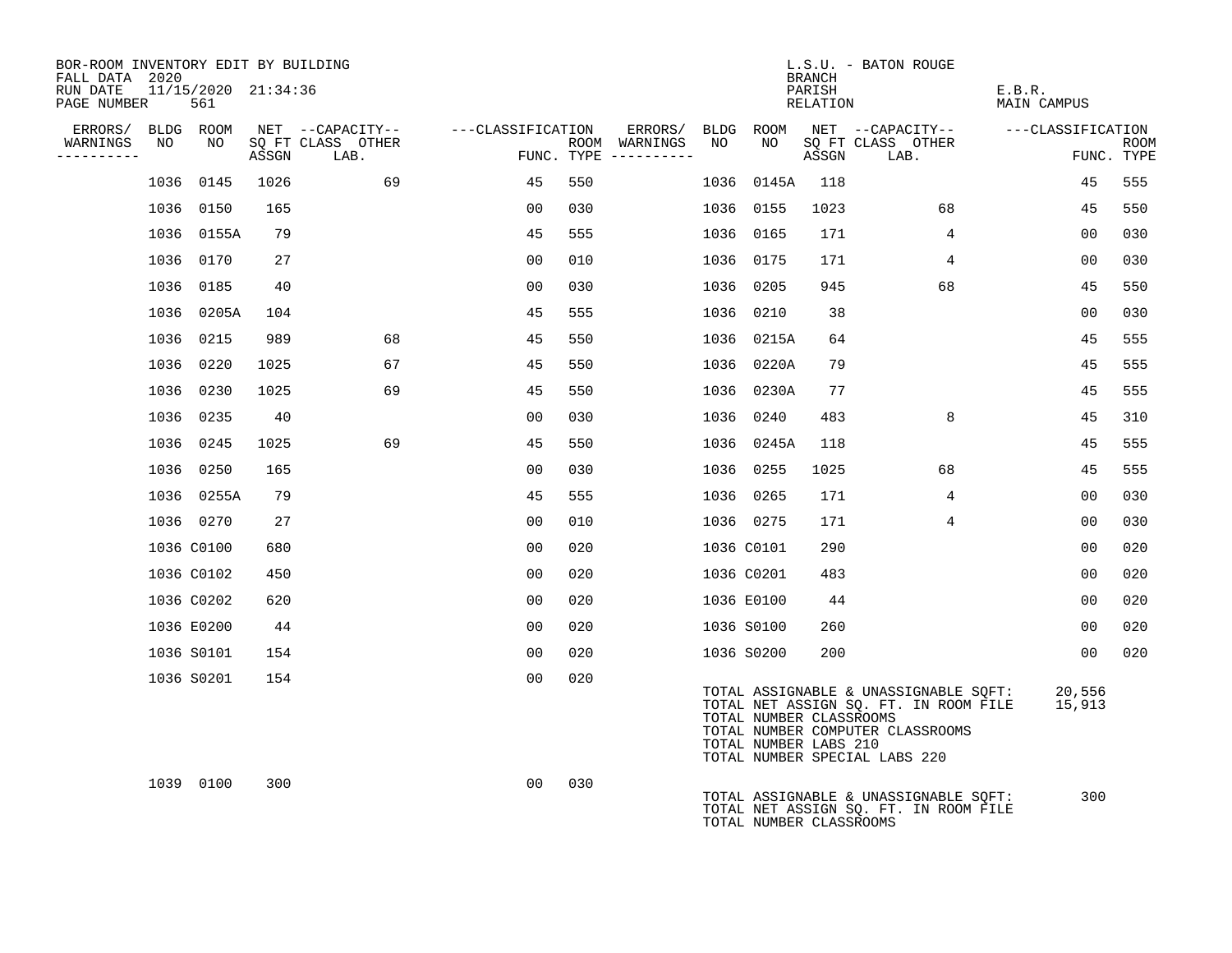| PAGE NUMBER |                      |                                                                                                                                                                                                                                                             |                                                      |                                                                          |                                                                                                                                 |     |                                    |               |                                        |                                                                                                                                                                                                                                                                             |                         |                                                                                       | E.B.R.                                                                                                                                                                                                                          |                                                                                |                                  |
|-------------|----------------------|-------------------------------------------------------------------------------------------------------------------------------------------------------------------------------------------------------------------------------------------------------------|------------------------------------------------------|--------------------------------------------------------------------------|---------------------------------------------------------------------------------------------------------------------------------|-----|------------------------------------|---------------|----------------------------------------|-----------------------------------------------------------------------------------------------------------------------------------------------------------------------------------------------------------------------------------------------------------------------------|-------------------------|---------------------------------------------------------------------------------------|---------------------------------------------------------------------------------------------------------------------------------------------------------------------------------------------------------------------------------|--------------------------------------------------------------------------------|----------------------------------|
|             |                      |                                                                                                                                                                                                                                                             |                                                      |                                                                          |                                                                                                                                 |     |                                    |               |                                        |                                                                                                                                                                                                                                                                             |                         |                                                                                       |                                                                                                                                                                                                                                 |                                                                                | ROOM                             |
|             |                      |                                                                                                                                                                                                                                                             |                                                      |                                                                          |                                                                                                                                 |     |                                    |               |                                        |                                                                                                                                                                                                                                                                             |                         |                                                                                       |                                                                                                                                                                                                                                 | FUNC. TYPE                                                                     |                                  |
|             |                      |                                                                                                                                                                                                                                                             |                                                      |                                                                          |                                                                                                                                 |     |                                    |               |                                        |                                                                                                                                                                                                                                                                             |                         |                                                                                       |                                                                                                                                                                                                                                 |                                                                                |                                  |
|             |                      | 80                                                                                                                                                                                                                                                          |                                                      |                                                                          | 0 <sub>0</sub>                                                                                                                  | 030 |                                    |               |                                        |                                                                                                                                                                                                                                                                             |                         |                                                                                       |                                                                                                                                                                                                                                 | 80                                                                             |                                  |
|             |                      | 780                                                                                                                                                                                                                                                         |                                                      |                                                                          | 00                                                                                                                              | 020 |                                    |               |                                        | 251                                                                                                                                                                                                                                                                         |                         | 2                                                                                     |                                                                                                                                                                                                                                 | 91                                                                             | 920                              |
|             |                      | 258                                                                                                                                                                                                                                                         |                                                      |                                                                          | 91                                                                                                                              | 920 |                                    |               |                                        | 259                                                                                                                                                                                                                                                                         |                         | 2                                                                                     |                                                                                                                                                                                                                                 | 91                                                                             | 920                              |
|             |                      | 258                                                                                                                                                                                                                                                         |                                                      |                                                                          | 91                                                                                                                              | 920 |                                    |               |                                        | 259                                                                                                                                                                                                                                                                         |                         | 2                                                                                     |                                                                                                                                                                                                                                 | 91                                                                             | 920                              |
|             |                      | 135                                                                                                                                                                                                                                                         |                                                      |                                                                          | 91                                                                                                                              | 710 |                                    |               |                                        | 259                                                                                                                                                                                                                                                                         |                         | 2                                                                                     |                                                                                                                                                                                                                                 | 91                                                                             | 920                              |
|             |                      | 258                                                                                                                                                                                                                                                         |                                                      |                                                                          | 91                                                                                                                              | 920 |                                    |               |                                        | 113                                                                                                                                                                                                                                                                         |                         | 2                                                                                     |                                                                                                                                                                                                                                 | 91                                                                             | 920                              |
|             |                      | 258                                                                                                                                                                                                                                                         |                                                      |                                                                          | 91                                                                                                                              | 920 |                                    |               |                                        | 291                                                                                                                                                                                                                                                                         |                         | 2                                                                                     |                                                                                                                                                                                                                                 | 91                                                                             | 920                              |
|             |                      | 291                                                                                                                                                                                                                                                         |                                                      |                                                                          | 91                                                                                                                              | 920 |                                    |               |                                        | 92                                                                                                                                                                                                                                                                          |                         |                                                                                       |                                                                                                                                                                                                                                 | 0 <sub>0</sub>                                                                 | 020                              |
|             |                      | 285                                                                                                                                                                                                                                                         |                                                      |                                                                          | 91                                                                                                                              | 935 |                                    |               |                                        | 91                                                                                                                                                                                                                                                                          |                         |                                                                                       |                                                                                                                                                                                                                                 | 00                                                                             | 030                              |
|             |                      | 75                                                                                                                                                                                                                                                          |                                                      |                                                                          | 91                                                                                                                              | 935 |                                    |               |                                        | 114                                                                                                                                                                                                                                                                         |                         | $\mathbf{1}$                                                                          |                                                                                                                                                                                                                                 | 91                                                                             | 310                              |
|             |                      | 137                                                                                                                                                                                                                                                         |                                                      |                                                                          | 91                                                                                                                              | 310 |                                    |               |                                        | 31                                                                                                                                                                                                                                                                          |                         |                                                                                       |                                                                                                                                                                                                                                 | 91                                                                             | 935                              |
|             |                      | 32                                                                                                                                                                                                                                                          |                                                      |                                                                          | 91                                                                                                                              | 935 |                                    |               |                                        | 611                                                                                                                                                                                                                                                                         |                         | 3                                                                                     |                                                                                                                                                                                                                                 | 91                                                                             | 650                              |
|             |                      | 162                                                                                                                                                                                                                                                         |                                                      |                                                                          | 0 <sub>0</sub>                                                                                                                  | 020 |                                    |               |                                        | 582                                                                                                                                                                                                                                                                         | 39                      |                                                                                       |                                                                                                                                                                                                                                 | 11                                                                             | 110                              |
|             |                      | 64                                                                                                                                                                                                                                                          |                                                      |                                                                          | 91                                                                                                                              | 530 |                                    |               |                                        | 64                                                                                                                                                                                                                                                                          |                         |                                                                                       |                                                                                                                                                                                                                                 | 00                                                                             | 010                              |
|             |                      | 108                                                                                                                                                                                                                                                         | 7                                                    |                                                                          | 11                                                                                                                              | 110 |                                    |               |                                        | 199                                                                                                                                                                                                                                                                         |                         |                                                                                       |                                                                                                                                                                                                                                 | 91                                                                             | 315                              |
|             |                      | 118                                                                                                                                                                                                                                                         |                                                      |                                                                          | 91                                                                                                                              | 310 |                                    |               |                                        | 62                                                                                                                                                                                                                                                                          |                         | 2                                                                                     |                                                                                                                                                                                                                                 | 91                                                                             | 635                              |
|             |                      | 97                                                                                                                                                                                                                                                          |                                                      |                                                                          | 91                                                                                                                              | 310 |                                    |               |                                        | 132                                                                                                                                                                                                                                                                         |                         | $\mathbf 1$                                                                           |                                                                                                                                                                                                                                 | 91                                                                             | 310                              |
|             |                      | 128                                                                                                                                                                                                                                                         |                                                      |                                                                          | 91                                                                                                                              | 310 |                                    |               |                                        | 51                                                                                                                                                                                                                                                                          |                         |                                                                                       |                                                                                                                                                                                                                                 | 00                                                                             | 030                              |
|             |                      | 138                                                                                                                                                                                                                                                         |                                                      |                                                                          | 91                                                                                                                              | 310 |                                    |               |                                        | 51                                                                                                                                                                                                                                                                          |                         |                                                                                       |                                                                                                                                                                                                                                 | 91                                                                             | 315                              |
|             |                      | 86                                                                                                                                                                                                                                                          |                                                      |                                                                          | 0 <sub>0</sub>                                                                                                                  | 030 |                                    |               |                                        | 186                                                                                                                                                                                                                                                                         |                         |                                                                                       |                                                                                                                                                                                                                                 | 00                                                                             | 030                              |
|             |                      | 68                                                                                                                                                                                                                                                          |                                                      |                                                                          | 00                                                                                                                              | 030 |                                    |               |                                        | 52                                                                                                                                                                                                                                                                          |                         |                                                                                       |                                                                                                                                                                                                                                 | 00                                                                             | 030                              |
|             | FALL DATA 2020<br>NO | 562<br>ERRORS/ BLDG ROOM<br>NO<br>1045 0100<br>1047 0100<br>1047 0105<br>1047 0107<br>1047 0109<br>1047 0111<br>1047 0113<br>1047 0115<br>1047 0135<br>1047 0139<br>1047 0147<br>1047 0152<br>1047 0156<br>1047 0160<br>1047 0164<br>1047 0170<br>1047 0180 | 1047 0126A<br>1047 0126C<br>1047 0140A<br>1047 0190A | BOR-ROOM INVENTORY EDIT BY BUILDING<br>11/15/2020 21:34:36<br>ASSGN LAB. | SQ FT CLASS OTHER<br>2<br>2<br>1<br>2<br>2<br>1<br>$\mathbf{1}$<br>$\mathbf{1}$<br>$\mathbf{1}$<br>$\mathbf{1}$<br>$\mathbf{1}$ |     | NET --CAPACITY-- ---CLASSIFICATION | ROOM WARNINGS | ERRORS/<br>NO<br>FUNC. TYPE ---------- | NO 11<br>1047 0103<br>1047 0106<br>1047 0108<br>1047 0110<br>1047 0112<br>1047 0114<br>1047 0126<br>1047 0126B<br>1047 0133<br>1047 0137<br>1047 0140<br>1047 0145<br>1047 0151<br>1047 0154<br>1047 0158<br>1047 0162<br>1047 0168<br>1047 0170A<br>1047 0190<br>1047 0194 | <b>BRANCH</b><br>PARISH | RELATION<br>TOTAL NUMBER LABS 210<br>TOTAL NUMBER CLASSROOMS<br>TOTAL NUMBER LABS 210 | L.S.U. - BATON ROUGE<br>BLDG ROOM NET --CAPACITY--<br>SQ FT CLASS OTHER<br>ASSGN LAB.<br>TOTAL NUMBER COMPUTER CLASSROOMS<br>TOTAL NUMBER SPECIAL LABS 220<br>TOTAL NUMBER COMPUTER CLASSROOMS<br>TOTAL NUMBER SPECIAL LABS 220 | TOTAL ASSIGNABLE & UNASSIGNABLE SQFT:<br>TOTAL NET ASSIGN SQ. FT. IN ROOM FILE | MAIN CAMPUS<br>---CLASSIFICATION |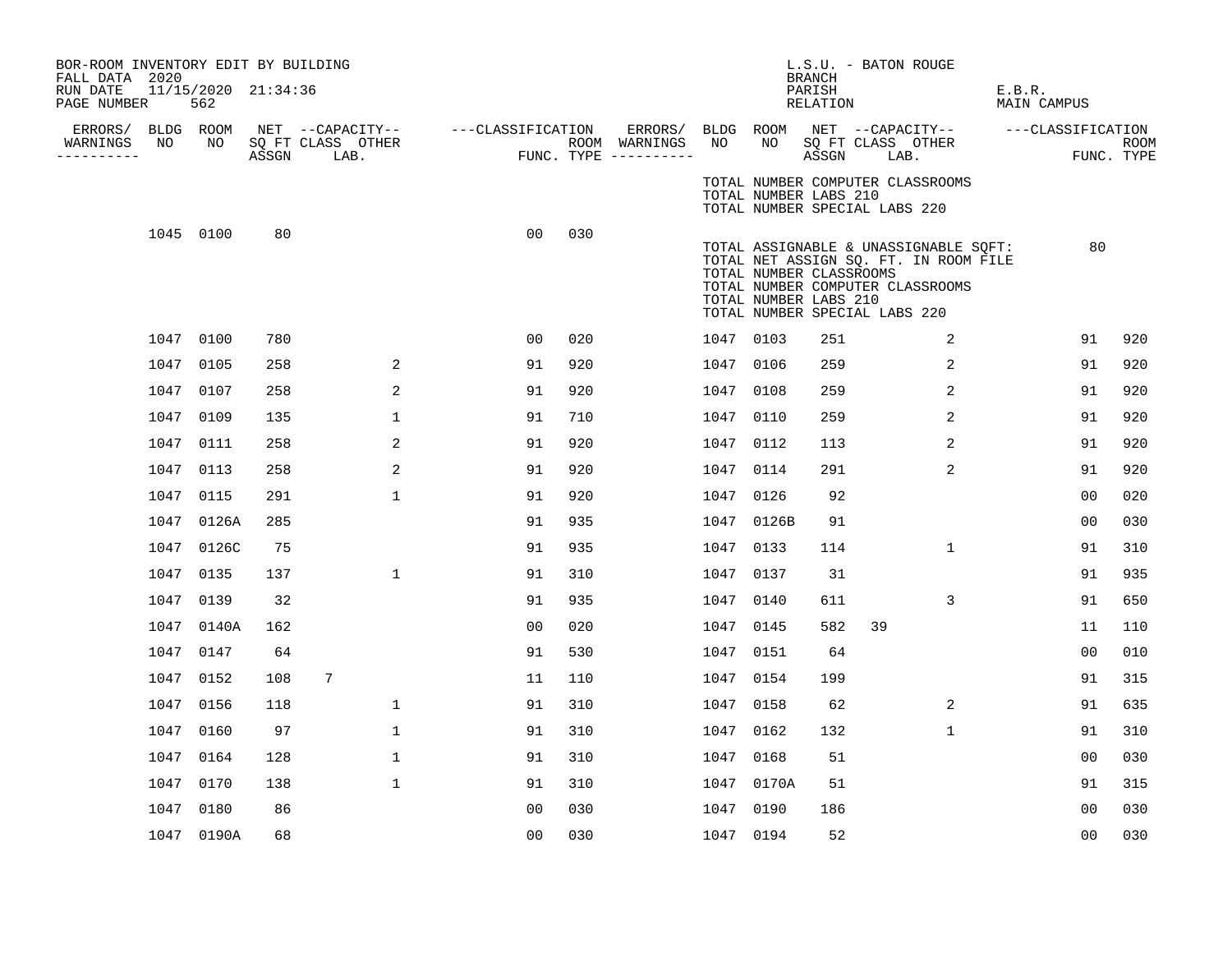| BOR-ROOM INVENTORY EDIT BY BUILDING<br>FALL DATA 2020 |      |                            |       |                           |                   |     |                                      |      |            | <b>BRANCH</b>      | L.S.U. - BATON ROUGE      |                              |                           |
|-------------------------------------------------------|------|----------------------------|-------|---------------------------|-------------------|-----|--------------------------------------|------|------------|--------------------|---------------------------|------------------------------|---------------------------|
| RUN DATE<br>PAGE NUMBER                               |      | 11/15/2020 21:34:36<br>563 |       |                           |                   |     |                                      |      |            | PARISH<br>RELATION |                           | E.B.R.<br><b>MAIN CAMPUS</b> |                           |
| ERRORS/                                               |      | BLDG ROOM                  |       | NET --CAPACITY--          | ---CLASSIFICATION |     | ERRORS/                              | BLDG | ROOM       |                    | NET --CAPACITY--          | ---CLASSIFICATION            |                           |
| WARNINGS<br>----------                                | NO   | NO                         | ASSGN | SQ FT CLASS OTHER<br>LAB. |                   |     | ROOM WARNINGS<br>FUNC. TYPE $------$ | NO.  | NO.        | ASSGN              | SQ FT CLASS OTHER<br>LAB. |                              | <b>ROOM</b><br>FUNC. TYPE |
|                                                       | 1047 | 0196                       | 520   | 3                         | 91                | 635 |                                      | 1047 | 0196A      | 233                |                           | 91                           | 935                       |
|                                                       | 1047 | 0196B                      | 27    |                           | 0 <sub>0</sub>    | 030 |                                      | 1047 | 0200       | 212                | 11                        | 15                           | 410                       |
|                                                       | 1047 | 0201                       | 255   | 2                         | 91                | 920 |                                      | 1047 | 0202       | 256                | 2                         | 91                           | 920                       |
|                                                       | 1047 | 0204                       | 259   | 2                         | 91                | 920 |                                      | 1047 | 0205       | 258                | 2                         | 91                           | 920                       |
|                                                       | 1047 | 0206                       | 259   | 2                         | 91                | 920 |                                      | 1047 | 0207       | 258                | 2                         | 91                           | 920                       |
|                                                       | 1047 | 0208                       | 259   | 2                         | 91                | 920 |                                      |      | 1047 0209  | 255                | 2                         | 91                           | 920                       |
|                                                       | 1047 | 0210                       | 259   | 2                         | 91                | 920 |                                      |      | 1047 0211  | 258                | 2                         | 91                           | 920                       |
|                                                       | 1047 | 0212                       | 310   | $\overline{c}$            | 91                | 920 |                                      |      | 1047 0213  | 259                | $\overline{2}$            | 91                           | 920                       |
|                                                       | 1047 | 0215                       | 294   | $\mathbf 1$               | 91                | 920 |                                      | 1047 | 0219       | 258                | 2                         | 91                           | 920                       |
|                                                       | 1047 | 0225                       | 259   | 2                         | 91                | 920 |                                      |      | 1047 0226  | 255                | 2                         | 91                           | 920                       |
|                                                       | 1047 | 0228                       | 184   |                           | 91                | 935 |                                      |      | 1047 0228A | 42                 |                           | 0 <sub>0</sub>               | 030                       |
|                                                       | 1047 | 0228B                      | 86    |                           | 0 <sub>0</sub>    | 030 |                                      |      | 1047 0228C | 28                 |                           | 91                           | 935                       |
|                                                       | 1047 | 0230                       | 98    |                           | 91                | 935 |                                      | 1047 | 0237       | 66                 |                           | 91                           | 730                       |
|                                                       | 1047 | 0239                       | 32    |                           | 91                | 730 |                                      | 1047 | 0240       | 618                | 31                        | 15                           | 410                       |
|                                                       | 1047 | 0240A                      | 171   |                           | 0 <sub>0</sub>    | 020 |                                      | 1047 | 0242       | 101                |                           | 0 <sub>0</sub>               | 030                       |
|                                                       | 1047 | 0242A                      | 30    |                           | 0 <sub>0</sub>    | 030 |                                      | 1047 | 0242B      | 75                 | 2                         | 91                           | 710                       |
|                                                       | 1047 | 0244                       | 259   | 2                         | 91                | 920 |                                      | 1047 | 0245       | 259                | 2                         | 91                           | 920                       |
|                                                       | 1047 | 0246                       | 259   | 2                         | 91                | 920 |                                      | 1047 | 0247       | 259                | 2                         | 91                           | 920                       |
|                                                       | 1047 | 0248                       | 259   | 2                         | 91                | 920 |                                      | 1047 | 0249       | 259                | 2                         | 91                           | 920                       |
|                                                       | 1047 | 0250                       | 259   | 2                         | 91                | 920 |                                      | 1047 | 0251       | 259                | 2                         | 91                           | 920                       |
|                                                       | 1047 | 0252                       | 259   | 2                         | 91                | 920 |                                      | 1047 | 0253       | 257                | 2                         | 91                           | 920                       |
|                                                       | 1047 | 0254                       | 259   | 2                         | 91                | 920 |                                      | 1047 | 0255       | 287                | 1                         | 91                           | 920                       |
|                                                       | 1047 | 0257                       | 253   | 2                         | 91                | 920 |                                      |      | 1047 0259  | 260                | 2                         | 91                           | 920                       |
|                                                       | 1047 | 0261                       | 260   | 2                         | 91                | 920 |                                      | 1047 | 0300       | 212                | 11                        | 15                           | 410                       |
|                                                       | 1047 | 0301                       | 255   | 2                         | 91                | 920 |                                      |      | 1047 0302  | 256                | 2                         | 91                           | 920                       |
|                                                       |      | 1047 0304                  | 259   | 2                         | 91                | 920 |                                      |      | 1047 0305  | 258                | 2                         | 91                           | 920                       |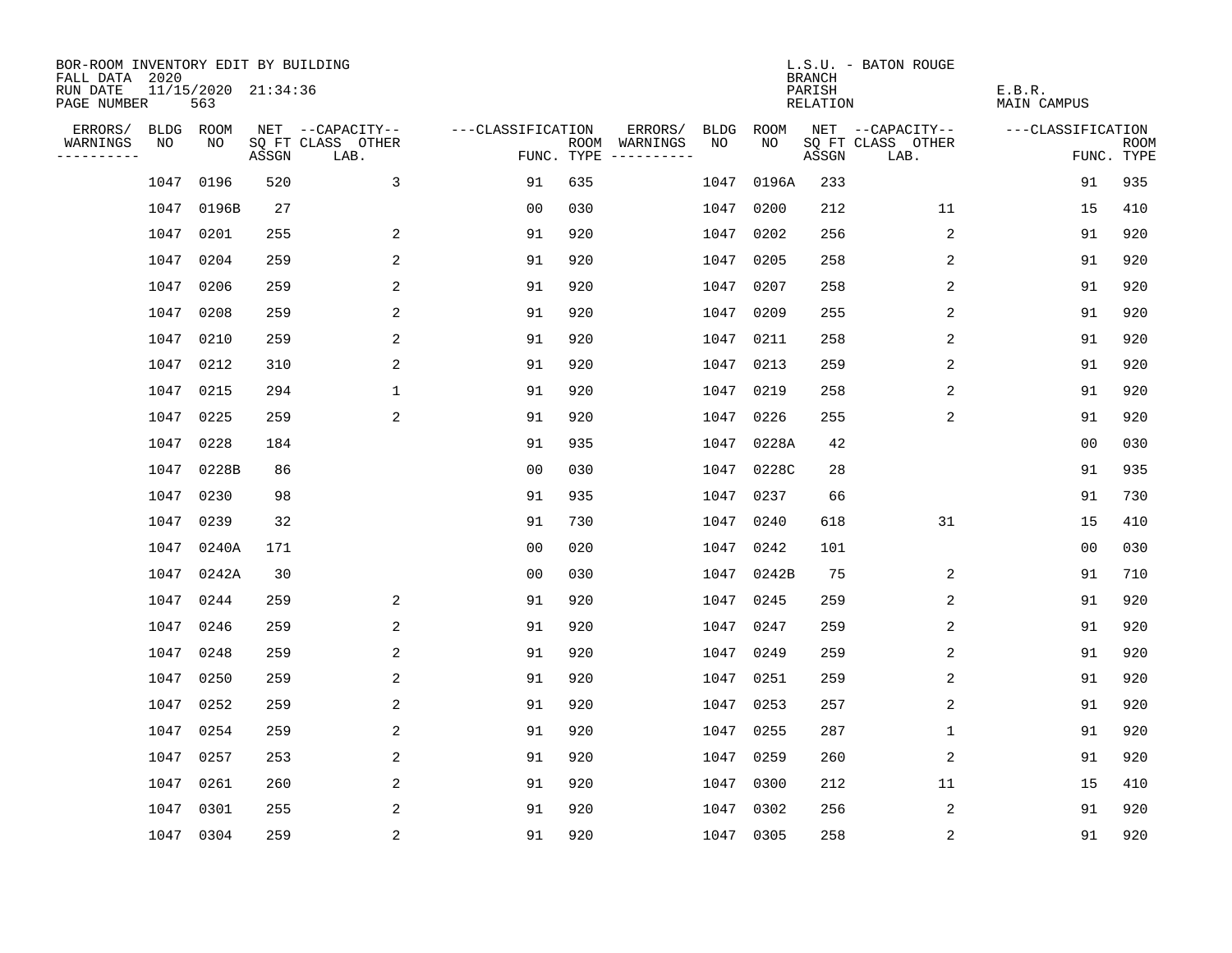| BOR-ROOM INVENTORY EDIT BY BUILDING<br>FALL DATA 2020 |           |                            |       |                           |                   |     |                                      |             |            | <b>BRANCH</b>             | L.S.U. - BATON ROUGE      |                              |                           |
|-------------------------------------------------------|-----------|----------------------------|-------|---------------------------|-------------------|-----|--------------------------------------|-------------|------------|---------------------------|---------------------------|------------------------------|---------------------------|
| RUN DATE<br>PAGE NUMBER                               |           | 11/15/2020 21:34:36<br>564 |       |                           |                   |     |                                      |             |            | PARISH<br><b>RELATION</b> |                           | E.B.R.<br><b>MAIN CAMPUS</b> |                           |
| ERRORS/                                               | BLDG ROOM |                            |       | NET --CAPACITY--          | ---CLASSIFICATION |     | ERRORS/                              | <b>BLDG</b> | ROOM       |                           | NET --CAPACITY--          | ---CLASSIFICATION            |                           |
| WARNINGS<br>----------                                | NO        | NO                         | ASSGN | SQ FT CLASS OTHER<br>LAB. |                   |     | ROOM WARNINGS<br>FUNC. TYPE $------$ | NO          | NO         | ASSGN                     | SQ FT CLASS OTHER<br>LAB. |                              | <b>ROOM</b><br>FUNC. TYPE |
|                                                       | 1047      | 0306                       | 259   | 2                         | 91                | 920 |                                      | 1047        | 0307       | 258                       | 2                         | 91                           | 920                       |
|                                                       | 1047      | 0308                       | 259   | 2                         | 91                | 920 |                                      |             | 1047 0309  | 255                       | 2                         | 91                           | 920                       |
|                                                       | 1047      | 0310                       | 259   | 2                         | 91                | 920 |                                      |             | 1047 0311  | 258                       | 2                         | 91                           | 920                       |
|                                                       | 1047      | 0312                       | 310   | 2                         | 91                | 920 |                                      |             | 1047 0313  | 259                       | 2                         | 91                           | 920                       |
|                                                       | 1047      | 0315                       | 294   | $\mathbf{1}$              | 91                | 920 |                                      |             | 1047 0319  | 258                       | 2                         | 91                           | 920                       |
|                                                       | 1047      | 0325                       | 259   | 2                         | 91                | 920 |                                      |             | 1047 0326  | 255                       | 2                         | 91                           | 920                       |
|                                                       | 1047      | 0328                       | 184   |                           | 91                | 935 |                                      |             | 1047 0328A | 40                        |                           | 0 <sub>0</sub>               | 030                       |
|                                                       | 1047      | 0328B                      | 87    |                           | 0 <sub>0</sub>    | 030 |                                      |             | 1047 0328C | 28                        |                           | 91                           | 730                       |
|                                                       | 1047      | 0330                       | 102   |                           | 91                | 935 |                                      |             | 1047 0342  | 99                        |                           | 0 <sub>0</sub>               | 030                       |
|                                                       | 1047      | 0342A                      | 30    |                           | 0 <sub>0</sub>    | 030 |                                      |             | 1047 0342B | 75                        | $\mathbf{1}$              | 91                           | 710                       |
|                                                       | 1047      | 0344                       | 259   | 2                         | 91                | 920 |                                      |             | 1047 0345  | 259                       | 2                         | 91                           | 920                       |
|                                                       | 1047      | 0346                       | 259   | 2                         | 91                | 920 |                                      |             | 1047 0347  | 259                       | 2                         | 91                           | 920                       |
|                                                       | 1047      | 0348                       | 259   | 2                         | 91                | 920 |                                      | 1047        | 0349       | 259                       | 2                         | 91                           | 920                       |
|                                                       | 1047      | 0350                       | 259   | 2                         | 91                | 920 |                                      |             | 1047 0351  | 259                       | 2                         | 91                           | 920                       |
|                                                       | 1047      | 0352                       | 259   | 2                         | 91                | 920 |                                      | 1047        | 0353       | 257                       | 2                         | 91                           | 920                       |
|                                                       | 1047      | 0354                       | 259   | 2                         | 91                | 920 |                                      | 1047        | 0355       | 287                       | $\mathbf{1}$              | 91                           | 920                       |
|                                                       | 1047      | 0357                       | 253   | 2                         | 91                | 920 |                                      | 1047        | 0359       | 260                       | 2                         | 91                           | 920                       |
|                                                       | 1047      | 0361                       | 260   | 2                         | 91                | 920 |                                      | 1047        | 0400       | 212                       | 11                        | 15                           | 410                       |
|                                                       | 1047      | 0401                       | 255   | 2                         | 91                | 920 |                                      | 1047        | 0402       | 256                       | 2                         | 91                           | 920                       |
|                                                       | 1047      | 0404                       | 259   | 2                         | 91                | 920 |                                      | 1047        | 0405       | 258                       | 2                         | 91                           | 920                       |
|                                                       | 1047      | 0406                       | 259   | 2                         | 91                | 920 |                                      | 1047 0407   |            | 258                       | 2                         | 91                           | 920                       |
|                                                       | 1047      | 0408                       | 259   | 2                         | 91                | 920 |                                      | 1047        | 0409       | 255                       | 2                         | 91                           | 920                       |
|                                                       | 1047      | 0410                       | 259   | 2                         | 91                | 920 |                                      |             | 1047 0411  | 258                       | 2                         | 91                           | 920                       |
|                                                       | 1047      | 0412                       | 310   | 2                         | 91                | 920 |                                      |             | 1047 0413  | 259                       | 2                         | 91                           | 920                       |
|                                                       | 1047      | 0415                       | 294   | 1                         | 91                | 920 |                                      |             | 1047 0419  | 258                       | 2                         | 91                           | 920                       |
|                                                       | 1047 0425 |                            | 259   | 2                         | 91                | 920 |                                      |             | 1047 0426  | 255                       | 2                         | 91                           | 920                       |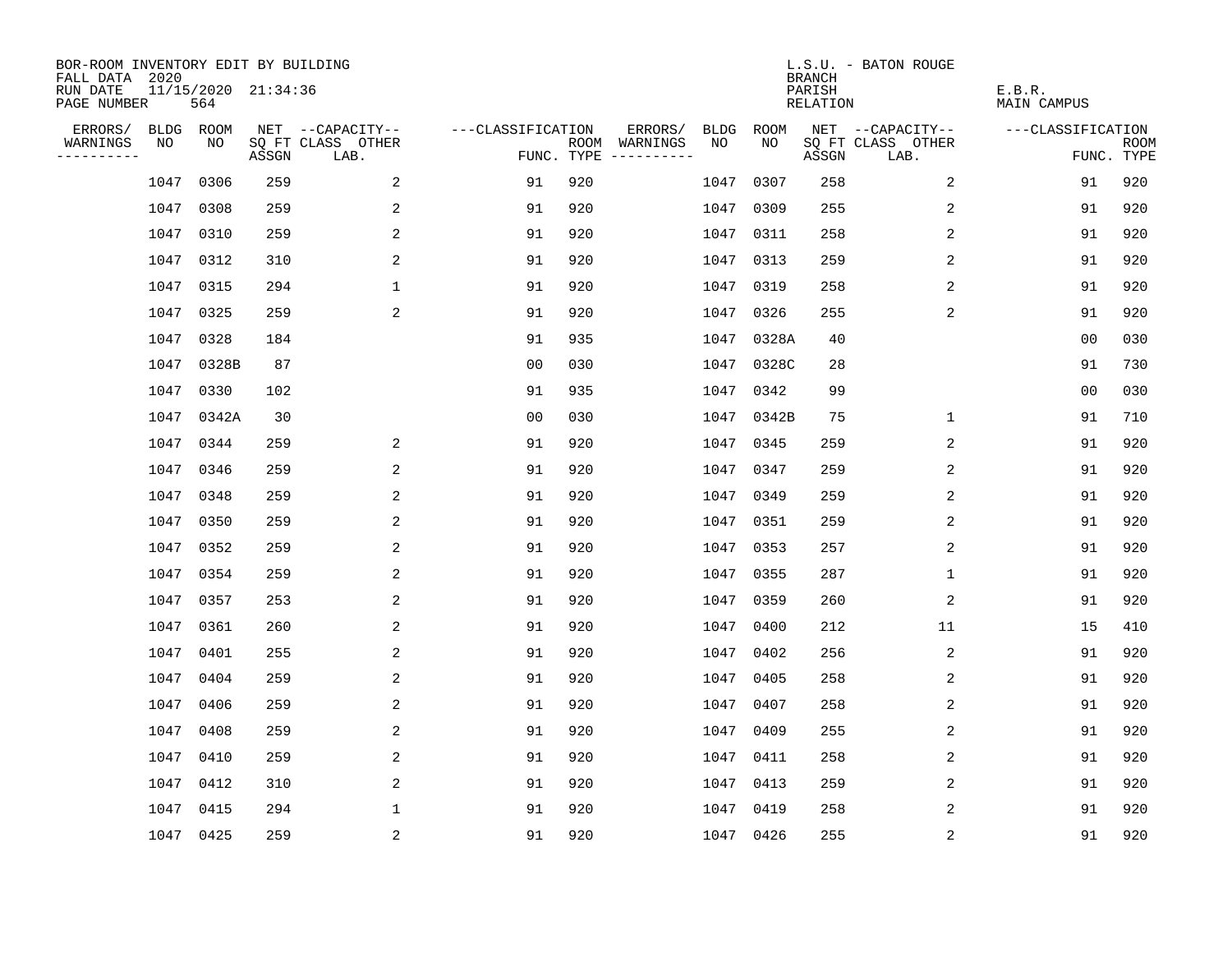| BOR-ROOM INVENTORY EDIT BY BUILDING<br>FALL DATA 2020 |      |                            |       |                           |                   |     |                                      |      |             | <b>BRANCH</b>      | L.S.U. - BATON ROUGE      |                       |                           |
|-------------------------------------------------------|------|----------------------------|-------|---------------------------|-------------------|-----|--------------------------------------|------|-------------|--------------------|---------------------------|-----------------------|---------------------------|
| RUN DATE<br>PAGE NUMBER                               |      | 11/15/2020 21:34:36<br>565 |       |                           |                   |     |                                      |      |             | PARISH<br>RELATION |                           | E.B.R.<br>MAIN CAMPUS |                           |
| ERRORS/                                               |      | BLDG ROOM                  |       | NET --CAPACITY--          | ---CLASSIFICATION |     | ERRORS/                              | BLDG | ROOM        |                    | NET --CAPACITY--          | ---CLASSIFICATION     |                           |
| WARNINGS<br>----------                                | NO   | NO                         | ASSGN | SQ FT CLASS OTHER<br>LAB. |                   |     | ROOM WARNINGS<br>FUNC. TYPE $------$ | NO.  | NO.         | ASSGN              | SQ FT CLASS OTHER<br>LAB. |                       | <b>ROOM</b><br>FUNC. TYPE |
|                                                       | 1047 | 0428                       | 298   |                           | 91                | 935 |                                      | 1047 | 0428A       | 42                 |                           | 0 <sub>0</sub>        | 030                       |
|                                                       | 1047 | 0428B                      | 57    |                           | 0 <sub>0</sub>    | 030 |                                      | 1047 | 0428C       | 28                 |                           | 91                    | 730                       |
|                                                       | 1047 | 0430                       | 70    |                           | 91                | 935 |                                      | 1047 | 0442        | 101                |                           | 00                    | 030                       |
|                                                       | 1047 | 0442A                      | 30    |                           | 00                | 030 |                                      |      | 1047 0442B  | 139                | 1                         | 91                    | 710                       |
|                                                       | 1047 | 0444                       | 259   | 2                         | 91                | 920 |                                      | 1047 | 0445        | 259                | 2                         | 91                    | 920                       |
|                                                       |      | 1047 0446                  | 259   | 2                         | 91                | 920 |                                      |      | 1047 0447   | 259                | 2                         | 91                    | 920                       |
|                                                       | 1047 | 0448                       | 259   | 2                         | 91                | 920 |                                      |      | 1047 0449   | 259                | 2                         | 91                    | 920                       |
|                                                       |      | 1047 0450                  | 259   | 2                         | 91                | 920 |                                      |      | 1047 0451   | 259                | 2                         | 91                    | 920                       |
|                                                       | 1047 | 0452                       | 259   | 2                         | 91                | 920 |                                      |      | 1047 0453   | 257                | 2                         | 91                    | 920                       |
|                                                       |      | 1047 0454                  | 259   | 2                         | 91                | 920 |                                      |      | 1047 0455   | 287                | $\mathbf 1$               | 91                    | 920                       |
|                                                       |      | 1047 0457                  | 253   | 2                         | 91                | 920 |                                      |      | 1047 0459   | 260                | 2                         | 91                    | 920                       |
|                                                       |      | 1047 0461                  | 260   | 2                         | 91                | 920 |                                      |      | 1047 C0100  | 93                 |                           | 0 <sub>0</sub>        | 020                       |
|                                                       |      | 1047 C0101                 | 363   |                           | 0 <sub>0</sub>    | 020 |                                      |      | 1047 C0102  | 108                |                           | 0 <sub>0</sub>        | 020                       |
|                                                       |      | 1047 C0102A                | 226   |                           | 0 <sub>0</sub>    | 020 |                                      |      | 1047 C0103  | 257                |                           | 0 <sub>0</sub>        | 020                       |
|                                                       |      | 1047 C0104                 | 288   |                           | 00                | 020 |                                      |      | 1047 C0104A | 300                |                           | 00                    | 020                       |
|                                                       |      | 1047 C0200                 | 99    |                           | 00                | 020 |                                      |      | 1047 C0200A | 623                |                           | 00                    | 020                       |
|                                                       |      | 1047 C0201                 | 201   |                           | 0 <sub>0</sub>    | 020 |                                      |      | 1047 C0202  | 1060               |                           | 0 <sub>0</sub>        | 020                       |
|                                                       |      | 1047 C0203                 | 239   |                           | 0 <sub>0</sub>    | 020 |                                      |      | 1047 C0204  | 393                |                           | 0 <sub>0</sub>        | 020                       |
|                                                       |      | 1047 C0205                 | 332   |                           | 0 <sub>0</sub>    | 020 |                                      |      | 1047 C0300  | 104                |                           | 00                    | 020                       |
|                                                       |      | 1047 C0300A                | 675   |                           | 0 <sub>0</sub>    | 020 |                                      |      | 1047 C0301  | 255                |                           | 0 <sub>0</sub>        | 020                       |
|                                                       |      | 1047 C0302                 | 756   |                           | 0 <sub>0</sub>    | 020 |                                      |      | 1047 C0303  | 236                |                           | 0 <sub>0</sub>        | 020                       |
|                                                       |      | 1047 C0305                 | 352   |                           | 0 <sub>0</sub>    | 020 |                                      |      | 1047 C0400  | 104                |                           | 0 <sub>0</sub>        | 020                       |
|                                                       |      | 1047 C0400A                | 673   |                           | 0 <sub>0</sub>    | 020 |                                      |      | 1047 C0401  | 255                |                           | 0 <sub>0</sub>        | 020                       |
|                                                       |      | 1047 C0402                 | 763   |                           | 0 <sub>0</sub>    | 020 |                                      |      | 1047 C0403  | 236                |                           | 0 <sub>0</sub>        | 020                       |
|                                                       |      | 1047 C0405                 | 327   |                           | 0 <sub>0</sub>    | 020 |                                      |      | 1047 E0101  | 48                 |                           | 0 <sub>0</sub>        | 020                       |
|                                                       |      | 1047 E0201                 | 48    |                           | 0 <sub>0</sub>    | 020 |                                      |      | 1047 E0301  | 48                 |                           | 0 <sub>0</sub>        | 020                       |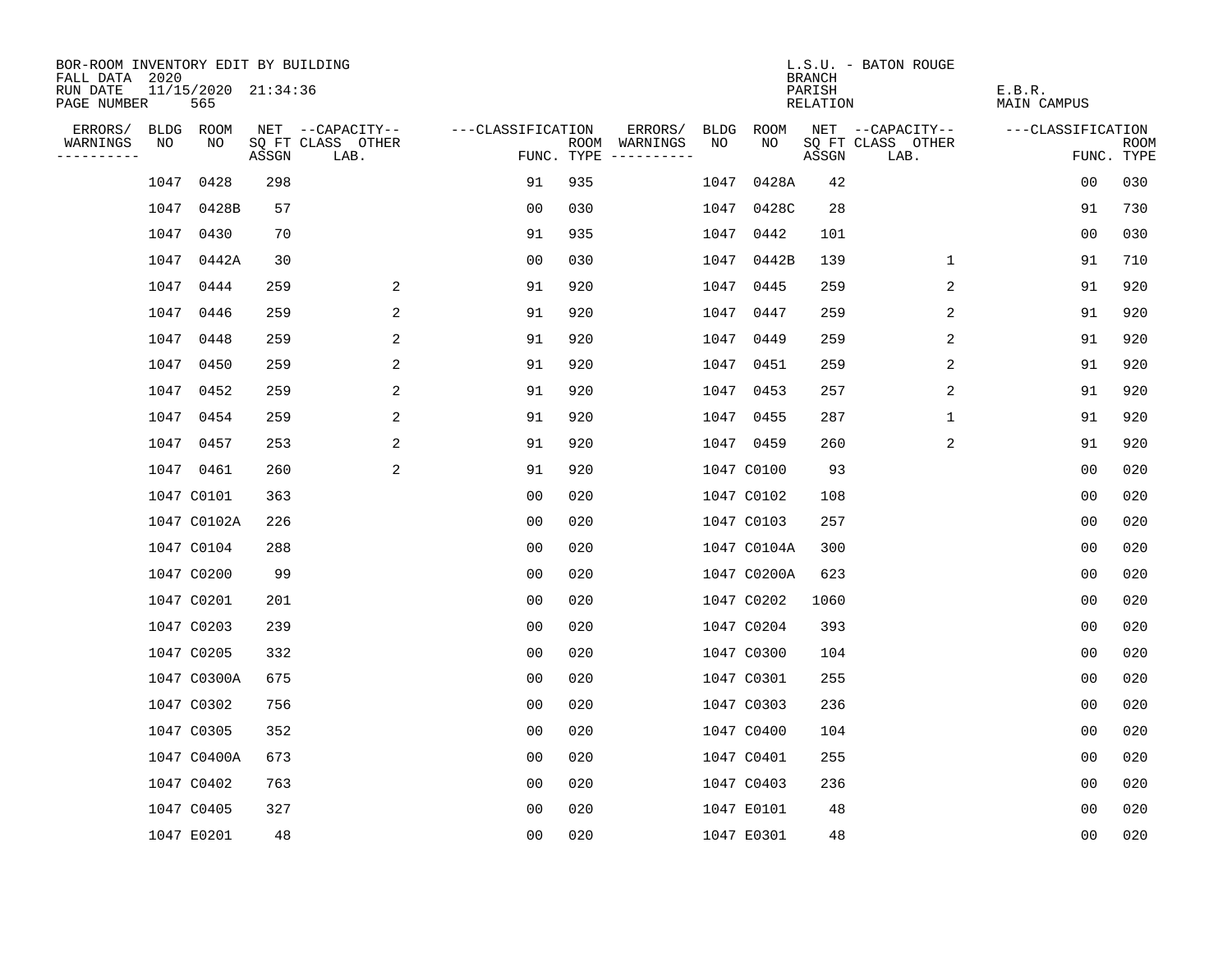| BOR-ROOM INVENTORY EDIT BY BUILDING       |      |                            |       |                           |                   |     |                                      |      |                                                                                                  | <b>BRANCH</b>      |    | L.S.U. - BATON ROUGE                                                                                               |                       |                             |                           |
|-------------------------------------------|------|----------------------------|-------|---------------------------|-------------------|-----|--------------------------------------|------|--------------------------------------------------------------------------------------------------|--------------------|----|--------------------------------------------------------------------------------------------------------------------|-----------------------|-----------------------------|---------------------------|
| FALL DATA 2020<br>RUN DATE<br>PAGE NUMBER |      | 11/15/2020 21:34:36<br>566 |       |                           |                   |     |                                      |      |                                                                                                  | PARISH<br>RELATION |    |                                                                                                                    | E.B.R.<br>MAIN CAMPUS |                             |                           |
| ERRORS/                                   |      | BLDG ROOM                  |       | NET --CAPACITY--          | ---CLASSIFICATION |     | ERRORS/                              |      | BLDG ROOM                                                                                        |                    |    | NET --CAPACITY--                                                                                                   | ---CLASSIFICATION     |                             |                           |
| WARNINGS<br>----------                    | NO   | NO                         | ASSGN | SQ FT CLASS OTHER<br>LAB. |                   |     | ROOM WARNINGS<br>FUNC. TYPE $------$ | NO.  | NO.                                                                                              | ASSGN              |    | SQ FT CLASS OTHER<br>LAB.                                                                                          |                       |                             | <b>ROOM</b><br>FUNC. TYPE |
|                                           |      | 1047 E0401                 | 48    |                           | 0 <sub>0</sub>    | 020 |                                      |      | 1047 S0101                                                                                       | 205                |    |                                                                                                                    |                       | 0 <sub>0</sub>              | 020                       |
|                                           |      | 1047 S0102                 | 205   |                           | 0 <sub>0</sub>    | 020 |                                      |      | 1047 S0103                                                                                       | 232                |    |                                                                                                                    |                       | 0 <sub>0</sub>              | 020                       |
|                                           |      | 1047 S0201                 | 211   |                           | 0 <sub>0</sub>    | 020 |                                      |      | 1047 S0202                                                                                       | 228                |    |                                                                                                                    |                       | 0 <sub>0</sub>              | 020                       |
|                                           |      | 1047 S0203                 | 205   |                           | 00                | 020 |                                      |      | 1047 S0301                                                                                       | 211                |    |                                                                                                                    |                       | 0 <sub>0</sub>              | 020                       |
|                                           |      | 1047 S0302                 | 175   |                           | 00                | 020 |                                      |      | 1047 S0303                                                                                       | 208                |    |                                                                                                                    |                       | 0 <sub>0</sub>              | 020                       |
|                                           |      | 1047 S0401                 | 211   |                           | 0 <sub>0</sub>    | 020 |                                      |      | 1047 S0402                                                                                       | 175                |    |                                                                                                                    |                       | 0 <sub>0</sub>              | 020                       |
|                                           |      | 1047 S0403                 | 208   |                           | 0 <sub>0</sub>    | 020 |                                      |      | 1047 0126A1                                                                                      | 59                 |    |                                                                                                                    |                       | 91                          | 935                       |
|                                           |      | 1047 0126A2                | 121   | $\mathbf{1}$              | 91                | 310 |                                      |      | 1047 0126A3                                                                                      | 203                |    |                                                                                                                    |                       | 91                          | 935                       |
|                                           |      | 1047 0126A4                | 9     |                           | 91                | 935 |                                      |      | 1047 0126C1<br>TOTAL NUMBER CLASSROOMS<br>TOTAL NUMBER LABS 210<br>TOTAL NUMBER SPECIAL LABS 220 | 396                |    | TOTAL ASSIGNABLE & UNASSIGNABLE SQFT:<br>TOTAL NET ASSIGN SQ. FT. IN ROOM FILE<br>TOTAL NUMBER COMPUTER CLASSROOMS |                       | 91<br>48,969<br>34,410<br>2 | 935                       |
|                                           |      | 1048 0100                  | 100   | 10                        | 91                | 650 |                                      |      | 1048 0100A                                                                                       | 17                 |    |                                                                                                                    |                       | 91                          | 655                       |
|                                           | 1048 | 0100B                      | 17    |                           | 91                | 655 |                                      |      | 1048 0105                                                                                        | 825                | 55 |                                                                                                                    |                       | 11                          | 110                       |
|                                           | 1048 | 0108                       | 69    |                           | 00                | 030 |                                      | 1048 | 0109                                                                                             | 61                 |    | 2                                                                                                                  |                       | 00                          | 030                       |
|                                           | 1048 | 0111                       | 59    | 2                         | 00                | 030 |                                      | 1048 | 0112                                                                                             | 80                 |    | 1                                                                                                                  |                       | 91                          | 310                       |
|                                           | 1048 | 0113                       | 58    |                           | 0 <sub>0</sub>    | 010 |                                      | 1048 | 0114                                                                                             | 180                |    | 1                                                                                                                  |                       | 91                          | 310                       |
|                                           | 1048 | 0114A                      | 20    |                           | 91                | 315 |                                      | 1048 | 0115                                                                                             | 187                |    | $\mathbf 1$                                                                                                        |                       | 91                          | 310                       |
|                                           |      | 1048 0115A                 | 34    |                           | 91                | 315 |                                      | 1048 | 0116                                                                                             | 94                 |    | 1                                                                                                                  |                       | 91                          | 310                       |
|                                           | 1048 | 0118                       | 104   | 2                         | 91                | 530 |                                      | 1048 | 0119                                                                                             | 295                | 20 |                                                                                                                    |                       | 11                          | 110                       |
|                                           | 1048 | 0120                       | 639   | 10                        | 91                | 635 |                                      | 1048 | 0121                                                                                             | 139                |    | $\mathbf 1$                                                                                                        |                       | 91                          | 710                       |
|                                           | 1048 | 0123                       | 514   |                           | 0 <sub>0</sub>    | 030 |                                      | 1048 | 0123A                                                                                            | 80                 |    |                                                                                                                    |                       | 0 <sub>0</sub>              | 030                       |
|                                           | 1048 | 0125                       | 46    |                           | 91                | 935 |                                      | 1048 | 0125A                                                                                            | 400                |    |                                                                                                                    |                       | 91                          | 935                       |
|                                           | 1048 | 0129                       | 759   | $\mathbf 1$               | 91                | 910 |                                      | 1048 | 0134                                                                                             | 268                |    |                                                                                                                    |                       | 91                          | 935                       |
|                                           | 1048 | 0145                       | 261   | 2                         | 91                | 920 |                                      |      | 1048 0147                                                                                        | 261                |    | 2                                                                                                                  |                       | 91                          | 920                       |
|                                           |      | 1048 0149                  | 257   | 2                         | 91                | 920 |                                      |      | 1048 0151                                                                                        | 92                 |    |                                                                                                                    |                       | 92                          | 935                       |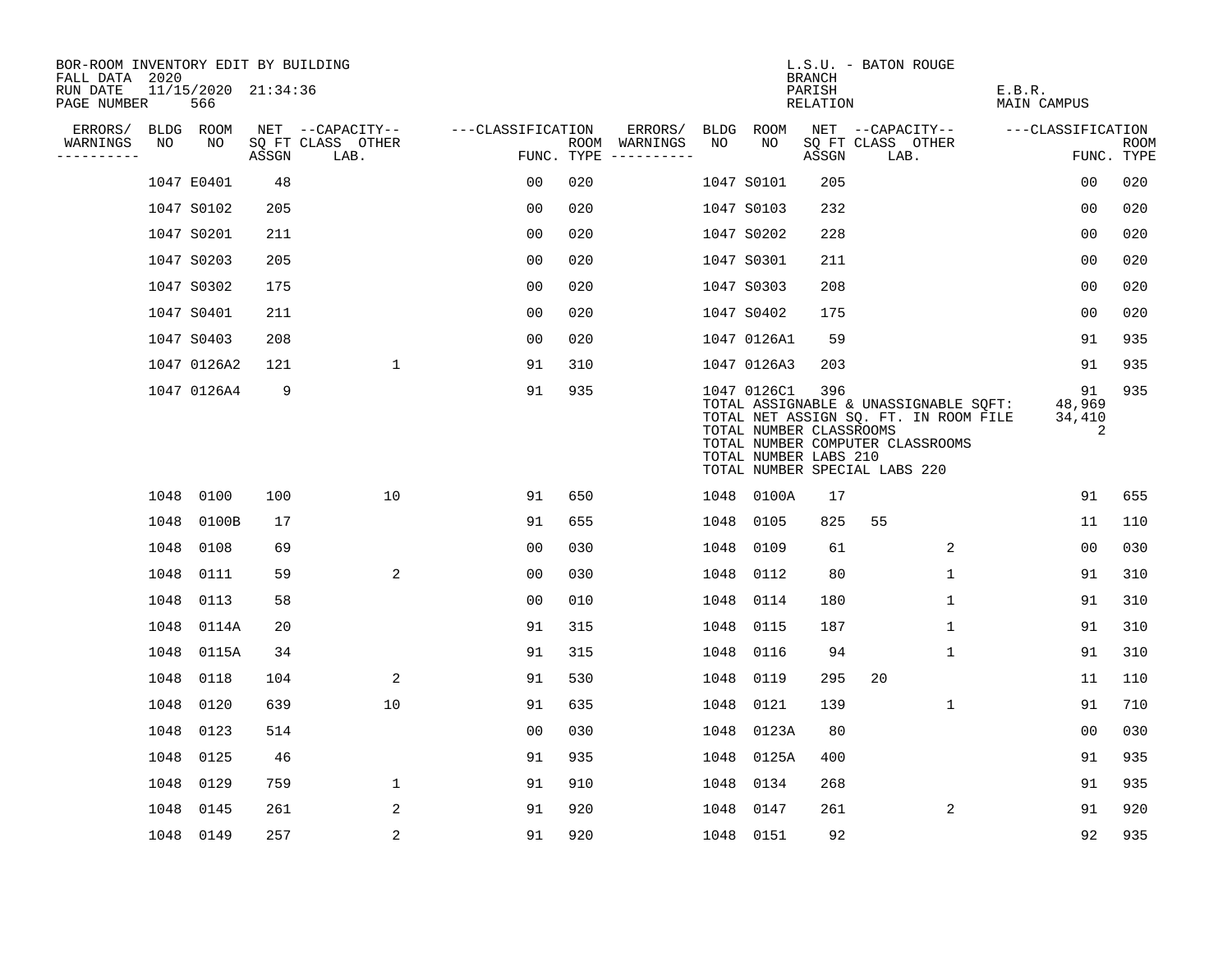| BOR-ROOM INVENTORY EDIT BY BUILDING<br>FALL DATA 2020 |           |                            |       |                           |                   |     |                                            |           | <b>BRANCH</b>             | L.S.U. - BATON ROUGE      |                              |                           |
|-------------------------------------------------------|-----------|----------------------------|-------|---------------------------|-------------------|-----|--------------------------------------------|-----------|---------------------------|---------------------------|------------------------------|---------------------------|
| RUN DATE<br>PAGE NUMBER                               |           | 11/15/2020 21:34:36<br>567 |       |                           |                   |     |                                            |           | PARISH<br><b>RELATION</b> |                           | E.B.R.<br><b>MAIN CAMPUS</b> |                           |
| ERRORS/                                               | BLDG ROOM |                            |       | NET --CAPACITY--          | ---CLASSIFICATION |     | ERRORS/<br><b>BLDG</b>                     | ROOM      |                           | NET --CAPACITY--          | ---CLASSIFICATION            |                           |
| WARNINGS<br>----------                                | NO        | NO                         | ASSGN | SQ FT CLASS OTHER<br>LAB. |                   |     | NO<br>ROOM WARNINGS<br>FUNC. TYPE $------$ | NO        | ASSGN                     | SQ FT CLASS OTHER<br>LAB. |                              | <b>ROOM</b><br>FUNC. TYPE |
|                                                       | 1048      | 0151A                      | 354   |                           | 91                | 935 | 1048                                       | 0152      | 261                       | 2                         | 91                           | 920                       |
|                                                       | 1048      | 0153                       | 261   | 2                         | 91                | 920 | 1048                                       | 0154      | 261                       | 2                         | 91                           | 920                       |
|                                                       | 1048      | 0155                       | 261   | 2                         | 91                | 910 | 1048                                       | 0156      | 261                       | 2                         | 91                           | 920                       |
|                                                       | 1048      | 0157                       | 261   | 2                         | 91                | 920 | 1048                                       | 0158      | 261                       | 2                         | 91                           | 920                       |
|                                                       | 1048      | 0159                       | 261   | 2                         | 91                | 920 | 1048                                       | 0160      | 261                       | 2                         | 91                           | 920                       |
|                                                       | 1048      | 0161                       | 258   | 2                         | 91                | 920 | 1048                                       | 0162      | 261                       | 2                         | 91                           | 920                       |
|                                                       | 1048      | 0163                       | 291   | $\mathbf{1}$              | 91                | 920 | 1048                                       | 0169      | 825                       | 55                        | 11                           | 110                       |
|                                                       | 1048      | 0170                       | 50    |                           | 0 <sub>0</sub>    | 030 | 1048                                       | 0172      | 32                        |                           | 91                           | 710                       |
|                                                       | 1048      | 0180                       | 114   |                           | 0 <sub>0</sub>    | 030 | 1048                                       | 0200      | 963                       | 48                        | 15                           | 410                       |
|                                                       | 1048      | 0200A                      | 39    |                           | 15                | 455 | 1048                                       | 0202      | 153                       |                           | 0 <sub>0</sub>               | 030                       |
|                                                       | 1048      | 0202A                      | 57    |                           | 0 <sub>0</sub>    | 030 | 1048                                       | 0204      | 25                        |                           | 91                           | 710                       |
|                                                       | 1048      | 0205                       | 262   | 13                        | 15                | 410 | 1048                                       | 0207      | 259                       | 2                         | 91                           | 920                       |
|                                                       | 1048      | 0209                       | 259   | $\overline{c}$            | 91                | 920 | 1048                                       | 0210      | 261                       | 2                         | 91                           | 920                       |
|                                                       | 1048      | 0211                       | 286   | 1                         | 91                | 920 | 1048                                       | 0212      | 261                       | 2                         | 91                           | 920                       |
|                                                       | 1048      | 0213                       | 257   | 2                         | 91                | 920 | 1048                                       | 0214      | 261                       | 2                         | 91                           | 920                       |
|                                                       | 1048      | 0215                       | 261   | 2                         | 91                | 920 | 1048                                       | 0218      | 261                       | 2                         | 91                           | 920                       |
|                                                       | 1048      | 0219                       | 261   | 2                         | 91                | 920 | 1048                                       | 0220      | 261                       | 2                         | 91                           | 920                       |
|                                                       | 1048      | 0221                       | 261   | 2                         | 91                | 920 | 1048                                       | 0222      | 261                       | 2                         | 91                           | 920                       |
|                                                       | 1048      | 0223                       | 261   | 2                         | 91                | 920 | 1048                                       | 0225      | 67                        |                           | 91                           | 935                       |
|                                                       | 1048      | 0227                       | 168   |                           | 91                | 935 | 1048                                       | 0227A     | 27                        |                           | 91                           | 935                       |
|                                                       | 1048      | 0227B                      | 97    |                           | 0 <sub>0</sub>    | 030 | 1048                                       | 0227C     | 43                        |                           | 0 <sub>0</sub>               | 030                       |
|                                                       | 1048      | 0229                       | 253   | 2                         | 91                | 920 | 1048                                       | 0231      | 258                       | 2                         | 91                           | 920                       |
|                                                       | 1048      | 0235                       | 258   | 2                         | 91                | 920 | 1048                                       | 0245      | 261                       | 2                         | 91                           | 920                       |
|                                                       | 1048      | 0247                       | 261   | 2                         | 91                | 920 | 1048                                       | 0249      | 257                       | 2                         | 91                           | 920                       |
|                                                       | 1048      | 0251                       | 106   |                           | 91                | 935 | 1048                                       | 0251A     | 179                       |                           | 91                           | 935                       |
|                                                       | 1048 0252 |                            | 261   | $\overline{c}$            | 91                | 920 |                                            | 1048 0253 | 261                       | $\overline{c}$            | 91                           | 920                       |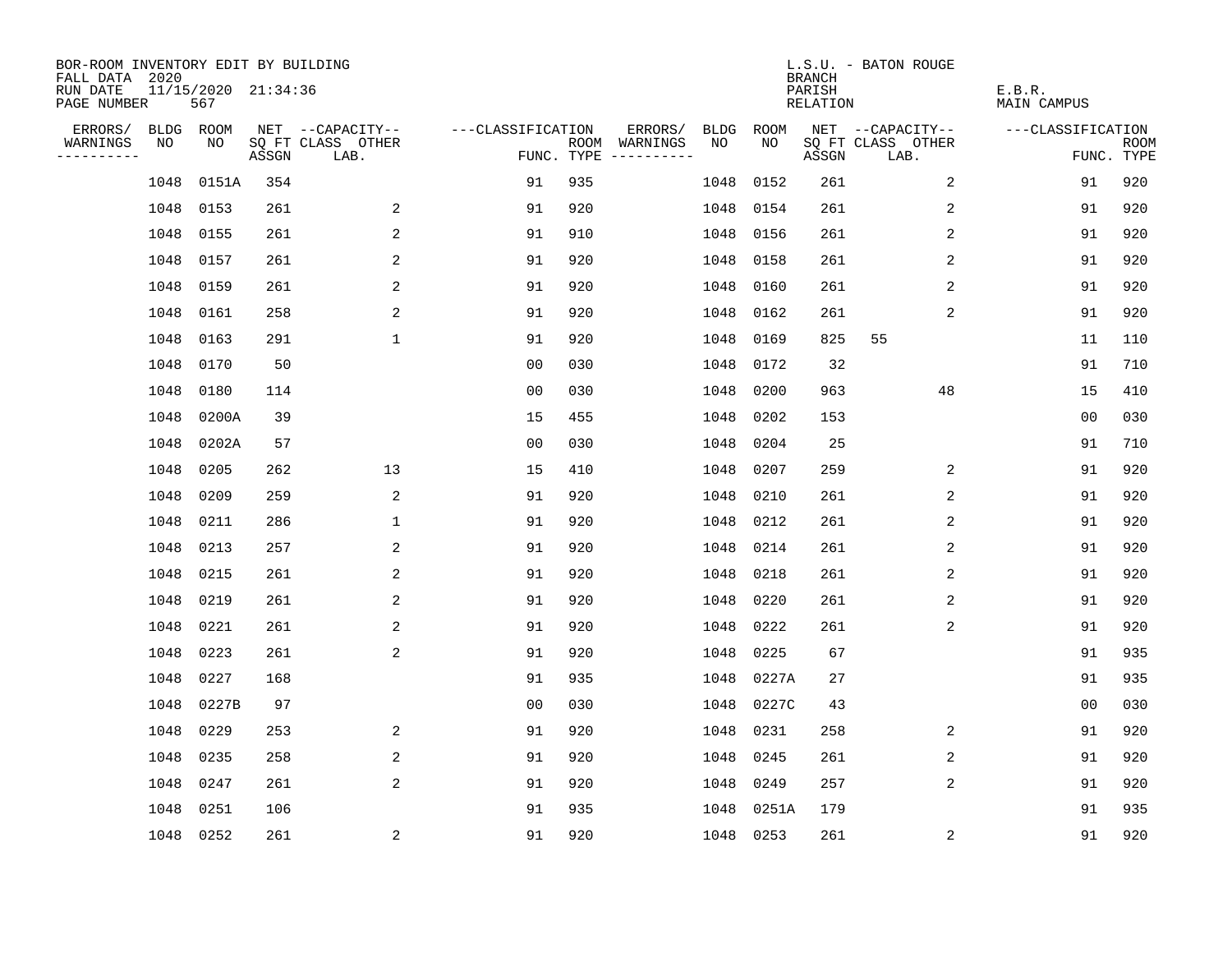| BOR-ROOM INVENTORY EDIT BY BUILDING<br>FALL DATA 2020 |           |                            |       |                           |                   |            |                                        |             |             | <b>BRANCH</b>             | L.S.U. - BATON ROUGE      |                              |                           |
|-------------------------------------------------------|-----------|----------------------------|-------|---------------------------|-------------------|------------|----------------------------------------|-------------|-------------|---------------------------|---------------------------|------------------------------|---------------------------|
| RUN DATE<br>PAGE NUMBER                               |           | 11/15/2020 21:34:36<br>568 |       |                           |                   |            |                                        |             |             | PARISH<br><b>RELATION</b> |                           | E.B.R.<br><b>MAIN CAMPUS</b> |                           |
| ERRORS/                                               | BLDG ROOM |                            |       | NET --CAPACITY--          | ---CLASSIFICATION |            | ERRORS/                                | <b>BLDG</b> | <b>ROOM</b> |                           | NET --CAPACITY--          | ---CLASSIFICATION            |                           |
| WARNINGS<br>----------                                | NO        | NO                         | ASSGN | SQ FT CLASS OTHER<br>LAB. |                   | FUNC. TYPE | ROOM WARNINGS<br>$- - - - - - - - - -$ | NO          | NO          | ASSGN                     | SQ FT CLASS OTHER<br>LAB. |                              | <b>ROOM</b><br>FUNC. TYPE |
|                                                       | 1048      | 0254                       | 261   | 2                         | 91                | 920        |                                        | 1048        | 0255        | 261                       | 2                         | 91                           | 920                       |
|                                                       | 1048      | 0256                       | 261   | 2                         | 91                | 920        |                                        | 1048        | 0257        | 261                       | 2                         | 91                           | 920                       |
|                                                       | 1048      | 0258                       | 261   | 2                         | 91                | 920        |                                        | 1048        | 0259        | 261                       | 2                         | 91                           | 920                       |
|                                                       | 1048      | 0260                       | 261   | 2                         | 91                | 920        |                                        | 1048        | 0261        | 258                       | 2                         | 91                           | 920                       |
|                                                       | 1048      | 0262                       | 261   | 2                         | 91                | 920        |                                        | 1048        | 0263        | 291                       | $\mathbf{1}$              | 91                           | 920                       |
|                                                       | 1048      | 0265                       | 258   | $\sqrt{2}$                | 91                | 920        |                                        | 1048        | 0267        | 258                       | 2                         | 91                           | 920                       |
|                                                       | 1048      | 0269                       | 262   | 13                        | 15                | 410        |                                        | 1048        | 0270        | 38                        |                           | 91                           | 710                       |
|                                                       | 1048      | 0272                       | 149   |                           | 0 <sub>0</sub>    | 030        |                                        | 1048        | 0272A       | 48                        |                           | 0 <sub>0</sub>               | 030                       |
|                                                       | 1048      | 0300                       | 132   |                           | 0 <sub>0</sub>    | 030        |                                        | 1048        | 0302        | 89                        |                           | 0 <sub>0</sub>               | 030                       |
|                                                       | 1048      | 0305                       | 262   | 13                        | 15                | 410        |                                        | 1048        | 0307        | 259                       | 2                         | 91                           | 920                       |
|                                                       | 1048      | 0309                       | 259   | 2                         | 91                | 920        |                                        | 1048        | 0310        | 261                       | 2                         | 91                           | 920                       |
|                                                       | 1048      | 0311                       | 286   | $\mathbf{1}$              | 91                | 920        |                                        | 1048        | 0312        | 261                       | 2                         | 91                           | 920                       |
|                                                       | 1048      | 0313                       | 257   | 2                         | 91                | 920        |                                        | 1048        | 0314        | 261                       | 2                         | 91                           | 920                       |
|                                                       | 1048      | 0315                       | 261   | $\overline{\mathbf{c}}$   | 91                | 920        |                                        | 1048        | 0318        | 261                       | 2                         | 91                           | 920                       |
|                                                       | 1048      | 0319                       | 261   | 2                         | 91                | 920        |                                        | 1048        | 0320        | 261                       | 2                         | 91                           | 920                       |
|                                                       | 1048      | 0321                       | 261   | 2                         | 91                | 920        |                                        | 1048        | 0322        | 261                       | 2                         | 91                           | 920                       |
|                                                       | 1048      | 0323                       | 261   | 2                         | 91                | 920        |                                        | 1048        | 0325        | 100                       |                           | 91                           | 935                       |
|                                                       | 1048      | 0327                       | 179   |                           | 91                | 935        |                                        | 1048        | 0327A       | 27                        |                           | 91                           | 935                       |
|                                                       | 1048      | 0327B                      | 97    |                           | 0 <sub>0</sub>    | 030        |                                        | 1048        | 0327C       | 43                        |                           | 0 <sub>0</sub>               | 030                       |
|                                                       | 1048      | 0329                       | 253   | 2                         | 91                | 920        |                                        | 1048        | 0331        | 258                       | 2                         | 91                           | 920                       |
|                                                       | 1048      | 0335                       | 258   | 2                         | 91                | 920        |                                        | 1048        | 0340        | 93                        |                           | 91                           | 710                       |
|                                                       | 1048      | 0341                       | 842   | $\mathbf 1$               | 91                | 935        |                                        | 1048        | 0345        | 261                       | 2                         | 91                           | 920                       |
|                                                       | 1048      | 0347                       | 261   | 2                         | 91                | 920        |                                        | 1048        | 0349        | 257                       | 2                         | 91                           | 920                       |
|                                                       | 1048      | 0351                       | 96    |                           | 91                | 935        |                                        | 1048        | 0351A       | 226                       |                           | 91                           | 935                       |
|                                                       | 1048      | 0352                       | 261   | 2                         | 91                | 920        |                                        | 1048        | 0353        | 261                       | 2                         | 91                           | 920                       |
|                                                       | 1048 0354 |                            | 261   | $\sqrt{2}$                | 91                | 920        |                                        |             | 1048 0355   | 261                       | $\overline{c}$            | 91                           | 920                       |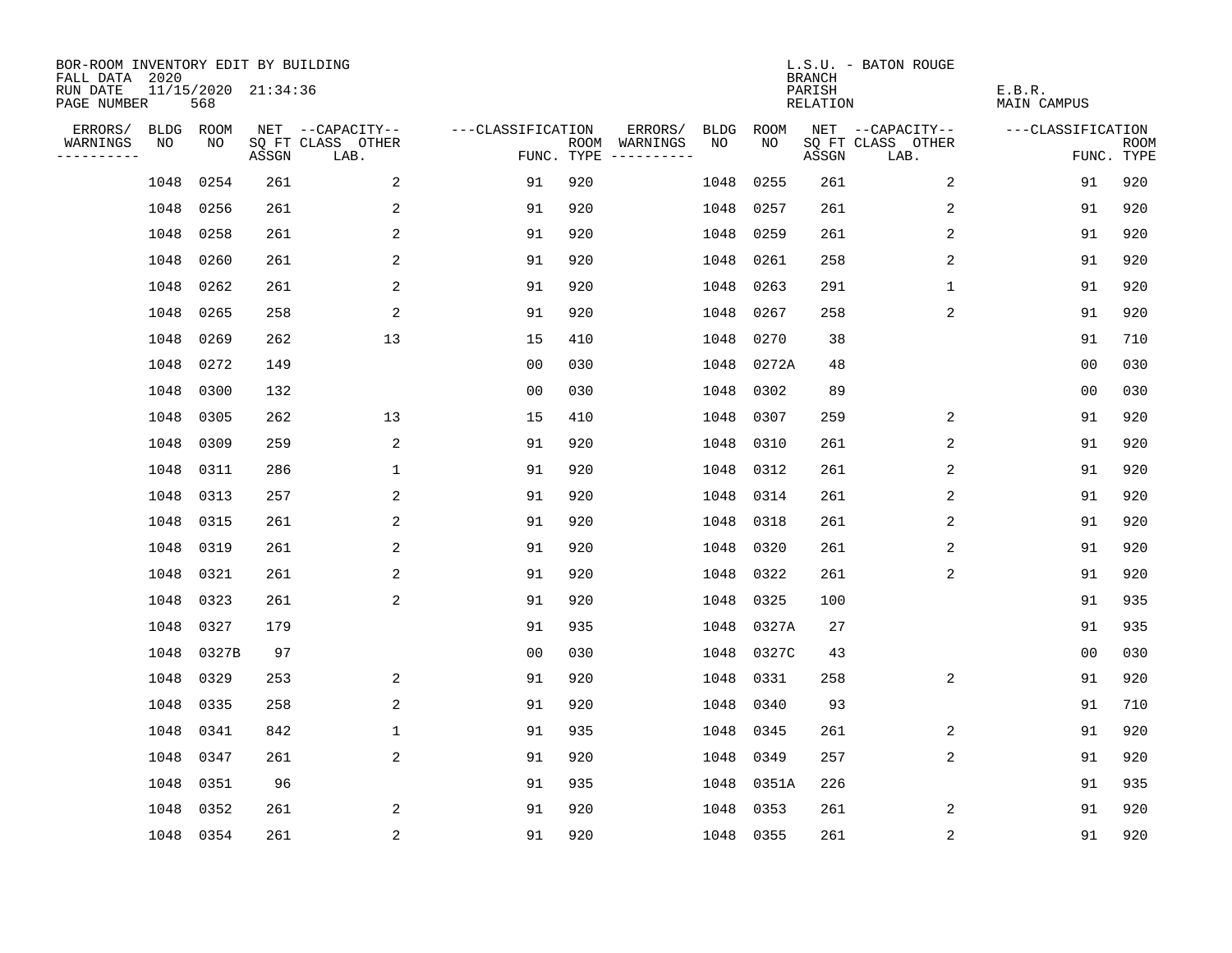| BOR-ROOM INVENTORY EDIT BY BUILDING<br>FALL DATA 2020 |           |       |                     |                           |                   |     |                                      |             |           | <b>BRANCH</b>             | L.S.U. - BATON ROUGE      |                              |                           |
|-------------------------------------------------------|-----------|-------|---------------------|---------------------------|-------------------|-----|--------------------------------------|-------------|-----------|---------------------------|---------------------------|------------------------------|---------------------------|
| RUN DATE<br>PAGE NUMBER                               |           | 569   | 11/15/2020 21:34:36 |                           |                   |     |                                      |             |           | PARISH<br><b>RELATION</b> |                           | E.B.R.<br><b>MAIN CAMPUS</b> |                           |
| ERRORS/                                               | BLDG ROOM |       |                     | NET --CAPACITY--          | ---CLASSIFICATION |     | ERRORS/                              | <b>BLDG</b> | ROOM      |                           | NET --CAPACITY--          | ---CLASSIFICATION            |                           |
| WARNINGS<br>----------                                | NO        | NO    | ASSGN               | SQ FT CLASS OTHER<br>LAB. |                   |     | ROOM WARNINGS<br>FUNC. TYPE $------$ | NO          | NO        | ASSGN                     | SQ FT CLASS OTHER<br>LAB. |                              | <b>ROOM</b><br>FUNC. TYPE |
|                                                       | 1048      | 0356  | 261                 | 2                         | 91                | 920 |                                      | 1048        | 0357      | 261                       | 2                         | 91                           | 920                       |
|                                                       | 1048      | 0358  | 261                 | 2                         | 91                | 920 |                                      | 1048        | 0359      | 261                       | 2                         | 91                           | 920                       |
|                                                       | 1048      | 0360  | 261                 | 2                         | 91                | 920 |                                      | 1048        | 0361      | 258                       | 2                         | 91                           | 920                       |
|                                                       | 1048      | 0362  | 261                 | 2                         | 91                | 920 |                                      | 1048        | 0363      | 291                       | $\mathbf 1$               | 91                           | 920                       |
|                                                       | 1048      | 0365  | 258                 | $\overline{c}$            | 91                | 920 |                                      | 1048        | 0367      | 258                       | 2                         | 91                           | 920                       |
|                                                       | 1048      | 0369  | 262                 | 13                        | 15                | 410 |                                      |             | 1048 0370 | 88                        |                           | 00                           | 030                       |
|                                                       | 1048      | 0371  | 132                 |                           | 0 <sub>0</sub>    | 030 |                                      | 1048        | 0400      | 132                       |                           | 0 <sub>0</sub>               | 030                       |
|                                                       | 1048      | 0402  | 89                  |                           | 0 <sub>0</sub>    | 030 |                                      | 1048        | 0405      | 262                       | 13                        | 15                           | 410                       |
|                                                       | 1048      | 0407  | 259                 | 2                         | 91                | 920 |                                      | 1048        | 0409      | 259                       | 2                         | 91                           | 920                       |
|                                                       | 1048      | 0410  | 261                 | 2                         | 91                | 920 |                                      | 1048        | 0411      | 286                       | 1                         | 91                           | 920                       |
|                                                       | 1048      | 0412  | 261                 | 2                         | 91                | 920 |                                      | 1048        | 0413      | 257                       | 2                         | 91                           | 920                       |
|                                                       | 1048      | 0414  | 261                 | 2                         | 91                | 920 |                                      | 1048        | 0415      | 261                       | 2                         | 91                           | 920                       |
|                                                       | 1048      | 0418  | 261                 | 2                         | 91                | 920 |                                      | 1048        | 0419      | 261                       | 2                         | 91                           | 920                       |
|                                                       | 1048      | 0420  | 261                 | 2                         | 91                | 920 |                                      | 1048        | 0421      | 261                       | 2                         | 91                           | 920                       |
|                                                       | 1048      | 0422  | 261                 | 2                         | 91                | 920 |                                      | 1048        | 0423      | 261                       | 2                         | 91                           | 920                       |
|                                                       | 1048      | 0425  | 100                 |                           | 91                | 935 |                                      | 1048        | 0427      | 179                       |                           | 91                           | 935                       |
|                                                       | 1048      | 0427A | 27                  |                           | 91                | 935 |                                      | 1048        | 0427B     | 97                        |                           | 0 <sub>0</sub>               | 030                       |
|                                                       | 1048      | 0427C | 43                  |                           | 0 <sub>0</sub>    | 030 |                                      | 1048        | 0429      | 253                       | 2                         | 91                           | 920                       |
|                                                       | 1048      | 0431  | 258                 | 2                         | 91                | 920 |                                      | 1048        | 0435      | 258                       | 2                         | 91                           | 920                       |
|                                                       | 1048      | 0445  | 261                 | 2                         | 91                | 920 |                                      | 1048        | 0447      | 261                       | 2                         | 91                           | 920                       |
|                                                       | 1048      | 0449  | 257                 | 2                         | 91                | 920 |                                      | 1048        | 0451      | 96                        |                           | 91                           | 935                       |
|                                                       | 1048      | 0451A | 226                 |                           | 91                | 935 |                                      | 1048        | 0452      | 261                       | 2                         | 91                           | 920                       |
|                                                       | 1048      | 0453  | 261                 | 2                         | 91                | 920 |                                      | 1048        | 0454      | 261                       | 2                         | 91                           | 920                       |
|                                                       | 1048      | 0455  | 261                 | 2                         | 91                | 920 |                                      | 1048        | 0456      | 261                       | 2                         | 91                           | 920                       |
|                                                       | 1048      | 0457  | 261                 | 2                         | 91                | 920 |                                      | 1048        | 0458      | 261                       | 2                         | 91                           | 920                       |
|                                                       | 1048 0459 |       | 261                 | 2                         | 91                | 920 |                                      |             | 1048 0460 | 261                       | 2                         | 91                           | 920                       |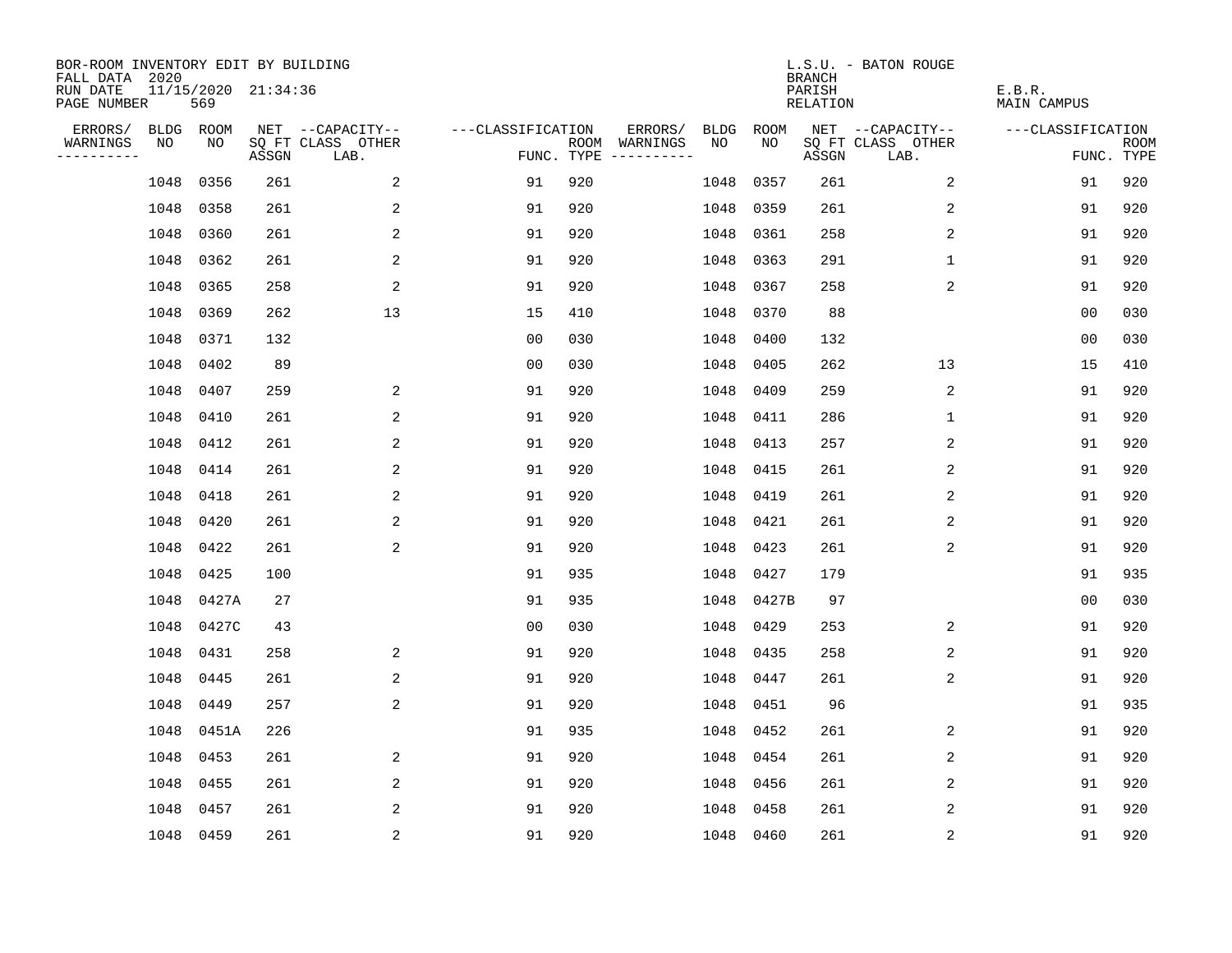| BOR-ROOM INVENTORY EDIT BY BUILDING<br>FALL DATA 2020 |      |                            |       |                           |                   |     |                                      |      |             | <b>BRANCH</b>             | L.S.U. - BATON ROUGE      |                              |                           |
|-------------------------------------------------------|------|----------------------------|-------|---------------------------|-------------------|-----|--------------------------------------|------|-------------|---------------------------|---------------------------|------------------------------|---------------------------|
| RUN DATE<br>PAGE NUMBER                               |      | 11/15/2020 21:34:36<br>570 |       |                           |                   |     |                                      |      |             | PARISH<br><b>RELATION</b> |                           | E.B.R.<br><b>MAIN CAMPUS</b> |                           |
| ERRORS/                                               |      | BLDG ROOM                  |       | NET --CAPACITY--          | ---CLASSIFICATION |     | ERRORS/                              | BLDG | ROOM        |                           | NET --CAPACITY--          | ---CLASSIFICATION            |                           |
| WARNINGS<br>----------                                | NO   | NO                         | ASSGN | SQ FT CLASS OTHER<br>LAB. |                   |     | ROOM WARNINGS<br>FUNC. TYPE $------$ | NO   | NO          | ASSGN                     | SQ FT CLASS OTHER<br>LAB. |                              | <b>ROOM</b><br>FUNC. TYPE |
|                                                       | 1048 | 0461                       | 258   | 2                         | 91                | 920 |                                      | 1048 | 0462        | 261                       | 2                         | 91                           | 920                       |
|                                                       | 1048 | 0463                       | 291   | $\mathbf{1}$              | 91                | 920 |                                      |      | 1048 0465   | 258                       | 2                         | 91                           | 920                       |
|                                                       | 1048 | 0467                       | 258   | 2                         | 91                | 920 |                                      |      | 1048 0469   | 262                       | 13                        | 15                           | 410                       |
|                                                       |      | 1048 0470                  | 88    |                           | 0 <sub>0</sub>    | 030 |                                      |      | 1048 0471   | 132                       |                           | 00                           | 030                       |
|                                                       |      | 1048 C0100                 | 260   |                           | 0 <sub>0</sub>    | 020 |                                      |      | 1048 C0100A | 136                       |                           | 0 <sub>0</sub>               | 020                       |
|                                                       |      | 1048 C0100B                | 159   |                           | 0 <sub>0</sub>    | 020 |                                      |      | 1048 C0101  | 832                       |                           | 0 <sub>0</sub>               | 020                       |
|                                                       |      | 1048 C0102                 | 202   |                           | 0 <sub>0</sub>    | 020 |                                      |      | 1048 C0103  | 193                       |                           | 0 <sub>0</sub>               | 020                       |
|                                                       |      | 1048 C0104                 | 627   |                           | 0 <sub>0</sub>    | 020 |                                      |      | 1048 C0105  | 257                       |                           | 0 <sub>0</sub>               | 020                       |
|                                                       |      | 1048 C0105A                | 159   |                           | 00                | 020 |                                      |      | 1048 C0105B | 137                       |                           | 0 <sub>0</sub>               | 020                       |
|                                                       |      | 1048 C0140                 | 999   |                           | 0 <sub>0</sub>    | 020 |                                      |      | 1048 C0200  | 450                       |                           | 0 <sub>0</sub>               | 020                       |
|                                                       |      | 1048 C0200A                | 138   |                           | 0 <sub>0</sub>    | 020 |                                      |      | 1048 C0201  | 1159                      |                           | 0 <sub>0</sub>               | 020                       |
|                                                       |      | 1048 C0202                 | 250   |                           | 0 <sub>0</sub>    | 020 |                                      |      | 1048 C0203  | 191                       |                           | 0 <sub>0</sub>               | 020                       |
|                                                       |      | 1048 C0204                 | 1146  |                           | 00                | 020 |                                      |      | 1048 C0205  | 452                       |                           | 00                           | 020                       |
|                                                       |      | 1048 C0205A                | 139   |                           | 00                | 020 |                                      |      | 1048 C0240  | 805                       |                           | 0 <sub>0</sub>               | 020                       |
|                                                       |      | 1048 C0300                 | 279   |                           | 0 <sub>0</sub>    | 020 |                                      |      | 1048 C0301  | 1127                      |                           | 0 <sub>0</sub>               | 020                       |
|                                                       |      | 1048 C0302                 | 323   |                           | 0 <sub>0</sub>    | 020 |                                      |      | 1048 C0303  | 269                       |                           | 0 <sub>0</sub>               | 020                       |
|                                                       |      | 1048 C0304                 | 1127  |                           | 0 <sub>0</sub>    | 020 |                                      |      | 1048 C0305  | 279                       |                           | 0 <sub>0</sub>               | 020                       |
|                                                       |      | 1048 C0305A                | 139   |                           | 00                | 020 |                                      |      | 1048 C0400  | 279                       |                           | 0 <sub>0</sub>               | 020                       |
|                                                       |      | 1048 C0400A                | 138   |                           | 0 <sub>0</sub>    | 020 |                                      |      | 1048 C0401  | 1127                      |                           | 0 <sub>0</sub>               | 020                       |
|                                                       |      | 1048 C0402                 | 323   |                           | 0 <sub>0</sub>    | 020 |                                      |      | 1048 C0403  | 269                       |                           | 0 <sub>0</sub>               | 020                       |
|                                                       |      | 1048 C0404                 | 1127  |                           | 0 <sub>0</sub>    | 020 |                                      |      | 1048 C0405  | 279                       |                           | 0 <sub>0</sub>               | 020                       |
|                                                       |      | 1048 C0405A                | 139   |                           | 00                | 020 |                                      |      | 1048 E0101  | 53                        |                           | 00                           | 020                       |
|                                                       |      | 1048 E0102                 | 52    |                           | 00                | 020 |                                      |      | 1048 E0201  | 53                        |                           | 0 <sub>0</sub>               | 020                       |
|                                                       |      | 1048 E0202                 | 53    |                           | 0 <sub>0</sub>    | 020 |                                      |      | 1048 E0301  | 53                        |                           | 0 <sub>0</sub>               | 020                       |
|                                                       |      | 1048 E0302                 | 52    |                           | 0 <sub>0</sub>    | 020 |                                      |      | 1048 E0401  | 53                        |                           | 0 <sub>0</sub>               | 020                       |
|                                                       |      | 1048 E0402                 | 52    |                           | 0 <sub>0</sub>    | 020 |                                      |      | 1048 S0101  | 129                       |                           | 0 <sub>0</sub>               | 020                       |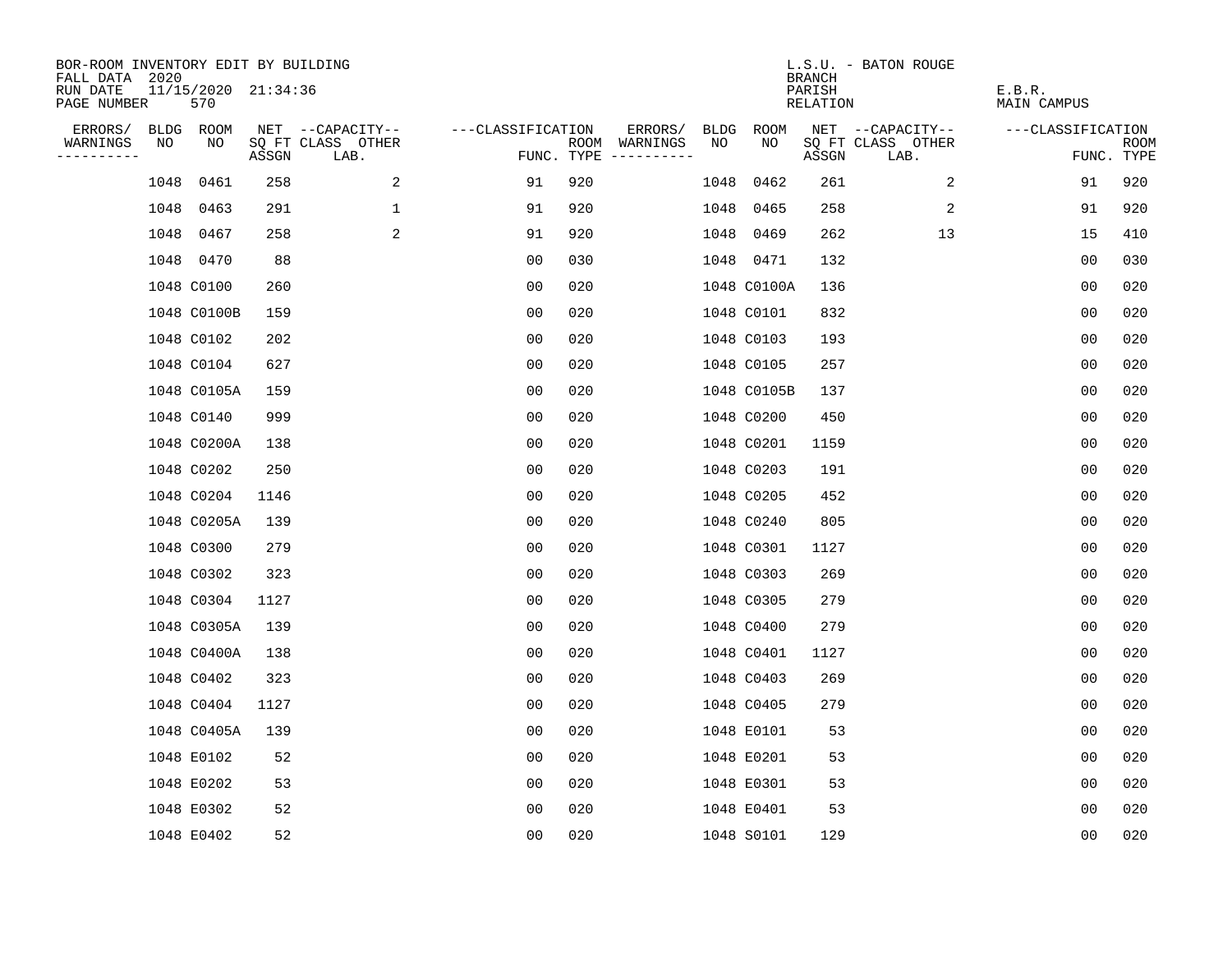| BOR-ROOM INVENTORY EDIT BY BUILDING<br>FALL DATA 2020 |    |                            |       |                                    |    |     |                                      |    |                                                                 | BRANCH             | L.S.U. - BATON ROUGE                                                                                                                                            |                                          |                    |
|-------------------------------------------------------|----|----------------------------|-------|------------------------------------|----|-----|--------------------------------------|----|-----------------------------------------------------------------|--------------------|-----------------------------------------------------------------------------------------------------------------------------------------------------------------|------------------------------------------|--------------------|
| RUN DATE<br>PAGE NUMBER                               |    | 11/15/2020 21:34:36<br>571 |       |                                    |    |     |                                      |    |                                                                 | PARISH<br>RELATION |                                                                                                                                                                 | E.B.R.<br>MAIN CAMPUS                    |                    |
| ERRORS/ BLDG ROOM                                     |    |                            |       | NET --CAPACITY-- ---CLASSIFICATION |    |     | ERRORS/                              |    | BLDG ROOM                                                       |                    | NET --CAPACITY-- ----CLASSIFICATION                                                                                                                             |                                          |                    |
| WARNINGS<br>----------                                | NO | NO                         | ASSGN | SQ FT CLASS OTHER<br>LAB.          |    |     | ROOM WARNINGS<br>FUNC. TYPE $------$ | NO | NO                                                              | ASSGN              | SQ FT CLASS OTHER<br>LAB.                                                                                                                                       |                                          | ROOM<br>FUNC. TYPE |
|                                                       |    | 1048 S0102                 | 266   |                                    | 00 | 020 |                                      |    | 1048 S0103                                                      | 266                |                                                                                                                                                                 | 0 <sub>0</sub>                           | 020                |
|                                                       |    | 1048 S0104                 | 124   |                                    | 00 | 020 |                                      |    | 1048 S0201                                                      | 206                |                                                                                                                                                                 | 0 <sub>0</sub>                           | 020                |
|                                                       |    | 1048 S0202                 | 266   |                                    | 00 | 020 |                                      |    | 1048 S0203                                                      | 266                |                                                                                                                                                                 | 0 <sub>0</sub>                           | 020                |
|                                                       |    | 1048 S0204                 | 207   |                                    | 00 | 020 |                                      |    | 1048 S0301                                                      | 206                |                                                                                                                                                                 | 00                                       | 020                |
|                                                       |    | 1048 S0302                 | 206   |                                    | 00 | 020 |                                      |    | 1048 S0303                                                      | 206                |                                                                                                                                                                 | 0 <sub>0</sub>                           | 020                |
|                                                       |    | 1048 S0304                 | 206   |                                    | 00 | 020 |                                      |    | 1048 S0401                                                      | 206                |                                                                                                                                                                 | 00                                       | 020                |
|                                                       |    | 1048 S0402                 | 206   |                                    | 00 | 020 |                                      |    | 1048 S0403                                                      | 206                |                                                                                                                                                                 | 0 <sub>0</sub>                           | 020                |
|                                                       |    | 1048 S0404                 | 206   |                                    | 00 | 020 |                                      |    | 1048 0251A1                                                     | 9                  |                                                                                                                                                                 | 91                                       | 935                |
|                                                       |    | 1048 0251A2                | 67    |                                    | 00 | 030 |                                      |    | 1048 0251A3                                                     | 80                 |                                                                                                                                                                 | 0 <sub>0</sub>                           | 030                |
|                                                       |    | 1048 0351A1                | 9     |                                    | 91 | 935 |                                      |    | 1048 0351A2                                                     | 53                 |                                                                                                                                                                 | 91                                       | 935                |
|                                                       |    | 1048 0351A3                | 46    |                                    | 91 | 935 |                                      |    | 1048 0451A1                                                     | 9                  |                                                                                                                                                                 | 91                                       | 935                |
|                                                       |    | 1048 0451A2                | 53    |                                    | 91 | 935 |                                      |    | 1048 0451A3<br>TOTAL NUMBER CLASSROOMS<br>TOTAL NUMBER LABS 210 | 46                 | TOTAL ASSIGNABLE & UNASSIGNABLE SQFT:<br>TOTAL NET ASSIGN SQ. FT. IN ROOM FILE<br>TOTAL NUMBER COMPUTER CLASSROOMS<br>TOTAL NUMBER SPECIAL LABS 220             | 91<br>64,302<br>41,727<br>$\overline{3}$ | 935                |
|                                                       |    | 1049 0101                  | 282   |                                    | 42 | 620 |                                      |    | 1049 0102                                                       | 447                |                                                                                                                                                                 |                                          | 42 620             |
|                                                       |    | 1049 0103                  | 293   |                                    | 42 | 620 |                                      |    | TOTAL NUMBER CLASSROOMS<br>TOTAL NUMBER LABS 210                |                    | TOTAL ASSIGNABLE & UNASSIGNABLE SQFT: 1,022<br>TOTAL NET ASSIGN SO. FT. IN ROOM FILE 1,022<br>TOTAL NUMBER COMPUTER CLASSROOMS<br>TOTAL NUMBER SPECIAL LABS 220 |                                          |                    |
|                                                       |    | 1050 0101                  | 85    |                                    | 42 | 620 |                                      |    | 1050 C0100<br>TOTAL NUMBER CLASSROOMS<br>TOTAL NUMBER LABS 210  | 34                 | TOTAL ASSIGNABLE & UNASSIGNABLE SQFT:<br>TOTAL NET ASSIGN SQ. FT. IN ROOM FILE<br>TOTAL NUMBER COMPUTER CLASSROOMS<br>TOTAL NUMBER SPECIAL LABS 220             | 42<br>119<br>119                         | 620                |
|                                                       |    | 1051 0101                  | 339   |                                    | 42 | 620 |                                      |    | 1051 0101A                                                      | 74                 |                                                                                                                                                                 | 42                                       | 620                |
|                                                       |    | 1051 0101B                 | 119   |                                    | 42 | 620 |                                      |    | 1051 C0100                                                      | 171                |                                                                                                                                                                 | 42                                       | 620                |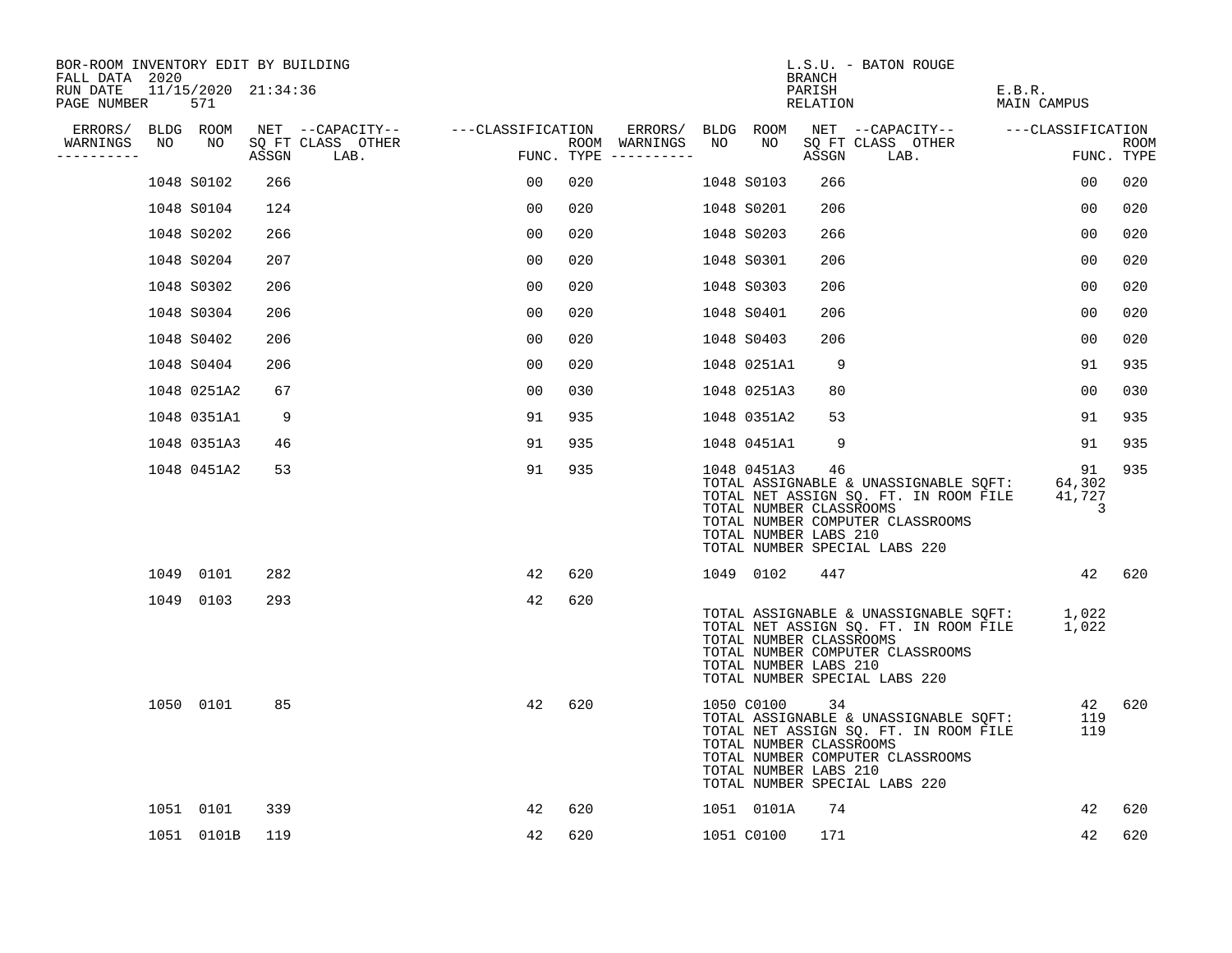| BOR-ROOM INVENTORY EDIT BY BUILDING<br>FALL DATA 2020 |           |               |                                                                                                                                                                                                                                      |        |               | L.S.U. - BATON ROUGE<br>BRANCH                                                                                                                                                                                               |                       |        |
|-------------------------------------------------------|-----------|---------------|--------------------------------------------------------------------------------------------------------------------------------------------------------------------------------------------------------------------------------------|--------|---------------|------------------------------------------------------------------------------------------------------------------------------------------------------------------------------------------------------------------------------|-----------------------|--------|
| RUN DATE 11/15/2020 21:34:36<br>PAGE NUMBER 572       |           |               |                                                                                                                                                                                                                                      |        |               | PARISH<br>RELATION                                                                                                                                                                                                           | E.B.R.<br>MAIN CAMPUS |        |
|                                                       |           |               |                                                                                                                                                                                                                                      |        |               |                                                                                                                                                                                                                              |                       |        |
|                                                       |           |               | ERRORS/ BLDG ROOM NET --CAPACITY-- ----CLASSIFICATION ERRORS/ BLDG ROOM NET --CAPACITY-- -----CLASSIFICATION<br>WARNINGS NO NO SQFTCLASS OTHER ROOM WARNINGS NO NO SQFTCLASS OTHER ROOM<br>----------- ASSGN LAB. FUNC.TYPE -------- |        |               |                                                                                                                                                                                                                              |                       |        |
|                                                       |           |               |                                                                                                                                                                                                                                      |        |               | TOTAL ASSIGNABLE & UNASSIGNABLE SQFT: 703<br>TOTAL NET ASSIGN SQ. FT. IN ROOM FILE 703<br>TOTAL NUMBER CLASSROOMS<br>TOTAL NUMBER COMPUTER CLASSROOMS<br>TOTAL NUMBER LABS 210<br>TOTAL NUMBER SPECIAL LABS 220              |                       |        |
|                                                       |           | 1052 0101 66  | 42                                                                                                                                                                                                                                   | 620    |               | TOTAL ASSIGNABLE & UNASSIGNABLE SQFT: 66<br>TOTAL NET ASSIGN SQ. FT. IN ROOM FILE 66<br>TOTAL NUMBER CLASSROOMS<br>TOTAL NUMBER COMPUTER CLASSROOMS<br>TOTAL NUMBER LABS 210<br>TOTAL NUMBER SPECIAL LABS 220                |                       |        |
|                                                       |           | 1053 0101 118 |                                                                                                                                                                                                                                      | 42 620 | 1053 0101A 94 | 1053 - 0101A - 94<br>TOTAL ASSIGNABLE & UNASSIGNABLE SQFT:<br>TOTAL NET ASSIGN SQ. FT. IN ROOM FILE<br>TOTAL NUMBER CLASSROOMS<br>TOTAL NUMBER COMPUTER CLASSROOMS<br>TOTAL NUMBER LABS 210<br>TOTAL NUMBER SPECIAL LABS 220 | 212<br>212            | 42 620 |
|                                                       |           | 1054 0100 13  |                                                                                                                                                                                                                                      | 14 570 |               | TOTAL ASSIGNABLE & UNASSIGNABLE SQFT: 13<br>TOTAL NET ASSIGN SQ. FT. IN ROOM FILE 13<br>TOTAL NUMBER CLASSROOMS<br>TOTAL NUMBER COMPUTER CLASSROOMS<br>TOTAL NUMBER LABS 210<br>TOTAL NUMBER SPECIAL LABS 220                |                       |        |
|                                                       | 1055 0100 | 80            |                                                                                                                                                                                                                                      | 11 730 |               | TOTAL ASSIGNABLE & UNASSIGNABLE SQFT:<br>TOTAL NET ASSIGN SQ. FT. IN ROOM FILE<br>TOTAL NUMBER CLASSROOMS<br>TOTAL NUMBER COMPUTER CLASSROOMS<br>TOTAL NUMBER LABS 210<br>TOTAL NUMBER SPECIAL LABS 220                      | 80<br>80              |        |
|                                                       | 1056 0100 | 28            |                                                                                                                                                                                                                                      | 14 570 |               | TOTAL ASSIGNABLE & UNASSIGNABLE SQFT:<br>TOTAL NET ASSIGN SQ. FT. IN ROOM FILE<br>TOTAL NUMBER CLASSROOMS<br>TOTAL NUMBER COMPUTER CLASSROOMS<br>TOTAL NUMBER LABS 210<br>TOTAL NUMBER SPECIAL LABS 220                      | 28<br>28              |        |
|                                                       | 1057 0100 | 6             |                                                                                                                                                                                                                                      | 14 570 |               | TOTAL ASSIGNABLE & UNASSIGNABLE SQFT:<br>TOTAL NUMBER CLASSROOMS                                                                                                                                                             | 6                     |        |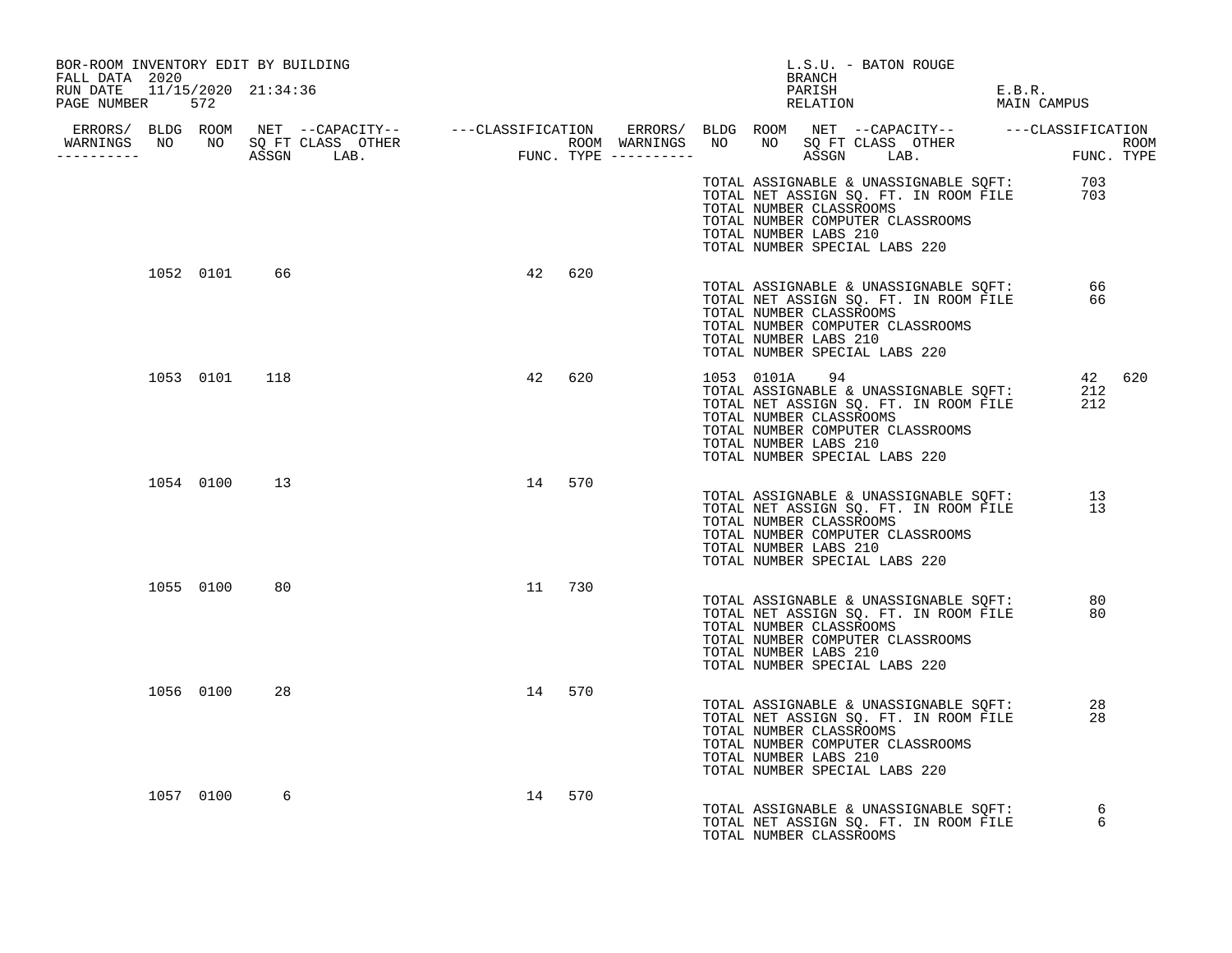| BOR-ROOM INVENTORY EDIT BY BUILDING<br>FALL DATA 2020 |            |      |                                                                                                                                         |                                           |        |           |      | BRANCH                                           | L.S.U. - BATON ROUGE                                                                                                                                |                       |             |
|-------------------------------------------------------|------------|------|-----------------------------------------------------------------------------------------------------------------------------------------|-------------------------------------------|--------|-----------|------|--------------------------------------------------|-----------------------------------------------------------------------------------------------------------------------------------------------------|-----------------------|-------------|
| RUN DATE 11/15/2020 21:34:36<br>PAGE NUMBER           | 573        |      |                                                                                                                                         |                                           |        |           |      | PARISH<br>RELATION                               |                                                                                                                                                     | E.B.R.<br>MAIN CAMPUS |             |
| WARNINGS                                              |            |      | ERRORS/ BLDG ROOM NET --CAPACITY-- ----CLASSIFICATION ERRORS/ BLDG ROOM NET --CAPACITY-- -----CLASSIFICATION<br>NO NO SQ FT CLASS OTHER |                                           |        |           |      |                                                  | NO SQ FT CLASS OTHER                                                                                                                                |                       | <b>ROOM</b> |
| ----------                                            |            |      | ASSGN LAB.                                                                                                                              | ROOM WARNINGS NO<br>FUNC. TYPE ---------- |        |           |      |                                                  | ASSGN LAB.                                                                                                                                          |                       | FUNC. TYPE  |
|                                                       |            |      |                                                                                                                                         |                                           |        |           |      | TOTAL NUMBER LABS 210                            | TOTAL NUMBER COMPUTER CLASSROOMS<br>TOTAL NUMBER SPECIAL LABS 220                                                                                   |                       |             |
|                                                       | 1065 0100  | 25   | $\sim$ 1                                                                                                                                |                                           | 91 310 |           |      | TOTAL NUMBER CLASSROOMS<br>TOTAL NUMBER LABS 210 | TOTAL ASSIGNABLE & UNASSIGNABLE SQFT:<br>TOTAL NET ASSIGN SQ. FT. IN ROOM FILE<br>TOTAL NUMBER COMPUTER CLASSROOMS<br>TOTAL NUMBER SPECIAL LABS 220 | 25<br>25              |             |
|                                                       | 1066 0100  | 25   | $\mathbf{1}$                                                                                                                            | 91                                        | 310    |           |      | TOTAL NUMBER CLASSROOMS<br>TOTAL NUMBER LABS 210 | TOTAL ASSIGNABLE & UNASSIGNABLE SQFT:<br>TOTAL NET ASSIGN SQ. FT. IN ROOM FILE<br>TOTAL NUMBER COMPUTER CLASSROOMS<br>TOTAL NUMBER SPECIAL LABS 220 | 25<br>25              |             |
|                                                       | 1067 0100  | 25   | $\mathbf{1}$                                                                                                                            | 91                                        | 310    |           |      | TOTAL NUMBER CLASSROOMS<br>TOTAL NUMBER LABS 210 | TOTAL ASSIGNABLE & UNASSIGNABLE SQFT:<br>TOTAL NET ASSIGN SQ. FT. IN ROOM FILE<br>TOTAL NUMBER COMPUTER CLASSROOMS<br>TOTAL NUMBER SPECIAL LABS 220 | 25<br>25              |             |
|                                                       | 1068 0100  | 25   | $\mathbf{1}$                                                                                                                            | 91                                        | 310    |           |      | TOTAL NUMBER CLASSROOMS<br>TOTAL NUMBER LABS 210 | TOTAL ASSIGNABLE & UNASSIGNABLE SQFT:<br>TOTAL NET ASSIGN SQ. FT. IN ROOM FILE<br>TOTAL NUMBER COMPUTER CLASSROOMS<br>TOTAL NUMBER SPECIAL LABS 220 | 25<br>25              |             |
|                                                       | 1069 0100  | 1169 | 77                                                                                                                                      | 75                                        | 680    | 1069 0103 |      | 172                                              | $\mathbf{1}$                                                                                                                                        | 75                    | 310         |
|                                                       | 1069 0105  | 169  | 8                                                                                                                                       | 75                                        | 350    | 1069 0107 |      | 102                                              | $\mathbf{1}$                                                                                                                                        | 75                    | 310         |
|                                                       | 1069 0109  | 102  | $\mathbf{1}$                                                                                                                            | 75                                        | 310    | 1069 0112 |      | 37                                               |                                                                                                                                                     | 00                    | 030         |
|                                                       | 1069 0114  | 37   |                                                                                                                                         | 0 <sub>0</sub>                            | 030    | 1069      | 0118 | 1120                                             | 10                                                                                                                                                  | 75                    | 310         |
|                                                       | 1069 0118A | 118  |                                                                                                                                         | 75                                        | 315    | 1069 0120 |      | 102                                              | $\mathbf{1}$                                                                                                                                        | 75                    | 310         |
|                                                       | 1069 0121  | 102  | $\mathbf{1}$                                                                                                                            | 75                                        | 310    | 1069 0122 |      | 107                                              | $\mathbf{1}$                                                                                                                                        | 75                    | 310         |
|                                                       | 1069 0123  | 107  | $\mathbf{1}$                                                                                                                            | 75                                        | 310    | 1069 0130 |      | 790                                              |                                                                                                                                                     | 75                    | 725         |
|                                                       | 1069 0130A | 298  |                                                                                                                                         | 0 <sub>0</sub>                            | 020    | 1069 0140 |      | 2010                                             |                                                                                                                                                     | 75                    | 720         |
|                                                       |            |      |                                                                                                                                         |                                           |        |           |      |                                                  |                                                                                                                                                     |                       |             |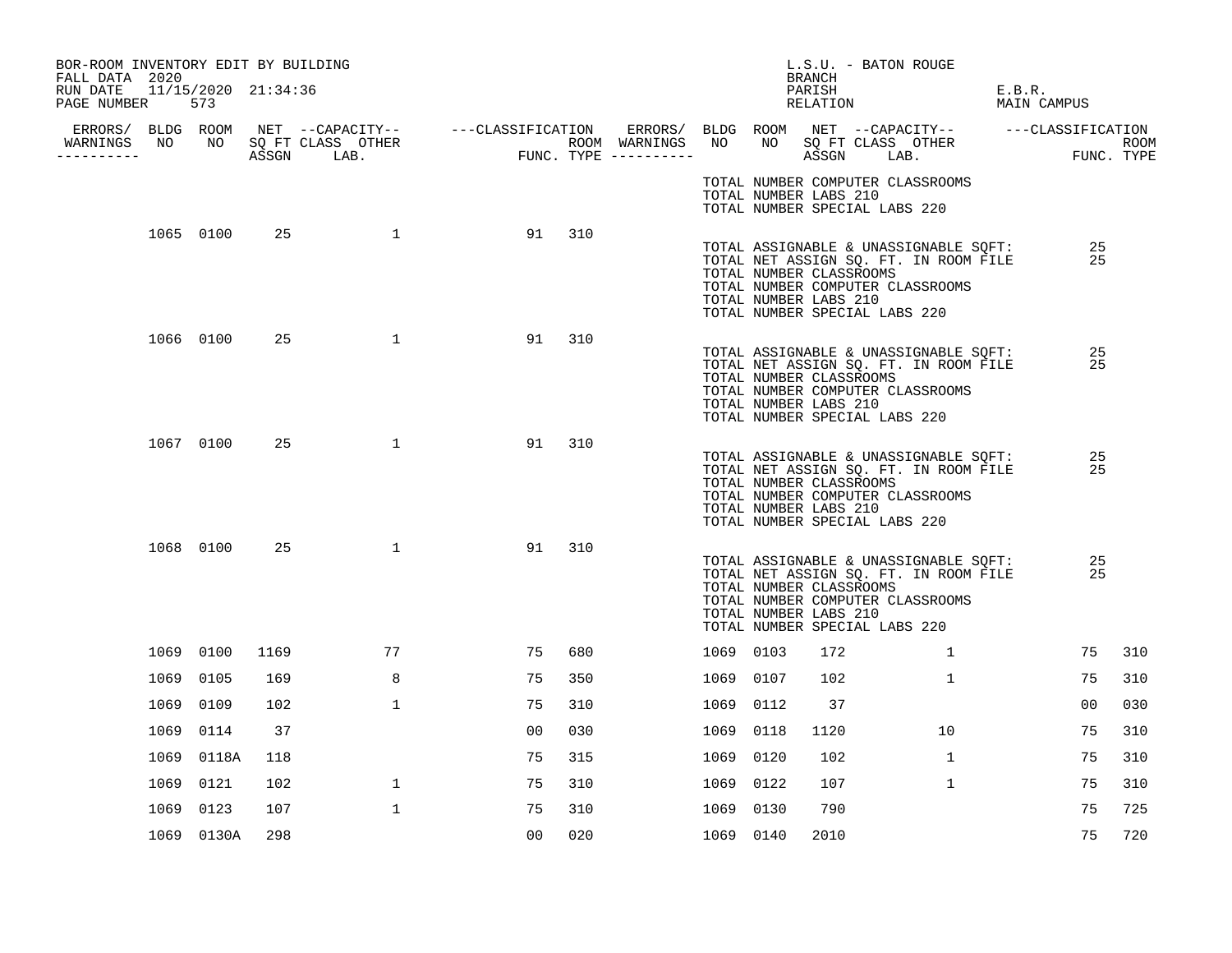| BOR-ROOM INVENTORY EDIT BY BUILDING<br>FALL DATA 2020 |      |                            |      |                                 |                   |     |                                      |      |             | <b>BRANCH</b>                                           | L.S.U. - BATON ROUGE                                                                                                                                |                        |                    |
|-------------------------------------------------------|------|----------------------------|------|---------------------------------|-------------------|-----|--------------------------------------|------|-------------|---------------------------------------------------------|-----------------------------------------------------------------------------------------------------------------------------------------------------|------------------------|--------------------|
| RUN DATE<br>PAGE NUMBER                               |      | 11/15/2020 21:34:36<br>574 |      |                                 |                   |     |                                      |      |             | PARISH<br>RELATION                                      |                                                                                                                                                     | E.B.R.<br>MAIN CAMPUS  |                    |
| ERRORS/                                               |      | BLDG ROOM                  |      | NET --CAPACITY--                | ---CLASSIFICATION |     | ERRORS/                              |      | BLDG ROOM   |                                                         | NET --CAPACITY--                                                                                                                                    | ---CLASSIFICATION      |                    |
| WARNINGS<br>----------                                | NO   | NO                         |      | SQ FT CLASS OTHER<br>ASSGN LAB. |                   |     | ROOM WARNINGS<br>FUNC. TYPE $------$ | NO   | NO          | ASSGN                                                   | SQ FT CLASS OTHER<br>LAB.                                                                                                                           |                        | ROOM<br>FUNC. TYPE |
|                                                       |      | 1069 0140A                 | 150  | $\mathbf{1}$                    | 75                | 310 |                                      |      | 1069 C0100  | 490                                                     |                                                                                                                                                     | 00                     | 020                |
|                                                       |      | 1069 C0101                 | 742  | 2                               | 75                | 315 |                                      |      | 1069 C0102  | 3035                                                    |                                                                                                                                                     | 75                     | 740                |
|                                                       |      | 1069 M0240                 | 450  |                                 | 75                | 731 |                                      |      | 1069 0130A1 | 275                                                     |                                                                                                                                                     | 75                     | 725                |
|                                                       |      | 1069 0130A2                | 43   |                                 | 00                | 010 |                                      |      | 1069 0130A3 | 728<br>TOTAL NUMBER CLASSROOMS<br>TOTAL NUMBER LABS 210 | TOTAL ASSIGNABLE & UNASSIGNABLE SOFT:<br>TOTAL NET ASSIGN SQ. FT. IN ROOM FILE<br>TOTAL NUMBER COMPUTER CLASSROOMS<br>TOTAL NUMBER SPECIAL LABS 220 | 75<br>12,455<br>11,550 | 725                |
|                                                       |      | 1072 0100                  | 587  |                                 | 75                | 730 |                                      |      | 1072 0105   | 1348                                                    |                                                                                                                                                     | 75                     | 760                |
|                                                       |      | 1072 0110                  | 1510 |                                 | 75                | 725 |                                      |      |             | TOTAL NUMBER CLASSROOMS<br>TOTAL NUMBER LABS 210        | TOTAL ASSIGNABLE & UNASSIGNABLE SQFT:<br>TOTAL NET ASSIGN SQ. FT. IN ROOM FILE<br>TOTAL NUMBER COMPUTER CLASSROOMS<br>TOTAL NUMBER SPECIAL LABS 220 | 3,445<br>3,445         |                    |
|                                                       |      | 1079 0100                  | 183  | $\mathbf 1$                     | 46                | 315 |                                      |      | 1079 0101   | 110                                                     | $\mathbf{1}$                                                                                                                                        | 46                     | 310                |
|                                                       |      | 1079 0102                  | 110  | $\mathbf 1$                     | 22                | 310 |                                      |      | 1079 0103   | 110                                                     | $\mathbf 1$                                                                                                                                         | 46                     | 310                |
|                                                       |      | 1079 0104                  | 110  | $\mathbf{1}$                    | 46                | 310 |                                      |      | 1079 0105   | 137                                                     | $\mathbf{1}$                                                                                                                                        | 46                     | 310                |
|                                                       |      | 1079 0106                  | 100  | $\mathbf{1}$                    | 46                | 310 |                                      |      | 1079 0107   | 697                                                     | 4                                                                                                                                                   | 46                     | 310                |
|                                                       | 1079 | 0108                       | 110  | 1                               | 11                | 310 |                                      | 1079 | 0109        | 110                                                     | 1                                                                                                                                                   | 11                     | 310                |
|                                                       | 1079 | 0110                       | 885  | 12                              | 46                | 350 |                                      |      | 1079 0111   | 110                                                     | 1                                                                                                                                                   | 11                     | 310                |
|                                                       | 1079 | 0113                       | 139  | $\mathbf{1}$                    | 46                | 310 |                                      |      | 1079 0114   | 112                                                     | 1                                                                                                                                                   | 46                     | 310                |
|                                                       | 1079 | 0115                       | 112  | $\mathbf{1}$                    | 46                | 310 |                                      |      | 1079 0116   | 116                                                     | $\mathbf{1}$                                                                                                                                        | 46                     | 310                |
|                                                       |      | 1079 0117                  | 118  | $\mathbf{1}$                    | 46                | 310 |                                      |      | 1079 0118   | 118                                                     | 1                                                                                                                                                   | 46                     | 310                |
|                                                       | 1079 | 0120                       | 250  |                                 | 46                | 315 |                                      |      | 1079 0121   | 123                                                     | 2                                                                                                                                                   | 0 <sub>0</sub>         | 010                |
|                                                       |      | 1079 0122                  | 40   |                                 | 00                | 010 |                                      |      | 1079 0123   | 133                                                     | 2                                                                                                                                                   | 00                     | 010                |
|                                                       |      | 1079 0124                  | 2027 | 41                              | 22                | 250 |                                      |      | 1079 0126   | 359                                                     | 7                                                                                                                                                   | 22                     | 250                |
|                                                       |      | 1079 0127                  | 179  | $\mathbf{1}$                    | 46                | 315 |                                      |      | 1079 C0100  | 228                                                     |                                                                                                                                                     | 00                     | 020                |
|                                                       |      | 1079 C0100A                | 190  |                                 | 0 <sub>0</sub>    | 020 |                                      |      | 1079 C0100B | 215                                                     |                                                                                                                                                     | 0 <sub>0</sub>         | 020                |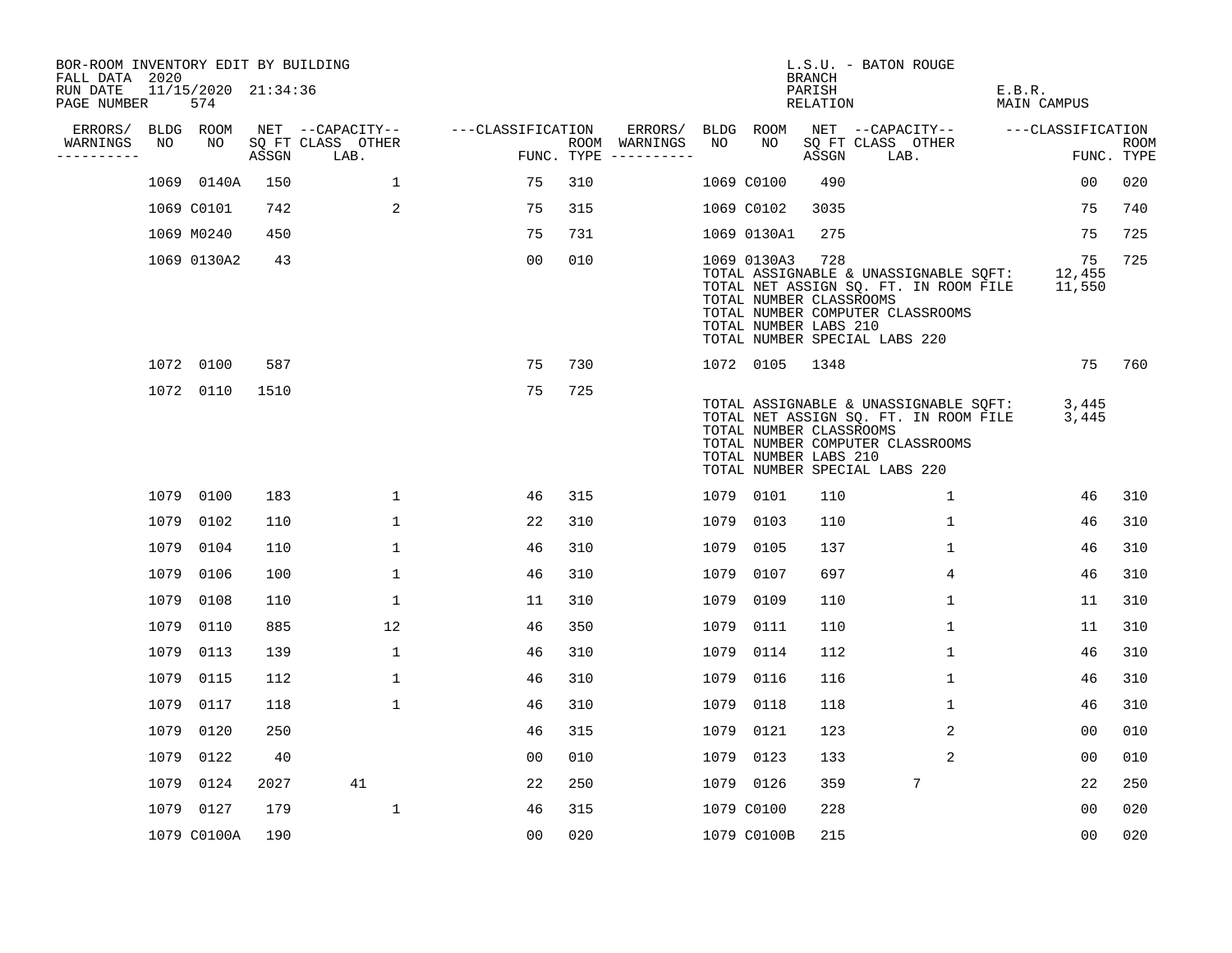| BOR-ROOM INVENTORY EDIT BY BUILDING<br>FALL DATA 2020 |    |                            |      |                                    |                                       |     |         |           |            | BRANCH                                                                            | L.S.U. - BATON ROUGE                                                                                                           |                       |                    |
|-------------------------------------------------------|----|----------------------------|------|------------------------------------|---------------------------------------|-----|---------|-----------|------------|-----------------------------------------------------------------------------------|--------------------------------------------------------------------------------------------------------------------------------|-----------------------|--------------------|
| RUN DATE<br>PAGE NUMBER                               |    | 11/15/2020 21:34:36<br>575 |      |                                    |                                       |     |         |           |            | PARISH<br>RELATION                                                                |                                                                                                                                | E.B.R.<br>MAIN CAMPUS |                    |
| ERRORS/ BLDG ROOM                                     |    |                            |      |                                    | NET --CAPACITY-- ---CLASSIFICATION    |     | ERRORS/ |           |            |                                                                                   | BLDG ROOM NET --CAPACITY-- ---CLASSIFICATION                                                                                   |                       |                    |
| WARNINGS<br>----------                                | NO |                            |      | NO SQ FT CLASS OTHER<br>ASSGN LAB. | ROOM WARNINGS<br>FUNC. TYPE --------- |     |         | NO        | NO         | ASSGN LAB.                                                                        | SQ FT CLASS OTHER                                                                                                              |                       | ROOM<br>FUNC. TYPE |
|                                                       |    | 1079 C0101                 | 83   |                                    | 00                                    | 020 |         |           |            | TOTAL NUMBER CLASSROOMS<br>TOTAL NUMBER LABS 210<br>TOTAL NUMBER SPECIAL LABS 220 | TOTAL ASSIGNABLE & UNASSIGNABLE SQFT: 7,314<br>TOTAL NET ASSIGN SQ. FT. IN ROOM FILE 6,302<br>TOTAL NUMBER COMPUTER CLASSROOMS |                       |                    |
|                                                       |    | 1083 0100 1937             |      |                                    | 11                                    | 580 |         |           |            | TOTAL NUMBER CLASSROOMS<br>TOTAL NUMBER LABS 210<br>TOTAL NUMBER SPECIAL LABS 220 | TOTAL ASSIGNABLE & UNASSIGNABLE SQFT: 1,937<br>TOTAL NET ASSIGN SQ. FT. IN ROOM FILE 1,937<br>TOTAL NUMBER COMPUTER CLASSROOMS |                       |                    |
|                                                       |    | 1084 0100                  | 212  |                                    | 0 <sub>0</sub>                        | 030 |         |           | 1084 0101  | 242                                                                               |                                                                                                                                | 93                    | 635                |
|                                                       |    | 1084 0102                  | 812  | 8                                  | 0 <sub>0</sub>                        | 010 |         |           | 1084 0103  | 1177                                                                              |                                                                                                                                | 93                    | 630                |
|                                                       |    | 1084 0104                  | 222  |                                    | 93                                    | 635 |         |           | 1084 0105  | 474                                                                               | 6                                                                                                                              | 0 <sub>0</sub>        | 010                |
|                                                       |    | 1084 0106                  | 65   |                                    | 0 <sub>0</sub>                        | 010 |         |           | 1084 0106A | 60                                                                                | $\mathbf{1}$                                                                                                                   | 0 <sub>0</sub>        | 010                |
|                                                       |    | 1084 0107                  | 535  | 8                                  | 0 <sub>0</sub>                        | 010 |         | 1084 0108 |            | 127                                                                               | $\mathbf{1}$                                                                                                                   | 00                    | 010                |
|                                                       |    | 1084 0109                  | 560  | 8                                  | 93                                    | 680 |         | 1084 0110 |            | 216                                                                               |                                                                                                                                | 93                    | 730                |
|                                                       |    | 1084 0111                  | 58   | $\mathbf{1}$                       | 00                                    | 010 |         |           | 1084 0112  | 128                                                                               |                                                                                                                                | 93                    | 530                |
|                                                       |    | 1084 0114                  | 579  |                                    | 0 <sub>0</sub>                        | 030 |         | 1084 0115 |            | 239                                                                               |                                                                                                                                | 93                    | 520                |
|                                                       |    | 1084 0116                  | 127  | 2                                  | 93                                    | 525 |         | 1084 0117 |            | 97                                                                                |                                                                                                                                | 93                    | 525                |
|                                                       |    | 1084 0118                  | 958  |                                    | 93                                    | 520 |         | 1084 0119 |            | 498                                                                               | $\mathbf{1}$                                                                                                                   | 93                    | 525                |
|                                                       |    | 1084 0120                  | 1850 |                                    | 93                                    | 680 |         | 1084 0123 |            | 160                                                                               |                                                                                                                                | 93                    | 523                |
|                                                       |    | 1084 0124                  | 510  |                                    | 93                                    | 660 |         | 1084 0125 |            | 69                                                                                |                                                                                                                                | 93                    | 730                |
|                                                       |    | 1084 0126                  | 67   |                                    | 0 <sub>0</sub>                        | 030 |         | 1084 0128 |            | 240                                                                               |                                                                                                                                | 0 <sub>0</sub>        | 030                |
|                                                       |    | 1084 0130                  | 240  |                                    | 0 <sub>0</sub>                        | 030 |         | 1084 0131 |            | 75                                                                                |                                                                                                                                | 00                    | 010                |
|                                                       |    | 1084 0132                  | 122  | $\mathbf 1$                        | 93                                    | 310 |         | 1084 0133 |            | 528                                                                               |                                                                                                                                | 93                    | 660                |
|                                                       |    | 1084 0134                  | 140  | $\mathbf{1}$                       | 93                                    | 310 |         |           | 1084 0135  | 470                                                                               |                                                                                                                                | 93                    | 630                |
|                                                       |    | 1084 0136                  | 70   | $\mathbf{1}$                       | 0 <sub>0</sub>                        | 010 |         | 1084 0138 |            | 52                                                                                | $\mathbf{1}$                                                                                                                   | 00                    | 010                |
|                                                       |    | 1084 0139                  | 62   |                                    | 93                                    | 730 |         | 1084 0140 |            | 295                                                                               |                                                                                                                                | 93                    | 660                |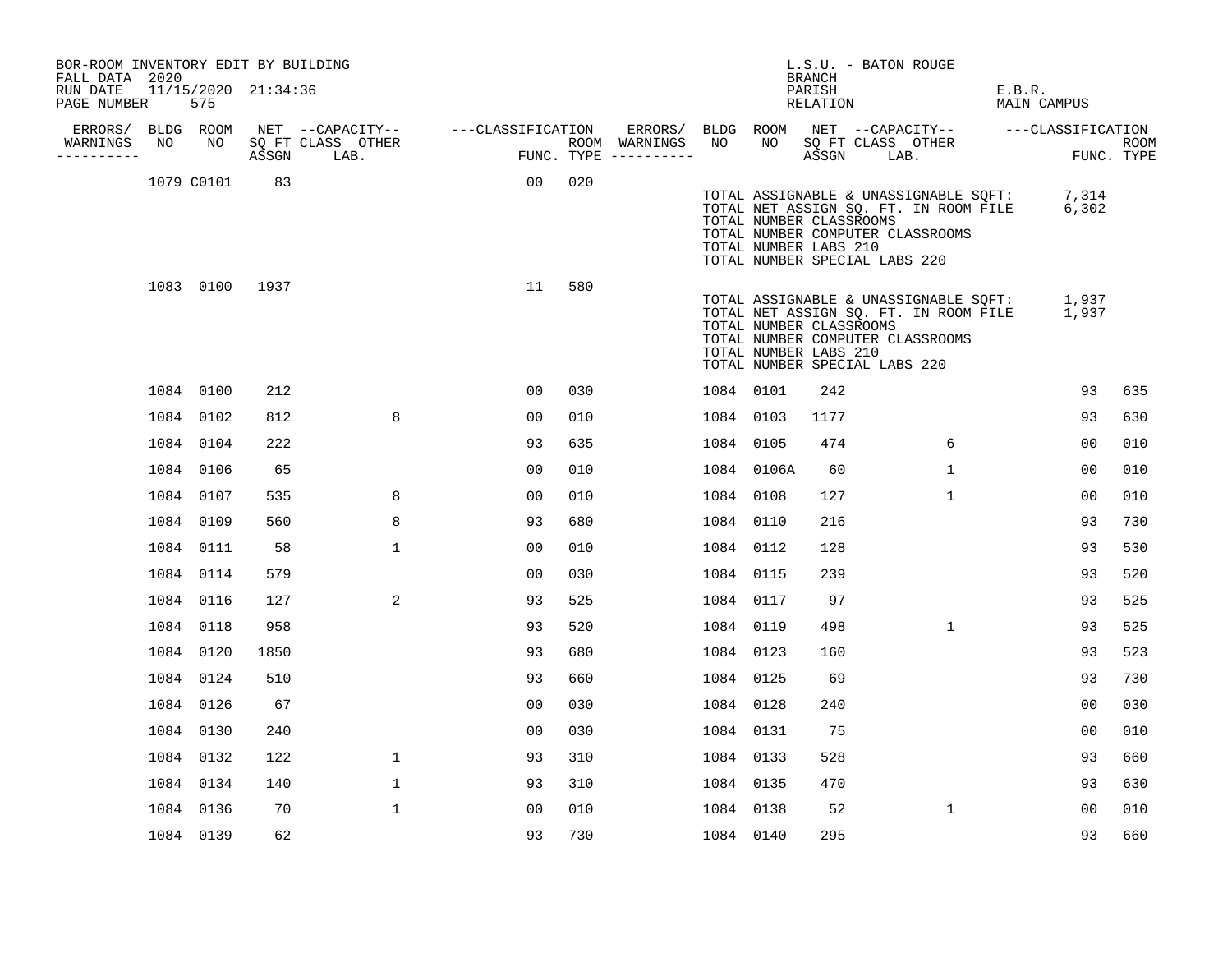| BOR-ROOM INVENTORY EDIT BY BUILDING<br>FALL DATA 2020 |    |           |                     |                           |                   |     |                                      |           |            | <b>BRANCH</b>             | L.S.U. - BATON ROUGE      |                              |                           |
|-------------------------------------------------------|----|-----------|---------------------|---------------------------|-------------------|-----|--------------------------------------|-----------|------------|---------------------------|---------------------------|------------------------------|---------------------------|
| RUN DATE<br>PAGE NUMBER                               |    | 576       | 11/15/2020 21:34:36 |                           |                   |     |                                      |           |            | PARISH<br><b>RELATION</b> |                           | E.B.R.<br><b>MAIN CAMPUS</b> |                           |
| ERRORS/                                               |    | BLDG ROOM |                     | NET --CAPACITY--          | ---CLASSIFICATION |     | ERRORS/                              | BLDG      | ROOM       |                           | NET --CAPACITY--          | ---CLASSIFICATION            |                           |
| WARNINGS<br>-----------                               | NO | NO        | ASSGN               | SQ FT CLASS OTHER<br>LAB. |                   |     | ROOM WARNINGS<br>FUNC. TYPE $------$ | NO        | NO         | ASSGN                     | SQ FT CLASS OTHER<br>LAB. |                              | <b>ROOM</b><br>FUNC. TYPE |
|                                                       |    | 1084 0141 | 295                 |                           | 93                | 650 |                                      | 1084      | 0144       | 270                       | 6                         | 0 <sub>0</sub>               | 010                       |
|                                                       |    | 1084 0145 | 334                 |                           | 0 <sub>0</sub>    | 010 |                                      | 1084 0147 |            | 84                        |                           | 00                           | 030                       |
|                                                       |    | 1084 0148 | 280                 | $\mathbf{1}$              | 93                | 310 |                                      |           | 1084 0148A | 60                        |                           | 93                           | 315                       |
|                                                       |    | 1084 0151 | 364                 | 6                         | 93                | 310 |                                      | 1084 0152 |            | 190                       | $\mathbf{1}$              | 93                           | 310                       |
|                                                       |    | 1084 0153 | 195                 | $\mathbf 1$               | 93                | 310 |                                      | 1084 0154 |            | 467                       |                           | 93                           | 525                       |
|                                                       |    | 1084 0155 | 45                  |                           | 0 <sub>0</sub>    | 030 |                                      | 1084 0156 |            | 260                       |                           | 0 <sub>0</sub>               | 010                       |
|                                                       |    | 1084 0157 | 390                 |                           | 93                | 525 |                                      | 1084 0159 |            | 160                       | 2                         | 93                           | 523                       |
|                                                       |    | 1084 0161 | 117                 |                           | 93                | 525 |                                      | 1084 0162 |            | 1881                      |                           | 93                           | 520                       |
|                                                       |    | 1084 0164 | 1159                |                           | 93                | 680 |                                      |           | 1084 0164A | 10                        |                           | 93                           | 685                       |
|                                                       |    | 1084 0165 | 1360                |                           | 93                | 650 |                                      | 1084 0166 |            | 689                       |                           | 93                           | 520                       |
|                                                       |    | 1084 0167 | 89                  | $\mathbf{1}$              | 93                | 310 |                                      |           | 1084 0167A | 64                        |                           | 93                           | 525                       |
|                                                       |    | 1084 0168 | 240                 |                           | 93                | 520 |                                      | 1084 0169 |            | 638                       |                           | 93                           | 525                       |
|                                                       |    | 1084 0170 | 92                  |                           | 0 <sub>0</sub>    | 010 |                                      | 1084      | 0172       | 60                        |                           | 93                           | 525                       |
|                                                       |    | 1084 0173 | 193                 |                           | 93                | 525 |                                      | 1084 0174 |            | 57                        | $\mathbf 1$               | 0 <sub>0</sub>               | 010                       |
|                                                       |    | 1084 0176 | 939                 |                           | 93                | 520 |                                      | 1084 0177 |            | 127                       |                           | 93                           | 530                       |
|                                                       |    | 1084 0179 | 576                 |                           | 0 <sub>0</sub>    | 010 |                                      | 1084 0180 |            | 111                       |                           | 00                           | 030                       |
|                                                       |    | 1084 0181 | 385                 |                           | 0 <sub>0</sub>    | 010 |                                      | 1084 0182 |            | 544                       |                           | 0 <sub>0</sub>               | 030                       |
|                                                       |    | 1084 0183 | 64                  |                           | 0 <sub>0</sub>    | 010 |                                      | 1084 0184 |            | 473                       |                           | 0 <sub>0</sub>               | 010                       |
|                                                       |    | 1084 0185 | 59                  | $\mathbf{1}$              | 0 <sub>0</sub>    | 010 |                                      | 1084 0186 |            | 227                       |                           | 93                           | 635                       |
|                                                       |    | 1084 0187 | 1173                |                           | 93                | 630 |                                      | 1084 0188 |            | 853                       |                           | 0 <sub>0</sub>               | 010                       |
|                                                       |    | 1084 0189 | 253                 |                           | 93                | 635 |                                      | 1084 0190 |            | 213                       |                           | 0 <sub>0</sub>               | 030                       |
|                                                       |    | 1084 0191 | 7580                |                           | 93                | 523 |                                      | 1084 0192 |            | 2520                      |                           | 93                           | 523                       |
|                                                       |    | 1084 0193 | 2560                |                           | 93                | 523 |                                      | 1084 0194 |            | 970                       |                           | 93                           | 523                       |
|                                                       |    | 1084 0195 | 1750                |                           | 93                | 523 |                                      | 1084 0196 |            | 7580                      |                           | 93                           | 523                       |
|                                                       |    | 1084 0197 | 5540                |                           | 93                | 523 |                                      | 1084 0200 |            | 308                       |                           | 0 <sub>0</sub>               | 010                       |
|                                                       |    | 1084 0201 | 56                  |                           | 0 <sub>0</sub>    | 010 |                                      | 1084 0202 |            | 465                       |                           | 0 <sub>0</sub>               | 010                       |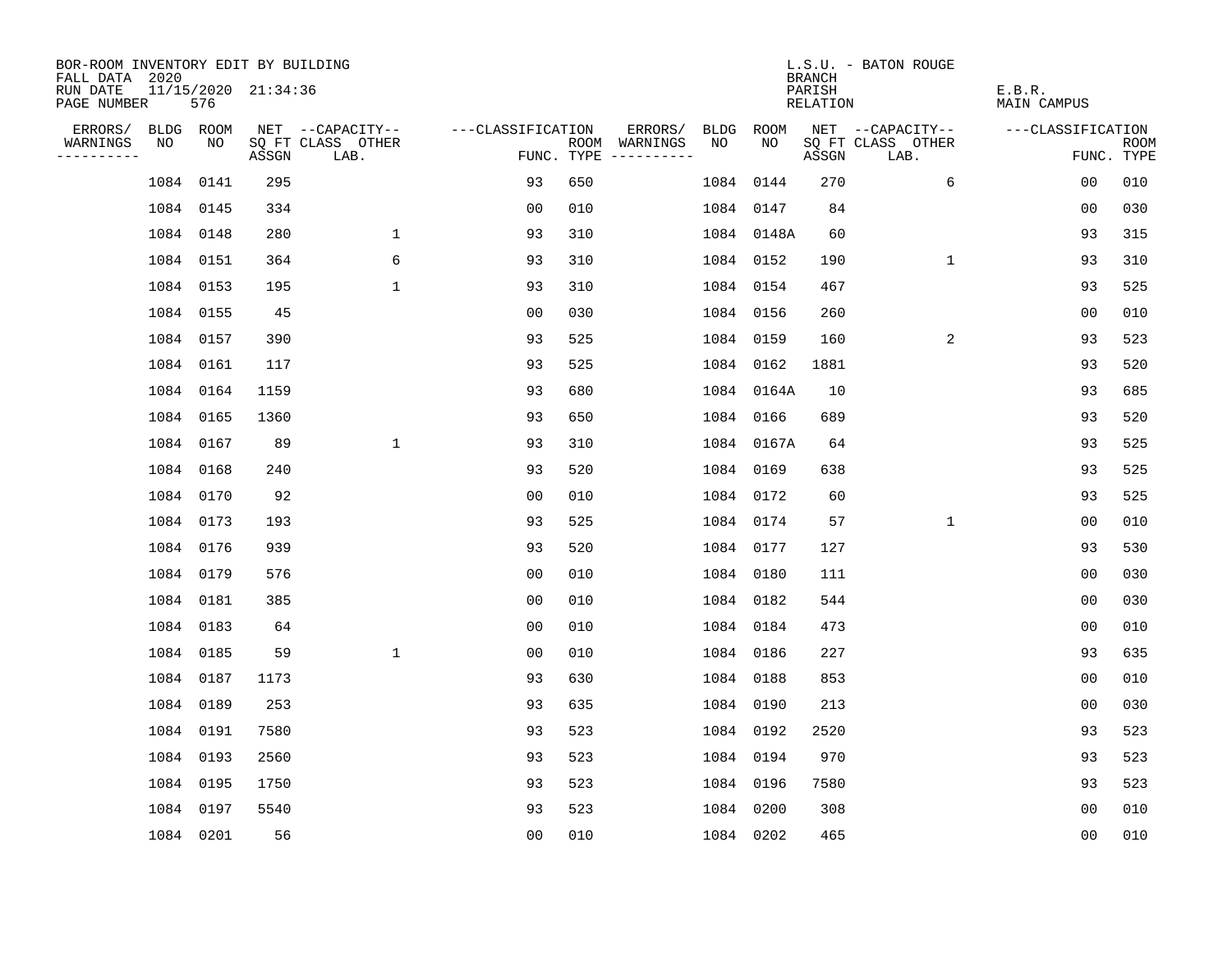| BOR-ROOM INVENTORY EDIT BY BUILDING<br>FALL DATA 2020 |             |                     |                           |                   |     |                                      |      |                  | <b>BRANCH</b>             | L.S.U. - BATON ROUGE      |                              |                           |
|-------------------------------------------------------|-------------|---------------------|---------------------------|-------------------|-----|--------------------------------------|------|------------------|---------------------------|---------------------------|------------------------------|---------------------------|
| RUN DATE<br>PAGE NUMBER                               | 577         | 11/15/2020 21:34:36 |                           |                   |     |                                      |      |                  | PARISH<br><b>RELATION</b> |                           | E.B.R.<br><b>MAIN CAMPUS</b> |                           |
| ERRORS/                                               | BLDG ROOM   |                     | NET --CAPACITY--          | ---CLASSIFICATION |     | ERRORS/                              | BLDG | <b>ROOM</b>      |                           | NET --CAPACITY--          | ---CLASSIFICATION            |                           |
| WARNINGS<br>NO<br>----------                          | NO          | ASSGN               | SQ FT CLASS OTHER<br>LAB. |                   |     | ROOM WARNINGS<br>FUNC. TYPE $------$ | NO   | NO               | ASSGN                     | SQ FT CLASS OTHER<br>LAB. |                              | <b>ROOM</b><br>FUNC. TYPE |
|                                                       | 1084 0203   | 28                  |                           | 00                | 010 |                                      |      | 1084 0205        | 168                       |                           | 93                           | 635                       |
|                                                       | 1084 0206   | 760                 |                           | 93                | 630 |                                      |      | 1084 0207        | 295                       |                           | 93                           | 850                       |
|                                                       | 1084 0208   | 283                 |                           | 93                | 660 |                                      |      | 1084 0208A       | 244                       |                           | 0 <sub>0</sub>               | 030                       |
|                                                       | 1084 0209   | 758                 |                           | 93                | 630 |                                      |      | 1084 0210        | 160                       |                           | 93                           | 635                       |
|                                                       | 1084 0211   | 464                 |                           | 0 <sub>0</sub>    | 010 |                                      |      | 1084 0212        | 29                        |                           | 0 <sub>0</sub>               | 010                       |
|                                                       | 1084 0213   | 56                  | $\mathbf 1$               | 00                | 010 |                                      |      | 1084 0214        | 307                       |                           | 0 <sub>0</sub>               | 010                       |
|                                                       | 1084 0291   | 6420                |                           | 93                | 523 |                                      |      | 1084 0292        | 12448                     |                           | 93                           | 523                       |
|                                                       | 1084 0293   | 5870                |                           | 93                | 523 |                                      |      | 1084 0295 11490  |                           |                           | 93                           | 523                       |
|                                                       | 1084 0296   | 6017                |                           | 93                | 523 |                                      |      | 1084 0305        | 338                       |                           | 93                           | 525                       |
|                                                       | 1084 0306   | 338                 |                           | 93                | 525 |                                      |      | 1084 0307        | 338                       |                           | 93                           | 525                       |
|                                                       | 1084 0308   | 338                 |                           | 93                | 525 |                                      |      | 1084 0309        | 338                       |                           | 93                           | 525                       |
|                                                       | 1084 0310   | 338                 |                           | 93                | 525 |                                      |      | 1084 0311        | 338                       |                           | 93                           | 525                       |
|                                                       | 1084 0312   | 338                 |                           | 93                | 525 |                                      |      | 1084 0313        | 500                       |                           | 93                           | 525                       |
|                                                       | 1084 0314   | 500                 |                           | 93                | 525 |                                      |      | 1084 0315        | 338                       |                           | 93                           | 525                       |
|                                                       | 1084 0316   | 338                 |                           | 93                | 525 |                                      |      | 1084 0317        | 338                       |                           | 93                           | 525                       |
|                                                       | 1084 0318   | 338                 |                           | 93                | 525 |                                      |      | 1084 0319        | 338                       |                           | 93                           | 525                       |
|                                                       | 1084 0320   | 338                 |                           | 93                | 525 |                                      |      | 1084 0321        | 338                       |                           | 93                           | 525                       |
|                                                       | 1084 0322   | 338                 |                           | 93                | 525 |                                      |      | 1084 0323        | 500                       |                           | 93                           | 635                       |
|                                                       | 1084 0326   | 265                 |                           | 0 <sub>0</sub>    | 010 |                                      |      | 1084 0327        | 550                       |                           | 93                           | 525                       |
|                                                       | 1084 0328   | 225                 |                           | 93                | 530 |                                      |      | 1084 0328A       | 183                       |                           | 93                           | 535                       |
|                                                       | 1084 0328B  | 124                 |                           | 93                | 535 |                                      |      | 1084 0328C       | 109                       |                           | 93                           | 535                       |
|                                                       | 1084 0328D  | 57                  |                           | 93                | 535 |                                      |      | 1084 0328E       | 175                       |                           | 93                           | 535                       |
|                                                       | 1084 0328F  | 109                 |                           | 93                | 535 |                                      |      | 1084 0328G       | 37                        |                           | 0 <sub>0</sub>               | 010                       |
|                                                       | 1084 0328H  | 850                 |                           | 93                | 535 |                                      |      | 1084 0329        | 230                       |                           | 0 <sub>0</sub>               | 010                       |
|                                                       | 1084 0330   | 35                  |                           | 93                | 525 |                                      |      | 1084 C0100 19625 |                           |                           | 0 <sub>0</sub>               | 020                       |
|                                                       | 1084 C0100A | 810                 |                           | 0 <sub>0</sub>    | 020 |                                      |      | 1084 C0100B 3995 |                           |                           | 0 <sub>0</sub>               | 020                       |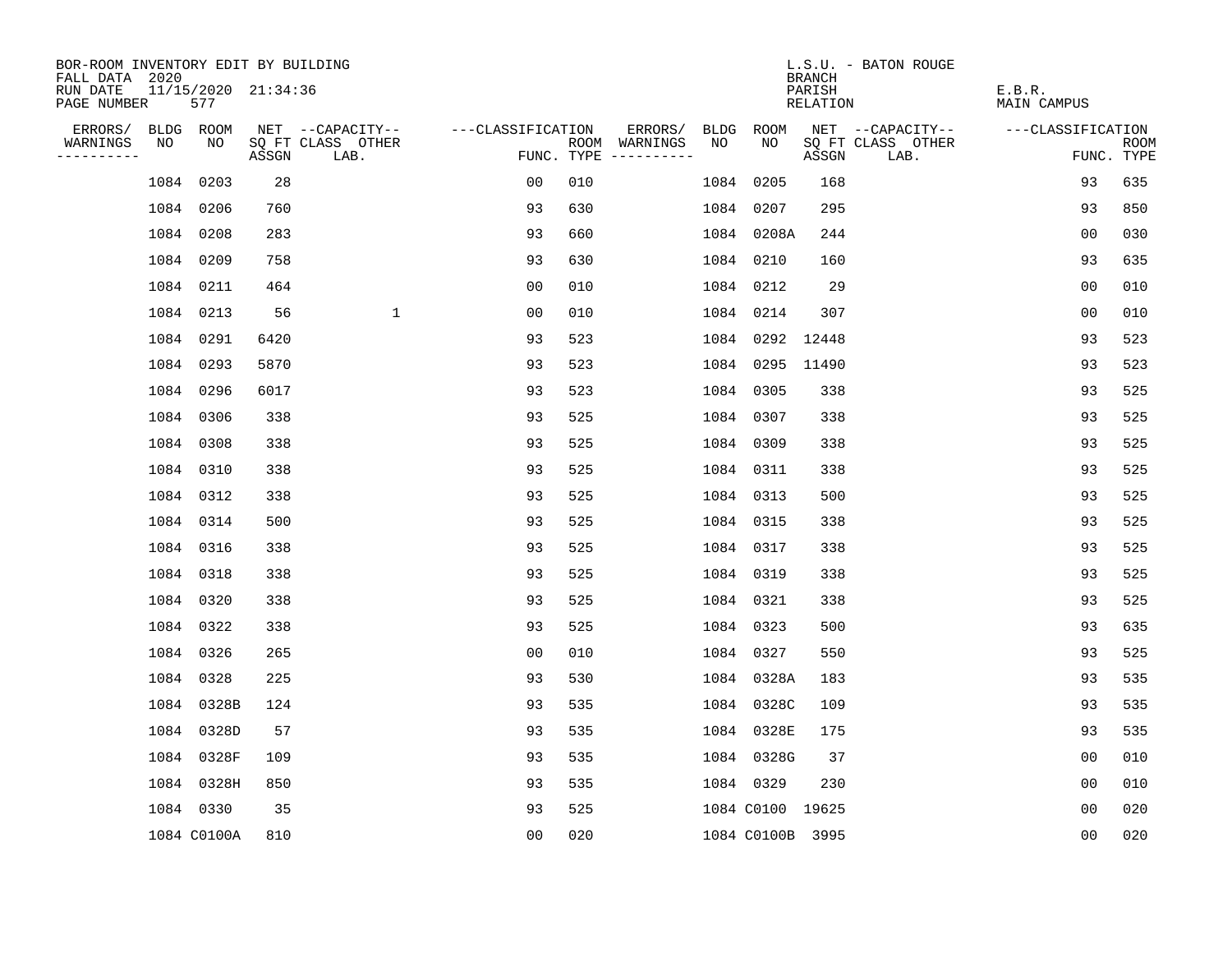| BOR-ROOM INVENTORY EDIT BY BUILDING<br>FALL DATA 2020 |                            |       |                           |                   |                             |    |                                                                | BRANCH             | L.S.U. - BATON ROUGE                                                                                                                                |                                      |                    |
|-------------------------------------------------------|----------------------------|-------|---------------------------|-------------------|-----------------------------|----|----------------------------------------------------------------|--------------------|-----------------------------------------------------------------------------------------------------------------------------------------------------|--------------------------------------|--------------------|
| RUN DATE<br>PAGE NUMBER                               | 11/15/2020 21:34:36<br>578 |       |                           |                   |                             |    |                                                                | PARISH<br>RELATION |                                                                                                                                                     | E.B.R.<br>MAIN CAMPUS                |                    |
| ERRORS/                                               | BLDG ROOM                  |       | NET --CAPACITY--          | ---CLASSIFICATION | ERRORS/                     |    | BLDG ROOM                                                      |                    | NET --CAPACITY--                                                                                                                                    | ---CLASSIFICATION                    |                    |
| WARNINGS<br>NO<br>----------                          | NO                         | ASSGN | SQ FT CLASS OTHER<br>LAB. |                   | ROOM WARNINGS<br>FUNC. TYPE | NO | NO                                                             | ASSGN              | SQ FT CLASS OTHER<br>LAB.                                                                                                                           |                                      | ROOM<br>FUNC. TYPE |
|                                                       | 1084 C0100C                | 824   |                           | 00                | 020                         |    | 1084 C0100D                                                    | 348                |                                                                                                                                                     | 0 <sub>0</sub>                       | 020                |
|                                                       | 1084 C0100E                | 325   |                           | 0 <sub>0</sub>    | 020                         |    | 1084 C0100F                                                    | 443                |                                                                                                                                                     | 0 <sub>0</sub>                       | 020                |
|                                                       | 1084 C0100G                | 443   |                           | 00                | 020                         |    | 1084 C0100H                                                    | 287                |                                                                                                                                                     | 0 <sub>0</sub>                       | 020                |
|                                                       | 1084 C0100J                | 247   |                           | 0 <sub>0</sub>    | 020                         |    | 1084 C0100K 1037                                               |                    |                                                                                                                                                     | 00                                   | 020                |
|                                                       | 1084 C0100L 3995           |       |                           | 0 <sub>0</sub>    | 020                         |    | 1084 C0100M                                                    | 312                |                                                                                                                                                     | 00                                   | 020                |
|                                                       | 1084 C0200                 | 18575 |                           | 0 <sub>0</sub>    | 020                         |    | 1084 C0200C                                                    | 824                |                                                                                                                                                     | 0 <sub>0</sub>                       | 020                |
|                                                       | 1084 C0300                 | 4565  |                           | 0 <sub>0</sub>    | 020                         |    | 1084 E0100                                                     | 57                 |                                                                                                                                                     | 0 <sub>0</sub>                       | 020                |
|                                                       | 1084 E0101                 | 57    |                           | 0 <sub>0</sub>    | 020                         |    | 1084 E0200                                                     | 57                 |                                                                                                                                                     | 00                                   | 020                |
|                                                       | 1084 E0201                 | 57    |                           | 0 <sub>0</sub>    | 020                         |    | 1084 E0300                                                     | 57                 |                                                                                                                                                     | 0 <sub>0</sub>                       | 020                |
|                                                       | 1084 E0301                 | 57    |                           | 00                | 020                         |    | 1084 R0100                                                     | 285                |                                                                                                                                                     | 0 <sub>0</sub>                       | 020                |
|                                                       | 1084 R0101                 | 285   |                           | 00                | 020                         |    | 1084 S0100                                                     | 595                |                                                                                                                                                     | 00                                   | 020                |
|                                                       | 1084 S0101                 | 350   |                           | 0 <sub>0</sub>    | 020                         |    | 1084 S0102                                                     | 80                 |                                                                                                                                                     | 0 <sub>0</sub>                       | 020                |
|                                                       | 1084 S0103                 | 80    |                           | 0 <sub>0</sub>    | 020                         |    | 1084 S0104                                                     | 580                |                                                                                                                                                     | 0 <sub>0</sub>                       | 020                |
|                                                       | 1084 S0200                 | 595   |                           | 0 <sub>0</sub>    | 020                         |    | 1084 S0201                                                     | 65                 |                                                                                                                                                     | 00                                   | 020                |
|                                                       | 1084 S0202                 | 350   |                           | 0 <sub>0</sub>    | 020                         |    | 1084 S0203                                                     | 80                 |                                                                                                                                                     | 00                                   | 020                |
|                                                       | 1084 S0204                 | 80    |                           | 0 <sub>0</sub>    | 020                         |    | 1084 S0205                                                     | 65                 |                                                                                                                                                     | 00                                   | 020                |
|                                                       | 1084 S0206                 | 580   |                           | 00                | 020                         |    | 1084 S0302                                                     | 265                |                                                                                                                                                     | 00                                   | 020                |
|                                                       | 1084 S0305                 | 120   |                           | 0 <sub>0</sub>    | 020                         |    | 1084 S0306<br>TOTAL NUMBER CLASSROOMS<br>TOTAL NUMBER LABS 210 | 580                | TOTAL ASSIGNABLE & UNASSIGNABLE SQFT:<br>TOTAL NET ASSIGN SQ. FT. IN ROOM FILE<br>TOTAL NUMBER COMPUTER CLASSROOMS<br>TOTAL NUMBER SPECIAL LABS 220 | 0 <sub>0</sub><br>175,391<br>102,784 | 020                |
|                                                       | 1085 B0100                 | 7875  |                           | 93                | 520                         |    | 1085 B0101                                                     | 64                 | $\mathbf{1}$                                                                                                                                        | 93                                   | 525                |
|                                                       | 1085 B0101A                | 109   |                           | 0 <sub>0</sub>    | 030                         |    | 1085 B0102                                                     | 349                |                                                                                                                                                     | 93                                   | 525                |
|                                                       | 1085 B0103                 | 167   |                           | 0 <sub>0</sub>    | 030                         |    | 1085 B0104                                                     | 170                |                                                                                                                                                     | 93                                   | 525                |
|                                                       | 1085 B0105                 | 87    |                           | 93                | 525                         |    | 1085 B0106                                                     | 87                 | 2                                                                                                                                                   | 93                                   | 525                |
|                                                       | 1085 B0107                 | 1168  |                           | 93                | 520                         |    |                                                                |                    | TOTAL ASSIGNABLE & UNASSIGNABLE SQFT:                                                                                                               | 10,076                               |                    |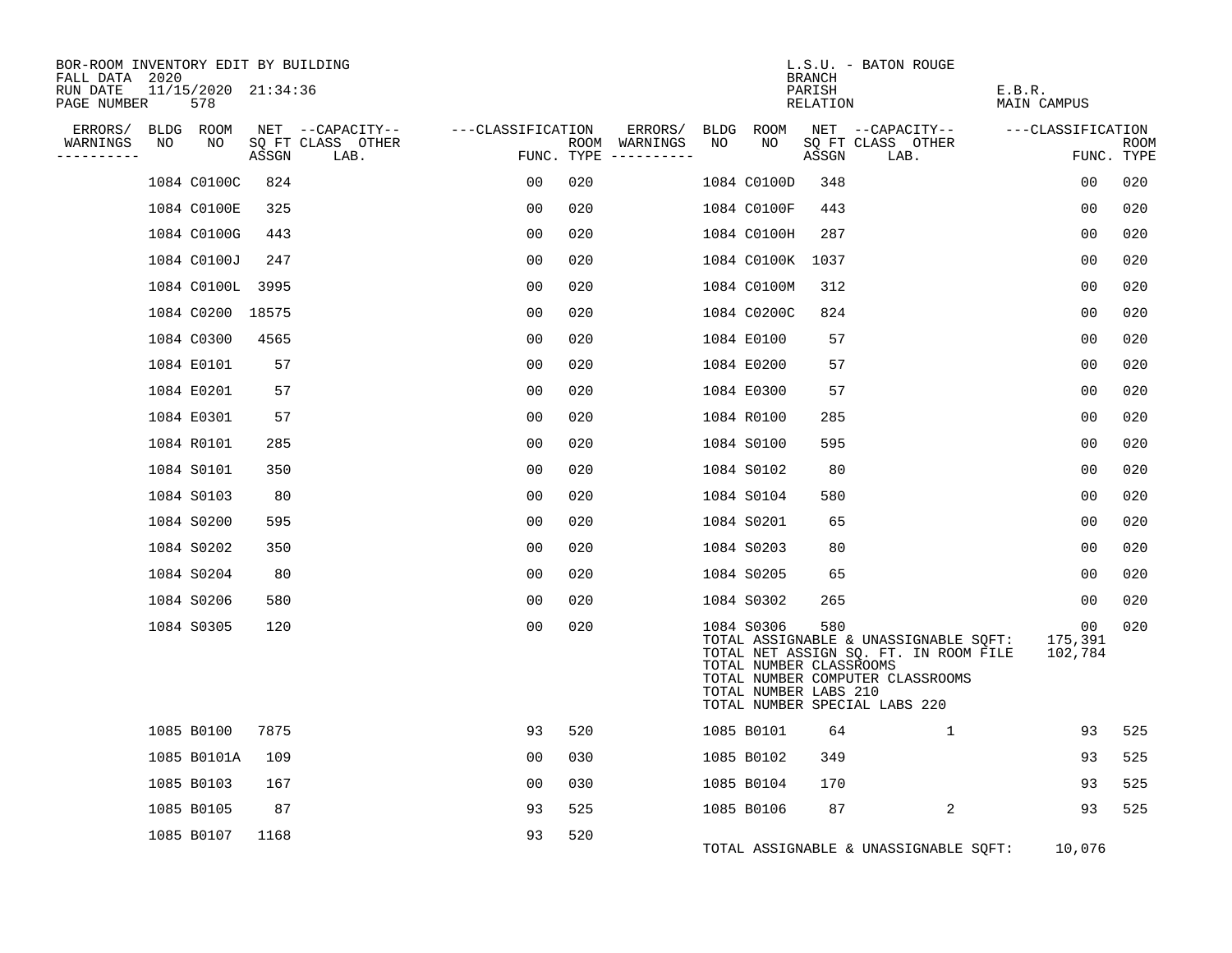| BOR-ROOM INVENTORY EDIT BY BUILDING<br>FALL DATA 2020 |                            |     |  |                |     |           |                                                                                                                                                                | L.S.U. - BATON ROUGE<br>BRANCH |  |              |                                                     |     |
|-------------------------------------------------------|----------------------------|-----|--|----------------|-----|-----------|----------------------------------------------------------------------------------------------------------------------------------------------------------------|--------------------------------|--|--------------|-----------------------------------------------------|-----|
| RUN DATE<br>PAGE NUMBER                               | 11/15/2020 21:34:36<br>579 |     |  |                |     |           |                                                                                                                                                                | PARISH<br>RELATION             |  |              | E.B.R.<br>MAIN CAMPUS                               |     |
|                                                       |                            |     |  |                |     |           |                                                                                                                                                                |                                |  |              |                                                     |     |
| WARNINGS<br>----------                                |                            |     |  |                |     |           |                                                                                                                                                                |                                |  |              | ROOM<br>FUNC. TYPE                                  |     |
|                                                       |                            |     |  |                |     |           | TOTAL NUMBER CLASSROOMS<br>TOTAL NUMBER COMPUTER CLASSROOMS<br>TOTAL NUMBER LABS 210<br>TOTAL NUMBER SPECIAL LABS 220                                          |                                |  |              | TOTAL NET ASSIGN SQ. FT. IN ROOM FILE 9,800         |     |
|                                                       | 1086 0100                  | 674 |  | 11             | 730 |           | TOTAL ASSIGNABLE & UNASSIGNABLE SQFT:<br>TOTAL NUMBER CLASSROOMS<br>TOTAL NUMBER COMPUTER CLASSROOMS<br>TOTAL NUMBER LABS 210<br>TOTAL NUMBER SPECIAL LABS 220 |                                |  |              | 674<br>TOTAL NET ASSIGN SQ. FT. IN ROOM FILE<br>674 |     |
|                                                       | 1087 0100 1420             |     |  | 00             | 030 |           | TOTAL NET ASSIGN SQ. FT. IN ROOM FILE<br>TOTAL NUMBER CLASSROOMS<br>TOTAL NUMBER COMPUTER CLASSROOMS<br>TOTAL NUMBER LABS 210<br>TOTAL NUMBER SPECIAL LABS 220 |                                |  |              | TOTAL ASSIGNABLE & UNASSIGNABLE SQFT: 1,420         |     |
|                                                       | 1088 0114                  | 80  |  | 93             | 530 | 1088 0115 |                                                                                                                                                                | 50                             |  |              | 93                                                  | 525 |
|                                                       | 1088 0116                  | 428 |  | 93             | 520 | 1088 0117 |                                                                                                                                                                | 56                             |  |              | 00                                                  | 010 |
|                                                       | 1088 0118                  | 56  |  | 0 <sub>0</sub> | 010 | 1088 0119 |                                                                                                                                                                | 425                            |  |              | 93                                                  | 520 |
|                                                       | 1088<br>0120               | 50  |  | 93             | 730 | 1088 0121 |                                                                                                                                                                | 84                             |  |              | 93                                                  | 530 |
| 1088                                                  | 0203                       | 888 |  | 93             | 525 | 1088 0215 |                                                                                                                                                                | 439                            |  |              | 00                                                  | 020 |
| 1088                                                  | 0216                       | 181 |  | 93             | 630 | 1088      | 0218                                                                                                                                                           | 319                            |  |              | 0 <sub>0</sub>                                      | 010 |
| 1088                                                  | 0219                       | 423 |  | 93             | 650 |           | 1088 0219A                                                                                                                                                     | 380                            |  |              | 93                                                  | 523 |
|                                                       | 1088<br>0220               | 257 |  | 00             | 010 | 1088 0222 |                                                                                                                                                                | 181                            |  |              | 93                                                  | 660 |
| 1088                                                  | 0223                       | 50  |  | 00             | 030 | 1088 0224 |                                                                                                                                                                | 127                            |  |              | 93                                                  | 710 |
| 1088                                                  | 0226                       | 171 |  | 00             | 010 | 1088 0227 |                                                                                                                                                                | 60                             |  | $\mathbf{1}$ | 00                                                  | 010 |
| 1088                                                  | 0232                       | 110 |  | 93             | 530 | 1088 0233 |                                                                                                                                                                | 128                            |  |              | 93                                                  | 530 |
|                                                       | 1088<br>0234               | 206 |  | 93             | 530 |           | 1088 0234A                                                                                                                                                     | 1044                           |  |              | 93                                                  | 523 |
|                                                       | 1088<br>0235               | 247 |  | 93             | 530 | 1088 0236 |                                                                                                                                                                | 408                            |  |              | 00                                                  | 010 |
| 1088                                                  | 0238                       | 181 |  | 93             | 630 | 1088 0239 |                                                                                                                                                                | 390                            |  |              | 93                                                  | 880 |
|                                                       | 1088 0239A 1090            |     |  | 93             | 523 | 1088 0301 |                                                                                                                                                                | 2185                           |  |              | 93                                                  | 530 |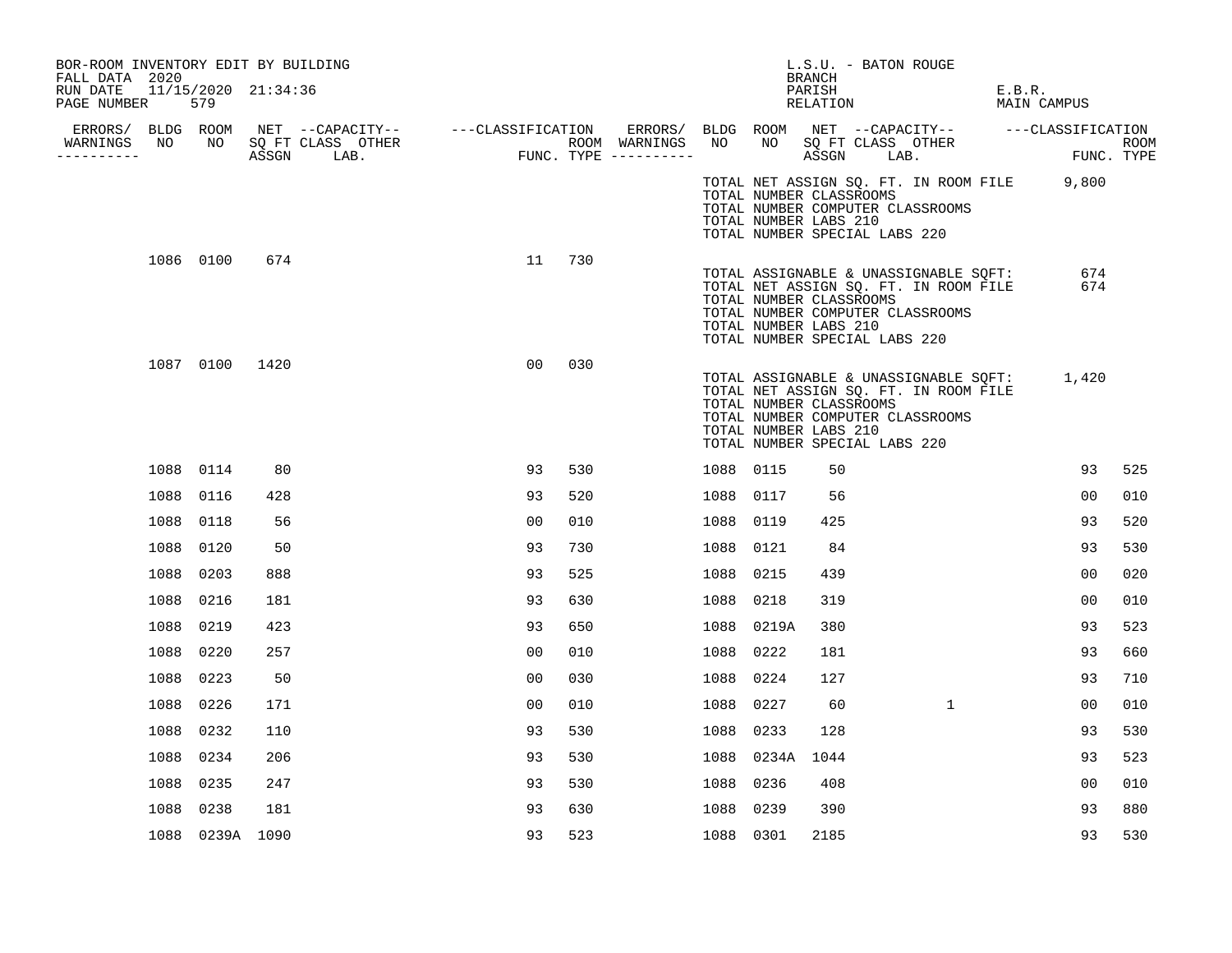| BOR-ROOM INVENTORY EDIT BY BUILDING<br>FALL DATA 2020 |      |                            |       |                           |                   |     |                                      |      |                                                  | <b>BRANCH</b>      | L.S.U. - BATON ROUGE                                                                                                                                |                              |                           |
|-------------------------------------------------------|------|----------------------------|-------|---------------------------|-------------------|-----|--------------------------------------|------|--------------------------------------------------|--------------------|-----------------------------------------------------------------------------------------------------------------------------------------------------|------------------------------|---------------------------|
| RUN DATE<br>PAGE NUMBER                               |      | 11/15/2020 21:34:36<br>580 |       |                           |                   |     |                                      |      |                                                  | PARISH<br>RELATION |                                                                                                                                                     | E.B.R.<br><b>MAIN CAMPUS</b> |                           |
| ERRORS/                                               |      | BLDG ROOM                  |       | NET --CAPACITY--          | ---CLASSIFICATION |     | ERRORS/                              | BLDG | ROOM                                             |                    | NET --CAPACITY--                                                                                                                                    | ---CLASSIFICATION            |                           |
| WARNINGS<br>----------                                | NO   | NO                         | ASSGN | SQ FT CLASS OTHER<br>LAB. |                   |     | ROOM WARNINGS<br>FUNC. TYPE $------$ | NO   | NO                                               | ASSGN              | SQ FT CLASS OTHER<br>LAB.                                                                                                                           |                              | <b>ROOM</b><br>FUNC. TYPE |
|                                                       |      | 1088 C0215                 | 5860  |                           | 00                | 020 |                                      |      | 1088 C0216                                       | 336                |                                                                                                                                                     | 0 <sub>0</sub>               | 020                       |
|                                                       |      | 1088 C0217                 | 60    |                           | 0 <sub>0</sub>    | 020 |                                      |      | 1088 C0221                                       | 85                 |                                                                                                                                                     | 00                           | 020                       |
|                                                       |      | 1088 C0225                 | 85    |                           | 00                | 020 |                                      |      | 1088 C0228                                       | 275                |                                                                                                                                                     | 00                           | 020                       |
|                                                       |      | 1088 C0230                 | 215   |                           | 0 <sub>0</sub>    | 020 |                                      |      | 1088 C0231                                       | 215                |                                                                                                                                                     | 00                           | 020                       |
|                                                       |      | 1088 C0237                 | 80    |                           | 0 <sub>0</sub>    | 020 |                                      |      | 1088 C0239                                       | 310                |                                                                                                                                                     | 00                           | 020                       |
|                                                       |      | 1088 0219A1                | 710   |                           | 93                | 523 |                                      |      | TOTAL NUMBER CLASSROOMS<br>TOTAL NUMBER LABS 210 |                    | TOTAL ASSIGNABLE & UNASSIGNABLE SQFT:<br>TOTAL NET ASSIGN SQ. FT. IN ROOM FILE<br>TOTAL NUMBER COMPUTER CLASSROOMS<br>TOTAL NUMBER SPECIAL LABS 220 | 18,925<br>9,588              |                           |
|                                                       |      | 1089 0101                  | 3371  |                           | 93                | 520 |                                      |      | 1089 0103                                        | 587                |                                                                                                                                                     | 93                           | 520                       |
|                                                       | 1089 | 0105                       | 96    |                           | 0 <sub>0</sub>    | 010 |                                      | 1089 | 0106                                             | 31                 |                                                                                                                                                     | 93                           | 710                       |
|                                                       | 1089 | 0107                       | 244   |                           | 93                | 730 |                                      | 1089 | 0109                                             | 73                 |                                                                                                                                                     | 93                           | 650                       |
|                                                       | 1089 | 0110                       | 134   |                           | 93                | 525 |                                      | 1089 | 0111                                             | 134                |                                                                                                                                                     | 93                           | 525                       |
|                                                       | 1089 | 0112                       | 107   |                           | 93                | 525 |                                      | 1089 | 0113                                             | 99                 |                                                                                                                                                     | 0 <sub>0</sub>               | 030                       |
|                                                       | 1089 | 0150                       | 80    |                           | 93                | 730 |                                      |      | 1089 0155                                        | 80                 |                                                                                                                                                     | 93                           | 730                       |
|                                                       | 1089 | 0160                       | 80    |                           | 93                | 730 |                                      | 1089 | 0204                                             | 178                |                                                                                                                                                     | 93                           | 525                       |
|                                                       | 1089 | 0205                       | 234   |                           | 93                | 525 |                                      | 1089 | 0206                                             | 282                |                                                                                                                                                     | 93                           | 525                       |
|                                                       | 1089 | 0207                       | 104   |                           | 93                | 650 |                                      | 1089 | 0209                                             | 197                |                                                                                                                                                     | 93                           | 650                       |
|                                                       | 1089 | 0210                       | 281   | $\mathbf 1$               | 93                | 310 |                                      |      | 1089 0211                                        | 281                |                                                                                                                                                     | 93                           | 680                       |
|                                                       | 1089 | 0212                       | 281   |                           | 93                | 650 |                                      |      | 1089 0213                                        | 188                |                                                                                                                                                     | 93                           | 520                       |
|                                                       |      | 1089 0301                  | 2185  |                           | 93                | 675 |                                      |      | 1089 C0101                                       | 114                |                                                                                                                                                     | 0 <sub>0</sub>               | 020                       |
|                                                       |      | 1089 C0124                 | 46    |                           | 00                | 020 |                                      |      | 1089 C0125                                       | 46                 |                                                                                                                                                     | 0 <sub>0</sub>               | 020                       |
|                                                       |      | 1089 C0200                 | 222   |                           | 00                | 020 |                                      |      | 1089 C0201                                       | 444                |                                                                                                                                                     | 0 <sub>0</sub>               | 020                       |
|                                                       |      | 1089 C0214                 | 1282  |                           | 0 <sub>0</sub>    | 020 |                                      |      | 1089 R0100                                       | 395                |                                                                                                                                                     | 0 <sub>0</sub>               | 020                       |
|                                                       |      | 1089 R0200                 | 395   |                           | 0 <sub>0</sub>    | 020 |                                      |      | 1089 S0100                                       | 100                |                                                                                                                                                     | 0 <sub>0</sub>               | 020                       |
|                                                       |      | 1089 S0101                 | 207   |                           | 0 <sub>0</sub>    | 020 |                                      |      | 1089 S0200                                       | 126                |                                                                                                                                                     | 0 <sub>0</sub>               | 020                       |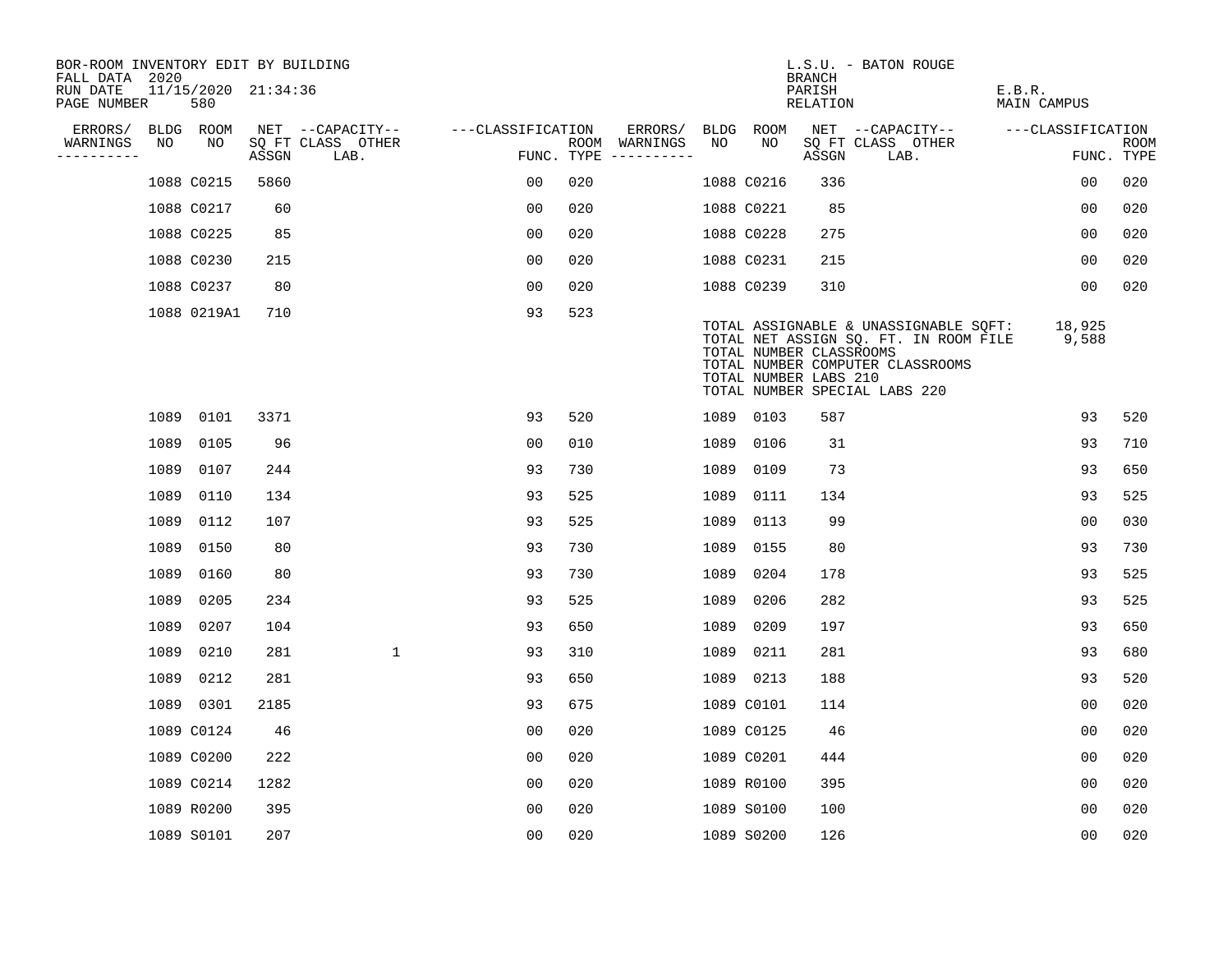| BOR-ROOM INVENTORY EDIT BY BUILDING<br>FALL DATA 2020               |                            |       |                                                                                                     |                 |        |                                         |                                                                                                  | BRANCH | L.S.U. - BATON ROUGE |                                                                                                                                                 |                       |                                  |      |
|---------------------------------------------------------------------|----------------------------|-------|-----------------------------------------------------------------------------------------------------|-----------------|--------|-----------------------------------------|--------------------------------------------------------------------------------------------------|--------|----------------------|-------------------------------------------------------------------------------------------------------------------------------------------------|-----------------------|----------------------------------|------|
| RUN DATE<br>PAGE NUMBER                                             | 11/15/2020 21:34:36<br>581 |       |                                                                                                     |                 |        |                                         |                                                                                                  | PARISH | RELATION             |                                                                                                                                                 | E.B.R.<br>MAIN CAMPUS |                                  |      |
| ERRORS/ BLDG ROOM<br>WARNINGS NO NO SQ FT CLASS OTHER<br>---------- |                            | ASSGN | NET --CAPACITY--   ---CLASSIFICATION ERRORS/ BLDG ROOM NET --CAPACITY--   ---CLASSIFICATION<br>LAB. | FUNC.           |        | ROOM WARNINGS NO<br>FUNC. TYPE $------$ |                                                                                                  |        | ASSGN LAB.           | NO SQ FT CLASS OTHER                                                                                                                            |                       | $\texttt{FUNC}\,.$<br>FUNC. TYPE | ROOM |
|                                                                     | 1089 S0201                 | 219   |                                                                                                     |                 | 00 020 |                                         | TOTAL NUMBER CLASSROOMS<br>TOTAL NUMBER LABS 210<br>TOTAL NUMBER SPECIAL LABS 220                |        |                      | TOTAL ASSIGNABLE & UNASSIGNABLE SQFT: 12,923<br>TOTAL NET ASSIGN SQ. FT. IN ROOM FILE 9,132<br>TOTAL NUMBER COMPUTER CLASSROOMS                 |                       |                                  |      |
|                                                                     | 1090 0100 6240             |       |                                                                                                     | 00 <sup>o</sup> | 030    |                                         | TOTAL NUMBER CLASSROOMS<br>TOTAL NUMBER LABS 210<br>TOTAL NUMBER SPECIAL LABS 220                |        |                      | TOTAL ASSIGNABLE & UNASSIGNABLE SQFT:<br>TOTAL NET ASSIGN SQ. FT. IN ROOM FILE<br>TOTAL NUMBER COMPUTER CLASSROOMS                              |                       | 6,240                            |      |
|                                                                     | 1103 0100 10485            |       |                                                                                                     | 45              | 520    |                                         | 1103 0100A                                                                                       | 43     |                      |                                                                                                                                                 |                       | 00 <sup>o</sup>                  | 030  |
|                                                                     | 1103 0100B                 | 315   |                                                                                                     | 45              | 525    |                                         | 1103 0100C                                                                                       | 370    |                      | 12                                                                                                                                              |                       | 45                               | 310  |
|                                                                     | 1103 0100D                 | 45    |                                                                                                     | 00              | 030    |                                         | 1103 0107                                                                                        | 302    |                      |                                                                                                                                                 |                       | 45                               | 525  |
|                                                                     | 1103 0109                  | 264   |                                                                                                     | 00              | 030    |                                         | 1103 0115                                                                                        | 45     |                      |                                                                                                                                                 |                       | 00                               | 010  |
|                                                                     | 1103 0117                  | 238   | 6                                                                                                   | 0 <sub>0</sub>  | 010    |                                         | 1103 0119                                                                                        | 238    |                      | $6\overline{6}$                                                                                                                                 |                       | 00                               | 010  |
|                                                                     | 1103 0200A                 | 915   |                                                                                                     | 0 <sub>0</sub>  | 030    |                                         | 1103 C0100                                                                                       | 1060   |                      |                                                                                                                                                 |                       | 0 <sub>0</sub>                   | 020  |
|                                                                     | 1103 C0100A                | 83    |                                                                                                     | 00              | 020    |                                         | 1103 C0100B                                                                                      | 80     |                      |                                                                                                                                                 |                       | 0 <sub>0</sub>                   | 020  |
|                                                                     | 1103 C0100C                | 362   |                                                                                                     | 00              | 020    |                                         | 1103 C0100D                                                                                      | 205    |                      |                                                                                                                                                 |                       | 00                               | 020  |
|                                                                     | 1103 C0100E                | 105   |                                                                                                     | 00              | 020    |                                         | 1103 C0100F                                                                                      | 202    |                      |                                                                                                                                                 |                       | 00                               | 020  |
|                                                                     | 1103 C0100G                | 232   |                                                                                                     | 00              | 020    |                                         | 1103 S0100                                                                                       | 16     |                      |                                                                                                                                                 |                       | 00                               | 020  |
|                                                                     | 1103 S0200                 | 42    |                                                                                                     | 00              | 020    |                                         | 1103 0100C1<br>TOTAL NUMBER CLASSROOMS<br>TOTAL NUMBER LABS 210<br>TOTAL NUMBER SPECIAL LABS 220 | 30     |                      | $1 \quad 1$<br>TOTAL ASSIGNABLE & UNASSIGNABLE SQFT: 15,677<br>TOTAL NET ASSIGN SQ. FT. IN ROOM FILE 11,502<br>TOTAL NUMBER COMPUTER CLASSROOMS |                       | 45                               | 525  |
|                                                                     | 1104 0100                  | 255   |                                                                                                     | 00 <sup>o</sup> | 020    |                                         | TOTAL NUMBER CLASSROOMS<br>TOTAL NUMBER LABS 210                                                 |        |                      | TOTAL ASSIGNABLE & UNASSIGNABLE SQFT:<br>TOTAL NET ASSIGN SQ. FT. IN ROOM FILE<br>TOTAL NUMBER COMPUTER CLASSROOMS                              |                       | 255                              |      |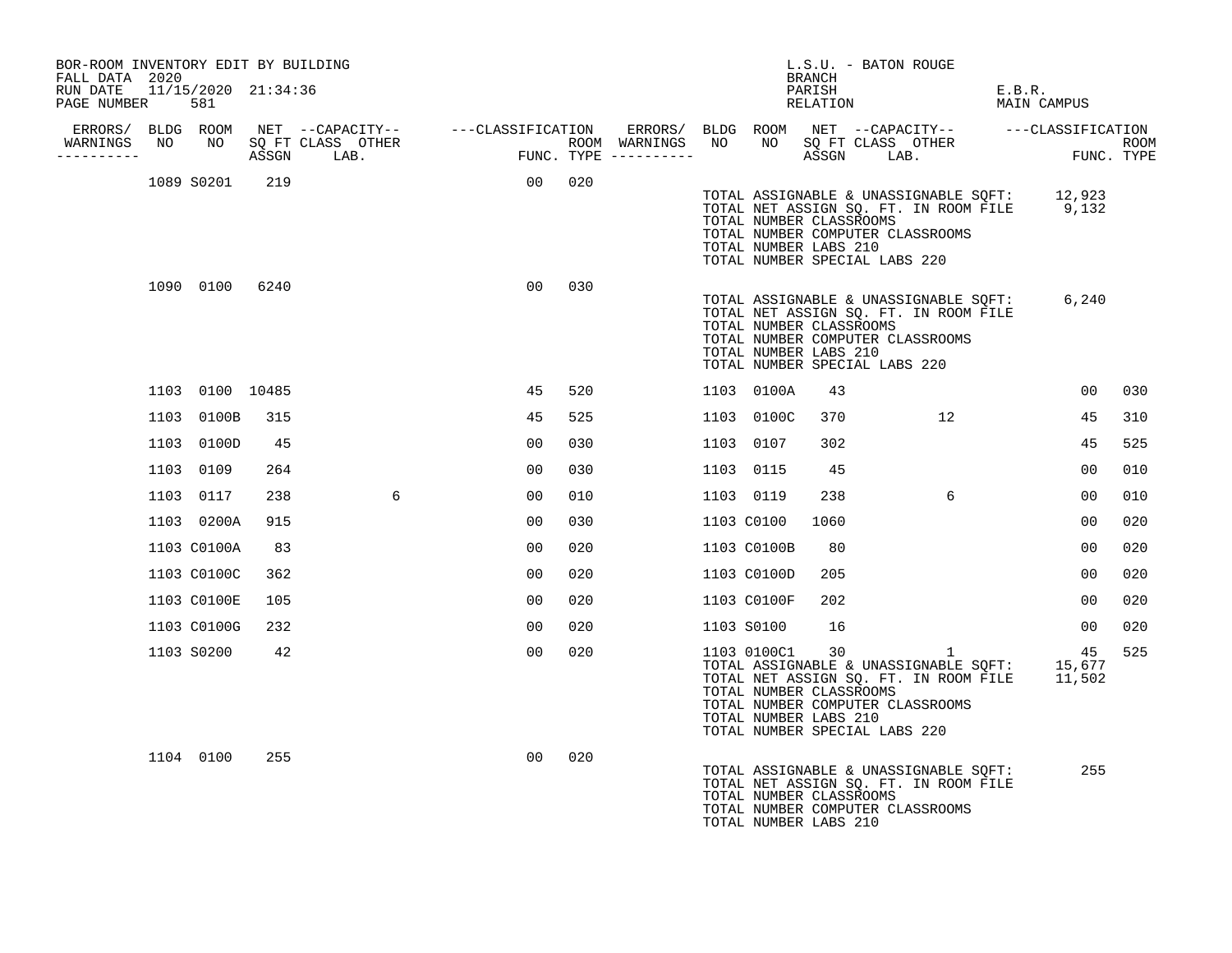| BOR-ROOM INVENTORY EDIT BY BUILDING<br>FALL DATA 2020 |           |                     |                           |                   |     |                                      |             |             | <b>BRANCH</b>             | L.S.U. - BATON ROUGE          |                              |                           |
|-------------------------------------------------------|-----------|---------------------|---------------------------|-------------------|-----|--------------------------------------|-------------|-------------|---------------------------|-------------------------------|------------------------------|---------------------------|
| RUN DATE<br>PAGE NUMBER                               | 582       | 11/15/2020 21:34:36 |                           |                   |     |                                      |             |             | PARISH<br><b>RELATION</b> |                               | E.B.R.<br><b>MAIN CAMPUS</b> |                           |
| ERRORS/                                               | BLDG ROOM |                     | NET --CAPACITY--          | ---CLASSIFICATION |     | ERRORS/                              | <b>BLDG</b> | <b>ROOM</b> |                           | NET --CAPACITY--              | ---CLASSIFICATION            |                           |
| NO<br>WARNINGS<br>----------                          | NO        | ASSGN               | SQ FT CLASS OTHER<br>LAB. |                   |     | ROOM WARNINGS<br>FUNC. TYPE $------$ | NO          | NO          | ASSGN                     | SQ FT CLASS OTHER<br>LAB.     |                              | <b>ROOM</b><br>FUNC. TYPE |
|                                                       |           |                     |                           |                   |     |                                      |             |             |                           | TOTAL NUMBER SPECIAL LABS 220 |                              |                           |
| 1106                                                  | 0100      | 749                 |                           | 91                | 935 |                                      | 1106        | 0101        | 326                       | 20                            | 91                           | 350                       |
| 1106                                                  | 0103      | 75                  |                           | 0 <sub>0</sub>    | 030 |                                      | 1106        | 0106        | 90                        | $\mathbf 1$                   | 0 <sub>0</sub>               | 010                       |
| 1106                                                  | 0107      | 57                  |                           | 91                | 315 |                                      | 1106        | 0108        | 90                        | $\mathbf{1}$                  | 00                           | 010                       |
| 1106                                                  | 0109      | 136                 | $\mathbf{1}$              | 91                | 310 |                                      | 1106        | 0111        | 100                       | $\mathbf 1$                   | 91                           | 310                       |
| 1106                                                  | 0112      | 486                 |                           | 91                | 935 |                                      | 1106        | 0113        | 104                       | $\mathbf 1$                   | 91                           | 310                       |
| 1106                                                  | 0115      | 817                 | 54                        | 91                | 110 |                                      | 1106        | 0115A       | 84                        |                               | 0 <sub>0</sub>               | 030                       |
| 1106                                                  | 0118      | 246                 |                           | 91                | 935 |                                      | 1106        | 0120        | 270                       | 2                             | 91                           | 920                       |
| 1106                                                  | 0124      | 270                 | 2                         | 91                | 920 |                                      | 1106        | 0125        | 87                        |                               | 91                           | 935                       |
| 1106                                                  | 0126      | 130                 |                           | 0 <sub>0</sub>    | 030 |                                      | 1106        | 0130        | 107                       |                               | 0 <sub>0</sub>               | 030                       |
| 1106                                                  | 0135      | 99                  |                           | 0 <sub>0</sub>    | 010 |                                      | 1106        | 0135A       | 380                       |                               | 0 <sub>0</sub>               | 010                       |
| 1106                                                  | 0139      | 384                 |                           | 0 <sub>0</sub>    | 030 |                                      | 1106        | 0141        | 270                       | 18                            | 73                           | 110                       |
| 1106                                                  | 0143      | 270                 | 2                         | 91                | 920 |                                      | 1106        | 0145        | 257                       | 2                             | 91                           | 920                       |
| 1106                                                  | 0147      | 265                 | 2                         | 91                | 920 |                                      | 1106        | 0149        | 265                       | 2                             | 91                           | 920                       |
| 1106                                                  | 0151      | 265                 | 2                         | 91                | 920 |                                      | 1106        | 0153        | 265                       | 2                             | 91                           | 920                       |
| 1106                                                  | 0155      | 265                 | 2                         | 91                | 920 |                                      | 1106        | 0157        | 265                       | 2                             | 91                           | 920                       |
| 1106                                                  | 0159      | 265                 | 2                         | 91                | 920 |                                      | 1106        | 0161        | 290                       | $\mathbf{1}$                  | 91                           | 920                       |
| 1106                                                  | 0163      | 255                 | $\overline{2}$            | 91                | 920 |                                      | 1106        | 0164        | 385                       | 10                            | 91                           | 935                       |
| 1106                                                  | 0165      | 255                 | 2                         | 91                | 920 |                                      | 1106        | 0166        | 84                        |                               | 0 <sub>0</sub>               | 030                       |
| 1106                                                  | 0168      | 86                  |                           | 0 <sub>0</sub>    | 030 |                                      | 1106        | 0169        | 265                       | 2                             | 91                           | 920                       |
| 1106                                                  | 0170      | 64                  |                           | 0 <sub>0</sub>    | 010 |                                      | 1106        | 0170A       | 203                       | 14                            | 73                           | 110                       |
| 1106                                                  | 0171      | 255                 | 2                         | 91                | 920 |                                      | 1106        | 0172        | 265                       | 2                             | 91                           | 920                       |
| 1106                                                  | 0173      | 265                 | 2                         | 91                | 920 |                                      | 1106        | 0174        | 255                       | $\overline{2}$                | 91                           | 920                       |
| 1106                                                  | 0175      | 255                 | 2                         | 91                | 920 |                                      | 1106        | 0176        | 265                       | 2                             | 91                           | 920                       |
| 1106                                                  | 0177      | 265                 | 2                         | 91                | 920 |                                      | 1106        | 0178        | 255                       | 2                             | 91                           | 920                       |
|                                                       | 1106 0180 | 265                 | 2                         | 91                | 920 |                                      |             | 1106 0181   | 160                       |                               | 0 <sub>0</sub>               | 030                       |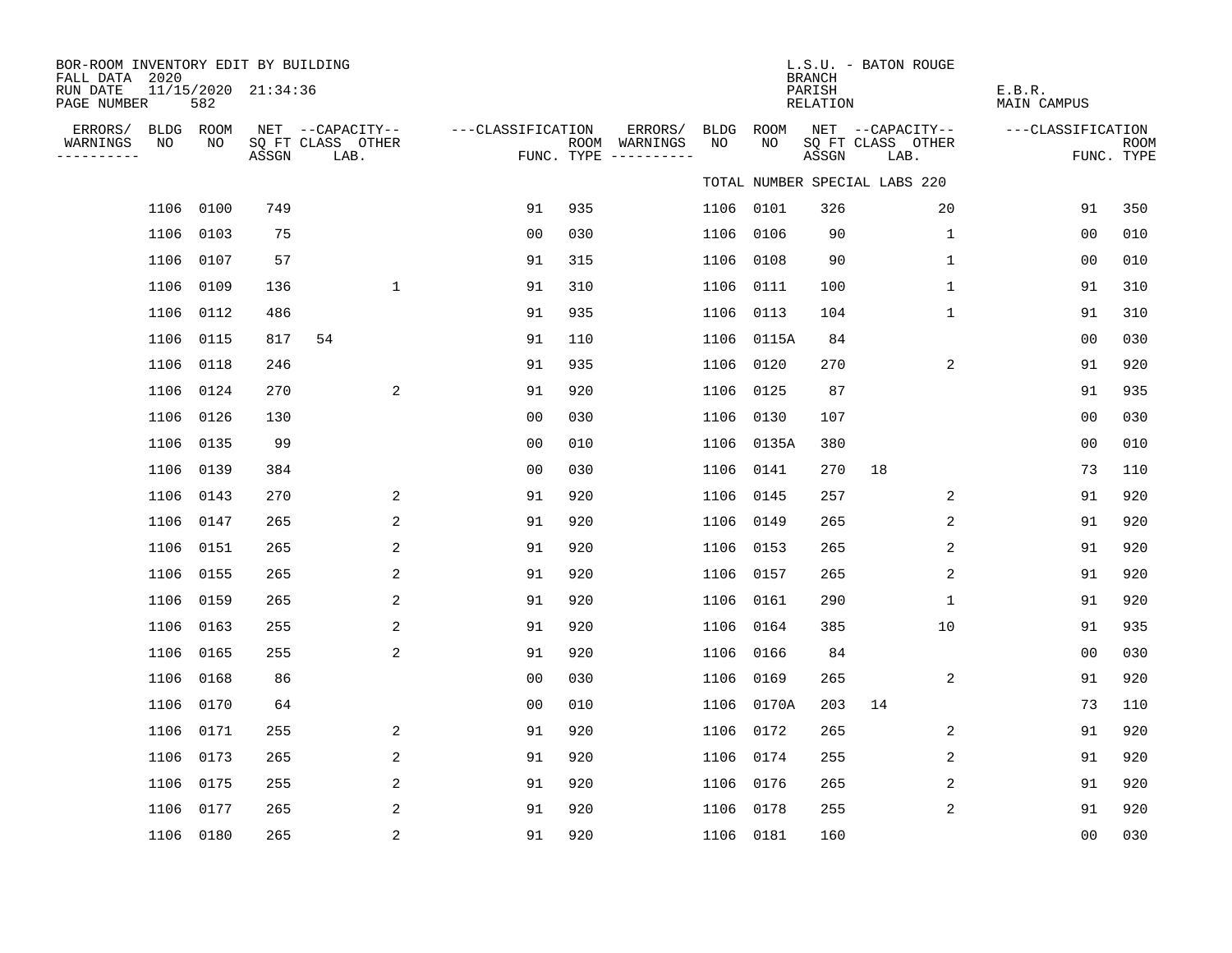| BOR-ROOM INVENTORY EDIT BY BUILDING<br>FALL DATA 2020 |           |       |                     |                           |                   |     |                                      |             |             | <b>BRANCH</b>             | L.S.U. - BATON ROUGE      |                              |                           |
|-------------------------------------------------------|-----------|-------|---------------------|---------------------------|-------------------|-----|--------------------------------------|-------------|-------------|---------------------------|---------------------------|------------------------------|---------------------------|
| RUN DATE<br>PAGE NUMBER                               |           | 583   | 11/15/2020 21:34:36 |                           |                   |     |                                      |             |             | PARISH<br><b>RELATION</b> |                           | E.B.R.<br><b>MAIN CAMPUS</b> |                           |
| ERRORS/                                               | BLDG ROOM |       |                     | NET --CAPACITY--          | ---CLASSIFICATION |     | ERRORS/                              | <b>BLDG</b> | <b>ROOM</b> |                           | NET --CAPACITY--          | ---CLASSIFICATION            |                           |
| WARNINGS<br>----------                                | NO        | NO    | ASSGN               | SQ FT CLASS OTHER<br>LAB. |                   |     | ROOM WARNINGS<br>FUNC. TYPE $------$ | NO          | NO          | ASSGN                     | SQ FT CLASS OTHER<br>LAB. |                              | <b>ROOM</b><br>FUNC. TYPE |
|                                                       | 1106      | 0182  | 265                 | 2                         | 91                | 920 |                                      | 1106        | 0183        | 395                       | 2                         | 91                           | 920                       |
|                                                       | 1106      | 0184  | 265                 | 2                         | 91                | 920 |                                      |             | 1106 0187   | 280                       | 1                         | 91                           | 920                       |
|                                                       | 1106      | 0189  | 255                 | 2                         | 91                | 920 |                                      | 1106        | 0191        | 255                       | 2                         | 91                           | 920                       |
|                                                       | 1106      | 0193  | 265                 | 2                         | 91                | 920 |                                      |             | 1106 0195   | 255                       | 2                         | 91                           | 920                       |
|                                                       | 1106      | 0197  | 265                 | $\overline{c}$            | 91                | 920 |                                      |             | 1106 0199   | 255                       | 2                         | 91                           | 920                       |
|                                                       | 1106      | 0200  | 400                 | 2                         | 91                | 920 |                                      |             | 1106 0202   | 280                       | 2                         | 91                           | 920                       |
|                                                       | 1106      | 0204  | 270                 |                           | 91                | 935 |                                      | 1106        | 0205        | 101                       |                           | 91                           | 935                       |
|                                                       | 1106      | 0207  | 75                  |                           | 0 <sub>0</sub>    | 030 |                                      |             | 1106 0211   | 98                        |                           | 0 <sub>0</sub>               | 030                       |
|                                                       | 1106      | 0212  | 260                 | 2                         | 91                | 920 |                                      | 1106        | 0213        | 260                       | 2                         | 91                           | 920                       |
|                                                       | 1106      | 0214  | 260                 | 2                         | 91                | 920 |                                      |             | 1106 0215   | 260                       | 2                         | 91                           | 920                       |
|                                                       | 1106      | 0216  | 260                 | 2                         | 91                | 920 |                                      | 1106        | 0217        | 260                       | 2                         | 91                           | 920                       |
|                                                       | 1106      | 0218  | 260                 | 2                         | 91                | 920 |                                      |             | 1106 0219   | 260                       | 2                         | 91                           | 920                       |
|                                                       | 1106      | 0224  | 260                 | 2                         | 91                | 920 |                                      | 1106        | 0225        | 330                       | $\mathbf 1$               | 91                           | 920                       |
|                                                       | 1106      | 0226  | 260                 | 2                         | 91                | 920 |                                      | 1106        | 0233        | 120                       | 8                         | 73                           | 110                       |
|                                                       | 1106      | 0233A | 215                 | 14                        | 73                | 110 |                                      | 1106        | 0237        | 255                       | 2                         | 91                           | 920                       |
|                                                       | 1106      | 0239  | 260                 | 2                         | 91                | 920 |                                      |             | 1106 0241   | 260                       | 2                         | 91                           | 920                       |
|                                                       | 1106      | 0243  | 270                 | 2                         | 91                | 920 |                                      | 1106        | 0245        | 257                       | 2                         | 91                           | 920                       |
|                                                       | 1106      | 0247  | 265                 | 2                         | 91                | 920 |                                      | 1106        | 0249        | 265                       | 2                         | 91                           | 920                       |
|                                                       | 1106      | 0251  | 265                 | 2                         | 91                | 920 |                                      | 1106        | 0253        | 265                       | 2                         | 91                           | 920                       |
|                                                       | 1106      | 0255  | 265                 | 2                         | 91                | 920 |                                      | 1106        | 0257        | 265                       | 2                         | 91                           | 920                       |
|                                                       | 1106      | 0259  | 265                 | 2                         | 91                | 920 |                                      | 1106        | 0261        | 280                       | 1                         | 91                           | 920                       |
|                                                       | 1106      | 0263  | 255                 | 2                         | 91                | 920 |                                      | 1106        | 0264        | 385                       | 10                        | 91                           | 935                       |
|                                                       | 1106      | 0265  | 255                 | 2                         | 91                | 920 |                                      | 1106        | 0266        | 84                        |                           | 00                           | 030                       |
|                                                       | 1106      | 0268  | 86                  |                           | 0 <sub>0</sub>    | 030 |                                      | 1106        | 0269        | 265                       | 2                         | 91                           | 920                       |
|                                                       | 1106      | 0270  | 64                  |                           | 0 <sub>0</sub>    | 010 |                                      |             | 1106 0270A  | 203                       |                           | 91                           | 935                       |
|                                                       | 1106 0271 |       | 255                 | 2                         | 91                | 920 |                                      |             | 1106 0272   | 265                       | 2                         | 91                           | 920                       |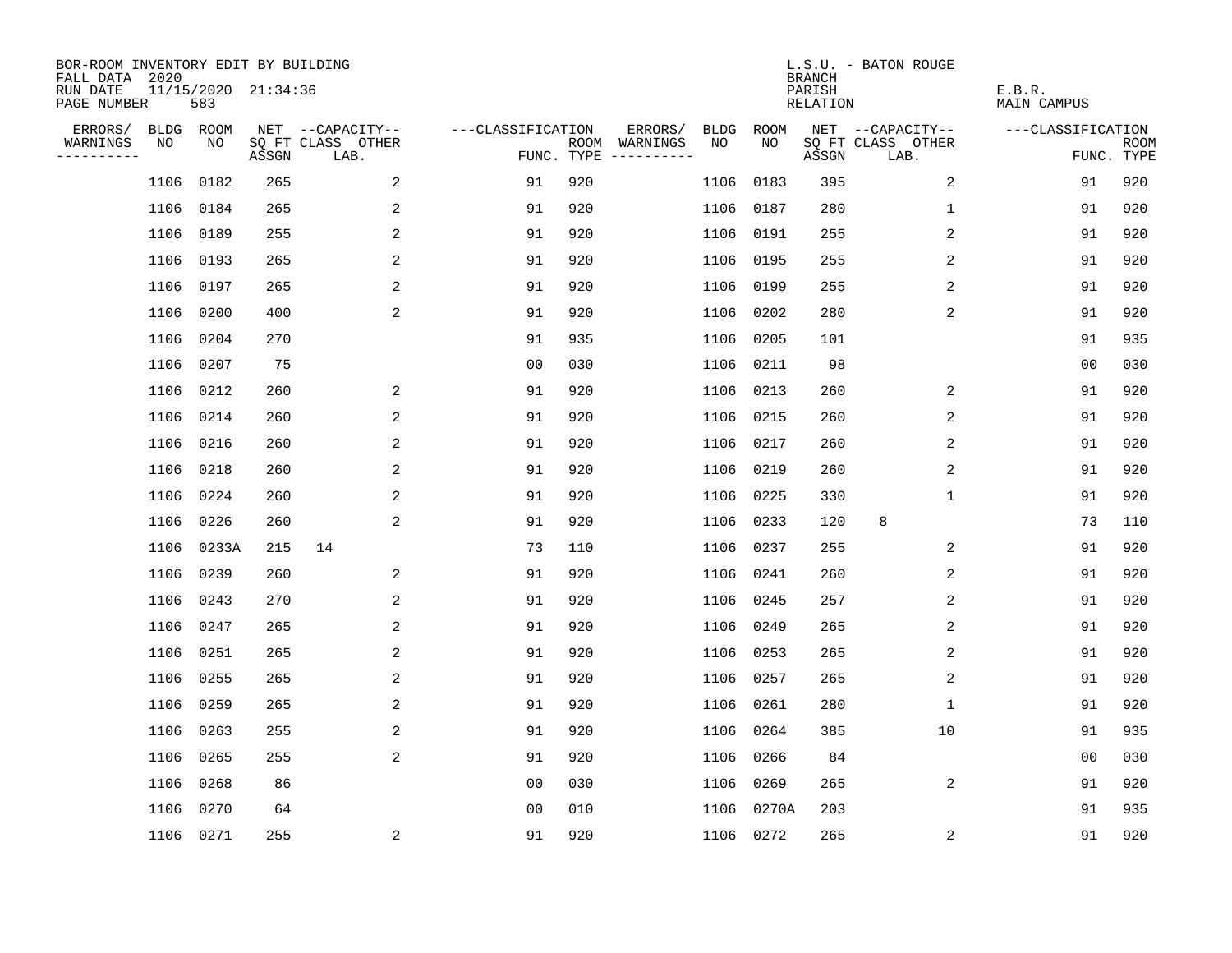| BOR-ROOM INVENTORY EDIT BY BUILDING<br>FALL DATA 2020 |           |           |                     |                           |                   |     |                                      |             |             | <b>BRANCH</b>             | L.S.U. - BATON ROUGE      |                              |                           |
|-------------------------------------------------------|-----------|-----------|---------------------|---------------------------|-------------------|-----|--------------------------------------|-------------|-------------|---------------------------|---------------------------|------------------------------|---------------------------|
| RUN DATE<br>PAGE NUMBER                               |           | 584       | 11/15/2020 21:34:36 |                           |                   |     |                                      |             |             | PARISH<br><b>RELATION</b> |                           | E.B.R.<br><b>MAIN CAMPUS</b> |                           |
| ERRORS/                                               |           | BLDG ROOM |                     | NET --CAPACITY--          | ---CLASSIFICATION |     | ERRORS/                              | <b>BLDG</b> | <b>ROOM</b> |                           | NET --CAPACITY--          | ---CLASSIFICATION            |                           |
| WARNINGS<br>----------                                | NO        | NO        | ASSGN               | SQ FT CLASS OTHER<br>LAB. |                   |     | ROOM WARNINGS<br>FUNC. TYPE $------$ | NO          | NO          | ASSGN                     | SQ FT CLASS OTHER<br>LAB. |                              | <b>ROOM</b><br>FUNC. TYPE |
|                                                       | 1106      | 0273      | 265                 | 2                         | 91                | 920 |                                      | 1106        | 0274        | 255                       | 2                         | 91                           | 920                       |
|                                                       | 1106      | 0275      | 255                 | 2                         | 91                | 920 |                                      | 1106        | 0276        | 265                       | 2                         | 91                           | 920                       |
|                                                       | 1106      | 0277      | 265                 | 2                         | 91                | 920 |                                      | 1106        | 0278        | 255                       | 2                         | 91                           | 920                       |
|                                                       | 1106      | 0280      | 265                 | 2                         | 91                | 920 |                                      |             | 1106 0281   | 160                       |                           | 00                           | 030                       |
|                                                       | 1106      | 0282      | 265                 | 2                         | 91                | 920 |                                      | 1106        | 0283        | 395                       | 2                         | 91                           | 920                       |
|                                                       | 1106      | 0284      | 265                 | 2                         | 91                | 920 |                                      |             | 1106 0287   | 280                       | $\mathbf{1}$              | 91                           | 920                       |
|                                                       | 1106      | 0289      | 255                 | 2                         | 91                | 920 |                                      |             | 1106 0291   | 255                       | 2                         | 91                           | 920                       |
|                                                       | 1106      | 0293      | 265                 | 2                         | 91                | 920 |                                      |             | 1106 0295   | 255                       | 2                         | 91                           | 920                       |
|                                                       | 1106      | 0297      | 265                 | 2                         | 91                | 920 |                                      | 1106        | 0299        | 255                       | 2                         | 91                           | 920                       |
|                                                       | 1106      | 0300      | 400                 | 2                         | 91                | 950 |                                      | 1106        | 0302        | 280                       | 2                         | 91                           | 920                       |
|                                                       | 1106      | 0303      | 160                 |                           | 0 <sub>0</sub>    | 030 |                                      | 1106        | 0303A       | 86                        |                           | 0 <sub>0</sub>               | 030                       |
|                                                       | 1106      | 0303B     | 50                  |                           | 0 <sub>0</sub>    | 030 |                                      | 1106        | 0304        | 270                       |                           | 91                           | 935                       |
|                                                       | 1106      | 0312      | 260                 | 2                         | 91                | 920 |                                      | 1106        | 0313        | 260                       | 2                         | 91                           | 920                       |
|                                                       | 1106      | 0314      | 260                 | 2                         | 91                | 920 |                                      | 1106        | 0315        | 260                       | 2                         | 91                           | 920                       |
|                                                       | 1106      | 0316      | 260                 | 2                         | 91                | 920 |                                      | 1106        | 0317        | 260                       | 2                         | 91                           | 920                       |
|                                                       | 1106      | 0318      | 260                 | 2                         | 91                | 920 |                                      | 1106        | 0319        | 260                       | 2                         | 91                           | 920                       |
|                                                       | 1106      | 0324      | 260                 | 2                         | 91                | 920 |                                      | 1106        | 0325        | 330                       | 1                         | 91                           | 920                       |
|                                                       | 1106      | 0326      | 260                 | 2                         | 91                | 920 |                                      |             | 1106 0333   | 120                       |                           | 0 <sub>0</sub>               | 010                       |
|                                                       | 1106      | 0333A     | 215                 |                           | 91                | 935 |                                      |             | 1106 0337   | 255                       | 2                         | 91                           | 920                       |
|                                                       | 1106      | 0339      | 260                 | 2                         | 91                | 920 |                                      | 1106 0341   |             | 260                       | 2                         | 91                           | 920                       |
|                                                       | 1106      | 0343      | 270                 | 2                         | 91                | 920 |                                      |             | 1106 0345   | 257                       | 2                         | 91                           | 920                       |
|                                                       | 1106      | 0347      | 265                 | 2                         | 91                | 920 |                                      | 1106        | 0349        | 265                       | 2                         | 91                           | 920                       |
|                                                       | 1106      | 0351      | 265                 | 2                         | 91                | 920 |                                      | 1106        | 0353        | 265                       | 2                         | 91                           | 920                       |
|                                                       | 1106      | 0355      | 265                 | 2                         | 91                | 920 |                                      |             | 1106 0357   | 265                       | 2                         | 91                           | 920                       |
|                                                       | 1106      | 0359      | 265                 | 2                         | 91                | 920 |                                      |             | 1106 0361   | 265                       | 2                         | 91                           | 920                       |
|                                                       | 1106 0363 |           | 280                 | $\mathbf{1}$              | 91                | 920 |                                      |             | 1106 0364   | 385                       | 10                        | 91                           | 935                       |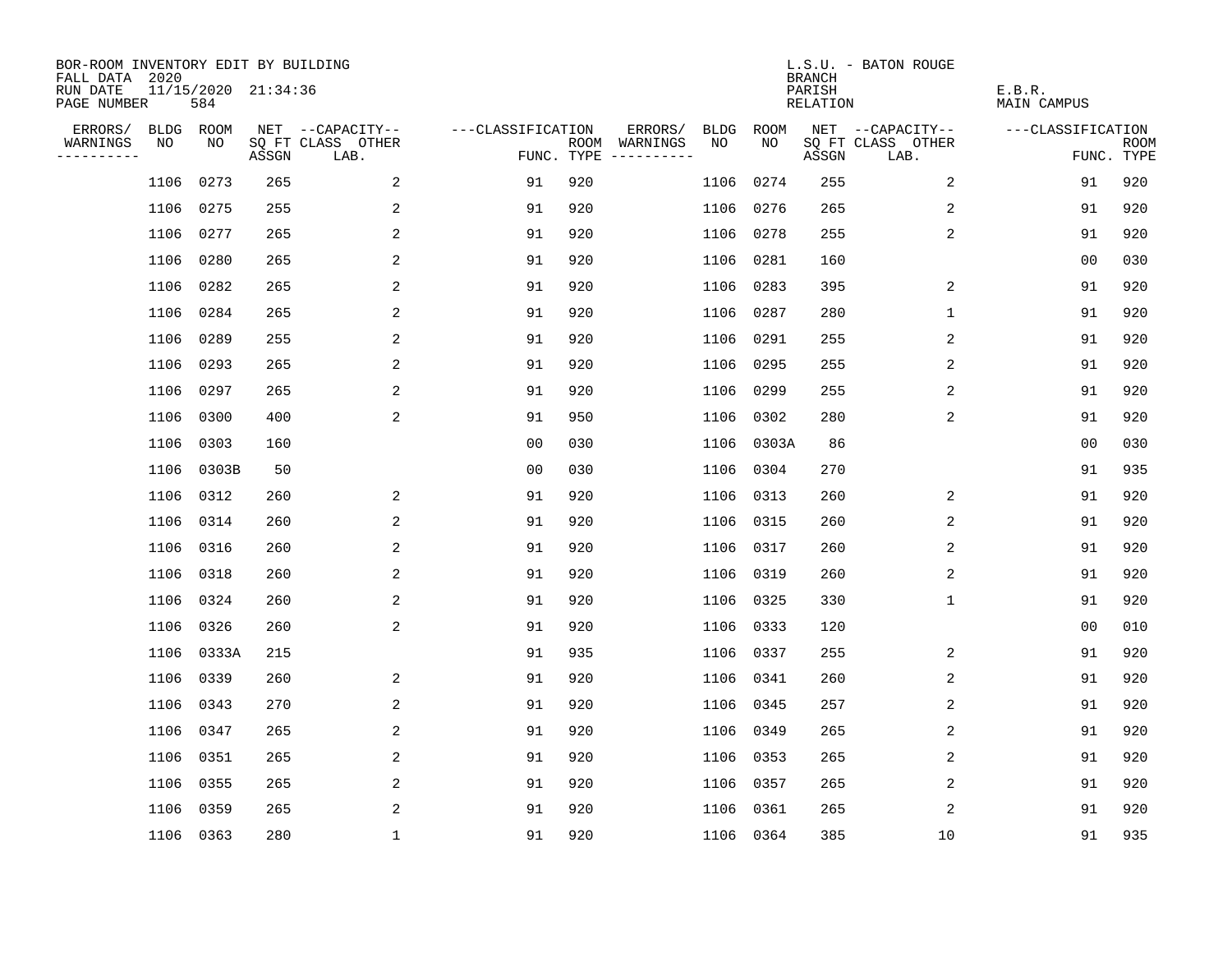| BOR-ROOM INVENTORY EDIT BY BUILDING<br>FALL DATA 2020 |           |                            |       |                           |                   |            |               |           |       | <b>BRANCH</b>      | L.S.U. - BATON ROUGE      |                       |                           |
|-------------------------------------------------------|-----------|----------------------------|-------|---------------------------|-------------------|------------|---------------|-----------|-------|--------------------|---------------------------|-----------------------|---------------------------|
| RUN DATE<br>PAGE NUMBER                               |           | 11/15/2020 21:34:36<br>585 |       |                           |                   |            |               |           |       | PARISH<br>RELATION |                           | E.B.R.<br>MAIN CAMPUS |                           |
| ERRORS/                                               | BLDG      | ROOM                       |       | NET --CAPACITY--          | ---CLASSIFICATION |            | ERRORS/       | BLDG      | ROOM  |                    | NET --CAPACITY--          | ---CLASSIFICATION     |                           |
| WARNINGS<br>----------                                | NO        | NO                         | ASSGN | SQ FT CLASS OTHER<br>LAB. |                   | FUNC. TYPE | ROOM WARNINGS | NO.       | NO.   | ASSGN              | SQ FT CLASS OTHER<br>LAB. |                       | <b>ROOM</b><br>FUNC. TYPE |
|                                                       | 1106      | 0365                       | 255   | 2                         | 91                | 920        |               | 1106      | 0366  | 84                 |                           | 0 <sub>0</sub>        | 030                       |
|                                                       | 1106      | 0367                       | 255   | 2                         | 91                | 920        |               | 1106      | 0368  | 86                 |                           | 0 <sub>0</sub>        | 030                       |
|                                                       | 1106      | 0369                       | 265   | 2                         | 91                | 920        |               | 1106      | 0370  | 64                 |                           | 0 <sub>0</sub>        | 010                       |
|                                                       |           | 1106 0370A                 | 203   |                           | 91                | 935        |               | 1106      | 0371  | 255                | 2                         | 91                    | 920                       |
|                                                       | 1106      | 0372                       | 265   | 2                         | 91                | 920        |               | 1106      | 0373  | 265                | 2                         | 91                    | 920                       |
|                                                       | 1106 0374 |                            | 255   | 2                         | 91                | 920        |               | 1106      | 0375  | 255                | 2                         | 91                    | 920                       |
|                                                       | 1106      | 0376                       | 265   | 2                         | 91                | 920        |               | 1106      | 0377  | 265                | 2                         | 91                    | 920                       |
|                                                       |           | 1106 0378                  | 255   | 2                         | 91                | 920        |               | 1106      | 0380  | 265                | 2                         | 91                    | 920                       |
|                                                       | 1106      | 0381                       | 160   |                           | 0 <sub>0</sub>    | 030        |               | 1106      | 0382  | 265                | 2                         | 91                    | 920                       |
|                                                       | 1106 0383 |                            | 395   | 2                         | 91                | 920        |               | 1106      | 0384  | 265                | 2                         | 91                    | 920                       |
|                                                       | 1106      | 0385                       | 280   | $\mathbf 1$               | 91                | 920        |               | 1106      | 0387  | 255                | 2                         | 91                    | 920                       |
|                                                       | 1106 0389 |                            | 255   | 2                         | 91                | 920        |               | 1106      | 0391  | 265                | 2                         | 91                    | 920                       |
|                                                       | 1106      | 0393                       | 255   | 2                         | 91                | 920        |               | 1106      | 0395  | 265                | 2                         | 91                    | 920                       |
|                                                       |           | 1106 0397                  | 255   | 2                         | 91                | 920        |               | 1106      | 0399  | 255                | 2                         | 91                    | 920                       |
|                                                       | 1106      | 0400                       | 400   | 2                         | 91                | 920        |               | 1106      | 0402  | 280                | 2                         | 91                    | 920                       |
|                                                       | 1106      | 0403                       | 160   |                           | 0 <sub>0</sub>    | 030        |               | 1106      | 0403A | 86                 |                           | 0 <sub>0</sub>        | 030                       |
|                                                       | 1106      | 0403B                      | 50    |                           | 0 <sub>0</sub>    | 030        |               | 1106      | 0404  | 270                | 2                         | 91                    | 920                       |
|                                                       |           | 1106 0412                  | 260   | 2                         | 91                | 920        |               | 1106      | 0413  | 260                | 2                         | 91                    | 920                       |
|                                                       | 1106      | 0414                       | 260   | 2                         | 91                | 920        |               | 1106      | 0415  | 260                | 2                         | 91                    | 920                       |
|                                                       | 1106      | 0416                       | 260   | 2                         | 91                | 920        |               | 1106      | 0417  | 260                | 2                         | 91                    | 920                       |
|                                                       | 1106      | 0418                       | 260   | 2                         | 91                | 920        |               | 1106      | 0419  | 260                | 2                         | 91                    | 920                       |
|                                                       | 1106      | 0424                       | 260   | 2                         | 91                | 920        |               | 1106      | 0425  | 330                | $\mathbf 1$               | 91                    | 920                       |
|                                                       | 1106      | 0426                       | 260   | 2                         | 91                | 920        |               | 1106      | 0433  | 120                |                           | 0 <sub>0</sub>        | 010                       |
|                                                       | 1106      | 0433A                      | 215   |                           | 91                | 935        |               | 1106      | 0436A | 215                | 2                         | 91                    | 920                       |
|                                                       | 1106      | 0437                       | 255   | 2                         | 91                | 920        |               | 1106      | 0439  | 260                | 2                         | 91                    | 920                       |
|                                                       |           | 1106 0441                  | 260   | $\overline{a}$            | 91                | 920        |               | 1106 0443 |       | 270                | $\sqrt{2}$                | 91                    | 920                       |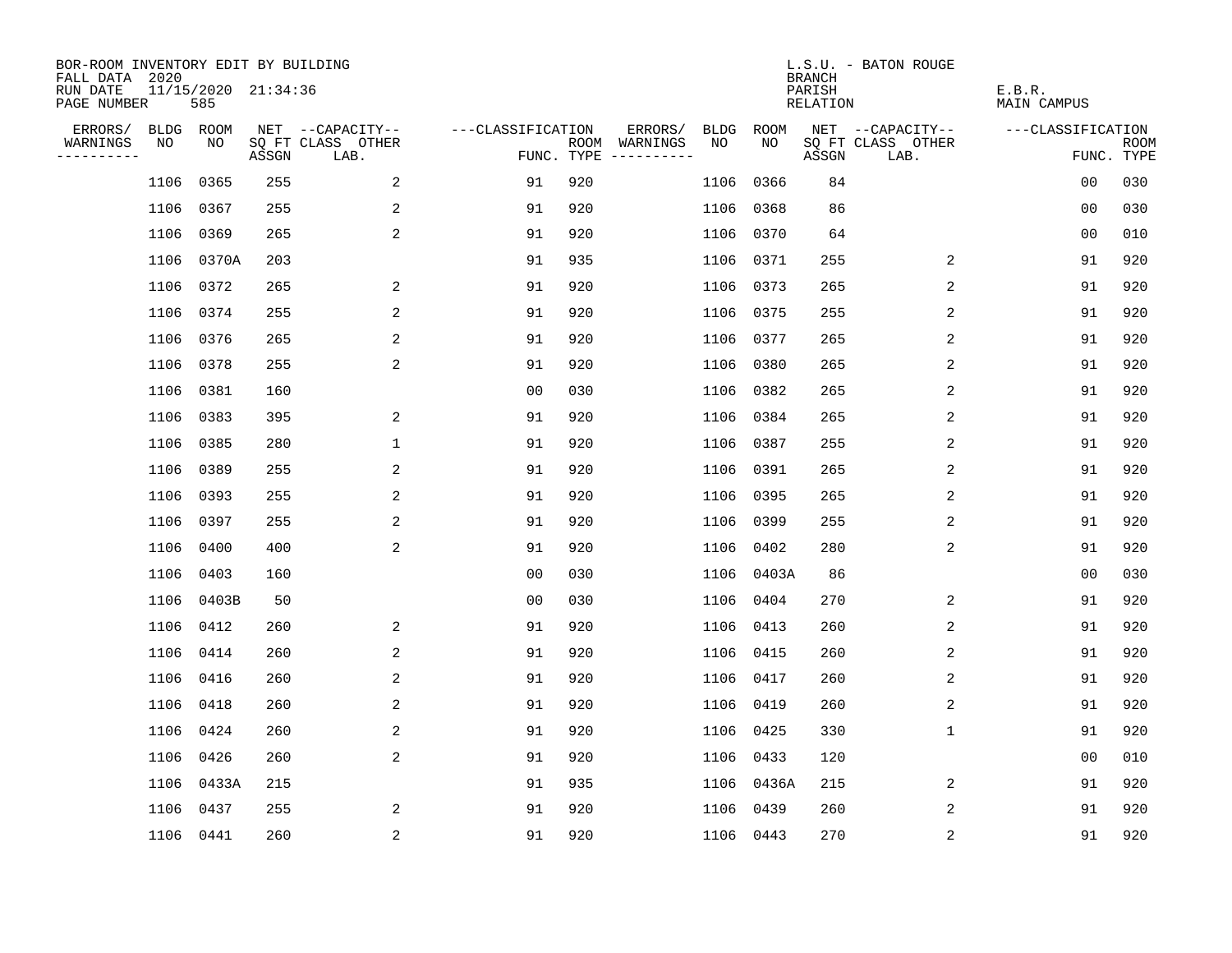| BOR-ROOM INVENTORY EDIT BY BUILDING<br>FALL DATA 2020 |                            |       |                           |                   |     |                                      |             |             | <b>BRANCH</b>             | L.S.U. - BATON ROUGE      |                              |                           |
|-------------------------------------------------------|----------------------------|-------|---------------------------|-------------------|-----|--------------------------------------|-------------|-------------|---------------------------|---------------------------|------------------------------|---------------------------|
| RUN DATE<br>PAGE NUMBER                               | 11/15/2020 21:34:36<br>586 |       |                           |                   |     |                                      |             |             | PARISH<br><b>RELATION</b> |                           | E.B.R.<br><b>MAIN CAMPUS</b> |                           |
| ERRORS/                                               | BLDG ROOM                  |       | NET --CAPACITY--          | ---CLASSIFICATION |     | ERRORS/                              | <b>BLDG</b> | <b>ROOM</b> |                           | NET --CAPACITY--          | ---CLASSIFICATION            |                           |
| NO<br>WARNINGS<br>----------                          | NO                         | ASSGN | SQ FT CLASS OTHER<br>LAB. |                   |     | ROOM WARNINGS<br>FUNC. TYPE $------$ | NO          | NO          | ASSGN                     | SQ FT CLASS OTHER<br>LAB. |                              | <b>ROOM</b><br>FUNC. TYPE |
| 1106                                                  | 0445                       | 257   | 2                         | 91                | 920 |                                      | 1106        | 0447        | 265                       | 2                         | 91                           | 920                       |
|                                                       | 1106<br>0449               | 265   | 2                         | 91                | 920 |                                      | 1106        | 0451        | 265                       | 2                         | 91                           | 920                       |
| 1106                                                  | 0453                       | 265   | 2                         | 91                | 920 |                                      | 1106        | 0455        | 265                       | 2                         | 91                           | 920                       |
|                                                       | 1106 0457                  | 265   | 2                         | 91                | 920 |                                      | 1106        | 0459        | 265                       | 2                         | 91                           | 920                       |
| 1106                                                  | 0461                       | 265   | 2                         | 91                | 920 |                                      | 1106        | 0463        | 280                       | $\mathbf 1$               | 91                           | 920                       |
|                                                       | 1106 0464                  | 385   | 10                        | 91                | 935 |                                      |             | 1106 0465   | 255                       | 2                         | 91                           | 920                       |
| 1106                                                  | 0466                       | 84    |                           | 0 <sub>0</sub>    | 030 |                                      |             | 1106 0467   | 255                       | 2                         | 91                           | 920                       |
|                                                       | 1106 0468                  | 86    |                           | 0 <sub>0</sub>    | 030 |                                      | 1106        | 0469        | 265                       | 2                         | 91                           | 920                       |
|                                                       | 1106<br>0470               | 64    |                           | 0 <sub>0</sub>    | 010 |                                      | 1106        | 0470A       | 203                       |                           | 91                           | 935                       |
|                                                       | 1106 0471                  | 255   | 2                         | 91                | 920 |                                      | 1106        | 0472        | 265                       | 2                         | 91                           | 920                       |
|                                                       | 1106 0473                  | 265   | 2                         | 91                | 920 |                                      | 1106        | 0474        | 255                       | 2                         | 91                           | 920                       |
|                                                       | 1106 0475                  | 255   | 2                         | 91                | 920 |                                      | 1106        | 0476        | 265                       | 2                         | 91                           | 920                       |
| 1106                                                  | 0477                       | 265   | 2                         | 91                | 920 |                                      | 1106        | 0478        | 255                       | 2                         | 91                           | 920                       |
|                                                       | 1106 0480                  | 265   | 2                         | 91                | 920 |                                      | 1106        | 0481        | 160                       |                           | 00                           | 030                       |
|                                                       | 1106<br>0482               | 265   | 2                         | 91                | 920 |                                      | 1106        | 0483        | 395                       | 2                         | 91                           | 920                       |
|                                                       | 1106<br>0484               | 265   | 2                         | 91                | 920 |                                      | 1106        | 0485        | 280                       | 1                         | 91                           | 920                       |
| 1106                                                  | 0487                       | 255   | 2                         | 91                | 920 |                                      | 1106        | 0489        | 255                       | 2                         | 91                           | 920                       |
| 1106                                                  | 0491                       | 265   | 2                         | 91                | 920 |                                      | 1106        | 0493        | 255                       | 2                         | 91                           | 920                       |
|                                                       | 1106 0495                  | 265   | 2                         | 91                | 920 |                                      |             | 1106 0497   | 255                       | 2                         | 91                           | 920                       |
|                                                       | 1106 0499                  | 255   | $\overline{a}$            | 91                | 920 |                                      |             | 1106 C0100  | 600                       |                           | 0 <sub>0</sub>               | 020                       |
|                                                       | 1106 C0100A                | 170   |                           | 0 <sub>0</sub>    | 020 |                                      |             | 1106 C0100B | 290                       |                           | 0 <sub>0</sub>               | 020                       |
|                                                       | 1106 C0101                 | 570   |                           | 0 <sub>0</sub>    | 020 |                                      |             | 1106 C0102  | 175                       |                           | 0 <sub>0</sub>               | 020                       |
|                                                       | 1106 C0103                 | 623   |                           | 0 <sub>0</sub>    | 020 |                                      |             | 1106 C0103A | 526                       |                           | 0 <sub>0</sub>               | 020                       |
|                                                       | 1106 C0104                 | 697   |                           | 0 <sub>0</sub>    | 020 |                                      |             | 1106 C0105  | 196                       |                           | 0 <sub>0</sub>               | 020                       |
|                                                       | 1106 C0106                 | 820   |                           | 0 <sub>0</sub>    | 020 |                                      |             | 1106 C0200  | 600                       |                           | 0 <sub>0</sub>               | 020                       |
|                                                       | 1106 C0200A                | 170   |                           | 0 <sub>0</sub>    | 020 |                                      |             | 1106 C0200B | 290                       |                           | 00                           | 020                       |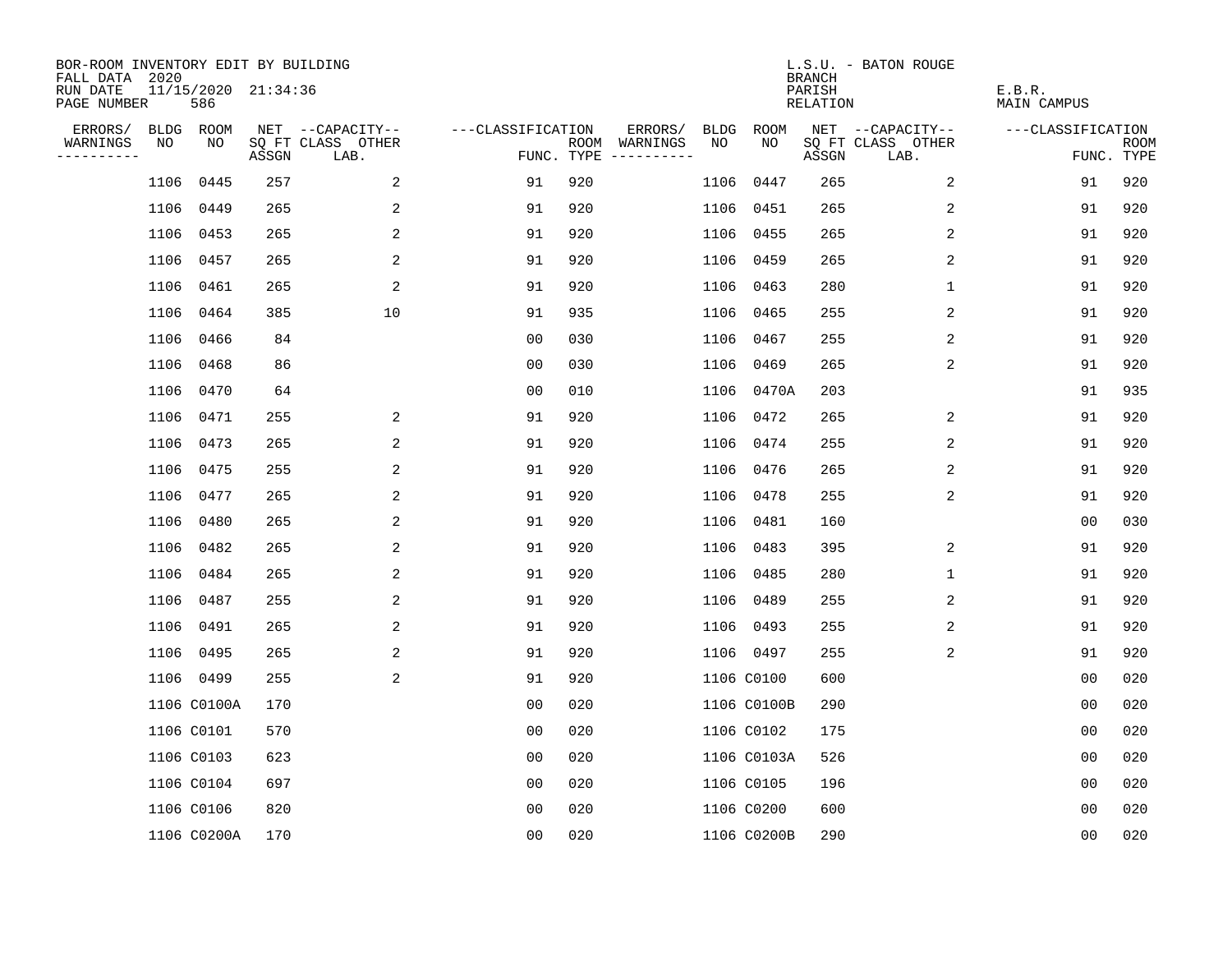| BOR-ROOM INVENTORY EDIT BY BUILDING                              |     |       |                           |                   |                                      |         |             |             |                                     | L.S.U. - BATON ROUGE      |                              |                           |
|------------------------------------------------------------------|-----|-------|---------------------------|-------------------|--------------------------------------|---------|-------------|-------------|-------------------------------------|---------------------------|------------------------------|---------------------------|
| FALL DATA 2020<br>11/15/2020 21:34:36<br>RUN DATE<br>PAGE NUMBER | 587 |       |                           |                   |                                      |         |             |             | <b>BRANCH</b><br>PARISH<br>RELATION |                           | E.B.R.<br><b>MAIN CAMPUS</b> |                           |
| ERRORS/<br>BLDG ROOM                                             |     |       | NET --CAPACITY--          | ---CLASSIFICATION |                                      | ERRORS/ | <b>BLDG</b> | <b>ROOM</b> |                                     | NET --CAPACITY--          | ---CLASSIFICATION            |                           |
| WARNINGS<br>NO<br>----------                                     | NO  | ASSGN | SQ FT CLASS OTHER<br>LAB. |                   | ROOM WARNINGS<br>FUNC. TYPE $------$ | NO      |             | NO          | ASSGN                               | SQ FT CLASS OTHER<br>LAB. |                              | <b>ROOM</b><br>FUNC. TYPE |
| 1106 C0201                                                       |     | 570   |                           | 00                | 020                                  |         |             | 1106 C0202  | 210                                 |                           | 0 <sub>0</sub>               | 020                       |
| 1106 C0203                                                       |     | 623   |                           | 0 <sub>0</sub>    | 020                                  |         |             | 1106 C0203A | 536                                 |                           | 0 <sub>0</sub>               | 020                       |
| 1106 C0203B                                                      |     | 136   |                           | 0 <sub>0</sub>    | 020                                  |         |             | 1106 C0204  | 697                                 |                           | 0 <sub>0</sub>               | 020                       |
| 1106 C0205                                                       |     | 196   |                           | 0 <sub>0</sub>    | 020                                  |         |             | 1106 C0206  | 820                                 |                           | 0 <sub>0</sub>               | 020                       |
| 1106 C0300                                                       |     | 600   |                           | 0 <sub>0</sub>    | 020                                  |         |             | 1106 C0301  | 570                                 |                           | 00                           | 020                       |
| 1106 C0302                                                       |     | 210   |                           | 0 <sub>0</sub>    | 020                                  |         |             | 1106 C0303  | 623                                 |                           | 0 <sub>0</sub>               | 020                       |
| 1106 C0303A                                                      |     | 536   |                           | 0 <sub>0</sub>    | 020                                  |         |             | 1106 C0304  | 697                                 |                           | 0 <sub>0</sub>               | 020                       |
| 1106 C0305                                                       |     | 196   |                           | 0 <sub>0</sub>    | 020                                  |         |             | 1106 C0306  | 820                                 |                           | 0 <sub>0</sub>               | 020                       |
| 1106 C0400                                                       |     | 600   |                           | 0 <sub>0</sub>    | 020                                  |         |             | 1106 C0401  | 570                                 |                           | 0 <sub>0</sub>               | 020                       |
| 1106 C0402                                                       |     | 210   |                           | 0 <sub>0</sub>    | 020                                  |         |             | 1106 C0403  | 623                                 |                           | 0 <sub>0</sub>               | 020                       |
| 1106 C0404                                                       |     | 697   |                           | 00                | 020                                  |         |             | 1106 C0405  | 196                                 |                           | 0 <sub>0</sub>               | 020                       |
| 1106 C0406                                                       |     | 820   |                           | 0 <sub>0</sub>    | 020                                  |         |             | 1106 E1001  | 65                                  |                           | 0 <sub>0</sub>               | 020                       |
| 1106 E2001                                                       |     | 65    |                           | 00                | 020                                  |         |             | 1106 E3001  | 65                                  |                           | 0 <sub>0</sub>               | 020                       |
| 1106 E4001                                                       |     | 65    |                           | 00                | 020                                  |         |             | 1106 S1001  | 168                                 |                           | 0 <sub>0</sub>               | 020                       |
| 1106 S1002                                                       |     | 350   |                           | 00                | 020                                  |         |             | 1106 S1003  | 202                                 |                           | 0 <sub>0</sub>               | 020                       |
| 1106 S1004                                                       |     | 170   |                           | 0 <sub>0</sub>    | 020                                  |         |             | 1106 S2001  | 168                                 |                           | 0 <sub>0</sub>               | 020                       |
| 1106 S2002                                                       |     | 350   |                           | 0 <sub>0</sub>    | 020                                  |         |             | 1106 S2003  | 202                                 |                           | 0 <sub>0</sub>               | 020                       |
| 1106 S2004                                                       |     | 170   |                           | 0 <sub>0</sub>    | 020                                  |         |             | 1106 S3001  | 168                                 |                           | 0 <sub>0</sub>               | 020                       |
| 1106 S3002                                                       |     | 350   |                           | 0 <sub>0</sub>    | 020                                  |         |             | 1106 S3003  | 202                                 |                           | 0 <sub>0</sub>               | 020                       |
| 1106 S3004                                                       |     | 170   |                           | 00                | 020                                  |         |             | 1106 S4001  | 168                                 |                           | 0 <sub>0</sub>               | 020                       |
| 1106 S4002                                                       |     | 350   |                           | 0 <sub>0</sub>    | 020                                  |         |             | 1106 S4003  | 202                                 |                           | 0 <sub>0</sub>               | 020                       |
| 1106 S4004                                                       |     | 170   |                           | 0 <sub>0</sub>    | 020                                  |         |             | 1106 0135A1 | 10                                  |                           | 0 <sub>0</sub>               | 030                       |
| 1106 0170A1                                                      |     | 24    | 2                         | 73                | 110                                  |         |             | 1106 0233A1 | 25                                  | 2                         | 73                           | 110                       |
| 1106 0233A2                                                      |     | 50    |                           | 0 <sub>0</sub>    | 030                                  |         |             | 1106 0270A1 | 24                                  |                           | 91                           | 935                       |
| 1106 0333A1                                                      |     | 25    |                           | 91                | 935                                  |         |             | 1106 0333A2 | 50                                  |                           | 0 <sub>0</sub>               | 030                       |
| 1106 0370A1                                                      |     | 24    |                           | 91                | 935                                  |         |             | 1106 0433A1 | 25                                  |                           | 91                           | 935                       |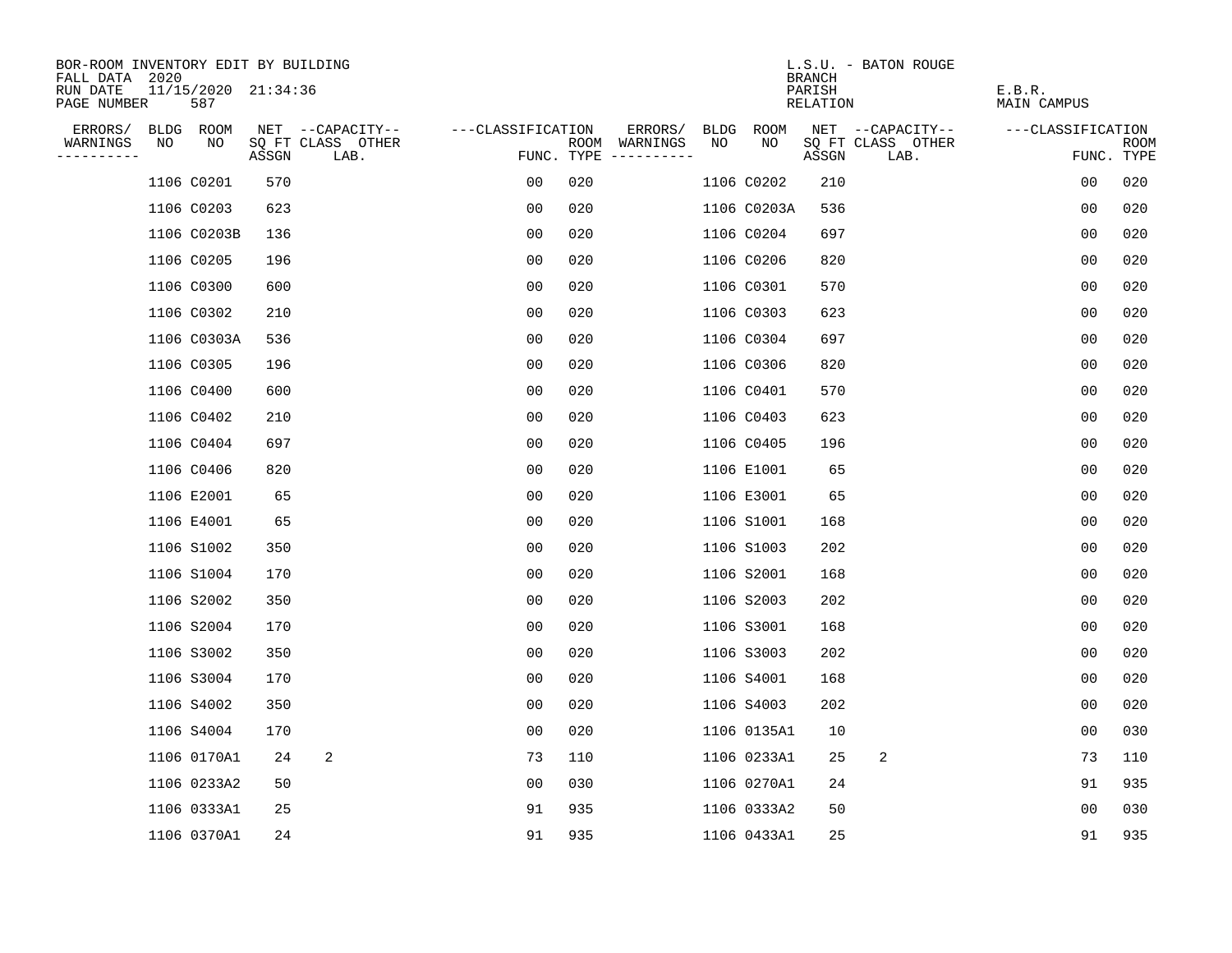| BOR-ROOM INVENTORY EDIT BY BUILDING<br>FALL DATA 2020<br>RUN DATE |      | 11/15/2020 21:34:36 |       |                                       |                   |     |                          |      |                 | <b>BRANCH</b><br>PARISH                                | L.S.U. - BATON ROUGE                                                                                                                                | E.B.R.                      |            |
|-------------------------------------------------------------------|------|---------------------|-------|---------------------------------------|-------------------|-----|--------------------------|------|-----------------|--------------------------------------------------------|-----------------------------------------------------------------------------------------------------------------------------------------------------|-----------------------------|------------|
| PAGE NUMBER                                                       |      | 588                 |       |                                       |                   |     |                          |      |                 | RELATION                                               |                                                                                                                                                     | MAIN CAMPUS                 |            |
| ERRORS/<br>WARNINGS                                               | NO   | BLDG ROOM<br>NO     |       | NET --CAPACITY--<br>SQ FT CLASS OTHER | ---CLASSIFICATION |     | ERRORS/<br>ROOM WARNINGS | NO   | BLDG ROOM<br>NO |                                                        | NET --CAPACITY--<br>SQ FT CLASS OTHER                                                                                                               | ---CLASSIFICATION           | ROOM       |
| ----------                                                        |      |                     | ASSGN | LAB.                                  |                   |     | FUNC. TYPE $------$      |      |                 | ASSGN                                                  | LAB.                                                                                                                                                |                             | FUNC. TYPE |
|                                                                   |      | 1106 0433A2         | 50    |                                       | 00                | 030 |                          |      | 1106 0470A1     | 24<br>TOTAL NUMBER CLASSROOMS<br>TOTAL NUMBER LABS 210 | TOTAL ASSIGNABLE & UNASSIGNABLE SQFT:<br>TOTAL NET ASSIGN SQ. FT. IN ROOM FILE<br>TOTAL NUMBER COMPUTER CLASSROOMS<br>TOTAL NUMBER SPECIAL LABS 220 | 91<br>82,168<br>56,685<br>7 | 935        |
|                                                                   |      | 1107 0100           | 308   |                                       | 91                | 955 |                          |      | 1107 0105       | 244                                                    | 6                                                                                                                                                   | 91                          | 955        |
|                                                                   |      | 1107 0105A          | 32    |                                       | 91                | 955 |                          |      | 1107 0110       | 145                                                    | 1                                                                                                                                                   | 91                          | 310        |
|                                                                   |      | 1107 0114           | 123   | $\mathbf{1}$                          | 91                | 310 |                          | 1107 | 0126            | 252                                                    | 12                                                                                                                                                  | 91                          | 955        |
|                                                                   |      | 1107 0129           | 10    |                                       | 00                | 010 |                          |      | 1107 0131       | 59                                                     | $\mathbf{1}$                                                                                                                                        | 00                          | 010        |
|                                                                   | 1107 | 0135                | 59    | $\mathbf 1$                           | 0 <sub>0</sub>    | 010 |                          | 1107 | 0140            | 55                                                     |                                                                                                                                                     | 91                          | 955        |
|                                                                   |      | 1107 0150           | 82    |                                       | 0 <sub>0</sub>    | 030 |                          | 1107 | 0160            | 188                                                    |                                                                                                                                                     | 91                          | 955        |
|                                                                   | 1107 | 0200                | 1380  |                                       | 91                | 950 |                          |      | 1107 0235       | 170                                                    | $\mathbf{1}$                                                                                                                                        | 91                          | 310        |
|                                                                   |      | 1107 0235A          | 165   | $\mathbf{1}$                          | 91                | 955 |                          |      | 1107 0300       | 1889                                                   | 3                                                                                                                                                   | 91                          | 950        |
|                                                                   |      | 1107 C0101          | 33    |                                       | 0 <sub>0</sub>    | 020 |                          |      | 1107 C0102      | 212                                                    |                                                                                                                                                     | 0 <sub>0</sub>              | 020        |
|                                                                   |      | 1107 C0103          | 238   |                                       | 0 <sub>0</sub>    | 020 |                          |      | 1107 C0105      | 86                                                     |                                                                                                                                                     | 00                          | 020        |
|                                                                   |      | 1107 C0205          | 125   |                                       | 0 <sub>0</sub>    | 020 |                          |      | 1107 C0210      | 200                                                    |                                                                                                                                                     | 00                          | 020        |
|                                                                   |      | 1107 E1001          | 52    |                                       | 0 <sub>0</sub>    | 020 |                          |      | 1107 E2001      | 52                                                     |                                                                                                                                                     | 0 <sub>0</sub>              | 020        |
|                                                                   |      | 1107 E2002          | 21    |                                       | 0 <sub>0</sub>    | 020 |                          |      | 1107 E3002      | 21                                                     |                                                                                                                                                     | 00                          | 020        |
|                                                                   |      | 1107 R0200          | 143   |                                       | 0 <sub>0</sub>    | 020 |                          |      | 1107 S2001      | 84                                                     |                                                                                                                                                     | 0 <sub>0</sub>              | 020        |
|                                                                   |      | 1107 S3001          | 84    |                                       | 0 <sub>0</sub>    | 020 |                          |      |                 | TOTAL NUMBER CLASSROOMS<br>TOTAL NUMBER LABS 210       | TOTAL ASSIGNABLE & UNASSIGNABLE SQFT:<br>TOTAL NET ASSIGN SQ. FT. IN ROOM FILE<br>TOTAL NUMBER COMPUTER CLASSROOMS<br>TOTAL NUMBER SPECIAL LABS 220 | 6,512<br>4,951              |            |
|                                                                   |      | 1108 0103           | 578   | 3                                     | 0 <sub>0</sub>    | 010 |                          |      | 1108 0105       | 709                                                    | 6                                                                                                                                                   | 00                          | 010        |
|                                                                   | 1108 | 0110                | 6805  | 170                                   | 11                | 210 |                          | 1108 | 0110A           | 635                                                    |                                                                                                                                                     | 11                          | 215        |
|                                                                   | 1108 | 0110B               | 425   |                                       | 11                | 215 |                          | 1108 | 0110C           | 293                                                    |                                                                                                                                                     | 11                          | 215        |
|                                                                   |      | 1108 0110D          | 440   |                                       | 11                | 215 |                          |      | 1108 0112       | 73                                                     |                                                                                                                                                     | 0 <sub>0</sub>              | 010        |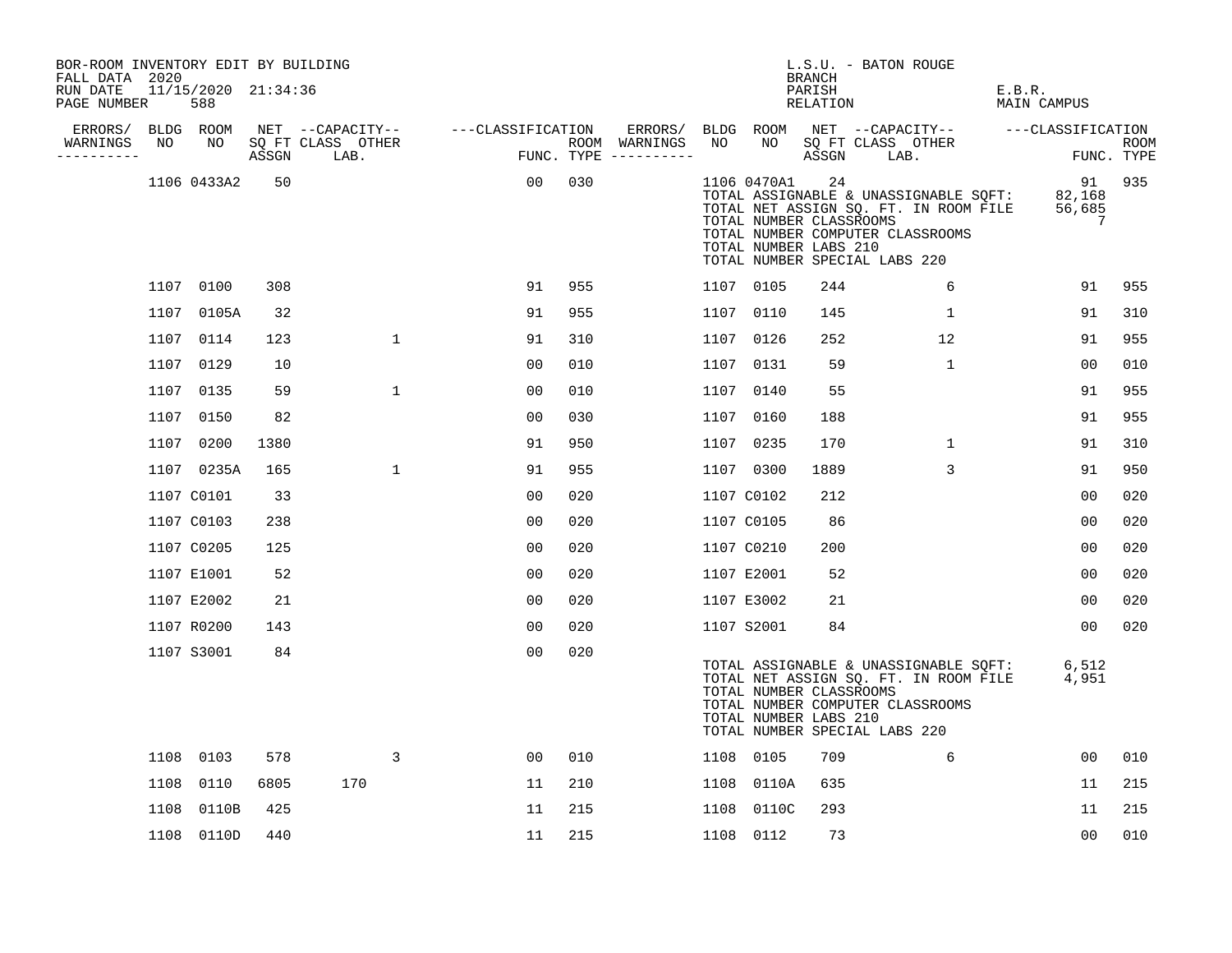| BOR-ROOM INVENTORY EDIT BY BUILDING<br>FALL DATA 2020 |      |                            |       |                           |                   |     |                                      |      |                                                                      | BRANCH             | L.S.U. - BATON ROUGE                                                                                                                                |                             |                           |
|-------------------------------------------------------|------|----------------------------|-------|---------------------------|-------------------|-----|--------------------------------------|------|----------------------------------------------------------------------|--------------------|-----------------------------------------------------------------------------------------------------------------------------------------------------|-----------------------------|---------------------------|
| RUN DATE<br>PAGE NUMBER                               |      | 11/15/2020 21:34:36<br>589 |       |                           |                   |     |                                      |      |                                                                      | PARISH<br>RELATION |                                                                                                                                                     | E.B.R.<br>MAIN CAMPUS       |                           |
| ERRORS/                                               |      | BLDG ROOM                  |       | NET --CAPACITY--          | ---CLASSIFICATION |     | ERRORS/                              |      | BLDG ROOM                                                            |                    | NET --CAPACITY--                                                                                                                                    | ---CLASSIFICATION           |                           |
| WARNINGS<br>----------                                | NO   | NO                         | ASSGN | SQ FT CLASS OTHER<br>LAB. |                   |     | ROOM WARNINGS<br>FUNC. TYPE $------$ | NO   | NO                                                                   | ASSGN              | SQ FT CLASS OTHER<br>LAB.                                                                                                                           |                             | <b>ROOM</b><br>FUNC. TYPE |
|                                                       | 1108 | 0114                       | 265   |                           | 11                | 731 |                                      | 1108 | 0118                                                                 | 413                |                                                                                                                                                     | 46                          | 731                       |
|                                                       |      | 1108 0125                  | 1082  |                           | 46                | 731 |                                      | 1108 | 0130                                                                 | 130                |                                                                                                                                                     | 00                          | 030                       |
|                                                       |      | 1108 0135                  | 760   |                           | 11                | 731 |                                      | 1108 | 0140                                                                 | 140                |                                                                                                                                                     | 00                          | 030                       |
|                                                       |      | 1108 0142                  | 163   |                           | 0 <sub>0</sub>    | 030 |                                      |      | 1108 0148                                                            | 180                |                                                                                                                                                     | 00                          | 030                       |
|                                                       |      | 1108 C0100                 | 1658  |                           | 0 <sub>0</sub>    | 020 |                                      |      | 1108 C0100A                                                          | 725                |                                                                                                                                                     | 00                          | 020                       |
|                                                       |      | 1108 C0100B                | 640   |                           | 0 <sub>0</sub>    | 020 |                                      |      | 1108 C0100C 2369<br>TOTAL NUMBER CLASSROOMS<br>TOTAL NUMBER LABS 210 |                    | TOTAL ASSIGNABLE & UNASSIGNABLE SQFT:<br>TOTAL NET ASSIGN SQ. FT. IN ROOM FILE<br>TOTAL NUMBER COMPUTER CLASSROOMS<br>TOTAL NUMBER SPECIAL LABS 220 | 00<br>18,483<br>11,118<br>1 | 020                       |
|                                                       |      | 1109 0100                  | 475   |                           | 0 <sub>0</sub>    | 030 |                                      |      | 1109 0105<br>TOTAL NUMBER CLASSROOMS<br>TOTAL NUMBER LABS 210        | 305                | TOTAL ASSIGNABLE & UNASSIGNABLE SQFT:<br>TOTAL NET ASSIGN SQ. FT. IN ROOM FILE<br>TOTAL NUMBER COMPUTER CLASSROOMS<br>TOTAL NUMBER SPECIAL LABS 220 | 00 <sup>1</sup><br>780      | 030                       |
|                                                       |      | 1110 0100                  | 133   |                           | 0 <sub>0</sub>    | 020 |                                      |      | 1110 S0100<br>TOTAL NUMBER CLASSROOMS<br>TOTAL NUMBER LABS 210       | 79                 | TOTAL ASSIGNABLE & UNASSIGNABLE SQFT:<br>TOTAL NET ASSIGN SQ. FT. IN ROOM FILE<br>TOTAL NUMBER COMPUTER CLASSROOMS<br>TOTAL NUMBER SPECIAL LABS 220 | 00 <sup>1</sup><br>212      | 020                       |
|                                                       |      | 1111 0100                  | 829   | 21                        | 22                | 680 |                                      |      | 1111 0100A                                                           | 22                 |                                                                                                                                                     | 22                          | 685                       |
|                                                       |      | 1111 0100B                 | 22    |                           | 22                | 685 |                                      |      | 1111 0103                                                            | 285                | 7                                                                                                                                                   | 22                          | 315                       |
|                                                       |      | 1111 0103A                 | 16    |                           | 22                | 315 |                                      |      | 1111 0105                                                            | 258                | 4                                                                                                                                                   | 0 <sub>0</sub>              | 010                       |
|                                                       |      | 1111 0105A                 | 37    |                           | 0 <sub>0</sub>    | 010 |                                      |      | 1111 0107                                                            | 258                | 5                                                                                                                                                   | 00                          | 010                       |
|                                                       |      | 1111 0115                  | 700   |                           | 0 <sub>0</sub>    | 030 |                                      |      | 1111 0115A                                                           | 20                 |                                                                                                                                                     | 00                          | 030                       |
|                                                       |      | 1111 0117                  | 120   |                           | 22                | 315 |                                      |      | 1111 0118                                                            | 929                | 19                                                                                                                                                  | 22                          | 250                       |
|                                                       |      | 1111 0119                  | 182   | 1                         | 22                | 310 |                                      |      | 1111 0121                                                            | 237                | 1                                                                                                                                                   | 22                          | 310                       |
|                                                       |      | 1111 0122                  | 900   | 18                        | 22                | 250 |                                      |      | 1111 0123                                                            | 237                | $\mathbf 1$                                                                                                                                         | 22                          | 310                       |
|                                                       |      | 1111 0125                  | 120   |                           | 22                | 315 |                                      |      | 1111 0126                                                            | 145                |                                                                                                                                                     | 22                          | 255                       |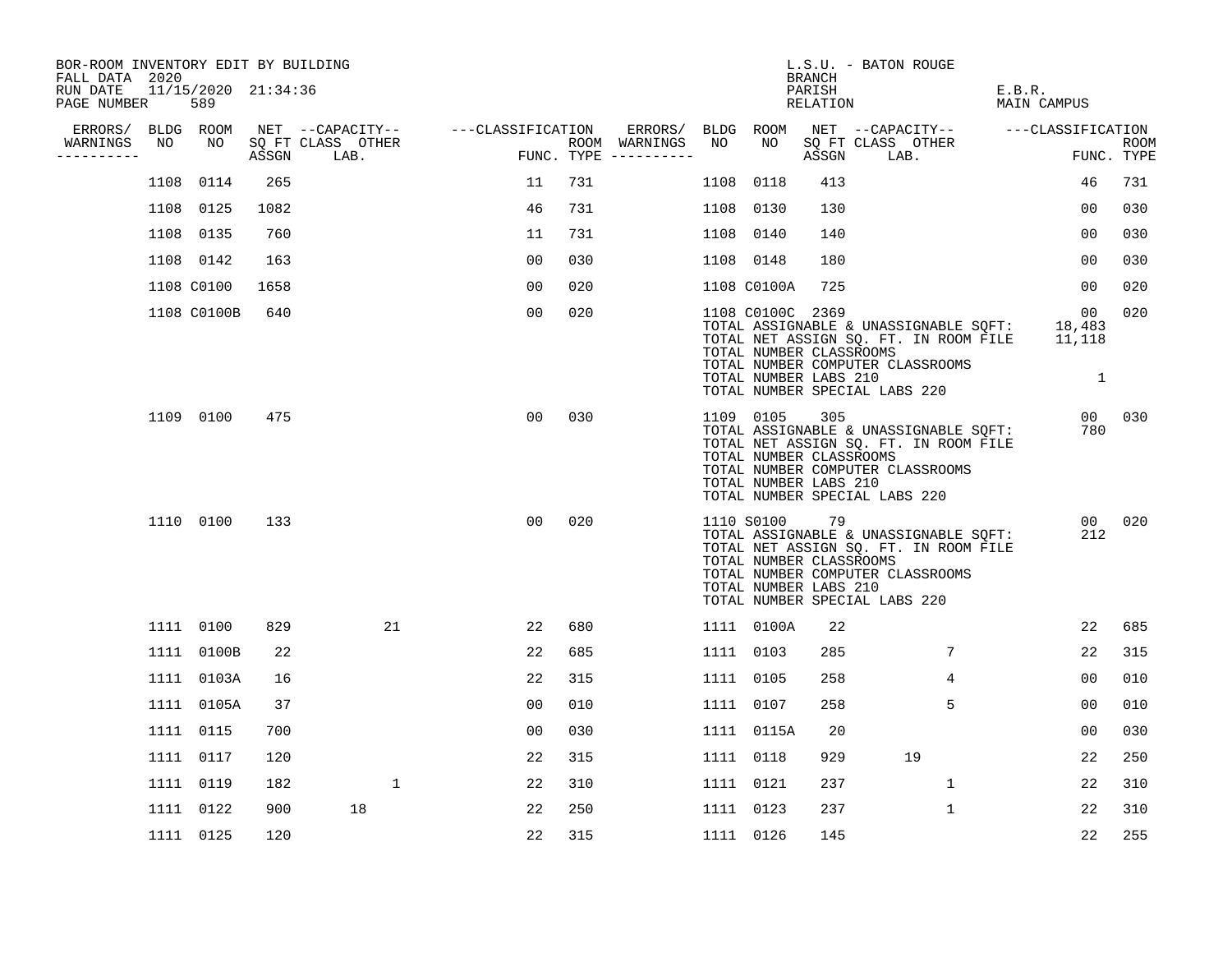| BOR-ROOM INVENTORY EDIT BY BUILDING<br>FALL DATA 2020 |           |                            |                 |                           |                   |     |                                      |           |            | <b>BRANCH</b>      | L.S.U. - BATON ROUGE      |                       |                           |
|-------------------------------------------------------|-----------|----------------------------|-----------------|---------------------------|-------------------|-----|--------------------------------------|-----------|------------|--------------------|---------------------------|-----------------------|---------------------------|
| RUN DATE<br>PAGE NUMBER                               |           | 11/15/2020 21:34:36<br>590 |                 |                           |                   |     |                                      |           |            | PARISH<br>RELATION |                           | E.B.R.<br>MAIN CAMPUS |                           |
| ERRORS/                                               | BLDG ROOM |                            |                 | NET --CAPACITY--          | ---CLASSIFICATION |     | ERRORS/                              | BLDG      | ROOM       |                    | NET --CAPACITY--          | ---CLASSIFICATION     |                           |
| WARNINGS<br>----------                                | NO        | NO                         | ASSGN           | SQ FT CLASS OTHER<br>LAB. |                   |     | ROOM WARNINGS<br>FUNC. TYPE $------$ | NO.       | NO         | ASSGN              | SQ FT CLASS OTHER<br>LAB. |                       | <b>ROOM</b><br>FUNC. TYPE |
|                                                       | 1111 0127 |                            | 179             | $\mathbf 1$               | 22                | 310 |                                      | 1111 0129 |            | 177                | $\mathbf{1}$              | 22                    | 310                       |
|                                                       | 1111 0130 |                            | 136             | 3                         | 22                | 250 |                                      | 1111 0135 |            | 114                |                           | 0 <sub>0</sub>        | 030                       |
|                                                       | 1111 0137 |                            | 310             | 6                         | 22                | 250 |                                      | 1111 0141 |            | 68                 |                           | 22                    | 710                       |
|                                                       | 1111 0143 |                            | 214             | 4                         | 22                | 250 |                                      | 1111 0144 |            | 264                |                           | 22                    | 255                       |
|                                                       |           | 1111 0144A                 | 425             | 9                         | 22                | 250 |                                      |           | 1111 0144B | 180                | 4                         | 22                    | 250                       |
|                                                       |           | 1111 0144C                 | 420             | 5                         | 22                | 250 |                                      |           | 1111 0144D | 180                | 4                         | 22                    | 250                       |
|                                                       | 1111 0151 |                            | 350             | 7                         | 22                | 250 |                                      | 1111 0155 |            | 240                | 5                         | 22                    | 250                       |
|                                                       | 1111 0162 |                            | 929             | 19                        | 22                | 250 |                                      |           | 1111 0168  | 929                | 19                        | 22                    | 250                       |
|                                                       | 1111 0190 |                            | 124             |                           | 0 <sub>0</sub>    | 030 |                                      | 1111 0195 |            | 110                |                           | 0 <sub>0</sub>        | 030                       |
|                                                       | 1111 0200 |                            | 145             |                           | 46                | 315 |                                      | 1111 0201 |            | 385                | $\mathbf 1$               | 46                    | 310                       |
|                                                       | 1111 0202 |                            | 610             | 15                        | 46                | 350 |                                      |           | 1111 0202A | $7\phantom{.0}$    |                           | 46                    | 355                       |
|                                                       |           | 1111 0202B                 | $7\overline{ }$ |                           | 46                | 355 |                                      |           | 1111 0202C | 59                 |                           | 46                    | 355                       |
|                                                       | 1111 0205 |                            | 248             | 4                         | 0 <sub>0</sub>    | 010 |                                      |           | 1111 0205A | 82                 |                           | 0 <sub>0</sub>        | 010                       |
|                                                       | 1111 0207 |                            | 300             | 5                         | 0 <sub>0</sub>    | 010 |                                      | 1111 0209 |            | 600                | 12                        | 92                    | 250                       |
|                                                       | 1111 0213 |                            | 585             |                           | 0 <sub>0</sub>    | 030 |                                      | 1111      | 0218       | 330                | 6                         | 22                    | 320                       |
|                                                       |           | 1111 0218A                 | 930             | 19                        | 22                | 250 |                                      | 1111 0224 |            | 330                | 6                         | 22                    | 320                       |
|                                                       |           | 1111 0224A                 | 930             | 19                        | 22                | 250 |                                      | 1111 0230 |            | 330                | 6                         | 22                    | 310                       |
|                                                       |           | 1111 0230A                 | 930             | 19                        | 92                | 250 |                                      | 1111 0231 |            | 194                | 1                         | 22                    | 320                       |
|                                                       | 1111 0237 |                            | 245             | $\mathbf{1}$              | 11                | 310 |                                      | 1111 0241 |            | 100                |                           | 0 <sub>0</sub>        | 030                       |
|                                                       | 1111 0243 |                            | 202             |                           | 0 <sub>0</sub>    | 030 |                                      |           | 1111 0243A | 102                |                           | 0 <sub>0</sub>        | 030                       |
|                                                       | 1111 0245 |                            | 270             | 5                         | 22                | 250 |                                      | 1111 0247 |            | 227                | 1                         | 22                    | 310                       |
|                                                       | 1111 0249 |                            | 190             | 1                         | 22                | 310 |                                      | 1111 0254 |            | 330                | 6                         | 22                    | 320                       |
|                                                       |           | 1111 0254A                 | 930             | 6                         | 22                | 250 |                                      | 1111 0260 |            | 330                | 6                         | 22                    | 310                       |
|                                                       | 1111 0266 |                            | 330             | 6                         | 22                | 320 |                                      |           | 1111 0266A | 930                | 19                        | 22                    | 250                       |
|                                                       | 1111 0300 |                            | 145             |                           | 46                | 315 |                                      | 1111 0301 |            | 81                 |                           | 22                    | 315                       |
|                                                       | 1111 0302 |                            | 610             | 15                        | 46                | 350 |                                      |           | 1111 0302A | $7\phantom{.0}$    |                           | 46                    | 355                       |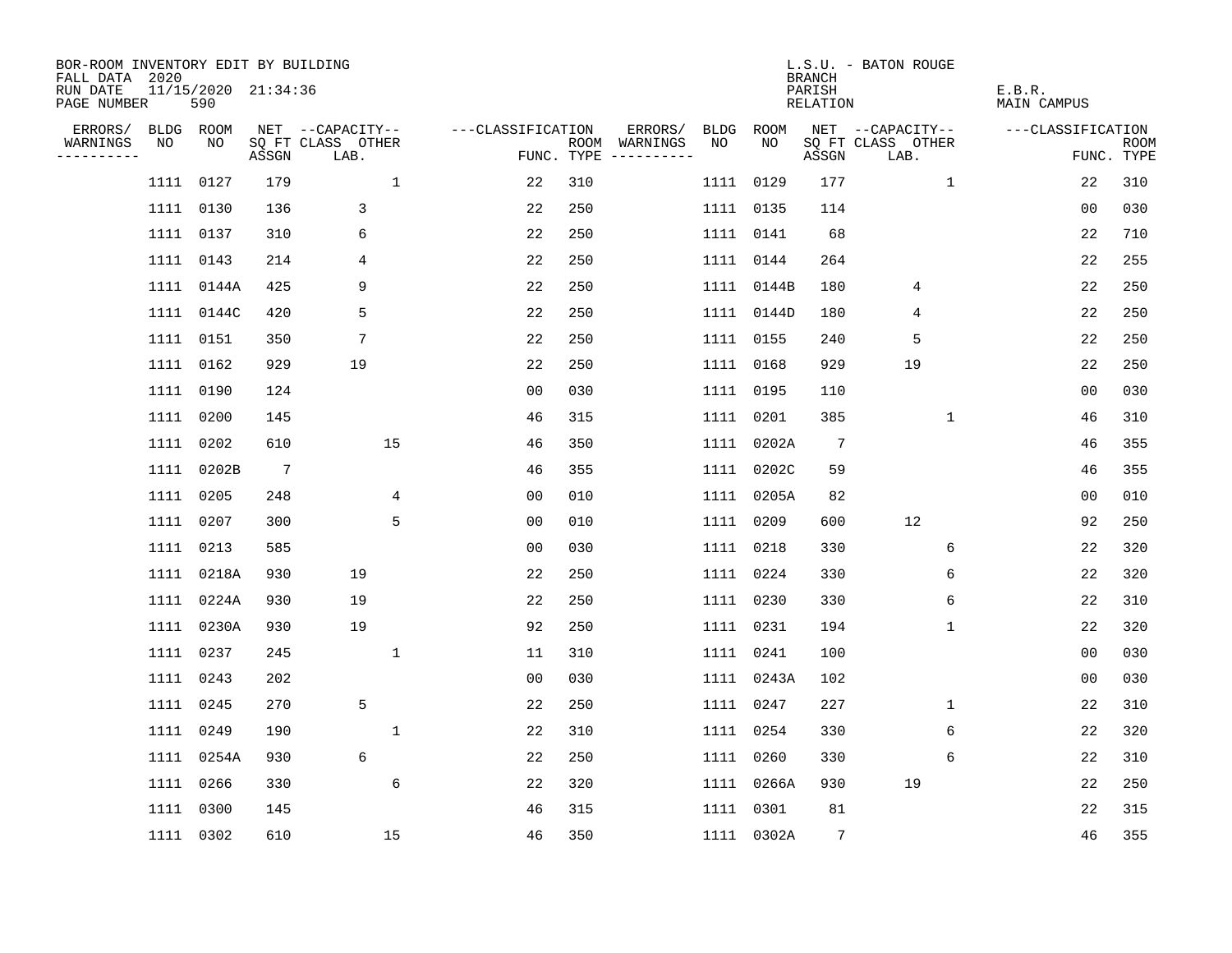| BOR-ROOM INVENTORY EDIT BY BUILDING<br>FALL DATA 2020 |           |                            |                 |                           |                   |     |                                      |      |            | <b>BRANCH</b>      | L.S.U. - BATON ROUGE      |                       |                           |
|-------------------------------------------------------|-----------|----------------------------|-----------------|---------------------------|-------------------|-----|--------------------------------------|------|------------|--------------------|---------------------------|-----------------------|---------------------------|
| RUN DATE<br>PAGE NUMBER                               |           | 11/15/2020 21:34:36<br>591 |                 |                           |                   |     |                                      |      |            | PARISH<br>RELATION |                           | E.B.R.<br>MAIN CAMPUS |                           |
| ERRORS/                                               | BLDG ROOM |                            |                 | NET --CAPACITY--          | ---CLASSIFICATION |     | ERRORS/                              | BLDG | ROOM       |                    | NET --CAPACITY--          | ---CLASSIFICATION     |                           |
| WARNINGS<br>----------                                | NO        | NO                         | ASSGN           | SQ FT CLASS OTHER<br>LAB. |                   |     | ROOM WARNINGS<br>FUNC. TYPE $------$ | NO.  | NO         | ASSGN              | SQ FT CLASS OTHER<br>LAB. |                       | <b>ROOM</b><br>FUNC. TYPE |
|                                                       |           | 1111 0302B                 | $7\overline{ }$ |                           | 46                | 355 |                                      |      | 1111 0302C | 59                 |                           | 46                    | 355                       |
|                                                       | 1111 0305 |                            | 248             | 4                         | 0 <sub>0</sub>    | 010 |                                      |      | 1111 0305A | 82                 |                           | 0 <sub>0</sub>        | 010                       |
|                                                       | 1111 0307 |                            | 300             | 5                         | 0 <sub>0</sub>    | 010 |                                      |      | 1111 0309  | 600                |                           | 92                    | 255                       |
|                                                       | 1111 0313 |                            | 585             |                           | 00                | 030 |                                      |      | 1111 0318  | 330                | 6                         | 22                    | 320                       |
|                                                       |           | 1111 0318A                 | 930             | 19                        | 22                | 250 |                                      |      | 1111 0324  | 330                | 6                         | 22                    | 320                       |
|                                                       |           | 1111 0324A                 | 930             | 19                        | 22                | 250 |                                      |      | 1111 0330  | 330                | 6                         | 22                    | 320                       |
|                                                       |           | 1111 0330A                 | 930             | 19                        | 22                | 250 |                                      |      | 1111 0331  | 194                | 1                         | 22                    | 310                       |
|                                                       | 1111 0337 |                            | 245             | $\mathbf 1$               | 22                | 310 |                                      |      | 1111 0341  | 100                |                           | 00                    | 030                       |
|                                                       | 1111 0343 |                            | 202             |                           | 0 <sub>0</sub>    | 030 |                                      |      | 1111 0343A | 102                |                           | 0 <sub>0</sub>        | 030                       |
|                                                       | 1111 0345 |                            | 270             | 5                         | 22                | 250 |                                      |      | 1111 0347  | 227                | $\mathbf 1$               | 11                    | 310                       |
|                                                       | 1111 0349 |                            | 190             | 1                         | 22                | 310 |                                      |      | 1111 0354  | 330                | 6                         | 22                    | 320                       |
|                                                       |           | 1111 0354A                 | 930             | 19                        | 22                | 250 |                                      |      | 1111 0360  | 330                | 6                         | 22                    | 320                       |
|                                                       |           | 1111 0360A                 | 930             | 19                        | 22                | 250 |                                      |      | 1111 0366  | 330                | 6                         | 22                    | 310                       |
|                                                       |           | 1111 0366A                 | 930             | 19                        | 22                | 250 |                                      |      | 1111 0400  | 145                |                           | 46                    | 315                       |
|                                                       | 1111 0401 |                            | 385             | $\overline{4}$            | 22                | 310 |                                      |      | 1111 0402  | 610                | 15                        | 46                    | 350                       |
|                                                       |           | 1111 0402A                 | 7               |                           | 46                | 355 |                                      |      | 1111 0402B | 7                  |                           | 46                    | 355                       |
|                                                       |           | 1111 0402C                 | 59              |                           | 46                | 355 |                                      | 1111 | 0405       | 248                | 4                         | 0 <sub>0</sub>        | 010                       |
|                                                       |           | 1111 0405A                 | 82              |                           | 0 <sub>0</sub>    | 010 |                                      |      | 1111 0407  | 300                | 5                         | 0 <sub>0</sub>        | 010                       |
|                                                       | 1111 0409 |                            | 600             | 12                        | 22                | 250 |                                      |      | 1111 0413  | 585                |                           | 0 <sub>0</sub>        | 030                       |
|                                                       | 1111 0418 |                            | 330             | 6                         | 22                | 310 |                                      |      | 1111 0418A | 930                | 19                        | 22                    | 250                       |
|                                                       | 1111 0424 |                            | 330             | 6                         | 22                | 320 |                                      |      | 1111 0424A | 930                | 19                        | 22                    | 250                       |
|                                                       | 1111 0430 |                            | 330             | 6                         | 22                | 320 |                                      |      | 1111 0430A | 930                | 19                        | 22                    | 250                       |
|                                                       | 1111 0431 |                            | 194             | $\mathbf 1$               | 22                | 310 |                                      |      | 1111 0437  | 245                | 1                         | 11                    | 310                       |
|                                                       | 1111 0441 |                            | 100             |                           | 0 <sub>0</sub>    | 030 |                                      |      | 1111 0443  | 202                |                           | 0 <sub>0</sub>        | 030                       |
|                                                       |           | 1111 0443A                 | 102             |                           | 0 <sub>0</sub>    | 030 |                                      |      | 1111 0445  | 270                | 5                         | 22                    | 250                       |
|                                                       |           | 1111 0447                  | 227             | 1                         | 22                | 310 |                                      |      | 1111 0449  | 190                | 1                         | 22                    | 310                       |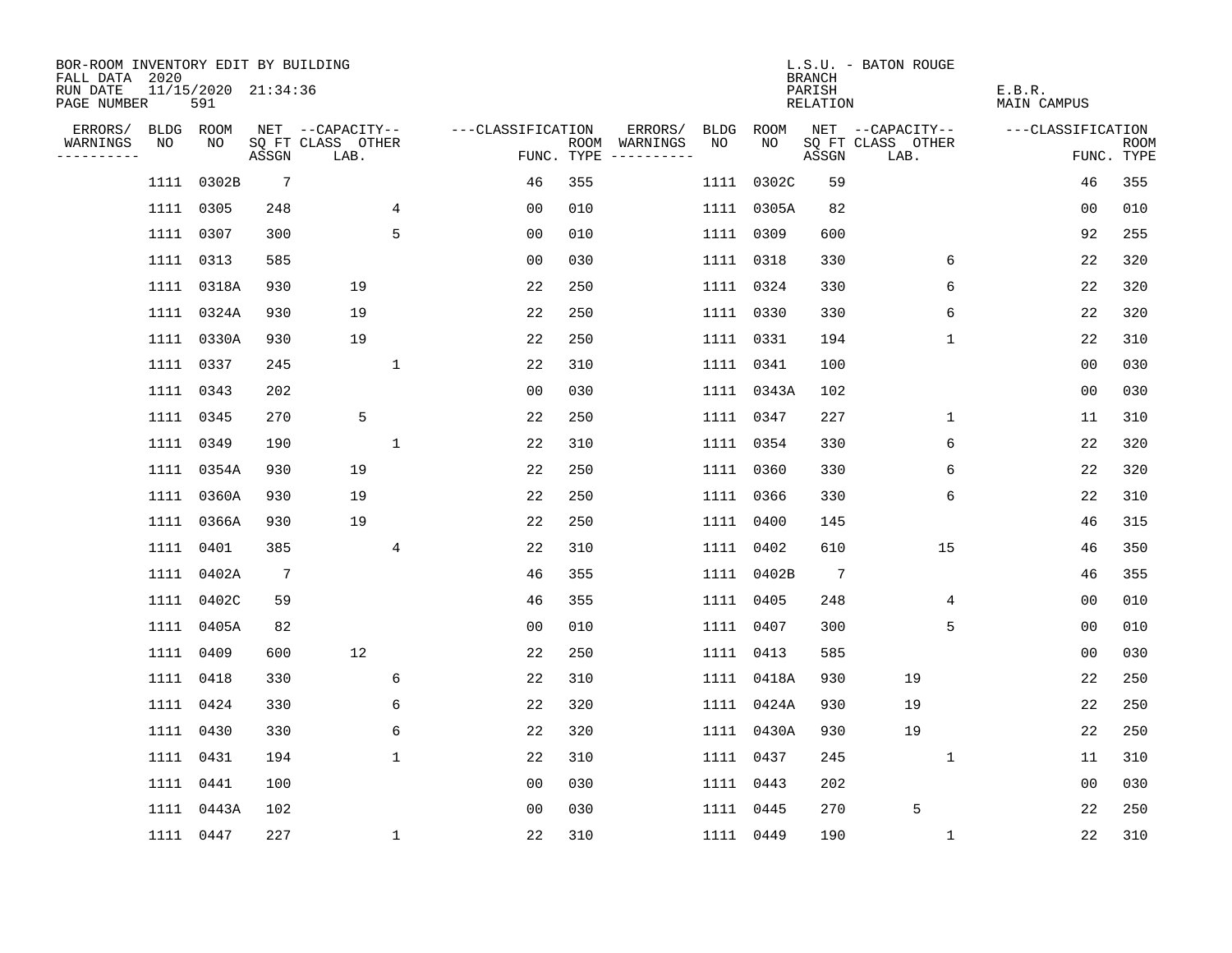| BOR-ROOM INVENTORY EDIT BY BUILDING<br>FALL DATA 2020 |      |                            |                 |                           |                   |     |                                      |      |             | <b>BRANCH</b>      | L.S.U. - BATON ROUGE      |                              |                    |
|-------------------------------------------------------|------|----------------------------|-----------------|---------------------------|-------------------|-----|--------------------------------------|------|-------------|--------------------|---------------------------|------------------------------|--------------------|
| RUN DATE<br>PAGE NUMBER                               |      | 11/15/2020 21:34:36<br>592 |                 |                           |                   |     |                                      |      |             | PARISH<br>RELATION |                           | E.B.R.<br><b>MAIN CAMPUS</b> |                    |
| ERRORS/                                               |      | BLDG ROOM                  |                 | NET --CAPACITY--          | ---CLASSIFICATION |     | ERRORS/                              | BLDG | ROOM        |                    | NET --CAPACITY--          | ---CLASSIFICATION            |                    |
| WARNINGS<br>----------                                | NO   | NO                         | ASSGN           | SQ FT CLASS OTHER<br>LAB. |                   |     | ROOM WARNINGS<br>FUNC. TYPE $------$ | NO.  | NO.         | ASSGN              | SQ FT CLASS OTHER<br>LAB. |                              | ROOM<br>FUNC. TYPE |
|                                                       | 1111 | 0454                       | 330             | 6                         | 22                | 310 |                                      |      | 1111 0454A  | 930                | 19                        | 22                           | 250                |
|                                                       |      | 1111 0460                  | 330             | 6                         | 22                | 310 |                                      |      | 1111 0460A  | 930                | 19                        | 22                           | 250                |
|                                                       |      | 1111 0466                  | 330             | 6                         | 22                | 320 |                                      |      | 1111 0466A  | 930                | 19                        | 22                           | 250                |
|                                                       |      | 1111 0500                  | 145             |                           | 22                | 315 |                                      |      | 1111 0501   | 385                | 10                        | 22                           | 310                |
|                                                       |      | 1111 0502                  | 610             | 15                        | 22                | 350 |                                      |      | 1111 0502A  | $7\phantom{.0}$    |                           | 22                           | 355                |
|                                                       |      | 1111 0502B                 | $7\phantom{.0}$ |                           | 22                | 355 |                                      |      | 1111 0502C  | 59                 |                           | 22                           | 355                |
|                                                       |      | 1111 0505                  | 248             | 4                         | 00                | 010 |                                      |      | 1111 0505A  | 82                 |                           | 0 <sub>0</sub>               | 010                |
|                                                       |      | 1111 0507                  | 300             | 5                         | 0 <sub>0</sub>    | 010 |                                      |      | 1111 0509   | 600                | 12                        | 22                           | 250                |
|                                                       | 1111 | 0513                       | 585             |                           | 00                | 030 |                                      |      | 1111 0518   | 330                | 6                         | 22                           | 310                |
|                                                       |      | 1111 0518A                 | 930             | 19                        | 22                | 250 |                                      |      | 1111 0524   | 330                | 6                         | 22                           | 310                |
|                                                       |      | 1111 0524A                 | 930             | 19                        | 22                | 250 |                                      |      | 1111 0530   | 330                | 6                         | 22                           | 310                |
|                                                       |      | 1111 0530A                 | 930             | 19                        | 22                | 250 |                                      |      | 1111 0531   | 194                | $\mathbf 1$               | 22                           | 310                |
|                                                       | 1111 | 0537                       | 245             | $\mathbf{1}$              | 22                | 310 |                                      |      | 1111 0541   | 100                |                           | 22                           | 710                |
|                                                       | 1111 | 0543                       | 202             |                           | 0 <sub>0</sub>    | 030 |                                      |      | 1111 0543A  | 102                |                           | 0 <sub>0</sub>               | 030                |
|                                                       | 1111 | 0545                       | 270             | 4                         | 22                | 250 |                                      |      | 1111 0547   | 227                | 1                         | 22                           | 310                |
|                                                       | 1111 | 0549                       | 190             | $\mathbf{1}$              | 22                | 310 |                                      |      | 1111 0554   | 330                | 6                         | 22                           | 310                |
|                                                       | 1111 | 0554A                      | 930             | 19                        | 22                | 250 |                                      |      | 1111 0560   | 330                | 6                         | 22                           | 310                |
|                                                       |      | 1111 0560A                 | 930             | 19                        | 22                | 250 |                                      |      | 1111 0566   | 330                | 6                         | 22                           | 310                |
|                                                       |      | 1111 0566A                 | 930             | 19                        | 22                | 250 |                                      |      | 1111 C0100  | 580                |                           | 00                           | 020                |
|                                                       |      | 1111 C0101                 | 430             |                           | 0 <sub>0</sub>    | 020 |                                      |      | 1111 C0102  | 155                |                           | 0 <sub>0</sub>               | 020                |
|                                                       |      | 1111 C0103                 | 337             |                           | 0 <sub>0</sub>    | 020 |                                      |      | 1111 C0103A | 65                 |                           | 0 <sub>0</sub>               | 020                |
|                                                       |      | 1111 C0104                 | 735             |                           | 0 <sub>0</sub>    | 020 |                                      |      | 1111 C0105  | 430                |                           | 00                           | 020                |
|                                                       |      | 1111 C0106                 | 825             |                           | 00                | 020 |                                      |      | 1111 C0107  | 1170               |                           | 00                           | 020                |
|                                                       |      | 1111 C0200                 | 395             |                           | 0 <sub>0</sub>    | 020 |                                      |      | 1111 C0201  | 600                |                           | 00                           | 020                |
|                                                       |      | 1111 C0204                 | 715             |                           | 0 <sub>0</sub>    | 020 |                                      |      | 1111 C0205  | 620                |                           | 0 <sub>0</sub>               | 020                |
|                                                       |      | 1111 C0206                 | 865             |                           | 0 <sub>0</sub>    | 020 |                                      |      | 1111 C0300  | 395                |                           | 0 <sub>0</sub>               | 020                |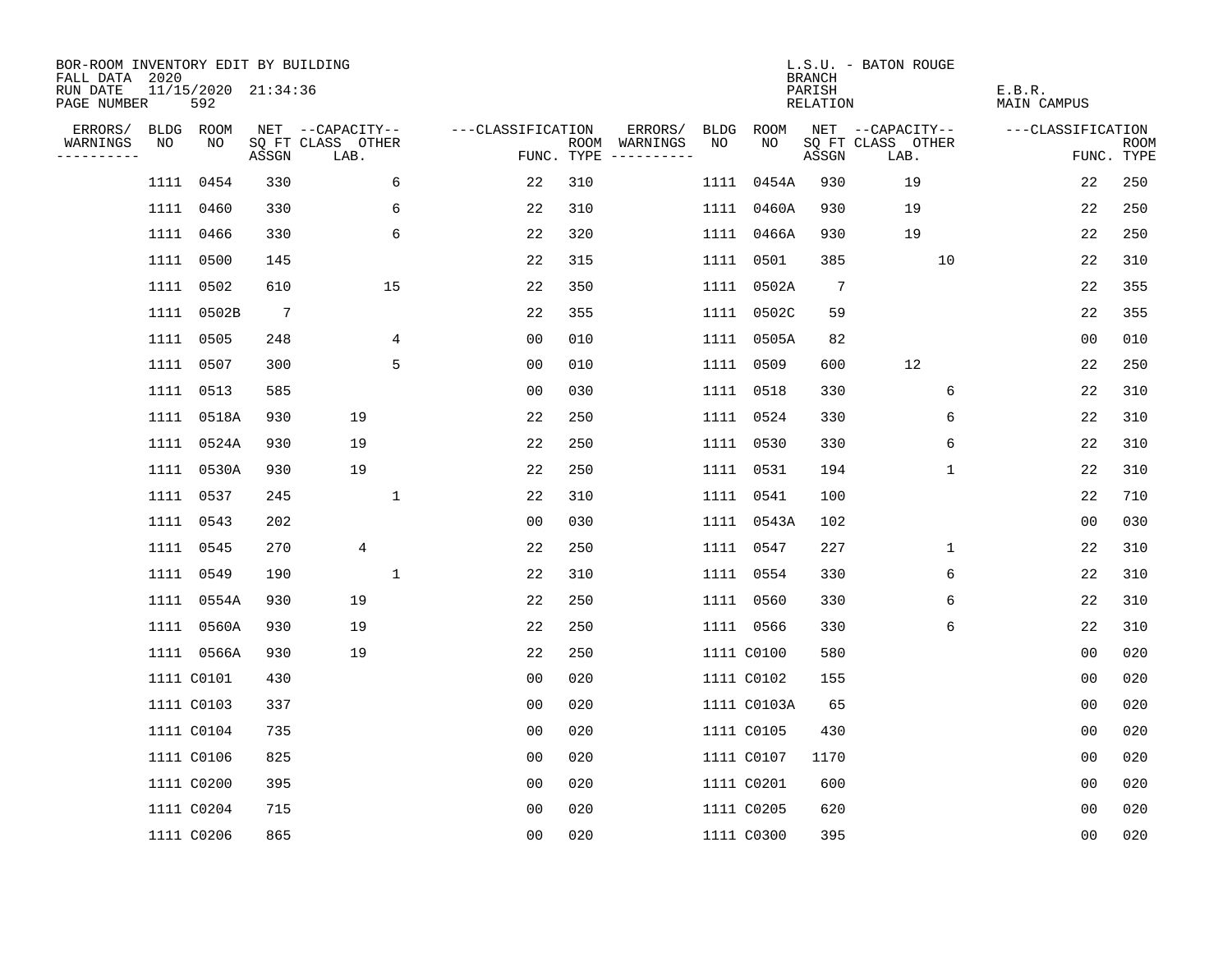| BOR-ROOM INVENTORY EDIT BY BUILDING<br>FALL DATA 2020 |                            |       |                           |                   |     |                                      |      |            | <b>BRANCH</b>                                    | L.S.U. - BATON ROUGE                                                                                                                                |                       |                           |
|-------------------------------------------------------|----------------------------|-------|---------------------------|-------------------|-----|--------------------------------------|------|------------|--------------------------------------------------|-----------------------------------------------------------------------------------------------------------------------------------------------------|-----------------------|---------------------------|
| RUN DATE<br>PAGE NUMBER                               | 11/15/2020 21:34:36<br>593 |       |                           |                   |     |                                      |      |            | PARISH<br>RELATION                               |                                                                                                                                                     | E.B.R.<br>MAIN CAMPUS |                           |
| ERRORS/                                               | BLDG ROOM                  |       | NET --CAPACITY--          | ---CLASSIFICATION |     | ERRORS/                              |      | BLDG ROOM  |                                                  | NET --CAPACITY--                                                                                                                                    | ---CLASSIFICATION     |                           |
| WARNINGS<br>NO<br>----------                          | NO                         | ASSGN | SQ FT CLASS OTHER<br>LAB. |                   |     | ROOM WARNINGS<br>FUNC. TYPE $------$ | NO   | NO.        | ASSGN                                            | SQ FT CLASS OTHER<br>LAB.                                                                                                                           |                       | <b>ROOM</b><br>FUNC. TYPE |
|                                                       | 1111 C0301                 | 600   |                           | 0 <sub>0</sub>    | 020 |                                      |      | 1111 C0304 | 715                                              |                                                                                                                                                     | 0 <sub>0</sub>        | 020                       |
|                                                       | 1111 C0305                 | 620   |                           | 0 <sub>0</sub>    | 020 |                                      |      | 1111 C0306 | 865                                              |                                                                                                                                                     | 0 <sub>0</sub>        | 020                       |
|                                                       | 1111 C0400                 | 395   |                           | 0 <sub>0</sub>    | 020 |                                      |      | 1111 C0401 | 600                                              |                                                                                                                                                     | 00                    | 020                       |
|                                                       | 1111 C0404                 | 715   |                           | 0 <sub>0</sub>    | 020 |                                      |      | 1111 C0405 | 620                                              |                                                                                                                                                     | 0 <sub>0</sub>        | 020                       |
|                                                       | 1111 C0406                 | 865   |                           | 0 <sub>0</sub>    | 020 |                                      |      | 1111 C0500 | 395                                              |                                                                                                                                                     | 00                    | 020                       |
|                                                       | 1111 C0501                 | 600   |                           | 0 <sub>0</sub>    | 020 |                                      |      | 1111 C0504 | 715                                              |                                                                                                                                                     | 0 <sub>0</sub>        | 020                       |
|                                                       | 1111 C0505                 | 620   |                           | 0 <sub>0</sub>    | 020 |                                      |      | 1111 C0506 | 865                                              |                                                                                                                                                     | 0 <sub>0</sub>        | 020                       |
|                                                       | 1111 E0100                 | 58    |                           | 0 <sub>0</sub>    | 020 |                                      |      | 1111 E0101 | 58                                               |                                                                                                                                                     | 0 <sub>0</sub>        | 020                       |
|                                                       | 1111 E0102                 | 50    |                           | 0 <sub>0</sub>    | 020 |                                      |      | 1111 E0200 | 58                                               |                                                                                                                                                     | 0 <sub>0</sub>        | 020                       |
|                                                       | 1111 E0201                 | 58    |                           | 0 <sub>0</sub>    | 020 |                                      |      | 1111 E0202 | 50                                               |                                                                                                                                                     | 0 <sub>0</sub>        | 020                       |
|                                                       | 1111 E0300                 | 58    |                           | 0 <sub>0</sub>    | 020 |                                      |      | 1111 E0301 | 58                                               |                                                                                                                                                     | 0 <sub>0</sub>        | 020                       |
|                                                       | 1111 E0302                 | 50    |                           | 0 <sub>0</sub>    | 020 |                                      |      | 1111 E0400 | 58                                               |                                                                                                                                                     | 00                    | 020                       |
|                                                       | 1111 E0401                 | 58    |                           | 0 <sub>0</sub>    | 020 |                                      |      | 1111 E0402 | 50                                               |                                                                                                                                                     | 0 <sub>0</sub>        | 020                       |
|                                                       | 1111 E0500                 | 58    |                           | 0 <sub>0</sub>    | 020 |                                      |      | 1111 E0501 | 58                                               |                                                                                                                                                     | 0 <sub>0</sub>        | 020                       |
|                                                       | 1111 E0502                 | 50    |                           | 0 <sub>0</sub>    | 020 |                                      |      | 1111 S0100 | 155                                              |                                                                                                                                                     | 0 <sub>0</sub>        | 020                       |
|                                                       | 1111 S0101                 | 230   |                           | 0 <sub>0</sub>    | 020 |                                      |      | 1111 S0200 | 155                                              |                                                                                                                                                     | 0 <sub>0</sub>        | 020                       |
|                                                       | 1111 S0201                 | 230   |                           | 0 <sub>0</sub>    | 020 |                                      |      | 1111 S0300 | 155                                              |                                                                                                                                                     | 0 <sub>0</sub>        | 020                       |
|                                                       | 1111 S0301                 | 230   |                           | 0 <sub>0</sub>    | 020 |                                      |      | 1111 S0400 | 155                                              |                                                                                                                                                     | 00                    | 020                       |
|                                                       | 1111 S0401                 | 230   |                           | 00                | 020 |                                      |      | 1111 S0500 | 155                                              |                                                                                                                                                     | 0 <sub>0</sub>        | 020                       |
|                                                       | 1111 S0501                 | 230   |                           | 0 <sub>0</sub>    | 020 |                                      |      |            | TOTAL NUMBER CLASSROOMS<br>TOTAL NUMBER LABS 210 | TOTAL ASSIGNABLE & UNASSIGNABLE SQFT:<br>TOTAL NET ASSIGN SQ. FT. IN ROOM FILE<br>TOTAL NUMBER COMPUTER CLASSROOMS<br>TOTAL NUMBER SPECIAL LABS 220 | 78,166<br>49,907      |                           |
|                                                       | 1113 0100 19325            |       | 483                       | 71                | 660 |                                      |      | 1113 0100B | 291                                              |                                                                                                                                                     | 0 <sub>0</sub>        | 020                       |
| 1113                                                  | 0100C                      | 208   | 4                         | 0 <sub>0</sub>    | 010 |                                      | 1113 | 0100D      | 127                                              | 2                                                                                                                                                   | 00                    | 010                       |
|                                                       | 1113 0100E                 | 126   |                           | 00                | 020 |                                      |      | 1113 0100F | 600                                              |                                                                                                                                                     | 91                    | 665                       |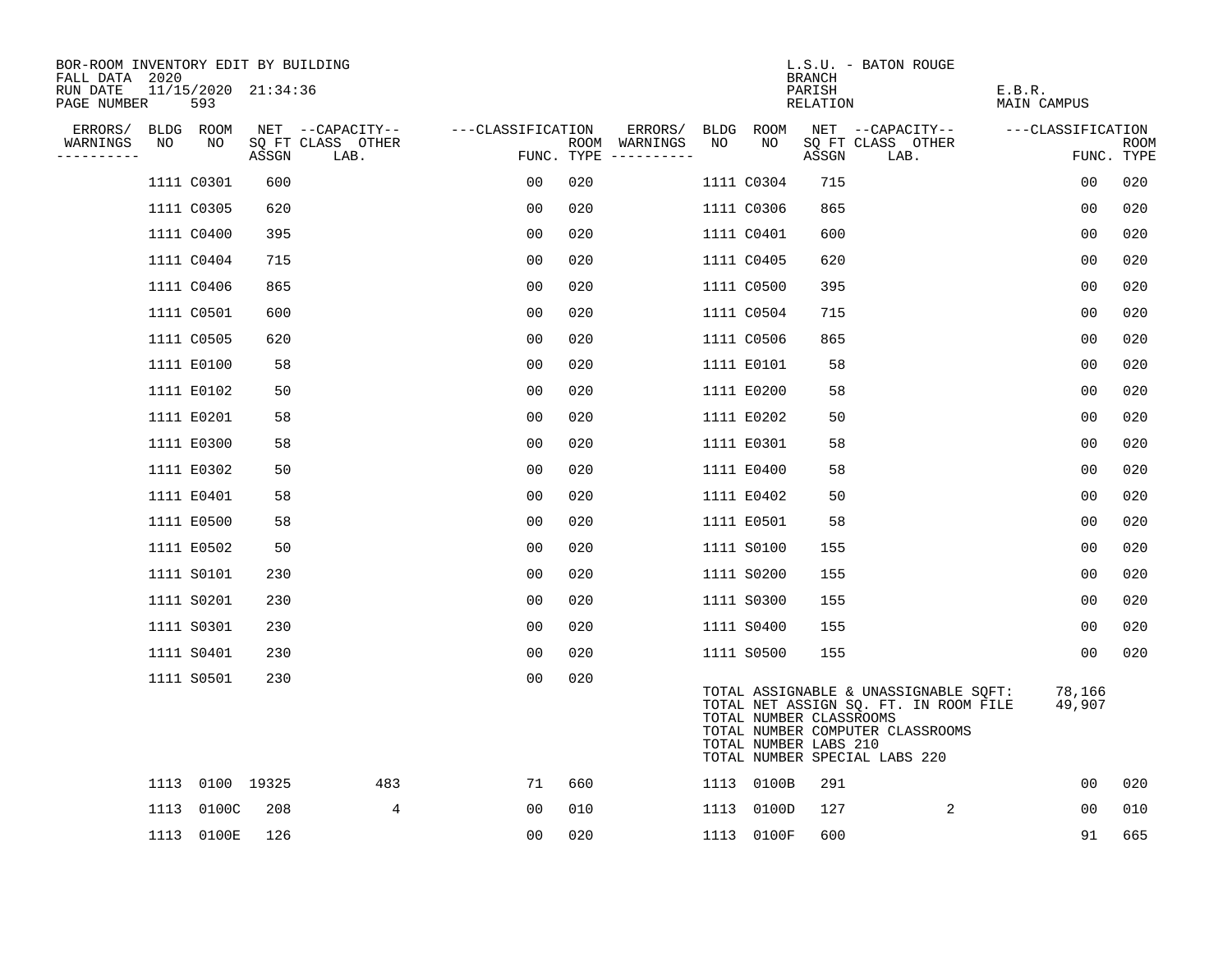| BOR-ROOM INVENTORY EDIT BY BUILDING<br>FALL DATA 2020 |      |                            |       |                           |                   |     |                                      |      |                 | <b>BRANCH</b>      | L.S.U. - BATON ROUGE      |                              |                           |
|-------------------------------------------------------|------|----------------------------|-------|---------------------------|-------------------|-----|--------------------------------------|------|-----------------|--------------------|---------------------------|------------------------------|---------------------------|
| RUN DATE<br>PAGE NUMBER                               |      | 11/15/2020 21:34:36<br>594 |       |                           |                   |     |                                      |      |                 | PARISH<br>RELATION |                           | E.B.R.<br><b>MAIN CAMPUS</b> |                           |
| ERRORS/                                               |      | BLDG ROOM                  |       | NET --CAPACITY--          | ---CLASSIFICATION |     | ERRORS/                              | BLDG | ROOM            |                    | NET --CAPACITY--          | ---CLASSIFICATION            |                           |
| WARNINGS<br>----------                                | NO   | NO                         | ASSGN | SQ FT CLASS OTHER<br>LAB. |                   |     | ROOM WARNINGS<br>FUNC. TYPE $------$ | NO.  | NO.             | ASSGN              | SQ FT CLASS OTHER<br>LAB. |                              | <b>ROOM</b><br>FUNC. TYPE |
|                                                       | 1113 | 0100G                      | 193   | 2                         | 0 <sub>0</sub>    | 010 |                                      | 1113 | 0100H           | 199                | 3                         | 0 <sub>0</sub>               | 010                       |
|                                                       | 1113 | 0100J                      | 389   |                           | 91                | 665 |                                      | 1113 | 0110            | 1845               |                           | 91                           | 665                       |
|                                                       | 1113 | 0110A                      | 66    |                           | 0 <sub>0</sub>    | 010 |                                      |      | 1113 0110B      | 4                  |                           | 91                           | 665                       |
|                                                       |      | 1113 0110C                 | 23    |                           | 00                | 030 |                                      |      | 1113 0112       | 528                |                           | 0 <sub>0</sub>               | 020                       |
|                                                       |      | 1113 0112A                 | 99    |                           | 91                | 730 |                                      |      | 1113 0112B      | 50                 |                           | 0 <sub>0</sub>               | 030                       |
|                                                       |      | 1113 0114                  | 93    | $\mathbf 1$               | 0 <sub>0</sub>    | 010 |                                      |      | 1113 0115       | 464                |                           | 91                           | 665                       |
|                                                       |      | 1113 0120                  | 627   | 6                         | 52                | 310 |                                      |      | 1113 0120A      | 99                 | 6                         | 52                           | 680                       |
|                                                       |      | 1113 0120B                 | 50    | $\mathbf{1}$              | 52                | 420 |                                      |      | 1113 0120C 1501 |                    |                           | 0 <sub>0</sub>               | 020                       |
|                                                       | 1113 | 0120D                      | 146   |                           | 52                | 665 |                                      | 1113 | 0120E           | 71                 |                           | 0 <sub>0</sub>               | 020                       |
|                                                       |      | 1113 0120F                 | 209   | 1                         | 52                | 310 |                                      |      | 1113 0120G      | 117                | $\mathbf 1$               | 52                           | 310                       |
|                                                       |      | 1113 0120H                 | 193   | $\mathbf{1}$              | 52                | 310 |                                      |      | 1113 0120J      | 121                | $\mathbf 1$               | 52                           | 310                       |
|                                                       | 1113 | 0120K                      | 117   | 1                         | 52                | 310 |                                      |      | 1113 0120L      | 117                | 1                         | 52                           | 310                       |
|                                                       | 1113 | 0120M                      | 685   | 8                         | 52                | 680 |                                      |      | 1113 0120N      | 116                | $\mathbf 1$               | 52                           | 550                       |
|                                                       |      | 1113 0120P                 | 94    |                           | 52                | 730 |                                      |      | 1113 0155 25597 |                    |                           | 91                           | 740                       |
|                                                       |      | 1113 0155C                 | 79    |                           | 91                | 745 |                                      |      | 1113 0155D      | 27                 |                           | 00                           | 030                       |
|                                                       |      | 1113 0155E                 | 190   |                           | 00                | 030 |                                      |      | 1113 0155F      | 250                |                           | 91                           | 745                       |
|                                                       |      | 1113 0155G                 | 250   |                           | 91                | 745 |                                      |      | 1113 0155H      | 443                |                           | 91                           | 745                       |
|                                                       |      | 1113 0160                  | 160   |                           | 82                | 082 |                                      |      | 1113 0164       | 309                |                           | 00                           | 020                       |
|                                                       |      | 1113 0164A                 | 449   | 8                         | 45                | 350 |                                      |      | 1113 0164B      | 214                | $\mathbf 1$               | 45                           | 310                       |
|                                                       |      | 1113 0164C                 | 124   | $\mathbf{1}$              | 45                | 310 |                                      |      | 1113 0164D      | 230                | 1                         | 45                           | 310                       |
|                                                       | 1113 | 0164E                      | 125   | $\mathbf 1$               | 45                | 310 |                                      |      | 1113 0164F      | 310                | 12                        | 45                           | 420                       |
|                                                       | 1113 | 0164G                      | 179   | $7\phantom{.0}$           | 45                | 640 |                                      |      | 1113 0164H      | 75                 |                           | 45                           | 730                       |
|                                                       |      | 1113 0164J                 | 49    |                           | 0 <sub>0</sub>    | 010 |                                      |      | 1113 0164K      | 128                |                           | 45                           | 280                       |
|                                                       |      | 1113 0164L                 | 300   |                           | 0 <sub>0</sub>    | 030 |                                      |      | 1113 0164M      | 62                 | 1                         | 0 <sub>0</sub>               | 010                       |
|                                                       |      | 1113 0164N                 | 520   | 21                        | 45                | 590 |                                      |      | 1113 0164P      | 44                 | 1                         | 0 <sub>0</sub>               | 010                       |
|                                                       |      | 1113 0164Q                 | 44    | $\mathbf{1}$              | 0 <sub>0</sub>    | 010 |                                      |      | 1113 0170       | 69                 |                           | 0 <sub>0</sub>               | 030                       |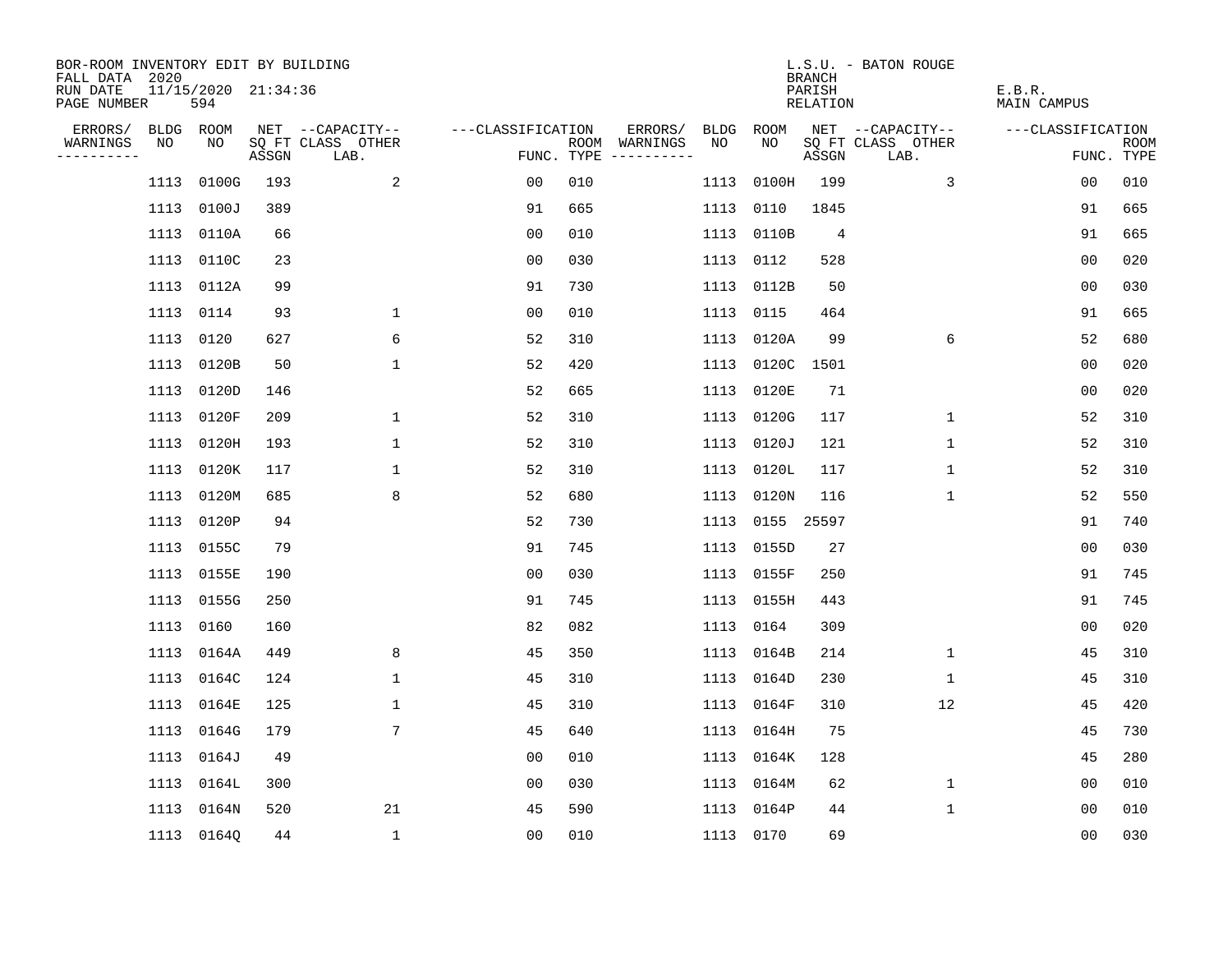| BOR-ROOM INVENTORY EDIT BY BUILDING<br>FALL DATA 2020 |      |                            |              |                           |                   |     |                                      |      |                 | <b>BRANCH</b>      | L.S.U. - BATON ROUGE      |                              |                           |
|-------------------------------------------------------|------|----------------------------|--------------|---------------------------|-------------------|-----|--------------------------------------|------|-----------------|--------------------|---------------------------|------------------------------|---------------------------|
| RUN DATE<br>PAGE NUMBER                               |      | 11/15/2020 21:34:36<br>595 |              |                           |                   |     |                                      |      |                 | PARISH<br>RELATION |                           | E.B.R.<br><b>MAIN CAMPUS</b> |                           |
| ERRORS/                                               |      | BLDG ROOM                  |              | NET --CAPACITY--          | ---CLASSIFICATION |     | ERRORS/                              | BLDG | ROOM            |                    | NET --CAPACITY--          | ---CLASSIFICATION            |                           |
| WARNINGS<br>----------                                | NO   | NO                         | ASSGN        | SQ FT CLASS OTHER<br>LAB. |                   |     | ROOM WARNINGS<br>FUNC. TYPE $------$ | NO.  | NO.             | ASSGN              | SQ FT CLASS OTHER<br>LAB. |                              | <b>ROOM</b><br>FUNC. TYPE |
|                                                       | 1113 |                            | 0200 23635   | 435                       | 91                | 660 |                                      | 1113 |                 | 0200A 1314         |                           | 91                           | 665                       |
|                                                       | 1113 | 0200B                      | 52           |                           | 0 <sub>0</sub>    | 010 |                                      | 1113 | 0200C           | 193                |                           | 91                           | 665                       |
|                                                       | 1113 | 0210                       | 2510         |                           | 0 <sub>0</sub>    | 020 |                                      |      | 1113 0210A      | 222                |                           | 91                           | 665                       |
|                                                       |      | 1113 0210D                 | 193          |                           | 00                | 030 |                                      |      | 1113 0210E      | 16                 |                           | 0 <sub>0</sub>               | 030                       |
|                                                       | 1113 | 0212A                      | 103          |                           | 00                | 020 |                                      |      | 1113 0212B      | 26                 |                           | 0 <sub>0</sub>               | 030                       |
|                                                       |      | 1113 0212C                 | 33           |                           | 91                | 730 |                                      |      | 1113 0255 46633 |                    |                           | 91                           | 740                       |
|                                                       |      | 1113 0312A                 | 100          |                           | 0 <sub>0</sub>    | 020 |                                      |      | 1113 0312B      | 25                 |                           | 0 <sub>0</sub>               | 030                       |
|                                                       |      | 1113 0312C                 | 31           |                           | 91                | 730 |                                      |      | 1113 0355 45633 |                    |                           | 91                           | 740                       |
|                                                       |      | 1113 0355F                 | 13           |                           | 0 <sub>0</sub>    | 030 |                                      |      | 1113 0455 45633 |                    |                           | 91                           | 740                       |
|                                                       |      | 1113 0455F                 | 13           |                           | 0 <sub>0</sub>    | 030 |                                      |      | 1113 0555 45633 |                    |                           | 91                           | 740                       |
|                                                       |      | 1113 0555F                 | 13           |                           | 00                | 030 |                                      |      | 1113 0655 45633 |                    |                           | 91                           | 740                       |
|                                                       |      | 1113 0702                  | 3444         |                           | 00                | 030 |                                      |      | 1113 0755 10203 |                    |                           | 91                           | 740                       |
|                                                       |      | 1113 B0155A                | 1179         |                           | 91                | 745 |                                      |      | 1113 B0155B     | 409                |                           | 91                           | 745                       |
|                                                       |      | 1113 C0100                 | 2052         |                           | 00                | 020 |                                      |      | 1113 C0100A     | 115                |                           | 0 <sub>0</sub>               | 020                       |
|                                                       |      | 1113 C0101                 | 1094         |                           | 0 <sub>0</sub>    | 020 |                                      |      | 1113 C0101A     | 258                |                           | 0 <sub>0</sub>               | 020                       |
|                                                       |      | 1113 C0101B                | 217          |                           | 0 <sub>0</sub>    | 020 |                                      |      | 1113 C0101D     | 116                |                           | 00                           | 020                       |
|                                                       |      | 1113 C0102                 | 414          |                           | 00                | 020 |                                      |      | 1113 C0103      | 523                |                           | 0 <sub>0</sub>               | 020                       |
|                                                       |      | 1113 C0103A                | 66           |                           | 00                | 020 |                                      |      | 1113 C0104      | 145                |                           | 0 <sub>0</sub>               | 020                       |
|                                                       |      | 1113 C0104A                | 65           |                           | 0 <sub>0</sub>    | 020 |                                      |      | 1113 C0104B     | 226                |                           | 0 <sub>0</sub>               | 020                       |
|                                                       |      | 1113 C0104C                | 97           |                           | 0 <sub>0</sub>    | 020 |                                      |      | 1113 C0105      | 1358               |                           | 0 <sub>0</sub>               | 020                       |
|                                                       |      | 1113 C0105A                | 588          |                           | 0 <sub>0</sub>    | 020 |                                      |      | 1113 C0105D     | 172                |                           | 0 <sub>0</sub>               | 020                       |
|                                                       |      | 1113 C0202                 | 381          |                           | 00                | 020 |                                      |      | 1113 C0302      | 383                |                           | 0 <sub>0</sub>               | 020                       |
|                                                       |      | 1113 E0100                 | 58           |                           | 0 <sub>0</sub>    | 020 |                                      |      | 1113 E0101      | 57                 |                           | 0 <sub>0</sub>               | 020                       |
|                                                       |      | 1113 E0103                 | 74           |                           | 0 <sub>0</sub>    | 020 |                                      |      | 1113 E0104      | 78                 |                           | 00                           | 020                       |
|                                                       |      | 1113 E0200                 | 58           |                           | 0 <sub>0</sub>    | 020 |                                      |      | 1113 E0201      | 58                 |                           | 0 <sub>0</sub>               | 020                       |
|                                                       |      | 1113 E0203                 | $\mathbf{1}$ |                           | 0 <sub>0</sub>    | 020 |                                      |      | 1113 E0204      | 78                 |                           | 0 <sub>0</sub>               | 020                       |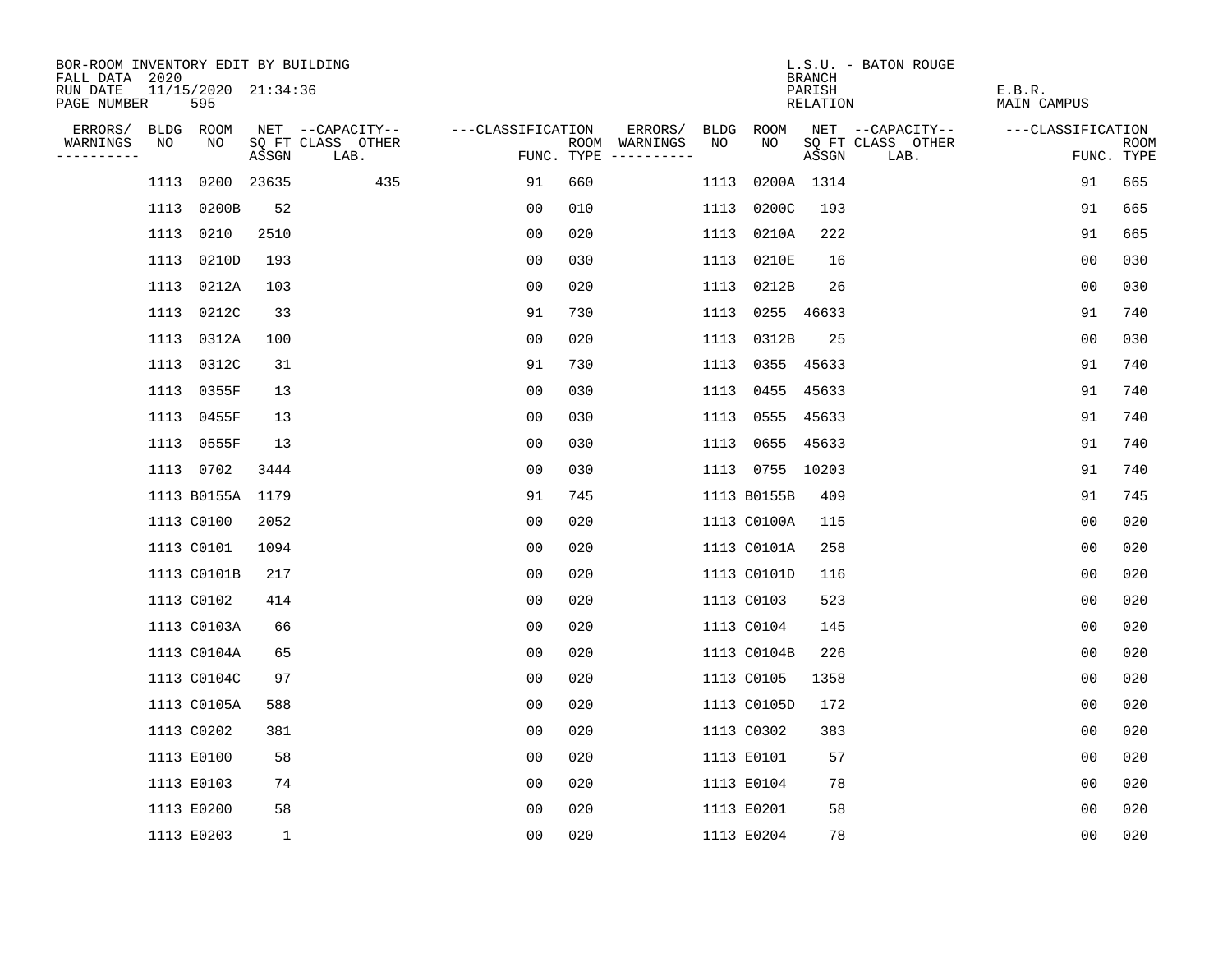| BOR-ROOM INVENTORY EDIT BY BUILDING<br>FALL DATA 2020 |    |                            |                 |                           |                   |     |                              |      |             | <b>BRANCH</b>             | L.S.U. - BATON ROUGE                  |                       |                    |
|-------------------------------------------------------|----|----------------------------|-----------------|---------------------------|-------------------|-----|------------------------------|------|-------------|---------------------------|---------------------------------------|-----------------------|--------------------|
| RUN DATE<br>PAGE NUMBER                               |    | 11/15/2020 21:34:36<br>596 |                 |                           |                   |     |                              |      |             | PARISH<br><b>RELATION</b> |                                       | E.B.R.<br>MAIN CAMPUS |                    |
| ERRORS/                                               |    | BLDG ROOM                  |                 | NET --CAPACITY--          | ---CLASSIFICATION |     | ERRORS/                      | BLDG | ROOM        |                           | NET --CAPACITY--                      | ---CLASSIFICATION     |                    |
| WARNINGS<br>---------                                 | NO | NO                         | ASSGN           | SQ FT CLASS OTHER<br>LAB. | FUNC. TYPE        |     | ROOM WARNINGS<br>----------- | NO   | NO          | ASSGN                     | SQ FT CLASS OTHER<br>LAB.             |                       | ROOM<br>FUNC. TYPE |
|                                                       |    | 1113 E0300                 | 58              |                           | 00                | 020 |                              |      | 1113 E0301  | 58                        |                                       | 0 <sub>0</sub>        | 020                |
|                                                       |    | 1113 E0303                 | 54              |                           | 00                | 020 |                              |      | 1113 E0403  | 74                        |                                       | 0 <sub>0</sub>        | 020                |
|                                                       |    | 1113 E0503                 | 74              |                           | 0 <sub>0</sub>    | 020 |                              |      | 1113 E0603  | 72                        |                                       | 0 <sub>0</sub>        | 020                |
|                                                       |    | 1113 M0213                 | 30              |                           | 00                | 030 |                              |      | 1113 M0214  | 3351                      |                                       | 0 <sub>0</sub>        | 030                |
|                                                       |    | 1113 M0215                 | 197             |                           | 0 <sub>0</sub>    | 030 |                              |      | 1113 S0100  | $\mathbf{1}$              |                                       | 00                    | 020                |
|                                                       |    | 1113 S0101                 | 501             |                           | 00                | 020 |                              |      | 1113 S0102  | 222                       |                                       | 0 <sub>0</sub>        | 020                |
|                                                       |    | 1113 S0103                 | 268             |                           | 00                | 020 |                              |      | 1113 S0104  | 431                       |                                       | 0 <sub>0</sub>        | 020                |
|                                                       |    | 1113 S0200                 | 226             |                           | 0 <sub>0</sub>    | 020 |                              |      | 1113 S0201  | 535                       |                                       | 0 <sub>0</sub>        | 020                |
|                                                       |    | 1113 S0202                 | <sup>1</sup>    |                           | 00                | 020 |                              |      | 1113 S0203  | 262                       |                                       | 0 <sub>0</sub>        | 020                |
|                                                       |    | 1113 S0204                 | 601             |                           | 0 <sub>0</sub>    | 020 |                              |      | 1113 S0300  | 228                       |                                       | 00                    | 020                |
|                                                       |    | 1113 S0301                 | 214             |                           | 0 <sub>0</sub>    | 020 |                              |      | 1113 S0302  | 245                       |                                       | 0 <sub>0</sub>        | 020                |
|                                                       |    | 1113 S0401                 | 431             |                           | 0 <sub>0</sub>    | 020 |                              |      | 1113 S0402  | 241                       |                                       | 0 <sub>0</sub>        | 020                |
|                                                       |    | 1113 S0501                 | 431             |                           | 0 <sub>0</sub>    | 020 |                              |      | 1113 S0502  | 241                       |                                       | 00                    | 020                |
|                                                       |    | 1113 S0601                 | 431             |                           | 00                | 020 |                              |      | 1113 S0602  | 320                       |                                       | 0 <sub>0</sub>        | 020                |
|                                                       |    | 1113 S0705                 | 252             |                           | 00                | 020 |                              |      | 1113 0100E1 | 39                        |                                       | 91                    | 660                |
|                                                       |    | 1113 0100E2                | 39              |                           | 91                | 660 |                              |      | 1113 0110B1 | 126                       | $\mathbf{1}$                          | 91                    | 310                |
|                                                       |    | 1113 0110B2                | 468             |                           | 91                | 315 |                              |      | 1113 0110B3 | 105                       | $\mathbf 1$                           | 91                    | 310                |
|                                                       |    | 1113 0120C1                | 194             |                           | 0 <sub>0</sub>    | 030 |                              |      | 1113 0120C2 | 63                        |                                       | 00                    | 030                |
|                                                       |    | 1113 0120E1                | 52              | $\mathbf 1$               | 52                | 315 |                              |      | 1113 0120E2 | 44                        | $\mathbf 1$                           | 00                    | 010                |
|                                                       |    | 1113 0120E3                | 44              | 1                         | 00                | 010 |                              |      | 1113 0120E4 | 83                        | 1                                     | 00                    | 010                |
|                                                       |    | 1113 0155C1                | 264             | $\mathbf{1}$              | 91                | 310 |                              |      | 1113 0155C2 | 45                        | $\mathbf{1}$                          | 00                    | 010                |
|                                                       |    | 1113 0155C3                | 16              |                           | 0 <sub>0</sub>    | 030 |                              |      | 1113 0155C4 | 17                        |                                       | 91                    | 745                |
|                                                       |    | 1113 0155E1                | $7\phantom{.0}$ |                           | 00                | 030 |                              |      | 1113 0164L1 | 53                        |                                       | 0 <sub>0</sub>        | 030                |
|                                                       |    | 1113 0164M1                | 62              | 1                         | 00                | 010 |                              |      | 1113 0200A1 | 263                       |                                       | 91                    | 665                |
|                                                       |    | 1113 0210A1                | 200             |                           | 91                | 665 |                              |      | 1113 0210A2 | 109                       | 1                                     | 91                    | 310                |
|                                                       |    | 1113 0210A3                | 89              |                           | 0 <sub>0</sub>    | 030 |                              |      |             |                           | TOTAL ASSIGNABLE & UNASSIGNABLE SOFT: | 353,176               |                    |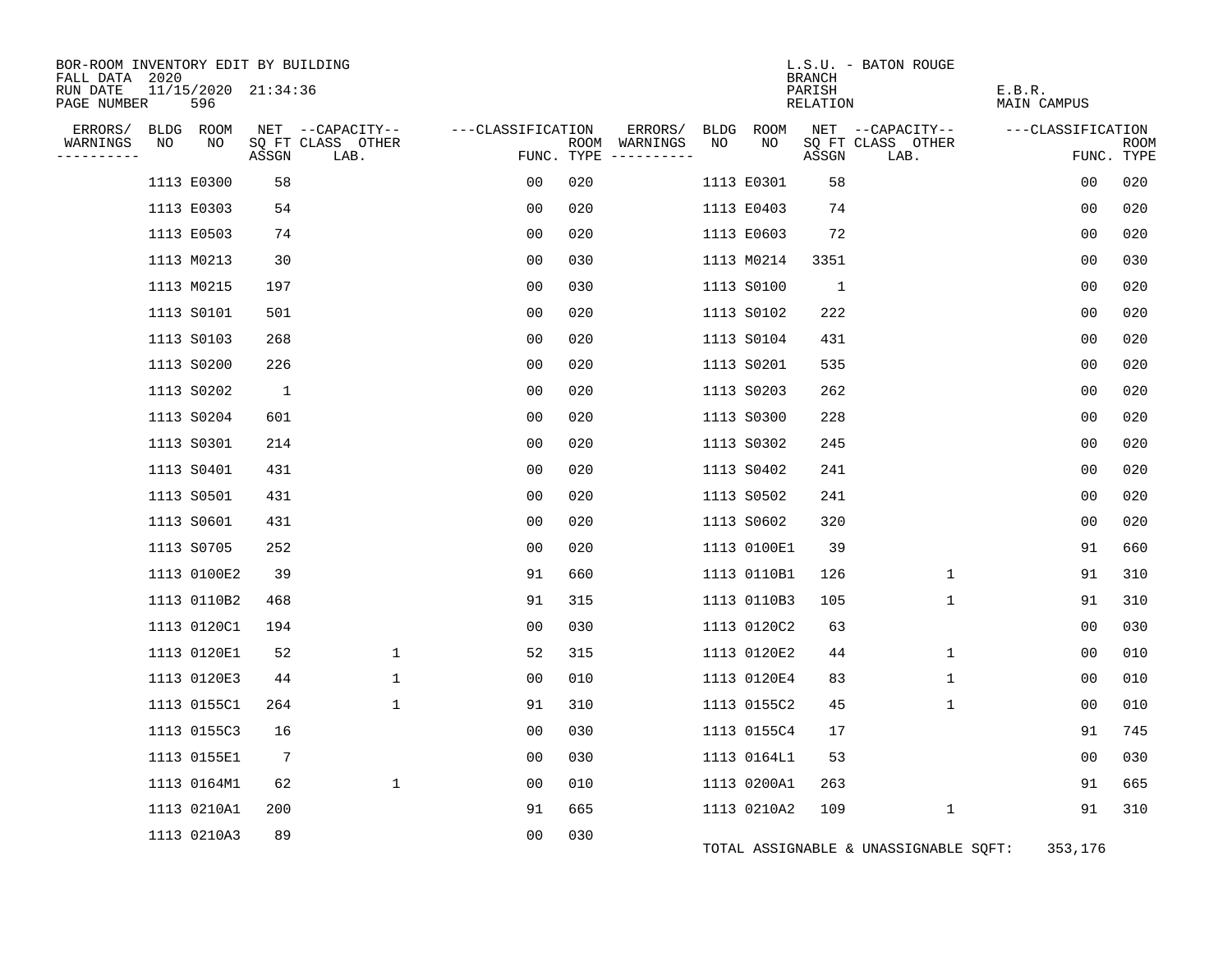| BOR-ROOM INVENTORY EDIT BY BUILDING<br>FALL DATA 2020<br>RUN DATE<br>PAGE NUMBER |                 | 11/15/2020 21:34:36<br>597 |       |                                               |    |                   |                |     |                                                 |                 |                                                                                   | <b>BRANCH</b><br>PARISH<br>RELATION | L.S.U. - BATON ROUGE      |                                  | E.B.R. | MAIN CAMPUS                                   |                    |
|----------------------------------------------------------------------------------|-----------------|----------------------------|-------|-----------------------------------------------|----|-------------------|----------------|-----|-------------------------------------------------|-----------------|-----------------------------------------------------------------------------------|-------------------------------------|---------------------------|----------------------------------|--------|-----------------------------------------------|--------------------|
| ERRORS/<br>WARNINGS<br>----------                                                | BLDG ROOM<br>NO | NO                         | ASSGN | NET --CAPACITY--<br>SQ FT CLASS OTHER<br>LAB. |    | ---CLASSIFICATION |                |     | ERRORS/<br>ROOM WARNINGS<br>FUNC. TYPE $------$ | BLDG ROOM<br>NO | NO                                                                                | ASSGN                               | SO FT CLASS OTHER<br>LAB. | NET --CAPACITY--                 |        | ---CLASSIFICATION                             | ROOM<br>FUNC. TYPE |
|                                                                                  |                 |                            |       |                                               |    |                   |                |     |                                                 |                 | TOTAL NUMBER CLASSROOMS<br>TOTAL NUMBER LABS 210<br>TOTAL NUMBER SPECIAL LABS 220 |                                     |                           | TOTAL NUMBER COMPUTER CLASSROOMS |        | TOTAL NET ASSIGN SQ. FT. IN ROOM FILE 322,616 |                    |
|                                                                                  | 1127 0100       |                            | 255   | 5                                             |    |                   | 22             | 250 |                                                 | 1127 0101       |                                                                                   | 906                                 |                           | 18                               |        | 22                                            | 250                |
|                                                                                  | 1127            | 0104                       | 258   | 5                                             |    |                   | 22             | 250 |                                                 | 1127 0105       |                                                                                   | 549                                 |                           | 11                               |        | 22                                            | 250                |
|                                                                                  | 1127            | 0107                       | 585   | 11                                            |    |                   | 22             | 250 |                                                 |                 | 1127 0107A                                                                        | 62                                  |                           |                                  |        | 22                                            | 255                |
|                                                                                  | 1127            | 0107B                      | 62    |                                               |    |                   | 22             | 255 |                                                 |                 | 1127 0107C                                                                        | 62                                  |                           |                                  |        | 22                                            | 255                |
|                                                                                  | 1127            | 0107D                      | 62    |                                               |    |                   | 22             | 255 |                                                 | 1127 0108       |                                                                                   | 93                                  |                           |                                  |        | 22                                            | 255                |
|                                                                                  | 1127            | 0109                       | 660   | 13                                            |    |                   | 22             | 250 |                                                 | 1127 0110       |                                                                                   | 92                                  |                           |                                  |        | 22                                            | 255                |
|                                                                                  | 1127 0112       |                            | 90    |                                               |    |                   | 22             | 255 |                                                 | 1127 0116       |                                                                                   | 976                                 |                           | 20                               |        | 22                                            | 250                |
|                                                                                  | 1127            | 0117                       | 562   | 11                                            |    |                   | 22             | 250 |                                                 | 1127 0118       |                                                                                   | 215                                 |                           | 4                                |        | 22                                            | 250                |
|                                                                                  | 1127            | 0122                       | 316   |                                               |    |                   | 0 <sub>0</sub> | 030 |                                                 | 1127 0123       |                                                                                   | 310                                 |                           | $\mathbf{1}$                     |        | 46                                            | 255                |
|                                                                                  | 1127            | 0123A                      | 58    |                                               |    |                   | 46             | 255 |                                                 |                 | 1127 0123B                                                                        | 58                                  |                           |                                  |        | 46                                            | 255                |
|                                                                                  | 1127            | 0123C                      | 58    |                                               |    |                   | 46             | 255 |                                                 |                 | 1127 0123D                                                                        | 58                                  |                           |                                  |        | 46                                            | 255                |
|                                                                                  | 1127            | 0125                       | 69    |                                               | 1  |                   | 46             | 310 |                                                 | 1127 0129       |                                                                                   | 1443                                |                           | 29                               |        | 22                                            | 255                |
|                                                                                  | 1127            | 0129A                      | 112   |                                               |    |                   | 22             | 730 |                                                 | 1127            | 0129B                                                                             | 70                                  |                           |                                  |        | 22                                            | 730                |
|                                                                                  | 1127            | 0129C                      | 171   |                                               |    |                   | 22             | 255 |                                                 |                 | 1127 0129D                                                                        | 62                                  |                           |                                  |        | 22                                            | 730                |
|                                                                                  | 1127            | 0131                       | 205   |                                               | 10 |                   | 22             | 350 |                                                 | 1127 0132       |                                                                                   | 564                                 |                           | 11                               |        | 22                                            | 250                |
|                                                                                  | 1127 0133       |                            | 300   | 6                                             |    |                   | 22             | 255 |                                                 | 1127 0135       |                                                                                   | 262                                 |                           | 5                                |        | 22                                            | 255                |
|                                                                                  | 1127            | 0140                       | 505   | 10                                            |    |                   | 22             | 255 |                                                 | 1127 0143       |                                                                                   | 302                                 |                           | 6                                |        | 22                                            | 255                |
|                                                                                  | 1127            | 0145                       | 689   | 14                                            |    |                   | 22             | 255 |                                                 | 1127 0147       |                                                                                   | 148                                 |                           |                                  |        | 0 <sub>0</sub>                                | 030                |
|                                                                                  | 1127            | 0149                       | 236   |                                               |    |                   | 0 <sub>0</sub> | 030 |                                                 | 1127 0151       |                                                                                   | 590                                 |                           | 12                               |        | 22                                            | 250                |
|                                                                                  | 1127            | 0153                       | 581   | 12                                            |    |                   | 22             | 250 |                                                 | 1127 0154       |                                                                                   | 1230                                |                           | 25                               |        | 22                                            | 250                |
|                                                                                  | 1127            | 0159                       | 567   | 11                                            |    |                   | 22             | 250 |                                                 | 1127 0162       |                                                                                   | 597                                 |                           | 12                               |        | 11                                            | 250                |
|                                                                                  | 1127            | 0166                       | 850   | 17                                            |    |                   | 11             | 250 |                                                 |                 | 1127 0166A                                                                        | 328                                 |                           | 7                                |        | 11                                            | 250                |
|                                                                                  | 1127 0167       |                            | 295   | 6                                             |    |                   | 22             | 250 |                                                 |                 | 1127 0167A                                                                        | 544                                 |                           | 11                               |        | 22                                            | 250                |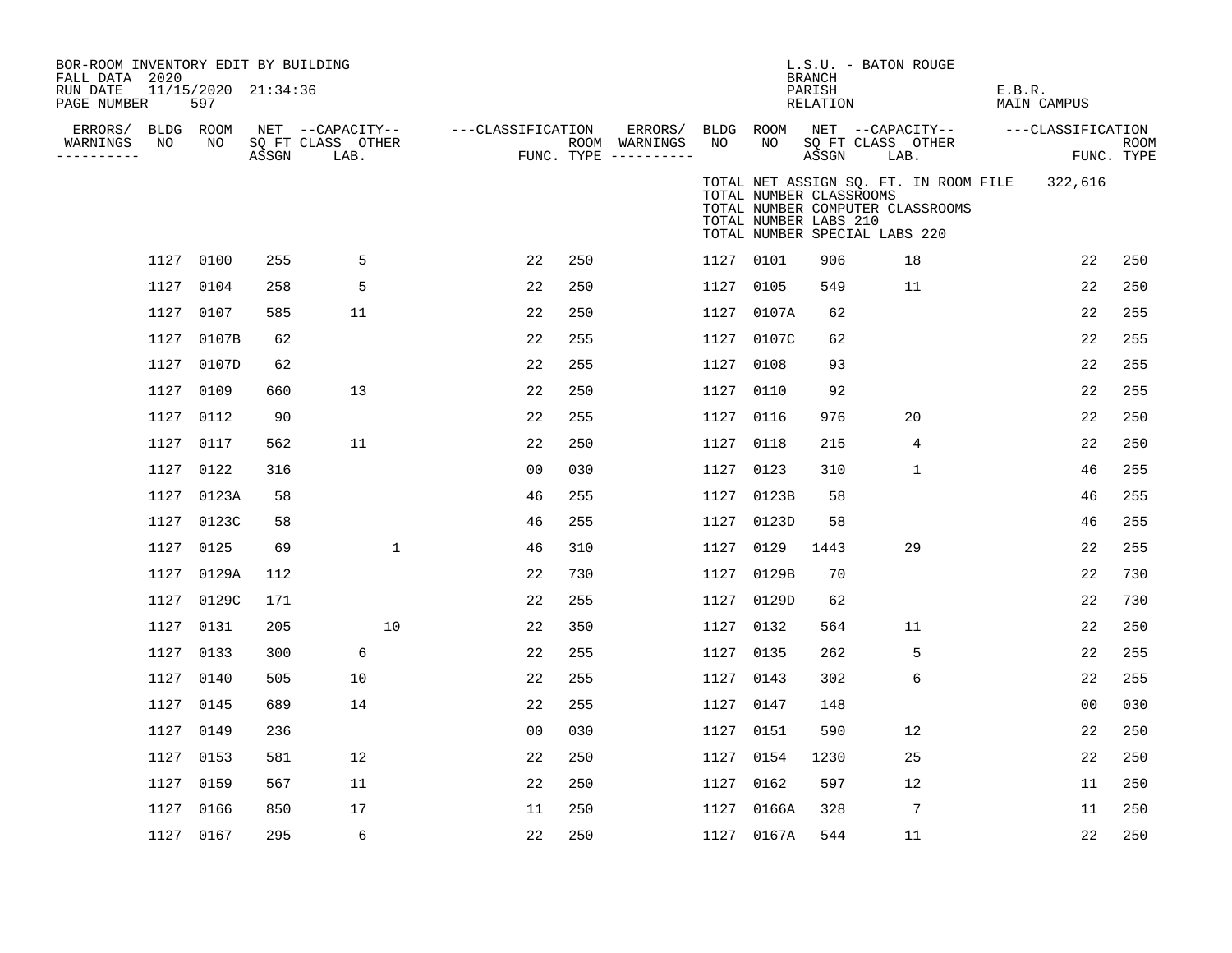| BOR-ROOM INVENTORY EDIT BY BUILDING<br>FALL DATA 2020 |             |                            |       |                           |                   |                    |                                                                                                             |             |             | <b>BRANCH</b>      | L.S.U. - BATON ROUGE      |                       |                           |
|-------------------------------------------------------|-------------|----------------------------|-------|---------------------------|-------------------|--------------------|-------------------------------------------------------------------------------------------------------------|-------------|-------------|--------------------|---------------------------|-----------------------|---------------------------|
| RUN DATE<br>PAGE NUMBER                               |             | 11/15/2020 21:34:36<br>598 |       |                           |                   |                    |                                                                                                             |             |             | PARISH<br>RELATION |                           | E.B.R.<br>MAIN CAMPUS |                           |
| ERRORS/                                               | <b>BLDG</b> | ROOM                       |       | NET --CAPACITY--          | ---CLASSIFICATION |                    | ERRORS/                                                                                                     | <b>BLDG</b> | <b>ROOM</b> |                    | NET --CAPACITY--          | ---CLASSIFICATION     |                           |
| WARNINGS<br>----------                                | NO          | NO                         | ASSGN | SQ FT CLASS OTHER<br>LAB. |                   | ROOM<br>FUNC. TYPE | WARNINGS<br>$\begin{tabular}{cccccc} - & - & - & - & - & - & - \\ & - & - & - & - & - & - \\ \end{tabular}$ | NO          | NO.         | ASSGN              | SQ FT CLASS OTHER<br>LAB. |                       | <b>ROOM</b><br>FUNC. TYPE |
|                                                       | 1127        | 0169                       | 267   | 5                         | 22                | 250                |                                                                                                             | 1127        | 0170        | 256                | 5                         | 11                    | 250                       |
|                                                       | 1127        | 0173                       | 122   |                           | 0 <sub>0</sub>    | 030                |                                                                                                             | 1127        | 0174        | 81                 |                           | 0 <sub>0</sub>        | 010                       |
|                                                       | 1127        | 0176                       | 183   | $\overline{4}$            | 0 <sub>0</sub>    | 010                |                                                                                                             | 1127        | 0178        | 149                | 4                         | 0 <sub>0</sub>        | 010                       |
|                                                       | 1127        | 0186                       | 186   |                           | 00                | 030                |                                                                                                             | 1127        | 0188        | 118                |                           | 00                    | 030                       |
|                                                       | 1127        | 0190                       | 264   |                           | 00                | 030                |                                                                                                             | 1127        | 0201        | 325                | 2                         | 46                    | 310                       |
|                                                       | 1127        | 0201A                      | 384   | 10                        | 46                | 350                |                                                                                                             | 1127        | 0201B       | 114                | $\mathbf 1$               | 46                    | 310                       |
|                                                       | 1127        | 0201C                      | 106   | $\mathbf{1}$              | 46                | 310                |                                                                                                             | 1127        | 0201D       | 225                |                           | 46                    | 315                       |
|                                                       | 1127        | 0201E                      | 123   | 1                         | 11                | 310                |                                                                                                             | 1127        | 0201F       | 213                | $\mathbf 1$               | 46                    | 310                       |
|                                                       | 1127        | 0201G                      | 119   | $\mathbf{1}$              | 46                | 310                |                                                                                                             | 1127        | 0201H       | 113                | $\mathbf{1}$              | 46                    | 310                       |
|                                                       | 1127        | 0201J                      | 121   | 1                         | 46                | 310                |                                                                                                             | 1127        | 0201K       | 121                | $\mathbf 1$               | 46                    | 310                       |
|                                                       | 1127        | 0202                       | 502   | 25                        | 11                | 140                |                                                                                                             | 1127        | 0204        | 579                | 29                        | 11                    | 110                       |
|                                                       | 1127        | 0205                       | 121   | 1                         | 11                | 310                |                                                                                                             | 1127        | 0207        | 129                | $\mathbf 1$               | 46                    | 310                       |
|                                                       | 1127        | 0209                       | 144   |                           | 0 <sub>0</sub>    | 030                |                                                                                                             | 1127        | 0209A       | 143                |                           | 0 <sub>0</sub>        | 030                       |
|                                                       | 1127        | 0211                       | 125   | 1                         | 22                | 310                |                                                                                                             | 1127        | 0212        | 61                 | $\mathbf 1$               | 22                    | 310                       |
|                                                       | 1127        | 0214                       | 63    | 1                         | 46                | 310                |                                                                                                             | 1127        | 0216        | 216                | $\mathbf{1}$              | 46                    | 310                       |
|                                                       | 1127        | 0218                       | 64    | 1                         | 11                | 310                |                                                                                                             | 1127        | 0222        | 346                |                           | 0 <sub>0</sub>        | 030                       |
|                                                       | 1127        | 0229                       | 372   | 1                         | 11                | 310                |                                                                                                             | 1127        | 0229A       | 164                | 1                         | 22                    | 310                       |
|                                                       | 1127        | 0229B                      | 121   | 1                         | 11                | 310                |                                                                                                             | 1127        | 0229C       | 116                | 1                         | 77                    | 310                       |
|                                                       | 1127        | 0229D                      | 115   | $\mathbf 1$               | 46                | 310                |                                                                                                             | 1127        | 0229E       | 115                | 1                         | 46                    | 310                       |
|                                                       | 1127        | 0229F                      | 116   | $\mathbf 1$               | 46                | 310                |                                                                                                             | 1127        | 0229G       | 116                | 1                         | 46                    | 310                       |
|                                                       | 1127        | 0229H                      | 115   | 1                         | 46                | 310                |                                                                                                             | 1127        | 0229J       | 116                | 1                         | 46                    | 310                       |
|                                                       | 1127        | 0229K                      | 110   | 1                         | 46                | 310                |                                                                                                             | 1127        | 0229L       | 117                | 1                         | 22                    | 310                       |
|                                                       | 1127        | 0229M                      | 117   | 1                         | 11                | 310                |                                                                                                             | 1127        | 0230        | 950                | 9                         | 46                    | 310                       |
|                                                       | 1127        | 0231                       | 239   | 10                        | 46                | 350                |                                                                                                             | 1127        | 0232        | 503                | 13                        | 22                    | 650                       |
|                                                       | 1127        | 0234                       | 34    |                           | 0 <sub>0</sub>    | 010                |                                                                                                             | 1127        | 0236        | 446                |                           | 22                    | 730                       |
|                                                       | 1127        | 0240                       | 554   | 11                        | 11                | 250                |                                                                                                             |             | 1127 0240A  | 96                 | $\sqrt{2}$                | 11                    | 250                       |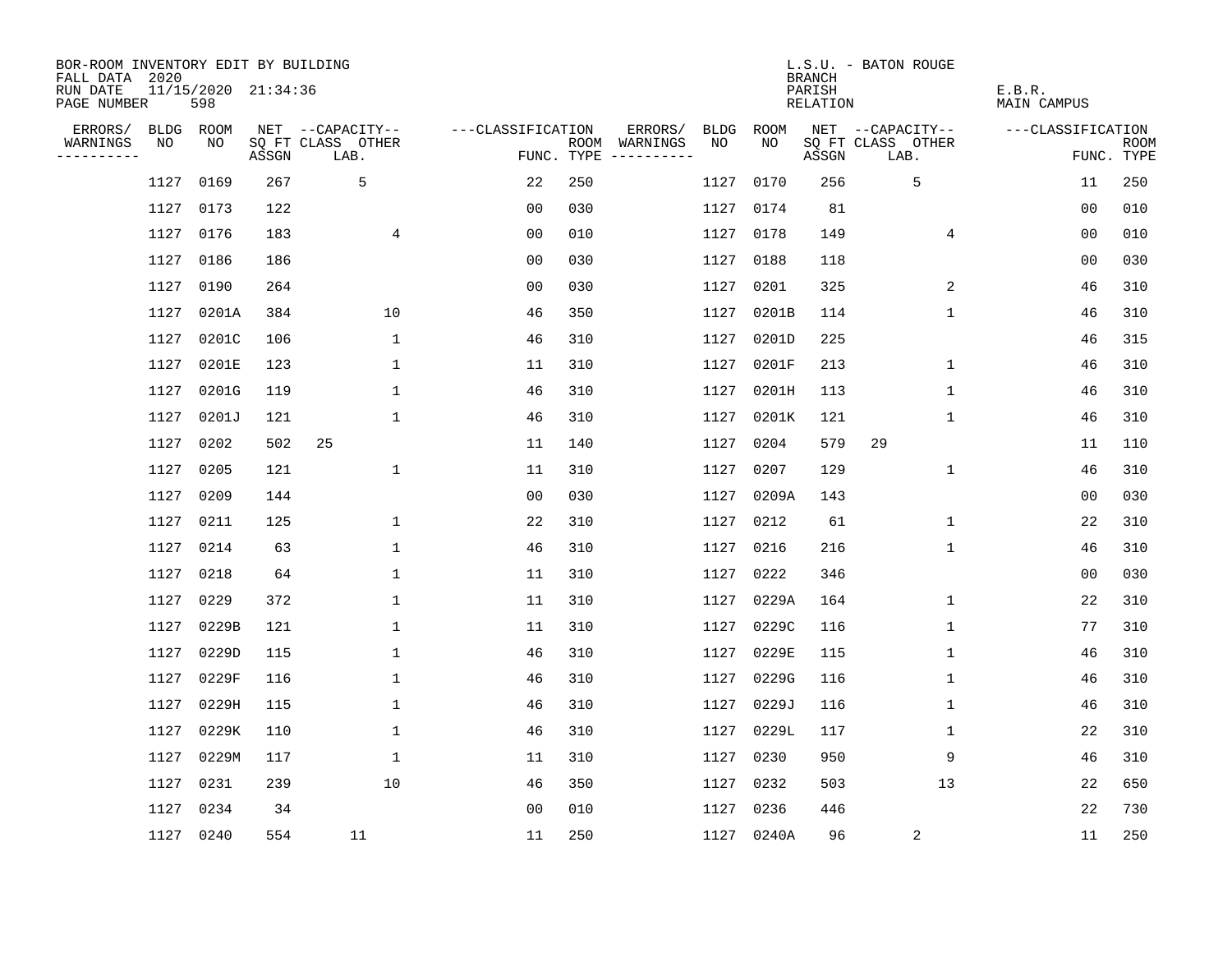| BOR-ROOM INVENTORY EDIT BY BUILDING<br>FALL DATA 2020 |      |                            |       |                           |                   |     |                                      |             |             | <b>BRANCH</b>      | L.S.U. - BATON ROUGE      |                              |                           |
|-------------------------------------------------------|------|----------------------------|-------|---------------------------|-------------------|-----|--------------------------------------|-------------|-------------|--------------------|---------------------------|------------------------------|---------------------------|
| RUN DATE<br>PAGE NUMBER                               |      | 11/15/2020 21:34:36<br>599 |       |                           |                   |     |                                      |             |             | PARISH<br>RELATION |                           | E.B.R.<br><b>MAIN CAMPUS</b> |                           |
| ERRORS/                                               |      | BLDG ROOM                  |       | NET --CAPACITY--          | ---CLASSIFICATION |     | ERRORS/                              | <b>BLDG</b> | <b>ROOM</b> |                    | NET --CAPACITY--          | ---CLASSIFICATION            |                           |
| WARNINGS<br>----------                                | NO   | NO                         | ASSGN | SQ FT CLASS OTHER<br>LAB. |                   |     | ROOM WARNINGS<br>FUNC. TYPE $------$ | NO          | NO          | ASSGN              | SQ FT CLASS OTHER<br>LAB. |                              | <b>ROOM</b><br>FUNC. TYPE |
|                                                       | 1127 | 0243                       | 687   | 14                        | 22                | 250 |                                      | 1127        | 0243A       | 84                 | 2                         | 11                           | 250                       |
|                                                       | 1127 | 0243B                      | 186   | 4                         | 11                | 250 |                                      |             | 1127 0243C  | 101                | 2                         | 11                           | 250                       |
|                                                       | 1127 | 0243D                      | 102   |                           | 11                | 730 |                                      |             | 1127 0245   | 596                | 12                        | 11                           | 250                       |
|                                                       | 1127 | 0249                       | 237   |                           | 0 <sub>0</sub>    | 030 |                                      |             | 1127 0251   | 131                |                           | 0 <sub>0</sub>               | 030                       |
|                                                       | 1127 | 0259                       | 684   | 14                        | 11                | 250 |                                      |             | 1127 0259A  | 96                 |                           | 22                           | 255                       |
|                                                       | 1127 | 0262                       | 423   |                           | 22                | 255 |                                      |             | 1127 0266   | 254                |                           | 22                           | 730                       |
|                                                       | 1127 | 0267                       | 894   | 18                        | 11                | 250 |                                      |             | 1127 0270   | 836                | 17                        | 11                           | 250                       |
|                                                       |      | 1127 0274                  | 301   |                           | 0 <sub>0</sub>    | 030 |                                      |             | 1127 0276   | 183                | 4                         | 0 <sub>0</sub>               | 010                       |
|                                                       |      | 1127 0278                  | 165   | 4                         | 0 <sub>0</sub>    | 010 |                                      |             | 1127 C0100  | 570                |                           | 0 <sub>0</sub>               | 020                       |
|                                                       |      | 1127 C0100A                | 773   |                           | 0 <sub>0</sub>    | 020 |                                      |             | 1127 C0101  | 129                |                           | 0 <sub>0</sub>               | 020                       |
|                                                       |      | 1127 C0101A                | 143   |                           | 00                | 020 |                                      |             | 1127 C0102  | 179                |                           | 0 <sub>0</sub>               | 020                       |
|                                                       |      | 1127 C0103                 | 628   |                           | 0 <sub>0</sub>    | 020 |                                      |             | 1127 C0104  | 902                |                           | 0 <sub>0</sub>               | 020                       |
|                                                       |      | 1127 C0104A                | 298   |                           | 00                | 020 |                                      |             | 1127 C0104B | 296                |                           | 0 <sub>0</sub>               | 020                       |
|                                                       |      | 1127 C0104C                | 638   |                           | 0 <sub>0</sub>    | 020 |                                      |             | 1127 C0105  | 275                |                           | 0 <sub>0</sub>               | 020                       |
|                                                       |      | 1127 C0106                 | 729   |                           | 0 <sub>0</sub>    | 020 |                                      |             | 1127 C0106A | 168                |                           | 0 <sub>0</sub>               | 020                       |
|                                                       |      | 1127 C0106B                | 182   |                           | 0 <sub>0</sub>    | 020 |                                      |             | 1127 C0200  | 308                |                           | 0 <sub>0</sub>               | 020                       |
|                                                       |      | 1127 C0200A                | 180   |                           | 0 <sub>0</sub>    | 020 |                                      |             | 1127 C0201  | 175                |                           | 0 <sub>0</sub>               | 020                       |
|                                                       |      | 1127 C0201A                | 143   |                           | 0 <sub>0</sub>    | 020 |                                      |             | 1127 C0202  | 282                |                           | 0 <sub>0</sub>               | 020                       |
|                                                       |      | 1127 C0203                 | 420   |                           | 0 <sub>0</sub>    | 020 |                                      |             | 1127 C0204  | 535                |                           | 0 <sub>0</sub>               | 020                       |
|                                                       |      | 1127 C0204A                | 391   |                           | 0 <sub>0</sub>    | 020 |                                      |             | 1127 C0205  | 329                |                           | 0 <sub>0</sub>               | 020                       |
|                                                       |      | 1127 C0205A                | 497   |                           | 0 <sub>0</sub>    | 020 |                                      |             | 1127 C0205B | 122                |                           | 0 <sub>0</sub>               | 020                       |
|                                                       |      | 1127 C0206                 | 500   |                           | 0 <sub>0</sub>    | 020 |                                      |             | 1127 C0207  | 618                |                           | 0 <sub>0</sub>               | 020                       |
|                                                       |      | 1127 E0100                 | 57    |                           | 0 <sub>0</sub>    | 020 |                                      |             | 1127 E0200  | 58                 |                           | 0 <sub>0</sub>               | 020                       |
|                                                       |      | 1127 S0100                 | 103   |                           | 0 <sub>0</sub>    | 020 |                                      |             | 1127 S0101  | 225                |                           | 0 <sub>0</sub>               | 020                       |
|                                                       |      | 1127 S0200                 | 103   |                           | 0 <sub>0</sub>    | 020 |                                      |             | 1127 S0201  | 274                |                           | 0 <sub>0</sub>               | 020                       |
|                                                       |      | 1127 0129A1                | 78    |                           | 22                | 730 |                                      |             | 1127 0129B1 | 70                 |                           | 21                           | 730                       |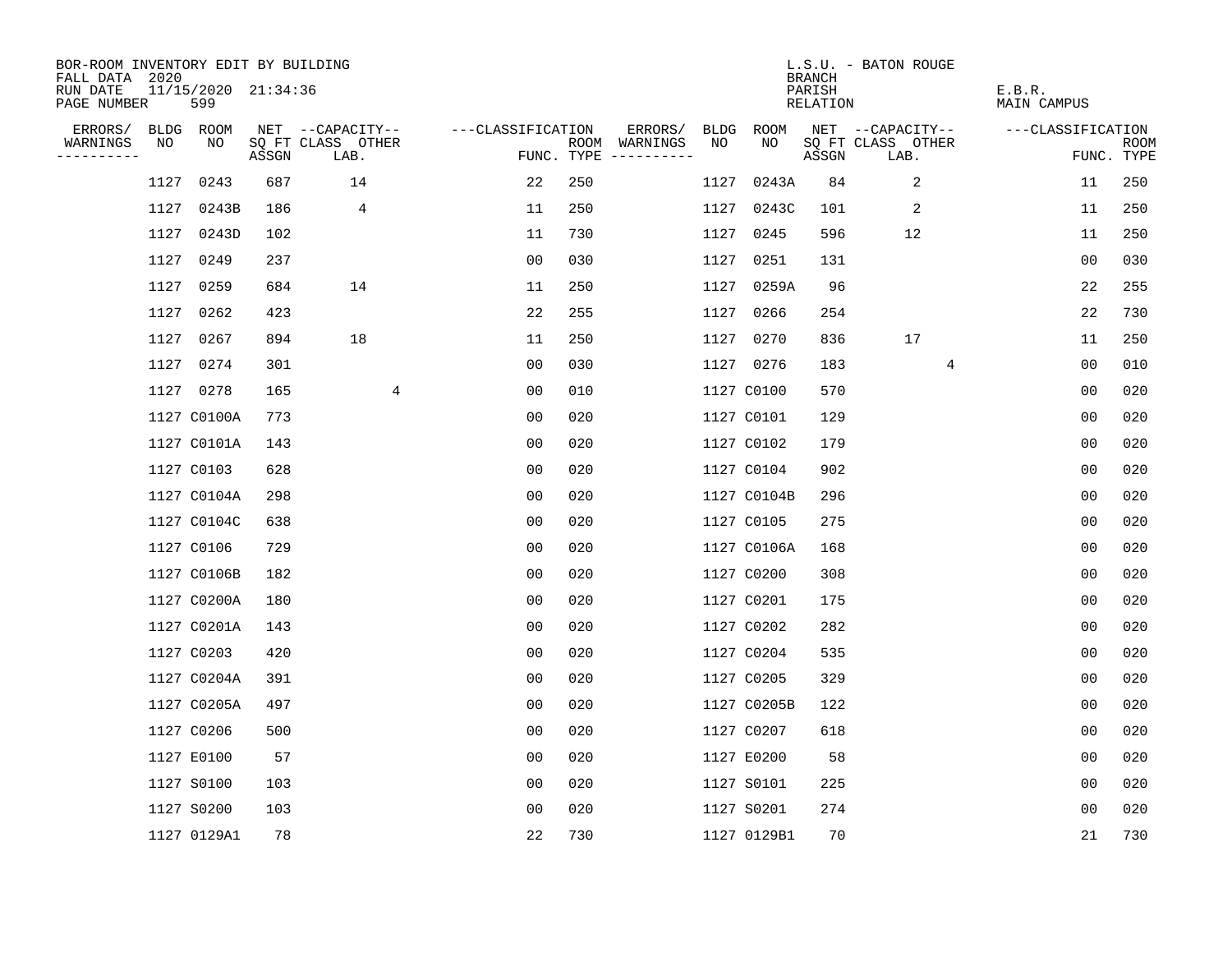| PAGE NUMBER                       |      | 600             | 11/15/2020 21:34:36 |                                               |              |                   |     |                                                 |           |                 | <b>BRANCH</b><br>PARISH<br>RELATION              |                               |                                                                                                                    | E.B.R.<br>MAIN CAMPUS |                             |                    |
|-----------------------------------|------|-----------------|---------------------|-----------------------------------------------|--------------|-------------------|-----|-------------------------------------------------|-----------|-----------------|--------------------------------------------------|-------------------------------|--------------------------------------------------------------------------------------------------------------------|-----------------------|-----------------------------|--------------------|
| ERRORS/<br>WARNINGS<br>---------- | NO   | BLDG ROOM<br>NO | ASSGN               | NET --CAPACITY--<br>SQ FT CLASS OTHER<br>LAB. |              | ---CLASSIFICATION |     | ERRORS/<br>ROOM WARNINGS<br>FUNC. TYPE $------$ | NO        | BLDG ROOM<br>NO | ASSGN                                            | SO FT CLASS OTHER<br>LAB.     | NET --CAPACITY-- ----CLASSIFICATION                                                                                |                       |                             | ROOM<br>FUNC. TYPE |
|                                   |      | 1127 0259A1     | 96                  |                                               |              | 11                | 255 |                                                 |           |                 | TOTAL NUMBER CLASSROOMS<br>TOTAL NUMBER LABS 210 | TOTAL NUMBER SPECIAL LABS 220 | TOTAL ASSIGNABLE & UNASSIGNABLE SQFT:<br>TOTAL NET ASSIGN SQ. FT. IN ROOM FILE<br>TOTAL NUMBER COMPUTER CLASSROOMS |                       | 45,216<br>30,499<br>-1<br>1 |                    |
|                                   |      | 1128 1001       | 1001                |                                               |              | 91                | 630 |                                                 | 1128 1002 |                 | 238                                              |                               | 12                                                                                                                 |                       | 21                          | 350                |
|                                   | 1128 | 1004            | 234                 |                                               | 12           | 21                | 350 |                                                 | 1128 1008 |                 | 234                                              |                               |                                                                                                                    |                       | 0 <sub>0</sub>              | 020                |
|                                   |      | 1128 1008A      | 237                 | 5                                             |              | 71                | 210 |                                                 |           | 1128 1008B      | 509                                              |                               | 10                                                                                                                 |                       | 21                          | 210                |
|                                   |      | 1128 1014       | 517                 |                                               |              | 71                | 350 |                                                 | 1128 1023 |                 | 192                                              |                               |                                                                                                                    |                       | 22                          | 535                |
|                                   | 1128 | 1025            | 329                 | 7                                             |              | 21                | 250 |                                                 | 1128 1030 |                 | 350                                              |                               | 12                                                                                                                 |                       | 71                          | 350                |
|                                   | 1128 | 1031            | 209                 | 4                                             |              | 21                | 250 |                                                 |           | 1128 1032       | 63                                               |                               |                                                                                                                    |                       | 71                          | 535                |
|                                   |      | 1128 1034       | 1044                | 70                                            |              | 71                | 110 |                                                 | 1128 1035 |                 | 145                                              |                               |                                                                                                                    |                       | 71                          | 730                |
|                                   | 1128 | 1037            | 180                 |                                               | 1            | 21                | 310 |                                                 | 1128 1039 |                 | 209                                              |                               |                                                                                                                    |                       | 21                          | 315                |
|                                   | 1128 | 1045            | 357                 |                                               | 3            | 22                | 310 |                                                 | 1128 1047 |                 | 176                                              |                               | $\mathbf 1$                                                                                                        |                       | 22                          | 310                |
|                                   |      | 1128 1049       | 180                 |                                               | $\mathbf 1$  | 22                | 310 |                                                 | 1128 1051 |                 | 178                                              |                               | $\mathbf 1$                                                                                                        |                       | 22                          | 310                |
|                                   |      | 1128 1053       | 124                 |                                               | $\mathbf 1$  | 22                | 310 |                                                 | 1128 1055 |                 | 183                                              |                               | 1                                                                                                                  |                       | 22                          | 310                |
|                                   | 1128 | 1059            | 130                 |                                               | $\mathbf{1}$ | 22                | 310 |                                                 | 1128 1061 |                 | 177                                              |                               | 3                                                                                                                  |                       | 21                          | 210                |
|                                   | 1128 | 1061A           | 133                 |                                               |              | 21                | 720 |                                                 | 1128 1063 |                 | 108                                              |                               |                                                                                                                    |                       | 21                          | 315                |
|                                   | 1128 | 1065            | 285                 | 6                                             |              | 21                | 210 |                                                 | 1128 1067 |                 | 275                                              |                               | 6                                                                                                                  |                       | 21                          | 210                |
|                                   |      | 1128 1069       | 108                 |                                               | 1            | 22                | 310 |                                                 | 1128 1073 |                 | 108                                              |                               | $\mathbf{1}$                                                                                                       |                       | 22                          | 310                |
|                                   | 1128 | 1075            | 483                 | 10                                            |              | 21                | 210 |                                                 | 1128 1077 |                 | 108                                              |                               | $\mathbf{1}$                                                                                                       |                       | 22                          | 310                |
|                                   | 1128 | 1079            | 108                 |                                               | $\mathbf 1$  | 22                | 310 |                                                 | 1128 1081 |                 | 598                                              |                               | 12                                                                                                                 |                       | 21                          | 210                |
|                                   | 1128 | 1081A           | 131                 |                                               |              | 21                | 280 |                                                 | 1128 1087 |                 | 193                                              |                               | $\mathbf{1}$                                                                                                       |                       | 22                          | 710                |
|                                   | 1128 | 1087A           | 891                 |                                               |              | 21                | 710 |                                                 |           | 1128 1087B      | 157                                              |                               |                                                                                                                    |                       | 00                          | 030                |
|                                   | 1128 | 1089            | 111                 |                                               |              | 0 <sub>0</sub>    | 030 |                                                 | 1128 1090 |                 | 227                                              |                               | 3                                                                                                                  |                       | 00                          | 010                |
|                                   | 1128 | 1091            | 125                 |                                               |              | 0 <sub>0</sub>    | 020 |                                                 |           | 1128 1091A      | 57                                               |                               |                                                                                                                    |                       | 21                          | 710                |
|                                   |      | 1128 1091B      | 170                 |                                               |              | 0 <sub>0</sub>    | 030 |                                                 | 1128 1094 |                 | 213                                              |                               | 3                                                                                                                  |                       | 00                          | 010                |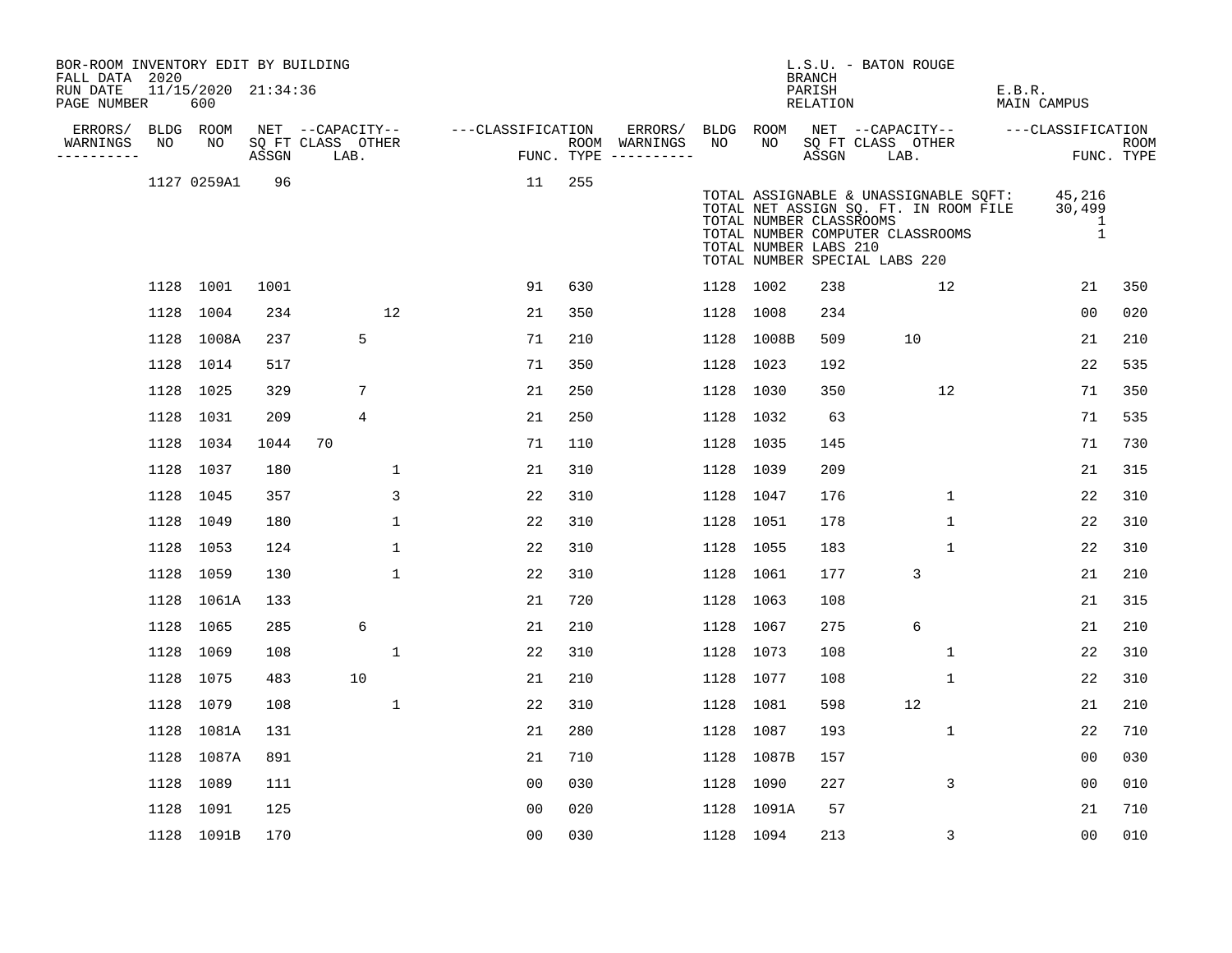| BOR-ROOM INVENTORY EDIT BY BUILDING<br>FALL DATA 2020 |      |                            |       |                           |                   |                                               |                        |            | <b>BRANCH</b>      | L.S.U. - BATON ROUGE      |                       |                           |
|-------------------------------------------------------|------|----------------------------|-------|---------------------------|-------------------|-----------------------------------------------|------------------------|------------|--------------------|---------------------------|-----------------------|---------------------------|
| RUN DATE<br>PAGE NUMBER                               |      | 11/15/2020 21:34:36<br>601 |       |                           |                   |                                               |                        |            | PARISH<br>RELATION |                           | E.B.R.<br>MAIN CAMPUS |                           |
| ERRORS/                                               |      | BLDG ROOM                  |       | NET --CAPACITY--          | ---CLASSIFICATION |                                               | ERRORS/<br><b>BLDG</b> | ROOM       |                    | NET --CAPACITY--          | ---CLASSIFICATION     |                           |
| WARNINGS<br>----------                                | NO   | NO                         | ASSGN | SQ FT CLASS OTHER<br>LAB. |                   | WARNINGS<br>ROOM<br>FUNC. TYPE<br>----------- | NO.                    | NO.        | ASSGN              | SQ FT CLASS OTHER<br>LAB. |                       | <b>ROOM</b><br>FUNC. TYPE |
|                                                       | 1128 | 1095                       | 432   |                           | 0 <sub>0</sub>    | 030                                           | 1128                   | 1102       | 26                 |                           | 0 <sub>0</sub>        | 010                       |
|                                                       | 1128 | 1110                       | 80    |                           | 00                | 020                                           | 1128                   | 1110A      | 171                |                           | 71                    | 635                       |
|                                                       | 1128 | 1122                       | 438   |                           | 0 <sub>0</sub>    | 030                                           | 1128                   | 1160       | 95                 | 1                         | 71                    | 535                       |
|                                                       |      | 1128 1162                  | 74    | $\mathbf 1$               | 71                | 535                                           |                        | 1128 1164  | 88                 |                           | 71                    | 535                       |
|                                                       | 1128 | 1168                       | 2538  |                           | 71                | 530                                           |                        | 1128 1168A | 105                |                           | 71                    | 535                       |
|                                                       |      | 1128 1168B                 | 249   |                           | 71                | 535                                           | 1128                   | 1180       | 250                |                           | 00                    | 030                       |
|                                                       | 1128 | 1182                       | 40    |                           | 0 <sub>0</sub>    | 030                                           | 1128                   | 2001       | 107                | $\mathbf 1$               | 22                    | 310                       |
|                                                       | 1128 | 2002                       | 102   | 1                         | 22                | 310                                           | 1128                   | 2003       | 103                | 1                         | 22                    | 310                       |
|                                                       | 1128 | 2004                       | 128   | $\mathbf{1}$              | 22                | 310                                           | 1128                   | 2005       | 113                | $\mathbf 1$               | 22                    | 310                       |
|                                                       | 1128 | 2006                       | 142   | $\mathbf{1}$              | 22                | 310                                           | 1128                   | 2007       | 242                | 12                        | 21                    | 310                       |
|                                                       | 1128 | 2008                       | 125   | 1                         | 22                | 310                                           | 1128                   | 2009       | 166                | $\mathbf 1$               | 22                    | 310                       |
|                                                       | 1128 | 2010                       | 141   | 1                         | 22                | 310                                           | 1128                   | 2011       | 344                | 10                        | 21                    | 280                       |
|                                                       | 1128 | 2012                       | 137   | $\mathbf 1$               | 22                | 310                                           | 1128                   | 2013       | 116                | $\mathbf 1$               | 22                    | 310                       |
|                                                       | 1128 | 2014                       | 378   | 10                        | 21                | 280                                           | 1128                   | 2015       | 100                | 1                         | 22                    | 310                       |
|                                                       | 1128 | 2016                       | 107   | 1                         | 22                | 310                                           | 1128                   | 2017       | 105                | 1                         | 22                    | 310                       |
|                                                       | 1128 | 2018                       | 163   | 1                         | 22                | 310                                           | 1128                   | 2019       | 105                | 1                         | 22                    | 310                       |
|                                                       | 1128 | 2020                       | 163   | $\mathbf{1}$              | 22                | 310                                           | 1128                   | 2021       | 258                | 10                        | 21                    | 350                       |
|                                                       | 1128 | 2022                       | 144   | $\mathbf{1}$              | 22                | 310                                           | 1128                   | 2023       | 327                | 7                         | 21                    | 350                       |
|                                                       | 1128 | 2024                       | 116   | $\mathbf{1}$              | 22                | 310                                           | 1128                   | 2025       | 368                | 7                         | 21                    | 350                       |
|                                                       | 1128 | 2026                       | 568   | 11                        | 21                | 210                                           | 1128                   | 2027       | 265                | $\mathbf 1$               | 22                    | 310                       |
|                                                       | 1128 | 2027A                      | 58    |                           | 21                | 730                                           | 1128                   | 2027B      | 211                | 10                        | 21                    | 280                       |
|                                                       | 1128 | 2027C                      | 250   | $\mathbf 1$               | 22                | 310                                           | 1128                   | 2027D      | 100                | $\mathbf 1$               | 22                    | 310                       |
|                                                       | 1128 | 2027E                      | 243   | 1                         | 22                | 310                                           | 1128                   | 2027F      | 239                | 12                        | 21                    | 350                       |
|                                                       | 1128 | 2028                       | 112   | $\mathbf 1$               | 22                | 310                                           | 1128                   | 2029       | 106                | $\mathbf{1}$              | 22                    | 310                       |
|                                                       | 1128 | 2030                       | 123   | 1                         | 22                | 310                                           | 1128                   | 2031       | 106                | 1                         | 22                    | 310                       |
|                                                       |      | 1128 2032                  | 174   | $\mathbf 1$               | 22                | 310                                           |                        | 1128 2033  | 38                 |                           | 22                    | 730                       |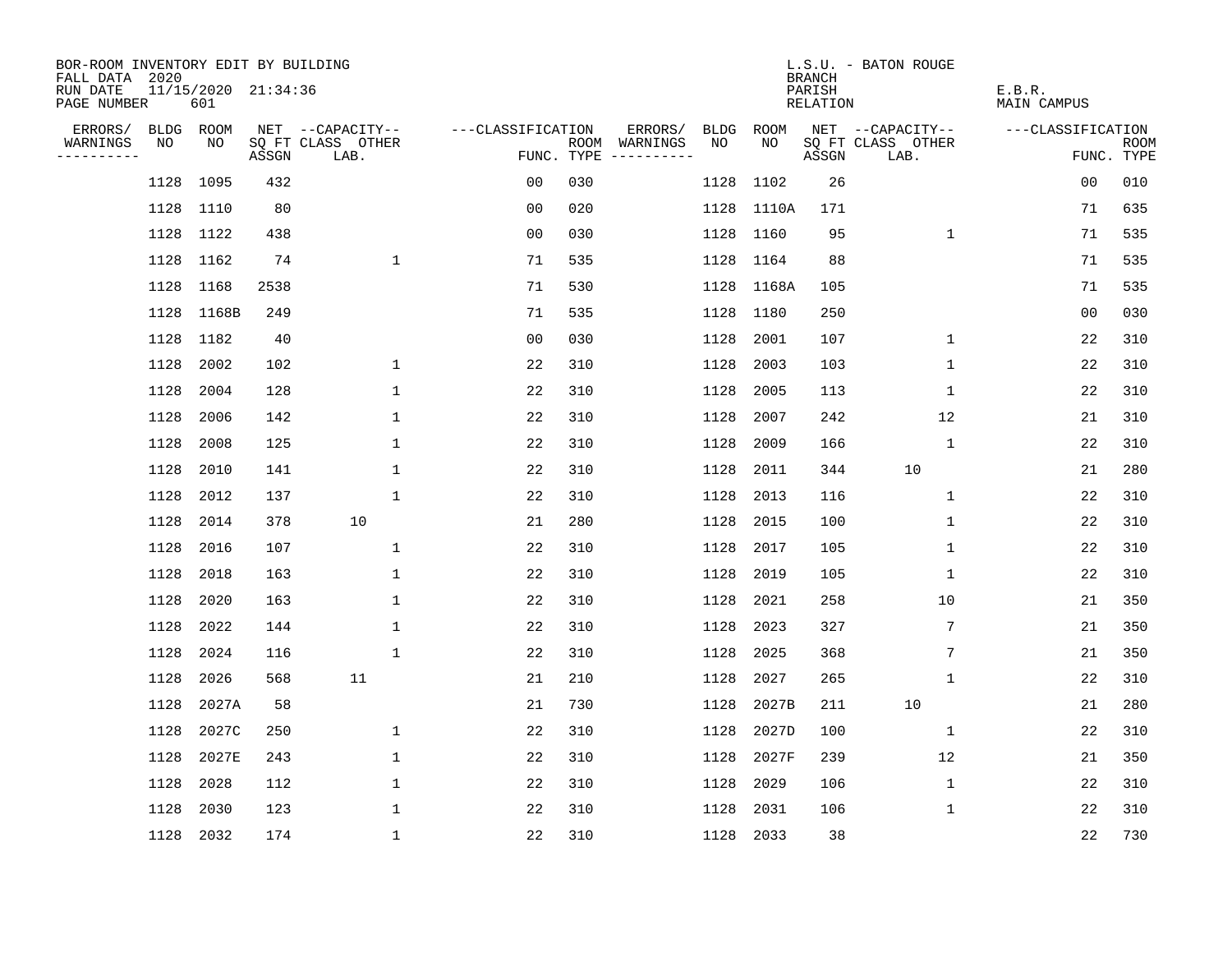| BOR-ROOM INVENTORY EDIT BY BUILDING<br>FALL DATA 2020 |      |                            |       |                           |                   |                    |                               |             | <b>BRANCH</b>             | L.S.U. - BATON ROUGE      |                              |                           |
|-------------------------------------------------------|------|----------------------------|-------|---------------------------|-------------------|--------------------|-------------------------------|-------------|---------------------------|---------------------------|------------------------------|---------------------------|
| RUN DATE<br>PAGE NUMBER                               |      | 11/15/2020 21:34:36<br>602 |       |                           |                   |                    |                               |             | PARISH<br><b>RELATION</b> |                           | E.B.R.<br><b>MAIN CAMPUS</b> |                           |
| ERRORS/                                               |      | BLDG ROOM                  |       | NET --CAPACITY--          | ---CLASSIFICATION |                    | ERRORS/<br><b>BLDG</b>        | <b>ROOM</b> |                           | NET --CAPACITY--          | ---CLASSIFICATION            |                           |
| WARNINGS<br>----------                                | NO   | NO                         | ASSGN | SQ FT CLASS OTHER<br>LAB. |                   | ROOM<br>FUNC. TYPE | WARNINGS<br>NO<br>----------- | NO          | ASSGN                     | SQ FT CLASS OTHER<br>LAB. |                              | <b>ROOM</b><br>FUNC. TYPE |
|                                                       | 1128 | 2034                       | 157   | $\mathbf{1}$              | 22                | 310                | 1128                          | 2035        | 130                       | $\mathbf 1$               | 22                           | 310                       |
|                                                       | 1128 | 2037                       | 39    |                           | 0 <sub>0</sub>    | 030                | 1128                          | 2039        | 124                       | 1                         | 22                           | 310                       |
|                                                       | 1128 | 2040                       | 303   | 10                        | 21                | 280                | 1128                          | 2041        | 115                       | $\mathbf 1$               | 22                           | 310                       |
|                                                       | 1128 | 2042                       | 131   | 2                         | 22                | 310                | 1128                          | 2043        | 106                       | 1                         | 22                           | 310                       |
|                                                       | 1128 | 2044                       | 104   | $\mathbf 1$               | 22                | 310                | 1128                          | 2045        | 120                       | $\mathbf{1}$              | 22                           | 310                       |
|                                                       | 1128 | 2046                       | 104   | $\mathbf{1}$              | 22                | 310                | 1128                          | 2047        | 114                       | $\mathbf{1}$              | 22                           | 310                       |
|                                                       | 1128 | 2048                       | 149   | $\mathbf{1}$              | 22                | 310                | 1128                          | 2049        | 1178                      | 14                        | 22                           | 280                       |
|                                                       | 1128 | 2049A                      | 398   | $\mathbf{1}$              | 21                | 280                | 1128                          | 2050        | 128                       | $\mathbf 1$               | 22                           | 310                       |
|                                                       | 1128 | 2051                       | 103   | $\mathbf{1}$              | 22                | 310                | 1128                          | 2052        | 121                       | $\mathbf 1$               | 22                           | 310                       |
|                                                       | 1128 | 2053                       | 101   | $\mathbf{1}$              | 22                | 310                | 1128                          | 2054        | 139                       | $\mathbf 1$               | 22                           | 310                       |
|                                                       | 1128 | 2055                       | 173   | $\mathbf{1}$              | 22                | 310                | 1128                          | 2056        | 129                       | $\mathbf 1$               | 22                           | 310                       |
|                                                       | 1128 | 2057                       | 105   | $\mathbf{1}$              | 22                | 310                | 1128                          | 2058        | 104                       | 1                         | 22                           | 310                       |
|                                                       | 1128 | 2059                       | 128   | $\mathbf{1}$              | 22                | 310                | 1128                          | 2060        | 104                       | 2                         | 22                           | 310                       |
|                                                       | 1128 | 2061                       | 30    |                           | 00                | 030                | 1128                          | 2062        | 137                       | 1                         | 22                           | 310                       |
|                                                       | 1128 | 2063                       | 213   | 4                         | 21                | 210                | 1128                          | 2064        | 110                       | 1                         | 22                           | 310                       |
|                                                       | 1128 | 2065                       | 150   | 1                         | 22                | 310                | 1128                          | 2066        | 25                        |                           | 0 <sub>0</sub>               | 030                       |
|                                                       | 1128 | 2067                       | 144   | 1                         | 22                | 310                | 1128                          | 2068        | 135                       | 1                         | 22                           | 310                       |
|                                                       | 1128 | 2069                       | 120   | $\mathbf{1}$              | 22                | 310                | 1128                          | 2070        | 135                       | $\mathbf 1$               | 22                           | 310                       |
|                                                       | 1128 | 2071                       | 105   | 1                         | 22                | 310                | 1128                          | 2072        | 294                       | 6                         | 21                           | 210                       |
|                                                       | 1128 | 2073                       | 178   | $\mathbf 1$               | 22                | 310                | 1128                          | 2074        | 299                       | 6                         | 21                           | 210                       |
|                                                       | 1128 | 2075                       | 102   | 1                         | 22                | 310                | 1128                          | 2076        | 105                       | 1                         | 22                           | 310                       |
|                                                       | 1128 | 2077                       | 149   | $\mathbf 1$               | 22                | 310                | 1128                          | 2078        | 102                       | $\mathbf 1$               | 22                           | 310                       |
|                                                       | 1128 | 2079                       | 140   | 1                         | 22                | 310                | 1128                          | 2080        | 106                       | 1                         | 22                           | 310                       |
|                                                       | 1128 | 2082                       | 106   | $\mathbf 1$               | 22                | 310                | 1128                          | 2084        | 100                       | 1                         | 22                           | 310                       |
|                                                       | 1128 | 2085                       | 413   | 10                        | 22                | 280                | 1128                          | 2086        | 200                       | 10                        | 21                           | 315                       |
|                                                       |      | 1128 2087                  | 140   | $\mathbf{1}$              | 22                | 310                | 1128                          | 2088        | 176                       | 8                         | 21                           | 350                       |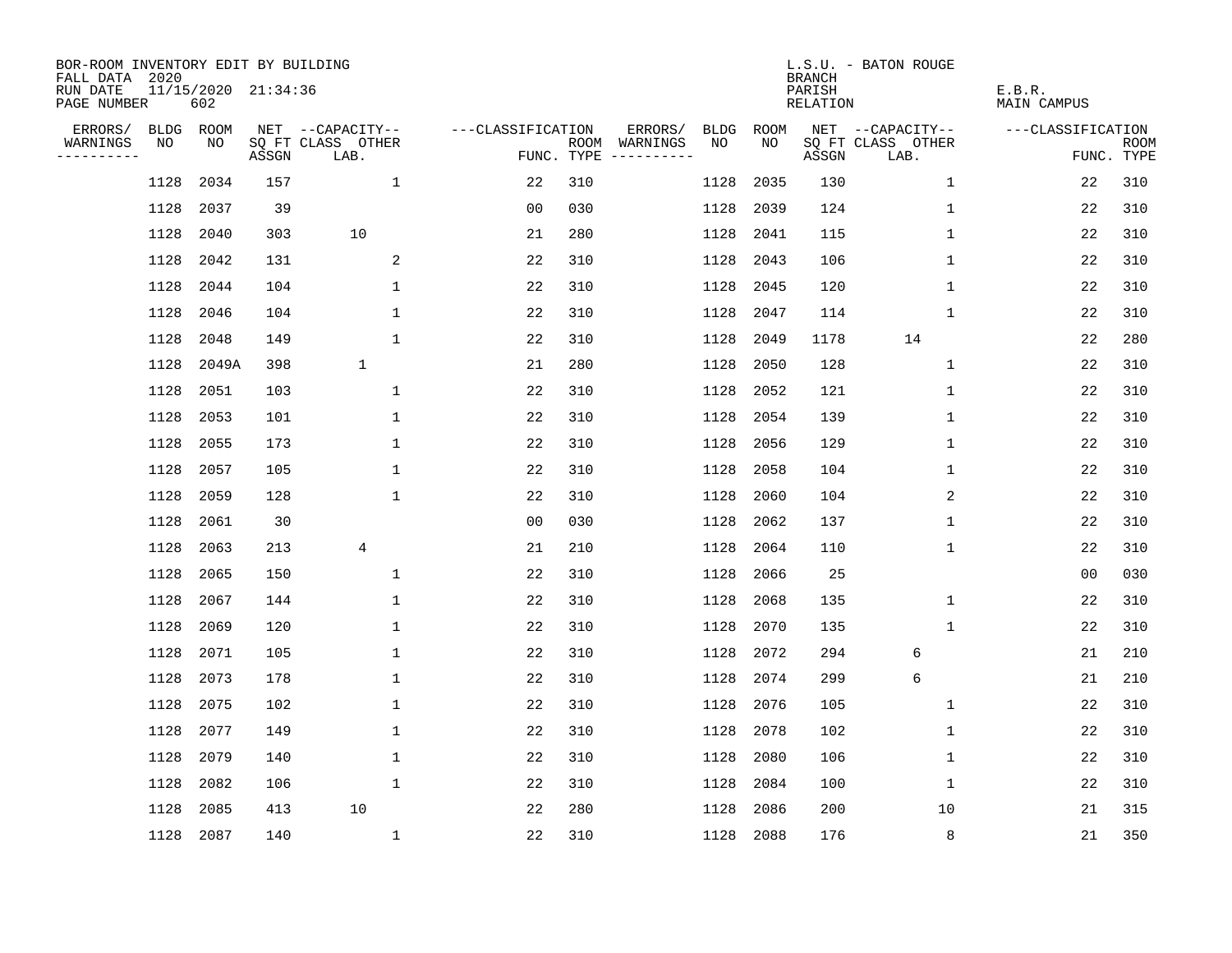| BOR-ROOM INVENTORY EDIT BY BUILDING<br>FALL DATA 2020 |      |                            |       |                           |                   |     |                                      |             |            | <b>BRANCH</b>                   | L.S.U. - BATON ROUGE      |                       |                           |
|-------------------------------------------------------|------|----------------------------|-------|---------------------------|-------------------|-----|--------------------------------------|-------------|------------|---------------------------------|---------------------------|-----------------------|---------------------------|
| RUN DATE<br>PAGE NUMBER                               |      | 11/15/2020 21:34:36<br>603 |       |                           |                   |     |                                      |             |            | PARISH<br>RELATION              |                           | E.B.R.<br>MAIN CAMPUS |                           |
| ERRORS/                                               |      | BLDG ROOM                  |       | NET --CAPACITY--          | ---CLASSIFICATION |     | ERRORS/                              | <b>BLDG</b> | ROOM       |                                 | NET --CAPACITY--          | ---CLASSIFICATION     |                           |
| WARNINGS<br>----------                                | NO   | NO                         | ASSGN | SQ FT CLASS OTHER<br>LAB. |                   |     | ROOM WARNINGS<br>FUNC. TYPE $------$ | NO.         | NO.        | $\operatorname{\mathsf{ASSGN}}$ | SQ FT CLASS OTHER<br>LAB. |                       | <b>ROOM</b><br>FUNC. TYPE |
|                                                       | 1128 | 2089                       | 106   | $\mathbf{1}$              | 22                | 310 |                                      | 1128        | 2090       | 234                             | 4                         | 0 <sub>0</sub>        | 010                       |
|                                                       | 1128 | 2091                       | 125   |                           | 21                | 315 |                                      | 1128        | 2091A      | 67                              |                           | 00                    | 030                       |
|                                                       | 1128 | 2091B                      | 172   |                           | 0 <sub>0</sub>    | 030 |                                      | 1128        | 2093       | 105                             | $\mathbf 1$               | 22                    | 310                       |
|                                                       | 1128 | 2094                       | 213   | 4                         | 00                | 010 |                                      | 1128        | 2095       | 412                             |                           | 00                    | 030                       |
|                                                       | 1128 | 2096                       | 188   |                           | 21                | 315 |                                      | 1128        | 2097       | 115                             | 1                         | 22                    | 310                       |
|                                                       | 1128 | 2098                       | 106   | $\mathbf 1$               | 22                | 310 |                                      | 1128        | 2099       | 98                              | 2                         | 22                    | 310                       |
|                                                       | 1128 | 2100                       | 106   | $\mathbf 1$               | 22                | 310 |                                      | 1128        | 2102       | 27                              |                           | 0 <sub>0</sub>        | 010                       |
|                                                       | 1128 | 2104                       | 107   | $\mathbf 1$               | 22                | 310 |                                      | 1128        | 2106       | 85                              | $\mathbf{1}$              | 21                    | 315                       |
|                                                       | 1128 | 2108                       | 107   | $\mathbf{1}$              | 22                | 310 |                                      | 1128        | 2110       | 114                             | $\mathbf{1}$              | 22                    | 310                       |
|                                                       | 1128 | 2116                       | 132   | 1                         | 22                | 310 |                                      | 1128        | 2118       | 103                             | $\mathbf 1$               | 22                    | 310                       |
|                                                       | 1128 | 2120                       | 138   | $\mathbf 1$               | 22                | 310 |                                      | 1128        | 2122       | 414                             |                           | 0 <sub>0</sub>        | 030                       |
|                                                       | 1128 | 2126                       | 138   | 1                         | 22                | 310 |                                      | 1128        | 2128       | 107                             | 1                         | 22                    | 310                       |
|                                                       | 1128 | 2130                       | 112   | $\mathbf{1}$              | 22                | 310 |                                      | 1128        | 2132       | 109                             | $\mathbf 1$               | 22                    | 310                       |
|                                                       | 1128 | 2134                       | 101   | 1                         | 22                | 310 |                                      | 1128        | 2136       | 121                             | $\mathbf 1$               | 22                    | 310                       |
|                                                       | 1128 | 2140                       | 138   | 1                         | 22                | 310 |                                      | 1128        | 2142       | 123                             | 1                         | 22                    | 310                       |
|                                                       | 1128 | 2144                       | 138   | 1                         | 22                | 310 |                                      | 1128        | 2146       | 118                             | 1                         | 22                    | 310                       |
|                                                       | 1128 | 2148                       | 100   | 1                         | 22                | 310 |                                      | 1128        | 2150       | 135                             | 1                         | 22                    | 310                       |
|                                                       | 1128 | 2152                       | 103   | 1                         | 22                | 310 |                                      | 1128        | 2156       | 123                             | 1                         | 22                    | 310                       |
|                                                       | 1128 | 2158                       | 147   | 1                         | 22                | 310 |                                      | 1128        | 2160       | 142                             | 1                         | 22                    | 310                       |
|                                                       | 1128 | 2162                       | 174   | $\mathbf{1}$              | 22                | 310 |                                      | 1128        | 2164       | 119                             | 1                         | 22                    | 310                       |
|                                                       | 1128 | 2168                       | 1573  | 15                        | 22                | 280 |                                      | 1128        | 2168A      | 424                             | 10                        | 22                    | 280                       |
|                                                       | 1128 | 3000                       | 265   | 1                         | 71                | 310 |                                      | 1128        | 3001       | 930                             |                           | 00                    | 020                       |
|                                                       | 1128 | 3001A                      | 361   | 12                        | 71                | 350 |                                      | 1128        | 3001B      | 209                             | 1                         | 71                    | 310                       |
|                                                       | 1128 | 3001C                      | 374   | $\mathbf 1$               | 71                | 310 |                                      | 1128        | 3001D      | 227                             | 1                         | 71                    | 310                       |
|                                                       | 1128 | 3001E                      | 184   | 1                         | 71                | 310 |                                      | 1128        | 3001F      | 196                             | 8                         | 71                    | 350                       |
|                                                       |      | 1128 3001G                 | 189   | $\mathbf{1}$              | 71                | 310 |                                      |             | 1128 3001H | 282                             | 1                         | 71                    | 310                       |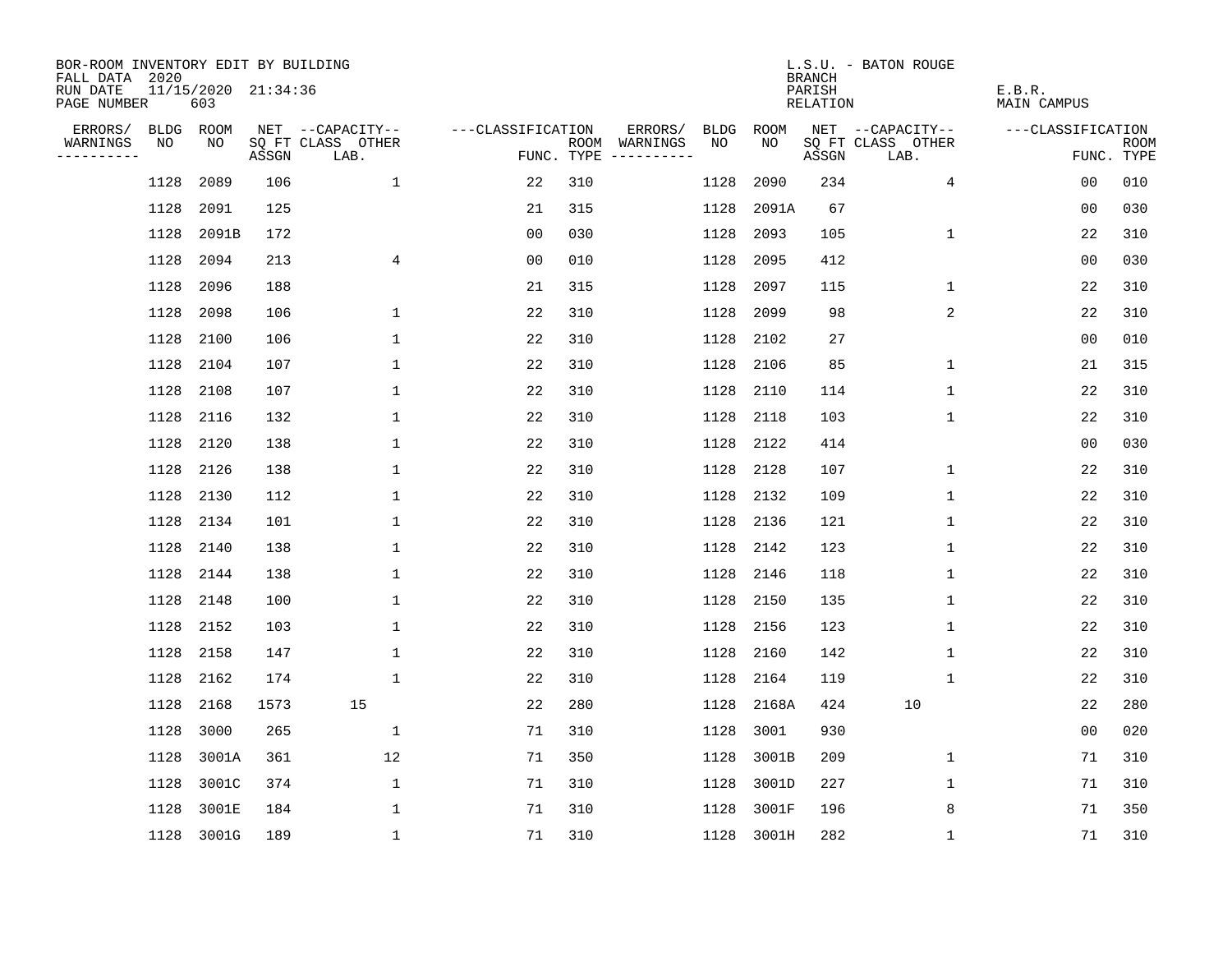| BOR-ROOM INVENTORY EDIT BY BUILDING<br>FALL DATA 2020 |      |                            |       |                           |                   |     |                                      |      |             | <b>BRANCH</b>      | L.S.U. - BATON ROUGE      |                       |                    |
|-------------------------------------------------------|------|----------------------------|-------|---------------------------|-------------------|-----|--------------------------------------|------|-------------|--------------------|---------------------------|-----------------------|--------------------|
| RUN DATE<br>PAGE NUMBER                               |      | 11/15/2020 21:34:36<br>604 |       |                           |                   |     |                                      |      |             | PARISH<br>RELATION |                           | E.B.R.<br>MAIN CAMPUS |                    |
| ERRORS/                                               |      | BLDG ROOM                  |       | NET --CAPACITY--          | ---CLASSIFICATION |     | ERRORS/                              | BLDG | ROOM        |                    | NET --CAPACITY--          | ---CLASSIFICATION     |                    |
| WARNINGS<br>----------                                | NO   | NO                         | ASSGN | SQ FT CLASS OTHER<br>LAB. |                   |     | ROOM WARNINGS<br>FUNC. TYPE $------$ | NO.  | NO.         | ASSGN              | SQ FT CLASS OTHER<br>LAB. |                       | ROOM<br>FUNC. TYPE |
|                                                       | 1128 | 3001J                      | 381   |                           | 71                | 710 |                                      | 1128 | 3001K       | 9                  |                           | 71                    | 315                |
|                                                       | 1128 | 3001L                      | 113   |                           | 71                | 315 |                                      | 1128 | 3001M       | 263                |                           | 71                    | 730                |
|                                                       | 1128 | 3002                       | 263   |                           | 0 <sub>0</sub>    | 020 |                                      | 1128 | 3002A       | 149                | $\mathbf 1$               | 71                    | 310                |
|                                                       | 1128 | 3002B                      | 308   | $\mathbf 1$               | 71                | 310 |                                      | 1128 | 3004        | 36                 |                           | 71                    | 730                |
|                                                       | 1128 | 3004A                      | 83    | $\mathbf 1$               | 71                | 310 |                                      | 1128 | 3006        | 158                |                           | 71                    | 730                |
|                                                       | 1128 | 3030                       | 5387  | 135                       | 71                | 530 |                                      | 1128 | 3031        | 203                | 8                         | 71                    | 350                |
|                                                       | 1128 | 3032                       | 233   | 8                         | 71                | 350 |                                      | 1128 | 3034        | 321                | $\mathbf 1$               | 71                    | 310                |
|                                                       | 1128 | 3046                       | 608   | 8                         | 71                | 350 |                                      | 1128 | 3051        | 2610               | 65                        | 71                    | 530                |
|                                                       | 1128 | 3052                       | 314   | $\mathbf{1}$              | 71                | 310 |                                      | 1128 | 3059        | 926                | 23                        | 71                    | 530                |
|                                                       | 1128 | 3068                       | 420   | 12                        | 71                | 530 |                                      | 1128 | 3068A       | 310                |                           | 71                    | 535                |
|                                                       | 1128 | 3075                       | 1753  |                           | 71                | 535 |                                      | 1128 | 3075A       | 77                 |                           | 71                    | 535                |
|                                                       | 1128 | 3081                       | 1217  |                           | 71                | 535 |                                      | 1128 | 3081A       | 53                 |                           | 71                    | 535                |
|                                                       | 1128 | 3087                       | 1015  | 20                        | 71                | 210 |                                      | 1128 | 3087A       | 283                | 6                         | 71                    | 210                |
|                                                       | 1128 | 3087B                      | 229   |                           | 71                | 215 |                                      | 1128 | 3090        | 203                | 4                         | 0 <sub>0</sub>        | 010                |
|                                                       | 1128 | 3091                       | 117   |                           | 71                | 730 |                                      | 1128 | 3091A       | 57                 |                           | 0 <sub>0</sub>        | 030                |
|                                                       | 1128 | 3091B                      | 172   |                           | 0 <sub>0</sub>    | 030 |                                      | 1128 | 3094        | 248                | 4                         | 0 <sub>0</sub>        | 010                |
|                                                       | 1128 | 3095                       | 412   |                           | 0 <sub>0</sub>    | 030 |                                      | 1128 | 3102        | 26                 |                           | 00                    | 010                |
|                                                       | 1128 | 3122                       | 670   |                           | 0 <sub>0</sub>    | 030 |                                      | 1128 | 3168        | 2814               | 70                        | 71                    | 530                |
|                                                       |      | 1128 3168A                 | 142   | 8                         | 71                | 350 |                                      | 1128 | 4000        | 1123               |                           | 00                    | 030                |
|                                                       |      | 1128 4000A                 | 93    |                           | 0 <sub>0</sub>    | 030 |                                      | 1128 | 4000B       | 59                 |                           | 0 <sub>0</sub>        | 030                |
|                                                       |      | 1128 C1000                 | 1795  |                           | 0 <sub>0</sub>    | 020 |                                      |      | 1128 C1000B | 362                |                           | 0 <sub>0</sub>        | 020                |
|                                                       |      | 1128 C1000C                | 5127  |                           | 0 <sub>0</sub>    | 020 |                                      |      | 1128 C1001  | 494                |                           | 00                    | 020                |
|                                                       |      | 1128 C1001A                | 186   |                           | 00                | 020 |                                      |      | 1128 C1001B | 459                |                           | 0 <sub>0</sub>        | 020                |
|                                                       |      | 1128 C1002A                | 476   |                           | 0 <sub>0</sub>    | 020 |                                      |      | 1128 C1003  | 481                |                           | 0 <sub>0</sub>        | 020                |
|                                                       |      | 1128 C1004                 | 629   |                           | 0 <sub>0</sub>    | 020 |                                      |      | 1128 C1005A | 772                |                           | 0 <sub>0</sub>        | 020                |
|                                                       |      | 1128 C1005C                | 449   |                           | 0 <sub>0</sub>    | 020 |                                      |      | 1128 C2000  | 842                |                           | 0 <sub>0</sub>        | 020                |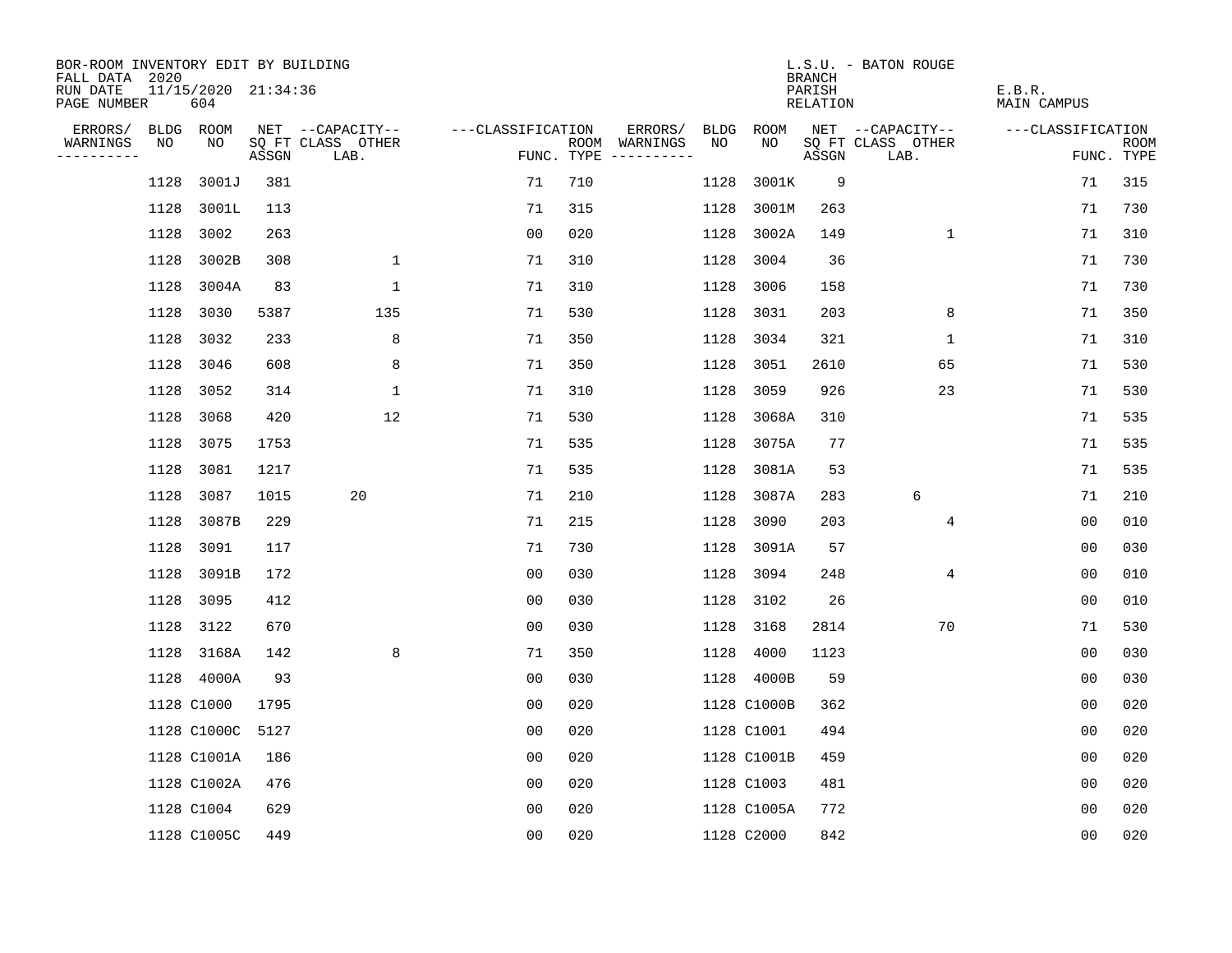| BOR-ROOM INVENTORY EDIT BY BUILDING<br>FALL DATA 2020 |      |                            |       |                           |                   |     |                                      |      |                                                                | <b>BRANCH</b>      | L.S.U. - BATON ROUGE                                                                                                                                |                                   |                           |
|-------------------------------------------------------|------|----------------------------|-------|---------------------------|-------------------|-----|--------------------------------------|------|----------------------------------------------------------------|--------------------|-----------------------------------------------------------------------------------------------------------------------------------------------------|-----------------------------------|---------------------------|
| RUN DATE<br>PAGE NUMBER                               |      | 11/15/2020 21:34:36<br>605 |       |                           |                   |     |                                      |      |                                                                | PARISH<br>RELATION |                                                                                                                                                     | E.B.R.<br>MAIN CAMPUS             |                           |
| ERRORS/                                               |      | BLDG ROOM                  |       | NET --CAPACITY--          | ---CLASSIFICATION |     | ERRORS/                              |      | BLDG ROOM<br>NO.                                               |                    | NET --CAPACITY--                                                                                                                                    | ---CLASSIFICATION                 |                           |
| WARNINGS<br>--------                                  | NO   | NO                         | ASSGN | SQ FT CLASS OTHER<br>LAB. |                   |     | ROOM WARNINGS<br>FUNC. TYPE $------$ | NO   |                                                                | ASSGN              | SQ FT CLASS OTHER<br>LAB.                                                                                                                           |                                   | <b>ROOM</b><br>FUNC. TYPE |
|                                                       |      | 1128 C2000A                | 264   |                           | 00                | 020 |                                      |      | 1128 C2000B 1049                                               |                    |                                                                                                                                                     | 00                                | 020                       |
|                                                       |      | 1128 C2001                 | 125   |                           | 0 <sub>0</sub>    | 020 |                                      |      | 1128 C2001A                                                    | 594                |                                                                                                                                                     | 0 <sub>0</sub>                    | 020                       |
|                                                       |      | 1128 C2001B                | 219   |                           | 0 <sub>0</sub>    | 020 |                                      |      | 1128 C2002                                                     | 124                |                                                                                                                                                     | 0 <sub>0</sub>                    | 020                       |
|                                                       |      | 1128 C2002A                | 159   |                           | 0 <sub>0</sub>    | 020 |                                      |      | 1128 C2002B                                                    | 282                |                                                                                                                                                     | 0 <sub>0</sub>                    | 020                       |
|                                                       |      | 1128 C2003                 | 376   |                           | 0 <sub>0</sub>    | 020 |                                      |      | 1128 C2004                                                     | 371                |                                                                                                                                                     | 00                                | 020                       |
|                                                       |      | 1128 C2004A                | 73    |                           | 0 <sub>0</sub>    | 020 |                                      |      | 1128 C2004B                                                    | 590                |                                                                                                                                                     | 0 <sub>0</sub>                    | 020                       |
|                                                       |      | 1128 C2005                 | 334   |                           | 0 <sub>0</sub>    | 020 |                                      |      | 1128 C2005A                                                    | 341                |                                                                                                                                                     | 00                                | 020                       |
|                                                       |      | 1128 C2005B                | 245   |                           | 0 <sub>0</sub>    | 020 |                                      |      | 1128 C2005C                                                    | 325                |                                                                                                                                                     | 0 <sub>0</sub>                    | 020                       |
|                                                       |      | 1128 C3000                 | 1313  |                           | 0 <sub>0</sub>    | 020 |                                      |      | 1128 C3002A                                                    | 856                |                                                                                                                                                     | 0 <sub>0</sub>                    | 020                       |
|                                                       |      | 1128 C3003                 | 830   |                           | 0 <sub>0</sub>    | 020 |                                      |      | 1128 C3004                                                     | 735                |                                                                                                                                                     | 0 <sub>0</sub>                    | 020                       |
|                                                       |      | 1128 E1000                 | 57    |                           | 0 <sub>0</sub>    | 020 |                                      |      | 1128 E1001                                                     | 78                 |                                                                                                                                                     | 0 <sub>0</sub>                    | 020                       |
|                                                       |      | 1128 E2000                 | 57    |                           | 0 <sub>0</sub>    | 020 |                                      |      | 1128 E2001                                                     | 78                 |                                                                                                                                                     | 0 <sub>0</sub>                    | 020                       |
|                                                       |      | 1128 E3000                 | 56    |                           | 0 <sub>0</sub>    | 020 |                                      |      | 1128 E3001                                                     | 78                 |                                                                                                                                                     | 0 <sub>0</sub>                    | 020                       |
|                                                       |      | 1128 S1000                 | 362   |                           | 00                | 020 |                                      |      | 1128 S1001                                                     | 194                |                                                                                                                                                     | 0 <sub>0</sub>                    | 020                       |
|                                                       |      | 1128 S1002                 | 192   |                           | 0 <sub>0</sub>    | 020 |                                      |      | 1128 S1003                                                     | 362                |                                                                                                                                                     | 0 <sub>0</sub>                    | 020                       |
|                                                       |      | 1128 S2000                 | 388   |                           | 0 <sub>0</sub>    | 020 |                                      |      | 1128 S2001                                                     | 194                |                                                                                                                                                     | 00                                | 020                       |
|                                                       |      | 1128 S2002                 | 193   |                           | 0 <sub>0</sub>    | 020 |                                      |      | 1128 S3000                                                     | 388                |                                                                                                                                                     | 00                                | 020                       |
|                                                       |      | 1128 S3001                 | 192   |                           | 0 <sub>0</sub>    | 020 |                                      |      | 1128 S3002<br>TOTAL NUMBER CLASSROOMS<br>TOTAL NUMBER LABS 210 | 193                | TOTAL ASSIGNABLE & UNASSIGNABLE SQFT:<br>TOTAL NET ASSIGN SQ. FT. IN ROOM FILE<br>TOTAL NUMBER COMPUTER CLASSROOMS<br>TOTAL NUMBER SPECIAL LABS 220 | 00<br>90,718<br>57,987<br>1<br>13 | 020                       |
|                                                       |      | 1129 0103                  | 131   | $\mathbf{1}$              | 22                | 310 |                                      |      | 1129 0104                                                      | 155                | $\mathbf{1}$                                                                                                                                        | 22                                | 310                       |
|                                                       | 1129 | 0104B                      | 17    |                           | 00                | 030 |                                      |      | 1129 0105                                                      | 16                 |                                                                                                                                                     | 31                                | 315                       |
|                                                       | 1129 | 0107                       | 1157  | 77                        | 22                | 110 |                                      | 1129 | 0108                                                           | 29                 |                                                                                                                                                     | 0 <sub>0</sub>                    | 010                       |
|                                                       | 1129 | 0109                       | 130   | 3                         | 0 <sub>0</sub>    | 010 |                                      | 1129 | 0110                                                           | 130                | 3                                                                                                                                                   | 00                                | 010                       |
|                                                       |      | 1129 0111                  | 650   | 43                        | 31                | 240 |                                      |      | 1129 0112                                                      | 75                 |                                                                                                                                                     | 31                                | 315                       |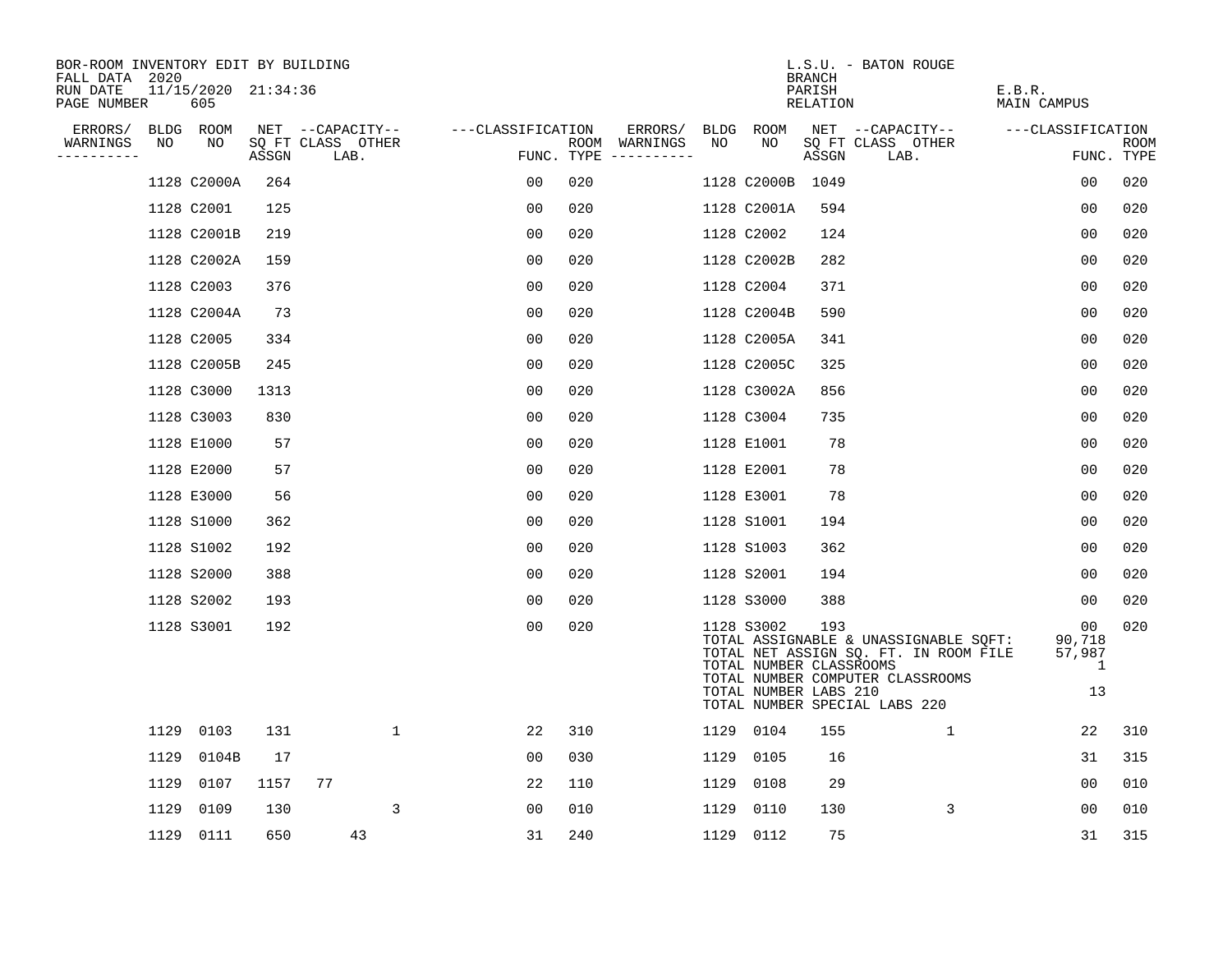| BOR-ROOM INVENTORY EDIT BY BUILDING<br>FALL DATA 2020 |      |                            |       |                           |                   |     |                                      |             |             | <b>BRANCH</b>                                           | L.S.U. - BATON ROUGE                                                                                                                                |                                |                           |
|-------------------------------------------------------|------|----------------------------|-------|---------------------------|-------------------|-----|--------------------------------------|-------------|-------------|---------------------------------------------------------|-----------------------------------------------------------------------------------------------------------------------------------------------------|--------------------------------|---------------------------|
| RUN DATE<br>PAGE NUMBER                               |      | 11/15/2020 21:34:36<br>606 |       |                           |                   |     |                                      |             |             | PARISH<br><b>RELATION</b>                               |                                                                                                                                                     | E.B.R.<br><b>MAIN CAMPUS</b>   |                           |
| ERRORS/                                               |      | BLDG ROOM                  |       | NET --CAPACITY--          | ---CLASSIFICATION |     | ERRORS/                              | <b>BLDG</b> | <b>ROOM</b> |                                                         | NET --CAPACITY--                                                                                                                                    | ---CLASSIFICATION              |                           |
| WARNINGS<br>----------                                | NO   | NO                         | ASSGN | SQ FT CLASS OTHER<br>LAB. |                   |     | ROOM WARNINGS<br>FUNC. TYPE $------$ | NO          | NO.         | ASSGN                                                   | SQ FT CLASS OTHER<br>LAB.                                                                                                                           |                                | <b>ROOM</b><br>FUNC. TYPE |
|                                                       | 1129 | 0113                       | 17    |                           | 00                | 030 |                                      | 1129        | 0114        | 158                                                     |                                                                                                                                                     | 11                             | 315                       |
|                                                       |      | 1129 0115                  | 52    |                           | 0 <sub>0</sub>    | 030 |                                      |             | 1129 0116   | 23                                                      |                                                                                                                                                     | 00                             | 030                       |
|                                                       |      | 1129 C0100                 | 640   |                           | 0 <sub>0</sub>    | 020 |                                      |             | 1129 C0100A | 149<br>TOTAL NUMBER CLASSROOMS<br>TOTAL NUMBER LABS 210 | TOTAL ASSIGNABLE & UNASSIGNABLE SQFT:<br>TOTAL NET ASSIGN SQ. FT. IN ROOM FILE<br>TOTAL NUMBER COMPUTER CLASSROOMS<br>TOTAL NUMBER SPECIAL LABS 220 | $00 \,$<br>3,529<br>2,342<br>1 | 020                       |
|                                                       |      | 1134 1000                  | 375   | $\mathbf{1}$              | 46                | 310 |                                      |             | 1134 1006   | 137                                                     | $\mathbf 1$                                                                                                                                         | 45                             | 310                       |
|                                                       |      | 1134 1008                  | 218   | $\mathbf 1$               | 46                | 325 |                                      |             | 1134 1010   | 175                                                     | $\mathbf 1$                                                                                                                                         | 45                             | 310                       |
|                                                       |      | 1134 1012                  | 291   | 6                         | 46                | 315 |                                      |             | 1134 1012A  | 188                                                     |                                                                                                                                                     | 45                             | 255                       |
|                                                       |      | 1134 1014                  | 80    | $\mathbf{1}$              | 46                | 310 |                                      |             | 1134 1016   | 118                                                     | $\mathbf{1}$                                                                                                                                        | 45                             | 310                       |
|                                                       |      | 1134 1020                  | 107   | $\mathbf{1}$              | 45                | 310 |                                      |             | 1134 1024   | 107                                                     | $\mathbf 1$                                                                                                                                         | 45                             | 310                       |
|                                                       |      | 1134 1026                  | 108   | $\mathbf{1}$              | 22                | 310 |                                      |             | 1134 1028   | 187                                                     | $\mathbf 1$                                                                                                                                         | 46                             | 310                       |
|                                                       |      | 1134 1030                  | 102   | $\mathbf 1$               | 45                | 310 |                                      |             | 1134 1032   | 105                                                     | 1                                                                                                                                                   | 45                             | 310                       |
|                                                       |      | 1134 1034                  | 93    |                           | 00                | 030 |                                      |             | 1134 1036   | 30                                                      | 2                                                                                                                                                   | 00                             | 030                       |
|                                                       |      | 1134 1038                  | 95    |                           | 0 <sub>0</sub>    | 030 |                                      |             | 1134 1038A  | 29                                                      |                                                                                                                                                     | 0 <sub>0</sub>                 | 030                       |
|                                                       |      | 1134 1040                  | 29    |                           | 0 <sub>0</sub>    | 010 |                                      |             | 1134 1041   | 533                                                     |                                                                                                                                                     | 46                             | 650                       |
|                                                       |      | 1134 1041A                 | 104   |                           | 46                | 315 |                                      |             | 1134 1042   | 55                                                      |                                                                                                                                                     | 0 <sub>0</sub>                 | 030                       |
|                                                       |      | 1134 1043                  | 855   |                           | 45                | 750 |                                      |             | 1134 1043A  | 77                                                      |                                                                                                                                                     | 45                             | 730                       |
|                                                       |      | 1134 1043B                 | 123   | $\mathbf{1}$              | 45                | 310 |                                      |             | 1134 1043C  | 100                                                     | $\mathbf{1}$                                                                                                                                        | 45                             | 310                       |
|                                                       |      | 1134 1050                  | 165   |                           | 31                | 255 |                                      |             | 1134 1050A  | 188                                                     | 1                                                                                                                                                   | 31                             | 250                       |
|                                                       |      | 1134 1050B                 | 205   | 4                         | 31                | 250 |                                      |             | 1134 1050C  | 745                                                     | 15                                                                                                                                                  | 31                             | 250                       |
|                                                       |      | 1134 1050D                 | 322   |                           | 31                | 730 |                                      |             | 1134 1050E  | 273                                                     | 5                                                                                                                                                   | 31                             | 250                       |
|                                                       |      | 1134 1055                  | 178   | $\mathbf 1$               | 31                | 250 |                                      |             | 1134 1055A  | 66                                                      | $\mathbf 1$                                                                                                                                         | 31                             | 310                       |
|                                                       |      | 1134 1055B                 | 365   | 1                         | 31                | 250 |                                      |             | 1134 1059   | 51                                                      |                                                                                                                                                     | 0 <sub>0</sub>                 | 020                       |
|                                                       |      | 1134 1059A                 | 45    |                           | 31                | 255 |                                      |             | 1134 1060   | 83                                                      |                                                                                                                                                     | 0 <sub>0</sub>                 | 020                       |
|                                                       |      | 1134 1060A                 | 601   | 12                        | 45                | 250 |                                      |             | 1134 1060B  | 108                                                     | $\mathbf{1}$                                                                                                                                        | 45                             | 310                       |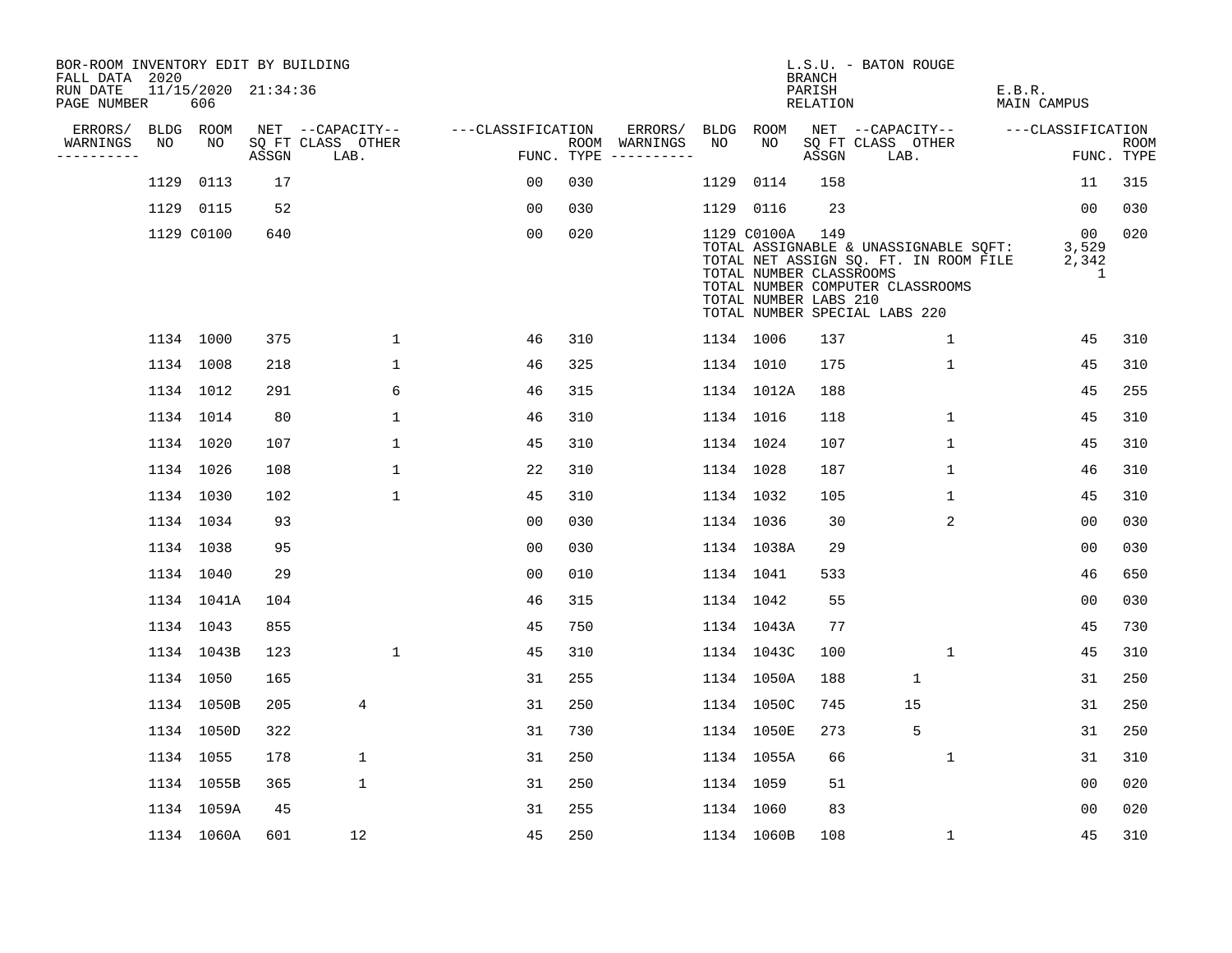| BOR-ROOM INVENTORY EDIT BY BUILDING<br>FALL DATA 2020 |    |                            |       |                           |             |                   |     |                                      |           |            | <b>BRANCH</b>      | L.S.U. - BATON ROUGE      |              |                       |                    |
|-------------------------------------------------------|----|----------------------------|-------|---------------------------|-------------|-------------------|-----|--------------------------------------|-----------|------------|--------------------|---------------------------|--------------|-----------------------|--------------------|
| RUN DATE<br>PAGE NUMBER                               |    | 11/15/2020 21:34:36<br>607 |       |                           |             |                   |     |                                      |           |            | PARISH<br>RELATION |                           |              | E.B.R.<br>MAIN CAMPUS |                    |
| ERRORS/                                               |    | BLDG ROOM                  |       | NET --CAPACITY--          |             | ---CLASSIFICATION |     | ERRORS/                              | BLDG      | ROOM       |                    | NET --CAPACITY--          |              | ---CLASSIFICATION     |                    |
| WARNINGS<br>----------                                | NO | NO                         | ASSGN | SQ FT CLASS OTHER<br>LAB. |             |                   |     | ROOM WARNINGS<br>FUNC. TYPE $------$ | NO.       | NO         | ASSGN              | SQ FT CLASS OTHER<br>LAB. |              |                       | ROOM<br>FUNC. TYPE |
|                                                       |    | 1134 1064                  | 218   |                           | 2           | 00                | 030 |                                      |           | 1134 1065  | 444                |                           | 8            | 11                    | 350                |
|                                                       |    | 1134 1066                  | 408   | 8                         |             | 22                | 250 |                                      |           | 1134 1068  | 200                |                           | 2            | 0 <sub>0</sub>        | 030                |
|                                                       |    | 1134 1072                  | 257   | 5                         |             | 45                | 250 |                                      | 1134 1074 |            | 260                | 5                         |              | 22                    | 250                |
|                                                       |    | 1134 1078                  | 86    |                           |             | 31                | 255 |                                      |           | 1134 1082  | 571                |                           |              | 45                    | 730                |
|                                                       |    | 1134 1084                  | 965   | 19                        |             | 11                | 210 |                                      |           | 1134 1086  | 49                 |                           |              | 0 <sub>0</sub>        | 030                |
|                                                       |    | 1134 1087                  | 254   | 5                         |             | 45                | 250 |                                      |           | 1134 1088  | 163                |                           |              | 31                    | 255                |
|                                                       |    | 1134 1089                  | 37    |                           |             | 00                | 010 |                                      |           | 1134 1091  | 251                |                           |              | 0 <sub>0</sub>        | 030                |
|                                                       |    | 1134 1093                  | 281   |                           |             | 31                | 255 |                                      |           | 1134 1093A | 40                 |                           | $\mathbf{1}$ | 0 <sub>0</sub>        | 030                |
|                                                       |    | 1134 1095                  | 96    |                           |             | 31                | 255 |                                      |           | 1134 1097  | 301                |                           |              | 31                    | 255                |
|                                                       |    | 1134 1097A                 | 40    |                           | $\mathbf 1$ | 00                | 030 |                                      |           | 1134 1099  | 155                | $\mathbf{1}$              |              | 45                    | 250                |
|                                                       |    | 1134 1099A                 | 83    |                           |             | 45                | 255 |                                      |           | 1134 1101  | 313                | 6                         |              | 45                    | 250                |
|                                                       |    | 1134 1101A                 | 62    |                           |             | 45                | 255 |                                      |           | 1134 1103  | 383                | 6                         |              | 45                    | 250                |
|                                                       |    | 1134 1103A                 | 350   | 7                         |             | 45                | 250 |                                      |           | 1134 1103B | 51                 |                           |              | 45                    | 255                |
|                                                       |    | 1134 1105                  | 332   | 6                         |             | 45                | 250 |                                      | 1134 1109 |            | 69                 |                           | 1            | 45                    | 310                |
|                                                       |    | 1134 1111                  | 338   | 5                         |             | 45                | 250 |                                      |           | 1134 1115  | 81                 |                           | 1            | 45                    | 310                |
|                                                       |    | 1134 1119                  | 606   | 6                         |             | 45                | 250 |                                      |           | 1134 1119A | 47                 | $\mathbf{1}$              |              | 45                    | 250                |
|                                                       |    | 1134 1120                  | 1089  |                           |             | 0 <sub>0</sub>    | 030 |                                      |           | 1134 1124  | 58                 |                           |              | 0 <sub>0</sub>        | 030                |
|                                                       |    | 1134 1128                  | 312   |                           |             | 0 <sub>0</sub>    | 030 |                                      |           | 1134 1135  | 194                |                           |              | 31                    | 255                |
|                                                       |    | 1134 1135A                 | 324   | 6                         |             | 31                | 250 |                                      |           | 1134 1192  | 672                | 13                        |              | 21                    | 250                |
|                                                       |    | 1134 2000                  | 138   |                           |             | 11                | 320 |                                      |           | 1134 2002  | 90                 |                           | 1            | 46                    | 315                |
|                                                       |    | 1134 2004                  | 130   |                           | 1           | 22                | 310 |                                      |           | 1134 2006  | 130                |                           | 1            | 22                    | 310                |
|                                                       |    | 1134 2008                  | 153   |                           | $\mathbf 1$ | 31                | 310 |                                      |           | 1134 2010  | 117                |                           | 1            | 11                    | 310                |
|                                                       |    | 1134 2012                  | 118   |                           | $\mathbf 1$ | 11                | 310 |                                      |           | 1134 2014  | 132                |                           | 1            | 22                    | 310                |
|                                                       |    | 1134 2016                  | 118   |                           | $\mathbf 1$ | 45                | 310 |                                      | 1134 2018 |            | 240                | 6                         |              | 22                    | 255                |
|                                                       |    | 1134 2018A                 | 44    |                           |             | 0 <sub>0</sub>    | 030 |                                      |           | 1134 2020  | 116                |                           | 1            | 45                    | 310                |
|                                                       |    | 1134 2024                  | 548   |                           | 6           | 22                | 320 |                                      | 1134 2026 |            | 118                |                           | $\mathbf 1$  | 45                    | 310                |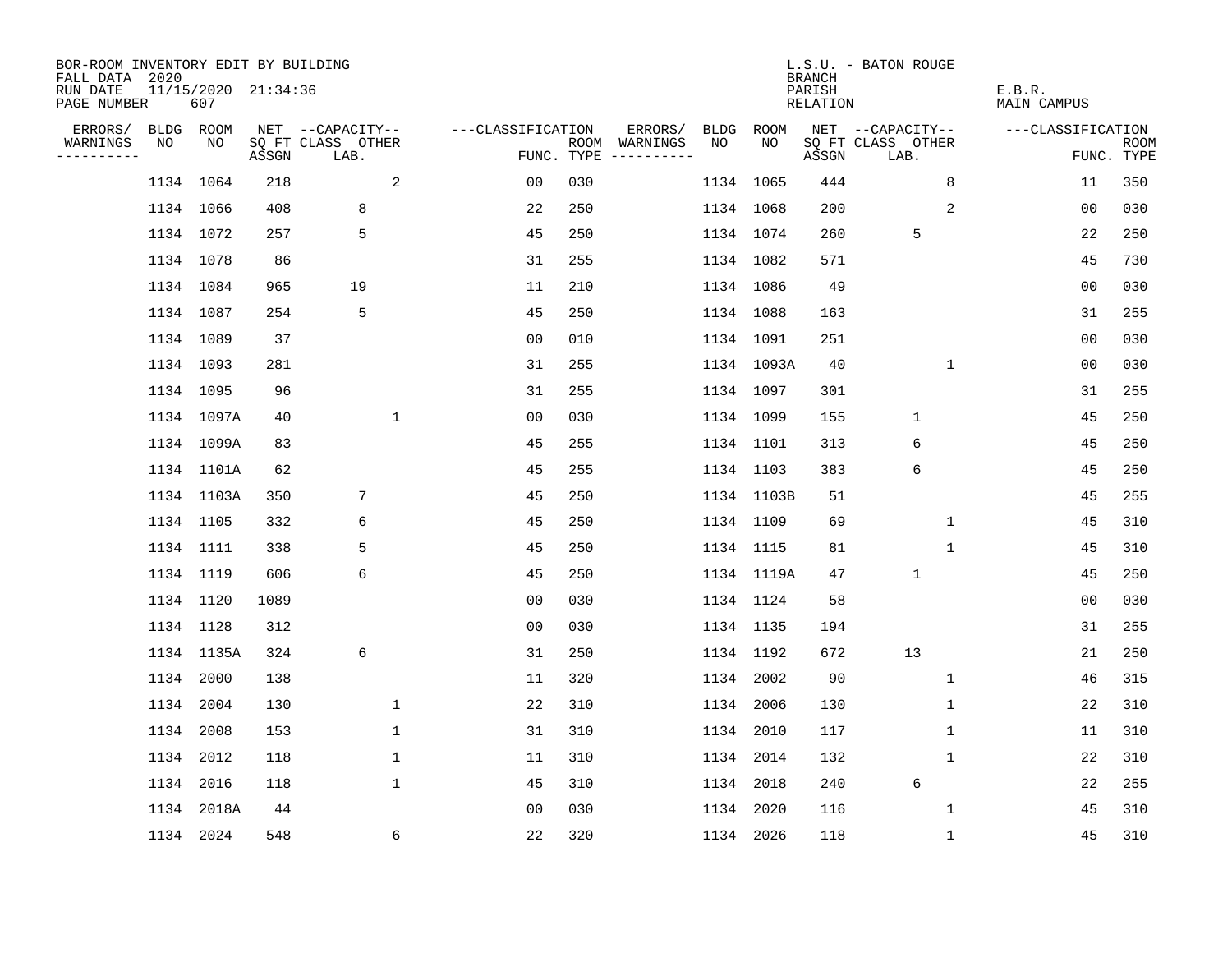| BOR-ROOM INVENTORY EDIT BY BUILDING<br>FALL DATA 2020 |                            |       |                           |                   |     |                                            |      |             | <b>BRANCH</b>             | L.S.U. - BATON ROUGE      |              |                              |                           |
|-------------------------------------------------------|----------------------------|-------|---------------------------|-------------------|-----|--------------------------------------------|------|-------------|---------------------------|---------------------------|--------------|------------------------------|---------------------------|
| RUN DATE<br>PAGE NUMBER                               | 11/15/2020 21:34:36<br>608 |       |                           |                   |     |                                            |      |             | PARISH<br><b>RELATION</b> |                           |              | E.B.R.<br><b>MAIN CAMPUS</b> |                           |
| ERRORS/                                               | BLDG ROOM                  |       | NET --CAPACITY--          | ---CLASSIFICATION |     | ERRORS/<br>BLDG                            |      | <b>ROOM</b> |                           | NET --CAPACITY--          |              | ---CLASSIFICATION            |                           |
| WARNINGS<br>NO<br>----------                          | NO                         | ASSGN | SQ FT CLASS OTHER<br>LAB. |                   |     | NO<br>ROOM WARNINGS<br>FUNC. TYPE $------$ |      | NO          | ASSGN                     | SQ FT CLASS OTHER<br>LAB. |              |                              | <b>ROOM</b><br>FUNC. TYPE |
|                                                       | 1134 2028                  | 177   | $\mathbf 1$               | 46                | 250 |                                            |      | 1134 2032   | 429                       |                           | 12           | 46                           | 350                       |
|                                                       | 1134 2034                  | 73    | $\mathbf 1$               | 0 <sub>0</sub>    | 030 |                                            |      | 1134 2036   | 65                        |                           |              | 0 <sub>0</sub>               | 030                       |
|                                                       | 1134 2040                  | 33    |                           | 0 <sub>0</sub>    | 010 |                                            |      | 1134 2042   | 87                        |                           |              | 0 <sub>0</sub>               | 030                       |
|                                                       | 1134 2043                  | 205   | $\mathbf 1$               | 45                | 310 |                                            |      | 1134 2045   | 125                       |                           | $\mathbf{1}$ | 31                           | 310                       |
|                                                       | 1134 2047                  | 1179  |                           | 0 <sub>0</sub>    | 030 |                                            |      | 1134 2050   | 1368                      | 27                        |              | 45                           | 250                       |
|                                                       | 1134 2050A                 | 68    | $\mathbf 1$               | 45                | 310 |                                            |      | 1134 2054   | 236                       |                           |              | 31                           | 255                       |
|                                                       | 1134 2054A                 | 138   | $\mathbf 1$               | 31                | 310 |                                            |      | 1134 2054B  | 81                        |                           |              | 31                           | 730                       |
|                                                       | 1134 2054C                 | 129   | 2                         | 31                | 350 |                                            |      | 1134 2054D  | 413                       |                           |              | 31                           | 255                       |
|                                                       | 1134 2054E                 | 115   |                           | 31                | 730 |                                            |      | 1134 2054F  | 187                       | $\mathbf 1$               |              | 31                           | 250                       |
|                                                       | 1134 2054G                 | 152   | $\mathbf 1$               | 31                | 250 |                                            |      | 1134 2055   | 465                       |                           |              | 31                           | 255                       |
|                                                       | 1134 2057                  | 210   |                           | 00                | 030 |                                            | 1134 | 2058        | 203                       |                           | 2            | 0 <sub>0</sub>               | 030                       |
|                                                       | 1134 2059                  | 1504  |                           | 21                | 255 |                                            |      | 1134 2087   | 155                       | 3                         |              | 22                           | 250                       |
|                                                       | 1134 2089                  | 222   |                           | 22                | 255 |                                            |      | 1134 2089A  | 296                       | 6                         |              | 22                           | 250                       |
|                                                       | 1134 2109                  | 3669  |                           | 00                | 030 |                                            |      | 1134 2109A  | 133                       |                           |              | 0 <sub>0</sub>               | 030                       |
|                                                       | 1134 2109B                 | 428   |                           | 0 <sub>0</sub>    | 030 |                                            | 1134 | 2111        | 604                       | 12                        |              | 22                           | 250                       |
|                                                       | 1134 2119                  | 301   | 6                         | 22                | 250 |                                            |      | 1134 2119A  | 48                        |                           |              | 22                           | 255                       |
|                                                       | 1134 2162                  | 1125  | $\mathbf 1$               | 31                | 250 |                                            | 1134 | 2164        | 1366                      | 27                        |              | 31                           | 250                       |
|                                                       | 1134 2184                  | 228   |                           | 21                | 255 |                                            |      | 1134 2184A  | 60                        |                           |              | 0 <sub>0</sub>               | 030                       |
|                                                       | 1134 2184B                 | 155   |                           | 21                | 255 |                                            |      | 1134 2184C  | 414                       | 8                         |              | 21                           | 250                       |
|                                                       | 1134 2184D                 | 87    | 2                         | 21                | 250 |                                            |      | 1134 2184E  | 156                       | $\mathsf 3$               |              | 21                           | 250                       |
|                                                       | 1134 2184F                 | 219   |                           | 11                | 730 |                                            |      | 1134 2184G  | 242                       |                           | 1            | 46                           | 310                       |
|                                                       | 1134 2184H                 | 89    |                           | 21                | 255 |                                            |      | 1134 2197   | 319                       | 6                         |              | 21                           | 250                       |
|                                                       | 1134 3054 12602            |       |                           | 83                | 083 |                                            |      | 1134 3059   | 2362                      |                           |              | 0 <sub>0</sub>               | 030                       |
|                                                       | 1134 C1000                 | 968   |                           | 0 <sub>0</sub>    | 020 |                                            |      | 1134 C1000A | 300                       |                           |              | 0 <sub>0</sub>               | 020                       |
|                                                       | 1134 C1000B                | 394   |                           | 0 <sub>0</sub>    | 020 |                                            |      | 1134 C1000C | 145                       |                           |              | 0 <sub>0</sub>               | 020                       |
|                                                       | 1134 C1000D                | 232   |                           | 0 <sub>0</sub>    | 020 |                                            |      | 1134 C1001  | 2041                      |                           |              | 0 <sub>0</sub>               | 020                       |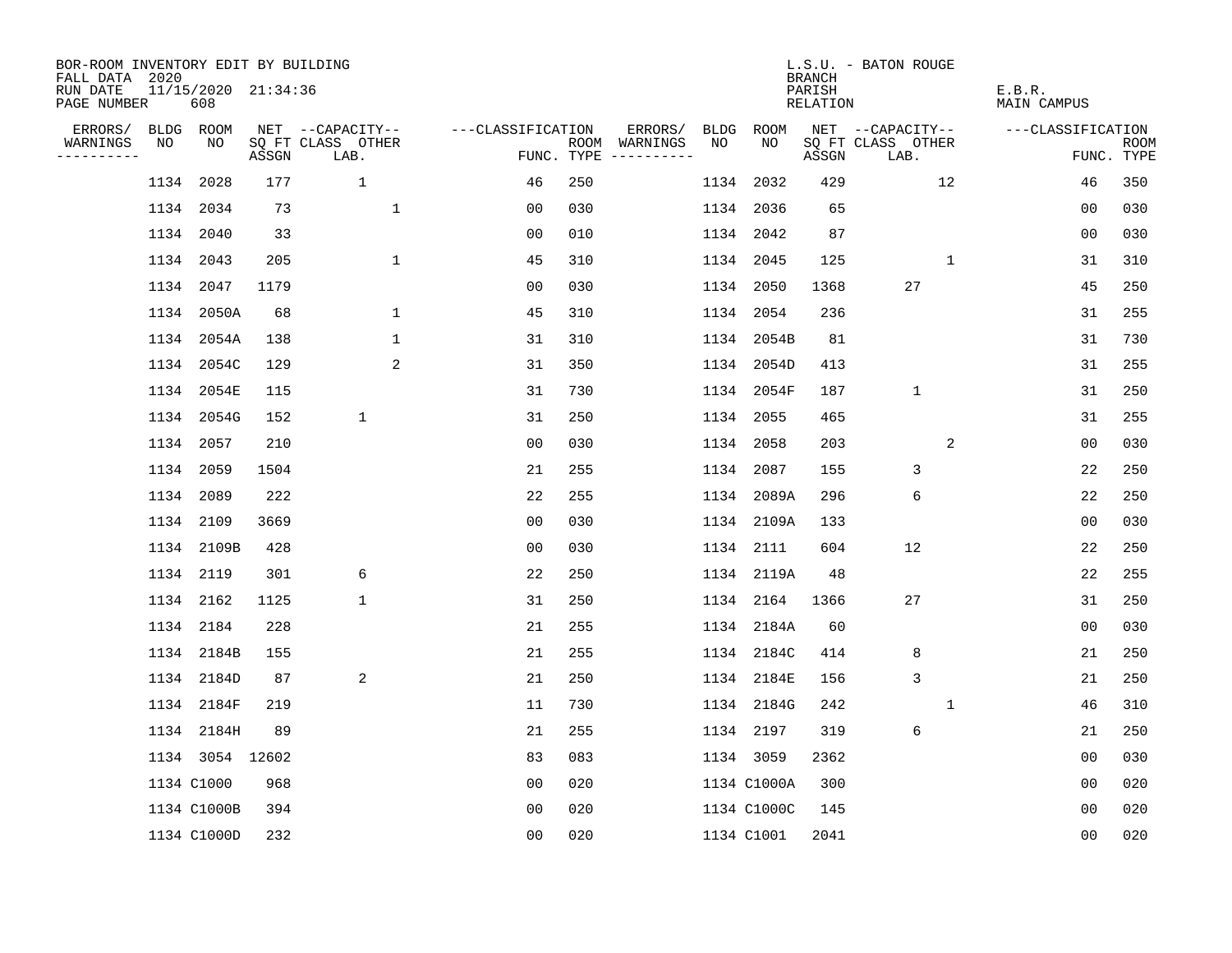| BOR-ROOM INVENTORY EDIT BY BUILDING<br>FALL DATA 2020 |    |                            |       |                           |                   |                                        |                                      | L.S.U. - BATON ROUGE<br><b>BRANCH</b>                                                                                                               |    |                              |                           |
|-------------------------------------------------------|----|----------------------------|-------|---------------------------|-------------------|----------------------------------------|--------------------------------------|-----------------------------------------------------------------------------------------------------------------------------------------------------|----|------------------------------|---------------------------|
| RUN DATE<br>PAGE NUMBER                               |    | 11/15/2020 21:34:36<br>609 |       |                           |                   |                                        |                                      | PARISH<br>RELATION                                                                                                                                  |    | E.B.R.<br><b>MAIN CAMPUS</b> |                           |
| ERRORS/                                               |    | BLDG ROOM                  |       | NET --CAPACITY--          | ---CLASSIFICATION | ERRORS/                                | BLDG ROOM                            | NET --CAPACITY--                                                                                                                                    |    | ---CLASSIFICATION            |                           |
| WARNINGS<br>----------                                | NO | NO                         | ASSGN | SQ FT CLASS OTHER<br>LAB. |                   | ROOM WARNINGS<br>FUNC. TYPE ---------- | NO<br>NO                             | SQ FT CLASS OTHER<br>ASSGN<br>LAB.                                                                                                                  |    |                              | <b>ROOM</b><br>FUNC. TYPE |
|                                                       |    | 1134 C1001A                | 136   |                           | 00                | 020                                    | 1134 C1001B                          | 359                                                                                                                                                 |    | 0 <sub>0</sub>               | 020                       |
|                                                       |    | 1134 C1001C                | 146   |                           | 00                | 020                                    | 1134 C1001D                          | 423                                                                                                                                                 |    | 00                           | 020                       |
|                                                       |    | 1134 C1001E                | 54    |                           | 0 <sub>0</sub>    | 020                                    | 1134 C1002                           | 2469                                                                                                                                                |    | 00                           | 020                       |
|                                                       |    | 1134 C2000                 | 947   |                           | 00                | 020                                    | 1134 C2000A                          | 335                                                                                                                                                 |    | 0 <sub>0</sub>               | 020                       |
|                                                       |    | 1134 C2000B                | 320   |                           | 0 <sub>0</sub>    | 020                                    | 1134 C2000C                          | 182                                                                                                                                                 |    | 0 <sub>0</sub>               | 020                       |
|                                                       |    | 1134 C2001                 | 1266  |                           | 00                | 020                                    | 1134 C2001C                          | 229                                                                                                                                                 |    | 00                           | 020                       |
|                                                       |    | 1134 C2001D                | 257   |                           | 00                | 020                                    | 1134 C2001E                          | 233                                                                                                                                                 |    | 0 <sub>0</sub>               | 020                       |
|                                                       |    | 1134 C2001F                | 259   |                           | 00                | 020                                    | 1134 C2001G                          | 294                                                                                                                                                 |    | 0 <sub>0</sub>               | 020                       |
|                                                       |    | 1134 E1000                 | 57    |                           | 0 <sub>0</sub>    | 020                                    | 1134 E1001                           | 79                                                                                                                                                  |    | 0 <sub>0</sub>               | 020                       |
|                                                       |    | 1134 E2000                 | 57    |                           | 00                | 020                                    | 1134 E2001                           | 78                                                                                                                                                  |    | 0 <sub>0</sub>               | 020                       |
|                                                       |    | 1134 S1000                 | 267   |                           | 00                | 020                                    | 1134 S1001                           | 267                                                                                                                                                 |    | 0 <sub>0</sub>               | 020                       |
|                                                       |    | 1134 S1002                 | 298   |                           | 00                | 020                                    | 1134 S2000                           | 267                                                                                                                                                 |    | 00                           | 020                       |
|                                                       |    | 1134 S2001                 | 267   |                           | 0 <sub>0</sub>    | 020                                    | 1134 S2002                           | 326                                                                                                                                                 |    | 0 <sub>0</sub>               | 020                       |
|                                                       |    | 1134 S2003                 | 95    |                           | 00                | 020                                    | 1134 S3000                           | 267                                                                                                                                                 |    | 00                           | 020                       |
|                                                       |    | 1134 S3001                 | 267   |                           | 00                | 020                                    | 1134 S3003                           | 90                                                                                                                                                  |    | 00                           | 020                       |
|                                                       |    | 1134 1012A1                | 255   |                           | 45                | 255                                    | 1134 1059A1 1526                     |                                                                                                                                                     | 31 | 31                           | 250                       |
|                                                       |    | 1134 1059A2                | 68    | $\mathbf{1}$              | 31                | 310                                    | 1134 1059A3                          | 99                                                                                                                                                  |    | 00                           | 030                       |
|                                                       |    | 1134 1059A4                | 231   |                           | 31                | 255                                    | 1134 1059A5                          | 230                                                                                                                                                 |    | 31                           | 255                       |
|                                                       |    | 1134 1059A6                | 99    |                           | 00                | 030                                    | 1134 1059A7                          | 44                                                                                                                                                  |    | 0 <sub>0</sub>               | 010                       |
|                                                       |    | 1134 1059A8                | 88    |                           | 31                | 255                                    | 1134 1099A1                          | 81                                                                                                                                                  | 1  | 00                           | 030                       |
|                                                       |    | 1134 1101A1                | 27    |                           | 00                | 010                                    | 1134 1101A2                          | 71                                                                                                                                                  |    | 45                           | 255                       |
|                                                       |    | 1134 1103A1                | 141   |                           | 45                | 255                                    | 1134 1103A2                          | 136                                                                                                                                                 | 3  | 11                           | 250                       |
|                                                       |    | 1134 1103A3                | 132   | 3                         | 22                | 250                                    | 1134 2089A1<br>TOTAL NUMBER LABS 210 | 49<br>TOTAL ASSIGNABLE & UNASSIGNABLE SQFT:<br>TOTAL NET ASSIGN SQ. FT. IN ROOM FILE<br>TOTAL NUMBER CLASSROOMS<br>TOTAL NUMBER COMPUTER CLASSROOMS |    | 45<br>71,318<br>44,992<br>1  | 730                       |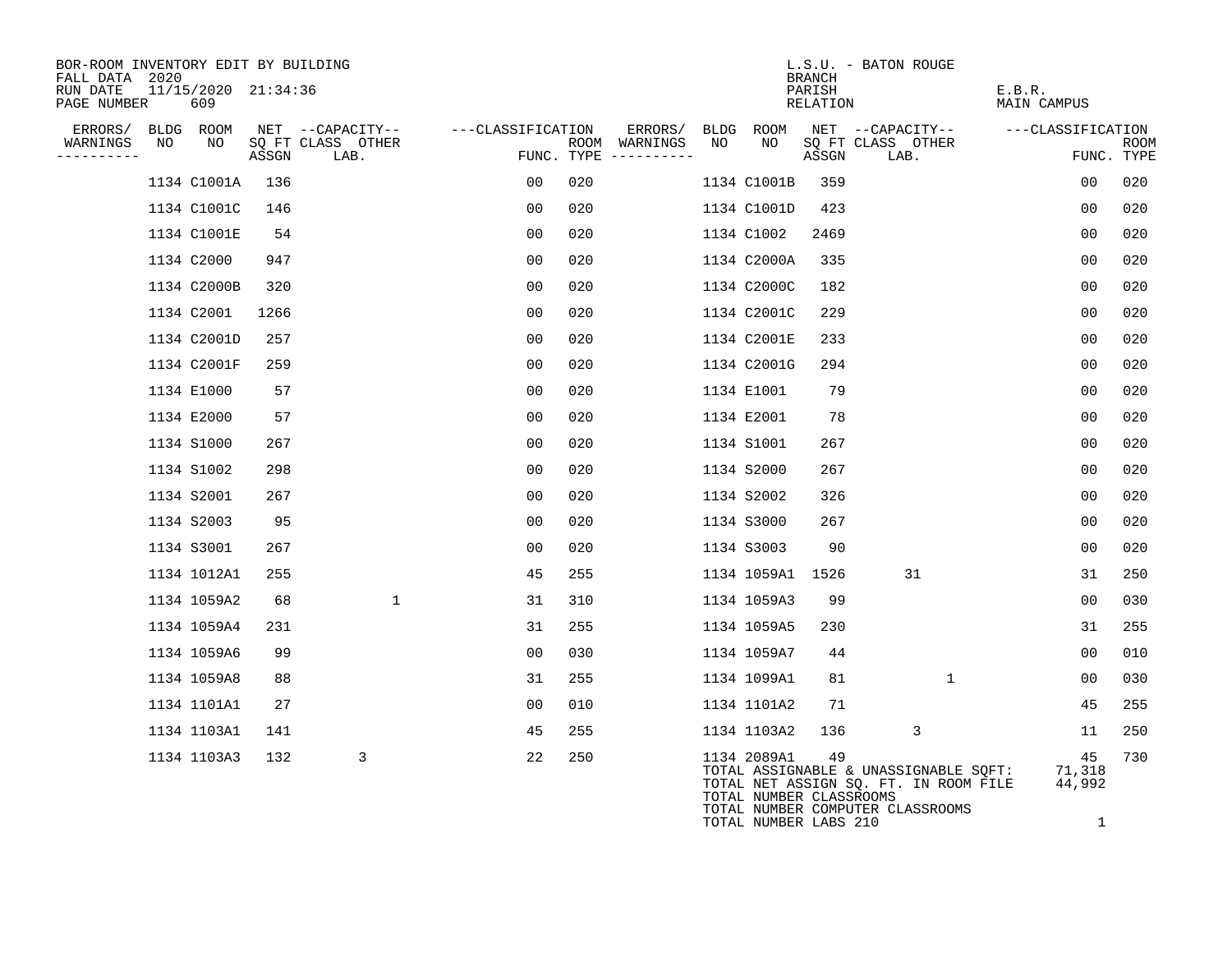| BOR-ROOM INVENTORY EDIT BY BUILDING<br>FALL DATA 2020 |    |                            |      |          |                                 |                                    |                |     |                                                                                                |     |                                                                                                 | L.S.U. - BATON ROUGE<br><b>BRANCH</b> |     |                                                                                                                                 |        |                           |                           |
|-------------------------------------------------------|----|----------------------------|------|----------|---------------------------------|------------------------------------|----------------|-----|------------------------------------------------------------------------------------------------|-----|-------------------------------------------------------------------------------------------------|---------------------------------------|-----|---------------------------------------------------------------------------------------------------------------------------------|--------|---------------------------|---------------------------|
| RUN DATE<br>PAGE NUMBER                               |    | 11/15/2020 21:34:36<br>610 |      |          |                                 |                                    |                |     |                                                                                                |     |                                                                                                 | PARISH<br>RELATION                    |     |                                                                                                                                 | E.B.R. | MAIN CAMPUS               |                           |
| ERRORS/<br>WARNINGS<br>----------                     | NO | BLDG ROOM<br>NO            |      |          | SQ FT CLASS OTHER<br>ASSGN LAB. | NET --CAPACITY-- ---CLASSIFICATION |                |     | ERRORS/ BLDG ROOM NET --CAPACITY--  ---CLASSIFICATION<br>ROOM WARNINGS<br>FUNC. TYPE --------- | NO. | NO 11                                                                                           | ASSGN LAB.                            |     | SQ FT CLASS OTHER                                                                                                               |        |                           | <b>ROOM</b><br>FUNC. TYPE |
|                                                       |    | 1135 1189                  | 690  |          |                                 |                                    | 45             | 255 |                                                                                                |     | TOTAL NUMBER SPECIAL LABS 220                                                                   |                                       |     |                                                                                                                                 |        |                           |                           |
|                                                       |    |                            |      |          |                                 |                                    |                |     |                                                                                                |     | TOTAL NUMBER CLASSROOMS<br>TOTAL NUMBER LABS 210<br>TOTAL NUMBER SPECIAL LABS 220               |                                       |     | TOTAL ASSIGNABLE & UNASSIGNABLE SQFT:<br>TOTAL NET ASSIGN SQ. FT. IN ROOM FILE<br>TOTAL NUMBER COMPUTER CLASSROOMS              |        | 690<br>690                |                           |
|                                                       |    | 1136 1500                  | 164  |          |                                 |                                    | 00             | 030 |                                                                                                |     | 1136 1500A                                                                                      | 23                                    |     |                                                                                                                                 |        | 00                        | 030                       |
|                                                       |    | 1136 1505                  | 54   |          |                                 |                                    | 00             | 030 |                                                                                                |     | 1136 1510                                                                                       | 3427                                  | 300 |                                                                                                                                 |        | 11                        | 110                       |
|                                                       |    | 1136 1514                  | 166  |          | 3                               |                                    | 00             | 010 |                                                                                                |     | 1136 1516                                                                                       | 166                                   |     | 3                                                                                                                               |        | 0 <sub>0</sub>            | 010                       |
|                                                       |    | 1136 1518                  | 18   |          |                                 |                                    | 00             | 030 |                                                                                                |     | 1136 1520                                                                                       | 10                                    |     |                                                                                                                                 |        | 00                        | 010                       |
|                                                       |    | 1136 1530                  | 90   |          |                                 |                                    | 00             | 030 |                                                                                                |     | 1136 1540                                                                                       | 172                                   |     |                                                                                                                                 |        | 0 <sub>0</sub>            | 030                       |
|                                                       |    | 1136 2500                  | 210  | 14       |                                 |                                    | 11             | 110 |                                                                                                |     | 1136 2505                                                                                       | 208                                   | 14  |                                                                                                                                 |        | 11                        | 110                       |
|                                                       |    | 1136 2510                  | 1622 | 60       |                                 |                                    | 11             | 140 |                                                                                                |     | 1136 2510A                                                                                      | 24                                    |     |                                                                                                                                 |        | 11                        | 115                       |
|                                                       |    | 1136 2520                  | 1622 | 60       |                                 |                                    | 11             | 110 |                                                                                                |     | 1136 2520A                                                                                      | 24                                    |     |                                                                                                                                 |        | 11                        | 115                       |
|                                                       |    | 1136 2526                  | 333  |          | 7                               |                                    | 22             | 250 |                                                                                                |     | 1136 C1500                                                                                      | 1280                                  |     |                                                                                                                                 |        | 0 <sub>0</sub>            | 020                       |
|                                                       |    | 1136 C2500                 | 1047 |          |                                 |                                    | 00             | 020 |                                                                                                |     | 1136 E1003                                                                                      | 50                                    |     |                                                                                                                                 |        | 00                        | 020                       |
|                                                       |    | 1136 E2003                 | 50   |          |                                 |                                    | 00             | 020 |                                                                                                |     | 1136 S1006                                                                                      | 168                                   |     |                                                                                                                                 |        | 00                        | 020                       |
|                                                       |    | 1136 S2006                 | 282  |          |                                 |                                    | 00             | 020 |                                                                                                |     | 1136 S2007<br>TOTAL NUMBER CLASSROOMS<br>TOTAL NUMBER LABS 210<br>TOTAL NUMBER SPECIAL LABS 220 | 102                                   |     | TOTAL ASSIGNABLE & UNASSIGNABLE SQFT: 11,312<br>TOTAL NET ASSIGN SQ. FT. IN ROOM FILE 7,470<br>TOTAL NUMBER COMPUTER CLASSROOMS |        | 00<br>$\overline{4}$<br>1 | 020                       |
|                                                       |    | 1137 1100                  | 522  |          |                                 |                                    | 0 <sub>0</sub> | 030 |                                                                                                |     | 1137 1120                                                                                       | 758                                   | 22  |                                                                                                                                 |        | 11                        | 110                       |
|                                                       |    | 1137 1125                  |      | 2516 120 |                                 |                                    | 11             | 110 |                                                                                                |     | 1137 1125A                                                                                      | 21                                    |     |                                                                                                                                 |        | 11                        | 115                       |
|                                                       |    | 1137 1127                  | 32   |          |                                 |                                    | 00             | 030 |                                                                                                |     | 1137 1200                                                                                       | 298                                   |     | 12                                                                                                                              |        | 46                        | 410                       |
|                                                       |    | 1137 1202                  | 310  |          | 12                              |                                    | 46             | 410 |                                                                                                |     | 1137 1220                                                                                       | 1537                                  | 60  |                                                                                                                                 |        | 11                        | 110                       |
|                                                       |    | 1137 1220A                 | 14   |          |                                 |                                    | 00             | 030 |                                                                                                |     | 1137 1225                                                                                       | 1042                                  | 40  |                                                                                                                                 |        | 11                        | 110                       |
|                                                       |    | 1137 1225A                 | 8    |          |                                 |                                    | 11             | 115 |                                                                                                |     | 1137 1230                                                                                       | 16                                    |     |                                                                                                                                 |        | 0 <sub>0</sub>            | 010                       |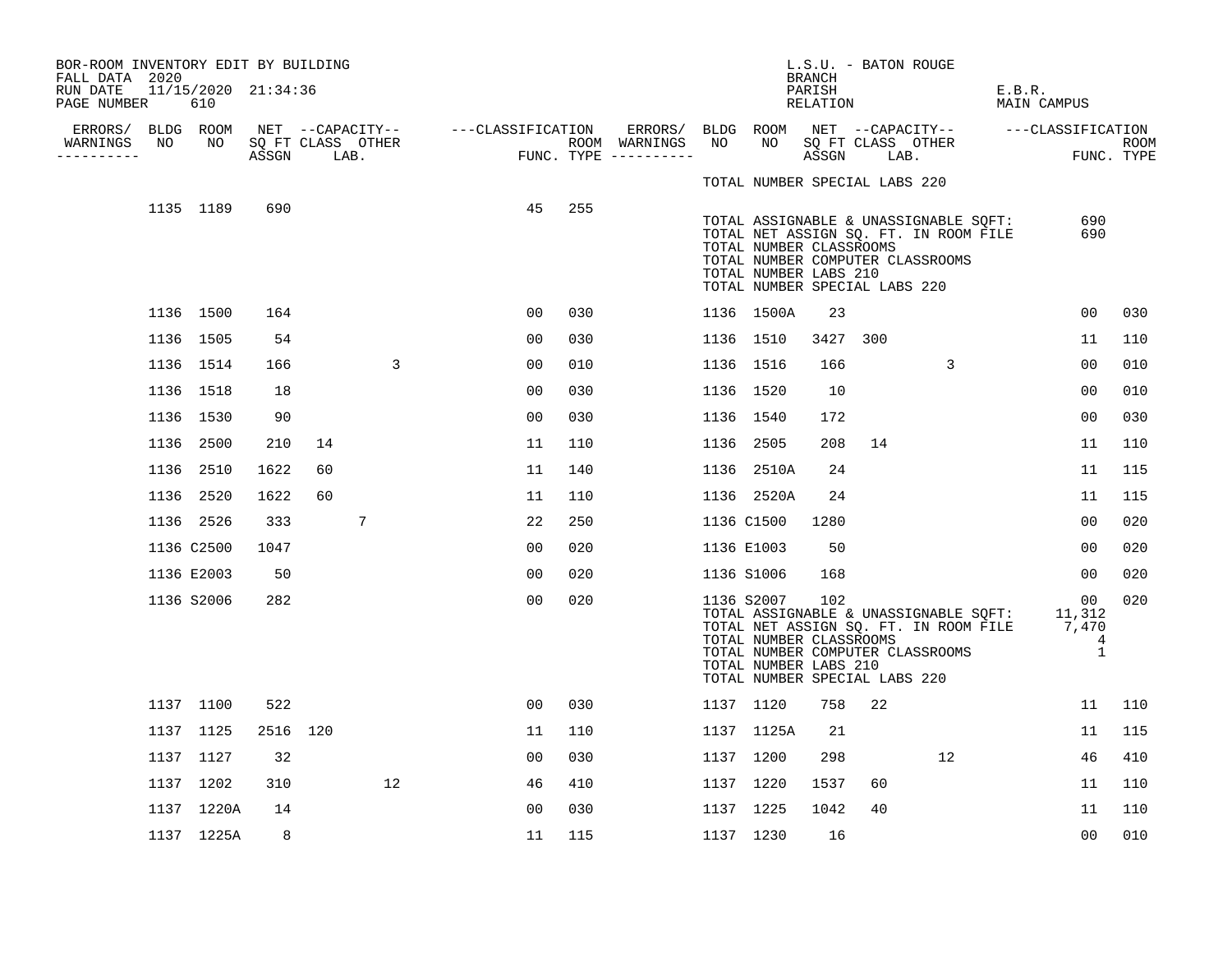| BOR-ROOM INVENTORY EDIT BY BUILDING<br>FALL DATA 2020 |      |                            |       |                           |                   |     |                                      |      |            | <b>BRANCH</b>                   | L.S.U. - BATON ROUGE      |              |                       |                           |
|-------------------------------------------------------|------|----------------------------|-------|---------------------------|-------------------|-----|--------------------------------------|------|------------|---------------------------------|---------------------------|--------------|-----------------------|---------------------------|
| RUN DATE<br>PAGE NUMBER                               |      | 11/15/2020 21:34:36<br>611 |       |                           |                   |     |                                      |      |            | PARISH<br>RELATION              |                           |              | E.B.R.<br>MAIN CAMPUS |                           |
| ERRORS/                                               |      | BLDG ROOM                  |       | NET --CAPACITY--          | ---CLASSIFICATION |     | ERRORS/                              | BLDG | ROOM       |                                 | NET --CAPACITY--          |              | ---CLASSIFICATION     |                           |
| WARNINGS<br>----------                                | NO   | NO                         | ASSGN | SQ FT CLASS OTHER<br>LAB. |                   |     | ROOM WARNINGS<br>FUNC. TYPE $------$ | NO.  | NO.        | $\operatorname{\mathsf{ASSGN}}$ | SQ FT CLASS OTHER<br>LAB. |              |                       | <b>ROOM</b><br>FUNC. TYPE |
|                                                       |      | 1137 1235                  | 197   | 8                         | 46                | 410 |                                      |      | 1137 1241  | 157                             |                           | 3            | 0 <sub>0</sub>        | 010                       |
|                                                       |      | 1137 1243                  | 155   | 4                         | 0 <sub>0</sub>    | 010 |                                      |      | 1137 1245  | 202                             |                           | 8            | 46                    | 410                       |
|                                                       |      | 1137 1300                  | 329   | 12                        | 46                | 410 |                                      |      | 1137 1304  | 32                              |                           |              | 00                    | 030                       |
|                                                       |      | 1137 1305                  | 1040  | 40                        | 11                | 110 |                                      |      | 1137 1305A | 9                               |                           |              | 11                    | 115                       |
|                                                       |      | 1137 1306                  | 40    |                           | 0 <sub>0</sub>    | 030 |                                      |      | 1137 1321  | 1634                            | 60                        |              | 11                    | 110                       |
|                                                       |      | 1137 1321A                 | 30    |                           | 11                | 115 |                                      |      | 1137 1325  | 1030                            | 40                        |              | 11                    | 110                       |
|                                                       |      | 1137 1325A                 | 9     |                           | 11                | 115 |                                      |      | 1137 1345  | 202                             |                           | 8            | 46                    | 410                       |
|                                                       |      | 1137 1400                  | 197   | 8                         | 46                | 410 |                                      |      | 1137 1404  | 197                             |                           | 8            | 46                    | 410                       |
|                                                       |      | 1137 1406                  | 189   | 8                         | 46                | 410 |                                      |      | 1137 1409  | 600                             | 40                        |              | 11                    | 110                       |
|                                                       |      | 1137 1420                  | 1544  | 60                        | 14                | 110 |                                      |      | 1137 1420A | 12                              |                           |              | 11                    | 115                       |
|                                                       |      | 1137 1422                  | 5     |                           | 0 <sub>0</sub>    | 030 |                                      |      | 1137 1425  | 1060                            | 40                        |              | 11                    | 110                       |
|                                                       |      | 1137 1425A                 | 19    |                           | 11                | 115 |                                      |      | 1137 1426  | 21                              |                           |              | 46                    | 731                       |
|                                                       |      | 1137 1429                  | 21    |                           | 46                | 731 |                                      | 1137 | 2100       | 393                             |                           | $\mathbf{1}$ | 46                    | 310                       |
|                                                       |      | 1137 2100A                 | 126   | $\mathbf 1$               | 46                | 314 |                                      |      | 1137 2100B | 188                             |                           | $\mathbf 1$  | 46                    | 325                       |
|                                                       | 1137 | 2100C                      | 120   | 1                         | 11                | 310 |                                      | 1137 | 2100D      | 38                              |                           |              | 11                    | 315                       |
|                                                       | 1137 | 2111                       | 146   | 1                         | 11                | 310 |                                      | 1137 | 2113       | 128                             |                           | 1            | 11                    | 310                       |
|                                                       | 1137 | 2114                       | 763   | 7                         | 11                | 310 |                                      | 1137 | 2115       | 128                             |                           | 1            | 11                    | 310                       |
|                                                       | 1137 | 2117                       | 128   | 1                         | 11                | 310 |                                      | 1137 | 2119       | 128                             |                           | 1            | 11                    | 310                       |
|                                                       | 1137 | 2121                       | 146   | 1                         | 11                | 310 |                                      | 1137 | 2123       | 161                             |                           | 1            | 11                    | 310                       |
|                                                       | 1137 | 2124                       | 152   | $\mathbf{1}$              | 11                | 310 |                                      | 1137 | 2125       | 161                             |                           | 1            | 11                    | 310                       |
|                                                       | 1137 | 2128                       | 141   | 1                         | 11                | 310 |                                      | 1137 | 2128A      | 34                              |                           |              | 46                    | 315                       |
|                                                       | 1137 | 2130                       | 121   | $\mathbf 1$               | 46                | 315 |                                      | 1137 | 2132       | 54                              |                           |              | 00                    | 030                       |
|                                                       | 1137 | 2137                       | 162   | 1                         | 11                | 310 |                                      | 1137 | 2145       | 202                             |                           | 8            | 46                    | 350                       |
|                                                       | 1137 | 2147                       | 163   | $\mathbf 1$               | 46                | 310 |                                      | 1137 | 2200       | 552                             |                           | 14           | 46                    | 315                       |
|                                                       | 1137 | 2200A                      | 186   | 1                         | 11                | 310 |                                      | 1137 | 2200B      | 196                             |                           | 1            | 41                    | 420                       |
|                                                       |      | 1137 2200C                 | 113   | $\mathbf{1}$              | 46                | 310 |                                      |      | 1137 2202  | 180                             |                           | 1            | 11                    | 310                       |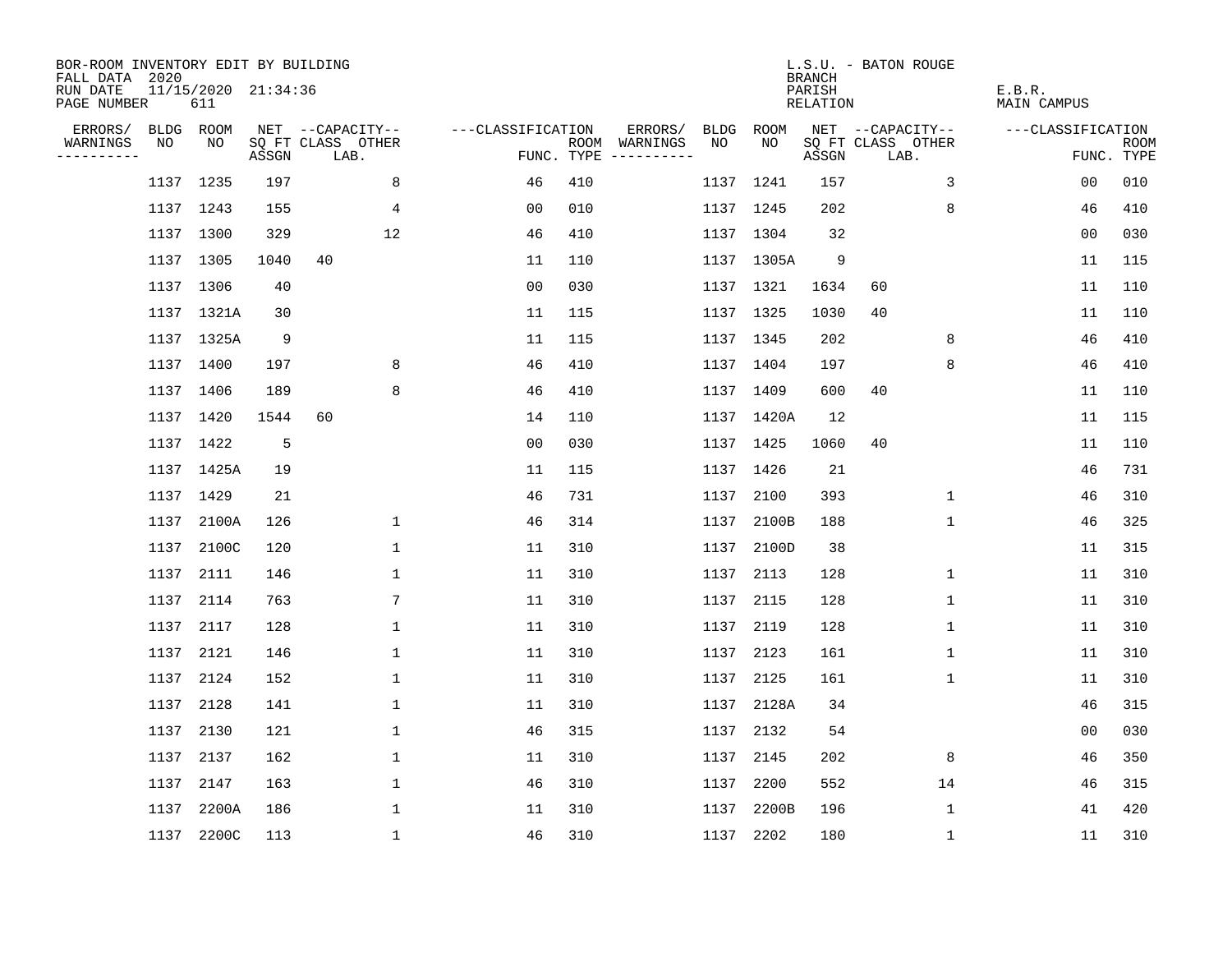| BOR-ROOM INVENTORY EDIT BY BUILDING<br>FALL DATA 2020 |      |           |                     |                           |                   |     |                                      |           |           | <b>BRANCH</b>      | L.S.U. - BATON ROUGE      |                       |                           |
|-------------------------------------------------------|------|-----------|---------------------|---------------------------|-------------------|-----|--------------------------------------|-----------|-----------|--------------------|---------------------------|-----------------------|---------------------------|
| RUN DATE<br>PAGE NUMBER                               |      | 612       | 11/15/2020 21:34:36 |                           |                   |     |                                      |           |           | PARISH<br>RELATION |                           | E.B.R.<br>MAIN CAMPUS |                           |
| ERRORS/                                               |      | BLDG ROOM |                     | NET --CAPACITY--          | ---CLASSIFICATION |     | ERRORS/                              | BLDG      | ROOM      |                    | NET --CAPACITY--          | ---CLASSIFICATION     |                           |
| WARNINGS<br>----------                                | NO   | NO        | ASSGN               | SQ FT CLASS OTHER<br>LAB. |                   |     | ROOM WARNINGS<br>FUNC. TYPE $------$ | NO.       | NO.       | ASSGN              | SQ FT CLASS OTHER<br>LAB. |                       | <b>ROOM</b><br>FUNC. TYPE |
|                                                       | 1137 | 2206      | 119                 | $\mathbf 1$               | 11                | 310 |                                      | 1137      | 2208      | 119                | 1                         | 11                    | 310                       |
|                                                       | 1137 | 2211      | 146                 | 1                         | 11                | 310 |                                      | 1137      | 2213      | 128                | 1                         | 11                    | 310                       |
|                                                       | 1137 | 2214      | 131                 | $\mathbf{1}$              | 11                | 310 |                                      | 1137      | 2215      | 128                | 1                         | 11                    | 310                       |
|                                                       | 1137 | 2216      | 131                 | 1                         | 11                | 310 |                                      | 1137      | 2217      | 128                | 1                         | 11                    | 310                       |
|                                                       | 1137 | 2219      | 128                 | 1                         | 11                | 310 |                                      | 1137      | 2221      | 146                | 1                         | 11                    | 310                       |
|                                                       | 1137 | 2222      | 113                 | $\mathbf 1$               | 11                | 310 |                                      |           | 1137 2224 | 115                | 1                         | 11                    | 310                       |
|                                                       | 1137 | 2226      | 109                 | $\mathbf 1$               | 11                | 310 |                                      | 1137      | 2230      | 115                | 1                         | 11                    | 310                       |
|                                                       | 1137 | 2232      | 115                 | $\mathbf 1$               | 11                | 310 |                                      |           | 1137 2234 | 162                | 1                         | 46                    | 315                       |
|                                                       | 1137 | 2240      | 219                 | 8                         | 46                | 350 |                                      | 1137      | 2261      | 136                | 2                         | 0 <sub>0</sub>        | 010                       |
|                                                       | 1137 | 2265      | 130                 | 2                         | 0 <sub>0</sub>    | 010 |                                      |           | 1137 2300 | 218                | 1                         | 46                    | 310                       |
|                                                       | 1137 | 2300A     | 133                 | $\mathbf 1$               | 46                | 310 |                                      | 1137      | 2300B     | 84                 | $\mathbf 1$               | 46                    | 315                       |
|                                                       | 1137 | 2300C     | 195                 | 1                         | 11                | 310 |                                      |           | 1137 2302 | 146                | 1                         | 46                    | 315                       |
|                                                       | 1137 | 2304      | 146                 | $\mathbf{1}$              | 11                | 310 |                                      | 1137      | 2305      | 127                | $\mathbf 1$               | 11                    | 310                       |
|                                                       | 1137 | 2307      | 133                 | 1                         | 11                | 310 |                                      |           | 1137 2308 | 132                | $\mathbf 1$               | 11                    | 310                       |
|                                                       | 1137 | 2309      | 133                 | 1                         | 11                | 310 |                                      | 1137      | 2311      | 123                | 1                         | 11                    | 310                       |
|                                                       | 1137 | 2312      | 131                 | 1                         | 11                | 310 |                                      | 1137      | 2314      | 133                | 1                         | 11                    | 310                       |
|                                                       | 1137 | 2315      | 131                 | 1                         | 11                | 310 |                                      | 1137      | 2317      | 146                | 1                         | 11                    | 310                       |
|                                                       | 1137 | 2319      | 128                 | 1                         | 11                | 310 |                                      | 1137      | 2321      | 128                | 1                         | 11                    | 310                       |
|                                                       | 1137 | 2322      | 128                 | $\mathbf{1}$              | 11                | 310 |                                      | 1137      | 2323      | 128                | 1                         | 11                    | 310                       |
|                                                       | 1137 | 2325      | 128                 | $\mathbf{1}$              | 11                | 310 |                                      | 1137      | 2326      | 224                | 1                         | 11                    | 310                       |
|                                                       | 1137 | 2326A     | 250                 | 1                         | 11                | 310 |                                      | 1137      | 2326B     | 74                 |                           | 46                    | 315                       |
|                                                       | 1137 | 2329      | 146                 | $\mathbf 1$               | 11                | 310 |                                      | 1137      | 2332      | 139                | 1                         | 11                    | 310                       |
|                                                       | 1137 | 2334      | 138                 | 1                         | 11                | 310 |                                      | 1137      | 2338      | 122                | 1                         | 11                    | 310                       |
|                                                       | 1137 | 2400      | 537                 | $\mathbf 1$               | 11                | 310 |                                      | 1137      | 2410      | 162                | 8                         | 46                    | 350                       |
|                                                       | 1137 | 2412      | 219                 | 1                         | 46                | 350 |                                      | 1137      | 2416      | 116                | 1                         | 11                    | 310                       |
|                                                       |      | 1137 2418 | 120                 | $\mathbf{1}$              | 22                | 310 |                                      | 1137 2419 |           | 380                | 5                         | 46                    | 650                       |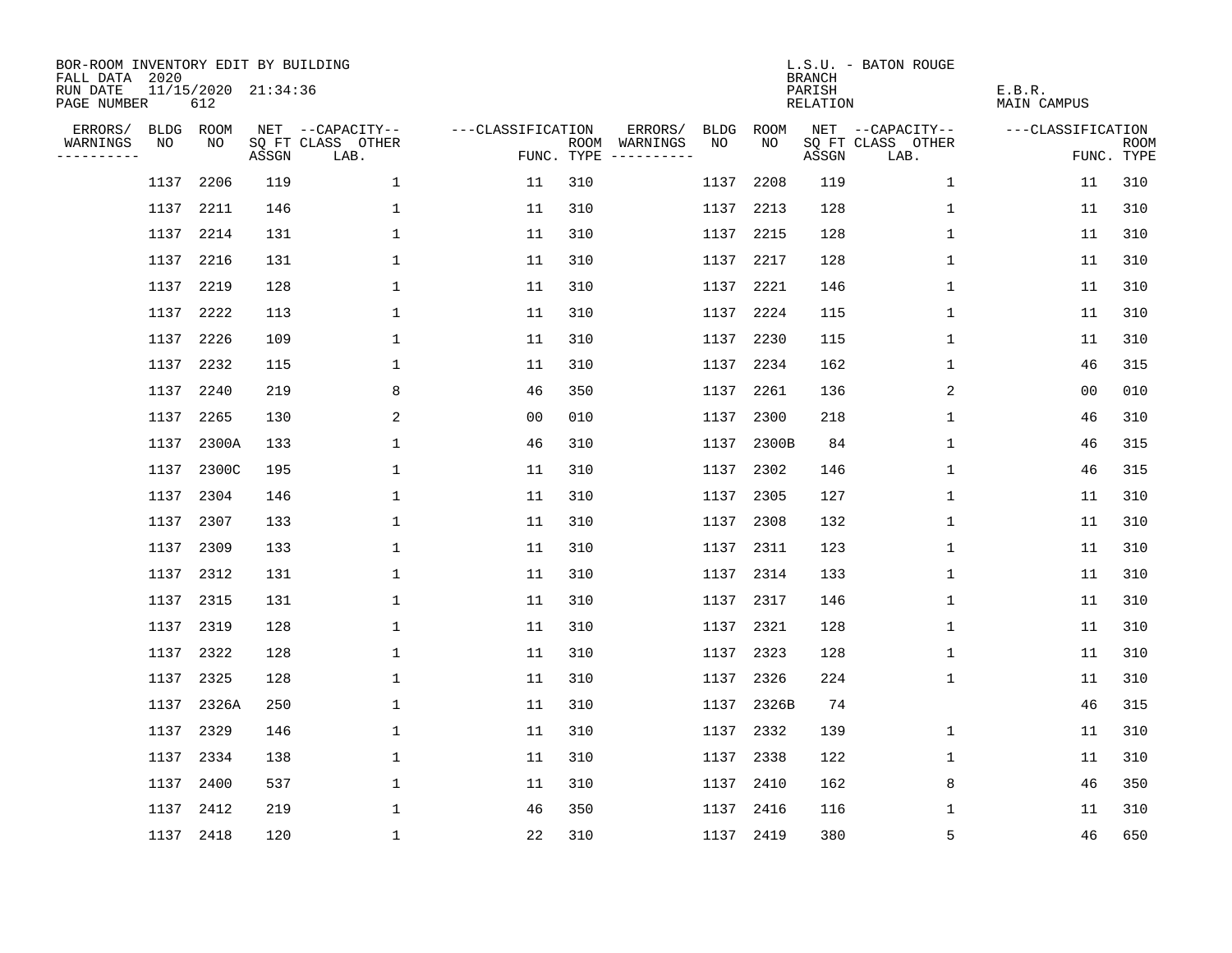| BOR-ROOM INVENTORY EDIT BY BUILDING<br>FALL DATA 2020 |      |                            |       |                           |                   |     |                                      |      |                                                                 | <b>BRANCH</b>      | L.S.U. - BATON ROUGE                                                                                                                                |                              |                           |
|-------------------------------------------------------|------|----------------------------|-------|---------------------------|-------------------|-----|--------------------------------------|------|-----------------------------------------------------------------|--------------------|-----------------------------------------------------------------------------------------------------------------------------------------------------|------------------------------|---------------------------|
| RUN DATE<br>PAGE NUMBER                               |      | 11/15/2020 21:34:36<br>613 |       |                           |                   |     |                                      |      |                                                                 | PARISH<br>RELATION |                                                                                                                                                     | E.B.R.<br>MAIN CAMPUS        |                           |
| ERRORS/                                               |      | BLDG ROOM                  |       | NET --CAPACITY--          | ---CLASSIFICATION |     | ERRORS/                              |      | BLDG ROOM                                                       |                    | NET --CAPACITY--                                                                                                                                    | ---CLASSIFICATION            |                           |
| WARNINGS<br>----------                                | NO   | NO                         | ASSGN | SQ FT CLASS OTHER<br>LAB. |                   |     | ROOM WARNINGS<br>FUNC. TYPE $------$ | NO   | NO                                                              | ASSGN              | SQ FT CLASS OTHER<br>LAB.                                                                                                                           |                              | <b>ROOM</b><br>FUNC. TYPE |
|                                                       | 1137 | 2420                       | 57    |                           | 00                | 030 |                                      | 1137 | 2421                                                            | 144                | 5                                                                                                                                                   | 46                           | 650                       |
|                                                       | 1137 | 2424                       | 76    |                           | 0 <sub>0</sub>    | 030 |                                      |      | 1137 2426                                                       | 512                |                                                                                                                                                     | 0 <sub>0</sub>               | 030                       |
|                                                       | 1137 | 2428                       | 116   | 1                         | 11                | 310 |                                      |      | 1137 2430                                                       | 160                | $\mathbf{1}$                                                                                                                                        | 11                           | 310                       |
|                                                       | 1137 | 2435                       | 154   | $\mathbf{1}$              | 11                | 310 |                                      |      | 1137 2439                                                       | 280                | $\mathbf 1$                                                                                                                                         | 22                           | 310                       |
|                                                       |      | 1137 2440                  | 1142  | 23                        | 22                | 250 |                                      |      | 1137 C1100                                                      | 1200               |                                                                                                                                                     | 00                           | 020                       |
|                                                       |      | 1137 C1200                 | 2355  |                           | 0 <sub>0</sub>    | 020 |                                      |      | 1137 C1300                                                      | 1019               |                                                                                                                                                     | 0 <sub>0</sub>               | 020                       |
|                                                       |      | 1137 C1400                 | 1017  |                           | 0 <sub>0</sub>    | 020 |                                      |      | 1137 C2100                                                      | 1344               |                                                                                                                                                     | 00                           | 020                       |
|                                                       |      | 1137 C2200                 | 2400  |                           | 0 <sub>0</sub>    | 020 |                                      |      | 1137 C2300                                                      | 1386               |                                                                                                                                                     | 0 <sub>0</sub>               | 020                       |
|                                                       |      | 1137 C2400                 | 1176  |                           | 0 <sub>0</sub>    | 020 |                                      |      | 1137 S1003                                                      | 178                |                                                                                                                                                     | 0 <sub>0</sub>               | 020                       |
|                                                       |      | 1137 S1004                 | 125   |                           | 0 <sub>0</sub>    | 020 |                                      |      | 1137 S1005                                                      | 155                |                                                                                                                                                     | 0 <sub>0</sub>               | 020                       |
|                                                       |      | 1137 S2003                 | 183   |                           | 0 <sub>0</sub>    | 020 |                                      |      | 1137 S2004                                                      | 324                |                                                                                                                                                     | 00                           | 020                       |
|                                                       |      | 1137 S2005                 | 155   |                           | 0 <sub>0</sub>    | 020 |                                      |      | 1137 2200C1<br>TOTAL NUMBER CLASSROOMS<br>TOTAL NUMBER LABS 210 | 61                 | TOTAL ASSIGNABLE & UNASSIGNABLE SQFT:<br>TOTAL NET ASSIGN SQ. FT. IN ROOM FILE<br>TOTAL NUMBER COMPUTER CLASSROOMS<br>TOTAL NUMBER SPECIAL LABS 220 | 46<br>44,630<br>29,675<br>10 | 315                       |
|                                                       |      | 1138 1601                  | 268   | 12                        | 46                | 410 |                                      |      | 1138 1603                                                       | 268                | 12                                                                                                                                                  | 46                           | 410                       |
|                                                       |      | 1138 1611                  | 74    |                           | 0 <sub>0</sub>    | 030 |                                      |      | 1138 1615                                                       | 1164               | 62                                                                                                                                                  | 11                           | 110                       |
|                                                       | 1138 | 1615A                      | 18    |                           | 11                | 115 |                                      |      | 1138 1619                                                       | 64                 |                                                                                                                                                     | 46                           | 731                       |
|                                                       |      | 1138 1620                  |       | 2132 120                  | 11                | 110 |                                      |      | 1138 1620A                                                      | 26                 |                                                                                                                                                     | 11                           | 115                       |
|                                                       | 1138 | 1645                       | 200   | 8                         | 46                | 410 |                                      |      | 1138 1700                                                       | 1256               | 60                                                                                                                                                  | 11                           | 110                       |
|                                                       |      | 1138 1700A                 | 10    |                           | 11                | 115 |                                      |      | 1138 1720                                                       | 950                | 40                                                                                                                                                  | 11                           | 110                       |
|                                                       | 1138 | 1720A                      | 9     |                           | 11                | 115 |                                      |      | 1138 1735                                                       | 1262               | 60                                                                                                                                                  | 11                           | 110                       |
|                                                       |      | 1138 1735A                 | 10    |                           | 11                | 115 |                                      |      | 1138 1745                                                       | 956                | 40                                                                                                                                                  | 11                           | 110                       |
|                                                       |      | 1138 1745A                 | 9     |                           | 11                | 115 |                                      |      | 1138 1800                                                       | 1244               | 60                                                                                                                                                  | 11                           | 110                       |
|                                                       |      | 1138 1800A                 | 10    |                           | 11                | 115 |                                      |      | 1138 1812                                                       | 156                | 3                                                                                                                                                   | 00                           | 010                       |
|                                                       |      | 1138 1814                  | 23    |                           | 0 <sub>0</sub>    | 030 |                                      |      | 1138 1816                                                       | 162                | 3                                                                                                                                                   | 00                           | 010                       |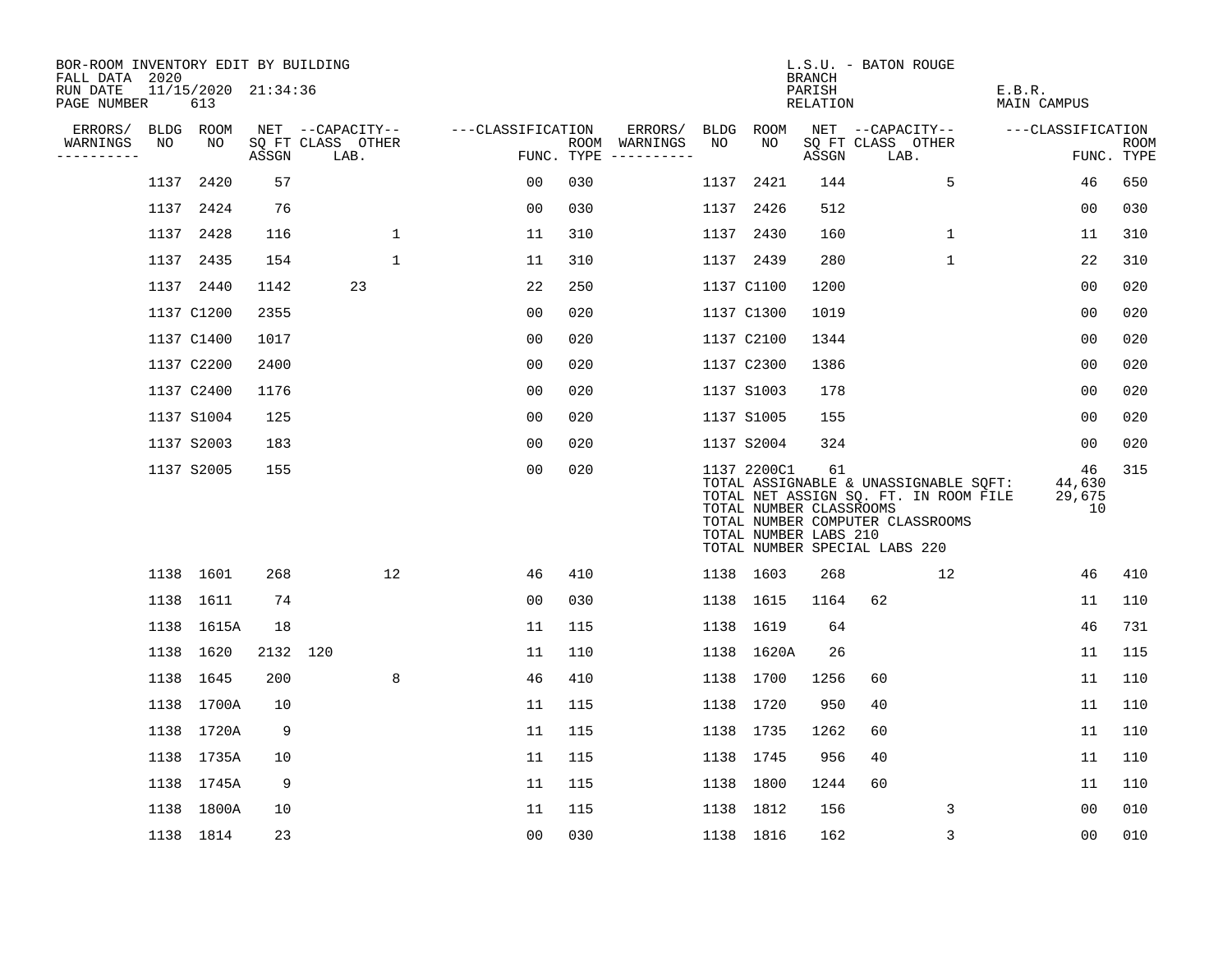| BOR-ROOM INVENTORY EDIT BY BUILDING<br>FALL DATA 2020 |             |                            |       |                           |                   |            |                              |             |            | <b>BRANCH</b>      | L.S.U. - BATON ROUGE      |              |                    |                           |
|-------------------------------------------------------|-------------|----------------------------|-------|---------------------------|-------------------|------------|------------------------------|-------------|------------|--------------------|---------------------------|--------------|--------------------|---------------------------|
| RUN DATE<br>PAGE NUMBER                               |             | 11/15/2020 21:34:36<br>614 |       |                           |                   |            |                              |             |            | PARISH<br>RELATION |                           | E.B.R.       | <b>MAIN CAMPUS</b> |                           |
| ERRORS/                                               | <b>BLDG</b> | ROOM                       |       | NET --CAPACITY--          | ---CLASSIFICATION |            | ERRORS/                      | <b>BLDG</b> | ROOM       |                    | NET --CAPACITY--          |              | ---CLASSIFICATION  |                           |
| WARNINGS<br>----------                                | NO          | NO.                        | ASSGN | SQ FT CLASS OTHER<br>LAB. |                   | FUNC. TYPE | ROOM WARNINGS<br>----------- | NO          | NO.        | ASSGN              | SQ FT CLASS OTHER<br>LAB. |              |                    | <b>ROOM</b><br>FUNC. TYPE |
|                                                       | 1138        | 1816A                      | 52    |                           | 0 <sub>0</sub>    | 010        |                              | 1138        | 1835       | 1252               | 60                        |              | 11                 | 110                       |
|                                                       |             | 1138 1835A                 | 10    |                           | 11                | 115        |                              |             | 1138 1845  | 1290               | 60                        |              | 11                 | 110                       |
|                                                       |             | 1138 1845A                 | 23    |                           | 11                | 115        |                              |             | 1138 1845B | 52                 |                           |              | 11                 | 730                       |
|                                                       |             | 1138 1900                  | 1679  | 50                        | 11                | 140        |                              |             | 1138 1900A | 17                 |                           |              | 11                 | 115                       |
|                                                       | 1138        | 1900B                      | 160   | 1                         | 11                | 310        |                              |             | 1138 1900C | 247                |                           | 8            | 46                 | 350                       |
|                                                       |             | 1138 1920                  | 1318  | 60                        | 11                | 110        |                              |             | 1138 1920A | 6                  |                           |              | 11                 | 115                       |
|                                                       | 1138        | 1945                       | 962   |                           | 0 <sub>0</sub>    | 030        |                              | 1138        | 2600       | 1133               | 11                        |              | 11                 | 310                       |
|                                                       | 1138        | 2602                       | 259   | 1                         | 11                | 310        |                              | 1138        | 2602A      | 100                |                           | $\mathbf 1$  | 11                 | 310                       |
|                                                       | 1138        | 2602B                      | 100   | $\mathbf{1}$              | 11                | 310        |                              | 1138        | 2602C      | 157                |                           | $\mathbf{1}$ | 11                 | 310                       |
|                                                       | 1138        | 2602D                      | 104   | 1                         | 11                | 310        |                              | 1138        | 2604       | 241                |                           | 8            | 46                 | 350                       |
|                                                       | 1138        | 2606                       | 532   | 4                         | 22                | 310        |                              | 1138        | 2613       | 234                |                           | 6            | 46                 | 650                       |
|                                                       | 1138        | 2615                       | 142   | 4                         | 46                | 650        |                              | 1138        | 2618       | 566                |                           |              | 0 <sub>0</sub>     | 030                       |
|                                                       | 1138        | 2620                       | 50    |                           | 0 <sub>0</sub>    | 030        |                              | 1138        | 2621       | 154                |                           | 4            | 46                 | 350                       |
|                                                       | 1138        | 2624                       | 92    |                           | 0 <sub>0</sub>    | 030        |                              | 1138        | 2627       | 280                |                           | $\mathbf{1}$ | 11                 | 310                       |
|                                                       | 1138        | 2700                       | 402   | 1                         | 46                | 310        |                              | 1138        | 2700A      | 199                |                           | 1            | 11                 | 310                       |
|                                                       | 1138        | 2700B                      | 115   | 1                         | 46                | 310        |                              | 1138        | 2700C      | 218                |                           | 1            | 46                 | 315                       |
|                                                       | 1138        | 2700D                      | 125   | 1                         | 11                | 310        |                              | 1138        | 2702       | 120                |                           | 1            | 11                 | 310                       |
|                                                       | 1138        | 2704                       | 140   | $\mathbf{1}$              | 11                | 310        |                              | 1138        | 2709       | 146                |                           | $\mathbf{1}$ | 11                 | 310                       |
|                                                       | 1138        | 2710                       | 174   | 1                         | 11                | 310        |                              | 1138        | 2712       | 177                |                           | $\mathbf{1}$ | 11                 | 310                       |
|                                                       | 1138        | 2713                       | 128   | $\mathbf{1}$              | 11                | 310        |                              | 1138        | 2715       | 128                |                           | $\mathbf{1}$ | 11                 | 310                       |
|                                                       | 1138        | 2716                       | 177   | 1                         | 11                | 310        |                              | 1138        | 2718       | 177                |                           | 1            | 11                 | 310                       |
|                                                       | 1138        | 2719                       | 128   | 1                         | 11                | 310        |                              | 1138        | 2721       | 128                |                           | $\mathbf 1$  | 11                 | 310                       |
|                                                       | 1138        | 2723                       | 146   | 1                         | 11                | 310        |                              | 1138        | 2726       | 177                |                           | 1            | 11                 | 310                       |
|                                                       | 1138        | 2728                       | 122   | 1                         | 11                | 310        |                              | 1138        | 2729       | 126                |                           | 1            | 11                 | 310                       |
|                                                       | 1138        | 2731                       | 164   | $\mathbf{1}$              | 46                | 315        |                              | 1138        | 2732       | 134                |                           | $\mathbf 1$  | 11                 | 310                       |
|                                                       |             | 1138 2734                  | 134   | $\mathbf{1}$              | 22                | 310        |                              |             | 1138 2736  | 130                |                           | $\mathbf{1}$ | 11                 | 310                       |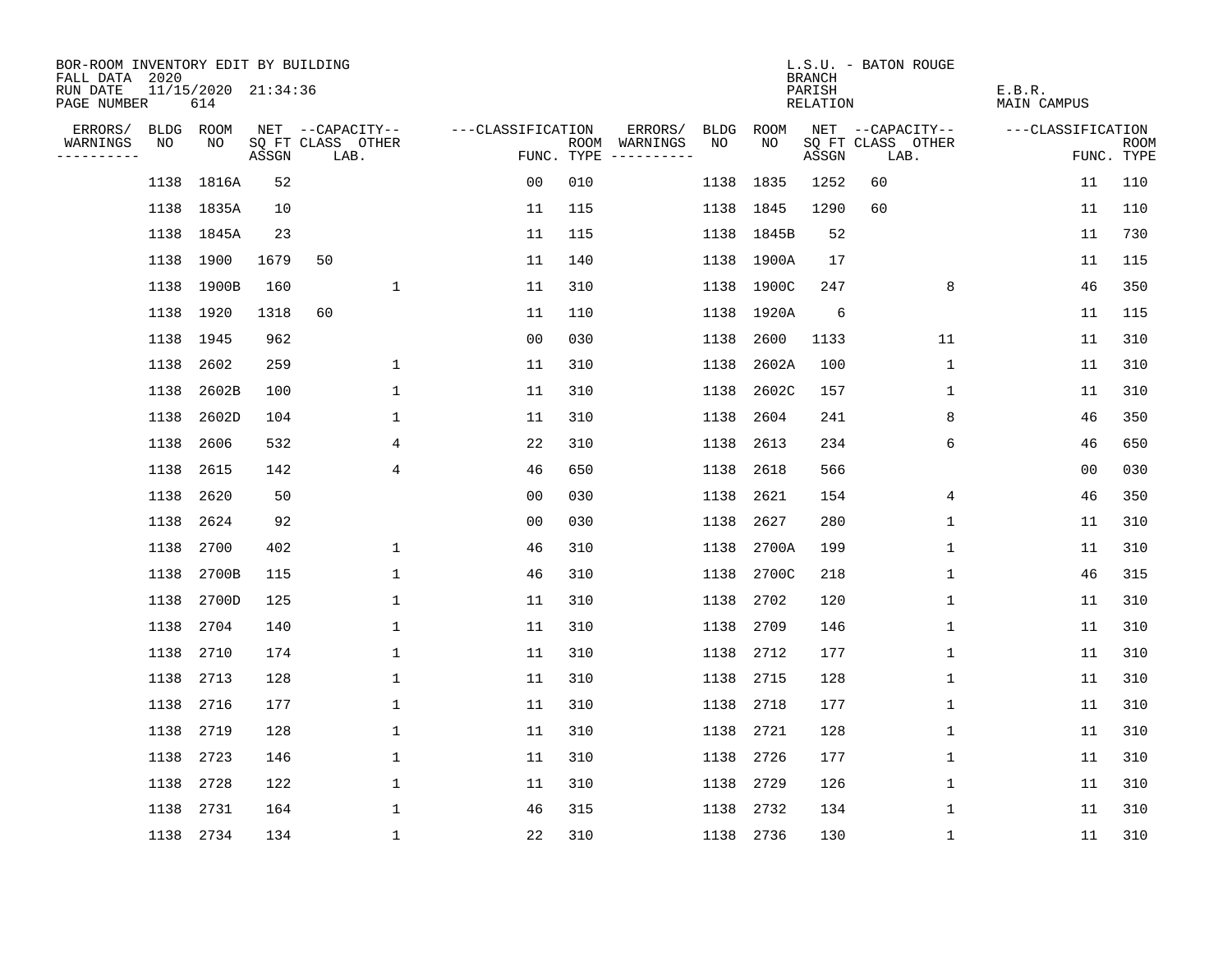| BOR-ROOM INVENTORY EDIT BY BUILDING<br>FALL DATA 2020 |      |                            |       |                           |                   |                                      |         |      |            | <b>BRANCH</b>      | L.S.U. - BATON ROUGE      |                       |                           |
|-------------------------------------------------------|------|----------------------------|-------|---------------------------|-------------------|--------------------------------------|---------|------|------------|--------------------|---------------------------|-----------------------|---------------------------|
| RUN DATE<br>PAGE NUMBER                               |      | 11/15/2020 21:34:36<br>615 |       |                           |                   |                                      |         |      |            | PARISH<br>RELATION |                           | E.B.R.<br>MAIN CAMPUS |                           |
| ERRORS/                                               |      | BLDG ROOM                  |       | NET --CAPACITY--          | ---CLASSIFICATION |                                      | ERRORS/ | BLDG | ROOM       |                    | NET --CAPACITY--          | ---CLASSIFICATION     |                           |
| WARNINGS<br>----------                                | NO   | NO                         | ASSGN | SQ FT CLASS OTHER<br>LAB. |                   | ROOM WARNINGS<br>FUNC. TYPE $------$ |         | NO.  | NO.        | ASSGN              | SQ FT CLASS OTHER<br>LAB. |                       | <b>ROOM</b><br>FUNC. TYPE |
|                                                       | 1138 | 2800                       | 409   | $\mathbf{1}$              | 46                | 310                                  |         | 1138 | 2800B      | 128                | 1                         | 46                    | 310                       |
|                                                       | 1138 | 2800C                      | 185   |                           | 46                | 731                                  |         | 1138 | 2800D      | 134                | 1                         | 46                    | 310                       |
|                                                       | 1138 | 2800E                      | 184   | $\mathbf 1$               | 46                | 325                                  |         | 1138 | 2805       | 219                | 8                         | 46                    | 350                       |
|                                                       | 1138 | 2806                       | 187   |                           | 46                | 315                                  |         | 1138 | 2808       | 132                | 1                         | 11                    | 310                       |
|                                                       | 1138 | 2814                       | 136   | 1                         | 11                | 310                                  |         | 1138 | 2815       | 146                | 1                         | 11                    | 310                       |
|                                                       | 1138 | 2816                       | 113   | $\mathbf 1$               | 11                | 310                                  |         | 1138 | 2817       | 128                | 1                         | 11                    | 310                       |
|                                                       | 1138 | 2821                       | 128   | $\mathbf 1$               | 11                | 310                                  |         | 1138 | 2822       | 177                | 1                         | 11                    | 310                       |
|                                                       | 1138 | 2824                       | 177   | $\mathbf 1$               | 11                | 310                                  |         | 1138 | 2825       | 128                | 1                         | 11                    | 310                       |
|                                                       | 1138 | 2829                       | 128   | $\mathbf{1}$              | 11                | 310                                  |         | 1138 | 2830       | 177                | $\mathbf{1}$              | 11                    | 310                       |
|                                                       | 1138 | 2832                       | 177   | 1                         | 11                | 310                                  |         | 1138 | 2833       | 146                | 1                         | 11                    | 310                       |
|                                                       | 1138 | 2836                       | 140   | $\mathbf 1$               | 11                | 310                                  |         | 1138 | 2840       | 134                | 2                         | 0 <sub>0</sub>        | 010                       |
|                                                       | 1138 | 2844                       | 130   | 2                         | 0 <sub>0</sub>    | 010                                  |         | 1138 | 2900       | 337                | 2                         | 46                    | 310                       |
|                                                       | 1138 | 2900A                      | 194   | $\mathbf 1$               | 11                | 325                                  |         | 1138 | 2900B      | 101                | $\mathbf 1$               | 46                    | 310                       |
|                                                       | 1138 | 2900C                      | 102   | $\mathbf 1$               | 46                | 320                                  |         | 1138 | 2902       | 119                | $\mathbf 1$               | 11                    | 310                       |
|                                                       | 1138 | 2904                       | 170   | 2                         | 11                | 310                                  |         | 1138 | 2909       | 146                | 1                         | 11                    | 310                       |
|                                                       | 1138 | 2910                       | 170   | 2                         | 11                | 310                                  |         | 1138 | 2912       | 172                | 1                         | 11                    | 310                       |
|                                                       | 1138 | 2913                       | 128   | 1                         | 11                | 310                                  |         | 1138 | 2915       | 128                | 1                         | 11                    | 310                       |
|                                                       | 1138 | 2916                       | 174   | 2                         | 11                | 310                                  |         | 1138 | 2919       | 128                | 1                         | 11                    | 310                       |
|                                                       | 1138 | 2921                       | 128   | $\mathbf{1}$              | 11                | 310                                  |         | 1138 | 2923       | 146                | 1                         | 11                    | 310                       |
|                                                       | 1138 | 2925                       | 120   | $\mathbf{1}$              | 11                | 310                                  |         | 1138 | 2927       | 125                | 1                         | 11                    | 310                       |
|                                                       | 1138 | 2928                       | 109   | $\mathbf 1$               | 11                | 310                                  |         | 1138 | 2930       | 175                | 1                         | 46                    | 315                       |
|                                                       | 1138 | 2930A                      | 130   |                           | 46                | 315                                  |         | 1138 | 2931       | 149                | 1                         | 11                    | 310                       |
|                                                       | 1138 | 2933                       | 130   | 1                         | 22                | 310                                  |         | 1138 | 2934       | 120                | 1                         | 11                    | 310                       |
|                                                       | 1138 | 2936                       | 122   | $\mathbf 1$               | 11                | 310                                  |         |      | 1138 2937  | 120                | $\mathbf 1$               | 11                    | 310                       |
|                                                       |      | 1138 2945                  | 70    |                           | 0 <sub>0</sub>    | 030                                  |         |      | 1138 C1600 | 930                |                           | 0 <sub>0</sub>        | 020                       |
|                                                       |      | 1138 C1700                 | 590   |                           | 0 <sub>0</sub>    | 020                                  |         |      | 1138 C1800 | 2355               |                           | 0 <sub>0</sub>        | 020                       |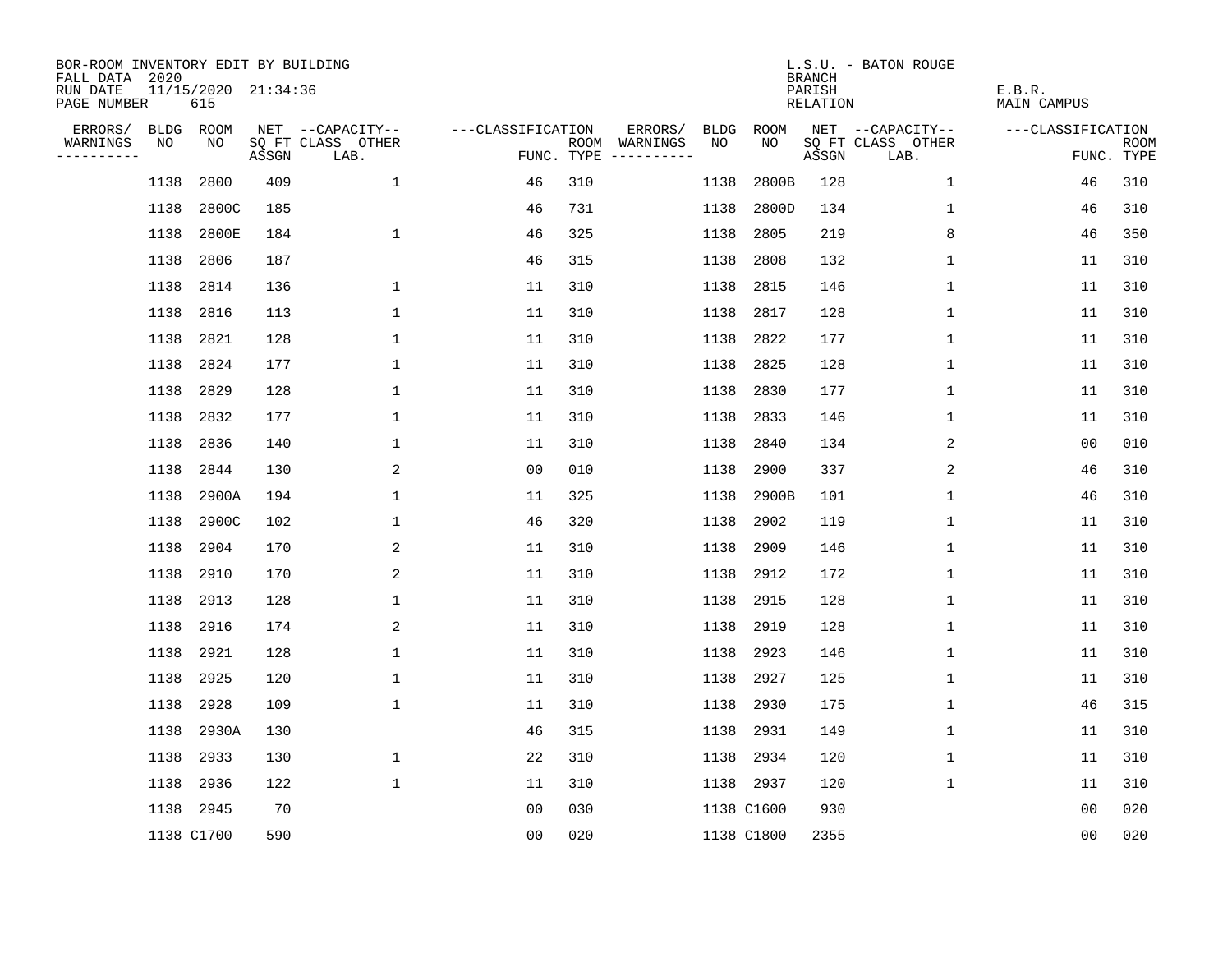| BOR-ROOM INVENTORY EDIT BY BUILDING<br>FALL DATA 2020 |      |                            |       |                           |                   |     |                                      |    |                                                                 | <b>BRANCH</b>      | L.S.U. - BATON ROUGE                                                                                                                                |                                   |                           |
|-------------------------------------------------------|------|----------------------------|-------|---------------------------|-------------------|-----|--------------------------------------|----|-----------------------------------------------------------------|--------------------|-----------------------------------------------------------------------------------------------------------------------------------------------------|-----------------------------------|---------------------------|
| RUN DATE<br>PAGE NUMBER                               |      | 11/15/2020 21:34:36<br>616 |       |                           |                   |     |                                      |    |                                                                 | PARISH<br>RELATION |                                                                                                                                                     | E.B.R.<br><b>MAIN CAMPUS</b>      |                           |
| ERRORS/                                               |      | BLDG ROOM                  |       | NET --CAPACITY--          | ---CLASSIFICATION |     | ERRORS/                              |    | BLDG ROOM                                                       |                    | NET --CAPACITY--                                                                                                                                    | ---CLASSIFICATION                 |                           |
| WARNINGS<br>----------                                | NO   | NO                         | ASSGN | SQ FT CLASS OTHER<br>LAB. |                   |     | ROOM WARNINGS<br>FUNC. TYPE $------$ | NO | NO                                                              | ASSGN              | SQ FT CLASS OTHER<br>LAB.                                                                                                                           |                                   | <b>ROOM</b><br>FUNC. TYPE |
|                                                       |      | 1138 C1900                 | 713   |                           | 00                | 020 |                                      |    | 1138 C2600                                                      | 1082               |                                                                                                                                                     | 0 <sub>0</sub>                    | 020                       |
|                                                       |      | 1138 C2700                 | 785   |                           | 0 <sub>0</sub>    | 020 |                                      |    | 1138 C2800                                                      | 2440               |                                                                                                                                                     | 0 <sub>0</sub>                    | 020                       |
|                                                       |      | 1138 C2900                 | 1965  |                           | 00                | 020 |                                      |    | 1138 S1008                                                      | 155                |                                                                                                                                                     | 0 <sub>0</sub>                    | 020                       |
|                                                       |      | 1138 S1009                 | 120   |                           | 0 <sub>0</sub>    | 020 |                                      |    | 1138 S1010                                                      | 160                |                                                                                                                                                     | 0 <sub>0</sub>                    | 020                       |
|                                                       |      | 1138 S2008                 | 155   |                           | 0 <sub>0</sub>    | 020 |                                      |    | 1138 S2009                                                      | 324                |                                                                                                                                                     | 0 <sub>0</sub>                    | 020                       |
|                                                       |      | 1138 S2010                 | 157   |                           | 0 <sub>0</sub>    | 020 |                                      |    | 1138 2700C1                                                     | 80                 |                                                                                                                                                     | 46                                | 315                       |
|                                                       |      | 1138 2800C1                | 38    |                           | 46                | 731 |                                      |    | 1138 2900B1<br>TOTAL NUMBER CLASSROOMS<br>TOTAL NUMBER LABS 210 | 101                | TOTAL ASSIGNABLE & UNASSIGNABLE SQFT:<br>TOTAL NET ASSIGN SQ. FT. IN ROOM FILE<br>TOTAL NUMBER COMPUTER CLASSROOMS<br>TOTAL NUMBER SPECIAL LABS 220 | 46<br>44,904<br>30,502<br>10<br>1 | 315                       |
|                                                       |      | 1139 1000                  | 535   | 10                        | 11                | 850 |                                      |    | 1139 1000A                                                      | 158                | 3                                                                                                                                                   | 11                                | 850                       |
|                                                       |      | 1139 1003                  | 413   | 8                         | 11                | 850 |                                      |    | 1139 1005                                                       | 369                |                                                                                                                                                     | 11                                | 855                       |
|                                                       | 1139 | 1013                       | 212   | 4                         | 11                | 850 |                                      |    | 1139 1014                                                       | 237                |                                                                                                                                                     | 11                                | 855                       |
|                                                       |      | 1139 1017                  | 212   | 4                         | 11                | 850 |                                      |    | 1139 1018                                                       | 24                 |                                                                                                                                                     | 0 <sub>0</sub>                    | 010                       |
|                                                       |      | 1139 1021                  | 212   | 4                         | 11                | 850 |                                      |    | 1139 1022                                                       | 138                |                                                                                                                                                     | 46                                | 855                       |
|                                                       |      | 1139 1022A                 | 47    |                           | 11                | 855 |                                      |    | 1139 1025                                                       | 152                | 3                                                                                                                                                   | 11                                | 850                       |
|                                                       |      | 1139 1029                  | 152   | 3                         | 11                | 850 |                                      |    | 1139 1032                                                       | 126                |                                                                                                                                                     | 0 <sub>0</sub>                    | 030                       |
|                                                       | 1139 | 1035                       | 152   | 3                         | 11                | 850 |                                      |    | 1139 1038                                                       | 142                |                                                                                                                                                     | 0 <sub>0</sub>                    | 030                       |
|                                                       |      | 1139 1039                  | 152   | 3                         | 11                | 850 |                                      |    | 1139 1043                                                       | 92                 | 2                                                                                                                                                   | 11                                | 850                       |
|                                                       |      | 1139 1047                  | 92    | 2                         | 11                | 850 |                                      |    | 1139 1049                                                       | 92                 | 2                                                                                                                                                   | 11                                | 850                       |
|                                                       |      | 1139 1053                  | 92    | 2                         | 11                | 850 |                                      |    | 1139 1057                                                       | 92                 | 2                                                                                                                                                   | 11                                | 850                       |
|                                                       | 1139 | 1059                       | 92    | $\overline{\mathbf{c}}$   | 11                | 850 |                                      |    | 1139 1061                                                       | 92                 | 2                                                                                                                                                   | 11                                | 850                       |
|                                                       |      | 1139 1072                  | 59    |                           | 00                | 030 |                                      |    | 1139 1074                                                       | 220                |                                                                                                                                                     | 0 <sub>0</sub>                    | 030                       |
|                                                       | 1139 | 2003                       | 250   |                           | 0 <sub>0</sub>    | 030 |                                      |    | 1139 2112                                                       | 250                |                                                                                                                                                     | 0 <sub>0</sub>                    | 030                       |
|                                                       | 1139 | 2120                       | 1015  |                           | 0 <sub>0</sub>    | 030 |                                      |    | 1139 2138                                                       | 142                |                                                                                                                                                     | 0 <sub>0</sub>                    | 030                       |
|                                                       |      | 1139 2143                  | 142   |                           | 0 <sub>0</sub>    | 030 |                                      |    | 1139 2157                                                       | 1015               |                                                                                                                                                     | 0 <sub>0</sub>                    | 030                       |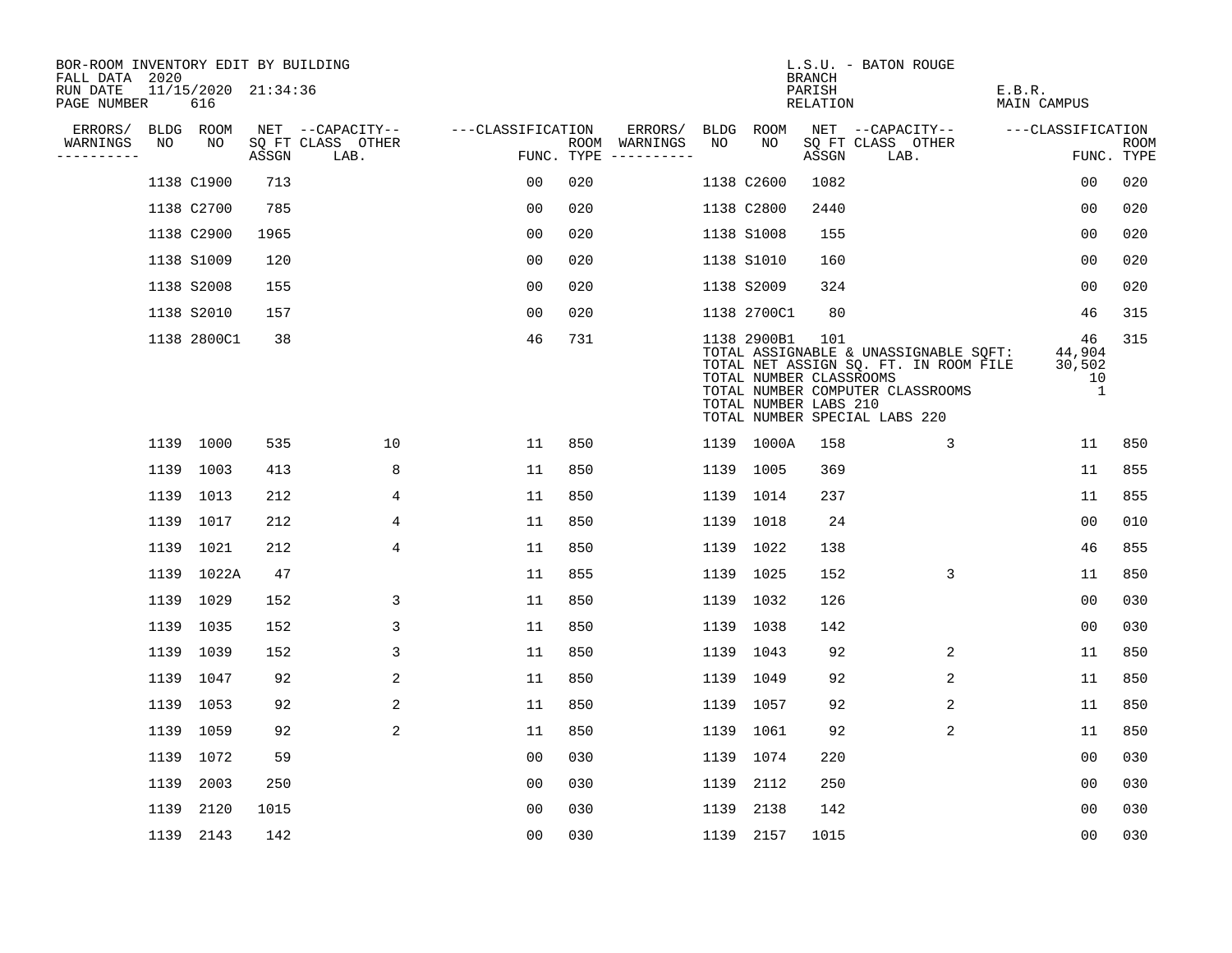| BOR-ROOM INVENTORY EDIT BY BUILDING<br>FALL DATA 2020 |    |                            |      |            |                   |                                                                                                                                                                               |     |                                                                                              |                | L.S.U. - BATON ROUGE<br>BRANCH                                                                                        |                                                                                |        |                                                                                                  |                           |
|-------------------------------------------------------|----|----------------------------|------|------------|-------------------|-------------------------------------------------------------------------------------------------------------------------------------------------------------------------------|-----|----------------------------------------------------------------------------------------------|----------------|-----------------------------------------------------------------------------------------------------------------------|--------------------------------------------------------------------------------|--------|--------------------------------------------------------------------------------------------------|---------------------------|
| RUN DATE<br>PAGE NUMBER                               |    | 11/15/2020 21:34:36<br>617 |      |            |                   |                                                                                                                                                                               |     |                                                                                              |                | PARISH<br>RELATION                                                                                                    |                                                                                | E.B.R. | MAIN CAMPUS                                                                                      |                           |
| ERRORS/ BLDG ROOM<br>WARNINGS<br>----------           | NO | NO                         |      | ASSGN LAB. | SQ FT CLASS OTHER | NET --CAPACITY-- ---CLASSIFICATION<br>$\begin{aligned} \mathbf{F}^{\text{H}}(\mathbf{r}) = \mathbf{F}^{\text{H}}(\mathbf{r}) \mathbf{F}^{\text{H}}(\mathbf{r}) \end{aligned}$ |     | ERRORS/ BLDG ROOM NET --CAPACITY-- ---CLASSIFICATION<br>ROOM WARNINGS<br>FUNC. TYPE $------$ |                | ASSGN LAB.                                                                                                            | NO NO SQ FT CLASS OTHER<br>aggern LAR .                                        |        |                                                                                                  | <b>ROOM</b><br>FUNC. TYPE |
|                                                       |    | 1139 C1000                 | 1180 |            |                   | 00 <sup>o</sup>                                                                                                                                                               | 020 |                                                                                              | 1139 C1000A    | 34                                                                                                                    |                                                                                |        | 00                                                                                               | 020                       |
|                                                       |    | 1139 C1000B                | 34   |            |                   | 00                                                                                                                                                                            | 020 |                                                                                              | 1139 C1001     | 770                                                                                                                   |                                                                                |        | 0 <sub>0</sub>                                                                                   | 020                       |
|                                                       |    |                            |      |            |                   | 00                                                                                                                                                                            |     |                                                                                              |                |                                                                                                                       |                                                                                |        | 00                                                                                               |                           |
|                                                       |    | 1139 C1001A 1600           |      |            |                   |                                                                                                                                                                               | 020 |                                                                                              | 1139 C1002     | 357                                                                                                                   |                                                                                |        |                                                                                                  | 020                       |
|                                                       |    | 1139 C1003                 | 1800 |            |                   | 00                                                                                                                                                                            | 020 |                                                                                              | 1139 C2000     | 2607                                                                                                                  |                                                                                |        | 0 <sub>0</sub>                                                                                   | 020                       |
|                                                       |    | 1139 1000A1                | 34   |            |                   | 11                                                                                                                                                                            | 855 |                                                                                              |                | TOTAL NUMBER CLASSROOMS<br>TOTAL NUMBER COMPUTER CLASSROOMS<br>TOTAL NUMBER LABS 210<br>TOTAL NUMBER SPECIAL LABS 220 |                                                                                |        | TOTAL ASSIGNABLE & UNASSIGNABLE SQFT: 15,586<br>TOTAL NET ASSIGN SQ. FT. IN ROOM FILE 3,819      |                           |
|                                                       |    | 1140 0100                  | 398  |            |                   | 14                                                                                                                                                                            | 550 |                                                                                              | 1140 0100A     | 8                                                                                                                     |                                                                                |        | 14                                                                                               | 555                       |
|                                                       |    | 1140 0100B                 | 12   |            |                   | 14                                                                                                                                                                            | 555 |                                                                                              | 1140 0100C     | 188                                                                                                                   |                                                                                |        | 14                                                                                               | 555                       |
|                                                       |    | 1140 0101                  | 188  |            | $\mathbf{1}$      | 14                                                                                                                                                                            | 555 |                                                                                              | 1140 0101A     | 37                                                                                                                    | $\overline{1}$                                                                 |        | 14                                                                                               | 555                       |
|                                                       |    | 1140 0102                  | 179  |            | $\mathbf{1}$      | 14                                                                                                                                                                            | 555 |                                                                                              | 1140 0102A 120 | TOTAL NUMBER CLASSROOMS<br>TOTAL NUMBER COMPUTER CLASSROOMS<br>TOTAL NUMBER LABS 210<br>TOTAL NUMBER SPECIAL LABS 220 |                                                                                |        | 14<br>TOTAL ASSIGNABLE & UNASSIGNABLE SQFT: 1,130<br>TOTAL NET ASSIGN SQ. FT. IN ROOM FILE 1,130 | 555                       |
|                                                       |    | 1141 0100                  | 826  |            |                   | 14                                                                                                                                                                            | 730 |                                                                                              |                | TOTAL NUMBER CLASSROOMS<br>TOTAL NUMBER COMPUTER CLASSROOMS<br>TOTAL NUMBER LABS 210<br>TOTAL NUMBER SPECIAL LABS 220 | TOTAL ASSIGNABLE & UNASSIGNABLE SQFT:<br>TOTAL NET ASSIGN SQ. FT. IN ROOM FILE |        | 826<br>826                                                                                       |                           |
|                                                       |    | 1142 0100                  | 186  |            |                   | 45                                                                                                                                                                            | 665 |                                                                                              | 1142 0100A     | 374                                                                                                                   | 2                                                                              |        | 45                                                                                               | 660                       |
|                                                       |    | 1142 0102                  | 323  |            | 9                 | 00                                                                                                                                                                            | 010 |                                                                                              | 1142 0104      | 437                                                                                                                   | 13                                                                             |        | 00                                                                                               | 010                       |
|                                                       |    | 1142 0105                  | 115  |            |                   | 45                                                                                                                                                                            | 665 |                                                                                              | 1142 C0100     | 348                                                                                                                   |                                                                                |        | 00                                                                                               | 020                       |
|                                                       |    | 1142 C0101                 | 40   |            |                   | 0 <sub>0</sub>                                                                                                                                                                | 020 |                                                                                              | 1142 C0102     | 40<br>TOTAL NUMBER CLASSROOMS<br>TOTAL NUMBER COMPUTER CLASSROOMS<br>TOTAL NUMBER LABS 210                            | TOTAL ASSIGNABLE & UNASSIGNABLE SQFT:<br>TOTAL NET ASSIGN SQ. FT. IN ROOM FILE |        | 00<br>1,863<br>675                                                                               | 020                       |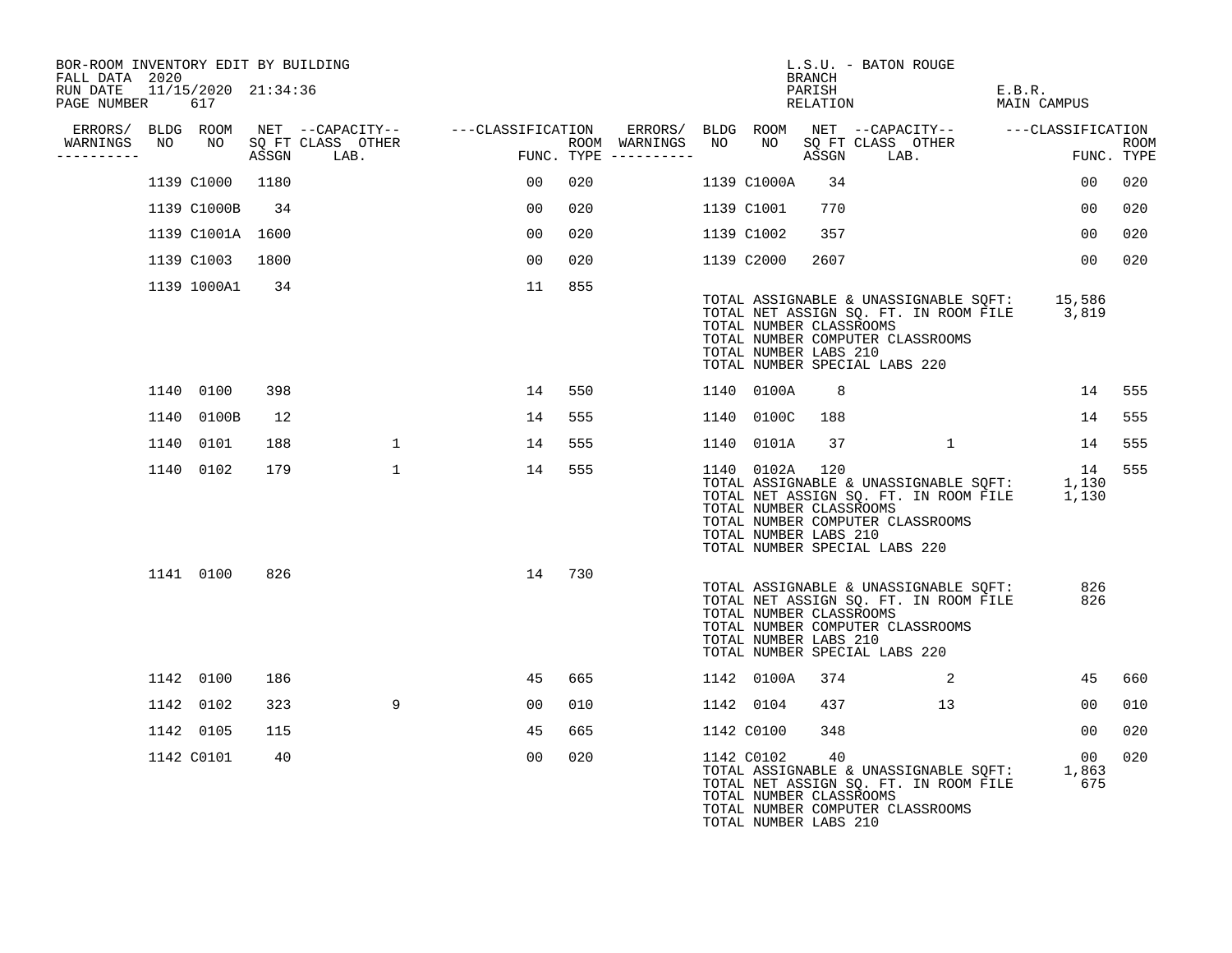| BOR-ROOM INVENTORY EDIT BY BUILDING                               |            |                  |                                  |                                                                                                                                                                                                                                      |     |           |                                                                    | BRANCH | L.S.U. - BATON ROUGE                                                                                                                                            |        |             |        |
|-------------------------------------------------------------------|------------|------------------|----------------------------------|--------------------------------------------------------------------------------------------------------------------------------------------------------------------------------------------------------------------------------------|-----|-----------|--------------------------------------------------------------------|--------|-----------------------------------------------------------------------------------------------------------------------------------------------------------------|--------|-------------|--------|
| FALL DATA 2020<br>RUN DATE 11/15/2020 21:34:36<br>PAGE NUMBER 618 |            |                  |                                  |                                                                                                                                                                                                                                      |     |           |                                                                    |        | PARISH<br>RELATION                                                                                                                                              | E.B.R. | MAIN CAMPUS |        |
|                                                                   |            |                  |                                  |                                                                                                                                                                                                                                      |     |           |                                                                    |        |                                                                                                                                                                 |        |             |        |
| -----------                                                       |            |                  | WARNINGS NO NO SQ FT CLASS OTHER | ERRORS/ BLDG ROOM NET --CAPACITY-- ----CLASSIFICATION ERRORS/ BLDG ROOM NET --CAPACITY-- -----CLASSIFICATION<br>WARNINGS NO NO SQFTCLASS OTHER ROOM WARNINGS NO NO SQFTCLASS OTHER ROOM<br>---------- ASSGN LAB. FUNC.TYPE --------- |     |           |                                                                    |        |                                                                                                                                                                 |        |             |        |
|                                                                   |            |                  |                                  |                                                                                                                                                                                                                                      |     |           |                                                                    |        | TOTAL NUMBER SPECIAL LABS 220                                                                                                                                   |        |             |        |
|                                                                   | 1143 0100  | 106              |                                  | 91                                                                                                                                                                                                                                   | 675 | 1143 0101 |                                                                    | 106    |                                                                                                                                                                 |        |             | 91 675 |
|                                                                   | 1143 0104  | 135              |                                  | 91                                                                                                                                                                                                                                   | 310 | 1143 0105 |                                                                    | 135    | 1                                                                                                                                                               |        | 91          | 310    |
|                                                                   | 1143 0106  | 370              | $4\overline{ }$                  | 91                                                                                                                                                                                                                                   | 675 | 1143 0107 |                                                                    | 370    | $\overline{4}$                                                                                                                                                  |        | 91          | 675    |
|                                                                   | 1143 0110  | 422              |                                  | 91                                                                                                                                                                                                                                   | 675 |           | 1143 0110A                                                         | 509    |                                                                                                                                                                 |        | 91          | 675    |
|                                                                   | 1143 0115  | 937              | 12                               | 91                                                                                                                                                                                                                                   | 680 |           | 1143 0115A                                                         | 47     |                                                                                                                                                                 |        | 91          | 675    |
|                                                                   | 1143 0120  | 135              |                                  | 91                                                                                                                                                                                                                                   | 675 |           | 1143 0125                                                          | 135    |                                                                                                                                                                 |        | 91          | 675    |
|                                                                   | 1143 C0100 | 790              |                                  | 00 <sup>o</sup>                                                                                                                                                                                                                      | 020 |           | 1143 0110A1 47<br>TOTAL NUMBER CLASSROOMS<br>TOTAL NUMBER LABS 210 |        | TOTAL ASSIGNABLE & UNASSIGNABLE SQFT: 4,244<br>TOTAL NET ASSIGN SQ. FT. IN ROOM FILE 3,454<br>TOTAL NUMBER COMPUTER CLASSROOMS<br>TOTAL NUMBER SPECIAL LABS 220 |        | 91          | 675    |
|                                                                   | 1149 0109  |                  | 558 14                           | 46                                                                                                                                                                                                                                   | 350 |           | TOTAL NUMBER CLASSROOMS<br>TOTAL NUMBER LABS 210                   |        | TOTAL ASSIGNABLE & UNASSIGNABLE SQFT:<br>TOTAL NET ASSIGN SQ. FT. IN ROOM FILE<br>TOTAL NUMBER COMPUTER CLASSROOMS<br>TOTAL NUMBER SPECIAL LABS 220             |        | 558<br>558  |        |
|                                                                   | 1150 0111  | 153              |                                  | 46                                                                                                                                                                                                                                   | 730 |           | 1150 0115                                                          | 158    | $\overline{\mathbf{3}}$                                                                                                                                         |        |             | 31 615 |
|                                                                   | 1150 0117  | 167              | $\sim$ 3                         | 31                                                                                                                                                                                                                                   | 615 |           | TOTAL NUMBER CLASSROOMS<br>TOTAL NUMBER LABS 210                   |        | TOTAL ASSIGNABLE & UNASSIGNABLE SQFT:<br>TOTAL NET ASSIGN SQ. FT. IN ROOM FILE<br>TOTAL NUMBER COMPUTER CLASSROOMS<br>TOTAL NUMBER SPECIAL LABS 220             |        | 478<br>478  |        |
|                                                                   |            | 9 1151 0125 2460 | 61 — 10                          | 11                                                                                                                                                                                                                                   | 610 |           | TOTAL NUMBER CLASSROOMS<br>TOTAL NUMBER LABS 210                   |        | TOTAL ASSIGNABLE & UNASSIGNABLE SQFT: 2,460<br>TOTAL NET ASSIGN SQ. FT. IN ROOM FILE 2,460<br>TOTAL NUMBER COMPUTER CLASSROOMS<br>TOTAL NUMBER SPECIAL LABS 220 |        |             |        |
|                                                                   | 1152 0145  | 332              |                                  | 46                                                                                                                                                                                                                                   | 730 |           | 1152 0149                                                          | 152    | TOTAL ASSIGNABLE & UNASSIGNABLE SQFT: 484<br>TOTAL NET ASSIGN SQ. FT. IN ROOM FILE 484<br>TOTAL NET ASSIGN SQ. FT. IN ROOM FILE                                 |        |             | 46 730 |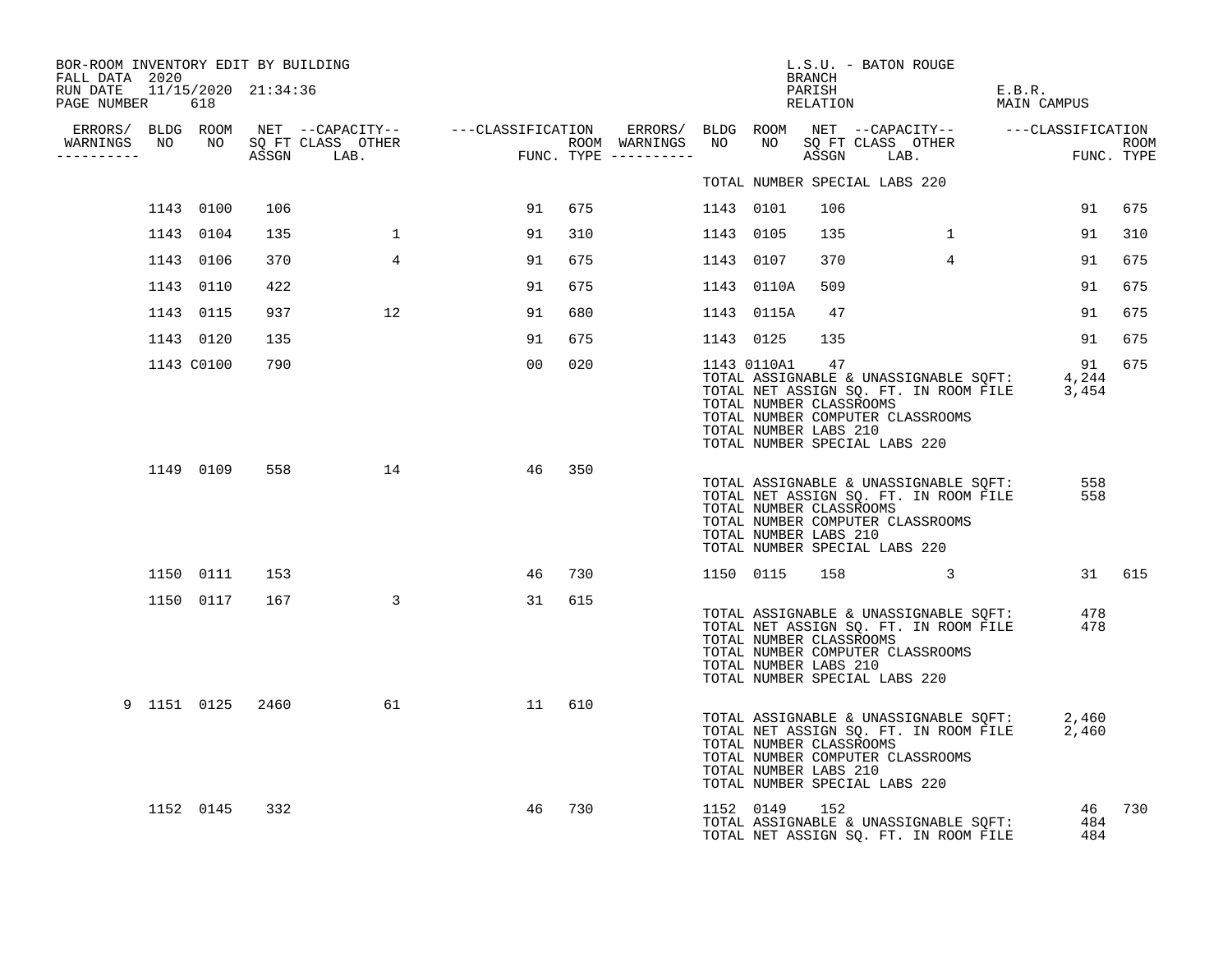| BOR-ROOM INVENTORY EDIT BY BUILDING<br>FALL DATA 2020 |             |                            |      |                                 |                                                      |     |                                      |           |            | <b>BRANCH</b>                                           | L.S.U. - BATON ROUGE                                                                                                                                            |                       |                |             |
|-------------------------------------------------------|-------------|----------------------------|------|---------------------------------|------------------------------------------------------|-----|--------------------------------------|-----------|------------|---------------------------------------------------------|-----------------------------------------------------------------------------------------------------------------------------------------------------------------|-----------------------|----------------|-------------|
| RUN DATE<br>PAGE NUMBER                               |             | 11/15/2020 21:34:36<br>619 |      |                                 |                                                      |     |                                      |           |            | PARISH<br>RELATION                                      |                                                                                                                                                                 | E.B.R.<br>MAIN CAMPUS |                |             |
|                                                       |             |                            |      |                                 | ERRORS/ BLDG ROOM NET --CAPACITY-- ---CLASSIFICATION |     | ERRORS/                              | BLDG ROOM |            |                                                         | NET --CAPACITY-- ---CLASSIFICATION                                                                                                                              |                       |                |             |
| WARNINGS<br>----------                                | NO.         | NO                         |      | SQ FT CLASS OTHER<br>ASSGN LAB. |                                                      |     | ROOM WARNINGS<br>FUNC. TYPE $------$ | NO        | NO .       | ASSGN                                                   | SQ FT CLASS OTHER<br>LAB.                                                                                                                                       |                       | FUNC. TYPE     | <b>ROOM</b> |
|                                                       |             |                            |      |                                 |                                                      |     |                                      |           |            | TOTAL NUMBER CLASSROOMS<br>TOTAL NUMBER LABS 210        | TOTAL NUMBER COMPUTER CLASSROOMS<br>TOTAL NUMBER SPECIAL LABS 220                                                                                               |                       |                |             |
|                                                       | 9 1153 0135 |                            | 1270 | 32                              | 11                                                   | 610 |                                      |           | 1153 0135A | 37                                                      |                                                                                                                                                                 |                       | 46             | 730         |
|                                                       |             | 1153 0135B                 | 37   |                                 | 46                                                   | 730 |                                      |           | 1153 0135C | 264                                                     |                                                                                                                                                                 |                       | 46             | 615         |
|                                                       |             | 1153 C0102                 | 685  |                                 | 00                                                   | 020 |                                      |           | 1153 C0103 | 347<br>TOTAL NUMBER CLASSROOMS<br>TOTAL NUMBER LABS 210 | TOTAL ASSIGNABLE & UNASSIGNABLE SQFT: 2,640<br>TOTAL NET ASSIGN SQ. FT. IN ROOM FILE 1,608<br>TOTAL NUMBER COMPUTER CLASSROOMS<br>TOTAL NUMBER SPECIAL LABS 220 |                       | 00             | 020         |
|                                                       |             | 1154 1000                  | 905  | 64                              | 46                                                   | 630 |                                      |           | 1154 1000A | 328                                                     |                                                                                                                                                                 |                       | 46             | 635         |
|                                                       |             | 1154 1021                  | 730  | 8                               | 91                                                   | 630 |                                      |           | 1154 1021A | 110                                                     |                                                                                                                                                                 |                       | 91             | 731         |
|                                                       |             | 1154 1023                  | 24   |                                 | 0 <sub>0</sub>                                       | 010 |                                      | 1154 1024 |            | 168                                                     |                                                                                                                                                                 |                       | 46             | 731         |
|                                                       |             | 1154 1029                  | 772  |                                 | 0 <sub>0</sub>                                       | 020 |                                      |           | 1154 1029A | 180                                                     |                                                                                                                                                                 |                       | 73             | 730         |
|                                                       |             | 1154 1029B                 | 59   |                                 | 0 <sub>0</sub>                                       | 030 |                                      |           | 1154 1029C | 155                                                     |                                                                                                                                                                 |                       | 00             | 030         |
|                                                       |             | 1154 1029D                 | 119  | $\mathbf{1}$                    | 73                                                   | 310 |                                      | 1154 1031 |            | - 9                                                     |                                                                                                                                                                 |                       | 00             | 030         |
|                                                       |             | 1154 1033                  | 9    |                                 | 0 <sub>0</sub>                                       | 030 |                                      | 1154 1034 |            | 106                                                     | 2                                                                                                                                                               |                       | 46             | 315         |
|                                                       |             | 1154 1034A                 | 222  |                                 | 46                                                   | 315 |                                      | 1154 1035 |            | 127                                                     | $\mathbf{1}$                                                                                                                                                    |                       | 46             | 310         |
|                                                       |             | 1154 1037                  | 117  | $\mathbf{1}$                    | 46                                                   | 310 |                                      | 1154 1038 |            | 97                                                      | 1                                                                                                                                                               |                       | 46             | 315         |
|                                                       |             | 1154 1039                  | 114  | 1                               | 46                                                   | 310 |                                      | 1154 1041 |            | 110                                                     | 1                                                                                                                                                               |                       | 46             | 310         |
|                                                       |             | 1154 1045                  | 110  | 1                               | 46                                                   | 310 |                                      | 1154 1049 |            | 176                                                     | $\mathbf{1}$                                                                                                                                                    |                       | 46             | 350         |
|                                                       |             | 1154 1053                  | 308  | 16                              | 46                                                   | 310 |                                      | 1154 1070 |            | 46                                                      | $\mathbf{1}$                                                                                                                                                    |                       | 73             | 310         |
|                                                       |             | 1154 1072                  | 138  | $\overline{4}$                  | 0 <sub>0</sub>                                       | 010 |                                      | 1154 1074 |            | 138                                                     | 3                                                                                                                                                               |                       | 0 <sub>0</sub> | 010         |
|                                                       |             | 1154 1078                  | 93   |                                 | 0 <sub>0</sub>                                       | 030 |                                      | 1154 2000 |            | 485                                                     | $\mathbf{1}$                                                                                                                                                    |                       | 46             | 310         |
|                                                       |             | 1154 2000A                 | 837  | $7\phantom{.0}$                 | 46                                                   | 310 |                                      |           | 1154 2000B | 217                                                     |                                                                                                                                                                 |                       | 46             | 650         |
|                                                       |             | 1154 2000C                 | 165  |                                 | 46                                                   | 315 |                                      |           | 1154 2000E | 184                                                     |                                                                                                                                                                 |                       | 46             | 315         |
|                                                       |             | 1154 2000F                 | 58   |                                 | 46                                                   | 315 |                                      | 1154 2019 |            | 337                                                     | 7                                                                                                                                                               |                       | 46             | 410         |
|                                                       |             | 1154 2020                  | 493  |                                 | 46                                                   | 315 |                                      | 1154 2023 |            | 126                                                     | $\mathbf{1}$                                                                                                                                                    |                       | 46             | 310         |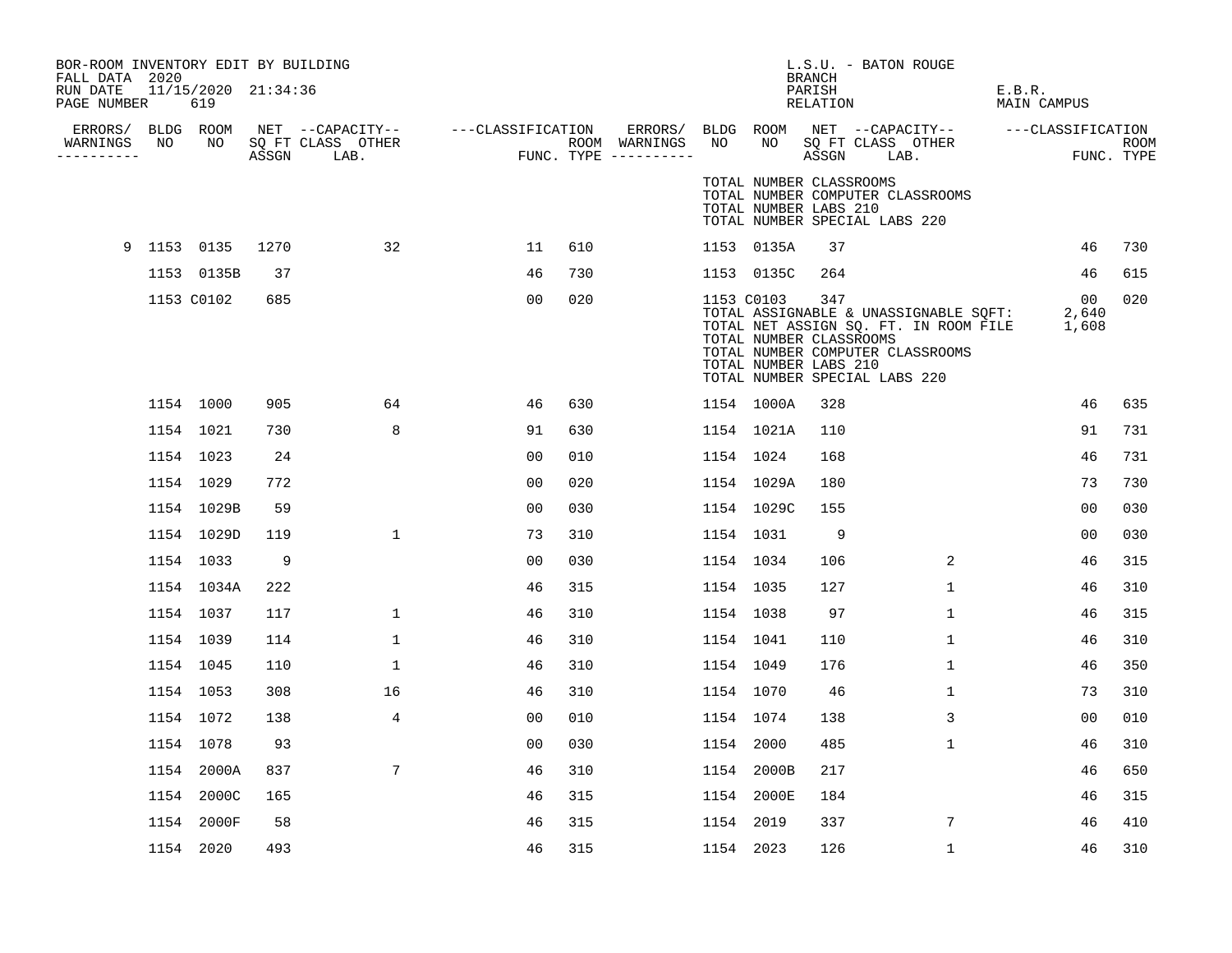| BOR-ROOM INVENTORY EDIT BY BUILDING<br>FALL DATA 2020 |    |                            |       |                           |                   |     |                                      |             |             | <b>BRANCH</b>             | L.S.U. - BATON ROUGE      |                              |                           |
|-------------------------------------------------------|----|----------------------------|-------|---------------------------|-------------------|-----|--------------------------------------|-------------|-------------|---------------------------|---------------------------|------------------------------|---------------------------|
| RUN DATE<br>PAGE NUMBER                               |    | 11/15/2020 21:34:36<br>620 |       |                           |                   |     |                                      |             |             | PARISH<br><b>RELATION</b> |                           | E.B.R.<br><b>MAIN CAMPUS</b> |                           |
| ERRORS/                                               |    | BLDG ROOM                  |       | NET --CAPACITY--          | ---CLASSIFICATION |     | ERRORS/                              | <b>BLDG</b> | <b>ROOM</b> |                           | NET --CAPACITY--          | ---CLASSIFICATION            |                           |
| WARNINGS<br>----------                                | NO | NO                         | ASSGN | SQ FT CLASS OTHER<br>LAB. |                   |     | ROOM WARNINGS<br>FUNC. TYPE $------$ | NO          | NO          | ASSGN                     | SQ FT CLASS OTHER<br>LAB. |                              | <b>ROOM</b><br>FUNC. TYPE |
|                                                       |    | 1154 2027                  | 126   | $\mathbf{1}$              | 46                | 310 |                                      |             | 1154 2028   | 115                       | $\mathbf 1$               | 46                           | 310                       |
|                                                       |    | 1154 2029                  | 135   | $\mathbf 1$               | 46                | 310 |                                      |             | 1154 2031   | 135                       | 1                         | 46                           | 310                       |
|                                                       |    | 1154 2033                  | 135   | $\mathbf 1$               | 46                | 310 |                                      |             | 1154 2035   | 182                       | $\mathbf 1$               | 22                           | 310                       |
|                                                       |    | 1154 2039                  | 182   | 1                         | 11                | 310 |                                      |             | 1154 2041   | 182                       | $\mathbf 1$               | 11                           | 310                       |
|                                                       |    | 1154 2043                  | 135   | $\mathbf{1}$              | 11                | 310 |                                      |             | 1154 2045   | 135                       | 1                         | 11                           | 310                       |
|                                                       |    | 1154 2046                  | 53    |                           | 0 <sub>0</sub>    | 030 |                                      |             | 1154 2047   | 135                       | $\mathbf 1$               | 46                           | 310                       |
|                                                       |    | 1154 2048                  | 62    |                           | 0 <sub>0</sub>    | 030 |                                      |             | 1154 2049   | 135                       | $\mathbf 1$               | 11                           | 310                       |
|                                                       |    | 1154 2053                  | 135   | $\mathbf 1$               | 46                | 310 |                                      |             | 1154 2061   | 229                       | 8                         | 46                           | 350                       |
|                                                       |    | 1154 2072                  | 123   | 3                         | 0 <sub>0</sub>    | 010 |                                      |             | 1154 2074   | 123                       | 3                         | 0 <sub>0</sub>               | 010                       |
|                                                       |    | 1154 2078                  | 40    |                           | 0 <sub>0</sub>    | 010 |                                      |             | 1154 2505   | 208                       | 8                         | 11                           | 350                       |
|                                                       |    | 1154 3000                  | 1776  | 18                        | 46                | 310 |                                      |             | 1154 3000A  | 46                        |                           | 46                           | 315                       |
|                                                       |    | 1154 3000B                 | 184   | 8                         | 46                | 350 |                                      |             | 1154 3003   | 580                       | 18                        | 11                           | 110                       |
|                                                       |    | 1154 3013                  | 169   | 1                         | 46                | 310 |                                      | 1154        | 3016        | 9                         |                           | 46                           | 315                       |
|                                                       |    | 1154 3017                  | 135   | 1                         | 46                | 310 |                                      |             | 1154 3018   | 75                        |                           | 46                           | 315                       |
|                                                       |    | 1154 3019                  | 132   | $\mathbf 1$               | 46                | 310 |                                      | 1154        | 3020        | 145                       | 1                         | 46                           | 310                       |
|                                                       |    | 1154 3020A                 | 17    |                           | 46                | 315 |                                      |             | 1154 3022   | 137                       | $\mathbf 1$               | 46                           | 310                       |
|                                                       |    | 1154 3023                  | 174   | $\mathbf 1$               | 46                | 310 |                                      | 1154        | 3024        | 162                       |                           | 46                           | 315                       |
|                                                       |    | 1154 3027                  | 135   | $\mathbf 1$               | 11                | 310 |                                      |             | 1154 3029   | 135                       | 1                         | 11                           | 310                       |
|                                                       |    | 1154 3031                  | 135   | $\mathbf{1}$              | 46                | 310 |                                      |             | 1154 3032   | 300                       |                           | 46                           | 315                       |
|                                                       |    | 1154 3033                  | 135   | $\mathbf 1$               | 45                | 310 |                                      |             | 1154 3035   | 135                       | 1                         | 46                           | 310                       |
|                                                       |    | 1154 3039                  | 180   | 1                         | 46                | 310 |                                      |             | 1154 3041   | 135                       | 1                         | 46                           | 310                       |
|                                                       |    | 1154 3043                  | 135   | $\mathbf 1$               | 45                | 310 |                                      |             | 1154 3044   | 52                        |                           | 00                           | 030                       |
|                                                       |    | 1154 3045                  | 135   | 1                         | 45                | 310 |                                      |             | 1154 3046   | 110                       |                           | 46                           | 315                       |
|                                                       |    | 1154 3047                  | 135   | $\mathbf 1$               | 45                | 310 |                                      |             | 1154 3048   | 57                        |                           | 0 <sub>0</sub>               | 030                       |
|                                                       |    | 1154 3049                  | 135   | $\mathbf{1}$              | 45                | 310 |                                      |             | 1154 3053   | 135                       | 1                         | 22                           | 310                       |
|                                                       |    | 1154 3055                  | 135   | $\mathbf{1}$              | 22                | 310 |                                      |             | 1154 3059   | 135                       | $\mathbf 1$               | 46                           | 310                       |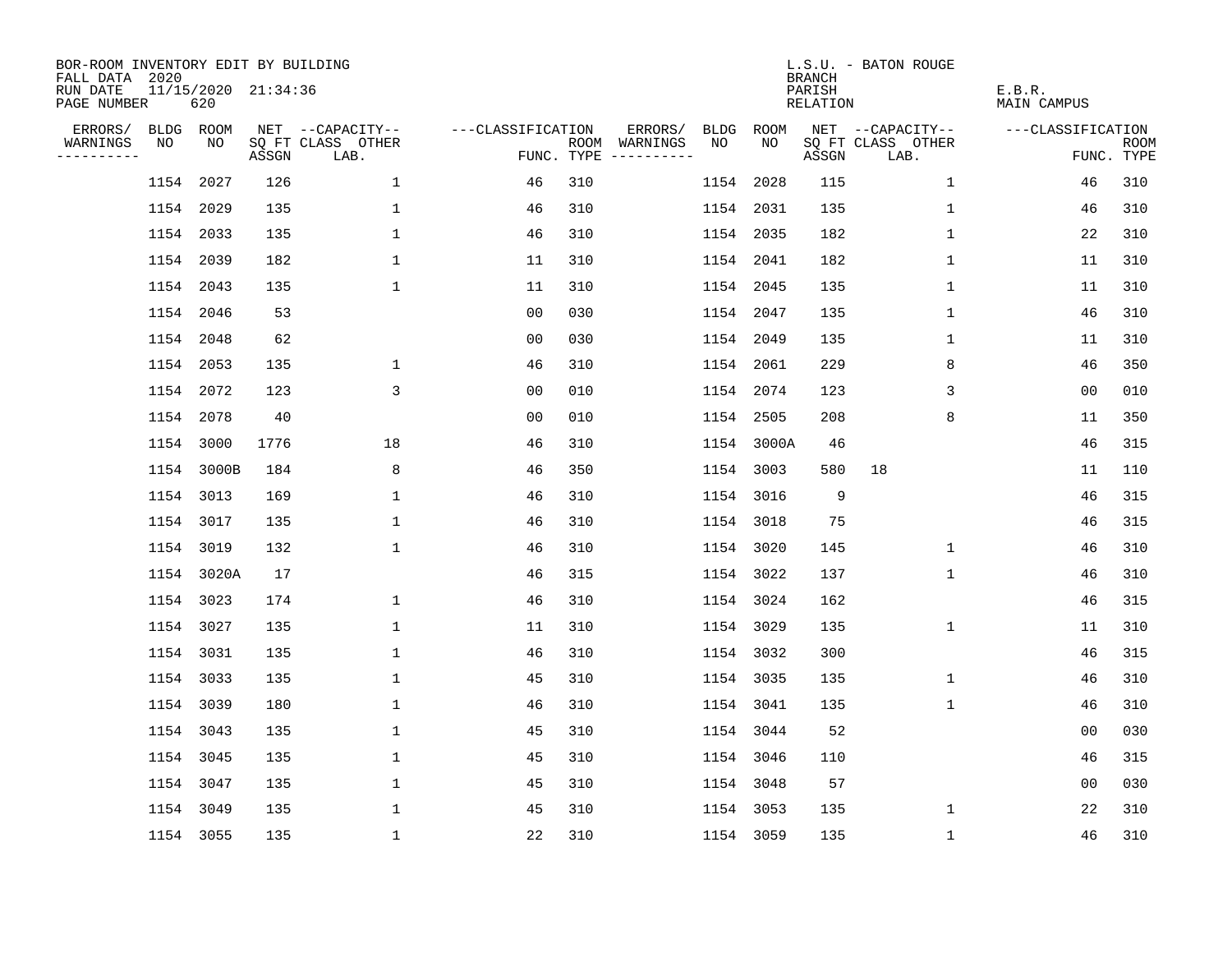| BOR-ROOM INVENTORY EDIT BY BUILDING<br>FALL DATA 2020 |           |                            |       |                           |                   |     |                                      |      |             | <b>BRANCH</b>             | L.S.U. - BATON ROUGE      |                              |                           |
|-------------------------------------------------------|-----------|----------------------------|-------|---------------------------|-------------------|-----|--------------------------------------|------|-------------|---------------------------|---------------------------|------------------------------|---------------------------|
| RUN DATE<br>PAGE NUMBER                               |           | 11/15/2020 21:34:36<br>621 |       |                           |                   |     |                                      |      |             | PARISH<br><b>RELATION</b> |                           | E.B.R.<br><b>MAIN CAMPUS</b> |                           |
| ERRORS/                                               | BLDG ROOM |                            |       | NET --CAPACITY--          | ---CLASSIFICATION |     | ERRORS/                              | BLDG | <b>ROOM</b> |                           | NET --CAPACITY--          | ---CLASSIFICATION            |                           |
| WARNINGS<br>----------                                | NO        | NO                         | ASSGN | SQ FT CLASS OTHER<br>LAB. |                   |     | ROOM WARNINGS<br>FUNC. TYPE $------$ | NO   | NO          | ASSGN                     | SQ FT CLASS OTHER<br>LAB. |                              | <b>ROOM</b><br>FUNC. TYPE |
|                                                       |           | 1154 3061                  | 135   | $\mathbf{1}$              | 22                | 310 |                                      |      | 1154 3063   | 112                       | 1                         | 22                           | 310                       |
|                                                       |           | 1154 3065                  | 112   | $\mathbf 1$               | 46                | 310 |                                      |      | 1154 3067   | 123                       | 1                         | 46                           | 310                       |
|                                                       |           | 1154 3072                  | 123   | 2                         | 0 <sub>0</sub>    | 010 |                                      |      | 1154 3074   | 123                       | 2                         | 0 <sub>0</sub>               | 010                       |
|                                                       | 1154 3078 |                            | 40    |                           | 0 <sub>0</sub>    | 010 |                                      | 1154 | 4000        | 1975                      | 19                        | 46                           | 310                       |
|                                                       |           | 1154 4000A                 | 85    |                           | 46                | 315 |                                      | 1154 | 4004        | 165                       | $\mathbf 1$               | 46                           | 310                       |
|                                                       |           | 1154 4007                  | 324   | $\mathbf 1$               | 46                | 310 |                                      |      | 1154 4010   | 202                       |                           | 46                           | 315                       |
|                                                       |           | 1154 4010A                 | 89    |                           | 46                | 315 |                                      |      | 1154 4011   | 135                       | $\mathbf 1$               | 46                           | 310                       |
|                                                       |           | 1154 4013                  | 135   | $\mathbf 1$               | 11                | 310 |                                      |      | 1154 4014   | 70                        |                           | 46                           | 315                       |
|                                                       |           | 1154 4017                  | 135   | $\mathbf{1}$              | 46                | 310 |                                      | 1154 | 4019        | 178                       | $\mathbf 1$               | 46                           | 310                       |
|                                                       |           | 1154 4022                  | 442   |                           | 46                | 315 |                                      |      | 1154 4022A  | 211                       |                           | 46                           | 315                       |
|                                                       |           | 1154 4022B                 | 250   |                           | 46                | 315 |                                      |      | 1154 4023   | 126                       | $\mathbf 1$               | 46                           | 310                       |
|                                                       |           | 1154 4027                  | 135   | $\mathbf 1$               | 46                | 310 |                                      | 1154 | 4029        | 135                       | $\mathbf 1$               | 46                           | 310                       |
|                                                       |           | 1154 4031                  | 135   | $\mathbf 1$               | 46                | 310 |                                      | 1154 | 4032        | 132                       |                           | 46                           | 315                       |
|                                                       | 1154 4033 |                            | 180   | $\mathbf{1}$              | 46                | 310 |                                      | 1154 | 4035        | 135                       | $\mathbf 1$               | 46                           | 310                       |
|                                                       | 1154 4039 |                            | 192   |                           | 46                | 650 |                                      | 1154 | 4041        | 135                       | $\mathbf{1}$              | 46                           | 310                       |
|                                                       | 1154 4043 |                            | 180   | 1                         | 46                | 310 |                                      |      | 1154 4044   | 53                        |                           | 0 <sub>0</sub>               | 030                       |
|                                                       | 1154 4045 |                            | 135   | $\mathbf 1$               | 46                | 310 |                                      | 1154 | 4046        | 110                       |                           | 46                           | 315                       |
|                                                       | 1154 4047 |                            | 135   | $\mathbf{1}$              | 46                | 310 |                                      |      | 1154 4048   | 58                        |                           | 0 <sub>0</sub>               | 030                       |
|                                                       |           | 1154 4049                  | 135   | $\mathbf{1}$              | 46                | 310 |                                      |      | 1154 4053   | 135                       | $\mathbf 1$               | 46                           | 310                       |
|                                                       | 1154 4055 |                            | 135   | $\mathbf{1}$              | 46                | 310 |                                      |      | 1154 4057   | 135                       | $\mathbf 1$               | 11                           | 310                       |
|                                                       | 1154 4059 |                            | 135   | $\mathbf{1}$              | 46                | 310 |                                      |      | 1154 4061   | 180                       |                           | 46                           | 315                       |
|                                                       |           | 1154 4062                  | 130   |                           | 46                | 315 |                                      |      | 1154 4063   | 135                       | 1                         | 22                           | 310                       |
|                                                       |           | 1154 4065                  | 180   | $\mathbf 1$               | 46                | 310 |                                      |      | 1154 4067   | 139                       | 1                         | 46                           | 310                       |
|                                                       |           | 1154 4070                  | 225   | $\mathbf 1$               | 46                | 310 |                                      |      | 1154 4072   | 123                       | 2                         | 0 <sub>0</sub>               | 010                       |
|                                                       | 1154 4074 |                            | 123   | 2                         | 0 <sub>0</sub>    | 010 |                                      | 1154 | 4078        | 22                        |                           | 0 <sub>0</sub>               | 010                       |
|                                                       |           | 1154 4080                  | 570   | 5                         | 46                | 310 |                                      |      | 1154 4080A  | 220                       | 8                         | 46                           | 680                       |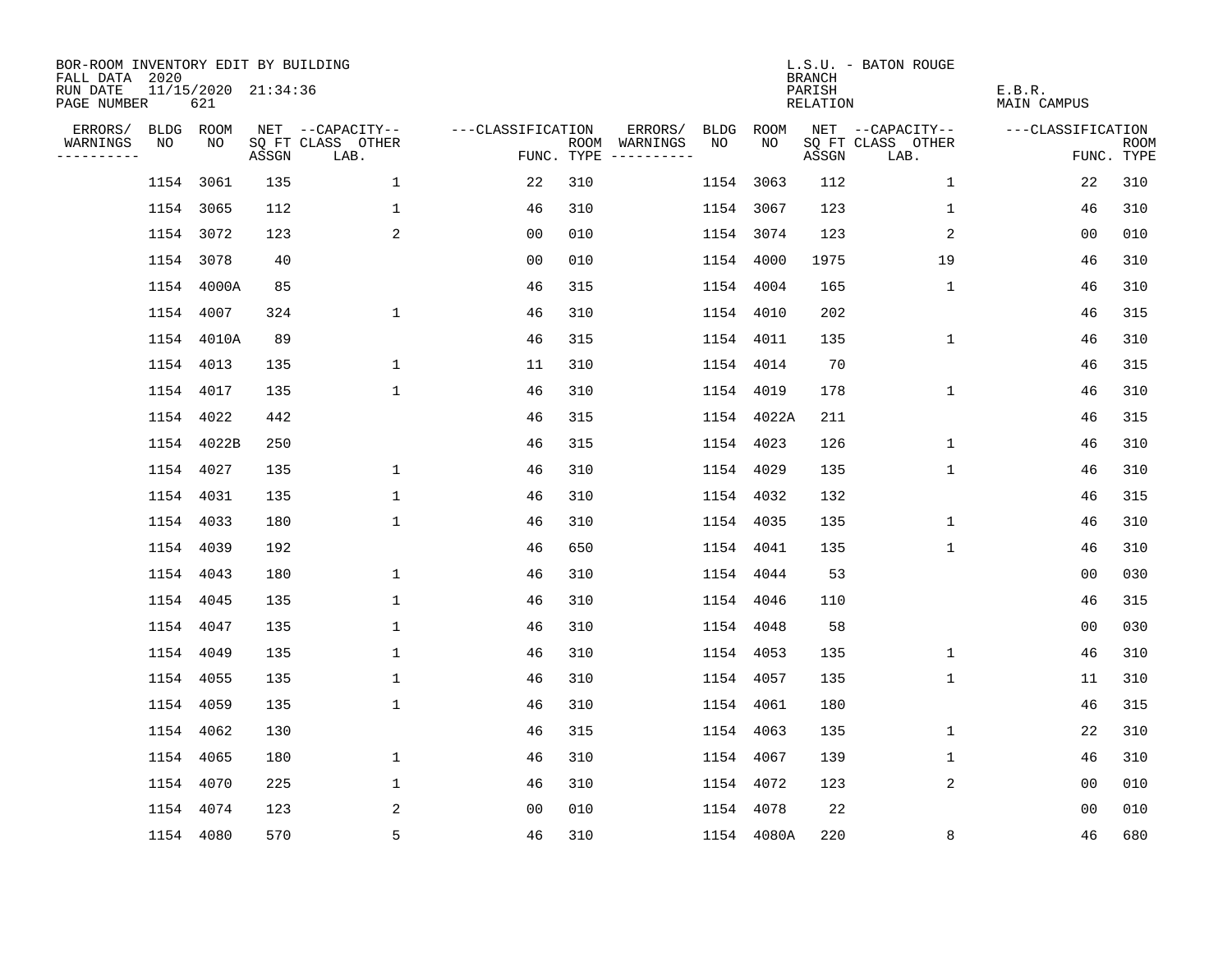| BOR-ROOM INVENTORY EDIT BY BUILDING<br>FALL DATA 2020 |    |                            |       |                           |                   |     |                                      |    |                                                                 | <b>BRANCH</b>      | L.S.U. - BATON ROUGE                                                                                                                                |                              |                           |
|-------------------------------------------------------|----|----------------------------|-------|---------------------------|-------------------|-----|--------------------------------------|----|-----------------------------------------------------------------|--------------------|-----------------------------------------------------------------------------------------------------------------------------------------------------|------------------------------|---------------------------|
| RUN DATE<br>PAGE NUMBER                               |    | 11/15/2020 21:34:36<br>622 |       |                           |                   |     |                                      |    |                                                                 | PARISH<br>RELATION |                                                                                                                                                     | E.B.R.<br><b>MAIN CAMPUS</b> |                           |
| ERRORS/<br>WARNINGS                                   | NO | BLDG ROOM<br>NO            |       | NET --CAPACITY--          | ---CLASSIFICATION |     | ERRORS/                              |    | BLDG ROOM<br>NO                                                 |                    | NET --CAPACITY--                                                                                                                                    | ---CLASSIFICATION            |                           |
| ---------                                             |    |                            | ASSGN | SQ FT CLASS OTHER<br>LAB. |                   |     | ROOM WARNINGS<br>FUNC. TYPE $------$ | NO |                                                                 | ASSGN              | SQ FT CLASS OTHER<br>LAB.                                                                                                                           |                              | <b>ROOM</b><br>FUNC. TYPE |
|                                                       |    | 1154 4080B                 | -5    |                           | 46                | 315 |                                      |    | 1154 4080C                                                      | 424                |                                                                                                                                                     | 46                           | 350                       |
|                                                       |    | 1154 C1000                 | 719   |                           | 00                | 020 |                                      |    | 1154 C1001                                                      | 4256               |                                                                                                                                                     | 0 <sub>0</sub>               | 020                       |
|                                                       |    | 1154 C1001A                | 278   |                           | 0 <sub>0</sub>    | 020 |                                      |    | 1154 C1001B                                                     | 265                |                                                                                                                                                     | 0 <sub>0</sub>               | 020                       |
|                                                       |    | 1154 C1002                 | 369   |                           | 00                | 020 |                                      |    | 1154 C1003                                                      | 859                |                                                                                                                                                     | 0 <sub>0</sub>               | 020                       |
|                                                       |    | 1154 C2001                 | 3050  |                           | 00                | 020 |                                      |    | 1154 C2002                                                      | 800                |                                                                                                                                                     | 0 <sub>0</sub>               | 020                       |
|                                                       |    | 1154 C2002A                | 173   |                           | 00                | 020 |                                      |    | 1154 C3001                                                      | 1747               |                                                                                                                                                     | 0 <sub>0</sub>               | 020                       |
|                                                       |    | 1154 C3002                 | 1300  |                           | 00                | 020 |                                      |    | 1154 C4001                                                      | 924                |                                                                                                                                                     | 0 <sub>0</sub>               | 020                       |
|                                                       |    | 1154 C4002                 | 1080  |                           | 00                | 020 |                                      |    | 1154 C4002A                                                     | 134                |                                                                                                                                                     | 0 <sub>0</sub>               | 020                       |
|                                                       |    | 1154 C4002B                | 177   |                           | 00                | 020 |                                      |    | 1154 E1000                                                      | 50                 |                                                                                                                                                     | 00                           | 020                       |
|                                                       |    | 1154 E1001                 | 50    |                           | 00                | 020 |                                      |    | 1154 E2000                                                      | 50                 |                                                                                                                                                     | 00                           | 020                       |
|                                                       |    | 1154 E2001                 | 50    |                           | 00                | 020 |                                      |    | 1154 E3000                                                      | 50                 |                                                                                                                                                     | 0 <sub>0</sub>               | 020                       |
|                                                       |    | 1154 E3001                 | 50    |                           | 0 <sub>0</sub>    | 020 |                                      |    | 1154 E4000                                                      | 50                 |                                                                                                                                                     | 0 <sub>0</sub>               | 020                       |
|                                                       |    | 1154 E4001                 | 50    |                           | 00                | 020 |                                      |    | 1154 S1001                                                      | 162                |                                                                                                                                                     | 0 <sub>0</sub>               | 020                       |
|                                                       |    | 1154 S1002                 | 170   |                           | 0 <sub>0</sub>    | 020 |                                      |    | 1154 S2000                                                      | 256                |                                                                                                                                                     | 0 <sub>0</sub>               | 020                       |
|                                                       |    | 1154 S2001                 | 167   |                           | 00                | 020 |                                      |    | 1154 S2002                                                      | 170                |                                                                                                                                                     | 0 <sub>0</sub>               | 020                       |
|                                                       |    | 1154 S3000                 | 216   |                           | 00                | 020 |                                      |    | 1154 S3001                                                      | 216                |                                                                                                                                                     | 0 <sub>0</sub>               | 020                       |
|                                                       |    | 1154 S3002                 | 170   |                           | 00                | 020 |                                      |    | 1154 S4001                                                      | 167                |                                                                                                                                                     | 0 <sub>0</sub>               | 020                       |
|                                                       |    | 1154 S4002                 | 170   |                           | 00                | 020 |                                      |    | 1154 1000A1                                                     | 104                |                                                                                                                                                     | 46                           | 635                       |
|                                                       |    | 1154 2000B1                | 190   | $\mathbf{1}$              | 22                | 310 |                                      |    | 1154 2000B2                                                     | 59                 | $\mathbf{1}$                                                                                                                                        | 46                           | 310                       |
|                                                       |    | 1154 2000B3                | 59    | $\mathbf{1}$              | 46                | 310 |                                      |    | 1154 2000B4                                                     | 59                 | $\mathbf{1}$                                                                                                                                        | 46                           | 310                       |
|                                                       |    | 1154 2000C1                | 165   |                           | 46                | 315 |                                      |    | 1154 2000E1<br>TOTAL NUMBER CLASSROOMS<br>TOTAL NUMBER LABS 210 | 59                 | TOTAL ASSIGNABLE & UNASSIGNABLE SQFT:<br>TOTAL NET ASSIGN SQ. FT. IN ROOM FILE<br>TOTAL NUMBER COMPUTER CLASSROOMS<br>TOTAL NUMBER SPECIAL LABS 220 | 11<br>46,653<br>25,686<br>1  | 315                       |
|                                                       |    | 1155 0100                  | 280   | 18                        | 14                | 550 |                                      |    |                                                                 |                    | TOTAL ASSIGNABLE & UNASSIGNABLE SOFT:                                                                                                               | 280                          |                           |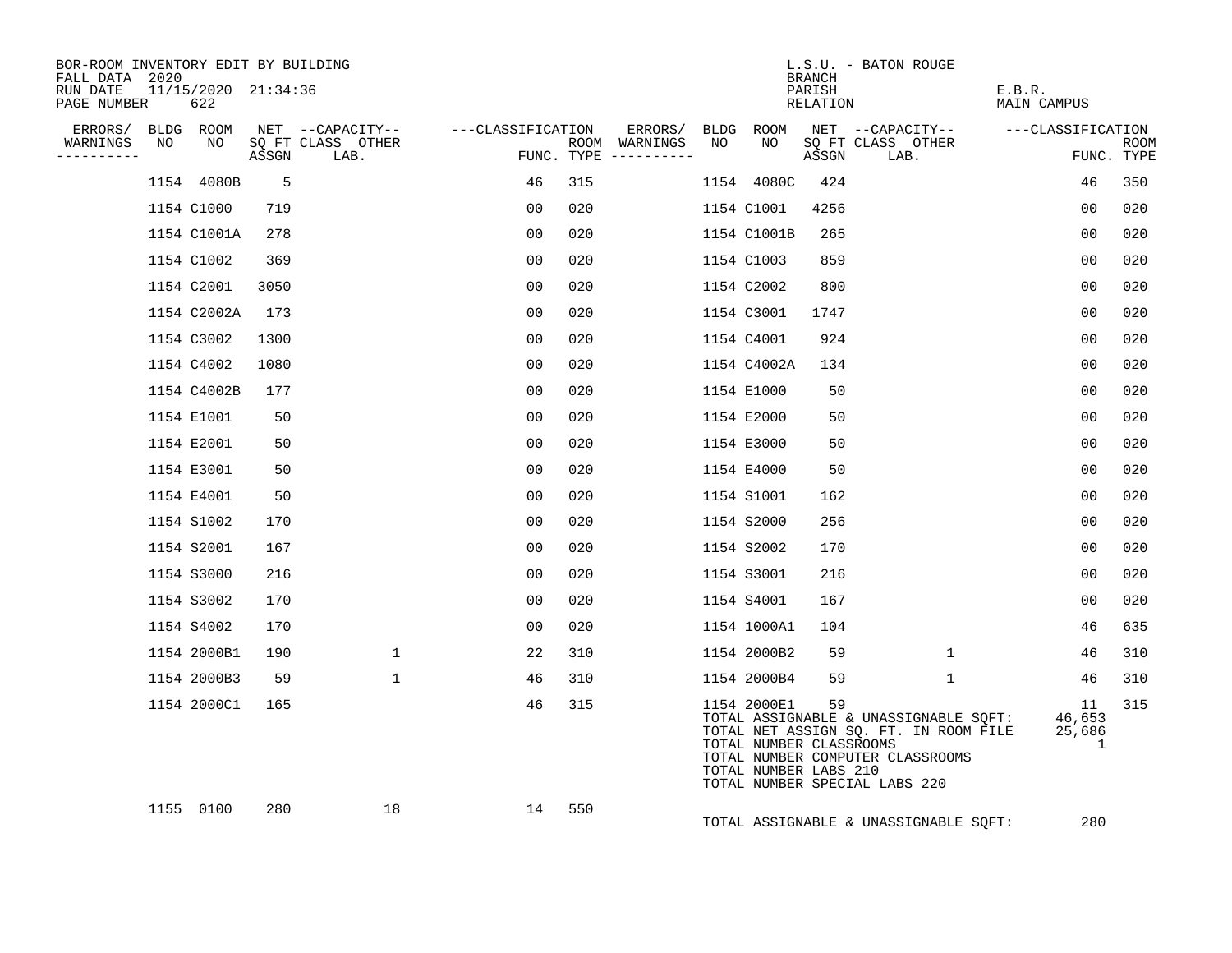| BOR-ROOM INVENTORY EDIT BY BUILDING<br>FALL DATA 2020 |           |     |                          |    |        |                       | L.S.U. - BATON ROUGE<br>BRANCH                                                                                                                                                                                                                                           |                       |  |
|-------------------------------------------------------|-----------|-----|--------------------------|----|--------|-----------------------|--------------------------------------------------------------------------------------------------------------------------------------------------------------------------------------------------------------------------------------------------------------------------|-----------------------|--|
| RUN DATE 11/15/2020 21:34:36<br>PAGE NUMBER 623       |           |     |                          |    |        |                       | PARISH<br>RELATION                                                                                                                                                                                                                                                       | E.B.R.<br>MAIN CAMPUS |  |
|                                                       |           |     |                          |    |        |                       |                                                                                                                                                                                                                                                                          |                       |  |
|                                                       |           |     |                          |    |        |                       |                                                                                                                                                                                                                                                                          |                       |  |
|                                                       |           |     |                          |    |        | TOTAL NUMBER LABS 210 | TOTAL NET ASSIGN SQ. FT. IN ROOM FILE 280<br>TOTAL NUMBER CLASSROOMS<br>TOTAL NUMBER COMPUTER CLASSROOMS<br>TOTAL NUMBER SPECIAL LABS 220                                                                                                                                |                       |  |
|                                                       |           |     | 1156 0100 1600 32 14 550 |    |        | TOTAL NUMBER LABS 210 | TOTAL ASSIGNABLE & UNASSIGNABLE SQFT: 1,600<br>TOTAL NET ASSIGN SQ. FT. IN ROOM FILE 1,600<br>TOTAL NUMBER CLASSROOMS<br>TOTAL NUMBER COMPUTER CLASSROOMS<br>TOTAL NUMBER SPECIAL LABS 220                                                                               |                       |  |
|                                                       |           |     | 1157 0100 530 11 14      |    | 550    | TOTAL NUMBER LABS 210 | TOTAL ASSIGNABLE & UNASSIGNABLE SQFT: 530<br>TOTAL NET ASSIGN SO. FT. IN ROOM FILE 530<br>TOTAL NET ASSIGN SQ. FT. IN ROOM FILE<br>TOTAL NUMBER CLASSROOMS<br>TOTAL NUMBER COMPUTER CLASSROOMS<br>TOTAL NUMBER SPECIAL LABS 220                                          | 530                   |  |
|                                                       |           |     | 1158 0100 280 14 14 550  |    |        | TOTAL NUMBER LABS 210 | TOTAL ASSIGNABLE & UNASSIGNABLE SQFT:<br>TOTAL NET ASSIGN SQ. FT. IN ROOM FILE<br>TOTAL NUMBER CLASSROOMS<br>TOTAL NUMBER COMPUTER CLASSROOMS<br>TOTAL NUMBER SPECIAL LABS 220                                                                                           | 280<br>280            |  |
|                                                       | 1159 0100 | 280 | $6\overline{6}$          | 14 | 550    | TOTAL NUMBER LABS 210 | TOTAL NET ASSIGN SQ. FT. IN ROOM FILE<br>TOTAL NET ASSIGN SQ. FT. IN ROOM FILE<br>TOTAL NUMBER CLASSROOMS<br>TOTAL NUMBER COMPUTER CLASSROOMS<br>TOTAL NUMBER SPECIAL LABS 220                                                                                           | 280<br>280            |  |
|                                                       | 1160 0100 | 450 | 9                        |    | 14 555 | TOTAL NUMBER LABS 210 | TOTAL ASSIGNABLE & UNASSIGNABLE SQFT:<br>TOTAL NET ASSIGN SQ. FT. IN ROOM FILE<br>TOTAL NUMBER CLASSROOMS<br>TOTAL NUMBER COMPUTER CLASSROOMS<br>TOTAL NUMBER SPECIAL LABS 220                                                                                           | 450<br>450            |  |
|                                                       |           |     | 1161 0100 1188 24        |    | 14 720 |                       | $\begin{tabular}{lllllllllll} 1161 & 0101 & 527 & 11 & 14 & 725 \\ \text{TOTAL ASSIGNABLE & UNASSIGNABLE} & \text{SQFT:} & 1,715 \\ \text{TOTAL NET ASSIGN SQ. FT. IN ROM FILE} & 1,715 \\ \end{tabular}$<br>TOTAL NUMBER CLASSROOMS<br>TOTAL NUMBER COMPUTER CLASSROOMS |                       |  |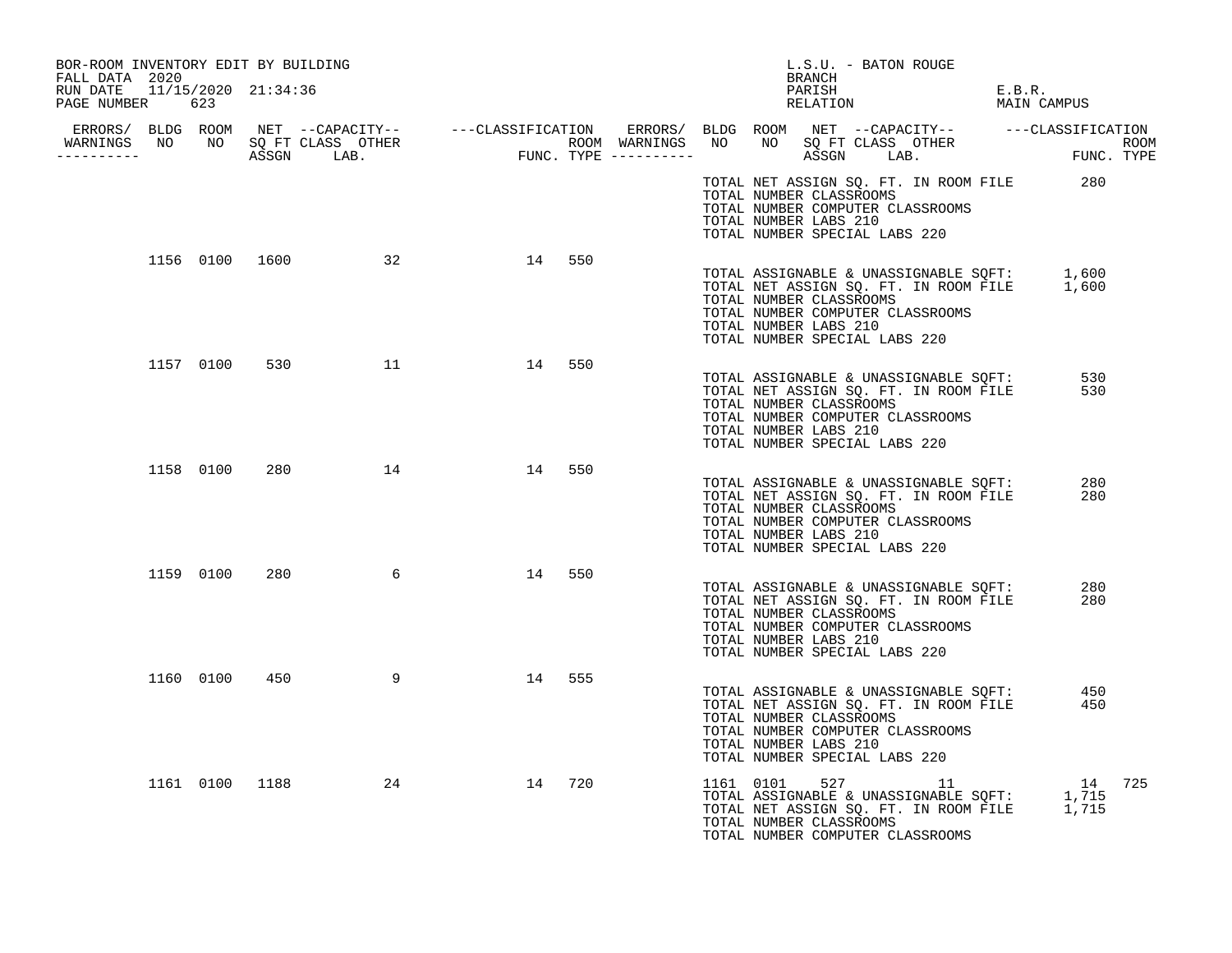| BOR-ROOM INVENTORY EDIT BY BUILDING<br>FALL DATA 2020 |           |               |                         |        |     |  | L.S.U. - BATON ROUGE<br>BRANCH                                                                                                                                                                                                                           |                       |
|-------------------------------------------------------|-----------|---------------|-------------------------|--------|-----|--|----------------------------------------------------------------------------------------------------------------------------------------------------------------------------------------------------------------------------------------------------------|-----------------------|
| RUN DATE 11/15/2020 21:34:36<br>PAGE NUMBER 624       |           |               |                         |        |     |  | PARISH<br>RELATION                                                                                                                                                                                                                                       | E.B.R.<br>MAIN CAMPUS |
| -----------                                           |           |               |                         |        |     |  |                                                                                                                                                                                                                                                          |                       |
|                                                       |           |               |                         |        |     |  | TOTAL NUMBER LABS 210<br>TOTAL NUMBER SPECIAL LABS 220                                                                                                                                                                                                   |                       |
|                                                       |           |               | 1162 0100 240 5 14 550  |        |     |  | TOTAL ASSIGNABLE & UNASSIGNABLE SQFT: 240<br>TOTAL NET ASSIGN SO. FT. IN ROOM FILE 240<br>TOTAL NET ASSIGN SQ. FT. IN ROOM FILE<br>TOTAL NUMBER CLASSROOMS<br>TOTAL NUMBER COMPUTER CLASSROOMS<br>TOTAL NUMBER LABS 210<br>TOTAL NUMBER SPECIAL LABS 220 |                       |
|                                                       |           |               | 1163 0100 303 6         | 14 550 |     |  | TOTAL ASSIGNABLE & UNASSIGNABLE SQFT:<br>TOTAL NET ASSIGN SQ. FT. IN ROOM FILE<br>TOTAL NUMBER CLASSROOMS<br>TOTAL NUMBER COMPUTER CLASSROOMS<br>TOTAL NUMBER LABS 210<br>TOTAL NUMBER SPECIAL LABS 220                                                  | 303<br>303            |
|                                                       |           | 1164 0100 180 | $\overline{\mathbf{3}}$ | 14 550 |     |  | TOTAL ASSIGNABLE & UNASSIGNABLE SQFT:<br>TOTAL NET ASSIGN SQ. FT. IN ROOM FILE<br>TOTAL NUMBER CLASSROOMS<br>TOTAL NUMBER COMPUTER CLASSROOMS<br>TOTAL NUMBER LABS 210<br>TOTAL NUMBER SPECIAL LABS 220                                                  | 180<br>180            |
|                                                       |           |               | 1165 0100 140 3         | 14 555 |     |  | TOTAL ASSIGNABLE & UNASSIGNABLE SQFT:<br>TOTAL NET ASSIGN SQ. FT. IN ROOM FILE<br>TOTAL NUMBER CLASSROOMS<br>TOTAL NUMBER COMPUTER CLASSROOMS<br>TOTAL NUMBER LABS 210<br>TOTAL NUMBER SPECIAL LABS 220                                                  | 140<br>140            |
|                                                       |           |               | 1166 0100 140 3         | 14 555 |     |  | TOTAL ASSIGNABLE & UNASSIGNABLE SQFT:<br>TOTAL NET ASSIGN SQ. FT. IN ROOM FILE<br>TOTAL NUMBER CLASSROOMS<br>TOTAL NUMBER COMPUTER CLASSROOMS<br>TOTAL NUMBER LABS 210<br>TOTAL NUMBER SPECIAL LABS 220                                                  | 140<br>140            |
|                                                       | 1167 0100 |               | 422<br>8                | 14     | 550 |  | COTAL NET ASSIGN SQ. FT. IN ROOM FILE<br>TOTAL NET ASSIGN SQ. FT. IN ROOM FILE<br>TOTAL NUMBER CLASSROOMS<br>TOTAL NUMBER CLASSROOMS<br>TOTAL NUMBER COMPUTER CLASSROOMS<br>TOTAL NUMBER LABS 210<br>TOTAL NUMBER SPECIAL LABS 220                       | 422<br>422            |
|                                                       | 1168 0100 | 612           | 12                      | 14 550 |     |  | TOTAL ASSIGNABLE & UNASSIGNABLE SOFT:                                                                                                                                                                                                                    | 612                   |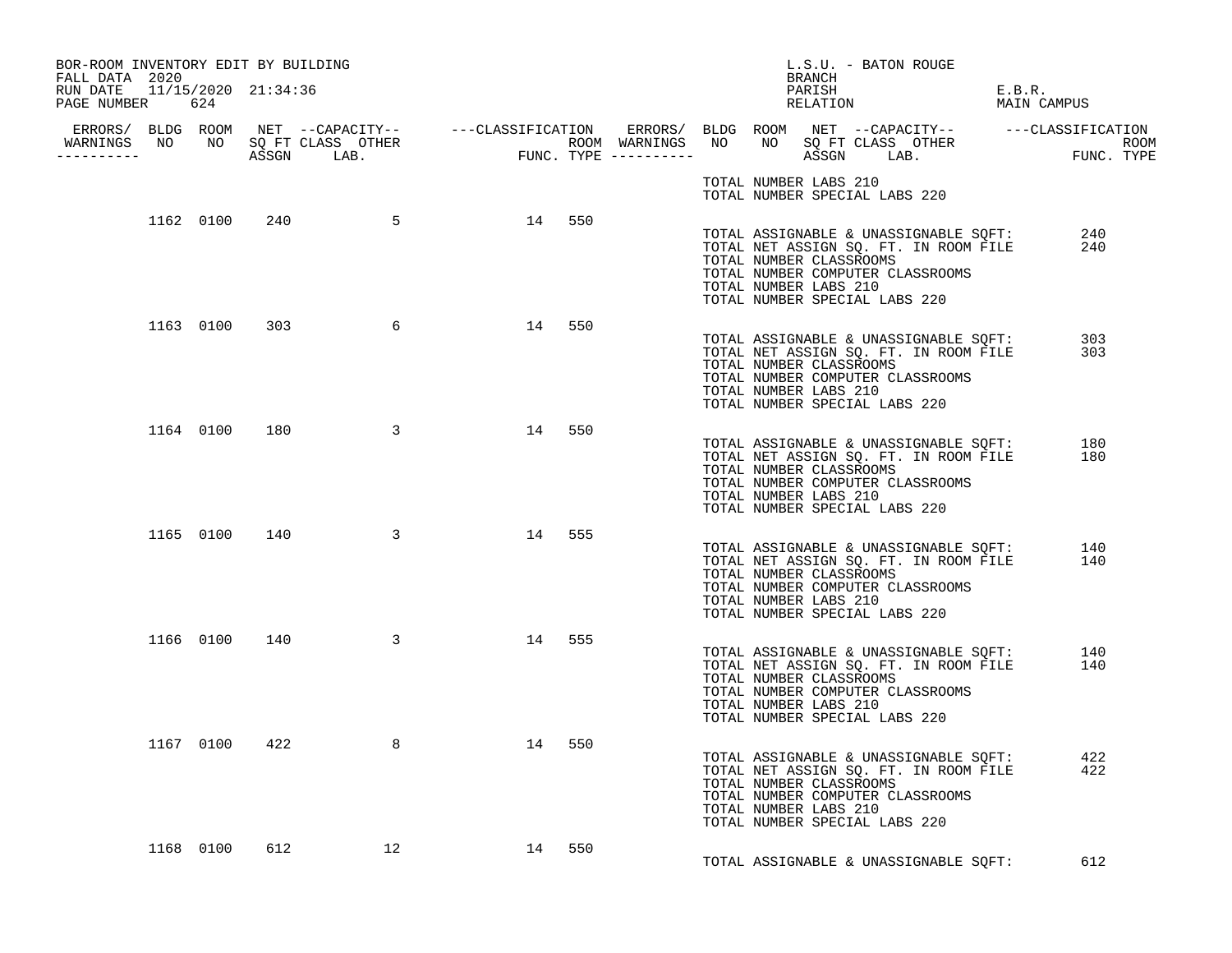| BOR-ROOM INVENTORY EDIT BY BUILDING<br>FALL DATA 2020 |               |      |                  |                |        |           |            | BRANCH                                           | L.S.U. - BATON ROUGE                                                                                                                                                                         |                                                  |     |
|-------------------------------------------------------|---------------|------|------------------|----------------|--------|-----------|------------|--------------------------------------------------|----------------------------------------------------------------------------------------------------------------------------------------------------------------------------------------------|--------------------------------------------------|-----|
| RUN DATE 11/15/2020 21:34:36<br>PAGE NUMBER 625       |               |      |                  |                |        |           |            |                                                  | PARISH<br>RELATION                                                                                                                                                                           | E.B.R.<br>MAIN CAMPUS                            |     |
|                                                       |               |      |                  |                |        |           |            |                                                  |                                                                                                                                                                                              |                                                  |     |
| ----------                                            |               |      |                  |                |        |           |            |                                                  |                                                                                                                                                                                              |                                                  |     |
|                                                       |               |      |                  |                |        |           |            | TOTAL NUMBER CLASSROOMS<br>TOTAL NUMBER LABS 210 | TOTAL NUMBER COMPUTER CLASSROOMS<br>TOTAL NUMBER SPECIAL LABS 220                                                                                                                            | TOTAL NET ASSIGN SQ. FT. IN ROOM FILE 612        |     |
|                                                       |               |      | 1169 0100 352 13 | 14             | 550    |           |            | TOTAL NUMBER CLASSROOMS<br>TOTAL NUMBER LABS 210 | TOTAL ASSIGNABLE & UNASSIGNABLE SQFT:<br>TOTAL NET ASSIGN SO. FT. IN ROOM FILE<br>TOTAL NET ASSIGN SQ. FT. IN ROOM FILE<br>TOTAL NUMBER COMPUTER CLASSROOMS<br>TOTAL NUMBER SPECIAL LABS 220 | 352<br>352                                       |     |
|                                                       | 1170 0100 439 |      | 9                | 14             | 550    |           |            | TOTAL NUMBER CLASSROOMS<br>TOTAL NUMBER LABS 210 | TOTAL NET ASSIGN SQ. FT. IN ROOM FILE<br>TOTAL NUMBER COMPUTER CLASSROOMS<br>TOTAL NUMBER SPECIAL LABS 220                                                                                   | TOTAL ASSIGNABLE & UNASSIGNABLE SQFT: 439<br>439 |     |
|                                                       | 1171 0100 439 |      | 9                |                | 14 550 |           |            | TOTAL NUMBER CLASSROOMS<br>TOTAL NUMBER LABS 210 | TOTAL ASSIGNABLE & UNASSIGNABLE SQFT:<br>TOTAL NET ASSIGN SQ. FT. IN ROOM FILE<br>TOTAL NUMBER COMPUTER CLASSROOMS<br>TOTAL NUMBER SPECIAL LABS 220                                          | 439<br>439                                       |     |
|                                                       | 1172 0100     | 279  | 5                | 14             | 550    |           |            | TOTAL NUMBER CLASSROOMS<br>TOTAL NUMBER LABS 210 | TOTAL ASSIGNABLE & UNASSIGNABLE SQFT:<br>TOTAL NET ASSIGN SQ. FT. IN ROOM FILE<br>TOTAL NUMBER COMPUTER CLASSROOMS<br>TOTAL NUMBER SPECIAL LABS 220                                          | 279<br>279                                       |     |
|                                                       | 1174 0001     | 1255 |                  | 00             | 030    | 1174 0002 |            | 2710                                             |                                                                                                                                                                                              | 00                                               | 020 |
|                                                       | 1174 0002A    | 104  |                  | 0 <sub>0</sub> | 030    |           | 1174 0002B | 185                                              |                                                                                                                                                                                              | 00                                               | 020 |
|                                                       | 1174 0004     | 220  |                  | 00             | 030    | 1174 0011 |            | 84                                               |                                                                                                                                                                                              | 93                                               | 665 |
|                                                       | 1174 0024     | 124  |                  | 00             | 030    | 1174 0026 |            | 117                                              |                                                                                                                                                                                              | 00                                               | 030 |
|                                                       | 1174 0102     | 1051 |                  | 93             | 670    |           | 1174 0102A | 307                                              |                                                                                                                                                                                              | 00                                               | 010 |
|                                                       | 1174 0102B    | 109  |                  | 00             | 030    |           | 1174 0102C | 941                                              |                                                                                                                                                                                              | 93                                               | 675 |
|                                                       | 1174 0105     | 133  |                  | 0 <sub>0</sub> | 030    | 1174 0106 |            | 300                                              |                                                                                                                                                                                              | 00                                               | 030 |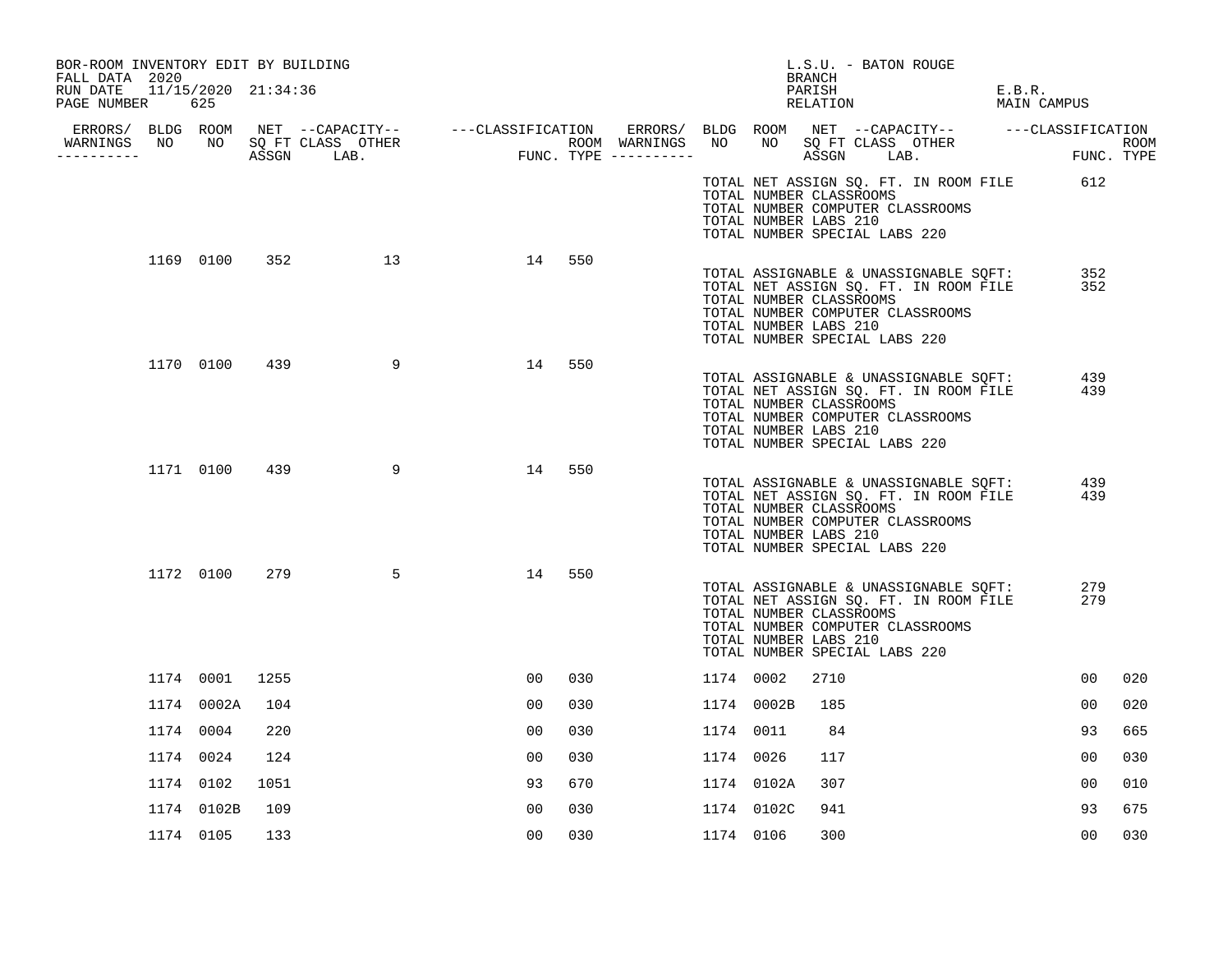| BOR-ROOM INVENTORY EDIT BY BUILDING<br>FALL DATA 2020 |                            |       |                           |                   |     |                                      |             |             | <b>BRANCH</b>             | L.S.U. - BATON ROUGE      |                              |                           |
|-------------------------------------------------------|----------------------------|-------|---------------------------|-------------------|-----|--------------------------------------|-------------|-------------|---------------------------|---------------------------|------------------------------|---------------------------|
| RUN DATE<br>PAGE NUMBER                               | 11/15/2020 21:34:36<br>626 |       |                           |                   |     |                                      |             |             | PARISH<br><b>RELATION</b> |                           | E.B.R.<br><b>MAIN CAMPUS</b> |                           |
| ERRORS/                                               | BLDG ROOM                  |       | NET --CAPACITY--          | ---CLASSIFICATION |     | ERRORS/                              | <b>BLDG</b> | <b>ROOM</b> |                           | NET --CAPACITY--          | ---CLASSIFICATION            |                           |
| WARNINGS<br>NO<br>----------                          | NO                         | ASSGN | SQ FT CLASS OTHER<br>LAB. |                   |     | ROOM WARNINGS<br>FUNC. TYPE $------$ | NO          | NO          | ASSGN                     | SQ FT CLASS OTHER<br>LAB. |                              | <b>ROOM</b><br>FUNC. TYPE |
|                                                       | 1174 0111                  | 153   |                           | 00                | 020 |                                      |             | 1174 0111A  | 469                       |                           | 93                           | 675                       |
|                                                       | 1174 0113                  | 421   | 8                         | 0 <sub>0</sub>    | 010 |                                      |             | 1174 0114   | 472                       | 8                         | 0 <sub>0</sub>               | 010                       |
|                                                       | 1174 0115                  | 120   | $\mathbf{1}$              | 0 <sub>0</sub>    | 010 |                                      |             | 1174 0117   | 145                       |                           | 93                           | 675                       |
|                                                       | 1174 0118                  | 113   | $\mathbf{1}$              | 0 <sub>0</sub>    | 010 |                                      |             | 1174 0119   | 342                       | 6                         | 0 <sub>0</sub>               | 010                       |
|                                                       | 1174 0120                  | 337   | 6                         | 0 <sub>0</sub>    | 010 |                                      |             | 1174 0121   | 54                        |                           | 0 <sub>0</sub>               | 010                       |
|                                                       | 1174 0122                  | 80    |                           | 0 <sub>0</sub>    | 030 |                                      |             | 1174 0124   | 291                       |                           | 0 <sub>0</sub>               | 020                       |
|                                                       | 1174 0124A                 | 170   |                           | 0 <sub>0</sub>    | 030 |                                      |             | 1174 0124B  | 93                        |                           | 0 <sub>0</sub>               | 030                       |
|                                                       | 1174 0124C                 | 250   |                           | 93                | 675 |                                      |             | 1174 0136   | 670                       | $\mathbf 1$               | 93                           | 670                       |
|                                                       | 1174 0137                  | 386   | $\mathbf 1$               | 93                | 670 |                                      |             | 1174 0138   | 386                       | $\mathbf 1$               | 93                           | 670                       |
|                                                       | 1174 0139                  | 386   | $\mathbf{1}$              | 93                | 670 |                                      |             | 1174 0140   | 386                       | $\mathbf{1}$              | 93                           | 670                       |
|                                                       | 1174 0141                  | 386   | $\mathbf{1}$              | 93                | 670 |                                      |             | 1174 0142   | 386                       | $\mathbf{1}$              | 93                           | 670                       |
|                                                       | 1174 0143                  | 386   | $\mathbf{1}$              | 93                | 670 |                                      |             | 1174 0144   | 386                       | $\mathbf{1}$              | 93                           | 670                       |
|                                                       | 1174 0145                  | 386   | $\mathbf{1}$              | 93                | 670 |                                      |             | 1174 0146   | 378                       | $\mathbf 1$               | 93                           | 670                       |
|                                                       | 1174 0147                  | 378   | 1                         | 93                | 670 |                                      |             | 1174 0148   | 326                       | 1                         | 93                           | 670                       |
|                                                       | 1174 0149                  | 326   | 1                         | 93                | 670 |                                      |             | 1174 0150   | 326                       | 1                         | 93                           | 670                       |
|                                                       | 1174 0151                  | 326   | 1                         | 93                | 670 |                                      |             | 1174 0152   | 325                       | $\mathbf 1$               | 93                           | 670                       |
|                                                       | 1174 0153                  | 326   | $\mathbf{1}$              | 93                | 670 |                                      |             | 1174 0154   | 325                       | $\mathbf 1$               | 93                           | 670                       |
|                                                       | 1174 0155                  | 326   | $\mathbf{1}$              | 93                | 670 |                                      |             | 1174 0156   | 325                       | $\mathbf 1$               | 93                           | 670                       |
|                                                       | 1174 0157                  | 326   | $\mathbf{1}$              | 93                | 670 |                                      |             | 1174 0158   | 325                       | $\mathbf 1$               | 93                           | 670                       |
|                                                       | 1174 0159                  | 326   | 1                         | 93                | 670 |                                      |             | 1174 0160   | 386                       | 1                         | 93                           | 670                       |
|                                                       | 1174 0161                  | 386   | 1                         | 93                | 670 |                                      |             | 1174 0162   | 386                       | 1                         | 93                           | 670                       |
|                                                       | 1174 0163                  | 386   | 1                         | 93                | 670 |                                      |             | 1174 0164   | 378                       | $\mathbf{1}$              | 93                           | 670                       |
|                                                       | 1174 0165                  | 381   | $\mathbf{1}$              | 93                | 670 |                                      |             | 1174 0166   | 386                       | $\mathbf 1$               | 93                           | 670                       |
|                                                       | 1174 0167                  | 386   | $\mathbf{1}$              | 93                | 670 |                                      |             | 1174 0168   | 386                       | 1                         | 93                           | 670                       |
|                                                       | 1174 0169                  | 212   | $\mathbf{1}$              | 93                | 670 |                                      |             | 1174 0170   | 218                       | $\mathbf 1$               | 93                           | 670                       |
|                                                       | 1174 0171                  | 202   | $\mathbf{1}$              | 93                | 670 |                                      |             | 1174 0202   | 1169                      |                           | 93                           | 670                       |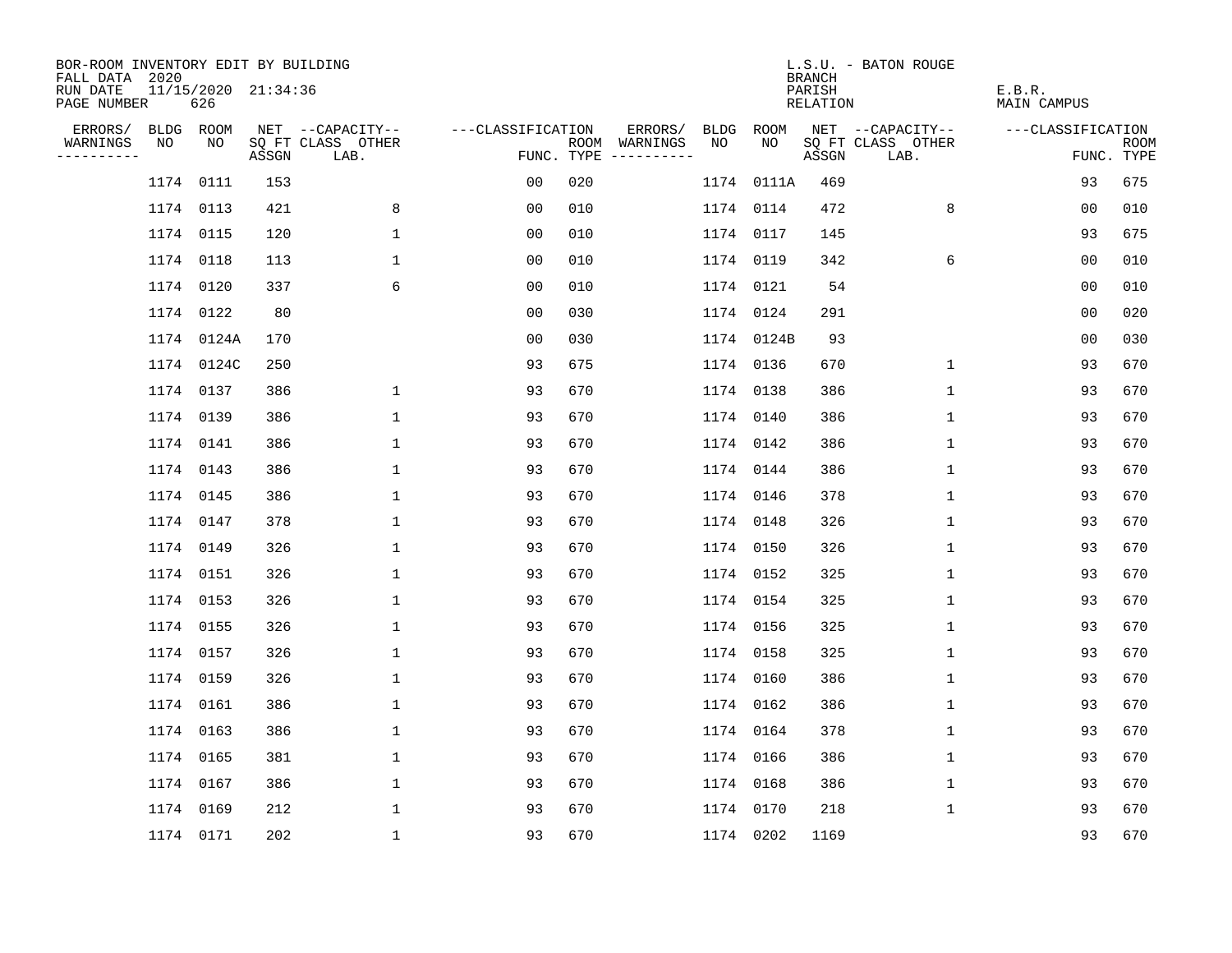| BOR-ROOM INVENTORY EDIT BY BUILDING<br>FALL DATA 2020 |           |                            |       |                           |                   |     |                                      |      |            | <b>BRANCH</b>      | L.S.U. - BATON ROUGE      |                       |                           |
|-------------------------------------------------------|-----------|----------------------------|-------|---------------------------|-------------------|-----|--------------------------------------|------|------------|--------------------|---------------------------|-----------------------|---------------------------|
| RUN DATE<br>PAGE NUMBER                               |           | 11/15/2020 21:34:36<br>627 |       |                           |                   |     |                                      |      |            | PARISH<br>RELATION |                           | E.B.R.<br>MAIN CAMPUS |                           |
| ERRORS/                                               | BLDG      | ROOM                       |       | NET --CAPACITY--          | ---CLASSIFICATION |     | ERRORS/                              | BLDG | ROOM       |                    | NET --CAPACITY--          | ---CLASSIFICATION     |                           |
| WARNINGS<br>----------                                | NO        | NO.                        | ASSGN | SQ FT CLASS OTHER<br>LAB. |                   |     | ROOM WARNINGS<br>FUNC. TYPE $------$ | NO   | NO.        | ASSGN              | SQ FT CLASS OTHER<br>LAB. |                       | <b>ROOM</b><br>FUNC. TYPE |
|                                                       |           | 1174 0202A                 | 307   |                           | 0 <sub>0</sub>    | 010 |                                      | 1174 | 0202B      | 939                |                           | 93                    | 675                       |
|                                                       |           | 1174 0205                  | 133   |                           | 00                | 030 |                                      |      | 1174 0206  | 301                |                           | 0 <sub>0</sub>        | 030                       |
|                                                       |           | 1174 0211                  | 155   |                           | 0 <sub>0</sub>    | 020 |                                      |      | 1174 0211A | 360                |                           | 93                    | 675                       |
|                                                       |           | 1174 0211B                 | 120   |                           | 0 <sub>0</sub>    | 030 |                                      |      | 1174 0213  | 421                | 8                         | 0 <sub>0</sub>        | 010                       |
|                                                       |           | 1174 0214                  | 472   | 8                         | 0 <sub>0</sub>    | 010 |                                      |      | 1174 0215  | 120                | $\mathbf{1}$              | 0 <sub>0</sub>        | 010                       |
|                                                       |           | 1174 0217                  | 126   |                           | 93                | 675 |                                      |      | 1174 0218  | 113                | 1                         | 00                    | 010                       |
|                                                       | 1174 0219 |                            | 354   | 6                         | 0 <sub>0</sub>    | 010 |                                      |      | 1174 0220  | 337                | 6                         | 0 <sub>0</sub>        | 010                       |
|                                                       |           | 1174 0221                  | 53    |                           | 0 <sub>0</sub>    | 010 |                                      |      | 1174 0222  | 80                 |                           | 00                    | 030                       |
|                                                       |           | 1174 0224                  | 305   |                           | 0 <sub>0</sub>    | 020 |                                      |      | 1174 0224A | 168                |                           | 0 <sub>0</sub>        | 030                       |
|                                                       |           | 1174 0224B                 | 93    |                           | 0 <sub>0</sub>    | 030 |                                      |      | 1174 0224C | 242                |                           | 93                    | 675                       |
|                                                       |           | 1174 0236                  | 413   | 1                         | 93                | 670 |                                      |      | 1174 0237  | 386                | $\mathbf 1$               | 93                    | 670                       |
|                                                       |           | 1174 0238                  | 386   | $\mathbf{1}$              | 93                | 670 |                                      |      | 1174 0239  | 386                | $\mathbf{1}$              | 93                    | 670                       |
|                                                       |           | 1174 0240                  | 386   | $\mathbf{1}$              | 93                | 670 |                                      |      | 1174 0241  | 386                | $\mathbf{1}$              | 93                    | 670                       |
|                                                       |           | 1174 0242                  | 386   | $\mathbf{1}$              | 93                | 670 |                                      |      | 1174 0243  | 386                | $\mathbf 1$               | 93                    | 670                       |
|                                                       |           | 1174 0244                  | 386   | 1                         | 93                | 670 |                                      |      | 1174 0245  | 386                | $\mathbf{1}$              | 93                    | 670                       |
|                                                       |           | 1174 0246                  | 377   | 1                         | 93                | 670 |                                      |      | 1174 0247  | 377                | 1                         | 93                    | 670                       |
|                                                       | 1174 0248 |                            | 326   | 1                         | 93                | 670 |                                      |      | 1174 0249  | 326                | $\mathbf{1}$              | 93                    | 670                       |
|                                                       | 1174 0250 |                            | 325   | $\mathbf{1}$              | 93                | 670 |                                      |      | 1174 0251  | 326                | $\mathbf{1}$              | 93                    | 670                       |
|                                                       |           | 1174 0252                  | 325   | 1                         | 93                | 670 |                                      |      | 1174 0253  | 326                | 1                         | 93                    | 670                       |
|                                                       |           | 1174 0254                  | 325   | $\mathbf{1}$              | 93                | 670 |                                      |      | 1174 0255  | 326                | $\mathbf 1$               | 93                    | 670                       |
|                                                       |           | 1174 0256                  | 325   | 1                         | 93                | 670 |                                      |      | 1174 0257  | 326                | 1                         | 93                    | 670                       |
|                                                       |           | 1174 0258                  | 325   | $\mathbf{1}$              | 93                | 670 |                                      |      | 1174 0259  | 326                | $\mathbf{1}$              | 93                    | 670                       |
|                                                       |           | 1174 0260                  | 386   | 1                         | 93                | 670 |                                      |      | 1174 0261  | 386                | 1                         | 93                    | 670                       |
|                                                       |           | 1174 0262                  | 386   | $\mathbf{1}$              | 93                | 670 |                                      |      | 1174 0263  | 386                | $\mathbf 1$               | 93                    | 670                       |
|                                                       |           | 1174 0264                  | 377   | $\mathbf{1}$              | 93                | 670 |                                      |      | 1174 0265  | 377                | $\mathbf{1}$              | 93                    | 670                       |
|                                                       |           | 1174 0266                  | 386   | $\mathbf{1}$              | 93                | 670 |                                      |      | 1174 0267  | 386                | $\mathbf{1}$              | 93                    | 670                       |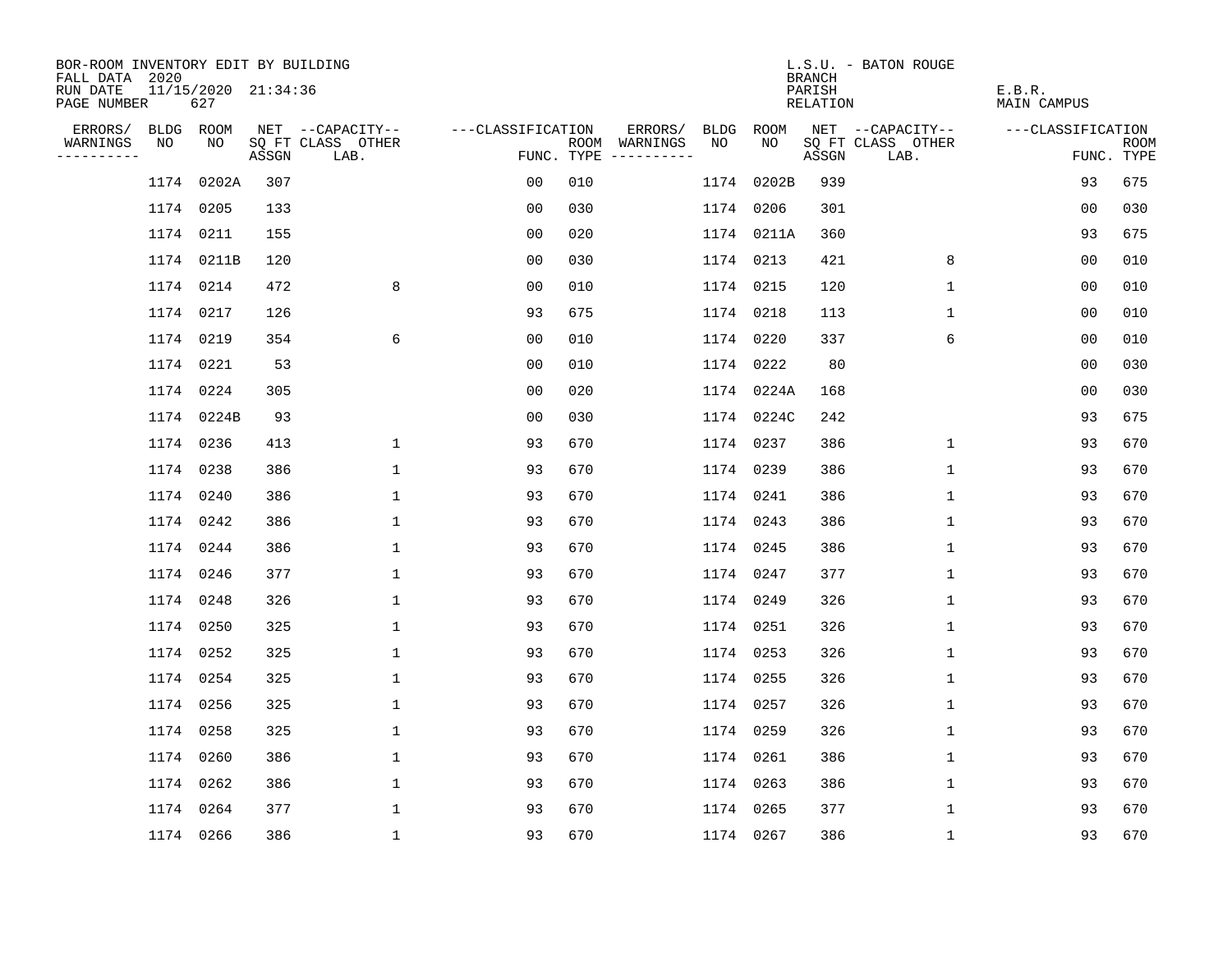| BOR-ROOM INVENTORY EDIT BY BUILDING       |    |                            |       |                           |                   |     |                                      |           |            | <b>BRANCH</b>      | L.S.U. - BATON ROUGE      |                       |                           |
|-------------------------------------------|----|----------------------------|-------|---------------------------|-------------------|-----|--------------------------------------|-----------|------------|--------------------|---------------------------|-----------------------|---------------------------|
| FALL DATA 2020<br>RUN DATE<br>PAGE NUMBER |    | 11/15/2020 21:34:36<br>628 |       |                           |                   |     |                                      |           |            | PARISH<br>RELATION |                           | E.B.R.<br>MAIN CAMPUS |                           |
| ERRORS/                                   |    | BLDG ROOM                  |       | NET --CAPACITY--          | ---CLASSIFICATION |     | ERRORS/                              | BLDG      | ROOM       |                    | NET --CAPACITY--          | ---CLASSIFICATION     |                           |
| WARNINGS<br>----------                    | NO | NO                         | ASSGN | SQ FT CLASS OTHER<br>LAB. |                   |     | ROOM WARNINGS<br>FUNC. TYPE $------$ | NO.       | NO.        | ASSGN              | SQ FT CLASS OTHER<br>LAB. |                       | <b>ROOM</b><br>FUNC. TYPE |
|                                           |    | 1174 0268                  | 386   | $\mathbf 1$               | 93                | 670 |                                      | 1174 0269 |            | 412                | $\mathbf{1}$              | 93                    | 670                       |
|                                           |    | 1174 0270                  | 219   | $\mathbf{1}$              | 93                | 670 |                                      |           | 1174 0501  | 952                |                           | 00                    | 030                       |
|                                           |    | 1174 0502                  | 156   |                           | 93                | 675 |                                      | 1174 0504 |            | 1188               |                           | 93                    | 675                       |
|                                           |    | 1174 0504A                 | 310   |                           | 0 <sub>0</sub>    | 010 |                                      |           | 1174 0504B | 1393               |                           | 93                    | 675                       |
|                                           |    | 1174 0504C                 | 75    |                           | 0 <sub>0</sub>    | 030 |                                      |           | 1174 0508  | 266                |                           | 0 <sub>0</sub>        | 030                       |
|                                           |    | 1174 0511                  | 102   |                           | 93                | 675 |                                      |           | 1174 0512  | 133                |                           | 93                    | 675                       |
|                                           |    | 1174 0514                  | 126   |                           | 93                | 675 |                                      |           | 1174 0515  | 599                |                           | 93                    | 675                       |
|                                           |    | 1174 0522                  | 92    |                           | 0 <sub>0</sub>    | 030 |                                      |           | 1174 0524  | 313                |                           | 93                    | 675                       |
|                                           |    | 1174 0524A                 | 164   |                           | 0 <sub>0</sub>    | 030 |                                      |           | 1174 0524B | 93                 |                           | 0 <sub>0</sub>        | 030                       |
|                                           |    | 1174 0524C                 | 298   |                           | 0 <sub>0</sub>    | 030 |                                      |           | 1174 0524D | 115                |                           | 93                    | 675                       |
|                                           |    | 1174 0540                  | 1627  |                           | 93                | 650 |                                      |           | 1174 0540A | 227                |                           | 93                    | 655                       |
|                                           |    | 1174 0543                  | 132   | $\mathbf{1}$              | 00                | 010 |                                      |           | 1174 0544  | 105                |                           | 0 <sub>0</sub>        | 010                       |
|                                           |    | 1174 0545                  | 851   | 19                        | 00                | 010 |                                      |           | 1174 0547  | 512                | 14                        | 0 <sub>0</sub>        | 010                       |
|                                           |    | 1174 0548                  | 129   |                           | 93                | 675 |                                      |           | 1174 0549  | 174                |                           | 93                    | 675                       |
|                                           |    | 1174 0549A                 | 68    | $\mathbf{1}$              | 00                | 010 |                                      | 1174 0550 |            | 249                |                           | 93                    | 675                       |
|                                           |    | 1174 0556                  | 254   |                           | 93                | 675 |                                      |           | 1174 0557  | 97                 | $\mathbf{1}$              | 00                    | 010                       |
|                                           |    | 1174 0558                  | 160   |                           | 0 <sub>0</sub>    | 030 |                                      | 1174 0559 |            | 127                |                           | 0 <sub>0</sub>        | 010                       |
|                                           |    | 1174 0560                  | 497   | 14                        | 00                | 010 |                                      |           | 1174 0562  | 832                | 19                        | 0 <sub>0</sub>        | 010                       |
|                                           |    | 1174 0602                  | 1594  |                           | 93                | 670 |                                      |           | 1174 0602A | 311                |                           | 0 <sub>0</sub>        | 010                       |
|                                           |    | 1174 0602B                 | 212   |                           | 0 <sub>0</sub>    | 030 |                                      |           | 1174 0602C | 369                |                           | 0 <sub>0</sub>        | 030                       |
|                                           |    | 1174 0602D                 | 425   |                           | 93                | 675 |                                      |           | 1174 0605  | 78                 |                           | 0 <sub>0</sub>        | 030                       |
|                                           |    | 1174 0606                  | 248   |                           | 00                | 030 |                                      |           | 1174 0611  | 4033               |                           | 93                    | 675                       |
|                                           |    | 1174 0611A                 | 249   | $\mathbf 1$               | 93                | 310 |                                      |           | 1174 0611B | 57                 | $\mathbf 1$               | 0 <sub>0</sub>        | 010                       |
|                                           |    | 1174 0611C                 | 57    | $\mathbf{1}$              | 0 <sub>0</sub>    | 010 |                                      |           | 1174 0611D | 145                |                           | 00                    | 010                       |
|                                           |    | 1174 0611E                 | 225   |                           | 93                | 675 |                                      |           | 1174 0611F | 192                |                           | 93                    | 675                       |
|                                           |    | 1174 0611G                 | 234   |                           | 93                | 675 |                                      |           | 1174 0611H | 192                |                           | 93                    | 675                       |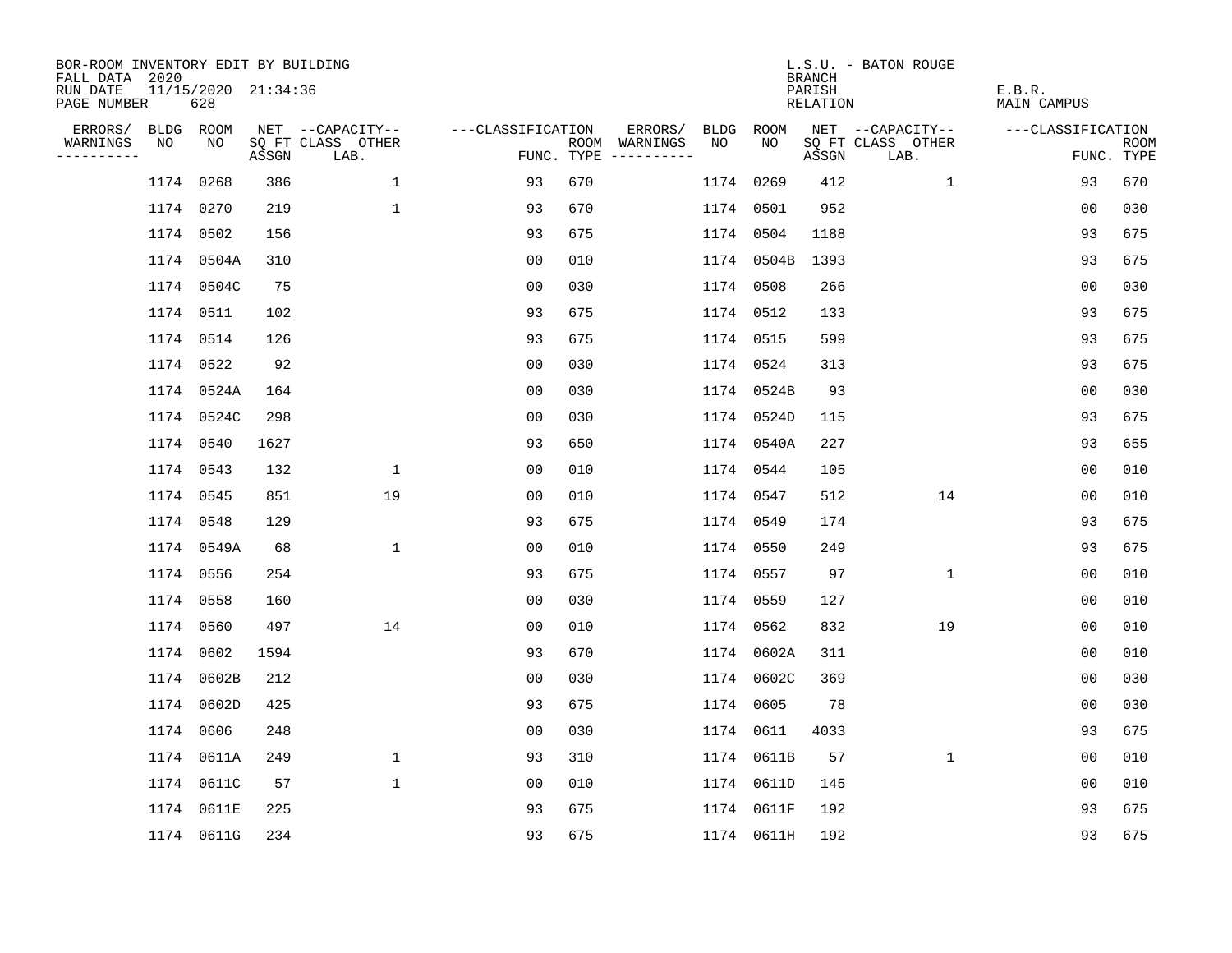| BOR-ROOM INVENTORY EDIT BY BUILDING<br>FALL DATA 2020 |      |                            |       |                           |                   |     |                                      |      |                  | <b>BRANCH</b>      | L.S.U. - BATON ROUGE      |                       |                    |
|-------------------------------------------------------|------|----------------------------|-------|---------------------------|-------------------|-----|--------------------------------------|------|------------------|--------------------|---------------------------|-----------------------|--------------------|
| RUN DATE<br>PAGE NUMBER                               |      | 11/15/2020 21:34:36<br>629 |       |                           |                   |     |                                      |      |                  | PARISH<br>RELATION |                           | E.B.R.<br>MAIN CAMPUS |                    |
| ERRORS/                                               |      | BLDG ROOM                  |       | NET --CAPACITY--          | ---CLASSIFICATION |     | ERRORS/                              | BLDG | ROOM             |                    | NET --CAPACITY--          | ---CLASSIFICATION     |                    |
| WARNINGS<br>----------                                | NO   | NO                         | ASSGN | SQ FT CLASS OTHER<br>LAB. |                   |     | ROOM WARNINGS<br>FUNC. TYPE $------$ | NO.  | NO               | ASSGN              | SQ FT CLASS OTHER<br>LAB. |                       | ROOM<br>FUNC. TYPE |
|                                                       | 1174 | 0612                       | 1286  |                           | 93                | 675 |                                      |      | 1174 0613        | 175                | $\mathbf{1}$              | 93                    | 310                |
|                                                       |      | 1174 0613A                 | 85    | $\mathbf 1$               | 00                | 010 |                                      |      | 1174 0613B       | 85                 | 1                         | 00                    | 010                |
|                                                       |      | 1174 0613C                 | 174   | $\mathbf{1}$              | 93                | 310 |                                      |      | 1174 0613D       | 91                 |                           | 93                    | 675                |
|                                                       |      | 1174 0613F                 | 277   | $\mathbf{1}$              | 93                | 310 |                                      |      | 1174 0613G       | 200                | $\mathbf{1}$              | 93                    | 310                |
|                                                       |      | 1174 0613H                 | 129   | $\mathbf{1}$              | 93                | 310 |                                      |      | 1174 0613J       | 119                | $\mathbf{1}$              | 93                    | 310                |
|                                                       |      | 1174 0613K                 | 132   | $\mathbf 1$               | 93                | 310 |                                      |      | 1174 0613L       | 128                | $\mathbf{1}$              | 93                    | 310                |
|                                                       |      | 1174 0613M                 | 170   | $\mathbf{1}$              | 93                | 310 |                                      |      | 1174 0613N       | 122                | $\mathbf{1}$              | 93                    | 310                |
|                                                       |      | 1174 0614                  | 2770  |                           | 0 <sub>0</sub>    | 030 |                                      |      | 1174 0615        | 5626               |                           | 0 <sub>0</sub>        | 030                |
|                                                       |      | 1174 0622                  | 80    |                           | 00                | 030 |                                      |      | 1174 0624        | 175                |                           | 0 <sub>0</sub>        | 030                |
|                                                       |      | 1174 0625                  | 93    |                           | 93                | 675 |                                      |      | 1174 0636        | 182                |                           | 0 <sub>0</sub>        | 030                |
|                                                       |      | 1174 0702                  | 1275  |                           | 93                | 670 |                                      |      | 1174 0702A       | 311                |                           | 0 <sub>0</sub>        | 010                |
|                                                       |      | 1174 0702B                 | 946   |                           | 93                | 675 |                                      |      | 1174 0702C       | 237                |                           | 00                    | 030                |
|                                                       |      | 1174 0705                  | 72    |                           | 00                | 030 |                                      |      | 1174 0706        | 248                |                           | 0 <sub>0</sub>        | 030                |
|                                                       |      | 1174 0710                  | 538   | 8                         | 00                | 010 |                                      |      | 1174 0711        | 72                 | 1                         | 0 <sub>0</sub>        | 010                |
|                                                       |      | 1174 0712                  | 92    |                           | 0 <sub>0</sub>    | 010 |                                      |      | 1174 0713        | 610                | 11                        | 0 <sub>0</sub>        | 010                |
|                                                       |      | 1174 0714                  | 335   |                           | 93                | 675 |                                      |      | 1174 0714A       | 161                |                           | 93                    | 675                |
|                                                       |      | 1174 0714B                 | 161   |                           | 93                | 675 |                                      |      | 1174 0715        | 610                | 11                        | 0 <sub>0</sub>        | 010                |
|                                                       |      | 1174 0716                  | 93    |                           | 0 <sub>0</sub>    | 010 |                                      |      | 1174 0717        | 383                | $\mathbf{1}$              | 0 <sub>0</sub>        | 010                |
|                                                       |      | 1174 0721                  | 383   | $7\phantom{.0}$           | 0 <sub>0</sub>    | 010 |                                      |      | 1174 0722        | 60                 |                           | 0 <sub>0</sub>        | 030                |
|                                                       |      | 1174 0724                  | 1004  |                           | 00                | 020 |                                      |      | 1174 0724A       | 81                 |                           | 00                    | 030                |
|                                                       |      | 1174 0724B                 | 224   |                           | 0 <sub>0</sub>    | 030 |                                      |      | 1174 0724C       | 229                |                           | 0 <sub>0</sub>        | 030                |
|                                                       |      | 1174 C0001 37345           |       |                           | 0 <sub>0</sub>    | 020 |                                      |      | 1174 C0001A 1240 |                    |                           | 00                    | 020                |
|                                                       |      | 1174 C0100 11849           |       |                           | 0 <sub>0</sub>    | 020 |                                      |      | 1174 C0100A 1343 |                    |                           | 0 <sub>0</sub>        | 020                |
|                                                       |      | 1174 C0200 11311           |       |                           | 0 <sub>0</sub>    | 020 |                                      |      | 1174 C0200A 1430 |                    |                           | 0 <sub>0</sub>        | 020                |
|                                                       |      | 1174 C0500 25158           |       |                           | 0 <sub>0</sub>    | 020 |                                      |      | 1174 C0500A 2070 |                    |                           | 0 <sub>0</sub>        | 020                |
|                                                       |      | 1174 C0500B                | 283   |                           | 0 <sub>0</sub>    | 020 |                                      |      | 1174 C0600       | 7273               |                           | 0 <sub>0</sub>        | 020                |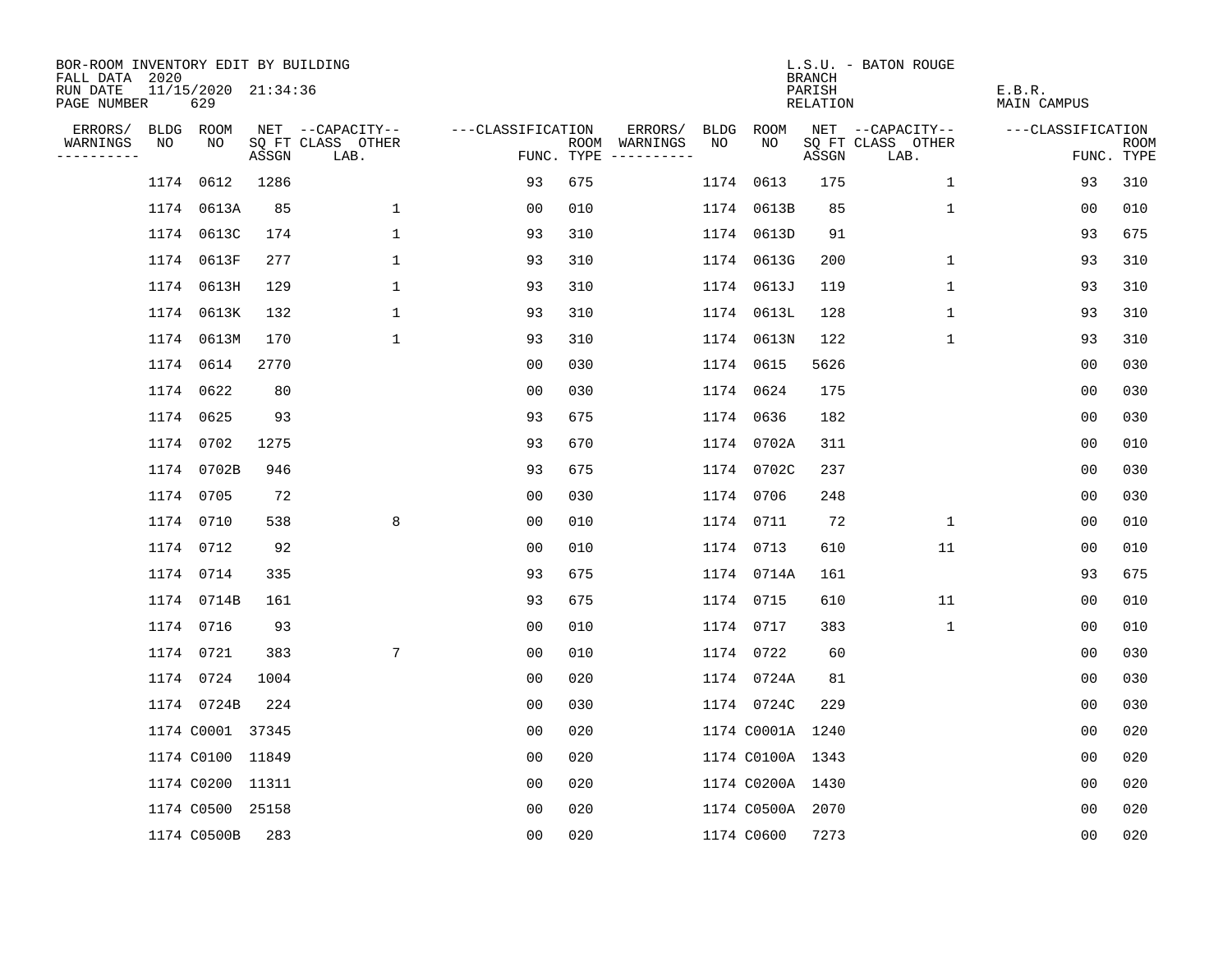| BOR-ROOM INVENTORY EDIT BY BUILDING       |            |                            |       |                           |                   |     |                                      |      |                  | L.S.U. - BATON ROUGE<br><b>BRANCH</b> |      |                       |                           |
|-------------------------------------------|------------|----------------------------|-------|---------------------------|-------------------|-----|--------------------------------------|------|------------------|---------------------------------------|------|-----------------------|---------------------------|
| FALL DATA 2020<br>RUN DATE<br>PAGE NUMBER |            | 11/15/2020 21:34:36<br>630 |       |                           |                   |     |                                      |      |                  | PARISH<br>RELATION                    |      | E.B.R.<br>MAIN CAMPUS |                           |
| ERRORS/                                   |            | BLDG ROOM                  |       | NET --CAPACITY--          | ---CLASSIFICATION |     | ERRORS/                              | BLDG | ROOM             | NET --CAPACITY--                      |      | ---CLASSIFICATION     |                           |
| WARNINGS<br>----------                    | NO         | NO                         | ASSGN | SQ FT CLASS OTHER<br>LAB. |                   |     | ROOM WARNINGS<br>FUNC. TYPE $------$ | NO   | NO               | SQ FT CLASS OTHER<br>ASSGN            | LAB. |                       | <b>ROOM</b><br>FUNC. TYPE |
|                                           |            | 1174 C0600A                | 826   |                           | 00                | 020 |                                      |      | 1174 C0700 17055 |                                       |      | 0 <sub>0</sub>        | 020                       |
|                                           | 1174 E0001 |                            | 42    |                           | 0 <sub>0</sub>    | 020 |                                      |      | 1174 E0002       | 42                                    |      | 0 <sub>0</sub>        | 020                       |
|                                           | 1174 E0003 |                            | 42    |                           | 0 <sub>0</sub>    | 020 |                                      |      | 1174 E0004       | 42                                    |      | 0 <sub>0</sub>        | 020                       |
|                                           | 1174 E0005 |                            | 42    |                           | 00                | 020 |                                      |      | 1174 E0006       | 42                                    |      | 00                    | 020                       |
|                                           | 1174 E0007 |                            | 42    |                           | 00                | 020 |                                      |      | 1174 E0008       | 42                                    |      | 0 <sub>0</sub>        | 020                       |
|                                           | 1174 E0009 |                            | 42    |                           | 0 <sub>0</sub>    | 020 |                                      |      | 1174 E0010       | 42                                    |      | 0 <sub>0</sub>        | 020                       |
|                                           | 1174 E0015 |                            | 173   |                           | 0 <sub>0</sub>    | 020 |                                      |      | 1174 E0101       | 78                                    |      | 00                    | 020                       |
|                                           |            | 1174 E0102                 | 78    |                           | 0 <sub>0</sub>    | 020 |                                      |      | 1174 E0103       | 78                                    |      | 00                    | 020                       |
|                                           |            | 1174 E0104                 | 78    |                           | 0 <sub>0</sub>    | 020 |                                      |      | 1174 E0115       | 173                                   |      | 0 <sub>0</sub>        | 020                       |
|                                           | 1174 E0201 |                            | 85    |                           | 0 <sub>0</sub>    | 020 |                                      |      | 1174 E0202       | 77                                    |      | 0 <sub>0</sub>        | 020                       |
|                                           | 1174 E0203 |                            | 87    |                           | 00                | 020 |                                      |      | 1174 E0204       | 97                                    |      | 0 <sub>0</sub>        | 020                       |
|                                           | 1174 E0215 |                            | 173   |                           | 0 <sub>0</sub>    | 020 |                                      |      | 1174 E0504       | 93                                    |      | 0 <sub>0</sub>        | 020                       |
|                                           | 1174 E0505 |                            | 87    |                           | 0 <sub>0</sub>    | 020 |                                      |      | 1174 E0506       | 87                                    |      | 0 <sub>0</sub>        | 020                       |
|                                           | 1174 E0507 |                            | 80    |                           | 0 <sub>0</sub>    | 020 |                                      |      | 1174 E0508       | 87                                    |      | 0 <sub>0</sub>        | 020                       |
|                                           | 1174 E0515 |                            | 173   |                           | 00                | 020 |                                      |      | 1174 E0604       | 93                                    |      | 00                    | 020                       |
|                                           | 1174 E0609 |                            | 86    |                           | 00                | 020 |                                      |      | 1174 E0610       | 86                                    |      | 0 <sub>0</sub>        | 020                       |
|                                           | 1174 E0615 |                            | 173   |                           | 00                | 020 |                                      |      | 1174 E0709       | 85                                    |      | 0 <sub>0</sub>        | 020                       |
|                                           | 1174 E0710 |                            | 85    |                           | 0 <sub>0</sub>    | 020 |                                      |      | 1174 E0715       | 173                                   |      | 0 <sub>0</sub>        | 020                       |
|                                           | 1174 S0001 |                            | 304   |                           | 00                | 020 |                                      |      | 1174 S0002       | 312                                   |      | 0 <sub>0</sub>        | 020                       |
|                                           | 1174 S0003 |                            | 235   |                           | 0 <sub>0</sub>    | 020 |                                      |      | 1174 S0004       | 235                                   |      | 0 <sub>0</sub>        | 020                       |
|                                           | 1174 S0101 |                            | 312   |                           | 0 <sub>0</sub>    | 020 |                                      |      | 1174 S0102       | 312                                   |      | 0 <sub>0</sub>        | 020                       |
|                                           | 1174 S0103 |                            | 329   |                           | 0 <sub>0</sub>    | 020 |                                      |      | 1174 S0104       | 308                                   |      | 0 <sub>0</sub>        | 020                       |
|                                           | 1174 S0201 |                            | 311   |                           | 00                | 020 |                                      |      | 1174 S0202       | 312                                   |      | 0 <sub>0</sub>        | 020                       |
|                                           | 1174 S0203 |                            | 329   |                           | 0 <sub>0</sub>    | 020 |                                      |      | 1174 S0204       | 327                                   |      | 0 <sub>0</sub>        | 020                       |
|                                           | 1174 S0501 |                            | 312   |                           | 0 <sub>0</sub>    | 020 |                                      |      | 1174 S0502       | 312                                   |      | 0 <sub>0</sub>        | 020                       |
|                                           | 1174 S0503 |                            | 358   |                           | 0 <sub>0</sub>    | 020 |                                      |      | 1174 S0504       | 310                                   |      | 0 <sub>0</sub>        | 020                       |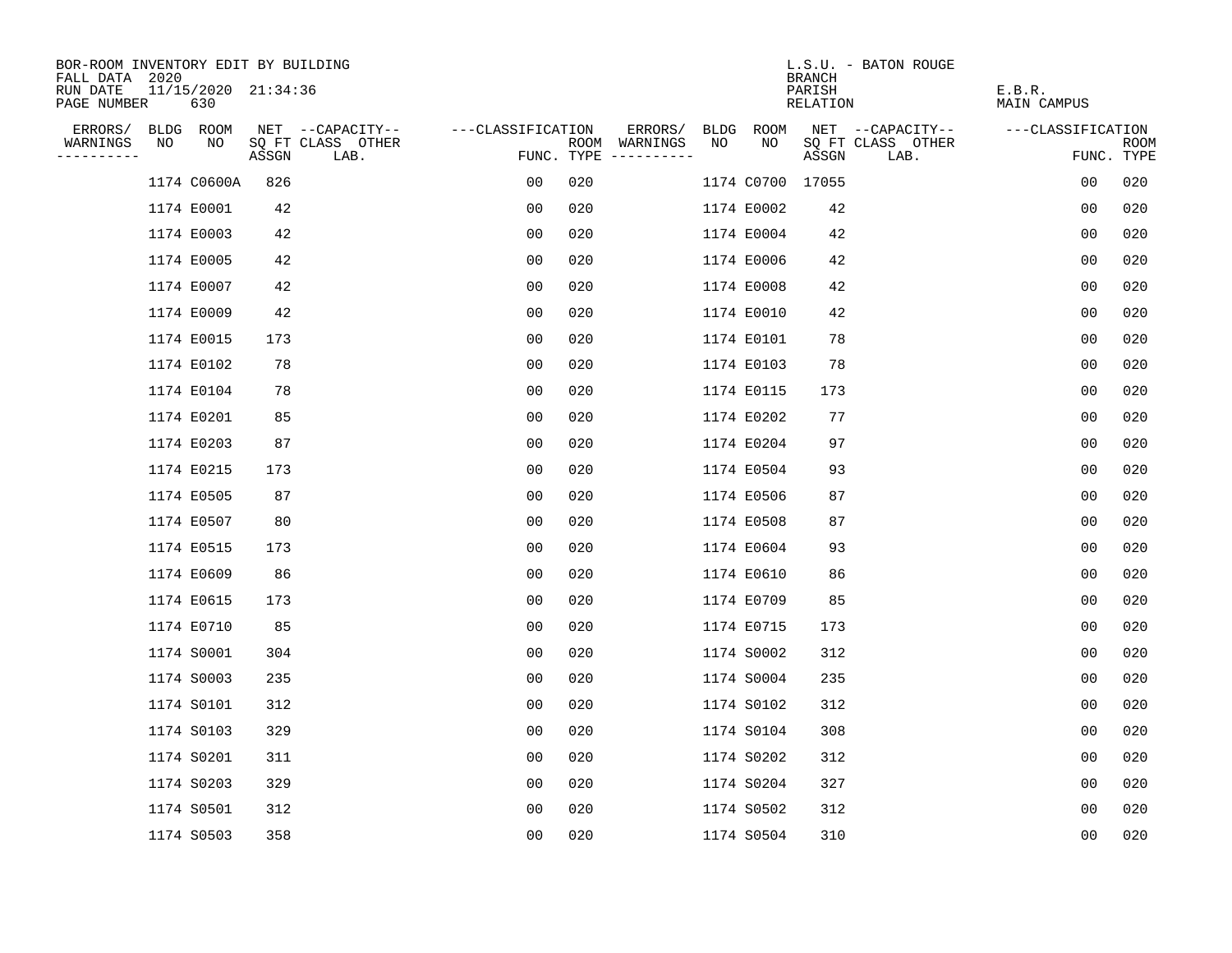| BOR-ROOM INVENTORY EDIT BY BUILDING<br>FALL DATA 2020 |    |                            |       |                           |              |                   |     |                                      |      |                                                                      | <b>BRANCH</b>      | L.S.U. - BATON ROUGE                                                                                                                                |                         |                    |
|-------------------------------------------------------|----|----------------------------|-------|---------------------------|--------------|-------------------|-----|--------------------------------------|------|----------------------------------------------------------------------|--------------------|-----------------------------------------------------------------------------------------------------------------------------------------------------|-------------------------|--------------------|
| RUN DATE<br>PAGE NUMBER                               |    | 11/15/2020 21:34:36<br>631 |       |                           |              |                   |     |                                      |      |                                                                      | PARISH<br>RELATION |                                                                                                                                                     | E.B.R.<br>MAIN CAMPUS   |                    |
| ERRORS/                                               |    | BLDG ROOM                  |       | NET --CAPACITY--          |              | ---CLASSIFICATION |     | ERRORS/                              | BLDG | ROOM                                                                 |                    | NET --CAPACITY--                                                                                                                                    | ---CLASSIFICATION       |                    |
| WARNINGS<br>----------                                | NO | NO                         | ASSGN | SQ FT CLASS OTHER<br>LAB. |              |                   |     | ROOM WARNINGS<br>FUNC. TYPE $------$ | NO.  | NO.                                                                  | ASSGN              | SQ FT CLASS OTHER<br>LAB.                                                                                                                           |                         | ROOM<br>FUNC. TYPE |
|                                                       |    | 1174 S0601                 | 312   |                           |              | 0 <sub>0</sub>    | 020 |                                      |      | 1174 S0602                                                           | 312                |                                                                                                                                                     | 00                      | 020                |
|                                                       |    | 1174 S0603                 | 310   |                           |              | 00                | 020 |                                      |      | 1174 S0604                                                           | 310                |                                                                                                                                                     | 0 <sub>0</sub>          | 020                |
|                                                       |    | 1174 S0701                 | 312   |                           |              | 0 <sub>0</sub>    | 020 |                                      |      | 1174 S0702                                                           | 311                |                                                                                                                                                     | 0 <sub>0</sub>          | 020                |
|                                                       |    | 1174 S0703                 | 310   |                           |              | 0 <sub>0</sub>    | 020 |                                      |      | 1174 S0704                                                           | 309                |                                                                                                                                                     | 0 <sub>0</sub>          | 020                |
|                                                       |    | 1174 0002B1                | 1273  |                           |              | 0 <sub>0</sub>    | 030 |                                      |      | 1174 0002B2                                                          | 200                |                                                                                                                                                     | 00                      | 030                |
|                                                       |    | 1174 0102A1                | 72    |                           |              | 00                | 010 |                                      |      | 1174 0102C1                                                          | 310                |                                                                                                                                                     | 93                      | 675                |
|                                                       |    | 1174 0202A1                | 72    |                           |              | 0 <sub>0</sub>    | 010 |                                      |      | 1174 0202B1                                                          | 310                |                                                                                                                                                     | 93                      | 675                |
|                                                       |    | 1174 0504A1                | 72    |                           |              | 0 <sub>0</sub>    | 010 |                                      |      | 1174 0602A1                                                          | 91                 |                                                                                                                                                     | 0 <sub>0</sub>          | 010                |
|                                                       |    | 1174 0702A1                | 73    |                           |              | 00                | 010 |                                      |      | 1174 0702B1 2030<br>TOTAL NUMBER CLASSROOMS<br>TOTAL NUMBER LABS 210 |                    | TOTAL ASSIGNABLE & UNASSIGNABLE SQFT:<br>TOTAL NET ASSIGN SQ. FT. IN ROOM FILE<br>TOTAL NUMBER COMPUTER CLASSROOMS<br>TOTAL NUMBER SPECIAL LABS 220 | 00<br>216,390<br>51,835 | 030                |
|                                                       |    | 1245 1000                  | 1538  |                           | 38           | 00                | 020 |                                      |      | 1245 1000B                                                           | 226                | 1                                                                                                                                                   | 91                      | 310                |
|                                                       |    | 1245 1001                  | 60    |                           |              | 91                | 315 |                                      |      | 1245 1003                                                            | 330                | 1                                                                                                                                                   | 91                      | 310                |
|                                                       |    | 1245 1003A                 | 29    |                           |              | 91                | 315 |                                      |      | 1245 1003B                                                           | 172                | 1                                                                                                                                                   | 91                      | 310                |
|                                                       |    | 1245 1003C                 | 97    |                           | $\mathbf{1}$ | 91                | 310 |                                      |      | 1245 1003D                                                           | 97                 | 1                                                                                                                                                   | 91                      | 310                |
|                                                       |    | 1245 1003E                 | 277   |                           | 7            | 91                | 280 |                                      |      | 1245 1006                                                            | 40                 |                                                                                                                                                     | 00                      | 030                |
|                                                       |    | 1245 1006A                 | 47    |                           |              | 0 <sub>0</sub>    | 030 |                                      |      | 1245 1007                                                            | 142                | $\mathbf{1}$                                                                                                                                        | 91                      | 310                |
|                                                       |    | 1245 1009                  | 142   |                           | $\mathbf{1}$ | 91                | 310 |                                      |      | 1245 1011                                                            | 142                | 1                                                                                                                                                   | 91                      | 310                |
|                                                       |    | 1245 1015                  | 1087  | 72                        |              | 11                | 110 |                                      |      | 1245 1015A                                                           | 38                 |                                                                                                                                                     | 91                      | 115                |
|                                                       |    | 1245 1018                  | 740   |                           | 19           | 91                | 420 |                                      |      | 1245 1019                                                            | 155                | 3                                                                                                                                                   | 0 <sub>0</sub>          | 010                |
|                                                       |    | 1245 1021                  | 155   |                           | 3            | 0 <sub>0</sub>    | 010 |                                      |      | 1245 1023                                                            | 118                |                                                                                                                                                     | 91                      | 315                |
|                                                       |    | 1245 1026                  | 165   |                           | 3            | 91                | 240 |                                      |      | 1245 1032                                                            | 315                | 8                                                                                                                                                   | 91                      | 350                |
|                                                       |    | 1245 1035                  | 1092  | 73                        |              | 91                | 110 |                                      |      | 1245 1035A                                                           | 97                 |                                                                                                                                                     | 91                      | 115                |
|                                                       |    | 1245 1037                  | 673   | 45                        |              | 91                | 110 |                                      |      | 1245 1048                                                            | 183                | 5                                                                                                                                                   | 91                      | 410                |
|                                                       |    | 1245 1100                  | 249   |                           |              | 91                | 740 |                                      |      | 1245 1101                                                            | 256                | 2                                                                                                                                                   | 91                      | 920                |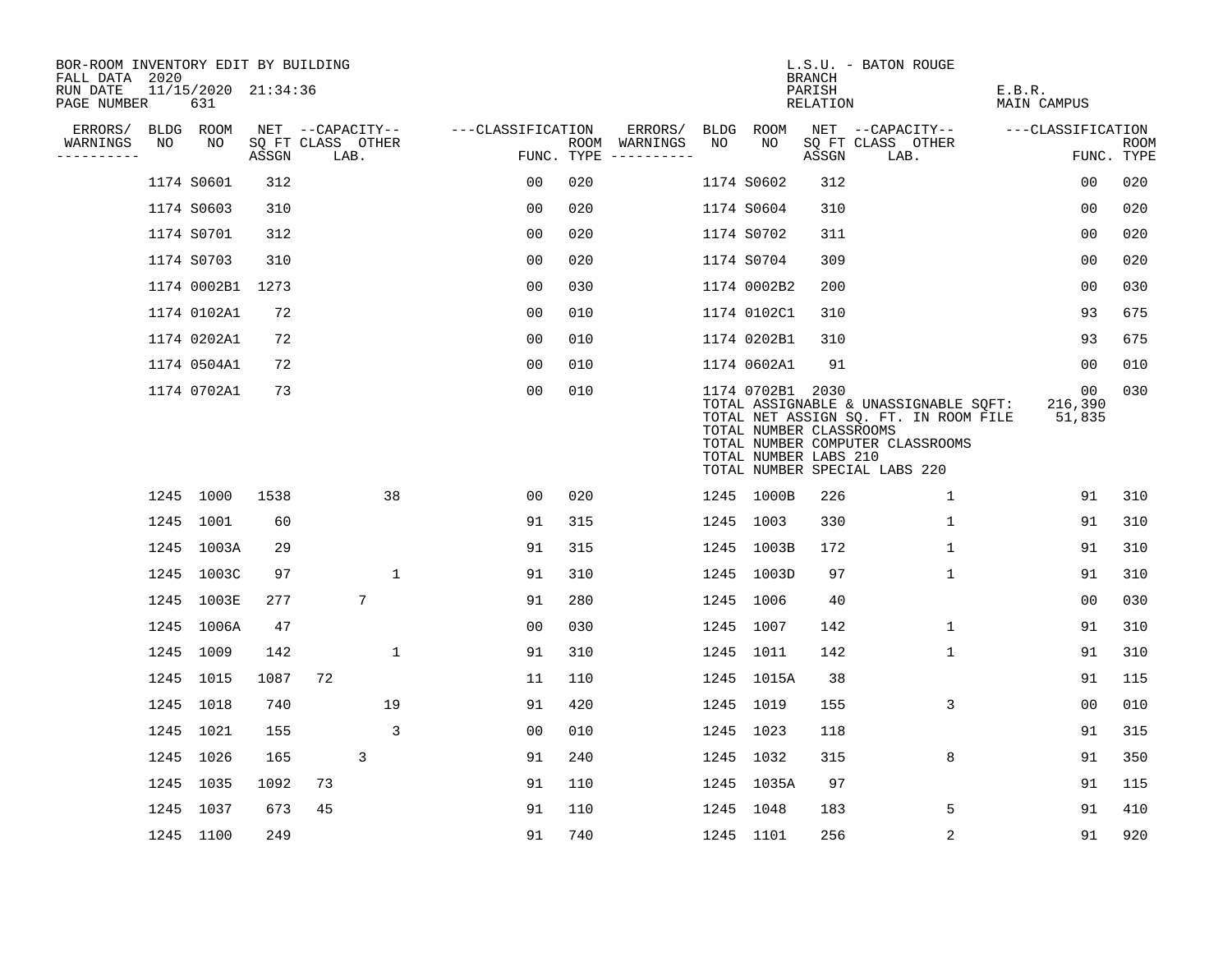| BOR-ROOM INVENTORY EDIT BY BUILDING<br>FALL DATA 2020 |           |            |                     |                           |                   |     |                                      |      |             | <b>BRANCH</b>             | L.S.U. - BATON ROUGE      |                              |                           |
|-------------------------------------------------------|-----------|------------|---------------------|---------------------------|-------------------|-----|--------------------------------------|------|-------------|---------------------------|---------------------------|------------------------------|---------------------------|
| RUN DATE<br>PAGE NUMBER                               |           | 632        | 11/15/2020 21:34:36 |                           |                   |     |                                      |      |             | PARISH<br><b>RELATION</b> |                           | E.B.R.<br><b>MAIN CAMPUS</b> |                           |
| ERRORS/                                               | BLDG ROOM |            |                     | NET --CAPACITY--          | ---CLASSIFICATION |     | ERRORS/                              | BLDG | <b>ROOM</b> |                           | NET --CAPACITY--          | ---CLASSIFICATION            |                           |
| WARNINGS<br>----------                                | NO        | NO         | ASSGN               | SQ FT CLASS OTHER<br>LAB. |                   |     | ROOM WARNINGS<br>FUNC. TYPE $------$ | NO   | NO          | ASSGN                     | SQ FT CLASS OTHER<br>LAB. |                              | <b>ROOM</b><br>FUNC. TYPE |
|                                                       | 1245 1102 |            | 256                 | 2                         | 91                | 920 |                                      |      | 1245 1103   | 248                       | 2                         | 91                           | 920                       |
|                                                       | 1245 1104 |            | 248                 | 2                         | 91                | 920 |                                      |      | 1245 1105   | 256                       | 2                         | 91                           | 920                       |
|                                                       | 1245 1106 |            | 256                 | 2                         | 91                | 920 |                                      |      | 1245 1107   | 248                       | 2                         | 91                           | 920                       |
|                                                       | 1245 1108 |            | 248                 | 2                         | 91                | 920 |                                      |      | 1245 1109   | 256                       | 2                         | 91                           | 920                       |
|                                                       | 1245 1110 |            | 256                 | $\overline{c}$            | 91                | 920 |                                      |      | 1245 1111   | 248                       | 2                         | 91                           | 920                       |
|                                                       | 1245 1112 |            | 248                 | 2                         | 91                | 920 |                                      |      | 1245 1115   | 256                       | 2                         | 91                           | 920                       |
|                                                       | 1245 1116 |            | 262                 | $\mathbf{1}$              | 91                | 920 |                                      |      | 1245 1117   | 248                       | 2                         | 91                           | 920                       |
|                                                       | 1245 1118 |            | 305                 | 2                         | 91                | 920 |                                      |      | 1245 1120   | 212                       | 5                         | 91                           | 410                       |
|                                                       | 1245 1124 |            | 31                  |                           | 0 <sub>0</sub>    | 030 |                                      |      | 1245 1125   | 114                       |                           | 0 <sub>0</sub>               | 010                       |
|                                                       |           | 1245 1125A | 142                 |                           | 0 <sub>0</sub>    | 010 |                                      |      | 1245 1200   | 853                       | $\mathbf{1}$              | 91                           | 950                       |
|                                                       | 1245 1300 |            | 94                  |                           | 0 <sub>0</sub>    | 030 |                                      |      | 1245 1305   | 104                       |                           | 0 <sub>0</sub>               | 030                       |
|                                                       | 1245 1307 |            | 303                 |                           | 0 <sub>0</sub>    | 030 |                                      |      | 1245 1309   | 153                       |                           | 0 <sub>0</sub>               | 030                       |
|                                                       | 1245 1311 |            | 178                 |                           | 91                | 935 |                                      |      | 1245 1311A  | 163                       | $\mathbf 1$               | 91                           | 310                       |
|                                                       | 1245 1315 |            | 134                 |                           | 91                | 935 |                                      |      | 1245 1400   | 408                       |                           | 91                           | 935                       |
|                                                       |           | 1245 1400A | 128                 | 2                         | 0 <sub>0</sub>    | 010 |                                      |      | 1245 1400B  | 128                       | 2                         | 0 <sub>0</sub>               | 010                       |
|                                                       |           | 1245 1400C | 55                  |                           | 91                | 935 |                                      |      | 1245 1400D  | 260                       |                           | 91                           | 935                       |
|                                                       |           | 1245 1400E | 33                  |                           | 0 <sub>0</sub>    | 010 |                                      |      | 1245 1400F  | 27                        |                           | 0 <sub>0</sub>               | 010                       |
|                                                       | 1245 1401 |            | 2032                | 17                        | 91                | 680 |                                      |      | 1245 1401A  | 67                        |                           | 91                           | 685                       |
|                                                       |           | 1245 1401B | 67                  |                           | 91                | 685 |                                      |      | 1245 1401C  | 163                       | 5                         | 91                           | 410                       |
|                                                       |           | 1245 1401D | 130                 |                           | 91                | 685 |                                      |      | 1245 1401E  | 194                       |                           | 91                           | 685                       |
|                                                       | 1245 1500 |            | 1035                | 2                         | 91                | 950 |                                      |      | 1245 1600   | 44                        |                           | 0 <sub>0</sub>               | 030                       |
|                                                       |           | 1245 1600A | 44                  |                           | 0 <sub>0</sub>    | 030 |                                      |      | 1245 1602   | 67                        | 2                         | 91                           | 410                       |
|                                                       | 1245 1604 |            | 65                  | 2                         | 91                | 410 |                                      |      | 1245 1606   | 65                        | 2                         | 91                           | 410                       |
|                                                       | 1245 1608 |            | 67                  | 2                         | 91                | 410 |                                      |      | 1245 1612   | 79                        |                           | 00                           | 030                       |
|                                                       | 1245 1700 |            | 249                 |                           | 91                | 740 |                                      |      | 1245 1801   | 256                       | 2                         | 91                           | 920                       |
|                                                       | 1245 1802 |            | 256                 | 2                         | 91                | 920 |                                      |      | 1245 1803   | 248                       | 2                         | 91                           | 920                       |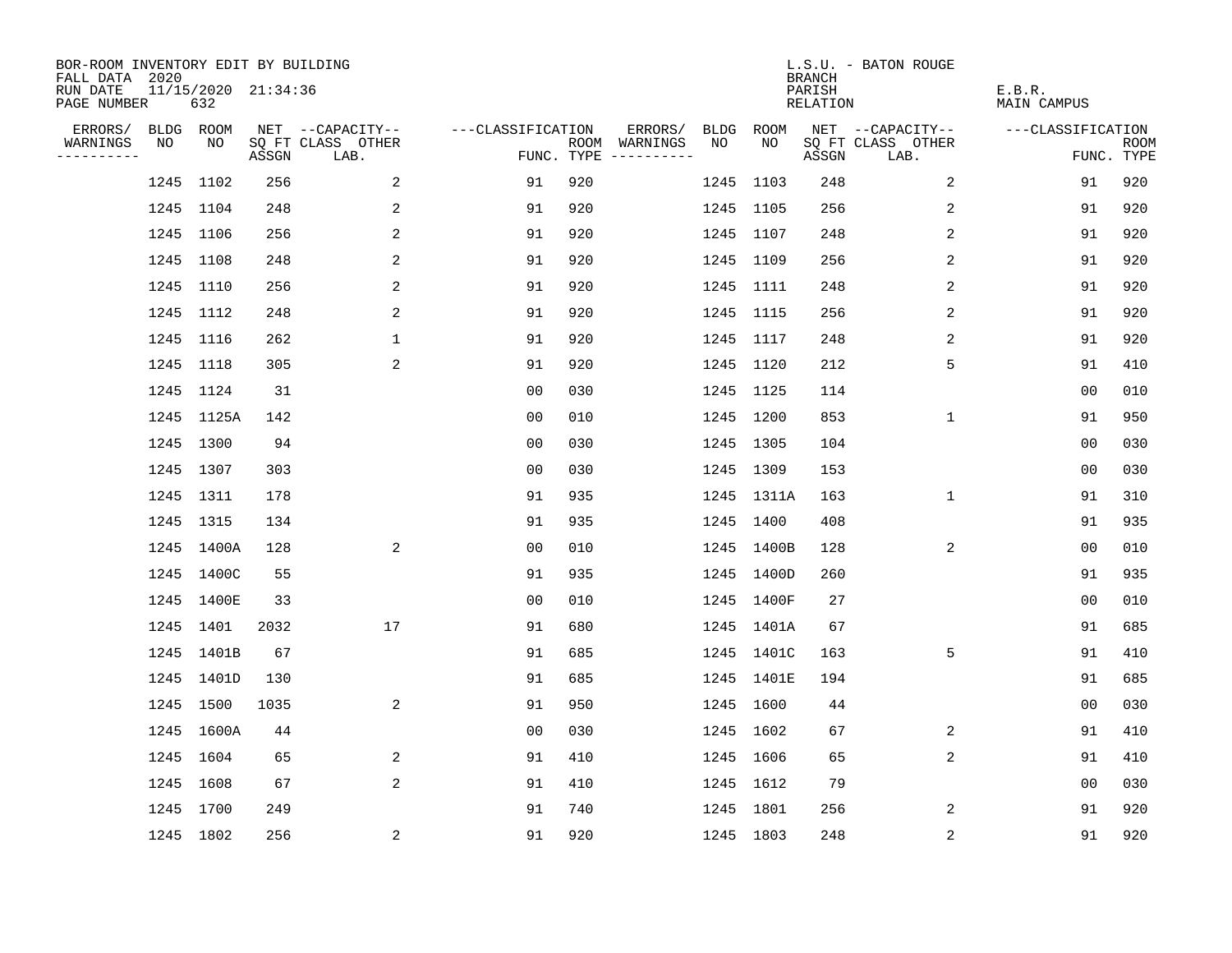| BOR-ROOM INVENTORY EDIT BY BUILDING<br>FALL DATA 2020 |           |                            |       |                           |                   |     |                                      |      |           | <b>BRANCH</b>             | L.S.U. - BATON ROUGE      |                              |                           |
|-------------------------------------------------------|-----------|----------------------------|-------|---------------------------|-------------------|-----|--------------------------------------|------|-----------|---------------------------|---------------------------|------------------------------|---------------------------|
| RUN DATE<br>PAGE NUMBER                               |           | 11/15/2020 21:34:36<br>633 |       |                           |                   |     |                                      |      |           | PARISH<br><b>RELATION</b> |                           | E.B.R.<br><b>MAIN CAMPUS</b> |                           |
| ERRORS/                                               |           | BLDG ROOM                  |       | NET --CAPACITY--          | ---CLASSIFICATION |     | ERRORS/                              | BLDG | ROOM      |                           | NET --CAPACITY--          | ---CLASSIFICATION            |                           |
| WARNINGS<br>----------                                | NO        | NO                         | ASSGN | SQ FT CLASS OTHER<br>LAB. |                   |     | ROOM WARNINGS<br>FUNC. TYPE $------$ | NO   | NO        | ASSGN                     | SQ FT CLASS OTHER<br>LAB. |                              | <b>ROOM</b><br>FUNC. TYPE |
|                                                       |           | 1245 1804                  | 248   | 2                         | 91                | 920 |                                      |      | 1245 1805 | 256                       | 2                         | 91                           | 920                       |
|                                                       | 1245 1806 |                            | 256   | 2                         | 91                | 920 |                                      |      | 1245 1807 | 248                       | 2                         | 91                           | 920                       |
|                                                       |           | 1245 1808                  | 248   | 2                         | 91                | 920 |                                      |      | 1245 1809 | 256                       | 2                         | 91                           | 920                       |
|                                                       | 1245 1810 |                            | 256   | 2                         | 91                | 920 |                                      |      | 1245 1811 | 248                       | 2                         | 91                           | 920                       |
|                                                       |           | 1245 1812                  | 248   | 2                         | 91                | 920 |                                      |      | 1245 1815 | 262                       | 2                         | 91                           | 920                       |
|                                                       | 1245 1816 |                            | 256   | $\mathbf{1}$              | 91                | 920 |                                      |      | 1245 1817 | 305                       | 2                         | 91                           | 920                       |
|                                                       | 1245 1818 |                            | 248   | 2                         | 91                | 920 |                                      |      | 1245 1820 | 212                       | 5                         | 91                           | 410                       |
|                                                       |           | 1245 1824                  | 31    |                           | 0 <sub>0</sub>    | 030 |                                      |      | 1245 1825 | 124                       |                           | 0 <sub>0</sub>               | 010                       |
|                                                       |           | 1245 1825A                 | 132   |                           | 0 <sub>0</sub>    | 010 |                                      |      | 1245 1915 | 1450                      |                           | 0 <sub>0</sub>               | 030                       |
|                                                       |           | 1245 1925                  | 410   |                           | 0 <sub>0</sub>    | 030 |                                      |      | 1245 2100 | 496                       | 12                        | 91                           | 650                       |
|                                                       |           | 1245 2100A                 | 131   |                           | 0 <sub>0</sub>    | 030 |                                      | 1245 | 2100B     | 94                        |                           | 0 <sub>0</sub>               | 030                       |
|                                                       |           | 1245 2101                  | 256   | 2                         | 91                | 920 |                                      |      | 1245 2102 | 256                       | 2                         | 91                           | 920                       |
|                                                       | 1245      | 2103                       | 248   | 2                         | 91                | 920 |                                      | 1245 | 2104      | 248                       | 2                         | 91                           | 920                       |
|                                                       | 1245      | 2105                       | 256   | 2                         | 91                | 920 |                                      |      | 1245 2106 | 256                       | 2                         | 91                           | 920                       |
|                                                       | 1245 2107 |                            | 248   | 2                         | 91                | 920 |                                      | 1245 | 2108      | 248                       | 2                         | 91                           | 920                       |
|                                                       | 1245      | 2109                       | 256   | 2                         | 91                | 920 |                                      | 1245 | 2110      | 256                       | 2                         | 91                           | 920                       |
|                                                       | 1245      | 2111                       | 248   | 2                         | 91                | 920 |                                      | 1245 | 2112      | 248                       | 2                         | 91                           | 920                       |
|                                                       | 1245      | 2115                       | 256   | 2                         | 91                | 920 |                                      | 1245 | 2116      | 262                       | 1                         | 91                           | 920                       |
|                                                       |           | 1245 2117                  | 248   | 2                         | 91                | 920 |                                      | 1245 | 2118      | 305                       | 2                         | 91                           | 920                       |
|                                                       | 1245      | 2120                       | 212   | 5                         | 91                | 410 |                                      | 1245 | 2124      | 31                        |                           | 0 <sub>0</sub>               | 030                       |
|                                                       |           | 1245 2125                  | 155   |                           | 0 <sub>0</sub>    | 010 |                                      | 1245 | 2125A     | 69                        |                           | 0 <sub>0</sub>               | 010                       |
|                                                       | 1245      | 2125B                      | 24    |                           | 0 <sub>0</sub>    | 030 |                                      | 1245 | 2400      | 496                       | 12                        | 91                           | 650                       |
|                                                       |           | 1245 2400A                 | 131   |                           | 0 <sub>0</sub>    | 030 |                                      | 1245 | 2400B     | 96                        |                           | 0 <sub>0</sub>               | 030                       |
|                                                       | 1245      | 2401                       | 256   | 2                         | 91                | 920 |                                      | 1245 | 2402      | 256                       | 2                         | 91                           | 920                       |
|                                                       | 1245      | 2403                       | 248   | 2                         | 91                | 920 |                                      | 1245 | 2404      | 248                       | 2                         | 91                           | 920                       |
|                                                       |           | 1245 2405                  | 256   | 2                         | 91                | 920 |                                      |      | 1245 2406 | 256                       | 2                         | 91                           | 920                       |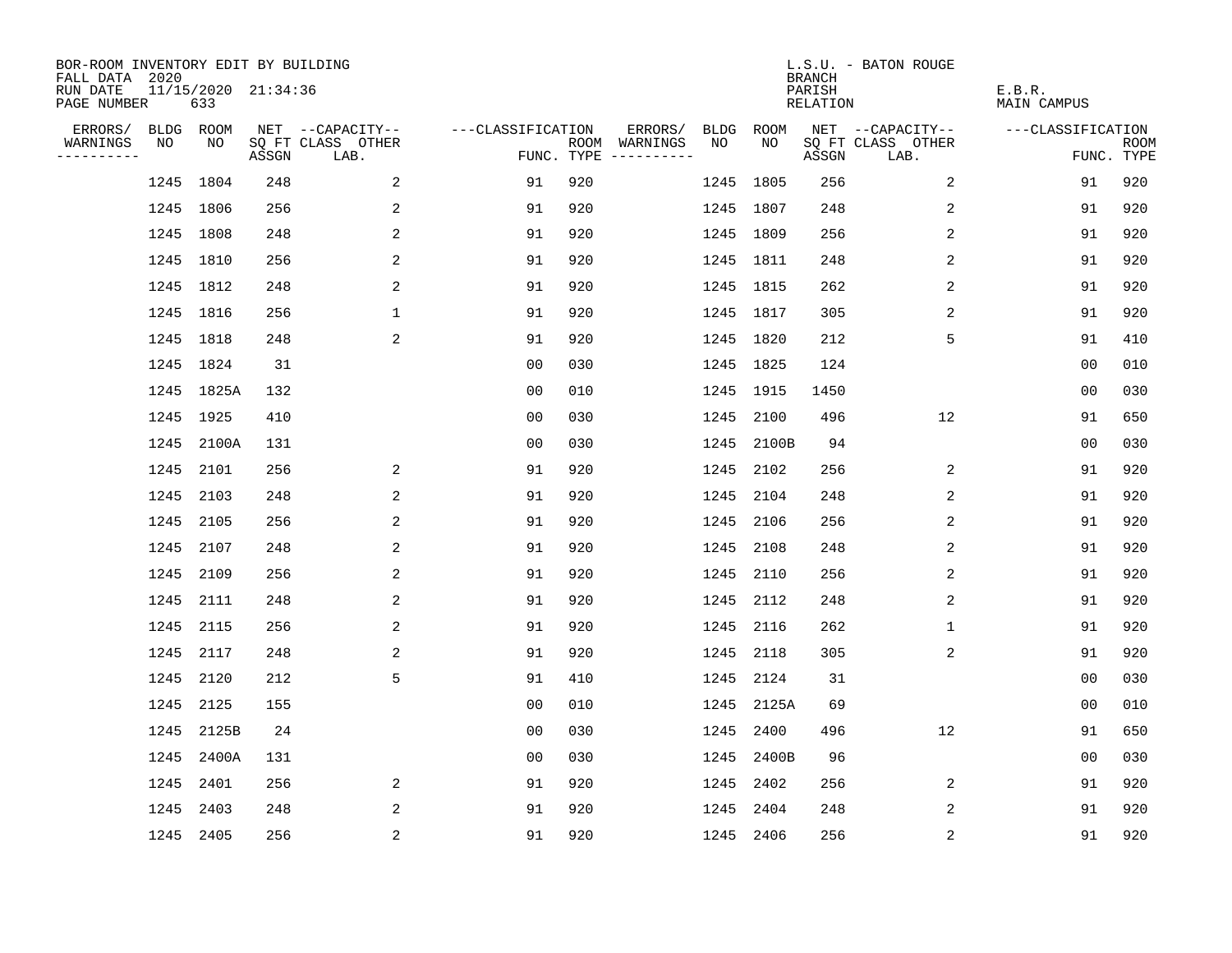| BOR-ROOM INVENTORY EDIT BY BUILDING<br>FALL DATA 2020 |           |                            |       |                           |                   |     |                                      |             |             | <b>BRANCH</b>             | L.S.U. - BATON ROUGE      |                              |                           |
|-------------------------------------------------------|-----------|----------------------------|-------|---------------------------|-------------------|-----|--------------------------------------|-------------|-------------|---------------------------|---------------------------|------------------------------|---------------------------|
| RUN DATE<br>PAGE NUMBER                               |           | 11/15/2020 21:34:36<br>634 |       |                           |                   |     |                                      |             |             | PARISH<br><b>RELATION</b> |                           | E.B.R.<br><b>MAIN CAMPUS</b> |                           |
| ERRORS/                                               | BLDG ROOM |                            |       | NET --CAPACITY--          | ---CLASSIFICATION |     | ERRORS/                              | <b>BLDG</b> | <b>ROOM</b> |                           | NET --CAPACITY--          | ---CLASSIFICATION            |                           |
| WARNINGS<br>----------                                | NO        | NO                         | ASSGN | SQ FT CLASS OTHER<br>LAB. |                   |     | ROOM WARNINGS<br>FUNC. TYPE $------$ | NO          | NO          | ASSGN                     | SQ FT CLASS OTHER<br>LAB. |                              | <b>ROOM</b><br>FUNC. TYPE |
|                                                       | 1245      | 2408                       | 248   | 2                         | 91                | 920 |                                      | 1245        | 2409        | 256                       | 2                         | 91                           | 920                       |
|                                                       | 1245 2410 |                            | 256   | 2                         | 91                | 920 |                                      | 1245        | 2411        | 248                       | 2                         | 91                           | 920                       |
|                                                       | 1245      | 2412                       | 248   | 2                         | 91                | 920 |                                      | 1245        | 2415        | 256                       | 2                         | 91                           | 920                       |
|                                                       | 1245      | 2416                       | 262   | $\mathbf 1$               | 91                | 920 |                                      | 1245        | 2417        | 248                       | 2                         | 91                           | 920                       |
|                                                       | 1245      | 2418                       | 305   | 2                         | 91                | 920 |                                      |             | 1245 2425   | 156                       |                           | 0 <sub>0</sub>               | 010                       |
|                                                       |           | 1245 2425A                 | 73    |                           | 0 <sub>0</sub>    | 010 |                                      |             | 1245 2427   | 21                        |                           | 0 <sub>0</sub>               | 030                       |
|                                                       | 1245      | 2430                       | 299   | $7\phantom{.0}$           | 91                | 410 |                                      | 1245        | 2800        | 496                       | 12                        | 91                           | 650                       |
|                                                       | 1245      | 2800A                      | 93    |                           | 0 <sub>0</sub>    | 030 |                                      | 1245        | 2800B       | 134                       |                           | 0 <sub>0</sub>               | 030                       |
|                                                       | 1245      | 2801                       | 256   | 2                         | 91                | 920 |                                      | 1245        | 2802        | 256                       | 2                         | 91                           | 920                       |
|                                                       | 1245      | 2803                       | 248   | 2                         | 91                | 920 |                                      | 1245        | 2804        | 248                       | 2                         | 91                           | 920                       |
|                                                       | 1245      | 2805                       | 256   | 2                         | 91                | 920 |                                      | 1245        | 2806        | 256                       | 2                         | 91                           | 920                       |
|                                                       | 1245      | 2807                       | 248   | $\overline{2}$            | 91                | 920 |                                      | 1245        | 2808        | 248                       | 2                         | 91                           | 920                       |
|                                                       | 1245      | 2809                       | 256   | 2                         | 91                | 920 |                                      | 1245        | 2810        | 256                       | 2                         | 91                           | 920                       |
|                                                       | 1245      | 2811                       | 248   | 2                         | 91                | 920 |                                      | 1245        | 2812        | 248                       | 2                         | 91                           | 920                       |
|                                                       | 1245      | 2815                       | 262   | 2                         | 91                | 920 |                                      | 1245        | 2816        | 256                       | 1                         | 91                           | 920                       |
|                                                       | 1245      | 2817                       | 305   | 2                         | 91                | 920 |                                      | 1245        | 2818        | 248                       | 2                         | 91                           | 920                       |
|                                                       | 1245      | 2820                       | 212   | 5                         | 91                | 410 |                                      | 1245        | 2824        | 31                        |                           | 0 <sub>0</sub>               | 030                       |
|                                                       | 1245      | 2825                       | 157   |                           | 0 <sub>0</sub>    | 010 |                                      | 1245        | 2825A       | 24                        |                           | 0 <sub>0</sub>               | 030                       |
|                                                       | 1245      | 2825B                      | 69    |                           | 0 <sub>0</sub>    | 010 |                                      | 1245        | 3100        | 496                       | 12                        | 91                           | 650                       |
|                                                       | 1245      | 3100A                      | 131   |                           | 0 <sub>0</sub>    | 030 |                                      | 1245        | 3100B       | 94                        |                           | 0 <sub>0</sub>               | 030                       |
|                                                       |           | 1245 3100C                 | 9     |                           | 0 <sub>0</sub>    | 030 |                                      | 1245        | 3101        | 256                       | 2                         | 91                           | 920                       |
|                                                       | 1245      | 3102                       | 256   | 2                         | 91                | 920 |                                      | 1245        | 3103        | 248                       | 2                         | 91                           | 920                       |
|                                                       | 1245 3104 |                            | 248   | 2                         | 91                | 920 |                                      | 1245        | 3105        | 256                       | 2                         | 91                           | 920                       |
|                                                       | 1245      | 3106                       | 256   | 2                         | 91                | 920 |                                      | 1245        | 3107        | 248                       | 2                         | 91                           | 920                       |
|                                                       | 1245 3108 |                            | 248   | 2                         | 91                | 920 |                                      | 1245        | 3109        | 256                       | 2                         | 91                           | 920                       |
|                                                       | 1245 3110 |                            | 256   | 2                         | 91                | 920 |                                      | 1245 3111   |             | 248                       | $\sqrt{2}$                | 91                           | 920                       |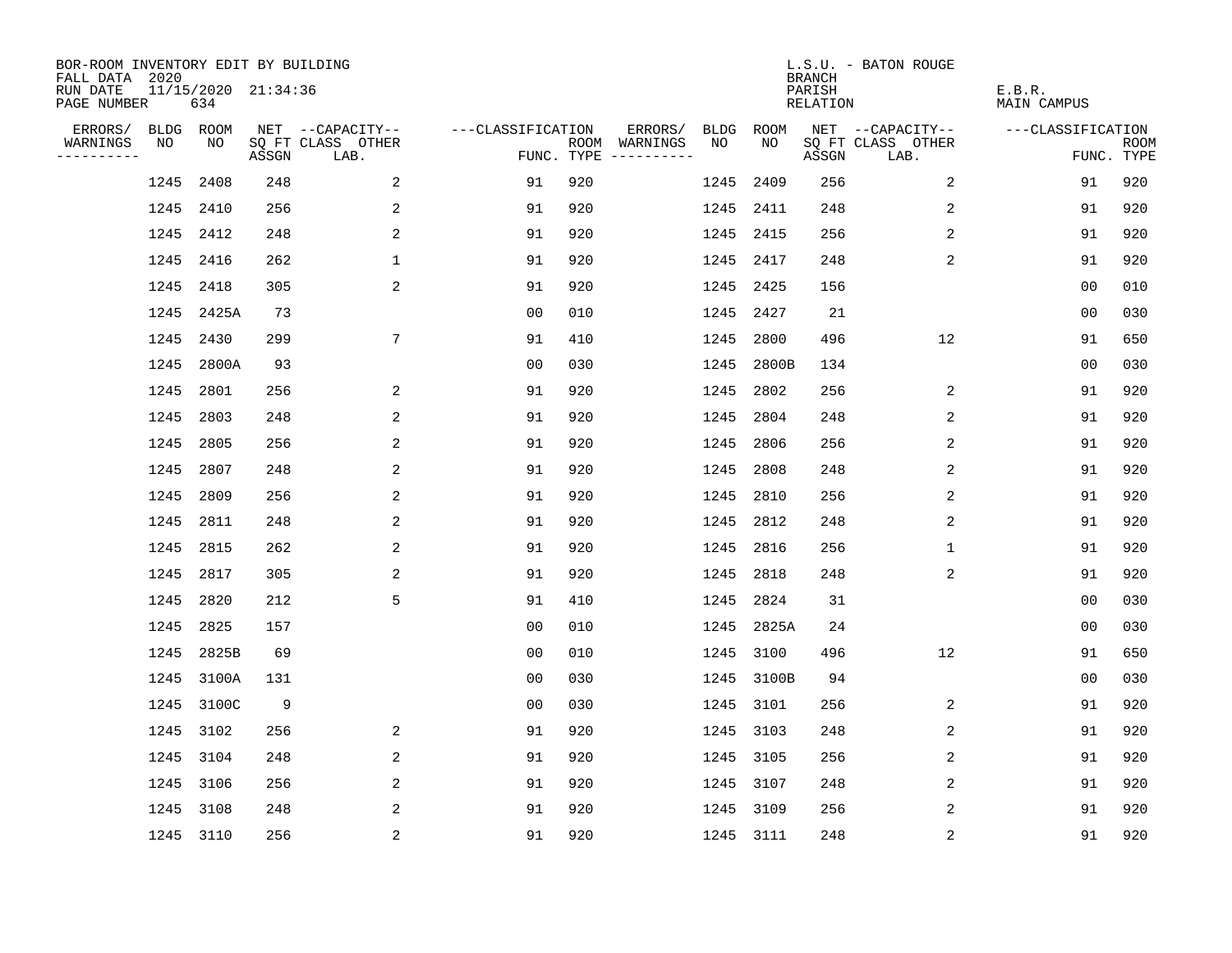| BOR-ROOM INVENTORY EDIT BY BUILDING<br>FALL DATA 2020 |      |                            |       |                           |                   |     |                                      |             |             | <b>BRANCH</b>             | L.S.U. - BATON ROUGE      |                              |                           |
|-------------------------------------------------------|------|----------------------------|-------|---------------------------|-------------------|-----|--------------------------------------|-------------|-------------|---------------------------|---------------------------|------------------------------|---------------------------|
| RUN DATE<br>PAGE NUMBER                               |      | 11/15/2020 21:34:36<br>635 |       |                           |                   |     |                                      |             |             | PARISH<br><b>RELATION</b> |                           | E.B.R.<br><b>MAIN CAMPUS</b> |                           |
| ERRORS/                                               |      | BLDG ROOM                  |       | NET --CAPACITY--          | ---CLASSIFICATION |     | ERRORS/                              | <b>BLDG</b> | <b>ROOM</b> |                           | NET --CAPACITY--          | ---CLASSIFICATION            |                           |
| WARNINGS<br>----------                                | NO   | NO                         | ASSGN | SQ FT CLASS OTHER<br>LAB. |                   |     | ROOM WARNINGS<br>FUNC. TYPE $------$ | NO          | NO          | ASSGN                     | SQ FT CLASS OTHER<br>LAB. |                              | <b>ROOM</b><br>FUNC. TYPE |
|                                                       | 1245 | 3112                       | 248   | 2                         | 91                | 920 |                                      | 1245        | 3115        | 256                       | 2                         | 91                           | 920                       |
|                                                       |      | 1245 3116                  | 262   | $\mathbf 1$               | 91                | 920 |                                      | 1245        | 3117        | 248                       | 2                         | 91                           | 920                       |
|                                                       | 1245 | 3118                       | 305   | 2                         | 91                | 920 |                                      | 1245        | 3120        | 212                       | 5                         | 91                           | 410                       |
|                                                       |      | 1245 3124                  | 31    |                           | 0 <sub>0</sub>    | 030 |                                      |             | 1245 3125   | 155                       |                           | 0 <sub>0</sub>               | 010                       |
|                                                       | 1245 | 3125A                      | 69    |                           | 0 <sub>0</sub>    | 010 |                                      |             | 1245 3125B  | 24                        |                           | 0 <sub>0</sub>               | 030                       |
|                                                       |      | 1245 3400                  | 496   | 12                        | 91                | 650 |                                      |             | 1245 3400A  | 131                       |                           | 0 <sub>0</sub>               | 030                       |
|                                                       | 1245 | 3400B                      | 96    |                           | 0 <sub>0</sub>    | 030 |                                      |             | 1245 3400C  | 10                        |                           | 0 <sub>0</sub>               | 030                       |
|                                                       | 1245 | 3401                       | 256   | 2                         | 91                | 920 |                                      | 1245        | 3402        | 256                       | 2                         | 91                           | 920                       |
|                                                       | 1245 | 3403                       | 248   | 2                         | 91                | 920 |                                      | 1245        | 3404        | 248                       | 2                         | 91                           | 920                       |
|                                                       |      | 1245 3405                  | 256   | 2                         | 91                | 920 |                                      | 1245        | 3406        | 256                       | 2                         | 91                           | 920                       |
|                                                       |      | 1245 3407                  | 248   | 2                         | 91                | 920 |                                      | 1245        | 3408        | 248                       | 2                         | 91                           | 920                       |
|                                                       | 1245 | 3409                       | 256   | 2                         | 91                | 920 |                                      | 1245        | 3410        | 256                       | 2                         | 91                           | 920                       |
|                                                       | 1245 | 3411                       | 248   | 2                         | 91                | 920 |                                      | 1245        | 3412        | 248                       | 2                         | 91                           | 920                       |
|                                                       |      | 1245 3415                  | 256   | 2                         | 91                | 920 |                                      |             | 1245 3416   | 262                       | 1                         | 91                           | 920                       |
|                                                       |      | 1245 3417                  | 248   | 2                         | 91                | 920 |                                      | 1245        | 3418        | 305                       | 2                         | 91                           | 920                       |
|                                                       |      | 1245 3425                  | 156   |                           | 0 <sub>0</sub>    | 010 |                                      |             | 1245 3425A  | 73                        |                           | 0 <sub>0</sub>               | 010                       |
|                                                       | 1245 | 3427                       | 21    |                           | 0 <sub>0</sub>    | 030 |                                      | 1245        | 3430        | 299                       | 8                         | 91                           | 410                       |
|                                                       | 1245 | 3800                       | 496   | 12                        | 91                | 650 |                                      |             | 1245 3800A  | 93                        |                           | 0 <sub>0</sub>               | 030                       |
|                                                       |      | 1245 3800B                 | 134   |                           | 0 <sub>0</sub>    | 030 |                                      | 1245        | 3800C       | 11                        |                           | 0 <sub>0</sub>               | 030                       |
|                                                       | 1245 | 3801                       | 256   | 2                         | 91                | 920 |                                      | 1245        | 3802        | 256                       | 2                         | 91                           | 920                       |
|                                                       | 1245 | 3803                       | 248   | 2                         | 91                | 920 |                                      | 1245        | 3804        | 248                       | 2                         | 91                           | 920                       |
|                                                       | 1245 | 3805                       | 256   | 2                         | 91                | 920 |                                      | 1245        | 3806        | 256                       | 2                         | 91                           | 920                       |
|                                                       | 1245 | 3807                       | 248   | 2                         | 91                | 920 |                                      | 1245        | 3808        | 248                       | 2                         | 91                           | 920                       |
|                                                       | 1245 | 3809                       | 256   | 2                         | 91                | 920 |                                      | 1245        | 3810        | 256                       | 2                         | 91                           | 920                       |
|                                                       | 1245 | 3811                       | 248   | 2                         | 91                | 920 |                                      | 1245        | 3812        | 248                       | 2                         | 91                           | 920                       |
|                                                       |      | 1245 3815                  | 262   | 2                         | 91                | 920 |                                      | 1245 3816   |             | 256                       | 1                         | 91                           | 920                       |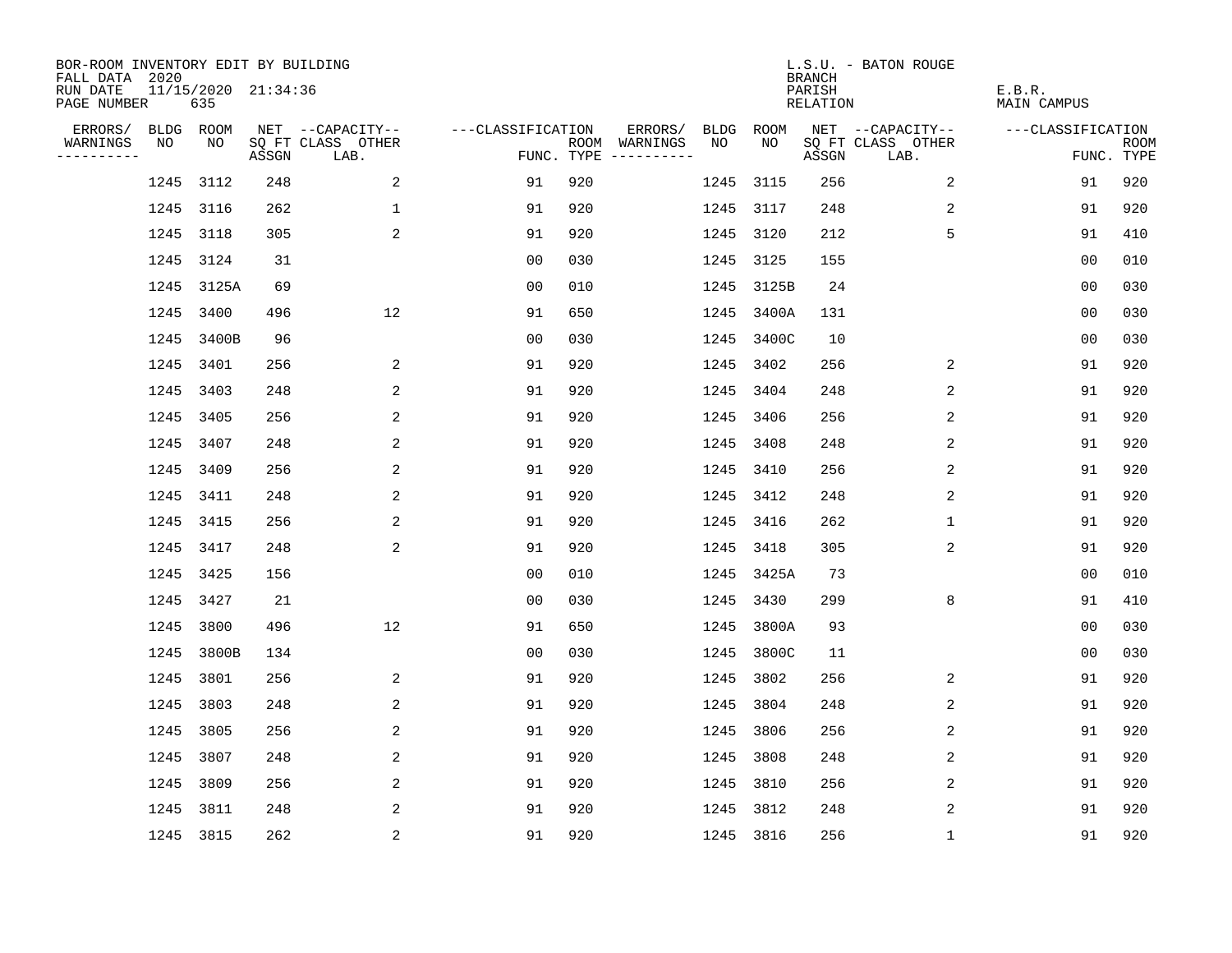| BOR-ROOM INVENTORY EDIT BY BUILDING<br>FALL DATA 2020 |      |                            |       |                           |                   |     |                                      |           |            | <b>BRANCH</b>      | L.S.U. - BATON ROUGE      |                              |                           |
|-------------------------------------------------------|------|----------------------------|-------|---------------------------|-------------------|-----|--------------------------------------|-----------|------------|--------------------|---------------------------|------------------------------|---------------------------|
| RUN DATE<br>PAGE NUMBER                               |      | 11/15/2020 21:34:36<br>636 |       |                           |                   |     |                                      |           |            | PARISH<br>RELATION |                           | E.B.R.<br><b>MAIN CAMPUS</b> |                           |
| ERRORS/                                               |      | BLDG ROOM                  |       | NET --CAPACITY--          | ---CLASSIFICATION |     | ERRORS/                              | BLDG      | ROOM       |                    | NET --CAPACITY--          | ---CLASSIFICATION            |                           |
| WARNINGS<br>----------                                | NO   | NO                         | ASSGN | SQ FT CLASS OTHER<br>LAB. |                   |     | ROOM WARNINGS<br>FUNC. TYPE $------$ | NO.       | NO.        | ASSGN              | SQ FT CLASS OTHER<br>LAB. |                              | <b>ROOM</b><br>FUNC. TYPE |
|                                                       | 1245 | 3817                       | 305   | 2                         | 91                | 920 |                                      | 1245      | 3818       | 248                | 2                         | 91                           | 920                       |
|                                                       | 1245 | 3820                       | 212   | 5                         | 91                | 410 |                                      | 1245      | 3824       | 31                 |                           | 00                           | 030                       |
|                                                       | 1245 | 3825                       | 157   |                           | 0 <sub>0</sub>    | 010 |                                      |           | 1245 3825A | 24                 |                           | 0 <sub>0</sub>               | 030                       |
|                                                       |      | 1245 3825B                 | 69    |                           | 0 <sub>0</sub>    | 010 |                                      | 1245      | 4100       | 496                | 12                        | 91                           | 650                       |
|                                                       |      | 1245 4100A                 | 131   |                           | 0 <sub>0</sub>    | 030 |                                      | 1245      | 4100B      | 94                 |                           | 00                           | 030                       |
|                                                       |      | 1245 4100C                 | 9     |                           | 0 <sub>0</sub>    | 030 |                                      | 1245      | 4101       | 256                | 2                         | 91                           | 920                       |
|                                                       |      | 1245 4102                  | 256   | 2                         | 91                | 920 |                                      | 1245      | 4103       | 248                | 2                         | 91                           | 920                       |
|                                                       |      | 1245 4104                  | 248   | 2                         | 91                | 920 |                                      | 1245      | 4105       | 256                | 2                         | 91                           | 920                       |
|                                                       |      | 1245 4106                  | 256   | 2                         | 91                | 920 |                                      | 1245      | 4107       | 248                | 2                         | 91                           | 920                       |
|                                                       |      | 1245 4108                  | 248   | 2                         | 91                | 920 |                                      | 1245      | 4109       | 256                | 2                         | 91                           | 920                       |
|                                                       |      | 1245 4110                  | 256   | 2                         | 91                | 920 |                                      | 1245      | 4111       | 248                | 2                         | 91                           | 920                       |
|                                                       |      | 1245 4112                  | 248   | 2                         | 91                | 920 |                                      | 1245      | 4115       | 256                | 2                         | 91                           | 920                       |
|                                                       |      | 1245 4116                  | 262   | $\mathbf 1$               | 91                | 920 |                                      | 1245      | 4117       | 248                | 2                         | 91                           | 920                       |
|                                                       | 1245 | 4118                       | 305   | 2                         | 91                | 920 |                                      | 1245      | 4120       | 212                | 5                         | 91                           | 410                       |
|                                                       |      | 1245 4124                  | 31    |                           | 0 <sub>0</sub>    | 030 |                                      | 1245      | 4125       | 155                |                           | 0 <sub>0</sub>               | 010                       |
|                                                       | 1245 | 4125A                      | 69    |                           | 0 <sub>0</sub>    | 010 |                                      |           | 1245 4125B | 24                 |                           | 0 <sub>0</sub>               | 030                       |
|                                                       | 1245 | 4400                       | 496   | 12                        | 91                | 650 |                                      | 1245      | 4400A      | 131                |                           | 0 <sub>0</sub>               | 030                       |
|                                                       | 1245 | 4400B                      | 96    |                           | 0 <sub>0</sub>    | 030 |                                      | 1245      | 4400C      | 10                 |                           | 0 <sub>0</sub>               | 030                       |
|                                                       |      | 1245 4401                  | 256   | 2                         | 91                | 920 |                                      | 1245      | 4402       | 256                | 2                         | 91                           | 920                       |
|                                                       | 1245 | 4403                       | 248   | 2                         | 91                | 920 |                                      | 1245      | 4404       | 248                | 2                         | 91                           | 920                       |
|                                                       |      | 1245 4405                  | 256   | 2                         | 91                | 920 |                                      | 1245      | 4406       | 256                | 2                         | 91                           | 920                       |
|                                                       | 1245 | 4407                       | 248   | 2                         | 91                | 920 |                                      | 1245      | 4408       | 248                | 2                         | 91                           | 920                       |
|                                                       |      | 1245 4409                  | 256   | 2                         | 91                | 920 |                                      | 1245      | 4410       | 256                | 2                         | 91                           | 920                       |
|                                                       |      | 1245 4411                  | 248   | 2                         | 91                | 920 |                                      | 1245      | 4412       | 248                | 2                         | 91                           | 920                       |
|                                                       |      | 1245 4415                  | 256   | 2                         | 91                | 920 |                                      | 1245      | 4416       | 262                | 1                         | 91                           | 920                       |
|                                                       |      | 1245 4417                  | 248   | 2                         | 91                | 920 |                                      | 1245 4418 |            | 305                | 2                         | 91                           | 920                       |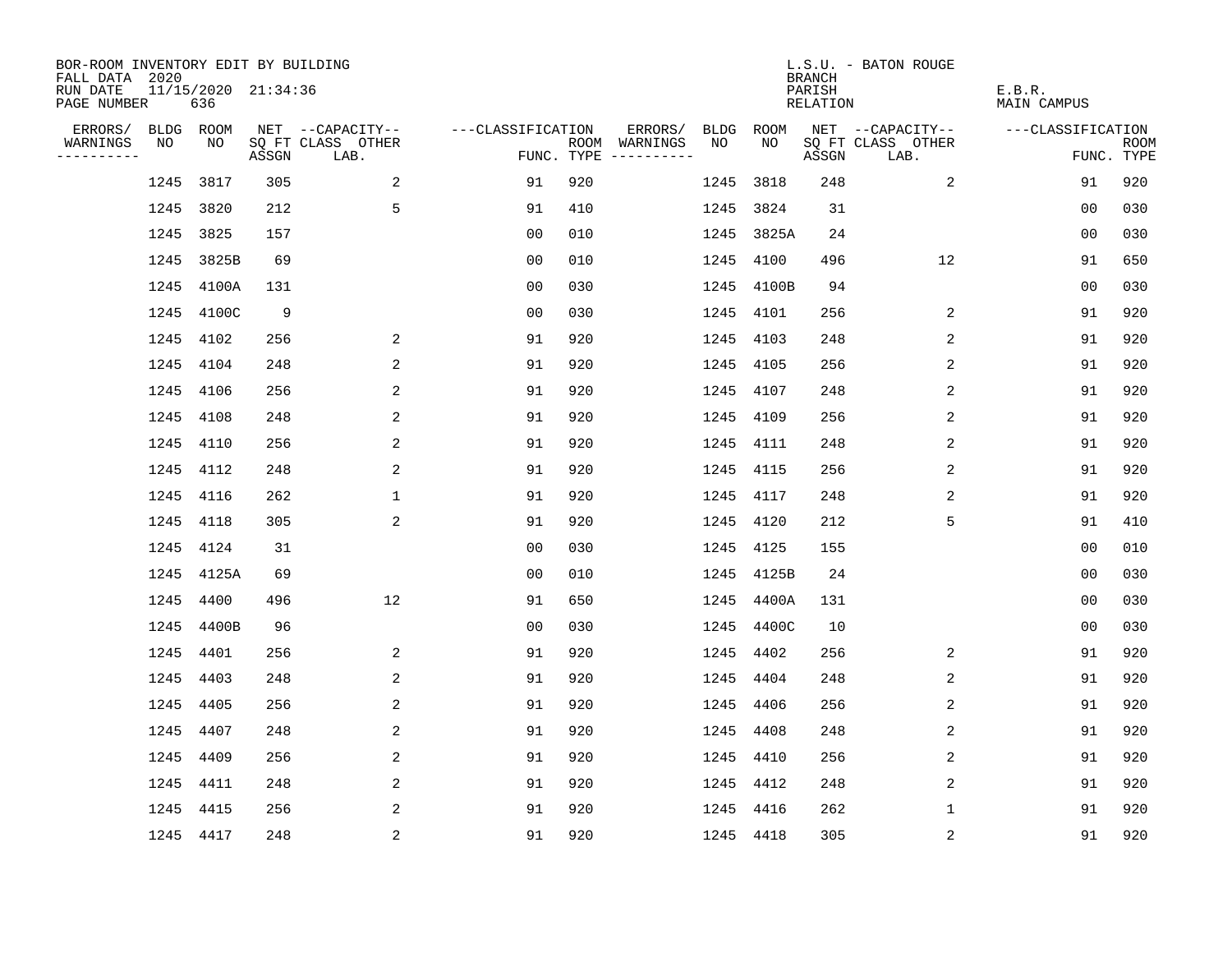| BOR-ROOM INVENTORY EDIT BY BUILDING       |      |                            |       |                           |                   |     |                                      |      |             | <b>BRANCH</b>      | L.S.U. - BATON ROUGE      |                              |                           |
|-------------------------------------------|------|----------------------------|-------|---------------------------|-------------------|-----|--------------------------------------|------|-------------|--------------------|---------------------------|------------------------------|---------------------------|
| FALL DATA 2020<br>RUN DATE<br>PAGE NUMBER |      | 11/15/2020 21:34:36<br>637 |       |                           |                   |     |                                      |      |             | PARISH<br>RELATION |                           | E.B.R.<br><b>MAIN CAMPUS</b> |                           |
| ERRORS/                                   |      | BLDG ROOM                  |       | NET --CAPACITY--          | ---CLASSIFICATION |     | ERRORS/                              | BLDG | ROOM        |                    | NET --CAPACITY--          | ---CLASSIFICATION            |                           |
| WARNINGS<br>----------                    | NO   | NO                         | ASSGN | SQ FT CLASS OTHER<br>LAB. |                   |     | ROOM WARNINGS<br>FUNC. TYPE $------$ | NO.  | NO.         | ASSGN              | SQ FT CLASS OTHER<br>LAB. |                              | <b>ROOM</b><br>FUNC. TYPE |
|                                           | 1245 | 4425                       | 156   |                           | 0 <sub>0</sub>    | 010 |                                      | 1245 | 4425A       | 73                 |                           | 0 <sub>0</sub>               | 010                       |
|                                           |      | 1245 4427                  | 21    |                           | 00                | 030 |                                      | 1245 | 4430        | 299                | 8                         | 91                           | 410                       |
|                                           | 1245 | 4800                       | 496   | 12                        | 91                | 650 |                                      | 1245 | 4800A       | 11                 |                           | 00                           | 030                       |
|                                           |      | 1245 4800B                 | 93    |                           | 00                | 030 |                                      | 1245 | 4800C       | 134                |                           | 0 <sub>0</sub>               | 030                       |
|                                           |      | 1245 4801                  | 256   | 2                         | 91                | 920 |                                      | 1245 | 4802        | 256                | 2                         | 91                           | 920                       |
|                                           |      | 1245 4803                  | 248   | 2                         | 91                | 920 |                                      | 1245 | 4804        | 248                | 2                         | 91                           | 920                       |
|                                           |      | 1245 4805                  | 256   | 2                         | 91                | 920 |                                      | 1245 | 4806        | 256                | 2                         | 91                           | 920                       |
|                                           |      | 1245 4807                  | 248   | 2                         | 91                | 920 |                                      | 1245 | 4808        | 248                | $\overline{2}$            | 91                           | 920                       |
|                                           |      | 1245 4809                  | 256   | 2                         | 91                | 920 |                                      | 1245 | 4810        | 256                | 2                         | 91                           | 920                       |
|                                           |      | 1245 4811                  | 248   | 2                         | 91                | 920 |                                      |      | 1245 4812   | 248                | 2                         | 91                           | 920                       |
|                                           |      | 1245 4815                  | 262   | 2                         | 91                | 920 |                                      | 1245 | 4816        | 256                | $\mathbf 1$               | 91                           | 920                       |
|                                           |      | 1245 4817                  | 305   | 2                         | 91                | 920 |                                      | 1245 | 4818        | 248                | 2                         | 91                           | 920                       |
|                                           |      | 1245 4820                  | 212   | 5                         | 91                | 410 |                                      | 1245 | 4824        | 31                 |                           | 0 <sub>0</sub>               | 030                       |
|                                           |      | 1245 4825                  | 157   |                           | 00                | 010 |                                      |      | 1245 4825A  | 24                 |                           | 0 <sub>0</sub>               | 030                       |
|                                           |      | 1245 4825B                 | 69    |                           | 0 <sub>0</sub>    | 010 |                                      |      | 1245 C1000  | 1206               |                           | 0 <sub>0</sub>               | 020                       |
|                                           |      | 1245 C1000A                | 220   |                           | 0 <sub>0</sub>    | 020 |                                      |      | 1245 C1001  | 1295               |                           | 00                           | 020                       |
|                                           |      | 1245 C1001A                | 309   |                           | 00                | 020 |                                      |      | 1245 C1001B | 693                |                           | 0 <sub>0</sub>               | 020                       |
|                                           |      | 1245 C1001C                | 83    |                           | 0 <sub>0</sub>    | 020 |                                      |      | 1245 C1002  | 155                |                           | 0 <sub>0</sub>               | 020                       |
|                                           |      | 1245 C1002A                | 133   |                           | 0 <sub>0</sub>    | 020 |                                      |      | 1245 C1003  | 309                |                           | 0 <sub>0</sub>               | 020                       |
|                                           |      | 1245 C1003A                | 691   |                           | 0 <sub>0</sub>    | 020 |                                      |      | 1245 C1003B | 270                |                           | 0 <sub>0</sub>               | 020                       |
|                                           |      | 1245 C1003C                | 83    |                           | 0 <sub>0</sub>    | 020 |                                      |      | 1245 C1003D | 269                |                           | 0 <sub>0</sub>               | 020                       |
|                                           |      | 1245 C2001A                | 693   |                           | 00                | 020 |                                      |      | 1245 C2001B | 116                |                           | 0 <sub>0</sub>               | 020                       |
|                                           |      | 1245 C2002                 | 118   |                           | 0 <sub>0</sub>    | 020 |                                      |      | 1245 C2002A | 622                |                           | 0 <sub>0</sub>               | 020                       |
|                                           |      | 1245 C2003                 | 116   |                           | 0 <sub>0</sub>    | 020 |                                      |      | 1245 C2003A | 692                |                           | 0 <sub>0</sub>               | 020                       |
|                                           |      | 1245 C3001                 | 116   |                           | 0 <sub>0</sub>    | 020 |                                      |      | 1245 C3001A | 693                |                           | 0 <sub>0</sub>               | 020                       |
|                                           |      | 1245 C3002                 | 118   |                           | 0 <sub>0</sub>    | 020 |                                      |      | 1245 C3002A | 622                |                           | 0 <sub>0</sub>               | 020                       |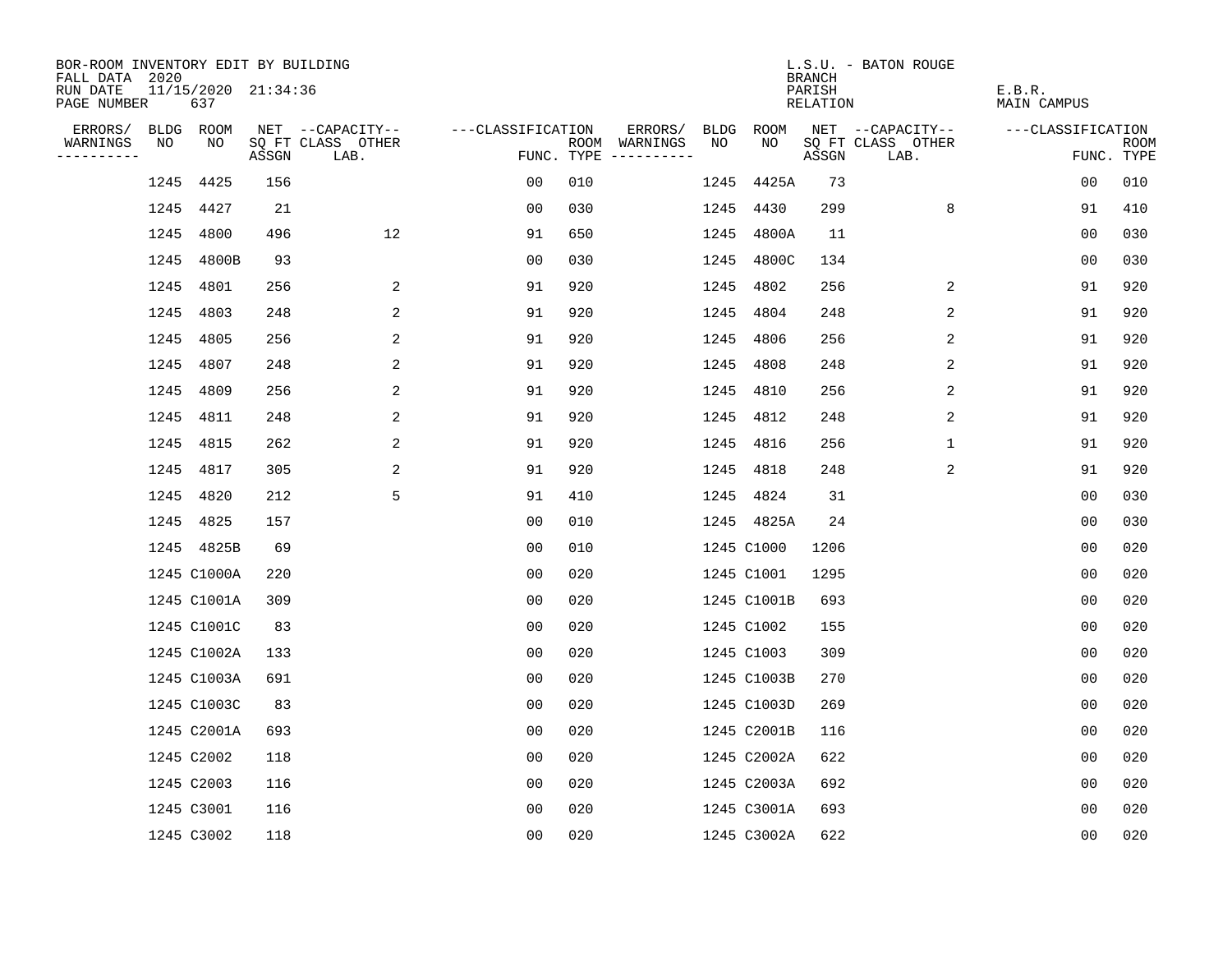| BOR-ROOM INVENTORY EDIT BY BUILDING       |    |                            |       |                           |                   |     |                                      |    |             | <b>BRANCH</b>      | L.S.U. - BATON ROUGE      |                              |                    |
|-------------------------------------------|----|----------------------------|-------|---------------------------|-------------------|-----|--------------------------------------|----|-------------|--------------------|---------------------------|------------------------------|--------------------|
| FALL DATA 2020<br>RUN DATE<br>PAGE NUMBER |    | 11/15/2020 21:34:36<br>638 |       |                           |                   |     |                                      |    |             | PARISH<br>RELATION |                           | E.B.R.<br><b>MAIN CAMPUS</b> |                    |
| ERRORS/                                   |    | BLDG ROOM                  |       | NET --CAPACITY--          | ---CLASSIFICATION |     | ERRORS/                              |    | BLDG ROOM   |                    | NET --CAPACITY--          | ---CLASSIFICATION            |                    |
| WARNINGS<br>----------                    | NO | NO                         | ASSGN | SQ FT CLASS OTHER<br>LAB. |                   |     | ROOM WARNINGS<br>FUNC. TYPE $------$ | NO | NO.         | ASSGN              | SQ FT CLASS OTHER<br>LAB. |                              | ROOM<br>FUNC. TYPE |
|                                           |    | 1245 C3003                 | 116   |                           | 0 <sub>0</sub>    | 020 |                                      |    | 1245 C3003A | 692                |                           | 00                           | 020                |
|                                           |    | 1245 C4001                 | 116   |                           | 00                | 020 |                                      |    | 1245 C4001A | 693                |                           | 0 <sub>0</sub>               | 020                |
|                                           |    | 1245 C4002                 | 118   |                           | 0 <sub>0</sub>    | 020 |                                      |    | 1245 C4002A | 622                |                           | 0 <sub>0</sub>               | 020                |
|                                           |    | 1245 C4003                 | 116   |                           | 0 <sub>0</sub>    | 020 |                                      |    | 1245 C4003A | 692                |                           | 0 <sub>0</sub>               | 020                |
|                                           |    | 1245 E1000                 | 63    |                           | 0 <sub>0</sub>    | 020 |                                      |    | 1245 E1001  | 63                 |                           | 00                           | 020                |
|                                           |    | 1245 E1002                 | 63    |                           | 0 <sub>0</sub>    | 020 |                                      |    | 1245 E2000  | 63                 |                           | 0 <sub>0</sub>               | 020                |
|                                           |    | 1245 E2001                 | 63    |                           | 0 <sub>0</sub>    | 020 |                                      |    | 1245 E2002  | 63                 |                           | 0 <sub>0</sub>               | 020                |
|                                           |    | 1245 E3000                 | 63    |                           | 0 <sub>0</sub>    | 020 |                                      |    | 1245 E3001  | 63                 |                           | 0 <sub>0</sub>               | 020                |
|                                           |    | 1245 E3002                 | 63    |                           | 0 <sub>0</sub>    | 020 |                                      |    | 1245 E4000  | 63                 |                           | 0 <sub>0</sub>               | 020                |
|                                           |    | 1245 E4001                 | 63    |                           | 0 <sub>0</sub>    | 020 |                                      |    | 1245 E4002  | 63                 |                           | 0 <sub>0</sub>               | 020                |
|                                           |    | 1245 S1000                 | 250   |                           | 00                | 020 |                                      |    | 1245 S1001  | 200                |                           | 0 <sub>0</sub>               | 020                |
|                                           |    | 1245 S1002                 | 200   |                           | 0 <sub>0</sub>    | 020 |                                      |    | 1245 S1003  | 200                |                           | 0 <sub>0</sub>               | 020                |
|                                           |    | 1245 S1004                 | 210   |                           | 0 <sub>0</sub>    | 020 |                                      |    | 1245 S1005  | 215                |                           | 0 <sub>0</sub>               | 020                |
|                                           |    | 1245 S2000                 | 203   |                           | 0 <sub>0</sub>    | 020 |                                      |    | 1245 S2001  | 179                |                           | 0 <sub>0</sub>               | 020                |
|                                           |    | 1245 S2001A                | 16    |                           | 0 <sub>0</sub>    | 020 |                                      |    | 1245 S2002  | 193                |                           | 0 <sub>0</sub>               | 020                |
|                                           |    | 1245 S2003                 | 193   |                           | 0 <sub>0</sub>    | 020 |                                      |    | 1245 S2004  | 212                |                           | 0 <sub>0</sub>               | 020                |
|                                           |    | 1245 S2005                 | 184   |                           | 0 <sub>0</sub>    | 020 |                                      |    | 1245 S3000  | 203                |                           | 0 <sub>0</sub>               | 020                |
|                                           |    | 1245 S3001                 | 179   |                           | 0 <sub>0</sub>    | 020 |                                      |    | 1245 S3001A | 16                 |                           | 0 <sub>0</sub>               | 020                |
|                                           |    | 1245 S3002                 | 193   |                           | 00                | 020 |                                      |    | 1245 S3003  | 179                |                           | 00                           | 020                |
|                                           |    | 1245 S3003A                | 16    |                           | 0 <sub>0</sub>    | 020 |                                      |    | 1245 S3004  | 212                |                           | 0 <sub>0</sub>               | 020                |
|                                           |    | 1245 S3005                 | 184   |                           | 0 <sub>0</sub>    | 020 |                                      |    | 1245 S3005A | 16                 |                           | 0 <sub>0</sub>               | 020                |
|                                           |    | 1245 S4000                 | 203   |                           | 0 <sub>0</sub>    | 020 |                                      |    | 1245 S4001  | 179                |                           | 00                           | 020                |
|                                           |    | 1245 S4001A                | 16    |                           | 00                | 020 |                                      |    | 1245 S4002  | 193                |                           | 0 <sub>0</sub>               | 020                |
|                                           |    | 1245 S4003                 | 179   |                           | 0 <sub>0</sub>    | 020 |                                      |    | 1245 S4003A | 16                 |                           | 0 <sub>0</sub>               | 020                |
|                                           |    | 1245 S4004                 | 212   |                           | 0 <sub>0</sub>    | 020 |                                      |    | 1245 S4005  | 184                |                           | 0 <sub>0</sub>               | 020                |
|                                           |    | 1245 S4005A                | 16    |                           | 0 <sub>0</sub>    | 030 |                                      |    | 1245 1003B1 | 28                 |                           | 91                           | 315                |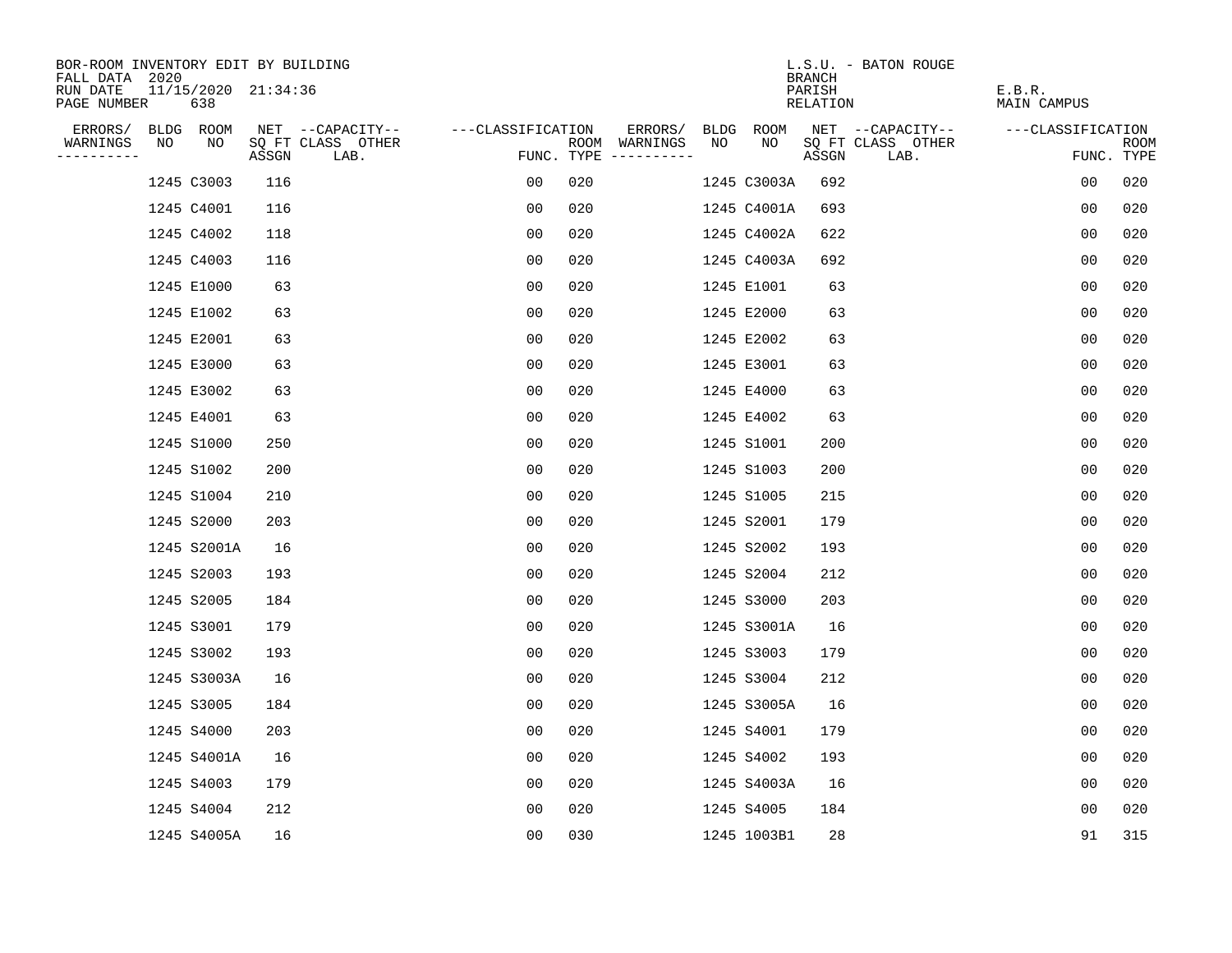| BOR-ROOM INVENTORY EDIT BY BUILDING<br>FALL DATA 2020 |      |                            |            |                           |                   |     |                                      |      |                                                                    | BRANCH             | L.S.U. - BATON ROUGE                                                                                                                                       |                                            |                    |
|-------------------------------------------------------|------|----------------------------|------------|---------------------------|-------------------|-----|--------------------------------------|------|--------------------------------------------------------------------|--------------------|------------------------------------------------------------------------------------------------------------------------------------------------------------|--------------------------------------------|--------------------|
| RUN DATE<br>PAGE NUMBER                               |      | 11/15/2020 21:34:36<br>639 |            |                           |                   |     |                                      |      |                                                                    | PARISH<br>RELATION |                                                                                                                                                            | E.B.R.<br>MAIN CAMPUS                      |                    |
| ERRORS/                                               |      | BLDG ROOM                  |            | NET --CAPACITY--          | ---CLASSIFICATION |     | ERRORS/                              |      | BLDG ROOM                                                          |                    | NET --CAPACITY-- ----CLASSIFICATION                                                                                                                        |                                            |                    |
| WARNINGS<br>----------                                | NO   | NO                         | ASSGN      | SQ FT CLASS OTHER<br>LAB. |                   |     | ROOM WARNINGS<br>FUNC. TYPE $------$ | NO   | NO                                                                 | ASSGN              | SQ FT CLASS OTHER<br>LAB.                                                                                                                                  |                                            | ROOM<br>FUNC. TYPE |
|                                                       |      | 1245 1003E1                | 38         |                           | 91                | 315 |                                      |      | 1245 2100B1                                                        | 77                 |                                                                                                                                                            | 00                                         | 030                |
|                                                       |      | 1245 2400B1                | 77         |                           | 00                | 030 |                                      |      | 1245 2800A1                                                        | 77                 |                                                                                                                                                            | 00                                         | 030                |
|                                                       |      | 1245 3100B1                | 77         |                           | 00                | 030 |                                      |      | 1245 3400B1                                                        | 77                 |                                                                                                                                                            | 00                                         | 030                |
|                                                       |      | 1245 3800A1                | 77         |                           | 0 <sub>0</sub>    | 030 |                                      |      | 1245 4100B1                                                        | 77                 |                                                                                                                                                            | 00                                         | 030                |
|                                                       |      | 1245 4400B1                | 96         |                           | 0 <sub>0</sub>    | 030 |                                      |      | 1245 4800B1<br>TOTAL NUMBER CLASSROOMS<br>TOTAL NUMBER LABS 210    | 77                 | TOTAL ASSIGNABLE & UNASSIGNABLE SOFT: 93,782<br>TOTAL NET ASSIGN SQ. FT. IN ROOM FILE<br>TOTAL NUMBER COMPUTER CLASSROOMS<br>TOTAL NUMBER SPECIAL LABS 220 | 00<br>64,643<br>3                          | 0.30               |
|                                                       |      | 1246 1028                  | 1602       | 60                        | 11                | 110 |                                      |      | 1246 1028A 102<br>TOTAL NUMBER CLASSROOMS<br>TOTAL NUMBER LABS 210 |                    | TOTAL ASSIGNABLE & UNASSIGNABLE SQFT:<br>TOTAL NET ASSIGN SQ. FT. IN ROOM FILE<br>TOTAL NUMBER COMPUTER CLASSROOMS<br>TOTAL NUMBER SPECIAL LABS 220        | 1,704<br>1,704<br>$\overline{\phantom{1}}$ | 11 115             |
|                                                       |      | 1247 0100                  | 305        |                           | 93                | 315 |                                      |      | 1247 0100A                                                         | 140                | $\mathbf{1}$                                                                                                                                               | 93                                         | 310                |
|                                                       | 1247 | 0100B                      | 140        | $\mathbf{1}$              | 93                | 310 |                                      | 1247 | 0100C                                                              | 140                | $\mathbf{1}$                                                                                                                                               | 93                                         | 310                |
|                                                       | 1247 | 0100D                      | 140        | $\mathbf{1}$              | 93                | 310 |                                      | 1247 | 0100E                                                              | 138                | $\mathbf{1}$                                                                                                                                               | 93                                         | 310                |
|                                                       | 1247 | 0103                       | 325        | 7                         | 00                | 010 |                                      |      | 1247 0105                                                          | 224                | 5                                                                                                                                                          | 00                                         | 010                |
|                                                       | 1247 |                            | 0125 47230 |                           | 93                | 525 |                                      | 1247 | 0125A                                                              | 168                |                                                                                                                                                            | 93                                         | 675                |
|                                                       | 1247 | 0125B                      | 380        |                           | 93                | 670 |                                      | 1247 | 0125C                                                              | 380                |                                                                                                                                                            | 93                                         | 670                |
|                                                       | 1247 | 0125D                      | 120        |                           | 93                | 675 |                                      |      | 1247 0125E                                                         | 262                | $\mathbf 1$                                                                                                                                                | 93                                         | 675                |
|                                                       | 1247 | 0125F                      | 875        | 3                         | 93                | 675 |                                      | 1247 | 0125G                                                              | 875                | 3                                                                                                                                                          | 93                                         | 675                |
|                                                       | 1247 | 0125J                      | 262        | $\mathbf 1$               | 93                | 675 |                                      |      | 1247 0125K                                                         | 125                |                                                                                                                                                            | 93                                         | 675                |
|                                                       | 1247 | 0125P                      | 303        |                           | 93                | 675 |                                      | 1247 | 0135                                                               | 142                |                                                                                                                                                            | 00                                         | 030                |
|                                                       | 1247 | 0145                       | 108        |                           | 0 <sub>0</sub>    | 030 |                                      |      | 1247 0155                                                          | 129                |                                                                                                                                                            | 0 <sub>0</sub>                             | 020                |
|                                                       | 1247 | 0155A                      | 267        | 6                         | 00                | 010 |                                      |      | 1247 0155B                                                         | 180                | 4                                                                                                                                                          | 00                                         | 010                |
|                                                       | 1247 | 0165                       | 353        | 2                         | 93                | 675 |                                      |      | 1247 0175                                                          | 345                | 2                                                                                                                                                          | 93                                         | 675                |
|                                                       |      | 1247 0185                  | 125        |                           | 00                | 030 |                                      |      | 1247 0195                                                          | 100                |                                                                                                                                                            | 0 <sub>0</sub>                             | 030                |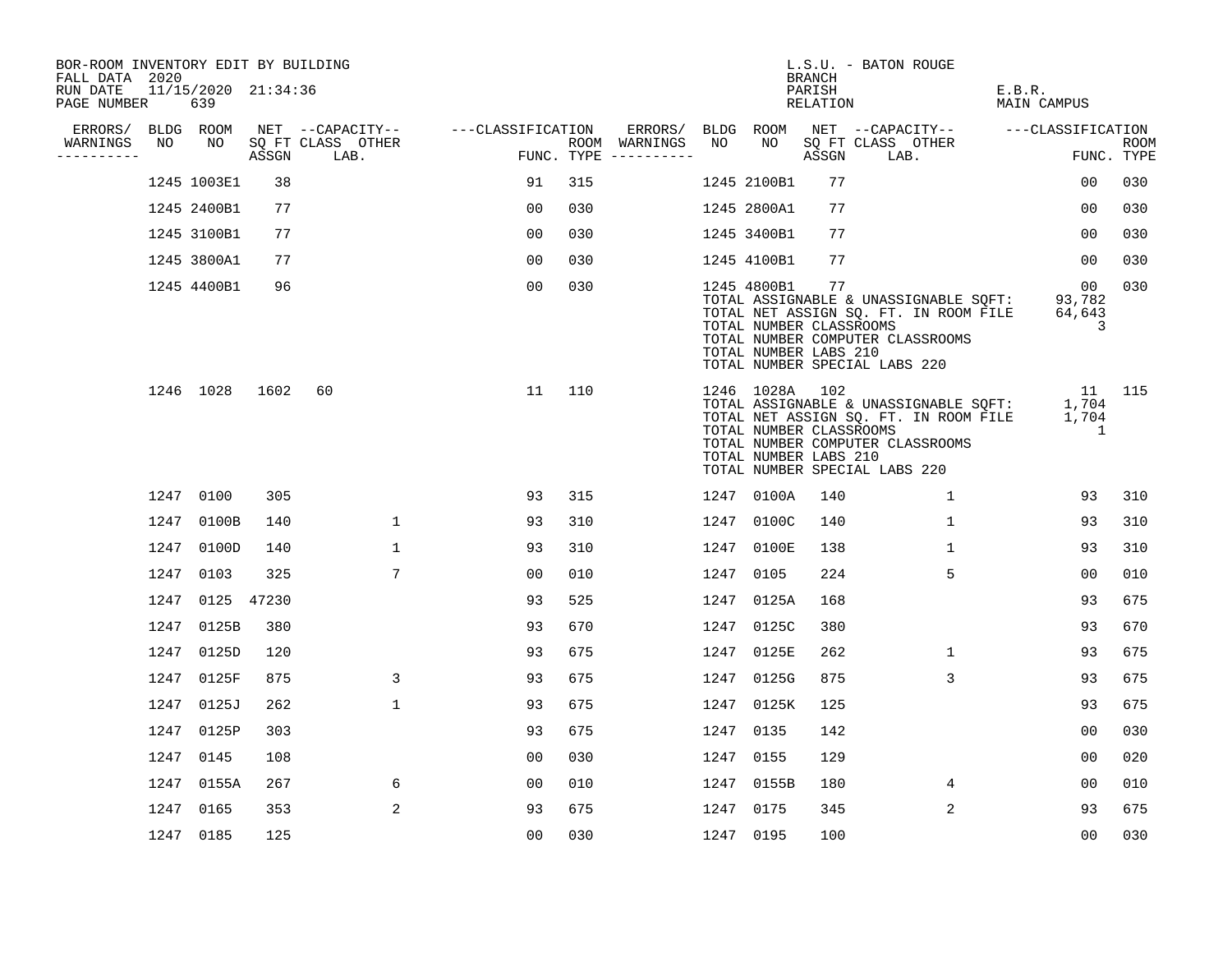| BOR-ROOM INVENTORY EDIT BY BUILDING<br>FALL DATA 2020 |    |                |       |                                    |                |                                      |                   |                | BRANCH                                                  | L.S.U. - BATON ROUGE                                                                                                                                |                        |                    |
|-------------------------------------------------------|----|----------------|-------|------------------------------------|----------------|--------------------------------------|-------------------|----------------|---------------------------------------------------------|-----------------------------------------------------------------------------------------------------------------------------------------------------|------------------------|--------------------|
| RUN DATE 11/15/2020 21:34:36<br>PAGE NUMBER           |    | 640            |       |                                    |                |                                      |                   |                | PARISH<br>RELATION                                      |                                                                                                                                                     | E.B.R.<br>MAIN CAMPUS  |                    |
| ERRORS/ BLDG ROOM                                     |    |                |       | NET --CAPACITY-- ---CLASSIFICATION |                |                                      | ERRORS/ BLDG ROOM |                |                                                         | NET --CAPACITY-- ---CLASSIFICATION                                                                                                                  |                        |                    |
| WARNINGS<br>----------                                | NO | NO             | ASSGN | SQ FT CLASS OTHER<br>LAB.          |                | ROOM WARNINGS<br>FUNC. TYPE $------$ | NO                | NO             | ASSGN                                                   | SQ FT CLASS OTHER<br>LAB.                                                                                                                           |                        | ROOM<br>FUNC. TYPE |
|                                                       |    | 1247 0200      | 294   |                                    | 93             | 530                                  |                   | 1247 0225      | 2860                                                    |                                                                                                                                                     | 93                     | 675                |
|                                                       |    | 1247 0225G     | 360   |                                    | 93             | 675                                  |                   | 1247 C0100     | 786                                                     |                                                                                                                                                     | 00                     | 020                |
|                                                       |    | 1247 C0100A    | 232   |                                    | 00             | 020                                  |                   | 1247 C0101     | 135                                                     |                                                                                                                                                     | 00                     | 020                |
|                                                       |    | 1247 C0200     | 125   |                                    | 0 <sub>0</sub> | 020                                  |                   | 1247 C0201     | 594                                                     |                                                                                                                                                     | 00                     | 020                |
|                                                       |    | 1247 E0100     | 30    |                                    | 0 <sub>0</sub> | 020                                  |                   | 1247 E0200     | 44                                                      |                                                                                                                                                     | 00                     | 020                |
|                                                       |    | 1247 S0100     | 158   |                                    | 00             | 020                                  |                   | 1247 S0200     | 153<br>TOTAL NUMBER CLASSROOMS<br>TOTAL NUMBER LABS 210 | TOTAL ASSIGNABLE & UNASSIGNABLE SQFT:<br>TOTAL NET ASSIGN SQ. FT. IN ROOM FILE<br>TOTAL NUMBER COMPUTER CLASSROOMS<br>TOTAL NUMBER SPECIAL LABS 220 | 00<br>60,052<br>56,195 | 020                |
|                                                       |    | 1249 0100      | 800   | 20                                 | 91             | 310                                  |                   |                | TOTAL NUMBER CLASSROOMS<br>TOTAL NUMBER LABS 210        | TOTAL ASSIGNABLE & UNASSIGNABLE SQFT:<br>TOTAL NET ASSIGN SQ. FT. IN ROOM FILE<br>TOTAL NUMBER COMPUTER CLASSROOMS<br>TOTAL NUMBER SPECIAL LABS 220 | 800<br>800             |                    |
|                                                       |    | 1250 0100      | 360   |                                    | 63             | 731                                  |                   |                | TOTAL NUMBER CLASSROOMS<br>TOTAL NUMBER LABS 210        | TOTAL ASSIGNABLE & UNASSIGNABLE SQFT:<br>TOTAL NET ASSIGN SQ. FT. IN ROOM FILE<br>TOTAL NUMBER COMPUTER CLASSROOMS<br>TOTAL NUMBER SPECIAL LABS 220 | 360<br>360             |                    |
|                                                       |    | 1251 0100 1579 |       |                                    | 00             | 030                                  |                   |                | TOTAL NUMBER CLASSROOMS<br>TOTAL NUMBER LABS 210        | TOTAL ASSIGNABLE & UNASSIGNABLE SQFT:<br>TOTAL NET ASSIGN SQ. FT. IN ROOM FILE<br>TOTAL NUMBER COMPUTER CLASSROOMS<br>TOTAL NUMBER SPECIAL LABS 220 | 1,579                  |                    |
|                                                       |    |                |       | 1252 0100 21794<br>25              | 91             | 970                                  |                   |                | TOTAL NUMBER CLASSROOMS<br>TOTAL NUMBER LABS 210        | TOTAL ASSIGNABLE & UNASSIGNABLE SQFT:<br>TOTAL NET ASSIGN SQ. FT. IN ROOM FILE<br>TOTAL NUMBER COMPUTER CLASSROOMS<br>TOTAL NUMBER SPECIAL LABS 220 | 21,794<br>21,794       |                    |
|                                                       |    | 1254 0100      | 365   |                                    | 22             | 315                                  |                   | 1254 0100A 114 |                                                         |                                                                                                                                                     | 22                     | 315                |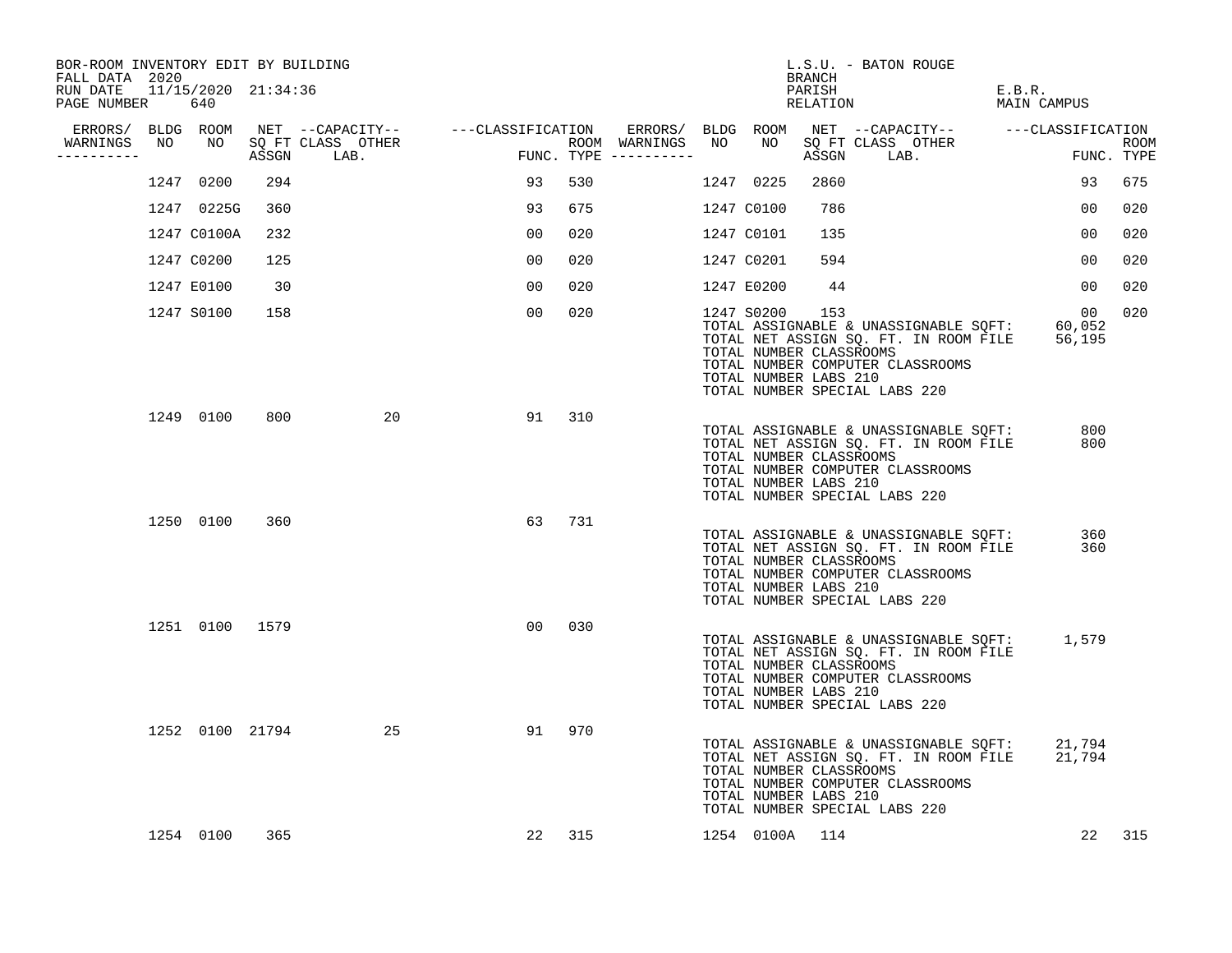| BOR-ROOM INVENTORY EDIT BY BUILDING<br>FALL DATA 2020 |    |                            |       |                           |                   |     |                                      |      |                 | <b>BRANCH</b>      | L.S.U. - BATON ROUGE      |                              |                           |
|-------------------------------------------------------|----|----------------------------|-------|---------------------------|-------------------|-----|--------------------------------------|------|-----------------|--------------------|---------------------------|------------------------------|---------------------------|
| RUN DATE<br>PAGE NUMBER                               |    | 11/15/2020 21:34:36<br>641 |       |                           |                   |     |                                      |      |                 | PARISH<br>RELATION |                           | E.B.R.<br><b>MAIN CAMPUS</b> |                           |
| ERRORS/                                               |    | BLDG ROOM                  |       | NET --CAPACITY--          | ---CLASSIFICATION |     | ERRORS/                              | BLDG | ROOM            |                    | NET --CAPACITY--          | ---CLASSIFICATION            |                           |
| WARNINGS<br>----------                                | NO | NO.                        | ASSGN | SQ FT CLASS OTHER<br>LAB. |                   |     | ROOM WARNINGS<br>FUNC. TYPE $------$ | NO   | NO.             | ASSGN              | SQ FT CLASS OTHER<br>LAB. |                              | <b>ROOM</b><br>FUNC. TYPE |
|                                                       |    | 1254 0100B                 | 156   |                           | 22                | 315 |                                      | 1254 | 0100C           | 134                |                           | 22                           | 315                       |
|                                                       |    | 1254 0105                  | 2859  |                           | 42                | 620 |                                      |      | 1254 0105A      | 182                |                           | 0 <sub>0</sub>               | 010                       |
|                                                       |    | 1254 0105B                 | 176   |                           | 0 <sub>0</sub>    | 010 |                                      |      | 1254 0105C      | 52                 |                           | 00                           | 030                       |
|                                                       |    | 1254 0105D                 | 137   |                           | 42                | 625 |                                      |      | 1254 0105E      | 402                |                           | 42                           | 620                       |
|                                                       |    | 1254 0105F                 | 999   |                           | 42                | 650 |                                      |      | 1254 0105G      | 132                |                           | 42                           | 625                       |
|                                                       |    | 1254 0106                  | 225   |                           | 46                | 650 |                                      |      | 1254 0107       | 745                |                           | 46                           | 350                       |
|                                                       |    | 1254 0108                  | 378   |                           | 46                | 315 |                                      |      | 1254 0108A      | 57                 |                           | 0 <sub>0</sub>               | 030                       |
|                                                       |    | 1254 0108B                 | 57    |                           | 0 <sub>0</sub>    | 030 |                                      |      | 1254 0108C      | 58                 |                           | 0 <sub>0</sub>               | 010                       |
|                                                       |    | 1254 0108D                 | 1502  |                           | 22                | 720 |                                      |      | 1254 0115 18554 |                    |                           | 22                           | 620                       |
|                                                       |    | 1254 0125                  | 3904  |                           | 22                | 625 |                                      |      | 1254 0125A      | 54                 |                           | 22                           | 625                       |
|                                                       |    | 1254 0125B                 | 38    |                           | 22                | 625 |                                      |      | 1254 0130       | 183                |                           | 0 <sub>0</sub>               | 020                       |
|                                                       |    | 1254 0130A                 | 78    |                           | 0 <sub>0</sub>    | 010 |                                      |      | 1254 0150       | 394                |                           | 0 <sub>0</sub>               | 030                       |
|                                                       |    | 1254 0205                  | 1615  | 160                       | 31                | 610 |                                      |      | 1254 0215       | 764                |                           | 0 <sub>0</sub>               | 030                       |
|                                                       |    | 1254 0217                  | 55    |                           | 00                | 010 |                                      |      | 1254 0223       | 856                |                           | 31                           | 680                       |
|                                                       |    | 1254 0225                  | 608   |                           | 31                | 680 |                                      | 1254 | 0227            | 1052               | $\mathbf{1}$              | 22                           | 310                       |
|                                                       |    | 1254 0227A                 | 623   |                           | 31                | 680 |                                      |      | 1254 0227B      | 100                | $\mathbf{1}$              | 22                           | 310                       |
|                                                       |    | 1254 0227C                 | 100   | 1                         | 22                | 310 |                                      |      | 1254 0227D      | 100                | 1                         | 22                           | 310                       |
|                                                       |    | 1254 0227E                 | 100   | $\mathbf{1}$              | 22                | 310 |                                      |      | 1254 0227F      | 219                |                           | 46                           | 315                       |
|                                                       |    | 1254 0227G                 | 56    |                           | 0 <sub>0</sub>    | 030 |                                      |      | 1254 0227H      | 79                 |                           | 0 <sub>0</sub>               | 030                       |
|                                                       |    | 1254 0227J                 | 133   |                           | 0 <sub>0</sub>    | 030 |                                      |      | 1254 0227K      | 117                |                           | 0 <sub>0</sub>               | 010                       |
|                                                       |    | 1254 0227M                 | 53    |                           | 0 <sub>0</sub>    | 010 |                                      |      | 1254 0227N      | 174                | $\mathbf{1}$              | 22                           | 310                       |
|                                                       |    | 1254 C0100                 | 875   |                           | 00                | 020 |                                      |      | 1254 C0100A     | 654                |                           | 0 <sub>0</sub>               | 020                       |
|                                                       |    | 1254 C0100B                | 110   |                           | 0 <sub>0</sub>    | 020 |                                      |      | 1254 C0101      | 761                |                           | 0 <sub>0</sub>               | 020                       |
|                                                       |    | 1254 C0102                 | 513   |                           | 0 <sub>0</sub>    | 020 |                                      |      | 1254 C0103      | 138                |                           | 00                           | 020                       |
|                                                       |    | 1254 C0200A                | 53    |                           | 0 <sub>0</sub>    | 020 |                                      |      | 1254 C0201      | 2687               |                           | 0 <sub>0</sub>               | 020                       |
|                                                       |    | 1254 C0202                 | 3023  |                           | 0 <sub>0</sub>    | 020 |                                      |      | 1254 E0101      | 47                 |                           | 0 <sub>0</sub>               | 020                       |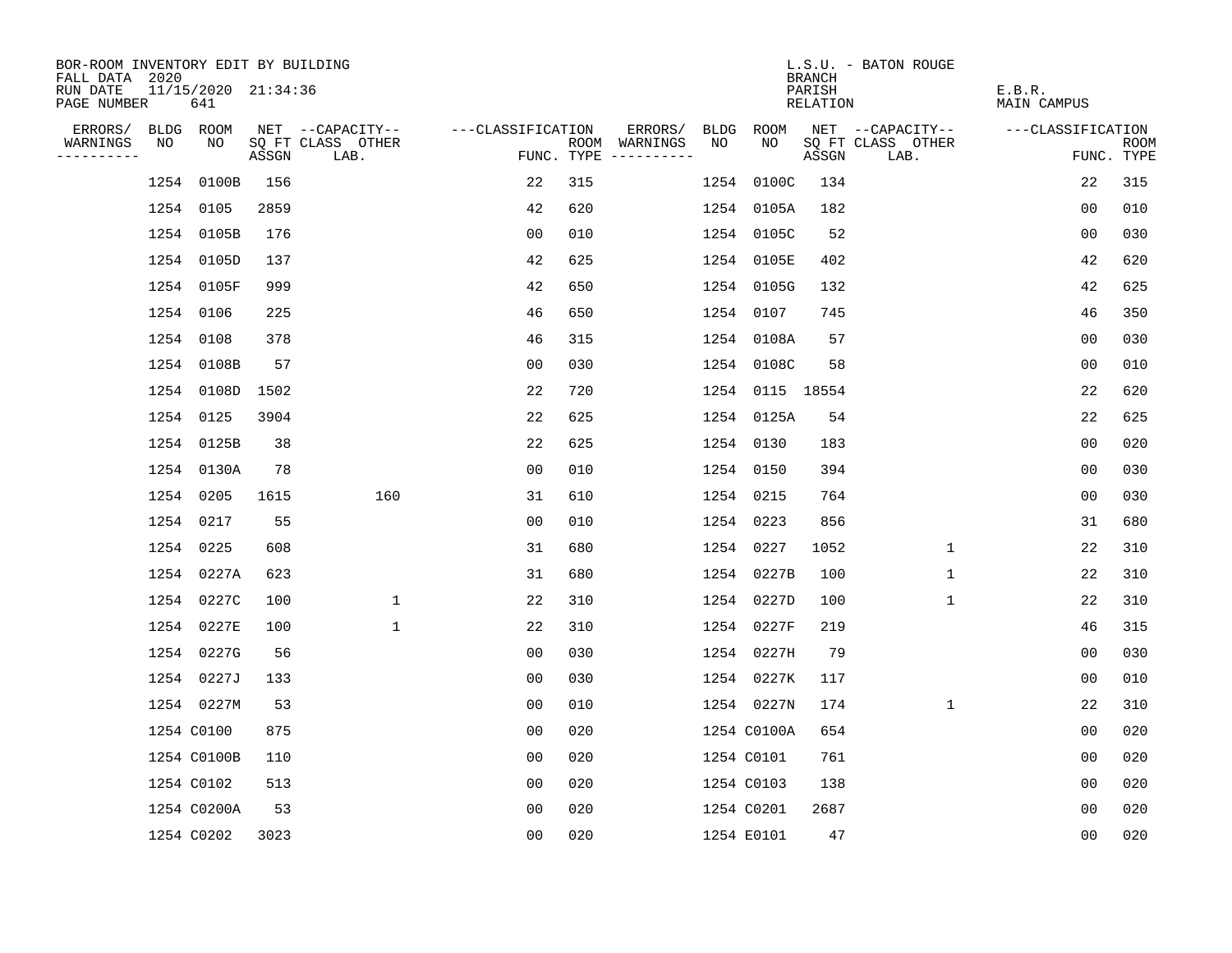| BOR-ROOM INVENTORY EDIT BY BUILDING<br>FALL DATA 2020 |                |     |                                       |                                                                                                               |                        |                  |                | L.S.U. - BATON ROUGE<br>BRANCH                                                                                                                                                                          |                                                                                                    |     |
|-------------------------------------------------------|----------------|-----|---------------------------------------|---------------------------------------------------------------------------------------------------------------|------------------------|------------------|----------------|---------------------------------------------------------------------------------------------------------------------------------------------------------------------------------------------------------|----------------------------------------------------------------------------------------------------|-----|
| RUN DATE 11/15/2020 21:34:36<br>PAGE NUMBER 642       |                |     |                                       |                                                                                                               |                        |                  |                | PARISH<br>RELATION                                                                                                                                                                                      | E.B.R.<br>MAIN CAMPUS                                                                              |     |
|                                                       |                |     |                                       | ERRORS/ BLDG ROOM NET --CAPACITY-- - ---CLASSIFICATION ERRORS/ BLDG ROOM NET --CAPACITY-- - ---CLASSIFICATION |                        |                  |                |                                                                                                                                                                                                         |                                                                                                    |     |
| WARNINGS<br>-----------                               |                |     | NO NO SQ FT CLASS OTHER<br>ASSGN LAB. | FUNC                                                                                                          | $FUNC. TYPE$ --------- | ROOM WARNINGS NO |                | NO SQ FT CLASS OTHER<br>ASSGN LAB.                                                                                                                                                                      | ROOM<br>FUNC. TYPE                                                                                 |     |
|                                                       | 1254 E0201     | 47  |                                       | 00 <sub>o</sub>                                                                                               | 020                    |                  | 1254 S0101     | 218                                                                                                                                                                                                     | 00 <sub>o</sub>                                                                                    | 020 |
|                                                       | 1254 S0102     | 87  |                                       | 00 <sub>o</sub>                                                                                               | 020                    |                  | 1254 S0103     | 196                                                                                                                                                                                                     | 00 <sub>o</sub>                                                                                    | 020 |
|                                                       | 1254 S0201     | 229 |                                       | 0 <sub>0</sub>                                                                                                | 020                    |                  | 1254 S0202     | 139                                                                                                                                                                                                     | 00 <sup>o</sup>                                                                                    | 020 |
|                                                       | 1254 S0203 196 |     |                                       | 00 <sub>o</sub>                                                                                               | 020                    |                  | 1254 0108D1 53 | TOTAL NUMBER CLASSROOMS<br>TOTAL NUMBER COMPUTER CLASSROOMS<br>TOTAL NUMBER LABS 210<br>TOTAL NUMBER SPECIAL LABS 220                                                                                   | 22<br>TOTAL ASSIGNABLE & UNASSIGNABLE SQFT: 48,765<br>TOTAL NET ASSIGN SQ. FT. IN ROOM FILE 36,298 | 725 |
|                                                       | 1259 0100      | 641 |                                       |                                                                                                               | 00 030                 |                  |                | TOTAL ASSIGNABLE & UNASSIGNABLE SQFT:<br>TOTAL NET ASSIGN SQ. FT. IN ROOM FILE<br>TOTAL NUMBER CLASSROOMS<br>TOTAL NUMBER COMPUTER CLASSROOMS<br>TOTAL NUMBER LABS 210<br>TOTAL NUMBER SPECIAL LABS 220 | 641                                                                                                |     |
|                                                       |                |     | 1260 0100 1002 6                      | 93                                                                                                            | 665                    |                  |                | TOTAL NUMBER CLASSROOMS<br>TOTAL NUMBER COMPUTER CLASSROOMS<br>TOTAL NUMBER LABS 210<br>TOTAL NUMBER SPECIAL LABS 220                                                                                   | TOTAL ASSIGNABLE & UNASSIGNABLE SQFT: 1,002<br>TOTAL NET ASSIGN SQ. FT. IN ROOM FILE 1,002         |     |
|                                                       | 1261 0100      | 641 |                                       | 00                                                                                                            | 030                    |                  |                | TOTAL ASSIGNABLE & UNASSIGNABLE SQFT:<br>TOTAL NET ASSIGN SQ. FT. IN ROOM FILE<br>TOTAL NUMBER CLASSROOMS<br>TOTAL NUMBER COMPUTER CLASSROOMS<br>TOTAL NUMBER LABS 210<br>TOTAL NUMBER SPECIAL LABS 220 | 641                                                                                                |     |
|                                                       | 1262 0100      | 200 |                                       | 46                                                                                                            | 731                    |                  |                | TOTAL ASSIGNABLE & UNASSIGNABLE SQFT:<br>TOTAL NET ASSIGN SQ. FT. IN ROOM FILE<br>TOTAL NUMBER CLASSROOMS<br>TOTAL NUMBER COMPUTER CLASSROOMS<br>TOTAL NUMBER LABS 210<br>TOTAL NUMBER SPECIAL LABS 220 | 200<br>200                                                                                         |     |
|                                                       | 1263 0100      | 792 | $\sim$ 3                              | 63                                                                                                            | 740                    |                  |                | TOTAL ASSIGNABLE & UNASSIGNABLE SQFT:<br>TOTAL NET ASSIGN SQ. FT. IN ROOM FILE<br>TOTAL NUMBER CLASSROOMS                                                                                               | 792<br>792                                                                                         |     |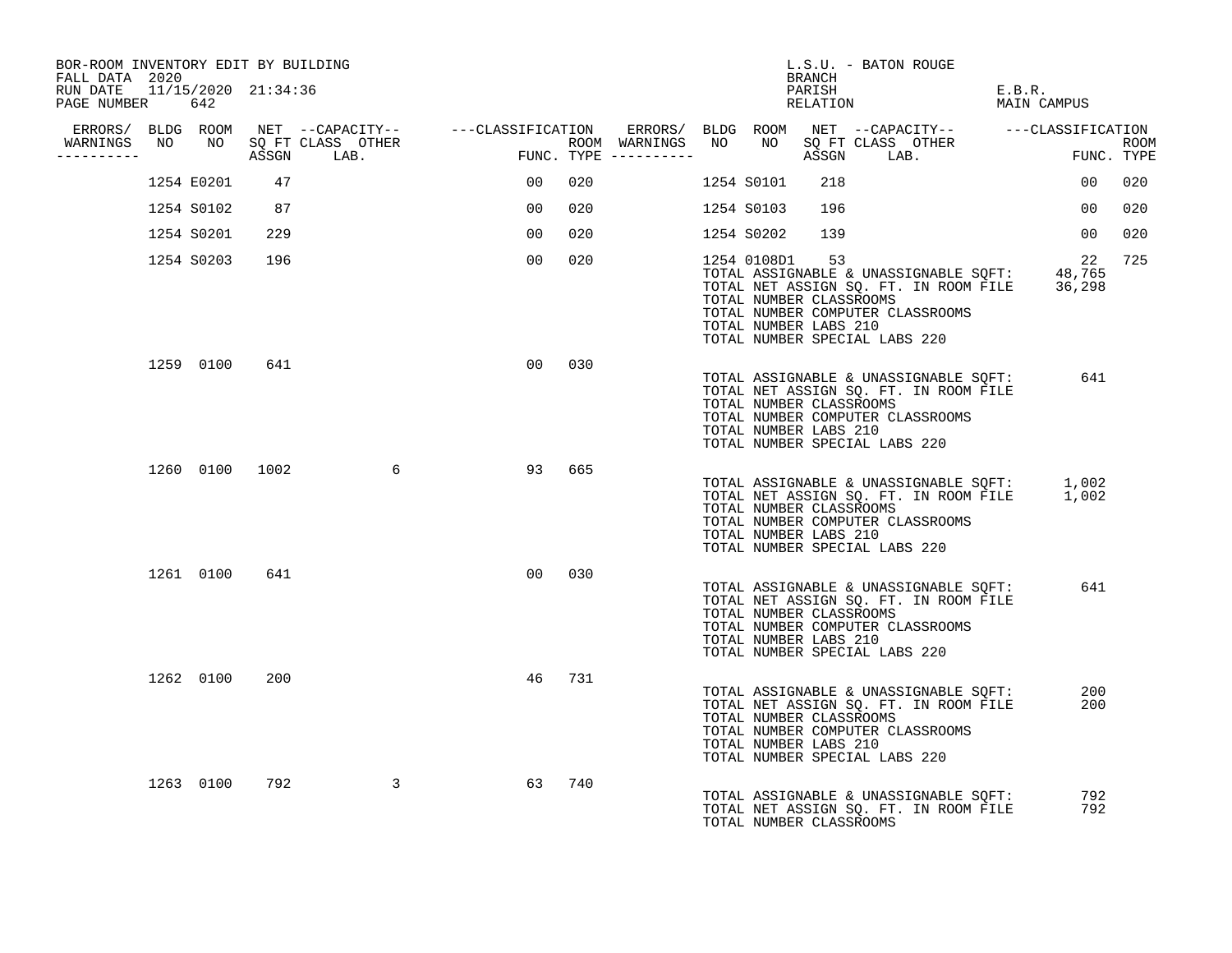| BOR-ROOM INVENTORY EDIT BY BUILDING<br>FALL DATA 2020 |           |                |                                  |    |        | L.S.U. - BATON ROUGE<br>BRANCH                                                                                                                                                                                        |  |
|-------------------------------------------------------|-----------|----------------|----------------------------------|----|--------|-----------------------------------------------------------------------------------------------------------------------------------------------------------------------------------------------------------------------|--|
| RUN DATE 11/15/2020 21:34:36<br>PAGE NUMBER 643       |           |                |                                  |    |        | PARISH<br>E.B.R.<br>RELATION<br>MAIN CAMPUS                                                                                                                                                                           |  |
| -----------                                           |           |                | WARNINGS NO NO SQ FT CLASS OTHER |    |        |                                                                                                                                                                                                                       |  |
|                                                       |           |                |                                  |    |        | TOTAL NUMBER COMPUTER CLASSROOMS<br>TOTAL NUMBER LABS 210<br>TOTAL NUMBER SPECIAL LABS 220                                                                                                                            |  |
|                                                       |           | 1264 0100 402  |                                  |    | 21 255 | TOTAL ASSIGNABLE & UNASSIGNABLE SQFT:<br>TOTAL NET ASSIGN SQ. FT. IN ROOM FILE<br>402<br>402<br>TOTAL NUMBER CLASSROOMS<br>TOTAL NUMBER COMPUTER CLASSROOMS<br>TOTAL NUMBER LABS 210<br>TOTAL NUMBER SPECIAL LABS 220 |  |
|                                                       |           | 1265 0100 538  |                                  |    | 46 720 | TOTAL ASSIGNABLE & UNASSIGNABLE SQFT:<br>538<br>TOTAL NET ASSIGN SQ. FT. IN ROOM FILE<br>538<br>TOTAL NUMBER CLASSROOMS<br>TOTAL NUMBER COMPUTER CLASSROOMS<br>TOTAL NUMBER LABS 210<br>TOTAL NUMBER SPECIAL LABS 220 |  |
|                                                       | 1266 0100 | 884            |                                  | 46 | 590    | TOTAL ASSIGNABLE & UNASSIGNABLE SQFT:<br>884<br>TOTAL NET ASSIGN SQ. FT. IN ROOM FILE<br>884<br>TOTAL NUMBER CLASSROOMS<br>TOTAL NUMBER COMPUTER CLASSROOMS<br>TOTAL NUMBER LABS 210<br>TOTAL NUMBER SPECIAL LABS 220 |  |
|                                                       |           |                | 1267 0100 2091 5                 | 22 | 850    | TOTAL ASSIGNABLE & UNASSIGNABLE SQFT: 2,091<br>TOTAL NET ASSIGN SQ. FT. IN ROOM FILE 2,091<br>TOTAL NUMBER CLASSROOMS<br>TOTAL NUMBER COMPUTER CLASSROOMS<br>TOTAL NUMBER LABS 210<br>TOTAL NUMBER SPECIAL LABS 220   |  |
|                                                       |           | 1268 0100 1171 |                                  | 46 | 590    | TOTAL ASSIGNABLE & UNASSIGNABLE SQFT: 1,171<br>TOTAL NET ASSIGN SQ. FT. IN ROOM FILE 1,171<br>TOTAL NUMBER CLASSROOMS<br>TOTAL NUMBER COMPUTER CLASSROOMS<br>TOTAL NUMBER LABS 210<br>TOTAL NUMBER SPECIAL LABS 220   |  |
|                                                       |           |                | 9 1269 0100 2359<br>5            | 22 | 250    | TOTAL ASSIGNABLE & UNASSIGNABLE SQFT: 2,359<br>TOTAL NET ASSIGN SQ. FT. IN ROOM FILE 2,359<br>TOTAL NUMBER CLASSROOMS<br>TOTAL NUMBER COMPUTER CLASSROOMS<br>TOTAL NUMBER LABS 210<br>TOTAL NUMBER SPECIAL LABS 220   |  |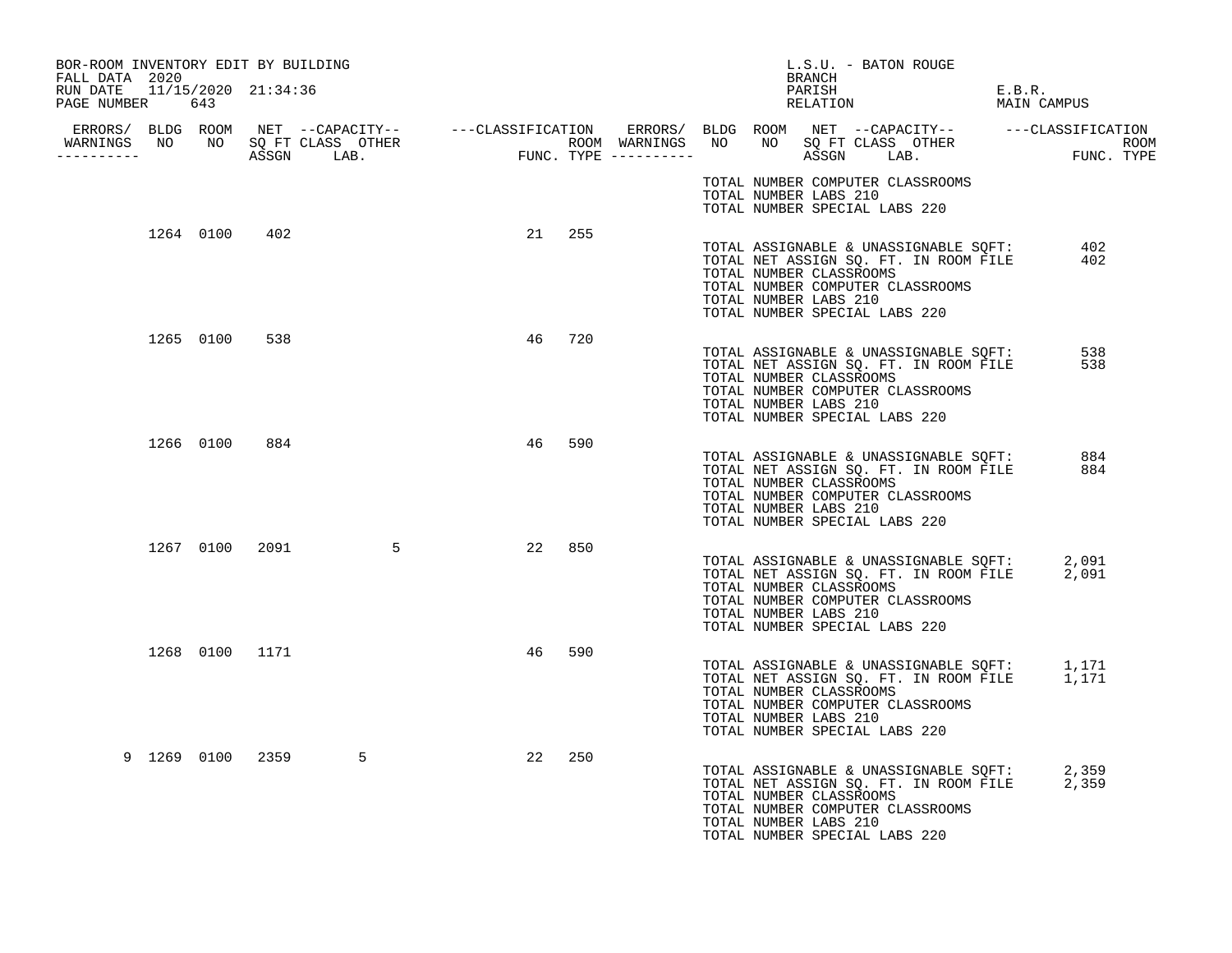| BOR-ROOM INVENTORY EDIT BY BUILDING<br>FALL DATA 2020 |           |           |               |                |                 |        |  | BRANCH                                                                                                                | L.S.U. - BATON ROUGE |                                                                                |                                                                                            |  |
|-------------------------------------------------------|-----------|-----------|---------------|----------------|-----------------|--------|--|-----------------------------------------------------------------------------------------------------------------------|----------------------|--------------------------------------------------------------------------------|--------------------------------------------------------------------------------------------|--|
| RUN DATE 11/15/2020 21:34:36<br>PAGE NUMBER 644       |           |           |               |                |                 |        |  | PARISH                                                                                                                | RELATION             |                                                                                | E.B.R.<br>MAIN CAMPUS                                                                      |  |
| -----------                                           |           |           |               |                |                 |        |  |                                                                                                                       |                      |                                                                                |                                                                                            |  |
|                                                       |           |           |               | 1270 0100 3744 | 22 560          |        |  | TOTAL NUMBER CLASSROOMS<br>TOTAL NUMBER COMPUTER CLASSROOMS<br>TOTAL NUMBER LABS 210<br>TOTAL NUMBER SPECIAL LABS 220 |                      |                                                                                | TOTAL ASSIGNABLE & UNASSIGNABLE SQFT: 3,744<br>TOTAL NET ASSIGN SQ. FT. IN ROOM FILE 3,744 |  |
|                                                       |           | 1271 0100 | 520           |                |                 | 92 570 |  | TOTAL NUMBER CLASSROOMS<br>TOTAL NUMBER COMPUTER CLASSROOMS<br>TOTAL NUMBER LABS 210<br>TOTAL NUMBER SPECIAL LABS 220 |                      | TOTAL ASSIGNABLE & UNASSIGNABLE SQFT:<br>TOTAL NET ASSIGN SQ. FT. IN ROOM FILE | 520<br>520                                                                                 |  |
|                                                       |           | 1272 0100 | 599           |                |                 | 22 570 |  | TOTAL NUMBER CLASSROOMS<br>TOTAL NUMBER COMPUTER CLASSROOMS<br>TOTAL NUMBER LABS 210<br>TOTAL NUMBER SPECIAL LABS 220 |                      | TOTAL ASSIGNABLE & UNASSIGNABLE SQFT:<br>TOTAL NET ASSIGN SQ. FT. IN ROOM FILE | 599<br>599                                                                                 |  |
|                                                       |           | 1273 0100 | 368           |                | 00 <sub>o</sub> | 030    |  | TOTAL NUMBER CLASSROOMS<br>TOTAL NUMBER COMPUTER CLASSROOMS<br>TOTAL NUMBER LABS 210<br>TOTAL NUMBER SPECIAL LABS 220 |                      | TOTAL ASSIGNABLE & UNASSIGNABLE SQFT:<br>TOTAL NET ASSIGN SQ. FT. IN ROOM FILE | 368                                                                                        |  |
|                                                       |           | 1274 0100 | 696           |                |                 | 22 570 |  | TOTAL NUMBER CLASSROOMS<br>TOTAL NUMBER COMPUTER CLASSROOMS<br>TOTAL NUMBER LABS 210<br>TOTAL NUMBER SPECIAL LABS 220 |                      | TOTAL ASSIGNABLE & UNASSIGNABLE SQFT:<br>TOTAL NET ASSIGN SQ. FT. IN ROOM FILE | 696<br>696                                                                                 |  |
|                                                       |           |           | 1275 0100 157 |                |                 | 22 255 |  | TOTAL NUMBER CLASSROOMS<br>TOTAL NUMBER COMPUTER CLASSROOMS<br>TOTAL NUMBER LABS 210<br>TOTAL NUMBER SPECIAL LABS 220 |                      | TOTAL ASSIGNABLE & UNASSIGNABLE SQFT:<br>TOTAL NET ASSIGN SQ. FT. IN ROOM FILE | 157<br>157                                                                                 |  |
|                                                       | 1276 0100 |           | 274           |                | 46              | 731    |  |                                                                                                                       |                      | TOTAL ASSIGNABLE & UNASSIGNABLE SQFT:                                          | 274                                                                                        |  |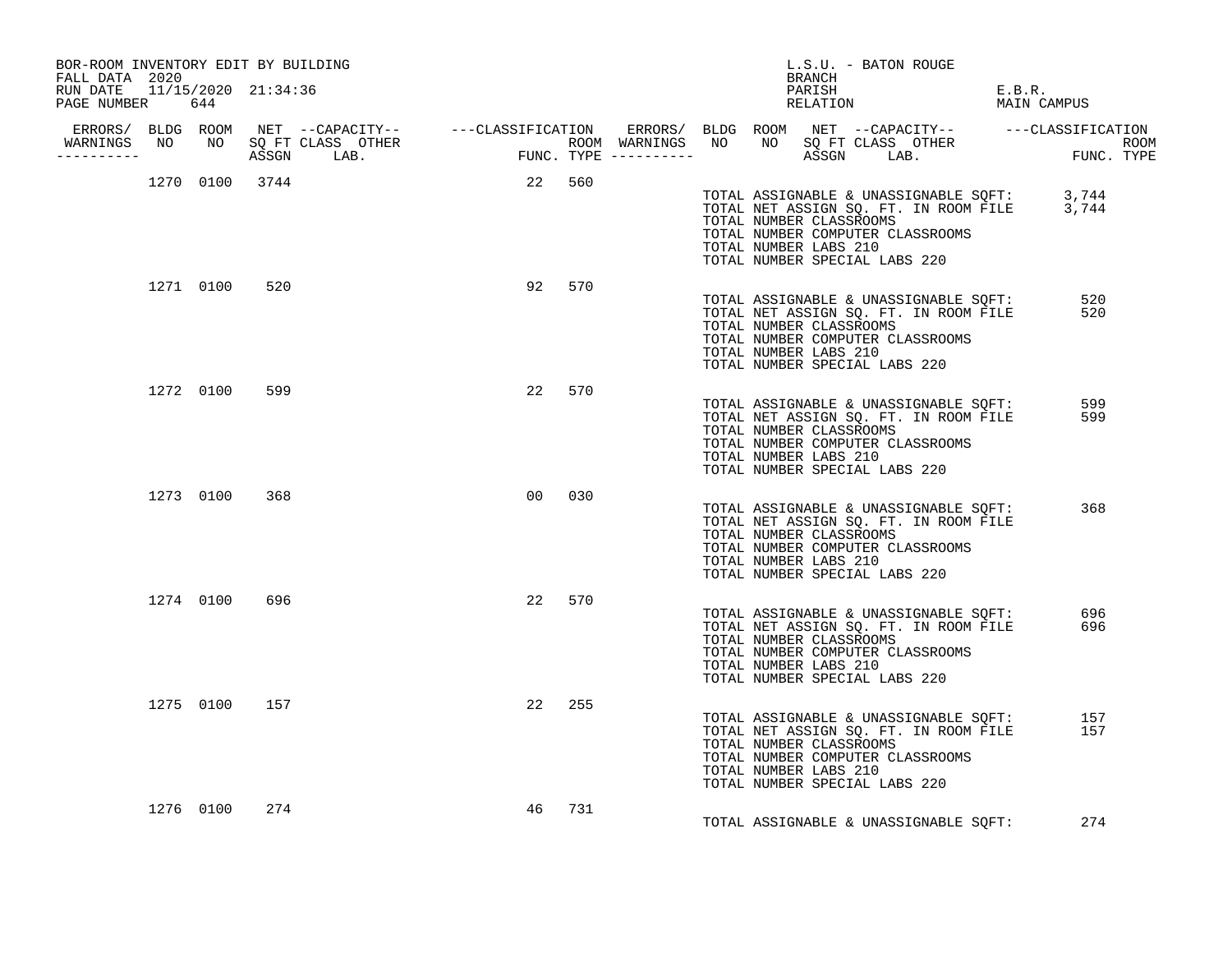| BOR-ROOM INVENTORY EDIT BY BUILDING<br>FALL DATA 2020 |               |                                  |    |     | L.S.U. - BATON ROUGE<br>BRANCH                                                                                                                                                                                      |                       |
|-------------------------------------------------------|---------------|----------------------------------|----|-----|---------------------------------------------------------------------------------------------------------------------------------------------------------------------------------------------------------------------|-----------------------|
| RUN DATE 11/15/2020 21:34:36<br>PAGE NUMBER 645       |               |                                  |    |     | PARISH<br>PARISH<br>RELATION                                                                                                                                                                                        | E.B.R.<br>MAIN CAMPUS |
| -----------                                           |               | WARNINGS NO NO SQ FT CLASS OTHER |    |     |                                                                                                                                                                                                                     |                       |
|                                                       |               |                                  |    |     | TOTAL NET ASSIGN SQ. FT. IN ROOM FILE 274<br>TOTAL NUMBER CLASSROOMS<br>TOTAL NUMBER COMPUTER CLASSROOMS<br>TOTAL NUMBER LABS 210<br>TOTAL NUMBER SPECIAL LABS 220                                                  |                       |
|                                                       |               | 1277 0100 8739                   | 22 | 850 | TOTAL ASSIGNABLE & UNASSIGNABLE SQFT: 8,739<br>TOTAL NET ASSIGN SQ. FT. IN ROOM FILE 8,739<br>TOTAL NUMBER CLASSROOMS<br>TOTAL NUMBER COMPUTER CLASSROOMS<br>TOTAL NUMBER LABS 210<br>TOTAL NUMBER SPECIAL LABS 220 |                       |
|                                                       |               | 1278 0100 3058                   | 46 | 730 | TOTAL ASSIGNABLE & UNASSIGNABLE SQFT: 3,058<br>TOTAL NET ASSIGN SQ. FT. IN ROOM FILE 3,058<br>TOTAL NUMBER CLASSROOMS<br>TOTAL NUMBER COMPUTER CLASSROOMS<br>TOTAL NUMBER LABS 210<br>TOTAL NUMBER SPECIAL LABS 220 |                       |
|                                                       | 1279 0100 358 |                                  | 46 | 731 | TOTAL ASSIGNABLE & UNASSIGNABLE SQFT:<br>TOTAL NET ASSIGN SQ. FT. IN ROOM FILE<br>TOTAL NUMBER CLASSROOMS<br>TOTAL NUMBER COMPUTER CLASSROOMS<br>TOTAL NUMBER LABS 210<br>TOTAL NUMBER SPECIAL LABS 220             | 358<br>358            |
|                                                       | 1280 0100     | 470                              | 22 | 560 | TOTAL ASSIGNABLE & UNASSIGNABLE SQFT:<br>TOTAL NET ASSIGN SQ. FT. IN ROOM FILE<br>TOTAL NUMBER CLASSROOMS<br>TOTAL NUMBER COMPUTER CLASSROOMS<br>TOTAL NUMBER LABS 210<br>TOTAL NUMBER SPECIAL LABS 220             | 470<br>470            |
|                                                       | 1281 0100     | 392                              | 22 | 560 | TOTAL ASSIGNABLE & UNASSIGNABLE SQFT:<br>TOTAL NET ASSIGN SQ. FT. IN ROOM FILE<br>TOTAL NUMBER CLASSROOMS<br>TOTAL NUMBER COMPUTER CLASSROOMS<br>TOTAL NUMBER LABS 210<br>TOTAL NUMBER SPECIAL LABS 220             | 392<br>392            |
|                                                       | 1282 0100     | 470                              | 22 | 560 | TOTAL ASSIGNABLE & UNASSIGNABLE SQFT:<br>TOTAL NET ASSIGN SQ. FT. IN ROOM FILE<br>TOTAL NUMBER CLASSROOMS<br>TOTAL NUMBER COMPUTER CLASSROOMS                                                                       | 470<br>470            |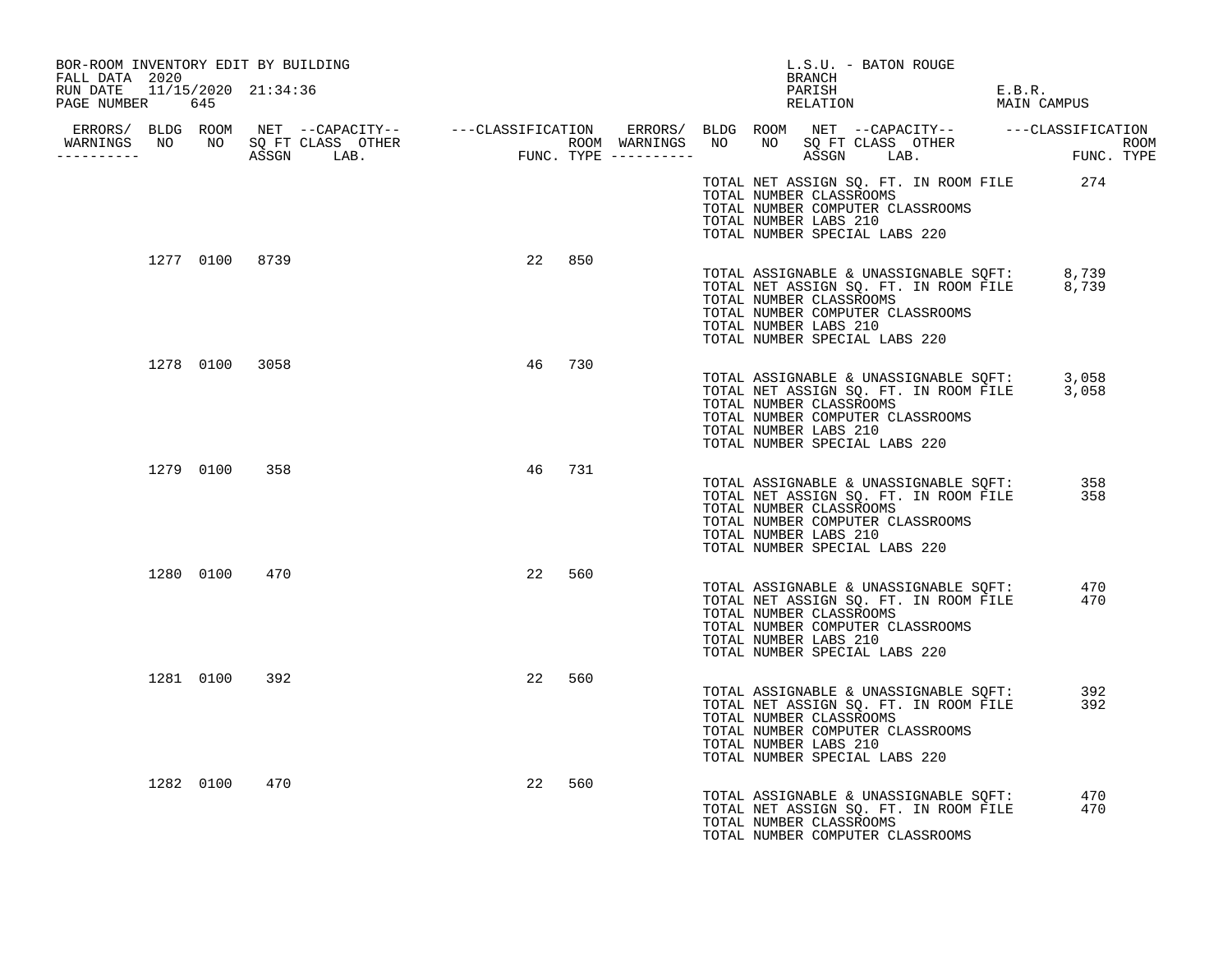| BOR-ROOM INVENTORY EDIT BY BUILDING                               |               |                                                                                                                                                                                                                                      |        |        |  |                       | BRANCH | L.S.U. - BATON ROUGE                                                                      |                                                                                                                                                                     |        |             |  |
|-------------------------------------------------------------------|---------------|--------------------------------------------------------------------------------------------------------------------------------------------------------------------------------------------------------------------------------------|--------|--------|--|-----------------------|--------|-------------------------------------------------------------------------------------------|---------------------------------------------------------------------------------------------------------------------------------------------------------------------|--------|-------------|--|
| FALL DATA 2020<br>RUN DATE 11/15/2020 21:34:36<br>PAGE NUMBER 646 |               |                                                                                                                                                                                                                                      |        |        |  |                       | PARISH | PARISH<br>RELATION                                                                        |                                                                                                                                                                     | E.B.R. | MAIN CAMPUS |  |
| -----------                                                       |               | ERRORS/ BLDG ROOM NET --CAPACITY-- ----CLASSIFICATION ERRORS/ BLDG ROOM NET --CAPACITY-- -----CLASSIFICATION<br>WARNINGS NO NO SQETCLASS OTHER ROOM WARNINGS NO NO SQETCLASS OTHER ROOM<br>----------- ASSGN LAB. FUNC.TYPE -------- |        |        |  |                       |        |                                                                                           |                                                                                                                                                                     |        |             |  |
|                                                                   |               |                                                                                                                                                                                                                                      |        |        |  |                       |        | TOTAL NUMBER LABS 210<br>TOTAL NUMBER SPECIAL LABS 220                                    |                                                                                                                                                                     |        |             |  |
|                                                                   | 1283 0100 470 |                                                                                                                                                                                                                                      |        | 22 560 |  | TOTAL NUMBER LABS 210 |        | TOTAL NUMBER CLASSROOMS                                                                   | TOTAL ASSIGNABLE & UNASSIGNABLE SQFT: 470<br>TOTAL NET ASSIGN SQ. FT. IN ROOM FILE 470<br>TOTAL NET ASSIGN SQ. FT. IN ROOM FILE<br>TOTAL NUMBER COMPUTER CLASSROOMS |        |             |  |
|                                                                   | 1284 0100 392 |                                                                                                                                                                                                                                      |        | 22 560 |  | TOTAL NUMBER LABS 210 |        | TOTAL NUMBER SPECIAL LABS 220<br>TOTAL NUMBER CLASSROOMS<br>TOTAL NUMBER SPECIAL LABS 220 | TOTAL ASSIGNABLE & UNASSIGNABLE SQFT: 392<br>TOTAL NET ASSIGN SQ. FT. IN ROOM FILE 392<br>TOTAL NUMBER COMPUTER CLASSROOMS                                          |        |             |  |
|                                                                   | 1285 0100 392 |                                                                                                                                                                                                                                      | 22 560 |        |  | TOTAL NUMBER LABS 210 |        | TOTAL NUMBER CLASSROOMS<br>TOTAL NUMBER SPECIAL LABS 220                                  | TOTAL ASSIGNABLE & UNASSIGNABLE SQFT:<br>TOTAL NET ASSIGN SQ. FT. IN ROOM FILE<br>TOTAL NUMBER COMPUTER CLASSROOMS                                                  |        | 392<br>392  |  |
|                                                                   | 1286 0100 392 |                                                                                                                                                                                                                                      |        | 22 560 |  | TOTAL NUMBER LABS 210 |        | TOTAL NUMBER CLASSROOMS<br>TOTAL NUMBER SPECIAL LABS 220                                  | TOTAL ASSIGNABLE & UNASSIGNABLE SQFT:<br>TOTAL NET ASSIGN SQ. FT. IN ROOM FILE<br>TOTAL NUMBER COMPUTER CLASSROOMS                                                  |        | 392<br>392  |  |
|                                                                   | 1287 0100 392 |                                                                                                                                                                                                                                      |        | 22 560 |  | TOTAL NUMBER LABS 210 |        | TOTAL NUMBER CLASSROOMS<br>TOTAL NUMBER SPECIAL LABS 220                                  | TOTAL ASSIGNABLE & UNASSIGNABLE SQFT:<br>TOTAL NET ASSIGN SQ. FT. IN ROOM FILE<br>TOTAL NUMBER COMPUTER CLASSROOMS                                                  |        | 392<br>392  |  |
|                                                                   | 1288 0100 470 |                                                                                                                                                                                                                                      | 22     | 560    |  | TOTAL NUMBER LABS 210 |        | TOTAL NUMBER CLASSROOMS<br>TOTAL NUMBER SPECIAL LABS 220                                  | TOTAL ASSIGNABLE & UNASSIGNABLE SQFT:<br>TOTAL NET ASSIGN SQ. FT. IN ROOM FILE<br>TOTAL NUMBER COMPUTER CLASSROOMS                                                  |        | 470<br>470  |  |
|                                                                   | 1289 0100 392 |                                                                                                                                                                                                                                      | 22     | 560    |  |                       |        |                                                                                           | TOTAL ASSIGNABLE & UNASSIGNABLE SOFT:                                                                                                                               |        | 392         |  |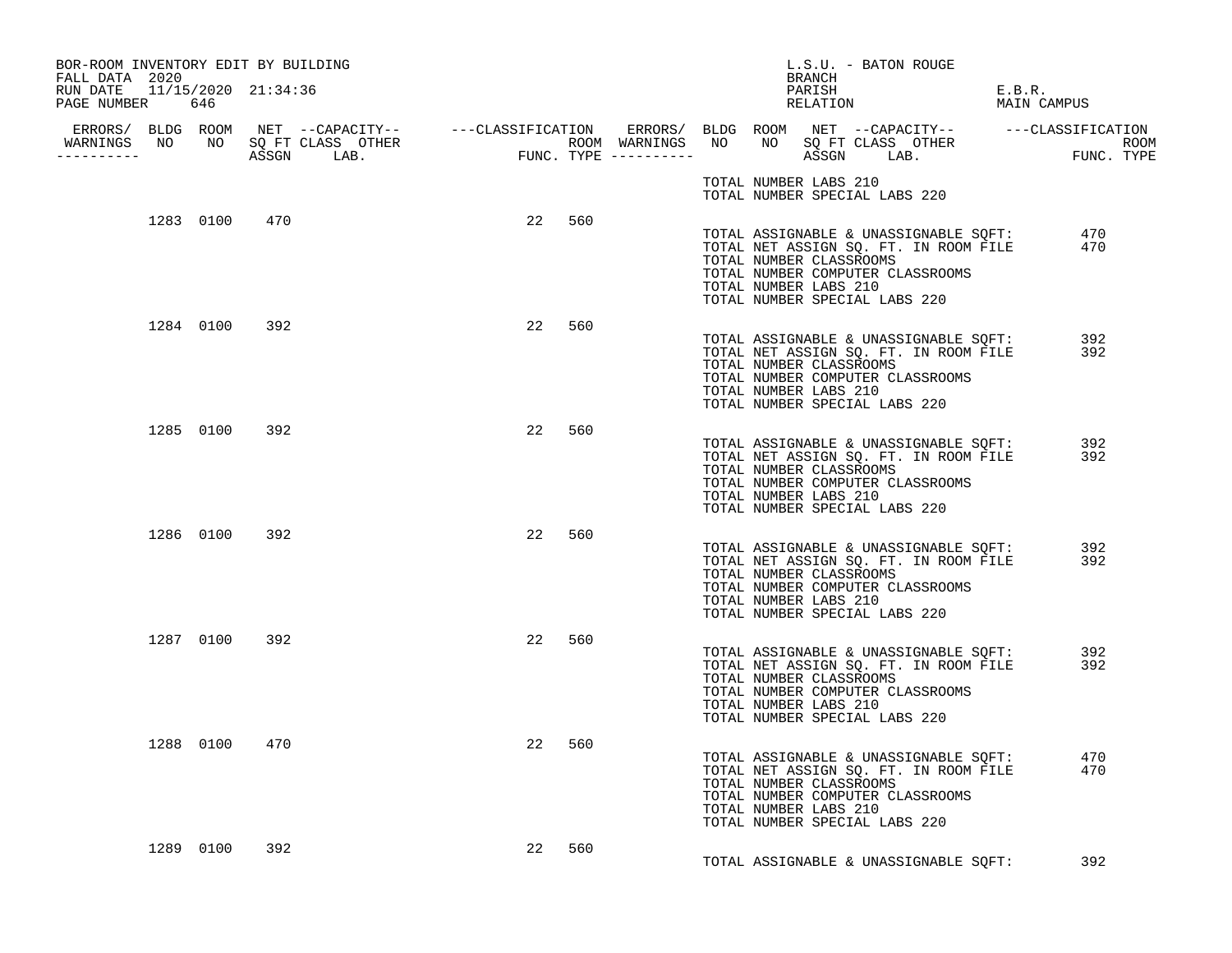| BOR-ROOM INVENTORY EDIT BY BUILDING<br>FALL DATA 2020 |               |               |           | L.S.U. - BATON ROUGE<br>BRANCH                                                                                                                                                                          |                       |
|-------------------------------------------------------|---------------|---------------|-----------|---------------------------------------------------------------------------------------------------------------------------------------------------------------------------------------------------------|-----------------------|
| RUN DATE 11/15/2020 21:34:36<br>PAGE NUMBER 647       |               |               |           | PARISH<br>PARISH<br>RELATION                                                                                                                                                                            | E.B.R.<br>MAIN CAMPUS |
|                                                       |               |               |           |                                                                                                                                                                                                         |                       |
|                                                       |               |               |           |                                                                                                                                                                                                         |                       |
|                                                       |               |               |           | TOTAL NET ASSIGN SQ. FT. IN ROOM FILE 392<br>TOTAL NUMBER CLASSROOMS<br>TOTAL NUMBER COMPUTER CLASSROOMS<br>TOTAL NUMBER LABS 210<br>TOTAL NUMBER SPECIAL LABS 220                                      |                       |
|                                                       |               | 1290 0100 392 | 22<br>560 | TOTAL NET ASSIGN SQ. FT. IN ROOM FILE<br>TOTAL NET ASSIGN SQ. FT. IN ROOM FILE<br>TOTAL NUMBER CLASSROOMS<br>TOTAL NUMBER COMPUTER CLASSROOMS<br>TOTAL NUMBER LABS 210<br>TOTAL NUMBER SPECIAL LABS 220 | 392<br>392            |
|                                                       | 1291 0100     | 392           | 22<br>560 | TOTAL ASSIGNABLE & UNASSIGNABLE SQFT:<br>TOTAL NET ASSIGN SQ. FT. IN ROOM FILE<br>TOTAL NUMBER CLASSROOMS<br>TOTAL NUMBER COMPUTER CLASSROOMS<br>TOTAL NUMBER LABS 210<br>TOTAL NUMBER SPECIAL LABS 220 | 392<br>392            |
|                                                       |               | 1292 0100 392 | 22<br>560 | TOTAL ASSIGNABLE & UNASSIGNABLE SQFT:<br>TOTAL NET ASSIGN SQ. FT. IN ROOM FILE<br>TOTAL NUMBER CLASSROOMS<br>TOTAL NUMBER COMPUTER CLASSROOMS<br>TOTAL NUMBER LABS 210<br>TOTAL NUMBER SPECIAL LABS 220 | 392<br>392            |
|                                                       | 1293 0100 470 |               | 22<br>560 | TOTAL ASSIGNABLE & UNASSIGNABLE SQFT:<br>TOTAL NET ASSIGN SQ. FT. IN ROOM FILE<br>TOTAL NUMBER CLASSROOMS<br>TOTAL NUMBER COMPUTER CLASSROOMS<br>TOTAL NUMBER LABS 210<br>TOTAL NUMBER SPECIAL LABS 220 | 470<br>470            |
|                                                       | 1294 0100     | 470           | 22<br>560 | TOTAL ASSIGNABLE & UNASSIGNABLE SQFT:<br>TOTAL NET ASSIGN SQ. FT. IN ROOM FILE<br>TOTAL NUMBER CLASSROOMS<br>TOTAL NUMBER COMPUTER CLASSROOMS<br>TOTAL NUMBER LABS 210<br>TOTAL NUMBER SPECIAL LABS 220 | 470<br>470            |
|                                                       | 1295 0100     | 470           | 22<br>560 | TOTAL ASSIGNABLE & UNASSIGNABLE SQFT:<br>TOTAL NET ASSIGN SQ. FT. IN ROOM FILE<br>TOTAL NUMBER CLASSROOMS<br>TOTAL NUMBER COMPUTER CLASSROOMS                                                           | 470<br>470            |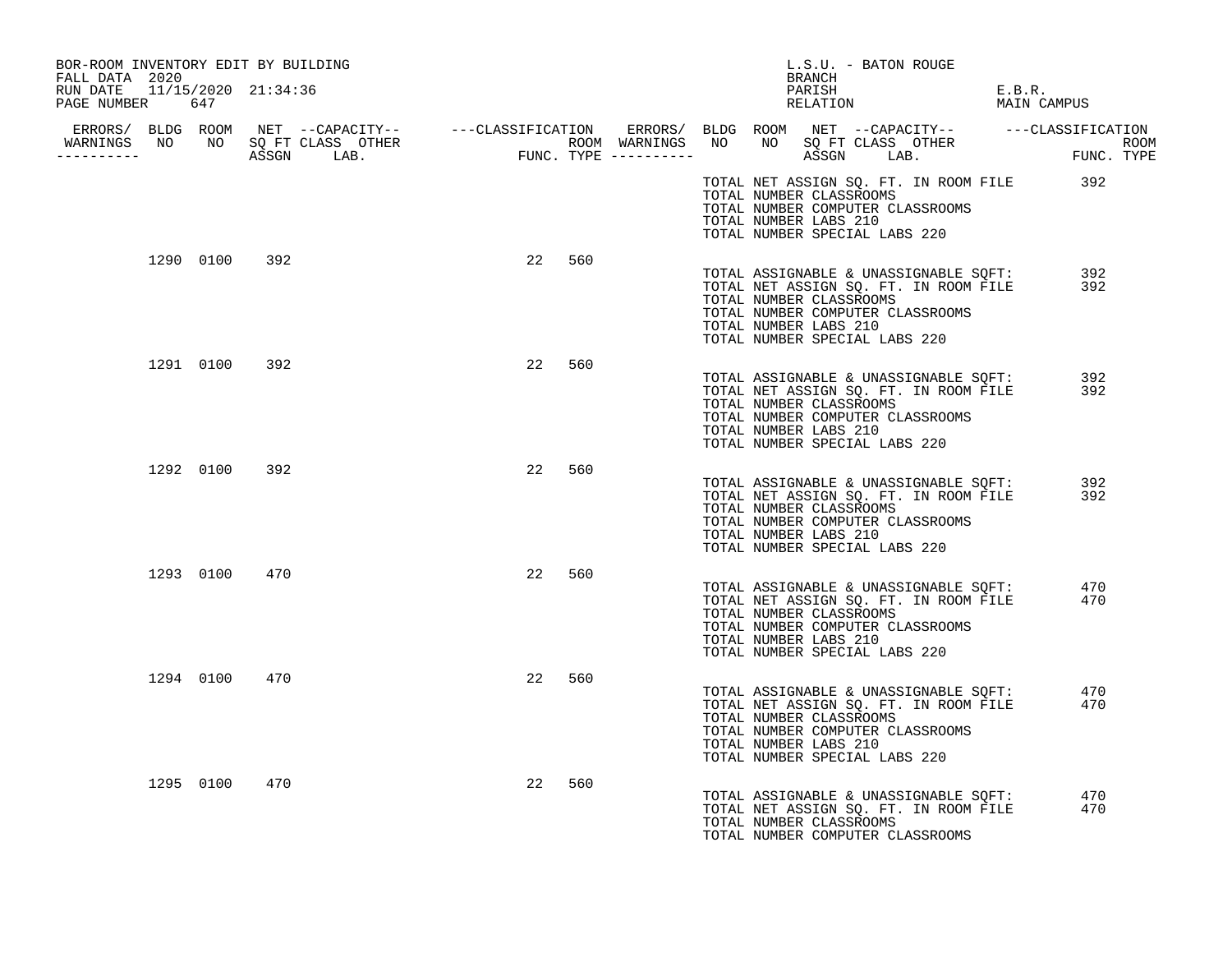| BOR-ROOM INVENTORY EDIT BY BUILDING<br>FALL DATA 2020 |                   |           | L.S.U. - BATON ROUGE<br>BRANCH                                                                                                                                                                                                       |                       |
|-------------------------------------------------------|-------------------|-----------|--------------------------------------------------------------------------------------------------------------------------------------------------------------------------------------------------------------------------------------|-----------------------|
| RUN DATE 11/15/2020 21:34:36<br>PAGE NUMBER 648       |                   |           | PARISH<br>RELATION                                                                                                                                                                                                                   | E.B.R.<br>MAIN CAMPUS |
|                                                       |                   |           | ERRORS/ BLDG ROOM NET --CAPACITY-- ----CLASSIFICATION ERRORS/ BLDG ROOM NET --CAPACITY-- -----CLASSIFICATION<br>WARNINGS NO NO SQFTCLASS OTHER ROOM WARNINGS NO NO SQFTCLASS OTHER ROOM<br>----------- ASSGN LAB. FUNC.TYPE -------- |                       |
|                                                       |                   |           | TOTAL NUMBER LABS 210<br>TOTAL NUMBER SPECIAL LABS 220                                                                                                                                                                               |                       |
|                                                       | 1296 0100 1560    | 92 570    | TOTAL ASSIGNABLE & UNASSIGNABLE SQFT: 1,560<br>TOTAL NET ASSIGN SQ. FT. IN ROOM FILE 1,560<br>TOTAL NUMBER CLASSROOMS<br>TOTAL NUMBER COMPUTER CLASSROOMS<br>TOTAL NUMBER LABS 210<br>TOTAL NUMBER SPECIAL LABS 220                  |                       |
|                                                       | 1299 1034 1352 90 | 11 110    | 1299 1034A 137                                                                                                                                                                                                                       | 11 115                |
| 1299 1034B                                            | 38                | 00<br>030 | TOTAL ASSIGNABLE & UNASSIGNABLE SQFT: 1,527<br>TOTAL NET ASSIGN SQ. FT. IN ROOM FILE 1,489<br>TOTAL NUMBER CLASSROOMS<br>TOTAL NUMBER COMPUTER CLASSROOMS<br>TOTAL NUMBER LABS 210<br>TOTAL NUMBER SPECIAL LABS 220                  | $\overline{1}$        |
| 1300 1071 18878                                       |                   | 91 660    | TOTAL ASSIGNABLE & UNASSIGNABLE SOFT: 18,878<br>TOTAL NET ASSIGN SQ. FT. IN ROOM FILE 18,878<br>TOTAL NUMBER CLASSROOMS<br>TOTAL NUMBER COMPUTER CLASSROOMS<br>TOTAL NUMBER LABS 210<br>TOTAL NUMBER SPECIAL LABS 220                |                       |
|                                                       | 1301 1065 10031   | 91<br>670 | TOTAL ASSIGNABLE & UNASSIGNABLE SOFT: 10,031<br>TOTAL NET ASSIGN SQ. FT. IN ROOM FILE 10,031<br>TOTAL NUMBER CLASSROOMS<br>TOTAL NUMBER COMPUTER CLASSROOMS<br>TOTAL NUMBER LABS 210<br>TOTAL NUMBER SPECIAL LABS 220                |                       |
| 1302 1049 275                                         |                   | 91 350    | TOTAL ASSIGNABLE & UNASSIGNABLE SQFT:<br>TOTAL NET ASSIGN SQ. FT. IN ROOM FILE<br>TOTAL NUMBER CLASSROOMS<br>TOTAL NUMBER COMPUTER CLASSROOMS<br>TOTAL NUMBER LABS 210<br>TOTAL NUMBER SPECIAL LABS 220                              | 275<br>275            |
| 1303 1058 418                                         |                   | 350<br>91 | TOTAL ASSIGNABLE & UNASSIGNABLE SQFT: 418<br>TOTAL NET ASSIGN SQ. FT. IN ROOM FILE 418<br>TOTAL NUMBER CLASSROOMS<br>TOTAL NUMBER COMPUTER CLASSROOMS<br>TOTAL NUMBER LABS 210                                                       |                       |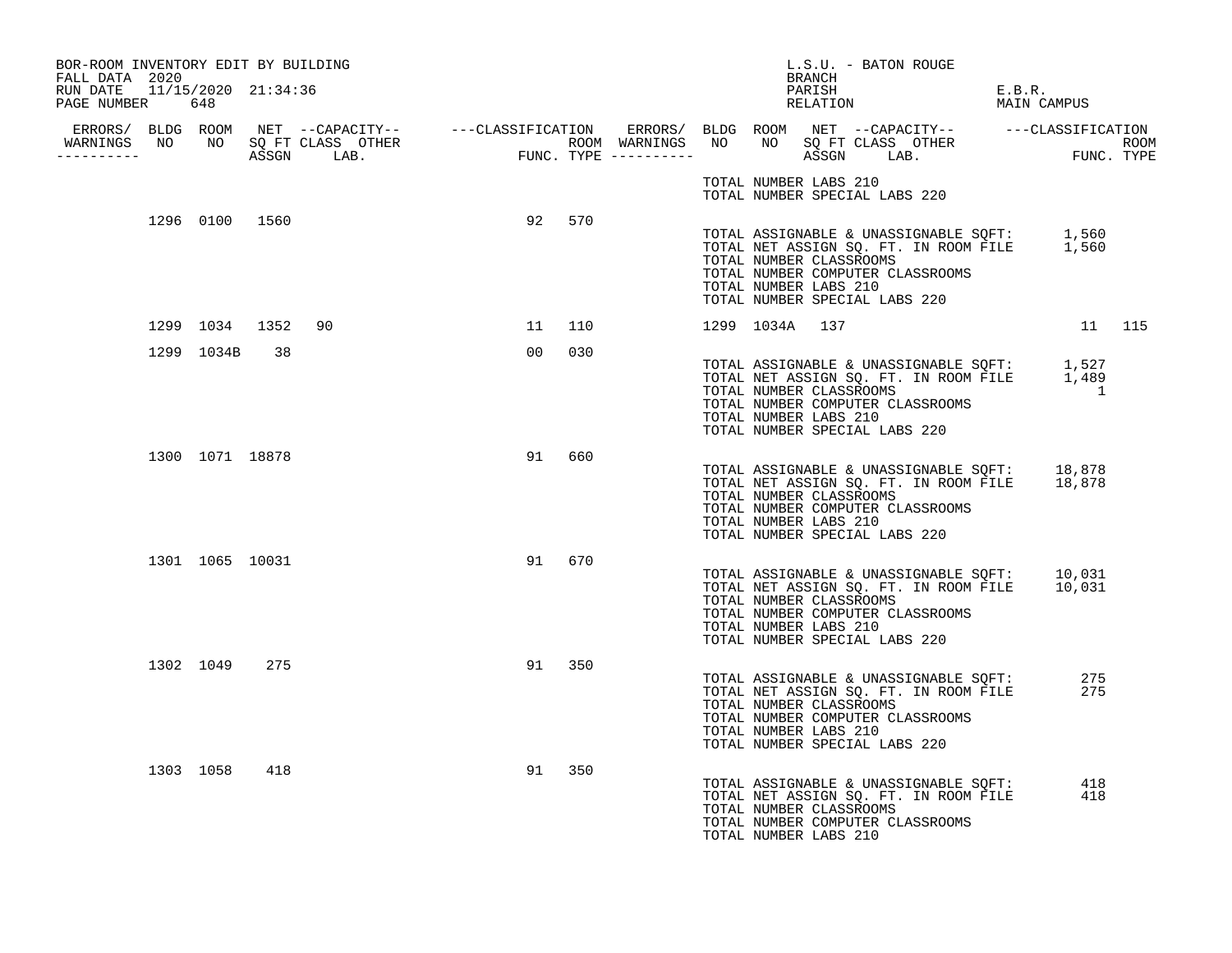| BOR-ROOM INVENTORY EDIT BY BUILDING<br>FALL DATA 2020 |                |               |                 |        |           |  |                                                                                   | BRANCH | L.S.U. - BATON ROUGE |                                                                                                                                  |                       |            |  |
|-------------------------------------------------------|----------------|---------------|-----------------|--------|-----------|--|-----------------------------------------------------------------------------------|--------|----------------------|----------------------------------------------------------------------------------------------------------------------------------|-----------------------|------------|--|
| RUN DATE 11/15/2020 21:34:36<br>PAGE NUMBER 649       |                |               |                 |        |           |  |                                                                                   | PARISH | PARISH<br>RELATION   |                                                                                                                                  | E.B.R.<br>MAIN CAMPUS |            |  |
|                                                       |                |               |                 |        |           |  |                                                                                   |        |                      |                                                                                                                                  |                       |            |  |
| __________                                            |                |               |                 |        |           |  |                                                                                   |        |                      |                                                                                                                                  |                       |            |  |
|                                                       |                |               |                 |        |           |  | TOTAL NUMBER SPECIAL LABS 220                                                     |        |                      |                                                                                                                                  |                       |            |  |
|                                                       | 1304 1060 271  |               |                 | 91 350 |           |  | TOTAL NUMBER CLASSROOMS<br>TOTAL NUMBER LABS 210<br>TOTAL NUMBER SPECIAL LABS 220 |        |                      | TOTAL ASSIGNABLE & UNASSIGNABLE SQFT:<br>TOTAL NET ASSIGN SQ. FT. IN ROOM FILE<br>TOTAL NUMBER COMPUTER CLASSROOMS               |                       | 271<br>271 |  |
|                                                       |                | 1305 1060 263 |                 |        | 91 350    |  | TOTAL NUMBER CLASSROOMS<br>TOTAL NUMBER LABS 210<br>TOTAL NUMBER SPECIAL LABS 220 |        |                      | TOTAL ASSIGNABLE & UNASSIGNABLE SQFT:<br>TOTAL NET ASSIGN SQ. FT. IN ROOM FILE<br>TOTAL NUMBER COMPUTER CLASSROOMS               |                       | 263<br>263 |  |
|                                                       | 1306 1069 248  |               |                 |        | 91 350    |  | TOTAL NUMBER CLASSROOMS<br>TOTAL NUMBER LABS 210<br>TOTAL NUMBER SPECIAL LABS 220 |        |                      | TOTAL ASSIGNABLE & UNASSIGNABLE SQFT:<br>TOTAL NET ASSIGN SQ. FT. IN ROOM FILE<br>TOTAL NUMBER COMPUTER CLASSROOMS               |                       | 248<br>248 |  |
|                                                       |                |               | 1307 0100 49075 |        | 91 590    |  | TOTAL NUMBER CLASSROOMS<br>TOTAL NUMBER LABS 210<br>TOTAL NUMBER SPECIAL LABS 220 |        |                      | TOTAL ASSIGNABLE & UNASSIGNABLE SOFT: 49,075<br>TOTAL NET ASSIGN SQ. FT. IN ROOM FILE 49,075<br>TOTAL NUMBER COMPUTER CLASSROOMS |                       |            |  |
|                                                       | 1308 0106 2316 |               |                 |        | 91<br>660 |  | TOTAL NUMBER CLASSROOMS<br>TOTAL NUMBER LABS 210<br>TOTAL NUMBER SPECIAL LABS 220 |        |                      | TOTAL ASSIGNABLE & UNASSIGNABLE SQFT: 2,316<br>TOTAL NET ASSIGN SQ. FT. IN ROOM FILE 2,316<br>TOTAL NUMBER COMPUTER CLASSROOMS   |                       |            |  |
|                                                       | 1310 0100 325  |               |                 |        | 91<br>590 |  | TOTAL NUMBER CLASSROOMS<br>TOTAL NUMBER LABS 210<br>TOTAL NUMBER SPECIAL LABS 220 |        |                      | TOTAL ASSIGNABLE & UNASSIGNABLE SQFT:<br>TOTAL NET ASSIGN SQ. FT. IN ROOM FILE<br>TOTAL NUMBER COMPUTER CLASSROOMS               |                       | 325<br>325 |  |
|                                                       | 1311 0100      | 325           |                 |        | 91 590    |  |                                                                                   |        |                      | TOTAL ASSIGNABLE & UNASSIGNABLE SQFT:                                                                                            |                       | 325        |  |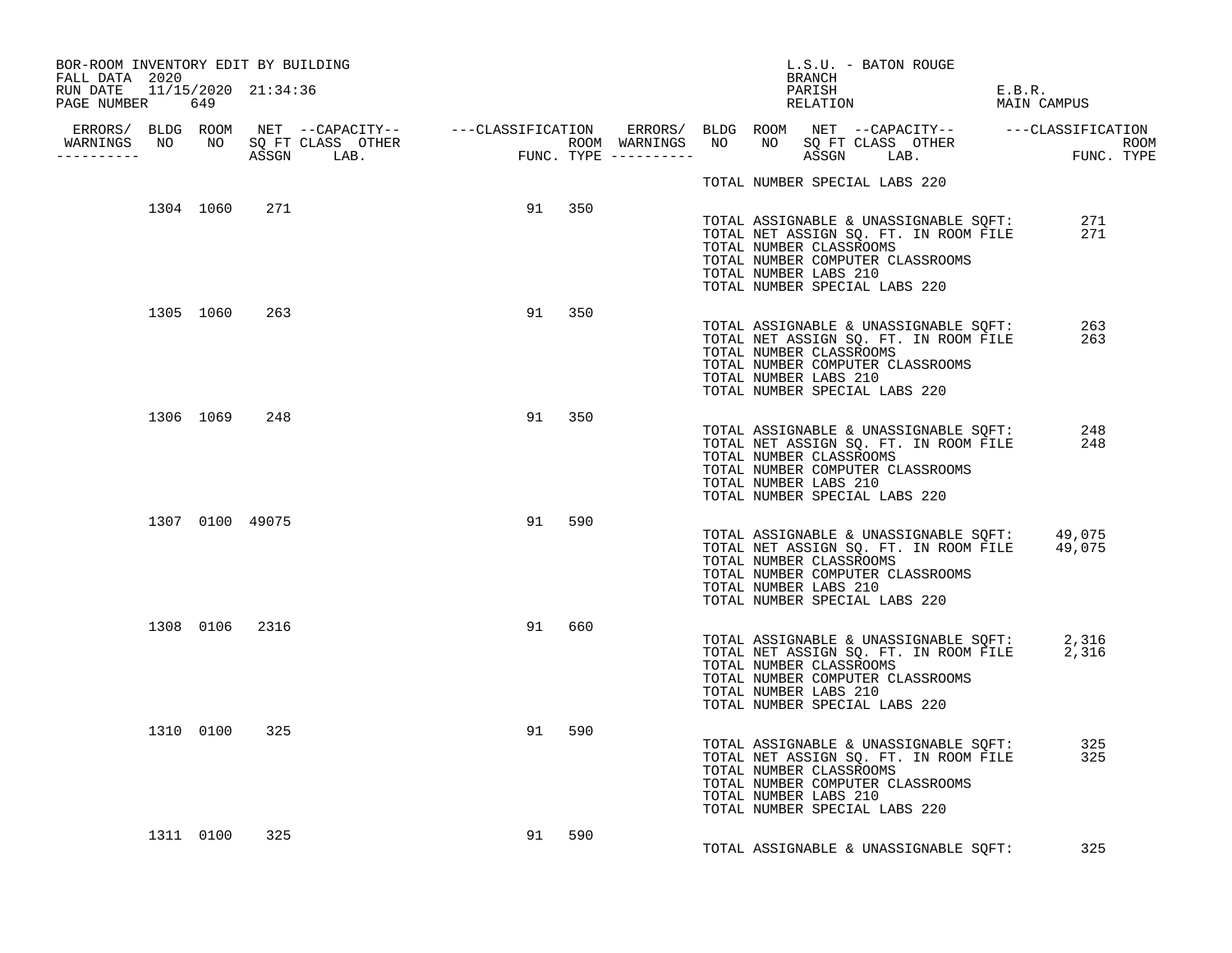| BOR-ROOM INVENTORY EDIT BY BUILDING<br>FALL DATA 2020 |                 |     |                  |    |     |  |                | L.S.U. - BATON ROUGE<br>BRANCH                                                                                        |                                                                                            |                       |            |        |
|-------------------------------------------------------|-----------------|-----|------------------|----|-----|--|----------------|-----------------------------------------------------------------------------------------------------------------------|--------------------------------------------------------------------------------------------|-----------------------|------------|--------|
| RUN DATE  11/15/2020  21:34:36<br>PAGE NUMBER 650     |                 |     |                  |    |     |  |                | PARISH<br>PARISH<br>RELATION                                                                                          |                                                                                            | E.B.R.<br>MAIN CAMPUS |            |        |
|                                                       |                 |     |                  |    |     |  |                |                                                                                                                       |                                                                                            |                       |            |        |
|                                                       |                 |     |                  |    |     |  |                |                                                                                                                       |                                                                                            |                       |            |        |
|                                                       |                 |     |                  |    |     |  |                | TOTAL NUMBER CLASSROOMS<br>TOTAL NUMBER COMPUTER CLASSROOMS<br>TOTAL NUMBER LABS 210<br>TOTAL NUMBER SPECIAL LABS 220 | TOTAL NET ASSIGN SQ. FT. IN ROOM FILE 325                                                  |                       |            |        |
|                                                       |                 |     | 1313 0101 3179 3 | 21 | 250 |  |                | TOTAL NUMBER CLASSROOMS<br>TOTAL NUMBER COMPUTER CLASSROOMS<br>TOTAL NUMBER LABS 210<br>TOTAL NUMBER SPECIAL LABS 220 | TOTAL ASSIGNABLE & UNASSIGNABLE SQFT: 3,179<br>TOTAL NET ASSIGN SQ. FT. IN ROOM FILE 3,179 |                       |            |        |
|                                                       |                 |     | 1314 0101 499 7  | 21 | 250 |  |                | TOTAL NUMBER CLASSROOMS<br>TOTAL NUMBER COMPUTER CLASSROOMS<br>TOTAL NUMBER LABS 210<br>TOTAL NUMBER SPECIAL LABS 220 | TOTAL ASSIGNABLE & UNASSIGNABLE SQFT: 499<br>TOTAL NET ASSIGN SQ. FT. IN ROOM FILE         |                       | 499        |        |
|                                                       | 1315 1625A      | 80  |                  | 00 | 030 |  | 1315 1625C     | 192                                                                                                                   |                                                                                            |                       |            | 21 255 |
|                                                       | 1315 1625D      | 49  |                  | 00 | 030 |  | 9 1315 1625E   | 977 1                                                                                                                 |                                                                                            |                       | 21         | 250    |
|                                                       | 1315 1625F      | 351 | 1                | 21 | 250 |  | 1315 1625G     | 26                                                                                                                    |                                                                                            |                       | 21         | 570    |
|                                                       | 1315 1625H      | 111 | $\mathbf{1}$     | 22 | 310 |  | 1315 1625C1 74 |                                                                                                                       |                                                                                            |                       |            | 21 255 |
|                                                       | 1315 1625F1 183 |     | 1                | 21 | 250 |  |                | TOTAL NUMBER CLASSROOMS<br>TOTAL NUMBER COMPUTER CLASSROOMS<br>TOTAL NUMBER LABS 210<br>TOTAL NUMBER SPECIAL LABS 220 | TOTAL ASSIGNABLE & UNASSIGNABLE SQFT: 2,043<br>TOTAL NET ASSIGN SQ. FT. IN ROOM FILE 1,914 |                       |            |        |
|                                                       | 1316 0100 1680  |     |                  | 91 | 670 |  |                | TOTAL NUMBER CLASSROOMS<br>TOTAL NUMBER COMPUTER CLASSROOMS<br>TOTAL NUMBER LABS 210<br>TOTAL NUMBER SPECIAL LABS 220 | TOTAL ASSIGNABLE & UNASSIGNABLE SQFT: 1,680<br>TOTAL NET ASSIGN SQ. FT. IN ROOM FILE 1,680 |                       |            |        |
|                                                       | 1318 0100       | 299 |                  | 91 | 590 |  |                | TOTAL NUMBER CLASSROOMS<br>TOTAL NUMBER COMPUTER CLASSROOMS                                                           | TOTAL ASSIGNABLE & UNASSIGNABLE SQFT:<br>TOTAL NET ASSIGN SQ. FT. IN ROOM FILE             |                       | 299<br>299 |        |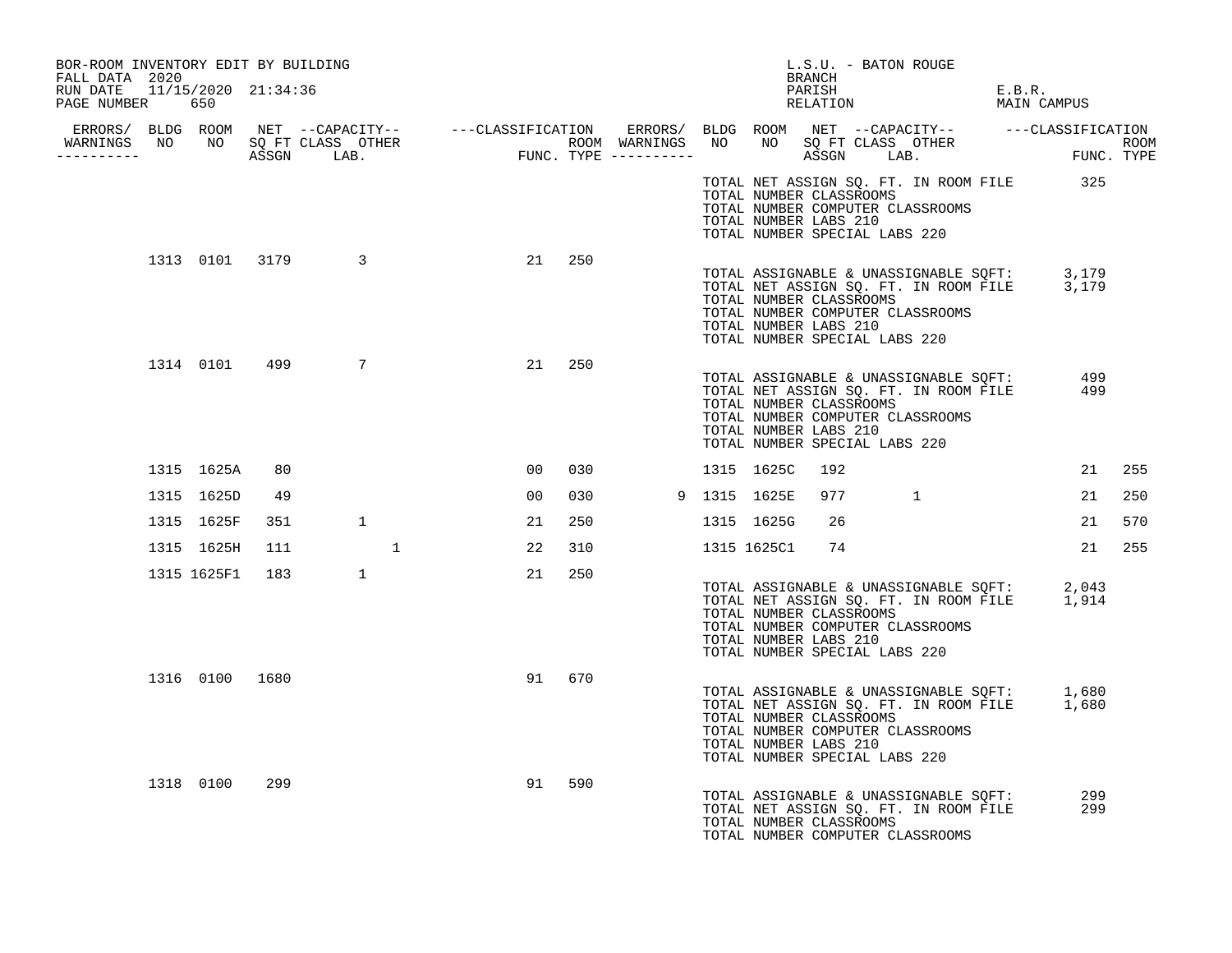| BOR-ROOM INVENTORY EDIT BY BUILDING<br>2020<br>FALL DATA |                                                              |                                                         |                     | L.S.U. - BATON ROUGE<br>BRANCH |                                                              |                                                |  |  |  |
|----------------------------------------------------------|--------------------------------------------------------------|---------------------------------------------------------|---------------------|--------------------------------|--------------------------------------------------------------|------------------------------------------------|--|--|--|
| 11/15/2020 21:34:36<br>RUN DATE                          |                                                              |                                                         |                     |                                | PARISH                                                       | E.B.R.                                         |  |  |  |
| 651<br>PAGE NUMBER                                       |                                                              |                                                         |                     |                                | RELATION                                                     | MAIN CAMPUS                                    |  |  |  |
| ERRORS/<br>ROOM<br>BLDG<br>WARNINGS<br>NO<br>NO.         | NET<br>--CAPACITY--<br>SO FT CLASS<br>OTHER<br>ASSGN<br>LAB. | ---CLASSIFICATION<br><b>ROOM</b><br>FUNC. TYPE $------$ | ERRORS/<br>WARNINGS | ROOM<br>BLDG<br>NO.<br>NO.     | NET<br>--CAPACITY--<br>SO FT CLASS<br>OTHER<br>ASSGN<br>LAB. | ---CLASSIFICATION<br><b>ROOM</b><br>FUNC. TYPE |  |  |  |

TOTAL NUMBER LABS 210 TOTAL NUMBER SPECIAL LABS 220